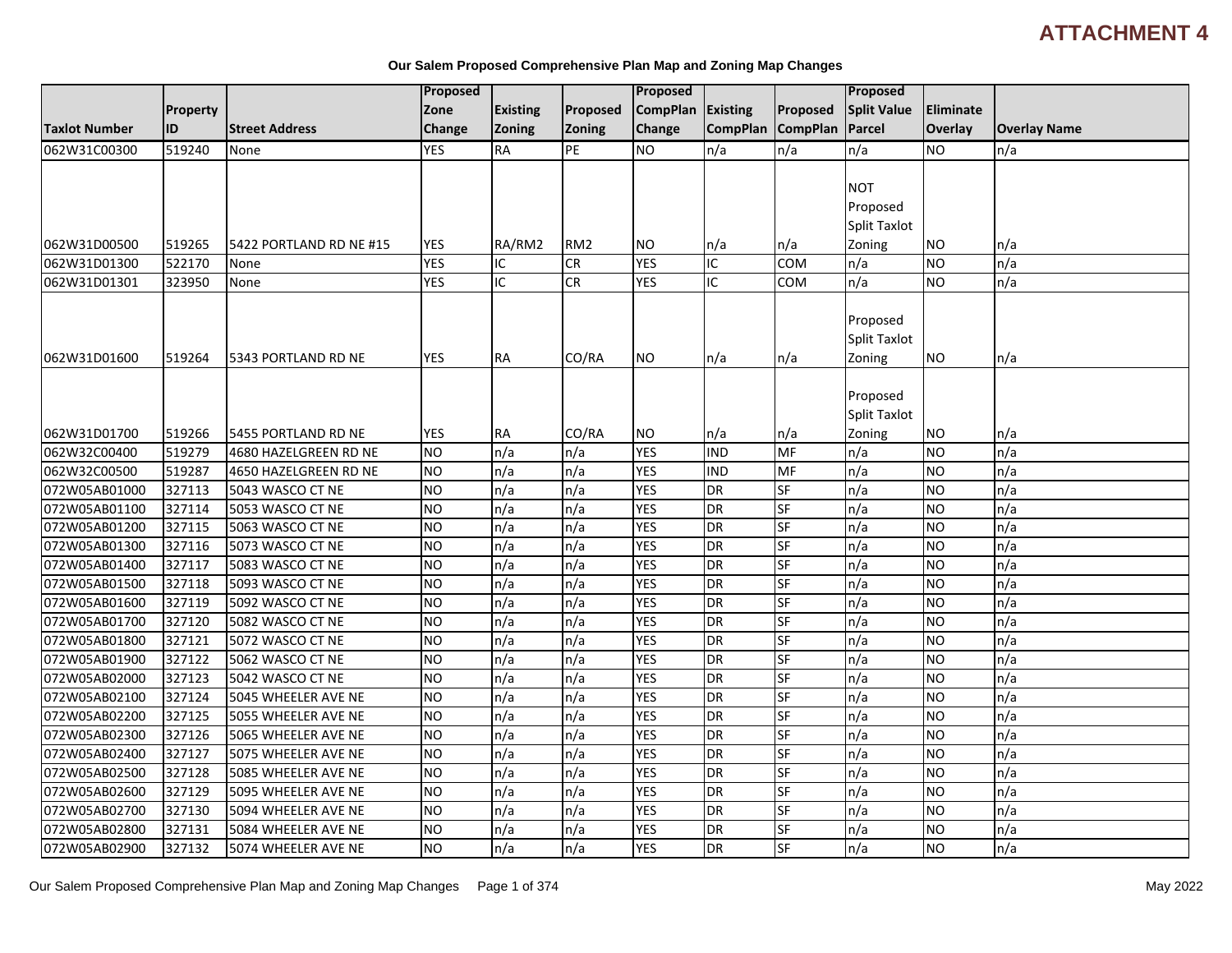|                      |                 |                       | Proposed   |                 |               | Proposed        |                 |                 | Proposed           |           |                     |
|----------------------|-----------------|-----------------------|------------|-----------------|---------------|-----------------|-----------------|-----------------|--------------------|-----------|---------------------|
|                      | <b>Property</b> |                       | Zone       | <b>Existing</b> | Proposed      | <b>CompPlan</b> | Existing        | Proposed        | <b>Split Value</b> | Eliminate |                     |
| <b>Taxlot Number</b> | ID              | <b>Street Address</b> | Change     | Zoning          | <b>Zoning</b> | Change          | <b>CompPlan</b> | <b>CompPlan</b> | Parcel             | Overlay   | <b>Overlay Name</b> |
| 072W05AB03000        | 327133          | 5064 WHEELER AVE NE   | <b>NO</b>  | n/a             | n/a           | <b>YES</b>      | <b>DR</b>       | <b>SF</b>       | n/a                | NO        | n/a                 |
| 072W05AB03100        | 327134          | 5054 WHEELER AVE NE   | <b>NO</b>  | n/a             | n/a           | <b>YES</b>      | DR              | <b>SF</b>       | n/a                | NO.       | n/a                 |
| 072W05AB03200        | 327135          | 5044 WHEELER AVE NE   | <b>NO</b>  | n/a             | n/a           | <b>YES</b>      | DR              | SF              | n/a                | NO.       | n/a                 |
| 072W05AB03300        | 327136          | 4977 BAYNE ST NE      | <b>NO</b>  | n/a             | n/a           | <b>YES</b>      | DR              | SF              | n/a                | NO.       | n/a                 |
| 072W05AB03400        | 327137          | 4967 BAYNE ST NE      | <b>NO</b>  | n/a             | n/a           | <b>YES</b>      | DR              | <b>SF</b>       | n/a                | NO.       | n/a                 |
| 072W05AB03500        | 327138          | 4957 BAYNE ST NE      | <b>NO</b>  | n/a             | n/a           | <b>YES</b>      | <b>DR</b>       | SF              | n/a                | <b>NO</b> | n/a                 |
| 072W05AB03600        | 327139          | 4947 BAYNE ST NE      | <b>NO</b>  | n/a             | n/a           | <b>YES</b>      | DR              | SF              | n/a                | NO.       | n/a                 |
| 072W05AB03700        | 327140          | 4937 BAYNE ST NE      | <b>NO</b>  | n/a             | n/a           | <b>YES</b>      | DR              | SF              | n/a                | NO.       | n/a                 |
| 072W05AB03800        | 327141          | 4927 BAYNE ST NE      | <b>NO</b>  | n/a             | n/a           | <b>YES</b>      | <b>DR</b>       | SF              | n/a                | NO.       | n/a                 |
| 072W05AB03900        | 327142          | 4917 BAYNE ST NE      | Ю          | n/a             | n/a           | <b>YES</b>      | DR              | <b>SF</b>       | n/a                | NO.       | n/a                 |
| 072W05AB04000        | 327143          | 4895 BAYNE ST NE      | <b>NO</b>  | n/a             | n/a           | <b>YES</b>      | <b>DR</b>       | SF              | n/a                | <b>NO</b> | n/a                 |
| 072W05AB04100        | 327144          | 4885 BAYNE ST NE      | <b>NO</b>  | n/a             | n/a           | <b>YES</b>      | <b>DR</b>       | SF              | n/a                | NO.       | n/a                 |
| 072W05AB04200        | 327145          | 4875 BAYNE ST NE      | ŌИ         | n/a             | n/a           | <b>YES</b>      | <b>DR</b>       | $S_{F}$         | n/a                | NO.       | n/a                 |
| 072W05AB04400        | 336316          | 4889 WHITEWATER ST NE | <b>NO</b>  | n/a             | n/a           | <b>YES</b>      | <b>DR</b>       | SF              | n/a                | NO.       | n/a                 |
| 072W05AB04500        | 336317          | 4879 WHITEWATER ST NE | <b>NO</b>  | n/a             | n/a           | <b>YES</b>      | DR              | SF              | n/a                | NO.       | n/a                 |
| 072W05AB04600        | 336318          | 4868 WHITEWATER ST NE | <b>NO</b>  | n/a             | n/a           | <b>YES</b>      | <b>DR</b>       | $S_{F}$         | n/a                | NO.       | n/a                 |
| 072W05AB04700        | 336319          | 4872 WHITEWATER ST NE | Ю          | n/a             | n/a           | <b>YES</b>      | $\overline{R}$  | <b>SF</b>       | n/a                | NO.       | n/a                 |
| 072W05AB04800        | 336320          | 4882 WHITEWATER ST NE | <b>NO</b>  | n/a             | n/a           | <b>YES</b>      | DR              | SF              | n/a                | NO.       | n/a                 |
| 072W05AB04900        | 336321          | 4892 WHITEWATER ST NE | <b>NO</b>  | n/a             | n/a           | <b>YES</b>      | DR              | SF              | n/a                | <b>NO</b> | n/a                 |
| 072W05AB05000        | 336322          | 5120 WHEELER CT NE    | <b>NO</b>  | n/a             | n/a           | <b>YES</b>      | <b>DR</b>       | <b>SF</b>       | n/a                | NO.       | n/a                 |
| 072W05AB05100        | 336323          | 5130 WHEELER CT NE    | <b>NO</b>  | n/a             | n/a           | <b>YES</b>      | DR              | SF              | n/a                | <b>NO</b> | n/a                 |
| 072W05AB05200        | 336324          | 5140 WHEELER CT NE    | <b>NO</b>  | n/a             | n/a           | <b>YES</b>      | <b>DR</b>       | <b>SF</b>       | n/a                | <b>NO</b> | n/a                 |
| 072W05AB05300        | 336325          | 5150 WHEELER CT NE    | Ю          | n/a             | n/a           | <b>YES</b>      | <b>DR</b>       | <b>SF</b>       | n/a                | NO.       | n/a                 |
| 072W05AB05400        | 336326          | 5160 WHEELER CT NE    | <b>NO</b>  | n/a             | n/a           | <b>YES</b>      | DR              | SF              | n/a                | NO.       | n/a                 |
| 072W05AB05500        | 336327          | 5164 WHEELER CT NE    | <b>NO</b>  | n/a             | n/a           | <b>YES</b>      | <b>DR</b>       | <b>SF</b>       | n/a                | <b>NO</b> | n/a                 |
| 072W05AB05600        | 336328          | 5170 WHEELER CT NE    | <b>NO</b>  | n/a             | n/a           | <b>YES</b>      | DR              | SF              | n/a                | NO.       | n/a                 |
| 072W05AB05700        | 336329          | 5167 WHEELER CT NE    | Ю          | n/a             | n/a           | <b>YES</b>      | <b>DR</b>       | $S_{F}$         | n/a                | NO.       | n/a                 |
| 072W05AB05800        | 336330          | 5157 WHEELER CT NE    | <b>NO</b>  | n/a             | n/a           | <b>YES</b>      | DR              | SF              | n/a                | NO.       | n/a                 |
| 072W05AB05900        | 336331          | 5147 WHEELER CT NE    | <b>NO</b>  | n/a             | n/a           | <b>YES</b>      | DR              | SF              | n/a                | NO.       | n/a                 |
| 072W05AB06000        | 336332          | 5137 WHEELER CT NE    | <b>NO</b>  | n/a             | n/a           | <b>YES</b>      | <b>DR</b>       | SF              | n/a                | NO.       | n/a                 |
| 072W05AB06100        | 336333          | 5127 WHEELER CT NE    | <b>NO</b>  | n/a             | n/a           | <b>YES</b>      | DR              | SF              | n/a                | NO.       | n/a                 |
| 072W05AB06200        | 336334          | 5117 WHEELER CT NE    | <b>NO</b>  | n/a             | n/a           | <b>YES</b>      | DR              | SF              | n/a                | NO.       | n/a                 |
| 072W05AB06300        | 336335          | 5107 WHEELER CT NE    | ŌИ         | n/a             | n/a           | <b>YES</b>      | DR              | <b>SF</b>       | n/a                | NO.       | n/a                 |
| 072W05AB06400        | 336336          | 5097 WHEELER AVE NE   | <b>YES</b> | RA/RS           | <b>RA</b>     | <b>NO</b>       | n/a             | n/a             | n/a                | NO.       | n/a                 |
| 072W05AC02000        | 327146          | 4865 BAYNE ST NE      | <b>NO</b>  | n/a             | n/a           | <b>YES</b>      | DR              | SF              | n/a                | <b>NO</b> | n/a                 |
| 072W05AC02100        | 327147          | 4855 BAYNE ST NE      | <b>NO</b>  | n/a             | n/a           | <b>YES</b>      | <b>DR</b>       | SF              | n/a                | NO.       | n/a                 |
| 072W05AC02200        | 327148          | 4845 BAYNE ST NE      | <b>NO</b>  | n/a             | n/a           | <b>YES</b>      | DR              | SF              | n/a                | NO        | n/a                 |
| 072W05AC02300        | 327149          | 4835 BAYNE ST NE      | <b>NO</b>  | n/a             | n/a           | <b>YES</b>      | DR              | SF              | n/a                | NO.       | n/a                 |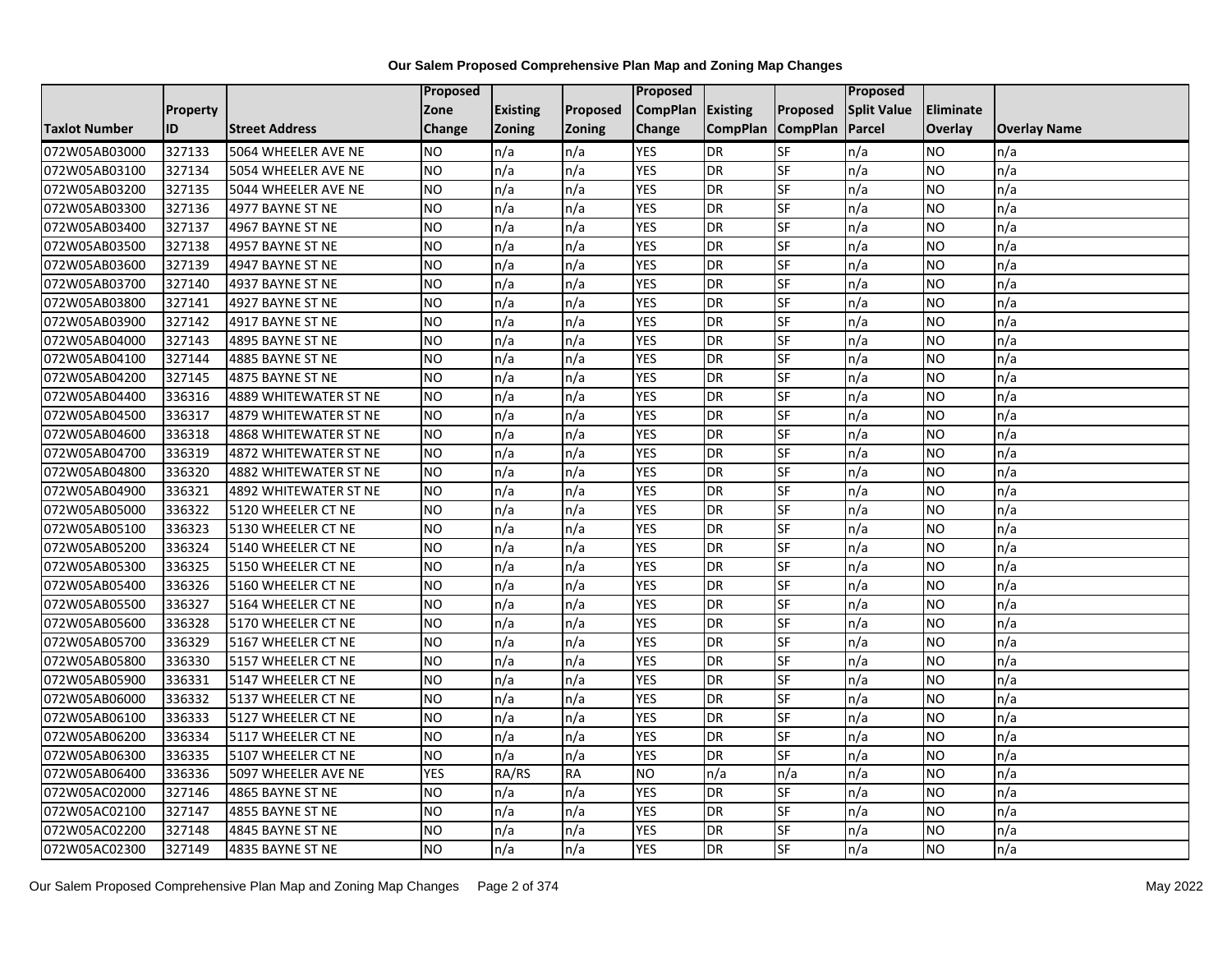|                      |                 |                       | Proposed  |                 |               | Proposed        |                          |                 | Proposed           |           |                     |
|----------------------|-----------------|-----------------------|-----------|-----------------|---------------|-----------------|--------------------------|-----------------|--------------------|-----------|---------------------|
|                      | <b>Property</b> |                       | Zone      | <b>Existing</b> | Proposed      | <b>CompPlan</b> | Existing                 | Proposed        | <b>Split Value</b> | Eliminate |                     |
| <b>Taxlot Number</b> | ID              | <b>Street Address</b> | Change    | Zoning          | <b>Zoning</b> | Change          | <b>CompPlan</b>          | <b>CompPlan</b> | Parcel             | Overlay   | <b>Overlay Name</b> |
| 072W05AC02400        | 327150          | 4825 BAYNE ST NE      | <b>NO</b> | n/a             | n/a           | <b>YES</b>      | <b>DR</b>                | <b>SF</b>       | n/a                | NO        | n/a                 |
| 072W05AC02500        | 327151          | 4815 BAYNE ST NE      | <b>NO</b> | n/a             | n/a           | <b>YES</b>      | DR                       | SF              | n/a                | NO.       | n/a                 |
| 072W05AC02600        | 327152          | 4805 BAYNE ST NE      | <b>NO</b> | n/a             | n/a           | <b>YES</b>      | DR                       | SF              | n/a                | NO.       | n/a                 |
| 072W05AC02700        | 327153          | 5021 SETTLERS DR NE   | <b>NO</b> | n/a             | n/a           | <b>YES</b>      | DR                       | SF              | n/a                | NO.       | n/a                 |
| 072W05AC02800        | 327154          | 5011 SETTLERS DR NE   | <b>NO</b> | n/a             | n/a           | <b>YES</b>      | <b>DR</b>                | SF              | n/a                | NO.       | n/a                 |
| 072W05AC02900        | 327155          | 5001 SETTLERS DR NE   | <b>NO</b> | n/a             | n/a           | <b>YES</b>      | <b>DR</b>                | SF              | n/a                | <b>NO</b> | n/a                 |
| 072W05AC03000        | 327156          | 4797 GILL ST NE       | <b>NO</b> | n/a             | n/a           | <b>YES</b>      | DR                       | SF              | n/a                | NO.       | n/a                 |
| 072W05AC03100        | 327157          | 4787 GILL ST NE       | <b>NO</b> | n/a             | n/a           | <b>YES</b>      | DR                       | SF              | n/a                | NO.       | n/a                 |
| 072W05AC03200        | 327158          | 4777 GILL ST NE       | <b>NO</b> | n/a             | n/a           | <b>YES</b>      | DR                       | SF              | n/a                | NO.       | n/a                 |
| 072W05AC03300        | 327159          | 4778 GILL ST NE       | Ю         | n/a             | n/a           | <b>YES</b>      | DR                       | <b>SF</b>       | n/a                | NO.       | n/a                 |
| 072W05AC03400        | 327160          | 4788 GILL ST NE       | <b>NO</b> | n/a             | n/a           | <b>YES</b>      | <b>DR</b>                | SF              | n/a                | <b>NO</b> | n/a                 |
| 072W05AC03500        | 327161          | 4798 GILL ST NE       | <b>NO</b> | n/a             | n/a           | <b>YES</b>      | <b>DR</b>                | SF              | n/a                | <b>NO</b> | n/a                 |
| 072W05AC03600        | 327162          | 4799 BAYNE ST NE      | Ю         | n/a             | n/a           | <b>YES</b>      | <b>DR</b>                | $S_{F}$         | n/a                | NO.       | n/a                 |
| 072W05AC03700        | 327163          | 4789 BAYNE ST NE      | <b>NO</b> | n/a             | n/a           | <b>YES</b>      | <b>DR</b>                | SF              | n/a                | NO.       | n/a                 |
| 072W05AC03800        | 327164          | 4779 BAYNE ST NE      | <b>NO</b> | n/a             | n/a           | <b>YES</b>      | DR                       | SF              | n/a                | NO.       | n/a                 |
| 072W05AC03900        | 327165          | 4769 BAYNE ST NE      | ŌИ        | n/a             | n/a           | <b>YES</b>      | <b>DR</b>                | $S_{F}$         | n/a                | NO.       | n/a                 |
| 072W05AC04000        | 327166          | 4759 BAYNE ST NE      | ŌИ        | n/a             | n/a           | <b>YES</b>      | $\overline{R}$           | <b>SF</b>       | n/a                | NO.       | n/a                 |
| 072W05AC04100        | 327167          | 4749 BAYNE ST NE      | <b>NO</b> | n/a             | n/a           | <b>YES</b>      | DR                       | SF              | n/a                | NO.       | n/a                 |
| 072W05AC04400        | 329077          | 4745 BAYNE ST NE      | <b>NO</b> | n/a             | n/a           | <b>YES</b>      | DR                       | SF              | n/a                | NO.       | n/a                 |
| 072W05AC04500        | 329078          | 4739 BAYNE ST NE      | <b>NO</b> | n/a             | n/a           | <b>YES</b>      | <b>DR</b>                | <b>SF</b>       | n/a                | ΝO        | n/a                 |
| 072W05AC04600        | 329079          | 4735 BAYNE ST NE      | <b>NO</b> | n/a             | n/a           | <b>YES</b>      | DR                       | SF              | n/a                | <b>NO</b> | n/a                 |
| 072W05AC04700        | 329080          | 4729 BAYNE ST NE      | <b>NO</b> | n/a             | n/a           | <b>YES</b>      | <b>DR</b>                | SF              | n/a                | <b>NO</b> | n/a                 |
| 072W05AC04800        | 329081          | 4725 BAYNE ST NE      | <b>NO</b> | n/a             | n/a           | <b>YES</b>      | $\overline{\mathsf{DR}}$ | SF              | n/a                | NO.       | n/a                 |
| 072W05AC04900        | 329082          | 4715 BAYNE ST NE      | <b>NO</b> | n/a             | n/a           | <b>YES</b>      | <b>DR</b>                | SF              | n/a                | NO.       | n/a                 |
| 072W05AC05000        | 329083          | 4709 BAYNE ST NE      | <b>NO</b> | n/a             | n/a           | <b>YES</b>      | <b>DR</b>                | SF              | n/a                | <b>NO</b> | n/a                 |
| 072W05AC05100        | 329088          | 4708 BAYNE ST NE      | <b>NO</b> | n/a             | n/a           | <b>YES</b>      | DR                       | SF              | n/a                | NO.       | n/a                 |
| 072W05AC05200        | 329089          | 4714 BAYNE ST NE      | Ю         | n/a             | n/a           | <b>YES</b>      | <b>DR</b>                | <b>SF</b>       | n/a                | NO.       | n/a                 |
| 072W05AC05300        | 329090          | 4718 BAYNE ST NE      | <b>NO</b> | n/a             | n/a           | <b>YES</b>      | DR                       | SF              | n/a                | NO.       | n/a                 |
| 072W05AC05400        | 329091          | 4724 BAYNE ST NE      | <b>NO</b> | n/a             | n/a           | <b>YES</b>      | DR                       | SF              | n/a                | NO.       | n/a                 |
| 072W05AC05500        | 329092          | 4728 BAYNE ST NE      | <b>NO</b> | n/a             | n/a           | <b>YES</b>      | <b>DR</b>                | SF              | n/a                | <b>NO</b> | n/a                 |
| 072W05AC05600        | 329093          | 4734 BAYNE ST NE      | <b>NO</b> | n/a             | n/a           | <b>YES</b>      | DR                       | SF              | n/a                | NO.       | n/a                 |
| 072W05AC05700        | 329094          | 4737 CONRAD ST NE     | <b>NO</b> | n/a             | n/a           | <b>YES</b>      | DR                       | SF              | n/a                | NO.       | n/a                 |
| 072W05AC05800        | 329095          | 4733 CONRAD ST NE     | Ю         | n/a             | n/a           | <b>YES</b>      | <b>DR</b>                | SF              | n/a                | NO.       | n/a                 |
| 072W05AC05900        | 329096          | 4727 CONRAD ST NE     | <b>NO</b> | n/a             | n/a           | <b>YES</b>      | DR                       | SF              | n/a                | NO.       | n/a                 |
| 072W05AC06000        | 329097          | 4723 CONRAD ST NE     | <b>NO</b> | n/a             | n/a           | <b>YES</b>      | DR                       | SF              | n/a                | NO.       | n/a                 |
| 072W05AC06100        | 329098          | 4717 CONRAD ST NE     | <b>NO</b> | n/a             | n/a           | <b>YES</b>      | <b>DR</b>                | SF              | n/a                | NO.       | n/a                 |
| 072W05AC06200        | 329103          | 4716 CONRAD ST NE     | <b>NO</b> | n/a             | n/a           | <b>YES</b>      | DR                       | SF              | n/a                | ΝO        | n/a                 |
| 072W05AC06300        | 329104          | 4722 CONRAD ST NE     | <b>NO</b> | n/a             | n/a           | <b>YES</b>      | DR                       | SF              | n/a                | NO.       | n/a                 |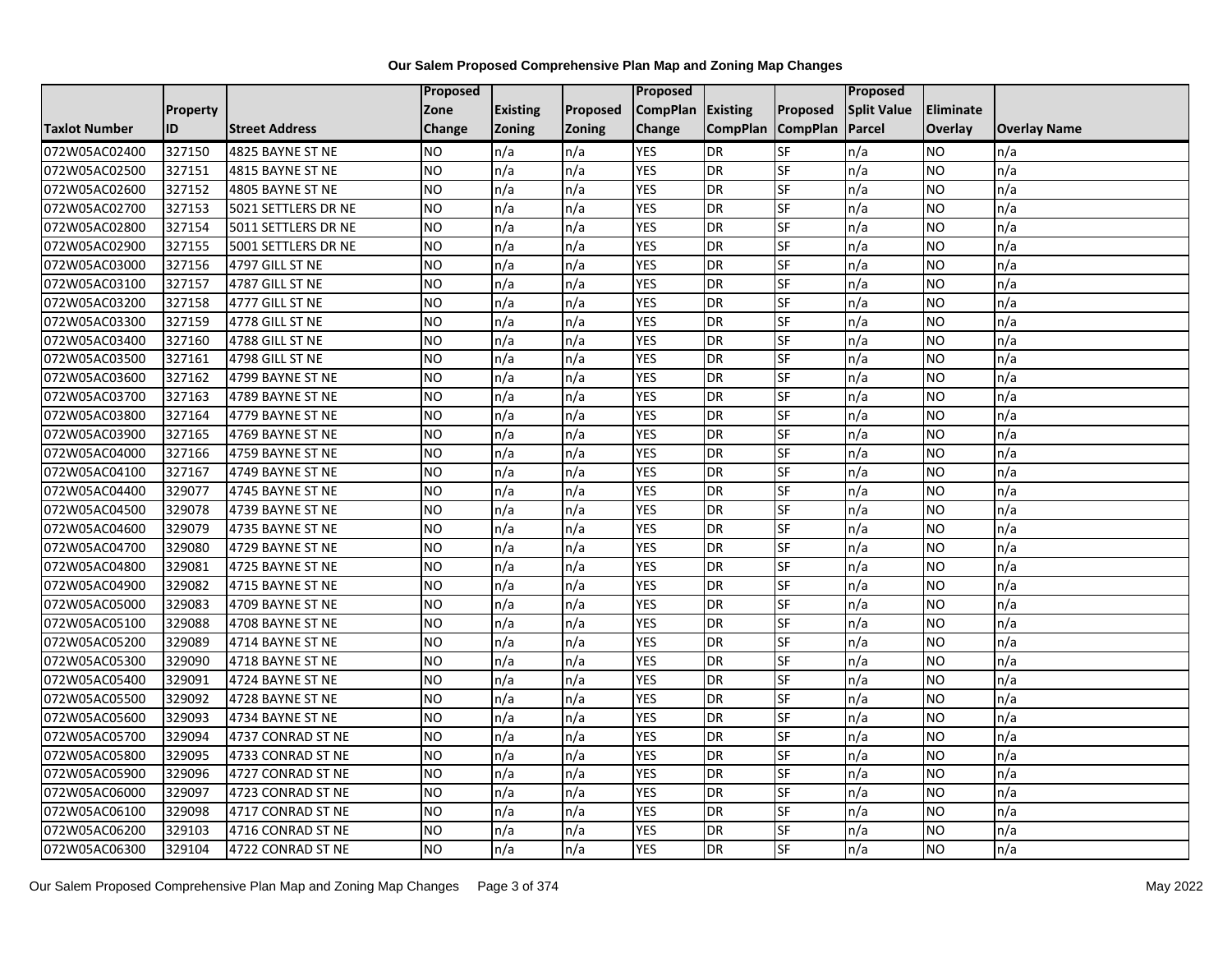|                      |                 |                              | Proposed  |                 |               | Proposed        |                 |                 | Proposed           |                 |                     |
|----------------------|-----------------|------------------------------|-----------|-----------------|---------------|-----------------|-----------------|-----------------|--------------------|-----------------|---------------------|
|                      | <b>Property</b> |                              | Zone      | <b>Existing</b> | Proposed      | <b>CompPlan</b> | Existing        | Proposed        | <b>Split Value</b> | Eliminate       |                     |
| <b>Taxlot Number</b> | ID              | <b>Street Address</b>        | Change    | Zoning          | <b>Zoning</b> | Change          | <b>CompPlan</b> | <b>CompPlan</b> | Parcel             | <b>Overlay</b>  | <b>Overlay Name</b> |
| 072W05AC06400        | 329105          | 4726 CONRAD ST NE            | <b>NO</b> | n/a             | n/a           | <b>YES</b>      | <b>DR</b>       | <b>SF</b>       | n/a                | <b>NO</b>       | n/a                 |
| 072W05AC06500        | 329106          | 4732 CONRAD ST NE            | <b>NO</b> | n/a             | n/a           | <b>YES</b>      | <b>DR</b>       | $S_{F}$         | n/a                | NO.             | n/a                 |
| 072W05AC06600        | 329107          | 4736 CONRAD ST NE            | <b>NO</b> | n/a             | n/a           | <b>YES</b>      | DR              | SF              | n/a                | NO.             | n/a                 |
| 072W05AC06700        | 329108          | 5121 BROGAN AVE NE           | <b>NO</b> | n/a             | n/a           | <b>YES</b>      | DR              | SF              | n/a                | NO.             | n/a                 |
| 072W05AC06800        | 329109          | 5111 BROGAN AVE NE           | Ю         | n/a             | n/a           | <b>YES</b>      | <b>DR</b>       | $S_{F}$         | n/a                | NO.             | n/a                 |
| 072W05AC06900        | 329110          | 5095 BROGAN AVE NE           | Ю         | n/a             | n/a           | <b>YES</b>      | <b>DR</b>       | SF              | n/a                | <b>NO</b>       | n/a                 |
| 072W05AC07000        | 329111          | 5085 BROGAN AVE NE           | <b>NO</b> | n/a             | n/a           | <b>YES</b>      | DR              | SF              | n/a                | <b>NO</b>       | n/a                 |
| 072W05AC07100        | 329112          | 5075 BROGAN AVE NE           | <b>NO</b> | n/a             | n/a           | <b>YES</b>      | DR              | SF              | n/a                | NO.             | n/a                 |
| 072W05AC07200        | 329113          | 5065 BROGAN AVE NE           | <b>NO</b> | n/a             | n/a           | <b>YES</b>      | DR              | SF              | n/a                | NO.             | n/a                 |
| 072W05AC07600        | 331827          | 4722 GILL ST NE              | Ю         | n/a             | n/a           | <b>YES</b>      | MF              | SF              | n/a                | <b>NO</b>       | n/a                 |
| 072W05AC07700        | 331828          | 4728 GILL ST NE              | <b>NO</b> | n/a             | n/a           | <b>YES</b>      | MF              | <b>SF</b>       | n/a                | <b>NO</b>       | n/a                 |
| 072W05AC07800        | 331829          | 4732 GILL ST NE              | <b>NO</b> | n/a             | n/a           | <b>YES</b>      | MF              | SF              | n/a                | NO.             | n/a                 |
| 072W05AC07900        | 331830          | 4738 GILL ST NE              | <b>NO</b> | n/a             | n/a           | <b>YES</b>      | MF              | SF              | n/a                | NO.             | n/a                 |
| 072W05AC08000        | 331831          | 4742 GILL ST NE              | ŌИ        | n/a             | n/a           | <b>YES</b>      | MF              | <b>SF</b>       | n/a                | <b>NO</b>       | n/a                 |
| 072W05AC08100        | 331832          | 4748 GILL ST NE              | <b>NO</b> | n/a             | n/a           | <b>YES</b>      | <b>MF</b>       | SF              | n/a                | ΝO              | n/a                 |
| 072W05AC08200        | 331833          | 4758 GILL ST NE              | <b>NO</b> | n/a             | n/a           | <b>YES</b>      | MF              | SF              | n/a                | <b>NO</b>       | n/a                 |
| 072W05AC08300        | 331834          | 4768 GILL ST NE              | <b>NO</b> | n/a             | n/a           | <b>YES</b>      | MF              | SF              | n/a                | NO.             | n/a                 |
| 072W05AC08400        | 331835          | 4767 GILL ST NE              | <b>NO</b> | n/a             | n/a           | <b>YES</b>      | <b>MF</b>       | SF              | n/a                | NO.             | n/a                 |
| 072W05AC08500        | 331836          | 4757 GILL ST NE              | <b>NO</b> | n/a             | n/a           | <b>YES</b>      | MF              | SF              | n/a                | NO.             | n/a                 |
| 072W05AC08600        | 331837          | 4747 GILL ST NE              | <b>NO</b> | n/a             | n/a           | <b>YES</b>      | <b>MF</b>       | <b>SF</b>       | n/a                | NO.             | n/a                 |
| 072W05AC08700        | 331838          | 4741 GILL ST NE              | <b>NO</b> | n/a             | n/a           | <b>YES</b>      | <b>MF</b>       | SF              | n/a                | NO.             | n/a                 |
| 072W05AC08800        | 331839          | 4737 GILL ST NE              | Ю         | n/a             | n/a           | <b>YES</b>      | <b>MF</b>       | SF              | n/a                | $\overline{NO}$ | n/a                 |
| 072W05AC08900        | 331840          | 4731 GILL ST NE              | <b>NO</b> | n/a             | n/a           | <b>YES</b>      | <b>MF</b>       | <b>SF</b>       | n/a                | <b>NO</b>       | n/a                 |
| 072W05AC09000        | 331841          | 4727 GILL ST NE              | <b>NO</b> | n/a             | n/a           | <b>YES</b>      | <b>MF</b>       | SF              | n/a                | NO.             | n/a                 |
| 072W05AC09100        | 331842          | 4721 GILL ST NE              | Ю         | n/a             | n/a           | <b>YES</b>      | MF              | <b>SF</b>       | n/a                | NO.             | n/a                 |
| 072W05AC09200        | 331843          | 4973 HAYESVILLE PL NE        | Ю         | n/a             | n/a           | <b>YES</b>      | <b>MF</b>       | <b>SF</b>       | n/a                | NO.             | n/a                 |
| 072W05AC09300        | 336338          | 4812 WHITEWATER ST NE        | <b>NO</b> | n/a             | n/a           | <b>YES</b>      | <b>DR</b>       | SF              | n/a                | <b>NO</b>       | n/a                 |
| 072W05AC09400        | 336339          | <b>4814 WHITEWATER ST NE</b> | <b>NO</b> | n/a             | n/a           | <b>YES</b>      | DR              | SF              | n/a                | NO.             | n/a                 |
| 072W05AC09500        | 336340          | 4818 WHITEWATER ST NE        | <b>NO</b> | n/a             | n/a           | <b>YES</b>      | DR              | SF              | n/a                | NO.             | n/a                 |
| 072W05AC09600        | 336341          | 4822 WHITEWATER ST NE        | <b>NO</b> | n/a             | n/a           | <b>YES</b>      | <b>DR</b>       | <b>SF</b>       | n/a                | <b>NO</b>       | n/a                 |
| 072W05AC09700        | 336342          | 4832 WHITEWATER ST NE        | <b>NO</b> | n/a             | n/a           | <b>YES</b>      | DR              | SF              | n/a                | <b>NO</b>       | n/a                 |
| 072W05AC09800        | 336343          | 5118 YUKON CT NE             | <b>NO</b> | n/a             | n/a           | <b>YES</b>      | DR              | SF              | n/a                | <b>NO</b>       | n/a                 |
| 072W05AC09900        | 336344          | 5128 YUKON CT NE             | <b>NO</b> | n/a             | n/a           | <b>YES</b>      | DR              | SF              | n/a                | NO.             | n/a                 |
| 072W05AC10000        | 336345          | 5138 YUKON CT NE             | <b>NO</b> | n/a             | n/a           | <b>YES</b>      | DR              | SF              | n/a                | NO.             | n/a                 |
| 072W05AC10100        | 336346          | 5148 YUKON CT NE             | Ю         | n/a             | n/a           | <b>YES</b>      | DR              | <b>SF</b>       | n/a                | NO.             | n/a                 |
| 072W05AC10200        | 336347          | 5154 YUKON CT NE             | <b>NO</b> | n/a             | n/a           | <b>YES</b>      | <b>DR</b>       | SF              | n/a                | NO.             | n/a                 |
| 072W05AC10300        | 336348          | 5158 YUKON CT NE             | <b>NO</b> | n/a             | n/a           | <b>YES</b>      | DR              | SF              | n/a                | NO.             | n/a                 |
| 072W05AC10400        | 336349          | 5165 YUKON CT NE             | Ю         | n/a             | n/a           | <b>YES</b>      | $\overline{DR}$ | <b>SF</b>       | n/a                | NO.             | n/a                 |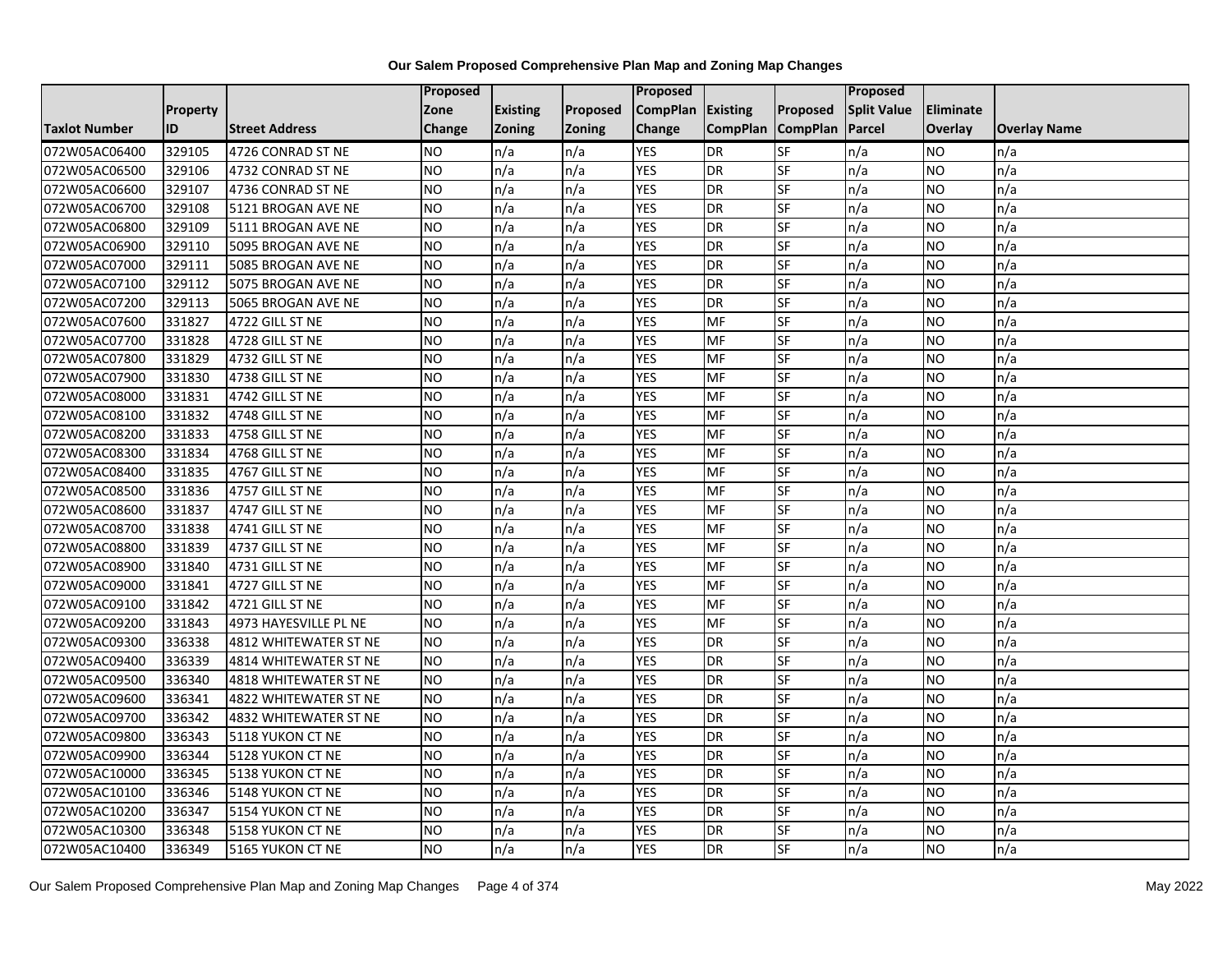|                      |                 |                       | Proposed        |                 |               | <b>Proposed</b> |                 |                          | <b>Proposed</b>    |                |                     |
|----------------------|-----------------|-----------------------|-----------------|-----------------|---------------|-----------------|-----------------|--------------------------|--------------------|----------------|---------------------|
|                      | <b>Property</b> |                       | Zone            | <b>Existing</b> | Proposed      | <b>CompPlan</b> | <b>Existing</b> | <b>Proposed</b>          | <b>Split Value</b> | Eliminate      |                     |
| <b>Taxlot Number</b> | ID              | <b>Street Address</b> | Change          | <b>Zoning</b>   | <b>Zoning</b> | Change          | <b>CompPlan</b> | <b>CompPlan</b>          | Parcel             | <b>Overlay</b> | <b>Overlay Name</b> |
| 072W05AC10500        | 336350          | 5155 YUKON CT NE      | NO.             | n/a             | n/a           | <b>YES</b>      | <b>DR</b>       | <b>SF</b>                | n/a                | NO.            | n/a                 |
| 072W05AC10600        | 336351          | 5149 YUKON CT NE      | <b>NO</b>       | n/a             | n/a           | <b>YES</b>      | <b>DR</b>       | $\overline{\mathsf{SF}}$ | n/a                | NO.            | n/a                 |
| 072W05AC10700        | 336352          | 5145 YUKON CT NE      | <b>NO</b>       | n/a             | n/a           | <b>YES</b>      | <b>DR</b>       | SF                       | n/a                | NO.            | n/a                 |
| 072W05AC10800        | 336353          | 5135 YUKON CT NE      | <b>NO</b>       | n/a             | n/a           | <b>YES</b>      | <b>DR</b>       | SF                       | n/a                | NO.            | n/a                 |
| 072W05AC10900        | 336354          | 5125 YUKON CT NE      | Ю               | n/a             | n/a           | <b>YES</b>      | <b>DR</b>       | <b>SF</b>                | n/a                | NO.            | n/a                 |
| 072W05AC11000        | 336355          | 5115 YUKON CT NE      | $\overline{NO}$ | n/a             | n/a           | <b>YES</b>      | <b>DR</b>       | SF                       | n/a                | NO.            | n/a                 |
| 072W05AC11100        | 336356          | 4842 WHITEWATER ST NE | <b>NO</b>       | n/a             | n/a           | <b>YES</b>      | <b>DR</b>       | SF                       | n/a                | NO.            | n/a                 |
| 072W05AC11200        | 336357          | 4852 WHITEWATER ST NE | <b>NO</b>       | n/a             | n/a           | <b>YES</b>      | <b>DR</b>       | SF                       | n/a                | NO.            | n/a                 |
| 072W05AC11300        | 336358          | 4862 WHITEWATER ST NE | <b>NO</b>       | n/a             | n/a           | <b>YES</b>      | <b>DR</b>       | SF                       | n/a                | ΝO             | n/a                 |
| 072W05AC11400        | 336359          | 4864 WHITEWATER ST NE | <b>NO</b>       | n/a             | n/a           | <b>YES</b>      | <b>DR</b>       | <b>SF</b>                | n/a                | NO.            | n/a                 |
| 072W05AC11500        | 336360          | None                  | <b>YES</b>      | <b>RS</b>       | PA            | <b>YES</b>      | <b>DR</b>       | POS                      | n/a                | NO.            | n/a                 |
| 072W05BA00301        | 331376          | 4980 MIDLAND CT NE    | <b>NO</b>       | n/a             | n/a           | <b>YES</b>      | <b>DR</b>       | SF                       | n/a                | NO.            | n/a                 |
| 072W05BA00700        | 578716          | 4789 BURNS AVE NE     | <b>NO</b>       | n/a             | n/a           | <b>YES</b>      | <b>DR</b>       | SF                       | n/a                | NO             | n/a                 |
| 072W05BA00800        | 578717          | 4799 BURNS AVE NE     | <b>NO</b>       | n/a             | n/a           | <b>YES</b>      | <b>DR</b>       | SF                       | n/a                | NO.            | n/a                 |
| 072W05BA00900        | 578718          | 4801 BURNS AVE NE     | <b>NO</b>       | n/a             | n/a           | <b>YES</b>      | DR              | SF                       | n/a                | ΝO             | n/a                 |
| 072W05BA01000        | 578719          | 4821 BURNS AVE NE     | <b>NO</b>       | n/a             | n/a           | <b>YES</b>      | <b>DR</b>       | <b>SF</b>                | n/a                | NO.            | n/a                 |
| 072W05BA01100        | 578720          | 4880 BURNS AVE NE     | <b>NO</b>       | n/a             | n/a           | <b>YES</b>      | DR              | SF                       | n/a                | NO.            | n/a                 |
| 072W05BA01200        | 578721          | 4860 BURNS AVE NE     | <b>NO</b>       | n/a             | n/a           | <b>YES</b>      | <b>DR</b>       | SF                       | n/a                | NO.            | n/a                 |
| 072W05BA01300        | 578722          | 4840 BURNS AVE NE     | NO              | n/a             | n/a           | <b>YES</b>      | <b>DR</b>       | SF                       | n/a                | NO.            | n/a                 |
| 072W05BA01400        | 578723          | 4820 BURNS AVE NE     | NO.             | n/a             | n/a           | <b>YES</b>      | <b>DR</b>       | SF                       | n/a                | NO.            | n/a                 |
| 072W05BA01500        | 578724          | 4800 BURNS AVE NE     | <b>NO</b>       | n/a             | n/a           | <b>YES</b>      | <b>DR</b>       | SF                       | n/a                | NO.            | n/a                 |
| 072W05BA01600        | 578725          | 4798 BURNS AVE NE     | $\overline{NO}$ | n/a             | n/a           | <b>YES</b>      | <b>DR</b>       | <b>SF</b>                | n/a                | NO.            | n/a                 |
| 072W05BA01700        | 578726          | 4788 BURNS AVE NE     | <b>NO</b>       | n/a             | n/a           | <b>YES</b>      | <b>DR</b>       | SF                       | n/a                | NO.            | n/a                 |
| 072W05BA01800        | 578731          | 4783 MANNING DR NE    | <b>NO</b>       | n/a             | n/a           | <b>YES</b>      | <b>DR</b>       | SF                       | n/a                | NO.            | n/a                 |
| 072W05BA01900        | 578732          | 4793 MANNING DR NE    | $\overline{NO}$ | n/a             | n/a           | <b>YES</b>      | <b>DR</b>       | <b>SF</b>                | n/a                | <b>NO</b>      | n/a                 |
| 072W05BA02000        | 578733          | 4805 MANNING DR NE    | <b>NO</b>       | n/a             | n/a           | <b>YES</b>      | <b>DR</b>       | <b>SF</b>                | n/a                | NO.            | n/a                 |
| 072W05BA02100        | 578734          | 4825 MANNING DR NE    | <b>NO</b>       | n/a             | n/a           | <b>YES</b>      | <b>DR</b>       | SF                       | n/a                | NO.            | n/a                 |
| 072W05BA02200        | 578735          | 4845 MANNING DR NE    | <b>NO</b>       | n/a             | n/a           | <b>YES</b>      | <b>DR</b>       | SF                       | n/a                | NO.            | n/a                 |
| 072W05BA02300        | 578736          | 4865 MANNING DR NE    | NO.             | n/a             | n/a           | <b>YES</b>      | <b>DR</b>       | SF                       | n/a                | NO             | n/a                 |
| 072W05BA02400        | 578737          | 4885 MANNING DR NE    | <b>NO</b>       | n/a             | n/a           | <b>YES</b>      | <b>DR</b>       | SF                       | n/a                | NO.            | n/a                 |
| 072W05BA02500        | 578738          | 4903 49TH AVE NE      | <b>NO</b>       | n/a             | n/a           | <b>YES</b>      | <b>DR</b>       | SF                       | n/a                | ΝO             | n/a                 |
| 072W05BA02600        | 578739          | 4913 49TH AVE NE      | <b>NO</b>       | n/a             | n/a           | <b>YES</b>      | <b>DR</b>       | <b>SF</b>                | n/a                | NO.            | n/a                 |
| 072W05BA02700        | 578740          | 4923 49TH AVE NE      | <b>NO</b>       | n/a             | n/a           | <b>YES</b>      | <b>DR</b>       | SF                       | n/a                | NO.            | n/a                 |
| 072W05BA02800        | 578741          | 4839 MEHAMA LOOP NE   | <b>NO</b>       | n/a             | n/a           | <b>YES</b>      | <b>DR</b>       | SF                       | n/a                | NO.            | n/a                 |
| 072W05BA02900        | 578742          | 4833 MEHAMA LOOP NE   | ŌИ              | n/a             | n/a           | <b>YES</b>      | <b>DR</b>       | SF                       | n/a                | NO.            | n/a                 |
| 072W05BA03000        | 578743          | 4829 MEHAMA LOOP NE   | <b>NO</b>       | n/a             | n/a           | <b>YES</b>      | <b>DR</b>       | SF                       | n/a                | NO.            | n/a                 |
| 072W05BA03100        | 578744          | 4823 MEHAMA LOOP NE   | <b>NO</b>       | n/a             | n/a           | <b>YES</b>      | DR              | SF                       | n/a                | NO.            | n/a                 |
| 072W05BA03300        | 578745          | 4813 MEHAMA LOOP NE   | $\overline{NO}$ | n/a             | n/a           | <b>YES</b>      | <b>DR</b>       | <b>SF</b>                | n/a                | NO.            | n/a                 |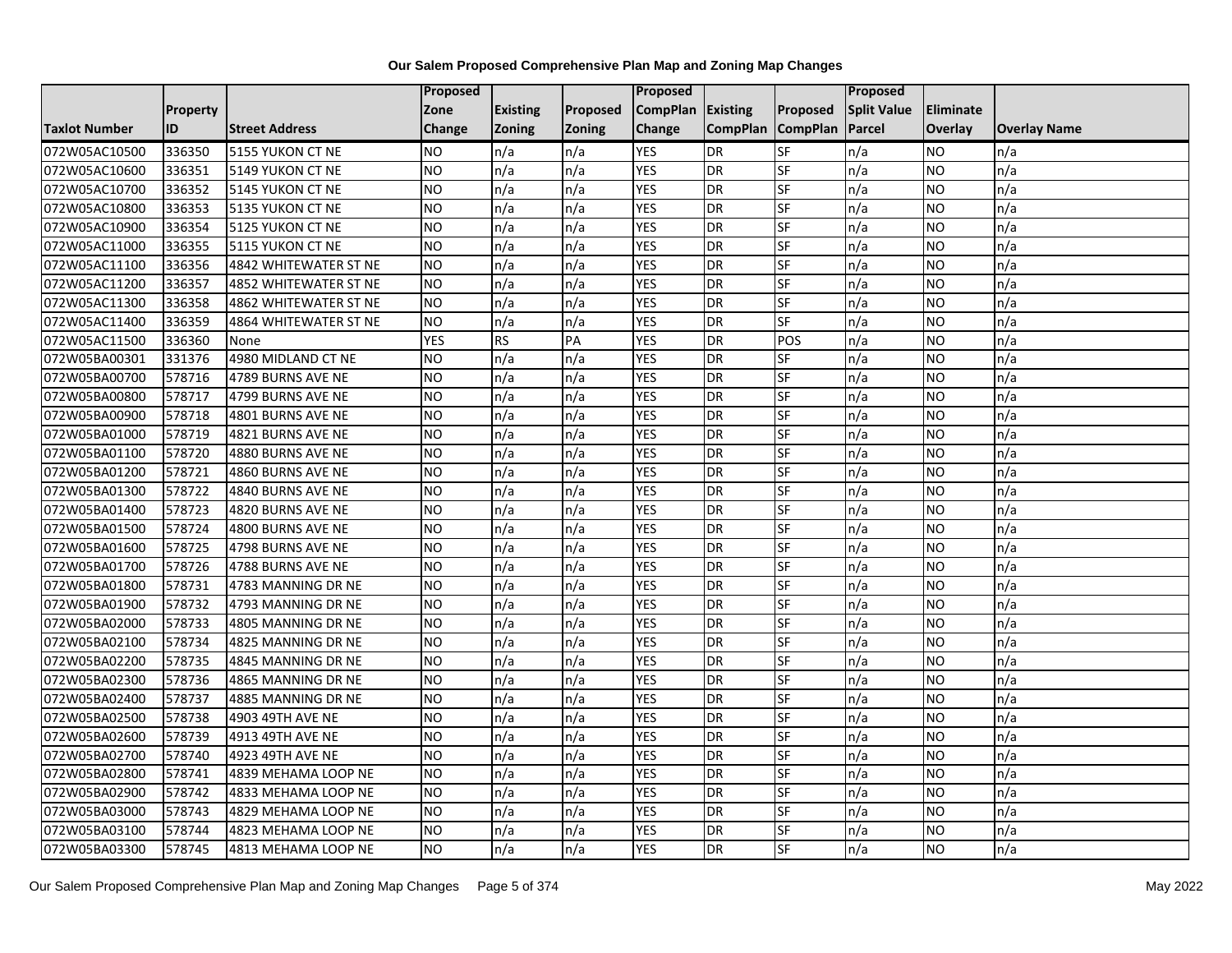|                      |                 |                       | Proposed        |                 |               | <b>Proposed</b> |                 |                          | <b>Proposed</b>    |           |                     |
|----------------------|-----------------|-----------------------|-----------------|-----------------|---------------|-----------------|-----------------|--------------------------|--------------------|-----------|---------------------|
|                      | <b>Property</b> |                       | Zone            | <b>Existing</b> | Proposed      | <b>CompPlan</b> | <b>Existing</b> | Proposed                 | <b>Split Value</b> | Eliminate |                     |
| <b>Taxlot Number</b> | ID              | <b>Street Address</b> | Change          | <b>Zoning</b>   | <b>Zoning</b> | Change          | <b>CompPlan</b> | <b>CompPlan</b>          | Parcel             | Overlay   | <b>Overlay Name</b> |
| 072W05BA03400        | 578746          | 4817 MEHAMA LOOP NE   | <b>NO</b>       | n/a             | n/a           | <b>YES</b>      | <b>DR</b>       | <b>SF</b>                | n/a                | NO.       | n/a                 |
| 072W05BA03500        | 578747          | 4819 MEHAMA LOOP NE   | <b>NO</b>       | n/a             | n/a           | <b>YES</b>      | <b>DR</b>       | <b>SF</b>                | n/a                | NO.       | n/a                 |
| 072W05BA03600        | 578748          | 4993 49TH AVE NE      | <b>NO</b>       | n/a             | n/a           | <b>YES</b>      | <b>DR</b>       | SF                       | n/a                | NO.       | n/a                 |
| 072W05BA03700        | 578749          | 4983 49TH AVE NE      | <b>NO</b>       | n/a             | n/a           | <b>YES</b>      | DR              | SF                       | n/a                | NO.       | n/a                 |
| 072W05BA03800        | 578750          | 4973 49TH AVE NE      | <b>NO</b>       | n/a             | n/a           | <b>YES</b>      | <b>DR</b>       | <b>SF</b>                | n/a                | NO.       | n/a                 |
| 072W05BA03900        | 578751          | 4963 49TH AVE NE      | NO              | n/a             | n/a           | <b>YES</b>      | <b>DR</b>       | SF                       | n/a                | <b>NO</b> | n/a                 |
| 072W05BA04000        | 578752          | 4953 49TH AVE NE      | <b>NO</b>       | n/a             | n/a           | <b>YES</b>      | <b>DR</b>       | SF                       | n/a                | NO.       | n/a                 |
| 072W05BA04100        | 578753          | 4943 49TH AVE NE      | <b>NO</b>       | n/a             | n/a           | <b>YES</b>      | <b>DR</b>       | SF                       | n/a                | NO.       | n/a                 |
| 072W05BA04200        | 578754          | 4992 49TH AVE NE      | <b>NO</b>       | n/a             | n/a           | <b>YES</b>      | <b>DR</b>       | SF                       | n/a                | NO.       | n/a                 |
| 072W05BA04300        | 578755          | 4982 49TH AVE NE      | $\overline{NO}$ | n/a             | n/a           | <b>YES</b>      | <b>DR</b>       | <b>SF</b>                | n/a                | NO.       | n/a                 |
| 072W05BA04400        | 578756          | 4972 49TH AVE NE      | <b>NO</b>       | n/a             | n/a           | <b>YES</b>      | <b>DR</b>       | SF                       | n/a                | NO.       | n/a                 |
| 072W05BA04500        | 578757          | 4962 49TH AVE NE      | <b>NO</b>       | n/a             | n/a           | <b>YES</b>      | <b>DR</b>       | SF                       | n/a                | <b>NO</b> | n/a                 |
| 072W05BA04600        | 578758          | 4952 49TH AVE NE      | ZО              | n/a             | n/a           | <b>YES</b>      | <b>DR</b>       | $\overline{\mathsf{SF}}$ | n/a                | NO.       | n/a                 |
| 072W05BA04700        | 578759          | 4942 49TH AVE NE      | <b>NO</b>       | n/a             | n/a           | <b>YES</b>      | <b>DR</b>       | SF                       | n/a                | NO.       | n/a                 |
| 072W05BA04800        | 578760          | 4932 49TH AVE NE      | <b>NO</b>       | n/a             | n/a           | <b>YES</b>      | <b>DR</b>       | SF                       | n/a                | NO.       | n/a                 |
| 072W05BA04900        | 578761          | 4922 49TH AVE NE      | $\overline{NO}$ | n/a             | n/a           | <b>YES</b>      | <b>DR</b>       | <b>SF</b>                | n/a                | NO.       | n/a                 |
| 072W05BA05000        | 578762          | 4912 49TH AVE NE      | NO              | n/a             | n/a           | <b>YES</b>      | <b>DR</b>       | <b>SF</b>                | n/a                | <b>NO</b> | n/a                 |
| 072W05BA05100        | 578763          | 4902 49TH AVE NE      | <b>NO</b>       | n/a             | n/a           | <b>YES</b>      | <b>DR</b>       | SF                       | n/a                | NO.       | n/a                 |
| 072W05BA05200        | 578764          | 4905 MIDLAND CT NE    | <b>NO</b>       | n/a             | n/a           | <b>YES</b>      | <b>DR</b>       | SF                       | n/a                | NO.       | n/a                 |
| 072W05BA05400        | 578765          | 4937 MANNING DR NE    | <b>NO</b>       | n/a             | n/a           | <b>YES</b>      | <b>DR</b>       | <b>SF</b>                | n/a                | ΝO        | n/a                 |
| 072W05BA05500        | 578766          | 4947 MANNING DR NE    | <b>NO</b>       | n/a             | n/a           | <b>YES</b>      | <b>DR</b>       | SF                       | n/a                | NO.       | n/a                 |
| 072W05BA05600        | 578767          | 4957 MANNING DR NE    | <b>NO</b>       | n/a             | n/a           | <b>YES</b>      | <b>DR</b>       | <b>SF</b>                | n/a                | NO.       | n/a                 |
| 072W05BA05700        | 578768          | 4967 MANNING DR NE    | <b>NO</b>       | n/a             | n/a           | <b>YES</b>      | <b>DR</b>       | <b>SF</b>                | n/a                | NO.       | n/a                 |
| 072W05BA05800        | 578769          | 4925 SIDDALL ST NE    | <b>NO</b>       | n/a             | n/a           | <b>YES</b>      | <b>DR</b>       | SF                       | n/a                | NO        | n/a                 |
| 072W05BA05900        | 578770          | 4935 SIDDALL ST NE    | <b>NO</b>       | n/a             | n/a           | <b>YES</b>      | <b>DR</b>       | SF                       | n/a                | NO.       | n/a                 |
| 072W05BA06000        | 578771          | 4945 SIDDALL ST NE    | <b>NO</b>       | n/a             | n/a           | <b>YES</b>      | <b>DR</b>       | <b>SF</b>                | n/a                | NO.       | n/a                 |
| 072W05BA06100        | 578772          | 4955 SIDDALL ST NE    | $\overline{NO}$ | n/a             | n/a           | <b>YES</b>      | <b>DR</b>       | $S_{F}$                  | n/a                | NO.       | n/a                 |
| 072W05BA06200        | 578773          | 4965 SIDDALL ST NE    | <b>NO</b>       | n/a             | n/a           | <b>YES</b>      | <b>DR</b>       | SF                       | n/a                | NO.       | n/a                 |
| 072W05BA06300        | 578774          | 4975 SIDDALL ST NE    | <b>NO</b>       | n/a             | n/a           | <b>YES</b>      | <b>DR</b>       | SF                       | n/a                | NO.       | n/a                 |
| 072W05BA06400        | 578775          | 4937 TOLEDO AVE NE    | <b>NO</b>       | n/a             | n/a           | <b>YES</b>      | <b>DR</b>       | SF                       | n/a                | NO.       | n/a                 |
| 072W05BA06500        | 578776          | 4947 TOLEDO AVE NE    | NO.             | n/a             | n/a           | <b>YES</b>      | <b>DR</b>       | SF                       | n/a                | NO.       | n/a                 |
| 072W05BA06600        | 578777          | 4957 TOLEDO AVE NE    | <b>NO</b>       | n/a             | n/a           | <b>YES</b>      | <b>DR</b>       | <b>SF</b>                | n/a                | NO.       | n/a                 |
| 072W05BA06700        | 578778          | 4967 TOLEDO AVE NE    | $\overline{NO}$ | n/a             | n/a           | <b>YES</b>      | <b>DR</b>       | <b>SF</b>                | n/a                | <b>NO</b> | n/a                 |
| 072W05BA06800        | 578779          | 4977 TOLEDO AVE NE    | <b>NO</b>       | n/a             | n/a           | <b>YES</b>      | <b>DR</b>       | SF                       | n/a                | NO.       | n/a                 |
| 072W05BA07000        | 578780          | 4974 SIDDALL ST NE    | <b>NO</b>       | n/a             | n/a           | <b>YES</b>      | <b>DR</b>       | SF                       | n/a                | NO.       | n/a                 |
| 072W05BA07100        | 578781          | 4964 SIDDALL ST NE    | NO.             | n/a             | n/a           | <b>YES</b>      | <b>DR</b>       | SF                       | n/a                | NO        | n/a                 |
| 072W05BA07200        | 578782          | 4954 SIDDALL ST NE    | <b>NO</b>       | n/a             | n/a           | <b>YES</b>      | <b>DR</b>       | SF                       | n/a                | ΝO        | n/a                 |
| 072W05BA07300        | 578783          | 4944 SIDDALL ST NE    | <b>NO</b>       | n/a             | n/a           | <b>YES</b>      | <b>DR</b>       | SF                       | n/a                | NO.       | n/a                 |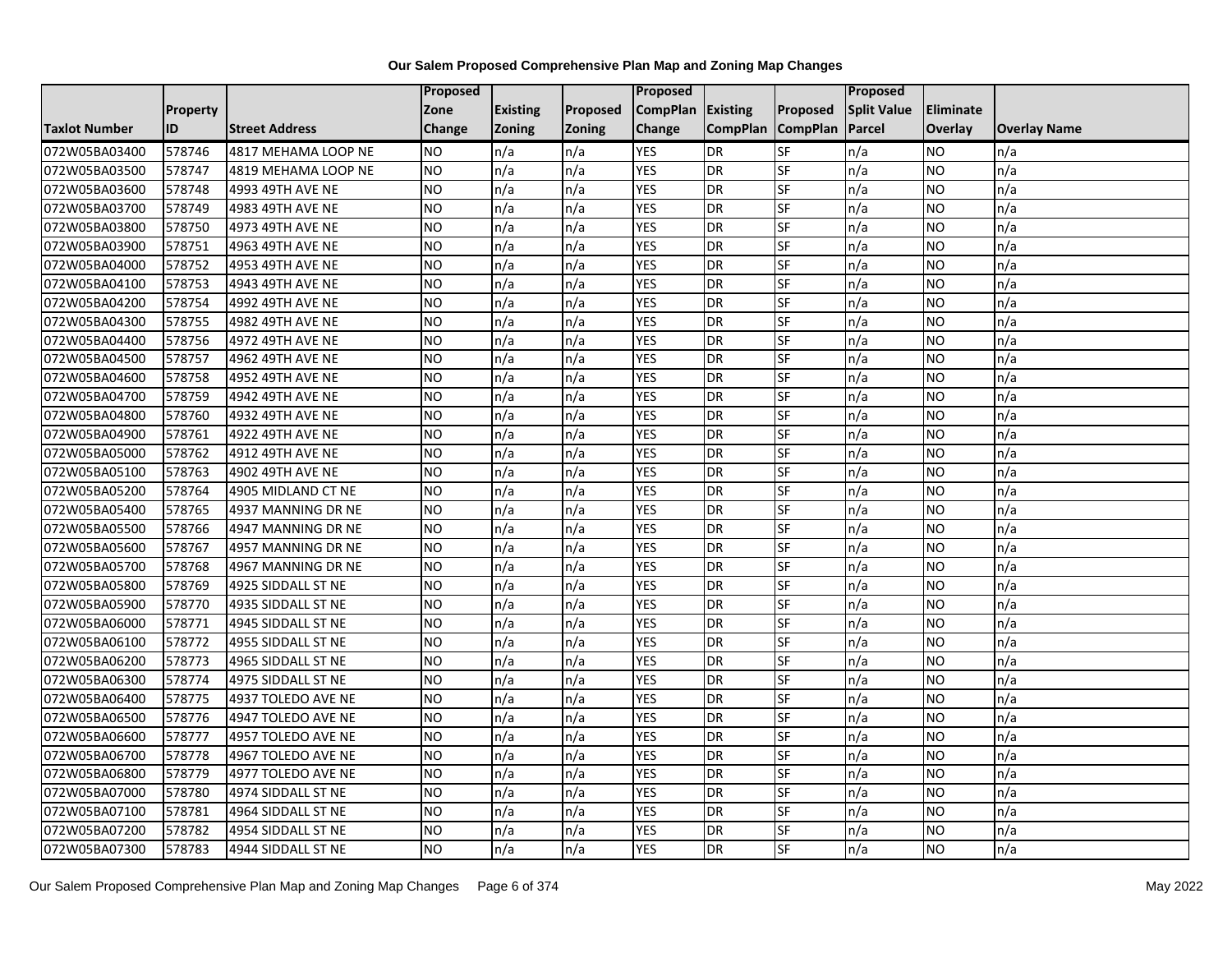|                      |                 |                       | Proposed  |                 |               | Proposed        |                 |                 | Proposed           |                |                     |
|----------------------|-----------------|-----------------------|-----------|-----------------|---------------|-----------------|-----------------|-----------------|--------------------|----------------|---------------------|
|                      | <b>Property</b> |                       | Zone      | <b>Existing</b> | Proposed      | <b>CompPlan</b> | Existing        | Proposed        | <b>Split Value</b> | Eliminate      |                     |
| <b>Taxlot Number</b> | ID              | <b>Street Address</b> | Change    | Zoning          | <b>Zoning</b> | Change          | <b>CompPlan</b> | <b>CompPlan</b> | Parcel             | <b>Overlay</b> | <b>Overlay Name</b> |
| 072W05BA07400        | 578784          | 4934 SIDDALL ST NE    | <b>NO</b> | n/a             | n/a           | <b>YES</b>      | <b>DR</b>       | <b>SF</b>       | n/a                | NO.            | n/a                 |
| 072W05BA07500        | 578785          | 4924 SIDDALL ST NE    | <b>NO</b> | n/a             | n/a           | <b>YES</b>      | <b>DR</b>       | $S_{F}$         | n/a                | NO.            | n/a                 |
| 072W05BA07600        | 578786          | 4914 SIDDALL DR NE    | <b>NO</b> | n/a             | n/a           | <b>YES</b>      | DR              | SF              | n/a                | NO.            | n/a                 |
| 072W05BA07700        | 578787          | 4904 SIDDALL DR NE    | <b>NO</b> | n/a             | n/a           | <b>YES</b>      | DR              | <b>SF</b>       | n/a                | NO.            | n/a                 |
| 072W05BA07800        | 578788          | 4892 SIDDALL ST NE    | Ю         | n/a             | n/a           | <b>YES</b>      | <b>DR</b>       | $S_{F}$         | n/a                | NO.            | n/a                 |
| 072W05BA07900        | 578789          | 4882 SIDDALL ST NE    | <b>NO</b> | n/a             | n/a           | <b>YES</b>      | <b>DR</b>       | SF              | n/a                | <b>NO</b>      | n/a                 |
| 072W05BA08000        | 578790          | 4872 SIDDALL ST NE    | <b>NO</b> | n/a             | n/a           | <b>YES</b>      | DR              | <b>SF</b>       | n/a                | NO.            | n/a                 |
| 072W05BA08200        | 578791          | 4964 DOLPHIN AVE NE   | <b>NO</b> | n/a             | n/a           | <b>YES</b>      | DR              | <b>SF</b>       | n/a                | NO.            | n/a                 |
| 072W05BA08300        | 578792          | 4954 DOLPHIN AVE NE   | <b>NO</b> | n/a             | n/a           | <b>YES</b>      | DR              | SF              | n/a                | NO.            | n/a                 |
| 072W05BA08400        | 578793          | 4823 SIDDALL ST NE    | Ю         | n/a             | n/a           | <b>YES</b>      | DR              | <b>SF</b>       | n/a                | NO.            | n/a                 |
| 072W05BA08500        | 578794          | 4833 SIDDALL ST NE    | Ю         | n/a             | n/a           | <b>YES</b>      | <b>DR</b>       | <b>SF</b>       | n/a                | <b>NO</b>      | n/a                 |
| 072W05BA08600        | 578795          | 4843 SIDDALL AVE NE   | <b>NO</b> | n/a             | n/a           | <b>YES</b>      | <b>DR</b>       | SF              | n/a                | <b>NO</b>      | n/a                 |
| 072W05BA08700        | 578796          | 4853 SIDDALL AVE NE   | <b>NO</b> | n/a             | n/a           | <b>YES</b>      | <b>DR</b>       | <b>SF</b>       | n/a                | NO.            | n/a                 |
| 072W05BA08800        | 578797          | 4863 SIDDALL ST NE    | Ю         | n/a             | n/a           | <b>YES</b>      | <b>DR</b>       | <b>SF</b>       | n/a                | NO.            | n/a                 |
| 072W05BA08900        | 578798          | 4873 SIDDALL ST NE    | <b>NO</b> | n/a             | n/a           | <b>YES</b>      | DR              | SF              | n/a                | NO.            | n/a                 |
| 072W05BA09000        | 578799          | 4968 MANNING DR NE    | <b>NO</b> | n/a             | n/a           | <b>YES</b>      | DR              | <b>SF</b>       | n/a                | NO.            | n/a                 |
| 072W05BA09100        | 578800          | 4958 MANNING DR NE    | <b>NO</b> | n/a             | n/a           | <b>YES</b>      | <b>DR</b>       | $S_{F}$         | n/a                | NO.            | n/a                 |
| 072W05BA09200        | 578801          | 4948 MANNING DR NE    | <b>NO</b> | n/a             | n/a           | <b>YES</b>      | DR              | SF              | n/a                | NO.            | n/a                 |
| 072W05BA09300        | 578802          | 4944 MANNING DR NE    | <b>NO</b> | n/a             | n/a           | <b>YES</b>      | <b>DR</b>       | SF              | n/a                | NO.            | n/a                 |
| 072W05BA09400        | 578803          | 4942 MANNING DR NE    | Ю         | n/a             | n/a           | <b>YES</b>      | DR              | <b>SF</b>       | n/a                | <b>NO</b>      | n/a                 |
| 072W05BA09500        | 578804          | 4938 MANNING DR NE    | <b>NO</b> | n/a             | n/a           | <b>YES</b>      | DR              | SF              | n/a                | <b>NO</b>      | n/a                 |
| 072W05BA09600        | 578805          | 4928 MANNING DR NE    | Ю         | n/a             | n/a           | <b>YES</b>      | DR              | <b>SF</b>       | n/a                | NO.            | n/a                 |
| 072W05BA09700        | 578806          | 4918 MANNING DR NE    | Ю         | n/a             | n/a           | <b>YES</b>      | <b>DR</b>       | <b>SF</b>       | n/a                | NO.            | n/a                 |
| 072W05BA09800        | 578807          | 4908 MANNING DR NE    | <b>NO</b> | n/a             | n/a           | <b>YES</b>      | DR              | SF              | n/a                | NO.            | n/a                 |
| 072W05BA09900        | 578808          | 4868 49TH AVE NE      | <b>NO</b> | n/a             | n/a           | <b>YES</b>      | DR              | SF              | n/a                | NO.            | n/a                 |
| 072W05BA10000        | 578809          | 4838 49TH AVE NE      | Ю         | n/a             | n/a           | <b>YES</b>      | <b>DR</b>       | $S_{F}$         | n/a                | NO.            | n/a                 |
| 072W05BA10100        | 578810          | 4828 49TH AVE NE      | <b>NO</b> | n/a             | n/a           | <b>YES</b>      | <b>DR</b>       | SF              | n/a                | <b>NO</b>      | n/a                 |
| 072W05BA10200        | 578811          | 4818 49TH AVE NE      | <b>NO</b> | n/a             | n/a           | <b>YES</b>      | <b>DR</b>       | SF              | n/a                | NO.            | n/a                 |
| 072W05BA10300        | 578812          | 4817 49TH AVE NE      | <b>NO</b> | n/a             | n/a           | <b>YES</b>      | DR              | $S_{F}$         | n/a                | NO.            | n/a                 |
| 072W05BA10400        | 578813          | 4837 49TH AVE NE      | <b>NO</b> | n/a             | n/a           | <b>YES</b>      | <b>DR</b>       | SF              | n/a                | NO.            | n/a                 |
| 072W05BA10500        | 578814          | 4867 49TH AVE NE      | <b>NO</b> | n/a             | n/a           | <b>YES</b>      | DR              | SF              | n/a                | <b>NO</b>      | n/a                 |
| 072W05BA10600        | 578815          | 4877 49TH AVE NE      | Ю         | n/a             | n/a           | <b>YES</b>      | <b>DR</b>       | <b>SF</b>       | n/a                | NO.            | n/a                 |
| 072W05BA10700        | 578816          | 4887 49TH AVE NE      | <b>NO</b> | n/a             | n/a           | <b>YES</b>      | DR              | SF              | n/a                | <b>NO</b>      | n/a                 |
| 072W05BA10800        | 578817          | 4897 49TH AVE NE      | <b>NO</b> | n/a             | n/a           | <b>YES</b>      | DR              | SF              | n/a                | NO.            | n/a                 |
| 072W05BA10900        | 578818          | 4886 MANNING DR NE    | <b>NO</b> | n/a             | n/a           | <b>YES</b>      | <b>DR</b>       | <b>SF</b>       | n/a                | NO.            | n/a                 |
| 072W05BA11000        | 578819          | 4880 DORRANCE LOOP NE | <b>NO</b> | n/a             | n/a           | <b>YES</b>      | DR              | SF              | n/a                | NO.            | n/a                 |
| 072W05BA11100        | 578820          | 4870 DORRANCE LOOP NE | <b>NO</b> | n/a             | n/a           | <b>YES</b>      | DR              | SF              | n/a                | NO.            | n/a                 |
| 072W05BA11200        | 578821          | 4868 DORRANCE LOOP NE | Ю         | n/a             | n/a           | <b>YES</b>      | <b>DR</b>       | <b>SF</b>       | n/a                | <b>NO</b>      | n/a                 |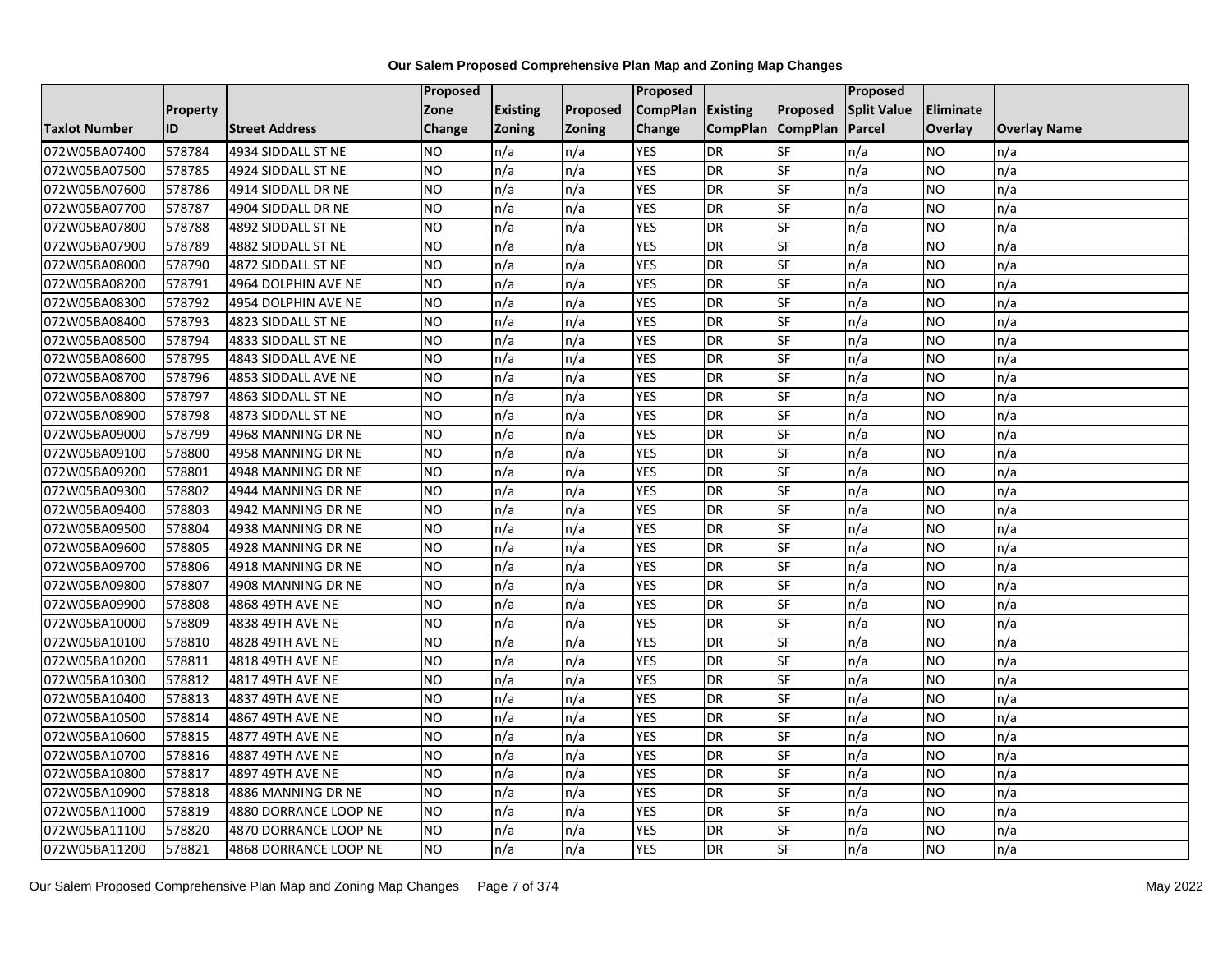|                      |                 |                       | <b>Proposed</b> |                 |               | Proposed        |                 |                 | Proposed           |                |                     |
|----------------------|-----------------|-----------------------|-----------------|-----------------|---------------|-----------------|-----------------|-----------------|--------------------|----------------|---------------------|
|                      | <b>Property</b> |                       | Zone            | <b>Existing</b> | Proposed      | <b>CompPlan</b> | Existing        | Proposed        | <b>Split Value</b> | Eliminate      |                     |
| <b>Taxlot Number</b> | ID              | <b>Street Address</b> | Change          | Zoning          | <b>Zoning</b> | Change          | <b>CompPlan</b> | <b>CompPlan</b> | Parcel             | <b>Overlay</b> | <b>Overlay Name</b> |
| 072W05BA11300        | 578822          | 4860 DORRANCE LOOP NE | <b>NO</b>       | n/a             | n/a           | <b>YES</b>      | <b>DR</b>       | <b>SF</b>       | n/a                | NO             | n/a                 |
| 072W05BA11400        | 578823          | 4850 DORRANCE LOOP NE | <b>NO</b>       | n/a             | n/a           | <b>YES</b>      | DR              | SF              | n/a                | NO.            | n/a                 |
| 072W05BA11500        | 578824          | 4840 DORRANCE LOOP NE | <b>NO</b>       | n/a             | n/a           | <b>YES</b>      | DR              | SF              | n/a                | NO.            | n/a                 |
| 072W05BA11600        | 578825          | 4830 DORRANCE LOOP NE | <b>NO</b>       | n/a             | n/a           | <b>YES</b>      | <b>DR</b>       | SF              | n/a                | NO.            | n/a                 |
| 072W05BA11700        | 578826          | 4820 DORRANCE LOOP NE | <b>NO</b>       | n/a             | n/a           | <b>YES</b>      | <b>DR</b>       | <b>SF</b>       | n/a                | NO.            | n/a                 |
| 072W05BA11800        | 578827          | 4810 DORRANCE LOOP NE | <b>NO</b>       | n/a             | n/a           | <b>YES</b>      | <b>DR</b>       | SF              | n/a                | <b>NO</b>      | n/a                 |
| 072W05BA11900        | 578828          | 4800 DORRANCE LOOP NE | <b>NO</b>       | n/a             | n/a           | <b>YES</b>      | DR              | SF              | n/a                | NO.            | n/a                 |
| 072W05BA12000        | 578829          | 4798 DORRANCE LOOP NE | <b>NO</b>       | n/a             | n/a           | <b>YES</b>      | DR              | SF              | n/a                | NO.            | n/a                 |
| 072W05BA12100        | 578830          | 4792 DORRANCE LOOP NE | <b>NO</b>       | n/a             | n/a           | <b>YES</b>      | DR              | SF              | n/a                | NO.            | n/a                 |
| 072W05BA12200        | 578850          | 4784 MANNING DR NE    | ŌИ              | n/a             | n/a           | <b>YES</b>      | DR              | <b>SF</b>       | n/a                | NO.            | n/a                 |
| 072W05BA12300        | 578851          | 4794 MANNING DR NE    | <b>NO</b>       | n/a             | n/a           | <b>YES</b>      | <b>DR</b>       | SF              | n/a                | <b>NO</b>      | n/a                 |
| 072W05BA12400        | 578852          | 4806 MANNING DR NE    | <b>NO</b>       | n/a             | n/a           | <b>YES</b>      | <b>DR</b>       | SF              | n/a                | <b>NO</b>      | n/a                 |
| 072W05BA12500        | 578853          | 4826 MANNING DR NE    | Ю               | n/a             | n/a           | <b>YES</b>      | DR              | $S$ F           | n/a                | NO.            | n/a                 |
| 072W05BA12600        | 578854          | 4846 MANNING DR NE    | <b>NO</b>       | n/a             | n/a           | <b>YES</b>      | <b>DR</b>       | SF              | n/a                | NO.            | n/a                 |
| 072W05BA12700        | 578855          | 4821 DORRANCE LOOP NE | <b>NO</b>       | n/a             | n/a           | <b>YES</b>      | DR              | SF              | n/a                | NO.            | n/a                 |
| 072W05BA12800        | 578856          | 4811 DORRANCE LOOP NE | <b>NO</b>       | n/a             | n/a           | <b>YES</b>      | <b>DR</b>       | $S_{F}$         | n/a                | NO.            | n/a                 |
| 072W05BA12900        | 578857          | 4801 DORRANCE LOOP NE | ŌИ              | n/a             | n/a           | <b>YES</b>      | $\overline{R}$  | <b>SF</b>       | n/a                | NO.            | n/a                 |
| 072W05BA13000        | 578858          | 4799 DORRANCE LOOP NE | <b>NO</b>       | n/a             | n/a           | <b>YES</b>      | DR              | SF              | n/a                | NO.            | n/a                 |
| 072W05BA13100        | 578859          | 4793 DORRANCE LOOP NE | <b>NO</b>       | n/a             | n/a           | <b>YES</b>      | DR              | SF              | n/a                | NO.            | n/a                 |
| 072W05BA13200        | 324889          | 4957 EVIE JEAN ST NE  | <b>NO</b>       | n/a             | n/a           | <b>YES</b>      | <b>DR</b>       | <b>SF</b>       | n/a                | NO.            | n/a                 |
| 072W05BA13300        | 324890          | 4947 EVIE JEAN ST NE  | <b>NO</b>       | n/a             | n/a           | <b>YES</b>      | DR              | SF              | n/a                | NO.            | n/a                 |
| 072W05BA13400        | 324891          | 4937 EVIE JEAN ST NE  | <b>NO</b>       | n/a             | n/a           | <b>YES</b>      | <b>DR</b>       | <b>SF</b>       | n/a                | <b>NO</b>      | n/a                 |
| 072W05BA13500        | 324892          | 4927 EVIE JEAN ST NE  | Ю               | n/a             | n/a           | <b>YES</b>      | DR              | <b>SF</b>       | n/a                | NO.            | n/a                 |
| 072W05BA13600        | 324893          | 4917 EVIE JEAN ST NE  | <b>NO</b>       | n/a             | n/a           | <b>YES</b>      | <b>DR</b>       | SF              | n/a                | NO.            | n/a                 |
| 072W05BA13700        | 324894          | 4907 EVIE JEAN ST NE  | <b>NO</b>       | n/a             | n/a           | <b>YES</b>      | <b>DR</b>       | SF              | n/a                | <b>NO</b>      | n/a                 |
| 072W05BA13800        | 324895          | 4891 EVIE JEAN ST NE  | <b>NO</b>       | n/a             | n/a           | <b>YES</b>      | DR              | SF              | n/a                | NO.            | n/a                 |
| 072W05BA13900        | 324896          | 4881 EVIE JEAN ST NE  | ŌИ              | n/a             | n/a           | <b>YES</b>      | <b>DR</b>       | $S_{F}$         | n/a                | NO.            | n/a                 |
| 072W05BA14000        | 324897          | 4871 EVIE JEAN ST NE  | <b>NO</b>       | n/a             | n/a           | <b>YES</b>      | DR              | SF              | n/a                | NO.            | n/a                 |
| 072W05BA14200        | 324899          | 4956 EVIE JEAN ST NE  | <b>NO</b>       | n/a             | n/a           | <b>YES</b>      | DR              | SF              | n/a                | NO.            | n/a                 |
| 072W05BA14300        | 324900          | 4946 EVIE JEAN ST NE  | <b>NO</b>       | n/a             | n/a           | <b>YES</b>      | <b>DR</b>       | SF              | n/a                | NO.            | n/a                 |
| 072W05BA14400        | 324901          | 4936 EVIE JEAN ST NE  | <b>NO</b>       | n/a             | n/a           | <b>YES</b>      | DR              | SF              | n/a                | NO.            | n/a                 |
| 072W05BA14500        | 324902          | 4926 EVIE JEAN ST NE  | <b>NO</b>       | n/a             | n/a           | <b>YES</b>      | DR              | SF              | n/a                | NO.            | n/a                 |
| 072W05BA14600        | 324903          | 4916 EVIE JEAN ST NE  | Ю               | n/a             | n/a           | <b>YES</b>      | <b>DR</b>       | <b>SF</b>       | n/a                | NO.            | n/a                 |
| 072W05BA14700        | 324904          | 4906 EVIE JEAN ST NE  | <b>NO</b>       | n/a             | n/a           | <b>YES</b>      | <b>DR</b>       | SF              | n/a                | NO.            | n/a                 |
| 072W05BA14800        | 324905          | 4890 EVIE JEAN ST NE  | <b>NO</b>       | n/a             | n/a           | <b>YES</b>      | DR              | SF              | n/a                | NO.            | n/a                 |
| 072W05BA14900        | 324906          | 4880 EVIE JEAN ST NE  | <b>NO</b>       | n/a             | n/a           | <b>YES</b>      | <b>DR</b>       | SF              | n/a                | NO.            | n/a                 |
| 072W05BA15000        | 324907          | 4870 EVIE JEAN ST NE  | <b>NO</b>       | n/a             | n/a           | <b>YES</b>      | <b>DR</b>       | SF              | n/a                | NO             | n/a                 |
| 072W05BA15100        | 324908          | 4879 SELWAY ST NE     | <b>NO</b>       | n/a             | n/a           | <b>YES</b>      | <b>DR</b>       | SF              | n/a                | NO.            | n/a                 |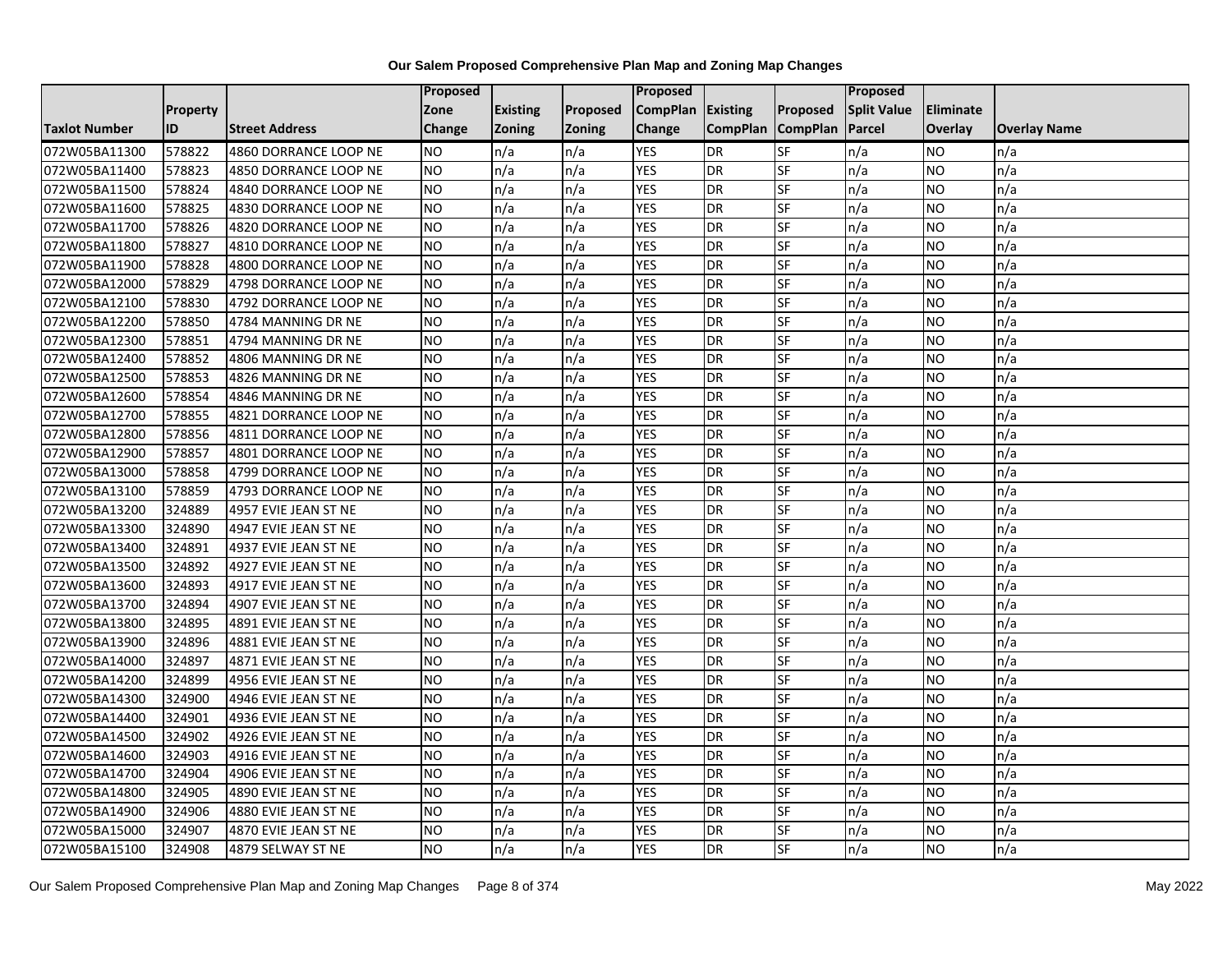|                      |                 |                       | <b>Proposed</b> |                 |               | Proposed        |                 |                 | Proposed           |                  |                     |
|----------------------|-----------------|-----------------------|-----------------|-----------------|---------------|-----------------|-----------------|-----------------|--------------------|------------------|---------------------|
|                      | <b>Property</b> |                       | Zone            | <b>Existing</b> | Proposed      | <b>CompPlan</b> | Existing        | Proposed        | <b>Split Value</b> | <b>Eliminate</b> |                     |
| <b>Taxlot Number</b> | ID              | <b>Street Address</b> | <b>Change</b>   | Zoning          | <b>Zoning</b> | Change          | <b>CompPlan</b> | <b>CompPlan</b> | Parcel             | Overlay          | <b>Overlay Name</b> |
| 072W05BA15200        | 324909          | 4889 SELWAY ST NE     | <b>NO</b>       | n/a             | n/a           | <b>YES</b>      | <b>DR</b>       | <b>SF</b>       | n/a                | NO.              | n/a                 |
| 072W05BA15300        | 324910          | 4899 SELWAY ST NE     | <b>NO</b>       | n/a             | n/a           | <b>YES</b>      | DR              | $S_{F}$         | n/a                | NO.              | n/a                 |
| 072W05BA15400        | 324911          | 4903 SELWAY ST NE     | <b>NO</b>       | n/a             | n/a           | <b>YES</b>      | DR              | SF              | n/a                | <b>NO</b>        | n/a                 |
| 072W05BA15500        | 324912          | 4913 SELWAY ST NE     | <b>NO</b>       | n/a             | n/a           | <b>YES</b>      | <b>DR</b>       | SF              | n/a                | NO.              | n/a                 |
| 072W05BA15600        | 324913          | 4923 SELWAY ST NE     | <b>NO</b>       | n/a             | n/a           | <b>YES</b>      | <b>DR</b>       | $S_{F}$         | n/a                | NO.              | n/a                 |
| 072W05BA15700        | 324914          | 4933 SELWAY ST NE     | <b>NO</b>       | n/a             | n/a           | <b>YES</b>      | <b>DR</b>       | SF              | n/a                | NO.              | n/a                 |
| 072W05BA15800        | 324915          | 4943 SELWAY ST NE     | <b>NO</b>       | n/a             | n/a           | <b>YES</b>      | DR              | SF              | n/a                | NO.              | n/a                 |
| 072W05BA15900        | 324916          | 4953 SELWAY ST NE     | <b>NO</b>       | n/a             | n/a           | <b>YES</b>      | DR              | SF              | n/a                | NO.              | n/a                 |
| 072W05BA16100        | 324918          | 4952 SELWAY ST NE     | <b>NO</b>       | n/a             | n/a           | <b>YES</b>      | DR              | SF              | n/a                | NO               | n/a                 |
| 072W05BA16200        | 324919          | 4942 SELWAY ST NE     | Ю               | n/a             | n/a           | <b>YES</b>      | DR              | <b>SF</b>       | n/a                | NO.              | n/a                 |
| 072W05BA16300        | 324920          | 4932 SELWAY ST NE     | <b>NO</b>       | n/a             | n/a           | <b>YES</b>      | <b>DR</b>       | <b>SF</b>       | n/a                | <b>NO</b>        | n/a                 |
| 072W05BA16400        | 324921          | 4922 SELWAY ST NE     | <b>NO</b>       | n/a             | n/a           | <b>YES</b>      | DR              | SF              | n/a                | NO.              | n/a                 |
| 072W05BA16500        | 324922          | 4912 SELWAY ST NE     | <b>NO</b>       | n/a             | n/a           | <b>YES</b>      | DR              | SF              | n/a                | NO.              | n/a                 |
| 072W05BA16700        | 324924          | 4896 SELWAY ST NE     | <b>NO</b>       | n/a             | n/a           | <b>YES</b>      | <b>DR</b>       | <b>SF</b>       | n/a                | <b>NO</b>        | n/a                 |
| 072W05BA16800        | 324925          | 4886 SELWAY ST NE     | <b>NO</b>       | n/a             | n/a           | <b>YES</b>      | DR              | SF              | n/a                | ΝO               | n/a                 |
| 072W05BA16900        | 324926          | 4876 SELWAY ST NE     | <b>NO</b>       | n/a             | n/a           | <b>YES</b>      | DR              | SF              | n/a                | NO.              | n/a                 |
| 072W05BA17000        | 324927          | 4866 SELWAY ST NE     | <b>NO</b>       | n/a             | n/a           | <b>YES</b>      | DR              | SF              | n/a                | NO.              | n/a                 |
| 072W05BA17100        | 324928          | 4998 DOLPHIN AVE NE   | <b>NO</b>       | n/a             | n/a           | <b>YES</b>      | <b>DR</b>       | SF              | n/a                | NO.              | n/a                 |
| 072W05BA17200        | 324929          | 4994 DOLPHIN AVE NE   | <b>NO</b>       | n/a             | n/a           | <b>YES</b>      | DR              | SF              | n/a                | <b>NO</b>        | n/a                 |
| 072W05BA17300        | 324930          | 4988 DOLPHIN AVE NE   | <b>NO</b>       | n/a             | n/a           | <b>YES</b>      | DR              | SF              | n/a                | NO.              | n/a                 |
| 072W05BA17400        | 324931          | 4984 DOLPHIN AVE NE   | <b>NO</b>       | n/a             | n/a           | <b>YES</b>      | DR              | SF              | n/a                | NO.              | n/a                 |
| 072W05BA17500        | 324932          | 4978 DOLPHIN AVE NE   | Ю               | n/a             | n/a           | <b>YES</b>      | DR              | <b>SF</b>       | n/a                | NO.              | n/a                 |
| 072W05BA17600        | 324933          | 4974 DOLPHIN AVE NE   | <b>NO</b>       | n/a             | n/a           | <b>YES</b>      | <b>DR</b>       | SF              | n/a                | <b>NO</b>        | n/a                 |
| 072W05BA17700        | 330111          | 4967 EVIE JEAN ST NE  | <b>NO</b>       | n/a             | n/a           | <b>YES</b>      | <b>DR</b>       | SF              | n/a                | NO.              | n/a                 |
| 072W05BA17800        | 330112          | 4977 EVIE JEAN ST NE  | Ю               | n/a             | n/a           | <b>YES</b>      | DR              | SF              | n/a                | NO.              | n/a                 |
| 072W05BA17900        | 330113          | 4989 TOLEDO AVE NE    | Ю               | n/a             | n/a           | <b>YES</b>      | DR              | SF              | n/a                | NO.              | n/a                 |
| 072W05BA18000        | 330114          | 4991 TOLEDO AVE NE    | <b>NO</b>       | n/a             | n/a           | <b>YES</b>      | <b>DR</b>       | SF              | n/a                | NO.              | n/a                 |
| 072W05BA18100        | 330115          | 4993 TOLEDO AVE NE    | <b>NO</b>       | n/a             | n/a           | <b>YES</b>      | <b>DR</b>       | SF              | n/a                | NO.              | n/a                 |
| 072W05BA18200        | 330116          | 4995 TOLEDO AVE NE    | <b>NO</b>       | n/a             | n/a           | <b>YES</b>      | DR              | SF              | n/a                | NO.              | n/a                 |
| 072W05BA18300        | 330117          | 4997 TOLEDO AVE NE    | <b>NO</b>       | n/a             | n/a           | <b>YES</b>      | <b>DR</b>       | <b>SF</b>       | n/a                | <b>NO</b>        | n/a                 |
| 072W05BA18400        | 330118          | 4999 TOLEDO AVE NE    | <b>NO</b>       | n/a             | n/a           | <b>YES</b>      | DR              | SF              | n/a                | <b>NO</b>        | n/a                 |
| 072W05BA18500        | 330119          | 4982 SELWAY ST NE     | <b>NO</b>       | n/a             | n/a           | <b>YES</b>      | DR              | SF              | n/a                | NO.              | n/a                 |
| 072W05BA18600        | 330120          | 4972 SELWAY ST NE     | <b>NO</b>       | n/a             | n/a           | <b>YES</b>      | <b>DR</b>       | SF              | n/a                | NO.              | n/a                 |
| 072W05BA18700        | 330121          | 4962 SELWAY ST NE     | <b>NO</b>       | n/a             | n/a           | <b>YES</b>      | DR              | SF              | n/a                | NO.              | n/a                 |
| 072W05BA18800        | 330122          | 4963 SELWAY ST NE     | <b>NO</b>       | n/a             | n/a           | <b>YES</b>      | DR              | <b>SF</b>       | n/a                | NO.              | n/a                 |
| 072W05BA18900        | 330123          | 4973 SELWAY ST NE     | <b>NO</b>       | n/a             | n/a           | <b>YES</b>      | <b>DR</b>       | SF              | n/a                | NO.              | n/a                 |
| 072W05BA19000        | 330124          | 4976 EVIE JEAN ST NE  | <b>NO</b>       | n/a             | n/a           | <b>YES</b>      | DR              | SF              | n/a                | NO.              | n/a                 |
| 072W05BA19100        | 330125          | 4966 EVIE JEAN ST NE  | Ю               | n/a             | n/a           | <b>YES</b>      | <b>DR</b>       | <b>SF</b>       | n/a                | NO.              | n/a                 |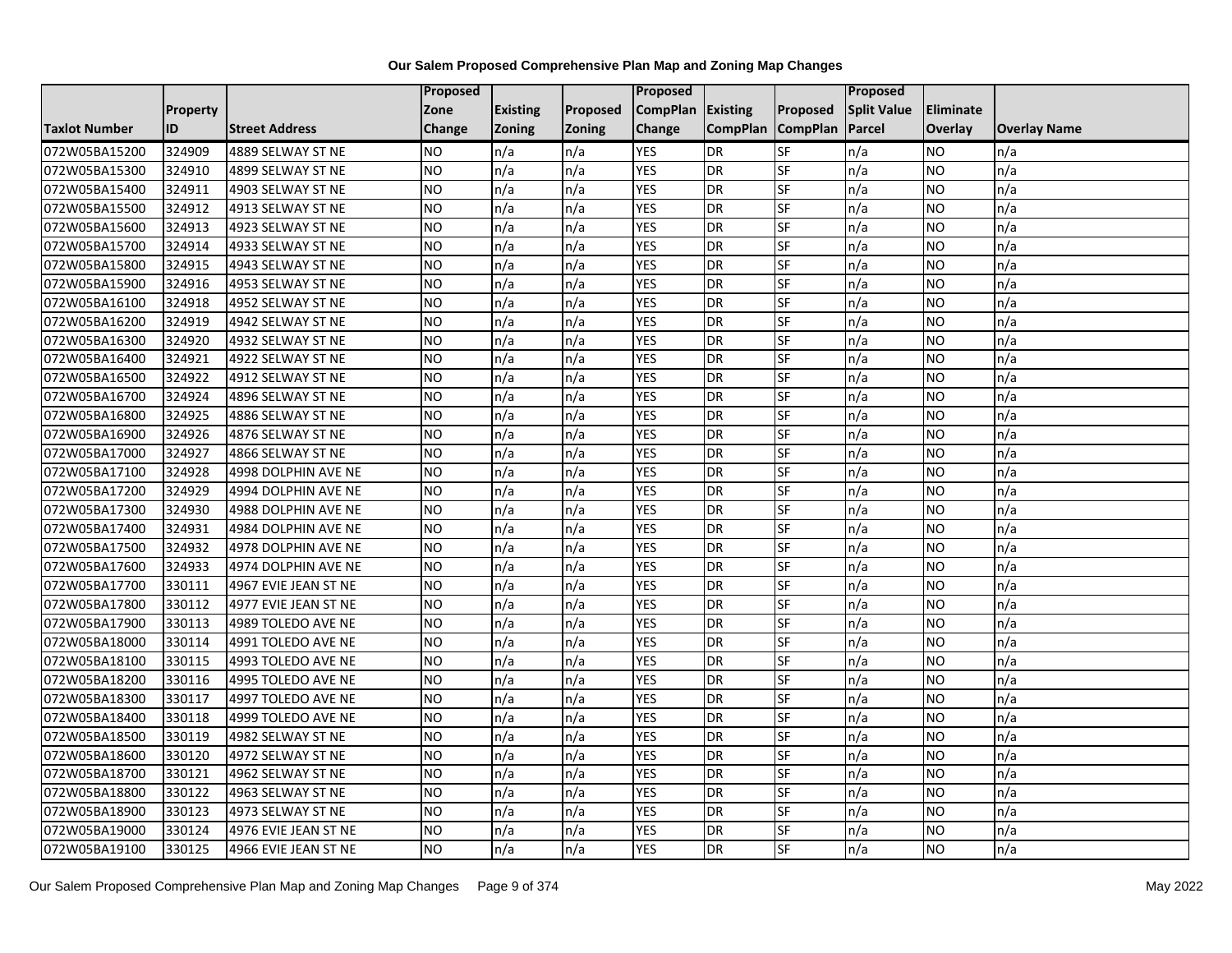|                      |                 |                        | Proposed        |                 |               | <b>Proposed</b> |                 |                 | <b>Proposed</b>    |           |                     |
|----------------------|-----------------|------------------------|-----------------|-----------------|---------------|-----------------|-----------------|-----------------|--------------------|-----------|---------------------|
|                      | <b>Property</b> |                        | Zone            | <b>Existing</b> | Proposed      | <b>CompPlan</b> | <b>Existing</b> | <b>Proposed</b> | <b>Split Value</b> | Eliminate |                     |
| <b>Taxlot Number</b> | ID              | <b>Street Address</b>  | Change          | <b>Zoning</b>   | <b>Zoning</b> | Change          | <b>CompPlan</b> | <b>CompPlan</b> | Parcel             | Overlay   | <b>Overlay Name</b> |
| 072W05BA19200        | 331171          | 4917 MIDLAND CT NE     | NO.             | n/a             | n/a           | <b>YES</b>      | <b>DR</b>       | <b>SF</b>       | n/a                | NO.       | n/a                 |
| 072W05BA19300        | 331172          | 4927 MIDLAND CT NE     | <b>NO</b>       | n/a             | n/a           | <b>YES</b>      | <b>DR</b>       | <b>SF</b>       | n/a                | NO.       | n/a                 |
| 072W05BA19400        | 331173          | 4937 MIDLAND CT NE     | <b>NO</b>       | n/a             | n/a           | <b>YES</b>      | <b>DR</b>       | SF              | n/a                | NO.       | n/a                 |
| 072W05BA19500        | 331174          | 4947 MIDLAND CT NE     | <b>NO</b>       | n/a             | n/a           | <b>YES</b>      | <b>DR</b>       | SF              | n/a                | NO.       | n/a                 |
| 072W05BA19600        | 331175          | 4957 MIDLAND CT NE     | Ю               | n/a             | n/a           | <b>YES</b>      | <b>DR</b>       | <b>SF</b>       | n/a                | NO.       | n/a                 |
| 072W05BA19700        | 331176          | 4967 MIDLAND CT NE     | <b>NO</b>       | n/a             | n/a           | <b>YES</b>      | <b>DR</b>       | SF              | n/a                | <b>NO</b> | n/a                 |
| 072W05BA19800        | 331177          | 4977 MIDLAND CT NE     | <b>NO</b>       | n/a             | n/a           | <b>YES</b>      | <b>DR</b>       | SF              | n/a                | NO.       | n/a                 |
| 072W05BA19900        | 331178          | 4987 MIDLAND CT NE     | <b>NO</b>       | n/a             | n/a           | <b>YES</b>      | <b>DR</b>       | SF              | n/a                | NO.       | n/a                 |
| 072W05BA20000        | 331179          | 4997 MIDLAND CT NE     | <b>NO</b>       | n/a             | n/a           | <b>YES</b>      | DR              | SF              | n/a                | ΝO        | n/a                 |
| 072W05BA20100        | 331180          | 4998 MIDLAND CT NE     | <b>NO</b>       | n/a             | n/a           | <b>YES</b>      | <b>DR</b>       | <b>SF</b>       | n/a                | NO.       | n/a                 |
| 072W05BA20200        | 331181          | 4988 MIDLAND CT NE     | <b>NO</b>       | n/a             | n/a           | <b>YES</b>      | <b>DR</b>       | SF              | n/a                | NO.       | n/a                 |
| 072W05BA20300        | 331182          | 4948 MIDLAND CT NE     | <b>NO</b>       | n/a             | n/a           | <b>YES</b>      | <b>DR</b>       | SF              | n/a                | NO.       | n/a                 |
| 072W05BA20400        | 331183          | 4934 MIDLAND CT NE     | NO.             | n/a             | n/a           | <b>YES</b>      | <b>DR</b>       | <b>SF</b>       | n/a                | NO        | n/a                 |
| 072W05BA20500        | 331184          | 4938 MIDLAND CT NE     | <b>NO</b>       | n/a             | n/a           | <b>YES</b>      | <b>DR</b>       | SF              | n/a                | NO.       | n/a                 |
| 072W05BA20600        | 331185          | 4928 MIDLAND CT NE     | <b>NO</b>       | n/a             | n/a           | <b>YES</b>      | <b>DR</b>       | SF              | n/a                | ΝO        | n/a                 |
| 072W05BA20700        | 331186          | 4924 MIDLAND CT NE     | <b>NO</b>       | n/a             | n/a           | <b>YES</b>      | DR              | <b>SF</b>       | n/a                | NO.       | n/a                 |
| 072W05BA20800        | 331187          | 4918 MIDLAND CT NE     | <b>NO</b>       | n/a             | n/a           | <b>YES</b>      | <b>DR</b>       | SF              | n/a                | NO.       | n/a                 |
| 072W05BA20900        | 344012          | 4810 KALE ST NE        | <b>NO</b>       | n/a             | n/a           | <b>YES</b>      | <b>DR</b>       | SF              | n/a                | NO.       | n/a                 |
| 072W05BA21000        | 344013          | 4809 MEHAMA LOOP NE    | <b>NO</b>       | n/a             | n/a           | <b>YES</b>      | <b>DR</b>       | SF              | n/a                | NO.       | n/a                 |
| 072W05BA21100        | 344014          | 4805 MEHAMA LOOP NE    | <b>NO</b>       | n/a             | n/a           | <b>YES</b>      | <b>DR</b>       | SF              | n/a                | NO.       | n/a                 |
| 072W05BA21200        | 344015          | 4801 MEHAMA LOOP NE    | <b>NO</b>       | n/a             | n/a           | <b>YES</b>      | <b>DR</b>       | SF              | n/a                | NO.       | n/a                 |
| 072W05BA21201        | 346200          | 4799 MEHAMA LOOP NE    | $\overline{NO}$ | n/a             | n/a           | <b>YES</b>      | <b>DR</b>       | <b>SF</b>       | n/a                | NO.       | n/a                 |
| 072W05BA21300        | 344016          | 4796 MEHAMA LOOP NE    | <b>NO</b>       | n/a             | n/a           | <b>YES</b>      | <b>DR</b>       | SF              | n/a                | NO.       | n/a                 |
| 072W05BA21500        | 344018          | 4808 MEHAMA LOOP NE    | <b>NO</b>       | n/a             | n/a           | <b>YES</b>      | <b>DR</b>       | SF              | n/a                | NO.       | n/a                 |
| 072W05BA21600        | 344019          | 4814 MEHAMA LOOP NE    | $\overline{NO}$ | n/a             | n/a           | <b>YES</b>      | <b>DR</b>       | SF              | n/a                | <b>NO</b> | n/a                 |
| 072W05BB00600        | 579132          | 4996 COUNTRYSIDE DR NE | <b>NO</b>       | n/a             | n/a           | <b>YES</b>      | <b>DR</b>       | SF              | n/a                | NO.       | n/a                 |
| 072W05BB00700        | 579133          | 4990 COUNTRYSIDE DR NE | <b>NO</b>       | n/a             | n/a           | <b>YES</b>      | <b>DR</b>       | SF              | n/a                | NO.       | n/a                 |
| 072W05BB00800        | 579134          | 4986 COUNTRYSIDE DR NE | NO.             | n/a             | n/a           | <b>YES</b>      | <b>DR</b>       | SF              | n/a                | NO.       | n/a                 |
| 072W05BB00900        | 579135          | 4984 COUNTRYSIDE DR NE | NO.             | n/a             | n/a           | <b>YES</b>      | <b>DR</b>       | SF              | n/a                | NO        | n/a                 |
| 072W05BB01000        | 579136          | 4999 COUNTRYSIDE DR NE | <b>NO</b>       | n/a             | n/a           | <b>YES</b>      | <b>DR</b>       | SF              | n/a                | NO.       | n/a                 |
| 072W05BB01100        | 579137          | 4989 COUNTRYSIDE DR NE | <b>NO</b>       | n/a             | n/a           | <b>YES</b>      | <b>DR</b>       | SF              | n/a                | ΝO        | n/a                 |
| 072W05BB01200        | 579138          | 4981 COUNTRYSIDE DR NE | <b>NO</b>       | n/a             | n/a           | <b>YES</b>      | <b>DR</b>       | <b>SF</b>       | n/a                | NO.       | n/a                 |
| 072W05BB01300        | 579139          | 4979 COUNTRYSIDE DR NE | NO.             | n/a             | n/a           | <b>YES</b>      | <b>DR</b>       | SF              | n/a                | NO.       | n/a                 |
| 072W05BB01400        | 579140          | 4971 COUNTRYSIDE DR NE | <b>NO</b>       | n/a             | n/a           | <b>YES</b>      | <b>DR</b>       | SF              | n/a                | NO.       | n/a                 |
| 072W05BB01500        | 579141          | 4930 SUMMER WIND CT NE | Ю               | n/a             | n/a           | <b>YES</b>      | <b>DR</b>       | SF              | n/a                | NO.       | n/a                 |
| 072W05BB01600        | 579142          | 4940 SUMMER WIND CT NE | NO.             | n/a             | n/a           | <b>YES</b>      | <b>DR</b>       | SF              | n/a                | NO.       | n/a                 |
| 072W05BB01700        | 579143          | 4950 SUMMER WIND CT NE | <b>NO</b>       | n/a             | n/a           | <b>YES</b>      | DR              | SF              | n/a                | NO.       | n/a                 |
| 072W05BB01800        | 579144          | 4960 SUMMER WIND CT NE | $\overline{NO}$ | n/a             | n/a           | <b>YES</b>      | <b>DR</b>       | SF              | n/a                | NO.       | n/a                 |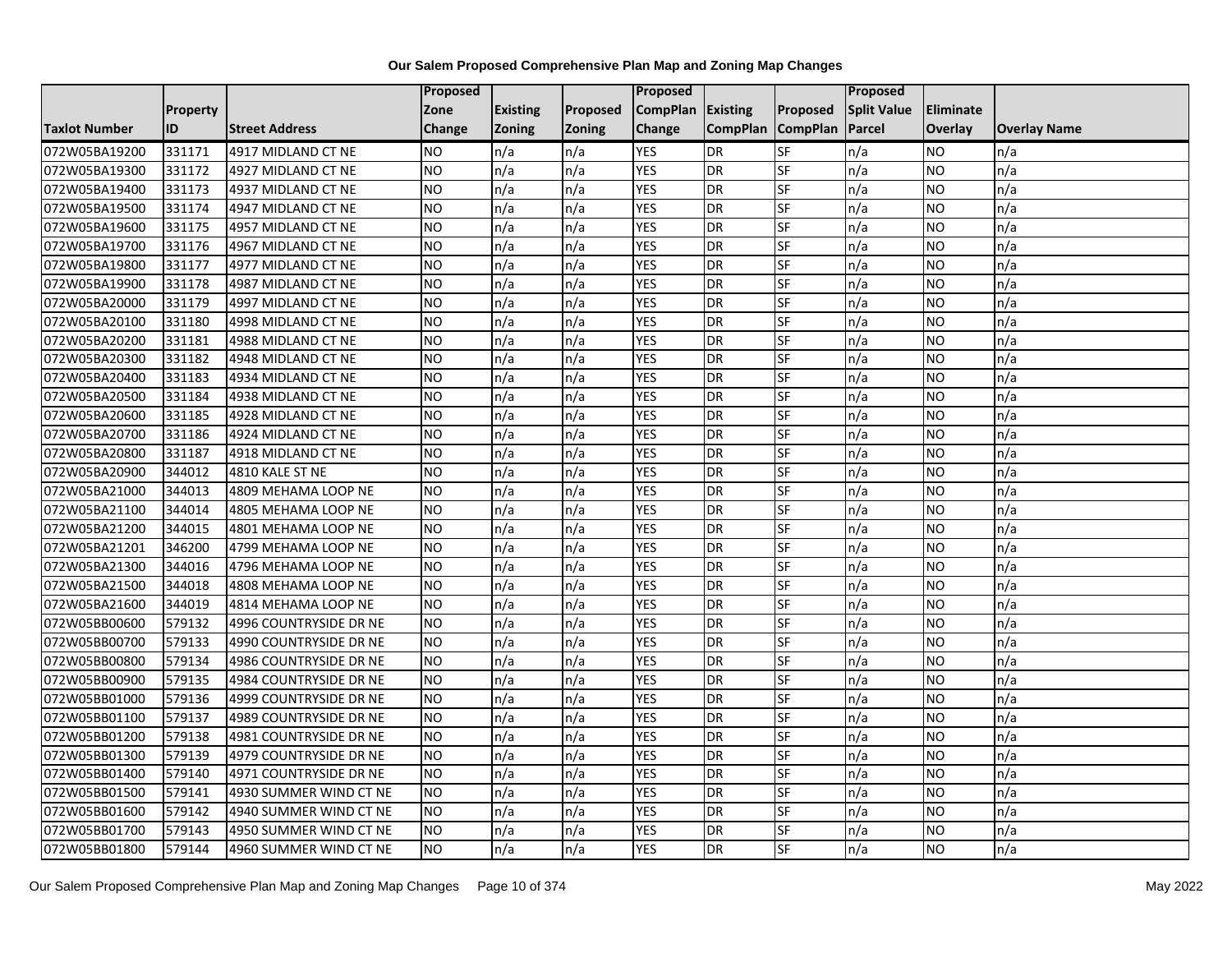|                      |                 |                         | <b>Proposed</b> |                 |               | Proposed        |                 |                 | Proposed           |                |                     |
|----------------------|-----------------|-------------------------|-----------------|-----------------|---------------|-----------------|-----------------|-----------------|--------------------|----------------|---------------------|
|                      | <b>Property</b> |                         | Zone            | <b>Existing</b> | Proposed      | <b>CompPlan</b> | Existing        | Proposed        | <b>Split Value</b> | Eliminate      |                     |
| <b>Taxlot Number</b> | ID              | <b>Street Address</b>   | <b>Change</b>   | Zoning          | <b>Zoning</b> | Change          | <b>CompPlan</b> | <b>CompPlan</b> | Parcel             | <b>Overlay</b> | <b>Overlay Name</b> |
| 072W05BB01900        | 579145          | 4970 SUMMER WIND CT NE  | <b>NO</b>       | n/a             | n/a           | <b>YES</b>      | <b>DR</b>       | <b>SF</b>       | n/a                | NO             | n/a                 |
| 072W05BB02000        | 579146          | 4991 COUNTRYSIDE DR NE  | <b>NO</b>       | n/a             | n/a           | <b>YES</b>      | DR              | SF              | n/a                | NO.            | n/a                 |
| 072W05BB02100        | 579147          | 4980 SUMMER WIND CT NE  | <b>NO</b>       | n/a             | n/a           | <b>YES</b>      | DR              | SF              | n/a                | NO.            | n/a                 |
| 072W05BB02200        | 579273          | 4582 INDIAN EARTH CT NE | <b>NO</b>       | n/a             | n/a           | <b>YES</b>      | <b>DR</b>       | SF              | n/a                | NO.            | n/a                 |
| 072W05BB02300        | 579274          | 4592 INDIAN EARTH CT NE | <b>NO</b>       | n/a             | n/a           | <b>YES</b>      | <b>DR</b>       | SF              | n/a                | NO.            | n/a                 |
| 072W05BB02400        | 579275          | 4591 INDIAN EARTH CT NE | <b>NO</b>       | n/a             | n/a           | <b>YES</b>      | <b>DR</b>       | SF              | n/a                | <b>NO</b>      | n/a                 |
| 072W05BB02500        | 579276          | 4581 INDIAN EARTH CT NE | <b>NO</b>       | n/a             | n/a           | <b>YES</b>      | DR              | SF              | n/a                | NO.            | n/a                 |
| 072W05BB02600        | 579277          | 4571 INDIAN EARTH CT NE | <b>NO</b>       | n/a             | n/a           | <b>YES</b>      | DR              | SF              | n/a                | NO.            | n/a                 |
| 072W05BB02700        | 579278          | 4561 INDIAN EARTH CT NE | <b>NO</b>       | n/a             | n/a           | <b>YES</b>      | DR              | SF              | n/a                | NO.            | n/a                 |
| 072W05BB02800        | 579279          | 4551 INDIAN EARTH CT NE | Ю               | n/a             | n/a           | <b>YES</b>      | DR              | <b>SF</b>       | n/a                | NO.            | n/a                 |
| 072W05BB02900        | 579280          | 4541 INDIAN EARTH CT NE | <b>NO</b>       | n/a             | n/a           | <b>YES</b>      | <b>DR</b>       | SF              | n/a                | <b>NO</b>      | n/a                 |
| 072W05BB03000        | 579293          | 4950 COUNTRYSIDE DR NE  | <b>NO</b>       | n/a             | n/a           | <b>YES</b>      | <b>DR</b>       | SF              | n/a                | <b>NO</b>      | n/a                 |
| 072W05BB03100        | 579294          | 4956 COUNTRYSIDE DR NE  | NO              | n/a             | n/a           | <b>YES</b>      | DR              | <b>SF</b>       | n/a                | NO.            | n/a                 |
| 072W05BB03200        | 579295          | 4960 COUNTRYSIDE DR NE  | <b>NO</b>       | n/a             | n/a           | <b>YES</b>      | <b>DR</b>       | SF              | n/a                | NO.            | n/a                 |
| 072W05BB03300        | 579296          | 4966 COUNTRYSIDE DR NE  | <b>NO</b>       | n/a             | n/a           | <b>YES</b>      | DR              | SF              | n/a                | NO.            | n/a                 |
| 072W05BB03400        | 579297          | 4970 COUNTRYSIDE DR NE  | Ю               | n/a             | n/a           | <b>YES</b>      | <b>DR</b>       | $S_{F}$         | n/a                | NO.            | n/a                 |
| 072W05BB03500        | 579298          | 4976 COUNTRYSIDE DR NE  | Ю               | n/a             | n/a           | <b>YES</b>      | $\overline{R}$  | <b>SF</b>       | n/a                | NO.            | n/a                 |
| 072W05BB03600        | 579299          | 4570 MANNING DR NE      | <b>NO</b>       | n/a             | n/a           | <b>YES</b>      | DR              | SF              | n/a                | NO.            | n/a                 |
| 072W05BB03800        | 579085          | 4580 MANNING DR NE      | <b>NO</b>       | n/a             | n/a           | <b>YES</b>      | DR              | SF              | n/a                | NO.            | n/a                 |
| 072W05BB03900        | 579086          | 4584 MANNING DR NE      | <b>NO</b>       | n/a             | n/a           | <b>YES</b>      | <b>DR</b>       | <b>SF</b>       | n/a                | ΝO             | n/a                 |
| 072W05BB04000        | 579087          | 4590 MANNING DR NE      | <b>NO</b>       | n/a             | n/a           | <b>YES</b>      | DR              | SF              | n/a                | NO.            | n/a                 |
| 072W05BB04100        | 579088          | 4618 MANNING DR NE      | <b>NO</b>       | n/a             | n/a           | <b>YES</b>      | <b>DR</b>       | SF              | n/a                | <b>NO</b>      | n/a                 |
| 072W05BB04200        | 579089          | 4628 MANNING DR NE      | Ю               | n/a             | n/a           | <b>YES</b>      | DR              | SF              | n/a                | NO.            | n/a                 |
| 072W05BB04300        | 579090          | 4678 MANNING DR NE      | <b>NO</b>       | n/a             | n/a           | <b>YES</b>      | DR              | SF              | n/a                | NO.            | n/a                 |
| 072W05BB04400        | 579091          | 4658 MANNING DR NE      | <b>NO</b>       | n/a             | n/a           | <b>YES</b>      | <b>DR</b>       | SF              | n/a                | <b>NO</b>      | n/a                 |
| 072W05BB04500        | 579092          | 4648 MANNING DR NE      | <b>NO</b>       | n/a             | n/a           | <b>YES</b>      | DR              | SF              | n/a                | NO.            | n/a                 |
| 072W05BB04600        | 579093          | 4638 MANNING DR NE      | Ю               | n/a             | n/a           | <b>YES</b>      | <b>DR</b>       | <b>SF</b>       | n/a                | NO.            | n/a                 |
| 072W05BB04700        | 579094          | 4891 BONANZA DR NE      | <b>NO</b>       | n/a             | n/a           | <b>YES</b>      | DR              | SF              | n/a                | NO.            | n/a                 |
| 072W05BB04800        | 579095          | 4881 BONANZA DR NE      | <b>NO</b>       | n/a             | n/a           | <b>YES</b>      | DR              | SF              | n/a                | NO.            | n/a                 |
| 072W05BB04900        | 579096          | 4871 BONANZA DR NE      | <b>NO</b>       | n/a             | n/a           | <b>YES</b>      | <b>DR</b>       | SF              | n/a                | NO.            | n/a                 |
| 072W05BB05000        | 579097          | 4861 BONANZA DR NE      | <b>NO</b>       | n/a             | n/a           | <b>YES</b>      | DR              | SF              | n/a                | NO.            | n/a                 |
| 072W05BB05100        | 579098          | 4851 BONANZA DR NE      | <b>NO</b>       | n/a             | n/a           | <b>YES</b>      | DR              | SF              | n/a                | NO.            | n/a                 |
| 072W05BB05200        | 579099          | 4841 BONANZA DR NE      | Ю               | n/a             | n/a           | <b>YES</b>      | <b>DR</b>       | SF              | n/a                | NO.            | n/a                 |
| 072W05BB05300        | 579100          | 4831 BONANZA DR NE      | <b>NO</b>       | n/a             | n/a           | <b>YES</b>      | DR              | SF              | n/a                | NO.            | n/a                 |
| 072W05BB05400        | 579101          | 4821 BONANZA DR NE      | <b>NO</b>       | n/a             | n/a           | <b>YES</b>      | <b>DR</b>       | SF              | n/a                | NO.            | n/a                 |
| 072W05BB05500        | 579102          | 4811 BONANZA DR NE      | <b>NO</b>       | n/a             | n/a           | <b>YES</b>      | <b>DR</b>       | SF              | n/a                | NO.            | n/a                 |
| 072W05BB05600        | 579103          | 4810 BONANZA DR NE      | <b>NO</b>       | n/a             | n/a           | <b>YES</b>      | <b>DR</b>       | SF              | n/a                | ΝO             | n/a                 |
| 072W05BB05700        | 579104          | 4820 BONANZA DR NE      | <b>NO</b>       | n/a             | n/a           | <b>YES</b>      | <b>DR</b>       | SF              | n/a                | NO.            | n/a                 |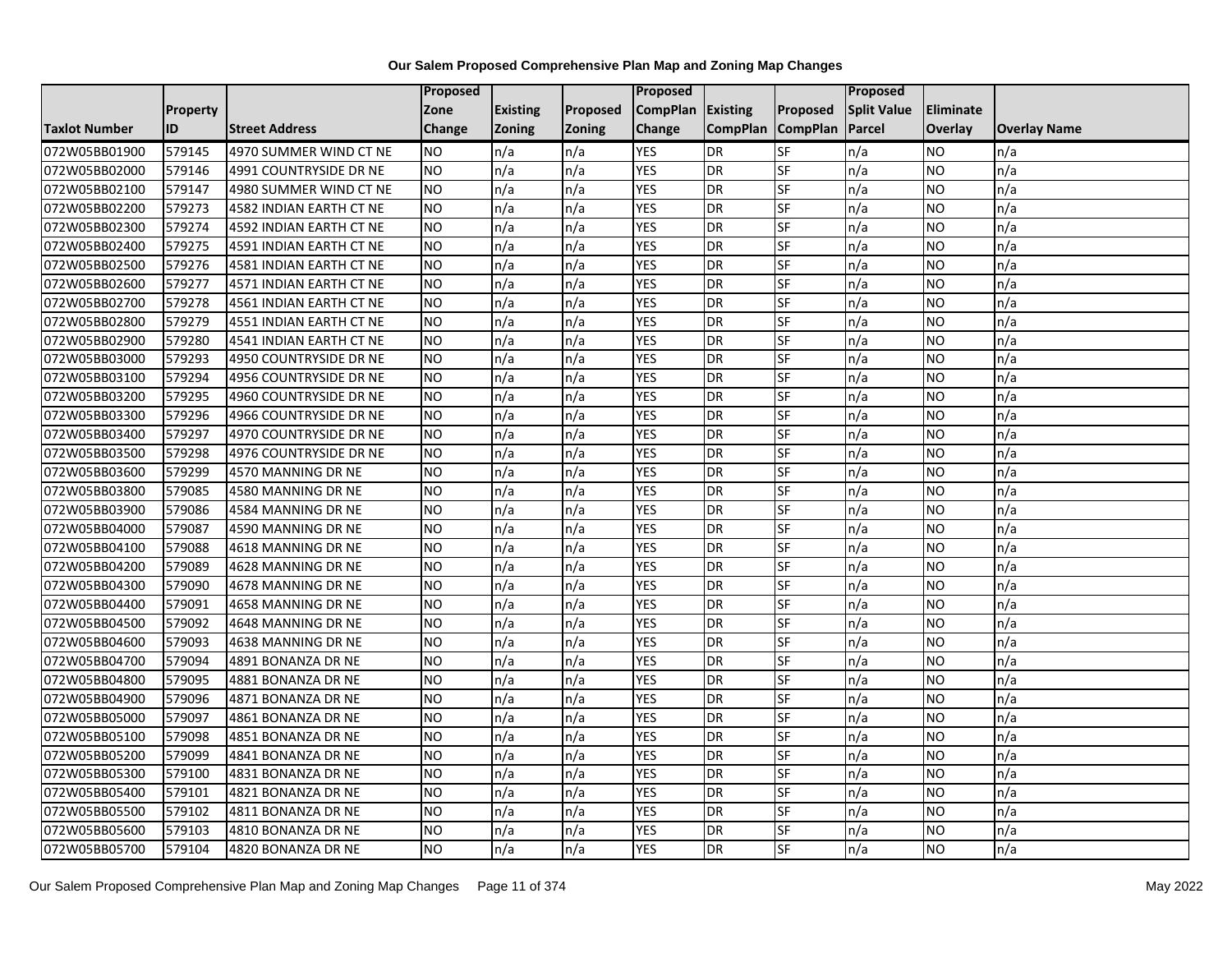|                      |                 |                       | Proposed        |                 |               | <b>Proposed</b> |                 |                 | Proposed           |                |                     |
|----------------------|-----------------|-----------------------|-----------------|-----------------|---------------|-----------------|-----------------|-----------------|--------------------|----------------|---------------------|
|                      | <b>Property</b> |                       | Zone            | <b>Existing</b> | Proposed      | <b>CompPlan</b> | <b>Existing</b> | <b>Proposed</b> | <b>Split Value</b> | Eliminate      |                     |
| <b>Taxlot Number</b> | ID              | <b>Street Address</b> | Change          | <b>Zoning</b>   | <b>Zoning</b> | Change          | <b>CompPlan</b> | <b>CompPlan</b> | Parcel             | <b>Overlay</b> | <b>Overlay Name</b> |
| 072W05BB05800        | 579105          | 4830 BONANZA DR NE    | <b>NO</b>       | n/a             | n/a           | <b>YES</b>      | <b>DR</b>       | <b>SF</b>       | n/a                | NO.            | n/a                 |
| 072W05BB05900        | 579106          | 4870 BONANZA DR NE    | <b>NO</b>       | n/a             | n/a           | <b>YES</b>      | <b>DR</b>       | <b>SF</b>       | n/a                | NO.            | n/a                 |
| 072W05BB06000        | 579107          | 4874 BONANZA DR NE    | <b>NO</b>       | n/a             | n/a           | <b>YES</b>      | <b>DR</b>       | SF              | n/a                | NO.            | n/a                 |
| 072W05BB06100        | 579108          | 4878 BONANZA DR NE    | <b>NO</b>       | n/a             | n/a           | <b>YES</b>      | DR              | SF              | n/a                | NO.            | n/a                 |
| 072W05BB06200        | 579109          | 4880 BONANZA DR NE    | <b>NO</b>       | n/a             | n/a           | <b>YES</b>      | <b>DR</b>       | <b>SF</b>       | n/a                | NO.            | n/a                 |
| 072W05BB06300        | 579110          | 4884 BONANZA DR NE    | NO              | n/a             | n/a           | <b>YES</b>      | <b>DR</b>       | SF              | n/a                | <b>NO</b>      | n/a                 |
| 072W05BB06400        | 579111          | 4888 BONANZA DR NE    | <b>NO</b>       | n/a             | n/a           | <b>YES</b>      | <b>DR</b>       | SF              | n/a                | NO.            | n/a                 |
| 072W05BB06500        | 579112          | 4890 BONANZA DR NE    | <b>NO</b>       | n/a             | n/a           | <b>YES</b>      | <b>DR</b>       | SF              | n/a                | NO.            | n/a                 |
| 072W05BB06700        | 579114          | 4687 MANNING DR NE    | <b>NO</b>       | n/a             | n/a           | <b>YES</b>      | <b>DR</b>       | SF              | n/a                | NO.            | n/a                 |
| 072W05BB06800        | 579115          | 4677 MANNING DR NE    | $\overline{NO}$ | n/a             | n/a           | <b>YES</b>      | <b>DR</b>       | <b>SF</b>       | n/a                | NO.            | n/a                 |
| 072W05BB06900        | 579116          | 4647 MANNING DR NE    | <b>NO</b>       | n/a             | n/a           | <b>YES</b>      | <b>DR</b>       | SF              | n/a                | NO.            | n/a                 |
| 072W05BB07000        | 579117          | 4627 MANNING DR NE    | <b>NO</b>       | n/a             | n/a           | <b>YES</b>      | DR              | SF              | n/a                | NO.            | n/a                 |
| 072W05BB07100        | 579118          | 4617 MANNING DR NE    | ZО              | n/a             | n/a           | <b>YES</b>      | <b>DR</b>       | <b>SF</b>       | n/a                | NO.            | n/a                 |
| 072W05BB07200        | 579119          | 4982 MANNING CT NE    | <b>NO</b>       | n/a             | n/a           | <b>YES</b>      | <b>DR</b>       | SF              | n/a                | NO.            | n/a                 |
| 072W05BB07300        | 579120          | 4986 MANNING CT NE    | <b>NO</b>       | n/a             | n/a           | <b>YES</b>      | <b>DR</b>       | SF              | n/a                | NO.            | n/a                 |
| 072W05BB07400        | 579121          | 4992 MANNING CT NE    | $\overline{NO}$ | n/a             | n/a           | <b>YES</b>      | <b>DR</b>       | <b>SF</b>       | n/a                | NO.            | n/a                 |
| 072W05BB07500        | 579122          | 4996 MANNING CT NE    | NO              | n/a             | n/a           | <b>YES</b>      | <b>DR</b>       | <b>SF</b>       | n/a                | <b>NO</b>      | n/a                 |
| 072W05BB07600        | 579123          | 4993 MANNING CT NE    | <b>NO</b>       | n/a             | n/a           | <b>YES</b>      | <b>DR</b>       | SF              | n/a                | NO.            | n/a                 |
| 072W05BB07700        | 579124          | 4987 MANNING CT NE    | <b>NO</b>       | n/a             | n/a           | <b>YES</b>      | <b>DR</b>       | SF              | n/a                | NO.            | n/a                 |
| 072W05BB07800        | 579125          | 4983 MANNING CT NE    | <b>NO</b>       | n/a             | n/a           | <b>YES</b>      | <b>DR</b>       | <b>SF</b>       | n/a                | ΝO             | n/a                 |
| 072W05BB07900        | 579126          | 4977 MANNING CT NE    | <b>NO</b>       | n/a             | n/a           | <b>YES</b>      | <b>DR</b>       | SF              | n/a                | NO.            | n/a                 |
| 072W05BB08000        | 579127          | 4973 MANNING CT NE    | <b>NO</b>       | n/a             | n/a           | <b>YES</b>      | <b>DR</b>       | <b>SF</b>       | n/a                | NO.            | n/a                 |
| 072W05BB08100        | 579128          | 4967 MANNING CT NE    | $\overline{NO}$ | n/a             | n/a           | <b>YES</b>      | <b>DR</b>       | <b>SF</b>       | n/a                | NO.            | n/a                 |
| 072W05BB08200        | 579129          | 4963 MANNING CT NE    | <b>NO</b>       | n/a             | n/a           | <b>YES</b>      | <b>DR</b>       | SF              | n/a                | NO             | n/a                 |
| 072W05BB08300        | 579130          | 4957 MANNING CT NE    | $\overline{NO}$ | n/a             | n/a           | <b>YES</b>      | <b>DR</b>       | SF              | n/a                | NO.            | n/a                 |
| 072W05BB08400        | 579131          | 4953 MANNING CT NE    | <b>NO</b>       | n/a             | n/a           | <b>YES</b>      | <b>DR</b>       | <b>SF</b>       | n/a                | NO.            | n/a                 |
| 072W05BB08500        | 578699          | 4703 MANNING DR NE    | $\overline{NO}$ | n/a             | n/a           | <b>YES</b>      | <b>DR</b>       | $S_{F}$         | n/a                | NO.            | n/a                 |
| 072W05BB08600        | 578700          | 4909 DORRANCE ST NE   | <b>NO</b>       | n/a             | n/a           | <b>YES</b>      | <b>DR</b>       | SF              | n/a                | NO.            | n/a                 |
| 072W05BB08700        | 578701          | 4919 DORRANCE ST NE   | <b>NO</b>       | n/a             | n/a           | <b>YES</b>      | <b>DR</b>       | SF              | n/a                | NO.            | n/a                 |
| 072W05BB08900        | 578702          | 4928 DORRANCE ST NE   | <b>NO</b>       | n/a             | n/a           | <b>YES</b>      | <b>DR</b>       | SF              | n/a                | NO.            | n/a                 |
| 072W05BB09000        | 578703          | 4918 DORRANCE ST NE   | <b>NO</b>       | n/a             | n/a           | <b>YES</b>      | <b>DR</b>       | SF              | n/a                | NO             | n/a                 |
| 072W05BB09100        | 578704          | 4908 DORRANCE ST NE   | <b>NO</b>       | n/a             | n/a           | <b>YES</b>      | <b>DR</b>       | <b>SF</b>       | n/a                | NO.            | n/a                 |
| 072W05BB09200        | 578705          | 4907 MEHAMA ST NE     | $\overline{NO}$ | n/a             | n/a           | <b>YES</b>      | <b>DR</b>       | <b>SF</b>       | n/a                | <b>NO</b>      | n/a                 |
| 072W05BB09300        | 578706          | 4917 MEHAMA ST NE     | <b>NO</b>       | n/a             | n/a           | <b>YES</b>      | <b>DR</b>       | SF              | n/a                | NO.            | n/a                 |
| 072W05BB09400        | 578707          | 4927 MEHAMA ST NE     | <b>NO</b>       | n/a             | n/a           | <b>YES</b>      | <b>DR</b>       | SF              | n/a                | NO.            | n/a                 |
| 072W05BB09500        | 578708          | 4937 MEHAMA ST NE     | NO.             | n/a             | n/a           | YES             | <b>DR</b>       | <b>SF</b>       | n/a                | NO             | n/a                 |
| 072W05BB09600        | 578709          | 4755 MEHAMA LOOP NE   | <b>NO</b>       | n/a             | n/a           | <b>YES</b>      | <b>DR</b>       | SF              | n/a                | ΝO             | n/a                 |
| 072W05BB09700        | 578710          | 4757 MEHAMA LOOP NE   | <b>NO</b>       | n/a             | n/a           | <b>YES</b>      | <b>DR</b>       | SF              | n/a                | NO.            | n/a                 |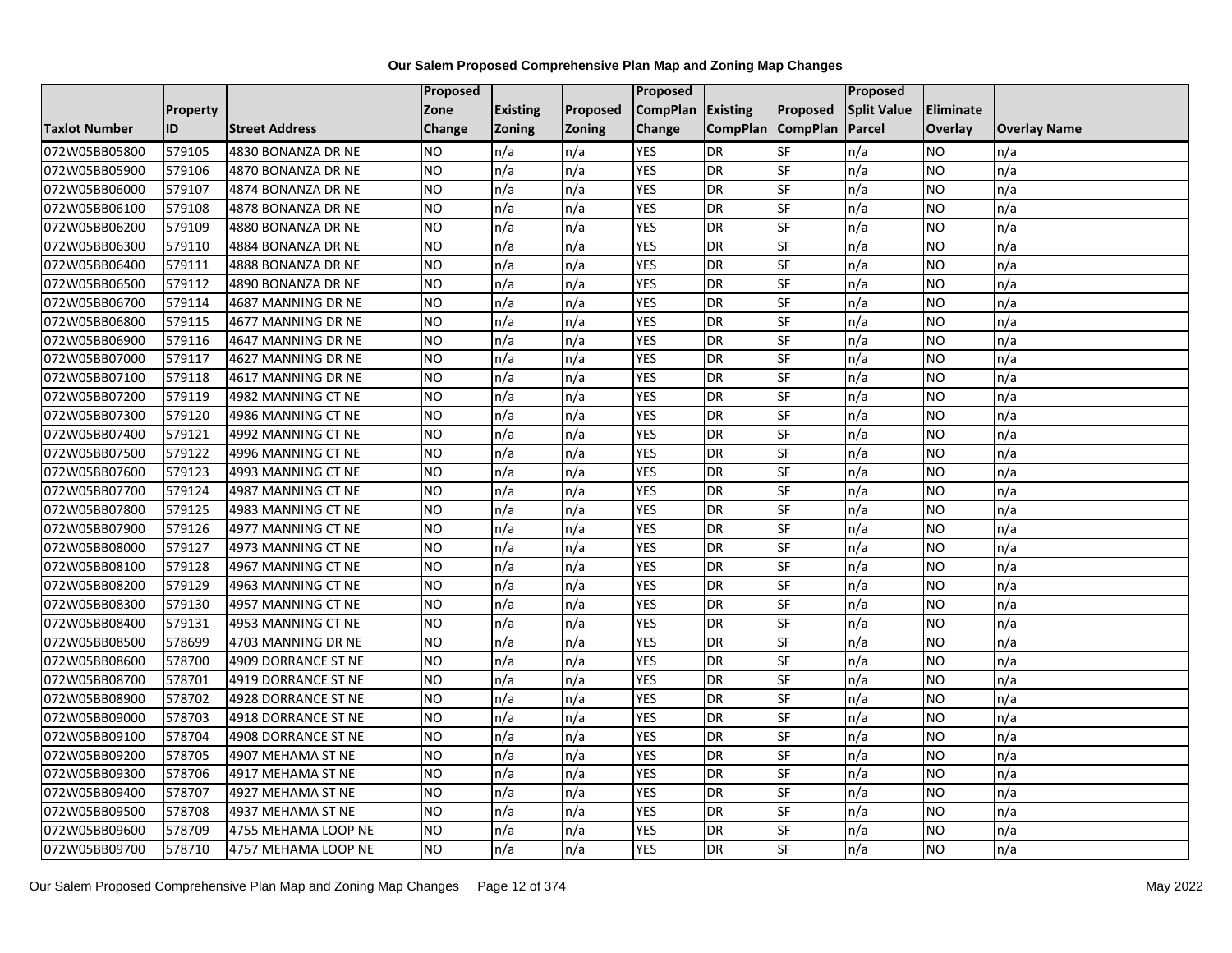|                      |                 |                       | Proposed        |                 |               | <b>Proposed</b> |                 |                          | <b>Proposed</b>    |                |                     |
|----------------------|-----------------|-----------------------|-----------------|-----------------|---------------|-----------------|-----------------|--------------------------|--------------------|----------------|---------------------|
|                      | <b>Property</b> |                       | Zone            | <b>Existing</b> | Proposed      | <b>CompPlan</b> | <b>Existing</b> | <b>Proposed</b>          | <b>Split Value</b> | Eliminate      |                     |
| <b>Taxlot Number</b> | ID              | <b>Street Address</b> | Change          | <b>Zoning</b>   | <b>Zoning</b> | Change          | <b>CompPlan</b> | <b>CompPlan</b>          | Parcel             | <b>Overlay</b> | <b>Overlay Name</b> |
| 072W05BB09800        | 578711          | 4765 MEHAMA LOOP NE   | NO.             | n/a             | n/a           | <b>YES</b>      | <b>DR</b>       | <b>SF</b>                | n/a                | <b>NO</b>      | n/a                 |
| 072W05BB09900        | 578712          | 4767 MEHAMA LOOP NE   | <b>NO</b>       | n/a             | n/a           | <b>YES</b>      | <b>DR</b>       | $\overline{\mathsf{SF}}$ | n/a                | NO.            | n/a                 |
| 072W05BB10000        | 578713          | 4775 MEHAMA LOOP NE   | <b>NO</b>       | n/a             | n/a           | <b>YES</b>      | <b>DR</b>       | SF                       | n/a                | NO.            | n/a                 |
| 072W05BB10200        | 578714          | 4769 BURNS AVE NE     | <b>NO</b>       | n/a             | n/a           | <b>YES</b>      | <b>DR</b>       | <b>SF</b>                | n/a                | NO.            | n/a                 |
| 072W05BB10300        | 578715          | 4779 BURNS AVE NE     | Ю               | n/a             | n/a           | <b>YES</b>      | <b>DR</b>       | <b>SF</b>                | n/a                | NO.            | n/a                 |
| 072W05BB10400        | 578727          | 4778 BURNS AVE NE     | $\overline{NO}$ | n/a             | n/a           | <b>YES</b>      | <b>DR</b>       | SF                       | n/a                | NO.            | n/a                 |
| 072W05BB10500        | 578728          | 4768 BURNS AVE NE     | <b>NO</b>       | n/a             | n/a           | <b>YES</b>      | <b>DR</b>       | SF                       | n/a                | NO.            | n/a                 |
| 072W05BB10600        | 578729          | 4763 MANNING DR NE    | NO.             | n/a             | n/a           | <b>YES</b>      | <b>DR</b>       | SF                       | n/a                | NO.            | n/a                 |
| 072W05BB10700        | 578730          | 4773 MANNING DR NE    | NO.             | n/a             | n/a           | <b>YES</b>      | <b>DR</b>       | SF                       | n/a                | ΝO             | n/a                 |
| 072W05BB10800        | 578831          | 4788 DORRANCE LOOP NE | <b>NO</b>       | n/a             | n/a           | <b>YES</b>      | <b>DR</b>       | <b>SF</b>                | n/a                | NO.            | n/a                 |
| 072W05BB10900        | 578832          | 4782 DORRANCE LOOP NE | <b>NO</b>       | n/a             | n/a           | <b>YES</b>      | <b>DR</b>       | SF                       | n/a                | NO.            | n/a                 |
| 072W05BB11000        | 578833          | 4778 DORRANCE LOOP NE | <b>NO</b>       | n/a             | n/a           | <b>YES</b>      | <b>DR</b>       | SF                       | n/a                | NO.            | n/a                 |
| 072W05BB11100        | 578834          | 4772 DORRANCE LOOP NE | <b>NO</b>       | n/a             | n/a           | <b>YES</b>      | <b>DR</b>       | <b>SF</b>                | n/a                | NO.            | n/a                 |
| 072W05BB11200        | 578835          | 4768 DORRANCE LOOP NE | $\overline{NO}$ | n/a             | n/a           | <b>YES</b>      | <b>DR</b>       | SF                       | n/a                | <b>NO</b>      | n/a                 |
| 072W05BB11300        | 578836          | 4762 DORRANCE LOOP NE | <b>NO</b>       | n/a             | n/a           | <b>YES</b>      | <b>DR</b>       | SF                       | n/a                | ΝO             | n/a                 |
| 072W05BB11400        | 578837          | 4758 DORRANCE LOOP NE | <b>NO</b>       | n/a             | n/a           | <b>YES</b>      | <b>DR</b>       | <b>SF</b>                | n/a                | NO.            | n/a                 |
| 072W05BB11500        | 578838          | 4752 DORRANCE LOOP NE | <b>NO</b>       | n/a             | n/a           | <b>YES</b>      | DR              | SF                       | n/a                | NO.            | n/a                 |
| 072W05BB11600        | 578839          | 4748 DORRANCE LOOP NE | <b>NO</b>       | n/a             | n/a           | <b>YES</b>      | <b>DR</b>       | SF                       | n/a                | NO.            | n/a                 |
| 072W05BB11700        | 578840          | 4738 DORRANCE LOOP NE | <b>NO</b>       | n/a             | n/a           | <b>YES</b>      | <b>DR</b>       | SF                       | n/a                | NO.            | n/a                 |
| 072W05BB11800        | 578841          | 4728 DORRANCE LOOP NE | <b>NO</b>       | n/a             | n/a           | <b>YES</b>      | <b>DR</b>       | SF                       | n/a                | NO.            | n/a                 |
| 072W05BB11900        | 578842          | 4704 MANNING DR NE    | <b>NO</b>       | n/a             | n/a           | <b>YES</b>      | <b>DR</b>       | SF                       | n/a                | NO.            | n/a                 |
| 072W05BB12000        | 578843          | 4714 MANNING DR NE    | $\overline{NO}$ | n/a             | n/a           | <b>YES</b>      | <b>DR</b>       | <b>SF</b>                | n/a                | NO.            | n/a                 |
| 072W05BB12100        | 578844          | 4724 MANNING DR NE    | <b>NO</b>       | n/a             | n/a           | <b>YES</b>      | <b>DR</b>       | SF                       | n/a                | NO.            | n/a                 |
| 072W05BB12200        | 578845          | 4734 MANNING DR NE    | <b>NO</b>       | n/a             | n/a           | <b>YES</b>      | <b>DR</b>       | SF                       | n/a                | NO.            | n/a                 |
| 072W05BB12300        | 578846          | 4744 MANNING DR NE    | $\overline{NO}$ | n/a             | n/a           | <b>YES</b>      | <b>DR</b>       | <b>SF</b>                | n/a                | <b>NO</b>      | n/a                 |
| 072W05BB12400        | 578847          | 4754 MANNING DR NE    | <b>NO</b>       | n/a             | n/a           | <b>YES</b>      | <b>DR</b>       | <b>SF</b>                | n/a                | NO.            | n/a                 |
| 072W05BB12500        | 578848          | 4764 MANNING DR NE    | <b>NO</b>       | n/a             | n/a           | <b>YES</b>      | <b>DR</b>       | SF                       | n/a                | NO.            | n/a                 |
| 072W05BB12600        | 578849          | 4774 MANNING DR NE    | <b>NO</b>       | n/a             | n/a           | <b>YES</b>      | <b>DR</b>       | SF                       | n/a                | NO.            | n/a                 |
| 072W05BB12700        | 578860          | 4789 DORRANCE LOOP NE | NO.             | n/a             | n/a           | <b>YES</b>      | <b>DR</b>       | SF                       | n/a                | NO             | n/a                 |
| 072W05BB12800        | 578861          | 4783 DORRANCE LOOP NE | <b>NO</b>       | n/a             | n/a           | <b>YES</b>      | <b>DR</b>       | SF                       | n/a                | NO.            | n/a                 |
| 072W05BB12900        | 578862          | 4779 DORRANCE LOOP NE | <b>NO</b>       | n/a             | n/a           | <b>YES</b>      | <b>DR</b>       | SF                       | n/a                | ΝO             | n/a                 |
| 072W05BB13000        | 578863          | 4773 DORRANCE LOOP NE | <b>NO</b>       | n/a             | n/a           | <b>YES</b>      | <b>DR</b>       | <b>SF</b>                | n/a                | NO.            | n/a                 |
| 072W05BB13100        | 578864          | 4769 DORRANCE LOOP NE | <b>NO</b>       | n/a             | n/a           | <b>YES</b>      | <b>DR</b>       | SF                       | n/a                | NO.            | n/a                 |
| 072W05BB13200        | 578865          | 4763 DORRANCE LOOP NE | <b>NO</b>       | n/a             | n/a           | <b>YES</b>      | <b>DR</b>       | SF                       | n/a                | NO.            | n/a                 |
| 072W05BC15100        | 579233          | 4642 SETTLERS DR NE   | Ю               | n/a             | n/a           | <b>YES</b>      | <b>DR</b>       | <b>SF</b>                | n/a                | NO.            | n/a                 |
| 072W05BC15200        | 579234          | 4632 SETTLERS DR NE   | NO.             | n/a             | n/a           | <b>YES</b>      | <b>DR</b>       | SF                       | n/a                | NO.            | n/a                 |
| 072W05BC15300        | 579235          | 4602 SETTLERS CT NE   | <b>NO</b>       | n/a             | n/a           | <b>YES</b>      | <b>DR</b>       | SF                       | n/a                | NO.            | n/a                 |
| 072W05BC15400        | 579236          | 4572 SETTLERS CT NE   | $\overline{NO}$ | n/a             | n/a           | <b>YES</b>      | <b>DR</b>       | <b>SF</b>                | n/a                | NO.            | n/a                 |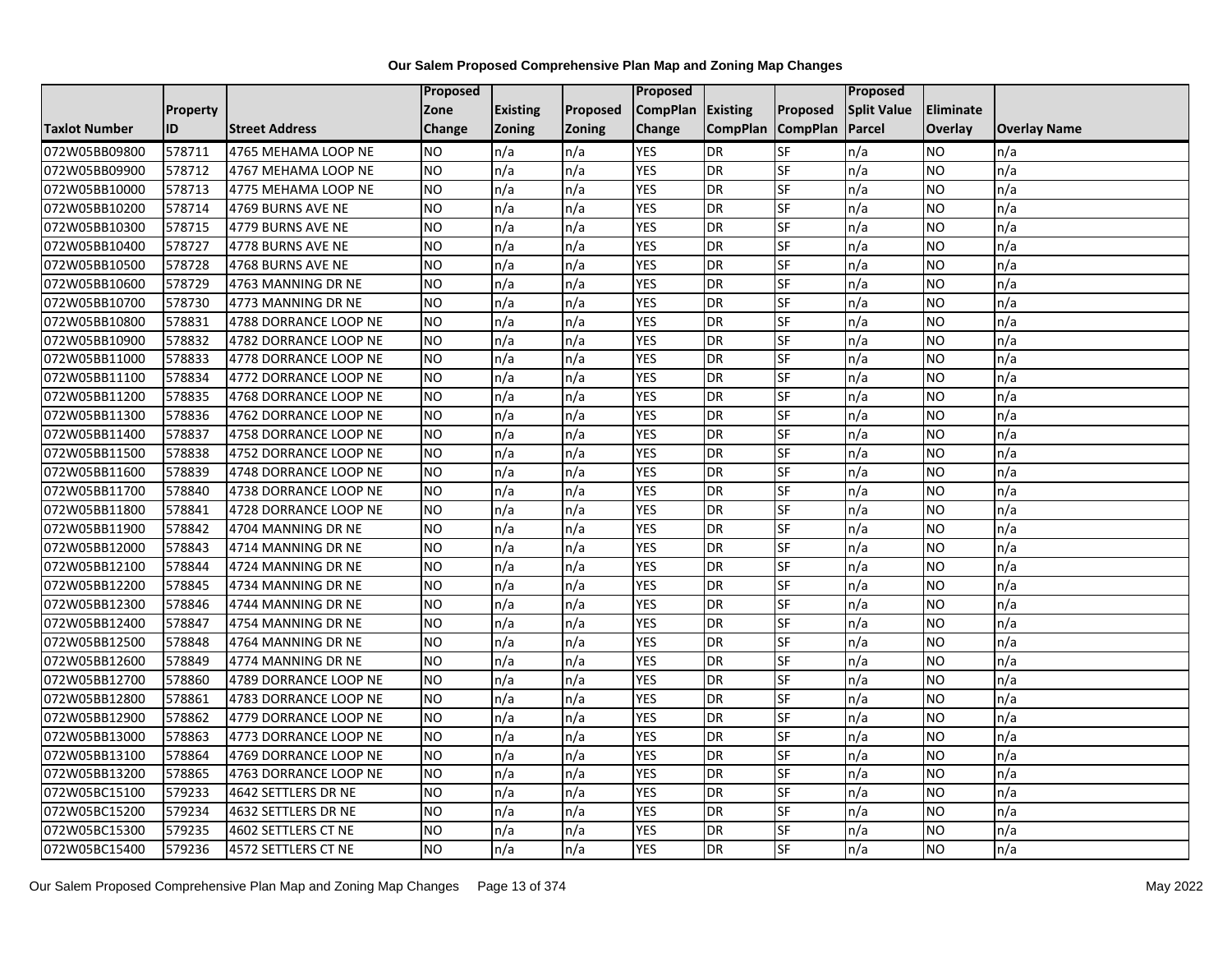|                      |          |                         | Proposed   |                 |               | Proposed        |                 |                 | Proposed           |                 |                     |
|----------------------|----------|-------------------------|------------|-----------------|---------------|-----------------|-----------------|-----------------|--------------------|-----------------|---------------------|
|                      | Property |                         | Zone       | <b>Existing</b> | Proposed      | <b>CompPlan</b> | Existing        | Proposed        | <b>Split Value</b> | Eliminate       |                     |
| <b>Taxlot Number</b> | ID       | <b>Street Address</b>   | Change     | Zoning          | <b>Zoning</b> | Change          | <b>CompPlan</b> | <b>CompPlan</b> | Parcel             | <b>Overlay</b>  | <b>Overlay Name</b> |
| 072W05BC15500        | 579245   | 4565 SETTLERS CT NE     | <b>NO</b>  | n/a             | n/a           | <b>YES</b>      | <b>DR</b>       | <b>SF</b>       | n/a                | <b>NO</b>       | n/a                 |
| 072W05BC15600        | 579246   | 4575 SETTLERS CT NE     | NO         | n/a             | n/a           | <b>YES</b>      | <b>DR</b>       | $S_{F}$         | n/a                | NO.             | n/a                 |
| 072W05BC15700        | 579247   | 4585 SETTLERS CT NE     | <b>NO</b>  | n/a             | n/a           | <b>YES</b>      | DR              | SF              | n/a                | <b>NO</b>       | n/a                 |
| 072W05BC15800        | 579248   | 4807 PATRICIA CT NE     | <b>NO</b>  | n/a             | n/a           | <b>YES</b>      | DR              | <b>SF</b>       | n/a                | NO.             | n/a                 |
| 072W05BC15900        | 579249   | 4817 PATRICIA CT NE     | Ю          | n/a             | n/a           | <b>YES</b>      | DR              | $S_{F}$         | n/a                | NO.             | n/a                 |
| 072W05BC16000        | 579250   | 4827 PATRICIA CT NE     | <b>NO</b>  | n/a             | n/a           | <b>YES</b>      | <b>DR</b>       | SF              | n/a                | <b>NO</b>       | n/a                 |
| 072W05BC16100        | 579251   | 4837 PATRICIA CT NE     | <b>NO</b>  | n/a             | n/a           | <b>YES</b>      | DR              | <b>SF</b>       | n/a                | NO.             | n/a                 |
| 072W05BC16200        | 579252   | 4847 PATRICIA CT NE     | <b>NO</b>  | n/a             | n/a           | <b>YES</b>      | DR              | <b>SF</b>       | n/a                | NO.             | n/a                 |
| 072W05BC16300        | 579253   | 4840 PATRICIA CT NE     | <b>NO</b>  | n/a             | n/a           | <b>YES</b>      | DR              | SF              | n/a                | NO.             | n/a                 |
| 072W05BC16400        | 579254   | 4830 PATRICIA CT NE     | <b>NO</b>  | n/a             | n/a           | <b>YES</b>      | DR              | <b>SF</b>       | n/a                | NO.             | n/a                 |
| 072W05BC16500        | 579255   | 4820 PATRICIA CT NE     | Ю          | n/a             | n/a           | <b>YES</b>      | DR              | <b>SF</b>       | n/a                | <b>NO</b>       | n/a                 |
| 072W05BC16600        | 579256   | 4810 PATRICIA CT NE     | <b>NO</b>  | n/a             | n/a           | <b>YES</b>      | DR              | SF              | n/a                | <b>NO</b>       | n/a                 |
| 072W05BC16700        | 579267   | 4532 INDIAN EARTH CT NE | <b>NO</b>  | n/a             | n/a           | <b>YES</b>      | <b>DR</b>       | <b>SF</b>       | n/a                | NO.             | n/a                 |
| 072W05BC16800        | 579268   | 4538 INDIAN EARTH CT NE | ŌИ         | n/a             | n/a           | <b>YES</b>      | DR              | <b>SF</b>       | n/a                | NO.             | n/a                 |
| 072W05BC16900        | 579269   | 4542 INDIAN EARTH CT NE | <b>NO</b>  | n/a             | n/a           | <b>YES</b>      | DR              | SF              | n/a                | NO.             | n/a                 |
| 072W05BC17000        | 579270   | 4552 INDIAN EARTH CT NE | ŌИ         | n/a             | n/a           | <b>YES</b>      | DR              | <b>SF</b>       | n/a                | NO.             | n/a                 |
| 072W05BC17100        | 579271   | 4562 INDIAN EARTH CT NE | <b>NO</b>  | n/a             | n/a           | <b>YES</b>      | <b>DR</b>       | $S_{F}$         | n/a                | NO.             | n/a                 |
| 072W05BC17200        | 579272   | 4572 INDIAN EARTH CT NE | <b>NO</b>  | n/a             | n/a           | <b>YES</b>      | DR              | SF              | n/a                | NO.             | n/a                 |
| 072W05C00101         | 522033   | None                    | <b>NO</b>  | n/a             | n/a           | <b>YES</b>      | DR              | POS             | n/a                | NO.             | n/a                 |
| 072W05C00102         | 522034   | 4900 JADE ST NE         | Ю          | n/a             | n/a           | <b>YES</b>      | <b>DR</b>       | <b>CSE</b>      | n/a                | NO.             | n/a                 |
|                      |          |                         |            |                 |               |                 |                 |                 |                    |                 |                     |
|                      |          |                         |            |                 |               |                 |                 |                 | <b>NOT</b>         |                 |                     |
|                      |          |                         |            |                 |               |                 |                 |                 | Proposed           |                 |                     |
|                      |          |                         |            |                 |               |                 |                 |                 | Split Taxlot       |                 |                     |
| 072W05C00103         | 326732   | 4962 HAYESVILLE DR NE   | <b>YES</b> | PA/PE           | PE            | <b>YES</b>      | DR              | <b>CSE</b>      | Zoning             | NO              | n/a                 |
| 072W05DB00100        | 329084   | 4705 BAYNE ST NE        | ŌИ         | n/a             | n/a           | <b>YES</b>      | <b>DR</b>       | <b>SF</b>       | n/a                | NO.             | n/a                 |
| 072W05DB00200        | 329085   | 4700 BAYNE ST NE        | <b>NO</b>  | n/a             | n/a           | <b>YES</b>      | <b>DR</b>       | SF              | n/a                | <b>NO</b>       | n/a                 |
| 072W05DB00300        | 329086   | 5051 HAYESVILLE DR NE   | <b>NO</b>  | n/a             | n/a           | <b>YES</b>      | DR              | SF              | n/a                | NO.             | n/a                 |
| 072W05DB00400        | 329087   | 4704 BAYNE ST NE        | NO         | n/a             | n/a           | <b>YES</b>      | <b>DR</b>       | $S_{F}$         | n/a                | NO.             | n/a                 |
| 072W05DB00500        | 329099   | 4713 CONRAD ST NE       | <b>NO</b>  | n/a             | n/a           | <b>YES</b>      | <b>DR</b>       | SF              | n/a                | NO.             | n/a                 |
| 072W05DB00600        | 329100   | 4707 CONRAD ST NE       | <b>NO</b>  | n/a             | n/a           | <b>YES</b>      | DR              | SF              | n/a                | <b>NO</b>       | n/a                 |
| 072W05DB00700        | 329101   | 4703 CONRAD ST NE       | Ю          | n/a             | n/a           | <b>YES</b>      | <b>DR</b>       | <b>SF</b>       | n/a                | $\overline{NO}$ | n/a                 |
| 072W05DB00800        | 329102   | 4712 CONRAD ST NE       | <b>NO</b>  | n/a             | n/a           | <b>YES</b>      | DR              | SF              | n/a                | <b>NO</b>       | n/a                 |
| 072W05DB00900        | 547117   | 5121 HAYESVILLE DR NE   | <b>NO</b>  | n/a             | n/a           | <b>YES</b>      | DR              | SF              | n/a                | NO.             | n/a                 |
| 072W05DB01000        | 547119   | 5041 HAYESVILLE DR NE   | <b>NO</b>  | n/a             | n/a           | <b>YES</b>      | <b>DR</b>       | <b>SF</b>       | n/a                | NO.             | n/a                 |
| 072W05DB01100        | 331844   | 4974 HAYESVILLE PL NE   | <b>YES</b> | <b>RS</b>       | RM1           | <b>NO</b>       | n/a             | n/a             | n/a                | NO.             | n/a                 |
| 072W05DB01200        | 331845   | 5024 ORION AVE NE       | <b>YES</b> | <b>RS</b>       | RM1           | <b>NO</b>       | n/a             | n/a             | n/a                | NO.             | n/a                 |
| 072W05DB01300        | 331846   | 4984 HAYESVILLE PL NE   | <b>YES</b> | <b>RS</b>       | RM1           | ŌИ              | n/a             | n/a             | n/a                | <b>NO</b>       | n/a                 |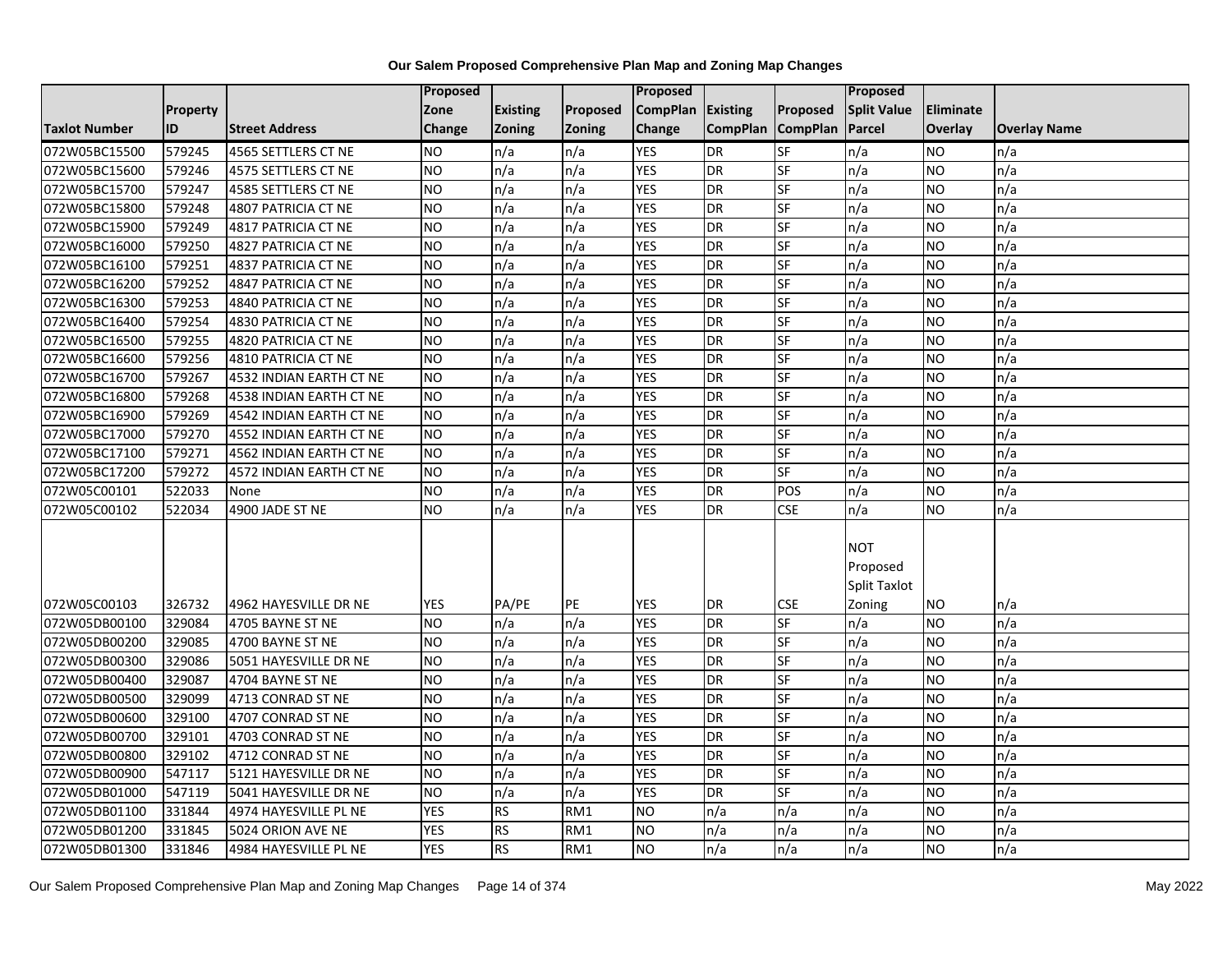|                      |                 |                        | Proposed        |                 |               | <b>Proposed</b> |                 |                 | Proposed           |           |                     |
|----------------------|-----------------|------------------------|-----------------|-----------------|---------------|-----------------|-----------------|-----------------|--------------------|-----------|---------------------|
|                      | <b>Property</b> |                        | Zone            | <b>Existing</b> | Proposed      | <b>CompPlan</b> | <b>Existing</b> | Proposed        | <b>Split Value</b> | Eliminate |                     |
| <b>Taxlot Number</b> | ID              | <b>Street Address</b>  | Change          | <b>Zoning</b>   | <b>Zoning</b> | Change          | <b>CompPlan</b> | <b>CompPlan</b> | Parcel             | Overlay   | <b>Overlay Name</b> |
| 072W06AA00100        | 579148          | 4985 SUMMER WIND CT NE | <b>NO</b>       | n/a             | n/a           | <b>YES</b>      | <b>DR</b>       | <b>SF</b>       | n/a                | NO        | n/a                 |
| 072W06AA00200        | 579149          | 4975 SUMMER WIND CT NE | <b>NO</b>       | n/a             | n/a           | <b>YES</b>      | <b>DR</b>       | <b>SF</b>       | n/a                | NO.       | n/a                 |
| 072W06AA00300        | 579150          | 4546 SUMMER WIND CT NE | <b>NO</b>       | n/a             | n/a           | <b>YES</b>      | <b>DR</b>       | SF              | n/a                | NO.       | n/a                 |
| 072W06AA00400        | 579151          | 4536 SUMMER WIND CT NE | <b>NO</b>       | n/a             | n/a           | <b>YES</b>      | <b>DR</b>       | SF              | n/a                | NO.       | n/a                 |
| 072W06AA00500        | 579152          | 4532 SUMMER WIND CT NE | <b>NO</b>       | n/a             | n/a           | <b>YES</b>      | <b>DR</b>       | <b>SF</b>       | n/a                | NO.       | n/a                 |
| 072W06AA00800        | 579153          | 4526 SUMMER WIND CT NE | <b>NO</b>       | n/a             | n/a           | <b>YES</b>      | <b>DR</b>       | SF              | n/a                | <b>NO</b> | n/a                 |
| 072W06AA00900        | 579154          | 4516 SUMMER WIND CT NE | <b>NO</b>       | n/a             | n/a           | <b>YES</b>      | <b>DR</b>       | SF              | n/a                | NO.       | n/a                 |
| 072W06AA01000        | 579155          | 4517 SUMMER WIND CT NE | <b>NO</b>       | n/a             | n/a           | <b>YES</b>      | <b>DR</b>       | SF              | n/a                | NO.       | n/a                 |
| 072W06AA01100        | 579156          | 4527 SUMMER WIND CT NE | <b>NO</b>       | n/a             | n/a           | <b>YES</b>      | <b>DR</b>       | SF              | n/a                | NO.       | n/a                 |
| 072W06AA01200        | 579157          | 4537 SUMMER WIND CT NE | ZО              | n/a             | n/a           | <b>YES</b>      | <b>DR</b>       | <b>SF</b>       | n/a                | NO.       | n/a                 |
| 072W06AA01300        | 579158          | 4945 SUMMER WIND CT NE | <b>NO</b>       | n/a             | n/a           | <b>YES</b>      | <b>DR</b>       | SF              | n/a                | NO.       | n/a                 |
| 072W06AA01400        | 579159          | 4935 SUMMER WIND CT NE | <b>NO</b>       | n/a             | n/a           | <b>YES</b>      | <b>DR</b>       | SF              | n/a                | <b>NO</b> | n/a                 |
| 072W06AA01500        | 579160          | 4925 SUMMER WIND CT NE | Ю               | n/a             | n/a           | <b>YES</b>      | <b>DR</b>       | <b>SF</b>       | n/a                | NO.       | n/a                 |
| 072W06AA01600        | 579161          | 4949 COUNTRYSIDE DR NE | <b>NO</b>       | n/a             | n/a           | <b>YES</b>      | <b>DR</b>       | SF              | n/a                | NO.       | n/a                 |
| 072W06AA01700        | 579162          | 4941 COUNTRYSIDE DR NE | <b>NO</b>       | n/a             | n/a           | <b>YES</b>      | <b>DR</b>       | SF              | n/a                | NO.       | n/a                 |
| 072W06AA01800        | 579163          | 4939 COUNTRYSIDE DR NE | Ю               | n/a             | n/a           | <b>YES</b>      | <b>DR</b>       | <b>SF</b>       | n/a                | NO.       | n/a                 |
| 072W06AA01900        | 579164          | 4931 COUNTRYSIDE DR NE | $\overline{NO}$ | n/a             | n/a           | <b>YES</b>      | <b>DR</b>       | <b>SF</b>       | n/a                | <b>NO</b> | n/a                 |
| 072W06AA02000        | 579165          | 4929 COUNTRYSIDE DR NE | <b>NO</b>       | n/a             | n/a           | <b>YES</b>      | <b>DR</b>       | SF              | n/a                | NO.       | n/a                 |
| 072W06AA02100        | 579166          | 4906 REBECCA ST NE     | <b>NO</b>       | n/a             | n/a           | <b>YES</b>      | <b>DR</b>       | SF              | n/a                | NO.       | n/a                 |
| 072W06AA02200        | 579167          | 4916 REBECCA ST NE     | <b>NO</b>       | n/a             | n/a           | <b>YES</b>      | <b>DR</b>       | <b>SF</b>       | n/a                | ΝO        | n/a                 |
| 072W06AA02300        | 579168          | 4926 REBECCA ST NE     | <b>NO</b>       | n/a             | n/a           | <b>YES</b>      | <b>DR</b>       | SF              | n/a                | NO.       | n/a                 |
| 072W06AA02400        | 579169          | 4936 REBECCA ST NE     | <b>NO</b>       | n/a             | n/a           | <b>YES</b>      | <b>DR</b>       | <b>SF</b>       | n/a                | NO.       | n/a                 |
| 072W06AA02500        | 579170          | 4946 REBECCA ST NE     | <b>NO</b>       | n/a             | n/a           | <b>YES</b>      | <b>DR</b>       | <b>SF</b>       | n/a                | NO.       | n/a                 |
| 072W06AA02600        | 579171          | 4956 REBECCA ST NE     | <b>NO</b>       | n/a             | n/a           | <b>YES</b>      | <b>DR</b>       | SF              | n/a                | NO        | n/a                 |
| 072W06AA02700        | 579172          | 4966 REBECCA ST NE     | <b>NO</b>       | n/a             | n/a           | <b>YES</b>      | <b>DR</b>       | SF              | n/a                | NO.       | n/a                 |
| 072W06AA02800        | 579173          | 4976 REBECCA ST NE     | <b>NO</b>       | n/a             | n/a           | <b>YES</b>      | <b>DR</b>       | <b>SF</b>       | n/a                | NO.       | n/a                 |
| 072W06AA02900        | 579174          | 4986 REBECCA ST NE     | NO              | n/a             | n/a           | <b>YES</b>      | <b>DR</b>       | $S_{F}$         | n/a                | NO.       | n/a                 |
| 072W06AA03000        | 579175          | 4469 REBECCA CT NE     | <b>NO</b>       | n/a             | n/a           | <b>YES</b>      | <b>DR</b>       | SF              | n/a                | NO.       | n/a                 |
| 072W06AA03100        | 579176          | 4459 REBECCA CT NE     | <b>NO</b>       | n/a             | n/a           | <b>YES</b>      | <b>DR</b>       | SF              | n/a                | NO.       | n/a                 |
| 072W06AA03200        | 579177          | 4449 REBECCA CT NE     | <b>NO</b>       | n/a             | n/a           | <b>YES</b>      | <b>DR</b>       | SF              | n/a                | NO.       | n/a                 |
| 072W06AA03300        | 579178          | 4439 REBECCA CT NE     | <b>NO</b>       | n/a             | n/a           | <b>YES</b>      | <b>DR</b>       | SF              | n/a                | NO.       | n/a                 |
| 072W06AA03500        | 579179          | 4430 REBECCA CT NE     | <b>NO</b>       | n/a             | n/a           | <b>YES</b>      | <b>DR</b>       | <b>SF</b>       | n/a                | NO.       | n/a                 |
| 072W06AA03600        | 579180          | 4440 REBECCA CT NE     | $\overline{NO}$ | n/a             | n/a           | <b>YES</b>      | <b>DR</b>       | <b>SF</b>       | n/a                | <b>NO</b> | n/a                 |
| 072W06AA03700        | 579181          | 4450 REBECCA CT NE     | <b>NO</b>       | n/a             | n/a           | <b>YES</b>      | <b>DR</b>       | SF              | n/a                | NO.       | n/a                 |
| 072W06AA03800        | 579182          | 4460 REBECCA ST NE     | <b>NO</b>       | n/a             | n/a           | <b>YES</b>      | <b>DR</b>       | SF              | n/a                | NO.       | n/a                 |
| 072W06AA03900        | 579183          | 4487 FARM FIELD RD NE  | NO.             | n/a             | n/a           | YES             | <b>DR</b>       | <b>SF</b>       | n/a                | NO        | n/a                 |
| 072W06AA04000        | 579184          | 4477 FARM FIELD AVE NE | <b>NO</b>       | n/a             | n/a           | <b>YES</b>      | <b>DR</b>       | SF              | n/a                | ΝO        | n/a                 |
| 072W06AA04100        | 579185          | 4467 FARM FIELD AVE NE | <b>NO</b>       | n/a             | n/a           | <b>YES</b>      | <b>DR</b>       | SF              | n/a                | NO.       | n/a                 |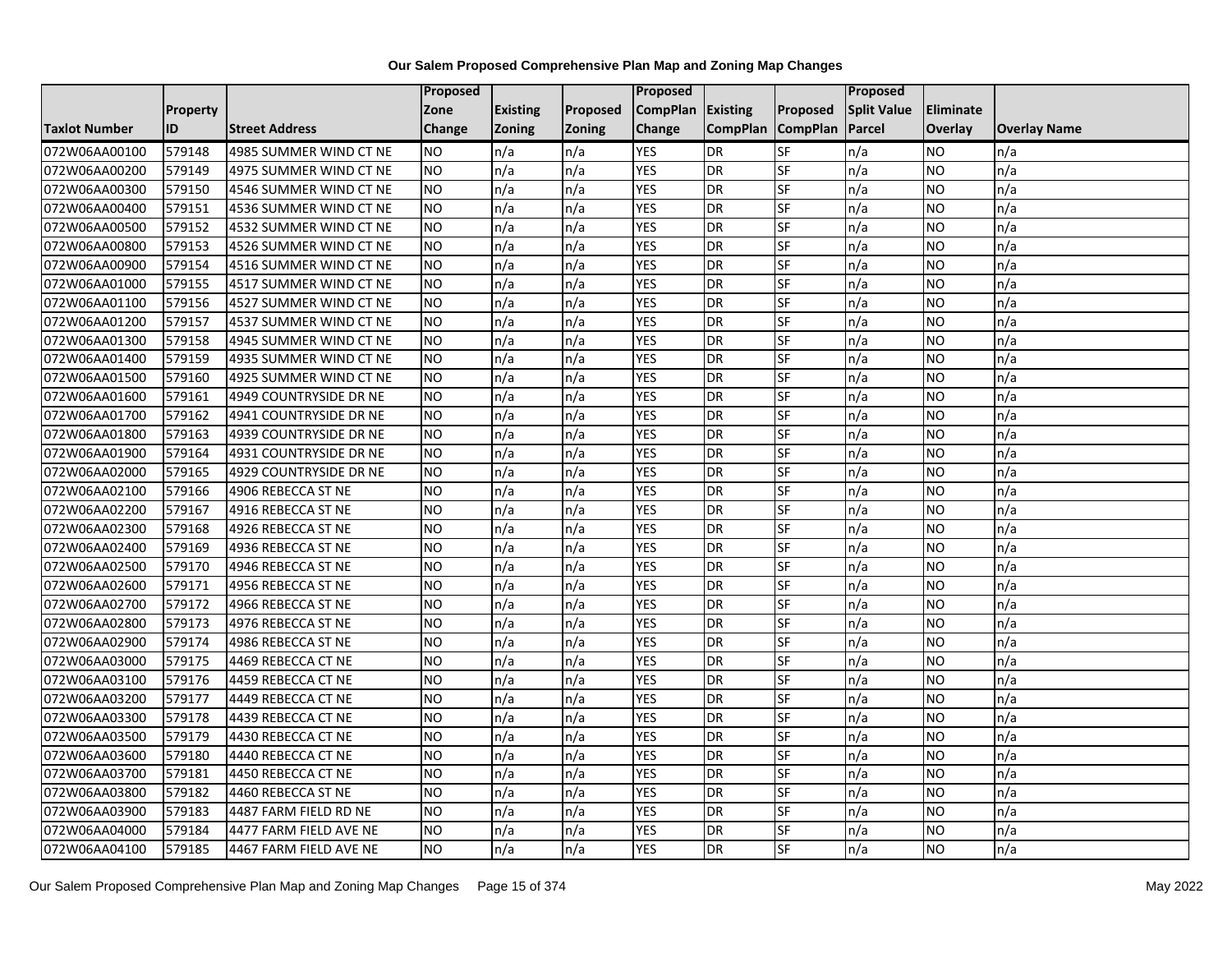|                      |          |                        | Proposed        |                 |               | <b>Proposed</b> |                 |                 | Proposed           |                |                     |
|----------------------|----------|------------------------|-----------------|-----------------|---------------|-----------------|-----------------|-----------------|--------------------|----------------|---------------------|
|                      | Property |                        | Zone            | <b>Existing</b> | Proposed      | <b>CompPlan</b> | <b>Existing</b> | Proposed        | <b>Split Value</b> | Eliminate      |                     |
| <b>Taxlot Number</b> | ID       | <b>Street Address</b>  | Change          | <b>Zoning</b>   | <b>Zoning</b> | Change          | <b>CompPlan</b> | <b>CompPlan</b> | Parcel             | <b>Overlay</b> | <b>Overlay Name</b> |
| 072W06AA04200        | 579186   | 4457 FARM FIELD AVE NE | <b>NO</b>       | n/a             | n/a           | <b>YES</b>      | <b>DR</b>       | <b>SF</b>       | n/a                | NO.            | n/a                 |
| 072W06AA04300        | 579187   | 4437 FARM FIELD AVE NE | NO              | n/a             | n/a           | <b>YES</b>      | <b>DR</b>       | <b>SF</b>       | n/a                | NO.            | n/a                 |
| 072W06AA04400        | 579188   | 4427 FARM FIELD AVE NE | <b>NO</b>       | n/a             | n/a           | <b>YES</b>      | <b>DR</b>       | SF              | n/a                | NO.            | n/a                 |
| 072W06AA04500        | 579189   | 4417 FARM FIELD AVE NE | <b>NO</b>       | n/a             | n/a           | <b>YES</b>      | <b>DR</b>       | <b>SF</b>       | n/a                | NO.            | n/a                 |
| 072W06AA05000        | 579190   | 4418 FARM FIELD AVE NE | Ю               | n/a             | n/a           | <b>YES</b>      | <b>DR</b>       | <b>SF</b>       | n/a                | NO.            | n/a                 |
| 072W06AA05100        | 579191   | 4428 FARM FIELD AVE NE | $\overline{NO}$ | n/a             | n/a           | <b>YES</b>      | <b>DR</b>       | SF              | n/a                | NO.            | n/a                 |
| 072W06AA05200        | 579192   | 4438 FARM FIELD AVE NE | <b>NO</b>       | n/a             | n/a           | <b>YES</b>      | <b>DR</b>       | <b>SF</b>       | n/a                | NO.            | n/a                 |
| 072W06AA05300        | 579193   | 4448 FARM FIELD AVE NE | NO.             | n/a             | n/a           | <b>YES</b>      | <b>DR</b>       | SF              | n/a                | NO.            | n/a                 |
| 072W06AA05400        | 579194   | 4458 FARM FIELD AVE NE | <b>NO</b>       | n/a             | n/a           | <b>YES</b>      | <b>DR</b>       | SF              | n/a                | ΝO             | n/a                 |
| 072W06AA05500        | 579195   | 4468 FARM FIELD AVE NE | Ю               | n/a             | n/a           | <b>YES</b>      | <b>DR</b>       | <b>SF</b>       | n/a                | NO.            | n/a                 |
| 072W06AA05600        | 579196   | 4478 FARM FIELD AVE NE | <b>NO</b>       | n/a             | n/a           | <b>YES</b>      | <b>DR</b>       | <b>SF</b>       | n/a                | <b>NO</b>      | n/a                 |
| 072W06AA05700        | 579197   | 4488 FARM FIELD AVE NE | <b>NO</b>       | n/a             | n/a           | <b>YES</b>      | <b>DR</b>       | <b>SF</b>       | n/a                | NO.            | n/a                 |
| 072W06AA05800        | 579198   | 4495 COUNTRYSIDE CT NE | <b>NO</b>       | n/a             | n/a           | <b>YES</b>      | <b>DR</b>       | SF              | n/a                | NO.            | n/a                 |
| 072W06AA05900        | 579199   | 4485 COUNTRYSIDE CT NE | $\overline{NO}$ | n/a             | n/a           | <b>YES</b>      | <b>DR</b>       | <b>SF</b>       | n/a                | <b>NO</b>      | n/a                 |
| 072W06AA06000        | 579200   | 4475 COUNTRYSIDE CT NE | <b>NO</b>       | n/a             | n/a           | <b>YES</b>      | <b>DR</b>       | SF              | n/a                | ΝO             | n/a                 |
| 072W06AA06100        | 579201   | 4465 COUNTRYSIDE CT NE | <b>NO</b>       | n/a             | n/a           | <b>YES</b>      | <b>DR</b>       | <b>SF</b>       | n/a                | NO.            | n/a                 |
| 072W06AA06200        | 579202   | 4455 COUNTRYSIDE CT NE | <b>NO</b>       | n/a             | n/a           | <b>YES</b>      | <b>DR</b>       | SF              | n/a                | NO.            | n/a                 |
| 072W06AA06300        | 579203   | 4445 COUNTRYSIDE CT NE | <b>NO</b>       | n/a             | n/a           | <b>YES</b>      | <b>DR</b>       | SF              | n/a                | NO.            | n/a                 |
| 072W06AA06400        | 579204   | 4435 COUNTRYSIDE CT NE | <b>NO</b>       | n/a             | n/a           | <b>YES</b>      | <b>DR</b>       | SF              | n/a                | NO.            | n/a                 |
| 072W06AA06500        | 579205   | 4428 COUNTRYSIDE CT NE | <b>NO</b>       | n/a             | n/a           | <b>YES</b>      | <b>DR</b>       | <b>SF</b>       | n/a                | NO.            | n/a                 |
| 072W06AA06600        | 579206   | 4438 COUNTRYSIDE CT NE | <b>NO</b>       | n/a             | n/a           | <b>YES</b>      | <b>DR</b>       | SF              | n/a                | NO.            | n/a                 |
| 072W06AA06700        | 579207   | 4448 COUNTRYSIDE CT NE | Ю               | n/a             | n/a           | <b>YES</b>      | <b>DR</b>       | <b>SF</b>       | n/a                | NO.            | n/a                 |
| 072W06AA06800        | 579208   | 4458 COUNTRYSIDE CT NE | <b>NO</b>       | n/a             | n/a           | <b>YES</b>      | <b>DR</b>       | <b>SF</b>       | n/a                | <b>NO</b>      | n/a                 |
| 072W06AA06900        | 579209   | 4468 COUNTRYSIDE CT NE | <b>NO</b>       | n/a             | n/a           | <b>YES</b>      | <b>DR</b>       | SF              | n/a                | NO.            | n/a                 |
| 072W06AA07000        | 579210   | 4478 COUNTRYSIDE CT NE | $\overline{NO}$ | n/a             | n/a           | <b>YES</b>      | <b>DR</b>       | <b>SF</b>       | n/a                | <b>NO</b>      | n/a                 |
| 072W06AA07100        | 579211   | 4488 COUNTRYSIDE CT NE | <b>NO</b>       | n/a             | n/a           | <b>YES</b>      | <b>DR</b>       | <b>SF</b>       | n/a                | NO.            | n/a                 |
| 072W06AA07200        | 579212   | 4498 COUNTRYSIDE DR NE | <b>NO</b>       | n/a             | n/a           | <b>YES</b>      | <b>DR</b>       | <b>SF</b>       | n/a                | NO.            | n/a                 |
| 072W06AA07300        | 579287   | 4920 COUNTRYSIDE DR NE | <b>NO</b>       | n/a             | n/a           | <b>YES</b>      | <b>DR</b>       | SF              | n/a                | NO.            | n/a                 |
| 072W06AA07400        | 579288   | 4926 COUNTRYSIDE DR NE | <b>NO</b>       | n/a             | n/a           | <b>YES</b>      | <b>DR</b>       | SF              | n/a                | NO.            | n/a                 |
| 072W06AA07500        | 579289   | 4930 COUNTRYSIDE DR NE | <b>NO</b>       | n/a             | n/a           | <b>YES</b>      | <b>DR</b>       | <b>SF</b>       | n/a                | <b>NO</b>      | n/a                 |
| 072W06AA07600        | 579290   | 4936 COUNTRYSIDE DR NE | <b>NO</b>       | n/a             | n/a           | <b>YES</b>      | <b>DR</b>       | SF              | n/a                | ΝO             | n/a                 |
| 072W06AA07700        | 579291   | 4940 COUNTRYSIDE DR NE | <b>NO</b>       | n/a             | n/a           | <b>YES</b>      | <b>DR</b>       | <b>SF</b>       | n/a                | <b>NO</b>      | n/a                 |
| 072W06AA07800        | 579292   | 4946 COUNTRYSIDE DR NE | <b>NO</b>       | n/a             | n/a           | <b>YES</b>      | <b>DR</b>       | SF              | n/a                | NO.            | n/a                 |
| 072W06AB00100        | 579043   | 4990 HAPPY DR NE       | <b>NO</b>       | n/a             | n/a           | <b>YES</b>      | <b>DR</b>       | SF              | n/a                | NO.            | n/a                 |
| 072W06AB00200        | 579044   | 4980 HAPPY DR NE       | $\overline{NO}$ | n/a             | n/a           | <b>YES</b>      | <b>DR</b>       | <b>SF</b>       | n/a                | NO.            | n/a                 |
| 072W06AB00300        | 579045   | 4970 HAPPY DR NE       | <b>NO</b>       | n/a             | n/a           | <b>YES</b>      | <b>DR</b>       | SF              | n/a                | NO.            | n/a                 |
| 072W06AB00400        | 579046   | 4960 HAPPY DR NE       | <b>NO</b>       | n/a             | n/a           | <b>YES</b>      | <b>DR</b>       | SF              | n/a                | NO.            | n/a                 |
| 072W06AB00500        | 579047   | 4950 HAPPY DR NE       | $\overline{NO}$ | n/a             | n/a           | <b>YES</b>      | <b>DR</b>       | <b>SF</b>       | n/a                | NO.            | n/a                 |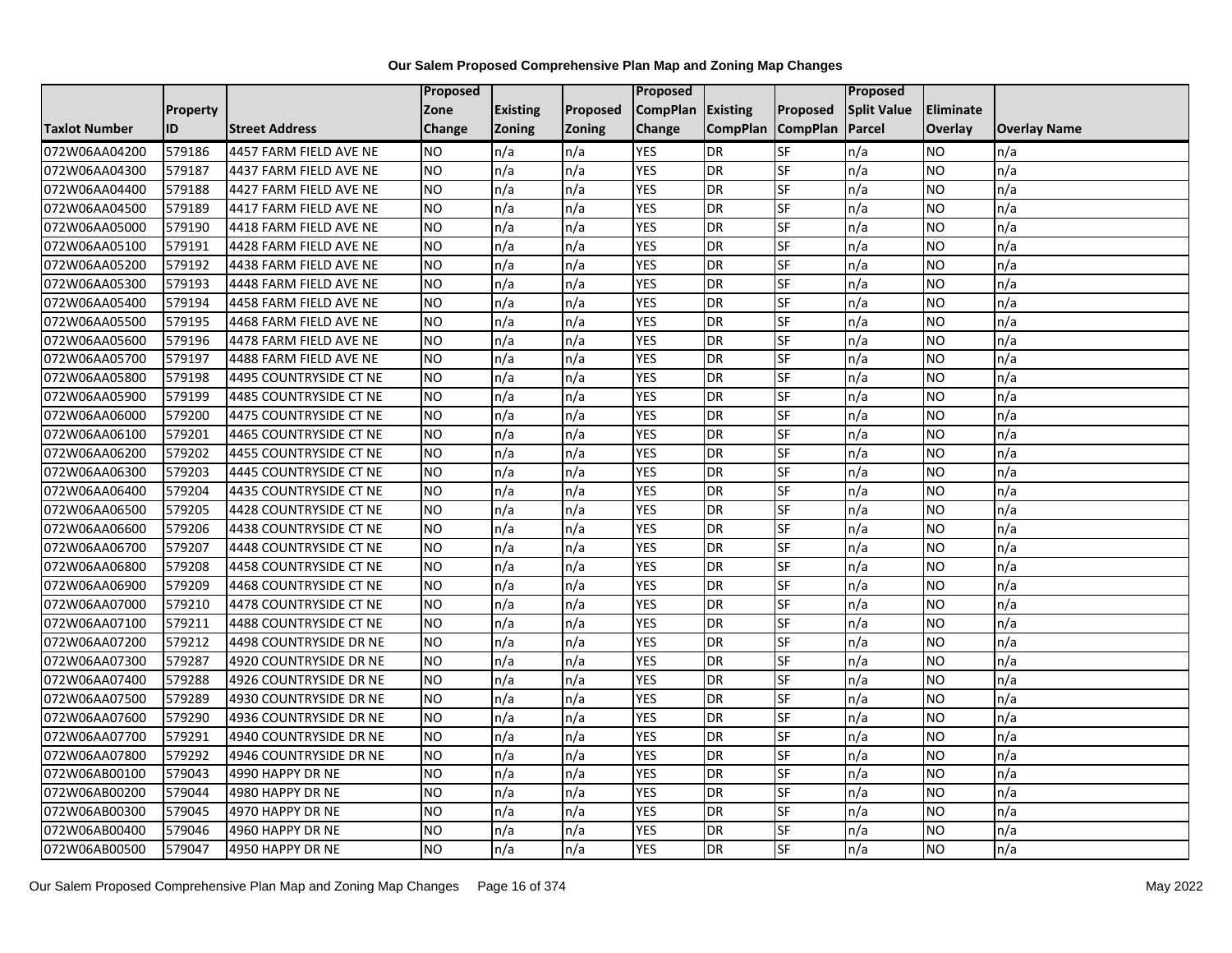|                      |                 |                         | Proposed        |                 |               | <b>Proposed</b> |                 |                 | Proposed           |                |                     |
|----------------------|-----------------|-------------------------|-----------------|-----------------|---------------|-----------------|-----------------|-----------------|--------------------|----------------|---------------------|
|                      | <b>Property</b> |                         | Zone            | <b>Existing</b> | Proposed      | <b>CompPlan</b> | <b>Existing</b> | <b>Proposed</b> | <b>Split Value</b> | Eliminate      |                     |
| <b>Taxlot Number</b> | ID              | <b>Street Address</b>   | Change          | <b>Zoning</b>   | <b>Zoning</b> | Change          | <b>CompPlan</b> | <b>CompPlan</b> | Parcel             | <b>Overlay</b> | <b>Overlay Name</b> |
| 072W06AB00600        | 579048          | 4940 HAPPY DR NE        | <b>NO</b>       | n/a             | n/a           | <b>YES</b>      | <b>DR</b>       | <b>SF</b>       | n/a                | NO.            | n/a                 |
| 072W06AB00700        | 579049          | 4930 HAPPY DR NE        | <b>NO</b>       | n/a             | n/a           | <b>YES</b>      | <b>DR</b>       | <b>SF</b>       | n/a                | NO.            | n/a                 |
| 072W06AB00800        | 579050          | 4920 HAPPY DR NE        | <b>NO</b>       | n/a             | n/a           | <b>YES</b>      | <b>DR</b>       | SF              | n/a                | NO.            | n/a                 |
| 072W06AB00900        | 579051          | 4910 HAPPY DR NE        | <b>NO</b>       | n/a             | n/a           | <b>YES</b>      | <b>DR</b>       | SF              | n/a                | NO.            | n/a                 |
| 072W06AB01000        | 579052          | 4900 HAPPY DR NE        | <b>NO</b>       | n/a             | n/a           | <b>YES</b>      | <b>DR</b>       | <b>SF</b>       | n/a                | NO.            | n/a                 |
| 072W06AB01100        | 579007          | 4288 WHEAT CT NE        | <b>NO</b>       | n/a             | n/a           | <b>YES</b>      | <b>DR</b>       | SF              | n/a                | <b>NO</b>      | n/a                 |
| 072W06AB01200        | 579008          | 4278 WHEAT CT NE        | <b>NO</b>       | n/a             | n/a           | <b>YES</b>      | <b>DR</b>       | SF              | n/a                | NO.            | n/a                 |
| 072W06AB01300        | 579009          | 4268 WHEAT CT NE        | <b>NO</b>       | n/a             | n/a           | <b>YES</b>      | <b>DR</b>       | SF              | n/a                | NO.            | n/a                 |
| 072W06AB01400        | 579010          | 4258 WHEAT CT NE        | <b>NO</b>       | n/a             | n/a           | <b>YES</b>      | <b>DR</b>       | SF              | n/a                | NO.            | n/a                 |
| 072W06AB01500        | 579011          | 4248 WHEAT CT NE        | $\overline{NO}$ | n/a             | n/a           | <b>YES</b>      | <b>DR</b>       | <b>SF</b>       | n/a                | NO.            | n/a                 |
| 072W06AB01600        | 579012          | 4238 WHEAT CT NE        | <b>NO</b>       | n/a             | n/a           | <b>YES</b>      | <b>DR</b>       | SF              | n/a                | NO.            | n/a                 |
| 072W06AB01700        | 579013          | 4228 WHEAT CT NE        | <b>NO</b>       | n/a             | n/a           | <b>YES</b>      | <b>DR</b>       | SF              | n/a                | NO.            | n/a                 |
| 072W06AB01800        | 579014          | 4218 WHEAT CT NE        | <b>NO</b>       | n/a             | n/a           | <b>YES</b>      | <b>DR</b>       | <b>SF</b>       | n/a                | NO.            | n/a                 |
| 072W06AB01900        | 579015          | 4205 WHEAT CT NE        | <b>NO</b>       | n/a             | n/a           | <b>YES</b>      | <b>DR</b>       | SF              | n/a                | NO.            | n/a                 |
| 072W06AB02000        | 579016          | 4215 WHEAT CT NE        | <b>NO</b>       | n/a             | n/a           | <b>YES</b>      | <b>DR</b>       | SF              | n/a                | NO.            | n/a                 |
| 072W06AB02100        | 579017          | 4225 WHEAT CT NE        | $\overline{NO}$ | n/a             | n/a           | <b>YES</b>      | <b>DR</b>       | <b>SF</b>       | n/a                | NO.            | n/a                 |
| 072W06AB02200        | 579018          | 4235 WHEAT CT NE        | NO              | n/a             | n/a           | <b>YES</b>      | <b>DR</b>       | <b>SF</b>       | n/a                | <b>NO</b>      | n/a                 |
| 072W06AB02300        | 579019          | 4245 WHEAT CT NE        | <b>NO</b>       | n/a             | n/a           | <b>YES</b>      | <b>DR</b>       | SF              | n/a                | NO.            | n/a                 |
| 072W06AB02400        | 579020          | 4255 WHEAT CT NE        | <b>NO</b>       | n/a             | n/a           | <b>YES</b>      | <b>DR</b>       | SF              | n/a                | NO.            | n/a                 |
| 072W06AB02500        | 579021          | 4265 WHEAT CT NE        | <b>NO</b>       | n/a             | n/a           | <b>YES</b>      | <b>DR</b>       | SF              | n/a                | ΝO             | n/a                 |
| 072W06AB02600        | 579022          | 4275 WHEAT CT NE        | <b>NO</b>       | n/a             | n/a           | <b>YES</b>      | <b>DR</b>       | SF              | n/a                | NO.            | n/a                 |
| 072W06AB02700        | 579023          | 4285 WHEAT CT NE        | <b>NO</b>       | n/a             | n/a           | <b>YES</b>      | <b>DR</b>       | SF              | n/a                | NO.            | n/a                 |
| 072W06AB02800        | 579024          | 4280 BLAZING STAR CT NE | <b>NO</b>       | n/a             | n/a           | <b>YES</b>      | <b>DR</b>       | <b>SF</b>       | n/a                | NO.            | n/a                 |
| 072W06AB02900        | 579025          | 4276 BLAZING STAR CT NE | <b>NO</b>       | n/a             | n/a           | <b>YES</b>      | <b>DR</b>       | SF              | n/a                | NO             | n/a                 |
| 072W06AB03000        | 579026          | 4266 BLAZING STAR CT NE | <b>NO</b>       | n/a             | n/a           | <b>YES</b>      | <b>DR</b>       | SF              | n/a                | NO.            | n/a                 |
| 072W06AB03100        | 579027          | 4256 BLAZING STAR CT NE | <b>NO</b>       | n/a             | n/a           | <b>YES</b>      | <b>DR</b>       | SF              | n/a                | NO.            | n/a                 |
| 072W06AB03200        | 579028          | 4246 BLAZING STAR CT NE | Ю               | n/a             | n/a           | <b>YES</b>      | <b>DR</b>       | $S_{F}$         | n/a                | NO.            | n/a                 |
| 072W06AB03300        | 579029          | 4236 BLAZING STAR CT NE | <b>NO</b>       | n/a             | n/a           | <b>YES</b>      | <b>DR</b>       | SF              | n/a                | NO.            | n/a                 |
| 072W06AB03400        | 579030          | 4226 BLAZING STAR CT NE | <b>NO</b>       | n/a             | n/a           | <b>YES</b>      | <b>DR</b>       | SF              | n/a                | NO.            | n/a                 |
| 072W06AB03500        | 579031          | 4216 BLAZING STAR CT NE | <b>NO</b>       | n/a             | n/a           | <b>YES</b>      | <b>DR</b>       | SF              | n/a                | <b>NO</b>      | n/a                 |
| 072W06AB03600        | 579032          | 4206 BLAZING STAR CT NE | <b>NO</b>       | n/a             | n/a           | <b>YES</b>      | <b>DR</b>       | SF              | n/a                | NO             | n/a                 |
| 072W06AB03700        | 579033          | 4213 BLAZING STAR CT NE | <b>NO</b>       | n/a             | n/a           | <b>YES</b>      | <b>DR</b>       | <b>SF</b>       | n/a                | NO.            | n/a                 |
| 072W06AB03800        | 579034          | 4223 BLAZING STAR CT NE | <b>NO</b>       | n/a             | n/a           | <b>YES</b>      | <b>DR</b>       | <b>SF</b>       | n/a                | <b>NO</b>      | n/a                 |
| 072W06AB03900        | 579035          | 4233 BLAZING STAR CT NE | <b>NO</b>       | n/a             | n/a           | <b>YES</b>      | <b>DR</b>       | SF              | n/a                | NO.            | n/a                 |
| 072W06AB04000        | 579036          | 4243 BLAZING STAR CT NE | <b>NO</b>       | n/a             | n/a           | <b>YES</b>      | <b>DR</b>       | SF              | n/a                | NO.            | n/a                 |
| 072W06AB04200        | 579037          | 4263 BLAZING STAR CT NE | NO.             | n/a             | n/a           | YES             | <b>DR</b>       | <b>SF</b>       | n/a                | NO             | n/a                 |
| 072W06AB04300        | 579038          | 4273 BLAZING STAR CT NE | <b>NO</b>       | n/a             | n/a           | <b>YES</b>      | DR              | SF              | n/a                | ΝO             | n/a                 |
| 072W06AB04400        | 579039          | 4283 BLAZING STAR CT NE | <b>NO</b>       | n/a             | n/a           | <b>YES</b>      | <b>DR</b>       | SF              | n/a                | NO.            | n/a                 |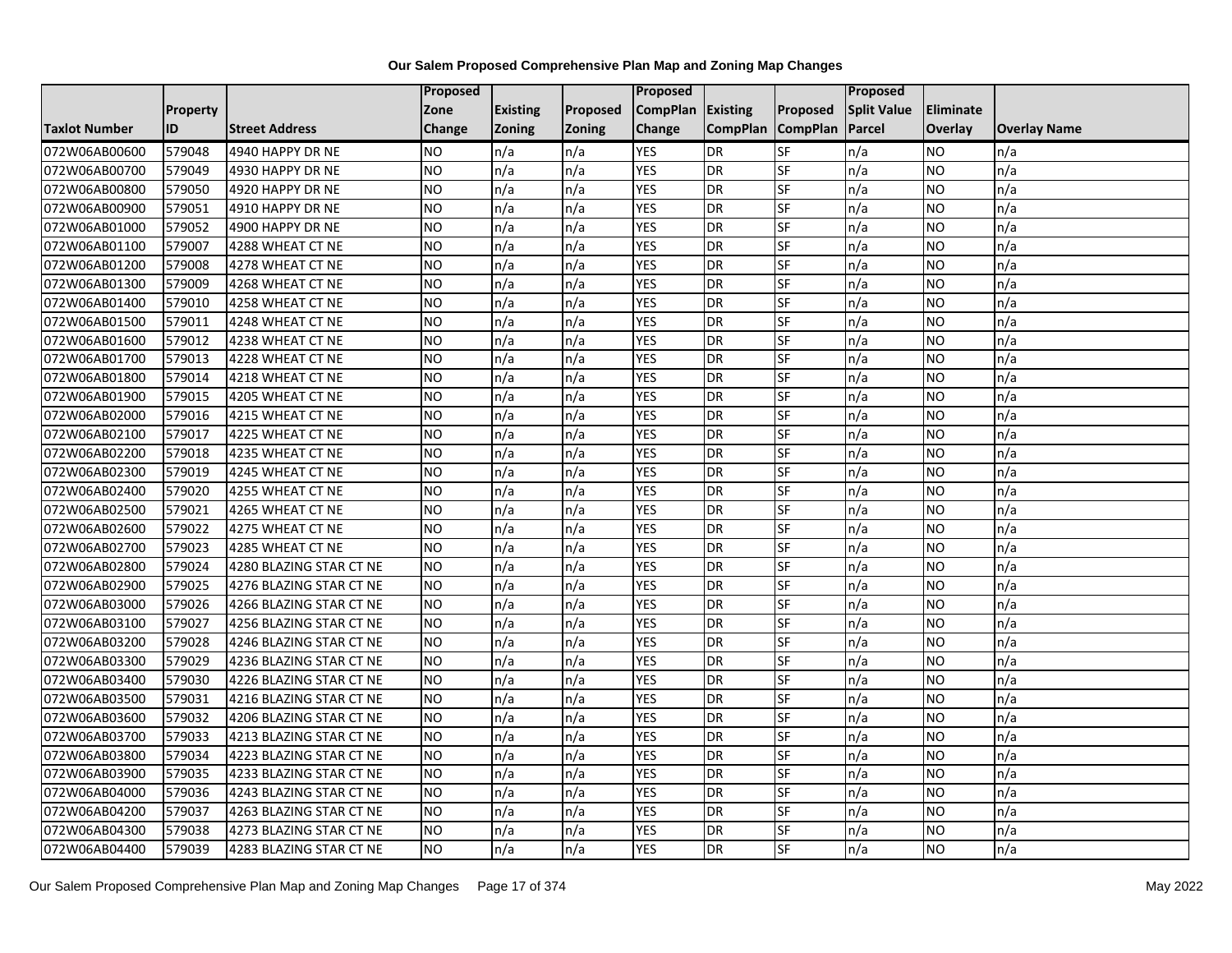|                      |                 |                       | Proposed        |                 |               | <b>Proposed</b> |                 |                 | Proposed           |                |                     |
|----------------------|-----------------|-----------------------|-----------------|-----------------|---------------|-----------------|-----------------|-----------------|--------------------|----------------|---------------------|
|                      | <b>Property</b> |                       | Zone            | <b>Existing</b> | Proposed      | <b>CompPlan</b> | <b>Existing</b> | Proposed        | <b>Split Value</b> | Eliminate      |                     |
| <b>Taxlot Number</b> | ID              | <b>Street Address</b> | Change          | <b>Zoning</b>   | <b>Zoning</b> | Change          | <b>CompPlan</b> | <b>CompPlan</b> | Parcel             | <b>Overlay</b> | <b>Overlay Name</b> |
| 072W06AB04500        | 579040          | 4965 HAPPY DR NE      | <b>NO</b>       | n/a             | n/a           | <b>YES</b>      | <b>DR</b>       | <b>SF</b>       | n/a                | NO.            | n/a                 |
| 072W06AB04600        | 579041          | 4975 HAPPY DR NE      | <b>NO</b>       | n/a             | n/a           | <b>YES</b>      | <b>DR</b>       | <b>SF</b>       | n/a                | NO.            | n/a                 |
| 072W06AB04700        | 579042          | 4985 HAPPY DR NE      | <b>NO</b>       | n/a             | n/a           | <b>YES</b>      | <b>DR</b>       | SF              | n/a                | NO.            | n/a                 |
| 072W06AB05100        | 522082          | 4118 KALE ST NE       | <b>NO</b>       | n/a             | n/a           | <b>YES</b>      | <b>DR</b>       | SF              | n/a                | NO.            | n/a                 |
| 072W06AB05300        | 329686          | None                  | <b>YES</b>      | <b>RS</b>       | PA            | <b>YES</b>      | <b>DR</b>       | POS             | n/a                | NO.            | n/a                 |
| 072W06AC00100        | 579053          | 4890 HAPPY DR NE      | <b>NO</b>       | n/a             | n/a           | <b>YES</b>      | <b>DR</b>       | SF              | n/a                | <b>NO</b>      | n/a                 |
| 072W06AC00200        | 579054          | 4880 HAPPY DR NE      | <b>NO</b>       | n/a             | n/a           | <b>YES</b>      | <b>DR</b>       | SF              | n/a                | NO.            | n/a                 |
| 072W06AC00300        | 579055          | 4870 HAPPY DR NE      | <b>NO</b>       | n/a             | n/a           | <b>YES</b>      | <b>DR</b>       | SF              | n/a                | NO.            | n/a                 |
| 072W06AC00400        | 579056          | 4860 HAPPY DR NE      | <b>NO</b>       | n/a             | n/a           | <b>YES</b>      | <b>DR</b>       | SF              | n/a                | NO.            | n/a                 |
| 072W06AC00500        | 579057          | 4850 HAPPY DR NE      | $\overline{NO}$ | n/a             | n/a           | <b>YES</b>      | <b>DR</b>       | <b>SF</b>       | n/a                | NO.            | n/a                 |
| 072W06AC00600        | 579058          | 4840 HAPPY DR NE      | <b>NO</b>       | n/a             | n/a           | <b>YES</b>      | <b>DR</b>       | SF              | n/a                | NO.            | n/a                 |
| 072W06AC00700        | 579059          | 4321 RACCOON AVE NE   | <b>NO</b>       | n/a             | n/a           | <b>YES</b>      | <b>DR</b>       | SF              | n/a                | NO.            | n/a                 |
| 072W06AC00900        | 579060          | 4336 RACCOON AVE NE   | <b>NO</b>       | n/a             | n/a           | <b>YES</b>      | <b>DR</b>       | <b>SF</b>       | n/a                | NO.            | n/a                 |
| 072W06AC01000        | 579061          | 4798 HAPPY DR NE      | <b>NO</b>       | n/a             | n/a           | <b>YES</b>      | <b>DR</b>       | SF              | n/a                | NO.            | n/a                 |
| 072W06AC01100        | 579062          | 4794 HAPPY DR NE      | <b>NO</b>       | n/a             | n/a           | <b>YES</b>      | <b>DR</b>       | SF              | n/a                | NO.            | n/a                 |
| 072W06AC01200        | 579063          | 4792 HAPPY DR NE      | $\overline{NO}$ | n/a             | n/a           | <b>YES</b>      | <b>DR</b>       | <b>SF</b>       | n/a                | NO.            | n/a                 |
| 072W06AC01300        | 579064          | 4790 HAPPY DR NE      | NO              | n/a             | n/a           | <b>YES</b>      | <b>DR</b>       | <b>SF</b>       | n/a                | <b>NO</b>      | n/a                 |
| 072W06AC01400        | 579065          | 4784 HAPPY DR NE      | <b>NO</b>       | n/a             | n/a           | <b>YES</b>      | <b>DR</b>       | SF              | n/a                | NO.            | n/a                 |
| 072W06AC01500        | 579066          | 4780 HAPPY DR NE      | <b>NO</b>       | n/a             | n/a           | <b>YES</b>      | <b>DR</b>       | SF              | n/a                | NO.            | n/a                 |
| 072W06AC01600        | 579067          | 4774 HAPPY DR NE      | <b>NO</b>       | n/a             | n/a           | <b>YES</b>      | <b>DR</b>       | <b>SF</b>       | n/a                | ΝO             | n/a                 |
| 072W06AC01700        | 579068          | 4770 HAPPY DR NE      | <b>NO</b>       | n/a             | n/a           | <b>YES</b>      | <b>DR</b>       | SF              | n/a                | NO.            | n/a                 |
| 072W06AC01800        | 579069          | 4764 HAPPY DR NE      | <b>NO</b>       | n/a             | n/a           | <b>YES</b>      | <b>DR</b>       | SF              | n/a                | NO.            | n/a                 |
| 072W06AC01900        | 579070          | 4760 HAPPY DR NE      | <b>NO</b>       | n/a             | n/a           | <b>YES</b>      | <b>DR</b>       | SF              | n/a                | NO.            | n/a                 |
| 072W06AC02000        | 579071          | 4752 HAPPY DR NE      | <b>NO</b>       | n/a             | n/a           | <b>YES</b>      | <b>DR</b>       | SF              | n/a                | NO             | n/a                 |
| 072W06AC02100        | 579072          | 4750 HAPPY DR NE      | <b>NO</b>       | n/a             | n/a           | <b>YES</b>      | <b>DR</b>       | SF              | n/a                | NO.            | n/a                 |
| 072W06AC02200        | 579073          | 4744 HAPPY DR NE      | <b>NO</b>       | n/a             | n/a           | <b>YES</b>      | <b>DR</b>       | SF              | n/a                | NO.            | n/a                 |
| 072W06AC02300        | 578909          | 4290 STRAWBERRY CT NE | $\overline{NO}$ | n/a             | n/a           | <b>YES</b>      | <b>DR</b>       | $S_{F}$         | n/a                | NO.            | n/a                 |
| 072W06AC02400        | 578910          | 4280 STRAWBERRY CT NE | <b>NO</b>       | n/a             | n/a           | <b>YES</b>      | <b>DR</b>       | SF              | n/a                | NO.            | n/a                 |
| 072W06AC02500        | 578911          | 4270 STRAWBERRY CT NE | <b>NO</b>       | n/a             | n/a           | <b>YES</b>      | <b>DR</b>       | SF              | n/a                | NO.            | n/a                 |
| 072W06AC02600        | 578912          | 4260 STRAWBERRY CT NE | <b>NO</b>       | n/a             | n/a           | <b>YES</b>      | <b>DR</b>       | SF              | n/a                | NO.            | n/a                 |
| 072W06AC02700        | 578913          | 4250 STRAWBERRY CT NE | <b>NO</b>       | n/a             | n/a           | <b>YES</b>      | <b>DR</b>       | SF              | n/a                | NO.            | n/a                 |
| 072W06AC02800        | 578914          | 4240 STRAWBERRY CT NE | <b>NO</b>       | n/a             | n/a           | <b>YES</b>      | <b>DR</b>       | <b>SF</b>       | n/a                | NO.            | n/a                 |
| 072W06AC02900        | 578915          | 4230 STRAWBERRY CT NE | $\overline{NO}$ | n/a             | n/a           | <b>YES</b>      | <b>DR</b>       | SF              | n/a                | <b>NO</b>      | n/a                 |
| 072W06AC03000        | 578916          | 4210 STRAWBERRY CT NE | <b>NO</b>       | n/a             | n/a           | <b>YES</b>      | <b>DR</b>       | SF              | n/a                | NO.            | n/a                 |
| 072W06AC03100        | 578917          | 4207 STRAWBERRY CT NE | <b>NO</b>       | n/a             | n/a           | <b>YES</b>      | <b>DR</b>       | SF              | n/a                | NO.            | n/a                 |
| 072W06AC03200        | 578918          | 4227 STRAWBERRY CT NE | NO.             | n/a             | n/a           | YES             | <b>DR</b>       | <b>SF</b>       | n/a                | NO             | n/a                 |
| 072W06AC03300        | 578919          | 4237 STRAWBERRY CT NE | <b>NO</b>       | n/a             | n/a           | <b>YES</b>      | <b>DR</b>       | SF              | n/a                | ΝO             | n/a                 |
| 072W06AC03400        | 578920          | 4247 STRAWBERRY CT NE | <b>NO</b>       | n/a             | n/a           | <b>YES</b>      | <b>DR</b>       | SF              | n/a                | NO.            | n/a                 |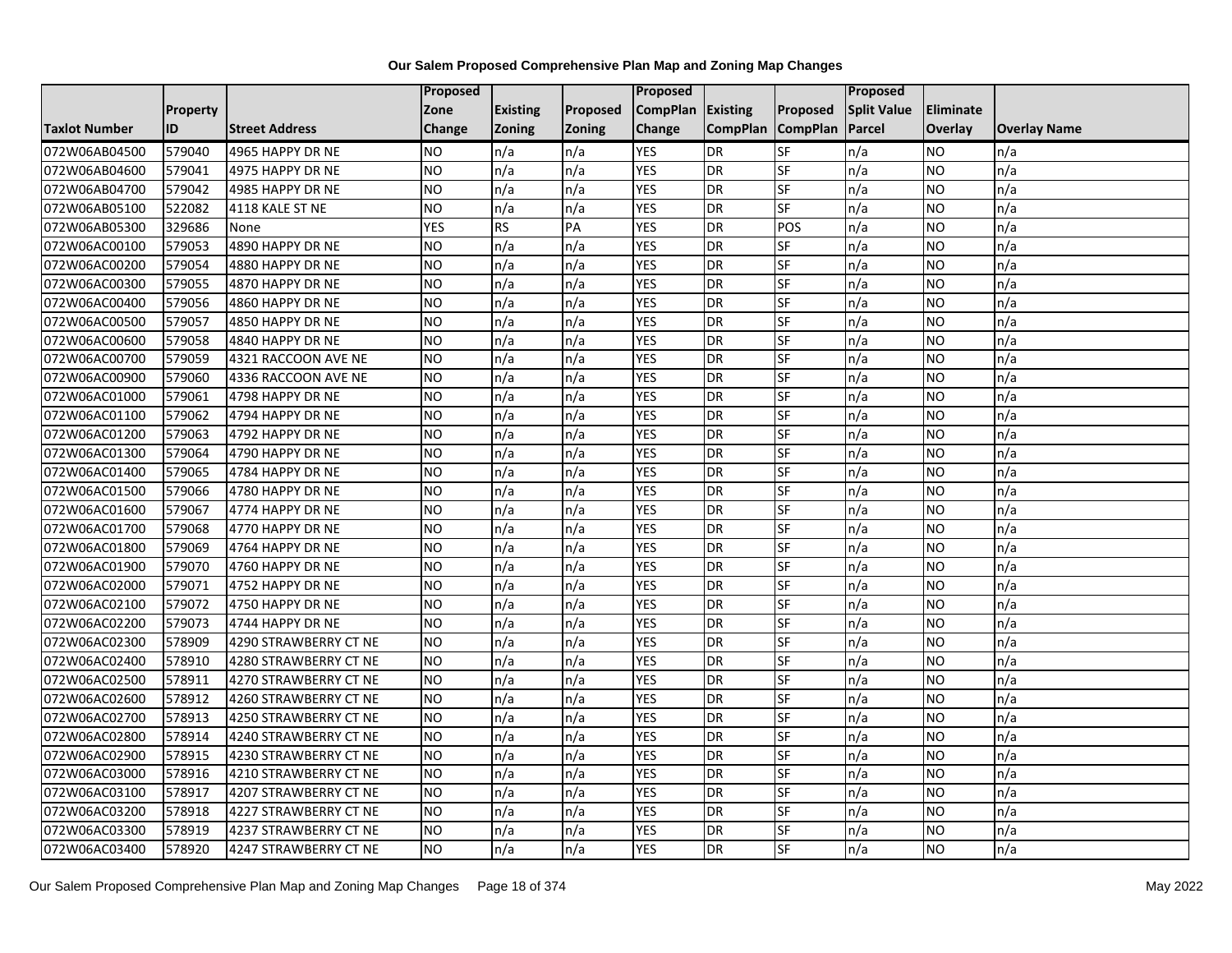|                      |                 |                       | Proposed        |                 |               | <b>Proposed</b> |                 |                 | <b>Proposed</b>    |           |                     |
|----------------------|-----------------|-----------------------|-----------------|-----------------|---------------|-----------------|-----------------|-----------------|--------------------|-----------|---------------------|
|                      | <b>Property</b> |                       | Zone            | <b>Existing</b> | Proposed      | <b>CompPlan</b> | <b>Existing</b> | Proposed        | <b>Split Value</b> | Eliminate |                     |
| <b>Taxlot Number</b> | ID              | <b>Street Address</b> | Change          | <b>Zoning</b>   | <b>Zoning</b> | Change          | <b>CompPlan</b> | <b>CompPlan</b> | Parcel             | Overlay   | <b>Overlay Name</b> |
| 072W06AC03500        | 578921          | 4257 STRAWBERRY CT NE | <b>NO</b>       | n/a             | n/a           | <b>YES</b>      | <b>DR</b>       | <b>SF</b>       | n/a                | NO.       | n/a                 |
| 072W06AC03600        | 578922          | 4267 STRAWBERRY CT NE | <b>NO</b>       | n/a             | n/a           | <b>YES</b>      | <b>DR</b>       | <b>SF</b>       | n/a                | NO.       | n/a                 |
| 072W06AC03700        | 578923          | 4277 STRAWBERRY CT NE | <b>NO</b>       | n/a             | n/a           | <b>YES</b>      | <b>DR</b>       | SF              | n/a                | NO.       | n/a                 |
| 072W06AC03800        | 578924          | 4287 STRAWBERRY CT NE | <b>NO</b>       | n/a             | n/a           | <b>YES</b>      | <b>DR</b>       | SF              | n/a                | NO.       | n/a                 |
| 072W06AC03900        | 578925          | 4288 ORIOLE CT NE     | <b>NO</b>       | n/a             | n/a           | <b>YES</b>      | <b>DR</b>       | <b>SF</b>       | n/a                | NO.       | n/a                 |
| 072W06AC04000        | 578926          | 4278 ORIOLE CT NE     | NO              | n/a             | n/a           | <b>YES</b>      | <b>DR</b>       | SF              | n/a                | <b>NO</b> | n/a                 |
| 072W06AC04100        | 578927          | 4268 ORIOLE CT NE     | <b>NO</b>       | n/a             | n/a           | <b>YES</b>      | <b>DR</b>       | SF              | n/a                | NO.       | n/a                 |
| 072W06AC04200        | 578928          | 4258 ORIOLE CT NE     | <b>NO</b>       | n/a             | n/a           | <b>YES</b>      | <b>DR</b>       | SF              | n/a                | NO.       | n/a                 |
| 072W06AC04300        | 578929          | 4248 ORIOLE CT NE     | <b>NO</b>       | n/a             | n/a           | <b>YES</b>      | <b>DR</b>       | SF              | n/a                | NO.       | n/a                 |
| 072W06AC04400        | 578930          | 4238 ORIOLE CT NE     | $\overline{NO}$ | n/a             | n/a           | <b>YES</b>      | <b>DR</b>       | <b>SF</b>       | n/a                | NO.       | n/a                 |
| 072W06AC04500        | 578931          | 4228 ORIOLE CT NE     | <b>NO</b>       | n/a             | n/a           | <b>YES</b>      | <b>DR</b>       | SF              | n/a                | <b>NO</b> | n/a                 |
| 072W06AC04600        | 578932          | 4208 ORIOLE CT NE     | <b>NO</b>       | n/a             | n/a           | <b>YES</b>      | <b>DR</b>       | SF              | n/a                | <b>NO</b> | n/a                 |
| 072W06AC04700        | 578933          | 4205 ORIOLE CT NE     | ZО              | n/a             | n/a           | <b>YES</b>      | <b>DR</b>       | <b>SF</b>       | n/a                | NO.       | n/a                 |
| 072W06AC04800        | 578934          | 4225 ORIOLE CT NE     | <b>NO</b>       | n/a             | n/a           | <b>YES</b>      | <b>DR</b>       | SF              | n/a                | NO.       | n/a                 |
| 072W06AC04900        | 578935          | 4235 ORIOLE CT NE     | <b>NO</b>       | n/a             | n/a           | <b>YES</b>      | <b>DR</b>       | SF              | n/a                | NO.       | n/a                 |
| 072W06AC05000        | 578936          | 4245 ORIOLE CT NE     | $\overline{NO}$ | n/a             | n/a           | <b>YES</b>      | <b>DR</b>       | <b>SF</b>       | n/a                | NO.       | n/a                 |
| 072W06AC05100        | 578937          | 4255 ORIOLE CT NE     | NO              | n/a             | n/a           | <b>YES</b>      | <b>DR</b>       | <b>SF</b>       | n/a                | <b>NO</b> | n/a                 |
| 072W06AC05200        | 578938          | 4265 ORIOLE CT NE     | <b>NO</b>       | n/a             | n/a           | <b>YES</b>      | <b>DR</b>       | SF              | n/a                | NO.       | n/a                 |
| 072W06AC05300        | 578939          | 4275 ORIOLE CT NE     | <b>NO</b>       | n/a             | n/a           | <b>YES</b>      | <b>DR</b>       | SF              | n/a                | NO.       | n/a                 |
| 072W06AC05400        | 578940          | 4285 ORIOLE CT NE     | <b>NO</b>       | n/a             | n/a           | <b>YES</b>      | <b>DR</b>       | <b>SF</b>       | n/a                | ΝO        | n/a                 |
| 072W06AC05500        | 578941          | 4286 GERANIUM AVE NE  | <b>NO</b>       | n/a             | n/a           | <b>YES</b>      | <b>DR</b>       | SF              | n/a                | NO.       | n/a                 |
| 072W06AC05600        | 578942          | 4276 GERANIUM AVE NE  | <b>NO</b>       | n/a             | n/a           | <b>YES</b>      | <b>DR</b>       | SF              | n/a                | NO.       | n/a                 |
| 072W06AC05700        | 578943          | 4266 GERANIUM AVE NE  | $\overline{NO}$ | n/a             | n/a           | <b>YES</b>      | <b>DR</b>       | SF              | n/a                | NO.       | n/a                 |
| 072W06AC05800        | 578944          | 4256 GERANIUM AVE NE  | <b>NO</b>       | n/a             | n/a           | <b>YES</b>      | <b>DR</b>       | SF              | n/a                | NO.       | n/a                 |
| 072W06AC05900        | 578945          | 4246 GERANIUM AVE NE  | $\overline{NO}$ | n/a             | n/a           | <b>YES</b>      | <b>DR</b>       | SF              | n/a                | NO.       | n/a                 |
| 072W06AC06000        | 578946          | 4236 GERANIUM AVE NE  | <b>NO</b>       | n/a             | n/a           | <b>YES</b>      | <b>DR</b>       | SF              | n/a                | NO.       | n/a                 |
| 072W06AC06100        | 578947          | 4226 GERANIUM AVE NE  | ZО              | n/a             | n/a           | <b>YES</b>      | <b>DR</b>       | $S_{F}$         | n/a                | NO.       | n/a                 |
| 072W06AC06200        | 578948          | 4206 GERANIUM AVE NE  | <b>NO</b>       | n/a             | n/a           | <b>YES</b>      | <b>DR</b>       | SF              | n/a                | NO.       | n/a                 |
| 072W06AC06400        | 578949          | 4203 GERANIUM AVE NE  | <b>NO</b>       | n/a             | n/a           | <b>YES</b>      | <b>DR</b>       | SF              | n/a                | NO.       | n/a                 |
| 072W06AC06500        | 578950          | 4223 GERANIUM AVE NE  | <b>NO</b>       | n/a             | n/a           | <b>YES</b>      | <b>DR</b>       | SF              | n/a                | NO.       | n/a                 |
| 072W06AC06600        | 578951          | 4233 GERANIUM AVE NE  | <b>NO</b>       | n/a             | n/a           | <b>YES</b>      | <b>DR</b>       | SF              | n/a                | NO.       | n/a                 |
| 072W06AC06700        | 578952          | 4243 GERANIUM AVE NE  | Ю               | n/a             | n/a           | <b>YES</b>      | <b>DR</b>       | <b>SF</b>       | n/a                | NO.       | n/a                 |
| 072W06AC06800        | 578953          | 4253 GERANIUM AVE NE  | $\overline{NO}$ | n/a             | n/a           | <b>YES</b>      | <b>DR</b>       | <b>SF</b>       | n/a                | <b>NO</b> | n/a                 |
| 072W06AC06900        | 578954          | 4263 GERANIUM AVE NE  | <b>NO</b>       | n/a             | n/a           | <b>YES</b>      | <b>DR</b>       | SF              | n/a                | NO.       | n/a                 |
| 072W06AC07000        | 578955          | 4273 GERANIUM AVE NE  | <b>NO</b>       | n/a             | n/a           | <b>YES</b>      | <b>DR</b>       | SF              | n/a                | NO.       | n/a                 |
| 072W06AC07100        | 578956          | 4283 GERANIUM AVE NE  | <b>NO</b>       | n/a             | n/a           | <b>YES</b>      | <b>DR</b>       | SF              | n/a                | NO.       | n/a                 |
| 072W06AC07200        | 578957          | 4284 WINDFLOWER CT NE | <b>NO</b>       | n/a             | n/a           | <b>YES</b>      | DR              | SF              | n/a                | ΝO        | n/a                 |
| 072W06AC07300        | 578958          | 4274 WINDFLOWER CT NE | <b>NO</b>       | n/a             | n/a           | <b>YES</b>      | <b>DR</b>       | SF              | n/a                | NO.       | n/a                 |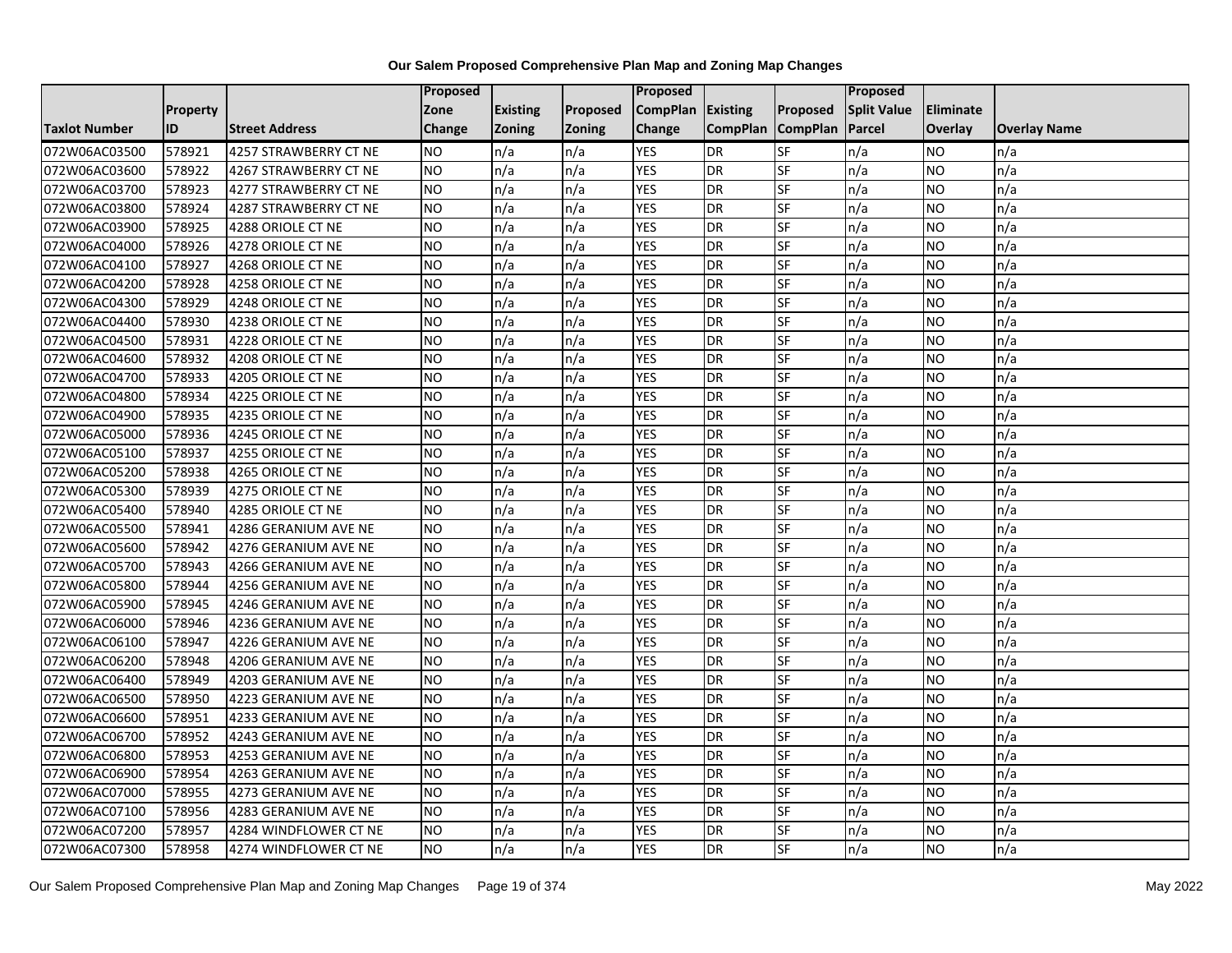|                      |                 |                         | Proposed  |                 |               | Proposed        |                 |                 | Proposed           |                 |                     |
|----------------------|-----------------|-------------------------|-----------|-----------------|---------------|-----------------|-----------------|-----------------|--------------------|-----------------|---------------------|
|                      | <b>Property</b> |                         | Zone      | <b>Existing</b> | Proposed      | <b>CompPlan</b> | Existing        | Proposed        | <b>Split Value</b> | Eliminate       |                     |
| <b>Taxlot Number</b> | ID              | <b>Street Address</b>   | Change    | Zoning          | <b>Zoning</b> | Change          | <b>CompPlan</b> | <b>CompPlan</b> | Parcel             | <b>Overlay</b>  | <b>Overlay Name</b> |
| 072W06AC07400        | 578959          | 4264 WINDFLOWER CT NE   | <b>NO</b> | n/a             | n/a           | <b>YES</b>      | <b>DR</b>       | <b>SF</b>       | n/a                | <b>NO</b>       | n/a                 |
| 072W06AC07500        | 578960          | 4254 WINDFLOWER CT NE   | NO        | n/a             | n/a           | <b>YES</b>      | <b>DR</b>       | $S_{F}$         | n/a                | NO.             | n/a                 |
| 072W06AC07600        | 578961          | 4244 WINDFLOWER CT NE   | <b>NO</b> | n/a             | n/a           | <b>YES</b>      | DR              | SF              | n/a                | NO.             | n/a                 |
| 072W06AC07700        | 578962          | 4234 WINDFLOWER CT NE   | <b>NO</b> | n/a             | n/a           | <b>YES</b>      | DR              | SF              | n/a                | NO.             | n/a                 |
| 072W06AC07800        | 578963          | 4224 WINDFLOWER CT NE   | <b>NO</b> | n/a             | n/a           | <b>YES</b>      | <b>DR</b>       | $S_{F}$         | n/a                | NO.             | n/a                 |
| 072W06AC07900        | 578964          | 4204 WINDFLOWER CT NE   | <b>NO</b> | n/a             | n/a           | <b>YES</b>      | <b>DR</b>       | SF              | n/a                | <b>NO</b>       | n/a                 |
| 072W06AC08000        | 578965          | 4201 WINDFLOWER CT NE   | <b>NO</b> | n/a             | n/a           | <b>YES</b>      | DR              | <b>SF</b>       | n/a                | <b>NO</b>       | n/a                 |
| 072W06AC08100        | 578966          | 4221 WINDFLOWER CT NE   | <b>NO</b> | n/a             | n/a           | <b>YES</b>      | DR              | SF              | n/a                | NO.             | n/a                 |
| 072W06AC08200        | 578967          | 4231 WINDFLOWER CT NE   | <b>NO</b> | n/a             | n/a           | <b>YES</b>      | DR              | SF              | n/a                | NO.             | n/a                 |
| 072W06AC08300        | 578968          | 4241 WINDFLOWER CT NE   | Ю         | n/a             | n/a           | <b>YES</b>      | DR              | <b>SF</b>       | n/a                | <b>NO</b>       | n/a                 |
| 072W06AC08400        | 578969          | 4251 WINDFLOWER CT NE   | <b>NO</b> | n/a             | n/a           | <b>YES</b>      | <b>DR</b>       | <b>SF</b>       | n/a                | <b>NO</b>       | n/a                 |
| 072W06AC08500        | 578970          | 4261 WINDFLOWER CT NE   | <b>NO</b> | n/a             | n/a           | <b>YES</b>      | DR              | SF              | n/a                | NO.             | n/a                 |
| 072W06AC08600        | 578971          | 4271 WINDFLOWER CT NE   | <b>NO</b> | n/a             | n/a           | <b>YES</b>      | DR              | SF              | n/a                | NO.             | n/a                 |
| 072W06AC08700        | 578972          | 4281 WINDFLOWER CT NE   | ŌИ        | n/a             | n/a           | <b>YES</b>      | <b>DR</b>       | <b>SF</b>       | n/a                | <b>NO</b>       | n/a                 |
| 072W06AC08800        | 578973          | 4282 PRAIRIE STAR CT NE | <b>NO</b> | n/a             | n/a           | <b>YES</b>      | DR              | SF              | n/a                | <b>NO</b>       | n/a                 |
| 072W06AC08900        | 578974          | 4272 PRAIRIE STAR CT NE | <b>NO</b> | n/a             | n/a           | <b>YES</b>      | DR              | SF              | n/a                | <b>NO</b>       | n/a                 |
| 072W06AC09000        | 578975          | 4262 PRAIRIE STAR CT NE | <b>NO</b> | n/a             | n/a           | <b>YES</b>      | <b>DR</b>       | SF              | n/a                | NO.             | n/a                 |
| 072W06AC09100        | 578976          | 4252 PRAIRIE STAR CT NE | <b>NO</b> | n/a             | n/a           | <b>YES</b>      | <b>DR</b>       | SF              | n/a                | NO.             | n/a                 |
| 072W06AC09200        | 578977          | 4242 PRAIRIE STAR CT NE | <b>NO</b> | n/a             | n/a           | <b>YES</b>      | DR              | SF              | n/a                | NO.             | n/a                 |
| 072W06AC09300        | 578978          | 4232 PRAIRIE STAR CT NE | <b>NO</b> | n/a             | n/a           | <b>YES</b>      | DR              | <b>SF</b>       | n/a                | NO.             | n/a                 |
| 072W06AC09400        | 578979          | 4222 PRAIRIE STAR CT NE | <b>NO</b> | n/a             | n/a           | <b>YES</b>      | DR              | SF              | n/a                | NO.             | n/a                 |
| 072W06AC09500        | 578980          | 4202 PRAIRIE STAR CT NE | Ю         | n/a             | n/a           | <b>YES</b>      | DR              | SF              | n/a                | $\overline{NO}$ | n/a                 |
| 072W06AC09600        | 578981          | 4201 PRAIRIE STAR CT NE | <b>NO</b> | n/a             | n/a           | <b>YES</b>      | DR              | <b>SF</b>       | n/a                | <b>NO</b>       | n/a                 |
| 072W06AC09700        | 578982          | 4219 PRAIRIE STAR CT NE | <b>NO</b> | n/a             | n/a           | <b>YES</b>      | DR              | SF              | n/a                | NO.             | n/a                 |
| 072W06AC09800        | 578983          | 4229 PRAIRIE STAR CT NE | Ю         | n/a             | n/a           | <b>YES</b>      | <b>DR</b>       | <b>SF</b>       | n/a                | NO.             | n/a                 |
| 072W06AC09900        | 578984          | 4239 PRAIRIE STAR CT NE | ŌИ        | n/a             | n/a           | <b>YES</b>      | DR              | <b>SF</b>       | n/a                | NO.             | n/a                 |
| 072W06AC10000        | 578985          | 4249 PRAIRIE STAR CT NE | <b>NO</b> | n/a             | n/a           | <b>YES</b>      | <b>DR</b>       | SF              | n/a                | <b>NO</b>       | n/a                 |
| 072W06AC10100        | 578986          | 4259 PRAIRIE STAR CT NE | <b>NO</b> | n/a             | n/a           | <b>YES</b>      | DR              | SF              | n/a                | NO.             | n/a                 |
| 072W06AC10200        | 578987          | 4269 PRAIRIE STAR CT NE | <b>NO</b> | n/a             | n/a           | <b>YES</b>      | DR              | SF              | n/a                | NO.             | n/a                 |
| 072W06AC10300        | 578988          | 4279 PRAIRIE STAR CT NE | <b>NO</b> | n/a             | n/a           | <b>YES</b>      | <b>DR</b>       | <b>SF</b>       | n/a                | <b>NO</b>       | n/a                 |
| 072W06AC10400        | 578989          | 4289 PRAIRIE STAR CT NE | <b>NO</b> | n/a             | n/a           | <b>YES</b>      | <b>DR</b>       | SF              | n/a                | <b>NO</b>       | n/a                 |
| 072W06AC10500        | 578990          | 4863 HAPPY DR NE        | <b>NO</b> | n/a             | n/a           | <b>YES</b>      | DR              | SF              | n/a                | <b>NO</b>       | n/a                 |
| 072W06AC10600        | 578991          | 4270 PAINTBRUSH CT NE   | <b>NO</b> | n/a             | n/a           | <b>YES</b>      | DR              | SF              | n/a                | NO.             | n/a                 |
| 072W06AC10700        | 578992          | 4260 PAINTBRUSH CT NE   | <b>NO</b> | n/a             | n/a           | <b>YES</b>      | <b>DR</b>       | SF              | n/a                | NO.             | n/a                 |
| 072W06AC10800        | 578993          | 4250 PAINTBRUSH CT NE   | <b>NO</b> | n/a             | n/a           | <b>YES</b>      | DR              | <b>SF</b>       | n/a                | NO.             | n/a                 |
| 072W06AC10900        | 578994          | 4240 PAINTBRUSH CT NE   | <b>NO</b> | n/a             | n/a           | <b>YES</b>      | <b>DR</b>       | SF              | n/a                | NO.             | n/a                 |
| 072W06AC11000        | 578995          | 4230 PAINTBRUSH CT NE   | <b>NO</b> | n/a             | n/a           | <b>YES</b>      | <b>DR</b>       | SF              | n/a                | NO.             | n/a                 |
| 072W06AC11100        | 578996          | 4220 PAINTBRUSH CT NE   | <b>NO</b> | n/a             | n/a           | <b>YES</b>      | <b>DR</b>       | <b>SF</b>       | n/a                | NO.             | n/a                 |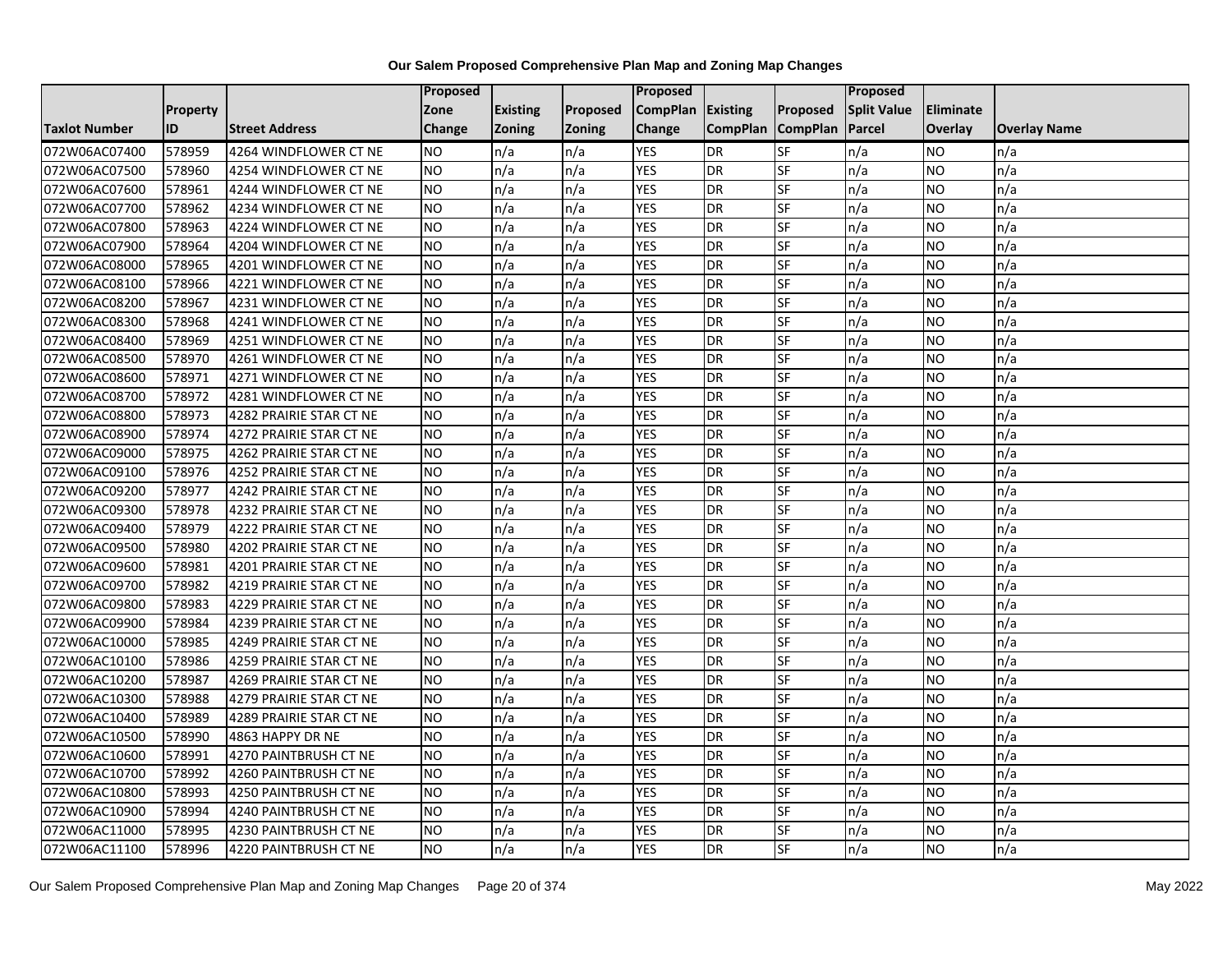|                      |                 |                          | Proposed  |                 |               | Proposed        |                 |                 | Proposed           |                |                     |
|----------------------|-----------------|--------------------------|-----------|-----------------|---------------|-----------------|-----------------|-----------------|--------------------|----------------|---------------------|
|                      | <b>Property</b> |                          | Zone      | <b>Existing</b> | Proposed      | <b>CompPlan</b> | Existing        | Proposed        | <b>Split Value</b> | Eliminate      |                     |
| <b>Taxlot Number</b> | ID              | <b>Street Address</b>    | Change    | Zoning          | <b>Zoning</b> | Change          | <b>CompPlan</b> | <b>CompPlan</b> | Parcel             | <b>Overlay</b> | <b>Overlay Name</b> |
| 072W06AC11200        | 578997          | 4210 PAINTBRUSH CT NE    | <b>NO</b> | n/a             | n/a           | <b>YES</b>      | <b>DR</b>       | <b>SF</b>       | n/a                | NO             | n/a                 |
| 072W06AC11300        | 578998          | 4207 PAINTBRUSH CT NE    | <b>NO</b> | n/a             | n/a           | <b>YES</b>      | DR              | <b>SF</b>       | n/a                | NO.            | n/a                 |
| 072W06AC11400        | 578999          | 4217 PAINTBRUSH CT NE    | <b>NO</b> | n/a             | n/a           | <b>YES</b>      | DR              | SF              | n/a                | NO.            | n/a                 |
| 072W06AC11500        | 579000          | 4227 PAINTBRUSH CT NE    | <b>NO</b> | n/a             | n/a           | <b>YES</b>      | DR              | SF              | n/a                | NO.            | n/a                 |
| 072W06AC11600        | 579001          | 4237 PAINTBRUSH CT NE    | <b>NO</b> | n/a             | n/a           | <b>YES</b>      | DR              | <b>SF</b>       | n/a                | NO.            | n/a                 |
| 072W06AC11700        | 579002          | 4247 PAINTBRUSH CT NE    | <b>NO</b> | n/a             | n/a           | <b>YES</b>      | <b>DR</b>       | SF              | n/a                | <b>NO</b>      | n/a                 |
| 072W06AC11800        | 579003          | 4257 PAINTBRUSH CT NE    | <b>NO</b> | n/a             | n/a           | <b>YES</b>      | DR              | SF              | n/a                | NO.            | n/a                 |
| 072W06AC11900        | 579004          | 4267 PAINTBRUSH CT NE    | <b>NO</b> | n/a             | n/a           | <b>YES</b>      | DR              | SF              | n/a                | NO.            | n/a                 |
| 072W06AC12000        | 579005          | 4277 PAINTBRUSH CT NE    | <b>NO</b> | n/a             | n/a           | <b>YES</b>      | DR              | SF              | n/a                | NO.            | n/a                 |
| 072W06AC12100        | 579006          | 4287 PAINTBRUSH CT NE    | <b>NO</b> | n/a             | n/a           | <b>YES</b>      | DR              | <b>SF</b>       | n/a                | NO.            | n/a                 |
| 072W06AC12200        | 329658          | 4340 RACCOON AVE NE      | <b>NO</b> | n/a             | n/a           | <b>YES</b>      | <b>DR</b>       | SF              | n/a                | <b>NO</b>      | n/a                 |
| 072W06AC12300        | 329659          | 4346 RACCOON AVE NE      | <b>NO</b> | n/a             | n/a           | <b>YES</b>      | DR              | SF              | n/a                | <b>NO</b>      | n/a                 |
| 072W06AC12400        | 329660          | 4350 RACCOON AVE NE      | ŌИ        | n/a             | n/a           | <b>YES</b>      | <b>DR</b>       | $S_{F}$         | n/a                | NO.            | n/a                 |
| 072W06AC12500        | 329661          | 4360 RACCOON AVE NE      | <b>NO</b> | n/a             | n/a           | <b>YES</b>      | <b>DR</b>       | SF              | n/a                | NO.            | n/a                 |
| 072W06AC12600        | 329662          | 4820 LISA ST NE          | <b>NO</b> | n/a             | n/a           | <b>YES</b>      | DR              | SF              | n/a                | NO.            | n/a                 |
| 072W06AC12700        | 329663          | 4830 LISA ST NE          | ŌИ        | n/a             | n/a           | <b>YES</b>      | <b>DR</b>       | $S_{F}$         | n/a                | NO.            | n/a                 |
| 072W06AC12800        | 329664          | 4840 LISA ST NE          | ŌИ        | n/a             | n/a           | <b>YES</b>      | $\overline{R}$  | <b>SF</b>       | n/a                | NO.            | n/a                 |
| 072W06AC12900        | 329665          | 4850 LISA ST NE          | <b>NO</b> | n/a             | n/a           | <b>YES</b>      | DR              | SF              | n/a                | NO.            | n/a                 |
| 072W06AC13000        | 329666          | 4860 LISA ST NE          | <b>NO</b> | n/a             | n/a           | <b>YES</b>      | DR              | SF              | n/a                | NO.            | n/a                 |
| 072W06AC13100        | 329667          | 4870 LISA ST NE          | <b>NO</b> | n/a             | n/a           | <b>YES</b>      | <b>DR</b>       | <b>SF</b>       | n/a                | NO.            | n/a                 |
| 072W06AC13200        | 329668          | 4880 LISA ST NE          | <b>NO</b> | n/a             | n/a           | <b>YES</b>      | DR              | SF              | n/a                | <b>NO</b>      | n/a                 |
| 072W06AC13300        | 329669          | 4890 LISA ST NE          | <b>NO</b> | n/a             | n/a           | <b>YES</b>      | <b>DR</b>       | <b>SF</b>       | n/a                | <b>NO</b>      | n/a                 |
| 072W06AC13400        | 329670          | 4319 WHEAT AVE NE        | Ю         | n/a             | n/a           | <b>YES</b>      | <b>DR</b>       | <b>SF</b>       | n/a                | NO.            | n/a                 |
| 072W06AC13500        | 329671          | 4318 WHEAT AVE NE        | <b>NO</b> | n/a             | n/a           | <b>YES</b>      | DR              | SF              | n/a                | NO.            | n/a                 |
| 072W06AC13600        | 329672          | 4328 WHEAT AVE NE        | <b>NO</b> | n/a             | n/a           | <b>YES</b>      | <b>DR</b>       | <b>SF</b>       | n/a                | <b>NO</b>      | n/a                 |
| 072W06AC13700        | 329673          | 4885 LISA ST NE          | <b>NO</b> | n/a             | n/a           | <b>YES</b>      | DR              | SF              | n/a                | NO.            | n/a                 |
| 072W06AC13800        | 329674          | 4875 LISA ST NE          | ŌИ        | n/a             | n/a           | <b>YES</b>      | DR              | <b>SF</b>       | n/a                | NO.            | n/a                 |
| 072W06AC13900        | 329675          | 4865 LISA ST NE          | <b>NO</b> | n/a             | n/a           | <b>YES</b>      | DR              | SF              | n/a                | NO.            | n/a                 |
| 072W06AC14000        | 329676          | 4343 BARLEY CT NE        | <b>NO</b> | n/a             | n/a           | <b>YES</b>      | DR              | SF              | n/a                | NO.            | n/a                 |
| 072W06AC14100        | 329677          | 4333 BARLEY CT NE        | <b>NO</b> | n/a             | n/a           | <b>YES</b>      | <b>DR</b>       | SF              | n/a                | NO.            | n/a                 |
| 072W06AC14200        | 329678          | 4322 BARLEY CT NE        | <b>NO</b> | n/a             | n/a           | <b>YES</b>      | DR              | SF              | n/a                | NO.            | n/a                 |
| 072W06AC14300        | 329679          | 4332 BARLEY CT NE        | <b>NO</b> | n/a             | n/a           | <b>YES</b>      | DR              | <b>SF</b>       | n/a                | NO.            | n/a                 |
| 072W06AC14400        | 329680          | 4342 BARLEY CT NE        | ŌИ        | n/a             | n/a           | <b>YES</b>      | <b>DR</b>       | <b>SF</b>       | n/a                | NO.            | n/a                 |
| 072W06AC14500        | 329681          | 4352 BARLEY CT NE        | <b>NO</b> | n/a             | n/a           | <b>YES</b>      | DR              | SF              | n/a                | NO.            | n/a                 |
| 072W06AC14600        | 329682          | 4351 RACCOON AVE NE      | <b>NO</b> | n/a             | n/a           | <b>YES</b>      | DR              | SF              | n/a                | <b>NO</b>      | n/a                 |
| 072W06AC14700        | 329683          | 4347 RACCOON AVE NE      | <b>NO</b> | n/a             | n/a           | <b>YES</b>      | <b>DR</b>       | SF              | n/a                | NO.            | n/a                 |
| 072W06AC14800        | 329684          | 4341 RACCOON AVE NE      | <b>NO</b> | n/a             | n/a           | <b>YES</b>      | DR              | SF              | n/a                | <b>NO</b>      | n/a                 |
| 072W06AD06400        | 579213          | 4483 INDIAN EARTH AVE NE | <b>NO</b> | n/a             | n/a           | <b>YES</b>      | DR              | SF              | n/a                | <b>NO</b>      | n/a                 |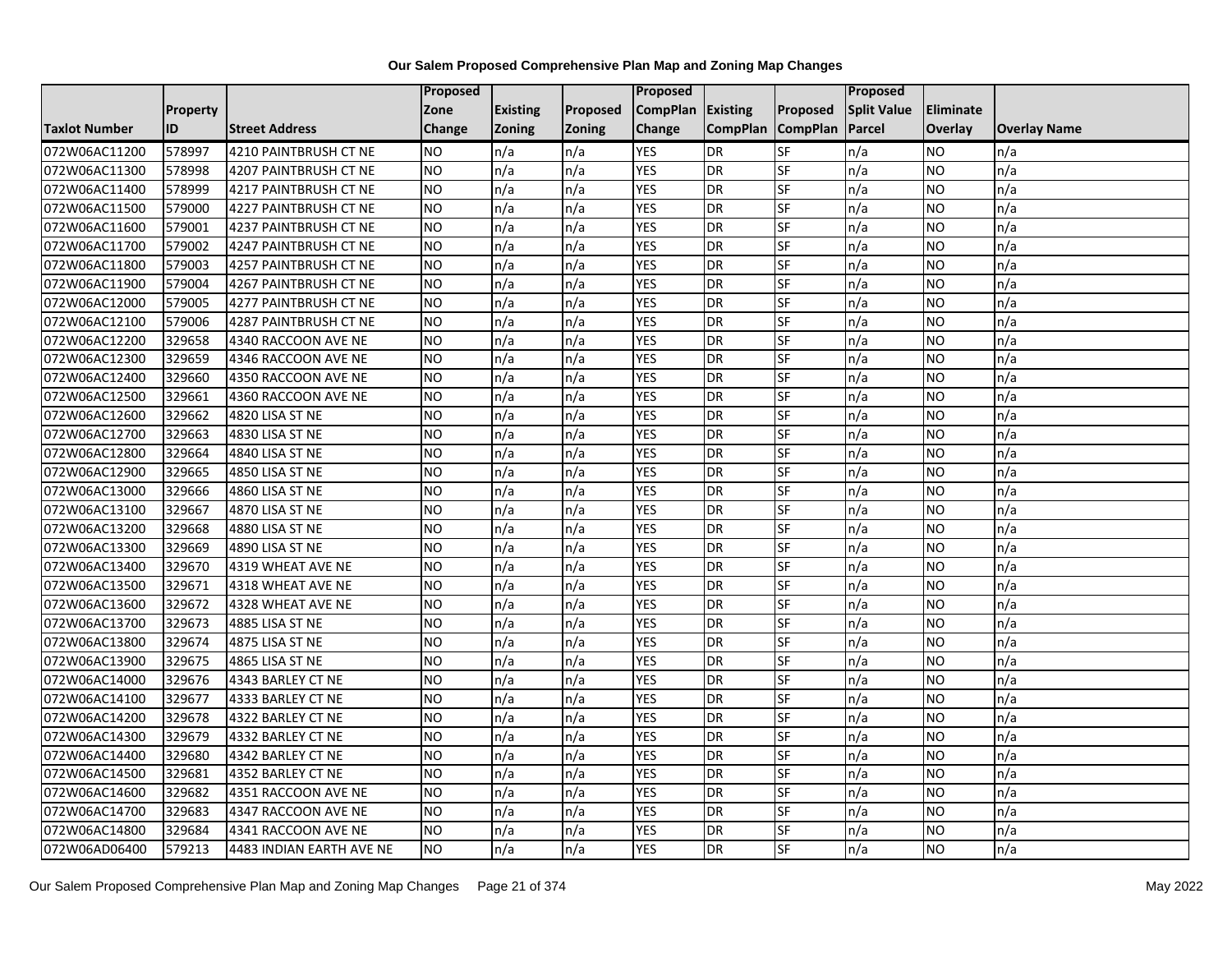|                      |                 |                          | <b>Proposed</b> |                 |               | Proposed        |                 |                 | Proposed           |           |                     |
|----------------------|-----------------|--------------------------|-----------------|-----------------|---------------|-----------------|-----------------|-----------------|--------------------|-----------|---------------------|
|                      | <b>Property</b> |                          | Zone            | <b>Existing</b> | Proposed      | <b>CompPlan</b> | Existing        | Proposed        | <b>Split Value</b> | Eliminate |                     |
| <b>Taxlot Number</b> | ID              | <b>Street Address</b>    | <b>Change</b>   | Zoning          | <b>Zoning</b> | Change          | <b>CompPlan</b> | <b>CompPlan</b> | Parcel             | Overlay   | <b>Overlay Name</b> |
| 072W06AD06500        | 579214          | 4473 INDIAN EARTH AVE NE | <b>NO</b>       | n/a             | n/a           | <b>YES</b>      | <b>DR</b>       | <b>SF</b>       | n/a                | NO.       | n/a                 |
| 072W06AD06600        | 579215          | 4463 INDIAN EARTH AVE NE | <b>NO</b>       | n/a             | n/a           | <b>YES</b>      | DR              | $S_{F}$         | n/a                | NO.       | n/a                 |
| 072W06AD06700        | 579216          | 4453 INDIAN EARTH AVE NE | <b>NO</b>       | n/a             | n/a           | <b>YES</b>      | DR              | SF              | n/a                | NO.       | n/a                 |
| 072W06AD06800        | 579217          | 4443 INDIAN EARTH AVE NE | <b>NO</b>       | n/a             | n/a           | <b>YES</b>      | <b>DR</b>       | SF              | n/a                | NO.       | n/a                 |
| 072W06AD06900        | 579218          | 4433 INDIAN EARTH AVE NE | <b>NO</b>       | n/a             | n/a           | <b>YES</b>      | <b>DR</b>       | $S_{F}$         | n/a                | NO.       | n/a                 |
| 072W06AD07000        | 579219          | 4423 INDIAN EARTH AVE NE | <b>NO</b>       | n/a             | n/a           | <b>YES</b>      | <b>DR</b>       | SF              | n/a                | <b>NO</b> | n/a                 |
| 072W06AD07100        | 579220          | 4413 INDIAN EARTH AVE NE | <b>NO</b>       | n/a             | n/a           | <b>YES</b>      | <b>DR</b>       | SF              | n/a                | NO.       | n/a                 |
| 072W06AD07300        | 579221          | 4414 INDIAN EARTH AVE NE | <b>NO</b>       | n/a             | n/a           | <b>YES</b>      | <b>DR</b>       | SF              | n/a                | NO.       | n/a                 |
| 072W06AD07400        | 579222          | 4424 INDIAN EARTH AVE NE | <b>NO</b>       | n/a             | n/a           | <b>YES</b>      | DR              | SF              | n/a                | NO        | n/a                 |
| 072W06AD07500        | 579223          | 4434 INDIAN EARTH AVE NE | Ю               | n/a             | n/a           | <b>YES</b>      | DR              | <b>SF</b>       | n/a                | NO.       | n/a                 |
| 072W06AD07600        | 579224          | 4444 INDIAN EARTH AVE NE | <b>NO</b>       | n/a             | n/a           | <b>YES</b>      | <b>DR</b>       | <b>SF</b>       | n/a                | <b>NO</b> | n/a                 |
| 072W06AD07700        | 579225          | 4454 INDIAN EARTH AVE NE | <b>NO</b>       | n/a             | n/a           | <b>YES</b>      | DR              | SF              | n/a                | NO.       | n/a                 |
| 072W06AD07800        | 579226          | 4464 INDIAN EARTH AVE NE | <b>NO</b>       | n/a             | n/a           | <b>YES</b>      | DR              | SF              | n/a                | NO.       | n/a                 |
| 072W06AD07900        | 579227          | 4474 INDIAN EARTH AVE NE | <b>NO</b>       | n/a             | n/a           | <b>YES</b>      | <b>DR</b>       | <b>SF</b>       | n/a                | <b>NO</b> | n/a                 |
| 072W06AD08000        | 579228          | 4484 INDIAN EARTH AVE NE | <b>NO</b>       | n/a             | n/a           | <b>YES</b>      | DR              | SF              | n/a                | ΝO        | n/a                 |
| 072W06AD08100        | 579229          | 4833 REBECCA ST NE       | <b>NO</b>       | n/a             | n/a           | <b>YES</b>      | DR              | SF              | n/a                | <b>NO</b> | n/a                 |
| 072W06AD08200        | 579230          | 4823 REBECCA ST NE       | <b>NO</b>       | n/a             | n/a           | <b>YES</b>      | <b>DR</b>       | SF              | n/a                | NO.       | n/a                 |
| 072W06AD08300        | 579231          | 4813 REBECCA ST NE       | <b>NO</b>       | n/a             | n/a           | <b>YES</b>      | <b>DR</b>       | SF              | n/a                | NO.       | n/a                 |
| 072W06AD08400        | 579232          | 4803 REBECCA ST NE       | <b>NO</b>       | n/a             | n/a           | <b>YES</b>      | DR              | SF              | n/a                | NO.       | n/a                 |
| 072W06AD08500        | 579300          | None                     | <b>NO</b>       | n/a             | n/a           | <b>YES</b>      | DR              | SF              | n/a                | NO.       | n/a                 |
| 072W06AD08700        | 579237          | 4562 SETTLERS CT NE      | <b>NO</b>       | n/a             | n/a           | <b>YES</b>      | DR              | SF              | n/a                | NO.       | n/a                 |
| 072W06AD08800        | 579238          | 4542 SETTLERS CT NE      | Ю               | n/a             | n/a           | <b>YES</b>      | DR              | <b>SF</b>       | n/a                | NO.       | n/a                 |
| 072W06AD08900        | 579239          | 4532 SETTLERS CT NE      | <b>NO</b>       | n/a             | n/a           | <b>YES</b>      | <b>DR</b>       | SF              | n/a                | <b>NO</b> | n/a                 |
| 072W06AD09000        | 579240          | 4522 SETTLERS CT NE      | <b>NO</b>       | n/a             | n/a           | <b>YES</b>      | <b>DR</b>       | SF              | n/a                | NO.       | n/a                 |
| 072W06AD09100        | 579241          | 4525 SETTLERS CT NE      | Ю               | n/a             | n/a           | <b>YES</b>      | <b>DR</b>       | SF              | n/a                | NO.       | n/a                 |
| 072W06AD09200        | 579242          | 4535 SETTLERS CT NE      | ŌИ              | n/a             | n/a           | <b>YES</b>      | DR              | SF              | n/a                | NO.       | n/a                 |
| 072W06AD09300        | 579243          | 4545 SETTLERS CT NE      | <b>NO</b>       | n/a             | n/a           | <b>YES</b>      | <b>DR</b>       | SF              | n/a                | NO.       | n/a                 |
| 072W06AD09400        | 579244          | 4555 SETTLERS CT NE      | <b>NO</b>       | n/a             | n/a           | <b>YES</b>      | <b>DR</b>       | SF              | n/a                | NO.       | n/a                 |
| 072W06AD09500        | 579257          | 4800 REBECCA ST NE       | <b>NO</b>       | n/a             | n/a           | <b>YES</b>      | DR              | SF              | n/a                | NO.       | n/a                 |
| 072W06AD09600        | 579258          | 4810 REBECCA ST NE       | <b>NO</b>       | n/a             | n/a           | <b>YES</b>      | <b>DR</b>       | SF              | n/a                | <b>NO</b> | n/a                 |
| 072W06AD09700        | 579259          | 4820 REBECCA ST NE       | <b>NO</b>       | n/a             | n/a           | <b>YES</b>      | DR              | SF              | n/a                | <b>NO</b> | n/a                 |
| 072W06AD09800        | 579260          | 4830 REBECCA ST NE       | <b>NO</b>       | n/a             | n/a           | <b>YES</b>      | DR              | SF              | n/a                | <b>NO</b> | n/a                 |
| 072W06AD09900        | 579261          | 4502 INDIAN EARTH CT NE  | <b>NO</b>       | n/a             | n/a           | <b>YES</b>      | <b>DR</b>       | SF              | n/a                | NO.       | n/a                 |
| 072W06AD10000        | 579262          | 4508 INDIAN EARTH CT NE  | <b>NO</b>       | n/a             | n/a           | <b>YES</b>      | DR              | SF              | n/a                | NO.       | n/a                 |
| 072W06AD10100        | 579263          | 4512 INDIAN EARTH CT NE  | <b>NO</b>       | n/a             | n/a           | <b>YES</b>      | DR              | <b>SF</b>       | n/a                | NO.       | n/a                 |
| 072W06AD10200        | 579264          | 4518 INDIAN EARTH CT NE  | <b>NO</b>       | n/a             | n/a           | <b>YES</b>      | <b>DR</b>       | SF              | n/a                | NO.       | n/a                 |
| 072W06AD10300        | 579265          | 4522 INDIAN EARTH CT NE  | <b>NO</b>       | n/a             | n/a           | <b>YES</b>      | <b>DR</b>       | SF              | n/a                | NO.       | n/a                 |
| 072W06AD10400        | 579266          | 4528 INDIAN EARTH CT NE  | <b>NO</b>       | n/a             | n/a           | <b>YES</b>      | <b>DR</b>       | <b>SF</b>       | n/a                | NO.       | n/a                 |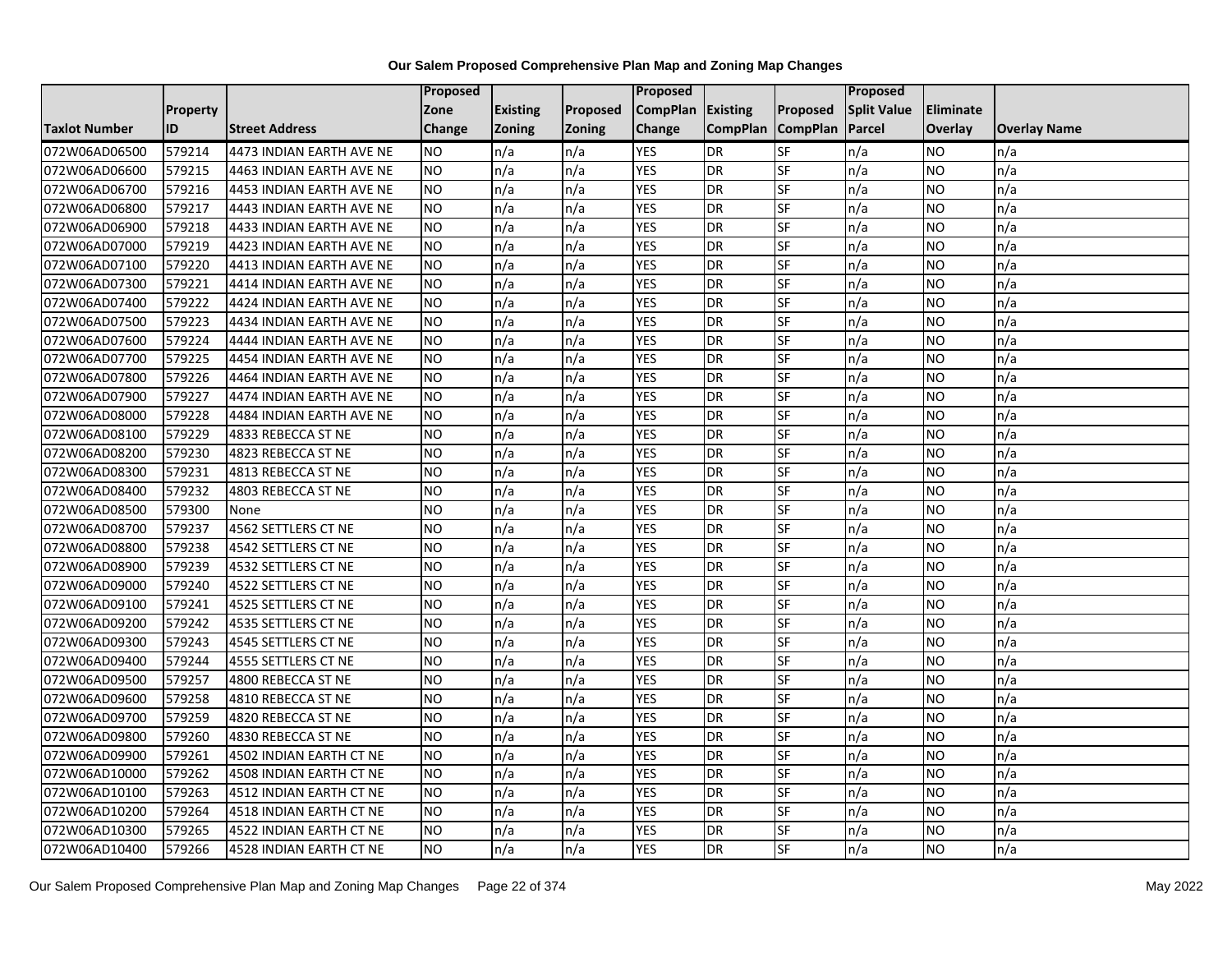|                      |                 |                         | <b>Proposed</b> |                 |          | <b>Proposed</b> |                          |            | <b>Proposed</b>    |                  |                     |
|----------------------|-----------------|-------------------------|-----------------|-----------------|----------|-----------------|--------------------------|------------|--------------------|------------------|---------------------|
|                      | <b>Property</b> |                         | Zone            | <b>Existing</b> | Proposed | <b>CompPlan</b> | Existing                 | Proposed   | <b>Split Value</b> | <b>Eliminate</b> |                     |
| <b>Taxlot Number</b> | ID              | <b>Street Address</b>   | Change          | <b>Zoning</b>   | Zoning   | Change          | CompPlan CompPlan Parcel |            |                    | Overlay          | <b>Overlay Name</b> |
| 072W06AD10500        | 579281          | 4537 INDIAN EARTH CT NE | <b>NO</b>       | n/a             | n/a      | <b>YES</b>      | <b>DR</b>                | <b>SF</b>  | n/a                | NO.              | n/a                 |
| 072W06AD10600        | 579282          | 4531 INDIAN EARTH CT NE | <b>NO</b>       | n/a             | n/a      | <b>YES</b>      | DR                       | <b>SF</b>  | n/a                | NO               | n/a                 |
| 072W06AD10700        | 579283          | 4521 INDIAN EARTH CT NE | <b>NO</b>       | n/a             | n/a      | <b>YES</b>      | DR                       | <b>SF</b>  | n/a                | NO               | n/a                 |
| 072W06AD10800        | 579284          | 4517 INDIAN EARTH CT NE | <b>NO</b>       | n/a             | n/a      | <b>YES</b>      | DR                       | <b>SF</b>  | n/a                | <b>NO</b>        | n/a                 |
| 072W06AD10900        | 579285          | 4511 INDIAN EARTH CT NE | <b>NO</b>       | n/a             | n/a      | <b>YES</b>      | <b>DR</b>                | SF         | n/a                | <b>NO</b>        | n/a                 |
| 072W06AD11000        | 579286          | 4507 INDIAN EARTH CT NE | <b>NO</b>       | n/a             | n/a      | <b>YES</b>      | <b>DR</b>                | SF         | n/a                | <b>NO</b>        | n/a                 |
| 072W06AD11400        | 579334          | 4411 RACCOON CT NE      | Ю               | n/a             | n/a      | <b>YES</b>      | DR                       | <b>SF</b>  | n/a                | <b>NO</b>        | n/a                 |
| 072W06AD11500        | 579335          | 4421 RACCOON CT NE      | <b>NO</b>       | n/a             | n/a      | <b>YES</b>      | <b>DR</b>                | <b>SF</b>  | n/a                | <b>NO</b>        | n/a                 |
| 072W06AD11600        | 579336          | 4431 RACCOON CT NE      | <b>NO</b>       | n/a             | n/a      | <b>YES</b>      | DR                       | SF         | n/a                | <b>NO</b>        | n/a                 |
| 072W06AD11700        | 579337          | 4432 RACCOON CT NE      | Ю               | n/a             | n/a      | <b>YES</b>      | <b>DR</b>                | <b>SF</b>  | n/a                | <b>NO</b>        | n/a                 |
| 072W06AD11800        | 579338          | 4422 RACCOON CT NE      | <b>NO</b>       | n/a             | n/a      | <b>YES</b>      | <b>DR</b>                | <b>SF</b>  | n/a                | <b>NO</b>        | n/a                 |
| 072W06AD11900        | 579339          | 4412 RACCOON CT NE      | <b>NO</b>       | n/a             | n/a      | <b>YES</b>      | <b>DR</b>                | SF         | n/a                | <b>NO</b>        | n/a                 |
| 072W06B00100         | 522155          | 4885 PORTLAND RD NE     | <b>YES</b>      | <b>RA</b>       | MU-III   | <b>YES</b>      | <b>SF</b>                | MU         | n/a                | <b>NO</b>        | n/a                 |
| 072W06BA00200        | 522159          | 4952 PORTLAND RD NE     | <b>NO</b>       | n/a             | n/a      | <b>YES</b>      | <b>IND</b>               | COM        | n/a                | <b>NO</b>        | n/a                 |
| 072W06BA00300        | 522168          | 4992 PORTLAND RD NE     | <b>NO</b>       | n/a             | n/a      | <b>YES</b>      | <b>IND</b>               | <b>COM</b> | n/a                | <b>NO</b>        | n/a                 |
| 072W06BA00400        | 522161          | 4922 PORTLAND RD NE     | <b>NO</b>       | n/a             | n/a      | <b>YES</b>      | <b>IND</b>               | <b>COM</b> | n/a                | <b>NO</b>        | n/a                 |
| 072W06BC00100        | 554670          | None                    | <b>NO</b>       | n/a             | n/a      | <b>YES</b>      | COM                      | MU         | n/a                | NO.              | n/a                 |
| 072W06BC00200        | 554671          | 4889 PORTLAND RD NE     | <b>NO</b>       | n/a             | n/a      | <b>YES</b>      | COM                      | MU         | n/a                | NO.              | n/a                 |
| 072W06BC00300        | 554676          | None                    | <b>NO</b>       | n/a             | n/a      | <b>YES</b>      | <b>COM</b>               | <b>MU</b>  | n/a                | <b>NO</b>        | n/a                 |
| 072W06BC00400        | 522149          | None                    | <b>NO</b>       | n/a             | n/a      | <b>YES</b>      | <b>COM</b>               | MU         | n/a                | NO.              | n/a                 |
| 072W06BC00500        | 554669          | 4881 BLOSSOM CT NE      | <b>NO</b>       | n/a             | n/a      | <b>YES</b>      | <b>COM</b>               | MU         | n/a                | NO.              | n/a                 |
| 072W06BC00600        | 522153          | 4871 BLOSSOM CT NE      | <b>NO</b>       | n/a             | n/a      | <b>YES</b>      | <b>COM</b>               | MU         | n/a                | <b>NO</b>        | n/a                 |
| 072W06BC00700        | 522154          | 4861 BLOSSOM CT NE      | <b>NO</b>       | n/a             | n/a      | <b>YES</b>      | <b>COM</b>               | MU         | n/a                | NO               | n/a                 |
| 072W06BC00800        | 522150          | 4851 BLOSSOM CT NE      | <b>NO</b>       | n/a             | n/a      | <b>YES</b>      | сом                      | MU         | n/a                | <b>NO</b>        | n/a                 |
| 072W06BC00900        | 554673          | 4835 PORTLAND RD NE     | <b>NO</b>       | n/a             | n/a      | <b>YES</b>      | COM                      | MU         | n/a                | <b>NO</b>        | n/a                 |
| 072W06BC00901        | 554674          | 4835 PORTLAND RD NE     | Ю               | n/a             | n/a      | <b>YES</b>      | <b>COM</b>               | MU         | n/a                | NO               | n/a                 |
| 072W06BC01000        | 554677          | 4803 PORTLAND RD NE     | <b>NO</b>       | n/a             | n/a      | <b>YES</b>      | COM                      | MU         | n/a                | NO               | n/a                 |
| 072W06BC01100        | 554678          | None                    | <b>NO</b>       | n/a             | n/a      | <b>YES</b>      | <b>COM</b>               | MU         | n/a                | <b>NO</b>        | n/a                 |
| 072W06BC01200        | 510003          | None                    | <b>NO</b>       | n/a             | n/a      | <b>YES</b>      | <b>COM</b>               | MU         | n/a                | NO               | n/a                 |
| 072W06BC07400        | 522114          | None                    | <b>NO</b>       | n/a             | n/a      | <b>YES</b>      | <b>COM</b>               | MU         | n/a                | <b>NO</b>        | n/a                 |
| 072W06BC07401        | 522115          | 4799 PORTLAND RD NE     | <b>NO</b>       | n/a             | n/a      | <b>YES</b>      | <b>COM</b>               | MU         | n/a                | <b>NO</b>        | n/a                 |
| 072W06BC07403        | 522117          | 4775 PORTLAND RD NE     | <b>NO</b>       | n/a             | n/a      | <b>YES</b>      | <b>COM</b>               | MU         | n/a                | <b>NO</b>        | n/a                 |
| 072W06BC07500        | 522113          | 4764 PORTLAND RD NE     | <b>NO</b>       | n/a             | n/a      | <b>YES</b>      | <b>COM</b>               | MU         | n/a                | NO               | n/a                 |
| 072W06BC07700        | 522118          | 4792 PORTLAND RD NE     | <b>NO</b>       | n/a             | n/a      | <b>YES</b>      | COM                      | MU         | n/a                | NO               | n/a                 |
| 072W06BC07800        | 522125          | 4850 PORTLAND RD NE     | <b>NO</b>       | n/a             | n/a      | <b>YES</b>      | <b>COM</b>               | MU         | n/a                | <b>NO</b>        | n/a                 |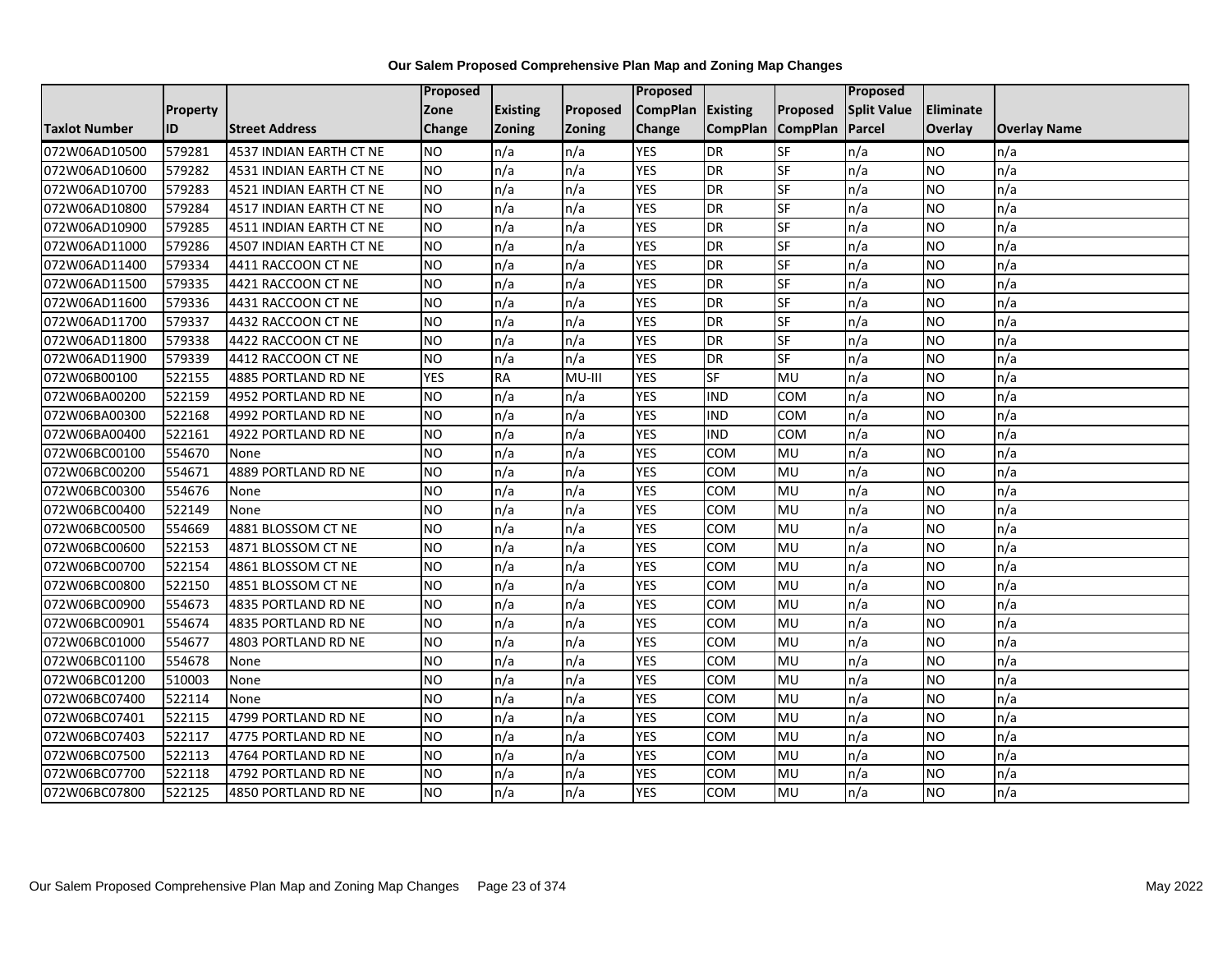|                      |          |                           | <b>Proposed</b> |                 |                 | Proposed          |                   |           | Proposed           |           |                     |
|----------------------|----------|---------------------------|-----------------|-----------------|-----------------|-------------------|-------------------|-----------|--------------------|-----------|---------------------|
|                      | Property |                           | Zone            | <b>Existing</b> | Proposed        | CompPlan Existing |                   | Proposed  | <b>Split Value</b> | Eliminate |                     |
| <b>Taxlot Number</b> | ID       | <b>Street Address</b>     | Change          | Zoning          | Zoning          | Change            | CompPlan CompPlan |           | Parcel             | Overlay   | <b>Overlay Name</b> |
|                      |          |                           |                 |                 |                 |                   |                   |           |                    |           |                     |
|                      |          |                           |                 |                 |                 |                   |                   |           | <b>NOT</b>         |           |                     |
|                      |          |                           |                 |                 |                 |                   |                   |           | Proposed           |           |                     |
|                      |          |                           |                 |                 |                 |                   |                   |           | Split Taxlot       |           |                     |
| 072W06BD00402        | 522143   | 4802 LANCASTER DR NE      | <b>YES</b>      | CR/RM2          | RM <sub>2</sub> | <b>NO</b>         | n/a               | n/a       | Zoning             | ΝO        | n/a                 |
| 072W06BD02700        | 522107   | 4741 LANCASTER DR NE      | <b>YES</b>      | CG              | MU-III          | <b>YES</b>        | COM               | MU        | n/a                | NO.       | n/a                 |
| 072W06BD02800        | 522123   | 4861 LANCASTER DR NE      | <b>NO</b>       | n/a             | n/a             | <b>YES</b>        | <b>COM</b>        | MU        | n/a                | NO.       | n/a                 |
| 072W06BD02900        | 522140   | 4871 LANCASTER DR NE      | <b>NO</b>       | n/a             | n/a             | <b>YES</b>        | COM               | MU        | n/a                | NO        | n/a                 |
| 072W06BD90000        | 589611   | None                      | <b>NO</b>       | n/a             | n/a             | <b>YES</b>        | COM/MF            | MF        | n/a                | NO.       | n/a                 |
| 072W06BD90001        | 589612   | 4792 LANCASTER DR NE #100 | <b>NO</b>       | n/a             | n/a             | <b>YES</b>        | COM               | MF        | n/a                | NO.       | n/a                 |
| 072W06BD90002        | 589613   | 4792 LANCASTER DR NE #101 | <b>NO</b>       | n/a             | n/a             | <b>YES</b>        | COM               | MF        | n/a                | <b>NO</b> | n/a                 |
| 072W06BD90003        | 589614   | 4792 LANCASTER DR NE #102 | <b>NO</b>       | n/a             | n/a             | <b>YES</b>        | COM               | MF        | n/a                | NO.       | n/a                 |
| 072W06BD90004        | 589615   | 4792 LANCASTER DR NE #103 | <b>NO</b>       | n/a             | n/a             | <b>YES</b>        | сом               | MF        | n/a                | NO.       | n/a                 |
| 072W06BD90005        | 589616   | 4792 LANCASTER DR NE #104 | <b>NO</b>       | n/a             | n/a             | <b>YES</b>        | COM               | MF        | n/a                | ΝO        | n/a                 |
| 072W06BD90006        | 589617   | 4792 LANCASTER DR NE #105 | <b>NO</b>       | n/a             | n/a             | <b>YES</b>        | сом               | MF        | n/a                | NO.       | n/a                 |
| 072W06BD90007        | 589618   | 4792 LANCASTER DR NE #106 | <b>NO</b>       | n/a             | n/a             | <b>YES</b>        | сом               | MF        | n/a                | NO.       | n/a                 |
| 072W06BD90008        | 589619   | 4792 LANCASTER DR NE #107 | <b>NO</b>       | n/a             | n/a             | <b>YES</b>        | COM               | MF        | n/a                | NO        | n/a                 |
| 072W06BD90009        | 589620   | 4792 LANCASTER DR NE #108 | <b>NO</b>       | n/a             | n/a             | <b>YES</b>        | COM               | MF        | n/a                | NO        | n/a                 |
| 072W06BD90010        | 589621   | 4792 LANCASTER DR NE #109 | <b>NO</b>       | n/a             | n/a             | <b>YES</b>        | сом               | MF        | n/a                | NO.       | n/a                 |
| 072W06BD90011        | 589622   | 4792 LANCASTER DR NE #110 | <b>NO</b>       | n/a             | n/a             | <b>YES</b>        | сом               | MF        | n/a                | NO.       | n/a                 |
| 072W06BD90012        | 589623   | 4792 LANCASTER DR NE #111 | <b>NO</b>       | n/a             | n/a             | <b>YES</b>        | COM               | MF        | n/a                | NO.       | n/a                 |
| 072W06BD90013        | 589624   | 4792 LANCASTER DR NE #112 | <b>NO</b>       | n/a             | n/a             | <b>YES</b>        | COM               | MF        | n/a                | <b>NO</b> | n/a                 |
| 072W06BD90014        | 589625   | 4792 LANCASTER DR NE #113 | <b>NO</b>       | n/a             | n/a             | <b>YES</b>        | COM               | MF        | n/a                | NO.       | n/a                 |
| 072W06BD90015        | 589626   | 4792 LANCASTER DR NE #114 | <b>NO</b>       | n/a             | n/a             | <b>YES</b>        | COM               | MF        | n/a                | ΝO        | n/a                 |
| 072W06BD90016        | 589627   | 4792 LANCASTER DR NE #115 | <b>NO</b>       | n/a             | n/a             | <b>YES</b>        | COM               | MF        | n/a                | NO        | n/a                 |
| 072W06BD90017        | 589628   | 4792 LANCASTER DR NE #116 | <b>NO</b>       | n/a             | n/a             | <b>YES</b>        | COM               | MF        | n/a                | NO        | n/a                 |
| 072W06BD90018        | 589629   | 4792 LANCASTER DR NE #117 | <b>NO</b>       | n/a             | n/a             | <b>YES</b>        | COM               | MF        | n/a                | NO.       | n/a                 |
| 072W06BD90019        | 589630   | 4792 LANCASTER DR NE #118 | <b>NO</b>       | n/a             | n/a             | <b>YES</b>        | COM               | MF        | n/a                | NO        | n/a                 |
| 072W06BD90020        | 589631   | 4792 LANCASTER DR NE #119 | <b>NO</b>       | n/a             | n/a             | <b>YES</b>        | сом               | MF        | n/a                | NO        | n/a                 |
| 072W06BD90021        | 589632   | 4792 LANCASTER DR NE #120 | <b>NO</b>       | n/a             | n/a             | <b>YES</b>        | COM               | MF        | n/a                | ΝO        | n/a                 |
| 072W06BD90022        | 589633   | 4792 LANCASTER DR NE #121 | <b>NO</b>       | n/a             | n/a             | <b>YES</b>        | сом               | MF        | n/a                | ΝO        | n/a                 |
| 072W06BD90023        | 589634   | 4792 LANCASTER DR NE #122 | <b>NO</b>       | n/a             | n/a             | <b>YES</b>        | COM               | MF        | n/a                | NO.       | n/a                 |
| 072W06BD90024        | 589635   | 4792 LANCASTER DR NE #123 | <b>NO</b>       | n/a             | n/a             | <b>YES</b>        | сом               | MF        | n/a                | NO.       | n/a                 |
| 072W06BD90025        | 589636   | 4792 LANCASTER DR NE #124 | <b>NO</b>       | n/a             | n/a             | <b>YES</b>        | <b>COM</b>        | MF        | n/a                | NO        | n/a                 |
| 072W06BD90026        | 589637   | 4792 LANCASTER DR NE #125 | <b>NO</b>       | n/a             | n/a             | <b>YES</b>        | сом               | MF        | n/a                | ΝO        | n/a                 |
| 072W06BD90027        | 589638   | 4792 LANCASTER DR NE #126 | <b>NO</b>       | n/a             | n/a             | <b>YES</b>        | COM               | MF        | n/a                | NO        | n/a                 |
| 072W06BD90028        | 589639   | 4792 LANCASTER DR NE #127 | <b>NO</b>       | n/a             | n/a             | <b>YES</b>        | сом               | MF        | n/a                | NO        | n/a                 |
| 072W06BD90029        | 589640   | 4792 LANCASTER DR NE #128 | <b>NO</b>       | n/a             | n/a             | <b>YES</b>        | <b>COM</b>        | <b>MF</b> | n/a                | NO.       | n/a                 |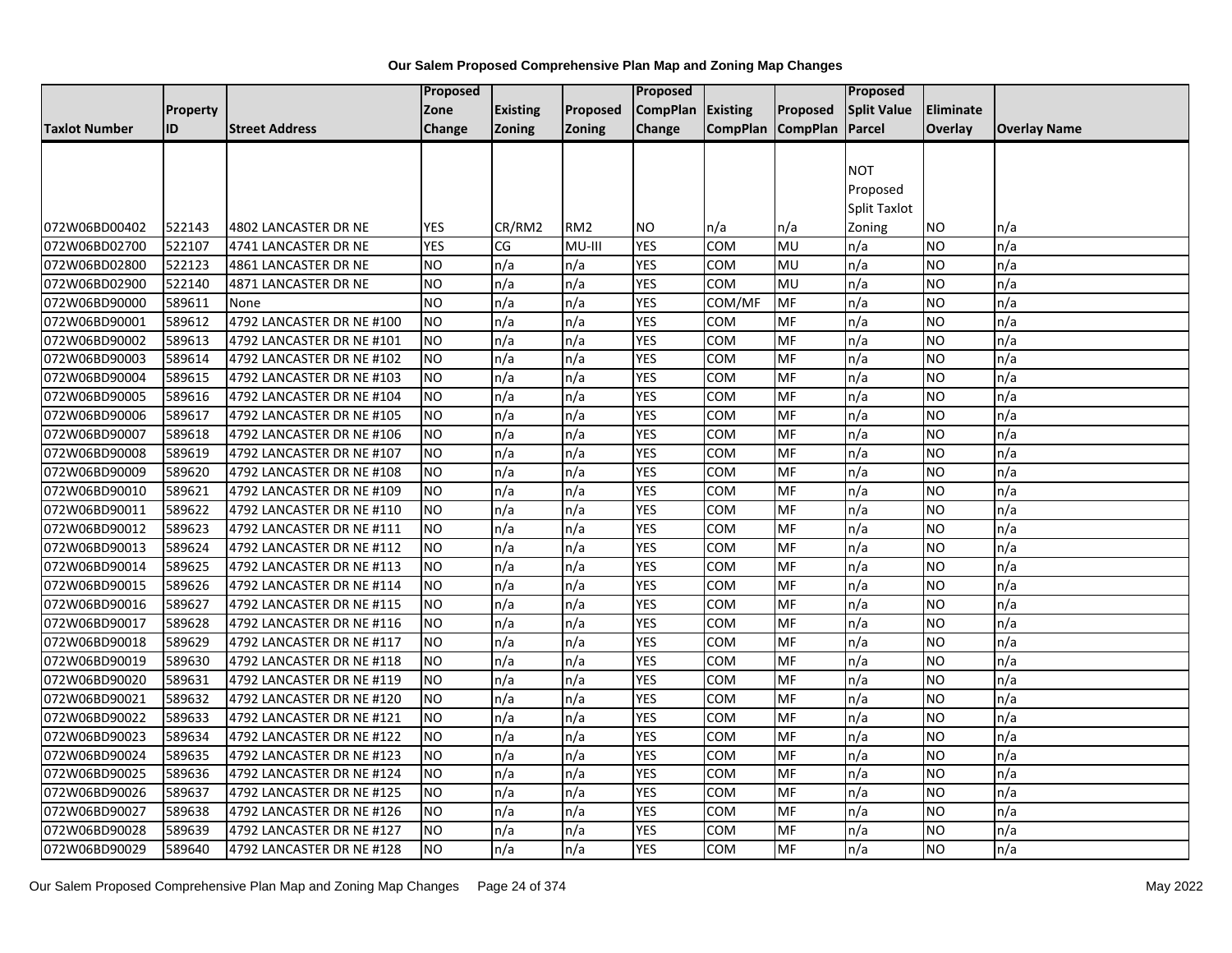|                      |                 |                           | Proposed        |                 |          | <b>Proposed</b> |                 |                 | Proposed           |                  |                     |
|----------------------|-----------------|---------------------------|-----------------|-----------------|----------|-----------------|-----------------|-----------------|--------------------|------------------|---------------------|
|                      | <b>Property</b> |                           | Zone            | <b>Existing</b> | Proposed | <b>CompPlan</b> | Existing        | Proposed        | <b>Split Value</b> | <b>Eliminate</b> |                     |
| <b>Taxlot Number</b> | ID              | <b>Street Address</b>     | Change          | <b>Zoning</b>   | Zoning   | Change          | <b>CompPlan</b> | <b>CompPlan</b> | Parcel             | <b>Overlay</b>   | <b>Overlay Name</b> |
| 072W06BD90030        | 589641          | 4792 LANCASTER DR NE #129 | <b>NO</b>       | n/a             | n/a      | <b>YES</b>      | <b>COM</b>      | MF              | n/a                | <b>NO</b>        | n/a                 |
| 072W06BD90032        | 321235          | 4792 LANCASTER DR NE      | ŌИ              | n/a             | n/a      | <b>YES</b>      | <b>COM</b>      | <b>MF</b>       | n/a                | <b>NO</b>        | n/a                 |
| 072W06BD90033        | 321236          | 4792 LANCASTER DR NE #148 | <b>NO</b>       | n/a             | n/a      | <b>YES</b>      | COM             | <b>MF</b>       | n/a                | <b>NO</b>        | n/a                 |
| 072W06BD90034        | 321237          | 4792 LANCASTER DR NE #149 | <b>NO</b>       | n/a             | n/a      | <b>YES</b>      | COM             | MF              | n/a                | <b>NO</b>        | n/a                 |
| 072W06BD90035        | 321238          | 4792 LANCASTER DR NE #150 | <b>NO</b>       | n/a             | n/a      | <b>YES</b>      | COM             | MF              | n/a                | <b>NO</b>        | n/a                 |
| 072W06BD90036        | 321239          | 4792 LANCASTER DR NE #151 | <b>NO</b>       | n/a             | n/a      | <b>YES</b>      | <b>COM</b>      | MF              | n/a                | <b>NO</b>        | n/a                 |
| 072W06BD90037        | 321240          | 4792 LANCASTER DR NE #152 | NO.             | n/a             | n/a      | <b>YES</b>      | COM             | <b>MF</b>       | n/a                | <b>NO</b>        | n/a                 |
| 072W06BD90038        | 321241          | 4792 LANCASTER DR NE #153 | <b>NO</b>       | n/a             | n/a      | <b>YES</b>      | COM             | MF              | n/a                | <b>NO</b>        | n/a                 |
| 072W06BD90039        | 321242          | 4792 LANCASTER DR NE #154 | <b>NO</b>       | n/a             | n/a      | <b>YES</b>      | COM             | MF              | n/a                | <b>NO</b>        | n/a                 |
| 072W06BD90040        | 321243          | 4792 LANCASTER DR NE #155 | <b>NO</b>       | n/a             | n/a      | <b>YES</b>      | <b>COM</b>      | MF              | n/a                | <b>NO</b>        | n/a                 |
| 072W06BD90041        | 321244          | 4792 LANCASTER DR NE #156 | Ю               | n/a             | n/a      | <b>YES</b>      | <b>COM</b>      | <b>MF</b>       | n/a                | <b>NO</b>        | n/a                 |
| 072W06BD90042        | 321245          | 4792 LANCASTER DR NE #157 | <b>NO</b>       | n/a             | n/a      | <b>YES</b>      | COM             | MF              | n/a                | <b>NO</b>        | n/a                 |
| 072W06BD90043        | 321246          | 4792 LANCASTER DR NE #158 | <b>NO</b>       | n/a             | n/a      | <b>YES</b>      | COM             | MF              | n/a                | <b>NO</b>        | n/a                 |
| 072W06BD90044        | 321247          | 4792 LANCASTER DR NE #159 | <b>NO</b>       | n/a             | n/a      | <b>YES</b>      | COM             | MF              | n/a                | <b>NO</b>        | n/a                 |
| 072W06CA10200        | 522181          | None                      | <b>NO</b>       | n/a             | n/a      | <b>YES</b>      | MF              | MU              | n/a                | <b>NO</b>        | n/a                 |
| 072W06CA10300        | 522182          | 4020 HAYESVILLE DR NE     | <b>NO</b>       | n/a             | n/a      | <b>YES</b>      | MF              | MU              | n/a                | <b>NO</b>        | n/a                 |
| 072W06CA10400        | 522189          | 4692 LANCASTER DR NE      | <b>NO</b>       | n/a             | n/a      | <b>YES</b>      | <b>MF</b>       | MU              | n/a                | <b>NO</b>        | n/a                 |
| 072W06CA10500        | 522177          | 4663 LANCASTER DR NE      | <b>NO</b>       | n/a             | n/a      | <b>YES</b>      | MF              | MU              | n/a                | <b>NO</b>        | n/a                 |
| 072W06CA10600        | 522099          | None                      | $\overline{NO}$ | n/a             | n/a      | <b>YES</b>      | <b>MF</b>       | MU              | n/a                | <b>NO</b>        | n/a                 |
| 072W06CA10700        | 522101          | 3965 HAYESVILLE DR NE     | $\overline{NO}$ | n/a             | n/a      | <b>YES</b>      | <b>MF</b>       | MU              | n/a                | <b>NO</b>        | n/a                 |
| 072W06CA10800        | 522105          | 4733 LANCASTER DR NE      | <b>NO</b>       | n/a             | n/a      | <b>YES</b>      | <b>COM</b>      | MU              | n/a                | <b>NO</b>        | n/a                 |
| 072W06CA10900        | 522106          | None                      | <b>NO</b>       | n/a             | n/a      | <b>YES</b>      | COM             | MU              | n/a                | <b>NO</b>        | n/a                 |
| 072W06CA11000        | 522100          | 3985 HAYESVILLE DR NE     | Ю               | n/a             | n/a      | <b>YES</b>      | <b>MF</b>       | MU              | n/a                | <b>NO</b>        | n/a                 |
| 072W06CB00100        | 522111          | 4762 PORTLAND RD NE       | <b>NO</b>       | n/a             | n/a      | <b>YES</b>      | <b>COM</b>      | MU              | n/a                | <b>NO</b>        | n/a                 |
| 072W06CB00200        | 522093          | 4760 PORTLAND RD NE       | <b>NO</b>       | n/a             | n/a      | <b>YES</b>      | COM             | MU              | n/a                | <b>NO</b>        | n/a                 |
| 072W06CB00201        | 522094          | 4746 PORTLAND RD NE       | <b>NO</b>       | n/a             | n/a      | <b>YES</b>      | COM             | MU              | n/a                | <b>NO</b>        | n/a                 |
| 072W06CB00203        | 522095          | 4706 PORTLAND RD NE       | <b>NO</b>       | n/a             | n/a      | <b>YES</b>      | COM             | MU              | n/a                | <b>NO</b>        | n/a                 |
| 072W06CB00300        | 522096          | 3955 HAYESVILLE DR NE     | <b>NO</b>       | n/a             | n/a      | <b>YES</b>      | MF              | MU              | n/a                | <b>NO</b>        | n/a                 |
| 072W06CB00500        | 522184          | 4684 PORTLAND RD NE       | <b>NO</b>       | n/a             | n/a      | <b>YES</b>      | <b>COM</b>      | MU              | n/a                | <b>NO</b>        | n/a                 |
| 072W06CB03800        | 522186          | 4660 PORTLAND RD NE       | <b>NO</b>       | n/a             | n/a      | <b>YES</b>      | COM             | MU              | n/a                | <b>NO</b>        | n/a                 |
| 072W06CC05700        | 522185          | 4646 PORTLAND RD NE       | <b>YES</b>      | CR              | MU-III   | <b>YES</b>      | COM             | MU              | n/a                | <b>NO</b>        | n/a                 |
| 072W06CC05701        | 522187          | 4618 PORTLAND RD NE       | <b>YES</b>      | CR              | MU-III   | <b>YES</b>      | <b>COM</b>      | MU              | n/a                | <b>NO</b>        | n/a                 |
| 072W06CC05801        | 522190          | 4612 PORTLAND RD NE       | <b>YES</b>      | CR              | MU-III   | <b>YES</b>      | <b>COM</b>      | MU              | n/a                | <b>NO</b>        | n/a                 |
| 072W06CD04900        | 522173          | None                      | <b>NO</b>       | n/a             | n/a      | <b>YES</b>      | MF              | MU              | n/a                | <b>NO</b>        | n/a                 |
| 072W06CD05000        | 522176          | 4605 LANCASTER DR NE      | <b>NO</b>       | n/a             | n/a      | <b>YES</b>      | MF              | MU              | n/a                | <b>NO</b>        | n/a                 |
| 072W06CD05100        | 522175          | 3998 NESTOR LN NE         | $\overline{NO}$ | n/a             | n/a      | <b>YES</b>      | <b>MF</b>       | MU              | n/a                | <b>NO</b>        | n/a                 |
| 072W06CD05101        | 334429          | 3986 NESTOR LN NE         | <b>NO</b>       | n/a             | n/a      | <b>YES</b>      | MF              | MU              | n/a                | <b>NO</b>        | n/a                 |
| 072W06CD05102        | 334430          | 3976 NESTOR LN NE         | <b>NO</b>       | n/a             | n/a      | <b>YES</b>      | <b>MF</b>       | MU              | n/a                | <b>NO</b>        | n/a                 |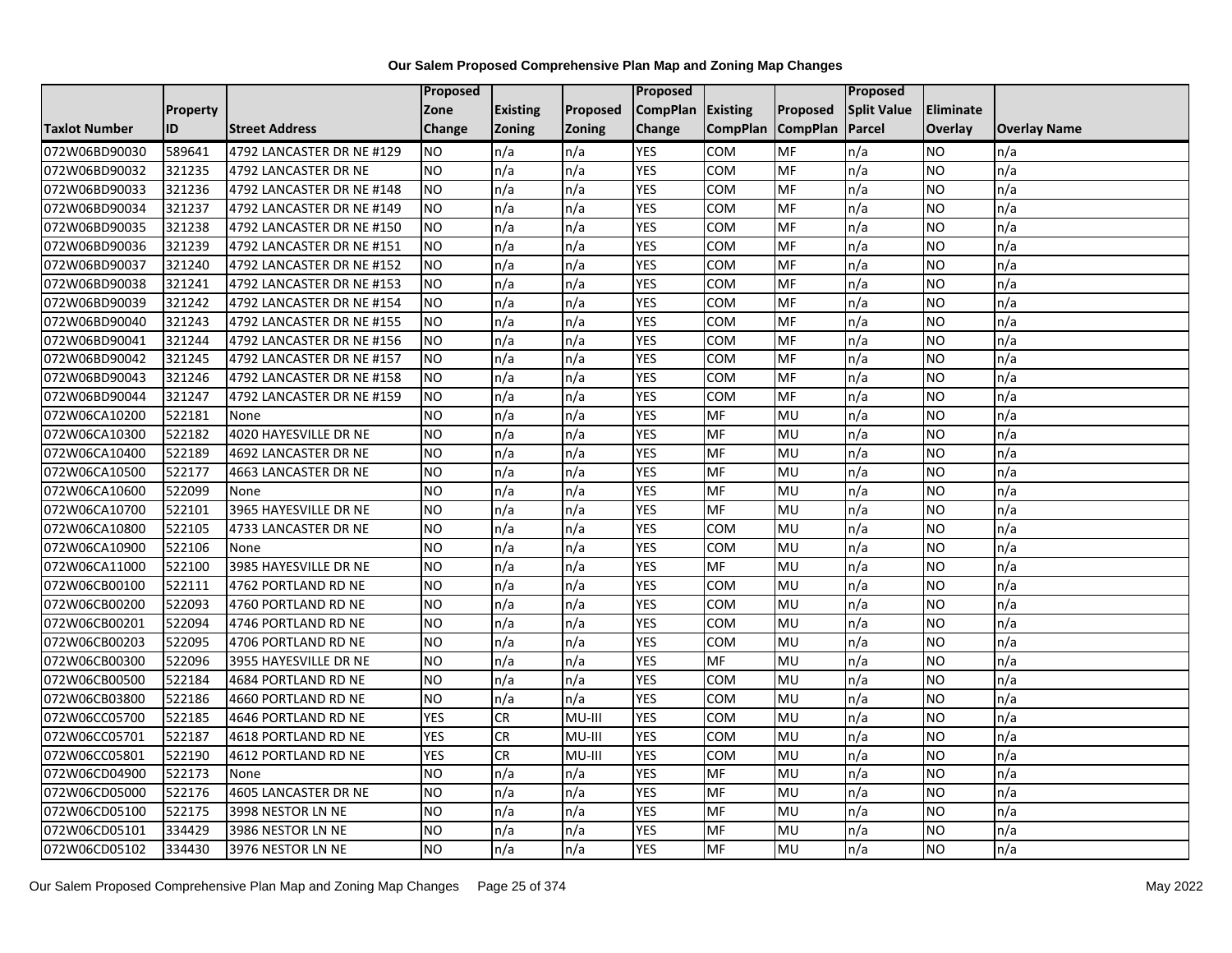|                      |          |                          | Proposed       |                 |               | Proposed        |                 |                 | Proposed           |                  |                     |
|----------------------|----------|--------------------------|----------------|-----------------|---------------|-----------------|-----------------|-----------------|--------------------|------------------|---------------------|
|                      | Property |                          | Zone           | <b>Existing</b> | Proposed      | <b>CompPlan</b> | Existing        | Proposed        | <b>Split Value</b> | <b>Eliminate</b> |                     |
| <b>Taxlot Number</b> | ID       | <b>Street Address</b>    | <b>Change</b>  | <b>Zoning</b>   | <b>Zoning</b> | Change          | <b>CompPlan</b> | <b>CompPlan</b> | Parcel             | <b>Overlay</b>   | <b>Overlay Name</b> |
| 072W06CD05200        | 522174   | 4553 LANCASTER DR NE     | <b>NO</b>      | n/a             | n/a           | <b>YES</b>      | <b>MF</b>       | MU              | n/a                | <b>NO</b>        | n/a                 |
| 072W06CD05300        | 522171   | 3923 IBIS ST NE          | <b>NO</b>      | n/a             | n/a           | <b>YES</b>      | <b>MF</b>       | MU              | n/a                | <b>NO</b>        | n/a                 |
| 072W06CD05700        | 522292   | 4452 LANCASTER DR NE     | <b>NO</b>      | n/a             | n/a           | <b>YES</b>      | MF              | MU              | n/a                | <b>NO</b>        | n/a                 |
| 072W06CD05800        | 522192   | 4015 LA PALMS LN NE      | <b>NO</b>      | n/a             | n/a           | <b>YES</b>      | MF              | MU              | n/a                | <b>NO</b>        | n/a                 |
| 072W06CD05900        | 522193   | 4500 LANCASTER DR NE     | Ю              | n/a             | n/a           | <b>YES</b>      | MF/SF           | MU              | n/a                | <b>NO</b>        | n/a                 |
| 072W06CD06000        | 522201   | 4542 LANCASTER DR NE     | N <sub>O</sub> | n/a             | n/a           | <b>YES</b>      | MF              | MU              | n/a                | <b>NO</b>        | n/a                 |
| 072W06CD06100        | 522200   | 4544 LANCASTER DR NE     | <b>NO</b>      | n/a             | n/a           | <b>YES</b>      | MF              | MU              | n/a                | <b>NO</b>        | n/a                 |
| 072W06CD06200        | 522199   | 4027 JADE ST NE          | <b>NO</b>      | n/a             | n/a           | <b>YES</b>      | MF              | MU              | n/a                | <b>NO</b>        | n/a                 |
| 072W06CD06300        | 522198   | 4037 JADE ST NE          | <b>NO</b>      | n/a             | n/a           | <b>YES</b>      | MF              | MU              | n/a                | <b>NO</b>        | n/a                 |
| 072W06CD06400        | 522197   | 4045 JADE ST NE          | <b>NO</b>      | n/a             | n/a           | <b>YES</b>      | <b>MF</b>       | MU              | n/a                | <b>NO</b>        | n/a                 |
|                      |          | 4400 SOUTH NEWCASTLE CIR |                |                 |               |                 |                 |                 |                    |                  |                     |
| 072W06CD08600        | 555813   | <b>NE</b>                | <b>NO</b>      | n/a             | n/a           | YES             | MF              | MU              | n/a                | <b>NO</b>        | n/a                 |
| 072W06DB07400        | 578872   | 4261 HAYESVILLE DR NE    | <b>NO</b>      | n/a             | n/a           | <b>YES</b>      | <b>DR</b>       | SF              | n/a                | <b>NO</b>        | n/a                 |
| 072W06DB07500        | 578873   | 4275 HAYESVILLE DR NE    | N <sub>O</sub> | n/a             | n/a           | <b>YES</b>      | <b>DR</b>       | SF              | n/a                | <b>NO</b>        | n/a                 |
| 072W06DB07600        | 578874   | 4283 HAYESVILLE DR NE    | <b>NO</b>      | n/a             | n/a           | <b>YES</b>      | <b>DR</b>       | SF              | n/a                | <b>NO</b>        | n/a                 |
| 072W06DB07700        | 578875   | 4705 HAPPY DR NE         | <b>NO</b>      | n/a             | n/a           | <b>YES</b>      | <b>DR</b>       | SF              | n/a                | <b>NO</b>        | n/a                 |
| 072W06DB07800        | 578876   | 4711 HAPPY DR NE         | <b>NO</b>      | n/a             | n/a           | <b>YES</b>      | <b>DR</b>       | SF              | n/a                | <b>NO</b>        | n/a                 |
| 072W06DB07900        | 578877   | 4294 MARMOT CT NE        | <b>NO</b>      | n/a             | n/a           | <b>YES</b>      | <b>DR</b>       | SF              | n/a                | <b>NO</b>        | n/a                 |
| 072W06DB08000        | 578878   | 4284 MARMOT CT NE        | <b>NO</b>      | n/a             | n/a           | <b>YES</b>      | <b>DR</b>       | SF              | n/a                | <b>NO</b>        | n/a                 |
| 072W06DB08100        | 578879   | 4274 MARMOT CT NE        | <b>NO</b>      | n/a             | n/a           | <b>YES</b>      | <b>DR</b>       | SF              | n/a                | <b>NO</b>        | n/a                 |
| 072W06DB08200        | 578880   | 4264 MARMOT CT NE        | <b>NO</b>      | n/a             | n/a           | <b>YES</b>      | <b>DR</b>       | <b>SF</b>       | n/a                | <b>NO</b>        | n/a                 |
| 072W06DB08300        | 578881   | 4254 MARMOT CT NE        | <b>NO</b>      | n/a             | n/a           | <b>YES</b>      | <b>DR</b>       | SF              | n/a                | <b>NO</b>        | n/a                 |
| 072W06DB08400        | 578882   | 4244 MARMOT CT NE        | <b>NO</b>      | n/a             | n/a           | <b>YES</b>      | <b>DR</b>       | SF              | n/a                | <b>NO</b>        | n/a                 |
| 072W06DB08500        | 578883   | 4234 MARMOT CT NE        | <b>NO</b>      | n/a             | n/a           | <b>YES</b>      | <b>DR</b>       | SF              | n/a                | <b>NO</b>        | n/a                 |
| 072W06DB08600        | 578884   | 4214 MARMOT CT NE        | N <sub>O</sub> | n/a             | n/a           | <b>YES</b>      | <b>DR</b>       | SF              | n/a                | <b>NO</b>        | n/a                 |
| 072W06DB08700        | 578885   | 4211 MARMOT CT NE        | N <sub>O</sub> | n/a             | n/a           | <b>YES</b>      | <b>DR</b>       | SF              | n/a                | <b>NO</b>        | n/a                 |
| 072W06DB08800        | 578886   | 4231 MARMOT CT NE        | <b>NO</b>      | n/a             | n/a           | <b>YES</b>      | <b>DR</b>       | SF              | n/a                | <b>NO</b>        | n/a                 |
| 072W06DB08900        | 578887   | 4241 MARMOT CT NE        | <b>NO</b>      | n/a             | n/a           | <b>YES</b>      | <b>DR</b>       | SF              | n/a                | <b>NO</b>        | n/a                 |
| 072W06DB09000        | 578888   | 4251 MARMOT CT NE        | <b>NO</b>      | n/a             | n/a           | <b>YES</b>      | <b>DR</b>       | SF              | n/a                | <b>NO</b>        | n/a                 |
| 072W06DB09100        | 578889   | 4261 MARMOT CT NE        | N <sub>O</sub> | n/a             | n/a           | <b>YES</b>      | <b>DR</b>       | <b>SF</b>       | n/a                | <b>NO</b>        | n/a                 |
| 072W06DB09200        | 578890   | 4271 MARMOT CT NE        | <b>NO</b>      | n/a             | n/a           | <b>YES</b>      | <b>DR</b>       | SF              | n/a                | <b>NO</b>        | n/a                 |
| 072W06DB09300        | 578891   | 4281 MARMOT CT NE        | <b>NO</b>      | n/a             | n/a           | <b>YES</b>      | <b>DR</b>       | SF              | n/a                | <b>NO</b>        | n/a                 |
| 072W06DB09400        | 578892   | 4291 MARMOT CT NE        | <b>NO</b>      | n/a             | n/a           | <b>YES</b>      | <b>DR</b>       | SF              | n/a                | <b>NO</b>        | n/a                 |
| 072W06DB09500        | 578893   | 4292 BISON CT NE         | <b>NO</b>      | n/a             | n/a           | <b>YES</b>      | <b>DR</b>       | SF              | n/a                | <b>NO</b>        | n/a                 |
| 072W06DB09600        | 578894   | 4282 BISON CT NE         | N <sub>O</sub> | n/a             | n/a           | <b>YES</b>      | <b>DR</b>       | SF              | n/a                | <b>NO</b>        | n/a                 |
| 072W06DB09700        | 578895   | 4272 BISON CT NE         | <b>NO</b>      | n/a             | n/a           | <b>YES</b>      | <b>DR</b>       | SF              | n/a                | <b>NO</b>        | n/a                 |
| 072W06DB09800        | 578896   | 4262 BISON CT NE         | <b>NO</b>      | n/a             | n/a           | <b>YES</b>      | <b>DR</b>       | SF              | n/a                | <b>NO</b>        | n/a                 |
| 072W06DB09900        | 578897   | 4252 BISON CT NE         | N <sub>O</sub> | n/a             | n/a           | <b>YES</b>      | <b>DR</b>       | SF              | n/a                | <b>NO</b>        | n/a                 |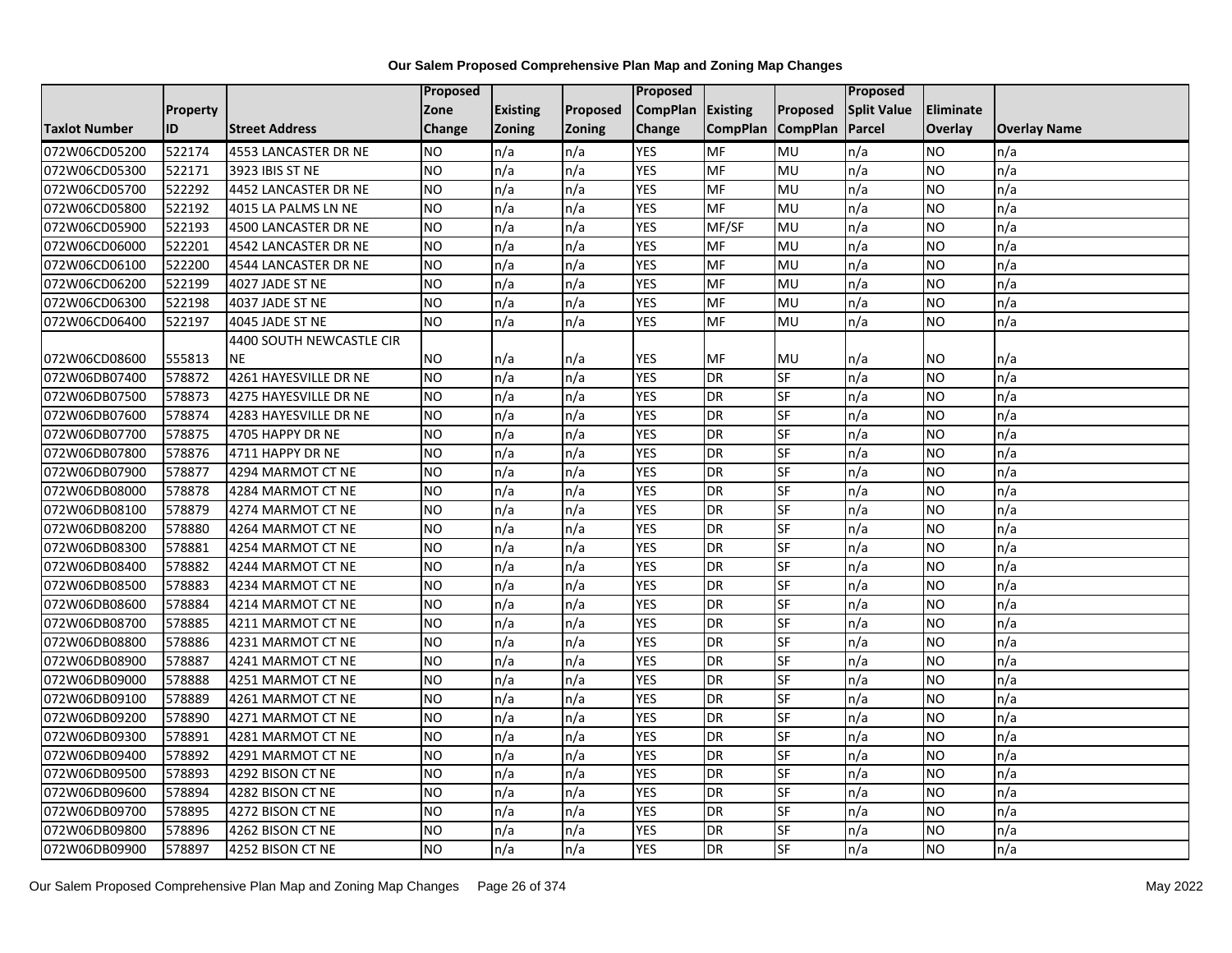|                                |                  |                                              | <b>Proposed</b>        |               |            | Proposed                 |                   |           | Proposed           |                        |                     |
|--------------------------------|------------------|----------------------------------------------|------------------------|---------------|------------|--------------------------|-------------------|-----------|--------------------|------------------------|---------------------|
|                                | Property         |                                              | Zone                   | Existing      | Proposed   | <b>CompPlan</b>          | <b>Existing</b>   | Proposed  | <b>Split Value</b> | <b>Eliminate</b>       |                     |
| <b>Taxlot Number</b>           | ID               | <b>Street Address</b>                        | Change                 | <b>Zoning</b> | Zoning     | Change                   | CompPlan CompPlan |           | Parcel             | Overlay                | <b>Overlay Name</b> |
| 072W06DB10000                  | 578898           | 4242 BISON CT NE                             | <b>NO</b>              | n/a           | n/a        | <b>YES</b>               | <b>DR</b>         | <b>SF</b> | n/a                | <b>NO</b>              | n/a                 |
| 072W06DB10100                  | 578899           | 4232 BISON CT NE                             | <b>NO</b>              | n/a           | n/a        | <b>YES</b>               | <b>DR</b>         | SF        | n/a                | <b>NO</b>              | n/a                 |
| 072W06DB10200                  | 578900           | 4212 BISON CT NE                             | <b>NO</b>              | n/a           | n/a        | <b>YES</b>               | DR                | SF        | n/a                | <b>NO</b>              | n/a                 |
| 072W06DB10300                  | 578901           | 4209 BISON CT NE                             | <b>NO</b>              | n/a           | n/a        | <b>YES</b>               | <b>DR</b>         | SF        | n/a                | <b>NO</b>              | n/a                 |
| 072W06DB10400                  | 578902           | 4229 BISON CT NE                             | <b>NO</b>              | n/a           | n/a        | <b>YES</b>               | <b>DR</b>         | SF        | n/a                | <b>NO</b>              | n/a                 |
| 072W06DB10500                  | 578903           | 4239 BISON CT NE                             | <b>NO</b>              | n/a           | n/a        | <b>YES</b>               | <b>DR</b>         | SF        | n/a                | <b>NO</b>              | n/a                 |
| 072W06DB10600                  | 578904           | 4249 BISON CT NE                             | <b>NO</b>              | n/a           | n/a        | <b>YES</b>               | <b>DR</b>         | <b>SF</b> | n/a                | <b>NO</b>              | n/a                 |
| 072W06DB10700                  | 578905           | 4259 BISON CT NE                             | <b>NO</b>              | n/a           | n/a        | <b>YES</b>               | <b>DR</b>         | SF        | n/a                | <b>NO</b>              | n/a                 |
| 072W06DB10800                  | 578906           | 4269 BISON CT NE                             | <b>NO</b>              | n/a           | n/a        | <b>YES</b>               | <b>DR</b>         | $S$ F     | n/a                | <b>NO</b>              | n/a                 |
| 072W06DB10900                  | 578907           | 4279 BISON CT NE                             | <b>NO</b>              | n/a           | n/a        | <b>YES</b>               | <b>DR</b>         | <b>SF</b> | n/a                | <b>NO</b>              | n/a                 |
| 072W06DB11000                  | 578908           | 4289 BISON CT NE                             | <b>NO</b>              | n/a           | n/a        | <b>YES</b>               | DR                | SF        | n/a                | <b>NO</b>              | n/a                 |
| 072W06DB11100                  | 579074           | 4740 HAPPY DR NE                             | <b>NO</b>              | n/a           | n/a        | <b>YES</b>               | <b>DR</b>         | SF        | n/a                | <b>NO</b>              | n/a                 |
| 072W06DB11200                  | 579075           | 4734 HAPPY DR NE                             | <b>NO</b>              | n/a           | n/a        | <b>YES</b>               | <b>DR</b>         | SF        | n/a                | <b>NO</b>              | n/a                 |
| 072W06DB11300                  | 579076           | 4730 HAPPY DR NE                             | <b>NO</b>              | n/a           | n/a        | <b>YES</b>               | <b>DR</b>         | SF        | n/a                | <b>NO</b>              | n/a                 |
| 072W06DB11400                  | 579077           | 4724 HAPPY DR NE                             | <b>NO</b>              | n/a           | n/a        | <b>YES</b>               | <b>DR</b>         | SF        | n/a                | <b>NO</b>              | n/a                 |
| 072W06DB11500                  | 579078           | 4305 JAN REE DR NE                           | <b>NO</b>              | n/a           | n/a        | <b>YES</b>               | DR                | SF        | n/a                | <b>NO</b>              | n/a                 |
| 072W06DB11600                  | 579079           | 4304 JAN REE DR NE                           | <b>NO</b>              | n/a           | n/a        | <b>YES</b>               | <b>DR</b>         | SF        | n/a                | <b>NO</b>              | n/a                 |
| 072W06DB11700                  | 579080           | 4710 HAPPY DR NE                             | <b>NO</b>              | n/a           | n/a        | <b>YES</b>               | <b>DR</b>         | SF        | n/a                | <b>NO</b>              | n/a                 |
| 072W06DB11800                  | 579081           | 4704 HAPPY DR NE                             | <b>NO</b>              | n/a           | n/a        | <b>YES</b>               | <b>DR</b>         | SF        | n/a                | <b>NO</b>              | n/a                 |
|                                |                  |                                              |                        |               |            |                          |                   |           |                    |                        |                     |
|                                |                  |                                              |                        |               |            |                          |                   |           | Proposed           |                        |                     |
|                                |                  |                                              |                        |               |            |                          |                   |           | Split Taxlot       |                        |                     |
| 072W0700100                    | 522243           | 4000 LANCASTER DR NE                         | <b>NO</b>              | n/a           | n/a        | YES                      | <b>CSE</b>        | CSE/MU    | CompPlan           | <b>NO</b>              | n/a                 |
| 072W07BA01700                  | 522287           | 4039 WARD DR NE                              | <b>NO</b><br><b>NO</b> | n/a           | n/a        | <b>YES</b><br><b>YES</b> | <b>MF</b><br>MF   | MU<br>MU  | n/a                | <b>NO</b><br><b>NO</b> | n/a<br>n/a          |
| 072W07BA01800                  | 522288           | 4422 LANCASTER DR NE                         | <b>NO</b>              | n/a           | n/a        | <b>YES</b>               | MF                | MU        | n/a                |                        |                     |
| 072W07BA01900<br>072W07BA02000 | 522289<br>522290 | 4424 LANCASTER DR NE<br>4432 LANCASTER DR NE | N <sub>O</sub>         | n/a<br>n/a    | n/a<br>n/a | <b>YES</b>               | <b>MF</b>         | <b>MU</b> | n/a<br>n/a         | <b>NO</b><br><b>NO</b> | n/a<br>n/a          |
|                                | 522291           |                                              | <b>NO</b>              | n/a           | n/a        | <b>YES</b>               | MF                | MU        | n/a                | <b>NO</b>              | n/a                 |
| 072W07BA02100<br>072W07BA02400 | 555812           | 4434 LANCASTER DR NE<br>4433 LANCASTER DR NE | <b>NO</b>              | n/a           | n/a        | <b>YES</b>               | COM               | MU        | n/a                | <b>NO</b>              | n/a                 |
| 072W07BA02500                  | 522362           | 4330 WARD PL NE                              | <b>NO</b>              | n/a           | n/a        | <b>YES</b>               | MF                | MU        | n/a                | <b>NO</b>              | n/a                 |
|                                |                  |                                              | <b>NO</b>              | n/a           |            | <b>YES</b>               | MF                | MU        |                    | <b>NO</b>              | n/a                 |
| 072W07BA02600                  | 522359           | 3942 WARD DR NE                              | <b>NO</b>              | n/a           | n/a        | <b>YES</b>               | <b>MF</b>         | <b>MU</b> | n/a                |                        |                     |
| 072W07BA02700                  | 522358<br>522373 | 4389 LANCASTER DR NE                         | <b>NO</b>              | n/a           | n/a<br>n/a | <b>YES</b>               | <b>MF</b>         | MU        | n/a<br>n/a         | <b>NO</b><br><b>NO</b> | n/a<br>n/a          |
| 072W07BA07000                  |                  | 4004 WARD DR NE                              |                        |               |            | <b>YES</b>               |                   |           |                    |                        |                     |
| 072W07BB01500                  | 522369           | 3890 WARD DR NE                              | <b>NO</b>              | n/a           | n/a        |                          | MF                | MU        | n/a                | <b>NO</b>              | n/a                 |
| 072W07BB01600                  | 522361           | 3892 WARD DR NE                              | <b>NO</b>              | n/a           | n/a        | <b>YES</b>               | <b>MF</b>         | <b>MU</b> | n/a                | <b>NO</b>              | n/a                 |
| 072W07BB01700                  | 522360           | 4392 TRISTEN LN NE                           | <b>NO</b>              | n/a           | n/a        | <b>YES</b>               | MF                | MU        | n/a                | <b>NO</b>              | n/a                 |
| 072W07BB01701                  | 320519           | 4390 TRISTEN LN NE                           | <b>NO</b>              | n/a           | n/a        | <b>YES</b>               | MF                | MU        | n/a                | <b>NO</b>              | n/a                 |
| 072W07BB02900                  | 522344           | 3821 IBEX ST NE                              | N <sub>O</sub>         | n/a           | n/a        | <b>YES</b>               | MF                | POS       | n/a                | <b>ON</b>              | n/a                 |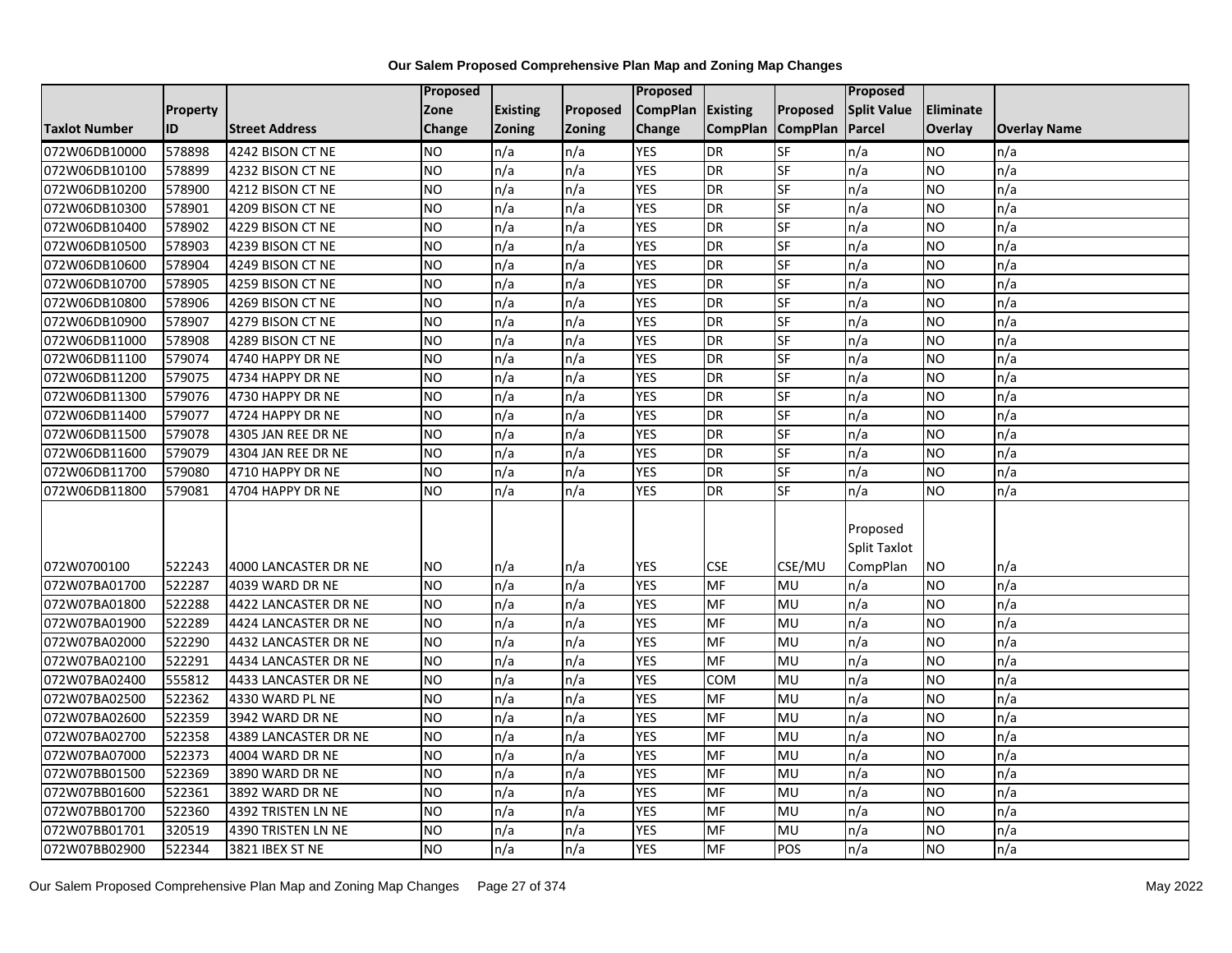|                      |          |                       | Proposed       |                 |                 | <b>Proposed</b> |                 |                 | Proposed           |           |                     |
|----------------------|----------|-----------------------|----------------|-----------------|-----------------|-----------------|-----------------|-----------------|--------------------|-----------|---------------------|
|                      | Property |                       | Zone           | <b>Existing</b> | Proposed        | <b>CompPlan</b> | Existing        | Proposed        | <b>Split Value</b> | Eliminate |                     |
| <b>Taxlot Number</b> | ID       | <b>Street Address</b> | Change         | Zoning          | <b>Zoning</b>   | Change          | <b>CompPlan</b> | <b>CompPlan</b> | Parcel             | Overlay   | <b>Overlay Name</b> |
| 072W07BB03000        | 522345   | 3752 WARD DR NE       | <b>NO</b>      | n/a             | n/a             | <b>YES</b>      | MF              | MU              | n/a                | <b>NO</b> | n/a                 |
| 072W07BB03001        | 522346   | None                  | <b>NO</b>      | n/a             | n/a             | <b>YES</b>      | MF              | POS             | n/a                | NO.       | n/a                 |
| 072W07BB03100        | 522374   | 3702 WARD DR NE       | <b>NO</b>      | n/a             | n/a             | <b>YES</b>      | MF              | MU              | n/a                | <b>NO</b> | n/a                 |
| 072W07BB03200        | 522367   | 4387 SASHA WAY NE     | <b>NO</b>      | n/a             | n/a             | <b>YES</b>      | MF              | MU              | n/a                | ΝO        | n/a                 |
| 072W07BB03201        | 337128   | 4377 SASHA WAY NE     | <b>NO</b>      | n/a             | n/a             | <b>YES</b>      | MF              | MU              | n/a                | <b>NO</b> | n/a                 |
| 072W07BB03300        | 522370   | 3692 WARD DR NE       | <b>NO</b>      | n/a             | n/a             | <b>YES</b>      | MF              | MU              | n/a                | NO.       | n/a                 |
| 072W07BB03400        | 522347   | <b>O FISHER RD NE</b> | <b>NO</b>      | n/a             | n/a             | <b>YES</b>      | MF              | MU              | n/a                | NO.       | n/a                 |
| 072W07BB03402        | 522348   | None                  | N <sub>O</sub> | n/a             | n/a             | <b>YES</b>      | MF              | POS             | n/a                | NO        | n/a                 |
| 072W07BB03500        | 522368   | 3682 WARD DR NE       | <b>NO</b>      | n/a             | n/a             | <b>YES</b>      | MF              | MU              | n/a                | NO.       | n/a                 |
| 072W07BC01500        | 522322   | 4160 FISHER RD NE     | <b>YES</b>     | <b>RA</b>       | RM <sub>2</sub> | N <sub>O</sub>  | n/a             | n/a             | n/a                | NO.       | n/a                 |
| 072W07C01200         | 522398   | 3545 LANCASTER DR NE  | N <sub>O</sub> | n/a             | n/a             | <b>YES</b>      | <b>COM</b>      | MU              | n/a                | <b>NO</b> | n/a                 |
| 072W07C01300         | 522388   | 3545 LANCASTER DR NE  | <b>NO</b>      | n/a             | n/a             | <b>YES</b>      | <b>COM</b>      | MU              | n/a                | <b>NO</b> | n/a                 |
| 072W07C01400         | 522387   | 3535 LANCASTER DR NE  | <b>NO</b>      | n/a             | n/a             | <b>YES</b>      | <b>COM</b>      | MU              | n/a                | NO.       | n/a                 |
| 072W07C02000         | 526099   | 3573 FISHER RD NE     | <b>YES</b>     | CG/IP           | MU-III          | <b>YES</b>      | <b>IND</b>      | <b>MU</b>       | n/a                | <b>NO</b> | n/a                 |
| 072W07C02001         | 344041   | 3643 FISHER RD NE     | <b>YES</b>     | IP              | MU-III          | <b>YES</b>      | <b>IND</b>      | MU              | n/a                | ΝO        | n/a                 |
| 072W07C02002         | 344042   | 3713 FISHER RD NE     | <b>YES</b>     | IP              | MU-III          | <b>YES</b>      | <b>IND</b>      | MU              | n/a                | NO.       | n/a                 |
| 072W07CD03000        | 577887   | 3540 LANCASTER DR NE  | <b>NO</b>      | n/a             | n/a             | <b>YES</b>      | <b>COM</b>      | MU              | n/a                | NO        | n/a                 |
| 072W07CD03200        | 577888   | 3550 LANCASTER DR NE  | <b>NO</b>      | n/a             | n/a             | <b>YES</b>      | <b>COM</b>      | MU              | n/a                | NO.       | n/a                 |
| 072W07CD03300        | 577886   | 3530 LANCASTER DR NE  | <b>NO</b>      | n/a             | n/a             | <b>YES</b>      | COM             | MU              | n/a                | NO        | n/a                 |
| 072W07CD03400        | 577885   | None                  | <b>NO</b>      | n/a             | n/a             | <b>YES</b>      | COM             | MU              | n/a                | NO.       | n/a                 |
| 072W07CD03500        | 577884   | 3510 LANCASTER DR NE  | <b>NO</b>      | n/a             | n/a             | <b>YES</b>      | <b>COM</b>      | MU              | n/a                | NO.       | n/a                 |
| 072W07CD03600        | 577883   | 3490 LANCASTER DR NE  | N <sub>O</sub> | n/a             | n/a             | <b>YES</b>      | <b>COM</b>      | MU              | n/a                | <b>NO</b> | n/a                 |
| 072W07CD03800        | 577881   | 4035 SILVERTON RD NE  | <b>NO</b>      | n/a             | n/a             | <b>YES</b>      | COM             | MU              | n/a                | NO.       | n/a                 |
| 072W07CD03900        | 577882   | 4005 SILVERTON RD NE  | <b>NO</b>      | n/a             | n/a             | <b>YES</b>      | <b>COM</b>      | MU              | n/a                | NO.       | n/a                 |
| 072W08AB00100        | 344598   | 5115 LONE TREE CT NE  | N <sub>O</sub> | n/a             | n/a             | <b>YES</b>      | <b>DR</b>       | <b>SF</b>       | n/a                | <b>NO</b> | n/a                 |
| 072W08AB00200        | 344599   | 5135 LONE TREE CT NE  | N <sub>O</sub> | n/a             | n/a             | <b>YES</b>      | <b>DR</b>       | SF              | n/a                | NO.       | n/a                 |
| 072W08AB00300        | 344600   | 5155 LONE TREE CT NE  | <b>NO</b>      | n/a             | n/a             | <b>YES</b>      | <b>DR</b>       | SF              | n/a                | NO        | n/a                 |
| 072W08AB00400        | 344601   | 5175 LONE TREE CT NE  | <b>NO</b>      | n/a             | n/a             | <b>YES</b>      | <b>DR</b>       | SF              | n/a                | NO.       | n/a                 |
| 072W08AB00500        | 344602   | 5195 LONE TREE CT NE  | <b>NO</b>      | n/a             | n/a             | <b>YES</b>      | <b>DR</b>       | <b>SF</b>       | n/a                | NO.       | n/a                 |
| 072W08AB00600        | 344603   | 5198 LONE TREE CT NE  | N <sub>O</sub> | n/a             | n/a             | <b>YES</b>      | <b>DR</b>       | SF              | n/a                | NO        | n/a                 |
| 072W08AB00700        | 344604   | 5178 LONE TREE CT NE  | <b>NO</b>      | n/a             | n/a             | <b>YES</b>      | <b>DR</b>       | SF              | n/a                | NO.       | n/a                 |
| 072W08AB00800        | 344605   | 5158 LONE TREE CT NE  | N <sub>O</sub> | n/a             | n/a             | <b>YES</b>      | <b>DR</b>       | <b>SF</b>       | n/a                | NO.       | n/a                 |
| 072W08AB00900        | 344606   | 5138 LONE TREE CT NE  | N <sub>O</sub> | n/a             | n/a             | <b>YES</b>      | <b>DR</b>       | SF              | n/a                | NO.       | n/a                 |
| 072W08AB01000        | 344607   | 5118 LONE TREE CT NE  | <b>NO</b>      | n/a             | n/a             | <b>YES</b>      | <b>DR</b>       | <b>SF</b>       | n/a                | NO.       | n/a                 |
| 072W08BA11500        | 331664   | 4355 TRAPPER DR NE    | <b>NO</b>      | n/a             | n/a             | <b>YES</b>      | <b>DR</b>       | SF              | n/a                | NO        | n/a                 |
| 072W08BA11600        | 331665   | 4375 TRAPPER DR NE    | <b>NO</b>      | n/a             | n/a             | <b>YES</b>      | <b>DR</b>       | <b>SF</b>       | n/a                | NO        | n/a                 |
| 072W08BA11700        | 331666   | 4889 WARD DR NE       | <b>NO</b>      | n/a             | n/a             | <b>YES</b>      | <b>DR</b>       | SF              | n/a                | ΝO        | n/a                 |
| 072W08BA11800        | 331667   | 4899 WARD DR NE       | <b>NO</b>      | n/a             | n/a             | <b>YES</b>      | <b>DR</b>       | SF              | n/a                | NO        | n/a                 |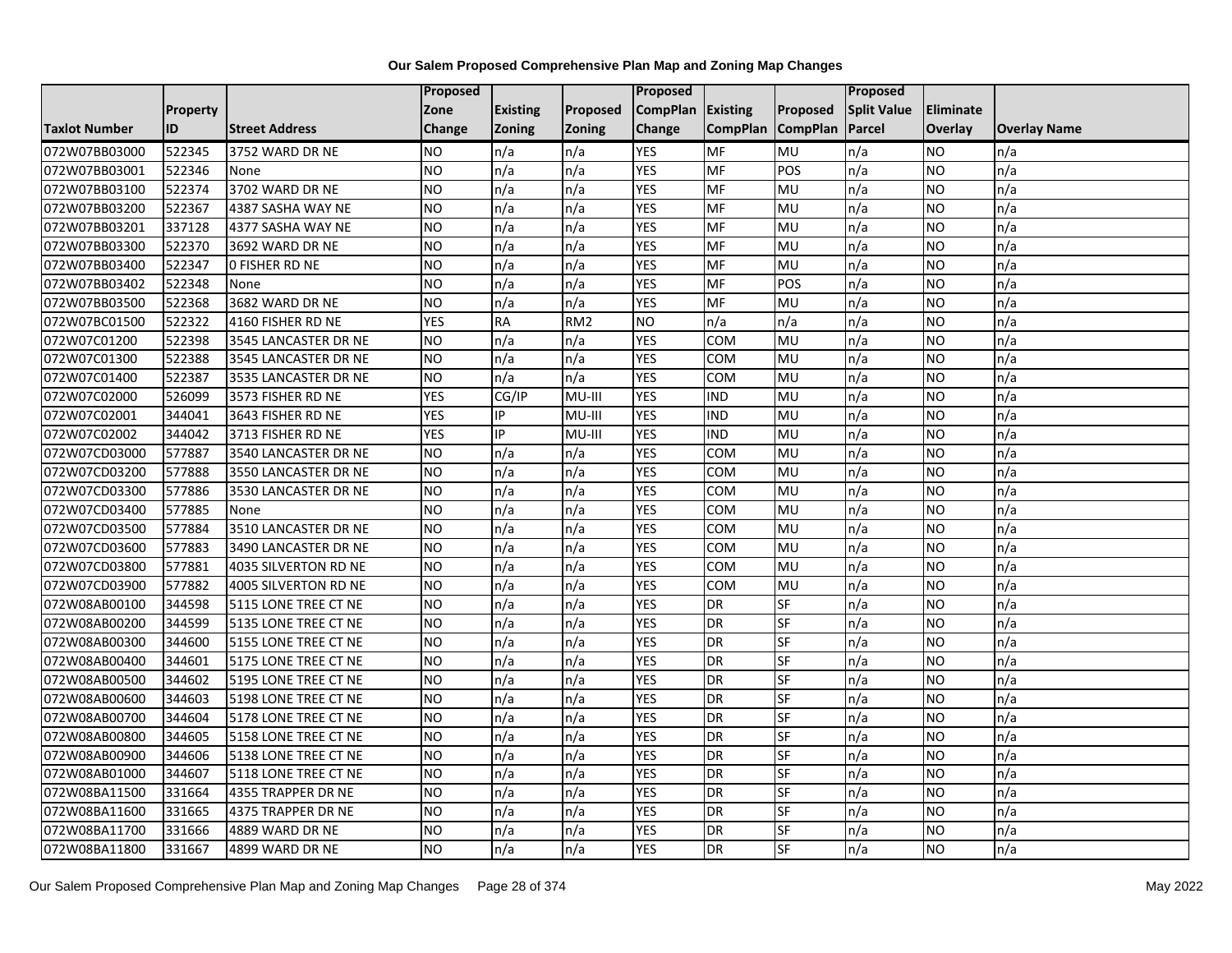|                      |          |                       | Proposed  |                 |               | Proposed        |                 |                 | Proposed           |                 |                     |
|----------------------|----------|-----------------------|-----------|-----------------|---------------|-----------------|-----------------|-----------------|--------------------|-----------------|---------------------|
|                      | Property |                       | Zone      | <b>Existing</b> | Proposed      | <b>CompPlan</b> | Existing        | Proposed        | <b>Split Value</b> | Eliminate       |                     |
| <b>Taxlot Number</b> | ID       | <b>Street Address</b> | Change    | Zoning          | <b>Zoning</b> | Change          | <b>CompPlan</b> | <b>CompPlan</b> | Parcel             | <b>Overlay</b>  | <b>Overlay Name</b> |
| 072W08BA11900        | 331668   | 4915 WARD DR NE       | <b>NO</b> | n/a             | n/a           | <b>YES</b>      | <b>DR</b>       | <b>SF</b>       | n/a                | NO.             | n/a                 |
| 072W08BA12000        | 331669   | 4925 WARD DR NE       | ŌИ        | n/a             | n/a           | <b>YES</b>      | <b>DR</b>       | $S_{F}$         | n/a                | NO.             | n/a                 |
| 072W08BA12100        | 331670   | 4935 WARD DR NE       | <b>NO</b> | n/a             | n/a           | <b>YES</b>      | DR              | SF              | n/a                | NO.             | n/a                 |
| 072W08BA12200        | 331671   | 4421 PLOW CT NE       | <b>NO</b> | n/a             | n/a           | <b>YES</b>      | DR              | SF              | n/a                | NO.             | n/a                 |
| 072W08BA12300        | 331672   | 4441 PLOW CT NE       | Ю         | n/a             | n/a           | <b>YES</b>      | <b>DR</b>       | $S_{F}$         | n/a                | NO.             | n/a                 |
| 072W08BA12400        | 331673   | 4447 PLOW CT NE       | Ю         | n/a             | n/a           | <b>YES</b>      | <b>DR</b>       | SF              | n/a                | <b>NO</b>       | n/a                 |
| 072W08BA12500        | 331674   | 4451 PLOW CT NE       | <b>NO</b> | n/a             | n/a           | <b>YES</b>      | DR              | <b>SF</b>       | n/a                | <b>NO</b>       | n/a                 |
| 072W08BA12600        | 331675   | 4459 PLOW CT NE       | <b>NO</b> | n/a             | n/a           | <b>YES</b>      | DR              | SF              | n/a                | NO.             | n/a                 |
| 072W08BA12700        | 331676   | 4461 PLOW CT NE       | <b>NO</b> | n/a             | n/a           | <b>YES</b>      | DR              | SF              | n/a                | NO.             | n/a                 |
| 072W08BA12800        | 331677   | 4471 PLOW CT NE       | Ю         | n/a             | n/a           | <b>YES</b>      | DR              | <b>SF</b>       | n/a                | NO.             | n/a                 |
| 072W08BA12900        | 331678   | 4472 PLOW CT NE       | <b>NO</b> | n/a             | n/a           | <b>YES</b>      | <b>DR</b>       | <b>SF</b>       | n/a                | <b>NO</b>       | n/a                 |
| 072W08BA13000        | 331679   | 4462 PLOW CT NE       | <b>NO</b> | n/a             | n/a           | <b>YES</b>      | DR              | <b>SF</b>       | n/a                | NO.             | n/a                 |
| 072W08BA13100        | 331680   | 4452 PLOW CT NE       | <b>NO</b> | n/a             | n/a           | <b>YES</b>      | DR              | SF              | n/a                | NO.             | n/a                 |
| 072W08BA13200        | 331681   | 4442 PLOW CT NE       | ŌИ        | n/a             | n/a           | <b>YES</b>      | <b>DR</b>       | <b>SF</b>       | n/a                | <b>NO</b>       | n/a                 |
| 072W08BA13300        | 331682   | 4432 PLOW CT NE       | <b>NO</b> | n/a             | n/a           | <b>YES</b>      | DR              | SF              | n/a                | <b>NO</b>       | n/a                 |
| 072W08BA13400        | 331683   | 4422 PLOW CT NE       | <b>NO</b> | n/a             | n/a           | <b>YES</b>      | DR              | SF              | n/a                | <b>NO</b>       | n/a                 |
| 072W08BA13500        | 331684   | 4412 PLOW CT NE       | <b>NO</b> | n/a             | n/a           | <b>YES</b>      | DR              | SF              | n/a                | NO.             | n/a                 |
| 072W08BA13600        | 331685   | 4402 PLOW CT NE       | <b>NO</b> | n/a             | n/a           | <b>YES</b>      | DR              | SF              | n/a                | NO.             | n/a                 |
| 072W08BA13700        | 331686   | 4985 WARD DR NE       | <b>NO</b> | n/a             | n/a           | <b>YES</b>      | DR              | SF              | n/a                | NO.             | n/a                 |
| 072W08BA13800        | 331687   | 4995 WARD DR NE       | <b>NO</b> | n/a             | n/a           | <b>YES</b>      | DR              | <b>SF</b>       | n/a                | NO.             | n/a                 |
| 072W08BA13900        | 331688   | 5007 WARD DR NE       | <b>NO</b> | n/a             | n/a           | <b>YES</b>      | DR              | SF              | n/a                | NO.             | n/a                 |
| 072W08BA14000        | 331689   | 5017 WARD DR NE       | Ю         | n/a             | n/a           | <b>YES</b>      | DR              | SF              | n/a                | $\overline{NO}$ | n/a                 |
| 072W08BA14100        | 331690   | 4398 HEARTH ST NE     | <b>NO</b> | n/a             | n/a           | <b>YES</b>      | DR              | <b>SF</b>       | n/a                | <b>NO</b>       | n/a                 |
| 072W08BA14200        | 331691   | 4388 HEARTH ST NE     | <b>NO</b> | n/a             | n/a           | <b>YES</b>      | <b>DR</b>       | SF              | n/a                | NO.             | n/a                 |
| 072W08BA14300        | 331692   | 4378 HEARTH ST NE     | Ю         | n/a             | n/a           | <b>YES</b>      | DR              | <b>SF</b>       | n/a                | NO.             | n/a                 |
| 072W08BA14400        | 331693   | 4368 HEARTH ST NE     | Ю         | n/a             | n/a           | <b>YES</b>      | DR              | <b>SF</b>       | n/a                | NO.             | n/a                 |
| 072W08BA14500        | 331694   | 4358 HEARTH ST NE     | <b>NO</b> | n/a             | n/a           | <b>YES</b>      | <b>DR</b>       | SF              | n/a                | <b>NO</b>       | n/a                 |
| 072W08BA14600        | 331695   | 4348 HEARTH ST NE     | <b>NO</b> | n/a             | n/a           | <b>YES</b>      | DR              | SF              | n/a                | NO.             | n/a                 |
| 072W08BA14700        | 331696   | 4338 HEARTH ST NE     | <b>NO</b> | n/a             | n/a           | <b>YES</b>      | DR              | SF              | n/a                | NO.             | n/a                 |
| 072W08BA14800        | 331697   | 4328 HEARTH ST NE     | <b>NO</b> | n/a             | n/a           | <b>YES</b>      | <b>DR</b>       | <b>SF</b>       | n/a                | <b>NO</b>       | n/a                 |
| 072W08BA14900        | 331698   | 4323 LOG DR NE        | <b>NO</b> | n/a             | n/a           | <b>YES</b>      | DR              | SF              | n/a                | <b>NO</b>       | n/a                 |
| 072W08BA15000        | 331699   | 4333 LOG DR NE        | <b>NO</b> | n/a             | n/a           | <b>YES</b>      | DR              | SF              | n/a                | <b>NO</b>       | n/a                 |
| 072W08BA15100        | 331700   | 4343 LOG DR NE        | <b>NO</b> | n/a             | n/a           | <b>YES</b>      | DR              | SF              | n/a                | NO.             | n/a                 |
| 072W08BA15200        | 331701   | 4353 LOG DR NE        | <b>NO</b> | n/a             | n/a           | <b>YES</b>      | DR              | SF              | n/a                | NO.             | n/a                 |
| 072W08BA15300        | 331702   | 4363 LOG DR NE        | Ю         | n/a             | n/a           | <b>YES</b>      | DR              | <b>SF</b>       | n/a                | NO.             | n/a                 |
| 072W08BA15400        | 331703   | 4373 LOG DR NE        | <b>NO</b> | n/a             | n/a           | <b>YES</b>      | <b>DR</b>       | SF              | n/a                | NO.             | n/a                 |
| 072W08BA15500        | 331704   | 4383 LOG DR NE        | <b>NO</b> | n/a             | n/a           | <b>YES</b>      | <b>DR</b>       | SF              | n/a                | NO.             | n/a                 |
| 072W08BA15600        | 331705   | 4393 LOG DR NE        | Ю         | n/a             | n/a           | <b>YES</b>      | <b>DR</b>       | <b>SF</b>       | n/a                | NO.             | n/a                 |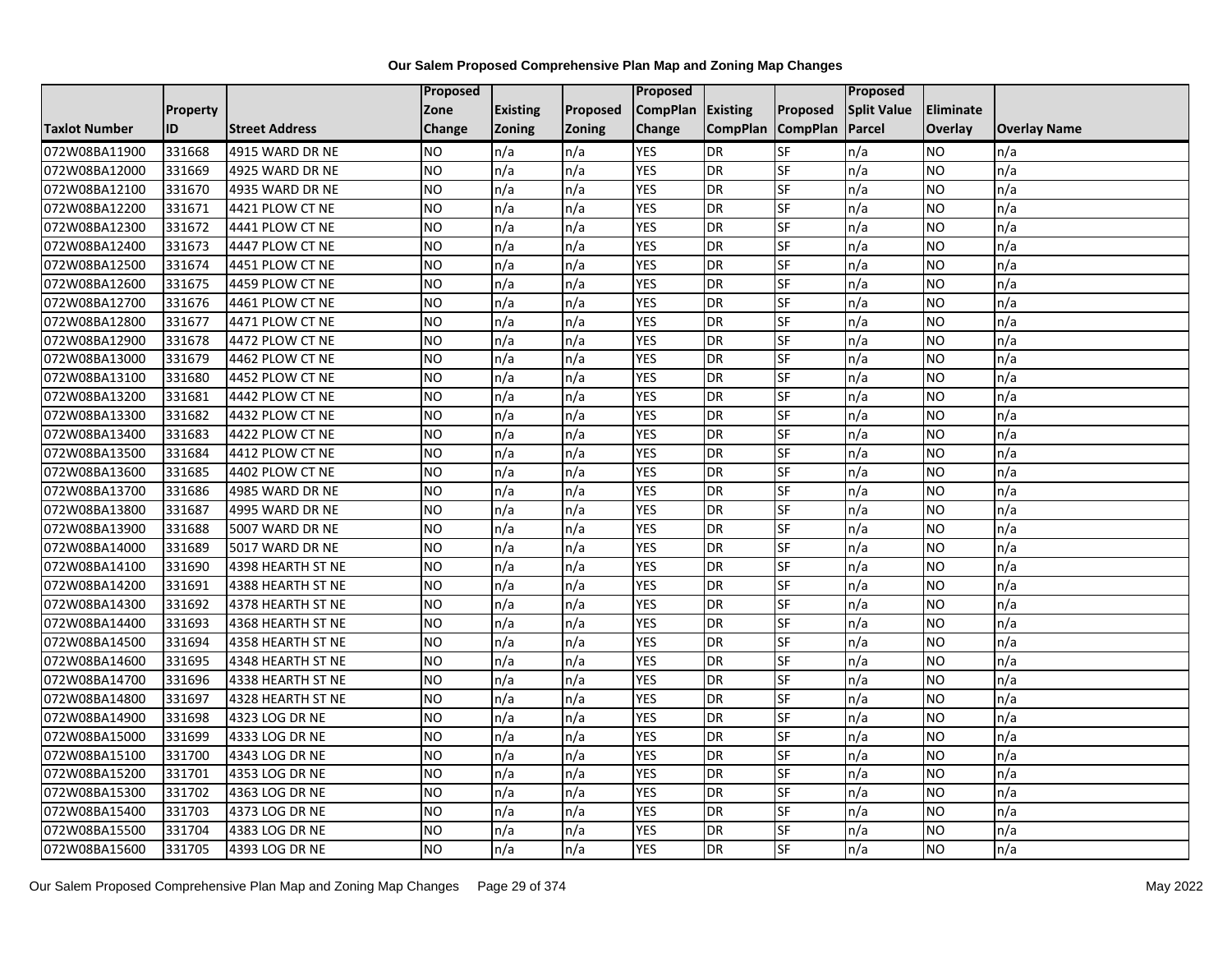|                      |                 |                          | Proposed        |                 |               | <b>Proposed</b> |                 |                 | Proposed           |                |                     |
|----------------------|-----------------|--------------------------|-----------------|-----------------|---------------|-----------------|-----------------|-----------------|--------------------|----------------|---------------------|
|                      | <b>Property</b> |                          | Zone            | <b>Existing</b> | Proposed      | <b>CompPlan</b> | <b>Existing</b> | Proposed        | <b>Split Value</b> | Eliminate      |                     |
| <b>Taxlot Number</b> | ID              | <b>Street Address</b>    | Change          | <b>Zoning</b>   | <b>Zoning</b> | Change          | <b>CompPlan</b> | <b>CompPlan</b> | Parcel             | <b>Overlay</b> | <b>Overlay Name</b> |
| 072W08BA15700        | 331706          | 4382 TRAPPER DR NE       | NO.             | n/a             | n/a           | <b>YES</b>      | <b>DR</b>       | <b>SF</b>       | n/a                | NO.            | n/a                 |
| 072W08BA15800        | 331707          | 4372 TRAPPER DR NE       | <b>NO</b>       | n/a             | n/a           | <b>YES</b>      | <b>DR</b>       | <b>SF</b>       | n/a                | NO.            | n/a                 |
| 072W08BA15900        | 331708          | 4352 TRAPPER DR NE       | <b>NO</b>       | n/a             | n/a           | <b>YES</b>      | <b>DR</b>       | SF              | n/a                | NO.            | n/a                 |
| 072W08BA16000        | 331709          | 4984 WARD DR NE          | <b>NO</b>       | n/a             | n/a           | <b>YES</b>      | <b>DR</b>       | SF              | n/a                | NO.            | n/a                 |
| 072W08BA16100        | 331710          | 4384 LOG DR NE           | $\overline{NO}$ | n/a             | n/a           | <b>YES</b>      | <b>DR</b>       | <b>SF</b>       | n/a                | NO.            | n/a                 |
| 072W08BA16200        | 331711          | 4374 LOG DR NE           | $\overline{NO}$ | n/a             | n/a           | <b>YES</b>      | <b>DR</b>       | SF              | n/a                | NO.            | n/a                 |
| 072W08BA16300        | 331712          | 4344 LOG DR NE           | <b>NO</b>       | n/a             | n/a           | <b>YES</b>      | <b>DR</b>       | SF              | n/a                | NO.            | n/a                 |
| 072W08BA16400        | 331713          | 4334 LOG DR NE           | <b>NO</b>       | n/a             | n/a           | <b>YES</b>      | <b>DR</b>       | SF              | n/a                | NO.            | n/a                 |
| 072W08BA16500        | 331714          | 4353 HEARTH ST NE        | <b>NO</b>       | n/a             | n/a           | <b>YES</b>      | <b>DR</b>       | SF              | n/a                | ΝO             | n/a                 |
| 072W08BA16600        | 331715          | 4363 HEARTH ST NE        | <b>NO</b>       | n/a             | n/a           | <b>YES</b>      | <b>DR</b>       | <b>SF</b>       | n/a                | NO.            | n/a                 |
| 072W08BA16700        | 331716          | 4373 HEARTH ST NE        | <b>NO</b>       | n/a             | n/a           | <b>YES</b>      | <b>DR</b>       | SF              | n/a                | NO.            | n/a                 |
| 072W08BA16800        | 331717          | 4383 HEARTH ST NE        | <b>NO</b>       | n/a             | n/a           | <b>YES</b>      | <b>DR</b>       | SF              | n/a                | NO.            | n/a                 |
| 072W08BA16900        | 331718          | 5008 WARD DR NE          | <b>NO</b>       | n/a             | n/a           | <b>YES</b>      | <b>DR</b>       | SF              | n/a                | NO.            | n/a                 |
| 072W08BA17000        | 331719          | 4994 WARD DR NE          | <b>NO</b>       | n/a             | n/a           | <b>YES</b>      | <b>DR</b>       | SF              | n/a                | NO.            | n/a                 |
| 072W08BA17300        | 344588          | 5090 HEARTH CT NE        | <b>NO</b>       | n/a             | n/a           | <b>YES</b>      | <b>DR</b>       | SF              | n/a                | ΝO             | n/a                 |
| 072W08BA17400        | 344589          | 5070 HEARTH CT NE        | <b>NO</b>       | n/a             | n/a           | <b>YES</b>      | <b>DR</b>       | <b>SF</b>       | n/a                | NO.            | n/a                 |
| 072W08BA17500        | 344590          | 5050 HEARTH CT NE        | <b>NO</b>       | n/a             | n/a           | <b>YES</b>      | DR              | SF              | n/a                | NO.            | n/a                 |
| 072W08BA17600        | 344591          | 5030 HEARTH CT NE        | <b>NO</b>       | n/a             | n/a           | <b>YES</b>      | <b>DR</b>       | SF              | n/a                | NO.            | n/a                 |
| 072W08BA17700        | 344592          | 5010 HEARTH CT NE        | <b>NO</b>       | n/a             | n/a           | <b>YES</b>      | <b>DR</b>       | SF              | n/a                | NO.            | n/a                 |
| 072W08BA17800        | 344593          | 5005 HEARTH CT NE        | <b>NO</b>       | n/a             | n/a           | <b>YES</b>      | <b>DR</b>       | SF              | n/a                | NO.            | n/a                 |
| 072W08BA17900        | 344594          | 5025 HEARTH CT NE        | <b>NO</b>       | n/a             | n/a           | <b>YES</b>      | <b>DR</b>       | SF              | n/a                | NO.            | n/a                 |
| 072W08BA18000        | 344595          | 5045 HEARTH CT NE        | $\overline{NO}$ | n/a             | n/a           | <b>YES</b>      | <b>DR</b>       | <b>SF</b>       | n/a                | NO.            | n/a                 |
| 072W08BA18100        | 344596          | 5065 HEARTH CT NE        | <b>NO</b>       | n/a             | n/a           | <b>YES</b>      | <b>DR</b>       | SF              | n/a                | NO.            | n/a                 |
| 072W08BA18200        | 344597          | 5085 HEARTH CT NE        | <b>NO</b>       | n/a             | n/a           | <b>YES</b>      | <b>DR</b>       | SF              | n/a                | NO.            | n/a                 |
| 072W17CB13600        | 331552          | 2626 SAN CLEMENTE CT NE  | $\overline{NO}$ | n/a             | n/a           | <b>YES</b>      | <b>DR</b>       | <b>SF</b>       | n/a                | <b>NO</b>      | n/a                 |
| 072W17CB13700        | 331553          | 2616 SAN CLEMENTE CT NE  | <b>NO</b>       | n/a             | n/a           | <b>YES</b>      | <b>DR</b>       | <b>SF</b>       | n/a                | NO.            | n/a                 |
| 072W17CB13800        | 331554          | 2606 SAN CLEMENTE CT NE  | <b>NO</b>       | n/a             | n/a           | <b>YES</b>      | <b>DR</b>       | SF              | n/a                | <b>NO</b>      | n/a                 |
| 072W17CB13900        | 331555          | 2627 WALKER RD NE        | <b>NO</b>       | n/a             | n/a           | <b>YES</b>      | <b>DR</b>       | SF              | n/a                | NO.            | n/a                 |
| 072W17CB14000        | 331556          | 2621 WALKER RD NE        | <b>NO</b>       | n/a             | n/a           | <b>YES</b>      | <b>DR</b>       | SF              | n/a                | NO             | n/a                 |
| 072W17CB14100        | 331557          | 2611 WALKER RD NE        | <b>NO</b>       | n/a             | n/a           | <b>YES</b>      | <b>DR</b>       | SF              | n/a                | NO.            | n/a                 |
| 072W17CB14200        | 331558          | 2607 WALKER RD NE        | <b>NO</b>       | n/a             | n/a           | <b>YES</b>      | <b>DR</b>       | SF              | n/a                | ΝO             | n/a                 |
| 072W17CB14300        | 331559          | 2605 SAN CLEMENTE CT NE  | <b>NO</b>       | n/a             | n/a           | <b>YES</b>      | <b>DR</b>       | <b>SF</b>       | n/a                | NO.            | n/a                 |
| 072W17CB14400        | 331560          | 2615 SAN CLEMENTE CT NE  | <b>NO</b>       | n/a             | n/a           | <b>YES</b>      | <b>DR</b>       | SF              | n/a                | NO.            | n/a                 |
| 072W17CB14500        | 331561          | 2625 SAN CLEMENTE CT NE  | <b>NO</b>       | n/a             | n/a           | <b>YES</b>      | <b>DR</b>       | SF              | n/a                | NO.            | n/a                 |
| 072W17CB14600        | 331562          | 2635 SAN CLEMENTE CT NE  | Ю               | n/a             | n/a           | <b>YES</b>      | <b>DR</b>       | SF              | n/a                | NO.            | n/a                 |
| 072W17CB14700        | 331563          | 4834 SAN FRANCISCO DR NE | <b>NO</b>       | n/a             | n/a           | <b>YES</b>      | <b>DR</b>       | SF              | n/a                | NO.            | n/a                 |
| 072W18BA00500        | 577890          | 3380 LANCASTER DR NE     | <b>NO</b>       | n/a             | n/a           | <b>YES</b>      | COM             | MU              | n/a                | NO.            | n/a                 |
| 072W18BA00600        | 577889          | 3390 LANCASTER DR NE     | $\overline{NO}$ | n/a             | n/a           | <b>YES</b>      | <b>COM</b>      | MU              | n/a                | NO.            | n/a                 |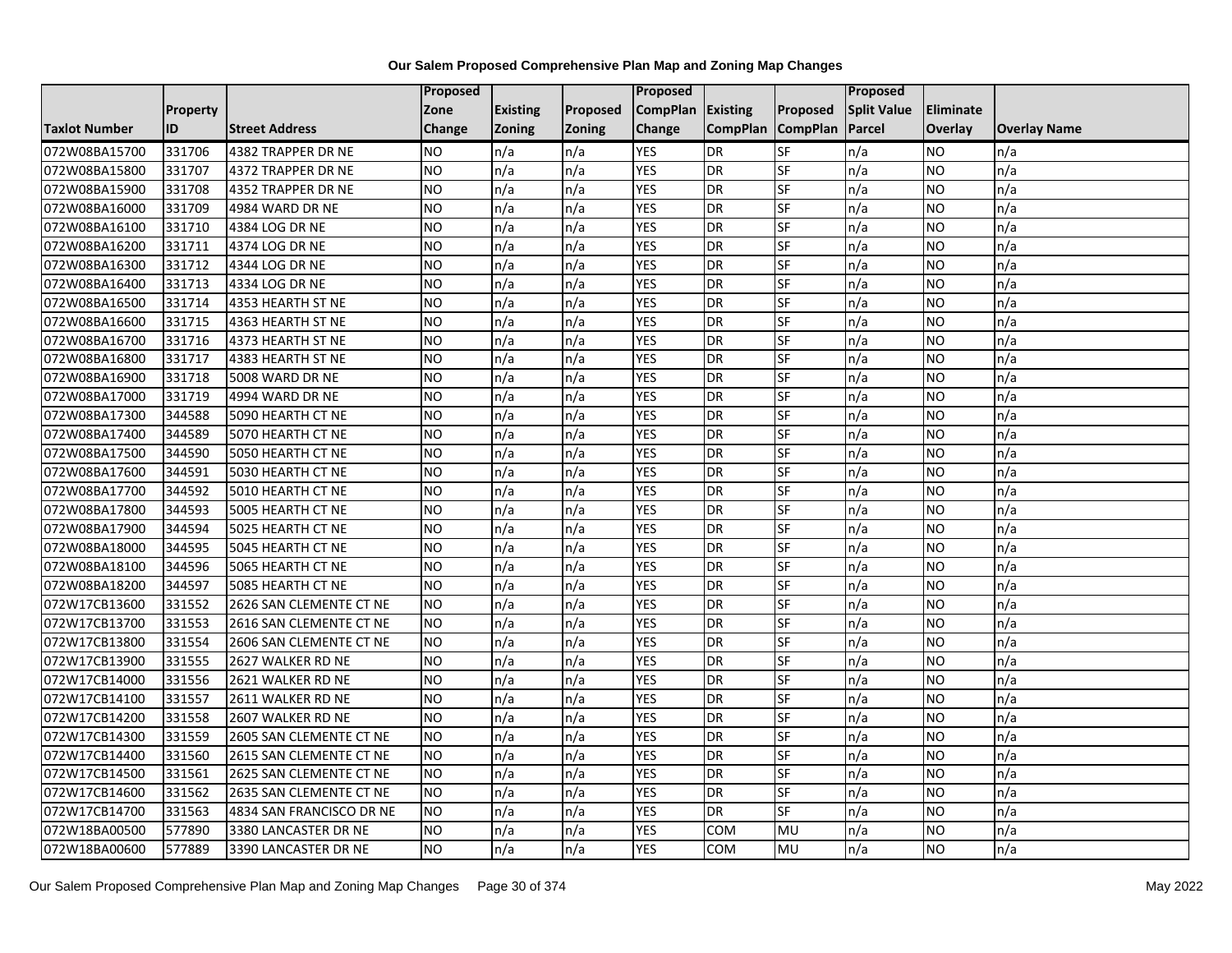|                      |                 |                        | <b>Proposed</b> |                 |                 | Proposed        |                 |                 | Proposed           |                  |                     |
|----------------------|-----------------|------------------------|-----------------|-----------------|-----------------|-----------------|-----------------|-----------------|--------------------|------------------|---------------------|
|                      | <b>Property</b> |                        | Zone            | <b>Existing</b> | Proposed        | <b>CompPlan</b> | Existing        | Proposed        | <b>Split Value</b> | <b>Eliminate</b> |                     |
| <b>Taxlot Number</b> | ID              | <b>Street Address</b>  | Change          | <b>Zoning</b>   | <b>Zoning</b>   | Change          | <b>CompPlan</b> | <b>CompPlan</b> | Parcel             | <b>Overlay</b>   | <b>Overlay Name</b> |
| 072W18BA00700        | 577892          | 3284 LANCASTER DR NE   | <b>NO</b>       | n/a             | n/a             | <b>YES</b>      | <b>COM</b>      | MU              | n/a                | <b>NO</b>        | n/a                 |
| 072W18BA00800        | 577891          | 3314 LANCASTER DR NE   | <b>NO</b>       | n/a             | n/a             | <b>YES</b>      | <b>COM</b>      | MU              | n/a                | <b>NO</b>        | n/a                 |
| 072W18BA00900        | 578011          | 3100 LANCASTER DR NE   | <b>NO</b>       | n/a             | n/a             | <b>YES</b>      | <b>COM</b>      | MU              | n/a                | <b>NO</b>        | n/a                 |
| 072W18BA00901        | 578013          | 3240 LANCASTER DR NE   | <b>NO</b>       | n/a             | n/a             | <b>YES</b>      | COM             | MU              | n/a                | <b>NO</b>        | n/a                 |
| 072W18BA00902        | 578014          | 3200 LANCASTER DR NE   | <b>NO</b>       | n/a             | n/a             | <b>YES</b>      | COM             | MU              | n/a                | <b>NO</b>        | n/a                 |
| 072W18BA00903        | 355175          | 3240 LANCASTER DR NE   | <b>NO</b>       | n/a             | n/a             | <b>YES</b>      | COM             | MU              | n/a                | <b>NO</b>        | n/a                 |
| 072W18BA01200        | 578008          | 3152 LANCASTER DR NE   | NO              | n/a             | n/a             | <b>YES</b>      | COM             | MU              | n/a                | <b>NO</b>        | n/a                 |
| 072W18BA01300        | 578009          | None                   | <b>NO</b>       | n/a             | n/a             | <b>YES</b>      | COM             | MU              | n/a                | <b>NO</b>        | n/a                 |
| 072W18BA01400        | 578005          | None                   | <b>NO</b>       | n/a             | n/a             | <b>YES</b>      | <b>COM</b>      | MU              | n/a                | <b>NO</b>        | n/a                 |
| 072W18BA01402        | 578007          | None                   | <b>NO</b>       | n/a             | n/a             | <b>YES</b>      | COM             | MU              | n/a                | <b>NO</b>        | n/a                 |
| 072W18BB00100        | 522386          | 3505 LANCASTER DR NE   | N <sub>O</sub>  | n/a             | n/a             | <b>YES</b>      | COM             | MU              | n/a                | <b>NO</b>        | n/a                 |
| 072W18BB00200        | 522385          | 3455 LANCASTER DR NE   | <b>NO</b>       | n/a             | n/a             | <b>YES</b>      | <b>COM</b>      | MU              | n/a                | <b>NO</b>        | n/a                 |
| 072W18BB00700        | 523129          | 3995 SILVERTON RD NE   | <b>NO</b>       | n/a             | n/a             | <b>YES</b>      | COM             | MU              | n/a                | <b>NO</b>        | n/a                 |
| 072W18BB01000        | 523128          | 3935 SILVERTON RD NE   | NO              | n/a             | n/a             | <b>YES</b>      | COM             | MU              | n/a                | <b>NO</b>        | n/a                 |
| 072W18BB01200        | 523132          | None                   | <b>NO</b>       | n/a             | n/a             | <b>YES</b>      | COM             | MU              | n/a                | <b>NO</b>        | n/a                 |
| 072W18BB01400        | 522383          | 3929 SILVERTON RD NE   | <b>NO</b>       | n/a             | n/a             | <b>YES</b>      | COM             | MU              | n/a                | <b>NO</b>        | n/a                 |
| 072W18BB04600        | 560159          | 3820 SILVERTON RD NE   | <b>NO</b>       | n/a             | n/a             | <b>YES</b>      | <b>COM</b>      | MU              | n/a                | <b>NO</b>        | n/a                 |
| 072W18BB04601        | 560160          | 3375 HAROLD DR NE      | <b>NO</b>       | n/a             | n/a             | <b>YES</b>      | <b>COM</b>      | MU              | n/a                | <b>NO</b>        | n/a                 |
| 072W18BB04700        | 560161          | None                   | <b>NO</b>       | n/a             | n/a             | <b>YES</b>      | <b>COM</b>      | MU              | n/a                | <b>NO</b>        | n/a                 |
| 072W18BB04800        | 560162          | 3325 HAROLD DR NE      | <b>NO</b>       | n/a             | n/a             | <b>YES</b>      | COM             | MU              | n/a                | <b>NO</b>        | n/a                 |
| 072W18BB05200        | 560165          | None                   | <b>NO</b>       | n/a             | n/a             | <b>YES</b>      | COM             | MU              | n/a                | <b>NO</b>        | n/a                 |
| 072W18BB05300        | 560156          | 3925 RICH DR NE        | <b>NO</b>       | n/a             | n/a             | <b>YES</b>      | COM             | MU              | n/a                | <b>NO</b>        | n/a                 |
| 072W18BB05400        | 560155          | 3966 SILVERTON RD NE   | N <sub>O</sub>  | n/a             | n/a             | <b>YES</b>      | COM             | MU              | n/a                | <b>NO</b>        | n/a                 |
| 072W18BB05500        | 559268          | 3385 LANCASTER DR NE   | <b>NO</b>       | n/a             | n/a             | <b>YES</b>      | <b>COM</b>      | MU              | n/a                | <b>NO</b>        | n/a                 |
| 072W18BB05600        | 560157          | 3945 RICH DR NE        | <b>NO</b>       | n/a             | n/a             | <b>YES</b>      | COM             | MU              | n/a                | <b>NO</b>        | n/a                 |
| 072W18BB05700        | 560158          | 3695 RICH DR NE        | <b>NO</b>       | n/a             | n/a             | <b>YES</b>      | COM             | MU              | n/a                | <b>NO</b>        | n/a                 |
| 072W18BB05800        | 560164          | 3333 LANCASTER DR NE   | <b>NO</b>       | n/a             | n/a             | <b>YES</b>      | COM             | MU              | n/a                | <b>NO</b>        | n/a                 |
| 072W18BB05900        | 559269          | 3295 LANCASTER DR NE   | NO              | n/a             | n/a             | <b>YES</b>      | COM             | MU              | n/a                | <b>NO</b>        | n/a                 |
| 072W18BB06100        | 559276          | 3255 LANCASTER DR NE   | <b>NO</b>       | n/a             | n/a             | <b>YES</b>      | COM             | MU              | n/a                | <b>NO</b>        | n/a                 |
| 072W18BC00105        | 559278          | 3995 DEVONSHIRE AVE NE | <b>YES</b>      | <b>CR</b>       | $MU-I$          | <b>YES</b>      | COM             | MU              | n/a                | <b>NO</b>        | n/a                 |
| 072W18BC00106        | 559279          | 3815 DEVONSHIRE AVE NE | <b>YES</b>      | <b>CR</b>       | $MU-I$          | <b>YES</b>      | COM             | MU              | n/a                | <b>NO</b>        | n/a                 |
| 072W18BC00108        | 559281          | 3937 DEVONSHIRE CT NE  | <b>YES</b>      | <b>CR</b>       | $MU-I$          | <b>YES</b>      | COM             | MU              | n/a                | <b>NO</b>        | n/a                 |
| 072W18BC00200        | 559282          | 3045 LANCASTER DR NE   | <b>YES</b>      | <b>CR</b>       | $MU-I$          | <b>YES</b>      | COM             | MU              | n/a                | <b>NO</b>        | n/a                 |
| 072W18BC00201        | 559283          | 3990 DEVONSHIRE AVE NE | <b>YES</b>      | <b>CR</b>       | $MU-I$          | <b>YES</b>      | COM             | MU              | n/a                | <b>NO</b>        | n/a                 |
| 072W18BC00204        | 559284          | None                   | <b>YES</b>      | CR              | $MU-I$          | <b>YES</b>      | COM             | MU              | n/a                | <b>NO</b>        | n/a                 |
| 072W18BC01300        | 526129          | 2895 FISHER RD NE      | <b>YES</b>      | <b>RA</b>       | RM <sub>2</sub> | <b>YES</b>      | <b>SF</b>       | MF              | n/a                | <b>NO</b>        | n/a                 |
| 072W18BC02300        | 559285          | 2925 LANCASTER DR NE   | <b>YES</b>      | <b>CR</b>       | $MU-I$          | <b>YES</b>      | <b>COM</b>      | MU              | n/a                | <b>NO</b>        | n/a                 |
| 072W18BC02301        | 559286          | 2879 LANCASTER DR NE   | <b>YES</b>      | <b>CR</b>       | $MU-I$          | <b>YES</b>      | <b>COM</b>      | MU              | n/a                | <b>NO</b>        | n/a                 |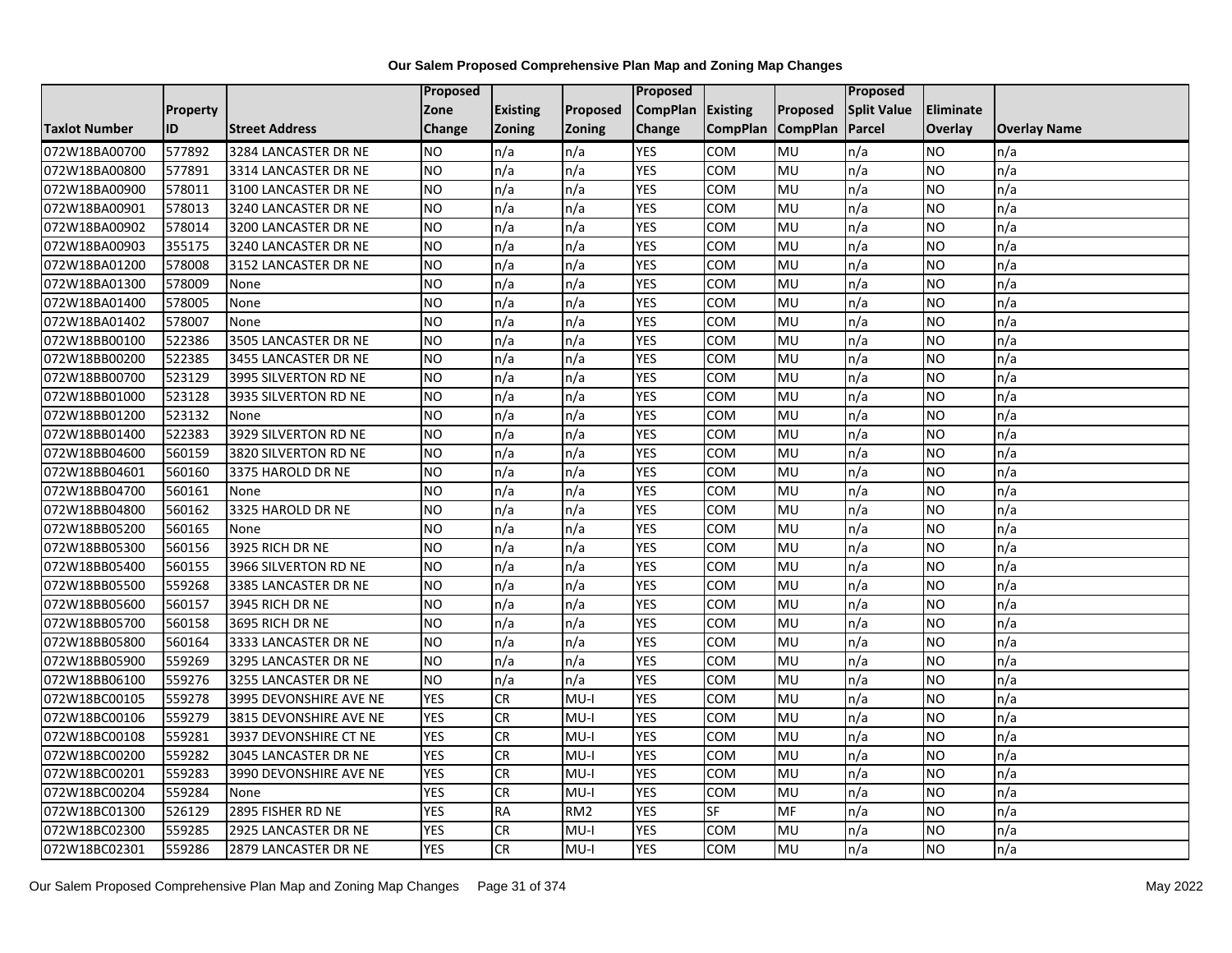|                      |                 |                       | Proposed        |                 |                 | <b>Proposed</b> |                 |                 | Proposed           |                |                     |
|----------------------|-----------------|-----------------------|-----------------|-----------------|-----------------|-----------------|-----------------|-----------------|--------------------|----------------|---------------------|
|                      | <b>Property</b> |                       | Zone            | <b>Existing</b> | <b>Proposed</b> | <b>CompPlan</b> | Existing        | Proposed        | <b>Split Value</b> | Eliminate      |                     |
| <b>Taxlot Number</b> | ID              | <b>Street Address</b> | Change          | <b>Zoning</b>   | Zoning          | Change          | <b>CompPlan</b> | <b>CompPlan</b> | Parcel             | <b>Overlay</b> | <b>Overlay Name</b> |
| 072W18BC02302        | 559287          | 2859 LANCASTER DR NE  | <b>YES</b>      | CR              | $MU-I$          | <b>YES</b>      | <b>COM</b>      | MU              | n/a                | <b>NO</b>      | n/a                 |
| 072W18BC03300        | 559307          | 3025 LANCASTER DR NE  | <b>YES</b>      | <b>CR</b>       | MU-I            | <b>YES</b>      | <b>COM</b>      | <b>MU</b>       | n/a                | NO.            | n/a                 |
| 072W18BC03302        | 559308          | 3035 LANCASTER DR NE  | <b>YES</b>      | <b>CR</b>       | $MU-I$          | <b>YES</b>      | COM             | MU              | n/a                | NO.            | n/a                 |
| 072W18BC03303        | 559309          | 3033 LANCASTER DR NE  | <b>YES</b>      | <b>CR</b>       | MU-I            | <b>YES</b>      | COM             | MU              | n/a                | NO.            | n/a                 |
| 072W18BD00300        | 578017          | None                  | <b>NO</b>       | n/a             | n/a             | <b>YES</b>      | COM             | MU              | n/a                | NO.            | n/a                 |
| 072W18BD00400        | 578016          | None                  | $\overline{NO}$ | n/a             | n/a             | <b>YES</b>      | COM             | MU              | n/a                | <b>NO</b>      | n/a                 |
| 072W18BD00500        | 578019          | 3150 LANCASTER DR NE  | <b>NO</b>       | n/a             | n/a             | <b>YES</b>      | COM             | MU              | n/a                | NO.            | n/a                 |
| 072W18BD00501        | 578010          | 3150 LANCASTER DR NE  | <b>NO</b>       | n/a             | n/a             | <b>YES</b>      | COM             | MU              | n/a                | NO.            | n/a                 |
| 072W18BD00600        | 578020          | None                  | <b>NO</b>       | n/a             | n/a             | <b>YES</b>      | COM             | MU              | n/a                | NO.            | n/a                 |
| 072W18BD00601        | 578021          | None                  | $\overline{NO}$ | n/a             | n/a             | <b>YES</b>      | COM             | <b>NU</b>       | n/a                | NO.            | n/a                 |
| 072W18BD00700        | 577991          | None                  | <b>NO</b>       | n/a             | n/a             | <b>YES</b>      | COM             | MU              | n/a                | <b>NO</b>      | n/a                 |
| 072W18BD00800        | 577993          | None                  | <b>NO</b>       | n/a             | n/a             | <b>YES</b>      | COM             | MU              | n/a                | <b>NO</b>      | n/a                 |
| 072W18BD00801        | 577994          | None                  | NO.             | n/a             | n/a             | <b>YES</b>      | COM             | <b>MU</b>       | n/a                | NO.            | n/a                 |
| 072W18BD00900        | 577995          | 3140 LANCASTER DR NE  | <b>NO</b>       | n/a             | n/a             | <b>YES</b>      | <b>COM</b>      | MU              | n/a                | NO.            | n/a                 |
| 072W18BD01000        | 578018          | 3052 LANCASTER DR NE  | <b>NO</b>       | n/a             | n/a             | <b>YES</b>      | COM             | MU              | n/a                | NO.            | n/a                 |
| 072W18BD01001        | 578025          | 3094 LANCASTER DR NE  | Ю               | n/a             | n/a             | <b>YES</b>      | COM             | MU              | n/a                | NO.            | n/a                 |
| 072W18BD01400        | 578022          | 4132 DEVONSHIRE CT NE | N <sub>O</sub>  | n/a             | n/a             | <b>YES</b>      | <b>COM</b>      | MU              | n/a                | NO.            | n/a                 |
| 072W18BD01700        | 548493          | 3010 LANCASTER DR NE  | <b>NO</b>       | n/a             | n/a             | <b>YES</b>      | COM             | MU              | n/a                | NO.            | n/a                 |
| 072W18BD01800        | 548492          | 4001 GLENDALE AVE NE  | <b>NO</b>       | n/a             | n/a             | <b>YES</b>      | <b>MF</b>       | MU              | n/a                | NO.            | n/a                 |
| 072W18BD04800        | 548462          | 2990 LANCASTER DR NE  | <b>NO</b>       | n/a             | n/a             | <b>YES</b>      | COM/SF          | MU              | n/a                | ΝO             | n/a                 |
| 072W18BD04900        | 553558          | 2910 LANCASTER DR NE  | <b>NO</b>       | n/a             | n/a             | <b>YES</b>      | <b>MF</b>       | MU              | n/a                | NO.            | n/a                 |
| 072W18BD05000        | 553559          | 4021 WATSON AVE NE    | <b>NO</b>       | n/a             | n/a             | <b>YES</b>      | MF              | MU              | n/a                | NO.            | n/a                 |
| 072W18BD07000        | 553569          | 4022 WATSON AVE NE    | $\overline{NO}$ | n/a             | n/a             | <b>YES</b>      | <b>MF</b>       | MU              | n/a                | NO.            | n/a                 |
| 072W18BD07100        | 553568          | 2870 LANCASTER DR NE  | <b>NO</b>       | n/a             | n/a             | <b>YES</b>      | MF              | MU              | n/a                | NO.            | n/a                 |
| 072W18BD07200        | 553577          | 2810 LANCASTER DR NE  | $\overline{NO}$ | n/a             | n/a             | <b>YES</b>      | <b>MF</b>       | MU              | n/a                | <b>NO</b>      | n/a                 |
| 072W18BD07300        | 553578          | 4023 CAROLINA AVE NE  | <b>NO</b>       | n/a             | n/a             | <b>YES</b>      | MF              | MU              | n/a                | NO.            | n/a                 |
| 072W18CA00400        | 577959          | None                  | <b>YES</b>      | <b>RA</b>       | PE              | N <sub>O</sub>  | n/a             | n/a             | n/a                | NO.            | n/a                 |
| 072W18CA00500        | 577957          | None                  | <b>YES</b>      | <b>RA</b>       | PE              | <b>NO</b>       | n/a             | n/a             | n/a                | NO.            | n/a                 |
| 072W18CA00900        | 578028          | 2470 LANCASTER DR NE  | <b>YES</b>      | RM1             | MU-III          | <b>YES</b>      | MF              | MU              | n/a                | NO.            | n/a                 |
| 072W18CA01000        | 578027          | 2500 LANCASTER DR NE  | NO.             | n/a             | n/a             | <b>YES</b>      | <b>MF</b>       | MU              | n/a                | NO.            | n/a                 |
| 072W18CA01500        | 578024          | 2550 LANCASTER DR NE  | <b>NO</b>       | n/a             | n/a             | <b>YES</b>      | MF              | MU              | n/a                | NO.            | n/a                 |
| 072W18CA01600        | 553628          | 2590 LANCASTER DR NE  | <b>NO</b>       | n/a             | n/a             | <b>YES</b>      | MF              | MU              | n/a                | NO.            | n/a                 |
| 072W18CA01700        | 553629          | 4026 BEVERLY AVE NE   | $\overline{NO}$ | n/a             | n/a             | <b>YES</b>      | <b>MF</b>       | MU              | n/a                | NO.            | n/a                 |
| 072W18CA02500        | 592569          | 2553 PHIPPS CIR NE    | <b>YES</b>      | <b>RD</b>       | <b>RS</b>       | <b>YES</b>      | <b>MF</b>       | SF              | n/a                | NO.            | n/a                 |
| 072W18CA02600        | 592568          | 2547 PHIPPS CIR NE    | <b>YES</b>      | <b>RD</b>       | <b>RS</b>       | <b>YES</b>      | MF              | SF              | n/a                | NO.            | n/a                 |
| 072W18CA02700        | 592567          | 2543 PHIPPS CIR NE    | <b>YES</b>      | <b>RD</b>       | <b>RS</b>       | <b>YES</b>      | <b>MF</b>       | SF              | n/a                | NO.            | n/a                 |
| 072W18CA02800        | 592566          | 2537 PHIPPS CIR NE    | <b>YES</b>      | <b>RD</b>       | <b>RS</b>       | <b>YES</b>      | MF              | SF              | n/a                | NO             | n/a                 |
| 072W18CA02900        | 592565          | 2533 PHIPPS CIR NE    | <b>YES</b>      | <b>RD</b>       | <b>RS</b>       | <b>YES</b>      | MF              | SF              | n/a                | NO.            | n/a                 |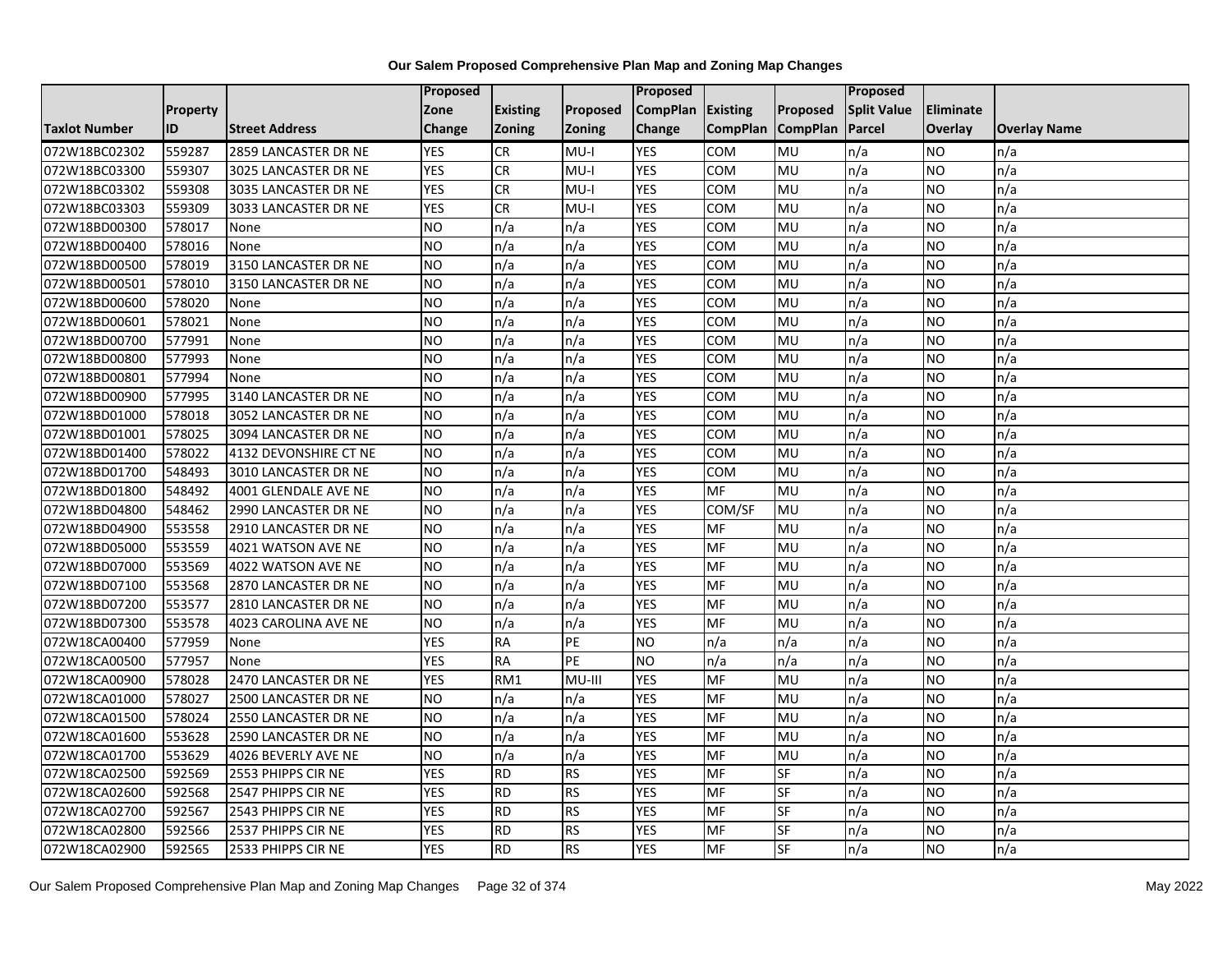|                      |                 |                       | Proposed   |                 |               | <b>Proposed</b> |                 |                          | Proposed           |                |                     |
|----------------------|-----------------|-----------------------|------------|-----------------|---------------|-----------------|-----------------|--------------------------|--------------------|----------------|---------------------|
|                      | <b>Property</b> |                       | Zone       | <b>Existing</b> | Proposed      | <b>CompPlan</b> | <b>Existing</b> | Proposed                 | <b>Split Value</b> | Eliminate      |                     |
| <b>Taxlot Number</b> | ID              | <b>Street Address</b> | Change     | <b>Zoning</b>   | <b>Zoning</b> | Change          | <b>CompPlan</b> | <b>CompPlan</b>          | Parcel             | <b>Overlay</b> | <b>Overlay Name</b> |
| 072W18CA03000        | 592564          | 2527 PHIPPS CIR NE    | <b>YES</b> | <b>RD</b>       | <b>RS</b>     | <b>YES</b>      | <b>MF</b>       | <b>SF</b>                | n/a                | NO             | n/a                 |
| 072W18CA03100        | 592563          | 2523 PHIPPS CIR NE    | <b>YES</b> | <b>RD</b>       | <b>RS</b>     | <b>YES</b>      | <b>MF</b>       | $\overline{\mathsf{SF}}$ | n/a                | NO.            | n/a                 |
| 072W18CA03200        | 592562          | 2517 PHIPPS CIR NE    | <b>YES</b> | <b>RD</b>       | <b>RS</b>     | <b>YES</b>      | MF              | SF                       | n/a                | NO.            | n/a                 |
| 072W18CA03300        | 592561          | 2513 PHIPPS CIR NE    | <b>YES</b> | <b>RD</b>       | <b>RS</b>     | <b>YES</b>      | MF              | SF                       | n/a                | NO.            | n/a                 |
| 072W18CA03400        | 592560          | 2507 PHIPPS LN NE     | <b>YES</b> | <b>RD</b>       | <b>RS</b>     | <b>YES</b>      | MF              | <b>SF</b>                | n/a                | NO.            | n/a                 |
| 072W18CA03500        | 592559          | 2503 PHIPPS CIR NE    | <b>YES</b> | <b>RD</b>       | <b>RS</b>     | <b>YES</b>      | <b>MF</b>       | SF                       | n/a                | <b>NO</b>      | n/a                 |
| 072W18CA03600        | 592571          | 2504 PHIPPS CIR NE    | <b>YES</b> | <b>RD</b>       | <b>RS</b>     | <b>YES</b>      | <b>MF</b>       | SF                       | n/a                | NO.            | n/a                 |
| 072W18CA03700        | 592572          | 2508 PHIPPS CIR NE    | <b>YES</b> | <b>RD</b>       | <b>RS</b>     | <b>YES</b>      | MF              | SF                       | n/a                | NO.            | n/a                 |
| 072W18CA03800        | 592573          | 2514 PHIPPS CIR NE    | <b>YES</b> | <b>RD</b>       | <b>RS</b>     | YES             | MF              | SF                       | n/a                | ΝO             | n/a                 |
| 072W18CA03900        | 592574          | 2542 PHIPPS CIR NE    | <b>YES</b> | <b>RD</b>       | <b>RS</b>     | <b>YES</b>      | MF              | SF                       | n/a                | NO.            | n/a                 |
| 072W18CA04000        | 592575          | 2546 PHIPPS CIR NE    | <b>YES</b> | <b>RD</b>       | <b>RS</b>     | <b>YES</b>      | MF              | SF                       | n/a                | NO.            | n/a                 |
| 072W18CA04100        | 592570          | 2552 PHIPPS CIR NE    | <b>YES</b> | <b>RD</b>       | <b>RS</b>     | <b>YES</b>      | MF              | SF                       | n/a                | NO.            | n/a                 |
| 072W18CA04300        | 592558          | 2492 PHIPPS LN NE     | <b>YES</b> | <b>RD</b>       | <b>RS</b>     | <b>YES</b>      | MF              | SF                       | n/a                | NO             | n/a                 |
| 072W18CA04400        | 592557          | 2522 PHIPPS LN NE     | <b>YES</b> | <b>RD</b>       | <b>RS</b>     | <b>YES</b>      | MF              | SF                       | n/a                | NO.            | n/a                 |
| 072W18CA04500        | 592556          | 2532 PHIPPS LN NE     | <b>YES</b> | <b>RD</b>       | <b>RS</b>     | <b>YES</b>      | <b>MF</b>       | SF                       | n/a                | ΝO             | n/a                 |
| 072W18CA04600        | 592555          | 2556 PHIPPS LN NE     | <b>YES</b> | <b>RD</b>       | <b>RS</b>     | <b>YES</b>      | MF              | SF                       | n/a                | NO.            | n/a                 |
| 072W18CA06000        | 553610          | 2620 LANCASTER DR NE  | <b>YES</b> | <b>CR</b>       | MU-I          | <b>YES</b>      | <b>COM</b>      | MU                       | n/a                | NO.            | n/a                 |
| 072W18CA08000        | 553598          | 4015 JUDY AVE NE      | <b>NO</b>  | n/a             | n/a           | <b>YES</b>      | <b>MF</b>       | MU                       | n/a                | NO.            | n/a                 |
| 072W18CA08100        | 553589          | 4004 CAROLINA AVE NE  | <b>NO</b>  | n/a             | n/a           | <b>YES</b>      | MF              | MU                       | n/a                | NO.            | n/a                 |
| 072W18CA08200        | 553590          | 4024 CAROLINA AVE NE  | <b>NO</b>  | n/a             | n/a           | <b>YES</b>      | MF              | MU                       | n/a                | NO.            | n/a                 |
| 072W18CB00100        | 523104          | 2839 LANCASTER DR NE  | <b>YES</b> | CR              | MU-I          | <b>YES</b>      | COM             | MU                       | n/a                | NO.            | n/a                 |
| 072W18CB00101        | 523105          | 2787 LANCASTER DR NE  | <b>YES</b> | CR              | $MU-I$        | <b>YES</b>      | <b>COM</b>      | MU                       | n/a                | NO.            | n/a                 |
| 072W18CB00102        | 523106          | 2615 LANCASTER DR NE  | <b>YES</b> | <b>CR</b>       | MU-I          | <b>YES</b>      | COM             | MU                       | n/a                | NO.            | n/a                 |
| 072W18CB00103        | 523107          | 2727 LANCASTER DR NE  | <b>YES</b> | <b>CR</b>       | $MU-I$        | <b>YES</b>      | COM             | MU                       | n/a                | NO.            | n/a                 |
| 072W18CB00104        | 523108          | 2737 LANCASTER DR NE  | <b>YES</b> | CR              | $MU-I$        | <b>YES</b>      | <b>COM</b>      | MU                       | n/a                | <b>NO</b>      | n/a                 |
| 072W18CB00105        | 523109          | 2829 LANCASTER DR NE  | <b>YES</b> | <b>CR</b>       | $MU-I$        | <b>YES</b>      | COM             | MU                       | n/a                | NO.            | n/a                 |
| 072W18CB00106        | 323762          | 2717 LANCASTER DR NE  | <b>YES</b> | <b>CR</b>       | $MU-I$        | <b>YES</b>      | COM             | MU                       | n/a                | NO.            | n/a                 |
| 072W18CB00300        | 523097          | 2800 FISHER RD NE     | <b>NO</b>  | n/a             | n/a           | <b>YES</b>      | MF/SF           | <b>MF</b>                | n/a                | NO.            | n/a                 |
| 072W18CB05300        | 559789          | 2480 CORAL AVE NE     | <b>YES</b> | <b>CR</b>       | MU-III        | <b>YES</b>      | <b>COM</b>      | MU                       | n/a                | NO             | n/a                 |
| 072W18CB05301        | 559791          | 2550 CORAL AVE NE     | <b>YES</b> | ${\sf CR}$      | MU-III        | <b>YES</b>      | <b>COM</b>      | MU                       | n/a                | NO.            | n/a                 |
| 072W18CB05302        | 559792          | 2540 CORAL AVE NE     | <b>YES</b> | <b>CR</b>       | MU-III        | <b>YES</b>      | COM             | MU                       | n/a                | ΝO             | n/a                 |
| 072W18CB05303        | 559794          | 2500 CORAL AVE NE     | <b>YES</b> | <b>CR</b>       | MU-III        | <b>YES</b>      | COM             | MU                       | n/a                | NO.            | n/a                 |
| 072W18CB05400        | 595469          | 3810 BEVERLY AVE NE   | <b>YES</b> | ${\sf CR}$      | MU-III        | <b>YES</b>      | COM             | MU                       | n/a                | NO.            | n/a                 |
| 072W18CB05500        | 595468          | 3896 BEVERLY AVE NE   | <b>YES</b> | CO              | MU-III        | <b>YES</b>      | <b>COM</b>      | MU                       | n/a                | NO.            | n/a                 |
| 072W18CB05600        | 595467          | 3886 BEVERLY AVE NE   | <b>YES</b> | CO              | MU-III        | <b>YES</b>      | COM             | MU                       | n/a                | NO.            | n/a                 |
| 072W18CB05700        | 595466          | 3876 BEVERLY AVE NE   | <b>YES</b> | CO              | MU-III        | <b>YES</b>      | COM             | MU                       | n/a                | NO.            | n/a                 |
| 072W18CB05800        | 595465          | 3865 WOLVERINE ST NE  | <b>YES</b> | CO              | MU-III        | <b>YES</b>      | сом             | MU                       | n/a                | NO.            | n/a                 |
| 072W18CB05900        | 595464          | 3857 WOLVERINE ST NE  | <b>YES</b> | $\overline{c}$  | MU-III        | <b>YES</b>      | COM             | MU                       | n/a                | NO.            | n/a                 |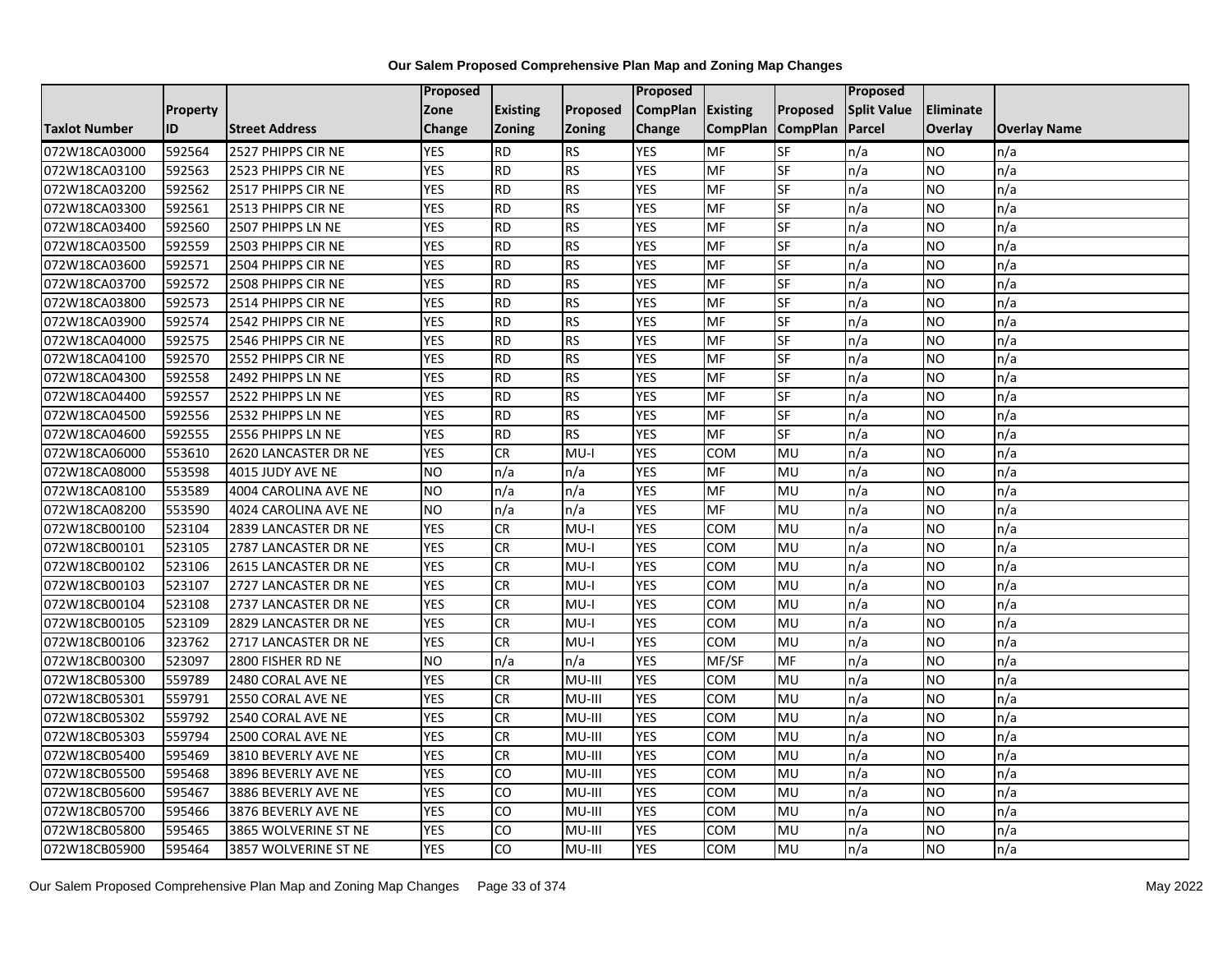|               |                 |                       | Proposed      |                 |                 | Proposed        |                 |                 | Proposed           |                |                     |
|---------------|-----------------|-----------------------|---------------|-----------------|-----------------|-----------------|-----------------|-----------------|--------------------|----------------|---------------------|
|               | <b>Property</b> |                       | Zone          | <b>Existing</b> | Proposed        | <b>CompPlan</b> | <b>Existing</b> | Proposed        | <b>Split Value</b> | Eliminate      |                     |
| Taxlot Number | ID              | <b>Street Address</b> | <b>Change</b> | <b>Zoning</b>   | <b>Zoning</b>   | Change          | <b>CompPlan</b> | <b>CompPlan</b> | Parcel             | <b>Overlay</b> | <b>Overlay Name</b> |
| 072W18CB06000 | 595461          | 2485 LANCASTER DR NE  | <b>YES</b>    | <b>CO</b>       | MU-III          | <b>YES</b>      | <b>COM</b>      | MU              | n/a                | <b>NO</b>      | n/a                 |
| 072W18CB06100 | 595460          | 3867 WOLVERINE ST NE  | <b>YES</b>    | CO              | MU-III          | <b>YES</b>      | <b>COM</b>      | MU              | n/a                | <b>NO</b>      | n/a                 |
| 072W18CB06200 | 595459          | 3878 BEVERLY AVE NE   | <b>YES</b>    | <b>CO</b>       | MU-III          | <b>YES</b>      | COM             | MU              | n/a                | <b>NO</b>      | n/a                 |
| 072W18CB06400 | 559796          | 2585 LANCASTER DR NE  | <b>YES</b>    | <b>CR</b>       | MU-III          | <b>YES</b>      | COM             | MU              | n/a                | <b>NO</b>      | n/a                 |
| 072W18CB06500 | 595458          | 2595 LANCASTER DR NE  | <b>YES</b>    | $\overline{c}$  | MU-III          | <b>YES</b>      | COM             | MU              | n/a                | <b>NO</b>      | n/a                 |
| 072W18CC00100 | 595462          | 2475 LANCASTER DR NE  | <b>YES</b>    | <b>CO</b>       | MU-III          | <b>YES</b>      | <b>COM</b>      | MU              | n/a                | <b>NO</b>      | n/a                 |
| 072W18CC00200 | 595463          | 3855 WOLVERINE ST NE  | <b>YES</b>    | CO              | MU-III          | <b>YES</b>      | <b>COM</b>      | MU              | n/a                | <b>NO</b>      | n/a                 |
| 072W18CC00300 | 559869          | None                  | <b>YES</b>    | <b>CR</b>       | MU-III          | <b>YES</b>      | <b>COM</b>      | MU              | n/a                | <b>NO</b>      | n/a                 |
| 072W18CC00400 | 559793          | 3825 WOLVERINE ST NE  | <b>YES</b>    | <b>CR</b>       | MU-III          | <b>YES</b>      | COM             | MU              | n/a                | <b>NO</b>      | n/a                 |
| 072W18CC05800 | 559870          | 2265 LANCASTER DR NE  | <b>YES</b>    | <b>CR</b>       | MU-III          | <b>YES</b>      | <b>COM</b>      | MU              | n/a                | <b>NO</b>      | n/a                 |
| 072W18CC05900 | 559871          | 2225 LANCASTER DR NE  | <b>YES</b>    | <b>CR</b>       | MU-III          | <b>YES</b>      | <b>COM</b>      | MU              | n/a                | <b>NO</b>      | n/a                 |
| 072W18CC06100 | 595470          | None                  | <b>YES</b>    | <b>CR</b>       | MU-III          | <b>YES</b>      | COM             | MU              | n/a                | <b>NO</b>      | n/a                 |
| 072W18CC06200 | 595471          | 2425 LANCASTER DR NE  | <b>YES</b>    | <b>CR</b>       | MU-III          | <b>YES</b>      | COM             | MU              | n/a                | <b>NO</b>      | n/a                 |
| 072W18CD00300 | 578030          | 2450 LANCASTER DR NE  | <b>YES</b>    | CO              | MU-III          | <b>YES</b>      | COM             | MU              | n/a                | <b>NO</b>      | n/a                 |
| 072W18CD00600 | 523135          | 2300 LANCASTER DR NE  | <b>YES</b>    | CO              | MU-III          | <b>YES</b>      | COM             | MU              | n/a                | <b>NO</b>      | n/a                 |
| 072W18CD00601 | 523136          | 2400 LANCASTER DR NE  | <b>YES</b>    | 6               | MU-III          | <b>YES</b>      | <b>COM</b>      | MU              | n/a                | <b>NO</b>      | n/a                 |
| 072W18DB00800 | 577952          | 2465 HOLLYWOOD DR NE  | <b>YES</b>    | <b>RA</b>       | <b>RS</b>       | <b>YES</b>      | <b>CSE</b>      | SF              | n/a                | <b>NO</b>      | n/a                 |
| 072W18DB00801 | 326377          | 2461 HOLLYWOOD DR NE  | <b>YES</b>    | <b>RA</b>       | <b>RS</b>       | <b>YES</b>      | <b>CSE</b>      | SF              | n/a                | <b>NO</b>      | n/a                 |
| 072W18DB00802 | 326378          | 2453 HOLLYWOOD DR NE  | <b>YES</b>    | <b>RA</b>       | <b>RS</b>       | <b>YES</b>      | <b>CSE</b>      | SF              | n/a                | <b>NO</b>      | n/a                 |
| 072W18DB00803 | 329272          | 2457 HOLLYWOOD DR NE  | <b>YES</b>    | <b>RA</b>       | <b>RS</b>       | <b>YES</b>      | <b>CSE</b>      | SF              | n/a                | <b>NO</b>      | n/a                 |
| 072W18DB00900 | 577954          | 2515 HOLLYWOOD DR NE  | <b>YES</b>    | <b>RA</b>       | <b>RS</b>       | <b>YES</b>      | <b>CSE</b>      | $S_{F}$         | n/a                | <b>NO</b>      | n/a                 |
| 072W18DD00100 | 555931          | 2390 BROWN RD NE      | <b>YES</b>    | <b>RA</b>       | <b>NH</b>       | <b>YES</b>      | <b>SF</b>       | MU              | n/a                | <b>NO</b>      | n/a                 |
| 072W18DD00101 | 555932          | None                  | <b>YES</b>    | <b>RA</b>       | PA              | <b>YES</b>      | <b>SF</b>       | POS             | n/a                | <b>NO</b>      | n/a                 |
| 072W19AB04800 | 523166          | 1885 45TH AVE NE      | <b>YES</b>    | <b>RA</b>       | RM <sub>2</sub> | <b>NO</b>       | n/a             | n/a             | n/a                | <b>NO</b>      | n/a                 |
| 072W19AC02000 | 547825          | 1776 AGUILAS CT NE    | <b>YES</b>    | <b>RS</b>       | <b>NH</b>       | <b>YES</b>      | SF              | MU              | n/a                | <b>NO</b>      | n/a                 |
| 072W19AC02100 | 547824          | 1645 45TH AVE NE      | <b>YES</b>    | <b>RS</b>       | <b>NH</b>       | <b>YES</b>      | <b>SF</b>       | MU              | n/a                | <b>NO</b>      | n/a                 |
| 072W19AD00500 | 582277          | 1710 45TH AVE NE      | <b>YES</b>    | <b>RA</b>       | <b>NH</b>       | <b>YES</b>      | <b>SF</b>       | MU              | n/a                | <b>NO</b>      | n/a                 |
| 072W19AD00600 | 582278          | 1690 45TH AVE NE      | <b>YES</b>    | <b>RA</b>       | <b>NH</b>       | <b>YES</b>      | SF              | MU              | n/a                | <b>NO</b>      | n/a                 |
| 072W19AD00700 | 582279          | 1670 45TH AVE NE      | <b>YES</b>    | <b>RA</b>       | <b>NH</b>       | <b>YES</b>      | <b>SF</b>       | MU              | n/a                | <b>NO</b>      | n/a                 |
| 072W19AD00900 | 582281          | 4573 SWEGLE RD NE     | <b>YES</b>    | <b>RA</b>       | RM1             | <b>YES</b>      | <b>SF</b>       | <b>MF</b>       | n/a                | <b>NO</b>      | n/a                 |
| 072W19AD01000 | 582282          | 4583 SWEGLE RD NE     | <b>YES</b>    | <b>RA</b>       | RM1             | <b>YES</b>      | SF              | MF              | n/a                | <b>NO</b>      | n/a                 |
| 072W19AD03700 | 594523          | 4563 SWEGLE RD NE     | <b>YES</b>    | <b>RS</b>       | <b>NH</b>       | <b>YES</b>      | <b>SF</b>       | MU              | n/a                | <b>NO</b>      | n/a                 |
| 072W19BA01300 | 523311          | 4125 SUNNYVIEW RD NE  | <b>YES</b>    | PE/RA           | PE              | <b>YES</b>      | CSE/SF          | <b>CSE</b>      | n/a                | <b>NO</b>      | n/a                 |
| 072W19BA02600 | 551876          | 2183 41ST AVE NE      | <b>NO</b>     | n/a             | n/a             | <b>YES</b>      | MF              | SF              | n/a                | <b>NO</b>      | n/a                 |
| 072W19BA02700 | 551875          | 2143 41ST AVE NE      | <b>NO</b>     | n/a             | n/a             | <b>YES</b>      | <b>MF</b>       | SF              | n/a                | <b>NO</b>      | n/a                 |
| 072W19BA03300 | 523316          | 2118 LANCASTER DR NE  | <b>YES</b>    | <b>CR</b>       | MU-III          | <b>YES</b>      | COM             | MU              | n/a                | <b>NO</b>      | n/a                 |
| 072W19BA03400 | 523337          | 2168 LANCASTER DR NE  | <b>YES</b>    | CR/RM2          | MU-III          | <b>YES</b>      | COM             | MU              | n/a                | <b>NO</b>      | n/a                 |
| 072W19BA03500 | 523332          | 2100 LANCASTER DR NE  | <b>YES</b>    | <b>CR</b>       | MU-III          | <b>YES</b>      | COM             | MU              | n/a                | <b>NO</b>      | n/a                 |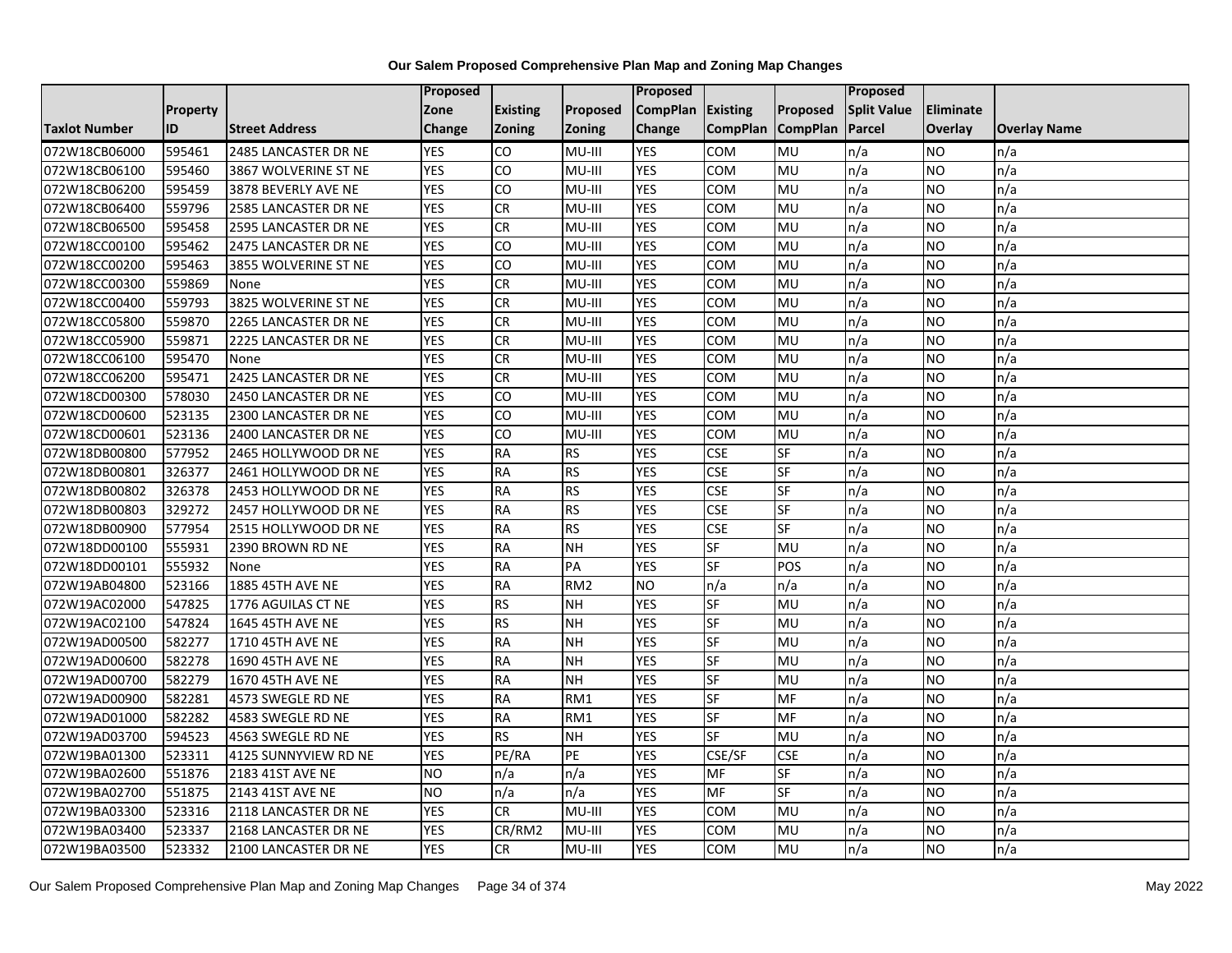|                      |          |                          | Proposed   |                 |                 | <b>Proposed</b> |                 |                 | Proposed                               |                  |                     |
|----------------------|----------|--------------------------|------------|-----------------|-----------------|-----------------|-----------------|-----------------|----------------------------------------|------------------|---------------------|
|                      | Property |                          | Zone       | <b>Existing</b> | Proposed        | <b>CompPlan</b> | Existing        | Proposed        | <b>Split Value</b>                     | <b>Eliminate</b> |                     |
| <b>Taxlot Number</b> | ID       | <b>Street Address</b>    | Change     | Zoning          | Zoning          | Change          | <b>CompPlan</b> | <b>CompPlan</b> | Parcel                                 | <b>Overlay</b>   | <b>Overlay Name</b> |
| 072W19BA03700        | 523331   | None                     | <b>YES</b> | <b>CR</b>       | MU-III          | <b>YES</b>      | <b>COM</b>      | MU              | n/a                                    | <b>NO</b>        | n/a                 |
| 072W19BA03800        | 523325   | 2050 LANCASTER DR NE     | <b>YES</b> | <b>CR</b>       | MU-III          | <b>YES</b>      | <b>COM</b>      | <b>MU</b>       | n/a                                    | <b>NO</b>        | n/a                 |
| 072W19BA04000        | 523317   | 2002 LANCASTER DR NE     | <b>YES</b> | <b>CR</b>       | $MU-I$          | <b>YES</b>      | <b>COM</b>      | MU              | n/a                                    | <b>NO</b>        | n/a                 |
| 072W19BA04100        | 523302   | 1992 LANCASTER DR NE     | <b>YES</b> | CR              | MU-I            | <b>YES</b>      | COM             | MU              | n/a                                    | <b>NO</b>        | n/a                 |
| 072W19BA04401        | 523299   | 1940 LANCASTER DR NE     | <b>YES</b> | CR              | MU-III          | <b>YES</b>      | COM             | MU              | n/a                                    | <b>NO</b>        | n/a                 |
| 072W19BA04402        | 523300   | 1950 LANCASTER DR NE     | <b>YES</b> | CR              | $MU-I$          | <b>YES</b>      | <b>COM</b>      | MU              | n/a                                    | <b>NO</b>        | n/a                 |
| 072W19BA04900        | 523286   | 1922 LANCASTER DR NE     | <b>YES</b> | CR              | MU-III          | <b>YES</b>      | COM             | <b>MU</b>       | n/a                                    | <b>NO</b>        | n/a                 |
| 072W19BA05000        | 523283   | 1890 LANCASTER DR NE     | <b>YES</b> | CR              | MU-III          | <b>YES</b>      | COM             | MU              | n/a                                    | <b>NO</b>        | n/a                 |
| 072W19BA05002        | 349708   | None                     | <b>YES</b> | <b>CR</b>       | MU-III          | <b>YES</b>      | <b>COM</b>      | MU              | n/a                                    | <b>NO</b>        | n/a                 |
| 072W19BA05100        | 523273   | 1880 LANCASTER DR NE 121 | <b>YES</b> | CO              | MU-III          | <b>YES</b>      | COM             | MU              | n/a                                    | <b>NO</b>        | n/a                 |
| 072W19BB00100        | 559864   | 2195 LANCASTER DR NE     | <b>YES</b> | CR              | MU-III          | <b>YES</b>      | <b>COM</b>      | MU              | n/a                                    | <b>NO</b>        | n/a                 |
| 072W19BB00102        | 559866   | 2035 LANCASTER DR NE     | <b>YES</b> | CR              | MU-III          | <b>YES</b>      | COM             | MU              | n/a                                    | <b>NO</b>        | n/a                 |
| 072W19BB00103        | 353271   | 2157 LANCASTER DR NE     | <b>YES</b> | <b>CR</b>       | MU-III          | <b>YES</b>      | COM             | MU              | n/a                                    | <b>NO</b>        | n/a                 |
| 072W19BB00200        | 559868   | 2155 LANCASTER DR NE     | <b>YES</b> | <b>CR</b>       | MU-III          | <b>YES</b>      | COM             | MU              | n/a                                    | <b>NO</b>        | n/a                 |
| 072W19BB00300        | 559867   | 2093 LANCASTER DR NE     | <b>YES</b> | CR              | MU-III          | <b>YES</b>      | COM             | MU              | n/a                                    | <b>NO</b>        | n/a                 |
| 072W19BB00400        | 559865   | 2025 LANCASTER DR NE     | <b>YES</b> | CR              | $MU-I$          | <b>YES</b>      | COM             | MU              | n/a                                    | <b>NO</b>        | n/a                 |
|                      |          |                          |            |                 |                 |                 |                 |                 | <b>NOT</b><br>Proposed<br>Split Taxlot |                  |                     |
| 072W19BB07500        | 523272   | 3864 SUNNYVIEW RD NE     | <b>YES</b> | CO/RM2          | RM <sub>2</sub> | <b>NO</b>       | n/a             | n/a             | Zoning                                 | <b>NO</b>        | n/a                 |
| 072W19BB09300        | 523293   | 1925 LANCASTER DR NE     | <b>YES</b> | <b>CR</b>       | $MU-I$          | <b>YES</b>      | <b>COM</b>      | MU              | n/a                                    | <b>NO</b>        | n/a                 |
| 072W19BB09301        | 523294   | None                     | <b>YES</b> | CR              | MU-III          | <b>YES</b>      | <b>COM</b>      | MU              | n/a                                    | <b>NO</b>        | n/a                 |
| 072W19BB09400        | 523298   | 1987 LANCASTER DR NE     | <b>YES</b> | CR              | $MU-I$          | <b>YES</b>      | <b>COM</b>      | MU              | n/a                                    | <b>NO</b>        | n/a                 |
| 072W19BB09500        | 523292   | 1955 LANCASTER DR NE     | <b>YES</b> | <b>CR</b>       | MU-III          | <b>YES</b>      | COM             | MU              | n/a                                    | <b>NO</b>        | n/a                 |
| 072W19BB09600        | 523282   | 1895 LANCASTER DR NE     | <b>YES</b> | CR              | MU-III          | <b>YES</b>      | COM             | MU              | n/a                                    | <b>NO</b>        | n/a                 |
| 072W19BB09800        | 523281   | 1865 LANCASTER DR NE     | <b>YES</b> | CR              | MU-III          | <b>YES</b>      | COM             | MU              | n/a                                    | <b>NO</b>        | n/a                 |
| 072W19BB09900        | 523271   | 1835 LANCASTER DR NE     | <b>YES</b> | <b>CR</b>       | MU-III          | <b>YES</b>      | COM             | MU              | n/a                                    | <b>NO</b>        | n/a                 |
| 072W19BB10000        | 523268   | 1805 LANCASTER DR NE     | <b>YES</b> | <b>CR</b>       | MU-III          | <b>YES</b>      | COM             | MU              | n/a                                    | <b>NO</b>        | n/a                 |
| 072W19BB10100        | 523269   | 1805 LANCASTER DR NE     | <b>YES</b> | CR              | MU-III          | <b>YES</b>      | COM             | MU              | n/a                                    | <b>NO</b>        | n/a                 |
| 072W19BC00100        | 523265   | None                     | <b>YES</b> | CR              | MU-III          | <b>YES</b>      | COM             | MU              | n/a                                    | <b>NO</b>        | n/a                 |
| 072W19BC00200        | 523267   | None                     | <b>YES</b> | CR              | MU-III          | <b>YES</b>      | <b>COM</b>      | MU              | n/a                                    | <b>NO</b>        | n/a                 |
| 072W19BC00300        | 523262   | None                     | <b>YES</b> | <b>CR</b>       | MU-III          | <b>YES</b>      | <b>COM</b>      | MU              | n/a                                    | <b>NO</b>        | n/a                 |
| 072W19BC00400        | 523260   | 1735 LANCASTER DR NE     | <b>YES</b> | CR              | MU-III          | <b>YES</b>      | COM             | MU              | n/a                                    | <b>NO</b>        | n/a                 |
| 072W19BC00500        | 523259   | 1725 LANCASTER DR NE     | <b>YES</b> | CR              | MU-III          | <b>YES</b>      | COM             | MU              | n/a                                    | <b>NO</b>        | n/a                 |
| 072W19BC00600        | 523241   | 1705 LANCASTER DR NE     | <b>YES</b> | CR              | MU-III          | <b>YES</b>      | <b>COM</b>      | MU              | n/a                                    | <b>NO</b>        | n/a                 |
| 072W19BC00700        | 523242   | 3875 MARKET ST NE        | <b>YES</b> | CR              | MU-III          | <b>YES</b>      | COM             | MU              | n/a                                    | <b>NO</b>        | n/a                 |
| 072W19BC00701        | 523243   | 1741 LANCASTER DR NE     | <b>YES</b> | <b>CR</b>       | MU-III          | <b>YES</b>      | <b>COM</b>      | MU              | n/a                                    | <b>NO</b>        | n/a                 |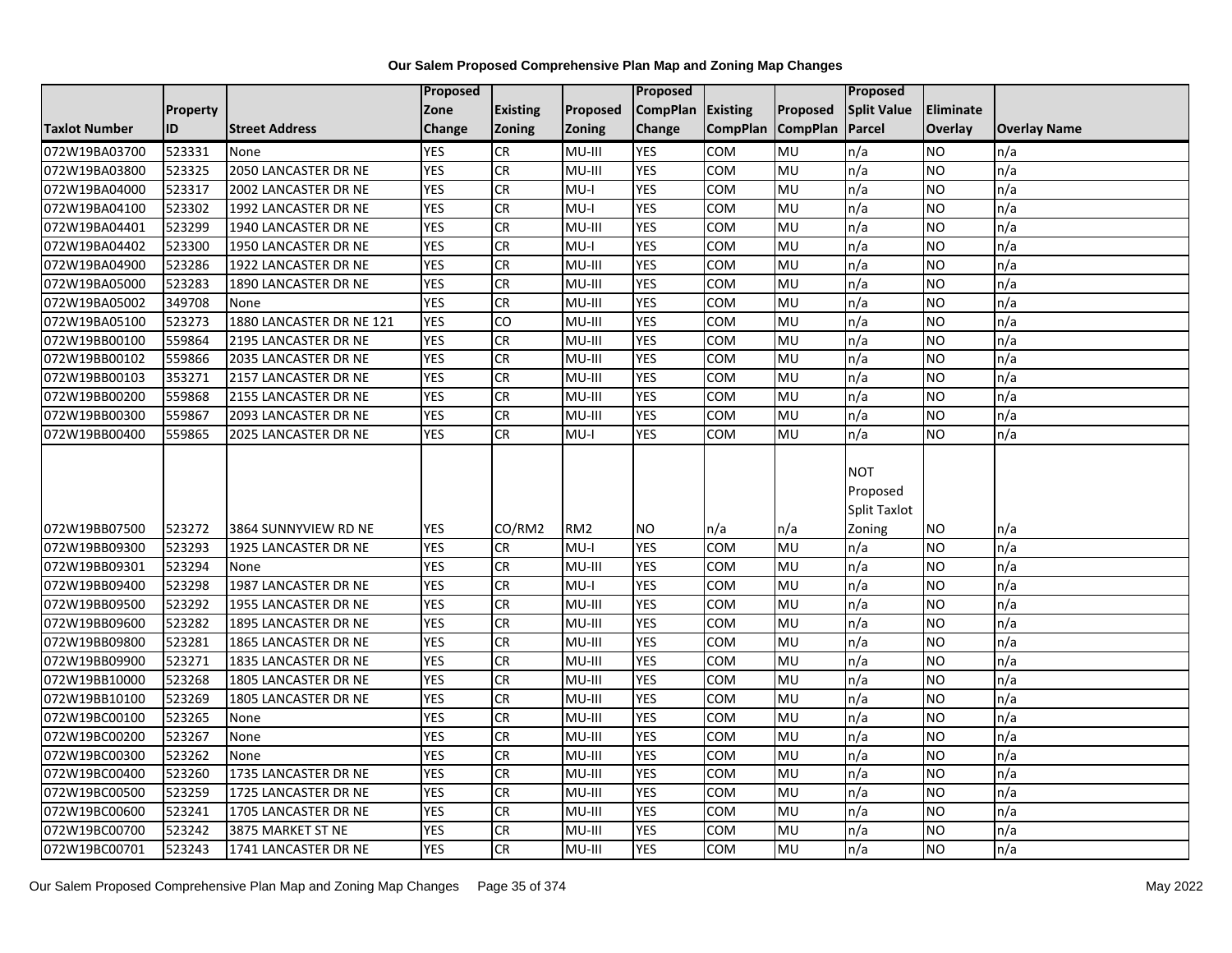|                      |                 |                       | Proposed   |                 |          | Proposed        |                 |                 | Proposed           |                |                     |
|----------------------|-----------------|-----------------------|------------|-----------------|----------|-----------------|-----------------|-----------------|--------------------|----------------|---------------------|
|                      | <b>Property</b> |                       | Zone       | <b>Existing</b> | Proposed | <b>CompPlan</b> | Existing        | Proposed        | <b>Split Value</b> | Eliminate      |                     |
| <b>Taxlot Number</b> | ID              | <b>Street Address</b> | Change     | Zoning          | Zoning   | Change          | <b>CompPlan</b> | <b>CompPlan</b> | Parcel             | <b>Overlay</b> | <b>Overlay Name</b> |
| 072W19BC00800        | 523245          | 3855 MARKET ST NE     | <b>YES</b> | <b>CR</b>       | MU-III   | <b>YES</b>      | <b>COM</b>      | MU              | n/a                | NO             | n/a                 |
| 072W19BC00801        | 523246          | 1741 LANCASTER DR NE  | <b>YES</b> | <b>CR</b>       | MU-III   | <b>YES</b>      | COM             | <b>MU</b>       | n/a                | NO.            | n/a                 |
| 072W19BC00900        | 523261          | 1741 LANCASTER DR NE  | <b>YES</b> | CR              | MU-III   | <b>YES</b>      | COM             | MU              | n/a                | <b>NO</b>      | n/a                 |
| 072W19BC01000        | 523263          | 1795 LANCASTER DR NE  | <b>YES</b> | CR              | MU-III   | <b>YES</b>      | сом             | MU              | n/a                | <b>NO</b>      | n/a                 |
| 072W19BC03500        | 523213          | 3740 MARKET ST NE     | <b>YES</b> | CR              | MU-III   | <b>YES</b>      | сом             | <b>MU</b>       | n/a                | NO.            | n/a                 |
| 072W19BC03501        | 523214          | None                  | <b>YES</b> | CR              | MU-III   | <b>YES</b>      | COM             | MU              | n/a                | <b>NO</b>      | n/a                 |
| 072W19BC03600        | 523223          | 3950 MARKET ST NE     | <b>YES</b> | CR              | MU-III   | <b>YES</b>      | COM             | MU              | n/a                | NO.            | n/a                 |
| 072W19BC03700        | 523226          | 1685 LANCASTER DR NE  | <b>YES</b> | CR              | MU-III   | <b>YES</b>      | COM             | <b>MU</b>       | n/a                | NO.            | n/a                 |
| 072W19BC03800        | 523220          | 1565 LANCASTER DR NE  | <b>YES</b> | CR              | MU-III   | <b>YES</b>      | COM             | MU              | n/a                | NO.            | n/a                 |
| 072W19BC03900        | 523210          | 3740 MARKET ST NE     | <b>YES</b> | $\overline{c}$  | MU-III   | <b>YES</b>      | <b>COM</b>      | <b>MU</b>       | n/a                | NO.            | n/a                 |
| 072W19BC03901        | 523211          | 1501 LANCASTER DR NE  | <b>YES</b> | CR              | MU-III   | <b>YES</b>      | COM             | MU              | n/a                | <b>NO</b>      | n/a                 |
| 072W19BD00700        | 523236          | 4051 MARKET ST NE     | <b>YES</b> | <b>CR</b>       | MU-III   | <b>YES</b>      | COM             | MU              | n/a                | <b>NO</b>      | n/a                 |
| 072W19BD00701        | 340559          | None                  | <b>YES</b> | CR              | MU-III   | <b>YES</b>      | COM             | <b>MU</b>       | n/a                | NO.            | n/a                 |
| 072W19BD00800        | 523270          | 1840 LANCASTER DR NE  | <b>YES</b> | <b>CR</b>       | MU-III   | <b>YES</b>      | <b>COM</b>      | MU              | n/a                | NO.            | n/a                 |
| 072W19BD00900        | 523264          | 1812 LANCASTER DR NE  | <b>YES</b> | CR/RM2          | MU-III   | <b>YES</b>      | COM/MF          | MU              | n/a                | <b>NO</b>      | n/a                 |
| 072W19BD01100        | 523255          | 4010 MARKET ST NE     | <b>YES</b> | CR              | MU-III   | <b>YES</b>      | сом             | <b>MU</b>       | n/a                | NO.            | n/a                 |
| 072W19BD01101        | 523256          | 1710 LANCASTER DR NE  | <b>YES</b> | <b>CR</b>       | MU-III   | <b>YES</b>      | COM             | MU              | n/a                | <b>NO</b>      | n/a                 |
|                      |                 |                       |            |                 |          |                 | NO.             |                 |                    |                |                     |
|                      |                 |                       |            | ΝO              |          |                 | <b>COMPPLA</b>  |                 |                    |                |                     |
| 072W19BD01102        | 523257          | None                  | <b>YES</b> | ZONING          | MU-III   | <b>YES</b>      | N               | MU              | n/a                | NO             | n/a                 |
| 072W19BD01200        | 523238          | 1710 LANCASTER DR NE  | <b>YES</b> | CR              | MU-III   | <b>YES</b>      | COM             | MU              | n/a                | NO.            | n/a                 |
| 072W19BD01300        | 576436          | 1660 LANCASTER DR NE  | <b>YES</b> | CR              | MU-III   | <b>YES</b>      | COM             | MU              | n/a                | NO.            | n/a                 |
| 072W19BD01400        | 576441          | 1640 LANCASTER DR NE  | <b>YES</b> | <b>CR</b>       | MU-III   | <b>YES</b>      | COM             | MU              | n/a                | NO.            | n/a                 |
| 072W19BD01500        | 576444          | 1630 LANCASTER DR NE  | <b>YES</b> | CR              | MU-III   | <b>YES</b>      | COM             | MU              | n/a                | NO.            | n/a                 |
| 072W19BD01600        | 576445          | None                  | <b>YES</b> | CR              | MU-III   | <b>YES</b>      | сом             | MU              | n/a                | NO.            | n/a                 |
| 072W19BD01700        | 576443          | None                  | <b>YES</b> | CR              | MU-III   | <b>YES</b>      | сом             | MU              | n/a                | NO.            | n/a                 |
| 072W19BD01800        | 576490          | 1570 LANCASTER DR NE  | <b>YES</b> | CR              | $MU-III$ | <b>YES</b>      | COM             | <b>MU</b>       | n/a                | NO.            | n/a                 |
| 072W19BD01900        | 576492          | 1560 LANCASTER DR NE  | <b>YES</b> | <b>CR</b>       | MU-III   | <b>YES</b>      | COM             | MU              | n/a                | NO.            | n/a                 |
| 072W19BD02000        | 576494          | 4035 CYPRESS ST NE    | <b>YES</b> | <b>CR</b>       | MU-III   | <b>YES</b>      | COM             | MU              | n/a                | NO.            | n/a                 |
| 072W19BD02100        | 576493          | None                  | <b>YES</b> | CR              | MU-III   | <b>YES</b>      | <b>COM</b>      | MU              | n/a                | NO.            | n/a                 |
| 072W19BD02200        | 576491          | None                  | <b>YES</b> | CR              | MU-III   | <b>YES</b>      | COM             | MU              | n/a                | <b>NO</b>      | n/a                 |
| 072W19BD02300        | 576442          | 1632 LANCASTER DR NE  | <b>YES</b> | CR              | MU-III   | <b>YES</b>      | COM             | MU              | n/a                | <b>NO</b>      | n/a                 |
| 072W19BD02400        | 576439          | 4040 MARKET ST NE     | <b>YES</b> | $\overline{c}$  | MU-III   | <b>YES</b>      | COM             | MU              | n/a                | NO.            | n/a                 |
| 072W19BD02500        | 576433          | 1684 CLAY ST NE       | <b>YES</b> | CR              | MU-III   | <b>YES</b>      | COM             | MU              | n/a                | NO.            | n/a                 |
| 072W19BD02600        | 576434          | 1644 CLAY ST NE       | <b>YES</b> | CR              | MU-III   | <b>YES</b>      | MF              | MU              | n/a                | <b>NO</b>      | n/a                 |
| 072W19BD03100        | 576504          | 4077 CYPRESS ST NE    | Ю          | n/a             | n/a      | <b>YES</b>      | <b>SF</b>       | <b>MF</b>       | n/a                | NO.            | n/a                 |
| 072W19BD03101        | 320001          | 4087 CYPRESS ST NE    | <b>NO</b>  | n/a             | n/a      | <b>YES</b>      | SF              | MF              | n/a                | NO.            | n/a                 |
| 072W19CA04000        | 576496          | 4032 CYPRESS ST NE    | <b>YES</b> | RM <sub>2</sub> | MU-III   | <b>YES</b>      | <b>COM</b>      | MU              | n/a                | NO.            | n/a                 |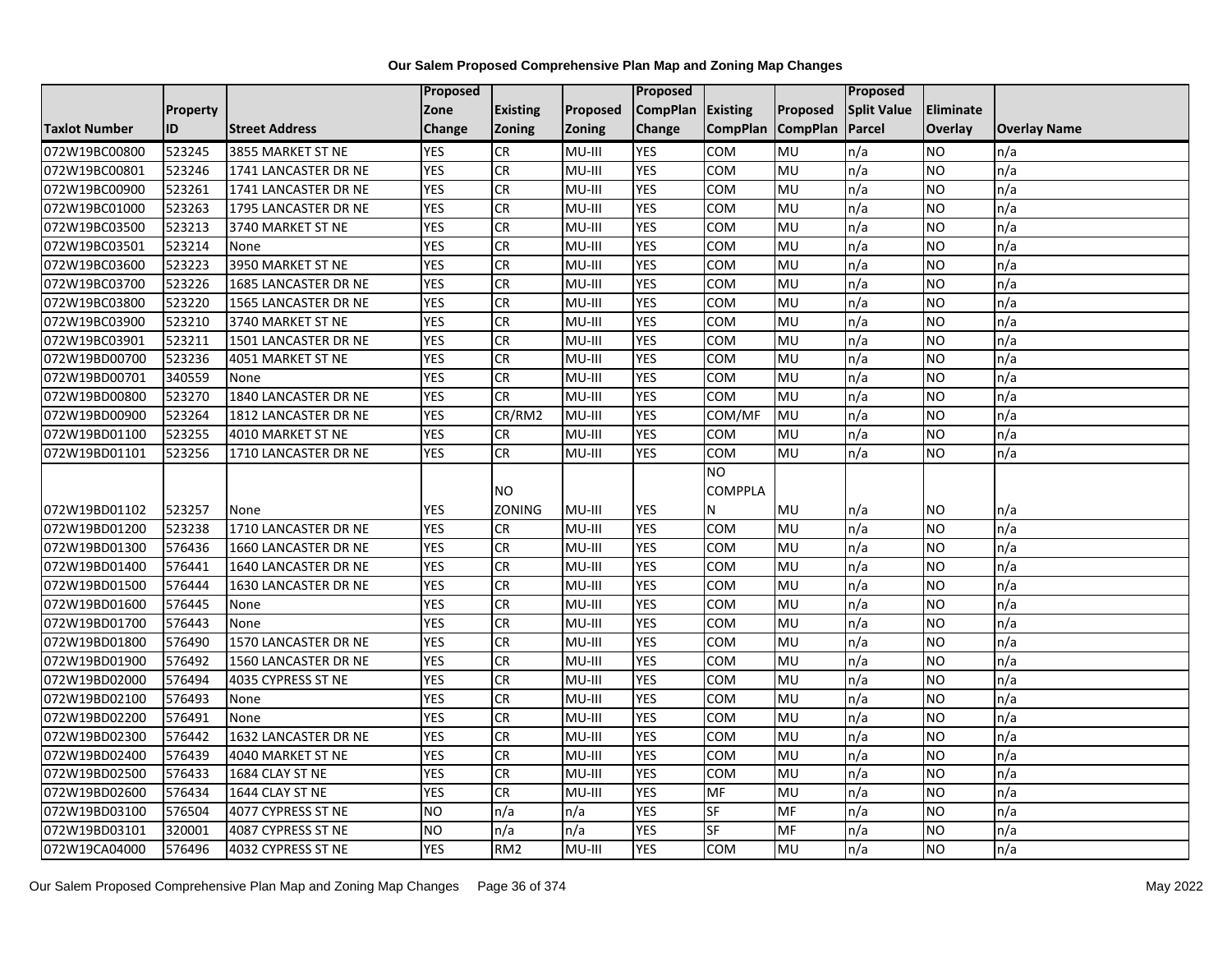|                      |                 |                         | Proposed   |                 |                 | <b>Proposed</b> |                 |                 | <b>Proposed</b>    |                |                     |
|----------------------|-----------------|-------------------------|------------|-----------------|-----------------|-----------------|-----------------|-----------------|--------------------|----------------|---------------------|
|                      | <b>Property</b> |                         | Zone       | <b>Existing</b> | <b>Proposed</b> | <b>CompPlan</b> | <b>Existing</b> | Proposed        | <b>Split Value</b> | Eliminate      |                     |
| <b>Taxlot Number</b> | ID              | <b>Street Address</b>   | Change     | <b>Zoning</b>   | Zoning          | Change          | <b>CompPlan</b> | <b>CompPlan</b> | Parcel             | <b>Overlay</b> | <b>Overlay Name</b> |
| 072W19CA04300        | 576500          | 1453 CLAY ST NE         | <b>YES</b> | RM <sub>2</sub> | MU-III          | <b>YES</b>      | <b>COM</b>      | MU              | n/a                | NO             | n/a                 |
| 072W19CA04400        | 576499          | 1423 CLAY ST NE         | <b>YES</b> | RM <sub>2</sub> | MU-III          | <b>YES</b>      | <b>COM</b>      | <b>MU</b>       | n/a                | NO.            | n/a                 |
| 072W19CA04800        | 576498          | 1403 CLAY ST NE         | <b>YES</b> | RM <sub>2</sub> | MU-III          | <b>YES</b>      | COM             | MU              | n/a                | NO.            | n/a                 |
| 072W19CA05200        | 576497          | 1302 LANCASTER DR NE    | <b>YES</b> | ${\sf CR}$      | MU-III          | <b>YES</b>      | COM             | MU              | n/a                | NO.            | n/a                 |
| 072W19CA06100        | 576495          | 1410 LANCASTER DR NE    | <b>YES</b> | CR              | MU-III          | <b>YES</b>      | COM             | MU              | n/a                | NO.            | n/a                 |
| 072W19CA06200        | 576449          | 1292 LANCASTER DR NE    | <b>YES</b> | CR              | MU-III          | <b>YES</b>      | COM             | MU              | n/a                | NO.            | n/a                 |
| 072W19CA06300        | 576447          | 1200 LANCASTER DR NE    | <b>YES</b> | <b>CR</b>       | MU-III          | <b>YES</b>      | COM             | MU              | n/a                | NO.            | n/a                 |
| 072W19CA06301        | 576448          | 1288 LANCASTER DR NE    | <b>YES</b> | <b>CR</b>       | MU-III          | <b>YES</b>      | COM             | MU              | n/a                | NO.            | n/a                 |
| 072W19CA06500        | 576450          | 4094 WEATHERS ST NE     | <b>YES</b> | <b>RA</b>       | RM <sub>2</sub> | <b>NO</b>       | n/a             | n/a             | n/a                | NO.            | n/a                 |
| 072W19CA07000        | 576463          | 4100 BLK WEATHERS ST NE | <b>YES</b> | RM <sub>2</sub> | PA              | <b>YES</b>      | <b>MF</b>       | POS             | n/a                | NO.            | n/a                 |
| 072W19CA07100        | 576455          | None                    | <b>YES</b> | RM <sub>2</sub> | PA              | <b>YES</b>      | <b>MF</b>       | POS             | n/a                | <b>NO</b>      | n/a                 |
| 072W19CA07300        | 576451          | 1136 LANCASTER DR NE    | <b>YES</b> | CR              | MU-III          | <b>YES</b>      | COM             | MU              | n/a                | <b>NO</b>      | n/a                 |
| 072W19CA07400        | 576452          | 1134 LANCASTER DR NE    | <b>YES</b> | CR              | MU-III          | <b>YES</b>      | COM             | MU              | n/a                | NO.            | n/a                 |
| 072W19CB00100        | 523206          | 1497 LANCASTER DR NE    | <b>YES</b> | <b>CR</b>       | MU-III          | <b>YES</b>      | <b>COM</b>      | MU              | n/a                | <b>NO</b>      | n/a                 |
| 072W19CB00200        | 523207          | 1401 LANCASTER DR NE    | <b>YES</b> | <b>CR</b>       | MU-III          | <b>YES</b>      | COM             | MU              | n/a                | NO.            | n/a                 |
| 072W19CB00201        | 523208          | None                    | <b>YES</b> | <b>CR</b>       | MU-III          | <b>YES</b>      | COM             | MU              | n/a                | NO.            | n/a                 |
| 072W19CB00300        | 523199          | 1361 LANCASTER DR NE    | <b>YES</b> | CO              | MU-III          | <b>YES</b>      | <b>COM</b>      | MU              | n/a                | NO.            | n/a                 |
| 072W19CB00400        | 523200          | 1338 39TH AVE NE        | <b>YES</b> | RM <sub>2</sub> | MU-III          | <b>YES</b>      | COM             | MU              | n/a                | NO.            | n/a                 |
| 072W19CB00700        | 523209          | 1415 LANCASTER DR NE    | <b>YES</b> | CO/CR           | MU-III          | <b>YES</b>      | COM             | MU              | n/a                | NO.            | n/a                 |
| 072W19CB00800        | 523203          | 1400 38TH AVE NE        | <b>YES</b> | <b>RA</b>       | PA              | <b>YES</b>      | <b>SF</b>       | POS             | n/a                | ΝO             | n/a                 |
| 072W19CB04600        | 566350          | 1311 LANCASTER DR NE    | <b>YES</b> | CO              | MU-III          | <b>YES</b>      | <b>COM</b>      | MU              | n/a                | NO.            | n/a                 |
| 072W19CB04700        | 566379          | 1251 LANCASTER DR NE    | <b>YES</b> | CO              | MU-III          | <b>YES</b>      | <b>COM</b>      | MU              | n/a                | <b>NO</b>      | n/a                 |
| 072W19CB07800        | 566398          | 3980 MANOR DR NE        | <b>YES</b> | CO              | MU-III          | <b>YES</b>      | <b>COM</b>      | MU              | n/a                | NO.            | n/a                 |
| 072W19CB07900        | 566397          | 3960 MANOR DR NE        | <b>YES</b> | CO              | MU-III          | <b>YES</b>      | COM             | MU              | n/a                | NO.            | n/a                 |
| 072W19CB11900        | 583429          | 1151 LANCASTER DR NE    | <b>YES</b> | <b>CR</b>       | MU-III          | <b>YES</b>      | COM             | MU              | n/a                | NO.            | n/a                 |
| 072W19CB12000        | 583431          | 1191 LANCASTER DR NE    | <b>YES</b> | <b>CR</b>       | MU-III          | <b>YES</b>      | <b>COM</b>      | MU              | n/a                | NO.            | n/a                 |
| 072W19CC00100        | 583428          | 1131 LANCASTER DR NE    | <b>YES</b> | <b>CR</b>       | MU-III          | <b>YES</b>      | COM             | MU              | n/a                | NO.            | n/a                 |
| 072W19CC00200        | 583427          | 1011 LANCASTER DR NE    | <b>YES</b> | <b>CR</b>       | MU-III          | <b>YES</b>      | COM             | MU              | n/a                | NO.            | n/a                 |
| 072W19CC00300        | 583426          | 1011 LANCASTER DR NE    | <b>YES</b> | <b>CR</b>       | MU-III          | <b>YES</b>      | <b>COM</b>      | MU              | n/a                | NO.            | n/a                 |
| 072W19CC00400        | 583437          | 1011 LANCASTER DR NE    | <b>YES</b> | <b>CR</b>       | MU-III          | <b>YES</b>      | <b>COM</b>      | MU              | n/a                | NO.            | n/a                 |
| 072W19CC00500        | 583438          | None                    | <b>YES</b> | <b>CR</b>       | MU-III          | <b>YES</b>      | COM             | MU              | n/a                | NO.            | n/a                 |
| 072W19CC00600        | 583436          | None                    | <b>YES</b> | CR              | MU-III          | <b>YES</b>      | COM             | MU              | n/a                | NO.            | n/a                 |
| 072W19CC01000        | 583445          | 3885 D ST NE            | <b>YES</b> | CO              | MU-III          | <b>YES</b>      | COM             | MU              | n/a                | NO.            | n/a                 |
| 072W19CC01800        | 583455          | 1045 38TH AVE NE        | <b>YES</b> | <b>RS</b>       | RM <sub>2</sub> | <b>NO</b>       | n/a             | n/a             | n/a                | NO.            | n/a                 |
| 072W19CC01900        | 583456          | 1015 38TH AVE NE        | <b>YES</b> | <b>RS</b>       | RM <sub>2</sub> | <b>NO</b>       | n/a             | n/a             | n/a                | <b>NO</b>      | n/a                 |
| 072W19CC02000        | 583457          | 3785 D ST NE            | <b>YES</b> | <b>RS</b>       | RM <sub>2</sub> | <b>NO</b>       | n/a             | n/a             | n/a                | NO.            | n/a                 |
| 072W19CC02100        | 583466          | 3775 D ST NE            | <b>YES</b> | <b>RS</b>       | RM <sub>2</sub> | <b>NO</b>       | n/a             | n/a             | n/a                | NO.            | n/a                 |
| 072W19CC04200        | 523350          | 833 LANCASTER DR NE     | <b>YES</b> | CR              | MU-III          | <b>YES</b>      | <b>COM</b>      | MU              | n/a                | NO.            | n/a                 |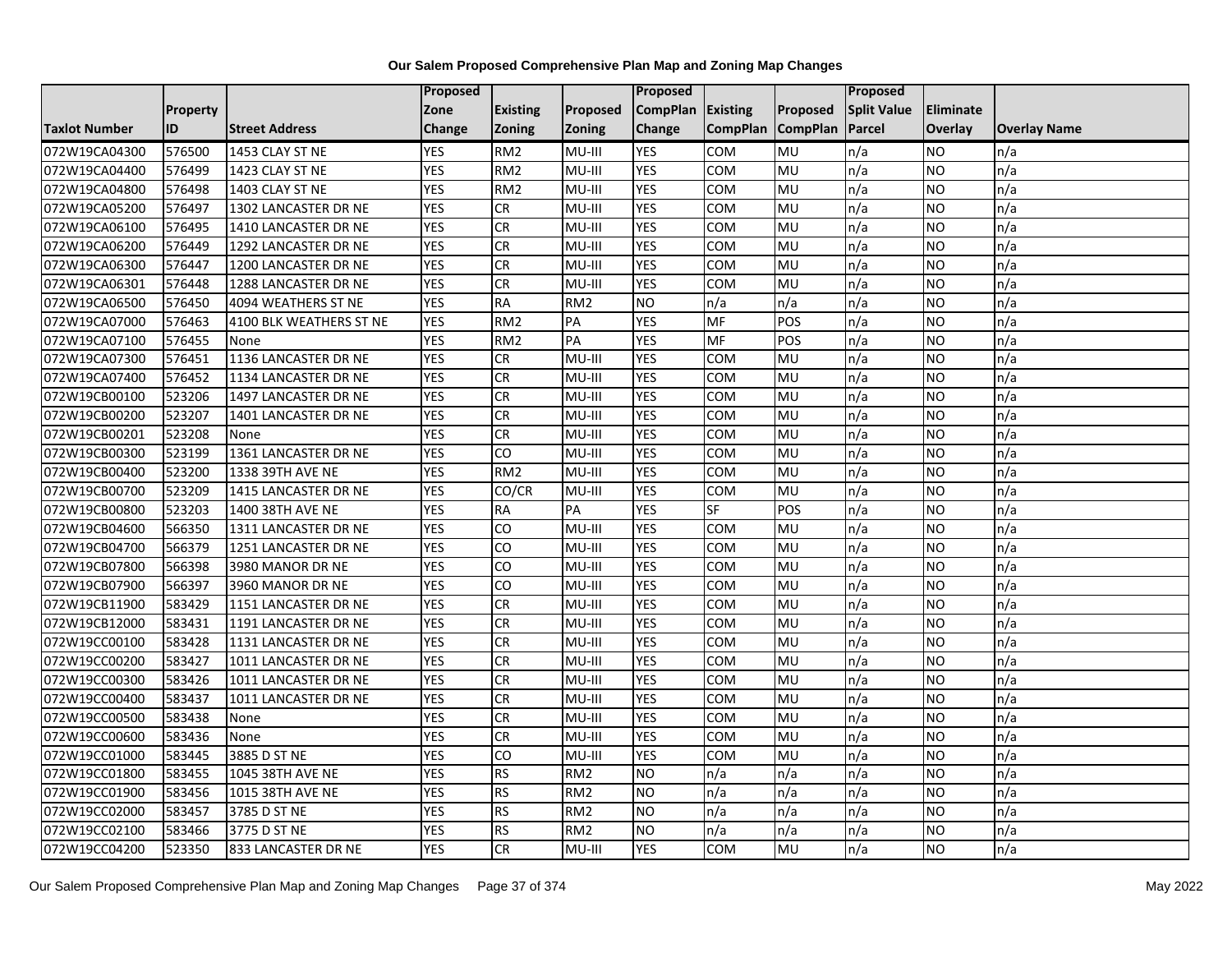|                      |          |                          | Proposed        |                 |                 | <b>Proposed</b> |                 |                          | Proposed                                                |                  |                     |
|----------------------|----------|--------------------------|-----------------|-----------------|-----------------|-----------------|-----------------|--------------------------|---------------------------------------------------------|------------------|---------------------|
|                      | Property |                          | Zone            | <b>Existing</b> | Proposed        | <b>CompPlan</b> | Existing        | Proposed                 | <b>Split Value</b>                                      | <b>Eliminate</b> |                     |
| <b>Taxlot Number</b> | ID       | <b>Street Address</b>    | Change          | Zoning          | Zoning          | Change          | <b>CompPlan</b> | <b>CompPlan</b>          | Parcel                                                  | Overlay          | <b>Overlay Name</b> |
| 072W19CC04504        | 524091   | 747 LANCASTER DR NE      | <b>YES</b>      | <b>CR</b>       | MU-III          | <b>YES</b>      | <b>COM</b>      | MU                       | n/a                                                     | <b>NO</b>        | n/a                 |
| 072W19CC04600        | 524085   | 707 LANCASTER DR NE      | <b>YES</b>      | <b>CR</b>       | MU-III          | <b>YES</b>      | <b>COM</b>      | <b>MU</b>                | n/a                                                     | <b>NO</b>        | n/a                 |
| 072W19CC04700        | 524086   | 3955 CENTER ST NE        | <b>YES</b>      | <b>CR</b>       | MU-III          | <b>YES</b>      | <b>COM</b>      | <b>MU</b>                | n/a                                                     | <b>NO</b>        | n/a                 |
| 072W19CC05300        | 524095   | 3805 CENTER ST NE        | <b>YES</b>      | <b>CR</b>       | MU-III          | <b>YES</b>      | COM             | MU                       | n/a                                                     | <b>NO</b>        | n/a                 |
| 072W19CC05400        | 524094   | 3801 CENTER ST NE        | <b>YES</b>      | CR              | MU-III          | <b>YES</b>      | COM             | <b>MU</b>                | n/a                                                     | <b>NO</b>        | n/a                 |
| 072W19CC05402        | 359686   | None                     | <b>YES</b>      | CR              | MU-III          | <b>YES</b>      | <b>COM</b>      | MU                       | n/a                                                     | <b>NO</b>        | n/a                 |
| 072W19CC05403        | 359687   | None                     | <b>YES</b>      | <b>CR</b>       | MU-III          | <b>YES</b>      | <b>COM</b>      | <b>MU</b>                | n/a                                                     | <b>NO</b>        | n/a                 |
| 072W19CC05404        | 359688   | None                     | <b>YES</b>      | $\overline{c}$  | MU-III          | <b>YES</b>      | COM             | <b>MU</b>                | n/a                                                     | <b>NO</b>        | n/a                 |
| 072W19CC05800        | 574546   | 831 LANCASTER DR NE 16   | <b>YES</b>      | CR              | MU-III          | <b>YES</b>      | COM             | MU                       | n/a                                                     | <b>NO</b>        | n/a                 |
| 072W19CD00101        | 523198   | None                     | <b>YES</b>      | CR              | MU-III          | <b>YES</b>      | <b>COM</b>      | <b>MU</b>                | n/a                                                     | <b>NO</b>        | n/a                 |
| 072W19CD00199        | 337107   | None                     | <b>YES</b>      | CR              | MU-III          | <b>YES</b>      | <b>COM</b>      | MU                       | n/a                                                     | <b>NO</b>        | n/a                 |
| 072W19CD00200        | 523358   | 922-1128 LANCASTER DR NE | <b>YES</b>      | <b>CR</b>       | MU-III          | <b>YES</b>      | <b>COM</b>      | MU                       | n/a                                                     | <b>NO</b>        | n/a                 |
| 072W19CD00300        | 523355   | 902 LANCASTER DR NE      | <b>YES</b>      | CR              | MU-III          | <b>YES</b>      | COM             | <b>MU</b>                | n/a                                                     | <b>NO</b>        | n/a                 |
| 072W19CD00600        | 523354   | 4045 EARLE AVE NE        | <b>YES</b>      | CR              | RM <sub>2</sub> | <b>YES</b>      | COM             | MF                       | n/a                                                     | <b>NO</b>        | n/a                 |
| 072W19CD00700        | 523353   | 4075 EARLE AVE NE        | <b>NO</b>       | n/a             | n/a             | <b>YES</b>      | <b>COM</b>      | MF                       | n/a                                                     | <b>NO</b>        | n/a                 |
| 072W19CD00800        | 523352   | 4085 EARLE AVE NE        | NO              | n/a             | n/a             | <b>YES</b>      | COM             | <b>MF</b>                | n/a                                                     | <b>NO</b>        | n/a                 |
| 072W19CD00900        | 523351   | 4095 EARLE AVE NE        | <b>NO</b>       | n/a             | n/a             | <b>YES</b>      | COM             | MF                       | n/a                                                     | <b>NO</b>        | n/a                 |
| 072W19CD01000        | 523347   | 890 LANCASTER DR NE      | <b>YES</b>      | CR              | MU-III          | <b>YES</b>      | COM             | MU                       | n/a                                                     | <b>NO</b>        | n/a                 |
| 072W19CD01100        | 523348   | 4060 EARLE AVE NE        | <b>YES</b>      | CR              | MU-III          | <b>YES</b>      | COM             | <b>MU</b>                | n/a                                                     | <b>NO</b>        | n/a                 |
| 072W19CD01200        | 523345   | 4070 EARLE AVE NE        | <b>YES</b>      | CR              | RM <sub>2</sub> | <b>YES</b>      | COM             | MF                       | n/a                                                     | <b>NO</b>        | n/a                 |
| 072W19CD01300        | 523346   | 4090 EARLE AVE NE        | <b>NO</b>       | n/a             | n/a             | <b>YES</b>      | COM             | <b>MF</b>                | n/a                                                     | <b>NO</b>        | n/a                 |
| 072W19CD01500        | 523342   | 4090 DENVER AVE NE       | N <sub>O</sub>  | n/a             | n/a             | <b>YES</b>      | COM             | MU                       | n/a                                                     | <b>NO</b>        | n/a                 |
| 072W19CD01600        | 523341   | 4050 DENVER AVE NE       | <b>YES</b>      | CR              | MU-III          | <b>YES</b>      | <b>COM</b>      | <b>MU</b>                | n/a                                                     | <b>NO</b>        | n/a                 |
| 072W19CD01700        | 523343   | 844 LANCASTER DR NE      | <b>YES</b>      | CR              | MU-III          | <b>YES</b>      | COM             | MU                       | n/a                                                     | <b>NO</b>        | n/a                 |
| 072W19CD01800        | 523339   | 802 LANCASTER DR NE      | <b>YES</b>      | CR              | MU-III          | <b>YES</b>      | COM             | MU                       | n/a                                                     | <b>NO</b>        | n/a                 |
| 072W19CD01900        | 523338   | None                     | <b>YES</b>      | CR              | MU-III          | <b>YES</b>      | COM             | MU                       | n/a                                                     | <b>NO</b>        | n/a                 |
| 072W19CD02000        | 524101   | None                     | <b>YES</b>      | CR              | MU-III          | <b>YES</b>      | <b>COM</b>      | <b>MU</b>                | n/a                                                     | <b>NO</b>        | n/a                 |
| 072W19CD02100        | 524100   | 800 LANCASTER DR NE      | <b>YES</b>      | CR              | MU-III          | <b>YES</b>      | COM             | MU                       | n/a                                                     | <b>NO</b>        | n/a                 |
| 072W19CD02200        | 544693   | 700 BLK CONCORD ST NE    | <b>NO</b>       | n/a             | n/a             | <b>YES</b>      | COM             | MU                       | n/a                                                     | <b>NO</b>        | n/a                 |
| 072W19DC05400        | 523357   | 942 LANCASTER DR NE      | <b>YES</b>      | PE/RA           | PE/RS           | <b>YES</b>      | <b>CSE</b>      | CSE/SF                   | Proposed<br><b>Split Taxlot</b><br>CompPlan &<br>Zoning | <b>NO</b>        | n/a                 |
| 072W20CA01600        | 571743   | 4882 CARRIAGE CT NE      | <b>YES</b>      | <b>RA</b>       | PA              | <b>YES</b>      | $S$ F           | POS                      | n/a                                                     | <b>NO</b>        | n/a                 |
| 072W20CA05400        | 594484   | 1500 GABRIELA CT NE      | <b>YES</b>      | <b>RS</b>       | RM1             | N <sub>O</sub>  | n/a             | n/a                      | n/a                                                     | <b>NO</b>        | n/a                 |
| 072W20CD06900        | 333309   | 4953 DIXIE AVE NE        | <b>NO</b>       | n/a             | n/a             | <b>YES</b>      | <b>DR</b>       | SF                       | n/a                                                     | <b>NO</b>        | n/a                 |
| 072W20CD07000        | 333310   | 4957 DIXIE AVE NE        | $\overline{NO}$ | n/a             | n/a             | <b>YES</b>      | <b>DR</b>       | $\overline{\mathsf{SF}}$ | n/a                                                     | <b>NO</b>        | n/a                 |
|                      |          |                          |                 |                 |                 |                 |                 |                          |                                                         |                  |                     |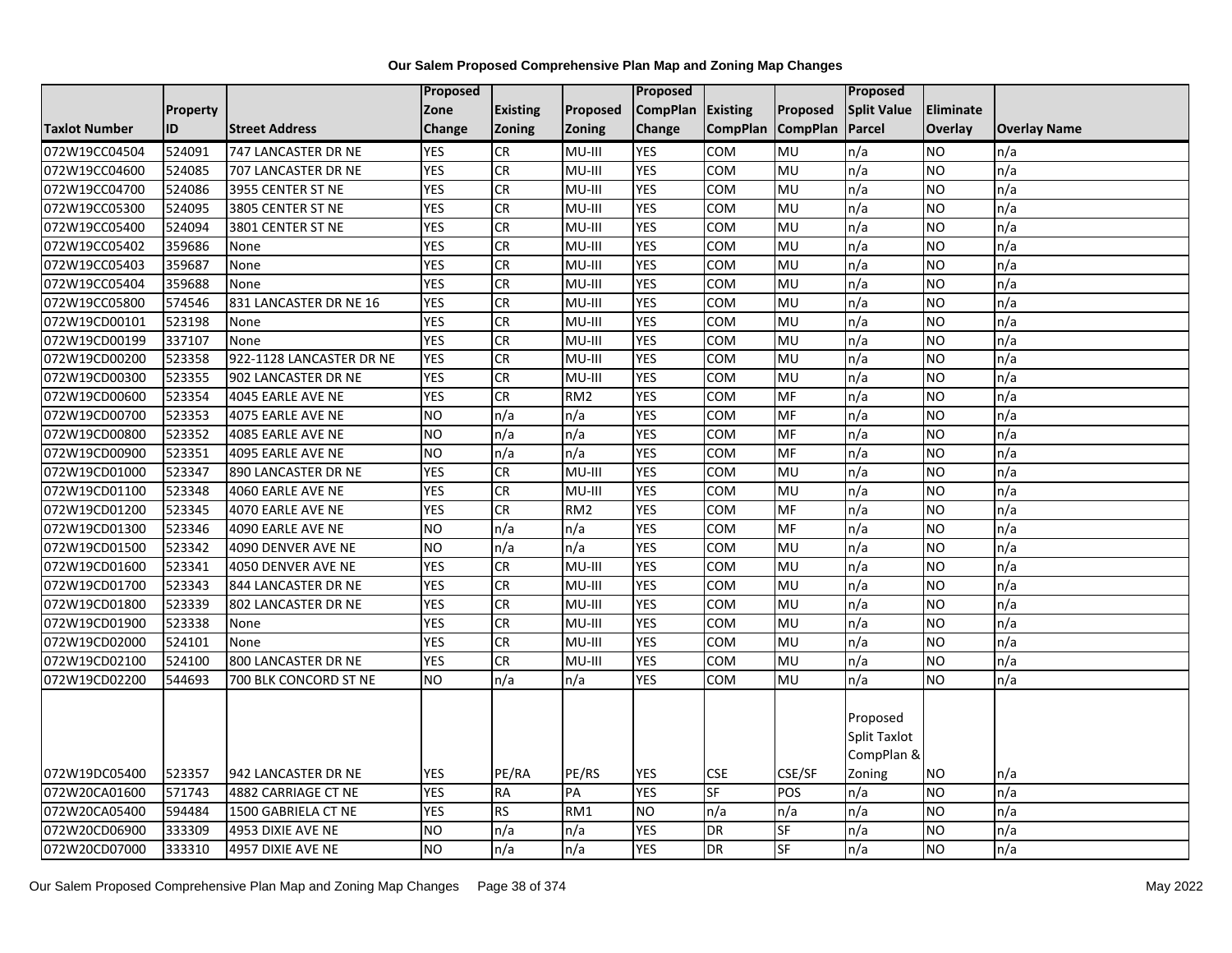|                      |          |                       | Proposed   |                 |               | Proposed        |                 |                 | Proposed           |                  |                     |
|----------------------|----------|-----------------------|------------|-----------------|---------------|-----------------|-----------------|-----------------|--------------------|------------------|---------------------|
|                      | Property |                       | Zone       | <b>Existing</b> | Proposed      | <b>CompPlan</b> | Existing        | Proposed        | <b>Split Value</b> | <b>Eliminate</b> |                     |
| <b>Taxlot Number</b> | ID       | <b>Street Address</b> | Change     | Zoning          | <b>Zoning</b> | Change          | <b>CompPlan</b> | <b>CompPlan</b> | Parcel             | <b>Overlay</b>   | <b>Overlay Name</b> |
| 072W20CD07100        | 333311   | 4963 DIXIE AVE NE     | <b>NO</b>  | n/a             | n/a           | <b>YES</b>      | <b>DR</b>       | <b>SF</b>       | n/a                | NO.              | n/a                 |
| 072W20CD07200        | 333313   | 4967 DIXIE AVE NE     | ŌИ         | n/a             | n/a           | <b>YES</b>      | DR              | <b>SF</b>       | n/a                | NO.              | n/a                 |
| 072W20CD07300        | 333314   | 4973 DIXIE AVE NE     | <b>NO</b>  | n/a             | n/a           | <b>YES</b>      | DR              | SF              | n/a                | <b>NO</b>        | n/a                 |
| 072W20CD07400        | 333315   | 4977 DIXIE AVE NE     | <b>NO</b>  | n/a             | n/a           | <b>YES</b>      | <b>DR</b>       | <b>SF</b>       | n/a                | NO.              | n/a                 |
| 072W20CD07500        | 333316   | 4983 DIXIE AVE NE     | ŌИ         | n/a             | n/a           | <b>YES</b>      | $\overline{R}$  | <b>SF</b>       | n/a                | NO.              | n/a                 |
| 072W20CD07600        | 333317   | 4987 DIXIE AVE NE     | <b>NO</b>  | n/a             | n/a           | <b>YES</b>      | <b>DR</b>       | SF              | n/a                | <b>NO</b>        | n/a                 |
| 072W20CD07700        | 333318   | 1060 WHISTLE ST NE    | ŌИ         | n/a             | n/a           | <b>YES</b>      | DR              | <b>SF</b>       | n/a                | NO.              | n/a                 |
| 072W20CD07800        | 333319   | 1050 WHISTLE ST NE    | <b>NO</b>  | n/a             | n/a           | <b>YES</b>      | DR              | <b>SF</b>       | n/a                | NO.              | n/a                 |
| 072W20CD07900        | 333320   | 1040 WHISTLE ST NE    | <b>NO</b>  | n/a             | n/a           | <b>YES</b>      | DR              | SF              | n/a                | NO.              | n/a                 |
| 072W20CD08000        | 333321   | 1030 WHISTLE CT NE    | ŌИ         | n/a             | n/a           | <b>YES</b>      | <b>DR</b>       | $S$ F           | n/a                | NO.              | n/a                 |
| 072W20CD08100        | 333322   | 1020 WHISTLE CT NE    | <b>NO</b>  | n/a             | n/a           | <b>YES</b>      | <b>DR</b>       | SF              | n/a                | NO.              | n/a                 |
| 072W20CD08200        | 333323   | 1010 WHISTLE CT NE    | <b>NO</b>  | n/a             | n/a           | <b>YES</b>      | <b>DR</b>       | SF              | n/a                | <b>NO</b>        | n/a                 |
| 072W20CD08300        | 333324   | 1002 WHISTLE CT NE    | ŌИ         | n/a             | n/a           | <b>YES</b>      | <b>DR</b>       | $S_{F}$         | n/a                | NO.              | n/a                 |
| 072W20CD08400        | 333325   | 1015 WHISTLE CT NE    | <b>NO</b>  | n/a             | n/a           | <b>YES</b>      | <b>DR</b>       | SF              | n/a                | NO.              | n/a                 |
| 072W20CD08500        | 333326   | 4986 DIXIE AVE NE     | <b>NO</b>  | n/a             | n/a           | <b>YES</b>      | DR              | SF              | n/a                | NO.              | n/a                 |
| 072W20CD08600        | 333327   | 4982 DIXIE AVE NE     | ŌИ         | n/a             | n/a           | <b>YES</b>      | <b>DR</b>       | <b>SF</b>       | n/a                | NO.              | n/a                 |
| 072W20CD08700        | 333328   | 4978 DIXIE AVE NE     | <b>NO</b>  | n/a             | n/a           | <b>YES</b>      | <b>DR</b>       | SF              | n/a                | NO.              | n/a                 |
| 072W20CD08800        | 333329   | 4976 DIXIE AVE NE     | <b>NO</b>  | n/a             | n/a           | <b>YES</b>      | DR              | SF              | n/a                | NO.              | n/a                 |
| 072W20CD08900        | 333330   | 4974 DIXIE AVE NE     | Ю          | n/a             | n/a           | <b>YES</b>      | <b>DR</b>       | <b>SF</b>       | n/a                | NO.              | n/a                 |
| 072W20CD09000        | 333331   | 4972 DIXIE AVE NE     | <b>NO</b>  | n/a             | n/a           | <b>YES</b>      | DR              | <b>SF</b>       | n/a                | NO.              | n/a                 |
| 072W20CD09100        | 333333   | 4966 DIXIE AVE NE     | <b>NO</b>  | n/a             | n/a           | <b>YES</b>      | DR              | SF              | n/a                | NO.              | n/a                 |
| 072W20CD09200        | 333334   | 4962 DIXIE AVE NE     | <b>NO</b>  | n/a             | n/a           | <b>YES</b>      | <b>DR</b>       | SF              | n/a                | NO.              | n/a                 |
| 072W20CD09300        | 333335   | 4956 DIXIE AVE NE     | ŌИ         | n/a             | n/a           | <b>YES</b>      | DR              | <b>SF</b>       | n/a                | NO.              | n/a                 |
| 072W29BC00700        | 576083   | 520 GREENCREST ST NE  | <b>NO</b>  | n/a             | n/a           | <b>YES</b>      | <b>DR</b>       | SF              | n/a                | NO.              | n/a                 |
| 072W29BC00701        | 330387   | 515 MARINER WAY NE    | <b>YES</b> | <b>RS</b>       | <b>NH</b>     | <b>YES</b>      | <b>DR</b>       | MU              | n/a                | NO.              | n/a                 |
| 072W29BC00702        | 330388   | 516 MARINER WAY NE    | <b>YES</b> | RS              | <b>NH</b>     | <b>YES</b>      | <b>DR</b>       | MU              | n/a                | NO.              | n/a                 |
| 072W29BC04700        | 335374   | 505 GREENCREST ST NE  | <b>YES</b> | <b>RS</b>       | <b>NH</b>     | <b>YES</b>      | <b>SF</b>       | <b>MU</b>       | n/a                | NO.              | n/a                 |
| 072W29BC04800        | 335375   | 511 GREENCREST ST NE  | <b>YES</b> | <b>RS</b>       | <b>NH</b>     | <b>YES</b>      | SF              | MU              | n/a                | NO.              | n/a                 |
| 072W29BC05100        | 335378   | 510 SERGE LN NE       | <b>YES</b> | RS              | <b>NH</b>     | <b>YES</b>      | $S$ F           | MU              | n/a                | NO.              | n/a                 |
| 072W30AA00600        | 575969   | 4573 CENTER ST NE     | <b>NO</b>  | n/a             | n/a           | <b>YES</b>      | <b>DR</b>       | SF              | n/a                | NO.              | n/a                 |
| 072W30AA09200        | 330615   | 783 SPHINX CT NE      | <b>NO</b>  | n/a             | n/a           | <b>YES</b>      | DR              | SF              | n/a                | <b>NO</b>        | n/a                 |
| 072W30AA09300        | 330616   | 787 SPHINX CT NE      | <b>NO</b>  | n/a             | n/a           | <b>YES</b>      | <b>DR</b>       | <b>SF</b>       | n/a                | <b>NO</b>        | n/a                 |
| 072W30AA09400        | 330617   | 793 SPHINX CT NE      | ŌИ         | n/a             | n/a           | <b>YES</b>      | DR              | <b>SF</b>       | n/a                | NO.              | n/a                 |
| 072W30AA09500        | 330618   | 797 SPHINX CT NE      | <b>NO</b>  | n/a             | n/a           | <b>YES</b>      | DR              | SF              | n/a                | NO.              | n/a                 |
| 072W30AA09600        | 330619   | 746 MADAL LN NE       | ŌИ         | n/a             | n/a           | <b>YES</b>      | <b>DR</b>       | SF              | n/a                | <b>NO</b>        | n/a                 |
| 072W30AA09700        | 330620   | 788 SPHINX CT NE      | ŌИ         | n/a             | n/a           | <b>YES</b>      | DR              | <b>SF</b>       | n/a                | NO.              | n/a                 |
| 072W30AA09800        | 330621   | 784 SPHINX CT NE      | <b>NO</b>  | n/a             | n/a           | <b>YES</b>      | DR              | SF              | n/a                | NO.              | n/a                 |
| 072W30AA09900        | 330622   | 725 MADAL LN NE       | ŌИ         | n/a             | n/a           | <b>YES</b>      | <b>DR</b>       | SF              | n/a                | <b>NO</b>        | n/a                 |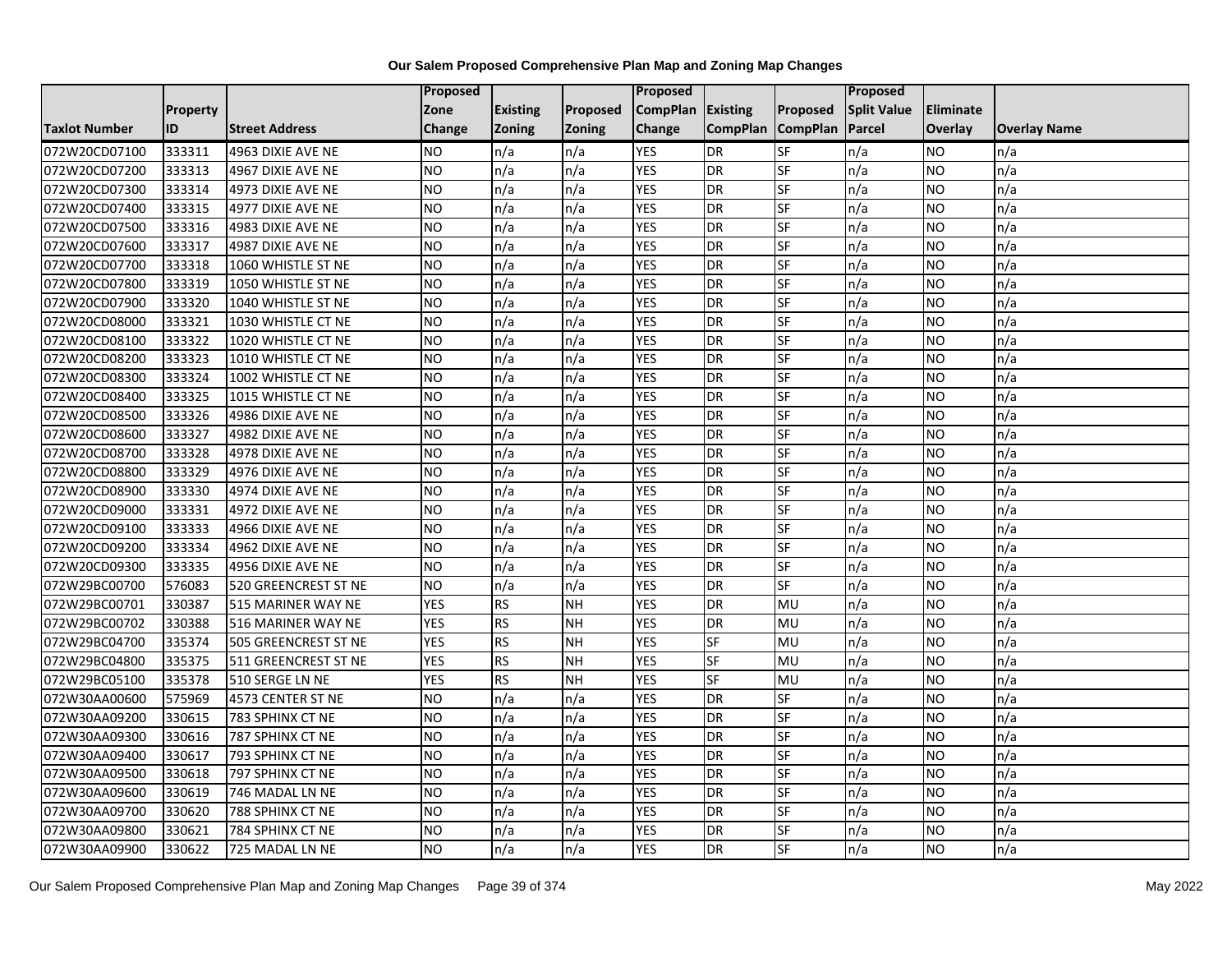|                      |                 |                            | Proposed   |                 |               | Proposed        |                 |                 | Proposed           |                  |                     |
|----------------------|-----------------|----------------------------|------------|-----------------|---------------|-----------------|-----------------|-----------------|--------------------|------------------|---------------------|
|                      | <b>Property</b> |                            | Zone       | <b>Existing</b> | Proposed      | <b>CompPlan</b> | Existing        | Proposed        | <b>Split Value</b> | <b>Eliminate</b> |                     |
| <b>Taxlot Number</b> | ID              | <b>Street Address</b>      | Change     | Zoning          | <b>Zoning</b> | Change          | <b>CompPlan</b> | <b>CompPlan</b> | <b>Parcel</b>      | <b>Overlay</b>   | <b>Overlay Name</b> |
| 072W30AA10000        | 330623          | 726 MADAL LN NE            | <b>NO</b>  | n/a             | n/a           | <b>YES</b>      | <b>DR</b>       | <b>SF</b>       | n/a                | NO.              | n/a                 |
| 072W30BA00900        | 544692          | 702 LANCASTER DR NE        | <b>NO</b>  | n/a             | n/a           | <b>YES</b>      | COM             | MU              | n/a                | NO.              | n/a                 |
| 072W30BA01200        | 524098          | 750 LANCASTER DR NE        | <b>NO</b>  | n/a             | n/a           | <b>YES</b>      | COM             | MU              | n/a                | NO.              | n/a                 |
| 072W30BA01300        | 524084          | 702 LANCASTER DR NE        | <b>NO</b>  | n/a             | n/a           | <b>YES</b>      | сом             | MU              | n/a                | NO.              | n/a                 |
| 072W30BA01500        | 543042          | 692 LANCASTER DR NE        | ŌИ         | n/a             | n/a           | <b>YES</b>      | COM             | <b>MU</b>       | n/a                | NO.              | n/a                 |
| 072W30BA01700        | 543043          | 510 LANCASTER DR NE        | <b>NO</b>  | n/a             | n/a           | <b>YES</b>      | COM             | MU              | n/a                | NO.              | n/a                 |
| 072W30BB00600        | 524073          | <b>681 LANCASTER DR NE</b> | <b>YES</b> | CR              | MU-III        | <b>YES</b>      | COM             | MU              | n/a                | NO.              | n/a                 |
| 072W30BB00700        | 524069          | 3962 CENTER ST NE          | <b>NO</b>  | n/a             | n/a           | <b>YES</b>      | COM             | MU              | n/a                | <b>NO</b>        | n/a                 |
| 072W30BB00800        | 524071          | 3960 CENTER ST NE          | <b>NO</b>  | n/a             | n/a           | <b>YES</b>      | COM             | MU              | n/a                | NO.              | n/a                 |
| 072W30BB01200        | 524066          | 641 LANCASTER DR NE        | Ю          | n/a             | n/a           | <b>YES</b>      | <b>COM</b>      | MU              | n/a                | NO.              | n/a                 |
| 072W30BB01300        | 524063          | 601 LANCASTER DR NE        | <b>NO</b>  | n/a             | n/a           | <b>YES</b>      | COM             | MU              | n/a                | NO.              | n/a                 |
| 072W30BB01400        | 524058          | 581 LANCASTER DR NE        | <b>NO</b>  | n/a             | n/a           | <b>YES</b>      | COM             | MU              | n/a                | <b>NO</b>        | n/a                 |
| 072W30BB01500        | 524062          | 568 MORGAN AVE NE          | <b>NO</b>  | n/a             | n/a           | <b>YES</b>      | COM             | <b>MU</b>       | n/a                | NO.              | n/a                 |
| 072W30BB01600        | 524059          | 568 MORGAN AVE NE          | <b>NO</b>  | n/a             | n/a           | <b>YES</b>      | COM             | MU              | n/a                | NO.              | n/a                 |
| 072W30BB02100        | 524036          | 521 LANCASTER DR NE        | <b>NO</b>  | n/a             | n/a           | <b>YES</b>      | COM             | MU              | n/a                | NO.              | n/a                 |
| 072W30BB02200        | 524041          | None                       | ŌИ         | n/a             | n/a           | <b>YES</b>      | сом             | <b>MU</b>       | n/a                | NO.              | n/a                 |
| 072W30BB02300        | 524018          | 501 LANCASTER DR NE        | <b>NO</b>  | n/a             | n/a           | <b>YES</b>      | COM             | MU              | n/a                | NO.              | n/a                 |
| 072W30BB05400        | 524079          | 3760 CENTER ST NE          | <b>NO</b>  | n/a             | n/a           | <b>YES</b>      | COM             | MU              | n/a                | NO.              | n/a                 |
| 072W30BB05600        | 524076          | 3610 CENTER ST NE          | <b>NO</b>  | n/a             | n/a           | <b>YES</b>      | COM             | <b>MU</b>       | n/a                | NO.              | n/a                 |
| 072W30BB05601        | 524077          | 3802 CENTER ST NE          | <b>NO</b>  | n/a             | n/a           | <b>YES</b>      | сом             | MU              | n/a                | NO.              | n/a                 |
| 072W30BB05602        | 524078          | 3790 CENTER ST NE          | <b>NO</b>  | n/a             | n/a           | <b>YES</b>      | COM             | MU              | n/a                | NO.              | n/a                 |
| 072W30BC00100        | 524013          | 495 LANCASTER DR NE        | <b>NO</b>  | n/a             | n/a           | <b>YES</b>      | MF              | MU              | n/a                | NO.              | n/a                 |
| 072W30BC00200        | 524014          | 3980 AUBURN RD NE          | <b>NO</b>  | n/a             | n/a           | <b>YES</b>      | MF              | MU              | n/a                | NO.              | n/a                 |
| 072W30BC00300        | 524009          | 493 LANCASTER DR NE        | <b>NO</b>  | n/a             | n/a           | <b>YES</b>      | MF              | MU              | n/a                | NO.              | n/a                 |
| 072W30BC00400        | 524010          | 3970 AUBURN RD NE          | <b>NO</b>  | n/a             | n/a           | <b>YES</b>      | MF              | MU              | n/a                | NO.              | n/a                 |
| 072W30BC00500        | 524011          | 3960 AUBURN RD NE          | <b>NO</b>  | n/a             | n/a           | <b>YES</b>      | <b>MF</b>       | MU              | n/a                | NO.              | n/a                 |
| 072W30BC00900        | 524004          | 491 LANCASTER DR NE        | Ю          | n/a             | n/a           | <b>YES</b>      | MF              | <b>MU</b>       | n/a                | NO.              | n/a                 |
| 072W30BC01001        | 523999          | 481 LANCASTER DR NE        | <b>NO</b>  | n/a             | n/a           | <b>YES</b>      | COM             | MU              | n/a                | NO.              | n/a                 |
| 072W30BC01300        | 554451          | 471 LANCASTER DR NE        | <b>NO</b>  | n/a             | n/a           | <b>YES</b>      | COM             | MU              | n/a                | NO.              | n/a                 |
| 072W30BC01302        | 554452          | None                       | <b>NO</b>  | n/a             | n/a           | <b>YES</b>      | <b>COM</b>      | MU              | n/a                | NO.              | n/a                 |
| 072W30BC01400        | 554453          | 439 LANCASTER DR NE        | <b>NO</b>  | n/a             | n/a           | <b>YES</b>      | сом             | MU              | n/a                | NO.              | n/a                 |
| 072W30BC01700        | 554454          | 407 LANCASTER DR NE        | <b>NO</b>  | n/a             | n/a           | <b>YES</b>      | COM             | MU              | n/a                | <b>NO</b>        | n/a                 |
| 072W30BC01701        | 554455          | 437 LANCASTER DR NE        | Ю          | n/a             | n/a           | <b>YES</b>      | COM             | MU              | n/a                | NO.              | n/a                 |
| 072W30BC01702        | 554456          | 435 LANCASTER DR NE        | <b>NO</b>  | n/a             | n/a           | <b>YES</b>      | COM             | MU              | n/a                | NO.              | n/a                 |
| 072W30BC01703        | 554457          | 431 LANCASTER DR NE        | Ю          | n/a             | n/a           | <b>YES</b>      | COM             | MU              | n/a                | <b>NO</b>        | n/a                 |
| 072W30BC01800        | 554458          | 421 LANCASTER DR NE        | Ю          | n/a             | n/a           | <b>YES</b>      | COM             | MU              | n/a                | NO.              | n/a                 |
| 072W30BC01801        | 554459          | 411 LANCASTER DR NE        | <b>NO</b>  | n/a             | n/a           | <b>YES</b>      | сом             | MU              | n/a                | NO.              | n/a                 |
| 072W30BC01900        | 554460          | 3837 MONROE AVE NE         | Ю          | n/a             | n/a           | <b>YES</b>      | COM             | MU              | n/a                | <b>NO</b>        | n/a                 |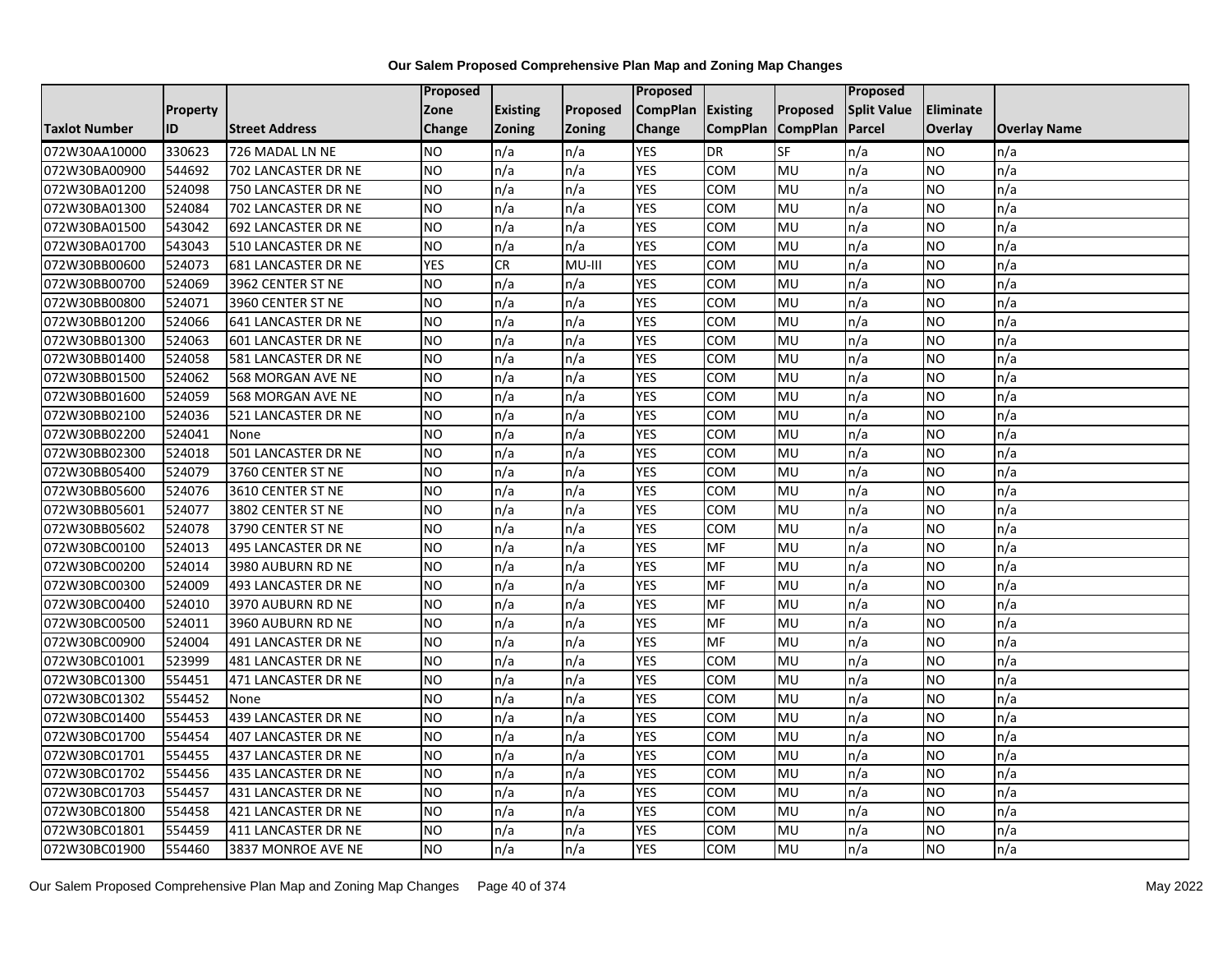|                      |                 |                            | Proposed        |                 |               | <b>Proposed</b> |                 |                 | Proposed           |                |                     |
|----------------------|-----------------|----------------------------|-----------------|-----------------|---------------|-----------------|-----------------|-----------------|--------------------|----------------|---------------------|
|                      | <b>Property</b> |                            | Zone            | <b>Existing</b> | Proposed      | <b>CompPlan</b> | Existing        | Proposed        | <b>Split Value</b> | Eliminate      |                     |
| <b>Taxlot Number</b> | <b>ID</b>       | <b>Street Address</b>      | Change          | <b>Zoning</b>   | <b>Zoning</b> | Change          | <b>CompPlan</b> | <b>CompPlan</b> | Parcel             | <b>Overlay</b> | <b>Overlay Name</b> |
| 072W30BD01301        | 543044          | 520 LANCASTER DR NE        | NO.             | n/a             | n/a           | <b>YES</b>      | <b>COM</b>      | MU              | n/a                | NO.            | n/a                 |
| 072W30BD01400        | 524025          | 510 LANCASTER DR NE        | <b>NO</b>       | n/a             | n/a           | <b>YES</b>      | <b>COM</b>      | <b>MU</b>       | n/a                | NO.            | n/a                 |
| 072W30BD07500        | 542821          | 4035 MONROE AVE NE         | <b>NO</b>       | n/a             | n/a           | <b>YES</b>      | COM             | MU              | n/a                | NO.            | n/a                 |
| 072W30BD07600        | 542822          | 408 LANCASTER DR NE        | <b>NO</b>       | n/a             | n/a           | <b>YES</b>      | COM             | MU              | n/a                | NO.            | n/a                 |
| 072W30BD07700        | 542818          | 422 LANCASTER DR NE        | Ю               | n/a             | n/a           | <b>YES</b>      | COM             | MU              | n/a                | NO.            | n/a                 |
| 072W30BD07800        | 542819          | 424 LANCASTER DR NE        | NO              | n/a             | n/a           | <b>YES</b>      | COM             | MU              | n/a                | <b>NO</b>      | n/a                 |
| 072W30BD07900        | 542820          | 426 LANCASTER DR NE        | <b>NO</b>       | n/a             | n/a           | <b>YES</b>      | COM             | MU              | n/a                | NO.            | n/a                 |
| 072W30BD08000        | 542817          | 434 LANCASTER DR NE        | <b>NO</b>       | n/a             | n/a           | <b>YES</b>      | COM             | MU              | n/a                | NO.            | n/a                 |
| 072W30BD08100        | 542816          | 432 LANCASTER DR NE        | <b>NO</b>       | n/a             | n/a           | <b>YES</b>      | <b>COM</b>      | MU              | n/a                | ΝO             | n/a                 |
| 072W30BD08200        | 542814          | 438 LANCASTER DR NE        | $\overline{NO}$ | n/a             | n/a           | <b>YES</b>      | <b>COM</b>      | MU              | n/a                | NO.            | n/a                 |
| 072W30BD08201        | 542815          | 436 LANCASTER DR NE        | <b>NO</b>       | n/a             | n/a           | <b>YES</b>      | COM             | MU              | n/a                | NO.            | n/a                 |
| 072W30BD08300        | 542813          | 440 LANCASTER DR NE        | <b>NO</b>       | n/a             | n/a           | <b>YES</b>      | COM             | MU              | n/a                | NO.            | n/a                 |
| 072W30BD08401        | 542811          | 440 LANCASTER DR NE        | <b>NO</b>       | n/a             | n/a           | <b>YES</b>      | COM             | MU              | n/a                | NO.            | n/a                 |
| 072W30BD08500        | 542812          | 446 LANCASTER DR NE        | $\overline{NO}$ | n/a             | n/a           | <b>YES</b>      | <b>COM</b>      | MU              | n/a                | <b>NO</b>      | n/a                 |
| 072W30BD08600        | 542809          | 460 LANCASTER DR NE        | <b>NO</b>       | n/a             | n/a           | <b>YES</b>      | COM             | MU              | n/a                | ΝO             | n/a                 |
| 072W30BD08700        | 542808          | 474 LANCASTER DR NE        | <b>NO</b>       | n/a             | n/a           | <b>YES</b>      | COM             | MU              | n/a                | NO.            | n/a                 |
| 072W30CA04000        | 542863          | 310 LANCASTER DR NE        | <b>NO</b>       | n/a             | n/a           | <b>YES</b>      | <b>IND</b>      | MU              | n/a                | NO.            | n/a                 |
| 072W30CA04100        | 542868          | 398 LANCASTER DR NE        | <b>NO</b>       | n/a             | n/a           | <b>YES</b>      | <b>COM</b>      | MU              | n/a                | NO.            | n/a                 |
| 072W30CA04200        | 542867          | 390 LANCASTER DR NE        | <b>NO</b>       | n/a             | n/a           | <b>YES</b>      | <b>COM</b>      | MU              | n/a                | NO.            | n/a                 |
| 072W30CA04300        | 542866          | 340 LANCASTER DR NE        | <b>NO</b>       | n/a             | n/a           | <b>YES</b>      | COM             | MU              | n/a                | NO.            | n/a                 |
| 072W30CA04400        | 542864          | 340 LANCASTER DR NE        | <b>NO</b>       | n/a             | n/a           | <b>YES</b>      | COM             | MU              | n/a                | NO.            | n/a                 |
| 072W30CA04500        | 542865          | 320 LANCASTER DR NE        | $\overline{NO}$ | n/a             | n/a           | <b>YES</b>      | COM             | MU              | n/a                | NO.            | n/a                 |
| 072W30CA04600        | 545200          | 280 LANCASTER DR NE        | <b>NO</b>       | n/a             | n/a           | <b>YES</b>      | COM             | MU              | n/a                | NO.            | n/a                 |
| 072W30CA04700        | 545201          | 270 LANCASTER DR NE        | <b>NO</b>       | n/a             | n/a           | <b>YES</b>      | <b>COM</b>      | MU              | n/a                | NO.            | n/a                 |
| 072W30CA04701        | 545202          | None                       | N <sub>O</sub>  | n/a             | n/a           | <b>YES</b>      | <b>COM</b>      | MU              | n/a                | <b>NO</b>      | n/a                 |
| 072W30CA04800        | 545203          | 264 LANCASTER DR NE        | $\overline{NO}$ | n/a             | n/a           | <b>YES</b>      | COM             | MU              | n/a                | NO.            | n/a                 |
| 072W30CA04900        | 545205          | None                       | <b>NO</b>       | n/a             | n/a           | <b>YES</b>      | COM             | MU              | n/a                | <b>NO</b>      | n/a                 |
| 072W30CA05000        | 545204          | <b>260 LANCASTER DR NE</b> | <b>NO</b>       | n/a             | n/a           | <b>YES</b>      | <b>COM</b>      | MU              | n/a                | NO.            | n/a                 |
| 072W30CA05100        | 545206          | 250 LANCASTER DR NE        | NO.             | n/a             | n/a           | <b>YES</b>      | <b>COM</b>      | MU              | n/a                | NO             | n/a                 |
| 072W30CA05200        | 545207          | 218 LANCASTER DR NE        | <b>NO</b>       | n/a             | n/a           | <b>YES</b>      | <b>COM</b>      | MU              | n/a                | NO.            | n/a                 |
| 072W30CA05600        | 545196          | 280 LANCASTER DR NE        | <b>NO</b>       | n/a             | n/a           | <b>YES</b>      | COM             | MU              | n/a                | ΝO             | n/a                 |
| 072W30CB00100        | 554504          | 399 LANCASTER DR NE        | <b>NO</b>       | n/a             | n/a           | <b>YES</b>      | COM             | MU              | n/a                | NO.            | n/a                 |
| 072W30CB01000        | 554495          | None                       | <b>NO</b>       | n/a             | n/a           | <b>YES</b>      | COM             | MU              | n/a                | NO.            | n/a                 |
| 072W30CB01100        | 554493          | 309 LANCASTER DR NE        | <b>NO</b>       | n/a             | n/a           | <b>YES</b>      | <b>COM</b>      | MU              | n/a                | NO.            | n/a                 |
| 072W30CB04200        | 569900          | <b>0 AMBER ST NE</b>       | $\overline{NO}$ | n/a             | n/a           | <b>YES</b>      | COM             | MU              | n/a                | NO.            | n/a                 |
| 072W30CB04300        | 569901          | 299 LANCASTER DR NE        | <b>NO</b>       | n/a             | n/a           | <b>YES</b>      | COM             | MU              | n/a                | NO.            | n/a                 |
| 072W30CB04400        | 569894          | 255 LANCASTER DR NE        | <b>NO</b>       | n/a             | n/a           | <b>YES</b>      | сом             | MU              | n/a                | NO.            | n/a                 |
| 072W30CB04401        | 569895          | 275 LANCASTER DR NE        | $\overline{NO}$ | n/a             | n/a           | <b>YES</b>      | COM             | MU              | n/a                | NO.            | n/a                 |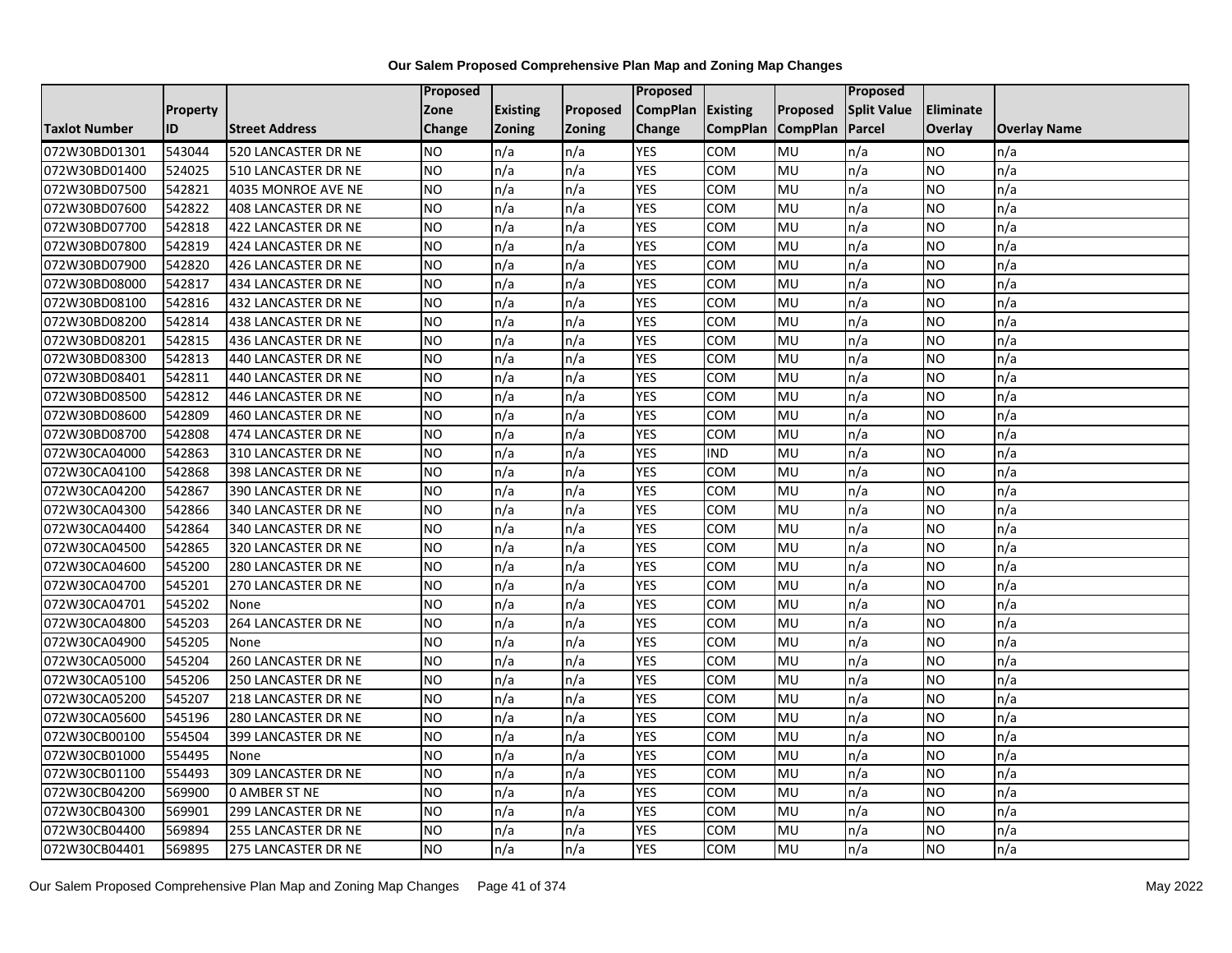|                      |          |                        | <b>Proposed</b> |                 |               | <b>Proposed</b> |                   |            | <b>Proposed</b>    |                |                     |
|----------------------|----------|------------------------|-----------------|-----------------|---------------|-----------------|-------------------|------------|--------------------|----------------|---------------------|
|                      | Property |                        | Zone            | <b>Existing</b> | Proposed      | <b>CompPlan</b> | Existing          | Proposed   | <b>Split Value</b> | Eliminate      |                     |
| <b>Taxlot Number</b> | ID       | <b>Street Address</b>  | Change          | Zoning          | <b>Zoning</b> | Change          | CompPlan CompPlan |            | Parcel             | <b>Overlay</b> | <b>Overlay Name</b> |
|                      |          |                        |                 |                 |               |                 | <b>NO</b>         |            |                    |                |                     |
|                      |          |                        |                 |                 |               |                 | <b>COMPPLA</b>    |            |                    |                |                     |
| 072W30CB04502        | 323384   | None                   | ΝO              | n/a             | n/a           | YES             | N                 | MU         | n/a                | ΝO             | n/a                 |
| 072W30CC00100        | 545517   | 193 LANCASTER DR NE    | <b>NO</b>       | n/a             | n/a           | <b>YES</b>      | COM               | MU         | n/a                | ΝO             | n/a                 |
| 072W30CC01200        | 545506   | 3900 BLK HUDSON AVE NE | <b>NO</b>       | n/a             | n/a           | <b>YES</b>      | сом               | MU         | n/a                | NO.            | n/a                 |
| 072W30CC01300        | 545518   | 165 LANCASTER DR NE    | <b>NO</b>       | n/a             | n/a           | <b>YES</b>      | COM               | MU         | n/a                | NO.            | n/a                 |
| 072W30CC01400        | 569902   | 157 LANCASTER DR NE    | <b>NO</b>       | n/a             | n/a           | <b>YES</b>      | <b>COM</b>        | MU         | n/a                | NO.            | n/a                 |
| 072W30CC01500        | 524135   | 135 LANCASTER DR NE    | <b>NO</b>       | n/a             | n/a           | <b>YES</b>      | COM               | MU         | n/a                | NO.            | n/a                 |
| 072W30CC01600        | 524131   | 105 LANCASTER DR NE    | <b>NO</b>       | n/a             | n/a           | <b>YES</b>      | COM               | MU         | n/a                | NO.            | n/a                 |
| 072W30CC01700        | 524126   | 101 LANCASTER DR NE    | Ю               | n/a             | n/a           | <b>YES</b>      | COM               | MU         | n/a                | NO.            | n/a                 |
| 072W30CC01800        | 524127   | 3935 STATE ST          | <b>NO</b>       | n/a             | n/a           | <b>YES</b>      | COM               | MU         | n/a                | <b>NO</b>      | n/a                 |
| 072W30CC01900        | 524128   | 3915 STATE ST          | <b>NO</b>       | n/a             | n/a           | <b>YES</b>      | COM               | MU         | n/a                | NO.            | n/a                 |
| 072W30CC01999        | 524129   | None                   | <b>NO</b>       | n/a             | n/a           | <b>YES</b>      | COM               | MU         | n/a                | NO             | n/a                 |
| 072W30CC04000        | 524104   | 115 LANCASTER DR SE    | <b>NO</b>       | n/a             | n/a           | <b>YES</b>      | COM               | MU         | n/a                | NO.            | n/a                 |
| 072W30CC04100        | 524122   | 3970 STATE ST          | <b>NO</b>       | n/a             | n/a           | <b>YES</b>      | COM               | MU         | n/a                | ΝO             | n/a                 |
| 072W30CC04200        | 524121   | 3992 STATE ST          | <b>NO</b>       | n/a             | n/a           | <b>YES</b>      | сом               | MU         | n/a                | NO.            | n/a                 |
| 072W30CC04300        | 524120   | None                   | <b>NO</b>       | n/a             | n/a           | <b>YES</b>      | COM               | MU         | n/a                | NO.            | n/a                 |
| 072W30CC04400        | 524102   | 135 LANCASTER DR SE    | <b>NO</b>       | n/a             | n/a           | <b>YES</b>      | COM               | MU         | n/a                | NO             | n/a                 |
| 072W30CC04500        | 552577   | 155 LANCASTER DR SE    | <b>NO</b>       | n/a             | n/a           | <b>YES</b>      | COM               | MU         | n/a                | NO.            | n/a                 |
| 072W30CC04600        | 552579   | 165 LANCASTER DR SE    | <b>NO</b>       | n/a             | n/a           | <b>YES</b>      | COM               | MU         | n/a                | NO.            | n/a                 |
| 072W30CC04700        | 552578   | None                   | <b>NO</b>       | n/a             | n/a           | <b>YES</b>      | сом               | MU         | n/a                | NO.            | n/a                 |
| 072W30CD01500        | 545234   | 180 LANCASTER DR NE    | Ю               | n/a             | n/a           | <b>YES</b>      | COM               | MU         | n/a                | <b>NO</b>      | n/a                 |
| 072W30CD01700        | 545235   | 170 LANCASTER DR NE    | <b>NO</b>       | n/a             | n/a           | <b>YES</b>      | COM               | MU         | n/a                | NO.            | n/a                 |
| 072W30CD01900        | 545240   | 112 LANCASTER DR NE    | <b>NO</b>       | n/a             | n/a           | <b>YES</b>      | COM               | MU         | n/a                | NO.            | n/a                 |
| 072W30CD02000        | 545241   | 100 LANCASTER DR NE    | <b>NO</b>       | n/a             | n/a           | <b>YES</b>      | COM               | MU         | n/a                | NO.            | n/a                 |
| 072W30CD05500        | 545256   | 124 LANCASTER DR SE    | Ю               | n/a             | n/a           | <b>YES</b>      | сом               | MU         | n/a                | ΝO             | n/a                 |
| 072W30CD06200        | 545262   | 132 LANCASTER DR SE    | <b>NO</b>       | n/a             | n/a           | <b>YES</b>      | COM               | MU         | n/a                | NO.            | n/a                 |
| 072W31BB04800        | 582436   | 3630 STATE ST          | <b>NO</b>       | n/a             | n/a           | <b>YES</b>      | <b>CSE</b>        | <b>CSG</b> | n/a                | NO.            | n/a                 |
| 072W31C00200         | 524228   | 3910 RICKEY ST SE      | <b>YES</b>      | <b>CR</b>       | <b>RS</b>     | <b>NO</b>       | n/a               | n/a        | n/a                | NO.            | n/a                 |
| 072W32CA02600        | 559342   | None                   | <b>NO</b>       | n/a             | n/a           | <b>YES</b>      | <b>DR</b>         | MF         | n/a                | NO.            | n/a                 |
| 072W32CA03900        | 333859   | 4910 HONESTUS CT SE    | <b>NO</b>       | n/a             | n/a           | <b>YES</b>      | DR                | SF         | n/a                | NO.            | n/a                 |
| 072W32CA04000        | 333860   | 4906 HONESTUS CT SE    | <b>NO</b>       | n/a             | n/a           | <b>YES</b>      | <b>DR</b>         | <b>SF</b>  | n/a                | NO.            | n/a                 |
| 072W32CA04100        | 333861   | 4904 HONESTUS CT SE    | ŌИ              | n/a             | n/a           | <b>YES</b>      | <b>DR</b>         | <b>SF</b>  | n/a                | <b>NO</b>      | n/a                 |
| 072W32CA04200        | 333862   | 4901 HONESTUS CT SE    | <b>NO</b>       | n/a             | n/a           | <b>YES</b>      | DR                | SF         | n/a                | NO.            | n/a                 |
| 072W32CA04300        | 333863   | 4905 HONESTUS CT SE    | <b>NO</b>       | n/a             | n/a           | <b>YES</b>      | DR                | SF         | n/a                | NO.            | n/a                 |
| 072W32CA04400        | 333864   | 1089 JENAH ST SE       | <b>NO</b>       | n/a             | n/a           | <b>YES</b>      | <b>DR</b>         | <b>SF</b>  | n/a                | NO             | n/a                 |
| 072W32CA04500        | 333865   | 1079 JENAH ST SE       | <b>NO</b>       | n/a             | n/a           | <b>YES</b>      | <b>DR</b>         | SF         | n/a                | ΝO             | n/a                 |
| 072W32CA04600        | 333866   | 1069 JENAH ST SE       | <b>NO</b>       | n/a             | n/a           | <b>YES</b>      | DR                | SF         | n/a                | NO.            | n/a                 |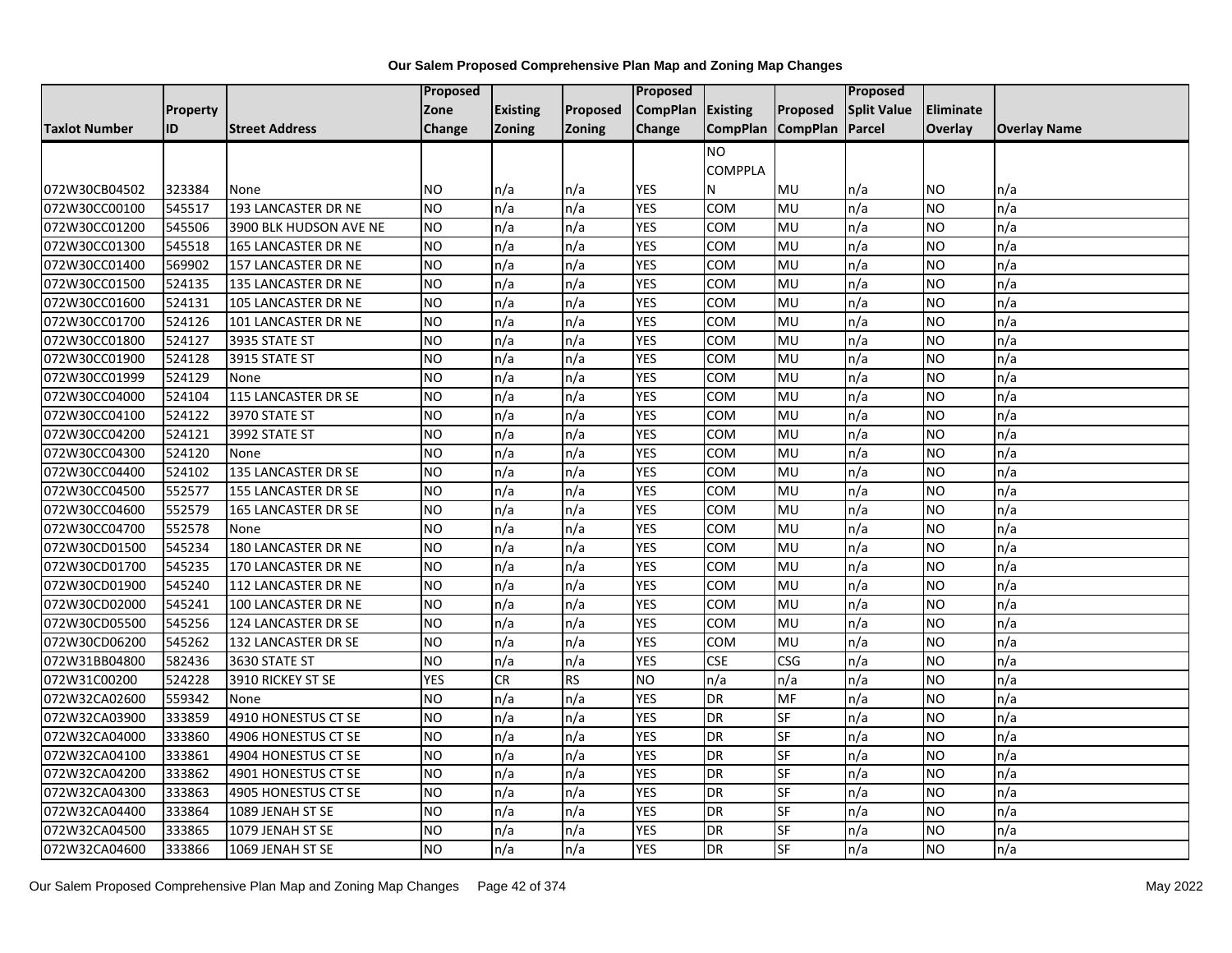|                      |                 |                        | Proposed        |                 |                 | <b>Proposed</b> |                 |                 | <b>Proposed</b>    |                |                     |
|----------------------|-----------------|------------------------|-----------------|-----------------|-----------------|-----------------|-----------------|-----------------|--------------------|----------------|---------------------|
|                      | <b>Property</b> |                        | Zone            | <b>Existing</b> | Proposed        | <b>CompPlan</b> | <b>Existing</b> | Proposed        | <b>Split Value</b> | Eliminate      |                     |
| <b>Taxlot Number</b> | ID              | <b>Street Address</b>  | Change          | <b>Zoning</b>   | <b>Zoning</b>   | Change          | <b>CompPlan</b> | <b>CompPlan</b> | Parcel             | <b>Overlay</b> | <b>Overlay Name</b> |
| 072W32CA04700        | 333867          | 1059 JENAH ST SE       | NO.             | n/a             | n/a             | <b>YES</b>      | <b>DR</b>       | <b>SF</b>       | n/a                | NO             | n/a                 |
| 072W32CA04800        | 333868          | 1049 JENAH ST SE       | <b>NO</b>       | n/a             | n/a             | <b>YES</b>      | <b>DR</b>       | <b>SF</b>       | n/a                | NO.            | n/a                 |
| 072W32CA04900        | 333869          | 1039 JENAH ST SE       | <b>NO</b>       | n/a             | n/a             | <b>YES</b>      | <b>DR</b>       | SF              | n/a                | NO.            | n/a                 |
| 072W32CA05000        | 333870          | 1029 JENAH ST SE       | <b>NO</b>       | n/a             | n/a             | <b>YES</b>      | <b>DR</b>       | SF              | n/a                | NO.            | n/a                 |
| 072W32CA05100        | 333871          | 1019 JENAH ST SE       | <b>NO</b>       | n/a             | n/a             | <b>YES</b>      | <b>DR</b>       | <b>SF</b>       | n/a                | NO.            | n/a                 |
| 072W32CA05200        | 333872          | 1009 JENAH ST SE       | NO              | n/a             | n/a             | <b>YES</b>      | <b>DR</b>       | SF              | n/a                | <b>NO</b>      | n/a                 |
| 072W32CA05300        | 333873          | 1005 JENAH ST SE       | <b>NO</b>       | n/a             | n/a             | <b>YES</b>      | <b>DR</b>       | SF              | n/a                | NO.            | n/a                 |
| 072W32CA05400        | 333874          | 1001 JENAH ST SE       | <b>NO</b>       | n/a             | n/a             | <b>YES</b>      | <b>DR</b>       | SF              | n/a                | NO.            | n/a                 |
| 072W32CA05500        | 333875          | 1002 SERENDIPITY ST SE | NO              | n/a             | n/a             | <b>YES</b>      | <b>DR</b>       | SF              | n/a                | NO.            | n/a                 |
| 072W32CA05600        | 333876          | 1010 SERENDIPITY ST SE | Ю               | n/a             | n/a             | <b>YES</b>      | <b>DR</b>       | SF              | n/a                | NO.            | n/a                 |
| 072W32CA05700        | 333877          | 1020 SERENDIPITY ST SE | <b>NO</b>       | n/a             | n/a             | <b>YES</b>      | <b>DR</b>       | SF              | n/a                | <b>NO</b>      | n/a                 |
| 072W32CA05800        | 333878          | 1030 SERENDIPITY ST SE | <b>NO</b>       | n/a             | n/a             | <b>YES</b>      | <b>DR</b>       | SF              | n/a                | <b>NO</b>      | n/a                 |
| 072W32CA05900        | 333879          | 1010 JENAH ST SE       | Ю               | n/a             | n/a             | <b>YES</b>      | <b>DR</b>       | <b>SF</b>       | n/a                | NO.            | n/a                 |
| 072W32CA06000        | 333880          | 1020 JENAH ST SE       | <b>NO</b>       | n/a             | n/a             | <b>YES</b>      | <b>DR</b>       | SF              | n/a                | NO.            | n/a                 |
| 072W32CA06100        | 333881          | 4935 JENAH CT SE       | <b>NO</b>       | n/a             | n/a             | <b>YES</b>      | <b>DR</b>       | SF              | n/a                | NO.            | n/a                 |
| 072W32CA06200        | 333882          | 4940 JENAH CT SE       | $\overline{NO}$ | n/a             | n/a             | <b>YES</b>      | <b>DR</b>       | <b>SF</b>       | n/a                | NO.            | n/a                 |
| 072W32CA06300        | 333883          | 4930 JENAH CT SE       | $\overline{NO}$ | n/a             | n/a             | <b>YES</b>      | <b>DR</b>       | <b>SF</b>       | n/a                | NO.            | n/a                 |
| 072W32CA06400        | 333884          | 1050 JENAH ST SE       | <b>NO</b>       | n/a             | n/a             | <b>YES</b>      | <b>DR</b>       | SF              | n/a                | NO.            | n/a                 |
| 072W32CA06500        | 333885          | 4919 HONESTUS DR SE    | <b>NO</b>       | n/a             | n/a             | <b>YES</b>      | <b>DR</b>       | <b>SF</b>       | n/a                | NO.            | n/a                 |
| 072W32CA06600        | 333886          | 4929 HONESTUS DR SE    | <b>NO</b>       | n/a             | n/a             | <b>YES</b>      | <b>DR</b>       | <b>SF</b>       | n/a                | ΝO             | n/a                 |
| 072W32CA06700        | 333887          | 4939 HONESTUS DR SE    | <b>NO</b>       | n/a             | n/a             | <b>YES</b>      | <b>DR</b>       | SF              | n/a                | NO.            | n/a                 |
| 072W32CA06800        | 333888          | 4959 HONESTUS DR SE    | <b>NO</b>       | n/a             | n/a             | <b>YES</b>      | <b>DR</b>       | <b>SF</b>       | n/a                | NO.            | n/a                 |
| 072W32CA06900        | 333889          | 4979 HONESTUS DR SE    | $\overline{NO}$ | n/a             | n/a             | <b>YES</b>      | <b>DR</b>       | <b>SF</b>       | n/a                | NO.            | n/a                 |
| 072W32CA07000        | 333890          | 4989 HONESTUS DR SE    | <b>NO</b>       | n/a             | n/a             | <b>YES</b>      | <b>DR</b>       | <b>SF</b>       | n/a                | NO.            | n/a                 |
| 072W32CA07100        | 333891          | 4999 HONESTUS DR SE    | $\overline{NO}$ | n/a             | n/a             | <b>YES</b>      | <b>DR</b>       | SF              | n/a                | NO.            | n/a                 |
| 072W32CA07200        | 333892          | 1019 SERENDIPITY ST SE | <b>NO</b>       | n/a             | n/a             | <b>YES</b>      | <b>DR</b>       | <b>SF</b>       | n/a                | NO.            | n/a                 |
| 072W32CA07300        | 333893          | 4998 HONESTUS DR SE    | Ю               | n/a             | n/a             | <b>YES</b>      | <b>DR</b>       | $S_{F}$         | n/a                | NO.            | n/a                 |
| 072W32CA07400        | 333894          | 4990 HONESTUS DR SE    | <b>NO</b>       | n/a             | n/a             | <b>YES</b>      | <b>DR</b>       | SF              | n/a                | NO.            | n/a                 |
| 072W32CA07500        | 333895          | 4980 HONESTUS DR SE    | <b>NO</b>       | n/a             | n/a             | <b>YES</b>      | <b>DR</b>       | <b>SF</b>       | n/a                | NO.            | n/a                 |
| 072W32CA07600        | 333896          | 4970 HONESTUS DR SE    | <b>NO</b>       | n/a             | n/a             | <b>YES</b>      | <b>DR</b>       | SF              | n/a                | NO.            | n/a                 |
| 072W32CA07700        | 333897          | 4960 HONESTUS DR SE    | <b>NO</b>       | n/a             | n/a             | <b>YES</b>      | <b>DR</b>       | <b>SF</b>       | n/a                | NO.            | n/a                 |
| 072W32CA07800        | 333898          | 4956 HONESTUS DR SE    | ŌИ              | n/a             | n/a             | <b>YES</b>      | <b>DR</b>       | <b>SF</b>       | n/a                | NO.            | n/a                 |
| 072W32CA07900        | 333899          | 4950 HONESTUS DR SE    | $\overline{NO}$ | n/a             | n/a             | <b>YES</b>      | <b>DR</b>       | <b>SF</b>       | n/a                | NO.            | n/a                 |
| 072W32CA08000        | 333900          | 4940 HONESTUS DR SE    | <b>NO</b>       | n/a             | n/a             | <b>YES</b>      | <b>DR</b>       | SF              | n/a                | NO.            | n/a                 |
| 072W32CA08100        | 333901          | 4930 HONESTUS DR SE    | <b>NO</b>       | n/a             | n/a             | <b>YES</b>      | <b>DR</b>       | SF              | n/a                | NO.            | n/a                 |
| 072W32CA08200        | 333902          | 4920 HONESTUS DR SE    | <b>NO</b>       | n/a             | n/a             | <b>YES</b>      | <b>DR</b>       | SF              | n/a                | NO.            | n/a                 |
| 072W32CD00200        | 559349          | 1243 49TH AVE SE       | <b>YES</b>      | <b>RA</b>       | RM <sub>2</sub> | <b>YES</b>      | <b>DR</b>       | MF              | n/a                | NO             | n/a                 |
| 072W32CD00300        | 559348          | None                   | <b>YES</b>      | <b>RA</b>       | RM <sub>2</sub> | <b>YES</b>      | <b>DR</b>       | MF              | n/a                | NO.            | n/a                 |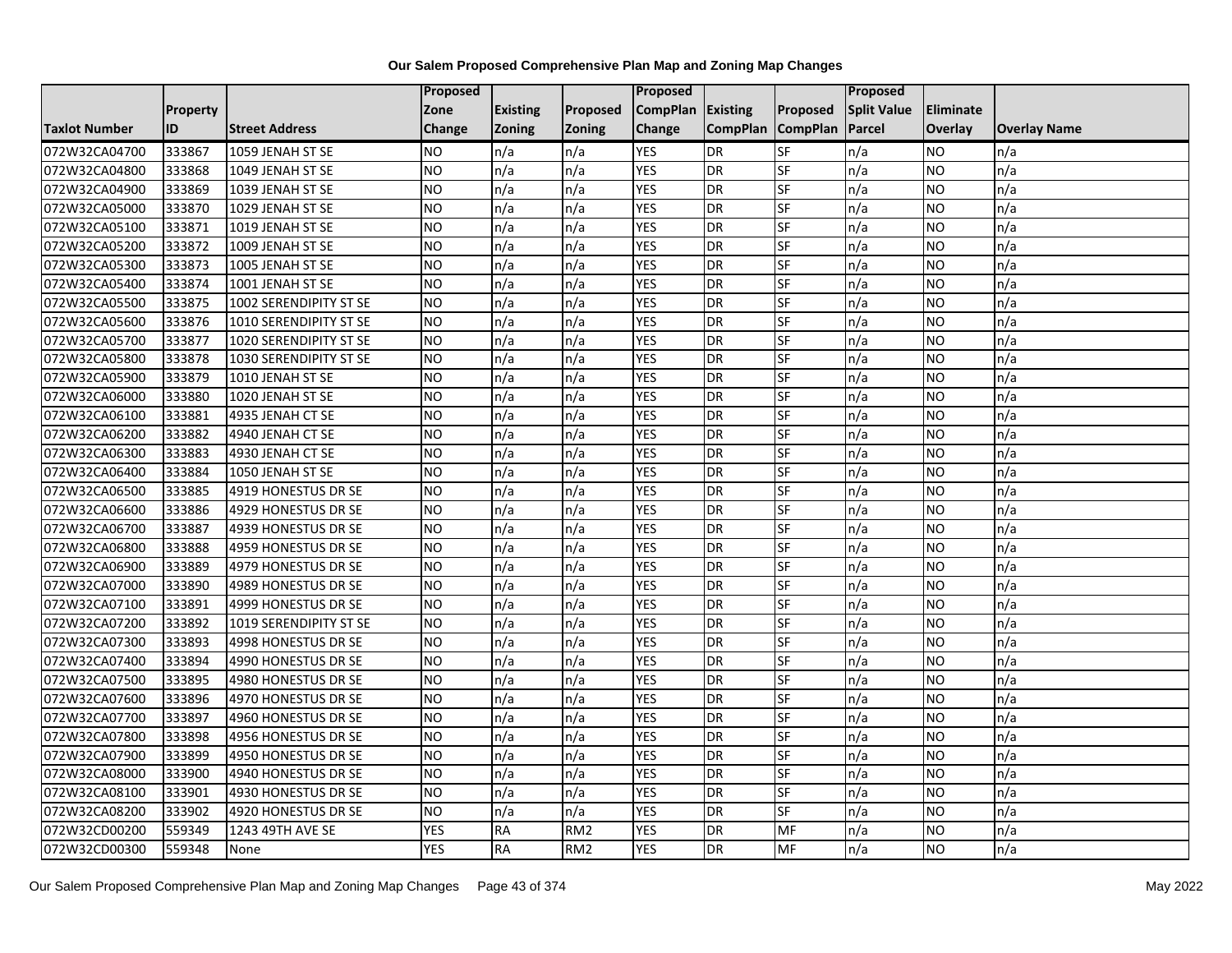|                      |                 |                              | Proposed        |                 |                 | <b>Proposed</b>   |                 |                 | Proposed           |           |                     |
|----------------------|-----------------|------------------------------|-----------------|-----------------|-----------------|-------------------|-----------------|-----------------|--------------------|-----------|---------------------|
|                      | <b>Property</b> |                              | Zone            | <b>Existing</b> | <b>Proposed</b> | CompPlan Existing |                 | <b>Proposed</b> | <b>Split Value</b> | Eliminate |                     |
| <b>Taxlot Number</b> | ID              | <b>Street Address</b>        | Change          | <b>Zoning</b>   | <b>Zoning</b>   | Change            | <b>CompPlan</b> | <b>CompPlan</b> | Parcel             | Overlay   | <b>Overlay Name</b> |
| 072W32CD00400        | 559346          | 4850 MACLEAY RD SE           | <b>YES</b>      | <b>RA</b>       | RM <sub>2</sub> | <b>YES</b>        | <b>DR</b>       | MF              | n/a                | <b>NO</b> | n/a                 |
| 072W32CD00500        | 559350          | 1325 49TH AVE SE             | <b>YES</b>      | <b>RA</b>       | RM <sub>2</sub> | <b>YES</b>        | <b>DR</b>       | <b>MF</b>       | n/a                | NO.       | n/a                 |
| 072W32CD00600        | 559351          | 1301 49TH AVE SE             | <b>YES</b>      | <b>RA</b>       | RM <sub>2</sub> | <b>YES</b>        | <b>DR</b>       | MF              | n/a                | NO.       | n/a                 |
| 072W32CD05900        | 572087          | 1308 AQUA ST SE              | <b>NO</b>       | n/a             | n/a             | <b>YES</b>        | DR              | SF              | n/a                | NO.       | n/a                 |
| 072W32CD06000        | 572088          | 1318 AQUA ST SE              | <b>NO</b>       | n/a             | n/a             | <b>YES</b>        | <b>DR</b>       | <b>SF</b>       | n/a                | NO.       | n/a                 |
| 072W32CD06100        | 572089          | 4899 TURQUOISE AVE SE        | <b>NO</b>       | n/a             | n/a             | <b>YES</b>        | <b>DR</b>       | SF              | n/a                | <b>NO</b> | n/a                 |
| 072W32CD06200        | 572090          | 4894 TURQUOISE AVE SE        | <b>NO</b>       | n/a             | n/a             | <b>YES</b>        | <b>DR</b>       | SF              | n/a                | NO.       | n/a                 |
| 072W32CD06300        | 572091          | <b>4888 TURQUOISE AVE SE</b> | <b>NO</b>       | n/a             | n/a             | <b>YES</b>        | <b>DR</b>       | SF              | n/a                | NO.       | n/a                 |
| 072W32CD06400        | 572092          | 1379 49TH AVE SE             | NO              | n/a             | n/a             | <b>YES</b>        | <b>DR</b>       | SF              | n/a                | NO.       | n/a                 |
| 072W32CD06500        | 572093          | 1389 49TH AVE SE             | $\overline{NO}$ | n/a             | n/a             | <b>YES</b>        | <b>DR</b>       | <b>SF</b>       | n/a                | NO.       | n/a                 |
| 072W32CD06600        | 572094          | 4878 TURQUOISE AVE SE        | <b>NO</b>       | n/a             | n/a             | <b>YES</b>        | <b>DR</b>       | SF              | n/a                | NO.       | n/a                 |
| 072W32CD06700        | 572095          | <b>4868 TURQUOISE AVE SE</b> | <b>NO</b>       | n/a             | n/a             | <b>YES</b>        | <b>DR</b>       | SF              | n/a                | <b>NO</b> | n/a                 |
| 072W32CD06800        | 572096          | 4858 TURQUOISE AVE SE        | Ю               | n/a             | n/a             | <b>YES</b>        | <b>DR</b>       | <b>SF</b>       | n/a                | NO.       | n/a                 |
| 072W32CD06900        | 572097          | 4848 TURQUOISE AVE SE        | <b>NO</b>       | n/a             | n/a             | <b>YES</b>        | <b>DR</b>       | SF              | n/a                | NO.       | n/a                 |
| 072W32CD07000        | 572098          | <b>4838 TURQUOISE AVE SE</b> | <b>NO</b>       | n/a             | n/a             | <b>YES</b>        | <b>DR</b>       | SF              | n/a                | NO.       | n/a                 |
| 072W32CD07100        | 572099          | 4828 TURQUOISE AVE SE        | ŌИ              | n/a             | n/a             | <b>YES</b>        | <b>DR</b>       | <b>SF</b>       | n/a                | NO.       | n/a                 |
| 072W32CD07200        | 572100          | 4818 TURQUOISE AVE SE        | NO              | n/a             | n/a             | <b>YES</b>        | <b>DR</b>       | <b>SF</b>       | n/a                | NO.       | n/a                 |
| 072W32CD07300        | 572101          | 4808 TURQUOISE AVE SE        | <b>NO</b>       | n/a             | n/a             | <b>YES</b>        | <b>DR</b>       | SF              | n/a                | NO.       | n/a                 |
| 072W32CD07400        | 572102          | 4804 TURQUOISE AVE SE        | <b>NO</b>       | n/a             | n/a             | <b>YES</b>        | <b>DR</b>       | SF              | n/a                | <b>NO</b> | n/a                 |
| 072W32CD07500        | 572103          | 1355 BLUEGRASS ST SE         | <b>NO</b>       | n/a             | n/a             | <b>YES</b>        | <b>DR</b>       | <b>SF</b>       | n/a                | ΝO        | n/a                 |
| 072W32CD07600        | 572104          | 1345 BLUEGRASS ST SE         | <b>NO</b>       | n/a             | n/a             | <b>YES</b>        | <b>DR</b>       | SF              | n/a                | NO.       | n/a                 |
| 072W32CD07700        | 572105          | 1335 BLUEGRASS ST SE         | <b>NO</b>       | n/a             | n/a             | <b>YES</b>        | <b>DR</b>       | <b>SF</b>       | n/a                | <b>NO</b> | n/a                 |
| 072W32CD07800        | 572106          | 1325 BLUEGRASS ST SE         | $\overline{NO}$ | n/a             | n/a             | <b>YES</b>        | <b>DR</b>       | <b>SF</b>       | n/a                | NO.       | n/a                 |
| 072W32CD07900        | 572107          | 1315 BLUEGRASS ST SE         | <b>NO</b>       | n/a             | n/a             | <b>YES</b>        | <b>DR</b>       | SF              | n/a                | NO        | n/a                 |
| 072W32CD08100        | 572108          | 1306 BLUEGRASS ST SE         | $\overline{NO}$ | n/a             | n/a             | <b>YES</b>        | <b>DR</b>       | SF              | n/a                | NO.       | n/a                 |
| 072W32CD08200        | 572109          | 1316 BLUEGRASS ST SE         | <b>NO</b>       | n/a             | n/a             | <b>YES</b>        | <b>DR</b>       | SF              | n/a                | NO.       | n/a                 |
| 072W32CD08300        | 572110          | 1326 BLUEGRASS ST SE         | NO              | n/a             | n/a             | <b>YES</b>        | <b>DR</b>       | $S_{F}$         | n/a                | NO.       | n/a                 |
| 072W32CD08400        | 572111          | 1336 BLUEGRASS ST SE         | <b>NO</b>       | n/a             | n/a             | <b>YES</b>        | <b>DR</b>       | SF              | n/a                | NO.       | n/a                 |
| 072W32CD08500        | 572112          | 1346 BLUEGRASS ST SE         | <b>NO</b>       | n/a             | n/a             | <b>YES</b>        | <b>DR</b>       | SF              | n/a                | NO.       | n/a                 |
| 072W32CD08600        | 572113          | <b>4893 TURQUOISE AVE SE</b> | <b>NO</b>       | n/a             | n/a             | <b>YES</b>        | <b>DR</b>       | SF              | n/a                | <b>NO</b> | n/a                 |
| 072W32CD08700        | 572114          | 1337 AQUA ST SE              | <b>NO</b>       | n/a             | n/a             | <b>YES</b>        | <b>DR</b>       | SF              | n/a                | NO.       | n/a                 |
| 072W32CD08800        | 572115          | 1327 AQUA ST SE              | <b>NO</b>       | n/a             | n/a             | <b>YES</b>        | <b>DR</b>       | <b>SF</b>       | n/a                | NO.       | n/a                 |
| 072W32CD08900        | 572116          | 1317 AQUA ST SE              | $\overline{NO}$ | n/a             | n/a             | <b>YES</b>        | <b>DR</b>       | SF              | n/a                | NO.       | n/a                 |
| 072W32CD09000        | 572117          | 1307 AQUA ST SE              | <b>NO</b>       | n/a             | n/a             | <b>YES</b>        | <b>DR</b>       | SF              | n/a                | NO.       | n/a                 |
| 072W32D02200         | 524382          | 5080 MACLEAY RD SE           | <b>YES</b>      | <b>RA</b>       | RM <sub>2</sub> | <b>YES</b>        | <b>IND</b>      | MF              | n/a                | NO.       | n/a                 |
| 072W32D02300         | 524391          | 5155 MACLEAY RD SE           | <b>YES</b>      | <b>RA</b>       | RM <sub>2</sub> | <b>YES</b>        | <b>IND</b>      | MF              | n/a                | NO        | n/a                 |
| 072W32DB00100        | 329271          | None                         | <b>NO</b>       | n/a             | n/a             | <b>YES</b>        | DR              | SF              | n/a                | NO        | n/a                 |
| 072W32DB00200        | 329174          | 5299 MANGO AVE SE            | <b>NO</b>       | n/a             | n/a             | <b>YES</b>        | <b>DR</b>       | SF              | n/a                | NO.       | n/a                 |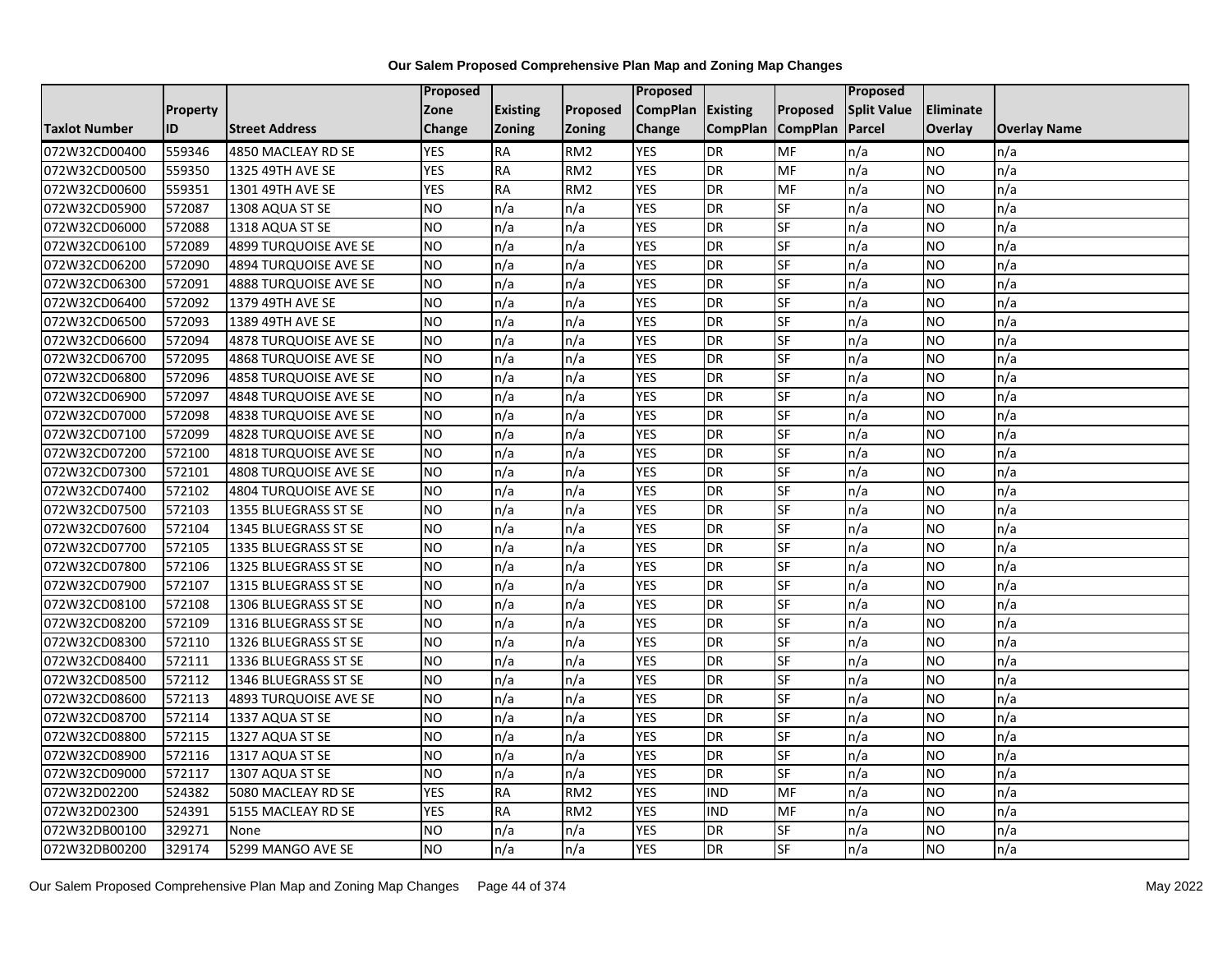|                      |                 |                       | Proposed        |                 |               | <b>Proposed</b> |                 |                 | <b>Proposed</b>    |                |                     |
|----------------------|-----------------|-----------------------|-----------------|-----------------|---------------|-----------------|-----------------|-----------------|--------------------|----------------|---------------------|
|                      | <b>Property</b> |                       | Zone            | <b>Existing</b> | Proposed      | <b>CompPlan</b> | <b>Existing</b> | Proposed        | <b>Split Value</b> | Eliminate      |                     |
| <b>Taxlot Number</b> | ID              | <b>Street Address</b> | Change          | <b>Zoning</b>   | <b>Zoning</b> | Change          | <b>CompPlan</b> | <b>CompPlan</b> | <b>Parcel</b>      | <b>Overlay</b> | <b>Overlay Name</b> |
| 072W32DB00300        | 329173          | 5295 MANGO AVE SE     | NO.             | n/a             | n/a           | <b>YES</b>      | <b>DR</b>       | <b>SF</b>       | n/a                | NO             | n/a                 |
| 072W32DB00400        | 329172          | 5291 MANGO AVE SE     | <b>NO</b>       | n/a             | n/a           | <b>YES</b>      | <b>DR</b>       | <b>SF</b>       | n/a                | NO.            | n/a                 |
| 072W32DB00500        | 329171          | 5289 MANGO AVE SE     | <b>NO</b>       | n/a             | n/a           | <b>YES</b>      | <b>DR</b>       | SF              | n/a                | NO.            | n/a                 |
| 072W32DB00600        | 329170          | 5279 MANGO AVE SE     | <b>NO</b>       | n/a             | n/a           | <b>YES</b>      | <b>DR</b>       | SF              | n/a                | NO.            | n/a                 |
| 072W32DB00700        | 329169          | 5269 MANGO AVE SE     | ŌИ              | n/a             | n/a           | <b>YES</b>      | <b>DR</b>       | <b>SF</b>       | n/a                | NO.            | n/a                 |
| 072W32DB00800        | 329168          | 5259 MANGO AVE SE     | NO              | n/a             | n/a           | <b>YES</b>      | <b>DR</b>       | SF              | n/a                | NO.            | n/a                 |
| 072W32DB00900        | 329167          | 5249 MANGO AVE SE     | <b>NO</b>       | n/a             | n/a           | <b>YES</b>      | <b>DR</b>       | SF              | n/a                | NO.            | n/a                 |
| 072W32DB01000        | 329166          | 5239 MANGO AVE SE     | <b>NO</b>       | n/a             | n/a           | <b>YES</b>      | <b>DR</b>       | SF              | n/a                | NO.            | n/a                 |
| 072W32DB01100        | 329165          | 5229 MANGO AVE SE     | <b>NO</b>       | n/a             | n/a           | <b>YES</b>      | <b>DR</b>       | SF              | n/a                | ΝO             | n/a                 |
| 072W32DB01200        | 329163          | 5209 MANGO AVE SE     | <b>NO</b>       | n/a             | n/a           | <b>YES</b>      | <b>DR</b>       | SF              | n/a                | NO.            | n/a                 |
| 072W32DB01300        | 329162          | 5197 MANGO AVE SE     | <b>NO</b>       | n/a             | n/a           | <b>YES</b>      | <b>DR</b>       | SF              | n/a                | NO.            | n/a                 |
| 072W32DB01400        | 329161          | 5177 MANGO AVE SE     | <b>NO</b>       | n/a             | n/a           | <b>YES</b>      | <b>DR</b>       | <b>SF</b>       | n/a                | NO.            | n/a                 |
| 072W32DB01500        | 329160          | 5157 MANGO AVE SE     | <b>NO</b>       | n/a             | n/a           | <b>YES</b>      | <b>DR</b>       | SF              | n/a                | NO.            | n/a                 |
| 072W32DB01600        | 341435          | 5147 MANGO AVE SE     | <b>NO</b>       | n/a             | n/a           | <b>YES</b>      | <b>DR</b>       | <b>SF</b>       | n/a                | <b>NO</b>      | n/a                 |
| 072W32DB01700        | 329157          | 5137 MANGO AVE SE     | <b>NO</b>       | n/a             | n/a           | <b>YES</b>      | <b>DR</b>       | SF              | n/a                | ΝO             | n/a                 |
| 072W32DB01800        | 329156          | 5117 MANGO AVE SE     | <b>NO</b>       | n/a             | n/a           | <b>YES</b>      | <b>DR</b>       | <b>SF</b>       | n/a                | NO.            | n/a                 |
| 072W32DB02000        | 329155          | 901 WAIKIKI ST SE     | <b>NO</b>       | n/a             | n/a           | <b>YES</b>      | DR              | SF              | n/a                | NO.            | n/a                 |
| 072W32DB02100        | 329154          | 921 WAIKIKI ST SE     | <b>NO</b>       | n/a             | n/a           | <b>YES</b>      | <b>DR</b>       | SF              | n/a                | NO.            | n/a                 |
| 072W32DB02200        | 329153          | 941 WAIKIKI ST SE     | <b>NO</b>       | n/a             | n/a           | <b>YES</b>      | <b>DR</b>       | SF              | n/a                | <b>NO</b>      | n/a                 |
| 072W32DB02300        | 329152          | 961 WAIKIKI ST SE     | <b>NO</b>       | n/a             | n/a           | <b>YES</b>      | <b>DR</b>       | SF              | n/a                | NO.            | n/a                 |
| 072W32DB02400        | 329151          | 981 WAIKIKI ST SE     | <b>NO</b>       | n/a             | n/a           | <b>YES</b>      | <b>DR</b>       | SF              | n/a                | NO.            | n/a                 |
| 072W32DB02500        | 329150          | 1011 WAIKIKI ST SE    | NO              | n/a             | n/a           | <b>YES</b>      | <b>DR</b>       | <b>SF</b>       | n/a                | NO.            | n/a                 |
| 072W32DB02600        | 329149          | 1031 WAIKIKI ST SE    | <b>NO</b>       | n/a             | n/a           | <b>YES</b>      | <b>DR</b>       | SF              | n/a                | NO.            | n/a                 |
| 072W32DB02700        | 329148          | 1051 WAIKIKI ST SE    | <b>NO</b>       | n/a             | n/a           | <b>YES</b>      | <b>DR</b>       | SF              | n/a                | NO.            | n/a                 |
| 072W32DB02800        | 329147          | 1071 WAIKIKI ST SE    | $\overline{NO}$ | n/a             | n/a           | <b>YES</b>      | <b>DR</b>       | <b>SF</b>       | n/a                | <b>NO</b>      | n/a                 |
| 072W32DB02900        | 329146          | 1091 WAIKIKI ST SE    | <b>NO</b>       | n/a             | n/a           | <b>YES</b>      | <b>DR</b>       | SF              | n/a                | NO.            | n/a                 |
| 072W32DB03000        | 329208          | 1052 WAIKIKI ST SE    | <b>NO</b>       | n/a             | n/a           | <b>YES</b>      | <b>DR</b>       | SF              | n/a                | NO.            | n/a                 |
| 072W32DB03100        | 329209          | 1032 WAIKIKI ST SE    | <b>NO</b>       | n/a             | n/a           | <b>YES</b>      | <b>DR</b>       | SF              | n/a                | NO.            | n/a                 |
| 072W32DB03200        | 329210          | 1012 WAIKIKI ST SE    | <b>NO</b>       | n/a             | n/a           | <b>YES</b>      | <b>DR</b>       | SF              | n/a                | NO.            | n/a                 |
| 072W32DB03300        | 329211          | 962 WAIKIKI ST SE     | <b>NO</b>       | n/a             | n/a           | <b>YES</b>      | <b>DR</b>       | SF              | n/a                | NO.            | n/a                 |
| 072W32DB03400        | 329212          | 942 WAIKIKI ST SE     | <b>NO</b>       | n/a             | n/a           | <b>YES</b>      | <b>DR</b>       | SF              | n/a                | ΝO             | n/a                 |
| 072W32DB03500        | 329213          | 922 WAIKIKI ST SE     | <b>NO</b>       | n/a             | n/a           | <b>YES</b>      | <b>DR</b>       | <b>SF</b>       | n/a                | NO.            | n/a                 |
| 072W32DB03600        | 329214          | 902 WAIKIKI ST SE     | <b>NO</b>       | n/a             | n/a           | <b>YES</b>      | <b>DR</b>       | SF              | n/a                | NO.            | n/a                 |
| 072W32DB03700        | 329215          | 903 HAWAII ST SE      | <b>NO</b>       | n/a             | n/a           | <b>YES</b>      | <b>DR</b>       | SF              | n/a                | NO.            | n/a                 |
| 072W32DB03800        | 329216          | 923 HAWAII ST SE      | $\overline{NO}$ | n/a             | n/a           | <b>YES</b>      | <b>DR</b>       | SF              | n/a                | NO.            | n/a                 |
| 072W32DB03900        | 329217          | 943 HAWAII ST SE      | NO              | n/a             | n/a           | <b>YES</b>      | <b>DR</b>       | SF              | n/a                | NO.            | n/a                 |
| 072W32DB04000        | 329218          | 963 HAWAII ST SE      | <b>NO</b>       | n/a             | n/a           | <b>YES</b>      | <b>DR</b>       | SF              | n/a                | <b>NO</b>      | n/a                 |
| 072W32DB04100        | 329219          | 1013 HAWAII ST SE     | $\overline{NO}$ | n/a             | n/a           | <b>YES</b>      | <b>DR</b>       | SF              | n/a                | <b>NO</b>      | n/a                 |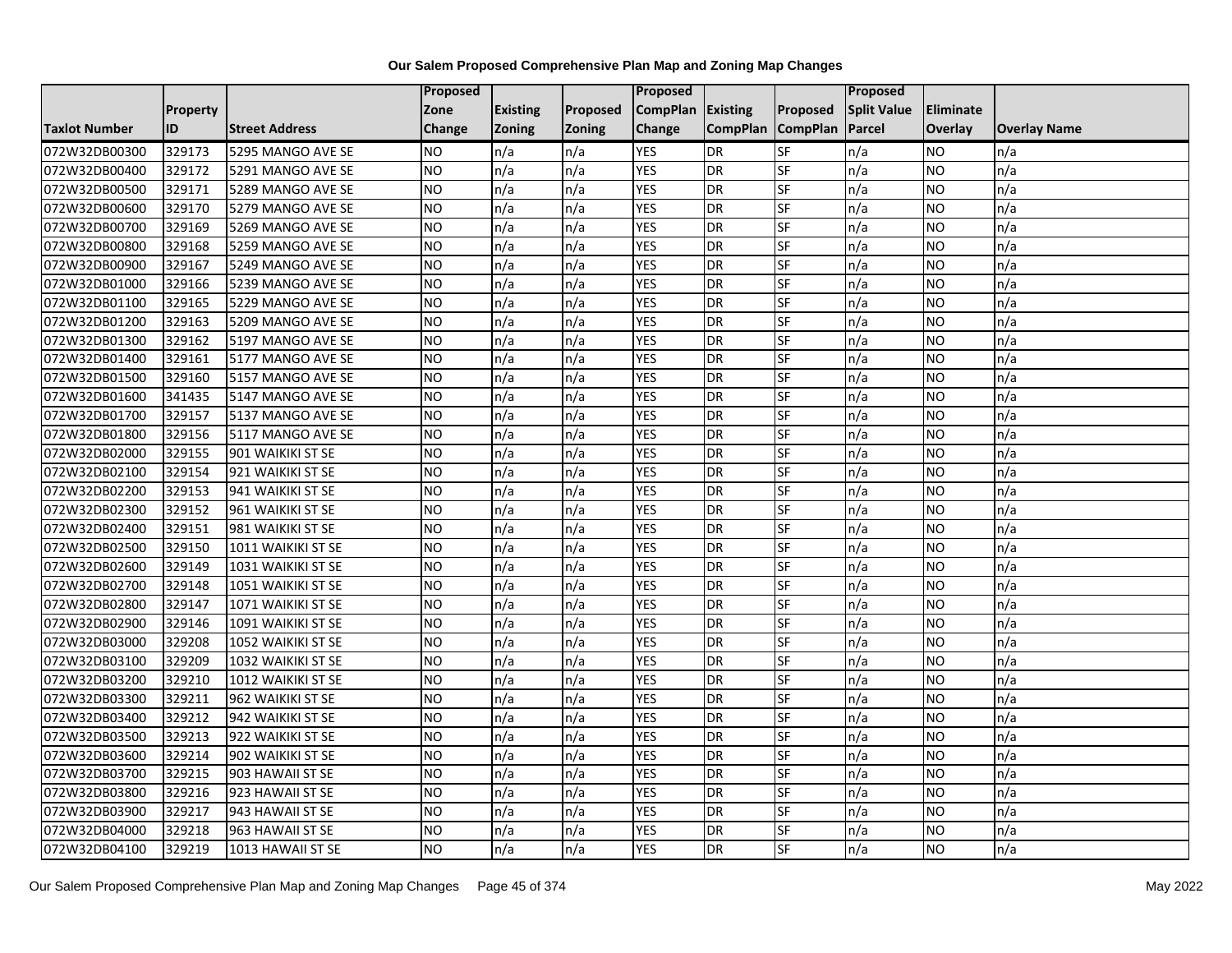|                      |           |                       | Proposed        |                 |               | <b>Proposed</b> |                 |                 | <b>Proposed</b>    |                |                     |
|----------------------|-----------|-----------------------|-----------------|-----------------|---------------|-----------------|-----------------|-----------------|--------------------|----------------|---------------------|
|                      | Property  |                       | Zone            | <b>Existing</b> | Proposed      | <b>CompPlan</b> | <b>Existing</b> | Proposed        | <b>Split Value</b> | Eliminate      |                     |
| <b>Taxlot Number</b> | <b>ID</b> | <b>Street Address</b> | Change          | <b>Zoning</b>   | <b>Zoning</b> | Change          | <b>CompPlan</b> | <b>CompPlan</b> | Parcel             | <b>Overlay</b> | <b>Overlay Name</b> |
| 072W32DB04200        | 329220    | 1033 HAWAII ST SE     | <b>NO</b>       | n/a             | n/a           | <b>YES</b>      | <b>DR</b>       | <b>SF</b>       | n/a                | NO.            | n/a                 |
| 072W32DB04300        | 329221    | 5145 OAHU AVE SE      | Ю               | n/a             | n/a           | <b>YES</b>      | <b>DR</b>       | <b>SF</b>       | n/a                | NO.            | n/a                 |
| 072W32DB04400        | 329222    | 1054 HAWAII ST SE     | <b>NO</b>       | n/a             | n/a           | <b>YES</b>      | <b>DR</b>       | SF              | n/a                | <b>NO</b>      | n/a                 |
| 072W32DB04500        | 329223    | 1034 HAWAII ST SE     | <b>NO</b>       | n/a             | n/a           | <b>YES</b>      | <b>DR</b>       | SF              | n/a                | NO.            | n/a                 |
| 072W32DB04600        | 329224    | 1014 HAWAII ST SE     | $\overline{NO}$ | n/a             | n/a           | <b>YES</b>      | <b>DR</b>       | <b>SF</b>       | n/a                | NO.            | n/a                 |
| 072W32DB04700        | 329225    | 964 HAWAII ST SE      | <b>NO</b>       | n/a             | n/a           | <b>YES</b>      | <b>DR</b>       | SF              | n/a                | NO.            | n/a                 |
| 072W32DB04800        | 329226    | 944 HAWAII ST SE      | <b>NO</b>       | n/a             | n/a           | <b>YES</b>      | <b>DR</b>       | SF              | n/a                | NO.            | n/a                 |
| 072W32DB04900        | 329227    | 924 HAWAII ST SE      | $\overline{NO}$ | n/a             | n/a           | <b>YES</b>      | <b>DR</b>       | SF              | n/a                | <b>NO</b>      | n/a                 |
| 072W32DB05000        | 329228    | 5176 MANGO AVE SE     | <b>NO</b>       | n/a             | n/a           | <b>YES</b>      | <b>DR</b>       | SF              | n/a                | NO.            | n/a                 |
| 072W32DB05100        | 329229    | 905 MOLOKAI ST SE     | $\overline{NO}$ | n/a             | n/a           | <b>YES</b>      | <b>DR</b>       | <b>SF</b>       | n/a                | NO.            | n/a                 |
| 072W32DB05200        | 329230    | 925 MOLOKAI ST SE     | <b>NO</b>       | n/a             | n/a           | <b>YES</b>      | <b>DR</b>       | SF              | n/a                | NO.            | n/a                 |
| 072W32DB05300        | 329231    | 945 MOLOKAI ST SE     | <b>NO</b>       | n/a             | n/a           | <b>YES</b>      | <b>DR</b>       | SF              | n/a                | <b>NO</b>      | n/a                 |
| 072W32DB05400        | 329232    | 965 MOLOKAI ST SE     | ŌИ              | n/a             | n/a           | <b>YES</b>      | <b>DR</b>       | $S$ F           | n/a                | NO.            | n/a                 |
| 072W32DB05500        | 329234    | 1035 MOLOKAI ST SE    | <b>NO</b>       | n/a             | n/a           | <b>YES</b>      | <b>DR</b>       | SF              | n/a                | NO.            | n/a                 |
| 072W32DB05600        | 329235    | 1055 MOLOKAI ST SE    | <b>NO</b>       | n/a             | n/a           | <b>YES</b>      | <b>DR</b>       | SF              | n/a                | NO.            | n/a                 |
| 072W32DB05700        | 329236    | 5203 OAHU AVE SE      | NO              | n/a             | n/a           | <b>YES</b>      | <b>DR</b>       | SF              | n/a                | NO.            | n/a                 |
| 072W32DB05800        | 329237    | 1036 MOLOKAI ST SE    | <b>NO</b>       | n/a             | n/a           | <b>YES</b>      | <b>DR</b>       | SF              | n/a                | NO.            | n/a                 |
| 072W32DB05900        | 329238    | 1016 MOLOKAI ST SE    | <b>NO</b>       | n/a             | n/a           | <b>YES</b>      | <b>DR</b>       | SF              | n/a                | NO.            | n/a                 |
| 072W32DB06000        | 329239    | 946 MOLOKAI ST SE     | $\overline{NO}$ | n/a             | n/a           | <b>YES</b>      | <b>DR</b>       | SF              | n/a                | NO.            | n/a                 |
| 072W32DB06100        | 329240    | 926 MOLOKAI ST SE     | <b>NO</b>       | n/a             | n/a           | <b>YES</b>      | <b>DR</b>       | SF              | n/a                | NO.            | n/a                 |
| 072W32DB06200        | 329241    | 906 MOLOKAI ST SE     | <b>NO</b>       | n/a             | n/a           | <b>YES</b>      | <b>DR</b>       | <b>SF</b>       | n/a                | NO.            | n/a                 |
| 072W32DB06300        | 329242    | 907 LANAI ST SE       | <b>NO</b>       | n/a             | n/a           | <b>YES</b>      | <b>DR</b>       | SF              | n/a                | NO.            | n/a                 |
| 072W32DB06400        | 329243    | 927 LANAI ST SE       | <b>NO</b>       | n/a             | n/a           | <b>YES</b>      | <b>DR</b>       | <b>SF</b>       | n/a                | NO.            | n/a                 |
| 072W32DB06500        | 329244    | 947 LANAI ST SE       | NO              | n/a             | n/a           | <b>YES</b>      | <b>DR</b>       | SF              | n/a                | NO.            | n/a                 |
| 072W32DB06600        | 329245    | 1017 LANAI ST SE      | <b>NO</b>       | n/a             | n/a           | <b>YES</b>      | <b>DR</b>       | SF              | n/a                | NO.            | n/a                 |
| 072W32DB06700        | 329246    | 1037 LANAI ST SE      | <b>NO</b>       | n/a             | n/a           | <b>YES</b>      | <b>DR</b>       | <b>SF</b>       | n/a                | NO.            | n/a                 |
| 072W32DB06800        | 329247    | 1057 LANAI ST SE      | N <sub>O</sub>  | n/a             | n/a           | <b>YES</b>      | <b>DR</b>       | <b>SF</b>       | n/a                | NO.            | n/a                 |
| 072W32DB06900        | 329248    | 1058 LANAI ST SE      | <b>NO</b>       | n/a             | n/a           | <b>YES</b>      | <b>DR</b>       | SF              | n/a                | NO.            | n/a                 |
| 072W32DB07000        | 329249    | 1038 LANAI ST SE      | <b>NO</b>       | n/a             | n/a           | <b>YES</b>      | <b>DR</b>       | SF              | n/a                | NO.            | n/a                 |
| 072W32DB07100        | 329250    | 1018 LANAI ST SE      | NO.             | n/a             | n/a           | <b>YES</b>      | <b>DR</b>       | $S_{F}$         | n/a                | ΝO             | n/a                 |
| 072W32DB07200        | 329251    | 968 LANAI ST SE       | <b>NO</b>       | n/a             | n/a           | <b>YES</b>      | <b>DR</b>       | SF              | n/a                | NO.            | n/a                 |
| 072W32DB07300        | 329252    | 948 LANAI ST SE       | <b>NO</b>       | n/a             | n/a           | <b>YES</b>      | <b>DR</b>       | <b>SF</b>       | n/a                | <b>NO</b>      | n/a                 |
| 072W32DB07400        | 329253    | 928 LANAI ST SE       | NO              | n/a             | n/a           | <b>YES</b>      | <b>DR</b>       | <b>SF</b>       | n/a                | NO.            | n/a                 |
| 072W32DB07500        | 329254    | 908 LANAI ST SE       | <b>NO</b>       | n/a             | n/a           | <b>YES</b>      | <b>DR</b>       | SF              | n/a                | NO.            | n/a                 |
| 072W32DB07600        | 329255    | 909 KAUAI ST SE       | $\overline{NO}$ | n/a             | n/a           | <b>YES</b>      | <b>DR</b>       | SF              | n/a                | <b>NO</b>      | n/a                 |
| 072W32DB07700        | 329256    | 929 KAUAI ST SE       | NO.             | n/a             | n/a           | <b>YES</b>      | <b>DR</b>       | <b>SF</b>       | n/a                | NO.            | n/a                 |
| 072W32DB07800        | 329257    | 949 KAUAI ST SE       | <b>NO</b>       | n/a             | n/a           | <b>YES</b>      | <b>DR</b>       | SF              | n/a                | <b>NO</b>      | n/a                 |
| 072W32DB07900        | 329258    | 969 KAUAI ST SE       | $\overline{NO}$ | n/a             | n/a           | <b>YES</b>      | <b>DR</b>       | $S_{F}$         | n/a                | NO.            | n/a                 |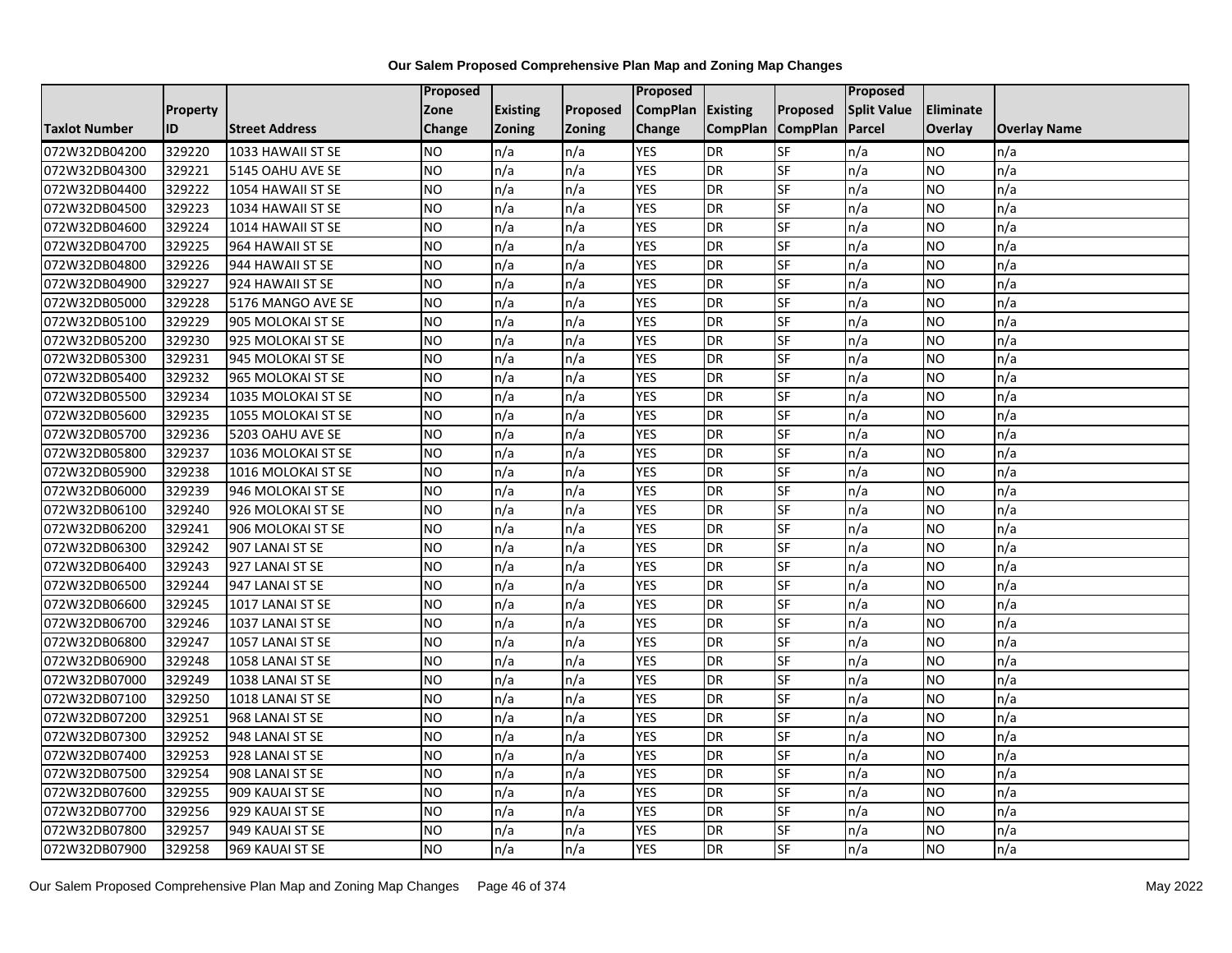|                      |                 |                       | Proposed        |                 |               | <b>Proposed</b>   |                 |                 | <b>Proposed</b>    |                |                     |
|----------------------|-----------------|-----------------------|-----------------|-----------------|---------------|-------------------|-----------------|-----------------|--------------------|----------------|---------------------|
|                      | <b>Property</b> |                       | Zone            | <b>Existing</b> | Proposed      | CompPlan Existing |                 | Proposed        | <b>Split Value</b> | Eliminate      |                     |
| <b>Taxlot Number</b> | <b>ID</b>       | <b>Street Address</b> | Change          | <b>Zoning</b>   | <b>Zoning</b> | Change            | <b>CompPlan</b> | <b>CompPlan</b> | Parcel             | <b>Overlay</b> | <b>Overlay Name</b> |
| 072W32DB08000        | 329259          | 1019 KAUAI ST SE      | NO.             | n/a             | n/a           | <b>YES</b>        | <b>DR</b>       | <b>SF</b>       | n/a                | NO             | n/a                 |
| 072W32DB08100        | 329260          | 1039 KAUAI ST SE      | <b>NO</b>       | n/a             | n/a           | <b>YES</b>        | <b>DR</b>       | <b>SF</b>       | n/a                | NO.            | n/a                 |
| 072W32DB08200        | 329261          | 5253 OAHU AVE SE      | <b>NO</b>       | n/a             | n/a           | <b>YES</b>        | <b>DR</b>       | SF              | n/a                | NO.            | n/a                 |
| 072W32DB08300        | 329262          | 1020 KAUAI ST SE      | <b>NO</b>       | n/a             | n/a           | <b>YES</b>        | <b>DR</b>       | SF              | n/a                | NO.            | n/a                 |
| 072W32DB08400        | 329263          | 970 KAUAI ST SE       | $\overline{NO}$ | n/a             | n/a           | <b>YES</b>        | <b>DR</b>       | <b>SF</b>       | n/a                | NO.            | n/a                 |
| 072W32DB08500        | 329264          | 950 KAUAI ST SE       | NO              | n/a             | n/a           | <b>YES</b>        | <b>DR</b>       | SF              | n/a                | <b>NO</b>      | n/a                 |
| 072W32DB08600        | 329265          | 930 KAUAI ST SE       | <b>NO</b>       | n/a             | n/a           | <b>YES</b>        | <b>DR</b>       | <b>SF</b>       | n/a                | NO.            | n/a                 |
| 072W32DB08700        | 329266          | 910 KAUAI ST SE       | <b>NO</b>       | n/a             | n/a           | <b>YES</b>        | <b>DR</b>       | SF              | n/a                | NO.            | n/a                 |
| 072W32DB08701        | 352908          | 911 KAILUA ST SE      | <b>NO</b>       | n/a             | n/a           | <b>YES</b>        | <b>DR</b>       | SF              | n/a                | ΝO             | n/a                 |
| 072W32DB08800        | 329268          | 931 KAILUA ST SE      | <b>NO</b>       | n/a             | n/a           | <b>YES</b>        | <b>DR</b>       | <b>SF</b>       | n/a                | NO.            | n/a                 |
| 072W32DB08900        | 329269          | 951 KAILUA ST SE      | <b>NO</b>       | n/a             | n/a           | <b>YES</b>        | <b>DR</b>       | <b>SF</b>       | n/a                | <b>NO</b>      | n/a                 |
| 072W32DB09000        | 329270          | 5273 COCO ST SE       | <b>NO</b>       | n/a             | n/a           | <b>YES</b>        | <b>DR</b>       | <b>SF</b>       | n/a                | NO.            | n/a                 |
| 072W32DB09100        | 329183          | 1022 KAILUA ST SE     | <b>NO</b>       | n/a             | n/a           | <b>YES</b>        | <b>DR</b>       | SF              | n/a                | NO.            | n/a                 |
| 072W32DB09200        | 329182          | 1012 KAILUA ST SE     | $\overline{NO}$ | n/a             | n/a           | <b>YES</b>        | <b>DR</b>       | <b>SF</b>       | n/a                | <b>NO</b>      | n/a                 |
| 072W32DB09300        | 329181          | 1002 KAILUA ST SE     | <b>NO</b>       | n/a             | n/a           | <b>YES</b>        | <b>DR</b>       | SF              | n/a                | ΝO             | n/a                 |
| 072W32DB09400        | 329178          | 952 KAILUA ST SE      | <b>NO</b>       | n/a             | n/a           | <b>YES</b>        | <b>DR</b>       | <b>SF</b>       | n/a                | NO.            | n/a                 |
| 072W32DB09500        | 329177          | 932 KAILUA ST SE      | <b>NO</b>       | n/a             | n/a           | <b>YES</b>        | <b>DR</b>       | SF              | n/a                | NO.            | n/a                 |
| 072W32DB09600        | 329176          | 912 KAILUA ST SE      | <b>NO</b>       | n/a             | n/a           | <b>YES</b>        | <b>DR</b>       | SF              | n/a                | NO.            | n/a                 |
| 072W32DB09700        | 329175          | 5298 MANGO AVE SE     | <b>NO</b>       | n/a             | n/a           | <b>YES</b>        | <b>DR</b>       | SF              | n/a                | <b>NO</b>      | n/a                 |
| 072W32DB09800        | 329179          | 5295 PALM CT SE       | <b>NO</b>       | n/a             | n/a           | <b>YES</b>        | <b>DR</b>       | <b>SF</b>       | n/a                | NO.            | n/a                 |
| 072W32DB09900        | 329180          | 5294 PALM CT SE       | <b>NO</b>       | n/a             | n/a           | <b>YES</b>        | <b>DR</b>       | SF              | n/a                | NO.            | n/a                 |
| 072W32DB10000        | 329184          | 5293 COCO ST SE       | NO              | n/a             | n/a           | <b>YES</b>        | <b>DR</b>       | <b>SF</b>       | n/a                | NO.            | n/a                 |
| 072W32DB10100        | 329185          | 5292 COCO ST SE       | <b>NO</b>       | n/a             | n/a           | <b>YES</b>        | <b>DR</b>       | <b>SF</b>       | n/a                | NO.            | n/a                 |
| 072W32DB10200        | 329186          | 1082 KONA CT SE       | <b>NO</b>       | n/a             | n/a           | <b>YES</b>        | <b>DR</b>       | SF              | n/a                | NO.            | n/a                 |
| 072W32DB10300        | 329187          | 1092 KONA CT SE       | $\overline{NO}$ | n/a             | n/a           | <b>YES</b>        | <b>DR</b>       | <b>SF</b>       | n/a                | <b>NO</b>      | n/a                 |
| 072W32DB10400        | 329188          | 1091 KONA CT SE       | <b>NO</b>       | n/a             | n/a           | <b>YES</b>        | <b>DR</b>       | <b>SF</b>       | n/a                | NO.            | n/a                 |
| 072W32DB10500        | 329189          | 1081 KONA CT SE       | <b>NO</b>       | n/a             | n/a           | <b>YES</b>        | <b>DR</b>       | <b>SF</b>       | n/a                | NO.            | n/a                 |
| 072W32DB10600        | 329190          | 1061 KONA CT SE       | <b>NO</b>       | n/a             | n/a           | <b>YES</b>        | <b>DR</b>       | SF              | n/a                | NO.            | n/a                 |
| 072W32DB10700        | 329191          | 5272 COCO ST SE       | <b>NO</b>       | n/a             | n/a           | <b>YES</b>        | <b>DR</b>       | SF              | n/a                | NO.            | n/a                 |
| 072W32DB10800        | 329192          | 1060 KAUAI ST SE      | $\overline{NO}$ | n/a             | n/a           | <b>YES</b>        | <b>DR</b>       | SF              | n/a                | <b>NO</b>      | n/a                 |
| 072W32DB10900        | 329193          | 1080 KAUAI ST SE      | <b>NO</b>       | n/a             | n/a           | <b>YES</b>        | <b>DR</b>       | SF              | n/a                | ΝO             | n/a                 |
| 072W32DB11000        | 329194          | 1090 KAUAI ST SE      | <b>NO</b>       | n/a             | n/a           | <b>YES</b>        | <b>DR</b>       | <b>SF</b>       | n/a                | <b>NO</b>      | n/a                 |
| 072W32DB11100        | 329195          | 1089 KAUAI ST SE      | <b>NO</b>       | n/a             | n/a           | <b>YES</b>        | <b>DR</b>       | SF              | n/a                | NO.            | n/a                 |
| 072W32DB11200        | 329196          | 5242 OAHU AVE SE      | <b>NO</b>       | n/a             | n/a           | <b>YES</b>        | <b>DR</b>       | SF              | n/a                | NO.            | n/a                 |
| 072W32DB11300        | 329197          | 5232 OAHU AVE SE      | $\overline{NO}$ | n/a             | n/a           | <b>YES</b>        | <b>DR</b>       | <b>SF</b>       | n/a                | NO.            | n/a                 |
| 072W32DB11400        | 329198          | 5222 OAHU AVE SE      | NO              | n/a             | n/a           | <b>YES</b>        | <b>DR</b>       | SF              | n/a                | NO.            | n/a                 |
| 072W32DB11500        | 329199          | 5212 OAHU AVE SE      | <b>NO</b>       | n/a             | n/a           | <b>YES</b>        | <b>DR</b>       | SF              | n/a                | NO.            | n/a                 |
| 072W32DB11600        | 329200          | 5202 OAHU AVE SE      | $\overline{NO}$ | n/a             | n/a           | <b>YES</b>        | <b>DR</b>       | <b>SF</b>       | n/a                | NO.            | n/a                 |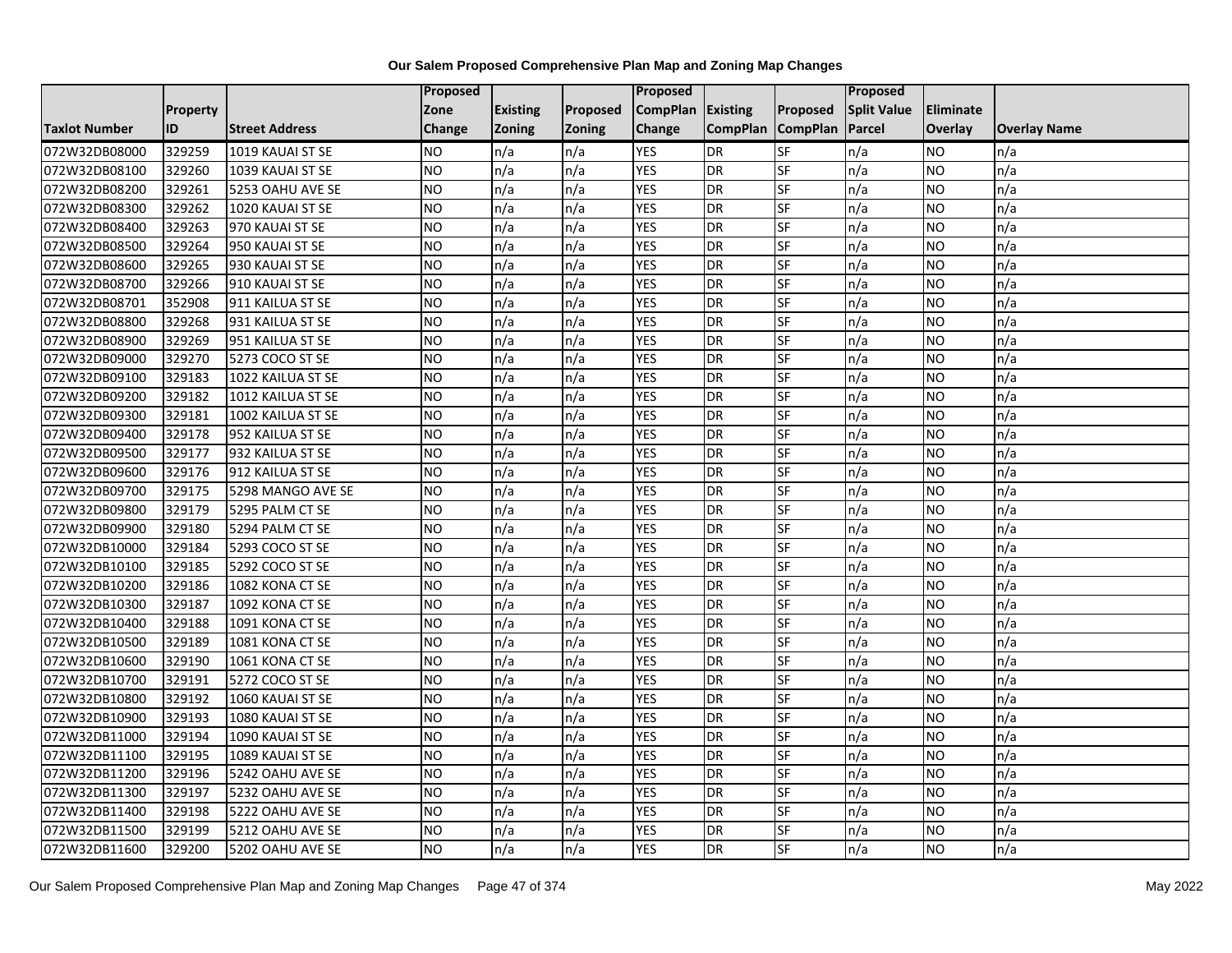|                      |                 |                          | Proposed        |                         |               | <b>Proposed</b> |                 |                          | Proposed                                                              |                  |                     |
|----------------------|-----------------|--------------------------|-----------------|-------------------------|---------------|-----------------|-----------------|--------------------------|-----------------------------------------------------------------------|------------------|---------------------|
|                      | <b>Property</b> |                          | Zone            | <b>Existing</b>         | Proposed      | <b>CompPlan</b> | Existing        | Proposed                 | <b>Split Value</b>                                                    | <b>Eliminate</b> |                     |
| <b>Taxlot Number</b> | ID              | <b>Street Address</b>    | Change          | Zoning                  | <b>Zoning</b> | Change          | <b>CompPlan</b> | <b>CompPlan</b>          | Parcel                                                                | Overlay          | <b>Overlay Name</b> |
| 072W32DB11700        | 329201          | 5190 OAHU AVE SE         | <b>NO</b>       | n/a                     | n/a           | <b>YES</b>      | DR              | $S$ F                    | n/a                                                                   | <b>NO</b>        | n/a                 |
| 072W32DB11800        | 329202          | 5180 OAHU AVE SE         | Ю               | n/a                     | n/a           | <b>YES</b>      | <b>DR</b>       | SF                       | n/a                                                                   | <b>NO</b>        | n/a                 |
| 072W32DB11900        | 329203          | 5170 OAHU AVE SE         | <b>NO</b>       | n/a                     | n/a           | <b>YES</b>      | <b>DR</b>       | $\overline{\mathsf{SF}}$ | n/a                                                                   | <b>NO</b>        | n/a                 |
| 072W32DB12000        | 329204          | 5160 OAHU AVE SE         | <b>NO</b>       | n/a                     | n/a           | <b>YES</b>      | <b>DR</b>       | SF                       | n/a                                                                   | <b>NO</b>        | n/a                 |
| 072W32DB12100        | 329205          | 5150 OAHU AVE SE         | NO <sub>1</sub> | n/a                     | n/a           | <b>YES</b>      | <b>DR</b>       | SF                       | n/a                                                                   | <b>NO</b>        | n/a                 |
| 072W32DB12200        | 329206          | 5140 OAHU AVE SE         | <b>NO</b>       | n/a                     | n/a           | <b>YES</b>      | <b>DR</b>       | SF                       | n/a                                                                   | <b>NO</b>        | n/a                 |
| 072W32DB12300        | 329207          | 1092 WAIKIKI ST SE       | Ю               | n/a                     | n/a           | <b>YES</b>      | <b>DR</b>       | <b>SF</b>                | n/a                                                                   | <b>NO</b>        | n/a                 |
| 073W01A01300         | 524740          | 3205 BLOSSOM DR NE       | <b>YES</b>      | <b>RA</b>               | IG            | <b>NO</b>       | n/a             | n/a                      | n/a                                                                   | <b>NO</b>        | n/a                 |
| 073W01A01400         | 524742          | 3155 BLOSSOM DR NE       | <b>YES</b>      | <b>RA</b>               | IG            | <b>NO</b>       | n/a             | n/a                      | n/a                                                                   | <b>NO</b>        | n/a                 |
| 073W01A01600         | 524741          | 3125 BLOSSOM DR NE       | <b>YES</b>      | <b>RA</b>               | IG            | <b>NO</b>       | n/a             | n/a                      | n/a                                                                   | <b>NO</b>        | n/a                 |
| 073W01A02900         | 524719          | 3160 BLOSSOM DR NE       | <b>YES</b>      | $\overline{\mathsf{C}}$ | CR            | <b>YES</b>      | $\overline{C}$  | <b>COM</b>               | n/a                                                                   | <b>NO</b>        | n/a                 |
| 073W01A02902         | 338290          | None                     | <b>YES</b>      | IC                      | <b>CR</b>     | <b>YES</b>      | IC              | COM                      | n/a                                                                   | <b>NO</b>        | n/a                 |
| 073W01A02903         | 338292          | 4751 ASTORIA ST NE       | <b>YES</b>      | IC                      | <b>CR</b>     | <b>YES</b>      | $\overline{C}$  | COM                      | n/a                                                                   | <b>NO</b>        | n/a                 |
| 073W01A03200         | 524716          | 3390 BLOSSOM DR NE       | <b>YES</b>      | $\overline{IBC}$        | MU-II         | <b>YES</b>      | <b>IND</b>      | MU                       | n/a                                                                   | <b>NO</b>        | n/a                 |
| 073W01D00800         | 524888          | 4755 ASTORIA ST NE       | <b>YES</b>      | CR/IC                   | <b>CR</b>     | <b>YES</b>      | COM/IC          | <b>COM</b>               | <b>NOT</b><br>Proposed<br><b>Split Taxlot</b><br>CompPlan &<br>Zoning | <b>NO</b>        | n/a                 |
| 073W01DD00100        | 549880          | 4592 PORTLAND RD NE      | <b>NO</b>       | n/a                     | n/a           | <b>YES</b>      | <b>COM</b>      | MU                       | n/a                                                                   | <b>NO</b>        | n/a                 |
| 073W01DD00200        | 549878          | None                     | <b>NO</b>       | n/a                     | n/a           | <b>YES</b>      | COM             | MU                       | n/a                                                                   | <b>NO</b>        | n/a                 |
| 073W01DD00501        | 549879          | None                     | Ю               | n/a                     | n/a           | <b>YES</b>      | COM             | <b>MU</b>                | n/a                                                                   | <b>NO</b>        | n/a                 |
| 073W0400202          | 348667          | 3600 WALLACE RD NW       | NO.             | n/a                     | n/a           | YES             | DR **           | $SF **$                  | Proposed<br>Split Taxlot<br>CompPlan                                  | <b>NO</b>        | n/a                 |
| 073W0400203          | 433842          | 3500 WALLACE RD NW       | <b>NO</b>       | n/a                     | n/a           | <b>YES</b>      | DR **           | $SF **$                  | Proposed<br>Split Taxlot<br>CompPlan                                  | <b>NO</b>        | n/a                 |
| 073W05DD00100        | 505167          | 3447 LAKE VANESSA CIR NW | Ю               | n/a                     | n/a           | <b>YES</b>      | <b>DR</b>       | SF                       | n/a                                                                   | <b>NO</b>        | n/a                 |
| 073W05DD00200        | 505170          | 3449 LAKE VANESSA CIR NW | <b>NO</b>       | n/a                     | n/a           | <b>YES</b>      | <b>DR</b>       | SF                       | n/a                                                                   | <b>NO</b>        | n/a                 |
| 073W05DD00300        | 505183          | 3451 LAKE VANESSA CIR NW | <b>NO</b>       | n/a                     | n/a           | <b>YES</b>      | <b>DR</b>       | SF                       | n/a                                                                   | <b>NO</b>        | n/a                 |
| 073W05DD00400        | 505196          | 3455 LAKE VANESSA CIR NW | <b>NO</b>       | n/a                     | n/a           | <b>YES</b>      | <b>DR</b>       | SF                       | n/a                                                                   | <b>NO</b>        | n/a                 |
| 073W05DD00500        | 505208          | 3457 LAKE VANESSA CIR NW | ZО              | n/a                     | n/a           | <b>YES</b>      | <b>DR</b>       | SF                       | n/a                                                                   | <b>NO</b>        | n/a                 |
| 073W05DD00600        | 505211          | 3459 LAKE VANESSA CIR NW | <b>NO</b>       | n/a                     | n/a           | <b>YES</b>      | <b>DR</b>       | SF                       | n/a                                                                   | <b>NO</b>        | n/a                 |
| 073W05DD00700        | 505224          | 3461 LAKE VANESSA CIR NW | <b>NO</b>       | n/a                     | n/a           | <b>YES</b>      | <b>DR</b>       | SF                       | n/a                                                                   | <b>NO</b>        | n/a                 |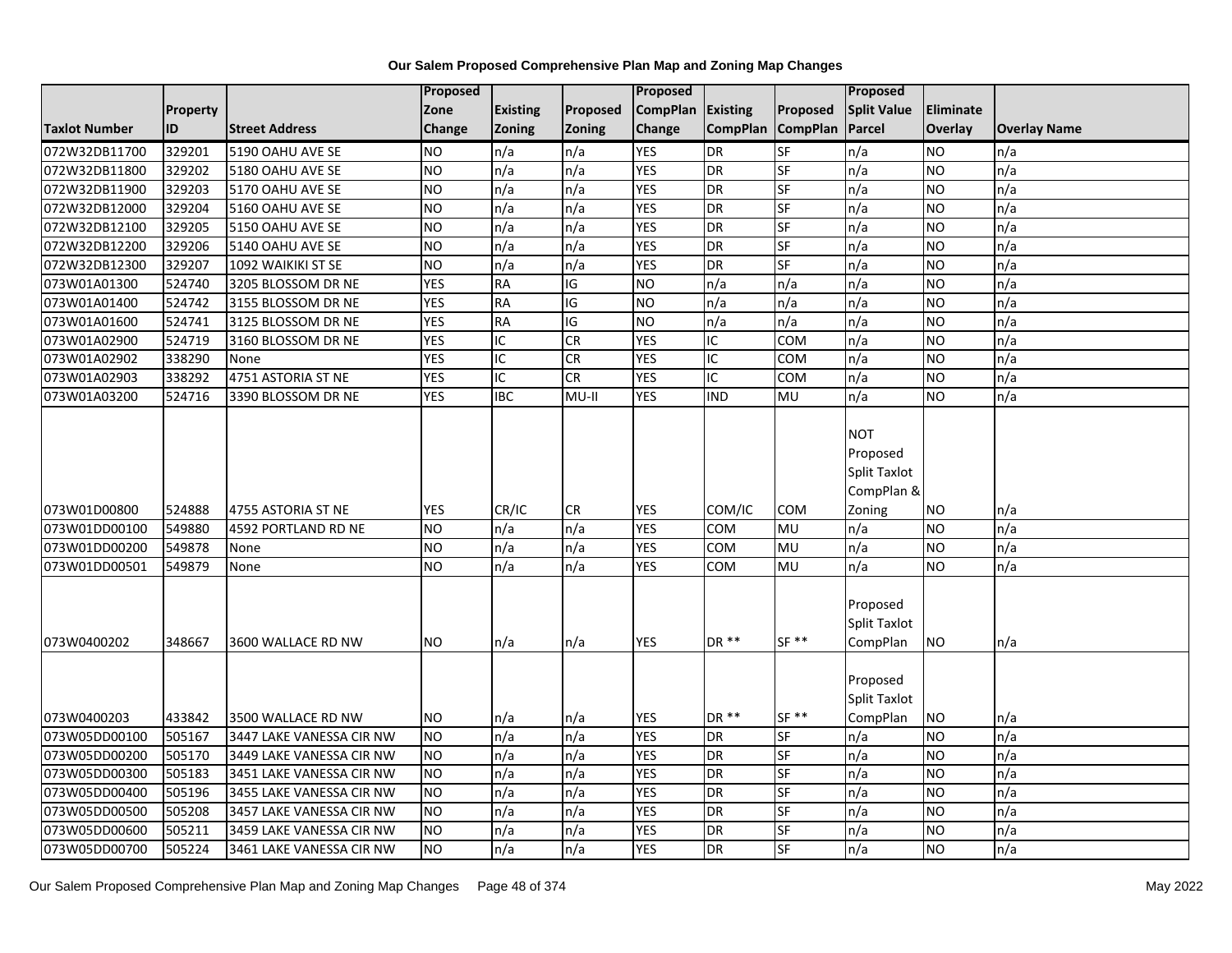|                      |                 |                          | <b>Proposed</b> |                 |               | Proposed          |                 |                 | Proposed           |           |                     |
|----------------------|-----------------|--------------------------|-----------------|-----------------|---------------|-------------------|-----------------|-----------------|--------------------|-----------|---------------------|
|                      | <b>Property</b> |                          | Zone            | <b>Existing</b> | Proposed      | CompPlan Existing |                 | Proposed        | <b>Split Value</b> | Eliminate |                     |
| <b>Taxlot Number</b> | ID              | <b>Street Address</b>    | <b>Change</b>   | Zoning          | <b>Zoning</b> | Change            | <b>CompPlan</b> | <b>CompPlan</b> | Parcel             | Overlay   | <b>Overlay Name</b> |
| 073W05DD00800        | 505237          | 3463 LAKE VANESSA CIR NW | <b>NO</b>       | n/a             | n/a           | <b>YES</b>        | <b>DR</b>       | <b>SF</b>       | n/a                | NO        | n/a                 |
| 073W05DD00900        | 505240          | 3465 LAKE VANESSA CIR NW | <b>NO</b>       | n/a             | n/a           | <b>YES</b>        | DR              | SF              | n/a                | NO.       | n/a                 |
| 073W05DD01000        | 505253          | 3467 LAKE VANESSA CIR NW | <b>NO</b>       | n/a             | n/a           | <b>YES</b>        | DR              | SF              | n/a                | NO.       | n/a                 |
| 073W05DD01100        | 505266          | 3469 LAKE VANESSA CIR NW | <b>NO</b>       | n/a             | n/a           | <b>YES</b>        | <b>DR</b>       | SF              | n/a                | NO.       | n/a                 |
| 073W05DD01200        | 505279          | 3471 LAKE VANESSA CIR NW | <b>NO</b>       | n/a             | n/a           | <b>YES</b>        | <b>DR</b>       | SF              | n/a                | NO.       | n/a                 |
| 073W05DD01300        | 505282          | 3473 LAKE VANESSA CIR NW | <b>NO</b>       | n/a             | n/a           | <b>YES</b>        | <b>DR</b>       | SF              | n/a                | <b>NO</b> | n/a                 |
| 073W05DD01400        | 505295          | 3475 LAKE VANESSA CIR NW | <b>NO</b>       | n/a             | n/a           | <b>YES</b>        | DR              | SF              | n/a                | NO.       | n/a                 |
| 073W05DD01500        | 505307          | 3477 LAKE VANESSA CIR NW | <b>NO</b>       | n/a             | n/a           | <b>YES</b>        | DR              | SF              | n/a                | NO.       | n/a                 |
| 073W05DD01600        | 505310          | 3481 LAKE VANESSA CIR NW | <b>NO</b>       | n/a             | n/a           | <b>YES</b>        | DR              | SF              | n/a                | NO.       | n/a                 |
| 073W05DD01700        | 505323          | 3483 LAKE VANESSA CIR NW | Ю               | n/a             | n/a           | <b>YES</b>        | DR              | <b>SF</b>       | n/a                | NO.       | n/a                 |
| 073W05DD01800        | 505336          | 3485 LAKE VANESSA CIR NW | <b>NO</b>       | n/a             | n/a           | <b>YES</b>        | <b>DR</b>       | SF              | n/a                | <b>NO</b> | n/a                 |
| 073W05DD01900        | 505349          | 3487 LAKE VANESSA CIR NW | <b>NO</b>       | n/a             | n/a           | <b>YES</b>        | <b>DR</b>       | SF              | n/a                | <b>NO</b> | n/a                 |
| 073W05DD02000        | 505352          | 3489 LAKE VANESSA CIR NW | NO              | n/a             | n/a           | <b>YES</b>        | DR              | <b>SF</b>       | n/a                | NO.       | n/a                 |
| 073W05DD02100        | 505365          | 3491 LAKE VANESSA CIR NW | <b>NO</b>       | n/a             | n/a           | <b>YES</b>        | <b>DR</b>       | SF              | n/a                | NO.       | n/a                 |
| 073W05DD02200        | 505378          | 3493 LAKE VANESSA CIR NW | <b>NO</b>       | n/a             | n/a           | <b>YES</b>        | DR              | SF              | n/a                | NO.       | n/a                 |
| 073W05DD02300        | 505381          | 3495 LAKE VANESSA CIR NW | ŌИ              | n/a             | n/a           | <b>YES</b>        | <b>DR</b>       | $S_{F}$         | n/a                | NO.       | n/a                 |
| 073W05DD02400        | 505394          | 3497 LAKE VANESSA CIR NW | <b>NO</b>       | n/a             | n/a           | <b>YES</b>        | <b>DR</b>       | <b>SF</b>       | n/a                | NO.       | n/a                 |
| 073W05DD02500        | 505406          | 1995 MICHIGAN CITY LN NW | <b>NO</b>       | n/a             | n/a           | <b>YES</b>        | DR              | SF              | n/a                | NO.       | n/a                 |
| 073W05DD02600        | 505419          | 3490 LAKE VANESSA CIR NW | <b>NO</b>       | n/a             | n/a           | <b>YES</b>        | DR              | SF              | n/a                | NO.       | n/a                 |
| 073W05DD02700        | 505422          | 3488 LAKE VANESSA CIR NW | <b>NO</b>       | n/a             | n/a           | <b>YES</b>        | <b>DR</b>       | SF              | n/a                | NO.       | n/a                 |
| 073W05DD02800        | 505435          | 3484 LAKE VANESSA CIR NW | <b>NO</b>       | n/a             | n/a           | <b>YES</b>        | DR              | SF              | n/a                | NO.       | n/a                 |
| 073W05DD02900        | 505448          | 3478 LAKE VANESSA CIR NW | <b>NO</b>       | n/a             | n/a           | <b>YES</b>        | <b>DR</b>       | <b>SF</b>       | n/a                | <b>NO</b> | n/a                 |
| 073W05DD03000        | 505451          | 3476 LAKE VANESSA CIR NW | <b>NO</b>       | n/a             | n/a           | <b>YES</b>        | DR              | <b>SF</b>       | n/a                | NO.       | n/a                 |
| 073W05DD03100        | 505464          | 3474 LAKE VANESSA CIR NW | <b>NO</b>       | n/a             | n/a           | <b>YES</b>        | DR              | SF              | n/a                | NO.       | n/a                 |
| 073W05DD03200        | 505477          | 3472 LAKE VANESSA CIR NW | <b>NO</b>       | n/a             | n/a           | <b>YES</b>        | <b>DR</b>       | SF              | n/a                | NO.       | n/a                 |
| 073W05DD03300        | 505480          | 3468 LAKE VANESSA CIR NW | <b>NO</b>       | n/a             | n/a           | <b>YES</b>        | DR              | SF              | n/a                | NO.       | n/a                 |
| 073W05DD03400        | 505493          | 3466 LAKE VANESSA CIR NW | ŌИ              | n/a             | n/a           | <b>YES</b>        | <b>DR</b>       | <b>SF</b>       | n/a                | NO.       | n/a                 |
| 073W05DD03500        | 505505          | 3462 LAKE VANESSA CIR NW | <b>NO</b>       | n/a             | n/a           | <b>YES</b>        | DR              | SF              | n/a                | NO.       | n/a                 |
| 073W05DD03600        | 505518          | 3460 LAKE VANESSA CIR NW | <b>NO</b>       | n/a             | n/a           | <b>YES</b>        | DR              | SF              | n/a                | NO.       | n/a                 |
| 073W05DD03700        | 505521          | 3458 LAKE VANESSA CIR NW | <b>NO</b>       | n/a             | n/a           | <b>YES</b>        | <b>DR</b>       | SF              | n/a                | NO.       | n/a                 |
| 073W05DD03800        | 505534          | 3456 LAKE VANESSA CIR NW | <b>NO</b>       | n/a             | n/a           | <b>YES</b>        | DR              | SF              | n/a                | NO.       | n/a                 |
| 073W05DD03900        | 505547          | 3452 LAKE VANESSA CIR NW | <b>NO</b>       | n/a             | n/a           | <b>YES</b>        | DR              | SF              | n/a                | NO.       | n/a                 |
| 073W05DD04000        | 505550          | 3448 LAKE VANESSA CIR NW | <b>NO</b>       | n/a             | n/a           | <b>YES</b>        | <b>DR</b>       | <b>SF</b>       | n/a                | NO.       | n/a                 |
| 073W05DD04400        | 524313          | 1985 MICHIGAN CITY LN NW | <b>NO</b>       | n/a             | n/a           | <b>YES</b>        | DR              | SF              | n/a                | NO.       | n/a                 |
| 073W05DD04500        | 524326          | 1975 MICHIGAN CITY LN NW | <b>NO</b>       | n/a             | n/a           | <b>YES</b>        | <b>DR</b>       | SF              | n/a                | NO.       | n/a                 |
| 073W05DD04600        | 524339          | 1965 MICHIGAN CITY LN NW | <b>NO</b>       | n/a             | n/a           | <b>YES</b>        | <b>DR</b>       | <b>SF</b>       | n/a                | NO        | n/a                 |
| 073W05DD04700        | 524342          | 1955 MICHIGAN CITY LN NW | <b>NO</b>       | n/a             | n/a           | <b>YES</b>        | <b>DR</b>       | SF              | n/a                | NO        | n/a                 |
| 073W05DD04800        | 524355          | 1945 MICHIGAN CITY LN NW | <b>NO</b>       | n/a             | n/a           | <b>YES</b>        | DR              | SF              | n/a                | NO.       | n/a                 |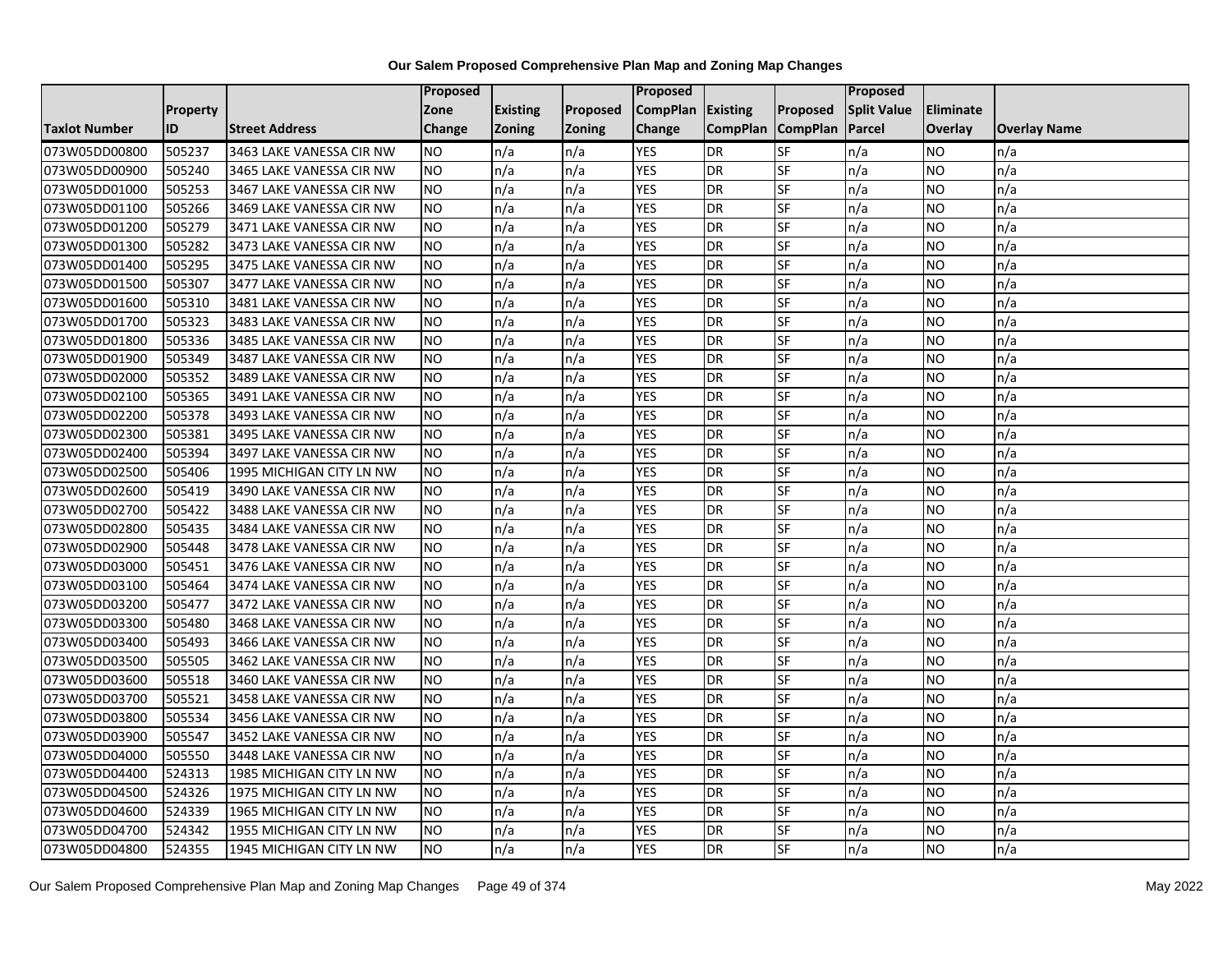|                      |                 |                          | <b>Proposed</b> |                 |          | Proposed          |                 |                 | <b>Proposed</b>    |           |                     |
|----------------------|-----------------|--------------------------|-----------------|-----------------|----------|-------------------|-----------------|-----------------|--------------------|-----------|---------------------|
|                      | <b>Property</b> |                          | Zone            | <b>Existing</b> | Proposed | CompPlan Existing |                 | Proposed        | <b>Split Value</b> | Eliminate |                     |
| <b>Taxlot Number</b> | ID              | <b>Street Address</b>    | <b>Change</b>   | <b>Zoning</b>   | Zoning   | Change            | <b>CompPlan</b> | <b>CompPlan</b> | Parcel             | Overlay   | <b>Overlay Name</b> |
| 073W05DD04900        | 524368          | None                     | <b>NO</b>       | n/a             | n/a      | <b>YES</b>        | DR              | SF              | n/a                | NO        | n/a                 |
| 073W05DD05000        | 524371          | 1935 MICHIGAN CITY LN NW | <b>NO</b>       | n/a             | n/a      | <b>YES</b>        | DR              | SF              | n/a                | NO.       | n/a                 |
| 073W05DD05100        | 524384          | 1925 MICHIGAN CITY LN NW | <b>NO</b>       | n/a             | n/a      | <b>YES</b>        | DR              | SF              | n/a                | NO        | n/a                 |
| 073W05DD05200        | 524397          | 1915 MICHIGAN CITY LN NW | <b>NO</b>       | n/a             | n/a      | <b>YES</b>        | DR              | SF              | n/a                | NO        | n/a                 |
| 073W05DD05300        | 524409          | 1905 MICHIGAN CITY LN NW | <b>NO</b>       | n/a             | n/a      | <b>YES</b>        | DR              | <b>SF</b>       | n/a                | NO        | n/a                 |
| 073W05DD05400        | 524412          | 1895 MICHIGAN CITY LN NW | <b>NO</b>       | n/a             | n/a      | <b>YES</b>        | DR              | SF              | n/a                | <b>NO</b> | n/a                 |
| 073W05DD05500        | 524425          | None                     | <b>NO</b>       | n/a             | n/a      | <b>YES</b>        | DR              | SF              | n/a                | NO        | n/a                 |
| 073W05DD05600        | 524438          | 1885 MICHIGAN CITY LN NW | <b>NO</b>       | n/a             | n/a      | <b>YES</b>        | DR              | SF              | n/a                | NO        | n/a                 |
| 073W05DD05700        | 524441          | 1875 MICHIGAN CITY LN NW | <b>NO</b>       | n/a             | n/a      | <b>YES</b>        | DR              | SF              | n/a                | NO.       | n/a                 |
| 073W05DD05800        | 524454          | 1865 MICHIGAN CITY LN NW | <b>NO</b>       | n/a             | n/a      | <b>YES</b>        | DR              | SF              | n/a                | NO        | n/a                 |
| 073W05DD05900        | 524467          | None                     | <b>NO</b>       | n/a             | n/a      | <b>YES</b>        | DR              | SF              | n/a                | <b>NO</b> | n/a                 |
| 073W05DD06000        | 524470          | 1855 MICHIGAN CITY LN NW | <b>NO</b>       | n/a             | n/a      | <b>YES</b>        | DR              | SF              | n/a                | NO.       | n/a                 |
| 073W05DD06100        | 524483          | 1845 MICHIGAN CITY LN NW | <b>NO</b>       | n/a             | n/a      | <b>YES</b>        | <b>DR</b>       | <b>SF</b>       | n/a                | NO.       | n/a                 |
| 073W05DD06200        | 524496          | 1835 MICHIGAN CITY LN NW | <b>NO</b>       | n/a             | n/a      | <b>YES</b>        | DR              | SF              | n/a                | NO        | n/a                 |
| 073W05DD06300        | 524508          | 1825 MICHIGAN CITY LN NW | <b>NO</b>       | n/a             | n/a      | <b>YES</b>        | DR              | SF              | n/a                | NO        | n/a                 |
| 073W05DD06400        | 524511          | 1815 MICHIGAN CITY LN NW | <b>NO</b>       | n/a             | n/a      | <b>YES</b>        | <b>DR</b>       | SF              | n/a                | <b>NO</b> | n/a                 |
| 073W05DD06500        | 524524          | None                     | <b>NO</b>       | n/a             | n/a      | <b>YES</b>        | DR              | SF              | n/a                | NO        | n/a                 |
| 073W05DD06600        | 524537          | 1805 MICHIGAN CITY LN NW | <b>NO</b>       | n/a             | n/a      | <b>YES</b>        | DR              | SF              | n/a                | NO        | n/a                 |
| 073W05DD06700        | 524540          | 1795 MICHIGAN CITY LN NW | <b>NO</b>       | n/a             | n/a      | <b>YES</b>        | DR              | SF              | n/a                | NO.       | n/a                 |
| 073W05DD06800        | 524553          | 1785 MICHIGAN CITY LN NW | <b>NO</b>       | n/a             | n/a      | <b>YES</b>        | DR              | SF              | n/a                | NO.       | n/a                 |
| 073W05DD06900        | 524566          | 3445 LAKE VANESSA CIR NW | <b>NO</b>       | n/a             | n/a      | <b>YES</b>        | DR              | SF              | n/a                | NO        | n/a                 |
| 073W05DD07000        | 524579          | 3443 LAKE VANESSA CIR NW | <b>NO</b>       | n/a             | n/a      | <b>YES</b>        | DR              | SF              | n/a                | <b>NO</b> | n/a                 |
| 073W05DD07100        | 524582          | 3441 LAKE VANESSA CIR NW | <b>NO</b>       | n/a             | n/a      | <b>YES</b>        | $\overline{DR}$ | SF              | n/a                | <b>NO</b> | n/a                 |
| 073W05DD07200        | 524595          | 1768 MICHIGAN CITY LN NW | <b>NO</b>       | n/a             | n/a      | <b>YES</b>        | DR              | SF              | n/a                | NO        | n/a                 |
| 073W05DD07300        | 524607          | 1778 MICHIGAN CITY LN NW | <b>NO</b>       | n/a             | n/a      | <b>YES</b>        | DR              | <b>SF</b>       | n/a                | NO        | n/a                 |
| 073W05DD07400        | 524610          | 1788 MICHIGAN CITY LN NW | <b>NO</b>       | n/a             | n/a      | <b>YES</b>        | DR              | SF              | n/a                | NO        | n/a                 |
| 073W05DD07500        | 524623          | 1798 MICHIGAN CITY LN NW | N <sub>O</sub>  | n/a             | n/a      | <b>YES</b>        | DR              | SF              | n/a                | NO.       | n/a                 |
| 073W05DD07600        | 524636          | 1808 MICHIGAN CITY LN NW | <b>NO</b>       | n/a             | n/a      | <b>YES</b>        | DR              | SF              | n/a                | NO        | n/a                 |
| 073W05DD07700        | 524649          | 1828 MICHIGAN CITY LN NW | <b>NO</b>       | n/a             | n/a      | <b>YES</b>        | DR              | SF              | n/a                | NO.       | n/a                 |
| 073W05DD07800        | 524652          | 1838 MICHIGAN CITY LN NW | <b>NO</b>       | n/a             | n/a      | <b>YES</b>        | DR              | SF              | n/a                | <b>NO</b> | n/a                 |
| 073W05DD07900        | 524665          | 1858 MICHIGAN CITY LN NW | <b>NO</b>       | n/a             | n/a      | <b>YES</b>        | DR              | SF              | n/a                | NO        | n/a                 |
| 073W05DD08000        | 524678          | 1878 MICHIGAN CITY LN NW | <b>NO</b>       | n/a             | n/a      | <b>YES</b>        | DR              | SF              | n/a                | NO        | n/a                 |
| 073W05DD08100        | 524681          | 1888 MICHIGAN CITY LN NW | N <sub>O</sub>  | n/a             | n/a      | <b>YES</b>        | DR              | SF              | n/a                | <b>NO</b> | n/a                 |
| 073W05DD08200        | 524694          | 1908 MICHIGAN CITY LN NW | <b>NO</b>       | n/a             | n/a      | <b>YES</b>        | DR              | SF              | n/a                | NO        | n/a                 |
| 073W05DD08300        | 524706          | 1928 MICHIGAN CITY LN NW | <b>NO</b>       | n/a             | n/a      | <b>YES</b>        | DR              | SF              | n/a                | NO        | n/a                 |
| 073W05DD08400        | 524719          | 1948 MICHIGAN CITY LN NW | <b>NO</b>       | n/a             | n/a      | <b>YES</b>        | DR              | SF              | n/a                | NO        | n/a                 |
| 073W05DD08500        | 524722          | 1968 MICHIGAN CITY LN NW | <b>NO</b>       | n/a             | n/a      | <b>YES</b>        | DR              | SF              | n/a                | <b>NO</b> | n/a                 |
| 073W05DD08600        | 524735          | 1988 MICHIGAN CITY LN NW | <b>NO</b>       | n/a             | n/a      | <b>YES</b>        | DR              | SF              | n/a                | NO        | n/a                 |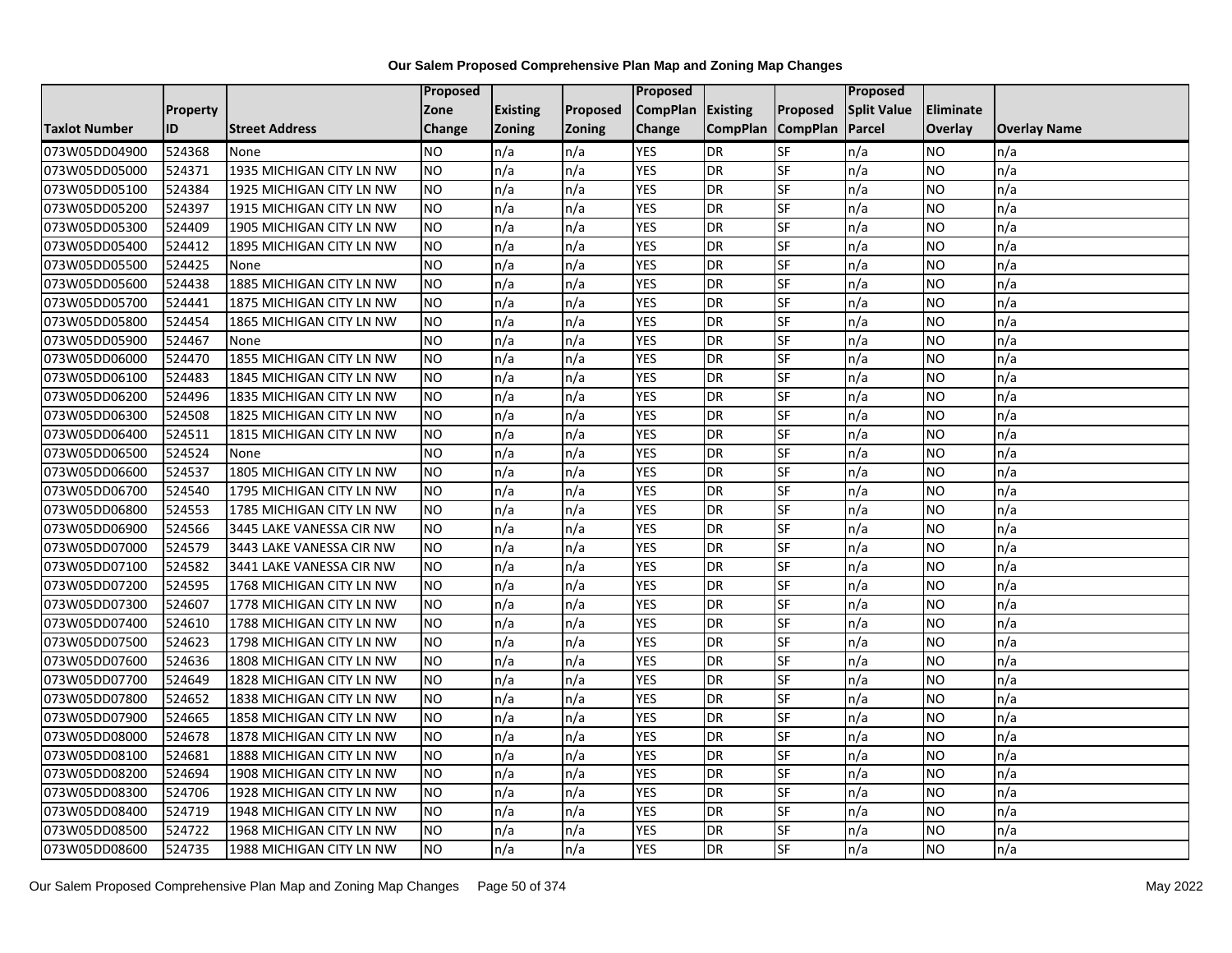|                      |          |                          | <b>Proposed</b> |                 |               | <b>Proposed</b>   |                 |                 | <b>Proposed</b>    |                  |                     |
|----------------------|----------|--------------------------|-----------------|-----------------|---------------|-------------------|-----------------|-----------------|--------------------|------------------|---------------------|
|                      | Property |                          | Zone            | <b>Existing</b> | Proposed      | CompPlan Existing |                 | Proposed        | <b>Split Value</b> | <b>Eliminate</b> |                     |
| <b>Taxlot Number</b> | ID       | <b>Street Address</b>    | Change          | Zoning          | <b>Zoning</b> | Change            | <b>CompPlan</b> | <b>CompPlan</b> | Parcel             | Overlay          | <b>Overlay Name</b> |
| 073W05DD08700        | 524748   | 1998 MICHIGAN CITY LN NW | <b>NO</b>       | n/a             | n/a           | <b>YES</b>        | <b>DR</b>       | <b>SF</b>       | n/a                | NO               | n/a                 |
| 073W05DD08900        | 548069   | 3388 LAKE VANESSA CIR NW | <b>NO</b>       | n/a             | n/a           | <b>YES</b>        | DR              | SF              | n/a                | NO               | n/a                 |
| 073W05DD09000        | 548072   | 3390 LAKE VANESSA CIR NW | <b>NO</b>       | n/a             | n/a           | <b>YES</b>        | <b>DR</b>       | SF              | n/a                | <b>NO</b>        | n/a                 |
| 073W05DD09100        | 548085   | 3392 LAKE VANESSA CIR NW | <b>NO</b>       | n/a             | n/a           | <b>YES</b>        | DR              | <b>SF</b>       | n/a                | ΝO               | n/a                 |
| 073W05DD09200        | 548098   | 3394 LAKE VANESSA CIR NW | <b>NO</b>       | n/a             | n/a           | <b>YES</b>        | <b>DR</b>       | SF              | n/a                | NO.              | n/a                 |
| 073W05DD09300        | 548100   | 3396 LAKE VANESSA CIR NW | <b>NO</b>       | n/a             | n/a           | <b>YES</b>        | <b>DR</b>       | SF              | n/a                | NO.              | n/a                 |
| 073W05DD09400        | 548113   | 3398 LAKE VANESSA CIR NW | <b>NO</b>       | n/a             | n/a           | <b>YES</b>        | DR              | <b>SF</b>       | n/a                | NO.              | n/a                 |
| 073W05DD09500        | 548126   | 3400 LAKE VANESSA CIR NW | <b>NO</b>       | n/a             | n/a           | <b>YES</b>        | DR              | <b>SF</b>       | n/a                | NO.              | n/a                 |
| 073W05DD09600        | 548139   | 3402 LAKE VANESSA CIR NW | <b>NO</b>       | n/a             | n/a           | <b>YES</b>        | DR              | SF              | n/a                | NO.              | n/a                 |
| 073W05DD09700        | 548142   | 3404 LAKE VANESSA CIR NW | <b>NO</b>       | n/a             | n/a           | <b>YES</b>        | DR              | SF              | n/a                | NO.              | n/a                 |
| 073W05DD09800        | 548155   | 3406 LAKE VANESSA CIR NW | <b>NO</b>       | n/a             | n/a           | <b>YES</b>        | <b>DR</b>       | <b>SF</b>       | n/a                | <b>NO</b>        | n/a                 |
| 073W05DD09900        | 548168   | 3408 LAKE VANESSA CIR NW | <b>NO</b>       | n/a             | n/a           | <b>YES</b>        | DR              | SF              | n/a                | NO.              | n/a                 |
| 073W05DD10000        | 548171   | 3410 LAKE VANESSA CIR NW | <b>NO</b>       | n/a             | n/a           | <b>YES</b>        | DR              | SF              | n/a                | NO.              | n/a                 |
| 073W05DD10100        | 548184   | 3412 LAKE VANESSA CIR NW | <b>NO</b>       | n/a             | n/a           | <b>YES</b>        | <b>DR</b>       | SF              | n/a                | <b>NO</b>        | n/a                 |
| 073W05DD10200        | 548197   | 3414 LAKE VANESSA CIR NW | <b>NO</b>       | n/a             | n/a           | <b>YES</b>        | DR              | SF              | n/a                | NO               | n/a                 |
| 073W05DD10300        | 548209   | 3416 LAKE VANESSA CIR NW | <b>NO</b>       | n/a             | n/a           | <b>YES</b>        | DR              | SF              | n/a                | NO.              | n/a                 |
| 073W05DD10400        | 548212   | 3418 LAKE VANESSA CIR NW | <b>NO</b>       | n/a             | n/a           | <b>YES</b>        | <b>DR</b>       | SF              | n/a                | NO.              | n/a                 |
| 073W05DD10500        | 548225   | 3420 LAKE VANESSA CIR NW | <b>NO</b>       | n/a             | n/a           | <b>YES</b>        | DR              | SF              | n/a                | NO.              | n/a                 |
| 073W05DD10600        | 548238   | 3440 LAKE VANESSA CIR NW | <b>NO</b>       | n/a             | n/a           | <b>YES</b>        | DR              | <b>SF</b>       | n/a                | NO.              | n/a                 |
| 073W05DD10700        | 548241   | 3439 LAKE VANESSA CIR NW | <b>NO</b>       | n/a             | n/a           | <b>YES</b>        | <b>DR</b>       | SF              | n/a                | NO.              | n/a                 |
| 073W05DD10800        | 548254   | 3437 LAKE VANESSA CIR NW | <b>NO</b>       | n/a             | n/a           | <b>YES</b>        | <b>DR</b>       | SF              | n/a                | NO.              | n/a                 |
| 073W05DD10900        | 548267   | 3435 LAKE VANESSA CIR NW | <b>NO</b>       | n/a             | n/a           | <b>YES</b>        | <b>DR</b>       | <b>SF</b>       | n/a                | <b>NO</b>        | n/a                 |
| 073W05DD11000        | 548270   | 3433 LAKE VANESSA CIR NW | <b>NO</b>       | n/a             | n/a           | <b>YES</b>        | DR              | SF              | n/a                | NO.              | n/a                 |
| 073W05DD11100        | 548283   | 3431 LAKE VANESSA CIR NW | <b>NO</b>       | n/a             | n/a           | <b>YES</b>        | DR              | SF              | n/a                | NO.              | n/a                 |
| 073W05DD11200        | 548296   | 3429 LAKE VANESSA CIR NW | <b>NO</b>       | n/a             | n/a           | <b>YES</b>        | <b>DR</b>       | SF              | n/a                | <b>NO</b>        | n/a                 |
| 073W05DD11300        | 548308   | 3427 LAKE VANESSA CIR NW | Ю               | n/a             | n/a           | <b>YES</b>        | DR              | <b>SF</b>       | n/a                | <b>NO</b>        | n/a                 |
| 073W05DD11400        | 548311   | 3425 LAKE VANESSA CIR NW | <b>NO</b>       | n/a             | n/a           | <b>YES</b>        | <b>DR</b>       | SF              | n/a                | NO.              | n/a                 |
| 073W05DD11500        | 548324   | 3423 LAKE VANESSA CIR NW | <b>NO</b>       | n/a             | n/a           | <b>YES</b>        | <b>DR</b>       | SF              | n/a                | NO.              | n/a                 |
| 073W05DD11600        | 548337   | 3421 LAKE VANESSA CIR NW | <b>NO</b>       | n/a             | n/a           | <b>YES</b>        | DR              | SF              | n/a                | NO.              | n/a                 |
| 073W05DD11700        | 548340   | 3419 LAKE VANESSA CIR NW | <b>NO</b>       | n/a             | n/a           | <b>YES</b>        | <b>DR</b>       | SF              | n/a                | NO.              | n/a                 |
| 073W05DD11800        | 548353   | 3417 LAKE VANESSA CIR NW | <b>NO</b>       | n/a             | n/a           | <b>YES</b>        | DR              | SF              | n/a                | NO.              | n/a                 |
| 073W05DD11900        | 548366   | 3415 LAKE VANESSA CIR NW | <b>NO</b>       | n/a             | n/a           | <b>YES</b>        | <b>DR</b>       | SF              | n/a                | NO.              | n/a                 |
| 073W05DD12000        | 548379   | 3413 LAKE VANESSA CIR NW | NO              | n/a             | n/a           | <b>YES</b>        | <b>DR</b>       | SF              | n/a                | NO.              | n/a                 |
| 073W05DD12100        | 548382   | 3411 LAKE VANESSA CIR NW | <b>NO</b>       | n/a             | n/a           | <b>YES</b>        | DR              | SF              | n/a                | NO.              | n/a                 |
| 073W05DD12200        | 548395   | 3409 LAKE VANESSA CIR NW | <b>NO</b>       | n/a             | n/a           | <b>YES</b>        | DR              | SF              | n/a                | NO.              | n/a                 |
| 073W05DD12300        | 548407   | 3407 LAKE VANESSA CIR NW | <b>NO</b>       | n/a             | n/a           | <b>YES</b>        | <b>DR</b>       | SF              | n/a                | NO               | n/a                 |
| 073W05DD12400        | 548410   | 3405 LAKE VANESSA CIR NW | <b>NO</b>       | n/a             | n/a           | <b>YES</b>        | DR              | SF              | n/a                | NO               | n/a                 |
| 073W05DD12500        | 548423   | 3403 LAKE VANESSA CIR NW | <b>NO</b>       | n/a             | n/a           | <b>YES</b>        | DR              | SF              | n/a                | NO.              | n/a                 |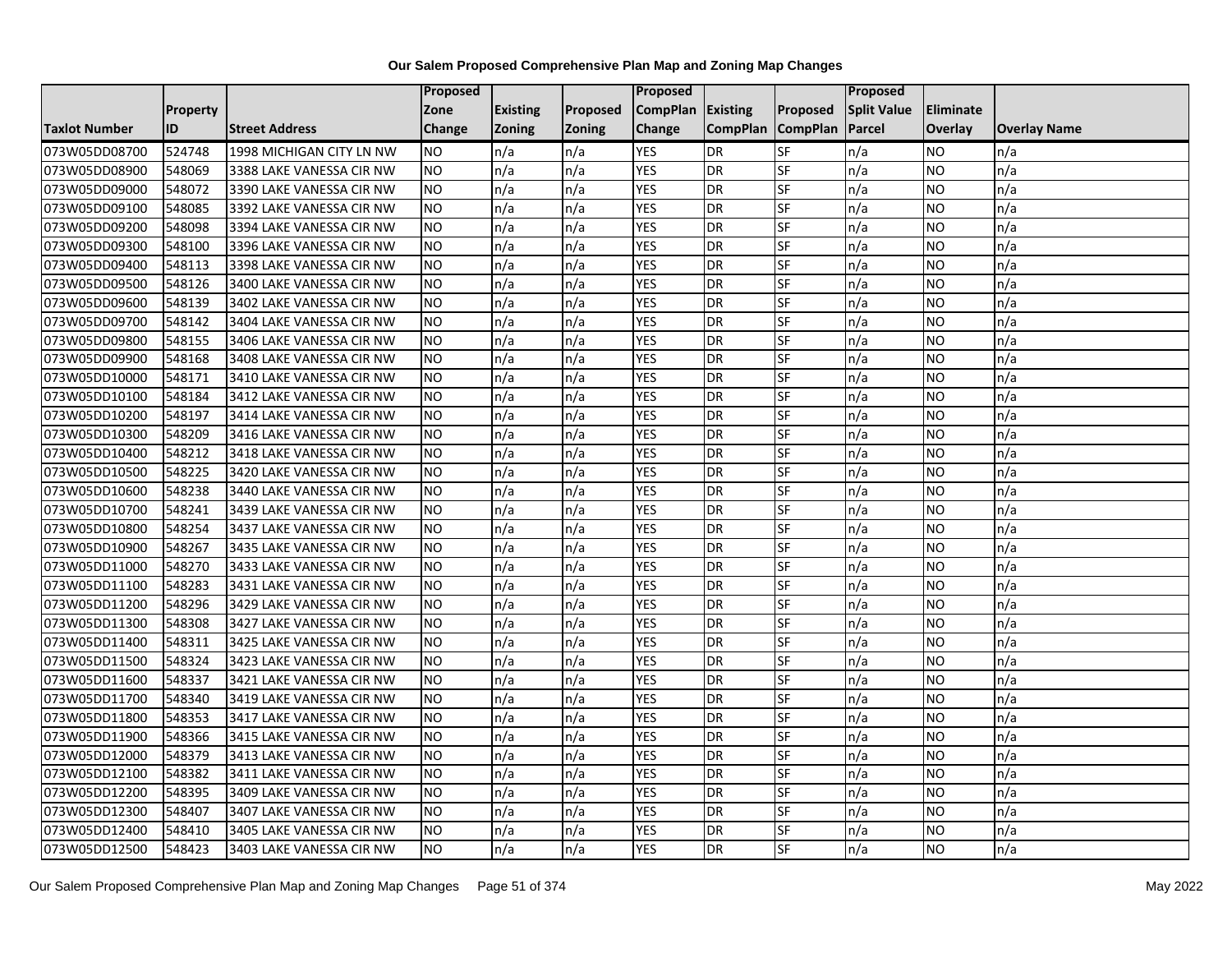|                      |                 |                          | <b>Proposed</b> |                 |                 | Proposed          |                 |                 | <b>Proposed</b>    |           |                     |
|----------------------|-----------------|--------------------------|-----------------|-----------------|-----------------|-------------------|-----------------|-----------------|--------------------|-----------|---------------------|
|                      | <b>Property</b> |                          | Zone            | <b>Existing</b> | Proposed        | CompPlan Existing |                 | Proposed        | <b>Split Value</b> | Eliminate |                     |
| <b>Taxlot Number</b> | ID              | <b>Street Address</b>    | <b>Change</b>   | <b>Zoning</b>   | Zoning          | Change            | <b>CompPlan</b> | <b>CompPlan</b> | Parcel             | Overlay   | <b>Overlay Name</b> |
| 073W05DD12600        | 548436          | 3401 LAKE VANESSA CIR NW | <b>NO</b>       | n/a             | n/a             | <b>YES</b>        | <b>DR</b>       | SF              | n/a                | NO        | n/a                 |
| 073W05DD12700        | 548449          | 3399 LAKE VANESSA CIR NW | <b>NO</b>       | n/a             | n/a             | <b>YES</b>        | <b>DR</b>       | SF              | n/a                | NO.       | n/a                 |
| 073W05DD12800        | 548452          | 3397 LAKE VANESSA CIR NW | <b>NO</b>       | n/a             | n/a             | <b>YES</b>        | DR              | SF              | n/a                | NO        | n/a                 |
| 073W05DD12900        | 548465          | 3395 LAKE VANESSA CIR NW | <b>NO</b>       | n/a             | n/a             | <b>YES</b>        | DR              | SF              | n/a                | NO.       | n/a                 |
| 073W05DD13000        | 548478          | 3393 LAKE VANESSA CIR NW | <b>NO</b>       | n/a             | n/a             | <b>YES</b>        | <b>DR</b>       | SF              | n/a                | NO.       | n/a                 |
| 073W05DD13100        | 548481          | 3391 LAKE VANESSA CIR NW | <b>NO</b>       | n/a             | n/a             | <b>YES</b>        | DR              | SF              | n/a                | NO.       | n/a                 |
| 073W05DD13200        | 548494          | 3389 LAKE VANESSA CIR NW | <b>NO</b>       | n/a             | n/a             | <b>YES</b>        | DR              | SF              | n/a                | NO.       | n/a                 |
| 073W05DD13300        | 548506          | 3387 LAKE VANESSA CIR NW | <b>NO</b>       | n/a             | n/a             | <b>YES</b>        | DR              | SF              | n/a                | <b>NO</b> | n/a                 |
| 073W05DD13400        | 548519          | 3385 LAKE VANESSA CIR NW | <b>NO</b>       | n/a             | n/a             | <b>YES</b>        | DR              | SF              | n/a                | NO.       | n/a                 |
| 073W05DD13500        | 548522          | 3383 LAKE VANESSA CIR NW | <b>NO</b>       | n/a             | n/a             | <b>YES</b>        | DR              | SF              | n/a                | NO.       | n/a                 |
| 073W05DD13600        | 548535          | 3381 LAKE VANESSA CIR NW | <b>NO</b>       | n/a             | n/a             | <b>YES</b>        | DR              | SF              | n/a                | <b>NO</b> | n/a                 |
| 073W05DD13700        | 548548          | 3379 LAKE VANESSA CIR NW | <b>NO</b>       | n/a             | n/a             | <b>YES</b>        | DR              | SF              | n/a                | NO.       | n/a                 |
| 073W0800401          | 567848          | None                     | <b>YES</b>      | <b>RA</b>       | PA              | <b>YES</b>        | DR              | POS             | n/a                | NO.       | n/a                 |
| 073W0800701          | 267229          | 2537 BENJAMIN AVE NW     | <b>YES</b>      | <b>RA</b>       | RM <sub>2</sub> | <b>YES</b>        | DR              | MF              | n/a                | <b>NO</b> | n/a                 |
| 073W0800702          | 314408          | 2703 BRUSH COLLEGE RD NW | <b>YES</b>      | <b>RA</b>       | RM <sub>2</sub> | <b>YES</b>        | <b>DR</b>       | MF              | n/a                | NO        | n/a                 |
| 073W0800704          | 267232          | 2707 BRUSH COLLEGE RD NW | <b>YES</b>      | <b>RA</b>       | RM <sub>2</sub> | <b>YES</b>        | DR              | MF              | n/a                | <b>NO</b> | n/a                 |
| 073W0800709          | 558150          | 2655 BRUSH COLLEGE RD NW | <b>YES</b>      | <b>RA</b>       | RM <sub>2</sub> | <b>YES</b>        | DR              | MF              | n/a                | NO.       | n/a                 |
| 073W08AB00100        | 314437          | 3431 WALLACE RD NW       | <b>NO</b>       | n/a             | n/a             | <b>YES</b>        | DR              | SF              | n/a                | <b>NO</b> | n/a                 |
| 073W08AB00101        | 267274          | 3461 WALLACE RD NW       | <b>NO</b>       | n/a             | n/a             | <b>YES</b>        | DR              | SF              | n/a                | NO        | n/a                 |
| 073W08AB00103        | 314440          | 2370 MICHIGAN CITY LN NW | <b>NO</b>       | n/a             | n/a             | <b>YES</b>        | DR              | SF              | n/a                | NO.       | n/a                 |
| 073W08AB00104        | 346001          | None                     | <b>NO</b>       | n/a             | n/a             | <b>YES</b>        | DR              | SF              | n/a                | <b>NO</b> | n/a                 |
| 073W08AB00105        | 457824          | 2300 MICHIGAN CITY LN NW | <b>NO</b>       | n/a             | n/a             | <b>YES</b>        | $\overline{DR}$ | SF              | n/a                | NO.       | n/a                 |
| 073W08AB03300        | 576603          | 3332 DARRIN ST NW        | <b>NO</b>       | n/a             | n/a             | <b>YES</b>        | DR              | <b>SF</b>       | n/a                | NO.       | n/a                 |
| 073W08AB03400        | 576604          | 3320 DARRIN ST NW        | <b>NO</b>       | n/a             | n/a             | <b>YES</b>        | DR              | SF              | n/a                | NO.       | n/a                 |
| 073W08AB03500        | 576605          | 3308 DARRIN ST NW        | <b>NO</b>       | n/a             | n/a             | <b>YES</b>        | DR              | SF              | n/a                | NO.       | n/a                 |
| 073W08AB03600        | 576606          | 3305 DARRIN ST NW        | <b>NO</b>       | n/a             | n/a             | <b>YES</b>        | DR              | SF              | n/a                | NO.       | n/a                 |
| 073W08AB03700        | 576607          | 3317 DARRIN ST NW        | <b>NO</b>       | n/a             | n/a             | <b>YES</b>        | DR              | SF              | n/a                | NO.       | n/a                 |
| 073W08AB03800        | 576608          | 3329 DARRIN ST NW        | <b>NO</b>       | n/a             | n/a             | <b>YES</b>        | DR              | SF              | n/a                | NO.       | n/a                 |
| 073W08AB03900        | 576609          | 3341 DARRIN ST NW        | <b>NO</b>       | n/a             | n/a             | <b>YES</b>        | DR              | SF              | n/a                | NO.       | n/a                 |
| 073W08AB04000        | 576610          | 3353 DARRIN ST NW        | <b>NO</b>       | n/a             | n/a             | <b>YES</b>        | DR              | SF              | n/a                | <b>NO</b> | n/a                 |
| 073W08AB04100        | 576611          | 3365 DARRIN ST NW        | <b>NO</b>       | n/a             | n/a             | <b>YES</b>        | <b>DR</b>       | SF              | n/a                | <b>NO</b> | n/a                 |
| 073W08AB04200        | 576612          | 3377 DARRIN ST NW        | <b>NO</b>       | n/a             | n/a             | <b>YES</b>        | DR              | SF              | n/a                | <b>NO</b> | n/a                 |
| 073W08AB04300        | 576613          | 3389 DARRIN ST NW        | <b>NO</b>       | n/a             | n/a             | <b>YES</b>        | DR              | SF              | n/a                | NO.       | n/a                 |
| 073W08AB04400        | 576614          | 3397 DARRIN ST NW        | <b>NO</b>       | n/a             | n/a             | <b>YES</b>        | DR              | SF              | n/a                | <b>NO</b> | n/a                 |
| 073W08AB04500        | 576615          | 3401 DARRIN ST NW        | <b>NO</b>       | n/a             | n/a             | <b>YES</b>        | DR              | SF              | n/a                | NO.       | n/a                 |
| 073W08AB04600        | 576616          | 3413 DARRIN ST NW        | <b>NO</b>       | n/a             | n/a             | <b>YES</b>        | DR              | SF              | n/a                | NO.       | n/a                 |
| 073W08AB04700        | 576617          | 3421 DARRIN ST NW        | <b>NO</b>       | n/a             | n/a             | <b>YES</b>        | DR              | SF              | n/a                | NO.       | n/a                 |
| 073W08AB04800        | 576618          | 2185 DARRIN CT NW        | <b>NO</b>       | n/a             | n/a             | <b>YES</b>        | DR              | SF              | n/a                | NO        | n/a                 |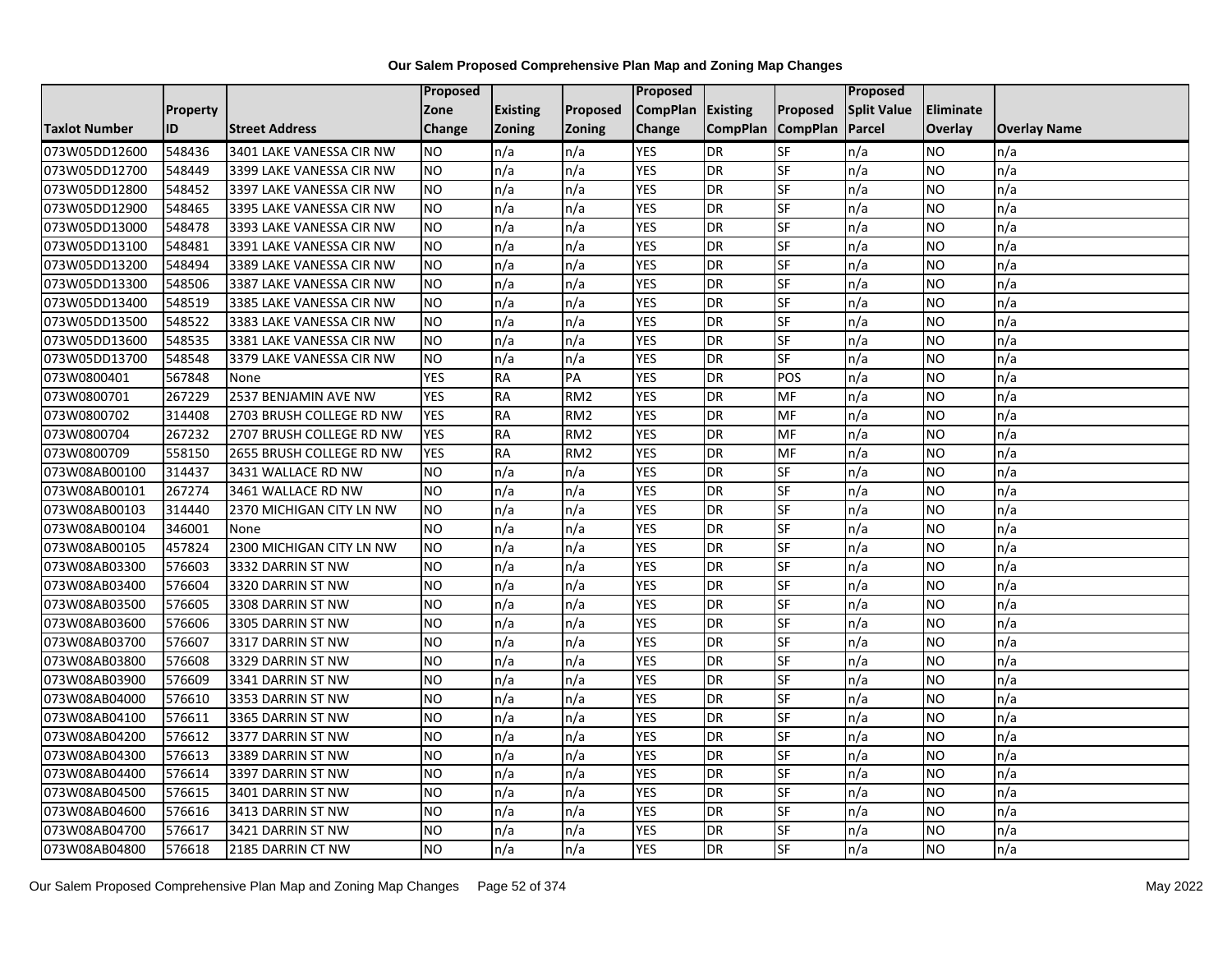|                      |                 |                       | <b>Proposed</b> |                 |               | Proposed        |                 |                 | Proposed           |           |                     |
|----------------------|-----------------|-----------------------|-----------------|-----------------|---------------|-----------------|-----------------|-----------------|--------------------|-----------|---------------------|
|                      | <b>Property</b> |                       | Zone            | <b>Existing</b> | Proposed      | <b>CompPlan</b> | Existing        | Proposed        | <b>Split Value</b> | Eliminate |                     |
| <b>Taxlot Number</b> | ID              | <b>Street Address</b> | <b>Change</b>   | Zoning          | <b>Zoning</b> | Change          | <b>CompPlan</b> | <b>CompPlan</b> | Parcel             | Overlay   | <b>Overlay Name</b> |
| 073W08AB04900        | 576619          | 2169 DARRIN CT NW     | <b>NO</b>       | n/a             | n/a           | <b>YES</b>      | <b>DR</b>       | <b>SF</b>       | n/a                | NO        | n/a                 |
| 073W08AB05000        | 576620          | 2133 DARRIN CT NW     | <b>NO</b>       | n/a             | n/a           | <b>YES</b>      | DR              | SF              | n/a                | NO.       | n/a                 |
| 073W08AB05100        | 576621          | 2110 DARRIN CT NW     | <b>NO</b>       | n/a             | n/a           | <b>YES</b>      | DR              | SF              | n/a                | NO.       | n/a                 |
| 073W08AB05200        | 576622          | 2122 DARRIN CT NW     | <b>NO</b>       | n/a             | n/a           | <b>YES</b>      | <b>DR</b>       | SF              | n/a                | NO.       | n/a                 |
| 073W08AB05300        | 576623          | 2134 DARRIN CT NW     | <b>NO</b>       | n/a             | n/a           | <b>YES</b>      | <b>DR</b>       | SF              | n/a                | NO.       | n/a                 |
| 073W08AB05400        | 576624          | 2146 DARRIN CT NW     | <b>NO</b>       | n/a             | n/a           | <b>YES</b>      | <b>DR</b>       | SF              | n/a                | <b>NO</b> | n/a                 |
| 073W08AB05500        | 576625          | 2158 DARRIN CT NW     | <b>NO</b>       | n/a             | n/a           | <b>YES</b>      | DR              | SF              | n/a                | NO.       | n/a                 |
| 073W08AB05600        | 576626          | 2170 DARRIN CT NW     | <b>NO</b>       | n/a             | n/a           | <b>YES</b>      | DR              | SF              | n/a                | NO.       | n/a                 |
| 073W08AB05700        | 576627          | 2182 DARRIN CT NW     | <b>NO</b>       | n/a             | n/a           | <b>YES</b>      | <b>DR</b>       | SF              | n/a                | NO.       | n/a                 |
| 073W08BA03300        | 569078          | 3174 ELLIOT ST NW     | Ю               | n/a             | n/a           | <b>YES</b>      | <b>DR</b>       | <b>SF</b>       | n/a                | NO.       | n/a                 |
| 073W08BA03400        | 569079          | 3184 ELLIOT ST NW     | <b>NO</b>       | n/a             | n/a           | <b>YES</b>      | <b>DR</b>       | SF              | n/a                | NO.       | n/a                 |
| 073W08BA03500        | 569080          | 3194 ELLIOT ST NW     | <b>NO</b>       | n/a             | n/a           | <b>YES</b>      | <b>DR</b>       | SF              | n/a                | NO.       | n/a                 |
| 073W08BA03600        | 569081          | 3222 ELLIOT ST NW     | ŌИ              | n/a             | n/a           | <b>YES</b>      | <b>DR</b>       | <b>SF</b>       | n/a                | NO.       | n/a                 |
| 073W08BA03700        | 569082          | 3232 ELLIOT ST NW     | <b>NO</b>       | n/a             | n/a           | <b>YES</b>      | <b>DR</b>       | SF              | n/a                | NO.       | n/a                 |
| 073W08BA03800        | 569155          | 3242 ELLIOT ST NW     | <b>NO</b>       | n/a             | n/a           | <b>YES</b>      | DR              | SF              | n/a                | NO.       | n/a                 |
| 073W08BA03900        | 569083          | 3252 ELLIOT ST NW     | Ю               | n/a             | n/a           | <b>YES</b>      | <b>DR</b>       | $S_{F}$         | n/a                | NO.       | n/a                 |
| 073W08BA04000        | 569084          | 3262 ELLIOT ST NW     | ŌИ              | n/a             | n/a           | <b>YES</b>      | DR              | <b>SF</b>       | n/a                | NO.       | n/a                 |
| 073W08BA04100        | 569085          | 3272 ELLIOT ST NW     | <b>NO</b>       | n/a             | n/a           | <b>YES</b>      | DR              | SF              | n/a                | NO.       | n/a                 |
| 073W08BA04200        | 569086          | 3282 ELLIOT ST NW     | <b>NO</b>       | n/a             | n/a           | <b>YES</b>      | DR              | SF              | n/a                | NO.       | n/a                 |
| 073W08BA04300        | 569087          | 3292 ELLIOT ST NW     | <b>NO</b>       | n/a             | n/a           | <b>YES</b>      | DR              | SF              | n/a                | ΝO        | n/a                 |
| 073W08BA04400        | 569088          | 2595 NAUTILUS AVE NW  | <b>NO</b>       | n/a             | n/a           | <b>YES</b>      | <b>DR</b>       | SF              | n/a                | NO.       | n/a                 |
| 073W08BA04500        | 569089          | 2607 NAUTILUS AVE NW  | <b>NO</b>       | n/a             | n/a           | <b>YES</b>      | <b>DR</b>       | <b>SF</b>       | n/a                | <b>NO</b> | n/a                 |
| 073W08BA04600        | 569090          | 2617 NAUTILUS AVE NW  | <b>NO</b>       | n/a             | n/a           | <b>YES</b>      | <b>DR</b>       | <b>SF</b>       | n/a                | NO.       | n/a                 |
| 073W08BA04700        | 569091          | 2627 NAUTILUS AVE NW  | <b>NO</b>       | n/a             | n/a           | <b>YES</b>      | <b>DR</b>       | SF              | n/a                | NO.       | n/a                 |
| 073W08BA04800        | 569092          | 2637 NAUTILUS AVE NW  | <b>NO</b>       | n/a             | n/a           | <b>YES</b>      | <b>DR</b>       | SF              | n/a                | NO.       | n/a                 |
| 073W08BA04900        | 569093          | 2647 NAUTILUS AVE NW  | <b>NO</b>       | n/a             | n/a           | <b>YES</b>      | DR              | SF              | n/a                | NO.       | n/a                 |
| 073W08BA05000        | 569094          | 2657 NAUTILUS AVE NW  | Ю               | n/a             | n/a           | <b>YES</b>      | <b>DR</b>       | <b>SF</b>       | n/a                | NO.       | n/a                 |
| 073W08BA05100        | 569095          | 2667 NAUTILUS AVE NW  | <b>NO</b>       | n/a             | n/a           | <b>YES</b>      | <b>DR</b>       | SF              | n/a                | NO.       | n/a                 |
| 073W08BA05200        | 569096          | 2677 NAUTILUS AVE NW  | <b>NO</b>       | n/a             | n/a           | <b>YES</b>      | DR              | SF              | n/a                | NO.       | n/a                 |
| 073W08BA05300        | 569097          | 2687 NAUTILUS AVE NW  | <b>NO</b>       | n/a             | n/a           | <b>YES</b>      | <b>DR</b>       | SF              | n/a                | NO.       | n/a                 |
| 073W08BA05400        | 569098          | 2697 NAUTILUS AVE NW  | <b>NO</b>       | n/a             | n/a           | <b>YES</b>      | DR              | SF              | n/a                | NO.       | n/a                 |
| 073W08BA05500        | 569099          | 2698 NAUTILUS AVE NW  | <b>NO</b>       | n/a             | n/a           | <b>YES</b>      | DR              | SF              | n/a                | NO.       | n/a                 |
| 073W08BA05600        | 569100          | 2688 NAUTILUS AVE NW  | Ю               | n/a             | n/a           | <b>YES</b>      | <b>DR</b>       | <b>SF</b>       | n/a                | NO.       | n/a                 |
| 073W08BA05700        | 569101          | 2678 NAUTILUS AVE NW  | <b>NO</b>       | n/a             | n/a           | <b>YES</b>      | <b>DR</b>       | SF              | n/a                | NO.       | n/a                 |
| 073W08BA05800        | 569102          | 2668 NAUTILUS AVE NW  | <b>NO</b>       | n/a             | n/a           | <b>YES</b>      | <b>DR</b>       | SF              | n/a                | NO.       | n/a                 |
| 073W08BA05900        | 569103          | 2658 NAUTILUS AVE NW  | <b>NO</b>       | n/a             | n/a           | <b>YES</b>      | <b>DR</b>       | SF              | n/a                | NO        | n/a                 |
| 073W08BA06000        | 569104          | 2648 NAUTILUS AVE NW  | <b>NO</b>       | n/a             | n/a           | <b>YES</b>      | DR              | SF              | n/a                | ΝO        | n/a                 |
| 073W08BA06100        | 569105          | 2638 NAUTILUS AVE NW  | <b>NO</b>       | n/a             | n/a           | <b>YES</b>      | DR              | SF              | n/a                | NO.       | n/a                 |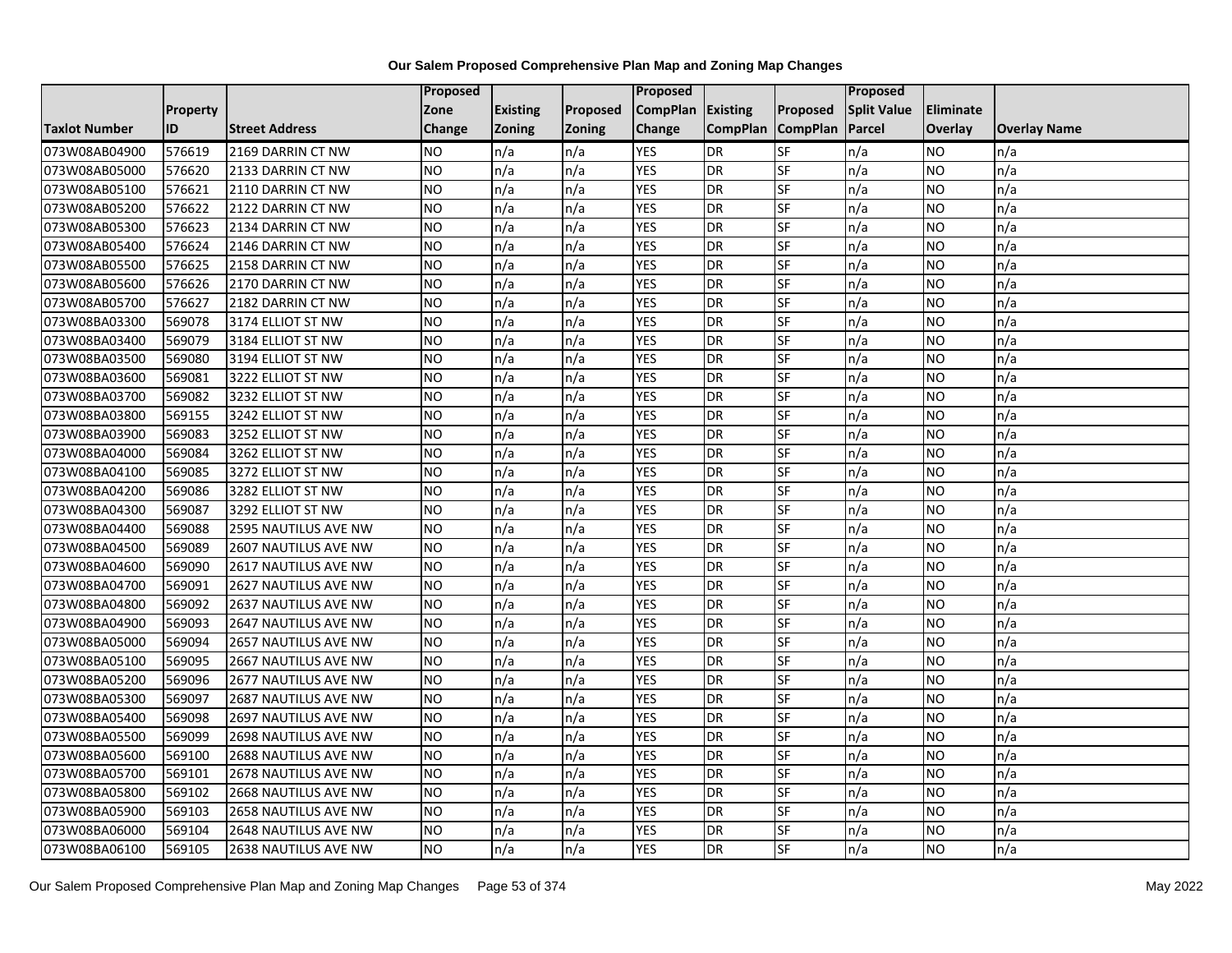|                      |                 |                       | <b>Proposed</b> |                 |               | Proposed        |                 |                 | Proposed           |                  |                     |
|----------------------|-----------------|-----------------------|-----------------|-----------------|---------------|-----------------|-----------------|-----------------|--------------------|------------------|---------------------|
|                      | <b>Property</b> |                       | Zone            | <b>Existing</b> | Proposed      | <b>CompPlan</b> | Existing        | Proposed        | <b>Split Value</b> | <b>Eliminate</b> |                     |
| <b>Taxlot Number</b> | ID              | <b>Street Address</b> | <b>Change</b>   | Zoning          | <b>Zoning</b> | Change          | <b>CompPlan</b> | <b>CompPlan</b> | Parcel             | <b>Overlay</b>   | <b>Overlay Name</b> |
| 073W08BA06200        | 569106          | 2628 NAUTILUS AVE NW  | <b>NO</b>       | n/a             | n/a           | <b>YES</b>      | <b>DR</b>       | <b>SF</b>       | n/a                | NO.              | n/a                 |
| 073W08BA06300        | 569107          | 2618 NAUTILUS AVE NW  | <b>NO</b>       | n/a             | n/a           | <b>YES</b>      | DR              | $S_{F}$         | n/a                | NO.              | n/a                 |
| 073W08BA06400        | 569108          | 2611 EMILY AVE NW     | <b>NO</b>       | n/a             | n/a           | <b>YES</b>      | DR              | SF              | n/a                | NO.              | n/a                 |
| 073W08BA06500        | 569109          | 2621 EMILY AVE NW     | <b>NO</b>       | n/a             | n/a           | <b>YES</b>      | <b>DR</b>       | SF              | n/a                | NO.              | n/a                 |
| 073W08BA06600        | 569110          | 2631 EMILY AVE NW     | <b>NO</b>       | n/a             | n/a           | <b>YES</b>      | <b>DR</b>       | $S_{F}$         | n/a                | NO.              | n/a                 |
| 073W08BA06700        | 569111          | 2641 EMILY AVE NW     | <b>NO</b>       | n/a             | n/a           | <b>YES</b>      | <b>DR</b>       | SF              | n/a                | <b>NO</b>        | n/a                 |
| 073W08BA06800        | 569112          | 2651 EMILY AVE NW     | <b>NO</b>       | n/a             | n/a           | <b>YES</b>      | DR              | SF              | n/a                | NO.              | n/a                 |
| 073W08BA06900        | 569113          | 2661 EMILY AVE NW     | <b>NO</b>       | n/a             | n/a           | <b>YES</b>      | DR              | SF              | n/a                | NO.              | n/a                 |
| 073W08BA07000        | 569114          | 2671 EMILY AVE NW     | <b>NO</b>       | n/a             | n/a           | <b>YES</b>      | DR              | SF              | n/a                | NO               | n/a                 |
| 073W08BA07100        | 569115          | 2681 EMILY AVE NW     | Ю               | n/a             | n/a           | <b>YES</b>      | DR              | <b>SF</b>       | n/a                | NO.              | n/a                 |
| 073W08BA07200        | 569116          | 2691 EMILY AVE NW     | <b>NO</b>       | n/a             | n/a           | <b>YES</b>      | <b>DR</b>       | <b>SF</b>       | n/a                | <b>NO</b>        | n/a                 |
| 073W08BA07300        | 569117          | 2682 EMILY AVE NW     | <b>NO</b>       | n/a             | n/a           | <b>YES</b>      | DR              | SF              | n/a                | NO.              | n/a                 |
| 073W08BA07400        | 569118          | 2672 EMILY AVE NW     | <b>NO</b>       | n/a             | n/a           | <b>YES</b>      | <b>DR</b>       | SF              | n/a                | NO.              | n/a                 |
| 073W08BA07500        | 569119          | 2662 EMILY AVE NW     | <b>NO</b>       | n/a             | n/a           | <b>YES</b>      | <b>DR</b>       | <b>SF</b>       | n/a                | <b>NO</b>        | n/a                 |
| 073W08BA07600        | 569120          | 2652 EMILY AVE NW     | <b>NO</b>       | n/a             | n/a           | <b>YES</b>      | DR              | SF              | n/a                | ΝO               | n/a                 |
| 073W08BA07700        | 569121          | 2642 EMILY AVE NW     | <b>NO</b>       | n/a             | n/a           | <b>YES</b>      | DR              | SF              | n/a                | NO.              | n/a                 |
| 073W08BA07800        | 569122          | 2632 EMILY AVE NW     | <b>NO</b>       | n/a             | n/a           | <b>YES</b>      | DR              | SF              | n/a                | NO.              | n/a                 |
| 073W08BA07900        | 569123          | 2622 EMILY AVE NW     | <b>NO</b>       | n/a             | n/a           | <b>YES</b>      | DR              | SF              | n/a                | NO.              | n/a                 |
| 073W08BA08000        | 569124          | 2612 EMILY AVE NW     | <b>NO</b>       | n/a             | n/a           | <b>YES</b>      | DR              | SF              | n/a                | NO.              | n/a                 |
| 073W08BA08100        | 569125          | 2613 ANDREW AVE NW    | <b>NO</b>       | n/a             | n/a           | <b>YES</b>      | DR              | SF              | n/a                | NO.              | n/a                 |
| 073W08BA08200        | 569126          | 2623 ANDREW AVE NW    | <b>NO</b>       | n/a             | n/a           | <b>YES</b>      | <b>DR</b>       | SF              | n/a                | NO.              | n/a                 |
| 073W08BA08300        | 569127          | 2633 ANDREW AVE NW    | Ю               | n/a             | n/a           | <b>YES</b>      | $\overline{R}$  | <b>SF</b>       | n/a                | NO.              | n/a                 |
| 073W08BA08400        | 569128          | 2643 ANDREW AVE NW    | <b>NO</b>       | n/a             | n/a           | <b>YES</b>      | <b>DR</b>       | <b>SF</b>       | n/a                | <b>NO</b>        | n/a                 |
| 073W08BA08500        | 569129          | 2653 ANDREW AVE NW    | <b>NO</b>       | n/a             | n/a           | <b>YES</b>      | <b>DR</b>       | SF              | n/a                | NO.              | n/a                 |
| 073W08BA08600        | 569130          | 2663 ANDREW AVE NW    | ŌИ              | n/a             | n/a           | <b>YES</b>      | DR              | <b>SF</b>       | n/a                | NO.              | n/a                 |
| 073W08BA08700        | 569131          | 2673 ANDREW AVE NW    | Ю               | n/a             | n/a           | <b>YES</b>      | DR              | SF              | n/a                | NO.              | n/a                 |
| 073W08BA08800        | 569132          | 2683 ANDREW AVE NW    | <b>NO</b>       | n/a             | n/a           | <b>YES</b>      | <b>DR</b>       | SF              | n/a                | NO.              | n/a                 |
| 073W08BA08900        | 569133          | 2684 ANDREW AVE NW    | <b>NO</b>       | n/a             | n/a           | <b>YES</b>      | <b>DR</b>       | SF              | n/a                | NO.              | n/a                 |
| 073W08BA09000        | 569134          | 2674 ANDREW AVE NW    | <b>NO</b>       | n/a             | n/a           | <b>YES</b>      | DR              | SF              | n/a                | NO.              | n/a                 |
| 073W08BA09100        | 569135          | 2664 ANDREW AVE NW    | <b>NO</b>       | n/a             | n/a           | <b>YES</b>      | <b>DR</b>       | <b>SF</b>       | n/a                | <b>NO</b>        | n/a                 |
| 073W08BA09200        | 569136          | 2654 ANDREW AVE NW    | <b>NO</b>       | n/a             | n/a           | <b>YES</b>      | DR              | SF              | n/a                | <b>NO</b>        | n/a                 |
| 073W08BA09300        | 569137          | 2644 ANDREW AVE NW    | <b>NO</b>       | n/a             | n/a           | <b>YES</b>      | DR              | SF              | n/a                | <b>NO</b>        | n/a                 |
| 073W08BA09400        | 569138          | 2634 ANDREW AVE NW    | <b>NO</b>       | n/a             | n/a           | <b>YES</b>      | DR              | SF              | n/a                | NO.              | n/a                 |
| 073W08BA09500        | 569139          | 2624 ANDREW AVE NW    | <b>NO</b>       | n/a             | n/a           | <b>YES</b>      | <b>DR</b>       | SF              | n/a                | NO.              | n/a                 |
| 073W08BA09600        | 569140          | 2615 ELLEN LN NW      | Ю               | n/a             | n/a           | <b>YES</b>      | <b>DR</b>       | <b>SF</b>       | n/a                | NO.              | n/a                 |
| 073W08BA09700        | 569141          | 2625 ELLEN LN NW      | <b>NO</b>       | n/a             | n/a           | <b>YES</b>      | <b>DR</b>       | SF              | n/a                | NO.              | n/a                 |
| 073W08BA09800        | 569142          | 2635 ELLEN LN NW      | <b>NO</b>       | n/a             | n/a           | <b>YES</b>      | DR              | SF              | n/a                | NO.              | n/a                 |
| 073W08BA09900        | 569143          | 2645 ELLEN LN NW      | Ю               | n/a             | n/a           | <b>YES</b>      | DR              | SF              | n/a                | NO.              | n/a                 |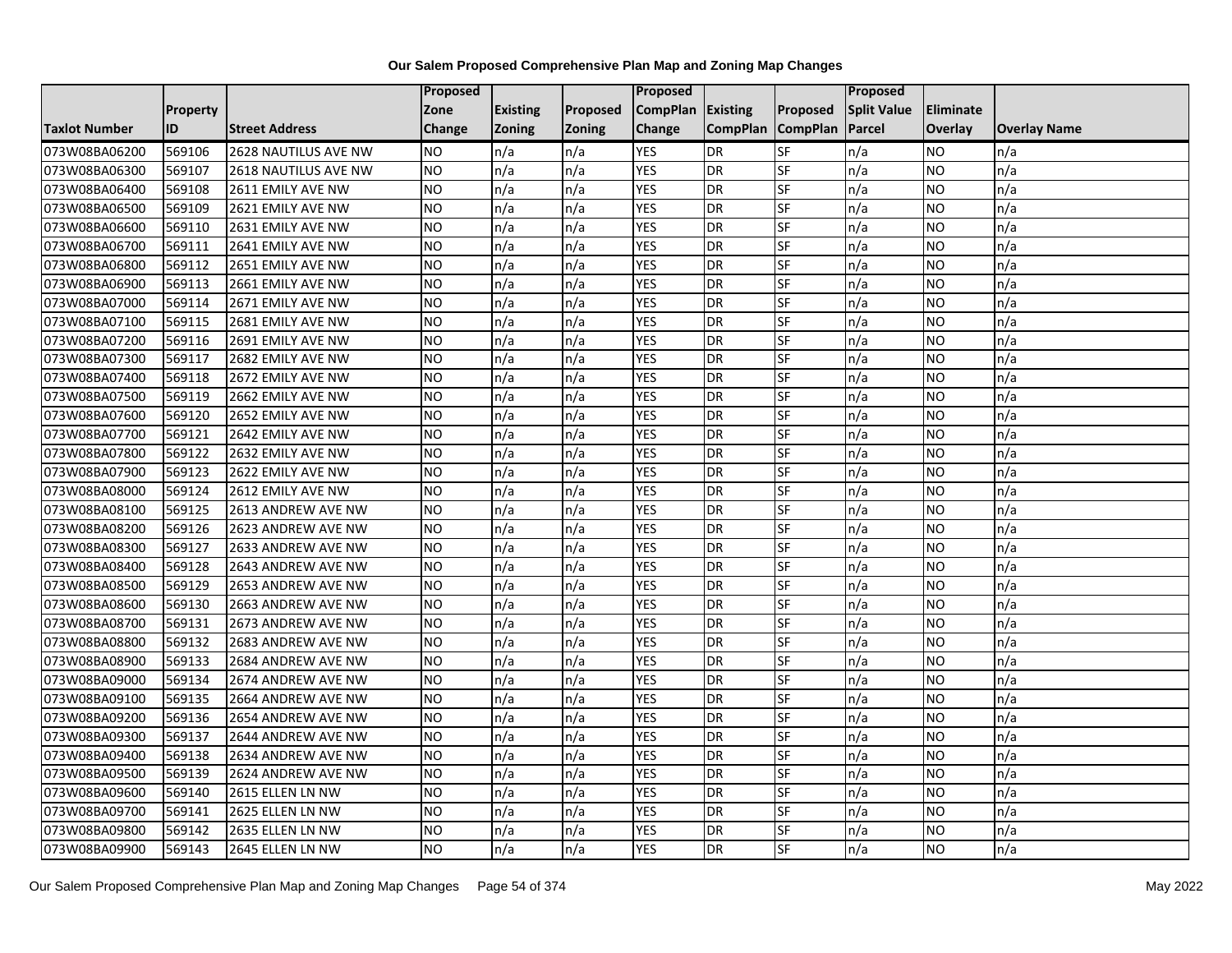|                      |          |                        | Proposed       |                 |               | Proposed        |                 |                 | Proposed           |                |                     |
|----------------------|----------|------------------------|----------------|-----------------|---------------|-----------------|-----------------|-----------------|--------------------|----------------|---------------------|
|                      | Property |                        | Zone           | <b>Existing</b> | Proposed      | <b>CompPlan</b> | <b>Existing</b> | Proposed        | <b>Split Value</b> | Eliminate      |                     |
| <b>Taxlot Number</b> | ID       | <b>Street Address</b>  | <b>Change</b>  | <b>Zoning</b>   | <b>Zoning</b> | Change          | <b>CompPlan</b> | <b>CompPlan</b> | Parcel             | <b>Overlay</b> | <b>Overlay Name</b> |
| 073W08BA10000        | 569144   | 2655 ELLEN LN NW       | <b>NO</b>      | n/a             | n/a           | <b>YES</b>      | DR              | SF              | n/a                | <b>NO</b>      | n/a                 |
| 073W08BA10100        | 569145   | 2665 ELLEN LN NW       | <b>NO</b>      | n/a             | n/a           | <b>YES</b>      | <b>DR</b>       | SF              | n/a                | <b>NO</b>      | n/a                 |
| 073W08BA10200        | 569146   | 2675 ELLEN LN NW       | <b>NO</b>      | n/a             | n/a           | <b>YES</b>      | <b>DR</b>       | SF              | n/a                | <b>NO</b>      | n/a                 |
| 073W08BA10300        | 569147   | 3161 ELLIOT ST NW      | <b>NO</b>      | n/a             | n/a           | <b>YES</b>      | <b>DR</b>       | SF              | n/a                | <b>NO</b>      | n/a                 |
| 073W08BA10400        | 569148   | 3160 ELLIOT ST NW      | <b>NO</b>      | n/a             | n/a           | <b>YES</b>      | <b>DR</b>       | SF              | n/a                | <b>NO</b>      | n/a                 |
| 073W08BB00100        | 578425   | 3276 TUPELO ST NW      | <b>NO</b>      | n/a             | n/a           | <b>YES</b>      | <b>DR</b>       | SF              | n/a                | <b>NO</b>      | n/a                 |
| 073W08BB00200        | 578426   | 3284 TUPELO ST NW      | <b>NO</b>      | n/a             | n/a           | <b>YES</b>      | <b>DR</b>       | SF              | n/a                | <b>NO</b>      | n/a                 |
| 073W08BB00300        | 578427   | 3318 TUPELO ST NW      | <b>NO</b>      | n/a             | n/a           | <b>YES</b>      | <b>DR</b>       | SF              | n/a                | <b>NO</b>      | n/a                 |
| 073W08BB00400        | 578428   | 3326 TUPELO ST NW      | <b>NO</b>      | n/a             | n/a           | <b>YES</b>      | <b>DR</b>       | SF              | n/a                | <b>NO</b>      | n/a                 |
| 073W08BB00500        | 578429   | 3334 TUPELO ST NW      | <b>NO</b>      | n/a             | n/a           | <b>YES</b>      | <b>DR</b>       | SF              | n/a                | <b>NO</b>      | n/a                 |
| 073W08BB00600        | 578430   | 3342 TUPELO ST NW      | N <sub>O</sub> | n/a             | n/a           | <b>YES</b>      | <b>DR</b>       | SF              | n/a                | <b>NO</b>      | n/a                 |
| 073W08BB00700        | 578431   | 3350 TUPELO ST NW      | <b>NO</b>      | n/a             | n/a           | <b>YES</b>      | <b>DR</b>       | SF              | n/a                | <b>NO</b>      | n/a                 |
| 073W08BB00800        | 578432   | 3358 TUPELO ST NW      | <b>NO</b>      | n/a             | n/a           | <b>YES</b>      | <b>DR</b>       | SF              | n/a                | <b>NO</b>      | n/a                 |
| 073W08BB00900        | 578433   | 3366 TUPELO ST NW      | <b>NO</b>      | n/a             | n/a           | <b>YES</b>      | <b>DR</b>       | SF              | n/a                | <b>NO</b>      | n/a                 |
| 073W08BB01000        | 578435   | 3374 TUPELO ST NW      | <b>NO</b>      | n/a             | n/a           | <b>YES</b>      | <b>DR</b>       | SF              | n/a                | <b>NO</b>      | n/a                 |
| 073W08BB01100        | 578436   | 3382 TUPELO ST NW      | <b>NO</b>      | n/a             | n/a           | <b>YES</b>      | <b>DR</b>       | SF              | n/a                | <b>NO</b>      | n/a                 |
| 073W08BB01200        | 578437   | 2745 WITCH HAZEL LN NW | <b>NO</b>      | n/a             | n/a           | <b>YES</b>      | <b>DR</b>       | SF              | n/a                | <b>NO</b>      | n/a                 |
| 073W08BB01300        | 578438   | 2777 WITCH HAZEL LN NW | <b>NO</b>      | n/a             | n/a           | <b>YES</b>      | <b>DR</b>       | SF              | n/a                | <b>NO</b>      | n/a                 |
| 073W08BB01400        | 578439   | 2803 WITCH HAZEL LN NW | <b>NO</b>      | n/a             | n/a           | <b>YES</b>      | <b>DR</b>       | SF              | n/a                | <b>NO</b>      | n/a                 |
| 073W08BB01500        | 578440   | 2819 WITCH HAZEL LN NW | <b>NO</b>      | n/a             | n/a           | <b>YES</b>      | <b>DR</b>       | SF              | n/a                | <b>NO</b>      | n/a                 |
| 073W08BB01600        | 578441   | 2835 WITCH HAZEL LN NW | <b>NO</b>      | n/a             | n/a           | <b>YES</b>      | <b>DR</b>       | SF              | n/a                | <b>NO</b>      | n/a                 |
| 073W08BB01700        | 578442   | 2851 WITCH HAZEL LN NW | <b>NO</b>      | n/a             | n/a           | <b>YES</b>      | <b>DR</b>       | SF              | n/a                | <b>NO</b>      | n/a                 |
| 073W08BB01800        | 578443   | 2867 WITCH HAZEL LN NW | <b>NO</b>      | n/a             | n/a           | <b>YES</b>      | <b>DR</b>       | SF              | n/a                | <b>NO</b>      | n/a                 |
| 073W08BB01900        | 578444   | 2883 WITCH HAZEL LN NW | <b>NO</b>      | n/a             | n/a           | <b>YES</b>      | <b>DR</b>       | SF              | n/a                | <b>NO</b>      | n/a                 |
| 073W08BB02000        | 578445   | 2907 WITCH HAZEL LN NW | <b>NO</b>      | n/a             | n/a           | <b>YES</b>      | <b>DR</b>       | SF              | n/a                | <b>NO</b>      | n/a                 |
| 073W08BB02100        | 578446   | 2923 WITCH HAZEL LN NW | <b>NO</b>      | n/a             | n/a           | <b>YES</b>      | <b>DR</b>       | SF              | n/a                | <b>NO</b>      | n/a                 |
| 073W08BB02200        | 578447   | 3389 ELDER ST NW       | <b>NO</b>      | n/a             | n/a           | <b>YES</b>      | <b>DR</b>       | SF              | n/a                | <b>NO</b>      | n/a                 |
| 073W08BB02300        | 578448   | 3381 ELDER ST NW       | <b>NO</b>      | n/a             | n/a           | <b>YES</b>      | DR              | SF              | n/a                | <b>NO</b>      | n/a                 |
| 073W08BB02400        | 578449   | 3373 ELDER ST NW       | <b>NO</b>      | n/a             | n/a           | <b>YES</b>      | <b>DR</b>       | SF              | n/a                | <b>NO</b>      | n/a                 |
| 073W08BB02500        | 578450   | 3365 ELDER ST NW       | <b>NO</b>      | n/a             | n/a           | <b>YES</b>      | <b>DR</b>       | SF              | n/a                | <b>NO</b>      | n/a                 |
| 073W08BB02600        | 578451   | 3357 ELDER ST NW       | <b>NO</b>      | n/a             | n/a           | <b>YES</b>      | <b>DR</b>       | SF              | n/a                | <b>NO</b>      | n/a                 |
| 073W08BB02700        | 578452   | 3349 ELDER ST NW       | <b>NO</b>      | n/a             | n/a           | <b>YES</b>      | <b>DR</b>       | SF              | n/a                | <b>NO</b>      | n/a                 |
| 073W08BB02800        | 578453   | 3341 ELDER ST NW       | N <sub>O</sub> | n/a             | n/a           | <b>YES</b>      | <b>DR</b>       | SF              | n/a                | <b>NO</b>      | n/a                 |
| 073W08BB02900        | 578454   | 3333 ELDER ST NW       | <b>NO</b>      | n/a             | n/a           | <b>YES</b>      | <b>DR</b>       | SF              | n/a                | <b>NO</b>      | n/a                 |
| 073W08BB03000        | 578455   | 3325 ELDER ST NW       | <b>NO</b>      | n/a             | n/a           | <b>YES</b>      | <b>DR</b>       | SF              | n/a                | <b>NO</b>      | n/a                 |
| 073W08BB03100        | 578456   | 3322 ELDER ST NW       | <b>NO</b>      | n/a             | n/a           | <b>YES</b>      | <b>DR</b>       | SF              | n/a                | <b>NO</b>      | n/a                 |
| 073W08BB03200        | 578457   | 3330 ELDER ST NW       | <b>NO</b>      | n/a             | n/a           | <b>YES</b>      | <b>DR</b>       | SF              | n/a                | <b>NO</b>      | n/a                 |
| 073W08BB03300        | 578458   | 3338 ELDER ST NW       | <b>NO</b>      | n/a             | n/a           | <b>YES</b>      | <b>DR</b>       | SF              | n/a                | <b>NO</b>      | n/a                 |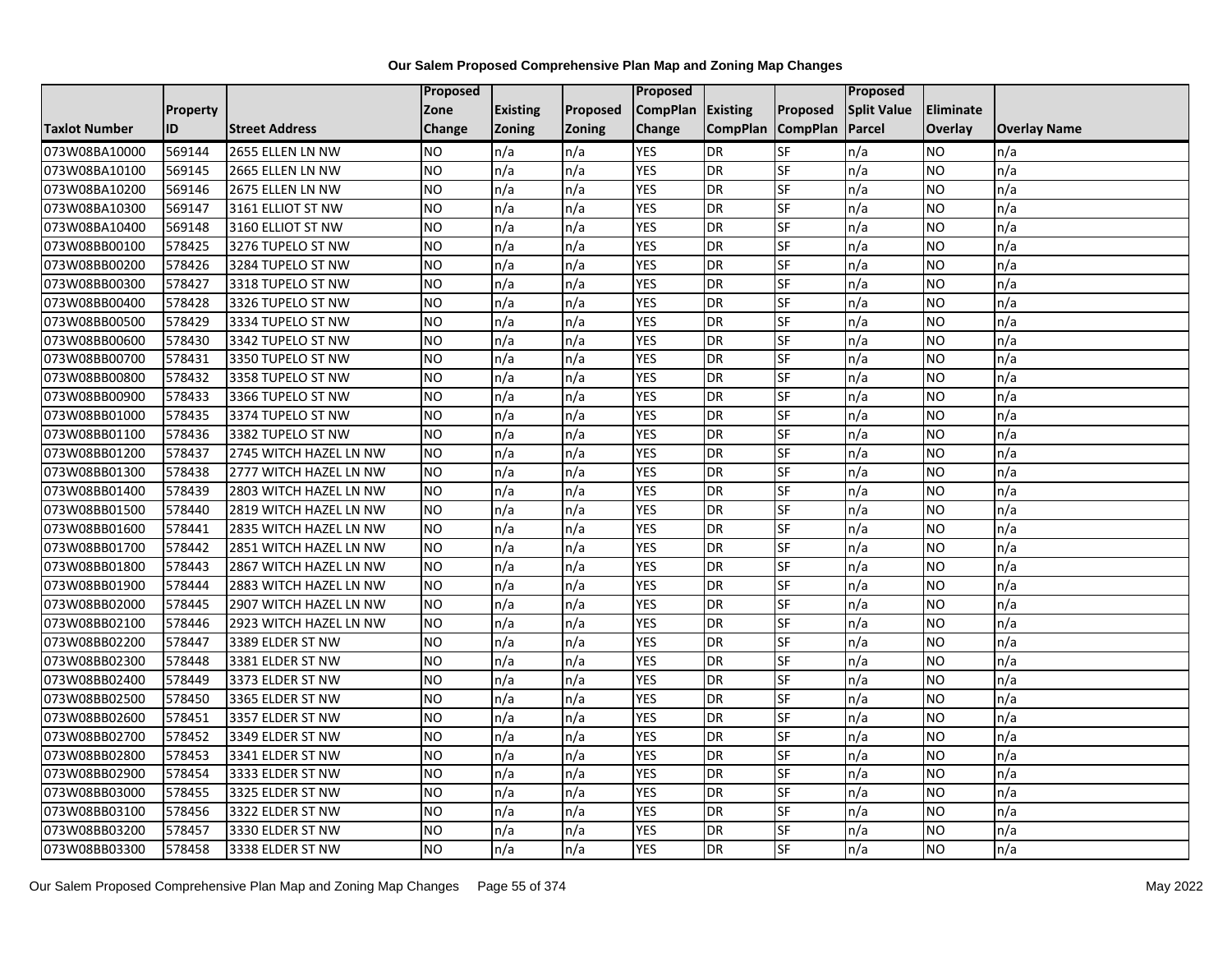|                      |                 |                        | <b>Proposed</b> |                 |               | Proposed        |                 |                 | Proposed           |                |                     |
|----------------------|-----------------|------------------------|-----------------|-----------------|---------------|-----------------|-----------------|-----------------|--------------------|----------------|---------------------|
|                      | <b>Property</b> |                        | Zone            | <b>Existing</b> | Proposed      | <b>CompPlan</b> | Existing        | Proposed        | <b>Split Value</b> | Eliminate      |                     |
| <b>Taxlot Number</b> | ID              | <b>Street Address</b>  | <b>Change</b>   | Zoning          | <b>Zoning</b> | Change          | <b>CompPlan</b> | <b>CompPlan</b> | Parcel             | <b>Overlay</b> | <b>Overlay Name</b> |
| 073W08BB03400        | 578459          | 3346 ELDER ST NW       | <b>NO</b>       | n/a             | n/a           | <b>YES</b>      | <b>DR</b>       | <b>SF</b>       | n/a                | <b>NO</b>      | n/a                 |
| 073W08BB03500        | 578460          | 3354 ELDER ST NW       | <b>NO</b>       | n/a             | n/a           | <b>YES</b>      | DR              | SF              | n/a                | NO.            | n/a                 |
| 073W08BB03600        | 578461          | 3362 ELDER ST NW       | <b>NO</b>       | n/a             | n/a           | <b>YES</b>      | DR              | SF              | n/a                | NO.            | n/a                 |
| 073W08BB03700        | 578462          | 3370 ELDER ST NW       | <b>NO</b>       | n/a             | n/a           | <b>YES</b>      | <b>DR</b>       | SF              | n/a                | NO.            | n/a                 |
| 073W08BB03800        | 578463          | 3378 ELDER ST NW       | <b>NO</b>       | n/a             | n/a           | <b>YES</b>      | DR              | SF              | n/a                | NO.            | n/a                 |
| 073W08BB03900        | 578464          | 3386 ELDER ST NW       | <b>NO</b>       | n/a             | n/a           | <b>YES</b>      | <b>DR</b>       | SF              | n/a                | <b>NO</b>      | n/a                 |
| 073W08BB04000        | 578465          | 2864 WITCH HAZEL LN NW | <b>NO</b>       | n/a             | n/a           | <b>YES</b>      | DR              | SF              | n/a                | NO.            | n/a                 |
| 073W08BB04100        | 578466          | 2846 WITCH HAZEL LN NW | <b>NO</b>       | n/a             | n/a           | <b>YES</b>      | DR              | SF              | n/a                | NO.            | n/a                 |
| 073W08BB04200        | 578467          | 2828 WITCH HAZEL LN NW | <b>NO</b>       | n/a             | n/a           | <b>YES</b>      | <b>DR</b>       | SF              | n/a                | NO.            | n/a                 |
| 073W08BB04300        | 578468          | 2810 WITCH HAZEL LN NW | Ю               | n/a             | n/a           | <b>YES</b>      | <b>DR</b>       | <b>SF</b>       | n/a                | NO.            | n/a                 |
| 073W08BB04400        | 578469          | 2805 ZELKOVA CT NW     | <b>NO</b>       | n/a             | n/a           | <b>YES</b>      | DR              | SF              | n/a                | NO.            | n/a                 |
| 073W08BB04500        | 578470          | 2819 ZELKOVA CT NW     | <b>NO</b>       | n/a             | n/a           | <b>YES</b>      | <b>DR</b>       | SF              | n/a                | NO.            | n/a                 |
| 073W08BB04600        | 578471          | 2833 ZELKOVA CT NW     | ŌИ              | n/a             | n/a           | <b>YES</b>      | DR              | <b>SF</b>       | n/a                | NO.            | n/a                 |
| 073W08BB04700        | 578472          | 2847 ZELKOVA CT NW     | <b>NO</b>       | n/a             | n/a           | <b>YES</b>      | <b>DR</b>       | SF              | n/a                | NO.            | n/a                 |
| 073W08BB04800        | 578473          | 2844 ZELKOVA CT NW     | <b>NO</b>       | n/a             | n/a           | <b>YES</b>      | DR              | SF              | n/a                | NO.            | n/a                 |
| 073W08BB04900        | 578474          | 2836 ZELKOVA CT NW     | <b>NO</b>       | n/a             | n/a           | <b>YES</b>      | <b>DR</b>       | $S_{F}$         | n/a                | NO.            | n/a                 |
| 073W08BB05000        | 578475          | 2822 ZELKOVA CT NW     | ŌИ              | n/a             | n/a           | <b>YES</b>      | DR              | <b>SF</b>       | n/a                | NO.            | n/a                 |
| 073W08BB05100        | 578476          | 2808 ZELKOVA CT NW     | <b>NO</b>       | n/a             | n/a           | <b>YES</b>      | DR              | SF              | n/a                | NO.            | n/a                 |
| 073W08BB05200        | 578477          | 2811 NAUTILUS AVE NW   | <b>NO</b>       | n/a             | n/a           | <b>YES</b>      | DR              | SF              | n/a                | NO.            | n/a                 |
| 073W08BB05300        | 578478          | 2829 NAUTILUS AVE NW   | <b>NO</b>       | n/a             | n/a           | <b>YES</b>      | DR              | SF              | n/a                | ΝO             | n/a                 |
| 073W08BB05400        | 578479          | 2847 NAUTILUS AVE NW   | <b>NO</b>       | n/a             | n/a           | <b>YES</b>      | <b>DR</b>       | SF              | n/a                | NO.            | n/a                 |
| 073W08BB05500        | 578480          | 2865 NAUTILUS AVE NW   | <b>NO</b>       | n/a             | n/a           | <b>YES</b>      | <b>DR</b>       | SF              | n/a                | NO.            | n/a                 |
| 073W08BB05600        | 578481          | 3295 ELDER ST NW       | <b>NO</b>       | n/a             | n/a           | <b>YES</b>      | <b>DR</b>       | SF              | n/a                | NO.            | n/a                 |
| 073W08BB05700        | 578482          | 3290 ELDER ST NW       | <b>NO</b>       | n/a             | n/a           | <b>YES</b>      | DR              | SF              | n/a                | NO             | n/a                 |
| 073W08BB05800        | 578483          | 2868 NAUTILUS AVE NW   | <b>NO</b>       | n/a             | n/a           | <b>YES</b>      | <b>DR</b>       | SF              | n/a                | NO.            | n/a                 |
| 073W08BB05900        | 578484          | 2850 NAUTILUS AVE NW   | <b>NO</b>       | n/a             | n/a           | <b>YES</b>      | DR              | SF              | n/a                | NO.            | n/a                 |
| 073W08BB06000        | 578485          | 2832 NAUTILUS AVE NW   | Ю               | n/a             | n/a           | <b>YES</b>      | <b>DR</b>       | <b>SF</b>       | n/a                | NO.            | n/a                 |
| 073W08BB06100        | 578486          | 2814 NAUTILUS AVE NW   | <b>NO</b>       | n/a             | n/a           | <b>YES</b>      | <b>DR</b>       | SF              | n/a                | NO.            | n/a                 |
| 073W08BB06200        | 578487          | None                   | <b>NO</b>       | n/a             | n/a           | <b>YES</b>      | DR              | SF              | n/a                | NO.            | n/a                 |
| 073W08BB06500        | 579608          | 2815 EMILY AVE NW      | <b>NO</b>       | n/a             | n/a           | <b>YES</b>      | <b>DR</b>       | SF              | n/a                | <b>NO</b>      | n/a                 |
| 073W08BB06600        | 579609          | 2833 EMILY AVE NW      | <b>NO</b>       | n/a             | n/a           | <b>YES</b>      | DR              | SF              | n/a                | NO             | n/a                 |
| 073W08BB06700        | 579610          | 2851 EMILY AVE NW      | <b>NO</b>       | n/a             | n/a           | <b>YES</b>      | DR              | SF              | n/a                | NO.            | n/a                 |
| 073W08BB06800        | 579611          | 2869 EMILY AVE NW      | <b>NO</b>       | n/a             | n/a           | <b>YES</b>      | <b>DR</b>       | SF              | n/a                | NO.            | n/a                 |
| 073W08BB06900        | 579612          | 3234 ELDER ST NW       | <b>NO</b>       | n/a             | n/a           | <b>YES</b>      | DR              | SF              | n/a                | NO.            | n/a                 |
| 073W08BB07000        | 579613          | 3266 ELDER ST NW       | <b>NO</b>       | n/a             | n/a           | <b>YES</b>      | <b>DR</b>       | SF              | n/a                | NO.            | n/a                 |
| 073W08BB07100        | 579614          | 3263 ELDER ST NW       | <b>NO</b>       | n/a             | n/a           | <b>YES</b>      | <b>DR</b>       | <b>SF</b>       | n/a                | NO             | n/a                 |
| 073W08BB07200        | 579615          | 3231 ELDER ST NW       | <b>NO</b>       | n/a             | n/a           | <b>YES</b>      | DR              | SF              | n/a                | ΝO             | n/a                 |
| 073W08BB07300        | 579616          | 2905 CHRISTINA ST NW   | <b>NO</b>       | n/a             | n/a           | <b>YES</b>      | <b>DR</b>       | SF              | n/a                | NO.            | n/a                 |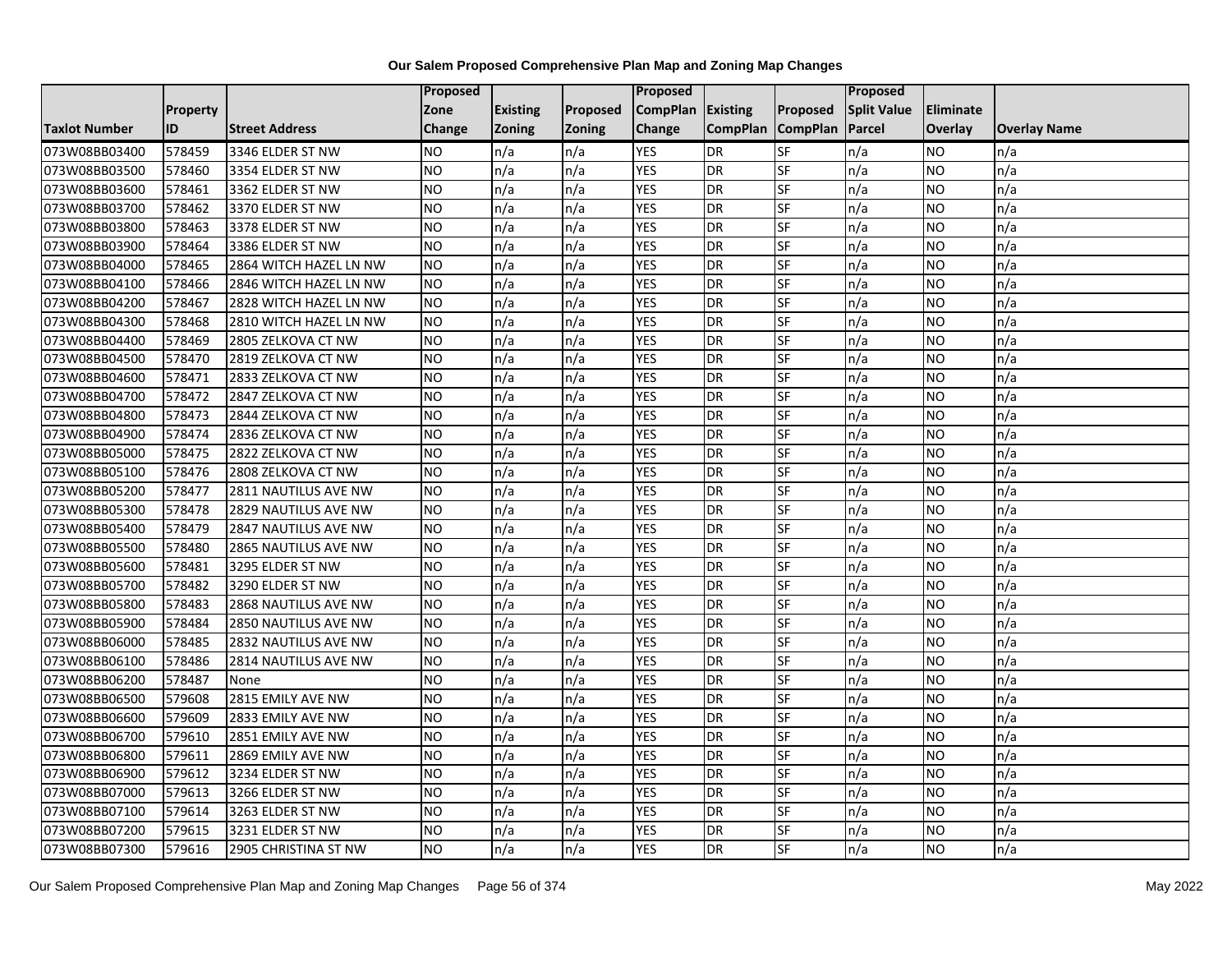|                      |                 |                        | <b>Proposed</b> |                 |               | Proposed        |                 |                 | Proposed           |           |                     |
|----------------------|-----------------|------------------------|-----------------|-----------------|---------------|-----------------|-----------------|-----------------|--------------------|-----------|---------------------|
|                      | <b>Property</b> |                        | Zone            | <b>Existing</b> | Proposed      | <b>CompPlan</b> | Existing        | Proposed        | <b>Split Value</b> | Eliminate |                     |
| <b>Taxlot Number</b> | ID              | <b>Street Address</b>  | <b>Change</b>   | Zoning          | <b>Zoning</b> | Change          | <b>CompPlan</b> | <b>CompPlan</b> | Parcel             | Overlay   | <b>Overlay Name</b> |
| 073W08BB07400        | 579617          | 2911 CHRISTINA ST NW   | <b>NO</b>       | n/a             | n/a           | <b>YES</b>      | <b>DR</b>       | <b>SF</b>       | n/a                | NO        | n/a                 |
| 073W08BB07500        | 579618          | 2917 CHRISTINA ST NW   | <b>NO</b>       | n/a             | n/a           | <b>YES</b>      | DR              | SF              | n/a                | NO.       | n/a                 |
| 073W08BB07600        | 579619          | 2931 CHRISTINA ST NW   | <b>NO</b>       | n/a             | n/a           | <b>YES</b>      | DR              | SF              | n/a                | NO.       | n/a                 |
| 073W08BB07700        | 579620          | 2937 CHRISTINA ST NW   | <b>NO</b>       | n/a             | n/a           | <b>YES</b>      | <b>DR</b>       | SF              | n/a                | NO.       | n/a                 |
| 073W08BB07800        | 579621          | 2943 CHRISTINA ST NW   | <b>NO</b>       | n/a             | n/a           | <b>YES</b>      | <b>DR</b>       | SF              | n/a                | NO.       | n/a                 |
| 073W08BB07900        | 579622          | 2949 CHRISTINA ST NW   | <b>NO</b>       | n/a             | n/a           | <b>YES</b>      | <b>DR</b>       | SF              | n/a                | <b>NO</b> | n/a                 |
| 073W08BB08000        | 579623          | 2955 CHRISTINA ST NW   | <b>NO</b>       | n/a             | n/a           | <b>YES</b>      | DR              | SF              | n/a                | NO.       | n/a                 |
| 073W08BB08100        | 579624          | 2961 CHRISTINA ST NW   | <b>NO</b>       | n/a             | n/a           | <b>YES</b>      | DR              | SF              | n/a                | NO.       | n/a                 |
| 073W08BB08200        | 579625          | 2967 CHRISTINA ST NW   | <b>NO</b>       | n/a             | n/a           | <b>YES</b>      | <b>DR</b>       | SF              | n/a                | NO.       | n/a                 |
| 073W08BB08300        | 579626          | 2973 CHRISTINA ST NW   | <b>NO</b>       | n/a             | n/a           | <b>YES</b>      | <b>DR</b>       | <b>SF</b>       | n/a                | NO.       | n/a                 |
| 073W08BB08400        | 579627          | 2979 CHRISTINA ST NW   | <b>NO</b>       | n/a             | n/a           | <b>YES</b>      | <b>DR</b>       | SF              | n/a                | NO.       | n/a                 |
| 073W08BB08500        | 579628          | 2931 WITCH HAZEL LN NW | <b>NO</b>       | n/a             | n/a           | <b>YES</b>      | <b>DR</b>       | SF              | n/a                | NO.       | n/a                 |
| 073W08BB08600        | 579629          | 2945 WITCH HAZEL LN NW | NO              | n/a             | n/a           | <b>YES</b>      | <b>DR</b>       | <b>SF</b>       | n/a                | NO.       | n/a                 |
| 073W08BB08700        | 579630          | 2998 CHRISTINA ST NW   | <b>NO</b>       | n/a             | n/a           | <b>YES</b>      | <b>DR</b>       | SF              | n/a                | NO.       | n/a                 |
| 073W08BB08800        | 579631          | 2994 CHRISTINA ST NW   | <b>NO</b>       | n/a             | n/a           | <b>YES</b>      | DR              | SF              | n/a                | NO.       | n/a                 |
| 073W08BB08900        | 579632          | 2988 CHRISTINA ST NW   | Ю               | n/a             | n/a           | <b>YES</b>      | <b>DR</b>       | $S_{F}$         | n/a                | NO.       | n/a                 |
| 073W08BB09000        | 579633          | 2982 CHRISTINA ST NW   | Ю               | n/a             | n/a           | <b>YES</b>      | <b>DR</b>       | <b>SF</b>       | n/a                | NO.       | n/a                 |
| 073W08BB09100        | 579634          | 2976 CHRISTINA ST NW   | <b>NO</b>       | n/a             | n/a           | <b>YES</b>      | DR              | SF              | n/a                | NO.       | n/a                 |
| 073W08BB09200        | 579635          | 2970 CHRISTINA ST NW   | <b>NO</b>       | n/a             | n/a           | <b>YES</b>      | DR              | SF              | n/a                | NO.       | n/a                 |
| 073W08BB09300        | 579636          | 2964 CHRISTINA ST NW   | <b>NO</b>       | n/a             | n/a           | <b>YES</b>      | <b>DR</b>       | SF              | n/a                | NO.       | n/a                 |
| 073W08BB09400        | 579637          | 2958 CHRISTINA ST NW   | <b>NO</b>       | n/a             | n/a           | <b>YES</b>      | DR              | SF              | n/a                | NO.       | n/a                 |
| 073W08BB09500        | 579638          | 2952 CHRISTINA ST NW   | <b>NO</b>       | n/a             | n/a           | <b>YES</b>      | <b>DR</b>       | <b>SF</b>       | n/a                | <b>NO</b> | n/a                 |
| 073W08BB09600        | 579639          | 2946 CHRISTINA ST NW   | <b>NO</b>       | n/a             | n/a           | <b>YES</b>      | <b>DR</b>       | <b>SF</b>       | n/a                | NO.       | n/a                 |
| 073W08BB09700        | 579640          | 2940 CHRISTINA ST NW   | <b>NO</b>       | n/a             | n/a           | <b>YES</b>      | <b>DR</b>       | SF              | n/a                | NO.       | n/a                 |
| 073W08BB09800        | 579641          | 2934 CHRISTINA ST NW   | <b>NO</b>       | n/a             | n/a           | <b>YES</b>      | <b>DR</b>       | SF              | n/a                | NO.       | n/a                 |
| 073W08BB09900        | 579642          | 2928 CHRISTINA ST NW   | <b>NO</b>       | n/a             | n/a           | <b>YES</b>      | DR              | SF              | n/a                | NO.       | n/a                 |
| 073W08BB10000        | 579643          | 2922 CHRISTINA ST NW   | Ю               | n/a             | n/a           | <b>YES</b>      | <b>DR</b>       | <b>SF</b>       | n/a                | NO.       | n/a                 |
| 073W08BB10100        | 579644          | 2916 CHRISTINA ST NW   | <b>NO</b>       | n/a             | n/a           | <b>YES</b>      | DR              | SF              | n/a                | NO.       | n/a                 |
| 073W08BB10200        | 579645          | 2910 CHRISTINA ST NW   | <b>NO</b>       | n/a             | n/a           | <b>YES</b>      | DR              | SF              | n/a                | NO.       | n/a                 |
| 073W08BB10300        | 579646          | 2906 CHRISTINA ST NW   | <b>NO</b>       | n/a             | n/a           | <b>YES</b>      | <b>DR</b>       | SF              | n/a                | NO.       | n/a                 |
| 073W08BB10400        | 579647          | 2902 CHRISTINA ST NW   | <b>NO</b>       | n/a             | n/a           | <b>YES</b>      | DR              | SF              | n/a                | NO.       | n/a                 |
| 073W08BB10500        | 579648          | 2896 CHRISTINA ST NW   | <b>NO</b>       | n/a             | n/a           | <b>YES</b>      | DR              | SF              | n/a                | NO.       | n/a                 |
| 073W08BB10600        | 579649          | 2888 CHRISTINA ST NW   | Ю               | n/a             | n/a           | <b>YES</b>      | <b>DR</b>       | <b>SF</b>       | n/a                | NO.       | n/a                 |
| 073W08BB10700        | 579650          | 2882 CHRISTINA ST NW   | <b>NO</b>       | n/a             | n/a           | <b>YES</b>      | DR              | SF              | n/a                | NO.       | n/a                 |
| 073W08BB10800        | 579651          | 2936 EMILY AVE NW      | <b>NO</b>       | n/a             | n/a           | <b>YES</b>      | <b>DR</b>       | SF              | n/a                | NO.       | n/a                 |
| 073W08BB10900        | 579652          | 2924 EMILY AVE NW      | <b>NO</b>       | n/a             | n/a           | <b>YES</b>      | <b>DR</b>       | SF              | n/a                | NO        | n/a                 |
| 073W08BB11000        | 579653          | 2912 EMILY AVE NW      | <b>NO</b>       | n/a             | n/a           | <b>YES</b>      | DR              | SF              | n/a                | ΝO        | n/a                 |
| 073W08BB11100        | 579654          | 2896 EMILY AVE NW      | <b>NO</b>       | n/a             | n/a           | <b>YES</b>      | <b>DR</b>       | SF              | n/a                | NO.       | n/a                 |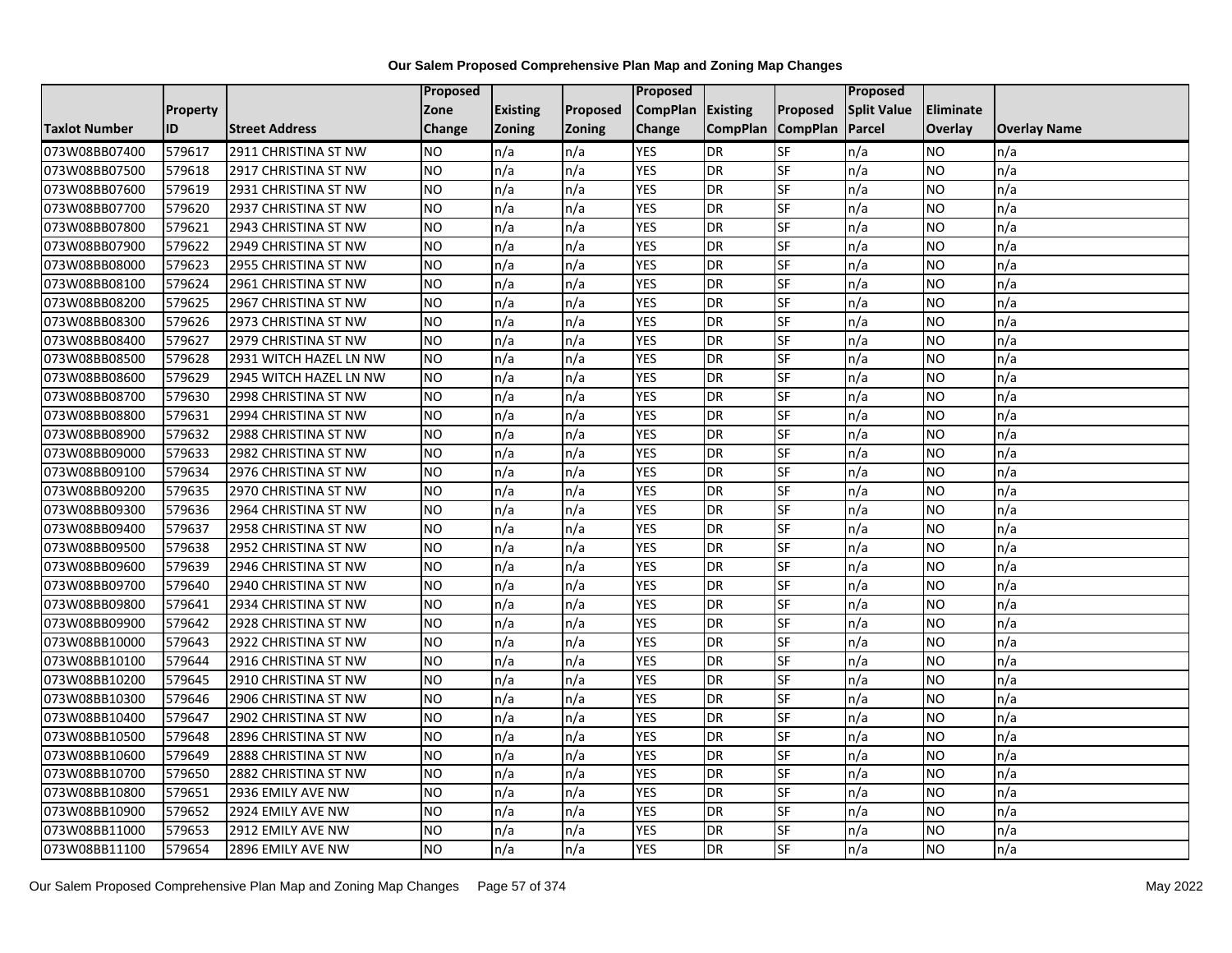|                      |                 |                               | Proposed   |                 |          | Proposed          |                 |                 | Proposed           |           |                     |
|----------------------|-----------------|-------------------------------|------------|-----------------|----------|-------------------|-----------------|-----------------|--------------------|-----------|---------------------|
|                      | <b>Property</b> |                               | Zone       | <b>Existing</b> | Proposed | CompPlan Existing |                 | Proposed        | <b>Split Value</b> | Eliminate |                     |
| <b>Taxlot Number</b> | ID              | <b>Street Address</b>         | Change     | Zoning          | Zoning   | Change            | <b>CompPlan</b> | <b>CompPlan</b> | <b>Parcel</b>      | Overlay   | <b>Overlay Name</b> |
| 073W08BB11200        | 579655          | 2878 EMILY AVE NW             | <b>NO</b>  | n/a             | n/a      | <b>YES</b>        | <b>DR</b>       | <b>SF</b>       | n/a                | NO        | n/a                 |
| 073W08BC00100        | 576597          | 2630 ELLEN LN NW              | <b>NO</b>  | n/a             | n/a      | <b>YES</b>        | <b>DR</b>       | SF              | n/a                | ΝO        | n/a                 |
| 073W08BC00200        | 576598          | 2638 ELLEN LN NW              | <b>NO</b>  | n/a             | n/a      | <b>YES</b>        | DR              | SF              | n/a                | NO        | n/a                 |
| 073W08BC00300        | 576599          | 2646 ELLEN LN NW              | <b>NO</b>  | n/a             | n/a      | <b>YES</b>        | DR              | SF              | n/a                | NO.       | n/a                 |
| 073W08BC00400        | 576600          | 2654 ELLEN LN NW              | <b>NO</b>  | n/a             | n/a      | <b>YES</b>        | <b>DR</b>       | SF              | n/a                | NO        | n/a                 |
| 073W08BC00500        | 576601          | 2662 ELLEN LN NW              | <b>NO</b>  | n/a             | n/a      | <b>YES</b>        | DR              | SF              | n/a                | NO.       | n/a                 |
| 073W08BC00600        | 576602          | 2670 ELLEN LN NW              | <b>NO</b>  | n/a             | n/a      | <b>YES</b>        | <b>DR</b>       | SF              | n/a                | NO.       | n/a                 |
| 073W08BC00700        | 578208          | None                          | <b>NO</b>  | n/a             | n/a      | <b>YES</b>        | <b>DR</b>       | <b>SF</b>       | n/a                | <b>NO</b> | n/a                 |
| 073W08BC00800        | 578209          | None                          | <b>NO</b>  | n/a             | n/a      | <b>YES</b>        | <b>DR</b>       | SF              | n/a                | NO.       | n/a                 |
| 073W08BC00900        | 578210          | 2775 INNA AVE NW              | <b>NO</b>  | n/a             | n/a      | <b>YES</b>        | <b>DR</b>       | <b>SF</b>       | n/a                | NO        | n/a                 |
| 073W08BC01000        | 578211          | 2761 INNA AVE NW              | <b>NO</b>  | n/a             | n/a      | <b>YES</b>        | <b>DR</b>       | SF              | n/a                | NO.       | n/a                 |
| 073W08BC01100        | 578212          | 2747 INNA AVE NW              | <b>NO</b>  | n/a             | n/a      | <b>YES</b>        | <b>DR</b>       | SF              | n/a                | <b>NO</b> | n/a                 |
| 073W08BC01200        | 578213          | 2733 INNA AVE NW              | <b>NO</b>  | n/a             | n/a      | <b>YES</b>        | DR              | SF              | n/a                | NO.       | n/a                 |
| 073W08BC01300        | 578214          | 2719 INNA AVE NW              | <b>NO</b>  | n/a             | n/a      | <b>YES</b>        | <b>DR</b>       | SF              | n/a                | NO.       | n/a                 |
| 073W08BC01400        | 578215          | 3192 ANASTASIA ST NW          | <b>NO</b>  | n/a             | n/a      | <b>YES</b>        | <b>DR</b>       | SF              | n/a                | <b>NO</b> | n/a                 |
| 073W08BC01500        | 578216          | 3180 ANASTASIA ST NW          | <b>NO</b>  | n/a             | n/a      | <b>YES</b>        | DR              | SF              | n/a                | NO.       | n/a                 |
| 073W08BC01600        | 578217          | 3168 ANASTASIA ST NW          | <b>NO</b>  | n/a             | n/a      | <b>YES</b>        | DR              | SF              | n/a                | <b>NO</b> | n/a                 |
| 073W08BC01700        | 578218          | 3132 ANASTASIA ST NW          | <b>NO</b>  | n/a             | n/a      | <b>YES</b>        | DR              | SF              | n/a                | NO.       | n/a                 |
| 073W08BC01800        | 578219          | 3118 ANASTASIA ST NW          | <b>NO</b>  | n/a             | n/a      | <b>YES</b>        | <b>DR</b>       | SF              | n/a                | NO.       | n/a                 |
| 073W08BC01900        | 578220          | 3096 ANASTASIA ST NW          | <b>NO</b>  | n/a             | n/a      | <b>YES</b>        | DR              | SF              | n/a                | NO.       | n/a                 |
| 073W08BC02000        | 578221          | 3084 ANASTASIA ST NW          | <b>NO</b>  | n/a             | n/a      | <b>YES</b>        | <b>DR</b>       | SF              | n/a                | <b>NO</b> | n/a                 |
| 073W08BC02100        | 578222          | 3072 ANASTASIA ST NW          | <b>NO</b>  | n/a             | n/a      | <b>YES</b>        | DR              | <b>SF</b>       | n/a                | <b>NO</b> | n/a                 |
| 073W08BC02200        | 578223          | 3060 ANASTASIA ST NW          | <b>NO</b>  | n/a             | n/a      | <b>YES</b>        | <b>DR</b>       | SF              | n/a                | NO.       | n/a                 |
| 073W08BC02300        | 578224          | 3048 ANASTASIA ST NW          | <b>NO</b>  | n/a             | n/a      | <b>YES</b>        | DR              | SF              | n/a                | NO.       | n/a                 |
| 073W08BC02400        | 578225          | 3036 ANASTASIA ST NW          | <b>NO</b>  | n/a             | n/a      | <b>YES</b>        | <b>DR</b>       | SF              | n/a                | NO        | n/a                 |
| 073W08BC02500        | 578226          | 3024 ANASTASIA ST NW          | <b>NO</b>  | n/a             | n/a      | <b>YES</b>        | <b>DR</b>       | SF              | n/a                | <b>NO</b> | n/a                 |
| 073W08BC02600        | 578227          | 3012 ANASTASIA ST NW          | <b>NO</b>  | n/a             | n/a      | <b>YES</b>        | DR              | <b>SF</b>       | n/a                | NO        | n/a                 |
| 073W08BC02700        | 578228          | 2994 ANASTASIA ST NW          | <b>NO</b>  | n/a             | n/a      | <b>YES</b>        | <b>DR</b>       | SF              | n/a                | NO.       | n/a                 |
| 073W08BC02800        | 578229          | 2980 ANASTASIA ST NW          | <b>NO</b>  | n/a             | n/a      | <b>YES</b>        | <b>DR</b>       | <b>SF</b>       | n/a                | <b>NO</b> | n/a                 |
| 073W08BC02900        | 578230          | 2718 NATASHA AVE NW           | <b>NO</b>  | n/a             | n/a      | <b>YES</b>        | <b>DR</b>       | SF              | n/a                | NO.       | n/a                 |
| 073W08BC03000        | 578231          | 2713 NATASHA AVE NW           | <b>NO</b>  | n/a             | n/a      | <b>YES</b>        | <b>DR</b>       | <b>SF</b>       | n/a                | NO.       | n/a                 |
|                      |                 |                               |            |                 |          |                   |                 |                 |                    |           |                     |
| 073W08BC03100        | 578232          | 2716 CHERRY BLOSSOM DR NW     | <b>INO</b> | n/a             | n/a      | <b>YES</b>        | <b>DR</b>       | <b>SF</b>       | n/a                | NO.       | n/a                 |
|                      |                 |                               |            |                 |          |                   |                 |                 |                    |           |                     |
| 073W08BC03200        | 578233          | 2730 CHERRY BLOSSOM DR NW  NO |            | n/a             | n/a      | <b>YES</b>        | DR              | SF              | n/a                | NO        | n/a                 |
|                      |                 |                               |            |                 |          |                   |                 |                 |                    |           |                     |
| 073W08BC03300        | 578234          | 2744 CHERRY BLOSSOM DR NW INO |            | n/a             | n/a      | <b>YES</b>        | DR              | <b>SF</b>       | n/a                | NO        | n/a                 |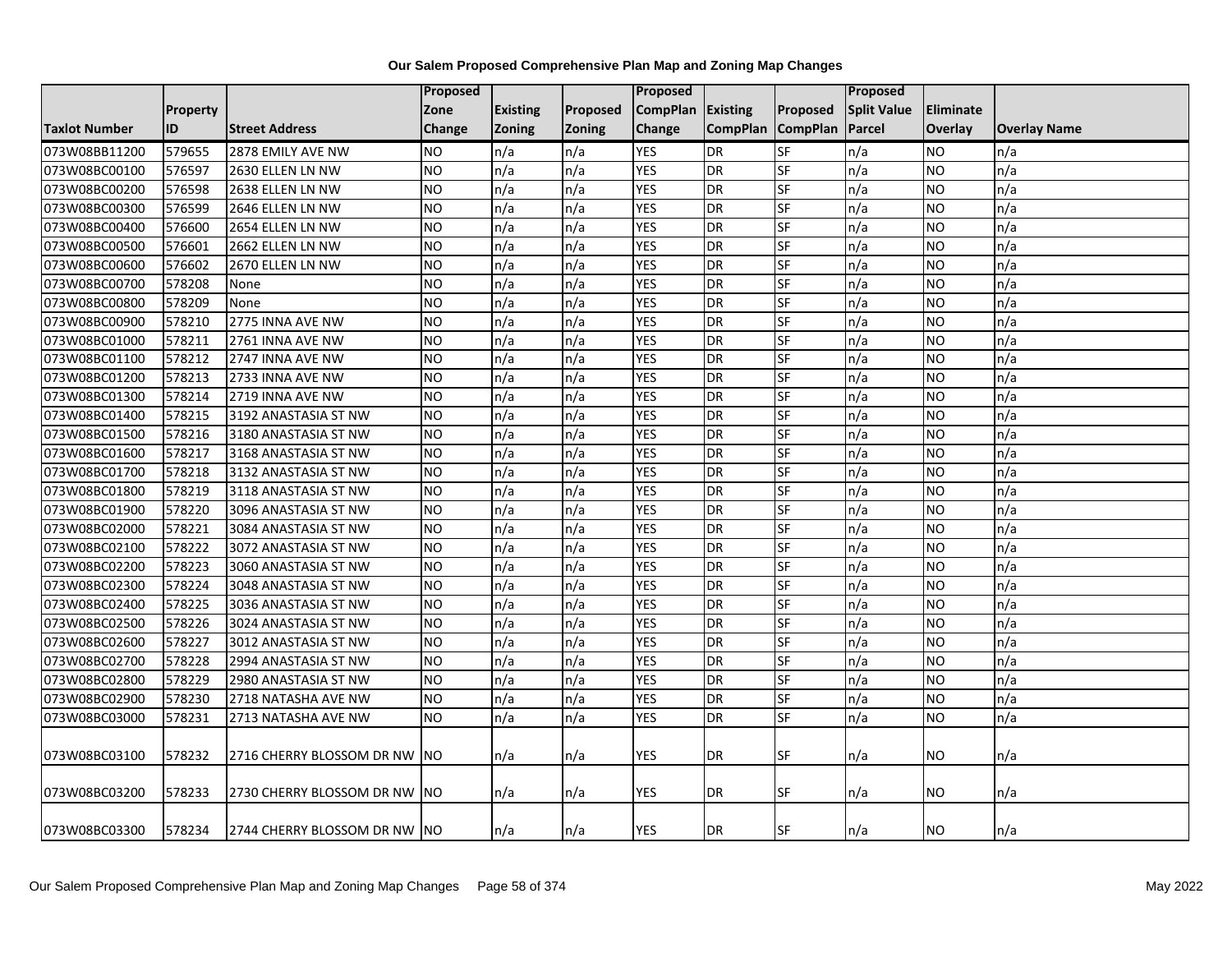|                      |          |                               | Proposed       |                 |               | Proposed                 |                        |                          | Proposed           |                  |                     |
|----------------------|----------|-------------------------------|----------------|-----------------|---------------|--------------------------|------------------------|--------------------------|--------------------|------------------|---------------------|
|                      | Property |                               | Zone           | <b>Existing</b> | Proposed      | <b>CompPlan</b>          | <b>Existing</b>        | Proposed                 | <b>Split Value</b> | <b>Eliminate</b> |                     |
| <b>Taxlot Number</b> | ID       | <b>Street Address</b>         | Change         | <b>Zoning</b>   | <b>Zoning</b> | Change                   | CompPlan CompPlan      |                          | Parcel             | <b>Overlay</b>   | <b>Overlay Name</b> |
|                      |          |                               |                |                 |               |                          |                        |                          |                    |                  |                     |
| 073W08BC03400        | 578235   | 2758 CHERRY BLOSSOM DR NW     | INO.           | n/a             | n/a           | <b>YES</b>               | <b>DR</b>              | SF                       | n/a                | <b>NO</b>        | n/a                 |
|                      |          |                               |                |                 |               |                          |                        |                          |                    |                  |                     |
| 073W08BC03500        | 578236   | 2753 CHERRY BLOSSOM DR NW INO |                | n/a             | n/a           | YES                      | DR                     | SF                       | n/a                | <b>NO</b>        | n/a                 |
|                      |          |                               |                |                 |               |                          |                        |                          |                    |                  |                     |
| 073W08BC03600        | 578237   | 2739 CHERRY BLOSSOM DR NW NO  |                | n/a             | n/a           | YES                      | <b>DR</b>              | SF                       | n/a                | <b>NO</b>        | n/a                 |
|                      |          |                               |                |                 |               |                          |                        |                          |                    |                  |                     |
| 073W08BC03700        | 578238   | 2725 CHERRY BLOSSOM DR NW NO  |                | n/a             | n/a           | YES                      | <b>DR</b>              | SF                       | n/a                | <b>NO</b>        | n/a                 |
|                      |          |                               |                |                 |               |                          |                        |                          |                    |                  |                     |
| 073W08BC03800        | 578239   | 2711 CHERRY BLOSSOM DR NW     | <b>INO</b>     | n/a             | n/a           | <b>YES</b><br><b>YES</b> | <b>DR</b>              | SF                       | n/a                | <b>NO</b>        | n/a                 |
| 073W08BC03900        | 578240   | 2712 ETHAN AVE NW             | <b>NO</b>      | n/a             | n/a           | <b>YES</b>               | <b>DR</b><br><b>DR</b> | SF                       | n/a                | <b>NO</b>        | n/a                 |
| 073W08BC04000        | 578241   | 2728 ETHAN AVE NW             | <b>NO</b>      | n/a             | n/a           |                          |                        | SF                       | n/a                | <b>NO</b>        | n/a                 |
| 073W08BC04100        | 578242   | 2740 ETHAN AVE NW             | <b>NO</b>      | n/a             | n/a           | <b>YES</b><br><b>YES</b> | <b>DR</b><br><b>DR</b> | SF<br>SF                 | n/a                | <b>NO</b>        | n/a                 |
| 073W08BC04200        | 578243   | 2756 ETHAN AVE NW             | <b>NO</b>      | n/a             | n/a           |                          |                        |                          | n/a                | <b>NO</b>        | n/a                 |
| 073W08BC04300        | 578244   | 2757 ETHAN AVE NW             | <b>NO</b>      | n/a             | n/a           | <b>YES</b>               | <b>DR</b>              | SF                       | n/a                | <b>NO</b>        | n/a                 |
| 073W08BC04400        | 578245   | 2741 ETHAN AVE NW             | <b>NO</b>      | n/a             | n/a           | <b>YES</b>               | <b>DR</b>              | SF                       | n/a                | <b>NO</b>        | n/a                 |
| 073W08BC04500        | 578246   | 3141 ANASTASIA ST NW          | <b>NO</b>      | n/a             | n/a           | <b>YES</b>               | <b>DR</b>              | SF                       | n/a                | <b>NO</b>        | n/a                 |
| 073W08BC04600        | 578247   | 3153 ANASTASIA ST NW          | <b>NO</b>      | n/a             | n/a           | <b>YES</b>               | <b>DR</b>              | SF                       | n/a                | <b>NO</b>        | n/a                 |
| 073W08BC04700        | 578248   | 3165 ANASTASIA ST NW          | <b>NO</b>      | n/a             | n/a           | <b>YES</b>               | <b>DR</b>              | SF                       | n/a                | <b>NO</b>        | n/a                 |
| 073W08BC04800        | 578249   | 2754 INNA AVE NW              | <b>NO</b>      | n/a             | n/a           | <b>YES</b>               | <b>DR</b>              | SF                       | n/a                | <b>NO</b>        | n/a                 |
| 073W08BC04900        | 578250   | 2768 INNA AVE NW              | <b>NO</b>      | n/a             | n/a           | <b>YES</b>               | <b>DR</b>              | <b>SF</b>                | n/a                | <b>NO</b>        | n/a                 |
| 073W08BC05000        | 578251   | 2782 INNA AVE NW              | N <sub>O</sub> | n/a             | n/a           | <b>YES</b>               | <b>DR</b>              | SF                       | n/a                | <b>NO</b>        | n/a                 |
| 073W08BC05100        | 578252   | None                          | <b>NO</b>      | n/a             | n/a           | <b>YES</b>               | <b>DR</b>              | SF                       | n/a                | <b>NO</b>        | n/a                 |
| 073W08BC05200        | 578253   | 3129 MARISSA ST NW            | <b>NO</b>      | n/a             | n/a           | <b>YES</b>               | <b>DR</b>              | SF                       | n/a                | <b>NO</b>        | n/a                 |
| 073W08BC05300        | 578254   | 3145 MARISSA ST NW            | N <sub>O</sub> | n/a             | n/a           | <b>YES</b>               | <b>DR</b>              | SF                       | n/a                | <b>NO</b>        | n/a                 |
| 073W08BC05400        | 578255   | None                          | <b>NO</b>      | n/a             | n/a           | <b>YES</b>               | <b>DR</b>              | $\overline{\mathsf{SF}}$ | n/a                | <b>NO</b>        | n/a                 |
| 073W08BC05500        | 578256   | None                          | <b>NO</b>      | n/a             | n/a           | <b>YES</b>               | <b>DR</b>              | SF                       | n/a                | <b>NO</b>        | n/a                 |
| 073W08BC05600        | 578257   | 3173 GARRETT ST NW            | <b>NO</b>      | n/a             | n/a           | <b>YES</b>               | <b>DR</b>              | SF                       | n/a                | <b>NO</b>        | n/a                 |
| 073W08BC05700        | 578258   | 3181 GARRETT ST NW            | <b>NO</b>      | n/a             | n/a           | <b>YES</b>               | <b>DR</b>              | SF                       | n/a                | <b>NO</b>        | n/a                 |
| 073W08BC05800        | 578259   | 3193 GARRETT ST NW            | <b>NO</b>      | n/a             | n/a           | <b>YES</b>               | <b>DR</b>              | <b>SF</b>                | n/a                | <b>NO</b>        | n/a                 |
| 073W08BD10400        | 569541   | 3150 ELLIOT ST NW             | <b>NO</b>      | n/a             | n/a           | <b>YES</b>               | <b>DR</b>              | SF                       | n/a                | <b>NO</b>        | n/a                 |
| 073W08BD10500        | 569542   | 3140 ELLIOT ST NW             | <b>NO</b>      | n/a             | n/a           | <b>YES</b>               | <b>DR</b>              | SF                       | n/a                | <b>NO</b>        | n/a                 |
| 073W08BD10600        | 569543   | 3130 ELLIOT ST NW             | <b>NO</b>      | n/a             | n/a           | <b>YES</b>               | <b>DR</b>              | SF                       | n/a                | <b>NO</b>        | n/a                 |
| 073W08BD10700        | 569544   | 3120 ELLIOT ST NW             | <b>NO</b>      | n/a             | n/a           | <b>YES</b>               | <b>DR</b>              | SF                       | n/a                | <b>NO</b>        | n/a                 |
| 073W08BD10800        | 569545   | 3096 ELLIOT ST NW             | <b>NO</b>      | n/a             | n/a           | <b>YES</b>               | <b>DR</b>              | SF                       | n/a                | <b>NO</b>        | n/a                 |
| 073W08BD10900        | 569546   | 3086 ELLIOT ST NW             | NO             | n/a             | n/a           | <b>YES</b>               | <b>DR</b>              | SF                       | n/a                | <b>NO</b>        | n/a                 |
| 073W08BD11000        | 569547   | 3076 ELLIOT ST NW             | <b>NO</b>      | n/a             | n/a           | <b>YES</b>               | <b>DR</b>              | SF                       | n/a                | <b>NO</b>        | n/a                 |
| 073W08BD11100        | 569548   | 3066 ELLIOT ST NW             | N <sub>O</sub> | n/a             | n/a           | <b>YES</b>               | <b>DR</b>              | SF                       | n/a                | <b>NO</b>        | n/a                 |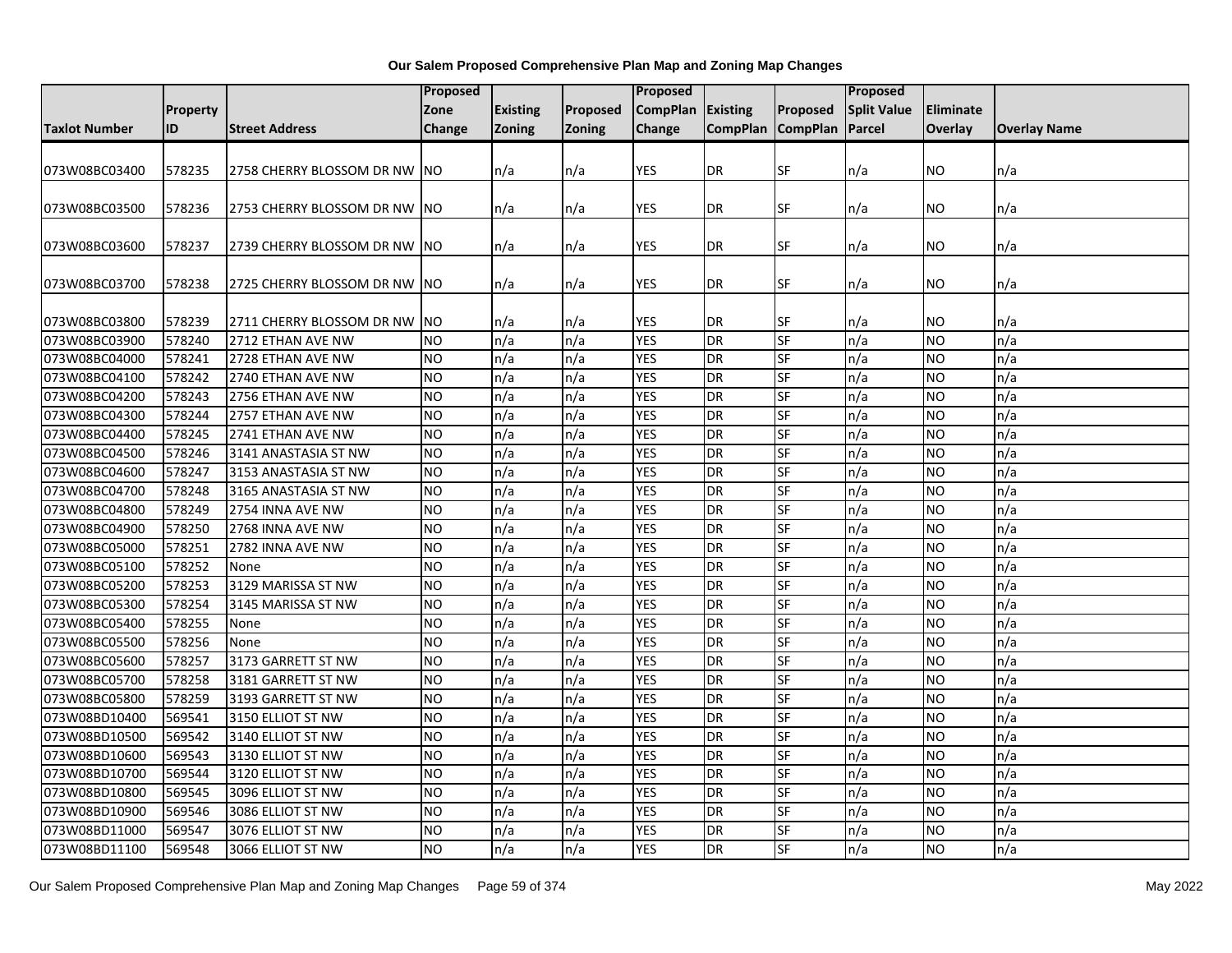|                      |                 |                               | <b>Proposed</b> |                 |               | Proposed        |                 |                 | Proposed           |           |                     |
|----------------------|-----------------|-------------------------------|-----------------|-----------------|---------------|-----------------|-----------------|-----------------|--------------------|-----------|---------------------|
|                      | <b>Property</b> |                               | Zone            | <b>Existing</b> | Proposed      | <b>CompPlan</b> | Existing        | Proposed        | <b>Split Value</b> | Eliminate |                     |
| <b>Taxlot Number</b> | ID              | <b>Street Address</b>         | Change          | Zoning          | <b>Zoning</b> | Change          | <b>CompPlan</b> | <b>CompPlan</b> | Parcel             | Overlay   | <b>Overlay Name</b> |
| 073W08BD11200        | 569549          | 3056 ELLIOT ST NW             | <b>NO</b>       | n/a             | n/a           | <b>YES</b>      | <b>DR</b>       | <b>SF</b>       | n/a                | NO        | n/a                 |
| 073W08BD11300        | 569550          | 3046 ELLIOT ST NW             | <b>NO</b>       | n/a             | n/a           | <b>YES</b>      | DR              | SF              | n/a                | NO.       | n/a                 |
| 073W08BD11400        | 569551          | 3036 ELLIOT ST NW             | <b>NO</b>       | n/a             | n/a           | <b>YES</b>      | DR              | SF              | n/a                | NO        | n/a                 |
| 073W08BD11500        | 569552          | 3026 ELLIOT ST NW             | <b>NO</b>       | n/a             | n/a           | <b>YES</b>      | <b>DR</b>       | SF              | n/a                | NO.       | n/a                 |
| 073W08BD11600        | 569553          | 3151 ELLIOT ST NW             | <b>NO</b>       | n/a             | n/a           | <b>YES</b>      | <b>DR</b>       | SF              | n/a                | NO.       | n/a                 |
| 073W08BD11700        | 569554          | 3141 ELLIOT ST NW             | <b>NO</b>       | n/a             | n/a           | <b>YES</b>      | <b>DR</b>       | SF              | n/a                | <b>NO</b> | n/a                 |
| 073W08BD11800        | 569555          | 3131 ELLIOT ST NW             | <b>NO</b>       | n/a             | n/a           | <b>YES</b>      | <b>DR</b>       | SF              | n/a                | NO.       | n/a                 |
| 073W08BD11900        | 569556          | 3121 ELLIOT ST NW             | <b>NO</b>       | n/a             | n/a           | <b>YES</b>      | <b>DR</b>       | SF              | n/a                | NO.       | n/a                 |
| 073W08BD12000        | 569557          | 3095 ELLIOT ST NW             | <b>NO</b>       | n/a             | n/a           | <b>YES</b>      | <b>DR</b>       | SF              | n/a                | NO.       | n/a                 |
| 073W08BD12100        | 569558          | 3085 ELLIOT ST NW             | Ю               | n/a             | n/a           | <b>YES</b>      | <b>DR</b>       | <b>SF</b>       | n/a                | NO.       | n/a                 |
| 073W08BD12200        | 569559          | 3075 ELLIOT ST NW             | <b>NO</b>       | n/a             | n/a           | <b>YES</b>      | <b>DR</b>       | SF              | n/a                | NO.       | n/a                 |
| 073W08BD12300        | 569560          | 3065 ELLIOT ST NW             | <b>NO</b>       | n/a             | n/a           | <b>YES</b>      | <b>DR</b>       | SF              | n/a                | NO.       | n/a                 |
| 073W08BD12400        | 569561          | 3055 ELLIOT ST NW             | <b>NO</b>       | n/a             | n/a           | <b>YES</b>      | <b>DR</b>       | $S$ F           | n/a                | NO.       | n/a                 |
| 073W08BD12500        | 569562          | 3045 ELLIOT ST NW             | <b>NO</b>       | n/a             | n/a           | <b>YES</b>      | <b>DR</b>       | SF              | n/a                | NO.       | n/a                 |
| 073W08BD12600        | 569563          | 3035 ELLIOT ST NW             | <b>NO</b>       | n/a             | n/a           | <b>YES</b>      | DR              | SF              | n/a                | NO.       | n/a                 |
| 073W08BD12700        | 569564          | 3025 ELLIOT ST NW             | <b>NO</b>       | n/a             | n/a           | <b>YES</b>      | <b>DR</b>       | $S_{F}$         | n/a                | NO.       | n/a                 |
| 073W08BD12800        | 569565          | 3015 ELLIOT ST NW             | Ю               | n/a             | n/a           | <b>YES</b>      | <b>DR</b>       | <b>SF</b>       | n/a                | NO.       | n/a                 |
| 073W08BD12900        | 569566          | 2997 ELLIOT ST NW             | <b>NO</b>       | n/a             | n/a           | <b>YES</b>      | DR              | SF              | n/a                | NO.       | n/a                 |
| 073W08BD13000        | 569567          | 2987 ELLIOT ST NW             | <b>NO</b>       | n/a             | n/a           | <b>YES</b>      | <b>DR</b>       | SF              | n/a                | NO.       | n/a                 |
| 073W08BD13100        | 569568          | 2597 IAN AVE NW               | <b>NO</b>       | n/a             | n/a           | <b>YES</b>      | DR              | SF              | n/a                | ΝO        | n/a                 |
| 073W08BD13200        | 569569          | 2577 IAN AVE NW               | <b>NO</b>       | n/a             | n/a           | <b>YES</b>      | <b>DR</b>       | SF              | n/a                | NO.       | n/a                 |
| 073W08BD13300        | 569570          | 2557 IAN AVE NW               | <b>NO</b>       | n/a             | n/a           | <b>YES</b>      | <b>DR</b>       | <b>SF</b>       | n/a                | NO.       | n/a                 |
| 073W08BD13400        | 569571          | 2537 IAN AVE NW               | <b>NO</b>       | n/a             | n/a           | <b>YES</b>      | <b>DR</b>       | <b>SF</b>       | n/a                | NO.       | n/a                 |
| 073W08BD13500        | 569572          | 2517 IAN AVE NW               | <b>NO</b>       | n/a             | n/a           | <b>YES</b>      | <b>DR</b>       | SF              | n/a                | NO        | n/a                 |
| 073W08BD13600        | 569573          | 2507 IAN AVE NW               | <b>NO</b>       | n/a             | n/a           | <b>YES</b>      | <b>DR</b>       | SF              | n/a                | NO.       | n/a                 |
| 073W08BD13700        | 569574          | 2497 IAN AVE NW               | <b>NO</b>       | n/a             | n/a           | <b>YES</b>      | <b>DR</b>       | SF              | n/a                | NO.       | n/a                 |
| 073W08BD13800        | 569575          | 2487 IAN AVE NW               | <b>NO</b>       | n/a             | n/a           | <b>YES</b>      | <b>DR</b>       | <b>SF</b>       | n/a                | NO.       | n/a                 |
| 073W08BD13900        | 569576          | 2477 IAN AVE NW               | <b>NO</b>       | n/a             | n/a           | <b>YES</b>      | DR              | SF              | n/a                | NO.       | n/a                 |
|                      |                 |                               |                 |                 |               |                 |                 |                 |                    |           |                     |
| 073W08BD14000        | 569577          | 2461 CHERRY BLOSSOM DR NW     | <b>NO</b>       | n/a             | n/a           | <b>YES</b>      | <b>DR</b>       | <b>SF</b>       | n/a                | ΝO        | n/a                 |
|                      |                 |                               |                 |                 |               |                 |                 |                 |                    |           |                     |
| 073W08BD14100        | 569578          | 2451 CHERRY BLOSSOM DR NW     | <b>NO</b>       | n/a             | n/a           | YES             | DR              | <b>SF</b>       | n/a                | NO        | n/a                 |
|                      |                 |                               |                 |                 |               |                 |                 |                 |                    |           |                     |
| 073W08BD14200        | 569579          | 2441 CHERRY BLOSSOM DR NW NO  |                 | n/a             | n/a           | YES             | DR              | SF              | n/a                | ΝO        | n/a                 |
|                      |                 |                               |                 |                 |               |                 |                 |                 |                    |           |                     |
| 073W08BD14300        | 569580          | 2431 CHERRY BLOSSOM DR NW INO |                 | n/a             | n/a           | YES             | DR              | SF              | n/a                | NO        | n/a                 |
|                      |                 |                               |                 |                 |               |                 |                 |                 |                    |           |                     |
| 073W08BD14400        | 569581          | 2421 CHERRY BLOSSOM DR NW INO |                 | n/a             | n/a           | YES             | DR              | SF              | n/a                | NO        | n/a                 |

Our Salem Proposed Comprehensive Plan Map and Zoning Map Changes Page 60 of 374 May 2022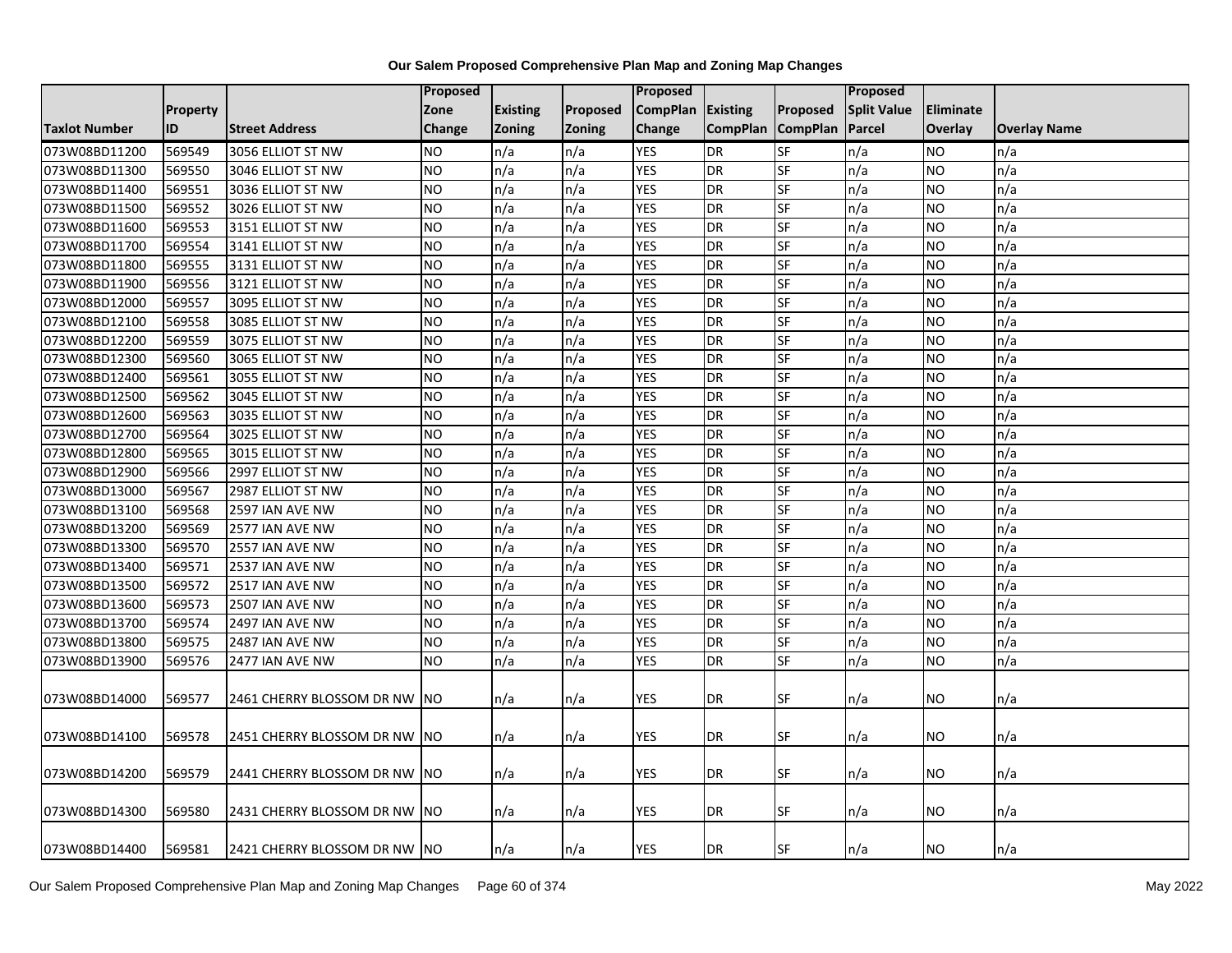|                      |          |                               | <b>Proposed</b> |                 |               | <b>Proposed</b> |                   |           | Proposed           |           |                     |
|----------------------|----------|-------------------------------|-----------------|-----------------|---------------|-----------------|-------------------|-----------|--------------------|-----------|---------------------|
|                      | Property |                               | Zone            | <b>Existing</b> | Proposed      | <b>CompPlan</b> | Existing          | Proposed  | <b>Split Value</b> | Eliminate |                     |
| <b>Taxlot Number</b> | ID       | <b>Street Address</b>         | Change          | <b>Zoning</b>   | <b>Zoning</b> | Change          | CompPlan CompPlan |           | Parcel             | Overlay   | <b>Overlay Name</b> |
|                      |          |                               |                 |                 |               |                 |                   |           |                    |           |                     |
| 073W08BD14500        | 569582   | 2428 CHERRY BLOSSOM DR NW     | INO.            | n/a             | n/a           | <b>YES</b>      | <b>DR</b>         | <b>SF</b> | n/a                | ΝO        | n/a                 |
|                      |          |                               |                 |                 |               |                 |                   |           |                    |           |                     |
| 073W08BD14600        | 569583   | 2438 CHERRY BLOSSOM DR NW INO |                 | n/a             | n/a           | YES             | <b>DR</b>         | <b>SF</b> | n/a                | NO        | n/a                 |
|                      |          |                               |                 |                 |               |                 |                   |           |                    |           |                     |
| 073W08BD14700        | 569584   | 2448 CHERRY BLOSSOM DR NW     | <b>NO</b>       | n/a             | n/a           | YES             | <b>DR</b>         | SF        | n/a                | ΝO        | n/a                 |
| 073W08BD14800        | 569585   | 2998 CHRISTOPHER ST NW        | <b>NO</b>       | n/a             | n/a           | <b>YES</b>      | <b>DR</b>         | <b>SF</b> | n/a                | NO.       | n/a                 |
| 073W08BD14900        | 569586   | 2514 IAN AVE NW               | <b>NO</b>       | n/a             | n/a           | <b>YES</b>      | <b>DR</b>         | SF        | n/a                | NO.       | n/a                 |
| 073W08BD15000        | 569587   | 2534 IAN AVE NW               | NO              | n/a             | n/a           | <b>YES</b>      | DR                | SF        | n/a                | ΝO        | n/a                 |
| 073W08BD15100        | 569588   | 2554 IAN AVE NW               | <b>NO</b>       | n/a             | n/a           | <b>YES</b>      | <b>DR</b>         | <b>SF</b> | n/a                | NO.       | n/a                 |
| 073W08BD15200        | 569589   | 2574 IAN AVE NW               | <b>NO</b>       | n/a             | n/a           | <b>YES</b>      | <b>DR</b>         | SF        | n/a                | NO        | n/a                 |
| 073W08BD15300        | 569590   | 2594 IAN AVE NW               | <b>NO</b>       | n/a             | n/a           | <b>YES</b>      | <b>DR</b>         | SF        | n/a                | NO.       | n/a                 |
| 073W08CA00100        | 571017   | 2962 ELLIOT ST NW             | <b>NO</b>       | n/a             | n/a           | <b>YES</b>      | <b>DR</b>         | <b>SF</b> | n/a                | NO        | n/a                 |
| 073W08CA00200        | 571018   | 2942 ELLIOT ST NW             | <b>NO</b>       | n/a             | n/a           | <b>YES</b>      | DR                | <b>SF</b> | n/a                | NO.       | n/a                 |
| 073W08CA00300        | 571019   | 2561 CHRISTINA ST NW          | <b>NO</b>       | n/a             | n/a           | <b>YES</b>      | DR                | SF        | n/a                | ΝO        | n/a                 |
| 073W08CA00400        | 571020   | 2541 CHRISTINA ST NW          | <b>NO</b>       | n/a             | n/a           | <b>YES</b>      | <b>DR</b>         | <b>SF</b> | n/a                | NO.       | n/a                 |
| 073W08CA00500        | 571021   | 2521 CHRISTINA ST NW          | <b>NO</b>       | n/a             | n/a           | <b>YES</b>      | <b>DR</b>         | SF        | n/a                | <b>NO</b> | n/a                 |
| 073W08CA00600        | 571022   | 2981 CHRISTOPHER ST NW        | <b>NO</b>       | n/a             | n/a           | <b>YES</b>      | <b>DR</b>         | SF        | n/a                | NO        | n/a                 |
| 073W08CA00700        | 571023   | 2961 CHRISTOPHER ST NW        | <b>NO</b>       | n/a             | n/a           | <b>YES</b>      | <b>DR</b>         | SF        | n/a                | NO        | n/a                 |
| 073W08CA00800        | 571024   | 2941 CHRISTOPHER ST NW        | <b>NO</b>       | n/a             | n/a           | <b>YES</b>      | <b>DR</b>         | SF        | n/a                | NO.       | n/a                 |
| 073W08CA00900        | 571025   | 2921 CHRISTOPHER ST NW        | <b>NO</b>       | n/a             | n/a           | <b>YES</b>      | <b>DR</b>         | SF        | n/a                | NO.       | n/a                 |
| 073W08CA01000        | 571026   | 2967 ELLIOT ST NW             | N <sub>O</sub>  | n/a             | n/a           | <b>YES</b>      | <b>DR</b>         | <b>SF</b> | n/a                | NO        | n/a                 |
| 073W08CA01100        | 571027   | 2947 ELLIOT ST NW             | <b>NO</b>       | n/a             | n/a           | <b>YES</b>      | <b>DR</b>         | <b>SF</b> | n/a                | NO.       | n/a                 |
| 073W08CA01200        | 571028   | 2612 CHRISTINA ST NW          | <b>NO</b>       | n/a             | n/a           | <b>YES</b>      | DR                | SF        | n/a                | NO.       | n/a                 |
| 073W08CA01300        | 571029   | 2602 CHRISTINA ST NW          | NO              | n/a             | n/a           | <b>YES</b>      | <b>DR</b>         | <b>SF</b> | n/a                | ΝO        | n/a                 |
| 073W08CA01400        | 571030   | 2592 CHRISTINA ST NW          | <b>NO</b>       | n/a             | n/a           | <b>YES</b>      | <b>DR</b>         | SF        | n/a                | NO.       | n/a                 |
| 073W08CA01500        | 571031   | 2572 CHRISTINA ST NW          | <b>NO</b>       | n/a             | n/a           | <b>YES</b>      | <b>DR</b>         | SF        | n/a                | NO        | n/a                 |
| 073W08CA01600        | 571032   | 2552 CHRISTINA ST NW          | <b>NO</b>       | n/a             | n/a           | <b>YES</b>      | <b>DR</b>         | <b>SF</b> | n/a                | NO.       | n/a                 |
| 073W08CA01700        | 571033   | 2532 CHRISTINA ST NW          | <b>NO</b>       | n/a             | n/a           | <b>YES</b>      | <b>DR</b>         | SF        | n/a                | NO        | n/a                 |
| 073W08CA01800        | 571034   | 2512 CHRISTINA ST NW          | <b>NO</b>       | n/a             | n/a           | <b>YES</b>      | DR                | SF        | n/a                | NO.       | n/a                 |
| 073W08CA01900        | 571035   | None                          | <b>NO</b>       | n/a             | n/a           | <b>YES</b>      | DR                | SF        | n/a                | ΝO        | n/a                 |
| 073W08CA02000        | 571036   | 2496 CHRISTINA ST NW          | <b>NO</b>       | n/a             | n/a           | <b>YES</b>      | <b>DR</b>         | <b>SF</b> | n/a                | NO.       | n/a                 |
| 073W08CA02100        | 571037   | 2486 CHRISTINA ST NW          | <b>NO</b>       | n/a             | n/a           | <b>YES</b>      | <b>DR</b>         | SF        | n/a                | NO.       | n/a                 |
| 073W08CA02200        | 571038   | 2476 CHRISTINA ST NW          | <b>NO</b>       | n/a             | n/a           | <b>YES</b>      | <b>DR</b>         | SF        | n/a                | NO        | n/a                 |
| 073W08CA02300        | 571039   | 2466 CHRISTINA ST NW          | <b>NO</b>       | n/a             | n/a           | <b>YES</b>      | <b>DR</b>         | <b>SF</b> | n/a                | NO.       | n/a                 |
| 073W08CA02400        | 571040   | 2456 CHRISTINA ST NW          | NO              | n/a             | n/a           | <b>YES</b>      | <b>DR</b>         | SF        | n/a                | NO        | n/a                 |
| 073W08CA02500        | 571041   | 2978 CHRISTOPHER ST NW        | <b>NO</b>       | n/a             | n/a           | <b>YES</b>      | DR                | SF        | n/a                | ΝO        | n/a                 |
| 073W08CA02600        | 571042   | 2958 CHRISTOPHER ST NW        | N <sub>O</sub>  | n/a             | n/a           | <b>YES</b>      | <b>DR</b>         | SF        | n/a                | NO.       | n/a                 |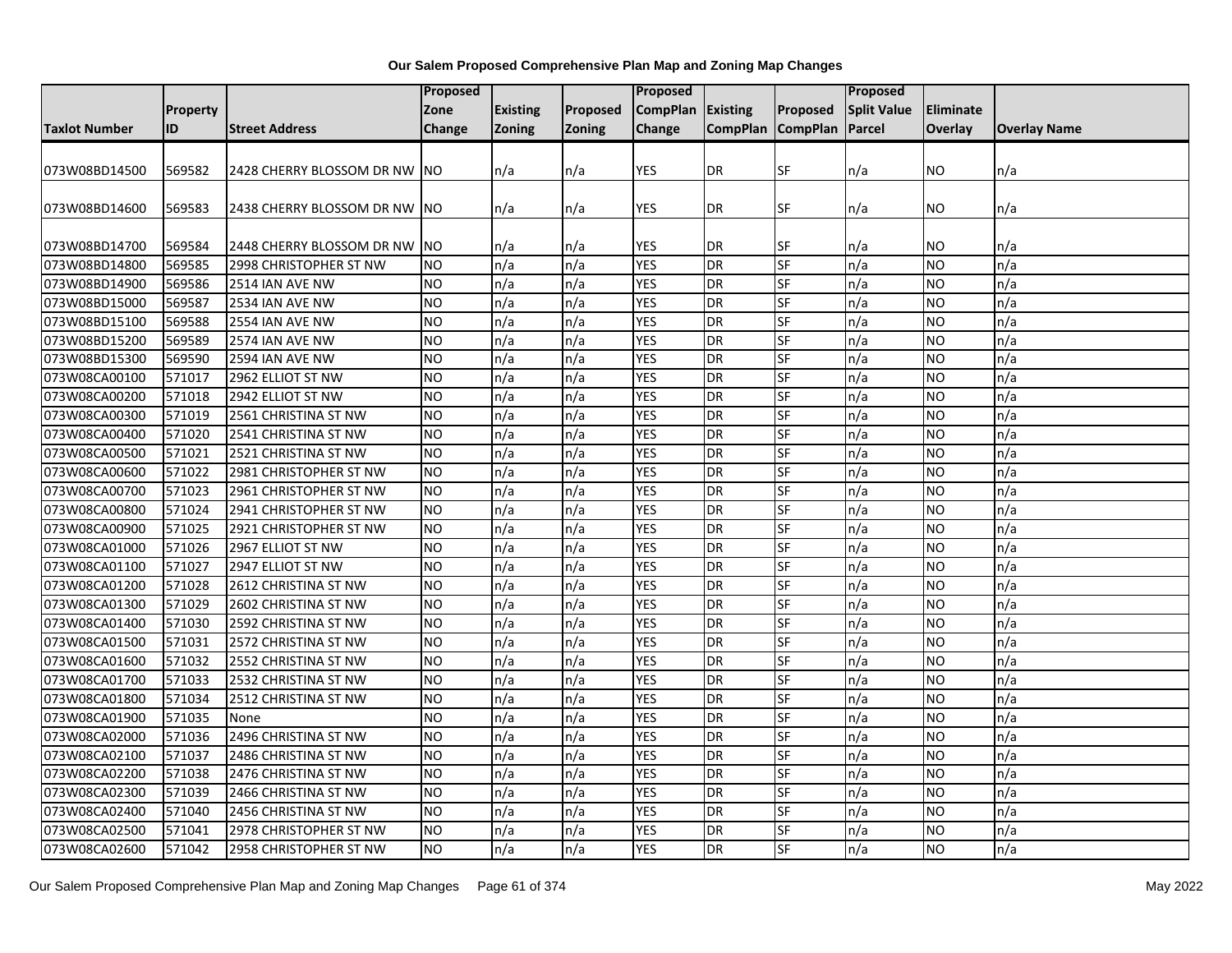|                      |          |                               |                | <b>Proposed</b> |               | Proposed        |                 |                 |                    |           |                     |
|----------------------|----------|-------------------------------|----------------|-----------------|---------------|-----------------|-----------------|-----------------|--------------------|-----------|---------------------|
|                      | Property |                               | Zone           | <b>Existing</b> | Proposed      | <b>CompPlan</b> | Existing        | Proposed        | <b>Split Value</b> | Eliminate |                     |
| <b>Taxlot Number</b> | ID       | <b>Street Address</b>         | <b>Change</b>  | <b>Zoning</b>   | <b>Zoning</b> | <b>Change</b>   | <b>CompPlan</b> | <b>CompPlan</b> | Parcel             | Overlay   | <b>Overlay Name</b> |
| 073W08CA02700        | 571043   | 2948 CHRISTOPHER ST NW        | <b>NO</b>      | n/a             | n/a           | <b>YES</b>      | DR              | <b>SF</b>       | n/a                | NO        | n/a                 |
| 073W08CA02800        | 571044   | 2938 CHRISTOPHER ST NW        | <b>NO</b>      | n/a             | n/a           | <b>YES</b>      | <b>DR</b>       | $S$ F           | n/a                | NO.       | n/a                 |
| 073W08CA02900        | 571045   | 2928 CHRISTOPHER ST NW        | <b>NO</b>      | n/a             | n/a           | <b>YES</b>      | <b>DR</b>       | SF              | n/a                | NO.       | n/a                 |
| 073W08CA03000        | 571046   | 2918 CHRISTOPHER ST NW        | <b>NO</b>      | n/a             | n/a           | <b>YES</b>      | <b>DR</b>       | <b>SF</b>       | n/a                | NO.       | n/a                 |
| 073W08CA03100        | 571047   | 2404 CHERRY BLOSSOM DR NW     | <b>NO</b>      | n/a             | n/a           | <b>YES</b>      | <b>DR</b>       | SF              | n/a                | NO.       | n/a                 |
| 073W08CA03200        | 571048   | 2408 CHERRY BLOSSOM DR NW NO  |                | n/a             | n/a           | YES             | DR              | <b>SF</b>       | n/a                | NO        | n/a                 |
| 073W08CA03300        | 571049   | 2414 CHERRY BLOSSOM DR NW INO |                | n/a             | n/a           | <b>YES</b>      | <b>DR</b>       | <b>SF</b>       | n/a                | NO.       | n/a                 |
| 073W08CA03400        | 571050   | 2418 CHERRY BLOSSOM DR NW NO  |                | n/a             | n/a           | <b>YES</b>      | <b>DR</b>       | <b>SF</b>       | n/a                | NO.       | n/a                 |
| 073W08CA03500        | 571051   | 2424 CHERRY BLOSSOM DR NW NO  |                | n/a             | n/a           | <b>YES</b>      | DR              | SF              | n/a                | ΝO        | n/a                 |
| 073W08CA03600        | 571052   | 2417 CHERRY BLOSSOM DR NW NO  |                | n/a             | n/a           | <b>YES</b>      | <b>DR</b>       | <b>SF</b>       | n/a                | NO.       | n/a                 |
| 073W08CA03700        | 571053   | 2411 CHERRY BLOSSOM DR NW     | INO.           | n/a             | n/a           | <b>YES</b>      | <b>DR</b>       | SF              | n/a                | ΝO        | n/a                 |
| 073W08CA03800        | 571054   | 2407 CHERRY BLOSSOM DR NW NO  |                | n/a             | n/a           | <b>YES</b>      | DR              | <b>SF</b>       | n/a                | NO        | n/a                 |
| 073W08CA03900        | 571055   | 2401 CHERRY BLOSSOM DR NW NO  |                | n/a             | n/a           | <b>YES</b>      | <b>DR</b>       | SF              | n/a                | NO        | n/a                 |
| 073W08CA04000        | 571056   | 2383 CHERRY BLOSSOM DR NW NO  |                | n/a             | n/a           | <b>YES</b>      | <b>DR</b>       | <b>SF</b>       | n/a                | NO.       | n/a                 |
| 073W08CA04100        | 571057   | 2363 CHERRY BLOSSOM DR NW NO  |                | n/a             | n/a           | <b>YES</b>      | <b>DR</b>       | SF              | n/a                | ΝO        | n/a                 |
| 073W08CA04200        | 571058   | 2343 CHERRY BLOSSOM DR NW     | <b>NO</b>      | n/a             | n/a           | <b>YES</b>      | <b>DR</b>       | <b>SF</b>       | n/a                | NO.       | n/a                 |
| 073W08CA04300        | 571059   | 2323 CHERRY BLOSSOM DR NW     | <b>NO</b>      | n/a             | n/a           | <b>YES</b>      | DR              | SF              | n/a                | NO        | n/a                 |
| 073W08CA04400        | 571060   | 2403 RENEE AVE NW             | <b>NO</b>      | n/a             | n/a           | <b>YES</b>      | <b>DR</b>       | <b>SF</b>       | n/a                | NO.       | n/a                 |
| 073W08CA04500        | 571061   | 2393 RENEE AVE NW             | Ю              | n/a             | n/a           | <b>YES</b>      | <b>DR</b>       | <b>SF</b>       | n/a                | NO.       | n/a                 |
| 073W08CA04600        | 571062   | 2373 RENEE AVE NW             | N <sub>O</sub> | n/a             | n/a           | <b>YES</b>      | <b>DR</b>       | <b>SF</b>       | n/a                | <b>NO</b> | n/a                 |
| 073W08CA04700        | 571063   | 2353 RENEE AVE NW             | <b>NO</b>      | n/a             | n/a           | <b>YES</b>      | <b>DR</b>       | SF              | n/a                | <b>NO</b> | n/a                 |
| 073W08CA04800        | 571064   | 2443 RENEE CT NW              | <b>NO</b>      | n/a             | n/a           | <b>YES</b>      | DR              | $S$ F           | n/a                | NO.       | n/a                 |
| 073W08CA04900        | 571065   | 2453 RENEE CT NW              | N <sub>O</sub> | n/a             | n/a           | <b>YES</b>      | <b>DR</b>       | <b>SF</b>       | n/a                | <b>NO</b> | n/a                 |
| 073W08CA05000        | 571066   | 2463 RENEE CT NW              | NO             | n/a             | n/a           | <b>YES</b>      | <b>DR</b>       | SF              | n/a                | ΝO        | n/a                 |
| 073W08CA05100        | 571067   | 2472 RENEE CT NW              | Ю              | n/a             | n/a           | <b>YES</b>      | DR              | <b>SF</b>       | n/a                | <b>NO</b> | n/a                 |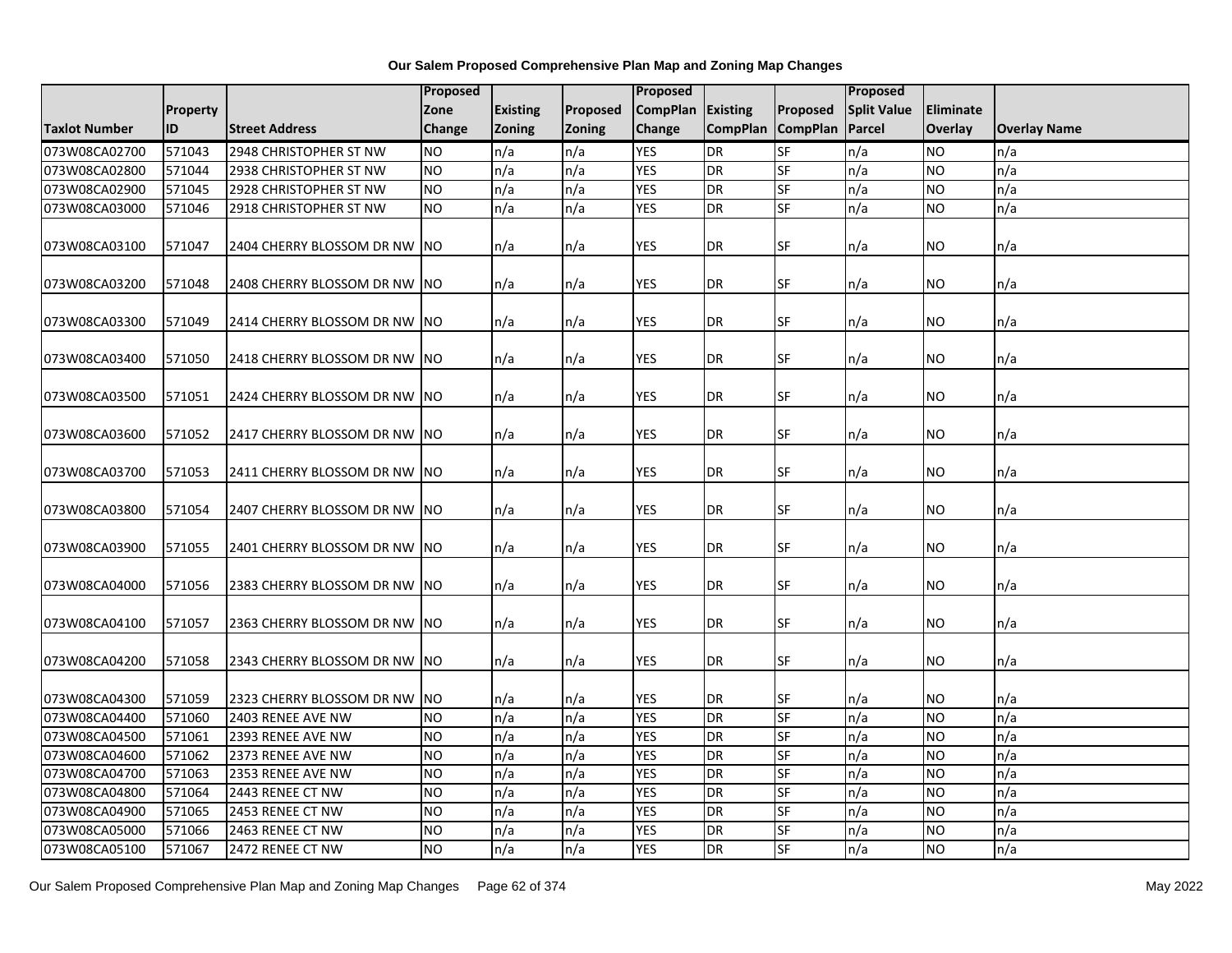|                      |                 |                       | <b>Proposed</b> |                 |          | Proposed          |                 |                 | <b>Proposed</b>    |           |                     |
|----------------------|-----------------|-----------------------|-----------------|-----------------|----------|-------------------|-----------------|-----------------|--------------------|-----------|---------------------|
|                      | <b>Property</b> |                       | Zone            | <b>Existing</b> | Proposed | CompPlan Existing |                 | Proposed        | <b>Split Value</b> | Eliminate |                     |
| <b>Taxlot Number</b> | ID              | <b>Street Address</b> | <b>Change</b>   | <b>Zoning</b>   | Zoning   | Change            | <b>CompPlan</b> | <b>CompPlan</b> | Parcel             | Overlay   | <b>Overlay Name</b> |
| 073W08CA05200        | 571068          | 2462 RENEE CT NW      | <b>NO</b>       | n/a             | n/a      | <b>YES</b>        | DR              | SF              | n/a                | NO        | n/a                 |
| 073W08CA05300        | 571069          | 2452 RENEE CT NW      | <b>NO</b>       | n/a             | n/a      | <b>YES</b>        | DR              | SF              | n/a                | NO.       | n/a                 |
| 073W08CA05400        | 571070          | 2442 RENEE CT NW      | <b>NO</b>       | n/a             | n/a      | <b>YES</b>        | DR              | SF              | n/a                | NO        | n/a                 |
| 073W08CA05500        | 571071          | 2432 RENEE AVE NW     | <b>NO</b>       | n/a             | n/a      | <b>YES</b>        | DR              | SF              | n/a                | NO.       | n/a                 |
| 073W08CA05600        | 571072          | 2422 RENEE AVE NW     | <b>NO</b>       | n/a             | n/a      | <b>YES</b>        | DR              | SF              | n/a                | NO.       | n/a                 |
| 073W08CA05700        | 571073          | 2412 RENEE AVE NW     | <b>NO</b>       | n/a             | n/a      | <b>YES</b>        | DR              | SF              | n/a                | <b>NO</b> | n/a                 |
| 073W08CA05800        | 571074          | 2402 RENEE AVE NW     | <b>NO</b>       | n/a             | n/a      | <b>YES</b>        | DR              | SF              | n/a                | NO.       | n/a                 |
| 073W08CA05900        | 571075          | 2392 RENEE AVE NW     | <b>NO</b>       | n/a             | n/a      | <b>YES</b>        | DR              | SF              | n/a                | <b>NO</b> | n/a                 |
| 073W08CA06000        | 571076          | 2372 RENEE AVE NW     | <b>NO</b>       | n/a             | n/a      | <b>YES</b>        | DR              | SF              | n/a                | NO        | n/a                 |
| 073W08CA06100        | 571077          | 2352 RENEE AVE NW     | <b>NO</b>       | n/a             | n/a      | <b>YES</b>        | DR              | SF              | n/a                | NO        | n/a                 |
| 073W08CA06200        | 571078          | 2747 CONNER ST NW     | <b>NO</b>       | n/a             | n/a      | <b>YES</b>        | DR              | SF              | n/a                | <b>NO</b> | n/a                 |
| 073W08CA06300        | 571079          | 2474 BENJAMIN AVE NW  | <b>NO</b>       | n/a             | n/a      | <b>YES</b>        | DR              | SF              | n/a                | NO        | n/a                 |
| 073W08CA06400        | 571080          | 2454 BENJAMIN AVE NW  | <b>NO</b>       | n/a             | n/a      | <b>YES</b>        | DR              | SF              | n/a                | NO        | n/a                 |
| 073W08CA06500        | 571081          | 2434 BENJAMIN AVE NW  | <b>NO</b>       | n/a             | n/a      | <b>YES</b>        | DR              | SF              | n/a                | <b>NO</b> | n/a                 |
| 073W08CA06600        | 571082          | 2414 BENJAMIN AVE NW  | <b>NO</b>       | n/a             | n/a      | <b>YES</b>        | DR              | SF              | n/a                | NO        | n/a                 |
| 073W08CA06700        | 571083          | 2396 BENJAMIN AVE NW  | <b>NO</b>       | n/a             | n/a      | <b>YES</b>        | DR              | SF              | n/a                | <b>NO</b> | n/a                 |
| 073W08CA06800        | 571084          | 2376 BENJAMIN AVE NW  | <b>NO</b>       | n/a             | n/a      | <b>YES</b>        | DR              | SF              | n/a                | NO        | n/a                 |
| 073W08CA06900        | 571085          | 2356 BENJAMIN AVE NW  | <b>NO</b>       | n/a             | n/a      | <b>YES</b>        | DR              | SF              | n/a                | <b>NO</b> | n/a                 |
| 073W08CA07000        | 571086          | 2808 CONNER ST NW     | <b>NO</b>       | n/a             | n/a      | <b>YES</b>        | DR              | SF              | n/a                | NO        | n/a                 |
| 073W08CA07001        | 572929          | None                  | <b>NO</b>       | n/a             | n/a      | <b>YES</b>        | DR              | SF              | n/a                | NO        | n/a                 |
| 073W08CA07100        | 571087          | 2772 CONNER ST NW     | <b>NO</b>       | n/a             | n/a      | <b>YES</b>        | DR              | SF              | n/a                | <b>NO</b> | n/a                 |
| 073W08CA07200        | 571088          | 2762 CONNER ST NW     | <b>NO</b>       | n/a             | n/a      | <b>YES</b>        | $\overline{DR}$ | SF              | n/a                | NO        | n/a                 |
| 073W08CA07300        | 571089          | 2752 CONNER ST NW     | <b>NO</b>       | n/a             | n/a      | <b>YES</b>        | DR              | <b>SF</b>       | n/a                | <b>NO</b> | n/a                 |
| 073W08CA07400        | 571090          | 2742 CONNER ST NW     | <b>NO</b>       | n/a             | n/a      | <b>YES</b>        | DR              | SF              | n/a                | NO.       | n/a                 |
| 073W08CA07500        | 571091          | 2732 CONNER ST NW     | <b>NO</b>       | n/a             | n/a      | <b>YES</b>        | DR              | SF              | n/a                | NO        | n/a                 |
| 073W08CA07600        | 571092          | 2722 CONNER ST NW     | <b>NO</b>       | n/a             | n/a      | <b>YES</b>        | DR              | SF              | n/a                | NO        | n/a                 |
| 073W08CA07700        | 571093          | 2712 CONNER ST NW     | <b>NO</b>       | n/a             | n/a      | <b>YES</b>        | DR              | SF              | n/a                | <b>NO</b> | n/a                 |
| 073W08CA08200        | 572372          | 2379 BENJAMIN AVE NW  | <b>NO</b>       | n/a             | n/a      | <b>YES</b>        | DR              | SF              | n/a                | NO.       | n/a                 |
| 073W08CA08300        | 572373          | 2399 BENJAMIN AVE NW  | <b>NO</b>       | n/a             | n/a      | <b>YES</b>        | DR              | SF              | n/a                | NO.       | n/a                 |
| 073W08CA08400        | 572374          | 2415 BENJAMIN AVE NW  | <b>NO</b>       | n/a             | n/a      | <b>YES</b>        | DR              | SF              | n/a                | <b>NO</b> | n/a                 |
| 073W08CA08500        | 572375          | 2435 BENJAMIN AVE NW  | <b>NO</b>       | n/a             | n/a      | <b>YES</b>        | DR              | SF              | n/a                | <b>NO</b> | n/a                 |
| 073W08CA08600        | 572376          | 2455 BENJAMIN AVE NW  | <b>NO</b>       | n/a             | n/a      | <b>YES</b>        | DR              | SF              | n/a                | <b>NO</b> | n/a                 |
| 073W08CA08700        | 572377          | 2475 BENJAMIN AVE NW  | <b>NO</b>       | n/a             | n/a      | <b>YES</b>        | DR              | SF              | n/a                | NO        | n/a                 |
| 073W08CA08800        | 572378          | 2495 BENJAMIN AVE NW  | <b>NO</b>       | n/a             | n/a      | <b>YES</b>        | DR              | SF              | n/a                | <b>NO</b> | n/a                 |
| 073W08CA08900        | 572379          | 2515 BENJAMIN AVE NW  | <b>NO</b>       | n/a             | n/a      | <b>YES</b>        | DR              | SF              | n/a                | NO        | n/a                 |
| 073W08CA09000        | 572380          | 2535 BENJAMIN AVE NW  | <b>NO</b>       | n/a             | n/a      | <b>YES</b>        | DR              | SF              | n/a                | NO        | n/a                 |
| 073W08CA09100        | 572381          | 2494 BENJAMIN AVE NW  | <b>NO</b>       | n/a             | n/a      | <b>YES</b>        | DR              | SF              | n/a                | NO.       | n/a                 |
| 073W08CA09200        | 572382          | 2512 BENJAMIN AVE NW  | <b>NO</b>       | n/a             | n/a      | <b>YES</b>        | DR              | SF              | n/a                | NO        | n/a                 |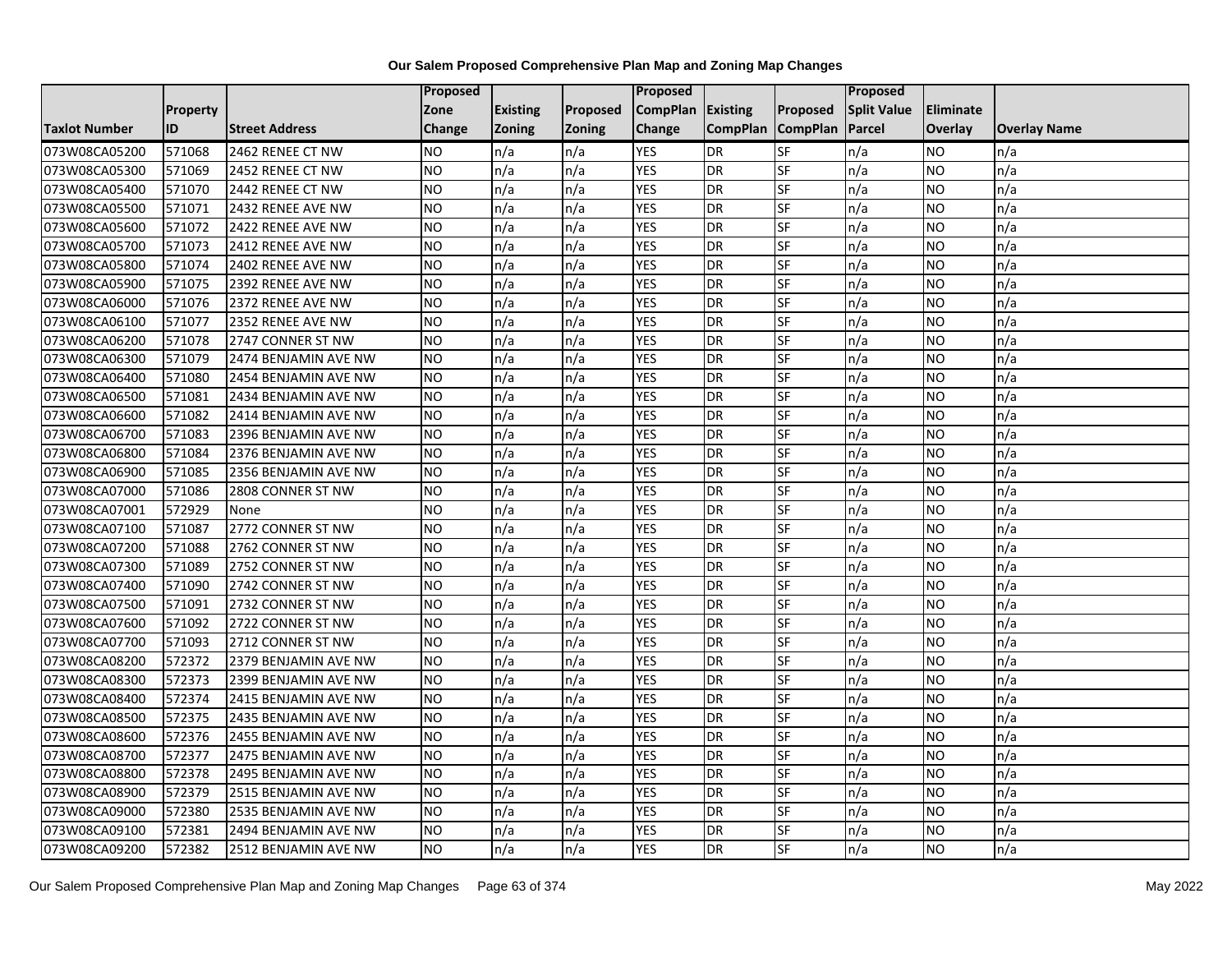|                      |                 |                          | Proposed        |                 |                 | <b>Proposed</b> |                 |                 | Proposed                                    |                  |                     |
|----------------------|-----------------|--------------------------|-----------------|-----------------|-----------------|-----------------|-----------------|-----------------|---------------------------------------------|------------------|---------------------|
|                      | <b>Property</b> |                          | Zone            | <b>Existing</b> | Proposed        | <b>CompPlan</b> | Existing        | Proposed        | <b>Split Value</b>                          | <b>Eliminate</b> |                     |
| <b>Taxlot Number</b> | ID              | <b>Street Address</b>    | Change          | Zoning          | <b>Zoning</b>   | Change          | <b>CompPlan</b> | <b>CompPlan</b> | Parcel                                      | Overlay          | <b>Overlay Name</b> |
| 073W08CA09300        | 572383          | 2532 BENJAMIN AVE NW     | <b>NO</b>       | n/a             | n/a             | <b>YES</b>      | DR              | SF              | n/a                                         | <b>NO</b>        | n/a                 |
| 073W08D01800         | 270001          | None                     | <b>YES</b>      | <b>RA</b>       | PA              | <b>YES</b>      | $S$ F           | POS             | n/a                                         | <b>NO</b>        | n/a                 |
| 073W08D02001         | 267357          | 2345 BRUSH COLLEGE RD NW | <b>YES</b>      | <b>RA</b>       | $MU-I$          | <b>YES</b>      | <b>DR</b>       | MU              | n/a                                         | <b>NO</b>        | n/a                 |
| 073W08DD01100        | 326960          | None                     | <b>NO</b>       | n/a             | n/a             | <b>YES</b>      | $S$ F           | POS             | n/a                                         | <b>NO</b>        | n/a                 |
| 073W08DD01200        | 326973          | None                     | Ю               | n/a             | n/a             | <b>YES</b>      | $S$ F           | POS             | n/a                                         | <b>NO</b>        | n/a                 |
| 073W0900800          | 267427          | 2540 WALLACE RD NW       | <b>NO</b>       | n/a             | n/a             | <b>YES</b>      | MF              | MU              | n/a                                         | <b>NO</b>        | n/a                 |
| 073W0900803          | 267430          | None                     | <b>NO</b>       | n/a             | n/a             | <b>YES</b>      | MF              | MU              | n/a                                         | <b>NO</b>        | n/a                 |
| 073W0900900          | 267443          | 925 RIVER BEND RD NW     | <b>NO</b>       | n/a             | n/a             | YES             | $MF**$          | <b>MU **</b>    | Proposed<br><b>Split Taxlot</b><br>CompPlan | <b>NO</b>        | n/a                 |
| 073W09CC07100        | 572359          | None                     | <b>YES</b>      | <b>RS</b>       | PA              | <b>YES</b>      | SF              | POS             | n/a                                         | <b>NO</b>        | n/a                 |
| 073W09CD01300        | 241339          | 2539 WALLACE RD NW       | <b>YES</b>      | <b>RD</b>       | MU-II           | <b>YES</b>      | <b>MF</b>       | MU              | n/a                                         | <b>NO</b>        | n/a                 |
| 073W10DD04700        | 576598          | 223 DELMAR DR N          | <b>YES</b>      | <b>RS</b>       | MU-III          | <b>YES</b>      | <b>COM</b>      | <b>MU</b>       | n/a                                         | <b>NO</b>        | n/a                 |
| 073W10DD04900        | 576588          | 3095 RIVER RD N          | <b>YES</b>      | CR              | MU-III          | <b>YES</b>      | COM             | MU              | n/a                                         | <b>NO</b>        | n/a                 |
| 073W10DD05000        | 576587          | 3085 RIVER RD N          | <b>YES</b>      | <b>CR</b>       | MU-III          | <b>YES</b>      | <b>COM</b>      | MU              | n/a                                         | <b>NO</b>        | n/a                 |
| 073W11CB03200        | 580103          | 3298 RIVER RD N          | <b>YES</b>      | CR              | MU-III          | <b>YES</b>      | <b>MF</b>       | MU              | n/a                                         | <b>NO</b>        | n/a                 |
| 073W11CB03300        | 525797          | 3297 RIVER RD N          | <b>YES</b>      | CR              | MU-III          | <b>YES</b>      | <b>COM</b>      | MU              | n/a                                         | <b>NO</b>        | n/a                 |
| 073W11CB03400        | 525806          | 3301 RIVER RD N          | <b>NO</b>       | n/a             | n/a             | <b>YES</b>      | <b>SF</b>       | MF              | n/a                                         | <b>NO</b>        | n/a                 |
| 073W11CB03500        | 525810          | 3339 RIVER RD N          | $\overline{NO}$ | n/a             | n/a             | <b>YES</b>      | $S$ F           | <b>MF</b>       | n/a                                         | <b>NO</b>        | n/a                 |
| 073W11CB03600        | 525811          | 190 GARDENIA DR N        | <b>NO</b>       | n/a             | n/a             | <b>YES</b>      | SF              | MF              | n/a                                         | <b>NO</b>        | n/a                 |
| 073W11CB08100        | 584235          | 240 GARDENIA DR N        | <b>YES</b>      | <b>RD</b>       | <b>RS</b>       | N <sub>O</sub>  | n/a             | n/a             | n/a                                         | <b>NO</b>        | n/a                 |
| 073W11CB08200        | 584234          | 230 GARDENIA DR N        | <b>YES</b>      | $\overline{RD}$ | <b>RS</b>       | N <sub>O</sub>  | n/a             | n/a             | n/a                                         | <b>NO</b>        | n/a                 |
| 073W11CB08300        | 584233          | 220 GARDENIA DR N        | <b>YES</b>      | <b>RD</b>       | <b>RS</b>       | <b>NO</b>       | n/a             | n/a             | n/a                                         | <b>NO</b>        | n/a                 |
| 073W11CB08400        | 584232          | 210 GARDENIA DR N        | <b>YES</b>      | <b>RD</b>       | <b>RS</b>       | <b>NO</b>       | n/a             | n/a             | n/a                                         | <b>NO</b>        | n/a                 |
| 073W11CC00700        | 580098          | 612 SHANGRI-LA AVE NE    | <b>YES</b>      | RM2/RS          | RM <sub>2</sub> | <b>YES</b>      | <b>SF</b>       | <b>MF</b>       | n/a                                         | <b>NO</b>        | n/a                 |
| 073W11CC01300        | 525796          | 3245 RIVER RD N          | <b>YES</b>      | ${\sf CR}$      | MU-III          | <b>YES</b>      | <b>COM</b>      | MU              | n/a                                         | <b>NO</b>        | n/a                 |
| 073W11CC02100        | 576602          | 3185 RIVER RD N          | <b>YES</b>      | <b>CR</b>       | MU-III          | <b>YES</b>      | COM             | MU              | n/a                                         | <b>NO</b>        | n/a                 |
| 073W11CC02200        | 576600          | <b>O RIVER RD N</b>      | <b>YES</b>      | CR              | MU-III          | <b>YES</b>      | <b>COM</b>      | <b>MU</b>       | n/a                                         | <b>NO</b>        | n/a                 |
| 073W11CC02201        | 576601          | 3165 RIVER RD N          | <b>YES</b>      | CR              | MU-III          | <b>YES</b>      | COM             | MU              | n/a                                         | <b>NO</b>        | n/a                 |
| 073W11CC02300        | 576599          | 3109 RIVER RD N          | <b>YES</b>      | <b>CR</b>       | MU-III          | <b>YES</b>      | <b>COM</b>      | MU              | n/a                                         | <b>NO</b>        | n/a                 |
| 073W11CC02400        | 525664          | 3040 RIVER RD N          | <b>YES</b>      | $\overline{c}$  | MU-III          | <b>YES</b>      | COM             | <b>MU</b>       | n/a                                         | <b>NO</b>        | n/a                 |
| 073W11CC02500        | 525665          | 3060 RIVER RD N          | <b>YES</b>      | CG              | MU-III          | <b>YES</b>      | COM             | MU              | n/a                                         | <b>NO</b>        | n/a                 |
| 073W11CC02600        | 525780          | 3087 BROADWAY ST NE      | <b>YES</b>      | CG              | MU-III          | <b>YES</b>      | <b>COM</b>      | MU              | n/a                                         | <b>NO</b>        | n/a                 |
| 073W11CC02800        | 525784          | 3133 BROADWAY ST NE      | <b>YES</b>      | CG              | MU-III          | <b>YES</b>      | COM             | <b>MU</b>       | n/a                                         | <b>NO</b>        | n/a                 |
| 073W11CC02801        | 339738          | 3139 BROADWAY ST NE      | <b>YES</b>      | CG              | MU-III          | <b>YES</b>      | COM             | MU              | n/a                                         | <b>NO</b>        | n/a                 |
| 073W11CC02802        | 339739          | 3159 BROADWAY ST NE      | <b>YES</b>      | CG              | MU-III          | <b>YES</b>      | COM             | MU              | n/a                                         | <b>NO</b>        | n/a                 |
| 073W11CC02900        | 525787          | 3175 BROADWAY ST NE      | <b>YES</b>      | CR              | MU-III          | <b>YES</b>      | <b>COM</b>      | <b>DM</b>       | n/a                                         | <b>NO</b>        | n/a                 |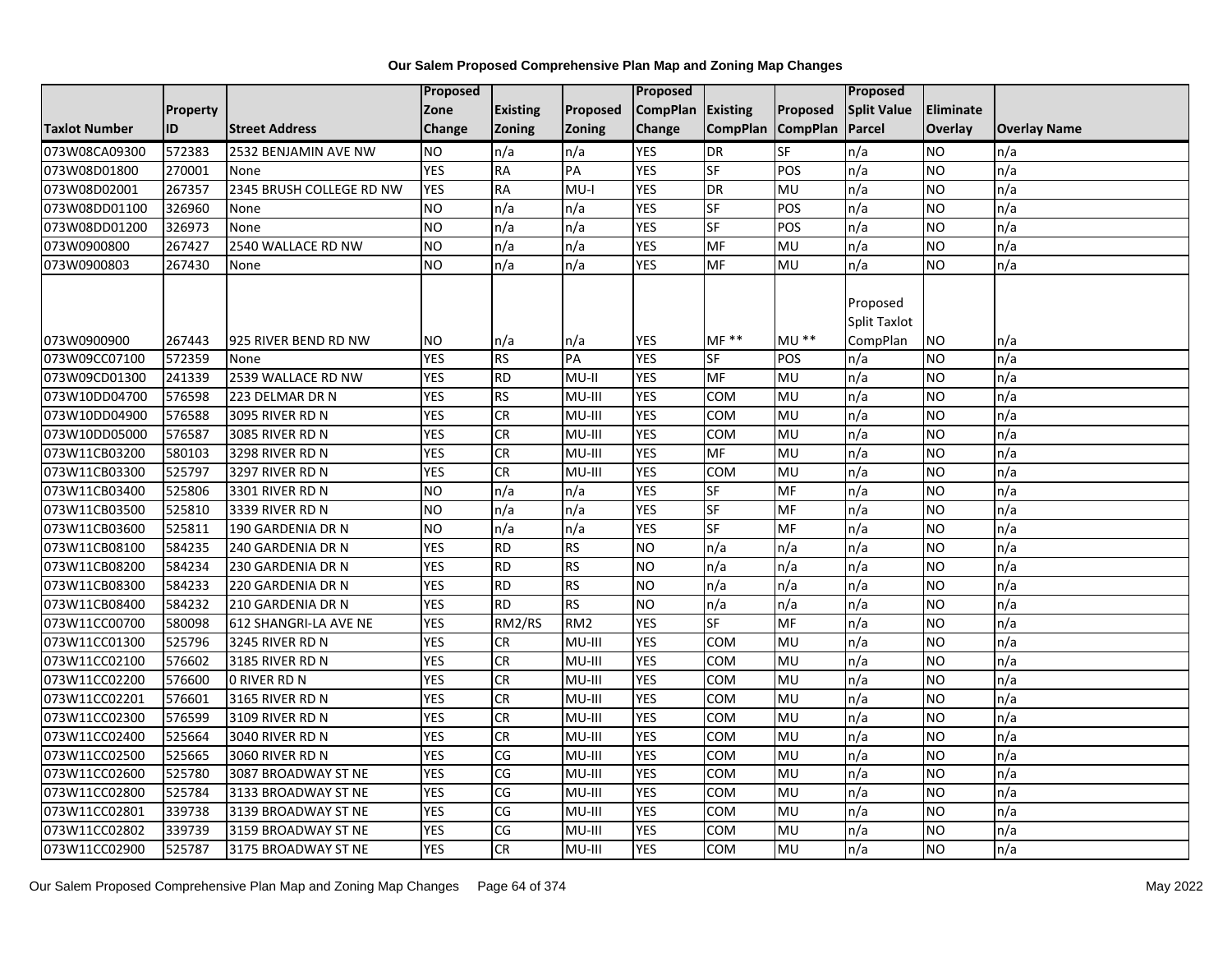|                      |                 |                        | Proposed        |                 |                 | Proposed        |                 |                 | Proposed                                  |            |                                           |
|----------------------|-----------------|------------------------|-----------------|-----------------|-----------------|-----------------|-----------------|-----------------|-------------------------------------------|------------|-------------------------------------------|
|                      | <b>Property</b> |                        | Zone            | <b>Existing</b> | Proposed        | <b>CompPlan</b> | Existing        | Proposed        | <b>Split Value</b>                        | Eliminate  |                                           |
| <b>Taxlot Number</b> | ID              | <b>Street Address</b>  | Change          | <b>Zoning</b>   | Zoning          | Change          | <b>CompPlan</b> | <b>CompPlan</b> | Parcel                                    | Overlay    | <b>Overlay Name</b>                       |
| 073W11CC04700        | 525783          | 3160 BROADWAY ST NE    | <b>YES</b>      | <b>CR</b>       | MU-III          | <b>YES</b>      | <b>COM</b>      | MU              | n/a                                       | <b>NO</b>  | n/a                                       |
| 073W11CC04701        | 324359          | 3130 BROADWAY ST NE    | <b>YES</b>      | <b>CR</b>       | MU-III          | <b>YES</b>      | <b>COM</b>      | <b>DM</b>       | n/a                                       | <b>NO</b>  | n/a                                       |
|                      |                 |                        |                 |                 |                 |                 |                 |                 |                                           |            |                                           |
|                      |                 |                        |                 |                 |                 |                 |                 |                 | <b>NOT</b>                                |            |                                           |
|                      |                 |                        |                 |                 |                 |                 |                 |                 | Proposed                                  |            |                                           |
|                      |                 |                        |                 |                 |                 |                 |                 |                 | Split Taxlot                              |            |                                           |
| 073W11CC04800        | 525785          | 3120 BROADWAY ST NE    | <b>YES</b>      | RM2/RS          | RM <sub>2</sub> | <b>NO</b>       | n/a             | n/a             | Zoning                                    | <b>NO</b>  | n/a                                       |
| 073W11CC05100        | 526478          | 2840 BROADWAY ST NE    | <b>YES</b>      | <b>CR</b>       | MU-III          | <b>YES</b>      | <b>COM</b>      | MU              | n/a                                       | <b>NO</b>  | n/a                                       |
| 073W11CC05101        | 526480          | None                   | <b>YES</b>      | ${\sf CR}$      | MU-III          | <b>YES</b>      | COM             | MU              | n/a                                       | <b>NO</b>  | n/a                                       |
| 073W11CC05102        | 526481          | 2850 BROADWAY ST NE    | <b>YES</b>      | CR              | MU-III          | <b>YES</b>      | <b>COM</b>      | MU              | n/a                                       | <b>NO</b>  | n/a                                       |
| 073W11CC05200        | 526477          | None                   | <b>YES</b>      | CR              | MU-III          | <b>YES</b>      | <b>COM</b>      | MU              | n/a                                       | <b>NO</b>  | n/a                                       |
|                      |                 |                        |                 |                 |                 |                 |                 |                 |                                           |            | Portland/Fairgrounds Road                 |
| 073W12A00600         | 526013          | 4305 CLAXTER CT NE     | <b>YES</b>      | CO              | MU-III          | <b>YES</b>      | COM             | MU              | n/a                                       | <b>YES</b> | Overlay Zone                              |
| 073W12A01100         | 526036          | 2688 CLAXTER RD NE     | $\overline{NO}$ | n/a             | n/a             | <b>YES</b>      | <b>IND</b>      | $\overline{C}$  | n/a                                       | <b>NO</b>  | n/a                                       |
| 073W12A01200         | 526030          | 2688 CLAXTER RD NE     | <b>NO</b>       | n/a             | n/a             | <b>YES</b>      | <b>IND</b>      | IC              | n/a                                       | <b>NO</b>  | n/a                                       |
| 073W12A01300         | 526039          | 2940 CLAXTER RD NE     | N <sub>O</sub>  | n/a             | n/a             | <b>YES</b>      | <b>IND</b>      | IC              | n/a                                       | <b>NO</b>  | n/a                                       |
| 073W12A02000         | 525947          | 4288 PORTLAND RD NE    | YES             | PC/RM2          | PC/RM2          | <b>NO</b>       | n/a             | n/a             | Proposed<br><b>Split Taxlot</b><br>Zoning | <b>NO</b>  | n/a                                       |
| 073W12A02100         | 525951          | None                   | <b>YES</b>      | PC/RM2          | PC/RM2          | <b>NO</b>       | n/a             | n/a             | Proposed<br><b>Split Taxlot</b><br>Zoning | <b>NO</b>  | n/a                                       |
| 073W12A02300         | 525938          | None                   | <b>YES</b>      | PC              | RM <sub>2</sub> | N <sub>O</sub>  | n/a             | n/a             | n/a                                       | <b>NO</b>  | n/a                                       |
| 073W12AA02700        | 525950          | 3518 CHERRY GLEN PL NE | <b>NO</b>       | n/a             | n/a             | <b>YES</b>      | <b>MF</b>       | <b>MU</b>       | n/a                                       | <b>NO</b>  | n/a                                       |
| 073W12AC00100        | 574025          | 4210 FIR REST WAY NE   | <b>YES</b>      | CR/RM2          | MU-III          | <b>YES</b>      | COM/MF          | MU              | n/a                                       | YES        | Portland/Fairgrounds Road<br>Overlay Zone |
| 073W12AC00500        | 574029          | 4180 PORTLAND RD NE    | <b>YES</b>      | CR              | MU-III          | YES             | <b>COM</b>      | MU              | n/a                                       | YES        | Portland/Fairgrounds Road<br>Overlay Zone |
| 073W12AC00800        | 574031          | None                   | <b>YES</b>      | RM <sub>2</sub> | MU-III          | YES             | MF              | MU              | n/a                                       | <b>YES</b> | Portland/Fairgrounds Road<br>Overlay Zone |
|                      |                 |                        |                 |                 |                 |                 |                 |                 |                                           |            | Portland/Fairgrounds Road                 |
| 073W12AC00900        | 526001          | 4247 CLAXTER CT NE     | <b>YES</b>      | CO              | MU-III          | <b>YES</b>      | <b>COM</b>      | MU              | n/a                                       | <b>YES</b> | Overlay Zone                              |
|                      |                 |                        |                 |                 |                 |                 |                 |                 |                                           |            | Portland/Fairgrounds Road                 |
| 073W12AC01200        | 594766          | 4215 CLAXTER CT NE     | <b>YES</b>      | CO              | MU-III          | YES             | COM             | MU              | n/a                                       | YES        | Overlay Zone                              |
| 073W12AC01600        | 594765          | 2655 HYACINTH ST NE    | <b>YES</b>      | CO              | MU-III          | <b>YES</b>      | <b>COM</b>      | MU              | n/a                                       | <b>YES</b> | Portland/Fairgrounds Road<br>Overlay Zone |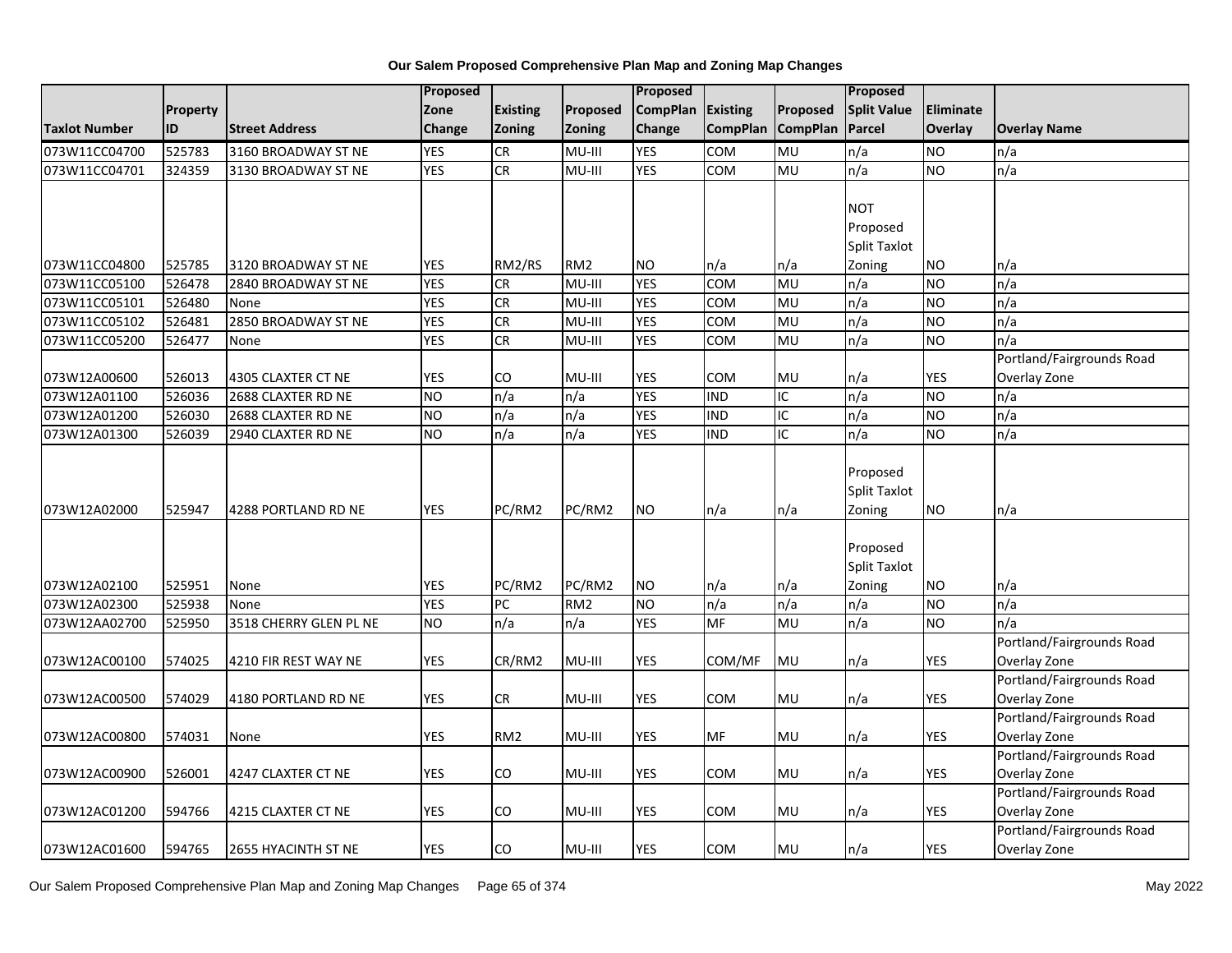|               |          |                       | Proposed   |                 |                 | <b>Proposed</b> |                 |                 | Proposed           |                  |                           |
|---------------|----------|-----------------------|------------|-----------------|-----------------|-----------------|-----------------|-----------------|--------------------|------------------|---------------------------|
|               | Property |                       | Zone       | <b>Existing</b> | <b>Proposed</b> | <b>CompPlan</b> | <b>Existing</b> | Proposed        | <b>Split Value</b> | <b>Eliminate</b> |                           |
| Taxlot Number | ID       | <b>Street Address</b> | Change     | Zoning          | Zoning          | Change          | <b>CompPlan</b> | <b>CompPlan</b> | <b>Parcel</b>      | <b>Overlay</b>   | Overlay Name              |
|               |          |                       |            |                 |                 |                 |                 |                 |                    |                  | Portland/Fairgrounds Road |
| 073W12AC01700 | 525998   | 2520 HYACINTH ST NE   | <b>YES</b> | CR              | MU-III          | <b>YES</b>      | COM             | MU              | n/a                | <b>YES</b>       | Overlay Zone              |
|               |          |                       |            |                 |                 |                 |                 |                 |                    |                  | Portland/Fairgrounds Road |
| 073W12AC01800 | 525997   | 2540 HYACINTH ST NE   | <b>YES</b> | <b>CR</b>       | MU-III          | <b>YES</b>      | <b>COM</b>      | <b>MU</b>       | n/a                | <b>YES</b>       | Overlay Zone              |
|               |          |                       |            |                 |                 |                 |                 |                 |                    |                  | Portland/Fairgrounds Road |
| 073W12AC01900 | 525991   | 4195 PORTLAND RD NE   | <b>YES</b> | CR              | MU-III          | <b>YES</b>      | <b>COM</b>      | <b>MU</b>       | n/a                | <b>YES</b>       | Overlay Zone              |
|               |          |                       |            |                 |                 |                 |                 |                 |                    |                  | Portland/Fairgrounds Road |
| 073W12AC02000 | 525987   | 4165 PORTLAND RD NE   | <b>YES</b> | <b>CR</b>       | MU-III          | <b>YES</b>      | <b>COM</b>      | <b>MU</b>       | n/a                | <b>YES</b>       | Overlay Zone              |
|               |          |                       |            |                 |                 |                 |                 |                 |                    |                  | Portland/Fairgrounds Road |
| 073W12AC02200 | 525989   | 2540 HYACINTH ST NE   | <b>YES</b> | CR              | MU-III          | <b>YES</b>      | <b>COM</b>      | <b>MU</b>       | n/a                | YES              | Overlay Zone              |
|               |          |                       |            |                 |                 |                 |                 |                 |                    |                  | Portland/Fairgrounds Road |
| 073W12AC02300 | 525988   | 4135 PORTLAND RD NE   | <b>YES</b> | CR              | MU-III          | <b>YES</b>      | COM             | <b>MU</b>       | n/a                | <b>YES</b>       | Overlay Zone              |
|               |          |                       |            |                 |                 |                 |                 |                 |                    |                  | Portland/Fairgrounds Road |
| 073W12AC02400 | 525986   | 4125 PORTLAND RD NE   | <b>YES</b> | CR.             | MU-III          | <b>YES</b>      | <b>COM</b>      | <b>MU</b>       | n/a                | YES              | Overlay Zone              |
|               |          |                       |            |                 |                 |                 |                 |                 |                    |                  | Portland/Fairgrounds Road |
| 073W12AC02500 | 525985   | 4115 PORTLAND RD NE   | <b>YES</b> | CR              | MU-III          | <b>YES</b>      | COM             | <b>MU</b>       | n/a                | <b>YES</b>       | Overlay Zone              |
|               |          |                       |            |                 |                 |                 |                 |                 |                    |                  | Portland/Fairgrounds Road |
| 073W12AC02600 | 525890   | 3996 PORTLAND RD NE   | <b>YES</b> | CR/RS           | MU-III          | <b>YES</b>      | COM             | MU              | n/a                | <b>YES</b>       | Overlay Zone              |
|               |          |                       |            |                 |                 |                 |                 |                 |                    |                  | Portland/Fairgrounds Road |
| 073W12AC02700 | 525893   | 4110 PORTLAND RD NE   | <b>YES</b> | CR              | MU-III          | <b>YES</b>      | COM             | MU              | n/a                | <b>YES</b>       | Overlay Zone              |
|               |          |                       |            |                 |                 |                 |                 |                 |                    |                  | Portland/Fairgrounds Road |
| 073W12AC02900 | 525904   | 4098 PORTLAND RD NE   | <b>YES</b> | <b>CR</b>       | MU-III          | <b>YES</b>      | COM             | <b>MU</b>       | n/a                | <b>YES</b>       | Overlay Zone              |
|               |          |                       |            |                 |                 |                 |                 |                 |                    |                  | Portland/Fairgrounds Road |
| 073W12AC03100 | 525901   | 4120 PORTLAND RD NE   | <b>YES</b> | CR              | MU-III          | <b>YES</b>      | COM             | MU              | n/a                | <b>YES</b>       | Overlay Zone              |
|               |          |                       |            |                 |                 |                 |                 |                 |                    |                  | Portland/Fairgrounds Road |
| 073W12AC03200 | 525902   | 4130 PORTLAND RD NE   | <b>YES</b> | <b>CR</b>       | PE              | <b>YES</b>      | COM             | <b>CSE</b>      | n/a                | <b>YES</b>       | Overlay Zone              |
|               |          |                       |            |                 |                 |                 |                 |                 |                    |                  | Portland/Fairgrounds Road |
| 073W12AC03201 | 326385   | 4000 DEERHAVEN DR NE  | <b>YES</b> | CR/RS           | PE              | <b>YES</b>      | COM/SF          | <b>CSE</b>      | n/a                | <b>YES</b>       | Overlay Zone              |
|               |          |                       |            |                 |                 |                 |                 |                 |                    |                  | Portland/Fairgrounds Road |
| 073W12AC03300 | 525925   | 4170 PORTLAND RD NE   | <b>YES</b> | <b>CR</b>       | MU-III          | <b>YES</b>      | COM             | <b>MU</b>       | n/a                | <b>YES</b>       | Overlay Zone              |
|               |          |                       |            |                 |                 |                 |                 |                 |                    |                  | Portland/Fairgrounds Road |
| 073W12AC03400 | 525924   | 3042 HYACINTH ST NE   | <b>YES</b> | RM <sub>2</sub> | MU-III          | <b>YES</b>      | <b>MF</b>       | MU              | n/a                | <b>YES</b>       | Overlay Zone              |
|               |          |                       |            |                 |                 |                 |                 |                 |                    |                  | Portland/Fairgrounds Road |
| 073W12AC03500 | 525922   | 3062 HYACINTH ST NE   | <b>YES</b> | <b>RS</b>       | MU-III          | <b>YES</b>      | MF/SF           | <b>MU</b>       | n/a                | <b>YES</b>       | Overlay Zone              |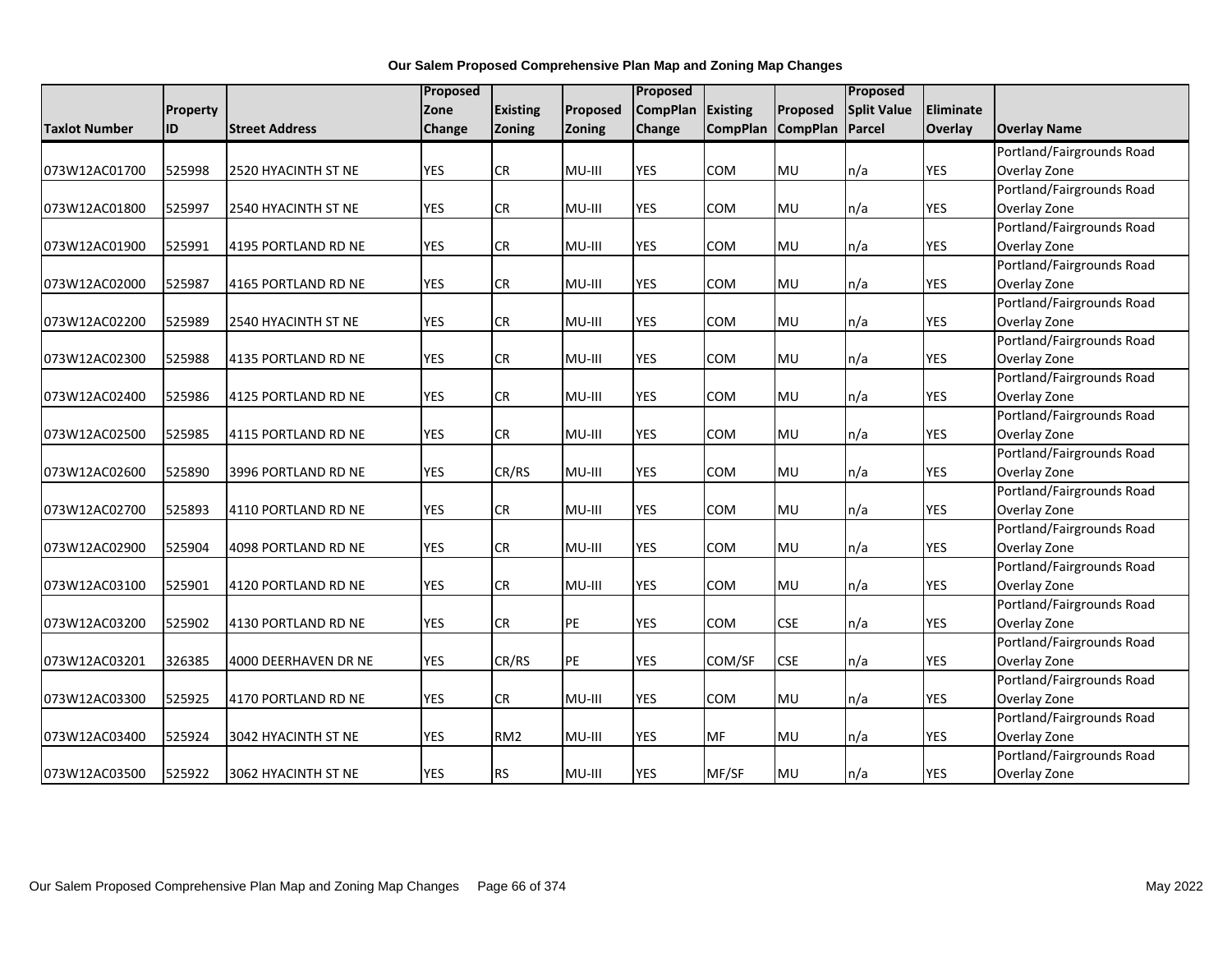|                      |          |                       | Proposed   |                 |          | Proposed        |                 |                 | Proposed            |            |                             |
|----------------------|----------|-----------------------|------------|-----------------|----------|-----------------|-----------------|-----------------|---------------------|------------|-----------------------------|
|                      | Property |                       | Zone       | <b>Existing</b> | Proposed | <b>CompPlan</b> | <b>Existing</b> | Proposed        | <b>Split Value</b>  | Eliminate  |                             |
| <b>Taxlot Number</b> | ID       | <b>Street Address</b> | Change     | Zoning          | Zoning   | Change          | <b>CompPlan</b> | <b>CompPlan</b> | Parcel              | Overlay    | <b>Overlay Name</b>         |
|                      |          |                       |            |                 |          |                 |                 |                 |                     |            |                             |
|                      |          |                       |            |                 |          |                 |                 |                 | <b>NOT</b>          |            |                             |
|                      |          |                       |            |                 |          |                 |                 |                 | Proposed            |            |                             |
|                      |          |                       |            |                 |          |                 |                 |                 | <b>Split Taxlot</b> |            | Portland/Fairgrounds Road   |
| 073W12B00900         | 525983   | 4095 PORTLAND RD NE   | <b>YES</b> | CR/IG           | IG       | NO.             | n/a             | n/a             | Zoning              | <b>YES</b> | Overlay Zone                |
|                      |          |                       |            |                 |          |                 |                 |                 |                     |            | Portland/Fairgrounds Road   |
| 073W12B00901         | 525984   | None                  | <b>YES</b> | CR/IG           | MU-III   | <b>YES</b>      | <b>IND</b>      | <b>MU</b>       | n/a                 | <b>YES</b> | Overlay Zone                |
| 073W12B05800         | 333581   | None                  | <b>YES</b> | IC/IG           | PA       | <b>YES</b>      | IC              | POS             | n/a                 | <b>NO</b>  | n/a                         |
| 073W12CA01600        | 526091   | None                  | <b>YES</b> | IG              | IC       | <b>NO</b>       | n/a             | n/a             | n/a                 | <b>NO</b>  | n/a                         |
|                      |          |                       |            |                 |          |                 |                 |                 |                     |            | Northgate Mixed-Use Overlay |
| 073W12CA03500        | 583984   | 3710 PORTLAND RD NE   | <b>YES</b> | CR              | MU-III   | YES             | COM             | MU              | n/a                 | YES        | Zone                        |
|                      |          |                       |            |                 |          |                 |                 |                 |                     |            | Northgate Mixed-Use Overlay |
| 073W12CA03700        | 583983   | 3700 PORTLAND RD NE   | <b>YES</b> | CR              | MU-III   | YES             | сом             | MU              | n/a                 | YES        | Zone                        |
|                      |          |                       |            |                 |          |                 |                 |                 |                     |            | Portland/Fairgrounds Road   |
| 073W12CA03800        | 526102   | 3820 PORTLAND RD NE   | <b>YES</b> | <b>CR</b>       | MU-III   | YES             | COM             | MU              | n/a                 | YES        | Overlay Zone                |
|                      |          |                       |            |                 |          |                 |                 |                 |                     |            | Portland/Fairgrounds Road   |
| 073W12CA03900        | 526103   | 3830 PORTLAND RD NE   | <b>YES</b> | CR              | MU-III   | YES             | COM             | MU              | n/a                 | <b>YES</b> | Overlay Zone                |
|                      |          |                       |            |                 |          |                 |                 |                 |                     |            | Northgate Mixed-Use Overlay |
| 073W12CD00100        | 526079   | 2380 NORTHGATE AVE NE | <b>YES</b> | CR              | MU-III   | <b>YES</b>      | COM             | MU              | n/a                 | YES        | Zone                        |
|                      |          |                       |            |                 |          |                 |                 |                 |                     |            | Northgate Mixed-Use Overlay |
| 073W12CD00300        | 526075   | 2288 NORTHGATE AVE NE | <b>YES</b> | ${\sf CR}$      | MU-III   | <b>YES</b>      | COM             | MU              | n/a                 | <b>YES</b> | Zone                        |
|                      |          |                       |            |                 |          |                 |                 |                 |                     |            | Northgate Mixed-Use Overlay |
| 073W12CD00400        | 526080   | 3650 PORTLAND RD NE   | <b>YES</b> | CR              | MU-III   | YES             | COM             | MU              | n/a                 | <b>YES</b> | Zone                        |
|                      |          |                       |            |                 |          |                 |                 |                 |                     |            | Northgate Mixed-Use Overlay |
| 073W12CD00500        | 526076   | 3590 PORTLAND RD NE   | <b>YES</b> | CR              | MU-III   | <b>YES</b>      | COM             | MU              | n/a                 | <b>YES</b> | Zone                        |
|                      |          |                       |            |                 |          |                 |                 |                 |                     |            | Northgate Mixed-Use Overlay |
| 073W12CD00600        | 592577   | 3560 PORTLAND RD NE   | <b>YES</b> | CR              | MU-III   | YES             | сом             | MU              | n/a                 | YES        | Zone                        |
|                      |          |                       |            |                 |          |                 |                 |                 |                     |            | Portland/Fairgrounds Road   |
| 073W12CD03000        | 592601   | 2010 STORTZ AVE NE    | <b>YES</b> | CR              | MU-III   | YES             | COM             | MU              | n/a                 | YES        | Overlay Zone                |
|                      |          |                       |            |                 |          |                 |                 |                 |                     |            | Portland/Fairgrounds Road   |
| 073W12CD03100        | 592602   | 3530 PORTLAND RD NE   | <b>YES</b> | <b>CR</b>       | MU-III   | YES             | COM             | MU              | n/a                 | YES        | Overlay Zone                |
|                      |          |                       |            |                 |          |                 |                 |                 |                     |            | Portland/Fairgrounds Road   |
| 073W12CD03200        | 568670   | 3502 PORTLAND RD NE   | <b>YES</b> | CR              | MU-III   | YES             | COM             | MU              | n/a                 | <b>YES</b> | Overlay Zone                |
|                      |          |                       |            |                 |          |                 |                 |                 |                     |            | Portland/Fairgrounds Road   |
| 073W12CD03300        | 568671   | 2005 CARLETON WAY NE  | <b>YES</b> | ${\sf CR}$      | MU-III   | <b>YES</b>      | COM             | <b>MU</b>       | n/a                 | <b>YES</b> | Overlay Zone                |
|                      |          |                       |            |                 |          |                 |                 |                 |                     |            | Portland/Fairgrounds Road   |
| 073W12CD08100        | 569413   | 3400 PORTLAND RD NE   | <b>YES</b> | CR              | MU-III   | <b>YES</b>      | COM             | MU              | n/a                 | <b>YES</b> | Overlay Zone                |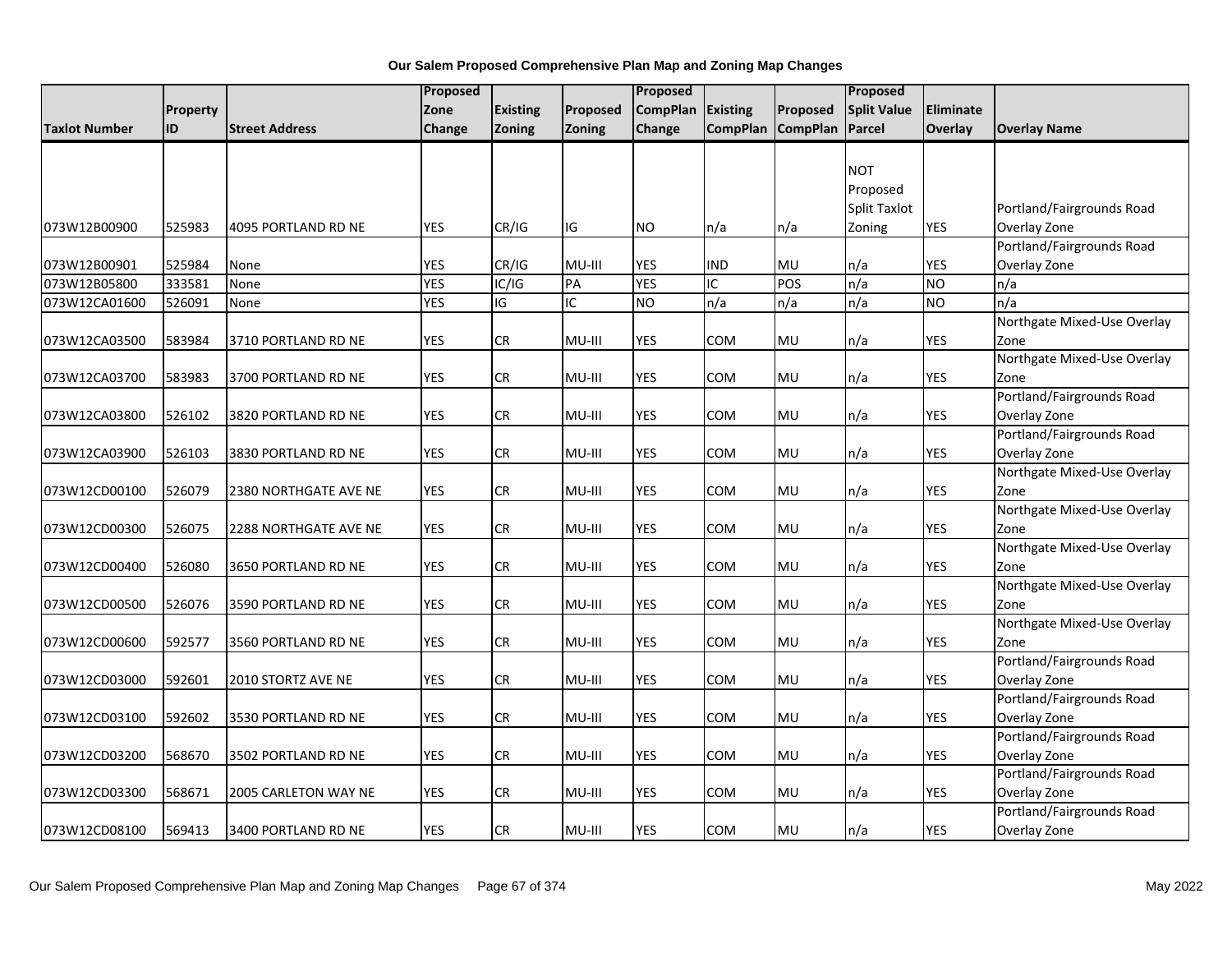|                      |                 |                        | Proposed   |                        |                | Proposed        |                 |                 | Proposed           |            |                           |
|----------------------|-----------------|------------------------|------------|------------------------|----------------|-----------------|-----------------|-----------------|--------------------|------------|---------------------------|
|                      | <b>Property</b> |                        | Zone       | <b>Existing</b>        | Proposed       | <b>CompPlan</b> | Existing        | Proposed        | <b>Split Value</b> | Eliminate  |                           |
| <b>Taxlot Number</b> | ID              | <b>Street Address</b>  | Change     | Zoning                 | Zoning         | Change          | <b>CompPlan</b> | <b>CompPlan</b> | Parcel             | Overlay    | <b>Overlay Name</b>       |
|                      |                 |                        |            |                        |                |                 |                 |                 |                    |            | Portland/Fairgrounds Road |
| 073W12CD08600        | 569410          | 3450 DONALD ST NE      | <b>YES</b> | CR                     | MU-III         | YES             | COM             | MU              | n/a                | <b>YES</b> | Overlay Zone              |
|                      |                 |                        |            |                        |                |                 |                 |                 |                    |            | Portland/Fairgrounds Road |
| 073W12CD08700        | 569411          | 3430 DONALD ST NE      | <b>YES</b> | CR                     | MU-III         | YES             | COM             | MU              | n/a                | YES        | Overlay Zone              |
|                      |                 |                        |            |                        |                |                 |                 |                 |                    |            | Portland/Fairgrounds Road |
| 073W12CD08800        | 569412          | 3390 PORTLAND RD NE    | <b>YES</b> | CR.                    | MU-III         | <b>YES</b>      | COM             | MU              | n/a                | <b>YES</b> | Overlay Zone              |
|                      |                 |                        |            |                        |                |                 |                 |                 |                    |            | Portland/Fairgrounds Road |
| 073W12CD08900        | 526061          | 3380 PORTLAND RD NE    | <b>YES</b> | CR                     | MU-III         | YES             | COM             | <b>MU</b>       | n/a                | YES        | Overlay Zone              |
|                      |                 |                        |            |                        |                |                 |                 |                 |                    |            | Portland/Fairgrounds Road |
| 073W12DB03900        | 525878          | 3994 PORTLAND RD NE    | <b>YES</b> | CR                     | MU-III         | YES             | COM             | MU              | n/a                | <b>YES</b> | Overlay Zone              |
|                      |                 |                        |            |                        |                |                 |                 |                 |                    |            | Portland/Fairgrounds Road |
| 073W12DB04000        | 525875          | 2557 HUMMINGBIRD ST NE | <b>YES</b> | CR/RS                  | MU-III         | <b>YES</b>      | COM/SF          | MU              | n/a                | YES        | Overlay Zone              |
| 073W12DB09100        | 583985          | 2410 WAYSIDE TER NE    | <b>YES</b> | <b>RD</b>              | R <sub>S</sub> | <b>YES</b>      | MF              | <b>SF</b>       | n/a                | <b>NO</b>  | n/a                       |
| 073W12DB09200        | 584004          | 2415 WOODDALE AVE NE   | <b>YES</b> | $\overline{RD}$        | RS             | <b>YES</b>      | MF              | <b>SF</b>       | n/a                | <b>NO</b>  | n/a                       |
| 073W12DB12300        | 584005          | 2410 WOODDALE AVE NE   | <b>YES</b> | <b>RD</b>              | RS             | <b>YES</b>      | MF              | <b>SF</b>       | n/a                | <b>NO</b>  | n/a                       |
| 073W12DB12400        | 584024          | 2415 NORTHGATE AVE NE  | <b>YES</b> | $\overline{RD}$        | RS             | <b>YES</b>      | MF              | <b>SF</b>       | n/a                | <b>NO</b>  | n/a                       |
| 073W12DC07400        | 584088          | None                   | <b>YES</b> | <b>RS</b>              | PA             | <b>YES</b>      | SF              | POS             | n/a                | <b>NO</b>  | n/a                       |
| 073W12DC10500        | 578165          | 3470 30TH AVE NE       | <b>YES</b> | <b>RD</b>              | RS             | YES             | MF              | $S$ F           | n/a                | <b>NO</b>  | n/a                       |
| 073W12DC10600        | 578164          | 3462 30TH AVE NE       | <b>YES</b> | $\overline{RD}$        | RS             | <b>YES</b>      | MF              | <b>SF</b>       | n/a                | <b>NO</b>  | n/a                       |
| 073W12DC10700        | 578163          | 3474 30TH AVE NE       | <b>YES</b> | <b>RD</b>              | RS             | <b>YES</b>      | MF              | <b>SF</b>       | n/a                | <b>NO</b>  | n/a                       |
| 073W12DC10800        | 578162          | 3478 30TH AVE NE       | <b>YES</b> | <b>RD</b>              | <b>RS</b>      | <b>YES</b>      | MF              | <b>SF</b>       | n/a                | <b>NO</b>  | n/a                       |
| 073W12DC10900        | 578161          | 3486 30TH AVE NE       | <b>YES</b> | $\overline{RD}$        | <b>RS</b>      | <b>YES</b>      | <b>MF</b>       | <b>SF</b>       | n/a                | <b>NO</b>  | n/a                       |
| 073W12DC11000        | 578160          | 3490 30TH AVE NE       | <b>YES</b> | <b>RD</b>              | <b>RS</b>      | <b>YES</b>      | <b>MF</b>       | <b>SF</b>       | n/a                | <b>NO</b>  | n/a                       |
| 073W12DC11100        | 578159          | 3494 30TH AVE NE       | <b>YES</b> | <b>RD</b>              | <b>RS</b>      | <b>YES</b>      | MF              | SF              | n/a                | <b>NO</b>  | n/a                       |
| 073W12DC11200        | 578158          | 3482 30TH AVE NE       | <b>YES</b> | $\overline{RD}$        | <b>RS</b>      | <b>YES</b>      | <b>MF</b>       | <b>SF</b>       | n/a                | <b>NO</b>  | n/a                       |
| 073W12DC11300        | 578157          | 3076 CARLETON WAY NE   | <b>YES</b> | $\overline{RD}$        | <b>RS</b>      | <b>YES</b>      | <b>MF</b>       | <b>SF</b>       | n/a                | <b>NO</b>  | n/a                       |
| 073W12DC11400        | 578156          | 3036 CARLETON WAY NE   | <b>YES</b> | <b>RD</b>              | <b>RS</b>      | <b>YES</b>      | MF              | <b>SF</b>       | n/a                | <b>NO</b>  | n/a                       |
| 073W12DD04500        | 584117          | 3260 NORTHGATE AVE NE  | <b>YES</b> | PA/RM2                 | PA             | <b>YES</b>      | MF/SF           | POS             | n/a                | <b>NO</b>  | n/a                       |
| 073W13AA00600        | 596036          | 3453 SILVERTON RD NE   | <b>YES</b> | CG                     | MU-III         | <b>YES</b>      | COM             | <b>MU</b>       | n/a                | <b>NO</b>  | n/a                       |
| 073W13AA00700        | 596046          | 3393 SILVERTON RD NE   | <b>YES</b> | CG                     | MU-III         | <b>YES</b>      | COM             | MU              | n/a                | <b>NO</b>  | n/a                       |
| 073W13AA00800        | 596045          | 3363 SILVERTON RD NE   | <b>YES</b> | CG                     | MU-III         | <b>YES</b>      | COM             | MU              | n/a                | <b>NO</b>  | n/a                       |
| 073W13AA01100        | 596044          | 3325 HAWTHORNE AVE NE  | <b>YES</b> | $\overline{\text{CG}}$ | $MU-HI$        | <b>YES</b>      | <b>COM</b>      | MU              | n/a                | <b>NO</b>  | n/a                       |
| 073W13AA01200        | 596043          | 3365 HAWTHORNE AVE NE  | <b>YES</b> | $\overline{\text{CG}}$ | $MU-HI$        | <b>YES</b>      | COM             | <b>MU</b>       | $\overline{n/a}$   | <b>NO</b>  | n/a                       |
| 073W13AA01700        | 590247          | 3370 HADLEY ST NE      | <b>YES</b> | RM <sub>2</sub>        | MU-III         | <b>YES</b>      | COM             | MU              | n/a                | <b>NO</b>  | n/a                       |
| 073W13AA01800        | 590246          | 3360 HADLEY ST NE      | <b>YES</b> | RM <sub>2</sub>        | $MU-HI$        | <b>YES</b>      | COM             | MU              | n/a                | <b>NO</b>  | n/a                       |
| 073W13AA01900        | 590245          | 3350 HADLEY ST NE      | <b>YES</b> | RM <sub>2</sub>        | MU-III         | <b>YES</b>      | COM             | MU              | n/a                | <b>NO</b>  | n/a                       |
| 073W13AA02200        | 590243          | 3353 SILVERTON RD NE   | <b>YES</b> | CG                     | MU-III         | <b>YES</b>      | COM             | MU              | n/a                | <b>NO</b>  | n/a                       |
| 073W13AA02300        | 590236          | 3295 SILVERTON RD NE   | <b>YES</b> | CG                     | MU-III         | <b>YES</b>      | COM             | MU              | n/a                | <b>NO</b>  | n/a                       |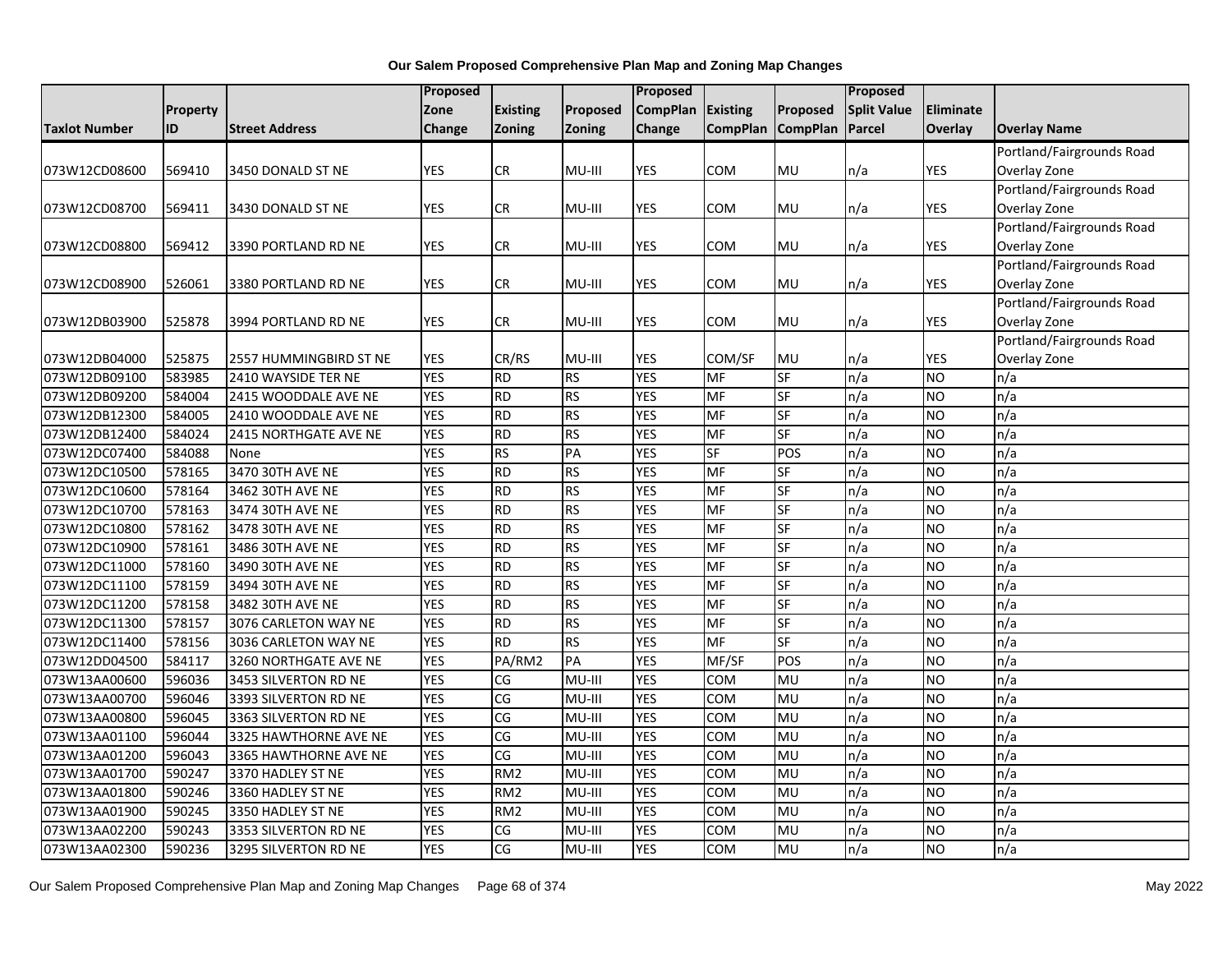|                      |                 |                       | <b>Proposed</b> |                        |                 | Proposed          |                 |                 | <b>Proposed</b>    |           |                     |
|----------------------|-----------------|-----------------------|-----------------|------------------------|-----------------|-------------------|-----------------|-----------------|--------------------|-----------|---------------------|
|                      | <b>Property</b> |                       | Zone            | <b>Existing</b>        | Proposed        | CompPlan Existing |                 | Proposed        | <b>Split Value</b> | Eliminate |                     |
| <b>Taxlot Number</b> | ID              | <b>Street Address</b> | <b>Change</b>   | Zoning                 | Zoning          | Change            | <b>CompPlan</b> | <b>CompPlan</b> | Parcel             | Overlay   | <b>Overlay Name</b> |
| 073W13AA02400        | 590237          | 3335 HADLEY ST NE     | <b>YES</b>      | CG                     | $MU-HI$         | <b>YES</b>        | COM             | <b>MU</b>       | n/a                | <b>NO</b> | n/a                 |
| 073W13AA03000        | 526166          | 3282 SILVERTON RD NE  | <b>YES</b>      | CG/CR/RS               | MU-III          | <b>YES</b>        | COM             | <b>MU</b>       | n/a                | NO        | n/a                 |
| 073W13AA03100        | 526176          | 3352 SILVERTON RD NE  | <b>YES</b>      | CG                     | MU-III          | <b>YES</b>        | COM             | MU              | n/a                | <b>NO</b> | n/a                 |
| 073W13AA03200        | 526172          | 3275 BEACON ST NE     | <b>YES</b>      | CG                     | MU-III          | <b>YES</b>        | COM             | MU              | n/a                | NO        | n/a                 |
| 073W13AA03800        | 526171          | 3276 BEACON ST NE     | <b>YES</b>      | CG                     | MU-III          | <b>YES</b>        | COM             | <b>MU</b>       | n/a                | NO        | n/a                 |
| 073W13AA03900        | 526178          | 3360 SILVERTON RD NE  | <b>YES</b>      | CG                     | MU-III          | <b>YES</b>        | COM             | MU              | n/a                | <b>NO</b> | n/a                 |
| 073W13AA04000        | 526161          | 3362 SILVERTON RD NE  | <b>YES</b>      | CG                     | MU-III          | <b>YES</b>        | COM             | MU              | n/a                | <b>NO</b> | n/a                 |
| 073W13AA04100        | 526133          | 3203 HAWTHORNE AVE NE | <b>YES</b>      | <b>RS</b>              | PA              | <b>YES</b>        | SF              | POS             | n/a                | <b>NO</b> | n/a                 |
| 073W13AA04200        | 526132          | 3203 HAWTHORNE AVE NE | <b>YES</b>      | <b>RS</b>              | PA              | <b>YES</b>        | SF              | POS             | n/a                | <b>NO</b> | n/a                 |
| 073W13AA04300        | 526134          | 3203 HAWTHORNE AVE NE | <b>YES</b>      | <b>RS</b>              | $\overline{PA}$ | <b>YES</b>        | SF              | POS             | n/a                | <b>NO</b> | n/a                 |
| 073W13AA04400        | 526135          | None                  | <b>YES</b>      | <b>RS</b>              | MU-III          | <b>YES</b>        | COM             | MU              | n/a                | <b>NO</b> | n/a                 |
| 073W13AA04500        | 526179          | None                  | <b>YES</b>      | CG                     | MU-III          | <b>YES</b>        | COM             | MU              | n/a                | <b>NO</b> | n/a                 |
| 073W13AA04600        | 526177          | 3542 SILVERTON RD NE  | <b>YES</b>      | $\overline{\text{CG}}$ | MU-III          | <b>YES</b>        | COM             | <b>MU</b>       | n/a                | NO.       | n/a                 |
| 073W13AB00600        | 573252          | 3336 FAIRHAVEN AVE NE | <b>YES</b>      | CG                     | MU-III          | <b>YES</b>        | COM             | MU              | n/a                | NO        | n/a                 |
| 073W13AB00700        | 573253          | 3320 FAIRHAVEN AVE NE | <b>YES</b>      | CG                     | MU-III          | <b>YES</b>        | COM             | MU              | n/a                | <b>NO</b> | n/a                 |
| 073W13AB00800        | 573254          | 3223 SILVERTON RD NE  | <b>YES</b>      | $\overline{\text{CG}}$ | MU-III          | <b>YES</b>        | COM             | <b>MU</b>       | n/a                | NO        | n/a                 |
| 073W13AB00900        | 573230          | 3193 SILVERTON RD NE  | <b>YES</b>      | CG                     | MU-III          | <b>YES</b>        | COM             | MU              | n/a                | NO        | n/a                 |
| 073W13AB01000        | 573231          | 3315 FAIRHAVEN AVE NE | <b>YES</b>      | CG                     | MU-III          | <b>YES</b>        | COM             | MU              | n/a                | <b>NO</b> | n/a                 |
| 073W13AB01100        | 573232          | 3325 FAIRHAVEN AVE NE | <b>YES</b>      | $\overline{\text{CG}}$ | MU-III          | <b>YES</b>        | COM             | <b>MU</b>       | n/a                | <b>NO</b> | n/a                 |
| 073W13AB02300        | 575657          | None                  | <b>YES</b>      | CG                     | MU-III          | <b>YES</b>        | COM             | MU              | n/a                | NO        | n/a                 |
| 073W13AB02400        | 575658          | None                  | <b>YES</b>      | CG                     | MU-III          | <b>YES</b>        | COM             | MU              | n/a                | <b>NO</b> | n/a                 |
| 073W13AB02500        | 575659          | 3310 ROBERT AVE NE    | <b>YES</b>      | CG                     | MU-III          | <b>YES</b>        | COM             | MU              | n/a                | NO        | n/a                 |
| 073W13AB03800        | 578170          | 3394 30TH AVE NE      | <b>YES</b>      | CG                     | MU-III          | <b>YES</b>        | COM             | MU              | n/a                | <b>NO</b> | n/a                 |
| 073W13AB04000        | 578171          | None                  | <b>YES</b>      | CG                     | MU-III          | <b>YES</b>        | COM             | MU              | n/a                | <b>NO</b> | n/a                 |
| 073W13AB04100        | 526174          | 3011 SILVERTON RD NE  | <b>YES</b>      | CG                     | MU-III          | <b>YES</b>        | COM             | MU              | n/a                | NO        | n/a                 |
| 073W13AB06800        | 589856          | 2963 SILVERTON RD NE  | <b>YES</b>      | CG                     | MU-III          | <b>YES</b>        | COM             | MU              | n/a                | NO        | n/a                 |
| 073W13AB07000        | 589859          | 2959 SILVERTON RD NE  | <b>YES</b>      | $\overline{\text{CG}}$ | MU-III          | <b>YES</b>        | COM             | <b>MU</b>       | n/a                | <b>NO</b> | n/a                 |
| 073W13AB07100        | 589860          | 2953 SILVERTON RD NE  | <b>YES</b>      | CG                     | MU-III          | <b>YES</b>        | COM             | MU              | n/a                | NO        | n/a                 |
| 073W13AB07300        | 589857          | None                  | <b>YES</b>      | CG                     | MU-III          | <b>YES</b>        | COM             | MU              | n/a                | <b>NO</b> | n/a                 |
| 073W13AB07500        | 589861          | 2943 SILVERTON RD NE  | <b>YES</b>      | CG                     | MU-III          | <b>YES</b>        | COM             | MU              | n/a                | NO.       | n/a                 |
| 073W13AB07700        | 595752          | 2930 SILVERTON RD NE  | <b>YES</b>      | <b>CR</b>              | MU-III          | <b>YES</b>        | COM             | MU              | n/a                | <b>NO</b> | n/a                 |
| 073W13AB07800        | 573188          | 3010 SILVERTON RD NE  | <b>YES</b>      | <b>CR</b>              | MU-III          | <b>YES</b>        | COM             | MU              | n/a                | <b>NO</b> | n/a                 |
| 073W13AB08000        | 573179          | 3092 SILVERTON RD NE  | <b>YES</b>      | S)                     | MU-III          | <b>YES</b>        | COM             | MU              | n/a                | NO        | n/a                 |
| 073W13AB08100        | 573181          | 3183 MARCIA DR NE     | <b>YES</b>      | CG                     | MU-III          | <b>YES</b>        | COM             | MU              | n/a                | NO.       | n/a                 |
| 073W13AB08200        | 573182          | 3177 MARCIA DR NE     | <b>YES</b>      | $\overline{c}$         | MU-III          | <b>YES</b>        | COM             | MU              | n/a                | <b>NO</b> | n/a                 |
| 073W13AB08600        | 573178          | 3102 SILVERTON RD NE  | <b>YES</b>      | <b>CR</b>              | MU-III          | <b>YES</b>        | COM             | MU              | n/a                | NO.       | n/a                 |
| 073W13AB08701        | 573177          | 3132 SILVERTON RD NE  | <b>YES</b>      | CR                     | MU-III          | <b>YES</b>        | COM             | MU              | n/a                | NO.       | n/a                 |
| 073W13AB09900        | 324679          | 3282 SILVERTON RD NE  | <b>YES</b>      | CR                     | MU-III          | <b>YES</b>        | COM             | MU              | n/a                | <b>NO</b> | n/a                 |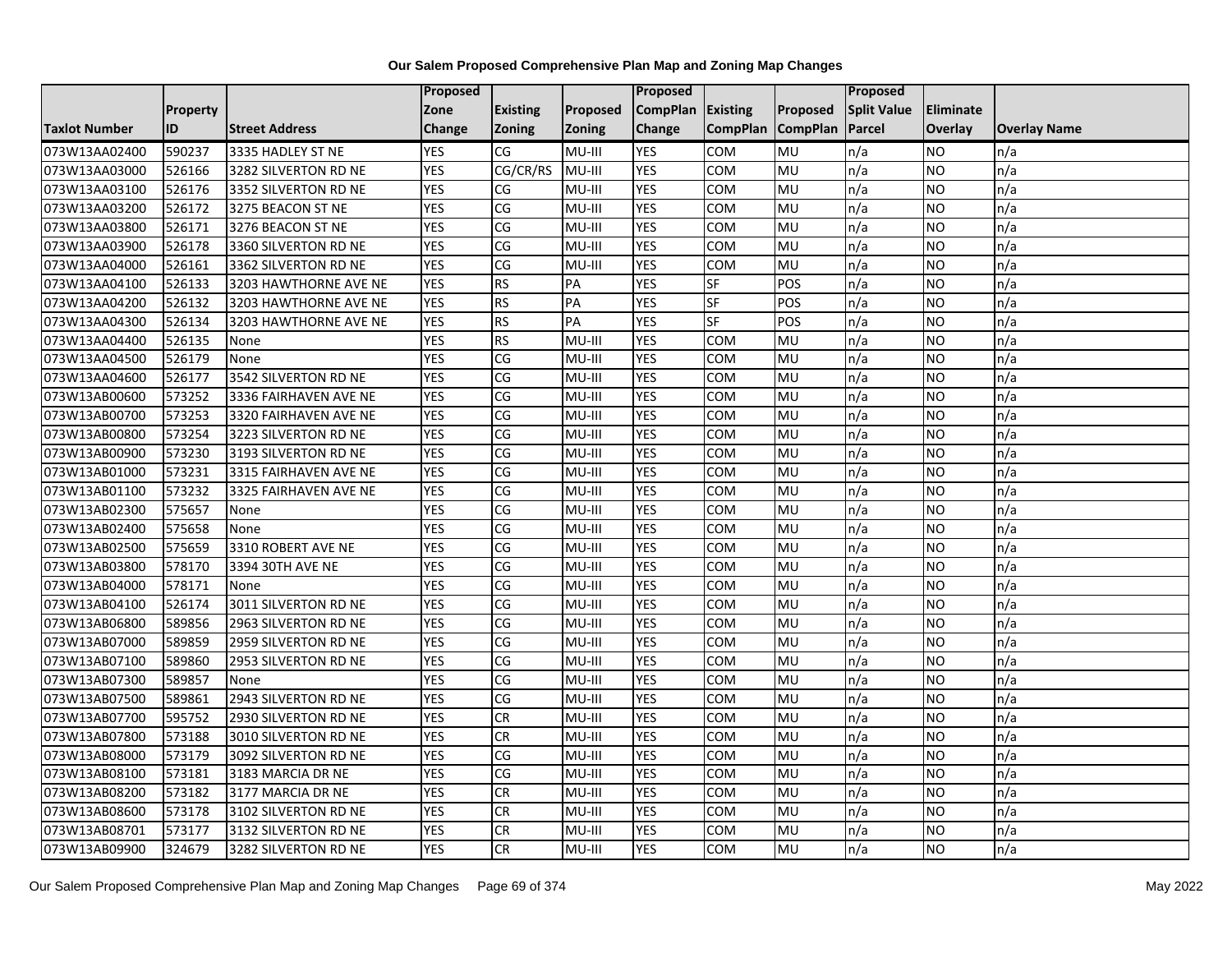|                      |          |                            | Proposed   |                 |          | Proposed        |                 |                 | Proposed           |            |                                           |
|----------------------|----------|----------------------------|------------|-----------------|----------|-----------------|-----------------|-----------------|--------------------|------------|-------------------------------------------|
|                      | Property |                            | Zone       | <b>Existing</b> | Proposed | <b>CompPlan</b> | <b>Existing</b> | Proposed        | <b>Split Value</b> | Eliminate  |                                           |
| <b>Taxlot Number</b> | ID       | <b>Street Address</b>      | Change     | Zoning          | Zoning   | Change          | <b>CompPlan</b> | <b>CompPlan</b> | Parcel             | Overlay    | <b>Overlay Name</b>                       |
| 073W13AD01800        | 571693   | None                       | <b>NO</b>  | n/a             | n/a      | <b>YES</b>      | SF              | POS             | n/a                | <b>NO</b>  | n/a                                       |
|                      |          |                            |            |                 |          |                 |                 |                 |                    |            | Portland/Fairgrounds Road                 |
| 073W13BB00900        | 589733   | 1873 HIGHWAY AVE NE        | <b>YES</b> | CO              | MU-III   | <b>YES</b>      | COM             | MU              | n/a                | <b>YES</b> | Overlay Zone                              |
|                      |          |                            |            |                 |          |                 |                 |                 |                    |            | Portland/Fairgrounds Road                 |
| 073W13BB01000        | 526263   | None                       | <b>YES</b> | CR              | MU-III   | <b>YES</b>      | COM             | <b>MU</b>       | n/a                | YES        | Overlay Zone                              |
|                      |          |                            |            |                 |          |                 |                 |                 |                    |            | Portland/Fairgrounds Road                 |
| 073W13BB01100        | 526258   | 3260 PORTLAND RD NE        | <b>YES</b> | <b>CR</b>       | MU-III   | <b>YES</b>      | COM             | <b>MU</b>       | n/a                | <b>YES</b> | Overlay Zone                              |
|                      |          |                            |            |                 |          |                 |                 |                 |                    |            | Portland/Fairgrounds Road                 |
| 073W13BB01200        | 589731   | 1827 HIGHWAY AVE NE        | <b>YES</b> | <b>CR</b>       | MU-III   | <b>YES</b>      | COM             | <b>MU</b>       | n/a                | <b>YES</b> | Overlay Zone                              |
|                      |          |                            |            |                 |          |                 |                 |                 |                    |            | Portland/Fairgrounds Road                 |
| 073W13BB01201        | 589732   | 3220 PORTLAND RD NE        | <b>YES</b> | CR              | MU-III   | YES             | COM             | <b>MU</b>       | n/a                | <b>YES</b> | Overlay Zone                              |
|                      |          |                            |            |                 |          |                 |                 |                 |                    |            | Portland/Fairgrounds Road                 |
| 073W13BB01400        | 589734   | <b>1865 HIGHWAY AVE NE</b> | <b>YES</b> | <b>CR</b>       | MU-III   | YES             | COM             | MU              | n/a                | <b>YES</b> | Overlay Zone                              |
|                      |          |                            |            |                 |          |                 |                 |                 |                    |            | Portland/Fairgrounds Road                 |
| 073W13BB02800        | 589715   | 1700 LANA AVE NE           | <b>YES</b> | CG/CR           | MU-III   | <b>YES</b>      | <b>COM</b>      | <b>MU</b>       | n/a                | <b>YES</b> | Overlay Zone                              |
|                      |          |                            |            |                 |          |                 |                 |                 |                    |            | Portland/Fairgrounds Road                 |
| 073W13BB02900        | 589714   | 1700 LANA AVE NE           | <b>YES</b> | CG/CR           | MU-III   | <b>YES</b>      | COM             | MU              | n/a                | <b>YES</b> | Overlay Zone                              |
|                      |          |                            |            |                 |          |                 |                 |                 |                    |            | Portland/Fairgrounds Road                 |
| 073W13BB03000        | 589713   | None                       | <b>YES</b> | <b>CR</b>       | MU-III   | <b>YES</b>      | COM             | MU              | n/a                | <b>YES</b> | Overlay Zone                              |
|                      |          |                            |            |                 |          | <b>YES</b>      |                 |                 |                    |            | Portland/Fairgrounds Road                 |
| 073W13BB03100        | 589712   | 3190 PORTLAND RD NE        | <b>YES</b> | <b>CR</b>       | MU-III   |                 | COM             | MU              | n/a                | <b>YES</b> | Overlay Zone<br>Portland/Fairgrounds Road |
| 073W13BB03200        | 589711   | 3190 PORTLAND RD NE        | <b>YES</b> | <b>CR</b>       | MU-III   | <b>YES</b>      | COM             | MU              | n/a                | <b>YES</b> | Overlay Zone                              |
|                      |          |                            |            |                 |          |                 |                 |                 |                    |            | Portland/Fairgrounds Road                 |
| 073W13BB03300        | 589710   | None                       | <b>YES</b> | CG              | MU-III   | <b>YES</b>      | COM             | <b>MU</b>       | n/a                | <b>YES</b> | Overlay Zone                              |
|                      |          |                            |            |                 |          |                 |                 |                 |                    |            | Portland/Fairgrounds Road                 |
| 073W13BB03400        | 589709   | 3130 PORTLAND RD NE        | YES        | CG              | MU-III   | YES             | COM             | MU              | n/a                | <b>YES</b> | Overlay Zone                              |
|                      |          |                            |            |                 |          |                 |                 |                 |                    |            | Portland/Fairgrounds Road                 |
| 073W13BB03500        | 589708   | 3110 PORTLAND RD NE        | <b>YES</b> | CG              | MU-III   | <b>YES</b>      | <b>COM</b>      | <b>MU</b>       | n/a                | <b>YES</b> | Overlay Zone                              |
|                      |          |                            |            |                 |          |                 |                 |                 |                    |            | Portland/Fairgrounds Road                 |
| 073W13BB05100        | 354285   | None                       | <b>YES</b> | <b>CR</b>       | MU-III   | <b>YES</b>      | <b>COM</b>      | <b>MU</b>       | n/a                | <b>YES</b> | Overlay Zone                              |
|                      |          |                            |            |                 |          |                 |                 |                 |                    |            | Portland/Fairgrounds Road                 |
| 073W13BB05200        | 354286   | None                       | <b>YES</b> | <b>CR</b>       | MU-III   | <b>YES</b>      | COM             | <b>MU</b>       | n/a                | <b>YES</b> | Overlay Zone                              |
|                      |          |                            |            |                 |          |                 |                 |                 |                    |            | Portland/Fairgrounds Road                 |
| 073W13BB05300        | 354287   | 2540 ROSE GARDEN ST NE     | <b>YES</b> | CR/RM2          | $MU-III$ | <b>YES</b>      | COM/MF          | MU              | n/a                | <b>YES</b> | Overlay Zone                              |
|                      |          |                            |            |                 |          |                 |                 |                 |                    |            | Portland/Fairgrounds Road                 |
| 073W13BB05400        | 354288   | None                       | <b>YES</b> | <b>CR</b>       | MU-III   | <b>YES</b>      | COM             | MU              | n/a                | <b>YES</b> | Overlay Zone                              |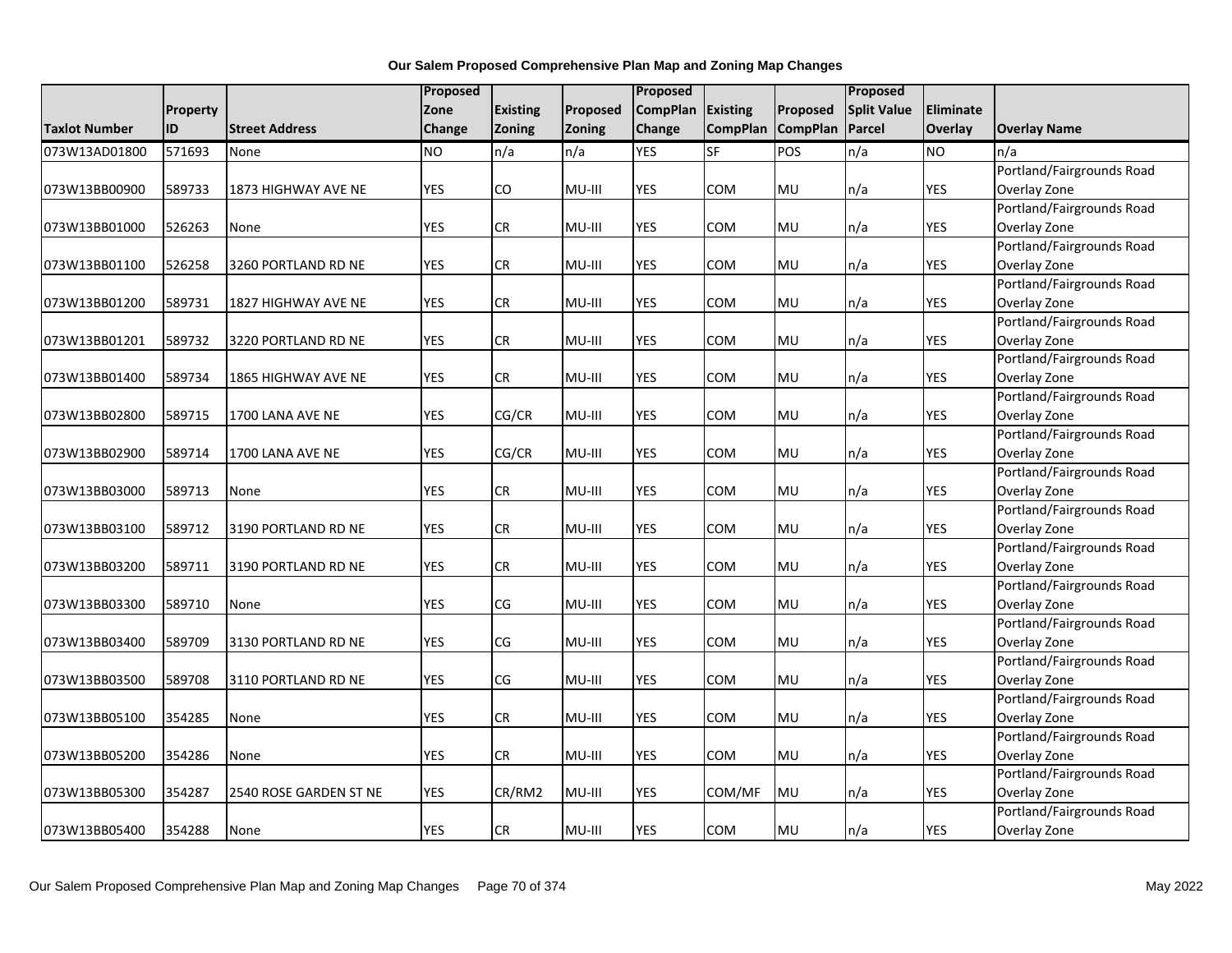|                      |          |                           | Proposed      |                 |                 | Proposed        |                 |                 | Proposed            |                 |                           |
|----------------------|----------|---------------------------|---------------|-----------------|-----------------|-----------------|-----------------|-----------------|---------------------|-----------------|---------------------------|
|                      | Property |                           | Zone          | <b>Existing</b> | Proposed        | <b>CompPlan</b> | <b>Existing</b> | Proposed        | <b>Split Value</b>  | Eliminate       |                           |
| <b>Taxlot Number</b> | ID       | <b>Street Address</b>     | <b>Change</b> | Zoning          | Zoning          | <b>Change</b>   | <b>CompPlan</b> | <b>CompPlan</b> | <b>Parcel</b>       | Overlay         | <b>Overlay Name</b>       |
|                      |          |                           |               |                 |                 |                 |                 |                 |                     |                 | Portland/Fairgrounds Road |
| 073W13BC01000        | 589685   | 3060 PORTLAND RD NE       | <b>YES</b>    | ΙC              | MU-III          | <b>YES</b>      | ΙC              | MU              | n/a                 | YES             | Overlay Zone              |
|                      |          |                           |               |                 |                 |                 |                 |                 |                     |                 | Portland/Fairgrounds Road |
| 073W13BC01001        | 341490   | 3046 PORTLAND RD NE       | <b>YES</b>    | ΙC              | MU-III          | <b>YES</b>      | IC              | <b>MU</b>       | n/a                 | <b>YES</b>      | Overlay Zone              |
|                      |          |                           |               |                 |                 |                 |                 |                 |                     |                 | Portland/Fairgrounds Road |
| 073W13BC01002        | 353941   | None                      | <b>YES</b>    | ΙC              | MU-III          | YES             | IC              | MU              | n/a                 | YES             | Overlay Zone              |
|                      |          |                           |               |                 |                 |                 |                 |                 |                     |                 | Portland/Fairgrounds Road |
| 073W13BC03201        | 589707   | None                      | <b>YES</b>    | ΙC              | MU-III          | YES             | ΙC              | MU              | n/a                 | <b>YES</b>      | Overlay Zone              |
|                      |          |                           |               |                 |                 |                 |                 |                 |                     |                 | Portland/Fairgrounds Road |
| 073W13BC03400        | 589684   | 3038 PORTLAND RD NE       | <b>YES</b>    | IC              | MU-III          | <b>YES</b>      | IC              | MU              | n/a                 | YES             | Overlay Zone              |
|                      |          |                           |               |                 |                 |                 |                 |                 |                     |                 | Portland/Fairgrounds Road |
| 073W13BC03500        | 589683   | 3000 BLK PORTLAND RD NE   | <b>YES</b>    | IC              | MU-III          | YES             | IC              | MU              | n/a                 | <b>YES</b>      | Overlay Zone              |
|                      |          |                           |               |                 |                 |                 |                 |                 |                     |                 | Portland/Fairgrounds Road |
| 073W13BC03600        | 589670   | 2990 PORTLAND RD NE       | <b>NO</b>     | n/a             | n/a             | <b>NO</b>       | n/a             | n/a             | n/a                 | YES             | Overlay Zone              |
| 073W13CA08700        | 574750   | 2783 EVERGREEN AVE NE     | <b>NO</b>     | n/a             | n/a             | <b>YES</b>      | POS             | <b>SF</b>       | $\overline{n/a}$    | <b>NO</b>       | n/a                       |
|                      |          |                           |               |                 |                 |                 |                 |                 |                     |                 |                           |
|                      |          |                           |               |                 |                 |                 |                 |                 | <b>NOT</b>          |                 |                           |
|                      |          |                           |               |                 |                 |                 |                 |                 | Proposed            |                 |                           |
|                      |          |                           |               |                 |                 |                 |                 |                 | <b>Split Taxlot</b> |                 |                           |
| 073W13CA08800        | 574751   | 2700 BLK EVERGREEN AVE NE | <b>YES</b>    | PA/RS           | PA              | <b>NO</b>       | n/a             | n/a             | Zoning              | <b>NO</b>       | n/a                       |
| 073W13DA00900        | 581537   | None                      | <b>YES</b>    | <b>RS</b>       | PA              | <b>YES</b>      | $S_{F}$         | POS             | n/a                 | <b>NO</b>       | n/a                       |
| 073W13DA06200        | 569328   | 2605 HAWTHORNE AVE NE     | <b>YES</b>    | $\overline{G}$  | RM <sub>2</sub> | <b>YES</b>      | <b>IND</b>      | <b>MF</b>       | $\overline{n/a}$    | ŌИ              | n/a                       |
| 073W13DA06300        | 526120   | 2855 HAWTHORNE AVE NE     | <b>NO</b>     | n/a             | n/a             | <b>YES</b>      | <b>MF</b>       | POS             | n/a                 | $\overline{NO}$ | n/a                       |
| 073W13DD00100        | 569336   | 3469 LIVINGSTON ST NE     | <b>YES</b>    | <b>RD</b>       | <b>RS</b>       | <b>NO</b>       | n/a             | n/a             | n/a                 | <b>NO</b>       | n/a                       |
| 073W13DD00200        | 585726   | 3441 LIVINGSTON ST NE     | <b>YES</b>    | $\overline{RD}$ | <b>RS</b>       | <b>NO</b>       | n/a             | n/a             | n/a                 | <b>NO</b>       | n/a                       |
| 073W14AC03600        | 582110   | 2999 BROOKS AVE NE        | <b>YES</b>    | RS              | $\overline{G}$  | <b>NO</b>       | n/a             | n/a             | $\overline{n/a}$    | ŌИ              | n/a                       |
| 073W14AC03601        | 582111   | 2999 BROOKS AVE NE        | <b>YES</b>    | RS              | $\overline{G}$  | Ю               | n/a             | n/a             | n/a                 | ŌИ              | n/a                       |
|                      |          |                           |               |                 |                 |                 |                 |                 |                     |                 |                           |
|                      |          |                           |               |                 |                 |                 |                 |                 | <b>NOT</b>          |                 |                           |
|                      |          |                           |               |                 |                 |                 |                 |                 | Proposed            |                 |                           |
|                      |          |                           |               |                 |                 |                 |                 |                 | Split Taxlot        |                 |                           |
| 073W14AC03700        | 582112   | None                      | <b>YES</b>    | IG/RS           | IG              | <b>NO</b>       | n/a             | n/a             | Zoning              | <b>NO</b>       | n/a                       |
|                      |          |                           |               |                 |                 |                 |                 |                 |                     |                 | Portland/Fairgrounds Road |
| 073W14AD03800        | 526361   | 2690 PORTLAND RD NE       | <b>NO</b>     | n/a             | n/a             | <b>NO</b>       | n/a             | n/a             | n/a                 | <b>YES</b>      | Overlay Zone              |
|                      |          |                           |               |                 |                 |                 |                 |                 |                     |                 | Portland/Fairgrounds Road |
| 073W14AD03900        | 526362   | 2698 PORTLAND RD NE       | <b>NO</b>     | n/a             | n/a             | <b>NO</b>       | n/a             | n/a             | n/a                 | YES             | Overlay Zone              |
|                      |          |                           |               |                 |                 |                 |                 |                 |                     |                 | Portland/Fairgrounds Road |
| 073W14AD03901        | 526364   | None                      | <b>NO</b>     | n/a             | n/a             | <b>NO</b>       | n/a             | n/a             | n/a                 | <b>YES</b>      | Overlay Zone              |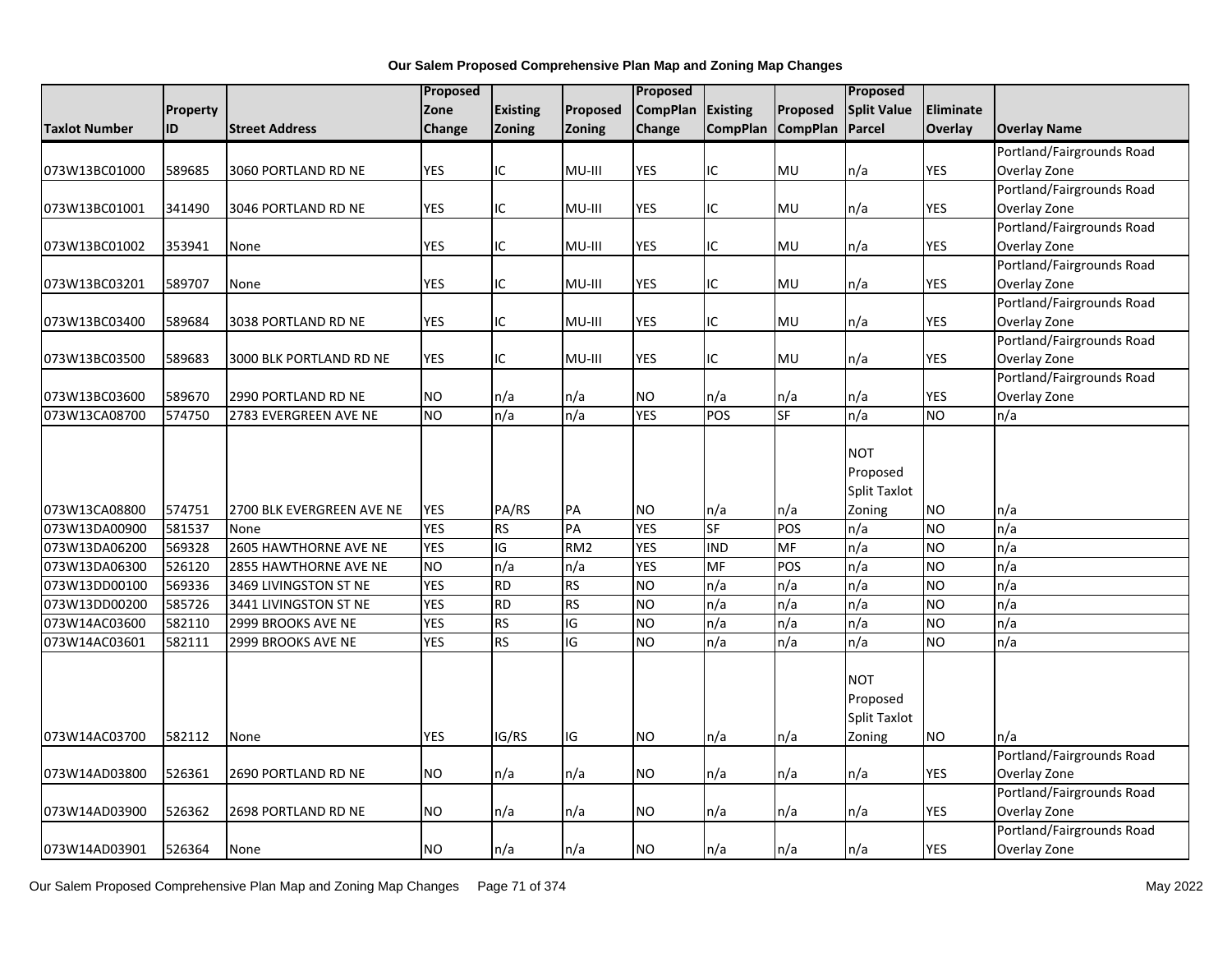|                      |                 |                       | Proposed       |                 |           | Proposed        |                         |                   | Proposed           |                  |                           |
|----------------------|-----------------|-----------------------|----------------|-----------------|-----------|-----------------|-------------------------|-------------------|--------------------|------------------|---------------------------|
|                      | <b>Property</b> |                       | Zone           | <b>Existing</b> | Proposed  | <b>CompPlan</b> | <b>Existing</b>         | Proposed          | <b>Split Value</b> | <b>Eliminate</b> |                           |
| <b>Taxlot Number</b> | ID              | <b>Street Address</b> | Change         | Zoning          | Zoning    | Change          |                         | CompPlan CompPlan | Parcel             | <b>Overlay</b>   | <b>Overlay Name</b>       |
|                      |                 |                       |                |                 |           |                 |                         |                   |                    |                  | Portland/Fairgrounds Road |
| 073W14AD04001        | 526350          | None                  | NO.            | n/a             | n/a       | NO              | n/a                     | n/a               | n/a                | YES              | Overlay Zone              |
|                      |                 |                       |                |                 |           |                 |                         |                   |                    |                  | Portland/Fairgrounds Road |
| 073W14AD04200        | 526367          | None                  | NO             | n/a             | n/a       | NO.             | n/a                     | n/a               | n/a                | <b>YES</b>       | Overlay Zone              |
| 073W14AD04504        | 357793          | None                  | <b>YES</b>     | CG              | IG        | $\overline{NO}$ | n/a                     | n/a               | n/a                | ŌИ               | n/a                       |
|                      |                 |                       |                |                 |           |                 |                         |                   |                    |                  |                           |
|                      |                 |                       |                |                 |           |                 |                         |                   | <b>NOT</b>         |                  |                           |
|                      |                 |                       |                |                 |           |                 |                         |                   | Proposed           |                  |                           |
|                      |                 |                       |                |                 |           |                 |                         |                   | Split Taxlot       |                  |                           |
| 073W14AD04600        | 526365          | 1915 SILVERTON RD NE  | <b>YES</b>     | CG/IC           | <b>CG</b> | NO              | n/a                     | n/a               | Zoning             | <b>NO</b>        | n/a                       |
| 073W14BB00200        | 526471          | 2830 BROADWAY ST NE   | <b>YES</b>     | <b>CR</b>       | MU-III    | <b>YES</b>      | COM                     | <b>MU</b>         | n/a                | <b>NO</b>        | n/a                       |
| 073W14BB00201        | 526472          | None                  | <b>YES</b>     | <b>CR</b>       | MU-III    | <b>YES</b>      | COM                     | MU                | n/a                | <b>NO</b>        | n/a                       |
| 073W14BB00202        | 320696          | 2822 BROADWAY ST NE   | <b>YES</b>     | CR              | MU-III    | <b>YES</b>      | $\overline{\text{COM}}$ | <b>MU</b>         | n/a                | ŌИ               | n/a                       |
| 073W14BB00400        | 526485          | 2965 BROADWAY ST NE   | <b>YES</b>     | <b>CR</b>       | MU-III    | <b>YES</b>      | COM                     | MU                | n/a                | <b>NO</b>        | n/a                       |
| 073W14BB00500        | 526484          | 2955 BROADWAY ST NE   | <b>YES</b>     | <b>CR</b>       | MU-III    | <b>YES</b>      | COM                     | MU                | n/a                | <b>NO</b>        | n/a                       |
| 073W14BB00901        | 581861          | 455 BLILER AVE NE     | <b>YES</b>     | 6               | MU-III    | <b>YES</b>      | <b>COM</b>              | <b>MU</b>         | n/a                | <b>NO</b>        | n/a                       |
| 073W14BB08200        | 322081          | 2801 BROADWAY ST NE   | <b>YES</b>     | $\overline{c}$  | MU-III    | <b>YES</b>      | <b>COM</b>              | <b>MU</b>         | n/a                | ŌИ               | n/a                       |
| 073W14BB08300        | 322084          | 2927 BROADWAY ST NE   | <b>YES</b>     | <b>CR</b>       | MU-III    | <b>YES</b>      | COM                     | MU                | n/a                | <b>NO</b>        | n/a                       |
| 073W14BB08500        | 322087          | 2849 BROADWAY ST NE   | <b>YES</b>     | CG/CR           | MU-III    | <b>YES</b>      | COM                     | MU                | n/a                | <b>NO</b>        | n/a                       |
| 073W14BC06600        | 587655          | 2460 4TH ST NE        | N <sub>O</sub> | n/a             | n/a       | <b>YES</b>      | <b>MF</b>               | <b>SF</b>         | n/a                | <b>NO</b>        | n/a                       |
| 073W14BC14100        | 571921          | 515 PINE ST NE        | <b>YES</b>     | <b>CR</b>       | $MU-I$    | <b>YES</b>      | COM                     | MU                | n/a                | <b>NO</b>        | n/a                       |
| 073W14BC14200        | 571920          | 505 PINE ST NE        | <b>YES</b>     | $\overline{c}$  | $MU-I$    | <b>YES</b>      | <b>COM</b>              | <b>MU</b>         | n/a                | <b>NO</b>        | n/a                       |
| 073W14BC14300        | 571922          | None                  | <b>YES</b>     | <b>CR</b>       | $MU-I$    | <b>YES</b>      | COM                     | MU                | n/a                | <b>NO</b>        | n/a                       |
| 073W14BC14400        | 571923          | 2350 BROADWAY ST NE   | <b>YES</b>     | <b>CR</b>       | $MU-I$    | <b>YES</b>      | COM                     | <b>MU</b>         | n/a                | <b>NO</b>        | n/a                       |
| 073W14BC15100        | 526433          | 2365 BROADWAY ST NE   | <b>YES</b>     | <b>CR</b>       | $MU-I$    | <b>YES</b>      | $\overline{\text{COM}}$ | <b>MU</b>         | n/a                | <b>NO</b>        | n/a                       |
| 073W14BC15200        | 526431          | 2315 BROADWAY ST NE   | <b>YES</b>     | <b>CR</b>       | $MU-I$    | <b>YES</b>      | COM                     | <b>MU</b>         | n/a                | <b>NO</b>        | n/a                       |
| 073W14BC15300        | 526432          | 435 PINE ST NE        | <b>YES</b>     | <b>CR</b>       | $MU-I$    | <b>YES</b>      | COM                     | MU                | n/a                | <b>NO</b>        | n/a                       |
| 073W14BC15400        | 587711          | 425 PINE ST NE        | <b>YES</b>     | <b>CR</b>       | MU-I      | <b>YES</b>      | COM                     | <b>MU</b>         | n/a                | <b>NO</b>        | n/a                       |
| 073W14CA06800        | 577155          | 2210 HAZEL AVE NE     | <b>YES</b>     | RS              | <b>NH</b> | <b>YES</b>      | $S$ F                   | <b>MU</b>         | n/a                | ŌИ               | n/a                       |
| 073W14CA06900        | 577156          | 823 HIGHLAND AVE NE   | <b>YES</b>     | <b>RS</b>       | <b>NH</b> | <b>YES</b>      | SF                      | MU                | n/a                | <b>NO</b>        | n/a                       |
| 073W14CA07000        | 577153          | 875 HIGHLAND AVE NE   | <b>YES</b>     | <b>RS</b>       | <b>NH</b> | <b>YES</b>      | SF                      | MU                | n/a                | <b>NO</b>        | n/a                       |
| 073W14CA07100        | 577154          | 2307 LAUREL AVE NE    | <b>YES</b>     | RS              | <b>NH</b> | <b>YES</b>      | <b>SF</b>               | MU                | n/a                | <b>NO</b>        | n/a                       |
| 073W14CA13000        | 586278          | 872 HIGHLAND AVE NE   | <b>YES</b>     | <b>RS</b>       | <b>NH</b> | <b>YES</b>      | SF                      | <b>MU</b>         | n/a                | <b>NO</b>        | n/a                       |
| 073W14CA13100        | 586277          | 856 HIGHLAND AVE NE   | <b>YES</b>     | <b>RS</b>       | <b>NH</b> | <b>YES</b>      | SF                      | MU                | n/a                | <b>NO</b>        | n/a                       |
| 073W14CA14100        | 586289          | 838 HIGHLAND AVE NE   | <b>YES</b>     | RS              | <b>NH</b> | <b>YES</b>      | <b>SF</b>               | MU                | n/a                | <b>NO</b>        | n/a                       |
| 073W14CA14200        | 586288          | 800 HIGHLAND AVE NE   | <b>YES</b>     | <b>RS</b>       | <b>NH</b> | <b>YES</b>      | SF                      | MU                | n/a                | <b>NO</b>        | n/a                       |
| 073W14CB02400        | 571951          | 2395 5TH ST NE        | <b>YES</b>     | <b>CR</b>       | $MU-I$    | <b>YES</b>      | $S$ F                   | MU                | n/a                | <b>NO</b>        | n/a                       |
| 073W14CB03400        | 571961          | 2260 BROADWAY ST NE   | <b>YES</b>     | <b>CR</b>       | $MU-I$    | <b>YES</b>      | COM                     | MU                | n/a                | <b>NO</b>        | n/a                       |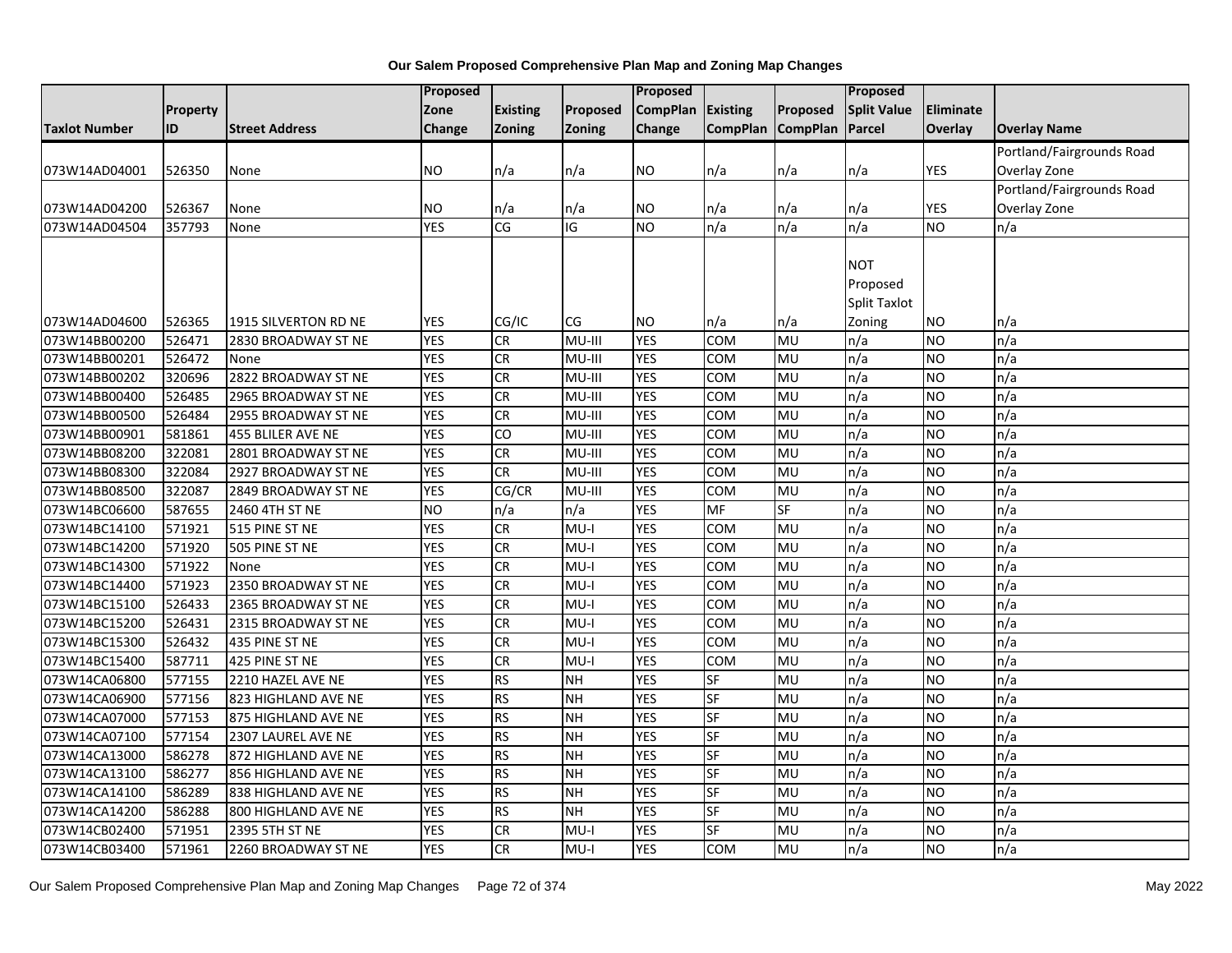|                      |                 |                        | Proposed   |                 |               | Proposed        |                 |                 | Proposed           |                  |                                    |
|----------------------|-----------------|------------------------|------------|-----------------|---------------|-----------------|-----------------|-----------------|--------------------|------------------|------------------------------------|
|                      | <b>Property</b> |                        | Zone       | <b>Existing</b> | Proposed      | <b>CompPlan</b> | Existing        | Proposed        | <b>Split Value</b> | <b>Eliminate</b> |                                    |
| <b>Taxlot Number</b> | ID              | <b>Street Address</b>  | Change     | <b>Zoning</b>   | <b>Zoning</b> | Change          | <b>CompPlan</b> | <b>CompPlan</b> | <b>Parcel</b>      | Overlay          | <b>Overlay Name</b>                |
| 073W14CB03500        | 571962          | 2280 BROADWAY ST NE    | <b>YES</b> | <b>CR</b>       | $MU-I$        | <b>YES</b>      | <b>COM</b>      | <b>MU</b>       | n/a                | <b>NO</b>        | n/a                                |
| 073W14CB03600        | 526500          | 490 PINE ST NE         | <b>YES</b> | CR/RS           | $MU-I$        | <b>YES</b>      | COM/SF          | MU              | n/a                | <b>NO</b>        | n/a                                |
| 073W14CB03700        | 526501          | 410 PINE ST NE         | <b>YES</b> | CR/RS           | $MU-I$        | <b>YES</b>      | COM/SF          | MU              | n/a                | <b>NO</b>        | n/a                                |
| 073W14CB03800        | 587712          | 410 PINE ST NE         | <b>YES</b> | CR              | $MU-I$        | <b>YES</b>      | COM             | MU              | n/a                | <b>NO</b>        | n/a                                |
| 073W14CB10900        | 577092          | 2160 BROADWAY ST NE    | <b>YES</b> | PA/RS           | PE            | <b>NO</b>       | n/a             | n/a             | n/a                | <b>NO</b>        | n/a                                |
| 073W14CB12500        | 526495          | 2025 BROADWAY ST NE    | <b>NO</b>  | n/a             | n/a           | <b>YES</b>      | <b>SF</b>       | POS             | n/a                | <b>NO</b>        | n/a                                |
|                      |                 |                        |            |                 |               |                 |                 |                 |                    |                  | <b>Compact Development Overlay</b> |
| 073W14CC02800        | 566884          | 1805 COTTAGE ST NE     | <b>NO</b>  | n/a             | n/a           | <b>NO</b>       | n/a             | n/a             | n/a                | <b>YES</b>       | Zone                               |
| 073W14CC14700        | 578195          | 2025 BROADWAY ST NE    | <b>NO</b>  | n/a             | n/a           | <b>YES</b>      | <b>SF</b>       | POS             | n/a                | <b>NO</b>        | n/a                                |
|                      |                 |                        |            |                 |               |                 |                 |                 |                    |                  | Portland/Fairgrounds Road          |
| 073W14CD01200        | 596404          | 2121 FAIRGROUNDS RD NE | <b>YES</b> | CG              | $MU-I$        | <b>YES</b>      | COM             | MU              | n/a                | YES              | Overlay Zone                       |
|                      |                 |                        |            |                 |               |                 |                 |                 |                    |                  | Portland/Fairgrounds Road          |
| 073W14CD01300        | 578031          | 2095 FAIRGROUNDS RD NE | YES        | CR              | MU-I          | YES             | COM             | <b>MU</b>       | n/a                | <b>YES</b>       | Overlay Zone                       |
|                      |                 |                        |            |                 |               |                 |                 |                 |                    |                  | Portland/Fairgrounds Road          |
| 073W14DA00500        | 526349          | None                   | <b>NO</b>  | n/a             | n/a           | <b>NO</b>       | n/a             | n/a             | n/a                | <b>YES</b>       | Overlay Zone                       |
|                      |                 |                        |            |                 |               |                 |                 |                 |                    |                  | Portland/Fairgrounds Road          |
| 073W14DA00600        | 526353          | 2680 PORTLAND RD NE    | <b>NO</b>  | n/a             | n/a           | <b>NO</b>       | n/a             | n/a             | n/a                | YES              | Overlay Zone                       |
|                      |                 |                        |            |                 |               |                 |                 |                 |                    |                  | Pine Street Mixed-Use Overlay      |
| 073W14DA00700        | 526347          | 2640 PORTLAND RD NE    | <b>YES</b> | ΙC              | $MU-I$        | <b>YES</b>      | IC              | MU              | n/a                | <b>YES</b>       | Zone                               |
|                      |                 |                        |            |                 |               |                 |                 |                 |                    |                  | Pine Street Mixed-Use Overlay      |
| 073W14DA01000        | 526518          | None                   | <b>NO</b>  | n/a             | n/a           | <b>NO</b>       | n/a             | n/a             | n/a                | <b>YES</b>       | Zone                               |
|                      |                 |                        |            |                 |               |                 |                 |                 |                    |                  | Pine Street Mixed-Use Overlay      |
| 073W14DB01400        | 526520          | 1380 SILVERTON RD NE   | <b>YES</b> | CG              | $MU-I$        | <b>YES</b>      | <b>COM</b>      | MU              | n/a                | YES              | Zone                               |
|                      |                 |                        |            |                 |               |                 |                 |                 |                    |                  | Pine Street Mixed-Use Overlay      |
| 073W14DB01500        | 526519          | None                   | <b>YES</b> | CG/IC           | $MU-I$        | <b>YES</b>      | COM/IC          | MU              | n/a                | <b>YES</b>       | Zone                               |
|                      |                 |                        |            |                 |               |                 |                 |                 |                    |                  | Pine Street Mixed-Use Overlay      |
| 073W14DB01700        | 573263          | 2495 FAIRGROUNDS RD NE | YES        | CG              | $MU-I$        | YES             | COM             | <b>MU</b>       | n/a                | <b>YES</b>       | Zone                               |
|                      |                 |                        |            |                 |               |                 |                 |                 |                    |                  | Pine Street Mixed-Use Overlay      |
| 073W14DB01800        | 573262          | 2385 FAIRGROUNDS RD NE | <b>YES</b> | CG              | MU-I          | <b>YES</b>      | <b>COM</b>      | MU              | n/a                | <b>YES</b>       | Zone                               |
| 073W14DB01900        | 573265          | 2385 FAIRGROUNDS RD NE | <b>YES</b> | CG              | $MU-I$        | <b>YES</b>      | <b>COM</b>      | <b>MU</b>       | n/a                | <b>NO</b>        | n/a                                |
|                      |                 |                        |            |                 |               |                 |                 |                 |                    |                  | Pine Street Mixed-Use Overlay      |
| 073W14DB02000        | 526517          | 2325 FAIRGROUNDS RD NE | <b>YES</b> | CG/RM2          | $MU-I$        | <b>YES</b>      | <b>COM</b>      | MU              | n/a                | <b>YES</b>       | Zone                               |
| 073W14DB05400        | 573264          | 1290 HIGHLAND AVE NE   | <b>YES</b> | CG              | $MU-I$        | <b>YES</b>      | COM             | MU              | n/a                | <b>NO</b>        | n/a                                |
|                      |                 |                        |            |                 |               |                 |                 |                 |                    |                  | Pine Street Mixed-Use Overlay      |
| 073W14DB10100        | 339259          | 2615 PORTLAND RD NE    | <b>YES</b> | CG              | PA            | <b>YES</b>      | COM             | POS             | n/a                | <b>YES</b>       | Zone                               |
|                      |                 |                        |            |                 |               |                 |                 |                 |                    |                  | Pine Street Mixed-Use Overlay      |
| 073W14DB10201        | 342457          | None                   | <b>YES</b> | CG              | PA            | <b>YES</b>      | <b>COM</b>      | POS             | n/a                | <b>YES</b>       | Zone                               |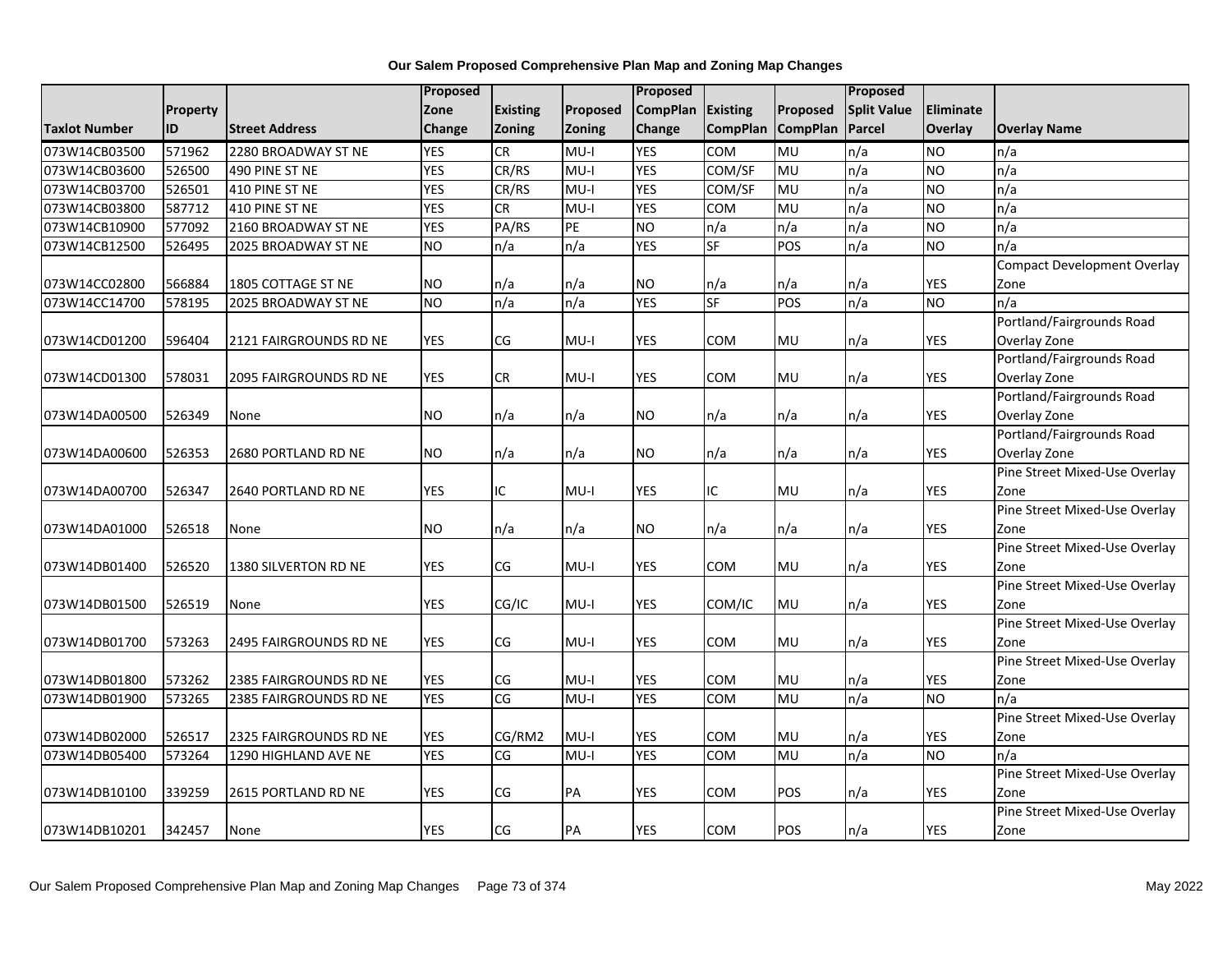|                      |                 |                       | Proposed      |                 |               | Proposed        |                 |                   | Proposed           |                |                                       |
|----------------------|-----------------|-----------------------|---------------|-----------------|---------------|-----------------|-----------------|-------------------|--------------------|----------------|---------------------------------------|
|                      | <b>Property</b> |                       | Zone          | <b>Existing</b> | Proposed      | <b>CompPlan</b> | <b>Existing</b> | <b>Proposed</b>   | <b>Split Value</b> | Eliminate      |                                       |
| <b>Taxlot Number</b> | ID              | <b>Street Address</b> | <b>Change</b> | <b>Zoning</b>   | <b>Zoning</b> | Change          |                 | CompPlan CompPlan | Parcel             | <b>Overlay</b> | <b>Overlay Name</b>                   |
|                      |                 |                       |               |                 |               |                 |                 |                   |                    |                | Pine Street Mixed-Use Overlay         |
| 073W14DB10300        | 339261          | 2645 PORTLAND RD NE   | <b>YES</b>    | CG              | MU-I          | YES             | COM             | <b>MU</b>         | n/a                | YES            | Zone                                  |
|                      |                 |                       |               |                 |               |                 |                 |                   |                    |                | Pine Street Mixed-Use Overlay         |
| 073W14DB10400        | 339262          | <b>O PINE ST NE</b>   | <b>YES</b>    | CG              | MU-I          | <b>YES</b>      | <b>COM</b>      | <b>MU</b>         | n/a                | YES            | Zone                                  |
|                      |                 |                       |               |                 |               |                 |                 |                   |                    |                | Pine Street Mixed-Use Overlay         |
| 073W14DB10500        | 343823          | 2634 BROOKS AVE NE    | <b>NO</b>     | n/a             | n/a           | NO.             | n/a             | n/a               | n/a                | YES            | Zone                                  |
|                      |                 |                       |               |                 |               |                 |                 |                   |                    |                | Pine Street Mixed-Use Overlay         |
| 073W14DB10600        | 343824          | 2638 BROOKS AVE NE    | <b>NO</b>     | n/a             | n/a           | NO.             | n/a             | n/a               | n/a                | YES            | Zone                                  |
|                      |                 |                       |               |                 |               |                 |                 |                   |                    |                | Pine Street Mixed-Use Overlay         |
| 073W14DB10700        | 343825          | 2642 BROOKS AVE NE    | <b>NO</b>     | n/a             | n/a           | <b>NO</b>       | n/a             | n/a               | n/a                | YES            | Zone                                  |
|                      |                 |                       |               |                 |               |                 |                 |                   |                    |                | Pine Street Mixed-Use Overlay         |
| 073W14DB10800        | 343826          | 2646 BROOKS AVE NE    | <b>NO</b>     | n/a             | n/a           | NO.             | n/a             | n/a               | n/a                | YES            | Zone                                  |
|                      |                 |                       |               |                 |               |                 |                 |                   |                    |                | Pine Street Mixed-Use Overlay         |
| 073W14DB10900        | 343827          | 2650 BROOKS AVE NE    | <b>NO</b>     | n/a             | n/a           | NO              | n/a             | n/a               | n/a                | YES            | Zone                                  |
|                      |                 |                       |               |                 |               |                 |                 |                   |                    |                | Pine Street Mixed-Use Overlay         |
| 073W14DB11000        | 343828          | 2698 BROOKS AVE NE    | <b>NO</b>     | n/a             | n/a           | NO.             | n/a             | n/a               | n/a                | YES            | Zone                                  |
|                      |                 |                       |               |                 |               |                 |                 |                   |                    |                | Pine Street Mixed-Use Overlay         |
| 073W14DB11100        | 343829          | 2694 BROOKS AVE NE    | <b>NO</b>     | n/a             | n/a           | NO.             | n/a             | n/a               | n/a                | <b>YES</b>     | Zone                                  |
|                      |                 |                       |               |                 |               |                 |                 |                   |                    |                | Pine Street Mixed-Use Overlay         |
| 073W14DB11200        | 343830          | 2690 BROOKS AVE NE    | <b>NO</b>     | n/a             | n/a           | <b>NO</b>       | n/a             | n/a               | n/a                | YES            | Zone                                  |
|                      |                 |                       |               |                 |               |                 |                 |                   |                    |                | Pine Street Mixed-Use Overlay         |
| 073W14DB11300        | 343831          | 2686 BROOKS AVE NE    | <b>NO</b>     | n/a             | n/a           | <b>NO</b>       | n/a             | n/a               | n/a                | <b>YES</b>     | Zone                                  |
|                      |                 |                       |               |                 |               |                 |                 |                   |                    |                | Pine Street Mixed-Use Overlay         |
| 073W14DB11400        | 343832          | 2682 BROOKS AVE NE    | <b>NO</b>     | n/a             | n/a           | NO.             | n/a             | n/a               | n/a                | YES            | Zone                                  |
|                      |                 |                       |               |                 |               |                 |                 |                   |                    |                | Pine Street Mixed-Use Overlay         |
| 073W14DB11500        | 343833          | 2678 BROOKS AVE NE    | <b>NO</b>     | n/a             | n/a           | <b>NO</b>       | n/a             | n/a               | n/a                | YES            | Zone                                  |
|                      |                 |                       |               |                 |               |                 |                 |                   |                    |                | Pine Street Mixed-Use Overlay         |
| 073W14DB11600        | 343834          | 2674 BROOKS AVE NE    | <b>NO</b>     | n/a             | n/a           | NO.             | n/a             | n/a               | n/a                | YES            | Zone                                  |
|                      |                 |                       |               |                 |               |                 |                 |                   |                    | YES            | Pine Street Mixed-Use Overlay         |
| 073W14DB11700        | 343835          | 2670 BROOKS AVE NE    | <b>NO</b>     | n/a             | n/a           | NO.             | n/a             | n/a               | n/a                |                | Zone                                  |
|                      | 343836          |                       | <b>NO</b>     |                 |               | <b>NO</b>       |                 |                   |                    | YES            | Pine Street Mixed-Use Overlay         |
| 073W14DB11800        |                 | 2662 BROOKS AVE NE    |               | n/a             | n/a           |                 | n/a             | n/a               | n/a                |                | Zone<br>Pine Street Mixed-Use Overlay |
| 073W14DB11900        | 343837          | 2658 BROOKS AVE NE    | <b>NO</b>     | n/a             | n/a           | NO.             | n/a             | n/a               | n/a                | YES            | Zone                                  |
|                      |                 |                       |               |                 |               |                 |                 |                   |                    |                | Pine Street Mixed-Use Overlay         |
| 073W14DB12000        | 343838          | 2654 BROOKS AVE NE    | <b>NO</b>     | n/a             | n/a           | <b>NO</b>       | n/a             | n/a               | n/a                | YES            | Zone                                  |
|                      |                 |                       |               |                 |               |                 |                 |                   |                    |                | Pine Street Mixed-Use Overlay         |
| 073W14DB12100        | 343839          | 2602 BROOKS AVE NE    | <b>NO</b>     | n/a             | n/a           | <b>NO</b>       | n/a             | n/a               | n/a                | <b>YES</b>     | Zone                                  |
|                      |                 |                       |               |                 |               |                 |                 |                   |                    |                |                                       |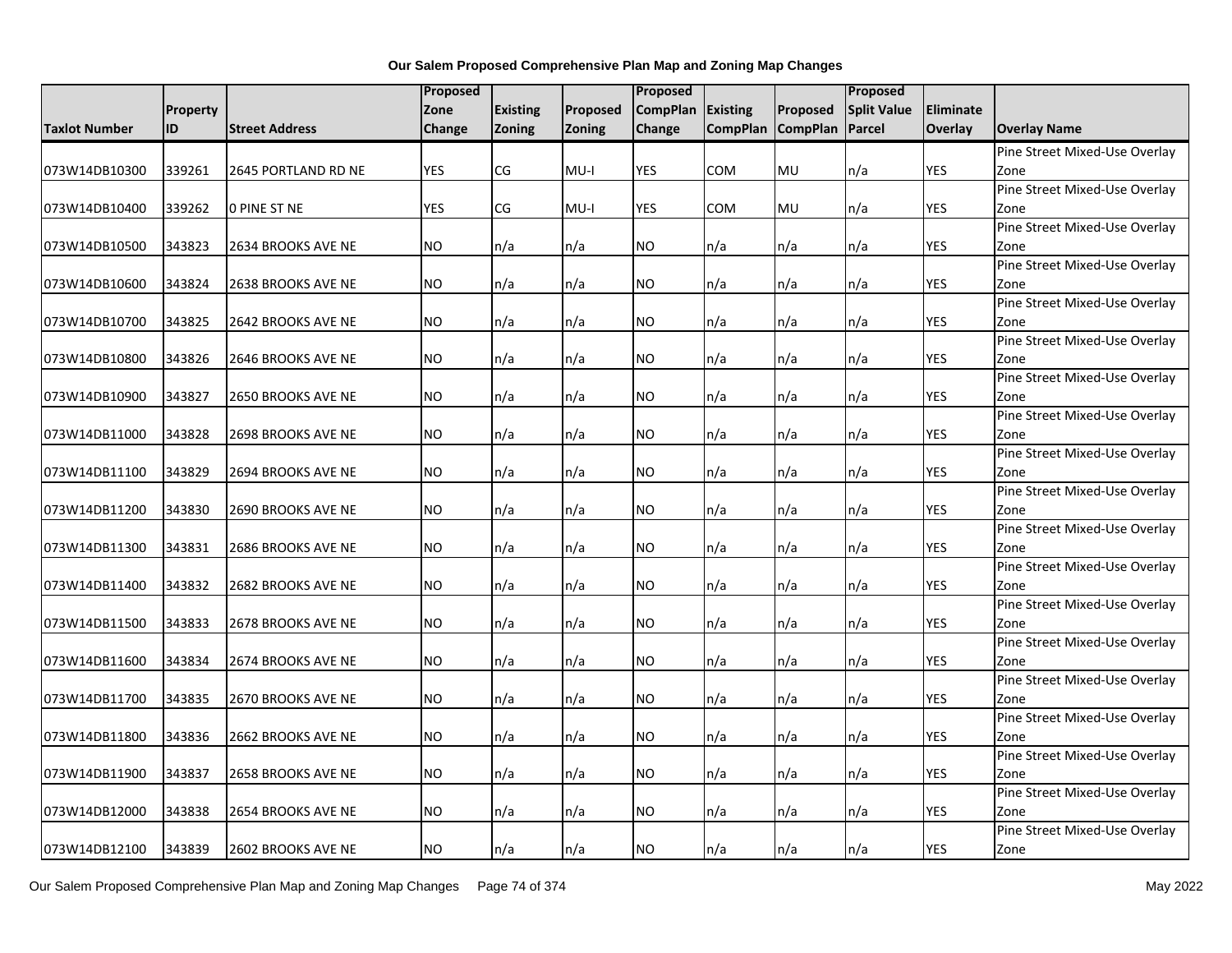|                      |                 |                           | <b>Proposed</b> |                 |          | Proposed        |                 |                 | Proposed           |                  |                               |
|----------------------|-----------------|---------------------------|-----------------|-----------------|----------|-----------------|-----------------|-----------------|--------------------|------------------|-------------------------------|
|                      | <b>Property</b> |                           | Zone            | <b>Existing</b> | Proposed | <b>CompPlan</b> | <b>Existing</b> | Proposed        | <b>Split Value</b> | <b>Eliminate</b> |                               |
| <b>Taxlot Number</b> | <b>ID</b>       | <b>Street Address</b>     | <b>Change</b>   | <b>Zoning</b>   | Zoning   | Change          | <b>CompPlan</b> | <b>CompPlan</b> | Parcel             | <b>Overlay</b>   | <b>Overlay Name</b>           |
|                      |                 |                           |                 |                 |          |                 |                 |                 |                    |                  | Pine Street Mixed-Use Overlay |
| 073W14DB12200        | 343840          | 2606 BROOKS AVE NE        | <b>NO</b>       | n/a             | n/a      | NO.             | n/a             | n/a             | n/a                | <b>YES</b>       | Zone                          |
|                      |                 |                           |                 |                 |          |                 |                 |                 |                    |                  | Pine Street Mixed-Use Overlay |
| 073W14DB12300        | 343841          | 2610 BROOKS AVE NE        | <b>NO</b>       | n/a             | n/a      | NO.             | n/a             | n/a             | n/a                | YES              | Zone                          |
|                      |                 |                           |                 |                 |          |                 |                 |                 |                    |                  | Pine Street Mixed-Use Overlay |
| 073W14DB12400        | 343842          | 2614 BROOKS AVE NE        | <b>NO</b>       | n/a             | n/a      | NO.             | n/a             | n/a             | n/a                | <b>YES</b>       | Zone                          |
|                      |                 |                           |                 |                 |          |                 |                 |                 |                    |                  | Pine Street Mixed-Use Overlay |
| 073W14DB12500        | 343843          | 2618 BROOKS AVE NE        | <b>NO</b>       | n/a             | n/a      | NO.             | n/a             | n/a             | n/a                | <b>YES</b>       | Zone                          |
|                      |                 |                           |                 |                 |          |                 |                 |                 |                    |                  | Pine Street Mixed-Use Overlay |
| 073W14DB12600        | 343844          | 2622 BROOKS AVE NE        | <b>NO</b>       | n/a             | n/a      | NO.             | n/a             | n/a             | n/a                | <b>YES</b>       | Zone                          |
|                      |                 |                           |                 |                 |          |                 |                 |                 |                    |                  | Pine Street Mixed-Use Overlay |
| 073W14DB12700        | 343845          | 2626 BROOKS AVE NE        | <b>NO</b>       | n/a             | n/a      | NO.             | n/a             | n/a             | n/a                | YES              | Zone                          |
|                      |                 |                           |                 |                 |          |                 |                 |                 |                    |                  | Pine Street Mixed-Use Overlay |
| 073W14DB12800        | 343846          | <b>2630 BROOKS AVE NE</b> | <b>NO</b>       | n/a             | n/a      | NO.             | n/a             | n/a             | n/a                | <b>YES</b>       | Zone                          |
|                      |                 |                           |                 |                 |          |                 |                 |                 |                    |                  | Pine Street Mixed-Use Overlay |
| 073W14DB12900        | 343847          | None                      | <b>NO</b>       | n/a             | n/a      | NO.             | n/a             | n/a             | n/a                | YES              | Zone                          |
| 073W14DC00100        | 526510          | None                      | <b>YES</b>      | IC              | I-UM     | <b>YES</b>      | IC              | MU              | n/a                | <b>NO</b>        | n/a                           |
| 073W14DC00200        | 582465          | 1370 SMITH ST NE          | <b>YES</b>      | IC              | $MU-I$   | <b>YES</b>      | IC              | MU              | n/a                | <b>NO</b>        | n/a                           |
|                      |                 |                           |                 |                 |          |                 |                 |                 |                    |                  | Portland/Fairgrounds Road     |
| 073W14DC00300        | 582466          | 1360 SMITH ST NE          | <b>YES</b>      | IC              | MU-I     | YES             | ΙC              | <b>MU</b>       | n/a                | <b>YES</b>       | Overlay Zone                  |
|                      |                 |                           |                 |                 |          |                 |                 |                 |                    |                  | Portland/Fairgrounds Road     |
| 073W14DC00400        | 582467          | 1300 BLK SMITH ST NE      | <b>YES</b>      | CG/IC           | MU-I     | YES             | COM/IC          | <b>MU</b>       | n/a                | <b>YES</b>       | Overlay Zone                  |
|                      |                 |                           |                 |                 |          |                 |                 |                 |                    |                  | Portland/Fairgrounds Road     |
| 073W14DC00500        | 582468          | 1300 BLK SMITH ST NE      | <b>YES</b>      | CG              | $MU-I$   | <b>YES</b>      | COM             | MU              | n/a                | <b>YES</b>       | Overlay Zone                  |
|                      |                 |                           |                 |                 |          |                 |                 |                 |                    |                  | Portland/Fairgrounds Road     |
| 073W14DC00600        | 582469          | 2390 FAIRGROUNDS RD NE    | <b>YES</b>      | CG              | $MU-I$   | <b>YES</b>      | <b>COM</b>      | MU              | n/a                | <b>YES</b>       | Overlay Zone                  |
|                      |                 |                           |                 |                 |          |                 |                 |                 |                    |                  | Portland/Fairgrounds Road     |
| 073W14DC00800        | 582470          | 2380 FAIRGROUNDS RD NE    | <b>YES</b>      | CG              | MU-I     | YES             | COM             | <b>MU</b>       | n/a                | <b>YES</b>       | Overlay Zone                  |
|                      |                 |                           |                 |                 |          |                 |                 |                 |                    |                  | Portland/Fairgrounds Road     |
| 073W14DC00900        | 582472          | 2370 FAIRGROUNDS RD NE    | <b>YES</b>      | CG              | $MU-I$   | YES             | COM             | <b>MU</b>       | n/a                | YES              | Overlay Zone                  |
|                      |                 |                           |                 |                 |          |                 |                 |                 |                    |                  | Portland/Fairgrounds Road     |
| 073W14DC01000        | 582473          | 2360 FAIRGROUNDS RD NE    | <b>YES</b>      | CG              | MU-I     | YES             | COM             | <b>MU</b>       | n/a                | YES              | Overlay Zone                  |
|                      |                 |                           |                 |                 |          |                 |                 |                 |                    |                  | Portland/Fairgrounds Road     |
| 073W14DC01100        | 582474          | 2320 FAIRGROUNDS RD NE    | <b>YES</b>      | CG              | MU-I     | <b>YES</b>      | COM             | <b>MU</b>       | n/a                | <b>YES</b>       | Overlay Zone                  |
|                      |                 |                           | <b>YES</b>      |                 |          |                 |                 |                 | n/a                |                  | Portland/Fairgrounds Road     |
| 073W14DC01200        | 582475          | None                      |                 | CG              | MU-I     | YES             | COM             | <b>MU</b>       |                    | YES              | Overlay Zone                  |
|                      |                 |                           |                 |                 |          |                 |                 |                 |                    |                  | Portland/Fairgrounds Road     |
| 073W14DC01300        | 582476          | 1343 HALL ST NE           | <b>YES</b>      | CG              | MU-I     | <b>YES</b>      | COM             | <b>MU</b>       | n/a                | <b>YES</b>       | Overlay Zone                  |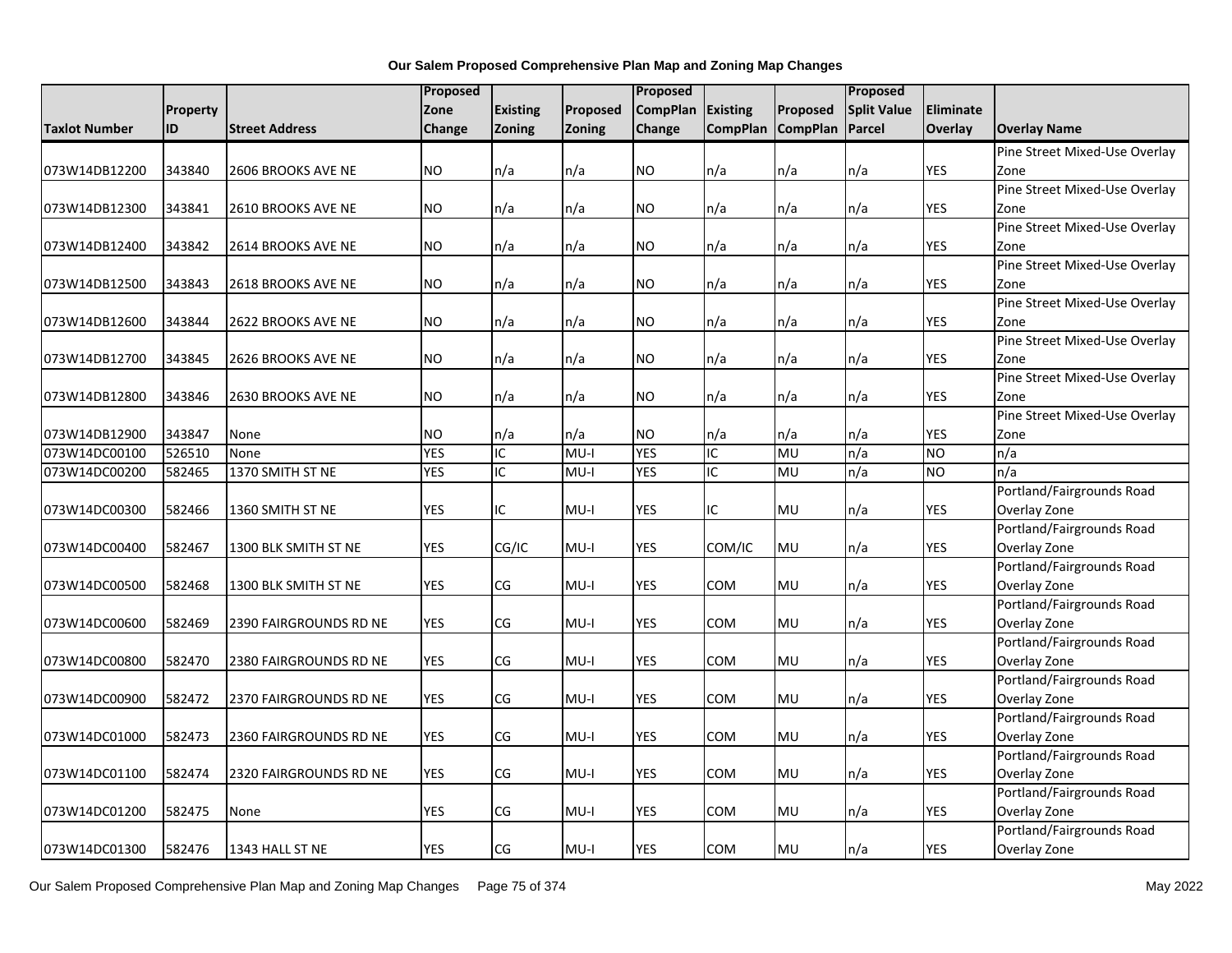|                      |          |                        | <b>Proposed</b> |                        |          | <b>Proposed</b> |                 |                 | Proposed           |                  |                           |
|----------------------|----------|------------------------|-----------------|------------------------|----------|-----------------|-----------------|-----------------|--------------------|------------------|---------------------------|
|                      | Property |                        | Zone            | <b>Existing</b>        | Proposed | <b>CompPlan</b> | <b>Existing</b> | Proposed        | <b>Split Value</b> | <b>Eliminate</b> |                           |
| <b>Taxlot Number</b> | ID       | <b>Street Address</b>  | Change          | <b>Zoning</b>          | Zoning   | Change          | <b>CompPlan</b> | <b>CompPlan</b> | Parcel             | <b>Overlay</b>   | <b>Overlay Name</b>       |
|                      |          |                        |                 |                        |          |                 |                 |                 |                    |                  | Portland/Fairgrounds Road |
| 073W14DC01400        | 582477   | 1355 HALL ST NE        | <b>YES</b>      | ΙC                     | $MU-I$   | <b>YES</b>      | IC              | <b>MU</b>       | n/a                | <b>YES</b>       | Overlay Zone              |
|                      |          |                        |                 |                        |          |                 |                 |                 |                    |                  | Portland/Fairgrounds Road |
| 073W14DC01500        | 582478   | 1365 HALL ST NE        | <b>YES</b>      | ΙC                     | MU-I     | YES             | IC              | <b>MU</b>       | n/a                | <b>YES</b>       | Overlay Zone              |
| 073W14DC01600        | 582479   | 1375 HALL ST NE        | <b>YES</b>      | IC                     | $MU-I$   | <b>YES</b>      | IC              | MU              | n/a                | <b>NO</b>        | n/a                       |
| 073W14DC01700        | 582480   | 1300 BLK HALL ST NE    | <b>YES</b>      | $\overline{\text{CG}}$ | $MU-I$   | <b>YES</b>      | <b>COM</b>      | MU              | n/a                | <b>NO</b>        | n/a                       |
| 073W14DC01800        | 582481   | 1360 HALL ST NE        | <b>YES</b>      | CG                     | $MU-I$   | <b>YES</b>      | COM             | MU              | n/a                | <b>NO</b>        | n/a                       |
| 073W14DC01900        | 582482   | 1350 HALL ST NE        | <b>YES</b>      | CG                     | $MU-I$   | <b>YES</b>      | COM             | MU              | n/a                | NO.              | n/a                       |
|                      |          |                        |                 |                        |          |                 |                 |                 |                    |                  | Portland/Fairgrounds Road |
| 073W14DC02000        | 582483   | 1330 HALL ST NE        | <b>YES</b>      | CG                     | MU-I     | YES             | <b>COM</b>      | MU              | n/a                | <b>YES</b>       | Overlay Zone              |
|                      |          |                        |                 |                        |          |                 |                 |                 |                    |                  | Portland/Fairgrounds Road |
| 073W14DC02100        | 582484   | 2290 FAIRGROUNDS RD NE | <b>YES</b>      | CG                     | $MU-I$   | <b>YES</b>      | COM             | <b>MU</b>       | n/a                | <b>YES</b>       | Overlay Zone              |
|                      |          |                        |                 |                        |          |                 |                 |                 |                    |                  | Portland/Fairgrounds Road |
| 073W14DC02200        | 582485   | 2288 FAIRGROUNDS RD NE | <b>YES</b>      | CG                     | $MU-I$   | <b>YES</b>      | COM             | <b>MU</b>       | n/a                | <b>YES</b>       | Overlay Zone              |
|                      |          |                        |                 |                        |          |                 |                 |                 |                    |                  | Portland/Fairgrounds Road |
| 073W14DC02300        | 582486   | 2240 FAIRGROUNDS RD NE | <b>YES</b>      | CG                     | $MU-I$   | YES             | <b>COM</b>      | <b>MU</b>       | n/a                | <b>YES</b>       | Overlay Zone              |
|                      |          |                        |                 |                        |          |                 |                 |                 |                    |                  | Portland/Fairgrounds Road |
| 073W14DC02400        | 575923   | 2234 FAIRGROUNDS RD NE | <b>YES</b>      | CG                     | MU-I     | <b>YES</b>      | COM             | <b>MU</b>       | n/a                | <b>YES</b>       | Overlay Zone              |
|                      |          |                        |                 |                        |          |                 |                 |                 |                    |                  | Portland/Fairgrounds Road |
| 073W14DC02500        | 575924   | 1235 WOODROW ST NE     | YES             | CG                     | MU-I     | YES             | <b>COM</b>      | <b>MU</b>       | n/a                | YES              | Overlay Zone              |
| 073W14DC02600        | 575925   | 1375 WOODROW ST NE     | <b>YES</b>      | CG/IC                  | $MU-I$   | <b>YES</b>      | COM/IC          | MU              | n/a                | <b>NO</b>        | n/a                       |
| 073W14DC02700        | 526508   | None                   | <b>YES</b>      | IC                     | $MU-I$   | <b>YES</b>      | IC              | MU              | n/a                | <b>NO</b>        | n/a                       |
| 073W14DC02800        | 575932   | 1290 WOODROW ST NE     | <b>YES</b>      | IC                     | $MU-I$   | <b>YES</b>      | <b>COM</b>      | MU              | n/a                | <b>NO</b>        | n/a                       |
| 073W14DC03100        | 575929   | 1260 WOODROW ST NE     | <b>YES</b>      | CG                     | $MU-I$   | <b>YES</b>      | COM             | MU              | n/a                | <b>NO</b>        | n/a                       |
| 073W14DC03200        | 575928   | 1230 WOODROW ST NE     | <b>YES</b>      | $\overline{\text{CG}}$ | $MU-I$   | <b>YES</b>      | COM             | <b>DM</b>       | n/a                | <b>NO</b>        | n/a                       |
|                      |          |                        |                 |                        |          |                 |                 |                 |                    |                  | Portland/Fairgrounds Road |
| 073W14DC03300        | 575927   | 1230 WOODROW ST NE     | <b>YES</b>      | CG                     | MU-I     | <b>YES</b>      | <b>COM</b>      | <b>MU</b>       | n/a                | <b>YES</b>       | Overlay Zone              |
|                      |          |                        |                 |                        |          |                 |                 |                 |                    |                  | Portland/Fairgrounds Road |
| 073W14DC03400        | 575926   | 2222 FAIRGROUNDS RD NE | <b>YES</b>      | CG                     | $MU-I$   | <b>YES</b>      | <b>COM</b>      | <b>MU</b>       | n/a                | <b>YES</b>       | Overlay Zone              |
|                      |          |                        |                 |                        |          |                 |                 |                 |                    |                  | Portland/Fairgrounds Road |
| 073W14DC03500        | 526506   | 2150 FAIRGROUNDS RD NE | YES             | IС                     | MU-I     | YES             | IC              | <b>MU</b>       | n/a                | <b>YES</b>       | Overlay Zone              |
|                      |          |                        |                 |                        |          |                 |                 |                 |                    |                  | Portland/Fairgrounds Road |
| 073W14DC03501        | 170003   | 1255 SUNNYVIEW RD NE   | <b>YES</b>      | ΙC                     | $MU-I$   | <b>YES</b>      | IC              | <b>MU</b>       | n/a                | <b>YES</b>       | Overlay Zone              |
| 073W14DC03600        | 526504   | None                   | <b>YES</b>      | IC                     | $MU-I$   | <b>YES</b>      | IC              | MU              | n/a                | <b>NO</b>        | n/a                       |
| 073W14DC03700        | 586639   | 1210 SUNNYVIEW RD NE   | <b>YES</b>      | $\overline{\text{CG}}$ | $MU-I$   | <b>YES</b>      | COM             | MU              | n/a                | <b>NO</b>        | n/a                       |
| 073W14DC03800        | 586638   | 2090 WARNER ST NE      | <b>YES</b>      | ΙC                     | $MU-I$   | <b>YES</b>      | IC              | MU              | n/a                | NO.              | n/a                       |
| 073W14DC03900        | 586640   | 2084 WARNER ST NE      | <b>YES</b>      | ΙĊ                     | MU-I     | <b>YES</b>      | IC              | MU              | n/a                | <b>NO</b>        | n/a                       |
| 073W14DC04000        | 586641   | 2060 WARNER ST NE      | <b>YES</b>      | IC                     | $MU-I$   | <b>YES</b>      | IC              | MU              | n/a                | <b>NO</b>        | n/a                       |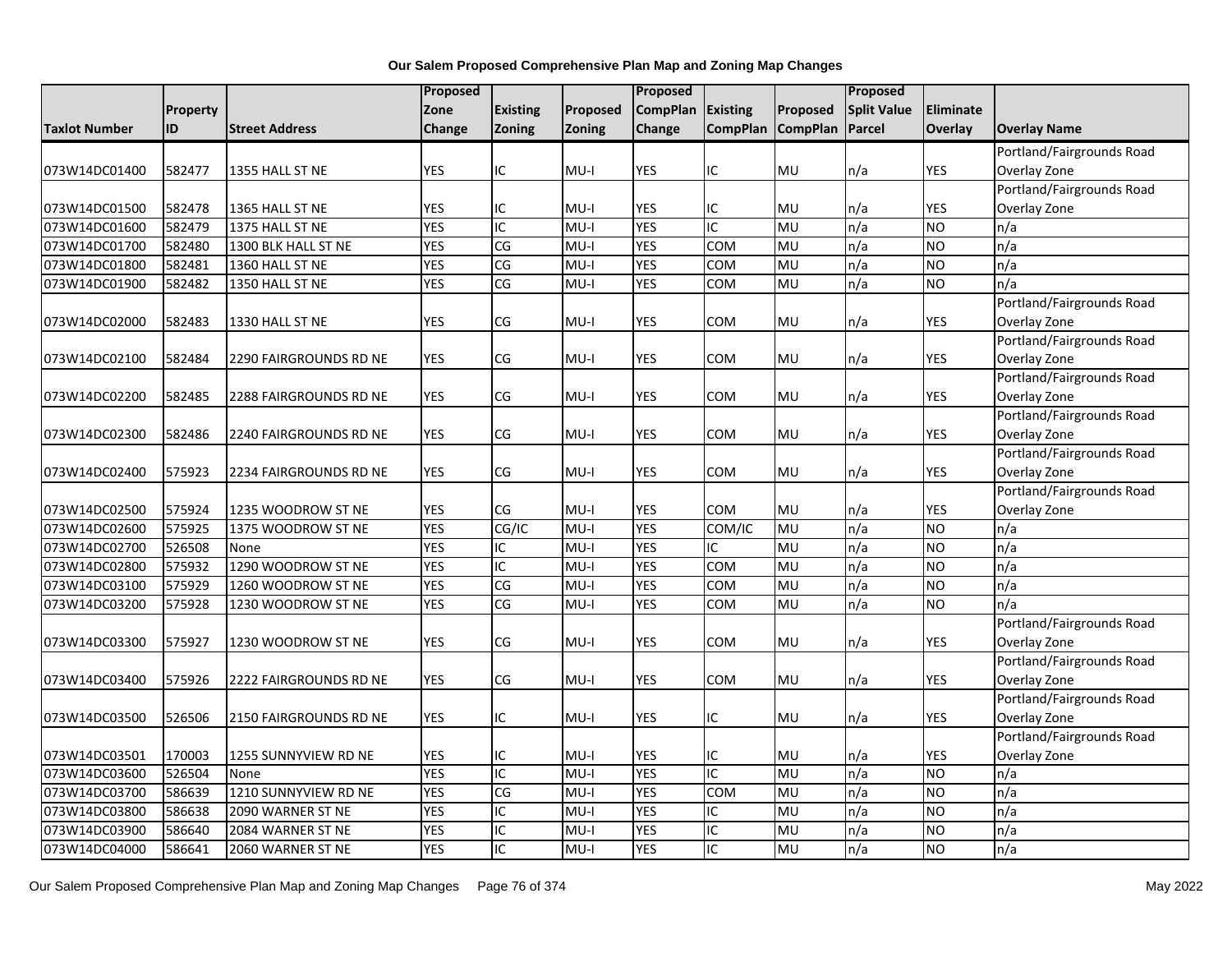| <b>Existing</b><br><b>CompPlan</b><br><b>Split Value</b><br>Eliminate<br>Zone<br>Proposed<br><b>Existing</b><br>Proposed<br>Property<br>ID<br><b>Street Address</b><br>Zoning<br><b>CompPlan</b><br><b>CompPlan</b><br><b>Parcel</b><br>Overlay<br>Change<br>Zoning<br>Change<br><b>Overlay Name</b><br><b>YES</b><br>IC<br>IC<br>MU<br>586642<br>$MU-I$<br><b>YES</b><br>n/a<br><b>NO</b><br>2060 WARNER ST NE<br>n/a<br><b>YES</b><br>CR<br>$MU-I$<br><b>YES</b><br><b>COM</b><br>578035<br>MU<br>n/a<br><b>NO</b><br>n/a<br>2020 CAPITOL ST NE<br><b>YES</b><br>CR<br>578036<br>1050 SUNNYVIEW RD NE<br>$MU-I$<br><b>YES</b><br>COM<br>MU<br>n/a<br><b>NO</b><br>n/a<br>Portland/Fairgrounds Road<br><b>YES</b><br><b>YES</b><br><b>YES</b><br>570796<br>CG<br>$MU-I$<br><b>COM</b><br>MU<br>n/a<br>Overlay Zone<br>2135 FAIRGROUNDS RD NE<br>Portland/Fairgrounds Road<br>570793<br>1100 ACADEMY ST NE<br><b>YES</b><br>CG<br>$MU-I$<br><b>YES</b><br>COM<br>MU<br><b>YES</b><br>Overlay Zone<br>n/a<br>Portland/Fairgrounds Road<br><b>YES</b><br>$\mathsf{CG}\phantom{.}$<br>n/a<br>Overlay Zone<br>570792<br>MU-I<br>YES<br>сом<br><b>MU</b><br>YES<br>None<br>Portland/Fairgrounds Road<br><b>YES</b><br>CG<br><b>YES</b><br>MU<br>n/a<br><b>YES</b><br>526511<br>2175 FAIRGROUNDS RD NE<br>$MU-I$<br>COM<br>Overlay Zone<br>Portland/Fairgrounds Road<br>570146<br><b>YES</b><br>CG<br>$MU-I$<br><b>YES</b><br>COM<br>MU<br>n/a<br><b>YES</b><br>Overlay Zone<br>2195 FAIRGROUNDS RD NE<br>Portland/Fairgrounds Road<br>570129<br><b>YES</b><br>CG<br>$MU-I$<br><b>YES</b><br>COM<br>MU<br>n/a<br><b>YES</b><br>Overlay Zone<br>2225 FAIRGROUNDS RD NE<br>Portland/Fairgrounds Road<br><b>YES</b><br>CG<br><b>YES</b><br>570128<br>$MU-I$<br>YES<br>COM<br>MU<br>n/a<br>Overlay Zone<br>073W14DC09200<br>2275 FAIRGROUNDS RD NE<br>Portland/Fairgrounds Road<br><b>IYES</b><br>CG<br>$MU-I$<br>YES<br>COM<br>MU<br>n/a<br>YES<br>Overlay Zone<br>073W14DC09300<br>570127<br>2200 BLK FAIRGROUNDS RD NE<br>Pine Street Mixed-Use Overlay<br><b>YES</b><br>CG<br>$MU-I$<br><b>YES</b><br>MU<br><b>YES</b><br>073W14DC10300<br>570112<br>1245 COLUMBIA ST NE<br>COM<br>n/a<br>Zone<br><b>YES</b><br>RA<br>RM <sub>2</sub><br>SF<br><b>MF</b><br>n/a<br><b>YES</b><br>n/a<br>073W1500401<br>565287<br><b>NO</b><br>None<br>Proposed<br><b>Split Taxlot</b><br><b>YES</b><br>DR **<br>$MF**$<br>073W1500501<br>314820<br><b>NO</b><br>n/a<br>CompPlan<br><b>NO</b><br>None<br>n/a<br>n/a<br>Proposed<br><b>Split Taxlot</b><br>$MF**$<br>DR **<br>CompPlan<br>073W1500800<br>314846<br>1990 WALLACE RD NW<br><b>NO</b><br>n/a<br>YES<br><b>NO</b><br>n/a<br>n/a<br><b>YES</b><br>CG<br>MU-III<br><b>YES</b><br>526595<br>MU<br>n/a<br><b>NO</b><br>n/a<br>073W15AA00200<br>2820 LIBERTY ST NE<br>COM<br><b>YES</b><br>$\overline{\text{CG}}$<br>$MU-III$<br><b>YES</b><br>073W15AA00300<br>526594<br>2810 LIBERTY ST NE<br><b>COM</b><br>MU<br>n/a<br><b>NO</b><br>n/a<br><b>YES</b><br>$\overline{c}$<br>MU-III<br><b>YES</b><br><b>MU</b><br>n/a<br>N <sub>O</sub><br>n/a<br>073W15AA00400<br>581867<br>353 BLILER AVE NE<br>COM<br><b>YES</b><br>CG<br>581872<br>MU-III<br><b>YES</b><br><b>COM</b><br>MU<br>n/a<br><b>NO</b><br>n/a<br>073W15AA01001<br>376 BLILER AVE NE |                      |        |                    | Proposed   |                        |         | Proposed   |            |           | Proposed |           |     |
|-----------------------------------------------------------------------------------------------------------------------------------------------------------------------------------------------------------------------------------------------------------------------------------------------------------------------------------------------------------------------------------------------------------------------------------------------------------------------------------------------------------------------------------------------------------------------------------------------------------------------------------------------------------------------------------------------------------------------------------------------------------------------------------------------------------------------------------------------------------------------------------------------------------------------------------------------------------------------------------------------------------------------------------------------------------------------------------------------------------------------------------------------------------------------------------------------------------------------------------------------------------------------------------------------------------------------------------------------------------------------------------------------------------------------------------------------------------------------------------------------------------------------------------------------------------------------------------------------------------------------------------------------------------------------------------------------------------------------------------------------------------------------------------------------------------------------------------------------------------------------------------------------------------------------------------------------------------------------------------------------------------------------------------------------------------------------------------------------------------------------------------------------------------------------------------------------------------------------------------------------------------------------------------------------------------------------------------------------------------------------------------------------------------------------------------------------------------------------------------------------------------------------------------------------------------------------------------------------------------------------------------------------------------------------------------------------------------------------------------------------------------------------------------------------------------------------------------------------------------------------------------------------------------------------------------------------------------------------------------------------------------------------------------------------------------------------------------------------------------------------------------------------------------------------------------------------------------------------------------------------------------------------------------|----------------------|--------|--------------------|------------|------------------------|---------|------------|------------|-----------|----------|-----------|-----|
|                                                                                                                                                                                                                                                                                                                                                                                                                                                                                                                                                                                                                                                                                                                                                                                                                                                                                                                                                                                                                                                                                                                                                                                                                                                                                                                                                                                                                                                                                                                                                                                                                                                                                                                                                                                                                                                                                                                                                                                                                                                                                                                                                                                                                                                                                                                                                                                                                                                                                                                                                                                                                                                                                                                                                                                                                                                                                                                                                                                                                                                                                                                                                                                                                                                                                   |                      |        |                    |            |                        |         |            |            |           |          |           |     |
|                                                                                                                                                                                                                                                                                                                                                                                                                                                                                                                                                                                                                                                                                                                                                                                                                                                                                                                                                                                                                                                                                                                                                                                                                                                                                                                                                                                                                                                                                                                                                                                                                                                                                                                                                                                                                                                                                                                                                                                                                                                                                                                                                                                                                                                                                                                                                                                                                                                                                                                                                                                                                                                                                                                                                                                                                                                                                                                                                                                                                                                                                                                                                                                                                                                                                   | <b>Taxlot Number</b> |        |                    |            |                        |         |            |            |           |          |           |     |
|                                                                                                                                                                                                                                                                                                                                                                                                                                                                                                                                                                                                                                                                                                                                                                                                                                                                                                                                                                                                                                                                                                                                                                                                                                                                                                                                                                                                                                                                                                                                                                                                                                                                                                                                                                                                                                                                                                                                                                                                                                                                                                                                                                                                                                                                                                                                                                                                                                                                                                                                                                                                                                                                                                                                                                                                                                                                                                                                                                                                                                                                                                                                                                                                                                                                                   | 073W14DC04100        |        |                    |            |                        |         |            |            |           |          |           |     |
|                                                                                                                                                                                                                                                                                                                                                                                                                                                                                                                                                                                                                                                                                                                                                                                                                                                                                                                                                                                                                                                                                                                                                                                                                                                                                                                                                                                                                                                                                                                                                                                                                                                                                                                                                                                                                                                                                                                                                                                                                                                                                                                                                                                                                                                                                                                                                                                                                                                                                                                                                                                                                                                                                                                                                                                                                                                                                                                                                                                                                                                                                                                                                                                                                                                                                   | 073W14DC06500        |        |                    |            |                        |         |            |            |           |          |           |     |
|                                                                                                                                                                                                                                                                                                                                                                                                                                                                                                                                                                                                                                                                                                                                                                                                                                                                                                                                                                                                                                                                                                                                                                                                                                                                                                                                                                                                                                                                                                                                                                                                                                                                                                                                                                                                                                                                                                                                                                                                                                                                                                                                                                                                                                                                                                                                                                                                                                                                                                                                                                                                                                                                                                                                                                                                                                                                                                                                                                                                                                                                                                                                                                                                                                                                                   | 073W14DC06600        |        |                    |            |                        |         |            |            |           |          |           |     |
|                                                                                                                                                                                                                                                                                                                                                                                                                                                                                                                                                                                                                                                                                                                                                                                                                                                                                                                                                                                                                                                                                                                                                                                                                                                                                                                                                                                                                                                                                                                                                                                                                                                                                                                                                                                                                                                                                                                                                                                                                                                                                                                                                                                                                                                                                                                                                                                                                                                                                                                                                                                                                                                                                                                                                                                                                                                                                                                                                                                                                                                                                                                                                                                                                                                                                   |                      |        |                    |            |                        |         |            |            |           |          |           |     |
|                                                                                                                                                                                                                                                                                                                                                                                                                                                                                                                                                                                                                                                                                                                                                                                                                                                                                                                                                                                                                                                                                                                                                                                                                                                                                                                                                                                                                                                                                                                                                                                                                                                                                                                                                                                                                                                                                                                                                                                                                                                                                                                                                                                                                                                                                                                                                                                                                                                                                                                                                                                                                                                                                                                                                                                                                                                                                                                                                                                                                                                                                                                                                                                                                                                                                   | 073W14DC06700        |        |                    |            |                        |         |            |            |           |          |           |     |
|                                                                                                                                                                                                                                                                                                                                                                                                                                                                                                                                                                                                                                                                                                                                                                                                                                                                                                                                                                                                                                                                                                                                                                                                                                                                                                                                                                                                                                                                                                                                                                                                                                                                                                                                                                                                                                                                                                                                                                                                                                                                                                                                                                                                                                                                                                                                                                                                                                                                                                                                                                                                                                                                                                                                                                                                                                                                                                                                                                                                                                                                                                                                                                                                                                                                                   |                      |        |                    |            |                        |         |            |            |           |          |           |     |
|                                                                                                                                                                                                                                                                                                                                                                                                                                                                                                                                                                                                                                                                                                                                                                                                                                                                                                                                                                                                                                                                                                                                                                                                                                                                                                                                                                                                                                                                                                                                                                                                                                                                                                                                                                                                                                                                                                                                                                                                                                                                                                                                                                                                                                                                                                                                                                                                                                                                                                                                                                                                                                                                                                                                                                                                                                                                                                                                                                                                                                                                                                                                                                                                                                                                                   | 073W14DC07000        |        |                    |            |                        |         |            |            |           |          |           |     |
|                                                                                                                                                                                                                                                                                                                                                                                                                                                                                                                                                                                                                                                                                                                                                                                                                                                                                                                                                                                                                                                                                                                                                                                                                                                                                                                                                                                                                                                                                                                                                                                                                                                                                                                                                                                                                                                                                                                                                                                                                                                                                                                                                                                                                                                                                                                                                                                                                                                                                                                                                                                                                                                                                                                                                                                                                                                                                                                                                                                                                                                                                                                                                                                                                                                                                   |                      |        |                    |            |                        |         |            |            |           |          |           |     |
|                                                                                                                                                                                                                                                                                                                                                                                                                                                                                                                                                                                                                                                                                                                                                                                                                                                                                                                                                                                                                                                                                                                                                                                                                                                                                                                                                                                                                                                                                                                                                                                                                                                                                                                                                                                                                                                                                                                                                                                                                                                                                                                                                                                                                                                                                                                                                                                                                                                                                                                                                                                                                                                                                                                                                                                                                                                                                                                                                                                                                                                                                                                                                                                                                                                                                   | 073W14DC07100        |        |                    |            |                        |         |            |            |           |          |           |     |
|                                                                                                                                                                                                                                                                                                                                                                                                                                                                                                                                                                                                                                                                                                                                                                                                                                                                                                                                                                                                                                                                                                                                                                                                                                                                                                                                                                                                                                                                                                                                                                                                                                                                                                                                                                                                                                                                                                                                                                                                                                                                                                                                                                                                                                                                                                                                                                                                                                                                                                                                                                                                                                                                                                                                                                                                                                                                                                                                                                                                                                                                                                                                                                                                                                                                                   |                      |        |                    |            |                        |         |            |            |           |          |           |     |
|                                                                                                                                                                                                                                                                                                                                                                                                                                                                                                                                                                                                                                                                                                                                                                                                                                                                                                                                                                                                                                                                                                                                                                                                                                                                                                                                                                                                                                                                                                                                                                                                                                                                                                                                                                                                                                                                                                                                                                                                                                                                                                                                                                                                                                                                                                                                                                                                                                                                                                                                                                                                                                                                                                                                                                                                                                                                                                                                                                                                                                                                                                                                                                                                                                                                                   | 073W14DC07200        |        |                    |            |                        |         |            |            |           |          |           |     |
|                                                                                                                                                                                                                                                                                                                                                                                                                                                                                                                                                                                                                                                                                                                                                                                                                                                                                                                                                                                                                                                                                                                                                                                                                                                                                                                                                                                                                                                                                                                                                                                                                                                                                                                                                                                                                                                                                                                                                                                                                                                                                                                                                                                                                                                                                                                                                                                                                                                                                                                                                                                                                                                                                                                                                                                                                                                                                                                                                                                                                                                                                                                                                                                                                                                                                   |                      |        |                    |            |                        |         |            |            |           |          |           |     |
|                                                                                                                                                                                                                                                                                                                                                                                                                                                                                                                                                                                                                                                                                                                                                                                                                                                                                                                                                                                                                                                                                                                                                                                                                                                                                                                                                                                                                                                                                                                                                                                                                                                                                                                                                                                                                                                                                                                                                                                                                                                                                                                                                                                                                                                                                                                                                                                                                                                                                                                                                                                                                                                                                                                                                                                                                                                                                                                                                                                                                                                                                                                                                                                                                                                                                   | 073W14DC07300        |        |                    |            |                        |         |            |            |           |          |           |     |
|                                                                                                                                                                                                                                                                                                                                                                                                                                                                                                                                                                                                                                                                                                                                                                                                                                                                                                                                                                                                                                                                                                                                                                                                                                                                                                                                                                                                                                                                                                                                                                                                                                                                                                                                                                                                                                                                                                                                                                                                                                                                                                                                                                                                                                                                                                                                                                                                                                                                                                                                                                                                                                                                                                                                                                                                                                                                                                                                                                                                                                                                                                                                                                                                                                                                                   |                      |        |                    |            |                        |         |            |            |           |          |           |     |
|                                                                                                                                                                                                                                                                                                                                                                                                                                                                                                                                                                                                                                                                                                                                                                                                                                                                                                                                                                                                                                                                                                                                                                                                                                                                                                                                                                                                                                                                                                                                                                                                                                                                                                                                                                                                                                                                                                                                                                                                                                                                                                                                                                                                                                                                                                                                                                                                                                                                                                                                                                                                                                                                                                                                                                                                                                                                                                                                                                                                                                                                                                                                                                                                                                                                                   | 073W14DC09100        |        |                    |            |                        |         |            |            |           |          |           |     |
|                                                                                                                                                                                                                                                                                                                                                                                                                                                                                                                                                                                                                                                                                                                                                                                                                                                                                                                                                                                                                                                                                                                                                                                                                                                                                                                                                                                                                                                                                                                                                                                                                                                                                                                                                                                                                                                                                                                                                                                                                                                                                                                                                                                                                                                                                                                                                                                                                                                                                                                                                                                                                                                                                                                                                                                                                                                                                                                                                                                                                                                                                                                                                                                                                                                                                   |                      |        |                    |            |                        |         |            |            |           |          |           |     |
|                                                                                                                                                                                                                                                                                                                                                                                                                                                                                                                                                                                                                                                                                                                                                                                                                                                                                                                                                                                                                                                                                                                                                                                                                                                                                                                                                                                                                                                                                                                                                                                                                                                                                                                                                                                                                                                                                                                                                                                                                                                                                                                                                                                                                                                                                                                                                                                                                                                                                                                                                                                                                                                                                                                                                                                                                                                                                                                                                                                                                                                                                                                                                                                                                                                                                   |                      |        |                    |            |                        |         |            |            |           |          |           |     |
|                                                                                                                                                                                                                                                                                                                                                                                                                                                                                                                                                                                                                                                                                                                                                                                                                                                                                                                                                                                                                                                                                                                                                                                                                                                                                                                                                                                                                                                                                                                                                                                                                                                                                                                                                                                                                                                                                                                                                                                                                                                                                                                                                                                                                                                                                                                                                                                                                                                                                                                                                                                                                                                                                                                                                                                                                                                                                                                                                                                                                                                                                                                                                                                                                                                                                   |                      |        |                    |            |                        |         |            |            |           |          |           |     |
|                                                                                                                                                                                                                                                                                                                                                                                                                                                                                                                                                                                                                                                                                                                                                                                                                                                                                                                                                                                                                                                                                                                                                                                                                                                                                                                                                                                                                                                                                                                                                                                                                                                                                                                                                                                                                                                                                                                                                                                                                                                                                                                                                                                                                                                                                                                                                                                                                                                                                                                                                                                                                                                                                                                                                                                                                                                                                                                                                                                                                                                                                                                                                                                                                                                                                   |                      |        |                    |            |                        |         |            |            |           |          |           |     |
|                                                                                                                                                                                                                                                                                                                                                                                                                                                                                                                                                                                                                                                                                                                                                                                                                                                                                                                                                                                                                                                                                                                                                                                                                                                                                                                                                                                                                                                                                                                                                                                                                                                                                                                                                                                                                                                                                                                                                                                                                                                                                                                                                                                                                                                                                                                                                                                                                                                                                                                                                                                                                                                                                                                                                                                                                                                                                                                                                                                                                                                                                                                                                                                                                                                                                   |                      |        |                    |            |                        |         |            |            |           |          |           |     |
|                                                                                                                                                                                                                                                                                                                                                                                                                                                                                                                                                                                                                                                                                                                                                                                                                                                                                                                                                                                                                                                                                                                                                                                                                                                                                                                                                                                                                                                                                                                                                                                                                                                                                                                                                                                                                                                                                                                                                                                                                                                                                                                                                                                                                                                                                                                                                                                                                                                                                                                                                                                                                                                                                                                                                                                                                                                                                                                                                                                                                                                                                                                                                                                                                                                                                   |                      |        |                    |            |                        |         |            |            |           |          |           |     |
|                                                                                                                                                                                                                                                                                                                                                                                                                                                                                                                                                                                                                                                                                                                                                                                                                                                                                                                                                                                                                                                                                                                                                                                                                                                                                                                                                                                                                                                                                                                                                                                                                                                                                                                                                                                                                                                                                                                                                                                                                                                                                                                                                                                                                                                                                                                                                                                                                                                                                                                                                                                                                                                                                                                                                                                                                                                                                                                                                                                                                                                                                                                                                                                                                                                                                   |                      |        |                    |            |                        |         |            |            |           |          |           |     |
|                                                                                                                                                                                                                                                                                                                                                                                                                                                                                                                                                                                                                                                                                                                                                                                                                                                                                                                                                                                                                                                                                                                                                                                                                                                                                                                                                                                                                                                                                                                                                                                                                                                                                                                                                                                                                                                                                                                                                                                                                                                                                                                                                                                                                                                                                                                                                                                                                                                                                                                                                                                                                                                                                                                                                                                                                                                                                                                                                                                                                                                                                                                                                                                                                                                                                   |                      |        |                    |            |                        |         |            |            |           |          |           |     |
|                                                                                                                                                                                                                                                                                                                                                                                                                                                                                                                                                                                                                                                                                                                                                                                                                                                                                                                                                                                                                                                                                                                                                                                                                                                                                                                                                                                                                                                                                                                                                                                                                                                                                                                                                                                                                                                                                                                                                                                                                                                                                                                                                                                                                                                                                                                                                                                                                                                                                                                                                                                                                                                                                                                                                                                                                                                                                                                                                                                                                                                                                                                                                                                                                                                                                   |                      |        |                    |            |                        |         |            |            |           |          |           |     |
|                                                                                                                                                                                                                                                                                                                                                                                                                                                                                                                                                                                                                                                                                                                                                                                                                                                                                                                                                                                                                                                                                                                                                                                                                                                                                                                                                                                                                                                                                                                                                                                                                                                                                                                                                                                                                                                                                                                                                                                                                                                                                                                                                                                                                                                                                                                                                                                                                                                                                                                                                                                                                                                                                                                                                                                                                                                                                                                                                                                                                                                                                                                                                                                                                                                                                   |                      |        |                    |            |                        |         |            |            |           |          |           |     |
|                                                                                                                                                                                                                                                                                                                                                                                                                                                                                                                                                                                                                                                                                                                                                                                                                                                                                                                                                                                                                                                                                                                                                                                                                                                                                                                                                                                                                                                                                                                                                                                                                                                                                                                                                                                                                                                                                                                                                                                                                                                                                                                                                                                                                                                                                                                                                                                                                                                                                                                                                                                                                                                                                                                                                                                                                                                                                                                                                                                                                                                                                                                                                                                                                                                                                   |                      |        |                    |            |                        |         |            |            |           |          |           |     |
|                                                                                                                                                                                                                                                                                                                                                                                                                                                                                                                                                                                                                                                                                                                                                                                                                                                                                                                                                                                                                                                                                                                                                                                                                                                                                                                                                                                                                                                                                                                                                                                                                                                                                                                                                                                                                                                                                                                                                                                                                                                                                                                                                                                                                                                                                                                                                                                                                                                                                                                                                                                                                                                                                                                                                                                                                                                                                                                                                                                                                                                                                                                                                                                                                                                                                   |                      |        |                    |            |                        |         |            |            |           |          |           |     |
|                                                                                                                                                                                                                                                                                                                                                                                                                                                                                                                                                                                                                                                                                                                                                                                                                                                                                                                                                                                                                                                                                                                                                                                                                                                                                                                                                                                                                                                                                                                                                                                                                                                                                                                                                                                                                                                                                                                                                                                                                                                                                                                                                                                                                                                                                                                                                                                                                                                                                                                                                                                                                                                                                                                                                                                                                                                                                                                                                                                                                                                                                                                                                                                                                                                                                   |                      |        |                    |            |                        |         |            |            |           |          |           |     |
|                                                                                                                                                                                                                                                                                                                                                                                                                                                                                                                                                                                                                                                                                                                                                                                                                                                                                                                                                                                                                                                                                                                                                                                                                                                                                                                                                                                                                                                                                                                                                                                                                                                                                                                                                                                                                                                                                                                                                                                                                                                                                                                                                                                                                                                                                                                                                                                                                                                                                                                                                                                                                                                                                                                                                                                                                                                                                                                                                                                                                                                                                                                                                                                                                                                                                   |                      |        |                    |            |                        |         |            |            |           |          |           |     |
|                                                                                                                                                                                                                                                                                                                                                                                                                                                                                                                                                                                                                                                                                                                                                                                                                                                                                                                                                                                                                                                                                                                                                                                                                                                                                                                                                                                                                                                                                                                                                                                                                                                                                                                                                                                                                                                                                                                                                                                                                                                                                                                                                                                                                                                                                                                                                                                                                                                                                                                                                                                                                                                                                                                                                                                                                                                                                                                                                                                                                                                                                                                                                                                                                                                                                   |                      |        |                    |            |                        |         |            |            |           |          |           |     |
|                                                                                                                                                                                                                                                                                                                                                                                                                                                                                                                                                                                                                                                                                                                                                                                                                                                                                                                                                                                                                                                                                                                                                                                                                                                                                                                                                                                                                                                                                                                                                                                                                                                                                                                                                                                                                                                                                                                                                                                                                                                                                                                                                                                                                                                                                                                                                                                                                                                                                                                                                                                                                                                                                                                                                                                                                                                                                                                                                                                                                                                                                                                                                                                                                                                                                   |                      |        |                    |            |                        |         |            |            |           |          |           |     |
|                                                                                                                                                                                                                                                                                                                                                                                                                                                                                                                                                                                                                                                                                                                                                                                                                                                                                                                                                                                                                                                                                                                                                                                                                                                                                                                                                                                                                                                                                                                                                                                                                                                                                                                                                                                                                                                                                                                                                                                                                                                                                                                                                                                                                                                                                                                                                                                                                                                                                                                                                                                                                                                                                                                                                                                                                                                                                                                                                                                                                                                                                                                                                                                                                                                                                   |                      |        |                    |            |                        |         |            |            |           |          |           |     |
|                                                                                                                                                                                                                                                                                                                                                                                                                                                                                                                                                                                                                                                                                                                                                                                                                                                                                                                                                                                                                                                                                                                                                                                                                                                                                                                                                                                                                                                                                                                                                                                                                                                                                                                                                                                                                                                                                                                                                                                                                                                                                                                                                                                                                                                                                                                                                                                                                                                                                                                                                                                                                                                                                                                                                                                                                                                                                                                                                                                                                                                                                                                                                                                                                                                                                   |                      |        |                    |            |                        |         |            |            |           |          |           |     |
|                                                                                                                                                                                                                                                                                                                                                                                                                                                                                                                                                                                                                                                                                                                                                                                                                                                                                                                                                                                                                                                                                                                                                                                                                                                                                                                                                                                                                                                                                                                                                                                                                                                                                                                                                                                                                                                                                                                                                                                                                                                                                                                                                                                                                                                                                                                                                                                                                                                                                                                                                                                                                                                                                                                                                                                                                                                                                                                                                                                                                                                                                                                                                                                                                                                                                   | 073W15AA03900        | 581869 | 2735 LIBERTY ST NE | <b>YES</b> | $\overline{\text{CG}}$ | $MU-HI$ | <b>YES</b> | <b>COM</b> | <b>MU</b> | n/a      | <b>NO</b> | n/a |
| <b>YES</b><br>CG<br><b>YES</b><br><b>MU</b><br>581868<br>2745 LIBERTY ST NE<br>$MU-HI$<br>COM<br>n/a<br><b>NO</b><br>n/a                                                                                                                                                                                                                                                                                                                                                                                                                                                                                                                                                                                                                                                                                                                                                                                                                                                                                                                                                                                                                                                                                                                                                                                                                                                                                                                                                                                                                                                                                                                                                                                                                                                                                                                                                                                                                                                                                                                                                                                                                                                                                                                                                                                                                                                                                                                                                                                                                                                                                                                                                                                                                                                                                                                                                                                                                                                                                                                                                                                                                                                                                                                                                          | 073W15AA04000        |        |                    |            |                        |         |            |            |           |          |           |     |
| <b>YES</b><br>CG<br>526599<br><b>YES</b><br>COM<br>MU<br>n/a<br>n/a<br>2755 LIBERTY ST NE<br>MU-III<br><b>NO</b>                                                                                                                                                                                                                                                                                                                                                                                                                                                                                                                                                                                                                                                                                                                                                                                                                                                                                                                                                                                                                                                                                                                                                                                                                                                                                                                                                                                                                                                                                                                                                                                                                                                                                                                                                                                                                                                                                                                                                                                                                                                                                                                                                                                                                                                                                                                                                                                                                                                                                                                                                                                                                                                                                                                                                                                                                                                                                                                                                                                                                                                                                                                                                                  | 073W15AA04600        |        |                    |            |                        |         |            |            |           |          |           |     |
| $\overline{\text{CG}}$<br><b>YES</b><br>526602<br>MU-III<br><b>YES</b><br><b>COM</b><br>MU<br>n/a<br><b>NO</b><br>n/a<br>2865 LIBERTY ST NE                                                                                                                                                                                                                                                                                                                                                                                                                                                                                                                                                                                                                                                                                                                                                                                                                                                                                                                                                                                                                                                                                                                                                                                                                                                                                                                                                                                                                                                                                                                                                                                                                                                                                                                                                                                                                                                                                                                                                                                                                                                                                                                                                                                                                                                                                                                                                                                                                                                                                                                                                                                                                                                                                                                                                                                                                                                                                                                                                                                                                                                                                                                                       | 073W15AA04700        |        |                    |            |                        |         |            |            |           |          |           |     |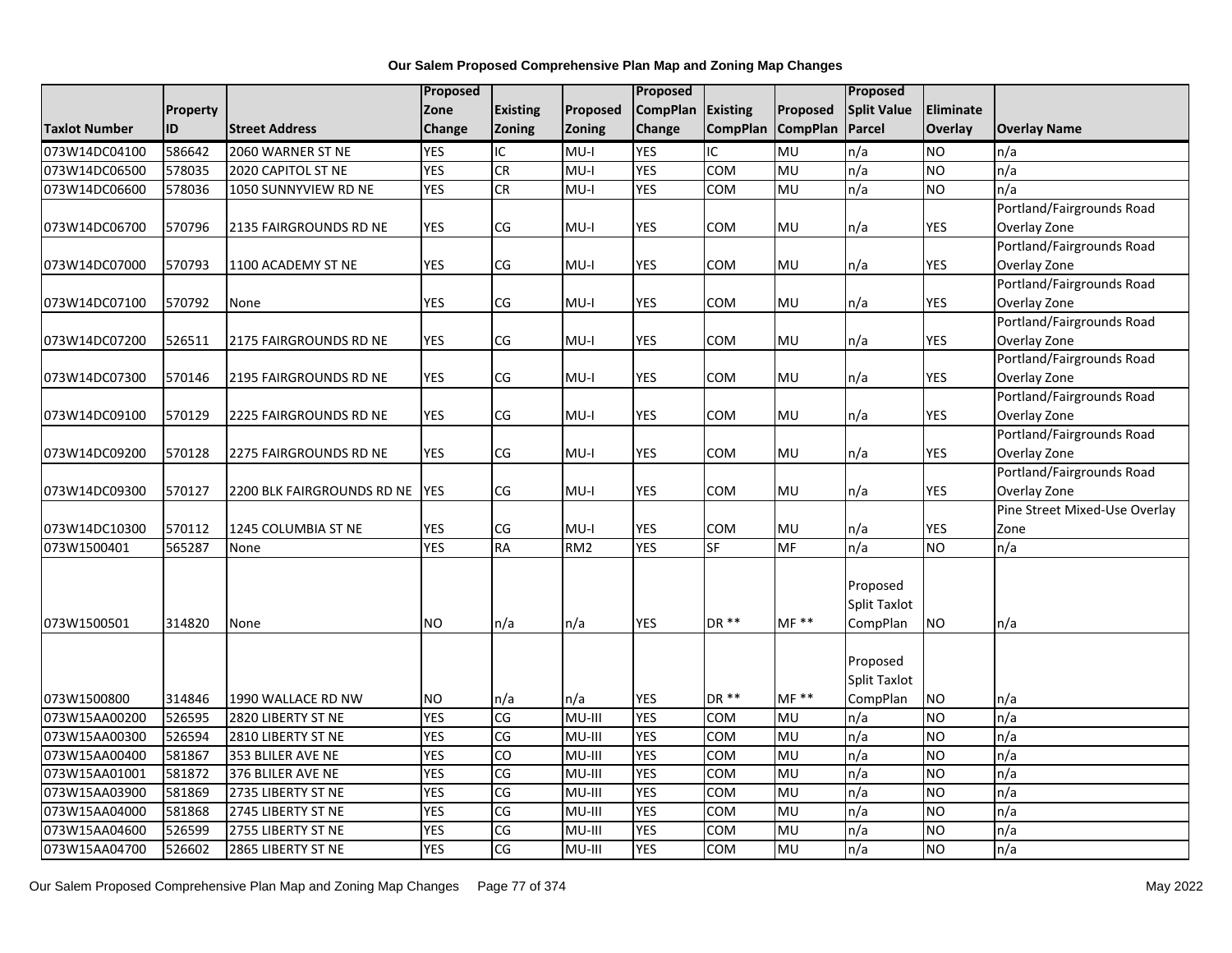|                      |           |                           | Proposed   |                                    |                 | Proposed        |                 |                  | Proposed           |                  |                     |
|----------------------|-----------|---------------------------|------------|------------------------------------|-----------------|-----------------|-----------------|------------------|--------------------|------------------|---------------------|
|                      | Property  |                           | Zone       | <b>Existing</b>                    | Proposed        | <b>CompPlan</b> | Existing        | Proposed         | <b>Split Value</b> | <b>Eliminate</b> |                     |
| <b>Taxlot Number</b> | <b>ID</b> | <b>Street Address</b>     | Change     | <b>Zoning</b>                      | <b>Zoning</b>   | Change          | <b>CompPlan</b> | <b>CompPlan</b>  | Parcel             | Overlay          | <b>Overlay Name</b> |
| 073W15AA06600        | 584256    | 2970 DREAMERIE LN NE      | <b>YES</b> | <b>RS</b>                          | RM <sub>2</sub> | <b>NO</b>       | n/a             | n/a              | n/a                | <b>NO</b>        | n/a                 |
| 073W15AA06700        | 584257    | 2980 DREAMERIE LN NE      | <b>YES</b> | RS                                 | RM <sub>2</sub> | Ю               | n/a             | n/a              | n/a                | <b>NO</b>        | n/a                 |
| 073W15AA09400        | 322082    | 2980 RIVER RD NE          | <b>YES</b> | <b>CR</b>                          | MU-III          | <b>YES</b>      | COM             | MU               | n/a                | <b>NO</b>        | n/a                 |
| 073W15AA09500        | 322086    | 3030 RIVER RD N           | <b>YES</b> | <b>CR</b>                          | MU-III          | <b>YES</b>      | COM             | MU               | n/a                | <b>NO</b>        | n/a                 |
| 073W15AD00102        | 526566    | <b>2685 4TH AVE NE</b>    | <b>YES</b> | $\overline{\text{CG}}$             | MU-III          | <b>YES</b>      | <b>COM</b>      | <b>MU</b>        | n/a                | <b>NO</b>        | n/a                 |
| 073W15AD00800        | 526550    | 2500 BLK LIBERTY ST NE    | <b>YES</b> | CG                                 | MU-III          | <b>YES</b>      | COM             | MU               | n/a                | <b>NO</b>        | n/a                 |
| 073W15AD01000        | 526540    | 2545 4TH ST NE            | <b>YES</b> | RM2/RS                             | MU-III          | <b>YES</b>      | <b>MF</b>       | MU               | n/a                | <b>NO</b>        | n/a                 |
| 073W15AD01100        | 526539    | <b>2515 4TH ST NE</b>     | <b>YES</b> | RM <sub>2</sub>                    | MU-III          | <b>YES</b>      | MF              | <b>MU</b>        | n/a                | <b>NO</b>        | n/a                 |
| 073W15AD02001        | 526560    | 2625 LIBERTY ST NE        | <b>YES</b> | CG                                 | MU-III          | <b>YES</b>      | COM             | MU               | n/a                | <b>NO</b>        | n/a                 |
| 073W15AD02003        | 326256    | 2515 LIBERTY ST NE        | <b>YES</b> | S)                                 | MU-III          | <b>YES</b>      | COM             | <b>MU</b>        | n/a                | <b>NO</b>        | n/a                 |
| 073W15AD02004        | 336729    | 2505 LIBERTY ST NE        | <b>YES</b> | CG                                 | MU-III          | <b>YES</b>      | <b>COM</b>      | MU               | n/a                | <b>NO</b>        | n/a                 |
| 073W15AD04500        | 587753    | 2405 FRONT ST NE          | <b>YES</b> | IC                                 | $MU-R$          | <b>NO</b>       | n/a             | n/a              | n/a                | <b>NO</b>        | n/a                 |
|                      |           |                           |            |                                    |                 |                 |                 |                  |                    |                  |                     |
| 073W15AD06000        | 587675    | 2400 BLK COMMERCIAL ST NE | <b>YES</b> | CG                                 | MU-III          | YES             | <b>COM</b>      | MU               | n/a                | <b>NO</b>        | n/a                 |
| 073W15AD06100        | 587676    | 2498 COMMERCIAL ST NE     | <b>YES</b> | CG                                 | MU-III          | <b>YES</b>      | COM             | MU               | n/a                | <b>NO</b>        | n/a                 |
| 073W15AD06200        | 587677    | 2496 COMMERCIAL ST NE     | <b>YES</b> | S)                                 | MU-III          | <b>YES</b>      | COM             | <b>MU</b>        | n/a                | <b>NO</b>        | n/a                 |
| 073W15AD06300        | 587670    | 2445 LIBERTY ST NE        | <b>YES</b> | CG                                 | MU-III          | <b>YES</b>      | <b>COM</b>      | MU               | n/a                | <b>NO</b>        | n/a                 |
| 073W15AD06500        | 587665    | 2480 LIBERTY ST NE        | <b>YES</b> | <b>CO</b>                          | MU-III          | <b>YES</b>      | COM             | MU               | n/a                | <b>NO</b>        | n/a                 |
| 073W15AD08000        | 587701    | 2325 4TH ST NE            | <b>YES</b> | $\overline{c}$                     | I-UM            | <b>YES</b>      | COM             | <b>MU</b>        | n/a                | <b>NO</b>        | n/a                 |
| 073W15AD08100        | 587702    | 2305 4TH ST NE            | <b>YES</b> | <b>CR</b>                          | $MU-I$          | <b>YES</b>      | COM             | MU               | n/a                | <b>NO</b>        | n/a                 |
| 073W15AD08200        | 587703    | 355 PINE ST NE            | <b>YES</b> | <b>CR</b>                          | $MU-I$          | <b>YES</b>      | COM             | MU               | n/a                | <b>NO</b>        | n/a                 |
| 073W15AD08700        | 587690    | 2395 LIBERTY ST NE        | <b>YES</b> | CG                                 | $MU-I$          | <b>YES</b>      | COM             | MU               | n/a                | <b>NO</b>        | n/a                 |
| 073W15AD08800        | 587691    | 2385 LIBERTY ST NE        | <b>YES</b> | CG                                 | $MU-I$          | <b>YES</b>      | COM             | MU               | n/a                | <b>NO</b>        | n/a                 |
| 073W15AD08900        | 587692    | 2365 LIBERTY ST NE        | <b>YES</b> | CG                                 | $MU-I$          | <b>YES</b>      | COM             | MU               | n/a                | <b>NO</b>        | n/a                 |
| 073W15AD09000        | 587693    | 2355 LIBERTY ST NE        | <b>YES</b> | CG                                 | $MU-I$          | <b>YES</b>      | COM             | MU               | n/a                | <b>NO</b>        | n/a                 |
| 073W15AD09100        | 587694    | 2315 LIBERTY ST NE        | <b>YES</b> | CG                                 | $MU-I$          | <b>YES</b>      | <b>COM</b>      | MU               | n/a                | <b>NO</b>        | n/a                 |
| 073W15AD09200        | 587695    | 2305 LIBERTY ST NE        | <b>YES</b> | CG                                 | $MU-I$          | <b>YES</b>      | <b>COM</b>      | <b>MU</b>        | n/a                | <b>NO</b>        | n/a                 |
| 073W15AD09300        | 587696    | 2310 COMMERCIAL ST NE     | <b>YES</b> | CG                                 | $MU-I$          | <b>YES</b>      | <b>COM</b>      | MU               | n/a                | <b>NO</b>        | n/a                 |
| 073W15AD09400        | 587759    | <b>250 HICKORY ST NE</b>  | <b>YES</b> | IC                                 | $MU-I$          | <b>YES</b>      | IC              | MU               | n/a                | <b>NO</b>        | n/a                 |
| 073W15AD09500        | 587758    | 240 HICKORY ST NE         | <b>YES</b> | IC                                 | $MU-I$          | <b>YES</b>      | IC              | MU               | n/a                | <b>NO</b>        | n/a                 |
| 073W15AD09600        | 587683    | 2355 COMMERCIAL ST NE     | <b>YES</b> | IC                                 | $MU-I$          | <b>YES</b>      | IC              | MU               | n/a                | <b>NO</b>        | n/a                 |
| 073W15AD09700        | 587684    | 2345 COMMERCIAL ST NE     | <b>YES</b> | $\overline{\mathsf{C}}$            | $MU-I$          | <b>YES</b>      | IС              | MU               | n/a                | <b>NO</b>        | n/a                 |
| 073W15AD09800        | 587685    | 2305 COMMERCIAL ST NE     | <b>YES</b> | $\overline{C}$                     | MU-I            | <b>YES</b>      | IC              | MU               | n/a                | <b>NO</b>        | n/a                 |
| 073W15AD10100        | 587689    | 195 PINE ST NE            | <b>YES</b> | IC                                 | $MU-I$          | <b>YES</b>      | IC              | MU               | n/a                | <b>NO</b>        | n/a                 |
| 073W15AD10200        | 587760    | 2396 FRONT ST NE          | <b>YES</b> | IC                                 | $MU-I$          | <b>YES</b>      | IС              | <b>MU</b>        | n/a                | <b>NO</b>        | n/a                 |
| 073W15AD10400        | 587755    | 2385 FRONT ST NE          | <b>YES</b> | IC                                 | $MU-R$          | Ю               | n/a             | n/a              | n/a                | <b>NO</b>        | n/a                 |
| 073W15AD10600        | 587678    | 2365 FRONT ST NE          | <b>YES</b> | IC                                 | $MU-R$          | <b>NO</b>       | n/a             | n/a              | n/a                | <b>NO</b>        | n/a                 |
| 073W15AD10700        | 587680    | 2305 FRONT ST NE          | <b>YES</b> | $\overline{\overline{\mathsf{C}}}$ | $MU-R$          | <b>NO</b>       | n/a             | $\overline{n/a}$ | n/a                | <b>NO</b>        | n/a                 |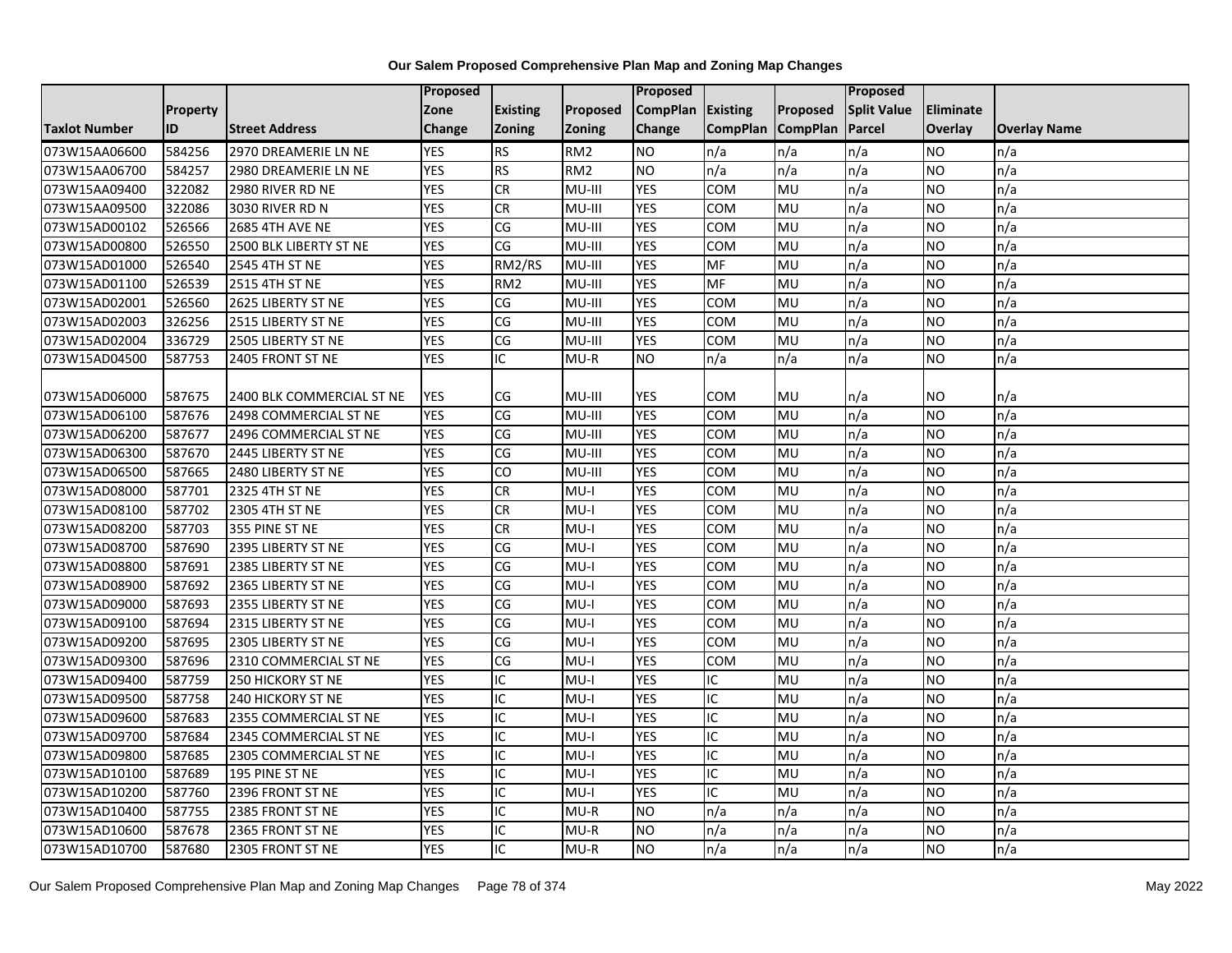|                      |           |                       | Proposed   |                         |          | Proposed        |                 |                 | Proposed           |                  |                     |
|----------------------|-----------|-----------------------|------------|-------------------------|----------|-----------------|-----------------|-----------------|--------------------|------------------|---------------------|
|                      | Property  |                       | Zone       | <b>Existing</b>         | Proposed | <b>CompPlan</b> | Existing        | Proposed        | <b>Split Value</b> | <b>Eliminate</b> |                     |
| <b>Taxlot Number</b> | <b>ID</b> | <b>Street Address</b> | Change     | <b>Zoning</b>           | Zoning   | Change          | <b>CompPlan</b> | <b>CompPlan</b> | Parcel             | <b>Overlay</b>   | <b>Overlay Name</b> |
| 073W15AD10800        | 587681    | 101 PINE ST NE        | <b>YES</b> | IC                      | $MU-R$   | <b>NO</b>       | n/a             | n/a             | n/a                | <b>NO</b>        | n/a                 |
| 073W15AD10900        | 587682    | 131 PINE ST NE        | <b>YES</b> | IC                      | $MU-R$   | <b>NO</b>       | n/a             | n/a             | n/a                | <b>NO</b>        | n/a                 |
| 073W15AD11000        | 587679    | 133 PINE ST NE        | <b>YES</b> | IC                      | $MU-R$   | <b>NO</b>       | n/a             | n/a             | n/a                | <b>NO</b>        | n/a                 |
| 073W15AD11200        | 587754    | None                  | <b>YES</b> | IC                      | $MU-R$   | <b>NO</b>       | n/a             | n/a             | n/a                | <b>NO</b>        | n/a                 |
| 073W15AD90000        | 325843    | 375 TAYLOR ST NE      | <b>YES</b> | CG                      | MU-III   | <b>YES</b>      | <b>COM</b>      | MU              | n/a                | <b>NO</b>        | n/a                 |
| 073W15AD90001        | 325844    | 375 TAYLOR ST NE      | <b>YES</b> | CG                      | MU-III   | <b>YES</b>      | <b>COM</b>      | MU              | n/a                | <b>NO</b>        | n/a                 |
| 073W15AD90002        | 325845    | 385 TAYLOR ST NE      | <b>YES</b> | S)                      | MU-III   | <b>YES</b>      | COM             | MU              | n/a                | <b>NO</b>        | n/a                 |
| 073W15DA00100        | 587717    | 2295 4TH ST NE        | <b>YES</b> | <b>CR</b>               | $MU-I$   | <b>YES</b>      | COM             | MU              | n/a                | <b>NO</b>        | n/a                 |
| 073W15DA00200        | 587718    | 2275 4TH ST NE        | <b>YES</b> | <b>CR</b>               | $MU-I$   | <b>YES</b>      | <b>COM</b>      | MU              | n/a                | <b>NO</b>        | n/a                 |
| 073W15DA00300        | 587719    | 2265 4TH ST NE        | <b>YES</b> | <b>CR</b>               | $MU-I$   | <b>YES</b>      | <b>COM</b>      | <b>MU</b>       | n/a                | <b>NO</b>        | n/a                 |
| 073W15DA01700        | 587728    | 2288 LIBERTY ST NE    | <b>YES</b> | <b>CR</b>               | $MU-I$   | <b>YES</b>      | COM             | MU              | n/a                | <b>NO</b>        | n/a                 |
| 073W15DA01800        | 587729    | 2292 LIBERTY ST NE    | <b>YES</b> | <b>CR</b>               | $MU-I$   | <b>YES</b>      | COM             | MU              | n/a                | <b>NO</b>        | n/a                 |
| 073W15DA01900        | 587730    | None                  | <b>YES</b> | CR                      | $MU-I$   | <b>YES</b>      | COM             | MU              | n/a                | <b>NO</b>        | n/a                 |
| 073W15DA02000        | 587731    | 2295 LIBERTY ST NE    | <b>YES</b> | S)                      | I-UM     | <b>YES</b>      | COM             | <b>MU</b>       | n/a                | <b>NO</b>        | n/a                 |
| 073W15DA02100        | 587732    | 2285 LIBERTY ST NE    | <b>YES</b> | CG                      | $MU-I$   | <b>YES</b>      | COM             | MU              | n/a                | <b>NO</b>        | n/a                 |
| 073W15DA02300        | 587733    | 2265 LIBERTY ST NE    | <b>YES</b> | CG                      | $MU-I$   | <b>YES</b>      | COM             | MU              | n/a                | <b>NO</b>        | n/a                 |
| 073W15DA02400        | 587734    | 2249 LIBERTY ST NE    | <b>YES</b> | S)                      | $MU-I$   | <b>YES</b>      | <b>COM</b>      | MU              | n/a                | <b>NO</b>        | n/a                 |
| 073W15DA02500        | 587735    | 2247 LIBERTY ST NE    | <b>YES</b> | CG                      | $MU-I$   | <b>YES</b>      | <b>COM</b>      | MU              | n/a                | <b>NO</b>        | n/a                 |
| 073W15DA02600        | 587736    | 2245 LIBERTY ST NE    | <b>YES</b> | CG                      | $MU-I$   | <b>YES</b>      | COM             | MU              | n/a                | <b>NO</b>        | n/a                 |
| 073W15DA02700        | 570224    | 2235 LIBERTY ST NE    | <b>YES</b> | CG                      | $MU-I$   | <b>YES</b>      | <b>COM</b>      | MU              | n/a                | <b>NO</b>        | n/a                 |
| 073W15DA02800        | 570225    | 2225 LIBERTY ST NE    | <b>YES</b> | CG                      | $MU-I$   | <b>YES</b>      | COM             | MU              | n/a                | <b>NO</b>        | n/a                 |
| 073W15DA03000        | 570226    | 335 GROVE ST NE       | <b>YES</b> | CG                      | $MU-I$   | <b>YES</b>      | <b>COM</b>      | <b>MU</b>       | n/a                | <b>NO</b>        | n/a                 |
| 073W15DA03100        | 570227    | 2210 COMMERCIAL ST NE | <b>YES</b> | S)                      | $MU-I$   | <b>YES</b>      | COM             | MU              | n/a                | <b>NO</b>        | n/a                 |
| 073W15DA03200        | 570228    | 2216 COMMERCIAL ST NE | <b>YES</b> | CG                      | $MU-I$   | <b>YES</b>      | COM             | MU              | n/a                | <b>NO</b>        | n/a                 |
| 073W15DA03300        | 570229    | 2220 COMMERCIAL ST NE | <b>YES</b> | CG                      | $MU-I$   | <b>YES</b>      | COM             | MU              | n/a                | <b>NO</b>        | n/a                 |
| 073W15DA03400        | 587737    | 2230 COMMERCIAL ST NE | <b>YES</b> | CG                      | $MU-I$   | <b>YES</b>      | COM             | MU              | n/a                | <b>NO</b>        | n/a                 |
| 073W15DA03500        | 587738    | 2240 COMMERCIAL ST NE | <b>YES</b> | CG                      | $MU-I$   | <b>YES</b>      | COM             | MU              | n/a                | <b>NO</b>        | n/a                 |
| 073W15DA03600        | 587739    | 2250 COMMERCIAL ST NE | <b>YES</b> | CG                      | $MU-I$   | <b>YES</b>      | <b>COM</b>      | MU              | n/a                | <b>NO</b>        | n/a                 |
| 073W15DA03700        | 587740    | 2270 COMMERCIAL ST NE | <b>YES</b> | CG                      | $MU-I$   | <b>YES</b>      | <b>COM</b>      | MU              | n/a                | <b>NO</b>        | n/a                 |
| 073W15DA03800        | 587741    | 2290 COMMERCIAL ST NE | <b>YES</b> | CG                      | $MU-I$   | <b>YES</b>      | COM             | MU              | n/a                | <b>NO</b>        | n/a                 |
| 073W15DA03900        | 587742    | 280 PINE ST NE        | <b>YES</b> | IC                      | $MU-I$   | <b>YES</b>      | IC              | MU              | n/a                | <b>NO</b>        | n/a                 |
| 073W15DA04000        | 587743    | 2255 COMMERCIAL ST NE | <b>YES</b> | IC                      | $MU-I$   | <b>YES</b>      | IC              | MU              | n/a                | <b>NO</b>        | n/a                 |
| 073W15DA04100        | 587744    | 2245 COMMERCIAL ST NE | <b>YES</b> | IC                      | $MU-I$   | <b>YES</b>      | IC              | MU              | n/a                | <b>NO</b>        | n/a                 |
| 073W15DA04200        | 570230    | 2225 COMMERCIAL ST NE | <b>YES</b> | IC                      | $MU-I$   | <b>YES</b>      | IC              | MU              | n/a                | <b>NO</b>        | n/a                 |
| 073W15DA04300        | 570231    | 245 GROVE ST NE       | <b>YES</b> | IC                      | $MU-I$   | <b>YES</b>      | IC              | MU              | n/a                | <b>NO</b>        | n/a                 |
| 073W15DA04301        | 355904    | None                  | <b>YES</b> | IC                      | $MU-I$   | <b>YES</b>      | IC              | MU              | n/a                | <b>NO</b>        | n/a                 |
| 073W15DA04400        | 587745    | 2180 FRONT ST NE      | <b>YES</b> | IC                      | $MU-I$   | <b>YES</b>      | IC              | MU              | n/a                | <b>NO</b>        | n/a                 |
| 073W15DA04500        | 587746    | 2214 FRONT ST NE      | <b>YES</b> | $\overline{\mathsf{C}}$ | $MU-I$   | <b>YES</b>      | $\overline{C}$  | <b>MU</b>       | n/a                | <b>NO</b>        | n/a                 |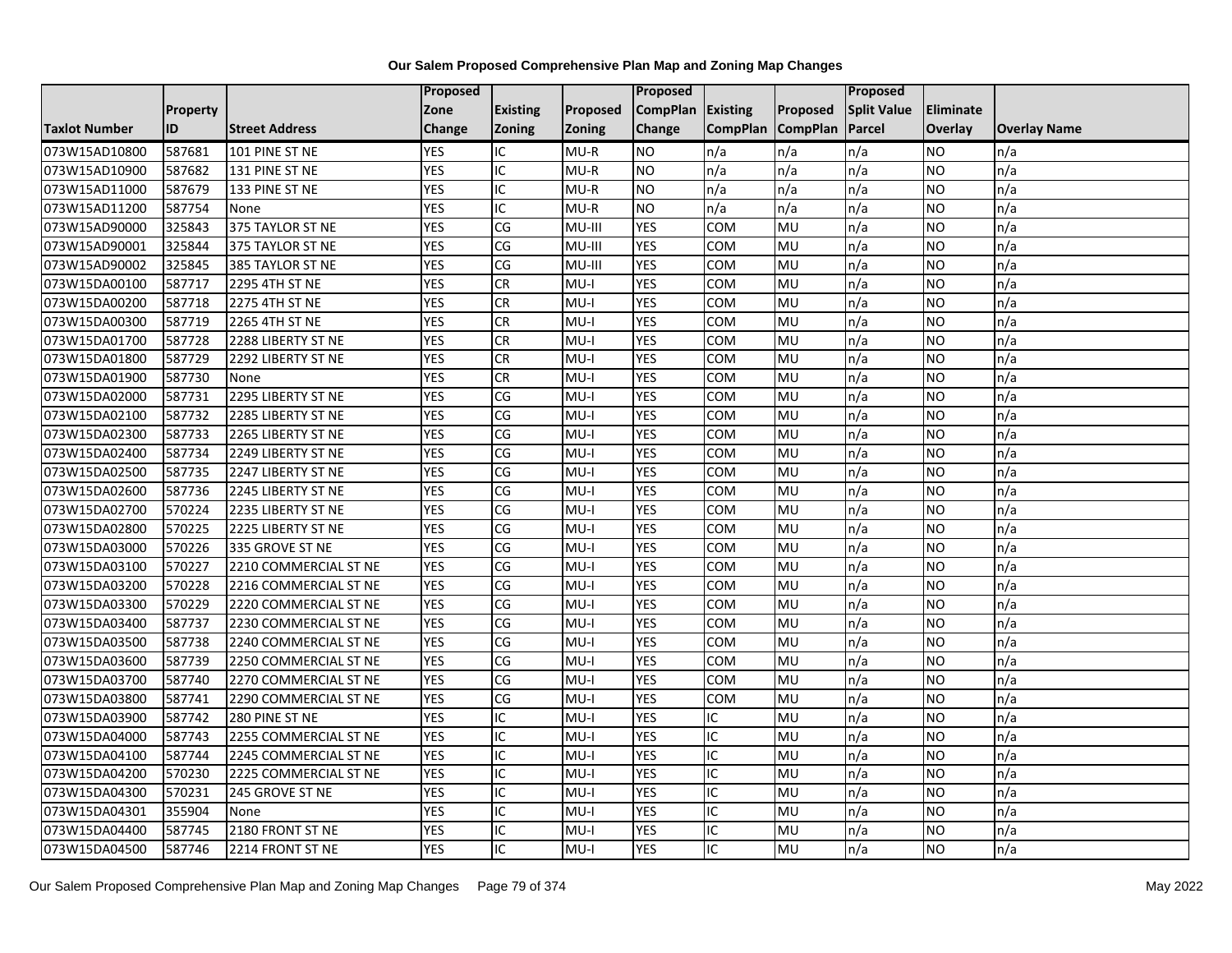|                      |          |                       | <b>Proposed</b> |                          |          | Proposed          |                 |                 | Proposed           |           |                     |
|----------------------|----------|-----------------------|-----------------|--------------------------|----------|-------------------|-----------------|-----------------|--------------------|-----------|---------------------|
|                      | Property |                       | Zone            | <b>Existing</b>          | Proposed | CompPlan Existing |                 | Proposed        | <b>Split Value</b> | Eliminate |                     |
| <b>Taxlot Number</b> | ID       | <b>Street Address</b> | <b>Change</b>   | Zoning                   | Zoning   | Change            | <b>CompPlan</b> | <b>CompPlan</b> | Parcel             | Overlay   | <b>Overlay Name</b> |
| 073W15DA04700        | 587748   | 2276 FRONT ST NE      | <b>YES</b>      | IC                       | $MU-I$   | <b>YES</b>        | IC              | MU              | n/a                | NO        | n/a                 |
| 073W15DA04800        | 587749   | 2280 FRONT ST NE      | <b>YES</b>      | IC                       | $MU-I$   | <b>YES</b>        | IC              | MU              | n/a                | NO.       | n/a                 |
| 073W15DA04900        | 587750   | 2290 FRONT ST NE      | <b>YES</b>      | $\overline{C}$           | $MU-I$   | <b>YES</b>        | IC              | MU              | n/a                | NO.       | n/a                 |
| 073W15DA05000        | 587751   | 102 PINE ST NE        | <b>YES</b>      | IC                       | $MU-R$   | <b>NO</b>         | n/a             | n/a             | n/a                | NO.       | n/a                 |
| 073W15DA05100        | 587752   | 102 PINE ST NE        | <b>YES</b>      | $\overline{C}$           | $MU-R$   | ŌИ                | n/a             | n/a             | n/a                | <b>NO</b> | n/a                 |
| 073W15DA05200        | 570232   | 2111 FRONT ST NE      | <b>YES</b>      | $\overline{C}$           | $MU-R$   | <b>NO</b>         | n/a             | n/a             | n/a                | NO.       | n/a                 |
| 073W15DA05200        | 570232   | 2111 FRONT ST NE      | <b>YES</b>      | ГC                       | $MU-R$   | <b>NO</b>         | n/a             | n/a             | n/a                | NO.       | n/a                 |
| 073W15DA05300        | 570237   | None                  | <b>YES</b>      | IC                       | $MU-R$   | <b>NO</b>         | n/a             | n/a             | n/a                | <b>NO</b> | n/a                 |
| 073W15DA05400        | 570233   | 2121 FRONT ST NE      | <b>YES</b>      | IC                       | $MU-R$   | <b>NO</b>         | n/a             | n/a             | n/a                | NO.       | n/a                 |
| 073W15DA05500        | 570163   | 2085 FRONT ST NE      | <b>YES</b>      | IC                       | $MU-R$   | <b>NO</b>         | n/a             | n/a             | n/a                | NO.       | n/a                 |
| 073W15DA05599        | 570164   | None                  | <b>YES</b>      | $\overline{\mathsf{IC}}$ | $MU-R$   | ŌИ                | n/a             | n/a             | n/a                | <b>NO</b> | n/a                 |
| 073W15DA05599        | 570164   | None                  | <b>YES</b>      | IC                       | $MU-R$   | <b>NO</b>         | n/a             | n/a             | n/a                | <b>NO</b> | n/a                 |
| 073W15DA05600        | 570165   | 2001 FRONT ST NE      | <b>YES</b>      | $\overline{IC}$          | $MU-R$   | <b>NO</b>         | n/a             | n/a             | n/a                | NO        | n/a                 |
| 073W15DA14500        | 587555   | 1977 FRONT ST NE      | <b>NO</b>       | n/a                      | n/a      | <b>YES</b>        | <b>ROM</b>      | IC              | n/a                | NO.       | n/a                 |
| 073W15DA14600        | 587556   | 1935 FRONT ST NE      | <b>NO</b>       | n/a                      | n/a      | <b>YES</b>        | <b>ROM</b>      | IC              | n/a                | <b>NO</b> | n/a                 |
| 073W15DA14700        | 587557   | 1901 FRONT ST NE      | <b>NO</b>       | n/a                      | n/a      | <b>YES</b>        | <b>ROM</b>      | $\overline{C}$  | n/a                | NO.       | n/a                 |
| 073W15DA14800        | 587558   | 1924 WATER ST NE      | <b>YES</b>      | IC                       | $MU-R$   | <b>NO</b>         | n/a             | n/a             | n/a                | NO.       | n/a                 |
| 073W15DA14900        | 587559   | None                  | <b>YES</b>      | IC                       | $MU-R$   | <b>NO</b>         | n/a             | n/a             | n/a                | NO.       | n/a                 |
| 073W15DA15000        | 587560   | None                  | <b>YES</b>      | $\overline{\mathsf{IC}}$ | $MU-R$   | ŌИ                | n/a             | n/a             | n/a                | <b>NO</b> | n/a                 |
| 073W15DA15100        | 587561   | 1950 WATER ST NE      | <b>YES</b>      | IC                       | $MU-R$   | <b>NO</b>         | n/a             | n/a             | n/a                | <b>NO</b> | n/a                 |
| 073W15DA15200        | 587562   | 1960 WATER ST NE      | <b>YES</b>      | $\overline{C}$           | $MU-R$   | <b>NO</b>         | n/a             | n/a             | n/a                | <b>NO</b> | n/a                 |
| 073W15DA15300        | 587564   | 120 COLUMBIA ST NE    | <b>YES</b>      | $\overline{\mathsf{IC}}$ | $MU-R$   | <b>NO</b>         | n/a             | n/a             | n/a                | NO.       | n/a                 |
| 073W15DA15400        | 587563   | 110 COLUMBIA ST NE    | <b>YES</b>      | ГC                       | $MU-R$   | <b>NO</b>         | n/a             | n/a             | n/a                | <b>NO</b> | n/a                 |
| 073W15DA15500        | 587565   | None                  | <b>YES</b>      | IC                       | $MU-R$   | <b>NO</b>         | n/a             | n/a             | n/a                | <b>NO</b> | n/a                 |
| 073W15DA15500        | 587565   | None                  | <b>YES</b>      | Г                        | $MU-R$   | ŌИ                | n/a             | n/a             | n/a                | <b>NO</b> | n/a                 |
| 073W15DA15500        | 587565   | None                  | <b>YES</b>      | IC                       | $MU-R$   | <b>NO</b>         | n/a             | n/a             | n/a                | NO.       | n/a                 |
| 073W15DA15600        | 587566   | None                  | <b>YES</b>      | $\overline{IC}$          | $MU-R$   | ŌИ                | n/a             | n/a             | n/a                | <b>NO</b> | n/a                 |
| 073W15DA15700        | 587567   | None                  | <b>YES</b>      | IC                       | $MU-R$   | <b>NO</b>         | n/a             | n/a             | n/a                | <b>NO</b> | n/a                 |
| 073W15DA15800        | 587568   | 2000 BLK WATER ST NE  | <b>YES</b>      | IC                       | $MU-R$   | <b>NO</b>         | n/a             | n/a             | n/a                | <b>NO</b> | n/a                 |
| 073W15DC00100        | 587570   | 1887 WATER ST NE      | <b>YES</b>      | IC                       | $MU-R$   | <b>NO</b>         | n/a             | n/a             | n/a                | NO.       | n/a                 |
| 073W15DC00200        | 587571   | 1825 WATER ST NE      | <b>YES</b>      | IC                       | $MU-R$   | <b>NO</b>         | n/a             | n/a             | n/a                | <b>NO</b> | n/a                 |
| 073W15DC00300        | 587572   | 1805 WATER ST NE      | <b>YES</b>      | $\overline{C}$           | $MU-R$   | ŌИ                | n/a             | n/a             | n/a                | Ю         | n/a                 |
| 073W15DC00400        | 587652   | 1601 WATER ST NE      | <b>YES</b>      | $\overline{C}$           | $MU-R$   | <b>NO</b>         | n/a             | n/a             | n/a                | <b>NO</b> | n/a                 |
| 073W15DC00600        | 596345   | 1601 WATER ST NE      | <b>YES</b>      | IC                       | $MU-R$   | <b>NO</b>         | n/a             | n/a             | n/a                | <b>NO</b> | n/a                 |
| 073W15DC00601        | 330164   | 1601 WATER ST NE      | <b>YES</b>      | $\overline{C}$           | $MU-R$   | ŌИ                | n/a             | n/a             | n/a                | <b>NO</b> | n/a                 |
| 073W15DC00700        | 596347   | None                  | <b>YES</b>      | $\overline{C}$           | $MU-R$   | <b>NO</b>         | n/a             | n/a             | n/a                | NO.       | n/a                 |
| 073W15DD02700        | 587573   | 1827 FRONT ST NE      | <b>NO</b>       | n/a                      | n/a      | <b>YES</b>        | <b>ROM</b>      | IC              | n/a                | NO.       | n/a                 |
| 073W15DD02800        | 587574   | 1825 FRONT ST NE      | NO              | n/a                      | n/a      | <b>YES</b>        | <b>ROM</b>      | $\overline{C}$  | n/a                | NO        | n/a                 |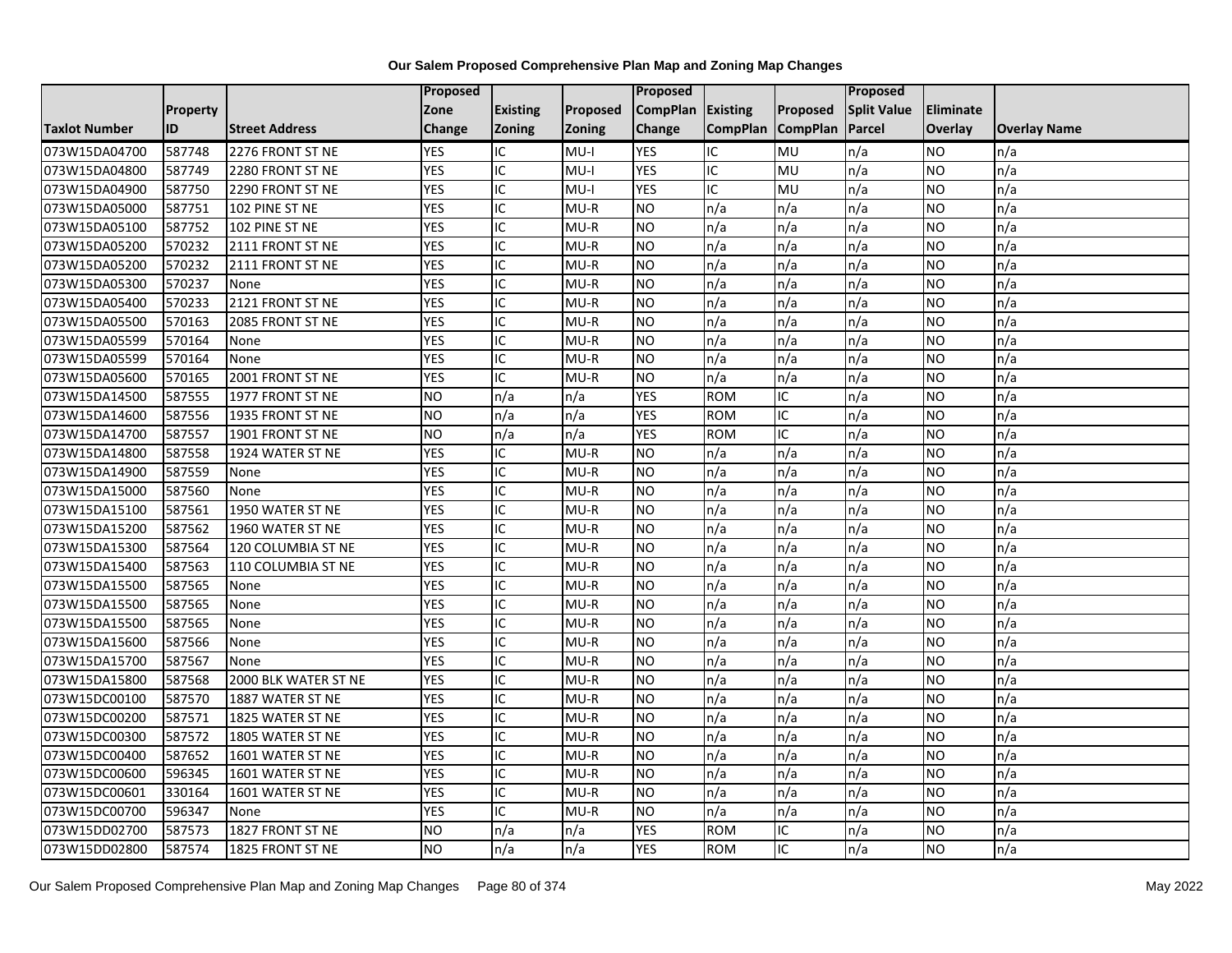|                      |           |                         | Proposed       |                 |                 | Proposed        |                 |                 | <b>Proposed</b>    |                  |                     |
|----------------------|-----------|-------------------------|----------------|-----------------|-----------------|-----------------|-----------------|-----------------|--------------------|------------------|---------------------|
|                      | Property  |                         | Zone           | <b>Existing</b> | Proposed        | <b>CompPlan</b> | Existing        | Proposed        | <b>Split Value</b> | <b>Eliminate</b> |                     |
| <b>Taxlot Number</b> | <b>ID</b> | <b>Street Address</b>   | Change         | Zoning          | <b>Zoning</b>   | Change          | <b>CompPlan</b> | <b>CompPlan</b> | Parcel             | <b>Overlay</b>   | <b>Overlay Name</b> |
| 073W15DD02900        | 587576    | 125 RIVER ST NE         | <b>YES</b>     | IC              | $MU-R$          | <b>NO</b>       | n/a             | n/a             | n/a                | <b>NO</b>        | n/a                 |
| 073W15DD03000        | 587575    | 105 RIVER ST NE         | <b>YES</b>     | IC              | $MU-R$          | <b>NO</b>       | n/a             | n/a             | n/a                | <b>NO</b>        | n/a                 |
| 073W15DD03100        | 587577    | 1850 WATER ST NE        | <b>YES</b>     | IC              | $MU-R$          | <b>NO</b>       | n/a             | n/a             | n/a                | <b>NO</b>        | n/a                 |
| 073W15DD03200        | 587578    | 1860 WATER ST NE        | <b>YES</b>     | IC              | $MU-R$          | <b>NO</b>       | n/a             | n/a             | n/a                | <b>NO</b>        | n/a                 |
| 073W15DD03300        | 587579    | 110 ACADEMY ST NE       | <b>YES</b>     | IC              | $MU-R$          | <b>NO</b>       | n/a             | n/a             | n/a                | <b>NO</b>        | n/a                 |
| 073W15DD03400        | 587648    | 1730 WATER ST NE        | <b>NO</b>      | n/a             | n/a             | <b>YES</b>      | <b>ROM</b>      | <b>IND</b>      | n/a                | <b>NO</b>        | n/a                 |
| 073W15DD03500        | 587649    | 1760 WATER ST NE        | N <sub>O</sub> | n/a             | n/a             | <b>YES</b>      | <b>ROM</b>      | <b>IND</b>      | n/a                | <b>NO</b>        | n/a                 |
| 073W15DD03600        | 587650    | 1700 WATER ST NE        | <b>NO</b>      | n/a             | n/a             | <b>YES</b>      | <b>ROM</b>      | <b>IND</b>      | n/a                | <b>NO</b>        | n/a                 |
| 073W15DD03700        | 587651    | 1770 WATER ST NE        | <b>NO</b>      | n/a             | n/a             | <b>YES</b>      | <b>ROM</b>      | <b>IND</b>      | n/a                | <b>NO</b>        | n/a                 |
| 073W15DD10700        | 584433    | 1625 FRONT ST NE        | N <sub>O</sub> | n/a             | n/a             | <b>YES</b>      | IND/ROM         | <b>IND</b>      | n/a                | <b>NO</b>        | n/a                 |
| 073W16AB00500        | 267597    | 965 RIVER BEND RD NW    | <b>NO</b>      | n/a             | n/a             | <b>YES</b>      | MF              | MU              | n/a                | <b>NO</b>        | n/a                 |
| 073W16BB05400        | 360351    | 2457 WINTERGREEN AVE NW | <b>YES</b>     | <b>RS</b>       | RM <sub>2</sub> | <b>NO</b>       | n/a             | n/a             | n/a                | <b>NO</b>        | n/a                 |
| 073W16BB05500        | 360364    | 2469 WINTERGREEN AVE NW | <b>YES</b>     | RS              | RM <sub>2</sub> | <b>NO</b>       | n/a             | n/a             | n/a                | <b>NO</b>        | n/a                 |
| 073W16BB05501        | 562640    | 2467 WINTERGREEN AVE NW | <b>YES</b>     | RS              | RM <sub>2</sub> | Ю               | n/a             | n/a             | n/a                | <b>NO</b>        | n/a                 |
| 073W16BC09900        | 545154    | 1737 LAMBERT ST NW      | <b>NO</b>      | n/a             | n/a             | <b>YES</b>      | <b>DR</b>       | SF              | n/a                | <b>NO</b>        | n/a                 |
| 073W16BC10000        | 545167    | 1747 LAMBERT ST NW      | N <sub>O</sub> | n/a             | n/a             | <b>YES</b>      | <b>DR</b>       | SF              | n/a                | <b>NO</b>        | n/a                 |
| 073W16BC10100        | 545170    | 1757 LAMBERT ST NW      | N <sub>O</sub> | n/a             | n/a             | <b>YES</b>      | <b>DR</b>       | SF              | n/a                | <b>NO</b>        | n/a                 |
| 073W16BC10200        | 545183    | 1767 LAMBERT ST NW      | <b>NO</b>      | n/a             | n/a             | <b>YES</b>      | <b>DR</b>       | SF              | n/a                | <b>NO</b>        | n/a                 |
| 073W16BC10300        | 545196    | 1777 LAMBERT ST NW      | <b>NO</b>      | n/a             | n/a             | <b>YES</b>      | <b>DR</b>       | SF              | n/a                | <b>NO</b>        | n/a                 |
| 073W16BC10400        | 545208    | 1787 LAMBERT ST NW      | <b>NO</b>      | n/a             | n/a             | <b>YES</b>      | <b>DR</b>       | SF              | n/a                | <b>NO</b>        | n/a                 |
| 073W16BC10500        | 545211    | 1815 LAMBERT CT NW      | N <sub>O</sub> | n/a             | n/a             | <b>YES</b>      | <b>DR</b>       | <b>SF</b>       | n/a                | <b>NO</b>        | n/a                 |
| 073W16BC10600        | 545224    | 1825 LAMBERT CT NW      | N <sub>O</sub> | n/a             | n/a             | <b>YES</b>      | <b>DR</b>       | SF              | n/a                | <b>NO</b>        | n/a                 |
| 073W16BC10700        | 545237    | 1835 LAMBERT CT NW      | <b>NO</b>      | n/a             | n/a             | <b>YES</b>      | <b>DR</b>       | SF              | n/a                | <b>NO</b>        | n/a                 |
| 073W16BC10800        | 545240    | 1845 LAMBERT CT NW      | <b>NO</b>      | n/a             | n/a             | <b>YES</b>      | <b>DR</b>       | SF              | n/a                | <b>NO</b>        | n/a                 |
| 073W16BC10900        | 545253    | 1855 LAMBERT CT NW      | <b>NO</b>      | n/a             | n/a             | <b>YES</b>      | <b>DR</b>       | SF              | n/a                | <b>NO</b>        | n/a                 |
| 073W16BC11000        | 545266    | 1865 LAMBERT CT NW      | N <sub>O</sub> | n/a             | n/a             | <b>YES</b>      | <b>DR</b>       | SF              | n/a                | <b>NO</b>        | n/a                 |
| 073W16BC11100        | 545279    | 1875 LAMBERT CT NW      | N <sub>O</sub> | n/a             | n/a             | <b>YES</b>      | <b>DR</b>       | SF              | n/a                | <b>NO</b>        | n/a                 |
| 073W16BC11200        | 545282    | 1885 LAMBERT CT NW      | <b>NO</b>      | n/a             | n/a             | <b>YES</b>      | <b>DR</b>       | SF              | n/a                | <b>NO</b>        | n/a                 |
| 073W16BC11300        | 545295    | 1884 LAMBERT CT NW      | <b>NO</b>      | n/a             | n/a             | <b>YES</b>      | <b>DR</b>       | SF              | n/a                | <b>NO</b>        | n/a                 |
| 073W16BC11400        | 545307    | 1874 LAMBERT CT NW      | N <sub>O</sub> | n/a             | n/a             | <b>YES</b>      | <b>DR</b>       | <b>SF</b>       | n/a                | <b>NO</b>        | n/a                 |
| 073W16BC11500        | 545310    | 1864 LAMBERT CT NW      | <b>NO</b>      | n/a             | n/a             | <b>YES</b>      | <b>DR</b>       | SF              | n/a                | <b>NO</b>        | n/a                 |
| 073W16BC11600        | 545323    | 1854 LAMBERT CT NW      | N <sub>O</sub> | n/a             | n/a             | <b>YES</b>      | <b>DR</b>       | SF              | n/a                | <b>NO</b>        | n/a                 |
| 073W16BC11700        | 545336    | 1844 LAMBERT CT NW      | <b>NO</b>      | n/a             | n/a             | <b>YES</b>      | <b>DR</b>       | SF              | n/a                | <b>NO</b>        | n/a                 |
| 073W16BC11800        | 545349    | 2241 COBBLER CT NW      | <b>NO</b>      | n/a             | n/a             | <b>YES</b>      | <b>DR</b>       | SF              | n/a                | <b>NO</b>        | n/a                 |
| 073W16BC11900        | 545352    | 2231 COBBLER CT NW      | <b>NO</b>      | n/a             | n/a             | <b>YES</b>      | <b>DR</b>       | SF              | n/a                | <b>NO</b>        | n/a                 |
| 073W16BC12000        | 545365    | 2221 COBBLER CT NW      | <b>NO</b>      | n/a             | n/a             | <b>YES</b>      | <b>DR</b>       | SF              | n/a                | <b>NO</b>        | n/a                 |
| 073W16BC12100        | 545378    | 2211 COBBLER CT NW      | <b>NO</b>      | n/a             | n/a             | <b>YES</b>      | <b>DR</b>       | SF              | n/a                | <b>NO</b>        | n/a                 |
| 073W16BC12200        | 545381    | 2210 COBBLER CT NW      | N <sub>O</sub> | n/a             | n/a             | <b>YES</b>      | <b>DR</b>       | SF              | n/a                | <b>NO</b>        | n/a                 |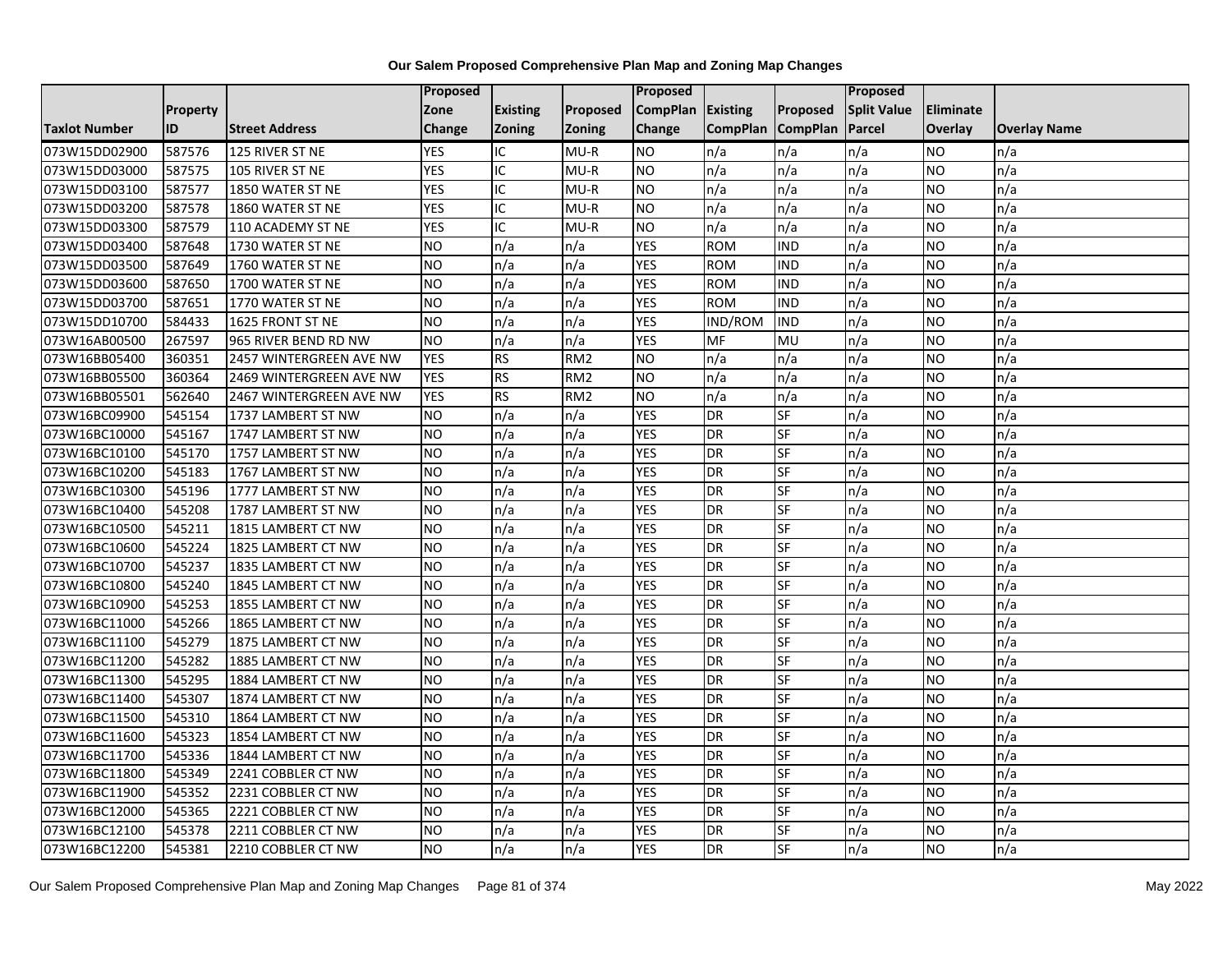|                      |                 |                         | Proposed  |                 |                 | <b>Proposed</b>   |                 |                 | <b>Proposed</b>    |           |                     |
|----------------------|-----------------|-------------------------|-----------|-----------------|-----------------|-------------------|-----------------|-----------------|--------------------|-----------|---------------------|
|                      | <b>Property</b> |                         | Zone      | <b>Existing</b> | <b>Proposed</b> | CompPlan Existing |                 | <b>Proposed</b> | <b>Split Value</b> | Eliminate |                     |
| <b>Taxlot Number</b> | <b>ID</b>       | <b>Street Address</b>   | Change    | <b>Zoning</b>   | <b>Zoning</b>   | Change            | <b>CompPlan</b> | <b>CompPlan</b> | Parcel             | Overlay   | <b>Overlay Name</b> |
| 073W16BC12300        | 545394          | 2220 COBBLER CT NW      | <b>NO</b> | n/a             | n/a             | <b>YES</b>        | <b>DR</b>       | <b>SF</b>       | n/a                | NO        | n/a                 |
| 073W16BC12400        | 545406          | 2230 COBBLER CT NW      | <b>NO</b> | n/a             | n/a             | <b>YES</b>        | <b>DR</b>       | <b>SF</b>       | n/a                | NO.       | n/a                 |
| 073W16BC12500        | 545419          | 2240 COBBLER CT NW      | <b>NO</b> | n/a             | n/a             | <b>YES</b>        | <b>DR</b>       | SF              | n/a                | NO        | n/a                 |
| 073W16BC12600        | 545422          | 2253 CERISE AVE NW      | <b>NO</b> | n/a             | n/a             | <b>YES</b>        | <b>DR</b>       | SF              | n/a                | NO.       | n/a                 |
| 073W16BC12700        | 545435          | 2252 CERISE AVE NW      | NO.       | n/a             | n/a             | <b>YES</b>        | <b>DR</b>       | <b>SF</b>       | n/a                | NO.       | n/a                 |
| 073W16BC12900        | 565061          | 2242 CERISE AVE NW      | <b>NO</b> | n/a             | n/a             | <b>YES</b>        | <b>DR</b>       | SF              | n/a                | NO.       | n/a                 |
| 073W16BC13000        | 565062          | 2243 CERISE AVE NW      | <b>NO</b> | n/a             | n/a             | <b>YES</b>        | <b>DR</b>       | SF              | n/a                | NO.       | n/a                 |
| 073W16BC13100        | 565063          | 2233 CERISE AVE NW      | <b>NO</b> | n/a             | n/a             | <b>YES</b>        | <b>DR</b>       | <b>SF</b>       | n/a                | NO        | n/a                 |
| 073W16BC13200        | 565064          | 2223 CERISE AVE NW      | <b>NO</b> | n/a             | n/a             | <b>YES</b>        | <b>DR</b>       | SF              | n/a                | NO.       | n/a                 |
| 073W16BC13300        | 565065          | 1748 HARDIN ST NW       | <b>NO</b> | n/a             | n/a             | <b>YES</b>        | <b>DR</b>       | <b>SF</b>       | n/a                | NO        | n/a                 |
| 073W16BC13400        | 565066          | None                    | <b>NO</b> | n/a             | n/a             | <b>YES</b>        | <b>DR</b>       | SF              | n/a                | NO.       | n/a                 |
| 073W16BC13500        | 565067          | 2151 MOUSEBIRD AVE NW   | <b>NO</b> | n/a             | n/a             | <b>YES</b>        | <b>DR</b>       | SF              | n/a                | NO.       | n/a                 |
| 073W16BC13600        | 565068          | 2141 MOUSEBIRD AVE NW   | <b>NO</b> | n/a             | n/a             | <b>YES</b>        | <b>DR</b>       | <b>SF</b>       | n/a                | NO.       | n/a                 |
| 073W16BC13700        | 565069          | 2131 MOUSEBIRD AVE NW   | <b>NO</b> | n/a             | n/a             | <b>YES</b>        | <b>DR</b>       | <b>SF</b>       | n/a                | NO.       | n/a                 |
| 073W16BC13800        | 565070          | 2147 CERISE AVE NW      | <b>NO</b> | n/a             | n/a             | <b>YES</b>        | <b>DR</b>       | SF              | n/a                | NO.       | n/a                 |
| 073W16BC13900        | 565071          | 2137 CERISE AVE NW      | <b>NO</b> | n/a             | n/a             | <b>YES</b>        | <b>DR</b>       | SF              | n/a                | <b>NO</b> | n/a                 |
| 073W16BC14000        | 565072          | 2127 CERISE AVE NW      | <b>NO</b> | n/a             | n/a             | <b>YES</b>        | <b>DR</b>       | SF              | n/a                | <b>NO</b> | n/a                 |
| 073W16BC14100        | 565082          | 2117 CERISE AVE NW      | <b>NO</b> | n/a             | n/a             | <b>YES</b>        | <b>DR</b>       | <b>SF</b>       | n/a                | NO.       | n/a                 |
| 073W16BC14200        | 565073          | 2148 CERISE AVE NW      | <b>NO</b> | n/a             | n/a             | <b>YES</b>        | <b>DR</b>       | SF              | n/a                | <b>NO</b> | n/a                 |
| 073W16BC14300        | 565074          | 2138 CERISE AVE NW      | <b>NO</b> | n/a             | n/a             | <b>YES</b>        | <b>DR</b>       | <b>SF</b>       | n/a                | NO.       | n/a                 |
| 073W16BC14400        | 565075          | 2128 CERISE AVE NW      | <b>NO</b> | n/a             | n/a             | <b>YES</b>        | <b>DR</b>       | SF              | n/a                | NO.       | n/a                 |
| 073W16BC14500        | 565076          | 2118 CERISE AVE NW      | Ю         | n/a             | n/a             | <b>YES</b>        | <b>DR</b>       | <b>SF</b>       | n/a                | NO.       | n/a                 |
| 073W16BC14600        | 565077          | 1724 AMMON ST NW        | NO        | n/a             | n/a             | <b>YES</b>        | <b>DR</b>       | SF              | n/a                | NO        | n/a                 |
| 073W16BC14700        | 565078          | 1744 AMMON ST NW        | <b>NO</b> | n/a             | n/a             | <b>YES</b>        | <b>DR</b>       | SF              | n/a                | NO.       | n/a                 |
| 073W16BC14800        | 565079          | 1764 AMMON ST NW        | <b>NO</b> | n/a             | n/a             | <b>YES</b>        | <b>DR</b>       | SF              | n/a                | NO        | n/a                 |
| 073W16BC15100        | 566448          | None                    | <b>NO</b> | n/a             | n/a             | <b>YES</b>        | <b>DR</b>       | SF              | n/a                | NO.       | n/a                 |
| 073W16BC15200        | 566449          | None                    | <b>NO</b> | n/a             | n/a             | <b>YES</b>        | DR              | <b>SF</b>       | n/a                | NO        | n/a                 |
| 073W16BC15300        | 566450          | 2128 MOUSEBIRD AVE NW   | <b>NO</b> | n/a             | n/a             | <b>YES</b>        | <b>DR</b>       | SF              | n/a                | NO.       | n/a                 |
| 073W16BC15400        | 566451          | 2120 MOUSEBIRD AVE NW   | Ю         | n/a             | n/a             | <b>YES</b>        | <b>DR</b>       | <b>SF</b>       | n/a                | NO.       | n/a                 |
| 073W16BC15500        | 566452          | 2118 MOUSEBIRD AVE NW   | <b>NO</b> | n/a             | n/a             | <b>YES</b>        | <b>DR</b>       | SF              | n/a                | NO.       | n/a                 |
| 073W16BC15600        | 566453          | 2116 MOUSEBIRD AVE NW   | <b>NO</b> | n/a             | n/a             | <b>YES</b>        | <b>DR</b>       | SF              | n/a                | NO.       | n/a                 |
| 073W16BC15700        | 566454          | 2114 MOUSEBIRD AVE NW   | <b>NO</b> | n/a             | n/a             | <b>YES</b>        | <b>DR</b>       | <b>SF</b>       | n/a                | NO.       | n/a                 |
| 073W16BC15800        | 566455          | 2108 MOUSEBIRD AVE NW   | <b>NO</b> | n/a             | n/a             | <b>YES</b>        | <b>DR</b>       | SF              | n/a                | <b>NO</b> | n/a                 |
| 073W16BC15900        | 566456          | 2098 MOUSEBIRD AVE NW   | <b>NO</b> | n/a             | n/a             | <b>YES</b>        | <b>DR</b>       | SF              | n/a                | NO        | n/a                 |
| 073W16BC16000        | 566457          | 2094 MOUSEBIRD AVE NW   | <b>NO</b> | n/a             | n/a             | <b>YES</b>        | <b>DR</b>       | <b>SF</b>       | n/a                | NO.       | n/a                 |
| 073W16BC16100        | 566458          | 1904 ROYAL CROWN AVE NW | NO.       | n/a             | n/a             | <b>YES</b>        | <b>DR</b>       | <b>SF</b>       | n/a                | NO.       | n/a                 |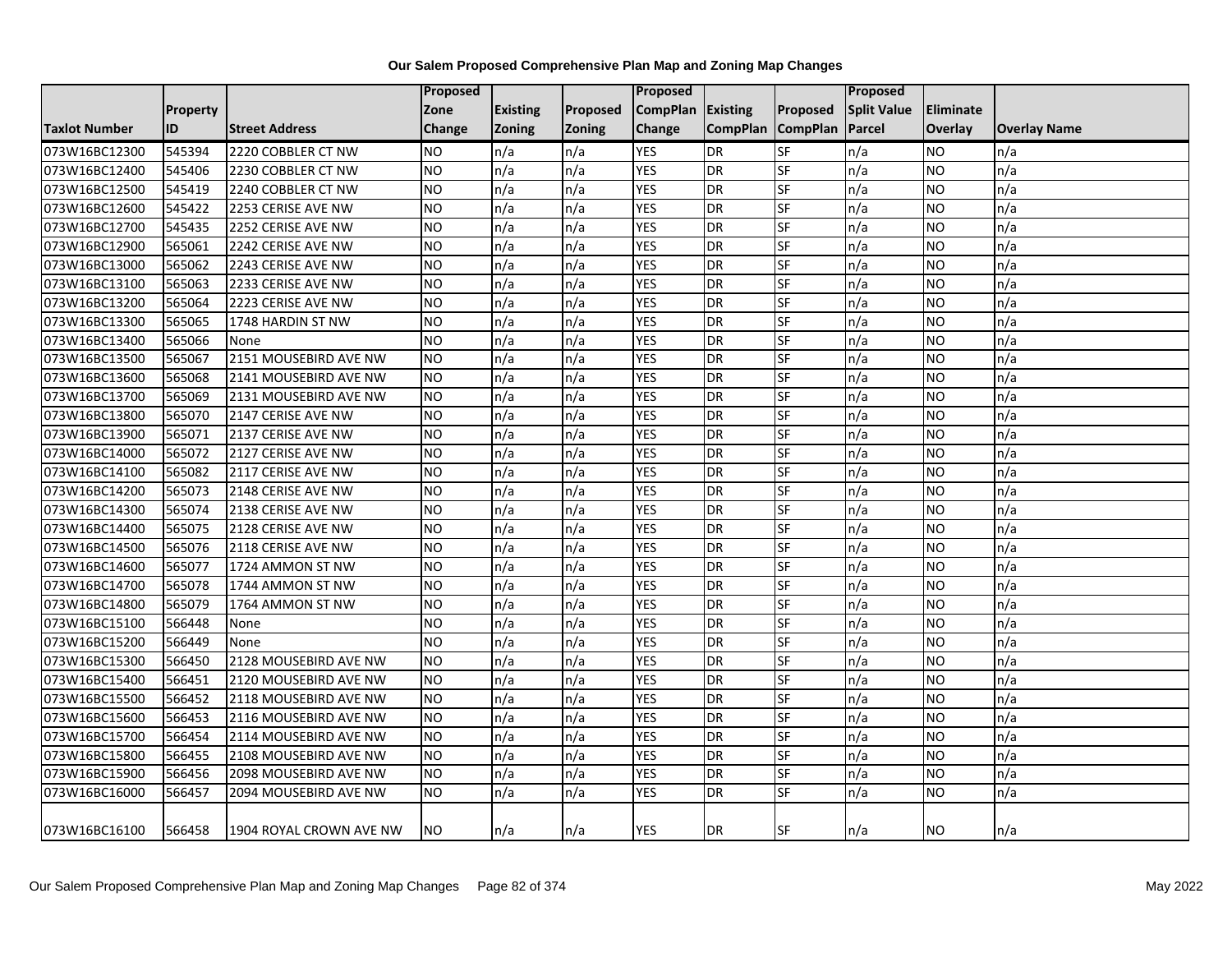|                      |                 |                         | <b>Proposed</b> |                 |               | <b>Proposed</b> |                   |                          | Proposed           |                  |                     |
|----------------------|-----------------|-------------------------|-----------------|-----------------|---------------|-----------------|-------------------|--------------------------|--------------------|------------------|---------------------|
|                      | <b>Property</b> |                         | Zone            | <b>Existing</b> | Proposed      | <b>CompPlan</b> | Existing          | Proposed                 | <b>Split Value</b> | <b>Eliminate</b> |                     |
| <b>Taxlot Number</b> | ID              | <b>Street Address</b>   | Change          | <b>Zoning</b>   | <b>Zoning</b> | Change          | CompPlan CompPlan |                          | Parcel             | <b>Overlay</b>   | <b>Overlay Name</b> |
|                      |                 |                         |                 |                 |               |                 |                   |                          |                    |                  |                     |
| 073W16BC16200        | 566459          | 1914 ROYAL CROWN AVE NW | <b>NO</b>       | n/a             | n/a           | <b>YES</b>      | <b>DR</b>         | <b>SF</b>                | n/a                | NO.              | n/a                 |
| 073W16BC16300        | 566460          | None                    | <b>NO</b>       | n/a             | n/a           | <b>YES</b>      | <b>DR</b>         | SF                       | n/a                | <b>NO</b>        | n/a                 |
| 073W16BC16400        | 566461          | 2101 MOUSEBIRD AVE NW   | NO.             | n/a             | n/a           | <b>YES</b>      | <b>DR</b>         | SF                       | n/a                | <b>NO</b>        | n/a                 |
| 073W16BC16500        | 566462          | 2107 MOUSEBIRD AVE NW   | <b>NO</b>       | n/a             | n/a           | <b>YES</b>      | <b>DR</b>         | $S_{F}$                  | n/a                | <b>NO</b>        | n/a                 |
| 073W16BC16600        | 566463          | 2111 MOUSEBIRD AVE NW   | <b>NO</b>       | n/a             | n/a           | <b>YES</b>      | <b>DR</b>         | SF                       | n/a                | <b>NO</b>        | n/a                 |
| 073W16BC16700        | 566464          | 2113 MOUSEBIRD AVE NW   | NO.             | n/a             | n/a           | <b>YES</b>      | <b>DR</b>         | SF                       | n/a                | <b>NO</b>        | n/a                 |
| 073W16BC16800        | 566465          | 2117 MOUSEBIRD AVE NW   | NO.             | n/a             | n/a           | <b>YES</b>      | <b>DR</b>         | SF                       | n/a                | <b>NO</b>        | n/a                 |
| 073W16BC16900        | 566466          | 2121 MOUSEBIRD AVE NW   | NO.             | n/a             | n/a           | YES             | <b>DR</b>         | <b>SF</b>                | n/a                | <b>NO</b>        | n/a                 |
| 073W16BC17000        | 566467          | 2127 MOUSEBIRD AVE NW   | <b>NO</b>       | n/a             | n/a           | <b>YES</b>      | <b>DR</b>         | <b>SF</b>                | n/a                | <b>NO</b>        | n/a                 |
| 073W16BC17400        | 579325          | 2089 MOUSEBIRD AVE NW   | <b>NO</b>       | n/a             | n/a           | <b>YES</b>      | <b>DR</b>         | SF                       | n/a                | <b>NO</b>        | n/a                 |
| 073W16BC17500        | 579326          | 2075 MOUSEBIRD AVE NW   | NO.             | n/a             | n/a           | <b>YES</b>      | <b>DR</b>         | SF                       | n/a                | <b>NO</b>        | n/a                 |
| 073W16BC17600        | 579327          | 2061 MOUSEBIRD AVE NW   | NO.             | n/a             | n/a           | <b>YES</b>      | <b>DR</b>         | <b>SF</b>                | n/a                | <b>NO</b>        | n/a                 |
| 073W16BC17700        | 579328          | 2056 MOUSEBIRD AVE NW   | <b>NO</b>       | n/a             | n/a           | <b>YES</b>      | <b>DR</b>         | <b>SF</b>                | n/a                | <b>NO</b>        | n/a                 |
| 073W16BC17800        | 579329          | 2070 MOUSEBIRD AVE NW   | <b>NO</b>       | n/a             | n/a           | <b>YES</b>      | <b>DR</b>         | SF                       | n/a                | <b>NO</b>        | n/a                 |
| 073W16BC17900        | 579330          | 2084 MOUSEBIRD AVE NW   | <b>NO</b>       | n/a             | n/a           | <b>YES</b>      | <b>DR</b>         | SF                       | n/a                | <b>NO</b>        | n/a                 |
| 073W16BC18000        | 579331          | 1791 AMMON ST NW        | <b>NO</b>       | n/a             | n/a           | <b>YES</b>      | <b>DR</b>         | SF                       | n/a                | <b>NO</b>        | n/a                 |
| 073W16BC18100        | 579332          | 1786 AMMON ST NW        | <b>NO</b>       | n/a             | n/a           | <b>YES</b>      | <b>DR</b>         | SF                       | n/a                | <b>NO</b>        | n/a                 |
| 073W16BC18200        | 579333          | 1798 AMMON ST NW        | NO.             | n/a             | n/a           | <b>YES</b>      | <b>DR</b>         | SF                       | n/a                | <b>NO</b>        | n/a                 |
|                      |                 |                         |                 |                 |               |                 |                   |                          |                    |                  |                     |
| 073W16BD09300        | 516958          | 1425 ORCHARDVIEW AVE NW | <b>YES</b>      | <b>RS</b>       | <b>NH</b>     | <b>YES</b>      | <b>SF</b>         | MU                       | n/a                | <b>NO</b>        | n/a                 |
| 073W16BD09400        | 516961          | 1415 ORCHARDVIEW AVE NW | <b>YES</b>      | <b>RS</b>       | <b>NH</b>     | YES             | <b>SF</b>         | MU                       | n/a                | <b>NO</b>        | n/a                 |
|                      |                 |                         |                 |                 |               |                 |                   |                          |                    |                  |                     |
| 073W16BD09500        | 516974          | 1387 ORCHARDVIEW AVE NW | <b>YES</b>      | <b>RS</b>       | <b>NH</b>     | YES             | SF                | MU                       | n/a                | <b>NO</b>        | n/a                 |
|                      |                 |                         |                 |                 |               |                 |                   |                          |                    |                  |                     |
| 073W16BD09600        | 516987          | 1386 ORCHARDVIEW AVE NW | <b>YES</b>      | <b>RS</b>       | <b>NH</b>     | <b>YES</b>      | <b>SF</b>         | MU                       | n/a                | <b>NO</b>        | n/a                 |
|                      |                 |                         |                 |                 |               |                 |                   |                          |                    |                  |                     |
| 073W16BD09700        | 516990          | 1412 ORCHARDVIEW AVE NW | <b>YES</b>      | <b>RS</b>       | <b>NH</b>     | YES             | SF                | MU                       | n/a                | NO.              | n/a                 |
|                      |                 |                         |                 |                 |               |                 |                   |                          |                    |                  |                     |
| 073W16BD09800        | 517009          | 1422 ORCHARDVIEW AVE NW | YES             | <b>RS</b>       | <b>NH</b>     | YES             | SF                | MU                       | n/a                | <b>NO</b>        | n/a                 |
| 073W16C00602         | 535315          | None                    | <b>YES</b>      | <b>RA</b>       | PA            | <b>YES</b>      | <b>SF</b>         | POS                      | n/a                | <b>NO</b>        | n/a                 |
| 073W16CD00100        | 402770          | 1495 PARKWAY DR NW      | <b>YES</b>      | <b>RD</b>       | <b>RS</b>     | <b>YES</b>      | MF                | SF                       | n/a                | <b>NO</b>        | n/a                 |
| 073W16CD00200        | 402783          | 1472 WESTBROOK DR NW    | <b>YES</b>      | <b>RD</b>       | <b>RS</b>     | <b>YES</b>      | <b>MF</b>         | SF                       | n/a                | <b>NO</b>        | n/a                 |
| 073W16CD00201        | 536268          | 1470 WESTBROOK DR NW    | <b>YES</b>      | <b>RD</b>       | <b>RS</b>     | <b>YES</b>      | MF                | SF                       | n/a                | <b>NO</b>        | n/a                 |
| 073W16CD00300        | 402796          | 1483 WESTBROOK DR NW    | <b>YES</b>      | <b>RD</b>       | <b>RS</b>     | <b>YES</b>      | MF                | SF                       | n/a                | <b>NO</b>        | n/a                 |
| 073W16CD00301        | 482923          | 1487 WESTBROOK DR NW    | <b>YES</b>      | <b>RD</b>       | <b>RS</b>     | <b>YES</b>      | MF                | SF                       | n/a                | <b>NO</b>        | n/a                 |
| 073W16CD00400        | 402808          | 1477 WESTBROOK DR NW    | <b>YES</b>      | <b>RD</b>       | <b>RS</b>     | <b>YES</b>      | <b>MF</b>         | $\overline{\mathsf{SF}}$ | n/a                | <b>NO</b>        | n/a                 |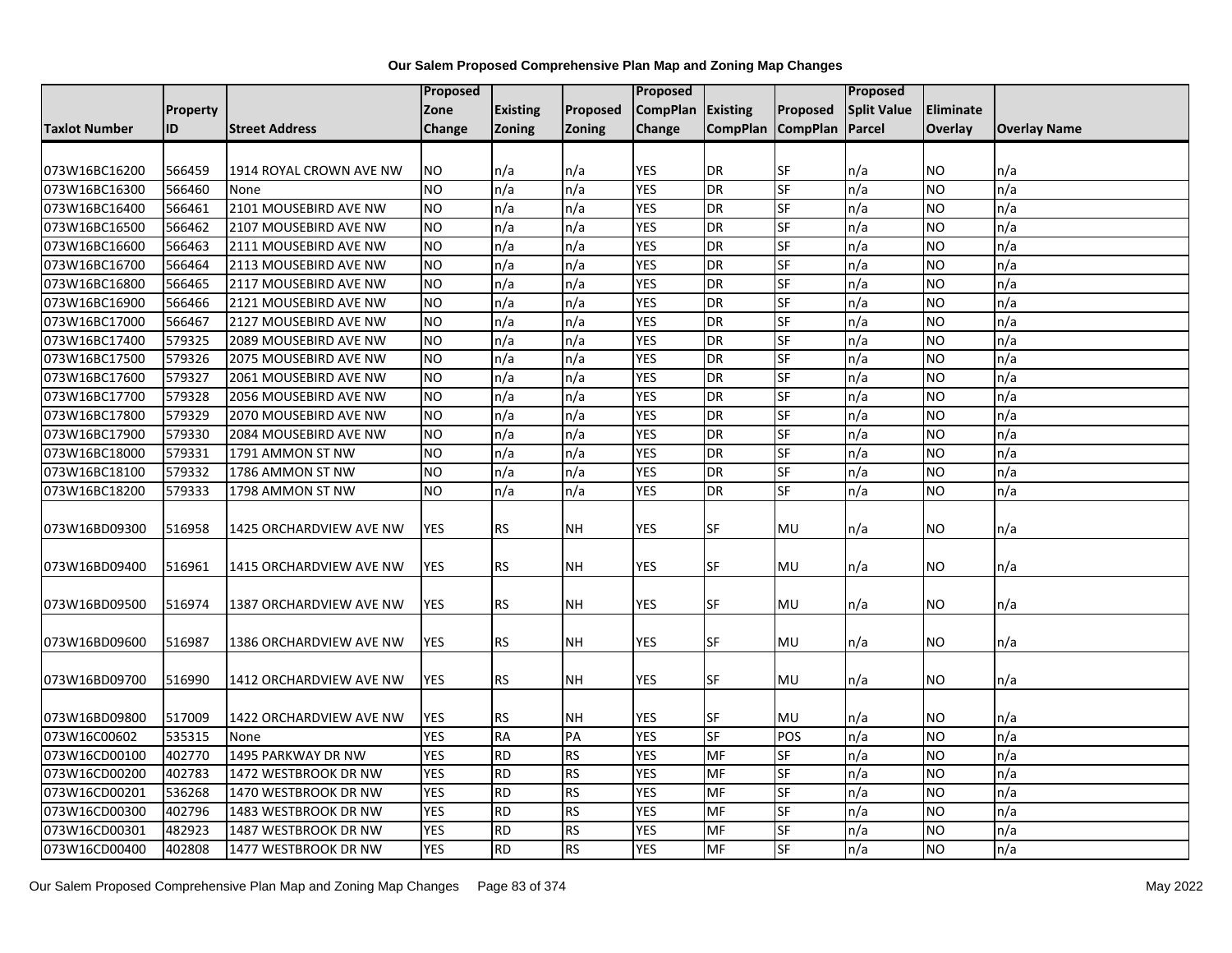|                      |                 |                       | Proposed        |                 |                 | <b>Proposed</b> |                 |                 | <b>Proposed</b>    |                |                     |
|----------------------|-----------------|-----------------------|-----------------|-----------------|-----------------|-----------------|-----------------|-----------------|--------------------|----------------|---------------------|
|                      | <b>Property</b> |                       | Zone            | <b>Existing</b> | <b>Proposed</b> | <b>CompPlan</b> | <b>Existing</b> | Proposed        | <b>Split Value</b> | Eliminate      |                     |
| <b>Taxlot Number</b> | ID              | <b>Street Address</b> | Change          | <b>Zoning</b>   | <b>Zoning</b>   | Change          | <b>CompPlan</b> | <b>CompPlan</b> | Parcel             | <b>Overlay</b> | <b>Overlay Name</b> |
| 073W16CD00401        | 482936          | 1479 WESTBROOK DR NW  | <b>YES</b>      | <b>RD</b>       | <b>RS</b>       | <b>YES</b>      | <b>MF</b>       | <b>SF</b>       | n/a                | NO             | n/a                 |
| 073W16CD01200        | 402882          | 1485 PARKWAY DR NW    | <b>YES</b>      | <b>RD</b>       | <b>RS</b>       | <b>YES</b>      | <b>MF</b>       | <b>SF</b>       | n/a                | NO.            | n/a                 |
| 073W16CD01300        | 402895          | 1445 PARKWAY DR NW    | <b>YES</b>      | <b>RD</b>       | <b>RS</b>       | <b>YES</b>      | MF              | SF              | n/a                | NO.            | n/a                 |
| 073W16CD01400        | 402907          | 1405 PARKWAY DR NW    | <b>YES</b>      | <b>RD</b>       | <b>RS</b>       | <b>YES</b>      | MF              | SF              | n/a                | NO.            | n/a                 |
| 073W16CD01500        | 402910          | 1399 PARKWAY DR NW    | <b>YES</b>      | <b>RD</b>       | <b>RS</b>       | <b>YES</b>      | MF              | <b>SF</b>       | n/a                | NO.            | n/a                 |
| 073W16CD01900        | 485333          | 1377 WESTBROOK DR NW  | <b>YES</b>      | <b>RD</b>       | <b>RS</b>       | <b>YES</b>      | MF              | SF              | n/a                | <b>NO</b>      | n/a                 |
| 073W16CD02000        | 485346          | 1397 WESTBROOK DR NW  | <b>YES</b>      | <b>RD</b>       | <b>RS</b>       | <b>YES</b>      | MF              | SF              | n/a                | NO.            | n/a                 |
| 073W16CD02100        | 485359          | 1417 WESTBROOK DR NW  | <b>YES</b>      | <b>RD</b>       | <b>RS</b>       | <b>YES</b>      | MF              | SF              | n/a                | NO.            | n/a                 |
| 073W16CD02200        | 485362          | 1437 WESTBROOK DR NW  | <b>YES</b>      | <b>RD</b>       | <b>RS</b>       | <b>YES</b>      | <b>MF</b>       | SF              | n/a                | NO.            | n/a                 |
| 073W16CD02300        | 485375          | 1463 WESTBROOK DR NW  | <b>YES</b>      | <b>RD</b>       | <b>RS</b>       | <b>YES</b>      | MF              | <b>SF</b>       | n/a                | NO.            | n/a                 |
| 073W16CD02400        | 485388          | 1467 WESTBROOK DR NW  | <b>YES</b>      | <b>RD</b>       | <b>RS</b>       | <b>YES</b>      | MF              | SF              | n/a                | NO.            | n/a                 |
| 073W16CD02500        | 485391          | 1460 WESTBROOK DR NW  | <b>YES</b>      | <b>RD</b>       | <b>RS</b>       | <b>YES</b>      | <b>MF</b>       | SF              | n/a                | <b>NO</b>      | n/a                 |
| 073W16CD02600        | 485403          | 1450 WESTBROOK DR NW  | <b>YES</b>      | <b>RD</b>       | <b>RS</b>       | <b>YES</b>      | <b>MF</b>       | <b>SF</b>       | n/a                | NO.            | n/a                 |
| 073W16CD02700        | 485416          | 1430 WESTBROOK DR NW  | <b>YES</b>      | <b>RD</b>       | <b>RS</b>       | <b>YES</b>      | MF              | SF              | n/a                | NO.            | n/a                 |
| 073W16CD02800        | 485429          | 1420 WESTBROOK DR NW  | <b>YES</b>      | <b>RD</b>       | <b>RS</b>       | <b>YES</b>      | MF              | SF              | n/a                | NO.            | n/a                 |
| 073W16CD02900        | 485432          | 1390 WESTBROOK DR NW  | <b>YES</b>      | <b>RD</b>       | <b>RS</b>       | <b>YES</b>      | MF              | <b>SF</b>       | n/a                | NO.            | n/a                 |
| 073W16CD03000        | 485445          | 1380 WESTBROOK DR NW  | <b>YES</b>      | <b>RD</b>       | <b>RS</b>       | <b>YES</b>      | MF              | <b>SF</b>       | n/a                | NO.            | n/a                 |
| 073W16DA08900        | 348964          | 976 LYNDA LN NW       | <b>NO</b>       | n/a             | n/a             | <b>YES</b>      | SF              | MF              | n/a                | NO.            | n/a                 |
| 073W16DA09000        | 348977          | 956 LYNDA LN NW       | <b>NO</b>       | n/a             | n/a             | <b>YES</b>      | <b>SF</b>       | MF              | n/a                | NO.            | n/a                 |
| 073W16DA09100        | 348980          | 936 LYNDA LN NW       | <b>NO</b>       | n/a             | n/a             | <b>YES</b>      | <b>SF</b>       | MF              | n/a                | ΝO             | n/a                 |
| 073W16DA09200        | 348993          | 928 LYNDA LN NW       | <b>NO</b>       | n/a             | n/a             | <b>YES</b>      | SF              | MF              | n/a                | NO.            | n/a                 |
| 073W16DA09300        | 349002          | 916 LYNDA LN NW       | <b>NO</b>       | n/a             | n/a             | <b>YES</b>      | <b>SF</b>       | MF              | n/a                | NO.            | n/a                 |
| 073W16DA09400        | 349015          | 886 LYNDA LN NW       | <b>NO</b>       | n/a             | n/a             | <b>YES</b>      | <b>SF</b>       | MF              | n/a                | NO.            | n/a                 |
| 073W16DA09500        | 349028          | 848 LYNDA LN NW       | <b>NO</b>       | n/a             | n/a             | <b>YES</b>      | SF              | MF              | n/a                | NO             | n/a                 |
| 073W16DA09600        | 349031          | 826 LYNDA LN NW       | <b>NO</b>       | n/a             | n/a             | <b>YES</b>      | <b>SF</b>       | MF              | n/a                | NO.            | n/a                 |
| 073W16DA09800        | 347462          | 1934 LYNDA CT NW      | <b>NO</b>       | n/a             | n/a             | <b>YES</b>      | SF              | MF              | n/a                | NO.            | n/a                 |
| 073W16DA09900        | 347475          | 1954 LYNDA CT NW      | $\overline{NO}$ | n/a             | n/a             | <b>YES</b>      | <b>SF</b>       | <b>MF</b>       | n/a                | NO.            | n/a                 |
| 073W16DA10000        | 347488          | 1971 LYNDA CT NW      | <b>NO</b>       | n/a             | n/a             | <b>YES</b>      | SF              | MF              | n/a                | NO.            | n/a                 |
| 073W16DA10100        | 347491          | 1941 LYNDA CT NW      | <b>NO</b>       | n/a             | n/a             | <b>YES</b>      | <b>SF</b>       | MF              | n/a                | NO.            | n/a                 |
| 073W16DA10200        | 347503          | 925 LYNDA LN NW       | <b>NO</b>       | n/a             | n/a             | <b>YES</b>      | <b>SF</b>       | MF              | n/a                | NO.            | n/a                 |
| 073W16DA10300        | 348935          | 933 LYNDA LN NW       | <b>NO</b>       | n/a             | n/a             | <b>YES</b>      | SF              | MF              | n/a                | NO.            | n/a                 |
| 073W16DA10400        | 348948          | 945 LYNDA LN NW       | <b>NO</b>       | n/a             | n/a             | <b>YES</b>      | SF              | MF              | n/a                | NO.            | n/a                 |
| 073W16DA10500        | 348951          | 963 LYNDA LN NW       | $\overline{NO}$ | n/a             | n/a             | <b>YES</b>      | <b>SF</b>       | <b>MF</b>       | n/a                | NO.            | n/a                 |
| 073W16DA10600        | 327095          | 1685 WALLACE RD NW    | <b>YES</b>      | RA/RS           | <b>CR</b>       | <b>YES</b>      | <b>SF</b>       | <b>COM</b>      | n/a                | NO.            | n/a                 |
| 073W16DB03300        | 242378          | 930 HARRITT DR NW     | <b>YES</b>      | <b>RS</b>       | <b>CR</b>       | <b>YES</b>      | SF              | COM             | n/a                | NO.            | n/a                 |
| 073W16DC05100        | 243289          | None                  | <b>YES</b>      | <b>RS</b>       | PA              | <b>YES</b>      | SF              | POS             | n/a                | NO             | n/a                 |
| 073W16DC05102        | 550196          | None                  | <b>YES</b>      | <b>RS</b>       | PA              | <b>YES</b>      | <b>SF</b>       | POS             | n/a                | NO             | n/a                 |
| 073W16DC05103        | 550208          | None                  | <b>YES</b>      | <b>RS</b>       | PA              | <b>YES</b>      | SF              | POS             | n/a                | NO.            | n/a                 |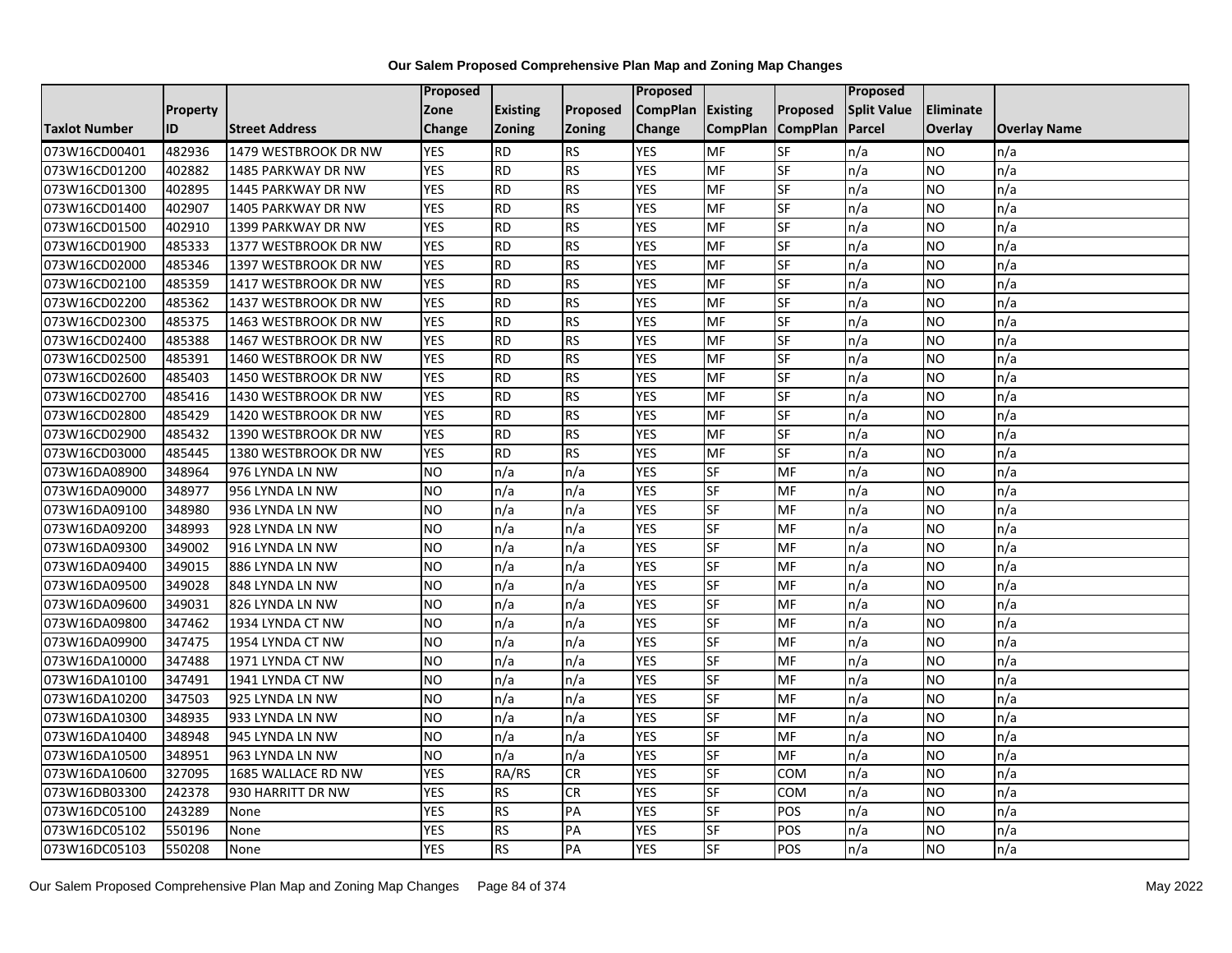|                      |          |                         | <b>Proposed</b> |                 |               | <b>Proposed</b> |                 |                 | Proposed            |           |                     |
|----------------------|----------|-------------------------|-----------------|-----------------|---------------|-----------------|-----------------|-----------------|---------------------|-----------|---------------------|
|                      | Property |                         | Zone            | <b>Existing</b> | Proposed      | <b>CompPlan</b> | Existing        | Proposed        | <b>Split Value</b>  | Eliminate |                     |
| <b>Taxlot Number</b> | ID       | <b>Street Address</b>   | <b>Change</b>   | Zoning          | <b>Zoning</b> | Change          | <b>CompPlan</b> | <b>CompPlan</b> | Parcel              | Overlay   | <b>Overlay Name</b> |
| 073W16DC05200        | 327082   | None                    | <b>YES</b>      | <b>RS</b>       | PA            | <b>YES</b>      | $S$ F           | POS             | n/a                 | NO        | n/a                 |
| 073W16DD00100        | 243669   | None                    | <b>YES</b>      | <b>RA</b>       | CR            | <b>YES</b>      | <b>SF</b>       | <b>COM</b>      | n/a                 | NO.       | n/a                 |
| 073W1701601          | 422671   | None                    | <b>YES</b>      | <b>RA</b>       | PA            | <b>YES</b>      | <b>DR</b>       | POS             | n/a                 | <b>NO</b> | n/a                 |
| 073W1701603          | 425982   | None                    | <b>YES</b>      | <b>RA</b>       | PA            | <b>YES</b>      | $\overline{DR}$ | POS             | n/a                 | NO.       | n/a                 |
|                      |          | 2916 ORCHARD HEIGHTS RD |                 |                 |               |                 |                 |                 |                     |           |                     |
| 073W1702500          | 267683   | <b>NW</b>               | <b>YES</b>      | RA              | $MU-II$       | <b>YES</b>      | <b>DR</b>       | MU              | n/a                 | NO.       | n/a                 |
| 073W1703706          | 563428   | None                    | <b>YES</b>      | <b>RA</b>       | PA            | <b>YES</b>      | DR              | POS             | n/a                 | NO.       | n/a                 |
| 073W17AA05404        | 565604   | None                    | <b>NO</b>       | n/a             | n/a           | <b>YES</b>      | <b>SF</b>       | POS             | n/a                 | <b>NO</b> | n/a                 |
| 073W17AA14800        | 527468   | 2365 WEST PARK ST NW    | <b>NO</b>       | n/a             | n/a           | <b>YES</b>      | DR              | SF              | n/a                 | NO.       | n/a                 |
| 073W17AA14900        | 527471   | 2375 WEST PARK ST NW    | Ю               | n/a             | n/a           | <b>YES</b>      | DR              | <b>SF</b>       | n/a                 | NO.       | n/a                 |
| 073W17AA15000        | 527497   | 2385 WEST PARK ST NW    | Ю               | n/a             | n/a           | <b>YES</b>      | <b>DR</b>       | <b>SF</b>       | n/a                 | <b>NO</b> | n/a                 |
| 073W17AA15100        | 527509   | 2141 WEST PARK CT NW    | <b>NO</b>       | n/a             | n/a           | <b>YES</b>      | DR              | SF              | n/a                 | <b>NO</b> | n/a                 |
| 073W17AA15200        | 527512   | 2131 WEST PARK CT NW    | <b>NO</b>       | n/a             | n/a           | <b>YES</b>      | DR              | SF              | n/a                 | NO.       | n/a                 |
| 073W17AA15300        | 527525   | 2121 WEST PARK CT NW    | ŌИ              | n/a             | n/a           | <b>YES</b>      | <b>DR</b>       | <b>SF</b>       | n/a                 | <b>NO</b> | n/a                 |
| 073W17AA15400        | 527538   | 2111 WEST PARK CT NW    | <b>NO</b>       | n/a             | n/a           | <b>YES</b>      | DR              | SF              | n/a                 | NO.       | n/a                 |
| 073W17AA15500        | 527541   | 2093 WEST PARK CT NW    | <b>NO</b>       | n/a             | n/a           | <b>YES</b>      | <b>DR</b>       | <b>SF</b>       | n/a                 | <b>NO</b> | n/a                 |
| 073W17AA15600        | 527567   | 2083 WEST PARK CT NW    | <b>NO</b>       | n/a             | n/a           | <b>YES</b>      | DR              | SF              | n/a                 | NO.       | n/a                 |
| 073W17AA15700        | 527583   | 2073 WEST PARK CT NW    | <b>NO</b>       | n/a             | n/a           | <b>YES</b>      | DR              | SF              | n/a                 | NO.       | n/a                 |
| 073W17AA15800        | 527608   | 2063 WEST PARK CT NW    | <b>NO</b>       | n/a             | n/a           | <b>YES</b>      | DR              | <b>SF</b>       | n/a                 | <b>NO</b> | n/a                 |
| 073W17AA15900        | 527611   | 2053 WEST PARK CT NW    | <b>NO</b>       | n/a             | n/a           | <b>YES</b>      | <b>DR</b>       | SF              | n/a                 | NO.       | n/a                 |
| 073W17AA16000        | 527624   | 2043 WEST PARK CT NW    | <b>NO</b>       | n/a             | n/a           | <b>YES</b>      | <b>DR</b>       | SF              | n/a                 | NO.       | n/a                 |
| 073W17AA16100        | 527637   | 2033 WEST PARK CT NW    | Ю               | n/a             | n/a           | <b>YES</b>      | <b>DR</b>       | <b>SF</b>       | n/a                 | <b>NO</b> | n/a                 |
| 073W17AA16200        | 527640   | 2023 WEST PARK CT NW    | <b>NO</b>       | n/a             | n/a           | <b>YES</b>      | DR              | SF              | n/a                 | NO.       | n/a                 |
| 073W17AA16400        | 527666   | 2028 WEST PARK CT NW    | <b>NO</b>       | n/a             | n/a           | <b>YES</b>      | DR              | SF              | n/a                 | NO.       | n/a                 |
| 073W17AA16500        | 527679   | 2038 WEST PARK CT NW    | ŌИ              | n/a             | n/a           | <b>YES</b>      | <b>DR</b>       | <b>SF</b>       | n/a                 | <b>NO</b> | n/a                 |
| 073W17AA16600        | 527695   | 2120 WEST PARK CT NW    | Ю               | n/a             | n/a           | <b>YES</b>      | <b>DR</b>       | <b>SF</b>       | n/a                 | <b>NO</b> | n/a                 |
| 073W17AA16700        | 527710   | 2384 WEST PARK ST NW    | <b>NO</b>       | n/a             | n/a           | <b>YES</b>      | <b>DR</b>       | SF              | n/a                 | NO.       | n/a                 |
| 073W17AA16800        | 527723   | 2374 WEST PARK ST NW    | <b>NO</b>       | n/a             | n/a           | <b>YES</b>      | DR              | SF              | n/a                 | NO.       | n/a                 |
| 073W17AA16900        | 527736   | 2368 WEST PARK ST NW    | <b>NO</b>       | n/a             | n/a           | <b>YES</b>      | DR              | <b>SF</b>       | n/a                 | NO.       | n/a                 |
| 073W17AA17000        | 527749   | 2364 WEST PARK ST NW    | <b>NO</b>       | n/a             | n/a           | <b>YES</b>      | <b>DR</b>       | <b>SF</b>       | n/a                 | NO.       | n/a                 |
|                      |          |                         |                 |                 |               |                 |                 |                 |                     |           |                     |
|                      |          |                         |                 |                 |               |                 |                 |                 | Proposed            |           |                     |
|                      |          |                         |                 | NCMU/RM         |               |                 |                 |                 | <b>Split Taxlot</b> |           |                     |
| 073W17B00400         | 267625   | None                    | <b>YES</b>      | 2               | MU-II/RM2 NO  |                 | n/a             | n/a             | Zoning              | ΝO        | n/a                 |
| 073W17CB00100        | 572089   | 2921 BUTTERFLY AVE NW   | <b>NO</b>       | n/a             | n/a           | <b>YES</b>      | DR              | SF              | n/a                 | NO.       | n/a                 |
| 073W17CB00200        | 572090   | 2911 BUTTERFLY AVE NW   | <b>NO</b>       | n/a             | n/a           | <b>YES</b>      | <b>DR</b>       | SF              | n/a                 | NO.       | n/a                 |
| 073W17CB00300        | 572091   | 2901 BUTTERFLY AVE NW   | <b>NO</b>       | n/a             | n/a           | <b>YES</b>      | <b>DR</b>       | SF              | n/a                 | NO        | n/a                 |
| 073W17CB00400        | 572092   | 2881 BUTTERFLY AVE NW   | <b>NO</b>       | n/a             | n/a           | <b>YES</b>      | DR              | SF              | n/a                 | NO.       | n/a                 |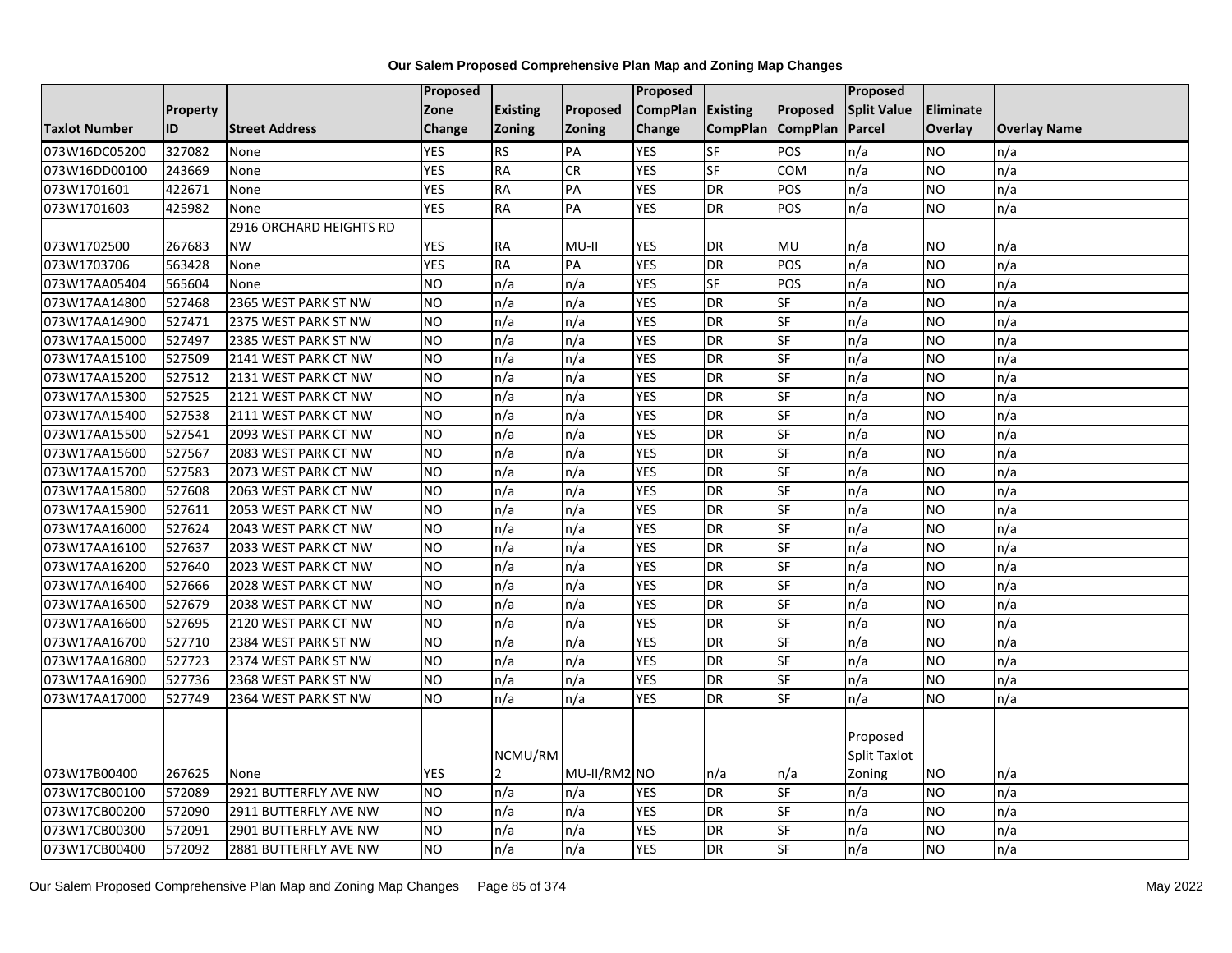|                      |                 |                         | Proposed        |                 |          | Proposed          |                   |           | <b>Proposed</b>    |                |                     |
|----------------------|-----------------|-------------------------|-----------------|-----------------|----------|-------------------|-------------------|-----------|--------------------|----------------|---------------------|
|                      | <b>Property</b> |                         | Zone            | <b>Existing</b> | Proposed | CompPlan Existing |                   | Proposed  | <b>Split Value</b> | Eliminate      |                     |
| <b>Taxlot Number</b> | <b>ID</b>       | <b>Street Address</b>   | <b>Change</b>   | Zoning          | Zoning   | Change            | CompPlan CompPlan |           | Parcel             | <b>Overlay</b> | <b>Overlay Name</b> |
| 073W17CB00500        | 572093          | 2871 BUTTERFLY AVE NW   | <b>NO</b>       | n/a             | n/a      | <b>YES</b>        | <b>DR</b>         | SF        | n/a                | <b>NO</b>      | n/a                 |
| 073W17CB00600        | 572094          | 2861 BUTTERFLY AVE NW   | <b>NO</b>       | n/a             | n/a      | <b>YES</b>        | <b>DR</b>         | SF        | n/a                | <b>NO</b>      | n/a                 |
| 073W17CB00700        | 572095          | 2851 BUTTERFLY AVE NW   | <b>NO</b>       | n/a             | n/a      | <b>YES</b>        | <b>DR</b>         | <b>SF</b> | n/a                | <b>NO</b>      | n/a                 |
| 073W17CB00800        | 572096          | 2841 BUTTERFLY AVE NW   | <b>NO</b>       | n/a             | n/a      | <b>YES</b>        | <b>DR</b>         | SF        | n/a                | <b>NO</b>      | n/a                 |
| 073W17CB00900        | 572097          | 2831 BUTTERFLY AVE NW   | <b>NO</b>       | n/a             | n/a      | <b>YES</b>        | <b>DR</b>         | SF        | n/a                | <b>NO</b>      | n/a                 |
| 073W17CB01000        | 572098          | 2821 BUTTERFLY AVE NW   | <b>NO</b>       | n/a             | n/a      | <b>YES</b>        | DR                | SF        | n/a                | <b>NO</b>      | n/a                 |
| 073W17CB01100        | 572099          | 2811 BUTTERFLY AVE NW   | <b>NO</b>       | n/a             | n/a      | <b>YES</b>        | DR                | SF        | n/a                | <b>NO</b>      | n/a                 |
| 073W17CB01200        | 572100          | 2802 BUTTERFLY AVE NW   | Ю               | n/a             | n/a      | <b>YES</b>        | <b>DR</b>         | <b>SF</b> | n/a                | <b>NO</b>      | n/a                 |
| 073W17CB01300        | 572101          | 2812 BUTTERFLY AVE NW   | <b>NO</b>       | n/a             | n/a      | <b>YES</b>        | <b>DR</b>         | SF        | n/a                | <b>NO</b>      | n/a                 |
| 073W17CB01400        | 572102          | 2822 BUTTERFLY AVE NW   | <b>NO</b>       | n/a             | n/a      | <b>YES</b>        | <b>DR</b>         | <b>SF</b> | n/a                | <b>NO</b>      | n/a                 |
| 073W17CB01500        | 572103          | 2832 BUTTERFLY AVE NW   | <b>NO</b>       | n/a             | n/a      | <b>YES</b>        | DR                | SF        | n/a                | <b>NO</b>      | n/a                 |
| 073W17CB01600        | 572104          | 1842 RAINSONG DR NW     | <b>NO</b>       | n/a             | n/a      | <b>YES</b>        | <b>DR</b>         | <b>SF</b> | n/a                | <b>NO</b>      | n/a                 |
| 073W17CB01700        | 572105          | 1832 RAINSONG DR NW     | <b>NO</b>       | n/a             | n/a      | <b>YES</b>        | <b>DR</b>         | SF        | n/a                | <b>NO</b>      | n/a                 |
| 073W17CB01800        | 572106          | 2827 FIREFLY CT NW      | <b>NO</b>       | n/a             | n/a      | <b>YES</b>        | <b>DR</b>         | SF        | n/a                | <b>NO</b>      | n/a                 |
| 073W17CB01900        | 572107          | 2817 FIREFLY CT NW      | <b>NO</b>       | n/a             | n/a      | <b>YES</b>        | <b>DR</b>         | SF        | n/a                | <b>NO</b>      | n/a                 |
| 073W17CB02000        | 572108          | 2808 FIREFLY CT NW      | $\overline{NO}$ | n/a             | n/a      | <b>YES</b>        | <b>DR</b>         | <b>SF</b> | n/a                | <b>NO</b>      | n/a                 |
| 073W17CB02100        | 572109          | 2818 FIREFLY CT NW      | <b>NO</b>       | n/a             | n/a      | <b>YES</b>        | <b>DR</b>         | <b>SF</b> | n/a                | <b>NO</b>      | n/a                 |
| 073W17CB02200        | 572110          | 2828 FIREFLY CT NW      | <b>NO</b>       | n/a             | n/a      | <b>YES</b>        | DR                | SF        | n/a                | <b>NO</b>      | n/a                 |
| 073W17CB02300        | 572111          | 2838 FIREFLY CT NW      | <b>NO</b>       | n/a             | n/a      | <b>YES</b>        | <b>DR</b>         | SF        | n/a                | <b>NO</b>      | n/a                 |
| 073W17CB02400        | 572112          | 1752 RAINSONG DR NW     | <b>NO</b>       | n/a             | n/a      | <b>YES</b>        | DR                | SF        | n/a                | <b>NO</b>      | n/a                 |
| 073W17CB02500        | 572113          | 1799 TITAN DR NW        | <b>NO</b>       | n/a             | n/a      | <b>YES</b>        | DR                | SF        | n/a                | <b>NO</b>      | n/a                 |
| 073W17CB02600        | 572114          | 1793 TITAN DR NW        | <b>NO</b>       | n/a             | n/a      | <b>YES</b>        | <b>DR</b>         | SF        | n/a                | <b>NO</b>      | n/a                 |
| 073W17CB02700        | 572115          | 1742 RAINSONG DR NW     | N <sub>O</sub>  | n/a             | n/a      | <b>YES</b>        | DR                | SF        | n/a                | <b>NO</b>      | n/a                 |
| 073W17CB02800        | 572116          | 2846 MAYFLY AVE NW      | <b>NO</b>       | n/a             | n/a      | <b>YES</b>        | <b>DR</b>         | SF        | n/a                | <b>NO</b>      | n/a                 |
| 073W17CB02900        | 572117          | 2856 MAYFLY AVE NW      | <b>NO</b>       | n/a             | n/a      | <b>YES</b>        | <b>DR</b>         | SF        | n/a                | <b>NO</b>      | n/a                 |
| 073W17CB03000        | 572118          | 2866 MAYFLY AVE NW      | NO              | n/a             | n/a      | <b>YES</b>        | <b>DR</b>         | SF        | n/a                | <b>NO</b>      | n/a                 |
| 073W17CB03100        | 572119          | 2876 MAYFLY AVE NW      | <b>NO</b>       | n/a             | n/a      | <b>YES</b>        | <b>DR</b>         | SF        | n/a                | <b>NO</b>      | n/a                 |
| 073W17CB03200        | 572120          | 2849 MAYFLY AVE NW      | <b>NO</b>       | n/a             | n/a      | <b>YES</b>        | <b>DR</b>         | SF        | n/a                | <b>NO</b>      | n/a                 |
| 073W17CB03300        | 572121          | 2859 MAYFLY AVE NW      | <b>NO</b>       | n/a             | n/a      | <b>YES</b>        | DR                | SF        | n/a                | <b>NO</b>      | n/a                 |
| 073W17CB03400        | 572122          | 1817 RAINSONG DR NW     | $\overline{NO}$ | n/a             | n/a      | <b>YES</b>        | <b>DR</b>         | <b>SF</b> | n/a                | <b>NO</b>      | n/a                 |
| 073W17CB03500        | 572123          | 1827 RAINSONG DR NW     | <b>NO</b>       | n/a             | n/a      | <b>YES</b>        | <b>DR</b>         | SF        | n/a                | <b>NO</b>      | n/a                 |
| 073W17CB03600        | 572124          | 1837 RAINSONG DR NW     | Ю               | n/a             | n/a      | <b>YES</b>        | DR                | SF        | n/a                | <b>NO</b>      | n/a                 |
| 073W17CB03700        | 572125          | 1847 RAINSONG DR NW     | NO              | n/a             | n/a      | <b>YES</b>        | <b>DR</b>         | SF        | n/a                | <b>NO</b>      | n/a                 |
| 073W17CB03800        | 572126          | 1857 RAINSONG DR NW     | <b>NO</b>       | n/a             | n/a      | YES               | DR                | SF        | n/a                | <b>NO</b>      | n/a                 |
| 073W17CB03900        | 572127          | None                    | <b>NO</b>       | n/a             | n/a      | <b>YES</b>        | <b>DR</b>         | SF        | n/a                | <b>NO</b>      | n/a                 |
| 073W17CB04000        | 572128          | 1850 WEST MEADOWS DR NW | NO.             | n/a             | n/a      | <b>YES</b>        | <b>DR</b>         | SF        | n/a                | <b>NO</b>      | n/a                 |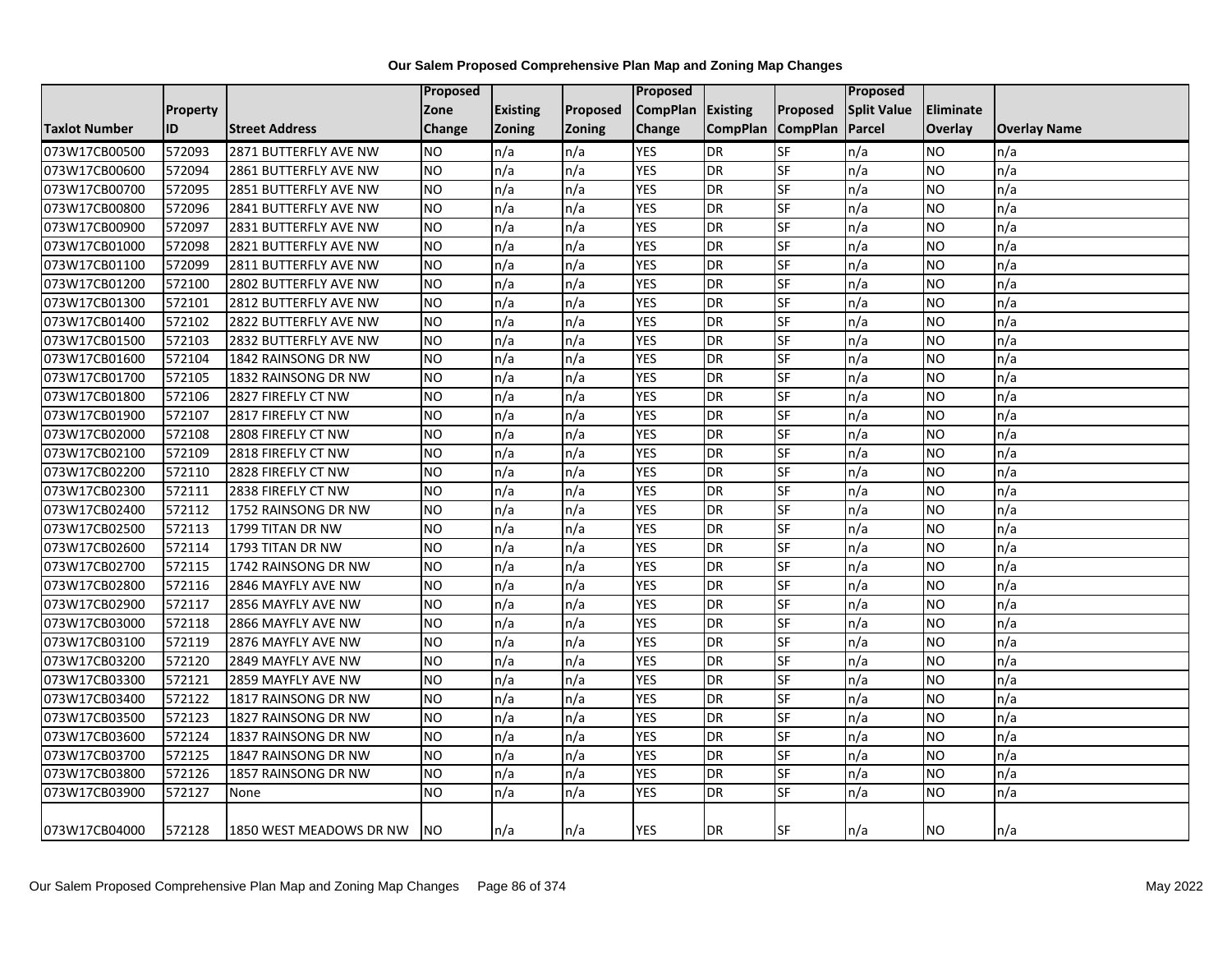|                      |                 |                            | <b>Proposed</b> |                 |          | <b>Proposed</b>   |                   |           | Proposed           |           |                     |
|----------------------|-----------------|----------------------------|-----------------|-----------------|----------|-------------------|-------------------|-----------|--------------------|-----------|---------------------|
|                      | <b>Property</b> |                            | Zone            | <b>Existing</b> | Proposed | CompPlan Existing |                   | Proposed  | <b>Split Value</b> | Eliminate |                     |
| <b>Taxlot Number</b> | ID              | <b>Street Address</b>      | Change          | Zoning          | Zoning   | Change            | CompPlan CompPlan |           | Parcel             | Overlay   | <b>Overlay Name</b> |
| 073W17CB04100        | 572129          | 1840 WEST MEADOWS DR NW    | <b>NO</b>       | n/a             | n/a      | <b>YES</b>        | <b>DR</b>         | <b>SF</b> | n/a                | NO        | n/a                 |
| 073W17CB04200        | 572130          | 1830 WEST MEADOWS DR NW    | NO.             | n/a             | n/a      | <b>YES</b>        | DR                | <b>SF</b> | n/a                | NO.       | n/a                 |
| 073W17CB04300        | 572131          | 1820 WEST MEADOWS DR NW    | N <sub>O</sub>  | n/a             | n/a      | YES               | DR                | <b>SF</b> | n/a                | ΝO        | n/a                 |
| 073W17CB04400        | 572132          | 2869 MAYFLY AVE NW         | <b>NO</b>       | n/a             | n/a      | <b>YES</b>        | <b>DR</b>         | <b>SF</b> | n/a                | NO        | n/a                 |
| 073W17CB04500        | 572133          | 1765 WEST MEADOWS DR NW    | <b>NO</b>       | n/a             | n/a      | <b>YES</b>        | DR                | <b>SF</b> | n/a                | NO        | n/a                 |
| 073W17CB04600        | 572134          | 1775 WEST MEADOWS DR NW    | <b>NO</b>       | n/a             | n/a      | <b>YES</b>        | DR                | <b>SF</b> | n/a                | NO        | n/a                 |
| 073W17CB04700        | 572135          | 1805 WEST MEADOWS DR NW    | <b>NO</b>       | n/a             | n/a      | YES               | DR                | <b>SF</b> | n/a                | NO        | n/a                 |
| 073W17CB04800        | 572136          | 1815 WEST MEADOWS DR NW    | <b>NO</b>       | n/a             | n/a      | <b>YES</b>        | <b>DR</b>         | <b>SF</b> | n/a                | NO.       | n/a                 |
| 073W17CB04900        | 572137          | 1825 WEST MEADOWS DR NW    | <b>NO</b>       | n/a             | n/a      | <b>YES</b>        | DR                | <b>SF</b> | n/a                | NO        | n/a                 |
| 073W17CB05000        | 572138          | 1835 WEST MEADOWS DR NW    | <b>NO</b>       | n/a             | n/a      | YES               | DR                | SF        | n/a                | ΝO        | n/a                 |
| 073W17CB05100        | 572139          | 1845 WEST MEADOWS DR NW    | <b>NO</b>       | n/a             | n/a      | YES               | DR                | SF        | n/a                | ΝO        | n/a                 |
| 073W17CB05200        | 572140          | 1855 WEST MEADOWS DR NW    | <b>NO</b>       | n/a             | n/a      | <b>YES</b>        | <b>DR</b>         | <b>SF</b> | n/a                | NO        | n/a                 |
| 073W17CB05300        | 572141          | 1865 WEST MEADOWS DR NW    | <b>NO</b>       | n/a             | n/a      | <b>YES</b>        | <b>DR</b>         | <b>SF</b> | n/a                | ΝO        | n/a                 |
| 073W17CB05400        | 572142          | 1824 SETTLERS SPRING DR NW | <b>NO</b>       | n/a             | n/a      | YES               | DR                | <b>SF</b> | n/a                | ΝO        | n/a                 |
| 073W17CB05500        | 572143          | 1814 SETTLERS SPRING DR NW | <b>NO</b>       | n/a             | n/a      | <b>YES</b>        | <b>DR</b>         | <b>SF</b> | n/a                | NO.       | n/a                 |
| 073W17CB05600        | 572144          | 1804 SETTLERS SPRING DR NW | <b>NO</b>       | n/a             | n/a      | <b>YES</b>        | <b>DR</b>         | <b>SF</b> | n/a                | NO.       | n/a                 |
| 073W17CB05700        | 572145          | 1794 SETTLERS SPRING DR NW | <b>NO</b>       | n/a             | n/a      | <b>YES</b>        | <b>DR</b>         | <b>SF</b> | n/a                | ΝO        | n/a                 |
| 073W17CB05800        | 572146          | 1784 SETTLERS SPRING DR NW | <b>NO</b>       | n/a             | n/a      | YES               | DR                | <b>SF</b> | n/a                | ΝO        | n/a                 |
| 073W17CB05900        | 572147          | 1774 SETTLERS SPRING DR NW | <b>NO</b>       | n/a             | n/a      | <b>YES</b>        | <b>DR</b>         | <b>SF</b> | n/a                | NO.       | n/a                 |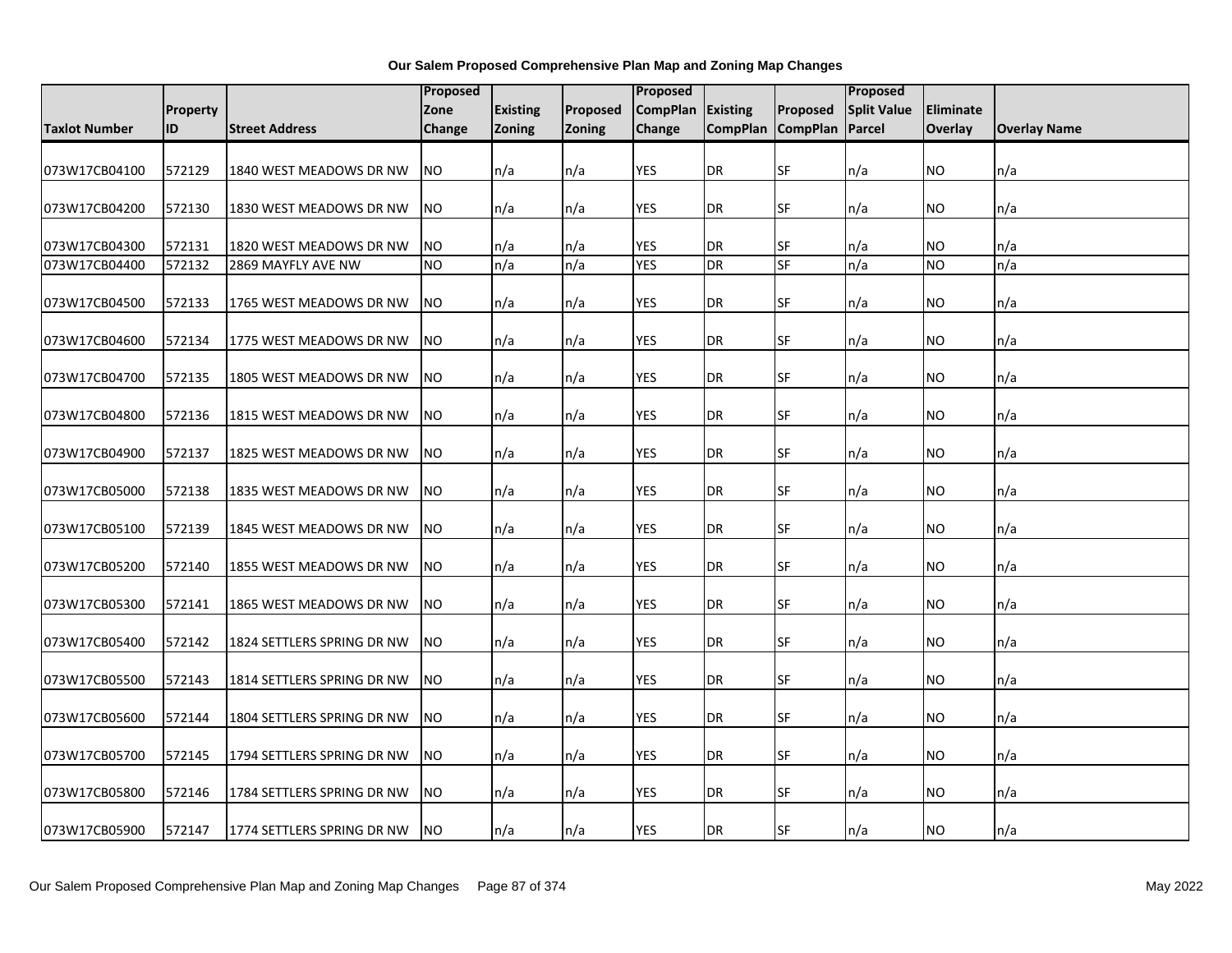|               |                 |                            | <b>Proposed</b> |                 |          | <b>Proposed</b>   |                   |                          | Proposed           |                  |                     |
|---------------|-----------------|----------------------------|-----------------|-----------------|----------|-------------------|-------------------|--------------------------|--------------------|------------------|---------------------|
|               | <b>Property</b> |                            | Zone            | <b>Existing</b> | Proposed | CompPlan Existing |                   | Proposed                 | <b>Split Value</b> | <b>Eliminate</b> |                     |
| Taxlot Number | ID              | <b>Street Address</b>      | Change          | Zoning          | Zoning   | Change            | CompPlan CompPlan |                          | Parcel             | <b>Overlay</b>   | <b>Overlay Name</b> |
|               |                 |                            |                 |                 |          |                   |                   |                          |                    |                  |                     |
| 073W17CB06000 | 572148          | 1764 SETTLERS SPRING DR NW | <b>NO</b>       | n/a             | n/a      | <b>YES</b>        | <b>DR</b>         | SF                       | n/a                | <b>NO</b>        | n/a                 |
| 073W17CC00100 | 567159          | 1360 GLORY RIDGE ST NW     | <b>NO</b>       | n/a             | n/a      | <b>YES</b>        | <b>DR</b>         | SF                       | n/a                | <b>NO</b>        | n/a                 |
| 073W17CC00200 | 567160          | 1368 GLORY RIDGE ST NW     | NO.             | n/a             | n/a      | <b>YES</b>        | <b>DR</b>         | SF                       | n/a                | <b>NO</b>        | n/a                 |
| 073W17CC00300 | 567161          | 1376 GLORY RIDGE ST NW     | <b>NO</b>       | n/a             | n/a      | <b>YES</b>        | <b>DR</b>         | SF                       | n/a                | <b>NO</b>        | n/a                 |
| 073W17CC00400 | 567162          | 1384 GLORY RIDGE ST NW     | <b>NO</b>       | n/a             | n/a      | <b>YES</b>        | <b>DR</b>         | SF                       | n/a                | <b>NO</b>        | n/a                 |
| 073W17CC00500 | 567163          | 1390 GLORY RIDGE ST NW     | <b>NO</b>       | n/a             | n/a      | <b>YES</b>        | <b>DR</b>         | SF                       | n/a                | <b>NO</b>        | n/a                 |
| 073W17CC00600 | 567164          | 1398 GLORY RIDGE ST NW     | <b>NO</b>       | n/a             | n/a      | <b>YES</b>        | <b>DR</b>         | SF                       | n/a                | <b>NO</b>        | n/a                 |
| 073W17CC00700 | 567165          | None                       | <b>NO</b>       | n/a             | n/a      | <b>YES</b>        | <b>DR</b>         | SF                       | n/a                | <b>NO</b>        | n/a                 |
| 073W17CC00800 | 567166          | 1391 GLORY RIDGE ST NW     | <b>NO</b>       | n/a             | n/a      | <b>YES</b>        | <b>DR</b>         | <b>SF</b>                | n/a                | <b>NO</b>        | n/a                 |
| 073W17CC00900 | 567167          | 1399 GLORY RIDGE ST NW     | <b>NO</b>       | n/a             | n/a      | <b>YES</b>        | <b>DR</b>         | <b>SF</b>                | n/a                | <b>NO</b>        | n/a                 |
| 073W17CC01000 | 567168          | 2616 ISLANDER AVE NW       | <b>NO</b>       | n/a             | n/a      | <b>YES</b>        | <b>DR</b>         | SF                       | n/a                | <b>NO</b>        | n/a                 |
| 073W17CC01100 | 567169          | 2636 ISLANDER AVE NW       | NO.             | n/a             | n/a      | <b>YES</b>        | <b>DR</b>         | <b>SF</b>                | n/a                | <b>NO</b>        | n/a                 |
| 073W17CC01200 | 567170          | 2706 ISLANDER AVE NW       | <b>NO</b>       | n/a             | n/a      | <b>YES</b>        | <b>DR</b>         | <b>SF</b>                | n/a                | <b>NO</b>        | n/a                 |
| 073W17CC01300 | 567171          | 2716 ISLANDER AVE NW       | <b>NO</b>       | n/a             | n/a      | <b>YES</b>        | <b>DR</b>         | SF                       | n/a                | <b>NO</b>        | n/a                 |
| 073W17CC01400 | 567172          | 2746 ISLANDER AVE NW       | Ю               | n/a             | n/a      | <b>YES</b>        | <b>DR</b>         | SF                       | n/a                | <b>NO</b>        | n/a                 |
| 073W17CC01500 | 567173          | 2766 ISLANDER AVE NW       | NO              | n/a             | n/a      | <b>YES</b>        | <b>DR</b>         | SF                       | n/a                | <b>NO</b>        | n/a                 |
| 073W17CC01600 | 567174          | 2796 ISLANDER AVE NW       | <b>NO</b>       | n/a             | n/a      | <b>YES</b>        | <b>DR</b>         | SF                       | n/a                | <b>NO</b>        | n/a                 |
|               |                 |                            |                 |                 |          |                   |                   |                          |                    |                  |                     |
| 073W17CC01700 | 567175          | 1485 WEST MEADOWS DR NW    | NO.             | n/a             | n/a      | YES               | DR                | SF                       | n/a                | <b>NO</b>        | n/a                 |
|               |                 |                            |                 |                 |          |                   |                   |                          |                    |                  |                     |
| 073W17CC01800 | 567176          | 1495 WEST MEADOWS DR NW    | <b>NO</b>       | n/a             | n/a      | YES               | <b>DR</b>         | SF                       | n/a                | <b>NO</b>        | n/a                 |
| 073W17CC01900 | 567177          | 2856 ISLANDER AVE NW       | <b>NO</b>       | n/a             | n/a      | <b>YES</b>        | <b>DR</b>         | SF                       | n/a                | <b>NO</b>        | n/a                 |
| 073W17CC02000 | 567178          | 2857 ISLANDER AVE NW       | <b>NO</b>       | n/a             | n/a      | <b>YES</b>        | <b>DR</b>         | SF                       | n/a                | <b>NO</b>        | n/a                 |
| 073W17CC02100 | 567179          | 2837 ISLANDER AVE NW       | NO              | n/a             | n/a      | YES               | <b>DR</b>         | SF                       | n/a                | <b>NO</b>        | n/a                 |
| 073W17CC02200 | 567180          | 2807 ISLANDER AVE NW       | <b>NO</b>       | n/a             | n/a      | <b>YES</b>        | <b>DR</b>         | SF                       | n/a                | <b>NO</b>        | n/a                 |
| 073W17CC02300 | 567181          | 2797 ISLANDER AVE NW       | <b>NO</b>       | n/a             | n/a      | <b>YES</b>        | <b>DR</b>         | SF                       | n/a                | <b>NO</b>        | n/a                 |
| 073W17CC02400 | 567182          | 2777 ISLANDER AVE NW       | <b>NO</b>       | n/a             | n/a      | <b>YES</b>        | <b>DR</b>         | SF                       | n/a                | <b>NO</b>        | n/a                 |
| 073W17CC02500 | 567183          | 2757 ISLANDER AVE NW       | <b>NO</b>       | n/a             | n/a      | <b>YES</b>        | <b>DR</b>         | $S_{F}$                  | n/a                | <b>NO</b>        | n/a                 |
| 073W17CC02600 | 567184          | 2737 ISLANDER AVE NW       | $\overline{NO}$ | n/a             | n/a      | <b>YES</b>        | <b>DR</b>         | SF                       | n/a                | <b>NO</b>        | n/a                 |
| 073W17CC02700 | 567185          | 2717 ISLANDER AVE NW       | <b>NO</b>       | n/a             | n/a      | <b>YES</b>        | <b>DR</b>         | SF                       | n/a                | <b>NO</b>        | n/a                 |
| 073W17CC02800 | 567186          | 2697 ISLANDER AVE NW       | Ю               | n/a             | n/a      | <b>YES</b>        | <b>DR</b>         | <b>SF</b>                | n/a                | <b>NO</b>        | n/a                 |
| 073W17CC02900 | 567187          | 2657 ISLANDER AVE NW       | NO.             | n/a             | n/a      | <b>YES</b>        | <b>DR</b>         | $\overline{\mathsf{SF}}$ | n/a                | <b>NO</b>        | n/a                 |
| 073W17CC03000 | 567188          | 2637 ISLANDER AVE NW       | <b>NO</b>       | n/a             | n/a      | <b>YES</b>        | <b>DR</b>         | SF                       | n/a                | <b>NO</b>        | n/a                 |
| 073W17CC03100 | 567189          | 2617 ISLANDER AVE NW       | <b>NO</b>       | n/a             | n/a      | <b>YES</b>        | <b>DR</b>         | SF                       | n/a                | <b>NO</b>        | n/a                 |
| 073W17CC03200 | 567190          | 2597 ISLANDER AVE NW       | NO.             | n/a             | n/a      | <b>YES</b>        | <b>DR</b>         | <b>SF</b>                | n/a                | <b>NO</b>        | n/a                 |
| 073W17CC03300 | 567191          | 1430 GLORY RIDGE CT NW     | <b>NO</b>       | n/a             | n/a      | <b>YES</b>        | <b>DR</b>         | SF                       | n/a                | <b>NO</b>        | n/a                 |
| 073W17CC03400 | 567192          | 1460 GLORY RIDGE CT NW     | $\overline{NO}$ | n/a             | n/a      | <b>YES</b>        | <b>DR</b>         | SF                       | n/a                | <b>NO</b>        | n/a                 |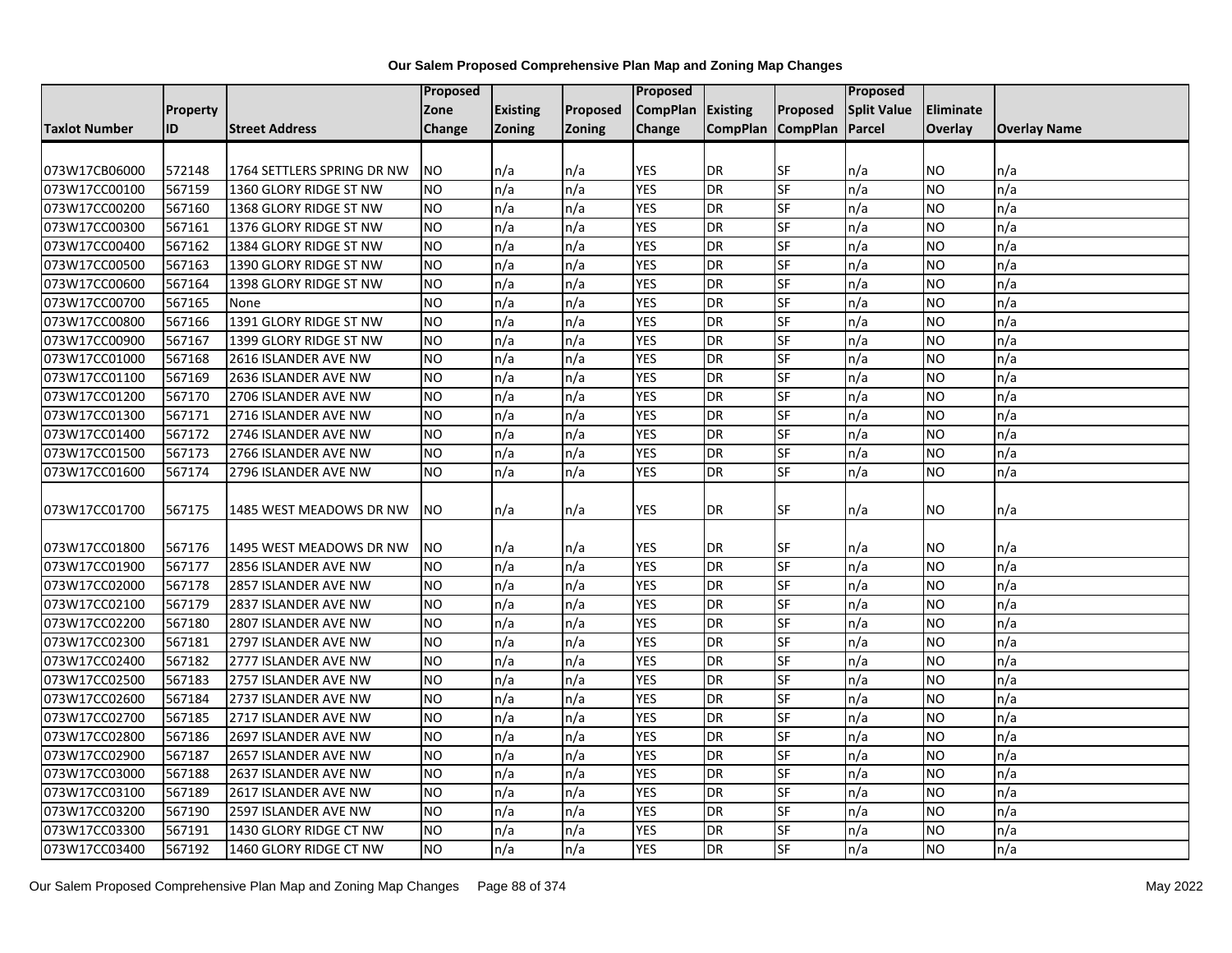|                      |                 |                         | <b>Proposed</b> |                 |               | <b>Proposed</b> |                   |           | Proposed           |                  |                     |
|----------------------|-----------------|-------------------------|-----------------|-----------------|---------------|-----------------|-------------------|-----------|--------------------|------------------|---------------------|
|                      | <b>Property</b> |                         | Zone            | <b>Existing</b> | Proposed      | <b>CompPlan</b> | Existing          | Proposed  | <b>Split Value</b> | <b>Eliminate</b> |                     |
| <b>Taxlot Number</b> | ID              | <b>Street Address</b>   | Change          | <b>Zoning</b>   | <b>Zoning</b> | Change          | CompPlan CompPlan |           | Parcel             | <b>Overlay</b>   | <b>Overlay Name</b> |
| 073W17CC03500        | 567193          | 1490 GLORY RIDGE CT NW  | <b>NO</b>       | n/a             | n/a           | <b>YES</b>      | DR                | SF        | n/a                | <b>NO</b>        | n/a                 |
| 073W17CC03600        | 567194          | 1495 GLORY RIDGE CT NW  | NO.             | n/a             | n/a           | <b>YES</b>      | <b>DR</b>         | <b>SF</b> | n/a                | <b>NO</b>        | n/a                 |
| 073W17CC03700        | 567195          | 1465 GLORY RIDGE CT NW  | <b>NO</b>       | n/a             | n/a           | <b>YES</b>      | <b>DR</b>         | SF        | n/a                | <b>NO</b>        | n/a                 |
| 073W17CC03800        | 567196          | 1530 TITAN DR NW        | <b>NO</b>       | n/a             | n/a           | <b>YES</b>      | <b>DR</b>         | <b>SF</b> | n/a                | <b>NO</b>        | n/a                 |
| 073W17CC03900        | 567197          | 1550 TITAN DR NW        | N <sub>O</sub>  | n/a             | n/a           | <b>YES</b>      | DR                | $S$ F     | n/a                | <b>NO</b>        | n/a                 |
| 073W17CC04000        | 567198          | 1570 TITAN DR NW        | <b>NO</b>       | n/a             | n/a           | <b>YES</b>      | <b>DR</b>         | SF        | n/a                | <b>NO</b>        | n/a                 |
| 073W17CC04100        | 567199          | 1590 TITAN DR NW        | <b>NO</b>       | n/a             | n/a           | <b>YES</b>      | DR                | SF        | n/a                | <b>NO</b>        | n/a                 |
| 073W17CC04200        | 567200          | 1610 TITAN DR NW        | <b>NO</b>       | n/a             | n/a           | <b>YES</b>      | DR                | $S$ F     | n/a                | <b>NO</b>        | n/a                 |
| 073W17CC04300        | 567201          | 1640 TITAN DR NW        | <b>NO</b>       | n/a             | n/a           | <b>YES</b>      | <b>DR</b>         | SF        | n/a                | <b>NO</b>        | n/a                 |
| 073W17CC04400        | 567202          | 1660 TITAN DR NW        | N <sub>O</sub>  | n/a             | n/a           | <b>YES</b>      | <b>DR</b>         | <b>SF</b> | n/a                | <b>NO</b>        | n/a                 |
| 073W17CC04500        | 567203          | 1690 TITAN DR NW        | <b>NO</b>       | n/a             | n/a           | <b>YES</b>      | DR                | <b>SF</b> | n/a                | <b>NO</b>        | n/a                 |
| 073W17CC04600        | 567204          | 1710 TITAN DR NW        | <b>NO</b>       | n/a             | n/a           | <b>YES</b>      | DR                | SF        | n/a                | <b>NO</b>        | n/a                 |
| 073W17CC04700        | 567205          | None                    | <b>NO</b>       | n/a             | n/a           | <b>YES</b>      | <b>DR</b>         | <b>SF</b> | n/a                | <b>NO</b>        | n/a                 |
| 073W17CC04800        | 567206          | 1755 TITAN DR NW        | $\overline{NO}$ | n/a             | n/a           | <b>YES</b>      | <b>DR</b>         | <b>SF</b> | n/a                | <b>NO</b>        | n/a                 |
| 073W17CC04900        | 567207          | 1735 TITAN DR NW        | <b>NO</b>       | n/a             | n/a           | <b>YES</b>      | <b>DR</b>         | SF        | n/a                | <b>NO</b>        | n/a                 |
| 073W17CC05000        | 567208          | 1725 TITAN DR NW        | $\overline{NO}$ | n/a             | n/a           | <b>YES</b>      | <b>DR</b>         | <b>SF</b> | n/a                | <b>NO</b>        | n/a                 |
| 073W17CC05100        | 567209          | 1715 TITAN DR NW        | NO              | n/a             | n/a           | <b>YES</b>      | <b>DR</b>         | $S$ F     | n/a                | <b>NO</b>        | n/a                 |
| 073W17CC05200        | 567210          | 1695 TITAN DR NW        | <b>NO</b>       | n/a             | n/a           | <b>YES</b>      | <b>DR</b>         | SF        | n/a                | <b>NO</b>        | n/a                 |
| 073W17CC05300        | 567211          | 1675 TITAN DR NW        | <b>NO</b>       | n/a             | n/a           | <b>YES</b>      | <b>DR</b>         | SF        | n/a                | <b>NO</b>        | n/a                 |
| 073W17CC05400        | 567212          | 1655 TITAN DR NW        | <b>NO</b>       | n/a             | n/a           | <b>YES</b>      | <b>DR</b>         | <b>SF</b> | n/a                | <b>NO</b>        | n/a                 |
| 073W17CC05500        | 567213          | 1625 TITAN DR NW        | <b>NO</b>       | n/a             | n/a           | <b>YES</b>      | <b>DR</b>         | <b>SF</b> | n/a                | <b>NO</b>        | n/a                 |
| 073W17CC05600        | 567214          | 1585 TITAN DR NW        | $\overline{NO}$ | n/a             | n/a           | <b>YES</b>      | <b>DR</b>         | <b>SF</b> | n/a                | <b>NO</b>        | n/a                 |
| 073W17CC05700        | 567215          | 2716 OLD FARM AVE NW    | NO.             | n/a             | n/a           | <b>YES</b>      | <b>DR</b>         | <b>SF</b> | n/a                | <b>NO</b>        | n/a                 |
| 073W17CC05800        | 567216          | 2746 OLD FARM AVE NW    | <b>NO</b>       | n/a             | n/a           | <b>YES</b>      | DR                | SF        | n/a                | <b>NO</b>        | n/a                 |
| 073W17CC05900        | 567217          | 2766 OLD FARM AVE NW    | NO.             | n/a             | n/a           | <b>YES</b>      | <b>DR</b>         | <b>SF</b> | n/a                | <b>NO</b>        | n/a                 |
| 073W17CC06000        | 567218          | 2796 OLD FARM AVE NW    | N <sub>O</sub>  | n/a             | n/a           | <b>YES</b>      | DR                | $S$ F     | n/a                | <b>NO</b>        | n/a                 |
| 073W17CC06100        | 567219          | 1595 WEST MEADOWS DR NW | NO.             | n/a             | n/a           | <b>YES</b>      | <b>DR</b>         | <b>SF</b> | n/a                | NO.              | n/a                 |
| 073W17CC06200        | 567220          | 1555 WEST MEADOWS DR NW | <b>NO</b>       | n/a             | n/a           | <b>YES</b>      | <b>DR</b>         | SF        | n/a                | <b>NO</b>        | n/a                 |
| 073W17CC06300        | 567221          | 2856 HORSECLOVER DR NW  | <b>NO</b>       | n/a             | n/a           | <b>YES</b>      | <b>DR</b>         | <b>SF</b> | n/a                | <b>NO</b>        | n/a                 |
| 073W17CC06400        | 567222          | 2826 HORSECLOVER DR NW  | NO.             | n/a             | n/a           | <b>YES</b>      | <b>DR</b>         | SF        | n/a                | <b>NO</b>        | n/a                 |
| 073W17CC06500        | 567223          | 1695 WEST MEADOWS DR NW | <b>NO</b>       | n/a             | n/a           | <b>YES</b>      | <b>DR</b>         | SF        | n/a                | <b>NO</b>        | n/a                 |
| 073W17CC06600        | 567224          | 1690 WEST MEADOWS DR NW | NO.             | n/a             | n/a           | YES             | <b>DR</b>         | <b>SF</b> | n/a                | NO               | n/a                 |
| 073W17CC06700        | 567225          | 1650 WEST MEADOWS DR NW | NO.             | n/a             | n/a           | <b>YES</b>      | DR                | SF        | n/a                | <b>NO</b>        | n/a                 |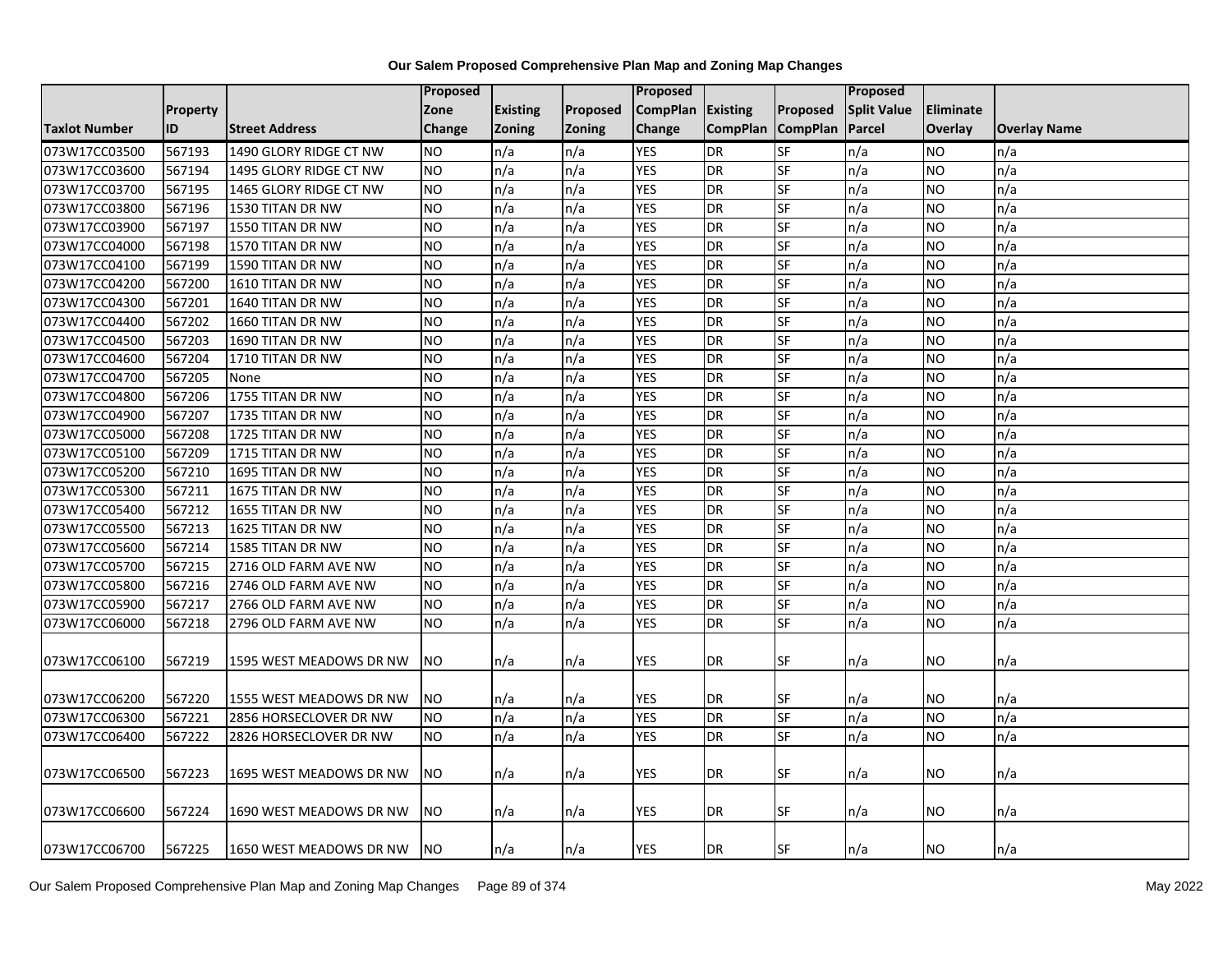|                      |                 |                            | Proposed  |                 |                 | <b>Proposed</b>   |                   |           | Proposed           |                |                     |
|----------------------|-----------------|----------------------------|-----------|-----------------|-----------------|-------------------|-------------------|-----------|--------------------|----------------|---------------------|
|                      | <b>Property</b> |                            | Zone      | <b>Existing</b> | <b>Proposed</b> | CompPlan Existing |                   | Proposed  | <b>Split Value</b> | Eliminate      |                     |
| <b>Taxlot Number</b> | ID              | <b>Street Address</b>      | Change    | <b>Zoning</b>   | <b>Zoning</b>   | <b>Change</b>     | CompPlan CompPlan |           | Parcel             | <b>Overlay</b> | <b>Overlay Name</b> |
| 073W17CC06800        | 567226          | 2797 OLD FARM AVE NW       | NO.       | n/a             | n/a             | <b>YES</b>        | <b>DR</b>         | <b>SF</b> | n/a                | <b>NO</b>      | n/a                 |
| 073W17CC06900        | 567227          | 2757 OLD FARM AVE NW       | NO.       | n/a             | n/a             | <b>YES</b>        | <b>DR</b>         | SF        | n/a                | NO             | n/a                 |
| 073W17CC07000        | 567228          | 2727 OLD FARM AVE NW       | <b>NO</b> | n/a             | n/a             | <b>YES</b>        | <b>DR</b>         | SF        | n/a                | <b>NO</b>      | n/a                 |
| 073W17CC07100        | 567229          | 2736 PEAR GROVE CT NW      | <b>NO</b> | n/a             | n/a             | <b>YES</b>        | <b>DR</b>         | SF        | n/a                | NO.            | n/a                 |
| 073W17CC07200        | 567230          | 2716 PEAR GROVE CT NW      | Ю         | n/a             | n/a             | <b>YES</b>        | <b>DR</b>         | <b>SF</b> | n/a                | NO.            | n/a                 |
| 073W17CC07300        | 567231          | 2717 PEAR GROVE CT NW      | <b>NO</b> | n/a             | n/a             | <b>YES</b>        | <b>DR</b>         | SF        | n/a                | <b>NO</b>      | n/a                 |
| 073W17CC07401        | 571966          | 2737 PEAR GROVE CT NW      | <b>NO</b> | n/a             | n/a             | <b>YES</b>        | <b>DR</b>         | <b>SF</b> | n/a                | NO.            | n/a                 |
| 073W17CC07500        | 567233          | 2757 PEAR GROVE CT NW      | <b>NO</b> | n/a             | n/a             | <b>YES</b>        | <b>DR</b>         | <b>SF</b> | n/a                | NO.            | n/a                 |
| 073W17CC07600        | 567234          | 1720 WEST MEADOWS DR NW    | <b>NO</b> | n/a             | n/a             | YES               | DR                | <b>SF</b> | n/a                | NO.            | n/a                 |
| 073W17CC07700        | 567235          | 1715 WEST MEADOWS DR NW    | <b>NO</b> | n/a             | n/a             | <b>YES</b>        | DR                | ISF       | n/a                | NO.            | n/a                 |
| 073W17CC08100        | 568646          | 2792 DUTCH OVEN AVE NW     | NO.       | n/a             | n/a             | <b>YES</b>        | <b>DR</b>         | SF        | n/a                | NO             | n/a                 |
| 073W17CC08200        | 568647          | 2782 DUTCH OVEN AVE NW     | <b>NO</b> | n/a             | n/a             | <b>YES</b>        | <b>DR</b>         | <b>SF</b> | n/a                | NO.            | n/a                 |
| 073W17CC08300        | 568648          | 2772 DUTCH OVEN AVE NW     | <b>NO</b> | n/a             | n/a             | <b>YES</b>        | <b>DR</b>         | <b>SF</b> | n/a                | NO.            | n/a                 |
| 073W17CC08400        | 568649          | 2762 DUTCH OVEN AVE NW     | <b>NO</b> | n/a             | n/a             | <b>YES</b>        | <b>DR</b>         | <b>SF</b> | n/a                | <b>NO</b>      | n/a                 |
| 073W17CC08500        | 568650          | 2752 DUTCH OVEN AVE NW     | <b>NO</b> | n/a             | n/a             | <b>YES</b>        | <b>DR</b>         | <b>SF</b> | n/a                | <b>NO</b>      | n/a                 |
| 073W17CC08600        | 568651          | 2742 DUTCH OVEN AVE NW     | <b>NO</b> | n/a             | n/a             | <b>YES</b>        | <b>DR</b>         | SF        | n/a                | <b>NO</b>      | n/a                 |
| 073W17CC08700        | 568652          | 1775 TITAN DR NW           | <b>NO</b> | n/a             | n/a             | <b>YES</b>        | <b>DR</b>         | <b>SF</b> | n/a                | <b>NO</b>      | n/a                 |
| 073W17CC08800        | 568653          | None                       | NO.       | n/a             | n/a             | <b>YES</b>        | <b>DR</b>         | SF        | n/a                | NO             | n/a                 |
| 073W17CC08900        | 568654          | None                       | <b>NO</b> | n/a             | n/a             | <b>YES</b>        | <b>DR</b>         | SF        | n/a                | NO.            | n/a                 |
| 073W17CC09000        | 568655          | 1737 RAINSONG DR NW        | <b>NO</b> | n/a             | n/a             | <b>YES</b>        | <b>DR</b>         | <b>SF</b> | n/a                | <b>NO</b>      | n/a                 |
| 073W17CC09100        | 568656          | 2773 DUTCH OVEN AVE NW     | Ю         | n/a             | n/a             | <b>YES</b>        | <b>DR</b>         | SF        | n/a                | <b>NO</b>      | n/a                 |
| 073W17CC09200        | 568657          | 2783 DUTCH OVEN AVE NW     | NO.       | n/a             | n/a             | <b>YES</b>        | <b>DR</b>         | SF        | n/a                | <b>NO</b>      | n/a                 |
| 073W17CC09300        | 568658          | 2793 DUTCH OVEN AVE NW     | <b>NO</b> | n/a             | n/a             | <b>YES</b>        | <b>DR</b>         | SF        | n/a                | NO.            | n/a                 |
| 073W17CC09400        | 568659          | 1725 WEST MEADOWS DR NW    | <b>NO</b> | n/a             | n/a             | YES.              | DR                | <b>SF</b> | n/a                | NO.            | n/a                 |
| 073W17CC09500        | 568660          | 1735 WEST MEADOWS DR NW    | NO.       | n/a             | n/a             | <b>YES</b>        | DR                | <b>SF</b> | n/a                | NO.            | n/a                 |
| 073W17CC09600        | 568661          | 1745 WEST MEADOWS DR NW    | <b>NO</b> | n/a             | n/a             | <b>YES</b>        | <b>DR</b>         | <b>SF</b> | n/a                | NO.            | n/a                 |
| 073W17CC09700        | 568662          | 1755 WEST MEADOWS DR NW    | NO.       | n/a             | n/a             | <b>YES</b>        | DR                | <b>SF</b> | n/a                | NO.            | n/a                 |
| 073W17CC09800        | 568663          | 1754 SETTLERS SPRING DR NW | NO.       | n/a             | n/a             | YES               | DR                | <b>SF</b> | n/a                | NO.            | n/a                 |
| 073W17CC09900        | 568664          | 1744 SETTLERS SPRING DR NW | <b>NO</b> | n/a             | n/a             | YES               | DR                | <b>SF</b> | n/a                | NO.            | n/a                 |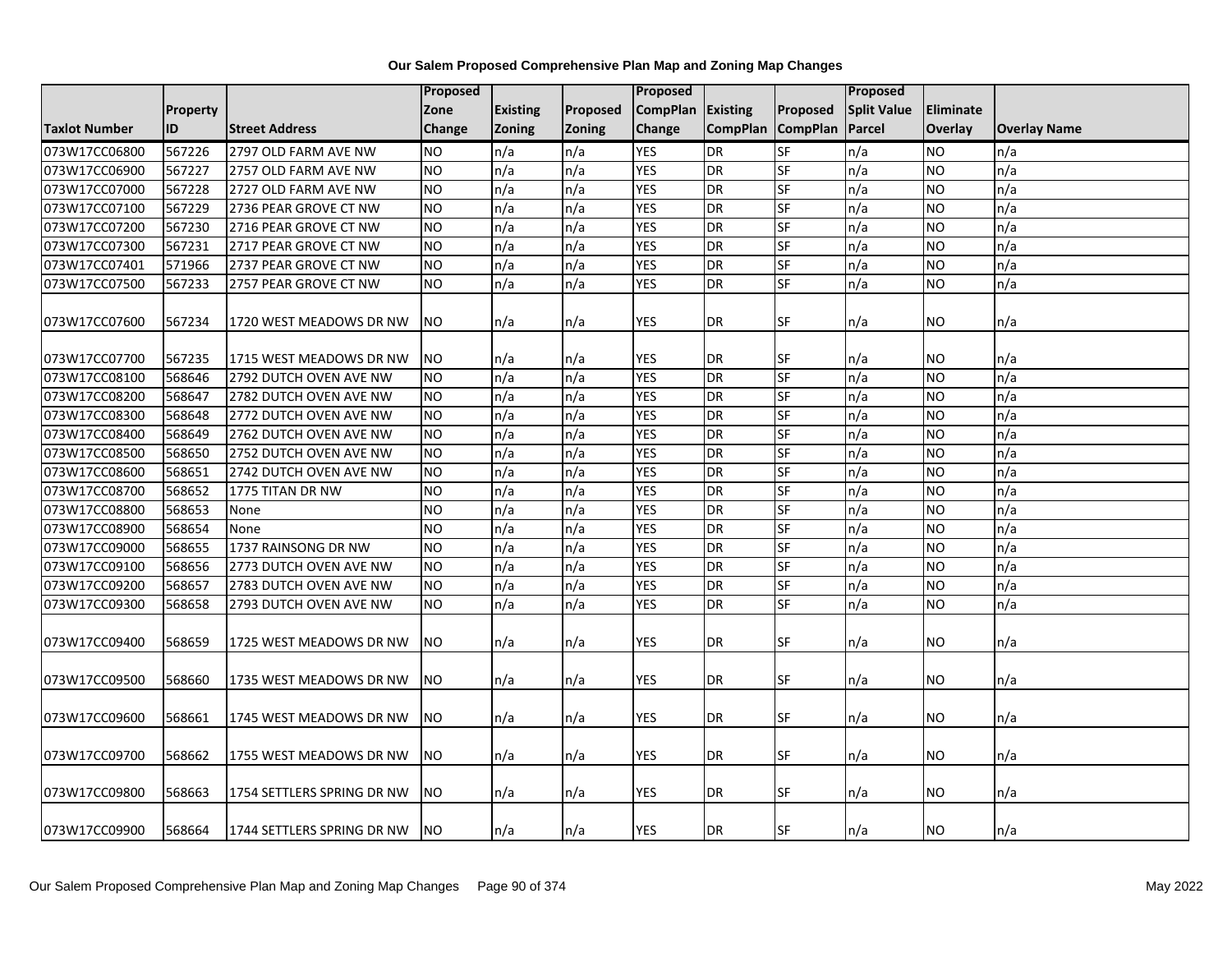|                      |                 |                            | <b>Proposed</b> |                 |               | Proposed        |                   |           | Proposed           |                  |                     |
|----------------------|-----------------|----------------------------|-----------------|-----------------|---------------|-----------------|-------------------|-----------|--------------------|------------------|---------------------|
|                      | <b>Property</b> |                            | Zone            | <b>Existing</b> | Proposed      | <b>CompPlan</b> | <b>Existing</b>   | Proposed  | <b>Split Value</b> | <b>Eliminate</b> |                     |
| <b>Taxlot Number</b> | ID              | <b>Street Address</b>      | Change          | <b>Zoning</b>   | <b>Zoning</b> | Change          | CompPlan CompPlan |           | Parcel             | Overlay          | <b>Overlay Name</b> |
|                      |                 |                            |                 |                 |               |                 |                   |           |                    |                  |                     |
| 073W17CC10000        | 568665          | 1734 SETTLERS SPRING DR NW | NO.             | n/a             | n/a           | <b>YES</b>      | <b>DR</b>         | <b>SF</b> | n/a                | NO.              | n/a                 |
|                      |                 |                            |                 |                 |               |                 |                   |           |                    |                  |                     |
| 073W17CC10100        | 568666          | 1724 SETTLERS SPRING DR NW | NO.             | n/a             | n/a           | YES             | DR                | SF        | n/a                | NO               | n/a                 |
| 073W17CC10200        | 568667          | 2897 HORSECLOVER DR NW     | Ю               | n/a             | n/a           | <b>YES</b>      | <b>DR</b>         | <b>SF</b> | n/a                | NO.              | n/a                 |
| 073W17CC10300        | 568668          | 2891 HORSECLOVER DR NW     | <b>NO</b>       | n/a             | n/a           | <b>YES</b>      | <b>DR</b>         | SF        | n/a                | <b>NO</b>        | n/a                 |
| 073W17CC10400        | 568669          | 2887 HORSECLOVER DR NW     | NO.             | n/a             | n/a           | <b>YES</b>      | <b>DR</b>         | SF        | n/a                | NO.              | n/a                 |
| 073W17CC10500        | 568670          | 2877 HORSECLOVER DR NW     | <b>NO</b>       | n/a             | n/a           | <b>YES</b>      | <b>DR</b>         | SF        | n/a                | NO.              | n/a                 |
| 073W17CC10600        | 568671          | 2871 HORSECLOVER DR NW     | <b>NO</b>       | n/a             | n/a           | <b>YES</b>      | <b>DR</b>         | SF        | n/a                | ΝO               | n/a                 |
| 073W17CC10700        | 568672          | 2867 HORSECLOVER DR NW     | <b>NO</b>       | n/a             | n/a           | <b>YES</b>      | <b>DR</b>         | <b>SF</b> | n/a                | NO.              | n/a                 |
| 073W17CC10800        | 568673          | 2860 HORSECLOVER DR NW     | <b>NO</b>       | n/a             | n/a           | <b>YES</b>      | <b>DR</b>         | SF        | n/a                | NO.              | n/a                 |
| 073W17CC10900        | 568674          | 2864 HORSECLOVER DR NW     | <b>NO</b>       | n/a             | n/a           | <b>YES</b>      | <b>DR</b>         | SF        | n/a                | NO.              | n/a                 |
| 073W17CC11000        | 568675          | 2870 HORSECLOVER DR NW     | NO.             | n/a             | n/a           | <b>YES</b>      | <b>DR</b>         | <b>SF</b> | n/a                | NO               | n/a                 |
| 073W17CC11100        | 568676          | 2876 HORSECLOVER DR NW     | <b>NO</b>       | n/a             | n/a           | <b>YES</b>      | <b>DR</b>         | SF        | n/a                | NO.              | n/a                 |
| 073W17CC11200        | 568677          | 2886 HORSECLOVER DR NW     | <b>NO</b>       | n/a             | n/a           | <b>YES</b>      | DR                | SF        | n/a                | ΝO               | n/a                 |
| 073W17CC11300        | 568678          | 2890 HORSECLOVER DR NW     | <b>NO</b>       | n/a             | n/a           | <b>YES</b>      | DR                | <b>SF</b> | n/a                | NO.              | n/a                 |
| 073W17CC11400        | 568679          | 2896 HORSECLOVER DR NW     | <b>NO</b>       | n/a             | n/a           | <b>YES</b>      | DR                | SF        | n/a                | NO.              | n/a                 |
| 073W17CC11500        | 568680          | 1704 BARTLETT HILL DR NW   | <b>NO</b>       | n/a             | n/a           | <b>YES</b>      | <b>DR</b>         | SF        | n/a                | NO.              | n/a                 |
| 073W17CC11600        | 568681          | 1692 BARTLETT HILL DR NW   | <b>NO</b>       | n/a             | n/a           | <b>YES</b>      | <b>DR</b>         | SF        | n/a                | NO.              | n/a                 |
| 073W17CC11700        | 568682          | 1672 BARTLETT HILL DR NW   | <b>NO</b>       | n/a             | n/a           | <b>YES</b>      | <b>DR</b>         | SF        | n/a                | NO.              | n/a                 |
| 073W17CC11800        | 568683          | 1652 BARTLETT HILL DR NW   | <b>NO</b>       | n/a             | n/a           | <b>YES</b>      | <b>DR</b>         | SF        | n/a                | NO.              | n/a                 |
| 073W17CC11900        | 568684          | 1632 BARTLETT HILL DR NW   | Ю               | n/a             | n/a           | <b>YES</b>      | <b>DR</b>         | <b>SF</b> | n/a                | NO.              | n/a                 |
| 073W17CC12000        | 568685          | 1612 BARTLETT HILL DR NW   | <b>NO</b>       | n/a             | n/a           | <b>YES</b>      | <b>DR</b>         | SF        | n/a                | NO.              | n/a                 |
| 073W17CC12100        | 568686          | 1598 BARTLETT HILL DR NW   | NO.             | n/a             | n/a           | <b>YES</b>      | DR                | SF        | n/a                | NO.              | n/a                 |
| 073W17CC12200        | 568687          | 1588 BARTLETT HILL DR NW   | $\overline{NO}$ | n/a             | n/a           | <b>YES</b>      | <b>DR</b>         | <b>SF</b> | n/a                | <b>NO</b>        | n/a                 |
| 073W17CC12300        | 568688          | 1568 BARTLETT HILL DR NW   | <b>NO</b>       | n/a             | n/a           | <b>YES</b>      | <b>DR</b>         | <b>SF</b> | n/a                | NO.              | n/a                 |
| 073W17CC12400        | 568689          | 1548 BARTLETT HILL DR NW   | <b>NO</b>       | n/a             | n/a           | <b>YES</b>      | <b>DR</b>         | SF        | n/a                | NO.              | n/a                 |
| 073W17CC12500        | 568690          | 1528 BARTLETT HILL DR NW   | NO.             | n/a             | n/a           | <b>YES</b>      | <b>DR</b>         | SF        | n/a                | NO.              | n/a                 |
| 073W17CC12600        | 568691          | 2887 ISLANDER AVE NW       | NO.             | n/a             | n/a           | <b>YES</b>      | <b>DR</b>         | SF        | n/a                | NO               | n/a                 |
| 073W17CC12700        | 568692          | 1523 BROKEN WHEEL CT NW    | <b>NO</b>       | n/a             | n/a           | <b>YES</b>      | <b>DR</b>         | SF        | n/a                | NO.              | n/a                 |
| 073W17CC12800        | 568693          | 1533 BROKEN WHEEL CT NW    | <b>NO</b>       | n/a             | n/a           | <b>YES</b>      | <b>DR</b>         | SF        | n/a                | ΝO               | n/a                 |
| 073W17CC12900        | 568694          | 1543 BROKEN WHEEL CT NW    | N <sub>O</sub>  | n/a             | n/a           | <b>YES</b>      | <b>DR</b>         | <b>SF</b> | n/a                | NO.              | n/a                 |
| 073W17CC13000        | 568695          | 1576 BROKEN WHEEL CT NW    | NO.             | n/a             | n/a           | <b>YES</b>      | <b>DR</b>         | SF        | n/a                | NO.              | n/a                 |
| 073W17CC13100        | 568696          | None                       | <b>NO</b>       | n/a             | n/a           | <b>YES</b>      | DR                | SF        | n/a                | NO.              | n/a                 |
| 073W17CC13200        | 568697          | 1556 BROKEN WHEEL CT NW    | $\overline{NO}$ | n/a             | n/a           | <b>YES</b>      | <b>DR</b>         | SF        | n/a                | NO.              | n/a                 |
| 073W17CC13300        | 568698          | 1546 BROKEN WHEEL CT NW    | NO.             | n/a             | n/a           | <b>YES</b>      | <b>DR</b>         | SF        | n/a                | NO.              | n/a                 |
| 073W17CC13400        | 568699          | 1526 BROKEN WHEEL CT NW    | <b>NO</b>       | n/a             | n/a           | <b>YES</b>      | <b>DR</b>         | SF        | n/a                | NO.              | n/a                 |
| 073W17CC13500        | 568700          | 2877 ISLANDER AVE NW       | $\overline{NO}$ | n/a             | n/a           | <b>YES</b>      | <b>DR</b>         | <b>SF</b> | n/a                | NO.              | n/a                 |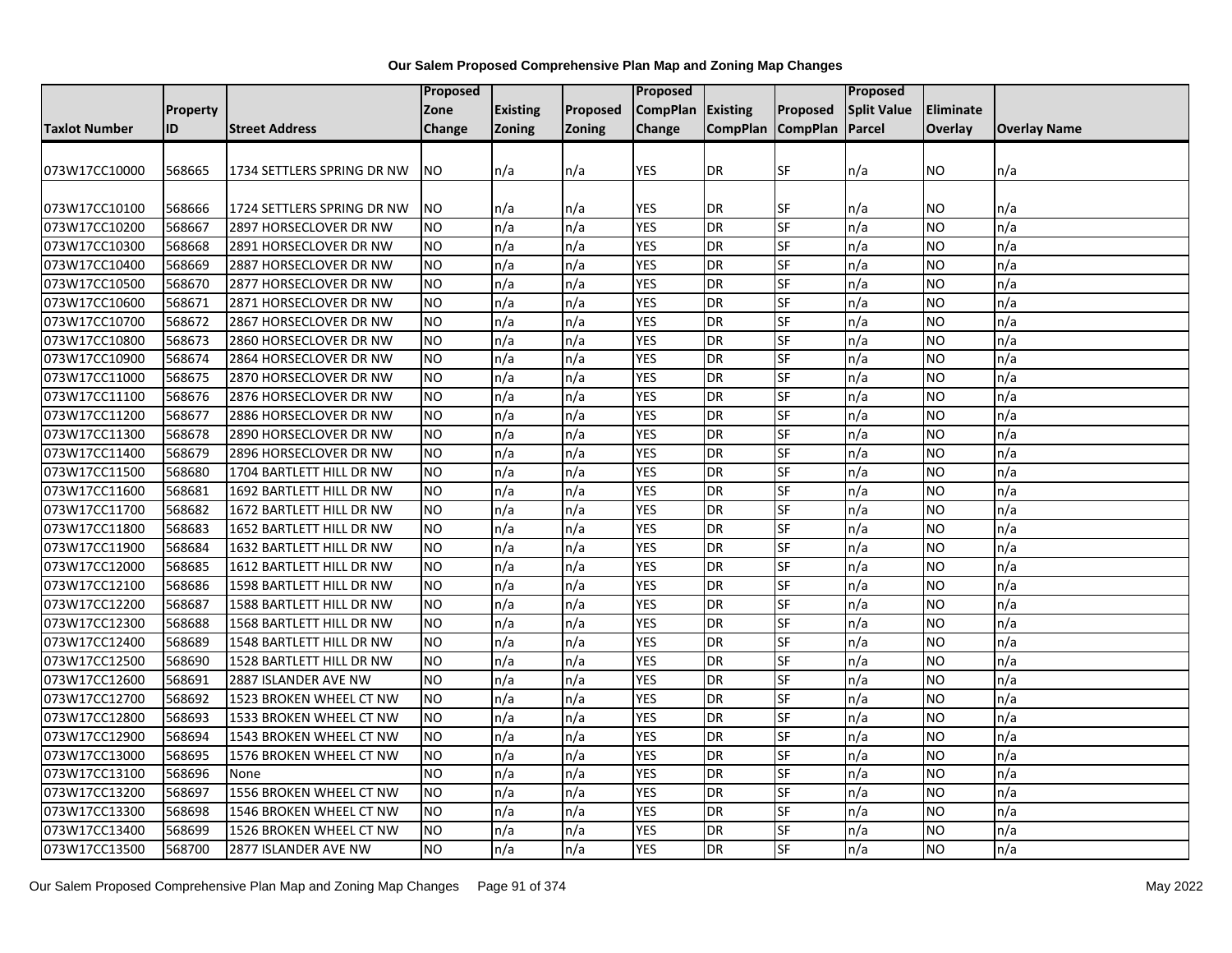|                      |          |                                | Proposed       |                 |               | <b>Proposed</b> |                 |                 | Proposed           |                  |                     |
|----------------------|----------|--------------------------------|----------------|-----------------|---------------|-----------------|-----------------|-----------------|--------------------|------------------|---------------------|
|                      | Property |                                | Zone           | <b>Existing</b> | Proposed      | <b>CompPlan</b> | Existing        | Proposed        | <b>Split Value</b> | <b>Eliminate</b> |                     |
| <b>Taxlot Number</b> | ID       | <b>Street Address</b>          | Change         | <b>Zoning</b>   | <b>Zoning</b> | Change          | <b>CompPlan</b> | <b>CompPlan</b> | Parcel             | <b>Overlay</b>   | <b>Overlay Name</b> |
| 073W17CC13600        | 568701   | 2867 ISLANDER AVE NW           | <b>NO</b>      | n/a             | n/a           | <b>YES</b>      | DR              | SF              | n/a                | <b>NO</b>        | n/a                 |
| 073W17CC13700        | 568702   | 2862 ISLANDER AVE NW           | NO.            | n/a             | n/a           | <b>YES</b>      | <b>DR</b>       | $S$ F           | n/a                | <b>NO</b>        | n/a                 |
| 073W17CC13800        | 568703   | 2868 ISLANDER AVE NW           | <b>NO</b>      | n/a             | n/a           | <b>YES</b>      | <b>DR</b>       | <b>SF</b>       | n/a                | <b>NO</b>        | n/a                 |
| 073W17CC13900        | 568704   | 2878 ISLANDER AVE NW           | <b>NO</b>      | n/a             | n/a           | <b>YES</b>      | <b>DR</b>       | <b>SF</b>       | n/a                | <b>NO</b>        | n/a                 |
| 073W17CC14000        | 568705   | 2888 ISLANDER AVE NW           | N <sub>O</sub> | n/a             | n/a           | <b>YES</b>      | <b>DR</b>       | $S$ F           | n/a                | <b>NO</b>        | n/a                 |
| 073W17CC14100        | 568706   | 2898 ISLANDER AVE NW           | <b>NO</b>      | n/a             | n/a           | <b>YES</b>      | <b>DR</b>       | <b>SF</b>       | n/a                | <b>NO</b>        | n/a                 |
| 073W17CC14200        | 568707   | 1470 BARTLETT HILL CT NW       | <b>NO</b>      | n/a             | n/a           | <b>YES</b>      | <b>DR</b>       | SF              | n/a                | <b>NO</b>        | n/a                 |
| 073W17CC14300        | 568708   | 1450 BARTLETT HILL CT NW       | <b>NO</b>      | n/a             | n/a           | <b>YES</b>      | <b>DR</b>       | $S$ F           | n/a                | <b>NO</b>        | n/a                 |
| 073W17CC14400        | 568709   | 1430 BARTLETT HILL CT NW       | <b>NO</b>      | n/a             | n/a           | <b>YES</b>      | <b>DR</b>       | <b>SF</b>       | n/a                | <b>NO</b>        | n/a                 |
| 073W17CC14500        | 568710   | 1420 BARTLETT HILL CT NW       | N <sub>O</sub> | n/a             | n/a           | <b>YES</b>      | DR              | <b>SF</b>       | n/a                | <b>NO</b>        | n/a                 |
| 073W17CC14600        | 568711   | 1410 BARTLETT HILL CT NW       | <b>NO</b>      | n/a             | n/a           | <b>YES</b>      | DR              | <b>SF</b>       | n/a                | <b>NO</b>        | n/a                 |
| 073W17CC14700        | 568712   | 1405 BARTLETT HILL CT NW       | <b>NO</b>      | n/a             | n/a           | <b>YES</b>      | <b>DR</b>       | SF              | n/a                | <b>NO</b>        | n/a                 |
| 073W17CC14800        | 568713   | 1415 BARTLETT HILL CT NW       | <b>NO</b>      | n/a             | n/a           | <b>YES</b>      | <b>DR</b>       | <b>SF</b>       | n/a                | <b>NO</b>        | n/a                 |
| 073W17CC14900        | 568714   | 1435 BARTLETT HILL CT NW       | N <sub>O</sub> | n/a             | n/a           | <b>YES</b>      | <b>DR</b>       | <b>SF</b>       | n/a                | <b>NO</b>        | n/a                 |
| 073W17CC15000        | 568715   | 1445 BARTLETT HILL CT NW       | <b>NO</b>      | n/a             | n/a           | <b>YES</b>      | <b>DR</b>       | SF              | n/a                | <b>NO</b>        | n/a                 |
| 073W17CC15100        | 568716   | 1455 BARTLETT HILL DR NW       | N <sub>O</sub> | n/a             | n/a           | <b>YES</b>      | <b>DR</b>       | <b>SF</b>       | n/a                | <b>NO</b>        | n/a                 |
| 073W17CC15200        | 568717   | 1465 BARTLETT HILL CT NW       | <b>NO</b>      | n/a             | n/a           | <b>YES</b>      | <b>DR</b>       | SF              | n/a                | <b>NO</b>        | n/a                 |
| 073W17CC15300        | 568718   | 1475 BARTLETT HILL CT NW       | NO.            | n/a             | n/a           | <b>YES</b>      | <b>DR</b>       | <b>SF</b>       | n/a                | <b>NO</b>        | n/a                 |
| 073W17CC15400        | 568719   | 1485 BARTLETT HILL CT NW       | <b>NO</b>      | n/a             | n/a           | <b>YES</b>      | <b>DR</b>       | SF              | n/a                | <b>NO</b>        | n/a                 |
| 073W17CC15500        | 568720   | 1495 BARTLETT HILL CT NW       | <b>NO</b>      | n/a             | n/a           | <b>YES</b>      | <b>DR</b>       | <b>SF</b>       | n/a                | <b>NO</b>        | n/a                 |
| 073W17CC15600        | 568721   | 1519 BARTLETT HILL DR NW       | <b>NO</b>      | n/a             | n/a           | <b>YES</b>      | DR              | <b>SF</b>       | n/a                | <b>NO</b>        | n/a                 |
| 073W17CC15700        | 568722   | 1539 BARTLETT HILL DR NW       | N <sub>O</sub> | n/a             | n/a           | <b>YES</b>      | <b>DR</b>       | <b>SF</b>       | n/a                | <b>NO</b>        | n/a                 |
| 073W17CC15800        | 568723   | 1559 BARTLETT HILL DR NW       | <b>NO</b>      | n/a             | n/a           | <b>YES</b>      | DR              | SF              | n/a                | <b>NO</b>        | n/a                 |
| 073W17CC15900        | 568724   | 1579 BARTLETT HILL DR NW       | <b>NO</b>      | n/a             | n/a           | <b>YES</b>      | <b>DR</b>       | $S$ F           | n/a                | <b>NO</b>        | n/a                 |
| 073W17CC16000        | 568725   | 1599 BARTLETT HILL DR NW       | N <sub>O</sub> | n/a             | n/a           | <b>YES</b>      | <b>DR</b>       | <b>SF</b>       | n/a                | <b>NO</b>        | n/a                 |
| 073W17CC16100        | 568726   | 1607 BARTLETT HILL DR NW       | <b>NO</b>      | n/a             | n/a           | <b>YES</b>      | <b>DR</b>       | <b>SF</b>       | n/a                | <b>NO</b>        | n/a                 |
| 073W17CC16200        | 568727   | 1627 BARTLETT HILL DR NW       | <b>NO</b>      | n/a             | n/a           | <b>YES</b>      | <b>DR</b>       | <b>SF</b>       | n/a                | <b>NO</b>        | n/a                 |
| 073W17CC16300        | 568728   | 1647 BARTLETT HILL DR NW       | <b>NO</b>      | n/a             | n/a           | <b>YES</b>      | <b>DR</b>       | SF              | n/a                | <b>NO</b>        | n/a                 |
| 073W17CC16400        | 568729   | 1667 BARTLETT HILL DR NW       | <b>NO</b>      | n/a             | n/a           | <b>YES</b>      | <b>DR</b>       | SF              | n/a                | <b>NO</b>        | n/a                 |
| 073W17CC16500        | 568730   | 1709 BARTLETT HILL DR NW       | <b>NO</b>      | n/a             | n/a           | <b>YES</b>      | <b>DR</b>       | <b>SF</b>       | n/a                | <b>NO</b>        | n/a                 |
| 073W17CC16600        | 568731   | 1729 BARTLETT HILL DR NW       | <b>NO</b>      | n/a             | n/a           | <b>YES</b>      | <b>DR</b>       | SF              | n/a                | <b>NO</b>        | n/a                 |
| 073W17CC16700        | 568732   | None                           | N <sub>O</sub> | n/a             | n/a           | <b>YES</b>      | <b>DR</b>       | <b>SF</b>       | n/a                | <b>NO</b>        | n/a                 |
| 073W17CC16800        | 568733   | None                           | <b>NO</b>      | n/a             | n/a           | <b>YES</b>      | <b>DR</b>       | SF              | n/a                | <b>NO</b>        | n/a                 |
| 073W17CC16900        | 568734   | 2907 HORSECLOVER DR NW         | NO.            | n/a             | n/a           | <b>YES</b>      | DR              | <b>SF</b>       | n/a                | <b>NO</b>        | n/a                 |
| 073W17CC17000        | 568735   | 1741 SETTLERS SPRING DR NW     | NO.            | n/a             | n/a           | YES             | DR              | SF              | n/a                | NO.              | n/a                 |
|                      |          | <b>2357 ORCHARD HEIGHTS RD</b> |                |                 |               |                 |                 |                 |                    |                  |                     |
| 073W17D00900         | 270647   | <b>NW</b>                      | <b>YES</b>     | <b>NCMU</b>     | MU-II         | <b>NO</b>       | n/a             | n/a             | n/a                | <b>NO</b>        | n/a                 |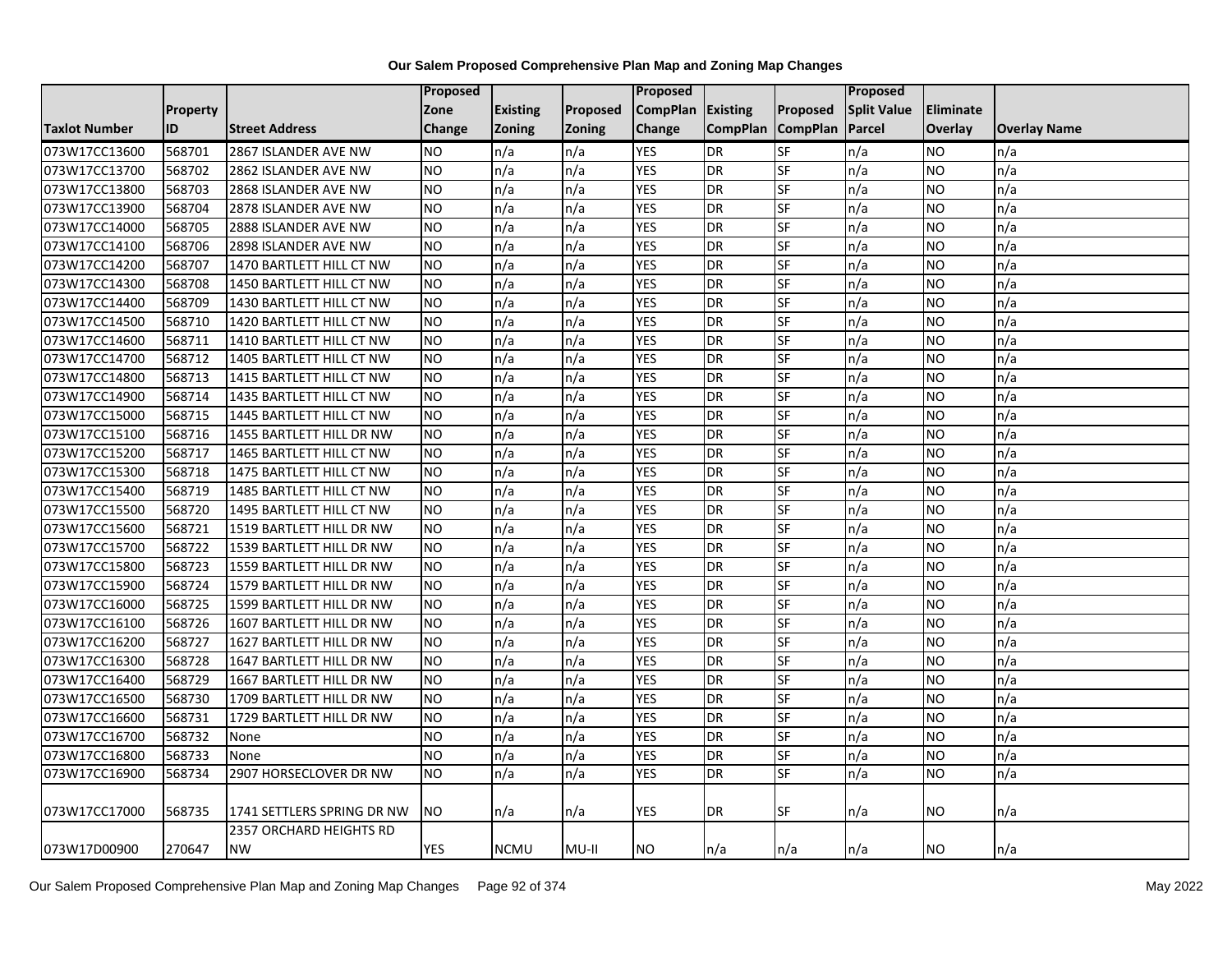|                      |                 |                       | Proposed      |                 |               | Proposed        |                 |                          | Proposed           |                |                     |
|----------------------|-----------------|-----------------------|---------------|-----------------|---------------|-----------------|-----------------|--------------------------|--------------------|----------------|---------------------|
|                      | <b>Property</b> |                       | Zone          | <b>Existing</b> | Proposed      | <b>CompPlan</b> | Existing        | Proposed                 | <b>Split Value</b> | Eliminate      |                     |
| <b>Taxlot Number</b> | ID              | <b>Street Address</b> | <b>Change</b> | <b>Zoning</b>   | <b>Zoning</b> | Change          | <b>CompPlan</b> | <b>CompPlan</b>          | Parcel             | <b>Overlay</b> | <b>Overlay Name</b> |
| 073W17D01002         | 579235          | None                  | <b>YES</b>    | PE              | PA            | <b>YES</b>      | <b>CSE</b>      | POS                      | n/a                | <b>NO</b>      | n/a                 |
| 073W17D01800         | 425445          | None                  | <b>YES</b>    | PA              | PE            | <b>YES</b>      | POS             | <b>CSE</b>               | n/a                | <b>NO</b>      | n/a                 |
| 073W17DA00100        | 565452          | 2075 OPAQUE AVE NW    | <b>NO</b>     | n/a             | n/a           | <b>YES</b>      | <b>DR</b>       | SF                       | n/a                | <b>NO</b>      | n/a                 |
| 073W17DA00200        | 565453          | 2085 OPAQUE AVE NW    | <b>NO</b>     | n/a             | n/a           | <b>YES</b>      | <b>DR</b>       | SF                       | n/a                | <b>NO</b>      | n/a                 |
| 073W17DA00300        | 565454          | 2095 OPAQUE AVE NW    | NO            | n/a             | n/a           | <b>YES</b>      | <b>DR</b>       | $\overline{\mathsf{SF}}$ | n/a                | <b>NO</b>      | n/a                 |
| 073W17DA00400        | 565455          | 2111 OPAQUE AVE NW    | <b>NO</b>     | n/a             | n/a           | <b>YES</b>      | <b>DR</b>       | SF                       | n/a                | <b>NO</b>      | n/a                 |
| 073W17DA00500        | 565456          | 2131 OPAQUE AVE NW    | <b>NO</b>     | n/a             | n/a           | <b>YES</b>      | <b>DR</b>       | SF                       | n/a                | <b>NO</b>      | n/a                 |
| 073W17DA00600        | 565457          | 1749 GEMMA ST NW      | <b>NO</b>     | n/a             | n/a           | <b>YES</b>      | <b>DR</b>       | SF                       | n/a                | <b>NO</b>      | n/a                 |
| 073W17DA00700        | 565458          | 1739 GEMMA ST NW      | <b>NO</b>     | n/a             | n/a           | <b>YES</b>      | <b>DR</b>       | SF                       | n/a                | <b>NO</b>      | n/a                 |
| 073W17DA00800        | 565459          | 1729 GEMMA ST NW      | <b>NO</b>     | n/a             | n/a           | <b>YES</b>      | <b>DR</b>       | SF                       | n/a                | <b>NO</b>      | n/a                 |
| 073W17DA00900        | 565460          | 1719 GEMMA ST NW      | <b>NO</b>     | n/a             | n/a           | <b>YES</b>      | <b>DR</b>       | SF                       | n/a                | <b>NO</b>      | n/a                 |
| 073W17DA01000        | 565461          | 1709 GEMMA ST NW      | <b>NO</b>     | n/a             | n/a           | <b>YES</b>      | <b>DR</b>       | SF                       | n/a                | <b>NO</b>      | n/a                 |
| 073W17DA01100        | 565462          | 1712 GEMMA ST NW      | <b>NO</b>     | n/a             | n/a           | <b>YES</b>      | <b>DR</b>       | SF                       | n/a                | <b>NO</b>      | n/a                 |
| 073W17DA01200        | 565463          | 1722 GEMMA ST NW      | <b>NO</b>     | n/a             | n/a           | <b>YES</b>      | <b>DR</b>       | SF                       | n/a                | <b>NO</b>      | n/a                 |
| 073W17DA01300        | 565464          | 1732 GEMMA ST NW      | <b>NO</b>     | n/a             | n/a           | <b>YES</b>      | <b>DR</b>       | SF                       | n/a                | <b>NO</b>      | n/a                 |
| 073W17DA01400        | 565465          | 1742 GEMMA ST NW      | <b>NO</b>     | n/a             | n/a           | <b>YES</b>      | <b>DR</b>       | SF                       | n/a                | <b>NO</b>      | n/a                 |
| 073W17DA01500        | 565466          | 1735 ONYX ST NW       | <b>NO</b>     | n/a             | n/a           | <b>YES</b>      | <b>DR</b>       | SF                       | n/a                | <b>NO</b>      | n/a                 |
| 073W17DA01600        | 565467          | 1715 ONYX ST NW       | <b>NO</b>     | n/a             | n/a           | <b>YES</b>      | <b>DR</b>       | SF                       | n/a                | <b>NO</b>      | n/a                 |
| 073W17DA01700        | 565468          | 1705 ONYX ST NW       | <b>NO</b>     | n/a             | n/a           | <b>YES</b>      | <b>DR</b>       | SF                       | n/a                | <b>NO</b>      | n/a                 |
| 073W17DA01800        | 565469          | 1697 ONYX ST NW       | <b>NO</b>     | n/a             | n/a           | <b>YES</b>      | <b>DR</b>       | SF                       | n/a                | <b>NO</b>      | n/a                 |
| 073W17DA01900        | 565470          | 1687 ONYX ST NW       | <b>NO</b>     | n/a             | n/a           | <b>YES</b>      | <b>DR</b>       | <b>SF</b>                | n/a                | <b>NO</b>      | n/a                 |
| 073W17DA02000        | 565471          | 1677 ONYX ST NW       | NO            | n/a             | n/a           | <b>YES</b>      | <b>DR</b>       | SF                       | n/a                | <b>NO</b>      | n/a                 |
| 073W17DA02100        | 565472          | 1667 ONYX ST NW       | <b>NO</b>     | n/a             | n/a           | <b>YES</b>      | <b>DR</b>       | SF                       | n/a                | <b>NO</b>      | n/a                 |
| 073W17DA02200        | 565473          | 1647 ONYX ST NW       | <b>NO</b>     | n/a             | n/a           | <b>YES</b>      | <b>DR</b>       | SF                       | n/a                | <b>NO</b>      | n/a                 |
| 073W17DA02300        | 565474          | 1646 ONYX ST NW       | <b>NO</b>     | n/a             | n/a           | <b>YES</b>      | <b>DR</b>       | SF                       | n/a                | <b>NO</b>      | n/a                 |
| 073W17DA02400        | 565475          | 1656 ONYX ST NW       | <b>NO</b>     | n/a             | n/a           | <b>YES</b>      | <b>DR</b>       | <b>SF</b>                | n/a                | <b>NO</b>      | n/a                 |
| 073W17DA02500        | 565476          | 1666 ONYX ST NW       | <b>NO</b>     | n/a             | n/a           | <b>YES</b>      | <b>DR</b>       | SF                       | n/a                | <b>NO</b>      | n/a                 |
| 073W17DA02600        | 565477          | 1676 ONYX ST NW       | <b>NO</b>     | n/a             | n/a           | <b>YES</b>      | <b>DR</b>       | SF                       | n/a                | <b>NO</b>      | n/a                 |
| 073W17DA02700        | 565478          | 1686 ONYX ST NW       | <b>NO</b>     | n/a             | n/a           | <b>YES</b>      | <b>DR</b>       | SF                       | n/a                | <b>NO</b>      | n/a                 |
| 073W17DA02800        | 565479          | 1696 ONYX ST NW       | <b>NO</b>     | n/a             | n/a           | <b>YES</b>      | <b>DR</b>       | <b>SF</b>                | n/a                | <b>NO</b>      | n/a                 |
| 073W17DA02900        | 565480          | 1710 ONYX ST NW       | <b>NO</b>     | n/a             | n/a           | <b>YES</b>      | <b>DR</b>       | SF                       | n/a                | <b>NO</b>      | n/a                 |
| 073W17DA03000        | 565481          | 1730 ONYX ST NW       | <b>NO</b>     | n/a             | n/a           | <b>YES</b>      | <b>DR</b>       | SF                       | n/a                | <b>NO</b>      | n/a                 |
| 073W17DA03100        | 565482          | 1750 ONYX ST NW       | <b>NO</b>     | n/a             | n/a           | <b>YES</b>      | <b>DR</b>       | SF                       | n/a                | <b>NO</b>      | n/a                 |
| 073W17DA03200        | 565483          | 1770 ONYX ST NW       | <b>NO</b>     | n/a             | n/a           | <b>YES</b>      | <b>DR</b>       | SF                       | n/a                | <b>NO</b>      | n/a                 |
| 073W17DA03300        | 565484          | 1790 ONYX ST NW       | <b>NO</b>     | n/a             | n/a           | <b>YES</b>      | <b>DR</b>       | SF                       | n/a                | <b>NO</b>      | n/a                 |
| 073W17DA03900        | 566267          | 1606 ONYX ST NW       | <b>NO</b>     | n/a             | n/a           | <b>YES</b>      | <b>DR</b>       | <b>SF</b>                | n/a                | <b>NO</b>      | n/a                 |
| 073W17DA04000        | 566268          | 1614 ONYX ST NW       | <b>NO</b>     | n/a             | n/a           | <b>YES</b>      | <b>DR</b>       | SF                       | n/a                | <b>NO</b>      | n/a                 |
| 073W17DA04100        | 566269          | 1622 ONYX ST NW       | NO            | n/a             | n/a           | <b>YES</b>      | <b>DR</b>       | SF                       | n/a                | <b>NO</b>      | n/a                 |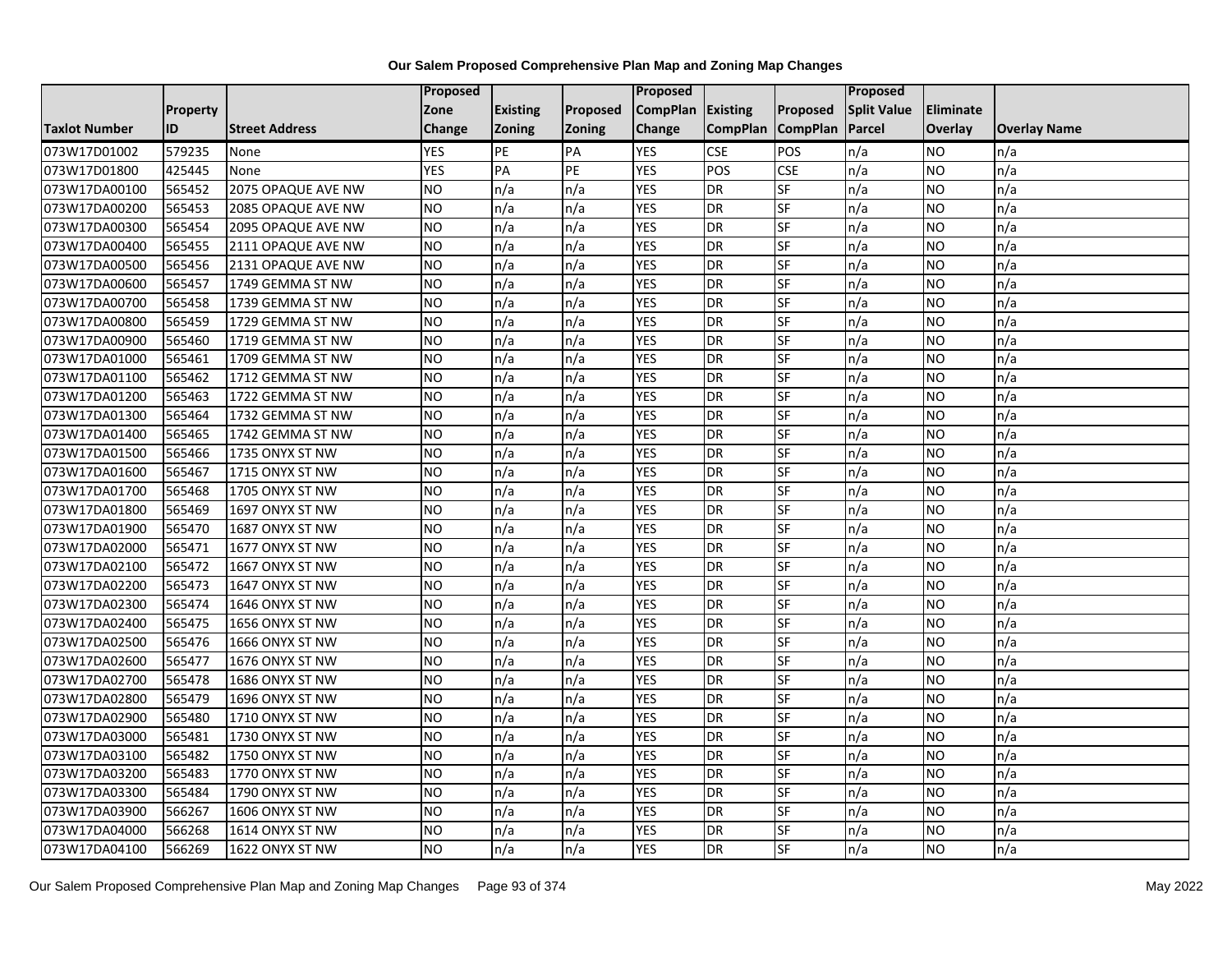|                      |          |                         | <b>Proposed</b> |                 |               | Proposed        |                 |                 | Proposed           |                |                     |
|----------------------|----------|-------------------------|-----------------|-----------------|---------------|-----------------|-----------------|-----------------|--------------------|----------------|---------------------|
|                      | Property |                         | Zone            | <b>Existing</b> | Proposed      | <b>CompPlan</b> | Existing        | Proposed        | <b>Split Value</b> | Eliminate      |                     |
| <b>Taxlot Number</b> | ID       | <b>Street Address</b>   | <b>Change</b>   | <b>Zoning</b>   | <b>Zoning</b> | Change          | <b>CompPlan</b> | <b>CompPlan</b> | Parcel             | <b>Overlay</b> | <b>Overlay Name</b> |
| 073W17DA04200        | 566270   | 1630 ONYX ST NW         | <b>NO</b>       | n/a             | n/a           | <b>YES</b>      | DR              | SF              | n/a                | <b>NO</b>      | n/a                 |
| 073W17DA04300        | 566271   | 1638 ONYX ST NW         | <b>NO</b>       | n/a             | n/a           | <b>YES</b>      | <b>DR</b>       | SF              | n/a                | <b>NO</b>      | n/a                 |
| 073W17DA04400        | 566272   | 1641 ONYX ST NW         | <b>NO</b>       | n/a             | n/a           | <b>YES</b>      | <b>DR</b>       | SF              | n/a                | <b>NO</b>      | n/a                 |
| 073W17DA04500        | 566273   | 1635 ONYX ST NW         | <b>NO</b>       | n/a             | n/a           | <b>YES</b>      | <b>DR</b>       | SF              | n/a                | <b>NO</b>      | n/a                 |
| 073W17DA04600        | 566274   | 1627 ONYX ST NW         | <b>NO</b>       | n/a             | n/a           | <b>YES</b>      | <b>DR</b>       | SF              | n/a                | <b>NO</b>      | n/a                 |
| 073W17DA04700        | 566275   | 1619 ONYX ST NW         | <b>NO</b>       | n/a             | n/a           | <b>YES</b>      | <b>DR</b>       | SF              | n/a                | <b>NO</b>      | n/a                 |
| 073W17DA04800        | 566276   | 1611 ONYX ST NW         | <b>NO</b>       | n/a             | n/a           | <b>YES</b>      | <b>DR</b>       | SF              | n/a                | <b>NO</b>      | n/a                 |
| 073W17DA04900        | 566277   | 1610 GEMMA ST NW        | <b>NO</b>       | n/a             | n/a           | <b>YES</b>      | <b>DR</b>       | SF              | n/a                | <b>NO</b>      | n/a                 |
| 073W17DA05000        | 566278   | 1620 GEMMA ST NW        | <b>NO</b>       | n/a             | n/a           | <b>YES</b>      | <b>DR</b>       | SF              | n/a                | <b>NO</b>      | n/a                 |
| 073W17DA05100        | 566279   | 1628 GEMMA ST NW        | <b>NO</b>       | n/a             | n/a           | <b>YES</b>      | <b>DR</b>       | SF              | n/a                | <b>NO</b>      | n/a                 |
| 073W17DA05200        | 566280   | 1634 GEMMA ST NW        | N <sub>O</sub>  | n/a             | n/a           | <b>YES</b>      | <b>DR</b>       | SF              | n/a                | <b>NO</b>      | n/a                 |
| 073W17DA05300        | 566281   | 1642 GEMMA ST NW        | <b>NO</b>       | n/a             | n/a           | <b>YES</b>      | <b>DR</b>       | SF              | n/a                | <b>NO</b>      | n/a                 |
| 073W17DA05400        | 566282   | 1652 GEMMA ST NW        | <b>NO</b>       | n/a             | n/a           | <b>YES</b>      | <b>DR</b>       | SF              | n/a                | <b>NO</b>      | n/a                 |
| 073W17DA05500        | 566283   | 1672 GEMMA ST NW        | <b>NO</b>       | n/a             | n/a           | <b>YES</b>      | <b>DR</b>       | <b>SF</b>       | n/a                | <b>NO</b>      | n/a                 |
| 073W17DA05600        | 566284   | 1682 GEMMA ST NW        | <b>NO</b>       | n/a             | n/a           | <b>YES</b>      | <b>DR</b>       | SF              | n/a                | <b>NO</b>      | n/a                 |
| 073W17DA05700        | 566285   | 1692 GEMMA ST NW        | <b>NO</b>       | n/a             | n/a           | <b>YES</b>      | <b>DR</b>       | SF              | n/a                | <b>NO</b>      | n/a                 |
| 073W17DA05800        | 566286   | 1687 GEMMA ST NW        | <b>NO</b>       | n/a             | n/a           | <b>YES</b>      | <b>DR</b>       | SF              | n/a                | <b>NO</b>      | n/a                 |
| 073W17DA05900        | 566287   | 1677 GEMMA ST NW        | <b>NO</b>       | n/a             | n/a           | <b>YES</b>      | <b>DR</b>       | SF              | n/a                | <b>NO</b>      | n/a                 |
| 073W17DA06000        | 566288   | 1667 GEMMA ST NW        | <b>NO</b>       | n/a             | n/a           | <b>YES</b>      | <b>DR</b>       | SF              | n/a                | <b>NO</b>      | n/a                 |
| 073W17DA06100        | 566289   | 1657 GEMMA ST NW        | <b>NO</b>       | n/a             | n/a           | <b>YES</b>      | <b>DR</b>       | SF              | n/a                | <b>NO</b>      | n/a                 |
| 073W17DA06200        | 566290   | 2115 MULLUSK AVE NW     | <b>NO</b>       | n/a             | n/a           | <b>YES</b>      | <b>DR</b>       | SF              | n/a                | <b>NO</b>      | n/a                 |
| 073W17DA06300        | 566291   | 1637 GEMMA ST NW        | <b>NO</b>       | n/a             | n/a           | <b>YES</b>      | <b>DR</b>       | SF              | n/a                | <b>NO</b>      | n/a                 |
| 073W17DA06400        | 566292   | 1631 GEMMA ST NW        | <b>NO</b>       | n/a             | n/a           | <b>YES</b>      | <b>DR</b>       | SF              | n/a                | <b>NO</b>      | n/a                 |
| 073W17DA06500        | 566293   | 1625 GEMMA ST NW        | <b>NO</b>       | n/a             | n/a           | <b>YES</b>      | <b>DR</b>       | SF              | n/a                | <b>NO</b>      | n/a                 |
| 073W17DA06600        | 566294   | 1615 GEMMA ST NW        | <b>NO</b>       | n/a             | n/a           | <b>YES</b>      | <b>DR</b>       | <b>SF</b>       | n/a                | <b>NO</b>      | n/a                 |
| 073W17DA06700        | 566295   | 1609 GEMMA ST NW        | <b>NO</b>       | n/a             | n/a           | <b>YES</b>      | <b>DR</b>       | SF              | n/a                | <b>NO</b>      | n/a                 |
| 073W17DA07100        | 569662   | 2241 CHAPMAN HILL DR NW | <b>NO</b>       | n/a             | n/a           | <b>YES</b>      | <b>DR</b>       | SF              | n/a                | <b>NO</b>      | n/a                 |
| 073W17DA07200        | 569663   | 2261 CHAPMAN HILL DR NW | <b>NO</b>       | n/a             | n/a           | <b>YES</b>      | <b>DR</b>       | SF              | n/a                | <b>NO</b>      | n/a                 |
| 073W17DA07300        | 569664   | 1574 DOAKS FERRY RD NW  | <b>NO</b>       | n/a             | n/a           | <b>YES</b>      | <b>DR</b>       | SF              | n/a                | <b>NO</b>      | n/a                 |
| 073W17DA07400        | 569665   | 1609 TRILLION ST NW     | <b>NO</b>       | n/a             | n/a           | <b>YES</b>      | <b>DR</b>       | SF              | n/a                | <b>NO</b>      | n/a                 |
| 073W17DA07500        | 569666   | None                    | <b>NO</b>       | n/a             | n/a           | <b>YES</b>      | <b>DR</b>       | SF              | n/a                | <b>NO</b>      | n/a                 |
| 073W17DA07600        | 569667   | 2290 CHAPMAN HILL DR NW | <b>NO</b>       | n/a             | n/a           | <b>YES</b>      | <b>DR</b>       | <b>SF</b>       | n/a                | <b>NO</b>      | n/a                 |
| 073W17DA07700        | 569668   | 2270 CHAPMAN HILL DR NW | <b>NO</b>       | n/a             | n/a           | <b>YES</b>      | <b>DR</b>       | SF              | n/a                | <b>NO</b>      | n/a                 |
| 073W17DA07800        | 569669   | 2250 CHAPMAN HILL DR NW | <b>NO</b>       | n/a             | n/a           | <b>YES</b>      | <b>DR</b>       | SF              | n/a                | <b>NO</b>      | n/a                 |
| 073W17DA07900        | 569670   | 2230 CHAPMAN HILL DR NW | <b>NO</b>       | n/a             | n/a           | <b>YES</b>      | <b>DR</b>       | SF              | n/a                | <b>NO</b>      | n/a                 |
| 073W17DA08000        | 569671   | 2210 CHAPMAN HILL DR NW | <b>NO</b>       | n/a             | n/a           | <b>YES</b>      | <b>DR</b>       | SF              | n/a                | <b>NO</b>      | n/a                 |
| 073W17DA08100        | 569672   | 2152 CHAPMAN HILL DR NW | <b>NO</b>       | n/a             | n/a           | <b>YES</b>      | <b>DR</b>       | SF              | n/a                | <b>NO</b>      | n/a                 |
| 073W17DA08200        | 569673   | 2122 CHAPMAN HILL DR NW | <b>NO</b>       | n/a             | n/a           | <b>YES</b>      | <b>DR</b>       | SF              | n/a                | <b>NO</b>      | n/a                 |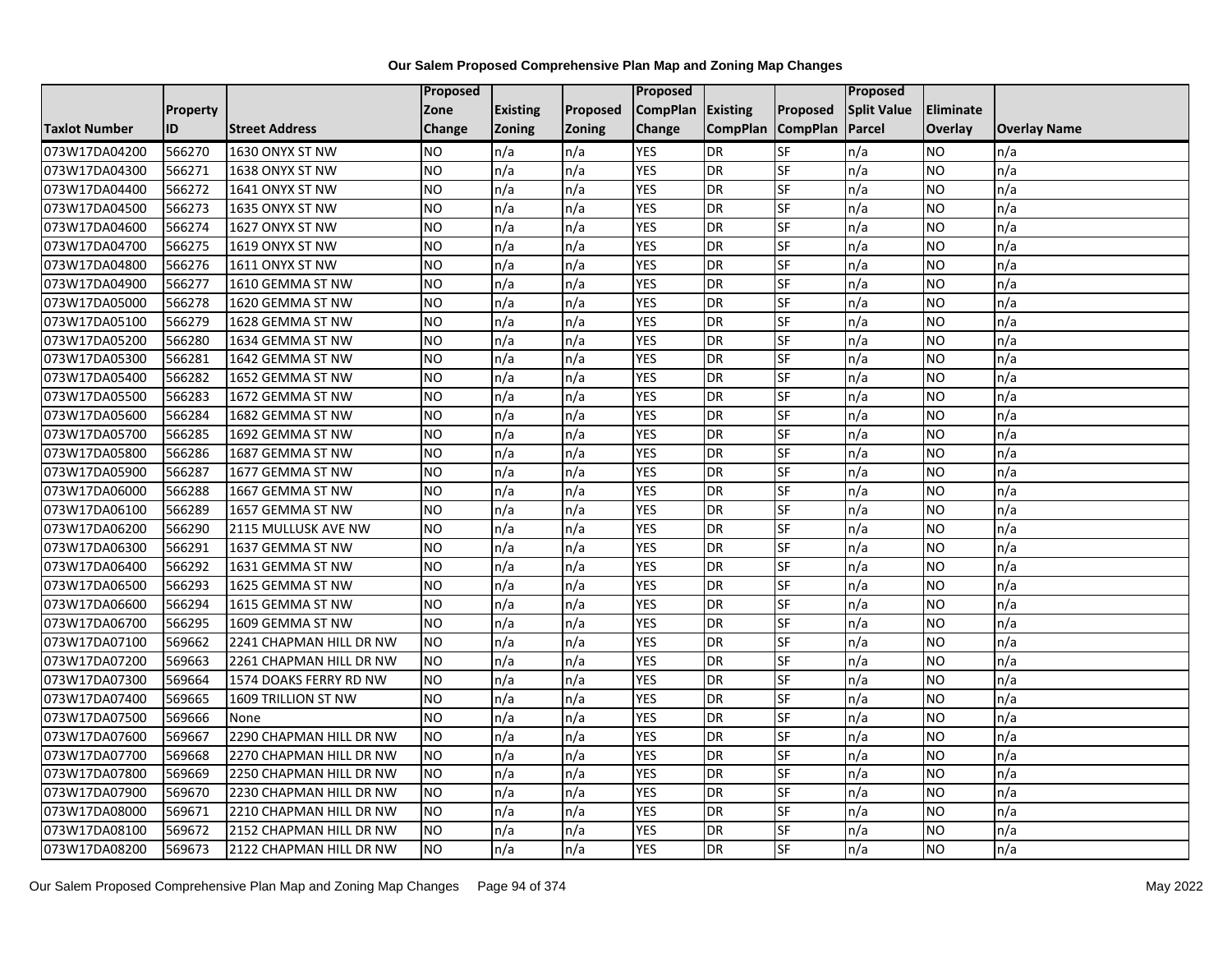|                      |                 |                                      | <b>Proposed</b> |                 |                 | <b>Proposed</b> |                 |                 | Proposed                                                              |                  |                     |
|----------------------|-----------------|--------------------------------------|-----------------|-----------------|-----------------|-----------------|-----------------|-----------------|-----------------------------------------------------------------------|------------------|---------------------|
|                      | <b>Property</b> |                                      | Zone            | <b>Existing</b> | Proposed        | <b>CompPlan</b> | Existing        | Proposed        | <b>Split Value</b>                                                    | <b>Eliminate</b> |                     |
| <b>Taxlot Number</b> | ID              | <b>Street Address</b>                | Change          | Zoning          | <b>Zoning</b>   | Change          | <b>CompPlan</b> | <b>CompPlan</b> | Parcel                                                                | Overlay          | <b>Overlay Name</b> |
| 073W17DA08300        | 569674          | 2052 CHAPMAN HILL DR NW              | N <sub>O</sub>  | n/a             | n/a             | <b>YES</b>      | DR              | SF              | n/a                                                                   | <b>NO</b>        | n/a                 |
| 073W17DA08400        | 569675          | 2032 CHAPMAN HILL DR NW              | <b>NO</b>       | n/a             | n/a             | <b>YES</b>      | <b>DR</b>       | <b>SF</b>       | n/a                                                                   | <b>NO</b>        | n/a                 |
| 073W17DA08500        | 569676          | 2041 CHAPMAN HILL DR NW              | <b>NO</b>       | n/a             | n/a             | <b>YES</b>      | <b>DR</b>       | SF              | n/a                                                                   | <b>NO</b>        | n/a                 |
| 073W17DA08600        | 569677          | 2133 CHAPMAN HILL DR NW              | <b>NO</b>       | n/a             | n/a             | <b>YES</b>      | <b>DR</b>       | <b>SF</b>       | n/a                                                                   | <b>NO</b>        | n/a                 |
| 073W17DA08700        | 569678          | 1606 GEMMA ST NW                     | <b>NO</b>       | n/a             | n/a             | <b>YES</b>      | <b>DR</b>       | <b>SF</b>       | n/a                                                                   | <b>NO</b>        | n/a                 |
| 073W17DD12800        | 563046          | None                                 | <b>YES</b>      | <b>RS</b>       | $\overline{PA}$ | <b>YES</b>      | <b>SF</b>       | POS             | n/a                                                                   | <b>NO</b>        | n/a                 |
| 073W1801810          | 565704          | None                                 | <b>NO</b>       | n/a             | n/a             | <b>YES</b>      | <b>DR</b>       | <b>MF</b>       | n/a                                                                   | <b>NO</b>        | n/a                 |
| 073W1801900          | 267980          | 3065 ORCHARD HEIGHTS RD<br><b>NW</b> | <b>NO</b>       | n/a             | n/a             | <b>YES</b>      | <b>DR</b>       | DR/MF           | Proposed<br>Split Taxlot<br>CompPlan                                  | <b>NO</b>        | n/a                 |
| 073W1805100          | 541552          | 1974 GRICE HILL DR NW                | <b>NO</b>       | n/a             | n/a             | <b>YES</b>      | <b>DR</b>       | MF              | n/a                                                                   | <b>NO</b>        | n/a                 |
|                      |                 | 3017 ORCHARD HEIGHTS RD              |                 |                 |                 |                 |                 |                 |                                                                       |                  |                     |
| 073W18D00100         | 574915          | <b>NW</b>                            | <b>NO</b>       | n/a             | n/a             | <b>YES</b>      | <b>DR</b>       | MF              | n/a                                                                   | NO.              | n/a                 |
| 073W18D00200         | 271392          | 3085 ORCHARD HEIGHTS RD<br><b>NW</b> | <b>NO</b>       | n/a             | n/a             | <b>YES</b>      | <b>DR</b>       | MF              | n/a                                                                   | <b>NO</b>        | n/a                 |
|                      |                 | 3097 ORCHARD HEIGHTS RD              |                 |                 |                 |                 |                 |                 |                                                                       |                  |                     |
| 073W18D00300         | 267951          | <b>NW</b>                            | <b>NO</b>       | n/a             | n/a             | <b>YES</b>      | <b>DR</b>       | MF              | n/a                                                                   | <b>NO</b>        | n/a                 |
|                      |                 | <b>3087 ORCHARD HEIGHTS RD</b>       |                 |                 |                 |                 |                 |                 |                                                                       |                  |                     |
| 073W18D00301         | 531177          | <b>NW</b>                            | <b>NO</b>       | n/a             | n/a             | <b>YES</b>      | DR              | MF              | n/a                                                                   | NO.              | n/a                 |
| 073W18D00400         | 267964          | 3147 ORCHARD HEIGHTS RD<br><b>NW</b> | <b>NO</b>       | n/a             | n/a             | <b>YES</b>      | <b>DR</b>       | MF              | n/a                                                                   | <b>NO</b>        | n/a                 |
| 073W18D00500         | 271433          | None                                 | <b>NO</b>       | n/a             | n/a             | <b>YES</b>      | <b>DR</b>       | <b>MF</b>       | n/a                                                                   | Ю                | n/a                 |
| 073W18D00600         | 271404          | 3167 ORCHARD HEIGHTS RD<br><b>NW</b> | <b>NO</b>       | n/a             | n/a             | <b>YES</b>      | <b>DR</b>       | MF              | n/a                                                                   | <b>NO</b>        | n/a                 |
| 073W18D00900         | 267922          | None                                 | <b>NO</b>       | n/a             | n/a             | <b>YES</b>      | <b>DR</b>       | <b>MF</b>       | n/a                                                                   | <b>NO</b>        | n/a                 |
| 073W18D01100         | 314523          | 3247 ORCHARD HEIGHTS RD<br><b>NW</b> | <b>NO</b>       | n/a             | n/a             | <b>YES</b>      | <b>DR</b>       | MF              | n/a                                                                   | <b>NO</b>        | n/a                 |
| 073W18D01200         | 271347          | 3287 ORCHARD HEIGHTS RD<br><b>NW</b> | <b>NO</b>       | n/a             | n/a             | <b>YES</b>      | <b>DR</b>       | MF              | n/a                                                                   | <b>NO</b>        | n/a                 |
| 073W18D01500         | 267906          | 3486 ORCHARD HEIGHTS RD<br><b>NW</b> | <b>YES</b>      | <b>RA</b>       | MU-II           | <b>YES</b>      | DR              | MU              | <b>NOT</b><br>Proposed<br><b>Split Taxlot</b><br>CompPlan &<br>Zoning | <b>NO</b>        | n/a                 |
|                      |                 | 3416 ORCHARD HEIGHTS RD              |                 |                 |                 |                 |                 |                 |                                                                       |                  |                     |
| 073W18D01600         | 349846          | <b>NW</b>                            | <b>NO</b>       | n/a             | n/a             | <b>YES</b>      | <b>DR</b>       | MU              | n/a                                                                   | <b>NO</b>        | $\ln/a$             |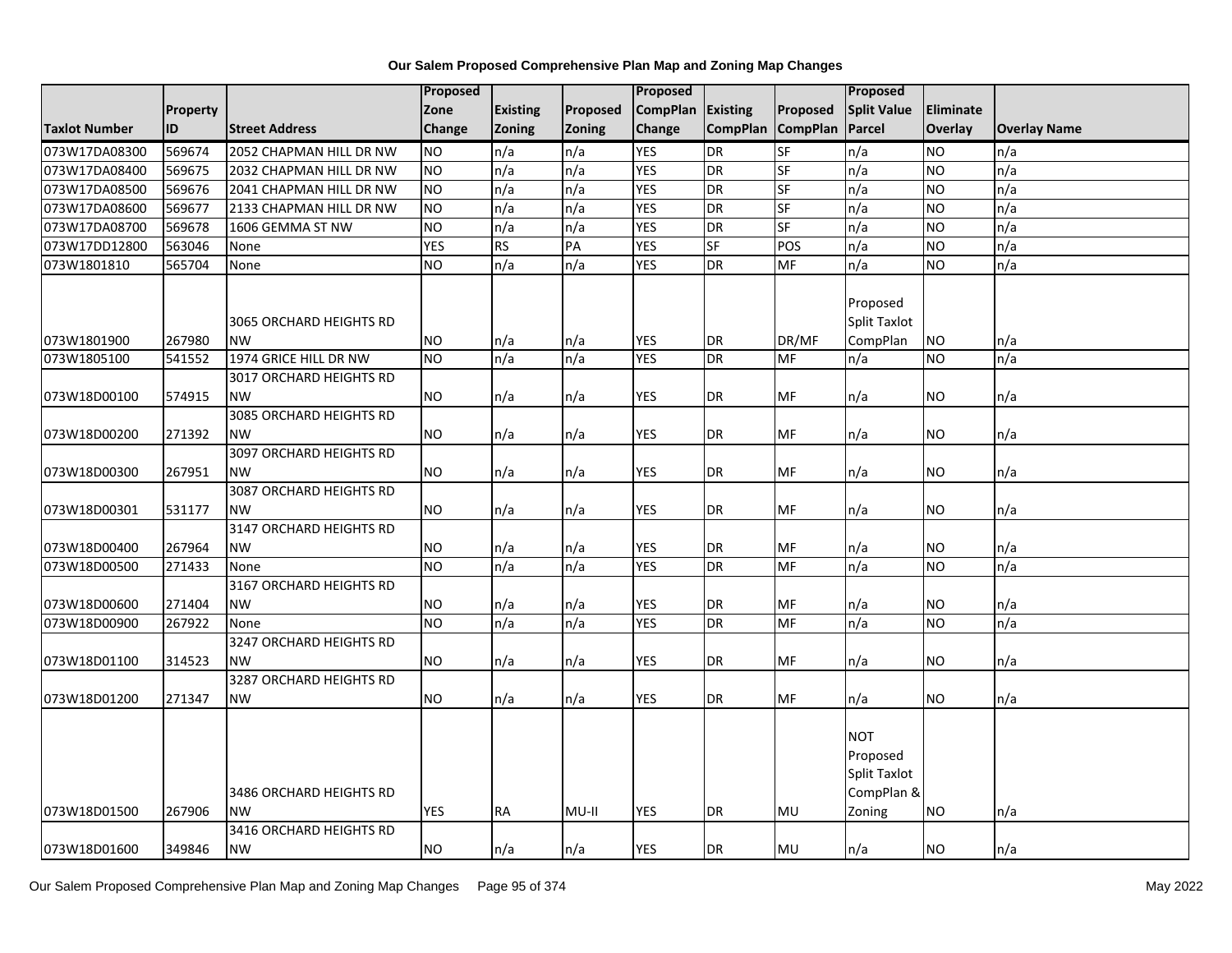|                      |          |                         | <b>Proposed</b> |                 |          | <b>Proposed</b>   |                   |                 | Proposed           |                |                     |
|----------------------|----------|-------------------------|-----------------|-----------------|----------|-------------------|-------------------|-----------------|--------------------|----------------|---------------------|
|                      | Property |                         | Zone            | <b>Existing</b> | Proposed | CompPlan Existing |                   | <b>Proposed</b> | <b>Split Value</b> | Eliminate      |                     |
| <b>Taxlot Number</b> | ID       | <b>Street Address</b>   | Change          | <b>Zoning</b>   | Zoning   | Change            | CompPlan CompPlan |                 | Parcel             | <b>Overlay</b> | <b>Overlay Name</b> |
|                      |          |                         |                 |                 |          |                   |                   |                 |                    |                |                     |
|                      |          |                         |                 |                 |          |                   |                   |                 | <b>NOT</b>         |                |                     |
|                      |          |                         |                 |                 |          |                   |                   |                 | Proposed           |                |                     |
|                      |          |                         |                 |                 |          |                   |                   |                 | Split Taxlot       |                |                     |
|                      |          | 3266 ORCHARD HEIGHTS RD |                 |                 |          |                   |                   |                 | CompPlan &         |                |                     |
| 073W18D01700         | 268002   | <b>NW</b>               | <b>YES</b>      | <b>RA</b>       | MU-II    | <b>YES</b>        | DR                | MU              | Zoning             | NO.            | n/a                 |
|                      |          | 3186 ORCHARD HEIGHTS RD |                 |                 |          |                   |                   |                 |                    |                |                     |
| 073W18D01800         | 271488   | <b>NW</b>               | <b>YES</b>      | RA              | MU-II    | YES               | DR                | MU              | n/a                | ΝO             | n/a                 |
|                      |          | 3076 ORCHARD HEIGHTS RD |                 |                 |          |                   |                   |                 |                    |                |                     |
| 073W18D01900         | 267993   | <b>NW</b>               | <b>YES</b>      | RA              | MU-II    | YES               | DR                | MU              | n/a                | NO             | n/a                 |
| 073W18D02000         | 328076   | None                    | <b>YES</b>      | <b>RA</b>       | $MU-II$  | <b>YES</b>        | <b>DR</b>         | MU              | n/a                | <b>NO</b>      | n/a                 |
| 073W19DA02400        | 562557   | 3048 IRISH CT NW        | <b>NO</b>       | n/a             | n/a      | <b>YES</b>        | DR                | SF              | n/a                | <b>NO</b>      | n/a                 |
| 073W19DA02500        | 562558   | 3054 IRISH CT NW        | <b>NO</b>       | n/a             | n/a      | <b>YES</b>        | <b>DR</b>         | SF              | n/a                | <b>NO</b>      | n/a                 |
| 073W19DA02600        | 562559   | 3044 IRISH CT NW        | <b>NO</b>       | n/a             | n/a      | <b>YES</b>        | <b>DR</b>         | SF              | n/a                | NO             | n/a                 |
| 073W19DA02700        | 562560   | 3034 IRISH CT NW        | <b>NO</b>       | n/a             | n/a      | <b>YES</b>        | DR                | SF              | n/a                | <b>NO</b>      | n/a                 |
| 073W19DA02800        | 562561   | 3037 IRISH CT NW        | <b>NO</b>       | n/a             | n/a      | <b>YES</b>        | <b>DR</b>         | SF              | n/a                | <b>NO</b>      | n/a                 |
| 073W19DA02900        | 562562   | 3047 IRISH CT NW        | <b>NO</b>       | n/a             | n/a      | <b>YES</b>        | <b>DR</b>         | $S_{F}$         | n/a                | NO             | n/a                 |
| 073W19DD00100        | 577938   | None                    | <b>NO</b>       | n/a             | n/a      | <b>YES</b>        | <b>DR</b>         | SF              | n/a                | <b>NO</b>      | n/a                 |
| 073W19DD00100        | 577938   | None                    | <b>NO</b>       | n/a             | n/a      | <b>YES</b>        | <b>DR</b>         | SF              | n/a                | <b>NO</b>      | n/a                 |
| 073W19DD00300        | 577939   | 2822 GEHLAR RD NW       | <b>NO</b>       | n/a             | n/a      | <b>YES</b>        | DR                | SF              | n/a                | <b>NO</b>      | n/a                 |
| 073W19DD00400        | 577940   | 2834 GEHLAR RD NW       | <b>NO</b>       | n/a             | n/a      | <b>YES</b>        | <b>DR</b>         | SF              | n/a                | <b>NO</b>      | n/a                 |
| 073W19DD00500        | 577941   | 2846 GEHLAR RD NW       | ŌИ              | n/a             | n/a      | <b>YES</b>        | <b>DR</b>         | <b>SF</b>       | n/a                | <b>NO</b>      | n/a                 |
| 073W19DD00600        | 577942   | 2858 GEHLAR RD NW       | <b>NO</b>       | n/a             | n/a      | <b>YES</b>        | <b>DR</b>         | <b>SF</b>       | n/a                | <b>NO</b>      | n/a                 |
| 073W19DD00700        | 577943   | 2870 GEHLAR RD NW       | <b>NO</b>       | n/a             | n/a      | <b>YES</b>        | <b>DR</b>         | SF              | n/a                | <b>NO</b>      | n/a                 |
| 073W19DD00800        | 577944   | 2882 GEHLAR RD NW       | <b>NO</b>       | n/a             | n/a      | <b>YES</b>        | DR                | SF              | n/a                | NO             | n/a                 |
| 073W19DD00900        | 577945   | 2894 GEHLAR RD NW       | <b>NO</b>       | n/a             | n/a      | <b>YES</b>        | <b>DR</b>         | SF              | n/a                | <b>NO</b>      | n/a                 |
| 073W19DD01000        | 577946   | 2928 GEHLAR RD NW       | <b>NO</b>       | n/a             | n/a      | <b>YES</b>        | <b>DR</b>         | <b>SF</b>       | n/a                | NO.            | n/a                 |
| 073W19DD01100        | 577947   | 2950 GEHLAR RD NW       | <b>NO</b>       | n/a             | n/a      | <b>YES</b>        | DR                | SF              | n/a                | <b>NO</b>      | n/a                 |
| 073W19DD01200        | 577948   | 2974 GEHLAR RD NW       | <b>NO</b>       | n/a             | n/a      | <b>YES</b>        | <b>DR</b>         | SF              | n/a                | <b>NO</b>      | n/a                 |
| 073W19DD01300        | 577949   | 3045 SEA EAGLE CT NW    | <b>NO</b>       | n/a             | n/a      | <b>YES</b>        | DR                | SF              | n/a                | <b>NO</b>      | n/a                 |
| 073W19DD01400        | 577950   | 3029 SEA EAGLE CT NW    | <b>NO</b>       | n/a             | n/a      | <b>YES</b>        | <b>DR</b>         | SF              | n/a                | <b>NO</b>      | n/a                 |
| 073W19DD01500        | 577951   | 3013 SEA EAGLE CT NW    | <b>NO</b>       | n/a             | n/a      | <b>YES</b>        | DR                | <b>SF</b>       | n/a                | <b>NO</b>      | n/a                 |
| 073W19DD01600        | 577952   | 3010 SEA EAGLE CT NW    | <b>NO</b>       | n/a             | n/a      | <b>YES</b>        | DR                | SF              | n/a                | <b>NO</b>      | n/a                 |
| 073W19DD01700        | 577953   | 3028 SEA EAGLE CT NW    | <b>NO</b>       | n/a             | n/a      | <b>YES</b>        | <b>DR</b>         | SF              | n/a                | NO             | n/a                 |
| 073W19DD01800        | 577954   | 3046 SEA EAGLE CT NW    | <b>NO</b>       | n/a             | n/a      | <b>YES</b>        | <b>DR</b>         | SF              | n/a                | <b>NO</b>      | n/a                 |
| 073W19DD01900        | 577955   | 3064 SEA EAGLE CT NW    | <b>NO</b>       | n/a             | n/a      | <b>YES</b>        | <b>DR</b>         | SF              | n/a                | <b>NO</b>      | n/a                 |
| 073W19DD02000        | 577956   | 3067 SEA EAGLE CT NW    | <b>NO</b>       | n/a             | n/a      | <b>YES</b>        | DR                | SF              | n/a                | NO             | n/a                 |
| 073W19DD02100        | 577957   | 3082 SEA EAGLE CT NW    | $\overline{NO}$ | n/a             | n/a      | <b>YES</b>        | <b>DR</b>         | <b>SF</b>       | n/a                | <b>NO</b>      | n/a                 |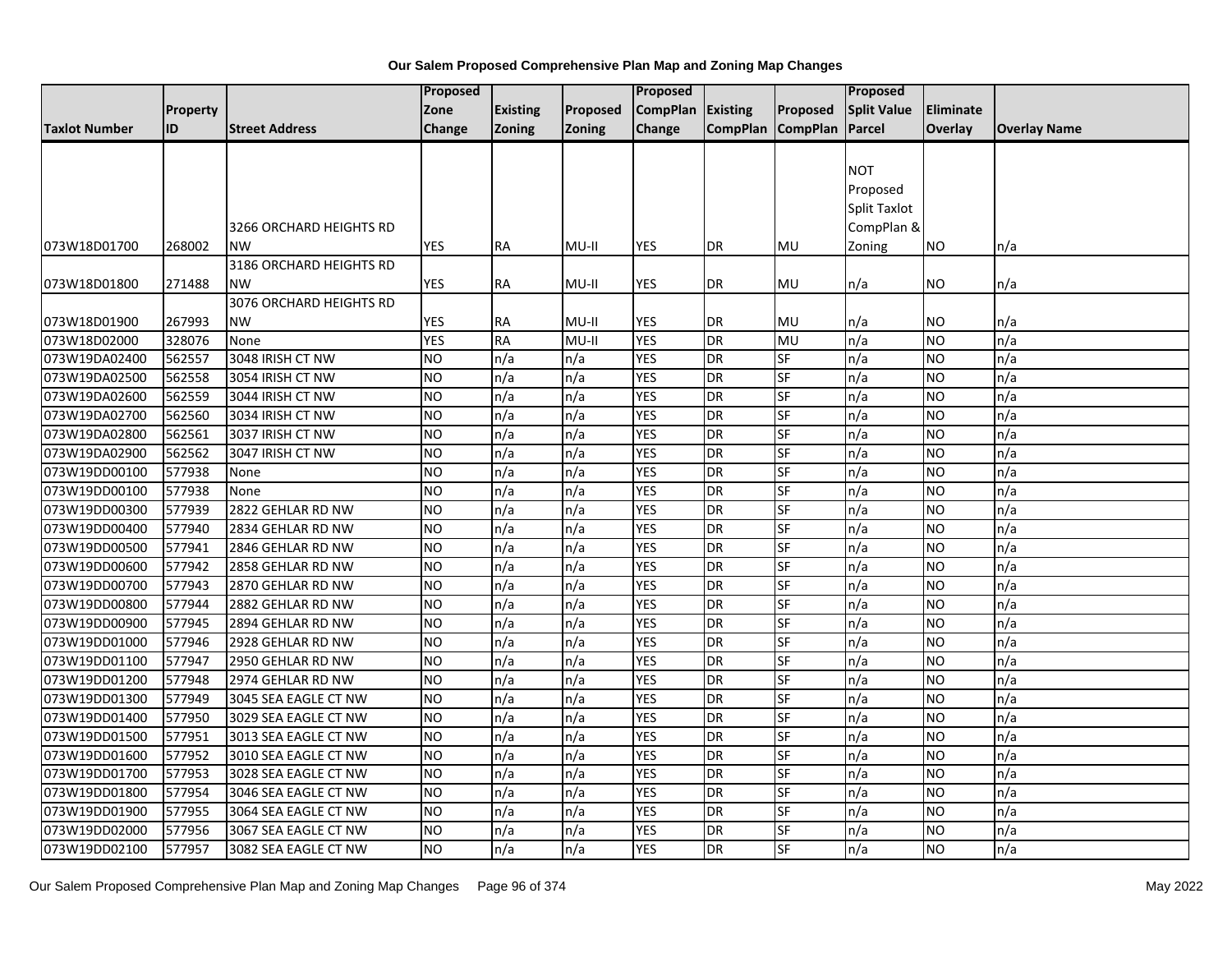|               |                 |                        | <b>Proposed</b> |                 |               | Proposed          |                 |                 | Proposed           |           |                     |
|---------------|-----------------|------------------------|-----------------|-----------------|---------------|-------------------|-----------------|-----------------|--------------------|-----------|---------------------|
|               | <b>Property</b> |                        | Zone            | <b>Existing</b> | Proposed      | CompPlan Existing |                 | Proposed        | <b>Split Value</b> | Eliminate |                     |
| Taxlot Number | ID              | <b>Street Address</b>  | <b>Change</b>   | Zoning          | <b>Zoning</b> | Change            | <b>CompPlan</b> | <b>CompPlan</b> | Parcel             | Overlay   | <b>Overlay Name</b> |
| 073W19DD02200 | 577958          | 3098 SEA EAGLE CT NW   | <b>NO</b>       | n/a             | n/a           | <b>YES</b>        | <b>DR</b>       | <b>SF</b>       | n/a                | <b>NO</b> | n/a                 |
| 073W19DD02300 | 577959          | 3116 EAGLE RAY CT NW   | <b>NO</b>       | n/a             | n/a           | <b>YES</b>        | DR              | SF              | n/a                | NO.       | n/a                 |
| 073W19DD02400 | 577960          | 3130 EAGLE RAY CT NW   | <b>NO</b>       | n/a             | n/a           | <b>YES</b>        | DR              | SF              | n/a                | NO.       | n/a                 |
| 073W19DD02500 | 577961          | 3144 EAGLE RAY CT NW   | <b>NO</b>       | n/a             | n/a           | <b>YES</b>        | <b>DR</b>       | SF              | n/a                | NO.       | n/a                 |
| 073W19DD02600 | 577962          | 3158 EAGLE RAY CT NW   | <b>NO</b>       | n/a             | n/a           | <b>YES</b>        | DR              | <b>SF</b>       | n/a                | NO.       | n/a                 |
| 073W19DD02700 | 577963          | 3172 EAGLE RAY CT NW   | <b>NO</b>       | n/a             | n/a           | <b>YES</b>        | <b>DR</b>       | SF              | n/a                | <b>NO</b> | n/a                 |
| 073W19DD02800 | 577964          | 3163 EAGLE RAY CT NW   | <b>NO</b>       | n/a             | n/a           | <b>YES</b>        | DR              | SF              | n/a                | NO.       | n/a                 |
| 073W19DD02900 | 577965          | 3149 EAGLE RAY CT NW   | <b>NO</b>       | n/a             | n/a           | <b>YES</b>        | DR              | SF              | n/a                | NO.       | n/a                 |
| 073W19DD03000 | 577966          | 3135 EAGLE RAY CT NW   | <b>NO</b>       | n/a             | n/a           | <b>YES</b>        | <b>DR</b>       | SF              | n/a                | NO.       | n/a                 |
| 073W19DD03100 | 577967          | 713 EAGLE SCOUT ST NW  | <b>NO</b>       | n/a             | n/a           | <b>YES</b>        | <b>DR</b>       | <b>SF</b>       | n/a                | NO.       | n/a                 |
| 073W19DD03200 | 577968          | 3128 EAGLE SCOUT CT NW | <b>NO</b>       | n/a             | n/a           | <b>YES</b>        | <b>DR</b>       | SF              | n/a                | <b>NO</b> | n/a                 |
| 073W19DD03300 | 577969          | 3142 EAGLE SCOUT CT NW | <b>NO</b>       | n/a             | n/a           | <b>YES</b>        | <b>DR</b>       | SF              | n/a                | NO.       | n/a                 |
| 073W19DD03400 | 577970          | 3156 EAGLE SCOUT CT NW | NO              | n/a             | n/a           | <b>YES</b>        | DR              | $S$ F           | n/a                | NO.       | n/a                 |
| 073W19DD03500 | 577971          | 3170 EAGLE SCOUT CT NW | <b>NO</b>       | n/a             | n/a           | <b>YES</b>        | <b>DR</b>       | SF              | n/a                | NO.       | n/a                 |
| 073W19DD03600 | 577972          | 3167 EAGLE SCOUT CT NW | <b>NO</b>       | n/a             | n/a           | <b>YES</b>        | DR              | SF              | n/a                | NO.       | n/a                 |
| 073W19DD03700 | 577973          | 3153 EAGLE SCOUT CT NW | Ю               | n/a             | n/a           | <b>YES</b>        | <b>DR</b>       | $S_{F}$         | n/a                | NO.       | n/a                 |
| 073W19DD03800 | 577974          | 3139 EAGLE SCOUT CT NW | Ю               | n/a             | n/a           | <b>YES</b>        | <b>DR</b>       | <b>SF</b>       | n/a                | NO.       | n/a                 |
| 073W19DD03900 | 577975          | 3125 EAGLE SCOUT CT NW | <b>NO</b>       | n/a             | n/a           | <b>YES</b>        | DR              | SF              | n/a                | NO.       | n/a                 |
| 073W19DD04000 | 577976          | 748 EAGLE SCOUT ST NW  | <b>NO</b>       | n/a             | n/a           | <b>YES</b>        | DR              | SF              | n/a                | NO.       | n/a                 |
| 073W19DD04100 | 577977          | 740 EAGLE SCOUT ST NW  | <b>NO</b>       | n/a             | n/a           | <b>YES</b>        | <b>DR</b>       | SF              | n/a                | NO.       | n/a                 |
| 073W19DD04200 | 577978          | 732 EAGLE SCOUT ST NW  | <b>NO</b>       | n/a             | n/a           | <b>YES</b>        | <b>DR</b>       | SF              | n/a                | NO.       | n/a                 |
| 073W19DD04300 | 577979          | 724 EAGLE SCOUT ST NW  | <b>NO</b>       | n/a             | n/a           | <b>YES</b>        | <b>DR</b>       | SF              | n/a                | <b>NO</b> | n/a                 |
| 073W19DD04400 | 577980          | 716 EAGLE SCOUT ST NW  | <b>NO</b>       | n/a             | n/a           | <b>YES</b>        | DR              | SF              | n/a                | NO.       | n/a                 |
| 073W19DD04500 | 577981          | None                   | <b>NO</b>       | n/a             | n/a           | <b>YES</b>        | <b>DR</b>       | SF              | n/a                | NO.       | n/a                 |
| 073W20BA02300 | 496012          | 2485 COHO AVE NW       | <b>NO</b>       | n/a             | n/a           | <b>YES</b>        | <b>DR</b>       | SF              | n/a                | NO.       | n/a                 |
| 073W20BA02400 | 496025          | 1418 CATHLAMET CT NW   | <b>NO</b>       | n/a             | n/a           | <b>YES</b>        | DR              | SF              | n/a                | NO.       | n/a                 |
| 073W20BA02500 | 496038          | 1409 CATHLAMET CT NW   | ŌИ              | n/a             | n/a           | <b>YES</b>        | <b>DR</b>       | $S_{F}$         | n/a                | NO.       | n/a                 |
| 073W20BA02600 | 496041          | 1397 CATHLAMET CT NW   | <b>NO</b>       | n/a             | n/a           | <b>YES</b>        | DR              | SF              | n/a                | NO.       | n/a                 |
| 073W20BA02700 | 496054          | 1387 CATHLAMET CT NW   | <b>NO</b>       | n/a             | n/a           | <b>YES</b>        | DR              | SF              | n/a                | NO.       | n/a                 |
| 073W20BA02800 | 496067          | 1357 CATHLAMET CT NW   | <b>NO</b>       | n/a             | n/a           | <b>YES</b>        | <b>DR</b>       | SF              | n/a                | NO.       | n/a                 |
| 073W20BA02900 | 496070          | 2571 PTARMIGAN ST NW   | <b>NO</b>       | n/a             | n/a           | <b>YES</b>        | DR              | SF              | n/a                | NO.       | n/a                 |
| 073W20BA03000 | 496083          | 2576 PTARMIGAN ST NW   | <b>NO</b>       | n/a             | n/a           | <b>YES</b>        | DR              | SF              | n/a                | NO.       | n/a                 |
| 073W20BA03100 | 496096          | 2574 PTARMIGAN ST NW   | Ю               | n/a             | n/a           | <b>YES</b>        | <b>DR</b>       | SF              | n/a                | NO.       | n/a                 |
| 073W20BA03200 | 496108          | 2572 PTARMIGAN ST NW   | <b>NO</b>       | n/a             | n/a           | <b>YES</b>        | <b>DR</b>       | SF              | n/a                | NO.       | n/a                 |
| 073W20BA03300 | 496111          | 2570 PTARMIGAN ST NW   | <b>NO</b>       | n/a             | n/a           | <b>YES</b>        | <b>DR</b>       | SF              | n/a                | NO.       | n/a                 |
| 073W20BA03400 | 496124          | 2568 PTARMIGAN ST NW   | <b>NO</b>       | n/a             | n/a           | <b>YES</b>        | <b>DR</b>       | SF              | n/a                | NO.       | n/a                 |
| 073W20BA03500 | 496137          | 2558 PTARMIGAN ST NW   | <b>NO</b>       | n/a             | n/a           | <b>YES</b>        | DR              | SF              | n/a                | NO        | n/a                 |
| 073W20BA03600 | 496140          | 1352 CATHLAMET CT NW   | <b>NO</b>       | n/a             | n/a           | <b>YES</b>        | DR              | SF              | n/a                | NO.       | n/a                 |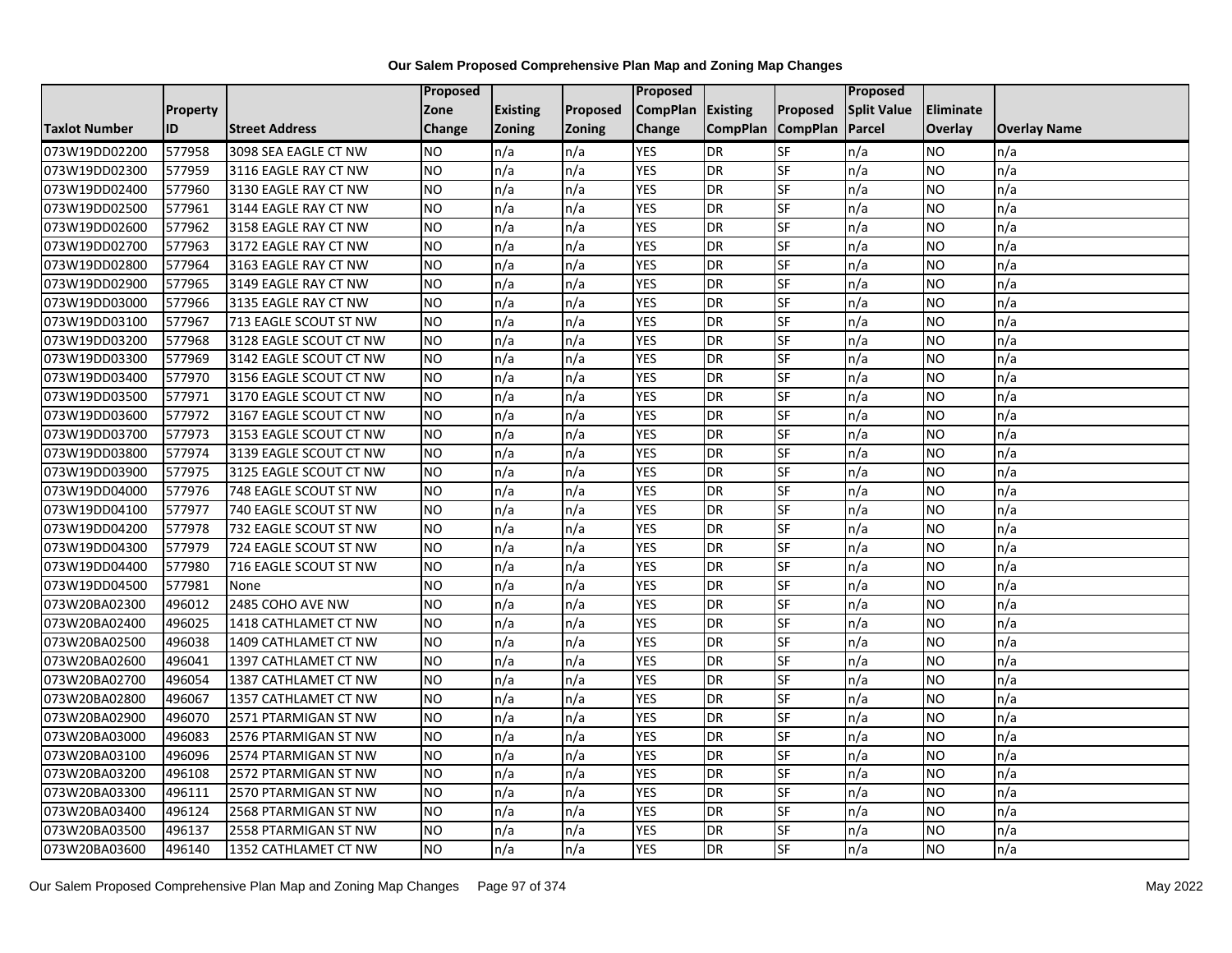|                      |          |                       | Proposed  |                 |               | <b>Proposed</b>   |                 |                 | <b>Proposed</b>    |           |                     |
|----------------------|----------|-----------------------|-----------|-----------------|---------------|-------------------|-----------------|-----------------|--------------------|-----------|---------------------|
|                      | Property |                       | Zone      | <b>Existing</b> | Proposed      | CompPlan Existing |                 | Proposed        | <b>Split Value</b> | Eliminate |                     |
| <b>Taxlot Number</b> | ID       | <b>Street Address</b> | Change    | Zoning          | <b>Zoning</b> | Change            | <b>CompPlan</b> | <b>CompPlan</b> | Parcel             | Overlay   | <b>Overlay Name</b> |
| 073W20BA03700        | 496153   | 1382 CATHLAMET CT NW  | <b>NO</b> | n/a             | n/a           | <b>YES</b>        | <b>DR</b>       | <b>SF</b>       | n/a                | NO        | n/a                 |
| 073W20BA03800        | 496166   | 1392 CATHLAMET CT NW  | <b>NO</b> | n/a             | n/a           | <b>YES</b>        | DR              | SF              | n/a                | NO.       | n/a                 |
| 073W20BA03900        | 496179   | 2494 COHO AVE NW      | <b>NO</b> | n/a             | n/a           | <b>YES</b>        | <b>DR</b>       | SF              | n/a                | NO.       | n/a                 |
| 073W20BA04000        | 496182   | 2484 COHO AVE NW      | <b>NO</b> | n/a             | n/a           | <b>YES</b>        | DR              | SF              | n/a                | NO.       | n/a                 |
| 073W20BA04100        | 496195   | 1353 KITSAP CT NW     | <b>NO</b> | n/a             | n/a           | <b>YES</b>        | DR              | SF              | n/a                | <b>NO</b> | n/a                 |
| 073W20BA04200        | 496207   | 1349 KITSAP CT NW     | <b>NO</b> | n/a             | n/a           | <b>YES</b>        | <b>DR</b>       | SF              | n/a                | NO.       | n/a                 |
| 073W20BA04300        | 496210   | 1339 KITSAP CT NW     | Ю         | n/a             | n/a           | <b>YES</b>        | DR              | SF              | n/a                | NO.       | n/a                 |
| 073W20BA04400        | 496223   | 2539 PTARMIGAN ST NW  | <b>NO</b> | n/a             | n/a           | <b>YES</b>        | DR              | SF              | n/a                | NO.       | n/a                 |
| 073W20BA04500        | 496236   | 2537 KITSAP ST NW     | <b>NO</b> | n/a             | n/a           | <b>YES</b>        | DR              | SF              | n/a                | NO.       | n/a                 |
| 073W20BA04700        | 496252   | 1334 KITSAP CT NW     | ŌИ        | n/a             | n/a           | <b>YES</b>        | <b>DR</b>       | $S$ F           | n/a                | NO.       | n/a                 |
| 073W20BA04800        | 496265   | 1344 KITSAP CT NW     | <b>NO</b> | n/a             | n/a           | <b>YES</b>        | <b>DR</b>       | SF              | n/a                | <b>NO</b> | n/a                 |
| 073W20BA04900        | 496278   | 1348 KITSAP CT NW     | <b>NO</b> | n/a             | n/a           | <b>YES</b>        | DR              | SF              | n/a                | <b>NO</b> | n/a                 |
| 073W20BA05000        | 496281   | 1354 KITSAP CT NW     | <b>NO</b> | n/a             | n/a           | <b>YES</b>        | <b>DR</b>       | $S_{F}$         | n/a                | NO.       | n/a                 |
| 073W20BA05100        | 496294   | 1357 KITSAP CT NW     | Ю         | n/a             | n/a           | <b>YES</b>        | DR              | <b>SF</b>       | n/a                | NO.       | n/a                 |
| 073W20BA05600        | 503543   | 1438 CATHLAMET CT NW  | <b>NO</b> | n/a             | n/a           | <b>YES</b>        | DR              | SF              | n/a                | NO.       | n/a                 |
| 073W20BA05700        | 503556   | 1468 CATHLAMET CT NW  | <b>NO</b> | n/a             | n/a           | <b>YES</b>        | DR              | <b>SF</b>       | n/a                | NO.       | n/a                 |
| 073W20BA05800        | 503569   | None                  | ŌИ        | n/a             | n/a           | <b>YES</b>        | DR              | SF              | n/a                | NO.       | n/a                 |
| 073W20BA05900        | 503572   | 1488 CATHLAMET CT NW  | <b>NO</b> | n/a             | n/a           | <b>YES</b>        | DR              | SF              | n/a                | NO.       | n/a                 |
| 073W20BA06000        | 503585   | 1498 CATHLAMET CT NW  | <b>NO</b> | n/a             | n/a           | <b>YES</b>        | DR              | SF              | n/a                | NO.       | n/a                 |
| 073W20BA06100        | 503598   | 1499 CATHLAMET CT NW  | Ю         | n/a             | n/a           | <b>YES</b>        | DR              | $S_{F}$         | n/a                | <b>NO</b> | n/a                 |
| 073W20BA06200        | 503600   | 1479 CATHLAMET CT NW  | Ю         | n/a             | n/a           | <b>YES</b>        | DR              | <b>SF</b>       | n/a                | <b>NO</b> | n/a                 |
| 073W20BA06300        | 503613   | 1459 CATHLAMET CT NW  | Ю         | n/a             | n/a           | <b>YES</b>        | DR              | <b>SF</b>       | n/a                | <b>NO</b> | n/a                 |
| 073W20BA06400        | 503626   | 2547 ISLANDER AVE NW  | Ю         | n/a             | n/a           | <b>YES</b>        | DR              | <b>SF</b>       | n/a                | NO.       | n/a                 |
| 073W20BA06500        | 503639   | 2567 ISLANDER AVE NW  | <b>NO</b> | n/a             | n/a           | <b>YES</b>        | DR              | SF              | n/a                | NO.       | n/a                 |
| 073W20BA06600        | 503642   | 2587 ISLANDER AVE NW  | <b>NO</b> | n/a             | n/a           | <b>YES</b>        | <b>DR</b>       | SF              | n/a                | NO.       | n/a                 |
| 073W20BA06700        | 503655   | 1442 YAKIMA CT NW     | ŌИ        | n/a             | n/a           | <b>YES</b>        | DR              | <b>SF</b>       | n/a                | NO.       | n/a                 |
| 073W20BA06800        | 503668   | 1482 YAKIMA CT NW     | <b>NO</b> | n/a             | n/a           | <b>YES</b>        | <b>DR</b>       | <b>SF</b>       | n/a                | <b>NO</b> | n/a                 |
| 073W20BA06900        | 503671   | 1492 YAKIMA CT NW     | <b>NO</b> | n/a             | n/a           | <b>YES</b>        | DR              | SF              | n/a                | NO.       | n/a                 |
| 073W20BA07000        | 503684   | 1493 YAKIMA CT NW     | <b>NO</b> | n/a             | n/a           | <b>YES</b>        | DR              | <b>SF</b>       | n/a                | NO.       | n/a                 |
| 073W20BA07100        | 503697   | 1483 YAKIMA CT NW     | <b>NO</b> | n/a             | n/a           | <b>YES</b>        | <b>DR</b>       | <b>SF</b>       | n/a                | <b>NO</b> | n/a                 |
| 073W20BA07200        | 503709   | 1473 YAKIMA CT NW     | <b>NO</b> | n/a             | n/a           | <b>YES</b>        | DR              | SF              | n/a                | NO.       | n/a                 |
| 073W20BA07300        | 503712   | 1463 YAKIMA CT NW     | <b>NO</b> | n/a             | n/a           | <b>YES</b>        | DR              | <b>SF</b>       | n/a                | <b>NO</b> | n/a                 |
| 073W20BA07400        | 503725   | 1453 YAKIMA CT NW     | <b>NO</b> | n/a             | n/a           | <b>YES</b>        | DR              | SF              | n/a                | NO.       | n/a                 |
| 073W20BA07500        | 503738   | 1443 YAKIMA CT NW     | <b>NO</b> | n/a             | n/a           | <b>YES</b>        | <b>DR</b>       | SF              | n/a                | NO.       | n/a                 |
| 073W20BA07600        | 503741   | 1433 YAKIMA CT NW     | <b>NO</b> | n/a             | n/a           | <b>YES</b>        | DR              | SF              | n/a                | NO.       | n/a                 |
| 073W20BA07700        | 503754   | 2582 PTARMIGAN ST NW  | <b>NO</b> | n/a             | n/a           | <b>YES</b>        | DR              | SF              | n/a                | NO.       | n/a                 |
| 073W20BA07800        | 503767   | 2580 PTARMIGAN ST NW  | <b>NO</b> | n/a             | n/a           | <b>YES</b>        | <b>DR</b>       | SF              | n/a                | NO.       | n/a                 |
| 073W20BA07900        | 503770   | 2578 PTARMIGAN ST NW  | <b>NO</b> | n/a             | n/a           | <b>YES</b>        | DR              | <b>SF</b>       | n/a                | NO.       | n/a                 |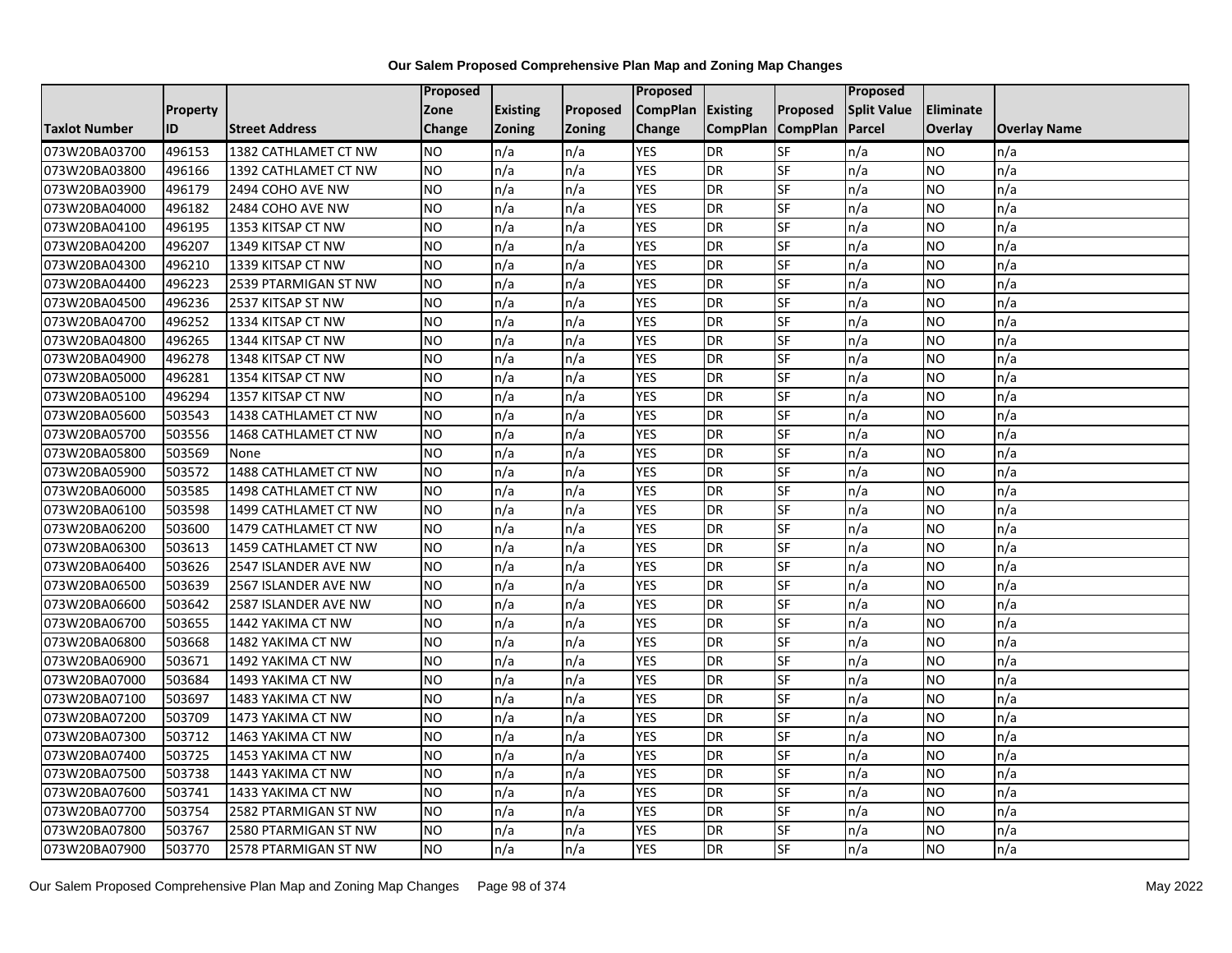|                      |                 |                         | Proposed        |                 |          | Proposed          |                   |           | <b>Proposed</b>    |                |                     |
|----------------------|-----------------|-------------------------|-----------------|-----------------|----------|-------------------|-------------------|-----------|--------------------|----------------|---------------------|
|                      | <b>Property</b> |                         | Zone            | <b>Existing</b> | Proposed | CompPlan Existing |                   | Proposed  | <b>Split Value</b> | Eliminate      |                     |
| <b>Taxlot Number</b> | <b>ID</b>       | <b>Street Address</b>   | <b>Change</b>   | Zoning          | Zoning   | Change            | CompPlan CompPlan |           | Parcel             | <b>Overlay</b> | <b>Overlay Name</b> |
| 073W20BA08000        | 503783          | 2577 PTARMIGAN ST NW    | <b>NO</b>       | n/a             | n/a      | <b>YES</b>        | <b>DR</b>         | SF        | n/a                | <b>NO</b>      | n/a                 |
| 073W20BA08100        | 503796          | 2579 PTARMIGAN ST NW    | <b>NO</b>       | n/a             | n/a      | <b>YES</b>        | <b>DR</b>         | SF        | n/a                | <b>NO</b>      | n/a                 |
| 073W20BA08200        | 503808          | 2581 PTARMIGAN ST NW    | <b>NO</b>       | n/a             | n/a      | <b>YES</b>        | DR                | <b>SF</b> | n/a                | <b>NO</b>      | n/a                 |
| 073W20BA08300        | 503811          | 2566 ISLANDER AVE NW    | <b>NO</b>       | n/a             | n/a      | <b>YES</b>        | DR                | SF        | n/a                | <b>NO</b>      | n/a                 |
| 073W20BA08400        | 503824          | 2546 ISLANDER AVE NW    | <b>NO</b>       | n/a             | n/a      | <b>YES</b>        | <b>DR</b>         | SF        | n/a                | <b>NO</b>      | n/a                 |
| 073W20BA08600        | 566387          | 2325 COHO AVE NW        | <b>NO</b>       | n/a             | n/a      | <b>YES</b>        | DR                | SF        | n/a                | <b>NO</b>      | n/a                 |
| 073W20BA08700        | 566388          | 2327 COHO AVE NW        | <b>NO</b>       | n/a             | n/a      | <b>YES</b>        | <b>DR</b>         | SF        | n/a                | <b>NO</b>      | n/a                 |
| 073W20BA08800        | 566389          | 2329 COHO AVE NW        | $\overline{NO}$ | n/a             | n/a      | <b>YES</b>        | DR                | <b>SF</b> | n/a                | <b>NO</b>      | n/a                 |
| 073W20BA08900        | 566390          | 2331 COHO AVE NW        | <b>NO</b>       | n/a             | n/a      | <b>YES</b>        | DR                | SF        | n/a                | <b>NO</b>      | n/a                 |
| 073W20BA09000        | 566391          | 2333 COHO CT NW         | <b>NO</b>       | n/a             | n/a      | <b>YES</b>        | <b>DR</b>         | <b>SF</b> | n/a                | <b>NO</b>      | n/a                 |
| 073W20BA09100        | 566392          | 2335 COHO AVE NW        | <b>NO</b>       | n/a             | n/a      | <b>YES</b>        | DR                | SF        | n/a                | <b>NO</b>      | n/a                 |
| 073W20BA09200        | 566393          | 2375 COHO AVE NW        | <b>NO</b>       | n/a             | n/a      | <b>YES</b>        | <b>DR</b>         | <b>SF</b> | n/a                | <b>NO</b>      | n/a                 |
| 073W20BA09300        | 566394          | 1478 COHO CT NW         | <b>NO</b>       | n/a             | n/a      | <b>YES</b>        | <b>DR</b>         | SF        | n/a                | <b>NO</b>      | n/a                 |
| 073W20BA09400        | 566395          | 1468 COHO CT NW         | <b>NO</b>       | n/a             | n/a      | <b>YES</b>        | <b>DR</b>         | SF        | n/a                | <b>NO</b>      | n/a                 |
| 073W20BA09500        | 566396          | 1488 COHO CT NW         | <b>NO</b>       | n/a             | n/a      | <b>YES</b>        | <b>DR</b>         | <b>SF</b> | n/a                | <b>NO</b>      | n/a                 |
| 073W20BA09600        | 566397          | 1498 COHO CT NW         | $\overline{NO}$ | n/a             | n/a      | <b>YES</b>        | <b>DR</b>         | <b>SF</b> | n/a                | <b>NO</b>      | n/a                 |
| 073W20BA09700        | 566398          | 1499 COHO CT NW         | <b>NO</b>       | n/a             | n/a      | <b>YES</b>        | <b>DR</b>         | <b>SF</b> | n/a                | <b>NO</b>      | n/a                 |
| 073W20BA09800        | 566399          | 1489 COHO CT NW         | <b>NO</b>       | n/a             | n/a      | <b>YES</b>        | DR                | SF        | n/a                | <b>NO</b>      | n/a                 |
| 073W20BA09900        | 566400          | 1479 COHO CT NW         | <b>NO</b>       | n/a             | n/a      | <b>YES</b>        | <b>DR</b>         | SF        | n/a                | <b>NO</b>      | n/a                 |
| 073W20BA10000        | 566401          | 1469 COHO CT NW         | <b>NO</b>       | n/a             | n/a      | <b>YES</b>        | DR                | <b>SF</b> | n/a                | <b>NO</b>      | n/a                 |
| 073W20BA10100        | 566402          | 2410 COHO AVE NW        | <b>NO</b>       | n/a             | n/a      | <b>YES</b>        | DR                | SF        | n/a                | <b>NO</b>      | n/a                 |
| 073W20BA10200        | 566403          | 2380 COHO AVE NW        | <b>NO</b>       | n/a             | n/a      | <b>YES</b>        | DR                | <b>SF</b> | n/a                | <b>NO</b>      | n/a                 |
| 073W20BA10300        | 566404          | 2370 COHO AVE NW        | N <sub>O</sub>  | n/a             | n/a      | <b>YES</b>        | DR                | SF        | n/a                | <b>NO</b>      | n/a                 |
| 073W20BA10400        | 566405          | 2350 COHO AVE NW        | <b>NO</b>       | n/a             | n/a      | <b>YES</b>        | <b>DR</b>         | <b>SF</b> | n/a                | <b>NO</b>      | n/a                 |
| 073W20BA10500        | 566406          | 2320 COHO AVE NW        | <b>NO</b>       | n/a             | n/a      | <b>YES</b>        | <b>DR</b>         | SF        | n/a                | <b>NO</b>      | n/a                 |
| 073W20BB00100        | 566479          | 1302 TITAN DR NW        | NO              | n/a             | n/a      | <b>YES</b>        | <b>DR</b>         | <b>SF</b> | n/a                | <b>NO</b>      | n/a                 |
| 073W20BB00200        | 566480          | 1310 TITAN DR NW        | <b>NO</b>       | n/a             | n/a      | <b>YES</b>        | <b>DR</b>         | SF        | n/a                | <b>NO</b>      | n/a                 |
| 073W20BB00300        | 566481          | 1320 TITAN DR NW        | <b>NO</b>       | n/a             | n/a      | <b>YES</b>        | <b>DR</b>         | SF        | n/a                | <b>NO</b>      | n/a                 |
| 073W20BB00400        | 566482          | 1330 TITAN DR NW        | <b>NO</b>       | n/a             | n/a      | <b>YES</b>        | DR                | SF        | n/a                | <b>NO</b>      | n/a                 |
| 073W20BB00500        | 566483          | 1340 TITAN DR NW        | $\overline{NO}$ | n/a             | n/a      | <b>YES</b>        | <b>DR</b>         | <b>SF</b> | n/a                | <b>NO</b>      | n/a                 |
| 073W20BB00600        | 566484          | 1350 TITAN DR NW        | <b>NO</b>       | n/a             | n/a      | <b>YES</b>        | <b>DR</b>         | SF        | n/a                | <b>NO</b>      | n/a                 |
| 073W20BB00700        | 566485          | 1360 TITAN DR NW        | Ю               | n/a             | n/a      | <b>YES</b>        | DR                | SF        | n/a                | <b>NO</b>      | n/a                 |
| 073W20BB00800        | 566486          | 1370 TITAN DR NW        | NO              | n/a             | n/a      | <b>YES</b>        | <b>DR</b>         | <b>SF</b> | n/a                | <b>NO</b>      | n/a                 |
| 073W20BB00900        | 566487          | 1380 TITAN DR NW        | <b>NO</b>       | n/a             | n/a      | YES               | DR                | SF        | n/a                | <b>NO</b>      | n/a                 |
| 073W20BB01000        | 566488          | None                    | <b>NO</b>       | n/a             | n/a      | <b>YES</b>        | <b>DR</b>         | SF        | n/a                | <b>NO</b>      | n/a                 |
| 073W20BB01100        | 566489          | 1395 WEST MEADOWS DR NW | NO.             | n/a             | n/a      | <b>YES</b>        | <b>DR</b>         | SF        | n/a                | <b>NO</b>      | n/a                 |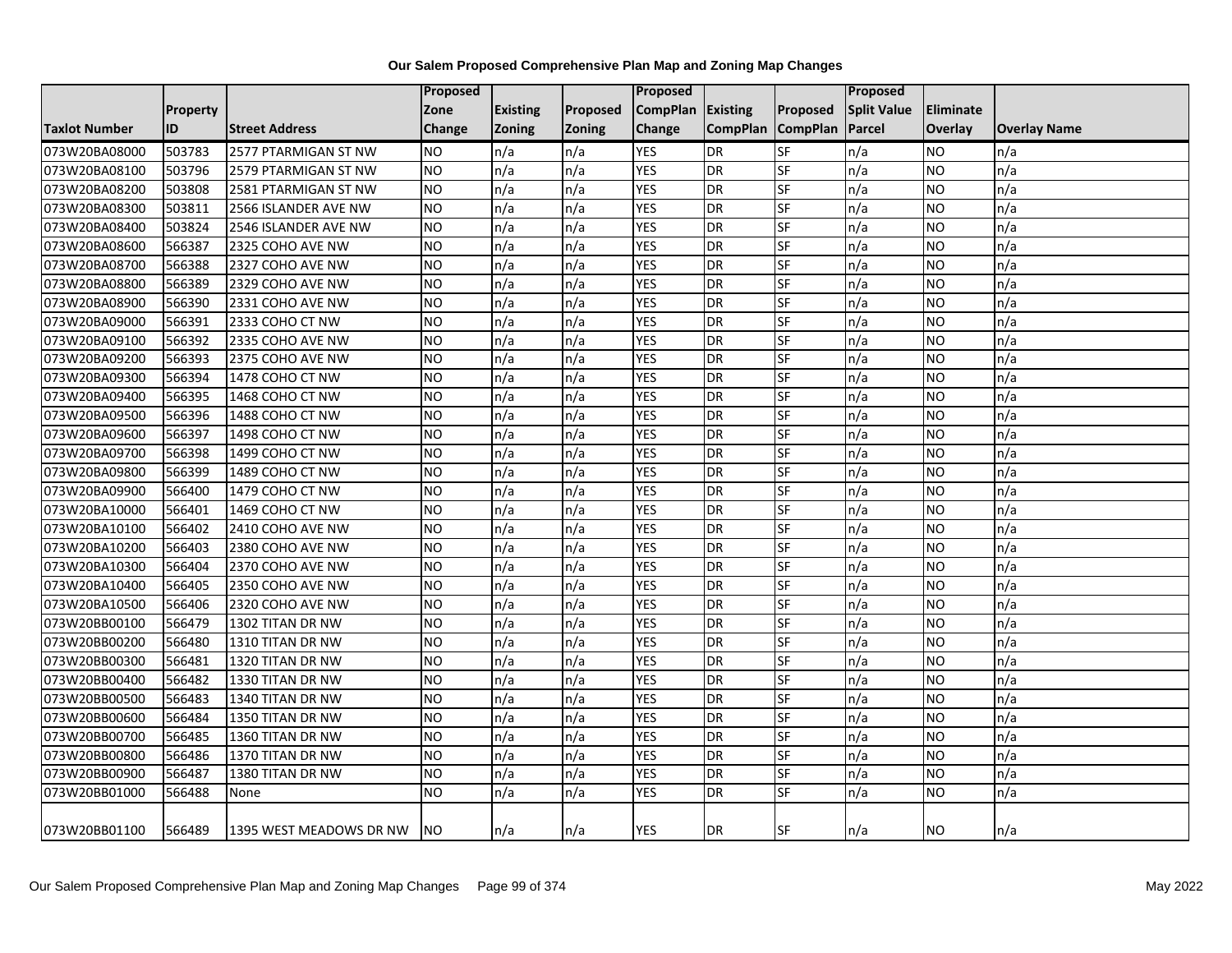|                      |                 |                         | <b>Proposed</b> |                 |                 | <b>Proposed</b>   |                   |                 | Proposed           |                |                     |
|----------------------|-----------------|-------------------------|-----------------|-----------------|-----------------|-------------------|-------------------|-----------------|--------------------|----------------|---------------------|
|                      | <b>Property</b> |                         | Zone            | <b>Existing</b> | <b>Proposed</b> | CompPlan Existing |                   | <b>Proposed</b> | <b>Split Value</b> | Eliminate      |                     |
| <b>Taxlot Number</b> | ID              | <b>Street Address</b>   | Change          | Zoning          | <b>Zoning</b>   | Change            | CompPlan CompPlan |                 | Parcel             | <b>Overlay</b> | <b>Overlay Name</b> |
| 073W20BB01200        | 566490          | 1385 WEST MEADOWS DR NW | <b>NO</b>       | n/a             | n/a             | YES               | DR                | SF              | n/a                | ΝO             | n/a                 |
| 073W20BB01300        | 566491          | 1375 WEST MEADOWS DR NW | <b>NO</b>       | n/a             | n/a             | YES               | DR                | SF              | n/a                | ΝO             | n/a                 |
| 073W20BB01400        | 566492          | 1365 WEST MEADOWS DR NW | <b>NO</b>       | n/a             | n/a             | <b>YES</b>        | DR                | SF              | n/a                | ΝO             | n/a                 |
| 073W20BB01500        | 566493          | 1355 WEST MEADOWS DR NW | <b>NO</b>       | n/a             | n/a             | YES               | DR                | SF              | n/a                | ΝO             | n/a                 |
| 073W20BB01600        | 566494          | 1360 WEST MEADOWS DR NW | N <sub>O</sub>  | n/a             | n/a             | <b>YES</b>        | DR                | <b>SF</b>       | n/a                | ΝO             | n/a                 |
| 073W20BB01700        | 566495          | 1370 WEST MEADOWS DR NW | <b>NO</b>       | n/a             | n/a             | YES               | DR                | <b>SF</b>       | n/a                | ΝO             | n/a                 |
| 073W20BB01800        | 566496          | 1380 WEST MEADOWS DR NW | <b>NO</b>       | n/a             | n/a             | <b>YES</b>        | DR                | <b>SF</b>       | n/a                | NO             | n/a                 |
| 073W20BB01900        | 566497          | 1390 WEST MEADOWS DR NW | <b>NO</b>       | n/a             | n/a             | YES               | DR                | <b>SF</b>       | n/a                | ΝO             | n/a                 |
| 073W20BB02000        | 566498          | 1398 WEST MEADOWS DR NW | <b>NO</b>       | n/a             | n/a             | <b>YES</b>        | DR                | SF              | n/a                | ΝO             | n/a                 |
| 073W20BB02100        | 566499          | 1410 WEST MEADOWS DR NW | <b>NO</b>       | n/a             | n/a             | YES               | DR                | SF              | n/a                | ΝO             | n/a                 |
| 073W20BB02200        | 566500          | 1420 WEST MEADOWS DR NW | <b>NO</b>       | n/a             | n/a             | YES               | DR                | <b>SF</b>       | n/a                | ΝO             | n/a                 |
| 073W20BB02300        | 566501          | 1430 WEST MEADOWS DR NW | <b>NO</b>       | n/a             | n/a             | <b>YES</b>        | <b>DR</b>         | <b>SF</b>       | n/a                | NO             | n/a                 |
| 073W20BB02400        | 566502          | 1440 WEST MEADOWS DR NW | N <sub>O</sub>  | n/a             | n/a             | <b>YES</b>        | DR                | <b>SF</b>       | n/a                | ΝO             | n/a                 |
| 073W20BB02500        | 566503          | 1460 WEST MEADOWS DR NW | <b>NO</b>       | n/a             | n/a             | <b>YES</b>        | DR                | <b>SF</b>       | n/a                | ΝO             | n/a                 |
| 073W20BB02600        | 566504          | 1475 WEST MEADOWS DR NW | <b>NO</b>       | n/a             | n/a             | <b>YES</b>        | DR                | <b>SF</b>       | n/a                | NO.            | n/a                 |
| 073W20BB02700        | 566505          | 1465 WEST MEADOWS DR NW | <b>NO</b>       | n/a             | n/a             | YES               | DR                | SF              | n/a                | ΝO             | n/a                 |
| 073W20BB02800        | 566506          | 1455 WEST MEADOWS DR NW | <b>NO</b>       | n/a             | n/a             | YES               | DR                | SF              | n/a                | ΝO             | n/a                 |
| 073W20BB02900        | 566507          | 1445 WEST MEADOWS DR NW | <b>NO</b>       | n/a             | n/a             | YES               | DR                | SF              | n/a                | ΝO             | n/a                 |
| 073W20BB03000        | 566508          | 1435 WEST MEADOWS DR NW | <b>NO</b>       | n/a             | n/a             | YES               | DR                | <b>SF</b>       | n/a                | NO.            | n/a                 |

Our Salem Proposed Comprehensive Plan Map and Zoning Map Changes Page 100 of 374 May 2022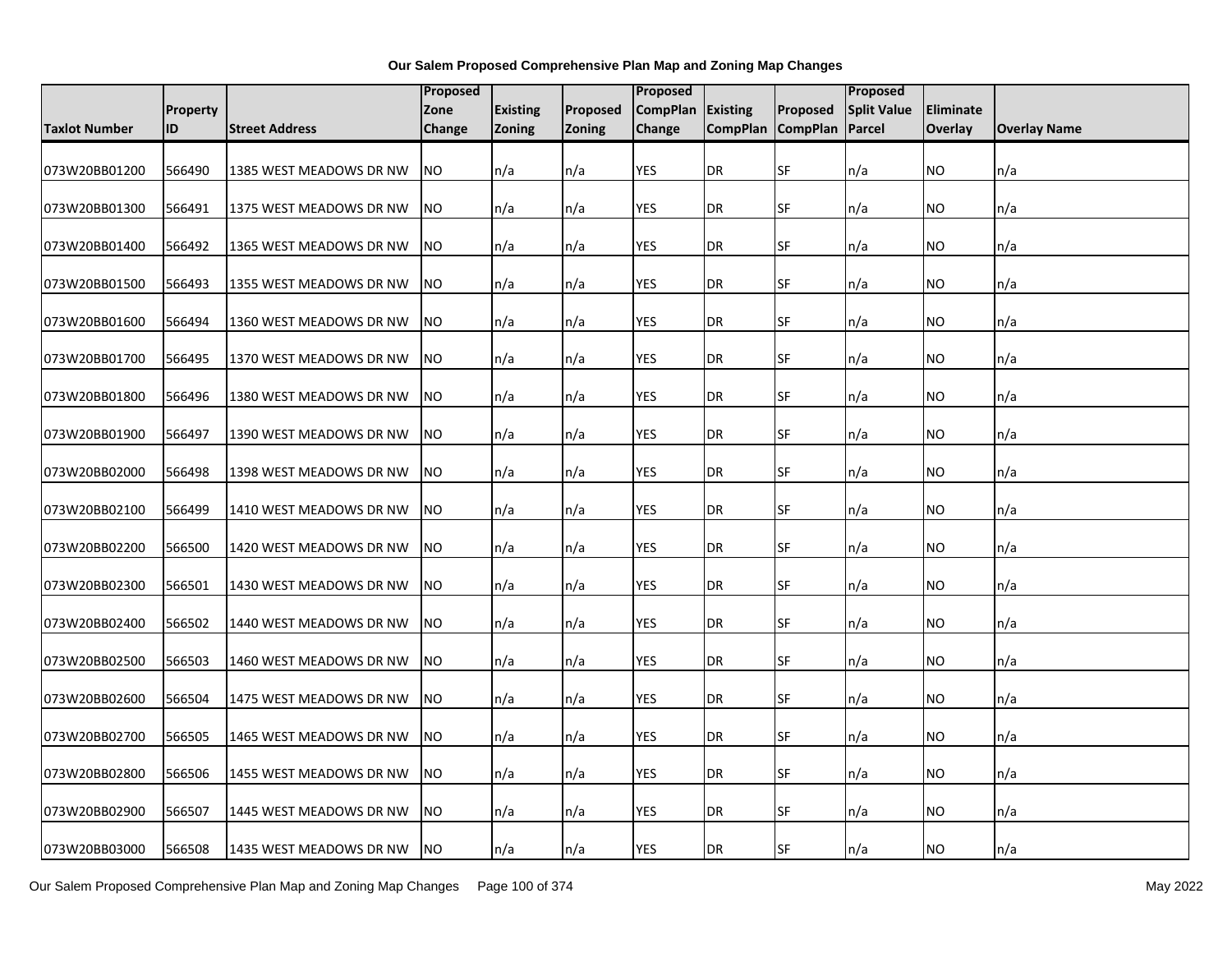|                      |                 |                         | <b>Proposed</b> |                 |               | <b>Proposed</b> |                     |                          | <b>Proposed</b>    |                  |                     |
|----------------------|-----------------|-------------------------|-----------------|-----------------|---------------|-----------------|---------------------|--------------------------|--------------------|------------------|---------------------|
|                      | <b>Property</b> |                         | Zone            | <b>Existing</b> | Proposed      | <b>CompPlan</b> | Existing            | <b>Proposed</b>          | <b>Split Value</b> | <b>Eliminate</b> |                     |
| <b>Taxlot Number</b> | ID              | <b>Street Address</b>   | Change          | <b>Zoning</b>   | <b>Zoning</b> | Change          | CompPlan   CompPlan |                          | Parcel             | Overlay          | <b>Overlay Name</b> |
|                      |                 |                         |                 |                 |               |                 |                     |                          |                    |                  |                     |
| 073W20BB03100        | 566509          | 1425 WEST MEADOWS DR NW | NO.             | n/a             | n/a           | YES             | DR                  | <b>SF</b>                | n/a                | NO               | n/a                 |
|                      |                 |                         |                 |                 |               |                 |                     |                          |                    |                  |                     |
| 073W20BB03200        | 566510          | 1415 WEST MEADOWS DR NW | <b>NO</b>       | n/a             | n/a           | YES             | DR                  | SF                       | n/a                | ΝO               | n/a                 |
|                      |                 |                         |                 |                 |               |                 |                     |                          |                    |                  |                     |
| 073W20BB03300        | 566511          | 1405 WEST MEADOWS DR NW | <b>NO</b>       | n/a             | n/a           | <b>YES</b>      | DR                  | SF                       | n/a                | ΝO               | n/a                 |
| 073W20BB03400        | 566512          | 2805 FLAT ROCK CT NW    | NO.             | n/a             | n/a           | <b>YES</b>      | <b>DR</b>           | <b>SF</b>                | n/a                | NO               | n/a                 |
| 073W20BB03500        | 566513          | 2815 FLAT ROCK CT NW    | <b>NO</b>       | n/a             | n/a           | <b>YES</b>      | <b>DR</b>           | SF                       | n/a                | NO               | n/a                 |
| 073W20BB03600        | 566514          | 2825 FLAT ROCK CT NW    | NO.             | n/a             | n/a           | <b>YES</b>      | <b>DR</b>           | <b>SF</b>                | n/a                | NO               | n/a                 |
| 073W20BB03700        | 566515          | 2835 FLAT ROCK CT NW    | <b>NO</b>       | n/a             | n/a           | <b>YES</b>      | DR                  | $\overline{\mathsf{SF}}$ | n/a                | NO.              | n/a                 |
| 073W20BB03800        | 566516          | 2845 FLAT ROCK CT NW    | <b>NO</b>       | n/a             | n/a           | <b>YES</b>      | <b>DR</b>           | SF                       | n/a                | <b>NO</b>        | n/a                 |
| 073W20BB03900        | 566517          | 2855 FLAT ROCK CT NW    | <b>NO</b>       | n/a             | n/a           | <b>YES</b>      | <b>DR</b>           | SF                       | n/a                | NO.              | n/a                 |
| 073W20BB04000        | 566518          | 2850 FLAT ROCK CT NW    | <b>NO</b>       | n/a             | n/a           | <b>YES</b>      | DR                  | <b>SF</b>                | n/a                | NO.              | n/a                 |
| 073W20BB04100        | 566519          | 2840 FLAT ROCK CT NW    | NO              | n/a             | n/a           | <b>YES</b>      | DR                  | SF                       | n/a                | ΝO               | n/a                 |
| 073W20BB04200        | 566520          | 2830 FLAT ROCK CT NW    | NO.             | n/a             | n/a           | <b>YES</b>      | <b>DR</b>           | SF                       | n/a                | NO               | n/a                 |
| 073W20BB04300        | 566521          | 2820 FLAT ROCK CT NW    | <b>NO</b>       | n/a             | n/a           | <b>YES</b>      | <b>DR</b>           | <b>SF</b>                | n/a                | NO.              | n/a                 |
| 073W20BB04400        | 566522          | 2810 FLAT ROCK CT NW    | NO.             | n/a             | n/a           | <b>YES</b>      | <b>DR</b>           | $S_{F}$                  | n/a                | NO.              | n/a                 |
| 073W20BB04500        | 566523          | 1385 TITAN DR NW        | <b>NO</b>       | n/a             | n/a           | <b>YES</b>      | <b>DR</b>           | SF                       | n/a                | NO               | n/a                 |
| 073W20BB04600        | 566524          | 2815 ROUND TREE AVE NW  | NO              | n/a             | n/a           | <b>YES</b>      | <b>DR</b>           | SF                       | n/a                | <b>NO</b>        | n/a                 |
| 073W20BB04700        | 566525          | 2810 ROUND TREE AVE NW  | <b>NO</b>       | n/a             | n/a           | <b>YES</b>      | <b>DR</b>           | SF                       | n/a                | NO               | n/a                 |
| 073W20BB04800        | 566526          | None                    | <b>NO</b>       | n/a             | n/a           | <b>YES</b>      | <b>DR</b>           | SF                       | n/a                | NO               | n/a                 |
| 073W20BB04900        | 566527          | 1365 TITAN DR NW        | <b>NO</b>       | n/a             | n/a           | <b>YES</b>      | <b>DR</b>           | SF                       | n/a                | NO.              | n/a                 |
| 073W20BB05000        | 566528          | 1355 TITAN DR NW        | <b>NO</b>       | n/a             | n/a           | <b>YES</b>      | <b>DR</b>           | <b>SF</b>                | n/a                | NO.              | n/a                 |
| 073W20BB05100        | 566529          | 1345 TITAN DR NW        | <b>NO</b>       | n/a             | n/a           | <b>YES</b>      | <b>DR</b>           | SF                       | n/a                | NO               | n/a                 |
| 073W20BB05200        | 566530          | 1335 TITAN DR NW        | NO              | n/a             | n/a           | YES             | DR                  | <b>SF</b>                | n/a                | ΝO               | n/a                 |
| 073W20BB05300        | 566531          | 2765 FORT HILL AVE NW   | <b>NO</b>       | n/a             | n/a           | <b>YES</b>      | <b>DR</b>           | SF                       | n/a                | NO               | n/a                 |
| 073W20BB05400        | 566532          | 1350 FIREFOX ST NW      | <b>NO</b>       | n/a             | n/a           | <b>YES</b>      | DR                  | SF                       | n/a                | NO               | n/a                 |
| 073W20BB05500        | 566533          | 2790 FORT HILL AVE NW   | NO.             | n/a             | n/a           | <b>YES</b>      | <b>DR</b>           | SF                       | n/a                | NO.              | n/a                 |
| 073W20BB05600        | 566534          | 2770 FORT HILL AVE NW   | NO.             | n/a             | n/a           | <b>YES</b>      | <b>DR</b>           | <b>SF</b>                | n/a                | NO.              | n/a                 |
| 073W20BB05700        | 566535          | 2750 FORT HILL AVE NW   | <b>NO</b>       | n/a             | n/a           | <b>YES</b>      | <b>DR</b>           | SF                       | n/a                | NO.              | n/a                 |
| 073W20BB05800        | 566536          | 2730 FORT HILL AVE NW   | <b>NO</b>       | n/a             | n/a           | <b>YES</b>      | <b>DR</b>           | SF                       | n/a                | ΝO               | n/a                 |
| 073W20BB05900        | 566537          | 2710 FORT HILL AVE NW   | <b>NO</b>       | n/a             | n/a           | <b>YES</b>      | DR                  | <b>SF</b>                | n/a                | NO.              | n/a                 |
|                      |                 |                         |                 |                 |               |                 |                     |                          |                    |                  |                     |
| 073W20BB06200        | 567141          | 1347 WEST MEADOWS DR NW | <b>NO</b>       | n/a             | n/a           | <b>YES</b>      | DR                  | SF                       | n/a                | NO               | n/a                 |
|                      |                 |                         |                 |                 |               |                 |                     |                          |                    |                  |                     |
| 073W20BB06300        | 567142          | 1341 WEST MEADOWS DR NW | NO.             | n/a             | n/a           | YES             | DR                  | SF                       | n/a                | ΝO               | n/a                 |
|                      |                 |                         |                 |                 |               |                 |                     |                          |                    |                  |                     |
| 073W20BB06400        | 567143          | 1333 WEST MEADOWS DR NW | NO.             | n/a             | n/a           | <b>YES</b>      | DR                  | <b>SF</b>                | n/a                | ΝO               | n/a                 |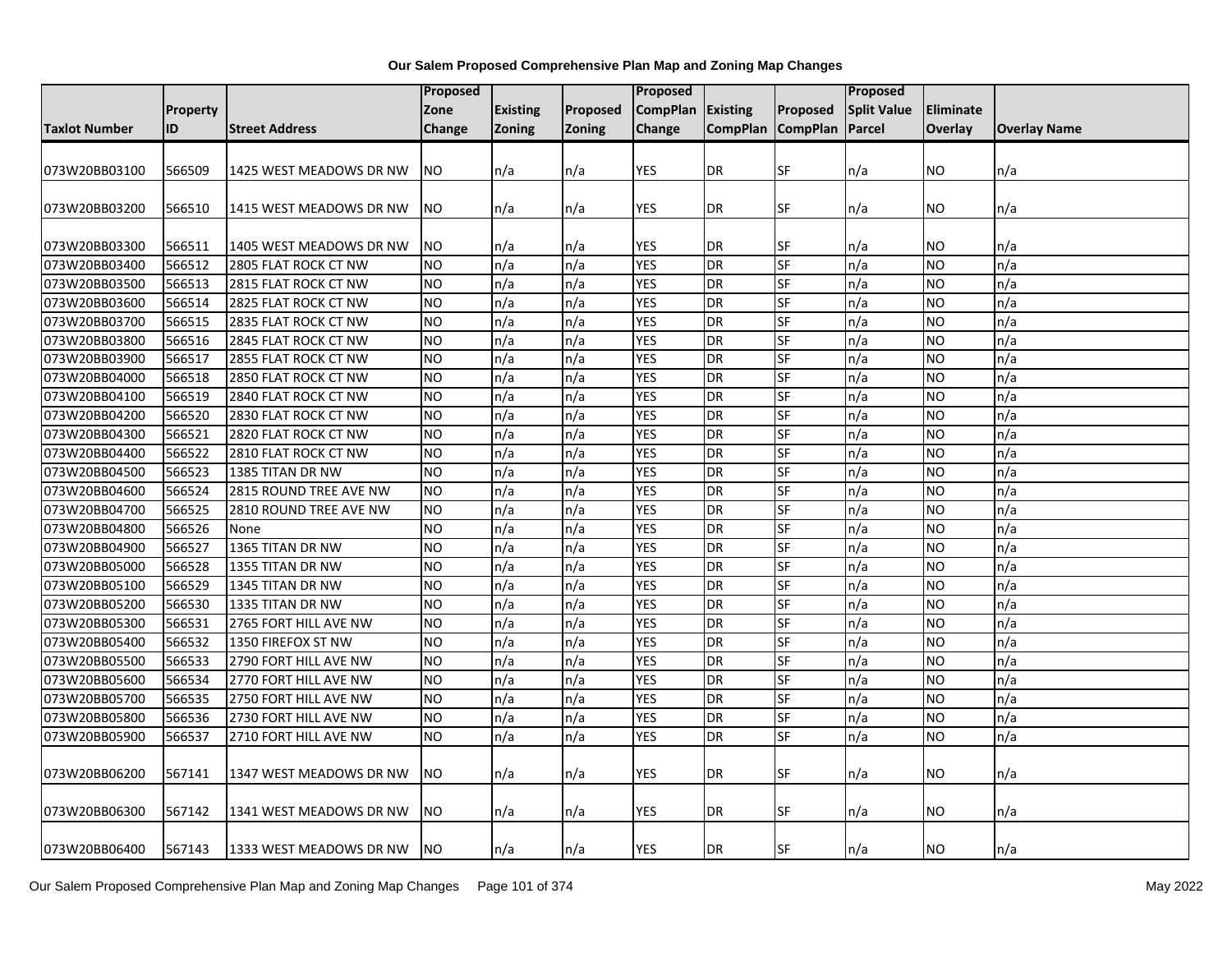|                      |          |                         | <b>Proposed</b>        |                 |               | Proposed                 |                        |           | Proposed           |                  |                     |
|----------------------|----------|-------------------------|------------------------|-----------------|---------------|--------------------------|------------------------|-----------|--------------------|------------------|---------------------|
|                      | Property |                         | Zone                   | <b>Existing</b> | Proposed      | <b>CompPlan</b>          | <b>Existing</b>        | Proposed  | <b>Split Value</b> | <b>Eliminate</b> |                     |
| <b>Taxlot Number</b> | ID       | <b>Street Address</b>   | Change                 | <b>Zoning</b>   | <b>Zoning</b> | Change                   | CompPlan CompPlan      |           | Parcel             | <b>Overlay</b>   | <b>Overlay Name</b> |
|                      |          |                         |                        |                 |               |                          |                        |           |                    |                  |                     |
| 073W20BB06500        | 567144   | 1327 WEST MEADOWS DR NW | NO.                    | n/a             | n/a           | YES                      | <b>DR</b>              | SF        | n/a                | <b>NO</b>        | n/a                 |
|                      |          |                         |                        |                 |               |                          |                        |           |                    |                  |                     |
| 073W20BB06600        | 567145   | 1319 WEST MEADOWS DR NW | <b>NO</b>              | n/a             | n/a           | YES                      | <b>DR</b>              | SF        | n/a                | <b>NO</b>        | n/a                 |
|                      |          |                         |                        |                 |               |                          |                        |           |                    |                  |                     |
| 073W20BB06700        | 567146   | 1313 WEST MEADOWS DR NW | <b>NO</b>              | n/a             | n/a           | <b>YES</b>               | <b>DR</b>              | SF        | n/a                | <b>NO</b>        | n/a                 |
|                      |          |                         |                        |                 |               |                          |                        |           |                    |                  |                     |
| 073W20BB06800        | 567147   | 1305 WEST MEADOWS DR NW | NO.                    | n/a             | n/a           | YES                      | <b>DR</b>              | SF        | n/a                | NO.              | n/a                 |
| 073W20BB06900        | 567148   | 2598 KITSAP ST NW       | <b>NO</b>              | n/a             | n/a           | <b>YES</b>               | <b>DR</b>              | SF        | n/a                | <b>NO</b>        | n/a                 |
| 073W20BB07000        | 567149   | 2590 KITSAP ST NW       | Ю                      | n/a             | n/a           | <b>YES</b>               | <b>DR</b>              | SF        | n/a                | <b>NO</b>        | n/a                 |
| 073W20BB07100        | 567150   | 2580 KITSAP ST NW       | <b>NO</b>              | n/a             | n/a           | <b>YES</b>               | <b>DR</b>              | SF        | n/a                | <b>NO</b>        | n/a                 |
| 073W20BB07200        | 567151   | 2577 KITSAP ST NW       | <b>NO</b>              | n/a             | n/a           | <b>YES</b>               | <b>DR</b>              | SF        | n/a                | <b>NO</b>        | n/a                 |
| 073W20BB07300        | 567152   | 2587 KITSAP ST NW       | NO                     | n/a             | n/a           | <b>YES</b>               | <b>DR</b>              | SF        | n/a                | <b>NO</b>        | n/a                 |
|                      |          |                         |                        |                 |               |                          |                        |           |                    |                  |                     |
| 073W20BB07400        | 567153   | 1320 WEST MEADOWS DR NW | <b>NO</b>              | n/a             | n/a           | <b>YES</b>               | <b>DR</b>              | SF        | n/a                | <b>NO</b>        | n/a                 |
|                      |          |                         |                        |                 |               |                          |                        |           |                    |                  |                     |
| 073W20BB07500        | 567154   | 1330 WEST MEADOWS DR NW | NO.                    | n/a             | n/a           | YES                      | DR                     | SF        | n/a                | <b>NO</b>        | n/a                 |
|                      |          |                         |                        |                 |               |                          |                        |           |                    |                  |                     |
| 073W20BB07600        | 567155   | 1340 WEST MEADOWS DR NW | NO.                    | n/a             | n/a           | YES                      | DR                     | SF        | n/a                | NO.              | n/a                 |
|                      |          |                         |                        |                 |               |                          |                        |           |                    |                  |                     |
| 073W20BB07700        | 567156   | 1348 WEST MEADOWS DR NW | <b>NO</b><br><b>NO</b> | n/a             | n/a           | <b>YES</b><br><b>YES</b> | <b>DR</b><br><b>DR</b> | SF<br>SF  | n/a                | <b>NO</b>        | n/a                 |
| 073W20BB07900        | 568243   | 2810 FORT HILL AVE NW   |                        | n/a             | n/a           |                          |                        | <b>SF</b> | n/a                | <b>NO</b>        | n/a                 |
| 073W20BB08000        | 568244   | 2820 FORT HILL AVE NW   | <b>NO</b>              | n/a             | n/a           | <b>YES</b>               | <b>DR</b>              |           | n/a                | <b>NO</b>        | n/a                 |
| 073W20BB08100        | 568245   | 2840 FORT HILL AVE NW   | <b>NO</b>              | n/a             | n/a           | <b>YES</b>               | <b>DR</b>              | SF        | n/a                | <b>NO</b>        | n/a                 |
| 073W20BB08200        | 568246   | None                    | NO                     | n/a             | n/a           | <b>YES</b>               | <b>DR</b>              | SF        | n/a                | <b>NO</b>        | n/a                 |
| 073W20BB08300        | 568247   | 1335 FIREFOX ST NW      | <b>NO</b>              | n/a             | n/a           | <b>YES</b>               | <b>DR</b>              | <b>SF</b> | n/a                | <b>NO</b>        | n/a                 |
| 073W20BB08400        | 568248   | 2830 ROUND TREE AVE NW  | <b>NO</b>              | n/a             | n/a           | <b>YES</b>               | <b>DR</b>              | SF        | n/a                | <b>NO</b>        | n/a                 |
| 073W20BB08500        | 568249   | 2840 ROUND TREE AVE NW  | <b>NO</b>              | n/a             | n/a           | <b>YES</b>               | <b>DR</b>              | SF        | n/a                | <b>NO</b>        | n/a                 |
| 073W20BB08600        | 568250   | 2850 ROUND TREE AVE NW  | <b>NO</b>              | n/a             | n/a           | <b>YES</b>               | <b>DR</b>              | SF        | n/a                | <b>NO</b>        | n/a                 |
| 073W20BB08700        | 568251   | 2845 ROUND TREE AVE NW  | <b>NO</b>              | n/a             | n/a           | <b>YES</b>               | <b>DR</b>              | SF        | n/a                | <b>NO</b>        | n/a                 |
| 073W20BB08800        | 568252   | None                    | <b>NO</b>              | n/a             | n/a           | <b>YES</b>               | <b>DR</b>              | SF        | n/a                | <b>NO</b>        | n/a                 |
| 073W20BB10000        | 569818   | None                    | <b>NO</b>              | n/a             | n/a           | <b>YES</b>               | <b>DR</b>              | SF        | n/a                | <b>NO</b>        | n/a                 |
| 073W20BC14200        | 563085   | 2787 FILLMORE AVE NW    | NO                     | n/a             | n/a           | <b>YES</b>               | <b>DR</b>              | SF        | n/a                | <b>NO</b>        | n/a                 |
| 073W20BC14300        | 563086   | 2805 FILLMORE AVE NW    | <b>NO</b>              | n/a             | n/a           | <b>YES</b>               | <b>DR</b>              | SF        | n/a                | <b>NO</b>        | n/a                 |
| 073W20BC14400        | 563087   | 2815 FILLMORE AVE NW    | <b>NO</b>              | n/a             | n/a           | <b>YES</b>               | <b>DR</b>              | <b>SF</b> | n/a                | <b>NO</b>        | n/a                 |
| 073W20BC14500        | 563088   | 2825 FILLMORE AVE NW    | <b>NO</b>              | n/a             | n/a           | <b>YES</b>               | <b>DR</b>              | SF        | n/a                | <b>NO</b>        | n/a                 |
| 073W20BC14600        | 563089   | 2835 FILLMORE AVE NW    | <b>NO</b>              | n/a             | n/a           | <b>YES</b>               | <b>DR</b>              | SF        | n/a                | <b>NO</b>        | n/a                 |
| 073W20BC14700        | 563090   | 2845 FILLMORE AVE NW    | <b>NO</b>              | n/a             | n/a           | <b>YES</b>               | <b>DR</b>              | SF        | n/a                | <b>NO</b>        | n/a                 |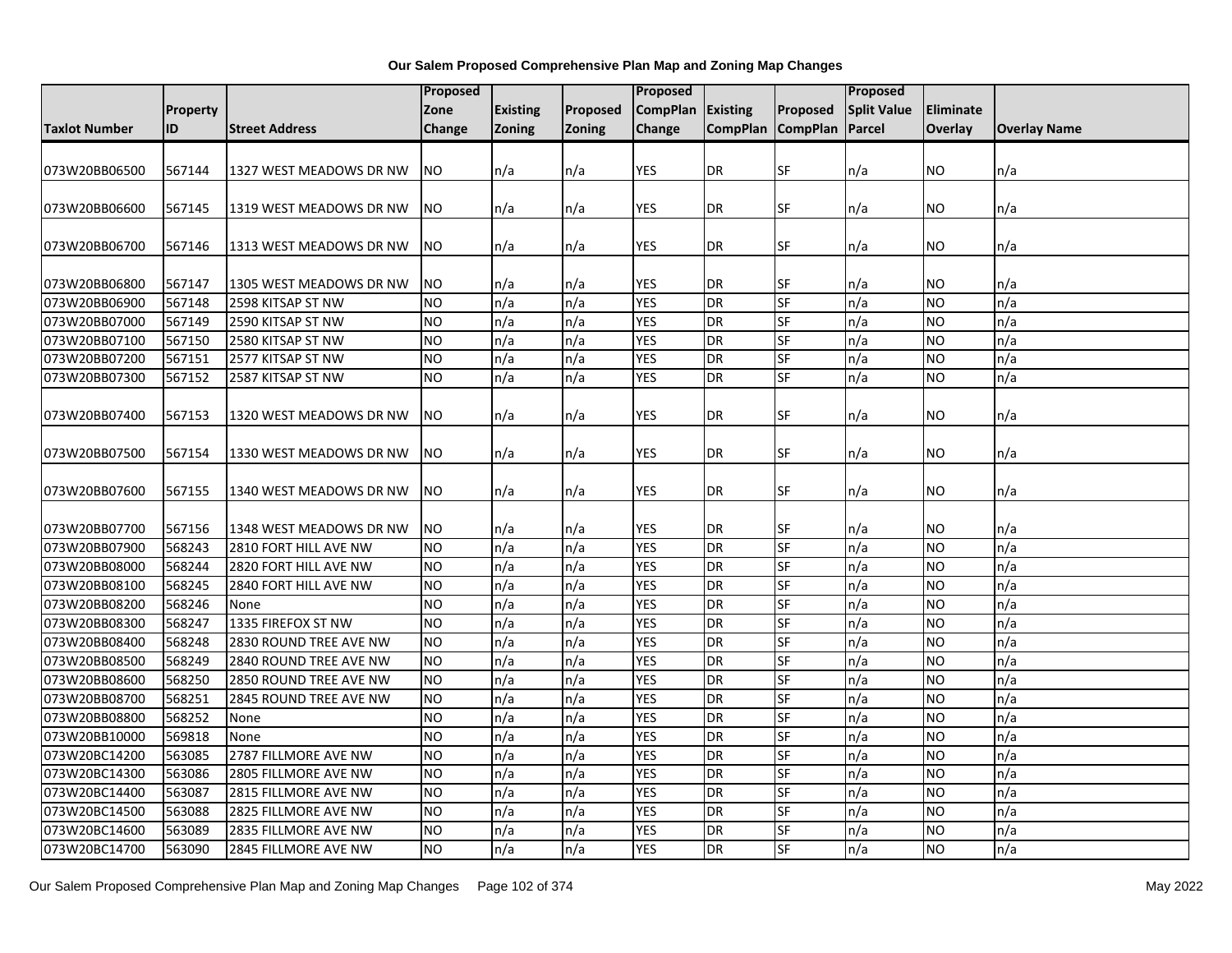|                      |                 |                         | <b>Proposed</b> |                 |               | Proposed        |                 |                 | Proposed           |           |                     |
|----------------------|-----------------|-------------------------|-----------------|-----------------|---------------|-----------------|-----------------|-----------------|--------------------|-----------|---------------------|
|                      | <b>Property</b> |                         | Zone            | <b>Existing</b> | Proposed      | <b>CompPlan</b> | Existing        | Proposed        | <b>Split Value</b> | Eliminate |                     |
| <b>Taxlot Number</b> | ID              | <b>Street Address</b>   | <b>Change</b>   | Zoning          | <b>Zoning</b> | Change          | <b>CompPlan</b> | <b>CompPlan</b> | Parcel             | Overlay   | <b>Overlay Name</b> |
| 073W20BC14800        | 563091          | 2855 FILLMORE AVE NW    | <b>NO</b>       | n/a             | n/a           | <b>YES</b>      | <b>DR</b>       | <b>SF</b>       | n/a                | NO.       | n/a                 |
| 073W20BC14900        | 563092          | 2865 FILLMORE AVE NW    | <b>NO</b>       | n/a             | n/a           | <b>YES</b>      | DR              | <b>SF</b>       | n/a                | NO.       | n/a                 |
| 073W20BC15000        | 563093          | 2875 FILLMORE AVE NW    | <b>NO</b>       | n/a             | n/a           | <b>YES</b>      | DR              | SF              | n/a                | NO.       | n/a                 |
| 073W20BC15100        | 563094          | 2885 FILLMORE AVE NW    | <b>NO</b>       | n/a             | n/a           | <b>YES</b>      | <b>DR</b>       | SF              | n/a                | NO.       | n/a                 |
| 073W20BC15200        | 563095          | 2895 FILLMORE AVE NW    | <b>NO</b>       | n/a             | n/a           | <b>YES</b>      | DR              | $S_{F}$         | n/a                | NO.       | n/a                 |
| 073W20C00102         | 563315          | 2501 EOLA DR NW         | <b>YES</b>      | <b>RA</b>       | PA            | <b>YES</b>      | <b>DR</b>       | POS             | n/a                | NO.       | n/a                 |
| 073W20C00600         | 328216          | 881 VAN BUREN DR NW     | <b>YES</b>      | PS              | <b>RS</b>     | <b>YES</b>      | DR              | SF              | n/a                | NO.       | n/a                 |
| 073W20C00800         | 562785          | None                    | <b>NO</b>       | n/a             | n/a           | <b>YES</b>      | <b>DR</b>       | SF              | n/a                | NO.       | n/a                 |
| 073W20C01500         | 440651          | 2425 EOLA DR NW         | <b>YES</b>      | <b>RA</b>       | RM1           | <b>YES</b>      | DR              | MF              | n/a                | NO        | n/a                 |
| 073W20CA00100        | 563361          | 763 BURLEY HILL DR NW   | <b>NO</b>       | n/a             | n/a           | <b>YES</b>      | DR              | <b>SF</b>       | n/a                | NO.       | n/a                 |
| 073W20CA00200        | 563362          | 773 BURLEY HILL DR NW   | <b>NO</b>       | n/a             | n/a           | <b>YES</b>      | <b>DR</b>       | <b>SF</b>       | n/a                | <b>NO</b> | n/a                 |
| 073W20CA00300        | 563363          | 783 BURLEY HILL DR NW   | <b>NO</b>       | n/a             | n/a           | <b>YES</b>      | <b>DR</b>       | SF              | n/a                | NO.       | n/a                 |
| 073W20CA00400        | 563364          | 793 BURLEY HILL DR NW   | <b>NO</b>       | n/a             | n/a           | <b>YES</b>      | <b>DR</b>       | SF              | n/a                | NO.       | n/a                 |
| 073W20CA00500        | 563365          | 835 FEATHER SKY ST NW   | <b>NO</b>       | n/a             | n/a           | <b>YES</b>      | <b>DR</b>       | SF              | n/a                | <b>NO</b> | n/a                 |
| 073W20CA00600        | 563366          | 845 FEATHER SKY ST NW   | <b>NO</b>       | n/a             | n/a           | <b>YES</b>      | DR              | SF              | n/a                | ΝO        | n/a                 |
| 073W20CA00700        | 563367          | 855 FEATHER SKY ST NW   | <b>NO</b>       | n/a             | n/a           | <b>YES</b>      | DR              | SF              | n/a                | NO.       | n/a                 |
| 073W20CA00800        | 563368          | 830 FEATHER SKY ST NW   | <b>NO</b>       | n/a             | n/a           | <b>YES</b>      | <b>DR</b>       | SF              | n/a                | NO.       | n/a                 |
| 073W20CA00900        | 563369          | 2465 REINDEER AVE NW    | <b>NO</b>       | n/a             | n/a           | <b>YES</b>      | DR              | SF              | n/a                | NO.       | n/a                 |
| 073W20CA01000        | 563370          | 2455 REINDEER AVE NW    | <b>NO</b>       | n/a             | n/a           | <b>YES</b>      | DR              | SF              | n/a                | NO.       | n/a                 |
| 073W20CA01100        | 563371          | 2445 REINDEER AVE NW    | <b>NO</b>       | n/a             | n/a           | <b>YES</b>      | <b>DR</b>       | SF              | n/a                | NO.       | n/a                 |
| 073W20CA01200        | 563372          | 2435 REINDEER AVE NW    | <b>NO</b>       | n/a             | n/a           | <b>YES</b>      | <b>DR</b>       | SF              | n/a                | NO.       | n/a                 |
| 073W20CA01300        | 563373          | 839 FEATHER CLOUD ST NW | <b>NO</b>       | n/a             | n/a           | <b>YES</b>      | DR              | <b>SF</b>       | n/a                | NO.       | n/a                 |
| 073W20CA01400        | 563374          | 849 FEATHER CLOUD ST NW | <b>NO</b>       | n/a             | n/a           | <b>YES</b>      | <b>DR</b>       | SF              | n/a                | NO.       | n/a                 |
| 073W20CA01500        | 563375          | 859 FEATHER CLOUD ST NW | <b>NO</b>       | n/a             | n/a           | <b>YES</b>      | <b>DR</b>       | SF              | n/a                | NO.       | n/a                 |
| 073W20CA01600        | 563376          | 868 FEATHER CLOUD ST NW | <b>NO</b>       | n/a             | n/a           | <b>YES</b>      | <b>DR</b>       | SF              | n/a                | <b>NO</b> | n/a                 |
| 073W20CA01700        | 563377          | 858 FEATHER CLOUD ST NW | <b>NO</b>       | n/a             | n/a           | <b>YES</b>      | DR              | SF              | n/a                | NO.       | n/a                 |
| 073W20CA01800        | 563378          | 848 FEATHER CLOUD ST NW | <b>NO</b>       | n/a             | n/a           | <b>YES</b>      | <b>DR</b>       | SF              | n/a                | NO.       | n/a                 |
| 073W20CA01900        | 563379          | 838 FEATHER CLOUD ST NW | <b>NO</b>       | n/a             | n/a           | <b>YES</b>      | <b>DR</b>       | SF              | n/a                | NO.       | n/a                 |
| 073W20CA02000        | 563380          | 2410 REINDEER AVE NW    | <b>NO</b>       | n/a             | n/a           | <b>YES</b>      | DR              | SF              | n/a                | NO.       | n/a                 |
| 073W20CA02100        | 563381          | 2420 REINDEER AVE NW    | <b>NO</b>       | n/a             | n/a           | <b>YES</b>      | <b>DR</b>       | SF              | n/a                | NO.       | n/a                 |
| 073W20CA02200        | 563382          | 2430 REINDEER AVE NW    | <b>NO</b>       | n/a             | n/a           | <b>YES</b>      | <b>DR</b>       | SF              | n/a                | <b>NO</b> | n/a                 |
| 073W20CA02300        | 563383          | 2440 REINDEER AVE NW    | <b>NO</b>       | n/a             | n/a           | <b>YES</b>      | <b>DR</b>       | SF              | n/a                | NO.       | n/a                 |
| 073W20CA02400        | 563384          | 2450 REINDEER AVE NW    | <b>NO</b>       | n/a             | n/a           | <b>YES</b>      | DR              | SF              | n/a                | NO.       | n/a                 |
| 073W20CA02500        | 563385          | 2460 REINDEER AVE NW    | <b>NO</b>       | n/a             | n/a           | <b>YES</b>      | <b>DR</b>       | SF              | n/a                | NO.       | n/a                 |
| 073W20CA02600        | 563386          | 2470 REINDEER AVE NW    | <b>NO</b>       | n/a             | n/a           | <b>YES</b>      | <b>DR</b>       | <b>SF</b>       | n/a                | NO.       | n/a                 |
| 073W20CA02700        | 563387          | 784 BURLEY HILL DR NW   | <b>NO</b>       | n/a             | n/a           | <b>YES</b>      | <b>DR</b>       | SF              | n/a                | NO.       | n/a                 |
| 073W20CA02800        | 563388          | 774 BURLEY HILL DR NW   | <b>NO</b>       | n/a             | n/a           | <b>YES</b>      | DR              | SF              | n/a                | NO.       | n/a                 |
| 073W20CA02900        | 563389          | 764 BURLEY HILL DR NW   | Ю               | n/a             | n/a           | <b>YES</b>      | DR              | <b>SF</b>       | n/a                | NO.       | n/a                 |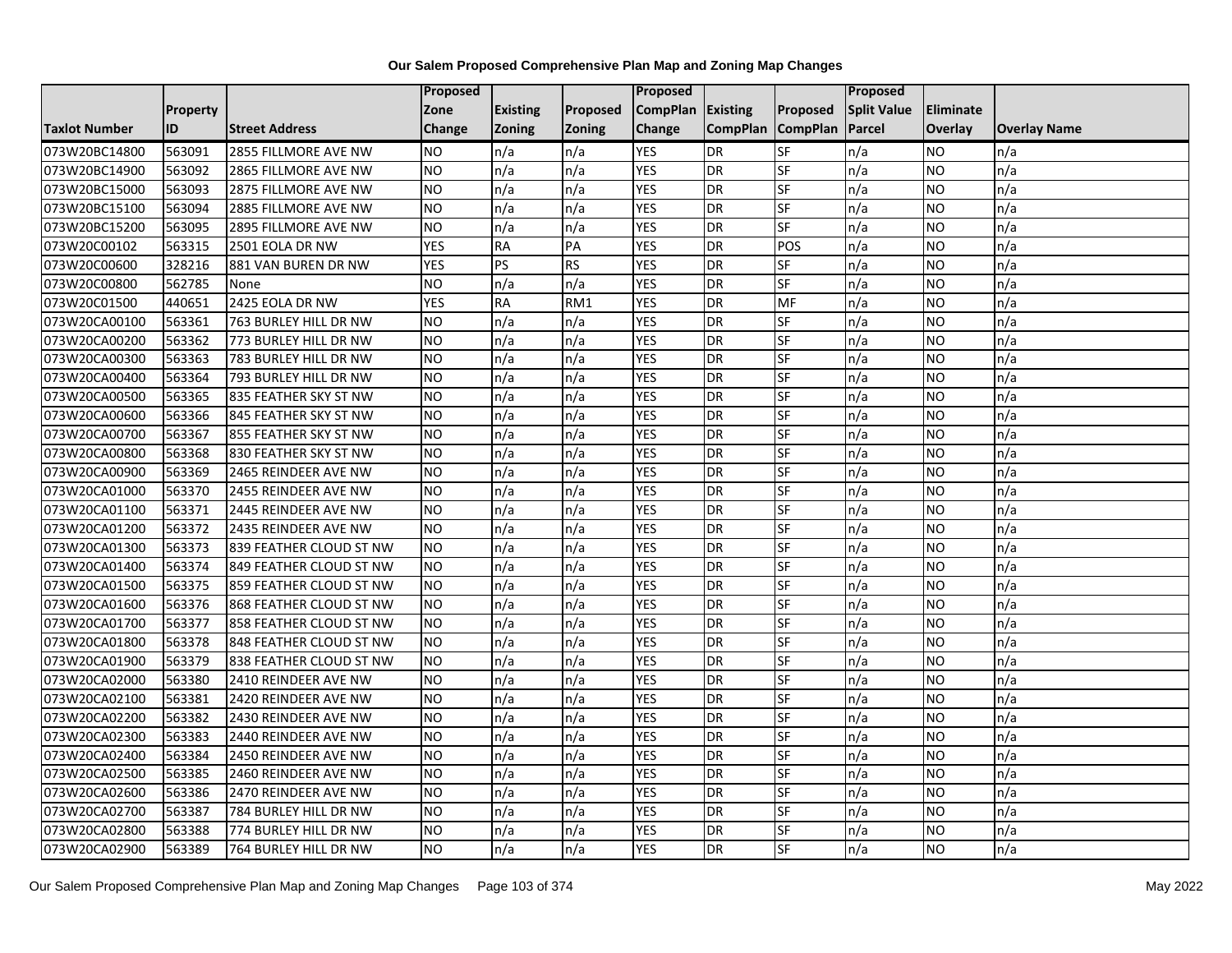|                      |                 |                                 | Proposed       |                 |               | Proposed        |                 |                          | Proposed           |                |                     |
|----------------------|-----------------|---------------------------------|----------------|-----------------|---------------|-----------------|-----------------|--------------------------|--------------------|----------------|---------------------|
|                      | <b>Property</b> |                                 | Zone           | <b>Existing</b> | Proposed      | <b>CompPlan</b> | <b>Existing</b> | Proposed                 | <b>Split Value</b> | Eliminate      |                     |
| <b>Taxlot Number</b> | ID              | <b>Street Address</b>           | <b>Change</b>  | <b>Zoning</b>   | <b>Zoning</b> | Change          | <b>CompPlan</b> | <b>CompPlan</b>          | Parcel             | <b>Overlay</b> | <b>Overlay Name</b> |
| 073W20CA03000        | 563390          | 754 BURLEY HILL DR NW           | <b>NO</b>      | n/a             | n/a           | <b>YES</b>      | <b>DR</b>       | SF                       | n/a                | <b>NO</b>      | n/a                 |
| 073W20CA03100        | 563391          | 2537 DAN AVE NW                 | <b>NO</b>      | n/a             | n/a           | <b>YES</b>      | <b>DR</b>       | <b>SF</b>                | n/a                | <b>NO</b>      | n/a                 |
| 073W20CA03200        | 563392          | 2527 DAN AVE NW                 | <b>NO</b>      | n/a             | n/a           | <b>YES</b>      | <b>DR</b>       | SF                       | n/a                | <b>NO</b>      | n/a                 |
| 073W20CA03300        | 563393          | 2517 DAN AVE NW                 | <b>NO</b>      | n/a             | n/a           | <b>YES</b>      | <b>DR</b>       | SF                       | n/a                | <b>NO</b>      | n/a                 |
| 073W20CA03400        | 563394          | 2483 DAN AVE NW                 | <b>NO</b>      | n/a             | n/a           | <b>YES</b>      | <b>DR</b>       | SF                       | n/a                | <b>NO</b>      | n/a                 |
| 073W20CA03501        | 566583          | 2473 DAN AVE NW                 | <b>NO</b>      | n/a             | n/a           | <b>YES</b>      | <b>DR</b>       | SF                       | n/a                | <b>NO</b>      | n/a                 |
| 073W20CA03600        | 563396          | 2463 DAN AVE NW                 | <b>NO</b>      | n/a             | n/a           | <b>YES</b>      | <b>DR</b>       | SF                       | n/a                | <b>NO</b>      | n/a                 |
| 073W20CA03700        | 563397          | 2462 DAN AVE NW                 | <b>NO</b>      | n/a             | n/a           | <b>YES</b>      | <b>DR</b>       | SF                       | n/a                | <b>NO</b>      | n/a                 |
| 073W20CA03800        | 563398          | 2472 DAN AVE NW                 | <b>NO</b>      | n/a             | n/a           | <b>YES</b>      | <b>DR</b>       | SF                       | n/a                | <b>NO</b>      | n/a                 |
| 073W20CA03900        | 563399          | 2516 DAN AVE NW                 | <b>NO</b>      | n/a             | n/a           | <b>YES</b>      | <b>DR</b>       | SF                       | n/a                | <b>NO</b>      | n/a                 |
| 073W20CA04000        | 563400          | 2546 DAN AVE NW                 | <b>NO</b>      | n/a             | n/a           | <b>YES</b>      | <b>DR</b>       | SF                       | n/a                | <b>NO</b>      | n/a                 |
| 073W20CA04100        | 563401          | 2556 DAN AVE NW                 | <b>NO</b>      | n/a             | n/a           | <b>YES</b>      | <b>DR</b>       | SF                       | n/a                | <b>NO</b>      | n/a                 |
| 073W20CA04200        | 563402          | 2566 DAN AVE NW                 | <b>NO</b>      | n/a             | n/a           | <b>YES</b>      | <b>DR</b>       | SF                       | n/a                | <b>NO</b>      | n/a                 |
| 073W20CA04700        | 564071          | 865 FEATHER SKY ST NW           | N <sub>O</sub> | n/a             | n/a           | <b>YES</b>      | <b>DR</b>       | <b>SF</b>                | n/a                | <b>NO</b>      | n/a                 |
| 073W20CA04800        | 564072          | 875 FEATHER SKY ST NW           | <b>NO</b>      | n/a             | n/a           | <b>YES</b>      | <b>DR</b>       | SF                       | n/a                | <b>NO</b>      | n/a                 |
| 073W20CA04900        | 564073          | 885 FEATHER SKY ST NW           | <b>NO</b>      | n/a             | n/a           | <b>YES</b>      | <b>DR</b>       | SF                       | n/a                | <b>NO</b>      | n/a                 |
| 073W20CA05000        | 564074          | 895 FEATHER SKY ST NW           | <b>NO</b>      | n/a             | n/a           | <b>YES</b>      | <b>DR</b>       | SF                       | n/a                | NO.            | n/a                 |
| 073W20CA05100        | 564075          | 927 FEATHER SKY ST NW           | <b>NO</b>      | n/a             | n/a           | <b>YES</b>      | <b>DR</b>       | SF                       | n/a                | <b>NO</b>      | n/a                 |
| 073W20CA05200        | 564076          | 937 FEATHER SKY ST NW           | <b>NO</b>      | n/a             | n/a           | <b>YES</b>      | <b>DR</b>       | SF                       | n/a                | <b>NO</b>      | n/a                 |
| 073W20CA05300        | 564077          | 947 FEATHER SKY ST NW           | <b>NO</b>      | n/a             | n/a           | <b>YES</b>      | <b>DR</b>       | SF                       | n/a                | <b>NO</b>      | n/a                 |
| 073W20CA05400        | 564078          | 2550 FEATHER FIRE AVE NW        | <b>NO</b>      | n/a             | n/a           | <b>YES</b>      | <b>DR</b>       | <b>SF</b>                | n/a                | <b>NO</b>      | n/a                 |
| 073W20CA05500        | 564079          | 2540 FEATHER FIRE AVE NW        | <b>NO</b>      | n/a             | n/a           | <b>YES</b>      | <b>DR</b>       | SF                       | n/a                | <b>NO</b>      | n/a                 |
| 073W20CA05600        | 564080          | 2530 FEATHER FIRE AVE NW        | <b>NO</b>      | n/a             | n/a           | <b>YES</b>      | <b>DR</b>       | SF                       | n/a                | <b>NO</b>      | n/a                 |
| 073W20CA05700        | 564081          | 2520 FEATHER FIRE AVE NW        | <b>NO</b>      | n/a             | n/a           | <b>YES</b>      | <b>DR</b>       | SF                       | n/a                | <b>NO</b>      | n/a                 |
| 073W20CA05800        | 564082          | 2510 FEATHER FIRE AVE NW        | <b>NO</b>      | n/a             | n/a           | <b>YES</b>      | <b>DR</b>       | SF                       | n/a                | <b>NO</b>      | n/a                 |
| 073W20CA05900        | 564083          | 2488 FEATHER FIRE AVE NW        | <b>NO</b>      | n/a             | n/a           | <b>YES</b>      | <b>DR</b>       | SF                       | n/a                | <b>NO</b>      | n/a                 |
| 073W20CA06000        | 564084          | 2468 FEATHER FIRE AVE NW        | <b>NO</b>      | n/a             | n/a           | <b>YES</b>      | <b>DR</b>       | SF                       | n/a                | <b>NO</b>      | n/a                 |
| 073W20CA06100        | 564085          | <b>2448 FEATHER FIRE AVE NW</b> | <b>NO</b>      | n/a             | n/a           | <b>YES</b>      | <b>DR</b>       | SF                       | n/a                | <b>NO</b>      | n/a                 |
| 073W20CA06200        | 564086          | 948 FEATHER CLOUD ST NW         | <b>NO</b>      | n/a             | n/a           | <b>YES</b>      | <b>DR</b>       | SF                       | n/a                | <b>NO</b>      | n/a                 |
| 073W20CA06300        | 564087          | 940 FEATHER CLOUD ST NW         | <b>NO</b>      | n/a             | n/a           | <b>YES</b>      | <b>DR</b>       | SF                       | n/a                | <b>NO</b>      | n/a                 |
| 073W20CA06400        | 564088          | 930 FEATHER CLOUD ST NW         | <b>NO</b>      | n/a             | n/a           | <b>YES</b>      | <b>DR</b>       | <b>SF</b>                | n/a                | <b>NO</b>      | n/a                 |
| 073W20CA06500        | 564089          | 920 FEATHER CLOUD ST NW         | <b>NO</b>      | n/a             | n/a           | <b>YES</b>      | <b>DR</b>       | SF                       | n/a                | <b>NO</b>      | n/a                 |
| 073W20CA06600        | 564090          | 910 FEATHER CLOUD ST NW         | <b>NO</b>      | n/a             | n/a           | <b>YES</b>      | <b>DR</b>       | SF                       | n/a                | <b>NO</b>      | n/a                 |
| 073W20CA06700        | 564091          | 878 FEATHER CLOUD ST NW         | <b>NO</b>      | n/a             | n/a           | <b>YES</b>      | <b>DR</b>       | SF                       | n/a                | <b>NO</b>      | n/a                 |
| 073W20CA06800        | 564092          | 822 BURLEY HILL DR NW           | <b>NO</b>      | n/a             | n/a           | <b>YES</b>      | <b>DR</b>       | SF                       | n/a                | <b>NO</b>      | n/a                 |
| 073W20CA06900        | 564093          | 852 BURLEY HILL DR NW           | <b>NO</b>      | n/a             | n/a           | <b>YES</b>      | <b>DR</b>       | SF                       | n/a                | <b>NO</b>      | n/a                 |
| 073W20CA07000        | 564094          | 869 FEATHER CLOUD ST NW         | <b>NO</b>      | n/a             | n/a           | <b>YES</b>      | <b>DR</b>       | SF                       | n/a                | <b>NO</b>      | n/a                 |
| 073W20CA07100        | 564095          | 879 FEATHER CLOUD ST NW         | <b>NO</b>      | n/a             | n/a           | <b>YES</b>      | <b>DR</b>       | $\overline{\mathsf{SF}}$ | n/a                | <b>NO</b>      | n/a                 |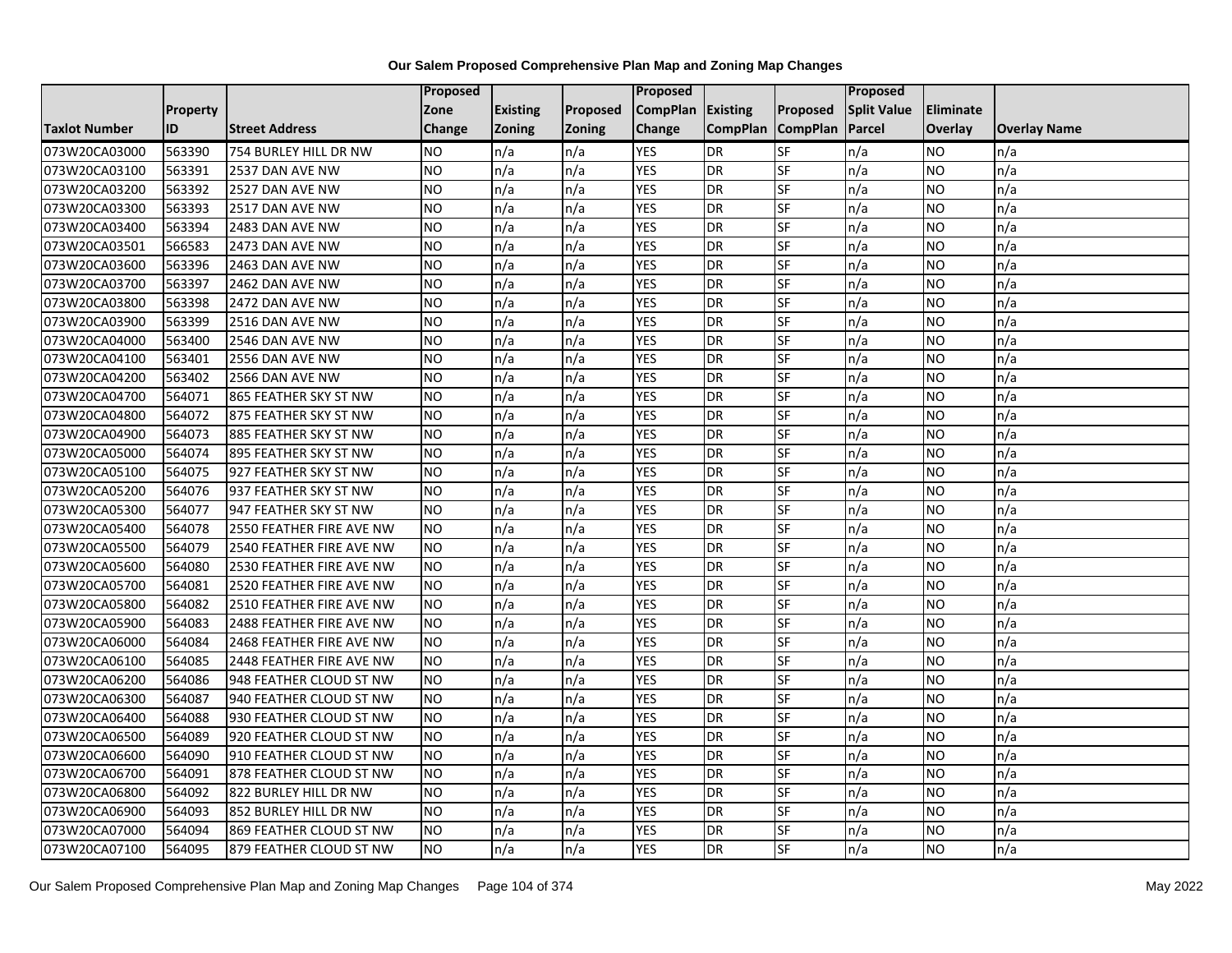|                      |                 |                          | <b>Proposed</b> |                 |               | Proposed        |                 |                 | Proposed           |           |                     |
|----------------------|-----------------|--------------------------|-----------------|-----------------|---------------|-----------------|-----------------|-----------------|--------------------|-----------|---------------------|
|                      | <b>Property</b> |                          | Zone            | <b>Existing</b> | Proposed      | <b>CompPlan</b> | Existing        | Proposed        | <b>Split Value</b> | Eliminate |                     |
| <b>Taxlot Number</b> | ID              | <b>Street Address</b>    | <b>Change</b>   | Zoning          | <b>Zoning</b> | Change          | <b>CompPlan</b> | <b>CompPlan</b> | Parcel             | Overlay   | <b>Overlay Name</b> |
| 073W20CA07200        | 564096          | 915 FEATHER CLOUD ST NW  | <b>NO</b>       | n/a             | n/a           | <b>YES</b>      | <b>DR</b>       | <b>SF</b>       | n/a                | NO.       | n/a                 |
| 073W20CA07300        | 564097          | 925 FEATHER CLOUD ST NW  | <b>NO</b>       | n/a             | n/a           | <b>YES</b>      | DR              | SF              | n/a                | NO.       | n/a                 |
| 073W20CA07400        | 564098          | 935 FEATHER CLOUD ST NW  | <b>NO</b>       | n/a             | n/a           | <b>YES</b>      | DR              | SF              | n/a                | NO        | n/a                 |
| 073W20CA07500        | 564099          | 2501 FEATHER FIRE AVE NW | <b>NO</b>       | n/a             | n/a           | <b>YES</b>      | <b>DR</b>       | SF              | n/a                | NO.       | n/a                 |
| 073W20CA07600        | 564100          | 923 BURLEY HILL DR NW    | <b>NO</b>       | n/a             | n/a           | <b>YES</b>      | DR              | SF              | n/a                | NO.       | n/a                 |
| 073W20CA07700        | 564101          | 881 BURLEY HILL DR NW    | <b>NO</b>       | n/a             | n/a           | <b>YES</b>      | <b>DR</b>       | SF              | n/a                | <b>NO</b> | n/a                 |
| 073W20CA07800        | 564102          | 861 BURLEY HILL DR NW    | <b>NO</b>       | n/a             | n/a           | <b>YES</b>      | <b>DR</b>       | SF              | n/a                | NO.       | n/a                 |
| 073W20CA07900        | 564103          | 850 FEATHER SKY ST NW    | <b>NO</b>       | n/a             | n/a           | <b>YES</b>      | <b>DR</b>       | SF              | n/a                | NO.       | n/a                 |
| 073W20CA08000        | 564104          | 860 FEATHER SKY ST NW    | <b>NO</b>       | n/a             | n/a           | <b>YES</b>      | <b>DR</b>       | SF              | n/a                | NO.       | n/a                 |
| 073W20CA08100        | 564105          | 870 FEATHER SKY ST NW    | Ю               | n/a             | n/a           | <b>YES</b>      | <b>DR</b>       | <b>SF</b>       | n/a                | NO.       | n/a                 |
| 073W20CA08200        | 564106          | 880 FEATHER SKY ST NW    | <b>NO</b>       | n/a             | n/a           | <b>YES</b>      | DR              | SF              | n/a                | NO.       | n/a                 |
| 073W20CA08300        | 564107          | 890 FEATHER SKY ST NW    | <b>NO</b>       | n/a             | n/a           | <b>YES</b>      | DR              | SF              | n/a                | NO.       | n/a                 |
| 073W20CA08400        | 564108          | 928 FEATHER SKY ST NW    | ŌИ              | n/a             | n/a           | <b>YES</b>      | DR              | <b>SF</b>       | n/a                | NO.       | n/a                 |
| 073W20CA08500        | 564109          | 2521 FEATHER FIRE AVE NW | <b>NO</b>       | n/a             | n/a           | <b>YES</b>      | <b>DR</b>       | SF              | n/a                | NO.       | n/a                 |
| 073W20CB00100        | 544201          | 2731 HARDING AVE NW      | <b>NO</b>       | n/a             | n/a           | <b>YES</b>      | DR              | SF              | n/a                | NO.       | n/a                 |
| 073W20CB00200        | 544214          | 2741 HARDING AVE NW      | <b>NO</b>       | n/a             | n/a           | <b>YES</b>      | <b>DR</b>       | $S_{F}$         | n/a                | NO.       | n/a                 |
| 073W20CB00300        | 544227          | 2751 HARDING AVE NW      | Ю               | n/a             | n/a           | <b>YES</b>      | <b>DR</b>       | <b>SF</b>       | n/a                | NO.       | n/a                 |
| 073W20CB00400        | 544230          | 2761 HARDING AVE NW      | <b>NO</b>       | n/a             | n/a           | <b>YES</b>      | DR              | SF              | n/a                | NO.       | n/a                 |
| 073W20CB00500        | 544243          | 2771 HARDING AVE NW      | <b>NO</b>       | n/a             | n/a           | <b>YES</b>      | DR              | SF              | n/a                | NO.       | n/a                 |
| 073W20CB00600        | 544256          | 2781 HARDING AVE NW      | <b>NO</b>       | n/a             | n/a           | <b>YES</b>      | DR              | SF              | n/a                | ΝO        | n/a                 |
| 073W20CB00700        | 544269          | 842 CARTER AVE NW        | <b>NO</b>       | n/a             | n/a           | <b>YES</b>      | <b>DR</b>       | SF              | n/a                | NO.       | n/a                 |
| 073W20CB00800        | 544272          | 2827 HARDING CT NW       | <b>NO</b>       | n/a             | n/a           | <b>YES</b>      | DR              | SF              | n/a                | NO.       | n/a                 |
| 073W20CB00900        | 544285          | 2837 HARDING CT NW       | <b>NO</b>       | n/a             | n/a           | <b>YES</b>      | <b>DR</b>       | SF              | n/a                | NO.       | n/a                 |
| 073W20CB01000        | 544298          | 2847 HARDING CT NW       | <b>NO</b>       | n/a             | n/a           | <b>YES</b>      | <b>DR</b>       | SF              | n/a                | NO        | n/a                 |
| 073W20CB01100        | 544300          | 2858 HARDING CT NW       | <b>NO</b>       | n/a             | n/a           | <b>YES</b>      | <b>DR</b>       | SF              | n/a                | NO.       | n/a                 |
| 073W20CB01200        | 544313          | 2848 HARDING CT NW       | <b>NO</b>       | n/a             | n/a           | <b>YES</b>      | DR              | SF              | n/a                | NO.       | n/a                 |
| 073W20CB01300        | 544326          | 2838 HARDING CT NW       | Ю               | n/a             | n/a           | <b>YES</b>      | <b>DR</b>       | <b>SF</b>       | n/a                | NO.       | n/a                 |
| 073W20CB01400        | 544339          | 823 CARTER AVE NW        | <b>NO</b>       | n/a             | n/a           | <b>YES</b>      | <b>DR</b>       | SF              | n/a                | NO.       | n/a                 |
| 073W20CB01500        | 544342          | 2790 HARDING AVE NW      | <b>NO</b>       | n/a             | n/a           | <b>YES</b>      | DR              | SF              | n/a                | NO.       | n/a                 |
| 073W20CB01600        | 544368          | 2780 HARDING AVE NW      | <b>NO</b>       | n/a             | n/a           | <b>YES</b>      | <b>DR</b>       | SF              | n/a                | <b>NO</b> | n/a                 |
| 073W20CB01700        | 544371          | 2770 HARDING AVE NW      | <b>NO</b>       | n/a             | n/a           | <b>YES</b>      | DR              | SF              | n/a                | NO        | n/a                 |
| 073W20CB01800        | 544384          | 2760 HARDING AVE NW      | <b>NO</b>       | n/a             | n/a           | <b>YES</b>      | <b>DR</b>       | SF              | n/a                | NO.       | n/a                 |
| 073W20CB01900        | 544397          | 2750 HARDING AVE NW      | <b>NO</b>       | n/a             | n/a           | <b>YES</b>      | <b>DR</b>       | <b>SF</b>       | n/a                | <b>NO</b> | n/a                 |
| 073W20CB02000        | 544409          | 2740 HARDING AVE NW      | <b>NO</b>       | n/a             | n/a           | <b>YES</b>      | <b>DR</b>       | SF              | n/a                | NO.       | n/a                 |
| 073W20CB02300        | 556990          | 2773 CLEVELAND AVE NW    | <b>NO</b>       | n/a             | n/a           | <b>YES</b>      | <b>DR</b>       | SF              | n/a                | NO.       | n/a                 |
| 073W20CB02400        | 557009          | 2793 CLEVELAND AVE NW    | <b>NO</b>       | n/a             | n/a           | <b>YES</b>      | DR              | <b>SF</b>       | n/a                | NO        | n/a                 |
| 073W20CB02500        | 557012          | 2801 CLEVELAND AVE NW    | <b>NO</b>       | n/a             | n/a           | <b>YES</b>      | DR              | SF              | n/a                | ΝO        | n/a                 |
| 073W20CB02600        | 557025          | 2811 CLEVELAND AVE NW    | <b>NO</b>       | n/a             | n/a           | <b>YES</b>      | <b>DR</b>       | SF              | n/a                | NO.       | n/a                 |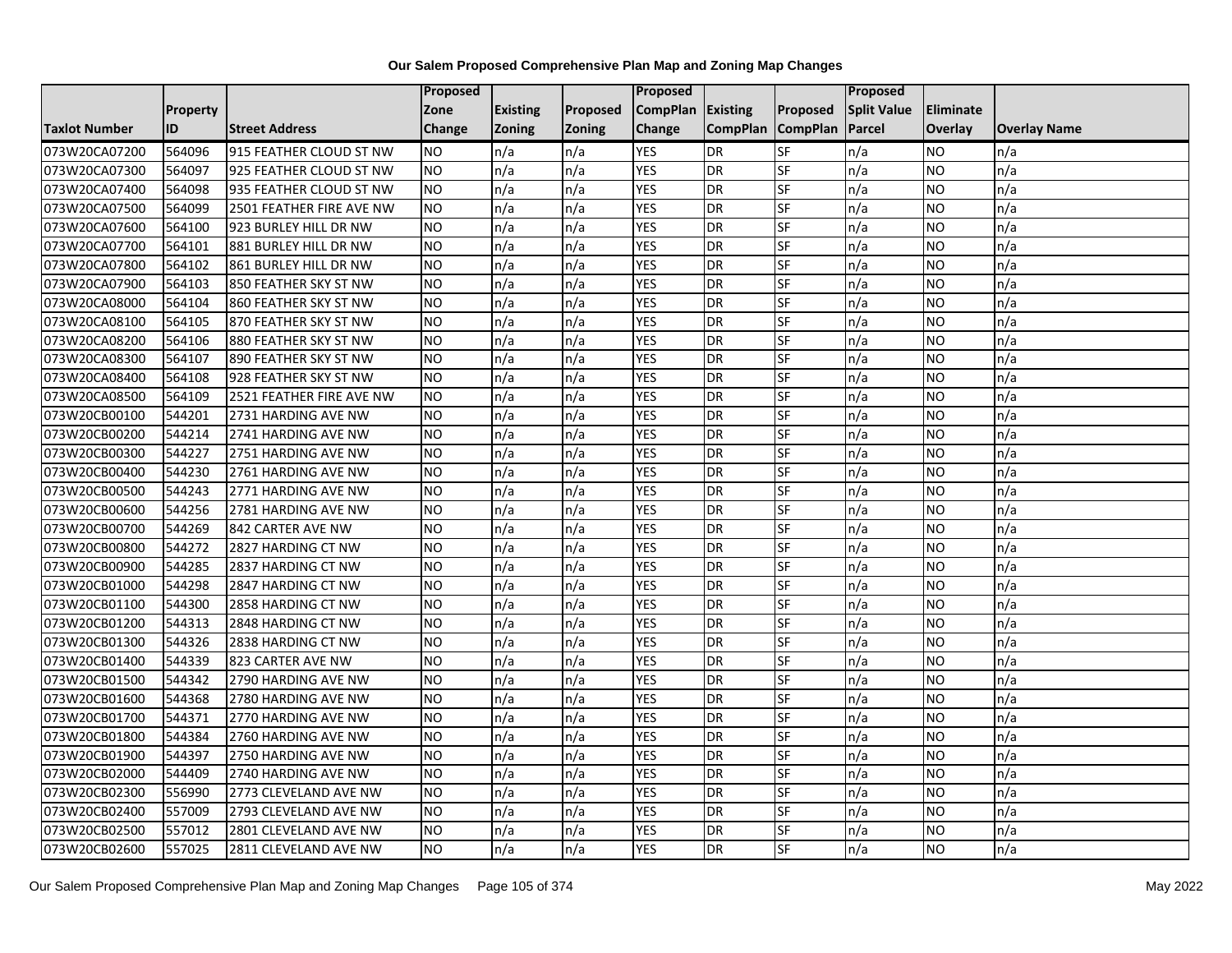|                      |                 |                       | Proposed       |                 |               | <b>Proposed</b> |                 |                 | Proposed           |           |                     |
|----------------------|-----------------|-----------------------|----------------|-----------------|---------------|-----------------|-----------------|-----------------|--------------------|-----------|---------------------|
|                      | <b>Property</b> |                       | Zone           | <b>Existing</b> | Proposed      | <b>CompPlan</b> | <b>Existing</b> | Proposed        | <b>Split Value</b> | Eliminate |                     |
| <b>Taxlot Number</b> | <b>ID</b>       | <b>Street Address</b> | Change         | <b>Zoning</b>   | <b>Zoning</b> | Change          | <b>CompPlan</b> | <b>CompPlan</b> | Parcel             | Overlay   | <b>Overlay Name</b> |
| 073W20CB02700        | 557038          | 2821 CLEVELAND AVE NW | <b>NO</b>      | n/a             | n/a           | <b>YES</b>      | <b>DR</b>       | <b>SF</b>       | n/a                | NO        | n/a                 |
| 073W20CB02800        | 557041          | 2831 CLEVELAND AVE NW | NO.            | n/a             | n/a           | <b>YES</b>      | <b>DR</b>       | SF              | n/a                | NO.       | n/a                 |
| 073W20CB02900        | 557054          | 2841 CLEVELAND AVE NW | NO.            | n/a             | n/a           | <b>YES</b>      | <b>DR</b>       | SF              | n/a                | NO        | n/a                 |
| 073W20CB03000        | 557067          | 2851 CLEVELAND AVE NW | NO.            | n/a             | n/a           | <b>YES</b>      | <b>DR</b>       | SF              | n/a                | NO        | n/a                 |
| 073W20CB03100        | 557070          | 813 CARTER AVE NW     | <b>NO</b>      | n/a             | n/a           | <b>YES</b>      | <b>DR</b>       | SF              | n/a                | NO        | n/a                 |
| 073W20CB03200        | 557083          | 803 CARTER AVE NW     | <b>NO</b>      | n/a             | n/a           | <b>YES</b>      | <b>DR</b>       | SF              | n/a                | <b>NO</b> | n/a                 |
| 073W20CB03300        | 557096          | 787 CARTER AVE NW     | <b>NO</b>      | n/a             | n/a           | <b>YES</b>      | <b>DR</b>       | SF              | n/a                | NO.       | n/a                 |
| 073W20CB03400        | 557108          | 770 VAN BUREN DR NW   | NO.            | n/a             | n/a           | <b>YES</b>      | <b>DR</b>       | SF              | n/a                | NO        | n/a                 |
| 073W20CB03500        | 557111          | 790 VAN BUREN DR NW   | <b>NO</b>      | n/a             | n/a           | <b>YES</b>      | <b>DR</b>       | SF              | n/a                | NO.       | n/a                 |
| 073W20CB03600        | 557124          | 814 VAN BUREN DR NW   | Ю              | n/a             | n/a           | <b>YES</b>      | <b>DR</b>       | <b>SF</b>       | n/a                | NO        | n/a                 |
| 073W20CB03700        | 557137          | 824 VAN BUREN DR NW   | <b>NO</b>      | n/a             | n/a           | <b>YES</b>      | <b>DR</b>       | SF              | n/a                | NO.       | n/a                 |
| 073W20CB03800        | 557140          | 834 VAN BUREN DR NW   | <b>NO</b>      | n/a             | n/a           | <b>YES</b>      | DR              | SF              | n/a                | NO.       | n/a                 |
| 073W20CB03900        | 557153          | 844 VAN BUREN DR NW   | <b>NO</b>      | n/a             | n/a           | <b>YES</b>      | <b>DR</b>       | <b>SF</b>       | n/a                | NO.       | n/a                 |
| 073W20CB04000        | 557166          | 831 VAN BUREN DR NW   | <b>NO</b>      | n/a             | n/a           | <b>YES</b>      | <b>DR</b>       | SF              | n/a                | NO.       | n/a                 |
| 073W20CB04100        | 557179          | 821 VAN BUREN DR NW   | <b>NO</b>      | n/a             | n/a           | <b>YES</b>      | <b>DR</b>       | SF              | n/a                | NO.       | n/a                 |
| 073W20CB04200        | 557182          | 799 VAN BUREN DR NW   | <b>NO</b>      | n/a             | n/a           | <b>YES</b>      | <b>DR</b>       | <b>SF</b>       | n/a                | NO.       | n/a                 |
| 073W20CB04300        | 557195          | 789 VAN BUREN DR NW   | N <sub>O</sub> | n/a             | n/a           | <b>YES</b>      | <b>DR</b>       | <b>SF</b>       | n/a                | <b>NO</b> | n/a                 |
| 073W20CB04400        | 557207          | 779 VAN BUREN DR NW   | <b>NO</b>      | n/a             | n/a           | <b>YES</b>      | <b>DR</b>       | SF              | n/a                | NO.       | n/a                 |
| 073W20CB04500        | 557210          | 769 VAN BUREN DR NW   | <b>NO</b>      | n/a             | n/a           | <b>YES</b>      | <b>DR</b>       | SF              | n/a                | NO.       | n/a                 |
| 073W20CB04600        | 557223          | 749 VAN BUREN DR NW   | <b>NO</b>      | n/a             | n/a           | <b>YES</b>      | <b>DR</b>       | SF              | n/a                | ΝO        | n/a                 |
| 073W20CB04700        | 557236          | 741 VAN BUREN DR NW   | <b>NO</b>      | n/a             | n/a           | <b>YES</b>      | <b>DR</b>       | SF              | n/a                | NO.       | n/a                 |
| 073W20CB04800        | 557249          | 739 VAN BUREN DR NW   | <b>NO</b>      | n/a             | n/a           | <b>YES</b>      | <b>DR</b>       | SF              | n/a                | NO.       | n/a                 |
| 073W20CB04900        | 557252          | 731 VAN BUREN DR NW   | <b>NO</b>      | n/a             | n/a           | <b>YES</b>      | DR              | SF              | n/a                | NO.       | n/a                 |
| 073W20CB05000        | 557265          | 729 VAN BUREN DR NW   | <b>NO</b>      | n/a             | n/a           | <b>YES</b>      | <b>DR</b>       | SF              | n/a                | NO        | n/a                 |
| 073W20CB05100        | 557278          | 721 VAN BUREN DR NW   | <b>NO</b>      | n/a             | n/a           | <b>YES</b>      | <b>DR</b>       | SF              | n/a                | NO.       | n/a                 |
| 073W20CB05200        | 557281          | 719 VAN BUREN DR NW   | <b>NO</b>      | n/a             | n/a           | <b>YES</b>      | <b>DR</b>       | SF              | n/a                | <b>NO</b> | n/a                 |
| 073W20CB05300        | 557294          | 711 VAN BUREN DR NW   | Ю              | n/a             | n/a           | <b>YES</b>      | <b>DR</b>       | $S_{F}$         | n/a                | NO.       | n/a                 |
| 073W20CB05400        | 557306          | 709 VAN BUREN DR NW   | NO             | n/a             | n/a           | <b>YES</b>      | <b>DR</b>       | SF              | n/a                | NO        | n/a                 |
| 073W20CB05500        | 557319          | 2762 CLEVELAND AVE NW | NO.            | n/a             | n/a           | <b>YES</b>      | <b>DR</b>       | <b>SF</b>       | n/a                | NO.       | n/a                 |
| 073W20CB05600        | 557322          | 2804 CLEVELAND AVE NW | <b>NO</b>      | n/a             | n/a           | <b>YES</b>      | <b>DR</b>       | SF              | n/a                | <b>NO</b> | n/a                 |
| 073W20CB05700        | 557335          | 2814 CLEVELAND AVE NW | NO.            | n/a             | n/a           | <b>YES</b>      | <b>DR</b>       | SF              | n/a                | NO        | n/a                 |
| 073W20CB05800        | 557348          | 2824 CLEVELAND AVE NW | <b>NO</b>      | n/a             | n/a           | <b>YES</b>      | <b>DR</b>       | SF              | n/a                | NO        | n/a                 |
| 073W20CB05900        | 557351          | 2834 CLEVELAND AVE NW | <b>NO</b>      | n/a             | n/a           | <b>YES</b>      | <b>DR</b>       | SF              | n/a                | <b>NO</b> | n/a                 |
| 073W20CB06000        | 557364          | 2844 CLEVELAND AVE NW | <b>NO</b>      | n/a             | n/a           | <b>YES</b>      | <b>DR</b>       | SF              | n/a                | NO.       | n/a                 |
| 073W20CB06100        | 557377          | 750 VAN BUREN DR NW   | <b>NO</b>      | n/a             | n/a           | <b>YES</b>      | <b>DR</b>       | SF              | n/a                | NO.       | n/a                 |
| 073W20CB06200        | 557380          | 744 VAN BUREN DR NW   | NO.            | n/a             | n/a           | YES             | DR              | <b>SF</b>       | n/a                | NO        | n/a                 |
| 073W20CB06300        | 557393          | 740 VAN BUREN DR NW   | <b>NO</b>      | n/a             | n/a           | <b>YES</b>      | <b>DR</b>       | SF              | n/a                | ΝO        | n/a                 |
| 073W20CB06400        | 557405          | 720 VAN BUREN DR NW   | <b>NO</b>      | n/a             | n/a           | <b>YES</b>      | <b>DR</b>       | SF              | n/a                | NO.       | n/a                 |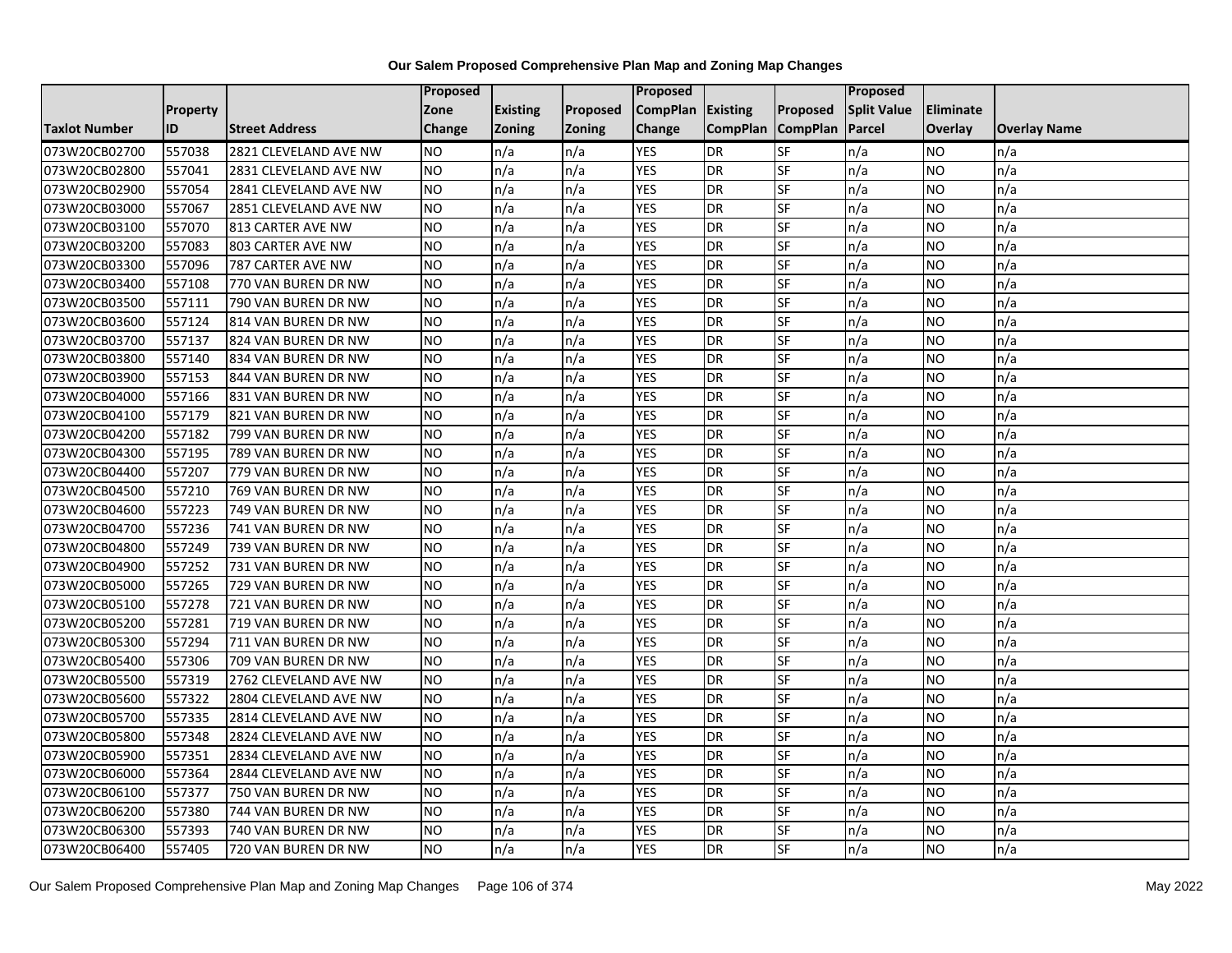|                      |                 |                       | <b>Proposed</b> |                 |                 | Proposed        |                 |                 | Proposed           |                  |                     |
|----------------------|-----------------|-----------------------|-----------------|-----------------|-----------------|-----------------|-----------------|-----------------|--------------------|------------------|---------------------|
|                      | <b>Property</b> |                       | Zone            | <b>Existing</b> | <b>Proposed</b> | <b>CompPlan</b> | Existing        | Proposed        | <b>Split Value</b> | <b>Eliminate</b> |                     |
| <b>Taxlot Number</b> | ID              | <b>Street Address</b> | Change          | <b>Zoning</b>   | Zoning          | Change          | <b>CompPlan</b> | <b>CompPlan</b> | Parcel             | <b>Overlay</b>   | <b>Overlay Name</b> |
| 073W20CB06500        | 557421          | 2804 HOOVER AVE NW    | <b>NO</b>       | n/a             | n/a             | <b>YES</b>      | DR              | SF              | n/a                | <b>NO</b>        | n/a                 |
| 073W20CB06600        | 557434          | 882 CARTER AVE NW     | NO.             | n/a             | n/a             | <b>YES</b>      | <b>DR</b>       | <b>SF</b>       | n/a                | <b>NO</b>        | n/a                 |
| 073W20CB06700        | 557447          | 2772 HOOVER AVE NW    | <b>NO</b>       | n/a             | n/a             | <b>YES</b>      | <b>DR</b>       | SF              | n/a                | <b>NO</b>        | n/a                 |
| 073W20CB06701        | 562978          | None                  | <b>NO</b>       | n/a             | n/a             | <b>YES</b>      | DR              | <b>SF</b>       | n/a                | <b>NO</b>        | n/a                 |
| 073W20CB06800        | 557450          | 2762 HOOVER AVE NW    | N <sub>O</sub>  | n/a             | n/a             | <b>YES</b>      | <b>DR</b>       | <b>SF</b>       | n/a                | <b>NO</b>        | n/a                 |
| 073W20CB06900        | 557463          | 2752 HOOVER AVE NW    | <b>NO</b>       | n/a             | n/a             | <b>YES</b>      | <b>DR</b>       | SF              | n/a                | <b>NO</b>        | n/a                 |
| 073W20CB07000        | 557476          | 2742 HOOVER AVE NW    | <b>NO</b>       | n/a             | n/a             | <b>YES</b>      | <b>DR</b>       | SF              | n/a                | <b>NO</b>        | n/a                 |
| 073W20CB07100        | 557489          | 2732 HOOVER AVE NW    | NΟ              | n/a             | n/a             | <b>YES</b>      | <b>DR</b>       | SF              | n/a                | <b>NO</b>        | n/a                 |
| 073W20CB07200        | 557492          | 2722 HOOVER AVE NW    | <b>NO</b>       | n/a             | n/a             | <b>YES</b>      | <b>DR</b>       | SF              | n/a                | <b>NO</b>        | n/a                 |
| 073W20CB07300        | 557504          | 2712 HOOVER AVE NW    | NO              | n/a             | n/a             | <b>YES</b>      | DR              | $S$ F           | n/a                | <b>NO</b>        | n/a                 |
| 073W20CB07400        | 557517          | 2696 HOOVER AVE NW    | <b>NO</b>       | n/a             | n/a             | <b>YES</b>      | DR              | <b>SF</b>       | n/a                | <b>NO</b>        | n/a                 |
| 073W20CB07500        | 557520          | 2676 HOOVER AVE NW    | <b>NO</b>       | n/a             | n/a             | <b>YES</b>      | DR              | SF              | n/a                | <b>NO</b>        | n/a                 |
| 073W20CB07600        | 557533          | 2675 HOOVER AVE NW    | N <sub>O</sub>  | n/a             | n/a             | <b>YES</b>      | <b>DR</b>       | $S$ F           | n/a                | <b>NO</b>        | n/a                 |
| 073W20CB07700        | 557546          | 2695 HOOVER AVE NW    | <b>NO</b>       | n/a             | n/a             | <b>YES</b>      | DR              | <b>SF</b>       | n/a                | <b>NO</b>        | n/a                 |
| 073W20CB07800        | 557559          | None                  | <b>NO</b>       | n/a             | n/a             | <b>YES</b>      | DR              | <b>SF</b>       | n/a                | <b>NO</b>        | n/a                 |
| 073W20CB07900        | 557562          | 2727 HOOVER AVE NW    | $\overline{NO}$ | n/a             | n/a             | <b>YES</b>      | <b>DR</b>       | <b>SF</b>       | n/a                | <b>NO</b>        | n/a                 |
| 073W20CB08000        | 557575          | 2737 HOOVER AVE NW    | <b>NO</b>       | n/a             | n/a             | <b>YES</b>      | <b>DR</b>       | SF              | n/a                | <b>NO</b>        | n/a                 |
| 073W20CB08100        | 557588          | 2741 ROOSEVELT LP NW  | <b>NO</b>       | n/a             | n/a             | <b>YES</b>      | <b>DR</b>       | SF              | n/a                | <b>NO</b>        | n/a                 |
| 073W20CB08200        | 557591          | 2757 HOOVER AVE NW    | $\overline{NO}$ | n/a             | n/a             | <b>YES</b>      | <b>DR</b>       | <b>SF</b>       | n/a                | <b>NO</b>        | n/a                 |
| 073W20CB08300        | 557603          | 904 CARTER AVE NW     | <b>NO</b>       | n/a             | n/a             | <b>YES</b>      | <b>DR</b>       | SF              | n/a                | <b>NO</b>        | n/a                 |
| 073W20CB08400        | 557616          | 2803 HOOVER AVE NW    | <b>NO</b>       | n/a             | n/a             | <b>YES</b>      | <b>DR</b>       | $S$ F           | n/a                | <b>NO</b>        | n/a                 |
| 073W20CB08500        | 557629          | 2809 HOOVER AVE NW    | <b>NO</b>       | n/a             | n/a             | <b>YES</b>      | <b>DR</b>       | SF              | n/a                | <b>NO</b>        | n/a                 |
| 073W20CB09000        | 562491          | 788 EISENHOWER DR NW  | <b>NO</b>       | n/a             | n/a             | <b>YES</b>      | <b>DR</b>       | <b>SF</b>       | n/a                | <b>NO</b>        | n/a                 |
| 073W20CB09100        | 562492          | 798 EISENHOWER DR NW  | <b>NO</b>       | n/a             | n/a             | <b>YES</b>      | <b>DR</b>       | SF              | n/a                | <b>NO</b>        | n/a                 |
| 073W20CB09200        | 562493          | 810 EISENHOWER DR NW  | <b>NO</b>       | n/a             | n/a             | <b>YES</b>      | <b>DR</b>       | SF              | n/a                | <b>NO</b>        | n/a                 |
| 073W20CB09300        | 562494          | 820 EISENHOWER DR NW  | <b>NO</b>       | n/a             | n/a             | <b>YES</b>      | <b>DR</b>       | <b>SF</b>       | n/a                | <b>NO</b>        | n/a                 |
| 073W20CB09400        | 562495          | 830 EISENHOWER DR NW  | $\overline{NO}$ | n/a             | n/a             | <b>YES</b>      | <b>DR</b>       | <b>SF</b>       | n/a                | <b>NO</b>        | n/a                 |
| 073W20CB09500        | 562496          | 840 EISENHOWER DR NW  | <b>NO</b>       | n/a             | n/a             | <b>YES</b>      | DR              | SF              | n/a                | <b>NO</b>        | n/a                 |
| 073W20CB09600        | 562497          | 850 EISENHOWER DR NW  | <b>NO</b>       | n/a             | n/a             | <b>YES</b>      | DR              | SF              | n/a                | <b>NO</b>        | n/a                 |
| 073W20CB09700        | 562498          | 860 EISENHOWER DR NW  | <b>NO</b>       | n/a             | n/a             | <b>YES</b>      | DR              | SF              | n/a                | NO               | n/a                 |
| 073W20CB09800        | 562499          | 870 EISENHOWER DR NW  | <b>NO</b>       | n/a             | n/a             | <b>YES</b>      | <b>DR</b>       | SF              | n/a                | <b>NO</b>        | n/a                 |
| 073W20CB09900        | 562500          | 880 EISENHOWER DR NW  | <b>NO</b>       | n/a             | n/a             | <b>YES</b>      | <b>DR</b>       | SF              | n/a                | <b>NO</b>        | n/a                 |
| 073W20CB10000        | 562501          | 875 EISENHOWER DR NW  | <b>NO</b>       | n/a             | n/a             | <b>YES</b>      | <b>DR</b>       | SF              | n/a                | <b>NO</b>        | n/a                 |
| 073W20CB10100        | 562502          | 855 EISENHOWER DR NW  | <b>NO</b>       | n/a             | n/a             | <b>YES</b>      | <b>DR</b>       | SF              | n/a                | <b>NO</b>        | n/a                 |
| 073W20CB10200        | 562503          | 845 EISENHOWER DR NW  | $\overline{NO}$ | n/a             | n/a             | <b>YES</b>      | <b>DR</b>       | <b>SF</b>       | n/a                | <b>NO</b>        | n/a                 |
| 073W20CB10300        | 562504          | 835 EISENHOWER DR NW  | NO.             | n/a             | n/a             | <b>YES</b>      | <b>DR</b>       | SF              | n/a                | <b>NO</b>        | n/a                 |
| 073W20CB10400        | 562505          | 825 EISENHOWER DR NW  | <b>NO</b>       | n/a             | n/a             | <b>YES</b>      | <b>DR</b>       | SF              | n/a                | <b>NO</b>        | n/a                 |
| 073W20CB10500        | 562506          | 815 EISENHOWER DR NW  | NO              | n/a             | n/a             | <b>YES</b>      | <b>DR</b>       | SF              | n/a                | <b>NO</b>        | n/a                 |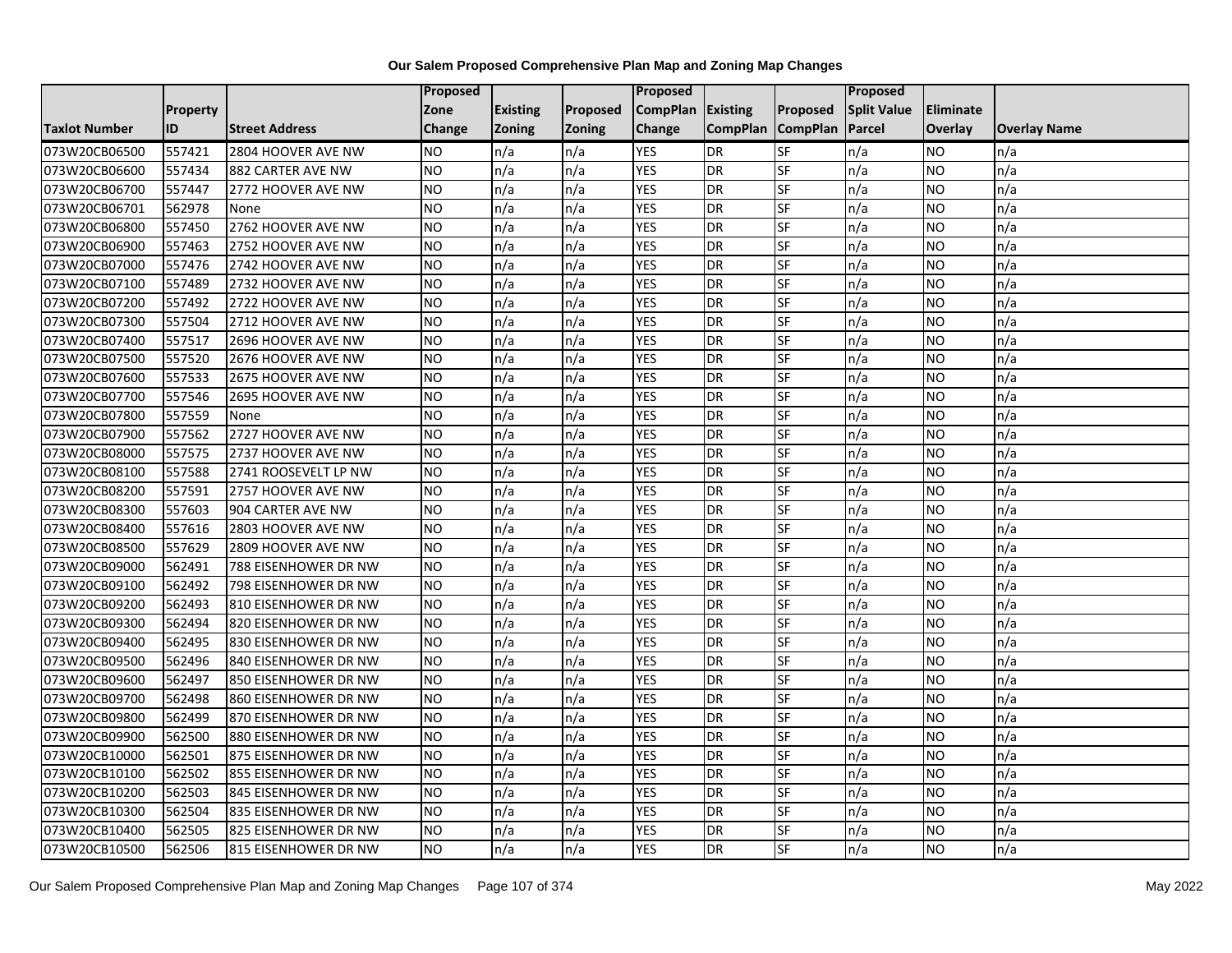|                      |                 |                       | Proposed        |                 |               | <b>Proposed</b> |                 |                 | Proposed           |           |                     |
|----------------------|-----------------|-----------------------|-----------------|-----------------|---------------|-----------------|-----------------|-----------------|--------------------|-----------|---------------------|
|                      | <b>Property</b> |                       | Zone            | <b>Existing</b> | Proposed      | <b>CompPlan</b> | <b>Existing</b> | Proposed        | <b>Split Value</b> | Eliminate |                     |
| <b>Taxlot Number</b> | ID              | <b>Street Address</b> | Change          | <b>Zoning</b>   | <b>Zoning</b> | Change          | <b>CompPlan</b> | <b>CompPlan</b> | Parcel             | Overlay   | <b>Overlay Name</b> |
| 073W20CB10600        | 562507          | 787 EISENHOWER DR NW  | <b>NO</b>       | n/a             | n/a           | <b>YES</b>      | <b>DR</b>       | <b>SF</b>       | n/a                | NO.       | n/a                 |
| 073W20CB10700        | 562508          | 2669 ROOSEVELT LP NW  | <b>NO</b>       | n/a             | n/a           | <b>YES</b>      | <b>DR</b>       | <b>SF</b>       | n/a                | NO.       | n/a                 |
| 073W20CB10800        | 562509          | 2675 ROOSEVELT LP NW  | <b>NO</b>       | n/a             | n/a           | <b>YES</b>      | <b>DR</b>       | SF              | n/a                | NO        | n/a                 |
| 073W20CB10900        | 562510          | 2679 ROOSEVELT LP NW  | <b>NO</b>       | n/a             | n/a           | <b>YES</b>      | <b>DR</b>       | SF              | n/a                | NO.       | n/a                 |
| 073W20CB11000        | 562525          | 2685 ROOSEVELT LP NW  | <b>NO</b>       | n/a             | n/a           | <b>YES</b>      | <b>DR</b>       | <b>SF</b>       | n/a                | NO.       | n/a                 |
| 073W20CB11100        | 562511          | 2689 ROOSEVELT LP NW  | <b>NO</b>       | n/a             | n/a           | <b>YES</b>      | <b>DR</b>       | SF              | n/a                | <b>NO</b> | n/a                 |
| 073W20CB11200        | 562512          | 2695 ROOSEVELT LP NW  | <b>NO</b>       | n/a             | n/a           | <b>YES</b>      | <b>DR</b>       | SF              | n/a                | NO.       | n/a                 |
| 073W20CB11300        | 562513          | 2699 ROOSEVELT LP NW  | <b>NO</b>       | n/a             | n/a           | <b>YES</b>      | <b>DR</b>       | SF              | n/a                | NO.       | n/a                 |
| 073W20CB11400        | 562514          | 2701 ROOSEVELT LP NW  | <b>NO</b>       | n/a             | n/a           | <b>YES</b>      | <b>DR</b>       | SF              | n/a                | NO.       | n/a                 |
| 073W20CB11500        | 562515          | 2703 ROOSEVELT LP NW  | ZО              | n/a             | n/a           | <b>YES</b>      | <b>DR</b>       | <b>SF</b>       | n/a                | NO        | n/a                 |
| 073W20CB11600        | 562516          | 2711 ROOSEVELT LP NW  | <b>NO</b>       | n/a             | n/a           | <b>YES</b>      | <b>DR</b>       | SF              | n/a                | NO.       | n/a                 |
| 073W20CB11700        | 562517          | 2721 ROOSEVELT LP NW  | <b>NO</b>       | n/a             | n/a           | <b>YES</b>      | DR              | SF              | n/a                | NO.       | n/a                 |
| 073W20CB11800        | 562518          | 2731 ROOSEVELT LP NW  | NO.             | n/a             | n/a           | <b>YES</b>      | <b>DR</b>       | <b>SF</b>       | n/a                | NO.       | n/a                 |
| 073W20CB11900        | 562519          | 2712 ROOSEVELT LP NW  | <b>NO</b>       | n/a             | n/a           | <b>YES</b>      | <b>DR</b>       | SF              | n/a                | NO.       | n/a                 |
| 073W20CB12000        | 562520          | 2702 ROOSEVELT LP NW  | <b>NO</b>       | n/a             | n/a           | <b>YES</b>      | <b>DR</b>       | SF              | n/a                | NO.       | n/a                 |
| 073W20CB12100        | 562521          | 2698 ROOSEVELT LP NW  | <b>NO</b>       | n/a             | n/a           | <b>YES</b>      | <b>DR</b>       | <b>SF</b>       | n/a                | NO.       | n/a                 |
| 073W20CB12200        | 562522          | 2694 ROOSEVELT LP NW  | $\overline{NO}$ | n/a             | n/a           | <b>YES</b>      | <b>DR</b>       | <b>SF</b>       | n/a                | <b>NO</b> | n/a                 |
| 073W20CB12300        | 562523          | 2684 ROOSEVELT LP NW  | <b>NO</b>       | n/a             | n/a           | <b>YES</b>      | <b>DR</b>       | SF              | n/a                | NO.       | n/a                 |
| 073W20CB12500        | 563099          | 864 VAN BUREN DR NW   | <b>NO</b>       | n/a             | n/a           | <b>YES</b>      | <b>DR</b>       | SF              | n/a                | NO.       | n/a                 |
| 073W20CB12600        | 563100          | 874 VAN BUREN DR NW   | <b>NO</b>       | n/a             | n/a           | <b>YES</b>      | DR              | SF              | n/a                | ΝO        | n/a                 |
| 073W20CB12700        | 563101          | 884 VAN BUREN DR NW   | <b>NO</b>       | n/a             | n/a           | <b>YES</b>      | <b>DR</b>       | SF              | n/a                | NO.       | n/a                 |
| 073W20CB12800        | 563102          | 894 VAN BUREN DR NW   | <b>NO</b>       | n/a             | n/a           | <b>YES</b>      | <b>DR</b>       | SF              | n/a                | <b>NO</b> | n/a                 |
| 073W20CB12900        | 563103          | None                  | <b>NO</b>       | n/a             | n/a           | <b>YES</b>      | DR              | SF              | n/a                | NO.       | n/a                 |
| 073W20CB12901        | 564743          | 2814 HOOVER AVE NW    | <b>NO</b>       | n/a             | n/a           | <b>YES</b>      | <b>DR</b>       | SF              | n/a                | NO        | n/a                 |
| 073W20CB13000        | 563104          | 2810 HOOVER AVE NW    | <b>NO</b>       | n/a             | n/a           | <b>YES</b>      | <b>DR</b>       | SF              | n/a                | NO.       | n/a                 |
| 073W20CB13100        | 563105          | 2813 HOOVER AVE NW    | <b>NO</b>       | n/a             | n/a           | <b>YES</b>      | <b>DR</b>       | SF              | n/a                | <b>NO</b> | n/a                 |
| 073W20CB13200        | 563106          | 2819 HOOVER AVE NW    | ŌИ              | n/a             | n/a           | <b>YES</b>      | <b>DR</b>       | $S_{F}$         | n/a                | NO.       | n/a                 |
| 073W20CB13300        | 563107          | 2823 HOOVER AVE NW    | <b>NO</b>       | n/a             | n/a           | <b>YES</b>      | <b>DR</b>       | SF              | n/a                | NO        | n/a                 |
| 073W20CB13400        | 563108          | 2829 HOOVER AVE NW    | <b>NO</b>       | n/a             | n/a           | <b>YES</b>      | <b>DR</b>       | SF              | n/a                | NO.       | n/a                 |
| 073W20CB13500        | 563109          | 2833 HOOVER AVE NW    | <b>NO</b>       | n/a             | n/a           | <b>YES</b>      | <b>DR</b>       | SF              | n/a                | <b>NO</b> | n/a                 |
| 073W20CB13600        | 563110          | 2839 HOOVER AVE NW    | NO.             | n/a             | n/a           | <b>YES</b>      | <b>DR</b>       | SF              | n/a                | NO        | n/a                 |
| 073W20CB13700        | 563111          | 2843 HOOVER AVE NW    | <b>NO</b>       | n/a             | n/a           | <b>YES</b>      | <b>DR</b>       | SF              | n/a                | NO.       | n/a                 |
| 073W20CB13800        | 563112          | 2830 FILLMORE AVE NW  | $\overline{NO}$ | n/a             | n/a           | <b>YES</b>      | <b>DR</b>       | SF              | n/a                | <b>NO</b> | n/a                 |
| 073W20CB13900        | 563113          | 2810 FILLMORE AVE NW  | <b>NO</b>       | n/a             | n/a           | <b>YES</b>      | <b>DR</b>       | SF              | n/a                | NO.       | n/a                 |
| 073W20CB14000        | 563114          | 987 REAGAN AVE NW     | <b>NO</b>       | n/a             | n/a           | <b>YES</b>      | <b>DR</b>       | SF              | n/a                | NO.       | n/a                 |
| 073W20CB14100        | 563115          | 2786 FILLMORE AVE NW  | NO              | n/a             | n/a           | YES             | <b>DR</b>       | <b>SF</b>       | n/a                | NO        | n/a                 |
| 073W20CB14200        | 563116          | 2890 FILLMORE AVE NW  | <b>NO</b>       | n/a             | n/a           | <b>YES</b>      | DR              | SF              | n/a                | ΝO        | n/a                 |
| 073W20CB14300        | 563117          | 2880 FILLMORE AVE NW  | <b>NO</b>       | n/a             | n/a           | <b>YES</b>      | <b>DR</b>       | SF              | n/a                | NO.       | n/a                 |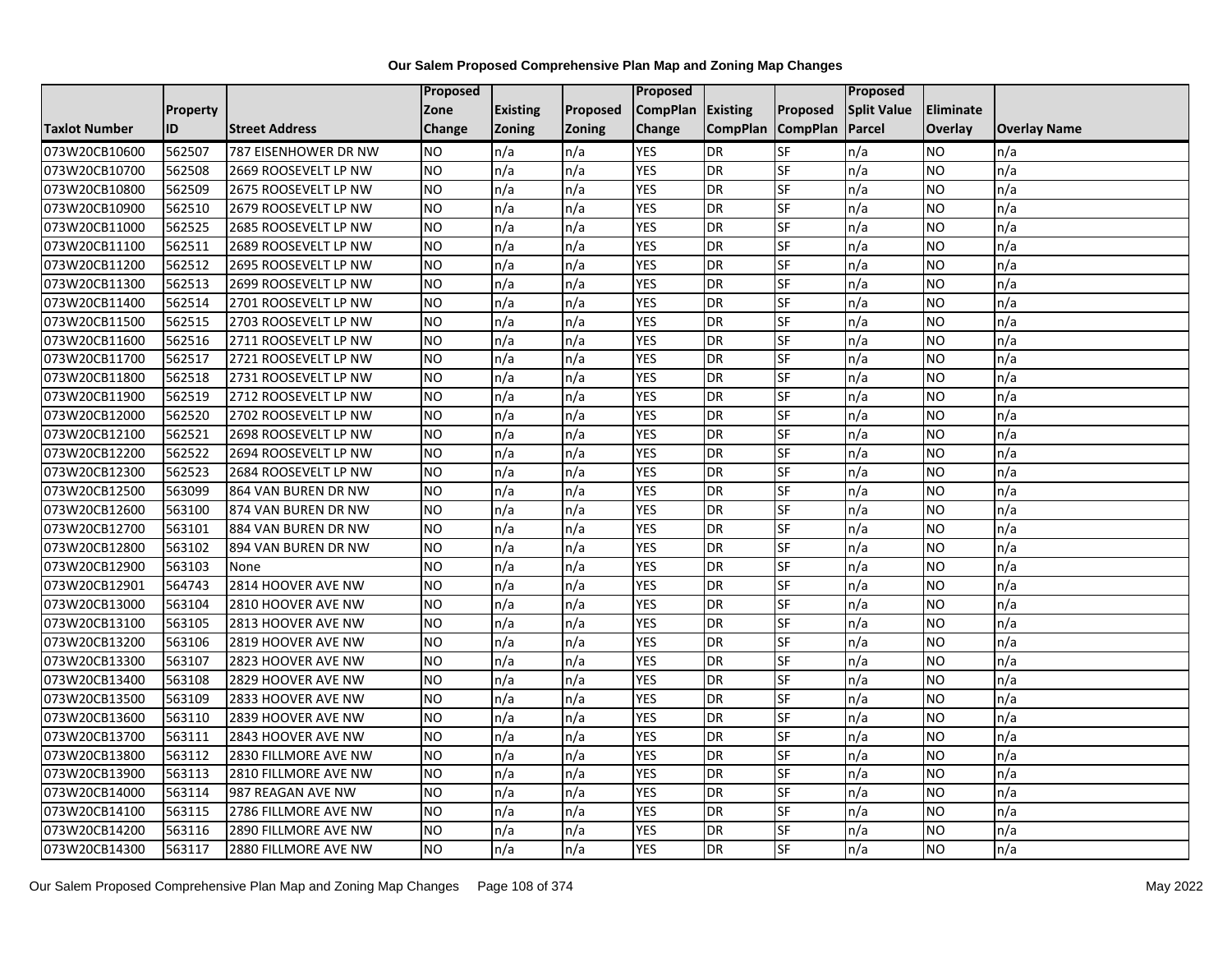|                      |                 |                       | Proposed        |                 |               | <b>Proposed</b> |                 |                 | Proposed           |           |                     |
|----------------------|-----------------|-----------------------|-----------------|-----------------|---------------|-----------------|-----------------|-----------------|--------------------|-----------|---------------------|
|                      | <b>Property</b> |                       | Zone            | <b>Existing</b> | Proposed      | <b>CompPlan</b> | <b>Existing</b> | Proposed        | <b>Split Value</b> | Eliminate |                     |
| <b>Taxlot Number</b> | ID              | <b>Street Address</b> | Change          | <b>Zoning</b>   | <b>Zoning</b> | Change          | <b>CompPlan</b> | <b>CompPlan</b> | Parcel             | Overlay   | <b>Overlay Name</b> |
| 073W20CB14400        | 563118          | 2870 FILLMORE AVE NW  | NO.             | n/a             | n/a           | <b>YES</b>      | <b>DR</b>       | <b>SF</b>       | n/a                | NO        | n/a                 |
| 073W20CB14500        | 563119          | 2844 HOOVER AVE NW    | <b>NO</b>       | n/a             | n/a           | <b>YES</b>      | <b>DR</b>       | <b>SF</b>       | n/a                | NO.       | n/a                 |
| 073W20CB14600        | 563120          | 2840 HOOVER AVE NW    | <b>NO</b>       | n/a             | n/a           | <b>YES</b>      | <b>DR</b>       | SF              | n/a                | NO.       | n/a                 |
| 073W20CB14700        | 563121          | 885 VAN BUREN DR NW   | <b>NO</b>       | n/a             | n/a           | <b>YES</b>      | <b>DR</b>       | SF              | n/a                | NO.       | n/a                 |
| 073W20CB14800        | 563122          | 891 VAN BUREN DR NW   | <b>NO</b>       | n/a             | n/a           | <b>YES</b>      | <b>DR</b>       | <b>SF</b>       | n/a                | NO.       | n/a                 |
| 073W20CB14900        | 563123          | 871 VAN BUREN DR NW   | <b>NO</b>       | n/a             | n/a           | <b>YES</b>      | <b>DR</b>       | SF              | n/a                | <b>NO</b> | n/a                 |
| 073W20CB15000        | 563124          | None                  | <b>NO</b>       | n/a             | n/a           | <b>YES</b>      | <b>DR</b>       | SF              | n/a                | NO.       | n/a                 |
| 073W20CB15100        | 563125          | None                  | <b>NO</b>       | n/a             | n/a           | <b>YES</b>      | <b>DR</b>       | SF              | n/a                | NO.       | n/a                 |
| 073W20CB15200        | 563126          | 854 VAN BUREN DR NW   | NO.             | n/a             | n/a           | <b>YES</b>      | <b>DR</b>       | SF              | n/a                | ΝO        | n/a                 |
| 073W20CB15300        | 564628          | 2777 FILLMORE AVE NW  | <b>NO</b>       | n/a             | n/a           | <b>YES</b>      | <b>DR</b>       | <b>SF</b>       | n/a                | NO.       | n/a                 |
| 073W20CB15400        | 564629          | 2767 FILLMORE AVE NW  | <b>NO</b>       | n/a             | n/a           | <b>YES</b>      | <b>DR</b>       | SF              | n/a                | NO.       | n/a                 |
| 073W20CB15500        | 564630          | 2757 FILLMORE AVE NW  | <b>NO</b>       | n/a             | n/a           | <b>YES</b>      | DR              | SF              | n/a                | NO.       | n/a                 |
| 073W20CB15600        | 564631          | 2747 FILLMORE AVE NW  | NO.             | n/a             | n/a           | <b>YES</b>      | <b>DR</b>       | <b>SF</b>       | n/a                | NO        | n/a                 |
| 073W20CB15700        | 564632          | 2737 FILLMORE AVE NW  | <b>NO</b>       | n/a             | n/a           | <b>YES</b>      | <b>DR</b>       | SF              | n/a                | NO.       | n/a                 |
| 073W20CB15800        | 564633          | 2727 FILLMORE AVE NW  | <b>NO</b>       | n/a             | n/a           | <b>YES</b>      | DR              | SF              | n/a                | ΝO        | n/a                 |
| 073W20CB15900        | 564634          | 2717 FILLMORE AVE NW  | <b>NO</b>       | n/a             | n/a           | <b>YES</b>      | DR              | <b>SF</b>       | n/a                | NO.       | n/a                 |
| 073W20CB16000        | 564635          | 2707 FILLMORE AVE NW  | <b>NO</b>       | n/a             | n/a           | <b>YES</b>      | DR              | SF              | n/a                | NO.       | n/a                 |
| 073W20CB16100        | 564636          | 2699 FILLMORE AVE NW  | <b>NO</b>       | n/a             | n/a           | <b>YES</b>      | <b>DR</b>       | SF              | n/a                | NO.       | n/a                 |
| 073W20CB16200        | 564637          | 2689 FILLMORE AVE NW  | <b>NO</b>       | n/a             | n/a           | <b>YES</b>      | <b>DR</b>       | SF              | n/a                | NO.       | n/a                 |
| 073W20CB16300        | 564638          | 968 EISENHOWER DR NW  | <b>NO</b>       | n/a             | n/a           | <b>YES</b>      | <b>DR</b>       | SF              | n/a                | NO.       | n/a                 |
| 073W20CB16400        | 564639          | 958 EISENHOWER DR NW  | <b>NO</b>       | n/a             | n/a           | <b>YES</b>      | <b>DR</b>       | SF              | n/a                | NO.       | n/a                 |
| 073W20CB16501        | 565450          | 948 EISENHOWER DR NW  | Ю               | n/a             | n/a           | <b>YES</b>      | <b>DR</b>       | <b>SF</b>       | n/a                | NO.       | n/a                 |
| 073W20CB16600        | 564641          | 928 EISENHOWER DR NW  | <b>NO</b>       | n/a             | n/a           | <b>YES</b>      | <b>DR</b>       | SF              | n/a                | NO.       | n/a                 |
| 073W20CB16700        | 564642          | 924 EISENHOWER DR NW  | <b>NO</b>       | n/a             | n/a           | <b>YES</b>      | DR              | SF              | n/a                | NO.       | n/a                 |
| 073W20CB16800        | 564643          | 918 EISENHOWER DR NW  | $\overline{NO}$ | n/a             | n/a           | <b>YES</b>      | <b>DR</b>       | SF              | n/a                | ΝO        | n/a                 |
| 073W20CB16900        | 564644          | 914 EISENHOWER DR NW  | <b>NO</b>       | n/a             | n/a           | <b>YES</b>      | <b>DR</b>       | SF              | n/a                | NO        | n/a                 |
| 073W20CB17000        | 564645          | 2645 TYLER CT NW      | <b>NO</b>       | n/a             | n/a           | <b>YES</b>      | <b>DR</b>       | SF              | n/a                | NO.       | n/a                 |
| 073W20CB17100        | 564646          | 2635 TYLER CT NW      | <b>NO</b>       | n/a             | n/a           | <b>YES</b>      | <b>DR</b>       | SF              | n/a                | NO.       | n/a                 |
| 073W20CB17200        | 564647          | 2615 TYLER CT NW      | NO.             | n/a             | n/a           | <b>YES</b>      | <b>DR</b>       | <b>SF</b>       | n/a                | NO        | n/a                 |
| 073W20CB17300        | 564648          | 2610 TYLER CT NW      | <b>NO</b>       | n/a             | n/a           | <b>YES</b>      | <b>DR</b>       | SF              | n/a                | NO.       | n/a                 |
| 073W20CB17400        | 564649          | 2620 TYLER CT NW      | <b>NO</b>       | n/a             | n/a           | <b>YES</b>      | <b>DR</b>       | SF              | n/a                | ΝO        | n/a                 |
| 073W20CB17500        | 564650          | 2630 TYLER CT NW      | <b>NO</b>       | n/a             | n/a           | <b>YES</b>      | <b>DR</b>       | <b>SF</b>       | n/a                | NO.       | n/a                 |
| 073W20CB17600        | 564651          | 2640 TYLER CT NW      | <b>NO</b>       | n/a             | n/a           | <b>YES</b>      | DR              | SF              | n/a                | NO.       | n/a                 |
| 073W20CB17700        | 564652          | 890 EISENHOWER DR NW  | <b>NO</b>       | n/a             | n/a           | <b>YES</b>      | <b>DR</b>       | SF              | n/a                | NO.       | n/a                 |
| 073W20CB17800        | 564653          | 895 EISENHOWER DR NW  | $\overline{NO}$ | n/a             | n/a           | <b>YES</b>      | <b>DR</b>       | SF              | n/a                | NO.       | n/a                 |
| 073W20CB17900        | 564654          | 903 EISENHOWER DR NW  | NO.             | n/a             | n/a           | <b>YES</b>      | <b>DR</b>       | SF              | n/a                | NO        | n/a                 |
| 073W20CB18000        | 564655          | 907 EISENHOWER DR NW  | <b>NO</b>       | n/a             | n/a           | <b>YES</b>      | DR              | SF              | n/a                | ΝO        | n/a                 |
| 073W20CB18100        | 564656          | 913 EISENHOWER DR NW  | $\overline{NO}$ | n/a             | n/a           | <b>YES</b>      | <b>DR</b>       | <b>SF</b>       | n/a                | NO.       | n/a                 |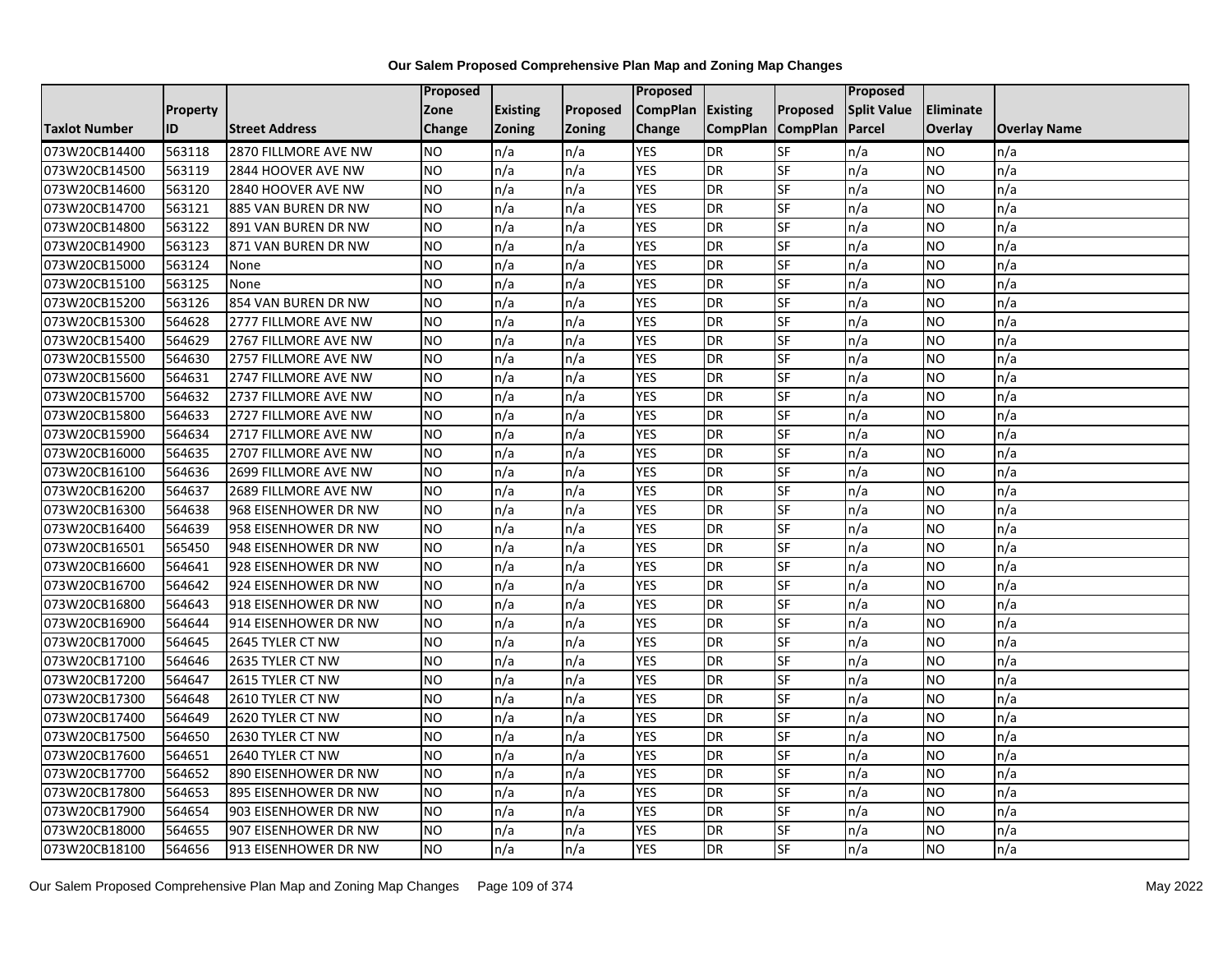|                      |                 |                        | Proposed        |                 |               | <b>Proposed</b> |                 |                 | Proposed           |           |                     |
|----------------------|-----------------|------------------------|-----------------|-----------------|---------------|-----------------|-----------------|-----------------|--------------------|-----------|---------------------|
|                      | <b>Property</b> |                        | Zone            | <b>Existing</b> | Proposed      | <b>CompPlan</b> | <b>Existing</b> | Proposed        | <b>Split Value</b> | Eliminate |                     |
| <b>Taxlot Number</b> | ID              | <b>Street Address</b>  | Change          | <b>Zoning</b>   | <b>Zoning</b> | Change          | <b>CompPlan</b> | <b>CompPlan</b> | Parcel             | Overlay   | <b>Overlay Name</b> |
| 073W20CB18200        | 564657          | 917 EISENHOWER DR NW   | NO.             | n/a             | n/a           | <b>YES</b>      | <b>DR</b>       | <b>SF</b>       | n/a                | NO        | n/a                 |
| 073W20CB18300        | 564658          | 923 EISENHOWER DR NW   | <b>NO</b>       | n/a             | n/a           | <b>YES</b>      | <b>DR</b>       | SF              | n/a                | NO.       | n/a                 |
| 073W20CB18400        | 564659          | 927 EISENHOWER DR NW   | <b>NO</b>       | n/a             | n/a           | <b>YES</b>      | <b>DR</b>       | SF              | n/a                | NO        | n/a                 |
| 073W20CB18500        | 564660          | 934 CARTER AVE NW      | <b>NO</b>       | n/a             | n/a           | <b>YES</b>      | <b>DR</b>       | SF              | n/a                | NO.       | n/a                 |
| 073W20CB18600        | 564661          | 928 CARTER AVE NW      | <b>NO</b>       | n/a             | n/a           | <b>YES</b>      | <b>DR</b>       | SF              | n/a                | NO.       | n/a                 |
| 073W20CB18700        | 564662          | 924 CARTER AVE NW      | <b>NO</b>       | n/a             | n/a           | <b>YES</b>      | <b>DR</b>       | SF              | n/a                | <b>NO</b> | n/a                 |
| 073W20CB18800        | 564663          | 918 CARTER AVE NW      | <b>NO</b>       | n/a             | n/a           | <b>YES</b>      | <b>DR</b>       | SF              | n/a                | NO.       | n/a                 |
| 073W20CB18900        | 564664          | 914 CARTER AVE NW      | NO.             | n/a             | n/a           | <b>YES</b>      | <b>DR</b>       | SF              | n/a                | NO.       | n/a                 |
| 073W20CB19000        | 564665          | 908 CARTER AVE NW      | <b>NO</b>       | n/a             | n/a           | <b>YES</b>      | <b>DR</b>       | SF              | n/a                | NO.       | n/a                 |
| 073W20CB19100        | 564666          | 937 REAGAN AVE NW      | <b>NO</b>       | n/a             | n/a           | <b>YES</b>      | <b>DR</b>       | <b>SF</b>       | n/a                | NO        | n/a                 |
| 073W20CB19200        | 564667          | 947 REAGAN AVE NW      | <b>NO</b>       | n/a             | n/a           | <b>YES</b>      | <b>DR</b>       | SF              | n/a                | NO.       | n/a                 |
| 073W20CB19300        | 564668          | 957 REAGAN AVE NW      | <b>NO</b>       | n/a             | n/a           | <b>YES</b>      | <b>DR</b>       | SF              | n/a                | NO.       | n/a                 |
| 073W20CB19400        | 564669          | 967 REAGAN AVE NW      | <b>NO</b>       | n/a             | n/a           | <b>YES</b>      | <b>DR</b>       | <b>SF</b>       | n/a                | NO.       | n/a                 |
| 073W20CB19500        | 564670          | 977 REAGAN AVE NW      | <b>NO</b>       | n/a             | n/a           | <b>YES</b>      | <b>DR</b>       | SF              | n/a                | NO.       | n/a                 |
| 073W20CB19600        | 564671          | 966 REAGAN AVE NW      | <b>NO</b>       | n/a             | n/a           | <b>YES</b>      | <b>DR</b>       | SF              | n/a                | NO.       | n/a                 |
| 073W20CB19700        | 564672          | 956 REAGAN AVE NW      | <b>NO</b>       | n/a             | n/a           | <b>YES</b>      | <b>DR</b>       | <b>SF</b>       | n/a                | NO.       | n/a                 |
| 073W20CB19800        | 564673          | 946 REAGAN AVE NW      | N <sub>O</sub>  | n/a             | n/a           | <b>YES</b>      | <b>DR</b>       | <b>SF</b>       | n/a                | <b>NO</b> | n/a                 |
| 073W20CB19900        | 564674          | 911 CARTER AVE NW      | <b>NO</b>       | n/a             | n/a           | <b>YES</b>      | <b>DR</b>       | SF              | n/a                | NO.       | n/a                 |
| 073W20CB20000        | 564675          | 915 CARTER AVE NW      | <b>NO</b>       | n/a             | n/a           | <b>YES</b>      | <b>DR</b>       | SF              | n/a                | NO.       | n/a                 |
| 073W20CB20100        | 564676          | 921 CARTER AVE NW      | <b>NO</b>       | n/a             | n/a           | <b>YES</b>      | DR              | SF              | n/a                | ΝO        | n/a                 |
| 073W20CB20200        | 564677          | 925 CARTER AVE NW      | <b>NO</b>       | n/a             | n/a           | <b>YES</b>      | <b>DR</b>       | SF              | n/a                | NO.       | n/a                 |
| 073W20CB20300        | 564678          | 943 EISENHOWER DR NW   | <b>NO</b>       | n/a             | n/a           | <b>YES</b>      | <b>DR</b>       | SF              | n/a                | <b>NO</b> | n/a                 |
| 073W20CB20400        | 564679          | 953 EISENHOWER DR NW   | <b>NO</b>       | n/a             | n/a           | <b>YES</b>      | <b>DR</b>       | <b>SF</b>       | n/a                | NO.       | n/a                 |
| 073W20CB20500        | 564680          | 963 EISENHOWER DR NW   | <b>NO</b>       | n/a             | n/a           | <b>YES</b>      | <b>DR</b>       | SF              | n/a                | NO        | n/a                 |
| 073W20CB20600        | 564681          | 973 EISENHOWER DR NW   | <b>NO</b>       | n/a             | n/a           | <b>YES</b>      | <b>DR</b>       | SF              | n/a                | NO.       | n/a                 |
| 073W20CB20700        | 564682          | 966 FILLMORE CT NW     | <b>NO</b>       | n/a             | n/a           | <b>YES</b>      | <b>DR</b>       | SF              | n/a                | NO.       | n/a                 |
| 073W20CB20800        | 564683          | 956 FILLMORE CT NW     | Ю               | n/a             | n/a           | <b>YES</b>      | <b>DR</b>       | $S_{F}$         | n/a                | NO.       | n/a                 |
| 073W20CB20900        | 564684          | 946 FILLMORE CT NW     | <b>NO</b>       | n/a             | n/a           | <b>YES</b>      | <b>DR</b>       | SF              | n/a                | NO        | n/a                 |
| 073W20CB21000        | 564685          | 951 FILLMORE CT NW     | <b>NO</b>       | n/a             | n/a           | <b>YES</b>      | <b>DR</b>       | SF              | n/a                | NO.       | n/a                 |
| 073W20CB21100        | 564686          | 961 FILLMORE CT NW     | <b>NO</b>       | n/a             | n/a           | <b>YES</b>      | <b>DR</b>       | SF              | n/a                | <b>NO</b> | n/a                 |
| 073W20CB21200        | 564687          | None                   | NO.             | n/a             | n/a           | <b>YES</b>      | <b>DR</b>       | SF              | n/a                | NO        | n/a                 |
| 073W20CB21201        | 567441          | 2766 FILLMORE AVE NW   | <b>NO</b>       | n/a             | n/a           | <b>YES</b>      | <b>DR</b>       | SF              | n/a                | NO.       | n/a                 |
| 073W20CB21300        | 564688          | 2776 FILLMORE AVE NW   | $\overline{NO}$ | n/a             | n/a           | <b>YES</b>      | <b>DR</b>       | SF              | n/a                | <b>NO</b> | n/a                 |
| 073W20CC00100        | 566307          | 2707 BALD EAGLE AVE NW | <b>NO</b>       | n/a             | n/a           | <b>YES</b>      | <b>DR</b>       | SF              | n/a                | NO.       | n/a                 |
| 073W20CC00200        | 566308          | 613 SUNWOOD DR NW      | <b>NO</b>       | n/a             | n/a           | <b>YES</b>      | <b>DR</b>       | SF              | n/a                | NO.       | n/a                 |
| 073W20CC00300        | 566309          | 623 SUNWOOD DR NW      | NO.             | n/a             | n/a           | YES             | <b>DR</b>       | <b>SF</b>       | n/a                | NO        | n/a                 |
| 073W20CC00400        | 566310          | 2725 BALD EAGLE AVE NW | NO.             | n/a             | n/a           | <b>YES</b>      | DR              | SF              | n/a                | ΝO        | n/a                 |
| 073W20CC00500        | 566311          | 2719 BALD EAGLE AVE NW | <b>NO</b>       | n/a             | n/a           | <b>YES</b>      | <b>DR</b>       | SF              | n/a                | NO.       | n/a                 |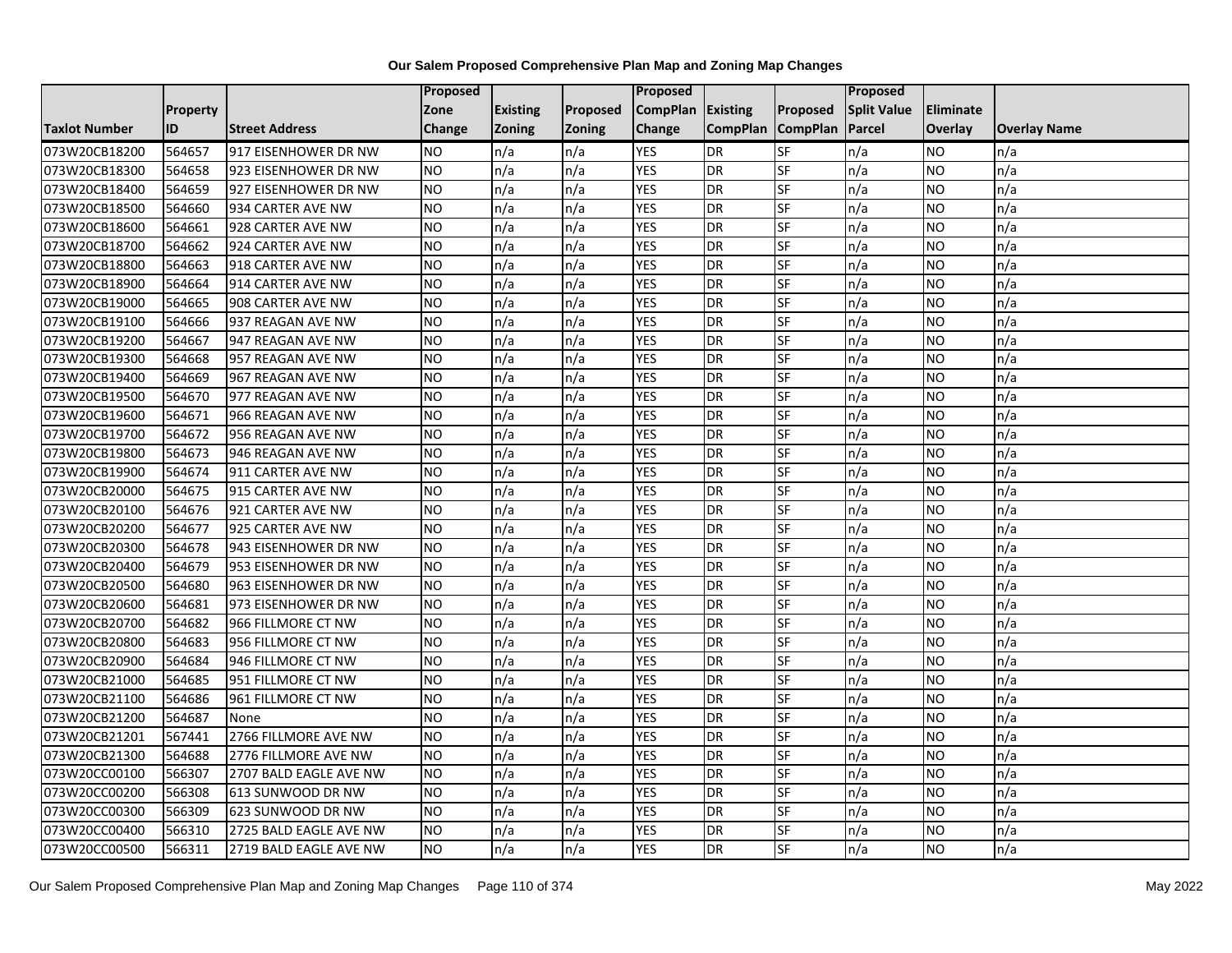|                      |                 |                          | <b>Proposed</b> |                 |               | Proposed        |                 |                 | Proposed           |           |                     |
|----------------------|-----------------|--------------------------|-----------------|-----------------|---------------|-----------------|-----------------|-----------------|--------------------|-----------|---------------------|
|                      | <b>Property</b> |                          | Zone            | <b>Existing</b> | Proposed      | <b>CompPlan</b> | Existing        | Proposed        | <b>Split Value</b> | Eliminate |                     |
| <b>Taxlot Number</b> | ID              | <b>Street Address</b>    | <b>Change</b>   | Zoning          | <b>Zoning</b> | Change          | <b>CompPlan</b> | <b>CompPlan</b> | Parcel             | Overlay   | <b>Overlay Name</b> |
| 073W20CC00600        | 566312          | 2713 BALD EAGLE AVE NW   | <b>NO</b>       | n/a             | n/a           | <b>YES</b>      | <b>DR</b>       | <b>SF</b>       | n/a                | <b>NO</b> | n/a                 |
| 073W20CC00700        | 566386          | 2733 BALD EAGLE AVE NW   | <b>NO</b>       | n/a             | n/a           | <b>YES</b>      | DR              | <b>SF</b>       | n/a                | NO.       | n/a                 |
| 073W20CC00800        | 566313          | 2747 BALD EAGLE AVE NW   | <b>NO</b>       | n/a             | n/a           | <b>YES</b>      | DR              | SF              | n/a                | NO.       | n/a                 |
| 073W20CC00900        | 566314          | 2757 BALD EAGLE AVE NW   | <b>NO</b>       | n/a             | n/a           | <b>YES</b>      | <b>DR</b>       | SF              | n/a                | NO.       | n/a                 |
| 073W20CC01000        | 566315          | 2777 BALD EAGLE AVE NW   | <b>NO</b>       | n/a             | n/a           | <b>YES</b>      | <b>DR</b>       | $S_{F}$         | n/a                | NO.       | n/a                 |
| 073W20CC01100        | 566316          | 2787 BALD EAGLE AVE NW   | <b>NO</b>       | n/a             | n/a           | <b>YES</b>      | <b>DR</b>       | SF              | n/a                | NO.       | n/a                 |
| 073W20CC01200        | 566317          | 2797 BALD EAGLE AVE NW   | <b>NO</b>       | n/a             | n/a           | <b>YES</b>      | DR              | SF              | n/a                | NO.       | n/a                 |
| 073W20CC01300        | 566318          | 2807 BALD EAGLE AVE NW   | <b>NO</b>       | n/a             | n/a           | <b>YES</b>      | DR              | SF              | n/a                | NO.       | n/a                 |
| 073W20CC01400        | 566319          | 2827 BALD EAGLE AVE NW   | <b>NO</b>       | n/a             | n/a           | <b>YES</b>      | DR              | SF              | n/a                | NO        | n/a                 |
| 073W20CC01500        | 566320          | 2837 BALD EAGLE AVE NW   | Ю               | n/a             | n/a           | <b>YES</b>      | DR              | SF              | n/a                | NO.       | n/a                 |
| 073W20CC01600        | 566321          | 2847 BALD EAGLE AVE NW   | <b>NO</b>       | n/a             | n/a           | <b>YES</b>      | <b>DR</b>       | SF              | n/a                | <b>NO</b> | n/a                 |
| 073W20CC01700        | 566322          | 2857 BALD EAGLE AVE NW   | <b>NO</b>       | n/a             | n/a           | <b>YES</b>      | <b>DR</b>       | SF              | n/a                | NO.       | n/a                 |
| 073W20CC01800        | 566323          | 2877 BALD EAGLE AVE NW   | <b>NO</b>       | n/a             | n/a           | <b>YES</b>      | DR              | SF              | n/a                | NO.       | n/a                 |
| 073W20CC01900        | 566324          | 2897 BALD EAGLE AVE NW   | <b>NO</b>       | n/a             | n/a           | <b>YES</b>      | <b>DR</b>       | SF              | n/a                | NO.       | n/a                 |
| 073W20CC02000        | 566325          | 603 GOLDEN EAGLE ST NW   | <b>NO</b>       | n/a             | n/a           | <b>YES</b>      | DR              | SF              | n/a                | ΝO        | n/a                 |
| 073W20CC02100        | 566326          | 553 GOLDEN EAGLE ST NW   | <b>NO</b>       | n/a             | n/a           | <b>YES</b>      | DR              | SF              | n/a                | NO.       | n/a                 |
| 073W20CC02200        | 566327          | 543 GOLDEN EAGLE ST NW   | <b>NO</b>       | n/a             | n/a           | <b>YES</b>      | <b>DR</b>       | SF              | n/a                | NO.       | n/a                 |
| 073W20CC02300        | 566328          | 533 GOLDEN EAGLE ST NW   | <b>NO</b>       | n/a             | n/a           | <b>YES</b>      | DR              | SF              | n/a                | NO.       | n/a                 |
| 073W20CC02400        | 566329          | 523 GOLDEN EAGLE ST NW   | <b>NO</b>       | n/a             | n/a           | <b>YES</b>      | DR              | SF              | n/a                | <b>NO</b> | n/a                 |
| 073W20CC02500        | 566330          | 513 GOLDEN EAGLE ST NW   | <b>NO</b>       | n/a             | n/a           | <b>YES</b>      | <b>DR</b>       | SF              | n/a                | NO.       | n/a                 |
| 073W20CC02600        | 566331          | 503 GOLDEN EAGLE ST NW   | <b>NO</b>       | n/a             | n/a           | <b>YES</b>      | <b>DR</b>       | SF              | n/a                | NO.       | n/a                 |
| 073W20CC02700        | 566332          | 504 GOLDEN EAGLE ST NW   | Ю               | n/a             | n/a           | <b>YES</b>      | $\overline{R}$  | <b>SF</b>       | n/a                | NO.       | n/a                 |
| 073W20CC02800        | 566333          | 514 GOLDEN EAGLE ST NW   | <b>NO</b>       | n/a             | n/a           | <b>YES</b>      | DR              | SF              | n/a                | NO.       | n/a                 |
| 073W20CC02900        | 566334          | 524 GOLDEN EAGLE ST NW   | <b>NO</b>       | n/a             | n/a           | <b>YES</b>      | DR              | SF              | n/a                | NO.       | n/a                 |
| 073W20CC03000        | 566335          | 534 GOLDEN EAGLE ST NW   | Ю               | n/a             | n/a           | <b>YES</b>      | DR              | SF              | n/a                | NO.       | n/a                 |
| 073W20CC03100        | 566336          | 544 GOLDEN EAGLE ST NW   | <b>NO</b>       | n/a             | n/a           | <b>YES</b>      | DR              | SF              | n/a                | NO.       | n/a                 |
| 073W20CC03200        | 566337          | 554 GOLDEN EAGLE ST NW   | <b>NO</b>       | n/a             | n/a           | <b>YES</b>      | <b>DR</b>       | SF              | n/a                | NO.       | n/a                 |
| 073W20CC03300        | 566338          | 553 STELLERS EAGLE ST NW | <b>NO</b>       | n/a             | n/a           | <b>YES</b>      | <b>DR</b>       | SF              | n/a                | NO.       | n/a                 |
| 073W20CC03400        | 566339          | 543 STELLERS EAGLE ST NW | <b>NO</b>       | n/a             | n/a           | <b>YES</b>      | DR              | SF              | n/a                | NO.       | n/a                 |
| 073W20CC03500        | 566340          | 533 STELLERS EAGLE ST NW | <b>NO</b>       | n/a             | n/a           | <b>YES</b>      | <b>DR</b>       | SF              | n/a                | NO.       | n/a                 |
| 073W20CC03600        | 566341          | 523 STELLERS EAGLE ST NW | <b>NO</b>       | n/a             | n/a           | <b>YES</b>      | <b>DR</b>       | SF              | n/a                | ΝO        | n/a                 |
| 073W20CC03700        | 566342          | 513 STELLERS EAGLE ST NW | <b>NO</b>       | n/a             | n/a           | <b>YES</b>      | <b>DR</b>       | SF              | n/a                | NO.       | n/a                 |
| 073W20CC03800        | 566343          | 503 STELLERS EAGLE ST NW | <b>NO</b>       | n/a             | n/a           | <b>YES</b>      | DR              | SF              | n/a                | NO.       | n/a                 |
| 073W20CC03900        | 566344          | 504 STELLERS EAGLE ST NW | <b>NO</b>       | n/a             | n/a           | <b>YES</b>      | DR              | SF              | n/a                | NO.       | n/a                 |
| 073W20CC04000        | 566345          | 514 STELLERS EAGLE ST NW | Ю               | n/a             | n/a           | <b>YES</b>      | DR              | <b>SF</b>       | n/a                | NO.       | n/a                 |
| 073W20CC04100        | 566346          | 524 STELLERS EAGLE ST NW | <b>NO</b>       | n/a             | n/a           | <b>YES</b>      | DR              | SF              | n/a                | NO.       | n/a                 |
| 073W20CC04200        | 566347          | 534 STELLERS EAGLE ST NW | <b>NO</b>       | n/a             | n/a           | <b>YES</b>      | <b>DR</b>       | SF              | n/a                | NO.       | n/a                 |
| 073W20CC04300        | 566348          | 544 STELLERS EAGLE ST NW | <b>NO</b>       | n/a             | n/a           | <b>YES</b>      | <b>DR</b>       | <b>SF</b>       | n/a                | <b>NO</b> | n/a                 |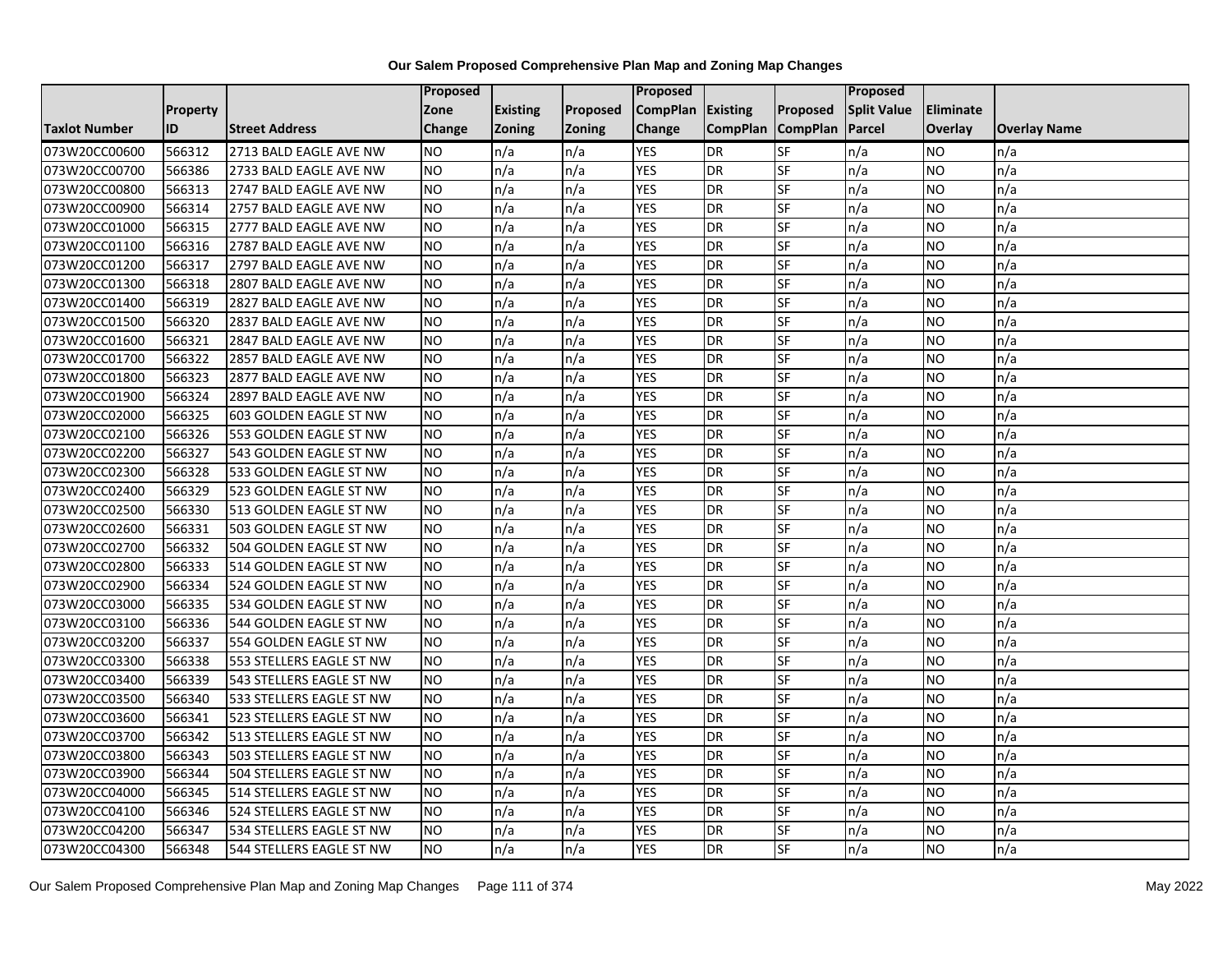|                      |                 |                          | <b>Proposed</b> |                 |               | Proposed        |                 |                 | Proposed           |                  |                     |
|----------------------|-----------------|--------------------------|-----------------|-----------------|---------------|-----------------|-----------------|-----------------|--------------------|------------------|---------------------|
|                      | <b>Property</b> |                          | Zone            | <b>Existing</b> | Proposed      | <b>CompPlan</b> | Existing        | Proposed        | <b>Split Value</b> | <b>Eliminate</b> |                     |
| <b>Taxlot Number</b> | ID              | <b>Street Address</b>    | Change          | <b>Zoning</b>   | <b>Zoning</b> | Change          | <b>CompPlan</b> | <b>CompPlan</b> | Parcel             | <b>Overlay</b>   | <b>Overlay Name</b> |
| 073W20CC04400        | 566349          | 554 STELLERS EAGLE ST NW | <b>NO</b>       | n/a             | n/a           | <b>YES</b>      | <b>DR</b>       | SF              | n/a                | <b>NO</b>        | n/a                 |
| 073W20CC04500        | 566350          | 553 EAGLE NEST ST NW     | <b>NO</b>       | n/a             | n/a           | <b>YES</b>      | <b>DR</b>       | <b>SF</b>       | n/a                | <b>NO</b>        | n/a                 |
| 073W20CC04600        | 566351          | 543 EAGLE NEST ST NW     | <b>NO</b>       | n/a             | n/a           | <b>YES</b>      | <b>DR</b>       | SF              | n/a                | <b>NO</b>        | n/a                 |
| 073W20CC04700        | 566352          | 533 EAGLE NEST ST NW     | <b>NO</b>       | n/a             | n/a           | <b>YES</b>      | <b>DR</b>       | SF              | n/a                | <b>NO</b>        | n/a                 |
| 073W20CC04800        | 566353          | 523 EAGLE NEST ST NW     | Ю               | n/a             | n/a           | <b>YES</b>      | <b>DR</b>       | SF              | n/a                | <b>NO</b>        | n/a                 |
| 073W20CC04900        | 566354          | 2798 ARROYO RIDGE DR NW  | <b>NO</b>       | n/a             | n/a           | <b>YES</b>      | <b>DR</b>       | SF              | n/a                | <b>NO</b>        | n/a                 |
| 073W20CC05000        | 566355          | 2796 ARROYO RIDGE DR NW  | <b>NO</b>       | n/a             | n/a           | <b>YES</b>      | <b>DR</b>       | SF              | n/a                | <b>NO</b>        | n/a                 |
| 073W20CC05100        | 566356          | 2794 ARROYO RIDGE DR NW  | <b>NO</b>       | n/a             | n/a           | <b>YES</b>      | <b>DR</b>       | SF              | n/a                | <b>NO</b>        | n/a                 |
| 073W20CC05200        | 566357          | 2784 ARROYO RIDGE DR NW  | <b>NO</b>       | n/a             | n/a           | <b>YES</b>      | <b>DR</b>       | SF              | n/a                | <b>NO</b>        | n/a                 |
| 073W20CC05300        | 566358          | 2774 ARROYO RIDGE DR NW  | <b>NO</b>       | n/a             | n/a           | <b>YES</b>      | <b>DR</b>       | <b>SF</b>       | n/a                | <b>NO</b>        | n/a                 |
| 073W20CC05400        | 566359          | 2764 ARROYO RIDGE DR NW  | <b>NO</b>       | n/a             | n/a           | <b>YES</b>      | <b>DR</b>       | SF              | n/a                | <b>NO</b>        | n/a                 |
| 073W20CC05500        | 566360          | 2754 ARROYO RIDGE DR NW  | <b>NO</b>       | n/a             | n/a           | <b>YES</b>      | <b>DR</b>       | SF              | n/a                | <b>NO</b>        | n/a                 |
| 073W20CC05600        | 566361          | 2744 ARROYO RIDGE DR NW  | <b>NO</b>       | n/a             | n/a           | <b>YES</b>      | <b>DR</b>       | SF              | n/a                | <b>NO</b>        | n/a                 |
| 073W20CC05700        | 566362          | 504 EAGLES WING ST NW    | <b>NO</b>       | n/a             | n/a           | <b>YES</b>      | <b>DR</b>       | SF              | n/a                | <b>NO</b>        | n/a                 |
| 073W20CC05800        | 566363          | 514 EAGLES WING ST NW    | <b>NO</b>       | n/a             | n/a           | <b>YES</b>      | <b>DR</b>       | SF              | n/a                | <b>NO</b>        | n/a                 |
| 073W20CC05900        | 566364          | 2717 ARROYO RIDGE DR NW  | <b>NO</b>       | n/a             | n/a           | <b>YES</b>      | <b>DR</b>       | SF              | n/a                | <b>NO</b>        | n/a                 |
| 073W20CC06000        | 566365          | 2727 ARROYO RIDGE DR NW  | <b>NO</b>       | n/a             | n/a           | <b>YES</b>      | <b>DR</b>       | SF              | n/a                | <b>NO</b>        | n/a                 |
| 073W20CC06100        | 566366          | 2737 ARROYO RIDGE DR NW  | <b>NO</b>       | n/a             | n/a           | <b>YES</b>      | <b>DR</b>       | SF              | n/a                | <b>NO</b>        | n/a                 |
| 073W20CC06200        | 566367          | 2747 ARROYO RIDGE DR NW  | <b>NO</b>       | n/a             | n/a           | <b>YES</b>      | <b>DR</b>       | SF              | n/a                | <b>NO</b>        | n/a                 |
| 073W20CC06300        | 566368          | 2757 ARROYO RIDGE DR NW  | <b>NO</b>       | n/a             | n/a           | <b>YES</b>      | <b>DR</b>       | SF              | n/a                | <b>NO</b>        | n/a                 |
| 073W20CC06400        | 566369          | 2767 ARROYO RIDGE DR NW  | <b>NO</b>       | n/a             | n/a           | <b>YES</b>      | <b>DR</b>       | <b>SF</b>       | n/a                | <b>NO</b>        | n/a                 |
| 073W20CC06500        | 566370          | 2777 ARROYO RIDGE DR NW  | Ю               | n/a             | n/a           | <b>YES</b>      | <b>DR</b>       | SF              | n/a                | <b>NO</b>        | n/a                 |
| 073W20CC06600        | 566371          | 2787 ARROYO RIDGE DR NW  | <b>NO</b>       | n/a             | n/a           | <b>YES</b>      | <b>DR</b>       | SF              | n/a                | <b>NO</b>        | n/a                 |
| 073W20CC06700        | 566372          | 2784 BALD EAGLE AVE NW   | <b>NO</b>       | n/a             | n/a           | <b>YES</b>      | <b>DR</b>       | SF              | n/a                | <b>NO</b>        | n/a                 |
| 073W20CC06800        | 566373          | 2774 BALD EAGLE AVE NW   | <b>NO</b>       | n/a             | n/a           | <b>YES</b>      | <b>DR</b>       | SF              | n/a                | <b>NO</b>        | n/a                 |
| 073W20CC06900        | 566374          | 2764 BALD EAGLE AVE NW   | <b>NO</b>       | n/a             | n/a           | <b>YES</b>      | <b>DR</b>       | SF              | n/a                | <b>NO</b>        | n/a                 |
| 073W20CC07000        | 566375          | 2754 BALD EAGLE AVE NW   | <b>NO</b>       | n/a             | n/a           | <b>YES</b>      | <b>DR</b>       | SF              | n/a                | <b>NO</b>        | n/a                 |
| 073W20CC07100        | 566376          | 2744 BALD EAGLE AVE NW   | <b>NO</b>       | n/a             | n/a           | <b>YES</b>      | <b>DR</b>       | SF              | n/a                | <b>NO</b>        | n/a                 |
| 073W20CC07200        | 566377          | 2734 BALD EAGLE AVE NW   | <b>NO</b>       | n/a             | n/a           | <b>YES</b>      | <b>DR</b>       | SF              | n/a                | <b>NO</b>        | n/a                 |
| 073W20CC07300        | 566378          | 2724 BALD EAGLE AVE NW   | <b>NO</b>       | n/a             | n/a           | <b>YES</b>      | <b>DR</b>       | <b>SF</b>       | n/a                | <b>NO</b>        | n/a                 |
| 073W20CC07400        | 566379          | 2714 BALD EAGLE AVE NW   | <b>NO</b>       | n/a             | n/a           | <b>YES</b>      | <b>DR</b>       | SF              | n/a                | <b>NO</b>        | n/a                 |
| 073W20CC08100        | 570731          | 616 GOLDEN EAGLE ST NW   | <b>NO</b>       | n/a             | n/a           | <b>YES</b>      | <b>DR</b>       | SF              | n/a                | <b>NO</b>        | n/a                 |
| 073W20CC08200        | 570732          | 626 GOLDEN EAGLE ST NW   | <b>NO</b>       | n/a             | n/a           | <b>YES</b>      | <b>DR</b>       | SF              | n/a                | <b>NO</b>        | n/a                 |
| 073W20CC08300        | 570733          | 636 GOLDEN EAGLE ST NW   | <b>NO</b>       | n/a             | n/a           | <b>YES</b>      | <b>DR</b>       | SF              | n/a                | <b>NO</b>        | n/a                 |
| 073W20CC08400        | 570734          | 2846 GOLDEN EAGLE CT NW  | Ю               | n/a             | n/a           | <b>YES</b>      | <b>DR</b>       | SF              | n/a                | <b>NO</b>        | n/a                 |
| 073W20CC08500        | 570735          | 2836 GOLDEN EAGLE CT NW  | <b>NO</b>       | n/a             | n/a           | <b>YES</b>      | <b>DR</b>       | SF              | n/a                | <b>NO</b>        | n/a                 |
| 073W20CC08600        | 570736          | 2826 GOLDEN EAGLE CT NW  | <b>NO</b>       | n/a             | n/a           | <b>YES</b>      | <b>DR</b>       | SF              | n/a                | <b>NO</b>        | n/a                 |
| 073W20CC08700        | 570737          | 2816 GOLDEN EAGLE CT NW  | Ю               | n/a             | n/a           | <b>YES</b>      | <b>DR</b>       | SF              | n/a                | <b>NO</b>        | n/a                 |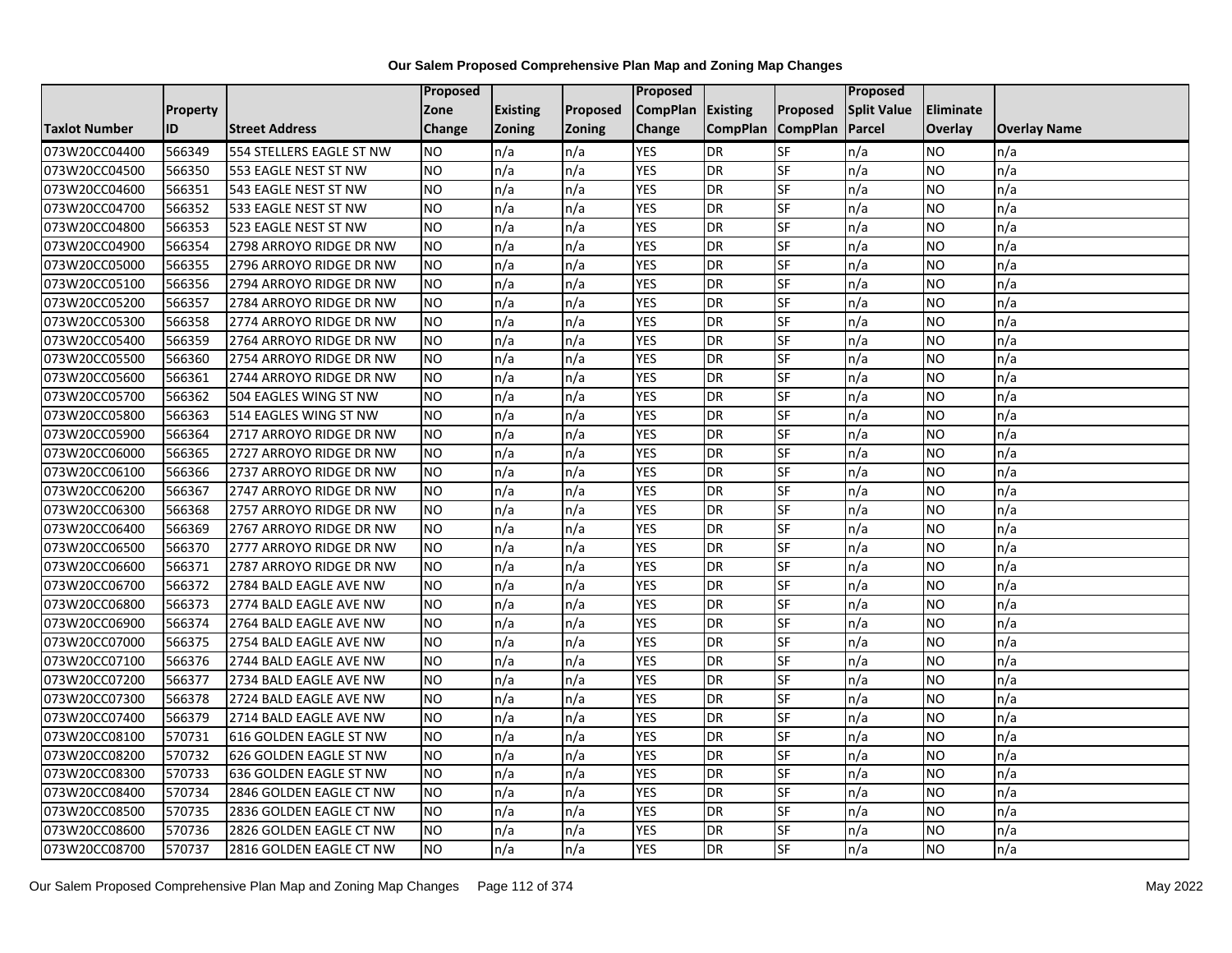|                      |                 |                          | <b>Proposed</b> |                 |               | Proposed        |                 |                 | Proposed           |                |                     |
|----------------------|-----------------|--------------------------|-----------------|-----------------|---------------|-----------------|-----------------|-----------------|--------------------|----------------|---------------------|
|                      | <b>Property</b> |                          | Zone            | <b>Existing</b> | Proposed      | <b>CompPlan</b> | Existing        | Proposed        | <b>Split Value</b> | Eliminate      |                     |
| <b>Taxlot Number</b> | ID              | <b>Street Address</b>    | <b>Change</b>   | Zoning          | <b>Zoning</b> | Change          | <b>CompPlan</b> | <b>CompPlan</b> | Parcel             | <b>Overlay</b> | <b>Overlay Name</b> |
| 073W20CC08800        | 570738          | 2806 GOLDEN EAGLE CT NW  | <b>NO</b>       | n/a             | n/a           | <b>YES</b>      | <b>DR</b>       | <b>SF</b>       | n/a                | NO             | n/a                 |
| 073W20CC08900        | 570739          | 2803 GOLDEN EAGLE CT NW  | <b>NO</b>       | n/a             | n/a           | <b>YES</b>      | DR              | $S_{F}$         | n/a                | NO.            | n/a                 |
| 073W20CC09000        | 570740          | 2813 GOLDEN EAGLE CT NW  | <b>NO</b>       | n/a             | n/a           | <b>YES</b>      | DR              | SF              | n/a                | NO.            | n/a                 |
| 073W20CC09100        | 570741          | 2823 GOLDEN EAGLE CT NW  | <b>NO</b>       | n/a             | n/a           | <b>YES</b>      | <b>DR</b>       | SF              | n/a                | NO.            | n/a                 |
| 073W20CC09200        | 570742          | 2833 GOLDEN EAGLE CT NW  | <b>NO</b>       | n/a             | n/a           | <b>YES</b>      | <b>DR</b>       | $S_{F}$         | n/a                | NO.            | n/a                 |
| 073W20CC09300        | 570743          | 2843 GOLDEN EAGLE CT NW  | <b>NO</b>       | n/a             | n/a           | <b>YES</b>      | <b>DR</b>       | SF              | n/a                | NO.            | n/a                 |
| 073W20CC09400        | 570744          | 2853 GOLDEN EAGLE CT NW  | <b>NO</b>       | n/a             | n/a           | <b>YES</b>      | DR              | SF              | n/a                | NO.            | n/a                 |
| 073W20CC09500        | 570745          | 2863 GOLDEN EAGLE CT NW  | <b>NO</b>       | n/a             | n/a           | <b>YES</b>      | DR              | SF              | n/a                | NO.            | n/a                 |
| 073W20CC09600        | 570746          | 653 GOLDEN EAGLE ST NW   | <b>NO</b>       | n/a             | n/a           | <b>YES</b>      | DR              | SF              | n/a                | NO             | n/a                 |
| 073W20CC09700        | 570747          | 643 GOLDEN EAGLE ST NW   | Ю               | n/a             | n/a           | <b>YES</b>      | DR              | <b>SF</b>       | n/a                | NO.            | n/a                 |
| 073W20CC09800        | 570748          | 633 GOLDEN EAGLE ST NW   | <b>NO</b>       | n/a             | n/a           | <b>YES</b>      | <b>DR</b>       | <b>SF</b>       | n/a                | <b>NO</b>      | n/a                 |
| 073W20CC09900        | 570749          | 623 GOLDEN EAGLE ST NW   | <b>NO</b>       | n/a             | n/a           | <b>YES</b>      | DR              | SF              | n/a                | NO.            | n/a                 |
| 073W20CC10000        | 570750          | 613 GOLDEN EAGLE ST NW   | <b>NO</b>       | n/a             | n/a           | <b>YES</b>      | DR              | SF              | n/a                | NO.            | n/a                 |
| 073W20CC10100        | 570751          | 3031 EAGLE FEATHER CT NW | <b>NO</b>       | n/a             | n/a           | <b>YES</b>      | <b>DR</b>       | <b>SF</b>       | n/a                | <b>NO</b>      | n/a                 |
| 073W20CC10200        | 570752          | 3021 EAGLE FEATHER CT NW | <b>NO</b>       | n/a             | n/a           | <b>YES</b>      | DR              | SF              | n/a                | ΝO             | n/a                 |
| 073W20CC10300        | 570753          | 3011 EAGLE FEATHER CT NW | <b>NO</b>       | n/a             | n/a           | <b>YES</b>      | DR              | SF              | n/a                | NO.            | n/a                 |
| 073W20CC10400        | 570754          | 3001 EAGLE FEATHER CT NW | <b>NO</b>       | n/a             | n/a           | <b>YES</b>      | <b>DR</b>       | SF              | n/a                | NO.            | n/a                 |
| 073W20CC10500        | 570755          | 3012 EAGLE FEATHER CT NW | <b>NO</b>       | n/a             | n/a           | <b>YES</b>      | <b>DR</b>       | SF              | n/a                | NO.            | n/a                 |
| 073W20CC10600        | 570756          | 3022 EAGLE FEATHER CT NW | <b>NO</b>       | n/a             | n/a           | <b>YES</b>      | DR              | SF              | n/a                | <b>NO</b>      | n/a                 |
| 073W20CC10700        | 570757          | None                     | <b>NO</b>       | n/a             | n/a           | <b>YES</b>      | DR              | SF              | n/a                | NO.            | n/a                 |
| 073W20CC10800        | 570758          | 3037 BALD EAGLE AVE NW   | <b>NO</b>       | n/a             | n/a           | <b>YES</b>      | <b>DR</b>       | SF              | n/a                | NO.            | n/a                 |
| 073W20CC10900        | 570759          | 3027 BALD EAGLE AVE NW   | Ю               | n/a             | n/a           | <b>YES</b>      | $\overline{R}$  | <b>SF</b>       | n/a                | NO.            | n/a                 |
| 073W20CC11000        | 570760          | 3017 BALD EAGLE AVE NW   | <b>NO</b>       | n/a             | n/a           | <b>YES</b>      | <b>DR</b>       | SF              | n/a                | NO.            | n/a                 |
| 073W20CC11100        | 570761          | 599 EAGLE FEATHER ST NW  | <b>NO</b>       | n/a             | n/a           | <b>YES</b>      | DR              | SF              | n/a                | NO.            | n/a                 |
| 073W20CC11200        | 570762          | 589 EAGLE FEATHER ST NW  | Ю               | n/a             | n/a           | <b>YES</b>      | <b>DR</b>       | SF              | n/a                | NO.            | n/a                 |
| 073W20CC11300        | 570763          | 579 EAGLE FEATHER ST NW  | <b>NO</b>       | n/a             | n/a           | <b>YES</b>      | DR              | SF              | n/a                | NO.            | n/a                 |
| 073W20CC11400        | 570764          | 569 EAGLE FEATHER ST NW  | <b>NO</b>       | n/a             | n/a           | <b>YES</b>      | <b>DR</b>       | SF              | n/a                | NO.            | n/a                 |
| 073W20CC11500        | 570765          | 559 EAGLE FEATHER ST NW  | <b>NO</b>       | n/a             | n/a           | <b>YES</b>      | <b>DR</b>       | SF              | n/a                | NO.            | n/a                 |
| 073W20CC11600        | 570766          | 549 EAGLE FEATHER ST NW  | <b>NO</b>       | n/a             | n/a           | <b>YES</b>      | DR              | SF              | n/a                | NO.            | n/a                 |
| 073W20CC11700        | 570767          | 539 EAGLE FEATHER ST NW  | <b>NO</b>       | n/a             | n/a           | <b>YES</b>      | <b>DR</b>       | SF              | n/a                | <b>NO</b>      | n/a                 |
| 073W20CC11800        | 570768          | 529 EAGLE FEATHER ST NW  | <b>NO</b>       | n/a             | n/a           | <b>YES</b>      | <b>DR</b>       | SF              | n/a                | <b>NO</b>      | n/a                 |
| 073W20CC11900        | 570769          | 519 EAGLE FEATHER ST NW  | <b>NO</b>       | n/a             | n/a           | <b>YES</b>      | <b>DR</b>       | SF              | n/a                | NO.            | n/a                 |
| 073W20CC12000        | 570777          | None                     | <b>NO</b>       | n/a             | n/a           | <b>YES</b>      | DR              | SF              | n/a                | NO.            | n/a                 |
| 073W20CD02500        | 544524          | 778 EISENHOWER DR NW     | <b>NO</b>       | n/a             | n/a           | <b>YES</b>      | <b>DR</b>       | SF              | n/a                | NO.            | n/a                 |
| 073W20CD02600        | 544537          | 768 EISENHOWER DR NW     | Ю               | n/a             | n/a           | <b>YES</b>      | <b>DR</b>       | <b>SF</b>       | n/a                | NO.            | n/a                 |
| 073W20CD02700        | 544540          | 758 EISENHOWER DR NW     | <b>NO</b>       | n/a             | n/a           | <b>YES</b>      | <b>DR</b>       | SF              | n/a                | NO.            | n/a                 |
| 073W20CD02800        | 544553          | 748 EISENHOWER DR NW     | <b>NO</b>       | n/a             | n/a           | <b>YES</b>      | <b>DR</b>       | SF              | n/a                | NO.            | n/a                 |
| 073W20CD02900        | 544566          | 738 EISENHOWER DR NW     | Ю               | n/a             | n/a           | <b>YES</b>      | <b>DR</b>       | <b>SF</b>       | n/a                | NO.            | n/a                 |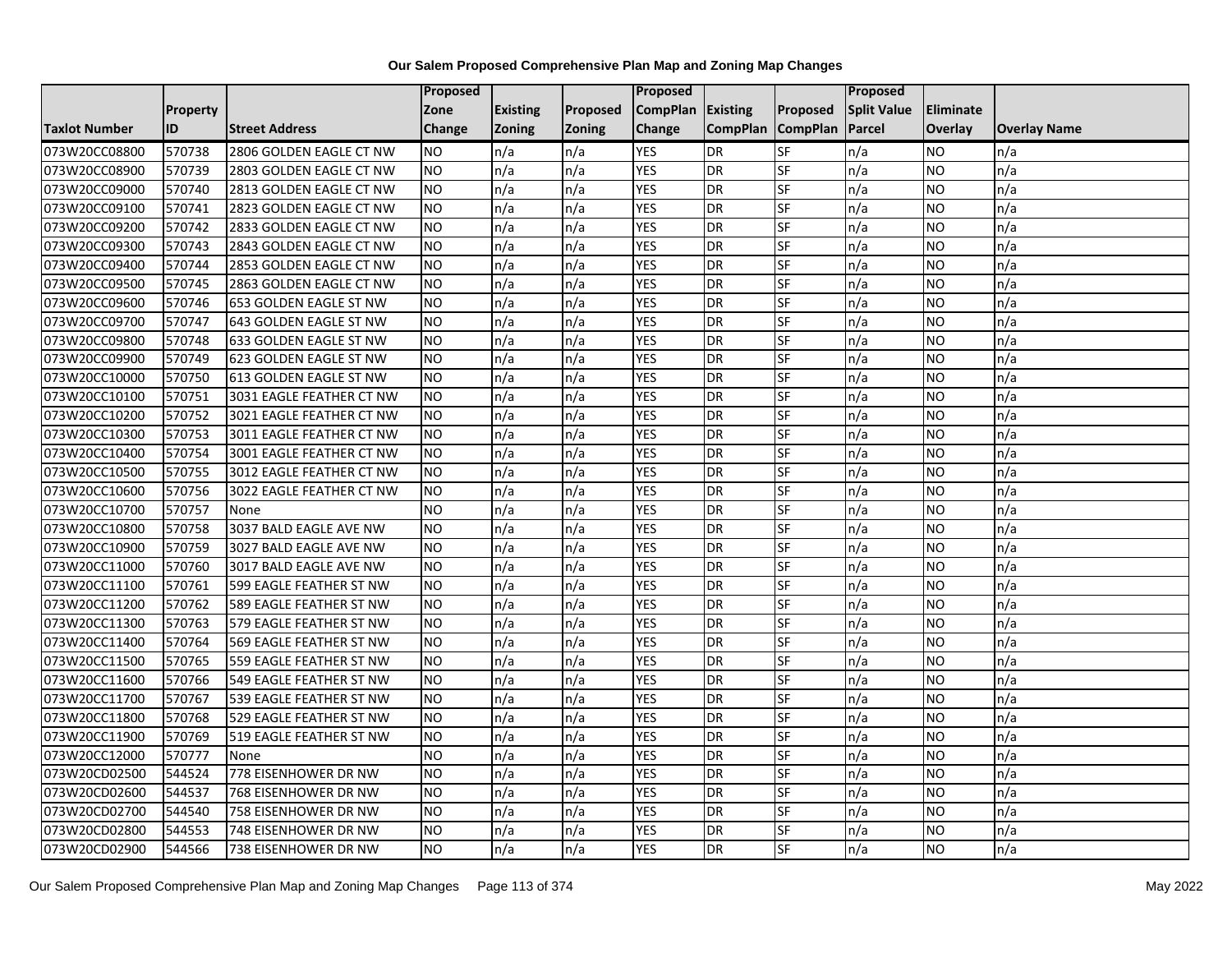|                      |                 |                             | Proposed        |                 |               | <b>Proposed</b> |                 |                 | <b>Proposed</b>    |                |                     |
|----------------------|-----------------|-----------------------------|-----------------|-----------------|---------------|-----------------|-----------------|-----------------|--------------------|----------------|---------------------|
|                      | <b>Property</b> |                             | Zone            | <b>Existing</b> | Proposed      | <b>CompPlan</b> | <b>Existing</b> | Proposed        | <b>Split Value</b> | Eliminate      |                     |
| <b>Taxlot Number</b> | ID              | <b>Street Address</b>       | Change          | <b>Zoning</b>   | <b>Zoning</b> | Change          | <b>CompPlan</b> | <b>CompPlan</b> | Parcel             | <b>Overlay</b> | <b>Overlay Name</b> |
| 073W20CD03000        | 544579          | 718 EISENHOWER DR NW        | <b>NO</b>       | n/a             | n/a           | <b>YES</b>      | <b>DR</b>       | <b>SF</b>       | n/a                | NO.            | n/a                 |
| 073W20CD03100        | 544582          | 708 EISENHOWER DR NW        | <b>NO</b>       | n/a             | n/a           | <b>YES</b>      | <b>DR</b>       | <b>SF</b>       | n/a                | NO.            | n/a                 |
| 073W20CD03200        | 544595          | 696 EISENHOWER DR NW        | <b>NO</b>       | n/a             | n/a           | <b>YES</b>      | <b>DR</b>       | SF              | n/a                | NO.            | n/a                 |
| 073W20CD03300        | 544607          | <b>686 EISENHOWER CT NW</b> | <b>NO</b>       | n/a             | n/a           | <b>YES</b>      | <b>DR</b>       | SF              | n/a                | NO.            | n/a                 |
| 073W20CD03400        | 544610          | 676 EISENHOWER CT NW        | <b>NO</b>       | n/a             | n/a           | <b>YES</b>      | <b>DR</b>       | <b>SF</b>       | n/a                | NO.            | n/a                 |
| 073W20CD03500        | 544623          | <b>668 EISENHOWER CT NW</b> | <b>NO</b>       | n/a             | n/a           | <b>YES</b>      | <b>DR</b>       | SF              | n/a                | <b>NO</b>      | n/a                 |
| 073W20CD03600        | 544636          | 665 EISENHOWER CT NW        | <b>NO</b>       | n/a             | n/a           | <b>YES</b>      | <b>DR</b>       | SF              | n/a                | NO.            | n/a                 |
| 073W20CD03700        | 544649          | 675 EISENHOWER CT NW        | <b>NO</b>       | n/a             | n/a           | <b>YES</b>      | <b>DR</b>       | SF              | n/a                | NO.            | n/a                 |
| 073W20CD03800        | 544652          | <b>685 EISENHOWER CT NW</b> | <b>NO</b>       | n/a             | n/a           | <b>YES</b>      | <b>DR</b>       | SF              | n/a                | ΝO             | n/a                 |
| 073W20CD03900        | 544665          | 2742 CLEVELAND AVE NW       | <b>NO</b>       | n/a             | n/a           | <b>YES</b>      | <b>DR</b>       | <b>SF</b>       | n/a                | NO.            | n/a                 |
| 073W20CD04000        | 544678          | 2752 CLEVELAND AVE NW       | <b>NO</b>       | n/a             | n/a           | <b>YES</b>      | <b>DR</b>       | SF              | n/a                | NO.            | n/a                 |
| 073W20CD04100        | 544681          | 724 ROOSEVELT ST NW         | <b>NO</b>       | n/a             | n/a           | <b>YES</b>      | DR              | SF              | n/a                | NO.            | n/a                 |
| 073W20CD04200        | 544694          | 728 ROOSEVELT ST NW         | NO.             | n/a             | n/a           | <b>YES</b>      | <b>DR</b>       | <b>SF</b>       | n/a                | NO             | n/a                 |
| 073W20CD04300        | 544706          | 734 ROOSEVELT ST NW         | <b>NO</b>       | n/a             | n/a           | <b>YES</b>      | <b>DR</b>       | SF              | n/a                | NO.            | n/a                 |
| 073W20CD04400        | 544719          | 738 ROOSEVELT ST NW         | <b>NO</b>       | n/a             | n/a           | <b>YES</b>      | <b>DR</b>       | SF              | n/a                | ΝO             | n/a                 |
| 073W20CD04500        | 544722          | 744 ROOSEVELT ST NW         | <b>NO</b>       | n/a             | n/a           | <b>YES</b>      | DR              | <b>SF</b>       | n/a                | NO.            | n/a                 |
| 073W20CD04600        | 544735          | 748 ROOSEVELT ST NW         | <b>NO</b>       | n/a             | n/a           | <b>YES</b>      | DR              | SF              | n/a                | NO.            | n/a                 |
| 073W20CD04700        | 544748          | 757 EISENHOWER DR NW        | <b>NO</b>       | n/a             | n/a           | <b>YES</b>      | <b>DR</b>       | SF              | n/a                | NO.            | n/a                 |
| 073W20CD04800        | 544751          | 747 EISENHOWER DR NW        | <b>NO</b>       | n/a             | n/a           | <b>YES</b>      | <b>DR</b>       | SF              | n/a                | NO.            | n/a                 |
| 073W20CD04900        | 544764          | 737 EISENHOWER DR NW        | <b>NO</b>       | n/a             | n/a           | <b>YES</b>      | <b>DR</b>       | SF              | n/a                | NO.            | n/a                 |
| 073W20CD05000        | 544777          | 727 EISENHOWER DR NW        | <b>NO</b>       | n/a             | n/a           | <b>YES</b>      | <b>DR</b>       | SF              | n/a                | NO.            | n/a                 |
| 073W20CD05100        | 544780          | 717 EISENHOWER DR NW        | $\overline{NO}$ | n/a             | n/a           | <b>YES</b>      | <b>DR</b>       | <b>SF</b>       | n/a                | NO.            | n/a                 |
| 073W20CD05200        | 544962          | 707 EISENHOWER DR NW        | <b>NO</b>       | n/a             | n/a           | <b>YES</b>      | <b>DR</b>       | SF              | n/a                | NO.            | n/a                 |
| 073W20CD05300        | 544975          | 777 EISENHOWER DR NW        | <b>NO</b>       | n/a             | n/a           | <b>YES</b>      | DR              | SF              | n/a                | NO.            | n/a                 |
| 073W20CD05400        | 544988          | 2664 ROOSEVELT LP NW        | $\overline{NO}$ | n/a             | n/a           | <b>YES</b>      | <b>DR</b>       | SF              | n/a                | <b>NO</b>      | n/a                 |
| 073W20CD05500        | 544991          | 2665 HOOVER AVE NW          | <b>NO</b>       | n/a             | n/a           | <b>YES</b>      | <b>DR</b>       | SF              | n/a                | NO.            | n/a                 |
| 073W20CD05600        | 545000          | 2666 HOOVER AVE NW          | <b>NO</b>       | n/a             | n/a           | <b>YES</b>      | <b>DR</b>       | SF              | n/a                | NO.            | n/a                 |
| 073W20CD05700        | 545013          | 2701 HARDING AVE NW         | <b>NO</b>       | n/a             | n/a           | <b>YES</b>      | <b>DR</b>       | SF              | n/a                | NO.            | n/a                 |
| 073W20CD05800        | 545026          | 2711 HARDING AVE NW         | NO.             | n/a             | n/a           | <b>YES</b>      | <b>DR</b>       | SF              | n/a                | NO             | n/a                 |
| 073W20CD05900        | 545039          | 2721 HARDING AVE NW         | <b>NO</b>       | n/a             | n/a           | <b>YES</b>      | <b>DR</b>       | SF              | n/a                | NO.            | n/a                 |
| 073W20CD06000        | 545042          | 2730 HARDING AVE NW         | <b>NO</b>       | n/a             | n/a           | <b>YES</b>      | <b>DR</b>       | SF              | n/a                | ΝO             | n/a                 |
| 073W20CD06100        | 545055          | 2720 HARDING AVE NW         | <b>NO</b>       | n/a             | n/a           | <b>YES</b>      | <b>DR</b>       | <b>SF</b>       | n/a                | NO.            | n/a                 |
| 073W20CD06200        | 545068          | 2710 HARDING AVE NW         | <b>NO</b>       | n/a             | n/a           | <b>YES</b>      | DR              | SF              | n/a                | NO.            | n/a                 |
| 073W20CD06300        | 545071          | 2763 CLEVELAND AVE NW       | <b>NO</b>       | n/a             | n/a           | <b>YES</b>      | DR              | SF              | n/a                | NO.            | n/a                 |
| 073W20CD06900        | 545138          | None                        | <b>NO</b>       | n/a             | n/a           | <b>YES</b>      | <b>DR</b>       | <b>SF</b>       | n/a                | NO.            | n/a                 |
| 073W20CD08100        | 563213          | 640 BURLEY HILL LP NW       | NO.             | n/a             | n/a           | <b>YES</b>      | <b>DR</b>       | SF              | n/a                | NO.            | n/a                 |
| 073W20CD08200        | 563214          | 648 BURLEY HILL LP NW       | <b>NO</b>       | n/a             | n/a           | <b>YES</b>      | <b>DR</b>       | SF              | n/a                | ΝO             | n/a                 |
| 073W20CD08300        | 563215          | 650 BURLEY HILL LP NW       | $\overline{NO}$ | n/a             | n/a           | <b>YES</b>      | <b>DR</b>       | <b>SF</b>       | n/a                | NO.            | n/a                 |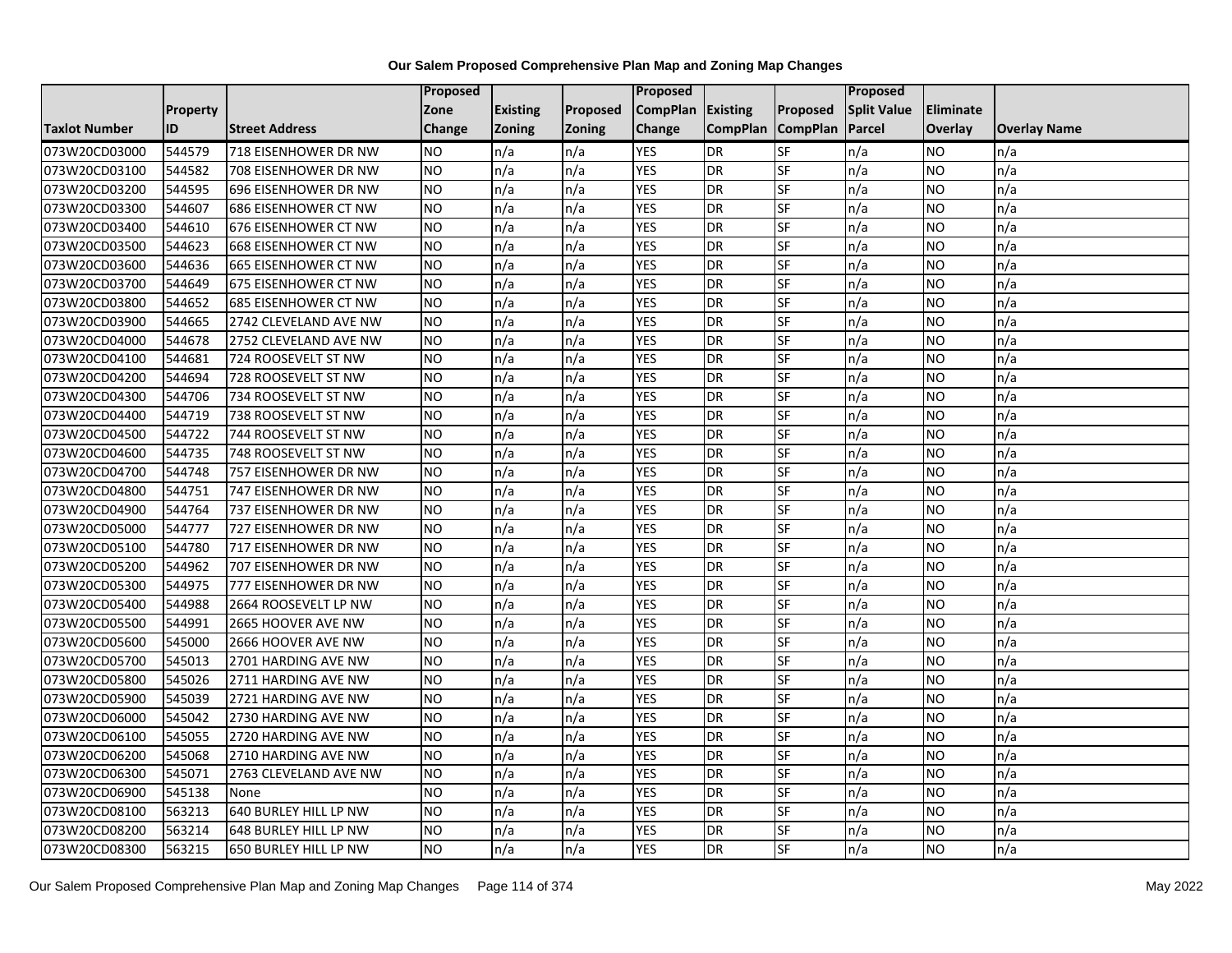|                      |          |                          | Proposed       |                 |          | Proposed        |                 |                 | Proposed           |                |                                |
|----------------------|----------|--------------------------|----------------|-----------------|----------|-----------------|-----------------|-----------------|--------------------|----------------|--------------------------------|
|                      | Property |                          | Zone           | <b>Existing</b> | Proposed | <b>CompPlan</b> | <b>Existing</b> | Proposed        | <b>Split Value</b> | Eliminate      |                                |
| <b>Taxlot Number</b> | ID       | <b>Street Address</b>    | Change         | Zoning          | Zoning   | Change          | <b>CompPlan</b> | <b>CompPlan</b> | Parcel             | Overlay        | <b>Overlay Name</b>            |
| 073W20CD08400        | 563216   | 658 BURLEY HILL LP NW    | <b>NO</b>      | n/a             | n/a      | <b>YES</b>      | <b>DR</b>       | SF              | n/a                | <b>NO</b>      | n/a                            |
| 073W20CD08500        | 563217   | 660 BURLEY HILL LP NW    | <b>NO</b>      | n/a             | n/a      | <b>YES</b>      | DR              | <b>SF</b>       | n/a                | <b>NO</b>      | n/a                            |
| 073W20CD08600        | 563218   | 668 BURLEY HILL LP NW    | <b>NO</b>      | n/a             | n/a      | <b>YES</b>      | <b>DR</b>       | <b>SF</b>       | n/a                | <b>NO</b>      | n/a                            |
| 073W20CD08700        | 563219   | 670 BURLEY HILL LP NW    | <b>NO</b>      | n/a             | n/a      | <b>YES</b>      | <b>DR</b>       | <b>SF</b>       | n/a                | <b>NO</b>      | n/a                            |
| 073W20CD08800        | 563220   | 678 BURLEY HILL LP NW    | <b>NO</b>      | n/a             | n/a      | <b>YES</b>      | DR              | <b>SF</b>       | n/a                | <b>NO</b>      | n/a                            |
| 073W20CD08900        | 563221   | 680 BURLEY HILL LP NW    | <b>NO</b>      | n/a             | n/a      | <b>YES</b>      | <b>DR</b>       | <b>SF</b>       | n/a                | <b>NO</b>      | n/a                            |
| 073W20CD09000        | 563222   | 688 BURLEY HILL LP NW    | <b>NO</b>      | n/a             | n/a      | <b>YES</b>      | <b>DR</b>       | <b>SF</b>       | n/a                | <b>NO</b>      | n/a                            |
| 073W20CD09100        | 563223   | 690 BURLEY HILL LP NW    | <b>NO</b>      | n/a             | n/a      | <b>YES</b>      | DR              | $S$ F           | n/a                | <b>NO</b>      | n/a                            |
| 073W20CD09200        | 563224   | 698 BURLEY HILL LP NW    | <b>NO</b>      | n/a             | n/a      | <b>YES</b>      | DR              | SF              | n/a                | <b>NO</b>      | n/a                            |
| 073W20CD09300        | 563225   | 714 BURLEY HILL LP NW    | N <sub>O</sub> | n/a             | n/a      | <b>YES</b>      | DR              | SF              | n/a                | <b>NO</b>      | n/a                            |
| 073W20CD09400        | 563226   | 724 BURLEY HILL LP NW    | N <sub>O</sub> | n/a             | n/a      | <b>YES</b>      | DR              | <b>SF</b>       | n/a                | <b>NO</b>      | n/a                            |
| 073W20CD09500        | 563227   | None                     | <b>NO</b>      | n/a             | n/a      | <b>YES</b>      | DR              | SF              | n/a                | <b>NO</b>      | n/a                            |
| 073W21AB00204        | 327165   | None                     | <b>NO</b>      | n/a             | n/a      | <b>YES</b>      | SF              | POS             | n/a                | <b>NO</b>      | n/a                            |
|                      |          |                          |                |                 |          |                 |                 |                 |                    |                | Walker School Residential Area |
| 073W21AC00801        | 248338   | 1120 KLARR CT NW         | <b>NO</b>      | n/a             | n/a      | NO.             | n/a             | n/a             | n/a                | <b>YES</b>     | Overlay Zone                   |
|                      |          |                          |                |                 |          |                 |                 |                 |                    |                | Walker School Residential Area |
| 073W21AC00802        | 539959   | None                     | <b>NO</b>      | n/a             | n/a      | NO.             | n/a             | n/a             | n/a                | YES            | Overlay Zone                   |
|                      |          |                          |                |                 |          |                 |                 |                 |                    |                | Walker School Residential Area |
| 073W21AC01700        | 327181   | None                     | <b>NO</b>      | n/a             | n/a      | NO.             | n/a             | n/a             | n/a                | <b>YES</b>     | Overlay Zone                   |
| 073W21AD00100        | 312532   | 1115 WALLACE RD NW       | <b>YES</b>     | CR              | MU-III   | <b>YES</b>      | <b>COM</b>      | <b>MU</b>       | n/a                | <b>NO</b>      | n/a                            |
| 073W21AD00102        | 448941   | None                     | <b>YES</b>     | CR              | MU-III   | <b>YES</b>      | COM             | MU              | n/a                | <b>NO</b>      | n/a                            |
| 073W21AD00103        | 448954   | 515 GLEN CREEK RD NW     | <b>YES</b>     | CR              | $MU-HI$  | <b>YES</b>      | COM             | <b>MU</b>       | n/a                | <b>NO</b>      | n/a                            |
| 073W21AD00104        | 575939   | None                     | <b>YES</b>     | CR              | MU-III   | <b>YES</b>      | COM             | <b>MU</b>       | n/a                | N <sub>O</sub> | n/a                            |
| 073W21AD00200        | 312545   | 525 GLEN CREEK RD NW 210 | <b>YES</b>     | <b>CR</b>       | $MU-HI$  | <b>YES</b>      | COM             | MU              | n/a                | <b>NO</b>      | n/a                            |
| 073W21AD00202        | 320252   | 1141 WALLACE RD NW       | <b>YES</b>     | <b>CR</b>       | MU-III   | <b>YES</b>      | COM             | MU              | n/a                | <b>NO</b>      | n/a                            |
| 073W21AD05400        | 249265   | None                     | <b>YES</b>     | IP.             | MU-III   | <b>YES</b>      | <b>IND</b>      | <b>MU</b>       | n/a                | N <sub>O</sub> | n/a                            |
| 073W21AD05800        | 249306   | None                     | <b>YES</b>     | IP              | MU-III   | <b>YES</b>      | <b>IND</b>      | MU              | n/a                | <b>NO</b>      | n/a                            |
| 073W21AD05801        | 249319   | 853 NINTH ST NW          | <b>YES</b>     | IP              | MU-III   | <b>YES</b>      | <b>IND</b>      | MU              | n/a                | <b>NO</b>      | n/a                            |
| 073W21AD05802        | 249322   | 825 NINTH ST NW          | <b>YES</b>     | IP              | MU-III   | <b>YES</b>      | <b>IND</b>      | MU              | n/a                | <b>NO</b>      | n/a                            |
| 073W21AD06600        | 249377   | 735 NINTH ST NW          | <b>YES</b>     | IP              | MU-III   | <b>YES</b>      | <b>IND</b>      | MU              | n/a                | <b>NO</b>      | n/a                            |
| 073W21AD06602        | 249380   | 795 NINTH ST NW          | <b>YES</b>     | IP              | MU-III   | <b>YES</b>      | <b>IND</b>      | <b>MU</b>       | n/a                | <b>NO</b>      | n/a                            |
| 073W21AD06604        | 249405   | 641 NINTH ST NW          | <b>YES</b>     | IP              | MU-III   | <b>YES</b>      | <b>IND</b>      | <b>MU</b>       | n/a                | <b>NO</b>      | n/a                            |
| 073W21AD06607        | 249418   | None                     | <b>YES</b>     | IP              | MU-III   | <b>YES</b>      | <b>IND</b>      | MU              | n/a                | <b>NO</b>      | n/a                            |
| 073W21AD06700        | 249421   | None                     | <b>YES</b>     | IP              | MU-III   | <b>YES</b>      | <b>IND</b>      | MU              | n/a                | <b>NO</b>      | n/a                            |
| 073W21AD07100        | 249463   | 645 NINTH ST NW 105      | <b>YES</b>     | CG/IP           | MU-III   | <b>YES</b>      | COM/IND         | <b>MU</b>       | n/a                | <b>NO</b>      | n/a                            |
| 073W21AD07102        | 579598   | 555 NINTH ST NW 100      | <b>YES</b>     | CG              | MU-III   | <b>YES</b>      | COM             | MU              | n/a                | <b>NO</b>      | n/a                            |
| 073W21AD07103        | 579599   | 525 NINTH ST NW          | <b>YES</b>     | CG              | MU-III   | <b>YES</b>      | COM             | MU              | n/a                | <b>NO</b>      | n/a                            |
| 073W21BA00200        | 250126   | None                     | <b>YES</b>     | <b>RA</b>       | PA       | <b>YES</b>      | SF              | POS             | n/a                | <b>NO</b>      | $\overline{n/a}$               |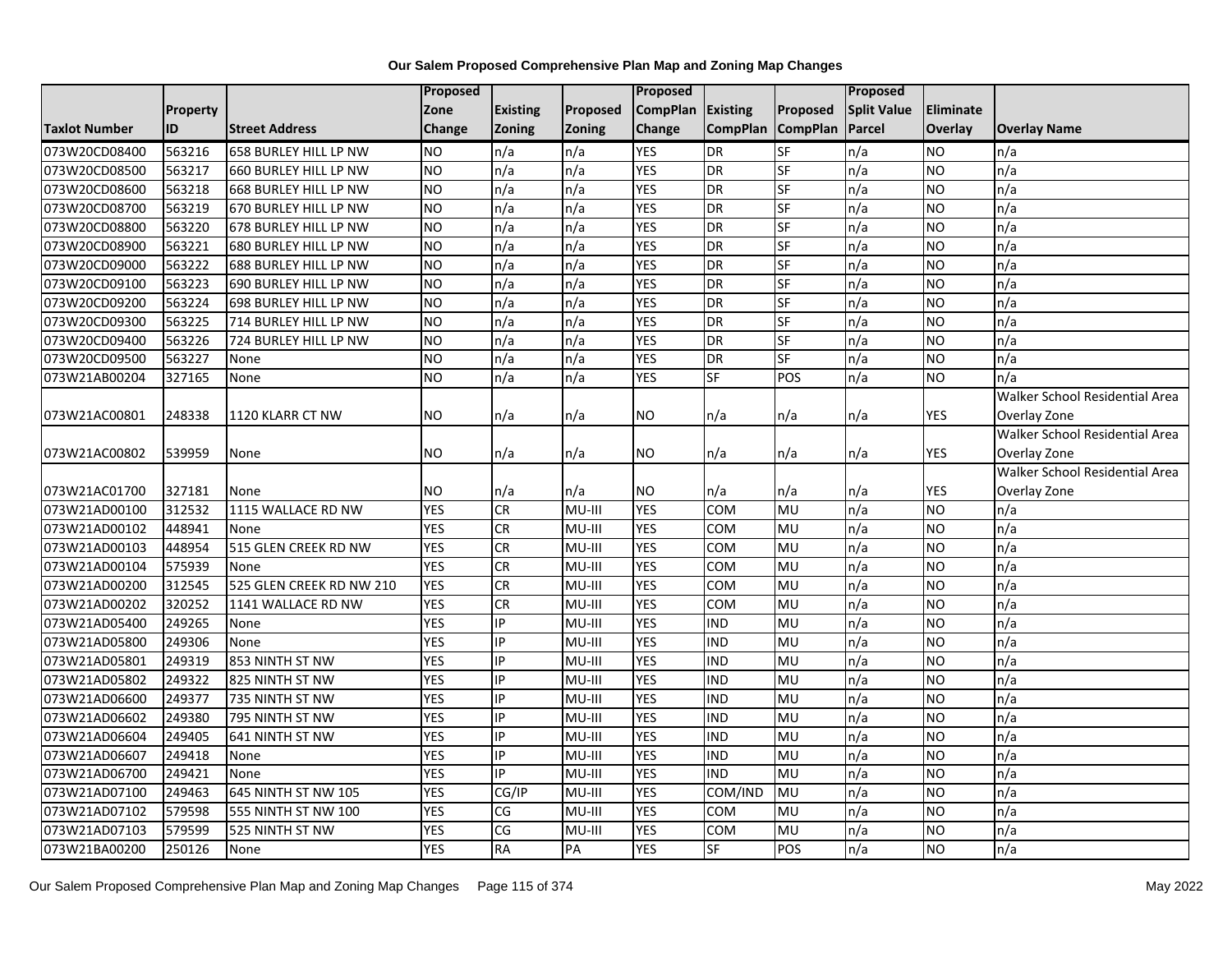| Our Salem Proposed Comprehensive Plan Map and Zoning Map Changes |  |  |
|------------------------------------------------------------------|--|--|
|                                                                  |  |  |

|                      |          |                       | Proposed                 |                 |               | Proposed                 |                 |                          | <b>Proposed</b>                                         |                  |                                                |
|----------------------|----------|-----------------------|--------------------------|-----------------|---------------|--------------------------|-----------------|--------------------------|---------------------------------------------------------|------------------|------------------------------------------------|
|                      | Property |                       | Zone                     | <b>Existing</b> | Proposed      | <b>CompPlan</b>          | Existing        | Proposed                 | <b>Split Value</b>                                      | <b>Eliminate</b> |                                                |
| <b>Taxlot Number</b> | ID       | <b>Street Address</b> | <b>Change</b>            | Zoning          | <b>Zoning</b> | Change                   |                 | CompPlan CompPlan        | Parcel                                                  | <b>Overlay</b>   | <b>Overlay Name</b>                            |
| 073W21BA00300        | 250139   | None                  | <b>YES</b>               | <b>RA</b>       | PA            | <b>YES</b>               | SF              | POS                      | n/a                                                     | <b>NO</b>        | n/a                                            |
| 073W21BA03800        | 402923   | 1389 PARKWAY DR NW    | <b>YES</b>               | <b>RD</b>       | <b>RS</b>     | <b>YES</b>               | <b>MF</b>       | SF                       | n/a                                                     | <b>NO</b>        | n/a                                            |
| 073W21BA03900        | 402936   | 1379 PARKWAY DR NW    | <b>YES</b>               | <b>RD</b>       | <b>RS</b>     | <b>YES</b>               | MF              | <b>SF</b>                | n/a                                                     | <b>NO</b>        | n/a                                            |
| 073W21BA04000        | 402949   | 1369 PARKWAY DR NW    | <b>YES</b>               | <b>RD</b>       | <b>RS</b>     | <b>YES</b>               | <b>MF</b>       | SF                       | n/a                                                     | <b>NO</b>        | n/a                                            |
| 073W21BA04002        | 461322   | 1237 LUPIN LN NW      | <b>YES</b>               | <b>RD</b>       | <b>RS</b>     | <b>YES</b>               | MF              | SF                       | n/a                                                     | <b>NO</b>        | n/a                                            |
| 073W21BA04100        | 402952   | 1279 LUPIN LN NW      | <b>YES</b>               | <b>RD</b>       | <b>RS</b>     | <b>YES</b>               | MF              | SF                       | n/a                                                     | <b>NO</b>        | n/a                                            |
| 073W21BA04101        | 450614   | 1267 LUPIN LN NW      | <b>YES</b>               | RD              | <b>RS</b>     | <b>YES</b>               | MF              | SF                       | n/a                                                     | <b>NO</b>        | n/a                                            |
| 073W21BA04200        | 402965   | 1360 WESTBROOK DR NW  | <b>YES</b>               | RD              | <b>RS</b>     | <b>YES</b>               | MF              | SF                       | n/a                                                     | <b>NO</b>        | n/a                                            |
| 073W21BA04300        | 402978   | 1367 WESTBROOK DR NW  | <b>YES</b>               | <b>RD</b>       | <b>RS</b>     | <b>YES</b>               | <b>MF</b>       | $\overline{\mathsf{SF}}$ | n/a                                                     | <b>NO</b>        | n/a                                            |
| 073W21BA04301        | 550237   | 1307 LUPIN LN NW      | <b>YES</b>               | RD              | <b>RS</b>     | <b>YES</b>               | <b>MF</b>       | $\overline{\mathsf{SF}}$ | n/a                                                     | <b>NO</b>        | n/a                                            |
| 073W21BC00301        | 312699   | 1062 KINGWOOD DR NW   | <b>YES</b>               | <b>RS</b>       | <b>NH</b>     | <b>YES</b>               | <b>SF</b>       | MU                       | n/a                                                     | <b>NO</b>        | n/a                                            |
| 073W21BC00400        | 250494   | 1560 GLEN CREEK RD NW | <b>YES</b>               | <b>RS</b>       | <b>NH</b>     | <b>YES</b>               | SF              | MU                       | n/a                                                     | <b>NO</b>        | n/a                                            |
| 073W21BC00401        | 449005   | 1094 KINGWOOD DR NW 1 | <b>YES</b>               | <b>RS</b>       | <b>NH</b>     | <b>YES</b>               | <b>SF</b>       | MU                       | n/a                                                     | <b>NO</b>        | n/a                                            |
| 073W21BC02303        | 339164   | 1093 KINGWOOD DR NW   | <b>YES</b>               | RS              | <b>NH</b>     | <b>YES</b>               | <b>SF</b>       | MU                       | n/a                                                     | <b>NO</b>        | n/a                                            |
|                      |          |                       |                          |                 |               |                          |                 |                          |                                                         |                  | Walker School Residential Area                 |
| 073W21BD01801        | 508014   | None                  | <b>YES</b>               | RM2/RS          | PE            | <b>YES</b>               | MF/SF           | <b>CSE</b>               | n/a                                                     | YES              | Overlay Zone                                   |
| 073W21BD01900        | 251293   | None                  | <b>YES</b>               | RM2/RS          | <b>RS</b>     | NO.                      | n/a             | n/a                      | <b>NOT</b><br>Proposed<br><b>Split Taxlot</b><br>Zoning | <b>YES</b>       | Walker School Residential Area<br>Overlay Zone |
| 073W21BD01901        | 251305   | 1230 WESTWOOD DR NW   | <b>YES</b>               | RM2/RS          | <b>RS</b>     | <b>NO</b>                | n/a             | n/a                      | <b>NOT</b><br>Proposed<br><b>Split Taxlot</b><br>Zoning | <b>YES</b>       | Walker School Residential Area<br>Overlay Zone |
|                      |          |                       |                          |                 |               |                          |                 |                          |                                                         |                  | Walker School Residential Area                 |
| 073W21BD01902        | 508957   | None                  | <b>YES</b><br><b>YES</b> | RM <sub>2</sub> | PE<br>PA      | <b>YES</b><br><b>YES</b> | MF<br><b>SF</b> | <b>CSE</b>               | n/a                                                     | <b>YES</b>       | Overlay Zone                                   |
| 073W21BD05700        | 251673   | 1595 GLEN CREEK RD NW |                          | <b>RA</b>       |               |                          |                 | POS                      | n/a                                                     | <b>NO</b>        | n/a                                            |
|                      |          |                       |                          |                 |               |                          |                 |                          |                                                         |                  | Walker School Residential Area                 |
| 073W21BD07900        | 575174   | 1372 OVERVIEW ST NW   | <b>NO</b>                | n/a             | n/a           | <b>NO</b>                | n/a             | n/a                      | n/a                                                     | <b>YES</b>       | Overlay Zone                                   |
|                      |          |                       |                          |                 |               |                          |                 |                          |                                                         |                  | Walker School Residential Area                 |
| 073W21BD08600        | 576647   | 1324 OVERVIEW ST NW   | <b>NO</b>                | n/a             | n/a           | <b>NO</b>                | n/a             | n/a                      | n/a                                                     | <b>YES</b>       | Overlay Zone                                   |
|                      |          |                       |                          |                 |               |                          |                 |                          |                                                         |                  | Walker School Residential Area                 |
| 073W21BD08700        | 576648   | 1348 OVERVIEW ST NW   | <b>NO</b>                | n/a             | n/a           | <b>NO</b>                | n/a             | n/a                      | n/a                                                     | <b>YES</b>       | Overlay Zone                                   |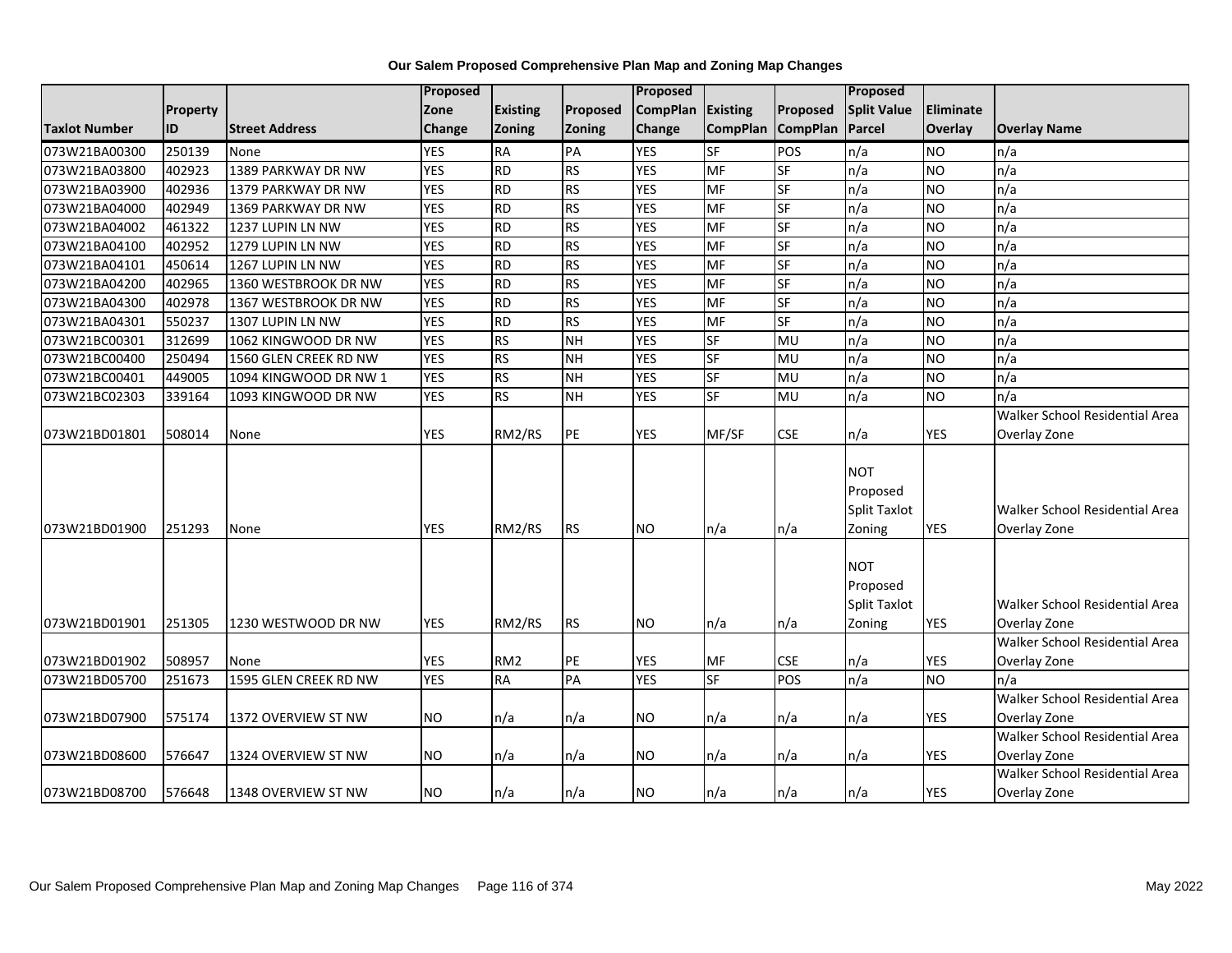|               |           |                       |           | Proposed        |          |                 | Proposed<br>Proposed |                   |                    |            |                                                                                             |  |
|---------------|-----------|-----------------------|-----------|-----------------|----------|-----------------|----------------------|-------------------|--------------------|------------|---------------------------------------------------------------------------------------------|--|
|               | Property  |                       | Zone      | <b>Existing</b> | Proposed | <b>CompPlan</b> | <b>Existing</b>      | Proposed          | <b>Split Value</b> | Eliminate  |                                                                                             |  |
| Taxlot Number | <b>ID</b> | <b>Street Address</b> | Change    | <b>Zoning</b>   | Zoning   | Change          |                      | CompPlan CompPlan | Parcel             | Overlay    | <b>Overlay Name</b>                                                                         |  |
|               |           |                       |           |                 |          |                 |                      |                   |                    |            | <b>Compact Development Overlay</b><br>Zone & Walker School                                  |  |
| 073W21CA00100 | 251727    | 924 ARTHUR WAY NW     | NO.       | n/a             | n/a      | <b>NO</b>       | n/a                  | n/a               | n/a                | <b>YES</b> | Residential Area Overlay Zone                                                               |  |
| 073W21CA00101 | 327277    | None                  | <b>NO</b> | n/a             | n/a      | NO.             | n/a                  | n/a               | n/a                | <b>YES</b> | <b>Compact Development Overlay</b><br>Zone & Walker School<br>Residential Area Overlay Zone |  |
|               |           |                       |           |                 |          |                 |                      |                   |                    |            | Walker School Residential Area                                                              |  |
| 073W21CA00102 | 385637    | 944 ARTHUR WAY NW     | NO.       | n/a             | n/a      | <b>NO</b>       | n/a                  | n/a               | n/a                | <b>YES</b> | Overlay Zone                                                                                |  |
| 073W21CA00200 | 251730    | 1245 EIGHTH ST NW     | <b>NO</b> | n/a             | n/a      | <b>NO</b>       | n/a                  | n/a               | n/a                | <b>YES</b> | Walker School Residential Area<br>Overlay Zone                                              |  |
| 073W21CA00201 | 251743    | 1291 EIGHTH ST NW 1   | <b>NO</b> | n/a             | n/a      | <b>NO</b>       | n/a                  | n/a               | n/a                | <b>YES</b> | Walker School Residential Area<br>Overlay Zone                                              |  |
|               |           |                       |           |                 |          |                 |                      |                   |                    |            | <b>Compact Development Overlay</b><br>Zone & Walker School                                  |  |
| 073W21CA00300 | 251756    | 1255 NINTH ST NW      | <b>NO</b> | n/a             | n/a      | <b>NO</b>       | n/a                  | n/a               | n/a                | <b>YES</b> | Residential Area Overlay Zone                                                               |  |
| 073W21CA00301 | 388865    | 1229 EIGHTH ST NW     | NO.       | n/a             | n/a      | <b>NO</b>       | n/a                  | n/a               | n/a                | <b>YES</b> | Walker School Residential Area<br>Overlay Zone                                              |  |
| 073W21CA00400 | 251769    | 815 GERTH AVE NW      | NO.       | n/a             | n/a      | <b>NO</b>       | n/a                  | n/a               | n/a                | <b>YES</b> | Walker School Residential Area<br>Overlay Zone                                              |  |
| 073W21CA00500 | 251772    | 1030 ARTHUR WAY NW    | NO.       | n/a             | n/a      | <b>NO</b>       | n/a                  | n/a               | n/a                | YES        | <b>Compact Development Overlay</b><br>Zone & Walker School<br>Residential Area Overlay Zone |  |
| 073W21CA00501 | 571663    | 925 GERTH AVE NW      | <b>NO</b> | n/a             | n/a      | <b>NO</b>       | n/a                  | n/a               | n/a                | YES        | <b>Compact Development Overlay</b><br>Zone & Walker School<br>Residential Area Overlay Zone |  |
| 073W21CA00502 | 576968    | 1020 ARTHUR WAY NW    | NO.       | n/a             | n/a      | <b>NO</b>       | n/a                  | n/a               | n/a                | <b>YES</b> | <b>Compact Development Overlay</b><br>Zone & Walker School<br>Residential Area Overlay Zone |  |
| 073W21CA00503 | 576969    | 1014 ARTHUR WAY NW    | <b>NO</b> | n/a             | n/a      | <b>NO</b>       | n/a                  | n/a               | n/a                | <b>YES</b> | <b>Compact Development Overlay</b><br>Zone & Walker School<br>Residential Area Overlay Zone |  |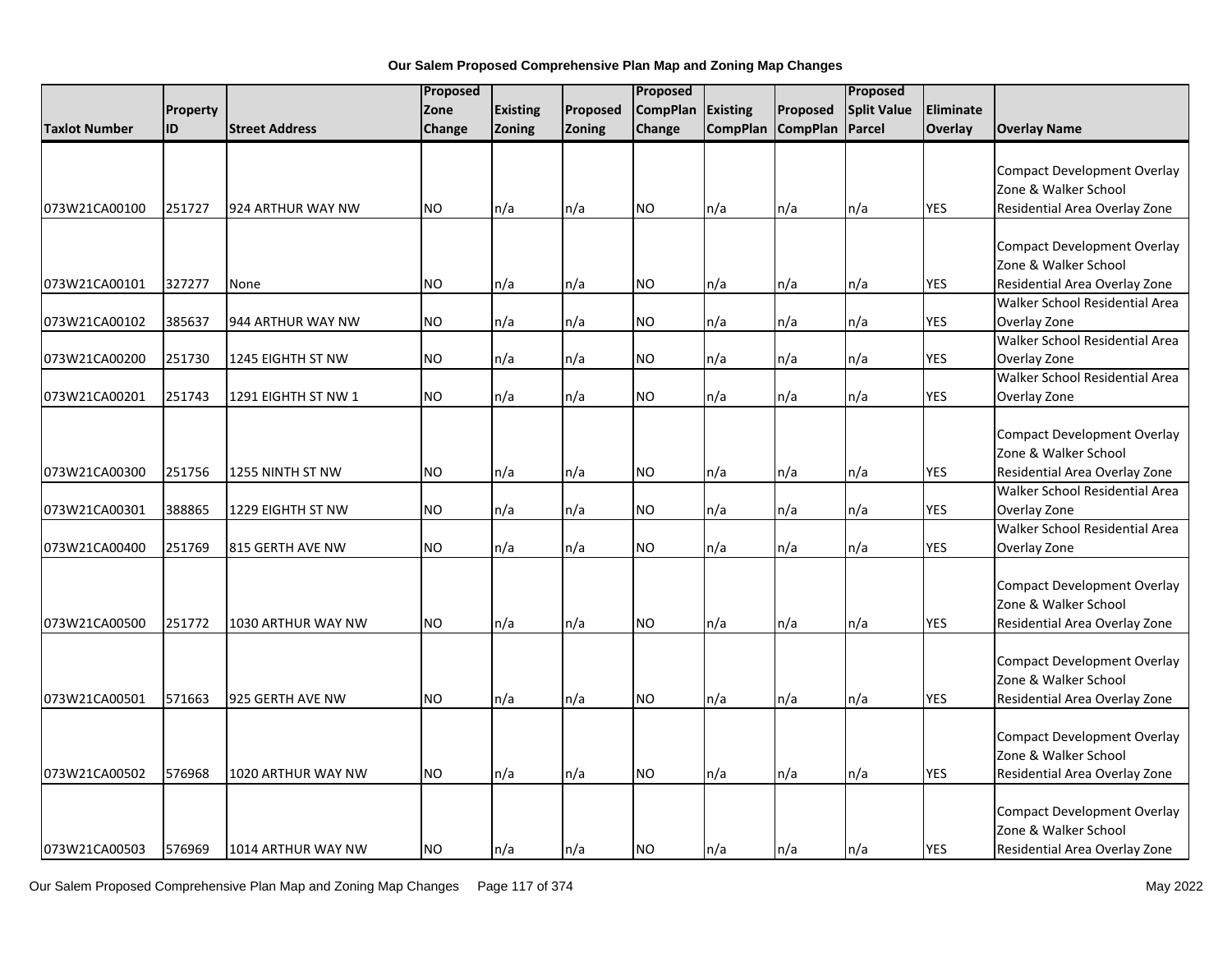|                      |          |                       | Proposed  |                 | Proposed      |                 |                 | Proposed        |                    |                  |                                                            |
|----------------------|----------|-----------------------|-----------|-----------------|---------------|-----------------|-----------------|-----------------|--------------------|------------------|------------------------------------------------------------|
|                      | Property |                       | Zone      | <b>Existing</b> | Proposed      | <b>CompPlan</b> | <b>Existing</b> | Proposed        | <b>Split Value</b> | <b>Eliminate</b> |                                                            |
| <b>Taxlot Number</b> | ID       | <b>Street Address</b> | Change    | Zoning          | <b>Zoning</b> | Change          | <b>CompPlan</b> | <b>CompPlan</b> | Parcel             | Overlay          | <b>Overlay Name</b>                                        |
|                      |          |                       |           |                 |               |                 |                 |                 |                    |                  | Walker School Residential Area                             |
| 073W21CA00600        | 251785   | 996 ARTHUR WAY NW     | <b>NO</b> | n/a             | n/a           | <b>NO</b>       | n/a             | n/a             | n/a                | YES              | Overlay Zone                                               |
|                      |          |                       |           |                 |               |                 |                 |                 |                    |                  |                                                            |
|                      |          |                       |           |                 |               |                 |                 |                 |                    |                  | <b>Compact Development Overlay</b>                         |
|                      |          |                       |           |                 |               |                 |                 |                 |                    |                  | Zone & Walker School                                       |
| 073W21CA00601        | 251798   | 1010 ARTHUR WAY NW    | <b>NO</b> | n/a             | n/a           | <b>NO</b>       | n/a             | n/a             | n/a                | <b>YES</b>       | Residential Area Overlay Zone                              |
|                      |          |                       |           |                 |               |                 |                 |                 |                    |                  |                                                            |
|                      |          |                       |           |                 |               |                 |                 |                 |                    |                  | <b>Compact Development Overlay</b>                         |
|                      |          |                       |           |                 |               |                 |                 |                 |                    |                  | Zone & Walker School                                       |
| 073W21CA00900        | 312785   | None                  | <b>NO</b> | n/a             | n/a           | <b>NO</b>       | n/a             | n/a             | n/a                | <b>YES</b>       | Residential Area Overlay Zone                              |
|                      |          |                       |           |                 |               |                 |                 |                 |                    |                  | <b>Compact Development Overlay</b>                         |
|                      |          |                       |           |                 |               |                 |                 |                 |                    |                  | Zone & Walker School                                       |
| 073W21CA00902        | 562359   | None                  | <b>NO</b> | n/a             | n/a           | <b>NO</b>       | n/a             | n/a             | n/a                | <b>YES</b>       | Residential Area Overlay Zone                              |
|                      |          |                       |           |                 |               |                 |                 |                 |                    |                  |                                                            |
|                      |          |                       |           |                 |               |                 |                 |                 |                    |                  | <b>Compact Development Overlay</b>                         |
|                      |          |                       |           |                 |               |                 |                 |                 |                    |                  | Zone & Walker School                                       |
| 073W21CA01000        | 251826   | 1033 ARTHUR WAY NW    | <b>NO</b> | n/a             | n/a           | <b>NO</b>       | n/a             | n/a             | n/a                | <b>YES</b>       | Residential Area Overlay Zone                              |
|                      |          |                       |           |                 |               |                 |                 |                 |                    |                  |                                                            |
|                      |          |                       |           |                 |               |                 |                 |                 |                    |                  | <b>Compact Development Overlay</b>                         |
|                      |          |                       |           |                 |               |                 |                 |                 |                    |                  | Zone & Walker School                                       |
| 073W21CA01001        | 562360   | 1027 ARTHUR WAY NW    | <b>NO</b> | n/a             | n/a           | <b>NO</b>       | n/a             | n/a             | n/a                | <b>YES</b>       | Residential Area Overlay Zone                              |
|                      |          |                       |           |                 |               |                 |                 |                 |                    |                  |                                                            |
|                      |          |                       |           |                 |               |                 |                 |                 |                    |                  | <b>Compact Development Overlay</b>                         |
|                      |          |                       |           |                 |               |                 |                 |                 |                    |                  | Zone & Walker School                                       |
| 073W21CA01300        | 251855   | 1021 ARTHUR WAY NW    | NO.       | n/a             | n/a           | <b>NO</b>       | n/a             | n/a             | n/a                | <b>YES</b>       | Residential Area Overlay Zone                              |
|                      |          |                       |           |                 |               |                 |                 |                 |                    |                  |                                                            |
|                      |          |                       |           |                 |               |                 |                 |                 |                    |                  | <b>Compact Development Overlay</b>                         |
|                      |          |                       |           |                 |               |                 |                 |                 |                    |                  | Zone & Walker School                                       |
| 073W21CA01301        | 562361   | 1015 ARTHUR WAY NW    | <b>NO</b> | n/a             | n/a           | <b>NO</b>       | n/a             | n/a             | n/a                | <b>YES</b>       | Residential Area Overlay Zone                              |
|                      |          |                       |           |                 |               |                 |                 |                 |                    |                  |                                                            |
|                      |          |                       |           |                 |               |                 |                 |                 |                    |                  | <b>Compact Development Overlay</b><br>Zone & Walker School |
|                      |          |                       |           |                 |               |                 |                 |                 |                    |                  |                                                            |
| 073W21CA01400        | 251868   | None                  | NO.       | n/a             | n/a           | <b>NO</b>       | n/a             | n/a             | n/a                | <b>YES</b>       | Residential Area Overlay Zone                              |
|                      |          |                       |           |                 |               |                 |                 |                 |                    |                  | <b>Compact Development Overlay</b>                         |
|                      |          |                       |           |                 |               |                 |                 |                 |                    |                  | Zone & Walker School                                       |
| 073W21CA01500        | 251912   | 957 ARTHUR WAY NW     | <b>NO</b> | n/a             | n/a           | <b>NO</b>       | n/a             | n/a             | n/a                | <b>YES</b>       | Residential Area Overlay Zone                              |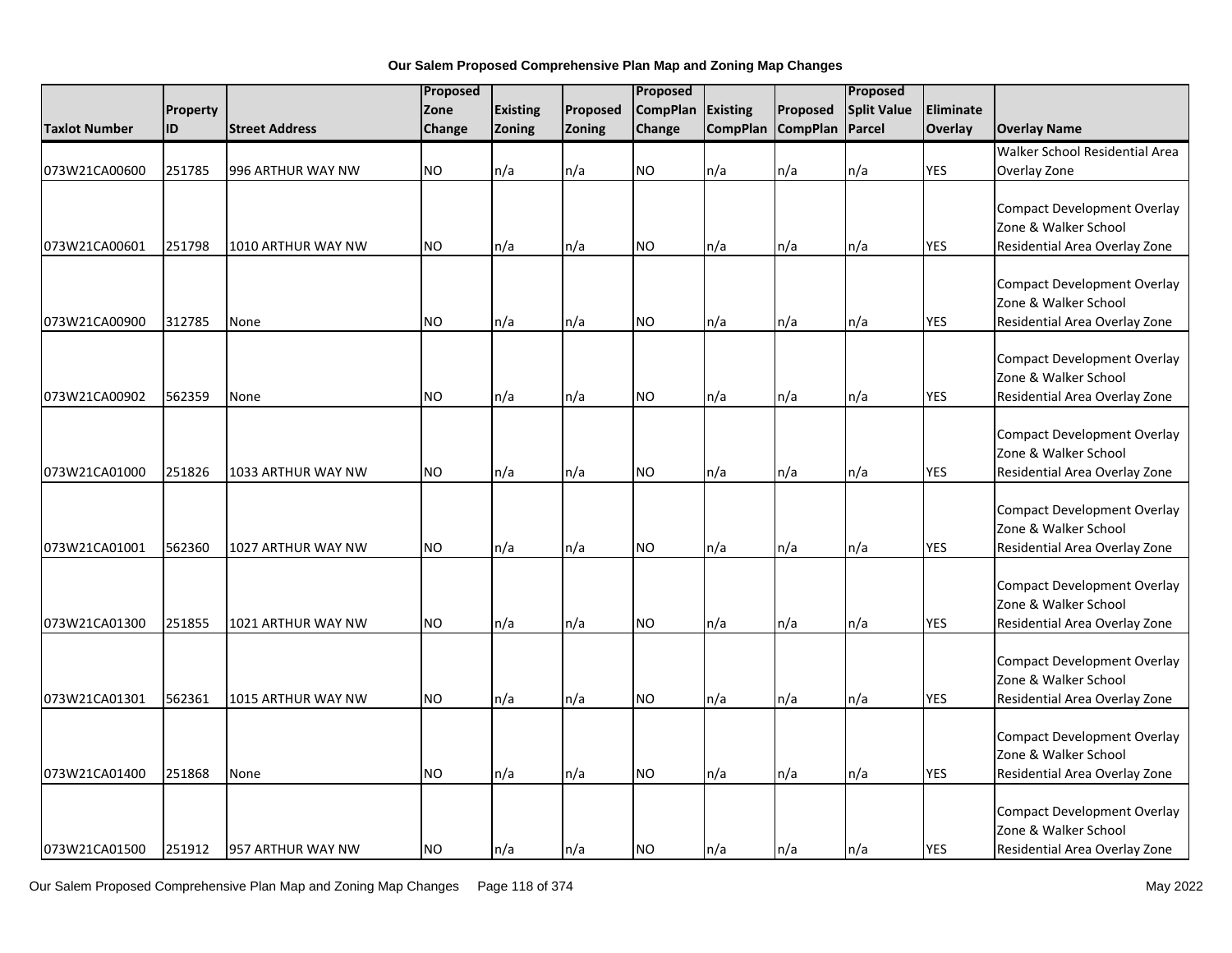|                      |          |                       | Proposed  |                 |          |                 | Proposed        |                 |                    |            |                                                                                             |
|----------------------|----------|-----------------------|-----------|-----------------|----------|-----------------|-----------------|-----------------|--------------------|------------|---------------------------------------------------------------------------------------------|
|                      | Property |                       | Zone      | <b>Existing</b> | Proposed | <b>CompPlan</b> | Existing        | Proposed        | <b>Split Value</b> | Eliminate  |                                                                                             |
| <b>Taxlot Number</b> | ID       | <b>Street Address</b> | Change    | Zoning          | Zoning   | Change          | <b>CompPlan</b> | <b>CompPlan</b> | Parcel             | Overlay    | <b>Overlay Name</b>                                                                         |
| 073W21CA01501        | 251925   | 945 ARTHUR WAY NW     | <b>NO</b> | n/a             | n/a      | <b>NO</b>       | n/a             | n/a             | n/a                | <b>YES</b> | <b>Compact Development Overlay</b><br>Zone & Walker School<br>Residential Area Overlay Zone |
|                      |          |                       |           |                 |          |                 |                 |                 |                    |            |                                                                                             |
| 073W21CA01502        | 251938   | None                  | <b>NO</b> | n/a             | n/a      | <b>NO</b>       | n/a             | n/a             | n/a                | <b>YES</b> | <b>Compact Development Overlay</b><br>Zone & Walker School<br>Residential Area Overlay Zone |
| 073W21CA01600        | 327280   | 1373 EIGHTH ST NW     | <b>NO</b> | n/a             | n/a      | <b>NO</b>       | n/a             | n/a             | n/a                | <b>YES</b> | <b>Compact Development Overlay</b><br>Zone & Walker School<br>Residential Area Overlay Zone |
| 073W21CA01800        | 251954   | 911 ROSEMONT AVE NW   | <b>NO</b> | n/a             | n/a      | <b>NO</b>       | n/a             | n/a             | n/a                | <b>YES</b> | <b>Compact Development Overlay</b><br>Zone & Walker School<br>Residential Area Overlay Zone |
| 073W21CA01900        | 251967   | 905 ROSEMONT AVE NW   | <b>NO</b> | n/a             | n/a      | <b>NO</b>       | n/a             | n/a             | n/a                | <b>YES</b> | <b>Compact Development Overlay</b><br>Zone & Walker School<br>Residential Area Overlay Zone |
| 073W21CA02000        | 251970   | 885 PIEDMONT AVE NW   | <b>NO</b> | n/a             | n/a      | <b>NO</b>       | n/a             | n/a             | n/a                | <b>YES</b> | <b>Compact Development Overlay</b><br>Zone & Walker School<br>Residential Area Overlay Zone |
| 073W21CA02100        | 251983   | 879 PIEDMONT AVE NW   | <b>NO</b> | n/a             | n/a      | <b>NO</b>       | n/a             | n/a             | n/a                | <b>YES</b> | <b>Compact Development Overlay</b><br>Zone & Walker School<br>Residential Area Overlay Zone |
| 073W21CA02200        | 251996   | 875 PIEDMONT AVE NW   | NO.       | n/a             | n/a      | <b>NO</b>       | n/a             | n/a             | n/a                | <b>YES</b> | <b>Compact Development Overlay</b><br>Zone & Walker School<br>Residential Area Overlay Zone |
| 073W21CA02300        | 252005   | 861 PIEDMONT AVE NW   | <b>NO</b> | n/a             | n/a      | <b>NO</b>       | n/a             | n/a             | n/a                | <b>YES</b> | <b>Compact Development Overlay</b><br>Zone & Walker School<br>Residential Area Overlay Zone |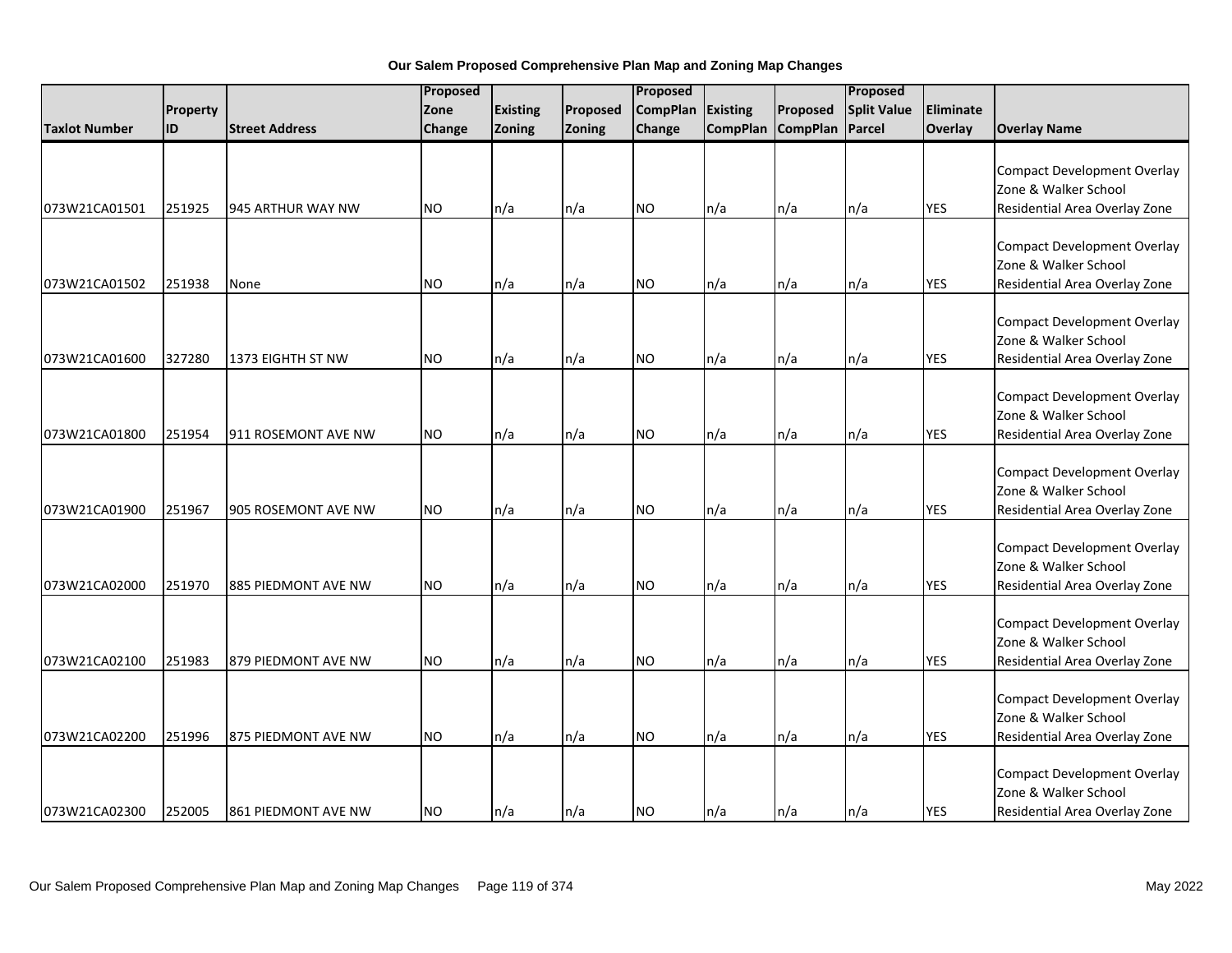|                      |          |                       | Proposed  |                 |          | Proposed        |                 |                 | Proposed           |                |                                                                                             |
|----------------------|----------|-----------------------|-----------|-----------------|----------|-----------------|-----------------|-----------------|--------------------|----------------|---------------------------------------------------------------------------------------------|
|                      | Property |                       | Zone      | <b>Existing</b> | Proposed | <b>CompPlan</b> | Existing        | Proposed        | <b>Split Value</b> | Eliminate      |                                                                                             |
| <b>Taxlot Number</b> | ID       | <b>Street Address</b> | Change    | Zoning          | Zoning   | Change          | <b>CompPlan</b> | <b>CompPlan</b> | Parcel             | <b>Overlay</b> | <b>Overlay Name</b>                                                                         |
| 073W21CA02400        | 252018   | 845 PIEDMONT AVE NW   | <b>NO</b> | n/a             | n/a      | <b>NO</b>       | n/a             | n/a             | n/a                | <b>YES</b>     | <b>Compact Development Overlay</b><br>Zone & Walker School<br>Residential Area Overlay Zone |
| 073W21CA02500        | 252021   | None                  | <b>NO</b> | n/a             | n/a      | <b>NO</b>       | n/a             | n/a             | n/a                | <b>YES</b>     | <b>Compact Development Overlay</b><br>Zone & Walker School<br>Residential Area Overlay Zone |
| 073W21CA02501        | 550716   | 835 PIEDMONT AVE NW 2 | <b>NO</b> | n/a             | n/a      | <b>NO</b>       | n/a             | n/a             | n/a                | <b>YES</b>     | <b>Compact Development Overlay</b><br>Zone & Walker School<br>Residential Area Overlay Zone |
| 073W21CA02600        | 252034   | 825 PIEDMONT AVE NW   | <b>NO</b> | n/a             | n/a      | <b>NO</b>       | n/a             | n/a             | n/a                | <b>YES</b>     | <b>Compact Development Overlay</b><br>Zone & Walker School<br>Residential Area Overlay Zone |
| 073W21CC00200        | 253284   | 795 PIEDMONT AVE NW   | <b>NO</b> | n/a             | n/a      | <b>NO</b>       | n/a             | n/a             | n/a                | <b>YES</b>     | <b>Compact Development Overlay</b><br>Zone & Walker School<br>Residential Area Overlay Zone |
| 073W21CC00300        | 253297   | 773 PIEDMONT AVE NW   | <b>NO</b> | n/a             | n/a      | <b>NO</b>       | n/a             | n/a             | n/a                | <b>YES</b>     | <b>Compact Development Overlay</b><br>Zone & Walker School<br>Residential Area Overlay Zone |
| 073W21CC00400        | 253309   | 751 PIEDMONT AVE NW   | <b>NO</b> | n/a             | n/a      | <b>NO</b>       | n/a             | n/a             | n/a                | <b>YES</b>     | <b>Compact Development Overlay</b><br>Zone & Walker School<br>Residential Area Overlay Zone |
| 073W21CC00600        | 253325   | 737 PIEDMONT AVE NW   | <b>NO</b> | n/a             | n/a      | <b>NO</b>       | n/a             | n/a             | n/a                | <b>YES</b>     | <b>Compact Development Overlay</b><br>Zone & Walker School<br>Residential Area Overlay Zone |
| 073W21CC00700        | 253338   | None                  | <b>NO</b> | n/a             | n/a      | <b>NO</b>       | n/a             | n/a             | n/a                | <b>YES</b>     | <b>Compact Development Overlay</b><br>Zone                                                  |
| 073W21CC00700        | 253338   | None                  | <b>NO</b> | n/a             | n/a      | <b>NO</b>       | n/a             | n/a             | n/a                | <b>YES</b>     | <b>Compact Development Overlay</b><br>Zone                                                  |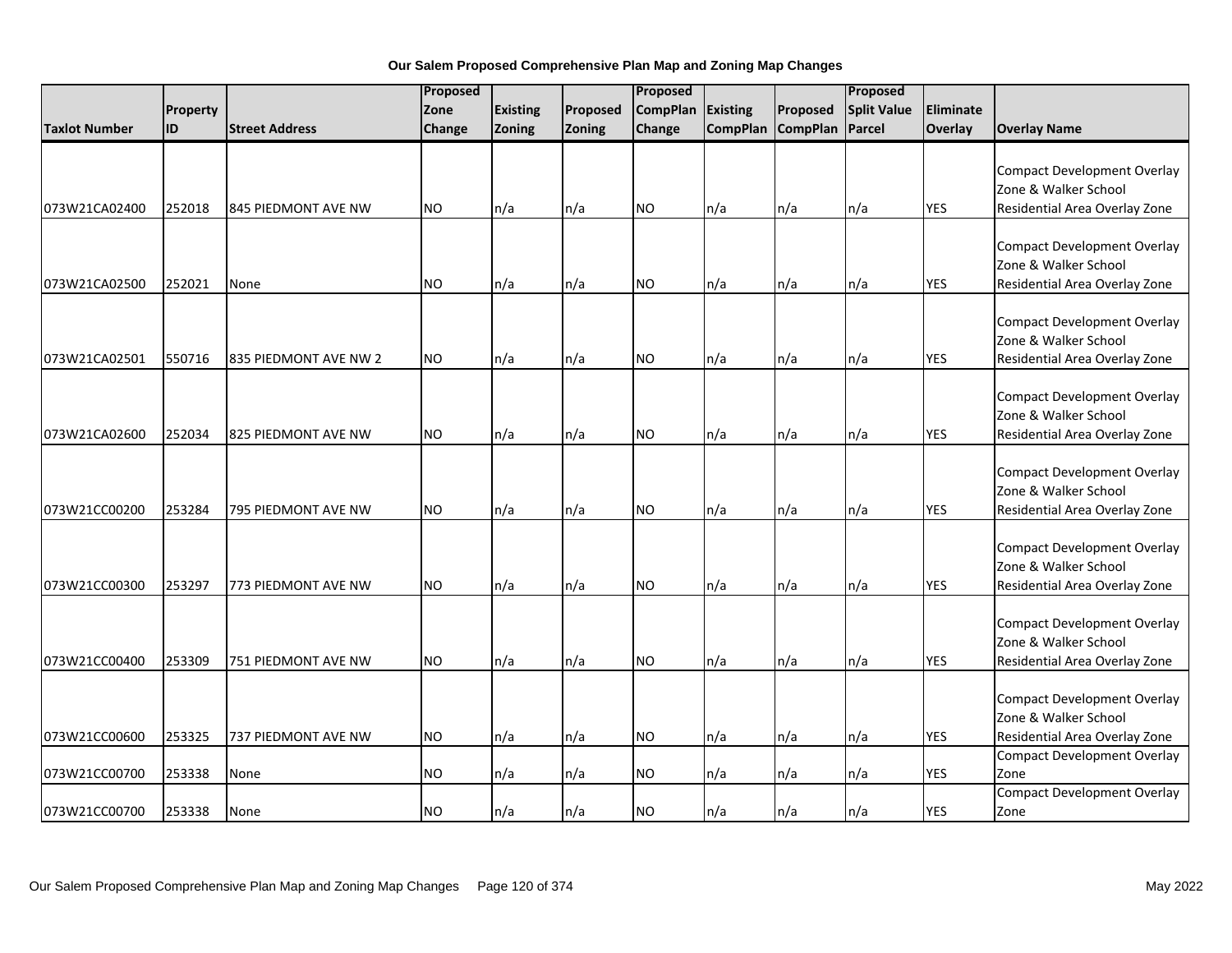|                      |           | Proposed                   |               |                 | Proposed |                 |                 |                 | Proposed           |            |                                                                                             |
|----------------------|-----------|----------------------------|---------------|-----------------|----------|-----------------|-----------------|-----------------|--------------------|------------|---------------------------------------------------------------------------------------------|
|                      | Property  |                            | Zone          | <b>Existing</b> | Proposed | <b>CompPlan</b> | Existing        | Proposed        | <b>Split Value</b> | Eliminate  |                                                                                             |
| <b>Taxlot Number</b> | <b>ID</b> | <b>Street Address</b>      | <b>Change</b> | Zoning          | Zoning   | Change          | <b>CompPlan</b> | <b>CompPlan</b> | Parcel             | Overlay    | <b>Overlay Name</b>                                                                         |
| 073W21CC00800        | 253341    | 735 PIEDMONT AVE NW        | <b>NO</b>     | n/a             | n/a      | <b>NO</b>       | n/a             | n/a             | n/a                | <b>YES</b> | <b>Compact Development Overlay</b><br>Zone & Walker School<br>Residential Area Overlay Zone |
| 073W21CC00900        | 253354    | 1610 SIXTH ST NW           | <b>NO</b>     |                 | n/a      | NO.             |                 | n/a             | n/a                | <b>YES</b> | <b>Compact Development Overlay</b><br>Zone & Walker School<br>Residential Area Overlay Zone |
| 073W21CC01000        | 253367    | 674 PIEDMONT AVE NW        | <b>NO</b>     | n/a<br>n/a      | n/a      | <b>NO</b>       | n/a<br>n/a      | n/a             | n/a                | <b>YES</b> | <b>Compact Development Overlay</b><br>Zone & Walker School<br>Residential Area Overlay Zone |
| 073W21CC01100        | 253370    | 695 SENATE ST NW           | <b>NO</b>     | n/a             | n/a      | <b>NO</b>       | n/a             | n/a             | n/a                | <b>YES</b> | <b>Compact Development Overlay</b><br>Zone & Walker School<br>Residential Area Overlay Zone |
| 073W21CC01200        | 312868    | 675 SENATE ST NW           | <b>NO</b>     | n/a             | n/a      | <b>NO</b>       | n/a             | n/a             | n/a                | <b>YES</b> | <b>Compact Development Overlay</b><br>Zone & Walker School<br>Residential Area Overlay Zone |
| 073W21CC01300        | 253383    | <b>610 PIEDMONT AVE NW</b> | <b>NO</b>     | n/a             | n/a      | <b>NO</b>       | n/a             | n/a             | n/a                | <b>YES</b> | <b>Compact Development Overlay</b><br>Zone & Walker School<br>Residential Area Overlay Zone |
| 073W21CC01400        | 253396    | 540 PIEDMONT AVE NW        | <b>NO</b>     | n/a             | n/a      | <b>NO</b>       | n/a             | n/a             | n/a                | <b>YES</b> | <b>Compact Development Overlay</b><br>Zone & Walker School<br>Residential Area Overlay Zone |
| 073W21CC01500        | 253408    | 683 PIEDMONT AVE NW        | <b>NO</b>     | n/a             | n/a      | <b>NO</b>       | n/a             | n/a             | n/a                | <b>YES</b> | <b>Compact Development Overlay</b><br>Zone & Walker School<br>Residential Area Overlay Zone |
| 073W21CC01600        | 253411    | <b>647 PIEDMONT AVE NW</b> | <b>NO</b>     | n/a             | n/a      | <b>NO</b>       | n/a             | n/a             | n/a                | <b>YES</b> | <b>Compact Development Overlay</b><br>Zone & Walker School<br>Residential Area Overlay Zone |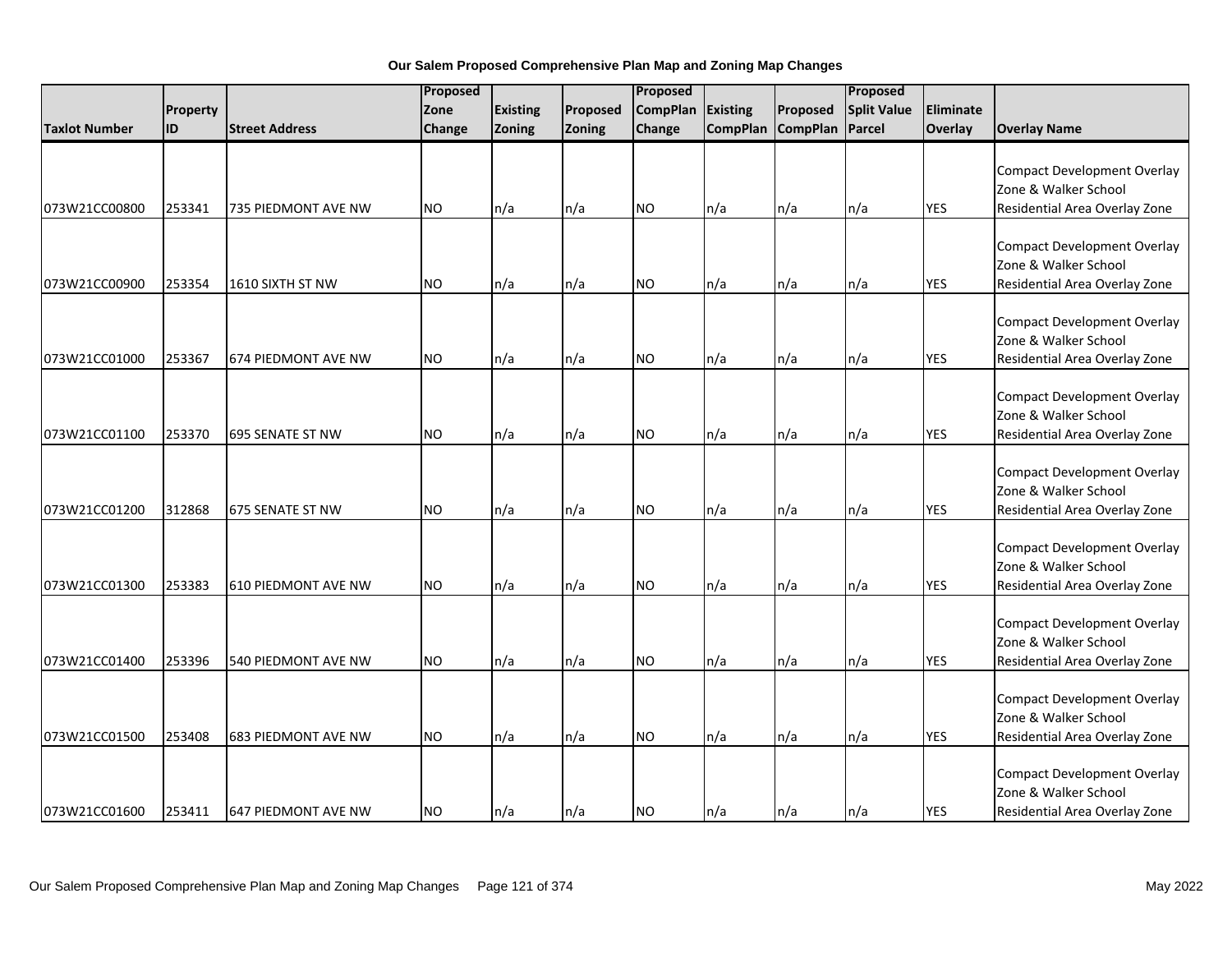|                      |          |                       | Proposed  |                 |          |                 | Proposed        |                 |                    |            |                                                                                             |
|----------------------|----------|-----------------------|-----------|-----------------|----------|-----------------|-----------------|-----------------|--------------------|------------|---------------------------------------------------------------------------------------------|
|                      | Property |                       | Zone      | <b>Existing</b> | Proposed | <b>CompPlan</b> | Existing        | Proposed        | <b>Split Value</b> | Eliminate  |                                                                                             |
| <b>Taxlot Number</b> | ID       | <b>Street Address</b> | Change    | Zoning          | Zoning   | Change          | <b>CompPlan</b> | <b>CompPlan</b> | Parcel             | Overlay    | <b>Overlay Name</b>                                                                         |
|                      |          |                       |           |                 |          |                 |                 |                 |                    | <b>YES</b> | <b>Compact Development Overlay</b><br>Zone & Walker School                                  |
| 073W21CC01700        | 253424   | 685 SENATE ST NW      | NO.       | n/a             | n/a      | <b>NO</b>       | n/a             | n/a             | n/a                |            | Residential Area Overlay Zone                                                               |
| 073W21CC01701        | 253437   | 637 PIEDMONT AVE NW   | <b>NO</b> | n/a             | n/a      | <b>NO</b>       | n/a             | n/a             | n/a                | <b>YES</b> | <b>Compact Development Overlay</b><br>Zone & Walker School<br>Residential Area Overlay Zone |
| 073W21CC01800        | 253440   | 615 PIEDMONT AVE NW   | <b>NO</b> | n/a             | n/a      | <b>NO</b>       | n/a             | n/a             | n/a                | <b>YES</b> | <b>Compact Development Overlay</b><br>Zone & Walker School<br>Residential Area Overlay Zone |
| 073W21CC01900        | 253453   | 605 PIEDMONT AVE NW   | <b>NO</b> | n/a             | n/a      | <b>NO</b>       | n/a             | n/a             | n/a                | <b>YES</b> | <b>Compact Development Overlay</b><br>Zone & Walker School<br>Residential Area Overlay Zone |
| 073W21CC02300        | 253495   | 585 PIEDMONT AVE NW   | <b>NO</b> | n/a             | n/a      | <b>NO</b>       | n/a             | n/a             | n/a                | <b>YES</b> | <b>Compact Development Overlay</b><br>Zone & Walker School<br>Residential Area Overlay Zone |
| 073W21CC02400        | 253507   | 541 PIEDMONT AVE NW   | <b>NO</b> | n/a             | n/a      | <b>NO</b>       | n/a             | n/a             | n/a                | <b>YES</b> | <b>Compact Development Overlay</b><br>Zone & Walker School<br>Residential Area Overlay Zone |
| 073W21CC02500        | 253510   | 521 PIEDMONT AVE NW   | <b>NO</b> | n/a             | n/a      | <b>NO</b>       | n/a             | n/a             | n/a                | <b>YES</b> | <b>Compact Development Overlay</b><br>Zone & Walker School<br>Residential Area Overlay Zone |
| 073W21CD00100        | 312912   | 720 ROSEMONT AVE NW   | NO.       | n/a             | n/a      | <b>NO</b>       | n/a             | n/a             | n/a                | <b>YES</b> | <b>Compact Development Overlay</b><br>Zone & Walker School<br>Residential Area Overlay Zone |
| 073W21CD00200        | 254335   | 770 ROSEMONT AVE NW   | <b>NO</b> | n/a             | n/a      | <b>NO</b>       | n/a             | n/a             | n/a                | <b>YES</b> | <b>Compact Development Overlay</b><br>Zone & Walker School<br>Residential Area Overlay Zone |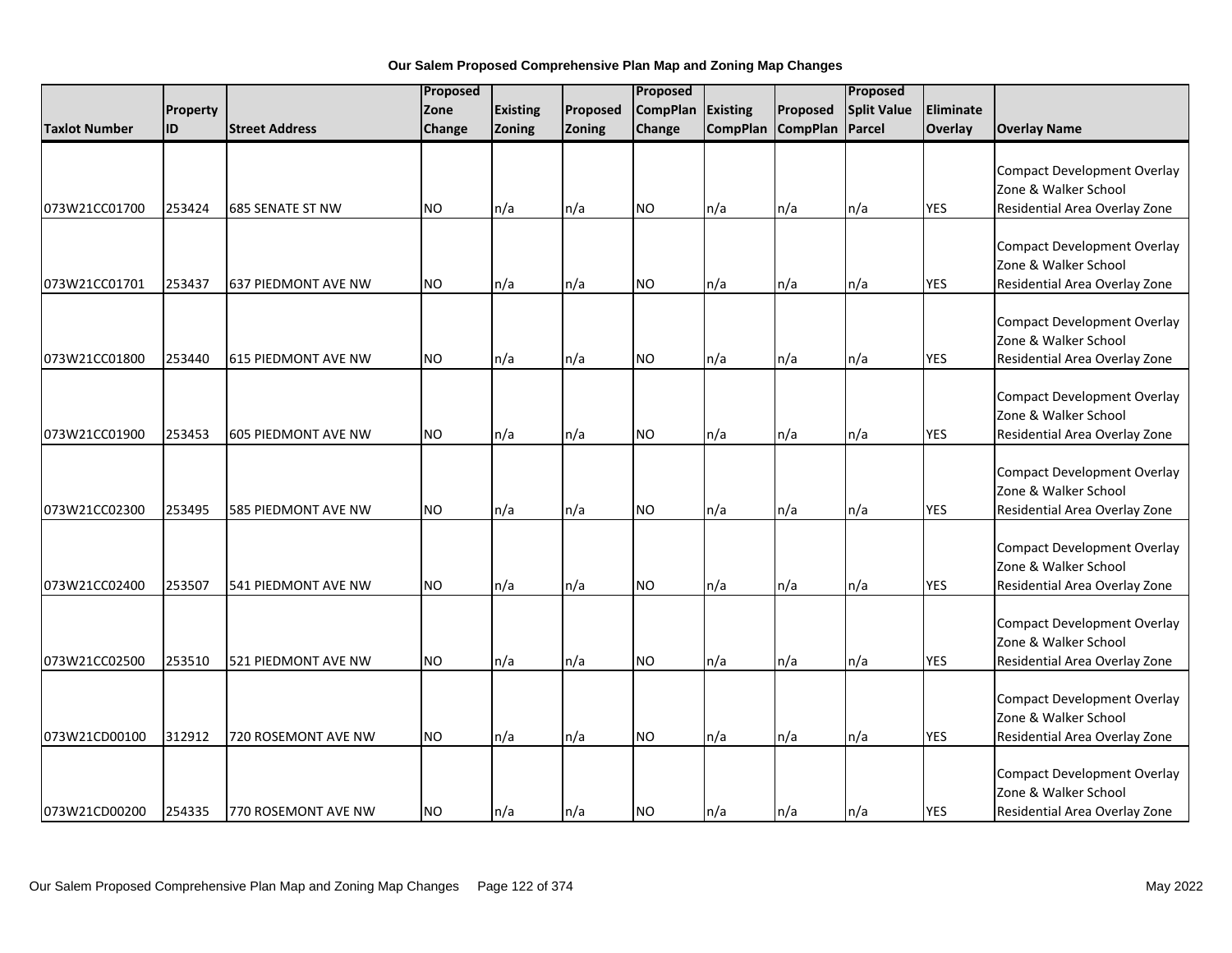|               |          |                       | Proposed  |                 | Proposed |                 |                 | Proposed          |                    |            |                                                                                                                               |
|---------------|----------|-----------------------|-----------|-----------------|----------|-----------------|-----------------|-------------------|--------------------|------------|-------------------------------------------------------------------------------------------------------------------------------|
|               | Property |                       | Zone      | <b>Existing</b> | Proposed | <b>CompPlan</b> | <b>Existing</b> | Proposed          | <b>Split Value</b> | Eliminate  |                                                                                                                               |
| Taxlot Number | ID       | <b>Street Address</b> | Change    | Zoning          | Zoning   | Change          |                 | CompPlan CompPlan | Parcel             | Overlay    | <b>Overlay Name</b>                                                                                                           |
| 073W21CD00201 | 254348   | 750 ROSEMONT AVE NW   | <b>NO</b> | n/a             | n/a      | <b>NO</b>       | n/a             | n/a               | n/a                | <b>YES</b> | <b>Compact Development Overlay</b><br>Zone & Walker School<br>Residential Area Overlay Zone                                   |
| 073W21CD00300 | 254351   | 790 ROSEMONT AVE NW   | <b>NO</b> | n/a             | n/a      | NO.             | n/a             | n/a               | n/a                | <b>YES</b> | <b>Compact Development Overlay</b><br>Zone & Walker School<br>Residential Area Overlay Zone                                   |
| 073W21CD00400 | 254364   | 800 ROSEMONT AVE NW   | <b>NO</b> | n/a             | n/a      | <b>NO</b>       | n/a             | n/a               | n/a                | YES        | <b>Compact Development Overlay</b><br>Zone & Walker School<br>Residential Area Overlay Zone                                   |
| 073W21CD00500 | 254377   | 1373 SIXTH ST NW      | <b>NO</b> | n/a             | n/a      | <b>NO</b>       | n/a             | n/a               | n/a                | YES        | <b>Compact Development Overlay</b><br>Zone & Walker School<br>Residential Area Overlay Zone<br>Walker School Residential Area |
| 073W21CD00600 | 254380   | 1359 SIXTH ST NW      | <b>NO</b> | n/a             | n/a      | <b>NO</b>       | n/a             | n/a               | n/a                | <b>YES</b> | Overlay Zone                                                                                                                  |
| 073W21CD00601 | 254393   | 1355 SIXTH ST NW      | <b>NO</b> | n/a             | n/a      | <b>NO</b>       | n/a             | n/a               | n/a                | YES        | <b>Compact Development Overlay</b><br>Zone & Walker School<br>Residential Area Overlay Zone                                   |
| 073W21CD00700 | 312925   | 1343 SIXTH ST NW      | NO.       | n/a             | n/a      | <b>NO</b>       | n/a             | n/a               | n/a                | YES        | <b>Compact Development Overlay</b><br>Zone & Walker School<br>Residential Area Overlay Zone                                   |
| 073W21CD00800 | 254405   | 1331 SIXTH ST NW      | <b>NO</b> | n/a             | n/a      | <b>NO</b>       | n/a             | n/a               | n/a                | YES        | <b>Compact Development Overlay</b><br>Zone & Walker School<br>Residential Area Overlay Zone                                   |
| 073W21CD00801 | 580571   | None                  | NO.       | n/a             | n/a      | <b>NO</b>       | n/a             | n/a               | n/a                | <b>YES</b> | <b>Compact Development Overlay</b><br>Zone & Walker School<br>Residential Area Overlay Zone                                   |
| 073W21CD00802 | 580572   | None                  | <b>NO</b> | ln/a            | n/a      | <b>NO</b>       | n/a             | n/a               | n/a                | <b>YES</b> | <b>Compact Development Overlay</b><br>Zone & Walker School<br>Residential Area Overlay Zone                                   |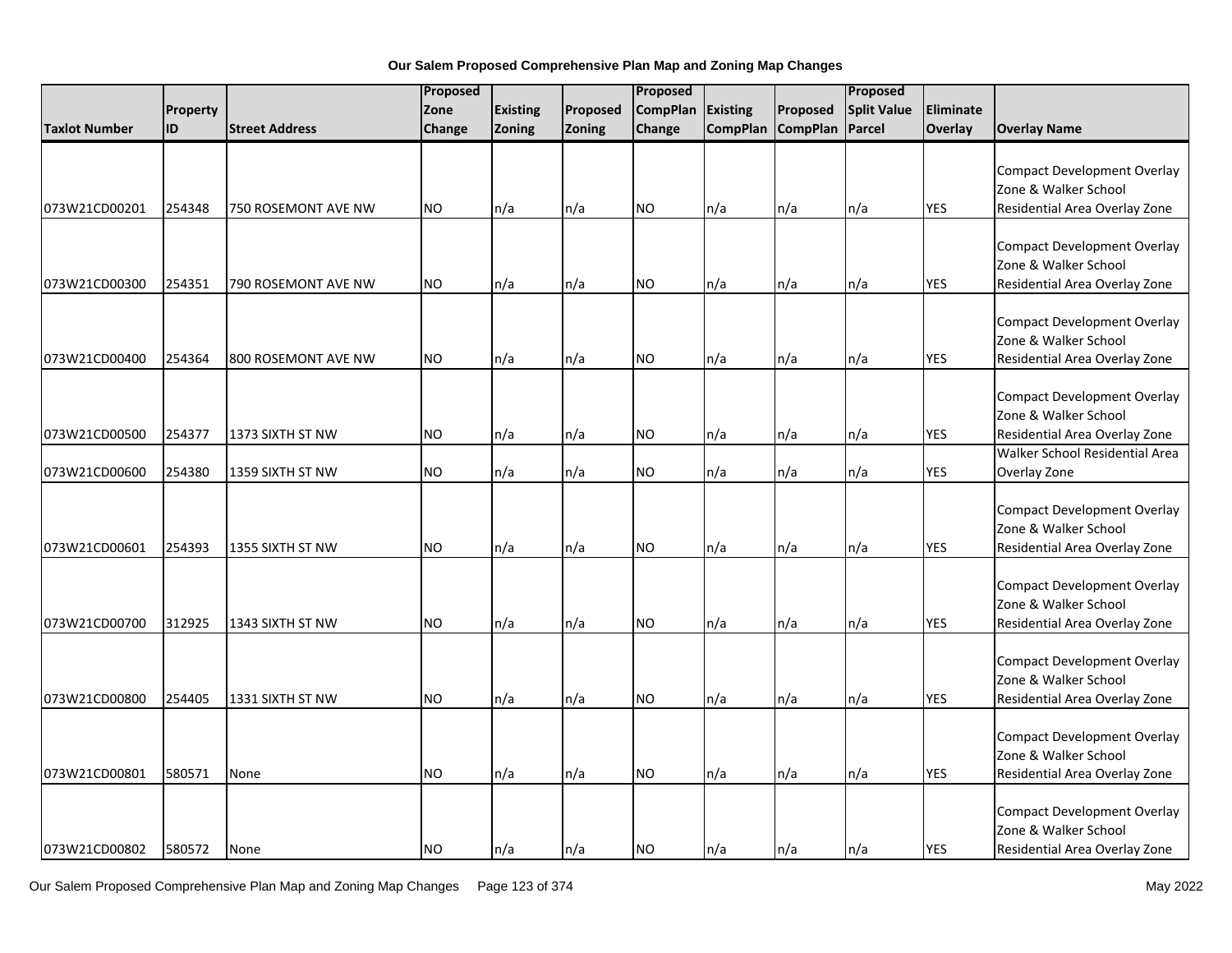|                      |          |                       | Proposed      |                          |          | Proposed        |                 |                 | Proposed           |            |                                                                                             |
|----------------------|----------|-----------------------|---------------|--------------------------|----------|-----------------|-----------------|-----------------|--------------------|------------|---------------------------------------------------------------------------------------------|
|                      | Property |                       | Zone          | Existing                 | Proposed | <b>CompPlan</b> | Existing        | Proposed        | <b>Split Value</b> | Eliminate  |                                                                                             |
| <b>Taxlot Number</b> | ID       | <b>Street Address</b> | <b>Change</b> | Zoning                   | Zoning   | Change          | <b>CompPlan</b> | <b>CompPlan</b> | Parcel             | Overlay    | <b>Overlay Name</b>                                                                         |
|                      |          |                       |               |                          |          |                 |                 |                 |                    |            | Walker School Residential Area                                                              |
| 073W21CD00900        | 312938   | 1325 SIXTH ST NW      | <b>NO</b>     | n/a                      | n/a      | <b>NO</b>       | n/a             | n/a             | n/a                | <b>YES</b> | Overlay Zone                                                                                |
| 073W21CD00901        | 312941   | 1310 EIGHTH ST NW     | <b>NO</b>     | n/a                      | n/a      | <b>NO</b>       | n/a             | n/a             | n/a                | <b>YES</b> | <b>Compact Development Overlay</b><br>Zone & Walker School<br>Residential Area Overlay Zone |
| 073W21CD01000        | 254418   | 1287 SIXTH ST NW      | <b>NO</b>     | n/a                      | n/a      | <b>NO</b>       | n/a             | n/a             | n/a                | <b>YES</b> | <b>Compact Development Overlay</b><br>Zone & Walker School<br>Residential Area Overlay Zone |
| 073W21CD01101        | 254421   | 1275 SIXTH ST NW      | <b>NO</b>     | n/a                      | n/a      | <b>NO</b>       | n/a             | n/a             | n/a                | <b>YES</b> | <b>Compact Development Overlay</b><br>Zone & Walker School<br>Residential Area Overlay Zone |
| 073W21CD01200        | 254434   | 1255 SIXTH ST NW      | <b>NO</b>     | n/a                      | n/a      | <b>NO</b>       | n/a             | n/a             | n/a                | <b>YES</b> | <b>Compact Development Overlay</b><br>Zone & Walker School<br>Residential Area Overlay Zone |
| 073W21CD01300        | 254447   | 1253 SIXTH ST NW      | NO.           | n/a                      | n/a      | <b>NO</b>       | n/a             | n/a             | n/a                | <b>YES</b> | <b>Compact Development Overlay</b><br>Zone & Walker School<br>Residential Area Overlay Zone |
| 073W21CD01301        | 312954   | 1313 SIXTH ST NW 1    | <b>NO</b>     | n/a                      | n/a      | <b>NO</b>       | n/a             | n/a             | n/a                | <b>YES</b> | <b>Compact Development Overlay</b><br>Zone & Walker School<br>Residential Area Overlay Zone |
| 073W21CD01302        | 254450   | 1254 EIGHTH ST NW 2   | <b>NO</b>     | n/a                      | n/a      | NO.             | n/a             | n/a             | n/a                | <b>YES</b> | <b>Compact Development Overlay</b><br>Zone & Walker School<br>Residential Area Overlay Zone |
| 073W21CD01303        | 254463   | 1251 SIXTH ST NW      | <b>NO</b>     | n/a                      | n/a      | <b>NO</b>       | n/a             | n/a             | n/a                | <b>YES</b> | <b>Compact Development Overlay</b><br>Zone & Walker School<br>Residential Area Overlay Zone |
| 073W21CD01304        | 254476   | 1262 EIGHTH ST NW     | <b>NO</b>     | $\mathsf{In}/\mathsf{a}$ | $\ln/a$  | <b>NO</b>       | n/a             | n/a             | n/a                | <b>YES</b> | Walker School Residential Area<br>Overlay Zone                                              |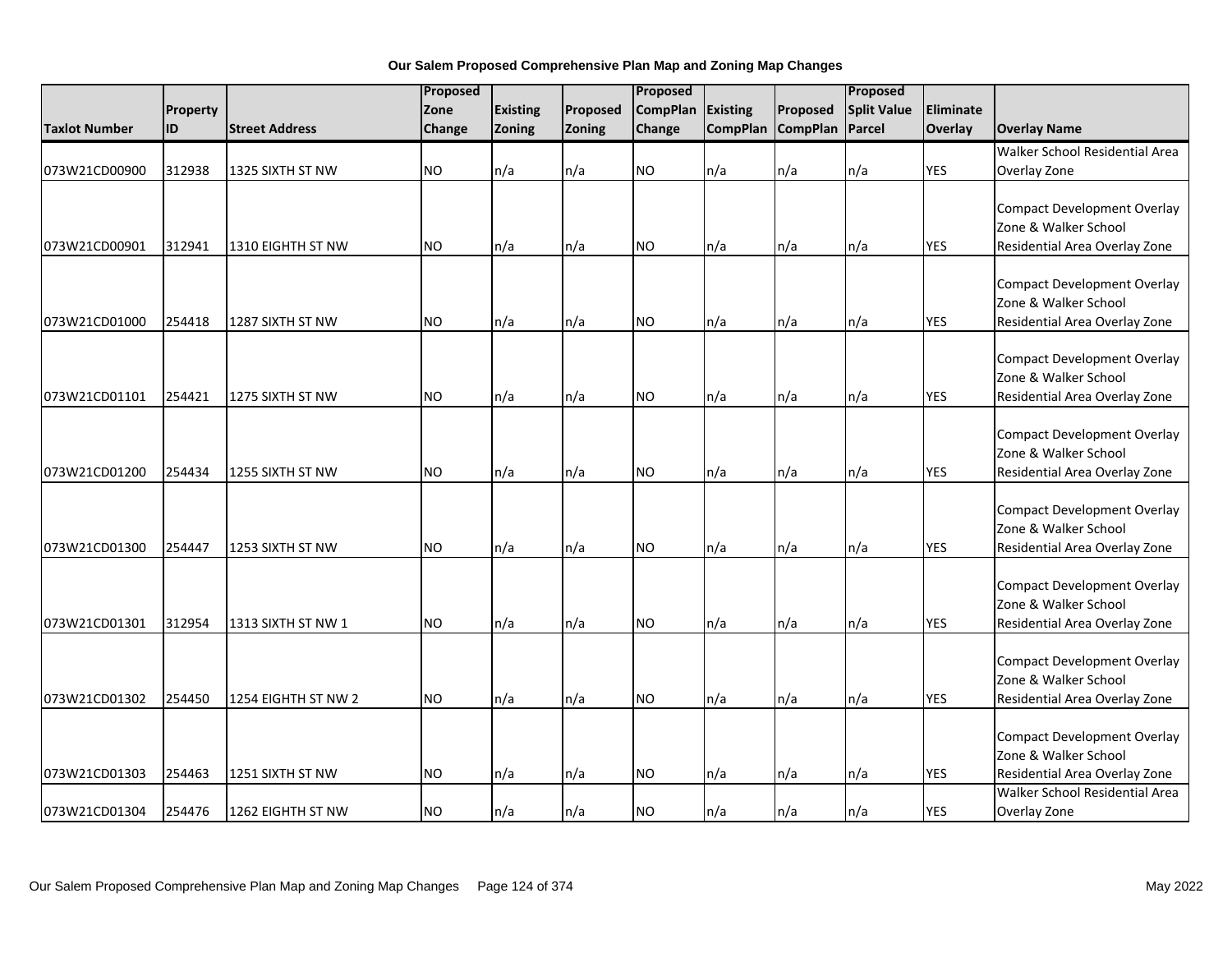|                      |          |                       | Proposed  |                 |          | Proposed        |                 |                   | Proposed           |            |                                    |
|----------------------|----------|-----------------------|-----------|-----------------|----------|-----------------|-----------------|-------------------|--------------------|------------|------------------------------------|
|                      | Property |                       | Zone      | <b>Existing</b> | Proposed | <b>CompPlan</b> | <b>Existing</b> | Proposed          | <b>Split Value</b> | Eliminate  |                                    |
| <b>Taxlot Number</b> | ID       | <b>Street Address</b> | Change    | Zoning          | Zoning   | Change          |                 | CompPlan CompPlan | Parcel             | Overlay    | <b>Overlay Name</b>                |
|                      |          |                       |           |                 |          |                 |                 |                   |                    |            |                                    |
|                      |          |                       |           |                 |          |                 |                 |                   |                    |            | <b>Compact Development Overlay</b> |
|                      |          |                       |           |                 |          |                 |                 |                   |                    |            | Zone & Walker School               |
| 073W21CD01400        | 254489   | 1239 SIXTH ST NW      | NO.       | n/a             | n/a      | <b>NO</b>       | n/a             | n/a               | n/a                | <b>YES</b> | Residential Area Overlay Zone      |
|                      |          |                       |           |                 |          |                 |                 |                   |                    |            | Walker School Residential Area     |
| 073W21CD01401        | 254492   | 1234 EIGHTH ST NW     | <b>NO</b> | n/a             | n/a      | <b>NO</b>       | n/a             | n/a               | n/a                | <b>YES</b> | Overlay Zone                       |
|                      |          |                       |           |                 |          |                 |                 |                   |                    |            |                                    |
|                      |          |                       |           |                 |          |                 |                 |                   |                    |            | <b>Compact Development Overlay</b> |
|                      |          |                       |           |                 |          |                 |                 |                   |                    |            | Zone & Walker School               |
| 073W21CD01402        | 254504   | 1252 EIGHTH ST NW     | <b>NO</b> | n/a             | n/a      | <b>NO</b>       | n/a             | n/a               | n/a                | <b>YES</b> | Residential Area Overlay Zone      |
|                      |          |                       |           |                 |          |                 |                 |                   |                    |            | <b>Compact Development Overlay</b> |
|                      |          |                       |           |                 |          |                 |                 |                   |                    |            | Zone & Walker School               |
| 073W21CD01403        | 571268   | 1243 SIXTH ST NW      | NO.       |                 |          | <b>NO</b>       |                 |                   |                    | <b>YES</b> |                                    |
|                      |          |                       |           | n/a             | n/a      |                 | n/a             | n/a               | n/a                |            | Residential Area Overlay Zone      |
|                      |          |                       |           |                 |          |                 |                 |                   |                    |            | <b>Compact Development Overlay</b> |
|                      |          |                       |           |                 |          |                 |                 |                   |                    |            | Zone & Walker School               |
| 073W21CD01404        | 571269   | 1249 SIXTH ST NW      | <b>NO</b> | n/a             | n/a      | <b>NO</b>       | n/a             | n/a               | n/a                | <b>YES</b> | Residential Area Overlay Zone      |
|                      |          |                       |           |                 |          |                 |                 |                   |                    |            |                                    |
|                      |          |                       |           |                 |          |                 |                 |                   |                    |            | <b>Compact Development Overlay</b> |
|                      |          |                       |           |                 |          |                 |                 |                   |                    |            | Zone & Walker School               |
| 073W21CD01500        | 254517   | 1231 SIXTH ST NW      | <b>NO</b> | n/a             | n/a      | <b>NO</b>       | n/a             | n/a               | n/a                | <b>YES</b> | Residential Area Overlay Zone      |
|                      |          |                       |           |                 |          |                 |                 |                   |                    |            |                                    |
|                      |          |                       |           |                 |          |                 |                 |                   |                    |            | <b>Compact Development Overlay</b> |
|                      |          |                       |           |                 |          |                 |                 |                   |                    |            | Zone & Walker School               |
| 073W21CD01600        | 312967   | 1229 SIXTH ST NW      | <b>NO</b> | n/a             | n/a      | <b>NO</b>       | n/a             | n/a               | n/a                | <b>YES</b> | Residential Area Overlay Zone      |
|                      |          |                       |           |                 |          |                 |                 |                   |                    |            |                                    |
|                      |          |                       |           |                 |          |                 |                 |                   |                    |            | <b>Compact Development Overlay</b> |
|                      |          |                       |           |                 |          |                 |                 |                   |                    |            | Zone & Walker School               |
| 073W21CD01700        | 254520   | 1219 SIXTH ST NW      | <b>NO</b> | n/a             | n/a      | <b>NO</b>       | n/a             | n/a               | n/a                | <b>YES</b> | Residential Area Overlay Zone      |
|                      |          |                       |           |                 |          |                 |                 |                   |                    |            | Walker School Residential Area     |
| 073W21CD01800        | 254533   | 757 GERTH AVE NW      | <b>NO</b> | n/a             | n/a      | <b>NO</b>       | n/a             | n/a               | n/a                | <b>YES</b> | Overlay Zone                       |
|                      |          |                       |           |                 |          |                 |                 |                   |                    |            | Walker School Residential Area     |
| 073W21CD01801        | 254546   | 731 GERTH AVE NW      | NO.       | n/a             | n/a      | <b>NO</b>       | n/a             | n/a               | n/a                | <b>YES</b> | Overlay Zone                       |
|                      |          |                       |           |                 |          |                 |                 |                   |                    |            |                                    |
|                      |          |                       |           |                 |          |                 |                 |                   |                    |            | <b>Compact Development Overlay</b> |
|                      |          |                       |           |                 |          |                 |                 |                   |                    |            | Zone & Walker School               |
| 073W21CD01900        | 254559   | 765 GERTH AVE NW      | <b>NO</b> | ln/a            | n/a      | <b>NO</b>       | n/a             | n/a               | n/a                | <b>YES</b> | Residential Area Overlay Zone      |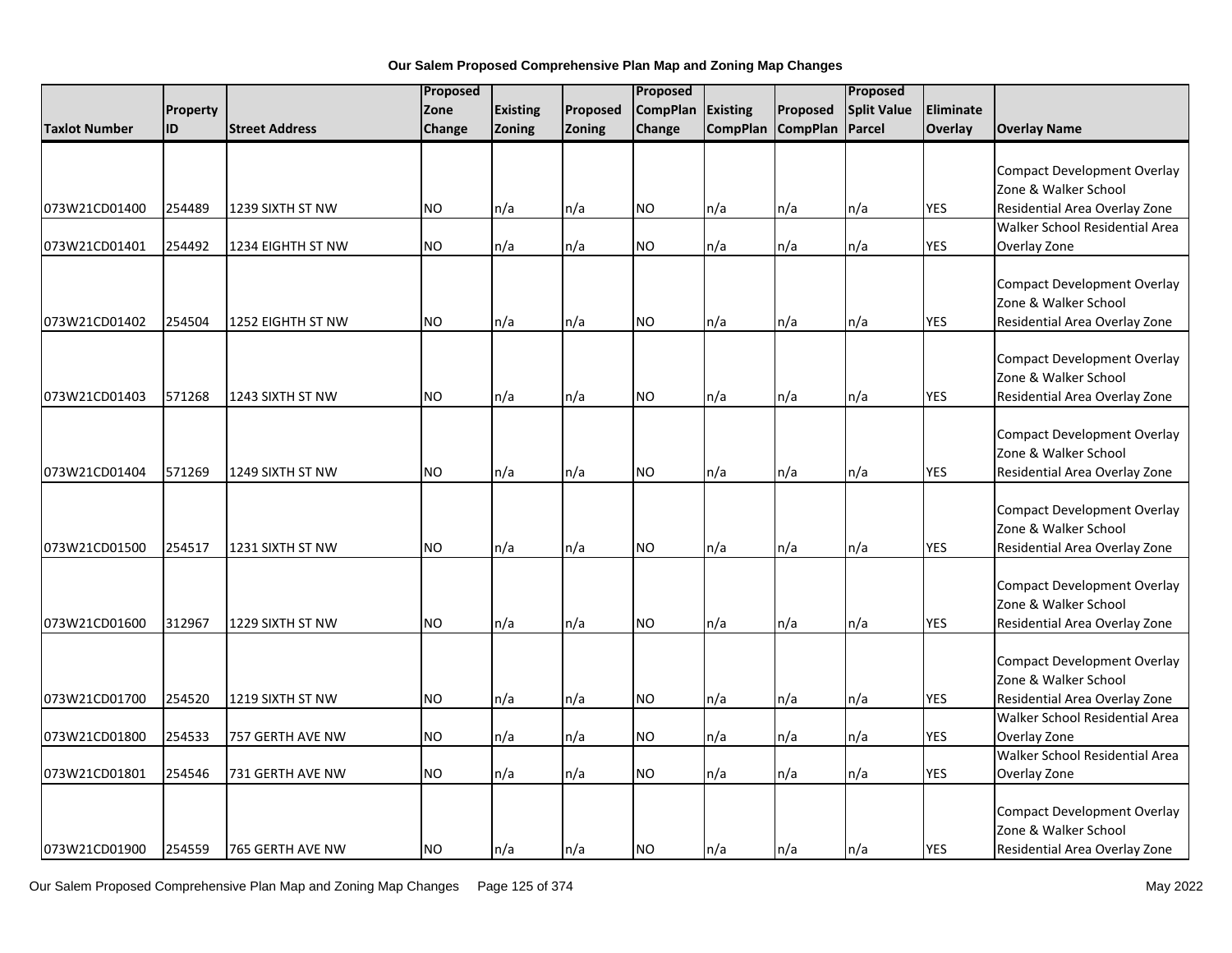|                      |          |                          | Proposed  |                 |          | Proposed        |                 |                   | Proposed           |            |                                                                                             |
|----------------------|----------|--------------------------|-----------|-----------------|----------|-----------------|-----------------|-------------------|--------------------|------------|---------------------------------------------------------------------------------------------|
|                      | Property |                          | Zone      | <b>Existing</b> | Proposed | <b>CompPlan</b> | <b>Existing</b> | Proposed          | <b>Split Value</b> | Eliminate  |                                                                                             |
| <b>Taxlot Number</b> | lid      | <b>Street Address</b>    | Change    | Zoning          | Zoning   | Change          |                 | CompPlan CompPlan | Parcel             | Overlay    | <b>Overlay Name</b>                                                                         |
| 073W21CD02000        | 312970   | 775 GERTH AVE NW         | <b>NO</b> | n/a             | n/a      | <b>NO</b>       | n/a             | n/a               | n/a                | <b>YES</b> | <b>Compact Development Overlay</b><br>Zone & Walker School<br>Residential Area Overlay Zone |
|                      |          |                          |           |                 |          |                 |                 |                   |                    |            |                                                                                             |
| 073W21CD02100        | 254562   | 1230 EIGHTH ST NW        | <b>NO</b> | n/a             | n/a      | <b>NO</b>       | n/a             | n/a               | n/a                | <b>YES</b> | <b>Compact Development Overlay</b><br>Zone & Walker School<br>Residential Area Overlay Zone |
| 073W21CD02101        | 254575   | 785 GERTH AVE NW         | <b>NO</b> | n/a             | n/a      | <b>NO</b>       | n/a             | n/a               | n/a                | <b>YES</b> | <b>Compact Development Overlay</b><br>Zone & Walker School<br>Residential Area Overlay Zone |
| 073W21CD02200        | 254588   | 795 GERTH AVE NW         | <b>NO</b> | n/a             | n/a      | <b>NO</b>       | n/a             | n/a               | n/a                | <b>YES</b> | <b>Compact Development Overlay</b><br>Zone & Walker School<br>Residential Area Overlay Zone |
| 073W21CD02300        | 254591   | <b>1288 EIGHTH ST NW</b> | <b>NO</b> | n/a             | n/a      | <b>NO</b>       | n/a             | n/a               | n/a                | <b>YES</b> | <b>Compact Development Overlay</b><br>Zone & Walker School<br>Residential Area Overlay Zone |
| 073W21CD02400        | 254603   | 1330 EIGHTH ST NW        | <b>NO</b> | n/a             | n/a      | <b>NO</b>       | n/a             | n/a               | n/a                | <b>YES</b> | <b>Compact Development Overlay</b><br>Zone & Walker School<br>Residential Area Overlay Zone |
| 073W21CD02401        | 254616   | None                     | <b>NO</b> | n/a             | n/a      | <b>NO</b>       | n/a             | n/a               | n/a                | <b>YES</b> | <b>Compact Development Overlay</b><br>Zone & Walker School<br>Residential Area Overlay Zone |
| 073W21CD02500        | 254629   | 1342 EIGHTH ST NW        | NO.       | n/a             | n/a      | <b>NO</b>       | n/a             | n/a               | n/a                | <b>YES</b> | <b>Compact Development Overlay</b><br>Zone & Walker School<br>Residential Area Overlay Zone |
| 073W21CD02600        | 254632   | 1354 EIGHTH ST NW        | <b>NO</b> | n/a             | n/a      | <b>NO</b>       | n/a             | n/a               | $\ln/a$            | <b>YES</b> | <b>Compact Development Overlay</b><br>Zone & Walker School<br>Residential Area Overlay Zone |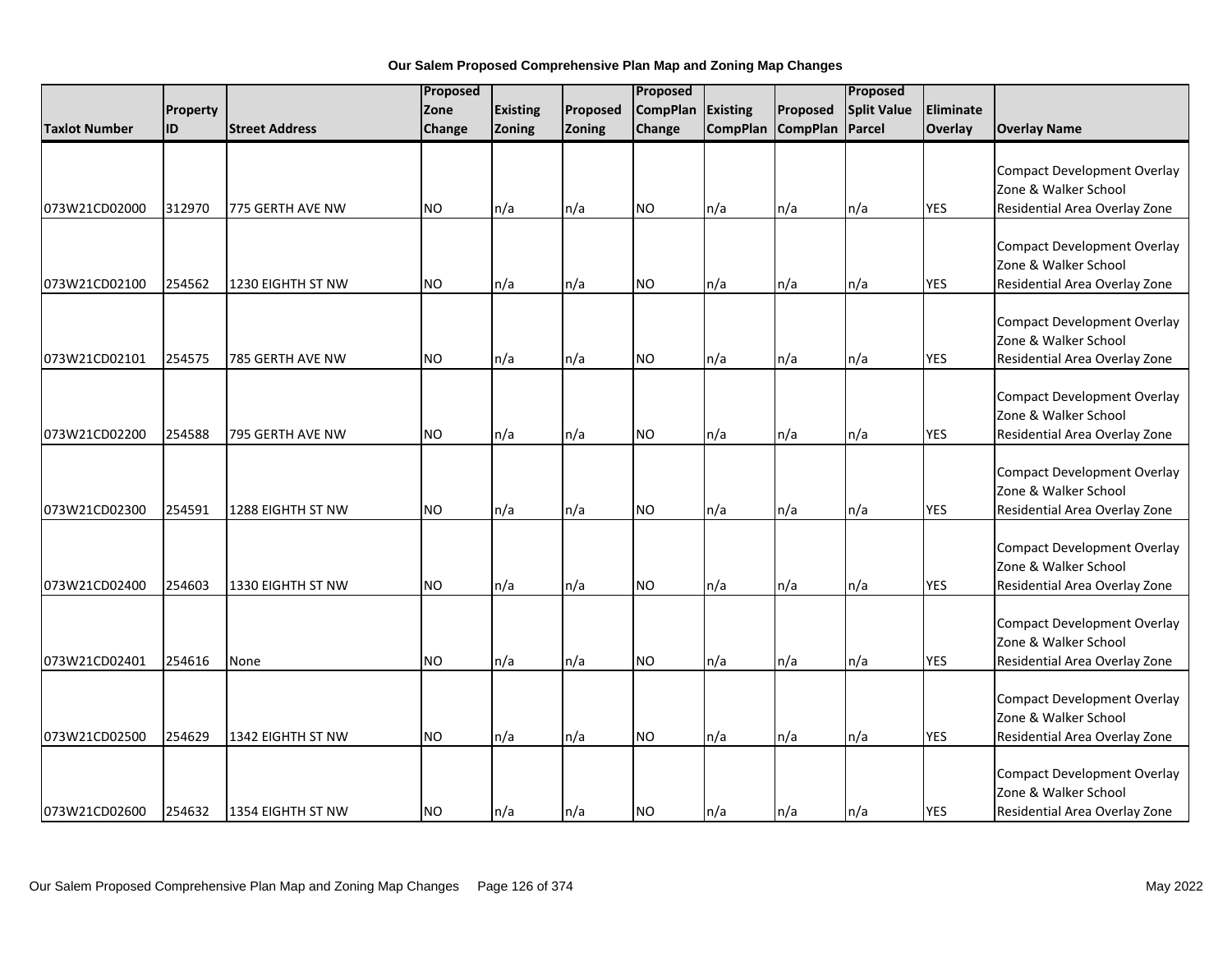|                      |          |                       | Proposed  |                 |          | Proposed        |                 |                   | Proposed           |            |                                                                                             |
|----------------------|----------|-----------------------|-----------|-----------------|----------|-----------------|-----------------|-------------------|--------------------|------------|---------------------------------------------------------------------------------------------|
|                      | Property |                       | Zone      | <b>Existing</b> | Proposed | <b>CompPlan</b> | <b>Existing</b> | Proposed          | <b>Split Value</b> | Eliminate  |                                                                                             |
| <b>Taxlot Number</b> | ID       | <b>Street Address</b> | Change    | Zoning          | Zoning   | Change          |                 | CompPlan CompPlan | Parcel             | Overlay    | <b>Overlay Name</b>                                                                         |
| 073W21CD02601        | 254645   | 1356 EIGHTH ST NW     | <b>NO</b> | n/a             | n/a      | <b>NO</b>       | n/a             | n/a               | n/a                | <b>YES</b> | <b>Compact Development Overlay</b><br>Zone & Walker School<br>Residential Area Overlay Zone |
|                      |          |                       |           |                 |          |                 |                 |                   |                    |            |                                                                                             |
| 073W21CD02700        | 254658   | 1360 EIGHTH ST NW     | <b>NO</b> | n/a             | n/a      | <b>NO</b>       | n/a             | n/a               | n/a                | <b>YES</b> | <b>Compact Development Overlay</b><br>Zone & Walker School<br>Residential Area Overlay Zone |
| 073W21CD02800        | 254661   | 860 ROSEMONT AVE NW   | <b>NO</b> | n/a             | n/a      | <b>NO</b>       | n/a             | n/a               | n/a                | <b>YES</b> | <b>Compact Development Overlay</b><br>Zone & Walker School<br>Residential Area Overlay Zone |
| 073W21CD02900        | 254687   | None                  | <b>NO</b> | n/a             | n/a      | <b>NO</b>       | n/a             | n/a               | n/a                | <b>YES</b> | <b>Compact Development Overlay</b><br>Zone & Walker School<br>Residential Area Overlay Zone |
| 073W21CD03000        | 312983   | 820 ROSEMONT AVE NW   | <b>NO</b> | n/a             | n/a      | <b>NO</b>       | n/a             | n/a               | n/a                | <b>YES</b> | <b>Compact Development Overlay</b><br>Zone & Walker School<br>Residential Area Overlay Zone |
| 073W21CD03100        | 254690   | 850 ROSEMONT AVE NW   | <b>NO</b> | n/a             | n/a      | <b>NO</b>       | n/a             | n/a               | n/a                | <b>YES</b> | <b>Compact Development Overlay</b><br>Zone & Walker School<br>Residential Area Overlay Zone |
| 073W21CD03200        | 254702   | 870 ROSEMONT AVE NW   | <b>NO</b> | n/a             | n/a      | <b>NO</b>       | n/a             | n/a               | n/a                | <b>YES</b> | <b>Compact Development Overlay</b><br>Zone & Walker School<br>Residential Area Overlay Zone |
| 073W21CD03300        | 313005   | 898 ROSEMONT AVE NW   | <b>NO</b> | n/a             | n/a      | <b>NO</b>       | n/a             | n/a               | n/a                | <b>YES</b> | <b>Compact Development Overlay</b><br>Zone & Walker School<br>Residential Area Overlay Zone |
| 073W21CD03400        | 254715   | 721 ROSEMONT AVE NW   | <b>NO</b> | n/a             | n/a      | <b>NO</b>       | n/a             | n/a               | $\ln/a$            | <b>YES</b> | <b>Compact Development Overlay</b><br>Zone & Walker School<br>Residential Area Overlay Zone |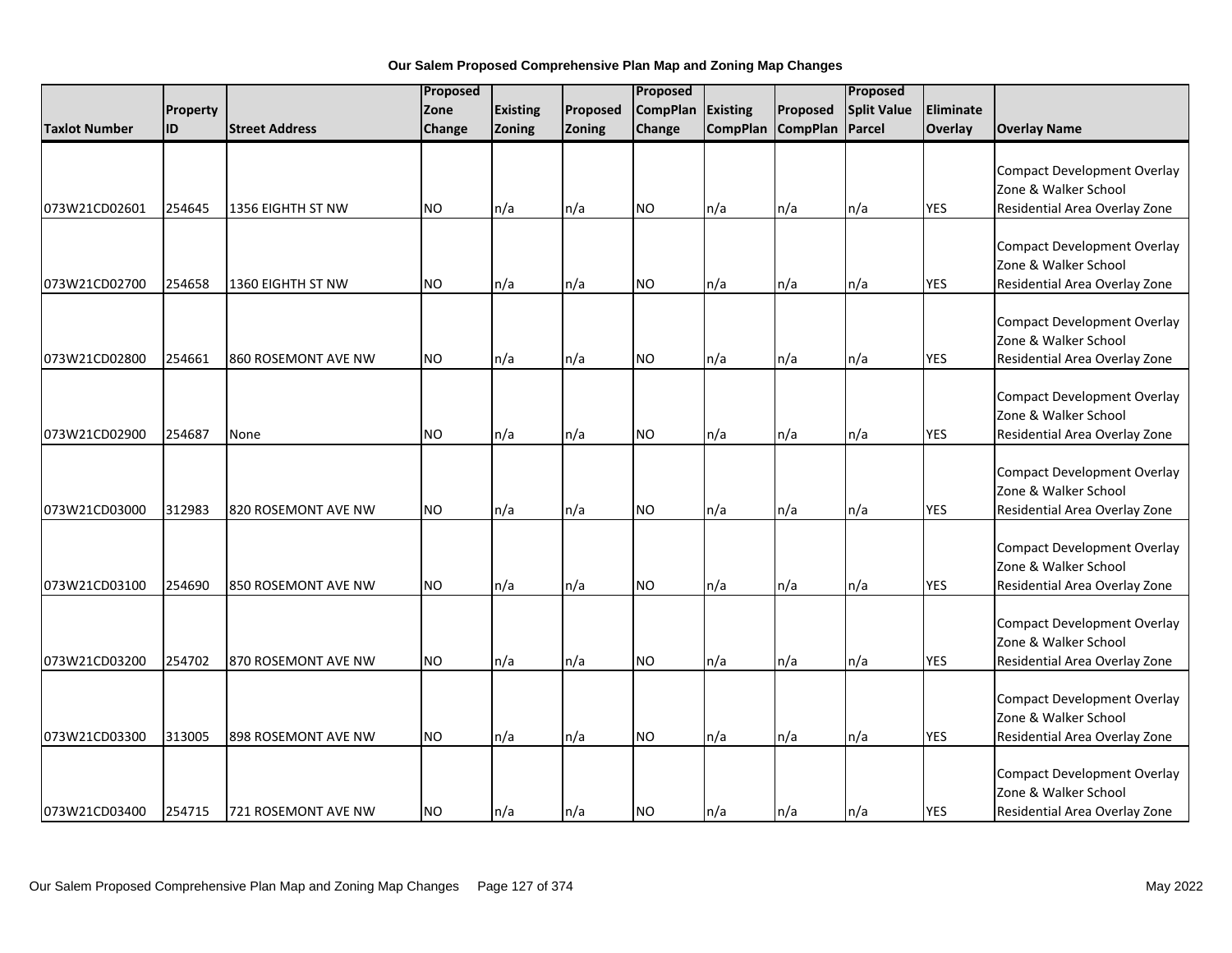|                      |          |                       | Proposed  |                 |               | Proposed        |                 |                   | Proposed           |                |                                                                                                                               |
|----------------------|----------|-----------------------|-----------|-----------------|---------------|-----------------|-----------------|-------------------|--------------------|----------------|-------------------------------------------------------------------------------------------------------------------------------|
|                      | Property |                       | Zone      | <b>Existing</b> | Proposed      | <b>CompPlan</b> | <b>Existing</b> | Proposed          | <b>Split Value</b> | Eliminate      |                                                                                                                               |
| <b>Taxlot Number</b> | ID       | <b>Street Address</b> | Change    | Zoning          | <b>Zoning</b> | Change          |                 | CompPlan CompPlan | Parcel             | <b>Overlay</b> | <b>Overlay Name</b>                                                                                                           |
| 073W21CD03500        | 313018   | 1457 SIXTH ST NW      | <b>NO</b> | n/a             | n/a           | <b>NO</b>       | n/a             | n/a               | n/a                | <b>YES</b>     | <b>Compact Development Overlay</b><br>Zone & Walker School<br>Residential Area Overlay Zone                                   |
| 073W21CD03600        | 254728   | 1481 SIXTH ST NW      | <b>NO</b> |                 | n/a           | <b>NO</b>       | n/a             | n/a               | n/a                | <b>YES</b>     | <b>Compact Development Overlay</b><br>Zone & Walker School<br>Residential Area Overlay Zone                                   |
|                      |          |                       |           | n/a             |               |                 |                 |                   |                    |                | <b>Compact Development Overlay</b><br>Zone & Walker School                                                                    |
| 073W21CD03700        | 313021   | 1521 SIXTH ST NW      | <b>NO</b> | n/a             | n/a           | <b>NO</b>       | n/a             | n/a               | n/a                | <b>YES</b>     | Residential Area Overlay Zone                                                                                                 |
| 073W21CD03701        | 313034   | 1512 7TH ST NW        | <b>NO</b> | n/a             | n/a           | <b>NO</b>       | n/a             | n/a               | n/a                | <b>YES</b>     | Walker School Residential Area<br>Overlay Zone                                                                                |
| 073W21CD03800        | 254731   | 1535 SIXTH ST NW      | <b>NO</b> | n/a             | n/a           | <b>NO</b>       | n/a             | n/a               | n/a                | <b>YES</b>     | <b>Compact Development Overlay</b><br>Zone & Walker School<br>Residential Area Overlay Zone                                   |
| 073W21CD03900        | 313047   | 1547 SIXTH ST NW      | <b>NO</b> | n/a             | n/a           | <b>NO</b>       | n/a             | n/a               | n/a                | <b>YES</b>     | <b>Compact Development Overlay</b><br>Zone & Walker School<br>Residential Area Overlay Zone                                   |
| 073W21CD04000        | 254744   | 1563 SIXTH ST NW      | <b>NO</b> | n/a             | n/a           | <b>NO</b>       | n/a             | n/a               | n/a                | <b>YES</b>     | <b>Compact Development Overlay</b><br>Zone & Walker School<br>Residential Area Overlay Zone<br>Walker School Residential Area |
| 073W21CD04001        | 254757   | 1522 SEVENTH ST NW    | <b>NO</b> | n/a             | n/a           | <b>NO</b>       | n/a             | n/a               | n/a                | <b>YES</b>     | Overlay Zone                                                                                                                  |
| 073W21CD04002        | 565676   | 1562 SEVENTH ST NW    | <b>NO</b> | n/a             | n/a           | <b>NO</b>       | n/a             | n/a               | n/a                | <b>YES</b>     | <b>Compact Development Overlay</b><br>Zone & Walker School<br>Residential Area Overlay Zone                                   |
| 073W21CD04100        | 254760   | 1577 SIXTH ST NW      | <b>NO</b> | n/a             | n/a           | <b>NO</b>       | n/a             | n/a               | n/a                | <b>YES</b>     | <b>Compact Development Overlay</b><br>Zone & Walker School<br>Residential Area Overlay Zone                                   |
| 073W21CD04101        | 254773   | 1582 SEVENTH ST NW    | <b>NO</b> | n/a             | n/a           | <b>NO</b>       | n/a             | n/a               | n/a                | <b>YES</b>     | Walker School Residential Area<br>Overlay Zone                                                                                |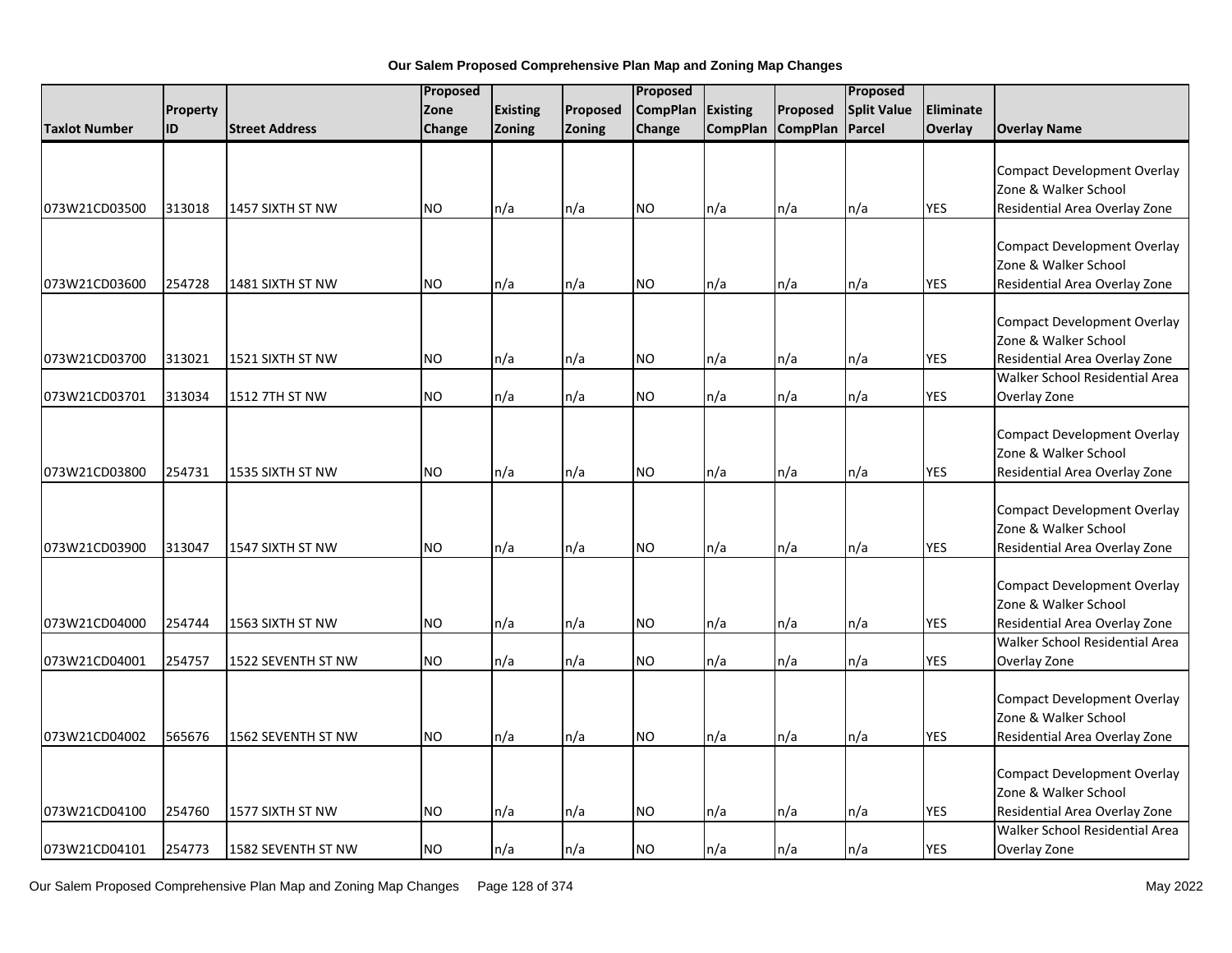|                      |          |                       | Proposed  |                 |          | Proposed        |                 |                   | Proposed           |            |                                                                                             |
|----------------------|----------|-----------------------|-----------|-----------------|----------|-----------------|-----------------|-------------------|--------------------|------------|---------------------------------------------------------------------------------------------|
|                      | Property |                       | Zone      | <b>Existing</b> | Proposed | <b>CompPlan</b> | <b>Existing</b> | Proposed          | <b>Split Value</b> | Eliminate  |                                                                                             |
| <b>Taxlot Number</b> | lid      | <b>Street Address</b> | Change    | Zoning          | Zoning   | Change          |                 | CompPlan CompPlan | Parcel             | Overlay    | <b>Overlay Name</b>                                                                         |
| 073W21CD04200        | 254786   | 1587 SIXTH ST NW      | <b>NO</b> | n/a             | n/a      | <b>NO</b>       | n/a             | n/a               | n/a                | <b>YES</b> | <b>Compact Development Overlay</b><br>Zone & Walker School<br>Residential Area Overlay Zone |
|                      |          |                       |           |                 |          |                 |                 |                   |                    |            |                                                                                             |
| 073W21CD04300        | 254799   | 1597 SIXTH ST NW      | <b>NO</b> | n/a             | n/a      | <b>NO</b>       | n/a             | n/a               | n/a                | <b>YES</b> | <b>Compact Development Overlay</b><br>Zone & Walker School<br>Residential Area Overlay Zone |
| 073W21CD04401        | 254801   | 1456 7TH ST NW        | <b>NO</b> | n/a             | n/a      | <b>NO</b>       | n/a             | n/a               | n/a                | <b>YES</b> | <b>Compact Development Overlay</b><br>Zone & Walker School<br>Residential Area Overlay Zone |
| 073W21CD04402        | 558895   | 1476 7TH ST NW        | <b>NO</b> | n/a             | n/a      | <b>NO</b>       | n/a             | n/a               | n/a                | <b>YES</b> | <b>Compact Development Overlay</b><br>Zone & Walker School<br>Residential Area Overlay Zone |
| 073W21CD04500        | 254814   | 791 ROSEMONT AVE NW   | <b>NO</b> | n/a             | n/a      | <b>NO</b>       | n/a             | n/a               | n/a                | <b>YES</b> | <b>Compact Development Overlay</b><br>Zone & Walker School<br>Residential Area Overlay Zone |
| 073W21CD04600        | 254827   | 771 ROSEMONT AVE NW   | <b>NO</b> | n/a             | n/a      | <b>NO</b>       | n/a             | n/a               | n/a                | <b>YES</b> | <b>Compact Development Overlay</b><br>Zone & Walker School<br>Residential Area Overlay Zone |
| 073W21CD04700        | 254830   | 731 ROSEMONT AVE NW   | <b>NO</b> | n/a             | n/a      | <b>NO</b>       | n/a             | n/a               | n/a                | <b>YES</b> | <b>Compact Development Overlay</b><br>Zone & Walker School<br>Residential Area Overlay Zone |
| 073W21CD04800        | 254843   | 821 ROSEMONT AVE NW   | <b>NO</b> | n/a             | n/a      | <b>NO</b>       | n/a             | n/a               | n/a                | <b>YES</b> | <b>Compact Development Overlay</b><br>Zone & Walker School<br>Residential Area Overlay Zone |
| 073W21CD04900        | 254856   | 851 ROSEMONT AVE NW   | <b>NO</b> | n/a             | n/a      | <b>NO</b>       | n/a             | n/a               | $\ln/a$            | <b>YES</b> | <b>Compact Development Overlay</b><br>Zone & Walker School<br>Residential Area Overlay Zone |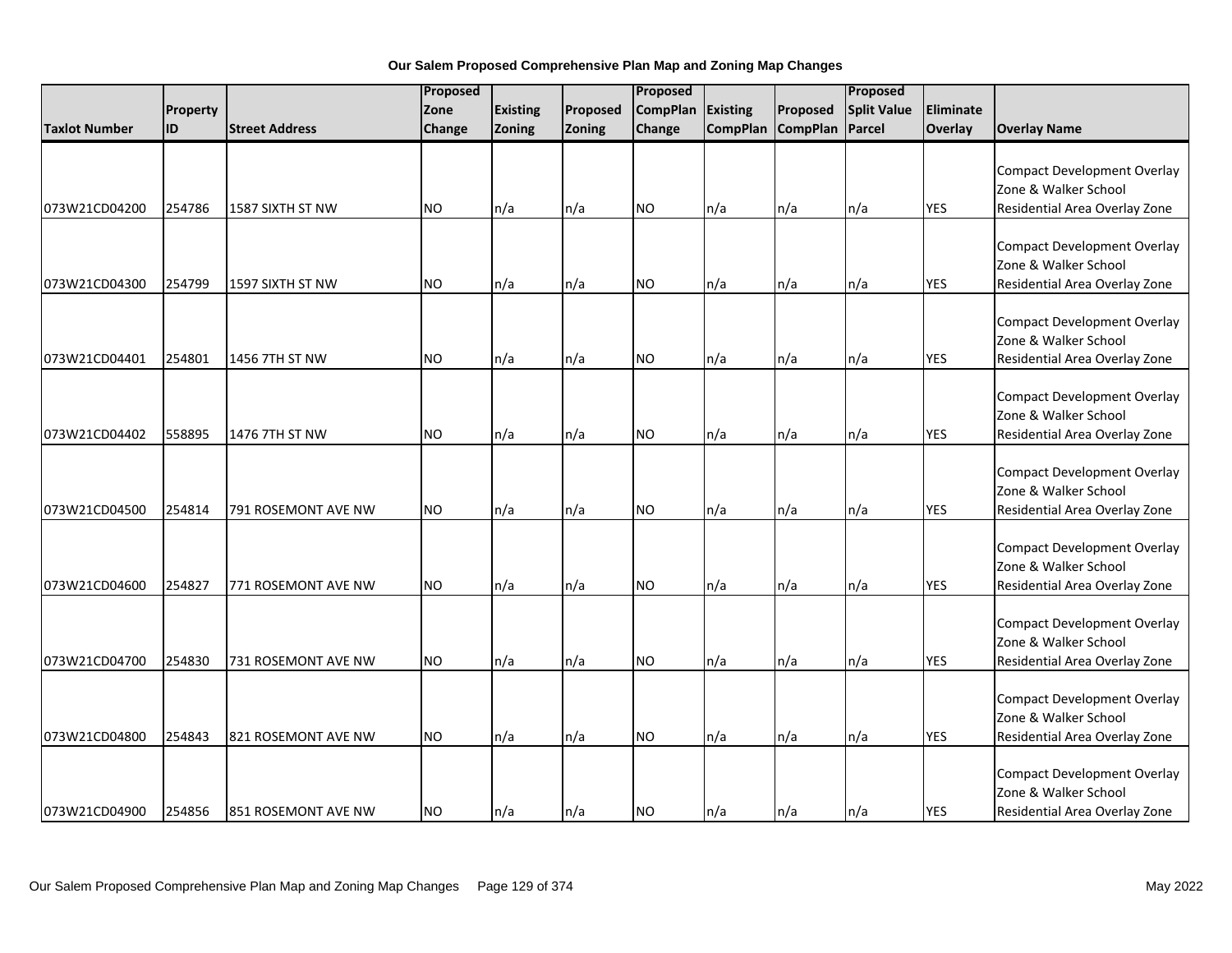|                      |                 | Proposed              |               |                 | Proposed |                 |                 |                 | Proposed           |            |                                                                                             |
|----------------------|-----------------|-----------------------|---------------|-----------------|----------|-----------------|-----------------|-----------------|--------------------|------------|---------------------------------------------------------------------------------------------|
|                      | <b>Property</b> |                       | Zone          | <b>Existing</b> | Proposed | <b>CompPlan</b> | Existing        | Proposed        | <b>Split Value</b> | Eliminate  |                                                                                             |
| <b>Taxlot Number</b> | <b>ID</b>       | <b>Street Address</b> | <b>Change</b> | Zoning          | Zoning   | Change          | <b>CompPlan</b> | <b>CompPlan</b> | Parcel             | Overlay    | <b>Overlay Name</b>                                                                         |
| 073W21CD05000        | 254869          | 871 ROSEMONT AVE NW   | <b>NO</b>     | n/a             | n/a      | <b>NO</b>       | n/a             | n/a             | n/a                | <b>YES</b> | <b>Compact Development Overlay</b><br>Zone & Walker School<br>Residential Area Overlay Zone |
| 073W21CD05100        | 254872          | 881 ROSEMONT AVE NW   | <b>NO</b>     | n/a             | n/a      | NO.             | n/a             | n/a             | n/a                | <b>YES</b> | <b>Compact Development Overlay</b><br>Zone & Walker School<br>Residential Area Overlay Zone |
| 073W21CD05200        | 254885          | 891 ROSEMONT AVE NW   | <b>NO</b>     | n/a             | n/a      | <b>NO</b>       | n/a             | n/a             | n/a                | <b>YES</b> | <b>Compact Development Overlay</b><br>Zone & Walker School<br>Residential Area Overlay Zone |
| 073W21CD05300        | 254898          | 876 PIEDMONT AVE NW   | <b>NO</b>     | n/a             | n/a      | <b>NO</b>       | n/a             | n/a             | n/a                | <b>YES</b> | <b>Compact Development Overlay</b><br>Zone & Walker School<br>Residential Area Overlay Zone |
| 073W21CD05400        | 254900          | 850 PIEDMONT AVE NW   | <b>NO</b>     | n/a             | n/a      | <b>NO</b>       | n/a             | n/a             | n/a                | <b>YES</b> | <b>Compact Development Overlay</b><br>Zone & Walker School<br>Residential Area Overlay Zone |
| 073W21CD05500        | 254913          | 842 PIEDMONT AVE NW   | <b>NO</b>     | n/a             | n/a      | <b>NO</b>       | n/a             | n/a             | n/a                | <b>YES</b> | <b>Compact Development Overlay</b><br>Zone & Walker School<br>Residential Area Overlay Zone |
| 073W21CD05600        | 254926          | 836 PIEDMONT AVE NW   | <b>NO</b>     | n/a             | n/a      | <b>NO</b>       | n/a             | n/a             | n/a                | <b>YES</b> | <b>Compact Development Overlay</b><br>Zone & Walker School<br>Residential Area Overlay Zone |
| 073W21CD05700        | 254939          | 834 PIEDMONT AVE NW   | NO.           | n/a             | n/a      | <b>NO</b>       | n/a             | n/a             | n/a                | <b>YES</b> | <b>Compact Development Overlay</b><br>Zone & Walker School<br>Residential Area Overlay Zone |
| 073W21CD05800        | 254942          | 1491 7TH ST NW        | <b>NO</b>     | n/a             | n/a      | <b>NO</b>       | n/a             | n/a             | n/a                | <b>YES</b> | <b>Compact Development Overlay</b><br>Zone & Walker School<br>Residential Area Overlay Zone |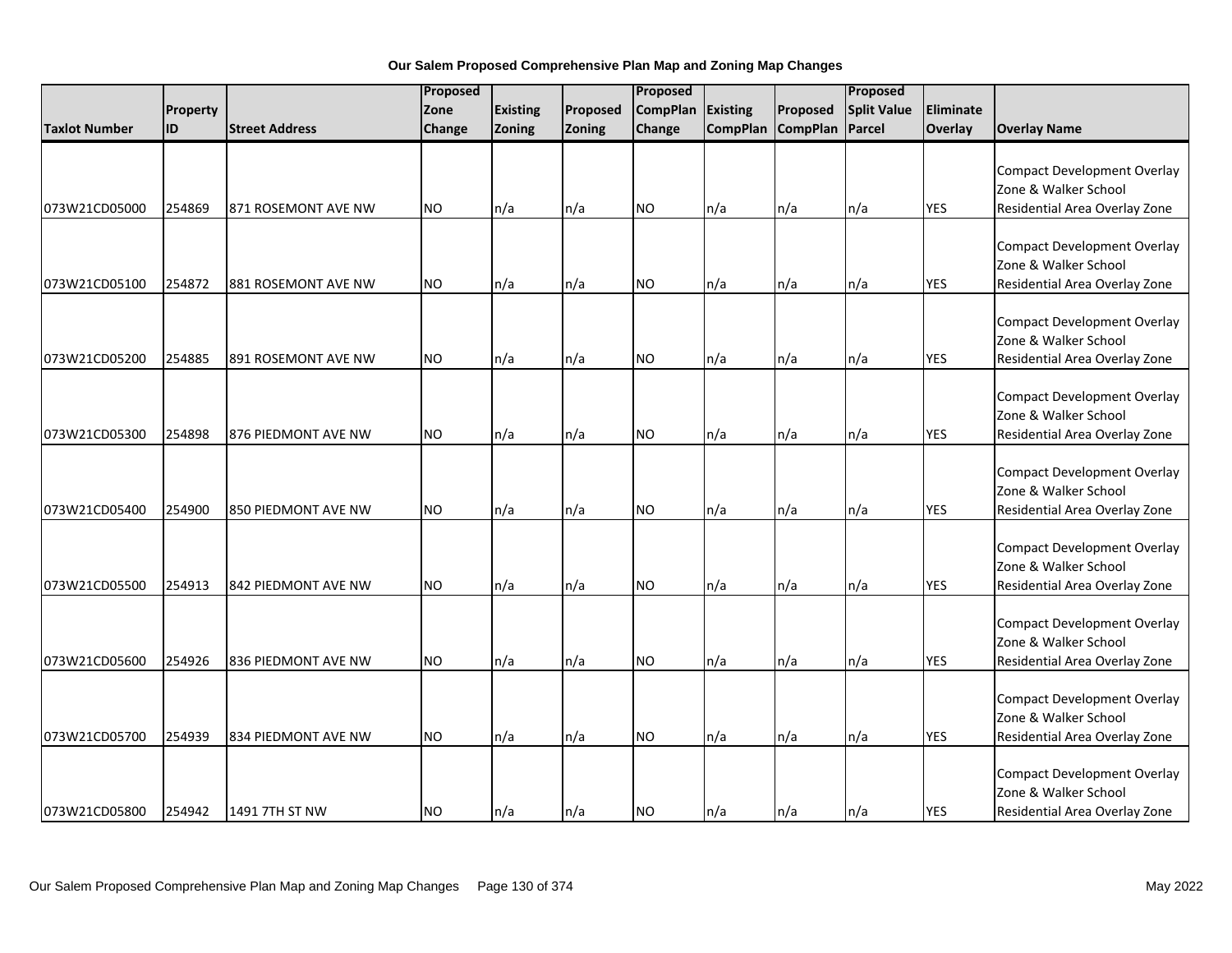|                      |           | Proposed              |               |                 | Proposed |                 |          |                   | Proposed           |            |                                                                                             |
|----------------------|-----------|-----------------------|---------------|-----------------|----------|-----------------|----------|-------------------|--------------------|------------|---------------------------------------------------------------------------------------------|
|                      | Property  |                       | Zone          | <b>Existing</b> | Proposed | <b>CompPlan</b> | Existing | Proposed          | <b>Split Value</b> | Eliminate  |                                                                                             |
| <b>Taxlot Number</b> | <b>ID</b> | <b>Street Address</b> | <b>Change</b> | Zoning          | Zoning   | Change          |          | CompPlan CompPlan | Parcel             | Overlay    | <b>Overlay Name</b>                                                                         |
| 073W21CD05801        | 484422    | 1475 7TH ST NW        | <b>NO</b>     | n/a             | n/a      | <b>NO</b>       | n/a      | n/a               | n/a                | <b>YES</b> | <b>Compact Development Overlay</b><br>Zone & Walker School<br>Residential Area Overlay Zone |
| 073W21CD05900        | 254955    | 1455 7TH ST NW        | <b>NO</b>     | n/a             | n/a      | NO.             | n/a      | n/a               | n/a                | <b>YES</b> | <b>Compact Development Overlay</b><br>Zone & Walker School<br>Residential Area Overlay Zone |
| 073W21CD06000        | 254968    | 1460 SIXTH ST NW      | <b>NO</b>     | n/a             | n/a      | <b>NO</b>       | n/a      | n/a               | n/a                | <b>YES</b> | <b>Compact Development Overlay</b><br>Zone & Walker School<br>Residential Area Overlay Zone |
| 073W21CD06001        | 254971    | 691 ROSEMONT AVE NW   | <b>NO</b>     | n/a             | n/a      | <b>NO</b>       | n/a      | n/a               | n/a                | <b>YES</b> | <b>Compact Development Overlay</b><br>Zone & Walker School<br>Residential Area Overlay Zone |
| 073W21CD06100        | 254984    | 1480 SIXTH ST NW      | <b>NO</b>     | n/a             | n/a      | <b>NO</b>       | n/a      | n/a               | n/a                | <b>YES</b> | <b>Compact Development Overlay</b><br>Zone & Walker School<br>Residential Area Overlay Zone |
| 073W21CD06200        | 254997    | 1490 SIXTH ST NW      | <b>NO</b>     | n/a             | n/a      | <b>NO</b>       | n/a      | n/a               | n/a                | <b>YES</b> | <b>Compact Development Overlay</b><br>Zone & Walker School<br>Residential Area Overlay Zone |
| 073W21CD06300        | 313050    | 1516 SIXTH ST NW      | <b>NO</b>     | n/a             | n/a      | <b>NO</b>       | n/a      | n/a               | n/a                | <b>YES</b> | <b>Compact Development Overlay</b><br>Zone & Walker School<br>Residential Area Overlay Zone |
| 073W21CD06400        | 255006    | 1534 SIXTH ST NW      | NO.           | n/a             | n/a      | <b>NO</b>       | n/a      | n/a               | n/a                | <b>YES</b> | <b>Compact Development Overlay</b><br>Zone & Walker School<br>Residential Area Overlay Zone |
| 073W21CD06500        | 255019    | 1546 SIXTH ST NW      | <b>NO</b>     | n/a             | n/a      | <b>NO</b>       | n/a      | n/a               | n/a                | <b>YES</b> | <b>Compact Development Overlay</b><br>Zone & Walker School<br>Residential Area Overlay Zone |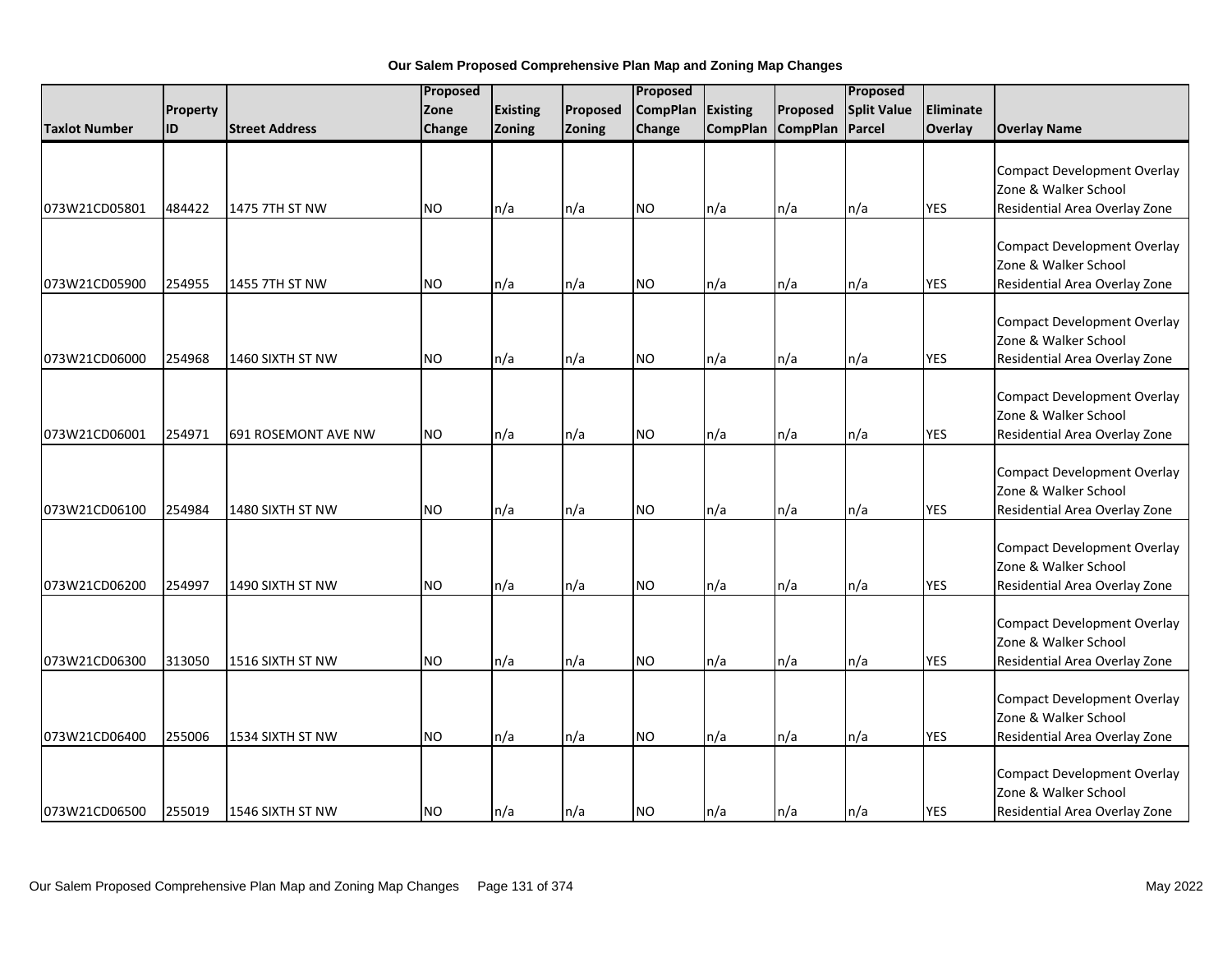|                      |          |                       | Proposed  |                 |          | Proposed        |                 |                   | Proposed           |            |                                                                                             |
|----------------------|----------|-----------------------|-----------|-----------------|----------|-----------------|-----------------|-------------------|--------------------|------------|---------------------------------------------------------------------------------------------|
|                      | Property |                       | Zone      | <b>Existing</b> | Proposed | <b>CompPlan</b> | <b>Existing</b> | Proposed          | <b>Split Value</b> | Eliminate  |                                                                                             |
| <b>Taxlot Number</b> | lid      | <b>Street Address</b> | Change    | Zoning          | Zoning   | Change          |                 | CompPlan CompPlan | Parcel             | Overlay    | <b>Overlay Name</b>                                                                         |
| 073W21CD06600        | 255022   | 1562 SIXTH ST NW      | <b>NO</b> | n/a             | n/a      | <b>NO</b>       | n/a             | n/a               | n/a                | <b>YES</b> | <b>Compact Development Overlay</b><br>Zone & Walker School<br>Residential Area Overlay Zone |
|                      |          |                       |           |                 |          |                 |                 |                   |                    |            |                                                                                             |
| 073W21CD06700        | 255035   | 1576 SIXTH ST NW      | <b>NO</b> | n/a             | n/a      | <b>NO</b>       | n/a             | n/a               | n/a                | <b>YES</b> | <b>Compact Development Overlay</b><br>Zone & Walker School<br>Residential Area Overlay Zone |
| 073W21CD06800        | 255048   | 1586 SIXTH ST NW      | <b>NO</b> | n/a             | n/a      | <b>NO</b>       | n/a             | n/a               | n/a                | <b>YES</b> | <b>Compact Development Overlay</b><br>Zone & Walker School<br>Residential Area Overlay Zone |
| 073W21CD06801        | 255051   | 1596 SIXTH ST NW      | <b>NO</b> | n/a             | n/a      | <b>NO</b>       | n/a             | n/a               | n/a                | <b>YES</b> | <b>Compact Development Overlay</b><br>Zone & Walker School<br>Residential Area Overlay Zone |
| 073W21CD06802        | 549756   | None                  | <b>NO</b> | n/a             | n/a      | <b>NO</b>       | n/a             | n/a               | n/a                | <b>YES</b> | <b>Compact Development Overlay</b><br>Zone & Walker School<br>Residential Area Overlay Zone |
| 073W21CD06900        | 255064   | 1597 RUGE ST NW       | <b>NO</b> | n/a             | n/a      | <b>NO</b>       | n/a             | n/a               | n/a                | <b>YES</b> | <b>Compact Development Overlay</b><br>Zone & Walker School<br>Residential Area Overlay Zone |
| 073W21CD07000        | 255077   | 1587 RUGE ST NW       | <b>NO</b> | n/a             | n/a      | <b>NO</b>       | n/a             | n/a               | n/a                | <b>YES</b> | <b>Compact Development Overlay</b><br>Zone & Walker School<br>Residential Area Overlay Zone |
| 073W21CD07100        | 255080   | 1577 RUGE ST NW       | NO.       | n/a             | n/a      | <b>NO</b>       | n/a             | n/a               | n/a                | <b>YES</b> | <b>Compact Development Overlay</b><br>Zone & Walker School<br>Residential Area Overlay Zone |
| 073W21CD07200        | 255093   | 1563 RUGE ST NW       | <b>NO</b> | n/a             | n/a      | <b>NO</b>       | n/a             | n/a               | $\ln/a$            | <b>YES</b> | <b>Compact Development Overlay</b><br>Zone & Walker School<br>Residential Area Overlay Zone |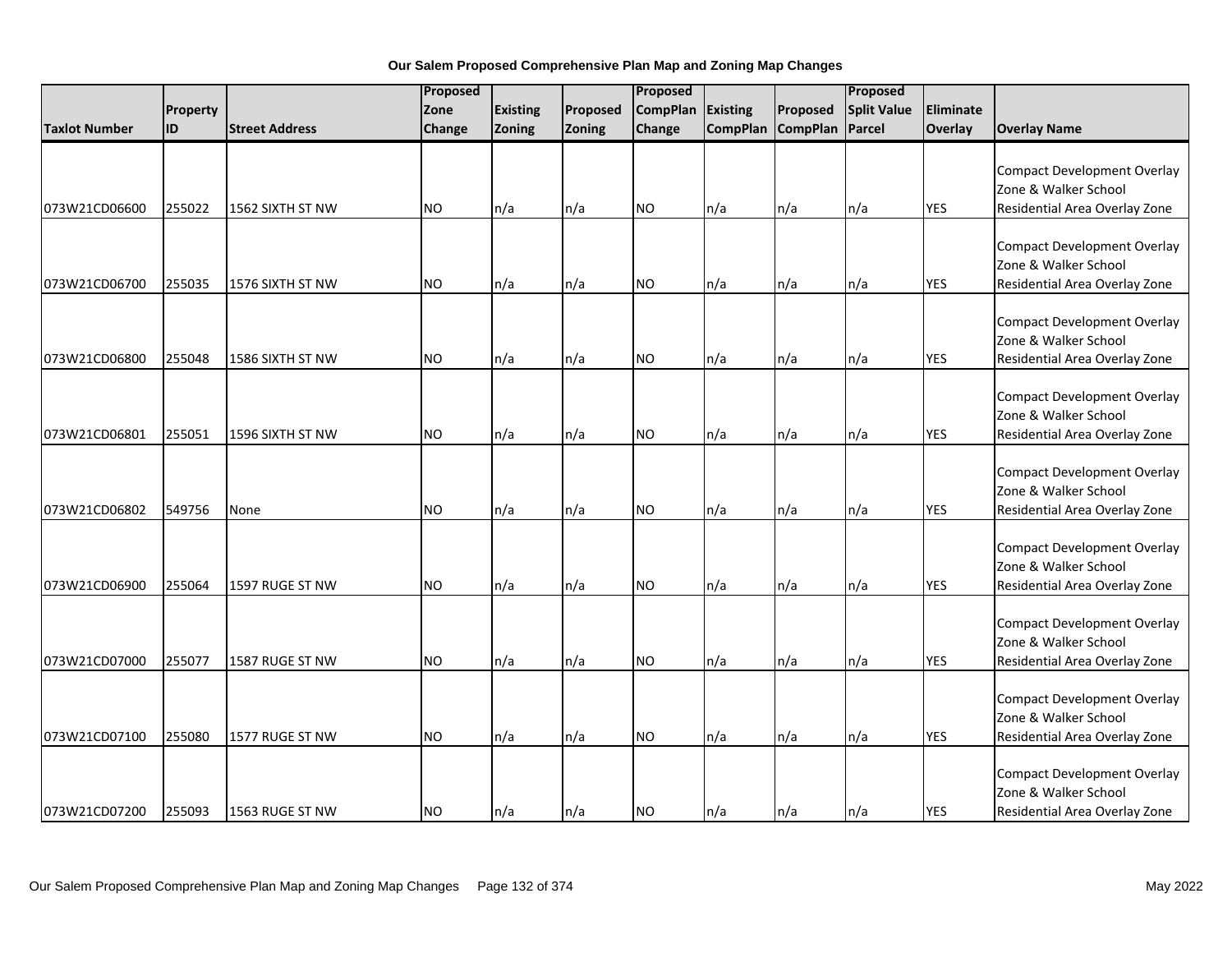|                      |           | Proposed                   |               |                 | Proposed |                 |          |                   | Proposed           |            |                                                                                             |
|----------------------|-----------|----------------------------|---------------|-----------------|----------|-----------------|----------|-------------------|--------------------|------------|---------------------------------------------------------------------------------------------|
|                      | Property  |                            | Zone          | <b>Existing</b> | Proposed | <b>CompPlan</b> | Existing | Proposed          | <b>Split Value</b> | Eliminate  |                                                                                             |
| <b>Taxlot Number</b> | <b>ID</b> | <b>Street Address</b>      | <b>Change</b> | Zoning          | Zoning   | Change          |          | CompPlan CompPlan | Parcel             | Overlay    | <b>Overlay Name</b>                                                                         |
| 073W21CD07300        | 255105    | 1545 RUGE ST NW            | <b>NO</b>     | n/a             | n/a      | <b>NO</b>       | n/a      | n/a               | n/a                | <b>YES</b> | <b>Compact Development Overlay</b><br>Zone & Walker School<br>Residential Area Overlay Zone |
| 073W21CD07400        | 255118    | 1533 RUGE ST NW            | <b>NO</b>     | n/a             | n/a      | NO.             | n/a      | n/a               | n/a                | <b>YES</b> | <b>Compact Development Overlay</b><br>Zone & Walker School<br>Residential Area Overlay Zone |
| 073W21CD07401        | 570965    | 1523 RUGE ST NW            | <b>NO</b>     | n/a             | n/a      | <b>NO</b>       | n/a      | n/a               | n/a                | <b>YES</b> | <b>Compact Development Overlay</b><br>Zone & Walker School<br>Residential Area Overlay Zone |
| 073W21CD07500        | 255121    | 1491 RUGE ST NW            | <b>NO</b>     | n/a             | n/a      | <b>NO</b>       | n/a      | n/a               | n/a                | <b>YES</b> | <b>Compact Development Overlay</b><br>Zone & Walker School<br>Residential Area Overlay Zone |
| 073W21CD07600        | 255147    | 1455 RUGE ST NW            | <b>NO</b>     | n/a             | n/a      | <b>NO</b>       | n/a      | n/a               | n/a                | <b>YES</b> | <b>Compact Development Overlay</b><br>Zone & Walker School<br>Residential Area Overlay Zone |
| 073W21CD07700        | 255150    | 1453 RUGE ST NW            | <b>NO</b>     | n/a             | n/a      | <b>NO</b>       | n/a      | n/a               | n/a                | <b>YES</b> | <b>Compact Development Overlay</b><br>Zone & Walker School<br>Residential Area Overlay Zone |
| 073W21CD07800        | 255163    | <b>621 ROSEMONT AVE NW</b> | <b>NO</b>     | n/a             | n/a      | <b>NO</b>       | n/a      | n/a               | n/a                | <b>YES</b> | <b>Compact Development Overlay</b><br>Zone & Walker School<br>Residential Area Overlay Zone |
| 073W21CD07900        | 255176    | 651 ROSEMONT AVE NW        | <b>NO</b>     | n/a             | n/a      | <b>NO</b>       | n/a      | n/a               | n/a                | <b>YES</b> | <b>Compact Development Overlay</b><br>Zone & Walker School<br>Residential Area Overlay Zone |
| 073W21CD08000        | 255189    | 671 ROSEMONT AVE NW        | <b>NO</b>     | n/a             | n/a      | <b>NO</b>       | n/a      | n/a               | n/a                | <b>YES</b> | <b>Compact Development Overlay</b><br>Zone & Walker School<br>Residential Area Overlay Zone |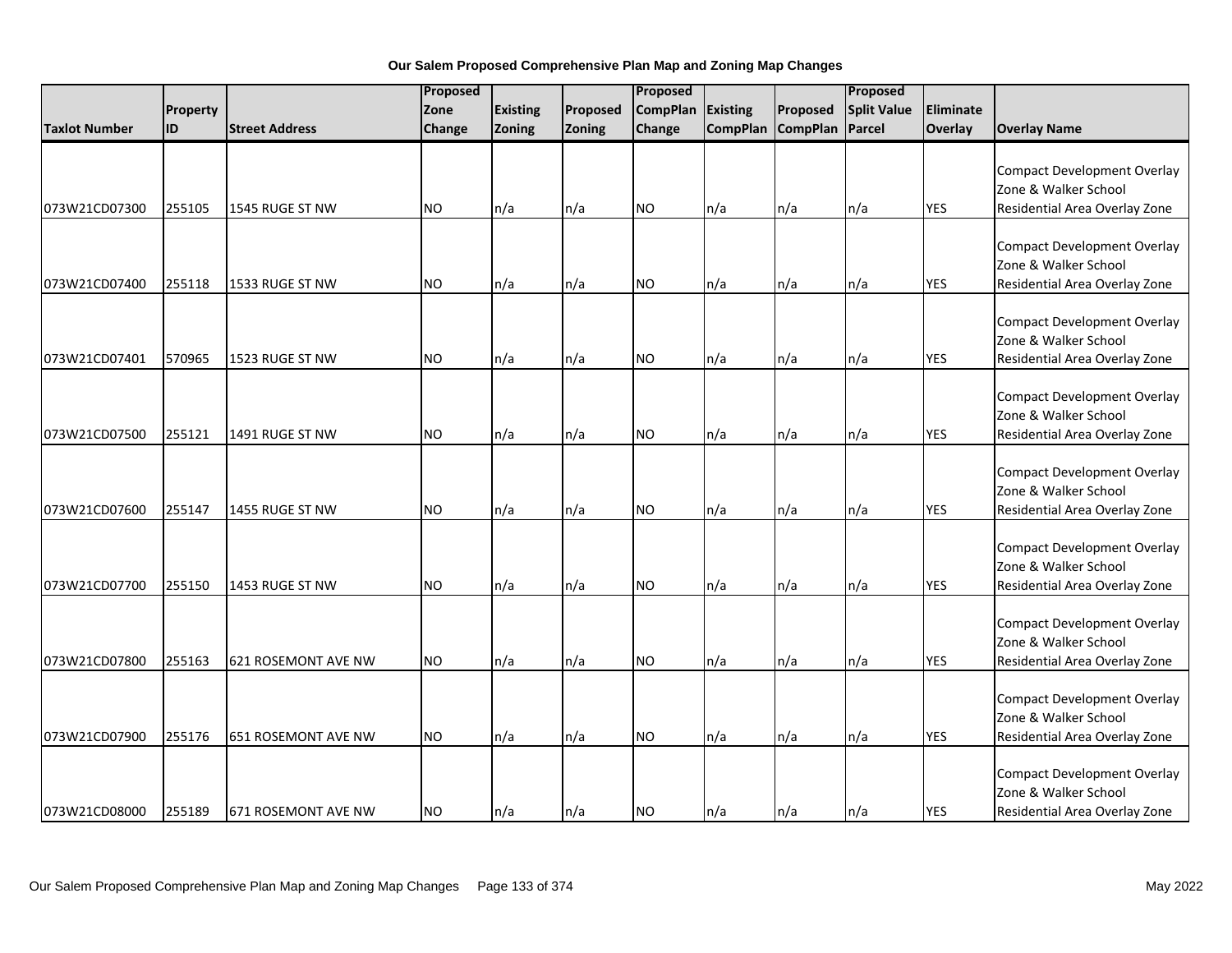|                      |          |                            | Proposed  |                 |          | Proposed        |                 |                   | Proposed           |            |                                                                                             |
|----------------------|----------|----------------------------|-----------|-----------------|----------|-----------------|-----------------|-------------------|--------------------|------------|---------------------------------------------------------------------------------------------|
|                      | Property |                            | Zone      | <b>Existing</b> | Proposed | <b>CompPlan</b> | <b>Existing</b> | Proposed          | <b>Split Value</b> | Eliminate  |                                                                                             |
| <b>Taxlot Number</b> | lid      | <b>Street Address</b>      | Change    | Zoning          | Zoning   | Change          |                 | CompPlan CompPlan | Parcel             | Overlay    | <b>Overlay Name</b>                                                                         |
| 073W21CD08100        | 313063   | 1378 SIXTH ST NW           | <b>NO</b> | n/a             | n/a      | <b>NO</b>       | n/a             | n/a               | n/a                | <b>YES</b> | <b>Compact Development Overlay</b><br>Zone & Walker School<br>Residential Area Overlay Zone |
|                      |          |                            |           |                 |          |                 |                 |                   |                    |            |                                                                                             |
| 073W21CD08200        | 255192   | <b>670 ROSEMONT AVE NW</b> | <b>NO</b> | n/a             | n/a      | <b>NO</b>       | n/a             | n/a               | n/a                | <b>YES</b> | <b>Compact Development Overlay</b><br>Zone & Walker School<br>Residential Area Overlay Zone |
| 073W21CD08300        | 255204   | 650 ROSEMONT AVE NW        | <b>NO</b> | n/a             | n/a      | <b>NO</b>       | n/a             | n/a               | n/a                | <b>YES</b> | <b>Compact Development Overlay</b><br>Zone & Walker School<br>Residential Area Overlay Zone |
| 073W21CD08400        | 255217   | <b>620 ROSEMONT AVE NW</b> | <b>NO</b> | n/a             | n/a      | <b>NO</b>       | n/a             | n/a               | n/a                | <b>YES</b> | <b>Compact Development Overlay</b><br>Zone & Walker School<br>Residential Area Overlay Zone |
| 073W21CD08500        | 255220   | 1375 RUGE ST NW            | <b>NO</b> | n/a             | n/a      | <b>NO</b>       | n/a             | n/a               | n/a                | <b>YES</b> | <b>Compact Development Overlay</b><br>Zone & Walker School<br>Residential Area Overlay Zone |
| 073W21CD08600        | 255233   | 1363 RUGE ST NW            | <b>NO</b> | n/a             | n/a      | <b>NO</b>       | n/a             | n/a               | n/a                | <b>YES</b> | <b>Compact Development Overlay</b><br>Zone & Walker School<br>Residential Area Overlay Zone |
| 073W21CD08700        | 255246   | 1351 RUGE ST NW            | <b>NO</b> | n/a             | n/a      | <b>NO</b>       | n/a             | n/a               | n/a                | <b>YES</b> | <b>Compact Development Overlay</b><br>Zone & Walker School<br>Residential Area Overlay Zone |
| 073W21CD08701        | 255259   | 1341 RUGE ST NW            | NO.       | n/a             | n/a      | <b>NO</b>       | n/a             | n/a               | n/a                | <b>YES</b> | <b>Compact Development Overlay</b><br>Zone & Walker School<br>Residential Area Overlay Zone |
| 073W21CD08800        | 255262   | 1327 RUGE ST NW            | <b>NO</b> | n/a             | n/a      | <b>NO</b>       | n/a             | n/a               | $\ln/a$            | <b>YES</b> | <b>Compact Development Overlay</b><br>Zone & Walker School<br>Residential Area Overlay Zone |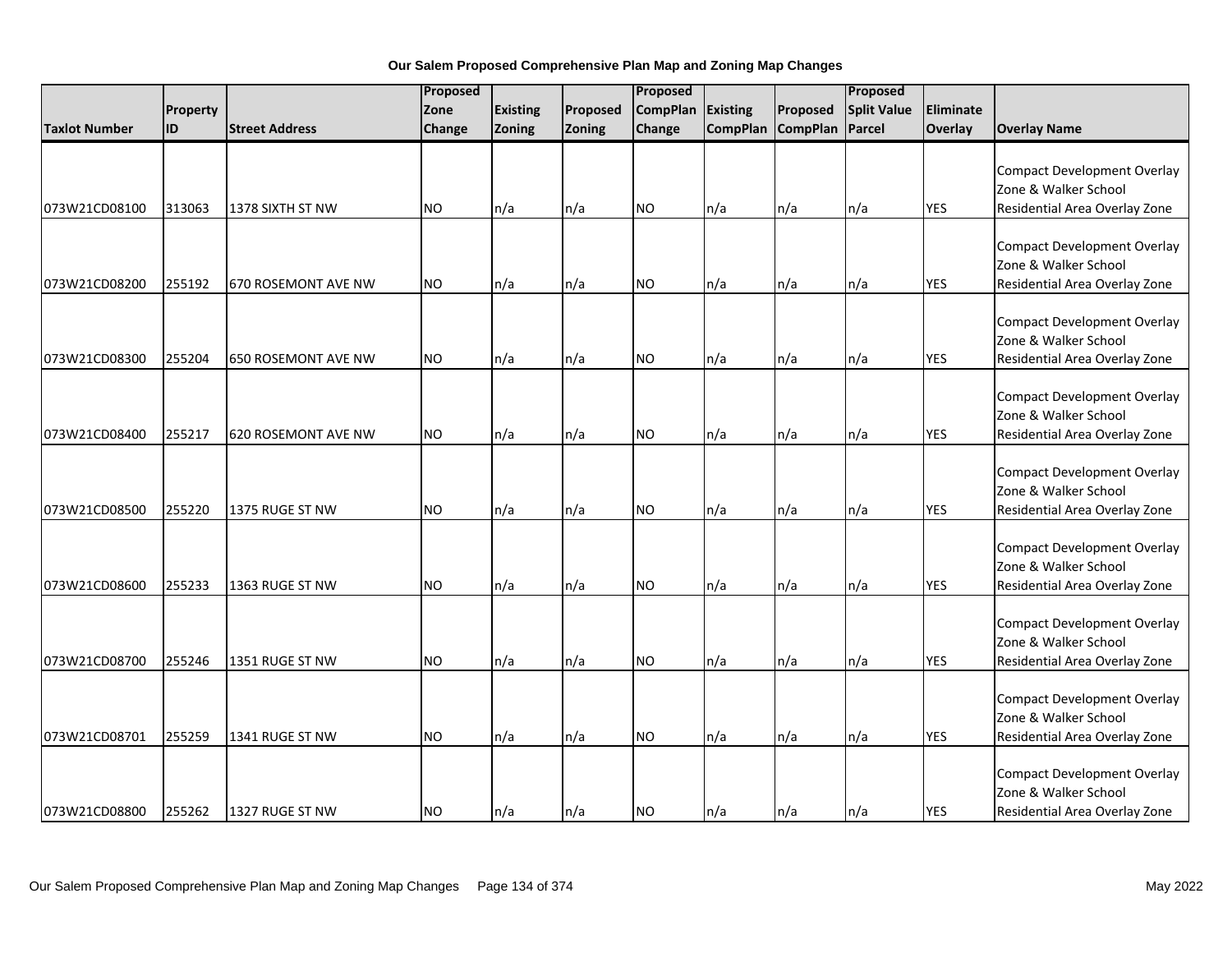|                      |          |                       | Proposed  |                 | Proposed |                 |                 | Proposed        |                    |            |                                                                                             |
|----------------------|----------|-----------------------|-----------|-----------------|----------|-----------------|-----------------|-----------------|--------------------|------------|---------------------------------------------------------------------------------------------|
|                      | Property |                       | Zone      | <b>Existing</b> | Proposed | <b>CompPlan</b> | Existing        | Proposed        | <b>Split Value</b> | Eliminate  |                                                                                             |
| <b>Taxlot Number</b> | ID       | <b>Street Address</b> | Change    | Zoning          | Zoning   | Change          | <b>CompPlan</b> | <b>CompPlan</b> | Parcel             | Overlay    | <b>Overlay Name</b>                                                                         |
| 073W21CD08900        | 313076   | 621 KINGWOOD AVE NW   | <b>NO</b> | n/a             | n/a      | <b>NO</b>       | n/a             | n/a             | n/a                | <b>YES</b> | <b>Compact Development Overlay</b><br>Zone & Walker School<br>Residential Area Overlay Zone |
|                      |          |                       |           |                 |          |                 |                 |                 |                    |            |                                                                                             |
| 073W21CD09000        | 255275   | 651 KINGWOOD AVE NW   | <b>NO</b> | n/a             | n/a      | <b>NO</b>       | n/a             | n/a             | n/a                | <b>YES</b> | <b>Compact Development Overlay</b><br>Zone & Walker School<br>Residential Area Overlay Zone |
| 073W21CD09100        | 255288   | 671 KINGWOOD AVE NW   | <b>NO</b> | n/a             | n/a      | <b>NO</b>       | n/a             | n/a             | n/a                | <b>YES</b> | <b>Compact Development Overlay</b><br>Zone & Walker School<br>Residential Area Overlay Zone |
| 073W21CD09200        | 255291   | 691 KINGWOOD AVE NW   | <b>NO</b> | n/a             | n/a      | <b>NO</b>       | n/a             | n/a             | n/a                | <b>YES</b> | <b>Compact Development Overlay</b><br>Zone & Walker School<br>Residential Area Overlay Zone |
| 073W21CD09300        | 255303   | 1326 SIXTH ST NW      | <b>NO</b> | n/a             | n/a      | <b>NO</b>       | n/a             | n/a             | n/a                | <b>YES</b> | <b>Compact Development Overlay</b><br>Zone & Walker School<br>Residential Area Overlay Zone |
| 073W21CD09400        | 255316   | None                  | <b>NO</b> | n/a             | n/a      | <b>NO</b>       | n/a             | n/a             | n/a                | <b>YES</b> | <b>Compact Development Overlay</b><br>Zone & Walker School<br>Residential Area Overlay Zone |
| 073W21CD09500        | 255329   | 1350 SIXTH ST NW      | <b>NO</b> | n/a             | n/a      | <b>NO</b>       | n/a             | n/a             | n/a                | <b>YES</b> | <b>Compact Development Overlay</b><br>Zone & Walker School<br>Residential Area Overlay Zone |
| 073W21CD09600        | 255332   | 1364 SIXTH ST NW      | <b>NO</b> | n/a             | n/a      | <b>NO</b>       | n/a             | n/a             | n/a                | <b>YES</b> | <b>Compact Development Overlay</b><br>Zone & Walker School<br>Residential Area Overlay Zone |
| 073W21CD09700        | 255345   | 1374 SIXTH ST NW      | <b>NO</b> | n/a             | n/a      | <b>NO</b>       | n/a             | n/a             | n/a                | <b>YES</b> | <b>Compact Development Overlay</b><br>Zone & Walker School<br>Residential Area Overlay Zone |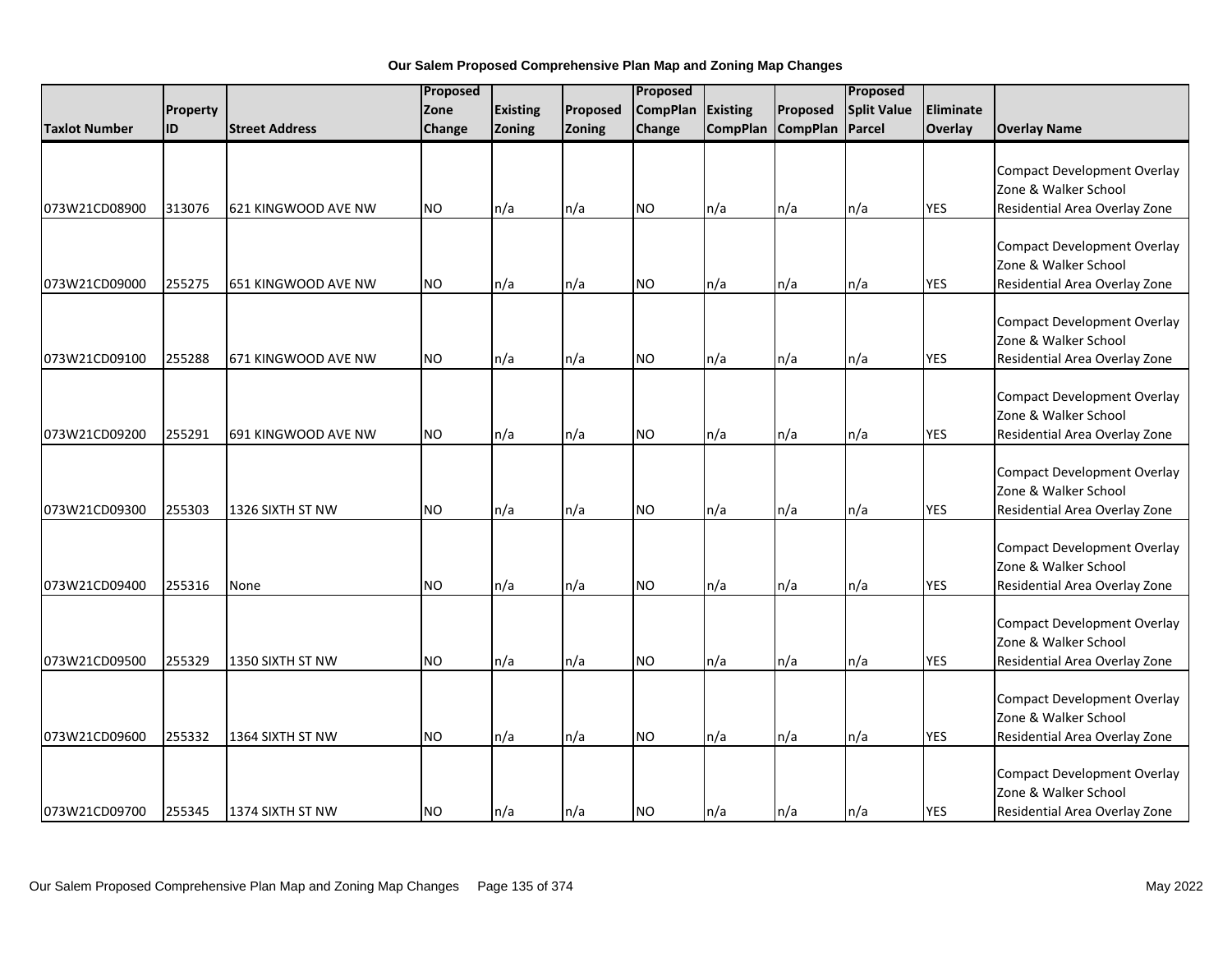|                      |           | Proposed              |               |                 | Proposed |                 |                 |                 | Proposed           |            |                                                                                             |
|----------------------|-----------|-----------------------|---------------|-----------------|----------|-----------------|-----------------|-----------------|--------------------|------------|---------------------------------------------------------------------------------------------|
|                      | Property  |                       | Zone          | <b>Existing</b> | Proposed | <b>CompPlan</b> | Existing        | Proposed        | <b>Split Value</b> | Eliminate  |                                                                                             |
| <b>Taxlot Number</b> | <b>ID</b> | <b>Street Address</b> | <b>Change</b> | Zoning          | Zoning   | Change          | <b>CompPlan</b> | <b>CompPlan</b> | Parcel             | Overlay    | <b>Overlay Name</b>                                                                         |
| 073W21CD09800        | 255358    | 690 KINGWOOD AVE NW   | <b>NO</b>     | n/a             | n/a      | <b>NO</b>       | n/a             | n/a             | n/a                | <b>YES</b> | <b>Compact Development Overlay</b><br>Zone & Walker School<br>Residential Area Overlay Zone |
| 073W21CD09900        | 255361    | 670 KINGWOOD AVE NW   | <b>NO</b>     | n/a             | n/a      | NO.             | n/a             | n/a             | n/a                | <b>YES</b> | <b>Compact Development Overlay</b><br>Zone & Walker School<br>Residential Area Overlay Zone |
| 073W21CD10000        | 255374    | 620 KINGWOOD AVE NW   | <b>NO</b>     | n/a             | n/a      | <b>NO</b>       | n/a             | n/a             | n/a                | <b>YES</b> | <b>Compact Development Overlay</b><br>Zone & Walker School<br>Residential Area Overlay Zone |
| 073W21CD10001        | 572646    | 640 KINGWOOD AVE NW   | <b>NO</b>     | n/a             | n/a      | <b>NO</b>       | n/a             | n/a             | n/a                | <b>YES</b> | <b>Compact Development Overlay</b><br>Zone & Walker School<br>Residential Area Overlay Zone |
| 073W21CD10100        | 255387    | 1273 RUGE ST NW       | <b>NO</b>     | n/a             | n/a      | <b>NO</b>       | n/a             | n/a             | n/a                | <b>YES</b> | <b>Compact Development Overlay</b><br>Zone & Walker School<br>Residential Area Overlay Zone |
| 073W21CD10200        | 255390    | 1243 RUGE ST NW       | <b>NO</b>     | n/a             | n/a      | <b>NO</b>       | n/a             | n/a             | n/a                | <b>YES</b> | <b>Compact Development Overlay</b><br>Zone & Walker School<br>Residential Area Overlay Zone |
| 073W21CD10300        | 255402    | 1231 RUGE ST NW       | <b>NO</b>     | n/a             | n/a      | <b>NO</b>       | n/a             | n/a             | n/a                | <b>YES</b> | <b>Compact Development Overlay</b><br>Zone & Walker School<br>Residential Area Overlay Zone |
| 073W21CD10400        | 255415    | 1221 RUGE ST NW       | NO.           | n/a             | n/a      | <b>NO</b>       | n/a             | n/a             | n/a                | <b>YES</b> | <b>Compact Development Overlay</b><br>Zone & Walker School<br>Residential Area Overlay Zone |
| 073W21CD10500        | 255428    | 1219 RUGE ST NW       | <b>NO</b>     | n/a             | n/a      | <b>NO</b>       | n/a             | n/a             | n/a                | <b>YES</b> | <b>Compact Development Overlay</b><br>Zone & Walker School<br>Residential Area Overlay Zone |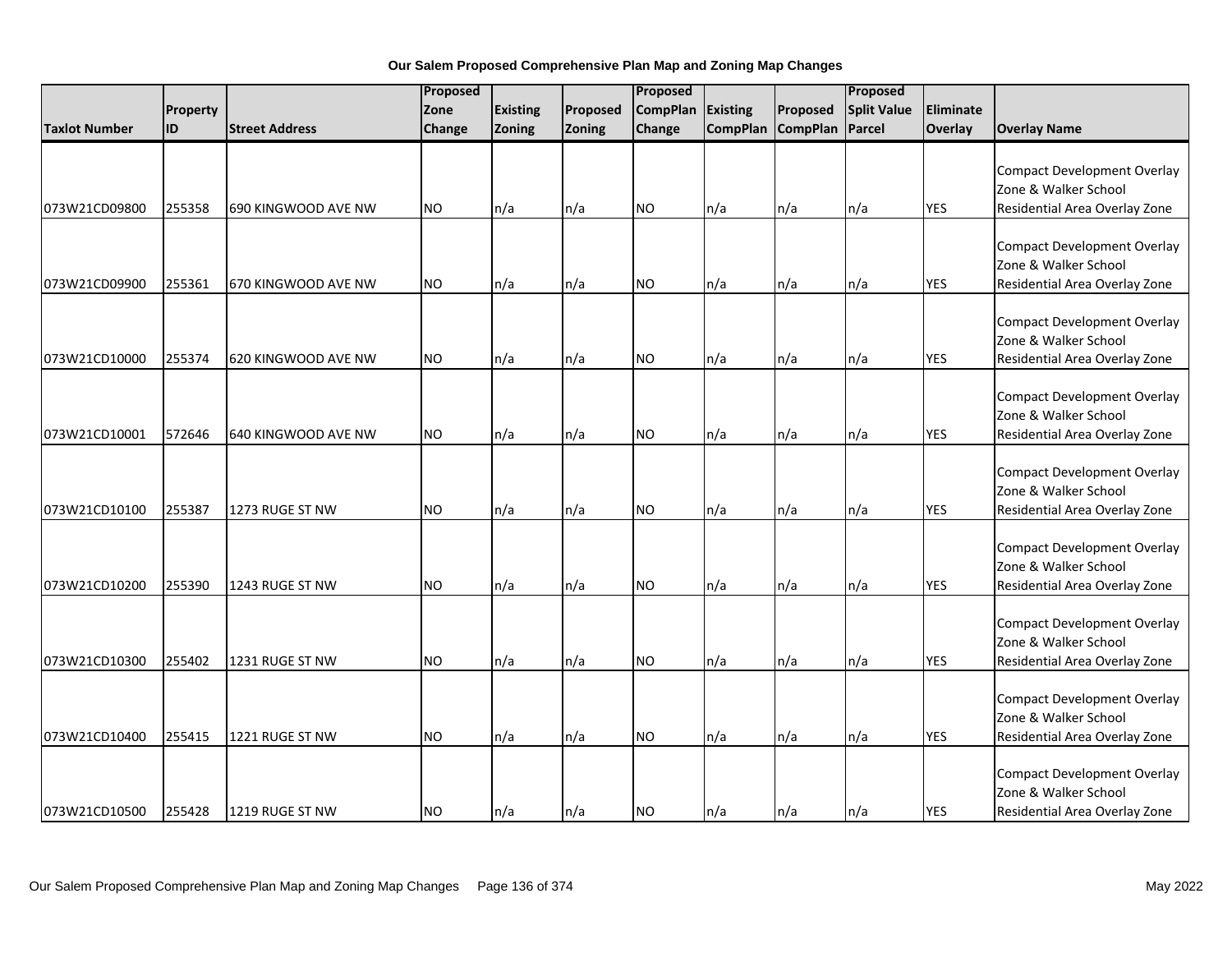|                      |          |                       | Proposed  |                 |          | Proposed        |                 |                   | Proposed           |            |                                                                                             |
|----------------------|----------|-----------------------|-----------|-----------------|----------|-----------------|-----------------|-------------------|--------------------|------------|---------------------------------------------------------------------------------------------|
|                      | Property |                       | Zone      | <b>Existing</b> | Proposed | <b>CompPlan</b> | <b>Existing</b> | Proposed          | <b>Split Value</b> | Eliminate  |                                                                                             |
| <b>Taxlot Number</b> | lid      | <b>Street Address</b> | Change    | Zoning          | Zoning   | Change          |                 | CompPlan CompPlan | Parcel             | Overlay    | <b>Overlay Name</b>                                                                         |
| 073W21CD10600        | 313089   | 585 GERTH AVE NW      | <b>NO</b> | n/a             | n/a      | <b>NO</b>       | n/a             | n/a               | n/a                | <b>YES</b> | <b>Compact Development Overlay</b><br>Zone & Walker School<br>Residential Area Overlay Zone |
|                      |          |                       |           |                 |          |                 |                 |                   |                    |            |                                                                                             |
| 073W21CD10700        | 255431   | 597 GERTH AVE NW      | <b>NO</b> | n/a             | n/a      | <b>NO</b>       | n/a             | n/a               | n/a                | <b>YES</b> | <b>Compact Development Overlay</b><br>Zone & Walker School<br>Residential Area Overlay Zone |
| 073W21CD10800        | 255444   | 1230 SIXTH ST NW      | <b>NO</b> | n/a             | n/a      | <b>NO</b>       | n/a             | n/a               | n/a                | <b>YES</b> | <b>Compact Development Overlay</b><br>Zone & Walker School<br>Residential Area Overlay Zone |
| 073W21CD10900        | 255457   | 1242 SIXTH ST NW      | <b>NO</b> | n/a             | n/a      | <b>NO</b>       | n/a             | n/a               | n/a                | <b>YES</b> | <b>Compact Development Overlay</b><br>Zone & Walker School<br>Residential Area Overlay Zone |
| 073W21CD11000        | 255460   | 1254 SIXTH ST NW      | <b>NO</b> | n/a             | n/a      | <b>NO</b>       | n/a             | n/a               | n/a                | <b>YES</b> | <b>Compact Development Overlay</b><br>Zone & Walker School<br>Residential Area Overlay Zone |
| 073W21CD11100        | 255473   | 1272 SIXTH ST NW      | <b>NO</b> | n/a             | n/a      | <b>NO</b>       | n/a             | n/a               | n/a                | <b>YES</b> | <b>Compact Development Overlay</b><br>Zone & Walker School<br>Residential Area Overlay Zone |
| 073W21CD11200        | 255486   | 1286 RUGE ST NW       | <b>NO</b> | n/a             | n/a      | <b>NO</b>       | n/a             | n/a               | n/a                | <b>YES</b> | <b>Compact Development Overlay</b><br>Zone & Walker School<br>Residential Area Overlay Zone |
| 073W21CD11300        | 313092   | 570 KINGWOOD AVE NW   | <b>NO</b> | n/a             | n/a      | <b>NO</b>       | n/a             | n/a               | n/a                | <b>YES</b> | <b>Compact Development Overlay</b><br>Zone & Walker School<br>Residential Area Overlay Zone |
| 073W21CD11400        | 255499   | 550 KINGWOOD AVE NW   | <b>NO</b> | n/a             | n/a      | <b>NO</b>       | n/a             | n/a               | $\ln/a$            | <b>YES</b> | <b>Compact Development Overlay</b><br>Zone & Walker School<br>Residential Area Overlay Zone |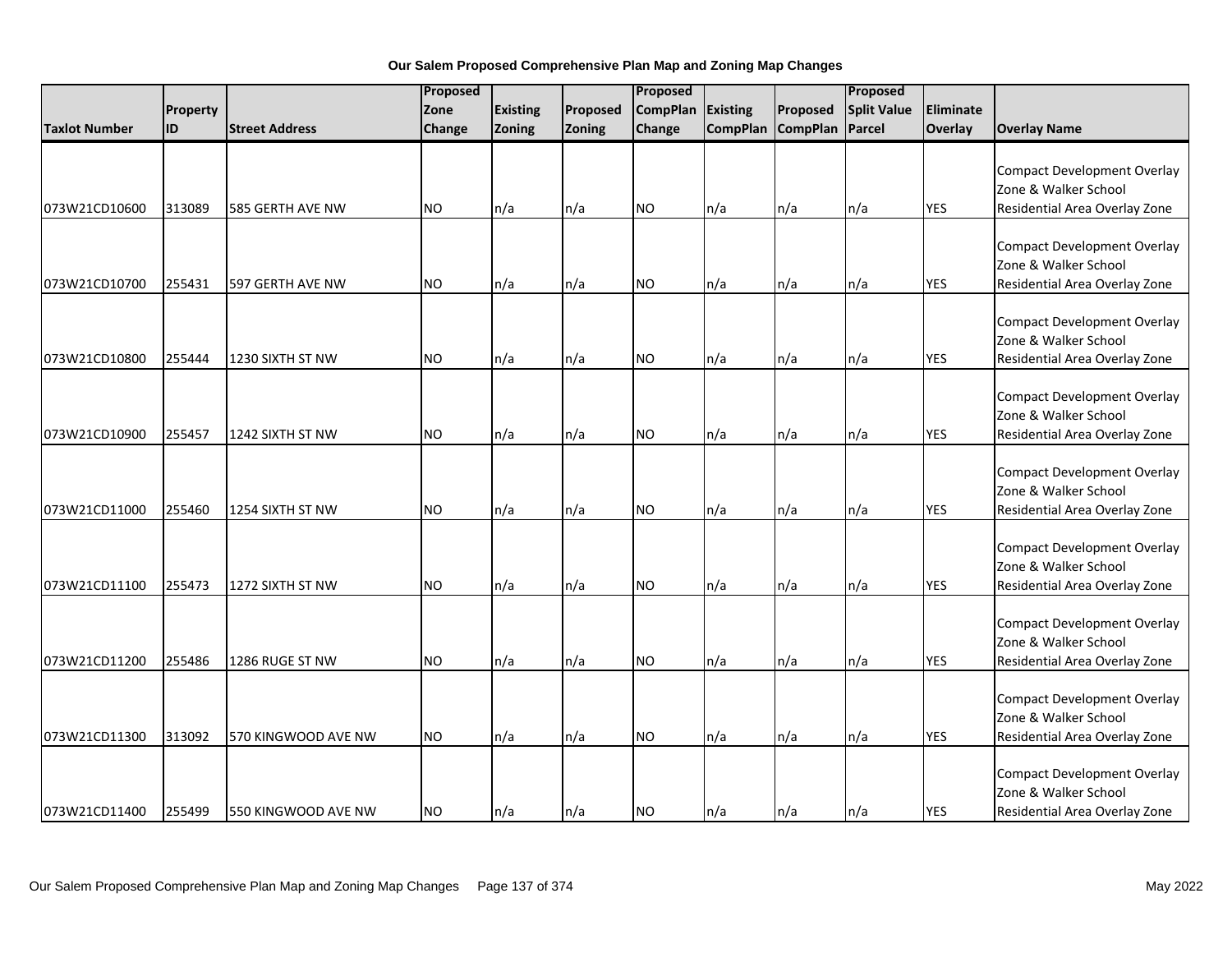|                      |           | Proposed              |               |                 | Proposed |                 |          |                   | Proposed           |            |                                                                                             |
|----------------------|-----------|-----------------------|---------------|-----------------|----------|-----------------|----------|-------------------|--------------------|------------|---------------------------------------------------------------------------------------------|
|                      | Property  |                       | Zone          | <b>Existing</b> | Proposed | <b>CompPlan</b> | Existing | Proposed          | <b>Split Value</b> | Eliminate  |                                                                                             |
| <b>Taxlot Number</b> | <b>ID</b> | <b>Street Address</b> | <b>Change</b> | Zoning          | Zoning   | Change          |          | CompPlan CompPlan | Parcel             | Overlay    | <b>Overlay Name</b>                                                                         |
| 073W21CD11500        | 255501    | 520 KINGWOOD AVE NW   | <b>NO</b>     | n/a             | n/a      | <b>NO</b>       | n/a      | n/a               | n/a                | <b>YES</b> | <b>Compact Development Overlay</b><br>Zone & Walker School<br>Residential Area Overlay Zone |
| 073W21CD11600        | 255514    | 1273 FRANKLIN ST NW   | <b>NO</b>     | n/a             | n/a      | NO.             | n/a      | n/a               | n/a                | <b>YES</b> | <b>Compact Development Overlay</b><br>Zone & Walker School<br>Residential Area Overlay Zone |
| 073W21CD11700        | 255527    | 1255 FRANKLIN ST NW   | <b>NO</b>     | n/a             | n/a      | <b>NO</b>       | n/a      | n/a               | n/a                | <b>YES</b> | <b>Compact Development Overlay</b><br>Zone & Walker School<br>Residential Area Overlay Zone |
| 073W21CD11800        | 255530    | 1243 FRANKLIN ST NW   | <b>NO</b>     | n/a             | n/a      | <b>NO</b>       | n/a      | n/a               | n/a                | <b>YES</b> | <b>Compact Development Overlay</b><br>Zone & Walker School<br>Residential Area Overlay Zone |
| 073W21CD11900        | 255543    | 1231 FRANKLIN ST NW   | <b>NO</b>     | n/a             | n/a      | <b>NO</b>       | n/a      | n/a               | n/a                | <b>YES</b> | <b>Compact Development Overlay</b><br>Zone & Walker School<br>Residential Area Overlay Zone |
| 073W21CD12000        | 255556    | 1221 FRANKLIN ST NW   | <b>NO</b>     | n/a             | n/a      | <b>NO</b>       | n/a      | n/a               | n/a                | <b>YES</b> | <b>Compact Development Overlay</b><br>Zone & Walker School<br>Residential Area Overlay Zone |
| 073W21CD12100        | 255569    | 531 GERTH AVE NW      | <b>NO</b>     | n/a             | n/a      | <b>NO</b>       | n/a      | n/a               | n/a                | <b>YES</b> | <b>Compact Development Overlay</b><br>Zone & Walker School<br>Residential Area Overlay Zone |
| 073W21CD12200        | 255572    | 543 GERTH AVE NW      | NO.           | n/a             | n/a      | <b>NO</b>       | n/a      | n/a               | n/a                | <b>YES</b> | <b>Compact Development Overlay</b><br>Zone & Walker School<br>Residential Area Overlay Zone |
| 073W21CD12300        | 255585    | 1220 RUGE ST NW       | <b>NO</b>     | n/a             | n/a      | <b>NO</b>       | n/a      | n/a               | n/a                | <b>YES</b> | <b>Compact Development Overlay</b><br>Zone & Walker School<br>Residential Area Overlay Zone |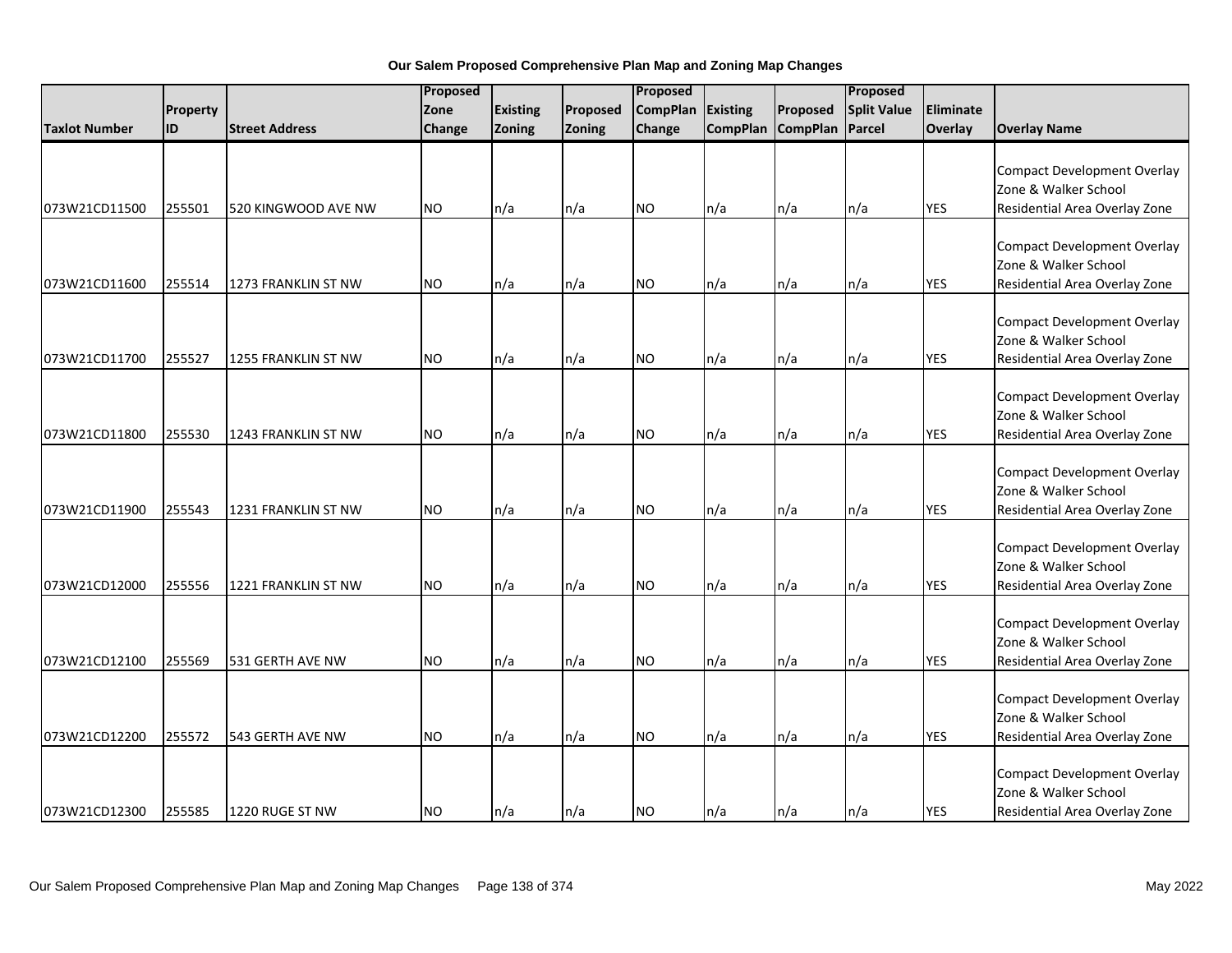|                      |          |                       | Proposed  |                 | Proposed      |                 |          | Proposed          |                    |            |                                                                                             |
|----------------------|----------|-----------------------|-----------|-----------------|---------------|-----------------|----------|-------------------|--------------------|------------|---------------------------------------------------------------------------------------------|
|                      | Property |                       | Zone      | <b>Existing</b> | Proposed      | <b>CompPlan</b> | Existing | Proposed          | <b>Split Value</b> | Eliminate  |                                                                                             |
| <b>Taxlot Number</b> | ID       | <b>Street Address</b> | Change    | Zoning          | <b>Zoning</b> | Change          |          | CompPlan CompPlan | Parcel             | Overlay    | <b>Overlay Name</b>                                                                         |
| 073W21CD12400        | 255598   | 1230 RUGE ST NW       | <b>NO</b> | n/a             | n/a           | <b>NO</b>       | n/a      | n/a               | n/a                | <b>YES</b> | <b>Compact Development Overlay</b><br>Zone & Walker School<br>Residential Area Overlay Zone |
|                      |          |                       |           |                 |               |                 |          |                   |                    |            |                                                                                             |
| 073W21CD12500        | 255600   | 1242 RUGE ST NW       | <b>NO</b> | n/a             | n/a           | <b>NO</b>       | n/a      | n/a               | n/a                | <b>YES</b> | <b>Compact Development Overlay</b><br>Zone & Walker School<br>Residential Area Overlay Zone |
| 073W21CD12600        | 255613   | 1254 RUGE ST NW       | <b>NO</b> | n/a             | n/a           | <b>NO</b>       | n/a      | n/a               | n/a                | <b>YES</b> | <b>Compact Development Overlay</b><br>Zone & Walker School<br>Residential Area Overlay Zone |
|                      |          |                       |           |                 |               |                 |          |                   |                    |            | Walker School Residential Area                                                              |
| 073W21CD12700        | 255626   | 1274 RUGE ST NW       | <b>NO</b> | n/a             | n/a           | <b>NO</b>       | n/a      | n/a               | n/a                | <b>YES</b> | Overlay Zone                                                                                |
| 073W21CD12800        | 255639   | 590 ROSEMONT AVE NW   | <b>NO</b> | n/a             | n/a           | <b>NO</b>       | n/a      | n/a               | n/a                | <b>YES</b> | <b>Compact Development Overlay</b><br>Zone & Walker School<br>Residential Area Overlay Zone |
| 073W21CD12900        | 255642   | 570 ROSEMONT AVE NW   | <b>NO</b> | n/a             | n/a           | <b>NO</b>       | n/a      | n/a               | n/a                | <b>YES</b> | <b>Compact Development Overlay</b><br>Zone & Walker School<br>Residential Area Overlay Zone |
| 073W21CD13000        | 255655   | 550 ROSEMONT AVE NW   | <b>NO</b> | n/a             | n/a           | <b>NO</b>       | n/a      | n/a               | n/a                | <b>YES</b> | <b>Compact Development Overlay</b><br>Zone & Walker School<br>Residential Area Overlay Zone |
| 073W21CD13100        | 255668   | 1393 FRANKLIN ST NW   | <b>NO</b> | n/a             | n/a           | <b>NO</b>       | n/a      | n/a               | n/a                | <b>YES</b> | <b>Compact Development Overlay</b><br>Zone & Walker School<br>Residential Area Overlay Zone |
| 073W21CD13200        | 255671   | 1377 FRANKLIN ST NW   | <b>NO</b> | n/a             | n/a           | <b>NO</b>       | n/a      | n/a               | n/a                | <b>YES</b> | <b>Compact Development Overlay</b><br>Zone & Walker School<br>Residential Area Overlay Zone |
| 073W21CD13300        | 255684   | 1363 FRANKLIN ST NW   | <b>NO</b> | n/a             | n/a           | <b>NO</b>       | n/a      | n/a               | n/a                | <b>YES</b> | <b>Compact Development Overlay</b><br>Zone & Walker School<br>Residential Area Overlay Zone |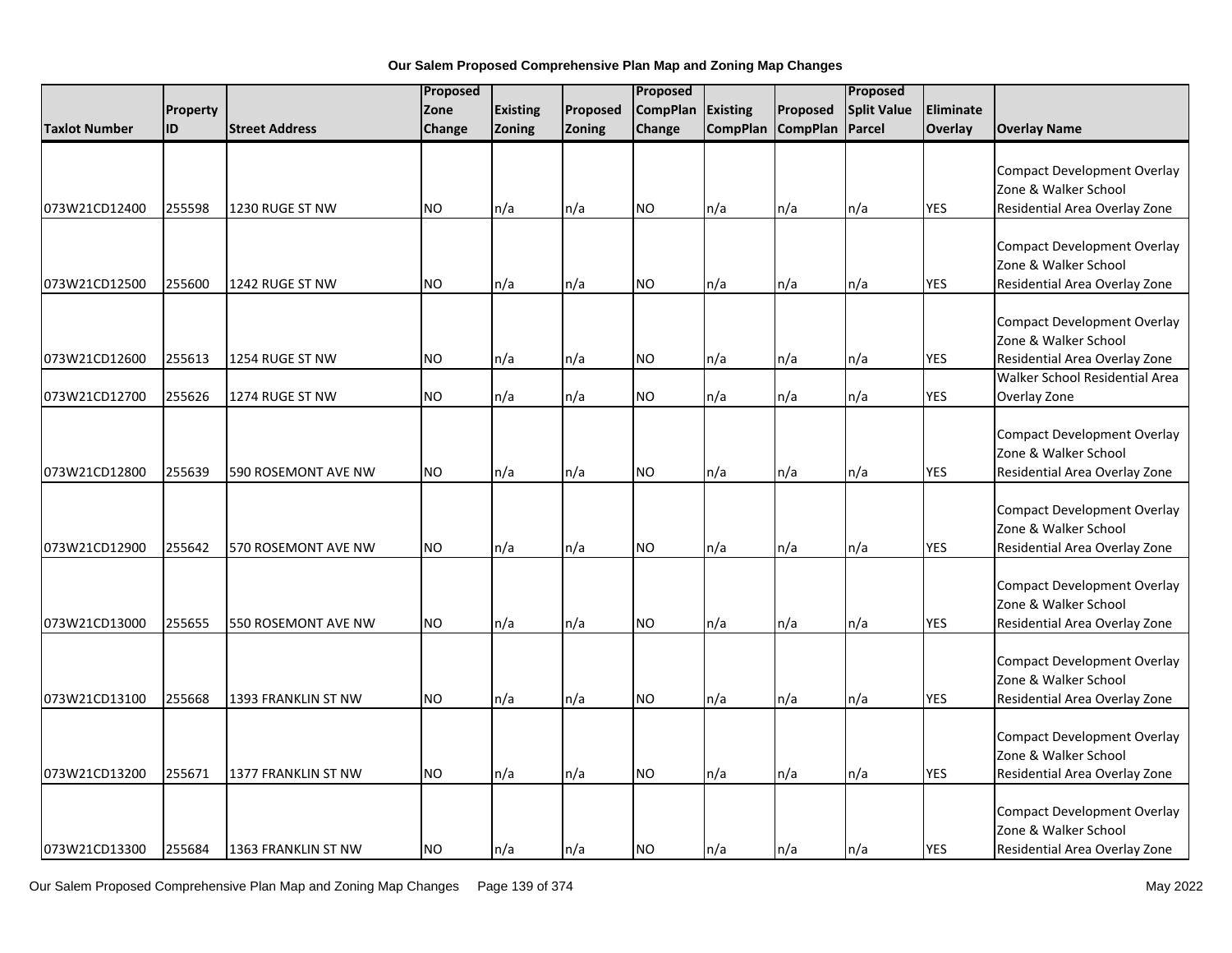|                      |           |                       |           | Proposed        |          | Proposed        |                 |                 | Proposed           |            |                                                                                             |
|----------------------|-----------|-----------------------|-----------|-----------------|----------|-----------------|-----------------|-----------------|--------------------|------------|---------------------------------------------------------------------------------------------|
|                      | Property  |                       | Zone      | <b>Existing</b> | Proposed | <b>CompPlan</b> | Existing        | Proposed        | <b>Split Value</b> | Eliminate  |                                                                                             |
| <b>Taxlot Number</b> | <b>ID</b> | <b>Street Address</b> | Change    | Zoning          | Zoning   | Change          | <b>CompPlan</b> | <b>CompPlan</b> | Parcel             | Overlay    | <b>Overlay Name</b>                                                                         |
| 073W21CD13400        | 255697    | 1351 FRANKLIN ST NW   | <b>NO</b> | n/a             | n/a      | <b>NO</b>       | n/a             | n/a             | n/a                | <b>YES</b> | <b>Compact Development Overlay</b><br>Zone & Walker School<br>Residential Area Overlay Zone |
|                      |           |                       |           |                 |          |                 |                 |                 |                    |            |                                                                                             |
| 073W21CD13500        | 255709    | 1339 FRANKLIN ST NW   | <b>NO</b> | n/a             | n/a      | <b>NO</b>       | n/a             | n/a             | n/a                | <b>YES</b> | <b>Compact Development Overlay</b><br>Zone & Walker School<br>Residential Area Overlay Zone |
| 073W21CD13600        | 255712    | 1327 FRANKLIN ST NW   | <b>NO</b> | n/a             | n/a      | <b>NO</b>       | n/a             | n/a             | n/a                | <b>YES</b> | <b>Compact Development Overlay</b><br>Zone & Walker School<br>Residential Area Overlay Zone |
| 073W21CD13700        | 255725    | 1319 FRANKLIN ST NW   | <b>NO</b> | n/a             | n/a      | <b>NO</b>       | n/a             | n/a             | n/a                | <b>YES</b> | <b>Compact Development Overlay</b><br>Zone & Walker School<br>Residential Area Overlay Zone |
| 073W21CD13800        | 255738    | 551 KINGWOOD AVE NW   | <b>NO</b> | n/a             | n/a      | <b>NO</b>       | n/a             | n/a             | n/a                | <b>YES</b> | <b>Compact Development Overlay</b><br>Zone & Walker School<br>Residential Area Overlay Zone |
| 073W21CD13900        | 255741    | 571 KINGWOOD AVE NW   | <b>NO</b> | n/a             | n/a      | <b>NO</b>       | n/a             | n/a             | n/a                | <b>YES</b> | <b>Compact Development Overlay</b><br>Zone & Walker School<br>Residential Area Overlay Zone |
| 073W21CD14000        | 313104    | 1314 RUGE ST NW       | <b>NO</b> | n/a             | n/a      | <b>NO</b>       | n/a             | n/a             | n/a                | <b>YES</b> | <b>Compact Development Overlay</b><br>Zone & Walker School<br>Residential Area Overlay Zone |
| 073W21CD14100        | 255754    | 1330 RUGE ST NW       | NO.       | n/a             | n/a      | <b>NO</b>       | n/a             | n/a             | n/a                | <b>YES</b> | <b>Compact Development Overlay</b><br>Zone & Walker School<br>Residential Area Overlay Zone |
| 073W21CD14200        | 255767    | 1340 RUGE ST NW       | <b>NO</b> | n/a             | n/a      | <b>NO</b>       | n/a             | n/a             | n/a                | <b>YES</b> | <b>Compact Development Overlay</b><br>Zone & Walker School<br>Residential Area Overlay Zone |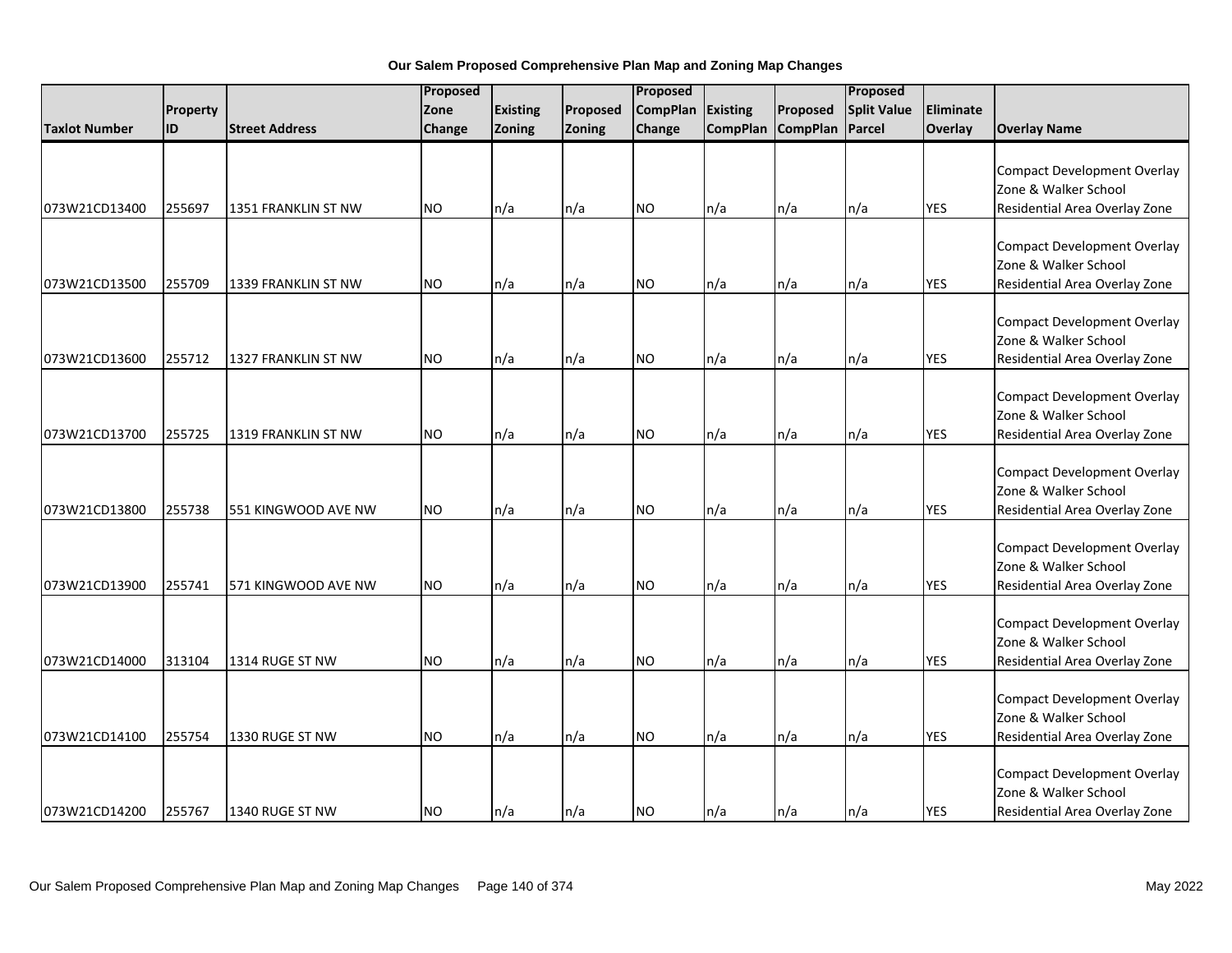|                      |          |                            | Proposed  |                 |          | Proposed        |          |                   | Proposed           |            |                                                                                             |
|----------------------|----------|----------------------------|-----------|-----------------|----------|-----------------|----------|-------------------|--------------------|------------|---------------------------------------------------------------------------------------------|
|                      | Property |                            | Zone      | <b>Existing</b> | Proposed | <b>CompPlan</b> | Existing | Proposed          | <b>Split Value</b> | Eliminate  |                                                                                             |
| <b>Taxlot Number</b> | lid      | <b>Street Address</b>      | Change    | Zoning          | Zoning   | Change          |          | CompPlan CompPlan | Parcel             | Overlay    | <b>Overlay Name</b>                                                                         |
| 073W21CD14300        | 255770   | 1350 RUGE ST NW            | <b>NO</b> | n/a             | n/a      | <b>NO</b>       | n/a      | n/a               | n/a                | <b>YES</b> | <b>Compact Development Overlay</b><br>Zone & Walker School<br>Residential Area Overlay Zone |
|                      |          |                            |           |                 |          |                 |          |                   |                    |            |                                                                                             |
| 073W21CD14400        | 255783   | 1362 RUGE ST NW            | <b>NO</b> | n/a             | n/a      | <b>NO</b>       | n/a      | n/a               | n/a                | <b>YES</b> | <b>Compact Development Overlay</b><br>Zone & Walker School<br>Residential Area Overlay Zone |
| 073W21CD14500        | 255796   | 1374 RUGE ST NW            | <b>NO</b> | n/a             | n/a      | <b>NO</b>       | n/a      | n/a               | n/a                | <b>YES</b> | <b>Compact Development Overlay</b><br>Zone & Walker School<br>Residential Area Overlay Zone |
| 073W21CD14600        | 255808   | <b>1597 FRANKLIN ST NW</b> | <b>NO</b> | n/a             | n/a      | <b>NO</b>       | n/a      | n/a               | n/a                | <b>YES</b> | <b>Compact Development Overlay</b><br>Zone & Walker School<br>Residential Area Overlay Zone |
| 073W21CD14700        | 255811   | 1587 FRANKLIN ST NW        | <b>NO</b> | n/a             | n/a      | <b>NO</b>       | n/a      | n/a               | n/a                | <b>YES</b> | <b>Compact Development Overlay</b><br>Zone & Walker School<br>Residential Area Overlay Zone |
| 073W21CD14800        | 255824   | 1577 FRANKLIN ST NW        | <b>NO</b> | n/a             | n/a      | <b>NO</b>       | n/a      | n/a               | n/a                | <b>YES</b> | <b>Compact Development Overlay</b><br>Zone & Walker School<br>Residential Area Overlay Zone |
| 073W21CD14900        | 255837   | 1563 FRANKLIN ST NW        | <b>NO</b> | n/a             | n/a      | <b>NO</b>       | n/a      | n/a               | n/a                | <b>YES</b> | <b>Compact Development Overlay</b><br>Zone & Walker School<br>Residential Area Overlay Zone |
| 073W21CD15000        | 313117   | 1545 FRANKLIN ST NW        | <b>NO</b> | n/a             | n/a      | <b>NO</b>       | n/a      | n/a               | n/a                | <b>YES</b> | <b>Compact Development Overlay</b><br>Zone & Walker School<br>Residential Area Overlay Zone |
| 073W21CD15100        | 255840   | 1533 FRANKLIN ST NW        | <b>NO</b> | n/a             | n/a      | <b>NO</b>       | n/a      | n/a               | $\ln/a$            | <b>YES</b> | <b>Compact Development Overlay</b><br>Zone & Walker School<br>Residential Area Overlay Zone |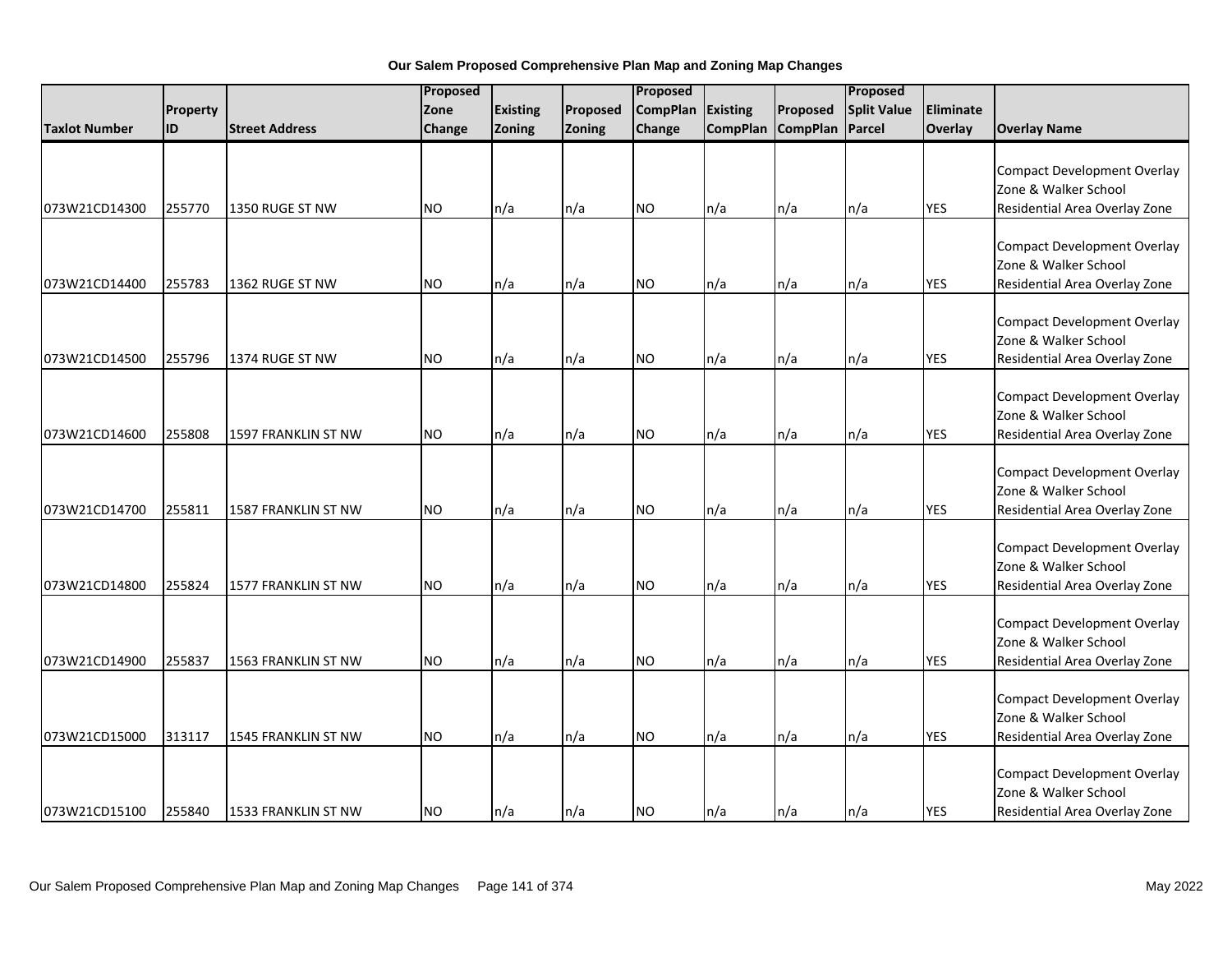|                      |           |                            | Proposed  |                 |          | Proposed        |                 |                 | Proposed           |            |                                                                                             |
|----------------------|-----------|----------------------------|-----------|-----------------|----------|-----------------|-----------------|-----------------|--------------------|------------|---------------------------------------------------------------------------------------------|
|                      | Property  |                            | Zone      | <b>Existing</b> | Proposed | <b>CompPlan</b> | Existing        | Proposed        | <b>Split Value</b> | Eliminate  |                                                                                             |
| <b>Taxlot Number</b> | <b>ID</b> | <b>Street Address</b>      | Change    | Zoning          | Zoning   | Change          | <b>CompPlan</b> | <b>CompPlan</b> | Parcel             | Overlay    | <b>Overlay Name</b>                                                                         |
| 073W21CD15200        | 255853    | 1515 FRANKLIN ST NW        | <b>NO</b> | n/a             | n/a      | <b>NO</b>       | n/a             | n/a             | n/a                | <b>YES</b> | <b>Compact Development Overlay</b><br>Zone & Walker School<br>Residential Area Overlay Zone |
|                      |           |                            |           |                 |          |                 |                 |                 |                    |            |                                                                                             |
| 073W21CD15300        | 255866    | 1491 FRANKLIN ST NW        | <b>NO</b> | n/a             | n/a      | <b>NO</b>       | n/a             | n/a             | n/a                | <b>YES</b> | <b>Compact Development Overlay</b><br>Zone & Walker School<br>Residential Area Overlay Zone |
| 073W21CD15400        | 255879    | 1479 FRANKLIN ST NW        | <b>NO</b> | n/a             | n/a      | <b>NO</b>       | n/a             | n/a             | n/a                | <b>YES</b> | <b>Compact Development Overlay</b><br>Zone & Walker School<br>Residential Area Overlay Zone |
| 073W21CD15500        | 255882    | <b>1455 FRANKLIN ST NW</b> | <b>NO</b> | n/a             | n/a      | <b>NO</b>       | n/a             | n/a             | n/a                | <b>YES</b> | <b>Compact Development Overlay</b><br>Zone & Walker School<br>Residential Area Overlay Zone |
| 073W21CD15600        | 255895    | 521 ROSEMONT AVE NW        | <b>NO</b> | n/a             | n/a      | <b>NO</b>       | n/a             | n/a             | n/a                | <b>YES</b> | <b>Compact Development Overlay</b><br>Zone & Walker School<br>Residential Area Overlay Zone |
| 073W21CD15700        | 255907    | 551 ROSEMONT AVE NW        | <b>NO</b> | n/a             | n/a      | <b>NO</b>       | n/a             | n/a             | n/a                | <b>YES</b> | <b>Compact Development Overlay</b><br>Zone & Walker School<br>Residential Area Overlay Zone |
| 073W21CD15800        | 255910    | 571 ROSEMONT AVE NW        | <b>NO</b> | n/a             | n/a      | <b>NO</b>       | n/a             | n/a             | n/a                | <b>YES</b> | <b>Compact Development Overlay</b><br>Zone & Walker School<br>Residential Area Overlay Zone |
| 073W21CD15900        | 255923    | 1426 RUGE ST NW            | NO.       | n/a             | n/a      | <b>NO</b>       | n/a             | n/a             | n/a                | <b>YES</b> | <b>Compact Development Overlay</b><br>Zone & Walker School<br>Residential Area Overlay Zone |
| 073W21CD16000        | 255936    | 1456 RUGE ST NW            | <b>NO</b> | n/a             | n/a      | <b>NO</b>       | n/a             | n/a             | n/a                | <b>YES</b> | <b>Compact Development Overlay</b><br>Zone & Walker School<br>Residential Area Overlay Zone |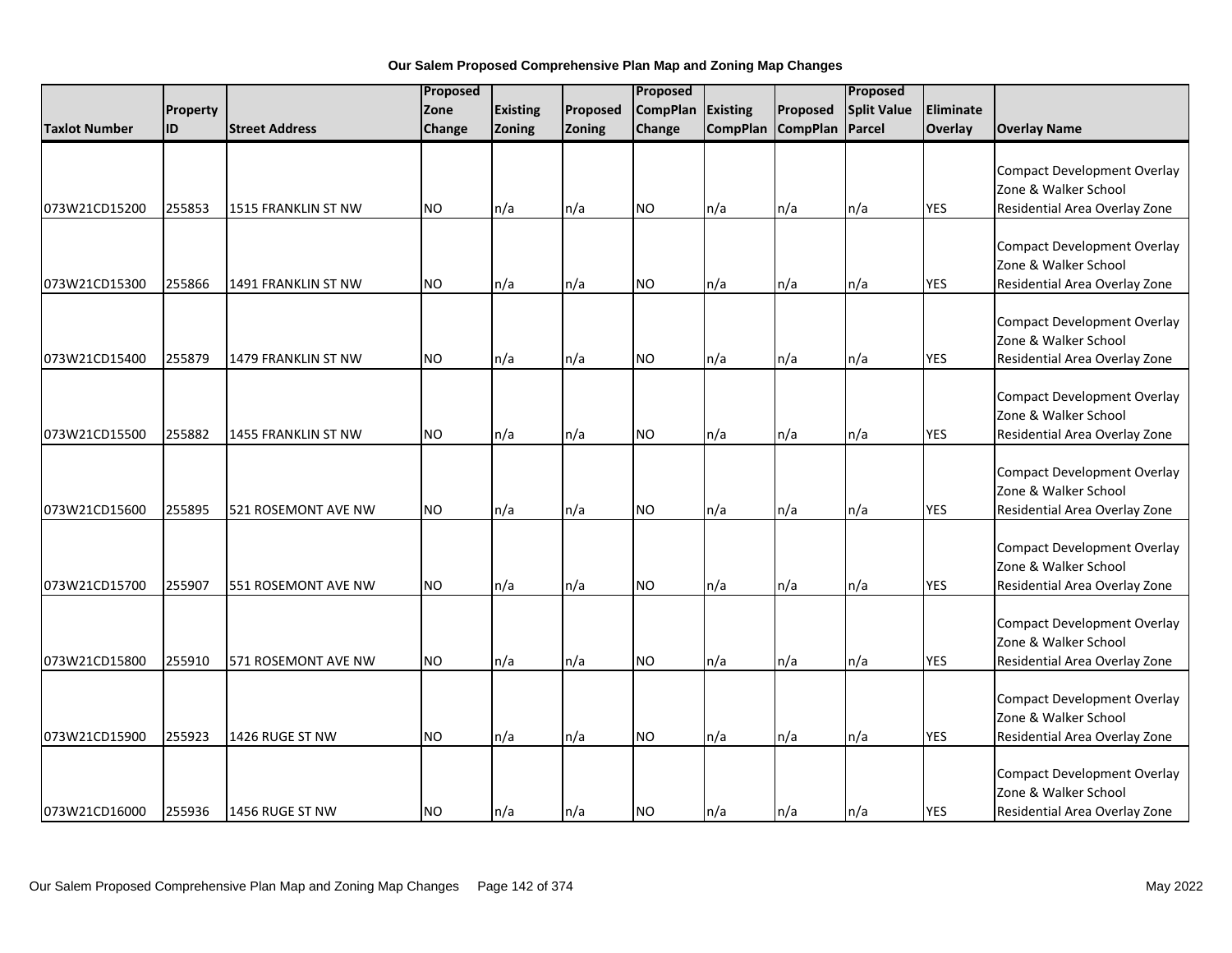|                      |           |                       | Proposed  |                 |          | Proposed        |                 |                 | Proposed           |            |                                                                                             |
|----------------------|-----------|-----------------------|-----------|-----------------|----------|-----------------|-----------------|-----------------|--------------------|------------|---------------------------------------------------------------------------------------------|
|                      | Property  |                       | Zone      | <b>Existing</b> | Proposed | <b>CompPlan</b> | Existing        | Proposed        | <b>Split Value</b> | Eliminate  |                                                                                             |
| <b>Taxlot Number</b> | <b>ID</b> | <b>Street Address</b> | Change    | Zoning          | Zoning   | Change          | <b>CompPlan</b> | <b>CompPlan</b> | Parcel             | Overlay    | <b>Overlay Name</b>                                                                         |
| 073W21CD16100        | 255949    | 1470 RUGE ST NW       | NO.       | n/a             | n/a      | <b>NO</b>       | n/a             | n/a             | n/a                | <b>YES</b> | <b>Compact Development Overlay</b><br>Zone & Walker School<br>Residential Area Overlay Zone |
|                      |           |                       |           |                 |          |                 |                 |                 |                    |            |                                                                                             |
| 073W21CD16200        | 313120    | 1492 RUGE ST NW       | <b>NO</b> | n/a             | n/a      | <b>NO</b>       | n/a             | n/a             | n/a                | <b>YES</b> | <b>Compact Development Overlay</b><br>Zone & Walker School<br>Residential Area Overlay Zone |
| 073W21CD16300        | 255952    | 1516 RUGE ST NW       | <b>NO</b> | n/a             | n/a      | <b>NO</b>       | n/a             | n/a             | n/a                | <b>YES</b> | <b>Compact Development Overlay</b><br>Zone & Walker School<br>Residential Area Overlay Zone |
| 073W21CD16400        | 255965    | 1534 RUGE ST NW       | <b>NO</b> | n/a             | n/a      | <b>NO</b>       | n/a             | n/a             | n/a                | <b>YES</b> | <b>Compact Development Overlay</b><br>Zone & Walker School<br>Residential Area Overlay Zone |
| 073W21CD16401        | 255978    | 1546 RUGE ST NW       | <b>NO</b> | n/a             | n/a      | <b>NO</b>       | n/a             | n/a             | n/a                | <b>YES</b> | <b>Compact Development Overlay</b><br>Zone & Walker School<br>Residential Area Overlay Zone |
| 073W21CD16500        | 255981    | 1562 RUGE ST NW       | <b>NO</b> | n/a             | n/a      | <b>NO</b>       | n/a             | n/a             | n/a                | <b>YES</b> | <b>Compact Development Overlay</b><br>Zone & Walker School<br>Residential Area Overlay Zone |
| 073W21CD16600        | 255994    | 1576 RUGE ST NW       | <b>NO</b> | n/a             | n/a      | <b>NO</b>       | n/a             | n/a             | n/a                | <b>YES</b> | <b>Compact Development Overlay</b><br>Zone & Walker School<br>Residential Area Overlay Zone |
| 073W21CD16700        | 256003    | 1586 RUGE ST NW       | NO.       | n/a             | n/a      | <b>NO</b>       | n/a             | n/a             | n/a                | <b>YES</b> | <b>Compact Development Overlay</b><br>Zone & Walker School<br>Residential Area Overlay Zone |
| 073W21CD16800        | 256016    | 1596 RUGE ST NW       | <b>NO</b> | n/a             | n/a      | <b>NO</b>       | n/a             | n/a             | n/a                | <b>YES</b> | <b>Compact Development Overlay</b><br>Zone & Walker School<br>Residential Area Overlay Zone |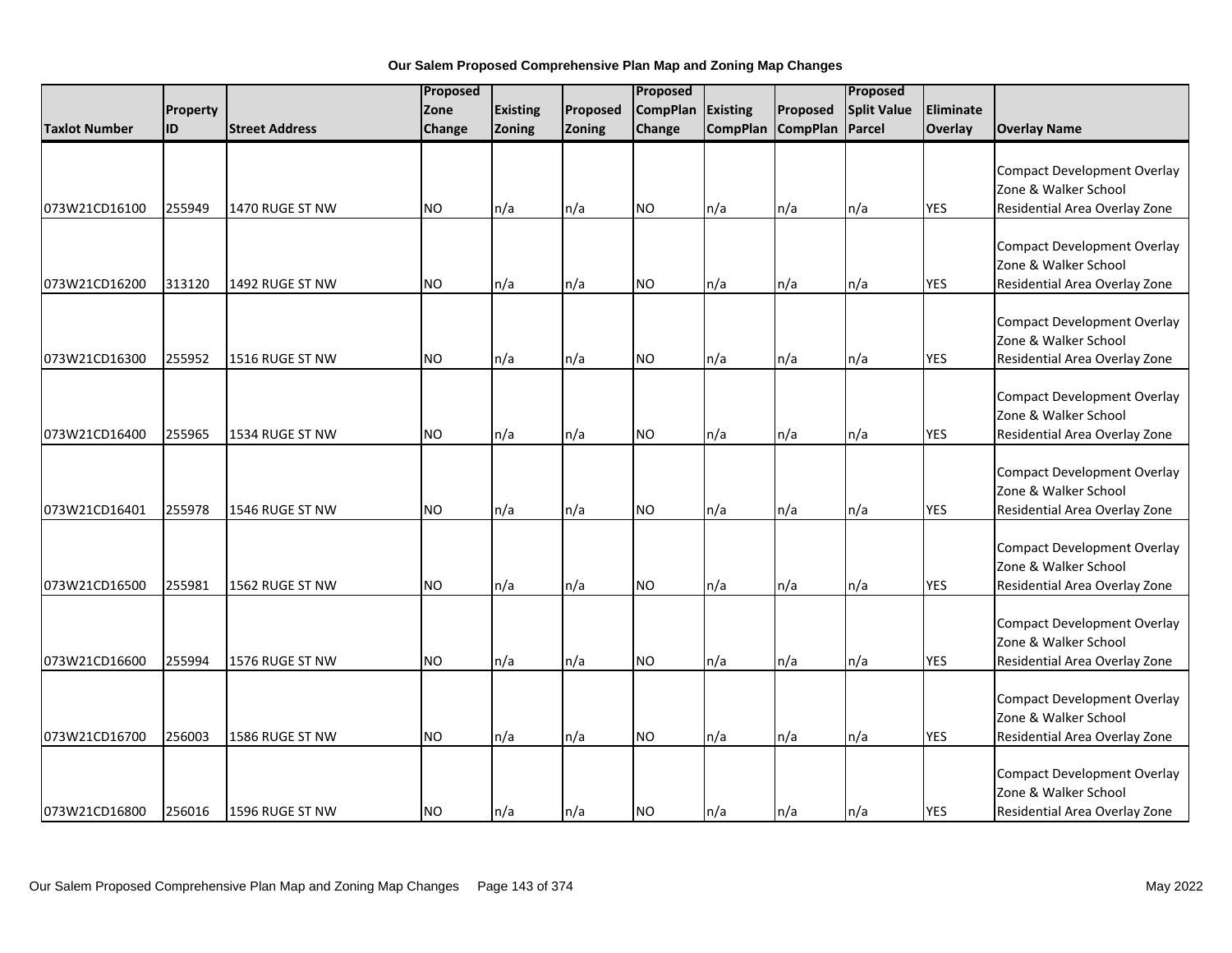|                      |          | Proposed              |           |                 | Proposed |                 |                 | Proposed        |                    |            |                                                                                             |
|----------------------|----------|-----------------------|-----------|-----------------|----------|-----------------|-----------------|-----------------|--------------------|------------|---------------------------------------------------------------------------------------------|
|                      | Property |                       | Zone      | <b>Existing</b> | Proposed | <b>CompPlan</b> | <b>Existing</b> | Proposed        | <b>Split Value</b> | Eliminate  |                                                                                             |
| <b>Taxlot Number</b> | ID       | <b>Street Address</b> | Change    | Zoning          | Zoning   | Change          | <b>CompPlan</b> | <b>CompPlan</b> | Parcel             | Overlay    | <b>Overlay Name</b>                                                                         |
| 073W21CD16900        | 256029   | 554 SENATE ST NW      | <b>NO</b> | n/a             | n/a      | NO              | n/a             | n/a             | n/a                | YES        | <b>Compact Development Overlay</b><br>Zone & Walker School<br>Residential Area Overlay Zone |
|                      |          |                       |           |                 |          |                 |                 |                 |                    |            | <b>Compact Development Overlay</b><br>Zone & Walker School                                  |
| 073W21CD17000        | 256032   | 1589 ELM ST NW        | <b>NO</b> | n/a             | n/a      | NO.             | n/a             | n/a             | n/a                | YES        | Residential Area Overlay Zone                                                               |
| 073W21CD17100        | 256045   | 1575 ELM ST NW        | <b>NO</b> | n/a             | n/a      | <b>NO</b>       | n/a             | n/a             | n/a                | <b>YES</b> | <b>Compact Development Overlay</b><br>Zone & Walker School<br>Residential Area Overlay Zone |
| 073W21CD17200        | 256058   | 1561 ELM ST NW        | <b>NO</b> | n/a             | n/a      | NO              | n/a             | n/a             | n/a                | <b>YES</b> | <b>Compact Development Overlay</b><br>Zone & Walker School<br>Residential Area Overlay Zone |
| 073W21CD17300        | 256061   | 1545 ELM ST NW        | <b>NO</b> | n/a             | n/a      | <b>NO</b>       | n/a             | n/a             | n/a                | YES        | <b>Compact Development Overlay</b><br>Zone & Walker School<br>Residential Area Overlay Zone |
| 073W21CD17400        | 256074   | 1525 ELM ST NW        | <b>NO</b> | n/a             | n/a      | NO.             | n/a             | n/a             | n/a                | <b>YES</b> | <b>Compact Development Overlay</b><br>Zone & Walker School<br>Residential Area Overlay Zone |
| 073W21CD17500        | 256087   | 1515 ELM ST NW        | <b>NO</b> | n/a             | n/a      | NO              | n/a             | n/a             | n/a                | <b>YES</b> | <b>Compact Development Overlay</b><br>Zone & Walker School<br>Residential Area Overlay Zone |
| 073W21CD17600        | 256090   | 1479 ELM ST NW 2      | <b>NO</b> | n/a             | n/a      | NO.             | n/a             | n/a             | n/a                | YES        | Walker School Residential Area<br>Overlay Zone                                              |
| 073W21CD17700        | 256102   | 1425 ELM ST NW        | <b>NO</b> | n/a             | n/a      | <b>NO</b>       | n/a             | n/a             | n/a                | <b>YES</b> | <b>Compact Development Overlay</b><br>Zone & Walker School<br>Residential Area Overlay Zone |
| 073W21CD17800        | 256115   | 441 ROSEMONT AVE NW   | <b>NO</b> | n/a             | n/a      | <b>NO</b>       | n/a             | ln/a            | $\ln/a$            | <b>YES</b> | <b>Compact Development Overlay</b><br>Zone & Walker School<br>Residential Area Overlay Zone |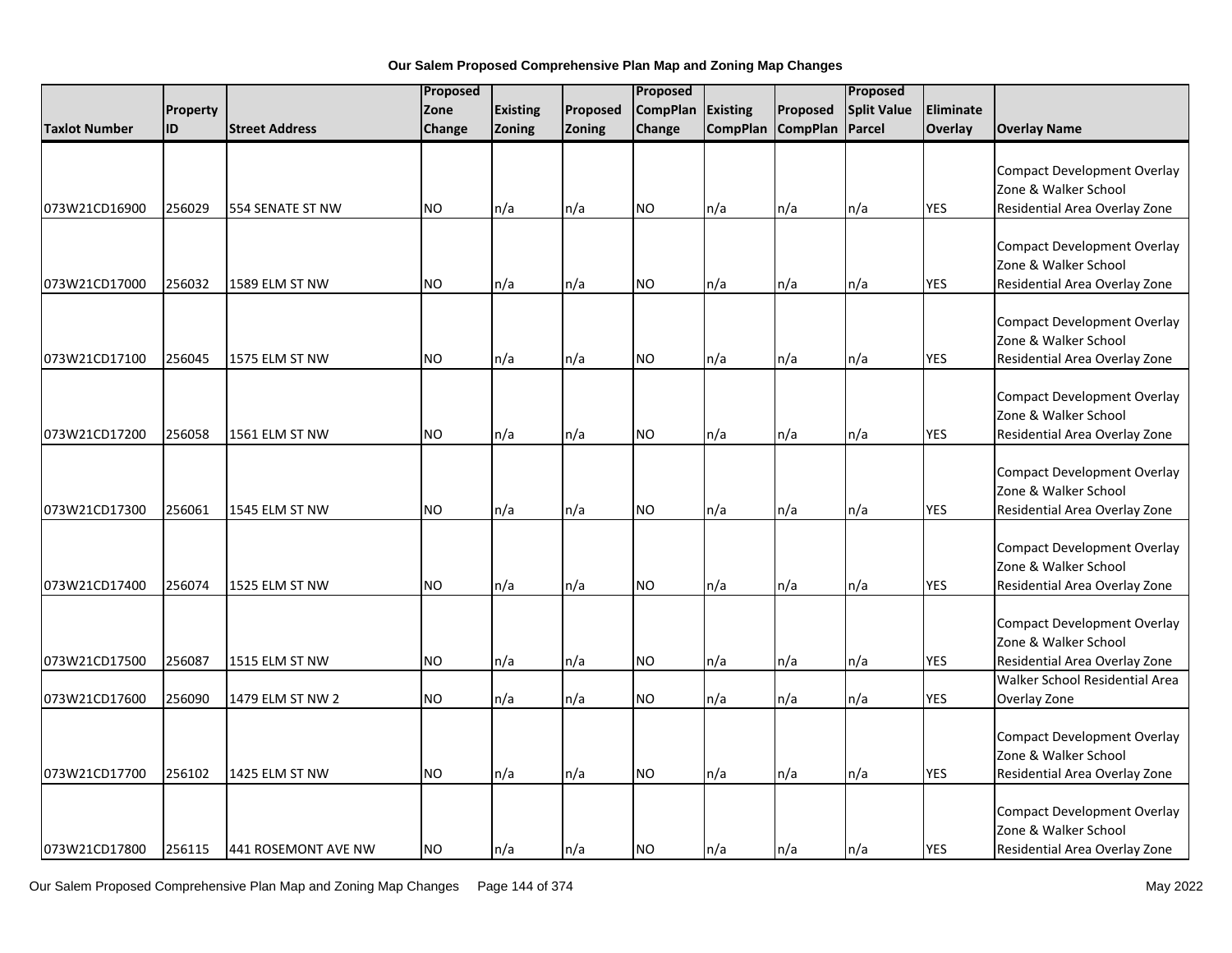|                      |          |                            | Proposed  |                 | Proposed |                 |          | Proposed          |                    |                |                                                                                             |
|----------------------|----------|----------------------------|-----------|-----------------|----------|-----------------|----------|-------------------|--------------------|----------------|---------------------------------------------------------------------------------------------|
|                      | Property |                            | Zone      | <b>Existing</b> | Proposed | <b>CompPlan</b> | Existing | Proposed          | <b>Split Value</b> | Eliminate      |                                                                                             |
| <b>Taxlot Number</b> | lid      | <b>Street Address</b>      | Change    | Zoning          | Zoning   | Change          |          | CompPlan CompPlan | Parcel             | <b>Overlay</b> | <b>Overlay Name</b>                                                                         |
| 073W21CD17801        | 256128   | 421 ROSEMONT AVE NW        | <b>NO</b> | n/a             | n/a      | <b>NO</b>       | n/a      | n/a               | n/a                | <b>YES</b>     | <b>Compact Development Overlay</b><br>Zone & Walker School<br>Residential Area Overlay Zone |
|                      |          |                            |           |                 |          |                 |          |                   |                    |                |                                                                                             |
| 073W21CD17900        | 313133   | 471 ROSEMONT AVE NW        | <b>NO</b> | n/a             | n/a      | <b>NO</b>       | n/a      | n/a               | n/a                | <b>YES</b>     | <b>Compact Development Overlay</b><br>Zone & Walker School<br>Residential Area Overlay Zone |
| 073W21CD18000        | 256131   | 1436 FRANKLIN ST NW        | <b>NO</b> | n/a             | n/a      | <b>NO</b>       | n/a      | n/a               | n/a                | <b>YES</b>     | <b>Compact Development Overlay</b><br>Zone & Walker School<br>Residential Area Overlay Zone |
| 073W21CD18100        | 256144   | <b>1456 FRANKLIN ST NW</b> | <b>NO</b> | n/a             | n/a      | <b>NO</b>       | n/a      | n/a               | n/a                | <b>YES</b>     | <b>Compact Development Overlay</b><br>Zone & Walker School<br>Residential Area Overlay Zone |
| 073W21CD18200        | 256157   | <b>1470 FRANKLIN ST NW</b> | <b>NO</b> | n/a             | n/a      | <b>NO</b>       | n/a      | n/a               | n/a                | <b>YES</b>     | <b>Compact Development Overlay</b><br>Zone & Walker School<br>Residential Area Overlay Zone |
| 073W21CD18400        | 256173   | 1492 FRANKLIN ST NW        | <b>NO</b> | n/a             | n/a      | <b>NO</b>       | n/a      | n/a               | n/a                | <b>YES</b>     | <b>Compact Development Overlay</b><br>Zone & Walker School<br>Residential Area Overlay Zone |
| 073W21CD18500        | 256186   | 1516 FRANKLIN ST NW        | <b>NO</b> | n/a             | n/a      | <b>NO</b>       | n/a      | n/a               | n/a                | <b>YES</b>     | <b>Compact Development Overlay</b><br>Zone & Walker School<br>Residential Area Overlay Zone |
| 073W21CD18600        | 256199   | 1534 FRANKLIN ST NW        | NO.       | n/a             | n/a      | <b>NO</b>       | n/a      | n/a               | n/a                | <b>YES</b>     | <b>Compact Development Overlay</b><br>Zone & Walker School<br>Residential Area Overlay Zone |
| 073W21CD18700        | 256201   | 1562 FRANKLIN ST NW        | <b>NO</b> | n/a             | n/a      | <b>NO</b>       | n/a      | n/a               | $\ln/a$            | <b>YES</b>     | <b>Compact Development Overlay</b><br>Zone & Walker School<br>Residential Area Overlay Zone |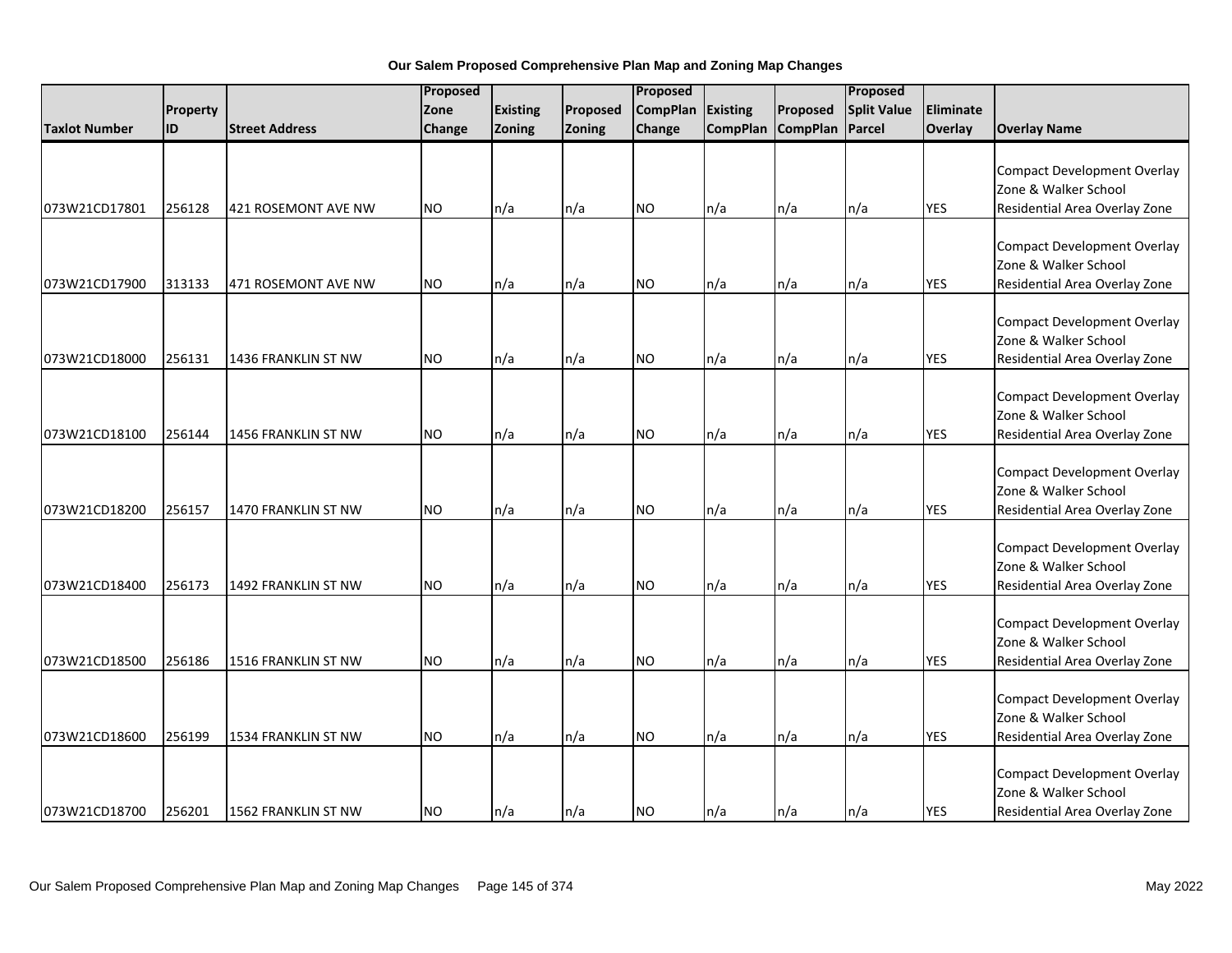|                      |           |                            | Proposed  |                 |          |                 | Proposed        |                 |                    |            |                                                                                             |
|----------------------|-----------|----------------------------|-----------|-----------------|----------|-----------------|-----------------|-----------------|--------------------|------------|---------------------------------------------------------------------------------------------|
|                      | Property  |                            | Zone      | <b>Existing</b> | Proposed | <b>CompPlan</b> | Existing        | Proposed        | <b>Split Value</b> | Eliminate  |                                                                                             |
| <b>Taxlot Number</b> | <b>ID</b> | <b>Street Address</b>      | Change    | Zoning          | Zoning   | Change          | <b>CompPlan</b> | <b>CompPlan</b> | Parcel             | Overlay    | <b>Overlay Name</b>                                                                         |
| 073W21CD18800        | 313146    | 1576 FRANKLIN ST NW        | <b>NO</b> | n/a             | n/a      | <b>NO</b>       | n/a             | n/a             | n/a                | <b>YES</b> | <b>Compact Development Overlay</b><br>Zone & Walker School<br>Residential Area Overlay Zone |
|                      |           |                            |           |                 |          |                 |                 |                 |                    |            |                                                                                             |
| 073W21CD18900        | 256214    | 1586 FRANKLIN ST NW        | <b>NO</b> | n/a             | n/a      | <b>NO</b>       | n/a             | n/a             | n/a                | <b>YES</b> | <b>Compact Development Overlay</b><br>Zone & Walker School<br>Residential Area Overlay Zone |
| 073W21CD19000        | 256227    | 1596 FRANKLIN ST NW        | <b>NO</b> | n/a             | n/a      | <b>NO</b>       | n/a             | n/a             | n/a                | <b>YES</b> | <b>Compact Development Overlay</b><br>Zone & Walker School<br>Residential Area Overlay Zone |
| 073W21CD19100        | 313159    | 1390 FRANKLIN ST NW        | <b>NO</b> | n/a             | n/a      | <b>NO</b>       | n/a             | n/a             | n/a                | <b>YES</b> | <b>Compact Development Overlay</b><br>Zone & Walker School<br>Residential Area Overlay Zone |
| 073W21CD19200        | 256243    | <b>460 ROSEMONT AVE NW</b> | <b>NO</b> | n/a             | n/a      | <b>NO</b>       | n/a             | n/a             | n/a                | <b>YES</b> | <b>Compact Development Overlay</b><br>Zone & Walker School<br>Residential Area Overlay Zone |
| 073W21CD19300        | 256256    | 450 ROSEMONT AVE NW        | <b>NO</b> | n/a             | n/a      | <b>NO</b>       | n/a             | n/a             | n/a                | <b>YES</b> | <b>Compact Development Overlay</b><br>Zone & Walker School<br>Residential Area Overlay Zone |
| 073W21CD19400        | 256269    | 1391 ELM ST NW             | <b>NO</b> | n/a             | n/a      | <b>NO</b>       | n/a             | n/a             | n/a                | <b>YES</b> | <b>Compact Development Overlay</b><br>Zone & Walker School<br>Residential Area Overlay Zone |
| 073W21CD19500        | 313162    | 1375 ELM ST NW             | NO.       | n/a             | n/a      | <b>NO</b>       | n/a             | n/a             | n/a                | <b>YES</b> | <b>Compact Development Overlay</b><br>Zone & Walker School<br>Residential Area Overlay Zone |
| 073W21CD19600        | 256272    | 1363 ELM ST NW             | <b>NO</b> | n/a             | n/a      | <b>NO</b>       | n/a             | n/a             | n/a                | <b>YES</b> | <b>Compact Development Overlay</b><br>Zone & Walker School<br>Residential Area Overlay Zone |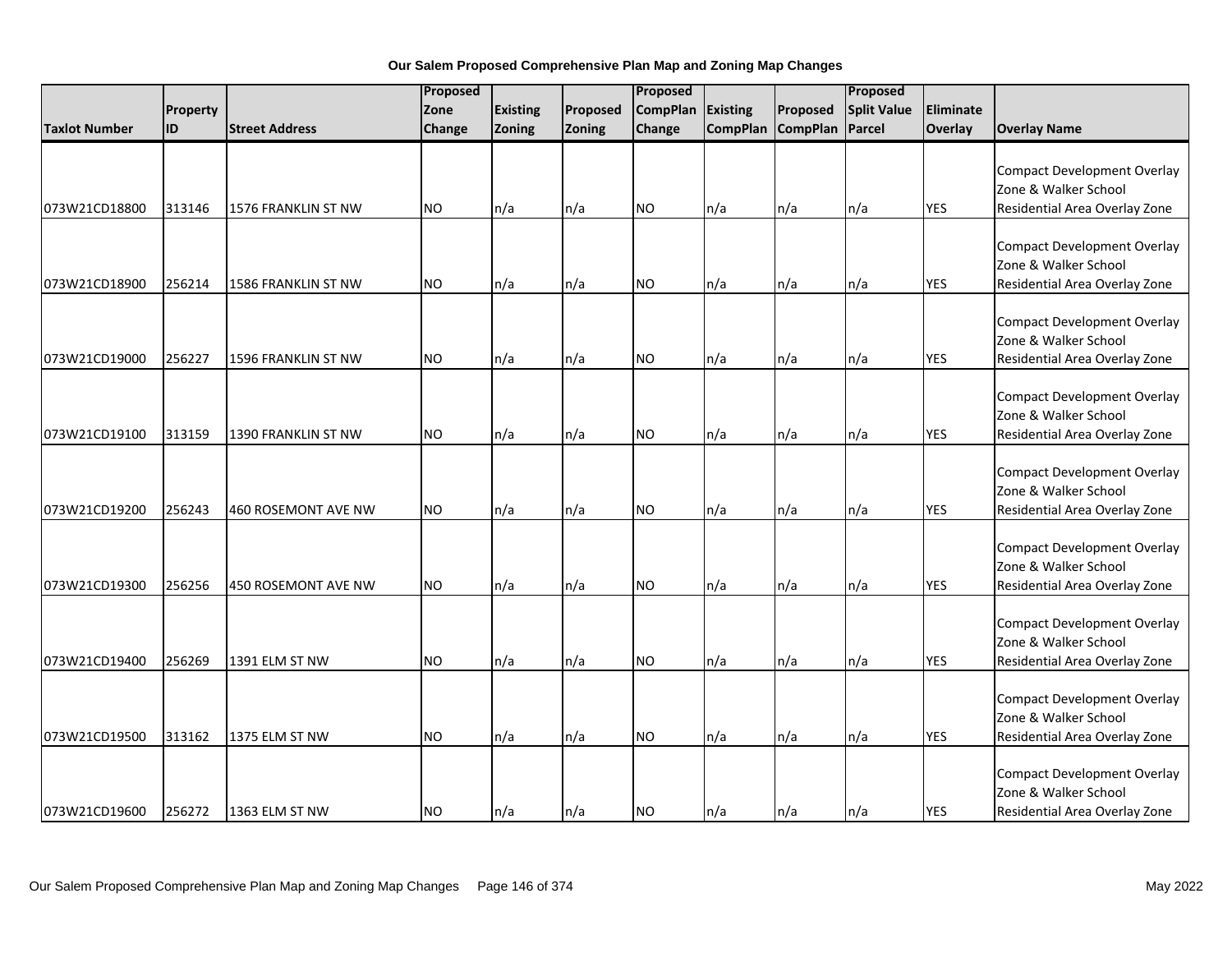|                      |           |                       | Proposed      |                 |          |                 | Proposed |                   |                    |            |                                                                                             |
|----------------------|-----------|-----------------------|---------------|-----------------|----------|-----------------|----------|-------------------|--------------------|------------|---------------------------------------------------------------------------------------------|
|                      | Property  |                       | Zone          | <b>Existing</b> | Proposed | <b>CompPlan</b> | Existing | Proposed          | <b>Split Value</b> | Eliminate  |                                                                                             |
| <b>Taxlot Number</b> | <b>ID</b> | <b>Street Address</b> | <b>Change</b> | Zoning          | Zoning   | Change          |          | CompPlan CompPlan | Parcel             | Overlay    | <b>Overlay Name</b>                                                                         |
| 073W21CD19700        | 256285    | 1351 ELM ST NW        | <b>NO</b>     | n/a             | n/a      | <b>NO</b>       | n/a      | n/a               | n/a                | <b>YES</b> | <b>Compact Development Overlay</b><br>Zone & Walker School<br>Residential Area Overlay Zone |
| 073W21CD19800        | 256298    | 1339 ELM ST NW        | <b>NO</b>     | n/a             | n/a      | NO.             | n/a      | n/a               | n/a                | <b>YES</b> | <b>Compact Development Overlay</b><br>Zone & Walker School<br>Residential Area Overlay Zone |
| 073W21CD19900        | 256300    | 1327 ELM ST NW        | <b>NO</b>     | n/a             | n/a      | <b>NO</b>       | n/a      | n/a               | n/a                | <b>YES</b> | <b>Compact Development Overlay</b><br>Zone & Walker School<br>Residential Area Overlay Zone |
| 073W21CD20000        | 256313    | 1319 ELM ST NW        | <b>NO</b>     | n/a             | n/a      | <b>NO</b>       | n/a      | n/a               | n/a                | <b>YES</b> | <b>Compact Development Overlay</b><br>Zone & Walker School<br>Residential Area Overlay Zone |
| 073W21CD20100        | 256326    | 421 KINGWOOD AVE NW   | <b>NO</b>     | n/a             | n/a      | <b>NO</b>       | n/a      | n/a               | n/a                | <b>YES</b> | <b>Compact Development Overlay</b><br>Zone & Walker School<br>Residential Area Overlay Zone |
| 073W21CD20200        | 256339    | 471 KINGWOOD AVE NW   | <b>NO</b>     | n/a             | n/a      | <b>NO</b>       | n/a      | n/a               | n/a                | <b>YES</b> | <b>Compact Development Overlay</b><br>Zone & Walker School<br>Residential Area Overlay Zone |
| 073W21CD20300        | 256342    | 1320 FRANKLIN ST NW   | <b>NO</b>     | n/a             | n/a      | <b>NO</b>       | n/a      | n/a               | n/a                | <b>YES</b> | <b>Compact Development Overlay</b><br>Zone & Walker School<br>Residential Area Overlay Zone |
| 073W21CD20400        | 256355    | 1326 FRANKLIN ST NW   | NO.           | n/a             | n/a      | <b>NO</b>       | n/a      | n/a               | n/a                | <b>YES</b> | <b>Compact Development Overlay</b><br>Zone & Walker School<br>Residential Area Overlay Zone |
| 073W21CD20500        | 256368    | 1338 FRANKLIN ST NW   | <b>NO</b>     | n/a             | n/a      | <b>NO</b>       | n/a      | n/a               | n/a                | <b>YES</b> | <b>Compact Development Overlay</b><br>Zone & Walker School<br>Residential Area Overlay Zone |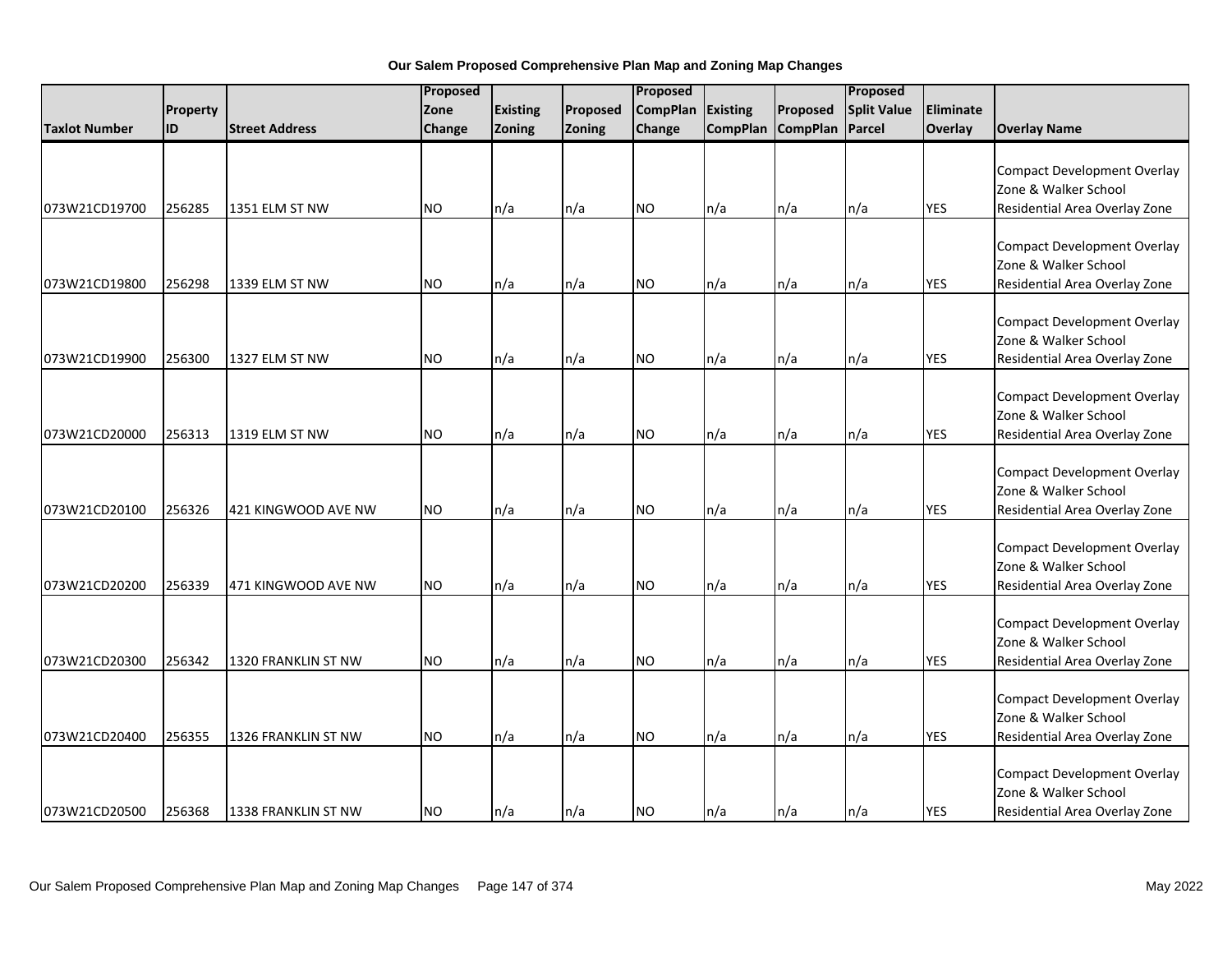|                      |          |                       | Proposed  |                 |          |                 | Proposed        |                 |                    |            |                                                                                             |
|----------------------|----------|-----------------------|-----------|-----------------|----------|-----------------|-----------------|-----------------|--------------------|------------|---------------------------------------------------------------------------------------------|
|                      | Property |                       | Zone      | <b>Existing</b> | Proposed | <b>CompPlan</b> | Existing        | Proposed        | <b>Split Value</b> | Eliminate  |                                                                                             |
| <b>Taxlot Number</b> | ID       | <b>Street Address</b> | Change    | Zoning          | Zoning   | Change          | <b>CompPlan</b> | <b>CompPlan</b> | Parcel             | Overlay    | <b>Overlay Name</b>                                                                         |
| 073W21CD20600        | 256371   | 1360 FRANKLIN ST NW   | <b>NO</b> | n/a             | n/a      | <b>NO</b>       | n/a             | n/a             | n/a                | <b>YES</b> | <b>Compact Development Overlay</b><br>Zone & Walker School<br>Residential Area Overlay Zone |
|                      |          |                       |           |                 |          |                 |                 |                 |                    |            |                                                                                             |
| 073W21CD20700        | 256384   | 1362 FRANKLIN ST NW   | <b>NO</b> | n/a             | n/a      | <b>NO</b>       | n/a             | n/a             | n/a                | <b>YES</b> | <b>Compact Development Overlay</b><br>Zone & Walker School<br>Residential Area Overlay Zone |
| 073W21CD20800        | 256397   | 1374 FRANKLIN ST NW   | <b>NO</b> | n/a             | n/a      | <b>NO</b>       | n/a             | n/a             | n/a                | <b>YES</b> | <b>Compact Development Overlay</b><br>Zone & Walker School<br>Residential Area Overlay Zone |
| 073W21CD20900        | 256409   | 490 KINGWOOD AVE NW   | <b>NO</b> | n/a             | n/a      | <b>NO</b>       | n/a             | n/a             | n/a                | <b>YES</b> | <b>Compact Development Overlay</b><br>Zone & Walker School<br>Residential Area Overlay Zone |
| 073W21CD21000        | 256412   | 1274 FRANKLIN ST NW   | <b>NO</b> | n/a             | n/a      | <b>NO</b>       | n/a             | n/a             | n/a                | <b>YES</b> | <b>Compact Development Overlay</b><br>Zone & Walker School<br>Residential Area Overlay Zone |
| 073W21CD21100        | 256425   | 470 KINGWOOD AVE NW   | <b>NO</b> | n/a             | n/a      | <b>NO</b>       | n/a             | n/a             | n/a                | <b>YES</b> | <b>Compact Development Overlay</b><br>Zone & Walker School<br>Residential Area Overlay Zone |
| 073W21CD21200        | 256438   | 460 KINGWOOD AVE NW   | NO.       | n/a             | n/a      | <b>NO</b>       | n/a             | n/a             | n/a                | <b>YES</b> | <b>Compact Development Overlay</b><br>Zone & Walker School<br>Residential Area Overlay Zone |
| 073W21CD21300        | 256441   | 420 KINGWOOD AVE NW   | NO.       | n/a             | n/a      | <b>NO</b>       | n/a             | n/a             | n/a                | <b>YES</b> | <b>Compact Development Overlay</b><br>Zone & Walker School<br>Residential Area Overlay Zone |
| 073W21CD21400        | 256454   | 1273 ELM ST NW        | <b>NO</b> | n/a             | n/a      | <b>NO</b>       | n/a             | n/a             | n/a                | <b>YES</b> | <b>Compact Development Overlay</b><br>Zone & Walker School<br>Residential Area Overlay Zone |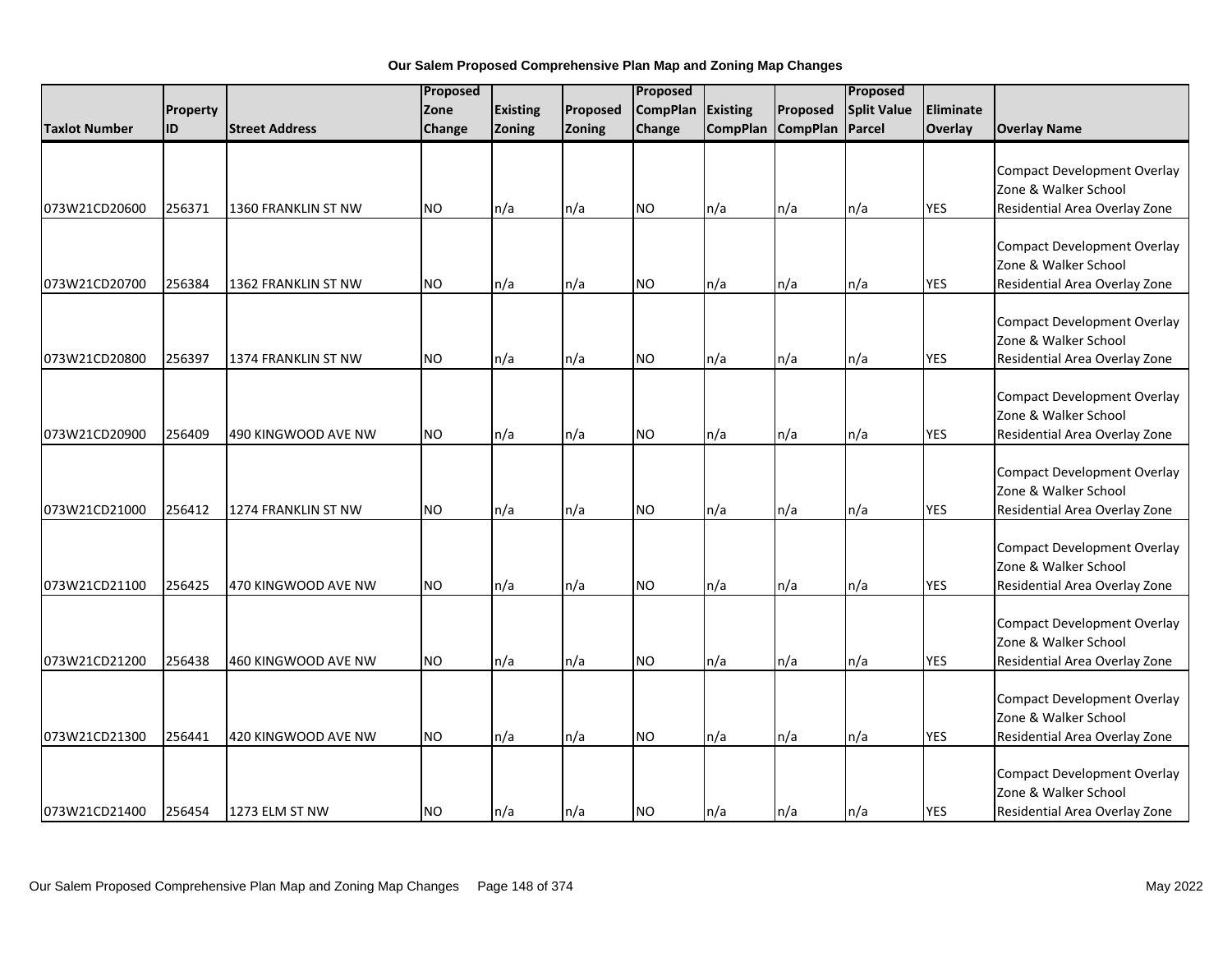|                      |          |                         | Proposed  |                 |          | Proposed        |                 |                 | Proposed           |                  |                                                                                             |
|----------------------|----------|-------------------------|-----------|-----------------|----------|-----------------|-----------------|-----------------|--------------------|------------------|---------------------------------------------------------------------------------------------|
|                      | Property |                         | Zone      | <b>Existing</b> | Proposed | <b>CompPlan</b> | Existing        | Proposed        | <b>Split Value</b> | <b>Eliminate</b> |                                                                                             |
| <b>Taxlot Number</b> | ID       | <b>Street Address</b>   | Change    | Zoning          | Zoning   | Change          | <b>CompPlan</b> | <b>CompPlan</b> | Parcel             | Overlay          | <b>Overlay Name</b>                                                                         |
|                      |          |                         |           |                 |          |                 |                 |                 |                    |                  | <b>Compact Development Overlay</b><br>Zone & Walker School                                  |
| 073W21CD21500        | 256467   | 1255 ELM ST NW          | <b>NO</b> | n/a             | n/a      | <b>NO</b>       | n/a             | n/a             | n/a                | <b>YES</b>       | Residential Area Overlay Zone                                                               |
| 073W21CD21600        | 256470   | 1243 ELM ST NW          | <b>NO</b> | n/a             | n/a      | <b>NO</b>       | n/a             | n/a             | n/a                | <b>YES</b>       | <b>Compact Development Overlay</b><br>Zone & Walker School<br>Residential Area Overlay Zone |
| 073W21CD21700        | 256483   | 1231 ELM ST NW          | <b>NO</b> | n/a             | n/a      | <b>NO</b>       | n/a             | n/a             | n/a                | <b>YES</b>       | <b>Compact Development Overlay</b><br>Zone & Walker School<br>Residential Area Overlay Zone |
| 073W21CD21800        | 256496   | 421 GERTH AVE NW        | <b>NO</b> | n/a             | n/a      | <b>NO</b>       | n/a             | n/a             | n/a                | <b>YES</b>       | <b>Compact Development Overlay</b><br>Zone & Walker School<br>Residential Area Overlay Zone |
| 073W21CD21900        | 256508   | 451 GERTH AVE NW        | <b>NO</b> | n/a             | n/a      | <b>NO</b>       | n/a             | n/a             | n/a                | <b>YES</b>       | <b>Compact Development Overlay</b><br>Zone & Walker School<br>Residential Area Overlay Zone |
| 073W21CD22000        | 256511   | 491 GERTH AVE NW        | <b>NO</b> | n/a             | n/a      | <b>NO</b>       | n/a             | n/a             | n/a                | <b>YES</b>       | <b>Compact Development Overlay</b><br>Zone & Walker School<br>Residential Area Overlay Zone |
| 073W21CD22100        | 256524   | 1218 FRANKLIN ST NW     | <b>NO</b> | n/a             | n/a      | <b>NO</b>       | n/a             | n/a             | n/a                | <b>YES</b>       | <b>Compact Development Overlay</b><br>Zone & Walker School<br>Residential Area Overlay Zone |
| 073W21CD22200        | 256537   | 1230 FRANKLIN ST NW     | <b>NO</b> | n/a             | n/a      | <b>NO</b>       | n/a             | n/a             | n/a                | <b>YES</b>       | <b>Compact Development Overlay</b><br>Zone & Walker School<br>Residential Area Overlay Zone |
| 073W21CD22300        | 256540   | 1242 1/2 FRANKLIN ST NW | <b>NO</b> | n/a             | n/a      | <b>NO</b>       | n/a             | n/a             | n/a                | <b>YES</b>       | <b>Compact Development Overlay</b><br>Zone & Walker School<br>Residential Area Overlay Zone |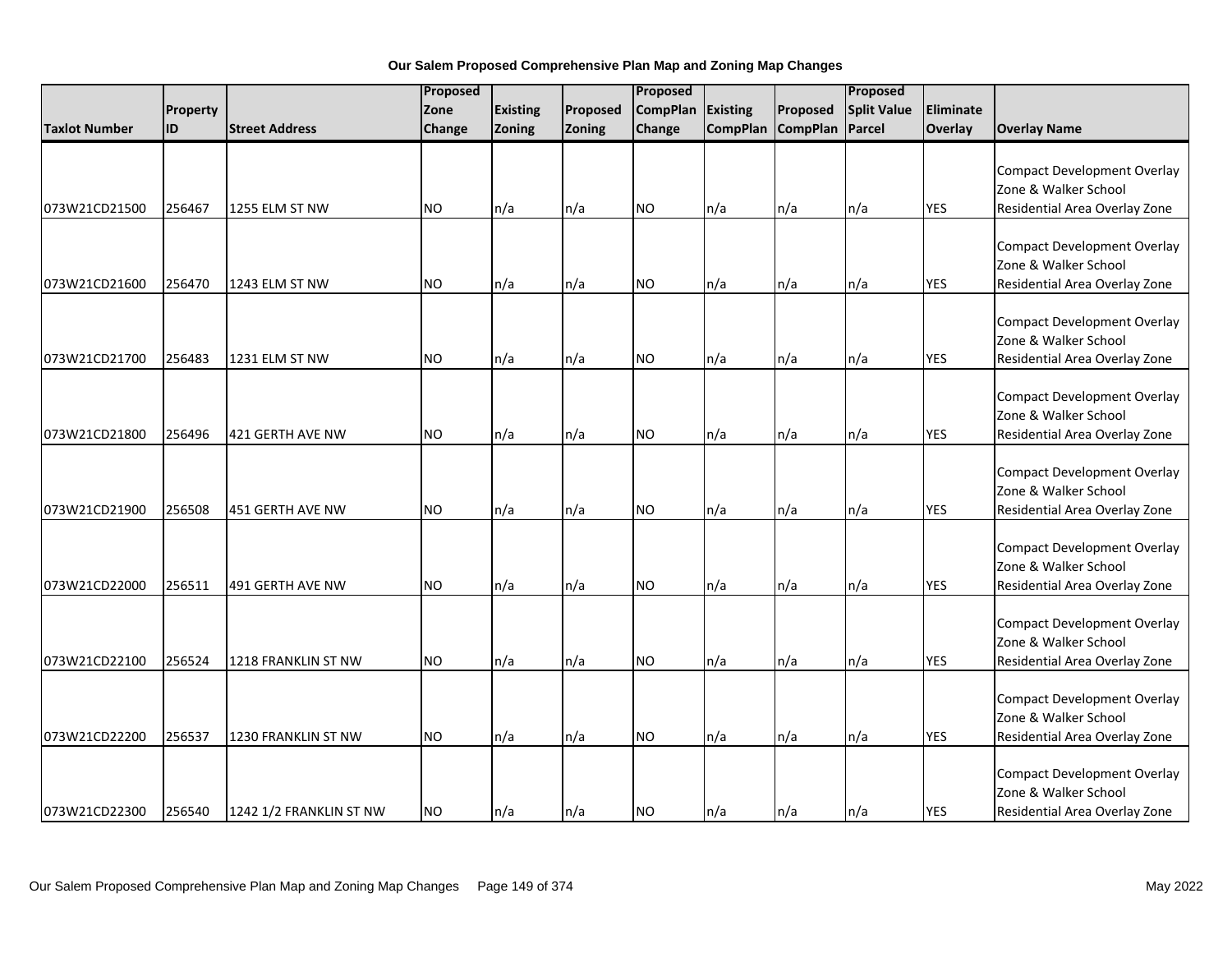|                      |           | Proposed              |               |                 | Proposed |                 |          |                   | Proposed           |            |                                                                                             |
|----------------------|-----------|-----------------------|---------------|-----------------|----------|-----------------|----------|-------------------|--------------------|------------|---------------------------------------------------------------------------------------------|
|                      | Property  |                       | Zone          | <b>Existing</b> | Proposed | <b>CompPlan</b> | Existing | Proposed          | <b>Split Value</b> | Eliminate  |                                                                                             |
| <b>Taxlot Number</b> | <b>ID</b> | <b>Street Address</b> | <b>Change</b> | Zoning          | Zoning   | Change          |          | CompPlan CompPlan | Parcel             | Overlay    | <b>Overlay Name</b>                                                                         |
| 073W21CD22400        | 256553    | 1254 FRANKLIN ST NW   | <b>NO</b>     | n/a             | n/a      | <b>NO</b>       | n/a      | n/a               | n/a                | <b>YES</b> | <b>Compact Development Overlay</b><br>Zone & Walker School<br>Residential Area Overlay Zone |
| 073W21CD22500        | 256566    | 1272 FRANKLIN ST NW   | <b>NO</b>     | n/a             | n/a      | NO.             | n/a      | n/a               | n/a                | <b>YES</b> | <b>Compact Development Overlay</b><br>Zone & Walker School<br>Residential Area Overlay Zone |
| 073W21CD22600        | 256579    | 1286 ELM ST NW        | <b>NO</b>     | n/a             | n/a      | <b>NO</b>       | n/a      | n/a               | n/a                | <b>YES</b> | <b>Compact Development Overlay</b><br>Zone & Walker School<br>Residential Area Overlay Zone |
| 073W21CD22700        | 256582    | 1284 ELM ST NW        | <b>NO</b>     | n/a             | n/a      | <b>NO</b>       | n/a      | n/a               | n/a                | <b>YES</b> | <b>Compact Development Overlay</b><br>Zone & Walker School<br>Residential Area Overlay Zone |
| 073W21CD22800        | 256595    | 370 KINGWOOD AVE NW   | <b>NO</b>     | n/a             | n/a      | <b>NO</b>       | n/a      | n/a               | n/a                | <b>YES</b> | <b>Compact Development Overlay</b><br>Zone & Walker School<br>Residential Area Overlay Zone |
| 073W21CD22900        | 256607    | 350 KINGWOOD AVE NW   | <b>NO</b>     | n/a             | n/a      | <b>NO</b>       | n/a      | n/a               | n/a                | <b>YES</b> | <b>Compact Development Overlay</b><br>Zone & Walker School<br>Residential Area Overlay Zone |
| 073W21CD23000        | 256610    | 1287 THIRD ST NW      | <b>NO</b>     | n/a             | n/a      | <b>NO</b>       | n/a      | n/a               | n/a                | <b>YES</b> | <b>Compact Development Overlay</b><br>Zone & Walker School<br>Residential Area Overlay Zone |
| 073W21CD23100        | 256623    | 1273 THIRD ST NW      | NO.           | n/a             | n/a      | <b>NO</b>       | n/a      | n/a               | n/a                | <b>YES</b> | <b>Compact Development Overlay</b><br>Zone & Walker School<br>Residential Area Overlay Zone |
| 073W21CD23200        | 256636    | 1255 THIRD ST NW      | <b>NO</b>     | n/a             | n/a      | <b>NO</b>       | n/a      | n/a               | n/a                | <b>YES</b> | <b>Compact Development Overlay</b><br>Zone & Walker School<br>Residential Area Overlay Zone |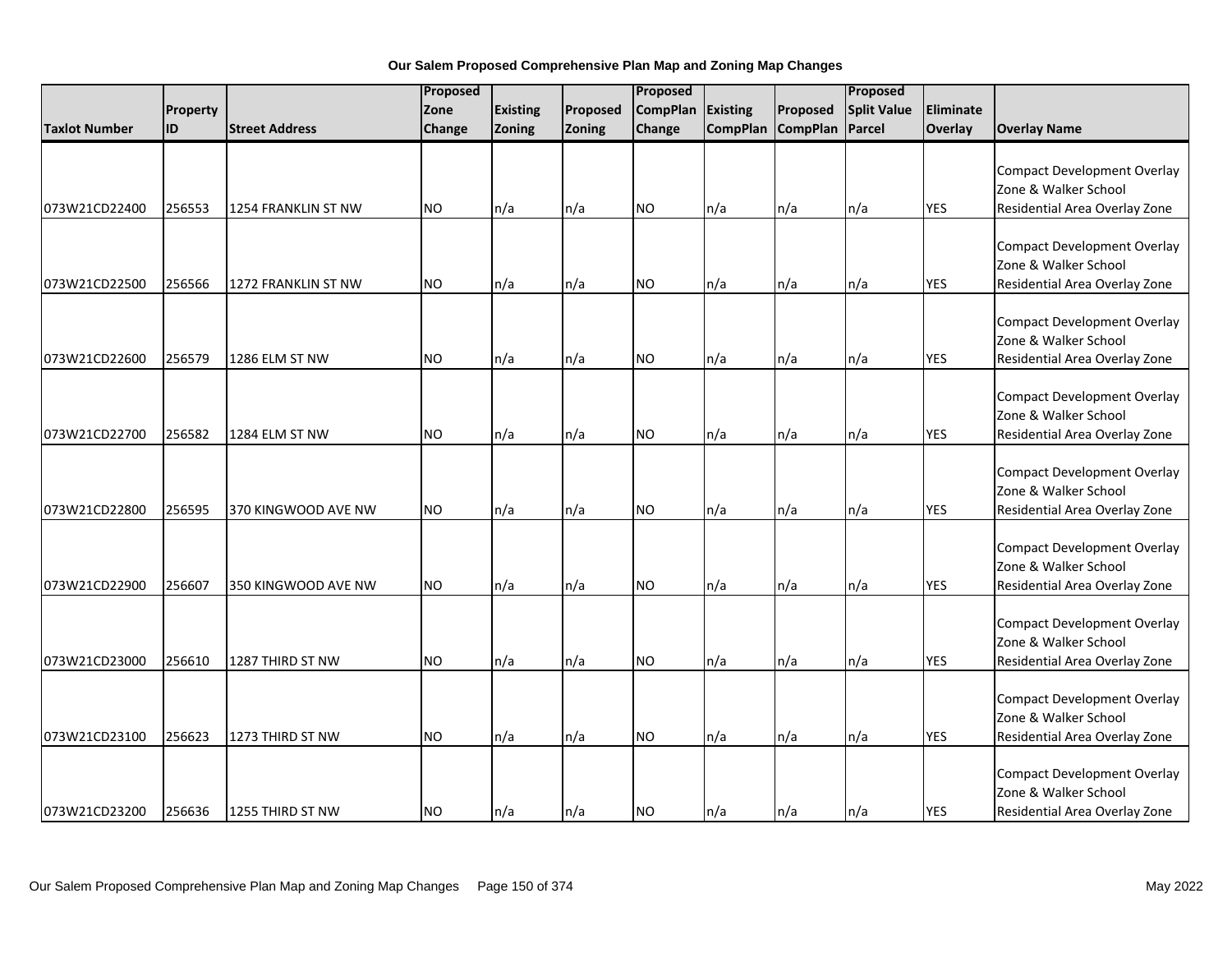|                      |           |                       |           | Proposed        |          | Proposed        |          |                   | Proposed           |                |                                                                                             |
|----------------------|-----------|-----------------------|-----------|-----------------|----------|-----------------|----------|-------------------|--------------------|----------------|---------------------------------------------------------------------------------------------|
|                      | Property  |                       | Zone      | <b>Existing</b> | Proposed | <b>CompPlan</b> | Existing | Proposed          | <b>Split Value</b> | Eliminate      |                                                                                             |
| <b>Taxlot Number</b> | <b>ID</b> | <b>Street Address</b> | Change    | Zoning          | Zoning   | Change          |          | CompPlan CompPlan | Parcel             | <b>Overlay</b> | <b>Overlay Name</b>                                                                         |
| 073W21CD23300        | 256649    | 1231 THIRD ST NW      | <b>NO</b> | n/a             | n/a      | <b>NO</b>       | n/a      | n/a               | n/a                | <b>YES</b>     | <b>Compact Development Overlay</b><br>Zone & Walker School<br>Residential Area Overlay Zone |
|                      |           |                       |           |                 |          |                 |          |                   |                    |                |                                                                                             |
| 073W21CD23400        | 327334    | 1219 THIRD ST NW      | <b>NO</b> | n/a             | n/a      | <b>NO</b>       | n/a      | n/a               | n/a                | <b>YES</b>     | <b>Compact Development Overlay</b><br>Zone & Walker School<br>Residential Area Overlay Zone |
| 073W21CD23500        | 256652    | 371 GERTH AVE NW      | <b>NO</b> | n/a             | n/a      | <b>NO</b>       | n/a      | n/a               | n/a                | <b>YES</b>     | <b>Compact Development Overlay</b><br>Zone & Walker School<br>Residential Area Overlay Zone |
| 073W21CD23600        | 256665    | 1220 ELM ST NW        | <b>NO</b> | n/a             | n/a      | <b>NO</b>       | n/a      | n/a               | n/a                | <b>YES</b>     | <b>Compact Development Overlay</b><br>Zone & Walker School<br>Residential Area Overlay Zone |
| 073W21CD23700        | 256678    | 1230 ELM ST NW        | <b>NO</b> | n/a             | n/a      | <b>NO</b>       | n/a      | n/a               | n/a                | <b>YES</b>     | <b>Compact Development Overlay</b><br>Zone & Walker School<br>Residential Area Overlay Zone |
| 073W21CD23800        | 256681    | 1242 ELM ST NW        | <b>NO</b> | n/a             | n/a      | <b>NO</b>       | n/a      | n/a               | n/a                | <b>YES</b>     | <b>Compact Development Overlay</b><br>Zone & Walker School<br>Residential Area Overlay Zone |
| 073W21CD23900        | 256694    | 1254 ELM ST NW        | <b>NO</b> | n/a             | n/a      | <b>NO</b>       | n/a      | n/a               | n/a                | <b>YES</b>     | <b>Compact Development Overlay</b><br>Zone & Walker School<br>Residential Area Overlay Zone |
| 073W21CD24000        | 313175    | 1272 ELM ST NW        | NO.       | n/a             | n/a      | <b>NO</b>       | n/a      | n/a               | n/a                | <b>YES</b>     | <b>Compact Development Overlay</b><br>Zone & Walker School<br>Residential Area Overlay Zone |
| 073W21CD24100        | 256706    | 1390 ELM ST NW        | <b>NO</b> | n/a             | n/a      | <b>NO</b>       | n/a      | n/a               | $\ln/a$            | <b>YES</b>     | <b>Compact Development Overlay</b><br>Zone & Walker School<br>Residential Area Overlay Zone |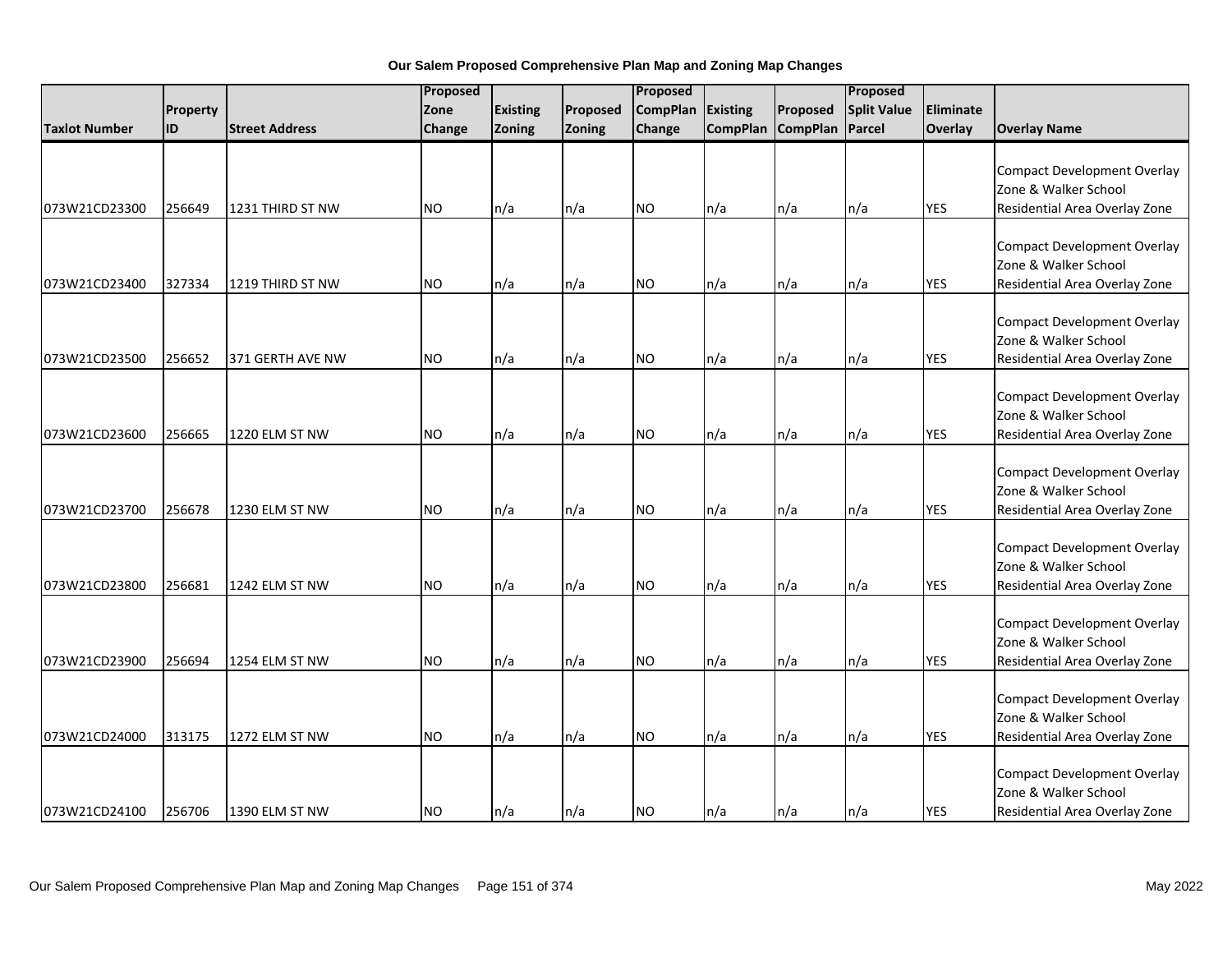|                      |           | Proposed              |               |                 | Proposed |                 |          |                   | Proposed           |            |                                                                                             |
|----------------------|-----------|-----------------------|---------------|-----------------|----------|-----------------|----------|-------------------|--------------------|------------|---------------------------------------------------------------------------------------------|
|                      | Property  |                       | Zone          | <b>Existing</b> | Proposed | <b>CompPlan</b> | Existing | Proposed          | <b>Split Value</b> | Eliminate  |                                                                                             |
| <b>Taxlot Number</b> | <b>ID</b> | <b>Street Address</b> | <b>Change</b> | Zoning          | Zoning   | Change          |          | CompPlan CompPlan | Parcel             | Overlay    | <b>Overlay Name</b>                                                                         |
| 073W21CD24200        | 256719    | 350 ROSEMONT AVE NW   | <b>NO</b>     | n/a             | n/a      | <b>NO</b>       | n/a      | n/a               | n/a                | <b>YES</b> | <b>Compact Development Overlay</b><br>Zone & Walker School<br>Residential Area Overlay Zone |
| 073W21CD24300        | 256722    | 310 ROSEMONT AVE NW   | <b>NO</b>     | n/a             | n/a      | NO.             | n/a      | n/a               | n/a                | <b>YES</b> | <b>Compact Development Overlay</b><br>Zone & Walker School<br>Residential Area Overlay Zone |
| 073W21CD24400        | 256735    | 1375 THIRD ST NW      | <b>NO</b>     | n/a             | n/a      | <b>NO</b>       | n/a      | n/a               | n/a                | <b>YES</b> | <b>Compact Development Overlay</b><br>Zone & Walker School<br>Residential Area Overlay Zone |
| 073W21CD24500        | 313188    | 1363 THIRD ST NW      | <b>NO</b>     | n/a             | n/a      | <b>NO</b>       | n/a      | n/a               | n/a                | <b>YES</b> | <b>Compact Development Overlay</b><br>Zone & Walker School<br>Residential Area Overlay Zone |
| 073W21CD24600        | 256748    | 1351 THIRD ST NW      | <b>NO</b>     | n/a             | n/a      | <b>NO</b>       | n/a      | n/a               | n/a                | <b>YES</b> | <b>Compact Development Overlay</b><br>Zone & Walker School<br>Residential Area Overlay Zone |
| 073W21CD24700        | 256751    | 1339 THIRD ST NW      | <b>NO</b>     | n/a             | n/a      | <b>NO</b>       | n/a      | n/a               | n/a                | <b>YES</b> | <b>Compact Development Overlay</b><br>Zone & Walker School<br>Residential Area Overlay Zone |
| 073W21CD24800        | 256764    | 1327 THIRD ST NW      | <b>NO</b>     | n/a             | n/a      | <b>NO</b>       | n/a      | n/a               | n/a                | <b>YES</b> | <b>Compact Development Overlay</b><br>Zone & Walker School<br>Residential Area Overlay Zone |
| 073W21CD24900        | 256777    | 321 KINGWOOD AVE NW   | <b>NO</b>     | n/a             | n/a      | <b>NO</b>       | n/a      | n/a               | n/a                | <b>YES</b> | <b>Compact Development Overlay</b><br>Zone & Walker School<br>Residential Area Overlay Zone |
| 073W21CD25000        | 256780    | 331 KINGWOOD AVE NW   | <b>NO</b>     | n/a             | n/a      | <b>NO</b>       | n/a      | n/a               | n/a                | <b>YES</b> | <b>Compact Development Overlay</b><br>Zone & Walker School<br>Residential Area Overlay Zone |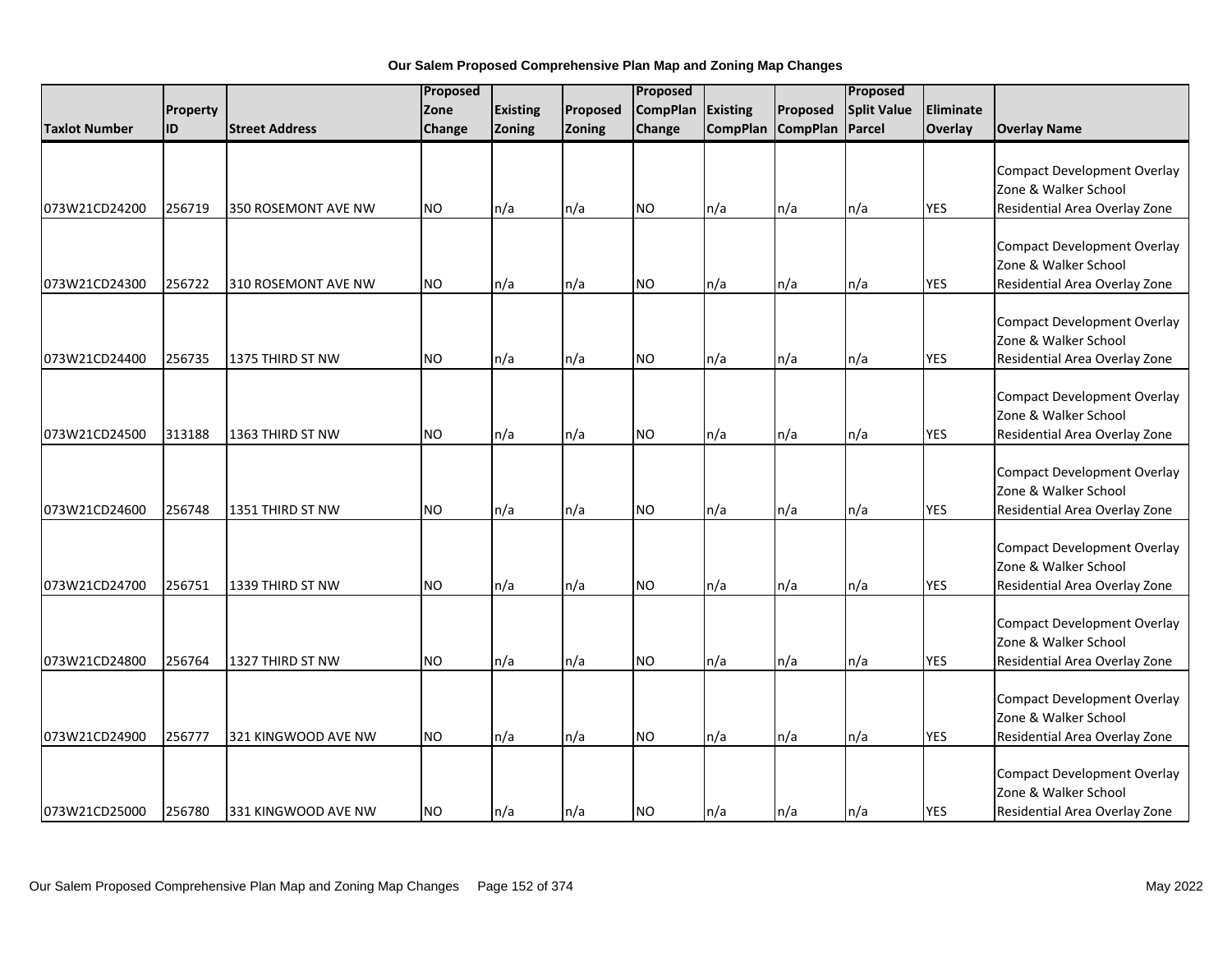|                      |                 |                           | Proposed   |                 | Proposed |                 |                 | Proposed          |                    |            |                                                                                             |
|----------------------|-----------------|---------------------------|------------|-----------------|----------|-----------------|-----------------|-------------------|--------------------|------------|---------------------------------------------------------------------------------------------|
|                      | <b>Property</b> |                           | Zone       | <b>Existing</b> | Proposed | <b>CompPlan</b> | <b>Existing</b> | Proposed          | <b>Split Value</b> | Eliminate  |                                                                                             |
| <b>Taxlot Number</b> | ID              | <b>Street Address</b>     | Change     | Zoning          | Zoning   | Change          |                 | CompPlan CompPlan | Parcel             | Overlay    | <b>Overlay Name</b>                                                                         |
| 073W21CD25100        | 313191          | 355 KINGWOOD AVE NW       | <b>NO</b>  | n/a             | n/a      | <b>NO</b>       | n/a             | n/a               | n/a                | YES        | <b>Compact Development Overlay</b><br>Zone & Walker School<br>Residential Area Overlay Zone |
| 073W21CD25200        | 256793          | 391 KINGWOOD AVE NW       | <b>NO</b>  | n/a             | n/a      | <b>NO</b>       | n/a             | n/a               | n/a                | YES        | <b>Compact Development Overlay</b><br>Zone & Walker School<br>Residential Area Overlay Zone |
| 073W21CD25300        | 256805          | 1326 ELM ST NW            | <b>NO</b>  | n/a             | n/a      | <b>NO</b>       | n/a             | n/a               | n/a                | <b>YES</b> | <b>Compact Development Overlay</b><br>Zone & Walker School<br>Residential Area Overlay Zone |
| 073W21CD25400        | 256818          | 1338 ELM ST NW            | <b>NO</b>  | n/a             | n/a      | <b>NO</b>       | n/a             | n/a               | n/a                | <b>YES</b> | <b>Compact Development Overlay</b><br>Zone & Walker School<br>Residential Area Overlay Zone |
| 073W21CD25500        | 256821          | 1350 ELM ST NW            | <b>NO</b>  | n/a             | n/a      | <b>NO</b>       | n/a             | n/a               | n/a                | <b>YES</b> | <b>Compact Development Overlay</b><br>Zone & Walker School<br>Residential Area Overlay Zone |
| 073W21CD25600        | 256834          | 1362 ELM ST NW            | NO.        | n/a             | n/a      | <b>NO</b>       | n/a             | n/a               | n/a                | <b>YES</b> | <b>Compact Development Overlay</b><br>Zone & Walker School<br>Residential Area Overlay Zone |
| 073W21CD25700        | 256847          | 1374 ELM ST NW            | <b>NO</b>  | n/a             | n/a      | <b>NO</b>       | n/a             | n/a               | n/a                | <b>YES</b> | <b>Compact Development Overlay</b><br>Zone & Walker School<br>Residential Area Overlay Zone |
| 073W21DA00100        | 256850          | 655 WALLACE RD NW         | <b>YES</b> | CG              | $MU-I$   | YES             | COM             | MU                | n/a                | YES        | <b>Wallace Road Corridor Overlay</b><br>Zone                                                |
| 073W21DA00100        | 256850          | 655 WALLACE RD NW         | <b>YES</b> | CG              | $MU-I$   | <b>YES</b>      | COM             | MU                | n/a                | <b>YES</b> | <b>Wallace Road Corridor Overlay</b><br>Zone                                                |
| 073W21DA00101        | 568425          | None                      | <b>NO</b>  | n/a             | n/a      | NO.             | n/a             | n/a               | n/a                | <b>YES</b> | <b>Wallace Road Corridor Overlay</b><br>Zone                                                |
| 073W21DA00200        | 256863          | None                      | <b>YES</b> | IG              | MU-I     | <b>YES</b>      | <b>IND</b>      | MU                | n/a                | <b>YES</b> | West Salem General Industrial<br>Overlay Zone                                               |
| 073W21DA00300        | 313203          | <b>670 MURLARK AVE NW</b> | <b>YES</b> | IG              | MU-III   | <b>YES</b>      | <b>IND</b>      | <b>MU</b>         | n/a                | <b>YES</b> | West Salem General Industrial<br>Overlay Zone                                               |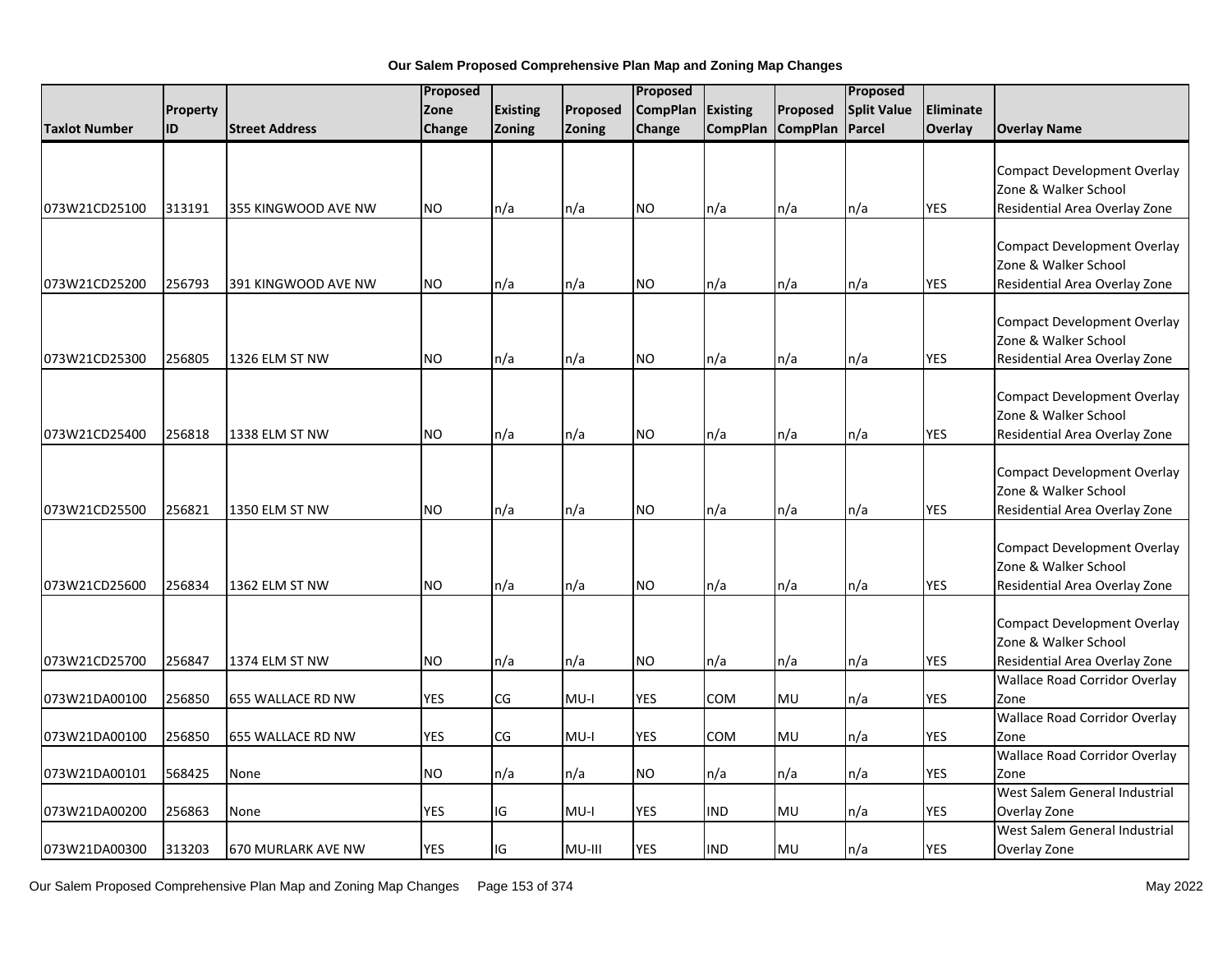|                      |          | Proposed                  |            |                 | Proposed |                 |                 |                 | Proposed           |            |                                      |
|----------------------|----------|---------------------------|------------|-----------------|----------|-----------------|-----------------|-----------------|--------------------|------------|--------------------------------------|
|                      | Property |                           | Zone       | <b>Existing</b> | Proposed | <b>CompPlan</b> | <b>Existing</b> | Proposed        | <b>Split Value</b> | Eliminate  |                                      |
| <b>Taxlot Number</b> | ID       | <b>Street Address</b>     | Change     | <b>Zoning</b>   | Zoning   | Change          | <b>CompPlan</b> | <b>CompPlan</b> | Parcel             | Overlay    | <b>Overlay Name</b>                  |
|                      |          |                           |            |                 |          |                 |                 |                 |                    |            | West Salem General Industrial        |
| 073W21DA00400        | 572206   | 556 MURLARK AVE NW        | <b>YES</b> | IG              | MU-III   | <b>YES</b>      | <b>IND</b>      | <b>MU</b>       | n/a                | YES        | Overlay Zone                         |
|                      |          |                           |            |                 |          |                 |                 |                 |                    |            | West Salem General Industrial        |
| 073W21DA00401        | 565733   | None                      | NO.        | n/a             | n/a      | NO              | n/a             | n/a             | n/a                | YES        | Overlay Zone                         |
|                      |          |                           |            |                 |          |                 |                 |                 |                    |            | <b>Wallace Road Corridor Overlay</b> |
| 073W21DA00501        | 256892   | None                      | <b>YES</b> | CG              | MU-III   | YES             | COM             | MU              | n/a                | <b>YES</b> | Zone                                 |
|                      |          |                           |            |                 |          |                 |                 |                 |                    |            | <b>Wallace Road Corridor Overlay</b> |
| 073W21DA00502        | 256904   | 545 WALLACE RD NW         | <b>YES</b> | CG              | MU-III   | <b>YES</b>      | COM             | MU              | n/a                | <b>YES</b> | Zone                                 |
|                      |          |                           |            |                 |          |                 |                 |                 |                    |            | <b>Wallace Road Corridor Overlay</b> |
| 073W21DA00600        | 256933   | 525 WALLACE RD NW         | <b>YES</b> | CG              | MU-III   | <b>YES</b>      | COM             | <b>MU</b>       | n/a                | <b>YES</b> | Zone                                 |
|                      |          |                           |            |                 |          |                 |                 |                 |                    |            | <b>Wallace Road Corridor Overlay</b> |
| 073W21DA00700        | 327347   | None                      | <b>YES</b> | CG              | MU-III   | YES             | COM             | MU              | n/a                | <b>YES</b> | Zone                                 |
|                      |          |                           |            |                 |          |                 |                 |                 |                    |            | <b>Wallace Road Corridor Overlay</b> |
| 073W21DA00800        | 563620   | 585 WALLACE RD NW         | <b>YES</b> | CG              | MU-III   | <b>YES</b>      | COM             | <b>MU</b>       | n/a                | <b>YES</b> | Zone                                 |
|                      |          |                           |            |                 |          |                 |                 |                 |                    |            | <b>Wallace Road Corridor Overlay</b> |
| 073W21DA00801        | 565724   | None                      | <b>YES</b> | CG              | $MU-I$   | <b>YES</b>      | COM             | <b>MU</b>       | n/a                | <b>YES</b> | Zone                                 |
|                      |          |                           |            |                 |          |                 |                 |                 |                    |            | <b>Wallace Road Corridor Overlay</b> |
| 073W21DA00802        | 565725   | None                      | <b>NO</b>  | n/a             | n/a      | NO.             | n/a             | n/a             | n/a                | <b>YES</b> | Zone                                 |
|                      |          |                           |            |                 |          |                 |                 |                 |                    |            | West Salem General Industrial        |
| 073W21DA00900        | 575059   | <b>665 MURLARK AVE NW</b> | <b>YES</b> | IG              | MU-III   | YES             | IND             | <b>MU</b>       | n/a                | YES        | Overlay Zone                         |
|                      |          |                           |            |                 |          |                 |                 |                 |                    |            | West Salem General Industrial        |
| 073W21DA01000        | 575060   | 992 SEVENTH ST NW         | <b>YES</b> | IG              | MU-III   | <b>YES</b>      | <b>IND</b>      | MU              | n/a                | <b>YES</b> | Overlay Zone                         |
|                      |          |                           |            |                 |          |                 |                 |                 |                    |            | West Salem General Industrial        |
| 073W21DA01100        | 256975   | 576 PATTERSON AVE NW      | <b>YES</b> | IG              | MU-III   | <b>YES</b>      | <b>IND</b>      | MU              | n/a                | <b>YES</b> | Overlay Zone                         |
|                      |          |                           |            |                 |          |                 |                 |                 |                    |            | West Salem General Industrial        |
| 073W21DA01101        | 574537   | 572 PATTERSON AVE NW      | <b>YES</b> | IG              | MU-III   | <b>YES</b>      | IND             | MU              | n/a                | <b>YES</b> | Overlay Zone                         |
|                      |          |                           |            |                 |          |                 |                 |                 |                    |            | West Salem General Industrial        |
| 073W21DA01200        | 256988   | 325 PATTERSON AVE NW      | <b>YES</b> | IG              | MU-III   | <b>YES</b>      | <b>IND</b>      | MU              | n/a                | <b>YES</b> | Overlay Zone                         |
|                      |          |                           |            |                 |          |                 |                 |                 |                    |            | West Salem General Industrial        |
| 073W21DA01201        | 701010   | None                      | <b>YES</b> | IG              | MU-III   | <b>YES</b>      | IND             | MU              | n/a                | <b>YES</b> | Overlay Zone                         |
| 073W21DA01300        | 575073   | 859 SEVENTH ST NW         | <b>YES</b> | IP              | MU-III   | <b>YES</b>      | <b>IND</b>      | MU              | n/a                | <b>NO</b>  | n/a                                  |
|                      |          |                           |            |                 |          |                 |                 |                 |                    |            |                                      |
|                      |          |                           |            |                 |          |                 |                 |                 |                    |            | West Salem General Industrial        |
|                      |          |                           |            |                 |          |                 |                 |                 |                    |            | Overlay Zone & Wallace Road          |
| 073W21DA01400        | 700930   | 633 SEVENTH ST NW         | <b>YES</b> | CG/IG           | $MU-I$   | YES             | <b>IND</b>      | MU              | n/a                | <b>YES</b> | Corridor Overlay Zone                |
|                      |          |                           |            |                 |          |                 |                 |                 |                    |            | <b>Wallace Road Corridor Overlay</b> |
| 073W21DA01500        | 249335   | 779 WALLACE RD NW         | <b>YES</b> | <b>CG</b>       | $MU-I$   | <b>YES</b>      | COM             | <b>MU</b>       | n/a                | <b>YES</b> | Zone                                 |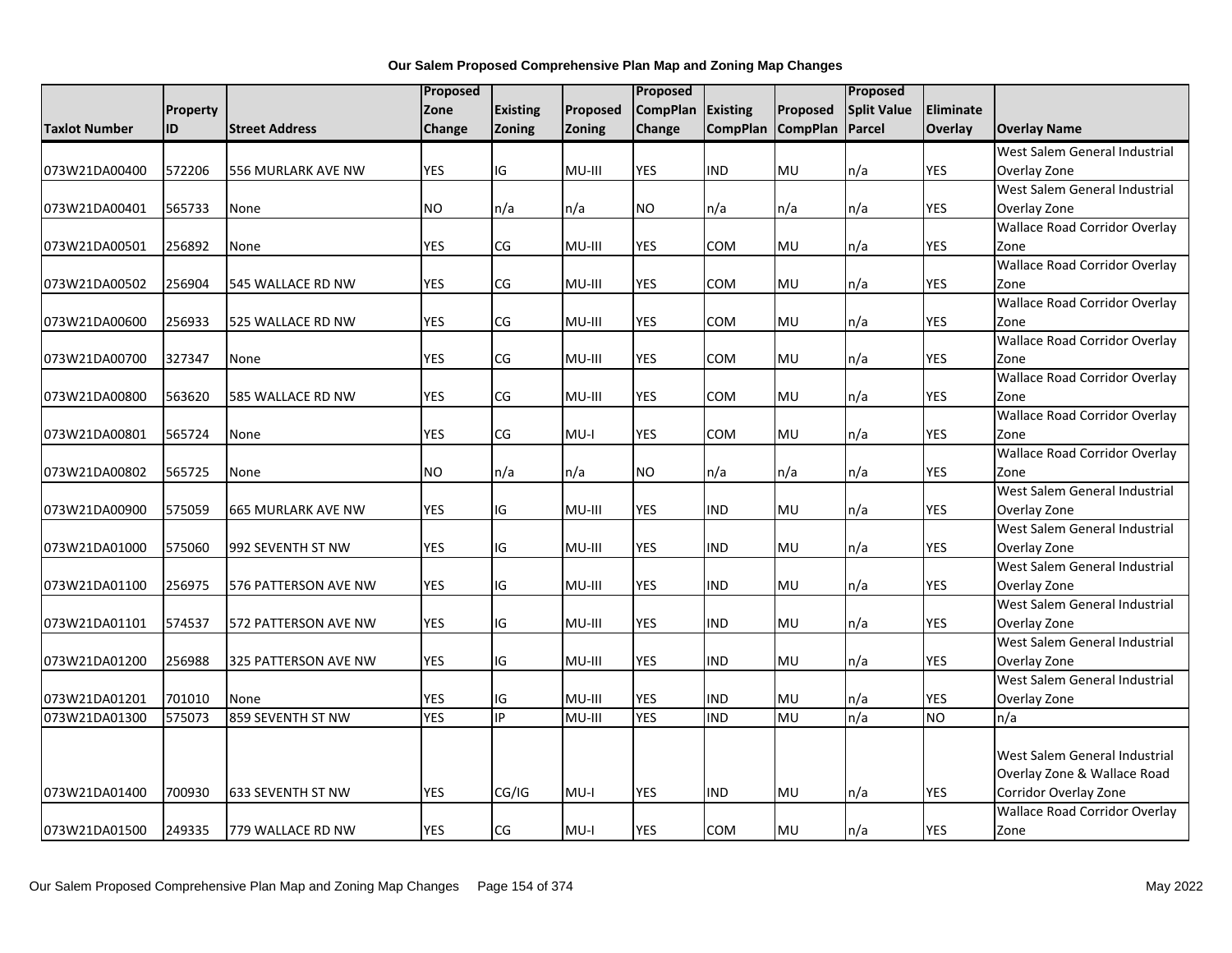|                      |          |                       | Proposed      |                 |          | Proposed        |                 |                 | Proposed           |                  |                                                            |
|----------------------|----------|-----------------------|---------------|-----------------|----------|-----------------|-----------------|-----------------|--------------------|------------------|------------------------------------------------------------|
|                      | Property |                       | Zone          | <b>Existing</b> | Proposed | <b>CompPlan</b> | <b>Existing</b> | Proposed        | <b>Split Value</b> | <b>Eliminate</b> |                                                            |
| <b>Taxlot Number</b> | ID       | <b>Street Address</b> | <b>Change</b> | Zoning          | Zoning   | <b>Change</b>   | <b>CompPlan</b> | <b>CompPlan</b> | Parcel             | <b>Overlay</b>   | <b>Overlay Name</b>                                        |
|                      |          |                       |               |                 |          |                 |                 |                 |                    |                  | Walker School Residential Area                             |
| 073W21DB00100        | 327350   | 1075 EIGHTH ST NW     | <b>NO</b>     | n/a             | n/a      | <b>NO</b>       | n/a             | n/a             | n/a                | <b>YES</b>       | Overlay Zone                                               |
|                      |          |                       |               |                 |          |                 |                 |                 |                    |                  | Walker School Residential Area                             |
| 073W21DB00300        | 256991   | 1141 EIGHTH ST NW     | <b>NO</b>     | n/a             | n/a      | <b>NO</b>       | n/a             | n/a             | n/a                | <b>YES</b>       | Overlay Zone                                               |
|                      |          |                       |               |                 |          |                 |                 |                 |                    |                  |                                                            |
|                      |          |                       |               |                 |          |                 |                 |                 |                    |                  | <b>Compact Development Overlay</b>                         |
|                      |          |                       |               |                 |          |                 |                 |                 |                    |                  | Zone & Walker School                                       |
| 073W21DB00400        | 257000   | 1167 EIGHTH ST NW     | <b>NO</b>     | n/a             | n/a      | <b>NO</b>       | n/a             | n/a             | n/a                | <b>YES</b>       | Residential Area Overlay Zone                              |
|                      |          |                       |               |                 |          |                 |                 |                 |                    |                  |                                                            |
|                      |          |                       |               |                 |          |                 |                 |                 |                    |                  | <b>Compact Development Overlay</b>                         |
|                      |          |                       |               |                 |          |                 |                 |                 |                    |                  | Zone & Walker School                                       |
| 073W21DB00500        | 257013   | 1173 EIGHTH ST NW     | <b>NO</b>     | n/a             | n/a      | <b>NO</b>       | n/a             | n/a             | n/a                | YES              | Residential Area Overlay Zone                              |
|                      |          |                       |               |                 |          |                 |                 |                 |                    |                  |                                                            |
|                      |          |                       |               |                 |          |                 |                 |                 |                    |                  | <b>Compact Development Overlay</b><br>Zone & Walker School |
|                      |          |                       | <b>NO</b>     |                 |          | <b>NO</b>       |                 |                 |                    |                  |                                                            |
| 073W21DB00600        | 257026   | 1191 EIGHTH ST NW     |               | n/a             | n/a      |                 | n/a             | n/a             | n/a                | <b>YES</b>       | Residential Area Overlay Zone                              |
|                      |          |                       |               |                 |          |                 |                 |                 |                    |                  | <b>Compact Development Overlay</b>                         |
|                      |          |                       |               |                 |          |                 |                 |                 |                    |                  | Zone & Walker School                                       |
| 073W21DB00700        | 313229   | 755 MCNARY AVE NW     | <b>NO</b>     | n/a             | n/a      | <b>NO</b>       | n/a             | n/a             | n/a                | YES              | Residential Area Overlay Zone                              |
|                      |          |                       |               |                 |          |                 |                 |                 |                    |                  |                                                            |
|                      |          |                       |               |                 |          |                 |                 |                 |                    |                  | <b>Compact Development Overlay</b>                         |
|                      |          |                       |               |                 |          |                 |                 |                 |                    |                  | Zone & Walker School                                       |
| 073W21DB00800        | 257039   | 1120 EIGHTH ST NW     | <b>NO</b>     | n/a             | n/a      | <b>NO</b>       | n/a             | n/a             | n/a                | <b>YES</b>       | Residential Area Overlay Zone                              |
|                      |          |                       |               |                 |          |                 |                 |                 |                    |                  |                                                            |
|                      |          |                       |               |                 |          |                 |                 |                 |                    |                  | <b>Compact Development Overlay</b>                         |
|                      |          |                       |               |                 |          |                 |                 |                 |                    |                  | Zone & Walker School                                       |
| 073W21DB00900        | 313232   | 1132 EIGHTH ST NW     | <b>NO</b>     | n/a             | n/a      | <b>NO</b>       | n/a             | n/a             | n/a                | <b>YES</b>       | Residential Area Overlay Zone                              |
|                      |          |                       |               |                 |          |                 |                 |                 |                    |                  |                                                            |
|                      |          |                       |               |                 |          |                 |                 |                 |                    |                  | <b>Compact Development Overlay</b>                         |
|                      |          |                       |               |                 |          |                 |                 |                 |                    |                  | Zone & Walker School                                       |
| 073W21DB01001        | 257042   | 1138 EIGHTH ST NW     | <b>NO</b>     | n/a             | n/a      | <b>NO</b>       | n/a             | n/a             | n/a                | <b>YES</b>       | Residential Area Overlay Zone                              |
|                      |          |                       |               |                 |          |                 |                 |                 |                    |                  |                                                            |
|                      |          |                       |               |                 |          |                 |                 |                 |                    |                  | <b>Compact Development Overlay</b>                         |
|                      |          |                       |               |                 |          |                 |                 |                 |                    |                  | Zone & Walker School                                       |
| 073W21DB01100        | 257055   | 1142 EIGHTH ST NW     | <b>NO</b>     | n/a             | n/a      | <b>NO</b>       | n/a             | n/a             | n/a                | <b>YES</b>       | Residential Area Overlay Zone                              |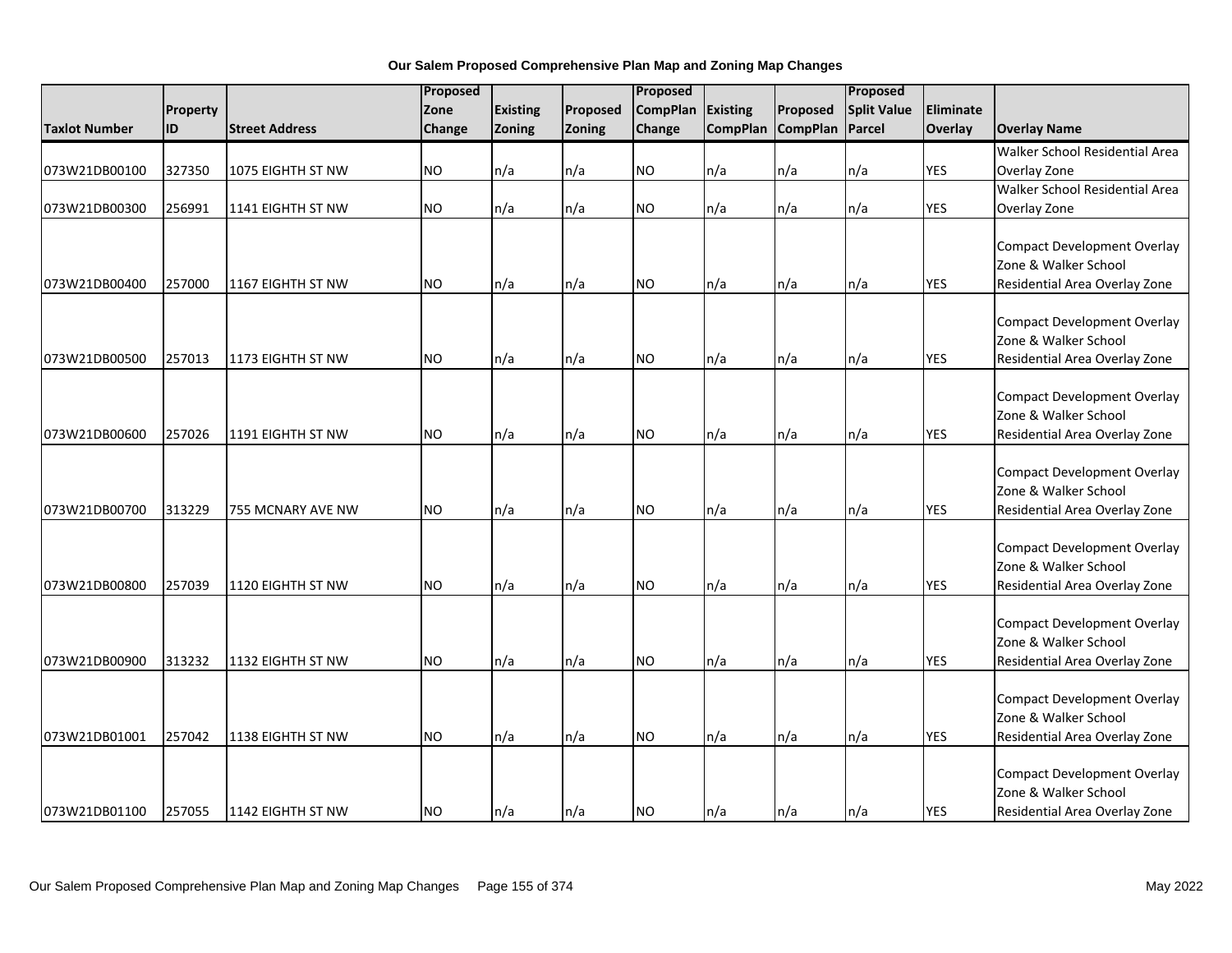|                      |           |                       | Proposed      |                 |          |                 | Proposed |                   |                    |            |                                                                                             |
|----------------------|-----------|-----------------------|---------------|-----------------|----------|-----------------|----------|-------------------|--------------------|------------|---------------------------------------------------------------------------------------------|
|                      | Property  |                       | Zone          | <b>Existing</b> | Proposed | <b>CompPlan</b> | Existing | Proposed          | <b>Split Value</b> | Eliminate  |                                                                                             |
| <b>Taxlot Number</b> | <b>ID</b> | <b>Street Address</b> | <b>Change</b> | Zoning          | Zoning   | Change          |          | CompPlan CompPlan | Parcel             | Overlay    | <b>Overlay Name</b>                                                                         |
| 073W21DB01200        | 257068    | 1156 EIGHTH ST NW     | <b>NO</b>     | n/a             | n/a      | <b>NO</b>       | n/a      | n/a               | n/a                | <b>YES</b> | <b>Compact Development Overlay</b><br>Zone & Walker School<br>Residential Area Overlay Zone |
| 073W21DB01300        | 257071    | 1168 EIGHTH ST NW     | <b>NO</b>     | n/a             | n/a      | NO.             | n/a      | n/a               | n/a                | <b>YES</b> | <b>Compact Development Overlay</b><br>Zone & Walker School<br>Residential Area Overlay Zone |
| 073W21DB01400        | 257084    | 1174 EIGHTH ST NW     | <b>NO</b>     | n/a             | n/a      | <b>NO</b>       | n/a      | n/a               | n/a                | <b>YES</b> | <b>Compact Development Overlay</b><br>Zone & Walker School<br>Residential Area Overlay Zone |
| 073W21DB01500        | 257097    | 1182 EIGHTH ST NW     | <b>NO</b>     | n/a             | n/a      | <b>NO</b>       | n/a      | n/a               | n/a                | <b>YES</b> | <b>Compact Development Overlay</b><br>Zone & Walker School<br>Residential Area Overlay Zone |
| 073W21DB01600        | 313245    | 756 GERTH AVE NW      | <b>NO</b>     | n/a             | n/a      | <b>NO</b>       | n/a      | n/a               | n/a                | <b>YES</b> | <b>Compact Development Overlay</b><br>Zone & Walker School<br>Residential Area Overlay Zone |
| 073W21DB01601        | 313258    | 776 GERTH AVE NW      | <b>NO</b>     | n/a             | n/a      | <b>NO</b>       | n/a      | n/a               | n/a                | <b>YES</b> | <b>Compact Development Overlay</b><br>Zone & Walker School<br>Residential Area Overlay Zone |
| 073W21DB01604        | 563249    | None                  | <b>NO</b>     | n/a             | n/a      | <b>NO</b>       | n/a      | n/a               | n/a                | <b>YES</b> | <b>Compact Development Overlay</b><br>Zone & Walker School<br>Residential Area Overlay Zone |
| 073W21DB01605        | 563250    | None                  | NO.           | n/a             | n/a      | <b>NO</b>       | n/a      | n/a               | n/a                | <b>YES</b> | <b>Compact Development Overlay</b><br>Zone & Walker School<br>Residential Area Overlay Zone |
| 073W21DB01700        | 313287    | 1191 SEVENTH ST NW    | <b>NO</b>     | n/a             | n/a      | <b>NO</b>       | n/a      | n/a               | n/a                | <b>YES</b> | <b>Compact Development Overlay</b><br>Zone & Walker School<br>Residential Area Overlay Zone |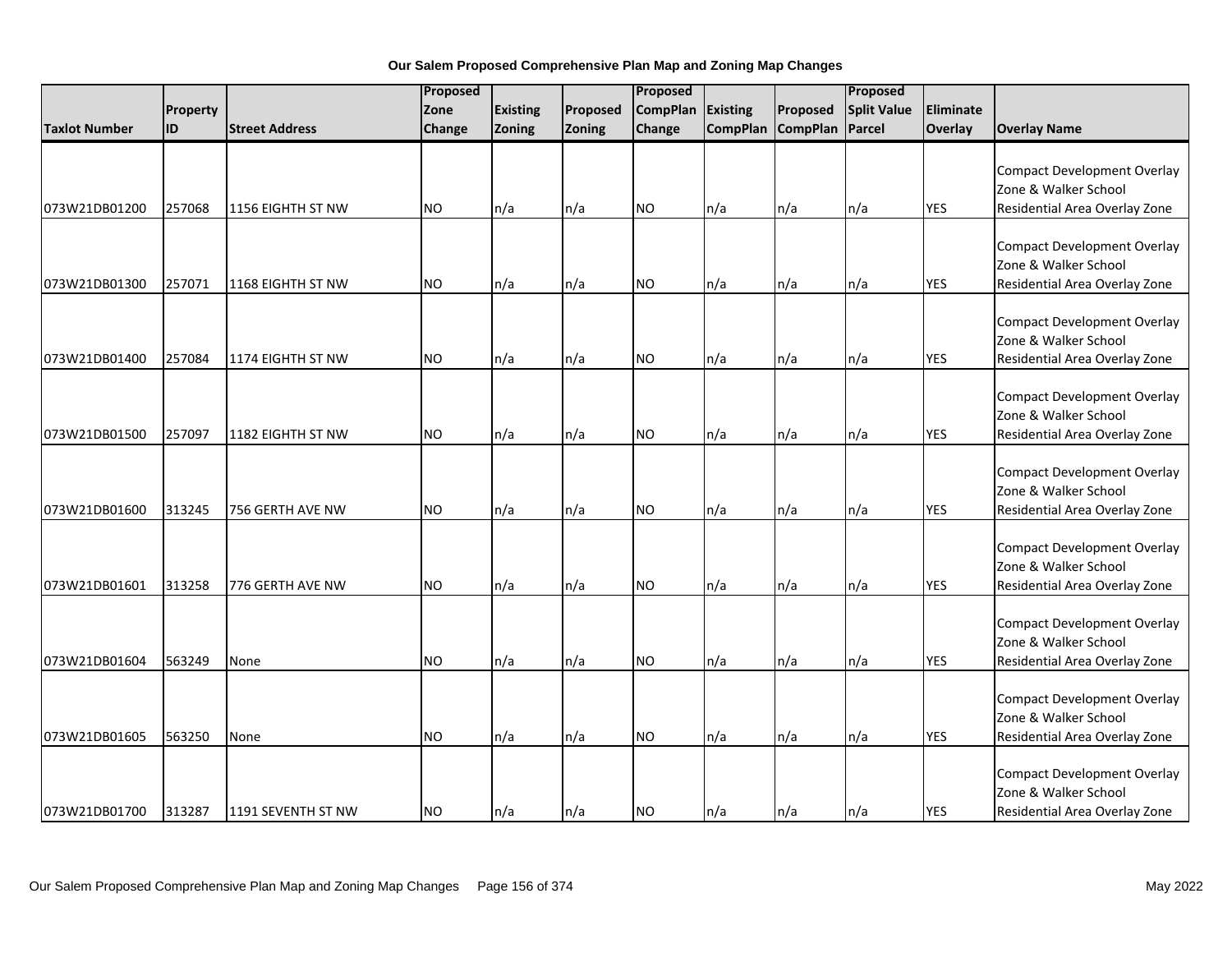|                      |                 |                       | Proposed   |                 |             | Proposed        |                 |                   | Proposed           |            |                                                                                             |
|----------------------|-----------------|-----------------------|------------|-----------------|-------------|-----------------|-----------------|-------------------|--------------------|------------|---------------------------------------------------------------------------------------------|
|                      | <b>Property</b> |                       | Zone       | <b>Existing</b> | Proposed    | <b>CompPlan</b> | <b>Existing</b> | Proposed          | <b>Split Value</b> | Eliminate  |                                                                                             |
| <b>Taxlot Number</b> | ID              | <b>Street Address</b> | Change     | <b>Zoning</b>   | Zoning      | Change          |                 | CompPlan CompPlan | Parcel             | Overlay    | <b>Overlay Name</b>                                                                         |
| 073W21DB01800        | 257109          | 1179 SEVENTH ST NW    | <b>NO</b>  | n/a             | n/a         | <b>NO</b>       | n/a             | n/a               | n/a                | <b>YES</b> | <b>Compact Development Overlay</b><br>Zone & Walker School<br>Residential Area Overlay Zone |
| 073W21DB01900        | 257112          | 1167 SEVENTH ST NW    | <b>NO</b>  | n/a             | n/a         | <b>NO</b>       | n/a             | n/a               | n/a                | <b>YES</b> | <b>Compact Development Overlay</b><br>Zone & Walker School<br>Residential Area Overlay Zone |
| 073W21DB01901        | 257125          | 1161 SEVENTH ST NW    | <b>NO</b>  | n/a             | n/a         | <b>NO</b>       | n/a             | n/a               | n/a                | <b>YES</b> | <b>Compact Development Overlay</b><br>Zone & Walker School<br>Residential Area Overlay Zone |
| 073W21DB02000        | 257138          | 1149 SEVENTH ST NW    | <b>NO</b>  | n/a             | n/a         | <b>NO</b>       | n/a             | n/a               | n/a                | <b>YES</b> | <b>Compact Development Overlay</b><br>Zone & Walker School<br>Residential Area Overlay Zone |
| 073W21DB02100        | 257141          | 1143 SEVENTH ST NW    | <b>NO</b>  | n/a             | n/a         | <b>NO</b>       | n/a             | n/a               | n/a                | <b>YES</b> | <b>Compact Development Overlay</b><br>Zone & Walker School<br>Residential Area Overlay Zone |
| 073W21DB02200        | 257154          | 1137 SEVENTH ST NW    | <b>NO</b>  | n/a             | n/a         | <b>NO</b>       | n/a             | n/a               | n/a                | <b>YES</b> | <b>Compact Development Overlay</b><br>Zone & Walker School<br>Residential Area Overlay Zone |
| 073W21DB02300        | 257167          | 1131 SEVENTH ST NW    | <b>NO</b>  | n/a             | n/a         | <b>NO</b>       | n/a             | n/a               | n/a                | YES        | <b>Compact Development Overlay</b><br>Zone & Walker School<br>Residential Area Overlay Zone |
| 073W21DB02400        | 257170          | 1119 SEVENTH ST NW    | NO.        | n/a             | n/a         | <b>NO</b>       | n/a             | n/a               | n/a                | <b>YES</b> | Walker School Residential Area<br>Overlay Zone                                              |
| 073W21DB02500        | 257183          | 745 MCNARY AVE NW     | <b>NO</b>  | n/a             | n/a         | <b>NO</b>       | n/a             | n/a               | n/a                | <b>YES</b> | <b>Compact Development Overlay</b><br>Zone & Walker School<br>Residential Area Overlay Zone |
| 073W21DB02600        | 313290          | 1012 EIGHTH ST NW     | <b>YES</b> | CO              | <b>ESMU</b> | <b>YES</b>      | COM             | MU                | n/a                | <b>YES</b> | <b>Patterson Street Corridor</b><br>Overlay Zone                                            |
| 073W21DB02700        | 257196          | 775 PATTERSON AVE NW  | <b>YES</b> | CO              | <b>ESMU</b> | <b>YES</b>      | COM             | MU                | n/a                | YES        | Patterson Street Corridor<br>Overlay Zone                                                   |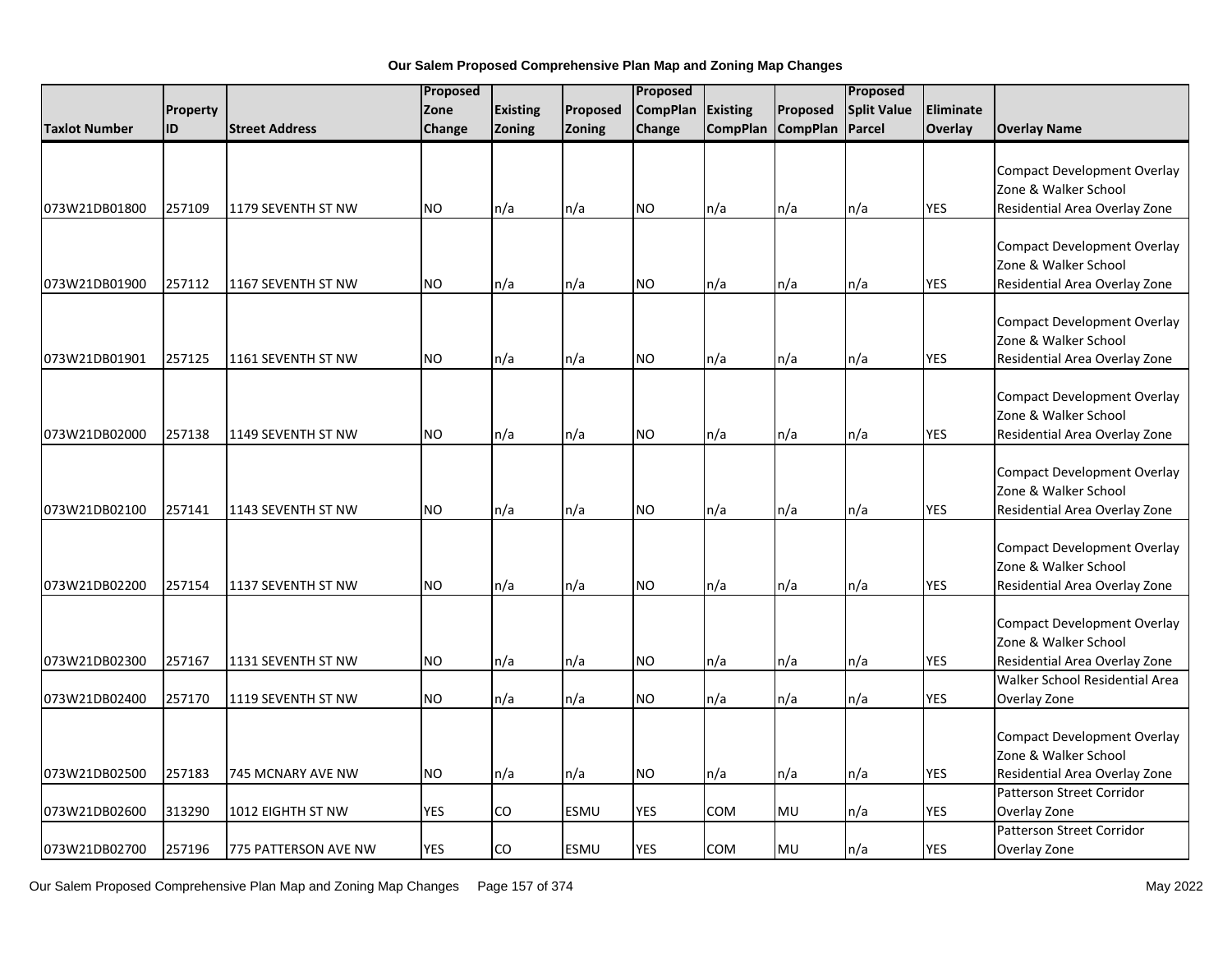|                      |          |                       | Proposed   |                 |             | Proposed        |                 |                 | Proposed           |            |                                                                                             |
|----------------------|----------|-----------------------|------------|-----------------|-------------|-----------------|-----------------|-----------------|--------------------|------------|---------------------------------------------------------------------------------------------|
|                      | Property |                       | Zone       | <b>Existing</b> | Proposed    | <b>CompPlan</b> | <b>Existing</b> | Proposed        | <b>Split Value</b> | Eliminate  |                                                                                             |
| <b>Taxlot Number</b> | ID       | <b>Street Address</b> | Change     | Zoning          | Zoning      | Change          | <b>CompPlan</b> | <b>CompPlan</b> | <b>Parcel</b>      | Overlay    | <b>Overlay Name</b>                                                                         |
|                      |          |                       |            |                 |             |                 |                 |                 |                    |            | <b>Patterson Street Corridor</b>                                                            |
| 073W21DB02800        | 257208   | 1026 EIGHTH ST NW     | <b>YES</b> | CO              | <b>ESMU</b> | YES             | COM             | MU              | n/a                | <b>YES</b> | Overlay Zone                                                                                |
|                      |          |                       |            |                 |             |                 |                 |                 |                    |            | Patterson Street Corridor                                                                   |
| 073W21DB02900        | 257211   | 1032 EIGHTH ST NW     | <b>YES</b> | CO              | ESMU        | YES             | COM             | <b>MU</b>       | n/a                | <b>YES</b> | Overlay Zone                                                                                |
|                      |          |                       |            |                 |             |                 |                 |                 |                    |            | Walker School Residential Area                                                              |
| 073W21DB03000        | 257224   | 1034 EIGHTH ST NW     | <b>NO</b>  | n/a             | n/a         | <b>NO</b>       | n/a             | n/a             | n/a                | <b>YES</b> | Overlay Zone                                                                                |
|                      |          |                       |            |                 |             |                 |                 |                 |                    |            | <b>Compact Development Overlay</b>                                                          |
|                      |          |                       |            |                 |             |                 |                 |                 |                    |            | Zone & Walker School                                                                        |
| 073W21DB03100        | 257237   | 1050 EIGHTH ST NW     | <b>NO</b>  | n/a             | n/a         | <b>NO</b>       | n/a             | n/a             | n/a                | <b>YES</b> | Residential Area Overlay Zone                                                               |
|                      |          |                       |            |                 |             |                 |                 |                 |                    |            | <b>Compact Development Overlay</b><br>Zone & Walker School                                  |
| 073W21DB03200        | 257240   | 1056 EIGHTH ST NW     | <b>NO</b>  | n/a             | n/a         | <b>NO</b>       | n/a             | n/a             | n/a                | <b>YES</b> | Residential Area Overlay Zone                                                               |
| 073W21DB03201        | 564746   | 1060 EIGHTH ST NW     | <b>NO</b>  | n/a             | n/a         | <b>NO</b>       | n/a             | n/a             | n/a                | <b>YES</b> | <b>Compact Development Overlay</b><br>Zone & Walker School<br>Residential Area Overlay Zone |
|                      |          |                       |            |                 |             |                 |                 |                 |                    |            |                                                                                             |
| 073W21DB03400        | 257253   | 1066 EIGHTH ST NW     | <b>NO</b>  | n/a             | n/a         | <b>NO</b>       | n/a             | n/a             | n/a                | <b>YES</b> | <b>Compact Development Overlay</b><br>Zone & Walker School<br>Residential Area Overlay Zone |
|                      |          |                       |            |                 |             |                 |                 |                 |                    |            |                                                                                             |
| 073W21DB03500        | 257266   | 1074 EIGHTH ST NW     | <b>NO</b>  | n/a             | n/a         | <b>NO</b>       | n/a             | n/a             | n/a                | <b>YES</b> | <b>Compact Development Overlay</b><br>Zone & Walker School<br>Residential Area Overlay Zone |
|                      |          |                       |            |                 |             |                 |                 |                 |                    |            | <b>Compact Development Overlay</b><br>Zone & Walker School                                  |
| 073W21DB03600        | 257279   | 1096 EIGHTH ST NW     | <b>NO</b>  | n/a             | n/a         | <b>NO</b>       | n/a             | n/a             | n/a                | <b>YES</b> | Residential Area Overlay Zone                                                               |
| 073W21DB03800        | 257295   | 1091 SEVENTH ST NW    | <b>NO</b>  | n/a             | n/a         | <b>NO</b>       | n/a             | n/a             | n/a                | <b>YES</b> | <b>Compact Development Overlay</b><br>Zone & Walker School<br>Residential Area Overlay Zone |
| 073W21DB03801        | 562748   | None                  | <b>NO</b>  | n/a             | n/a         | <b>NO</b>       | n/a             | n/a             | n/a                | <b>YES</b> | <b>Compact Development Overlay</b><br>Zone & Walker School<br>Residential Area Overlay Zone |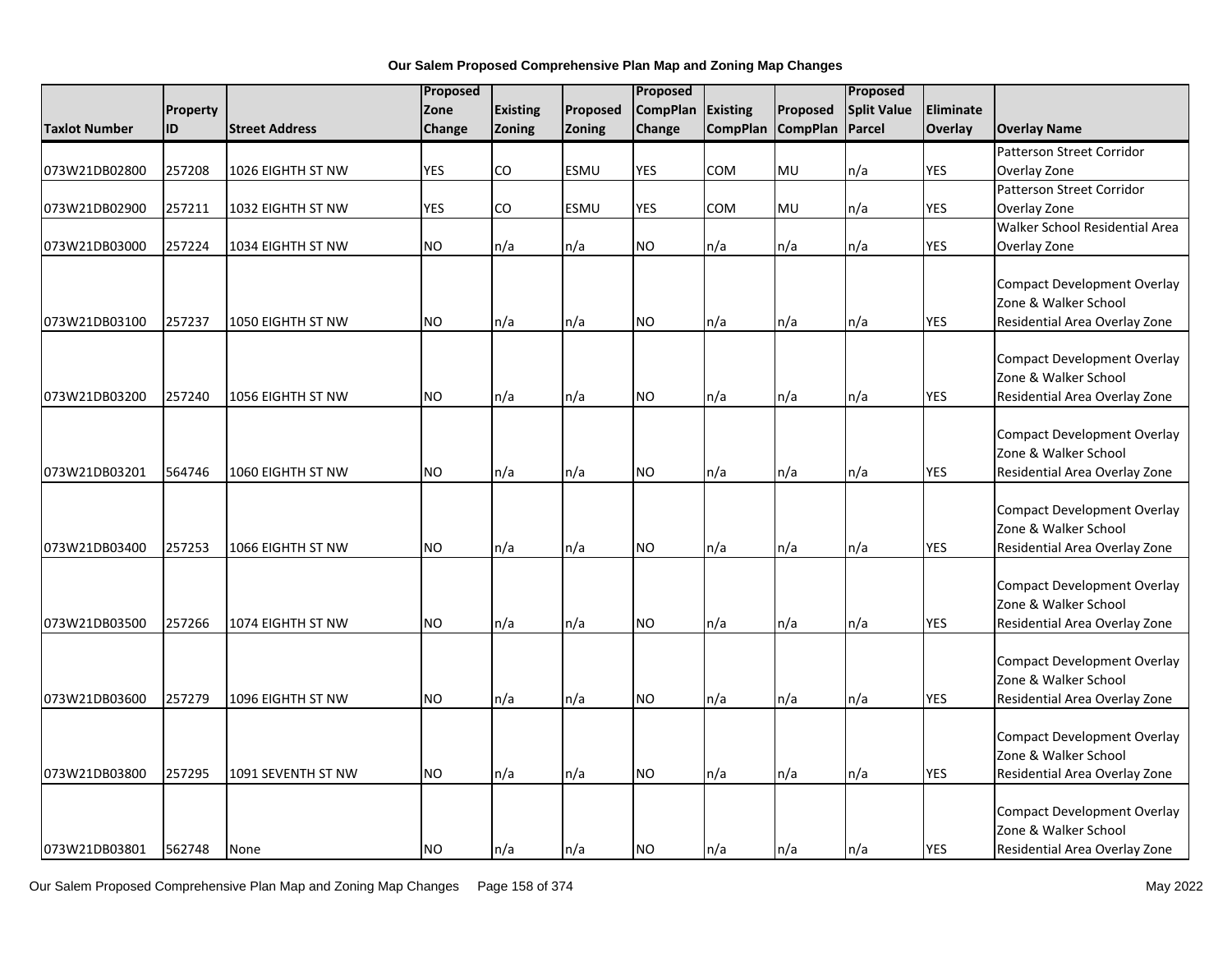|                      |                 |                       | Proposed   |                          |             | Proposed        |                 |                   | Proposed           |                |                                                                                                                        |
|----------------------|-----------------|-----------------------|------------|--------------------------|-------------|-----------------|-----------------|-------------------|--------------------|----------------|------------------------------------------------------------------------------------------------------------------------|
|                      | <b>Property</b> |                       | Zone       | <b>Existing</b>          | Proposed    | <b>CompPlan</b> | <b>Existing</b> | Proposed          | <b>Split Value</b> | Eliminate      |                                                                                                                        |
| <b>Taxlot Number</b> | ID              | <b>Street Address</b> | Change     | <b>Zoning</b>            | Zoning      | Change          |                 | CompPlan CompPlan | Parcel             | <b>Overlay</b> | <b>Overlay Name</b>                                                                                                    |
| 073W21DB03802        | 566704          | 1089 SEVENTH ST NW    | NO.        | $\mathsf{In}/\mathsf{a}$ | n/a         | NO.             | n/a             | n/a               | n/a                | <b>YES</b>     | Compact Development Overlay<br>Zone & Walker School<br>Residential Area Overlay Zone                                   |
| 073W21DB04000        | 257310          | 1073 SEVENTH ST NW    | NO.        | n/a                      | n/a         | NO              | n/a             | n/a               | n/a                | <b>YES</b>     | Compact Development Overlay<br>Zone & Walker School<br>Residential Area Overlay Zone                                   |
| 073W21DB04100        | 257323          | 1065 SEVENTH ST NW    | NO.        | n/a                      | n/a         | NO.             | n/a             | n/a               | n/a                | <b>YES</b>     | Compact Development Overlay<br>Zone & Walker School<br>Residential Area Overlay Zone                                   |
| 073W21DB04200        | 257336          | 1049 SEVENTH ST NW    | NO.        | n/a                      | n/a         | NO.             | n/a             | n/a               | n/a                | <b>YES</b>     | Compact Development Overlay<br>Zone & Walker School<br>Residential Area Overlay Zone<br>Walker School Residential Area |
| 073W21DB04300        | 257349          | 1041 SEVENTH ST NW    | <b>NO</b>  | n/a                      | n/a         | NO.             | n/a             | n/a               | n/a                | <b>YES</b>     | Overlay Zone                                                                                                           |
| 073W21DB04301        | 349297          | 1043 SEVENTH ST NW    | <b>NO</b>  | n/a                      | n/a         | <b>NO</b>       | n/a             | n/a               | n/a                | <b>YES</b>     | Compact Development Overlay<br>Zone & Walker School<br>Residential Area Overlay Zone                                   |
| 073W21DB04400        | 257352          | 1019 SEVENTH ST NW    | <b>YES</b> | CO                       | <b>ESMU</b> | <b>YES</b>      | COM             | MU                | n/a                | <b>YES</b>     | Patterson Street Corridor<br>Overlay Zone                                                                              |
| 073W21DB04500        | 313315          | 1011 SEVENTH ST NW    | <b>YES</b> | CO                       | <b>ESMU</b> | <b>YES</b>      | COM             | MU                | n/a                | <b>YES</b>     | Patterson Street Corridor<br>Overlay Zone                                                                              |
| 073W21DB04600        | 257365          | 1005 SEVENTH ST NW    | <b>YES</b> | CO                       | <b>ESMU</b> | <b>YES</b>      | COM             | MU                | n/a                | YES            | Patterson Street Corridor<br>Overlay Zone                                                                              |
| 073W21DB04700        | 257378          | 1006 SEVENTH ST NW    | <b>YES</b> | <b>CO</b>                | <b>ESMU</b> | <b>YES</b>      | COM             | <b>MU</b>         | n/a                | YES            | Patterson Street Corridor<br>Overlay Zone                                                                              |
| 073W21DB04800        | 257381          | 665 PATTERSON AVE NW  | <b>YES</b> | CO                       | <b>ESMU</b> | <b>YES</b>      | COM             | <b>MU</b>         | n/a                | YES            | Patterson Street Corridor<br>Overlay Zone                                                                              |
| 073W21DB04900        | 257394          | 1012 SEVENTH ST NW    | <b>YES</b> | CO                       | <b>ESMU</b> | YES             | COM             | MU                | n/a                | <b>YES</b>     | Patterson Street Corridor<br>Overlay Zone                                                                              |
| 073W21DB05000        | 257406          | 1018 SEVENTH ST NW    | <b>YES</b> | CO                       | <b>ESMU</b> | YES             | COM             | MU                | n/a                | <b>YES</b>     | Patterson Street Corridor<br>Overlay Zone                                                                              |
| 073W21DB05100        | 313328          | 1026 SEVENTH ST NW    | <b>YES</b> | lCO                      | <b>ESMU</b> | <b>YES</b>      | COM             | MU                | n/a                | <b>YES</b>     | Patterson Street Corridor<br>Overlay Zone                                                                              |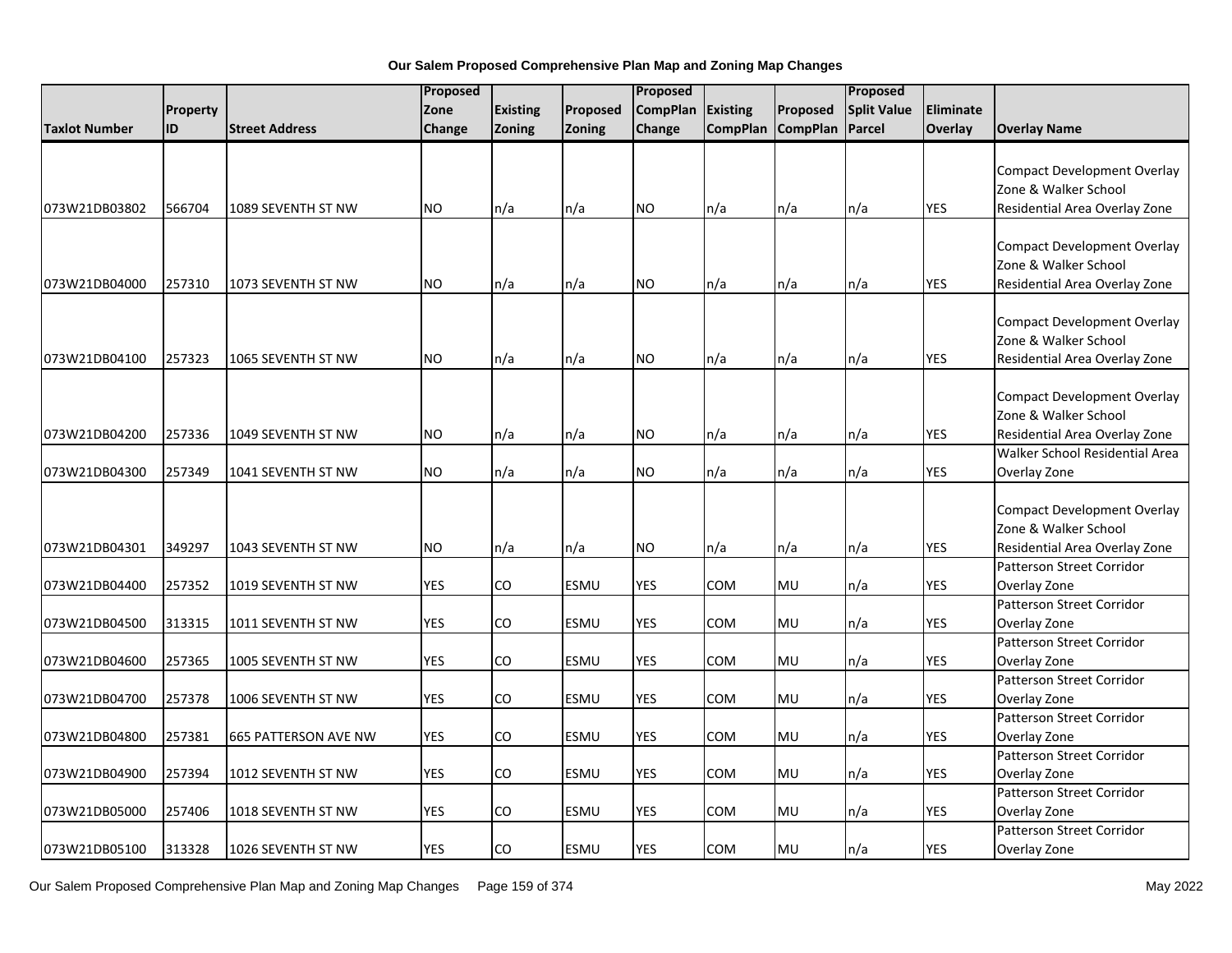|                      |           |                          |           | Proposed        |          | Proposed        |                 |                 | Proposed           |            |                                                                                             |
|----------------------|-----------|--------------------------|-----------|-----------------|----------|-----------------|-----------------|-----------------|--------------------|------------|---------------------------------------------------------------------------------------------|
|                      | Property  |                          | Zone      | <b>Existing</b> | Proposed | <b>CompPlan</b> | Existing        | Proposed        | <b>Split Value</b> | Eliminate  |                                                                                             |
| <b>Taxlot Number</b> | <b>ID</b> | <b>Street Address</b>    | Change    | Zoning          | Zoning   | Change          | <b>CompPlan</b> | <b>CompPlan</b> | Parcel             | Overlay    | <b>Overlay Name</b>                                                                         |
| 073W21DB05200        | 257419    | 1032 SEVENTH ST NW       | <b>NO</b> | n/a             | n/a      | <b>NO</b>       | n/a             | n/a             | n/a                | <b>YES</b> | <b>Compact Development Overlay</b><br>Zone & Walker School<br>Residential Area Overlay Zone |
|                      |           |                          |           |                 |          |                 |                 |                 |                    |            |                                                                                             |
| 073W21DB05300        | 257422    | 1038 SEVENTH ST NW       | <b>NO</b> | n/a             | n/a      | <b>NO</b>       | n/a             | n/a             | n/a                | <b>YES</b> | <b>Compact Development Overlay</b><br>Zone & Walker School<br>Residential Area Overlay Zone |
| 073W21DB05400        | 257435    | 1042 1/2 SEVENTH ST NW   | <b>NO</b> | n/a             | n/a      | <b>NO</b>       | n/a             | n/a             | n/a                | <b>YES</b> | <b>Compact Development Overlay</b><br>Zone & Walker School<br>Residential Area Overlay Zone |
| 073W21DB05500        | 257448    | 1056 SEVENTH ST NW       | <b>NO</b> | n/a             | n/a      | <b>NO</b>       | n/a             | n/a             | n/a                | <b>YES</b> | <b>Compact Development Overlay</b><br>Zone & Walker School<br>Residential Area Overlay Zone |
| 073W21DB05600        | 257451    | 1064 SEVENTH ST NW       | <b>NO</b> | n/a             | n/a      | <b>NO</b>       | n/a             | n/a             | n/a                | <b>YES</b> | <b>Compact Development Overlay</b><br>Zone & Walker School<br>Residential Area Overlay Zone |
| 073W21DB05700        | 257464    | 1068 SEVENTH ST NW       | <b>NO</b> | n/a             | n/a      | <b>NO</b>       | n/a             | n/a             | n/a                | <b>YES</b> | <b>Compact Development Overlay</b><br>Zone & Walker School<br>Residential Area Overlay Zone |
| 073W21DB05800        | 257477    | 1086 SEVENTH ST NW       | <b>NO</b> | n/a             | n/a      | <b>NO</b>       | n/a             | n/a             | n/a                | <b>YES</b> | <b>Compact Development Overlay</b><br>Zone & Walker School<br>Residential Area Overlay Zone |
| 073W21DB05801        | 570118    | 1082 SEVENTH ST NW       | NO.       | n/a             | n/a      | <b>NO</b>       | n/a             | n/a             | n/a                | <b>YES</b> | <b>Compact Development Overlay</b><br>Zone & Walker School<br>Residential Area Overlay Zone |
| 073W21DB05900        | 313331    | <b>656 MCNARY AVE NW</b> | <b>NO</b> | n/a             | n/a      | <b>NO</b>       | n/a             | n/a             | n/a                | <b>YES</b> | <b>Compact Development Overlay</b><br>Zone & Walker School<br>Residential Area Overlay Zone |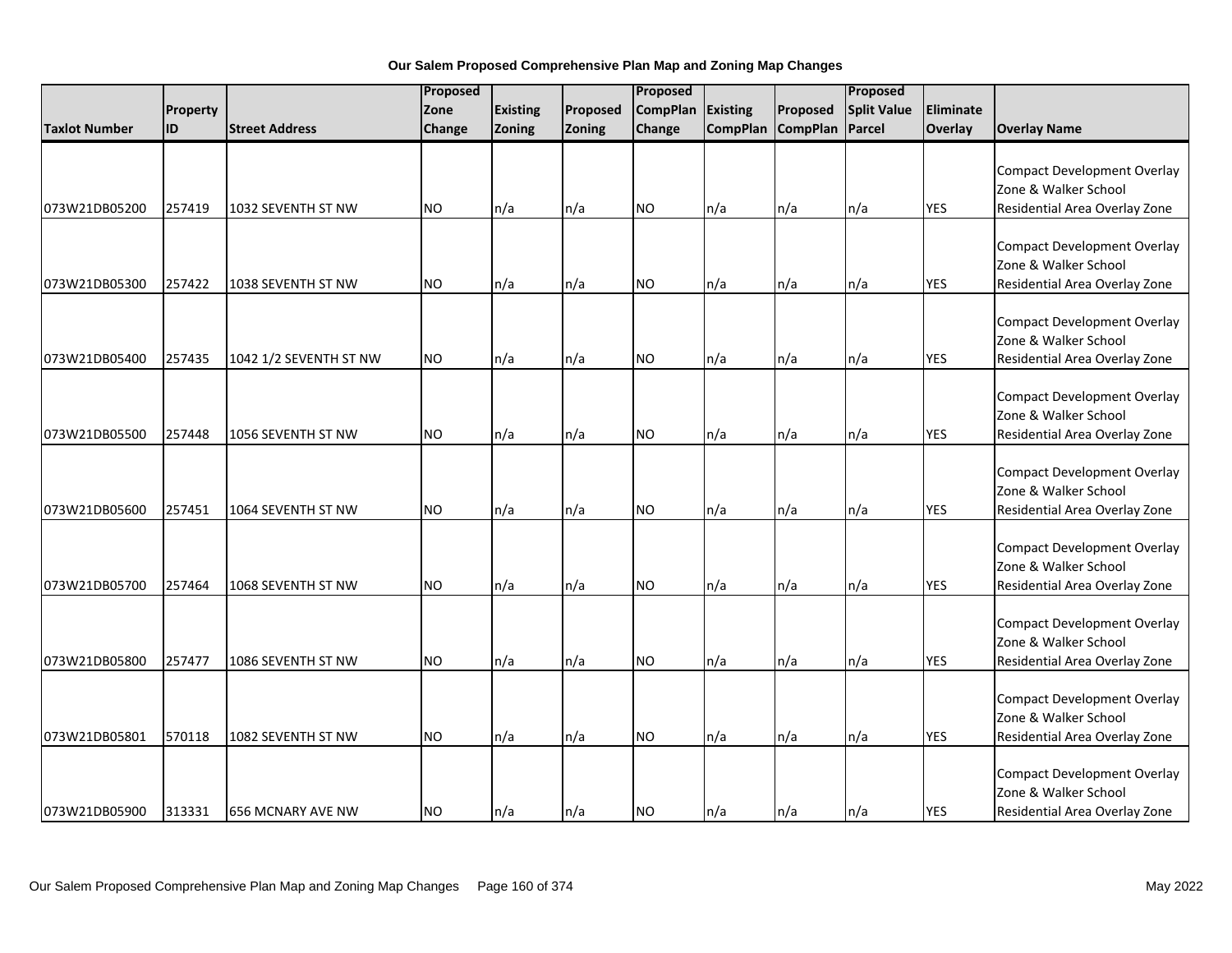|                      |           |                       | Proposed  |                 | Proposed |                 |                 | Proposed        |                    |            |                                                                                             |
|----------------------|-----------|-----------------------|-----------|-----------------|----------|-----------------|-----------------|-----------------|--------------------|------------|---------------------------------------------------------------------------------------------|
|                      | Property  |                       | Zone      | <b>Existing</b> | Proposed | <b>CompPlan</b> | Existing        | Proposed        | <b>Split Value</b> | Eliminate  |                                                                                             |
| <b>Taxlot Number</b> | <b>ID</b> | <b>Street Address</b> | Change    | Zoning          | Zoning   | Change          | <b>CompPlan</b> | <b>CompPlan</b> | Parcel             | Overlay    | <b>Overlay Name</b>                                                                         |
| 073W21DB06000        | 257480    | 1091 SIXTH ST NW      | <b>NO</b> | n/a             | n/a      | <b>NO</b>       | n/a             | n/a             | n/a                | <b>YES</b> | <b>Compact Development Overlay</b><br>Zone & Walker School<br>Residential Area Overlay Zone |
|                      |           |                       |           |                 |          |                 |                 |                 |                    |            |                                                                                             |
| 073W21DB06100        | 257493    | 1085 SIXTH ST NW      | <b>NO</b> | n/a             | n/a      | <b>NO</b>       | n/a             | n/a             | n/a                | <b>YES</b> | <b>Compact Development Overlay</b><br>Zone & Walker School<br>Residential Area Overlay Zone |
| 073W21DB06200        | 257505    | 1079 SIXTH ST NW      | <b>NO</b> | n/a             | n/a      | <b>NO</b>       | n/a             | n/a             | n/a                | <b>YES</b> | <b>Compact Development Overlay</b><br>Zone & Walker School<br>Residential Area Overlay Zone |
| 073W21DB06300        | 257518    | 1073 SIXTH ST NW      | <b>NO</b> | n/a             | n/a      | <b>NO</b>       | n/a             | n/a             | n/a                | <b>YES</b> | <b>Compact Development Overlay</b><br>Zone & Walker School<br>Residential Area Overlay Zone |
| 073W21DB06400        | 313344    | 1067 SIXTH ST NW      | <b>NO</b> | n/a             | n/a      | <b>NO</b>       | n/a             | n/a             | n/a                | <b>YES</b> | <b>Compact Development Overlay</b><br>Zone & Walker School<br>Residential Area Overlay Zone |
| 073W21DB06500        | 257521    | 1061 SIXTH ST NW      | <b>NO</b> | n/a             | n/a      | <b>NO</b>       | n/a             | n/a             | n/a                | <b>YES</b> | <b>Compact Development Overlay</b><br>Zone & Walker School<br>Residential Area Overlay Zone |
| 073W21DB06600        | 257534    | 1055 SIXTH ST NW      | <b>NO</b> | n/a             | n/a      | <b>NO</b>       | n/a             | n/a             | n/a                | <b>YES</b> | <b>Compact Development Overlay</b><br>Zone & Walker School<br>Residential Area Overlay Zone |
| 073W21DB06700        | 257547    | 1049 SIXTH ST NW      | NO.       | n/a             | n/a      | <b>NO</b>       | n/a             | n/a             | n/a                | <b>YES</b> | <b>Compact Development Overlay</b><br>Zone & Walker School<br>Residential Area Overlay Zone |
| 073W21DB06800        | 257550    | 1043 SIXTH ST NW      | <b>NO</b> | n/a             | n/a      | <b>NO</b>       | n/a             | n/a             | n/a                | <b>YES</b> | <b>Compact Development Overlay</b><br>Zone & Walker School<br>Residential Area Overlay Zone |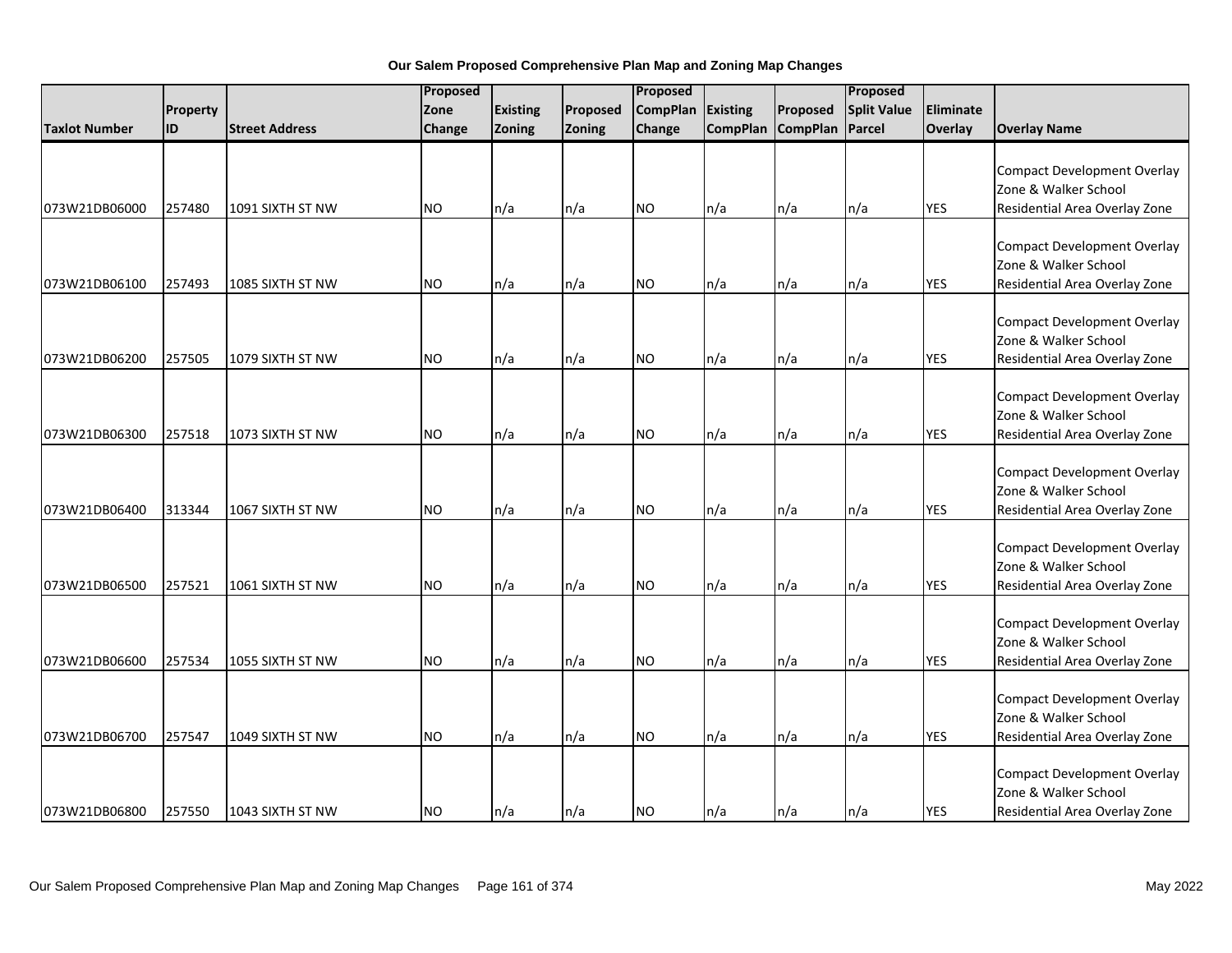|                      |          |                          | Proposed   |                 |             | Proposed        |            |                   | Proposed           |            |                                                                                             |
|----------------------|----------|--------------------------|------------|-----------------|-------------|-----------------|------------|-------------------|--------------------|------------|---------------------------------------------------------------------------------------------|
|                      | Property |                          | Zone       | <b>Existing</b> | Proposed    | <b>CompPlan</b> | Existing   | Proposed          | <b>Split Value</b> | Eliminate  |                                                                                             |
| <b>Taxlot Number</b> | ID       | <b>Street Address</b>    | Change     | Zoning          | Zoning      | Change          |            | CompPlan CompPlan | Parcel             | Overlay    | <b>Overlay Name</b>                                                                         |
|                      |          |                          | <b>NO</b>  |                 |             |                 |            |                   |                    | <b>YES</b> | <b>Compact Development Overlay</b><br>Zone & Walker School                                  |
| 073W21DB06900        | 257563   | 1037 SIXTH ST NW         |            | n/a             | n/a         | <b>NO</b>       | n/a        | n/a               | n/a                |            | Residential Area Overlay Zone                                                               |
| 073W21DB07000        | 257576   | 1031 SIXTH ST NW         | <b>NO</b>  | n/a             | n/a         | <b>NO</b>       | n/a        | n/a               | n/a                | <b>YES</b> | <b>Compact Development Overlay</b><br>Zone & Walker School<br>Residential Area Overlay Zone |
| 073W21DB07200        | 257592   | 1017 SIXTH ST NW         | <b>YES</b> | CO              | <b>ESMU</b> | <b>YES</b>      | <b>COM</b> | MU                | n/a                | <b>YES</b> | <b>Patterson Street Corridor</b><br>Overlay Zone                                            |
| 073W21DB07300        | 257604   | 1011 SIXTH ST NW         | <b>YES</b> | CO              | <b>ESMU</b> | <b>YES</b>      | COM        | MU                | n/a                | <b>YES</b> | Patterson Street Corridor<br>Overlay Zone                                                   |
| 073W21DB07400        | 257617   | 655 PATTERSON AVE NW     | <b>YES</b> | CO              | <b>ESMU</b> | <b>YES</b>      | <b>COM</b> | MU                | n/a                | <b>YES</b> | Patterson Street Corridor<br>Overlay Zone                                                   |
| 073W21DB07500        | 257620   | 1106 SEVENTH ST NW       | <b>NO</b>  | n/a             | n/a         | <b>NO</b>       | n/a        | n/a               | n/a                | <b>YES</b> | <b>Compact Development Overlay</b><br>Zone & Walker School<br>Residential Area Overlay Zone |
| 073W21DB07600        | 313357   | <b>665 MCNARY AVE NW</b> | <b>NO</b>  | n/a             | n/a         | <b>NO</b>       | n/a        | n/a               | n/a                | <b>YES</b> | <b>Compact Development Overlay</b><br>Zone & Walker School<br>Residential Area Overlay Zone |
|                      |          |                          |            |                 |             |                 |            |                   |                    |            | Walker School Residential Area                                                              |
| 073W21DB07700        | 257633   | 1112 SEVENTH ST NW       | <b>NO</b>  | n/a             | n/a         | <b>NO</b>       | n/a        | n/a               | n/a                | <b>YES</b> | Overlay Zone                                                                                |
| 073W21DB07800        | 257646   | 1142 SEVENTH ST NW       | <b>NO</b>  | n/a             | n/a         | <b>NO</b>       | n/a        | n/a               | n/a                | <b>YES</b> | <b>Compact Development Overlay</b><br>Zone & Walker School<br>Residential Area Overlay Zone |
| 073W21DB07900        | 257659   | 1156 SEVENTH ST NW       | NO.        | n/a             | n/a         | <b>NO</b>       | n/a        | n/a               | n/a                | <b>YES</b> | <b>Compact Development Overlay</b><br>Zone & Walker School<br>Residential Area Overlay Zone |
| 073W21DB08000        | 313360   | 1168 SEVENTH ST NW       | <b>NO</b>  | n/a             | n/a         | <b>NO</b>       | n/a        | n/a               | n/a                | <b>YES</b> | <b>Compact Development Overlay</b><br>Zone & Walker School<br>Residential Area Overlay Zone |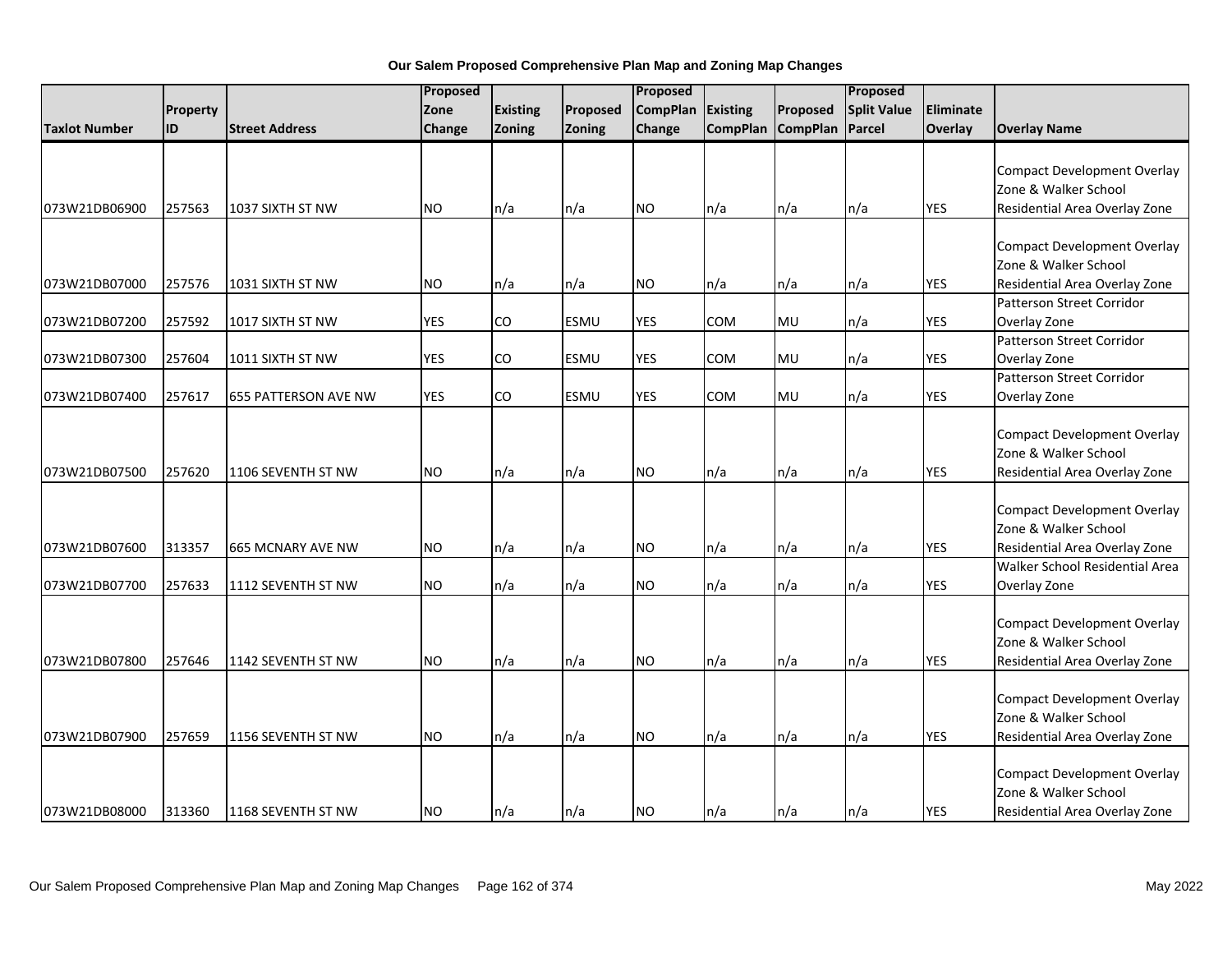|                         |                          | Proposed<br>Proposed |                 |          |                 |                 |                   |                    |            |                                    |
|-------------------------|--------------------------|----------------------|-----------------|----------|-----------------|-----------------|-------------------|--------------------|------------|------------------------------------|
| Property                |                          | Zone                 | <b>Existing</b> | Proposed | <b>CompPlan</b> | <b>Existing</b> | Proposed          | <b>Split Value</b> | Eliminate  |                                    |
| ID<br>Taxlot Number     | <b>Street Address</b>    | Change               | <b>Zoning</b>   | Zoning   | Change          |                 | CompPlan CompPlan | Parcel             | Overlay    | <b>Overlay Name</b>                |
|                         |                          |                      |                 |          |                 |                 |                   |                    |            |                                    |
|                         |                          |                      |                 |          |                 |                 |                   |                    |            | <b>Compact Development Overlay</b> |
|                         |                          |                      |                 |          |                 |                 |                   |                    |            | Zone & Walker School               |
| 257662<br>073W21DB08100 | 1180 SEVENTH ST NW       | <b>NO</b>            | n/a             | n/a      | <b>NO</b>       | n/a             | n/a               | n/a                | <b>YES</b> | Residential Area Overlay Zone      |
|                         |                          |                      |                 |          |                 |                 |                   |                    |            | Walker School Residential Area     |
| 257675<br>073W21DB08200 | 1194 SEVENTH ST NW       | <b>NO</b>            | n/a             | n/a      | <b>NO</b>       | n/a             | n/a               | n/a                | <b>YES</b> | Overlay Zone                       |
|                         |                          |                      |                 |          |                 |                 |                   |                    |            |                                    |
|                         |                          |                      |                 |          |                 |                 |                   |                    |            | <b>Compact Development Overlay</b> |
|                         |                          |                      |                 |          |                 |                 |                   |                    |            | Zone & Walker School               |
| 257688<br>073W21DB08300 | 646 GERTH AVE NW         | <b>NO</b>            | n/a             | n/a      | <b>NO</b>       | n/a             | n/a               | n/a                | <b>YES</b> | Residential Area Overlay Zone      |
|                         |                          |                      |                 |          |                 |                 |                   |                    |            |                                    |
|                         |                          |                      |                 |          |                 |                 |                   |                    |            | <b>Compact Development Overlay</b> |
|                         |                          |                      |                 |          |                 |                 |                   |                    |            | Zone & Walker School               |
| 073W21DB08400<br>257691 | 1185 SIXTH ST NW         | NO.                  | n/a             | n/a      | NO.             | n/a             | n/a               | n/a                | <b>YES</b> | Residential Area Overlay Zone      |
|                         |                          |                      |                 |          |                 |                 |                   |                    |            | Walker School Residential Area     |
| 257703<br>073W21DB08500 | 1175 SIXTH ST NW         | <b>NO</b>            | n/a             | n/a      | <b>NO</b>       | n/a             | n/a               | n/a                | <b>YES</b> | Overlay Zone                       |
|                         |                          |                      |                 |          |                 |                 |                   |                    |            | Walker School Residential Area     |
| 257745<br>073W21DB08700 | 1143 SIXTH ST NW 1       | <b>NO</b>            | n/a             | n/a      | <b>NO</b>       | n/a             | n/a               | n/a                | <b>YES</b> | Overlay Zone                       |
|                         |                          |                      |                 |          |                 |                 |                   |                    |            |                                    |
|                         |                          |                      |                 |          |                 |                 |                   |                    |            | <b>Compact Development Overlay</b> |
|                         |                          |                      |                 |          |                 |                 |                   |                    |            | Zone & Walker School               |
| 073W21DB08800<br>313373 | 1135 SIXTH ST NW         | <b>NO</b>            | n/a             | n/a      | <b>NO</b>       | n/a             | n/a               | n/a                | <b>YES</b> | Residential Area Overlay Zone      |
|                         |                          |                      |                 |          |                 |                 |                   |                    |            |                                    |
|                         |                          |                      |                 |          |                 |                 |                   |                    |            | <b>Compact Development Overlay</b> |
|                         |                          |                      |                 |          |                 |                 |                   |                    |            | Zone & Walker School               |
| 073W21DB08900<br>257758 | None                     | NO.                  | n/a             | n/a      | <b>NO</b>       | n/a             | n/a               | n/a                | <b>YES</b> | Residential Area Overlay Zone      |
|                         |                          |                      |                 |          |                 |                 |                   |                    |            | <b>Compact Development Overlay</b> |
|                         |                          |                      |                 |          |                 |                 |                   |                    |            | Zone & Walker School               |
| 257761<br>073W21DB09000 | 1117 SIXTH ST NW         | <b>NO</b>            |                 |          | <b>NO</b>       |                 |                   |                    | <b>YES</b> |                                    |
|                         |                          |                      | n/a             | n/a      |                 | n/a             | n/a               | n/a                |            | Residential Area Overlay Zone      |
|                         |                          |                      |                 |          |                 |                 |                   |                    |            | <b>Compact Development Overlay</b> |
|                         |                          |                      |                 |          |                 |                 |                   |                    |            | Zone & Walker School               |
|                         | 1111 SIXTH ST NW         |                      |                 |          |                 |                 |                   |                    |            |                                    |
| 257774<br>073W21DB09100 |                          | NO.                  | n/a             | n/a      | <b>NO</b>       | n/a             | n/a               | n/a                | <b>YES</b> | Residential Area Overlay Zone      |
|                         |                          |                      |                 |          |                 |                 |                   |                    |            | <b>Compact Development Overlay</b> |
|                         |                          |                      |                 |          |                 |                 |                   |                    |            | Zone & Walker School               |
| 073W21DB09200<br>257787 | <b>615 MCNARY AVE NW</b> | <b>NO</b>            | ln/a            | n/a      | <b>NO</b>       | n/a             | n/a               | n/a                | <b>YES</b> | Residential Area Overlay Zone      |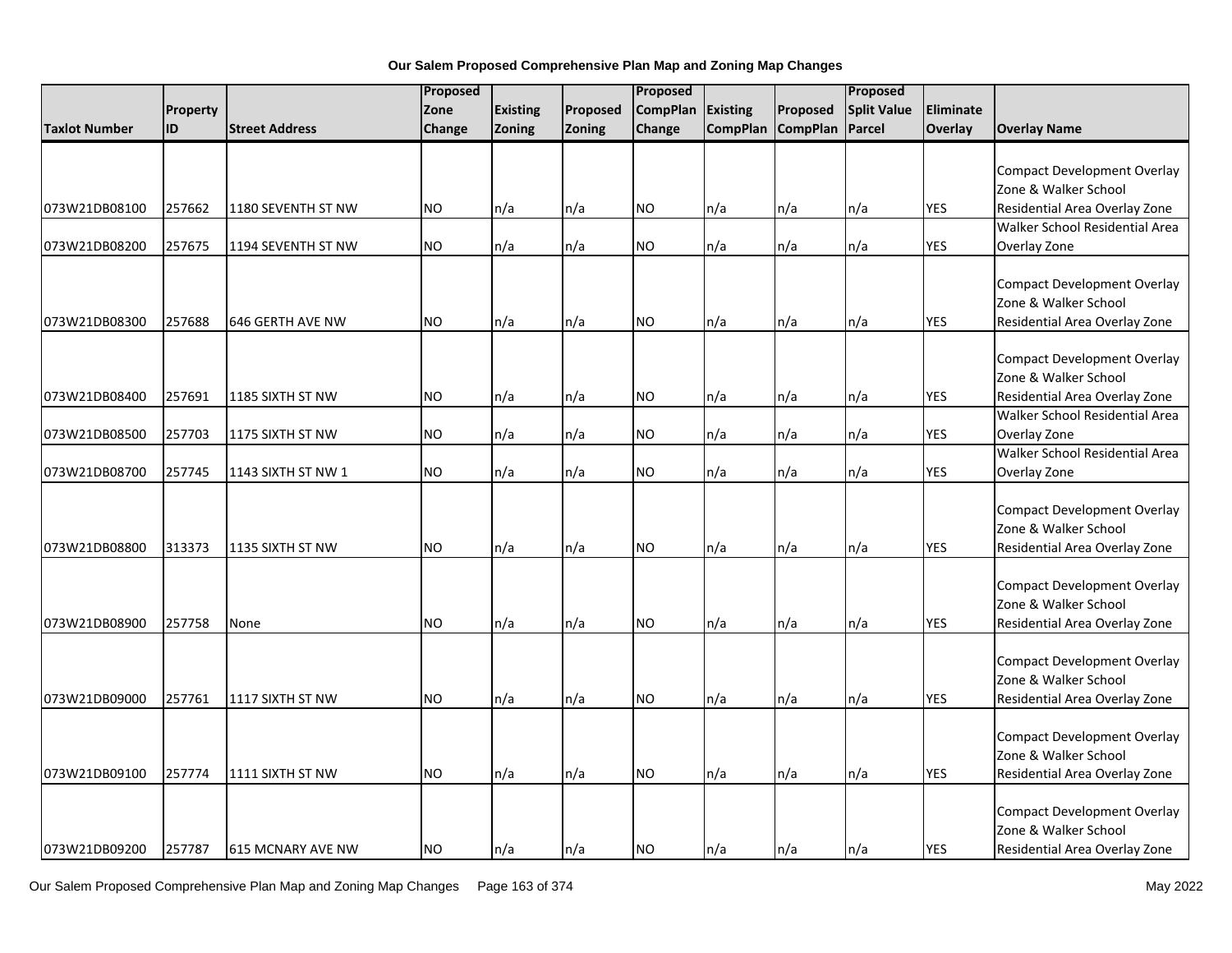|                      |          | Proposed              |            | Proposed        |             |                 | Proposed        |                 |                    |            |                                                                                             |
|----------------------|----------|-----------------------|------------|-----------------|-------------|-----------------|-----------------|-----------------|--------------------|------------|---------------------------------------------------------------------------------------------|
|                      | Property |                       | Zone       | <b>Existing</b> | Proposed    | <b>CompPlan</b> | <b>Existing</b> | Proposed        | <b>Split Value</b> | Eliminate  |                                                                                             |
| <b>Taxlot Number</b> | ID       | <b>Street Address</b> | Change     | Zoning          | Zoning      | Change          | <b>CompPlan</b> | <b>CompPlan</b> | Parcel             | Overlay    | <b>Overlay Name</b>                                                                         |
|                      |          |                       |            |                 |             |                 |                 |                 |                    |            | Patterson Street Corridor                                                                   |
| 073W21DB09300        | 257790   | 575 PATTERSON AVE NW  | <b>YES</b> | CO              | ESMU        | <b>YES</b>      | COM             | MU              | n/a                | <b>YES</b> | Overlay Zone                                                                                |
|                      |          |                       |            |                 |             |                 |                 |                 |                    |            | Patterson Street Corridor                                                                   |
| 073W21DB09400        | 257802   | 555 PATTERSON AVE NW  | <b>YES</b> | CO              | ESMU        | YES             | COM             | MU              | n/a                | YES        | Overlay Zone                                                                                |
|                      |          |                       |            |                 |             |                 |                 |                 |                    |            | <b>Patterson Street Corridor</b>                                                            |
| 073W21DB09500        | 257815   | 1012 SIXTH ST NW      | <b>YES</b> | CO              | <b>ESMU</b> | <b>YES</b>      | <b>COM</b>      | MU              | n/a                | <b>YES</b> | Overlay Zone                                                                                |
| 073W21DB09700        | 257828   | 1026 SIXTH ST NW      | <b>NO</b>  | n/a             | n/a         | <b>NO</b>       | n/a             | n/a             | n/a                | <b>YES</b> | <b>Compact Development Overlay</b><br>Zone & Walker School<br>Residential Area Overlay Zone |
| 073W21DB09800        | 257831   | 1032 SIXTH ST NW      | <b>NO</b>  | n/a             | n/a         | <b>NO</b>       | n/a             | n/a             | n/a                | <b>YES</b> | <b>Compact Development Overlay</b><br>Zone & Walker School<br>Residential Area Overlay Zone |
| 073W21DB09900        | 313386   | 1038 SIXTH ST NW      | <b>NO</b>  | n/a             | n/a         | <b>NO</b>       | n/a             | n/a             | n/a                | <b>YES</b> | Compact Development Overlay<br>Zone & Walker School<br>Residential Area Overlay Zone        |
| 073W21DB10000        | 257844   | 1050 SIXTH ST NW      | <b>NO</b>  | n/a             | n/a         | <b>NO</b>       | n/a             | n/a             | n/a                | <b>YES</b> | Compact Development Overlay<br>Zone & Walker School<br>Residential Area Overlay Zone        |
| 073W21DB10100        | 257857   | 1062 SIXTH ST NW      | <b>NO</b>  | n/a             | n/a         | <b>NO</b>       | n/a             | n/a             | n/a                | <b>YES</b> | Compact Development Overlay<br>Zone & Walker School<br>Residential Area Overlay Zone        |
| 073W21DB10200        | 257860   | 1072 SIXTH ST NW      | <b>NO</b>  | n/a             | n/a         | <b>NO</b>       | n/a             | n/a             | n/a                | <b>YES</b> | Compact Development Overlay<br>Zone & Walker School<br>Residential Area Overlay Zone        |
| 073W21DB10300        | 257873   | 1074 SIXTH ST NW      | <b>NO</b>  | n/a             | n/a         | <b>NO</b>       | n/a             | n/a             | n/a                | <b>YES</b> | Compact Development Overlay<br>Zone & Walker School<br>Residential Area Overlay Zone        |
| 073W21DB10400        | 257886   | 1080 SIXTH ST NW      | <b>NO</b>  | n/a             | n/a         | <b>NO</b>       | ln/a            | n/a             | n/a                | <b>YES</b> | Compact Development Overlay<br>Zone & Walker School<br>Residential Area Overlay Zone        |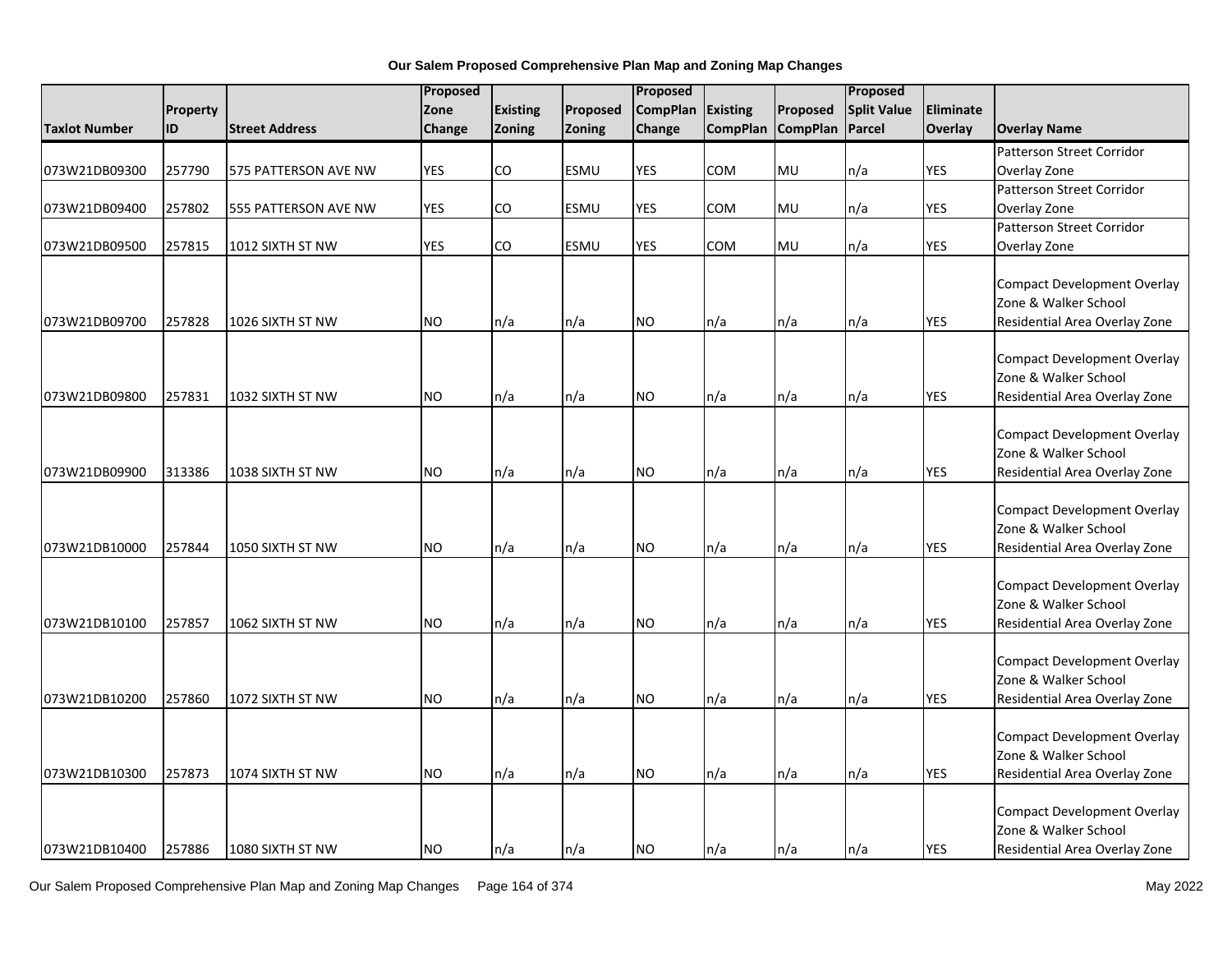|                      |                 |                       | Proposed   |                 | Proposed    |                 |                 | Proposed          |                    |            |                                                                                                                               |
|----------------------|-----------------|-----------------------|------------|-----------------|-------------|-----------------|-----------------|-------------------|--------------------|------------|-------------------------------------------------------------------------------------------------------------------------------|
|                      | <b>Property</b> |                       | Zone       | <b>Existing</b> | Proposed    | <b>CompPlan</b> | <b>Existing</b> | Proposed          | <b>Split Value</b> | Eliminate  |                                                                                                                               |
| <b>Taxlot Number</b> | ID              | <b>Street Address</b> | Change     | <b>Zoning</b>   | Zoning      | Change          |                 | CompPlan CompPlan | Parcel             | Overlay    | <b>Overlay Name</b>                                                                                                           |
| 073W21DB10500        | 257899          | 1086 SIXTH ST NW      | NO.        | n/a             | n/a         | NO.             | n/a             | n/a               | n/a                | <b>YES</b> | <b>Compact Development Overlay</b><br>Zone & Walker School<br>Residential Area Overlay Zone                                   |
| 073W21DB10600        | 257901          | 576 MCNARY AVE NW     | <b>NO</b>  | n/a             | n/a         | NO.             | n/a             | n/a               | n/a                | <b>YES</b> | <b>Compact Development Overlay</b><br>Zone & Walker School<br>Residential Area Overlay Zone                                   |
| 073W21DB10700        | 257914          | 510 MCNARY AVE NW     | <b>NO</b>  | n/a             | n/a         | <b>NO</b>       | n/a             | n/a               | n/a                | <b>YES</b> | <b>Compact Development Overlay</b><br>Zone & Walker School<br>Residential Area Overlay Zone                                   |
| 073W21DB10800        | 257927          | 1085 RUGE ST NW       | <b>NO</b>  | n/a             | n/a         | <b>NO</b>       | n/a             | n/a               | n/a                | <b>YES</b> | <b>Compact Development Overlay</b><br>Zone & Walker School<br>Residential Area Overlay Zone<br>Walker School Residential Area |
| 073W21DB10900        | 257930          | 1073 RUGE ST NW       | <b>NO</b>  | n/a             | n/a         | <b>NO</b>       | n/a             | n/a               | n/a                | <b>YES</b> | Overlay Zone                                                                                                                  |
| 073W21DB11000        | 257943          | 1067 RUGE ST NW A     | <b>NO</b>  | n/a             | n/a         | <b>NO</b>       | n/a             | n/a               | n/a                | <b>YES</b> | Walker School Residential Area<br>Overlay Zone                                                                                |
| 073W21DB11100        | 257956          | 1055 RUGE ST NW       | <b>NO</b>  | n/a             | n/a         | <b>NO</b>       | n/a             | n/a               | n/a                | <b>YES</b> | Walker School Residential Area<br>Overlay Zone                                                                                |
| 073W21DB11200        | 257969          | 1043 RUGE ST NW       | <b>NO</b>  | n/a             | n/a         | <b>NO</b>       | n/a             | n/a               | n/a                | <b>YES</b> | <b>Compact Development Overlay</b><br>Zone & Walker School<br>Residential Area Overlay Zone                                   |
| 073W21DB11300        | 313399          | 1021 RUGE ST NW       | NO.        | n/a             | n/a         | <b>NO</b>       | n/a             | n/a               | n/a                | <b>YES</b> | <b>Compact Development Overlay</b><br>Zone & Walker School<br>Residential Area Overlay Zone                                   |
| 073W21DB11301        | 368526          | 1033 RUGE ST NW       | <b>NO</b>  | n/a             | n/a         | <b>NO</b>       | n/a             | n/a               | n/a                | <b>YES</b> | <b>Compact Development Overlay</b><br>Zone & Walker School<br>Residential Area Overlay Zone                                   |
| 073W21DB11400        | 257972          | 1017 RUGE ST NW       | YES        | CO              | <b>ESMU</b> | YES             | COM             | MU                | n/a                | <b>YES</b> | <b>Patterson Street Corridor</b><br>Overlay Zone                                                                              |
| 073W21DB11500        | 257985          | 545 PATTERSON AVE NW  | <b>YES</b> | CO              | <b>ESMU</b> | <b>YES</b>      | COM             | MU                | n/a                | <b>YES</b> | Patterson Street Corridor<br>Overlay Zone                                                                                     |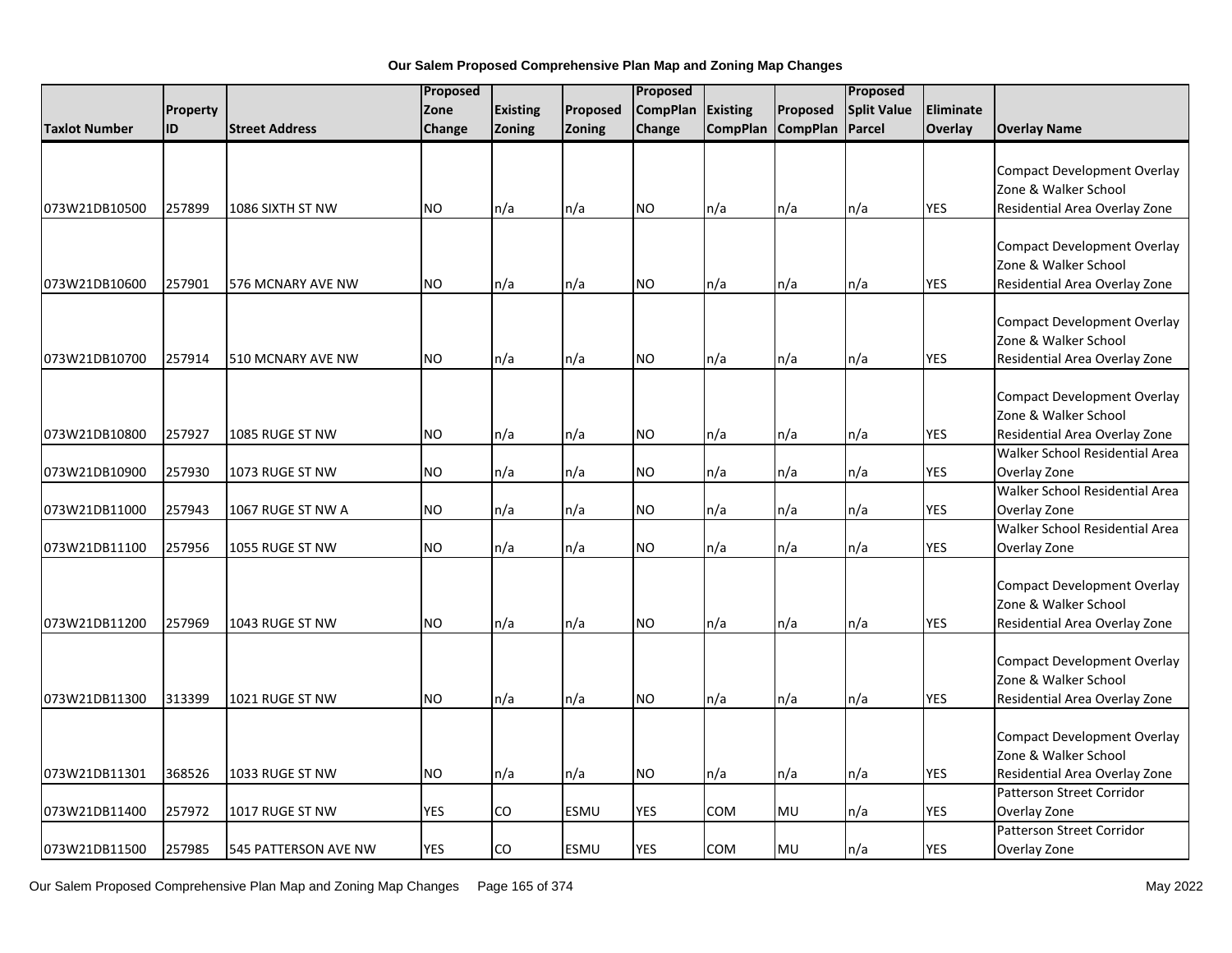| Proposed<br><b>CompPlan</b><br><b>Existing</b><br><b>Split Value</b><br>Eliminate<br>Property<br>Zone<br>Existing<br>Proposed<br><b>ID</b><br>Zoning<br>Zoning<br>CompPlan CompPlan<br>Parcel<br>Overlay<br><b>Taxlot Number</b><br><b>Street Address</b><br>Change<br><b>Overlay Name</b><br>Change<br>Patterson Street Corridor<br><b>ESMU</b><br><b>YES</b><br><b>COM</b><br>MU<br>073W21DB11600<br>313401<br>1005 RUGE ST NW<br><b>YES</b><br>CO<br>n/a<br>YES<br>Overlay Zone<br><b>Compact Development Overlay</b><br>Zone & Walker School<br><b>NO</b><br><b>YES</b><br>313414<br>n/a<br>n/a<br><b>NO</b><br>n/a<br>n/a<br>n/a<br>Residential Area Overlay Zone<br>073W21DB11700<br>565 MCNARY AVE NW<br><b>Compact Development Overlay</b><br>Zone & Walker School<br><b>YES</b><br>257998<br><b>NO</b><br>n/a<br>n/a<br>NO.<br>n/a<br>n/a<br>Residential Area Overlay Zone<br>073W21DB11800<br>1118 SIXTH ST NW<br>n/a<br><b>Compact Development Overlay</b><br>Zone & Walker School<br><b>NO</b><br><b>YES</b><br>073W21DB11900<br>258007<br>1126 SIXTH ST NW<br>n/a<br>NO.<br>Residential Area Overlay Zone<br>n/a<br>n/a<br>n/a<br>n/a<br>Walker School Residential Area<br>258010<br><b>NO</b><br>n/a<br>n/a<br>NO.<br>n/a<br>n/a<br><b>YES</b><br>073W21DB12000<br>1132 SIXTH ST NW<br>n/a<br>Overlay Zone<br>Walker School Residential Area<br>n/a<br>n/a<br><b>YES</b><br>073W21DB12100<br>258023<br>1144 SIXTH ST NW<br><b>NO</b><br>n/a<br>NO.<br>n/a<br>n/a<br>Overlay Zone<br><b>Compact Development Overlay</b><br>Zone & Walker School<br><b>NO</b><br>n/a<br>n/a<br><b>NO</b><br>n/a<br><b>YES</b><br>073W21DB12200<br>313427<br>1150 SIXTH ST NW<br>n/a<br>n/a<br>Residential Area Overlay Zone<br><b>Compact Development Overlay</b><br>Zone & Walker School<br>073W21DB12301<br>258036<br>1166 SIXTH ST NW<br><b>NO</b><br>n/a<br>n/a<br>NO.<br>n/a<br>n/a<br>n/a<br><b>YES</b><br>Residential Area Overlay Zone<br><b>Compact Development Overlay</b><br>Zone & Walker School<br>073W21DB12400<br>258049<br><b>NO</b><br><b>NO</b><br><b>YES</b><br>Residential Area Overlay Zone<br>1168 SIXTH ST NW<br>n/a<br>n/a<br>n/a<br>n/a<br>n/a<br><b>Compact Development Overlay</b><br>Zone & Walker School<br>258052<br>1174 SIXTH ST NW<br><b>NO</b><br>n/a<br><b>NO</b><br><b>YES</b><br>073W21DB12500<br>n/a<br>n/a<br>n/a<br>n/a<br>Residential Area Overlay Zone<br><b>Compact Development Overlay</b><br>Zone & Walker School |               |  | Proposed |  | Proposed |  | Proposed |            |  |
|------------------------------------------------------------------------------------------------------------------------------------------------------------------------------------------------------------------------------------------------------------------------------------------------------------------------------------------------------------------------------------------------------------------------------------------------------------------------------------------------------------------------------------------------------------------------------------------------------------------------------------------------------------------------------------------------------------------------------------------------------------------------------------------------------------------------------------------------------------------------------------------------------------------------------------------------------------------------------------------------------------------------------------------------------------------------------------------------------------------------------------------------------------------------------------------------------------------------------------------------------------------------------------------------------------------------------------------------------------------------------------------------------------------------------------------------------------------------------------------------------------------------------------------------------------------------------------------------------------------------------------------------------------------------------------------------------------------------------------------------------------------------------------------------------------------------------------------------------------------------------------------------------------------------------------------------------------------------------------------------------------------------------------------------------------------------------------------------------------------------------------------------------------------------------------------------------------------------------------------------------------------------------------------------------------------------------------------------------------------------------------------------------------------------------------------------------------|---------------|--|----------|--|----------|--|----------|------------|--|
|                                                                                                                                                                                                                                                                                                                                                                                                                                                                                                                                                                                                                                                                                                                                                                                                                                                                                                                                                                                                                                                                                                                                                                                                                                                                                                                                                                                                                                                                                                                                                                                                                                                                                                                                                                                                                                                                                                                                                                                                                                                                                                                                                                                                                                                                                                                                                                                                                                                            |               |  |          |  |          |  |          |            |  |
|                                                                                                                                                                                                                                                                                                                                                                                                                                                                                                                                                                                                                                                                                                                                                                                                                                                                                                                                                                                                                                                                                                                                                                                                                                                                                                                                                                                                                                                                                                                                                                                                                                                                                                                                                                                                                                                                                                                                                                                                                                                                                                                                                                                                                                                                                                                                                                                                                                                            |               |  |          |  |          |  |          |            |  |
|                                                                                                                                                                                                                                                                                                                                                                                                                                                                                                                                                                                                                                                                                                                                                                                                                                                                                                                                                                                                                                                                                                                                                                                                                                                                                                                                                                                                                                                                                                                                                                                                                                                                                                                                                                                                                                                                                                                                                                                                                                                                                                                                                                                                                                                                                                                                                                                                                                                            |               |  |          |  |          |  |          |            |  |
|                                                                                                                                                                                                                                                                                                                                                                                                                                                                                                                                                                                                                                                                                                                                                                                                                                                                                                                                                                                                                                                                                                                                                                                                                                                                                                                                                                                                                                                                                                                                                                                                                                                                                                                                                                                                                                                                                                                                                                                                                                                                                                                                                                                                                                                                                                                                                                                                                                                            |               |  |          |  |          |  |          |            |  |
|                                                                                                                                                                                                                                                                                                                                                                                                                                                                                                                                                                                                                                                                                                                                                                                                                                                                                                                                                                                                                                                                                                                                                                                                                                                                                                                                                                                                                                                                                                                                                                                                                                                                                                                                                                                                                                                                                                                                                                                                                                                                                                                                                                                                                                                                                                                                                                                                                                                            |               |  |          |  |          |  |          |            |  |
|                                                                                                                                                                                                                                                                                                                                                                                                                                                                                                                                                                                                                                                                                                                                                                                                                                                                                                                                                                                                                                                                                                                                                                                                                                                                                                                                                                                                                                                                                                                                                                                                                                                                                                                                                                                                                                                                                                                                                                                                                                                                                                                                                                                                                                                                                                                                                                                                                                                            |               |  |          |  |          |  |          |            |  |
|                                                                                                                                                                                                                                                                                                                                                                                                                                                                                                                                                                                                                                                                                                                                                                                                                                                                                                                                                                                                                                                                                                                                                                                                                                                                                                                                                                                                                                                                                                                                                                                                                                                                                                                                                                                                                                                                                                                                                                                                                                                                                                                                                                                                                                                                                                                                                                                                                                                            |               |  |          |  |          |  |          |            |  |
|                                                                                                                                                                                                                                                                                                                                                                                                                                                                                                                                                                                                                                                                                                                                                                                                                                                                                                                                                                                                                                                                                                                                                                                                                                                                                                                                                                                                                                                                                                                                                                                                                                                                                                                                                                                                                                                                                                                                                                                                                                                                                                                                                                                                                                                                                                                                                                                                                                                            |               |  |          |  |          |  |          |            |  |
|                                                                                                                                                                                                                                                                                                                                                                                                                                                                                                                                                                                                                                                                                                                                                                                                                                                                                                                                                                                                                                                                                                                                                                                                                                                                                                                                                                                                                                                                                                                                                                                                                                                                                                                                                                                                                                                                                                                                                                                                                                                                                                                                                                                                                                                                                                                                                                                                                                                            |               |  |          |  |          |  |          |            |  |
|                                                                                                                                                                                                                                                                                                                                                                                                                                                                                                                                                                                                                                                                                                                                                                                                                                                                                                                                                                                                                                                                                                                                                                                                                                                                                                                                                                                                                                                                                                                                                                                                                                                                                                                                                                                                                                                                                                                                                                                                                                                                                                                                                                                                                                                                                                                                                                                                                                                            |               |  |          |  |          |  |          |            |  |
|                                                                                                                                                                                                                                                                                                                                                                                                                                                                                                                                                                                                                                                                                                                                                                                                                                                                                                                                                                                                                                                                                                                                                                                                                                                                                                                                                                                                                                                                                                                                                                                                                                                                                                                                                                                                                                                                                                                                                                                                                                                                                                                                                                                                                                                                                                                                                                                                                                                            |               |  |          |  |          |  |          |            |  |
|                                                                                                                                                                                                                                                                                                                                                                                                                                                                                                                                                                                                                                                                                                                                                                                                                                                                                                                                                                                                                                                                                                                                                                                                                                                                                                                                                                                                                                                                                                                                                                                                                                                                                                                                                                                                                                                                                                                                                                                                                                                                                                                                                                                                                                                                                                                                                                                                                                                            |               |  |          |  |          |  |          |            |  |
|                                                                                                                                                                                                                                                                                                                                                                                                                                                                                                                                                                                                                                                                                                                                                                                                                                                                                                                                                                                                                                                                                                                                                                                                                                                                                                                                                                                                                                                                                                                                                                                                                                                                                                                                                                                                                                                                                                                                                                                                                                                                                                                                                                                                                                                                                                                                                                                                                                                            |               |  |          |  |          |  |          |            |  |
|                                                                                                                                                                                                                                                                                                                                                                                                                                                                                                                                                                                                                                                                                                                                                                                                                                                                                                                                                                                                                                                                                                                                                                                                                                                                                                                                                                                                                                                                                                                                                                                                                                                                                                                                                                                                                                                                                                                                                                                                                                                                                                                                                                                                                                                                                                                                                                                                                                                            |               |  |          |  |          |  |          |            |  |
|                                                                                                                                                                                                                                                                                                                                                                                                                                                                                                                                                                                                                                                                                                                                                                                                                                                                                                                                                                                                                                                                                                                                                                                                                                                                                                                                                                                                                                                                                                                                                                                                                                                                                                                                                                                                                                                                                                                                                                                                                                                                                                                                                                                                                                                                                                                                                                                                                                                            |               |  |          |  |          |  |          |            |  |
|                                                                                                                                                                                                                                                                                                                                                                                                                                                                                                                                                                                                                                                                                                                                                                                                                                                                                                                                                                                                                                                                                                                                                                                                                                                                                                                                                                                                                                                                                                                                                                                                                                                                                                                                                                                                                                                                                                                                                                                                                                                                                                                                                                                                                                                                                                                                                                                                                                                            |               |  |          |  |          |  |          |            |  |
|                                                                                                                                                                                                                                                                                                                                                                                                                                                                                                                                                                                                                                                                                                                                                                                                                                                                                                                                                                                                                                                                                                                                                                                                                                                                                                                                                                                                                                                                                                                                                                                                                                                                                                                                                                                                                                                                                                                                                                                                                                                                                                                                                                                                                                                                                                                                                                                                                                                            |               |  |          |  |          |  |          |            |  |
|                                                                                                                                                                                                                                                                                                                                                                                                                                                                                                                                                                                                                                                                                                                                                                                                                                                                                                                                                                                                                                                                                                                                                                                                                                                                                                                                                                                                                                                                                                                                                                                                                                                                                                                                                                                                                                                                                                                                                                                                                                                                                                                                                                                                                                                                                                                                                                                                                                                            |               |  |          |  |          |  |          |            |  |
|                                                                                                                                                                                                                                                                                                                                                                                                                                                                                                                                                                                                                                                                                                                                                                                                                                                                                                                                                                                                                                                                                                                                                                                                                                                                                                                                                                                                                                                                                                                                                                                                                                                                                                                                                                                                                                                                                                                                                                                                                                                                                                                                                                                                                                                                                                                                                                                                                                                            |               |  |          |  |          |  |          |            |  |
|                                                                                                                                                                                                                                                                                                                                                                                                                                                                                                                                                                                                                                                                                                                                                                                                                                                                                                                                                                                                                                                                                                                                                                                                                                                                                                                                                                                                                                                                                                                                                                                                                                                                                                                                                                                                                                                                                                                                                                                                                                                                                                                                                                                                                                                                                                                                                                                                                                                            |               |  |          |  |          |  |          |            |  |
|                                                                                                                                                                                                                                                                                                                                                                                                                                                                                                                                                                                                                                                                                                                                                                                                                                                                                                                                                                                                                                                                                                                                                                                                                                                                                                                                                                                                                                                                                                                                                                                                                                                                                                                                                                                                                                                                                                                                                                                                                                                                                                                                                                                                                                                                                                                                                                                                                                                            |               |  |          |  |          |  |          |            |  |
|                                                                                                                                                                                                                                                                                                                                                                                                                                                                                                                                                                                                                                                                                                                                                                                                                                                                                                                                                                                                                                                                                                                                                                                                                                                                                                                                                                                                                                                                                                                                                                                                                                                                                                                                                                                                                                                                                                                                                                                                                                                                                                                                                                                                                                                                                                                                                                                                                                                            |               |  |          |  |          |  |          |            |  |
|                                                                                                                                                                                                                                                                                                                                                                                                                                                                                                                                                                                                                                                                                                                                                                                                                                                                                                                                                                                                                                                                                                                                                                                                                                                                                                                                                                                                                                                                                                                                                                                                                                                                                                                                                                                                                                                                                                                                                                                                                                                                                                                                                                                                                                                                                                                                                                                                                                                            |               |  |          |  |          |  |          |            |  |
|                                                                                                                                                                                                                                                                                                                                                                                                                                                                                                                                                                                                                                                                                                                                                                                                                                                                                                                                                                                                                                                                                                                                                                                                                                                                                                                                                                                                                                                                                                                                                                                                                                                                                                                                                                                                                                                                                                                                                                                                                                                                                                                                                                                                                                                                                                                                                                                                                                                            |               |  |          |  |          |  |          |            |  |
|                                                                                                                                                                                                                                                                                                                                                                                                                                                                                                                                                                                                                                                                                                                                                                                                                                                                                                                                                                                                                                                                                                                                                                                                                                                                                                                                                                                                                                                                                                                                                                                                                                                                                                                                                                                                                                                                                                                                                                                                                                                                                                                                                                                                                                                                                                                                                                                                                                                            |               |  |          |  |          |  |          |            |  |
|                                                                                                                                                                                                                                                                                                                                                                                                                                                                                                                                                                                                                                                                                                                                                                                                                                                                                                                                                                                                                                                                                                                                                                                                                                                                                                                                                                                                                                                                                                                                                                                                                                                                                                                                                                                                                                                                                                                                                                                                                                                                                                                                                                                                                                                                                                                                                                                                                                                            |               |  |          |  |          |  |          |            |  |
|                                                                                                                                                                                                                                                                                                                                                                                                                                                                                                                                                                                                                                                                                                                                                                                                                                                                                                                                                                                                                                                                                                                                                                                                                                                                                                                                                                                                                                                                                                                                                                                                                                                                                                                                                                                                                                                                                                                                                                                                                                                                                                                                                                                                                                                                                                                                                                                                                                                            |               |  |          |  |          |  |          |            |  |
|                                                                                                                                                                                                                                                                                                                                                                                                                                                                                                                                                                                                                                                                                                                                                                                                                                                                                                                                                                                                                                                                                                                                                                                                                                                                                                                                                                                                                                                                                                                                                                                                                                                                                                                                                                                                                                                                                                                                                                                                                                                                                                                                                                                                                                                                                                                                                                                                                                                            |               |  |          |  |          |  |          |            |  |
|                                                                                                                                                                                                                                                                                                                                                                                                                                                                                                                                                                                                                                                                                                                                                                                                                                                                                                                                                                                                                                                                                                                                                                                                                                                                                                                                                                                                                                                                                                                                                                                                                                                                                                                                                                                                                                                                                                                                                                                                                                                                                                                                                                                                                                                                                                                                                                                                                                                            |               |  |          |  |          |  |          |            |  |
|                                                                                                                                                                                                                                                                                                                                                                                                                                                                                                                                                                                                                                                                                                                                                                                                                                                                                                                                                                                                                                                                                                                                                                                                                                                                                                                                                                                                                                                                                                                                                                                                                                                                                                                                                                                                                                                                                                                                                                                                                                                                                                                                                                                                                                                                                                                                                                                                                                                            |               |  |          |  |          |  |          |            |  |
|                                                                                                                                                                                                                                                                                                                                                                                                                                                                                                                                                                                                                                                                                                                                                                                                                                                                                                                                                                                                                                                                                                                                                                                                                                                                                                                                                                                                                                                                                                                                                                                                                                                                                                                                                                                                                                                                                                                                                                                                                                                                                                                                                                                                                                                                                                                                                                                                                                                            |               |  |          |  |          |  |          |            |  |
|                                                                                                                                                                                                                                                                                                                                                                                                                                                                                                                                                                                                                                                                                                                                                                                                                                                                                                                                                                                                                                                                                                                                                                                                                                                                                                                                                                                                                                                                                                                                                                                                                                                                                                                                                                                                                                                                                                                                                                                                                                                                                                                                                                                                                                                                                                                                                                                                                                                            |               |  |          |  |          |  |          |            |  |
|                                                                                                                                                                                                                                                                                                                                                                                                                                                                                                                                                                                                                                                                                                                                                                                                                                                                                                                                                                                                                                                                                                                                                                                                                                                                                                                                                                                                                                                                                                                                                                                                                                                                                                                                                                                                                                                                                                                                                                                                                                                                                                                                                                                                                                                                                                                                                                                                                                                            |               |  |          |  |          |  |          |            |  |
|                                                                                                                                                                                                                                                                                                                                                                                                                                                                                                                                                                                                                                                                                                                                                                                                                                                                                                                                                                                                                                                                                                                                                                                                                                                                                                                                                                                                                                                                                                                                                                                                                                                                                                                                                                                                                                                                                                                                                                                                                                                                                                                                                                                                                                                                                                                                                                                                                                                            |               |  |          |  |          |  |          |            |  |
|                                                                                                                                                                                                                                                                                                                                                                                                                                                                                                                                                                                                                                                                                                                                                                                                                                                                                                                                                                                                                                                                                                                                                                                                                                                                                                                                                                                                                                                                                                                                                                                                                                                                                                                                                                                                                                                                                                                                                                                                                                                                                                                                                                                                                                                                                                                                                                                                                                                            |               |  |          |  |          |  |          |            |  |
|                                                                                                                                                                                                                                                                                                                                                                                                                                                                                                                                                                                                                                                                                                                                                                                                                                                                                                                                                                                                                                                                                                                                                                                                                                                                                                                                                                                                                                                                                                                                                                                                                                                                                                                                                                                                                                                                                                                                                                                                                                                                                                                                                                                                                                                                                                                                                                                                                                                            |               |  |          |  |          |  |          |            |  |
|                                                                                                                                                                                                                                                                                                                                                                                                                                                                                                                                                                                                                                                                                                                                                                                                                                                                                                                                                                                                                                                                                                                                                                                                                                                                                                                                                                                                                                                                                                                                                                                                                                                                                                                                                                                                                                                                                                                                                                                                                                                                                                                                                                                                                                                                                                                                                                                                                                                            |               |  |          |  |          |  |          |            |  |
|                                                                                                                                                                                                                                                                                                                                                                                                                                                                                                                                                                                                                                                                                                                                                                                                                                                                                                                                                                                                                                                                                                                                                                                                                                                                                                                                                                                                                                                                                                                                                                                                                                                                                                                                                                                                                                                                                                                                                                                                                                                                                                                                                                                                                                                                                                                                                                                                                                                            |               |  |          |  |          |  |          |            |  |
| 258065<br><b>NO</b><br><b>NO</b><br>$\ln/a$<br>1186 SIXTH ST NW<br>n/a<br>n/a<br>n/a<br>Residential Area Overlay Zone<br>ln/a                                                                                                                                                                                                                                                                                                                                                                                                                                                                                                                                                                                                                                                                                                                                                                                                                                                                                                                                                                                                                                                                                                                                                                                                                                                                                                                                                                                                                                                                                                                                                                                                                                                                                                                                                                                                                                                                                                                                                                                                                                                                                                                                                                                                                                                                                                                              | 073W21DB12600 |  |          |  |          |  |          | <b>YES</b> |  |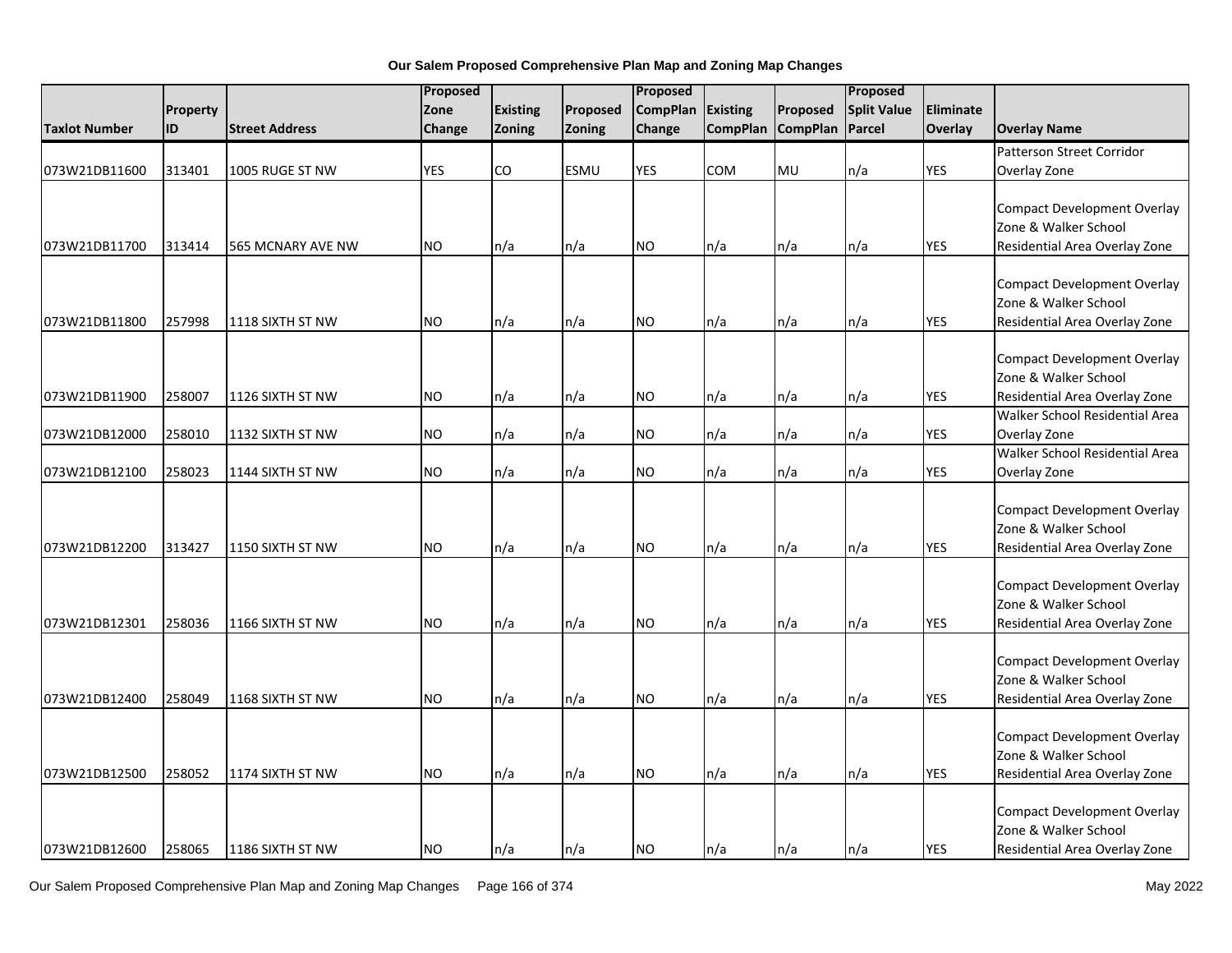|                      |           |                       | Proposed  |                 | Proposed |                 |                 | Proposed          |                    |            |                                                                                             |
|----------------------|-----------|-----------------------|-----------|-----------------|----------|-----------------|-----------------|-------------------|--------------------|------------|---------------------------------------------------------------------------------------------|
|                      | Property  |                       | Zone      | <b>Existing</b> | Proposed | <b>CompPlan</b> | <b>Existing</b> | Proposed          | <b>Split Value</b> | Eliminate  |                                                                                             |
| <b>Taxlot Number</b> | <b>ID</b> | <b>Street Address</b> | Change    | Zoning          | Zoning   | Change          |                 | CompPlan CompPlan | Parcel             | Overlay    | <b>Overlay Name</b>                                                                         |
| 073W21DB12700        | 258078    | 580 GERTH AVE NW      | <b>NO</b> | n/a             | n/a      | <b>NO</b>       | n/a             | n/a               | n/a                | <b>YES</b> | <b>Compact Development Overlay</b><br>Zone & Walker School<br>Residential Area Overlay Zone |
|                      |           |                       |           |                 |          |                 |                 |                   |                    |            |                                                                                             |
| 073W21DB12800        | 258081    | 550 GERTH AVE NW      | <b>NO</b> | n/a             | n/a      | <b>NO</b>       | n/a             | n/a               | n/a                | <b>YES</b> | <b>Compact Development Overlay</b><br>Zone & Walker School<br>Residential Area Overlay Zone |
| 073W21DB12801        | 258094    | 1191 RUGE ST NW       | <b>NO</b> | n/a             | n/a      | <b>NO</b>       | n/a             | n/a               | n/a                | <b>YES</b> | <b>Compact Development Overlay</b><br>Zone & Walker School<br>Residential Area Overlay Zone |
| 073W21DB12900        | 258106    | 1179 RUGE ST NW       | <b>NO</b> | n/a             | n/a      | <b>NO</b>       | n/a             | n/a               | n/a                | <b>YES</b> | <b>Compact Development Overlay</b><br>Zone & Walker School<br>Residential Area Overlay Zone |
| 073W21DB13000        | 258119    | 1167 RUGE ST NW       | <b>NO</b> | n/a             | n/a      | <b>NO</b>       | n/a             | n/a               | n/a                | <b>YES</b> | <b>Compact Development Overlay</b><br>Zone & Walker School<br>Residential Area Overlay Zone |
| 073W21DB13100        | 258122    | 1161 RUGE ST NW       | <b>NO</b> | n/a             | n/a      | <b>NO</b>       | n/a             | n/a               | n/a                | <b>YES</b> | <b>Compact Development Overlay</b><br>Zone & Walker School<br>Residential Area Overlay Zone |
| 073W21DB13200        | 258135    | 1155 RUGE ST NW       | <b>NO</b> | n/a             | n/a      | <b>NO</b>       | n/a             | n/a               | n/a                | <b>YES</b> | <b>Compact Development Overlay</b><br>Zone & Walker School<br>Residential Area Overlay Zone |
| 073W21DB13300        | 258148    | 1149 RUGE ST NW       | NO.       | n/a             | n/a      | <b>NO</b>       | n/a             | n/a               | n/a                | <b>YES</b> | <b>Compact Development Overlay</b><br>Zone & Walker School<br>Residential Area Overlay Zone |
| 073W21DB13400        | 258151    | 1143 RUGE ST NW       | <b>NO</b> | n/a             | n/a      | <b>NO</b>       | n/a             | n/a               | $\ln/a$            | <b>YES</b> | <b>Compact Development Overlay</b><br>Zone & Walker School<br>Residential Area Overlay Zone |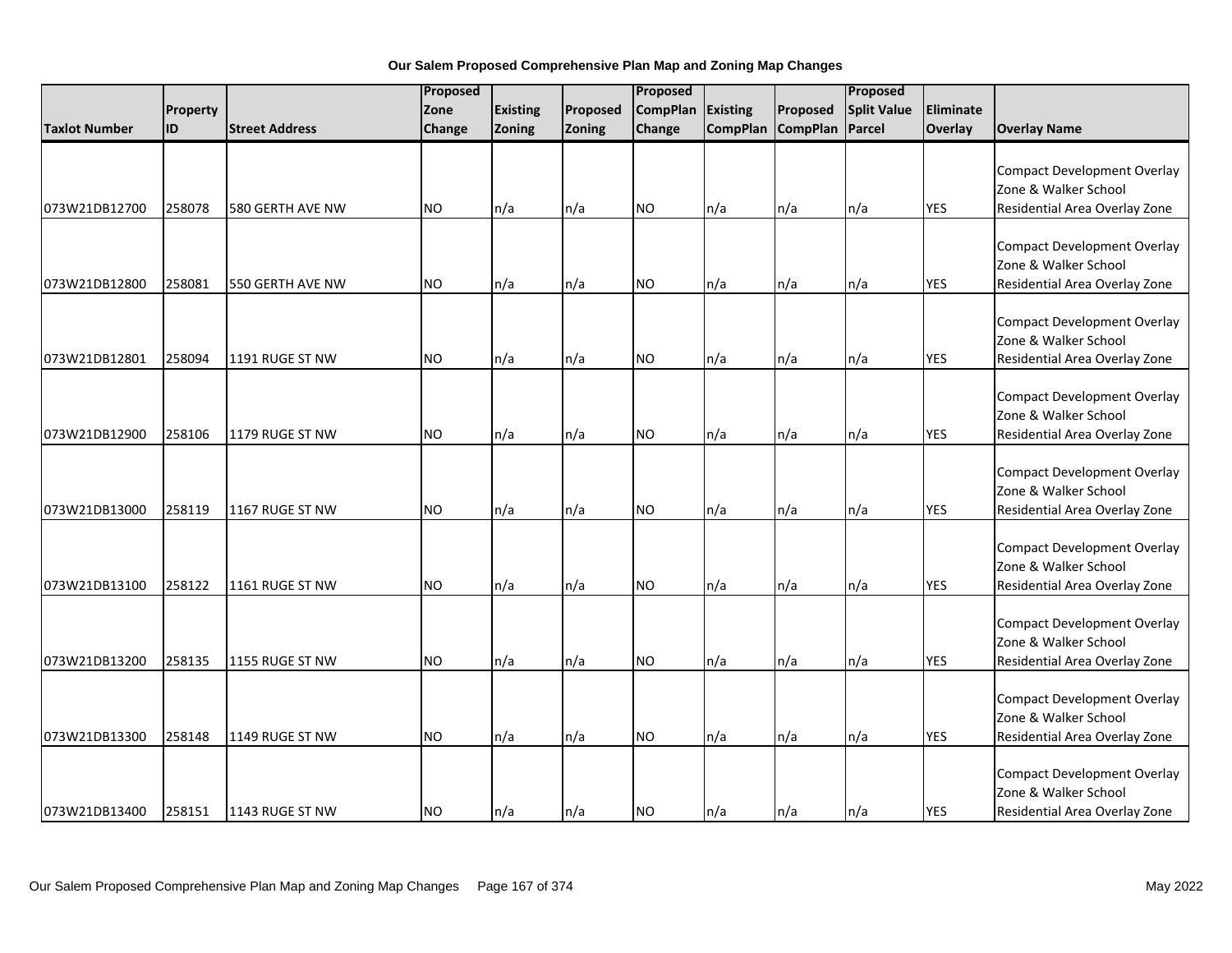|                      |           |                       | Proposed      | Proposed        |          |                 |          | Proposed          |                    |            |                                                                                             |
|----------------------|-----------|-----------------------|---------------|-----------------|----------|-----------------|----------|-------------------|--------------------|------------|---------------------------------------------------------------------------------------------|
|                      | Property  |                       | Zone          | <b>Existing</b> | Proposed | <b>CompPlan</b> | Existing | Proposed          | <b>Split Value</b> | Eliminate  |                                                                                             |
| <b>Taxlot Number</b> | <b>ID</b> | <b>Street Address</b> | <b>Change</b> | Zoning          | Zoning   | Change          |          | CompPlan CompPlan | Parcel             | Overlay    | <b>Overlay Name</b>                                                                         |
| 073W21DB13500        | 258164    | 1131 RUGE ST NW       | <b>NO</b>     | n/a             | n/a      | <b>NO</b>       | n/a      | n/a               | n/a                | <b>YES</b> | <b>Compact Development Overlay</b><br>Zone & Walker School<br>Residential Area Overlay Zone |
| 073W21DB13600        | 258177    | 1117 RUGE ST NW       | <b>NO</b>     | n/a             | n/a      | NO.             | n/a      | n/a               | n/a                | <b>YES</b> | <b>Compact Development Overlay</b><br>Zone & Walker School<br>Residential Area Overlay Zone |
| 073W21DB13700        | 258180    | 525 MCNARY AVE NW     | <b>NO</b>     | n/a             | n/a      | <b>NO</b>       | n/a      | n/a               | n/a                | <b>YES</b> | <b>Compact Development Overlay</b><br>Zone & Walker School<br>Residential Area Overlay Zone |
| 073W21DB13800        | 258193    | 515 MCNARY AVE NW     | <b>NO</b>     | n/a             | n/a      | <b>NO</b>       | n/a      | n/a               | n/a                | <b>YES</b> | <b>Compact Development Overlay</b><br>Zone & Walker School<br>Residential Area Overlay Zone |
| 073W21DB13901        | 258205    | 475 MCNARY AVE NW     | <b>NO</b>     | n/a             | n/a      | <b>NO</b>       | n/a      | n/a               | n/a                | <b>YES</b> | <b>Compact Development Overlay</b><br>Zone & Walker School<br>Residential Area Overlay Zone |
| 073W21DB13902        | 258218    | 455 MCNARY AVE NW     | <b>NO</b>     | n/a             | n/a      | <b>NO</b>       | n/a      | n/a               | n/a                | <b>YES</b> | <b>Compact Development Overlay</b><br>Zone & Walker School<br>Residential Area Overlay Zone |
| 073W21DB14000        | 258221    | 1118 RUGE ST NW       | <b>NO</b>     | n/a             | n/a      | <b>NO</b>       | n/a      | n/a               | n/a                | <b>YES</b> | <b>Compact Development Overlay</b><br>Zone & Walker School<br>Residential Area Overlay Zone |
| 073W21DB14100        | 258234    | 1126 RUGE ST NW       | NO.           | n/a             | n/a      | <b>NO</b>       | n/a      | n/a               | n/a                | <b>YES</b> | <b>Compact Development Overlay</b><br>Zone & Walker School<br>Residential Area Overlay Zone |
| 073W21DB14200        | 313430    | 1138 RUGE ST NW       | <b>NO</b>     | n/a             | n/a      | <b>NO</b>       | n/a      | n/a               | n/a                | <b>YES</b> | <b>Compact Development Overlay</b><br>Zone & Walker School<br>Residential Area Overlay Zone |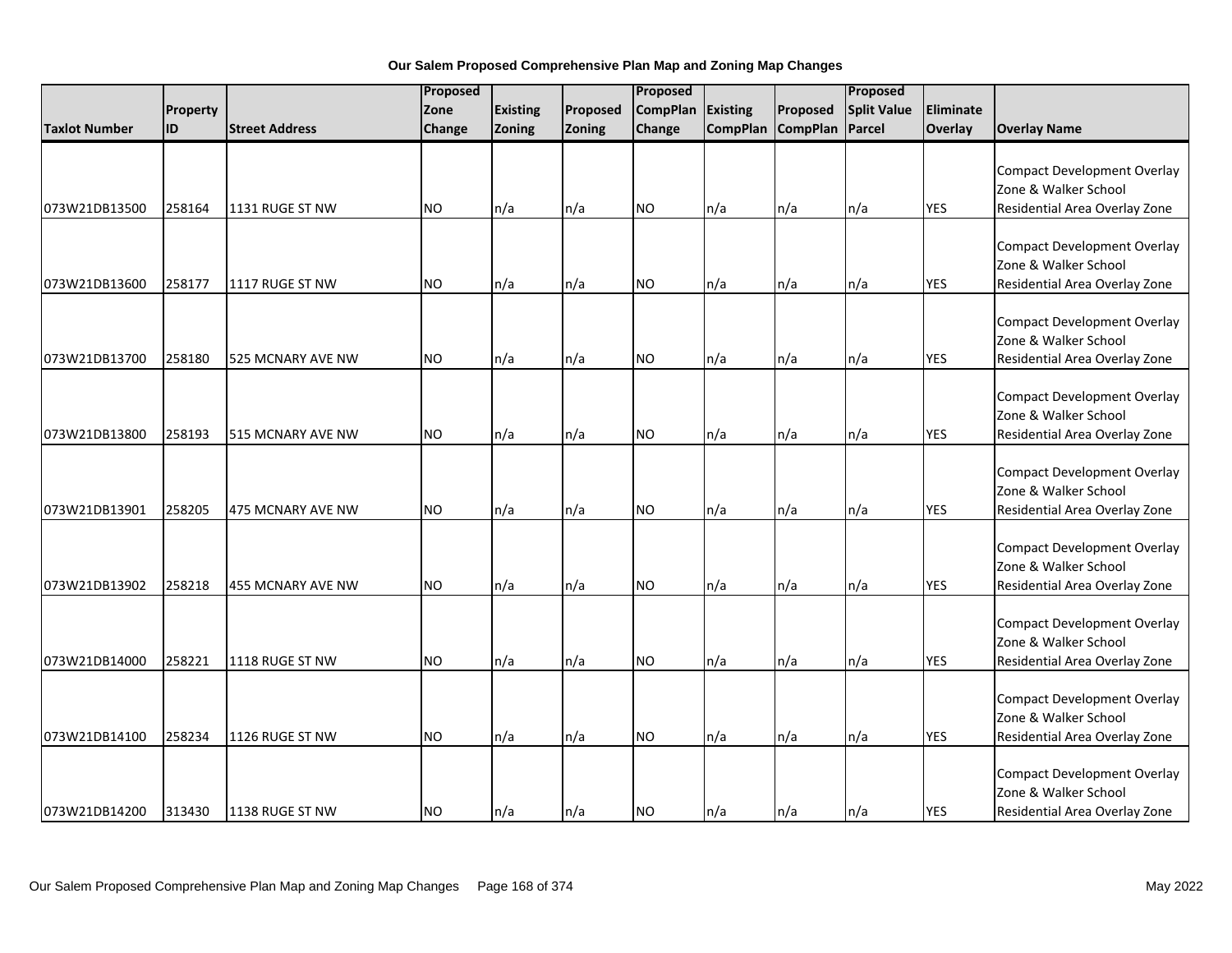|                      |          |                       | Proposed       |                 |          | Proposed        |                 |                 | Proposed           |                  |                                                                                             |
|----------------------|----------|-----------------------|----------------|-----------------|----------|-----------------|-----------------|-----------------|--------------------|------------------|---------------------------------------------------------------------------------------------|
|                      | Property |                       | Zone           | <b>Existing</b> | Proposed | <b>CompPlan</b> | Existing        | Proposed        | <b>Split Value</b> | <b>Eliminate</b> |                                                                                             |
| <b>Taxlot Number</b> | ID       | <b>Street Address</b> | Change         | Zoning          | Zoning   | Change          | <b>CompPlan</b> | <b>CompPlan</b> | Parcel             | Overlay          | <b>Overlay Name</b>                                                                         |
| 073W21DB14201        | 258247   | 1132 RUGE ST NW       | <b>NO</b>      | n/a             | n/a      | <b>NO</b>       | n/a             | n/a             | n/a                | <b>YES</b>       | <b>Compact Development Overlay</b><br>Zone & Walker School<br>Residential Area Overlay Zone |
| 073W21DB14300        | 327363   | None                  | <b>NO</b>      | n/a             | n/a      | <b>NO</b>       | n/a             | n/a             | n/a                | <b>YES</b>       | <b>Compact Development Overlay</b><br>Zone & Walker School<br>Residential Area Overlay Zone |
| 073W21DB14400        | 258250   | None                  | <b>NO</b>      | n/a             | n/a      | <b>NO</b>       | n/a             | n/a             | n/a                | <b>YES</b>       | <b>Compact Development Overlay</b><br>Zone & Walker School<br>Residential Area Overlay Zone |
| 073W21DB14500        | 258263   | None                  | N <sub>O</sub> | n/a             | n/a      | <b>NO</b>       | n/a             | n/a             | n/a                | <b>YES</b>       | <b>Compact Development Overlay</b><br>Zone & Walker School<br>Residential Area Overlay Zone |
| 073W21DB14600        | 258276   | None                  | <b>NO</b>      | n/a             | n/a      | <b>NO</b>       | n/a             | n/a             | n/a                | <b>YES</b>       | <b>Compact Development Overlay</b><br>Zone & Walker School<br>Residential Area Overlay Zone |
| 073W21DB14700        | 258289   | 1174 RUGE ST NW       | <b>NO</b>      | n/a             | n/a      | <b>NO</b>       | n/a             | n/a             | n/a                | <b>YES</b>       | <b>Compact Development Overlay</b><br>Zone & Walker School<br>Residential Area Overlay Zone |
| 073W21DB14800        | 258292   | 522 GERTH AVE NW      | <b>NO</b>      | n/a             | n/a      | <b>NO</b>       | n/a             | n/a             | n/a                | <b>YES</b>       | <b>Compact Development Overlay</b><br>Zone & Walker School<br>Residential Area Overlay Zone |
| 073W21DB14900        | 313443   | 1178 RUGE ST NW       | <b>NO</b>      | n/a             | n/a      | <b>NO</b>       | n/a             | n/a             | n/a                | <b>YES</b>       | <b>Compact Development Overlay</b><br>Zone & Walker School<br>Residential Area Overlay Zone |
| 073W21DB15000        | 258304   | 542 GERTH AVE NW      | <b>NO</b>      | n/a             | n/a      | <b>NO</b>       | n/a             | n/a             | n/a                | <b>YES</b>       | <b>Compact Development Overlay</b><br>Zone & Walker School<br>Residential Area Overlay Zone |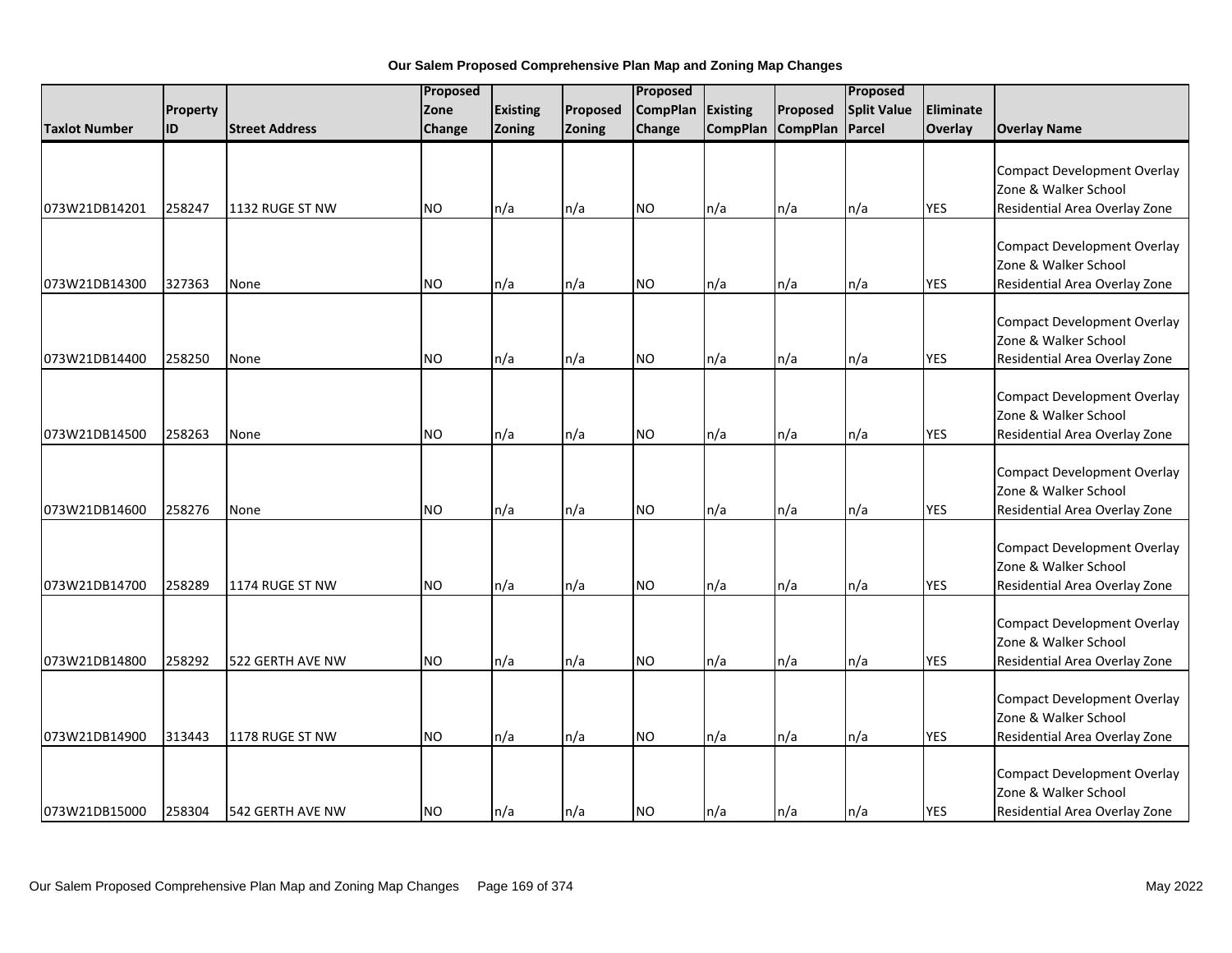|                      |                 |                       | Proposed      |                 |          | Proposed        |          |                   | Proposed           |            |                                                                                             |
|----------------------|-----------------|-----------------------|---------------|-----------------|----------|-----------------|----------|-------------------|--------------------|------------|---------------------------------------------------------------------------------------------|
|                      | <b>Property</b> |                       | Zone          | <b>Existing</b> | Proposed | <b>CompPlan</b> | Existing | Proposed          | <b>Split Value</b> | Eliminate  |                                                                                             |
| <b>Taxlot Number</b> | <b>ID</b>       | <b>Street Address</b> | <b>Change</b> | Zoning          | Zoning   | Change          |          | CompPlan CompPlan | Parcel             | Overlay    | <b>Overlay Name</b>                                                                         |
| 073W21DB15100        | 258317          | 528 GERTH AVE NW      | <b>NO</b>     | n/a             | n/a      | <b>NO</b>       | n/a      | n/a               | n/a                | <b>YES</b> | <b>Compact Development Overlay</b><br>Zone & Walker School<br>Residential Area Overlay Zone |
| 073W21DB15200        | 258320          | 1195 ELM ST NW        | <b>NO</b>     | n/a             | n/a      | NO.             | n/a      | n/a               | n/a                | <b>YES</b> | <b>Compact Development Overlay</b><br>Zone & Walker School<br>Residential Area Overlay Zone |
| 073W21DB15300        | 258333          | None                  | <b>NO</b>     | n/a             | n/a      | <b>NO</b>       | n/a      | n/a               | n/a                | <b>YES</b> | <b>Compact Development Overlay</b><br>Zone & Walker School<br>Residential Area Overlay Zone |
| 073W21DB15301        | 258346          | 1179 ELM ST NW        | <b>NO</b>     | n/a             | n/a      | <b>NO</b>       | n/a      | n/a               | n/a                | <b>YES</b> | <b>Compact Development Overlay</b><br>Zone & Walker School<br>Residential Area Overlay Zone |
| 073W21DB15302        | 521987          | 1185 ELM ST NW        | <b>NO</b>     | n/a             | n/a      | <b>NO</b>       | n/a      | n/a               | n/a                | <b>YES</b> | <b>Compact Development Overlay</b><br>Zone & Walker School<br>Residential Area Overlay Zone |
| 073W21DB15400        | 258359          | 1167 ELM ST NW        | <b>NO</b>     | n/a             | n/a      | <b>NO</b>       | n/a      | n/a               | n/a                | <b>YES</b> | <b>Compact Development Overlay</b><br>Zone & Walker School<br>Residential Area Overlay Zone |
| 073W21DB15401        | 522124          | None                  | <b>NO</b>     | n/a             | n/a      | <b>NO</b>       | n/a      | n/a               | n/a                | <b>YES</b> | <b>Compact Development Overlay</b><br>Zone & Walker School<br>Residential Area Overlay Zone |
| 073W21DB15600        | 327389          | 1125 ELM ST NW        | NO.           | n/a             | n/a      | <b>NO</b>       | n/a      | n/a               | n/a                | <b>YES</b> | <b>Compact Development Overlay</b><br>Zone & Walker School<br>Residential Area Overlay Zone |
| 073W21DB15900        | 258362          | 1111 ELM ST NW        | <b>NO</b>     | n/a             | n/a      | <b>NO</b>       | n/a      | n/a               | n/a                | <b>YES</b> | <b>Compact Development Overlay</b><br>Zone & Walker School<br>Residential Area Overlay Zone |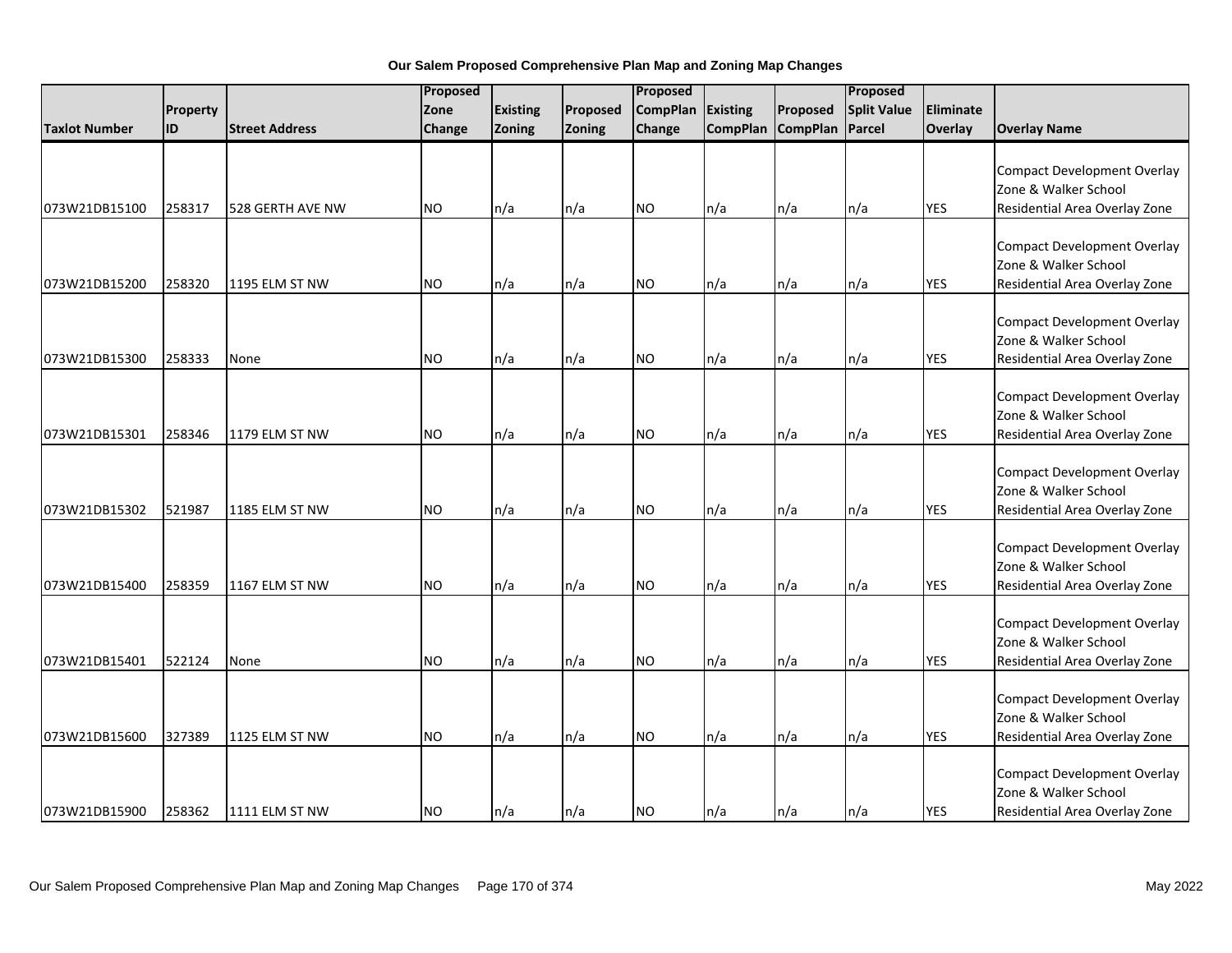|                      |           |                       | Proposed   |           |             | Proposed        |          |                   | Proposed           |            |                                                                                             |
|----------------------|-----------|-----------------------|------------|-----------|-------------|-----------------|----------|-------------------|--------------------|------------|---------------------------------------------------------------------------------------------|
|                      | Property  |                       | Zone       | Existing  | Proposed    | <b>CompPlan</b> | Existing | Proposed          | <b>Split Value</b> | Eliminate  |                                                                                             |
| <b>Taxlot Number</b> | <b>ID</b> | <b>Street Address</b> | Change     | Zoning    | Zoning      | Change          |          | CompPlan CompPlan | Parcel             | Overlay    | <b>Overlay Name</b>                                                                         |
| 073W21DB16000        | 258375    | 411 MCNARY AVE NW     | <b>NO</b>  | n/a       | n/a         | NO.             | n/a      | n/a               | n/a                | <b>YES</b> | <b>Compact Development Overlay</b><br>Zone & Walker School<br>Residential Area Overlay Zone |
|                      |           |                       |            |           |             |                 |          |                   |                    |            |                                                                                             |
| 073W21DB16001        | 566718    | 431 MCNARY AVE NW     | <b>NO</b>  | n/a       | n/a         | NO.             | n/a      | n/a               | n/a                | <b>YES</b> | <b>Compact Development Overlay</b><br>Zone & Walker School<br>Residential Area Overlay Zone |
|                      |           |                       |            |           |             |                 |          |                   |                    |            | <b>Patterson Street Corridor</b>                                                            |
| 073W21DB16100        | 258388    | 455 PATTERSON AVE NW  | <b>YES</b> | <b>CO</b> | <b>ESMU</b> | <b>YES</b>      | COM      | MU                | n/a                | <b>YES</b> | Overlay Zone                                                                                |
| 073W21DB16200        | 258391    | 1012 RUGE ST NW       | <b>YES</b> | CO        | <b>ESMU</b> | <b>YES</b>      | COM      | MU                | n/a                | <b>YES</b> | Patterson Street Corridor<br>Overlay Zone                                                   |
| 073W21DB16400        | 258416    | 1032 RUGE ST NW       | <b>NO</b>  | n/a       | n/a         | <b>NO</b>       | n/a      | n/a               | n/a                | <b>YES</b> | <b>Compact Development Overlay</b><br>Zone & Walker School<br>Residential Area Overlay Zone |
| 073W21DB16500        | 258429    | 1038 RUGE ST NW       | <b>NO</b>  | n/a       | n/a         | <b>NO</b>       | n/a      | n/a               | n/a                | <b>YES</b> | <b>Compact Development Overlay</b><br>Zone & Walker School<br>Residential Area Overlay Zone |
| 073W21DB16600        | 258432    | 1042 RUGE ST NW       | <b>NO</b>  | n/a       | n/a         | <b>NO</b>       | n/a      | n/a               | n/a                | <b>YES</b> | <b>Compact Development Overlay</b><br>Zone & Walker School<br>Residential Area Overlay Zone |
| 073W21DB16700        | 258445    | 1050 RUGE ST NW       | NO.        | n/a       | n/a         | <b>NO</b>       | n/a      | n/a               | n/a                | <b>YES</b> | <b>Compact Development Overlay</b><br>Zone & Walker School<br>Residential Area Overlay Zone |
| 073W21DB16800        | 258458    | 1066 RUGE ST NW       | NO         | n/a       | n/a         | NO.             | n/a      | n/a               | n/a                | <b>YES</b> | <b>Compact Development Overlay</b><br>Zone & Walker School<br>Residential Area Overlay Zone |
| 073W21DB16801        | 419266    | 1060 RUGE ST NW       | <b>NO</b>  | $\ln/a$   | n/a         | NO.             | n/a      | ln/a              | n/a                | <b>YES</b> | <b>Compact Development Overlay</b><br>Zone & Walker School<br>Residential Area Overlay Zone |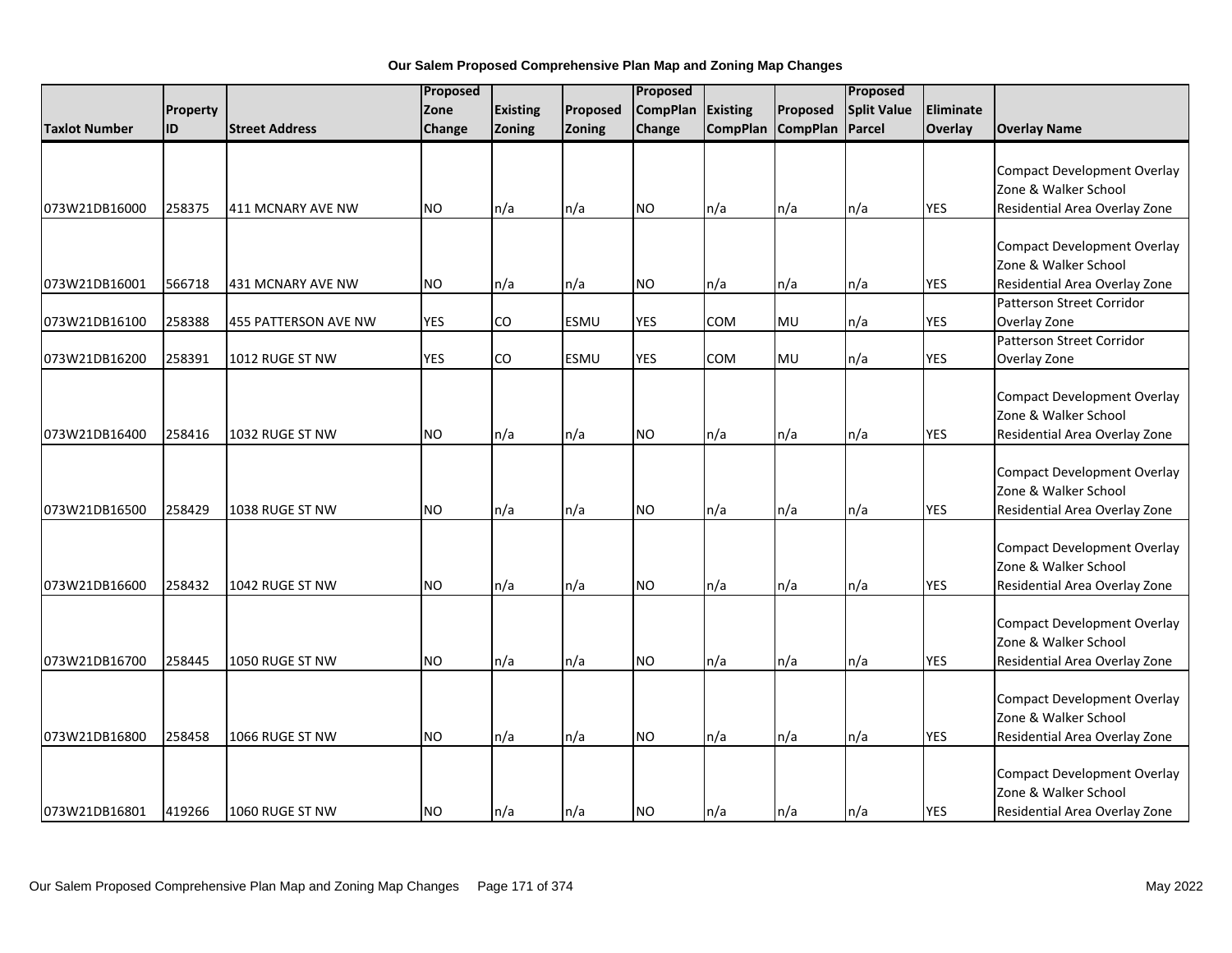|                      |          |                       | Proposed  |                 |          | Proposed        |                 |                   | Proposed           |            |                                                                                             |
|----------------------|----------|-----------------------|-----------|-----------------|----------|-----------------|-----------------|-------------------|--------------------|------------|---------------------------------------------------------------------------------------------|
|                      | Property |                       | Zone      | <b>Existing</b> | Proposed | <b>CompPlan</b> | <b>Existing</b> | Proposed          | <b>Split Value</b> | Eliminate  |                                                                                             |
| <b>Taxlot Number</b> | lid      | <b>Street Address</b> | Change    | Zoning          | Zoning   | Change          |                 | CompPlan CompPlan | Parcel             | Overlay    | <b>Overlay Name</b>                                                                         |
| 073W21DB16900        | 258461   | 1076 RUGE ST NW       | <b>NO</b> | n/a             | n/a      | <b>NO</b>       | n/a             | n/a               | n/a                | <b>YES</b> | <b>Compact Development Overlay</b><br>Zone & Walker School<br>Residential Area Overlay Zone |
|                      |          |                       |           |                 |          |                 |                 |                   |                    |            |                                                                                             |
| 073W21DB17000        | 258474   | 476 MCNARY AVE NW     | <b>NO</b> | n/a             | n/a      | <b>NO</b>       | n/a             | n/a               | n/a                | <b>YES</b> | <b>Compact Development Overlay</b><br>Zone & Walker School<br>Residential Area Overlay Zone |
| 073W21DB17100        | 258487   | 428 MCNARY AVE NW     | <b>NO</b> | n/a             | n/a      | <b>NO</b>       | n/a             | n/a               | n/a                | <b>YES</b> | <b>Compact Development Overlay</b><br>Zone & Walker School<br>Residential Area Overlay Zone |
| 073W21DB17200        | 258490   | 1079 ELM ST NW        | <b>NO</b> | n/a             | n/a      | <b>NO</b>       | n/a             | n/a               | n/a                | <b>YES</b> | <b>Compact Development Overlay</b><br>Zone & Walker School<br>Residential Area Overlay Zone |
| 073W21DB17300        | 258502   | 1073 ELM ST NW        | <b>NO</b> | n/a             | n/a      | <b>NO</b>       | n/a             | n/a               | n/a                | <b>YES</b> | <b>Compact Development Overlay</b><br>Zone & Walker School<br>Residential Area Overlay Zone |
| 073W21DB17400        | 258515   | 1067 ELM ST NW        | <b>NO</b> | n/a             | n/a      | <b>NO</b>       | n/a             | n/a               | n/a                | <b>YES</b> | <b>Compact Development Overlay</b><br>Zone & Walker School<br>Residential Area Overlay Zone |
| 073W21DB17500        | 258528   | 1061 ELM ST NW        | <b>NO</b> | n/a             | n/a      | <b>NO</b>       | n/a             | n/a               | n/a                | <b>YES</b> | <b>Compact Development Overlay</b><br>Zone & Walker School<br>Residential Area Overlay Zone |
| 073W21DB17600        | 258531   | 1045 ELM ST NW        | NO.       | n/a             | n/a      | <b>NO</b>       | n/a             | n/a               | n/a                | <b>YES</b> | <b>Compact Development Overlay</b><br>Zone & Walker School<br>Residential Area Overlay Zone |
| 073W21DB17700        | 258544   | 1037 ELM ST NW        | <b>NO</b> | n/a             | n/a      | <b>NO</b>       | n/a             | n/a               | $\ln/a$            | <b>YES</b> | <b>Compact Development Overlay</b><br>Zone & Walker School<br>Residential Area Overlay Zone |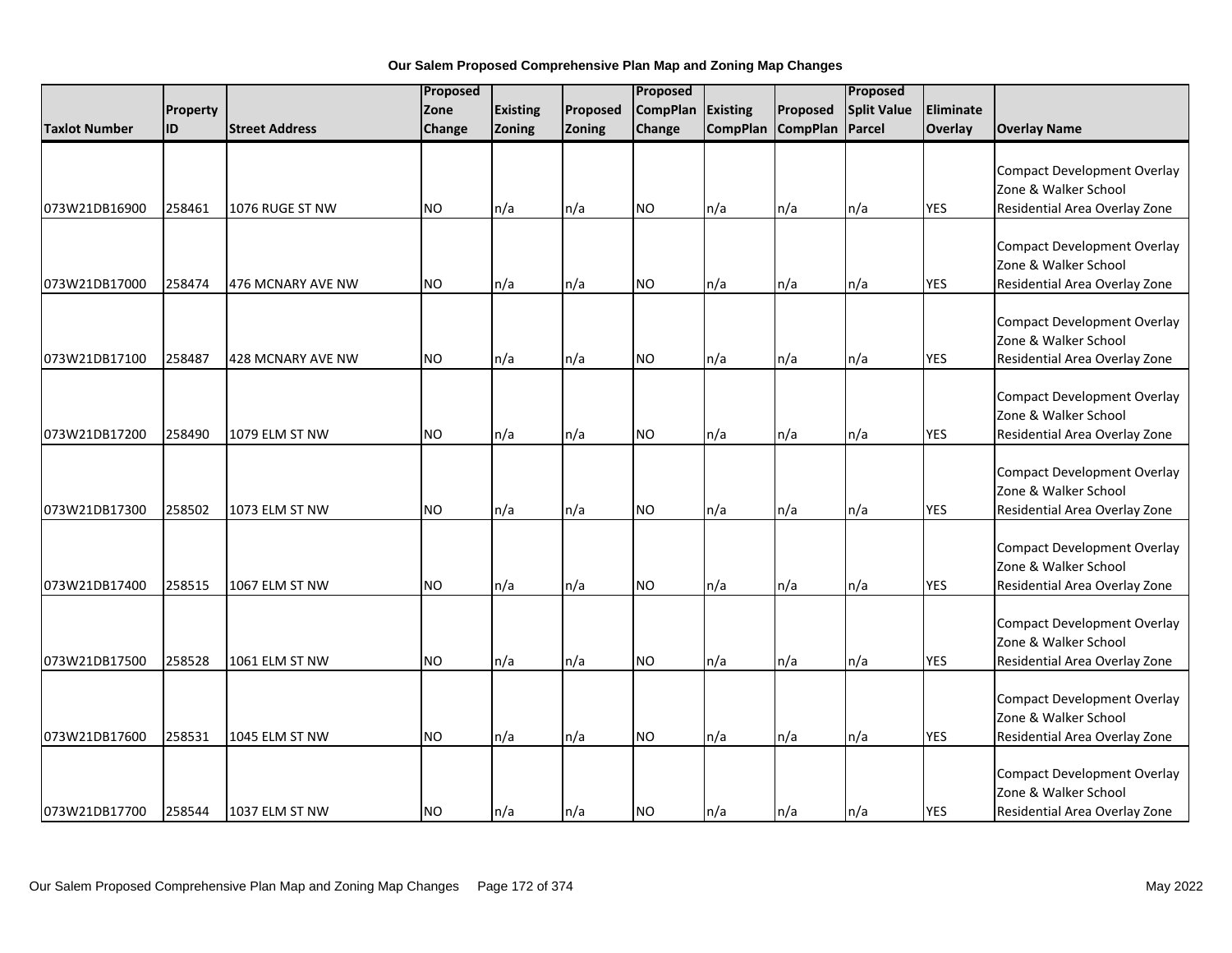|                      |           |                       | Proposed   |                 |             | Proposed        |            |                          | Proposed           |            |                                                                                             |
|----------------------|-----------|-----------------------|------------|-----------------|-------------|-----------------|------------|--------------------------|--------------------|------------|---------------------------------------------------------------------------------------------|
|                      | Property  |                       | Zone       | <b>Existing</b> | Proposed    | <b>CompPlan</b> | Existing   | Proposed                 | <b>Split Value</b> | Eliminate  |                                                                                             |
| <b>Taxlot Number</b> | <b>ID</b> | <b>Street Address</b> | Change     | Zoning          | Zoning      | Change          |            | CompPlan CompPlan        | Parcel             | Overlay    | <b>Overlay Name</b>                                                                         |
| 073W21DB17800        | 258557    | 1025 ELM ST NW        | <b>NO</b>  | n/a             | n/a         | NO.             | n/a        | n/a                      | n/a                | <b>YES</b> | <b>Compact Development Overlay</b><br>Zone & Walker School<br>Residential Area Overlay Zone |
|                      |           |                       |            |                 |             |                 |            |                          |                    |            |                                                                                             |
| 073W21DB17801        | 387305    | 1031 ELM ST NW        | NO.        | n/a             | n/a         | NO              | n/a        | $\mathsf{In}/\mathsf{a}$ | n/a                | YES        | <b>Compact Development Overlay</b><br>Zone & Walker School<br>Residential Area Overlay Zone |
|                      |           |                       |            |                 |             |                 |            |                          |                    |            | Patterson Street Corridor                                                                   |
| 073W21DB17900        | 258560    | 1017 ELM ST NW        | <b>YES</b> | CO              | <b>ESMU</b> | <b>YES</b>      | COM        | MU                       | n/a                | <b>YES</b> | Overlay Zone                                                                                |
| 073W21DB18000        | 258573    | 445 PATTERSON AVE NW  | <b>YES</b> | CO              | <b>ESMU</b> | <b>YES</b>      | COM        | MU                       | n/a                | <b>YES</b> | Patterson Street Corridor<br>Overlay Zone                                                   |
| 073W21DB18100        | 258586    | 1011 ELM ST NW        | <b>YES</b> | CO              | <b>ESMU</b> | <b>YES</b>      | <b>COM</b> | MU                       | n/a                | <b>YES</b> | Patterson Street Corridor<br>Overlay Zone                                                   |
| 073W21DB18200        | 327264    | None                  | <b>NO</b>  | n/a             | n/a         | NO              | n/a        | n/a                      | n/a                | <b>YES</b> | Walker School Residential Area<br>Overlay Zone                                              |
| 073W21DC00100        | 258599    | 1020 ELM ST NW        | <b>YES</b> | CO              | <b>ESMU</b> | <b>YES</b>      | COM        | MU                       | n/a                | <b>YES</b> | <b>Patterson Street Corridor</b><br>Overlay Zone                                            |
| 073W21DC00400        | 258601    | 1032 ELM ST NW        | NO.        | n/a             | n/a         | NO.             | n/a        | n/a                      | n/a                | <b>YES</b> | <b>Compact Development Overlay</b><br>Zone & Walker School<br>Residential Area Overlay Zone |
| 073W21DC00500        | 258614    | 1050 ELM ST NW        | <b>NO</b>  | n/a             | n/a         | NO.             | n/a        | n/a                      | n/a                | <b>YES</b> | <b>Compact Development Overlay</b><br>Zone & Walker School<br>Residential Area Overlay Zone |
| 073W21DC00600        | 258627    | 1062 ELM ST NW        | <b>NO</b>  | n/a             | n/a         | <b>NO</b>       | n/a        | n/a                      | n/a                | <b>YES</b> | <b>Compact Development Overlay</b><br>Zone & Walker School<br>Residential Area Overlay Zone |
| 073W21DC00700        | 258630    | 1072 ELM ST NW A      | NO         | n/a             | n/a         | NO.             | n/a        | n/a                      | n/a                | <b>YES</b> | Walker School Residential Area<br>Overlay Zone                                              |
| 073W21DC00800        | 258643    | 1080 ELM ST NW        | <b>NO</b>  | $\ln/a$         | n/a         | NO.             | n/a        | ln/a                     | $\ln/a$            | <b>YES</b> | <b>Compact Development Overlay</b><br>Zone & Walker School<br>Residential Area Overlay Zone |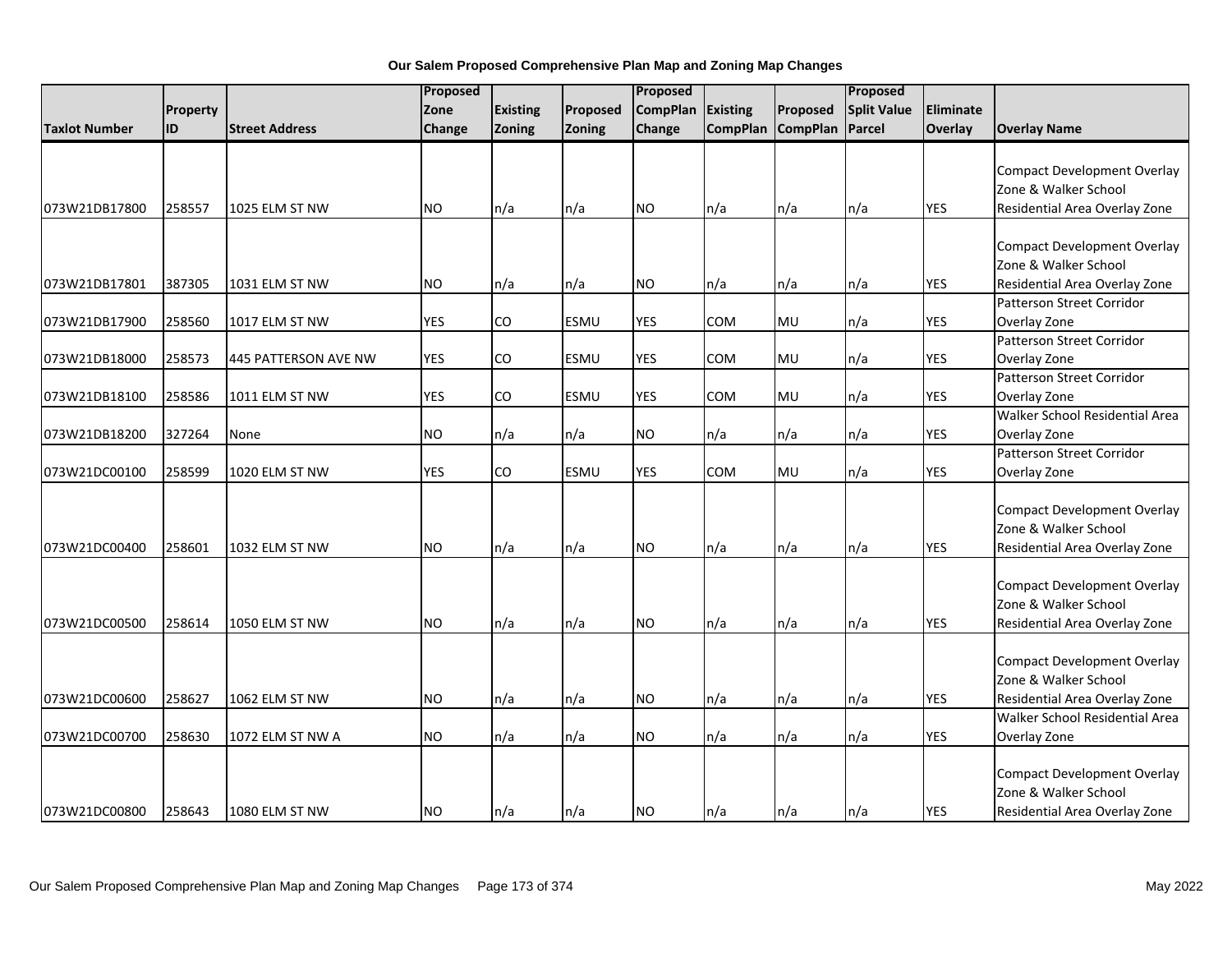|                      |                 |                       | Proposed   |                 |             | Proposed        |                 |                   | Proposed           |            |                                                                                             |
|----------------------|-----------------|-----------------------|------------|-----------------|-------------|-----------------|-----------------|-------------------|--------------------|------------|---------------------------------------------------------------------------------------------|
|                      | <b>Property</b> |                       | Zone       | <b>Existing</b> | Proposed    | <b>CompPlan</b> | <b>Existing</b> | Proposed          | <b>Split Value</b> | Eliminate  |                                                                                             |
| <b>Taxlot Number</b> | ID              | <b>Street Address</b> | Change     | Zoning          | Zoning      | Change          |                 | CompPlan CompPlan | Parcel             | Overlay    | <b>Overlay Name</b>                                                                         |
| 073W21DC00900        | 258656          | 376 MCNARY AVE NW     | NO.        | n/a             | n/a         | NO.             | n/a             | n/a               | n/a                | <b>YES</b> | Compact Development Overlay<br>Zone & Walker School<br>Residential Area Overlay Zone        |
| 073W21DC00901        | 564749          | None                  | NO.        | n/a             | n/a         | NO              | n/a             | n/a               | n/a                | <b>YES</b> | <b>Compact Development Overlay</b><br>Zone & Walker School<br>Residential Area Overlay Zone |
| 073W21DC01000        | 258669          | 380 MCNARY AVE NW     | <b>NO</b>  | n/a             | n/a         | NO.             | n/a             | n/a               | n/a                | <b>YES</b> | Compact Development Overlay<br>Zone & Walker School<br>Residential Area Overlay Zone        |
| 073W21DC01100        | 258672          | 390 MCNARY AVE NW     | <b>NO</b>  | n/a             | n/a         | NO.             | n/a             | n/a               | n/a                | <b>YES</b> | <b>Compact Development Overlay</b><br>Zone & Walker School<br>Residential Area Overlay Zone |
| 073W21DC01200        | 258685          | 314 MCNARY AVE NW     | <b>NO</b>  | n/a             | n/a         | NO.             | n/a             | n/a               | n/a                | <b>YES</b> | Walker School Residential Area<br>Overlay Zone                                              |
| 073W21DC01300        | 258698          | None                  | <b>YES</b> | CO              | <b>ESMU</b> | <b>YES</b>      | COM             | <b>MU</b>         | n/a                | <b>YES</b> | <b>Patterson Street Corridor</b><br>Overlay Zone                                            |
| 073W21DC01400        | 313456          | 1067 THIRD ST NW      | <b>YES</b> | CO              | <b>ESMU</b> | <b>YES</b>      | COM             | MU                | n/a                | <b>YES</b> | Patterson Street Corridor<br>Overlay Zone                                                   |
| 073W21DC01600        | 258700          | None                  | <b>YES</b> | CO              | <b>ESMU</b> | <b>YES</b>      | COM             | <b>MU</b>         | n/a                | <b>YES</b> | Patterson Street Corridor<br>Overlay Zone                                                   |
| 073W21DC01700        | 313469          | 1037 THIRD ST NW      | <b>YES</b> | CO.             | <b>ESMU</b> | <b>YES</b>      | <b>COM</b>      | <b>MU</b>         | n/a                | <b>YES</b> | Patterson Street Corridor<br>Overlay Zone                                                   |
| 073W21DC02000        | 258713          | 1015 THIRD ST NW      | <b>YES</b> | CO              | <b>ESMU</b> | <b>YES</b>      | COM             | <b>MU</b>         | n/a                | <b>YES</b> | Patterson Street Corridor<br>Overlay Zone                                                   |
| 073W21DC02101        | 258726          | 295 PATTERSON ST NW   | <b>YES</b> | CO.             | <b>ESMU</b> | YES             | COM             | MU                | n/a                | YES        | Patterson Street Corridor<br>Overlay Zone                                                   |
| 073W21DC02200        | 258739          | 1012 THIRD ST NW      | <b>YES</b> | CO              | <b>ESMU</b> | <b>YES</b>      | COM             | MU                | n/a                | <b>YES</b> | Patterson Street Corridor<br>Overlay Zone                                                   |
| 073W21DC02300        | 258742          | 1026 THIRD ST NW      | <b>YES</b> | CO              | <b>ESMU</b> | YES             | COM             | MU                | n/a                | <b>YES</b> | Patterson Street Corridor<br>Overlay Zone                                                   |
| 073W21DC02400        | 258755          | 1032 THIRD ST NW      | <b>YES</b> | CO              | <b>ESMU</b> | YES             | COM             | <b>MU</b>         | n/a                | YES        | Patterson Street Corridor<br>Overlay Zone                                                   |
| 073W21DC02500        | 258768          | 1042 THIRD ST NW      | <b>YES</b> | CO              | <b>ESMU</b> | <b>YES</b>      | COM             | <b>MU</b>         | n/a                | <b>YES</b> | Patterson Street Corridor<br>Overlay Zone                                                   |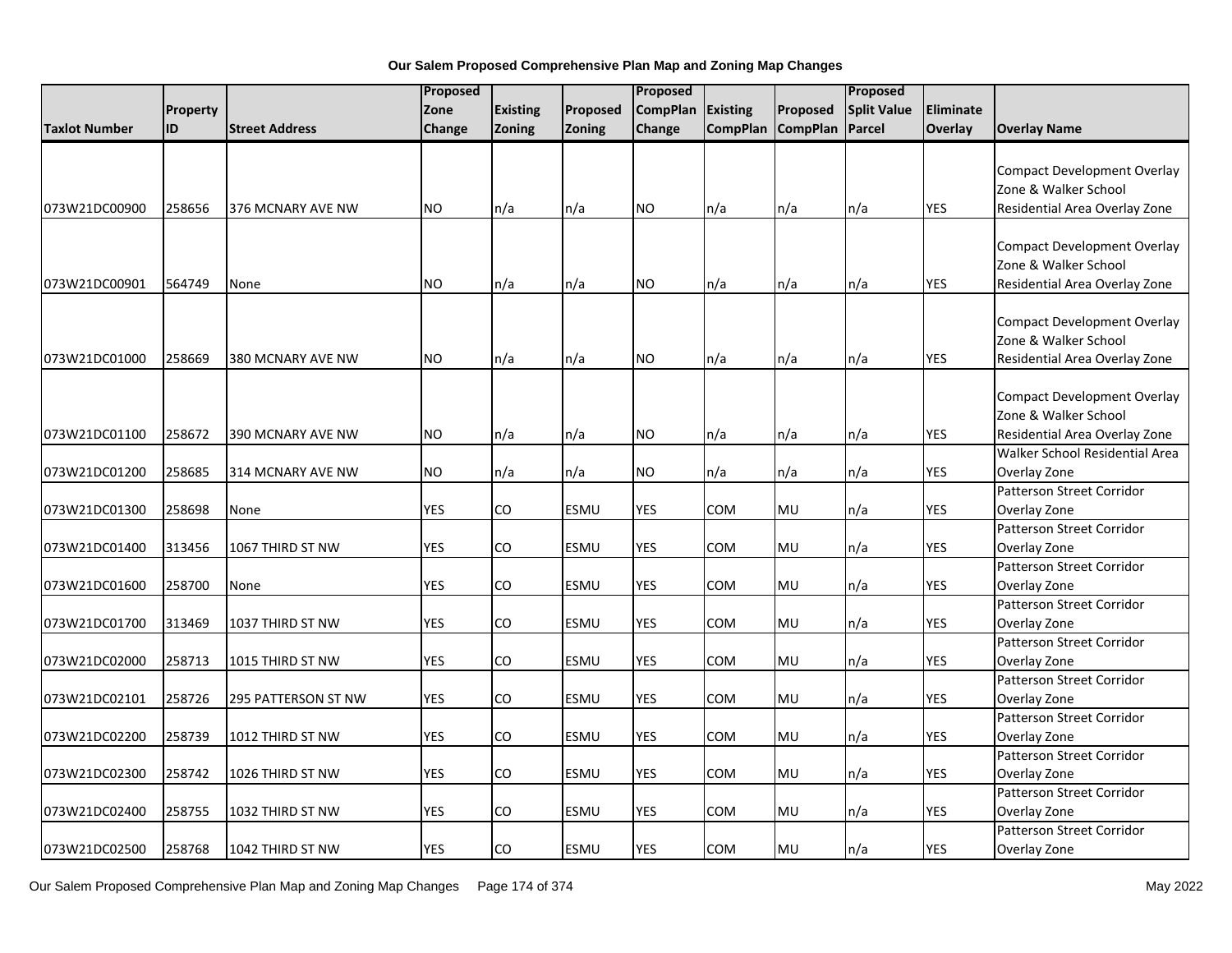| <b>Existing</b><br>Proposed<br><b>Split Value</b><br>Eliminate<br>Zone<br>Proposed<br><b>CompPlan</b><br><b>Existing</b><br><b>Property</b><br><b>CompPlan</b><br><b>CompPlan</b><br>Overlay<br>ID<br><b>Street Address</b><br><b>Zoning</b><br><b>Zoning</b><br>Change<br>Parcel<br><b>Overlay Name</b><br><b>Taxlot Number</b><br>Change<br>Patterson Street Corridor<br>258771<br><b>YES</b><br>ESMU<br><b>YES</b><br>COM<br>MU<br>YES<br>073W21DC02600<br>1050 THIRD ST NW<br>CO<br>n/a<br>Overlay Zone<br>Patterson Street Corridor<br>258784<br><b>YES</b><br>CO<br><b>YES</b><br><b>MU</b><br><b>YES</b><br>1062 1/2 THIRD ST NW<br><b>ESMU</b><br>COM<br>n/a<br>Overlay Zone<br>073W21DC02701<br>Patterson Street Corridor<br><b>YES</b><br>258809<br>CO<br><b>ESMU</b><br><b>YES</b><br>COM<br>MU<br>n/a<br>YES<br>073W21DC02800<br>1068 THIRD ST NW<br>Overlay Zone<br>Patterson Street Corridor<br><b>YES</b><br>CO<br><b>YES</b><br><b>YES</b><br>258812<br>ESMU<br>COM<br>MU<br>Overlay Zone<br>073W21DC02900<br>1074 THIRD ST NW<br>n/a<br><b>Compact Development Overlay</b><br>Zone & Walker School<br><b>NO</b><br><b>NO</b><br><b>YES</b><br>073W21DC03000<br>258825<br>1086 THIRD ST NW<br>n/a<br>n/a<br>n/a<br>n/a<br>Residential Area Overlay Zone<br>n/a<br><b>Compact Development Overlay</b><br>Zone & Walker School |  | Proposed |  | Proposed |  | Proposed |                                    |
|----------------------------------------------------------------------------------------------------------------------------------------------------------------------------------------------------------------------------------------------------------------------------------------------------------------------------------------------------------------------------------------------------------------------------------------------------------------------------------------------------------------------------------------------------------------------------------------------------------------------------------------------------------------------------------------------------------------------------------------------------------------------------------------------------------------------------------------------------------------------------------------------------------------------------------------------------------------------------------------------------------------------------------------------------------------------------------------------------------------------------------------------------------------------------------------------------------------------------------------------------------------------------------------------------------------------------------------------|--|----------|--|----------|--|----------|------------------------------------|
|                                                                                                                                                                                                                                                                                                                                                                                                                                                                                                                                                                                                                                                                                                                                                                                                                                                                                                                                                                                                                                                                                                                                                                                                                                                                                                                                              |  |          |  |          |  |          |                                    |
|                                                                                                                                                                                                                                                                                                                                                                                                                                                                                                                                                                                                                                                                                                                                                                                                                                                                                                                                                                                                                                                                                                                                                                                                                                                                                                                                              |  |          |  |          |  |          |                                    |
|                                                                                                                                                                                                                                                                                                                                                                                                                                                                                                                                                                                                                                                                                                                                                                                                                                                                                                                                                                                                                                                                                                                                                                                                                                                                                                                                              |  |          |  |          |  |          |                                    |
|                                                                                                                                                                                                                                                                                                                                                                                                                                                                                                                                                                                                                                                                                                                                                                                                                                                                                                                                                                                                                                                                                                                                                                                                                                                                                                                                              |  |          |  |          |  |          |                                    |
|                                                                                                                                                                                                                                                                                                                                                                                                                                                                                                                                                                                                                                                                                                                                                                                                                                                                                                                                                                                                                                                                                                                                                                                                                                                                                                                                              |  |          |  |          |  |          |                                    |
|                                                                                                                                                                                                                                                                                                                                                                                                                                                                                                                                                                                                                                                                                                                                                                                                                                                                                                                                                                                                                                                                                                                                                                                                                                                                                                                                              |  |          |  |          |  |          |                                    |
|                                                                                                                                                                                                                                                                                                                                                                                                                                                                                                                                                                                                                                                                                                                                                                                                                                                                                                                                                                                                                                                                                                                                                                                                                                                                                                                                              |  |          |  |          |  |          |                                    |
|                                                                                                                                                                                                                                                                                                                                                                                                                                                                                                                                                                                                                                                                                                                                                                                                                                                                                                                                                                                                                                                                                                                                                                                                                                                                                                                                              |  |          |  |          |  |          |                                    |
|                                                                                                                                                                                                                                                                                                                                                                                                                                                                                                                                                                                                                                                                                                                                                                                                                                                                                                                                                                                                                                                                                                                                                                                                                                                                                                                                              |  |          |  |          |  |          |                                    |
|                                                                                                                                                                                                                                                                                                                                                                                                                                                                                                                                                                                                                                                                                                                                                                                                                                                                                                                                                                                                                                                                                                                                                                                                                                                                                                                                              |  |          |  |          |  |          |                                    |
|                                                                                                                                                                                                                                                                                                                                                                                                                                                                                                                                                                                                                                                                                                                                                                                                                                                                                                                                                                                                                                                                                                                                                                                                                                                                                                                                              |  |          |  |          |  |          |                                    |
|                                                                                                                                                                                                                                                                                                                                                                                                                                                                                                                                                                                                                                                                                                                                                                                                                                                                                                                                                                                                                                                                                                                                                                                                                                                                                                                                              |  |          |  |          |  |          |                                    |
|                                                                                                                                                                                                                                                                                                                                                                                                                                                                                                                                                                                                                                                                                                                                                                                                                                                                                                                                                                                                                                                                                                                                                                                                                                                                                                                                              |  |          |  |          |  |          |                                    |
|                                                                                                                                                                                                                                                                                                                                                                                                                                                                                                                                                                                                                                                                                                                                                                                                                                                                                                                                                                                                                                                                                                                                                                                                                                                                                                                                              |  |          |  |          |  |          |                                    |
|                                                                                                                                                                                                                                                                                                                                                                                                                                                                                                                                                                                                                                                                                                                                                                                                                                                                                                                                                                                                                                                                                                                                                                                                                                                                                                                                              |  |          |  |          |  |          |                                    |
|                                                                                                                                                                                                                                                                                                                                                                                                                                                                                                                                                                                                                                                                                                                                                                                                                                                                                                                                                                                                                                                                                                                                                                                                                                                                                                                                              |  |          |  |          |  |          |                                    |
|                                                                                                                                                                                                                                                                                                                                                                                                                                                                                                                                                                                                                                                                                                                                                                                                                                                                                                                                                                                                                                                                                                                                                                                                                                                                                                                                              |  |          |  |          |  |          |                                    |
| <b>NO</b><br><b>NO</b><br><b>YES</b><br>258838<br>n/a<br>n/a<br>n/a<br>073W21DC03100<br>1090 THIRD ST NW<br>n/a<br>n/a                                                                                                                                                                                                                                                                                                                                                                                                                                                                                                                                                                                                                                                                                                                                                                                                                                                                                                                                                                                                                                                                                                                                                                                                                       |  |          |  |          |  |          | Residential Area Overlay Zone      |
|                                                                                                                                                                                                                                                                                                                                                                                                                                                                                                                                                                                                                                                                                                                                                                                                                                                                                                                                                                                                                                                                                                                                                                                                                                                                                                                                              |  |          |  |          |  |          |                                    |
|                                                                                                                                                                                                                                                                                                                                                                                                                                                                                                                                                                                                                                                                                                                                                                                                                                                                                                                                                                                                                                                                                                                                                                                                                                                                                                                                              |  |          |  |          |  |          | <b>Compact Development Overlay</b> |
| Zone & Walker School                                                                                                                                                                                                                                                                                                                                                                                                                                                                                                                                                                                                                                                                                                                                                                                                                                                                                                                                                                                                                                                                                                                                                                                                                                                                                                                         |  |          |  |          |  |          |                                    |
| 258841<br><b>NO</b><br><b>NO</b><br>n/a<br>YES<br>073W21DC03200<br>296 MCNARY AVE NW<br>n/a<br>$\mathsf{In}/\mathsf{a}$<br>n/a<br>n/a                                                                                                                                                                                                                                                                                                                                                                                                                                                                                                                                                                                                                                                                                                                                                                                                                                                                                                                                                                                                                                                                                                                                                                                                        |  |          |  |          |  |          | Residential Area Overlay Zone      |
|                                                                                                                                                                                                                                                                                                                                                                                                                                                                                                                                                                                                                                                                                                                                                                                                                                                                                                                                                                                                                                                                                                                                                                                                                                                                                                                                              |  |          |  |          |  |          | Walker School Residential Area     |
| <b>NO</b><br><b>NO</b><br><b>YES</b><br>327491<br>n/a<br>n/a<br>073W21DC06600<br>1102 ELM ST NW<br>n/a<br>n/a<br>n/a<br>Overlay Zone                                                                                                                                                                                                                                                                                                                                                                                                                                                                                                                                                                                                                                                                                                                                                                                                                                                                                                                                                                                                                                                                                                                                                                                                         |  |          |  |          |  |          | Walker School Residential Area     |
| 566589                                                                                                                                                                                                                                                                                                                                                                                                                                                                                                                                                                                                                                                                                                                                                                                                                                                                                                                                                                                                                                                                                                                                                                                                                                                                                                                                       |  |          |  |          |  |          |                                    |
| 073W21DC06601<br>1106 ELM ST NW<br><b>NO</b><br>n/a<br><b>NO</b><br>n/a<br>n/a<br>n/a<br>YES<br>Overlay Zone<br>n/a                                                                                                                                                                                                                                                                                                                                                                                                                                                                                                                                                                                                                                                                                                                                                                                                                                                                                                                                                                                                                                                                                                                                                                                                                          |  |          |  |          |  |          | Walker School Residential Area     |
| <b>NO</b><br><b>NO</b><br><b>YES</b><br>566590<br>n/a<br>n/a<br>n/a<br>n/a<br>073W21DC06602                                                                                                                                                                                                                                                                                                                                                                                                                                                                                                                                                                                                                                                                                                                                                                                                                                                                                                                                                                                                                                                                                                                                                                                                                                                  |  |          |  |          |  |          |                                    |
| 1116 ELM ST NW<br>n/a<br>Overlay Zone                                                                                                                                                                                                                                                                                                                                                                                                                                                                                                                                                                                                                                                                                                                                                                                                                                                                                                                                                                                                                                                                                                                                                                                                                                                                                                        |  |          |  |          |  |          | Walker School Residential Area     |
| YES<br>073W21DC06603<br>566591<br><b>NO</b><br>n/a<br>n/a<br><b>NO</b><br>n/a<br>n/a<br>n/a<br>Overlay Zone                                                                                                                                                                                                                                                                                                                                                                                                                                                                                                                                                                                                                                                                                                                                                                                                                                                                                                                                                                                                                                                                                                                                                                                                                                  |  |          |  |          |  |          |                                    |
| 1126 ELM ST NW                                                                                                                                                                                                                                                                                                                                                                                                                                                                                                                                                                                                                                                                                                                                                                                                                                                                                                                                                                                                                                                                                                                                                                                                                                                                                                                               |  |          |  |          |  |          | Walker School Residential Area     |
| 566592<br><b>NO</b><br><b>NO</b><br><b>YES</b><br>073W21DC06604<br>1136 ELM ST NW<br>n/a<br>n/a<br>Overlay Zone<br>n/a<br>n/a<br>n/a                                                                                                                                                                                                                                                                                                                                                                                                                                                                                                                                                                                                                                                                                                                                                                                                                                                                                                                                                                                                                                                                                                                                                                                                         |  |          |  |          |  |          |                                    |
|                                                                                                                                                                                                                                                                                                                                                                                                                                                                                                                                                                                                                                                                                                                                                                                                                                                                                                                                                                                                                                                                                                                                                                                                                                                                                                                                              |  |          |  |          |  |          | Walker School Residential Area     |
| YES<br>566593<br><b>NO</b><br>n/a<br>n/a<br><b>NO</b><br>n/a<br>n/a<br>073W21DC06605<br>1146 ELM ST NW<br>n/a<br>Overlay Zone                                                                                                                                                                                                                                                                                                                                                                                                                                                                                                                                                                                                                                                                                                                                                                                                                                                                                                                                                                                                                                                                                                                                                                                                                |  |          |  |          |  |          |                                    |
|                                                                                                                                                                                                                                                                                                                                                                                                                                                                                                                                                                                                                                                                                                                                                                                                                                                                                                                                                                                                                                                                                                                                                                                                                                                                                                                                              |  |          |  |          |  |          | Walker School Residential Area     |
| <b>YES</b><br>566594<br><b>NO</b><br>n/a<br><b>NO</b><br>n/a<br>073W21DC06606<br>1152 ELM ST NW<br>n/a<br>n/a<br>n/a<br>Overlay Zone                                                                                                                                                                                                                                                                                                                                                                                                                                                                                                                                                                                                                                                                                                                                                                                                                                                                                                                                                                                                                                                                                                                                                                                                         |  |          |  |          |  |          |                                    |
|                                                                                                                                                                                                                                                                                                                                                                                                                                                                                                                                                                                                                                                                                                                                                                                                                                                                                                                                                                                                                                                                                                                                                                                                                                                                                                                                              |  |          |  |          |  |          | Walker School Residential Area     |
| 566595<br><b>NO</b><br>n/a<br>n/a<br><b>NO</b><br>n/a<br>n/a<br>YES<br>073W21DC06607<br>1156 ELM ST NW<br>n/a<br>Overlay Zone                                                                                                                                                                                                                                                                                                                                                                                                                                                                                                                                                                                                                                                                                                                                                                                                                                                                                                                                                                                                                                                                                                                                                                                                                |  |          |  |          |  |          |                                    |
|                                                                                                                                                                                                                                                                                                                                                                                                                                                                                                                                                                                                                                                                                                                                                                                                                                                                                                                                                                                                                                                                                                                                                                                                                                                                                                                                              |  |          |  |          |  |          | Walker School Residential Area     |
| <b>NO</b><br><b>YES</b><br>073W21DC06608<br>566596<br>n/a<br><b>NO</b><br>n/a<br>n/a<br>Overlay Zone<br>1162 ELM ST NW<br>n/a<br>n/a                                                                                                                                                                                                                                                                                                                                                                                                                                                                                                                                                                                                                                                                                                                                                                                                                                                                                                                                                                                                                                                                                                                                                                                                         |  |          |  |          |  |          |                                    |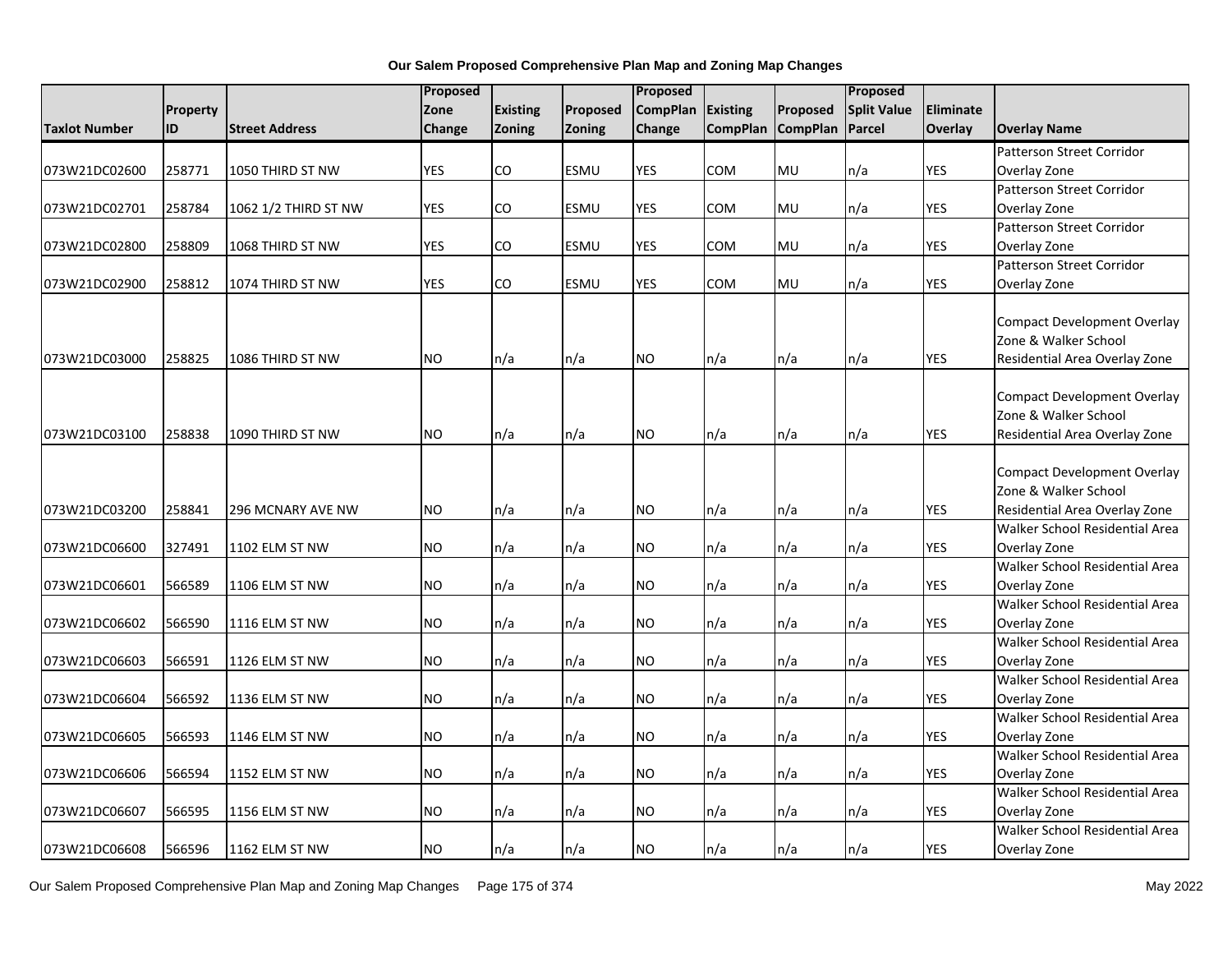|                      |          |                       | Proposed  |                 |               | Proposed        |                 |                 | Proposed           |                  |                                                     |
|----------------------|----------|-----------------------|-----------|-----------------|---------------|-----------------|-----------------|-----------------|--------------------|------------------|-----------------------------------------------------|
|                      | Property |                       | Zone      | <b>Existing</b> | Proposed      | <b>CompPlan</b> | <b>Existing</b> | Proposed        | <b>Split Value</b> | <b>Eliminate</b> |                                                     |
| <b>Taxlot Number</b> | ID       | <b>Street Address</b> | Change    | Zoning          | <b>Zoning</b> | Change          | <b>CompPlan</b> | <b>CompPlan</b> | Parcel             | Overlay          | <b>Overlay Name</b>                                 |
|                      |          |                       |           |                 |               |                 |                 |                 |                    |                  | Walker School Residential Area                      |
| 073W21DC06609        | 566597   | 1166 ELM ST NW        | <b>NO</b> | n/a             | n/a           | NO.             | n/a             | n/a             | n/a                | <b>YES</b>       | Overlay Zone                                        |
|                      |          |                       |           |                 |               |                 |                 |                 |                    |                  | Walker School Residential Area                      |
| 073W21DC06610        | 566598   | 1171 THIRD ST NW      | <b>NO</b> | n/a             | n/a           | <b>NO</b>       | n/a             | n/a             | n/a                | <b>YES</b>       | Overlay Zone                                        |
|                      |          |                       |           |                 |               |                 |                 |                 |                    |                  | Walker School Residential Area                      |
| 073W21DC06611        | 566599   | 1165 THIRD ST NW      | <b>NO</b> | n/a             | n/a           | NO.             | n/a             | n/a             | n/a                | <b>YES</b>       | Overlay Zone                                        |
|                      |          |                       |           |                 |               |                 |                 |                 |                    |                  | Walker School Residential Area                      |
| 073W21DC06612        | 566600   | 1161 THIRD ST NW      | <b>NO</b> | n/a             | n/a           | NO.             | n/a             | n/a             | n/a                | <b>YES</b>       | Overlay Zone                                        |
|                      |          |                       |           |                 |               |                 |                 |                 |                    |                  | Walker School Residential Area                      |
| 073W21DC06613        | 566601   | 1155 THIRD ST NW      | <b>NO</b> | n/a             | n/a           | NO.             | n/a             | n/a             | n/a                | YES              | Overlay Zone                                        |
|                      |          |                       |           |                 |               |                 |                 |                 |                    |                  | Walker School Residential Area                      |
| 073W21DC06614        | 566602   | 1151 THIRD ST NW      | <b>NO</b> | n/a             | n/a           | <b>NO</b>       | n/a             | n/a             | n/a                | <b>YES</b>       | Overlay Zone                                        |
|                      |          |                       |           |                 |               |                 |                 |                 |                    |                  | Walker School Residential Area                      |
| 073W21DC06615        | 566603   | 1145 THIRD ST NW      | <b>NO</b> | n/a             | n/a           | <b>NO</b>       | n/a             | n/a             | n/a                | <b>YES</b>       | Overlay Zone                                        |
|                      |          |                       |           |                 |               |                 |                 |                 |                    |                  | Walker School Residential Area                      |
| 073W21DC06616        | 566604   | 1135 THIRD ST NW      | <b>NO</b> | n/a             | n/a           | NO.             | n/a             | n/a             | n/a                | <b>YES</b>       | Overlay Zone                                        |
|                      |          |                       |           |                 |               |                 |                 |                 |                    |                  | Walker School Residential Area                      |
| 073W21DC06617        | 566605   | 1125 THIRD ST NW      | <b>NO</b> | n/a             | n/a           | <b>NO</b>       | n/a             | n/a             | n/a                | <b>YES</b>       | Overlay Zone                                        |
|                      |          |                       |           |                 |               |                 |                 |                 |                    |                  | Walker School Residential Area                      |
| 073W21DC06618        | 566606   | 1115 THIRD ST NW      | <b>NO</b> | n/a             | n/a           | NO.             | n/a             | n/a             | n/a                | YES              | Overlay Zone                                        |
|                      |          |                       |           |                 |               |                 |                 |                 |                    |                  | Walker School Residential Area                      |
| 073W21DC06619        | 566607   | 1105 THIRD ST NW      | <b>NO</b> | n/a             | n/a           | NO.             | n/a             | n/a             | n/a                | YES              | Overlay Zone                                        |
|                      |          |                       |           |                 |               |                 |                 |                 |                    |                  | Walker School Residential Area                      |
| 073W21DC06620        | 566608   | 1101 THIRD ST NW      | <b>NO</b> | n/a             | n/a           | <b>NO</b>       | n/a             | n/a             | n/a                | <b>YES</b>       | Overlay Zone                                        |
|                      |          |                       |           |                 |               |                 |                 |                 |                    |                  |                                                     |
|                      |          |                       |           |                 |               |                 |                 |                 |                    |                  | Compact Development Overlay<br>Zone & Walker School |
|                      |          |                       |           |                 |               |                 |                 |                 |                    |                  |                                                     |
| 073W21DC06700        | 313513   | 1174 ELM ST NW        | <b>NO</b> | n/a             | n/a           | <b>NO</b>       | n/a             | n/a             | n/a                | <b>YES</b>       | Residential Area Overlay Zone                       |
|                      |          |                       |           |                 |               |                 |                 |                 |                    |                  | <b>Compact Development Overlay</b>                  |
|                      |          |                       |           |                 |               |                 |                 |                 |                    |                  | Zone & Walker School                                |
| 073W21DC06800        | 259062   | 1180 ELM ST NW        | <b>NO</b> | n/a             | n/a           | NO              | n/a             | n/a             | n/a                | <b>YES</b>       | Residential Area Overlay Zone                       |
|                      |          |                       |           |                 |               |                 |                 |                 |                    |                  |                                                     |
|                      |          |                       |           |                 |               |                 |                 |                 |                    |                  | <b>Compact Development Overlay</b>                  |
|                      |          |                       |           |                 |               |                 |                 |                 |                    |                  | Zone & Walker School                                |
| 073W21DC06900        | 259075   | 1186 ELM ST NW        | <b>NO</b> | n/a             | n/a           | <b>NO</b>       | n/a             | n/a             | n/a                | <b>YES</b>       | Residential Area Overlay Zone                       |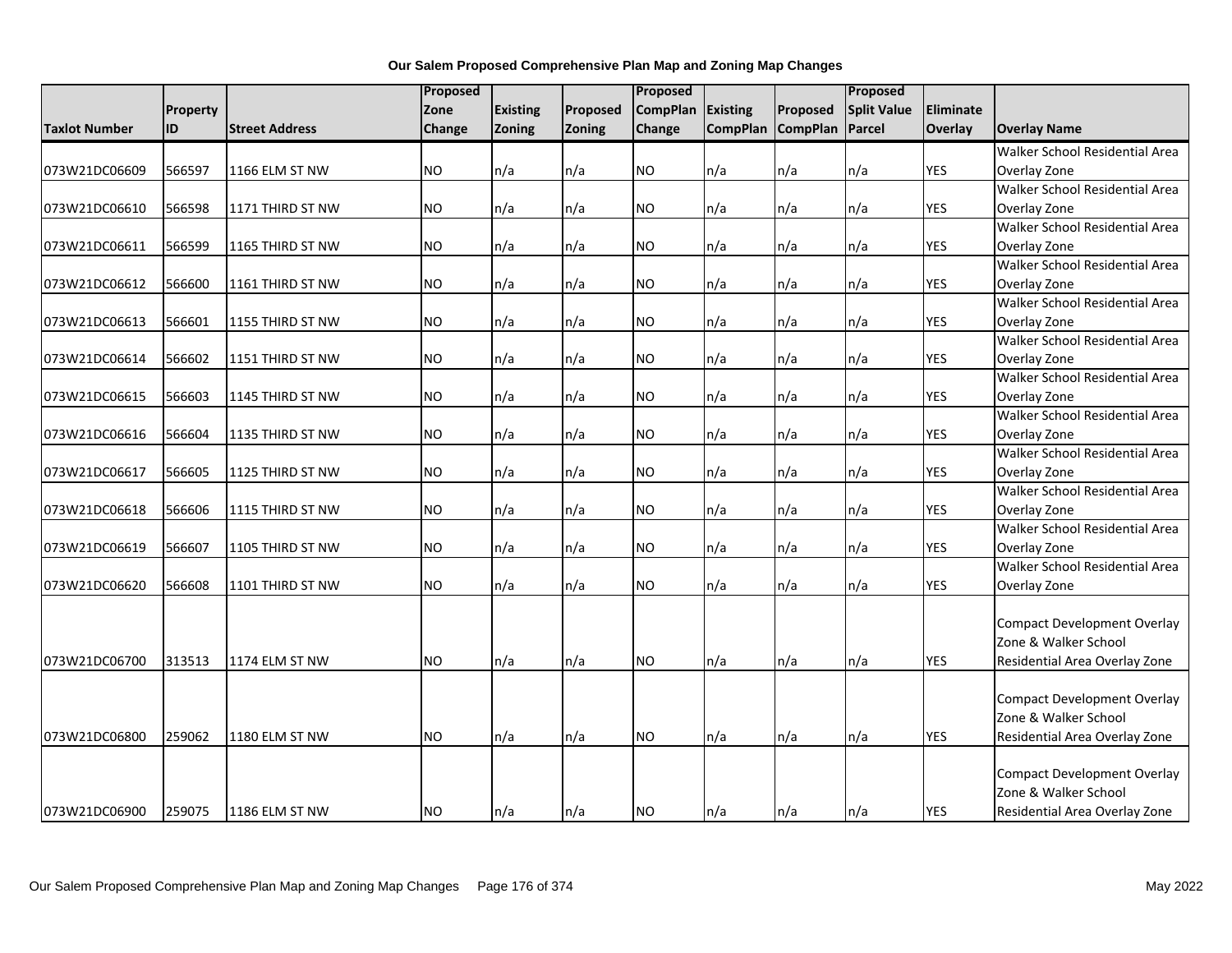|                      |           |                          | Proposed  |          |          | Proposed        |                 |                   | Proposed           |            |                                                                                                                               |
|----------------------|-----------|--------------------------|-----------|----------|----------|-----------------|-----------------|-------------------|--------------------|------------|-------------------------------------------------------------------------------------------------------------------------------|
|                      | Property  |                          | Zone      | Existing | Proposed | <b>CompPlan</b> | <b>Existing</b> | Proposed          | <b>Split Value</b> | Eliminate  |                                                                                                                               |
| <b>Taxlot Number</b> | <b>ID</b> | <b>Street Address</b>    | Change    | Zoning   | Zoning   | Change          |                 | CompPlan CompPlan | Parcel             | Overlay    | <b>Overlay Name</b>                                                                                                           |
| 073W21DC07000        | 313526    | 376 GERTH AVE NW         | <b>NO</b> | n/a      | n/a      | NO.             | n/a             | n/a               | n/a                | <b>YES</b> | <b>Compact Development Overlay</b><br>Zone & Walker School<br>Residential Area Overlay Zone                                   |
| 073W21DC07100        | 259088    | 1191 THIRD ST NW         | <b>NO</b> | n/a      | n/a      | NO.             | n/a             | n/a               | n/a                | <b>YES</b> | <b>Compact Development Overlay</b><br>Zone & Walker School<br>Residential Area Overlay Zone                                   |
| 073W21DC07200        | 313539    | 1175 THIRD ST NW         | <b>NO</b> | n/a      | n/a      | <b>NO</b>       | n/a             | n/a               | n/a                | YES        | <b>Compact Development Overlay</b><br>Zone & Walker School<br>Residential Area Overlay Zone                                   |
| 073W21DC07201        | 571727    | 1179 THIRD ST NW         | <b>NO</b> | n/a      | n/a      | <b>NO</b>       | n/a             | n/a               | n/a                | YES        | <b>Compact Development Overlay</b><br>Zone & Walker School<br>Residential Area Overlay Zone                                   |
| 073W21DC07300        | 259091    | <b>285 MCNARY AVE NW</b> | <b>NO</b> | n/a      | n/a      | <b>NO</b>       | n/a             | n/a               | n/a                | <b>YES</b> | <b>Compact Development Overlay</b><br>Zone & Walker School<br>Residential Area Overlay Zone                                   |
| 073W21DC07400        | 259103    | 275 MCNARY AVE NW        | <b>NO</b> | n/a      | n/a      | <b>NO</b>       | n/a             | n/a               | n/a                | <b>YES</b> | <b>Compact Development Overlay</b><br>Zone & Walker School<br>Residential Area Overlay Zone                                   |
| 073W21DC07500        | 259116    | 265 MCNARY AVE NW        | <b>NO</b> | n/a      | n/a      | NO.             | n/a             | n/a               | n/a                | <b>YES</b> | <b>Compact Development Overlay</b><br>Zone & Walker School<br>Residential Area Overlay Zone<br>Walker School Residential Area |
| 073W21DC07600        | 259129    | 1110 THIRD ST NW         | <b>NO</b> | n/a      | n/a      | NO.             | n/a             | n/a               | n/a                | YES        | Overlay Zone                                                                                                                  |
| 073W21DC07700        | 259132    | 1126 THIRD ST NW         | <b>NO</b> | n/a      | n/a      | <b>NO</b>       | n/a             | n/a               | n/a                | <b>YES</b> | <b>Compact Development Overlay</b><br>Zone & Walker School<br>Residential Area Overlay Zone                                   |
| 073W21DC07800        | 259145    | 1132 THIRD ST NW         | <b>NO</b> | n/a      | n/a      | <b>NO</b>       | n/a             | ln/a              | $\ln/a$            | <b>YES</b> | <b>Compact Development Overlay</b><br>Zone & Walker School<br>Residential Area Overlay Zone                                   |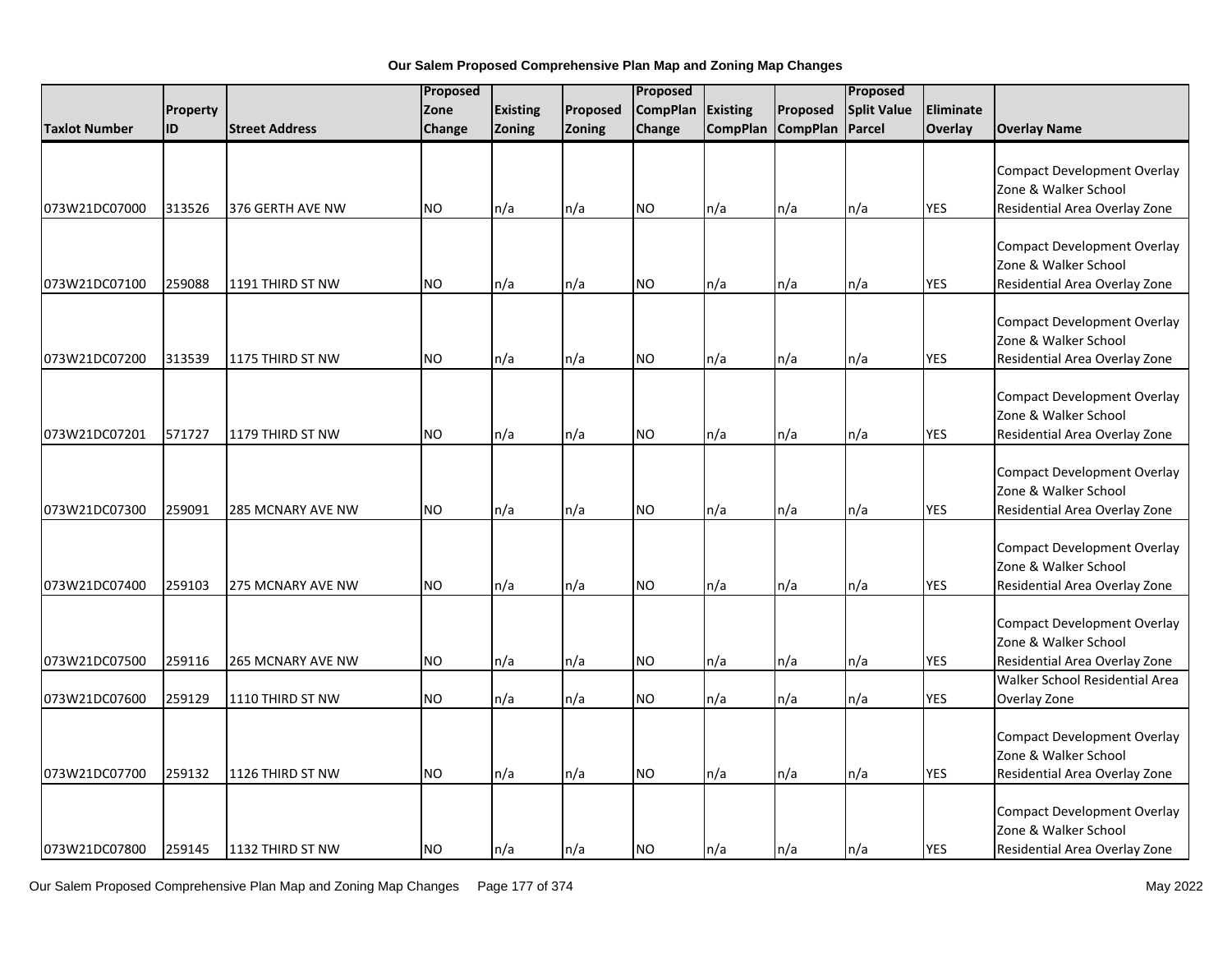|                      |          |                       | Proposed      |                 |          | Proposed        |                 |                   | Proposed           |            |                                                                                             |
|----------------------|----------|-----------------------|---------------|-----------------|----------|-----------------|-----------------|-------------------|--------------------|------------|---------------------------------------------------------------------------------------------|
|                      | Property |                       | Zone          | <b>Existing</b> | Proposed | <b>CompPlan</b> | <b>Existing</b> | Proposed          | <b>Split Value</b> | Eliminate  |                                                                                             |
| <b>Taxlot Number</b> | ID       | <b>Street Address</b> | <b>Change</b> | Zoning          | Zoning   | Change          |                 | CompPlan CompPlan | Parcel             | Overlay    | <b>Overlay Name</b>                                                                         |
| 073W21DC07900        | 313542   | 1138 THIRD ST NW      | <b>NO</b>     | n/a             | n/a      | <b>NO</b>       | n/a             | n/a               | n/a                | YES        | <b>Compact Development Overlay</b><br>Zone & Walker School<br>Residential Area Overlay Zone |
| 073W21DC08000        | 259158   | 1150 THIRD ST NW      | <b>NO</b>     | n/a             | n/a      | <b>NO</b>       | n/a             | n/a               | n/a                | <b>YES</b> | <b>Compact Development Overlay</b><br>Zone & Walker School<br>Residential Area Overlay Zone |
| 073W21DC08100        | 259161   | 1156 THIRD ST NW      | <b>NO</b>     | n/a             | n/a      | <b>NO</b>       | n/a             | n/a               | n/a                | <b>YES</b> | <b>Compact Development Overlay</b><br>Zone & Walker School<br>Residential Area Overlay Zone |
| 073W21DC08200        | 259174   | 1162 THIRD ST NW      | <b>NO</b>     | n/a             | n/a      | <b>NO</b>       | n/a             | n/a               | n/a                | <b>YES</b> | <b>Compact Development Overlay</b><br>Zone & Walker School<br>Residential Area Overlay Zone |
| 073W21DC08300        | 259187   | 1168 THIRD ST NW      | <b>NO</b>     | n/a             | n/a      | <b>NO</b>       | n/a             | n/a               | n/a                | <b>YES</b> | <b>Compact Development Overlay</b><br>Zone & Walker School<br>Residential Area Overlay Zone |
| 073W21DC08400        | 259190   | 1174 THIRD ST NW      | <b>NO</b>     | n/a             | n/a      | <b>NO</b>       | n/a             | n/a               | n/a                | <b>YES</b> | <b>Compact Development Overlay</b><br>Zone & Walker School<br>Residential Area Overlay Zone |
| 073W21DC08500        | 259202   | 296 GERTH AVE NW      | <b>NO</b>     | n/a             | n/a      | <b>NO</b>       | n/a             | n/a               | n/a                | <b>YES</b> | <b>Compact Development Overlay</b><br>Zone & Walker School<br>Residential Area Overlay Zone |
|                      |          |                       |               |                 |          |                 |                 |                   |                    |            | <b>Compact Development Overlay</b><br>Zone & Walker School                                  |
| 073W21DC08600        | 259215   | 256 GERTH AVE NW      | NO.           | n/a             | n/a      | <b>NO</b>       | n/a             | n/a               | n/a                | <b>YES</b> | Residential Area Overlay Zone<br><b>Wallace Road Corridor Overlay</b>                       |
| 073W21DD00100        | 259413   | None                  | <b>YES</b>    | CG              | MU-III   | <b>YES</b>      | COM             | MU                | n/a                | <b>YES</b> | Zone                                                                                        |
|                      |          |                       |               |                 |          |                 |                 |                   |                    |            | <b>Wallace Road Corridor Overlay</b>                                                        |
| 073W21DD00101        | 561130   | 740 BASSETT ST NW     | <b>YES</b>    | CG              | MU-III   | <b>YES</b>      | COM             | MU                | n/a                | <b>YES</b> | Zone                                                                                        |
| 073W21DD00201        | 701061   | None                  | <b>YES</b>    | SCI             | MU-III   | <b>YES</b>      | <b>IND</b>      | MU                | n/a                | <b>NO</b>  | n/a                                                                                         |
| 073W21DD00500        | 576224   | 740 BASSETT ST NW     | <b>YES</b>    | SCI             | MU-III   | <b>YES</b>      | <b>IND</b>      | MU                | n/a                | <b>NO</b>  | $\overline{n/a}$                                                                            |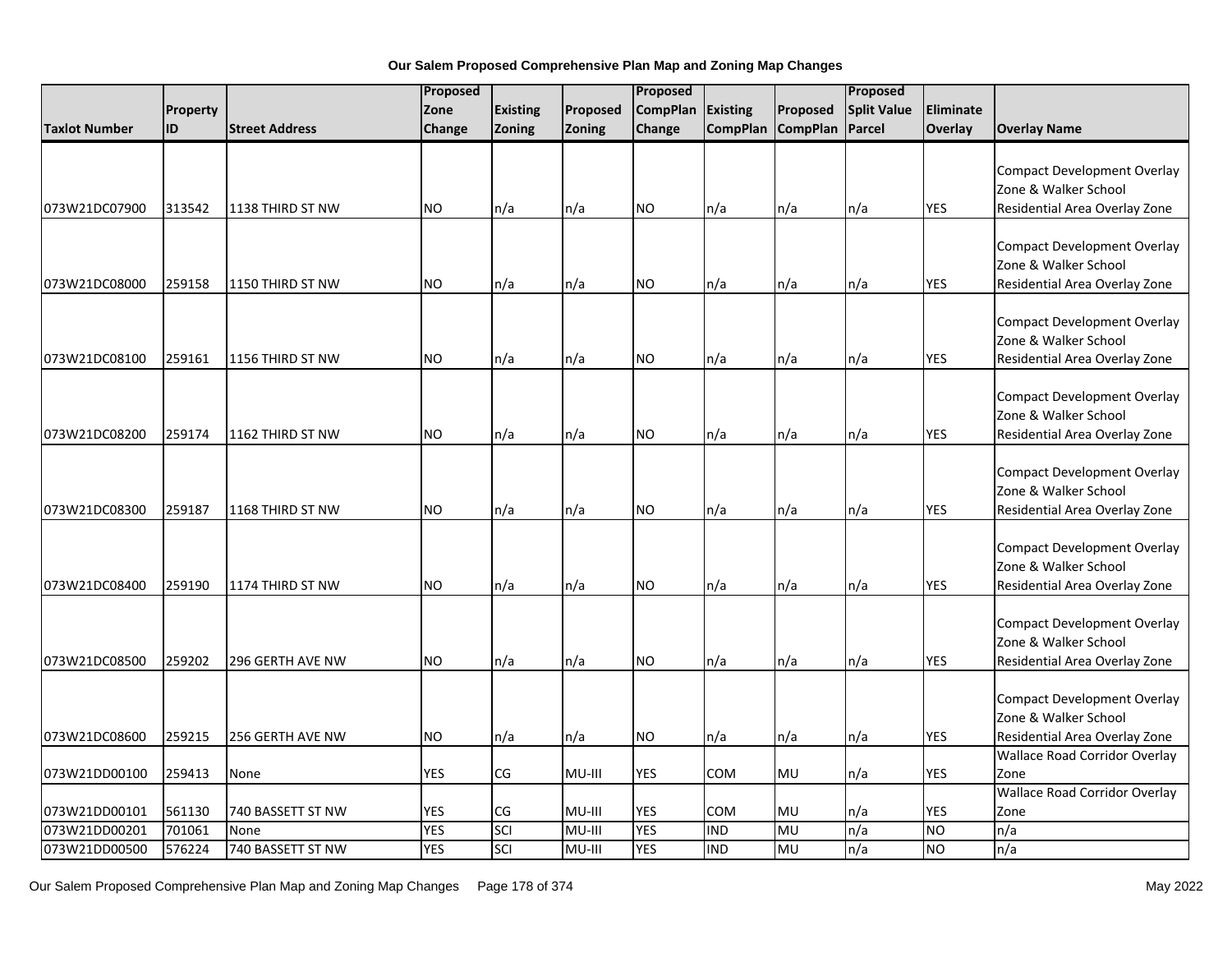|                      |          |                       | Proposed   |                        |          | Proposed        |                 |                 | Proposed           |                  |                         |
|----------------------|----------|-----------------------|------------|------------------------|----------|-----------------|-----------------|-----------------|--------------------|------------------|-------------------------|
|                      | Property |                       | Zone       | <b>Existing</b>        | Proposed | <b>CompPlan</b> | Existing        | Proposed        | <b>Split Value</b> | <b>Eliminate</b> |                         |
| <b>Taxlot Number</b> | ID       | <b>Street Address</b> | Change     | Zoning                 | Zoning   | Change          | <b>CompPlan</b> | <b>CompPlan</b> | Parcel             | Overlay          | <b>Overlay Name</b>     |
| 073W21DD00501        | 701066   | None                  | <b>YES</b> | SCI                    | MU-III   | <b>YES</b>      | IND             | MU              | n/a                | <b>NO</b>        | n/a                     |
| 073W21DD00600        | 259439   | None                  | <b>YES</b> | SCI                    | MU-III   | <b>YES</b>      | <b>IND</b>      | <b>MU</b>       | n/a                | <b>NO</b>        | n/a                     |
| 073W21DD00700        | 259442   | 925 PATTERSON AVE NW  | <b>YES</b> | SCI                    | MU-III   | <b>YES</b>      | <b>IND</b>      | MU              | n/a                | <b>NO</b>        | n/a                     |
| 073W21DD00700        | 259442   | 925 PATTERSON AVE NW  | <b>YES</b> | SCI                    | MU-III   | <b>YES</b>      | <b>IND</b>      | MU              | n/a                | <b>NO</b>        | n/a                     |
| 073W21DD00701        | 386296   | None                  | <b>YES</b> | SCI                    | MU-III   | <b>YES</b>      | <b>IND</b>      | MU              | n/a                | <b>NO</b>        | n/a                     |
| 073W21DD00900        | 259468   | 340 MURLARK AVE NW    | <b>YES</b> | SCI                    | MU-III   | <b>YES</b>      | <b>IND</b>      | MU              | n/a                | <b>NO</b>        | n/a                     |
| 073W21DD01001        | 259471   | None                  | <b>YES</b> | SCI                    | MU-III   | <b>YES</b>      | <b>IND</b>      | MU              | n/a                | <b>NO</b>        | n/a                     |
| 073W21DD01002        | 530675   | None                  | <b>YES</b> | SCI                    | MU-III   | <b>YES</b>      | <b>IND</b>      | MU              | n/a                | <b>NO</b>        | n/a                     |
| 073W21DD03900        | 701077   | None                  | <b>YES</b> | SCI                    | MU-III   | <b>YES</b>      | <b>IND</b>      | MU              | n/a                | <b>NO</b>        | n/a                     |
| 073W22AA01500        | 584513   | 1535 BROADWAY ST NE   | <b>YES</b> | CG                     | $MU-I$   | <b>YES</b>      | <b>COM</b>      | <b>MU</b>       | n/a                | <b>NO</b>        | n/a                     |
| 073W22AA01600        | 584514   | 1505 BROADWAY ST NE   | <b>YES</b> | $\overline{\text{CG}}$ | $MU-I$   | <b>YES</b>      | <b>COM</b>      | MU              | n/a                | <b>NO</b>        | n/a                     |
| 073W22AA03600        | 584444   | 1595 LIBERTY ST NE    | <b>YES</b> | CG                     | $MU-I$   | <b>YES</b>      | COM             | MU              | n/a                | <b>NO</b>        | n/a                     |
| 073W22AA03700        | 584443   | 344 NORWAY ST NE      | <b>YES</b> | CG                     | $MU-I$   | <b>YES</b>      | COM             | MU              | n/a                | <b>NO</b>        | n/a                     |
| 073W22AA03800        | 584445   | 1565 LIBERTY ST NE    | <b>YES</b> | CG                     | $MU-I$   | <b>YES</b>      | <b>COM</b>      | <b>MU</b>       | n/a                | <b>NO</b>        | n/a                     |
| 073W22AA03900        | 584446   | 1545 LIBERTY ST NE    | <b>YES</b> | CG                     | MU-I     | <b>YES</b>      | COM             | MU              | n/a                | <b>NO</b>        | n/a                     |
| 073W22AA04000        | 584447   | 1515 LIBERTY ST NE    | <b>YES</b> | CG                     | $MU-I$   | <b>YES</b>      | <b>COM</b>      | MU              | n/a                | <b>NO</b>        | n/a                     |
| 073W22AA04700        | 584425   | 246 SHIPPING ST NE    | <b>YES</b> | IG                     | $MU-R$   | <b>YES</b>      | <b>IND</b>      | MU              | n/a                | <b>NO</b>        | n/a                     |
| 073W22AA04800        | 584424   | 1450 FRONT ST NE      | <b>YES</b> | CO                     | $MU-R$   | <b>NO</b>       | n/a             | n/a             | n/a                | <b>YES</b>       | Riverfront Overlay Zone |
| 073W22AA04900        | 584422   | 275 HOOD ST NE        | <b>YES</b> | CO                     | $MU-R$   | <b>NO</b>       | n/a             | n/a             | n/a                | <b>YES</b>       | Riverfront Overlay Zone |
| 073W22AA05000        | 584423   | 1405 COMMERCIAL ST NE | <b>YES</b> | CO                     | $MU-R$   | <b>NO</b>       | n/a             | n/a             | n/a                | <b>YES</b>       | Riverfront Overlay Zone |
| 073W22AA05100        | 584421   | 1445 COMMERCIAL ST NE | <b>YES</b> | CO                     | $MU-R$   | <b>NO</b>       | n/a             | n/a             | n/a                | <b>YES</b>       | Riverfront Overlay Zone |
| 073W22AA05200        | 584420   | 1475 COMMERCIAL ST NE | <b>YES</b> | $\overline{G}$         | MU-R     | <b>YES</b>      | <b>IND</b>      | <b>MU</b>       | n/a                | N <sub>O</sub>   | n/a                     |
| 073W22AA05300        | 584419   | 1495 COMMERCIAL ST NE | <b>YES</b> | IG                     | $MU-R$   | <b>YES</b>      | <b>IND</b>      | MU              | n/a                | <b>NO</b>        | n/a                     |
| 073W22AA05401        | 136619   | 1496 COMMERCIAL ST NE | <b>YES</b> | CR                     | $MU-I$   | <b>YES</b>      | IC.             | MU              | n/a                | <b>NO</b>        | n/a                     |
| 073W22AA05500        | 584441   | 1462 COMMERCIAL ST NE | <b>YES</b> | CR                     | $MU-I$   | <b>YES</b>      | IC              | <b>MU</b>       | n/a                | <b>NO</b>        | n/a                     |
| 073W22AA05600        | 584440   | 1436 COMMERCIAL ST NE | <b>YES</b> | CG                     | $MU-I$   | <b>YES</b>      | <b>COM</b>      | MU              | n/a                | <b>NO</b>        | n/a                     |
| 073W22AA05700        | 584437   | 1420 COMMERCIAL ST NE | <b>YES</b> | $\overline{\text{CG}}$ | $MU-I$   | <b>YES</b>      | COM             | MU              | n/a                | <b>NO</b>        | n/a                     |
| 073W22AA05800        | 584438   | 1410 COMMERCIAL ST NE | <b>YES</b> | CG                     | $MU-I$   | <b>YES</b>      | <b>COM</b>      | MU              | n/a                | <b>NO</b>        | n/a                     |
| 073W22AA05900        | 584439   | 345 HOOD ST NE        | <b>YES</b> | CG                     | $MU-I$   | <b>YES</b>      | <b>COM</b>      | MU              | n/a                | <b>NO</b>        | n/a                     |
| 073W22AA06000        | 584436   | 1435 LIBERTY ST NE    | <b>YES</b> | CG                     | $MU-I$   | <b>YES</b>      | <b>COM</b>      | MU              | n/a                | <b>NO</b>        | n/a                     |
| 073W22AA06100        | 584435   | 1475 LIBERTY ST NE    | <b>YES</b> | <b>CR</b>              | MU-I     | <b>YES</b>      | COM             | MU              | n/a                | <b>NO</b>        | n/a                     |
| 073W22AA06200        | 584434   | 1495 LIBERTY ST NE    | <b>YES</b> | CR                     | $MU-I$   | <b>YES</b>      | <b>COM</b>      | MU              | n/a                | <b>NO</b>        | n/a                     |
| 073W22AA06500        | 584501   | 1440 LIBERTY ST NE    | <b>YES</b> | <b>RH</b>              | RM3      | <b>NO</b>       | n/a             | n/a             | n/a                | <b>NO</b>        | n/a                     |
| 073W22AA06600        | 584500   | 1428 LIBERTY ST NE    | <b>YES</b> | <b>RH</b>              | RM3      | <b>NO</b>       | n/a             | n/a             | n/a                | <b>NO</b>        | n/a                     |
| 073W22AA06700        | 584498   | 1406 LIBERTY ST NE    | <b>YES</b> | <b>RH</b>              | RM3      | Ю               | n/a             | n/a             | n/a                | <b>NO</b>        | n/a                     |
| 073W22AA06800        | 584499   | 365 HOOD ST NE        | <b>YES</b> | <b>RH</b>              | RM3      | <b>NO</b>       | n/a             | n/a             | n/a                | <b>NO</b>        | n/a                     |
| 073W22AA06900        | 584497   | 1415 4TH ST NE        | <b>YES</b> | <b>RH</b>              | RM3      | <b>NO</b>       | n/a             | n/a             | n/a                | <b>NO</b>        | n/a                     |
| 073W22AA07000        | 584496   | 1437 4TH ST NE        | <b>YES</b> | $R$ H                  | RM3      | N <sub>O</sub>  | n/a             | n/a             | n/a                | <b>NO</b>        | n/a                     |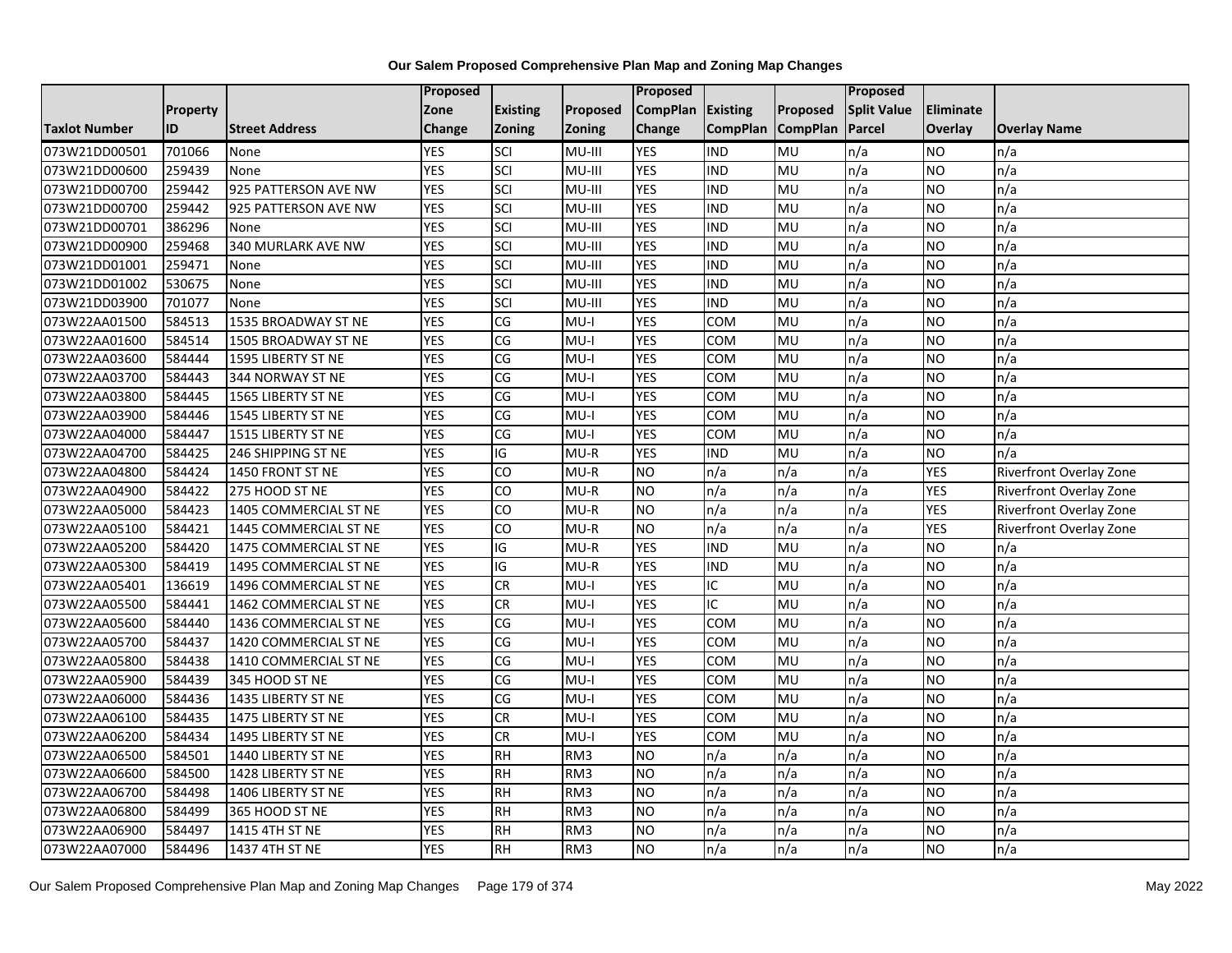|                      |                 |                       | Proposed   |                 |                 | Proposed        |            |                   | Proposed           |                  |                                |
|----------------------|-----------------|-----------------------|------------|-----------------|-----------------|-----------------|------------|-------------------|--------------------|------------------|--------------------------------|
|                      | <b>Property</b> |                       | Zone       | <b>Existing</b> | Proposed        | <b>CompPlan</b> | Existing   | Proposed          | <b>Split Value</b> | <b>Eliminate</b> |                                |
| <b>Taxlot Number</b> | ID              | <b>Street Address</b> | Change     | Zoning          | <b>Zoning</b>   | Change          |            | CompPlan CompPlan | Parcel             | Overlay          | <b>Overlay Name</b>            |
| 073W22AA07500        | 584508          | 1430 4TH ST NE        | <b>YES</b> | <b>RH</b>       | RM <sub>3</sub> | <b>NO</b>       | n/a        | n/a               | n/a                | <b>NO</b>        | n/a                            |
| 073W22AA07600        | 584506          | 1420 4TH ST NE        | <b>YES</b> | <b>RH</b>       | RM <sub>3</sub> | Ю               | n/a        | n/a               | n/a                | <b>NO</b>        | n/a                            |
| 073W22AA07700        | 584507          | 445 HOOD ST NE        | <b>YES</b> | <b>RH</b>       | RM3             | <b>NO</b>       | n/a        | n/a               | n/a                | <b>NO</b>        | n/a                            |
|                      |                 |                       |            |                 |                 |                 |            |                   |                    |                  | Broadway/High Street Retail    |
| 073W22AA07800        | 584505          | 1405 BROADWAY ST NE   | <b>YES</b> | CR              | MU-I            | <b>YES</b>      | <b>COM</b> | MU                | n/a                | YES              | Overlay Zone                   |
| 073W22AA07900        | 584504          | 1487 BROADWAY ST NE   | <b>YES</b> | CG              | $MU-I$          | <b>YES</b>      | COM        | MU                | n/a                | <b>NO</b>        | n/a                            |
|                      |                 |                       |            |                 |                 |                 |            |                   |                    |                  | Broadway/High Street Retail    |
| 073W22AA08000        | 584326          | 1390 BROADWAY ST NE   | <b>YES</b> | CR              | $MU-I$          | YES             | COM        | MU                | n/a                | YES              | Overlay Zone                   |
|                      |                 |                       |            |                 |                 |                 |            |                   |                    |                  | Broadway/High Street Retail    |
| 073W22AA08300        | 584360          | 1387 BROADWAY ST NE   | <b>YES</b> | CR              | $MU-I$          | <b>YES</b>      | COM        | MU                | n/a                | <b>YES</b>       | Overlay Zone                   |
|                      |                 |                       |            |                 |                 |                 |            |                   |                    |                  | Broadway/High Street Retail    |
| 073W22AA08400        | 584361          | 1365 BROADWAY ST NE   | <b>YES</b> | <b>CR</b>       | $MU-I$          | <b>YES</b>      | COM        | MU                | n/a                | <b>YES</b>       | Overlay Zone                   |
|                      |                 |                       |            |                 |                 |                 |            |                   |                    |                  | Broadway/High Street Retail    |
| 073W22AA08500        | 584362          | 1365 BROADWAY ST NE   | <b>YES</b> | <b>CR</b>       | $MU-I$          | YES             | COM        | MU                | n/a                | YES              | Overlay Zone                   |
|                      |                 |                       |            |                 |                 |                 |            |                   |                    |                  | Broadway/High Street Retail    |
| 073W22AA08600        | 584363          | 1325 BROADWAY ST NE   | <b>YES</b> | CR              | $MU-I$          | <b>YES</b>      | COM        | MU                | n/a                | <b>YES</b>       | Overlay Zone                   |
|                      |                 |                       |            |                 |                 |                 |            |                   |                    |                  | Broadway/High Street Retail    |
| 073W22AA08700        | 584364          | 1305 BROADWAY ST NE   | <b>YES</b> | CR              | $MU-I$          | <b>YES</b>      | COM        | MU                | n/a                | YES              | Overlay Zone                   |
| 073W22AA08800        | 584366          | 445 GAINES ST NE      | <b>YES</b> | $\overline{R}$  | RM3             | Ю               | n/a        | n/a               | n/a                | <b>NO</b>        | n/a                            |
| 073W22AA08900        | 584365          | 1310 4TH ST NE        | <b>YES</b> | $\overline{R}$  | RM3             | Ю               | n/a        | n/a               | n/a                | <b>NO</b>        | n/a                            |
| 073W22AA09000        | 584367          | 1330 4TH ST NE        | <b>YES</b> | <b>RH</b>       | RM3             | <b>NO</b>       | n/a        | n/a               | n/a                | <b>NO</b>        | n/a                            |
| 073W22AA09100        | 584369          | 1370 4TH ST NE        | <b>YES</b> | $R$ H           | RM <sub>3</sub> | Ю               | n/a        | n/a               | n/a                | <b>NO</b>        | n/a                            |
| 073W22AA09200        | 584370          | 1366 4TH ST NE        | <b>YES</b> | <b>RH</b>       | RM3             | <b>NO</b>       | n/a        | n/a               | n/a                | <b>NO</b>        | n/a                            |
| 073W22AA09300        | 584368          | 1368 4TH ST NE        | <b>YES</b> | <b>RH</b>       | RM3             | Ю               | n/a        | n/a               | n/a                | <b>NO</b>        | n/a                            |
| 073W22AA09400        | 584372          | 448 HOOD ST NE        | <b>YES</b> | $\overline{R}$  | RM3             | Ю               | n/a        | n/a               | n/a                | N <sub>O</sub>   | n/a                            |
| 073W22AA09500        | 584371          | 1396 4TH ST NE        | <b>YES</b> | <b>RH</b>       | RM3             | Ю               | n/a        | n/a               | n/a                | <b>NO</b>        | n/a                            |
| 073W22AA09600        | 584374          | 1385 4TH ST NE        | <b>YES</b> | <b>RH</b>       | RM <sub>3</sub> | <b>NO</b>       | n/a        | $\overline{n/a}$  | n/a                | <b>NO</b>        | $\overline{n/a}$               |
| 073W22AA09700        | 584373          | 364 HOOD ST NE        | <b>YES</b> | <b>RH</b>       | RM3             | <b>NO</b>       | n/a        | n/a               | n/a                | <b>NO</b>        | n/a                            |
| 073W22AA09800        | 584375          | 1355 4TH ST NE        | <b>YES</b> | <b>RH</b>       | RM3             | <b>NO</b>       | n/a        | n/a               | n/a                | <b>NO</b>        | n/a                            |
| 073W22AA09900        | 584376          | 1325 4TH ST NE        | <b>YES</b> | <b>RH</b>       | RM3             | Ю               | n/a        | n/a               | $\overline{n/a}$   | <b>NO</b>        | n/a                            |
| 073W22AA10000        | 584377          | 1311 4TH ST NE        | <b>YES</b> | <b>RH</b>       | RM3             | <b>NO</b>       | n/a        | n/a               | n/a                | <b>NO</b>        | n/a                            |
|                      |                 |                       |            |                 |                 |                 |            |                   |                    |                  | <b>Commercial/High Density</b> |
| 073W22AA10200        | 584378          | 1320 LIBERTY ST NE    | <b>YES</b> | CG              | $MU-I$          | <b>YES</b>      | COM        | MU                | n/a                | <b>YES</b>       | Residential Overlay Zone       |
| 073W22AA10400        | 584379          | 1360 LIBERTY ST NE    | <b>YES</b> | <b>RH</b>       | RM3             | <b>NO</b>       | n/a        | n/a               | n/a                | <b>NO</b>        | n/a                            |
| 073W22AA10500        | 584380          | 1390 LIBERTY ST NE    | <b>YES</b> | <b>RH</b>       | RM3             | <b>NO</b>       | n/a        | n/a               | n/a                | <b>NO</b>        | $\overline{n/a}$               |
| 073W22AA10600        | 584382          | 360 HOOD ST NE        | <b>YES</b> | $\overline{R}$  | RM3             | <b>NO</b>       | n/a        | n/a               | n/a                | <b>NO</b>        | n/a                            |
| 073W22AA10700        | 584381          | 1398 LIBERTY ST NE    | <b>YES</b> | <b>RH</b>       | RM3             | <b>NO</b>       | n/a        | n/a               | n/a                | <b>NO</b>        | n/a                            |
| 073W22AA10800        | 584407          | 1395 LIBERTY ST NE    | <b>YES</b> | CG              | $MU-I$          | <b>YES</b>      | <b>COM</b> | MU                | n/a                | <b>NO</b>        | n/a                            |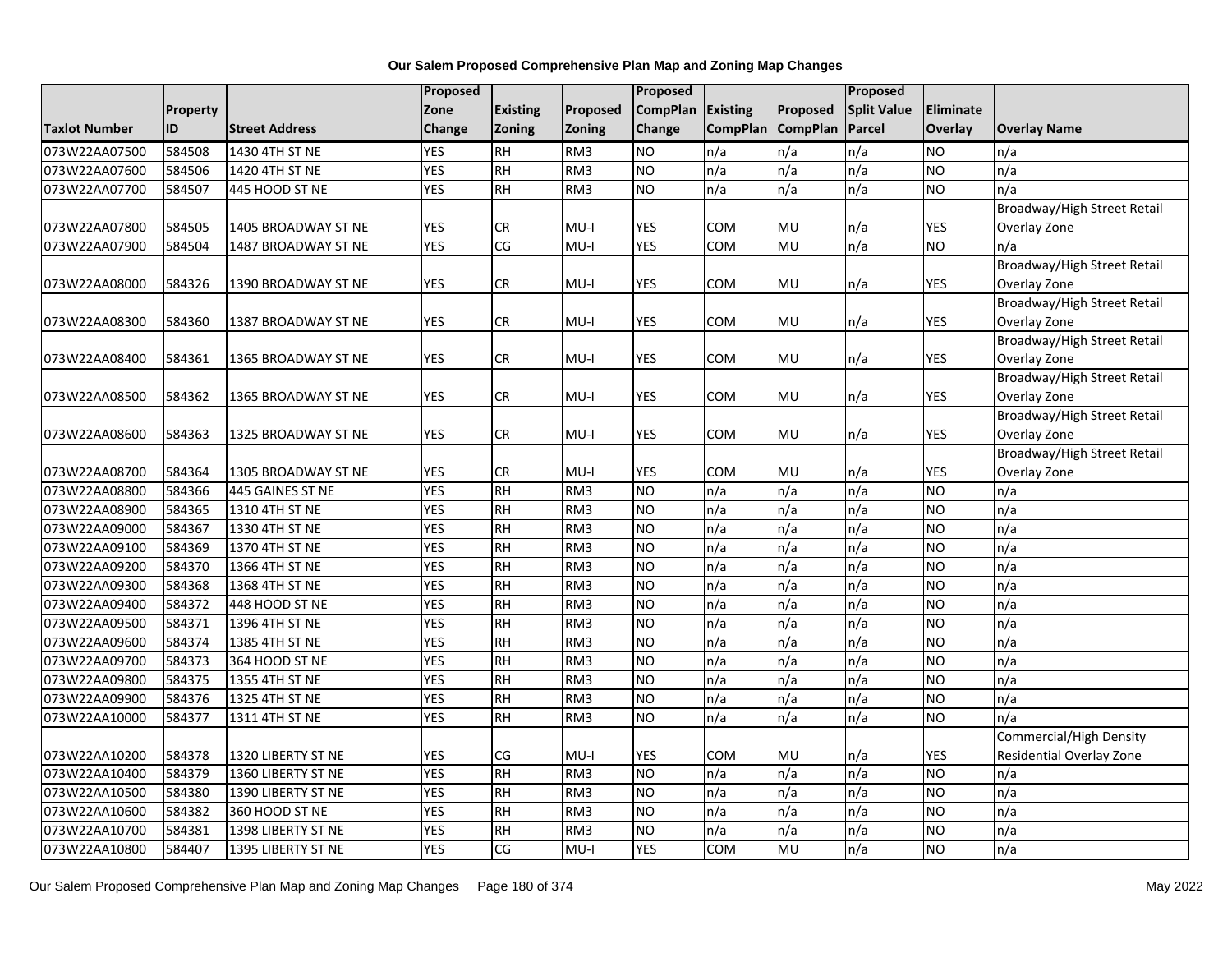|                      |                 |                       | Proposed       |                        |          | Proposed        |                 |                 | Proposed           |            |                                |
|----------------------|-----------------|-----------------------|----------------|------------------------|----------|-----------------|-----------------|-----------------|--------------------|------------|--------------------------------|
|                      | <b>Property</b> |                       | Zone           | <b>Existing</b>        | Proposed | <b>CompPlan</b> | Existing        | Proposed        | <b>Split Value</b> | Eliminate  |                                |
| <b>Taxlot Number</b> | <b>ID</b>       | <b>Street Address</b> | Change         | <b>Zoning</b>          | Zoning   | Change          | <b>CompPlan</b> | <b>CompPlan</b> | Parcel             | Overlay    | <b>Overlay Name</b>            |
| 073W22AA10900        | 584408          | 1355 LIBERTY ST NE    | <b>YES</b>     | CG                     | $MU-I$   | <b>YES</b>      | <b>COM</b>      | <b>MU</b>       | n/a                | NO         | n/a                            |
| 073W22AA11000        | 584409          | 1345 LIBERTY ST NE    | <b>YES</b>     | CG                     | $MU-I$   | <b>YES</b>      | COM             | <b>MU</b>       | n/a                | <b>NO</b>  | n/a                            |
| 073W22AA11100        | 584410          | 1311 LIBERTY ST NE    | <b>YES</b>     | CG                     | $MU-I$   | <b>YES</b>      | COM             | MU              | n/a                | <b>NO</b>  | n/a                            |
| 073W22AA11400        | 584411          | 1308 COMMERCIAL ST NE | <b>YES</b>     | CG                     | $MU-I$   | <b>YES</b>      | COM             | <b>MU</b>       | n/a                | <b>NO</b>  | n/a                            |
| 073W22AA11600        | 584413          | 330 HOOD ST NE        | <b>YES</b>     | CG                     | $MU-I$   | <b>YES</b>      | COM             | MU              | n/a                | <b>NO</b>  | n/a                            |
| 073W22AA12100        | 584426          | 253 GAINES ST NE      | <b>YES</b>     | Ю                      | $MU-R$   | <b>NO</b>       | n/a             | n/a             | n/a                | <b>YES</b> | Riverfront Overlay Zone        |
| 073W22AA12200        | 584427          | 1330 FRONT ST NE      | <b>YES</b>     | 6                      | MU-R     | $\overline{NO}$ | n/a             | n/a             | n/a                | <b>YES</b> | Riverfront Overlay Zone        |
| 073W22AA12300        | 584428          | 1380 FRONT ST NE      | <b>YES</b>     | CO                     | $MU-R$   | NO              | n/a             | n/a             | n/a                | <b>YES</b> | Riverfront Overlay Zone        |
| 073W22AA12400        | 584406          | 1296 COMMERCIAL ST NE | <b>YES</b>     | CG                     | $MU-I$   | <b>YES</b>      | COM             | MU              | n/a                | <b>NO</b>  | n/a                            |
| 073W22AA12500        | 584405          | 1270 COMMERCIAL ST NE | <b>YES</b>     | S)                     | $MU-I$   | <b>YES</b>      | COM             | <b>MU</b>       | n/a                | <b>NO</b>  | n/a                            |
| 073W22AA12600        | 584404          | 1232 COMMERCIAL ST NE | <b>YES</b>     | CG                     | $MU-I$   | <b>YES</b>      | COM             | MU              | n/a                | <b>NO</b>  | n/a                            |
| 073W22AA12700        | 584402          | 1204 COMMERCIAL ST NE | <b>YES</b>     | CG                     | $MU-I$   | <b>YES</b>      | COM             | <b>MU</b>       | n/a                | <b>NO</b>  | n/a                            |
| 073W22AA12800        | 584403          | 345 MARKET ST NE      | <b>YES</b>     | CG                     | $MU-I$   | <b>YES</b>      | COM             | MU              | n/a                | <b>NO</b>  | n/a                            |
| 073W22AA12900        | 584401          | 1215 LIBERTY ST NE    | <b>YES</b>     | CG                     | $MU-I$   | <b>YES</b>      | COM             | <b>MU</b>       | n/a                | ŌИ         | n/a                            |
| 073W22AA13000        | 584400          | 1245 LIBERTY ST NE    | <b>YES</b>     | CG                     | $MU-I$   | <b>YES</b>      | COM             | MU              | n/a                | <b>NO</b>  | n/a                            |
| 073W22AA13100        | 584399          | 1285 LIBERTY ST NE    | <b>YES</b>     | CG                     | $MU-I$   | <b>YES</b>      | COM             | MU              | n/a                | <b>NO</b>  | n/a                            |
| 073W22AA13200        | 584398          | 1295 LIBERTY ST NE    | <b>YES</b>     | $\overline{\text{CG}}$ | $MU-I$   | <b>YES</b>      | COM             | <b>DM</b>       | n/a                | <b>NO</b>  | n/a                            |
|                      |                 |                       |                |                        |          |                 |                 |                 |                    |            | Commercial/High Density        |
| 073W22AA13300        | 584387          | 1288 LIBERTY ST NE    | <b>YES</b>     | CG                     | $MU-I$   | YES             | COM             | MU              | n/a                | <b>YES</b> | Residential Overlay Zone       |
|                      |                 |                       |                |                        |          |                 |                 |                 |                    |            | Commercial/High Density        |
| 073W22AA13400        | 584386          | 1274 LIBERTY ST NE    | <b>YES</b>     | CG                     | $MU-I$   | <b>YES</b>      | COM             | MU              | n/a                | <b>YES</b> | Residential Overlay Zone       |
|                      |                 |                       |                |                        |          |                 |                 |                 |                    |            | <b>Commercial/High Density</b> |
| 073W22AA13500        | 584385          | 1220 LIBERTY ST NE    | <b>YES</b>     | CG                     | $MU-I$   | <b>YES</b>      | COM             | <b>MU</b>       | n/a                | YES        | Residential Overlay Zone       |
|                      |                 |                       |                |                        |          |                 |                 |                 |                    |            | <b>Commercial/High Density</b> |
| 073W22AA13600        | 584384          | 395 MARKET ST NE      | YES            | CG                     | MU-I     | YES             | COM             | <b>MU</b>       | n/a                | YES        | Residential Overlay Zone       |
|                      |                 |                       |                |                        |          |                 |                 |                 |                    |            | <b>Commercial/High Density</b> |
| 073W22AA13700        | 584383          | 370 GAINES ST NE      | <b>YES</b>     | <b>CG</b>              | $MU-I$   | <b>YES</b>      | COM             | <b>MU</b>       | n/a                | <b>YES</b> | Residential Overlay Zone       |
| 073W22AB00100        | 584432          | 1505 FRONT ST NE      | <b>YES</b>     | IC                     | $MU-R$   | <b>NO</b>       | n/a             | n/a             | n/a                | <b>NO</b>  | n/a                            |
| 073W22AB00200        | 596344          | 1505 WATER ST NE      | <b>YES</b>     | IC                     | $MU-R$   | NO              | n/a             | n/a             | n/a                | <b>NO</b>  | n/a                            |
| 073W22AB00300        | 596343          | <b>0 FRONT ST NE</b>  | <b>YES</b>     | CO/IC                  | $MU-R$   | <b>NO</b>       | n/a             | n/a             | n/a                | <b>YES</b> | Riverfront Overlay Zone        |
| 073W22AB00500        | 596346          | None                  | N <sub>O</sub> | n/a                    | n/a      | <b>NO</b>       | n/a             | n/a             | n/a                | <b>YES</b> | Riverfront Overlay Zone        |
| 073W22AB00600        | 584431          | 1375 FRONT ST NE      | <b>YES</b>     | CO                     | $MU-R$   | <b>NO</b>       | n/a             | n/a             | n/a                | <b>YES</b> | Riverfront Overlay Zone        |
| 073W22AB00900        | 582541          | 1105 FRONT ST NE      | <b>YES</b>     | 6                      | MU-R     | NO              | n/a             | n/a             | n/a                | <b>YES</b> | Riverfront Overlay Zone        |
| 073W22AB01100        | 584429          | 1244 FRONT ST NE      | <b>YES</b>     | CO                     | $MU-R$   | NO              | n/a             | n/a             | n/a                | <b>YES</b> | Riverfront Overlay Zone        |
| 073W22AC00101        | 582548          | None                  | <b>YES</b>     | Ю                      | $MU-R$   | $\overline{NO}$ | n/a             | n/a             | n/a                | <b>YES</b> | Riverfront Overlay Zone        |
| 073W22AC00600        | 582549          | 1115 COMMERCIAL ST NE | <b>YES</b>     | CO                     | $MU-R$   | $\overline{NO}$ | n/a             | n/a             | n/a                | <b>YES</b> | Riverfront Overlay Zone        |
| 073W22AC01000        | 582551          | 1011 COMMERCIAL ST NE | <b>YES</b>     | CO                     | $MU-R$   | <b>NO</b>       | n/a             | n/a             | n/a                | <b>YES</b> | Riverfront Overlay Zone        |
| 073W22AC01100        | 582552          | 1100 FRONT ST NE      | <b>YES</b>     | Ю                      | $MU-R$   | NO              | n/a             | n/a             | n/a                | <b>YES</b> | Riverfront Overlay Zone        |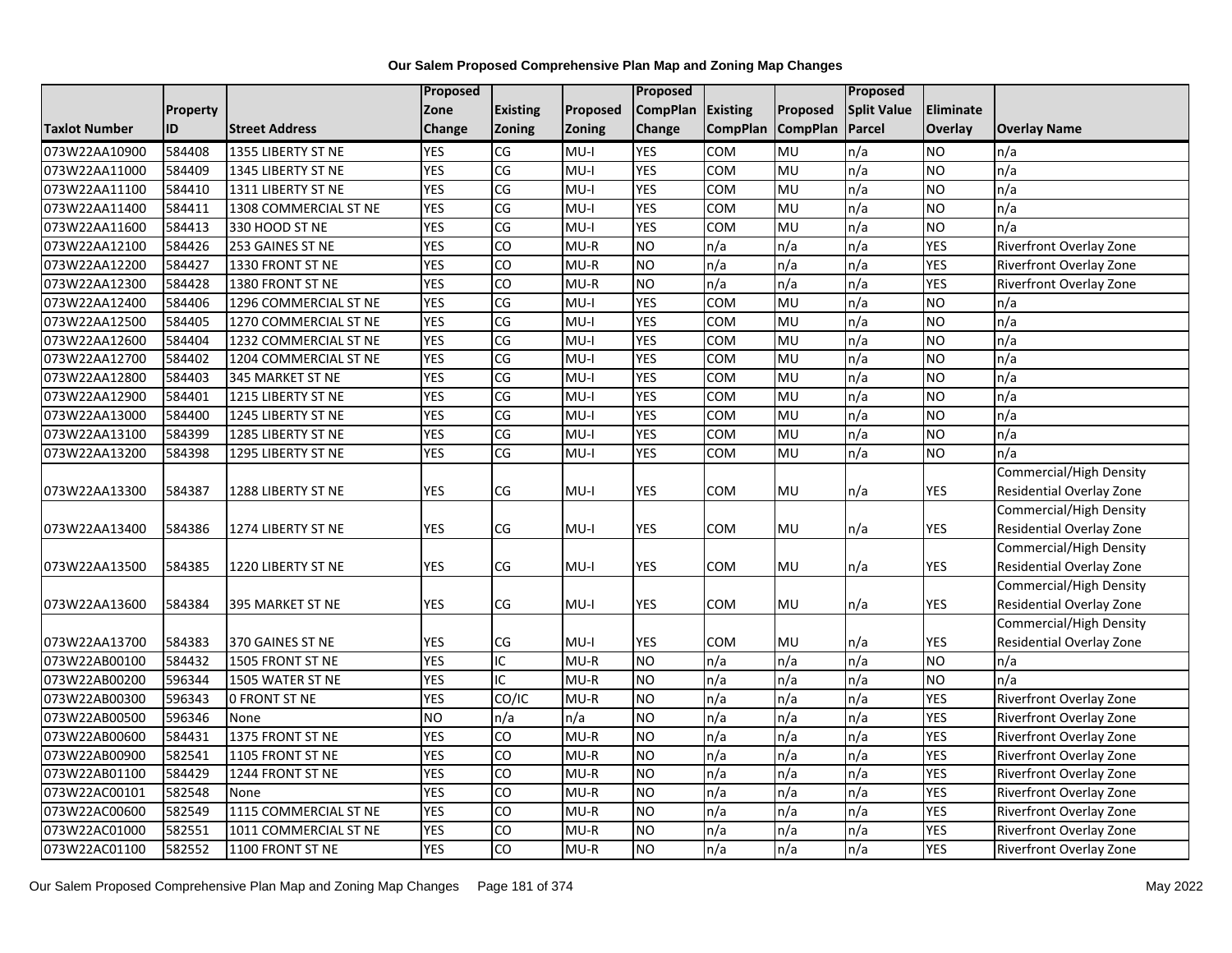|                      |                 |                       | Proposed   |                |            | Proposed        |                 |                 | Proposed                                         |            |                                 |
|----------------------|-----------------|-----------------------|------------|----------------|------------|-----------------|-----------------|-----------------|--------------------------------------------------|------------|---------------------------------|
|                      | <b>Property</b> |                       | Zone       | Existing       | Proposed   | <b>CompPlan</b> | <b>Existing</b> | Proposed        | <b>Split Value</b>                               | Eliminate  |                                 |
| <b>Taxlot Number</b> | ID              | <b>Street Address</b> | Change     | Zoning         | Zoning     | Change          | <b>CompPlan</b> | <b>CompPlan</b> | <b>Parcel</b>                                    | Overlay    | <b>Overlay Name</b>             |
| 073W22AC01200        | 582553          | 1140 FRONT ST NE      | <b>YES</b> | CO             | $MU-R$     | <b>NO</b>       | n/a             | n/a             | n/a                                              | <b>YES</b> | Riverfront Overlay Zone         |
| 073W22AC01300        | 582554          | 1100 FRONT ST NE      | <b>YES</b> | $\overline{c}$ | $MU-R$     | <b>NO</b>       | n/a             | n/a             | $\overline{n/a}$                                 | YES        | Riverfront Overlay Zone         |
| 073W22AC01400        | 582555          | 1170 FRONT ST NE      | <b>YES</b> | $\overline{c}$ | $MU-R$     | <b>NO</b>       | n/a             | n/a             | n/a                                              | YES        | Riverfront Overlay Zone         |
| 073W22AC01700        | 582547          | None                  | <b>YES</b> | CO             | PA         | <b>YES</b>      | <b>ROM</b>      | POS             | n/a                                              | <b>YES</b> | Riverfront Overlay Zone         |
|                      |                 |                       |            |                |            |                 |                 |                 |                                                  |            | <b>Riverfront High Density</b>  |
| 073W22AC01700        | 582547          | None                  | <b>YES</b> | <b>RH</b>      | PA         | <b>YES</b>      | <b>ROM</b>      | <b>POS</b>      | n/a                                              | YES        | Residential Overlay Zone        |
|                      |                 |                       |            |                |            |                 |                 |                 |                                                  |            | Riverfront High Density         |
| 073W22AC01900        | 570268          | 901 FRONT ST NE       | <b>YES</b> | <b>RH</b>      | $MU-R$     | <b>NO</b>       | n/a             | n/a             | n/a                                              | <b>YES</b> | <b>Residential Overlay Zone</b> |
|                      |                 |                       |            |                |            |                 |                 |                 |                                                  |            | <b>Riverfront High Density</b>  |
| 073W22AC02000        | 570267          | 775 FRONT ST NE       | <b>YES</b> | <b>RH</b>      | $MU-R$     | <b>NO</b>       | n/a             | n/a             | n/a                                              | YES        | Residential Overlay Zone        |
| 073W22AC02100        | 589572          | 750 FRONT ST NE       | <b>YES</b> | $\overline{c}$ | CB         | <b>YES</b>      | <b>ROM</b>      | CB              | n/a                                              | <b>YES</b> | <b>Riverfront Overlay Zone</b>  |
| 073W22AC02200        | 589390          | None                  | <b>YES</b> | CO             | CB         | <b>YES</b>      | <b>ROM</b>      | CB              | n/a                                              | <b>YES</b> | Riverfront Overlay Zone         |
| 073W22AC02300        | 589391          | None                  | <b>YES</b> | $\overline{c}$ | CB         | <b>YES</b>      | <b>ROM</b>      | CB              | n/a                                              | <b>YES</b> | Riverfront Overlay Zone         |
| 073W22AC02400        | 591640          | 854 FRONT ST NE       | <b>YES</b> | $\overline{c}$ | CB         | <b>YES</b>      | <b>ROM</b>      | CB              | $\overline{n/a}$                                 | <b>YES</b> | Riverfront Overlay Zone         |
| 073W22AC02500        | 591641          | 860 FRONT ST NE       | <b>YES</b> | $\overline{c}$ | CB         | <b>YES</b>      | <b>ROM</b>      | CB              | $\overline{n/a}$                                 | <b>YES</b> | Riverfront Overlay Zone         |
| 073W22AC02600        | 591644          | 200 BLK D ST NE       | <b>YES</b> | CO             | CB         | <b>YES</b>      | <b>ROM</b>      | CB              | n/a                                              | <b>YES</b> | Riverfront Overlay Zone         |
| 073W22AC02700        | 591643          | 240 D ST NE           | <b>YES</b> | $\overline{c}$ | CB         | <b>YES</b>      | <b>ROM</b>      | CB              | $\overline{n/a}$                                 | <b>YES</b> | Riverfront Overlay Zone         |
| 073W22AC02800        | 591642          | 248 D ST NE           | <b>YES</b> | CO             | CB         | <b>YES</b>      | <b>ROM</b>      | <b>CB</b>       | n/a                                              | YES        | Riverfront Overlay Zone         |
| 073W22AC02900        | 591637          | 910 FRONT ST NE       | <b>NO</b>  | n/a            | n/a        | <b>YES</b>      | <b>ROM</b>      | CB              | n/a                                              | <b>YES</b> | Riverfront Overlay Zone         |
| 073W22AC03000        | 582550          | 1000 BLK FRONT ST NE  | <b>YES</b> | $\overline{c}$ | PA         | <b>YES</b>      | <b>ROM</b>      | POS             | n/a                                              | <b>YES</b> | Riverfront Overlay Zone         |
| 073W22AC03000        | 582550          | 1000 BLK FRONT ST NE  | <b>YES</b> | $\overline{c}$ | PA         | <b>YES</b>      | <b>ROM</b>      | POS             | $\overline{n/a}$                                 | <b>YES</b> | <b>Riverfront Overlay Zone</b>  |
| 073W22AC03000        | 582550          | 1000 BLK FRONT ST NE  | <b>YES</b> | $\overline{c}$ | PA         | <b>YES</b>      | <b>ROM</b>      | POS             | $\overline{n/a}$                                 | YES        | <b>Riverfront Overlay Zone</b>  |
| 073W22AC03200        | 591638          | 299 D ST NE           | NO         | n/a            | n/a        | <b>YES</b>      | <b>ROM</b>      | CB              | $\overline{n/a}$                                 | <b>YES</b> | Riverfront Overlay Zone         |
| 073W22AC03300        | 591639          | 885 COMMERCIAL ST NE  | <b>YES</b> | CB/CO          | ${\sf CB}$ | <b>YES</b>      | <b>ROM</b>      | <b>CB</b>       | <b>NOT</b><br>Proposed<br>Split Taxlot<br>Zoning | <b>YES</b> | <b>Riverfront Overlay Zone</b>  |
|                      |                 |                       |            |                |            |                 |                 |                 |                                                  |            | Broadway/High Street Retail     |
| 073W22AD00100        | 584330          | 1264 BROADWAY ST NE   | <b>YES</b> | CR             | MU-I       | YES             | сом             | MU              | n/a                                              | YES        | Overlay Zone                    |
|                      |                 |                       |            |                |            |                 |                 |                 |                                                  |            | Broadway/High Street Retail     |
| 073W22AD00200        | 584329          | 1230 BROADWAY ST NE   | <b>YES</b> | CR             | MU-I       | <b>YES</b>      | <b>COM</b>      | MU              | n/a                                              | <b>YES</b> | Overlay Zone                    |
|                      |                 |                       |            |                |            |                 |                 |                 |                                                  |            | <b>Commercial/High Density</b>  |
| 073W22AD00700        | 584359          | 1294 4TH ST NE        | <b>YES</b> | CG             | $MU-I$     | <b>YES</b>      | COM             | MU              | n/a                                              | YES        | Residential Overlay Zone        |
|                      |                 |                       |            |                |            |                 |                 |                 |                                                  |            | Commercial/High Density         |
| 073W22AD00800        | 584358          | 1280 4TH ST NE        | <b>YES</b> | CG             | $MU-I$     | <b>YES</b>      | COM             | MU              | n/a                                              | <b>YES</b> | <b>Residential Overlay Zone</b> |
|                      |                 |                       |            |                |            |                 |                 |                 |                                                  |            | Commercial/High Density         |
| 073W22AD00900        | 584357          | 1266 4TH ST NE        | <b>YES</b> | CG             | MU-I       | YES             | COM             | MU              | n/a                                              | YES        | Residential Overlay Zone        |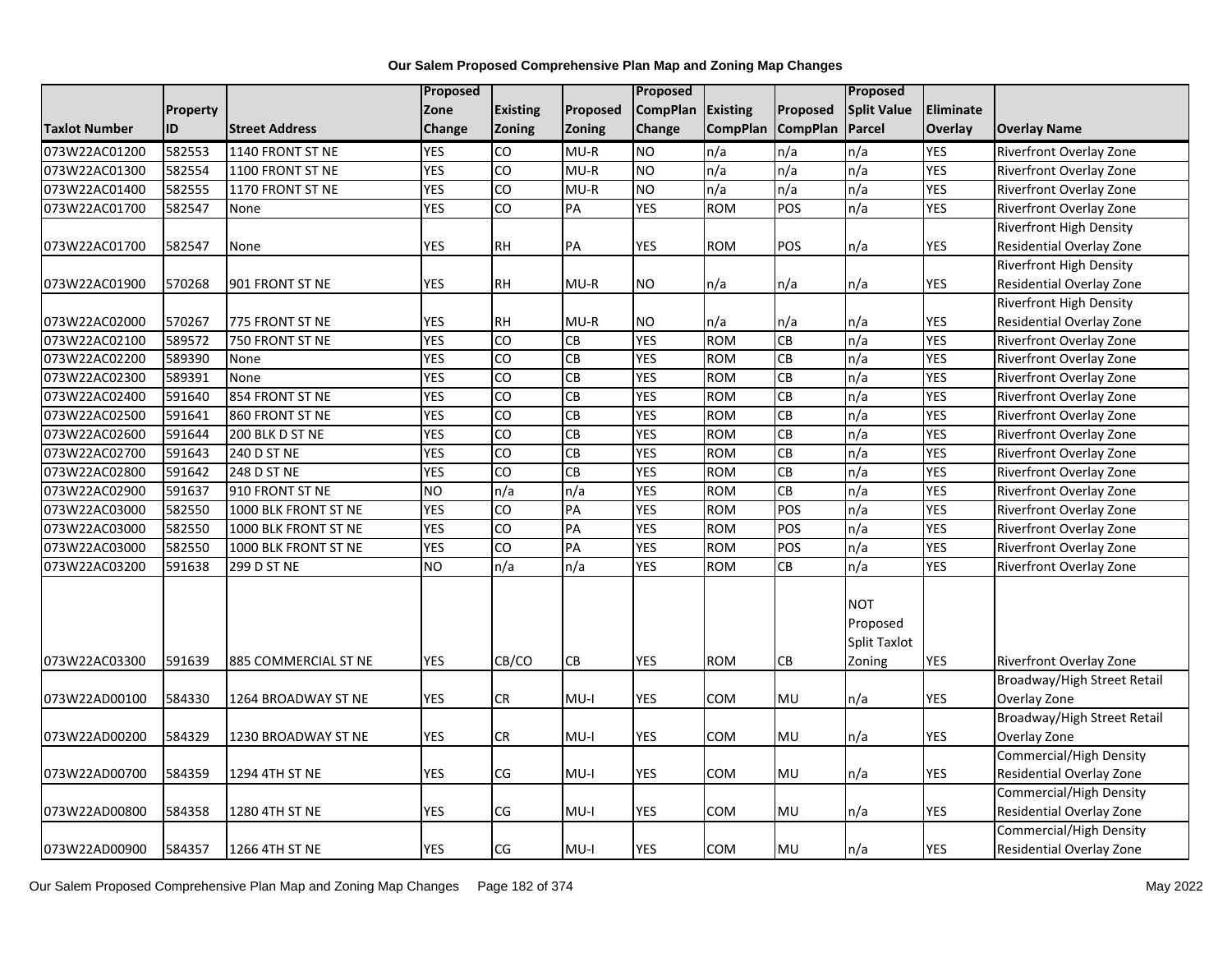|                      |          |                       | Proposed      |                        |          | Proposed        |                 |                 | Proposed           |                |                                                     |
|----------------------|----------|-----------------------|---------------|------------------------|----------|-----------------|-----------------|-----------------|--------------------|----------------|-----------------------------------------------------|
|                      | Property |                       | Zone          | <b>Existing</b>        | Proposed | <b>CompPlan</b> | <b>Existing</b> | Proposed        | <b>Split Value</b> | Eliminate      |                                                     |
| <b>Taxlot Number</b> | ID       | <b>Street Address</b> | <b>Change</b> | Zoning                 | Zoning   | <b>Change</b>   | <b>CompPlan</b> | <b>CompPlan</b> | <b>Parcel</b>      | <b>Overlay</b> | <b>Overlay Name</b>                                 |
|                      |          |                       |               |                        |          |                 |                 |                 |                    |                | Broadway/High Street Retail                         |
| 073W22AD01100        | 584355   | 415 MARKET ST NE      | <b>YES</b>    | <b>CR</b>              | $MU-I$   | <b>YES</b>      | <b>COM</b>      | <b>MU</b>       | n/a                | <b>YES</b>     | Overlay Zone                                        |
| 073W22AD01700        | 584397   | 1110 COMMERCIAL ST NE | <b>YES</b>    | CG                     | $MU-I$   | <b>YES</b>      | COM             | MU              | n/a                | NO.            | n/a                                                 |
| 073W22AD01800        | 584395   | 335 BELMONT ST NE     | <b>YES</b>    | CG                     | $MU-I$   | <b>YES</b>      | COM             | MU              | n/a                | <b>NO</b>      | n/a                                                 |
| 073W22AD01900        | 584396   | 1115 LIBERTY ST NE    | <b>YES</b>    | CG                     | $MU-I$   | <b>YES</b>      | COM             | MU              | n/a                | NO.            | n/a                                                 |
| 073W22AD02000        | 584394   | 1143 LIBERTY ST NE    | <b>YES</b>    | $\overline{\text{CG}}$ | $MU-I$   | <b>YES</b>      | COM             | MU              | n/a                | <b>NO</b>      | n/a                                                 |
| 073W22AD02100        | 584393   | 1155 LIBERTY ST NE    | <b>YES</b>    | CG                     | $MU-I$   | <b>YES</b>      | COM             | MU              | n/a                | <b>NO</b>      | n/a                                                 |
| 073W22AD02200        | 584392   | 348 MARKET ST NE      | <b>YES</b>    | CG                     | $MU-I$   | <b>YES</b>      | COM             | MU              | n/a                | NO.            | n/a                                                 |
| 073W22AD02300        | 584391   | 355 BELMONT ST NE     | <b>YES</b>    | CG                     | $MU-I$   | <b>YES</b>      | <b>COM</b>      | <b>MU</b>       | n/a                | YES            | Commercial/High Density<br>Residential Overlay Zone |
|                      |          |                       |               |                        |          |                 |                 |                 |                    |                | Broadway/High Street Retail                         |
| 073W22AD03900        | 584335   | 1100 BROADWAY ST NE   | <b>YES</b>    | <b>CR</b>              | MU-I     | YES             | COM             | <b>MU</b>       | n/a                | <b>YES</b>     | Overlay Zone                                        |
|                      |          |                       |               |                        |          |                 |                 |                 |                    |                | Broadway/High Street Retail                         |
| 073W22AD04100        | 584337   | 1160 BROADWAY ST NE   | <b>YES</b>    | CR                     | $MU-I$   | <b>YES</b>      | <b>COM</b>      | MU              | n/a                | <b>YES</b>     | Overlay Zone                                        |
|                      |          |                       |               |                        |          |                 |                 |                 |                    |                | Broadway/High Street Retail                         |
| 073W22AD04300        | 584340   | 1190 BROADWAY ST NE   | <b>YES</b>    | <b>CR</b>              | MU-I     | <b>YES</b>      | COM             | <b>MU</b>       | n/a                | <b>YES</b>     | Overlay Zone                                        |
|                      |          |                       |               |                        |          |                 |                 |                 |                    |                | Broadway/High Street Retail                         |
| 073W22AD04400        | 584339   | 546 MARKET ST NE      | <b>YES</b>    | CR                     | MU-I     | YES             | <b>COM</b>      | <b>MU</b>       | n/a                | <b>YES</b>     | Overlay Zone                                        |
|                      |          |                       |               |                        |          |                 |                 |                 |                    |                | Broadway/High Street Retail                         |
| 073W22AD04401        | 337101   | None                  | <b>YES</b>    | <b>CR</b>              | MU-I     | YES             | сом             | <b>MU</b>       | n/a                | YES            | Overlay Zone                                        |
|                      |          |                       |               |                        |          |                 |                 |                 |                    |                | Broadway/High Street Retail                         |
| 073W22AD04600        | 584331   | 558 MARKET ST NE      | <b>YES</b>    | CR                     | $MU-I$   | <b>YES</b>      | COM             | MU              | n/a                | <b>YES</b>     | Overlay Zone                                        |
|                      |          |                       |               |                        |          |                 |                 |                 |                    |                | <b>Compact Development Overlay</b>                  |
| 073W22AD04700        | 584332   | 1145 5TH ST NE        | <b>NO</b>     | n/a                    | n/a      | NO              | n/a             | n/a             | n/a                | <b>YES</b>     | Zone                                                |
|                      |          |                       |               |                        |          |                 |                 |                 |                    |                | <b>Compact Development Overlay</b>                  |
| 073W22AD04800        | 584333   | 535 BELMONT ST NE     | <b>NO</b>     | n/a                    | n/a      | <b>NO</b>       | n/a             | n/a             | n/a                | <b>YES</b>     | Zone                                                |
|                      |          |                       |               |                        |          |                 |                 |                 |                    |                | <b>Compact Development Overlay</b>                  |
| 073W22AD04900        | 584334   | 1125 5TH ST NE        | <b>NO</b>     | n/a                    | n/a      | NO.             | n/a             | n/a             | n/a                | <b>YES</b>     | Zone                                                |
|                      |          |                       |               |                        |          |                 |                 |                 |                    |                | Broadway/High Street Housing                        |
| 073W22AD05000        | 566814   | 1092 BROADWAY ST NE   | <b>YES</b>    | CO                     | $MU-I$   | <b>YES</b>      | COM             | MU              | n/a                | <b>YES</b>     | Overlay Zone                                        |
|                      |          |                       |               |                        |          |                 |                 |                 |                    |                | <b>Broadway/High Street Housing</b>                 |
| 073W22AD05100        | 566813   | 1070 BROADWAY ST NE   | <b>YES</b>    | CO                     | MU-I     | <b>YES</b>      | COM             | <b>MU</b>       | n/a                | <b>YES</b>     | Overlay Zone                                        |
|                      |          |                       |               |                        |          |                 |                 |                 |                    |                | Broadway/High Street Housing                        |
| 073W22AD05200        | 566812   | 1010 BROADWAY ST NE   | <b>YES</b>    | CO                     | MU-I     | <b>YES</b>      | <b>COM</b>      | MU              | n/a                | <b>YES</b>     | Overlay Zone                                        |
|                      |          |                       |               |                        |          |                 |                 |                 |                    |                | Broadway/High Street Housing                        |
| 073W22AD05300        | 566811   | 545 E ST NE           | <b>YES</b>    | CO                     | MU-I     | YES             | сом             | <b>MU</b>       | n/a                | YES            | Overlay Zone                                        |
|                      |          |                       |               |                        |          |                 |                 |                 |                    |                | <b>Compact Development Overlay</b>                  |
| 073W22AD05600        | 566808   | 1065 5TH ST NE        | <b>NO</b>     | n/a                    | n/a      | <b>NO</b>       | n/a             | n/a             | n/a                | <b>YES</b>     | Zone                                                |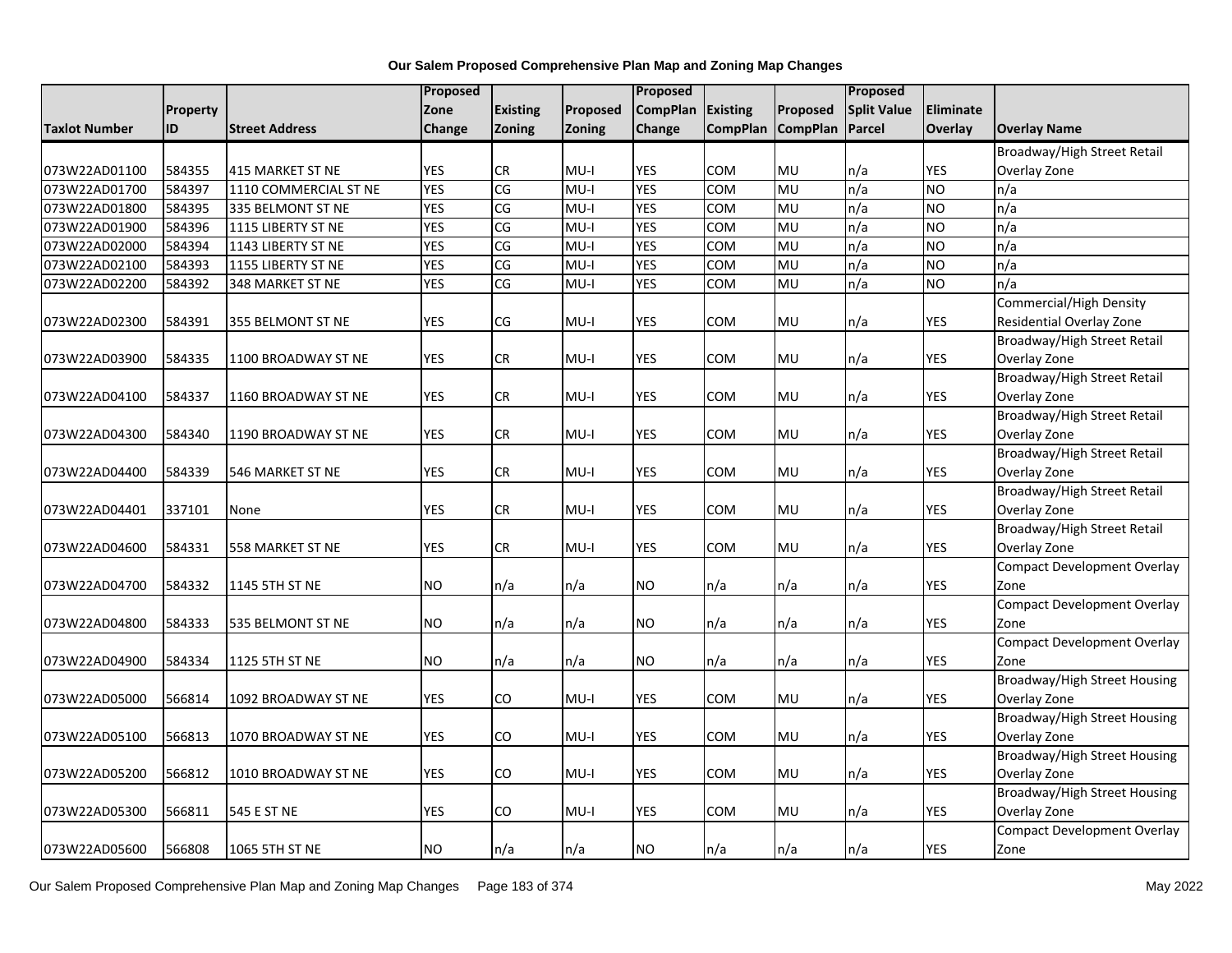|               |                 |                       | Proposed   |                 |          | Proposed        |                 |                   | Proposed           |            |                                                            |
|---------------|-----------------|-----------------------|------------|-----------------|----------|-----------------|-----------------|-------------------|--------------------|------------|------------------------------------------------------------|
|               | <b>Property</b> |                       | Zone       | <b>Existing</b> | Proposed | <b>CompPlan</b> | <b>Existing</b> | Proposed          | <b>Split Value</b> | Eliminate  |                                                            |
| Taxlot Number | ID              | <b>Street Address</b> | Change     | Zoning          | Zoning   | Change          |                 | CompPlan CompPlan | Parcel             | Overlay    | <b>Overlay Name</b>                                        |
|               |                 |                       |            |                 |          |                 |                 |                   |                    |            | <b>Compact Development Overlay</b>                         |
| 073W22AD05700 | 566807          | 1085 5TH ST NE        | NO.        | n/a             | n/a      | <b>NO</b>       | n/a             | n/a               | n/a                | <b>YES</b> | Zone                                                       |
|               |                 |                       |            |                 |          |                 |                 |                   |                    |            | <b>Compact Development Overlay</b>                         |
| 073W22AD05800 | 566806          | 1095 5TH ST NE        | <b>NO</b>  | n/a             | n/a      | <b>NO</b>       | n/a             | n/a               | n/a                | <b>YES</b> | Zone                                                       |
|               |                 |                       |            |                 |          |                 |                 |                   |                    |            | <b>Compact Development Overlay</b>                         |
| 073W22AD07900 | 566815          | 995 5TH ST NE         | <b>NO</b>  | n/a             | n/a      | <b>NO</b>       | n/a             | n/a               | n/a                | <b>YES</b> | Zone                                                       |
|               |                 |                       |            |                 |          |                 |                 |                   |                    |            | <b>Compact Development Overlay</b>                         |
| 073W22AD08000 | 566816          | 975 5TH ST NE         | NO.        | n/a             | n/a      | NO.             | n/a             | n/a               | n/a                | <b>YES</b> | Zone                                                       |
|               |                 |                       |            |                 |          |                 |                 |                   |                    |            | <b>Compact Development Overlay</b>                         |
| 073W22AD08200 | 566818          | 945 5TH ST NE         | <b>NO</b>  | n/a             | n/a      | <b>NO</b>       | n/a             | n/a               | n/a                | <b>YES</b> | Zone                                                       |
|               |                 |                       |            |                 |          |                 |                 |                   |                    |            | <b>Compact Development Overlay</b>                         |
| 073W22AD08300 | 566819          | 925 5TH ST NE         | NO.        | n/a             | n/a      | <b>NO</b>       | n/a             | n/a               | n/a                | <b>YES</b> | Zone                                                       |
|               |                 |                       |            |                 |          |                 |                 |                   |                    |            | <b>Compact Development Overlay</b>                         |
| 073W22AD08400 | 566820          | 905 5TH ST NE         | <b>NO</b>  | n/a             | n/a      | <b>NO</b>       | n/a             | n/a               | n/a                | <b>YES</b> | Zone                                                       |
|               |                 |                       |            |                 |          |                 |                 |                   |                    |            | Broadway/High Street Housing                               |
| 073W22AD08500 | 566821          | 960 BROADWAY ST NE    | <b>YES</b> | CO              | $MU-I$   | <b>YES</b>      | <b>COM</b>      | MU                | n/a                | <b>YES</b> | Overlay Zone                                               |
|               |                 |                       |            |                 |          |                 |                 |                   |                    |            | Broadway/High Street Housing                               |
| 073W22AD08600 | 566822          | 990 BROADWAY ST NE    | <b>YES</b> | CO              | $MU-I$   | <b>YES</b>      | COM             | MU                | n/a                | YES        | Overlay Zone                                               |
|               |                 |                       |            |                 |          |                 |                 |                   |                    |            | Commercial/High Density                                    |
| 073W22AD08700 | 526607          | 805 LIBERTY ST NE     | <b>YES</b> | <b>RH</b>       | MU-I     | <b>YES</b>      | COM             | MU                | n/a                | YES        | Residential Overlay Zone                                   |
|               |                 |                       |            |                 |          |                 |                 |                   |                    |            | Commercial/High Density                                    |
| 073W22AD08900 | 526608          | 835 LIBERTY ST NE     | <b>YES</b> | <b>RH</b>       | $MU-I$   | <b>YES</b>      | <b>COM</b>      | MU                | n/a                | <b>YES</b> | Residential Overlay Zone                                   |
|               |                 |                       |            |                 |          |                 |                 |                   |                    |            | <b>Commercial/High Density</b>                             |
| 073W22AD09100 | 526610          | 845 LIBERTY ST NE     | <b>YES</b> | <b>RH</b>       | MU-I     | <b>YES</b>      | <b>COM</b>      | MU                | n/a                | YES        | Residential Overlay Zone                                   |
|               |                 |                       |            |                 |          |                 |                 |                   |                    |            | <b>Commercial/High Density</b>                             |
| 073W22AD09200 | 526609          | 839 LIBERTY ST NE     | <b>YES</b> | <b>RH</b>       | $MU-I$   | <b>YES</b>      | COM             | MU                | n/a                | YES        | Residential Overlay Zone                                   |
|               |                 |                       |            |                 |          |                 |                 |                   |                    |            | Commercial/High Density                                    |
| 073W22AD09300 | 526611          | 863 LIBERTY ST NE     | <b>YES</b> | <b>RH</b>       | $MU-I$   | YES             | COM             | MU                | n/a                | YES        | Residential Overlay Zone                                   |
|               |                 |                       |            |                 |          |                 |                 |                   |                    |            | <b>Commercial/High Density</b>                             |
| 073W22AD09400 | 526614          | 859 LIBERTY ST NE     | <b>YES</b> | <b>RH</b>       | MU-I     | YES             | COM             | MU                | n/a                | YES        | Residential Overlay Zone                                   |
|               |                 |                       |            |                 |          |                 |                 |                   |                    |            | Commercial/High Density                                    |
| 073W22AD09500 | 526616          | 873 LIBERTY ST NE     | <b>YES</b> | <b>RH</b>       | $MU-I$   | <b>YES</b>      | <b>COM</b>      | MU                | n/a                | <b>YES</b> | Residential Overlay Zone                                   |
|               |                 |                       |            |                 |          |                 |                 |                   |                    |            | <b>Commercial/High Density</b>                             |
| 073W22AD09600 | 526613          | 871 LIBERTY ST NE     | <b>YES</b> | <b>RH</b>       | $MU-I$   | <b>YES</b>      | COM             | MU                | n/a                | <b>YES</b> | Residential Overlay Zone                                   |
|               | 526612          |                       | <b>YES</b> | <b>RH</b>       | MU-I     | YES             | COM             | MU                | n/a                | <b>YES</b> | <b>Commercial/High Density</b><br>Residential Overlay Zone |
| 073W22AD09700 |                 | 867 LIBERTY ST NE     |            |                 |          |                 |                 |                   |                    |            |                                                            |
|               |                 |                       | <b>YES</b> |                 |          |                 |                 |                   |                    |            | Commercial/High Density                                    |
| 073W22AD09800 | 526615          | 879 LIBERTY ST NE     |            | RH              | MU-I     | YES             | COM             | MU                | n/a                | YES        | Residential Overlay Zone                                   |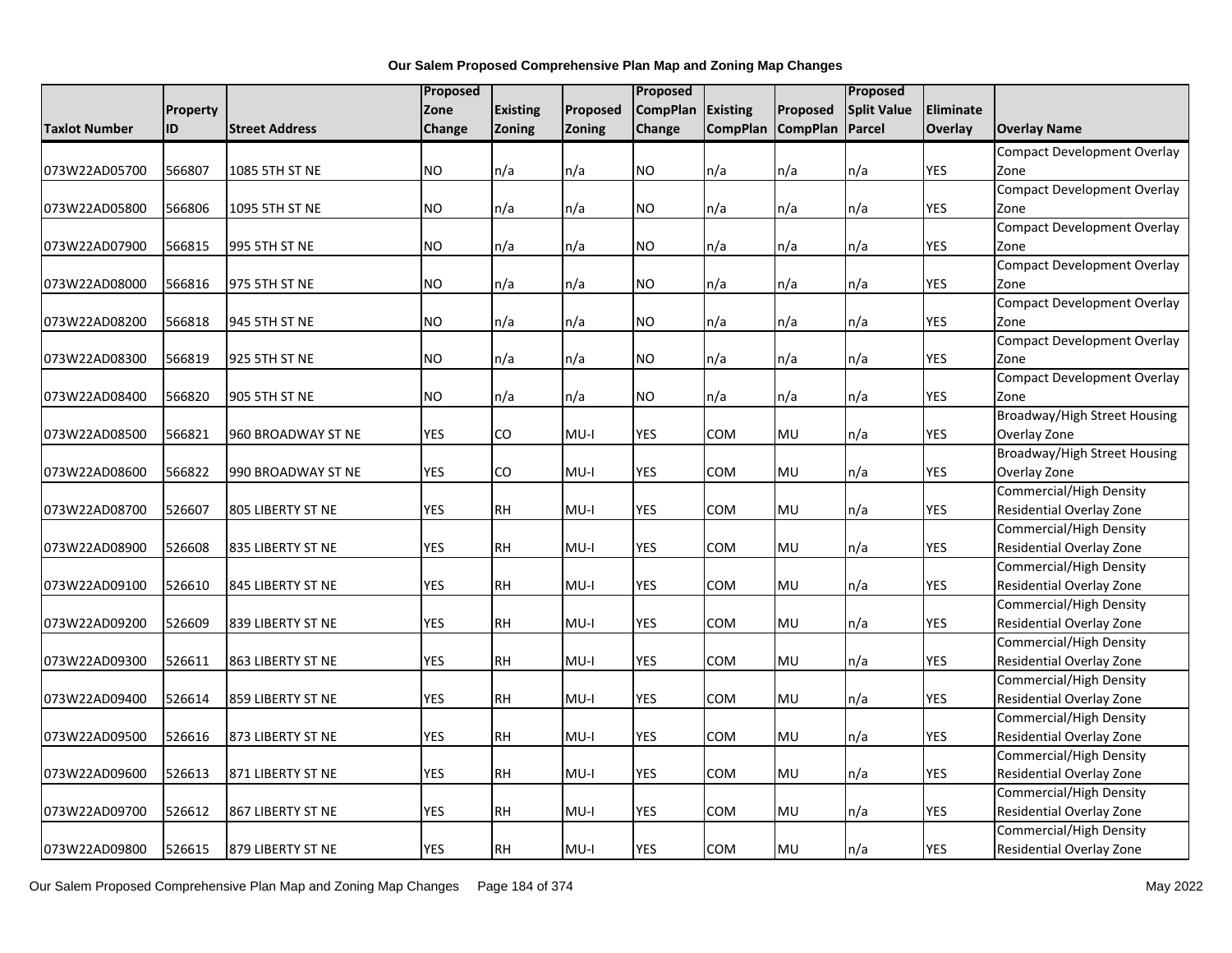|                      |                 |                          | <b>Proposed</b> |                        |                    | Proposed        |                 |                   | Proposed           |            |                                     |
|----------------------|-----------------|--------------------------|-----------------|------------------------|--------------------|-----------------|-----------------|-------------------|--------------------|------------|-------------------------------------|
|                      | <b>Property</b> |                          | Zone            | <b>Existing</b>        | Proposed           | <b>CompPlan</b> | <b>Existing</b> | Proposed          | <b>Split Value</b> | Eliminate  |                                     |
| <b>Taxlot Number</b> | <b>ID</b>       | <b>Street Address</b>    | Change          | <b>Zoning</b>          | Zoning             | Change          |                 | CompPlan CompPlan | Parcel             | Overlay    | <b>Overlay Name</b>                 |
|                      |                 |                          |                 |                        |                    |                 |                 |                   |                    |            | <b>Commercial/High Density</b>      |
| 073W22AD09900        | 526617          | 875 LIBERTY ST NE        | <b>YES</b>      | RH                     | $MU-I$             | <b>YES</b>      | COM             | MU                | n/a                | <b>YES</b> | Residential Overlay Zone            |
|                      |                 |                          |                 |                        |                    |                 |                 |                   |                    |            | <b>Broadway/High Street Housing</b> |
| 073W22AD10200        | 526618          | 885 LIBERTY ST NE        | YES             | CO/RH                  | MU-I               | <b>YES</b>      | MF              | MU                | n/a                | YES        | Overlay Zone                        |
| 073W22AD10200        | 526618          | 885 LIBERTY ST NE        | <b>YES</b>      | CB                     | $MU-I$             | <b>YES</b>      | CB              | MU                | n/a                | <b>NO</b>  | n/a                                 |
|                      |                 |                          |                 |                        |                    |                 |                 |                   |                    |            | <b>Broadway/High Street Housing</b> |
| 073W22AD10400        | 526622          | 1085 BROADWAY ST NE      | <b>YES</b>      | CO                     | $MU-I$             | <b>YES</b>      | MF              | MU                | n/a                | <b>YES</b> | Overlay Zone                        |
|                      |                 |                          |                 |                        |                    |                 |                 |                   |                    |            | Broadway/High Street Housing        |
| 073W22AD10500        | 526619          | 1081 BROADWAY ST NE      | <b>YES</b>      | CO                     | MU-I               | YES             | MF              | MU                | n/a                | YES        | Overlay Zone                        |
| 073W22AD10600        | 526621          | None                     | <b>YES</b>      | RH                     | $MU-I$             | <b>YES</b>      | <b>MF</b>       | <b>MU</b>         | n/a                | <b>NO</b>  | n/a                                 |
| 073W22AD10700        | 526620          | 370 BELMONT ST NE        | <b>YES</b>      | <b>RH</b>              | $MU-I$             | <b>YES</b>      | MF              | MU                | n/a                | <b>NO</b>  | n/a                                 |
| 073W22AD10800        | 582560          | 1018 LIBERTY ST NE       | <b>YES</b>      | <b>RH</b>              | $MU-I$             | <b>YES</b>      | MF              | MU                | n/a                | <b>NO</b>  | n/a                                 |
| 073W22AD10900        | 526623          | 1011 LIBERTY ST NE       | <b>YES</b>      | CG                     | $\overline{MU}$ -I | <b>YES</b>      | COM             | MU                | n/a                | <b>NO</b>  | n/a                                 |
| 073W22AD11000        | 526626          | 1095 LIBERTY ST NE       | <b>YES</b>      | CG                     | $MU-I$             | <b>YES</b>      | COM             | <b>MU</b>         | n/a                | <b>NO</b>  | n/a                                 |
| 073W22AD11100        | 526624          | 350 BELMONT ST NE        | <b>YES</b>      | CG                     | $MU-I$             | <b>YES</b>      | COM             | MU                | n/a                | <b>NO</b>  | n/a                                 |
| 073W22AD11200        | 526625          | 1070 COMMERCIAL ST NE    | <b>YES</b>      | CG                     | $MU-I$             | <b>YES</b>      | COM             | MU                | n/a                | <b>NO</b>  | n/a                                 |
| 073W22AD11300        | 582556          | 1026 COMMERCIAL ST NE    | <b>YES</b>      | $\overline{\text{CG}}$ | $MU-I$             | <b>YES</b>      | COM             | <b>MU</b>         | n/a                | <b>NO</b>  | n/a                                 |
| 073W22AD11400        | 582557          | 1012 COMMERCIAL ST NE    | <b>YES</b>      | <b>RH</b>              | $MU-I$             | <b>YES</b>      | MF              | MU                | n/a                | <b>NO</b>  | n/a                                 |
| 073W22AD11500        | 582558          | 1012 COMMERCIAL ST NE    | <b>YES</b>      | <b>RH</b>              | $MU-I$             | <b>YES</b>      | MF              | MU                | n/a                | <b>NO</b>  | n/a                                 |
| 073W22AD11600        | 582559          | 900 BLK COMMERCIAL ST NE | <b>YES</b>      | <b>RH</b>              | MU-I               | <b>YES</b>      | <b>MF</b>       | MU                | n/a                | <b>NO</b>  | n/a                                 |
| 073W22AD11700        | 589567          | 960 COMMERCIAL ST NE     | <b>YES</b>      | CB                     | $MU-I$             | <b>YES</b>      | CB              | MU                | n/a                | <b>NO</b>  | n/a                                 |
| 073W22AD11700        | 589567          | 960 COMMERCIAL ST NE     | <b>YES</b>      | $\overline{H}$         | $MU-I$             | <b>YES</b>      | <b>MF</b>       | <b>MU</b>         | n/a                | <b>NO</b>  | n/a                                 |
| 073W22AD11800        | 344107          | 379 BELMONT ST NE        | <b>YES</b>      | <b>RH</b>              | $MU-I$             | <b>YES</b>      | MF              | MU                | n/a                | <b>NO</b>  | n/a                                 |
| 073W22AD11900        | 344108          | 383 BELMONT ST NE        | <b>YES</b>      | <b>RH</b>              | $MU-I$             | <b>YES</b>      | MF              | MU                | n/a                | <b>NO</b>  | n/a                                 |
| 073W22AD12000        | 344109          | 387 BELMONT ST NE        | <b>YES</b>      | <b>RH</b>              | $MU-I$             | <b>YES</b>      | MF              | MU                | n/a                | <b>NO</b>  | n/a                                 |
| 073W22AD12100        | 344110          | 391 BELMONT ST NE        | <b>YES</b>      | <b>RH</b>              | $MU-I$             | <b>YES</b>      | MF              | MU                | n/a                | <b>NO</b>  | n/a                                 |
| 073W22AD12200        | 344111          | 395 BELMONT ST NE        | <b>YES</b>      | <b>RH</b>              | $MU-I$             | <b>YES</b>      | MF              | MU                | n/a                | <b>NO</b>  | n/a                                 |
| 073W22AD12300        | 344112          | 399 BELMONT ST NE        | <b>YES</b>      | <b>RH</b>              | $MU-I$             | <b>YES</b>      | MF              | MU                | n/a                | <b>NO</b>  | n/a                                 |
| 073W22AD12400        | 344113          | 380 MARKET ST NE         | <b>YES</b>      | <b>RH</b>              | $MU-I$             | <b>YES</b>      | MF              | MU                | n/a                | <b>NO</b>  | n/a                                 |
| 073W22AD12500        | 344114          | 384 MARKET ST NE         | <b>YES</b>      | <b>RH</b>              | $MU-I$             | <b>YES</b>      | <b>MF</b>       | MU                | n/a                | <b>NO</b>  | n/a                                 |
| 073W22AD12600        | 344115          | 388 MARKET ST NE         | <b>YES</b>      | <b>RH</b>              | MU-I               | <b>YES</b>      | MF              | MU                | n/a                | <b>NO</b>  | n/a                                 |
| 073W22AD12700        | 344116          | 392 MARKET ST NE         | <b>YES</b>      | <b>RH</b>              | $MU-I$             | <b>YES</b>      | MF              | MU                | n/a                | <b>NO</b>  | n/a                                 |
| 073W22AD12800        | 344117          | 396 MARKET ST NE         | <b>YES</b>      | <b>RH</b>              | $MU-I$             | <b>YES</b>      | MF              | MU                | n/a                | <b>NO</b>  | n/a                                 |
| 073W22AD12900        | 344118          | 421 BELMONT ST NE        | <b>YES</b>      | <b>RH</b>              | $MU-I$             | <b>YES</b>      | MF              | MU                | n/a                | <b>NO</b>  | n/a                                 |
| 073W22AD13000        | 344119          | 417 BELMONT ST NE        | <b>YES</b>      | <b>RH</b>              | $MU-I$             | <b>YES</b>      | MF              | MU                | n/a                | <b>NO</b>  | n/a                                 |
| 073W22AD13100        | 344120          | 413 BELMONT ST NE        | <b>YES</b>      | <b>RH</b>              | $MU-I$             | <b>YES</b>      | MF              | MU                | n/a                | <b>NO</b>  | n/a                                 |
| 073W22AD13200        | 344121          | 409 BELMONT ST NE        | <b>YES</b>      | <b>RH</b>              | $MU-I$             | <b>YES</b>      | MF              | MU                | n/a                | <b>NO</b>  | n/a                                 |
| 073W22AD13300        | 344122          | <b>405 BELMONT ST NE</b> | <b>YES</b>      | $R$ H                  | $MU-I$             | <b>YES</b>      | MF              | <b>MU</b>         | n/a                | ŌИ         | n/a                                 |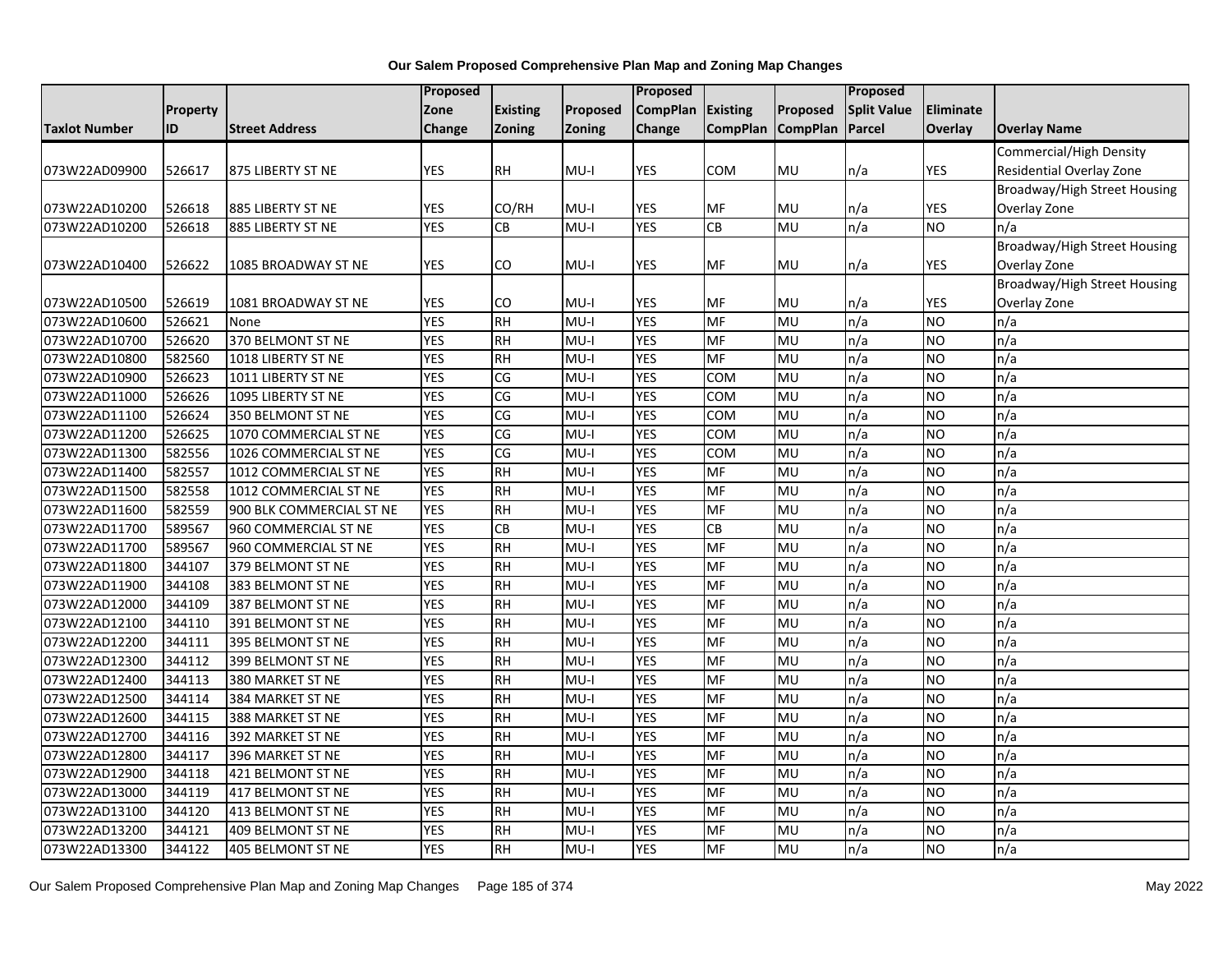|                      |          |                         | Proposed       |                 |          | Proposed        |                 |                          | Proposed           |            |                             |
|----------------------|----------|-------------------------|----------------|-----------------|----------|-----------------|-----------------|--------------------------|--------------------|------------|-----------------------------|
|                      | Property |                         | Zone           | <b>Existing</b> | Proposed | <b>CompPlan</b> | Existing        | Proposed                 | <b>Split Value</b> | Eliminate  |                             |
| <b>Taxlot Number</b> | ID       | <b>Street Address</b>   | Change         | <b>Zoning</b>   | Zoning   | Change          | <b>CompPlan</b> | <b>CompPlan</b>          | Parcel             | Overlay    | <b>Overlay Name</b>         |
| 073W22AD13400        | 344123   | None                    | <b>YES</b>     | <b>RH</b>       | MU-I     | <b>YES</b>      | <b>MF</b>       | MU                       | n/a                | <b>NO</b>  | n/a                         |
| 073W22AD13500        | 344124   | None                    | <b>YES</b>     | $R$ H           | $MU-I$   | <b>YES</b>      | MF              | <b>MU</b>                | n/a                | <b>NO</b>  | n/a                         |
| 073W22AD13600        | 344125   | None                    | <b>YES</b>     | <b>RH</b>       | $MU-I$   | <b>YES</b>      | MF              | MU                       | n/a                | <b>NO</b>  | n/a                         |
| 073W22AD13700        | 344126   | None                    | <b>YES</b>     | <b>RH</b>       | $MU-I$   | <b>YES</b>      | <b>MF</b>       | MU                       | n/a                | <b>NO</b>  | n/a                         |
| 073W22AD13800        | 344127   | None                    | <b>YES</b>     | <b>RH</b>       | $MU-I$   | <b>YES</b>      | <b>MF</b>       | MU                       | n/a                | <b>NO</b>  | n/a                         |
|                      |          |                         |                |                 |          |                 |                 |                          |                    |            | Broadway/High Street Retail |
| 073W22AD80000        | 349517   | 0 BROADWAY ST NE        | <b>YES</b>     | CR/RH           | $MU-I$   | <b>YES</b>      | COM/MF          | MU                       | n/a                | <b>YES</b> | Overlay Zone                |
|                      |          |                         |                |                 |          |                 |                 |                          |                    |            | Broadway/High Street Retail |
| 073W22AD80001        | 349518   | 0 BROADWAY ST NE        | <b>YES</b>     | CR              | $MU-I$   | YES             | <b>COM</b>      | MU                       | n/a                | YES        | Overlay Zone                |
|                      |          |                         |                |                 |          |                 |                 |                          |                    |            | Broadway/High Street Retail |
| 073W22AD80002        | 349519   | 0 BROADWAY ST NE        | <b>YES</b>     | CR              | $MU-I$   | <b>YES</b>      | <b>COM</b>      | MU                       | n/a                | <b>YES</b> | Overlay Zone                |
|                      |          |                         |                |                 |          |                 |                 |                          |                    |            | Broadway/High Street Retail |
| 073W22AD80003        | 349520   | 0 BROADWAY ST NE        | <b>YES</b>     | CR              | $MU-I$   | <b>YES</b>      | COM             | MU                       | n/a                | YES        | Overlay Zone                |
|                      |          |                         |                |                 |          |                 |                 |                          |                    |            | Broadway/High Street Retail |
| 073W22AD80004        | 349521   | 1127 BROADWAY ST NE 125 | <b>YES</b>     | <b>CR</b>       | $MU-I$   | <b>YES</b>      | COM             | MU                       | n/a                | YES        | Overlay Zone                |
|                      |          |                         |                |                 |          |                 |                 |                          |                    |            | Broadway/High Street Retail |
| 073W22AD80005        | 349522   | <b>0 BROADWAY ST NE</b> | <b>YES</b>     | <b>CR</b>       | $MU-I$   | YES             | <b>COM</b>      | MU                       | n/a                | YES        | Overlay Zone                |
|                      |          |                         |                |                 |          |                 |                 |                          |                    |            | Broadway/High Street Retail |
| 073W22AD80006        | 349523   | 0 BROADWAY ST NE        | <b>YES</b>     | CR              | MU-I     | YES             | <b>COM</b>      | MU                       | n/a                | YES        | Overlay Zone                |
|                      |          |                         |                |                 |          |                 |                 |                          |                    |            | Broadway/High Street Retail |
| 073W22AD90000        | 345178   | 0 BROADWAY ST NE        | <b>YES</b>     | CR              | $MU-I$   | <b>YES</b>      | COM             | MU                       | n/a                | <b>YES</b> | Overlay Zone                |
|                      |          |                         |                |                 |          |                 |                 |                          |                    |            | Broadway/High Street Retail |
| 073W22AD90000        | 345178   | 0 BROADWAY ST NE        | <b>YES</b>     | CR              | $MU-I$   | <b>YES</b>      | COM             | MU                       | n/a                | <b>YES</b> | Overlay Zone                |
|                      |          |                         |                |                 |          |                 |                 |                          |                    |            | Broadway/High Street Retail |
| 073W22AD90001        | 345180   | 1255 BROADWAY ST NE     | <b>YES</b>     | CR              | $MU-I$   | YES             | <b>COM</b>      | MU                       | n/a                | YES        | Overlay Zone                |
|                      |          |                         |                |                 |          |                 |                 |                          |                    |            | Broadway/High Street Retail |
| 073W22AD90002        | 345181   | 0 BROADWAY ST NE        | <b>YES</b>     | <b>CR</b>       | $MU-I$   | <b>YES</b>      | COM             | MU                       | n/a                | <b>YES</b> | Overlay Zone                |
|                      |          |                         |                |                 |          |                 |                 |                          |                    |            | Broadway/High Street Retail |
| 073W22AD90003        | 345182   | None                    | <b>YES</b>     | CR              | MU-I     | <b>YES</b>      | <b>COM</b>      | MU                       | n/a                | YES        | Overlay Zone                |
| 073W22B00623         | 259905   | 271 CAMEO ST NW         | N <sub>O</sub> | n/a             | n/a      | <b>YES</b>      | <b>SF</b>       | $\overline{\mathsf{MF}}$ | n/a                | <b>NO</b>  | n/a                         |
| 073W22CD00300        | 589409   | None                    | <b>YES</b>     | CB              | PA       | <b>YES</b>      | <b>ROM</b>      | POS                      | n/a                | <b>NO</b>  | n/a                         |
| 073W22CD00400        | 589412   | 332 WATER ST NE         | <b>YES</b>     | CB              | PA       | <b>YES</b>      | <b>ROM</b>      | POS                      | n/a                | <b>NO</b>  | n/a                         |
| 073W22CD00401        | 589413   | None                    | <b>YES</b>     | $\overline{CB}$ | PA       | <b>YES</b>      | <b>ROM</b>      | POS                      | n/a                | <b>NO</b>  | n/a                         |
| 073W22CD00500        | 589411   | 314 WATER ST NE         | <b>YES</b>     | CB              | PA       | <b>YES</b>      | <b>ROM</b>      | POS                      | n/a                | <b>NO</b>  | n/a                         |
| 073W22CD00600        | 589410   | 310 WATER ST NE         | <b>YES</b>     | GВ              | PA       | <b>YES</b>      | <b>ROM</b>      | POS                      | n/a                | <b>ON</b>  | n/a                         |
| 073W22CD00700        | 526629   | None                    | <b>YES</b>     | <b>CB</b>       | PA       | <b>YES</b>      | <b>ROM</b>      | POS                      | n/a                | <b>NO</b>  | n/a                         |
| 073W22CD00800        | 526631   | None                    | <b>YES</b>     | CB              | PA       | <b>YES</b>      | <b>ROM</b>      | POS                      | n/a                | <b>NO</b>  | n/a                         |
| 073W22CD00900        | 526628   | None                    | <b>YES</b>     | $\overline{CB}$ | PA       | <b>YES</b>      | <b>ROM</b>      | POS                      | n/a                | <b>ON</b>  | n/a                         |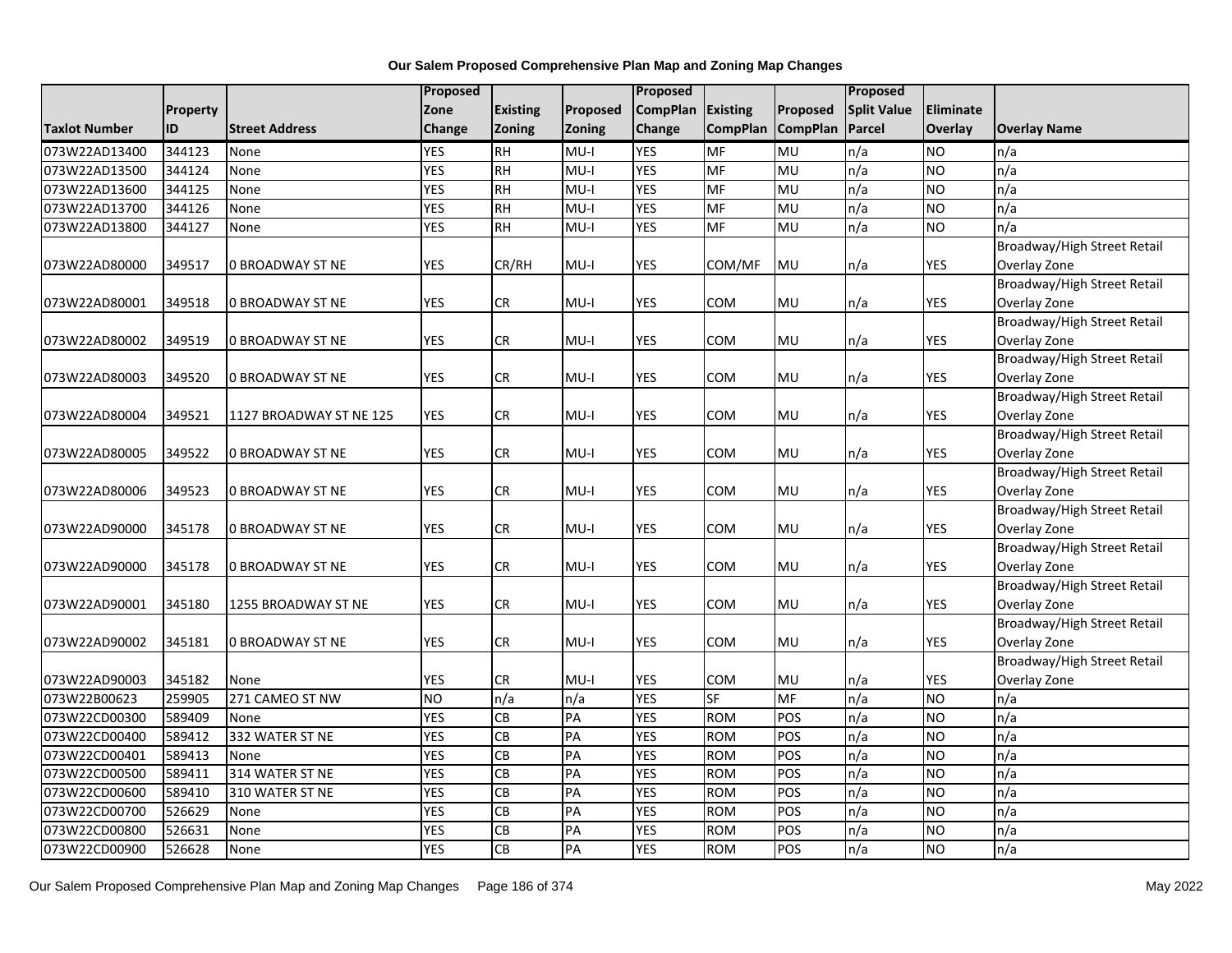|                      |           |                          | Proposed       |                 |               | Proposed        |                   |           | Proposed           |                  |                     |
|----------------------|-----------|--------------------------|----------------|-----------------|---------------|-----------------|-------------------|-----------|--------------------|------------------|---------------------|
|                      | Property  |                          | Zone           | <b>Existing</b> | Proposed      | <b>CompPlan</b> | Existing          | Proposed  | <b>Split Value</b> | <b>Eliminate</b> |                     |
| <b>Taxlot Number</b> | <b>ID</b> | <b>Street Address</b>    | <b>Change</b>  | <b>Zoning</b>   | <b>Zoning</b> | Change          | CompPlan CompPlan |           | Parcel             | <b>Overlay</b>   | <b>Overlay Name</b> |
| 073W22CD01000        | 526630    | 100 CHEMEKETA ST NE      | <b>YES</b>     | <b>CB</b>       | PA            | <b>YES</b>      | <b>ROM</b>        | POS       | n/a                | <b>NO</b>        | n/a                 |
| 073W22CD01100        | 526627    | None                     | <b>YES</b>     | CB              | PA            | <b>YES</b>      | <b>ROM</b>        | POS       | n/a                | <b>NO</b>        | n/a                 |
| 073W22CD01200        | 589418    | None                     | <b>YES</b>     | CB              | PA            | <b>YES</b>      | <b>ROM</b>        | POS       | n/a                | <b>NO</b>        | n/a                 |
| 073W22CD01300        | 589419    | 220 WATER ST NE          | <b>YES</b>     | <b>CB</b>       | PA            | <b>YES</b>      | <b>ROM</b>        | POS       | n/a                | <b>NO</b>        | n/a                 |
| 073W22CD01400        | 589414    | 295 FRONT ST NE          | <b>YES</b>     | <b>CB</b>       | PA            | <b>YES</b>      | <b>ROM</b>        | POS       | n/a                | <b>NO</b>        | n/a                 |
| 073W22CD01500        | 589416    | 209 FRONT ST NE          | <b>YES</b>     | CB              | PA            | <b>YES</b>      | <b>ROM</b>        | POS       | n/a                | <b>NO</b>        | n/a                 |
| 073W22CD01600        | 589417    | 209 FRONT ST NE          | <b>YES</b>     | <b>CB</b>       | PA            | <b>YES</b>      | <b>ROM</b>        | POS       | n/a                | <b>NO</b>        | n/a                 |
| 073W22CD01700        | 589426    | 101 FRONT ST SE          | <b>YES</b>     | <b>CB</b>       | PA            | <b>YES</b>      | <b>ROM</b>        | POS       | n/a                | <b>NO</b>        | n/a                 |
| 073W22CD01800        | 589421    | None                     | <b>YES</b>     | CB              | PA            | <b>YES</b>      | <b>ROM</b>        | POS       | n/a                | <b>NO</b>        | n/a                 |
| 073W22CD01900        | 589420    | 180 COURT ST NE          | <b>YES</b>     | CB              | PA            | <b>YES</b>      | <b>ROM</b>        | POS       | n/a                | <b>NO</b>        | n/a                 |
| 073W22CD02000        | 589422    | None                     | <b>YES</b>     | CB              | PA            | <b>YES</b>      | <b>ROM</b>        | POS       | n/a                | <b>NO</b>        | n/a                 |
| 073W22CD02100        | 589423    | None                     | <b>YES</b>     | CB              | PA            | <b>YES</b>      | <b>ROM</b>        | POS       | n/a                | <b>NO</b>        | n/a                 |
| 073W22DA01500        | 589430    | 701 COTTAGE ST NE        | <b>YES</b>     | <b>CO</b>       | $MU-I$        | <b>YES</b>      | COM               | MU        | n/a                | <b>NO</b>        | n/a                 |
| 073W22DA01600        | 589432    | 659 COTTAGE ST NE        | <b>YES</b>     | CO              | $MU-I$        | <b>YES</b>      | COM               | MU        | n/a                | <b>NO</b>        | n/a                 |
| 073W22DA01700        | 589434    | <b>655 COTTAGE ST NE</b> | <b>YES</b>     | <b>CO</b>       | $MU-I$        | <b>YES</b>      | <b>COM</b>        | MU        | n/a                | <b>NO</b>        | n/a                 |
| 073W22DA01800        | 589433    | 657 COTTAGE ST NE        | <b>YES</b>     | 6               | $MU-I$        | <b>YES</b>      | COM               | MU        | n/a                | <b>NO</b>        | n/a                 |
| 073W22DA01900        | 589435    | 605 COTTAGE ST NE        | <b>YES</b>     | CO              | $MU-I$        | <b>YES</b>      | COM               | MU        | n/a                | <b>NO</b>        | n/a                 |
| 073W22DA02000        | 589436    | 643 UNION ST NE          | <b>YES</b>     | CO              | $MU-I$        | <b>YES</b>      | COM               | MU        | n/a                | <b>NO</b>        | n/a                 |
| 073W22DA02100        | 589437    | 625 UNION ST NE          | <b>YES</b>     | 6               | $MU-I$        | <b>YES</b>      | COM               | MU        | n/a                | <b>NO</b>        | n/a                 |
| 073W22DA02200        | 589438    | 605 UNION ST NE          | <b>YES</b>     | CO              | $MU-I$        | <b>YES</b>      | <b>COM</b>        | MU        | n/a                | <b>NO</b>        | n/a                 |
| 073W22DA02300        | 589439    | <b>638 CHURCH ST NE</b>  | <b>YES</b>     | CO              | $MU-I$        | <b>YES</b>      | <b>COM</b>        | MU        | n/a                | <b>NO</b>        | n/a                 |
| 073W22DA02400        | 589440    | 654 CHURCH ST NE         | <b>YES</b>     | $\overline{c}$  | I-UM          | <b>YES</b>      | <b>COM</b>        | MU        | n/a                | <b>NO</b>        | n/a                 |
| 073W22DA02500        | 589441    | 676 CHURCH ST NE         | <b>YES</b>     | CO              | $MU-I$        | <b>YES</b>      | COM               | MU        | n/a                | <b>NO</b>        | n/a                 |
| 073W22DA02600        | 589443    | 694 CHURCH ST NE         | <b>YES</b>     | <b>CO</b>       | $MU-I$        | <b>YES</b>      | COM               | MU        | n/a                | <b>NO</b>        | n/a                 |
| 073W22DA02700        | 589570    | 702 CHURCH ST NE         | <b>YES</b>     | CO              | $MU-I$        | <b>YES</b>      | COM               | <b>MU</b> | n/a                | <b>NO</b>        | n/a                 |
| 073W22DA02800        | 589571    | 728 CHURCH ST NE         | <b>YES</b>     | CO              | $MU-I$        | <b>YES</b>      | <b>COM</b>        | MU        | n/a                | <b>NO</b>        | n/a                 |
| 073W22DA04100        | 569657    | 805 CHURCH ST NE         | N <sub>O</sub> | n/a             | n/a           | <b>YES</b>      | $\overline{c}$    | MF        | n/a                | <b>NO</b>        | n/a                 |
| 073W22DA04200        | 569658    | 795 CHURCH ST NE         | <b>NO</b>      | n/a             | n/a           | <b>YES</b>      | $\overline{c}$    | MF        | n/a                | <b>NO</b>        | n/a                 |
| 073W22DA04300        | 569659    | 761 CHURCH ST NE         | <b>NO</b>      | n/a             | n/a           | <b>YES</b>      | <b>CB</b>         | MF        | n/a                | <b>NO</b>        | n/a                 |
| 073W22DA04400        | 589544    | 749 CHURCH ST NE         | <b>YES</b>     | <b>CO</b>       | $MU-I$        | <b>YES</b>      | COM               | MU        | n/a                | <b>NO</b>        | n/a                 |
| 073W22DA04500        | 589545    | 745 CHURCH ST NE         | <b>YES</b>     | CO              | $MU-I$        | <b>YES</b>      | COM               | MU        | n/a                | <b>NO</b>        | n/a                 |
| 073W22DA04600        | 589546    | 735 CHURCH ST NE         | <b>YES</b>     | Ю               | $MU-I$        | <b>YES</b>      | COM               | <b>MU</b> | n/a                | <b>NO</b>        | n/a                 |
| 073W22DA04700        | 589547    | 725 CHURCH ST NE         | <b>YES</b>     | CO              | $MU-I$        | <b>YES</b>      | COM               | MU        | n/a                | <b>NO</b>        | n/a                 |
| 073W22DA04800        | 589548    | 701 CHURCH ST NE         | <b>YES</b>     | CO              | $MU-I$        | <b>YES</b>      | COM               | MU        | n/a                | <b>NO</b>        | n/a                 |
| 073W22DA04900        | 589013    | <b>685 CHURCH ST NE</b>  | <b>YES</b>     | <b>CO</b>       | $MU-I$        | <b>YES</b>      | COM               | MU        | n/a                | <b>NO</b>        | n/a                 |
| 073W22DA05000        | 589014    | 675 CHURCH ST NE         | <b>YES</b>     | CO              | $MU-I$        | <b>YES</b>      | COM               | <b>MU</b> | n/a                | <b>NO</b>        | n/a                 |
| 073W22DA05100        | 589015    | 635 CHURCH ST NE         | <b>YES</b>     | CO              | $MU-I$        | <b>YES</b>      | COM               | MU        | n/a                | <b>NO</b>        | n/a                 |
| 073W22DA05400        | 589016    | 533 UNION ST NE          | <b>YES</b>     | <b>CO</b>       | $MU-I$        | <b>YES</b>      | <b>COM</b>        | MU        | n/a                | <b>NO</b>        | n/a                 |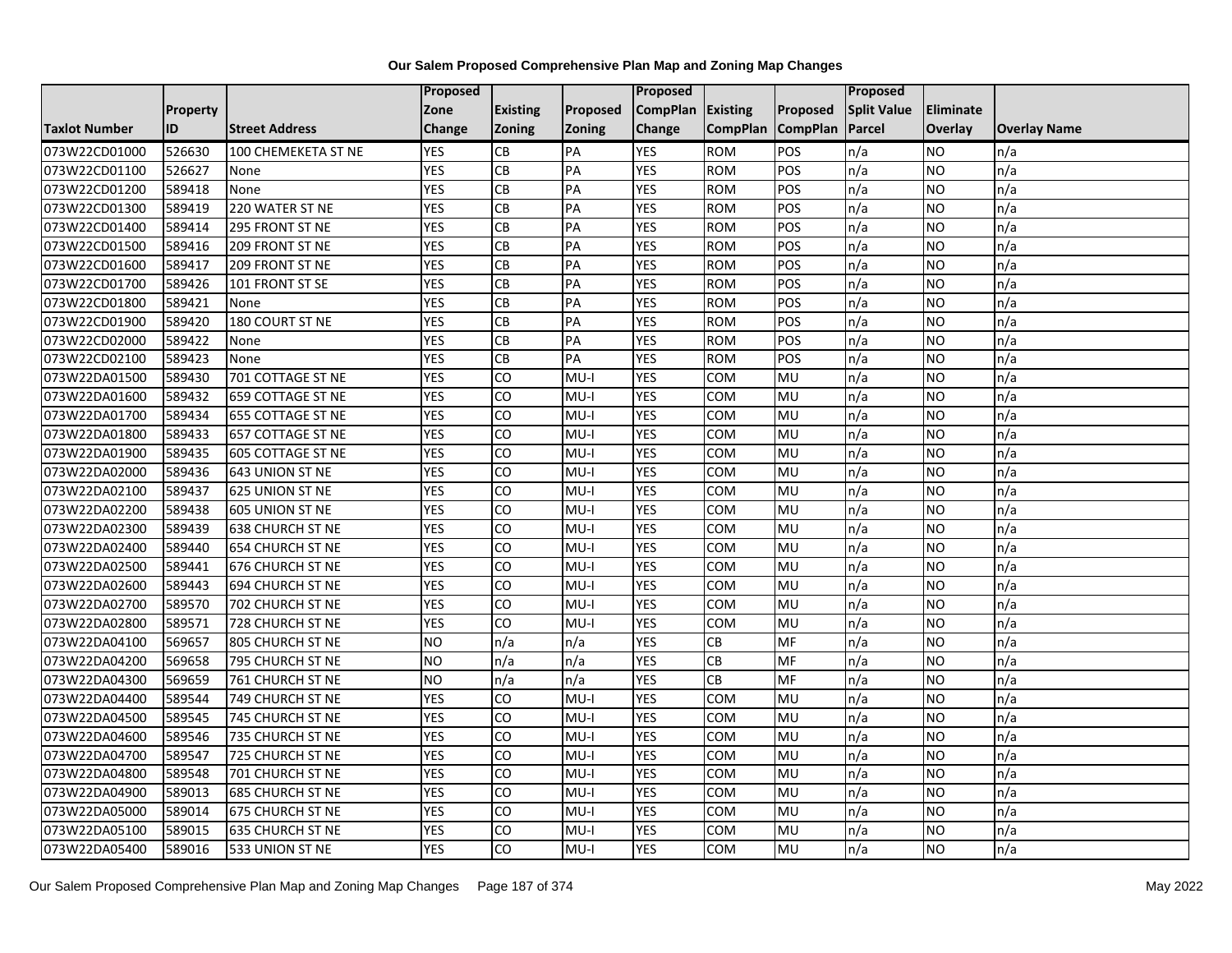|                      |          |                       | Proposed      |                 |               | Proposed        |                 |                 | Proposed           |            |                                             |
|----------------------|----------|-----------------------|---------------|-----------------|---------------|-----------------|-----------------|-----------------|--------------------|------------|---------------------------------------------|
|                      | Property |                       | Zone          | <b>Existing</b> | Proposed      | <b>CompPlan</b> | <b>Existing</b> | Proposed        | <b>Split Value</b> | Eliminate  |                                             |
| <b>Taxlot Number</b> | ID       | <b>Street Address</b> | <b>Change</b> | Zoning          | <b>Zoning</b> | <b>Change</b>   | <b>CompPlan</b> | <b>CompPlan</b> | Parcel             | Overlay    | <b>Overlay Name</b>                         |
|                      |          |                       |               |                 |               |                 |                 |                 |                    |            | Broadway/High Street Retail                 |
| 073W22DA05500        | 589017   | 626 HIGH ST NE        | <b>YES</b>    | ${\sf CR}$      | $MU-I$        | YES             | COM             | <b>MU</b>       | n/a                | <b>YES</b> | Overlay Zone                                |
|                      |          |                       |               |                 |               |                 |                 |                 |                    |            | Broadway/High Street Retail                 |
| 073W22DA05800        | 589021   | 660 HIGH ST NE        | <b>YES</b>    | CR              | $MU-I$        | <b>YES</b>      | COM             | <b>MU</b>       | n/a                | <b>YES</b> | Overlay Zone                                |
|                      |          |                       |               |                 |               |                 |                 |                 |                    |            | Broadway/High Street Retail                 |
| 073W22DA05900        | 589022   | 694 HIGH ST NE        | <b>YES</b>    | ${\sf CR}$      | $MU-I$        | <b>YES</b>      | COM             | <b>MU</b>       | n/a                | <b>YES</b> | Overlay Zone                                |
|                      |          |                       |               |                 |               |                 |                 |                 |                    |            | Broadway/High Street Retail                 |
| 073W22DA06100        | 589550   | 700 HIGH ST NE        | <b>YES</b>    | CR              | $MU-I$        | <b>YES</b>      | COM             | MU              | n/a                | <b>YES</b> | Overlay Zone                                |
|                      |          |                       |               |                 |               |                 |                 |                 |                    |            | Broadway/High Street Retail                 |
| 073W22DA06200        | 589551   | 724 HIGH ST NE        | <b>YES</b>    | CR              | $MU-I$        | <b>YES</b>      | COM             | MU              | n/a                | <b>YES</b> | Overlay Zone                                |
|                      |          |                       |               |                 |               |                 |                 |                 |                    |            | Broadway/High Street Retail                 |
| 073W22DA06300        | 589552   | 734 HIGH ST NE        | <b>YES</b>    | CR              | $MU-I$        | YES             | COM             | <b>MU</b>       | n/a                | <b>YES</b> | Overlay Zone                                |
|                      |          |                       |               |                 |               |                 |                 |                 |                    |            | Broadway/High Street Retail                 |
| 073W22DA06400        | 589554   | 762 HIGH ST NE        | <b>YES</b>    | ${\sf CR}$      | MU-I          | YES             | COM             | <b>MU</b>       | n/a                | YES        | Overlay Zone                                |
|                      |          |                       |               |                 |               |                 |                 |                 |                    |            | Broadway/High Street Retail                 |
| 073W22DA06500        | 578189   | 762 HIGH ST NE        | <b>YES</b>    | CR              | $MU-I$        | <b>YES</b>      | COM             | MU              | n/a                | <b>YES</b> | Overlay Zone                                |
|                      |          |                       |               |                 |               |                 |                 |                 |                    |            | Broadway/High Street Retail                 |
| 073W22DA06600        | 578188   | 790 HIGH ST NE        | <b>YES</b>    | ${\sf CR}$      | $MU-I$        | <b>YES</b>      | COM             | <b>MU</b>       | n/a                | <b>YES</b> | Overlay Zone                                |
|                      |          |                       |               | CR              |               |                 |                 |                 |                    |            | Broadway/High Street Retail                 |
| 073W22DA06700        | 578187   | 552 WILLOW ST NE      | <b>YES</b>    |                 | $MU-I$        | YES             | сом             | MU              | n/a                | <b>YES</b> | Overlay Zone                                |
| 073W22DA06800        | 578186   |                       | <b>YES</b>    | CR              | $MU-I$        | YES             | COM             | MU              | n/a                | YES        | Broadway/High Street Retail<br>Overlay Zone |
|                      |          | 590 WILLOW ST NE      |               |                 |               |                 |                 |                 |                    |            | <b>Compact Development Overlay</b>          |
| 073W22DA06900        | 578184   | 575 WILLOW ST NE      | <b>NO</b>     | n/a             | n/a           | <b>NO</b>       | n/a             | n/a             | n/a                | <b>YES</b> | Zone                                        |
|                      |          |                       |               |                 |               |                 |                 |                 |                    |            | <b>Compact Development Overlay</b>          |
| 073W22DA06901        | 337104   | 589 WILLOW ST NE      | <b>NO</b>     | n/a             | n/a           | <b>NO</b>       | n/a             | n/a             | n/a                | <b>YES</b> | Zone                                        |
|                      |          |                       |               |                 |               |                 |                 |                 |                    |            | Broadway/High Street Retail                 |
| 073W22DA06999        | 578194   | None                  | <b>YES</b>    | CR              | MU-I          | YES             | COM             | MU              | n/a                | <b>YES</b> | Overlay Zone                                |
|                      |          |                       |               |                 |               |                 |                 |                 |                    |            | Broadway/High Street Retail                 |
| 073W22DA07000        | 578185   | 850 HIGH ST NE        | <b>YES</b>    | ${\sf CR}$      | $MU-I$        | <b>YES</b>      | COM             | <b>MU</b>       | n/a                | <b>YES</b> | Overlay Zone                                |
|                      |          |                       |               |                 |               |                 |                 |                 |                    |            | Broadway/High Street Retail                 |
| 073W22DA07100        | 580112   | 860 HIGH ST NE        | <b>YES</b>    | <b>CR</b>       | $MU-I$        | <b>YES</b>      | COM             | MU              | n/a                | YES        | Overlay Zone                                |
|                      |          |                       |               |                 |               |                 |                 |                 |                    |            | <b>Compact Development Overlay</b>          |
| 073W22DA07200        | 580113   | 528 KNAPP'S PL NE     | <b>NO</b>     | n/a             | n/a           | <b>NO</b>       | n/a             | n/a             | n/a                | <b>YES</b> | Zone                                        |
|                      |          |                       |               |                 |               |                 |                 |                 |                    |            | <b>Compact Development Overlay</b>          |
| 073W22DA07300        | 580114   | 540 KNAPP'S PL NE     | <b>NO</b>     | n/a             | n/a           | <b>NO</b>       | n/a             | n/a             | n/a                | <b>YES</b> | Zone                                        |
|                      |          |                       |               |                 |               |                 |                 |                 |                    |            | <b>Compact Development Overlay</b>          |
| 073W22DA07400        | 580115   | 548 KNAPP'S PL NE     | <b>NO</b>     | n/a             | n/a           | <b>NO</b>       | n/a             | n/a             | n/a                | <b>YES</b> | Zone                                        |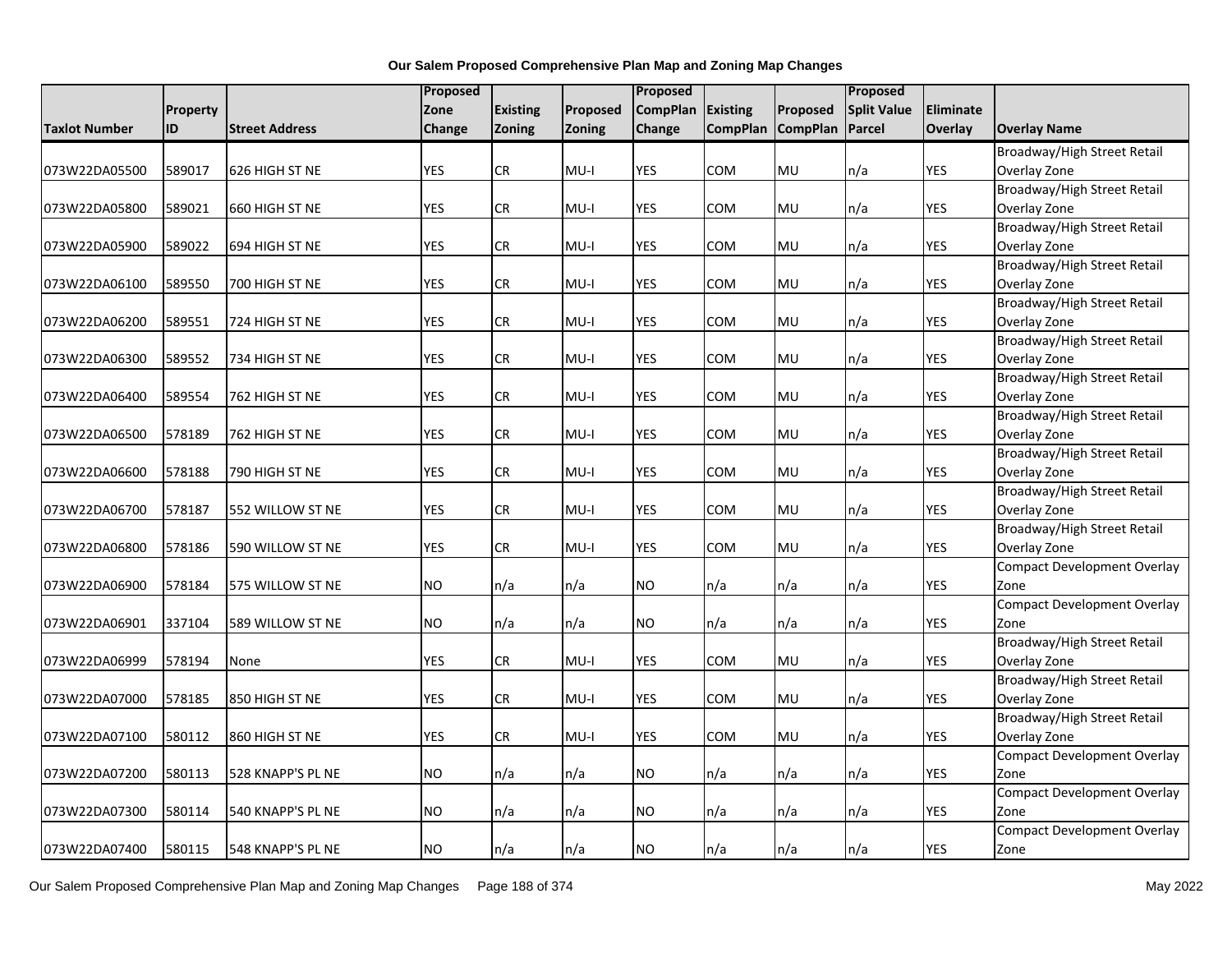|               |          |                       | <b>Proposed</b> |                 |               | Proposed        |                 |                 | Proposed           |            |                                            |
|---------------|----------|-----------------------|-----------------|-----------------|---------------|-----------------|-----------------|-----------------|--------------------|------------|--------------------------------------------|
|               | Property |                       | Zone            | <b>Existing</b> | Proposed      | <b>CompPlan</b> | <b>Existing</b> | Proposed        | <b>Split Value</b> | Eliminate  |                                            |
| Taxlot Number | ID       | <b>Street Address</b> | Change          | Zoning          | <b>Zoning</b> | <b>Change</b>   | <b>CompPlan</b> | <b>CompPlan</b> | Parcel             | Overlay    | <b>Overlay Name</b>                        |
|               |          |                       |                 |                 |               |                 |                 |                 |                    |            | Compact Development Overlay                |
| 073W22DA07500 | 580116   | 558 KNAPP'S PL NE     | <b>NO</b>       | n/a             | n/a           | NO              | n/a             | n/a             | n/a                | <b>YES</b> | Zone                                       |
|               |          |                       |                 |                 |               |                 |                 |                 |                    |            | Compact Development Overlay                |
| 073W22DA07600 | 580117   | 568 KNAPP'S PL NE     | <b>NO</b>       | n/a             | n/a           | <b>NO</b>       | n/a             | n/a             | n/a                | YES        | Zone                                       |
|               |          |                       |                 |                 |               |                 |                 |                 |                    |            | <b>Compact Development Overlay</b>         |
| 073W22DA07700 | 580118   | 578 KNAPP'S PL NE     | <b>NO</b>       | n/a             | n/a           | <b>NO</b>       | n/a             | n/a             | n/a                | <b>YES</b> | Zone                                       |
|               |          |                       |                 |                 |               |                 |                 |                 |                    |            | <b>Compact Development Overlay</b>         |
| 073W22DA07800 | 580119   | 588 KNAPP'S PL NE     | <b>NO</b>       | n/a             | n/a           | <b>NO</b>       | n/a             | n/a             | n/a                | <b>YES</b> | Zone                                       |
|               |          |                       |                 |                 |               |                 |                 |                 |                    |            | <b>Compact Development Overlay</b>         |
| 073W22DA07900 | 578193   | 598 KNAPP'S PL NE     | <b>NO</b>       | n/a             | n/a           | <b>NO</b>       | n/a             | n/a             | n/a                | <b>YES</b> | Zone                                       |
|               |          |                       |                 |                 |               |                 |                 |                 |                    |            | <b>Compact Development Overlay</b>         |
| 073W22DA08000 | 578192   | 597 KNAPP'S PL NE     | <b>NO</b>       | n/a             | n/a           | <b>NO</b>       | n/a             | n/a             | n/a                | <b>YES</b> | Zone                                       |
|               |          |                       |                 |                 |               |                 |                 |                 |                    |            | <b>Compact Development Overlay</b>         |
| 073W22DA08100 | 578191   | 595 KNAPP'S PL NE     | <b>NO</b>       | n/a             | n/a           | <b>NO</b>       | n/a             | n/a             | n/a                | YES        | Zone                                       |
|               |          |                       |                 |                 |               |                 |                 |                 |                    |            | <b>Compact Development Overlay</b>         |
| 073W22DA08200 | 580120   | 589 KNAPP'S PL NE     | <b>NO</b>       | n/a             | n/a           | <b>NO</b>       | n/a             | n/a             | n/a                | <b>YES</b> | Zone                                       |
|               |          |                       |                 |                 |               |                 |                 |                 |                    |            | Compact Development Overlay                |
| 073W22DA08300 | 580121   | 577 KNAPP'S PL NE     | <b>NO</b>       | n/a             | n/a           | <b>NO</b>       | n/a             | n/a             | n/a                | <b>YES</b> | Zone                                       |
|               |          |                       |                 |                 |               |                 |                 |                 |                    |            | <b>Compact Development Overlay</b>         |
| 073W22DA08400 | 580122   | 567 KNAPP'S PL NE     | <b>NO</b>       | n/a             | n/a           | INO.            | n/a             | n/a             | n/a                | YES        | Zone                                       |
|               |          |                       |                 |                 |               |                 |                 |                 |                    |            | <b>Compact Development Overlay</b>         |
| 073W22DA08500 | 580123   | 557 KNAPP'S PL NE     | <b>NO</b>       | n/a             | n/a           | <b>NO</b>       | n/a             | n/a             | n/a                | <b>YES</b> | Zone                                       |
|               |          |                       |                 |                 |               |                 |                 |                 |                    |            | <b>Compact Development Overlay</b>         |
| 073W22DA08600 | 580124   | 547 KNAPP'S PL NE     | <b>NO</b>       | n/a             | n/a           | <b>NO</b>       | n/a             | n/a             | n/a                | YES        | Zone                                       |
|               |          |                       | <b>NO</b>       |                 |               |                 |                 |                 |                    |            | <b>Compact Development Overlay</b>         |
| 073W22DA08700 | 580125   | 537 KNAPP'S PL NE     |                 | n/a             | n/a           | <b>NO</b>       | n/a             | n/a             | n/a                | <b>YES</b> | Zone<br><b>Compact Development Overlay</b> |
| 073W22DA08800 | 580126   | 527 KNAPP'S PL NE     | <b>NO</b>       | n/a             | n/a           | <b>NO</b>       | n/a             | n/a             | n/a                | YES        | Zone                                       |
|               |          |                       |                 |                 |               |                 |                 |                 |                    |            | Compact Development Overlay                |
| 073W22DA08900 | 580127   | 517 KNAPP'S PL NE     | <b>NO</b>       | n/a             | n/a           | <b>NO</b>       | n/a             | n/a             | n/a                | <b>YES</b> | Zone                                       |
|               |          |                       |                 |                 |               |                 |                 |                 |                    |            | <b>Compact Development Overlay</b>         |
| 073W22DA09000 | 578190   | None                  | <b>NO</b>       | n/a             | n/a           | <b>NO</b>       | n/a             | n/a             | n/a                | <b>YES</b> | Zone                                       |
|               |          |                       |                 |                 |               |                 |                 |                 |                    |            | Broadway/High Street Retail                |
| 073W22DA09100 | 526637   | 898 LIBERTY ST NE     | <b>YES</b>      | CR              | $MU-I$        | <b>YES</b>      | COM             | <b>MU</b>       | n/a                | <b>YES</b> | Overlay Zone                               |
|               |          |                       |                 |                 |               |                 |                 |                 |                    |            | Broadway/High Street Retail                |
| 073W22DA09200 | 526636   | 839 LIBERTY ST NE     | <b>YES</b>      | CR              | MU-I          | YES             | сом             | <b>MU</b>       | n/a                | YES        | Overlay Zone                               |
|               |          |                       |                 |                 |               |                 |                 |                 |                    |            | Broadway/High Street Retail                |
| 073W22DA09300 | 526635   | 880 LIBERTY ST NE     | <b>YES</b>      | CR              | MU-I          | <b>YES</b>      | <b>COM</b>      | <b>MU</b>       | n/a                | <b>YES</b> | Overlay Zone                               |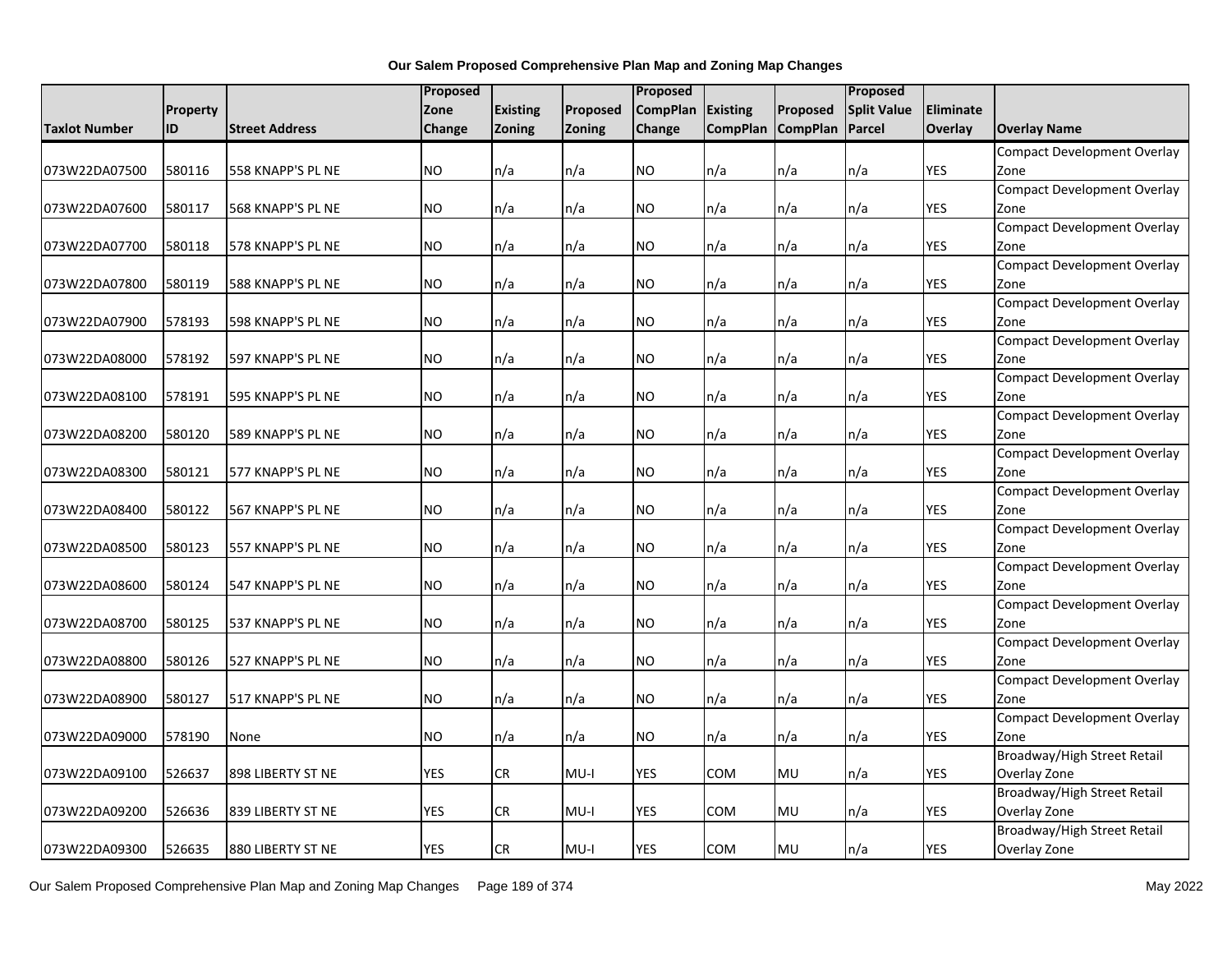|                      |          |                       | Proposed   |                 |           | Proposed        |                          |                 | Proposed           |            |                                 |
|----------------------|----------|-----------------------|------------|-----------------|-----------|-----------------|--------------------------|-----------------|--------------------|------------|---------------------------------|
|                      | Property |                       | Zone       | <b>Existing</b> | Proposed  | <b>CompPlan</b> | <b>Existing</b>          | Proposed        | <b>Split Value</b> | Eliminate  |                                 |
| <b>Taxlot Number</b> | ID       | <b>Street Address</b> | Change     | Zoning          | Zoning    | <b>Change</b>   | <b>CompPlan</b>          | <b>CompPlan</b> | Parcel             | Overlay    | <b>Overlay Name</b>             |
|                      |          |                       |            |                 |           |                 |                          |                 |                    |            | Broadway/High Street Retail     |
| 073W22DA09400        | 526632   | 801 HIGH ST NE        | <b>YES</b> | ${\sf CR}$      | $MU-I$    | YES             | COM                      | MU              | n/a                | YES        | Overlay Zone                    |
|                      |          |                       |            |                 |           |                 |                          |                 |                    |            | Broadway/High Street Retail     |
| 073W22DA09600        | 526634   | 830 LIBERTY ST NE     | <b>YES</b> | CR              | MU-I      | <b>YES</b>      | <b>COM</b>               | MU              | n/a                | YES        | Overlay Zone                    |
|                      |          |                       |            |                 |           |                 |                          |                 |                    |            | Broadway/High Street Retail     |
| 073W22DA09700        | 526633   | 810 LIBERTY ST NE     | <b>YES</b> | ${\sf CR}$      | $MU-I$    | <b>YES</b>      | COM                      | MU              | n/a                | YES        | Overlay Zone                    |
|                      |          |                       |            |                 |           |                 |                          |                 |                    |            | Broadway/High Street Retail     |
| 073W22DA09800        | 589555   | 465 DIVISION ST NE    | <b>YES</b> | CR              | MU-I      | YES             | COM                      | MU              | n/a                | <b>YES</b> | Overlay Zone                    |
|                      |          |                       |            |                 |           |                 |                          |                 |                    |            | Broadway/High Street Retail     |
| 073W22DA10700        | 589172   | 699 HIGH ST NE        | <b>YES</b> | <b>CR</b>       | $MU-I$    | YES             | COM                      | MU              | n/a                | YES        | Overlay Zone                    |
|                      |          |                       |            |                 |           |                 |                          |                 |                    |            | Broadway/High Street Retail     |
| 073W22DA10800        | 589173   | 685 HIGH ST NE        | <b>YES</b> | CR              | $MU-I$    | <b>YES</b>      | COM                      | MU              | n/a                | <b>YES</b> | Overlay Zone                    |
|                      |          |                       |            |                 |           |                 |                          |                 |                    |            | Broadway/High Street Retail     |
| 073W22DA10900        | 589174   | 649 HIGH ST NE        | <b>YES</b> | <b>CR</b>       | $MU-I$    | YES             | COM                      | MU              | n/a                | YES        | Overlay Zone                    |
|                      |          |                       |            |                 |           |                 |                          |                 |                    |            | Broadway/High Street Retail     |
| 073W22DA11000        | 589177   | None                  | <b>YES</b> | ${\sf CR}$      | $MU-I$    | <b>YES</b>      | COM                      | MU              | n/a                | <b>YES</b> | Overlay Zone                    |
|                      |          |                       |            |                 |           |                 |                          |                 |                    |            | Broadway/High Street Retail     |
| 073W22DA11100        | 589178   | 641 HIGH ST NE        | <b>YES</b> | ${\sf CR}$      | $MU-I$    | <b>YES</b>      | COM                      | <b>MU</b>       | n/a                | <b>YES</b> | Overlay Zone                    |
|                      |          |                       |            |                 |           |                 |                          |                 |                    |            | Broadway/High Street Retail     |
| 073W22DA11300        | 589176   | 615 HIGH ST NE        | <b>YES</b> | ${\sf CR}$      | $MU-I$    | <b>YES</b>      | COM                      | MU              | n/a                | <b>YES</b> | Overlay Zone                    |
|                      |          |                       |            |                 |           |                 |                          |                 |                    |            | Broadway/High Street Retail     |
| 073W22DA11400        | 589175   | 459 UNION ST NE       | <b>YES</b> | CR              | $MU-I$    | <b>YES</b>      | <b>COM</b>               | MU              | n/a                | YES        | Overlay Zone                    |
| 073W22DB02200        | 589384   | 245 DIVISION ST NE    | <b>YES</b> | $\overline{c}$  | CB        | <b>YES</b>      | <b>ROM</b>               | CB              | n/a                | <b>YES</b> | Riverfront Overlay Zone         |
| 073W22DB02300        | 589385   | 225 DIVISION ST NE    | <b>YES</b> | CO              | CB        | <b>YES</b>      | <b>ROM</b>               | CB              | n/a                | YES        | Riverfront Overlay Zone         |
| 073W22DB02400        | 589386   | 730 FRONT ST NE       | <b>YES</b> | $\overline{c}$  | <b>CB</b> | YES             | <b>ROM</b>               | CB              | n/a                | YES        | Riverfront Overlay Zone         |
| 073W22DB02600        | 589388   | 750 FRONT ST NE       | <b>YES</b> | $\overline{c}$  | CB        | <b>YES</b>      | <b>ROM</b>               | CB              | n/a                | <b>YES</b> | Riverfront Overlay Zone         |
|                      |          |                       |            |                 |           |                 |                          |                 |                    |            | <b>Riverfront High Density</b>  |
| 073W22DB02700        | 589400   | 170 DIVISION ST NE    | <b>YES</b> | <b>RH</b>       | $MU-R$    | <b>NO</b>       | n/a                      | n/a             | n/a                | YES        | <b>Residential Overlay Zone</b> |
|                      |          |                       |            |                 |           |                 |                          |                 |                    |            | <b>Riverfront High Density</b>  |
| 073W22DB02800        | 589399   | 101 UNION ST NE       | <b>YES</b> | RH              | $MU-R$    | <b>NO</b>       | n/a                      | n/a             | n/a                | YES        | Residential Overlay Zone        |
|                      |          |                       |            |                 |           |                 |                          |                 |                    |            | <b>Riverfront High Density</b>  |
| 073W22DB03000        | 589395   | 609 FRONT ST NE       | <b>YES</b> | <b>RH</b>       | $MU-R$    | <b>NO</b>       | n/a                      | n/a             | n/a                | YES        | Residential Overlay Zone        |
|                      |          |                       |            |                 |           |                 |                          |                 |                    |            | Riverfront High Density         |
| 073W22DB03001        | 589396   | None                  | <b>YES</b> | <b>RH</b>       | $MU-R$    | <b>NO</b>       | n/a                      | n/a             | n/a                | <b>YES</b> | Residential Overlay Zone        |
|                      |          |                       |            |                 |           |                 |                          |                 |                    |            | <b>Riverfront High Density</b>  |
| 073W22DB03100        | 589393   | 633 FRONT ST NE       | <b>YES</b> | <b>RH</b>       | $MU-R$    | <b>NO</b>       | n/a                      | n/a             | n/a                | YES        | Residential Overlay Zone        |
|                      |          |                       |            |                 |           |                 |                          |                 |                    |            | <b>Riverfront High Density</b>  |
| 073W22DB03200        | 589392   | 110 DIVISION ST NE    | <b>YES</b> | <b>RH</b>       | $MU-R$    | <b>NO</b>       | $\mathsf{In}/\mathsf{a}$ | n/a             | n/a                | <b>YES</b> | Residential Overlay Zone        |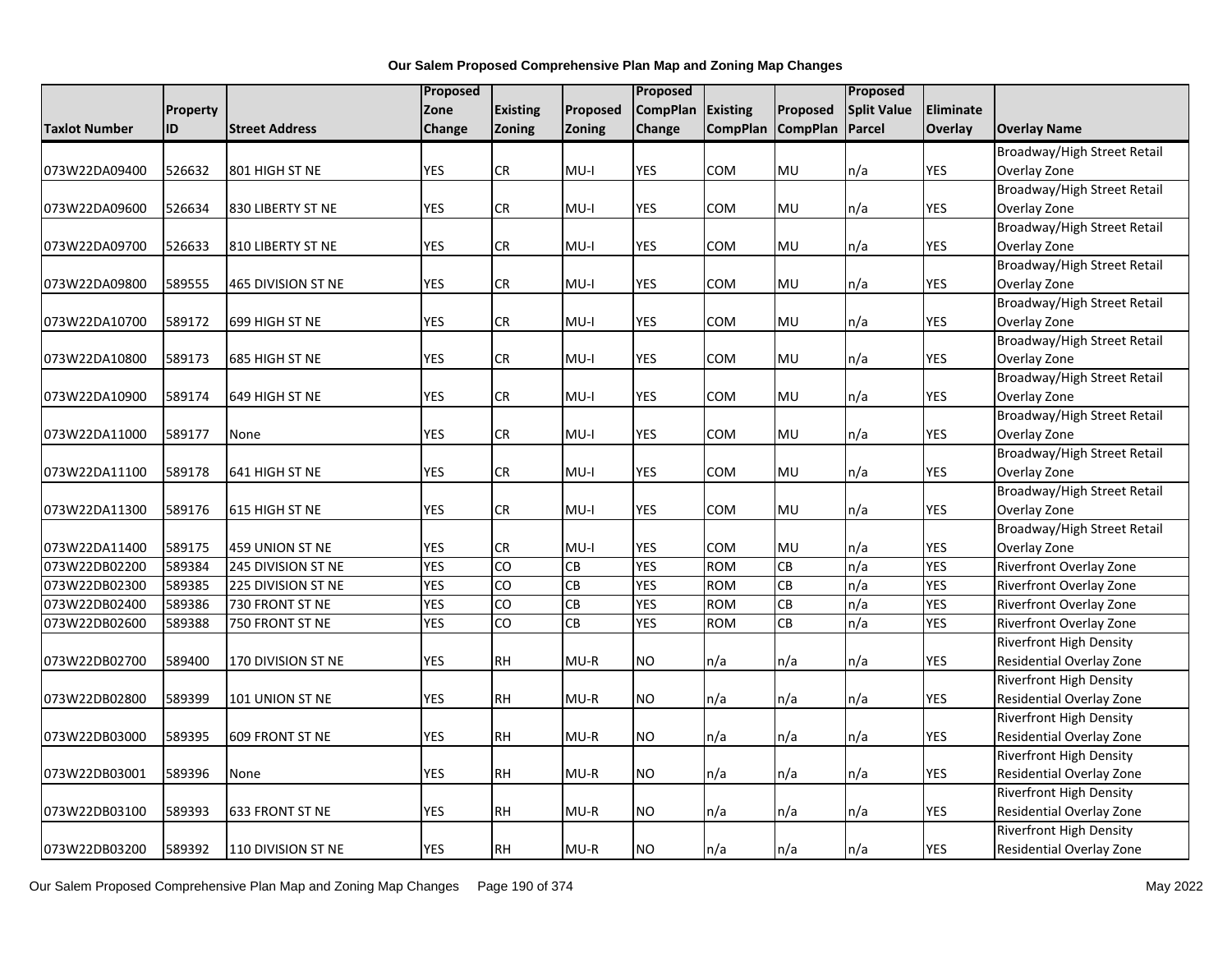|                      |                 |                             | Proposed       |                 |          | Proposed        |                 |                 | Proposed                                      |            |                                            |
|----------------------|-----------------|-----------------------------|----------------|-----------------|----------|-----------------|-----------------|-----------------|-----------------------------------------------|------------|--------------------------------------------|
|                      | <b>Property</b> |                             | Zone           | <b>Existing</b> | Proposed | <b>CompPlan</b> | <b>Existing</b> | Proposed        | <b>Split Value</b>                            | Eliminate  |                                            |
| <b>Taxlot Number</b> | ID              | <b>Street Address</b>       | <b>Change</b>  | Zoning          | Zoning   | Change          | <b>CompPlan</b> | <b>CompPlan</b> | Parcel                                        | Overlay    | <b>Overlay Name</b>                        |
| 073W22DB03301        | 589377          | 250 DIVISION ST NE          | <b>YES</b>     | CO              | CB       | <b>YES</b>      | <b>ROM</b>      | <b>CB</b>       | n/a                                           | <b>YES</b> | <b>Riverfront Overlay Zone</b>             |
| 073W22DB03900        | 589376          | 235 UNION ST NE             | <b>NO</b>      | n/a             | n/a      | <b>YES</b>      | <b>ROM</b>      | <b>CB</b>       | n/a                                           | <b>NO</b>  | n/a                                        |
| 073W22DB04200        | 589375          | <b>615 COMMERCIAL ST NE</b> | <b>NO</b>      | n/a             | n/a      | <b>YES</b>      | <b>ROM</b>      | $\overline{c}$  | n/a                                           | <b>NO</b>  | n/a                                        |
| 073W22DB06800        | 589373          | 551 COMMERCIAL ST NE        | N <sub>O</sub> | n/a             | n/a      | <b>YES</b>      | CB              | POS             | n/a                                           | ŌИ         | n/a                                        |
| 073W22DB07300        | 589406          | 147 MARION ST NE            | <b>YES</b>     | IC              | CB       | <b>NO</b>       | n/a             | n/a             | n/a                                           | <b>NO</b>  | n/a                                        |
| 073W22DC02900        | 589370          | None                        | <b>NO</b>      | n/a             | n/a      | <b>YES</b>      | <b>ROM</b>      | CB              | n/a                                           | <b>NO</b>  | n/a                                        |
|                      |                 |                             |                |                 |          |                 |                 |                 | Proposed<br><b>Split Taxlot</b><br>CompPlan & |            |                                            |
| 073W23AB00700        | 526666          | None                        | <b>YES</b>     | IC/RM2          | MU-I/RM2 | <b>YES</b>      | IC/MF           | MF/MU           | Zoning                                        | <b>NO</b>  | n/a                                        |
| 073W23AB03600        | 578034          | 1055 ERIXON ST NE           | <b>YES</b>     | <b>CR</b>       | $MU-I$   | <b>YES</b>      | COM             | MU              | n/a                                           | <b>NO</b>  | n/a                                        |
| 073W23AC06100        | 581950          | 1330 15TH ST NE             | NO.            | n/a             | n/a      | NO.             | n/a             | n/a             | n/a                                           | <b>YES</b> | <b>Compact Development Overlay</b><br>Zone |
| 073W23AC06200        | 581951          | 1531 MARKET ST NE           | NO.            | n/a             | n/a      | NO.             | n/a             | n/a             | n/a                                           | <b>YES</b> | <b>Compact Development Overlay</b><br>Zone |
|                      |                 |                             |                |                 |          |                 |                 |                 |                                               |            | <b>Compact Development Overlay</b>         |
| 073W23AC06300        | 595733          | 1545 MARKET ST NE           | <b>NO</b>      | n/a             | n/a      | NO.             | n/a             | n/a             | n/a                                           | <b>YES</b> | Zone                                       |
| 073W23AC06400        | 595734          | 1547 MARKET ST NE           | NO             | n/a             | n/a      | NO              | n/a             | n/a             | n/a                                           | <b>YES</b> | <b>Compact Development Overlay</b><br>Zone |
|                      |                 |                             |                |                 |          |                 |                 |                 |                                               |            | <b>Compact Development Overlay</b>         |
| 073W23AC06500        | 567718          | 1549 MARKET ST NE           | <b>NO</b>      | n/a             | n/a      | NO              | n/a             | n/a             | n/a                                           | <b>YES</b> | Zone                                       |
| 073W23AC06600        | 567717          | 1551 MARKET ST NE           | <b>NO</b>      | n/a             | n/a      | NO.             | n/a             | n/a             | n/a                                           | <b>YES</b> | <b>Compact Development Overlay</b><br>Zone |
|                      |                 |                             |                |                 |          |                 |                 |                 |                                               |            | <b>Compact Development Overlay</b>         |
| 073W23AC06700        | 567716          | 1435 CALMAR CT NE           | NO             | n/a             | n/a      | NO.             | n/a             | n/a             | n/a                                           | <b>YES</b> | Zone                                       |
| 073W23AC06800        | 526641          | 1581 MARKET ST NE           | <b>NO</b>      | n/a             | n/a      | NO.             | n/a             | n/a             | n/a                                           | <b>YES</b> | <b>Compact Development Overlay</b><br>Zone |
| 073W23AC07000        | 526640          | 1589 MARKET ST NE           | NO             | n/a             | n/a      | NO              | n/a             | n/a             | n/a                                           | <b>YES</b> | <b>Compact Development Overlay</b><br>Zone |
| 073W23AC09300        | 526891          | 1304 MARKET ST NE           | NO.            | n/a             | n/a      | NO.             | n/a             | n/a             | n/a                                           | <b>YES</b> | <b>Compact Development Overlay</b><br>Zone |
|                      |                 |                             |                |                 |          |                 |                 |                 |                                               |            | <b>Compact Development Overlay</b>         |
| 073W23AC09400        | 526893          | 1308 MARKET ST NE           | <b>NO</b>      | n/a             | n/a      | NO              | n/a             | n/a             | n/a                                           | <b>YES</b> | Zone                                       |
|                      |                 |                             |                |                 |          |                 |                 |                 |                                               |            | <b>Compact Development Overlay</b>         |
| 073W23AC09500        | 526890          | 1310 MARKET ST NE           | NO.            | n/a             | n/a      | NO              | n/a             | n/a             | n/a                                           | <b>YES</b> | Zone                                       |
| 073W23AC09600        | 526887          | 1320 MARKET ST NE           | <b>NO</b>      | n/a             | n/a      | NO.             | n/a             | n/a             | n/a                                           | <b>YES</b> | Compact Development Overlay<br>Zone        |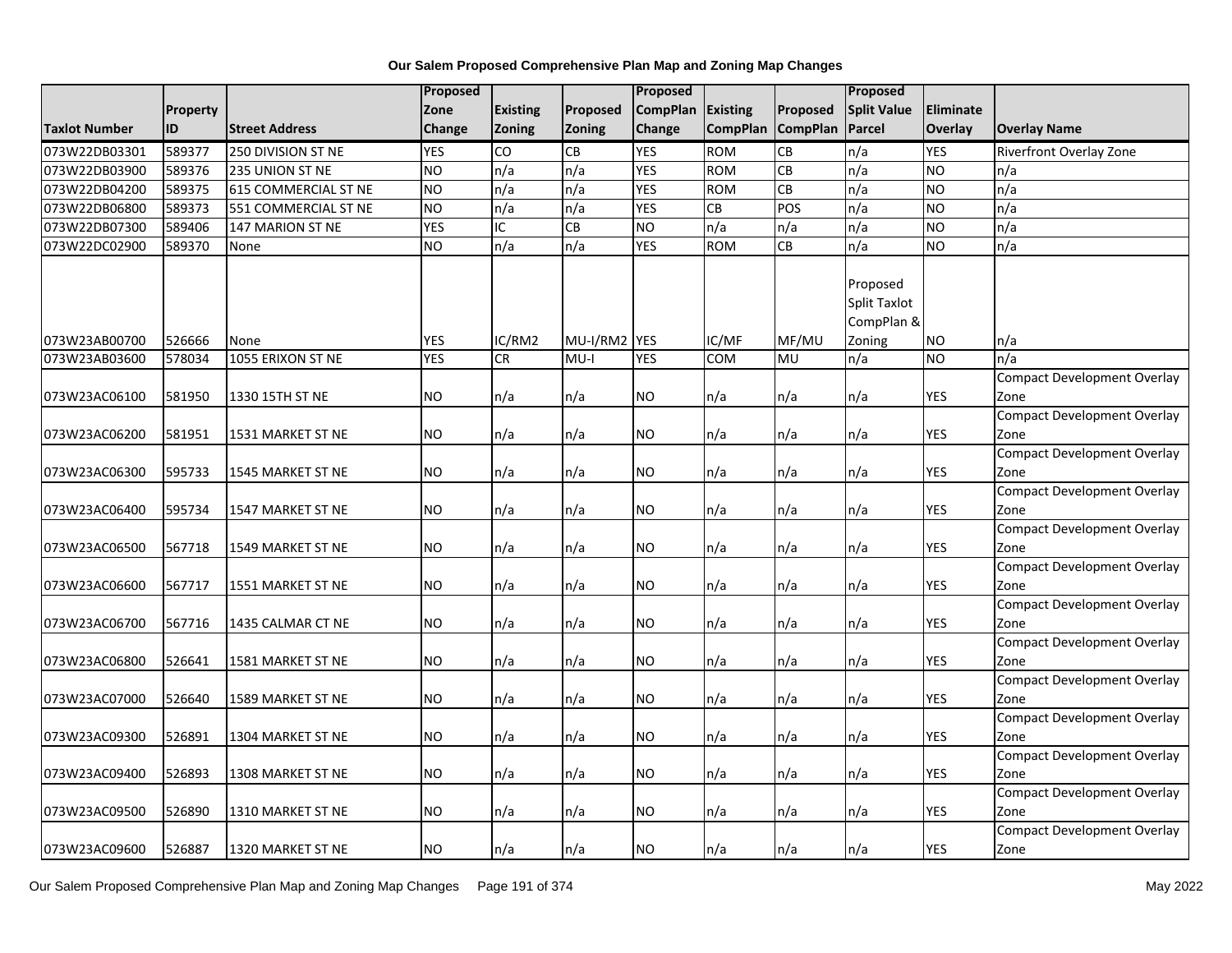|                      |          |                       | Proposed   |                 |          | Proposed        |                 |                 | Proposed           |            |                                    |
|----------------------|----------|-----------------------|------------|-----------------|----------|-----------------|-----------------|-----------------|--------------------|------------|------------------------------------|
|                      | Property |                       | Zone       | <b>Existing</b> | Proposed | <b>CompPlan</b> | <b>Existing</b> | Proposed        | <b>Split Value</b> | Eliminate  |                                    |
| <b>Taxlot Number</b> | ID       | <b>Street Address</b> | Change     | Zoning          | Zoning   | Change          | <b>CompPlan</b> | <b>CompPlan</b> | Parcel             | Overlay    | <b>Overlay Name</b>                |
|                      |          |                       |            |                 |          |                 |                 |                 |                    |            | <b>Compact Development Overlay</b> |
| 073W23AC09700        | 526884   | 1330 MARKET ST NE     | NO.        | n/a             | n/a      | NO.             | n/a             | n/a             | n/a                | <b>YES</b> | Zone                               |
|                      |          |                       |            |                 |          |                 |                 |                 |                    |            | <b>Compact Development Overlay</b> |
| 073W23AC09800        | 526881   | 1370 MARKET ST NE     | NO.        | n/a             | n/a      | NO.             | n/a             | n/a             | n/a                | YES        | Zone                               |
|                      |          |                       |            |                 |          |                 |                 |                 |                    |            | <b>Compact Development Overlay</b> |
| 073W23AC09900        | 526886   | 1372 MARKET ST NE     | NO.        | n/a             | n/a      | <b>NO</b>       | n/a             | n/a             | n/a                | YES        | Zone                               |
|                      |          |                       |            |                 |          |                 |                 |                 |                    |            | <b>Compact Development Overlay</b> |
| 073W23AC10000        | 526885   | 1285 14TH ST NE       | <b>NO</b>  | n/a             | n/a      | <b>NO</b>       | n/a             | n/a             | n/a                | <b>YES</b> | Zone                               |
|                      |          |                       |            |                 |          |                 |                 |                 |                    |            | <b>Compact Development Overlay</b> |
| 073W23AC10100        | 526888   | 1295 14TH ST NE       | NO.        | n/a             | n/a      | <b>NO</b>       | n/a             | n/a             | n/a                | <b>YES</b> | Zone                               |
|                      |          |                       |            |                 |          |                 |                 |                 |                    |            | <b>Compact Development Overlay</b> |
| 073W23AC10200        | 571157   | 1373 15TH ST NE       | NO.        | n/a             | n/a      | NO.             | n/a             | n/a             | n/a                | <b>YES</b> | Zone                               |
|                      |          |                       |            |                 |          |                 |                 |                 |                    |            | <b>Compact Development Overlay</b> |
| 073W23AC10300        | 571156   | 1391 MARKET ST NE     | NO.        | n/a             | n/a      | NO.             | n/a             | n/a             | n/a                | YES        | Zone                               |
|                      |          |                       |            |                 |          |                 |                 |                 |                    |            | <b>Compact Development Overlay</b> |
| 073W23AC10400        | 571155   | 1375 MARKET ST NE     | NO         | n/a             | n/a      | <b>NO</b>       | n/a             | n/a             | n/a                | YES        | Zone                               |
|                      |          |                       |            |                 |          |                 |                 |                 |                    |            | <b>Compact Development Overlay</b> |
| 073W23AC10500        | 571154   | 1369 MARKET ST NE     | NO.        | n/a             | n/a      | <b>NO</b>       | n/a             | n/a             | n/a                | <b>YES</b> | Zone                               |
|                      |          |                       |            |                 |          |                 |                 |                 |                    |            | <b>Compact Development Overlay</b> |
| 073W23AC10600        | 526642   | 1365 MARKET ST NE     | NO.        | n/a             | n/a      | NO.             | n/a             | n/a             | n/a                | YES        | Zone                               |
|                      |          |                       |            |                 |          |                 |                 |                 |                    |            | <b>Compact Development Overlay</b> |
| 073W23AC10700        | 526643   | 1357 MARKET ST NE     | NO.        | n/a             | n/a      | <b>NO</b>       | n/a             | n/a             | n/a                | YES        | Zone                               |
|                      |          |                       |            |                 |          |                 |                 |                 |                    |            | <b>Compact Development Overlay</b> |
| 073W23AC10800        | 526644   | 1337 MARKET ST NE     | NO.        | n/a             | n/a      | NO.             | n/a             | n/a             | n/a                | YES        | Zone                               |
| 073W23AC11700        | 571145   | 1400 BAKER ST NE      | <b>YES</b> | PA              | PE       | <b>YES</b>      | <b>SF</b>       | <b>CSE</b>      | n/a                | <b>NO</b>  | n/a                                |
|                      |          |                       |            |                 |          |                 |                 |                 |                    |            | <b>Compact Development Overlay</b> |
| 073W23AC12100        | 588199   | 1317 MARKET ST NE     | NO.        | n/a             | n/a      | NO.             | n/a             | n/a             | n/a                | YES        | Zone                               |
|                      |          |                       |            |                 |          |                 |                 |                 |                    |            | <b>Compact Development Overlay</b> |
| 073W23AC12200        | 588198   | 1310 BAKER ST NE      | NO.        | n/a             | n/a      | NO.             | n/a             | n/a             | n/a                | YES        | Zone                               |
|                      |          |                       |            |                 |          |                 |                 |                 |                    |            | <b>Compact Development Overlay</b> |
| 073W23AC12300        | 588194   | 1295 MARKET ST NE     | NO.        | n/a             | n/a      | <b>NO</b>       | n/a             | n/a             | n/a                | YES        | Zone                               |
|                      |          |                       |            |                 |          |                 |                 |                 |                    |            | <b>Compact Development Overlay</b> |
| 073W23AC12400        | 588192   | 1339 BAKER ST NE      | NO.        | n/a             | n/a      | <b>NO</b>       | n/a             | n/a             | n/a                | YES        | Zone                               |
|                      |          |                       |            |                 |          |                 |                 |                 |                    |            | <b>Compact Development Overlay</b> |
| 073W23AC12401        | 588193   | 1329 BAKER ST NE      | NO.        | n/a             | n/a      | <b>NO</b>       | n/a             | n/a             | n/a                | YES        | Zone                               |
|                      |          |                       |            |                 |          |                 |                 |                 |                    |            | Compact Development Overlay        |
| 073W23AD01700        | 579973   | 1515 19TH ST NE       | <b>NO</b>  | n/a             | n/a      | <b>NO</b>       | n/a             | n/a             | n/a                | <b>YES</b> | Zone                               |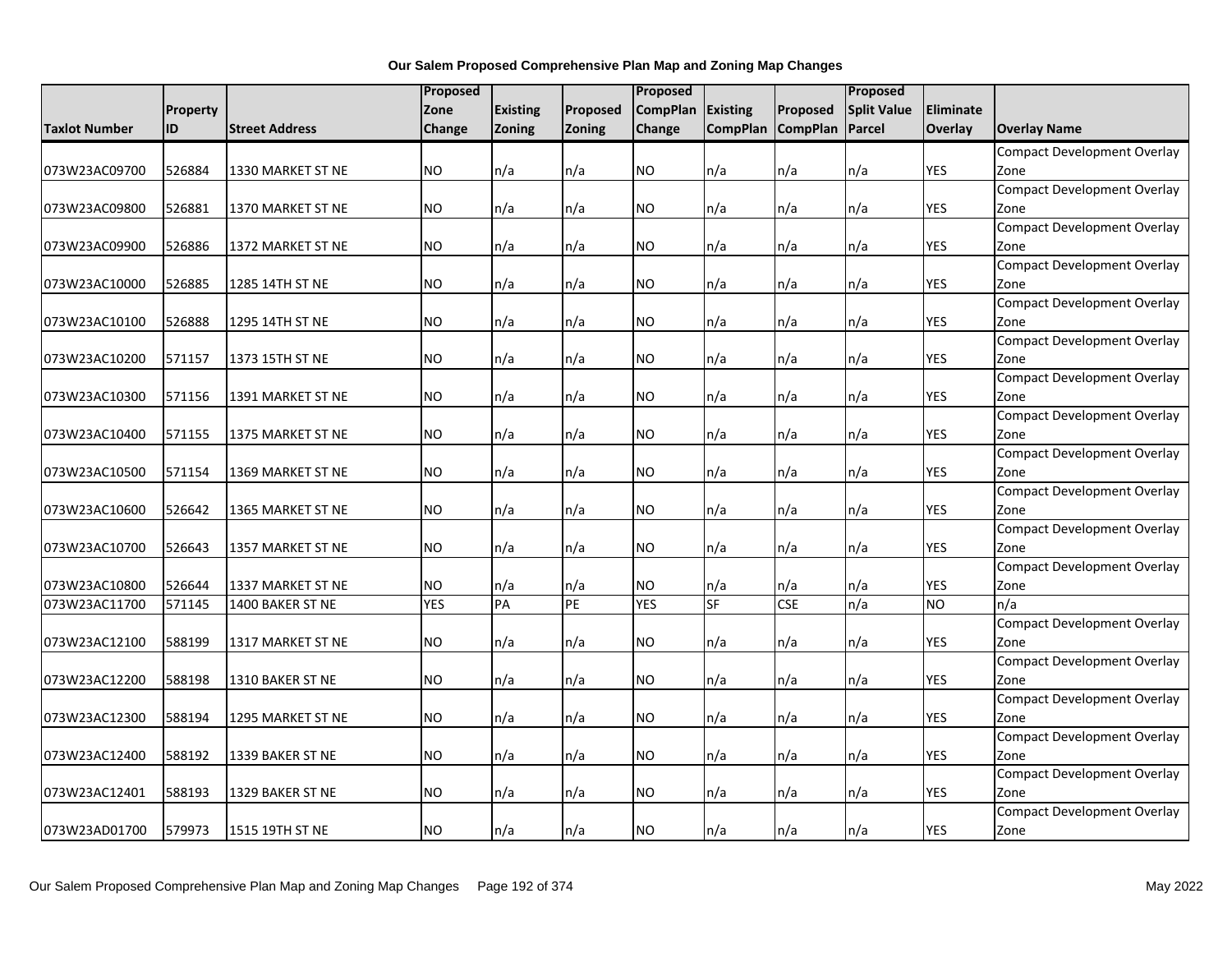|                      |          |                          | Proposed   |                 |               | Proposed        |                 |                 | Proposed           |                  |                                    |
|----------------------|----------|--------------------------|------------|-----------------|---------------|-----------------|-----------------|-----------------|--------------------|------------------|------------------------------------|
|                      | Property |                          | Zone       | <b>Existing</b> | Proposed      | <b>CompPlan</b> | <b>Existing</b> | Proposed        | <b>Split Value</b> | <b>Eliminate</b> |                                    |
| <b>Taxlot Number</b> | ID       | <b>Street Address</b>    | Change     | Zoning          | <b>Zoning</b> | Change          | <b>CompPlan</b> | <b>CompPlan</b> | Parcel             | Overlay          | <b>Overlay Name</b>                |
|                      |          |                          |            |                 |               |                 |                 |                 |                    |                  | <b>Compact Development Overlay</b> |
| 073W23AD01800        | 579972   | <b>1875 MARKET ST NE</b> | NO.        | n/a             | n/a           | <b>NO</b>       | n/a             | n/a             | n/a                | YES              | Zone                               |
|                      |          |                          |            |                 |               |                 |                 |                 |                    |                  | <b>Compact Development Overlay</b> |
| 073W23AD01900        | 579799   | 1870 MARKET ST NE        | NO.        | n/a             | n/a           | <b>NO</b>       | n/a             | n/a             | n/a                | YES              | Zone                               |
|                      |          |                          |            |                 |               |                 |                 |                 |                    |                  | <b>Compact Development Overlay</b> |
| 073W23AD02000        | 579814   | 1890 MARKET ST NE        | NO.        | n/a             | n/a           | <b>NO</b>       | n/a             | n/a             | n/a                | YES              | Zone                               |
|                      |          |                          |            |                 |               |                 |                 |                 |                    |                  | <b>Compact Development Overlay</b> |
| 073W23AD02100        | 579815   | 1898 MARKET ST NE        | <b>NO</b>  | n/a             | n/a           | <b>NO</b>       | n/a             | n/a             | n/a                | YES              | Zone                               |
|                      |          |                          |            |                 |               |                 |                 |                 |                    |                  | <b>Compact Development Overlay</b> |
| 073W23AD02900        | 579800   | 1380 18TH ST NE          | <b>NO</b>  | n/a             | n/a           | <b>NO</b>       | n/a             | n/a             | n/a                | YES              | Zone                               |
|                      |          |                          |            |                 |               |                 |                 |                 |                    |                  | <b>Compact Development Overlay</b> |
| 073W23AD03000        | 579796   | 1810 MARKET ST NE        | NO.        | n/a             | n/a           | NO              | n/a             | n/a             | n/a                | YES              | Zone                               |
|                      |          |                          |            |                 |               |                 |                 |                 |                    |                  | <b>Compact Development Overlay</b> |
| 073W23AD03100        | 579797   | 1830 MARKET ST NE        | NO.        | n/a             | n/a           | NO              | n/a             | n/a             | n/a                | <b>YES</b>       | Zone                               |
|                      |          |                          |            |                 |               |                 |                 |                 |                    |                  | <b>Compact Development Overlay</b> |
| 073W23AD03200        | 579798   | <b>1850 MARKET ST NE</b> | NO         | n/a             | n/a           | <b>NO</b>       | n/a             | n/a             | n/a                | <b>YES</b>       | Zone                               |
|                      |          |                          |            |                 |               |                 |                 |                 |                    |                  | <b>Compact Development Overlay</b> |
| 073W23AD03300        | 579974   | <b>1805 MARKET ST NE</b> | NO         | n/a             | n/a           | NO              | n/a             | n/a             | n/a                | <b>YES</b>       | Zone                               |
|                      |          |                          |            |                 |               |                 |                 |                 |                    |                  | <b>Compact Development Overlay</b> |
| 073W23AD03400        | 579975   | 1865 MARKET ST NE        | NO.        | n/a             | n/a           | NO              | n/a             | n/a             | n/a                | <b>YES</b>       | Zone                               |
|                      |          |                          |            |                 |               |                 |                 |                 |                    |                  | Compact Development Overlay        |
| 073W23AD06900        | 588210   | 1735 MARKET ST NE        | <b>NO</b>  | n/a             | n/a           | <b>NO</b>       | n/a             | n/a             | n/a                | <b>YES</b>       | Zone                               |
| 073W23AD07000        | 579792   | 1760 MARKET ST NE        | <b>YES</b> | CR              | $MU-I$        | <b>YES</b>      | COM             | <b>MU</b>       | n/a                | <b>NO</b>        | n/a                                |
|                      |          |                          |            |                 |               |                 |                 |                 |                    |                  | <b>Compact Development Overlay</b> |
| 073W23AD07100        | 579795   | 1395 18TH ST NE          | <b>NO</b>  | n/a             | n/a           | NO              | n/a             | n/a             | n/a                | <b>YES</b>       | Zone                               |
|                      |          |                          |            |                 |               |                 |                 |                 |                    |                  | <b>Compact Development Overlay</b> |
| 073W23AD07200        | 579794   | 1385 18TH ST NE          | NO.        | n/a             | n/a           | <b>NO</b>       | n/a             | n/a             | n/a                | <b>YES</b>       | Zone                               |
|                      |          |                          |            |                 |               |                 |                 |                 |                    |                  | <b>Compact Development Overlay</b> |
| 073W23AD07300        | 579791   | 1365 18TH ST NE          | NO.        | n/a             | n/a           | NO              | n/a             | n/a             | n/a                | <b>YES</b>       | Zone                               |
|                      |          |                          |            |                 |               |                 |                 |                 |                    |                  | <b>Compact Development Overlay</b> |
| 073W23AD07400        | 579790   | 1355 18TH ST NE          | <b>NO</b>  | n/a             | n/a           | <b>NO</b>       | n/a             | n/a             | n/a                | <b>YES</b>       | Zone                               |
| 073W23AD07600        | 579782   | 1340 17TH ST NE          | <b>YES</b> | <b>CR</b>       | $MU-I$        | <b>YES</b>      | <b>COM</b>      | <b>MU</b>       | n/a                | <b>NO</b>        | n/a                                |
| 073W23AD07800        | 579780   | 1710 MARKET ST NE        | <b>YES</b> | CR              | $MU-I$        | <b>YES</b>      | COM             | MU              | n/a                | <b>NO</b>        | n/a                                |
| 073W23AD07900        | 588208   | 1725 MARKET ST NE        | <b>YES</b> | <b>CR</b>       | $MU-I$        | <b>YES</b>      | COM             | MU              | n/a                | <b>NO</b>        | n/a                                |
| 073W23AD08000        | 588209   | 1420 17TH ST NE          | <b>YES</b> | CR              | $MU-I$        | <b>YES</b>      | COM             | MU              | n/a                | <b>NO</b>        | n/a                                |
|                      |          |                          |            |                 |               |                 |                 |                 |                    |                  | <b>Compact Development Overlay</b> |
| 073W23AD16100        | 526639   | 1625 MARKET ST NE        | <b>NO</b>  | n/a             | n/a           | <b>NO</b>       | n/a             | n/a             | n/a                | <b>YES</b>       | Zone                               |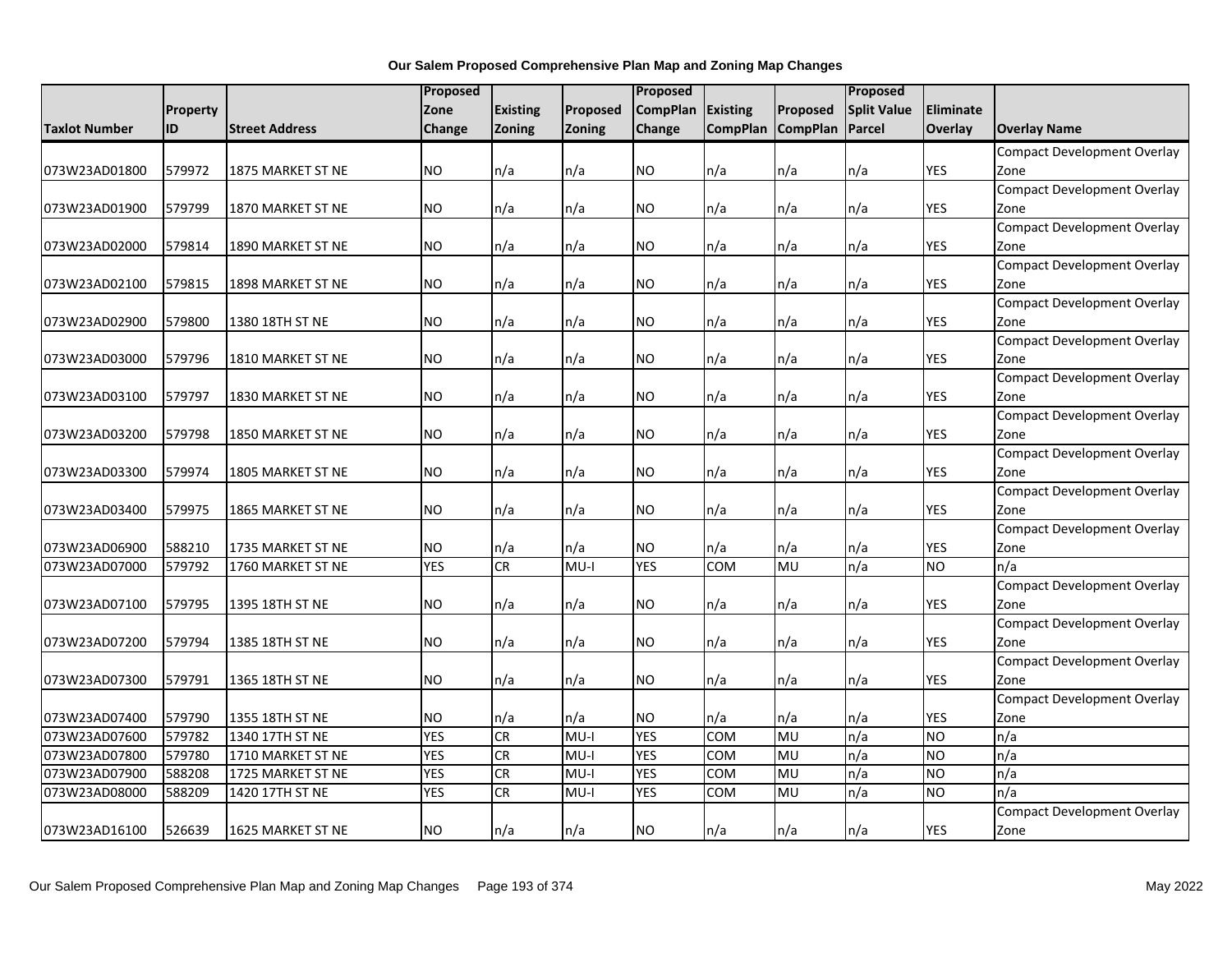|                      |          |                        | Proposed      |                 |                     | <b>Proposed</b> |                   |            | Proposed           |           |                                    |
|----------------------|----------|------------------------|---------------|-----------------|---------------------|-----------------|-------------------|------------|--------------------|-----------|------------------------------------|
|                      | Property |                        | Zone          | Existing        | Proposed            | <b>CompPlan</b> | <b>Existing</b>   | Proposed   | <b>Split Value</b> | Eliminate |                                    |
| <b>Taxlot Number</b> | ID       | <b>Street Address</b>  | <b>Change</b> | Zoning          | Zoning              | Change          | CompPlan CompPlan |            | Parcel             | Overlay   | <b>Overlay Name</b>                |
|                      |          |                        |               |                 |                     |                 |                   |            |                    |           | Compact Development Overlay        |
| 073W23AD16200        | 526638   | 1635 MARKET ST NE      | <b>NO</b>     | n/a             | n/a                 | NO.             | n/a               | n/a        | n/a                | YES       | Zone                               |
| 073W23AD17300        | 588207   | 1415 17TH ST NE        | <b>YES</b>    | CR              | $MU-I$              | <b>YES</b>      | COM               | MU         | n/a                | <b>NO</b> | n/a                                |
| 073W23AD17600        | 588213   | 1650 OLIVE ST NE       | <b>YES</b>    | RM <sub>2</sub> | $MU-I$              | <b>YES</b>      | MF                | MU         | n/a                | <b>NO</b> | n/a                                |
| 073W23AD17700        | 588214   | None                   | <b>YES</b>    | RM <sub>2</sub> | $MU-I$              | <b>YES</b>      | MF                | MU         | n/a                | NO        | n/a                                |
| 073W23AD17800        | 588212   | 1665 MARKET ST NE      | <b>YES</b>    | CR              | $MU-I$              | <b>YES</b>      | COM               | MU         | n/a                | <b>NO</b> | n/a                                |
| 073W23AD18000        | 588211   | 1695 MARKET ST NE      | <b>YES</b>    | CR              | $MU-I$              | <b>YES</b>      | COM               | MU         | n/a                | <b>NO</b> | n/a                                |
| 073W23AD18300        | 526875   | 1690 MARKET ST NE      | <b>YES</b>    | CR              | $MU-I$              | <b>YES</b>      | <b>COM</b>        | MU         | n/a                | NO        | n/a                                |
|                      |          |                        |               |                 |                     |                 |                   |            |                    |           | <b>Compact Development Overlay</b> |
| 073W23AD18800        | 526874   | 1290 16TH ST NE        | <b>NO</b>     | n/a             | n/a                 | NO.             | n/a               | n/a        | n/a                | YES       | Zone                               |
|                      |          |                        |               |                 |                     |                 |                   |            |                    |           | <b>Compact Development Overlay</b> |
| 073W23AD18900        | 526882   | 1296 16TH ST NE        | <b>NO</b>     | n/a             | n/a                 | NO.             | n/a               | n/a        | n/a                | YES       | Zone                               |
| 073W23BA00500        | 577394   | 1815 CAPITOL ST NE     | <b>YES</b>    | CR              | $\overline{M}$ U-II | <b>YES</b>      | COM               | MU         | n/a                | <b>NO</b> | n/a                                |
| 073W23BA00600        | 577393   | 985 MADISON ST NE      | <b>YES</b>    | CO              | MU-II               | <b>YES</b>      | COM               | MU         | n/a                | <b>NO</b> | n/a                                |
| 073W23BA00700        | 577392   | 965 MADISON ST NE      | <b>YES</b>    | CO              | MU-II               | <b>YES</b>      | COM               | MU         | n/a                | <b>NO</b> | n/a                                |
| 073W23BA00800        | 577391   | 955 MADISON ST NE      | <b>YES</b>    | CO              | $MU-II$             | <b>YES</b>      | <b>COM</b>        | MU         | n/a                | <b>NO</b> | n/a                                |
| 073W23BA00900        | 584769   | 935 MADISON ST NE      | <b>YES</b>    | CO              | $MU-II$             | <b>YES</b>      | COM               | MU         | n/a                | <b>NO</b> | n/a                                |
| 073W23BA01000        | 584768   | 925 MADISON ST NE      | <b>YES</b>    | CR              | $MU-II$             | <b>YES</b>      | <b>COM</b>        | MU         | n/a                | <b>NO</b> | n/a                                |
| 073W23BA01100        | 584767   | 1810 SUMMER ST NE      | <b>YES</b>    | CR              | MU-II               | <b>YES</b>      | COM               | MU         | n/a                | <b>NO</b> | n/a                                |
| 073W23BA01200        | 584766   | 1840 SUMMER ST NE      | <b>YES</b>    | CR              | MU-II               | <b>YES</b>      | COM               | MU         | n/a                | <b>NO</b> | n/a                                |
| 073W23BA01400        | 578033   | 1940 FAIRGROUNDS RD NE | <b>YES</b>    | CR              | MU-II               | <b>YES</b>      | COM               | MU         | n/a                | <b>NO</b> | n/a                                |
| 073W23BA01500        | 584685   | 875 MADISON ST NE      | <b>YES</b>    | CR              | $MU-II$             | <b>YES</b>      | COM               | MU         | n/a                | <b>NO</b> | n/a                                |
| 073W23BA01600        | 584686   | 1845 FAIRGROUNDS RD NE | <b>YES</b>    | CO              | $MU-II$             | <b>YES</b>      | COM               | MU         | n/a                | <b>NO</b> | n/a                                |
| 073W23BA02600        | 584682   | 755 NORWAY ST NE       | <b>YES</b>    | CO              | $MU-II$             | <b>YES</b>      | COM               | MU         | n/a                | <b>NO</b> | n/a                                |
| 073W23BA02700        | 584684   | 1615 WINTER ST NE      | <b>YES</b>    | CO              | MU-II               | <b>YES</b>      | COM               | MU         | n/a                | <b>NO</b> | n/a                                |
| 073W23BA02800        | 584683   | 1625 WINTER ST NE      | <b>YES</b>    | CO              | MU-II               | <b>YES</b>      | COM               | MU         | n/a                | <b>NO</b> | n/a                                |
| 073W23BA02900        | 584681   | 1675 WINTER ST NE      | <b>YES</b>    | CO              | $MU-II$             | <b>YES</b>      | COM               | MU         | n/a                | <b>NO</b> | n/a                                |
| 073W23BA03000        | 584680   | 1695 FAIRGROUNDS RD NE | <b>YES</b>    | <b>CR</b>       | $MU-II$             | <b>YES</b>      | <b>COM</b>        | MU         | n/a                | <b>NO</b> | n/a                                |
| 073W23BA03100        | 586344   | 1705 WINTER ST NE      | <b>YES</b>    | CR              | $MU-II$             | <b>YES</b>      | MF                | MU         | n/a                | <b>NO</b> | n/a                                |
| 073W23BA03200        | 586343   | 1715 WINTER ST NE      | <b>YES</b>    | ${\sf CR}$      | MU-II               | <b>YES</b>      | MF                | MU         | n/a                | <b>NO</b> | n/a                                |
| 073W23BA03600        | 584704   | 1795 FAIRGROUNDS RD NE | <b>YES</b>    | CO              | MU-II               | <b>YES</b>      | COM               | MU         | n/a                | <b>NO</b> | n/a                                |
| 073W23BA03700        | 584705   | 1782 FAIRGROUNDS RD NE | <b>YES</b>    | S<br>O          | $MU-II$             | <b>YES</b>      | <b>COM</b>        | MU         | n/a                | NO        | n/a                                |
| 073W23BA03800        | 584706   | 1782 FAIRGROUNDS RD NE | <b>YES</b>    | CR              | $MU-II$             | <b>YES</b>      | COM               | MU         | n/a                | <b>NO</b> | n/a                                |
| 073W23BA03900        | 584696   | 1790 FAIRGROUNDS RD NE | <b>YES</b>    | CO              | $MU-II$             | <b>YES</b>      | COM               | MU         | n/a                | <b>NO</b> | n/a                                |
| 073W23BA04000        | 584697   | 1789 SUMMER ST NE      | <b>YES</b>    | CO              | $MU-II$             | <b>YES</b>      | COM               | MU         | n/a                | NO        | n/a                                |
| 073W23BA04100        | 584698   | 888 MADISON ST NE      | <b>YES</b>    | CO              | MU-II               | <b>YES</b>      | COM               | MU         | n/a                | <b>NO</b> | n/a                                |
| 073W23BA07900        | 584703   | 1750 FAIRGROUNDS RD NE | <b>YES</b>    | CR              | MU-II               | <b>YES</b>      | COM               | MU         | n/a                | NO        | n/a                                |
| 073W23BA12900        | 596146   | 964 NORWAY ST NE       | <b>YES</b>    | RM <sub>2</sub> | CR                  | <b>YES</b>      | MF                | <b>COM</b> | n/a                | NO        | n/a                                |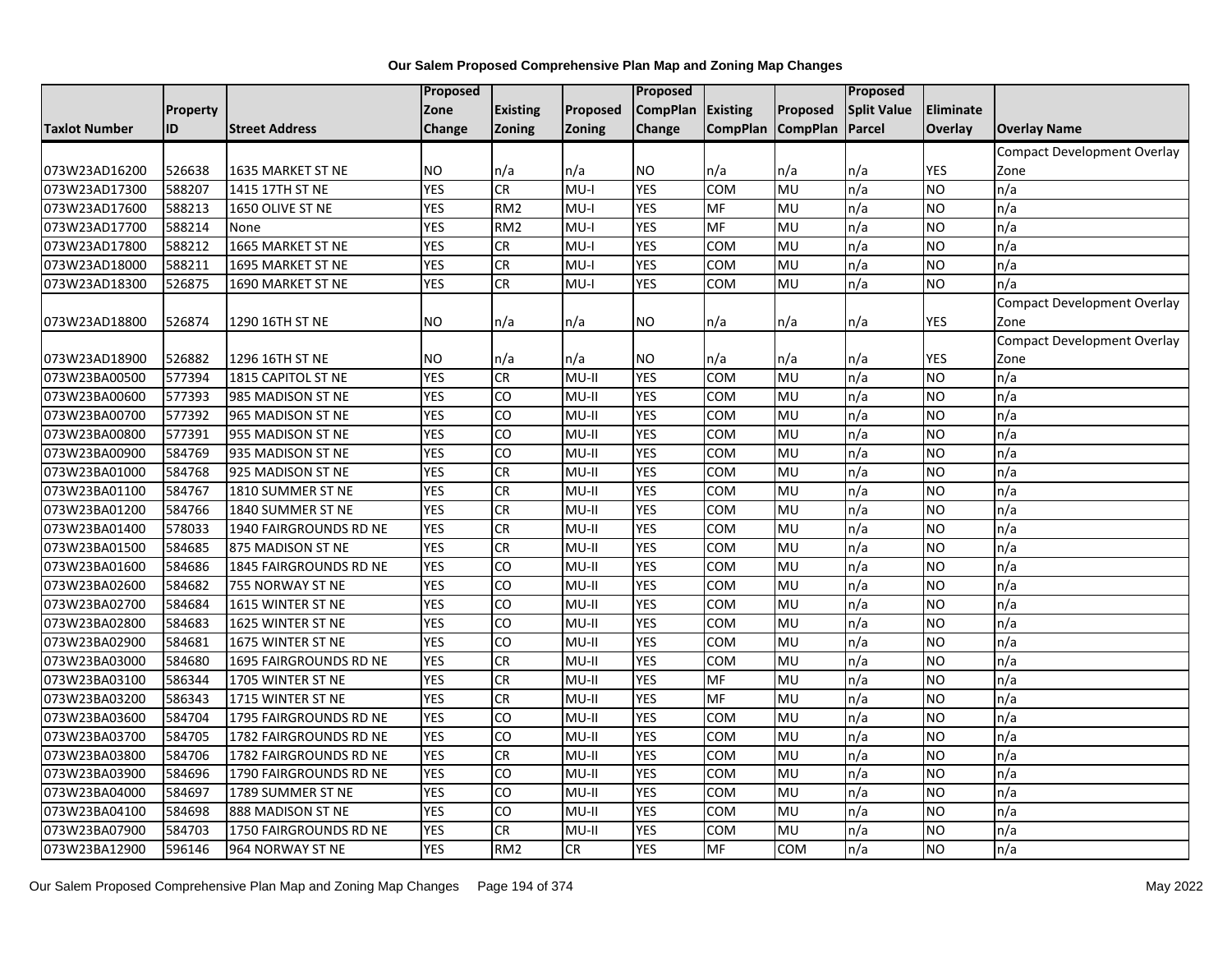|                      |                 |                         | Proposed   |                 |          | <b>Proposed</b> |                 |                 | <b>Proposed</b>    |            |                                |
|----------------------|-----------------|-------------------------|------------|-----------------|----------|-----------------|-----------------|-----------------|--------------------|------------|--------------------------------|
|                      | <b>Property</b> |                         | Zone       | <b>Existing</b> | Proposed | <b>CompPlan</b> | <b>Existing</b> | Proposed        | <b>Split Value</b> | Eliminate  |                                |
| <b>Taxlot Number</b> | ID              | <b>Street Address</b>   | Change     | Zoning          | Zoning   | Change          | <b>CompPlan</b> | <b>CompPlan</b> | Parcel             | Overlay    | <b>Overlay Name</b>            |
| 073W23BB00100        | 584670          | 1587 WINTER ST NE       | <b>YES</b> | <b>CR</b>       | $MU-II$  | <b>YES</b>      | <b>COM</b>      | MU              | n/a                | <b>NO</b>  | n/a                            |
| 073W23BB00200        | 584671          | 1565 WINTER ST NE       | <b>YES</b> | CR              | $MU-II$  | <b>YES</b>      | COM             | MU              | n/a                | NO.        | n/a                            |
| 073W23BB01700        | 584674          | 725 SHIPPING ST NE      | <b>YES</b> | <b>RS</b>       | $MU-II$  | <b>YES</b>      | SF              | MU              | n/a                | <b>NO</b>  | n/a                            |
| 073W23BB01800        | 584675          | 1526 COTTAGE ST NE      | <b>YES</b> | CG              | $MU-II$  | <b>YES</b>      | COM             | MU              | n/a                | <b>NO</b>  | n/a                            |
| 073W23BB01900        | 584676          | 1550 FAIRGROUNDS RD NE  | <b>YES</b> | CG              | $MU-II$  | <b>YES</b>      | COM             | MU              | n/a                | <b>NO</b>  | n/a                            |
| 073W23BB02000        | 584677          | 1554 FAIRGROUNDS RD NE  | <b>YES</b> | CG              | $MU-II$  | <b>YES</b>      | <b>COM</b>      | MU              | n/a                | <b>NO</b>  | n/a                            |
| 073W23BB02100        | 584678          | 1590 FAIRGROUNDS RD NE  | <b>YES</b> | CG              | $MU-II$  | <b>YES</b>      | <b>COM</b>      | MU              | n/a                | NO.        | n/a                            |
| 073W23BB02300        | 566922          | 1605 FAIRGROUNDS RD NE  | <b>YES</b> | CR              | $MU-II$  | <b>YES</b>      | COM             | MU              | n/a                | <b>NO</b>  | n/a                            |
| 073W23BB02400        | 566921          | 1640 COTTAGE ST NE      | <b>YES</b> | CR              | $MU-II$  | <b>YES</b>      | <b>COM</b>      | MU              | n/a                | NO.        | n/a                            |
| 073W23BB02500        | 566920          | 1650 COTTAGE ST NE      | <b>YES</b> | RM <sub>2</sub> | $MU-II$  | <b>YES</b>      | <b>COM</b>      | MU              | n/a                | NO.        | n/a                            |
| 073W23BB04100        | 584637          | <b>664 NORWAY ST NE</b> | <b>YES</b> | CG              | $MU-II$  | <b>YES</b>      | <b>COM</b>      | MU              | n/a                | <b>NO</b>  | n/a                            |
| 073W23BB04200        | 584638          | 1595 COTTAGE ST NE      | <b>YES</b> | CG              | $MU-II$  | <b>YES</b>      | COM             | MU              | n/a                | <b>NO</b>  | n/a                            |
| 073W23BB04300        | 584639          | 1565 FAIRGROUNDS RD NE  | <b>YES</b> | CG              | $MU-II$  | <b>YES</b>      | COM             | MU              | n/a                | <b>NO</b>  | n/a                            |
| 073W23BB04400        | 584640          | 1555 FAIRGROUNDS RD NE  | <b>YES</b> | CG              | $MU-II$  | <b>YES</b>      | <b>COM</b>      | MU              | n/a                | <b>NO</b>  | n/a                            |
| 073W23BB04500        | 584641          | 1501 FAIRGROUNDS RD NE  | <b>YES</b> | CG              | $MU-II$  | <b>YES</b>      | <b>COM</b>      | MU              | n/a                | <b>NO</b>  | n/a                            |
| 073W23BB04600        | 584642          | 1510 FAIRGROUNDS RD NE  | <b>YES</b> | CG              | $MU-II$  | <b>YES</b>      | COM             | MU              | n/a                | <b>NO</b>  | n/a                            |
| 073W23BB04700        | 584645          | 1490 FAIRGROUNDS RD NE  | <b>YES</b> | CG              | $MU-II$  | <b>YES</b>      | COM             | MU              | n/a                | <b>NO</b>  | n/a                            |
| 073W23BB04800        | 584646          | 1480 FAIRGROUNDS RD NE  | <b>YES</b> | CG              | $MU-II$  | <b>YES</b>      | <b>COM</b>      | MU              | n/a                | NO.        | n/a                            |
| 073W23BB04900        | 584647          | 1465 COTTAGE ST NE      | <b>YES</b> | CG              | $MU-II$  | <b>YES</b>      | <b>COM</b>      | MU              | n/a                | <b>NO</b>  | n/a                            |
| 073W23BB05000        | 584649          | 1431 COTTAGE ST NE      | <b>YES</b> | <b>RS</b>       | $MU-II$  | <b>YES</b>      | сом             | MU              | n/a                | <b>NO</b>  | n/a                            |
| 073W23BB05100        | 584650          | 1421 COTTAGE ST NE      | <b>YES</b> | <b>RS</b>       | $MU-II$  | <b>YES</b>      | COM             | MU              | n/a                | <b>NO</b>  | n/a                            |
| 073W23BB05200        | 584651          | None                    | <b>YES</b> | <b>RS</b>       | MU-II    | <b>YES</b>      | COM             | MU              | n/a                | <b>NO</b>  | n/a                            |
| 073W23BB05800        | 584652          | 1410 FAIRGROUNDS RD NE  | <b>YES</b> | RS              | $MU-II$  | <b>YES</b>      | <b>COM</b>      | MU              | n/a                | NO.        | n/a                            |
| 073W23BB05900        | 584648          | 1440 FAIRGROUNDS RD NE  | <b>YES</b> | <b>RS</b>       | $MU-II$  | <b>YES</b>      | COM             | MU              | n/a                | <b>NO</b>  | n/a                            |
| 073W23BB06000        | 584653          | 1427 FAIRGROUNDS RD NE  | <b>YES</b> | <b>CR</b>       | $MU-II$  | <b>YES</b>      | COM             | MU              | n/a                | <b>NO</b>  | n/a                            |
| 073W23BB06100        | 584654          | 1460 CHURCH ST NE       | <b>YES</b> | CG              | $MU-II$  | <b>YES</b>      | COM             | MU              | n/a                | <b>NO</b>  | n/a                            |
| 073W23BB06200        | 584655          | 650 SHIPPING ST NE      | <b>YES</b> | CG              | $MU-II$  | <b>YES</b>      | <b>COM</b>      | MU              | n/a                | <b>NO</b>  | n/a                            |
| 073W23BB08900        | 584587          | 1495 CHURCH ST NE       | <b>YES</b> | CR              | $MU-II$  | <b>YES</b>      | COM             | MU              | n/a                | NO.        | n/a                            |
| 073W23BB09100        | 584588          | 1485 CHURCH ST NE       | <b>YES</b> | CR              | $MU-II$  | <b>YES</b>      | COM             | MU              | n/a                | <b>NO</b>  | n/a                            |
| 073W23BB09200        | 584592          | 1465 CHURCH ST NE       | <b>YES</b> | CO              | MU-II    | <b>YES</b>      | COM             | MU              | n/a                | NO.        | n/a                            |
|                      |                 |                         |            |                 |          |                 |                 |                 |                    |            | Broadway/High Street           |
| 073W23BB09300        | 584593          | 1427 CHURCH ST NE       | <b>YES</b> | CR              | $MU-II$  | <b>YES</b>      | <b>COM</b>      | MU              | n/a                | <b>YES</b> | Transition Overlay Zone        |
|                      |                 |                         |            |                 |          |                 |                 |                 |                    |            | Broadway/High Street           |
| 073W23BB09400        | 584594          | 1405 CHURCH ST NE       | <b>YES</b> | CR              | $MU-II$  | <b>YES</b>      | COM             | MU              | n/a                | YES        | <b>Transition Overlay Zone</b> |
|                      |                 |                         |            |                 |          |                 |                 |                 |                    |            | Broadway/High Street           |
| 073W23BB09500        | 584317          | 1399 CHURCH ST NE       | <b>YES</b> | CO              | MU-II    | YES             | сом             | MU              | n/a                | YES        | <b>Transition Overlay Zone</b> |
|                      |                 |                         |            |                 |          |                 |                 |                 |                    |            | Broadway/High Street           |
| 073W23BB10200        | 584596          | 565 HOOD ST NE          | <b>YES</b> | СR              | MU-II    | YES             | <b>COM</b>      | <b>MU</b>       | n/a                | YES        | Transition Overlay Zone        |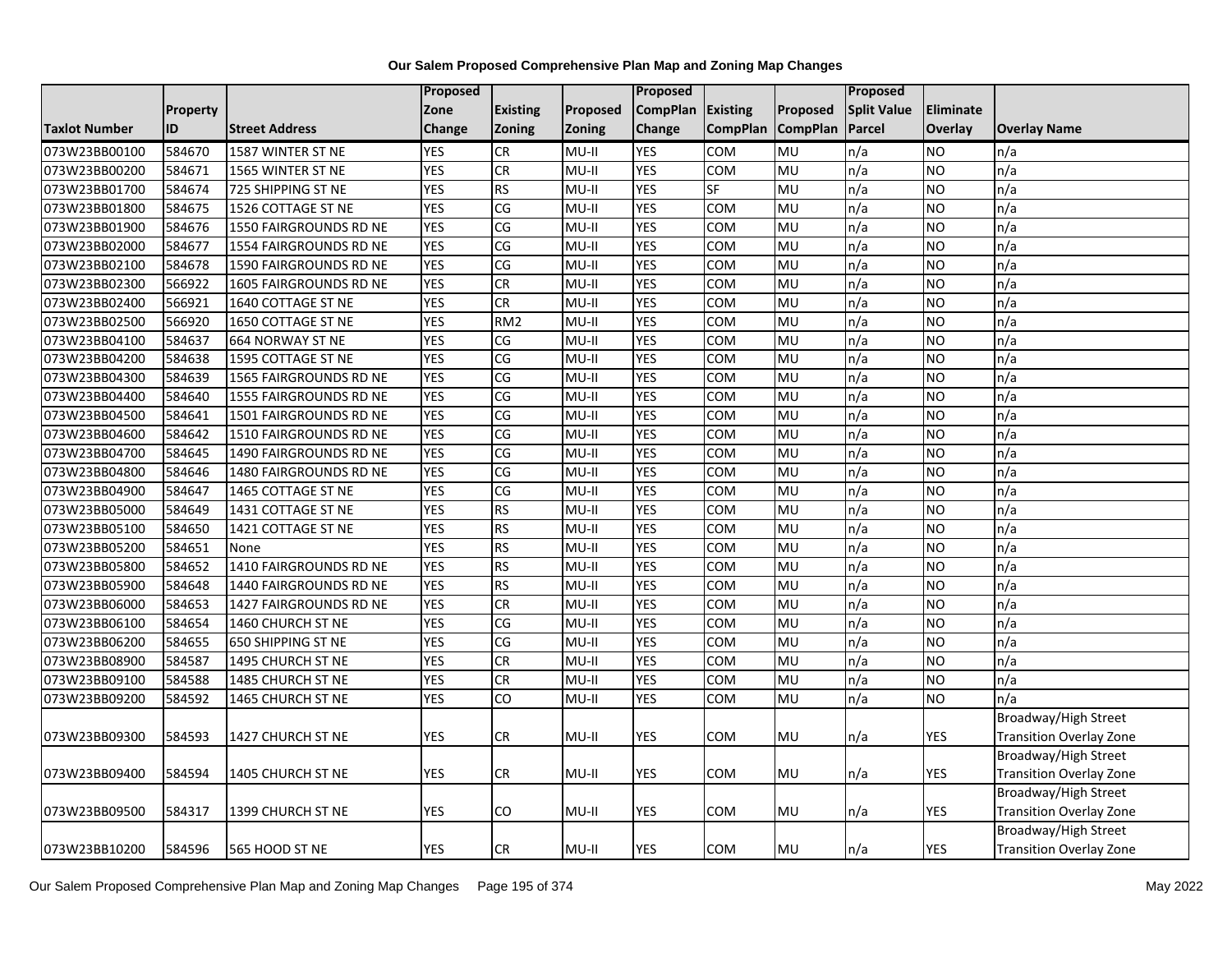|                      |          |                       | Proposed       |                        |               | Proposed        |                 |                 | Proposed           |            |                                |
|----------------------|----------|-----------------------|----------------|------------------------|---------------|-----------------|-----------------|-----------------|--------------------|------------|--------------------------------|
|                      | Property |                       | Zone           | <b>Existing</b>        | Proposed      | <b>CompPlan</b> | Existing        | Proposed        | <b>Split Value</b> | Eliminate  |                                |
| <b>Taxlot Number</b> | ID       | <b>Street Address</b> | Change         | <b>Zoning</b>          | <b>Zoning</b> | Change          | <b>CompPlan</b> | <b>CompPlan</b> | Parcel             | Overlay    | <b>Overlay Name</b>            |
|                      |          |                       |                |                        |               |                 |                 |                 |                    |            | Broadway/High Street           |
| 073W23BB10300        | 584595   | 1420 5TH ST NE        | <b>YES</b>     | ${\sf CR}$             | MU-II         | YES             | COM             | MU              | n/a                | YES        | Transition Overlay Zone        |
|                      |          |                       |                |                        |               |                 |                 |                 |                    |            | Broadway/High Street           |
| 073W23BB10400        | 584597   | 1430 5TH ST NE        | <b>YES</b>     | CR                     | MU-II         | <b>YES</b>      | COM             | <b>MU</b>       | n/a                | YES        | <b>Transition Overlay Zone</b> |
| 073W23BB10500        | 584591   | 1450 5TH ST NE        | <b>YES</b>     | CR                     | $MU-II$       | <b>YES</b>      | COM             | MU              | n/a                | <b>NO</b>  | n/a                            |
| 073W23BB10600        | 584590   | 1480 5TH ST NE        | <b>YES</b>     | CR                     | MU-II         | <b>YES</b>      | COM             | MU              | n/a                | <b>NO</b>  | n/a                            |
| 073W23BB10700        | 584589   | 1490 5TH ST NE        | <b>YES</b>     | CR                     | $MU-II$       | <b>YES</b>      | COM             | MU              | n/a                | <b>NO</b>  | n/a                            |
| 073W23BB12900        | 584583   | 548 SHIPPING ST NE    | <b>YES</b>     | $\overline{\text{CG}}$ | $MU-I$        | <b>YES</b>      | <b>COM</b>      | <b>MU</b>       | n/a                | <b>NO</b>  | n/a                            |
|                      |          |                       |                |                        |               |                 |                 |                 |                    |            | Broadway/High Street Retail    |
| 073W23BB13300        | 584584   | 545 HOOD ST NE        | <b>YES</b>     | ${\sf CR}$             | $MU-I$        | <b>YES</b>      | COM             | MU              | n/a                | <b>YES</b> | Overlay Zone                   |
|                      |          |                       |                |                        |               |                 |                 |                 |                    |            | Broadway/High Street Retail    |
| 073W23BB13400        | 584320   | 1395 5TH ST NE        | <b>YES</b>     | CR                     | MU-I          | YES             | COM             | MU              | n/a                | YES        | Overlay Zone                   |
|                      |          |                       |                |                        |               |                 |                 |                 |                    |            | Broadway/High Street Retail    |
| 073W23BB13700        | 584323   | 1305 5TH ST NE        | <b>YES</b>     | <b>CR</b>              | MU-I          | YES             | COM             | MU              | n/a                | YES        | Overlay Zone                   |
|                      |          |                       |                |                        |               |                 |                 |                 |                    |            | Broadway/High Street Retail    |
| 073W23BB13800        | 584585   | 1400 BROADWAY ST NE   | <b>YES</b>     | ${\sf CR}$             | $MU-I$        | <b>YES</b>      | <b>COM</b>      | <b>MU</b>       | n/a                | YES        | Overlay Zone                   |
| 073W23BB14200        | 584586   | 1488 BROADWAY ST NE   | <b>YES</b>     | $\overline{\text{CG}}$ | $MU-I$        | <b>YES</b>      | <b>COM</b>      | <b>MU</b>       | n/a                | <b>NO</b>  | n/a                            |
| 073W23BB14300        | 584578   | None                  | <b>YES</b>     | CR                     | MU-l          | <b>YES</b>      | COM             | MU              | n/a                | <b>NO</b>  | n/a                            |
| 073W23BB14400        | 584579   | 1504 BROADWAY ST NE   | <b>YES</b>     | CR                     | $MU-I$        | <b>YES</b>      | COM             | MU              | n/a                | <b>NO</b>  | n/a                            |
| 073W23BB14500        | 584580   | 1570 BROADWAY ST NE   | <b>YES</b>     | CR                     | $MU-I$        | <b>YES</b>      | COM             | MU              | n/a                | <b>NO</b>  | n/a                            |
| 073W23BB14600        | 584582   | 540 NORWAY ST NE      | <b>YES</b>     | CR                     | $MU-I$        | <b>YES</b>      | COM             | MU              | n/a                | <b>NO</b>  | n/a                            |
| 073W23BB14700        | 584581   | 1590 BROADWAY ST NE   | <b>YES</b>     | CR                     | $MU-I$        | <b>YES</b>      | COM             | MU              | n/a                | <b>NO</b>  | n/a                            |
|                      |          |                       |                |                        |               |                 |                 |                 | <b>NOT</b>         |            |                                |
|                      |          |                       |                |                        |               |                 |                 |                 | Proposed           |            |                                |
|                      |          |                       |                |                        |               |                 |                 |                 | Split Taxlot       |            |                                |
| 073W23BC05300        | 584657   | 1390 COTTAGE ST NE    | <b>YES</b>     | PA/PE                  | PA            | YES             | CSE/POS         | POS             | CompPlan           | <b>NO</b>  | n/a                            |
| 073W23BC14300        | 584305   | 575 BELMONT ST NE     | <b>NO</b>      | n/a                    | n/a           | <b>YES</b>      | MF              | SF              | n/a                | <b>NO</b>  | n/a                            |
| 073W23BC14400        | 584304   | 1110 5TH ST NE        | ŌИ             | n/a                    | n/a           | <b>YES</b>      | <b>MF</b>       | SF              | n/a                | <b>NO</b>  | n/a                            |
| 073W23BC14500        | 584306   | 1140 5TH ST NE        | ŌИ             | $\overline{n/a}$       | n/a           | <b>YES</b>      | <b>MF</b>       | <b>SF</b>       | $\overline{n/a}$   | <b>NO</b>  | n/a                            |
| 073W23BC14600        | 584307   | 1162 5TH ST NE        | <b>NO</b>      | n/a                    | n/a           | <b>YES</b>      | COM             | <b>SF</b>       | n/a                | <b>NO</b>  | n/a                            |
| 073W23BC14700        | 584309   | 560 MARKET ST NE      | <b>NO</b>      | n/a                    | n/a           | <b>YES</b>      | COM             | <b>SF</b>       | n/a                | <b>NO</b>  | n/a                            |
| 073W23BC14800        | 584308   | 580 MARKET ST NE      | N <sub>O</sub> | n/a                    | n/a           | <b>YES</b>      | COM             | <b>SF</b>       | n/a                | <b>NO</b>  | n/a                            |
|                      |          |                       |                |                        |               |                 |                 |                 |                    |            | Broadway/High Street           |
| 073W23BC14900        | 584315   | 525 MARKET ST NE      | <b>YES</b>     | CO                     | MU-II         | YES             | COM             | MU              | n/a                | YES        | Transition Overlay Zone        |
|                      |          |                       |                |                        |               |                 |                 |                 |                    |            | Broadway/High Street           |
| 073W23BC15000        | 584316   | 1238 5TH ST NE        | <b>YES</b>     | CO                     | MU-II         | <b>YES</b>      | COM             | MU              | n/a                | YES        | Transition Overlay Zone        |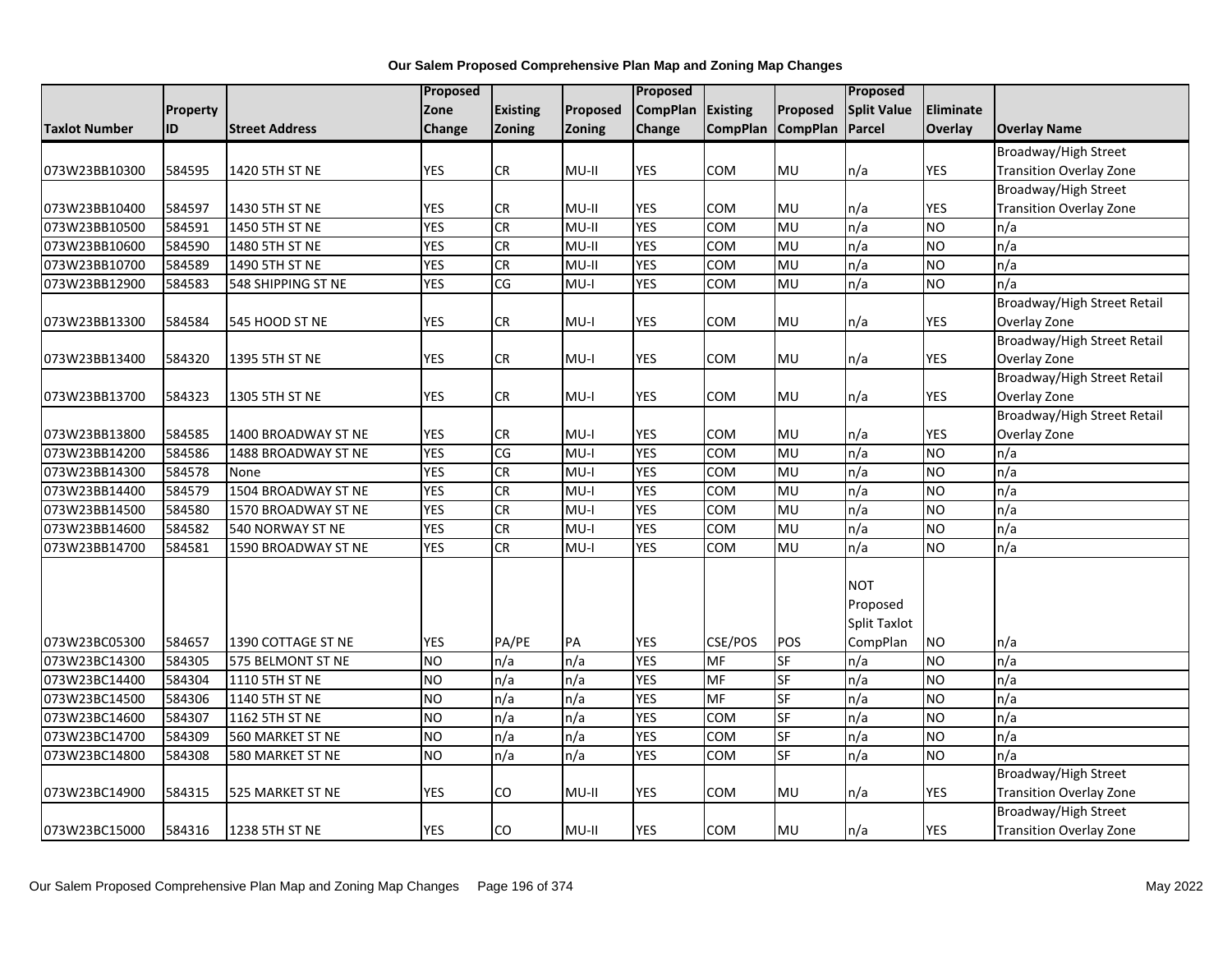|                      |          |                       | Proposed   |                 |                 | Proposed        |                 |                   | Proposed            |                 |                                    |
|----------------------|----------|-----------------------|------------|-----------------|-----------------|-----------------|-----------------|-------------------|---------------------|-----------------|------------------------------------|
|                      | Property |                       | Zone       | <b>Existing</b> | Proposed        | <b>CompPlan</b> | <b>Existing</b> | Proposed          | <b>Split Value</b>  | Eliminate       |                                    |
| <b>Taxlot Number</b> | ID       | <b>Street Address</b> | Change     | Zoning          | <b>Zoning</b>   | <b>Change</b>   |                 | CompPlan CompPlan | Parcel              | <b>Overlay</b>  | <b>Overlay Name</b>                |
|                      |          |                       |            |                 |                 |                 |                 |                   |                     |                 | Broadway/High Street Retail        |
| 073W23BC15400        | 584327   | 1225 5TH ST NE        | <b>YES</b> | CR              | $MU-I$          | YES             | COM             | <b>MU</b>         | n/a                 | YES             | Overlay Zone                       |
|                      |          |                       |            |                 |                 |                 |                 |                   |                     |                 | Broadway/High Street Retail        |
| 073W23BC15500        | 584328   | 547 MARKET ST NE      | <b>YES</b> | CR              | MU-I            | <b>YES</b>      | <b>COM</b>      | <b>MU</b>         | n/a                 | <b>YES</b>      | Overlay Zone                       |
|                      |          |                       |            |                 |                 |                 |                 |                   |                     |                 | <b>Compact Development Overlay</b> |
| 073W23BD04900        | 526895   | 1220 MARKET ST NE     | <b>NO</b>  | n/a             | n/a             | NO.             | n/a             | n/a               | n/a                 | YES             | Zone                               |
|                      |          |                       |            |                 |                 |                 |                 |                   |                     |                 | <b>Compact Development Overlay</b> |
| 073W23BD05000        | 526894   | 1230 MARKET ST NE     | <b>NO</b>  | n/a             | n/a             | NO.             | n/a             | n/a               | n/a                 | <b>YES</b>      | Zone                               |
|                      |          |                       |            |                 |                 |                 |                 |                   |                     |                 | <b>Compact Development Overlay</b> |
| 073W23BD05100        | 526892   | 1240 MARKET ST NE     | <b>NO</b>  | n/a             | n/a             | NO.             | n/a             | n/a               | n/a                 | YES             | Zone                               |
|                      |          |                       |            |                 |                 |                 |                 |                   |                     |                 | <b>Compact Development Overlay</b> |
| 073W23BD05200        | 526889   | 1210 GARNET ST NE     | <b>NO</b>  | n/a             | n/a             | <b>NO</b>       | n/a             | n/a               | n/a                 | <b>YES</b>      | Zone                               |
| 073W23BD05300        | 574417   | 1220 EAST AVE NE      | <b>YES</b> | RM2/RS          | <b>RS</b>       | <b>YES</b>      | MF              | <b>SF</b>         | n/a                 | <b>NO</b>       | n/a                                |
| 073W23BD05400        | 574418   | 1240 EAST AVE NE      | <b>YES</b> | RM2/RS          | <b>RS</b>       | <b>YES</b>      | MF              | SF                | n/a                 | <b>NO</b>       | n/a                                |
| 073W23BD06100        | 574403   | 1165 GARNET ST NE     | <b>YES</b> | RM2/RS          | RS              | <b>YES</b>      | <b>MF</b>       | SF                | n/a                 | <b>NO</b>       | n/a                                |
| 073W23BD06800        | 585655   | 1142 MARKET ST NE     | <b>YES</b> | <b>CR</b>       | RM <sub>2</sub> | <b>NO</b>       | n/a             | n/a               | n/a                 | <b>NO</b>       | n/a                                |
| 073W23BD06900        | 585645   | 1144 MARKET ST NE     | <b>YES</b> | CR              | RM <sub>2</sub> | <b>NO</b>       | n/a             | n/a               | n/a                 | <b>NO</b>       | n/a                                |
| 073W23BD08900        | 568633   | 1040 SHIPPING ST NE   | <b>YES</b> | RM <sub>2</sub> | CO              | <b>NO</b>       | n/a             | n/a               | n/a                 | <b>NO</b>       | n/a                                |
| 073W23BD09700        | 582045   | 1290 CAPITOL ST NE    | <b>YES</b> | $\overline{c}$  | I-UM            | <b>YES</b>      | COM             | <b>MU</b>         | n/a                 | <b>NO</b>       | n/a                                |
| 073W23BD09800        | 582044   | 1270 CAPITOL ST NE    | <b>YES</b> | CO              | $MU-I$          | <b>YES</b>      | COM             | MU                | n/a                 | <b>NO</b>       | n/a                                |
| 073W23BD09900        | 582043   | 1240 CAPITOL ST NE    | <b>YES</b> | CR              | $MU-I$          | <b>YES</b>      | COM             | MU                | n/a                 | <b>NO</b>       | n/a                                |
| 073W23BD10000        | 585643   | 1190 CAPITOL ST NE    | <b>YES</b> | CR              | $MU-I$          | <b>YES</b>      | <b>COM</b>      | <b>MU</b>         | n/a                 | $\overline{NO}$ | n/a                                |
| 073W23BD10100        | 585644   | 1020 MARKET ST NE     | <b>YES</b> | CR              | I-UM            | <b>YES</b>      | COM             | MU                | n/a                 | N <sub>O</sub>  | n/a                                |
| 073W23BD10200        | 585642   | 1130 CAPITOL ST NE    | <b>YES</b> | <b>CR</b>       | $MU-I$          | <b>YES</b>      | COM             | MU                | n/a                 | <b>NO</b>       | n/a                                |
| 073W23BD10300        | 585641   | 1140 CAPITOL ST NE    | <b>YES</b> | CR              | $MU-I$          | <b>YES</b>      | COM             | MU                | n/a                 | <b>NO</b>       | n/a                                |
| 073W23BD10600        | 585125   | 1157 CAPITOL ST NE    | <b>YES</b> | $\overline{c}$  | $MU-I$          | <b>YES</b>      | COM             | <b>MU</b>         | n/a                 | <b>NO</b>       | n/a                                |
| 073W23BD10700        | 585124   | 1175 CAPITOL ST NE    | <b>YES</b> | $\overline{c}$  | $MU-I$          | <b>YES</b>      | <b>COM</b>      | <b>MU</b>         | n/a                 | N <sub>O</sub>  | n/a                                |
| 073W23BD10800        | 585123   | 1191 CAPITOL ST NE    | <b>YES</b> | CO              | $MU-I$          | <b>YES</b>      | <b>COM</b>      | MU                | n/a                 | <b>NO</b>       | n/a                                |
| 073W23BD10900        | 582033   | 1205 CAPITOL ST NE    | <b>YES</b> | CR              | $MU-I$          | <b>YES</b>      | <b>COM</b>      | <b>MU</b>         | n/a                 | NO              | n/a                                |
| 073W23BD11000        | 582032   | 1245 CAPITOL ST NE    | <b>YES</b> | $\overline{c}$  | $MU-I$          | <b>YES</b>      | COM             | <b>MU</b>         | n/a                 | <b>NO</b>       | n/a                                |
| 073W23BD11100        | 582031   | 1285 CAPITOL ST NE    | <b>YES</b> | CO              | $MU-I$          | <b>YES</b>      | COM             | MU                | n/a                 | <b>NO</b>       | n/a                                |
|                      |          |                       |            |                 |                 |                 |                 |                   |                     |                 |                                    |
|                      |          |                       |            |                 |                 |                 |                 |                   | <b>NOT</b>          |                 |                                    |
|                      |          |                       |            |                 |                 |                 |                 |                   | Proposed            |                 |                                    |
|                      |          |                       |            |                 |                 |                 |                 |                   | <b>Split Taxlot</b> |                 |                                    |
| 073W23BD13900        | 584722   | 1395 SUMMER ST NE     | YES        | RM2/RS          | RM <sub>2</sub> | <b>NO</b>       | n/a             | n/a               | Zoning              | <b>NO</b>       | n/a                                |
| 073W23BD16400        | 582035   | 955 MARKET ST NE      | <b>YES</b> | CR              | MU-I            | <b>YES</b>      | COM             | MU                | n/a                 | NΟ              | n/a                                |
| 073W23BD16500        | 582034   | 975 MARKET ST NE      | <b>YES</b> | CR/RS           | $MU-I$          | <b>YES</b>      | <b>COM</b>      | MU                | n/a                 | $\overline{NO}$ | n/a                                |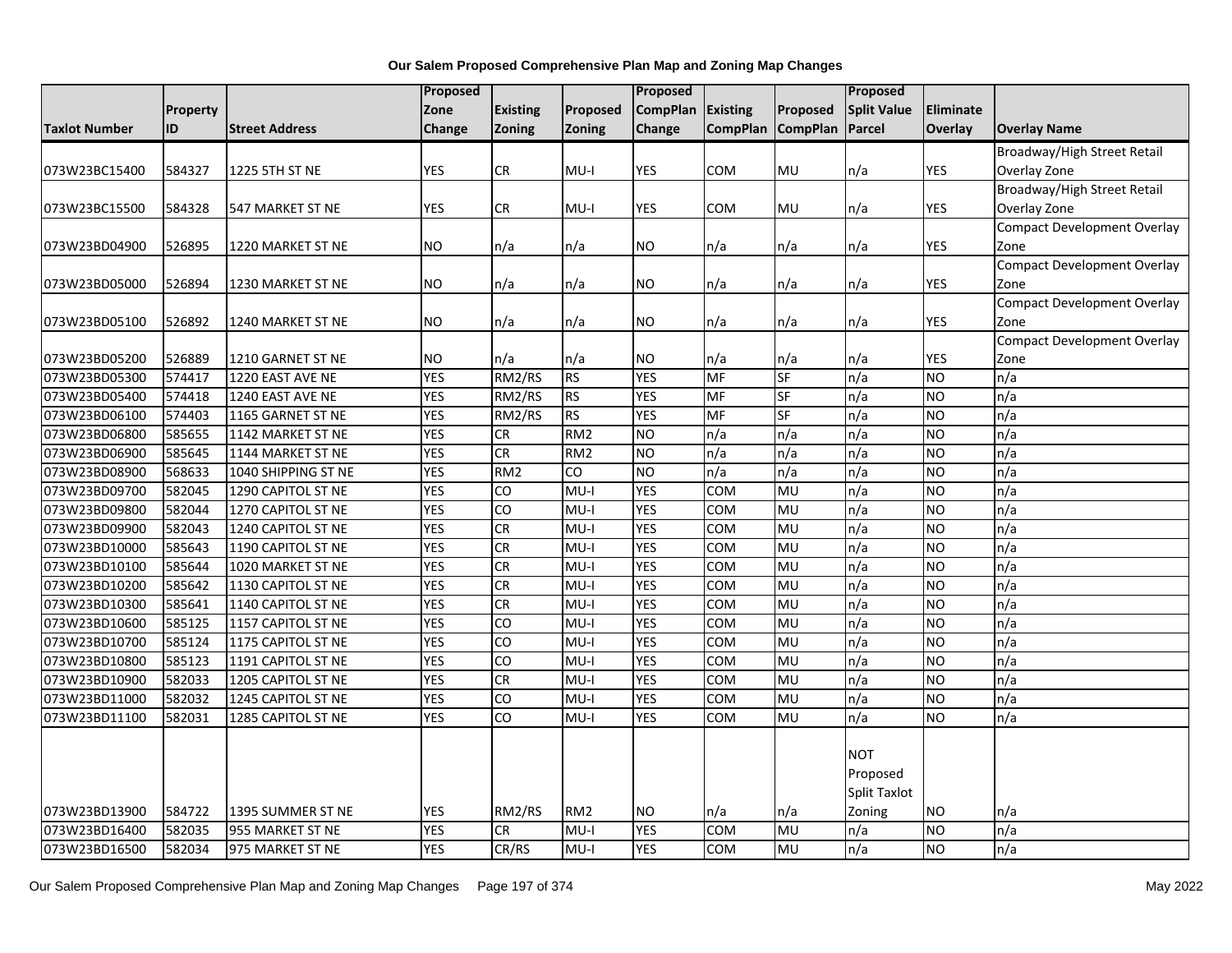|                      |          |                          | Proposed   |                 |                 | <b>Proposed</b> |                   |            | Proposed           |                |                     |
|----------------------|----------|--------------------------|------------|-----------------|-----------------|-----------------|-------------------|------------|--------------------|----------------|---------------------|
|                      | Property |                          | Zone       | <b>Existing</b> | Proposed        | <b>CompPlan</b> | Existing          | Proposed   | <b>Split Value</b> | Eliminate      |                     |
| <b>Taxlot Number</b> | ID       | <b>Street Address</b>    | Change     | <b>Zoning</b>   | <b>Zoning</b>   | Change          | CompPlan CompPlan |            | Parcel             | <b>Overlay</b> | <b>Overlay Name</b> |
| 073W23BD16600        | 585138   | 980 MARKET ST NE         | <b>YES</b> | CO              | $MU-I$          | <b>YES</b>      | <b>COM</b>        | MU         | n/a                | NO             | n/a                 |
| 073W23CA02100        | 526735   | 1287 D ST NE             | <b>YES</b> | <b>RD</b>       | RM <sub>2</sub> | <b>NO</b>       | n/a               | n/a        | n/a                | NO.            | n/a                 |
| 073W23CA02300        | 526739   | None                     | <b>YES</b> | <b>RD</b>       | RM <sub>2</sub> | <b>NO</b>       | n/a               | n/a        | n/a                | NO             | n/a                 |
| 073W23CA03000        | 526748   | 1070 GARNET ST NE        | <b>YES</b> | <b>RD</b>       | <b>RS</b>       | <b>YES</b>      | MF                | SF         | n/a                | NO             | n/a                 |
| 073W23CA03200        | 526745   | 1010 GARNET ST NE        | <b>YES</b> | <b>RD</b>       | <b>RS</b>       | <b>YES</b>      | MF                | $S$ F      | n/a                | NO.            | n/a                 |
| 073W23CA03300        | 526743   | 990 GARNET ST NE         | <b>YES</b> | <b>RD</b>       | <b>RS</b>       | <b>YES</b>      | MF                | <b>SF</b>  | n/a                | NO             | n/a                 |
| 073W23CA03400        | 526742   | 980 GARNET ST NE         | <b>YES</b> | <b>RD</b>       | <b>RS</b>       | <b>YES</b>      | <b>MF</b>         | SF         | n/a                | NO.            | n/a                 |
| 073W23CA03500        | 526738   | 960 GARNET ST NE         | <b>YES</b> | <b>RD</b>       | <b>RS</b>       | <b>YES</b>      | MF                | SF         | n/a                | NO             | n/a                 |
| 073W23CA03600        | 526736   | 940 GARNET ST NE         | <b>YES</b> | <b>RD</b>       | <b>RS</b>       | <b>YES</b>      | MF                | SF         | n/a                | <b>NO</b>      | n/a                 |
| 073W23CA04200        | 587262   | 945 GARNET ST NE         | <b>YES</b> | <b>RD</b>       | <b>RS</b>       | <b>YES</b>      | <b>MF</b>         | <b>SF</b>  | n/a                | NO             | n/a                 |
| 073W23CA04300        | 587261   | 955 GARNET ST NE         | <b>YES</b> | $\overline{RD}$ | <b>RS</b>       | <b>YES</b>      | MF                | SF         | n/a                | <b>NO</b>      | n/a                 |
| 073W23CA04400        | 587260   | 965 GARNET ST NE         | <b>YES</b> | <b>RD</b>       | <b>RS</b>       | <b>YES</b>      | <b>MF</b>         | SF         | n/a                | <b>NO</b>      | n/a                 |
| 073W23CA04500        | 587259   | 975 GARNET ST NE         | <b>YES</b> | <b>RD</b>       | <b>RS</b>       | <b>YES</b>      | MF                | <b>SF</b>  | n/a                | NO.            | n/a                 |
| 073W23CA04600        | 587258   | 995 GARNET ST NE         | <b>YES</b> | RD              | <b>RS</b>       | <b>YES</b>      | MF                | <b>SF</b>  | n/a                | <b>NO</b>      | n/a                 |
| 073W23CA04700        | 587257   | 1025 GARNET ST NE        | <b>YES</b> | <b>RD</b>       | <b>RS</b>       | <b>YES</b>      | MF                | SF         | n/a                | NO             | n/a                 |
| 073W23CA04800        | 587256   | 1035 GARNET ST NE        | <b>YES</b> | <b>RD</b>       | <b>RS</b>       | <b>YES</b>      | MF                | <b>SF</b>  | n/a                | NO             | n/a                 |
| 073W23CA04900        | 587255   | 1045 GARNET ST NE        | <b>YES</b> | <b>RD</b>       | <b>RS</b>       | <b>YES</b>      | MF                | SF         | n/a                | NO             | n/a                 |
| 073W23CA05000        | 587254   | 1065 GARNET ST NE        | <b>YES</b> | <b>RD</b>       | <b>RS</b>       | <b>YES</b>      | MF                | SF         | n/a                | NO             | n/a                 |
| 073W23CA05100        | 574477   | 1095 GARNET ST NE        | <b>YES</b> | <b>RD</b>       | <b>RS</b>       | <b>YES</b>      | MF                | SF         | n/a                | NO             | n/a                 |
| 073W23CA05101        | 334898   | 1085 GARNET ST NE        | <b>YES</b> | <b>RD</b>       | <b>RS</b>       | <b>YES</b>      | <b>MF</b>         | SF         | n/a                | <b>NO</b>      | n/a                 |
| 073W23CA07200        | 585614   | None                     | <b>NO</b>  | n/a             | n/a             | <b>YES</b>      | MF                | <b>CSE</b> | n/a                | NO.            | n/a                 |
| 073W23CA08100        | 585620   | 1163 D ST NE             | <b>YES</b> | PE/RM2          | PE              | <b>YES</b>      | <b>MF</b>         | <b>CSE</b> | n/a                | <b>NO</b>      | n/a                 |
| 073W23CB10800        | 566750   | 753 WINTER ST NE         | <b>YES</b> | CO              | $MU-I$          | <b>YES</b>      | <b>COM</b>        | MU         | n/a                | NO.            | n/a                 |
| 073W23CB10900        | 566749   | 645 WINTER ST NE         | <b>YES</b> | CO              | $MU-I$          | <b>YES</b>      | COM               | MU         | n/a                | NO.            | n/a                 |
| 073W23CB11000        | 566748   | <b>631 WINTER ST NE</b>  | <b>YES</b> | CO              | $MU-I$          | <b>YES</b>      | COM               | MU         | n/a                | NO.            | n/a                 |
| 073W23CB11300        | 566747   | 627 WINTER ST NE         | <b>YES</b> | CO              | $MU-I$          | <b>YES</b>      | <b>COM</b>        | MU         | n/a                | NO.            | n/a                 |
| 073W23CB11400        | 566746   | 603 WINTER ST NE         | <b>YES</b> | CO              | $MU-I$          | <b>YES</b>      | <b>COM</b>        | MU         | n/a                | NO.            | n/a                 |
| 073W23CB11600        | 589517   | 743 UNION ST NE          | <b>YES</b> | <b>CO</b>       | $MU-I$          | <b>YES</b>      | COM               | MU         | n/a                | <b>NO</b>      | n/a                 |
| 073W23CB11800        | 589518   | <b>610 COTTAGE ST NE</b> | <b>YES</b> | $\overline{c}$  | $MU-I$          | <b>YES</b>      | <b>COM</b>        | MU         | n/a                | NO.            | n/a                 |
| 073W23CB12100        | 589520   | 680 COTTAGE ST NE        | <b>YES</b> | CO              | $MU-I$          | <b>YES</b>      | <b>COM</b>        | MU         | n/a                | <b>NO</b>      | n/a                 |
| 073W23CB12200        | 570404   | 704 COTTAGE ST NE        | <b>YES</b> | CO              | $MU-I$          | <b>YES</b>      | COM               | MU         | n/a                | NO.            | n/a                 |
| 073W23CB14300        | 566840   | 905 COTTAGE ST NE        | <b>YES</b> | <b>RH</b>       | RM3             | <b>ON</b>       | n/a               | n/a        | n/a                | <b>NO</b>      | n/a                 |
| 073W23CB14301        | 343019   | 925 COTTAGE ST NE        | <b>YES</b> | <b>RH</b>       | RM3             | <b>NO</b>       | n/a               | n/a        | n/a                | NO.            | n/a                 |
| 073W23CC00200        | 580142   | None                     | <b>YES</b> | <b>CR</b>       | $MU-I$          | <b>YES</b>      | <b>COM</b>        | MU         | n/a                | NO.            | n/a                 |
| 073W23CC00400        | 580132   | 1000 BLK UNION ST NE     | <b>YES</b> | <b>CR</b>       | $MU-I$          | <b>YES</b>      | <b>COM</b>        | MU         | n/a                | <b>NO</b>      | n/a                 |
| 073W23CC01300        | 580128   | 550 CAPITOL ST NE        | <b>YES</b> | <b>CR</b>       | MU-I            | <b>YES</b>      | COM               | MU         | n/a                | NO.            | n/a                 |
| 073W23CC01600        | 587040   | 1177 CENTER ST NE        | <b>YES</b> | CR              | $MU-I$          | <b>YES</b>      | COM               | MU         | n/a                | NO             | n/a                 |
| 073W23CD01400        | 587062   | 1437 MARION ST NE        | <b>YES</b> | <b>RH</b>       | RM <sub>2</sub> | <b>ON</b>       | n/a               | n/a        | n/a                | NO.            | n/a                 |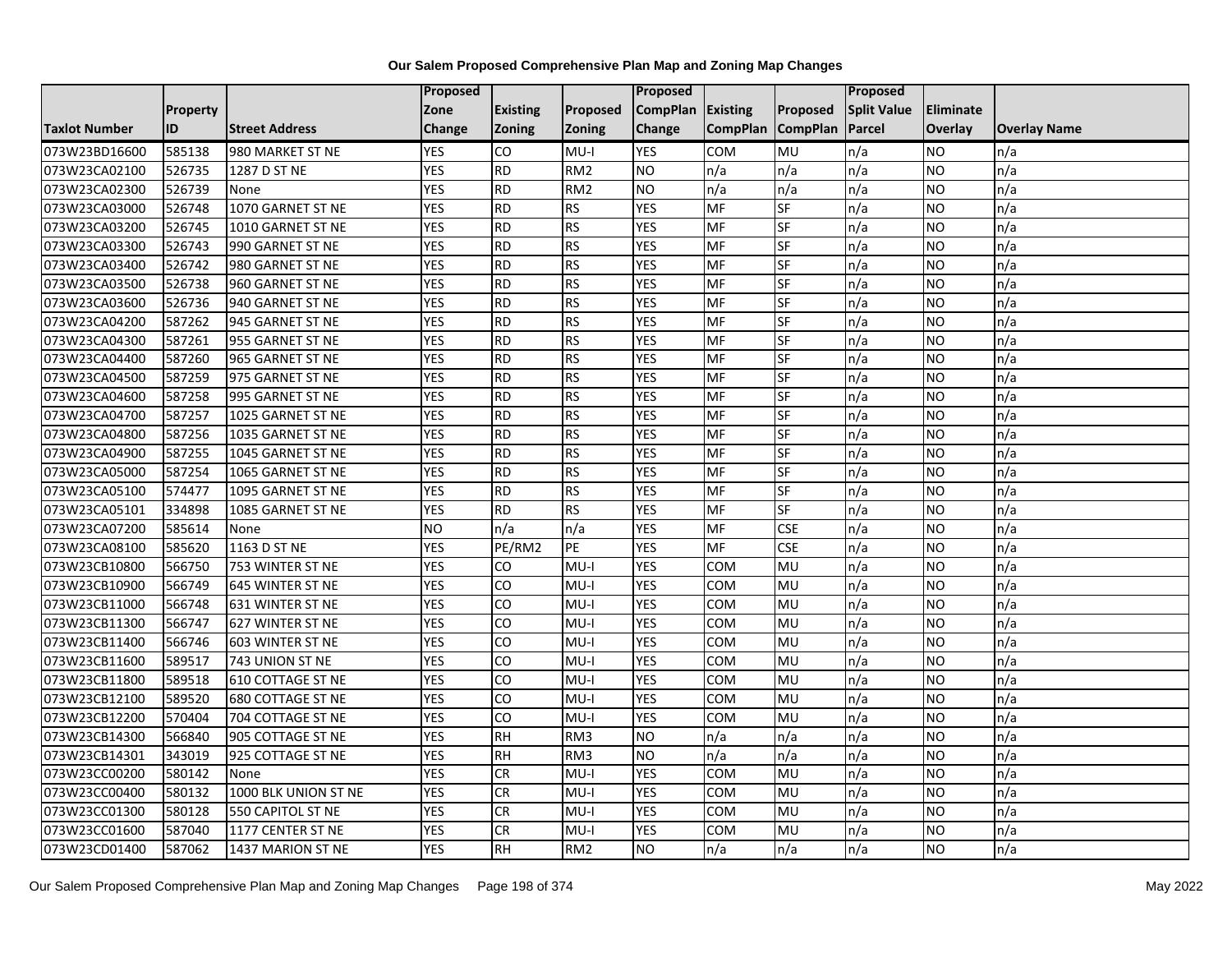|                      |                 |                          | Proposed   |                 |                 | Proposed        |                 |                 | Proposed           |                |                     |
|----------------------|-----------------|--------------------------|------------|-----------------|-----------------|-----------------|-----------------|-----------------|--------------------|----------------|---------------------|
|                      | <b>Property</b> |                          | Zone       | <b>Existing</b> | Proposed        | <b>CompPlan</b> | Existing        | Proposed        | <b>Split Value</b> | Eliminate      |                     |
| <b>Taxlot Number</b> | ID              | <b>Street Address</b>    | Change     | Zoning          | <b>Zoning</b>   | Change          | <b>CompPlan</b> | <b>CompPlan</b> | Parcel             | <b>Overlay</b> | <b>Overlay Name</b> |
| 073W23CD01500        | 587063          | 1425 MARION ST NE        | <b>YES</b> | <b>RH</b>       | RM <sub>2</sub> | <b>NO</b>       | n/a             | n/a             | n/a                | NO.            | n/a                 |
| 073W23CD01600        | 587064          | 502 14TH ST NE           | <b>YES</b> | <b>RH</b>       | RM <sub>2</sub> | ŌИ              | n/a             | n/a             | n/a                | NO.            | n/a                 |
| 073W23CD01700        | 587065          | 520 14TH ST NE           | <b>YES</b> | <b>RH</b>       | RM <sub>2</sub> | <b>NO</b>       | n/a             | n/a             | n/a                | <b>NO</b>      | n/a                 |
| 073W23CD01800        | 587066          | 540 14TH ST NE           | <b>YES</b> | <b>RH</b>       | RM <sub>2</sub> | <b>NO</b>       | n/a             | n/a             | n/a                | NO.            | n/a                 |
| 073W23CD01900        | 587057          | 560 14TH ST NE           | <b>YES</b> | $\overline{R}$  | RM2             | ŌИ              | n/a             | n/a             | n/a                | NO.            | n/a                 |
| 073W23CD02000        | 587056          | 570 14TH ST NE           | <b>YES</b> | <b>RH</b>       | RM <sub>2</sub> | <b>NO</b>       | n/a             | n/a             | n/a                | <b>NO</b>      | n/a                 |
| 073W23CD03900        | 581982          | 1320 A ST NE             | <b>YES</b> | RM <sub>2</sub> | PE              | <b>YES</b>      | MF              | <b>CSE</b>      | n/a                | NO.            | n/a                 |
| 073W23CD04000        | 587047          | 530 13TH ST NE           | <b>YES</b> | <b>RH</b>       | RM <sub>2</sub> | ŌИ              | n/a             | n/a             | n/a                | NO.            | n/a                 |
| 073W23CD04100        | 587048          | 573 14TH ST NE           | <b>YES</b> | <b>RH</b>       | RM <sub>2</sub> | <b>NO</b>       | n/a             | n/a             | n/a                | NO.            | n/a                 |
| 073W23CD04200        | 587049          | 525 14TH ST NE           | <b>YES</b> | RH              | RM <sub>2</sub> | ŌИ              | n/a             | n/a             | n/a                | NO.            | n/a                 |
| 073W23CD04300        | 587050          | 1395 MARION ST NE        | <b>YES</b> | <b>RH</b>       | RM <sub>2</sub> | <b>NO</b>       | n/a             | n/a             | n/a                | <b>NO</b>      | n/a                 |
| 073W23CD04400        | 587051          | 1381 MARION ST NE        | <b>YES</b> | RH              | RM <sub>2</sub> | <b>NO</b>       | n/a             | n/a             | n/a                | NO.            | n/a                 |
| 073W23CD04500        | 587052          | 1365 MARION ST NE        | <b>YES</b> | <b>RH</b>       | RM <sub>2</sub> | ŌИ              | n/a             | n/a             | n/a                | NO.            | n/a                 |
| 073W23CD04600        | 587053          | 1349 MARION ST NE        | <b>YES</b> | <b>RH</b>       | RM <sub>2</sub> | <b>NO</b>       | n/a             | n/a             | n/a                | NO.            | n/a                 |
| 073W23CD04700        | 587054          | 1327 MARION ST NE        | <b>YES</b> | <b>RH</b>       | RM <sub>2</sub> | <b>NO</b>       | n/a             | n/a             | n/a                | <b>NO</b>      | n/a                 |
| 073W23CD04800        | 587055          | 1307 MARION ST NE        | <b>YES</b> | $\overline{H}$  | RM2             | ŌИ              | n/a             | n/a             | n/a                | NO.            | n/a                 |
| 073W23CD04900        | 587041          | 555 13TH ST NE           | <b>YES</b> | CR              | MU-I            | <b>YES</b>      | COM             | MU              | n/a                | <b>NO</b>      | n/a                 |
| 073W23CD05000        | 587044          | 1243 MARION ST NE        | <b>YES</b> | CR              | $MU-I$          | <b>YES</b>      | COM             | MU              | n/a                | NO.            | n/a                 |
| 073W23CD05100        | 587045          | 1217 MARION ST NE        | <b>YES</b> | CR              | $MU-I$          | <b>YES</b>      | COM             | <b>MU</b>       | n/a                | NO.            | n/a                 |
| 073W23CD05200        | 587046          | 1205 MARION ST NE        | <b>YES</b> | CR              | MU-I            | <b>YES</b>      | COM             | MU              | n/a                | NO.            | n/a                 |
| 073W23CD05300        | 587043          | None                     | <b>YES</b> | <b>CR</b>       | $MU-I$          | <b>YES</b>      | COM             | MU              | n/a                | NO.            | n/a                 |
| 073W23CD05400        | 587042          | None                     | <b>YES</b> | CR              | $MU-I$          | <b>YES</b>      | COM             | MU              | n/a                | NO.            | n/a                 |
| 073W23CD05500        | 580140          | 1165 UNION ST NE         | <b>YES</b> | <b>CR</b>       | $MU-I$          | <b>YES</b>      | COM             | MU              | n/a                | NO.            | n/a                 |
| 073W23CD06600        | 580144          | 1165 UNION ST NE         | <b>YES</b> | CR              | $MU-I$          | <b>YES</b>      | COM             | MU              | n/a                | NO.            | n/a                 |
| 073W23CD08300        | 580145          | <b>660 CAPITOL ST NE</b> | <b>YES</b> | <b>CR</b>       | MU-I            | <b>YES</b>      | сом             | MU              | n/a                | NO.            | n/a                 |
| 073W23CD08500        | 580143          | <b>610 CAPITOL ST NE</b> | <b>YES</b> | CR              | $MU-I$          | <b>YES</b>      | COM             | MU              | n/a                | NO.            | n/a                 |
| 073W23DA01000        | 579846          | 1260 19TH ST NE          | Ю          | n/a             | n/a             | <b>YES</b>      | $S$ F           | POS             | n/a                | NO.            | n/a                 |
| 073W23DA02700        | 579847          | 1132 19TH ST NE          | <b>YES</b> | PA              | PE              | <b>YES</b>      | <b>SF</b>       | <b>CSE</b>      | n/a                | NO.            | n/a                 |
| 073W23DB10700        | 526798          | 895 15TH ST NE           | <b>YES</b> | <b>RD</b>       | <b>RS</b>       | <b>YES</b>      | MF              | SF              | n/a                | NO.            | n/a                 |
| 073W23DB10800        | 526799          | 1470 D ST NE             | <b>YES</b> | RD              | RS              | <b>YES</b>      | <b>MF</b>       | SF              | n/a                | NO.            | n/a                 |
| 073W23DB10900        | 526797          | 1460 D ST NE             | <b>YES</b> | <b>RD</b>       | <b>RS</b>       | <b>YES</b>      | <b>MF</b>       | SF              | n/a                | NO.            | n/a                 |
| 073W23DB11000        | 526796          | 875 15TH ST NE           | <b>YES</b> | RD              | RS              | <b>YES</b>      | <b>MF</b>       | <b>SF</b>       | n/a                | <b>NO</b>      | n/a                 |
| 073W23DB11100        | 526794          | 857 15TH ST NE           | <b>YES</b> | RD              | RS              | <b>YES</b>      | <b>MF</b>       | SF              | n/a                | NO.            | n/a                 |
| 073W23DB11200        | 526791          | 845 15TH ST NE           | <b>YES</b> | <b>RD</b>       | <b>RS</b>       | <b>YES</b>      | MF              | SF              | n/a                | NO.            | n/a                 |
| 073W23DC03100        | 572433          | 1870 B ST NE             | <b>YES</b> | <b>RS</b>       | RM <sub>2</sub> | ŌИ              | n/a             | n/a             | n/a                | <b>NO</b>      | n/a                 |
| 073W23DC03200        | 572432          | 673 19TH ST NE           | <b>YES</b> | <b>RS</b>       | RM <sub>2</sub> | ŌИ              | n/a             | n/a             | n/a                | NO.            | n/a                 |
| 073W23DC03400        | 572430          | 660 18TH ST NE           | <b>YES</b> | <b>RS</b>       | RM <sub>2</sub> | <b>NO</b>       | n/a             | n/a             | n/a                | NO.            | n/a                 |
| 073W23DC03500        | 572429          | 680 18TH ST NE           | <b>YES</b> | RS              | RM <sub>2</sub> | <b>NO</b>       | n/a             | n/a             | n/a                | NO.            | n/a                 |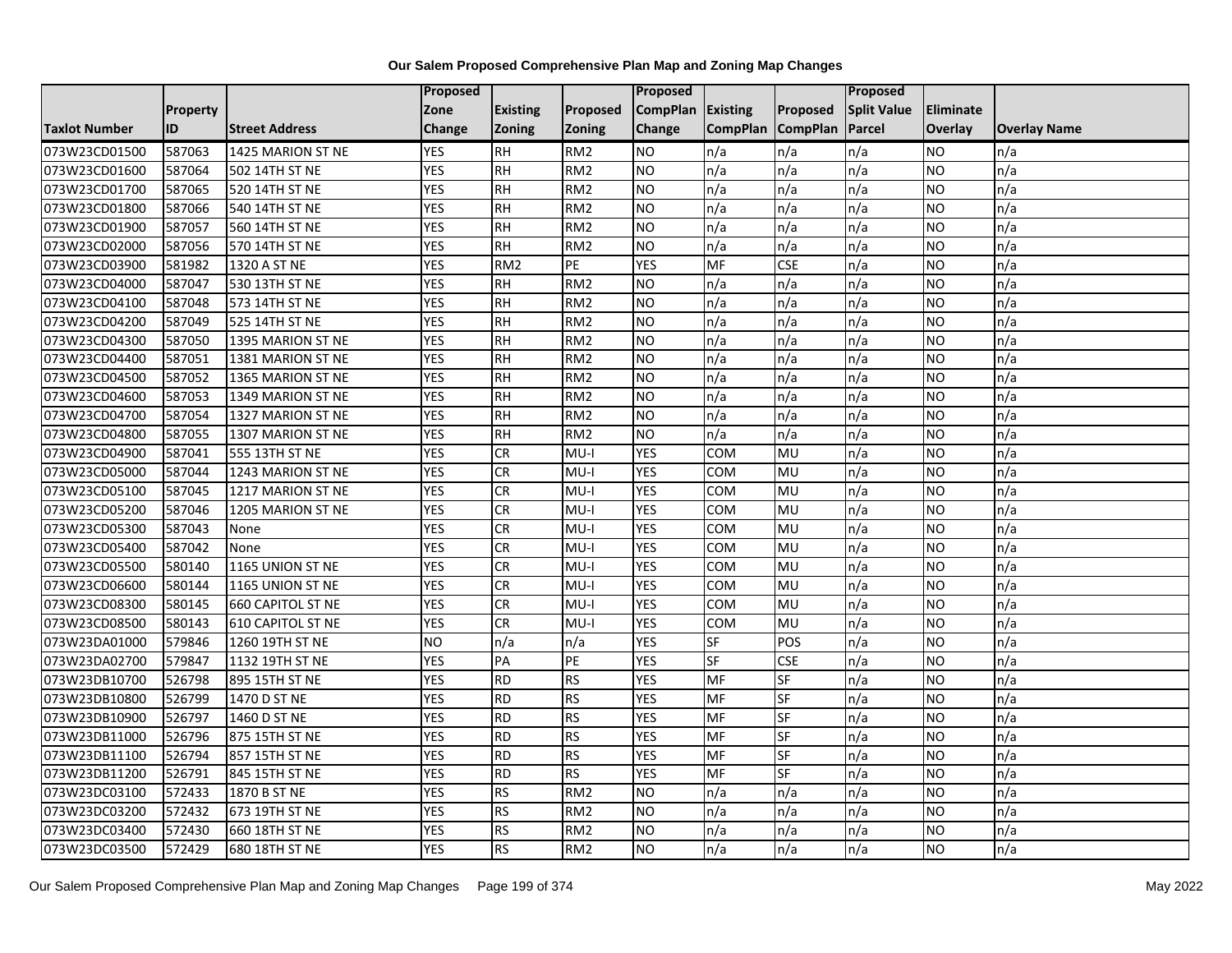|                                |                  |                                        | Proposed                 |                  |                           | <b>Proposed</b>         |                 |                          | Proposed            |                        |                     |
|--------------------------------|------------------|----------------------------------------|--------------------------|------------------|---------------------------|-------------------------|-----------------|--------------------------|---------------------|------------------------|---------------------|
|                                | <b>Property</b>  |                                        | Zone                     | <b>Existing</b>  | Proposed                  | <b>CompPlan</b>         | Existing        | Proposed                 | <b>Split Value</b>  | <b>Eliminate</b>       |                     |
| <b>Taxlot Number</b>           | ID               | <b>Street Address</b>                  | Change                   | Zoning           | <b>Zoning</b>             | Change                  | <b>CompPlan</b> | <b>CompPlan</b>          | Parcel              | Overlay                | <b>Overlay Name</b> |
| 073W23DC15200                  | 526787           | 825 15TH ST NE                         | <b>YES</b>               | <b>RD</b>        | RS                        | <b>YES</b>              | <b>MF</b>       | $S$ F                    | n/a                 | <b>NO</b>              | n/a                 |
| 073W23DC15300                  | 526785           | 823 15TH ST NE                         | <b>YES</b>               | <b>RD</b>        | <b>RS</b>                 | <b>YES</b>              | <b>MF</b>       | SF                       | n/a                 | <b>NO</b>              | n/a                 |
| 073W23DC15400                  | 585671           | 795 15TH ST NE                         | <b>YES</b>               | <b>RD</b>        | RS                        | <b>YES</b>              | MF              | $\overline{\mathsf{SF}}$ | n/a                 | <b>NO</b>              | n/a                 |
| 073W23DC15500                  | 585670           | 775 15TH ST NE                         | <b>YES</b>               | RD               | RS                        | <b>YES</b>              | <b>MF</b>       | SF                       | n/a                 | <b>NO</b>              | n/a                 |
| 073W23DC15600                  | 585669           | 745 15TH ST NE                         | <b>YES</b>               | <b>RD</b>        | <b>RS</b>                 | <b>YES</b>              | MF              | SF                       | n/a                 | <b>NO</b>              | n/a                 |
| 073W23DC15700                  | 585668           | 1495 B ST NE                           | <b>YES</b>               | <b>RD</b>        | RS                        | <b>YES</b>              | MF              | SF                       | n/a                 | <b>NO</b>              | n/a                 |
| 073W23DC15800                  | 585667           | 1475 B ST NE                           | <b>YES</b>               | <b>RD</b>        | <b>RS</b>                 | <b>YES</b>              | MF              | SF                       | n/a                 | <b>NO</b>              | n/a                 |
| 073W23DC15900                  | 585666           | 1465 B ST NE                           | <b>YES</b>               | <b>RD</b>        | <b>RS</b>                 | <b>YES</b>              | MF              | SF                       | n/a                 | <b>NO</b>              | n/a                 |
| 073W24AA00200                  | 576561           | None                                   | <b>NO</b>                | n/a              | n/a                       | <b>YES</b>              | <b>CSG</b>      | POS                      | n/a                 | <b>NO</b>              | n/a                 |
| 073W24AA04200                  | 526974           | 1855 HAWTHORNE AVE NE                  | <b>YES</b>               | CR               | MU-III                    | <b>YES</b>              | <b>COM</b>      | MU                       | n/a                 | <b>NO</b>              | n/a                 |
| 073W24AA04301                  | 526973           | 1820 HAWTHORNE AVE NE                  | <b>YES</b>               | CR               | MU-III                    | <b>YES</b>              | <b>COM</b>      | <b>MU</b>                | n/a                 | <b>NO</b>              | n/a                 |
| 073W24AA04400                  | 526983           | None                                   | <b>YES</b>               | CR               | MU-III                    | <b>YES</b>              | COM             | MU                       | n/a                 | <b>NO</b>              | n/a                 |
| 073W24AA04500                  | 526987           | None                                   | <b>YES</b>               | CR               | MU-III                    | <b>YES</b>              | <b>COM</b>      | MU                       | n/a                 | <b>NO</b>              | n/a                 |
| 073W24AA04600                  | 526992           | 1860 HAWTHORNE AVE NE                  | <b>YES</b>               | CR               | MU-III                    | <b>YES</b>              | COM             | MU                       | n/a                 | <b>NO</b>              | n/a                 |
| 073W24AB07800                  | 569583           | 1990 CHILDS AVE NE                     | <b>YES</b>               | RS               | <b>NH</b>                 | <b>YES</b>              | SF              | MU                       | n/a                 | <b>NO</b>              | n/a                 |
| 073W24AB07900                  | 569580           | 2982 SUNNYVIEW RD NE                   | <b>YES</b>               | <b>RS</b>        | <b>NH</b>                 | <b>YES</b>              | <b>SF</b>       | MU                       | n/a                 | <b>NO</b>              | n/a                 |
| 073W24AB08000                  | 527015           | 1993 LANSING AVE NE                    | <b>YES</b>               | RM <sub>2</sub>  | <b>NH</b>                 | <b>YES</b>              | <b>MF</b>       | MU                       | n/a                 | <b>NO</b>              | n/a                 |
| 073W24AB08100                  | 527016           | 1998 LANSING AVE NE                    | <b>YES</b>               | RM2/RS           | <b>NH</b>                 | <b>YES</b>              | MF              | MU                       | n/a                 | <b>NO</b>              | n/a                 |
| 073W24AB08300                  | 527001           | None                                   | <b>YES</b>               | <b>RS</b>        | <b>NH</b>                 | <b>YES</b>              | <b>SF</b>       | MU                       | n/a                 | <b>NO</b>              | n/a                 |
|                                |                  |                                        |                          |                  |                           |                         |                 |                          |                     |                        |                     |
|                                |                  |                                        |                          |                  |                           |                         |                 |                          | <b>NOT</b>          |                        |                     |
|                                |                  |                                        |                          |                  |                           |                         |                 |                          | Proposed            |                        |                     |
|                                |                  |                                        |                          |                  |                           |                         |                 |                          | <b>Split Taxlot</b> |                        |                     |
| 073W24AB13400                  | 588455           | 1884 LANSING AVE NE                    | <b>YES</b><br><b>YES</b> | RM2/RS<br>CR/RS  | RM <sub>2</sub><br>MU-III | <b>NO</b><br><b>YES</b> | n/a<br>COM      | n/a<br><b>MU</b>         | Zoning              | <b>NO</b><br><b>NO</b> | n/a<br>n/a          |
| 073W24AB14600                  | 588463           | 1803 LANSING AVE NE                    | <b>YES</b>               |                  |                           | <b>YES</b>              |                 | MU                       | n/a<br>n/a          |                        | n/a                 |
| 073W24AC00100<br>073W24AC00200 | 588476<br>588471 | 1775 32ND PL NE<br>3245 MARKET ST NE   | <b>YES</b>               | ${\sf CR}$<br>CR | MU-III<br>MU-III          | <b>YES</b>              | COM<br>COM      | MU                       | n/a                 | <b>NO</b><br><b>NO</b> | n/a                 |
|                                | 588475           |                                        | <b>YES</b>               | CR               | MU-III                    | <b>YES</b>              | COM             | MU                       | n/a                 | <b>NO</b>              | n/a                 |
| 073W24AC00300<br>073W24AC00400 | 588474           | 3239 MARKET ST NE<br>3235 MARKET ST NE | <b>YES</b>               | CR               | MU-III                    | <b>YES</b>              | COM             | MU                       | n/a                 | <b>NO</b>              | n/a                 |
| 073W24AC00500                  | 588472           | 3225 MARKET ST NE                      | <b>YES</b>               | <b>CR</b>        | MU-III                    | <b>YES</b>              | COM             | MU                       | n/a                 | <b>NO</b>              | n/a                 |
| 073W24AC00600                  | 588473           | 3225 MARKET ST NE                      | <b>YES</b>               | CR               | MU-III                    | <b>YES</b>              | COM             | MU                       | n/a                 | <b>NO</b>              | n/a                 |
| 073W24AC00700                  | 588469           | <b>0 MARKET ST NE</b>                  | <b>YES</b>               | CR               | MU-III                    | <b>YES</b>              | <b>COM</b>      | <b>MU</b>                | n/a                 | <b>NO</b>              | n/a                 |
| 073W24AC00701                  | 588470           | 3217 MARKET ST NE                      | <b>YES</b>               | <b>CR</b>        | MU-III                    | <b>YES</b>              | COM             | <b>MU</b>                | n/a                 | <b>NO</b>              | n/a                 |
|                                | 588468           |                                        | <b>YES</b>               | CR               | MU-III                    | <b>YES</b>              | COM             | MU                       | n/a                 | <b>NO</b>              | n/a                 |
| 073W24AC00800                  |                  | 3215 MARKET ST NE                      |                          |                  |                           | <b>YES</b>              |                 |                          |                     |                        |                     |
| 073W24AC00900                  | 588467<br>588466 | 3185 MARKET ST NE                      | <b>YES</b><br><b>YES</b> | CR               | MU-III<br>MU-III          | <b>YES</b>              | COM<br>COM      | MU<br>MU                 | n/a                 | <b>NO</b><br><b>NO</b> | n/a                 |
| 073W24AC01000                  |                  | 3175 MARKET ST NE                      |                          | CR               |                           |                         |                 |                          | n/a                 |                        | n/a                 |
| 073W24AC01100                  | 588465           | 3005 MARKET ST NE                      | <b>YES</b>               | CR               | MU-III                    | <b>YES</b>              | COM             | MU                       | n/a                 | <b>NO</b>              | n/a                 |
| 073W24AC01101                  | 320517           | 3001 MARKET ST NE                      | <b>YES</b>               | <b>CR</b>        | MU-III                    | <b>YES</b>              | <b>COM</b>      | MU                       | n/a                 | <b>NO</b>              | n/a                 |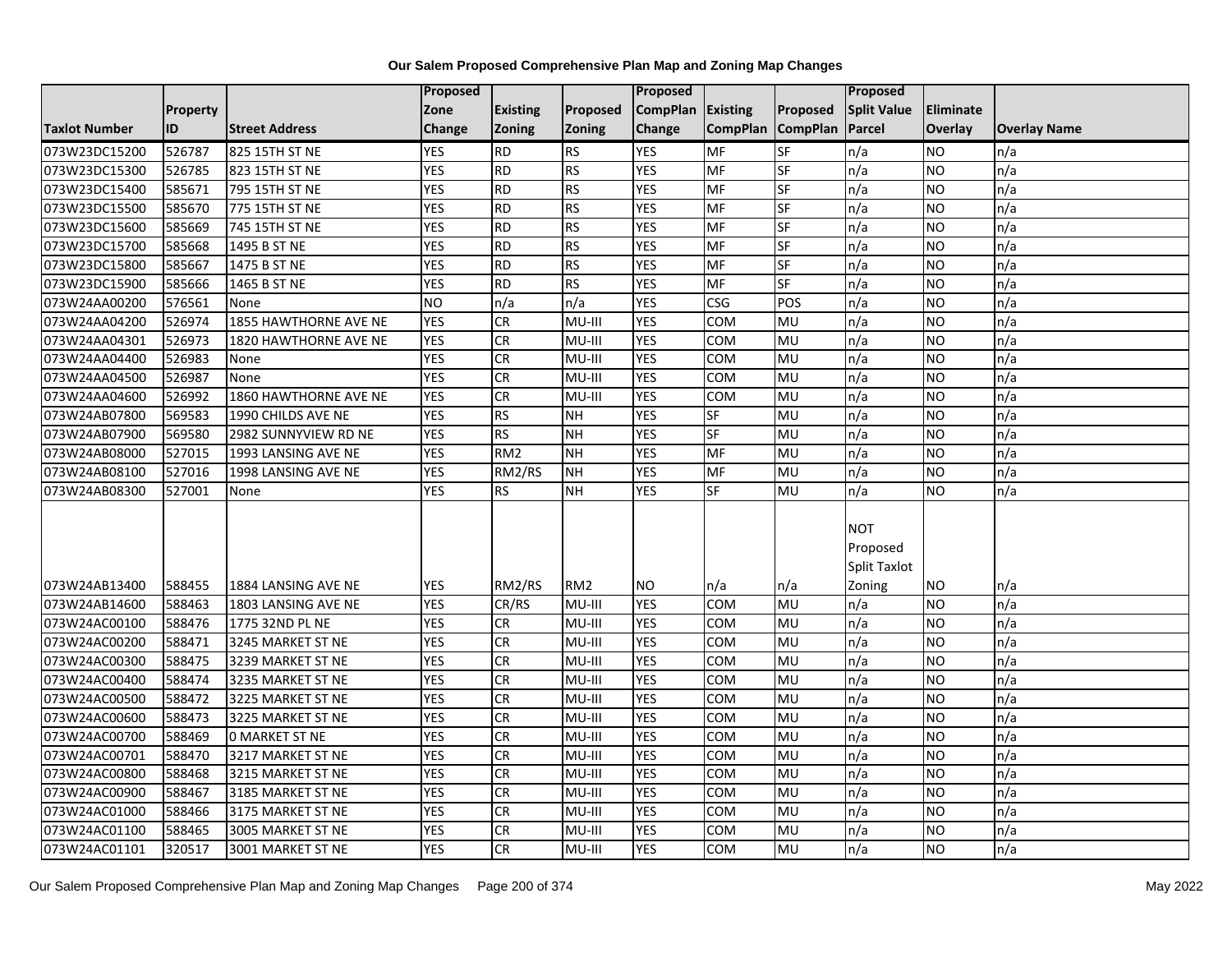|                      |                 |                       | Proposed   |                 |                 | <b>Proposed</b> |                 |                 | Proposed           |                |                     |
|----------------------|-----------------|-----------------------|------------|-----------------|-----------------|-----------------|-----------------|-----------------|--------------------|----------------|---------------------|
|                      | <b>Property</b> |                       | Zone       | <b>Existing</b> | Proposed        | <b>CompPlan</b> | <b>Existing</b> | Proposed        | <b>Split Value</b> | Eliminate      |                     |
| <b>Taxlot Number</b> | ID              | <b>Street Address</b> | Change     | <b>Zoning</b>   | Zoning          | Change          | <b>CompPlan</b> | <b>CompPlan</b> | Parcel             | <b>Overlay</b> | <b>Overlay Name</b> |
| 073W24AC01200        | 588462          | 1797 LANSING AVE NE   | <b>YES</b> | CR/RS           | MU-III          | <b>YES</b>      | <b>COM</b>      | MU              | n/a                | NO.            | n/a                 |
| 073W24AC01300        | 588464          | 1713 LANSING AVE NE   | <b>YES</b> | CR              | MU-III          | <b>YES</b>      | <b>COM</b>      | MU              | n/a                | NO.            | n/a                 |
| 073W24AC01400        | 526968          | 1707 LANSING AVE NE   | <b>YES</b> | CO              | MU-III          | <b>YES</b>      | COM             | MU              | n/a                | NO.            | n/a                 |
| 073W24AC01500        | 526960          | 2999 MARKET ST NE     | <b>YES</b> | CO              | MU-III          | <b>YES</b>      | COM             | MU              | n/a                | NO.            | n/a                 |
| 073W24AC01600        | 569593          | 2979 MARKET ST NE     | <b>YES</b> | <b>CR</b>       | MU-III          | <b>YES</b>      | COM             | MU              | n/a                | NO.            | n/a                 |
| 073W24AC01900        | 569592          | 1782 CHILDS AVE NE    | <b>YES</b> | <b>RS</b>       | RM <sub>2</sub> | <b>NO</b>       | n/a             | n/a             | n/a                | NO.            | n/a                 |
| 073W24AC02500        | 569613          | 2909 MARKET ST NE     | <b>YES</b> | <b>CR</b>       | MU-III          | <b>YES</b>      | COM             | MU              | n/a                | NO.            | n/a                 |
| 073W24AC02600        | 569612          | 2939 MARKET ST NE     | <b>YES</b> | <b>CR</b>       | MU-III          | <b>YES</b>      | COM             | MU              | n/a                | NO.            | n/a                 |
| 073W24AC02700        | 526947          | 2908 MARKET ST NE     | <b>YES</b> | ${\sf CR}$      | $MU-III$        | <b>YES</b>      | <b>COM</b>      | MU              | n/a                | ΝO             | n/a                 |
| 073W24AC02800        | 526946          | 3000 MARKET ST NE     | <b>YES</b> | CR/RS           | MU-III          | <b>YES</b>      | <b>COM</b>      | MU              | n/a                | NO.            | n/a                 |
| 073W24AC02900        | 526949          | 3048 MARKET ST NE     | <b>YES</b> | CR              | $MU-HI$         | <b>YES</b>      | COM             | MU              | n/a                | <b>NO</b>      | n/a                 |
| 073W24AC03000        | 588401          | 3000 MARKET ST NE     | <b>YES</b> | CR              | MU-III          | <b>YES</b>      | COM             | MU              | n/a                | NO.            | n/a                 |
| 073W24AC03100        | 588402          | 3170 MARKET ST NE     | <b>YES</b> | <b>CR</b>       | MU-III          | <b>YES</b>      | COM             | MU              | n/a                | NO.            | n/a                 |
| 073W24AC03200        | 588403          | 1601 SAVAGE RD NE     | <b>YES</b> | <b>CR</b>       | MU-III          | <b>YES</b>      | <b>COM</b>      | MU              | n/a                | <b>NO</b>      | n/a                 |
| 073W24AC03300        | 588370          | 3230 MARKET ST NE     | <b>YES</b> | <b>CR</b>       | MU-III          | <b>YES</b>      | COM             | MU              | n/a                | ΝO             | n/a                 |
| 073W24AC03400        | 588371          | 3248 MARKET ST NE     | <b>YES</b> | <b>CR</b>       | MU-III          | <b>YES</b>      | COM             | MU              | n/a                | NO.            | n/a                 |
| 073W24AC03402        | 588372          | None                  | <b>YES</b> | <b>CR</b>       | MU-III          | <b>YES</b>      | COM             | MU              | n/a                | NO.            | n/a                 |
| 073W24AC04701        | 526930          | 2908 MARKET ST NE     | <b>YES</b> | <b>CR</b>       | MU-III          | <b>YES</b>      | <b>COM</b>      | MU              | n/a                | NO.            | n/a                 |
| 073W24AD00100        | 526970          | 1810 FREEWAY CT NE    | <b>YES</b> | <b>CR</b>       | MU-III          | <b>YES</b>      | <b>COM</b>      | MU              | n/a                | NO.            | n/a                 |
| 073W24AD00200        | 526952          | 1750 FREEWAY CT NE    | <b>YES</b> | <b>CR</b>       | MU-III          | <b>YES</b>      | COM             | MU              | n/a                | NO.            | n/a                 |
| 073W24AD00202        | 526953          | None                  | <b>YES</b> | CR              | MU-III          | <b>YES</b>      | COM             | MU              | n/a                | NO.            | n/a                 |
| 073W24AD00500        | 526954          | 1717 FREEWAY CT NE    | <b>YES</b> | CR              | MU-III          | <b>YES</b>      | COM             | MU              | n/a                | NO.            | n/a                 |
| 073W24AD00800        | 526955          | 3333 MARKET ST NE     | <b>YES</b> | <b>CR</b>       | MU-III          | <b>YES</b>      | COM             | MU              | n/a                | NO.            | n/a                 |
| 073W24AD00802        | 526956          | 1775 FREEWAY CT NE    | <b>YES</b> | <b>CR</b>       | MU-III          | <b>YES</b>      | COM             | MU              | n/a                | NO.            | n/a                 |
| 073W24AD00803        | 526957          | None                  | <b>YES</b> | <b>CR</b>       | MU-III          | <b>YES</b>      | <b>COM</b>      | MU              | n/a                | <b>NO</b>      | n/a                 |
| 073W24AD00900        | 526963          | 3301 MARKET ST NE     | <b>YES</b> | <b>CR</b>       | MU-III          | <b>YES</b>      | COM             | MU              | n/a                | NO.            | n/a                 |
| 073W24AD01100        | 526950          | 3270 MARKET ST NE     | <b>YES</b> | <b>CR</b>       | MU-III          | <b>YES</b>      | COM             | MU              | n/a                | NO.            | n/a                 |
| 073W24AD01200        | 526942          | 3304 MARKET ST NE     | <b>YES</b> | <b>CR</b>       | $MU-HI$         | <b>YES</b>      | COM             | MU              | n/a                | NO.            | n/a                 |
| 073W24AD01201        | 526943          | 3300 MARKET ST NE     | <b>YES</b> | <b>CR</b>       | MU-III          | <b>YES</b>      | <b>COM</b>      | MU              | n/a                | NO             | n/a                 |
| 073W24AD01300        | 588477          | 3283 ALBERTA AVE NE   | <b>YES</b> | <b>RD</b>       | <b>RS</b>       | <b>YES</b>      | <b>MF</b>       | SF              | n/a                | <b>NO</b>      | n/a                 |
| 073W24AD01400        | 588478          | 3291 ALBERTA AVE NE   | <b>YES</b> | <b>RD</b>       | <b>RS</b>       | <b>YES</b>      | <b>MF</b>       | SF              | n/a                | ΝO             | n/a                 |
| 073W24AD01500        | 588479          | 3297 ALBERTA AVE NE   | <b>YES</b> | <b>RD</b>       | <b>RS</b>       | <b>YES</b>      | MF              | <b>SF</b>       | n/a                | <b>NO</b>      | n/a                 |
| 073W24AD01600        | 588480          | 3303 ALBERTA AVE NE   | <b>YES</b> | <b>RD</b>       | <b>RS</b>       | <b>YES</b>      | <b>MF</b>       | SF              | n/a                | NO.            | n/a                 |
| 073W24AD01700        | 588481          | 3304 ALBERTA AVE NE   | <b>YES</b> | <b>RD</b>       | <b>RS</b>       | <b>YES</b>      | <b>MF</b>       | SF              | n/a                | NO.            | n/a                 |
| 073W24AD01800        | 588482          | 3298 ALBERTA AVE NE   | <b>YES</b> | <b>RD</b>       | <b>RS</b>       | <b>YES</b>      | MF              | SF              | n/a                | NO.            | n/a                 |
| 073W24AD01900        | 588483          | 3292 ALBERTA AVE NE   | <b>YES</b> | <b>RD</b>       | <b>RS</b>       | <b>YES</b>      | MF              | SF              | n/a                | NO.            | n/a                 |
| 073W24AD02000        | 588484          | 3284 ALBERTA AVE NE   | <b>YES</b> | <b>RD</b>       | <b>RS</b>       | <b>YES</b>      | <b>MF</b>       | SF              | n/a                | NO.            | n/a                 |
| 073W24AD02100        | 588485          | 3281 WINDSOR AVE NE   | <b>YES</b> | <b>RD</b>       | <b>RS</b>       | <b>YES</b>      | <b>MF</b>       | <b>SF</b>       | n/a                | <b>NO</b>      | n/a                 |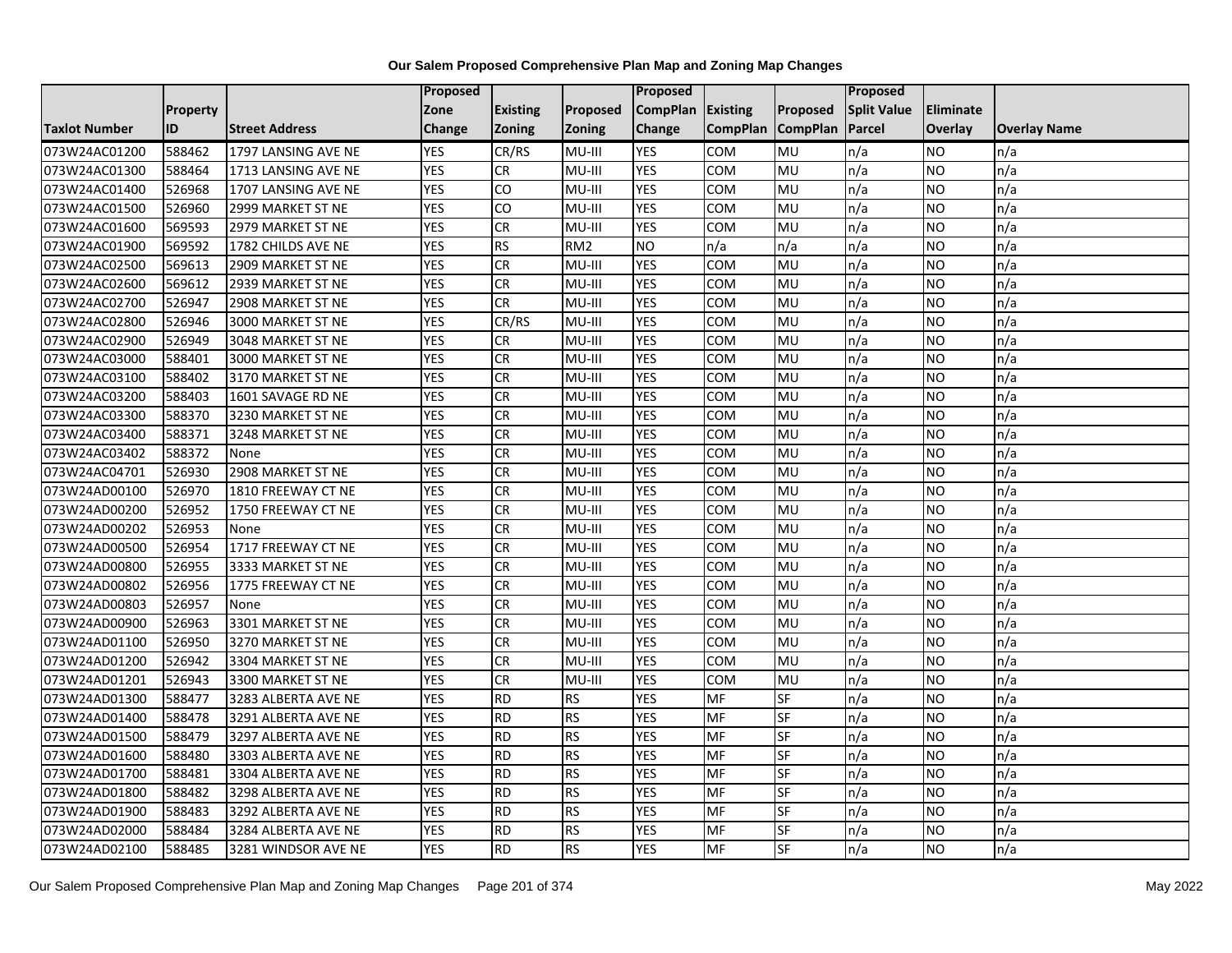|                      |                 |                                  | Proposed   |                 |               | Proposed        |                 |                 | Proposed           |                  |                                    |
|----------------------|-----------------|----------------------------------|------------|-----------------|---------------|-----------------|-----------------|-----------------|--------------------|------------------|------------------------------------|
|                      | <b>Property</b> |                                  | Zone       | <b>Existing</b> | Proposed      | <b>CompPlan</b> | <b>Existing</b> | Proposed        | <b>Split Value</b> | <b>Eliminate</b> |                                    |
| <b>Taxlot Number</b> | ID              | <b>Street Address</b>            | Change     | <b>Zoning</b>   | <b>Zoning</b> | Change          | <b>CompPlan</b> | <b>CompPlan</b> | Parcel             | Overlay          | <b>Overlay Name</b>                |
| 073W24AD02200        | 588486          | 3289 WINDSOR AVE NE              | <b>YES</b> | <b>RD</b>       | <b>RS</b>     | <b>YES</b>      | <b>MF</b>       | $S$ F           | n/a                | <b>NO</b>        | n/a                                |
| 073W24AD02300        | 588487          | 3295 WINDSOR AVE NE              | <b>YES</b> | <b>RD</b>       | <b>RS</b>     | <b>YES</b>      | MF              | SF              | n/a                | <b>NO</b>        | n/a                                |
| 073W24AD02400        | 588488          | 3309 WINDSOR AVE NE              | <b>YES</b> | <b>RD</b>       | <b>RS</b>     | <b>YES</b>      | MF              | SF              | n/a                | <b>NO</b>        | n/a                                |
| 073W24AD02600        | 526948          | 3310 MARKET ST NE                | <b>YES</b> | CR              | MU-III        | <b>YES</b>      | COM             | MU              | n/a                | <b>NO</b>        | n/a                                |
| 073W24AD02700        | 574507          | 1501 HAWTHORNE AVE NE            | <b>YES</b> | CR/IC           | MU-III        | <b>YES</b>      | IC              | <b>MU</b>       | $\overline{n/a}$   | <b>NO</b>        | n/a                                |
| 073W24AD02703        | 574508          | 1598 HAWTHORNE AVE NE            | <b>YES</b> | CR              | MU-III        | <b>YES</b>      | <b>COM</b>      | MU              | n/a                | <b>NO</b>        | n/a                                |
| 073W24AD02703        | 574508          | 1598 HAWTHORNE AVE NE            | <b>YES</b> | <b>CR</b>       | MU-III        | <b>YES</b>      | COM             | MU              | n/a                | <b>NO</b>        | n/a                                |
| 073W24AD02800        | 574509          | 1548 HAWTHORNE AVE NE            | <b>YES</b> | CR              | MU-III        | <b>YES</b>      | COM             | <b>MU</b>       | n/a                | <b>NO</b>        | n/a                                |
| 073W24AD03100        | 574514          | 1590 WESTON CT NE                | <b>YES</b> | CR              | MU-III        | <b>YES</b>      | <b>COM</b>      | MU              | n/a                | <b>NO</b>        | n/a                                |
| 073W24AD03200        | 574515          | 1550 WESTON CT NE                | <b>YES</b> | <b>CR</b>       | MU-III        | <b>YES</b>      | COM             | <b>MU</b>       | n/a                | <b>NO</b>        | n/a                                |
| 073W24AD03299        | 321615          | None                             | <b>YES</b> | CR              | MU-III        | <b>YES</b>      | COM             | <b>MU</b>       | n/a                | <b>NO</b>        | n/a                                |
|                      |                 |                                  |            |                 |               |                 |                 |                 |                    |                  |                                    |
| 073W24AD03300        | 574520          | <b>1500 BLK HAWTHORNE AVE NE</b> | <b>YES</b> | CR              | MU-III        | <b>YES</b>      | <b>COM</b>      | MU              | n/a                | <b>NO</b>        | n/a                                |
| 073W24AD03400        | 574519          | 1486 HAWTHORNE AVE NE            | <b>YES</b> | CR              | MU-III        | <b>YES</b>      | COM             | MU              | n/a                | <b>NO</b>        | n/a                                |
|                      |                 |                                  |            |                 |               |                 |                 |                 |                    |                  | <b>Compact Development Overlay</b> |
| 073W24BC01200        | 527062          | 2425 MARKET ST NE                | NO.        | n/a             | n/a           | <b>NO</b>       | n/a             | n/a             | n/a                | YES              | Zone                               |
|                      |                 |                                  |            |                 |               |                 |                 |                 |                    |                  | <b>Compact Development Overlay</b> |
| 073W24BC01300        | 571842          | 2410 MARKET ST NE                | <b>NO</b>  | n/a             | n/a           | <b>NO</b>       | n/a             | n/a             | n/a                | <b>YES</b>       | Zone                               |
|                      |                 |                                  |            |                 |               |                 |                 |                 |                    |                  | <b>Compact Development Overlay</b> |
| 073W24BC02100        | 571843          | 2390 MARKET ST NE                | NO.        | n/a             | n/a           | <b>NO</b>       | n/a             | n/a             | n/a                | YES              | Zone                               |
|                      |                 |                                  |            |                 |               |                 |                 |                 |                    |                  | <b>Compact Development Overlay</b> |
| 073W24BC02200        | 581646          | 2345 MARKET ST NE                | NO.        | n/a             | n/a           | <b>NO</b>       | n/a             | n/a             | n/a                | YES              | Zone                               |
|                      |                 |                                  |            |                 |               |                 |                 |                 |                    |                  | <b>Compact Development Overlay</b> |
| 073W24BC02300        | 581647          | 2385 MARKET ST NE                | NO.        | n/a             | n/a           | NO.             | n/a             | n/a             | n/a                | YES              | Zone                               |
|                      |                 |                                  |            |                 |               |                 |                 |                 |                    |                  | <b>Compact Development Overlay</b> |
| 073W24BC04500        | 581645          | 2305 MARKET ST NE                | <b>NO</b>  | n/a             | n/a           | <b>NO</b>       | n/a             | n/a             | n/a                | YES              | Zone                               |
|                      |                 |                                  |            |                 |               |                 |                 |                 |                    |                  | <b>Compact Development Overlay</b> |
| 073W24BC04600        | 571851          | 2320 MARKET ST NE                | <b>NO</b>  | n/a             | n/a           | <b>NO</b>       | n/a             | n/a             | n/a                | YES              | Zone                               |
|                      |                 |                                  |            |                 |               |                 |                 |                 |                    |                  | <b>Compact Development Overlay</b> |
| 073W24BC05400        | 571852          | 1595 23RD ST NE                  | NO.        | n/a             | n/a           | NO.             | n/a             | n/a             | n/a                | YES              | Zone                               |
|                      |                 |                                  |            |                 |               |                 |                 |                 |                    |                  | <b>Compact Development Overlay</b> |
| 073W24BC05500        | 581587          | 2285 MARKET ST NE                | NO.        | n/a             | n/a           | <b>NO</b>       | n/a             | n/a             | n/a                | <b>YES</b>       | Zone                               |
|                      |                 |                                  |            |                 |               |                 |                 |                 |                    |                  | <b>Compact Development Overlay</b> |
| 073W24BC05600        | 581588          | 2295 MARKET ST NE                | NO.        | n/a             | n/a           | <b>NO</b>       | n/a             | n/a             | n/a                | YES              | Zone                               |
|                      |                 |                                  |            |                 |               |                 |                 |                 |                    |                  | <b>Compact Development Overlay</b> |
| 073W24BC10400        | 579921          | 1590 20TH ST NE                  | NO.        | n/a             | n/a           | NO.             | n/a             | n/a             | n/a                | YES              | Zone                               |
|                      |                 |                                  |            |                 |               |                 |                 |                 |                    |                  | <b>Compact Development Overlay</b> |
| 073W24BC10500        | 579922          | 1580 20TH ST NE                  | <b>NO</b>  | n/a             | n/a           | <b>NO</b>       | n/a             | n/a             | n/a                | <b>YES</b>       | Zone                               |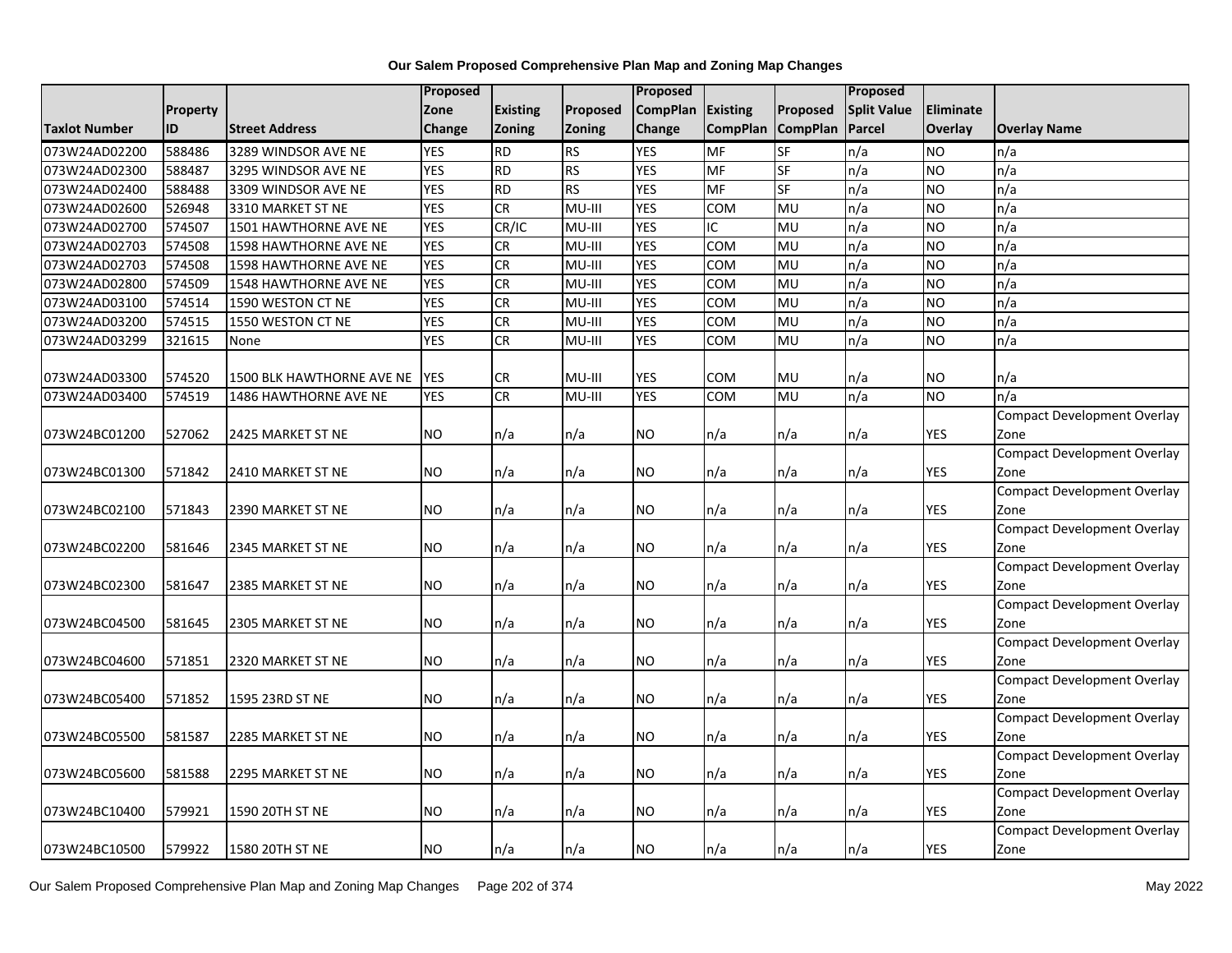|               |          |                       | Proposed  |                 |          | Proposed        |                 |                   | Proposed           |                  |                                    |
|---------------|----------|-----------------------|-----------|-----------------|----------|-----------------|-----------------|-------------------|--------------------|------------------|------------------------------------|
|               | Property |                       | Zone      | <b>Existing</b> | Proposed | <b>CompPlan</b> | <b>Existing</b> | Proposed          | <b>Split Value</b> | <b>Eliminate</b> |                                    |
| Taxlot Number | ID       | <b>Street Address</b> | Change    | Zoning          | Zoning   | Change          |                 | CompPlan CompPlan | Parcel             | Overlay          | <b>Overlay Name</b>                |
|               |          |                       |           |                 |          |                 |                 |                   |                    |                  | <b>Compact Development Overlay</b> |
| 073W24BC10600 | 579923   | 2005 MARKET ST NE     | NO.       | n/a             | n/a      | NO.             | n/a             | n/a               | n/a                | YES              | Zone                               |
|               |          |                       |           |                 |          |                 |                 |                   |                    |                  | <b>Compact Development Overlay</b> |
| 073W24BC10700 | 579924   | 2015 MARKET ST NE     | NO.       | n/a             | n/a      | NO.             | n/a             | n/a               | n/a                | YES              | Zone                               |
|               |          |                       |           |                 |          |                 |                 |                   |                    |                  | <b>Compact Development Overlay</b> |
| 073W24BC10800 | 579925   | <b>0 MARKET ST NE</b> | NO.       | n/a             | n/a      | <b>NO</b>       | n/a             | n/a               | n/a                | YES              | Zone                               |
|               |          |                       |           |                 |          |                 |                 |                   |                    |                  | <b>Compact Development Overlay</b> |
| 073W24BC10900 | 527056   | 2025 MARKET ST NE     | NO.       | n/a             | n/a      | NO.             | n/a             | n/a               | n/a                | <b>YES</b>       | Zone                               |
|               |          |                       |           |                 |          |                 |                 |                   |                    |                  | <b>Compact Development Overlay</b> |
| 073W24BC11200 | 527058   | 2065 MARKET ST NE     | <b>NO</b> | n/a             | n/a      | <b>NO</b>       | n/a             | n/a               | n/a                | <b>YES</b>       | Zone                               |
|               |          |                       |           |                 |          |                 |                 |                   |                    |                  | <b>Compact Development Overlay</b> |
| 073W24BC11300 | 527060   | 2075 MARKET ST NE     | NO.       | n/a             | n/a      | <b>NO</b>       | n/a             | n/a               | n/a                | YES              | Zone                               |
|               |          |                       |           |                 |          |                 |                 |                   |                    |                  | <b>Compact Development Overlay</b> |
| 073W24BC11500 | 527061   | 2135 MARKET ST NE     | NO.       | n/a             | n/a      | <b>NO</b>       | n/a             | n/a               | n/a                | <b>YES</b>       | Zone                               |
|               |          |                       |           |                 |          |                 |                 |                   |                    |                  | <b>Compact Development Overlay</b> |
| 073W24BC11600 | 527065   | 2145 MARKET ST NE     | NO.       | n/a             | n/a      | <b>NO</b>       | n/a             | n/a               | n/a                | YES              | Zone                               |
|               |          |                       |           |                 |          |                 |                 |                   |                    |                  | <b>Compact Development Overlay</b> |
| 073W24BC11700 | 527064   | None                  | <b>NO</b> | n/a             | n/a      | NO.             | n/a             | n/a               | n/a                | <b>YES</b>       | Zone                               |
|               |          |                       |           |                 |          |                 |                 |                   |                    |                  | <b>Compact Development Overlay</b> |
| 073W24BC11800 | 527059   | 2155 MARKET ST NE     | NO.       | n/a             | n/a      | NO.             | n/a             | n/a               | n/a                | YES              | Zone                               |
|               |          |                       |           |                 |          |                 |                 |                   |                    |                  | <b>Compact Development Overlay</b> |
| 073W24BC11900 | 527041   | 2150 MARKET ST NE     | NO.       | n/a             | n/a      | NO.             | n/a             | n/a               | n/a                | <b>YES</b>       | Zone                               |
|               |          |                       |           |                 |          |                 |                 |                   |                    |                  | <b>Compact Development Overlay</b> |
| 073W24BC12200 | 527039   | 2110 MARKET ST NE     | NO.       | n/a             | n/a      | NO.             | n/a             | n/a               | n/a                | YES              | Zone                               |
|               |          |                       |           |                 |          |                 |                 |                   |                    |                  | <b>Compact Development Overlay</b> |
| 073W24BC12300 | 585238   | 1540 21ST ST NE       | NO.       | n/a             | n/a      | NO.             | n/a             | n/a               | n/a                | YES              | Zone                               |
|               |          |                       |           |                 |          |                 |                 |                   |                    |                  | <b>Compact Development Overlay</b> |
| 073W24BC12900 | 585280   | 1525 21ST ST NE       | NO.       | n/a             | n/a      | <b>NO</b>       | n/a             | n/a               | n/a                | YES              | Zone                               |
|               |          |                       |           |                 |          |                 |                 |                   |                    |                  | <b>Compact Development Overlay</b> |
| 073W24BC13300 | 579841   | 2040 MARKET ST NE     | NO.       | n/a             | n/a      | NO.             | n/a             | n/a               | n/a                | YES              | Zone                               |
|               |          |                       |           |                 |          |                 |                 |                   |                    |                  | <b>Compact Development Overlay</b> |
| 073W24BC13400 | 579839   | 2020 MARKET ST NE     | NO.       | n/a             | n/a      | <b>NO</b>       | n/a             | n/a               | n/a                | YES              | Zone                               |
|               |          |                       |           |                 |          |                 |                 |                   |                    |                  | <b>Compact Development Overlay</b> |
| 073W24BC13500 | 579836   | 2010 MARKET ST NE     | <b>NO</b> | n/a             | n/a      | NO.             | n/a             | n/a               | n/a                | YES              | Zone                               |
|               |          |                       |           |                 |          |                 |                 |                   |                    |                  | Compact Development Overlay        |
| 073W24BC13600 | 579837   | 2009 VIRGINIA ST NE   | NO.       | n/a             | n/a      | <b>NO</b>       | n/a             | n/a               | n/a                | YES              | Zone                               |
|               |          |                       |           |                 |          |                 |                 |                   |                    |                  | Compact Development Overlay        |
| 073W24BC13700 | 579838   | 2005 VIRGINIA ST NE   | <b>NO</b> | n/a             | n/a      | <b>NO</b>       | n/a             | n/a               | n/a                | <b>YES</b>       | Zone                               |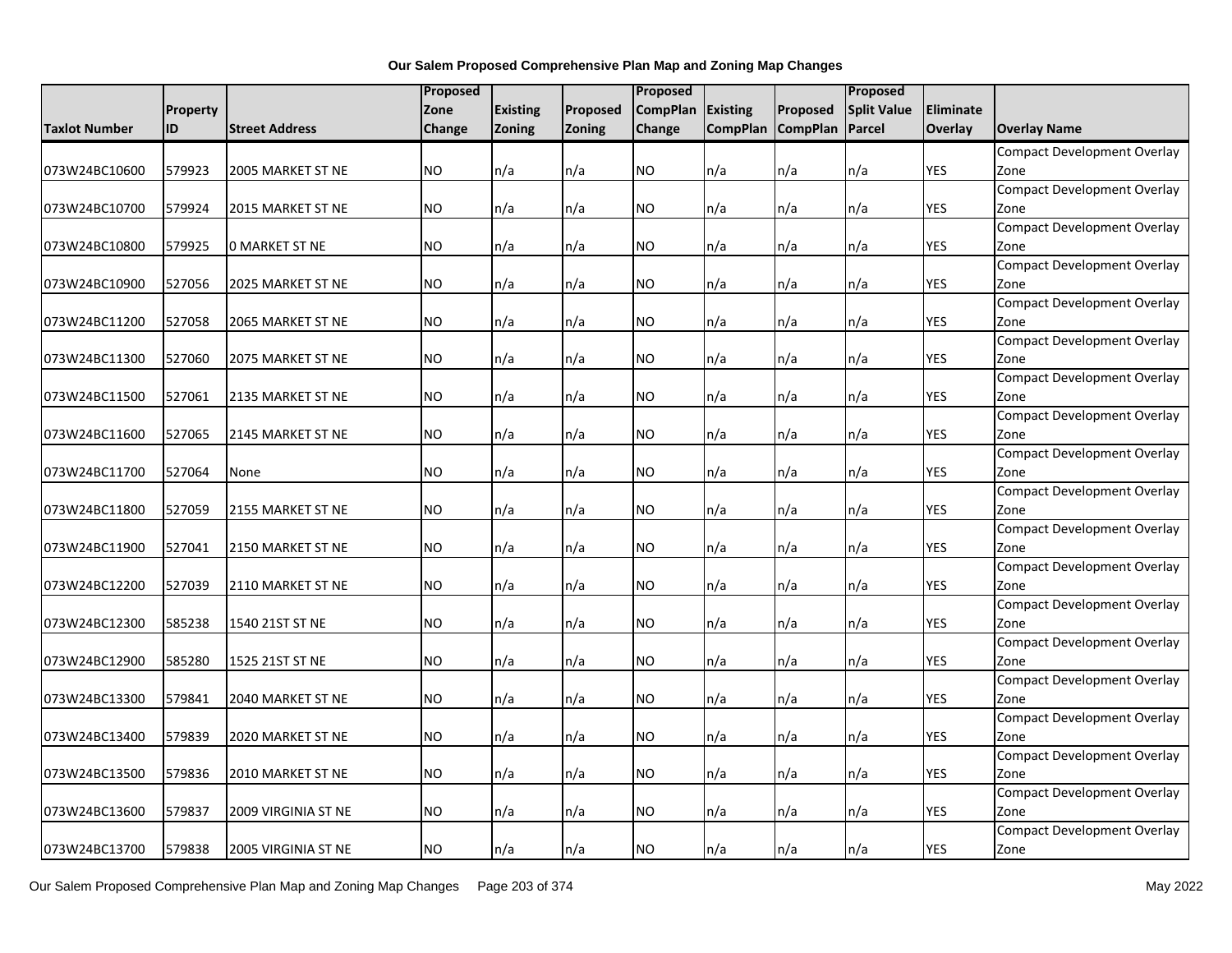|               |          |                       | <b>Proposed</b> |                 |           | <b>Proposed</b> |                 |                 | Proposed           |                |                                            |
|---------------|----------|-----------------------|-----------------|-----------------|-----------|-----------------|-----------------|-----------------|--------------------|----------------|--------------------------------------------|
|               | Property |                       | Zone            | <b>Existing</b> | Proposed  | <b>CompPlan</b> | <b>Existing</b> | Proposed        | <b>Split Value</b> | Eliminate      |                                            |
| Taxlot Number | ID       | <b>Street Address</b> | Change          | Zoning          | Zoning    | <b>Change</b>   | <b>CompPlan</b> | <b>CompPlan</b> | <b>Parcel</b>      | <b>Overlay</b> | <b>Overlay Name</b>                        |
|               |          |                       |                 |                 |           |                 |                 |                 |                    |                | Compact Development Overlay                |
| 073W24BC13800 | 579840   | 2000 MARKET ST NE     | <b>NO</b>       | n/a             | n/a       | <b>NO</b>       | n/a             | n/a             | n/a                | <b>YES</b>     | Zone                                       |
|               |          |                       |                 |                 |           |                 |                 |                 |                    |                | <b>Compact Development Overlay</b>         |
| 073W24BC13900 | 579835   | 1990 MARKET ST NE     | <b>NO</b>       | n/a             | n/a       | NO.             | n/a             | n/a             | n/a                | YES            | Zone                                       |
|               |          |                       |                 |                 |           |                 |                 |                 |                    |                | <b>Compact Development Overlay</b>         |
| 073W24BC14000 | 579832   | 1970 MARKET ST NE     | <b>NO</b>       | n/a             | n/a       | <b>NO</b>       | n/a             | n/a             | n/a                | <b>YES</b>     | Zone                                       |
|               |          |                       |                 |                 |           |                 |                 |                 |                    |                | <b>Compact Development Overlay</b>         |
| 073W24BC14001 | 343454   | 1960 MARKET ST NE     | <b>NO</b>       | n/a             | n/a       | <b>NO</b>       | n/a             | n/a             | n/a                | <b>YES</b>     | Zone                                       |
|               |          |                       |                 |                 |           |                 |                 |                 |                    |                | Compact Development Overlay                |
| 073W24BC14100 | 579829   | 1950 MARKET ST NE     | <b>NO</b>       | n/a             | n/a       | <b>NO</b>       | n/a             | n/a             | n/a                | <b>YES</b>     | Zone                                       |
|               |          |                       |                 |                 |           |                 |                 |                 |                    |                | <b>Compact Development Overlay</b>         |
| 073W24BC14200 | 579828   | 1930 MARKET ST NE     | <b>NO</b>       | n/a             | n/a       | <b>NO</b>       | n/a             | n/a             | n/a                | <b>YES</b>     | Zone                                       |
|               |          |                       |                 |                 |           |                 |                 |                 |                    |                | <b>Compact Development Overlay</b>         |
| 073W24BC14300 | 579825   | 1910 MARKET ST NE     | <b>NO</b>       | n/a             | n/a       | <b>NO</b>       | n/a             | n/a             | n/a                | <b>YES</b>     | Zone                                       |
|               |          |                       |                 |                 |           |                 |                 |                 |                    |                | <b>Compact Development Overlay</b>         |
| 073W24BC15400 | 579986   | 1515 20TH ST NE       | <b>NO</b>       | n/a             | n/a       | <b>NO</b>       | n/a             | n/a             | n/a                | YES            | Zone                                       |
|               |          |                       |                 |                 |           |                 |                 |                 |                    |                | <b>Compact Development Overlay</b>         |
| 073W24BC15500 | 579985   | 1985 MARKET ST NE     | <b>NO</b>       | n/a             | n/a       | <b>NO</b>       | n/a             | n/a             | n/a                | <b>YES</b>     | Zone                                       |
|               |          |                       |                 |                 |           |                 |                 |                 |                    |                | <b>Compact Development Overlay</b>         |
| 073W24BC19500 | 579989   | 1510 19TH ST NE       | <b>NO</b>       | n/a             | n/a       | NO.             | n/a             | n/a             | n/a                | YES            | Zone                                       |
| 073W24BD00500 | 526961   | None                  | <b>YES</b>      | CR              | MU-III    | <b>YES</b>      | <b>COM</b>      | MU              | n/a                | <b>NO</b>      | n/a                                        |
| 073W24BD00600 | 526951   | 2809 MARKET ST NE     | <b>YES</b>      | CR              | MU-III    | <b>YES</b>      | COM             | MU              | n/a                | <b>NO</b>      | n/a                                        |
| 073W24BD00700 | 572554   | 2795 MARKET ST NE     | <b>YES</b>      | CR              | MU-III    | <b>YES</b>      | <b>COM</b>      | <b>MU</b>       | n/a                | <b>NO</b>      | n/a                                        |
| 073W24BD01000 | 572553   | 1723 PARK AVE NE      | <b>YES</b>      | CR              | MU-III    | <b>YES</b>      | <b>COM</b>      | MU              | n/a                | <b>NO</b>      | n/a                                        |
| 073W24BD02400 | 572568   | 1808 EVERGREEN AVE NE | <b>NO</b>       | n/a             | n/a       | <b>YES</b>      | <b>SF</b>       | <b>MF</b>       | n/a                | <b>NO</b>      | n/a                                        |
|               |          |                       |                 |                 |           |                 |                 |                 |                    |                | <b>Compact Development Overlay</b>         |
| 073W24BD03200 | 572546   | 2599 MARKET ST NE     | <b>NO</b>       | n/a             | n/a       | <b>NO</b>       | n/a             | n/a             | n/a                | <b>YES</b>     | Zone                                       |
|               |          |                       |                 |                 |           |                 |                 |                 |                    |                | <b>Compact Development Overlay</b>         |
| 073W24BD03400 | 572545   | 1797 EVERGREEN AVE NE | <b>NO</b>       | n/a             | n/a       | <b>NO</b>       | n/a             | n/a             | n/a                | <b>YES</b>     | Zone                                       |
|               |          |                       |                 |                 |           |                 |                 |                 |                    |                |                                            |
|               |          |                       |                 |                 |           |                 |                 |                 | <b>NOT</b>         |                |                                            |
|               |          |                       |                 |                 |           |                 |                 |                 | Proposed           |                |                                            |
|               |          |                       |                 |                 |           |                 |                 |                 | Split Taxlot       |                |                                            |
| 073W24BD03500 | 572544   | 1813 EVERGREEN AVE NE | <b>YES</b>      | RM2/RS          | <b>RS</b> | <b>NO</b>       | n/a             | n/a             | Zoning             | <b>NO</b>      | n/a                                        |
| 073W24BD03900 | 527063   | 2445 MARKET ST NE     | <b>NO</b>       |                 |           | <b>NO</b>       |                 |                 | n/a                | YES            | <b>Compact Development Overlay</b><br>Zone |
|               |          |                       |                 | n/a             | n/a       |                 | n/a             | n/a             |                    |                |                                            |
|               |          |                       |                 |                 |           |                 |                 |                 |                    |                | Compact Development Overlay                |
| 073W24BD04000 | 571832   | 2480 MARKET ST NE     | <b>NO</b>       | n/a             | n/a       | <b>NO</b>       | n/a             | n/a             | n/a                | YES            | Zone                                       |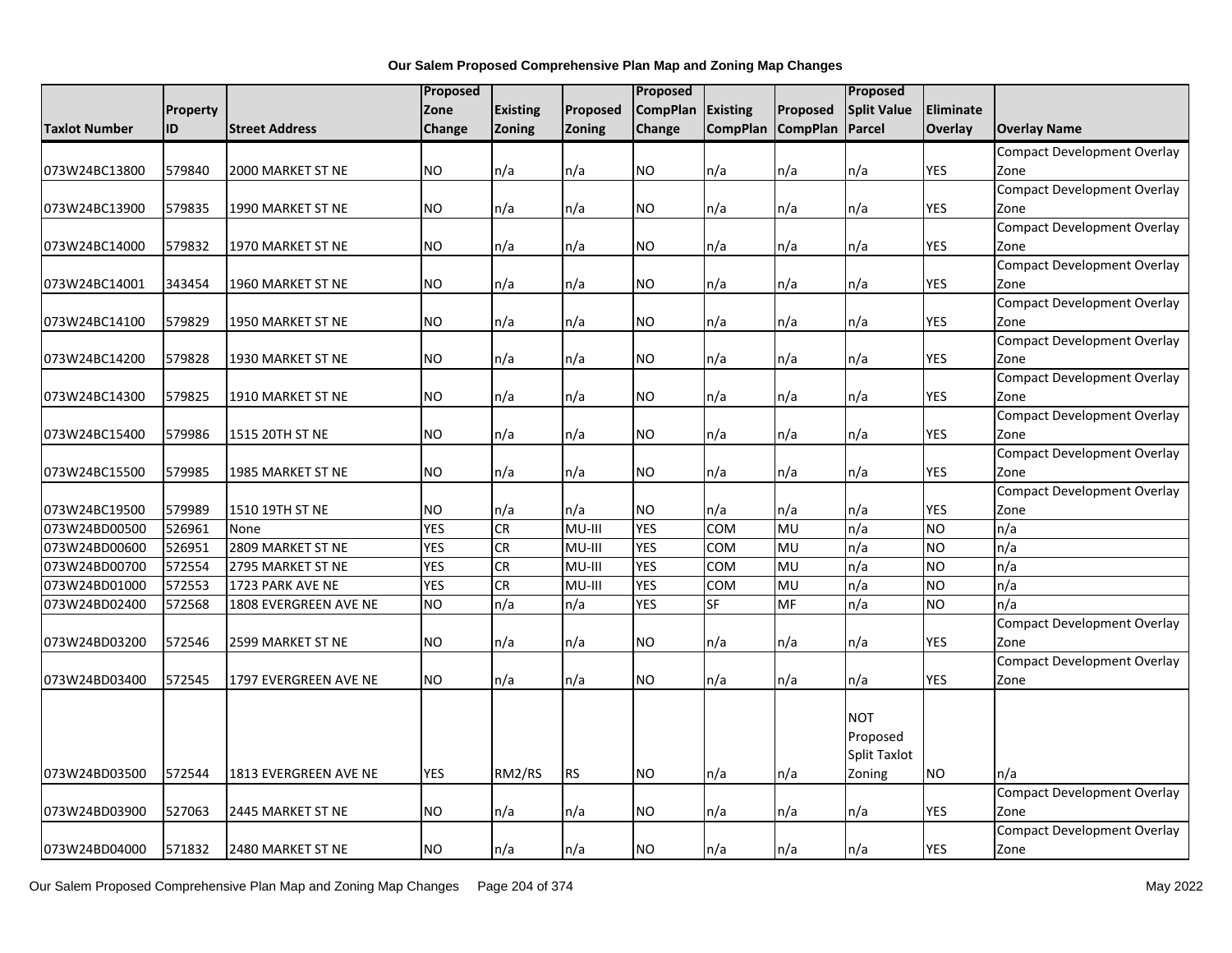|                      |          |                       | Proposed       |                 |           | Proposed        |                   |           | Proposed           |                  |                                    |
|----------------------|----------|-----------------------|----------------|-----------------|-----------|-----------------|-------------------|-----------|--------------------|------------------|------------------------------------|
|                      | Property |                       | Zone           | <b>Existing</b> | Proposed  | <b>CompPlan</b> | <b>Existing</b>   | Proposed  | <b>Split Value</b> | <b>Eliminate</b> |                                    |
| <b>Taxlot Number</b> | ID       | <b>Street Address</b> | Change         | <b>Zoning</b>   | Zoning    | Change          | CompPlan CompPlan |           | Parcel             | Overlay          | <b>Overlay Name</b>                |
|                      |          |                       |                |                 |           |                 |                   |           |                    |                  | <b>Compact Development Overlay</b> |
| 073W24BD04900        | 571824   | 1590 25TH ST NE       | NO.            | n/a             | n/a       | NO.             | n/a               | n/a       | n/a                | YES              | Zone                               |
|                      |          |                       |                |                 |           |                 |                   |           |                    |                  | <b>Compact Development Overlay</b> |
| 073W24BD05000        | 527050   | 2550 MARKET ST NE     | NO             | n/a             | n/a       | NO.             | n/a               | n/a       | n/a                | YES              | Zone                               |
|                      |          |                       |                |                 |           |                 |                   |           |                    |                  | <b>Compact Development Overlay</b> |
| 073W24BD05100        | 527052   | 1595 EVERGREEN AVE NE | <b>NO</b>      | n/a             | n/a       | <b>NO</b>       | n/a               | n/a       | n/a                | YES              | Zone                               |
| 073W24BD07100        | 527053   | 2700 MARKET ST NE     | <b>YES</b>     | <b>CO</b>       | MU-III    | <b>YES</b>      | <b>MF</b>         | MU        | n/a                | <b>NO</b>        | n/a                                |
| 073W24BD07101        | 527054   | 2630 MARKET ST NE     | <b>YES</b>     | CO              | MU-III    | <b>YES</b>      | MF                | MU        | n/a                | <b>NO</b>        | n/a                                |
| 073W24BD07200        | 527048   | 2780 MARKET ST NE     | <b>YES</b>     | <b>CO</b>       | MU-III    | <b>YES</b>      | <b>COM</b>        | MU        | n/a                | <b>NO</b>        | n/a                                |
| 073W24BD07400        | 527049   | 2790 MARKET ST NE     | <b>YES</b>     | <b>CR</b>       | MU-III    | <b>YES</b>      | <b>COM</b>        | <b>MU</b> | n/a                | <b>NO</b>        | n/a                                |
| 073W24BD07500        | 527057   | 2794 MARKET ST NE     | <b>YES</b>     | $\overline{c}$  | MU-III    | <b>YES</b>      | COM               | <b>MU</b> | n/a                | <b>NO</b>        | n/a                                |
| 073W24BD07600        | 527051   | 1657 PARK AVE NE      | <b>YES</b>     | CR              | MU-III    | <b>YES</b>      | COM               | MU        | n/a                | <b>NO</b>        | n/a                                |
| 073W24BD08800        | 526945   | 2908 MARKET ST NE     | <b>YES</b>     | <b>CR</b>       | MU-III    | <b>YES</b>      | <b>COM</b>        | MU        | n/a                | <b>NO</b>        | n/a                                |
| 073W24BD08900        | 526944   | 2908 MARKET ST NE     | <b>YES</b>     | <b>CR</b>       | MU-III    | <b>YES</b>      | COM               | <b>MU</b> | n/a                | <b>NO</b>        | n/a                                |
| 073W24C00500         | 360760   | None                  | <b>YES</b>     | PH              | PA        | <b>YES</b>      | <b>CSH</b>        | POS       | n/a                | <b>NO</b>        | n/a                                |
| 073W24CC03900        | 527114   | None                  | N <sub>O</sub> | n/a             | n/a       | <b>YES</b>      | <b>CSC</b>        | COM       | n/a                | <b>NO</b>        | n/a                                |
| 073W24CC04000        | 527113   | 891 23RD ST NE        | <b>YES</b>     | PH              | $MU-I$    | <b>YES</b>      | <b>CSH</b>        | MU        | n/a                | <b>NO</b>        | n/a                                |
| 073W24CC04001        | 345206   | 891 23RD ST NE        | <b>YES</b>     | PH              | $MU-I$    | <b>YES</b>      | <b>CSH</b>        | MU        | n/a                | <b>NO</b>        | n/a                                |
| 073W24DA00100        | 574518   | 1400 HAWTHORNE AVE NE | <b>YES</b>     | <b>CR</b>       | MU-III    | <b>YES</b>      | COM               | MU        | n/a                | <b>NO</b>        | n/a                                |
| 073W24DA00104        | 340008   | 1350 HAWTHORNE AVE NE | <b>YES</b>     | <b>CR</b>       | MU-III    | <b>YES</b>      | COM               | MU        | n/a                | <b>NO</b>        | n/a                                |
| 073W24DA00200        | 574531   | 1200 HAWTHORNE AVE NE | <b>YES</b>     | <b>CR</b>       | MU-III    | <b>YES</b>      | <b>COM</b>        | MU        | n/a                | <b>NO</b>        | n/a                                |
| 073W24DA00201        | 574533   | 1288 HAWTHORNE AVE NE | <b>YES</b>     | $\overline{c}$  | $MU-HI$   | <b>YES</b>      | COM               | <b>MU</b> | n/a                | <b>NO</b>        | n/a                                |
| 073W24DA00300        | 574539   | 1150 HAWTHORNE AVE NE | <b>YES</b>     | <b>CR</b>       | MU-III    | <b>YES</b>      | COM               | MU        | n/a                | <b>NO</b>        | n/a                                |
| 073W24DA00500        | 574528   | 1241 HAWTHORNE AVE NE | <b>YES</b>     | IC              | MU-III    | <b>YES</b>      | IC                | MU        | n/a                | <b>NO</b>        | n/a                                |
| 073W24DA00600        | 574525   | 1401 HAWTHORNE AVE NE | <b>YES</b>     | $\overline{c}$  | MU-III    | <b>YES</b>      | <b>COM</b>        | <b>MU</b> | n/a                | <b>NO</b>        | n/a                                |
| 073W24DA00700        | 574524   | None                  | <b>YES</b>     | <b>CR</b>       | MU-III    | <b>YES</b>      | <b>COM</b>        | <b>MU</b> | n/a                | <b>NO</b>        | n/a                                |
| 073W24DA00800        | 574522   | 1477 HAWTHORNE AVE NE | <b>YES</b>     | <b>CR</b>       | MU-III    | <b>YES</b>      | <b>COM</b>        | MU        | n/a                | <b>NO</b>        | n/a                                |
| 073W24DA01100        | 574527   | 1250 SAVAGE RD NE     | <b>NO</b>      | n/a             | n/a       | <b>YES</b>      | SF                | POS       | n/a                | <b>NO</b>        | n/a                                |
| 073W24DC01900        | 527209   | 992 PARK AVE NE       | <b>YES</b>     | RD/RS           | <b>RS</b> | <b>YES</b>      | MF                | <b>SF</b> | n/a                | <b>NO</b>        | n/a                                |
| 073W24DC10200        | 527198   | 982 PARK AVE NE       | <b>YES</b>     | <b>RD</b>       | <b>RS</b> | <b>YES</b>      | MF                | SF        | n/a                | <b>NO</b>        | n/a                                |
| 073W24DC10300        | 527196   | 972 PARK AVE NE       | <b>YES</b>     | <b>RD</b>       | <b>RS</b> | <b>YES</b>      | MF                | SF        | n/a                | <b>NO</b>        | n/a                                |
| 073W24DC10400        | 527193   | 962 PARK AVE NE       | <b>YES</b>     | <b>RD</b>       | <b>RS</b> | <b>YES</b>      | MF                | <b>SF</b> | n/a                | <b>NO</b>        | n/a                                |
| 073W24DC10500        | 527187   | 942 PARK AVE NE       | <b>YES</b>     | RD              | <b>RS</b> | <b>YES</b>      | <b>MF</b>         | SF        | n/a                | <b>NO</b>        | n/a                                |
| 073W24DC12300        | 527183   | 922 PARK AVE NE       | <b>YES</b>     | <b>RD</b>       | <b>RS</b> | <b>YES</b>      | MF                | SF        | n/a                | <b>NO</b>        | n/a                                |
| 073W24DC12400        | 527178   | 902 PARK AVE NE       | <b>YES</b>     | <b>RD</b>       | <b>RS</b> | <b>YES</b>      | MF                | SF        | n/a                | <b>NO</b>        | n/a                                |
| 073W24DC12500        | 527165   | 892 PARK AVE NE       | <b>YES</b>     | <b>RD</b>       | <b>RS</b> | <b>YES</b>      | <b>MF</b>         | SF        | n/a                | <b>NO</b>        | n/a                                |
| 073W24DC14000        | 527159   | 882 PARK AVE NE       | <b>YES</b>     | <b>RD</b>       | <b>RS</b> | <b>YES</b>      | MF                | SF        | n/a                | <b>NO</b>        | n/a                                |
| 073W24DC14100        | 527153   | 860 PARK AVE NE       | <b>YES</b>     | <b>RD</b>       | <b>RS</b> | <b>YES</b>      | MF                | SF        | n/a                | <b>NO</b>        | n/a                                |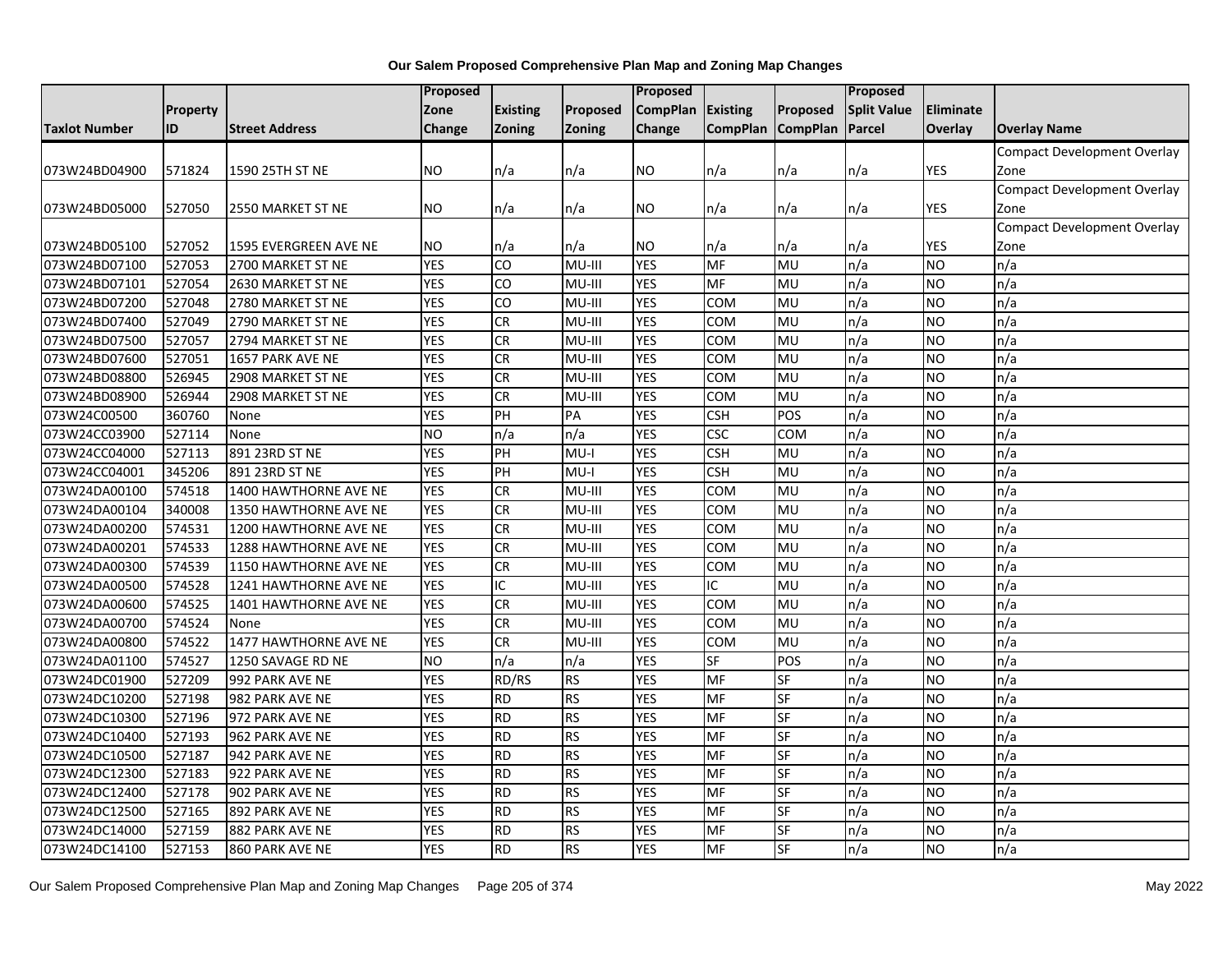|                      |          |                             | <b>Proposed</b> |                        |                 | <b>Proposed</b> |                 |                 | Proposed           |                 |                           |
|----------------------|----------|-----------------------------|-----------------|------------------------|-----------------|-----------------|-----------------|-----------------|--------------------|-----------------|---------------------------|
|                      | Property |                             | Zone            | <b>Existing</b>        | Proposed        | <b>CompPlan</b> | <b>Existing</b> | Proposed        | <b>Split Value</b> | Eliminate       |                           |
| <b>Taxlot Number</b> | ID       | <b>Street Address</b>       | <b>Change</b>   | Zoning                 | <b>Zoning</b>   | Change          | <b>CompPlan</b> | <b>CompPlan</b> | Parcel             | Overlay         | <b>Overlay Name</b>       |
| 073W24DC14200        | 527150   | 840 PARK AVE NE             | <b>YES</b>      | <b>RD</b>              | <b>RS</b>       | <b>YES</b>      | <b>MF</b>       | <b>SF</b>       | n/a                | NO.             | n/a                       |
| 073W24DC14300        | 569083   | 820 PARK AVE NE             | <b>YES</b>      | <b>RD</b>              | RS              | <b>YES</b>      | <b>MF</b>       | $S_{F}$         | n/a                | NO.             | n/a                       |
| 073W24DD00100        | 574538   | 1090 HAWTHORNE AVE NE       | <b>YES</b>      | CR                     | MU-III          | <b>YES</b>      | COM             | MU              | n/a                | NO.             | n/a                       |
| 073W24DD01000        | 542944   | 998 HAWTHORNE AVE NE        | <b>YES</b>      | PS                     | MU-III          | <b>YES</b>      | COM             | MU              | n/a                | NO.             | n/a                       |
| 073W24DD01100        | 574548   | 3400 D ST NE                | <b>YES</b>      | $\overline{\text{CG}}$ | MU-III          | <b>YES</b>      | COM             | MU              | n/a                | <b>NO</b>       | n/a                       |
| 073W24DD05000        | 355173   | 1107 HAWTHORNE AVE NE       | <b>YES</b>      | IC                     | MU-III          | <b>YES</b>      | IC              | MU              | n/a                | NO.             | n/a                       |
| 073W25AA00100        | 574549   | None                        | <b>YES</b>      | CO                     | MU-III          | <b>YES</b>      | <b>COM</b>      | MU              | n/a                | NO.             | n/a                       |
| 073W25AA00200        | 574550   | 720 HAWTHORNE AVE NE        | <b>YES</b>      | CO                     | MU-III          | <b>YES</b>      | COM             | MU              | n/a                | NO.             | n/a                       |
| 073W25AA00300        | 574551   | 720 HAWTHORNE AVE NE        | <b>YES</b>      | CO                     | MU-III          | <b>YES</b>      | <b>COM</b>      | MU              | n/a                | NO.             | n/a                       |
| 073W25AA00600        | 574562   | 3385 CENTER ST NE           | <b>YES</b>      | <b>CO</b>              | MU-III          | <b>YES</b>      | COM             | MU              | n/a                | NO.             | n/a                       |
| 073W25AA07000        | 597022   | 3330 CENTER ST NE           | <b>YES</b>      | CR                     | MU-III          | <b>YES</b>      | COM             | <b>NU</b>       | n/a                | <b>NO</b>       | $\overline{n/a}$          |
| 073W25AA07100        | 597021   | 3390 CENTER ST NE           | <b>YES</b>      | CR                     | MU-III          | <b>YES</b>      | COM             | MU              | n/a                | <b>NO</b>       | n/a                       |
| 073W25AA09700        | 527319   | <b>666 HAWTHORNE AVE NE</b> | <b>YES</b>      | <b>CR</b>              | MU-III          | <b>YES</b>      | COM             | MU              | n/a                | <b>NO</b>       | n/a                       |
| 073W25AA09900        | 527323   | <b>696 HAWTHORNE AVE NE</b> | <b>YES</b>      | CR                     | MU-III          | <b>YES</b>      | COM             | MU              | n/a                | NO              | n/a                       |
| 073W25AB03700        | 569090   | 2910 FREDRICK ST NE         | <b>YES</b>      | <b>RD</b>              | <b>RS</b>       | <b>YES</b>      | MF              | <b>SF</b>       | n/a                | <b>NO</b>       | n/a                       |
| 073W25AB03800        | 569089   | 2932 FREDRICK ST NE         | <b>YES</b>      | RM2/RS                 | <b>RS</b>       | <b>YES</b>      | MF/SF           | <b>SF</b>       | n/a                | NO              | n/a                       |
| 073W25D01300         | 582460   | 3260 STATE ST               | <b>YES</b>      | IP                     | IC              | <b>YES</b>      | <b>IND</b>      | IC              | n/a                | <b>YES</b>      | State Street Overlay Zone |
| 073W25D01400         | 345177   | None                        | <b>YES</b>      | IP                     | IC              | <b>YES</b>      | <b>IND</b>      | IC              | n/a                | YES             | State Street Overlay Zone |
| 073W25D01500         | 582461   | 3220 STATE ST               | <b>YES</b>      | $\overline{P}$         | IC              | <b>YES</b>      | <b>IND</b>      | $\overline{C}$  | n/a                | <b>YES</b>      | State Street Overlay Zone |
| 073W26AA06100        | 574338   | 0 20TH ST NE                | <b>YES</b>      | RS                     | PA              | <b>YES</b>      | $S$ F           | POS             | n/a                | <b>NO</b>       | n/a                       |
| 073W26AB00900        | 585402   | 1805 CENTER ST NE           | <b>YES</b>      | $\overline{c}$         | $MU-I$          | <b>YES</b>      | <b>COM</b>      | MU              | n/a                | <b>NO</b>       | n/a                       |
| 073W26AB02500        | 585411   | 1797 CENTER ST NE           | <b>YES</b>      | RM <sub>2</sub>        | $MU-I$          | <b>YES</b>      | <b>MF</b>       | MU              | n/a                | NO              | n/a                       |
| 073W26AB02600        | 527497   | 1785 CENTER ST NE           | <b>YES</b>      | CR                     | $MU-I$          | <b>YES</b>      | <b>COM</b>      | <b>MU</b>       | n/a                | NO.             | n/a                       |
| 073W26AB02700        | 527495   | 1765 CENTER ST NE           | <b>YES</b>      | CR                     | $MU-I$          | <b>YES</b>      | COM             | MU              | n/a                | NO              | n/a                       |
| 073W26AB02800        | 527494   | 1729 CENTER ST NE           | <b>YES</b>      | CR                     | MU-I            | <b>YES</b>      | COM             | MU              | n/a                | NO.             | n/a                       |
| 073W26AB02900        | 570797   | 1711 CENTER ST NE           | <b>YES</b>      | CR                     | $MU-I$          | <b>YES</b>      | COM             | MU              | n/a                | NO.             | n/a                       |
| 073W26AB03000        | 570798   | 1725 CENTER ST NE           | <b>YES</b>      | CR                     | $MU-I$          | <b>YES</b>      | COM             | MU              | n/a                | NO.             | $\overline{n/a}$          |
| 073W26AB03100        | 570799   | 552 17TH ST NE              | <b>YES</b>      | <b>CR</b>              | $MU-I$          | <b>YES</b>      | COM             | MU              | n/a                | <b>NO</b>       | n/a                       |
| 073W26AB03200        | 570800   | 554 17TH ST NE              | <b>YES</b>      | CR                     | $MU-I$          | <b>YES</b>      | COM             | MU              | n/a                | NO              | n/a                       |
| 073W26AB04600        | 577377   | 532 STATESMAN ST NE         | <b>YES</b>      | CR                     | $MU-I$          | <b>YES</b>      | COM             | MU              | n/a                | NO.             | n/a                       |
| 073W26AB04700        | 577378   | 1695 CENTER ST NE           | <b>YES</b>      | CR                     | $MU-I$          | <b>YES</b>      | COM             | MU              | n/a                | <b>NO</b>       | n/a                       |
| 073W26AB04800        | 577379   | 1667 CENTER ST NE           | <b>YES</b>      | CR                     | $MU-I$          | <b>YES</b>      | COM             | MU              | n/a                | <b>NO</b>       | n/a                       |
| 073W26AB04900        | 527491   | 1625 CENTER ST NE           | <b>YES</b>      | RH                     | RM3             | ŌИ              | n/a             | n/a             | n/a                | $\overline{NO}$ | n/a                       |
| 073W26AB05000        | 577380   | 533 STATESMAN ST NE         | <b>YES</b>      | <b>RH</b>              | RM3             | <b>NO</b>       | n/a             | n/a             | n/a                | NO.             | n/a                       |
| 073W26AB05100        | 577381   | 539 STATESMAN ST NE         | <b>YES</b>      | RH/RM2                 | RM2             | ŌИ              | n/a             | n/a             | n/a                | <b>NO</b>       | n/a                       |
| 073W26AB06900        | 587078   | 534 15TH ST NE              | <b>YES</b>      | <b>RS</b>              | RM <sub>2</sub> | ŌИ              | n/a             | n/a             | n/a                | NO.             | n/a                       |
| 073W26AB08400        | 596479   | 1668 CENTER ST NE           | <b>YES</b>      | <b>CR</b>              | $MU-I$          | <b>YES</b>      | COM             | MU              | n/a                | NO              | n/a                       |
| 073W26AB08500        | 596478   | 1676 CENTER ST NE           | <b>YES</b>      | CR                     | MU-I            | <b>YES</b>      | <b>COM</b>      | MU              | n/a                | NO              | n/a                       |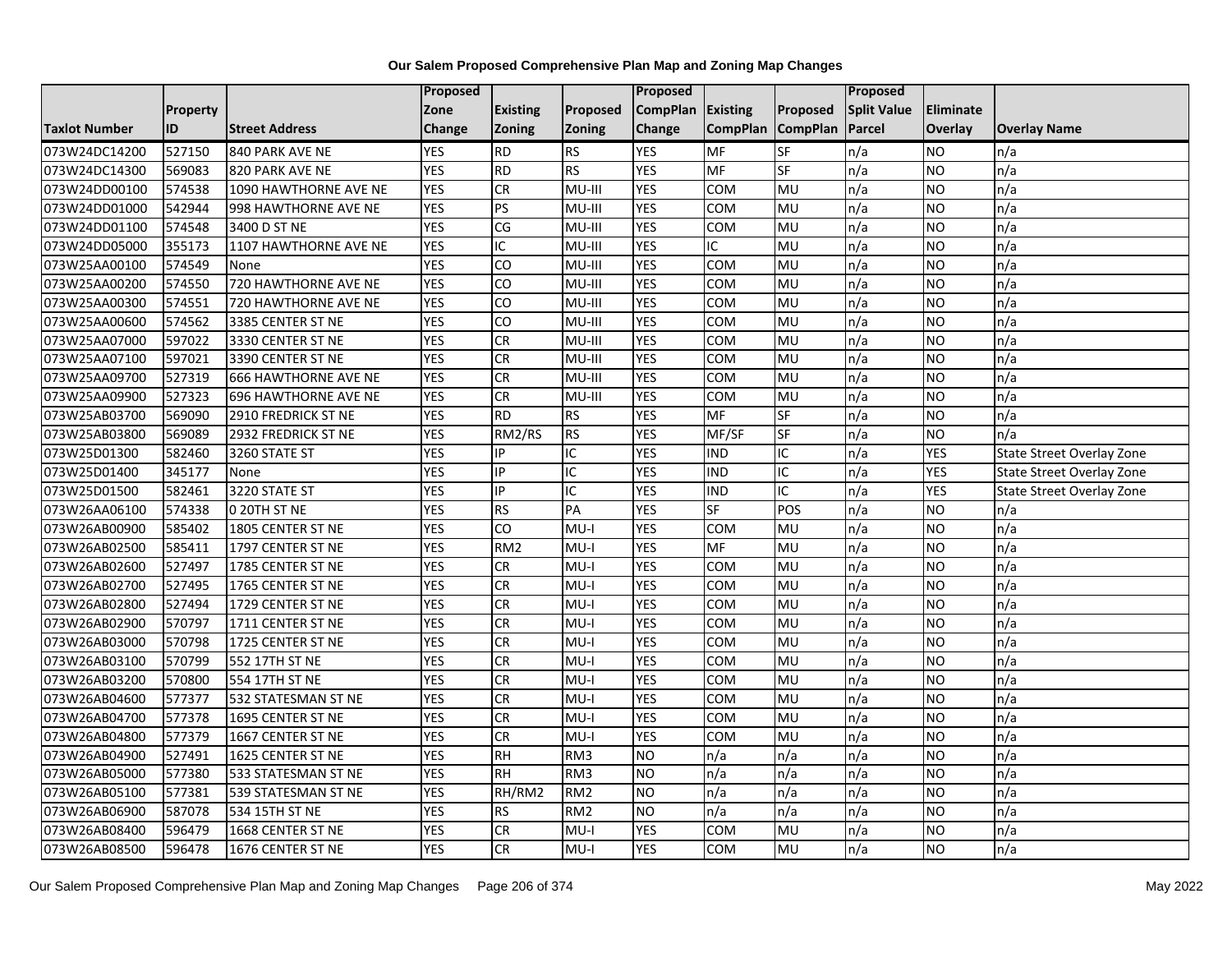|                      |          |                       | Proposed   |                 |               | Proposed        |                 |                 | Proposed           |                 |                     |
|----------------------|----------|-----------------------|------------|-----------------|---------------|-----------------|-----------------|-----------------|--------------------|-----------------|---------------------|
|                      | Property |                       | Zone       | <b>Existing</b> | Proposed      | <b>CompPlan</b> | Existing        | Proposed        | <b>Split Value</b> | Eliminate       |                     |
| <b>Taxlot Number</b> | ID       | <b>Street Address</b> | Change     | Zoning          | <b>Zoning</b> | Change          | <b>CompPlan</b> | <b>CompPlan</b> | Parcel             | <b>Overlay</b>  | <b>Overlay Name</b> |
| 073W26AB08600        | 596493   | 465 17TH ST NE        | <b>YES</b> | CO              | $MU-I$        | <b>YES</b>      | <b>COM</b>      | MU              | n/a                | NO.             | n/a                 |
| 073W26AB09800        | 586790   | 1577 CHEMEKETA ST NE  | <b>YES</b> | RD              | RS            | ŌИ              | n/a             | n/a             | n/a                | NO.             | n/a                 |
| 073W26AB09900        | 586791   | 1589 CHEMEKETA ST NE  | <b>YES</b> | <b>RD</b>       | <b>RS</b>     | <b>NO</b>       | n/a             | n/a             | n/a                | NO.             | n/a                 |
| 073W26AB10000        | 586792   | 1601 CHEMEKETA ST NE  | <b>YES</b> | <b>RD</b>       | <b>RS</b>     | <b>NO</b>       | n/a             | n/a             | n/a                | NO.             | n/a                 |
| 073W26AB10100        | 586793   | 1623 CHEMEKETA ST NE  | <b>YES</b> | <b>RD</b>       | RS            | ŌИ              | n/a             | n/a             | n/a                | NO.             | n/a                 |
| 073W26AB10200        | 586795   | 1643 CHEMEKETA ST NE  | <b>YES</b> | $\overline{BD}$ | RS            | Ю               | n/a             | n/a             | n/a                | <b>NO</b>       | n/a                 |
| 073W26AB10300        | 586794   | 1653 CHEMEKETA ST NE  | <b>YES</b> | <b>RD</b>       | <b>RS</b>     | <b>NO</b>       | n/a             | n/a             | n/a                | <b>NO</b>       | n/a                 |
| 073W26AB10400        | 586796   | 1661 CHEMEKETA ST NE  | <b>YES</b> | <b>RD</b>       | <b>RS</b>     | <b>NO</b>       | n/a             | n/a             | n/a                | NO.             | n/a                 |
| 073W26AB10401        | 586797   | None                  | <b>YES</b> | <b>RD</b>       | <b>RS</b>     | <b>NO</b>       | n/a             | n/a             | n/a                | NO.             | n/a                 |
| 073W26AB10500        | 586798   | 1677 CHEMEKETA ST NE  | <b>YES</b> | $\overline{RD}$ | RS            | ŌИ              | n/a             | n/a             | n/a                | <b>NO</b>       | n/a                 |
| 073W26AB10600        | 586799   | 345 17TH ST NE        | <b>YES</b> | $\overline{RD}$ | RS            | ŌИ              | n/a             | n/a             | n/a                | <b>NO</b>       | n/a                 |
| 073W26AB10700        | 586800   | 1695 CHEMEKETA ST NE  | <b>YES</b> | <b>RD</b>       | RS            | <b>NO</b>       | n/a             | n/a             | n/a                | NO.             | n/a                 |
| 073W26AB10800        | 586801   | 1705 CHEMEKETA ST NE  | <b>YES</b> | <b>RD</b>       | <b>RS</b>     | <b>NO</b>       | n/a             | n/a             | n/a                | NO.             | n/a                 |
| 073W26AB10900        | 586802   | 1721 CHEMEKETA ST NE  | <b>YES</b> | $\overline{RD}$ | RS            | ŌИ              | n/a             | n/a             | n/a                | NO.             | n/a                 |
| 073W26AB11000        | 586803   | 1745 CHEMEKETA ST NE  | <b>YES</b> | <b>RD</b>       | <b>RS</b>     | <b>NO</b>       | n/a             | n/a             | n/a                | NO.             | n/a                 |
| 073W26AB11400        | 585019   | 454 17TH ST NE        | <b>YES</b> | CO              | $MU-I$        | <b>YES</b>      | COM             | MU              | n/a                | <b>NO</b>       | n/a                 |
| 073W26AB11600        | 585018   | 1732 CENTER ST NE     | <b>YES</b> | CR              | $MU-I$        | <b>YES</b>      | COM             | MU              | n/a                | NO.             | n/a                 |
| 073W26AB11700        | 585017   | 1720 CENTER ST NE     | <b>YES</b> | <b>CR</b>       | MU-I          | <b>YES</b>      | COM             | MU              | n/a                | NO.             | n/a                 |
| 073W26AB11800        | 585016   | 1742 CENTER ST NE     | <b>YES</b> | <b>CR</b>       | $MU-I$        | <b>YES</b>      | COM             | MU              | n/a                | NO.             | n/a                 |
| 073W26AB11900        | 585014   | 1772 CENTER ST NE     | <b>YES</b> | <b>CR</b>       | MU-I          | <b>YES</b>      | сом             | MU              | n/a                | NO.             | n/a                 |
| 073W26AB12000        | 585012   | 1790 CENTER ST NE     | <b>YES</b> | <b>CR</b>       | $MU-I$        | <b>YES</b>      | COM             | MU              | n/a                | NO.             | n/a                 |
| 073W26AB12100        | 585013   | 481 18TH ST NE        | <b>YES</b> | CR              | $MU-I$        | <b>YES</b>      | COM             | <b>MU</b>       | n/a                | $\overline{NO}$ | n/a                 |
| 073W26AB13200        | 586804   | 1757 CHEMEKETA ST NE  | <b>YES</b> | <b>RD</b>       | RS            | <b>NO</b>       | n/a             | n/a             | n/a                | <b>NO</b>       | n/a                 |
| 073W26AB13300        | 586805   | 1779 CHEMEKETA ST NE  | <b>YES</b> | <b>RD</b>       | <b>RS</b>     | <b>NO</b>       | n/a             | n/a             | n/a                | NO.             | n/a                 |
| 073W26AB13400        | 586806   | 1797 CHEMEKETA ST NE  | <b>YES</b> | RD              | <b>RS</b>     | ŌИ              | n/a             | n/a             | n/a                | NO.             | n/a                 |
| 073W26AB13500        | 586807   | 1811 CHEMEKETA ST NE  | <b>YES</b> | <b>RD</b>       | RS            | ŌИ              | n/a             | n/a             | n/a                | NO.             | n/a                 |
| 073W26AC00100        | 574345   | 2051 CHEMEKETA ST NE  | <b>NO</b>  | n/a             | n/a           | <b>YES</b>      | SF              | POS             | n/a                | <b>NO</b>       | n/a                 |
| 073W26AC01300        | 586768   | 270 17TH ST NE        | <b>YES</b> | <b>RD</b>       | <b>RS</b>     | <b>NO</b>       | n/a             | n/a             | n/a                | NO.             | n/a                 |
| 073W26AC01400        | 586769   | 268 17TH ST NE        | <b>YES</b> | <b>RD</b>       | <b>RS</b>     | <b>NO</b>       | n/a             | n/a             | n/a                | NO.             | n/a                 |
| 073W26AC01500        | 586767   | 1724 CHEMEKETA ST NE  | <b>YES</b> | RD              | RS            | ŌИ              | n/a             | n/a             | n/a                | <b>NO</b>       | n/a                 |
| 073W26AC01600        | 586766   | 1744 CHEMEKETA ST NE  | <b>YES</b> | <b>RD</b>       | <b>RS</b>     | <b>NO</b>       | n/a             | n/a             | n/a                | NO.             | n/a                 |
| 073W26AC01700        | 586765   | 1760 CHEMEKETA ST NE  | <b>YES</b> | <b>RD</b>       | <b>RS</b>     | <b>NO</b>       | n/a             | n/a             | n/a                | <b>NO</b>       | n/a                 |
| 073W26AC01800        | 586764   | 1780 CHEMEKETA ST NE  | <b>YES</b> | <b>RD</b>       | <b>RS</b>     | <b>NO</b>       | n/a             | n/a             | n/a                | NO.             | n/a                 |
| 073W26AC01900        | 586763   | 255 18TH ST NE        | <b>YES</b> | <b>RD</b>       | <b>RS</b>     | <b>NO</b>       | n/a             | n/a             | n/a                | NO.             | n/a                 |
| 073W26AC02000        | 586762   | 1796 CHEMEKETA ST NE  | <b>YES</b> | $\overline{RD}$ | RS            | ŌИ              | n/a             | n/a             | n/a                | NO.             | n/a                 |
| 073W26AC02100        | 586778   | 280 18TH ST NE        | <b>YES</b> | <b>RD</b>       | <b>RS</b>     | <b>NO</b>       | n/a             | n/a             | n/a                | NO.             | n/a                 |
| 073W26AC02200        | 586779   | 260 18TH ST NE        | <b>YES</b> | <b>RD</b>       | <b>RS</b>     | <b>NO</b>       | n/a             | n/a             | n/a                | NO.             | n/a                 |
| 073W26AC02300        | 586780   | 252 18TH ST NE        | <b>YES</b> | $\overline{RD}$ | RS            | N <sub>O</sub>  | n/a             | n/a             | n/a                | NO.             | n/a                 |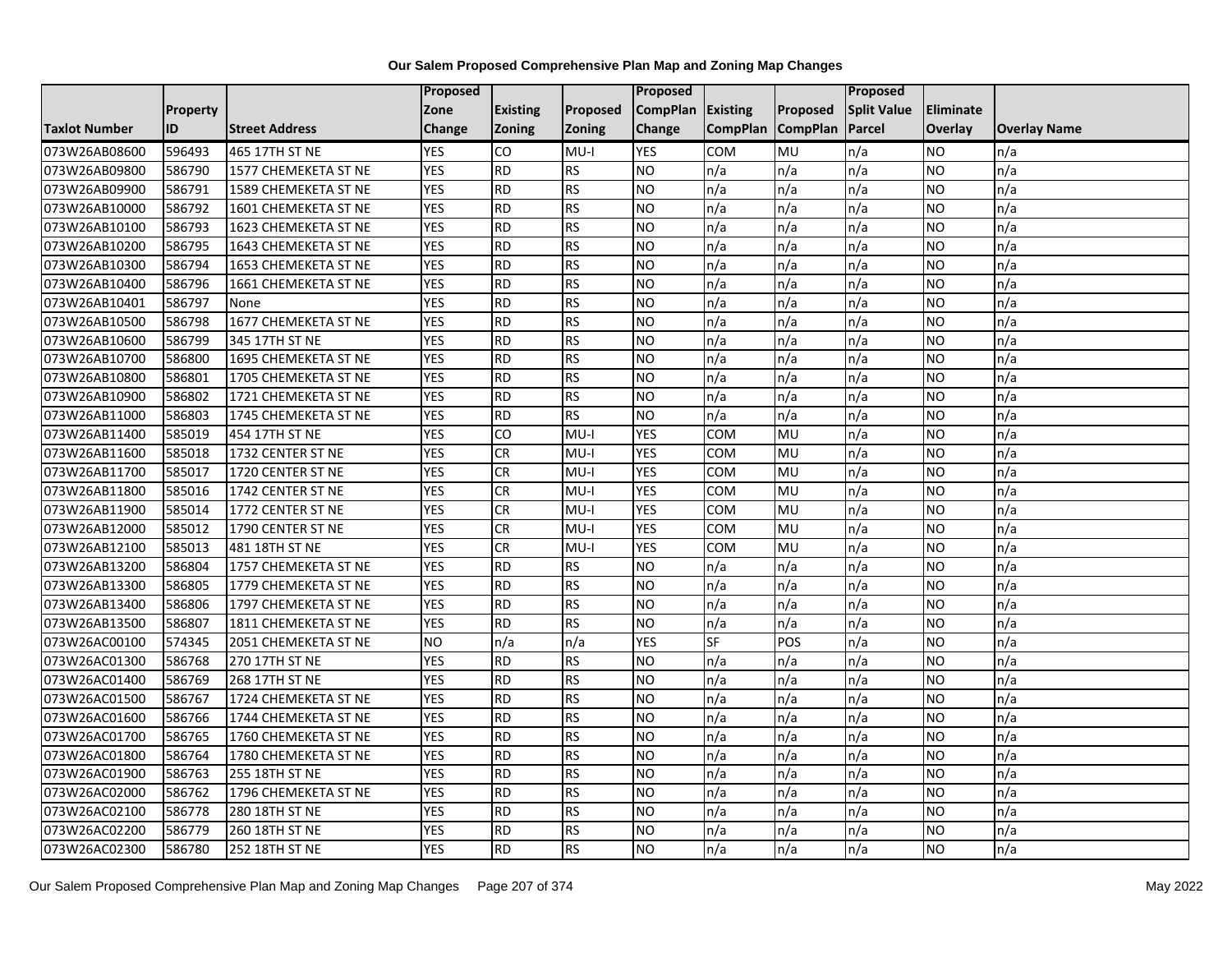|                      |           |                       | Proposed   |                 |               | <b>Proposed</b>   |                 |                 | <b>Proposed</b>    |                |                     |
|----------------------|-----------|-----------------------|------------|-----------------|---------------|-------------------|-----------------|-----------------|--------------------|----------------|---------------------|
|                      | Property  |                       | Zone       | <b>Existing</b> | Proposed      | CompPlan Existing |                 | Proposed        | <b>Split Value</b> | Eliminate      |                     |
| <b>Taxlot Number</b> | <b>ID</b> | <b>Street Address</b> | Change     | Zoning          | <b>Zoning</b> | Change            | <b>CompPlan</b> | <b>CompPlan</b> | Parcel             | <b>Overlay</b> | <b>Overlay Name</b> |
| 073W26AC04700        | 586782    | 250 18TH ST NE        | <b>YES</b> | <b>RD</b>       | <b>RS</b>     | <b>NO</b>         | n/a             | n/a             | n/a                | NO.            | n/a                 |
| 073W26AC04800        | 586781    | 1889 COURT ST NE      | <b>YES</b> | <b>RD</b>       | <b>RS</b>     | <b>NO</b>         | n/a             | n/a             | n/a                | NO.            | n/a                 |
| 073W26AC04900        | 586783    | 1873 COURT ST NE      | <b>YES</b> | <b>RD</b>       | <b>RS</b>     | <b>NO</b>         | n/a             | n/a             | n/a                | NO.            | n/a                 |
| 073W26AC05000        | 586784    | None                  | <b>YES</b> | <b>RD</b>       | <b>RS</b>     | <b>NO</b>         | n/a             | n/a             | n/a                | NO.            | n/a                 |
| 073W26AC05100        | 586785    | 1853 COURT ST NE      | <b>YES</b> | <b>RD</b>       | <b>RS</b>     | <b>NO</b>         | n/a             | n/a             | n/a                | NO.            | n/a                 |
| 073W26AC05200        | 586786    | 1835 COURT ST NE      | <b>YES</b> | <b>RD</b>       | <b>RS</b>     | N <sub>O</sub>    | n/a             | n/a             | n/a                | <b>NO</b>      | n/a                 |
| 073W26AC05300        | 586787    | 240 18TH ST NE        | <b>YES</b> | <b>RD</b>       | <b>RS</b>     | <b>NO</b>         | n/a             | n/a             | n/a                | NO.            | n/a                 |
| 073W26AC05400        | 586788    | 230 18TH ST NE        | <b>YES</b> | <b>RD</b>       | <b>RS</b>     | <b>NO</b>         | n/a             | n/a             | n/a                | NO.            | n/a                 |
| 073W26AC05500        | 586789    | 210 18TH ST NE        | <b>YES</b> | <b>RD</b>       | <b>RS</b>     | <b>NO</b>         | n/a             | n/a             | n/a                | ΝO             | n/a                 |
| 073W26AC05600        | 586776    | 1795 COURT ST NE      | <b>YES</b> | <b>RD</b>       | <b>RS</b>     | <b>NO</b>         | n/a             | n/a             | n/a                | NO.            | n/a                 |
| 073W26AC05601        | 586777    | 245 18TH ST NE        | <b>YES</b> | <b>RD</b>       | <b>RS</b>     | <b>NO</b>         | n/a             | n/a             | n/a                | <b>NO</b>      | n/a                 |
| 073W26AC05700        | 586775    | 1779 COURT ST NE      | <b>YES</b> | <b>RD</b>       | <b>RS</b>     | <b>NO</b>         | n/a             | n/a             | n/a                | NO.            | n/a                 |
| 073W26AC05800        | 586774    | 1759 COURT ST NE      | <b>YES</b> | <b>RD</b>       | <b>RS</b>     | <b>NO</b>         | n/a             | n/a             | n/a                | NO.            | n/a                 |
| 073W26AC05900        | 586773    | 1745 COURT ST NE      | <b>YES</b> | <b>RD</b>       | <b>RS</b>     | N <sub>O</sub>    | n/a             | n/a             | n/a                | <b>NO</b>      | n/a                 |
| 073W26AC06000        | 586772    | 1725 COURT ST NE      | <b>YES</b> | <b>RD</b>       | <b>RS</b>     | <b>NO</b>         | n/a             | n/a             | n/a                | <b>NO</b>      | n/a                 |
| 073W26AC06100        | 586770    | 246 17TH ST NE        | <b>YES</b> | <b>RD</b>       | <b>RS</b>     | <b>NO</b>         | n/a             | n/a             | n/a                | <b>NO</b>      | n/a                 |
| 073W26AC06200        | 586771    | 1705 COURT ST NE      | <b>YES</b> | <b>RD</b>       | <b>RS</b>     | <b>NO</b>         | n/a             | n/a             | n/a                | NO.            | n/a                 |
| 073W26AC06300        | 586753    | 1710 COURT ST NE      | <b>YES</b> | <b>RD</b>       | <b>RS</b>     | <b>NO</b>         | n/a             | n/a             | n/a                | NO.            | n/a                 |
| 073W26AC06500        | 586751    | 1726 COURT ST NE      | <b>YES</b> | <b>RD</b>       | <b>RS</b>     | <b>NO</b>         | n/a             | n/a             | n/a                | NO.            | n/a                 |
| 073W26AC06600        | 586750    | 1740 COURT ST NE      | <b>YES</b> | <b>RD</b>       | <b>RS</b>     | <b>NO</b>         | n/a             | n/a             | n/a                | NO.            | n/a                 |
| 073W26AC06700        | 586749    | 1756 COURT ST NE      | <b>YES</b> | <b>RD</b>       | <b>RS</b>     | <b>NO</b>         | n/a             | n/a             | n/a                | NO.            | n/a                 |
| 073W26AC06800        | 586748    | 1780 COURT ST NE      | <b>YES</b> | <b>RD</b>       | <b>RS</b>     | N <sub>O</sub>    | n/a             | n/a             | n/a                | NO.            | n/a                 |
| 073W26AC06900        | 586747    | 1794 COURT ST NE      | <b>YES</b> | <b>RD</b>       | <b>RS</b>     | <b>NO</b>         | n/a             | n/a             | n/a                | <b>NO</b>      | n/a                 |
| 073W26AC07100        | 527445    | 1808 COURT ST NE      | <b>YES</b> | <b>RD</b>       | <b>RS</b>     | <b>NO</b>         | n/a             | n/a             | n/a                | NO.            | n/a                 |
| 073W26AC07200        | 527444    | 1820 COURT ST NE      | <b>YES</b> | <b>RD</b>       | <b>RS</b>     | N <sub>O</sub>    | n/a             | n/a             | n/a                | <b>NO</b>      | n/a                 |
| 073W26AC07300        | 527442    | 1830 COURT ST NE      | <b>YES</b> | <b>RD</b>       | <b>RS</b>     | <b>NO</b>         | n/a             | n/a             | n/a                | NO.            | n/a                 |
| 073W26AC07400        | 527441    | 1800 BLK COURT ST NE  | <b>YES</b> | <b>RD</b>       | <b>RS</b>     | <b>NO</b>         | n/a             | n/a             | n/a                | NO.            | n/a                 |
| 073W26AC07500        | 527440    | 1868 COURT ST NE      | <b>YES</b> | <b>RD</b>       | <b>RS</b>     | <b>NO</b>         | n/a             | n/a             | n/a                | NO.            | n/a                 |
| 073W26AC07600        | 527439    | 1880 COURT ST NE      | <b>YES</b> | <b>RD</b>       | <b>RS</b>     | <b>NO</b>         | n/a             | n/a             | n/a                | NO.            | n/a                 |
| 073W26AC07700        | 527437    | 1896 COURT ST NE      | <b>YES</b> | <b>RD</b>       | <b>RS</b>     | N <sub>O</sub>    | n/a             | n/a             | n/a                | <b>NO</b>      | n/a                 |
| 073W26AC07800        | 527438    | 1898 COURT ST NE      | <b>YES</b> | <b>RD</b>       | <b>RS</b>     | <b>NO</b>         | n/a             | n/a             | n/a                | <b>NO</b>      | n/a                 |
| 073W26AC13100        | 568532    | 195 21ST ST SE        | <b>YES</b> | <b>RD</b>       | <b>RS</b>     | <b>YES</b>        | MF              | SF              | n/a                | <b>NO</b>      | n/a                 |
| 073W26AC13200        | 568531    | 2025 FERRY ST SE      | <b>YES</b> | <b>RD</b>       | <b>RS</b>     | <b>YES</b>        | <b>MF</b>       | <b>SF</b>       | n/a                | NO.            | n/a                 |
| 073W26AC13300        | 568530    | 2100 FERRY ST SE      | <b>YES</b> | <b>RD</b>       | PA            | <b>YES</b>        | MF              | POS             | n/a                | NO.            | n/a                 |
| 073W26AC13400        | 568534    | 2100 FERRY ST SE      | <b>YES</b> | <b>RD</b>       | PA            | <b>YES</b>        | MF              | POS             | n/a                | NO.            | n/a                 |
| 073W26AC13400        | 568534    | 2100 FERRY ST SE      | <b>YES</b> | <b>RD</b>       | PA            | <b>YES</b>        | MF              | POS             | n/a                | NO.            | n/a                 |
| 073W26AC13500        | 568602    | 2100 FERRY ST SE      | <b>YES</b> | <b>RD</b>       | <b>RS</b>     | <b>YES</b>        | <b>MF</b>       | SF              | n/a                | NO.            | n/a                 |
| 073W26AC13600        | 568601    | 180 19TH ST SE        | <b>YES</b> | <b>RD</b>       | <b>RS</b>     | <b>YES</b>        | <b>MF</b>       | <b>SF</b>       | n/a                | NO.            | n/a                 |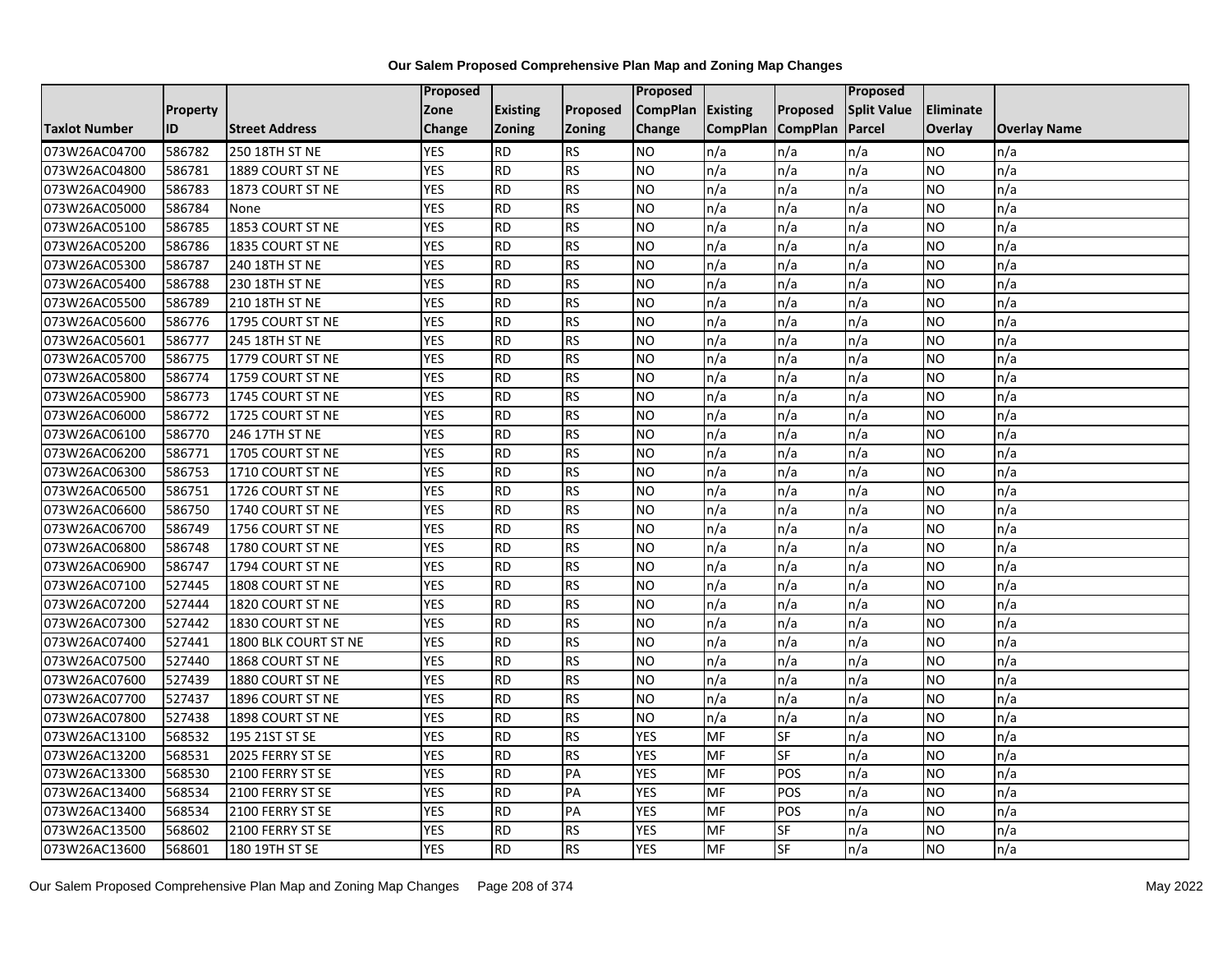|                      |                 |                       | Proposed   |                 |                 | <b>Proposed</b> |                 |                          | Proposed                                                |                  |                     |
|----------------------|-----------------|-----------------------|------------|-----------------|-----------------|-----------------|-----------------|--------------------------|---------------------------------------------------------|------------------|---------------------|
|                      | <b>Property</b> |                       | Zone       | <b>Existing</b> | Proposed        | <b>CompPlan</b> | Existing        | Proposed                 | <b>Split Value</b>                                      | <b>Eliminate</b> |                     |
| <b>Taxlot Number</b> | ID              | <b>Street Address</b> | Change     | Zoning          | <b>Zoning</b>   | Change          | <b>CompPlan</b> | <b>CompPlan</b>          | Parcel                                                  | Overlay          | <b>Overlay Name</b> |
| 073W26AC13700        | 568600          | 144 19TH ST SE        | <b>YES</b> | <b>RD</b>       | RS              | <b>YES</b>      | <b>MF</b>       | <b>SF</b>                | n/a                                                     | <b>NO</b>        | n/a                 |
| 073W26AC13800        | 568525          | 155 19TH ST SE        | <b>YES</b> | <b>RD</b>       | <b>RS</b>       | <b>YES</b>      | <b>MF</b>       | SF                       | n/a                                                     | <b>NO</b>        | n/a                 |
| 073W26AC13900        | 568526          | 175 19TH ST SE        | <b>YES</b> | <b>RD</b>       | RS              | <b>YES</b>      | <b>MF</b>       | $\overline{\mathsf{SF}}$ | n/a                                                     | <b>NO</b>        | n/a                 |
| 073W26AC14000        | 568527          | 185 19TH ST SE        | <b>YES</b> | RD              | RS              | <b>YES</b>      | <b>MF</b>       | SF                       | n/a                                                     | <b>NO</b>        | n/a                 |
| 073W26AC14100        | 568524          | 1809 FERRY ST SE      | <b>YES</b> | <b>RD</b>       | <b>RS</b>       | <b>YES</b>      | MF              | SF                       | n/a                                                     | <b>NO</b>        | n/a                 |
| 073W26AC14200        | 527417          | None                  | <b>YES</b> | <b>RD</b>       | RS              | <b>YES</b>      | MF              | SF                       | n/a                                                     | <b>NO</b>        | n/a                 |
| 073W26AC14300        | 527403          | None                  | <b>YES</b> | <b>RD</b>       | <b>RS</b>       | <b>YES</b>      | MF              | SF                       | n/a                                                     | <b>NO</b>        | n/a                 |
| 073W26AC14301        | 527404          | 184 18TH ST SE        | <b>YES</b> | <b>RD</b>       | <b>RS</b>       | <b>YES</b>      | MF              | SF                       | n/a                                                     | <b>NO</b>        | n/a                 |
| 073W26AC14400        | 527395          | 1805 FERRY ST SE      | <b>YES</b> | <b>RD</b>       | <b>RS</b>       | <b>YES</b>      | MF              | <b>SF</b>                | n/a                                                     | <b>NO</b>        | n/a                 |
| 073W26AC14500        | 571373          | 195 18TH ST SE        | <b>YES</b> | <b>RD</b>       | RS              | <b>YES</b>      | MF              | SF                       | n/a                                                     | <b>NO</b>        | n/a                 |
| 073W26AC14600        | 571372          | 175 18TH ST SE        | <b>YES</b> | <b>RD</b>       | <b>RS</b>       | <b>YES</b>      | <b>MF</b>       | <b>SF</b>                | n/a                                                     | <b>NO</b>        | n/a                 |
| 073W26AC14700        | 571369          | 148 17TH ST SE        | <b>YES</b> | <b>RD</b>       | RS              | <b>NO</b>       | n/a             | n/a                      | n/a                                                     | <b>NO</b>        | n/a                 |
| 073W26AC14800        | 571370          | 170 17TH ST SE        | <b>YES</b> | <b>RD</b>       | <b>RS</b>       | <b>NO</b>       | n/a             | n/a                      | n/a                                                     | <b>NO</b>        | n/a                 |
| 073W26AC14900        | 571371          | 190 17TH ST SE        | <b>YES</b> | <b>RD</b>       | <b>RS</b>       | <b>NO</b>       | n/a             | n/a                      | n/a                                                     | <b>NO</b>        | n/a                 |
| 073W26AD00200        | 527367          | 510 24TH ST NE        | <b>YES</b> | RM2/RS          | <b>RS</b>       | <b>NO</b>       | n/a             | n/a                      | <b>NOT</b><br>Proposed<br><b>Split Taxlot</b><br>Zoning | NO.              | n/a                 |
| 073W26AD00400        | 527362          | 474 24TH ST NE        | <b>YES</b> | RM2/RS          | RM <sub>2</sub> | <b>NO</b>       | n/a             | $\mathsf{In}/\mathsf{a}$ | <b>NOT</b><br>Proposed<br><b>Split Taxlot</b><br>Zoning | NO.              | n/a                 |
| 073W26BA00500        | 587846          | 1412 MARION ST NE     | <b>YES</b> | <b>RH</b>       | RM <sub>2</sub> | <b>NO</b>       | n/a             | n/a                      | n/a                                                     | <b>NO</b>        | n/a                 |
| 073W26BA00600        | 587847          | 486 14TH ST NE        | <b>YES</b> | <b>RH</b>       | RM <sub>2</sub> | <b>NO</b>       | n/a             | n/a                      | n/a                                                     | <b>NO</b>        | n/a                 |
| 073W26BA00700        | 587849          | 440 14TH ST NE        | <b>YES</b> | <b>RH</b>       | RM <sub>2</sub> | <b>NO</b>       | n/a             | n/a                      | n/a                                                     | <b>NO</b>        | n/a                 |
| 073W26BA00800        | 587848          | 444 14TH ST NE        | <b>YES</b> | <b>RH</b>       | RM <sub>2</sub> | <b>NO</b>       | n/a             | n/a                      | n/a                                                     | <b>NO</b>        | n/a                 |
| 073W26BA00900        | 587839          | 465 14TH ST NE        | <b>YES</b> | <b>RH</b>       | RM <sub>2</sub> | N <sub>O</sub>  | n/a             | n/a                      | n/a                                                     | <b>NO</b>        | n/a                 |
| 073W26BA01000        | 587838          | 489 14TH ST NE        | <b>YES</b> | <b>RH</b>       | RM <sub>2</sub> | <b>NO</b>       | n/a             | n/a                      | n/a                                                     | <b>NO</b>        | n/a                 |
| 073W26BA01100        | 587837          | 1366 MARION ST NE     | <b>YES</b> | <b>RH</b>       | RM <sub>2</sub> | <b>NO</b>       | n/a             | n/a                      | n/a                                                     | <b>NO</b>        | n/a                 |
| 073W26BA01200        | 587836          | 1350 MARION ST NE     | <b>YES</b> | <b>RH</b>       | RM <sub>2</sub> | <b>NO</b>       | n/a             | n/a                      | n/a                                                     | <b>NO</b>        | n/a                 |
| 073W26BA01300        | 587835          | 1334 MARION ST NE     | <b>YES</b> | <b>RH</b>       | RM <sub>2</sub> | <b>NO</b>       | n/a             | n/a                      | n/a                                                     | <b>NO</b>        | n/a                 |
| 073W26BA01400        | 587833          | 496 13TH ST NE        | <b>YES</b> | <b>RH</b>       | RM <sub>2</sub> | <b>NO</b>       | n/a             | n/a                      | n/a                                                     | <b>NO</b>        | n/a                 |
| 073W26BA01500        | 587834          | 460 13TH ST NE        | <b>YES</b> | <b>RH</b>       | RM <sub>2</sub> | <b>NO</b>       | n/a             | n/a                      | n/a                                                     | <b>NO</b>        | n/a                 |
| 073W26BA01600        | 587832          | 1265 CENTER ST NE     | <b>YES</b> | <b>CR</b>       | $MU-I$          | <b>YES</b>      | <b>COM</b>      | MU                       | n/a                                                     | <b>NO</b>        | n/a                 |
| 073W26BA01700        | 587844          | 444 13TH ST NE        | <b>YES</b> | <b>RH</b>       | RM <sub>2</sub> | <b>NO</b>       | n/a             | n/a                      | n/a                                                     | <b>NO</b>        | n/a                 |
| 073W26BA01800        | 587845          | 1313 CENTER ST NE     | <b>YES</b> | <b>RH</b>       | RM <sub>2</sub> | <b>NO</b>       | n/a             | n/a                      | n/a                                                     | <b>NO</b>        | n/a                 |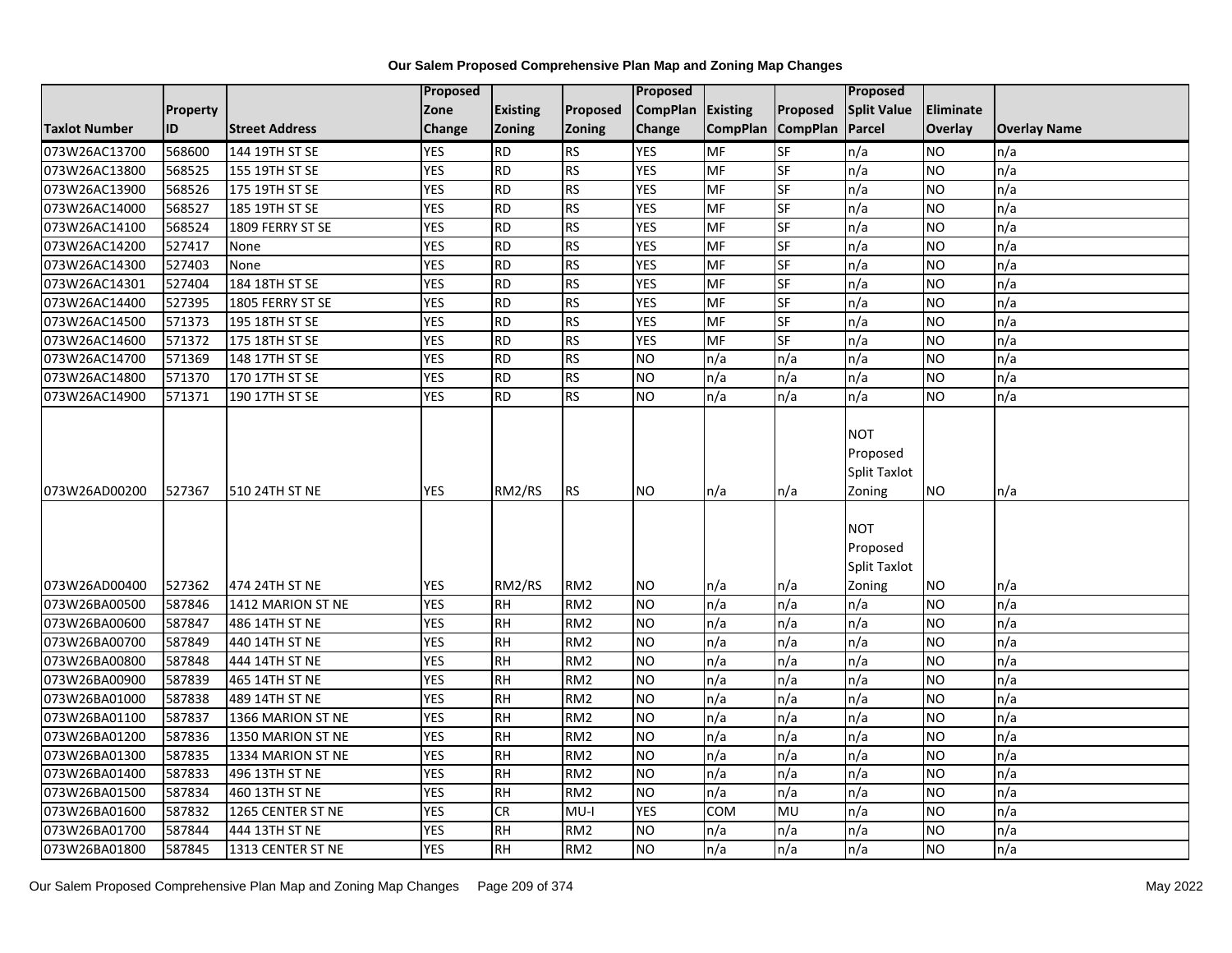|                      |          |                       | Proposed   |                 |                 | Proposed        |                 |                 | Proposed           |                  |                     |
|----------------------|----------|-----------------------|------------|-----------------|-----------------|-----------------|-----------------|-----------------|--------------------|------------------|---------------------|
|                      | Property |                       | Zone       | <b>Existing</b> | Proposed        | <b>CompPlan</b> | Existing        | Proposed        | <b>Split Value</b> | <b>Eliminate</b> |                     |
| <b>Taxlot Number</b> | ID       | <b>Street Address</b> | Change     | Zoning          | <b>Zoning</b>   | Change          | <b>CompPlan</b> | <b>CompPlan</b> | Parcel             | <b>Overlay</b>   | <b>Overlay Name</b> |
| 073W26BA01900        | 587843   | 1331 CENTER ST NE     | <b>YES</b> | <b>RH</b>       | RM <sub>2</sub> | <b>NO</b>       | n/a             | n/a             | n/a                | NO.              | n/a                 |
| 073W26BA02000        | 587842   | 1349 CENTER ST NE     | <b>YES</b> | <b>RH</b>       | RM <sub>2</sub> | <b>NO</b>       | n/a             | n/a             | n/a                | NO.              | n/a                 |
| 073W26BA02100        | 587841   | 1365 CENTER ST NE     | <b>YES</b> | <b>RH</b>       | RM <sub>2</sub> | <b>NO</b>       | n/a             | n/a             | n/a                | <b>NO</b>        | n/a                 |
| 073W26BA02200        | 587840   | 425 14TH ST NE        | <b>YES</b> | <b>RH</b>       | RM <sub>2</sub> | <b>NO</b>       | n/a             | n/a             | n/a                | NO.              | n/a                 |
| 073W26BA02300        | 587850   | 430 14TH ST NE        | <b>YES</b> | $\overline{R}$  | RM2             | ŌИ              | n/a             | n/a             | n/a                | NO.              | n/a                 |
| 073W26BA02400        | 587851   | 426 14TH ST NE        | <b>YES</b> | <b>RH</b>       | RM <sub>2</sub> | <b>NO</b>       | n/a             | n/a             | n/a                | <b>NO</b>        | n/a                 |
| 073W26BA02500        | 527584   | 1445 CENTER ST NE     | <b>YES</b> | <b>RH</b>       | RM <sub>2</sub> | <b>NO</b>       | n/a             | n/a             | n/a                | NO.              | n/a                 |
| 073W26BA02600        | 527582   | 1465 CENTER ST NE     | <b>YES</b> | <b>RH</b>       | RM <sub>2</sub> | ŌИ              | n/a             | n/a             | n/a                | NO.              | n/a                 |
| 073W26BA02700        | 527581   | 1473 CENTER ST NE     | <b>YES</b> | <b>RH</b>       | RM <sub>2</sub> | <b>NO</b>       | n/a             | n/a             | n/a                | NO.              | n/a                 |
| 073W26BA02900        | 527578   | 1551 CENTER ST NE     | <b>YES</b> | RH              | RM <sub>3</sub> | ŌИ              | n/a             | n/a             | n/a                | NO.              | n/a                 |
| 073W26BA04200        | 527566   | 360 14TH ST NE        | <b>YES</b> | <b>RH</b>       | <b>RS</b>       | <b>YES</b>      | MF              | SF              | n/a                | NO.              | n/a                 |
| 073W26BA04300        | 587812   | 395 14TH ST NE        | <b>YES</b> | RH              | RM <sub>2</sub> | <b>NO</b>       | n/a             | n/a             | n/a                | NO.              | n/a                 |
| 073W26BA04400        | 587813   | 1368 CENTER ST NE     | <b>YES</b> | <b>RH</b>       | RM <sub>2</sub> | ŌИ              | n/a             | n/a             | n/a                | NO.              | n/a                 |
| 073W26BA04500        | 587814   | 350 13TH ST NE        | <b>YES</b> | <b>RH</b>       | RM <sub>2</sub> | <b>NO</b>       | n/a             | n/a             | n/a                | NO.              | n/a                 |
| 073W26BA04700        | 587823   | 1280 CENTER ST NE     | <b>YES</b> | <b>CR</b>       | $MU-I$          | <b>YES</b>      | COM             | MU              | n/a                | <b>NO</b>        | n/a                 |
| 073W26BA05100        | 587824   | 1220 CENTER ST NE     | <b>YES</b> | CR              | $MU-I$          | <b>YES</b>      | COM             | <b>MU</b>       | n/a                | NO.              | n/a                 |
| 073W26BA05200        | 587825   | 1210 CENTER ST NE     | <b>YES</b> | CR              | MU-I            | <b>YES</b>      | COM             | MU              | n/a                | <b>NO</b>        | n/a                 |
| 073W26BA05400        | 587826   | 364 12TH ST NE        | <b>YES</b> | <b>CR</b>       | $MU-I$          | <b>YES</b>      | COM             | MU              | n/a                | NO.              | n/a                 |
| 073W26BA05500        | 587827   | 348 12TH ST NE        | <b>YES</b> | CR              | $MU-I$          | <b>YES</b>      | COM             | <b>MU</b>       | n/a                | NO.              | n/a                 |
| 073W26BA05600        | 587828   | 1215 CHEMEKETA ST NE  | <b>YES</b> | CR              | MU-I            | <b>YES</b>      | сом             | MU              | n/a                | NO.              | n/a                 |
| 073W26BA05700        | 587829   | 1245 CHEMEKETA ST NE  | <b>YES</b> | <b>CR</b>       | $MU-I$          | <b>YES</b>      | COM             | MU              | n/a                | NO.              | n/a                 |
| 073W26BA05800        | 587830   | 1251 CHEMEKETA ST NE  | <b>YES</b> | <b>CR</b>       | $MU-I$          | <b>YES</b>      | COM             | MU              | n/a                | NO.              | n/a                 |
| 073W26BA05900        | 587831   | 325 13TH ST NE        | <b>YES</b> | <b>CR</b>       | $MU-I$          | <b>YES</b>      | COM             | MU              | n/a                | NO.              | n/a                 |
| 073W26BA06000        | 587815   | 1307 CHEMEKETA ST NE  | <b>YES</b> | <b>RH</b>       | RM <sub>2</sub> | <b>NO</b>       | n/a             | n/a             | n/a                | NO.              | n/a                 |
| 073W26BA06100        | 587816   | 1301 CHEMEKETA ST NE  | <b>YES</b> | <b>RH</b>       | RM <sub>2</sub> | <b>NO</b>       | n/a             | n/a             | n/a                | NO.              | n/a                 |
| 073W26BA06200        | 587817   | 1323 CHEMEKETA ST NE  | <b>YES</b> | <b>RH</b>       | RM <sub>2</sub> | <b>NO</b>       | n/a             | n/a             | n/a                | NO.              | n/a                 |
| 073W26BA06300        | 587818   | 1327 CHEMEKETA ST NE  | <b>YES</b> | $\overline{H}$  | RM <sub>2</sub> | ŌИ              | n/a             | n/a             | n/a                | NO.              | n/a                 |
| 073W26BA06400        | 587819   | 1365 CHEMEKETA ST NE  | <b>YES</b> | <b>RH</b>       | RM <sub>2</sub> | <b>NO</b>       | n/a             | n/a             | n/a                | NO.              | n/a                 |
| 073W26BA06500        | 587822   | 355 14TH ST NE        | <b>YES</b> | <b>RH</b>       | RM <sub>2</sub> | <b>NO</b>       | n/a             | n/a             | n/a                | NO.              | n/a                 |
| 073W26BA06600        | 587821   | 341 14TH ST NE        | <b>YES</b> | $R$ H           | RM <sub>2</sub> | <b>NO</b>       | n/a             | n/a             | n/a                | NO.              | n/a                 |
| 073W26BA06700        | 587820   | 1395 CHEMEKETA ST NE  | <b>YES</b> | <b>RH</b>       | RM <sub>2</sub> | <b>NO</b>       | n/a             | n/a             | n/a                | <b>NO</b>        | n/a                 |
| 073W26BA06800        | 527562   | 320 14TH ST NE        | <b>YES</b> | <b>RH</b>       | <b>RS</b>       | <b>YES</b>      | MF              | SF              | n/a                | <b>NO</b>        | n/a                 |
| 073W26BA06900        | 527558   | 1447 CHEMEKETA ST NE  | <b>YES</b> | <b>RD</b>       | <b>RS</b>       | ŌИ              | n/a             | n/a             | n/a                | NO.              | n/a                 |
| 073W26BA07000        | 527555   | 1515 CHEMEKETA ST NE  | <b>YES</b> | <b>RD</b>       | <b>RS</b>       | <b>NO</b>       | n/a             | n/a             | n/a                | NO.              | n/a                 |
| 073W26BA07100        | 527554   | 1525 CHEMEKETA ST NE  | <b>YES</b> | $\overline{RD}$ | RS              | ŌИ              | n/a             | n/a             | n/a                | NO.              | n/a                 |
| 073W26BA07200        | 527553   | 1527 CHEMEKETA ST NE  | <b>YES</b> | <b>RD</b>       | <b>RS</b>       | ŌИ              | n/a             | n/a             | n/a                | NO.              | n/a                 |
| 073W26BA07300        | 527552   | 1547 CHEMEKETA ST NE  | <b>YES</b> | RM <sub>2</sub> | <b>RS</b>       | <b>NO</b>       | n/a             | n/a             | n/a                | NO.              | n/a                 |
| 073W26BA07400        | 527551   | 1561 CHEMEKETA ST NE  | <b>YES</b> | <b>RD</b>       | <b>RS</b>       | <b>NO</b>       | n/a             | n/a             | n/a                | NO.              | n/a                 |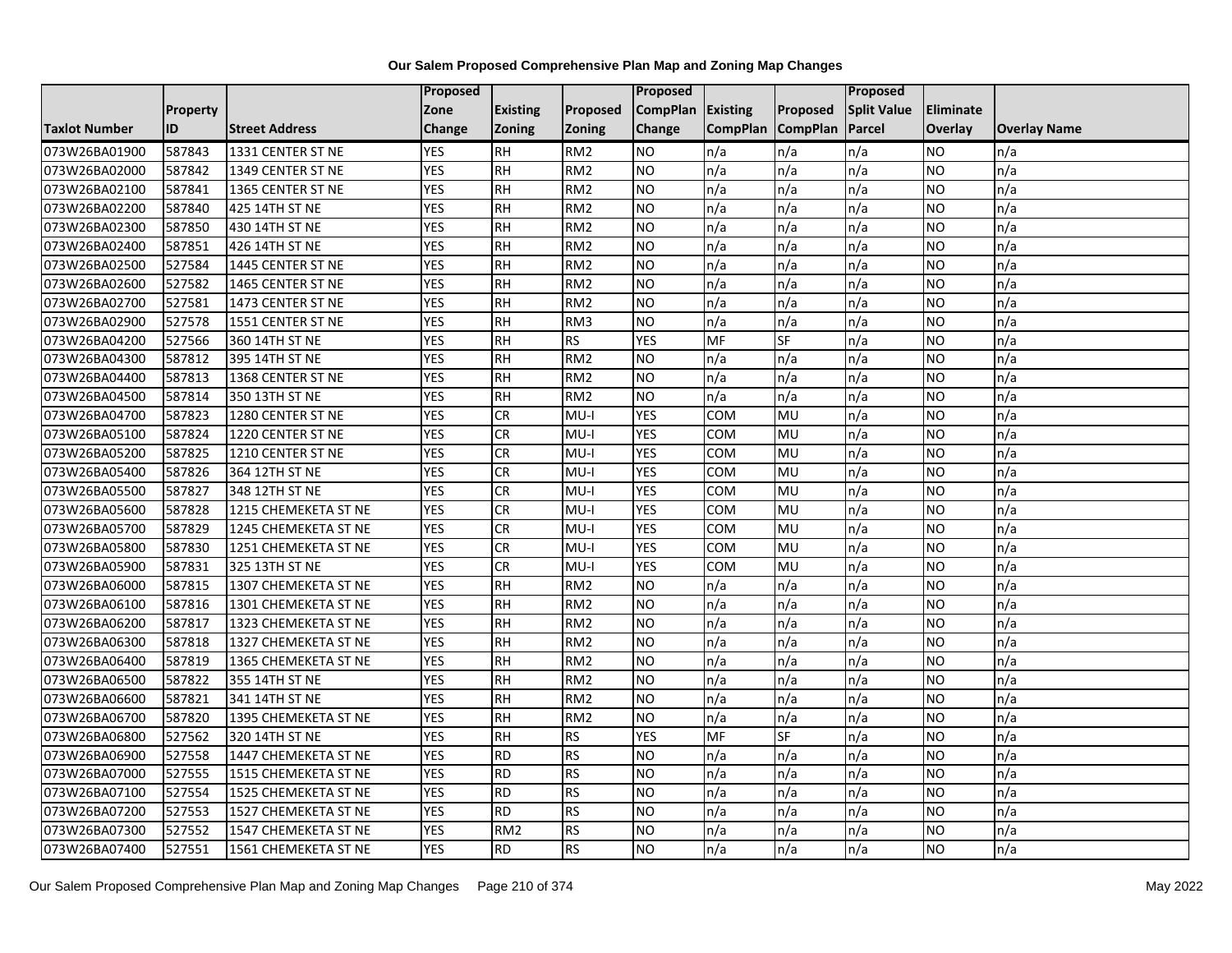|                      |                 |                       | Proposed   |                 |               | <b>Proposed</b> |                 |                 | <b>Proposed</b>    |                |                     |
|----------------------|-----------------|-----------------------|------------|-----------------|---------------|-----------------|-----------------|-----------------|--------------------|----------------|---------------------|
|                      | <b>Property</b> |                       | Zone       | <b>Existing</b> | Proposed      | <b>CompPlan</b> | <b>Existing</b> | Proposed        | <b>Split Value</b> | Eliminate      |                     |
| <b>Taxlot Number</b> | ID              | <b>Street Address</b> | Change     | <b>Zoning</b>   | <b>Zoning</b> | Change          | <b>CompPlan</b> | <b>CompPlan</b> | Parcel             | <b>Overlay</b> | <b>Overlay Name</b> |
| 073W26BA07500        | 595770          | 1568 CHEMEKETA ST NE  | <b>YES</b> | <b>RD</b>       | <b>RS</b>     | <b>NO</b>       | n/a             | n/a             | n/a                | NO.            | n/a                 |
| 073W26BA07600        | 595771          | 1556 CHEMEKETA ST NE  | <b>YES</b> | <b>RD</b>       | <b>RS</b>     | <b>NO</b>       | n/a             | n/a             | n/a                | NO.            | n/a                 |
| 073W26BA07700        | 595772          | 1540 CHEMEKETA ST NE  | <b>YES</b> | <b>RD</b>       | <b>RS</b>     | <b>NO</b>       | n/a             | n/a             | n/a                | NO.            | n/a                 |
| 073W26BA07800        | 595774          | 1530 CHEMEKETA ST NE  | <b>YES</b> | <b>RD</b>       | <b>RS</b>     | <b>NO</b>       | n/a             | n/a             | n/a                | NO.            | n/a                 |
| 073W26BA07900        | 595775          | 1518 CHEMEKETA ST NE  | <b>YES</b> | <b>RD</b>       | <b>RS</b>     | <b>NO</b>       | n/a             | n/a             | n/a                | NO.            | n/a                 |
| 073W26BA08000        | 595776          | 280 15TH ST NE        | <b>YES</b> | <b>RD</b>       | <b>RS</b>     | <b>NO</b>       | n/a             | n/a             | n/a                | NO.            | n/a                 |
| 073W26BA08100        | 595759          | 249 15TH ST NE        | <b>YES</b> | <b>RD</b>       | <b>RS</b>     | <b>NO</b>       | n/a             | n/a             | n/a                | NO.            | n/a                 |
| 073W26BA08200        | 595758          | 259 15TH ST NE        | <b>YES</b> | <b>RD</b>       | <b>RS</b>     | <b>NO</b>       | n/a             | n/a             | n/a                | NO.            | n/a                 |
| 073W26BA08300        | 595756          | 285 15TH ST NE        | <b>YES</b> | <b>RD</b>       | <b>RS</b>     | <b>NO</b>       | n/a             | n/a             | n/a                | ΝO             | n/a                 |
| 073W26BA08400        | 595755          | 1490 CHEMEKETA ST NE  | <b>YES</b> | <b>RD</b>       | <b>RS</b>     | <b>NO</b>       | n/a             | n/a             | n/a                | NO.            | n/a                 |
| 073W26BA08500        | 595754          | 1470 CHEMEKETA ST NE  | <b>YES</b> | <b>RD</b>       | <b>RS</b>     | <b>NO</b>       | n/a             | n/a             | n/a                | <b>NO</b>      | n/a                 |
| 073W26BA08600        | 595757          | 1456 CHEMEKETA ST NE  | <b>YES</b> | <b>RD</b>       | <b>RS</b>     | <b>NO</b>       | n/a             | n/a             | n/a                | NO.            | n/a                 |
| 073W26BA08700        | 595753          | 1458 CHEMEKETA ST NE  | <b>YES</b> | <b>RD</b>       | <b>RS</b>     | <b>NO</b>       | n/a             | n/a             | n/a                | NO.            | n/a                 |
| 073W26BA08800        | 595763          | 296 14TH ST NE        | <b>YES</b> | <b>RD</b>       | <b>RS</b>     | N <sub>O</sub>  | n/a             | n/a             | n/a                | <b>NO</b>      | n/a                 |
| 073W26BA08801        | 339886          | 1440 CHEMEKETA ST NE  | <b>YES</b> | <b>RD</b>       | <b>RS</b>     | <b>NO</b>       | n/a             | n/a             | n/a                | ΝO             | n/a                 |
| 073W26BA08900        | 595762          | 276 14TH ST NE        | <b>YES</b> | <b>RD</b>       | <b>RS</b>     | <b>NO</b>       | n/a             | n/a             | n/a                | NO.            | n/a                 |
| 073W26BA09000        | 595760          | 260 14TH ST NE        | <b>YES</b> | <b>RD</b>       | <b>RS</b>     | <b>NO</b>       | n/a             | n/a             | n/a                | NO.            | n/a                 |
| 073W26BA09100        | 587799          | 255 14TH ST NE        | <b>YES</b> | <b>RH</b>       | <b>RS</b>     | <b>YES</b>      | MF              | SF              | n/a                | NO.            | n/a                 |
| 073W26BA09200        | 587798          | 275 14TH ST NE        | <b>YES</b> | <b>RH</b>       | <b>RS</b>     | <b>YES</b>      | MF              | SF              | n/a                | <b>NO</b>      | n/a                 |
| 073W26BA09300        | 587797          | 289 14TH ST NE        | <b>YES</b> | <b>RH</b>       | <b>RS</b>     | <b>YES</b>      | MF              | <b>SF</b>       | n/a                | NO.            | n/a                 |
| 073W26BA09400        | 587796          | 1384 CHEMEKETA ST NE  | <b>YES</b> | <b>RH</b>       | <b>RS</b>     | <b>YES</b>      | <b>MF</b>       | SF              | n/a                | NO.            | n/a                 |
| 073W26BA09500        | 587800          | 1370 CHEMEKETA ST NE  | <b>YES</b> | $R$ H           | <b>RS</b>     | <b>YES</b>      | <b>MF</b>       | <b>SF</b>       | n/a                | NO.            | n/a                 |
| 073W26BA09600        | 587801          | 1358 CHEMEKETA ST NE  | <b>YES</b> | <b>RH</b>       | <b>RS</b>     | <b>YES</b>      | MF              | <b>SF</b>       | n/a                | NO.            | n/a                 |
| 073W26BA09700        | 587802          | 1340 CHEMEKETA ST NE  | <b>YES</b> | <b>RH</b>       | <b>RS</b>     | <b>YES</b>      | MF              | SF              | n/a                | NO.            | n/a                 |
| 073W26BA09900        | 587803          | 1320 CHEMEKETA ST NE  | <b>YES</b> | <b>RH</b>       | <b>RS</b>     | <b>YES</b>      | MF              | <b>SF</b>       | n/a                | <b>NO</b>      | n/a                 |
| 073W26BA10000        | 587804          | 260 13TH ST NE        | <b>YES</b> | <b>RH</b>       | <b>RS</b>     | <b>YES</b>      | <b>MF</b>       | <b>SF</b>       | n/a                | NO.            | n/a                 |
| 073W26BA10100        | 587784          | 253 13TH ST NE        | <b>YES</b> | <b>CR</b>       | $MU-I$        | <b>YES</b>      | <b>COM</b>      | MU              | n/a                | NO.            | n/a                 |
| 073W26BA10200        | 587783          | 1290 CHEMEKETA ST NE  | <b>YES</b> | <b>CR</b>       | $MU-I$        | <b>YES</b>      | COM             | MU              | n/a                | NO.            | n/a                 |
| 073W26BA10300        | 587785          | 1270 CHEMEKETA ST NE  | <b>YES</b> | <b>CR</b>       | MU-I          | <b>YES</b>      | COM             | MU              | n/a                | NO.            | n/a                 |
| 073W26BA10400        | 587792          | 1201 COURT ST NE      | <b>YES</b> | CR              | $MU-I$        | <b>YES</b>      | <b>COM</b>      | MU              | n/a                | <b>NO</b>      | n/a                 |
| 073W26BA10500        | 587793          | 1267 COURT ST NE      | <b>YES</b> | <b>CR</b>       | MU-I          | <b>YES</b>      | COM             | MU              | n/a                | <b>NO</b>      | n/a                 |
| 073W26BA10600        | 587795          | 245 13TH ST NE        | <b>YES</b> | <b>CR</b>       | $MU-I$        | <b>YES</b>      | COM             | MU              | n/a                | <b>NO</b>      | n/a                 |
| 073W26BA10700        | 587794          | 1285 COURT ST NE      | <b>YES</b> | <b>CR</b>       | MU-I          | <b>YES</b>      | COM             | MU              | n/a                | NO.            | n/a                 |
| 073W26BA10800        | 587806          | 1309 COURT ST NE      | <b>YES</b> | <b>RH</b>       | <b>RS</b>     | <b>YES</b>      | <b>MF</b>       | SF              | n/a                | NO.            | n/a                 |
| 073W26BA10900        | 587805          | 240 13TH ST NE        | <b>YES</b> | <b>RH</b>       | <b>RS</b>     | <b>YES</b>      | MF              | <b>SF</b>       | n/a                | NO.            | n/a                 |
| 073W26BA11000        | 587807          | 1337 COURT ST NE      | <b>YES</b> | <b>RH</b>       | <b>RS</b>     | <b>YES</b>      | MF              | SF              | n/a                | NO.            | n/a                 |
| 073W26BA11100        | 587808          | 1363 COURT ST NE      | <b>YES</b> | <b>RH</b>       | <b>RS</b>     | <b>YES</b>      | <b>MF</b>       | SF              | n/a                | NO.            | n/a                 |
| 073W26BA11200        | 587810          | 1391 COURT ST NE      | <b>YES</b> | $R$ H           | <b>RS</b>     | <b>YES</b>      | <b>MF</b>       | <b>SF</b>       | n/a                | NO.            | n/a                 |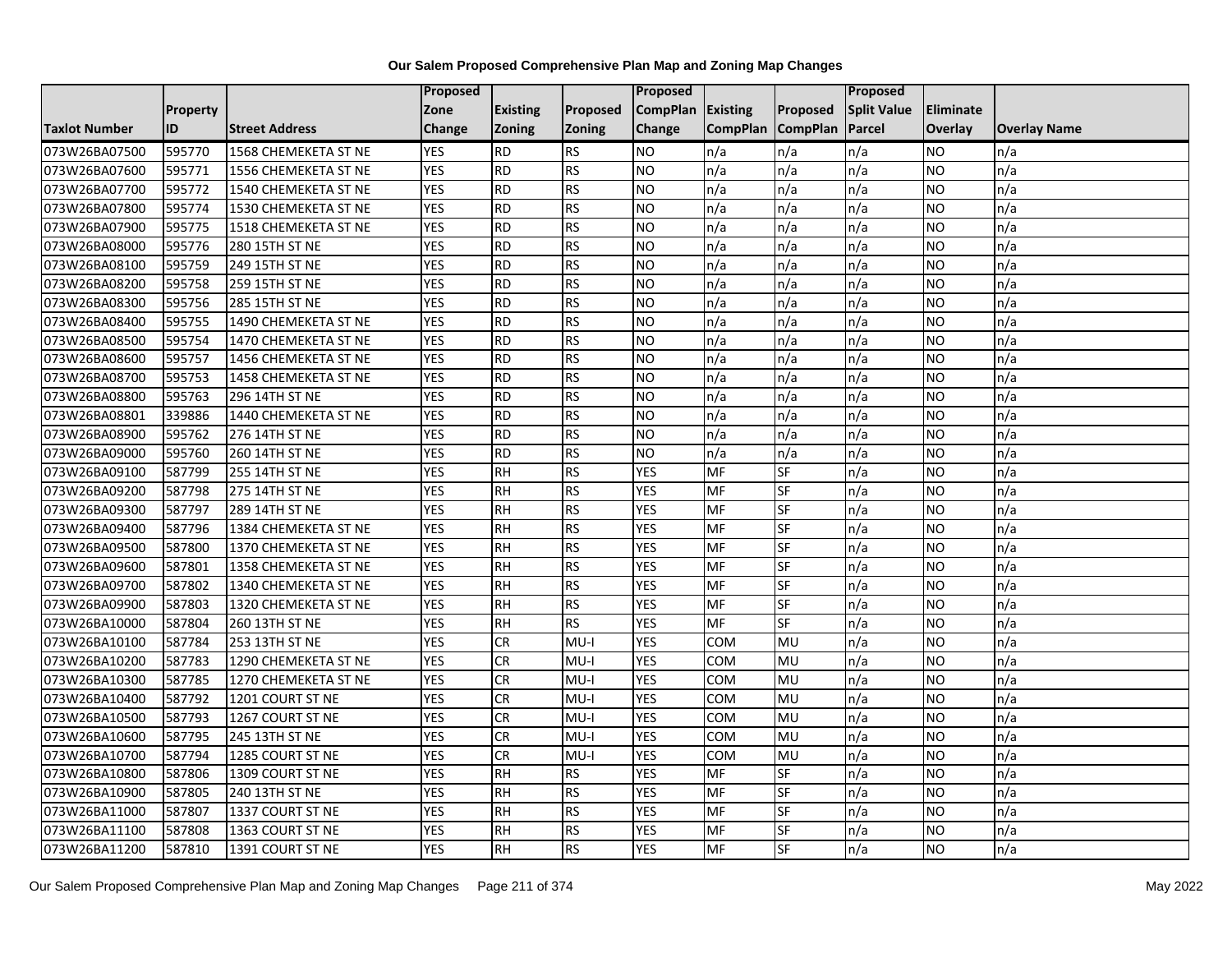|                      |                 |                          | Proposed   |                 |               | <b>Proposed</b> |                 |                 | Proposed           |           |                     |
|----------------------|-----------------|--------------------------|------------|-----------------|---------------|-----------------|-----------------|-----------------|--------------------|-----------|---------------------|
|                      | <b>Property</b> |                          | Zone       | <b>Existing</b> | Proposed      | <b>CompPlan</b> | Existing        | Proposed        | <b>Split Value</b> | Eliminate |                     |
| <b>Taxlot Number</b> | ID              | <b>Street Address</b>    | Change     | Zoning          | <b>Zoning</b> | Change          | <b>CompPlan</b> | <b>CompPlan</b> | Parcel             | Overlay   | <b>Overlay Name</b> |
| 073W26BA11300        | 587811          | 243 14TH ST NE           | <b>YES</b> | <b>RH</b>       | <b>RS</b>     | <b>YES</b>      | <b>MF</b>       | <b>SF</b>       | n/a                | NO        | n/a                 |
| 073W26BA11400        | 595761          | 250 14TH ST NE           | <b>YES</b> | <b>RD</b>       | <b>RS</b>     | <b>NO</b>       | n/a             | n/a             | n/a                | NO.       | n/a                 |
| 073W26BA11500        | 595764          | 240 14TH ST NE           | <b>YES</b> | RD              | RS            | Ю               | n/a             | n/a             | n/a                | NO.       | n/a                 |
| 073W26BA11600        | 595765          | 1411 COURT ST NE         | <b>YES</b> | <b>RD</b>       | <b>RS</b>     | <b>NO</b>       | n/a             | n/a             | n/a                | NO.       | n/a                 |
| 073W26BA11700        | 595766          | 1445 COURT ST NE         | <b>YES</b> | RD              | RS            | ŌИ              | n/a             | n/a             | n/a                | NO.       | n/a                 |
| 073W26BA11800        | 595767          | 1467 COURT ST NE         | <b>YES</b> | <b>RD</b>       | <b>RS</b>     | <b>NO</b>       | n/a             | n/a             | n/a                | NO.       | n/a                 |
| 073W26BA11900        | 595768          | 235 15TH ST NE           | <b>YES</b> | <b>RD</b>       | <b>RS</b>     | <b>NO</b>       | n/a             | n/a             | n/a                | NO.       | n/a                 |
| 073W26BA12000        | 595769          | 1489 COURT ST NE         | <b>YES</b> | <b>RD</b>       | <b>RS</b>     | <b>NO</b>       | n/a             | n/a             | n/a                | NO.       | n/a                 |
| 073W26BA12100        | 595778          | 1517 COURT ST NE         | <b>YES</b> | <b>RD</b>       | <b>RS</b>     | <b>NO</b>       | n/a             | n/a             | n/a                | NO.       | n/a                 |
| 073W26BA12200        | 595777          | 248 15TH ST NE           | <b>YES</b> | <b>RD</b>       | RS            | <b>NO</b>       | n/a             | n/a             | n/a                | NO.       | n/a                 |
| 073W26BA12300        | 595779          | 1527 COURT ST NE         | <b>YES</b> | <b>RD</b>       | <b>RS</b>     | <b>NO</b>       | n/a             | n/a             | n/a                | NO.       | n/a                 |
| 073W26BA12400        | 595780          | 1547 COURT ST NE         | <b>YES</b> | <b>RD</b>       | <b>RS</b>     | <b>NO</b>       | n/a             | n/a             | n/a                | NO.       | n/a                 |
| 073W26BA12500        | 595781          | 1563 COURT ST NE         | <b>YES</b> | <b>RD</b>       | <b>RS</b>     | <b>NO</b>       | n/a             | n/a             | n/a                | NO.       | n/a                 |
| 073W26BB00200        | 568944          | 1194 CENTER ST NE        | <b>YES</b> | CR              | $MU-I$        | <b>YES</b>      | COM             | MU              | n/a                | NO.       | n/a                 |
| 073W26BB00300        | 568945          | 1100 BLK CENTER ST NE    | <b>YES</b> | CR              | $MU-I$        | <b>YES</b>      | COM             | MU              | n/a                | NO.       | n/a                 |
| 073W26BB00400        | 568943          | 1170 CENTER ST NE        | <b>YES</b> | <b>CR</b>       | $MU-I$        | <b>YES</b>      | COM             | MU              | n/a                | NO.       | n/a                 |
| 073W26BB00500        | 568942          | 1170 CENTER ST NE        | <b>YES</b> | <b>CR</b>       | $MU-I$        | <b>YES</b>      | COM             | MU              | n/a                | NO.       | n/a                 |
| 073W26BB00600        | 568941          | 1170 CENTER ST NE        | <b>YES</b> | <b>CR</b>       | $MU-I$        | <b>YES</b>      | COM             | MU              | n/a                | NO.       | n/a                 |
| 073W26BB00700        | 568940          | 1144 CENTER ST NE        | <b>YES</b> | CR              | $MU-I$        | <b>YES</b>      | <b>COM</b>      | MU              | n/a                | <b>NO</b> | n/a                 |
| 073W26BB00800        | 568939          | 1140 CENTER ST NE        | <b>YES</b> | CR              | $MU-I$        | <b>YES</b>      | COM             | MU              | n/a                | <b>NO</b> | n/a                 |
| 073W26BB00900        | 568938          | 1112 CENTER ST NE        | <b>YES</b> | <b>CR</b>       | $MU-I$        | <b>YES</b>      | COM             | MU              | n/a                | <b>NO</b> | n/a                 |
| 073W26BB01000        | 568937          | 1112 CENTER ST NE        | <b>YES</b> | CR              | $MU-I$        | <b>YES</b>      | COM             | MU              | n/a                | NO.       | n/a                 |
| 073W26BB01100        | 568936          | 1112 CENTER ST NE        | <b>YES</b> | <b>CR</b>       | $MU-I$        | <b>YES</b>      | COM             | <b>MU</b>       | n/a                | NO.       | n/a                 |
| 073W26BB01200        | 568935          | 1112 CENTER ST NE        | <b>YES</b> | CR              | $MU-I$        | <b>YES</b>      | COM             | MU              | n/a                | NO.       | n/a                 |
| 073W26BB01500        | 568932          | 1133 CHEMEKETA ST NE     | <b>YES</b> | <b>CR</b>       | $MU-I$        | <b>YES</b>      | сом             | MU              | n/a                | NO.       | n/a                 |
| 073W26BB01800        | 568949          | 1165 CHEMEKETA ST NE     | <b>YES</b> | CR              | $MU-I$        | <b>YES</b>      | COM             | MU              | n/a                | NO.       | n/a                 |
| 073W26BB01900        | 568948          | 315 12TH ST NE           | <b>YES</b> | <b>CR</b>       | $MU-I$        | <b>YES</b>      | COM             | MU              | n/a                | NO.       | n/a                 |
| 073W26BB02100        | 587786          | 1230 CHEMEKETA ST NE     | <b>YES</b> | <b>CR</b>       | MU-I          | <b>YES</b>      | COM             | MU              | n/a                | <b>NO</b> | n/a                 |
| 073W26BB02200        | 587787          | 1201 COURT ST NE         | <b>YES</b> | CR              | $MU-I$        | <b>YES</b>      | COM             | MU              | n/a                | NO.       | n/a                 |
| 073W26BB02300        | 587788          | 1201 COURT ST NE         | <b>YES</b> | CR              | $MU-I$        | <b>YES</b>      | COM             | MU              | n/a                | NO.       | n/a                 |
| 073W26BB02400        | 587789          | 1201 COURT ST NE         | <b>YES</b> | CR              | $MU-I$        | <b>YES</b>      | COM             | MU              | n/a                | NO.       | n/a                 |
| 073W26BB02600        | 568957          | 1196 CHEMEKETA ST NE     | <b>YES</b> | <b>CR</b>       | $MU-I$        | <b>YES</b>      | COM             | MU              | n/a                | <b>NO</b> | n/a                 |
| 073W26BB02900        | 568956          | 1156 CHEMEKETA ST NE     | <b>YES</b> | CR              | $MU-I$        | <b>YES</b>      | COM             | MU              | n/a                | NO.       | n/a                 |
| 073W26BB03000U       |                 |                          |            |                 |               |                 |                 |                 |                    |           |                     |
|                      | 330686          | None                     | <b>YES</b> | CR              | MU-I          | YES             | <b>COM</b>      | <b>MU</b>       | n/a                | NO        | n/a                 |
| 073W26BB03100        | 568954          | 1100 CHEMEKETA ST NE     | <b>YES</b> | CR              | $MU-I$        | <b>YES</b>      | COM             | <b>MU</b>       | n/a                | NO.       | n/a                 |
| 073W26BB03200        | 568953          | 266 CAPITOL ST NE        | <b>YES</b> | <b>CR</b>       | $MU-I$        | <b>YES</b>      | сом             | MU              | n/a                | <b>NO</b> | n/a                 |
| 073W26BB03300        | 568952          | <b>210 CAPITOL ST NE</b> | <b>YES</b> | <b>CR</b>       | MU-I          | <b>YES</b>      | <b>COM</b>      | <b>MU</b>       | n/a                | NO.       | n/a                 |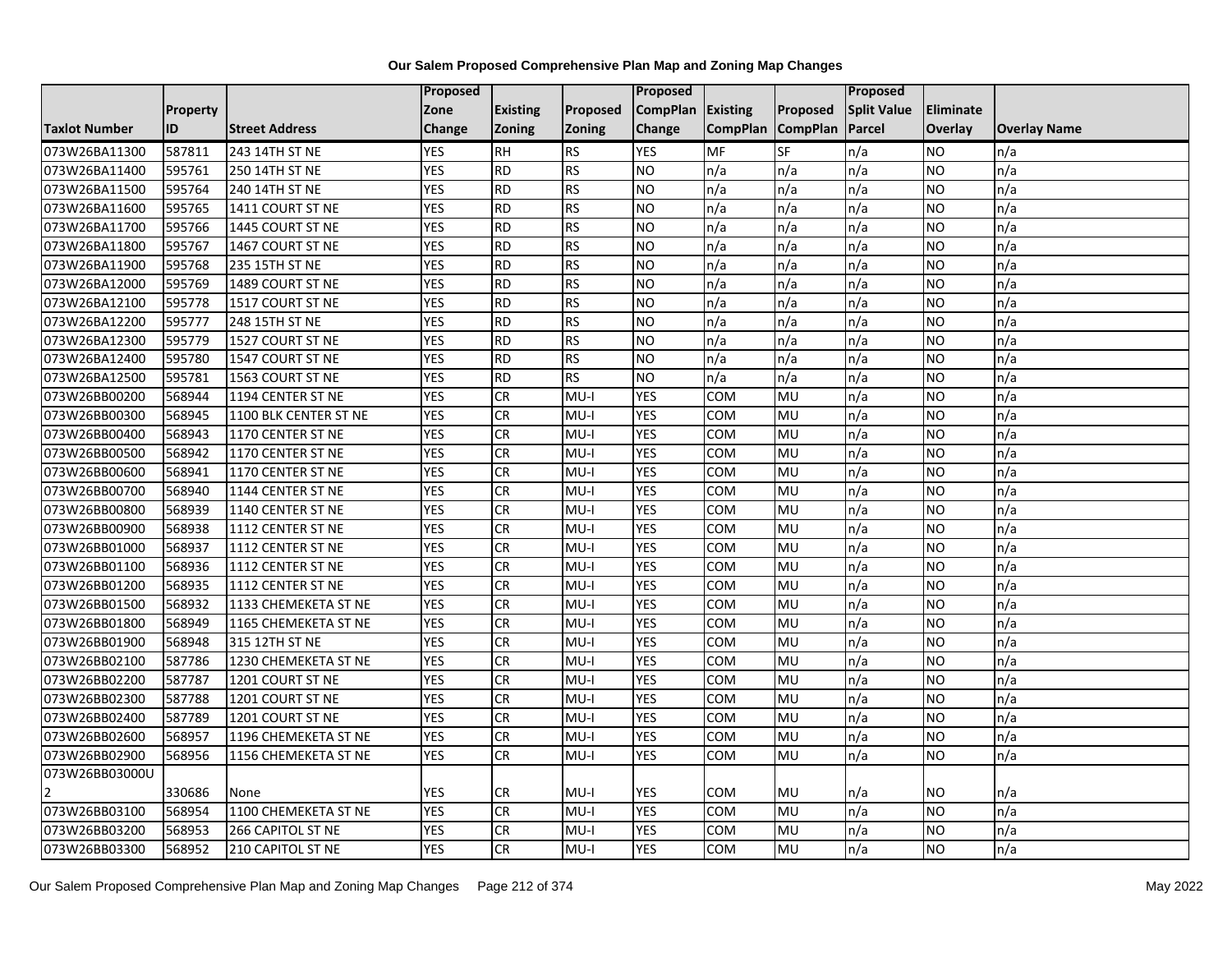|                      |                 |                       | Proposed   |                 |                 | <b>Proposed</b> |                 |                 | <b>Proposed</b>    |                |                     |
|----------------------|-----------------|-----------------------|------------|-----------------|-----------------|-----------------|-----------------|-----------------|--------------------|----------------|---------------------|
|                      | <b>Property</b> |                       | Zone       | <b>Existing</b> | <b>Proposed</b> | <b>CompPlan</b> | <b>Existing</b> | Proposed        | <b>Split Value</b> | Eliminate      |                     |
| <b>Taxlot Number</b> | ID              | <b>Street Address</b> | Change     | <b>Zoning</b>   | Zoning          | Change          | <b>CompPlan</b> | <b>CompPlan</b> | Parcel             | <b>Overlay</b> | <b>Overlay Name</b> |
| 073W26BB03400        | 568961          | 1149 COURT ST NE      | <b>YES</b> | <b>CR</b>       | $MU-I$          | <b>YES</b>      | <b>COM</b>      | MU              | n/a                | NO.            | n/a                 |
| 073W26BB03500        | 568960          | 1175 COURT ST NE      | <b>YES</b> | <b>CR</b>       | $MU-I$          | <b>YES</b>      | <b>COM</b>      | <b>MU</b>       | n/a                | NO.            | n/a                 |
| 073W26BB03600        | 587790          | 1201 COURT ST NE      | <b>YES</b> | <b>CR</b>       | $MU-I$          | <b>YES</b>      | COM             | MU              | n/a                | NO.            | n/a                 |
| 073W26BB03700        | 587791          | 1201 COURT ST NE      | <b>YES</b> | <b>CR</b>       | MU-I            | <b>YES</b>      | COM             | MU              | n/a                | NO.            | n/a                 |
| 073W26BD00100        | 595399          | 1684 CHEMEKETA ST NE  | <b>YES</b> | <b>RD</b>       | <b>RS</b>       | <b>NO</b>       | n/a             | n/a             | n/a                | NO.            | n/a                 |
| 073W26BD00200        | 595400          | 275 17TH ST NE        | <b>YES</b> | <b>RD</b>       | <b>RS</b>       | N <sub>O</sub>  | n/a             | n/a             | n/a                | NO.            | n/a                 |
| 073W26BD00300        | 595401          | 265 17TH ST NE        | <b>YES</b> | <b>RD</b>       | <b>RS</b>       | <b>NO</b>       | n/a             | n/a             | n/a                | NO.            | n/a                 |
| 073W26BD00400        | 595402          | 1664 CHEMEKETA ST NE  | <b>YES</b> | <b>RD</b>       | <b>RS</b>       | <b>NO</b>       | n/a             | n/a             | n/a                | NO.            | n/a                 |
| 073W26BD00600        | 595404          | 1604 CHEMEKETA ST NE  | <b>YES</b> | <b>RD</b>       | <b>RS</b>       | <b>NO</b>       | n/a             | n/a             | n/a                | ΝO             | n/a                 |
| 073W26BD00800        | 595406          | 1596 CHEMEKETA ST NE  | <b>YES</b> | <b>RD</b>       | <b>RS</b>       | <b>NO</b>       | n/a             | n/a             | n/a                | NO.            | n/a                 |
| 073W26BD00900        | 595407          | 1576 CHEMEKETA ST NE  | <b>YES</b> | <b>RD</b>       | <b>RS</b>       | <b>NO</b>       | n/a             | n/a             | n/a                | <b>NO</b>      | n/a                 |
| 073W26BD01000        | 595408          | 1570 CHEMEKETA ST NE  | <b>YES</b> | <b>RD</b>       | <b>RS</b>       | <b>NO</b>       | n/a             | n/a             | n/a                | NO.            | n/a                 |
| 073W26BD01100        | 595409          | 1577 COURT ST NE      | <b>YES</b> | <b>RD</b>       | <b>RS</b>       | <b>NO</b>       | n/a             | n/a             | n/a                | NO.            | n/a                 |
| 073W26BD01200        | 595410          | 1599 COURT ST NE      | <b>YES</b> | <b>RD</b>       | <b>RS</b>       | N <sub>O</sub>  | n/a             | n/a             | n/a                | <b>NO</b>      | n/a                 |
| 073W26BD01300        | 595411          | 1615 COURT ST NE      | <b>YES</b> | <b>RD</b>       | <b>RS</b>       | <b>NO</b>       | n/a             | n/a             | n/a                | ΝO             | n/a                 |
| 073W26BD01400        | 595412          | 1625 COURT ST NE      | <b>YES</b> | <b>RD</b>       | <b>RS</b>       | <b>NO</b>       | n/a             | n/a             | n/a                | NO.            | n/a                 |
| 073W26BD01500        | 595413          | 1699 COURT ST NE      | <b>YES</b> | <b>RD</b>       | <b>RS</b>       | <b>NO</b>       | n/a             | n/a             | n/a                | NO.            | n/a                 |
| 073W26BD01600        | 569162          | 1694 COURT ST NE      | <b>YES</b> | <b>RD</b>       | <b>RS</b>       | <b>NO</b>       | n/a             | n/a             | n/a                | NO.            | n/a                 |
| 073W26BD01700        | 569163          | 165 17TH ST NE        | <b>YES</b> | <b>RD</b>       | <b>RS</b>       | <b>NO</b>       | n/a             | n/a             | n/a                | NO.            | n/a                 |
| 073W26BD01800        | 569164          | 1674 COURT ST NE      | <b>YES</b> | <b>RD</b>       | <b>RS</b>       | <b>NO</b>       | n/a             | n/a             | n/a                | NO.            | n/a                 |
| 073W26BD01900        | 569165          | 1658 COURT ST NE      | <b>YES</b> | <b>RD</b>       | <b>RS</b>       | <b>NO</b>       | n/a             | n/a             | n/a                | NO.            | n/a                 |
| 073W26BD02000        | 527540          | 1642 COURT ST NE      | <b>YES</b> | <b>RD</b>       | <b>RS</b>       | N <sub>O</sub>  | n/a             | n/a             | n/a                | NO.            | n/a                 |
| 073W26BD02100        | 527542          | 1632 COURT ST NE      | <b>YES</b> | <b>RD</b>       | <b>RS</b>       | <b>NO</b>       | n/a             | n/a             | n/a                | NO.            | n/a                 |
| 073W26BD02200        | 527543          | 1616 COURT ST NE      | <b>YES</b> | <b>RD</b>       | <b>RS</b>       | <b>NO</b>       | n/a             | n/a             | n/a                | NO.            | n/a                 |
| 073W26BD02300        | 527544          | 1610 COURT ST NE      | <b>YES</b> | <b>RD</b>       | <b>RS</b>       | N <sub>O</sub>  | n/a             | n/a             | n/a                | <b>NO</b>      | n/a                 |
| 073W26BD02400        | 527545          | 1596 COURT ST NE      | <b>YES</b> | <b>RD</b>       | <b>RS</b>       | <b>NO</b>       | n/a             | n/a             | n/a                | NO.            | n/a                 |
| 073W26BD02500        | 527546          | 1582 COURT ST NE      | <b>YES</b> | <b>RD</b>       | <b>RS</b>       | <b>NO</b>       | n/a             | n/a             | n/a                | NO.            | n/a                 |
| 073W26BD02600        | 527547          | 1566 COURT ST NE      | <b>YES</b> | <b>RD</b>       | <b>RS</b>       | <b>NO</b>       | n/a             | n/a             | n/a                | NO.            | n/a                 |
| 073W26BD02700        | 527548          | 1552 COURT ST NE      | <b>YES</b> | <b>RD</b>       | <b>RS</b>       | <b>NO</b>       | n/a             | n/a             | n/a                | NO             | n/a                 |
| 073W26BD02800        | 527549          | 1534 COURT ST NE      | <b>YES</b> | <b>RD</b>       | <b>RS</b>       | <b>NO</b>       | n/a             | n/a             | n/a                | <b>NO</b>      | n/a                 |
| 073W26BD02900        | 527550          | 1518 COURT ST NE      | <b>YES</b> | <b>RD</b>       | <b>RS</b>       | <b>NO</b>       | n/a             | n/a             | n/a                | ΝO             | n/a                 |
| 073W26BD03000        | 571963          | 1496 COURT ST NE      | <b>YES</b> | <b>RD</b>       | <b>RS</b>       | <b>NO</b>       | n/a             | n/a             | n/a                | <b>NO</b>      | n/a                 |
| 073W26BD03100        | 571964          | 1498 COURT ST NE      | <b>YES</b> | <b>RD</b>       | <b>RS</b>       | <b>NO</b>       | n/a             | n/a             | n/a                | NO.            | n/a                 |
| 073W26BD03200        | 571965          | 1474 COURT ST NE      | <b>YES</b> | <b>RD</b>       | <b>RS</b>       | <b>NO</b>       | n/a             | n/a             | n/a                | NO.            | n/a                 |
| 073W26BD03300        | 571966          | 1456 COURT ST NE      | <b>YES</b> | <b>RD</b>       | <b>RS</b>       | <b>NO</b>       | n/a             | n/a             | n/a                | NO.            | n/a                 |
| 073W26BD03400        | 571967          | 1440 COURT ST NE      | <b>YES</b> | <b>RD</b>       | <b>RS</b>       | <b>NO</b>       | n/a             | n/a             | n/a                | NO.            | n/a                 |
| 073W26BD03500        | 571968          | 1420 COURT ST NE      | <b>YES</b> | <b>RD</b>       | <b>RS</b>       | <b>NO</b>       | n/a             | n/a             | n/a                | NO.            | n/a                 |
| 073W26BD03600        | 571970          | 1410 COURT ST NE      | <b>YES</b> | <b>RD</b>       | <b>RS</b>       | N <sub>O</sub>  | n/a             | n/a             | n/a                | NO.            | n/a                 |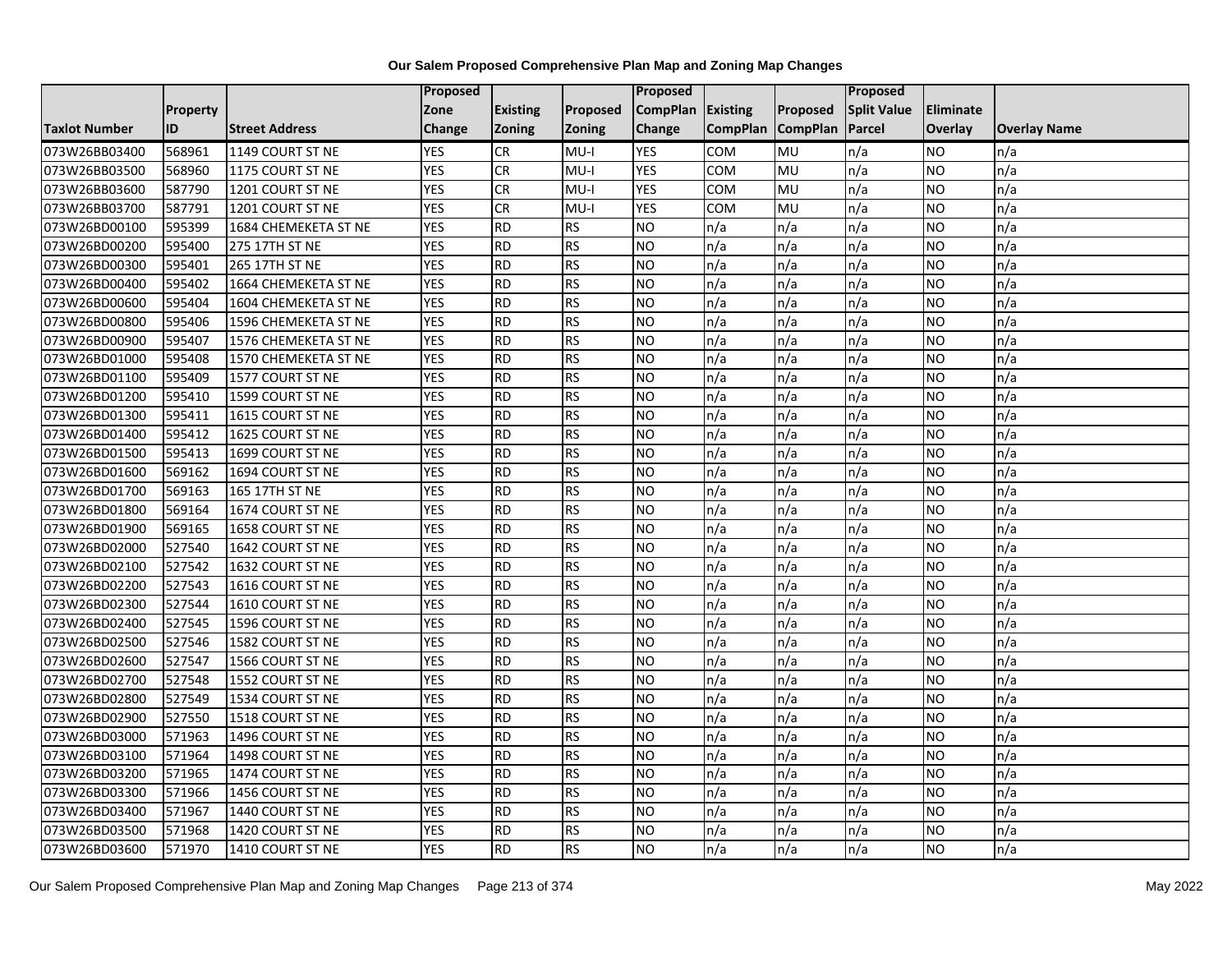|                      |                 |                       | Proposed   |                 |                 | <b>Proposed</b>   |                 |                 | <b>Proposed</b>    |                |                     |
|----------------------|-----------------|-----------------------|------------|-----------------|-----------------|-------------------|-----------------|-----------------|--------------------|----------------|---------------------|
|                      | <b>Property</b> |                       | Zone       | <b>Existing</b> | Proposed        | CompPlan Existing |                 | Proposed        | <b>Split Value</b> | Eliminate      |                     |
| <b>Taxlot Number</b> | <b>ID</b>       | <b>Street Address</b> | Change     | <b>Zoning</b>   | <b>Zoning</b>   | Change            | <b>CompPlan</b> | <b>CompPlan</b> | Parcel             | <b>Overlay</b> | <b>Overlay Name</b> |
| 073W26BD03700        | 571969          | 160 14TH ST NE        | <b>YES</b> | <b>RD</b>       | <b>RS</b>       | <b>NO</b>         | n/a             | n/a             | n/a                | NO.            | n/a                 |
| 073W26BD03800        | 587762          | 155 14TH ST NE        | <b>YES</b> | RH              | <b>RS</b>       | <b>YES</b>        | <b>MF</b>       | <b>SF</b>       | n/a                | NO.            | n/a                 |
| 073W26BD03900        | 587761          | 1350 COURT ST NE      | <b>YES</b> | <b>RH</b>       | <b>RS</b>       | <b>YES</b>        | MF              | SF              | n/a                | <b>NO</b>      | n/a                 |
| 073W26BD04000        | 587770          | 1344 COURT ST NE      | <b>YES</b> | <b>RH</b>       | <b>RS</b>       | <b>YES</b>        | MF              | SF              | n/a                | NO.            | n/a                 |
| 073W26BD04100        | 587769          | 1334 COURT ST NE      | <b>YES</b> | <b>RH</b>       | <b>RS</b>       | <b>YES</b>        | MF              | <b>SF</b>       | n/a                | NO.            | n/a                 |
| 073W26BD04200        | 587768          | 1320 COURT ST NE      | <b>YES</b> | <b>RH</b>       | <b>RS</b>       | <b>YES</b>        | MF              | SF              | n/a                | <b>NO</b>      | n/a                 |
| 073W26BD15700        | 568323          | 1710 FERRY ST SE      | <b>YES</b> | <b>RD</b>       | <b>RS</b>       | <b>NO</b>         | n/a             | n/a             | n/a                | NO.            | n/a                 |
| 073W26BD15800        | 568324          | 236 17TH ST SE        | <b>YES</b> | <b>RD</b>       | <b>RS</b>       | <b>NO</b>         | n/a             | n/a             | n/a                | NO.            | n/a                 |
| 073W26BD15900        | 568325          | 246 17TH ST SE        | <b>YES</b> | <b>RD</b>       | <b>RS</b>       | <b>NO</b>         | n/a             | n/a             | n/a                | ΝO             | n/a                 |
| 073W26BD16000        | 568326          | 1740 FERRY ST SE      | <b>YES</b> | <b>RD</b>       | <b>RS</b>       | <b>YES</b>        | MF              | <b>SF</b>       | n/a                | NO.            | n/a                 |
| 073W26BD16100        | 568327          | 211 18TH ST SE        | <b>YES</b> | <b>RD</b>       | <b>RS</b>       | <b>YES</b>        | MF              | <b>SF</b>       | n/a                | <b>NO</b>      | n/a                 |
| 073W26BD16200        | 568328          | 241 18TH ST SE        | <b>YES</b> | <b>RD</b>       | <b>RS</b>       | <b>YES</b>        | MF              | <b>SF</b>       | n/a                | NO.            | n/a                 |
| 073W26CA00100        | 568331          | 265 18TH ST SE        | <b>YES</b> | <b>RD</b>       | <b>RS</b>       | <b>YES</b>        | MF              | SF              | n/a                | NO.            | n/a                 |
| 073W26CA00200        | 568329          | 260 17TH ST SE        | <b>YES</b> | <b>RD</b>       | <b>RS</b>       | <b>NO</b>         | n/a             | n/a             | n/a                | <b>NO</b>      | n/a                 |
| 073W26CA00300        | 568330          | 292 17TH ST SE        | <b>YES</b> | <b>RD</b>       | <b>RS</b>       | <b>NO</b>         | n/a             | n/a             | n/a                | ΝO             | n/a                 |
| 073W26CA00400        | 568332          | 297 18TH ST SE        | <b>YES</b> | <b>RD</b>       | <b>RS</b>       | <b>YES</b>        | MF              | SF              | n/a                | NO.            | n/a                 |
| 073W26CA00401        | 333577          | 1765 TRADE ST SE      | <b>YES</b> | <b>RD</b>       | <b>RS</b>       | <b>YES</b>        | <b>MF</b>       | SF              | n/a                | NO.            | n/a                 |
| 073W26CA00500        | 568397          | 305 18TH ST SE        | <b>YES</b> | <b>RD</b>       | <b>RS</b>       | <b>YES</b>        | <b>MF</b>       | SF              | n/a                | NO.            | n/a                 |
| 073W26CA00600        | 568398          | 319 18TH ST SE        | <b>YES</b> | <b>RD</b>       | <b>RS</b>       | <b>YES</b>        | MF              | SF              | n/a                | <b>NO</b>      | n/a                 |
| 073W26CA00700        | 568399          | 337 18TH ST SE        | <b>YES</b> | <b>RD</b>       | <b>RS</b>       | <b>YES</b>        | MF              | <b>SF</b>       | n/a                | NO.            | n/a                 |
| 073W26CA00800        | 568400          | 345 18TH ST SE        | <b>YES</b> | <b>RD</b>       | <b>RS</b>       | <b>YES</b>        | <b>MF</b>       | SF              | n/a                | NO.            | n/a                 |
| 073W26CA00900        | 568401          | 363 18TH ST SE        | <b>YES</b> | <b>RD</b>       | <b>RS</b>       | <b>YES</b>        | <b>MF</b>       | <b>SF</b>       | n/a                | NO.            | n/a                 |
| 073W26CA01000        | 568402          | 395 18TH ST SE        | <b>YES</b> | <b>RD</b>       | <b>RS</b>       | <b>YES</b>        | MF              | SF              | n/a                | NO.            | n/a                 |
| 073W26CA01100        | 568396          | 390 17TH ST SE        | <b>YES</b> | <b>RD</b>       | <b>RS</b>       | <b>NO</b>         | n/a             | n/a             | n/a                | NO.            | n/a                 |
| 073W26CA01200        | 568395          | 380 17TH ST SE        | <b>YES</b> | <b>RD</b>       | <b>RS</b>       | N <sub>O</sub>    | n/a             | n/a             | n/a                | <b>NO</b>      | n/a                 |
| 073W26CA01300        | 568394          | 360 17TH ST SE        | <b>YES</b> | <b>RD</b>       | <b>RS</b>       | <b>NO</b>         | n/a             | n/a             | n/a                | NO.            | n/a                 |
| 073W26CA01400        | 568393          | 356 17TH ST SE        | <b>YES</b> | <b>RD</b>       | <b>RS</b>       | <b>NO</b>         | n/a             | n/a             | n/a                | NO.            | n/a                 |
| 073W26CA01500        | 568392          | 340 17TH ST SE        | <b>YES</b> | <b>RD</b>       | <b>RS</b>       | <b>NO</b>         | n/a             | n/a             | n/a                | NO.            | n/a                 |
| 073W26CA01600        | 568390          | 1710 TRADE ST SE      | <b>YES</b> | <b>RD</b>       | <b>RS</b>       | <b>NO</b>         | n/a             | n/a             | n/a                | NO.            | n/a                 |
| 073W26CA01700        | 568391          | 1740 TRADE ST SE      | <b>YES</b> | <b>RD</b>       | <b>RS</b>       | <b>YES</b>        | MF              | SF              | n/a                | <b>NO</b>      | n/a                 |
| 073W26CA07400        | 595261          | 1550 MILL ST SE       | <b>NO</b>  | n/a             | n/a             | <b>YES</b>        | <b>MF</b>       | POS             | n/a                | ΝO             | n/a                 |
| 073W26CA09800        | 527585          | 1530 OAK ST SE        | <b>YES</b> | IG              | RM <sub>2</sub> | <b>YES</b>        | <b>IND</b>      | MF              | n/a                | <b>NO</b>      | n/a                 |
| 073W26CA13200        | 568578          | 1610 OAK ST SE        | <b>YES</b> | IC              | RM <sub>2</sub> | <b>YES</b>        | $\overline{C}$  | MF              | n/a                | NO.            | n/a                 |
| 073W26CA14600        | 568444          | 1710 MILL ST SE       | <b>YES</b> | <b>RD</b>       | <b>RS</b>       | <b>NO</b>         | n/a             | n/a             | n/a                | NO.            | n/a                 |
| 073W26CA14700        | 568445          | 404 17TH ST SE        | <b>YES</b> | <b>RD</b>       | <b>RS</b>       | <b>NO</b>         | n/a             | n/a             | n/a                | NO.            | n/a                 |
| 073W26CA14800        | 568446          | 434 17TH ST SE        | <b>YES</b> | <b>RD</b>       | <b>RS</b>       | <b>NO</b>         | n/a             | n/a             | n/a                | NO.            | n/a                 |
| 073W26CA14900        | 568447          | 440 17TH ST SE        | <b>YES</b> | <b>RD</b>       | <b>RS</b>       | <b>NO</b>         | n/a             | n/a             | n/a                | NO.            | n/a                 |
| 073W26CA15000        | 568448          | 460 17TH ST SE        | <b>YES</b> | <b>RD</b>       | <b>RS</b>       | N <sub>O</sub>    | n/a             | n/a             | n/a                | NO.            | n/a                 |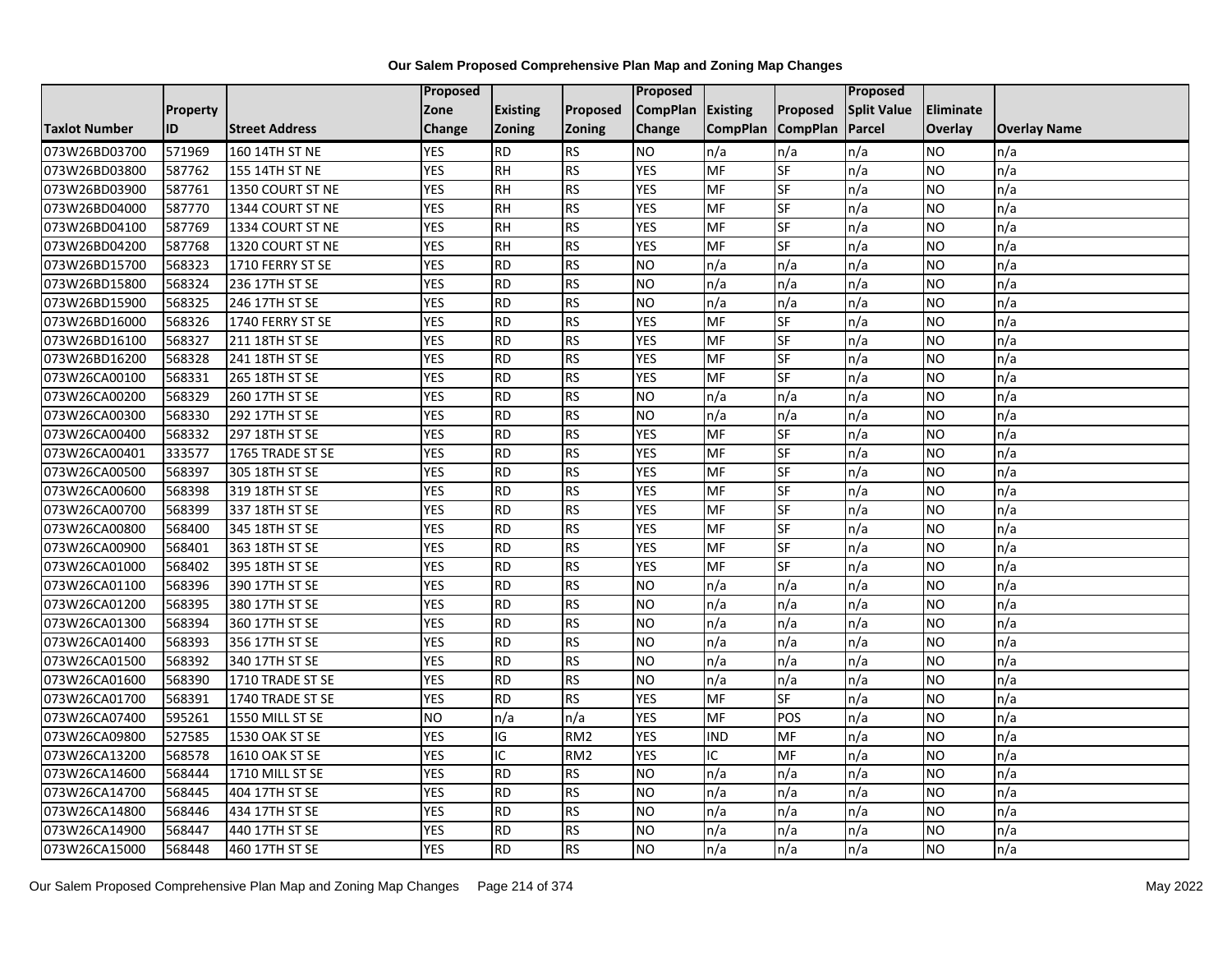|                      |          |                       | Proposed   |                 |                 | Proposed          |                 |                 | Proposed           |                |                     |
|----------------------|----------|-----------------------|------------|-----------------|-----------------|-------------------|-----------------|-----------------|--------------------|----------------|---------------------|
|                      | Property |                       | Zone       | <b>Existing</b> | Proposed        | CompPlan Existing |                 | Proposed        | <b>Split Value</b> | Eliminate      |                     |
| <b>Taxlot Number</b> | ID       | <b>Street Address</b> | Change     | Zoning          | Zoning          | Change            | <b>CompPlan</b> | <b>CompPlan</b> | Parcel             | <b>Overlay</b> | <b>Overlay Name</b> |
| 073W26CA15100        | 568449   | 480 17TH ST SE        | <b>YES</b> | <b>RD</b>       | <b>RS</b>       | <b>NO</b>         | n/a             | n/a             | n/a                | NO.            | n/a                 |
| 073W26CA15200        | 568450   | 494 17TH ST SE        | <b>YES</b> | RD              | <b>RS</b>       | ŌИ                | n/a             | n/a             | n/a                | NO.            | n/a                 |
| 073W26CA15300        | 568550   | 1748 BELLEVUE ST SE   | <b>YES</b> | <b>RD</b>       | <b>RS</b>       | <b>NO</b>         | n/a             | n/a             | n/a                | <b>NO</b>      | n/a                 |
| 073W26CA15400        | 568551   | 536 17TH ST SE        | <b>YES</b> | RD              | <b>RS</b>       | <b>NO</b>         | n/a             | n/a             | n/a                | NO.            | n/a                 |
| 073W26CA15500        | 568552   | 548 17TH ST SE        | <b>YES</b> | RD              | RS              | ŌИ                | n/a             | n/a             | n/a                | NO.            | n/a                 |
| 073W26CA15600        | 568553   | 556 17TH ST SE        | <b>YES</b> | <b>RD</b>       | <b>RS</b>       | <b>NO</b>         | n/a             | n/a             | n/a                | <b>NO</b>      | n/a                 |
| 073W26CA15800        | 568555   | 1715 OAK ST SE        | <b>YES</b> | RM <sub>2</sub> | <b>RS</b>       | <b>YES</b>        | MF              | SF              | n/a                | NO.            | n/a                 |
| 073W26CA15900        | 568556   | 595 18TH ST SE        | <b>YES</b> | RM <sub>2</sub> | RS              | <b>YES</b>        | MF              | $S_{F}$         | n/a                | NO.            | n/a                 |
| 073W26CA16000        | 568557   | 585 18TH ST SE        | <b>YES</b> | RM <sub>2</sub> | <b>RS</b>       | <b>YES</b>        | MF              | SF              | n/a                | NO.            | n/a                 |
| 073W26CA16100        | 568558   | 565 18TH ST SE        | <b>YES</b> | RD              | RS              | <b>YES</b>        | MF              | <b>SF</b>       | n/a                | NO.            | n/a                 |
| 073W26CA16200        | 568559   | 549 18TH ST SE        | <b>YES</b> | RD              | <b>RS</b>       | <b>YES</b>        | MF              | <b>SF</b>       | n/a                | NO.            | n/a                 |
| 073W26CA16300        | 568560   | 535 18TH ST SE        | <b>YES</b> | <b>RD</b>       | <b>RS</b>       | <b>YES</b>        | MF              | SF              | n/a                | <b>NO</b>      | n/a                 |
| 073W26CA16400        | 568561   | 521 18TH ST SE        | <b>YES</b> | <b>RD</b>       | <b>RS</b>       | <b>YES</b>        | <b>MF</b>       | <b>SF</b>       | n/a                | NO.            | n/a                 |
| 073W26CA16500        | 568563   | 505 18TH ST SE        | <b>YES</b> | <b>RD</b>       | <b>RS</b>       | <b>YES</b>        | MF              | <b>SF</b>       | n/a                | NO.            | n/a                 |
| 073W26CA16600        | 568562   | 1760 BELLEVUE ST SE   | <b>YES</b> | <b>RD</b>       | <b>RS</b>       | <b>YES</b>        | MF              | SF              | n/a                | NO.            | n/a                 |
| 073W26CA16700        | 568456   | 1785 BELLEVUE ST SE   | <b>YES</b> | RD              | RS              | <b>YES</b>        | MF              | <b>SF</b>       | n/a                | NO.            | n/a                 |
| 073W26CA16800        | 568455   | 475 18TH ST SE        | <b>YES</b> | RD              | <b>RS</b>       | <b>YES</b>        | <b>MF</b>       | $S_{F}$         | n/a                | NO.            | n/a                 |
| 073W26CA16900        | 568454   | 455 18TH ST SE        | <b>YES</b> | <b>RD</b>       | <b>RS</b>       | <b>YES</b>        | <b>MF</b>       | SF              | n/a                | NO.            | n/a                 |
| 073W26CA17000        | 568453   | 445 18TH ST SE        | <b>YES</b> | <b>RD</b>       | <b>RS</b>       | <b>YES</b>        | <b>MF</b>       | SF              | n/a                | NO.            | n/a                 |
| 073W26CA17100        | 568452   | 421 18TH ST SE        | <b>YES</b> | <b>RD</b>       | RS              | <b>YES</b>        | <b>MF</b>       | <b>SF</b>       | n/a                | <b>NO</b>      | n/a                 |
| 073W26CA17200        | 568451   | 1760 MILL ST SE       | <b>YES</b> | <b>RD</b>       | <b>RS</b>       | <b>YES</b>        | <b>MF</b>       | SF              | n/a                | NO.            | n/a                 |
| 073W26CA17300        | 566334   | 1810 MILL ST SE       | <b>YES</b> | <b>RD</b>       | <b>RS</b>       | <b>YES</b>        | <b>MF</b>       | <b>SF</b>       | n/a                | NO.            | n/a                 |
| 073W26CA17400        | 566333   | 420 18TH ST SE        | <b>YES</b> | RD              | <b>RS</b>       | <b>YES</b>        | MF              | <b>SF</b>       | n/a                | NO.            | n/a                 |
| 073W26CA17500        | 566332   | 430 18TH ST SE        | <b>YES</b> | <b>RD</b>       | <b>RS</b>       | <b>YES</b>        | <b>MF</b>       | SF              | n/a                | NO.            | n/a                 |
| 073W26CA17600        | 566331   | 450 18TH ST SE        | <b>YES</b> | RD              | <b>RS</b>       | <b>YES</b>        | MF              | <b>SF</b>       | n/a                | NO.            | n/a                 |
| 073W26CA17700        | 566330   | 470 18TH ST SE        | <b>YES</b> | RD              | <b>RS</b>       | <b>YES</b>        | <b>MF</b>       | $S_{F}$         | n/a                | NO.            | n/a                 |
| 073W26CA17800        | 566329   | 480 18TH ST SE        | <b>YES</b> | <b>RD</b>       | <b>RS</b>       | <b>YES</b>        | <b>MF</b>       | SF              | n/a                | <b>NO</b>      | n/a                 |
| 073W26CA18000        | 568564   | 512 18TH ST SE        | <b>YES</b> | <b>RD</b>       | <b>RS</b>       | <b>YES</b>        | <b>MF</b>       | SF              | n/a                | NO.            | n/a                 |
| 073W26CA18100        | 568565   | 520 18TH ST SE        | <b>YES</b> | RD              | $\overline{RS}$ | <b>YES</b>        | MF              | $S_{F}$         | n/a                | NO.            | n/a                 |
| 073W26CA18200        | 568566   | 546 18TH ST SE        | <b>YES</b> | <b>RD</b>       | <b>RS</b>       | <b>YES</b>        | MF              | SF              | n/a                | NO.            | n/a                 |
| 073W26CA18300        | 568567   | 550 18TH ST SE        | <b>YES</b> | <b>RD</b>       | <b>RS</b>       | <b>YES</b>        | <b>MF</b>       | SF              | n/a                | <b>NO</b>      | n/a                 |
| 073W26CA18400        | 568568   | 570 18TH ST SE        | <b>YES</b> | RD              | RS              | <b>YES</b>        | MF              | <b>SF</b>       | n/a                | NO.            | n/a                 |
| 073W26CA18500        | 568569   | 580 18TH ST SE        | <b>YES</b> | RM <sub>2</sub> | <b>RS</b>       | <b>YES</b>        | <b>MF</b>       | SF              | n/a                | <b>NO</b>      | n/a                 |
| 073W26CA18600        | 568570   | 598 18TH ST SE        | <b>YES</b> | IG              | <b>RS</b>       | <b>YES</b>        | <b>MF</b>       | SF              | n/a                | NO.            | n/a                 |
| 073W26CA18700        | 568571   | 573 19TH ST SE        | <b>YES</b> | RM <sub>2</sub> | <b>RS</b>       | <b>YES</b>        | MF              | <b>SF</b>       | n/a                | NO.            | n/a                 |
| 073W26CA18800        | 568572   | 565 19TH ST SE        | <b>YES</b> | <b>RD</b>       | <b>RS</b>       | <b>YES</b>        | MF              | SF              | n/a                | NO.            | n/a                 |
| 073W26CA19000        | 568574   | 545 19TH ST SE        | <b>YES</b> | <b>RD</b>       | <b>RS</b>       | <b>YES</b>        | MF              | SF              | n/a                | <b>NO</b>      | n/a                 |
| 073W26CA19100        | 568575   | 525 19TH ST SE        | <b>YES</b> | RD              | <b>RS</b>       | <b>YES</b>        | MF              | <b>SF</b>       | n/a                | <b>NO</b>      | n/a                 |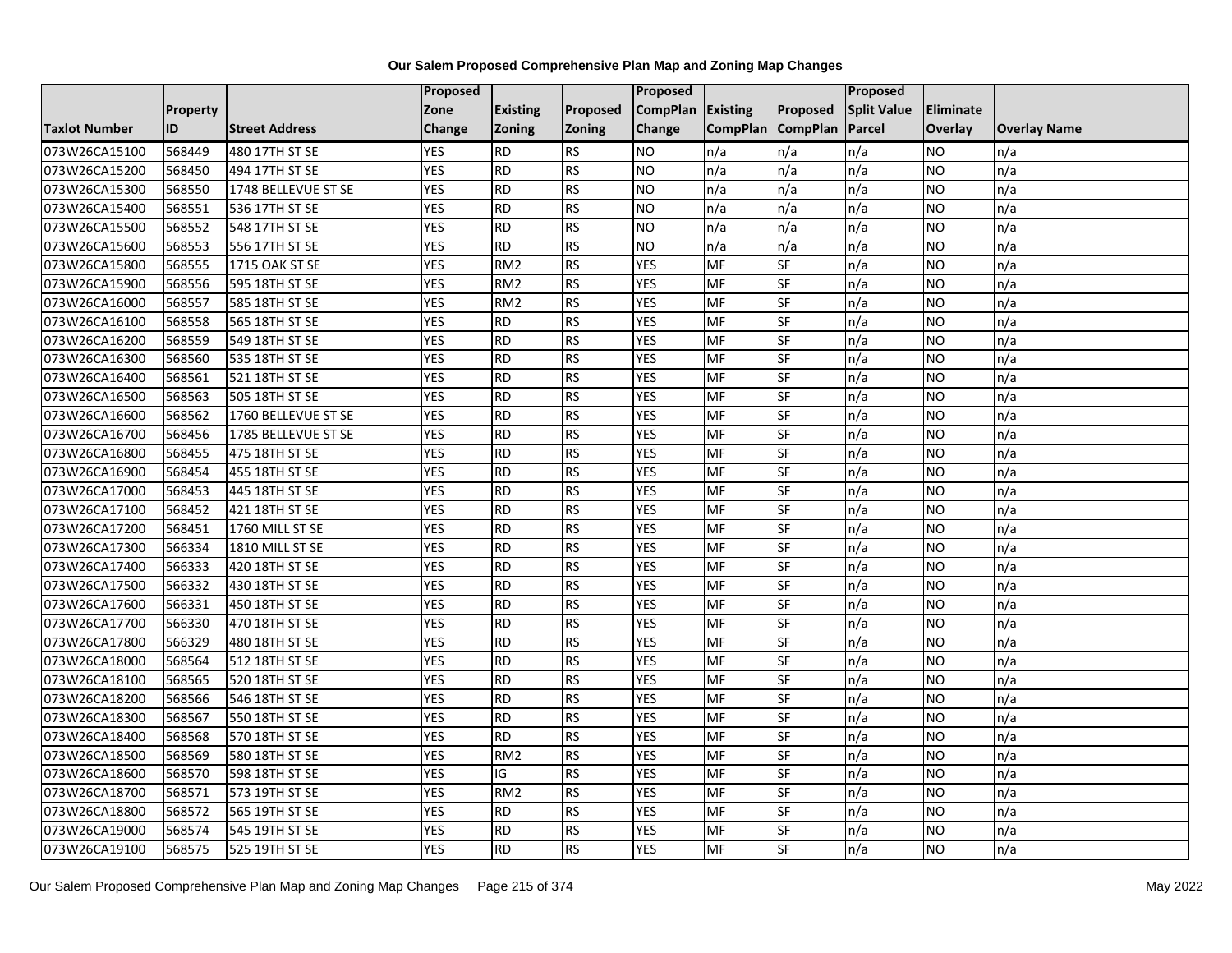|                      |                 |                       | Proposed   |                     |                 | Proposed          |                           |                 | Proposed           |           |                     |
|----------------------|-----------------|-----------------------|------------|---------------------|-----------------|-------------------|---------------------------|-----------------|--------------------|-----------|---------------------|
|                      | <b>Property</b> |                       | Zone       | <b>Existing</b>     | Proposed        | CompPlan Existing |                           | Proposed        | <b>Split Value</b> | Eliminate |                     |
| <b>Taxlot Number</b> | ID              | <b>Street Address</b> | Change     | <b>Zoning</b>       | Zoning          | Change            | <b>CompPlan</b>           | <b>CompPlan</b> | Parcel             | Overlay   | <b>Overlay Name</b> |
| 073W26CA19200        | 568576          | 1864 BELLEVUE ST SE   | <b>YES</b> | <b>RD</b>           | <b>RS</b>       | <b>YES</b>        | <b>MF</b>                 | SF              | n/a                | <b>NO</b> | n/a                 |
| 073W26CA19300        | 568577          | 515 19TH ST SE        | <b>YES</b> | <b>RD</b>           | RS              | <b>YES</b>        | MF                        | SF              | n/a                | <b>NO</b> | n/a                 |
| 073W26CA19400        | 566328          | 1855 BELLEVUE ST SE   | <b>YES</b> | <b>RD</b>           | <b>RS</b>       | <b>YES</b>        | MF                        | SF              | n/a                | NO.       | n/a                 |
| 073W26CA19500        | 566327          | 485 19TH ST SE        | <b>YES</b> | <b>RD</b>           | RS              | <b>YES</b>        | MF                        | SF              | n/a                | <b>NO</b> | n/a                 |
| 073W26CA19600        | 566326          | 483 19TH ST SE        | <b>YES</b> | <b>RD</b>           | <b>RS</b>       | <b>YES</b>        | MF                        | SF              | n/a                | NO.       | n/a                 |
| 073W26CA19700        | 566325          | 455 19TH ST SE        | <b>YES</b> | <b>RD</b>           | <b>RS</b>       | <b>YES</b>        | MF                        | <b>SF</b>       | n/a                | NO.       | n/a                 |
| 073W26CA19800        | 566335          | 419 19TH ST SE        | <b>YES</b> | <b>RD</b>           | RS              | <b>YES</b>        | MF                        | SF              | n/a                | NO.       | n/a                 |
| 073W26CB01800        | 527586          | 1480 OAK ST SE        | <b>YES</b> | $\overline{G}$      | RM2             | <b>YES</b>        | <b>IND</b>                | <b>MF</b>       | n/a                | <b>NO</b> | n/a                 |
| 073W26CB01899        | 347386          | None                  | <b>YES</b> | <b>NO</b><br>ZONING | RM <sub>2</sub> | <b>YES</b>        | NO<br><b>COMPPLA</b><br>N | MF              | n/a                | NO.       | n/a                 |
| 073W26CB01900        | 571007          | 635 15TH ST SE        | <b>YES</b> | IG                  | RM <sub>2</sub> | <b>YES</b>        | IND                       | MF              | n/a                | NO.       | n/a                 |
| 073W26CB02000        | 571006          | None                  | <b>YES</b> | $\overline{G}$      | RM <sub>2</sub> | <b>YES</b>        | <b>IND</b>                | <b>MF</b>       | n/a                | <b>NO</b> | n/a                 |
| 073W26CB02100        | 571009          | None                  | <b>YES</b> | IG                  | RM <sub>2</sub> | <b>YES</b>        | <b>IND</b>                | MF              | n/a                | <b>NO</b> | n/a                 |
| 073W26CB02199        | 595323          | None                  | <b>YES</b> | IG                  | RM <sub>2</sub> | <b>YES</b>        | <b>IND</b>                | MF              | n/a                | <b>NO</b> | n/a                 |
| 073W26CC00100        | 571014          | 1465 MISSION ST SE    | <b>YES</b> | IG                  | RM <sub>2</sub> | <b>YES</b>        | <b>IND</b>                | <b>MF</b>       | n/a                | <b>NO</b> | n/a                 |
| 073W26CC00200        | 571015          | 712 14TH ST SE        | <b>YES</b> | IG                  | RM <sub>2</sub> | <b>YES</b>        | IND                       | MF              | n/a                | NO.       | n/a                 |
| 073W26CC00300        | 571010          | 1394 LESLIE ST SE     | <b>YES</b> | IG                  | RM <sub>2</sub> | <b>YES</b>        | <b>IND</b>                | MF              | n/a                | <b>NO</b> | n/a                 |
| 073W26CC00400        | 571011          | 1370 LESLIE ST SE     | <b>YES</b> | IG                  | RM <sub>2</sub> | <b>YES</b>        | IND                       | MF              | n/a                | NO.       | n/a                 |
| 073W26CC00500        | 571012          | 720 14TH ST SE        | <b>YES</b> | $\overline{G}$      | RM <sub>2</sub> | <b>YES</b>        | <b>IND</b>                | MF              | n/a                | NO        | n/a                 |
| 073W26CC00601        | 571013          | None                  | <b>YES</b> | IG                  | RM <sub>2</sub> | <b>YES</b>        | IND                       | MF              | n/a                | <b>NO</b> | n/a                 |
| 073W26CC03900        | 571064          | 1366 LEE ST SE        | Ю          | n/a                 | n/a             | <b>YES</b>        | <b>IND</b>                | $\overline{C}$  | n/a                | <b>NO</b> | n/a                 |
| 073W26CC08300        | 596912          | 1345 LEE ST SE        | <b>YES</b> | CG                  | CO              | <b>NO</b>         | n/a                       | n/a             | n/a                | NO.       | n/a                 |
| 073W26CC08400        | 596913          | 1335 LEE ST SE        | <b>YES</b> | CG                  | CO              | <b>NO</b>         | n/a                       | n/a             | n/a                | NO.       | n/a                 |
| 073W26CC08500        | 596914          | 1325 LEE ST SE        | <b>YES</b> | CG                  | CO              | <b>NO</b>         | n/a                       | n/a             | n/a                | <b>NO</b> | n/a                 |
| 073W26CC08600        | 596915          | 1315 LEE ST SE        | <b>YES</b> | CG                  | CO              | <b>NO</b>         | n/a                       | n/a             | n/a                | <b>NO</b> | n/a                 |
| 073W26CD00200        | 583184          | 717 20TH ST SE        | Ю          | n/a                 | n/a             | <b>YES</b>        | <b>IND</b>                | <b>MF</b>       | n/a                | <b>NO</b> | n/a                 |
| 073W26CD01700        | 583178          | 712 19TH ST SE        | <b>NO</b>  | n/a                 | n/a             | <b>YES</b>        | <b>IND</b>                | MF              | n/a                | <b>NO</b> | n/a                 |
| 073W26CD01800        | 568588          | 605 19TH ST SE        | <b>YES</b> | <b>RD</b>           | RS              | <b>YES</b>        | MF                        | <b>SF</b>       | n/a                | NO.       | n/a                 |
| 073W26CD01900        | 568589          | 625 19TH ST SE        | <b>YES</b> | <b>RD</b>           | RS              | <b>YES</b>        | $\overline{\mathsf{MF}}$  | SF              | n/a                | <b>NO</b> | n/a                 |
| 073W26CD02000        | 568590          | 645 19TH ST SE        | <b>YES</b> | <b>RD</b>           | <b>RS</b>       | <b>YES</b>        | MF                        | SF              | n/a                | NO        | n/a                 |
| 073W26CD02100        | 568591          | 675 19TH ST SE        | <b>YES</b> | <b>RD</b>           | <b>RS</b>       | <b>YES</b>        | MF                        | SF              | n/a                | NO.       | n/a                 |
| 073W26CD02200        | 568592          | 695 19TH ST SE        | <b>YES</b> | <b>RD</b>           | RS              | <b>YES</b>        | MF                        | SF              | n/a                | <b>NO</b> | n/a                 |
| 073W26CD03300        | 568595          | 650 18TH ST SE        | <b>YES</b> | <b>RD</b>           | <b>RS</b>       | <b>YES</b>        | MF                        | SF              | n/a                | NO.       | n/a                 |
| 073W26CD03400        | 568596          | 630 18TH ST SE        | <b>YES</b> | <b>RD</b>           | RS              | <b>YES</b>        | MF                        | SF              | n/a                | NO.       | n/a                 |
| 073W26CD03500        | 568598          | 620 18TH ST SE        | <b>YES</b> | <b>RD</b>           | <b>RS</b>       | <b>YES</b>        | MF                        | SF              | n/a                | <b>NO</b> | n/a                 |
| 073W26CD03600        | 568597          | 610 18TH ST SE        | <b>YES</b> | <b>RD</b>           | <b>RS</b>       | <b>YES</b>        | MF                        | SF              | n/a                | NO        | n/a                 |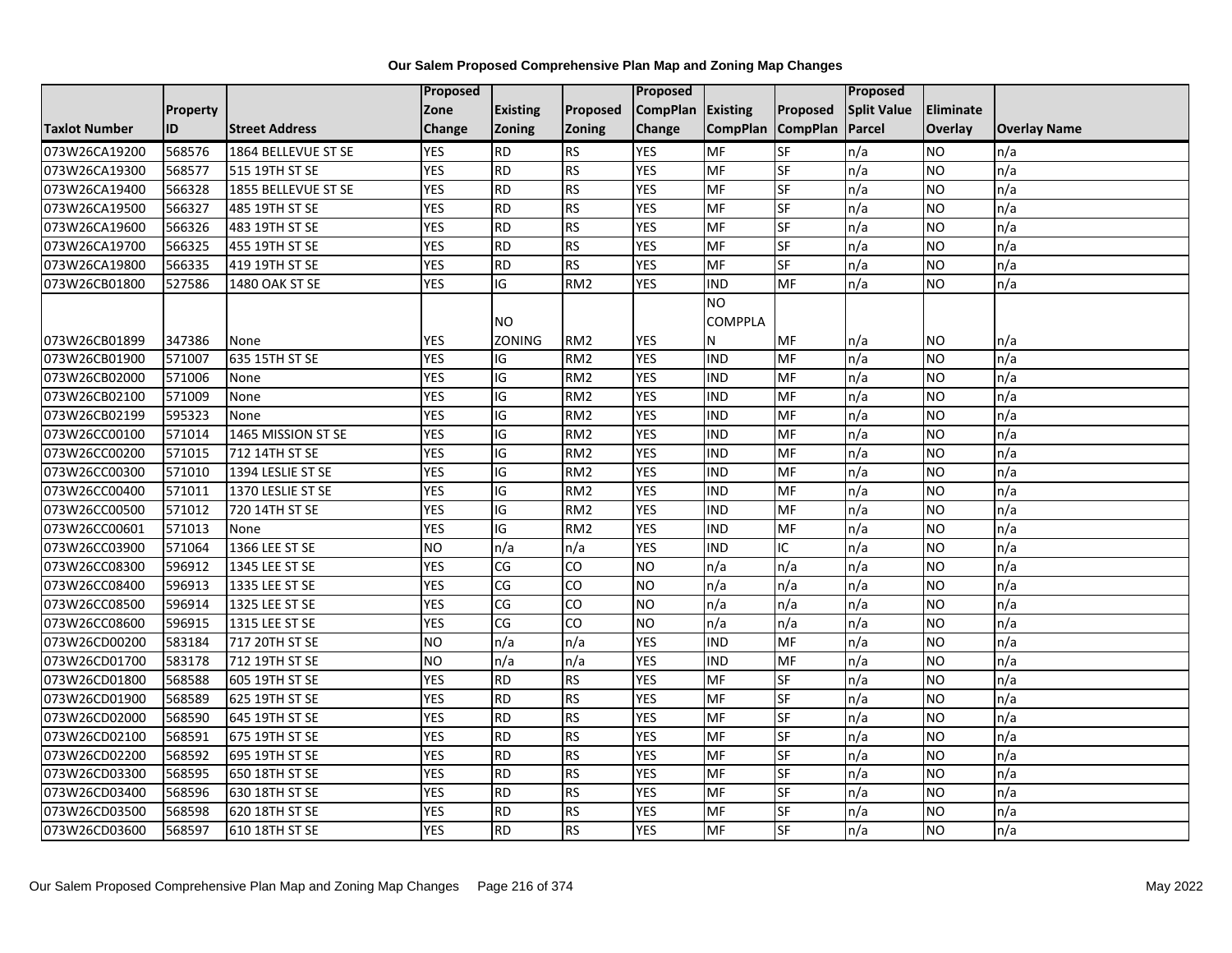|                      |          |                       | <b>Proposed</b> |                 |                         | Proposed        |                   |                 | <b>Proposed</b>    |                |                     |
|----------------------|----------|-----------------------|-----------------|-----------------|-------------------------|-----------------|-------------------|-----------------|--------------------|----------------|---------------------|
|                      | Property |                       | Zone            | <b>Existing</b> | Proposed                | <b>CompPlan</b> | <b>Existing</b>   | <b>Proposed</b> | <b>Split Value</b> | Eliminate      |                     |
| <b>Taxlot Number</b> | ID       | <b>Street Address</b> | Change          | <b>Zoning</b>   | Zoning                  | Change          | CompPlan CompPlan |                 | Parcel             | <b>Overlay</b> | <b>Overlay Name</b> |
|                      |          |                       |                 |                 |                         |                 |                   |                 |                    |                |                     |
|                      |          |                       |                 |                 |                         |                 |                   |                 | <b>NOT</b>         |                |                     |
|                      |          |                       |                 |                 |                         |                 |                   |                 | Proposed           |                |                     |
|                      |          |                       |                 |                 |                         |                 |                   |                 | Split Taxlot       |                |                     |
|                      |          |                       |                 |                 |                         |                 |                   |                 | CompPlan &         |                |                     |
| 073W26CD03800        | 568582   | 625 18TH ST SE        | <b>YES</b>      | <b>RD</b>       | <b>RS</b>               | YES             | <b>MF</b>         | <b>SF</b>       | Zoning             | NO.            | n/a                 |
| 073W26CD03900        | 568583   | 635 18TH ST SE        | <b>YES</b>      | <b>RD</b>       | <b>RS</b>               | <b>YES</b>      | MF                | SF              | n/a                | <b>NO</b>      | n/a                 |
| 073W26CD04000        | 568584   | None                  | <b>YES</b>      | <b>RD</b>       | <b>RS</b>               | <b>YES</b>      | MF                | SF              | n/a                | <b>NO</b>      | n/a                 |
| 073W26CD04401        | 568587   | None                  | <b>YES</b>      | IG              | RM <sub>2</sub>         | <b>YES</b>      | <b>IND</b>        | MF              | n/a                | NO             | n/a                 |
| 073W26CD04700        | 568579   | 675 17TH ST SE        | <b>YES</b>      | IC/IG           | ΙC                      | <b>YES</b>      | IC/IND            | IC              | n/a                | <b>NO</b>      | n/a                 |
| 073W26CD04799        | 322746   | <b>1660 OAK ST SE</b> | <b>YES</b>      | IC/IG           | $\overline{\mathsf{C}}$ | <b>YES</b>      | IC/IND            | IC              | n/a                | <b>NO</b>      | n/a                 |
| 073W26CD04800        | 571005   | 650 15TH ST SE        | <b>YES</b>      | IC/IG           | RM <sub>2</sub>         | <b>YES</b>      | IC/IND            | MF              | n/a                | <b>NO</b>      | n/a                 |
| 073W26CD04900        | 571018   | 650 15TH ST SE        | <b>YES</b>      | ГO              | RM <sub>2</sub>         | <b>YES</b>      | IND               | <b>MF</b>       | n/a                | <b>NO</b>      | n/a                 |
| 073W26CD05200        | 571016   | None                  | <b>YES</b>      | IG              | RM <sub>2</sub>         | <b>YES</b>      | <b>IND</b>        | MF              | n/a                | NO             | n/a                 |
| 073W26CD06101        | 571019   | None                  | <b>YES</b>      | RM <sub>2</sub> | <b>RS</b>               | <b>YES</b>      | MF                | SF              | n/a                | <b>NO</b>      | n/a                 |
| 073W26CD06400        | 571028   | 1696 TRIPP ST SE      | <b>YES</b>      | RM <sub>2</sub> | <b>RS</b>               | <b>YES</b>      | MF                | <b>SF</b>       | n/a                | <b>NO</b>      | n/a                 |
| 073W26CD06500        | 571029   | 1662 TRIPP ST SE      | <b>YES</b>      | RM <sub>2</sub> | RS                      | <b>YES</b>      | <b>MF</b>         | $S_{F}$         | n/a                | NO             | n/a                 |
| 073W26CD06600        | 571030   | 1636 TRIPP ST SE      | <b>YES</b>      | RM <sub>2</sub> | <b>RS</b>               | <b>YES</b>      | MF                | SF              | n/a                | <b>NO</b>      | n/a                 |
| 073W26CD06700        | 571031   | 1610 TRIPP ST SE      | <b>YES</b>      | RM <sub>2</sub> | <b>RS</b>               | <b>YES</b>      | MF                | SF              | n/a                | <b>NO</b>      | n/a                 |
| 073W26CD06800        | 571036   | 1592 TRIPP ST SE      | <b>YES</b>      | RM <sub>2</sub> | <b>RS</b>               | <b>YES</b>      | MF                | SF              | n/a                | <b>NO</b>      | n/a                 |
| 073W26CD06900        | 571037   | 1570 TRIPP ST SE      | <b>YES</b>      | RM <sub>2</sub> | <b>RS</b>               | <b>YES</b>      | <b>MF</b>         | SF              | n/a                | <b>NO</b>      | n/a                 |
| 073W26CD07000        | 571038   | 1548 TRIPP ST SE      | <b>YES</b>      | RM <sub>2</sub> | RS                      | <b>YES</b>      | MF                | SF              | n/a                | <b>NO</b>      | n/a                 |
| 073W26CD07100        | 571039   | 1544 TRIPP ST SE      | <b>YES</b>      | RM <sub>2</sub> | <b>RS</b>               | <b>YES</b>      | MF                | SF              | n/a                | <b>NO</b>      | n/a                 |
| 073W26CD07200        | 571032   | 1525 LEE ST SE        | <b>YES</b>      | RM <sub>2</sub> | <b>RS</b>               | <b>YES</b>      | MF                | SF              | n/a                | <b>NO</b>      | n/a                 |
| 073W26CD07300        | 571033   | 1545 LEE ST SE        | <b>YES</b>      | RM <sub>2</sub> | RS                      | <b>YES</b>      | MF                | SF              | n/a                | NO             | n/a                 |
| 073W26CD07400        | 571034   | 1595 LEE ST SE        | <b>YES</b>      | RM <sub>2</sub> | <b>RS</b>               | <b>YES</b>      | MF                | SF              | n/a                | <b>NO</b>      | n/a                 |
| 073W26CD07500        | 571035   | 1597 LEE ST SE        | <b>YES</b>      | RM <sub>2</sub> | <b>RS</b>               | <b>YES</b>      | MF                | SF              | n/a                | <b>NO</b>      | n/a                 |
| 073W26CD07600        | 571024   | 884 16TH ST SE        | <b>YES</b>      | RM <sub>2</sub> | <b>RS</b>               | <b>YES</b>      | <b>MF</b>         | SF              | n/a                | <b>NO</b>      | n/a                 |
| 073W26CD07700        | 571025   | 1655 LEE ST SE        | <b>YES</b>      | RM <sub>2</sub> | <b>RS</b>               | <b>YES</b>      | <b>MF</b>         | SF              | n/a                | <b>NO</b>      | n/a                 |
| 073W26CD07800        | 571026   | 1665 LEE ST SE        | <b>YES</b>      | RM <sub>2</sub> | <b>RS</b>               | <b>YES</b>      | MF                | SF              | n/a                | <b>NO</b>      | n/a                 |
| 073W26CD07900        | 571027   | 1695 LEE ST SE        | <b>YES</b>      | RM <sub>2</sub> | <b>RS</b>               | <b>YES</b>      | <b>MF</b>         | SF              | n/a                | <b>NO</b>      | n/a                 |
| 073W26CD08000        | 571020   | 1715 LEE ST SE        | <b>YES</b>      | RM <sub>2</sub> | <b>RS</b>               | <b>YES</b>      | <b>MF</b>         | <b>SF</b>       | n/a                | <b>NO</b>      | n/a                 |
| 073W26CD08100        | 571021   | 1745 LEE ST SE        | <b>YES</b>      | RM <sub>2</sub> | RS                      | <b>YES</b>      | <b>MF</b>         | <b>SF</b>       | n/a                | <b>NO</b>      | n/a                 |
| 073W26CD08200        | 571022   | 1775 LEE ST SE        | <b>YES</b>      | RM <sub>2</sub> | <b>RS</b>               | <b>YES</b>      | <b>MF</b>         | SF              | n/a                | <b>NO</b>      | n/a                 |
| 073W26CD08300        | 571023   | 1795 LEE ST SE        | <b>YES</b>      | RM <sub>2</sub> | <b>RS</b>               | <b>YES</b>      | MF                | SF              | n/a                | <b>NO</b>      | n/a                 |
| 073W26CD08600        | 571101   | 1840 MISSION ST SE    | <b>YES</b>      | RM <sub>2</sub> | <b>RS</b>               | <b>YES</b>      | COM               | SF              | n/a                | NO             | n/a                 |
| 073W26CD08700        | 571102   | 1800 LEE ST SE        | <b>YES</b>      | RM <sub>2</sub> | <b>RS</b>               | <b>YES</b>      | сом               | SF              | n/a                | <b>NO</b>      | n/a                 |
| 073W26CD08800        | 571103   | 1810 LEE ST SE        | <b>YES</b>      | RM <sub>2</sub> | <b>RS</b>               | <b>YES</b>      | <b>MF</b>         | SF              | n/a                | <b>NO</b>      | n/a                 |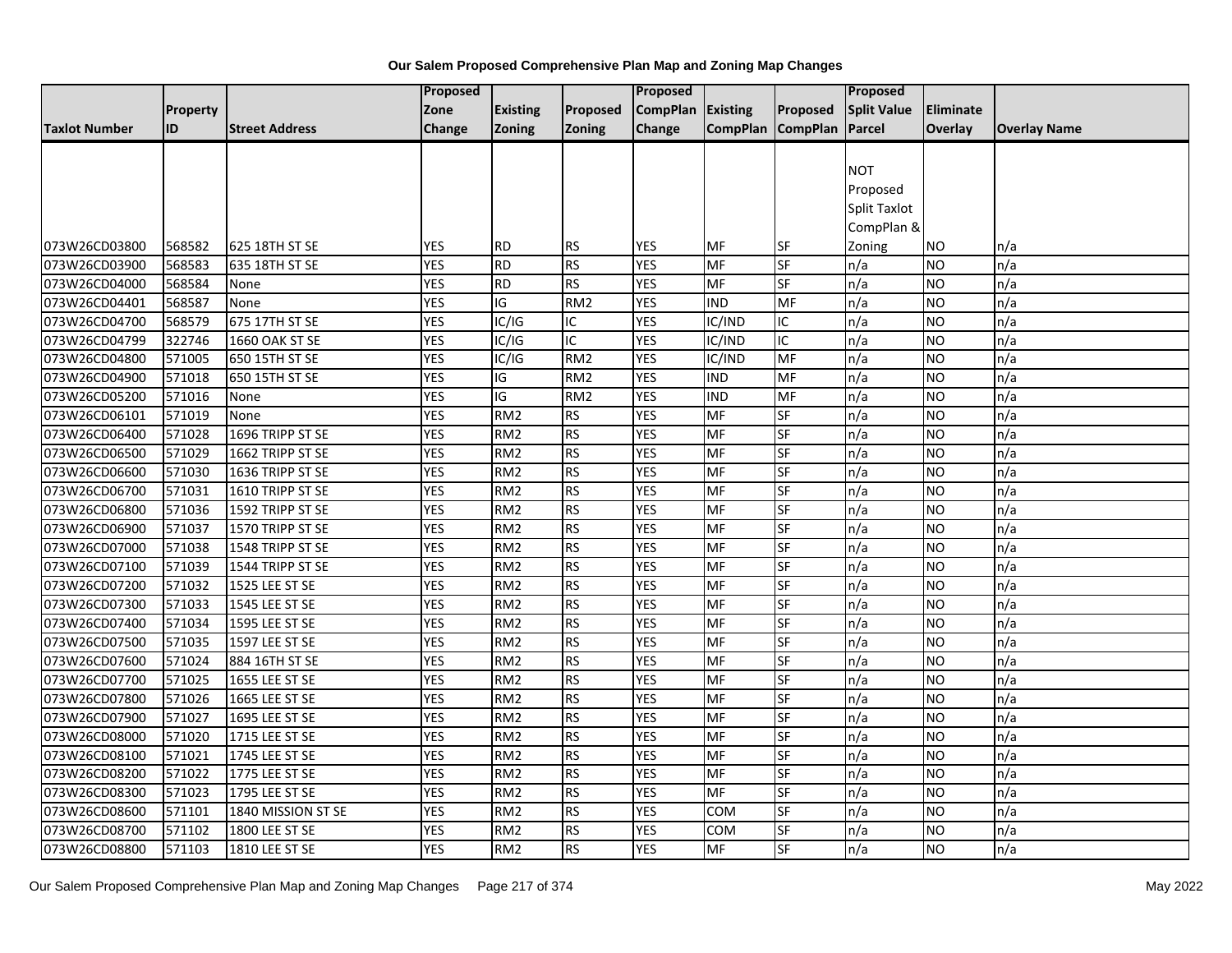|                      |                 |                       | Proposed   |                 |               | <b>Proposed</b> |                 |                 | Proposed           |                |                     |
|----------------------|-----------------|-----------------------|------------|-----------------|---------------|-----------------|-----------------|-----------------|--------------------|----------------|---------------------|
|                      | <b>Property</b> |                       | Zone       | <b>Existing</b> | Proposed      | <b>CompPlan</b> | Existing        | Proposed        | <b>Split Value</b> | Eliminate      |                     |
| <b>Taxlot Number</b> | ID              | <b>Street Address</b> | Change     | <b>Zoning</b>   | <b>Zoning</b> | Change          | <b>CompPlan</b> | <b>CompPlan</b> | Parcel             | <b>Overlay</b> | <b>Overlay Name</b> |
| 073W26CD08900        | 571094          | 1790 LEE ST SE        | <b>YES</b> | RM <sub>2</sub> | <b>RS</b>     | <b>YES</b>      | MF              | <b>SF</b>       | n/a                | NO             | n/a                 |
| 073W26CD09000        | 571095          | 1770 LEE ST SE        | <b>YES</b> | RM <sub>2</sub> | <b>RS</b>     | <b>YES</b>      | <b>MF</b>       | <b>SF</b>       | n/a                | NO.            | n/a                 |
| 073W26CD09100        | 571096          | 1740 LEE ST SE        | <b>YES</b> | RM <sub>2</sub> | <b>RS</b>     | <b>YES</b>      | MF              | SF              | n/a                | NO.            | n/a                 |
| 073W26CD09200        | 571097          | 1710 LEE ST SE        | <b>YES</b> | RM <sub>2</sub> | <b>RS</b>     | <b>YES</b>      | MF              | SF              | n/a                | <b>NO</b>      | n/a                 |
| 073W26CD09300        | 571086          | 1690 LEE ST SE        | <b>YES</b> | RM <sub>2</sub> | <b>RS</b>     | <b>YES</b>      | MF              | <b>SF</b>       | n/a                | NO.            | n/a                 |
| 073W26CD09400        | 571087          | 1660 LEE ST SE        | <b>YES</b> | RM <sub>2</sub> | RS            | <b>YES</b>      | MF              | SF              | n/a                | <b>NO</b>      | n/a                 |
| 073W26CD09500        | 571088          | 1630 LEE ST SE        | <b>YES</b> | RM <sub>2</sub> | <b>RS</b>     | <b>YES</b>      | MF              | SF              | n/a                | NO.            | n/a                 |
| 073W26CD09600        | 571089          | 1610 LEE ST SE        | <b>YES</b> | RM <sub>2</sub> | <b>RS</b>     | <b>YES</b>      | MF              | SF              | n/a                | NO.            | n/a                 |
| 073W26CD09700        | 571078          | 1590 LEE ST SE        | <b>YES</b> | RM <sub>2</sub> | <b>RS</b>     | <b>YES</b>      | <b>MF</b>       | SF              | n/a                | NO.            | n/a                 |
| 073W26CD09800        | 571079          | 1560 LEE ST SE        | <b>YES</b> | RM <sub>2</sub> | <b>RS</b>     | <b>YES</b>      | MF              | <b>SF</b>       | n/a                | NO.            | n/a                 |
| 073W26CD09900        | 571080          | 1548 LEE ST SE        | <b>YES</b> | RM <sub>2</sub> | <b>RS</b>     | <b>YES</b>      | MF              | SF              | n/a                | NO.            | n/a                 |
| 073W26CD10000        | 571081          | 1520 LEE ST SE        | <b>YES</b> | RM <sub>2</sub> | <b>RS</b>     | <b>YES</b>      | <b>MF</b>       | SF              | n/a                | <b>NO</b>      | n/a                 |
| 073W26CD10100        | 571074          | 980 15TH ST SE        | <b>YES</b> | RM <sub>2</sub> | <b>RS</b>     | <b>YES</b>      | <b>MF</b>       | <b>SF</b>       | n/a                | NO.            | n/a                 |
| 073W26CD10200        | 571075          | 996 15TH ST SE        | <b>YES</b> | RM <sub>2</sub> | <b>RS</b>     | <b>YES</b>      | MF              | SF              | n/a                | NO.            | n/a                 |
| 073W26CD10300        | 571076          | 1571 WALLER ST SE     | <b>YES</b> | RM <sub>2</sub> | <b>RS</b>     | <b>YES</b>      | MF              | SF              | n/a                | NO.            | n/a                 |
| 073W26CD10400        | 571077          | 1595 WALLER ST SE     | <b>YES</b> | RM <sub>2</sub> | <b>RS</b>     | <b>YES</b>      | MF              | <b>SF</b>       | n/a                | NO.            | n/a                 |
| 073W26CD10500        | 571082          | 1625 WALLER ST SE     | <b>YES</b> | RM <sub>2</sub> | <b>RS</b>     | <b>YES</b>      | MF              | <b>SF</b>       | n/a                | <b>NO</b>      | n/a                 |
| 073W26CD10600        | 571083          | 1647 WALLER ST SE     | <b>YES</b> | RM <sub>2</sub> | <b>RS</b>     | <b>YES</b>      | MF              | SF              | n/a                | NO.            | n/a                 |
| 073W26CD10700        | 571084          | 1655 WALLER ST SE     | <b>YES</b> | RM <sub>2</sub> | <b>RS</b>     | <b>YES</b>      | MF              | <b>SF</b>       | n/a                | <b>NO</b>      | n/a                 |
| 073W26CD10800        | 571085          | 975 17TH ST SE        | <b>YES</b> | RM <sub>2</sub> | <b>RS</b>     | <b>YES</b>      | <b>MF</b>       | <b>SF</b>       | n/a                | ΝO             | n/a                 |
| 073W26CD10900        | 571090          | 1715 WALLER ST SE     | <b>YES</b> | RM <sub>2</sub> | <b>RS</b>     | <b>YES</b>      | MF              | SF              | n/a                | NO.            | n/a                 |
| 073W26CD11000        | 571091          | 1745 WALLER ST SE     | <b>YES</b> | RM <sub>2</sub> | <b>RS</b>     | <b>YES</b>      | MF              | <b>SF</b>       | n/a                | <b>NO</b>      | n/a                 |
| 073W26CD11100        | 571092          | 1765 WALLER ST SE     | <b>YES</b> | RM <sub>2</sub> | <b>RS</b>     | <b>YES</b>      | <b>MF</b>       | <b>SF</b>       | n/a                | NO.            | n/a                 |
| 073W26CD11200        | 571093          | 1795 WALLER ST SE     | <b>YES</b> | RM <sub>2</sub> | <b>RS</b>     | <b>YES</b>      | MF              | SF              | n/a                | NO.            | n/a                 |
| 073W26CD11300        | 571098          | 1815 WALLER ST SE     | <b>YES</b> | RM <sub>2</sub> | <b>RS</b>     | <b>YES</b>      | MF              | SF              | n/a                | <b>NO</b>      | n/a                 |
| 073W26CD11400        | 571099          | 1825 WALLER ST SE     | <b>YES</b> | RM <sub>2</sub> | <b>RS</b>     | <b>YES</b>      | MF              | <b>SF</b>       | n/a                | <b>NO</b>      | n/a                 |
| 073W26CD11500        | 571100          | 1865 WALLER ST SE     | <b>YES</b> | RM <sub>2</sub> | <b>RS</b>     | <b>YES</b>      | MF              | $S_{F}$         | n/a                | NO.            | n/a                 |
| 073W26CD12400        | 571110          | 1790 WALLER ST SE     | <b>YES</b> | RM <sub>2</sub> | <b>RS</b>     | <b>YES</b>      | <b>MF</b>       | SF              | n/a                | NO.            | n/a                 |
| 073W26CD12500        | 571111          | 1760 WALLER ST SE     | <b>YES</b> | RM <sub>2</sub> | <b>RS</b>     | <b>YES</b>      | MF              | SF              | n/a                | NO.            | n/a                 |
| 073W26CD12600        | 571112          | 1740 WALLER ST SE     | <b>YES</b> | RM <sub>2</sub> | <b>RS</b>     | <b>YES</b>      | <b>MF</b>       | SF              | n/a                | <b>NO</b>      | n/a                 |
| 073W26CD12700        | 571113          | 1710 WALLER ST SE     | <b>YES</b> | RM <sub>2</sub> | <b>RS</b>     | <b>YES</b>      | MF              | SF              | n/a                | NO.            | n/a                 |
| 073W26CD12800        | 571120          | 1698 WALLER ST SE     | <b>YES</b> | RM <sub>2</sub> | <b>RS</b>     | <b>YES</b>      | MF              | <b>SF</b>       | n/a                | NO.            | n/a                 |
| 073W26CD12900        | 571118          | 1660 WALLER ST SE     | <b>YES</b> | RM <sub>2</sub> | <b>RS</b>     | <b>YES</b>      | <b>MF</b>       | <b>SF</b>       | n/a                | <b>NO</b>      | n/a                 |
| 073W26CD13000        | 571121          | 1640 WALLER ST SE     | <b>YES</b> | RM <sub>2</sub> | <b>RS</b>     | <b>YES</b>      | MF              | SF              | n/a                | NO.            | n/a                 |
| 073W26CD13100        | 571122          | 1610 WALLER ST SE     | <b>YES</b> | RM <sub>2</sub> | <b>RS</b>     | <b>YES</b>      | MF              | SF              | n/a                | <b>NO</b>      | n/a                 |
| 073W26CD13200        | 571127          | 1596 WALLER ST SE     | <b>YES</b> | RM <sub>2</sub> | <b>RS</b>     | <b>YES</b>      | <b>MF</b>       | <b>SF</b>       | n/a                | NO             | n/a                 |
| 073W26CD13300        | 571128          | 1588 WALLER ST SE     | <b>YES</b> | RM <sub>2</sub> | <b>RS</b>     | <b>YES</b>      | MF              | SF              | n/a                | NO             | n/a                 |
| 073W26CD13400        | 571129          | 1548 WALLER ST SE     | <b>YES</b> | RM <sub>2</sub> | <b>RS</b>     | <b>YES</b>      | MF              | SF              | n/a                | <b>NO</b>      | n/a                 |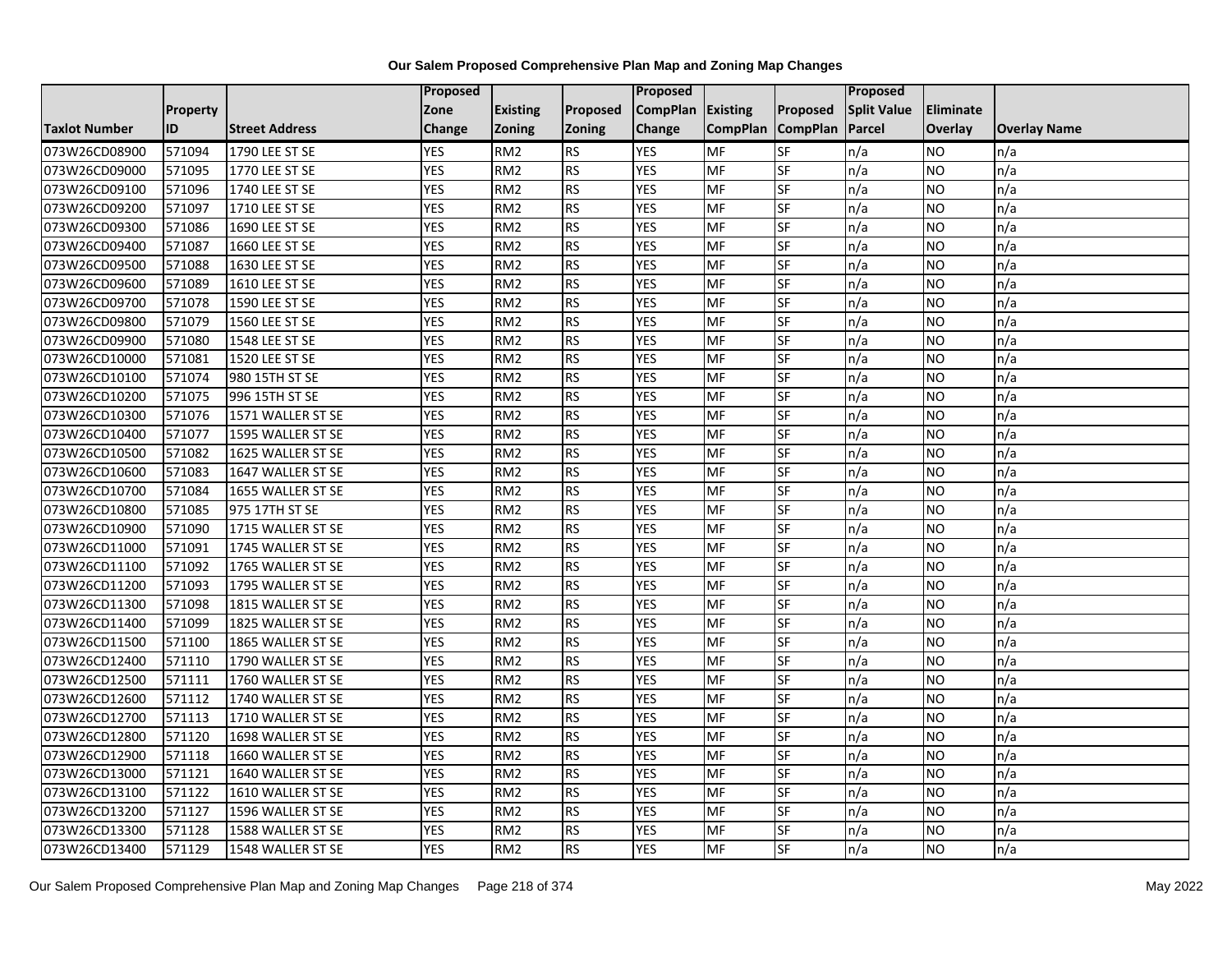|                      |                 |                       | Proposed        |                 |               | <b>Proposed</b> |                 |                 | <b>Proposed</b>    |           |                     |
|----------------------|-----------------|-----------------------|-----------------|-----------------|---------------|-----------------|-----------------|-----------------|--------------------|-----------|---------------------|
|                      | <b>Property</b> |                       | Zone            | <b>Existing</b> | Proposed      | <b>CompPlan</b> | <b>Existing</b> | Proposed        | <b>Split Value</b> | Eliminate |                     |
| <b>Taxlot Number</b> | <b>ID</b>       | <b>Street Address</b> | Change          | <b>Zoning</b>   | <b>Zoning</b> | Change          | <b>CompPlan</b> | <b>CompPlan</b> | Parcel             | Overlay   | <b>Overlay Name</b> |
| 073W26CD13500        | 571130          | 1520 WALLER ST SE     | <b>YES</b>      | RM <sub>2</sub> | <b>RS</b>     | <b>YES</b>      | <b>MF</b>       | <b>SF</b>       | n/a                | NO        | n/a                 |
| 073W26CD13600        | 571123          | 1080 15TH ST SE       | <b>YES</b>      | RM <sub>2</sub> | <b>RS</b>     | <b>YES</b>      | <b>MF</b>       | <b>SF</b>       | n/a                | NO.       | n/a                 |
| 073W26CD13700        | 571124          | 1090 15TH ST SE       | <b>YES</b>      | RM <sub>2</sub> | <b>RS</b>     | <b>YES</b>      | MF              | SF              | n/a                | NO.       | n/a                 |
| 073W26CD13800        | 571126          | 1067 16TH ST SE       | <b>YES</b>      | RM <sub>2</sub> | <b>RS</b>     | <b>YES</b>      | MF              | SF              | n/a                | NO.       | n/a                 |
| 073W26CD13900        | 571125          | 1055 16TH ST SE       | <b>YES</b>      | RM <sub>2</sub> | <b>RS</b>     | <b>YES</b>      | <b>MF</b>       | <b>SF</b>       | n/a                | NO.       | n/a                 |
| 073W26CD14000        | 571114          | 1080 16TH ST SE       | <b>YES</b>      | RM <sub>2</sub> | <b>RS</b>     | <b>YES</b>      | <b>MF</b>       | SF              | n/a                | <b>NO</b> | n/a                 |
| 073W26CD14100        | 571115          | 1090 16TH ST SE       | <b>YES</b>      | RM <sub>2</sub> | <b>RS</b>     | <b>YES</b>      | MF              | SF              | n/a                | NO.       | n/a                 |
| 073W26CD14200        | 571116          | 1643 HINES ST SE      | <b>YES</b>      | RM <sub>2</sub> | <b>RS</b>     | <b>YES</b>      | MF              | SF              | n/a                | NO.       | n/a                 |
| 073W26CD14300        | 571117          | 1663 HINES ST SE      | <b>YES</b>      | RM <sub>2</sub> | <b>RS</b>     | <b>YES</b>      | <b>MF</b>       | SF              | n/a                | NO.       | n/a                 |
| 073W26CD14400        | 571119          | 1075 17TH ST SE       | <b>YES</b>      | RM <sub>2</sub> | <b>RS</b>     | <b>YES</b>      | MF              | SF              | n/a                | NO.       | n/a                 |
| 073W26CD14500        | 571106          | 1086 17TH ST SE       | <b>YES</b>      | RM <sub>2</sub> | <b>RS</b>     | <b>YES</b>      | MF              | SF              | n/a                | NO.       | n/a                 |
| 073W26CD14600        | 571107          | 1715 HINES ST SE      | <b>YES</b>      | RM <sub>2</sub> | <b>RS</b>     | <b>YES</b>      | <b>MF</b>       | SF              | n/a                | <b>NO</b> | n/a                 |
| 073W26CD14700        | 571109          | 1095 18TH ST SE       | <b>YES</b>      | RM <sub>2</sub> | <b>RS</b>     | <b>YES</b>      | <b>MF</b>       | <b>SF</b>       | n/a                | NO.       | n/a                 |
| 073W26CD14800        | 571108          | 1065 18TH ST SE       | <b>YES</b>      | RM <sub>2</sub> | <b>RS</b>     | <b>YES</b>      | MF              | SF              | n/a                | NO.       | n/a                 |
| 073W26DA10700        | 590261          | 2460 TRADE ST SE      | <b>NO</b>       | n/a             | n/a           | <b>YES</b>      | SF              | MF              | n/a                | NO.       | n/a                 |
| 073W26DA10800        | 590262          | 2470 TRADE ST SE      | $\overline{NO}$ | n/a             | n/a           | <b>YES</b>      | <b>SF</b>       | MF              | n/a                | NO.       | n/a                 |
| 073W26DA10900        | 590263          | 305 25TH ST SE        | NO              | n/a             | n/a           | <b>YES</b>      | <b>SF</b>       | <b>MF</b>       | n/a                | NO.       | n/a                 |
| 073W26DA11000        | 590264          | 309 25TH ST SE        | <b>NO</b>       | n/a             | n/a           | <b>YES</b>      | <b>SF</b>       | MF              | n/a                | NO.       | n/a                 |
| 073W26DB05900        | 568259          | 2168 MILL ST SE       | <b>YES</b>      | <b>RD</b>       | <b>RS</b>     | <b>YES</b>      | MF              | SF              | n/a                | NO.       | n/a                 |
| 073W26DB06000        | 568260          | 2148 MILL ST SE       | <b>YES</b>      | <b>RD</b>       | <b>RS</b>     | <b>YES</b>      | <b>MF</b>       | <b>SF</b>       | n/a                | ΝO        | n/a                 |
| 073W26DB06100        | 568207          | 2155 MILL ST SE       | <b>YES</b>      | <b>RD</b>       | <b>RS</b>     | <b>YES</b>      | MF              | SF              | n/a                | NO.       | n/a                 |
| 073W26DB06200        | 568208          | 395 22ND ST SE        | <b>YES</b>      | <b>RD</b>       | <b>RS</b>     | <b>YES</b>      | MF              | <b>SF</b>       | n/a                | <b>NO</b> | n/a                 |
| 073W26DB06300        | 568206          | 385 22ND ST SE        | <b>YES</b>      | <b>RD</b>       | <b>RS</b>     | <b>YES</b>      | <b>MF</b>       | <b>SF</b>       | n/a                | NO.       | n/a                 |
| 073W26DB06400        | 568205          | 375 22ND ST SE        | <b>YES</b>      | <b>RD</b>       | <b>RS</b>     | <b>YES</b>      | MF              | SF              | n/a                | NO.       | n/a                 |
| 073W26DB08300        | 568202          | 360 21ST ST SE        | <b>YES</b>      | <b>RD</b>       | <b>RS</b>     | <b>YES</b>      | <b>MF</b>       | SF              | n/a                | NO.       | n/a                 |
| 073W26DB08400        | 568203          | 368 21ST ST SE        | <b>YES</b>      | <b>RD</b>       | <b>RS</b>     | <b>YES</b>      | MF              | <b>SF</b>       | n/a                | NO.       | n/a                 |
| 073W26DB08500        | 568204          | 396 21ST ST SE        | <b>YES</b>      | <b>RD</b>       | <b>RS</b>     | <b>YES</b>      | <b>MF</b>       | $S_{F}$         | n/a                | NO.       | n/a                 |
| 073W26DB08600        | 568261          | 2140 MILL ST SE       | <b>YES</b>      | <b>RD</b>       | <b>RS</b>     | <b>YES</b>      | <b>MF</b>       | SF              | n/a                | NO.       | n/a                 |
| 073W26DB08700        | 568262          | 2110 MILL ST SE       | <b>YES</b>      | <b>RD</b>       | <b>RS</b>     | <b>YES</b>      | MF              | <b>SF</b>       | n/a                | NO.       | n/a                 |
| 073W26DB08800        | 568263          | 430 21ST ST SE        | <b>YES</b>      | <b>RD</b>       | <b>RS</b>     | <b>YES</b>      | <b>MF</b>       | SF              | n/a                | <b>NO</b> | n/a                 |
| 073W26DB08900        | 568264          | 440 21ST ST SE        | <b>YES</b>      | <b>RD</b>       | <b>RS</b>     | <b>YES</b>      | MF              | SF              | n/a                | NO.       | n/a                 |
| 073W26DB09000        | 568265          | 460 21ST ST SE        | <b>YES</b>      | <b>RD</b>       | <b>RS</b>     | <b>YES</b>      | MF              | <b>SF</b>       | n/a                | NO.       | n/a                 |
| 073W26DB09100        | 568270          | 460 1/2 21ST ST SE    | <b>YES</b>      | <b>RD</b>       | <b>RS</b>     | <b>YES</b>      | <b>MF</b>       | <b>SF</b>       | n/a                | NO.       | n/a                 |
| 073W26DB09200        | 568271          | 2145 BELLEVUE ST SE   | <b>YES</b>      | <b>RD</b>       | <b>RS</b>     | <b>YES</b>      | <b>MF</b>       | SF              | n/a                | NO.       | n/a                 |
| 073W26DB09300        | 568272          | 2165 BELLEVUE ST SE   | <b>YES</b>      | <b>RD</b>       | <b>RS</b>     | <b>YES</b>      | MF              | SF              | n/a                | <b>NO</b> | n/a                 |
| 073W26DB09400        | 568269          | 2135 BELLEVUE ST SE   | <b>YES</b>      | <b>RD</b>       | <b>RS</b>     | <b>YES</b>      | <b>MF</b>       | SF              | n/a                | <b>NO</b> | n/a                 |
| 073W26DB09500        | 568266          | 470 21ST ST SE        | <b>YES</b>      | <b>RD</b>       | <b>RS</b>     | <b>YES</b>      | MF              | SF              | n/a                | NO        | n/a                 |
| 073W26DB09600        | 568267          | 480 21ST ST SE        | <b>YES</b>      | <b>RD</b>       | <b>RS</b>     | <b>YES</b>      | MF              | SF              | n/a                | NO.       | n/a                 |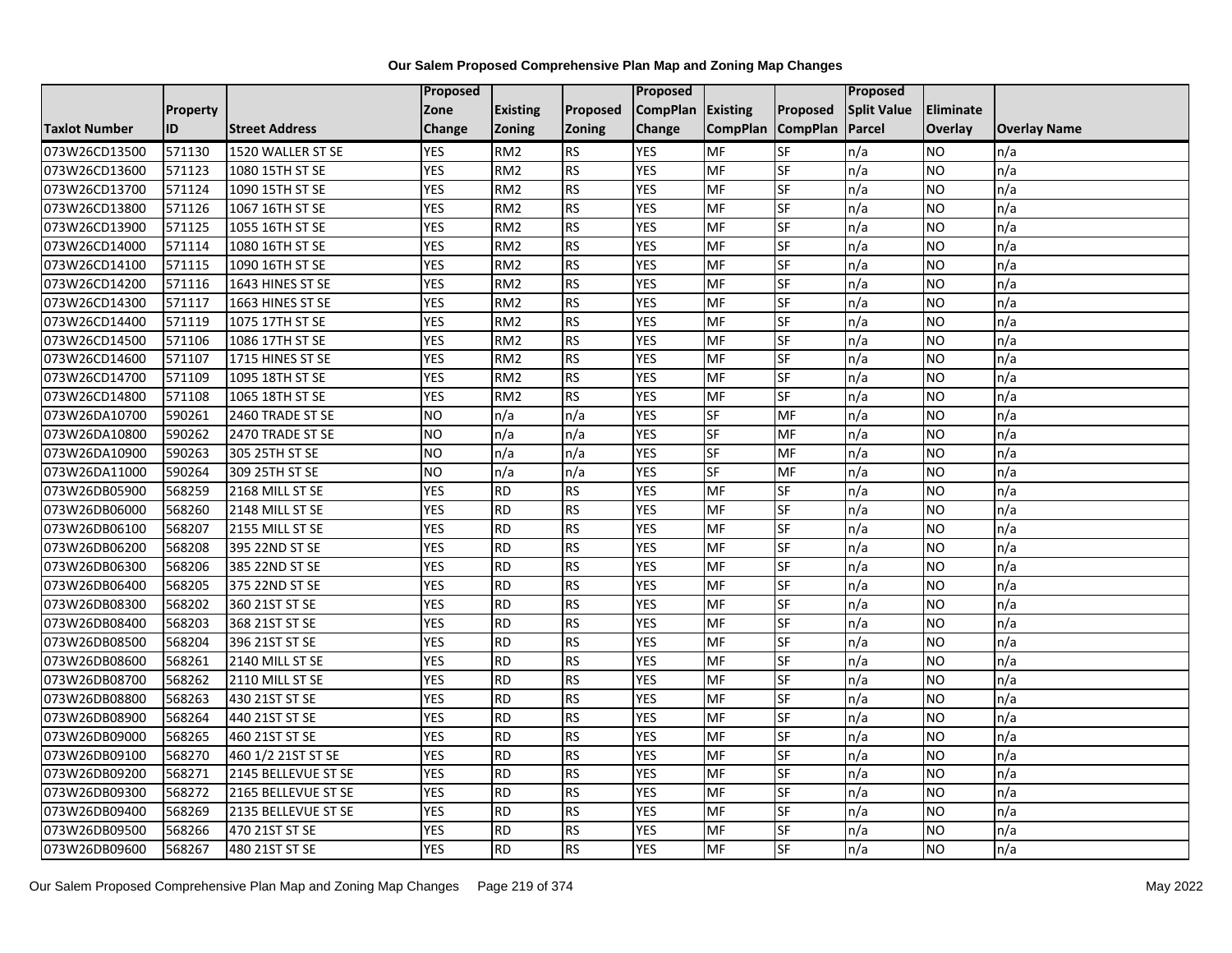|                      |          |                       | Proposed   |                 |               | Proposed        |                 |                 | Proposed           |                 |                     |
|----------------------|----------|-----------------------|------------|-----------------|---------------|-----------------|-----------------|-----------------|--------------------|-----------------|---------------------|
|                      | Property |                       | Zone       | <b>Existing</b> | Proposed      | <b>CompPlan</b> | Existing        | Proposed        | <b>Split Value</b> | Eliminate       |                     |
| <b>Taxlot Number</b> | ID       | <b>Street Address</b> | Change     | Zoning          | <b>Zoning</b> | Change          | <b>CompPlan</b> | <b>CompPlan</b> | Parcel             | <b>Overlay</b>  | <b>Overlay Name</b> |
| 073W26DB09700        | 568268   | 490 21ST ST SE        | <b>YES</b> | <b>RD</b>       | <b>RS</b>     | <b>YES</b>      | <b>MF</b>       | <b>SF</b>       | n/a                | NO.             | n/a                 |
| 073W26DB09800        | 568476   | 495 21ST ST SE        | <b>YES</b> | RD              | RS            | <b>YES</b>      | MF              | $S_{F}$         | n/a                | NO.             | n/a                 |
| 073W26DB09900        | 568475   | 475 21ST ST SE        | <b>YES</b> | <b>RD</b>       | <b>RS</b>     | <b>YES</b>      | MF              | SF              | n/a                | NO.             | n/a                 |
| 073W26DB10000        | 568474   | 465 21ST ST SE        | <b>YES</b> | <b>RD</b>       | <b>RS</b>     | <b>YES</b>      | MF              | <b>SF</b>       | n/a                | NO.             | n/a                 |
| 073W26DB10100        | 568471   | 445 21ST ST SE        | <b>YES</b> | RD              | RS            | <b>YES</b>      | <b>MF</b>       | $S_{F}$         | n/a                | NO.             | n/a                 |
| 073W26DB10200        | 568470   | 435 21ST ST SE        | <b>YES</b> | RD              | RS            | <b>YES</b>      | MF              | SF              | n/a                | <b>NO</b>       | n/a                 |
| 073W26DB10300        | 568469   | 425 21ST ST SE        | <b>YES</b> | <b>RD</b>       | <b>RS</b>     | <b>YES</b>      | <b>MF</b>       | <b>SF</b>       | n/a                | <b>NO</b>       | n/a                 |
| 073W26DB10400        | 568468   | 2090 MILL ST SE       | <b>YES</b> | RD              | <b>RS</b>     | <b>YES</b>      | MF              | <b>SF</b>       | n/a                | NO.             | n/a                 |
| 073W26DB10500        | 568422   | 2093 MILL ST SE       | <b>YES</b> | <b>RD</b>       | <b>RS</b>     | <b>YES</b>      | MF              | SF              | n/a                | NO.             | n/a                 |
| 073W26DB10501        | 332030   | 361 21ST ST SE        | <b>YES</b> | RD              | RS            | <b>YES</b>      | <b>MF</b>       | <b>SF</b>       | n/a                | NO.             | n/a                 |
| 073W26DB10600        | 568418   | 345 21ST ST SE        | <b>YES</b> | RD              | RS            | <b>YES</b>      | <b>MF</b>       | <b>SF</b>       | n/a                | <b>NO</b>       | n/a                 |
| 073W26DB10700        | 568417   | 2094 TRADE ST SE      | <b>YES</b> | <b>RD</b>       | RS            | <b>YES</b>      | MF              | <b>SF</b>       | n/a                | NO.             | n/a                 |
| 073W26DB10800        | 568416   | 2060 TRADE ST SE      | <b>YES</b> | <b>RD</b>       | <b>RS</b>     | <b>YES</b>      | MF              | SF              | n/a                | NO.             | n/a                 |
| 073W26DB10900        | 568366   | 295 21ST ST SE        | <b>YES</b> | RD              | <b>RS</b>     | <b>YES</b>      | <b>MF</b>       | <b>SF</b>       | n/a                | NO.             | n/a                 |
| 073W26DB11000        | 568365   | 265 21ST ST SE        | <b>YES</b> | <b>RD</b>       | <b>RS</b>     | <b>YES</b>      | <b>MF</b>       | SF              | n/a                | <b>NO</b>       | n/a                 |
| 073W26DB11100        | 568361   | 245 21ST ST SE        | <b>YES</b> | <b>RD</b>       | <b>RS</b>     | <b>YES</b>      | MF              | SF              | n/a                | <b>NO</b>       | n/a                 |
| 073W26DB11200        | 568360   | 2090 FERRY ST SE      | <b>YES</b> | <b>RD</b>       | <b>RS</b>     | <b>YES</b>      | MF              | SF              | n/a                | NO.             | n/a                 |
| 073W26DB11300        | 568359   | 2040 FERRY ST SE      | <b>YES</b> | <b>RD</b>       | <b>RS</b>     | <b>YES</b>      | MF              | SF              | n/a                | NO.             | n/a                 |
| 073W26DB11400        | 568357   | 2010 FERRY ST SE      | <b>YES</b> | <b>RD</b>       | <b>RS</b>     | <b>YES</b>      | MF              | SF              | n/a                | NO.             | n/a                 |
| 073W26DB11500        | 568358   | 246 20TH ST SE        | <b>YES</b> | RD              | RS            | <b>YES</b>      | <b>MF</b>       | <b>SF</b>       | n/a                | NO.             | n/a                 |
| 073W26DB11600        | 568362   | 260 20TH ST SE        | <b>YES</b> | <b>RD</b>       | <b>RS</b>     | <b>YES</b>      | <b>MF</b>       | <b>SF</b>       | n/a                | NO.             | n/a                 |
| 073W26DB11700        | 568363   | 2015 TRADE ST SE      | <b>YES</b> | <b>RD</b>       | <b>RS</b>     | <b>YES</b>      | MF              | SF              | n/a                | $\overline{NO}$ | n/a                 |
| 073W26DB11800        | 568364   | 2025 TRADE ST SE      | <b>YES</b> | <b>RD</b>       | <b>RS</b>     | <b>YES</b>      | <b>MF</b>       | SF              | n/a                | <b>NO</b>       | n/a                 |
| 073W26DB11900        | 568415   | 2030 TRADE ST SE      | <b>YES</b> | <b>RD</b>       | <b>RS</b>     | <b>YES</b>      | <b>MF</b>       | SF              | n/a                | NO.             | n/a                 |
| 073W26DB12000        | 568413   | 2016 TRADE ST SE      | <b>YES</b> | RD              | <b>RS</b>     | <b>YES</b>      | MF              | <b>SF</b>       | n/a                | NO.             | n/a                 |
| 073W26DB12100        | 568414   | 340 20TH ST SE        | <b>YES</b> | <b>RD</b>       | RS            | <b>YES</b>      | <b>MF</b>       | <b>SF</b>       | n/a                | NO.             | n/a                 |
| 073W26DB12200        | 568419   | 360 20TH ST SE        | <b>YES</b> | <b>RD</b>       | RS            | <b>YES</b>      | <b>MF</b>       | <b>SF</b>       | n/a                | <b>NO</b>       | n/a                 |
| 073W26DB12300        | 568420   | 370 20TH ST SE        | <b>YES</b> | <b>RD</b>       | RS            | <b>YES</b>      | <b>MF</b>       | SF              | n/a                | NO.             | n/a                 |
| 073W26DB12400        | 568421   | 2047 MILL ST SE       | <b>YES</b> | <b>RD</b>       | <b>RS</b>     | <b>YES</b>      | MF              | SF              | n/a                | NO.             | n/a                 |
| 073W26DB12500        | 568465   | 420 20TH ST SE        | <b>YES</b> | RD              | RS            | <b>YES</b>      | <b>MF</b>       | <b>SF</b>       | n/a                | <b>NO</b>       | n/a                 |
| 073W26DB12600        | 568466   | 440 20TH ST SE        | <b>YES</b> | <b>RD</b>       | <b>RS</b>     | <b>YES</b>      | <b>MF</b>       | <b>SF</b>       | n/a                | <b>NO</b>       | n/a                 |
| 073W26DB12700        | 568467   | 450 20TH ST SE        | <b>YES</b> | <b>RD</b>       | <b>RS</b>     | <b>YES</b>      | MF              | SF              | n/a                | <b>NO</b>       | n/a                 |
| 073W26DB12800        | 568472   | 460 20TH ST SE        | <b>YES</b> | <b>RD</b>       | <b>RS</b>     | <b>YES</b>      | <b>MF</b>       | SF              | n/a                | NO.             | n/a                 |
| 073W26DB12900        | 568473   | 480 20TH ST SE        | <b>YES</b> | <b>RD</b>       | <b>RS</b>     | <b>YES</b>      | <b>MF</b>       | <b>SF</b>       | n/a                | NO.             | n/a                 |
| 073W26DB13000        | 568503   | 545 20TH ST SE        | <b>YES</b> | RD              | RS            | <b>YES</b>      | MF              | <b>SF</b>       | n/a                | NO.             | n/a                 |
| 073W26DB13001        | 136414   | 565 20TH ST SE        | <b>YES</b> | <b>RD</b>       | <b>RS</b>     | <b>YES</b>      | MF              | SF              | n/a                | NO.             | n/a                 |
| 073W26DB13100        | 568502   | 535 20TH ST SE        | <b>YES</b> | <b>RD</b>       | <b>RS</b>     | <b>YES</b>      | MF              | SF              | n/a                | NO.             | n/a                 |
| 073W26DB13200        | 568501   | 525 20TH ST SE        | <b>YES</b> | $\overline{RD}$ | RS            | <b>YES</b>      | MF              | <b>SF</b>       | n/a                | NO.             | n/a                 |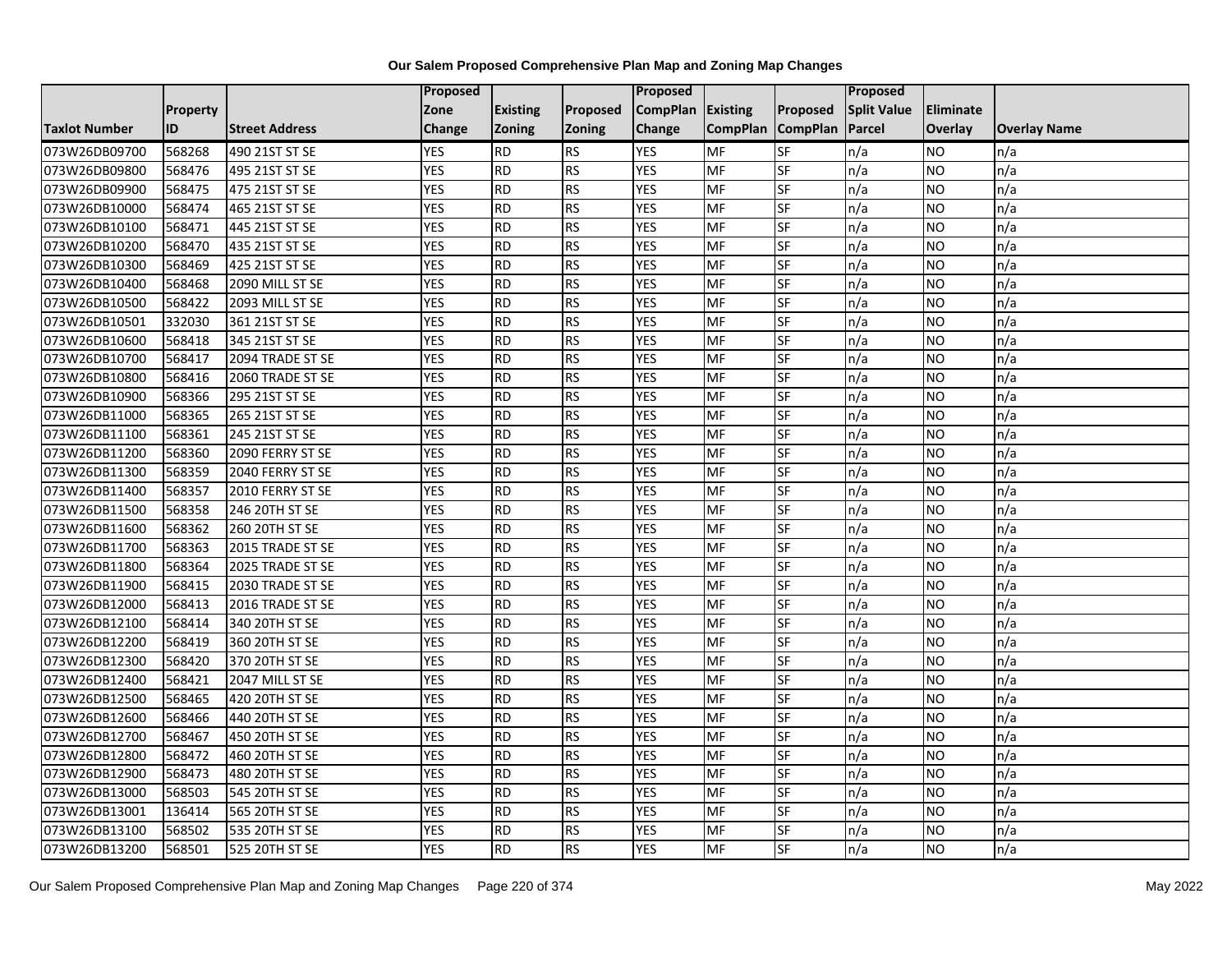|                      |          |                       | Proposed   |                 |           | Proposed        |                 |                 | Proposed           |                |                     |
|----------------------|----------|-----------------------|------------|-----------------|-----------|-----------------|-----------------|-----------------|--------------------|----------------|---------------------|
|                      | Property |                       | Zone       | <b>Existing</b> | Proposed  | <b>CompPlan</b> | Existing        | Proposed        | <b>Split Value</b> | Eliminate      |                     |
| <b>Taxlot Number</b> | ID       | <b>Street Address</b> | Change     | Zoning          | Zoning    | Change          | <b>CompPlan</b> | <b>CompPlan</b> | Parcel             | <b>Overlay</b> | <b>Overlay Name</b> |
| 073W26DB13300        | 568464   | 495 20TH ST SE        | <b>YES</b> | <b>RD</b>       | <b>RS</b> | <b>YES</b>      | <b>MF</b>       | <b>SF</b>       | n/a                | NO.            | n/a                 |
| 073W26DB13400        | 568463   | 465 20TH ST SE        | <b>YES</b> | RD              | <b>RS</b> | <b>YES</b>      | <b>MF</b>       | $S_{F}$         | n/a                | NO.            | n/a                 |
| 073W26DB13500        | 568461   | 445 20TH ST SE        | <b>YES</b> | <b>RD</b>       | <b>RS</b> | <b>YES</b>      | MF              | SF              | n/a                | <b>NO</b>      | n/a                 |
| 073W26DB13600        | 568460   | 435 20TH ST SE        | <b>YES</b> | RD              | RS        | <b>YES</b>      | <b>MF</b>       | <b>SF</b>       | n/a                | NO.            | n/a                 |
| 073W26DB13700        | 568459   | 425 20TH ST SE        | <b>YES</b> | RM <sub>2</sub> | <b>RS</b> | <b>YES</b>      | <b>MF</b>       | $S_{F}$         | n/a                | NO.            | n/a                 |
| 073W26DB13800        | 568458   | 405 20TH ST SE        | <b>YES</b> | RM <sub>2</sub> | <b>RS</b> | <b>YES</b>      | <b>MF</b>       | SF              | n/a                | <b>NO</b>      | n/a                 |
| 073W26DB13900        | 568411   | 377 20TH ST SE        | <b>YES</b> | <b>RD</b>       | RS        | <b>YES</b>      | <b>MF</b>       | SF              | n/a                | NO.            | n/a                 |
| 073W26DB14000        | 568412   | 373 20TH ST SE        | <b>YES</b> | RD              | <b>RS</b> | <b>YES</b>      | <b>MF</b>       | $S_{F}$         | n/a                | NO.            | n/a                 |
| 073W26DB14100        | 568408   | 345 20TH ST SE        | <b>YES</b> | <b>RD</b>       | <b>RS</b> | <b>YES</b>      | MF              | SF              | n/a                | NO.            | n/a                 |
| 073W26DB14200        | 568407   | 1996 TRADE ST SE      | <b>YES</b> | RD              | RS        | <b>YES</b>      | <b>MF</b>       | SF              | n/a                | NO.            | n/a                 |
| 073W26DB14300        | 568406   | 1968 TRADE ST SE      | <b>YES</b> | RD              | <b>RS</b> | <b>YES</b>      | <b>MF</b>       | <b>SF</b>       | n/a                | NO.            | n/a                 |
| 073W26DB14400        | 568356   | 1995 TRADE ST SE      | <b>YES</b> | <b>RD</b>       | <b>RS</b> | <b>YES</b>      | <b>MF</b>       | SF              | n/a                | <b>NO</b>      | n/a                 |
| 073W26DB14500        | 568355   | 263 20TH ST SE        | <b>YES</b> | <b>RD</b>       | <b>RS</b> | <b>YES</b>      | MF              | SF              | n/a                | NO.            | n/a                 |
| 073W26DB14600        | 568351   | 1980 FERRY ST SE      | <b>YES</b> | <b>RD</b>       | <b>RS</b> | <b>YES</b>      | <b>MF</b>       | <b>SF</b>       | n/a                | NO.            | n/a                 |
| 073W26DB14700        | 568350   | 1968 FERRY ST SE      | <b>YES</b> | <b>RD</b>       | <b>RS</b> | <b>YES</b>      | MF              | SF              | n/a                | NO.            | n/a                 |
| 073W26DB14800        | 568349   | 1936 FERRY ST SE      | <b>YES</b> | RD              | RS        | <b>YES</b>      | <b>MF</b>       | SF              | n/a                | NO.            | n/a                 |
| 073W26DB14900        | 568348   | 230 19TH ST SE        | <b>YES</b> | RD              | <b>RS</b> | <b>YES</b>      | <b>MF</b>       | $S_{F}$         | n/a                | NO.            | n/a                 |
| 073W26DB15000        | 568345   | 210 19TH ST SE        | <b>YES</b> | <b>RD</b>       | <b>RS</b> | <b>YES</b>      | <b>MF</b>       | SF              | n/a                | NO.            | n/a                 |
| 073W26DB15100        | 568346   | 230 19TH ST SE        | <b>YES</b> | <b>RD</b>       | <b>RS</b> | <b>YES</b>      | <b>MF</b>       | SF              | n/a                | NO.            | n/a                 |
| 073W26DB15200        | 568347   | 240 19TH ST SE        | <b>YES</b> | <b>RD</b>       | RS        | <b>YES</b>      | <b>MF</b>       | <b>SF</b>       | n/a                | NO.            | n/a                 |
| 073W26DB15300        | 568352   | 260 19TH ST SE        | <b>YES</b> | <b>RD</b>       | <b>RS</b> | <b>YES</b>      | <b>MF</b>       | SF              | n/a                | NO.            | n/a                 |
| 073W26DB15400        | 568353   | 280 19TH ST SE        | <b>YES</b> | <b>RD</b>       | <b>RS</b> | <b>YES</b>      | <b>MF</b>       | SF              | n/a                | NO.            | n/a                 |
| 073W26DB15500        | 568354   | 290 19TH ST SE        | <b>YES</b> | RD              | <b>RS</b> | <b>YES</b>      | MF              | <b>SF</b>       | n/a                | NO.            | n/a                 |
| 073W26DB15600        | 568403   | 308 19TH ST SE        | <b>YES</b> | <b>RD</b>       | <b>RS</b> | <b>YES</b>      | <b>MF</b>       | SF              | n/a                | NO.            | n/a                 |
| 073W26DB15700        | 568404   | 320 19TH ST SE        | <b>YES</b> | RD              | <b>RS</b> | <b>YES</b>      | MF              | SF              | n/a                | NO.            | n/a                 |
| 073W26DB15800        | 568405   | 344 19TH ST SE        | <b>YES</b> | RD              | RS        | <b>YES</b>      | <b>MF</b>       | $S_{F}$         | n/a                | NO.            | n/a                 |
| 073W26DB15900        | 568409   | 370 19TH ST SE        | <b>YES</b> | <b>RD</b>       | <b>RS</b> | <b>YES</b>      | <b>MF</b>       | SF              | n/a                | <b>NO</b>      | n/a                 |
| 073W26DB16000        | 568410   | 396 19TH ST SE        | <b>YES</b> | <b>RD</b>       | <b>RS</b> | <b>YES</b>      | <b>MF</b>       | SF              | n/a                | NO.            | n/a                 |
| 073W26DB16100        | 568457   | 410 19TH ST SE        | <b>YES</b> | RM <sub>2</sub> | RS        | <b>YES</b>      | MF              | $S_{F}$         | n/a                | NO.            | n/a                 |
| 073W26DB16200        | 568462   | 496 19TH ST SE        | <b>YES</b> | RM <sub>2</sub> | <b>RS</b> | <b>YES</b>      | MF              | SF              | n/a                | NO.            | n/a                 |
| 073W26DB16300        | 568497   | 540 19TH ST SE        | <b>YES</b> | <b>RD</b>       | <b>RS</b> | <b>YES</b>      | <b>MF</b>       | SF              | n/a                | <b>NO</b>      | n/a                 |
| 073W26DB16301        | 568498   | 1920 BELLEVUE ST SE   | <b>YES</b> | <b>RD</b>       | RS        | <b>YES</b>      | MF              | <b>SF</b>       | n/a                | NO.            | n/a                 |
| 073W26DB16500        | 568499   | 558 19TH ST SE        | <b>YES</b> | <b>RD</b>       | <b>RS</b> | <b>YES</b>      | <b>MF</b>       | SF              | n/a                | <b>NO</b>      | n/a                 |
| 073W26DB16600        | 568549   | 397 19TH ST SE        | <b>YES</b> | <b>RD</b>       | <b>RS</b> | <b>YES</b>      | <b>MF</b>       | SF              | n/a                | NO.            | n/a                 |
| 073W26DB16700        | 568548   | 379 19TH ST SE        | <b>YES</b> | RD              | <b>RS</b> | <b>YES</b>      | MF              | <b>SF</b>       | n/a                | NO.            | n/a                 |
| 073W26DB16800        | 568547   | 355 19TH ST SE        | <b>YES</b> | <b>RD</b>       | <b>RS</b> | <b>YES</b>      | MF              | SF              | n/a                | NO.            | n/a                 |
| 073W26DB16900        | 568546   | 351 19TH ST SE        | <b>YES</b> | <b>RD</b>       | <b>RS</b> | <b>YES</b>      | MF              | SF              | n/a                | NO.            | n/a                 |
| 073W26DB17000        | 568545   | 335 19TH ST SE        | <b>YES</b> | RD              | <b>RS</b> | <b>YES</b>      | MF              | <b>SF</b>       | n/a                | <b>NO</b>      | n/a                 |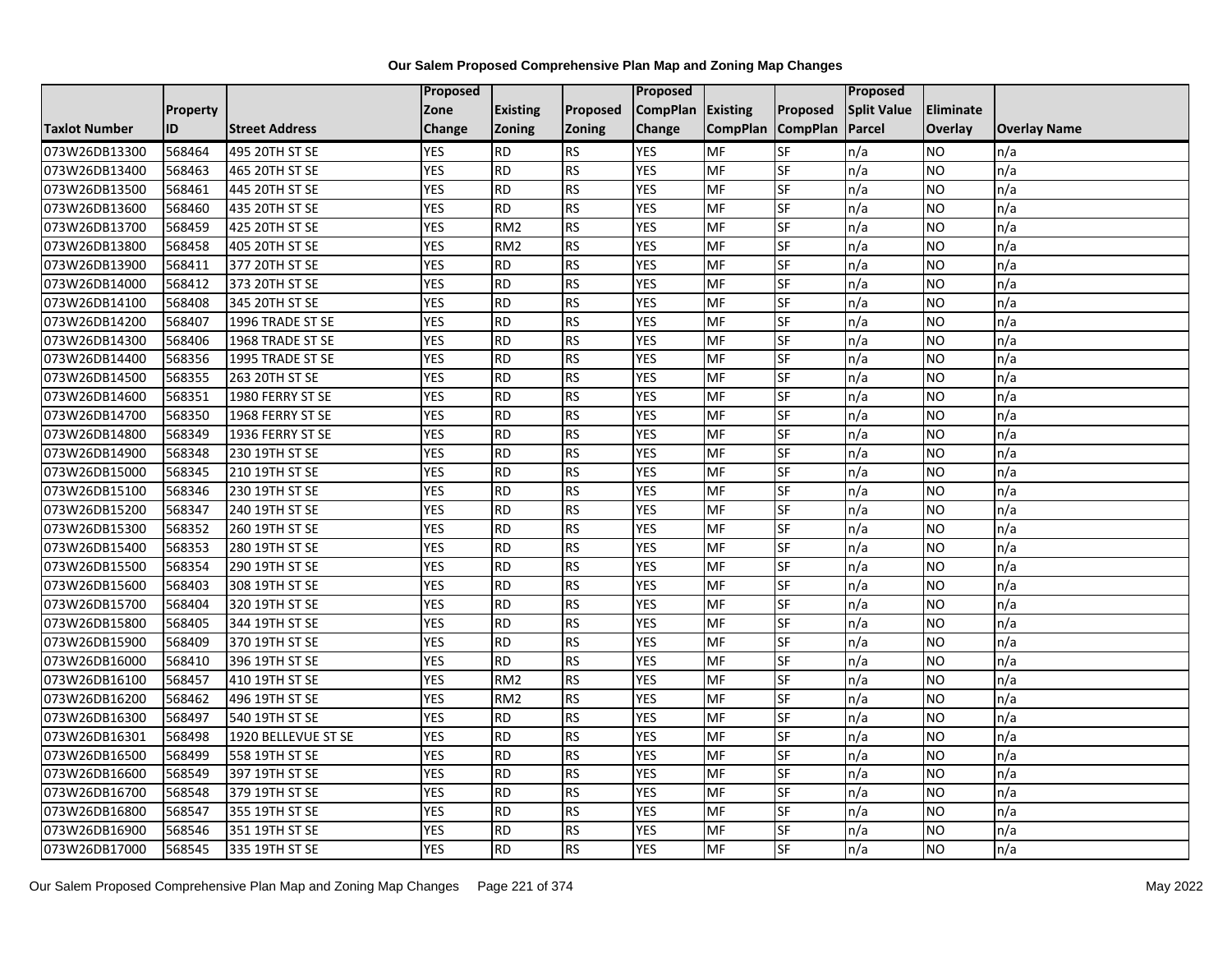|                      |                 |                       | <b>Proposed</b> |                 |               | Proposed        |                 |                 | Proposed           |                  |                     |
|----------------------|-----------------|-----------------------|-----------------|-----------------|---------------|-----------------|-----------------|-----------------|--------------------|------------------|---------------------|
|                      | <b>Property</b> |                       | Zone            | <b>Existing</b> | Proposed      | <b>CompPlan</b> | Existing        | Proposed        | <b>Split Value</b> | <b>Eliminate</b> |                     |
| <b>Taxlot Number</b> | ID              | <b>Street Address</b> | Change          | Zoning          | <b>Zoning</b> | Change          | <b>CompPlan</b> | <b>CompPlan</b> | Parcel             | <b>Overlay</b>   | <b>Overlay Name</b> |
| 073W26DB17100        | 568544          | 321 19TH ST SE        | <b>YES</b>      | <b>RD</b>       | <b>RS</b>     | <b>YES</b>      | <b>MF</b>       | <b>SF</b>       | n/a                | NO.              | n/a                 |
| 073W26DB17200        | 568543          | 1890 TRADE ST SE      | <b>YES</b>      | <b>RD</b>       | RS            | <b>YES</b>      | MF              | SF              | n/a                | NO.              | n/a                 |
| 073W26DB17300        | 568542          | 1870 TRADE ST SE      | <b>YES</b>      | <b>RD</b>       | <b>RS</b>     | <b>YES</b>      | MF              | SF              | n/a                | <b>NO</b>        | n/a                 |
| 073W26DB17400        | 568341          | 1865 TRADE ST SE      | <b>YES</b>      | <b>RD</b>       | <b>RS</b>     | <b>YES</b>      | MF              | SF              | n/a                | NO.              | n/a                 |
| 073W26DB17500        | 568344          | 295 19TH ST SE        | <b>YES</b>      | RD              | RS            | <b>YES</b>      | MF              | SF              | n/a                | NO.              | n/a                 |
| 073W26DB17600        | 568343          | 275 19TH ST SE        | <b>YES</b>      | <b>RD</b>       | <b>RS</b>     | <b>YES</b>      | <b>MF</b>       | SF              | n/a                | NO.              | n/a                 |
| 073W26DB17700        | 568342          | 265 19TH ST SE        | <b>YES</b>      | <b>RD</b>       | <b>RS</b>     | <b>YES</b>      | <b>MF</b>       | SF              | n/a                | NO.              | n/a                 |
| 073W26DB17800        | 568337          | 245 19TH ST SE        | <b>YES</b>      | RD              | <b>RS</b>     | <b>YES</b>      | MF              | SF              | n/a                | <b>NO</b>        | n/a                 |
| 073W26DB17900        | 568336          | 219 19TH ST SE        | <b>YES</b>      | <b>RD</b>       | <b>RS</b>     | <b>YES</b>      | MF              | SF              | n/a                | NO.              | n/a                 |
| 073W26DB18000        | 568335          | 1840 FERRY ST SE      | <b>YES</b>      | RD              | <b>RS</b>     | <b>YES</b>      | <b>MF</b>       | <b>SF</b>       | n/a                | NO.              | n/a                 |
| 073W26DB18100        | 568333          | 1820 FERRY ST SE      | <b>YES</b>      | <b>RD</b>       | <b>RS</b>     | <b>YES</b>      | MF              | SF              | n/a                | <b>NO</b>        | n/a                 |
| 073W26DB18200        | 568334          | 236 18TH ST SE        | <b>YES</b>      | <b>RD</b>       | <b>RS</b>     | <b>YES</b>      | MF              | SF              | n/a                | <b>NO</b>        | n/a                 |
| 073W26DB18300        | 568338          | 260 18TH ST SE        | <b>YES</b>      | RD              | <b>RS</b>     | <b>YES</b>      | <b>MF</b>       | $S_{F}$         | n/a                | NO.              | n/a                 |
| 073W26DB18400        | 568339          | 1815 TRADE ST SE      | <b>YES</b>      | <b>RD</b>       | <b>RS</b>     | <b>YES</b>      | MF              | SF              | n/a                | NO.              | n/a                 |
| 073W26DB18500        | 568340          | 1835 TRADE ST SE      | <b>YES</b>      | <b>RD</b>       | <b>RS</b>     | <b>YES</b>      | MF              | SF              | n/a                | <b>NO</b>        | n/a                 |
| 073W26DB18600        | 568536          | 1840 TRADE ST SE      | <b>YES</b>      | RD              | <b>RS</b>     | <b>YES</b>      | MF              | <b>SF</b>       | n/a                | NO.              | n/a                 |
| 073W26DB18700        | 568535          | 1810 TRADE ST SE      | <b>YES</b>      | <b>RD</b>       | <b>RS</b>     | <b>YES</b>      | MF              | SF              | n/a                | <b>NO</b>        | n/a                 |
| 073W26DB18800        | 568537          | 338 18TH ST SE        | <b>YES</b>      | <b>RD</b>       | <b>RS</b>     | <b>YES</b>      | <b>MF</b>       | SF              | n/a                | NO.              | n/a                 |
| 073W26DB18900        | 568538          | 348 18TH ST SE        | <b>YES</b>      | RD              | RS            | <b>YES</b>      | MF              | <b>SF</b>       | n/a                | NO.              | n/a                 |
| 073W26DB19000        | 568539          | 370 18TH ST SE        | <b>YES</b>      | <b>RD</b>       | <b>RS</b>     | <b>YES</b>      | MF              | SF              | n/a                | NO.              | n/a                 |
| 073W26DB19100        | 568540          | 380 18TH ST SE        | <b>YES</b>      | <b>RD</b>       | <b>RS</b>     | <b>YES</b>      | MF              | SF              | n/a                | NO.              | n/a                 |
| 073W26DB19200        | 568541          | 390 18TH ST SE        | <b>YES</b>      | <b>RD</b>       | <b>RS</b>     | <b>YES</b>      | MF              | SF              | n/a                | <b>NO</b>        | n/a                 |
| 073W26DC01900        | 568511          | 515 21ST ST SE        | <b>YES</b>      | <b>RD</b>       | <b>RS</b>     | <b>YES</b>      | MF              | SF              | n/a                | NO.              | n/a                 |
| 073W26DC02000        | 568512          | 545 21ST ST SE        | <b>YES</b>      | <b>RD</b>       | <b>RS</b>     | <b>YES</b>      | MF              | SF              | n/a                | NO.              | n/a                 |
| 073W26DC02100        | 568513          | 555 21ST ST SE        | <b>YES</b>      | <b>RD</b>       | <b>RS</b>     | <b>YES</b>      | MF              | SF              | n/a                | NO.              | n/a                 |
| 073W26DC02600        | 568508          | 582 20TH ST SE        | <b>YES</b>      | <b>RD</b>       | <b>RS</b>     | <b>YES</b>      | <b>MF</b>       | <b>SF</b>       | n/a                | NO.              | n/a                 |
| 073W26DC02700        | 568507          | 560 20TH ST SE        | <b>YES</b>      | RD              | <b>RS</b>     | <b>YES</b>      | MF              | <b>SF</b>       | n/a                | NO.              | n/a                 |
| 073W26DC02800        | 568506          | 2020 BELLEVUE ST SE   | <b>YES</b>      | <b>RD</b>       | <b>RS</b>     | <b>YES</b>      | MF              | SF              | n/a                | NO.              | n/a                 |
| 073W26DC02900        | 568505          | 2010 BELLEVUE ST SE   | <b>YES</b>      | <b>RD</b>       | <b>RS</b>     | <b>YES</b>      | <b>MF</b>       | SF              | n/a                | NO.              | n/a                 |
| 073W26DC05600        | 583176          | 745 21ST ST SE        | <b>NO</b>       | n/a             | n/a           | <b>YES</b>      | <b>IND</b>      | MF              | n/a                | NO.              | n/a                 |
| 073W26DC05700        | 583177          | 715 21ST ST SE        | <b>NO</b>       | n/a             | n/a           | <b>YES</b>      | <b>IND</b>      | MF              | n/a                | NO.              | n/a                 |
| 073W26DC06100        | 583165          | 754 21ST ST SE        | <b>NO</b>       | n/a             | n/a           | <b>YES</b>      | <b>IND</b>      | MF              | n/a                | <b>NO</b>        | n/a                 |
| 073W26DC11400        | 567233          | 2230 LEE ST SE        | <b>YES</b>      | RS              | PA            | <b>YES</b>      | <b>SF</b>       | POS             | n/a                | NO.              | n/a                 |
| 073W26DC12000        | 567234          | 920 22ND ST SE        | <b>YES</b>      | <b>RS</b>       | PA            | <b>YES</b>      | SF              | POS             | n/a                | NO.              | n/a                 |
| 073W26DC12100        | 567235          | 940 22ND ST SE        | <b>YES</b>      | <b>RS</b>       | PA            | <b>YES</b>      | $S$ F           | POS             | n/a                | NO.              | n/a                 |
| 073W26DC13500        | 567302          | 2241 TOWNSEND WAY SE  | <b>YES</b>      | <b>RD</b>       | <b>RS</b>     | <b>YES</b>      | MF              | SF              | n/a                | NO.              | n/a                 |
| 073W26DC13600        | 567303          | 2231 TOWNSEND WAY SE  | <b>YES</b>      | <b>RD</b>       | <b>RS</b>     | <b>YES</b>      | MF              | SF              | n/a                | <b>NO</b>        | n/a                 |
| 073W26DC13700        | 567304          | 2221 TOWNSEND WAY SE  | <b>YES</b>      | RD              | <b>RS</b>     | <b>YES</b>      | MF              | SF              | n/a                | <b>NO</b>        | n/a                 |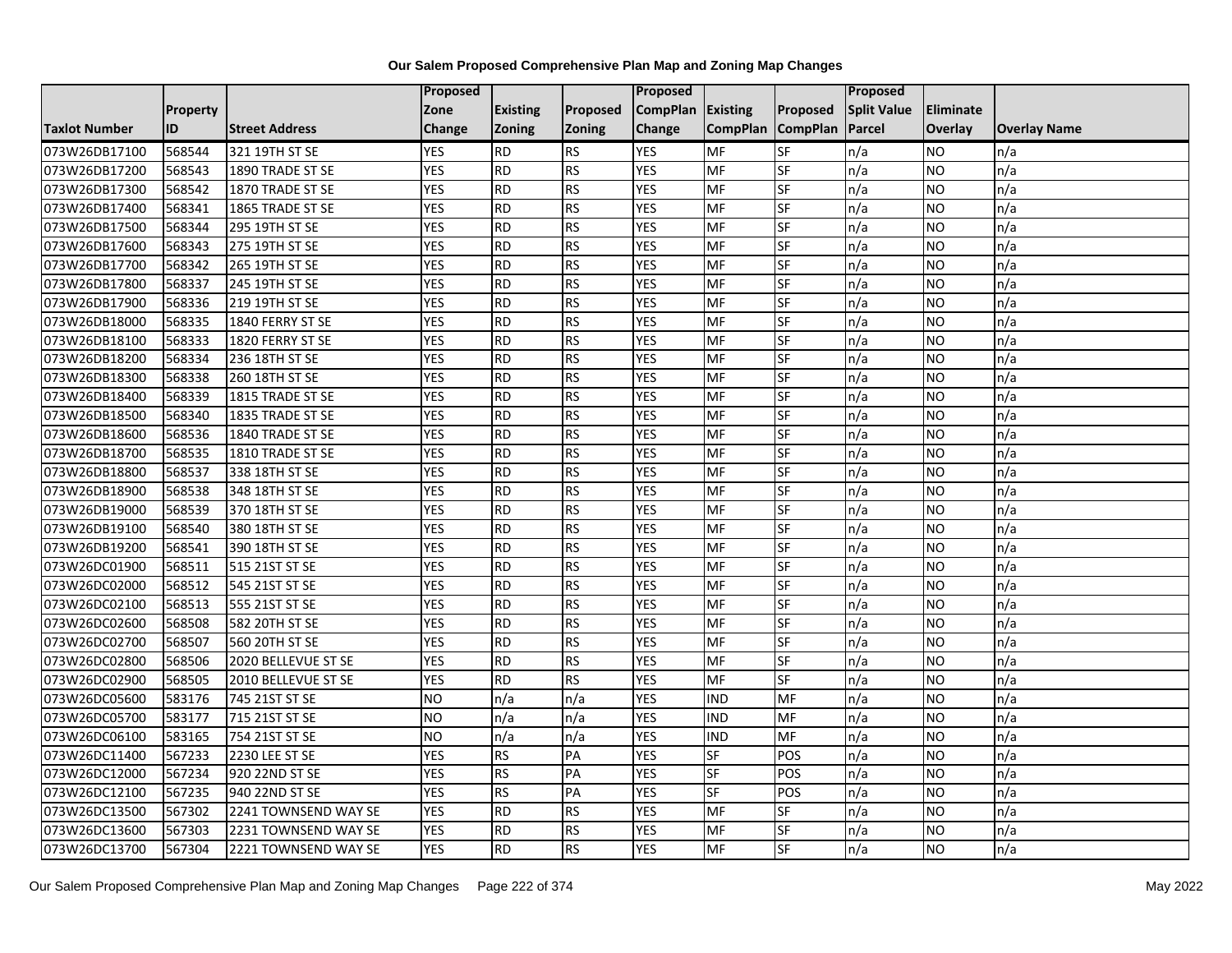|                      |          |                             | Proposed   |                 |               | <b>Proposed</b> |                   |            | Proposed            |           |                     |
|----------------------|----------|-----------------------------|------------|-----------------|---------------|-----------------|-------------------|------------|---------------------|-----------|---------------------|
|                      | Property |                             | Zone       | <b>Existing</b> | Proposed      | <b>CompPlan</b> | Existing          | Proposed   | <b>Split Value</b>  | Eliminate |                     |
| <b>Taxlot Number</b> | ID       | <b>Street Address</b>       | Change     | <b>Zoning</b>   | <b>Zoning</b> | Change          | CompPlan CompPlan |            | Parcel              | Overlay   | <b>Overlay Name</b> |
| 073W26DC13800        | 567305   | 2211 TOWNSEND WAY SE        | <b>YES</b> | <b>RD</b>       | <b>RS</b>     | <b>YES</b>      | <b>MF</b>         | SF         | n/a                 | <b>NO</b> | n/a                 |
| 073W26DC13900        | 567306   | 2205 TOWNSEND WAY SE        | <b>YES</b> | <b>RD</b>       | <b>RS</b>     | <b>YES</b>      | <b>MF</b>         | <b>SF</b>  | n/a                 | NO        | n/a                 |
|                      |          |                             |            |                 |               |                 |                   |            |                     |           |                     |
|                      |          |                             |            |                 |               |                 |                   |            | <b>NOT</b>          |           |                     |
|                      |          |                             |            |                 |               |                 |                   |            | Proposed            |           |                     |
|                      |          |                             |            |                 |               |                 |                   |            | <b>Split Taxlot</b> |           |                     |
| 073W26DD02200        | 590279   | 560 24TH ST SE              | <b>YES</b> | PA/RS           | PA            | <b>YES</b>      | <b>CSE</b>        | POS        | Zoning              | NO        | n/a                 |
| 073W27AC00200        | 589492   | 360 CHURCH ST SE            | <b>YES</b> | <b>RH</b>       | CB            | <b>NO</b>       | n/a               | n/a        | n/a                 | NO        | n/a                 |
| 073W27AC01100        | 595151   | 700 BELLEVUE ST SE          | <b>YES</b> | CB              | PH            | <b>YES</b>      | CB                | <b>CSH</b> | n/a                 | <b>NO</b> | n/a                 |
| 073W27AC01300        | 595142   | None                        | ŌИ         | n/a             | n/a           | <b>YES</b>      | <b>CSH</b>        | POS        | n/a                 | NO        | n/a                 |
| 073W27AC01300        | 595142   | None                        | <b>YES</b> | $\overline{CB}$ | PA            | <b>YES</b>      | <b>CB</b>         | POS        | n/a                 | NO        | n/a                 |
| 073W27AC01300        | 595142   | None                        | <b>NO</b>  | n/a             | n/a           | <b>YES</b>      | <b>CSH</b>        | POS        | n/a                 | <b>NO</b> | n/a                 |
| 073W27AC01400        | 595143   | 606 CHURCH ST SE            | <b>YES</b> | CB/PA           | PA            | <b>YES</b>      | CB/CSH            | POS        | n/a                 | NO        | n/a                 |
| 073W27AC01500        | 595144   | None                        | <b>YES</b> | CB              | PA            | <b>YES</b>      | <b>CB</b>         | POS        | n/a                 | <b>NO</b> | n/a                 |
| 073W27AC02600        | 589057   | 582 HIGH ST SE              | <b>NO</b>  | n/a             | n/a           | <b>YES</b>      | CB                | SF         | n/a                 | <b>NO</b> | n/a                 |
| 073W27AC02600        | 589057   | 582 HIGH ST SE              | ŌИ         | n/a             | n/a           | <b>YES</b>      | CB                | POS        | n/a                 | NO        | n/a                 |
| 073W27AC02700        | 589055   | 525 CHURCH ST SE            | <b>NO</b>  | n/a             | n/a           | <b>YES</b>      | CB                | POS        | n/a                 | NO        | n/a                 |
| 073W27AC02800        | 589056   | None                        | <b>YES</b> | <b>CB</b>       | PA            | <b>YES</b>      | <b>CB</b>         | POS        | n/a                 | NO        | n/a                 |
| 073W27AC03100        | 589054   | 554 MILL ST SE              | <b>YES</b> | <b>CB</b>       | PA            | <b>YES</b>      | CB                | POS        | n/a                 | NO        | n/a                 |
| 073W27AC03200        | 589058   | 582 HIGH ST SE              | <b>NO</b>  | n/a             | n/a           | <b>YES</b>      | <b>CB</b>         | SF         | n/a                 | <b>NO</b> | n/a                 |
| 073W27AC03200        | 589058   | 582 HIGH ST SE              | <b>NO</b>  | n/a             | n/a           | <b>YES</b>      | CB                | POS        | n/a                 | <b>NO</b> | n/a                 |
| 073W27AC04600        | 589090   | 537 HIGH ST SE              | Ю          | n/a             | n/a           | <b>YES</b>      | CB                | <b>COM</b> | n/a                 | NO        | n/a                 |
| 073W27AC04700        | 589089   | 515 HIGH ST SE              | ŌИ         | n/a             | n/a           | <b>YES</b>      | CB                | <b>COM</b> | n/a                 | NO        | n/a                 |
|                      |          |                             |            |                 |               |                 | <b>NO</b>         |            |                     |           |                     |
|                      |          |                             |            | <b>NO</b>       |               |                 | <b>COMPPLA</b>    |            |                     |           |                     |
| 073W27AC05300        | 589102   | None                        | <b>YES</b> | <b>ZONING</b>   | PA            | <b>YES</b>      | N                 | POS        | n/a                 | NO.       | n/a                 |
| 073W27AC05300        | 589102   | None                        | <b>YES</b> | CO              | PA            | <b>YES</b>      | CB                | POS        | n/a                 | <b>NO</b> | n/a                 |
| 073W27AC05700        | 589094   | 570 LIBERTY ST SE           | <b>NO</b>  | n/a             | n/a           | <b>YES</b>      | CB                | <b>COM</b> | n/a                 | NO        | n/a                 |
| 073W27AC05800        | 589092   | 590 LIBERTY ST SE           | <b>NO</b>  | n/a             | n/a           | <b>YES</b>      | CB                | <b>COM</b> | n/a                 | NO        | n/a                 |
| 073W27AC05900        | 589093   | 445 OAK ST SE               | ŌИ         | n/a             | n/a           | <b>YES</b>      | CB                | <b>COM</b> | n/a                 | NO        | n/a                 |
|                      |          |                             |            |                 |               |                 |                   |            |                     |           |                     |
|                      |          |                             |            |                 |               |                 |                   |            | <b>NOT</b>          |           |                     |
|                      |          |                             |            |                 |               |                 |                   |            | Proposed            |           |                     |
|                      |          |                             |            |                 |               |                 |                   |            | <b>Split Taxlot</b> |           |                     |
| 073W27AD00400        | 595091   | 1060 MILL ST SE             | <b>YES</b> | PE/RM2          | PE            | <b>NO</b>       | n/a               | n/a        | Zoning              | NO        | n/a                 |
| 073W27AD00500        | 595092   | <b>495 UNIVERSITY ST SE</b> | <b>YES</b> | RM <sub>2</sub> | PE            | <b>NO</b>       | n/a               | n/a        | n/a                 | NO        | n/a                 |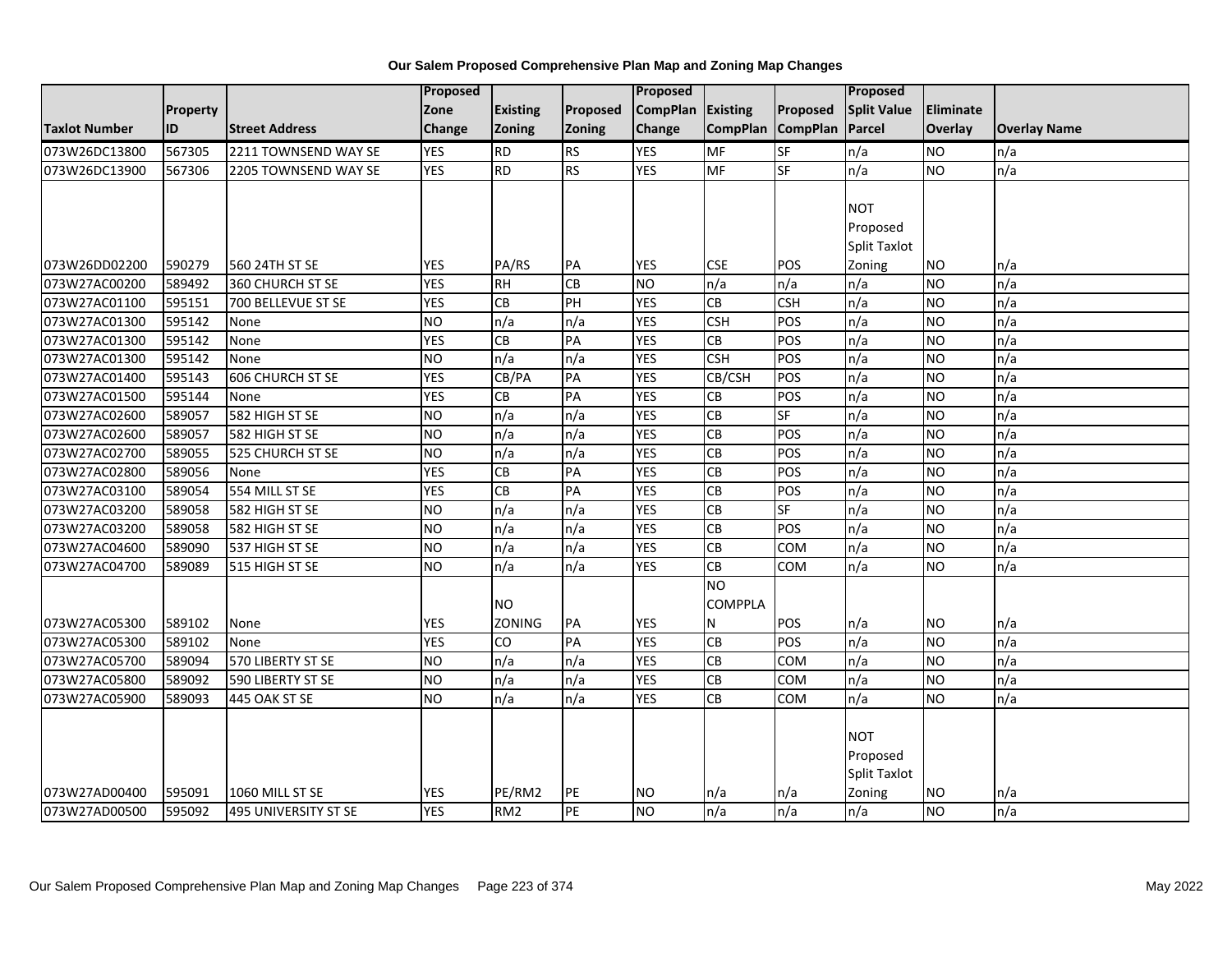|                      |          |                             | <b>Proposed</b> |                 |                 | Proposed        |                   |                 | Proposed            |                |                     |
|----------------------|----------|-----------------------------|-----------------|-----------------|-----------------|-----------------|-------------------|-----------------|---------------------|----------------|---------------------|
|                      | Property |                             | Zone            | <b>Existing</b> | Proposed        | <b>CompPlan</b> | <b>Existing</b>   | <b>Proposed</b> | <b>Split Value</b>  | Eliminate      |                     |
| <b>Taxlot Number</b> | ID       | <b>Street Address</b>       | Change          | <b>Zoning</b>   | Zoning          | Change          | CompPlan CompPlan |                 | Parcel              | <b>Overlay</b> | <b>Overlay Name</b> |
|                      |          |                             |                 |                 |                 |                 |                   |                 |                     |                |                     |
|                      |          |                             |                 |                 |                 |                 |                   |                 | <b>NOT</b>          |                |                     |
|                      |          |                             |                 |                 |                 |                 |                   |                 | Proposed            |                |                     |
|                      |          |                             |                 |                 |                 |                 |                   |                 | Split Taxlot        |                |                     |
| 073W27AD00900        | 595093   | 960 MILL ST SE              | YES             | PE/RM2          | PE              | NO              | n/a               | n/a             | Zoning              | NO             | n/a                 |
| 073W27AD01100        | 595111   | 510 WINTER ST SE            | <b>YES</b>      | PE              | PA              | <b>YES</b>      | <b>COM</b>        | POS             | n/a                 | <b>NO</b>      | n/a                 |
| 073W27AD01500        | 595139   | None                        | <b>YES</b>      | <b>CB</b>       | PA              | <b>YES</b>      | <b>CB</b>         | POS             | n/a                 | <b>NO</b>      | n/a                 |
| 073W27AD01600        | 595138   | 501 WINTER ST SE            | <b>YES</b>      | CB              | PH              | <b>YES</b>      | CB                | <b>CSH</b>      | n/a                 | NO.            | n/a                 |
|                      |          |                             |                 |                 |                 |                 |                   |                 |                     |                |                     |
|                      |          |                             |                 |                 |                 |                 |                   |                 | Proposed            |                |                     |
|                      |          |                             |                 |                 |                 |                 |                   |                 | <b>Split Taxlot</b> |                |                     |
| 073W27AD02000        | 595130   | 750 FERRY ST SE             | <b>YES</b>      | CB/PE           | CB/PE           | <b>NO</b>       | n/a               | n/a             | Zoning              | NO             | n/a                 |
| 073W27BA01401        | 589431   | None                        | <b>YES</b>      | <b>CB</b>       | PA              | <b>YES</b>      | <b>ROM</b>        | POS             | n/a                 | <b>NO</b>      | n/a                 |
| 073W27BA01490        | 589424   | None                        | <b>YES</b>      | CB              | PA              | <b>YES</b>      | <b>ROM</b>        | POS             | n/a                 | NO.            | n/a                 |
| 073W27BA01491        | 589427   | None                        | <b>YES</b>      | CB              | PA              | <b>YES</b>      | <b>ROM</b>        | POS             | n/a                 | <b>NO</b>      | n/a                 |
| 073W27BA01492        | 589428   | None                        | <b>YES</b>      | <b>CB</b>       | PA              | <b>YES</b>      | <b>ROM</b>        | POS             | n/a                 | <b>NO</b>      | n/a                 |
| 073W27BA01700        | 589302   | 230 FRONT ST SE             | <b>YES</b>      | <b>CB</b>       | PA              | <b>YES</b>      | <b>ROM</b>        | POS             | n/a                 | <b>NO</b>      | n/a                 |
| 073W27BA01800        | 589314   | 230 FRONT ST SE             | <b>YES</b>      | CB              | PA              | <b>YES</b>      | <b>ROM</b>        | POS             | n/a                 | <b>NO</b>      | n/a                 |
| 073W27BA02901        | 589311   | None                        | <b>NO</b>       | n/a             | n/a             | <b>YES</b>      | <b>IND</b>        | CB              | n/a                 | <b>NO</b>      | n/a                 |
| 073W27BD00301        | 589276   | None                        | <b>YES</b>      | IG              | PA              | <b>YES</b>      | <b>ROM</b>        | POS             | n/a                 | <b>NO</b>      | n/a                 |
| 073W27BD00400        | 589294   | None                        | <b>YES</b>      | IG              | PA              | <b>YES</b>      | <b>ROM</b>        | POS             | n/a                 | <b>NO</b>      | n/a                 |
| 073W27BD00500        | 589295   | None                        | <b>YES</b>      | $\overline{G}$  | $\overline{PA}$ | <b>YES</b>      | <b>ROM</b>        | POS             | n/a                 | <b>NO</b>      | n/a                 |
| 073W27BD00600        | 589292   | 245 OAK ST SE               | <b>YES</b>      | Ю               | $MU-R$          | Ю               | n/a               | n/a             | n/a                 | <b>NO</b>      | n/a                 |
| 073W27BD00700        | 589293   | None                        | <b>YES</b>      | <b>CR</b>       | $MU-R$          | <b>NO</b>       | n/a               | n/a             | n/a                 | <b>NO</b>      | n/a                 |
| 073W27BD00701        | 589296   | None                        | <b>YES</b>      | <b>CR</b>       | $MU-R$          | <b>NO</b>       | n/a               | n/a             | n/a                 | NO             | n/a                 |
| 073W27BD00800        | 589298   | None                        | <b>YES</b>      | <b>CR</b>       | $MU-R$          | Ю               | n/a               | n/a             | n/a                 | <b>NO</b>      | n/a                 |
| 073W27BD00801        | 589299   | None                        | <b>YES</b>      | CR              | $MU-R$          | ŌИ              | n/a               | n/a             | n/a                 | <b>NO</b>      | n/a                 |
| 073W27BD00900        | 589285   | 500 BLK COMMERCIAL ST SE    | <b>YES</b>      | <b>CR</b>       | $MU-R$          | <b>NO</b>       | n/a               | n/a             | n/a                 | <b>NO</b>      | n/a                 |
| 073W27BD01000        | 589284   | 515 COMMERCIAL ST SE        | <b>YES</b>      | <b>CR</b>       | $MU-R$          | <b>NO</b>       | n/a               | n/a             | n/a                 | <b>NO</b>      | n/a                 |
| 073W27BD01100        | 589287   | 533 COMMERCIAL ST SE        | <b>YES</b>      | <b>CR</b>       | $MU-R$          | ŌИ              | n/a               | n/a             | n/a                 | <b>NO</b>      | n/a                 |
| 073W27BD01200        | 589288   | 545 COMMERCIAL ST SE        | <b>YES</b>      | <b>CR</b>       | $MU-R$          | <b>NO</b>       | n/a               | n/a             | n/a                 | <b>NO</b>      | n/a                 |
| 073W27BD01300        | 589289   | <b>567 COMMERCIAL ST SE</b> | <b>YES</b>      | <b>CR</b>       | $MU-R$          | <b>NO</b>       | n/a               | n/a             | n/a                 | <b>NO</b>      | n/a                 |
| 073W27BD01400        | 589290   | 585 COMMERCIAL ST SE        | <b>YES</b>      | CO              | $MU-R$          | <b>NO</b>       | n/a               | n/a             | n/a                 | <b>NO</b>      | n/a                 |
| 073W27BD01500        | 589291   | 593 COMMERCIAL ST SE        | <b>YES</b>      | CO              | $MU-R$          | <b>NO</b>       | n/a               | n/a             | n/a                 | <b>NO</b>      | n/a                 |
| 073W27BD01600        | 589283   | <b>605 COMMERCIAL ST SE</b> | <b>YES</b>      | CO              | $MU-R$          | <b>NO</b>       | n/a               | n/a             | n/a                 | <b>NO</b>      | n/a                 |
| 073W27BD01700        | 589282   | 605 COMMERCIAL ST SE        | <b>YES</b>      | CO              | $MU-R$          | <b>NO</b>       | n/a               | n/a             | n/a                 | <b>NO</b>      | n/a                 |
| 073W27BD01800        | 589281   | 605 COMMERCIAL ST SE        | <b>YES</b>      | CO              | MU-R            | <b>NO</b>       | n/a               | n/a             | n/a                 | NO.            | n/a                 |
| 073W27BD01900        | 589280   | <b>695 COMMERCIAL ST SE</b> | <b>YES</b>      | CO              | $MU-R$          | ŌИ              | n/a               | n/a             | n/a                 | <b>NO</b>      | n/a                 |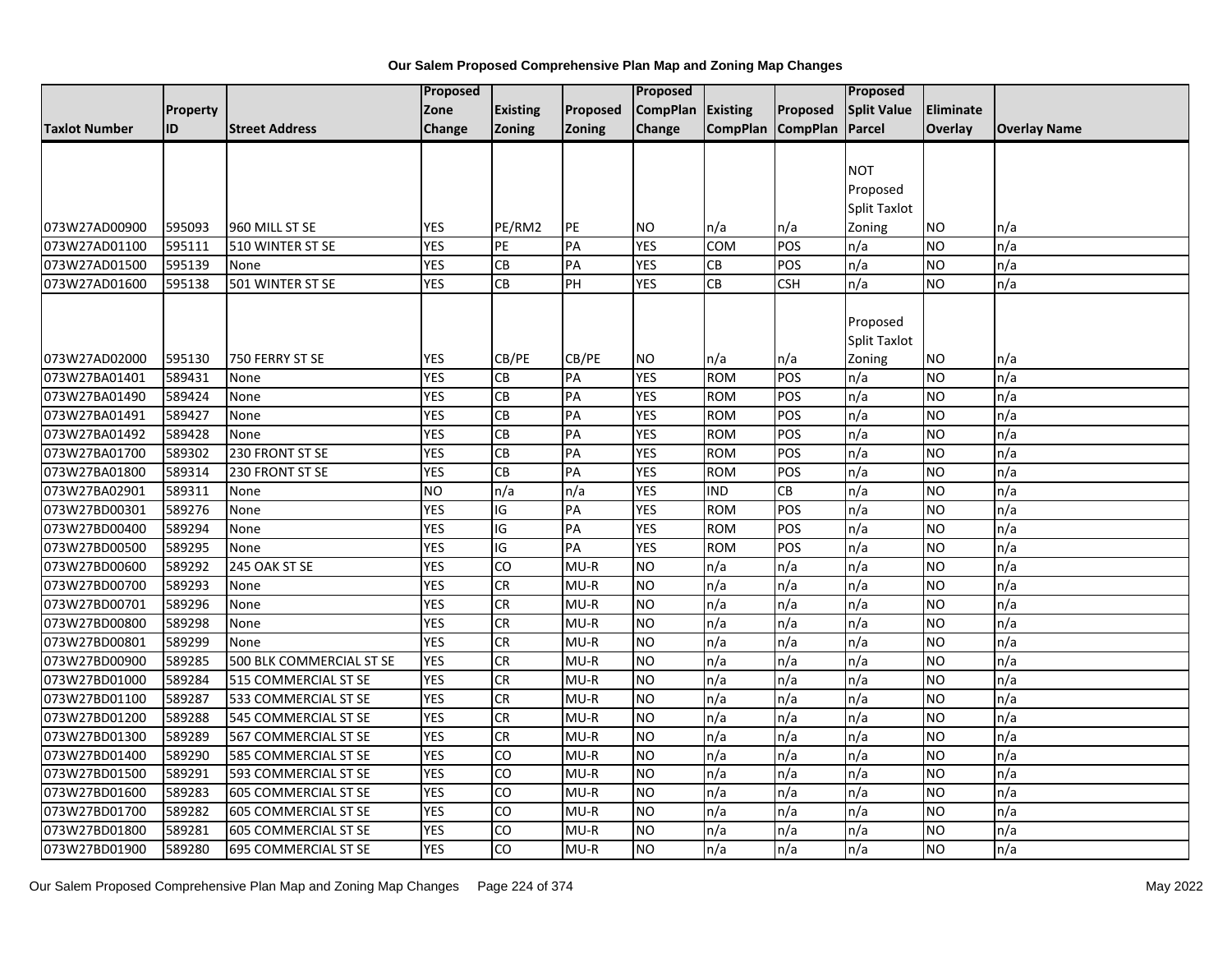|                      |          |                           | Proposed   |                 |                | <b>Proposed</b> |                 |                 | Proposed           |                |                        |
|----------------------|----------|---------------------------|------------|-----------------|----------------|-----------------|-----------------|-----------------|--------------------|----------------|------------------------|
|                      | Property |                           | Zone       | <b>Existing</b> | Proposed       | <b>CompPlan</b> | <b>Existing</b> | Proposed        | <b>Split Value</b> | Eliminate      |                        |
| <b>Taxlot Number</b> | ID       | <b>Street Address</b>     | Change     | Zoning          | Zoning         | <b>Change</b>   | <b>CompPlan</b> | <b>CompPlan</b> | <b>Parcel</b>      | <b>Overlay</b> | <b>Overlay Name</b>    |
| 073W27BD02000        | 589277   | 735 COMMERCIAL ST SE      | <b>YES</b> | G               | $MU-R$         | <b>YES</b>      | <b>ROM</b>      | MU              | n/a                | <b>YES</b>     | Mixed-Use Overlay Zone |
| 073W27BD02100        | 589278   | 725 COMMERCIAL ST SE      | <b>YES</b> | CR              | MU-R           | <b>YES</b>      | <b>ROM</b>      | <b>MU</b>       | n/a                | YES            | Mixed-Use Overlay Zone |
| 073W27BD02300        | 589273   | None                      | <b>YES</b> | CR              | PA             | <b>YES</b>      | <b>ROM</b>      | POS             | n/a                | <b>NO</b>      | n/a                    |
| 073W27BD02400        | 527621   | 200 BLK MISSION ST S      | <b>YES</b> | <b>CR</b>       | PA             | <b>YES</b>      | <b>ROM</b>      | POS             | n/a                | <b>NO</b>      | n/a                    |
| 073W27BD02700        | 589266   | 315 MISSION ST SE         | <b>YES</b> | CR              | $MU-I$         | <b>YES</b>      | <b>COM</b>      | <b>MU</b>       | n/a                | <b>NO</b>      | n/a                    |
| 073W27BD02800        | 589265   | 780 COMMERCIAL ST SE      | <b>YES</b> | CO              | MU-I           | <b>YES</b>      | COM             | MU              | n/a                | <b>NO</b>      | n/a                    |
| 073W27BD03400        | 589257   | 749 LIBERTY ST SE         | <b>YES</b> | <b>RS</b>       | Ю              | <b>NO</b>       | n/a             | n/a             | n/a                | <b>NO</b>      | n/a                    |
| 073W27BD03500        | 589256   | 380 LESLIE ST SE          | <b>YES</b> | <b>RS</b>       | CO             | <b>NO</b>       | n/a             | n/a             | n/a                | <b>NO</b>      | n/a                    |
| 073W27BD03600        | 589258   | 370 LESLIE ST SE          | <b>YES</b> | <b>RS</b>       | CO             | <b>NO</b>       | n/a             | n/a             | n/a                | <b>NO</b>      | n/a                    |
| 073W27BD03700        | 589259   | 360 LESLIE ST SE          | <b>YES</b> | RS              | $\overline{c}$ | <b>NO</b>       | n/a             | n/a             | n/a                | <b>NO</b>      | n/a                    |
| 073W27BD03900        | 589261   | 340 LESLIE ST SE          | <b>YES</b> | $\overline{c}$  | MU-I           | <b>YES</b>      | COM             | MU              | n/a                | <b>NO</b>      | n/a                    |
| 073W27BD04000        | 589262   | 336 LESLIE ST SE          | <b>YES</b> | CO              | $MU-I$         | <b>YES</b>      | <b>COM</b>      | MU              | n/a                | <b>NO</b>      | n/a                    |
| 073W27BD04100        | 589264   | 740 COMMERCIAL ST SE      | <b>YES</b> | $\overline{c}$  | $MU-I$         | <b>YES</b>      | COM             | <b>MU</b>       | n/a                | NO             | n/a                    |
| 073W27BD04200        | 589263   | 310 LESLIE ST SE          | <b>YES</b> | $\overline{c}$  | $MU-I$         | <b>YES</b>      | COM             | MU              | n/a                | <b>NO</b>      | n/a                    |
| 073W27BD90000        | 345625   | 777 COMMERCIAL ST SE      | <b>YES</b> | <b>CR</b>       | $MU-R$         | <b>YES</b>      | <b>ROM</b>      | MU              | n/a                | <b>YES</b>     | Mixed-Use Overlay Zone |
| 073W27BD90001        | 345626   | 777 COMMERCIAL ST SE      | <b>YES</b> | CR              | $MU-R$         | <b>YES</b>      | <b>ROM</b>      | MU              | n/a                | <b>YES</b>     | Mixed-Use Overlay Zone |
| 073W27BD90002        | 345627   | 777 COMMERCIAL ST SE      | <b>YES</b> | CR              | $MU-R$         | <b>YES</b>      | <b>ROM</b>      | MU              | n/a                | YES            | Mixed-Use Overlay Zone |
| 073W27BD90003        | 345628   | 777 COMMERCIAL ST SE      | <b>YES</b> | <b>CR</b>       | $MU-R$         | <b>YES</b>      | <b>ROM</b>      | MU              | n/a                | YES            | Mixed-Use Overlay Zone |
| 073W27BD90004        | 345629   | 777 COMMERCIAL ST SE      | <b>YES</b> | CR              | $MU-R$         | <b>YES</b>      | <b>ROM</b>      | <b>MU</b>       | n/a                | <b>YES</b>     | Mixed-Use Overlay Zone |
| 073W27BD90005        | 345630   | 777 COMMERCIAL ST SE B100 | <b>YES</b> | CR              | $MU-R$         | <b>YES</b>      | <b>ROM</b>      | MU              | n/a                | <b>YES</b>     | Mixed-Use Overlay Zone |
| 073W27BD90006        | 345631   | 777 COMMERCIAL ST SE B200 | <b>YES</b> | <b>CR</b>       | $MU-R$         | <b>YES</b>      | <b>ROM</b>      | MU              | n/a                | YES            | Mixed-Use Overlay Zone |
| 073W27BD90007        | 345632   | 777 COMMERCIAL ST SE 101  | <b>YES</b> | CR              | $MU-R$         | <b>YES</b>      | <b>ROM</b>      | MU              | n/a                | YES            | Mixed-Use Overlay Zone |
| 073W27BD90008        | 345633   | 777 COMMERCIAL ST SE 102  | <b>YES</b> | CR              | $MU-R$         | <b>YES</b>      | <b>ROM</b>      | <b>MU</b>       | n/a                | <b>YES</b>     | Mixed-Use Overlay Zone |
| 073W27BD90009        | 345634   | 777 COMMERCIAL ST SE 103  | <b>YES</b> | CR              | $MU-R$         | <b>YES</b>      | <b>ROM</b>      | MU              | n/a                | YES            | Mixed-Use Overlay Zone |
| 073W27BD90010        | 345635   | 777 COMMERCIAL ST SE 201  | <b>YES</b> | CR              | $MU-R$         | <b>YES</b>      | <b>ROM</b>      | MU              | n/a                | YES            | Mixed-Use Overlay Zone |
| 073W27BD90011        | 345636   | 777 COMMERCIAL ST SE 202  | <b>YES</b> | CR              | $MU-R$         | <b>YES</b>      | <b>ROM</b>      | MU              | n/a                | YES            | Mixed-Use Overlay Zone |
| 073W27BD90012        | 345637   | 777 COMMERCIAL ST SE 203  | <b>YES</b> | CR              | $MU-R$         | <b>YES</b>      | <b>ROM</b>      | MU              | n/a                | YES            | Mixed-Use Overlay Zone |
| 073W27BD90013        | 345638   | 777 COMMERCIAL ST SE 204  | <b>YES</b> | CR              | $MU-R$         | <b>YES</b>      | <b>ROM</b>      | MU              | n/a                | <b>YES</b>     | Mixed-Use Overlay Zone |
| 073W27BD90014        | 345639   | 777 COMMERCIAL ST SE 206  | <b>YES</b> | CR              | $MU-R$         | <b>YES</b>      | <b>ROM</b>      | MU              | n/a                | YES            | Mixed-Use Overlay Zone |
| 073W27BD90015        | 345640   | 777 COMMERCIAL ST SE 205  | <b>YES</b> | CR              | $MU-R$         | <b>YES</b>      | <b>ROM</b>      | <b>MU</b>       | n/a                | <b>YES</b>     | Mixed-Use Overlay Zone |
| 073W27BD90016        | 345641   | 777 COMMERCIAL ST SE 207  | <b>YES</b> | CR              | $MU-R$         | <b>YES</b>      | <b>ROM</b>      | MU              | n/a                | <b>YES</b>     | Mixed-Use Overlay Zone |
| 073W27BD90017        | 345642   | 777 COMMERCIAL ST SE 208  | <b>YES</b> | CR              | $MU-R$         | <b>YES</b>      | <b>ROM</b>      | MU              | n/a                | YES            | Mixed-Use Overlay Zone |
| 073W27BD90018        | 345643   | 777 COMMERCIAL ST SE 210  | <b>YES</b> | CR              | $MU-R$         | <b>YES</b>      | <b>ROM</b>      | <b>MU</b>       | n/a                | <b>YES</b>     | Mixed-Use Overlay Zone |
| 073W27BD90019        | 345644   | 777 COMMERCIAL ST SE 211  | <b>YES</b> | <b>CR</b>       | $MU-R$         | <b>YES</b>      | <b>ROM</b>      | MU              | n/a                | YES            | Mixed-Use Overlay Zone |
| 073W27BD90020        | 345645   | 777 COMMERCIAL ST SE 212  | <b>YES</b> | CR              | $MU-R$         | <b>YES</b>      | <b>ROM</b>      | <b>MU</b>       | n/a                | YES            | Mixed-Use Overlay Zone |
| 073W27BD90021        | 345646   | 777 COMMERCIAL ST SE 213  | <b>YES</b> | CR              | $MU-R$         | <b>YES</b>      | <b>ROM</b>      | <b>MU</b>       | n/a                | <b>YES</b>     | Mixed-Use Overlay Zone |
| 073W27BD90022        | 345647   | 777 COMMERCIAL ST SE 214  | <b>YES</b> | CR              | $MU-R$         | <b>YES</b>      | <b>ROM</b>      | MU              | n/a                | YES            | Mixed-Use Overlay Zone |
| 073W27BD90023        | 345648   | 777 COMMERCIAL ST SE 215  | <b>YES</b> | CR              | $MU-R$         | <b>YES</b>      | <b>ROM</b>      | MU              | n/a                | YES            | Mixed-Use Overlay Zone |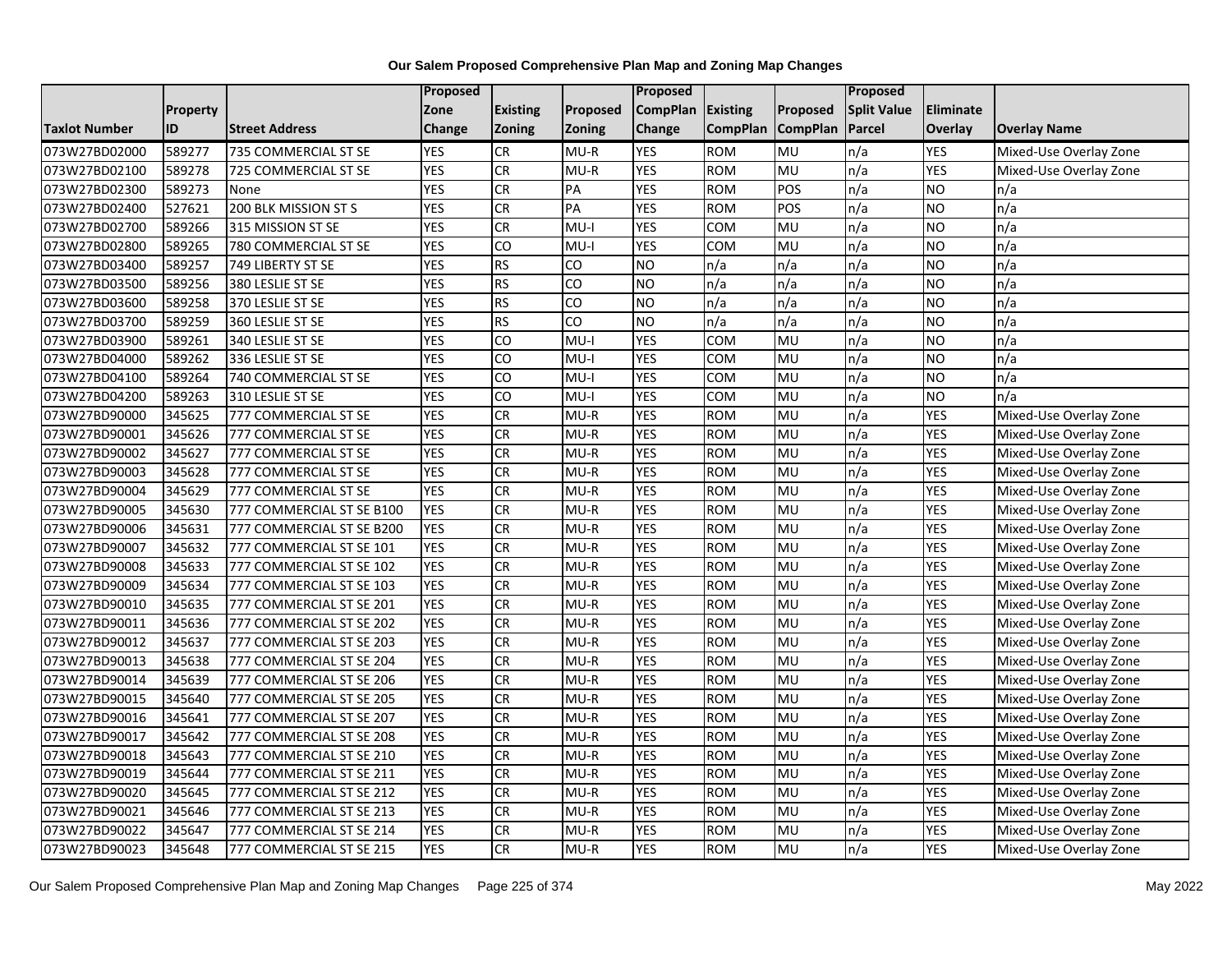|                      |          |                          | Proposed      |                 |          | <b>Proposed</b> |                 |                 | Proposed           |                  |                        |
|----------------------|----------|--------------------------|---------------|-----------------|----------|-----------------|-----------------|-----------------|--------------------|------------------|------------------------|
|                      | Property |                          | Zone          | <b>Existing</b> | Proposed | <b>CompPlan</b> | Existing        | Proposed        | <b>Split Value</b> | <b>Eliminate</b> |                        |
| <b>Taxlot Number</b> | ID       | <b>Street Address</b>    | <b>Change</b> | <b>Zoning</b>   | Zoning   | Change          | <b>CompPlan</b> | <b>CompPlan</b> | Parcel             | Overlay          | <b>Overlay Name</b>    |
| 073W27BD90024        | 345649   | 777 COMMERCIAL ST SE 216 | <b>YES</b>    | <b>CR</b>       | $MU-R$   | <b>YES</b>      | <b>ROM</b>      | MU              | n/a                | <b>YES</b>       | Mixed-Use Overlay Zone |
| 073W27BD90025        | 345650   | 777 COMMERCIAL ST SE 217 | <b>YES</b>    | <b>CR</b>       | MU-R     | <b>YES</b>      | <b>ROM</b>      | <b>MU</b>       | n/a                | YES              | Mixed-Use Overlay Zone |
| 073W27BD90026        | 345651   | 777 COMMERCIAL ST SE 218 | <b>YES</b>    | <b>CR</b>       | $MU-R$   | <b>YES</b>      | <b>ROM</b>      | MU              | n/a                | <b>YES</b>       | Mixed-Use Overlay Zone |
| 073W27BD90027        | 345652   | 777 COMMERCIAL ST SE 301 | <b>YES</b>    | <b>CR</b>       | $MU-R$   | <b>YES</b>      | <b>ROM</b>      | MU              | n/a                | <b>YES</b>       | Mixed-Use Overlay Zone |
| 073W27BD90028        | 345653   | 777 COMMERCIAL ST SE 302 | <b>YES</b>    | CR              | $MU-R$   | <b>YES</b>      | <b>ROM</b>      | <b>MU</b>       | n/a                | YES              | Mixed-Use Overlay Zone |
| 073W27BD90029        | 345654   | 777 COMMERCIAL ST SE 303 | <b>YES</b>    | CR              | $MU-R$   | <b>YES</b>      | <b>ROM</b>      | MU              | n/a                | YES              | Mixed-Use Overlay Zone |
| 073W27BD90030        | 345655   | 777 COMMERCIAL ST SE 304 | <b>YES</b>    | <b>CR</b>       | $MU-R$   | <b>YES</b>      | <b>ROM</b>      | MU              | n/a                | <b>YES</b>       | Mixed-Use Overlay Zone |
| 073W27BD90031        | 345656   | 777 COMMERCIAL ST SE 305 | <b>YES</b>    | <b>CR</b>       | $MU-R$   | <b>YES</b>      | <b>ROM</b>      | <b>MU</b>       | n/a                | <b>YES</b>       | Mixed-Use Overlay Zone |
| 073W27BD90032        | 345657   | 777 COMMERCIAL ST SE 306 | <b>YES</b>    | <b>CR</b>       | $MU-R$   | <b>YES</b>      | <b>ROM</b>      | MU              | n/a                | YES              | Mixed-Use Overlay Zone |
| 073W27BD90033        | 345658   | 777 COMMERCIAL ST SE 307 | <b>YES</b>    | CR              | $MU-R$   | <b>YES</b>      | <b>ROM</b>      | <b>DM</b>       | n/a                | <b>YES</b>       | Mixed-Use Overlay Zone |
| 073W27BD90034        | 345659   | 777 COMMERCIAL ST SE 308 | <b>YES</b>    | CR              | $MU-R$   | <b>YES</b>      | <b>ROM</b>      | MU              | n/a                | <b>YES</b>       | Mixed-Use Overlay Zone |
| 073W27BD90035        | 345660   | 777 COMMERCIAL ST SE 309 | <b>YES</b>    | <b>CR</b>       | $MU-R$   | <b>YES</b>      | <b>ROM</b>      | MU              | n/a                | YES              | Mixed-Use Overlay Zone |
| 073W27BD90036        | 345661   | 777 COMMERCIAL ST SE 310 | <b>YES</b>    | <b>CR</b>       | $MU-R$   | <b>YES</b>      | <b>ROM</b>      | <b>MU</b>       | n/a                | YES              | Mixed-Use Overlay Zone |
| 073W27BD90037        | 345662   | 777 COMMERCIAL ST SE 311 | <b>YES</b>    | <b>CR</b>       | $MU-R$   | <b>YES</b>      | <b>ROM</b>      | MU              | n/a                | <b>YES</b>       | Mixed-Use Overlay Zone |
| 073W27BD90038        | 345663   | 777 COMMERCIAL ST SE 312 | <b>YES</b>    | <b>CR</b>       | $MU-R$   | <b>YES</b>      | <b>ROM</b>      | MU              | n/a                | <b>YES</b>       | Mixed-Use Overlay Zone |
| 073W27BD90039        | 345664   | 777 COMMERCIAL ST SE 313 | <b>YES</b>    | <b>CR</b>       | $MU-R$   | <b>YES</b>      | <b>ROM</b>      | <b>MU</b>       | n/a                | YES              | Mixed-Use Overlay Zone |
| 073W27BD90040        | 345665   | 777 COMMERCIAL ST SE 314 | <b>YES</b>    | CR              | $MU-R$   | <b>YES</b>      | <b>ROM</b>      | MU              | n/a                | YES              | Mixed-Use Overlay Zone |
| 073W27BD90041        | 345666   | 777 COMMERCIAL ST SE 318 | <b>YES</b>    | CR              | $MU-R$   | <b>YES</b>      | <b>ROM</b>      | MU              | n/a                | YES              | Mixed-Use Overlay Zone |
| 073W27BD90042        | 345667   | 777 COMMERCIAL ST SE 319 | <b>YES</b>    | CR              | $MU-R$   | <b>YES</b>      | <b>ROM</b>      | <b>MU</b>       | n/a                | <b>YES</b>       | Mixed-Use Overlay Zone |
| 073W27BD90043        | 345668   | 777 COMMERCIAL ST SE 320 | <b>YES</b>    | <b>CR</b>       | $MU-R$   | <b>YES</b>      | <b>ROM</b>      | MU              | n/a                | <b>YES</b>       | Mixed-Use Overlay Zone |
| 073W27BD90044        | 345669   | 777 COMMERCIAL ST SE 321 | <b>YES</b>    | <b>CR</b>       | $MU-R$   | <b>YES</b>      | <b>ROM</b>      | MU              | n/a                | YES              | Mixed-Use Overlay Zone |
| 073W27BD90045        | 345670   | 777 COMMERCIAL ST SE 322 | <b>YES</b>    | CR              | $MU-R$   | <b>YES</b>      | <b>ROM</b>      | MU              | n/a                | YES              | Mixed-Use Overlay Zone |
| 073W27BD90046        | 345671   | 777 COMMERCIAL ST SE 323 | <b>YES</b>    | <b>CR</b>       | $MU-R$   | <b>YES</b>      | <b>ROM</b>      | <b>MU</b>       | n/a                | <b>YES</b>       | Mixed-Use Overlay Zone |
| 073W27BD90047        | 345672   | 777 COMMERCIAL ST SE 324 | <b>YES</b>    | CR              | $MU-R$   | <b>YES</b>      | <b>ROM</b>      | MU              | n/a                | YES              | Mixed-Use Overlay Zone |
| 073W27BD90048        | 345673   | 777 COMMERCIAL ST SE 325 | <b>YES</b>    | <b>CR</b>       | $MU-R$   | <b>YES</b>      | <b>ROM</b>      | MU              | n/a                | YES              | Mixed-Use Overlay Zone |
| 073W27BD90049        | 345674   | 777 COMMERCIAL ST SE 326 | <b>YES</b>    | <b>CR</b>       | $MU-R$   | <b>YES</b>      | <b>ROM</b>      | MU              | n/a                | <b>YES</b>       | Mixed-Use Overlay Zone |
| 073W27BD90050        | 345675   | 777 COMMERCIAL ST SE 401 | <b>YES</b>    | CR              | $MU-R$   | <b>YES</b>      | <b>ROM</b>      | <b>DM</b>       | n/a                | <b>YES</b>       | Mixed-Use Overlay Zone |
| 073W27BD90051        | 345676   | 777 COMMERCIAL ST SE 402 | <b>YES</b>    | <b>CR</b>       | $MU-R$   | <b>YES</b>      | <b>ROM</b>      | MU              | n/a                | <b>YES</b>       | Mixed-Use Overlay Zone |
| 073W27BD90052        | 345677   | 777 COMMERCIAL ST SE 403 | <b>YES</b>    | <b>CR</b>       | $MU-R$   | <b>YES</b>      | <b>ROM</b>      | MU              | n/a                | YES              | Mixed-Use Overlay Zone |
| 073W27BD90053        | 345678   | 777 COMMERCIAL ST SE 404 | <b>YES</b>    | CR              | MU-R     | <b>YES</b>      | <b>ROM</b>      | MU              | n/a                | YES              | Mixed-Use Overlay Zone |
| 073W27BD90054        | 345679   | 777 COMMERCIAL ST SE 405 | <b>YES</b>    | CR              | $MU-R$   | <b>YES</b>      | <b>ROM</b>      | <b>MU</b>       | n/a                | YES              | Mixed-Use Overlay Zone |
| 073W27BD90055        | 345680   | 777 COMMERCIAL ST SE 406 | <b>YES</b>    | <b>CR</b>       | $MU-R$   | <b>YES</b>      | <b>ROM</b>      | MU              | n/a                | <b>YES</b>       | Mixed-Use Overlay Zone |
| 073W27BD90056        | 345681   | 777 COMMERCIAL ST SE 407 | <b>YES</b>    | CR              | $MU-R$   | <b>YES</b>      | <b>ROM</b>      | MU              | n/a                | <b>YES</b>       | Mixed-Use Overlay Zone |
| 073W27BD90057        | 345682   | 777 COMMERCIAL ST SE 408 | <b>YES</b>    | <b>CR</b>       | $MU-R$   | <b>YES</b>      | <b>ROM</b>      | MU              | n/a                | YES              | Mixed-Use Overlay Zone |
| 073W27BD90058        | 345683   | 777 COMMERCIAL ST SE 409 | <b>YES</b>    | CR              | $MU-R$   | <b>YES</b>      | <b>ROM</b>      | <b>MU</b>       | n/a                | <b>YES</b>       | Mixed-Use Overlay Zone |
| 073W27BD90059        | 345684   | 777 COMMERCIAL ST SE 410 | <b>YES</b>    | CR              | $MU-R$   | <b>YES</b>      | <b>ROM</b>      | <b>MU</b>       | n/a                | <b>YES</b>       | Mixed-Use Overlay Zone |
| 073W27BD90060        | 345685   | 777 COMMERCIAL ST SE 412 | <b>YES</b>    | <b>CR</b>       | $MU-R$   | <b>YES</b>      | <b>ROM</b>      | MU              | n/a                | YES              | Mixed-Use Overlay Zone |
| 073W27BD90061        | 345686   | 777 COMMERCIAL ST SE 413 | <b>YES</b>    | CR              | $MU-R$   | <b>YES</b>      | <b>ROM</b>      | MU              | n/a                | <b>YES</b>       | Mixed-Use Overlay Zone |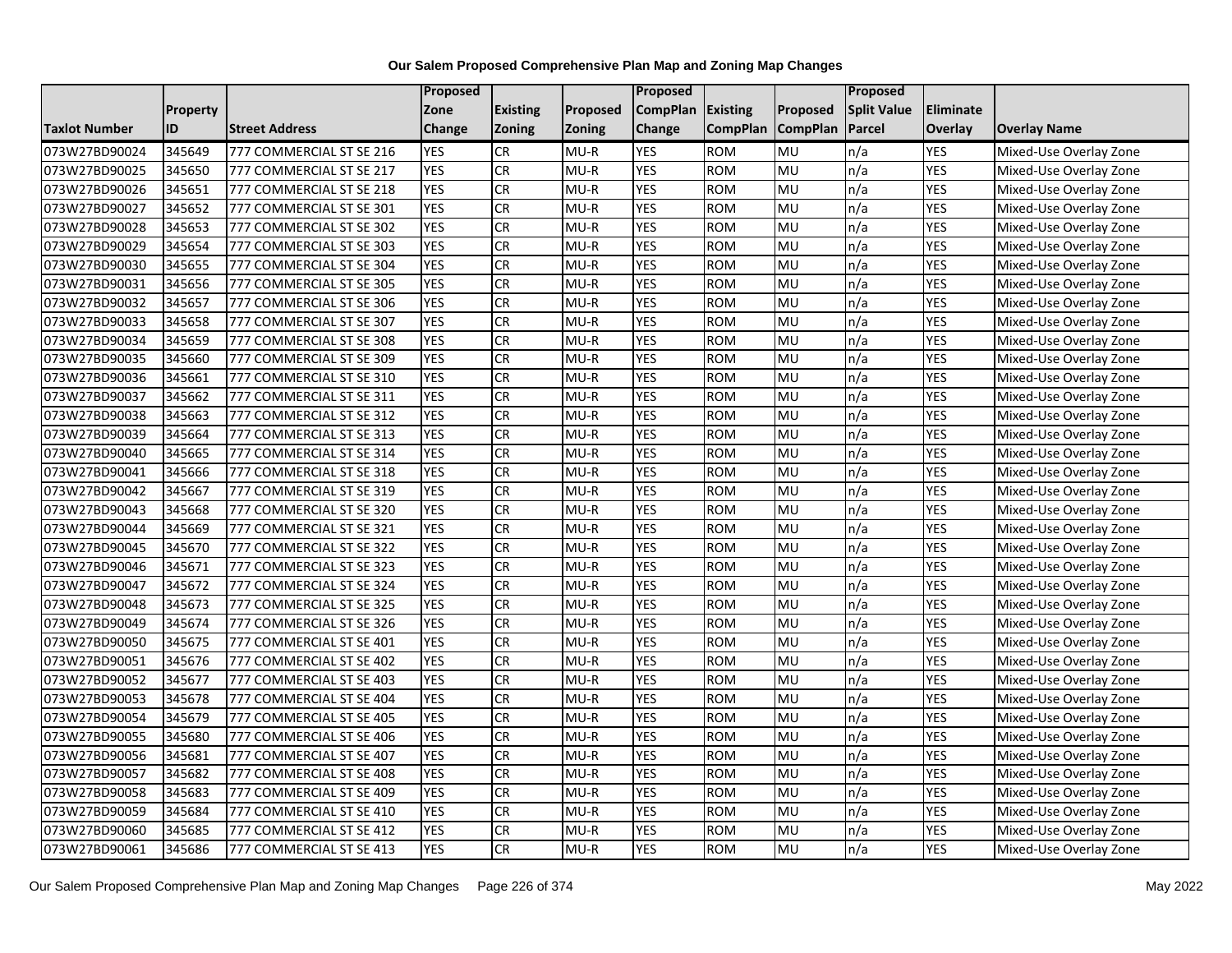|               |                 |                          | Proposed      |                 |          | Proposed        |                 |                 | Proposed           |                |                        |
|---------------|-----------------|--------------------------|---------------|-----------------|----------|-----------------|-----------------|-----------------|--------------------|----------------|------------------------|
|               | <b>Property</b> |                          | Zone          | <b>Existing</b> | Proposed | <b>CompPlan</b> | Existing        | Proposed        | <b>Split Value</b> | Eliminate      |                        |
| Taxlot Number | ID              | <b>Street Address</b>    | <b>Change</b> | <b>Zoning</b>   | Zoning   | Change          | <b>CompPlan</b> | <b>CompPlan</b> | <b>Parcel</b>      | <b>Overlay</b> | <b>Overlay Name</b>    |
| 073W27BD90062 | 345687          | 777 COMMERCIAL ST SE 414 | <b>YES</b>    | <b>CR</b>       | $MU-R$   | <b>YES</b>      | <b>ROM</b>      | <b>MU</b>       | n/a                | <b>YES</b>     | Mixed-Use Overlay Zone |
| 073W27BD90063 | 345688          | 777 COMMERCIAL ST SE 415 | <b>YES</b>    | CR              | $MU-R$   | <b>YES</b>      | <b>ROM</b>      | MU              | n/a                | <b>YES</b>     | Mixed-Use Overlay Zone |
| 073W27BD90064 | 345689          | 777 COMMERCIAL ST SE 416 | <b>YES</b>    | CR              | $MU-R$   | <b>YES</b>      | <b>ROM</b>      | MU              | n/a                | <b>YES</b>     | Mixed-Use Overlay Zone |
| 073W27BD90065 | 345690          | 777 COMMERCIAL ST SE 417 | <b>YES</b>    | <b>CR</b>       | $MU-R$   | <b>YES</b>      | <b>ROM</b>      | <b>MU</b>       | n/a                | YES            | Mixed-Use Overlay Zone |
| 073W27BD90066 | 345691          | 777 COMMERCIAL ST SE 418 | <b>YES</b>    | CR              | $MU-R$   | <b>YES</b>      | <b>ROM</b>      | MU              | n/a                | <b>YES</b>     | Mixed-Use Overlay Zone |
| 073W27BD90067 | 345692          | 777 COMMERCIAL ST SE 501 | <b>YES</b>    | CR              | $MU-R$   | <b>YES</b>      | <b>ROM</b>      | MU              | n/a                | <b>YES</b>     | Mixed-Use Overlay Zone |
| 073W27BD90068 | 345693          | 777 COMMERCIAL ST SE 502 | <b>YES</b>    | <b>CR</b>       | $MU-R$   | <b>YES</b>      | <b>ROM</b>      | <b>MU</b>       | n/a                | <b>YES</b>     | Mixed-Use Overlay Zone |
| 073W27BD90069 | 345694          | 777 COMMERCIAL ST SE 503 | <b>YES</b>    | CR              | $MU-R$   | <b>YES</b>      | <b>ROM</b>      | MU              | n/a                | <b>YES</b>     | Mixed-Use Overlay Zone |
| 073W27BD90070 | 345695          | 777 COMMERCIAL ST SE 504 | <b>YES</b>    | CR              | $MU-R$   | <b>YES</b>      | <b>ROM</b>      | MU              | n/a                | <b>YES</b>     | Mixed-Use Overlay Zone |
| 073W27BD90071 | 345696          | 777 COMMERCIAL ST SE 505 | <b>YES</b>    | CR              | $MU-R$   | <b>YES</b>      | <b>ROM</b>      | MU              | n/a                | <b>YES</b>     | Mixed-Use Overlay Zone |
| 073W27BD90072 | 345697          | 777 COMMERCIAL ST SE 506 | <b>YES</b>    | <b>CR</b>       | $MU-R$   | <b>YES</b>      | <b>ROM</b>      | MU              | n/a                | <b>YES</b>     | Mixed-Use Overlay Zone |
| 073W27BD90073 | 345698          | 777 COMMERCIAL ST SE 507 | <b>YES</b>    | ${\sf CR}$      | $MU-R$   | <b>YES</b>      | <b>ROM</b>      | <b>MU</b>       | n/a                | <b>YES</b>     | Mixed-Use Overlay Zone |
| 073W27BD90074 | 345699          | 777 COMMERCIAL ST SE 508 | <b>YES</b>    | CR              | $MU-R$   | <b>YES</b>      | <b>ROM</b>      | MU              | n/a                | <b>YES</b>     | Mixed-Use Overlay Zone |
| 073W27BD90075 | 345700          | 777 COMMERCIAL ST SE 509 | <b>YES</b>    | CR              | $MU-R$   | <b>YES</b>      | <b>ROM</b>      | MU              | n/a                | <b>YES</b>     | Mixed-Use Overlay Zone |
| 073W27BD90076 | 345701          | 777 COMMERCIAL ST SE 510 | <b>YES</b>    | CR              | $MU-R$   | <b>YES</b>      | <b>ROM</b>      | MU              | n/a                | <b>YES</b>     | Mixed-Use Overlay Zone |
| 073W27BD90077 | 345702          | 777 COMMERCIAL ST SE 512 | <b>YES</b>    | CR              | $MU-R$   | <b>YES</b>      | <b>ROM</b>      | MU              | n/a                | <b>YES</b>     | Mixed-Use Overlay Zone |
| 073W27BD90078 | 345703          | 777 COMMERCIAL ST SE 513 | <b>YES</b>    | CR              | $MU-R$   | <b>YES</b>      | <b>ROM</b>      | MU              | n/a                | <b>YES</b>     | Mixed-Use Overlay Zone |
| 073W27BD90079 | 345704          | 777 COMMERCIAL ST SE 514 | <b>YES</b>    | CR              | $MU-R$   | <b>YES</b>      | <b>ROM</b>      | MU              | n/a                | YES            | Mixed-Use Overlay Zone |
| 073W27BD90080 | 345705          | 777 COMMERCIAL ST SE 515 | <b>YES</b>    | CR              | $MU-R$   | <b>YES</b>      | <b>ROM</b>      | MU              | n/a                | <b>YES</b>     | Mixed-Use Overlay Zone |
| 073W27BD90081 | 345706          | 777 COMMERCIAL ST SE 516 | <b>YES</b>    | CR              | $MU-R$   | <b>YES</b>      | <b>ROM</b>      | MU              | n/a                | <b>YES</b>     | Mixed-Use Overlay Zone |
| 073W27BD90082 | 345707          | 777 COMMERCIAL ST SE 517 | <b>YES</b>    | <b>CR</b>       | $MU-R$   | <b>YES</b>      | <b>ROM</b>      | <b>MU</b>       | n/a                | <b>YES</b>     | Mixed-Use Overlay Zone |
| 073W27BD90083 | 345708          | 777 COMMERCIAL ST SE 518 | <b>YES</b>    | CR              | $MU-R$   | <b>YES</b>      | <b>ROM</b>      | MU              | n/a                | <b>YES</b>     | Mixed-Use Overlay Zone |
| 073W27BD90084 | 345709          | 777 COMMERCIAL ST SE 601 | <b>YES</b>    | CR              | $MU-R$   | <b>YES</b>      | <b>ROM</b>      | MU              | n/a                | <b>YES</b>     | Mixed-Use Overlay Zone |
| 073W27BD90085 | 345710          | 777 COMMERCIAL ST SE 602 | <b>YES</b>    | <b>CR</b>       | $MU-R$   | <b>YES</b>      | <b>ROM</b>      | MU              | n/a                | <b>YES</b>     | Mixed-Use Overlay Zone |
| 073W27BD90086 | 345711          | 777 COMMERCIAL ST SE 603 | <b>YES</b>    | CR              | $MU-R$   | <b>YES</b>      | <b>ROM</b>      | MU              | n/a                | <b>YES</b>     | Mixed-Use Overlay Zone |
| 073W27BD90087 | 345712          | 777 COMMERCIAL ST SE 604 | <b>YES</b>    | ${\sf CR}$      | $MU-R$   | <b>YES</b>      | <b>ROM</b>      | <b>MU</b>       | n/a                | <b>YES</b>     | Mixed-Use Overlay Zone |
| 073W27BD90088 | 345713          | 777 COMMERCIAL ST SE 605 | <b>YES</b>    | CR              | $MU-R$   | <b>YES</b>      | <b>ROM</b>      | MU              | n/a                | <b>YES</b>     | Mixed-Use Overlay Zone |
| 073W27BD90089 | 345714          | 777 COMMERCIAL ST SE 606 | <b>YES</b>    | CR              | $MU-R$   | <b>YES</b>      | <b>ROM</b>      | MU              | n/a                | <b>YES</b>     | Mixed-Use Overlay Zone |
| 073W27BD90090 | 345715          | 777 COMMERCIAL ST SE 607 | <b>YES</b>    | CR              | $MU-R$   | <b>YES</b>      | <b>ROM</b>      | MU              | n/a                | YES            | Mixed-Use Overlay Zone |
| 073W27BD90091 | 345716          | 777 COMMERCIAL ST SE 608 | <b>YES</b>    | CR              | $MU-R$   | <b>YES</b>      | <b>ROM</b>      | MU              | n/a                | <b>YES</b>     | Mixed-Use Overlay Zone |
| 073W27BD90092 | 345717          | 777 COMMERCIAL ST SE 609 | <b>YES</b>    | CR              | $MU-R$   | <b>YES</b>      | <b>ROM</b>      | MU              | n/a                | <b>YES</b>     | Mixed-Use Overlay Zone |
| 073W27BD90093 | 345718          | 777 COMMERCIAL ST SE 610 | <b>YES</b>    | <b>CR</b>       | $MU-R$   | <b>YES</b>      | <b>ROM</b>      | <b>MU</b>       | n/a                | <b>YES</b>     | Mixed-Use Overlay Zone |
| 073W27BD90094 | 345719          | 777 COMMERCIAL ST SE 612 | <b>YES</b>    | CR              | $MU-R$   | <b>YES</b>      | <b>ROM</b>      | MU              | n/a                | YES            | Mixed-Use Overlay Zone |
| 073W27BD90095 | 345720          | 777 COMMERCIAL ST SE 613 | <b>YES</b>    | CR              | $MU-R$   | <b>YES</b>      | <b>ROM</b>      | MU              | n/a                | <b>YES</b>     | Mixed-Use Overlay Zone |
| 073W27BD90096 | 345721          | 777 COMMERCIAL ST SE 614 | <b>YES</b>    | <b>CR</b>       | $MU-R$   | <b>YES</b>      | <b>ROM</b>      | <b>MU</b>       | n/a                | <b>YES</b>     | Mixed-Use Overlay Zone |
| 073W27BD90097 | 345722          | 777 COMMERCIAL ST SE 615 | <b>YES</b>    | CR              | $MU-R$   | <b>YES</b>      | <b>ROM</b>      | MU              | n/a                | YES            | Mixed-Use Overlay Zone |
| 073W27BD90098 | 345723          | 777 COMMERCIAL ST SE 616 | <b>YES</b>    | CR              | $MU-R$   | <b>YES</b>      | <b>ROM</b>      | MU              | n/a                | <b>YES</b>     | Mixed-Use Overlay Zone |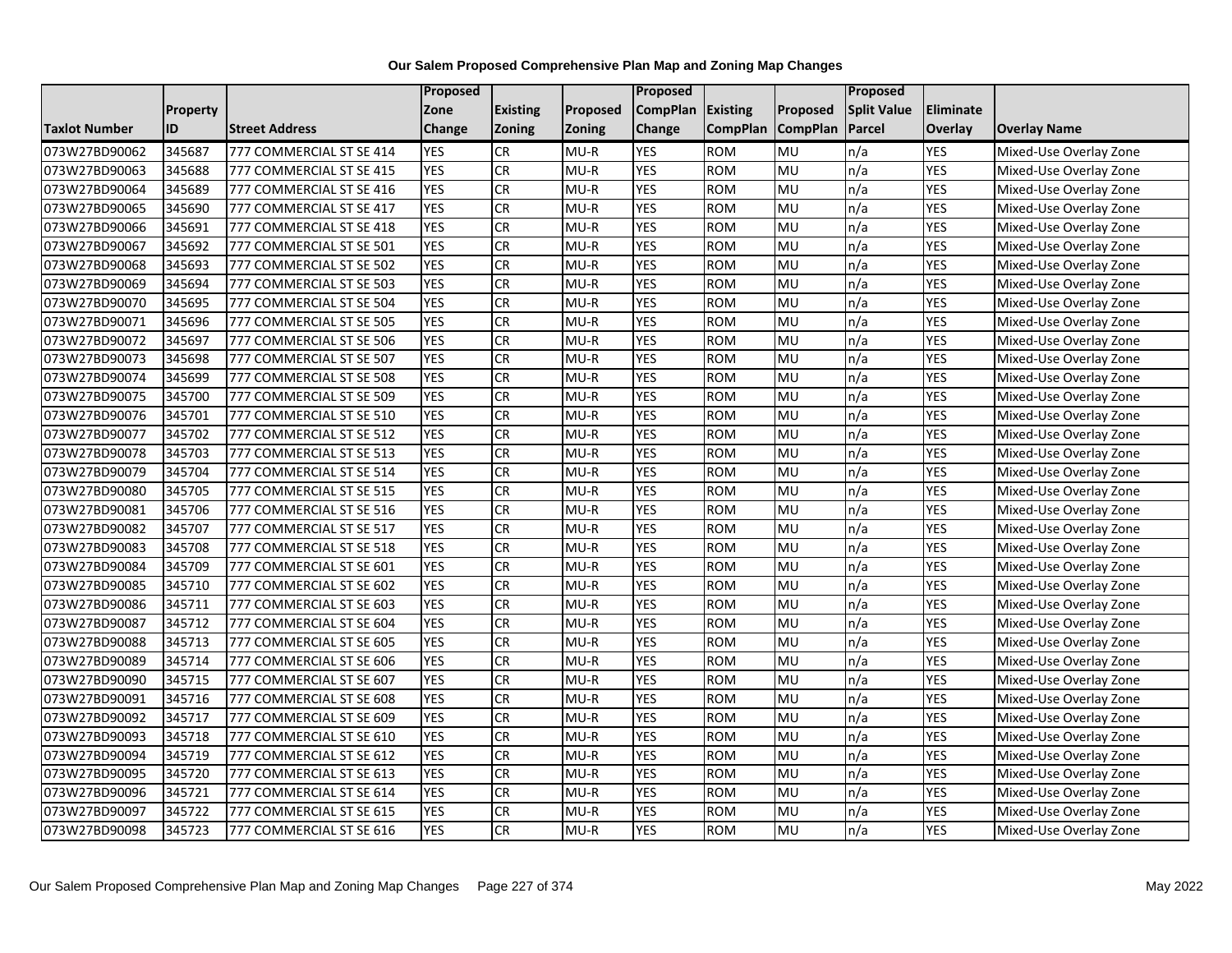|                      |          |                       | <b>Proposed</b> |                 |          | <b>Proposed</b>   |                   |           | <b>Proposed</b>    |                |                     |
|----------------------|----------|-----------------------|-----------------|-----------------|----------|-------------------|-------------------|-----------|--------------------|----------------|---------------------|
|                      | Property |                       | Zone            | <b>Existing</b> | Proposed | CompPlan Existing |                   | Proposed  | <b>Split Value</b> | Eliminate      |                     |
| <b>Taxlot Number</b> | ID       | <b>Street Address</b> | <b>Change</b>   | <b>Zoning</b>   | Zoning   | Change            | CompPlan CompPlan |           | Parcel             | <b>Overlay</b> | <b>Overlay Name</b> |
|                      |          |                       |                 |                 |          |                   |                   |           |                    |                |                     |
|                      |          |                       |                 |                 |          |                   |                   |           | <b>NOT</b>         |                |                     |
|                      |          |                       |                 |                 |          |                   |                   |           | Proposed           |                |                     |
|                      |          |                       |                 |                 |          |                   |                   |           | Split Taxlot       |                |                     |
| 073W27CA04100        | 579473   | 1020 LIBERTY ST SE    | <b>YES</b>      | CO/RS           | CO       | <b>NO</b>         | n/a               | n/a       | Zoning             | <b>NO</b>      | n/a                 |
| 073W27CA06900        | 579457   | 345 OWENS ST SE       | <b>YES</b>      | CR.             | $MU-I$   | <b>YES</b>        | <b>COM</b>        | <b>MU</b> | n/a                | <b>NO</b>      | n/a                 |
| 073W27CA07000        | 579456   | 1090 COMMERCIAL ST SE | <b>YES</b>      | ${\sf CR}$      | $MU-I$   | <b>YES</b>        | <b>COM</b>        | MU        | n/a                | <b>NO</b>      | n/a                 |
| 073W27CA07100        | 579458   | 1070 COMMERCIAL ST SE | <b>YES</b>      | CR              | $MU-I$   | <b>YES</b>        | <b>COM</b>        | MU        | n/a                | <b>NO</b>      | n/a                 |
| 073W27CA07200        | 579459   | 1038 COMMERCIAL ST SE | <b>YES</b>      | <b>CR</b>       | MU-I     | <b>YES</b>        | COM               | MU        | n/a                | <b>NO</b>      | n/a                 |
| 073W27CA07300        | 579460   | 1010 COMMERCIAL ST SE | <b>YES</b>      | CR              | $MU-I$   | <b>YES</b>        | <b>COM</b>        | MU        | n/a                | <b>NO</b>      | n/a                 |
| 073W27CA07500        | 579461   | 330 BUSH ST SE        | <b>YES</b>      | CR              | $MU-I$   | <b>YES</b>        | <b>COM</b>        | MU        | n/a                | <b>NO</b>      | n/a                 |
| 073W27CA07600        | 579446   | 960 COMMERCIAL ST SE  | <b>YES</b>      | CR              | $MU-I$   | <b>YES</b>        | COM               | MU        | n/a                | <b>NO</b>      | n/a                 |
| 073W27CA07700        | 579447   | 950 COMMERCIAL ST SE  | <b>YES</b>      | CR              | $MU-I$   | <b>YES</b>        | <b>COM</b>        | MU        | n/a                | <b>NO</b>      | n/a                 |
| 073W27CA07800        | 579448   | 934 COMMERCIAL ST SE  | <b>YES</b>      | CR              | $MU-I$   | <b>YES</b>        | <b>COM</b>        | MU        | n/a                | <b>NO</b>      | n/a                 |
| 073W27CA07900        | 579449   | 920 COMMERCIAL ST SE  | <b>YES</b>      | ${\sf CR}$      | $MU-I$   | <b>YES</b>        | COM               | MU        | n/a                | <b>NO</b>      | n/a                 |
| 073W27CA08000        | 579450   | 310 KEARNEY ST SE     | <b>YES</b>      | CR              | $MU-I$   | <b>YES</b>        | COM               | MU        | n/a                | <b>NO</b>      | n/a                 |
| 073W27CA08100        | 579415   | 347 KEARNEY ST SE     | <b>YES</b>      | ${\sf CR}$      | MU-I     | <b>YES</b>        | COM               | MU        | n/a                | <b>NO</b>      | n/a                 |
| 073W27CA08200        | 579414   | 880 COMMERCIAL ST SE  | <b>YES</b>      | <b>CR</b>       | $MU-I$   | <b>YES</b>        | COM               | MU        | n/a                | <b>NO</b>      | n/a                 |
| 073W27CA08300        | 579413   | 890 COMMERCIAL ST SE  | <b>YES</b>      | CR              | $MU-I$   | <b>YES</b>        | <b>COM</b>        | MU        | n/a                | <b>NO</b>      | n/a                 |
| 073W27CA08400        | 579416   | 840 COMMERCIAL ST SE  | <b>YES</b>      | ${\sf CR}$      | $MU-I$   | <b>YES</b>        | <b>COM</b>        | MU        | n/a                | <b>NO</b>      | n/a                 |
| 073W27CA08500        | 579421   | 340 MISSION ST SE     | <b>YES</b>      | <b>CR</b>       | $MU-I$   | <b>YES</b>        | COM               | MU        | n/a                | <b>NO</b>      | n/a                 |
| 073W27CA08600        | 579420   | 330 MISSION ST SE     | <b>YES</b>      | CR              | $MU-I$   | <b>YES</b>        | <b>COM</b>        | MU        | n/a                | NO.            | n/a                 |
| 073W27CA08700        | 579418   | 820 COMMERCIAL ST SE  | <b>YES</b>      | <b>CR</b>       | $MU-I$   | <b>YES</b>        | <b>COM</b>        | MU        | n/a                | <b>NO</b>      | n/a                 |
| 073W27CA08800        | 527641   | 805 COMMERCIAL ST SE  | <b>YES</b>      | CR              | $MU-I$   | <b>YES</b>        | COM               | MU        | n/a                | <b>NO</b>      | n/a                 |
| 073W27CA08900        | 527638   | 835 COMMERCIAL ST SE  | <b>YES</b>      | <b>CR</b>       | $MU-I$   | <b>YES</b>        | COM               | MU        | n/a                | <b>NO</b>      | n/a                 |
| 073W27CA09000        | 527635   | 887 COMMERCIAL ST SE  | <b>YES</b>      | CR              | $MU-I$   | <b>YES</b>        | <b>COM</b>        | MU        | n/a                | <b>NO</b>      | n/a                 |
| 073W27CA09100        | 527629   | 925 COMMERCIAL ST SE  | <b>YES</b>      | <b>CR</b>       | $MU-I$   | <b>YES</b>        | <b>COM</b>        | MU        | n/a                | NO             | n/a                 |
| 073W27CA09200        | 527623   | 995 COMMERCIAL ST SE  | <b>YES</b>      | CR              | $MU-I$   | <b>YES</b>        | COM               | MU        | n/a                | <b>NO</b>      | n/a                 |
| 073W27CA09300        | 585520   | 1035 COMMERCIAL ST SE | <b>YES</b>      | <b>CR</b>       | $MU-I$   | <b>YES</b>        | <b>COM</b>        | MU        | n/a                | <b>NO</b>      | n/a                 |
| 073W27CA09400        | 585521   | 1047 COMMERCIAL ST SE | <b>YES</b>      | CR              | $MU-I$   | <b>YES</b>        | <b>COM</b>        | MU        | n/a                | <b>NO</b>      | n/a                 |
| 073W27CA09500        | 585522   | 1071 COMMERCIAL ST SE | <b>YES</b>      | CR              | $MU-I$   | <b>YES</b>        | COM               | MU        | n/a                | <b>NO</b>      | n/a                 |
| 073W27CA09600        | 585523   | 1095 COMMERCIAL ST SE | <b>YES</b>      | CR              | $MU-I$   | <b>YES</b>        | <b>COM</b>        | MU        | n/a                | <b>NO</b>      | n/a                 |
| 073W27CA10400        | 585531   | 160 BUSH ST S         | <b>YES</b>      | ${\sf CR}$      | $MU-I$   | <b>YES</b>        | COM               | MU        | n/a                | <b>NO</b>      | n/a                 |
| 073W27CA10700        | 527627   | 185 BUSH ST S         | <b>YES</b>      | CR              | $MU-I$   | <b>YES</b>        | COM               | MU        | n/a                | <b>NO</b>      | n/a                 |
| 073W27CA10800        | 527631   | 934 SAGINAW ST S      | <b>YES</b>      | CR              | $MU-I$   | <b>YES</b>        | <b>COM</b>        | MU        | n/a                | NO             | n/a                 |
| 073W27CA10900        | 527633   | 920 SAGINAW ST S      | <b>YES</b>      | <b>CR</b>       | $MU-I$   | <b>YES</b>        | <b>COM</b>        | MU        | n/a                | <b>NO</b>      | n/a                 |
| 073W27CA11000        | 527634   | 914 SAGINAW ST S      | <b>YES</b>      | CR              | MU-I     | <b>YES</b>        | <b>COM</b>        | MU        | n/a                | <b>NO</b>      | n/a                 |
| 073W27CA11100        | 527630   | None                  | <b>YES</b>      | <b>CR</b>       | MU-I     | <b>YES</b>        | <b>COM</b>        | MU        | n/a                | NO.            | n/a                 |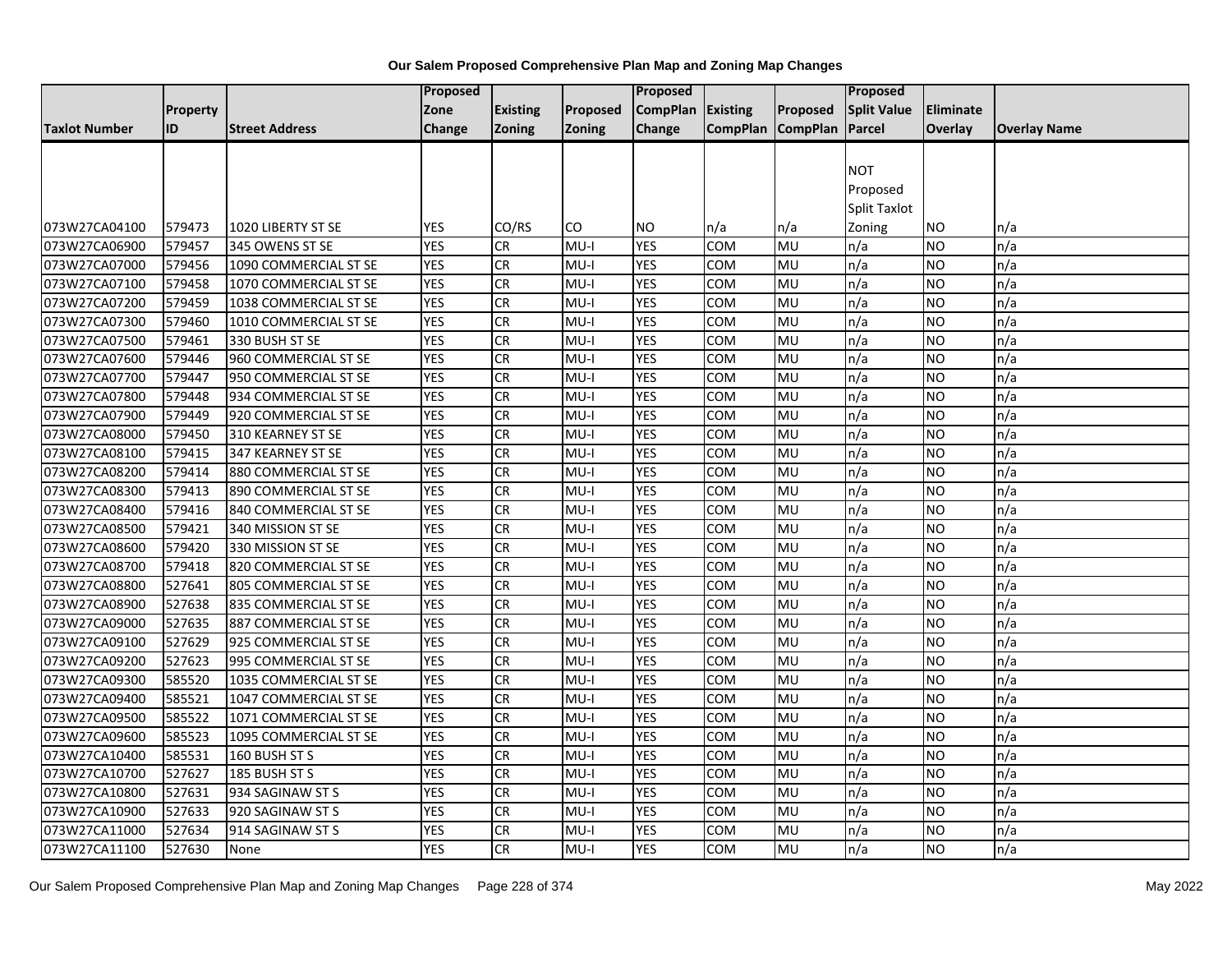|                      |           |                       | Proposed   |                 |               | <b>Proposed</b>   |                 |                 | <b>Proposed</b>                                             |           |                     |
|----------------------|-----------|-----------------------|------------|-----------------|---------------|-------------------|-----------------|-----------------|-------------------------------------------------------------|-----------|---------------------|
|                      | Property  |                       | Zone       | <b>Existing</b> | Proposed      | CompPlan Existing |                 | Proposed        | <b>Split Value</b>                                          | Eliminate |                     |
| <b>Taxlot Number</b> | <b>ID</b> | <b>Street Address</b> | Change     | Zoning          | <b>Zoning</b> | Change            | <b>CompPlan</b> | <b>CompPlan</b> | Parcel                                                      | Overlay   | <b>Overlay Name</b> |
| 073W27CA11200        | 527636    | 100 BLK KEARNEY ST S  | <b>YES</b> | <b>CR</b>       | $MU-I$        | <b>YES</b>        | <b>COM</b>      | MU              | n/a                                                         | NO        | n/a                 |
| 073W27CA11300        | 527637    | 890 SAGINAW ST S      | <b>YES</b> | CR              | $MU-I$        | <b>YES</b>        | COM             | MU              | n/a                                                         | NO.       | n/a                 |
| 073W27CA11400        | 527639    | 850 SAGINAW ST S      | <b>YES</b> | CR              | $MU-I$        | <b>YES</b>        | COM             | MU              | n/a                                                         | NO.       | n/a                 |
| 073W27CA11500        | 527640    | 840 SAGINAW ST S      | <b>YES</b> | <b>CR</b>       | MU-I          | <b>YES</b>        | COM             | MU              | n/a                                                         | NO.       | n/a                 |
| 073W27CA11600        | 527643    | 830 SAGINAW ST S      | <b>YES</b> | CO              | $MU-I$        | <b>YES</b>        | COM             | MU              | n/a                                                         | NO.       | n/a                 |
| 073W27CA11700        | 527642    | 160 MISSION ST S      | <b>YES</b> | CO              | MU-I          | <b>YES</b>        | <b>COM</b>      | MU              | n/a                                                         | NO.       | n/a                 |
| 073W27CB00701        | 527650    | None                  | <b>YES</b> | RM <sub>2</sub> | PA            | <b>NO</b>         | n/a             | n/a             | n/a                                                         | NO.       | n/a                 |
| 073W27CB04100        | 527649    | None                  | <b>YES</b> | RA              | PA            | <b>NO</b>         | n/a             | n/a             | n/a                                                         | NO.       | n/a                 |
| 073W27CC13900        | 592017    | 1100 RIVER RD S       | <b>YES</b> | <b>RA</b>       | PA            | <b>NO</b>         | n/a             | n/a             | n/a                                                         | NO.       | n/a                 |
| 073W27CC14000        | 592131    | 1200 RIVER RD S       | <b>YES</b> | <b>RA</b>       | PA            | <b>NO</b>         | n/a             | n/a             | n/a                                                         | NO.       | n/a                 |
|                      |           |                       |            |                 |               |                   |                 |                 | <b>NOT</b><br>Proposed<br><b>Split Taxlot</b><br>CompPlan & |           |                     |
| 073W27CD01700        | 579541    | 1444 LIBERTY ST SE    | <b>YES</b> | RM2/RS          | <b>RS</b>     | <b>YES</b>        | MF/SF           | <b>SF</b>       | Zoning                                                      | ΝO        | n/a                 |
| 073W27CD05000        | 579538    | 1460 COMMERCIAL ST SE | <b>YES</b> | CO              | $MU-II$       | <b>YES</b>        | COM             | MU              | n/a                                                         | NO.       | n/a                 |
| 073W27CD05100        | 579540    | 1430 COMMERCIAL ST SE | <b>YES</b> | CO              | MU-II         | <b>YES</b>        | <b>COM</b>      | MU              | n/a                                                         | NO        | n/a                 |
| 073W27CD05200        | 579527    | 345 MYERS ST SE       | <b>YES</b> | CR              | $MU-I$        | <b>YES</b>        | <b>COM</b>      | MU              | n/a                                                         | NO.       | n/a                 |
| 073W27CD05300        | 579528    | 1350 COMMERCIAL ST SE | <b>YES</b> | CR              | MU-I          | <b>YES</b>        | COM             | MU              | n/a                                                         | NO.       | n/a                 |
| 073W27CD05500        | 579530    | 1330 COMMERCIAL ST SE | <b>YES</b> | <b>CR</b>       | MU-I          | <b>YES</b>        | COM             | MU              | n/a                                                         | <b>NO</b> | n/a                 |
| 073W27CD05900        | 579501    | 1296 COMMERCIAL ST SE | <b>YES</b> | <b>CR</b>       | MU-I          | <b>YES</b>        | COM             | MU              | n/a                                                         | NO.       | n/a                 |
| 073W27CD06000        | 579502    | 1234 COMMERCIAL ST SE | <b>YES</b> | <b>CR</b>       | I-UM          | <b>YES</b>        | <b>COM</b>      | <b>MU</b>       | n/a                                                         | NO.       | n/a                 |
| 073W27CD06100        | 579503    | 1210 COMMERCIAL ST SE | <b>YES</b> | <b>CR</b>       | $MU-I$        | <b>YES</b>        | COM             | MU              | n/a                                                         | NO.       | n/a                 |
| 073W27CD06200        | 579504    | 340 MILLER ST SE      | <b>YES</b> | <b>CR</b>       | MU-I          | <b>YES</b>        | COM             | MU              | n/a                                                         | NO.       | n/a                 |
| 073W27CD06300        | 579490    | 1198 COMMERCIAL ST SE | <b>YES</b> | CR              | $MU-I$        | <b>YES</b>        | <b>COM</b>      | MU              | n/a                                                         | NO.       | n/a                 |
| 073W27CD06400        | 579491    | 1154 COMMERCIAL ST SE | <b>YES</b> | <b>CR</b>       | $MU-I$        | <b>YES</b>        | <b>COM</b>      | MU              | n/a                                                         | <b>NO</b> | n/a                 |
| 073W27CD06500        | 579492    | 1174 COMMERCIAL ST SE | <b>YES</b> | <b>CR</b>       | $MU-I$        | <b>YES</b>        | COM             | MU              | n/a                                                         | NO.       | n/a                 |
| 073W27CD06600        | 579493    | 1138 COMMERCIAL ST SE | <b>YES</b> | <b>CR</b>       | $MU-I$        | <b>YES</b>        | COM             | MU              | n/a                                                         | NO.       | n/a                 |
| 073W27CD06700        | 579494    | 1120 COMMERCIAL ST SE | <b>YES</b> | <b>CR</b>       | MU-I          | <b>YES</b>        | <b>COM</b>      | MU              | n/a                                                         | NO.       | n/a                 |
| 073W27CD06900        | 591986    | 1145 COMMERCIAL ST SE | <b>YES</b> | CR              | MU-I          | <b>YES</b>        | COM             | MU              | n/a                                                         | <b>NO</b> | n/a                 |
| 073W27CD07100        | 592057    | 140 MILLER ST S       | <b>YES</b> | CR              | $MU-I$        | <b>YES</b>        | COM             | MU              | n/a                                                         | <b>NO</b> | n/a                 |
| 073W27CD07200        | 592058    | 1201 COMMERCIAL ST SE | <b>YES</b> | <b>CR</b>       | MU-I          | <b>YES</b>        | COM             | MU              | n/a                                                         | NO.       | n/a                 |
| 073W27CD07300        | 592059    | 1215 COMMERCIAL ST SE | <b>YES</b> | CR              | $MU-I$        | <b>YES</b>        | COM             | MU              | n/a                                                         | NO.       | n/a                 |
| 073W27CD07400        | 592060    | 1247 COMMERCIAL ST SE | <b>YES</b> | CR              | $MU-I$        | <b>YES</b>        | <b>COM</b>      | MU              | n/a                                                         | <b>NO</b> | n/a                 |
| 073W27CD07500        | 592061    | 1249 COMMERCIAL ST SE | <b>YES</b> | ${\sf CR}$      | MU-I          | <b>YES</b>        | <b>COM</b>      | MU              | n/a                                                         | NO.       | n/a                 |
| 073W27CD07600        | 592063    | 1277 COMMERCIAL ST SE | <b>YES</b> | <b>CR</b>       | $MU-I$        | <b>YES</b>        | COM             | MU              | n/a                                                         | NO.       | n/a                 |
| 073W27CD07700        | 592064    | 1295 COMMERCIAL ST SE | <b>YES</b> | CR              | MU-I          | <b>YES</b>        | <b>COM</b>      | <b>MU</b>       | n/a                                                         | NO.       | n/a                 |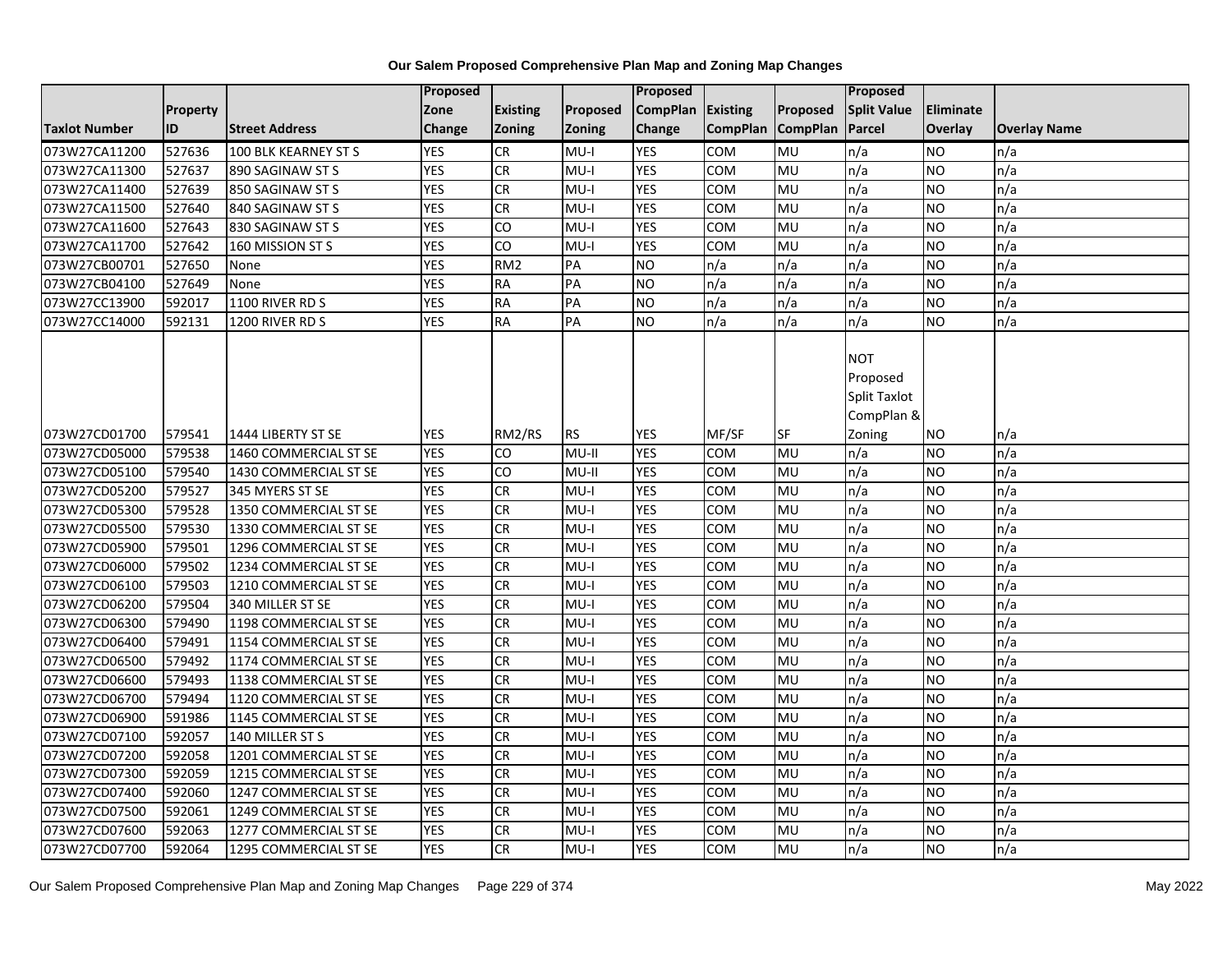|               |          |                       | Proposed   |                 |               | <b>Proposed</b> |                 |                 | <b>Proposed</b>    |            |                             |
|---------------|----------|-----------------------|------------|-----------------|---------------|-----------------|-----------------|-----------------|--------------------|------------|-----------------------------|
|               | Property |                       | Zone       | <b>Existing</b> | Proposed      | <b>CompPlan</b> | Existing        | Proposed        | <b>Split Value</b> | Eliminate  |                             |
| Taxlot Number | ID       | <b>Street Address</b> | Change     | Zoning          | <b>Zoning</b> | <b>Change</b>   | <b>CompPlan</b> | <b>CompPlan</b> | Parcel             | Overlay    | <b>Overlay Name</b>         |
| 073W27CD07800 | 592062   | 145 WILSON ST S       | <b>YES</b> | CR              | $MU-I$        | <b>YES</b>      | <b>COM</b>      | <b>MU</b>       | n/a                | <b>NO</b>  | n/a                         |
| 073W27CD07900 | 592073   | 140 WILSON ST S       | <b>YES</b> | <b>CR</b>       | $MU-I$        | <b>YES</b>      | <b>COM</b>      | MU              | n/a                | <b>NO</b>  | n/a                         |
| 073W27CD08000 | 592074   | 1307 COMMERCIAL ST SE | <b>YES</b> | <b>CR</b>       | $MU-I$        | <b>YES</b>      | <b>COM</b>      | MU              | n/a                | <b>NO</b>  | n/a                         |
| 073W27CD08100 | 592075   | 1325 COMMERCIAL ST SE | <b>YES</b> | CR              | $MU-I$        | <b>YES</b>      | COM             | MU              | n/a                | <b>NO</b>  | n/a                         |
| 073W27CD08200 | 592076   | 1343 COMMERCIAL ST SE | <b>YES</b> | <b>CR</b>       | $MU-I$        | <b>YES</b>      | COM             | MU              | n/a                | <b>NO</b>  | n/a                         |
| 073W27CD08300 | 592078   | 1363 COMMERCIAL ST SE | <b>YES</b> | CR              | $MU-I$        | <b>YES</b>      | COM             | MU              | n/a                | <b>NO</b>  | n/a                         |
| 073W27CD08400 | 592077   | 1348 COMMERCIAL ST SE | <b>YES</b> | <b>CR</b>       | $MU-I$        | <b>YES</b>      | COM             | MU              | n/a                | <b>NO</b>  | n/a                         |
| 073W27CD08500 | 592080   | 1395 COMMERCIAL ST SE | <b>YES</b> | CR              | $MU-I$        | <b>YES</b>      | <b>COM</b>      | MU              | n/a                | <b>NO</b>  | n/a                         |
| 073W27CD08700 | 583081   | 140 MYERS ST S        | <b>YES</b> | RM <sub>2</sub> | MU-II         | <b>YES</b>      | MF              | MU              | n/a                | <b>NO</b>  | n/a                         |
| 073W27CD08800 | 583082   | 1415 COMMERCIAL ST SE | <b>YES</b> | $\overline{c}$  | $MU-II$       | <b>YES</b>      | <b>COM</b>      | MU              | n/a                | <b>NO</b>  | n/a                         |
| 073W27CD08900 | 583083   | 1443 COMMERCIAL ST SE | <b>YES</b> | $\overline{c}$  | $MU-II$       | <b>YES</b>      | COM             | MU              | n/a                | <b>NO</b>  | n/a                         |
| 073W27CD09000 | 583084   | 1455 COMMERCIAL ST SE | <b>YES</b> | CO              | $MU-II$       | <b>YES</b>      | COM             | MU              | n/a                | <b>NO</b>  | n/a                         |
| 073W27CD09100 | 583085   | 1475 COMMERCIAL ST SE | <b>YES</b> | $\overline{c}$  | $MU-II$       | <b>YES</b>      | <b>COM</b>      | MU              | n/a                | <b>NO</b>  | n/a                         |
| 073W27CD09200 | 583087   | 1491 COMMERCIAL ST SE | <b>YES</b> | S               | $MU-II$       | <b>YES</b>      | COM             | MU              | n/a                | <b>NO</b>  | n/a                         |
| 073W27CD09300 | 583086   | 145 LEFFELLE ST S     | <b>YES</b> | CO              | MU-II         | <b>YES</b>      | COM             | MU              | n/a                | <b>NO</b>  | n/a                         |
| 073W27DA00300 | 595087   | 1002 BELLEVUE ST SE   | <b>YES</b> | $\overline{c}$  | PH            | <b>YES</b>      | COM             | <b>CSH</b>      | n/a                | <b>NO</b>  | n/a                         |
| 073W27DA00400 | 595086   | None                  | <b>NO</b>  | n/a             | n/a           | NO.             | n/a             | n/a             | n/a                | <b>YES</b> | Salem Hospital Overlay Zone |
| 073W27DA00500 | 595084   | None                  | <b>NO</b>  | n/a             | n/a           | <b>NO</b>       | n/a             | n/a             | n/a                | <b>YES</b> | Salem Hospital Overlay Zone |
| 073W27DA00600 | 595090   | 1073 OAK ST SE        | <b>NO</b>  | n/a             | n/a           | NO.             | n/a             | n/a             | n/a                | YES        | Salem Hospital Overlay Zone |
| 073W27DA00800 | 595089   | 1049 OAK ST SE        | <b>NO</b>  | n/a             | n/a           | NO.             | n/a             | n/a             | n/a                | <b>YES</b> | Salem Hospital Overlay Zone |
| 073W27DA00900 | 595088   | 1011 OAK ST SE        | <b>NO</b>  | n/a             | n/a           | NO.             | n/a             | n/a             | n/a                | YES        | Salem Hospital Overlay Zone |
| 073W27DA01100 | 595094   | 939 OAK ST SE         | <b>NO</b>  | n/a             | n/a           | NO.             | n/a             | n/a             | n/a                | <b>YES</b> | Salem Hospital Overlay Zone |
| 073W27DA01600 | 595108   | 890 OAK ST SE         | <b>NO</b>  | n/a             | n/a           | <b>NO</b>       | n/a             | n/a             | n/a                | YES        | Salem Hospital Overlay Zone |
| 073W27DA03200 | 595060   | 644 UNIVERSITY ST SE  | <b>YES</b> | CO              | PH            | <b>YES</b>      | COM             | <b>CSH</b>      | n/a                | <b>NO</b>  | n/a                         |
| 073W27DA03300 | 595059   | <b>1118 OAK ST SE</b> | <b>YES</b> | $\overline{c}$  | PH            | <b>YES</b>      | COM             | <b>CSH</b>      | n/a                | <b>NO</b>  | n/a                         |
| 073W27DA03400 | 595058   | 1130 OAK ST SE        | <b>YES</b> | CO              | PH            | <b>YES</b>      | COM             | <b>CSH</b>      | n/a                | <b>NO</b>  | n/a                         |
| 073W27DA03500 | 595057   | 1146 OAK ST SE        | <b>YES</b> | $\overline{c}$  | PH            | <b>YES</b>      | COM             | <b>CSH</b>      | n/a                | <b>NO</b>  | n/a                         |
| 073W27DA04100 | 595065   | 1175 LESLIE ST SE     | <b>YES</b> | CG/CO           | PH            | <b>YES</b>      | COM             | <b>CSH</b>      | n/a                | <b>NO</b>  | n/a                         |
| 073W27DA04400 | 595071   | 1106 LESLIE ST SE     | <b>YES</b> | RM <sub>2</sub> | PH            | <b>YES</b>      | COM             | <b>CSH</b>      | n/a                | <b>NO</b>  | n/a                         |
| 073W27DA04500 | 595072   | 740 UNIVERSITY ST SE  | <b>YES</b> | CO/RM2          | PH            | <b>YES</b>      | COM             | <b>CSH</b>      | n/a                | <b>NO</b>  | n/a                         |
| 073W27DA04700 | 595070   | 1180 LESLIE ST SE     | <b>YES</b> | CG              | PH            | <b>YES</b>      | <b>COM</b>      | <b>CSH</b>      | n/a                | <b>NO</b>  | n/a                         |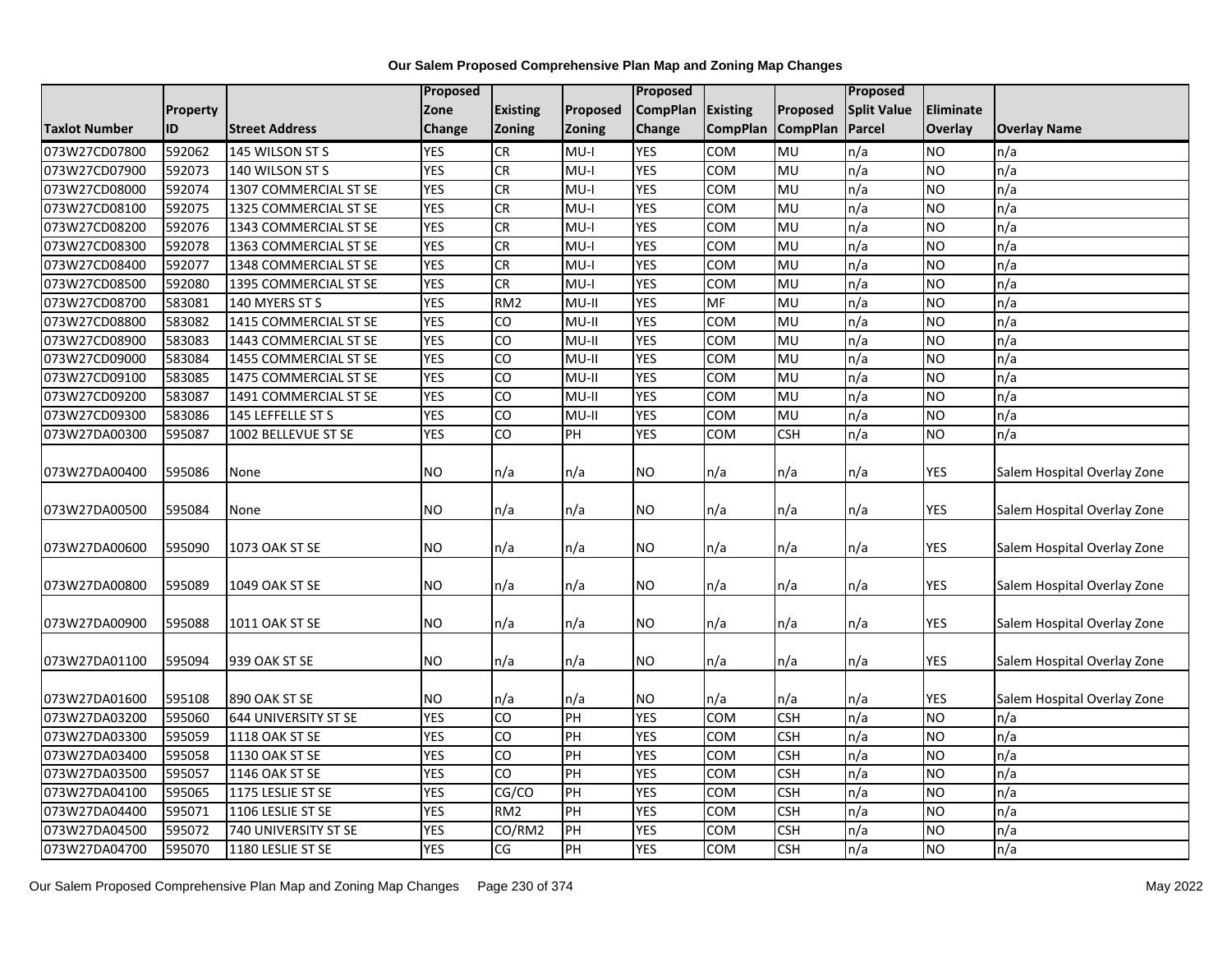|                      |          |                       | Proposed   |                 |          | Proposed        |                 |                 | Proposed           |                  |                             |
|----------------------|----------|-----------------------|------------|-----------------|----------|-----------------|-----------------|-----------------|--------------------|------------------|-----------------------------|
|                      | Property |                       | Zone       | <b>Existing</b> | Proposed | <b>CompPlan</b> | Existing        | Proposed        | <b>Split Value</b> | <b>Eliminate</b> |                             |
| <b>Taxlot Number</b> | ID       | <b>Street Address</b> | Change     | <b>Zoning</b>   | Zoning   | Change          | <b>CompPlan</b> | <b>CompPlan</b> | Parcel             | <b>Overlay</b>   | <b>Overlay Name</b>         |
| 073W27DA04800        | 595068   | 705 12TH ST SE        | <b>YES</b> | <b>CR</b>       | PH       | <b>YES</b>      | COM             | <b>CSH</b>      | n/a                | <b>NO</b>        | n/a                         |
| 073W27DA04900        | 595069   | 705 12TH ST SE        | <b>YES</b> | <b>CR</b>       | PH       | <b>YES</b>      | <b>COM</b>      | <b>CSH</b>      | n/a                | <b>NO</b>        | n/a                         |
| 073W27DA05200        | 595074   | 795 12TH ST SE        | <b>YES</b> | CG              | PH       | <b>YES</b>      | COM             | <b>CSH</b>      | n/a                | <b>NO</b>        | n/a                         |
| 073W27DA05400        | 595073   | 1155 MISSION ST SE    | <b>YES</b> | CO              | PH       | <b>YES</b>      | COM             | <b>CSH</b>      | n/a                | <b>NO</b>        | n/a                         |
|                      |          |                       |            |                 |          |                 |                 |                 |                    |                  |                             |
| 073W27DA05500        | 595075   | None                  | <b>YES</b> | PE/PH           | PH       | <b>YES</b>      | CSE/CSH         | <b>CSH</b>      | n/a                | YES              | Salem Hospital Overlay Zone |
| 073W27DA05800        | 595104   | 885 MISSION ST SE     | <b>YES</b> | CO              | PH       | <b>YES</b>      | COM             | <b>CSH</b>      | n/a                | <b>NO</b>        | n/a                         |
| 073W27DA06000        | 595103   | 801 MISSION ST SE     | <b>YES</b> | CO              | PH       | <b>YES</b>      | COM             | <b>CSH</b>      | n/a                | <b>NO</b>        | n/a                         |
| 073W27DA06300        | 595101   | 740 WINTER ST SE      | <b>YES</b> | CO              | PH       | <b>YES</b>      | <b>COM</b>      | <b>CSH</b>      | n/a                | <b>NO</b>        | n/a                         |
| 073W27DA06500        | 595102   | 720 WINTER ST SE      | <b>YES</b> | CO              | PH       | <b>YES</b>      | COM             | <b>CSH</b>      | n/a                | <b>NO</b>        | n/a                         |
| 073W27DA06600        | 595109   | None                  | <b>YES</b> | CO              | PH       | <b>YES</b>      | COM             | <b>CSH</b>      | n/a                | <b>NO</b>        | n/a                         |
| 073W27DA90000        | 327517   | 875 OAK ST SE         | <b>YES</b> | CO/PH           | PH       | <b>YES</b>      | COM/CSH         | <b>CSH</b>      | n/a                | <b>NO</b>        | n/a                         |
| 073W27DA90001        | 327518   | 875 OAK ST SE #1A     | <b>YES</b> | CO              | PH       | <b>YES</b>      | COM             | <b>CSH</b>      | n/a                | <b>NO</b>        | n/a                         |
| 073W27DA90002        | 327519   | 875 OAK ST SE #1B     | <b>YES</b> | CO              | PH       | <b>YES</b>      | <b>COM</b>      | <b>CSH</b>      | n/a                | <b>NO</b>        | n/a                         |
| 073W27DA90003        | 327520   | 875 OAK ST SE #1C     | <b>YES</b> | CO              | PH       | <b>YES</b>      | COM             | <b>CSH</b>      | n/a                | <b>NO</b>        | n/a                         |
| 073W27DA90004        | 327521   | 875 OAK ST SE #1D     | <b>YES</b> | CO              | PH       | <b>YES</b>      | COM             | <b>CSH</b>      | n/a                | <b>NO</b>        | n/a                         |
| 073W27DA90005        | 327522   | 875 OAK ST SE #1E     | <b>YES</b> | CO              | PH       | <b>YES</b>      | COM             | <b>CSH</b>      | n/a                | <b>NO</b>        | n/a                         |
| 073W27DA90006        | 327523   | 875 OAK ST SE #1F     | <b>YES</b> | CO              | PH       | <b>YES</b>      | <b>COM</b>      | <b>CSH</b>      | n/a                | <b>NO</b>        | n/a                         |
| 073W27DA90007        | 327524   | 875 OAK ST SE #1G     | <b>YES</b> | CO              | PH       | <b>YES</b>      | COM             | <b>CSH</b>      | n/a                | <b>NO</b>        | n/a                         |
| 073W27DA90008        | 327525   | 875 OAK ST SE #1H     | <b>YES</b> | CO              | PH       | <b>YES</b>      | COM             | <b>CSH</b>      | n/a                | <b>NO</b>        | n/a                         |
| 073W27DA90009        | 327526   | 875 OAK ST SE #2A     | <b>YES</b> | CO              | PH       | <b>YES</b>      | <b>COM</b>      | <b>CSH</b>      | n/a                | <b>NO</b>        | n/a                         |
| 073W27DA90010        | 327527   | 875 OAK ST SE #2B     | <b>YES</b> | $\overline{c}$  | PH       | <b>YES</b>      | <b>COM</b>      | <b>CSH</b>      | n/a                | <b>NO</b>        | n/a                         |
| 073W27DA90011        | 327528   | 875 OAK ST SE #2C     | <b>YES</b> | CO              | PH       | <b>YES</b>      | COM             | <b>CSH</b>      | n/a                | <b>NO</b>        | n/a                         |
| 073W27DA90012        | 327529   | 875 OAK ST SE #3A     | <b>YES</b> | CO              | PH       | <b>YES</b>      | COM             | <b>CSH</b>      | n/a                | <b>NO</b>        | n/a                         |
| 073W27DA90013        | 327530   | 875 OAK ST SE #3B     | <b>YES</b> | CO              | PH       | <b>YES</b>      | <b>COM</b>      | <b>CSH</b>      | n/a                | <b>NO</b>        | n/a                         |
| 073W27DA90014        | 327531   | 875 OAK ST SE #3C     | <b>YES</b> | CO              | PH       | <b>YES</b>      | COM             | <b>CSH</b>      | n/a                | <b>NO</b>        | n/a                         |
| 073W27DA90015        | 327532   | 875 OAK ST SE #3D     | <b>YES</b> | CO              | PH       | <b>YES</b>      | COM             | <b>CSH</b>      | n/a                | <b>NO</b>        | n/a                         |
| 073W27DA90016        | 327533   | 875 OAK ST SE #3E     | <b>YES</b> | CO              | PH       | <b>YES</b>      | <b>COM</b>      | <b>CSH</b>      | n/a                | <b>NO</b>        | n/a                         |
| 073W27DA90017        | 327534   | 875 OAK ST SE #3F     | <b>YES</b> | CO              | PH       | <b>YES</b>      | COM             | <b>CSH</b>      | n/a                | <b>NO</b>        | n/a                         |
| 073W27DA90018        | 327535   | 875 OAK ST SE #3G     | <b>YES</b> | CO              | PH       | <b>YES</b>      | <b>COM</b>      | <b>CSH</b>      | n/a                | <b>NO</b>        | n/a                         |
| 073W27DA90019        | 327536   | 875 OAK ST SE #3H     | <b>YES</b> | CO              | PH       | <b>YES</b>      | COM             | <b>CSH</b>      | n/a                | <b>NO</b>        | n/a                         |
| 073W27DA90022        | 327539   | 875 OAK ST SE #4A     | <b>YES</b> | CO              | PH       | <b>YES</b>      | COM             | <b>CSH</b>      | n/a                | <b>NO</b>        | n/a                         |
| 073W27DA90023        | 327540   | 875 OAK ST SE #4B     | <b>YES</b> | CO/PH           | PH       | <b>YES</b>      | COM/CSH         | <b>CSH</b>      | n/a                | <b>NO</b>        | n/a                         |
| 073W27DA90024        | 327541   | 875 OAK ST SE #4C     | <b>YES</b> | CO/PH           | PH       | <b>YES</b>      | COM/CSH         | <b>CSH</b>      | n/a                | <b>NO</b>        | n/a                         |
| 073W27DA90026        | 327543   | 875 OAK ST SE #4E     | <b>YES</b> | CO/PH           | PH       | <b>YES</b>      | COM/CSH         | <b>CSH</b>      | n/a                | <b>NO</b>        | n/a                         |
| 073W27DA90027        | 327544   | 875 OAK ST SE #4F     | <b>YES</b> | CO              | PH       | <b>YES</b>      | COM             | <b>CSH</b>      | n/a                | <b>NO</b>        | n/a                         |
| 073W27DA90028        | 327545   | 875 OAK ST SE #5A     | <b>YES</b> | CO              | PH       | <b>YES</b>      | COM             | <b>CSH</b>      | n/a                | <b>NO</b>        | n/a                         |
| 073W27DA90029        | 327546   | 875 OAK ST SE #5B     | <b>YES</b> | $\overline{c}$  | PH       | <b>YES</b>      | <b>COM</b>      | <b>CSH</b>      | n/a                | <b>NO</b>        | n/a                         |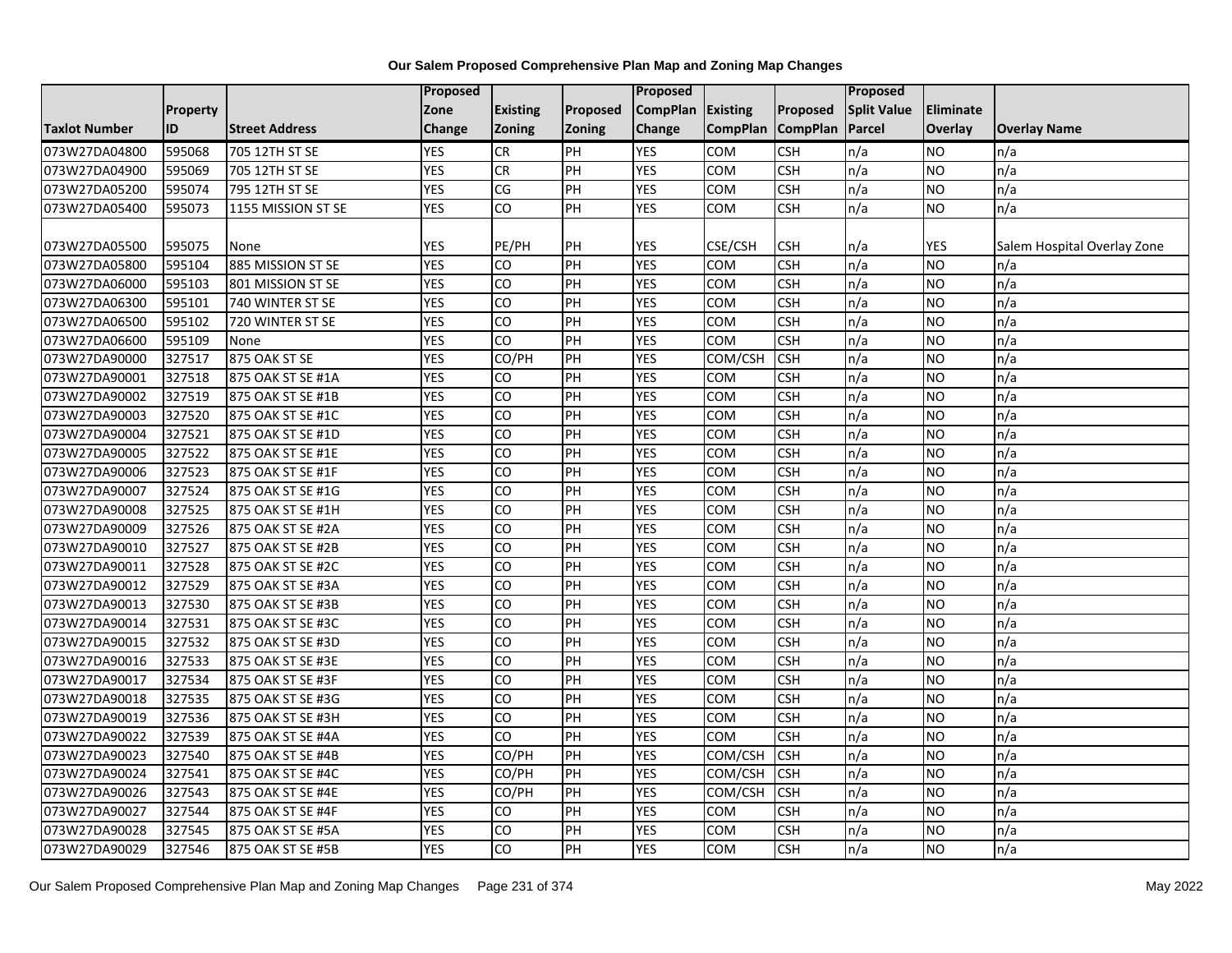|                                |                 |                          | Proposed       |                 |          | Proposed        |                   |                 | Proposed           |            |                                                                                             |
|--------------------------------|-----------------|--------------------------|----------------|-----------------|----------|-----------------|-------------------|-----------------|--------------------|------------|---------------------------------------------------------------------------------------------|
|                                | <b>Property</b> |                          | Zone           | <b>Existing</b> | Proposed | <b>CompPlan</b> | <b>Existing</b>   | Proposed        | <b>Split Value</b> | Eliminate  |                                                                                             |
| <b>Taxlot Number</b>           | ID              | <b>Street Address</b>    | Change         | <b>Zoning</b>   | Zoning   | Change          | <b>CompPlan</b>   | <b>CompPlan</b> | <b>Parcel</b>      | Overlay    | <b>Overlay Name</b>                                                                         |
| 073W27DA90030                  | 327547          | 875 OAK ST SE #5C        | <b>YES</b>     | CO              | PH       | <b>YES</b>      | <b>COM</b>        | <b>CSH</b>      | n/a                | <b>NO</b>  | n/a                                                                                         |
| 073W27DA90031                  | 327548          | 875 OAK ST SE 5060       | <b>YES</b>     | CO              | PH       | <b>YES</b>      | <b>COM</b>        | <b>CSH</b>      | n/a                | <b>NO</b>  | n/a                                                                                         |
| 073W27DA90032                  | 327549          | 875 OAK ST SE #5E        | <b>YES</b>     | CO              | PH       | <b>YES</b>      | COM               | <b>CSH</b>      | n/a                | <b>NO</b>  | n/a                                                                                         |
| 073W27DA90033                  | 327550          | 875 OAK ST SE #5F        | <b>YES</b>     | CO/PH           | PH       | <b>YES</b>      | COM/CSH           | <b>CSH</b>      | n/a                | <b>NO</b>  | n/a                                                                                         |
| 073W27DA90034                  | 327551          | 875 OAK ST SE #5G        | <b>YES</b>     | CO              | PH       | <b>YES</b>      | COM               | <b>CSH</b>      | n/a                | <b>NO</b>  | n/a                                                                                         |
| 073W27DA90035                  | 327552          | 875 OAK ST SE #5H        | <b>YES</b>     | $\overline{c}$  | PH       | <b>YES</b>      | COM               | <b>CSH</b>      | n/a                | <b>NO</b>  | n/a                                                                                         |
| 073W27DA90037                  | 327554          | 875 OAK ST SE #5K        | <b>YES</b>     | CO              | PH       | <b>YES</b>      | COM               | <b>CSH</b>      | n/a                | <b>NO</b>  | n/a                                                                                         |
| 073W27DA90038                  | 354136          | None                     | <b>YES</b>     | CO/PH           | PH       | <b>YES</b>      | COM/CSH           | <b>CSH</b>      | n/a                | <b>NO</b>  | n/a                                                                                         |
| 073W27DB00100                  | 595147          | 665 WINTER ST SE         | NO.            | n/a             | n/a      | <b>NO</b>       | n/a               | n/a             | n/a                | <b>YES</b> | Salem Hospital Overlay Zone                                                                 |
|                                | 595147          |                          | NO.            |                 | n/a      | <b>NO</b>       |                   | n/a             |                    | YES        |                                                                                             |
| 073W27DB00100<br>073W27DB00200 | 595145          | 665 WINTER ST SE<br>None | ZО             | n/a<br>n/a      | n/a      | <b>YES</b>      | n/a<br><b>CSE</b> | POS             | n/a<br>n/a         | <b>NO</b>  | Salem Hospital Overlay Zone<br>n/a                                                          |
| 073W27DB00400                  | 595150          | 606 CHURCH ST SE         | N <sub>O</sub> | n/a             | n/a      | <b>YES</b>      | <b>CSE</b>        | POS             | n/a                | <b>NO</b>  | n/a                                                                                         |
|                                |                 |                          |                |                 |          |                 |                   |                 |                    |            |                                                                                             |
| 073W28AB00100                  | 260473          | 290 KINGWOOD AVE NW      | NO.            | n/a             | n/a      | <b>NO</b>       | n/a               | n/a             | n/a                | <b>YES</b> | <b>Compact Development Overlay</b><br>Zone & Walker School<br>Residential Area Overlay Zone |
| 073W28AB00200                  | 260486          | 270 KINGWOOD AVE NW      | <b>NO</b>      | n/a             | n/a      | <b>NO</b>       | n/a               | n/a             | n/a                | <b>YES</b> | <b>Compact Development Overlay</b><br>Zone & Walker School<br>Residential Area Overlay Zone |
| 073W28AB00700                  | 260530          | 1218 THIRD ST NW         | NO.            | n/a             | n/a      | <b>NO</b>       | n/a               | n/a             | n/a                | <b>YES</b> | <b>Compact Development Overlay</b><br>Zone & Walker School<br>Residential Area Overlay Zone |
| 073W28AB00900                  | 260556          | 255 GERTH AVE NW         | NO.            | n/a             | n/a      | <b>NO</b>       | n/a               | n/a             | n/a                | <b>YES</b> | <b>Compact Development Overlay</b><br>Zone & Walker School<br>Residential Area Overlay Zone |
| 073W28AB01000                  | 260569          | 1230 THIRD ST NW         | NO.            | n/a             | n/a      | <b>NO</b>       | n/a               | n/a             | n/a                | <b>YES</b> | <b>Compact Development Overlay</b><br>Zone & Walker School<br>Residential Area Overlay Zone |
| 073W28AB01100                  | 260572          | 1242 THIRD ST NW         | <b>NO</b>      | n/a             | n/a      | <b>NO</b>       | n/a               | n/a             | n/a                | <b>YES</b> | <b>Compact Development Overlay</b><br>Zone & Walker School<br>Residential Area Overlay Zone |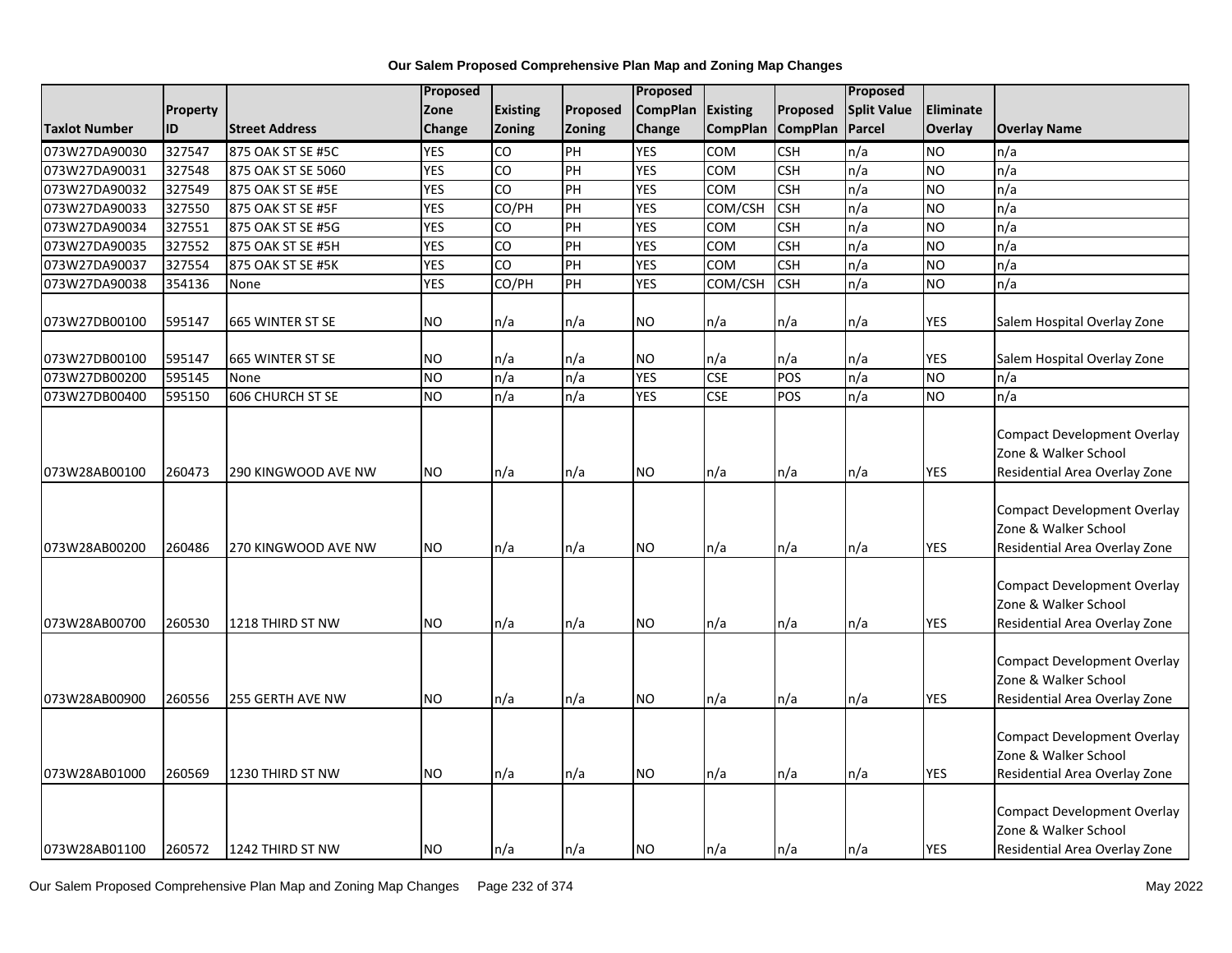|               |          |                            | Proposed  |                 |          | Proposed        |                 |                   | Proposed           |            |                                                                                                                               |
|---------------|----------|----------------------------|-----------|-----------------|----------|-----------------|-----------------|-------------------|--------------------|------------|-------------------------------------------------------------------------------------------------------------------------------|
|               | Property |                            | Zone      | <b>Existing</b> | Proposed | <b>CompPlan</b> | <b>Existing</b> | Proposed          | <b>Split Value</b> | Eliminate  |                                                                                                                               |
| Taxlot Number | ID       | <b>Street Address</b>      | Change    | <b>Zoning</b>   | Zoning   | Change          |                 | CompPlan CompPlan | Parcel             | Overlay    | <b>Overlay Name</b>                                                                                                           |
| 073W28AB01200 | 260585   | 1254 THIRD ST NW           | NO.       | n/a             | n/a      | <b>NO</b>       | n/a             | n/a               | n/a                | <b>YES</b> | <b>Compact Development Overlay</b><br>Zone & Walker School<br>Residential Area Overlay Zone                                   |
| 073W28AB01300 | 260598   | 1272 THIRD ST NW           | <b>NO</b> | n/a             | n/a      | NO.             | n/a             | n/a               | n/a                | <b>YES</b> | <b>Compact Development Overlay</b><br>Zone & Walker School<br>Residential Area Overlay Zone                                   |
| 073W28AB01400 | 260600   | 290 ROSEMONT AVE NW        | <b>NO</b> | n/a             | n/a      | <b>NO</b>       | n/a             | n/a               | n/a                | YES        | <b>Compact Development Overlay</b><br>Zone & Walker School<br>Residential Area Overlay Zone                                   |
| 073W28AB01500 | 260613   | 1390 THIRD ST NW           | <b>NO</b> | n/a             | n/a      | <b>NO</b>       | n/a             | n/a               | n/a                | YES        | <b>Compact Development Overlay</b><br>Zone & Walker School<br>Residential Area Overlay Zone                                   |
| 073W28AB01600 | 260626   | <b>270 ROSEMONT AVE NW</b> | <b>NO</b> | n/a             | n/a      | <b>NO</b>       | n/a             | n/a               | n/a                | <b>YES</b> | <b>Compact Development Overlay</b><br>Zone & Walker School<br>Residential Area Overlay Zone                                   |
| 073W28AB02600 | 260712   | 291 KINGWOOD AVE NW        | <b>NO</b> | n/a             | n/a      | <b>NO</b>       | n/a             | n/a               | n/a                | <b>YES</b> | <b>Compact Development Overlay</b><br>Zone & Walker School<br>Residential Area Overlay Zone                                   |
| 073W28AB02700 | 260725   | 1328 THIRD ST NW           | <b>NO</b> | n/a             | n/a      | <b>NO</b>       | n/a             | n/a               | n/a                | <b>YES</b> | <b>Compact Development Overlay</b><br>Zone & Walker School<br>Residential Area Overlay Zone<br>Walker School Residential Area |
| 073W28AB02800 | 260738   | 1338 THIRD ST NW 1         | <b>NO</b> | n/a             | n/a      | <b>NO</b>       | n/a             | n/a               | n/a                | YES        | Overlay Zone                                                                                                                  |
| 073W28AB02900 | 260741   | 1352 THIRD ST NW           | NO.       | n/a             | n/a      | <b>NO</b>       | n/a             | n/a               | n/a                | <b>YES</b> | <b>Compact Development Overlay</b><br>Zone & Walker School<br>Residential Area Overlay Zone                                   |
| 073W28AB03000 | 260754   | 1374 THIRD ST NW           | <b>NO</b> | ln/a            | n/a      | <b>NO</b>       | n/a             | n/a               | $\ln/a$            | <b>YES</b> | <b>Compact Development Overlay</b><br>Zone & Walker School<br>Residential Area Overlay Zone                                   |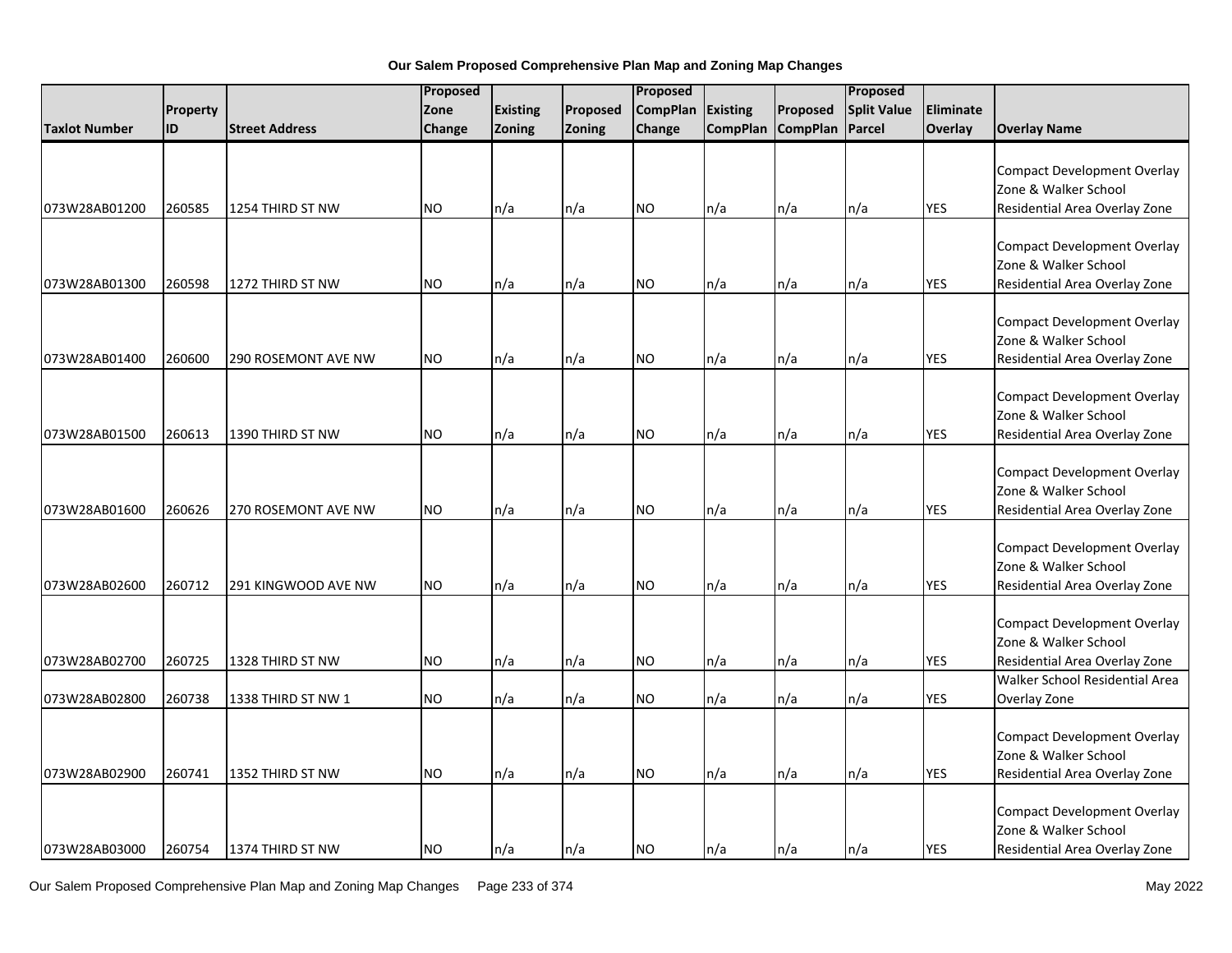|                      |          |                       |           | Proposed        |          |                 | Proposed<br>Proposed |                   |                    |            |                                                                                             |
|----------------------|----------|-----------------------|-----------|-----------------|----------|-----------------|----------------------|-------------------|--------------------|------------|---------------------------------------------------------------------------------------------|
|                      | Property |                       | Zone      | <b>Existing</b> | Proposed | <b>CompPlan</b> | <b>Existing</b>      | Proposed          | <b>Split Value</b> | Eliminate  |                                                                                             |
| <b>Taxlot Number</b> | ID       | <b>Street Address</b> | Change    | <b>Zoning</b>   | Zoning   | Change          |                      | CompPlan CompPlan | Parcel             | Overlay    | <b>Overlay Name</b>                                                                         |
| 073W28BA01900        | 261160   | 224 SENATE ST NW      | <b>NO</b> | n/a             | n/a      | <b>NO</b>       | n/a                  | n/a               | n/a                | <b>YES</b> | <b>Compact Development Overlay</b><br>Zone & Walker School<br>Residential Area Overlay Zone |
| 073W28BA02000        | 261173   | 1561 PLAZA ST NW      | <b>NO</b> | n/a             | n/a      | <b>NO</b>       | n/a                  | n/a               | n/a                | <b>YES</b> | <b>Compact Development Overlay</b><br>Zone & Walker School<br>Residential Area Overlay Zone |
| 073W28BA02100        | 261186   | 1545 PLAZA ST NW      | <b>NO</b> | n/a             | n/a      | <b>NO</b>       | n/a                  | n/a               | n/a                | <b>YES</b> | <b>Compact Development Overlay</b><br>Zone & Walker School<br>Residential Area Overlay Zone |
| 073W28BA02200        | 261199   | 1525 PLAZA ST NW      | <b>NO</b> | n/a             | n/a      | <b>NO</b>       | n/a                  | n/a               | n/a                | <b>YES</b> | <b>Compact Development Overlay</b><br>Zone & Walker School<br>Residential Area Overlay Zone |
| 073W28BA02300        | 261201   | 251 MAGNOLIA CT NW    | <b>NO</b> | n/a             | n/a      | <b>NO</b>       | n/a                  | n/a               | n/a                | <b>YES</b> | <b>Compact Development Overlay</b><br>Zone & Walker School<br>Residential Area Overlay Zone |
| 073W28BA02400        | 261214   | 291 MAGNOLIA CT NW    | <b>NO</b> | n/a             | n/a      | <b>NO</b>       | n/a                  | n/a               | n/a                | <b>YES</b> | <b>Compact Development Overlay</b><br>Zone & Walker School<br>Residential Area Overlay Zone |
| 073W28BA02500        | 261227   | 1542 THIRD ST NW      | <b>NO</b> | n/a             | n/a      | <b>NO</b>       | n/a                  | n/a               | n/a                | <b>YES</b> | Walker School Residential Area<br>Overlay Zone                                              |
| 073W28BA02600        | 313696   | 1566 THIRD ST NW      | <b>NO</b> | n/a             | n/a      | <b>NO</b>       | n/a                  | n/a               | n/a                | <b>YES</b> | Walker School Residential Area<br>Overlay Zone                                              |
| 073W28BA02700        | 261230   | 254 SENATE ST NW      | <b>NO</b> | n/a             | n/a      | <b>NO</b>       | n/a                  | n/a               | n/a                | YES        | <b>Compact Development Overlay</b><br>Zone & Walker School<br>Residential Area Overlay Zone |
| 073W28BA02800        | 261243   | 274 SENATE ST NW      | NO.       | n/a             | n/a      | <b>NO</b>       | n/a                  | n/a               | n/a                | YES        | <b>Compact Development Overlay</b><br>Zone & Walker School<br>Residential Area Overlay Zone |
| 073W28BA02900        | 327686   | None                  | <b>NO</b> | n/a             | n/a      | <b>YES</b>      | MF                   | POS               | n/a                | <b>YES</b> | Walker School Residential Area<br>Overlay Zone                                              |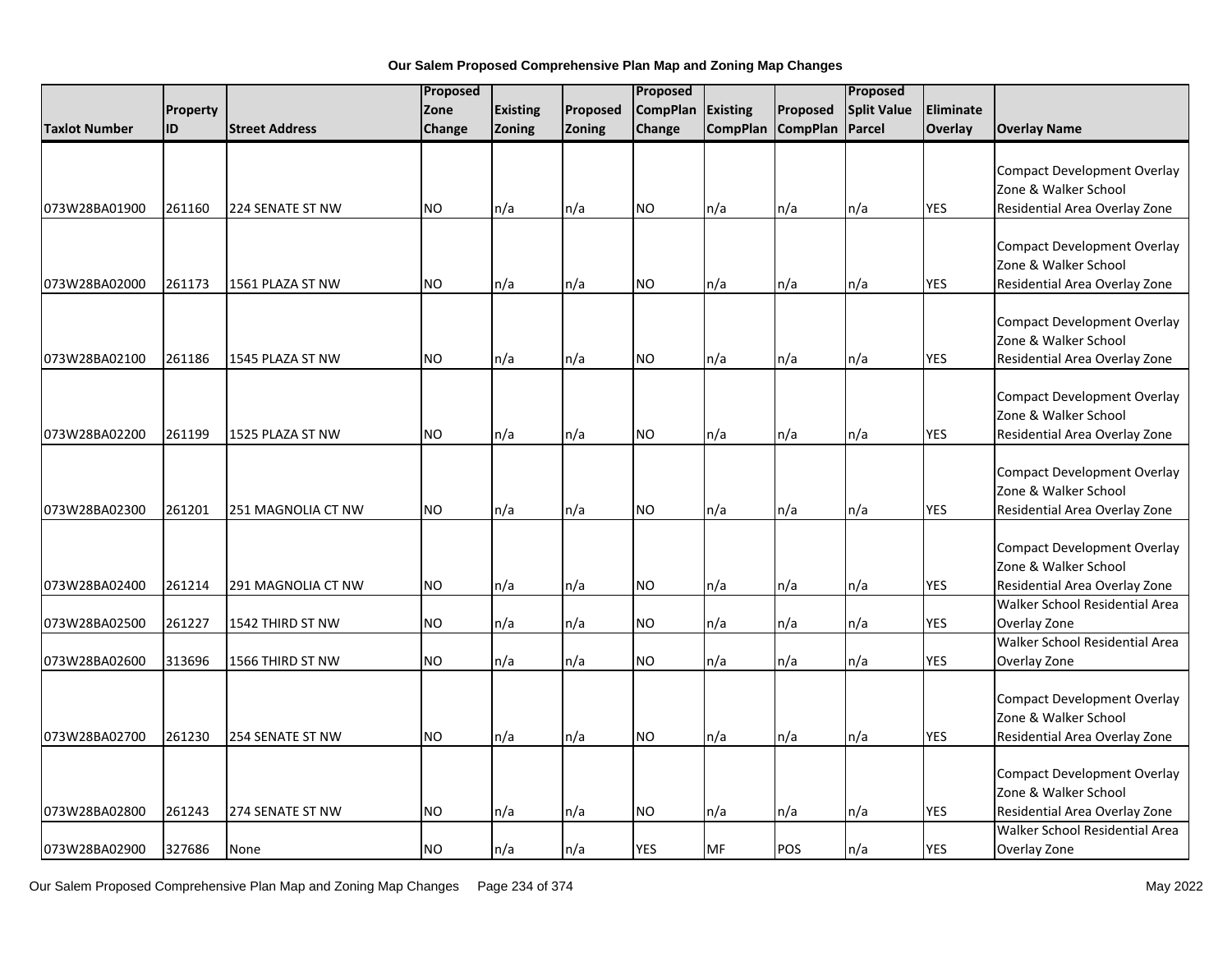|                      |           |                       | Proposed      |                 |          | Proposed        |                 |                 | Proposed           |            |                                                                                             |
|----------------------|-----------|-----------------------|---------------|-----------------|----------|-----------------|-----------------|-----------------|--------------------|------------|---------------------------------------------------------------------------------------------|
|                      | Property  |                       | Zone          | <b>Existing</b> | Proposed | <b>CompPlan</b> | Existing        | Proposed        | <b>Split Value</b> | Eliminate  |                                                                                             |
| <b>Taxlot Number</b> | <b>ID</b> | <b>Street Address</b> | <b>Change</b> | Zoning          | Zoning   | Change          | <b>CompPlan</b> | <b>CompPlan</b> | Parcel             | Overlay    | <b>Overlay Name</b>                                                                         |
| 073W28BA03000        | 261256    | 1490 ELM ST NW        | <b>NO</b>     | n/a             | n/a      | <b>NO</b>       | n/a             | n/a             | n/a                | <b>YES</b> | <b>Compact Development Overlay</b><br>Zone & Walker School<br>Residential Area Overlay Zone |
| 073W28BA03100        | 261269    | 370 MAGNOLIA CT NW    | <b>NO</b>     | n/a             | n/a      | NO.             | n/a             | n/a             | n/a                | <b>YES</b> | <b>Compact Development Overlay</b><br>Zone & Walker School<br>Residential Area Overlay Zone |
| 073W28BA03200        | 261272    | 1460 ELM ST NW        | <b>NO</b>     | n/a             | n/a      | <b>NO</b>       | n/a             | n/a             | n/a                | <b>YES</b> | <b>Compact Development Overlay</b><br>Zone & Walker School<br>Residential Area Overlay Zone |
| 073W28BA03300        | 261285    | 350 MAGNOLIA CT NW    | <b>NO</b>     | n/a             | n/a      | <b>NO</b>       | n/a             | n/a             | n/a                | <b>YES</b> | <b>Compact Development Overlay</b><br>Zone & Walker School<br>Residential Area Overlay Zone |
| 073W28BA03400        | 261298    | 320 MAGNOLIA CT NW    | <b>NO</b>     | n/a             | n/a      | <b>NO</b>       | n/a             | n/a             | n/a                | <b>YES</b> | <b>Compact Development Overlay</b><br>Zone & Walker School<br>Residential Area Overlay Zone |
| 073W28BA03500        | 313708    | 351 ROSEMONT AVE NW   | <b>NO</b>     | n/a             | n/a      | <b>NO</b>       | n/a             | n/a             | n/a                | <b>YES</b> | <b>Compact Development Overlay</b><br>Zone & Walker School<br>Residential Area Overlay Zone |
| 073W28BA03600        | 313711    | 371 ROSEMONT AVE NW   | <b>NO</b>     | n/a             | n/a      | <b>NO</b>       | n/a             | n/a             | n/a                | <b>YES</b> | <b>Compact Development Overlay</b><br>Zone & Walker School<br>Residential Area Overlay Zone |
| 073W28BA03700        | 261300    | 391 ROSEMONT AVE NW   | NO.           | n/a             | n/a      | <b>NO</b>       | n/a             | n/a             | n/a                | <b>YES</b> | <b>Compact Development Overlay</b><br>Zone & Walker School<br>Residential Area Overlay Zone |
| 073W28BA03900        | 261313    | 1575 THIRD ST NW      | <b>NO</b>     | n/a             | n/a      | <b>NO</b>       | n/a             | n/a             | n/a                | <b>YES</b> | <b>Compact Development Overlay</b><br>Zone & Walker School<br>Residential Area Overlay Zone |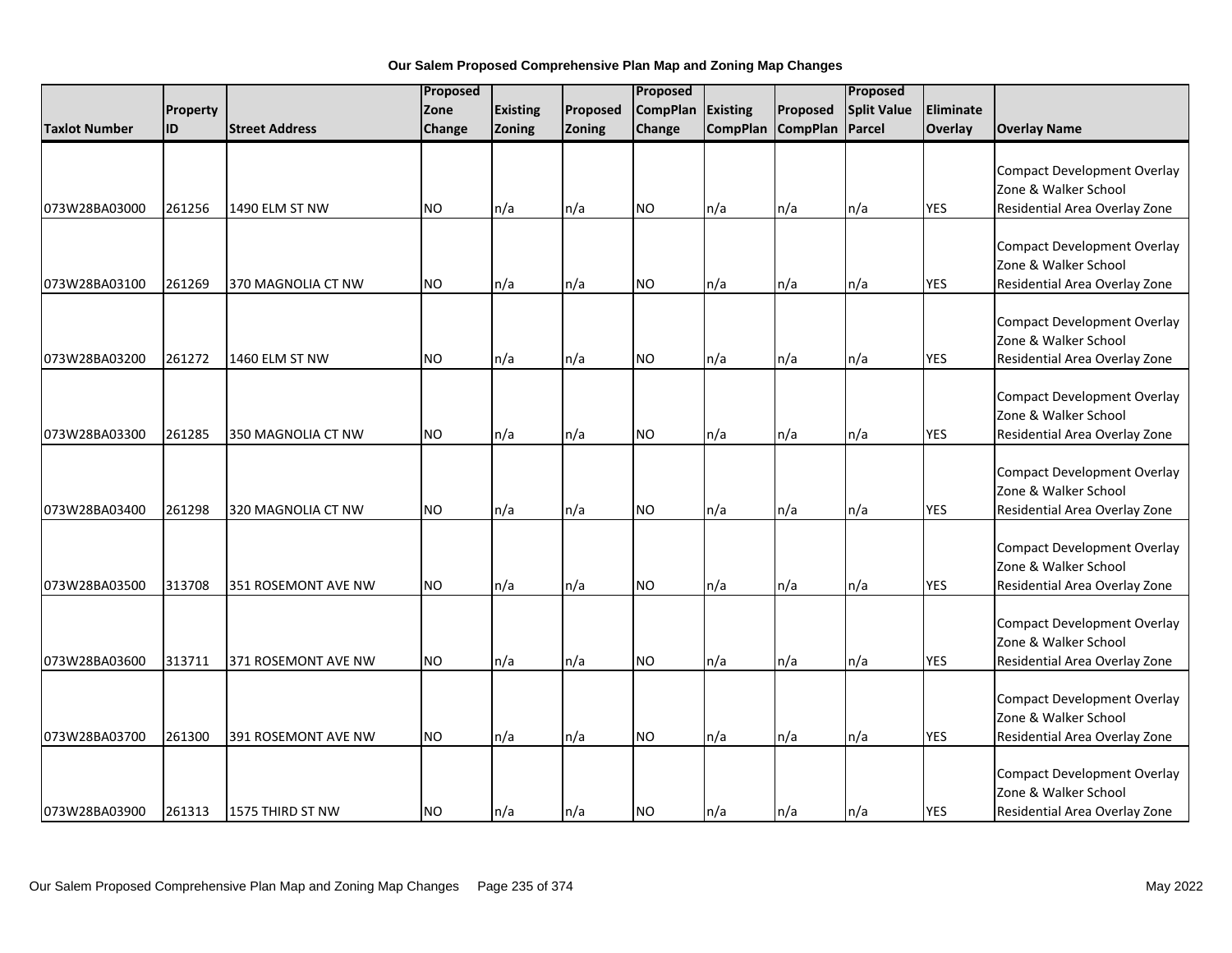|                      |           |                       | Proposed      |                 |          | Proposed        |                 |                 | Proposed           |            |                                                                                             |
|----------------------|-----------|-----------------------|---------------|-----------------|----------|-----------------|-----------------|-----------------|--------------------|------------|---------------------------------------------------------------------------------------------|
|                      | Property  |                       | Zone          | <b>Existing</b> | Proposed | <b>CompPlan</b> | Existing        | Proposed        | <b>Split Value</b> | Eliminate  |                                                                                             |
| <b>Taxlot Number</b> | <b>ID</b> | <b>Street Address</b> | <b>Change</b> | Zoning          | Zoning   | Change          | <b>CompPlan</b> | <b>CompPlan</b> | Parcel             | Overlay    | <b>Overlay Name</b>                                                                         |
| 073W28BA04000        | 261326    | 1565 THIRD ST NW      | <b>NO</b>     | n/a             | n/a      | <b>NO</b>       | n/a             | n/a             | n/a                | <b>YES</b> | <b>Compact Development Overlay</b><br>Zone & Walker School<br>Residential Area Overlay Zone |
| 073W28BA04100        | 261339    | 1545 THIRD ST NW      | <b>NO</b>     | n/a             | n/a      | NO.             | n/a             | n/a             | n/a                | <b>YES</b> | <b>Compact Development Overlay</b><br>Zone & Walker School<br>Residential Area Overlay Zone |
| 073W28BA04200        | 261342    | 321 MAGNOLIA CT NW    | <b>NO</b>     | n/a             | n/a      | <b>NO</b>       | n/a             | n/a             | n/a                | <b>YES</b> | <b>Compact Development Overlay</b><br>Zone & Walker School<br>Residential Area Overlay Zone |
| 073W28BA04300        | 261355    | 351 MAGNOLIA CT NW    | <b>NO</b>     | n/a             | n/a      | <b>NO</b>       | n/a             | n/a             | n/a                | <b>YES</b> | <b>Compact Development Overlay</b><br>Zone & Walker School<br>Residential Area Overlay Zone |
| 073W28BA04400        | 261368    | 371 MAGNOLIA CT NW    | <b>NO</b>     | n/a             | n/a      | <b>NO</b>       | n/a             | n/a             | n/a                | <b>YES</b> | <b>Compact Development Overlay</b><br>Zone & Walker School<br>Residential Area Overlay Zone |
| 073W28BA04500        | 261371    | 1516 ELM ST NW        | <b>NO</b>     | n/a             | n/a      | <b>NO</b>       | n/a             | n/a             | n/a                | <b>YES</b> | <b>Compact Development Overlay</b><br>Zone & Walker School<br>Residential Area Overlay Zone |
| 073W28BA04600        | 261384    | 1542 ELM ST NW        | <b>NO</b>     | n/a             | n/a      | <b>NO</b>       | n/a             | n/a             | n/a                | <b>YES</b> | <b>Compact Development Overlay</b><br>Zone & Walker School<br>Residential Area Overlay Zone |
| 073W28BA04700        | 313724    | 1560 ELM ST NW        | NO.           | n/a             | n/a      | <b>NO</b>       | n/a             | n/a             | n/a                | <b>YES</b> | <b>Compact Development Overlay</b><br>Zone & Walker School<br>Residential Area Overlay Zone |
| 073W28BA04800        | 261397    | 1574 ELM ST NW        | <b>NO</b>     | n/a             | n/a      | <b>NO</b>       | n/a             | n/a             | n/a                | <b>YES</b> | <b>Compact Development Overlay</b><br>Zone & Walker School<br>Residential Area Overlay Zone |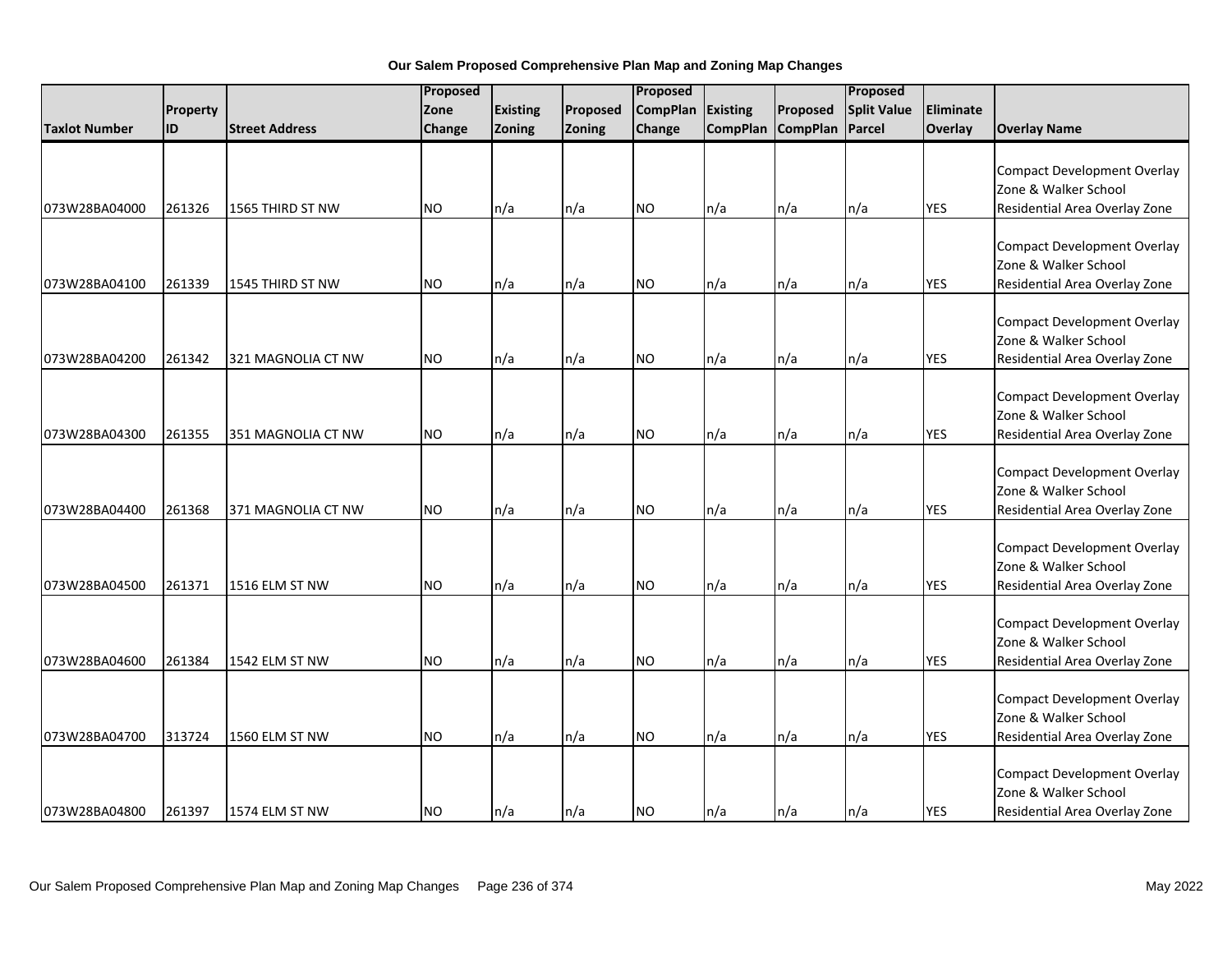|               |          |                          | <b>Proposed</b> |                     |                                     | <b>Proposed</b> |                 |                 | Proposed                                  |            |                                    |
|---------------|----------|--------------------------|-----------------|---------------------|-------------------------------------|-----------------|-----------------|-----------------|-------------------------------------------|------------|------------------------------------|
|               | Property |                          | Zone            | <b>Existing</b>     | Proposed                            | <b>CompPlan</b> | Existing        | Proposed        | <b>Split Value</b>                        | Eliminate  |                                    |
| Taxlot Number | ID       | <b>Street Address</b>    | Change          | Zoning              | <b>Zoning</b>                       | Change          | <b>CompPlan</b> | <b>CompPlan</b> | Parcel                                    | Overlay    | <b>Overlay Name</b>                |
|               |          |                          |                 |                     |                                     |                 |                 |                 |                                           |            |                                    |
|               |          |                          |                 |                     |                                     |                 |                 |                 |                                           |            | <b>Compact Development Overlay</b> |
|               |          |                          |                 |                     |                                     |                 |                 |                 |                                           |            | Zone & Walker School               |
| 073W28BA04900 | 261409   | 1590 ELM ST NW           | <b>NO</b>       | n/a                 | n/a                                 | <b>NO</b>       | n/a             | n/a             | n/a                                       | YES        | Residential Area Overlay Zone      |
|               |          |                          |                 |                     |                                     |                 |                 |                 |                                           |            | Walker School Residential Area     |
| 073W28BA05004 | 261454   | <b>201 SENATE ST NW</b>  | <b>NO</b>       | n/a                 | n/a                                 | <b>NO</b>       | n/a             | n/a             | n/a                                       | <b>YES</b> | Overlay Zone                       |
| 073W28BA05800 | 261566   | 1661 EDGEWATER ST NW     | <b>YES</b>      | CR                  | <b>ESMU</b>                         | <b>YES</b>      | <b>COM</b>      | <b>MU</b>       | n/a                                       | <b>NO</b>  | n/a                                |
| 073W28BA05900 | 261579   | 141 EOLA DR NW           | <b>YES</b>      | <b>RS</b>           | <b>ESMU</b>                         | <b>YES</b>      | <b>SF</b>       | MU              | n/a                                       | <b>NO</b>  | n/a                                |
| 073W28BA06000 | 261582   | 1696 PORTER LN NW        | <b>YES</b>      | <b>RS</b>           | ESMU                                | <b>YES</b>      | SF              | MU              | n/a                                       | <b>NO</b>  | n/a                                |
| 073W28BA06200 | 261607   | 1690 FAIR OAKS WAY NW    | <b>YES</b>      | <b>RS</b>           | <b>ESMU</b>                         | <b>YES</b>      | <b>SF</b>       | MU              | n/a                                       | <b>NO</b>  | n/a                                |
| 073W28BA06300 | 261610   | 185 EOLA DR NW           | <b>YES</b>      | <b>RS</b>           | ESMU                                | <b>YES</b>      | SF              | MU              | n/a                                       | <b>NO</b>  | n/a                                |
| 073W28DD00200 | 592128   | None                     | <b>YES</b>      | <b>RA</b>           | PA                                  | <b>NO</b>       | n/a             | n/a             | n/a                                       | <b>NO</b>  | n/a                                |
| 073W28DD00201 | 592129   | None                     | <b>YES</b>      | <b>RA</b>           | PA                                  | <b>NO</b>       | n/a             | n/a             | n/a                                       | <b>NO</b>  | n/a                                |
| 073W28DD00300 | 527655   | None                     | <b>YES</b>      | <b>RA</b>           | PA                                  | N <sub>O</sub>  | n/a             | n/a             | n/a                                       | <b>NO</b>  | n/a                                |
| 073W28DD00301 | 527656   | None                     | <b>YES</b>      | <b>RA</b>           | PA                                  | <b>NO</b>       | n/a             | n/a             | n/a                                       | <b>NO</b>  | n/a                                |
| 073W28DD00600 | 527652   | None                     | <b>YES</b>      | <b>RA</b>           | PA                                  | <b>NO</b>       | n/a             | n/a             | n/a                                       | <b>NO</b>  | n/a                                |
| 073W2900313   | 566581   | None                     | <b>YES</b>      | RS                  | $\overline{PA}$                     | <b>YES</b>      | <b>DR</b>       | POS             | n/a                                       | NO.        | n/a                                |
| 073W2901600   | 393980   | None                     | <b>YES</b>      | CG/CR/IC/<br>RM2 ** | $CG/IG$ **                          | <b>NO</b>       | n/a             | n/a             | Proposed<br><b>Split Taxlot</b><br>Zoning | <b>NO</b>  | n/a                                |
| 073W29A02200  | 263388   | 1987 MANORVIEW CIR NW    | <b>YES</b>      | $\mathcal{P}$       | RA/RH/RM RA/RM2/R<br>M <sub>3</sub> | <b>NO</b>       | n/a             | n/a             | Proposed<br>Split Taxlot<br>Zoning        | <b>NO</b>  | n/a                                |
| 073W29A02205  | 579733   | 2125 SALEM DALLAS HWY NW | <b>YES</b>      | RH/RM2              | RM2/RM3                             | <b>NO</b>       | n/a             | n/a             | Proposed<br>Split Taxlot<br>Zoning        | <b>NO</b>  | n/a                                |
| 073W29AB03204 | 327727   | None                     | <b>NO</b>       | n/a                 | n/a                                 | <b>YES</b>      | SF              | POS             | n/a                                       | <b>NO</b>  | n/a                                |
| 073W29AC04400 | 264497   | None                     | <b>YES</b>      | <b>RD</b>           | <b>RS</b>                           | <b>YES</b>      | MF              | SF              | n/a                                       | <b>NO</b>  | n/a                                |
| 073W29AC04401 | 314002   | 346 VIEW DR NW           | <b>YES</b>      | <b>RD</b>           | <b>RS</b>                           | <b>YES</b>      | MF              | <b>SF</b>       | n/a                                       | <b>NO</b>  | n/a                                |
| 073W29AC04402 | 379289   | 187 STONEWAY DR NW       | <b>YES</b>      | <b>RD</b>           | <b>RS</b>                           | <b>YES</b>      | <b>MF</b>       | SF              | n/a                                       | NO         | n/a                                |
| 073W29AC04500 | 264509   | None                     | <b>YES</b>      | <b>RD</b>           | <b>RS</b>                           | <b>YES</b>      | MF              | <b>SF</b>       | n/a                                       | <b>NO</b>  | n/a                                |
| 073W29AC04501 | 264512   | None                     | <b>YES</b>      | <b>RD</b>           | <b>RS</b>                           | <b>NO</b>       | n/a             | n/a             | n/a                                       | <b>NO</b>  | n/a                                |
| 073W29AC04502 | 264525   | None                     | <b>YES</b>      | <b>RD</b>           | <b>RS</b>                           | <b>YES</b>      | MF              | SF              | n/a                                       | <b>NO</b>  | n/a                                |
| 073W29AC05500 | 327730   | None                     | <b>YES</b>      | PE                  | RM1                                 | <b>YES</b>      | <b>CSE</b>      | MF              | n/a                                       | <b>NO</b>  | n/a                                |
| 073W29BB00100 | 567347   | 494 EAGLES WING ST NW    | <b>NO</b>       | n/a                 | n/a                                 | <b>YES</b>      | <b>DR</b>       | SF              | n/a                                       | <b>NO</b>  | n/a                                |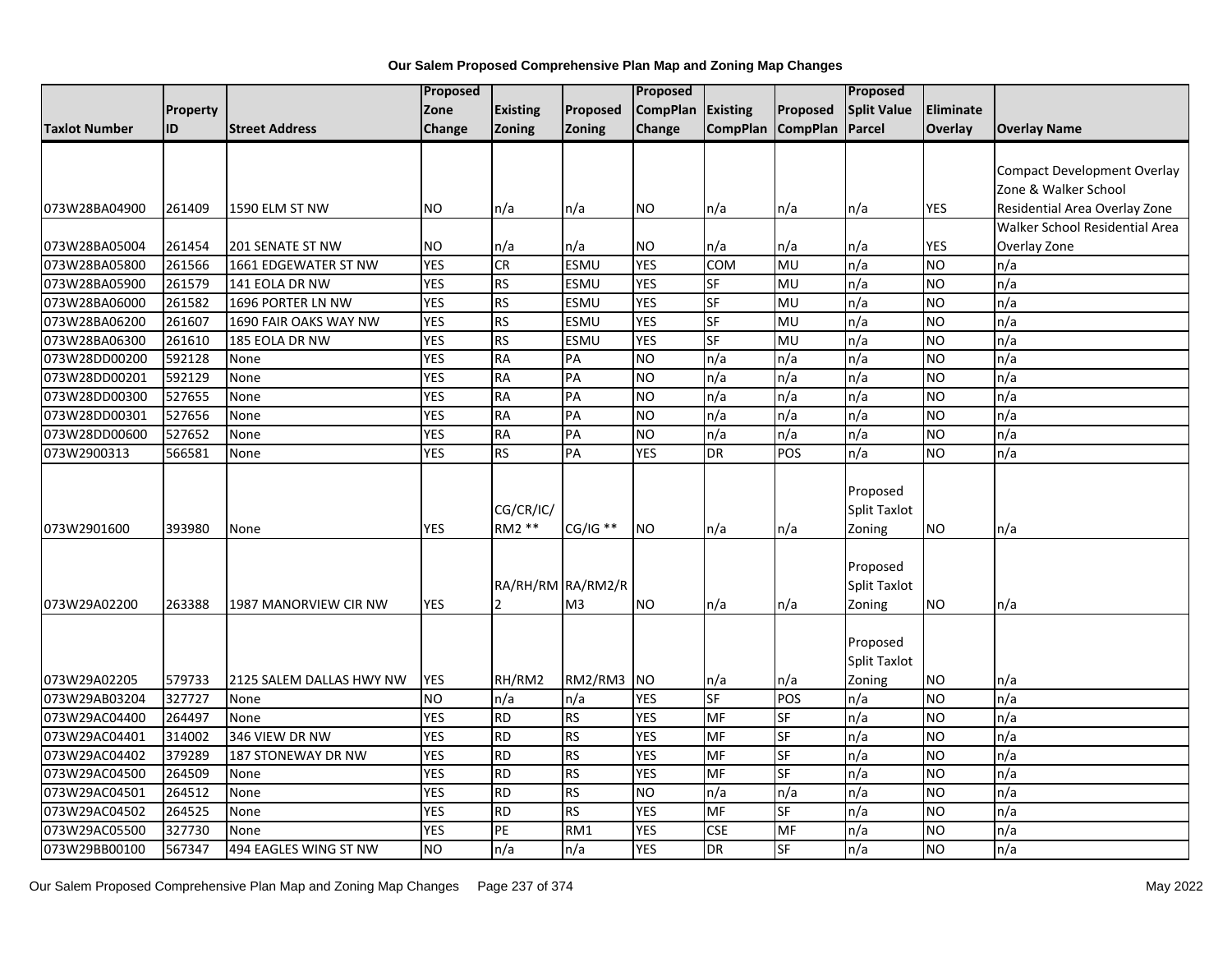|               |                 |                          | <b>Proposed</b> |                 |               | Proposed        |                 |                 | Proposed           |                |                     |
|---------------|-----------------|--------------------------|-----------------|-----------------|---------------|-----------------|-----------------|-----------------|--------------------|----------------|---------------------|
|               | <b>Property</b> |                          | Zone            | <b>Existing</b> | Proposed      | <b>CompPlan</b> | Existing        | Proposed        | <b>Split Value</b> | Eliminate      |                     |
| Taxlot Number | ID              | <b>Street Address</b>    | <b>Change</b>   | Zoning          | <b>Zoning</b> | Change          | <b>CompPlan</b> | <b>CompPlan</b> | Parcel             | <b>Overlay</b> | <b>Overlay Name</b> |
| 073W29BB00200 | 567348          | 484 EAGLES WING ST NW    | <b>NO</b>       | n/a             | n/a           | <b>YES</b>      | <b>DR</b>       | <b>SF</b>       | n/a                | NO             | n/a                 |
| 073W29BB00300 | 567349          | 474 EAGLES WING ST NW    | <b>NO</b>       | n/a             | n/a           | <b>YES</b>      | DR              | SF              | n/a                | NO.            | n/a                 |
| 073W29BB00400 | 567350          | 464 EAGLES WING ST NW    | <b>NO</b>       | n/a             | n/a           | <b>YES</b>      | DR              | SF              | n/a                | NO             | n/a                 |
| 073W29BB00500 | 567351          | 454 EAGLES WING ST NW    | <b>NO</b>       | n/a             | n/a           | <b>YES</b>      | <b>DR</b>       | SF              | n/a                | NO.            | n/a                 |
| 073W29BB00600 | 567352          | 444 EAGLES WING ST NW    | <b>NO</b>       | n/a             | n/a           | <b>YES</b>      | <b>DR</b>       | SF              | n/a                | NO.            | n/a                 |
| 073W29BB00700 | 567353          | 434 EAGLES WING ST NW    | <b>NO</b>       | n/a             | n/a           | <b>YES</b>      | <b>DR</b>       | SF              | n/a                | <b>NO</b>      | n/a                 |
| 073W29BB00800 | 567354          | 424 EAGLES WING ST NW    | <b>NO</b>       | n/a             | n/a           | <b>YES</b>      | DR              | SF              | n/a                | NO.            | n/a                 |
| 073W29BB00900 | 567355          | 420 EAGLES WING ST NW    | <b>NO</b>       | n/a             | n/a           | <b>YES</b>      | DR              | SF              | n/a                | NO.            | n/a                 |
| 073W29BB01000 | 567356          | 416 EAGLES WING ST NW    | <b>NO</b>       | n/a             | n/a           | <b>YES</b>      | <b>DR</b>       | SF              | n/a                | NO.            | n/a                 |
| 073W29BB01100 | 567357          | 410 EAGLES WING ST NW    | Ю               | n/a             | n/a           | <b>YES</b>      | <b>DR</b>       | <b>SF</b>       | n/a                | NO.            | n/a                 |
| 073W29BB01200 | 567358          | 404 EAGLES WING ST NW    | <b>NO</b>       | n/a             | n/a           | <b>YES</b>      | DR              | SF              | n/a                | NO.            | n/a                 |
| 073W29BB01300 | 567359          | 384 EAGLES WING ST NW    | <b>NO</b>       | n/a             | n/a           | <b>YES</b>      | <b>DR</b>       | SF              | n/a                | NO.            | n/a                 |
| 073W29BB01400 | 567360          | 374 EAGLES WING ST NW    | <b>NO</b>       | n/a             | n/a           | <b>YES</b>      | DR              | <b>SF</b>       | n/a                | NO.            | n/a                 |
| 073W29BB01500 | 567361          | 364 EAGLES WING ST NW    | <b>NO</b>       | n/a             | n/a           | <b>YES</b>      | <b>DR</b>       | SF              | n/a                | NO.            | n/a                 |
| 073W29BB01600 | 567362          | 413 EAGLES WING ST NW    | <b>NO</b>       | n/a             | n/a           | <b>YES</b>      | DR              | SF              | n/a                | NO.            | n/a                 |
| 073W29BB01700 | 567363          | 409 EAGLES WING ST NW    | <b>NO</b>       | n/a             | n/a           | <b>YES</b>      | <b>DR</b>       | $S_{F}$         | n/a                | NO.            | n/a                 |
| 073W29BB01800 | 567364          | 403 EAGLES WING ST NW    | Ю               | n/a             | n/a           | <b>YES</b>      | <b>DR</b>       | <b>SF</b>       | n/a                | NO.            | n/a                 |
| 073W29BB01900 | 567365          | 324 STELLERS EAGLE ST NW | <b>NO</b>       | n/a             | n/a           | <b>YES</b>      | DR              | SF              | n/a                | NO.            | n/a                 |
| 073W29BB02000 | 567366          | 334 STELLERS EAGLE ST NW | <b>NO</b>       | n/a             | n/a           | <b>YES</b>      | DR              | SF              | n/a                | NO.            | n/a                 |
| 073W29BB02100 | 567367          | 340 STELLERS EAGLE ST NW | <b>NO</b>       | n/a             | n/a           | <b>YES</b>      | DR              | SF              | n/a                | NO.            | n/a                 |
| 073W29BB02200 | 567368          | 344 STELLERS EAGLE ST NW | <b>NO</b>       | n/a             | n/a           | <b>YES</b>      | <b>DR</b>       | SF              | n/a                | NO.            | n/a                 |
| 073W29BB02300 | 567369          | 360 STELLERS EAGLE ST NW | <b>NO</b>       | n/a             | n/a           | <b>YES</b>      | DR              | SF              | n/a                | NO.            | n/a                 |
| 073W29BB02400 | 567370          | 380 STELLERS EAGLE ST NW | <b>NO</b>       | n/a             | n/a           | <b>YES</b>      | DR              | <b>SF</b>       | n/a                | NO.            | n/a                 |
| 073W29BB02500 | 567371          | 394 STELLERS EAGLE ST NW | <b>NO</b>       | n/a             | n/a           | <b>YES</b>      | DR              | SF              | n/a                | NO             | n/a                 |
| 073W29BB02600 | 567372          | 404 STELLERS EAGLE ST NW | <b>NO</b>       | n/a             | n/a           | <b>YES</b>      | <b>DR</b>       | SF              | n/a                | NO.            | n/a                 |
| 073W29BB02700 | 567373          | 414 STELLERS EAGLE ST NW | <b>NO</b>       | n/a             | n/a           | <b>YES</b>      | DR              | SF              | n/a                | NO.            | n/a                 |
| 073W29BB02800 | 567374          | 424 STELLERS EAGLE ST NW | Ю               | n/a             | n/a           | <b>YES</b>      | <b>DR</b>       | $S_{F}$         | n/a                | NO.            | n/a                 |
| 073W29BB02900 | 567375          | 444 STELLERS EAGLE ST NW | <b>NO</b>       | n/a             | n/a           | <b>YES</b>      | <b>DR</b>       | SF              | n/a                | NO.            | n/a                 |
| 073W29BB03000 | 567376          | 474 STELLERS EAGLE ST NW | <b>NO</b>       | n/a             | n/a           | <b>YES</b>      | DR              | SF              | n/a                | NO.            | n/a                 |
| 073W29BB03100 | 567377          | 493 STELLERS EAGLE ST NW | <b>NO</b>       | n/a             | n/a           | <b>YES</b>      | <b>DR</b>       | SF              | n/a                | <b>NO</b>      | n/a                 |
| 073W29BB03200 | 567378          | 473 STELLERS EAGLE ST NW | <b>NO</b>       | n/a             | n/a           | <b>YES</b>      | DR              | SF              | n/a                | NO             | n/a                 |
| 073W29BB03300 | 567379          | 453 STELLERS EAGLE ST NW | <b>NO</b>       | n/a             | n/a           | <b>YES</b>      | DR              | SF              | n/a                | NO.            | n/a                 |
| 073W29BB03400 | 567380          | 433 STELLERS EAGLE ST NW | <b>NO</b>       | n/a             | n/a           | <b>YES</b>      | <b>DR</b>       | <b>SF</b>       | n/a                | NO.            | n/a                 |
| 073W29BB03500 | 567381          | 423 STELLERS EAGLE ST NW | <b>NO</b>       | n/a             | n/a           | <b>YES</b>      | <b>DR</b>       | SF              | n/a                | NO.            | n/a                 |
| 073W29BB03600 | 567382          | 424 GOLDEN EAGLE ST NW   | <b>NO</b>       | n/a             | n/a           | <b>YES</b>      | DR              | SF              | n/a                | NO.            | n/a                 |
| 073W29BB03700 | 567383          | 434 GOLDEN EAGLE ST NW   | <b>NO</b>       | n/a             | n/a           | <b>YES</b>      | <b>DR</b>       | <b>SF</b>       | n/a                | NO             | n/a                 |
| 073W29BB03800 | 567384          | 444 GOLDEN EAGLE ST NW   | <b>NO</b>       | n/a             | n/a           | <b>YES</b>      | DR              | SF              | n/a                | NO             | n/a                 |
| 073W29BB03900 | 567385          | 454 GOLDEN EAGLE ST NW   | <b>NO</b>       | n/a             | n/a           | <b>YES</b>      | DR              | SF              | n/a                | NO.            | n/a                 |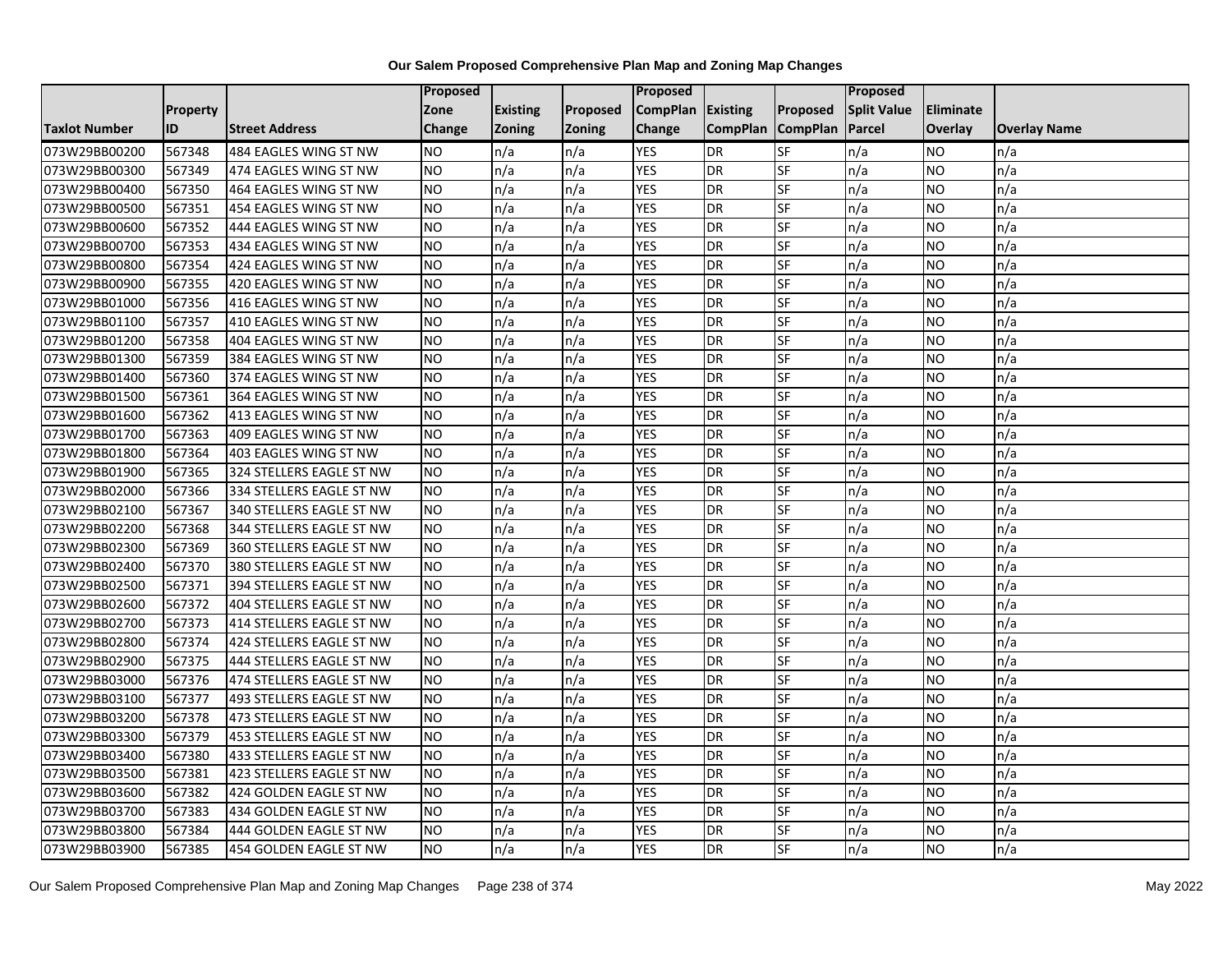|                      |                 |                          | <b>Proposed</b> |                 |               | Proposed        |                 |                          | Proposed           |                |                     |
|----------------------|-----------------|--------------------------|-----------------|-----------------|---------------|-----------------|-----------------|--------------------------|--------------------|----------------|---------------------|
|                      | <b>Property</b> |                          | Zone            | <b>Existing</b> | Proposed      | <b>CompPlan</b> | <b>Existing</b> | Proposed                 | <b>Split Value</b> | Eliminate      |                     |
| <b>Taxlot Number</b> | ID              | <b>Street Address</b>    | <b>Change</b>   | <b>Zoning</b>   | <b>Zoning</b> | Change          | <b>CompPlan</b> | <b>CompPlan</b>          | Parcel             | <b>Overlay</b> | <b>Overlay Name</b> |
| 073W29BB04000        | 567386          | 474 GOLDEN EAGLE ST NW   | <b>NO</b>       | n/a             | n/a           | <b>YES</b>      | <b>DR</b>       | SF                       | n/a                | <b>NO</b>      | n/a                 |
| 073W29BB04100        | 567387          | 494 GOLDEN EAGLE ST NW   | <b>NO</b>       | n/a             | n/a           | <b>YES</b>      | <b>DR</b>       | <b>SF</b>                | n/a                | <b>NO</b>      | n/a                 |
| 073W29BB04200        | 567388          | 493 GOLDEN EAGLE ST NW   | <b>NO</b>       | n/a             | n/a           | <b>YES</b>      | <b>DR</b>       | SF                       | n/a                | <b>NO</b>      | n/a                 |
| 073W29BB04300        | 567389          | 483 GOLDEN EAGLE ST NW   | <b>NO</b>       | n/a             | n/a           | <b>YES</b>      | <b>DR</b>       | SF                       | n/a                | <b>NO</b>      | n/a                 |
| 073W29BB04400        | 567390          | 473 GOLDEN EAGLE ST NW   | <b>NO</b>       | n/a             | n/a           | <b>YES</b>      | <b>DR</b>       | SF                       | n/a                | <b>NO</b>      | n/a                 |
| 073W29BB04500        | 567391          | 463 GOLDEN EAGLE ST NW   | <b>NO</b>       | n/a             | n/a           | <b>YES</b>      | <b>DR</b>       | SF                       | n/a                | <b>NO</b>      | n/a                 |
| 073W29BB04600        | 567392          | 453 GOLDEN EAGLE ST NW   | <b>NO</b>       | n/a             | n/a           | <b>YES</b>      | <b>DR</b>       | SF                       | n/a                | <b>NO</b>      | n/a                 |
| 073W29BB04700        | 567393          | 443 GOLDEN EAGLE ST NW   | <b>NO</b>       | n/a             | n/a           | <b>YES</b>      | <b>DR</b>       | SF                       | n/a                | <b>NO</b>      | n/a                 |
| 073W29BB04800        | 567394          | 433 GOLDEN EAGLE ST NW   | <b>NO</b>       | n/a             | n/a           | <b>YES</b>      | <b>DR</b>       | SF                       | n/a                | <b>NO</b>      | n/a                 |
| 073W29BB04900        | 567395          | 423 GOLDEN EAGLE ST NW   | <b>NO</b>       | n/a             | n/a           | <b>YES</b>      | <b>DR</b>       | SF                       | n/a                | <b>NO</b>      | n/a                 |
| 073W29BB05000        | 567396          | 403 GOLDEN EAGLE ST NW   | <b>NO</b>       | n/a             | n/a           | <b>YES</b>      | <b>DR</b>       | SF                       | n/a                | <b>NO</b>      | n/a                 |
| 073W29BB05100        | 567397          | 394 GOLDEN EAGLE ST NW   | <b>NO</b>       | n/a             | n/a           | <b>YES</b>      | <b>DR</b>       | SF                       | n/a                | <b>NO</b>      | n/a                 |
| 073W29BB05200        | 567398          | 393 STELLERS EAGLE ST NW | <b>NO</b>       | n/a             | n/a           | <b>YES</b>      | <b>DR</b>       | SF                       | n/a                | <b>NO</b>      | n/a                 |
| 073W29BB05300        | 567399          | 383 STELLERS EAGLE ST NW | <b>NO</b>       | n/a             | n/a           | <b>YES</b>      | <b>DR</b>       | SF                       | n/a                | <b>NO</b>      | n/a                 |
| 073W29BB05400        | 567400          | 373 STELLERS EAGLE ST NW | <b>NO</b>       | n/a             | n/a           | <b>YES</b>      | <b>DR</b>       | SF                       | n/a                | <b>NO</b>      | n/a                 |
| 073W29BB05500        | 567401          | 363 STELLERS EAGLE ST NW | <b>NO</b>       | n/a             | n/a           | <b>YES</b>      | <b>DR</b>       | SF                       | n/a                | <b>NO</b>      | n/a                 |
| 073W29BB05600        | 567402          | 353 STELLERS EAGLE ST NW | <b>NO</b>       | n/a             | n/a           | <b>YES</b>      | <b>DR</b>       | SF                       | n/a                | NO.            | n/a                 |
| 073W29BB05700        | 567403          | 347 STELLERS EAGLE ST NW | <b>NO</b>       | n/a             | n/a           | <b>YES</b>      | <b>DR</b>       | SF                       | n/a                | <b>NO</b>      | n/a                 |
| 073W29BB05800        | 567404          | 341 STELLERS EAGLE ST NW | <b>NO</b>       | n/a             | n/a           | <b>YES</b>      | <b>DR</b>       | SF                       | n/a                | <b>NO</b>      | n/a                 |
| 073W29BB05900        | 567405          | 333 STELLERS EAGLE ST NW | <b>NO</b>       | n/a             | n/a           | <b>YES</b>      | <b>DR</b>       | SF                       | n/a                | <b>NO</b>      | n/a                 |
| 073W29BB06000        | 567406          | 325 STELLERS EAGLE ST NW | <b>NO</b>       | n/a             | n/a           | <b>YES</b>      | <b>DR</b>       | SF                       | n/a                | <b>NO</b>      | n/a                 |
| 073W29BB06100        | 567407          | 319 STELLERS EAGLE ST NW | N <sub>O</sub>  | n/a             | n/a           | <b>YES</b>      | <b>DR</b>       | SF                       | n/a                | <b>NO</b>      | n/a                 |
| 073W29BB06200        | 567408          | 311 STELLERS EAGLE ST NW | <b>NO</b>       | n/a             | n/a           | <b>YES</b>      | <b>DR</b>       | SF                       | n/a                | <b>NO</b>      | n/a                 |
| 073W29BB06300        | 567409          | 303 STELLERS EAGLE ST NW | <b>NO</b>       | n/a             | n/a           | <b>YES</b>      | <b>DR</b>       | SF                       | n/a                | <b>NO</b>      | n/a                 |
| 073W29BB06400        | 567410          | None                     | <b>YES</b>      | <b>RS</b>       | PA            | <b>YES</b>      | <b>DR</b>       | POS                      | n/a                | <b>NO</b>      | n/a                 |
| 073W29BB06500        | 567411          | None                     | <b>YES</b>      | RS              | PA            | <b>YES</b>      | <b>DR</b>       | POS                      | n/a                | <b>NO</b>      | n/a                 |
| 073W29BB06600        | 567412          | None                     | <b>NO</b>       | n/a             | n/a           | <b>YES</b>      | <b>DR</b>       | SF                       | n/a                | <b>NO</b>      | n/a                 |
| 073W29BB06900        | 568481          | 2715 EAGLES EYE AVE NW   | <b>NO</b>       | n/a             | n/a           | <b>YES</b>      | <b>DR</b>       | SF                       | n/a                | <b>NO</b>      | n/a                 |
| 073W29BB07000        | 568482          | 2725 EAGLES EYE AVE NW   | <b>NO</b>       | n/a             | n/a           | <b>YES</b>      | <b>DR</b>       | SF                       | n/a                | <b>NO</b>      | n/a                 |
| 073W29BB07100        | 568483          | 2735 EAGLES EYE AVE NW   | <b>NO</b>       | n/a             | n/a           | <b>YES</b>      | <b>DR</b>       | SF                       | n/a                | <b>NO</b>      | n/a                 |
| 073W29BB07200        | 568484          | 340 FLYING EAGLE ST NW   | <b>NO</b>       | n/a             | n/a           | <b>YES</b>      | <b>DR</b>       | SF                       | n/a                | <b>NO</b>      | n/a                 |
| 073W29BB07300        | 568485          | 350 FLYING EAGLE ST NW   | <b>NO</b>       | n/a             | n/a           | <b>YES</b>      | <b>DR</b>       | SF                       | n/a                | <b>NO</b>      | n/a                 |
| 073W29BB07400        | 568486          | 360 FLYING EAGLE ST NW   | <b>NO</b>       | n/a             | n/a           | <b>YES</b>      | <b>DR</b>       | SF                       | n/a                | <b>NO</b>      | n/a                 |
| 073W29BB07500        | 568487          | 2811 WING TIP AVE NW     | <b>NO</b>       | n/a             | n/a           | <b>YES</b>      | <b>DR</b>       | SF                       | n/a                | <b>NO</b>      | n/a                 |
| 073W29BB07600        | 568488          | 2821 WING TIP AVE NW     | <b>NO</b>       | n/a             | n/a           | <b>YES</b>      | <b>DR</b>       | SF                       | n/a                | <b>NO</b>      | n/a                 |
| 073W29BB07700        | 568489          | 2831 WING TIP AVE NW     | <b>NO</b>       | n/a             | n/a           | <b>YES</b>      | <b>DR</b>       | SF                       | n/a                | <b>NO</b>      | n/a                 |
| 073W29BB07800        | 568490          | 2841 WING TIP AVE NW     | <b>NO</b>       | n/a             | n/a           | <b>YES</b>      | <b>DR</b>       | SF                       | n/a                | <b>NO</b>      | n/a                 |
| 073W29BB07900        | 568491          | 2851 WING TIP AVE NW     | <b>NO</b>       | n/a             | n/a           | <b>YES</b>      | <b>DR</b>       | $\overline{\mathsf{SF}}$ | n/a                | <b>NO</b>      | n/a                 |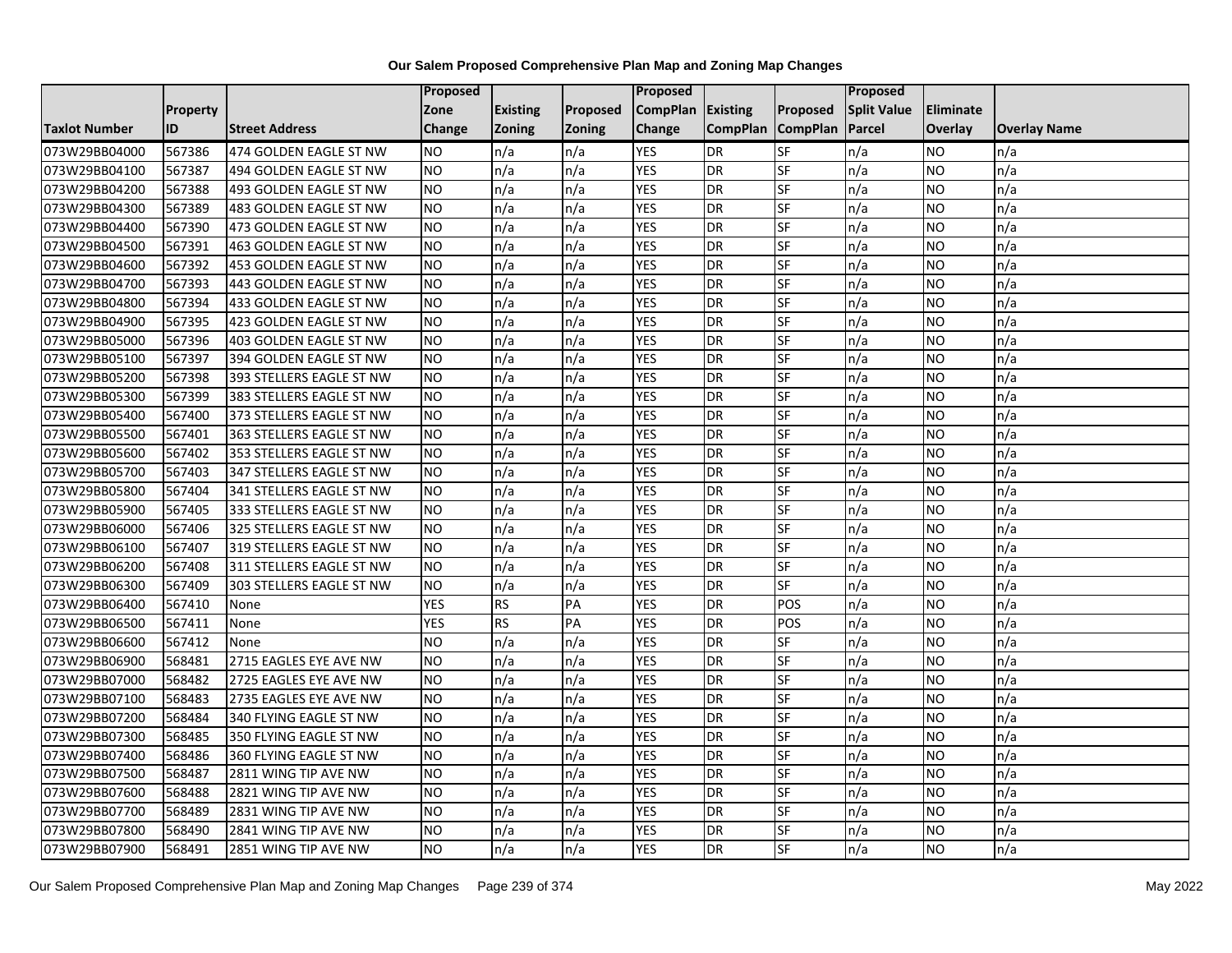|                      |                 |                         | Proposed  |                 |               | <b>Proposed</b> |                 |                 | <b>Proposed</b>    |           |                     |
|----------------------|-----------------|-------------------------|-----------|-----------------|---------------|-----------------|-----------------|-----------------|--------------------|-----------|---------------------|
|                      | <b>Property</b> |                         | Zone      | <b>Existing</b> | Proposed      | <b>CompPlan</b> | Existing        | <b>Proposed</b> | <b>Split Value</b> | Eliminate |                     |
| <b>Taxlot Number</b> | ID              | <b>Street Address</b>   | Change    | <b>Zoning</b>   | <b>Zoning</b> | Change          | <b>CompPlan</b> | <b>CompPlan</b> | Parcel             | Overlay   | <b>Overlay Name</b> |
| 073W29BB08000        | 568492          | 372 GOLDEN EAGLE ST NW  | <b>NO</b> | n/a             | n/a           | <b>YES</b>      | <b>DR</b>       | <b>SF</b>       | n/a                | NO.       | n/a                 |
| 073W29BB08100        | 568493          | 382 GOLDEN EAGLE ST NW  | <b>NO</b> | n/a             | n/a           | <b>YES</b>      | <b>DR</b>       | SF              | n/a                | NO.       | n/a                 |
| 073W29BB08200        | 568494          | 392 GOLDEN EAGLE ST NW  | NO.       | n/a             | n/a           | <b>YES</b>      | <b>DR</b>       | SF              | n/a                | NO        | n/a                 |
| 073W29BB08300        | 568495          | 391 GOLDEN EAGLE ST NW  | NO.       | n/a             | n/a           | <b>YES</b>      | <b>DR</b>       | SF              | n/a                | NO        | n/a                 |
| 073W29BB08400        | 568496          | 381 GOLDEN EAGLE ST NW  | <b>NO</b> | n/a             | n/a           | <b>YES</b>      | <b>DR</b>       | SF              | n/a                | NO        | n/a                 |
| 073W29BB08500        | 568497          | 371 GOLDEN EAGLE ST NW  | <b>NO</b> | n/a             | n/a           | <b>YES</b>      | <b>DR</b>       | SF              | n/a                | <b>NO</b> | n/a                 |
| 073W29BB08600        | 568498          | 2871 WING TIP AVE NW    | NO.       | n/a             | n/a           | <b>YES</b>      | <b>DR</b>       | SF              | n/a                | NO.       | n/a                 |
| 073W29BB08700        | 568499          | 362 EAGLE FEATHER ST NW | NO.       | n/a             | n/a           | <b>YES</b>      | <b>DR</b>       | SF              | n/a                | NO.       | n/a                 |
| 073W29BB08800        | 568500          | 372 EAGLE FEATHER ST NW | <b>NO</b> | n/a             | n/a           | <b>YES</b>      | <b>DR</b>       | SF              | n/a                | NO.       | n/a                 |
| 073W29BB08900        | 568501          | 382 EAGLE FEATHER ST NW | NO.       | n/a             | n/a           | <b>YES</b>      | <b>DR</b>       | <b>SF</b>       | n/a                | NO        | n/a                 |
| 073W29BB09000        | 568502          | 392 EAGLE FEATHER ST NW | <b>NO</b> | n/a             | n/a           | <b>YES</b>      | <b>DR</b>       | SF              | n/a                | NO.       | n/a                 |
| 073W29BB09100        | 568503          | 402 EAGLE FEATHER ST NW | <b>NO</b> | n/a             | n/a           | <b>YES</b>      | <b>DR</b>       | SF              | n/a                | NO.       | n/a                 |
| 073W29BB09200        | 568504          | 412 EAGLE FEATHER ST NW | NO.       | n/a             | n/a           | <b>YES</b>      | <b>DR</b>       | <b>SF</b>       | n/a                | NO.       | n/a                 |
| 073W29BB09300        | 568505          | 422 EAGLE FEATHER ST NW | NO.       | n/a             | n/a           | <b>YES</b>      | <b>DR</b>       | SF              | n/a                | NO.       | n/a                 |
| 073W29BB09400        | 568506          | 432 EAGLE FEATHER ST NW | <b>NO</b> | n/a             | n/a           | <b>YES</b>      | <b>DR</b>       | SF              | n/a                | NO.       | n/a                 |
| 073W29BB09500        | 568507          | 401 EAGLE FEATHER ST NW | NO.       | n/a             | n/a           | <b>YES</b>      | <b>DR</b>       | <b>SF</b>       | n/a                | NO.       | n/a                 |
| 073W29BB09600        | 568508          | 389 EAGLE FEATHER ST NW | NO.       | n/a             | n/a           | <b>YES</b>      | <b>DR</b>       | <b>SF</b>       | n/a                | <b>NO</b> | n/a                 |
| 073W29BB09700        | 568509          | 379 EAGLE FEATHER ST NW | NO.       | n/a             | n/a           | <b>YES</b>      | <b>DR</b>       | SF              | n/a                | NO.       | n/a                 |
| 073W29BB09800        | 568510          | 369 EAGLE FEATHER ST NW | NO.       | n/a             | n/a           | <b>YES</b>      | <b>DR</b>       | SF              | n/a                | NO.       | n/a                 |
| 073W29BB09900        | 568511          | 363 EAGLE FEATHER ST NW | <b>NO</b> | n/a             | n/a           | <b>YES</b>      | DR              | SF              | n/a                | ΝO        | n/a                 |
| 073W29BB10000        | 568512          | 359 EAGLE FEATHER ST NW | <b>NO</b> | n/a             | n/a           | <b>YES</b>      | <b>DR</b>       | SF              | n/a                | NO.       | n/a                 |
| 073W29BB10100        | 568513          | 349 EAGLE FEATHER ST NW | <b>NO</b> | n/a             | n/a           | <b>YES</b>      | <b>DR</b>       | SF              | n/a                | <b>NO</b> | n/a                 |
| 073W29BB10200        | 568514          | 339 EAGLE FEATHER ST NW | <b>NO</b> | n/a             | n/a           | <b>YES</b>      | <b>DR</b>       | <b>SF</b>       | n/a                | NO.       | n/a                 |
| 073W29BB10300        | 568515          | 335 EAGLE FEATHER ST NW | <b>NO</b> | n/a             | n/a           | <b>YES</b>      | <b>DR</b>       | SF              | n/a                | NO        | n/a                 |
| 073W29BB10400        | 568516          | 329 EAGLE FEATHER ST NW | <b>NO</b> | n/a             | n/a           | <b>YES</b>      | <b>DR</b>       | SF              | n/a                | NO.       | n/a                 |
| 073W29BB10500        | 568517          | 2884 WING TIP AVE NW    | <b>NO</b> | n/a             | n/a           | <b>YES</b>      | <b>DR</b>       | SF              | n/a                | NO        | n/a                 |
| 073W29BB10600        | 568518          | 2874 WING TIP AVE NW    | Ю         | n/a             | n/a           | <b>YES</b>      | <b>DR</b>       | $S_{F}$         | n/a                | NO.       | n/a                 |
| 073W29BB10700        | 568519          | 2864 WING TIP AVE NW    | NO        | n/a             | n/a           | <b>YES</b>      | <b>DR</b>       | SF              | n/a                | NO        | n/a                 |
| 073W29BB10800        | 568520          | 2854 WING TIP AVE NW    | NO.       | n/a             | n/a           | <b>YES</b>      | <b>DR</b>       | SF              | n/a                | NO.       | n/a                 |
| 073W29BB10900        | 568521          | 2844 WING TIP AVE NW    | <b>NO</b> | n/a             | n/a           | <b>YES</b>      | <b>DR</b>       | SF              | n/a                | <b>NO</b> | n/a                 |
| 073W29BB11000        | 568522          | 2834 WING TIP AVE NW    | NO.       | n/a             | n/a           | <b>YES</b>      | <b>DR</b>       | SF              | n/a                | NO        | n/a                 |
| 073W29BB11100        | 568523          | 2824 WING TIP AVE NW    | <b>NO</b> | n/a             | n/a           | <b>YES</b>      | <b>DR</b>       | SF              | n/a                | NO        | n/a                 |
| 073W29BB11200        | 568524          | 2819 EAGLES EYE AVE NW  | NO.       | n/a             | n/a           | <b>YES</b>      | <b>DR</b>       | SF              | n/a                | NO.       | n/a                 |
| 073W29BB11300        | 568525          | 2829 EAGLES EYE AVE NW  | NO.       | n/a             | n/a           | <b>YES</b>      | <b>DR</b>       | SF              | n/a                | NO.       | n/a                 |
| 073W29BB11400        | 568526          | 2839 EAGLES EYE AVE NW  | <b>NO</b> | n/a             | n/a           | <b>YES</b>      | <b>DR</b>       | SF              | n/a                | NO.       | n/a                 |
| 073W29BB11500        | 568527          | 2849 EAGLES EYE AVE NW  | NO.       | n/a             | n/a           | YES             | DR              | <b>SF</b>       | n/a                | NO        | n/a                 |
| 073W29BB11600        | 568528          | 2859 EAGLES EYE AVE NW  | NO.       | n/a             | n/a           | <b>YES</b>      | <b>DR</b>       | SF              | n/a                | NO        | n/a                 |
| 073W29BB11700        | 568529          | 2869 EAGLES EYE AVE NW  | <b>NO</b> | n/a             | n/a           | <b>YES</b>      | <b>DR</b>       | SF              | n/a                | NO.       | n/a                 |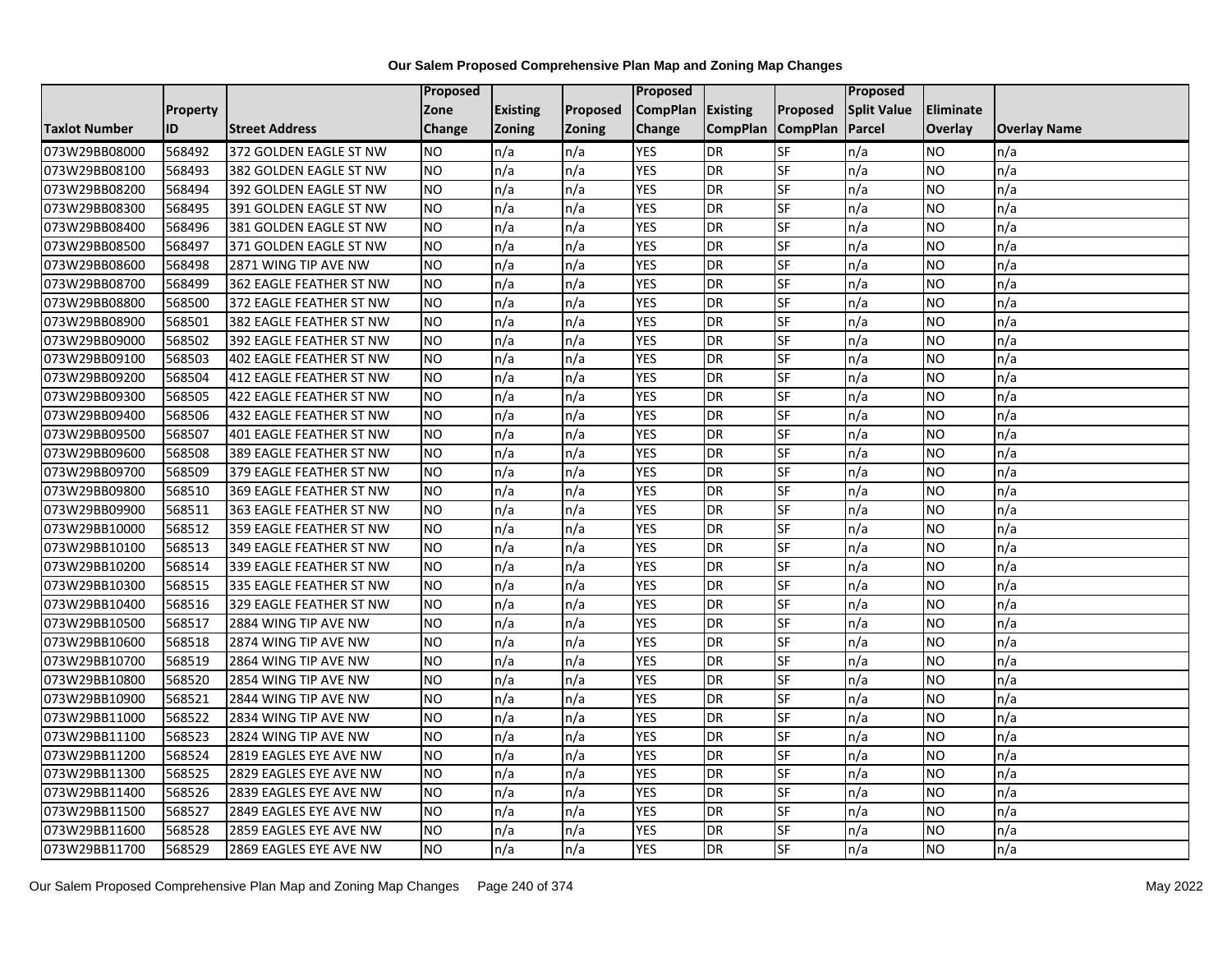|                      |                 |                         | Proposed   |                 |               | <b>Proposed</b> |                 |                 | Proposed           |           |                     |
|----------------------|-----------------|-------------------------|------------|-----------------|---------------|-----------------|-----------------|-----------------|--------------------|-----------|---------------------|
|                      | <b>Property</b> |                         | Zone       | <b>Existing</b> | Proposed      | <b>CompPlan</b> | Existing        | <b>Proposed</b> | <b>Split Value</b> | Eliminate |                     |
| <b>Taxlot Number</b> | ID              | <b>Street Address</b>   | Change     | <b>Zoning</b>   | <b>Zoning</b> | Change          | <b>CompPlan</b> | <b>CompPlan</b> | Parcel             | Overlay   | <b>Overlay Name</b> |
| 073W29BB11800        | 568530          | 2879 EAGLES EYE AVE NW  | NO.        | n/a             | n/a           | <b>YES</b>      | <b>DR</b>       | <b>SF</b>       | n/a                | NO.       | n/a                 |
| 073W29BB11900        | 568531          | 346 EAGLE FEATHER ST NW | NO.        | n/a             | n/a           | <b>YES</b>      | <b>DR</b>       | SF              | n/a                | NO.       | n/a                 |
| 073W29BB12000        | 568532          | 2882 EAGLES EYE AVE NW  | NO.        | n/a             | n/a           | <b>YES</b>      | <b>DR</b>       | SF              | n/a                | NO        | n/a                 |
| 073W29BB12100        | 568533          | 2872 EAGLES EYE AVE NW  | NO.        | n/a             | n/a           | <b>YES</b>      | <b>DR</b>       | SF              | n/a                | NO        | n/a                 |
| 073W29BB12200        | 568534          | 2862 EAGLES EYE AVE NW  | <b>NO</b>  | n/a             | n/a           | <b>YES</b>      | <b>DR</b>       | SF              | n/a                | NO        | n/a                 |
| 073W29BB12300        | 568535          | 2852 EAGLES EYE AVE NW  | <b>NO</b>  | n/a             | n/a           | <b>YES</b>      | DR              | SF              | n/a                | <b>NO</b> | n/a                 |
| 073W29BB12400        | 568536          | 2842 EAGLES EYE AVE NW  | NO.        | n/a             | n/a           | <b>YES</b>      | <b>DR</b>       | SF              | n/a                | NO.       | n/a                 |
| 073W29BB12500        | 568537          | 2832 EAGLES EYE AVE NW  | <b>NO</b>  | n/a             | n/a           | <b>YES</b>      | <b>DR</b>       | SF              | n/a                | NO.       | n/a                 |
| 073W29BB12600        | 568538          | 2822 EAGLES EYE AVE NW  | NO.        | n/a             | n/a           | <b>YES</b>      | <b>DR</b>       | SF              | n/a                | NO.       | n/a                 |
| 073W29BB12700        | 568539          | 2812 EAGLES EYE AVE NW  | NO.        | n/a             | n/a           | <b>YES</b>      | <b>DR</b>       | <b>SF</b>       | n/a                | NO        | n/a                 |
| 073W29BB12800        | 568540          | 2760 EAGLES EYE AVE NW  | <b>NO</b>  | n/a             | n/a           | <b>YES</b>      | <b>DR</b>       | SF              | n/a                | NO.       | n/a                 |
| 073W29BB12900        | 568541          | 2750 EAGLES EYE AVE NW  | <b>NO</b>  | n/a             | n/a           | <b>YES</b>      | <b>DR</b>       | SF              | n/a                | NO.       | n/a                 |
| 073W29BB13000        | 568542          | 2740 EAGLES EYE AVE NW  | NO.        | n/a             | n/a           | <b>YES</b>      | <b>DR</b>       | <b>SF</b>       | n/a                | NO.       | n/a                 |
| 073W29BB13100        | 568543          | 2730 EAGLES EYE AVE NW  | <b>NO</b>  | n/a             | n/a           | <b>YES</b>      | <b>DR</b>       | SF              | n/a                | NO.       | n/a                 |
| 073W29BB13200        | 568544          | 2720 EAGLES EYE AVE NW  | <b>NO</b>  | n/a             | n/a           | <b>YES</b>      | <b>DR</b>       | SF              | n/a                | NO.       | n/a                 |
| 073W29BB13300        | 568545          | 2710 EAGLES EYE AVE NW  | NO.        | n/a             | n/a           | <b>YES</b>      | <b>DR</b>       | <b>SF</b>       | n/a                | NO.       | n/a                 |
| 073W29BB13400        | 568546          | 324 EAGLES WING ST NW   | NO         | n/a             | n/a           | <b>YES</b>      | <b>DR</b>       | <b>SF</b>       | n/a                | NO.       | n/a                 |
| 073W29BB13500        | 568547          | 334 EAGLES WING ST NW   | NO.        | n/a             | n/a           | <b>YES</b>      | <b>DR</b>       | SF              | n/a                | NO.       | n/a                 |
| 073W29BB13600        | 568548          | 344 EAGLES WING ST NW   | <b>NO</b>  | n/a             | n/a           | <b>YES</b>      | <b>DR</b>       | <b>SF</b>       | n/a                | NO.       | n/a                 |
| 073W29BB13700        | 568549          | 354 EAGLES WING ST NW   | <b>NO</b>  | n/a             | n/a           | <b>YES</b>      | DR              | SF              | n/a                | ΝO        | n/a                 |
| 073W29BB13800        | 568550          | None                    | <b>NO</b>  | n/a             | n/a           | <b>YES</b>      | <b>DR</b>       | SF              | n/a                | NO.       | n/a                 |
| 073W29DB00300        | 264778          | 110 STONEWAY DR NW      | <b>NO</b>  | n/a             | n/a           | <b>YES</b>      | MF              | COM             | n/a                | <b>NO</b> | n/a                 |
| 073W29DB01300        | 327743          | 255 COLLEGE DR NW       | <b>YES</b> | PE              | RM1           | <b>YES</b>      | <b>CSE</b>      | MF              | n/a                | NO.       | n/a                 |
| 073W30AA00100        | 570591          | 3003 EAGLE RIDGE AVE NW | NO.        | n/a             | n/a           | <b>YES</b>      | <b>DR</b>       | SF              | n/a                | NO        | n/a                 |
| 073W30AA00200        | 570592          | 3013 EAGLE RIDGE AVE NW | <b>NO</b>  | n/a             | n/a           | <b>YES</b>      | <b>DR</b>       | SF              | n/a                | NO.       | n/a                 |
| 073W30AA00300        | 570593          | 3023 EAGLE RIDGE AVE NW | <b>NO</b>  | n/a             | n/a           | <b>YES</b>      | <b>DR</b>       | SF              | n/a                | NO.       | n/a                 |
| 073W30AA00400        | 570594          | 3033 EAGLE RIDGE AVE NW | Ю          | n/a             | n/a           | <b>YES</b>      | <b>DR</b>       | $S_{F}$         | n/a                | NO.       | n/a                 |
| 073W30AA00500        | 570595          | 3043 EAGLE RIDGE AVE NW | NO.        | n/a             | n/a           | <b>YES</b>      | <b>DR</b>       | SF              | n/a                | NO        | n/a                 |
| 073W30AA00600        | 570596          | 3053 EAGLE RIDGE AVE NW | NO.        | n/a             | n/a           | <b>YES</b>      | <b>DR</b>       | SF              | n/a                | NO.       | n/a                 |
| 073W30AA00700        | 570597          | 3028 BALD EAGLE AVE NW  | NO.        | n/a             | n/a           | <b>YES</b>      | <b>DR</b>       | SF              | n/a                | <b>NO</b> | n/a                 |
| 073W30AA00800        | 570598          | 3018 BALD EAGLE AVE NW  | NO.        | n/a             | n/a           | <b>YES</b>      | <b>DR</b>       | SF              | n/a                | NO        | n/a                 |
| 073W30AA00900        | 570599          | 528 EAGLE FEATHER ST NW | <b>NO</b>  | n/a             | n/a           | <b>YES</b>      | <b>DR</b>       | SF              | n/a                | NO        | n/a                 |
| 073W30AA01000        | 570600          | 518 EAGLE FEATHER ST NW | NO.        | n/a             | n/a           | <b>YES</b>      | <b>DR</b>       | SF              | n/a                | NO.       | n/a                 |
| 073W30AA01100        | 570601          | 508 EAGLE FEATHER ST NW | NO.        | n/a             | n/a           | <b>YES</b>      | <b>DR</b>       | SF              | n/a                | NO.       | n/a                 |
| 073W30AA01200        | 570602          | 502 EAGLE FEATHER ST NW | <b>NO</b>  | n/a             | n/a           | <b>YES</b>      | <b>DR</b>       | SF              | n/a                | NO.       | n/a                 |
| 073W30AA01300        | 570603          | 492 EAGLE FEATHER ST NW | NO.        | n/a             | n/a           | YES             | DR              | <b>SF</b>       | n/a                | NO        | n/a                 |
| 073W30AA01400        | 570604          | 482 EAGLE FEATHER ST NW | NO.        | n/a             | n/a           | <b>YES</b>      | <b>DR</b>       | SF              | n/a                | NO        | n/a                 |
| 073W30AA01500        | 570605          | 472 EAGLE FEATHER ST NW | <b>NO</b>  | n/a             | n/a           | <b>YES</b>      | <b>DR</b>       | SF              | n/a                | NO.       | n/a                 |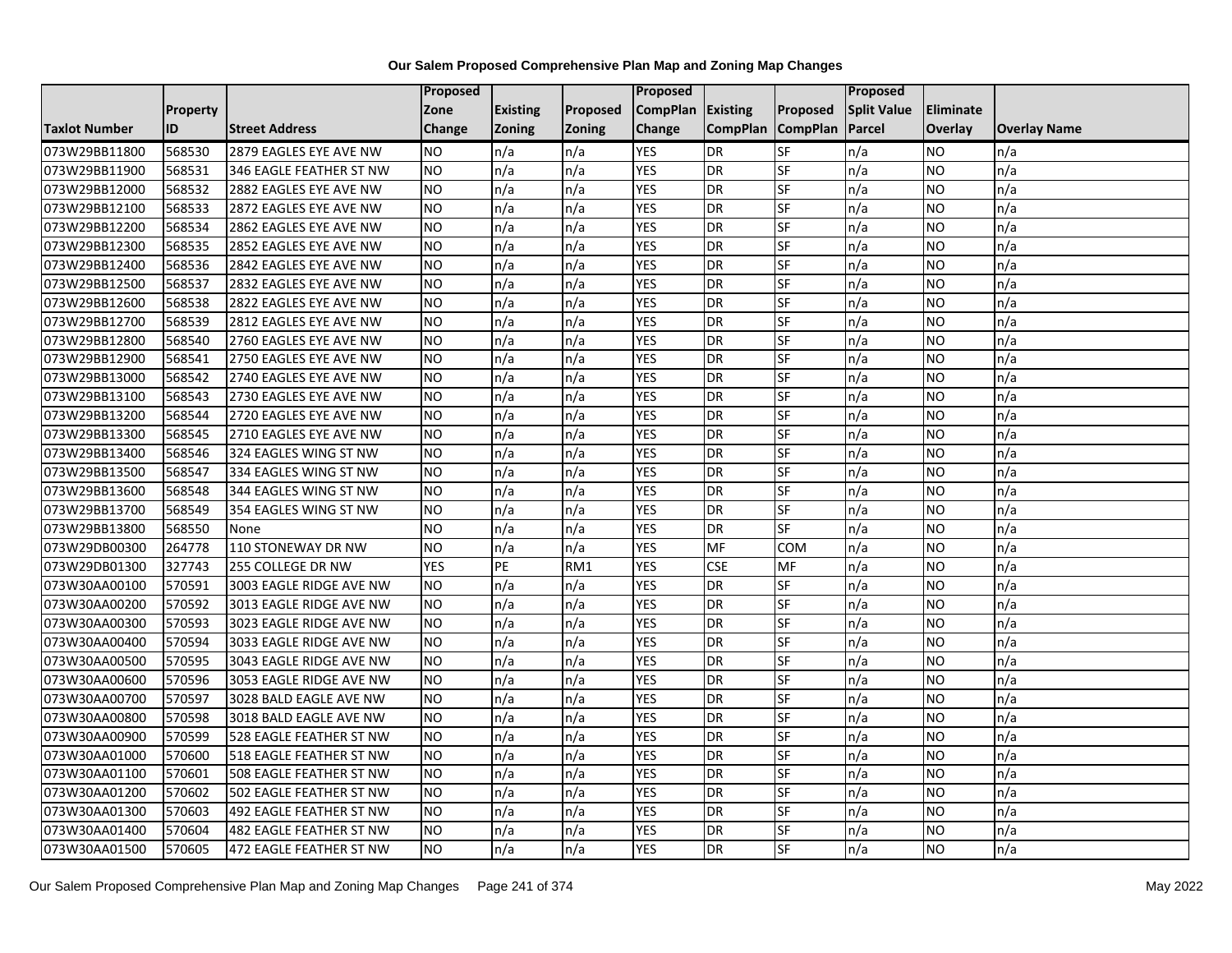|                      |                 |                                | Proposed        |                 |               | <b>Proposed</b> |                 |                 | <b>Proposed</b>    |                |                     |
|----------------------|-----------------|--------------------------------|-----------------|-----------------|---------------|-----------------|-----------------|-----------------|--------------------|----------------|---------------------|
|                      | <b>Property</b> |                                | Zone            | <b>Existing</b> | Proposed      | <b>CompPlan</b> | <b>Existing</b> | Proposed        | <b>Split Value</b> | Eliminate      |                     |
| <b>Taxlot Number</b> | ID              | <b>Street Address</b>          | Change          | <b>Zoning</b>   | <b>Zoning</b> | Change          | <b>CompPlan</b> | <b>CompPlan</b> | Parcel             | <b>Overlay</b> | <b>Overlay Name</b> |
| 073W30AA01600        | 570606          | 462 EAGLE FEATHER ST NW        | <b>NO</b>       | n/a             | n/a           | <b>YES</b>      | <b>DR</b>       | <b>SF</b>       | n/a                | NO             | n/a                 |
| 073W30AA01700        | 570607          | 452 EAGLE FEATHER ST NW        | NO.             | n/a             | n/a           | <b>YES</b>      | <b>DR</b>       | <b>SF</b>       | n/a                | NO.            | n/a                 |
| 073W30AA01800        | 570608          | 442 EAGLE FEATHER ST NW        | <b>NO</b>       | n/a             | n/a           | <b>YES</b>      | <b>DR</b>       | SF              | n/a                | NO.            | n/a                 |
| 073W30AA01900        | 570609          | 441 EAGLE FEATHER ST NW        | <b>NO</b>       | n/a             | n/a           | <b>YES</b>      | <b>DR</b>       | SF              | n/a                | NO.            | n/a                 |
| 073W30AA02000        | 570610          | 451 EAGLE FEATHER ST NW        | <b>NO</b>       | n/a             | n/a           | <b>YES</b>      | <b>DR</b>       | <b>SF</b>       | n/a                | NO.            | n/a                 |
| 073W30AA02100        | 570611          | <b>461 EAGLE FEATHER ST NW</b> | <b>NO</b>       | n/a             | n/a           | <b>YES</b>      | <b>DR</b>       | SF              | n/a                | <b>NO</b>      | n/a                 |
| 073W30AA02200        | 570612          | 471 EAGLE FEATHER ST NW        | <b>NO</b>       | n/a             | n/a           | <b>YES</b>      | <b>DR</b>       | SF              | n/a                | NO.            | n/a                 |
| 073W30AA02300        | 570613          | 481 EAGLE FEATHER ST NW        | <b>NO</b>       | n/a             | n/a           | <b>YES</b>      | <b>DR</b>       | SF              | n/a                | NO.            | n/a                 |
| 073W30AA02400        | 570614          | 491 EAGLE FEATHER ST NW        | NO.             | n/a             | n/a           | <b>YES</b>      | DR              | SF              | n/a                | NO.            | n/a                 |
| 073W30AA02500        | 570615          | 3004 EAGLE RIDGE AVE NW        | Ю               | n/a             | n/a           | <b>YES</b>      | <b>DR</b>       | <b>SF</b>       | n/a                | NO.            | n/a                 |
| 073W30AA02600        | 570616          | 3014 EAGLE RIDGE AVE NW        | <b>NO</b>       | n/a             | n/a           | <b>YES</b>      | <b>DR</b>       | SF              | n/a                | NO.            | n/a                 |
| 073W30AA02700        | 570617          | 478 EAGLET ST NW               | <b>NO</b>       | n/a             | n/a           | <b>YES</b>      | <b>DR</b>       | SF              | n/a                | <b>NO</b>      | n/a                 |
| 073W30AA02800        | 570618          | 468 EAGLET ST NW               | Ю               | n/a             | n/a           | <b>YES</b>      | <b>DR</b>       | <b>SF</b>       | n/a                | NO.            | n/a                 |
| 073W30AA02900        | 570619          | 458 EAGLET ST NW               | <b>NO</b>       | n/a             | n/a           | <b>YES</b>      | <b>DR</b>       | SF              | n/a                | NO.            | n/a                 |
| 073W30AA03000        | 570620          | 448 EAGLET ST NW               | <b>NO</b>       | n/a             | n/a           | <b>YES</b>      | <b>DR</b>       | SF              | n/a                | NO.            | n/a                 |
| 073W30AA03100        | 570621          | 438 EAGLET ST NW               | Ю               | n/a             | n/a           | <b>YES</b>      | <b>DR</b>       | <b>SF</b>       | n/a                | NO.            | n/a                 |
| 073W30AA03200        | 570622          | 428 EAGLET ST NW               | $\overline{NO}$ | n/a             | n/a           | <b>YES</b>      | <b>DR</b>       | <b>SF</b>       | n/a                | NO.            | n/a                 |
| 073W30AA03300        | 570623          | 3025 EAGLES CLAW AVE NW        | <b>NO</b>       | n/a             | n/a           | <b>YES</b>      | <b>DR</b>       | SF              | n/a                | NO.            | n/a                 |
| 073W30AA03400        | 570624          | 3036 EAGLES CLAW AVE NW        | <b>NO</b>       | n/a             | n/a           | <b>YES</b>      | DR              | <b>SF</b>       | n/a                | NO.            | n/a                 |
| 073W30AA03500        | 570625          | 3026 EAGLES CLAW AVE NW        | <b>NO</b>       | n/a             | n/a           | <b>YES</b>      | <b>DR</b>       | <b>SF</b>       | n/a                | ΝO             | n/a                 |
| 073W30AA03600        | 570626          | 3016 EAGLES CLAW AVE NW        | <b>NO</b>       | n/a             | n/a           | <b>YES</b>      | <b>DR</b>       | SF              | n/a                | NO.            | n/a                 |
| 073W30AA03700        | 570627          | 356 EAGLET CT NW               | <b>NO</b>       | n/a             | n/a           | <b>YES</b>      | <b>DR</b>       | <b>SF</b>       | n/a                | NO.            | n/a                 |
| 073W30AA03800        | 570628          | 346 EAGLET CT NW               | <b>NO</b>       | n/a             | n/a           | <b>YES</b>      | DR              | <b>SF</b>       | n/a                | NO.            | n/a                 |
| 073W30AA03900        | 570629          | 336 EAGLET CT NW               | <b>NO</b>       | n/a             | n/a           | <b>YES</b>      | <b>DR</b>       | SF              | n/a                | NO             | n/a                 |
| 073W30AA04000        | 570630          | 326 EAGLET CT NW               | $\overline{NO}$ | n/a             | n/a           | <b>YES</b>      | <b>DR</b>       | SF              | n/a                | NO.            | n/a                 |
| 073W30AA04100        | 570631          | 316 EAGLET CT NW               | <b>NO</b>       | n/a             | n/a           | <b>YES</b>      | <b>DR</b>       | <b>SF</b>       | n/a                | NO.            | n/a                 |
| 073W30AA04200        | 570632          | 307 EAGLET CT NW               | $\overline{NO}$ | n/a             | n/a           | <b>YES</b>      | <b>DR</b>       | $S_{F}$         | n/a                | NO.            | n/a                 |
| 073W30AA04300        | 570633          | 317 EAGLET CT NW               | <b>NO</b>       | n/a             | n/a           | <b>YES</b>      | <b>DR</b>       | SF              | n/a                | NO.            | n/a                 |
| 073W30AA04400        | 570634          | 327 EAGLET CT NW               | <b>NO</b>       | n/a             | n/a           | <b>YES</b>      | <b>DR</b>       | SF              | n/a                | NO.            | n/a                 |
| 073W30AA04500        | 570635          | 337 EAGLET CT NW               | <b>NO</b>       | n/a             | n/a           | <b>YES</b>      | <b>DR</b>       | SF              | n/a                | NO.            | n/a                 |
| 073W30AA04600        | 570636          | 347 EAGLET CT NW               | <b>NO</b>       | n/a             | n/a           | <b>YES</b>      | <b>DR</b>       | SF              | n/a                | NO.            | n/a                 |
| 073W30AA04700        | 570637          | 3056 EAGLES CLAW AVE NW        | <b>NO</b>       | n/a             | n/a           | <b>YES</b>      | <b>DR</b>       | <b>SF</b>       | n/a                | NO.            | n/a                 |
| 073W30AA04800        | 570638          | <b>407 EAGLET ST NW</b>        | $\overline{NO}$ | n/a             | n/a           | <b>YES</b>      | <b>DR</b>       | <b>SF</b>       | n/a                | NO.            | n/a                 |
| 073W30AA04900        | 570639          | 417 EAGLET ST NW               | <b>NO</b>       | n/a             | n/a           | <b>YES</b>      | <b>DR</b>       | SF              | n/a                | NO.            | n/a                 |
| 073W30AA05000        | 570640          | 427 EAGLET ST NW               | <b>NO</b>       | n/a             | n/a           | <b>YES</b>      | <b>DR</b>       | SF              | n/a                | NO.            | n/a                 |
| 073W30AA05100        | 570641          | 437 EAGLET ST NW               | NO.             | n/a             | n/a           | <b>YES</b>      | <b>DR</b>       | SF              | n/a                | NO             | n/a                 |
| 073W30AA05200        | 570642          | 447 EAGLET ST NW               | <b>NO</b>       | n/a             | n/a           | <b>YES</b>      | DR              | SF              | n/a                | NO             | n/a                 |
| 073W30AA05300        | 570643          | 457 EAGLET ST NW               | <b>NO</b>       | n/a             | n/a           | <b>YES</b>      | <b>DR</b>       | SF              | n/a                | NO.            | n/a                 |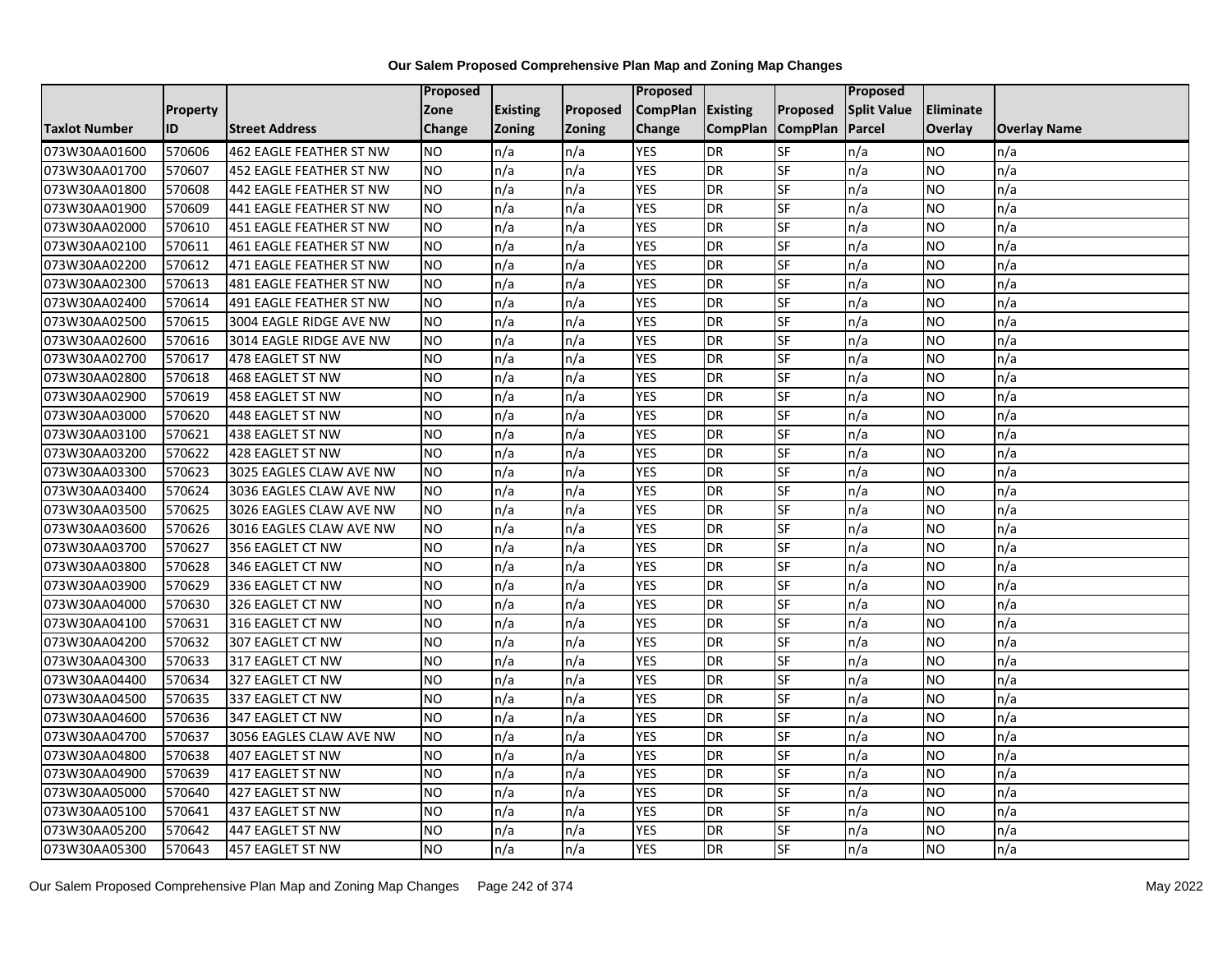|                      |                 |                       | <b>Proposed</b> |                 |                 | Proposed          |                          |            | <b>Proposed</b>    |                  |                     |
|----------------------|-----------------|-----------------------|-----------------|-----------------|-----------------|-------------------|--------------------------|------------|--------------------|------------------|---------------------|
|                      | <b>Property</b> |                       | Zone            | <b>Existing</b> | Proposed        | CompPlan Existing |                          | Proposed   | <b>Split Value</b> | <b>Eliminate</b> |                     |
| <b>Taxlot Number</b> | ID              | <b>Street Address</b> | <b>Change</b>   | <b>Zoning</b>   | Zoning          | Change            | CompPlan CompPlan        |            | Parcel             | <b>Overlay</b>   | <b>Overlay Name</b> |
| 073W30AA05400        | 570644          | 467 EAGLET ST NW      | <b>NO</b>       | n/a             | n/a             | <b>YES</b>        | <b>DR</b>                | SF         | n/a                | <b>NO</b>        | n/a                 |
| 073W30AA05500        | 570645          | 477 EAGLET ST NW      | <b>NO</b>       | n/a             | n/a             | <b>YES</b>        | DR                       | SF         | n/a                | <b>NO</b>        | n/a                 |
| 073W30AA05600        | 570646          | 487 EAGLET ST NW      | <b>NO</b>       | n/a             | n/a             | <b>YES</b>        | DR                       | SF         | n/a                | <b>NO</b>        | n/a                 |
| 073W30AA05700        | 570647          | 497 EAGLET ST NW      | <b>NO</b>       | n/a             | n/a             | <b>YES</b>        | DR                       | SF         | n/a                | <b>NO</b>        | n/a                 |
| 073W30AA06000        | 569649          | None                  | <b>NO</b>       | n/a             | n/a             | <b>YES</b>        | DR                       | SF         | n/a                | <b>NO</b>        | n/a                 |
| 073W30AA06100        | 570776          | None                  | <b>NO</b>       | n/a             | n/a             | <b>YES</b>        | DR                       | SF         | n/a                | <b>NO</b>        | n/a                 |
| 073W30AA06100        | 570776          | None                  | <b>NO</b>       | n/a             | n/a             | <b>YES</b>        | $\overline{DR}$          | SF         | n/a                | Ю                | n/a                 |
| 073W30AA06200        | 569648          | None                  | <b>NO</b>       | n/a             | n/a             | <b>YES</b>        | DR                       | SF         | n/a                | <b>NO</b>        | n/a                 |
| 073W3200100          | 527668          | None                  | <b>YES</b>      | <b>RA</b>       | PA              | <b>NO</b>         | n/a                      | n/a        | n/a                | <b>NO</b>        | n/a                 |
| 073W3200600          | 527685          | 2806 HOMESTEAD RD S   | <b>YES</b>      | <b>RA</b>       | PA              | Ю                 | n/a                      | n/a        | n/a                | <b>NO</b>        | n/a                 |
| 073W33A00100         | 527708          | None                  | <b>YES</b>      | <b>RA</b>       | PA              | <b>NO</b>         | n/a                      | n/a        | n/a                | <b>NO</b>        | n/a                 |
| 073W33A00200         | 527705          | None                  | <b>YES</b>      | <b>RA</b>       | PA              | <b>NO</b>         | n/a                      | n/a        | n/a                | <b>NO</b>        | n/a                 |
| 073W33A00400         | 527703          | None                  | <b>NO</b>       | n/a             | n/a             | <b>YES</b>        | MF                       | POS        | n/a                | <b>NO</b>        | n/a                 |
| 073W33A00900         | 527711          | None                  | <b>NO</b>       | n/a             | n/a             | <b>YES</b>        | SF                       | <b>CSC</b> | n/a                | <b>NO</b>        | n/a                 |
| 073W33AD00100        | 582425          | None                  | <b>YES</b>      | <b>PS</b>       | PA              | <b>YES</b>        | CSG                      | POS        | n/a                | <b>NO</b>        | n/a                 |
| 073W33AD00200        | 527726          | None                  | <b>YES</b>      | PS              | $\overline{PA}$ | <b>YES</b>        | $\overline{\mathsf{SF}}$ | POS        | n/a                | <b>NO</b>        | n/a                 |
| 073W33CA00100        | 527702          | None                  | <b>YES</b>      | IG              | IC              | Ю                 | n/a                      | n/a        | n/a                | <b>NO</b>        | n/a                 |
| 073W33CA00200        | 527737          | 2455 RIVER RD S       | <b>YES</b>      | IG              | IC              | <b>NO</b>         | n/a                      | n/a        | n/a                | <b>NO</b>        | n/a                 |
| 073W33CA00299        | 325276          | None                  | <b>YES</b>      | $\overline{G}$  | IC              | N <sub>O</sub>    | n/a                      | n/a        | n/a                | <b>NO</b>        | n/a                 |
| 073W33DA04100        | 567981          | None                  | <b>NO</b>       | n/a             | n/a             | <b>YES</b>        | SF                       | <b>CSG</b> | n/a                | <b>NO</b>        | n/a                 |
| 073W34AA01800        | 586242          | 1055 CROSS ST SE      | <b>YES</b>      | RM2/RS          | RM <sub>2</sub> | <b>YES</b>        | <b>SF</b>                | MF         | n/a                | <b>NO</b>        | n/a                 |
| 073W34AA08700        | 596823          | 1100 BLK CROSS ST SE  | <b>YES</b>      | RM <sub>2</sub> | PA              | <b>YES</b>        | MF                       | POS        | n/a                | <b>NO</b>        | n/a                 |
| 073W34AA08700        | 596823          | 1100 BLK CROSS ST SE  | <b>YES</b>      | CG              | PA              | <b>YES</b>        | MF                       | POS        | n/a                | <b>NO</b>        | n/a                 |
| 073W34AA09100        | 596840          | 1160 WILBUR ST SE     | <b>NO</b>       | n/a             | n/a             | <b>YES</b>        | MF                       | COM        | n/a                | <b>NO</b>        | n/a                 |
| 073W34AD04200        | 597017          | None                  | <b>NO</b>       | n/a             | n/a             | <b>YES</b>        | COM                      | MF         | n/a                | <b>NO</b>        | n/a                 |
| 073W34AD04201        | 597018          | 1165 HOYT ST SE       | <b>NO</b>       | n/a             | n/a             | <b>YES</b>        | COM                      | MF         | n/a                | <b>NO</b>        | n/a                 |
| 073W34AD04300        | 597015          | 2180 UNIVERSITY ST SE | Ю               | n/a             | n/a             | <b>YES</b>        | сом                      | <b>MF</b>  | n/a                | <b>NO</b>        | n/a                 |
| 073W34AD04400        | 597010          | 2170 UNIVERSITY ST SE | <b>NO</b>       | n/a             | n/a             | <b>YES</b>        | COM                      | MF         | n/a                | <b>NO</b>        | n/a                 |
| 073W34AD04500        | 597007          | 2160 UNIVERSITY ST SE | Ю               | n/a             | n/a             | <b>YES</b>        | COM                      | MF         | n/a                | <b>NO</b>        | n/a                 |
| 073W34AD04600        | 597002          | 2140 UNIVERSITY ST SE | <b>NO</b>       | n/a             | n/a             | <b>YES</b>        | COM                      | <b>MF</b>  | n/a                | <b>NO</b>        | n/a                 |
| 073W34AD04700        | 597000          | 2130 UNIVERSITY ST SE | <b>NO</b>       | n/a             | n/a             | <b>YES</b>        | COM                      | MF         | n/a                | <b>NO</b>        | n/a                 |
| 073W34AD04800        | 596995          | 2120 UNIVERSITY ST SE | <b>NO</b>       | n/a             | n/a             | <b>YES</b>        | COM                      | MF         | n/a                | <b>NO</b>        | n/a                 |
| 073W34AD04900        | 596993          | 2110 UNIVERSITY ST SE | <b>NO</b>       | n/a             | n/a             | <b>YES</b>        | COM                      | MF         | n/a                | <b>NO</b>        | n/a                 |
| 073W34AD05000        | 596988          | 2090 UNIVERSITY ST SE | <b>NO</b>       | n/a             | n/a             | <b>YES</b>        | сом                      | MF         | n/a                | <b>NO</b>        | n/a                 |
| 073W34AD05100        | 596987          | 2080 UNIVERSITY ST SE | <b>NO</b>       | n/a             | n/a             | <b>YES</b>        | COM                      | MF         | n/a                | <b>NO</b>        | n/a                 |
| 073W34AD05200        | 596982          | 2070 UNIVERSITY ST SE | <b>NO</b>       | n/a             | n/a             | <b>YES</b>        | сом                      | MF         | n/a                | <b>NO</b>        | n/a                 |
| 073W34AD05300        | 596980          | 2040 UNIVERSITY ST SE | <b>NO</b>       | n/a             | n/a             | <b>YES</b>        | COM                      | MF         | n/a                | <b>NO</b>        | n/a                 |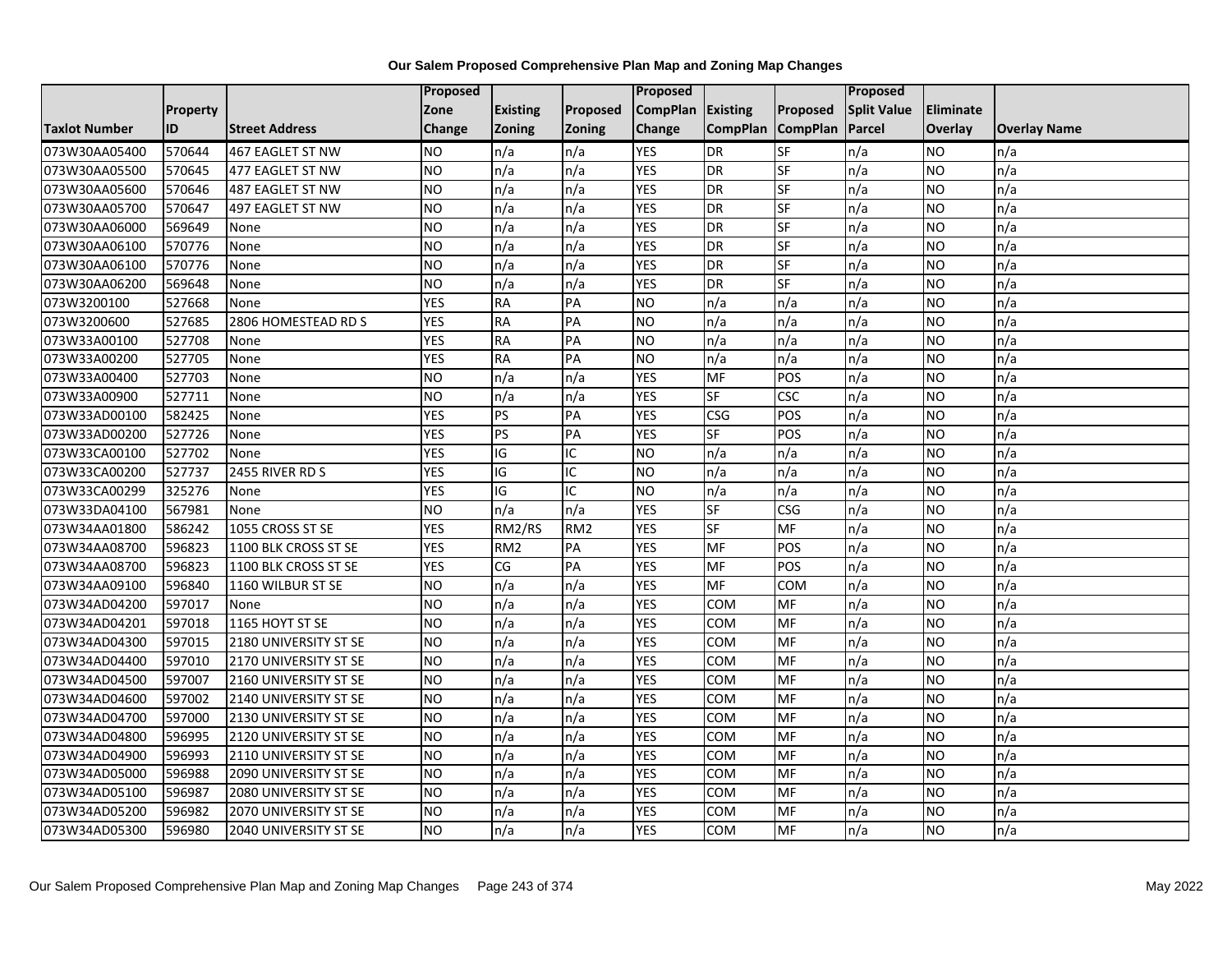|                      |                 |                              | <b>Proposed</b> |                 |                 | <b>Proposed</b> |            |                   | <b>Proposed</b>    |                |                                    |
|----------------------|-----------------|------------------------------|-----------------|-----------------|-----------------|-----------------|------------|-------------------|--------------------|----------------|------------------------------------|
|                      | <b>Property</b> |                              | Zone            | <b>Existing</b> | Proposed        | <b>CompPlan</b> | Existing   | Proposed          | <b>Split Value</b> | Eliminate      |                                    |
| <b>Taxlot Number</b> | ID              | <b>Street Address</b>        | Change          | <b>Zoning</b>   | <b>Zoning</b>   | Change          |            | CompPlan CompPlan | Parcel             | <b>Overlay</b> | <b>Overlay Name</b>                |
|                      |                 |                              |                 |                 |                 |                 |            |                   |                    |                |                                    |
|                      |                 |                              |                 |                 |                 |                 |            |                   | <b>NOT</b>         |                |                                    |
|                      |                 |                              |                 |                 |                 |                 |            |                   | Proposed           |                |                                    |
|                      |                 |                              |                 |                 |                 |                 |            |                   | Split Taxlot       |                |                                    |
| 073W34AD07300        | 597019          | 1145 HOYT ST SE              | <b>YES</b>      | RM2/RS          | RM <sub>2</sub> | <b>NO</b>       | n/a        | n/a               | Zoning             | <b>NO</b>      | n/a                                |
|                      |                 |                              |                 |                 |                 |                 |            |                   |                    |                | <b>Compact Development Overlay</b> |
| 073W34BA00600        | 583597          | 1605 HIGH ST SE              | <b>NO</b>       | n/a             | n/a             | <b>NO</b>       | n/a        | n/a               | n/a                | <b>YES</b>     | Zone                               |
|                      |                 |                              |                 |                 |                 |                 |            |                   |                    |                | <b>Compact Development Overlay</b> |
| 073W34BA00601        | 332821          | 480 LINCOLN ST SE            | <b>NO</b>       | n/a             | n/a             | <b>NO</b>       | n/a        | n/a               | n/a                | YES            | Zone                               |
|                      |                 |                              |                 |                 |                 |                 |            |                   |                    |                | Compact Development Overlay        |
| 073W34BA00602        | 332822          | 470 LINCOLN ST SE            | <b>NO</b>       | n/a             | n/a             | <b>NO</b>       | n/a        | n/a               | n/a                | <b>YES</b>     | Zone                               |
| 073W34BA03300        | 579549          | 1596 LIBERTY ST SE           | <b>NO</b>       | n/a             | n/a             | <b>YES</b>      | <b>MF</b>  | COM               | n/a                | <b>NO</b>      | n/a                                |
| 073W34BA06100        | 583633          | None                         | <b>YES</b>      | CO              | $MU-II$         | <b>YES</b>      | <b>COM</b> | MU                | n/a                | <b>NO</b>      | n/a                                |
| 073W34BA06200        | 583632          | None                         | <b>YES</b>      | CO              | MU-II           | <b>YES</b>      | COM        | MU                | n/a                | <b>NO</b>      | n/a                                |
| 073W34BA06300        | 583631          | 325 SUPERIOR ST SE           | <b>YES</b>      | CO              | $MU-II$         | <b>YES</b>      | COM        | MU                | n/a                | <b>NO</b>      | n/a                                |
| 073W34BA06400        | 583630          | 1730 COMMERCIAL ST SE        | <b>YES</b>      | CO              | $MU-II$         | <b>YES</b>      | COM        | MU                | n/a                | <b>NO</b>      | n/a                                |
| 073W34BA06500        | 583634          | None                         | <b>YES</b>      | CO              | $MU-II$         | <b>YES</b>      | <b>COM</b> | MU                | n/a                | <b>NO</b>      | n/a                                |
| 073W34BA06600        | 583589          | 1690 COMMERCIAL ST SE        | <b>YES</b>      | CO              | $MU-II$         | <b>YES</b>      | COM        | MU                | n/a                | <b>NO</b>      | n/a                                |
| 073W34BA06700        | 583590          | 1680 COMMERCIAL ST SE        | <b>YES</b>      | CO              | MU-II           | <b>YES</b>      | COM        | MU                | n/a                | <b>NO</b>      | n/a                                |
| 073W34BA06800        | 583591          | 1660 COMMERCIAL ST SE        | <b>YES</b>      | CO              | MU-II           | <b>YES</b>      | <b>COM</b> | MU                | n/a                | <b>NO</b>      | n/a                                |
| 073W34BA06900        | 583592          | 1638 COMMERCIAL ST SE        | <b>YES</b>      | CO              | MU-II           | <b>YES</b>      | COM        | MU                | n/a                | <b>NO</b>      | n/a                                |
| 073W34BA07000        | 583593          | 1620 COMMERCIAL ST SE        | <b>YES</b>      | CO              | $MU-II$         | <b>YES</b>      | <b>COM</b> | MU                | n/a                | <b>NO</b>      | n/a                                |
| 073W34BA07100        | 583596          | 1610 COMMERCIAL ST SE        | <b>YES</b>      | CO              | MU-II           | <b>YES</b>      | <b>COM</b> | MU                | n/a                | <b>NO</b>      | n/a                                |
| 073W34BA07200        | 583595          | 340 LINCOLN ST SE            | <b>YES</b>      | CO              | $MU-II$         | <b>YES</b>      | COM        | MU                | n/a                | <b>NO</b>      | n/a                                |
| 073W34BA07300        | 583594          | 350 LINCOLN ST S             | <b>YES</b>      | CO              | MU-II           | <b>YES</b>      | COM        | MU                | n/a                | <b>NO</b>      | n/a                                |
| 073W34BA07400        | 579561          | 345 LINCOLN ST S             | <b>YES</b>      | CO              | $MU-II$         | <b>YES</b>      | COM        | MU                | n/a                | <b>NO</b>      | n/a                                |
| 073W34BA07500        | 579560          | 1590 COMMERCIAL ST SE        | <b>YES</b>      | CO              | $MU-II$         | <b>YES</b>      | <b>COM</b> | MU                | n/a                | <b>NO</b>      | n/a                                |
| 073W34BA07600        | 579562          | 1578 COMMERCIAL ST SE        | <b>YES</b>      | CO              | MU-II           | <b>YES</b>      | COM        | MU                | n/a                | <b>NO</b>      | n/a                                |
| 073W34BA07700        | 579564          | None                         | <b>YES</b>      | CO              | MU-II           | <b>YES</b>      | COM        | MU                | n/a                | <b>NO</b>      | n/a                                |
| 073W34BA07800        | 579563          | 1560 COMMERCIAL ST SE        | <b>YES</b>      | CO              | MU-II           | <b>YES</b>      | <b>COM</b> | MU                | n/a                | <b>NO</b>      | n/a                                |
| 073W34BA08400        | 583097          | 1515 COMMERCIAL ST SE        | <b>YES</b>      | RM <sub>2</sub> | MU-II           | <b>YES</b>      | <b>MF</b>  | MU                | n/a                | <b>NO</b>      | n/a                                |
| 073W34BA08500        | 583096          | None                         | <b>YES</b>      | RM <sub>2</sub> | MU-II           | <b>YES</b>      | MF         | MU                | n/a                | <b>NO</b>      | n/a                                |
| 073W34BA08600        | 583098          | 1537 COMMERCIAL ST SE        | <b>YES</b>      | RM <sub>2</sub> | MU-II           | <b>YES</b>      | MF         | MU                | n/a                | <b>NO</b>      | n/a                                |
| 073W34BA08700        | 583099          | <b>1565 COMMERCIAL ST SE</b> | <b>YES</b>      | RM <sub>2</sub> | $MU-II$         | <b>YES</b>      | <b>MF</b>  | MU                | n/a                | <b>NO</b>      | n/a                                |
| 073W34BA08900        | 583101          | 1595 COMMERCIAL ST SE        | <b>YES</b>      | CO              | MU-II           | <b>YES</b>      | <b>COM</b> | MU                | n/a                | <b>NO</b>      | n/a                                |
| 073W34BA09000        | 583110          | 140 LINCOLN ST S             | <b>YES</b>      | RM <sub>2</sub> | MU-II           | <b>YES</b>      | MF         | MU                | n/a                | <b>NO</b>      | n/a                                |
| 073W34BA09100        | 583111          | 1625 COMMERCIAL ST SE        | <b>YES</b>      | RM <sub>2</sub> | MU-II           | <b>YES</b>      | MF         | MU                | n/a                | <b>NO</b>      | n/a                                |
| 073W34BA09200        | 583112          | 1645 COMMERCIAL ST SE        | <b>YES</b>      | RM <sub>2</sub> | MU-II           | <b>YES</b>      | <b>MF</b>  | <b>MU</b>         | n/a                | <b>NO</b>      | n/a                                |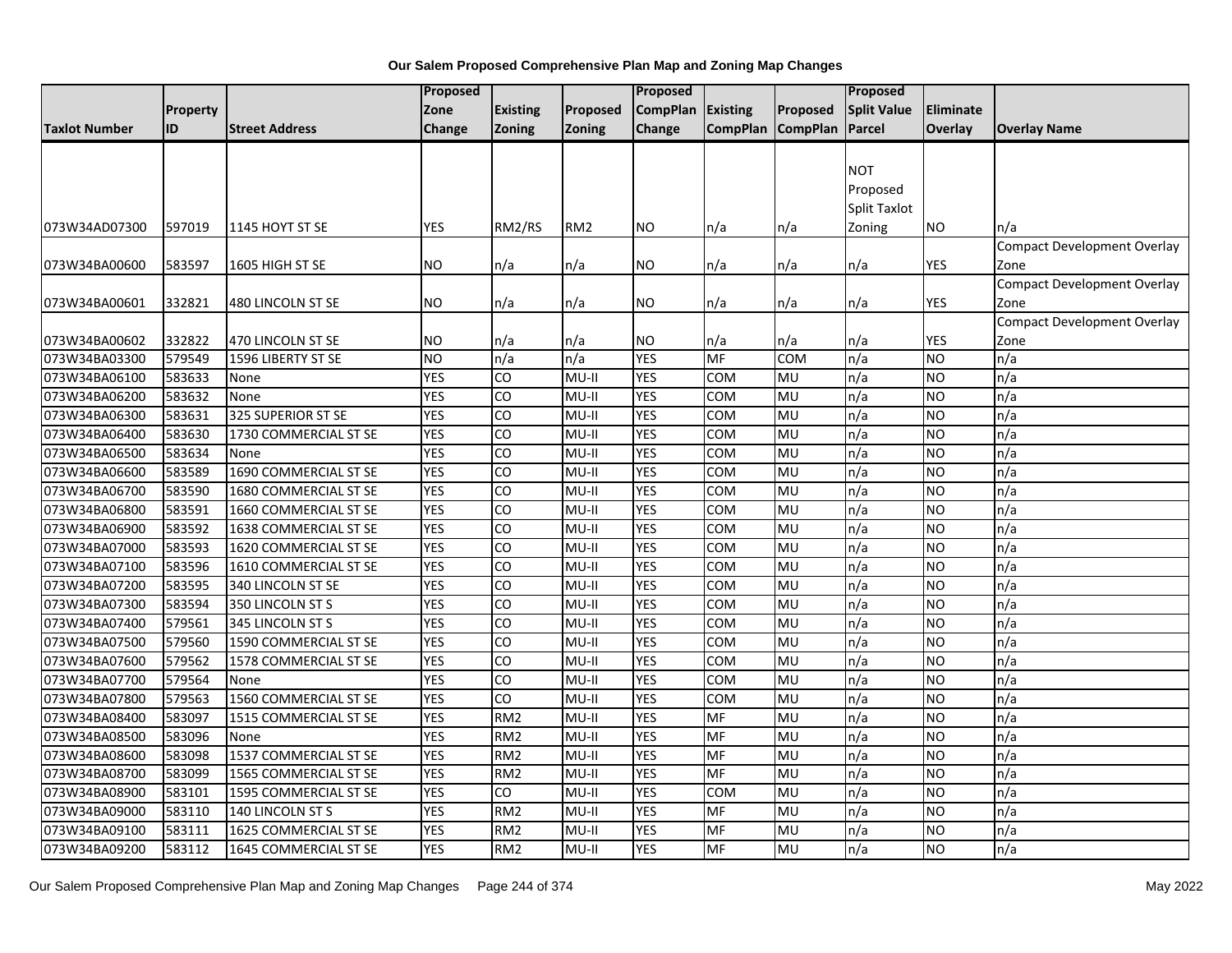|                      |                 |                           | Proposed   |                 |          | <b>Proposed</b> |                 |                 | <b>Proposed</b>    |                |                     |
|----------------------|-----------------|---------------------------|------------|-----------------|----------|-----------------|-----------------|-----------------|--------------------|----------------|---------------------|
|                      | <b>Property</b> |                           | Zone       | <b>Existing</b> | Proposed | <b>CompPlan</b> | <b>Existing</b> | <b>Proposed</b> | <b>Split Value</b> | Eliminate      |                     |
| <b>Taxlot Number</b> | ID              | <b>Street Address</b>     | Change     | <b>Zoning</b>   | Zoning   | Change          | <b>CompPlan</b> | <b>CompPlan</b> | Parcel             | <b>Overlay</b> | <b>Overlay Name</b> |
| 073W34BA09300        | 583113          | 1653 COMMERCIAL ST SE     | <b>YES</b> | RM <sub>2</sub> | MU-II    | <b>YES</b>      | <b>MF</b>       | MU              | n/a                | <b>NO</b>      | n/a                 |
| 073W34BA09400        | 583114          | None                      | <b>YES</b> | RM <sub>2</sub> | $MU-II$  | <b>YES</b>      | <b>MF</b>       | MU              | n/a                | NO.            | n/a                 |
| 073W34BA09500        | 583116          | 1695 COMMERCIAL ST SE     | <b>YES</b> | RM <sub>2</sub> | $MU-II$  | <b>YES</b>      | MF              | MU              | n/a                | NO.            | n/a                 |
| 073W34BA09600        | 583115          | 145 WASHINGTON ST S       | <b>YES</b> | RM <sub>2</sub> | MU-II    | <b>YES</b>      | MF              | MU              | n/a                | NO.            | n/a                 |
| 073W34BA09700        | 573283          | 1705 COMMERCIAL ST SE     | <b>YES</b> | CO              | $MU-II$  | <b>YES</b>      | COM             | MU              | n/a                | NO.            | n/a                 |
| 073W34BA09800        | 573284          | 1725 COMMERCIAL ST SE     | <b>YES</b> | RM <sub>2</sub> | $MU-II$  | <b>YES</b>      | MF              | MU              | n/a                | <b>NO</b>      | n/a                 |
| 073W34BA09900        | 573285          | 1745 COMMERCIAL ST SE     | <b>YES</b> | RM <sub>2</sub> | MU-II    | <b>YES</b>      | MF              | MU              | n/a                | NO.            | n/a                 |
| 073W34BA10000        | 573286          | 1759 COMMERCIAL ST SE     | <b>YES</b> | RM <sub>2</sub> | $MU-II$  | <b>YES</b>      | MF              | MU              | n/a                | NO.            | n/a                 |
| 073W34BA10100        | 573287          | 1785 COMMERCIAL ST SE     | <b>YES</b> | RM <sub>2</sub> | $MU-II$  | <b>YES</b>      | MF              | MU              | n/a                | ΝO             | n/a                 |
| 073W34BA10200        | 573289          | 1795 COMMERCIAL ST SE     | <b>YES</b> | CO              | MU-II    | <b>YES</b>      | <b>COM</b>      | MU              | n/a                | NO.            | n/a                 |
| 073W34BA10300        | 573288          | <b>145 SUPERIOR ST S</b>  | <b>YES</b> | RM <sub>2</sub> | $MU-II$  | <b>YES</b>      | <b>MF</b>       | MU              | n/a                | NO.            | n/a                 |
| 073W34BA80000        | 344939          | <b>0 COMMERCIAL ST SE</b> | <b>YES</b> | CO              | MU-II    | <b>YES</b>      | <b>COM</b>      | MU              | n/a                | NO.            | n/a                 |
| 073W34BA80001        | 344940          | 1540 COMMERCIAL ST SE     | <b>YES</b> | CO              | MU-II    | <b>YES</b>      | COM             | MU              | n/a                | NO.            | n/a                 |
| 073W34BA80002        | 344941          | 1544 COMMERCIAL ST SE     | <b>YES</b> | CO              | $MU-II$  | <b>YES</b>      | <b>COM</b>      | MU              | n/a                | NO.            | n/a                 |
| 073W34BA90000        | 330368          | 1520 COMMERCIAL ST SE     | <b>YES</b> | CO              | MU-II    | <b>YES</b>      | COM             | MU              | n/a                | ΝO             | n/a                 |
| 073W34BA90001        | 330369          | 1520 COMMERCIAL ST SE     | <b>YES</b> | CO              | $MU-II$  | <b>YES</b>      | COM             | MU              | n/a                | NO.            | n/a                 |
| 073W34BA90002        | 330370          | 1524 COMMERCIAL ST SE     | <b>YES</b> | CO              | MU-II    | <b>YES</b>      | COM             | MU              | n/a                | NO.            | n/a                 |
| 073W34BD02400        | 583635          | 358 SUPERIOR ST SE        | <b>YES</b> | CO              | $MU-II$  | <b>YES</b>      | <b>COM</b>      | MU              | n/a                | NO.            | n/a                 |
| 073W34BD02600        | 583642          | 1855 WEST NOB HILL ST SE  | <b>YES</b> | CO              | MU-III   | <b>YES</b>      | <b>COM</b>      | MU              | n/a                | NO.            | n/a                 |
| 073W34BD03000        | 583639          | 315 OXFORD ST SE          | <b>YES</b> | CO              | MU-III   | <b>YES</b>      | <b>COM</b>      | MU              | n/a                | NO.            | n/a                 |
| 073W34BD03100        | 583637          | None                      | <b>YES</b> | CO              | MU-II    | <b>YES</b>      | COM             | MU              | n/a                | NO.            | n/a                 |
| 073W34BD03200        | 583636          | 1820 COMMERCIAL ST SE     | <b>YES</b> | CO              | $MU-II$  | <b>YES</b>      | COM             | MU              | n/a                | NO.            | n/a                 |
| 073W34BD03300        | 573297          | 1815 COMMERCIAL ST SE     | <b>YES</b> | CO              | MU-III   | <b>YES</b>      | COM             | MU              | n/a                | NO.            | n/a                 |
| 073W34BD03500        | 573298          | 1845 COMMERCIAL ST SE     | <b>YES</b> | CO              | MU-III   | <b>YES</b>      | COM             | MU              | n/a                | NO.            | n/a                 |
| 073W34BD03600        | 582669          | 1855 COMMERCIAL ST SE     | <b>YES</b> | CO              | MU-III   | <b>YES</b>      | <b>COM</b>      | MU              | n/a                | <b>NO</b>      | n/a                 |
| 073W34BD03700        | 582670          | 1865 COMMERCIAL ST SE     | <b>YES</b> | CO              | MU-III   | <b>YES</b>      | <b>COM</b>      | MU              | n/a                | NO.            | n/a                 |
| 073W34BD03800        | 582671          | 1885 COMMERCIAL ST SE     | <b>YES</b> | CO              | MU-III   | <b>YES</b>      | COM             | MU              | n/a                | NO.            | n/a                 |
| 073W34BD04000        | 582673          | 1915 COMMERCIAL ST SE     | <b>YES</b> | CO              | MU-III   | <b>YES</b>      | <b>COM</b>      | MU              | n/a                | NO.            | n/a                 |
| 073W34BD04100        | 582674          | 1925 COMMERCIAL ST SE     | <b>YES</b> | CO              | MU-III   | <b>YES</b>      | <b>COM</b>      | MU              | n/a                | NO             | n/a                 |
| 073W34BD04200        | 582393          | 1955 COMMERCIAL ST SE     | <b>YES</b> | CO              | MU-III   | <b>YES</b>      | <b>COM</b>      | MU              | n/a                | NO.            | n/a                 |
| 073W34BD04300        | 582394          | 1995 COMMERCIAL ST SE     | <b>YES</b> | CO              | MU-III   | <b>YES</b>      | сом             | MU              | n/a                | ΝO             | n/a                 |
| 073W34BD05900        | 527759          | 2001 COMMERCIAL ST SE     | <b>YES</b> | CO              | MU-III   | <b>YES</b>      | COM             | MU              | n/a                | NO.            | n/a                 |
| 073W34BD06000        | 586834          | 1980 COMMERCIAL ST SE     | <b>YES</b> | <b>CR</b>       | MU-III   | <b>YES</b>      | COM             | MU              | n/a                | NO.            | n/a                 |
| 073W34BD06100        | 586833          | 1960 COMMERCIAL ST SE     | <b>YES</b> | CR              | MU-III   | <b>YES</b>      | <b>COM</b>      | MU              | n/a                | NO.            | n/a                 |
| 073W34BD06200        | 586832          | 1930 COMMERCIAL ST SE     | <b>YES</b> | <b>CR</b>       | MU-III   | <b>YES</b>      | COM             | MU              | n/a                | NO.            | n/a                 |
| 073W34BD06300        | 583667          | None                      | <b>YES</b> | <b>CR</b>       | MU-III   | <b>YES</b>      | COM             | MU              | n/a                | NO.            | n/a                 |
| 073W34BD06400        | 583666          | 1910 COMMERCIAL ST SE     | <b>YES</b> | ${\sf CR}$      | MU-III   | <b>YES</b>      | сом             | MU              | n/a                | NO.            | n/a                 |
| 073W34BD10300        | 583678          | 2020 COMMERCIAL ST SE     | <b>YES</b> | CR              | MU-III   | <b>YES</b>      | <b>COM</b>      | MU              | n/a                | NO.            | n/a                 |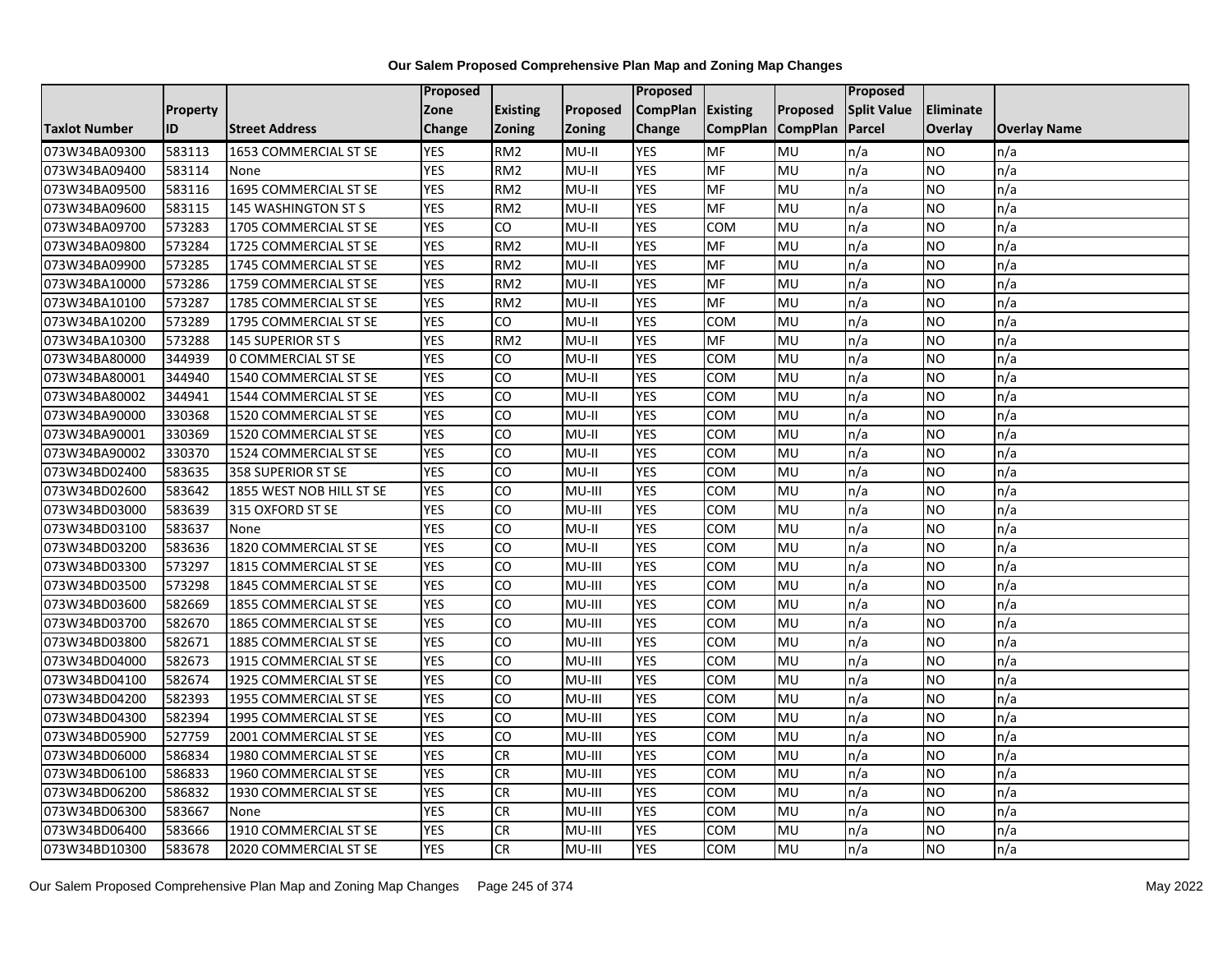|                      |                 |                              | <b>Proposed</b> |                 |           | Proposed        |                 |                 | Proposed           |                |                     |
|----------------------|-----------------|------------------------------|-----------------|-----------------|-----------|-----------------|-----------------|-----------------|--------------------|----------------|---------------------|
|                      | <b>Property</b> |                              | Zone            | <b>Existing</b> | Proposed  | <b>CompPlan</b> | Existing        | Proposed        | <b>Split Value</b> | Eliminate      |                     |
| <b>Taxlot Number</b> | ID              | <b>Street Address</b>        | Change          | Zoning          | Zoning    | Change          | <b>CompPlan</b> | <b>CompPlan</b> | Parcel             | <b>Overlay</b> | <b>Overlay Name</b> |
| 073W34BD12400        | 583703          | 2150 COMMERCIAL ST SE        | <b>YES</b>      | <b>CR</b>       | MU-III    | <b>YES</b>      | <b>COM</b>      | MU              | n/a                | <b>NO</b>      | n/a                 |
| 073W34BD14200        | 583706          | 2290 COMMERCIAL ST SE        | <b>YES</b>      | <b>CR</b>       | MU-III    | <b>YES</b>      | COM             | <b>MU</b>       | n/a                | NO.            | n/a                 |
|                      |                 |                              |                 |                 |           |                 |                 |                 |                    |                |                     |
| 073W34BD90000        | 334559          | 1855 WEST NOB HILL ST SE 200 | <b>YES</b>      | CO              | MU-III    | <b>YES</b>      | COM             | <b>MU</b>       | n/a                | NO             | n/a                 |
| 073W34BD90001        | 334560          | 1855 WEST NOB HILL ST SE 1   | <b>YES</b>      | $\overline{c}$  | MU-III    | <b>YES</b>      | COM             | <b>MU</b>       | n/a                | NO.            | n/a                 |
| 073W34BD90002        | 334561          | 1855 WEST NOB HILL ST SE 2   | <b>YES</b>      | CO              | MU-III    | <b>YES</b>      | COM             | MU              | n/a                | <b>NO</b>      | n/a                 |
| 073W34BD90003        | 334562          | 1855 WEST NOB HILL ST SE 3   | <b>YES</b>      | CO              | MU-III    | <b>YES</b>      | сом             | MU              | n/a                | <b>NO</b>      | n/a                 |
| 073W34CA03500        | 595621          | 340 HOYT ST SE               | <b>YES</b>      | CR              | MU-III    | <b>YES</b>      | COM             | MU              | n/a                | NO.            | n/a                 |
| 073W34CA03600        | 595622          | 2310 COMMERCIAL ST SE        | <b>YES</b>      | CR              | MU-III    | <b>YES</b>      | COM             | MU              | n/a                | NO.            | n/a                 |
| 073W34CA03900        | 595624          | 2390 COMMERCIAL ST SE        | <b>YES</b>      | <b>CR</b>       | MU-III    | <b>YES</b>      | COM             | MU              | n/a                | <b>NO</b>      | n/a                 |
| 073W34CA04001        | 595623          | 2350 COMMERCIAL ST SE        | <b>YES</b>      | <b>CR</b>       | MU-III    | <b>YES</b>      | COM             | MU              | n/a                | <b>NO</b>      | n/a                 |
| 073W34CA04200        | 589649          | 2410 COMMERCIAL ST SE        | <b>YES</b>      | <b>CR</b>       | MU-III    | <b>YES</b>      | COM             | MU              | n/a                | <b>NO</b>      | n/a                 |
| 073W34CA04300        | 589648          | 2460 COMMERCIAL ST SE        | <b>YES</b>      | CR              | MU-III    | <b>YES</b>      | COM             | MU              | n/a                | NO.            | n/a                 |
| 073W34CA04400        | 589647          | 2480 COMMERCIAL ST SE        | <b>YES</b>      | $\overline{c}$  | MU-III    | <b>YES</b>      | <b>COM</b>      | <b>MU</b>       | n/a                | <b>NO</b>      | n/a                 |
| 073W34CA04600        | 589646          | 2465 EAST NOB HILL ST SE     | <b>YES</b>      | <b>CR</b>       | MU-III    | <b>YES</b>      | COM             | MU              | n/a                | <b>NO</b>      | n/a                 |
| 073W34CA04700        | 589645          | 2415 WEST NOB HILL ST SE     | <b>YES</b>      | CR              | MU-III    | <b>YES</b>      | COM             | MU              | n/a                | <b>NO</b>      | n/a                 |
| 073W34CA04800        | 589644          | 2415 WEST NOB HILL ST SE     | <b>YES</b>      | CR              | MU-III    | <b>YES</b>      | COM             | MU              | n/a                | NO.            | n/a                 |
| 073W34CA04900        | 589643          | 328 JUDSON ST SE             | <b>YES</b>      | <b>CR</b>       | MU-III    | <b>YES</b>      | COM             | MU              | n/a                | NO.            | n/a                 |
| 073W34CA08000        | 589669          | 446 MCGILCHRIST ST SE        | <b>YES</b>      | <b>RS</b>       | PA        | <b>YES</b>      | <b>SF</b>       | POS             | n/a                | NO.            | n/a                 |
| 073W34CA08100        | 527796          | 2510 COMMERCIAL ST SE        | <b>YES</b>      | CG              | MU-III    | <b>YES</b>      | COM             | MU              | n/a                | NO.            | n/a                 |
| 073W34CA08200        | 585419          | 2650 COMMERCIAL ST SE        | <b>YES</b>      | CG/RS           | MU-III    | <b>YES</b>      | COM             | MU              | n/a                | NO.            | n/a                 |
|                      |                 |                              |                 |                 |           |                 |                 |                 |                    |                |                     |
|                      |                 |                              |                 |                 |           |                 |                 |                 | <b>NOT</b>         |                |                     |
|                      |                 |                              |                 |                 |           |                 |                 |                 | Proposed           |                |                     |
|                      |                 |                              |                 |                 |           |                 |                 |                 | Split Taxlot       |                |                     |
| 073W34CA08400        | 585421          | 2655 EAST NOB HILL ST SE     | <b>YES</b>      | CG/RS           | <b>RS</b> | <b>NO</b>       | n/a             | n/a             | Zoning             | NO             | n/a                 |
| 073W34CB00100        | 566673          | 2315 COMMERCIAL ST SE        | <b>YES</b>      | CR              | MU-III    | <b>YES</b>      | COM             | <b>MU</b>       | n/a                | <b>NO</b>      | n/a                 |
| 073W34CB00300        | 566675          | 2375 COMMERCIAL ST SE        | <b>YES</b>      | <b>CR</b>       | MU-III    | <b>YES</b>      | COM             | MU              | n/a                | NO.            | n/a                 |
| 073W34CB00400        | 566676          | 2332 SAGINAW ST S            | <b>YES</b>      | CR              | MU-III    | <b>YES</b>      | COM             | MU              | n/a                | NO.            | n/a                 |
| 073W34CB00500        | 566677          | 2308 SAGINAW ST S            | <b>YES</b>      | CR/RS           | MU-III    | <b>YES</b>      | <b>COM</b>      | MU              | n/a                | <b>NO</b>      | n/a                 |
| 073W34CB00600        | 566678          | 140 HOYT ST S                | <b>YES</b>      | CR/RS           | MU-III    | <b>YES</b>      | COM             | MU              | n/a                | <b>NO</b>      | n/a                 |
| 073W34CB08600        | 527804          | 2405 COMMERCIAL ST SE        | <b>YES</b>      | CR              | MU-III    | <b>YES</b>      | COM             | MU              | n/a                | <b>NO</b>      | n/a                 |
| 073W34CB08900        | 527801          | 2505 COMMERCIAL ST SE        | <b>YES</b>      | CR              | MU-III    | <b>YES</b>      | COM             | MU              | n/a                | <b>NO</b>      | n/a                 |
| 073W34CB09000        | 527800          | 2511 COMMERCIAL ST SE        | <b>YES</b>      | CR              | MU-III    | <b>YES</b>      | COM             | MU              | n/a                | NO.            | n/a                 |
| 073W34CB09100        | 527799          | 2515 COMMERCIAL ST SE        | <b>YES</b>      | CR              | MU-III    | <b>YES</b>      | COM             | <b>MU</b>       | n/a                | NO.            | n/a                 |
| 073W34CB09200        | 527798          | 2575 COMMERCIAL ST SE        | <b>YES</b>      | CR/RS           | MU-III    | <b>YES</b>      | <b>COM</b>      | MU              | n/a                | NO.            | n/a                 |
| 073W34CB09300        | 577669          | 2595 COMMERCIAL ST SE        | <b>YES</b>      | CR              | MU-III    | <b>YES</b>      | COM             | MU              | n/a                | NO.            | n/a                 |
| 073W34CC00100        | 577705          | 2605 COMMERCIAL ST SE        | <b>YES</b>      | CR              | MU-III    | <b>YES</b>      | COM             | <b>MU</b>       | n/a                | NO.            | n/a                 |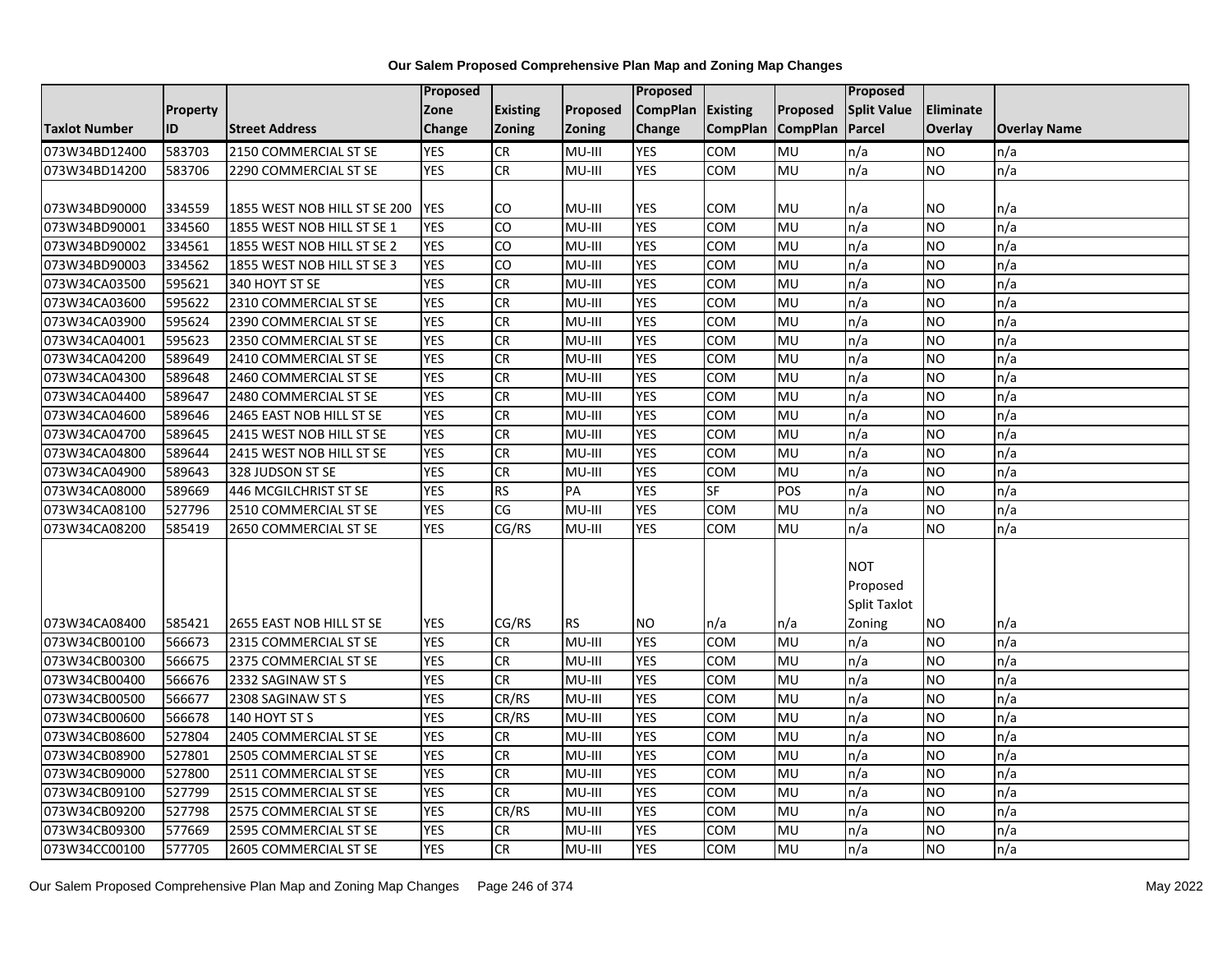|                      |          |                        | Proposed   |                 |                 | Proposed        |                 |                 | <b>Proposed</b>                                                       |                  |                     |
|----------------------|----------|------------------------|------------|-----------------|-----------------|-----------------|-----------------|-----------------|-----------------------------------------------------------------------|------------------|---------------------|
|                      | Property |                        | Zone       | <b>Existing</b> | Proposed        | <b>CompPlan</b> | Existing        | Proposed        | <b>Split Value</b>                                                    | <b>Eliminate</b> |                     |
| <b>Taxlot Number</b> | ID       | <b>Street Address</b>  | Change     | Zoning          | <b>Zoning</b>   | Change          | <b>CompPlan</b> | <b>CompPlan</b> | Parcel                                                                | Overlay          | <b>Overlay Name</b> |
| 073W34CC00200        | 577706   | 150 BOICE ST S         | <b>YES</b> | CR              | MU-III          | <b>YES</b>      | <b>COM</b>      | MU              | n/a                                                                   | <b>NO</b>        | n/a                 |
| 073W34CC02100        | 577725   | <b>155 CULVER LN S</b> | <b>YES</b> | CR              | MU-III          | <b>YES</b>      | <b>COM</b>      | <b>MU</b>       | n/a                                                                   | <b>NO</b>        | n/a                 |
| 073W34CC02200        | 583027   | 2651 COMMERCIAL ST SE  | <b>YES</b> | CR/RS           | MU-III          | <b>YES</b>      | <b>COM</b>      | MU              | n/a                                                                   | <b>NO</b>        | n/a                 |
| 073W34CC03900        | 583029   | 175 CANDALARIA BLVD S  | <b>YES</b> | <b>RS</b>       | MU-III          | <b>YES</b>      | COM             | MU              | n/a                                                                   | <b>NO</b>        | n/a                 |
| 073W34CC04000        | 583037   | 2715 COMMERCIAL ST SE  | <b>YES</b> | CR              | $MU-HI$         | <b>YES</b>      | COM             | MU              | n/a                                                                   | <b>NO</b>        | n/a                 |
| 073W34CC04100        | 583038   | 2725 COMMERCIAL ST SE  | <b>YES</b> | <b>CR</b>       | MU-III          | <b>YES</b>      | COM             | MU              | n/a                                                                   | <b>NO</b>        | n/a                 |
| 073W34CC04200        | 583039   | 198 CANDALARIA BLVD S  | <b>YES</b> | CR              | MU-III          | <b>YES</b>      | <b>COM</b>      | <b>MU</b>       | n/a                                                                   | <b>NO</b>        | n/a                 |
| 073W34CC05800        | 583055   | 153 ALICE AVE S        | <b>YES</b> | CR              | MU-III          | <b>YES</b>      | COM             | MU              | n/a                                                                   | <b>NO</b>        | n/a                 |
| 073W34CC05900        | 583056   | 2795 COMMERCIAL ST SE  | <b>YES</b> | <b>CR</b>       | $MU-HI$         | <b>YES</b>      | <b>COM</b>      | MU              | n/a                                                                   | <b>NO</b>        | n/a                 |
| 073W34CC06000        | 583064   | 2825 COMMERCIAL ST SE  | <b>YES</b> | CR              | $MU-I$          | <b>YES</b>      | <b>COM</b>      | <b>MU</b>       | n/a                                                                   | <b>NO</b>        | n/a                 |
| 073W34CC07800        | 583065   | 2875 COMMERCIAL ST SE  | <b>YES</b> | CR/RS           | $MU-I$          | <b>YES</b>      | COM/SF          | <b>MU</b>       | n/a                                                                   | <b>NO</b>        | n/a                 |
| 073W34CD01500        | 585445   | 396 WALDO AVE SE       | <b>YES</b> | RM2/RS          | RM <sub>2</sub> | <b>NO</b>       | n/a             | n/a             | <b>NOT</b><br>Proposed<br>Split Taxlot<br>Zoning                      | <b>NO</b>        | n/a                 |
| 073W34CD01802        | 323150   | 2710 COMMERCIAL ST SE  | <b>YES</b> | CR              | MU-III          | <b>YES</b>      | <b>COM</b>      | <b>MU</b>       | n/a                                                                   | <b>NO</b>        | n/a                 |
| 073W34CD01900        | 585442   | 2720 COMMERCIAL ST SE  | <b>YES</b> | CR              | MU-III          | <b>YES</b>      | <b>COM</b>      | MU              | n/a                                                                   | <b>NO</b>        | n/a                 |
| 073W34CD02100        | 591423   | 2840 COMMERCIAL ST SE  | <b>YES</b> | CR              | $MU-HI$         | <b>YES</b>      | COM             | MU              | n/a                                                                   | <b>NO</b>        | n/a                 |
| 073W34CD02102        | 591424   | None                   | <b>YES</b> | CR              | MU-III          | <b>YES</b>      | COM             | MU              | n/a                                                                   | <b>NO</b>        | n/a                 |
| 073W34CD02700        | 591428   | 2920 COMMERCIAL ST SE  | <b>YES</b> | CR              | MU-III          | <b>YES</b>      | <b>COM</b>      | MU              | n/a                                                                   | <b>NO</b>        | n/a                 |
| 073W34CD02800        | 591427   | None                   | <b>YES</b> | CR              | MU-III          | <b>YES</b>      | COM             | <b>MU</b>       | n/a                                                                   | <b>NO</b>        | n/a                 |
| 073W34CD03000        | 591430   | 2910 COMMERCIAL ST SE  | <b>YES</b> | CR              | MU-III          | <b>YES</b>      | <b>COM</b>      | MU              | n/a                                                                   | <b>NO</b>        | n/a                 |
| 073W34CD03600        | 591438   | 388 FAIRVIEW AVE SE    | <b>YES</b> | CR/RM2          | RM <sub>2</sub> | <b>YES</b>      | COM/MF          | MF              | <b>NOT</b><br>Proposed<br><b>Split Taxlot</b><br>CompPlan &<br>Zoning | <b>NO</b>        | n/a                 |
| 073W34CD03700        | 591437   | 380 FAIRVIEW AVE SE    | <b>YES</b> | <b>CR</b>       | MU-III          | <b>YES</b>      | COM             | <b>MU</b>       | n/a                                                                   | <b>NO</b>        | n/a                 |
| 073W34CD07900        | 591536   | 2990 COMMERCIAL ST SE  | <b>YES</b> | CR              | MU-III          | <b>YES</b>      | <b>COM</b>      | MU              | n/a                                                                   | <b>NO</b>        | n/a                 |
| 073W34CD08000        | 591537   | 2955 COMMERCIAL ST SE  | <b>YES</b> | CR              | $MU-I$          | <b>YES</b>      | <b>COM</b>      | <b>MU</b>       | n/a                                                                   | <b>NO</b>        | n/a                 |
| 073W34DA02100        | 527826   | 1150 HOYT ST SE        | <b>YES</b> | PA              | PE              | <b>YES</b>      | <b>SF</b>       | <b>CSE</b>      | n/a                                                                   | NO               | n/a                 |
| 073W34DC08300        | 591480   | 1880 FAIRVIEW AVE SE   | <b>YES</b> | RM2/RS          | RM <sub>2</sub> | <b>NO</b>       | n/a             | n/a             | <b>NOT</b><br>Proposed<br>Split Taxlot<br>Zoning                      | <b>NO</b>        | n/a                 |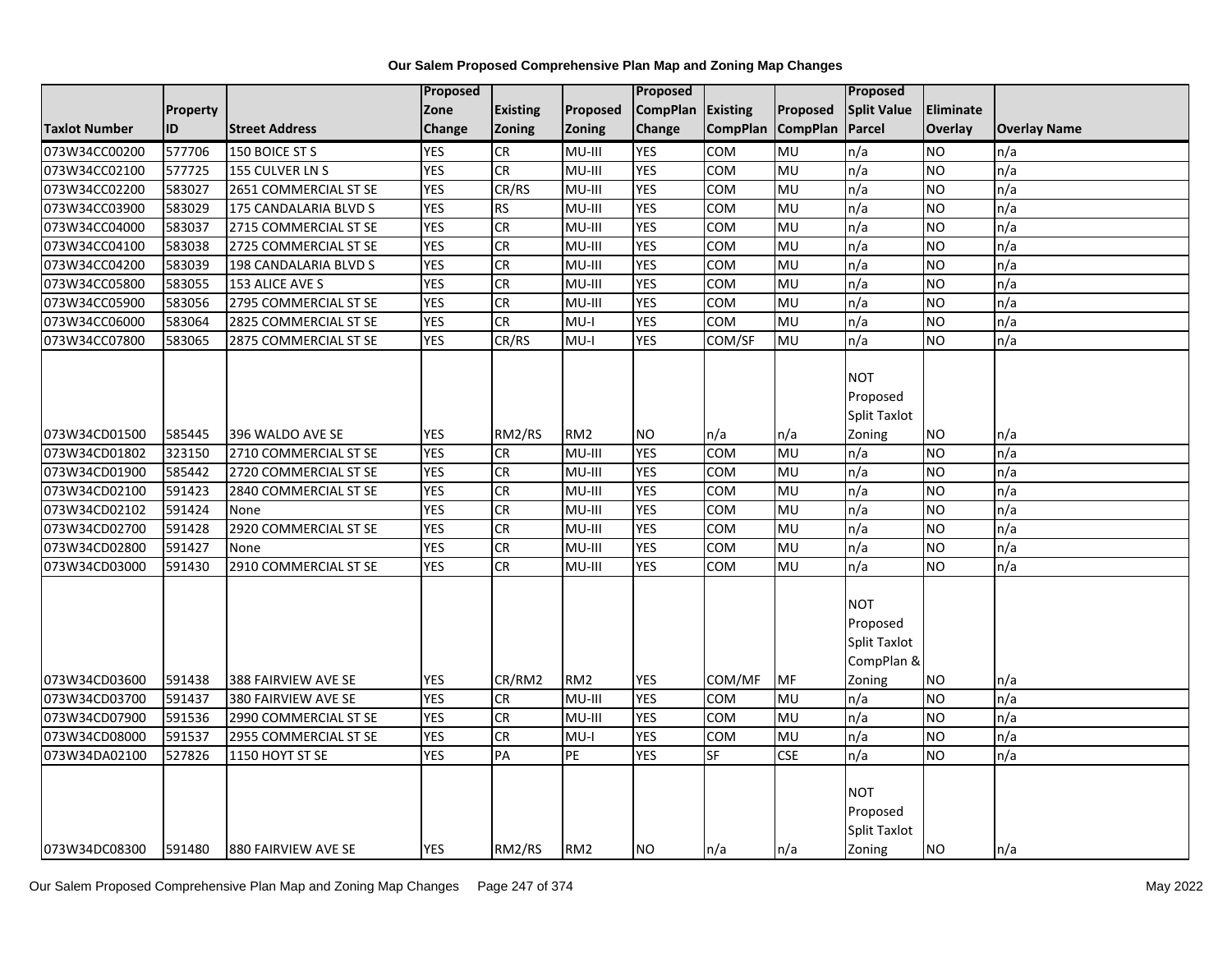|                      |                 |                            | <b>Proposed</b> |                 |                 |                 |                 | Proposed        |                                                         |            |                                |
|----------------------|-----------------|----------------------------|-----------------|-----------------|-----------------|-----------------|-----------------|-----------------|---------------------------------------------------------|------------|--------------------------------|
|                      | <b>Property</b> |                            | Zone            | <b>Existing</b> | Proposed        | <b>CompPlan</b> | <b>Existing</b> | Proposed        | <b>Split Value</b>                                      | Eliminate  |                                |
| <b>Taxlot Number</b> | ID              | <b>Street Address</b>      | <b>Change</b>   | Zoning          | Zoning          | Change          | <b>CompPlan</b> | <b>CompPlan</b> | Parcel                                                  | Overlay    | <b>Overlay Name</b>            |
| 073W34DD06600        | 582703          | 1110 FAIRVIEW AVE SE       | <b>YES</b>      | <b>RS</b>       | RM <sub>2</sub> | <b>NO</b>       | n/a             | n/a             | n/a                                                     | <b>NO</b>  | n/a                            |
| 073W34DD06601        | 582704          | 2820 BLUFF AVE SE          | <b>YES</b>      | <b>RS</b>       | RM <sub>2</sub> | <b>NO</b>       | n/a             | n/a             | n/a                                                     | <b>NO</b>  | n/a                            |
| 073W34DD06700        | 582705          | 2820 BLUFF AVE SE          | <b>NO</b>       | n/a             | n/a             | <b>YES</b>      | COM             | <b>MF</b>       | n/a                                                     | <b>NO</b>  | n/a                            |
| 073W35AA09402        | 527840          | 2350 MISSION ST SE         | <b>NO</b>       | n/a             | n/a             | <b>NO</b>       | n/a             | n/a             | n/a                                                     | YES        | 22nd and Electric Overlay Zone |
| 073W35AA09700        | 567385          | 1051 23RD ST SE            | <b>YES</b>      | CR/RM2          | RM <sub>2</sub> | <b>NO</b>       | n/a             | n/a             | <b>NOT</b><br>Proposed<br><b>Split Taxlot</b><br>Zoning | <b>NO</b>  | n/a                            |
| 073W35AC00300        | 527845          | 1582 22ND ST SE            | <b>NO</b>       | n/a             | n/a             | <b>NO</b>       | n/a             | n/a             | n/a                                                     | <b>YES</b> | 22nd and Electric Overlay Zone |
| 073W35AC00400        | 527846          | 1596 22ND ST SE            | <b>NO</b>       | n/a             | n/a             | <b>NO</b>       | n/a             | n/a             | n/a                                                     | YES        | 22nd and Electric Overlay Zone |
| 073W35AC02000        | 565770          | 1740 22ND ST SE            | <b>NO</b>       | n/a             | n/a             | NO.             | n/a             | n/a             | n/a                                                     | YES        | 22nd and Electric Overlay Zone |
| 073W35AC02001        | 565769          | 1730 22ND ST SE            | <b>NO</b>       | n/a             | n/a             | NO.             | n/a             | n/a             | n/a                                                     | <b>YES</b> | 22nd and Electric Overlay Zone |
| 073W35AC02100        | 567141          | 2225 HOYT ST SE            | <b>NO</b>       | n/a             | n/a             | <b>NO</b>       | n/a             | n/a             | n/a                                                     | <b>YES</b> | 22nd and Electric Overlay Zone |
| 073W35AC02200        | 567140          | 2235 HOYT ST SE            | <b>NO</b>       | n/a             | n/a             | <b>NO</b>       | n/a             | n/a             | n/a                                                     | <b>YES</b> | 22nd and Electric Overlay Zone |
| 073W35AC02300        | 567139          | 2245 HOYT ST SE            | <b>NO</b>       | n/a             | n/a             | <b>NO</b>       | n/a             | n/a             | n/a                                                     | <b>YES</b> | 22nd and Electric Overlay Zone |
| 073W35AC02400        | 565766          | None                       | <b>NO</b>       | n/a             | n/a             | NO              | n/a             | n/a             | n/a                                                     | <b>YES</b> | 22nd and Electric Overlay Zone |
| 073W35AC02401        | 565767          | 1720 22ND ST SE            | <b>NO</b>       | n/a             | n/a             | <b>NO</b>       | n/a             | n/a             | n/a                                                     | YES        | 22nd and Electric Overlay Zone |
| 073W35AC02402        | 565768          | 1720 22ND ST SE            | <b>NO</b>       | n/a             | n/a             | NO              | n/a             | n/a             | n/a                                                     | <b>YES</b> | 22nd and Electric Overlay Zone |
| 073W35AC02500        | 583554          | 2210 ELECTRIC ST SE        | <b>NO</b>       | n/a             | n/a             | <b>NO</b>       | n/a             | n/a             | n/a                                                     | <b>YES</b> | 22nd and Electric Overlay Zone |
| 073W35AC02600        | 583555          | 2220 ELECTRIC ST SE        | <b>NO</b>       | n/a             | n/a             | NO.             | n/a             | n/a             | n/a                                                     | <b>YES</b> | 22nd and Electric Overlay Zone |
| 073W35AC02700        | 583556          | 2226 ELECTRIC ST SE        | <b>NO</b>       | n/a             | n/a             | <b>NO</b>       | n/a             | n/a             | n/a                                                     | YES        | 22nd and Electric Overlay Zone |
| 073W35AC02800        | 583557          | <b>2230 ELECTRIC ST SE</b> | N <sub>O</sub>  | n/a             | n/a             | <b>NO</b>       | n/a             | n/a             | n/a                                                     | <b>YES</b> | 22nd and Electric Overlay Zone |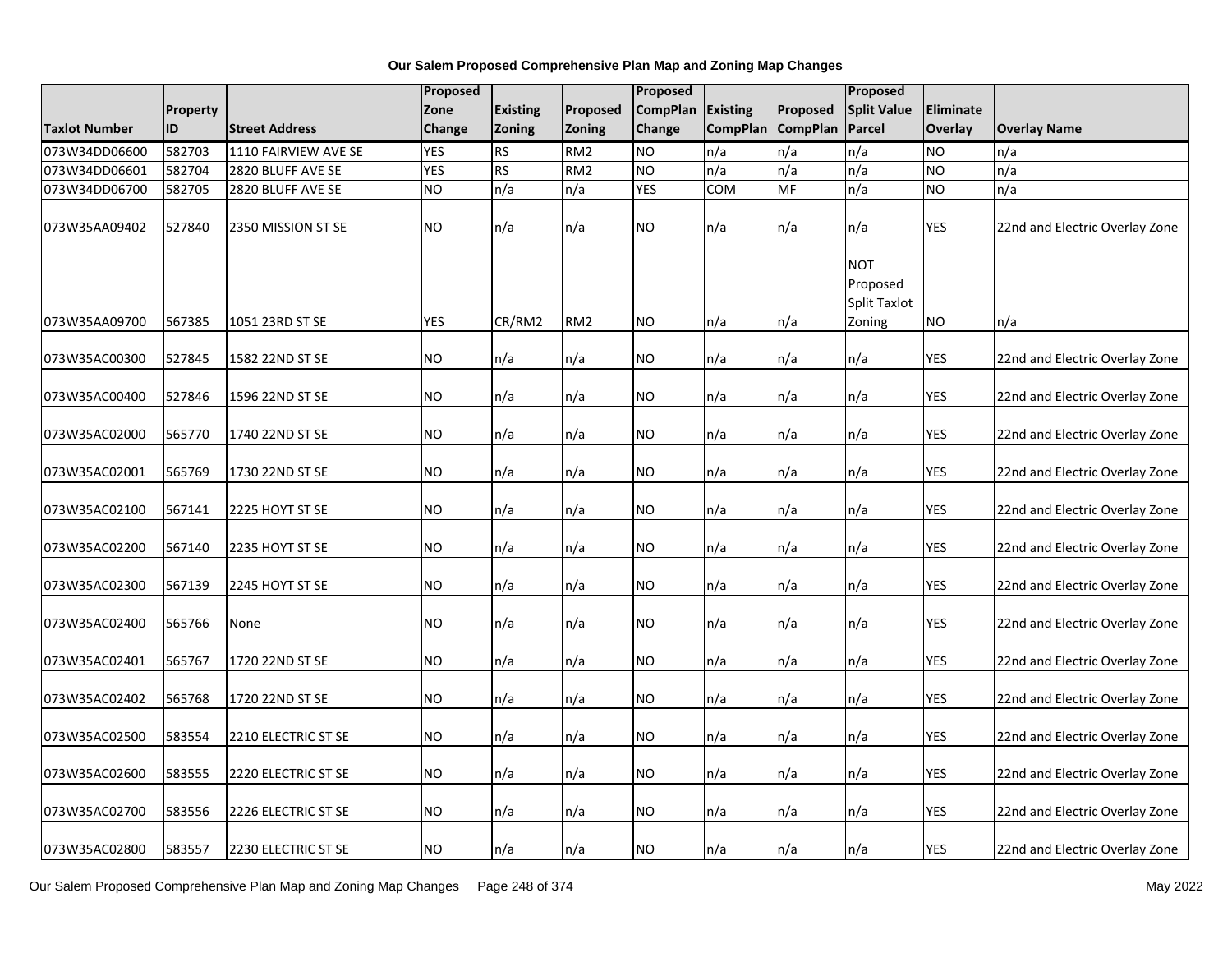|               |                 |                       |           | Proposed        |               | Proposed        |                 | Proposed          |                    |            |                                |
|---------------|-----------------|-----------------------|-----------|-----------------|---------------|-----------------|-----------------|-------------------|--------------------|------------|--------------------------------|
|               | <b>Property</b> |                       | Zone      | <b>Existing</b> | Proposed      | <b>CompPlan</b> | <b>Existing</b> | Proposed          | <b>Split Value</b> | Eliminate  |                                |
| Taxlot Number | ID              | <b>Street Address</b> | Change    | Zoning          | <b>Zoning</b> | Change          |                 | CompPlan CompPlan | Parcel             | Overlay    | <b>Overlay Name</b>            |
| 073W35AC02900 | 583558          | 2240 ELECTRIC ST SE   | <b>NO</b> | n/a             | n/a           | NO.             | n/a             | n/a               | n/a                | YES        | 22nd and Electric Overlay Zone |
| 073W35AC03000 | 583559          | 2246 ELECTRIC ST SE   | <b>NO</b> | n/a             | n/a           | <b>NO</b>       | n/a             | n/a               | n/a                | <b>YES</b> | 22nd and Electric Overlay Zone |
| 073W35AC03100 | 583521          | 2245 ELECTRIC ST SE   | <b>NO</b> | n/a             | n/a           | <b>NO</b>       | n/a             | n/a               | n/a                | <b>YES</b> | 22nd and Electric Overlay Zone |
| 073W35AC03200 | 583520          | 2237 ELECTRIC ST SE   | <b>NO</b> | n/a             | n/a           | NO.             | n/a             | n/a               | n/a                | YES        | 22nd and Electric Overlay Zone |
| 073W35AC03300 | 583519          | 2235 ELECTRIC ST SE   | <b>NO</b> | n/a             | n/a           | <b>NO</b>       | n/a             | n/a               | n/a                | <b>YES</b> | 22nd and Electric Overlay Zone |
| 073W35AC03400 | 583518          | 2225 ELECTRIC ST SE   | <b>NO</b> | n/a             | n/a           | <b>NO</b>       | n/a             | n/a               | n/a                | <b>YES</b> | 22nd and Electric Overlay Zone |
| 073W35AC03500 | 583517          | 2215 ELECTRIC ST SE   | <b>NO</b> | n/a             | n/a           | <b>NO</b>       | n/a             | n/a               | n/a                | <b>YES</b> | 22nd and Electric Overlay Zone |
| 073W35AC03600 | 583516          | 2205 ELECTRIC ST SE   | <b>NO</b> | n/a             | n/a           | <b>NO</b>       | n/a             | n/a               | n/a                | <b>YES</b> | 22nd and Electric Overlay Zone |
| 073W35AC03700 | 583515          | 1710 22ND ST SE       | <b>NO</b> | n/a             | n/a           | NO.             | n/a             | n/a               | n/a                | YES        | 22nd and Electric Overlay Zone |
| 073W35AC03800 | 583514          | 2220 RURAL AVE SE     | <b>NO</b> | n/a             | n/a           | <b>NO</b>       | n/a             | n/a               | n/a                | <b>YES</b> | 22nd and Electric Overlay Zone |
| 073W35AC03900 | 583513          | 2230 RURAL AVE SE     | <b>NO</b> | n/a             | n/a           | <b>NO</b>       | n/a             | n/a               | n/a                | <b>YES</b> | 22nd and Electric Overlay Zone |
| 073W35AC04000 | 583512          | 2236 RURAL AVE SE     | <b>NO</b> | n/a             | n/a           | NO.             | n/a             | n/a               | n/a                | YES        | 22nd and Electric Overlay Zone |
| 073W35AC04100 | 583511          | 2240 RURAL AVE SE     | <b>NO</b> | n/a             | n/a           | <b>NO</b>       | n/a             | n/a               | n/a                | YES        | 22nd and Electric Overlay Zone |
| 073W35AC04200 | 583510          | 2250 RURAL AVE SE     | <b>NO</b> | n/a             | n/a           | NO.             | n/a             | n/a               | n/a                | YES        | 22nd and Electric Overlay Zone |
| 073W35AC04300 | 583509          | 2225 RURAL AVE SE     | <b>NO</b> | n/a             | n/a           | <b>NO</b>       | n/a             | n/a               | n/a                | YES        | 22nd and Electric Overlay Zone |
| 073W35AC04400 | 583508          | 2215 RURAL AVE SE     | <b>NO</b> | n/a             | n/a           | <b>NO</b>       | n/a             | n/a               | n/a                | YES        | 22nd and Electric Overlay Zone |
| 073W35AC04500 | 583507          | 1690 22ND ST SE       | <b>NO</b> | n/a             | n/a           | <b>NO</b>       | n/a             | n/a               | n/a                | <b>YES</b> | 22nd and Electric Overlay Zone |
| 073W35AC04600 | 583506          | 1596 22ND ST SE       | <b>NO</b> | n/a             | n/a           | <b>NO</b>       | n/a             | n/a               | n/a                | <b>YES</b> | 22nd and Electric Overlay Zone |
| 073W35AC04700 | 583504          | 2235 RURAL AVE SE     | <b>NO</b> | n/a             | n/a           | <b>NO</b>       | n/a             | n/a               | n/a                | <b>YES</b> | 22nd and Electric Overlay Zone |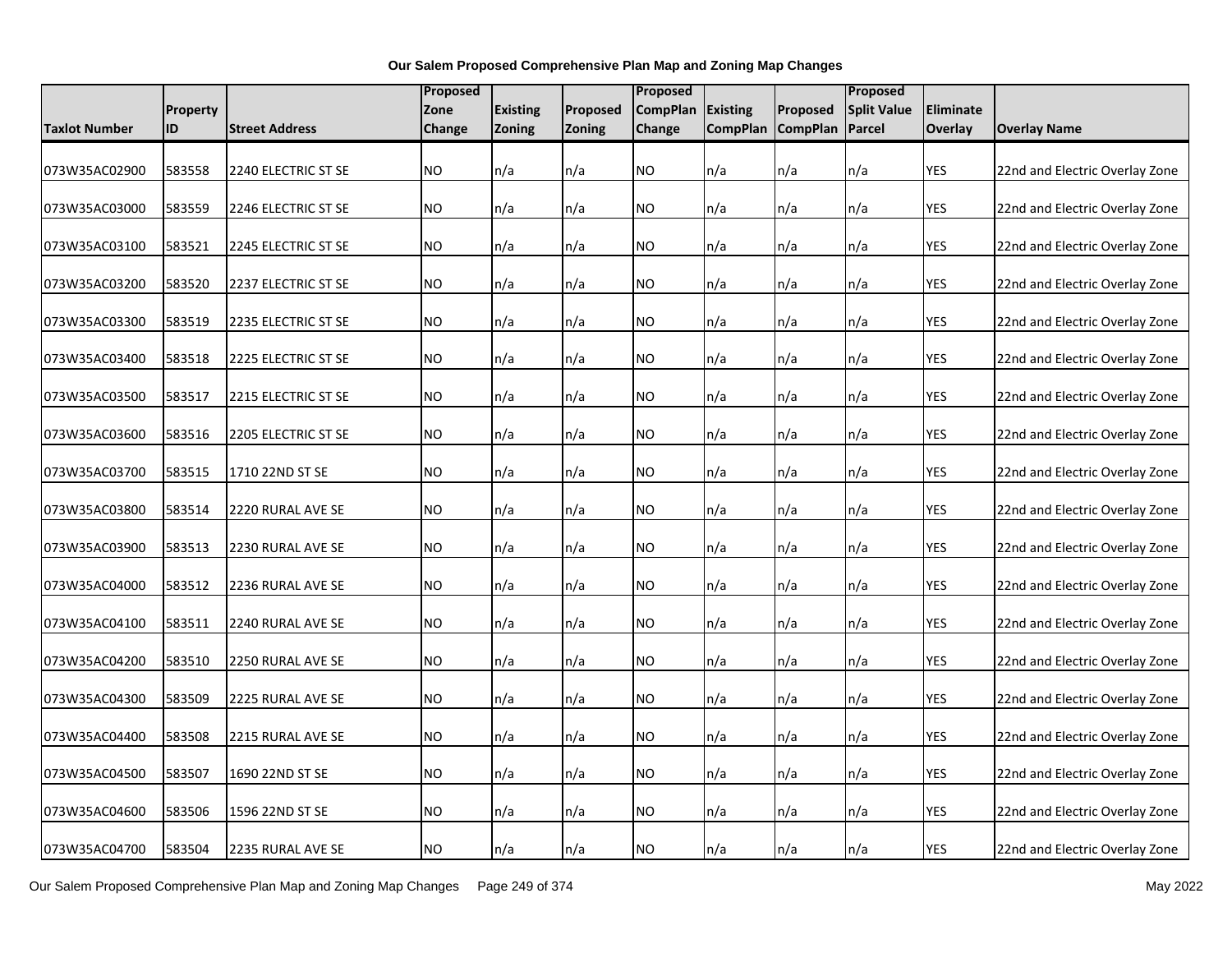|                      |          |                       | <b>Proposed</b> |                 |               | Proposed        |                          |                 | Proposed           |            |                                |
|----------------------|----------|-----------------------|-----------------|-----------------|---------------|-----------------|--------------------------|-----------------|--------------------|------------|--------------------------------|
|                      | Property |                       | Zone            | <b>Existing</b> | Proposed      | <b>CompPlan</b> | <b>Existing</b>          | Proposed        | <b>Split Value</b> | Eliminate  |                                |
| <b>Taxlot Number</b> | ID       | <b>Street Address</b> | <b>Change</b>   | Zoning          | <b>Zoning</b> | <b>Change</b>   | <b>CompPlan</b>          | <b>CompPlan</b> | <b>Parcel</b>      | Overlay    | <b>Overlay Name</b>            |
|                      |          |                       |                 |                 |               |                 |                          |                 |                    |            |                                |
| 073W35AC04701        | 583505   | 1596 22ND ST SE       | <b>NO</b>       | n/a             | n/a           | <b>NO</b>       | n/a                      | n/a             | n/a                | <b>YES</b> | 22nd and Electric Overlay Zone |
|                      |          |                       |                 |                 |               |                 |                          |                 |                    |            |                                |
| 073W35AC04800        | 583503   | 2237 RURAL AVE SE     | <b>NO</b>       | n/a             | n/a           | <b>NO</b>       | $\mathsf{In}/\mathsf{a}$ | n/a             | n/a                | YES        | 22nd and Electric Overlay Zone |
|                      |          |                       |                 |                 |               |                 |                          |                 |                    |            |                                |
| 073W35AC04900        | 583502   | 2245 RURAL AVE SE     | <b>NO</b>       | n/a             | n/a           | <b>NO</b>       | n/a                      | n/a             | n/a                | <b>YES</b> | 22nd and Electric Overlay Zone |
| 073W35AC05000        | 583498   | 0 FORD ST SE          | <b>NO</b>       | n/a             | n/a           | <b>NO</b>       | n/a                      | n/a             | n/a                | <b>YES</b> | 22nd and Electric Overlay Zone |
|                      |          |                       |                 |                 |               |                 |                          |                 |                    |            |                                |
| 073W35AC05100        | 583499   | 2255 RURAL AVE SE     | <b>NO</b>       | n/a             | n/a           | <b>NO</b>       | n/a                      | n/a             | n/a                | <b>YES</b> | 22nd and Electric Overlay Zone |
|                      |          |                       |                 |                 |               |                 |                          |                 |                    |            |                                |
| 073W35AC05200        | 583500   | 2265 RURAL AVE SE     | <b>NO</b>       | n/a             | n/a           | <b>NO</b>       | n/a                      | n/a             | n/a                | <b>YES</b> | 22nd and Electric Overlay Zone |
|                      |          |                       |                 |                 |               |                 |                          |                 |                    |            |                                |
| 073W35AC05300        | 583501   | 2275 RURAL AVE SE     | <b>NO</b>       | n/a             | n/a           | <b>NO</b>       | n/a                      | n/a             | n/a                | <b>YES</b> | 22nd and Electric Overlay Zone |
| 073W35AC05400        | 583497   | 2283 RURAL AVE SE     | <b>NO</b>       | n/a             | n/a           | <b>NO</b>       | n/a                      | n/a             | n/a                | <b>YES</b> | 22nd and Electric Overlay Zone |
|                      |          |                       |                 |                 |               |                 |                          |                 |                    |            |                                |
| 073W35AC05500        | 583496   | 2285 RURAL AVE SE     | <b>NO</b>       | n/a             | n/a           | <b>NO</b>       | n/a                      | n/a             | n/a                | YES        | 22nd and Electric Overlay Zone |
|                      |          |                       |                 |                 |               |                 |                          |                 |                    |            |                                |
| 073W35AC05600        | 583495   | 2295 RURAL AVE SE     | <b>NO</b>       | n/a             | n/a           | <b>NO</b>       | n/a                      | n/a             | n/a                | YES        | 22nd and Electric Overlay Zone |
|                      |          |                       |                 |                 |               |                 |                          |                 |                    |            |                                |
| 073W35AC05700        | 583522   | 2298 RURAL AVE SE     | <b>NO</b>       | n/a             | n/a           | <b>NO</b>       | n/a                      | n/a             | n/a                | <b>YES</b> | 22nd and Electric Overlay Zone |
| 073W35AC05800        | 583523   | 2290 RURAL AVE SE     | <b>NO</b>       | n/a             | n/a           | <b>NO</b>       | n/a                      | n/a             | n/a                | <b>YES</b> | 22nd and Electric Overlay Zone |
|                      |          |                       |                 |                 |               |                 |                          |                 |                    |            |                                |
| 073W35AC05900        | 583524   | 2286 RURAL AVE SE     | N <sub>O</sub>  | n/a             | n/a           | <b>NO</b>       | n/a                      | n/a             | n/a                | <b>YES</b> | 22nd and Electric Overlay Zone |
|                      |          |                       |                 |                 |               |                 |                          |                 |                    |            |                                |
| 073W35AC06000        | 583525   | 2280 RURAL AVE SE     | N <sub>O</sub>  | n/a             | n/a           | <b>NO</b>       | n/a                      | n/a             | n/a                | <b>YES</b> | 22nd and Electric Overlay Zone |
|                      |          |                       |                 |                 |               |                 |                          |                 |                    |            |                                |
| 073W35AC06100        | 583526   | 2270 RURAL AVE SE     | <b>NO</b>       | n/a             | n/a           | <b>NO</b>       | n/a                      | n/a             | n/a                | <b>YES</b> | 22nd and Electric Overlay Zone |
| 073W35AC06200        | 583527   | 1710 FORD ST SE       | <b>NO</b>       | n/a             | n/a           | <b>NO</b>       | n/a                      | n/a             | n/a                | <b>YES</b> | 22nd and Electric Overlay Zone |
|                      |          |                       |                 |                 |               |                 |                          |                 |                    |            |                                |
| 073W35AC06300        | 583528   | 2255 ELECTRIC ST SE   | <b>NO</b>       | n/a             | n/a           | <b>NO</b>       | n/a                      | n/a             | n/a                | <b>YES</b> | 22nd and Electric Overlay Zone |
|                      |          |                       |                 |                 |               |                 |                          |                 |                    |            |                                |
| 073W35AC06400        | 583529   | 2265 ELECTRIC ST SE   | <b>NO</b>       | n/a             | n/a           | <b>NO</b>       | n/a                      | n/a             | n/a                | YES        | 22nd and Electric Overlay Zone |
|                      |          |                       |                 |                 |               |                 |                          |                 |                    |            |                                |
| 073W35AC06500        | 583530   | 2275 ELECTRIC ST SE   | <b>NO</b>       | n/a             | n/a           | <b>NO</b>       | n/a                      | n/a             | n/a                | <b>YES</b> | 22nd and Electric Overlay Zone |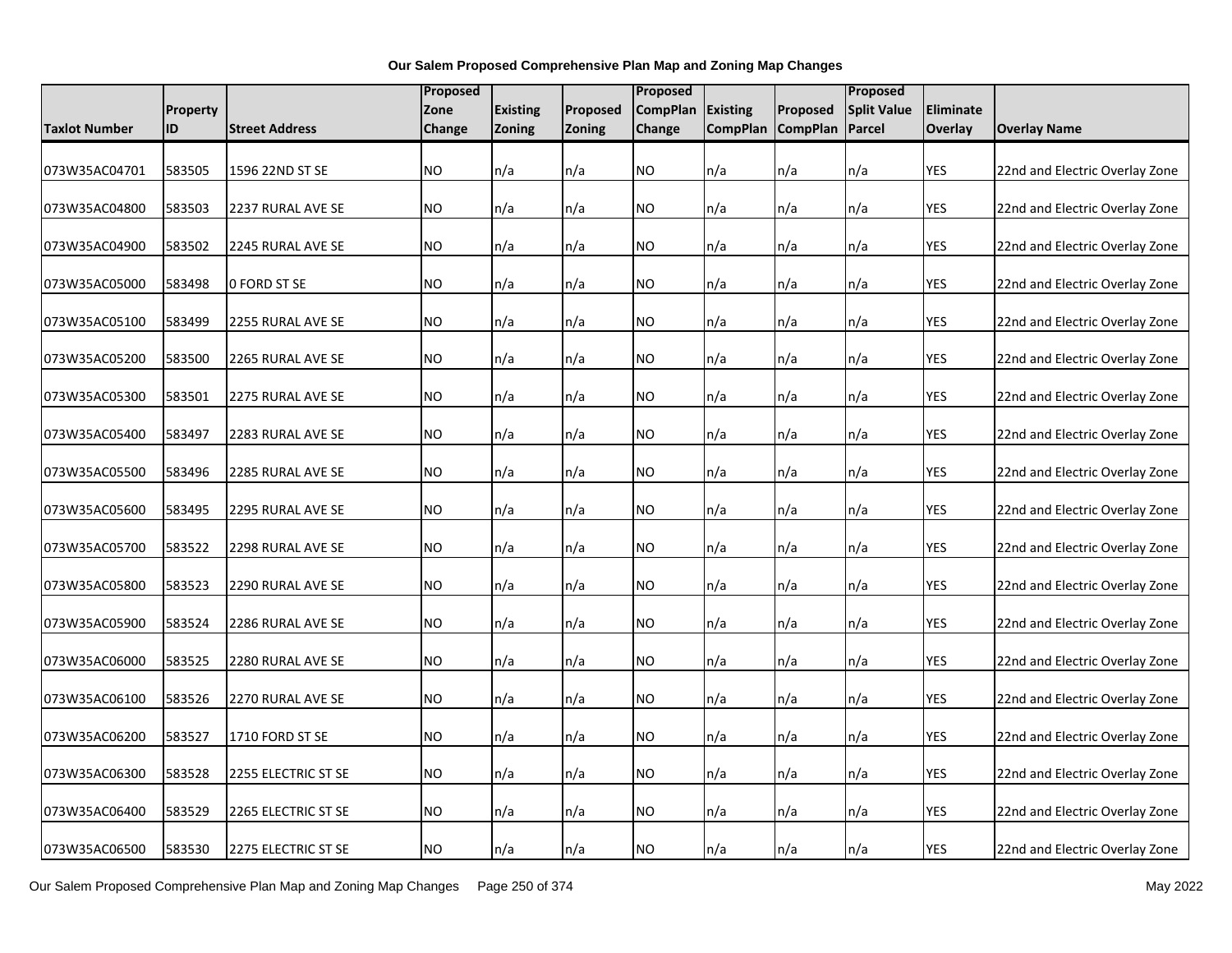|                      |                 |                       |           | Proposed        |               |                 |                 | Proposed          |                          |            |                                |
|----------------------|-----------------|-----------------------|-----------|-----------------|---------------|-----------------|-----------------|-------------------|--------------------------|------------|--------------------------------|
|                      | <b>Property</b> |                       | Zone      | <b>Existing</b> | Proposed      | <b>CompPlan</b> | <b>Existing</b> | Proposed          | <b>Split Value</b>       | Eliminate  |                                |
| <b>Taxlot Number</b> | ID              | <b>Street Address</b> | Change    | Zoning          | <b>Zoning</b> | Change          |                 | CompPlan CompPlan | Parcel                   | Overlay    | <b>Overlay Name</b>            |
| 073W35AC06600        | 583531          | 2281 ELECTRIC ST SE   | <b>NO</b> | n/a             | n/a           | NO.             | n/a             | n/a               | n/a                      | YES        | 22nd and Electric Overlay Zone |
|                      |                 |                       |           |                 |               |                 |                 |                   |                          |            |                                |
| 073W35AC06700        | 583532          | 2285 ELECTRIC ST SE   | <b>NO</b> | n/a             | n/a           | <b>NO</b>       | n/a             | n/a               | n/a                      | <b>YES</b> | 22nd and Electric Overlay Zone |
| 073W35AC06800        | 583533          | 2295 ELECTRIC ST SE   | <b>NO</b> | n/a             | n/a           | <b>NO</b>       | n/a             | n/a               | $\mathsf{In}/\mathsf{a}$ | <b>YES</b> | 22nd and Electric Overlay Zone |
| 073W35AC06900        | 583553          | 2290 ELECTRIC ST SE   | <b>NO</b> | n/a             | n/a           | NO.             | n/a             | n/a               | n/a                      | YES        | 22nd and Electric Overlay Zone |
| 073W35AC07000        | 583552          | 2286 ELECTRIC ST SE   | <b>NO</b> | n/a             | n/a           | <b>NO</b>       | n/a             | n/a               | n/a                      | <b>YES</b> | 22nd and Electric Overlay Zone |
| 073W35AC07100        | 583551          | 2280 ELECTRIC ST SE   | <b>NO</b> | n/a             | n/a           | <b>NO</b>       | n/a             | n/a               | n/a                      | <b>YES</b> | 22nd and Electric Overlay Zone |
| 073W35AC07200        | 583550          | 2270 ELECTRIC ST SE   | <b>NO</b> | n/a             | n/a           | <b>NO</b>       | n/a             | n/a               | n/a                      | <b>YES</b> | 22nd and Electric Overlay Zone |
| 073W35AC07300        | 583549          | 2260 ELECTRIC ST SE   | <b>NO</b> | n/a             | n/a           | <b>NO</b>       | n/a             | n/a               | n/a                      | <b>YES</b> | 22nd and Electric Overlay Zone |
| 073W35AC07400        | 583548          | 2250 ELECTRIC ST SE   | <b>NO</b> | n/a             | n/a           | NO.             | n/a             | n/a               | n/a                      | YES        | 22nd and Electric Overlay Zone |
| 073W35AC07500        | 565765          | 1725 23RD ST SE       | <b>NO</b> | n/a             | n/a           | NO.             | n/a             | n/a               | n/a                      | <b>YES</b> | 22nd and Electric Overlay Zone |
| 073W35AC07600        | 565764          | 1745 23RD ST SE       | <b>NO</b> | n/a             | n/a           | <b>NO</b>       | n/a             | n/a               | n/a                      | <b>YES</b> | 22nd and Electric Overlay Zone |
| 073W35AC07700        | 567135          | 2293 HOYT ST SE       | <b>NO</b> | n/a             | n/a           | NO.             | n/a             | n/a               | n/a                      | YES        | 22nd and Electric Overlay Zone |
| 073W35AC07800        | 567136          | 2287 HOYT ST SE       | <b>NO</b> | n/a             | n/a           | <b>NO</b>       | n/a             | n/a               | n/a                      | <b>YES</b> | 22nd and Electric Overlay Zone |
| 073W35AC07900        | 567137          | 2275 HOYT ST SE       | <b>NO</b> | n/a             | n/a           | NO.             | n/a             | n/a               | n/a                      | <b>YES</b> | 22nd and Electric Overlay Zone |
| 073W35AC08000        | 567138          | 2255 HOYT ST SE       | NO.       | n/a             | n/a           | <b>NO</b>       | n/a             | n/a               | n/a                      | <b>YES</b> | 22nd and Electric Overlay Zone |
| 073W35AD00800        | 347258          | None                  | <b>NO</b> | n/a             | n/a           | <b>NO</b>       | n/a             | n/a               | n/a                      | <b>YES</b> | 22nd and Electric Overlay Zone |
| 073W35AD01000        | 583490          | 2300 BLK OXFORD ST SE | <b>NO</b> | n/a             | n/a           | NO.             | n/a             | n/a               | n/a                      | <b>YES</b> | 22nd and Electric Overlay Zone |
| 073W35AD01100        | 583489          | 2300 BLK OXFORD ST SE | NO.       | n/a             | n/a           | <b>NO</b>       | n/a             | n/a               | n/a                      | <b>YES</b> | 22nd and Electric Overlay Zone |
| 073W35AD01200        | 583488          | 2355 RURAL AVE SE     | <b>NO</b> | n/a             | n/a           | <b>NO</b>       | n/a             | n/a               | n/a                      | <b>YES</b> | 22nd and Electric Overlay Zone |

Our Salem Proposed Comprehensive Plan Map and Zoning Map Changes Page 251 of 374 May 2022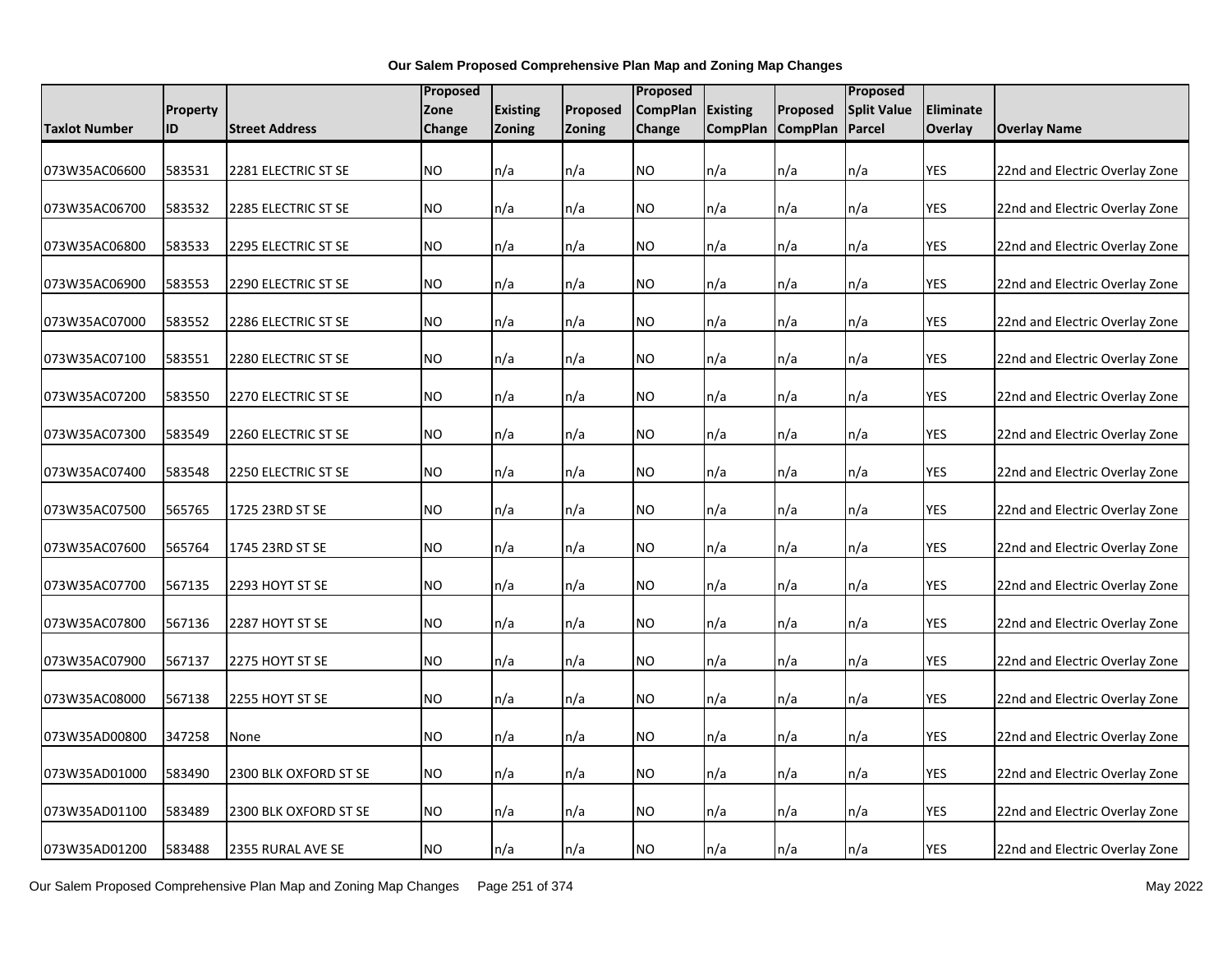|               |                 |                       | <b>Proposed</b> |                 |               | Proposed        |                 | Proposed          |                    |            |                                |
|---------------|-----------------|-----------------------|-----------------|-----------------|---------------|-----------------|-----------------|-------------------|--------------------|------------|--------------------------------|
|               | <b>Property</b> |                       | Zone            | <b>Existing</b> | Proposed      | <b>CompPlan</b> | <b>Existing</b> | Proposed          | <b>Split Value</b> | Eliminate  |                                |
| Taxlot Number | ID              | <b>Street Address</b> | Change          | Zoning          | <b>Zoning</b> | Change          |                 | CompPlan CompPlan | Parcel             | Overlay    | <b>Overlay Name</b>            |
| 073W35AD01300 | 583487          | 2360 OXFORD ST SE     | <b>NO</b>       | n/a             | n/a           | NO.             | n/a             | n/a               | n/a                | <b>YES</b> | 22nd and Electric Overlay Zone |
|               |                 |                       |                 |                 |               |                 |                 |                   |                    |            |                                |
| 073W35AD01400 | 583486          | 2375 RURAL AVE SE     | <b>NO</b>       | n/a             | n/a           | <b>NO</b>       | n/a             | n/a               | n/a                | <b>YES</b> | 22nd and Electric Overlay Zone |
| 073W35AD01500 | 583485          | None                  | <b>NO</b>       | n/a             | n/a           | <b>NO</b>       | n/a             | n/a               | n/a                | <b>YES</b> | 22nd and Electric Overlay Zone |
| 073W35AD01600 | 583494          | 2385 RURAL AVE SE     | <b>NO</b>       | n/a             | n/a           | NO.             | n/a             | n/a               | n/a                | YES        | 22nd and Electric Overlay Zone |
| 073W35AD01700 | 583493          | 2365 RURAL AVE SE     | <b>NO</b>       | n/a             | n/a           | <b>NO</b>       | n/a             | n/a               | n/a                | <b>YES</b> | 22nd and Electric Overlay Zone |
| 073W35AD01800 | 583492          | 2335 RURAL AVE SE     | <b>NO</b>       | n/a             | n/a           | <b>NO</b>       | n/a             | n/a               | n/a                | <b>YES</b> | 22nd and Electric Overlay Zone |
| 073W35AD01900 | 583491          | 2325 RURAL AVE SE     | <b>NO</b>       | n/a             | n/a           | <b>NO</b>       | n/a             | n/a               | n/a                | <b>YES</b> | 22nd and Electric Overlay Zone |
| 073W35AD02000 | 583539          | 2320 RURAL AVE SE     | <b>NO</b>       | n/a             | n/a           | <b>NO</b>       | n/a             | n/a               | n/a                | <b>YES</b> | 22nd and Electric Overlay Zone |
| 073W35AD02100 | 583538          | 2330 RURAL AVE SE     | <b>NO</b>       | n/a             | n/a           | NO.             | n/a             | n/a               | n/a                | YES        | 22nd and Electric Overlay Zone |
| 073W35AD02200 | 583537          | 2340 RURAL AVE SE     | <b>NO</b>       | n/a             | n/a           | <b>NO</b>       | n/a             | n/a               | n/a                | <b>YES</b> | 22nd and Electric Overlay Zone |
| 073W35AD02300 | 583536          | 2360 RURAL AVE SE     | <b>NO</b>       | n/a             | n/a           | <b>NO</b>       | n/a             | n/a               | n/a                | <b>YES</b> | 22nd and Electric Overlay Zone |
| 073W35AD02400 | 583535          | 2370 RURAL AVE SE     | <b>NO</b>       | n/a             | n/a           | NO.             | n/a             | n/a               | n/a                | YES        | 22nd and Electric Overlay Zone |
| 073W35AD02500 | 583534          | 2380 RURAL AVE SE     | <b>NO</b>       | n/a             | n/a           | <b>NO</b>       | n/a             | n/a               | n/a                | YES        | 22nd and Electric Overlay Zone |
| 073W35AD02600 | 583543          | 2365 ELECTRIC ST SE   | <b>NO</b>       | n/a             | n/a           | NO.             | n/a             | n/a               | n/a                | YES        | 22nd and Electric Overlay Zone |
| 073W35AD02700 | 583542          | 2345 ELECTRIC ST SE   | <b>NO</b>       | n/a             | n/a           | <b>NO</b>       | n/a             | n/a               | n/a                | YES        | 22nd and Electric Overlay Zone |
| 073W35AD02800 | 583541          | 2335 ELECTRIC ST SE   | <b>NO</b>       | n/a             | n/a           | <b>NO</b>       | n/a             | n/a               | n/a                | YES        | 22nd and Electric Overlay Zone |
| 073W35AD02900 | 583540          | 2325 ELECTRIC ST SE   | <b>NO</b>       | n/a             | n/a           | <b>NO</b>       | n/a             | n/a               | n/a                | <b>YES</b> | 22nd and Electric Overlay Zone |
| 073W35AD03000 | 583544          | 2320 ELECTRIC ST SE   | <b>NO</b>       | n/a             | n/a           | <b>NO</b>       | n/a             | n/a               | n/a                | YES        | 22nd and Electric Overlay Zone |
| 073W35AD03100 | 583545          | 2330 ELECTRIC ST SE   | <b>NO</b>       | n/a             | n/a           | <b>NO</b>       | n/a             | n/a               | n/a                | <b>YES</b> | 22nd and Electric Overlay Zone |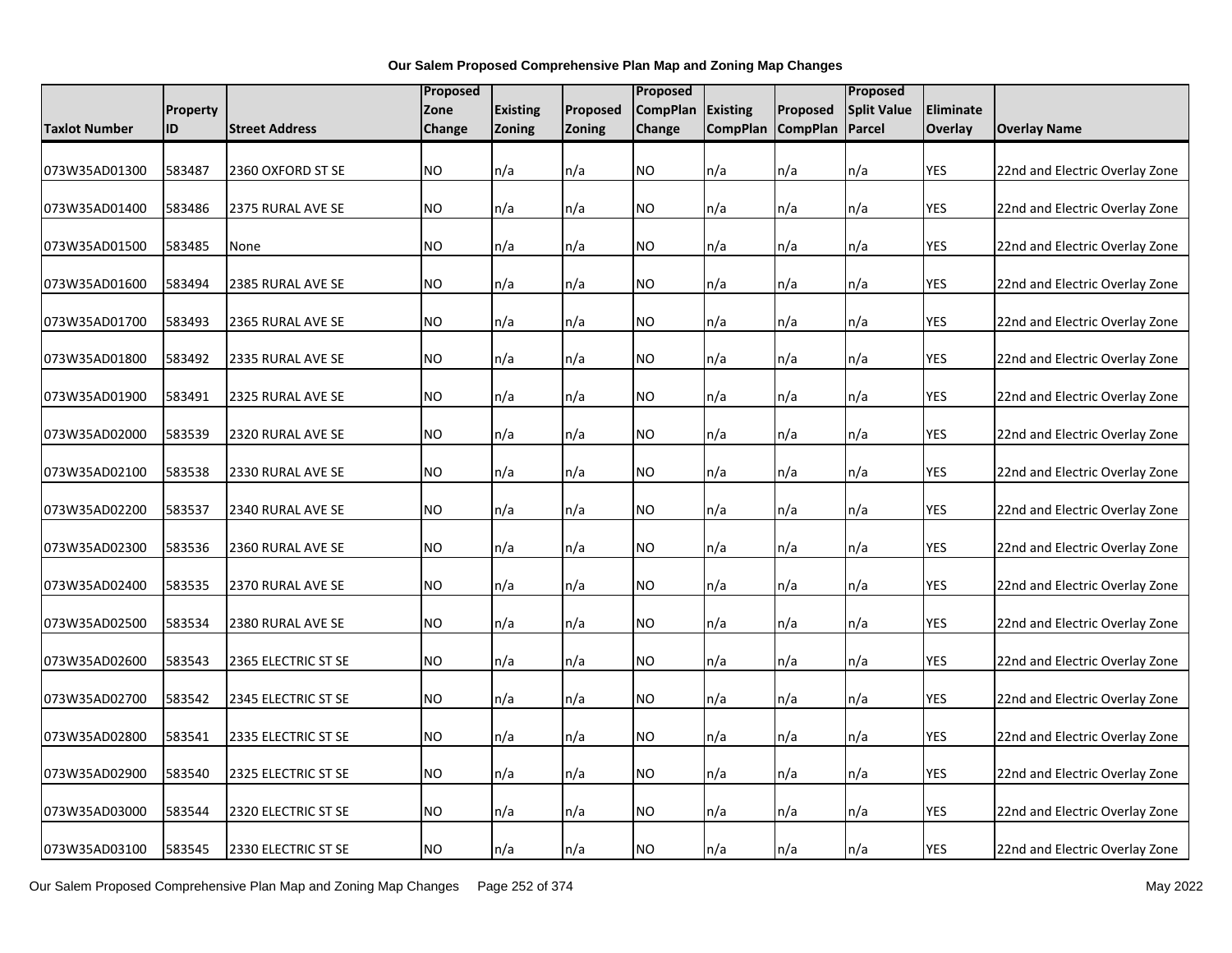|                      |                 |                       | Proposed   |                 |           | Proposed        |                          |                   | Proposed           |            |                                |
|----------------------|-----------------|-----------------------|------------|-----------------|-----------|-----------------|--------------------------|-------------------|--------------------|------------|--------------------------------|
|                      | <b>Property</b> |                       | Zone       | <b>Existing</b> | Proposed  | <b>CompPlan</b> | <b>Existing</b>          | Proposed          | <b>Split Value</b> | Eliminate  |                                |
| <b>Taxlot Number</b> | ID              | <b>Street Address</b> | Change     | <b>Zoning</b>   | Zoning    | Change          |                          | CompPlan CompPlan | Parcel             | Overlay    | <b>Overlay Name</b>            |
|                      |                 |                       |            |                 |           |                 |                          |                   |                    |            |                                |
| 073W35AD03200        | 583546          | 2360 ELECTRIC ST SE   | <b>NO</b>  | n/a             | n/a       | NO              | n/a                      | n/a               | n/a                | <b>YES</b> | 22nd and Electric Overlay Zone |
|                      |                 |                       |            |                 |           |                 |                          |                   |                    |            |                                |
| 073W35AD03300        | 583547          | 2372 ELECTRIC ST SE   | <b>NO</b>  | n/a             | n/a       | NO              | n/a                      | n/a               | n/a                | <b>YES</b> | 22nd and Electric Overlay Zone |
|                      |                 |                       |            |                 |           |                 |                          |                   |                    |            |                                |
| 073W35AD03400        | 565761          | 1740 23RD ST SE       | <b>NO</b>  | n/a             | n/a       | NO.             | n/a                      | n/a               | n/a                | <b>YES</b> | 22nd and Electric Overlay Zone |
|                      |                 |                       |            |                 |           |                 |                          |                   |                    |            |                                |
| 073W35AD03500        | 567134          | 2325 HOYT ST SE       | <b>NO</b>  | n/a             | n/a       | NO              | n/a                      | n/a               | n/a                | YES        | 22nd and Electric Overlay Zone |
| 073W35BA03000        | 527911          | 1192 16TH ST SE       | <b>YES</b> | RM <sub>2</sub> | <b>RS</b> | <b>YES</b>      | MF                       | <b>SF</b>         | n/a                | <b>NO</b>  | n/a                            |
| 073W35BA03100        | 581199          | 1158 16TH ST SE       | <b>YES</b> | RM <sub>2</sub> | <b>RS</b> | <b>YES</b>      | <b>MF</b>                | <b>SF</b>         | n/a                | <b>NO</b>  | n/a                            |
| 073W35BA03200        | 581198          | 1138 16TH ST SE       | <b>YES</b> | RM <sub>2</sub> | <b>RS</b> | <b>YES</b>      | <b>MF</b>                | <b>SF</b>         | n/a                | <b>NO</b>  | n/a                            |
| 073W35BA03300        | 581197          | 1118 16TH ST SE       | <b>YES</b> | RM <sub>2</sub> | <b>RS</b> | <b>YES</b>      | MF                       | <b>SF</b>         | n/a                | <b>NO</b>  | n/a                            |
| 073W35BA03400        | 581196          | 1618 HINES ST SE      | <b>YES</b> | RM <sub>2</sub> | <b>RS</b> | <b>YES</b>      | MF                       | <b>SF</b>         | n/a                | <b>NO</b>  | n/a                            |
| 073W35BA03500        | 581200          | 1658 HINES ST SE      | <b>YES</b> | RM <sub>2</sub> | <b>RS</b> | <b>YES</b>      | $\overline{\mathsf{MF}}$ | <b>SF</b>         | n/a                | <b>NO</b>  | n/a                            |
| 073W35BA03600        | 581201          | 1123 17TH ST SE       | <b>YES</b> | RM <sub>2</sub> | <b>RS</b> | <b>YES</b>      | MF                       | <b>SF</b>         | n/a                | <b>NO</b>  | n/a                            |
| 073W35BA03700        | 581202          | 1143 17TH ST SE       | <b>YES</b> | RM <sub>2</sub> | <b>RS</b> | <b>YES</b>      | MF                       | <b>SF</b>         | n/a                | <b>NO</b>  | n/a                            |
| 073W35BA03800        | 581203          | 1163 17TH ST SE       | <b>YES</b> | RM <sub>2</sub> | <b>RS</b> | <b>YES</b>      | MF                       | <b>SF</b>         | $\overline{n/a}$   | Ю          | n/a                            |
| 073W35BA03900        | 581204          | 1183 17TH ST SE       | <b>YES</b> | RM <sub>2</sub> | <b>RS</b> | <b>YES</b>      | MF                       | SF                | n/a                | <b>NO</b>  | n/a                            |
| 073W35BA04000        | 581209          | 1180 17TH ST SE       | <b>YES</b> | RM <sub>2</sub> | <b>RS</b> | <b>YES</b>      | MF                       | <b>SF</b>         | n/a                | <b>NO</b>  | n/a                            |
| 073W35BA04100        | 581208          | 1160 17TH ST SE       | <b>YES</b> | RM <sub>2</sub> | <b>RS</b> | <b>YES</b>      | <b>MF</b>                | <b>SF</b>         | n/a                | <b>NO</b>  | n/a                            |
| 073W35BA04200        | 581207          | 1140 17TH ST SE       | <b>YES</b> | RM <sub>2</sub> | <b>RS</b> | <b>YES</b>      | MF                       | <b>SF</b>         | n/a                | <b>NO</b>  | n/a                            |
| 073W35BA04300        | 581206          | 1120 17TH ST SE       | <b>YES</b> | RM <sub>2</sub> | <b>RS</b> | <b>YES</b>      | <b>MF</b>                | <b>SF</b>         | n/a                | <b>NO</b>  | n/a                            |
| 073W35BA04400        | 581205          | 1720 HINES ST SE      | <b>YES</b> | RM <sub>2</sub> | <b>RS</b> | <b>YES</b>      | <b>MF</b>                | <b>SF</b>         | n/a                | <b>NO</b>  | n/a                            |
| 073W35BA04500        | 581210          | 1760 HINES ST SE      | <b>YES</b> | RM <sub>2</sub> | <b>RS</b> | <b>YES</b>      | MF                       | <b>SF</b>         | n/a                | <b>NO</b>  | n/a                            |
| 073W35BA04600        | 581211          | 1125 18TH ST SE       | <b>YES</b> | RM <sub>2</sub> | <b>RS</b> | <b>YES</b>      | MF                       | <b>SF</b>         | n/a                | <b>NO</b>  | n/a                            |
| 073W35BA04700        | 581212          | 1145 18TH ST SE       | <b>YES</b> | RM <sub>2</sub> | <b>RS</b> | <b>YES</b>      | <b>MF</b>                | SF                | n/a                | <b>NO</b>  | n/a                            |
| 073W35BA04800        | 581213          | 1165 18TH ST SE       | <b>YES</b> | RM <sub>2</sub> | <b>RS</b> | <b>YES</b>      | MF                       | <b>SF</b>         | n/a                | <b>NO</b>  | n/a                            |
| 073W35BA04900        | 581214          | 1185 18TH ST SE       | <b>YES</b> | RM <sub>2</sub> | <b>RS</b> | <b>YES</b>      | MF                       | <b>SF</b>         | n/a                | <b>NO</b>  | n/a                            |
| 073W35BA05000        | 581218          | 1805 CROSS ST SE      | <b>YES</b> | RM <sub>2</sub> | <b>RS</b> | <b>YES</b>      | MF                       | <b>SF</b>         | n/a                | <b>NO</b>  | n/a                            |
| 073W35BA05100        | 581217          | 1160 18TH ST SE       | <b>YES</b> | RM <sub>2</sub> | <b>RS</b> | <b>YES</b>      | <b>MF</b>                | <b>SF</b>         | n/a                | <b>NO</b>  | n/a                            |
| 073W35BA05200        | 581216          | 1120 18TH ST SE       | <b>YES</b> | RM <sub>2</sub> | <b>RS</b> | <b>YES</b>      | MF                       | <b>SF</b>         | n/a                | <b>NO</b>  | n/a                            |
| 073W35BA05300        | 581215          | 1812 HINES ST SE      | <b>YES</b> | RM <sub>2</sub> | <b>RS</b> | <b>YES</b>      | MF                       | <b>SF</b>         | n/a                | <b>NO</b>  | n/a                            |
| 073W35BB00100        | 585074          | 1103 16TH ST SE       | <b>YES</b> | RM <sub>2</sub> | <b>RS</b> | <b>YES</b>      | MF                       | <b>SF</b>         | n/a                | <b>NO</b>  | n/a                            |
| 073W35BB00200        | 585075          | 1125 16TH ST SE #7    | <b>YES</b> | RM <sub>2</sub> | <b>RS</b> | <b>YES</b>      | MF                       | <b>SF</b>         | n/a                | <b>NO</b>  | n/a                            |
| 073W35BB00300        | 585076          | 1145 16TH ST SE       | <b>YES</b> | RM <sub>2</sub> | <b>RS</b> | <b>YES</b>      | MF                       | SF                | n/a                | <b>NO</b>  | n/a                            |
| 073W35BB00400        | 585077          | 1165 16TH ST SE       | <b>YES</b> | RM <sub>2</sub> | <b>RS</b> | <b>YES</b>      | MF                       | <b>SF</b>         | n/a                | <b>NO</b>  | n/a                            |
| 073W35BB00500        | 585078          | 1175 16TH ST SE       | <b>YES</b> | RM <sub>2</sub> | <b>RS</b> | <b>YES</b>      | MF                       | SF                | n/a                | <b>NO</b>  | n/a                            |
| 073W35BB00600        | 585079          | 1585 CROSS ST SE      | <b>YES</b> | RM <sub>2</sub> | <b>RS</b> | <b>YES</b>      | MF                       | <b>SF</b>         | n/a                | ŌИ         | n/a                            |
|                      |                 |                       |            |                 |           |                 |                          |                   |                    |            |                                |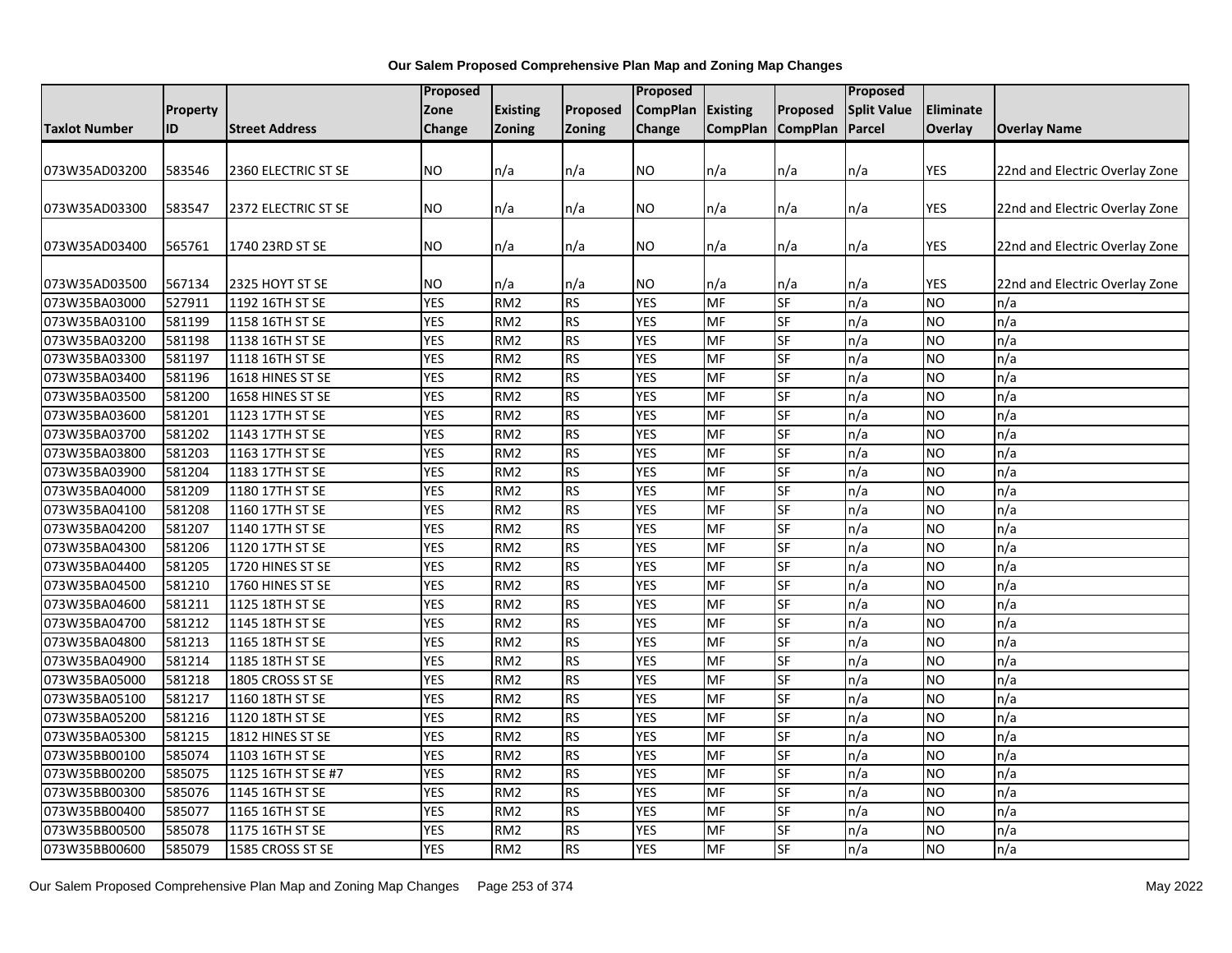|                      |                 |                       | Proposed   |                 |                 | <b>Proposed</b> |                 |                 | Proposed           |                |                     |
|----------------------|-----------------|-----------------------|------------|-----------------|-----------------|-----------------|-----------------|-----------------|--------------------|----------------|---------------------|
|                      | <b>Property</b> |                       | Zone       | <b>Existing</b> | <b>Proposed</b> | <b>CompPlan</b> | Existing        | Proposed        | <b>Split Value</b> | Eliminate      |                     |
| <b>Taxlot Number</b> | ID              | <b>Street Address</b> | Change     | <b>Zoning</b>   | <b>Zoning</b>   | Change          | <b>CompPlan</b> | <b>CompPlan</b> | Parcel             | <b>Overlay</b> | <b>Overlay Name</b> |
| 073W35BB00700        | 585080          | 1525 CROSS ST SE      | <b>YES</b> | RM <sub>2</sub> | <b>RS</b>       | <b>YES</b>      | <b>MF</b>       | <b>SF</b>       | n/a                | NO             | n/a                 |
| 073W35BB00800        | 585081          | 1180 15TH ST SE       | <b>YES</b> | RM <sub>2</sub> | <b>RS</b>       | <b>YES</b>      | <b>MF</b>       | <b>SF</b>       | n/a                | NO.            | n/a                 |
| 073W35BB00900        | 585082          | 1160 15TH ST SE       | <b>YES</b> | RM <sub>2</sub> | <b>RS</b>       | <b>YES</b>      | MF              | SF              | n/a                | NO.            | n/a                 |
| 073W35BB01000        | 585083          | 1140 15TH ST SE       | <b>YES</b> | RM <sub>2</sub> | <b>RS</b>       | <b>YES</b>      | MF              | SF              | n/a                | NO.            | n/a                 |
| 073W35BB01100        | 585084          | 1130 15TH ST SE       | <b>YES</b> | RM <sub>2</sub> | <b>RS</b>       | <b>YES</b>      | MF              | <b>SF</b>       | n/a                | NO.            | n/a                 |
| 073W35BB01200        | 585085          | 1110 15TH ST SE       | <b>YES</b> | RM <sub>2</sub> | <b>RS</b>       | <b>YES</b>      | MF              | SF              | n/a                | <b>NO</b>      | n/a                 |
| 073W35BB01300        | 585062          | 1490 HINES ST SE      | <b>YES</b> | RM <sub>2</sub> | <b>RS</b>       | <b>YES</b>      | MF              | SF              | n/a                | NO.            | n/a                 |
| 073W35BB01400        | 585061          | 1460 HINES ST SE      | <b>YES</b> | RM <sub>2</sub> | <b>RS</b>       | <b>YES</b>      | MF              | SF              | n/a                | NO.            | n/a                 |
| 073W35BB01500        | 585063          | 1145 15TH ST SE       | <b>YES</b> | RM <sub>2</sub> | <b>RS</b>       | <b>YES</b>      | <b>MF</b>       | SF              | n/a                | NO.            | n/a                 |
| 073W35BB01600        | 585064          | 1157 15TH ST SE       | <b>YES</b> | RM <sub>2</sub> | <b>RS</b>       | <b>YES</b>      | MF              | SF              | n/a                | NO.            | n/a                 |
| 073W35BB01700        | 585065          | 1173 15TH ST SE       | <b>YES</b> | RM <sub>2</sub> | <b>RS</b>       | <b>YES</b>      | MF              | SF              | n/a                | NO.            | n/a                 |
| 073W35BB01800        | 585066          | 1195 15TH ST SE       | <b>YES</b> | RM <sub>2</sub> | <b>RS</b>       | <b>YES</b>      | <b>MF</b>       | SF              | n/a                | <b>NO</b>      | n/a                 |
| 073W35BB01900        | 585067          | 1196 14TH ST SE       | <b>YES</b> | RM <sub>2</sub> | <b>RS</b>       | <b>YES</b>      | <b>MF</b>       | <b>SF</b>       | n/a                | NO.            | n/a                 |
| 073W35BB02000        | 585068          | 1176 14TH ST SE       | <b>YES</b> | RM <sub>2</sub> | <b>RS</b>       | <b>YES</b>      | MF              | SF              | n/a                | NO.            | n/a                 |
| 073W35BB02100        | 585069          | 1160 14TH ST SE       | <b>YES</b> | RM <sub>2</sub> | <b>RS</b>       | <b>YES</b>      | MF              | SF              | n/a                | NO.            | n/a                 |
| 073W35BB02200        | 585070          | 1150 14TH ST SE       | <b>YES</b> | RM <sub>2</sub> | <b>RS</b>       | <b>YES</b>      | MF              | <b>SF</b>       | n/a                | NO.            | n/a                 |
| 073W35BB02300        | 585071          | 1120 14TH ST SE       | <b>YES</b> | RM <sub>2</sub> | <b>RS</b>       | <b>YES</b>      | MF              | <b>SF</b>       | n/a                | NO.            | n/a                 |
| 073W35BB02400        | 585072          | 1430 HINES ST SE      | <b>YES</b> | RM <sub>2</sub> | <b>RS</b>       | <b>YES</b>      | <b>MF</b>       | SF              | n/a                | NO.            | n/a                 |
| 073W35BB02500        | 585073          | 1410 HINES ST SE      | <b>YES</b> | RM <sub>2</sub> | <b>RS</b>       | <b>YES</b>      | MF              | <b>SF</b>       | n/a                | NO.            | n/a                 |
| 073W35BB03500        | 585095          | 1290 14TH ST SE       | <b>YES</b> | RM <sub>2</sub> | <b>RS</b>       | <b>YES</b>      | <b>MF</b>       | <b>SF</b>       | n/a                | ΝO             | n/a                 |
| 073W35BB03600        | 585096          | 1280 14TH ST SE       | <b>YES</b> | RM <sub>2</sub> | <b>RS</b>       | <b>YES</b>      | MF              | SF              | n/a                | NO.            | n/a                 |
| 073W35BB03700        | 585097          | 1250 14TH ST SE       | <b>YES</b> | RM <sub>2</sub> | <b>RS</b>       | <b>YES</b>      | MF              | <b>SF</b>       | n/a                | <b>NO</b>      | n/a                 |
| 073W35BB03800        | 585098          | 1240 14TH ST SE       | <b>YES</b> | RM <sub>2</sub> | <b>RS</b>       | <b>YES</b>      | <b>MF</b>       | <b>SF</b>       | n/a                | NO.            | n/a                 |
| 073W35BB03900        | 585099          | 1220 14TH ST SE       | <b>YES</b> | RM <sub>2</sub> | <b>RS</b>       | <b>YES</b>      | MF              | SF              | n/a                | NO.            | n/a                 |
| 073W35BB03901        | 585100          | 1440 CROSS ST SE      | <b>YES</b> | RM <sub>2</sub> | <b>RS</b>       | <b>YES</b>      | <b>MF</b>       | SF              | n/a                | NO.            | n/a                 |
| 073W35BB04000        | 585089          | 1205 15TH ST SE       | <b>YES</b> | RM <sub>2</sub> | <b>RS</b>       | <b>YES</b>      | MF              | <b>SF</b>       | n/a                | NO.            | n/a                 |
| 073W35BB04100        | 585090          | 1235 15TH ST SE       | <b>YES</b> | RM <sub>2</sub> | <b>RS</b>       | <b>YES</b>      | MF              | $S_{F}$         | n/a                | NO.            | n/a                 |
| 073W35BB04200        | 585091          | 1245 15TH ST SE       | <b>YES</b> | RM <sub>2</sub> | <b>RS</b>       | <b>YES</b>      | <b>MF</b>       | SF              | n/a                | NO.            | n/a                 |
| 073W35BB04300        | 585092          | 1265 15TH ST SE       | <b>YES</b> | RM <sub>2</sub> | <b>RS</b>       | <b>YES</b>      | MF              | SF              | n/a                | NO.            | n/a                 |
| 073W35BB04400        | 585093          | 1275 15TH ST SE       | <b>YES</b> | RM <sub>2</sub> | <b>RS</b>       | <b>YES</b>      | <b>MF</b>       | SF              | n/a                | <b>NO</b>      | n/a                 |
| 073W35BB04500        | 585094          | 1293 15TH ST SE       | <b>YES</b> | RM <sub>2</sub> | <b>RS</b>       | <b>YES</b>      | MF              | SF              | n/a                | NO.            | n/a                 |
| 073W35BB04600        | 585107          | 1290 15TH ST SE       | <b>YES</b> | RM <sub>2</sub> | <b>RS</b>       | <b>YES</b>      | MF              | <b>SF</b>       | n/a                | NO.            | n/a                 |
| 073W35BB04700        | 585108          | 1286 15TH ST SE       | <b>YES</b> | RM <sub>2</sub> | <b>RS</b>       | <b>YES</b>      | <b>MF</b>       | <b>SF</b>       | n/a                | NO.            | n/a                 |
| 073W35BB04800        | 585109          | 1260 15TH ST SE       | <b>YES</b> | RM <sub>2</sub> | <b>RS</b>       | <b>YES</b>      | MF              | SF              | n/a                | NO.            | n/a                 |
| 073W35BB04900        | 585110          | 1240 15TH ST SE       | <b>YES</b> | RM <sub>2</sub> | <b>RS</b>       | <b>YES</b>      | MF              | SF              | n/a                | NO.            | n/a                 |
| 073W35BB05000        | 585111          | 1520 CROSS ST SE      | <b>YES</b> | RM <sub>2</sub> | <b>RS</b>       | <b>YES</b>      | <b>MF</b>       | SF              | n/a                | <b>NO</b>      | n/a                 |
| 073W35BB05100        | 585101          | 1590 CROSS ST SE      | <b>YES</b> | RM <sub>2</sub> | <b>RS</b>       | <b>YES</b>      | MF              | SF              | n/a                | NO             | n/a                 |
| 073W35BB05200        | 585102          | None                  | <b>YES</b> | RM <sub>2</sub> | <b>RS</b>       | <b>YES</b>      | MF              | SF              | n/a                | NO.            | n/a                 |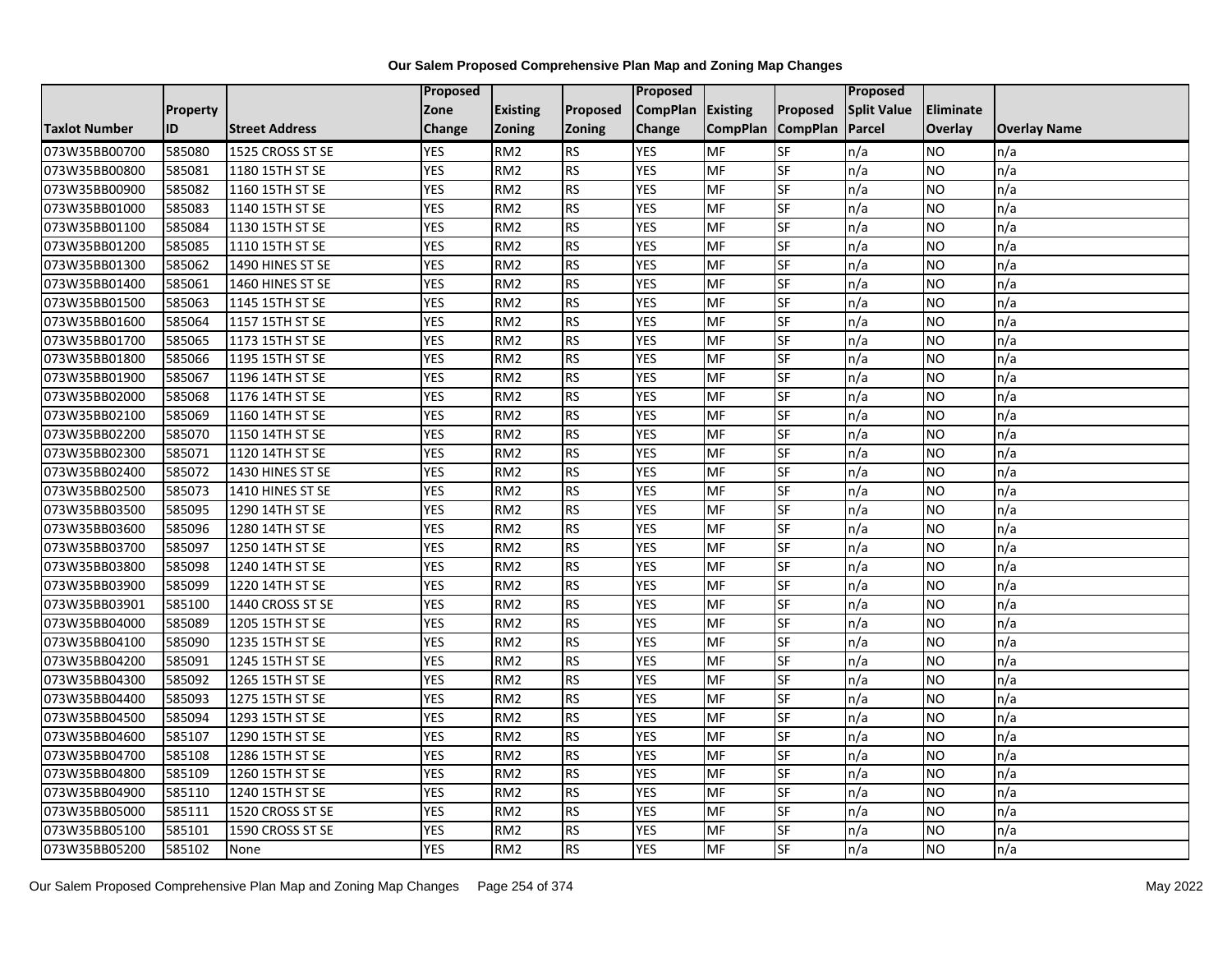|                      |           |                       | Proposed       |                 |                | Proposed        |                 |                          | Proposed           |                |                                |
|----------------------|-----------|-----------------------|----------------|-----------------|----------------|-----------------|-----------------|--------------------------|--------------------|----------------|--------------------------------|
|                      | Property  |                       | Zone           | Existing        | Proposed       | <b>CompPlan</b> | <b>Existing</b> | Proposed                 | <b>Split Value</b> | Eliminate      |                                |
| <b>Taxlot Number</b> | <b>ID</b> | <b>Street Address</b> | <b>Change</b>  | <b>Zoning</b>   | <b>Zoning</b>  | Change          | <b>CompPlan</b> | <b>CompPlan</b>          | Parcel             | <b>Overlay</b> | <b>Overlay Name</b>            |
| 073W35BB05300        | 585103    | 1245 16TH ST SE       | <b>YES</b>     | RM <sub>2</sub> | <b>RS</b>      | <b>YES</b>      | MF              | <b>I</b> SF              | n/a                | <b>NO</b>      | n/a                            |
| 073W35BB05400        | 585104    | 1255 16TH ST SE       | <b>YES</b>     | RM <sub>2</sub> | <b>RS</b>      | <b>YES</b>      | MF              | <b>SF</b>                | n/a                | <b>NO</b>      | n/a                            |
| 073W35BB05500        | 585105    | 1285 16TH ST SE       | <b>YES</b>     | RM <sub>2</sub> | <b>RS</b>      | <b>YES</b>      | MF              | <b>SF</b>                | n/a                | <b>NO</b>      | n/a                            |
| 073W35BB05600        | 585106    | 1295 16TH ST SE       | <b>YES</b>     | RM <sub>2</sub> | <b>RS</b>      | <b>YES</b>      | MF              | SF                       | n/a                | <b>NO</b>      | n/a                            |
| 073W35BB05700        | 585113    | 1590 WILBUR ST SE     | <b>YES</b>     | RM <sub>2</sub> | <b>RS</b>      | <b>YES</b>      | <b>MF</b>       | <b>SF</b>                | n/a                | <b>NO</b>      | n/a                            |
| 073W35BB05800        | 585112    | 1560 WILBUR ST SE     | <b>YES</b>     | RM <sub>2</sub> | <b>RS</b>      | <b>YES</b>      | MF              | <b>SF</b>                | n/a                | <b>NO</b>      | n/a                            |
| 073W35BB05900        | 585115    | 1540 WILBUR ST SE     | <b>YES</b>     | RM <sub>2</sub> | <b>RS</b>      | <b>YES</b>      | <b>MF</b>       | <b>SF</b>                | n/a                | ŌИ             | n/a                            |
| 073W35BB06000        | 585114    | 1520 WILBUR ST SE     | <b>YES</b>     | RM <sub>2</sub> | <b>RS</b>      | <b>YES</b>      | MF              | <b>SF</b>                | n/a                | <b>NO</b>      | n/a                            |
| 073W35BB06100        | 585116    | 1315 15TH ST SE       | <b>YES</b>     | RM <sub>2</sub> | <b>RS</b>      | <b>YES</b>      | MF              | SF                       | n/a                | <b>NO</b>      | n/a                            |
| 073W35BB06300        | 585117    | 1310 14TH ST SE       | <b>YES</b>     | RM <sub>2</sub> | <b>RS</b>      | <b>YES</b>      | <b>MF</b>       | <b>SF</b>                | n/a                | ŌИ             | n/a                            |
| 073W35CB00800        | 527980    | 2488 PRINGLE RD SE    | <b>NO</b>      | n/a             | n/a            | <b>YES</b>      | <b>IND</b>      | IC                       | n/a                | <b>NO</b>      | n/a                            |
| 073W35CB00801        | 527981    | None                  | <b>NO</b>      | n/a             | n/a            | <b>YES</b>      | <b>IND</b>      | IC                       | n/a                | <b>NO</b>      | n/a                            |
| 073W35CB00900        | 527995    | 2338 PRINGLE RD SE    | N <sub>O</sub> | n/a             | n/a            | <b>YES</b>      | <b>IND</b>      | ГC                       | n/a                | <b>NO</b>      | n/a                            |
| 073W35CC02701        | 527934    | None                  | <b>YES</b>     | CO              | ГC             | <b>NO</b>       | n/a             | n/a                      | n/a                | <b>NO</b>      | n/a                            |
| 073W35CC02801        | 527931    | None                  | <b>YES</b>     | CO              | $\overline{C}$ | <b>NO</b>       | n/a             | n/a                      | n/a                | <b>NO</b>      | n/a                            |
| 073W35DA02800        | 580383    | 2310 HOYT ST SE       | <b>NO</b>      | n/a             | n/a            | NO.             | n/a             | n/a                      | n/a                | <b>YES</b>     | 22nd and Electric Overlay Zone |
|                      |           |                       |                |                 |                |                 |                 |                          |                    |                |                                |
| 073W35DB00100        | 580389    | 2290 HOYT ST SE       | NO             | n/a             | n/a            | NO.             | n/a             | n/a                      | n/a                | <b>YES</b>     | 22nd and Electric Overlay Zone |
| 073W35DB00200        | 580390    | 2280 HOYT ST SE       | <b>NO</b>      | n/a             | n/a            | <b>NO</b>       | n/a             | n/a                      | n/a                | <b>YES</b>     | 22nd and Electric Overlay Zone |
| 073W35DB00300        | 580391    | 2270 HOYT ST SE       | <b>NO</b>      | n/a             | n/a            | ΝO              | n/a             | n/a                      | n/a                | <b>YES</b>     | 22nd and Electric Overlay Zone |
| 073W35DB00400        | 580392    | 2266 HOYT ST SE       | NO             | n/a             | n/a            | NO              | n/a             | n/a                      | n/a                | <b>YES</b>     | 22nd and Electric Overlay Zone |
| 073W35DB00500        | 580393    | 2260 HOYT ST SE       | <b>NO</b>      | n/a             | n/a            | NO              | n/a             | $\mathsf{In}/\mathsf{a}$ | n/a                | <b>YES</b>     | 22nd and Electric Overlay Zone |
| 073W35DB00600        | 580394    | 2252 HOYT ST SE       | <b>NO</b>      | n/a             | n/a            | <b>NO</b>       | n/a             | n/a                      | n/a                | <b>YES</b>     | 22nd and Electric Overlay Zone |
| 073W35DB00700        | 580401    | 2248 HOYT ST SE       | <b>NO</b>      | n/a             | n/a            | NO.             | n/a             | n/a                      | n/a                | <b>YES</b>     | 22nd and Electric Overlay Zone |
| 073W35DB00800        | 580402    | 2240 HOYT ST SE       | NO             | n/a             | n/a            | NO.             | n/a             | n/a                      | n/a                | <b>YES</b>     | 22nd and Electric Overlay Zone |
| 073W35DB00900        | 580403    | 2236 HOYT ST SE       | <b>NO</b>      | n/a             | n/a            | NO              | n/a             | n/a                      | n/a                | YES            | 22nd and Electric Overlay Zone |
| 073W35DB01000        | 580404    | 2230 HOYT ST SE       | <b>NO</b>      | n/a             | n/a            | ΝO              | n/a             | n/a                      | n/a                | <b>YES</b>     | 22nd and Electric Overlay Zone |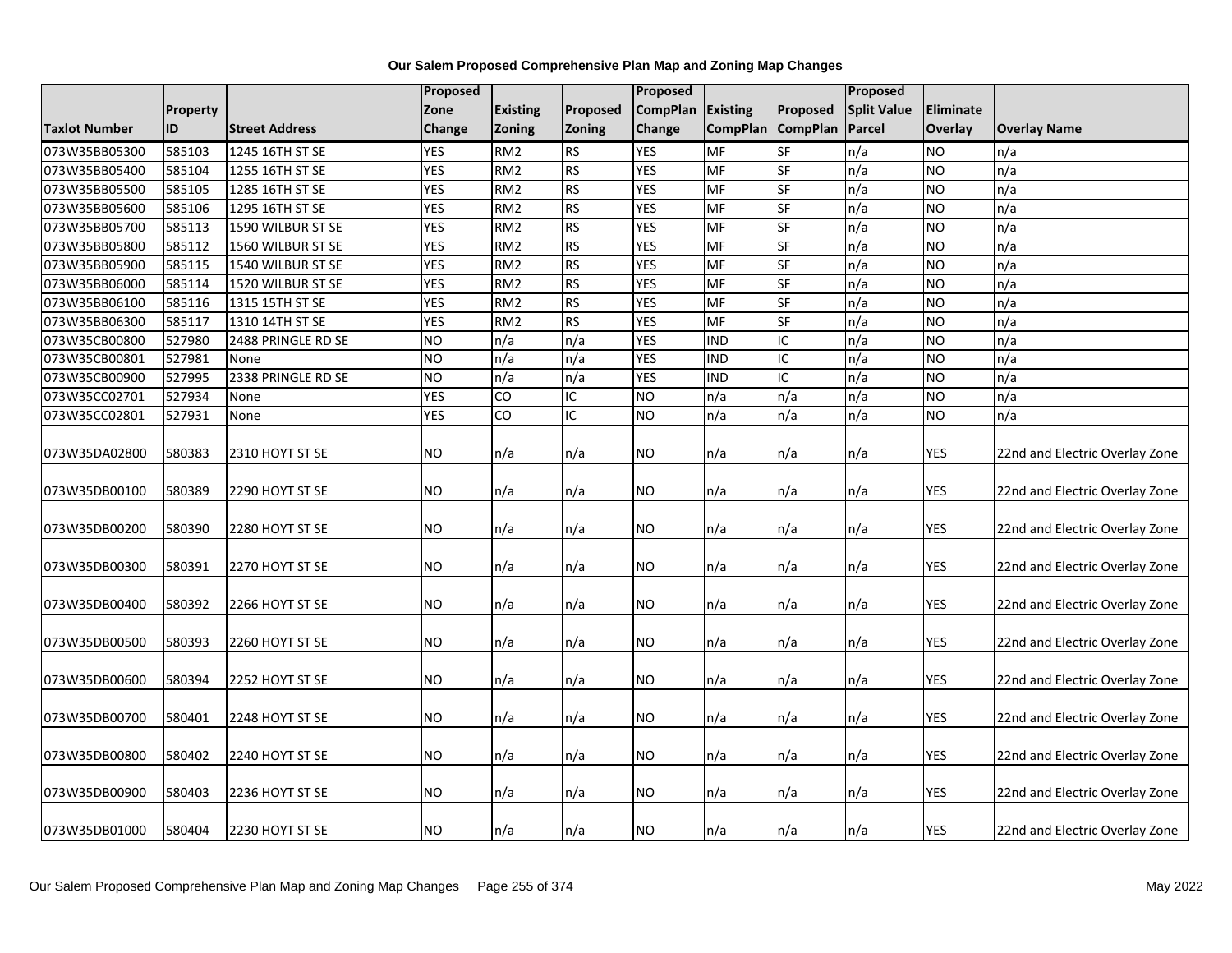|                      |          |                        | Proposed       |                 |                 | Proposed        |                 |                   | Proposed            |            |                                |
|----------------------|----------|------------------------|----------------|-----------------|-----------------|-----------------|-----------------|-------------------|---------------------|------------|--------------------------------|
|                      | Property |                        | Zone           | <b>Existing</b> | Proposed        | <b>CompPlan</b> | <b>Existing</b> | Proposed          | <b>Split Value</b>  | Eliminate  |                                |
| <b>Taxlot Number</b> | ID       | <b>Street Address</b>  | Change         | Zoning          | Zoning          | Change          |                 | CompPlan CompPlan | Parcel              | Overlay    | <b>Overlay Name</b>            |
|                      |          |                        |                |                 |                 |                 |                 |                   |                     |            |                                |
| 073W35DB01100        | 567142   | 2210 HOYT ST SE        | <b>NO</b>      | n/a             | n/a             | NO              | n/a             | n/a               | n/a                 | <b>YES</b> | 22nd and Electric Overlay Zone |
| 073W3602100          | 528022   | None                   | <b>YES</b>     | PA              | <b>PS</b>       | <b>NO</b>       | n/a             | n/a               | n/a                 | <b>NO</b>  | n/a                            |
| 073W3602300          | 528003   | 1921 TURNER RD SE      | <b>YES</b>     | PA              | PS              | NO.             | n/a             | n/a               | n/a                 | <b>ON</b>  | n/a                            |
| 073W3602700          | 531221   | None                   | <b>YES</b>     | PA              | PS              | <b>NO</b>       | n/a             | n/a               | n/a                 | <b>NO</b>  | n/a                            |
| 073W36A01002         | 348214   | None                   | <b>YES</b>     | IC              | PA              | <b>YES</b>      | IC              | POS               | n/a                 | <b>NO</b>  | n/a                            |
|                      |          |                        |                |                 |                 |                 |                 |                   | Proposed            |            |                                |
|                      |          |                        |                |                 |                 |                 |                 |                   | <b>Split Taxlot</b> |            |                                |
|                      |          |                        |                |                 |                 |                 |                 |                   | CompPlan &          |            |                                |
| 082W04B01600         | 529360   | 5730 CULVER DR SE      | <b>YES</b>     | IBC/IG          | IG/PA           | <b>YES</b>      | <b>IND</b>      | IND/POS           | Zoning              | <b>NO</b>  | n/a                            |
|                      |          |                        |                |                 |                 |                 |                 |                   |                     |            |                                |
|                      |          |                        |                |                 |                 |                 |                 |                   | Proposed            |            |                                |
|                      |          |                        |                |                 |                 |                 |                 |                   | <b>Split Taxlot</b> |            |                                |
|                      |          |                        |                |                 |                 |                 |                 |                   | CompPlan &          |            |                                |
| 082W04B01800         | 346727   | <b>0 GAIA ST SE</b>    | <b>YES</b>     | IBC/IG          | IG/PA           | YES             | <b>IND</b>      | IND/POS           | Zoning              | <b>NO</b>  | n/a                            |
| 082W04B02100         | 346730   | <b>0 GAIA ST SE</b>    | <b>YES</b>     | <b>IBC</b>      | PA              | <b>YES</b>      | <b>IND</b>      | POS               | n/a                 | <b>NO</b>  | n/a                            |
| 082W0500700          | 529387   | 4567 CAMPBELL DR SE    | <b>YES</b>     | <b>RA</b>       | PA              | <b>YES</b>      | MF              | POS               | n/a                 | <b>NO</b>  | n/a                            |
| 082W0501800          | 530037   | None                   | <b>YES</b>     | IC              | CR              | <b>YES</b>      | IC              | COM               | n/a                 | ŌИ         | n/a                            |
|                      |          |                        |                |                 |                 |                 |                 |                   |                     |            |                                |
|                      |          |                        |                |                 |                 |                 |                 |                   | <b>NOT</b>          |            |                                |
|                      |          |                        |                |                 |                 |                 |                 |                   | Proposed            |            |                                |
|                      |          |                        |                |                 |                 |                 |                 |                   | <b>Split Taxlot</b> |            |                                |
| 082W0501900          | 327904   | 4195 AUMSVILLE HWY SE  | <b>YES</b>     | PH/RA           | PH              | NO.             | n/a             | n/a               | Zoning              | <b>NO</b>  | n/a                            |
|                      |          |                        |                |                 |                 |                 |                 |                   |                     |            |                                |
|                      |          |                        |                |                 |                 |                 |                 |                   | <b>NOT</b>          |            |                                |
|                      |          |                        |                |                 |                 |                 |                 |                   | Proposed            |            |                                |
|                      |          |                        |                |                 |                 |                 |                 |                   | <b>Split Taxlot</b> |            |                                |
| 082W05BB03600        | 590423   | 4524 CAMPBELL DR SE    | <b>YES</b>     | RA/RM2          | RM <sub>2</sub> | NO.             | n/a             | n/a               | Zoning              | <b>NO</b>  | n/a                            |
| 082W05BB03900        | 569545   | 1518 46TH PL SE        | N <sub>O</sub> | n/a             | n/a             | <b>YES</b>      | <b>DR</b>       | <b>SF</b>         | n/a                 | ŌИ         | n/a                            |
| 082W05BB04000        | 569546   | 4625 BLACKCHERRY CT SE | <b>NO</b>      | n/a             | n/a             | <b>YES</b>      | <b>DR</b>       | <b>SF</b>         | n/a                 | <b>NO</b>  | n/a                            |
| 082W05BB04100        | 569547   | 4635 BLACKCHERRY CT SE | <b>NO</b>      | n/a             | n/a             | <b>YES</b>      | <b>DR</b>       | SF                | n/a                 | <b>NO</b>  | n/a                            |
| 082W05BB04200        | 569548   | 4645 BLACKCHERRY CT SE | <b>NO</b>      | n/a             | n/a             | <b>YES</b>      | <b>DR</b>       | SF                | n/a                 | ŌИ         | n/a                            |
| 082W05BB04300        | 569549   | 4655 BLACKCHERRY CT SE | <b>NO</b>      | n/a             | n/a             | <b>YES</b>      | <b>DR</b>       | <b>SF</b>         | n/a                 | ŌИ         | n/a                            |
| 082W05BB04400        | 569550   | 4665 BLACKCHERRY CT SE | N <sub>O</sub> | n/a             | n/a             | <b>YES</b>      | <b>DR</b>       | <b>SF</b>         | n/a                 | <b>NO</b>  | n/a                            |
| 082W05BB04500        | 569551   | 4675 BLACKCHERRY CT SE | <b>NO</b>      | n/a             | n/a             | <b>YES</b>      | <b>DR</b>       | <b>SF</b>         | n/a                 | <b>NO</b>  | n/a                            |
| 082W05BB04600        | 569552   | 4685 BLACKCHERRY CT SE | N <sub>O</sub> | n/a             | n/a             | <b>YES</b>      | DR              | <b>SF</b>         | n/a                 | <b>NO</b>  | n/a                            |
| 082W05BB04700        | 569553   | 4690 BLACKCHERRY CT SE | <b>NO</b>      | n/a             | n/a             | <b>YES</b>      | <b>DR</b>       | <b>SF</b>         | n/a                 | <b>NO</b>  | n/a                            |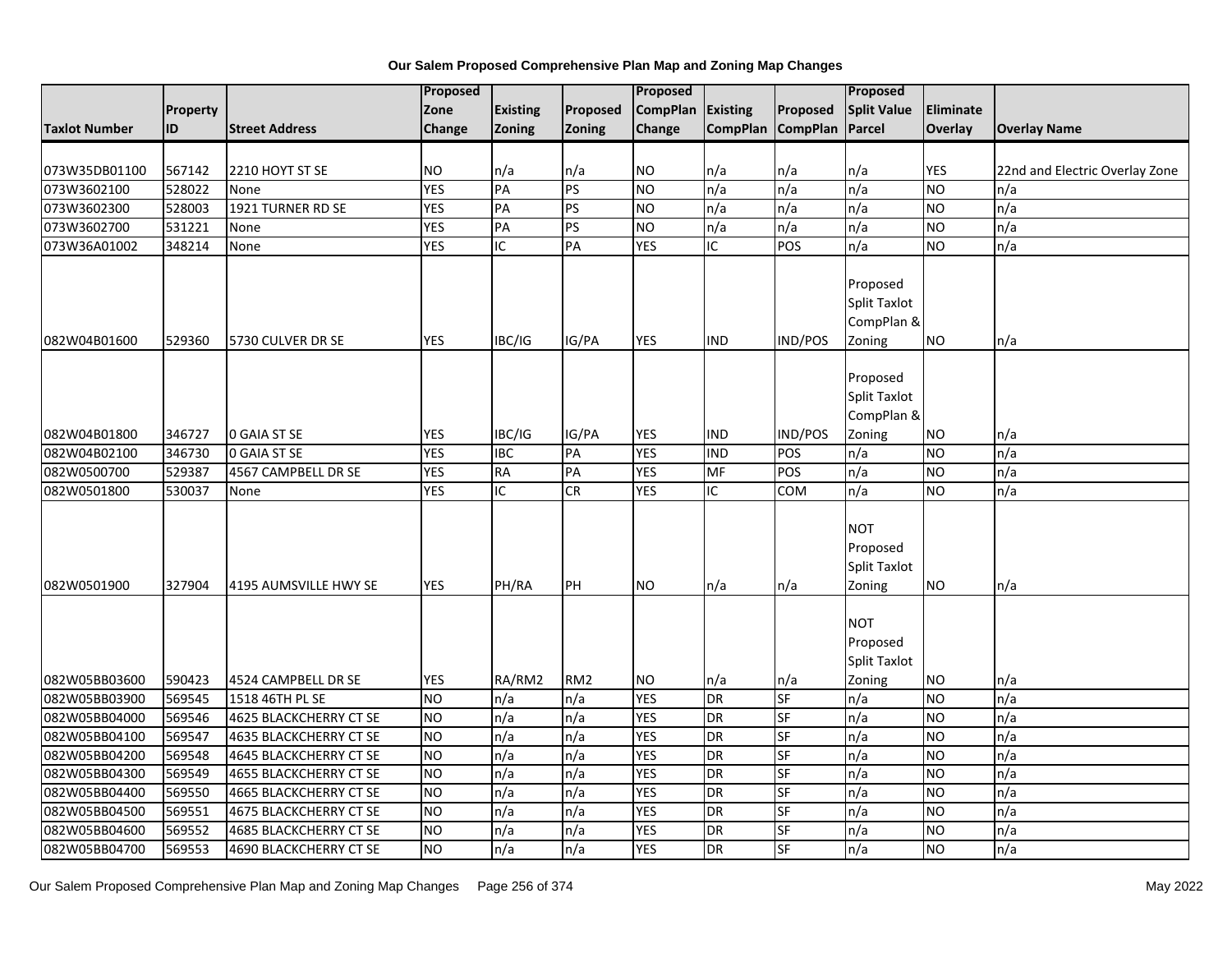|                      |                 |                        | Proposed   |                 |               | Proposed          |                 |                 | Proposed           |           |                     |
|----------------------|-----------------|------------------------|------------|-----------------|---------------|-------------------|-----------------|-----------------|--------------------|-----------|---------------------|
|                      | <b>Property</b> |                        | Zone       | <b>Existing</b> | Proposed      | CompPlan Existing |                 | Proposed        | <b>Split Value</b> | Eliminate |                     |
| <b>Taxlot Number</b> | ID              | <b>Street Address</b>  | Change     | Zoning          | <b>Zoning</b> | Change            | <b>CompPlan</b> | <b>CompPlan</b> | Parcel             | Overlay   | <b>Overlay Name</b> |
| 082W05BB04800        | 569554          | 4680 BLACKCHERRY CT SE | <b>NO</b>  | n/a             | n/a           | <b>YES</b>        | <b>DR</b>       | <b>SF</b>       | n/a                | NO        | n/a                 |
| 082W05BB04900        | 569555          | 4670 BLACKCHERRY CT SE | <b>NO</b>  | n/a             | n/a           | <b>YES</b>        | DR              | SF              | n/a                | NO.       | n/a                 |
| 082W05BB05000        | 569556          | 4660 BLACKCHERRY CT SE | <b>NO</b>  | n/a             | n/a           | <b>YES</b>        | DR              | SF              | n/a                | NO.       | n/a                 |
| 082W05BB05100        | 569557          | 4650 BLACKCHERRY CT SE | <b>NO</b>  | n/a             | n/a           | <b>YES</b>        | DR              | SF              | n/a                | NO.       | n/a                 |
| 082W05BB05200        | 569558          | 4640 BLACKCHERRY CT SE | <b>NO</b>  | n/a             | n/a           | <b>YES</b>        | DR              | SF              | n/a                | NO.       | n/a                 |
| 082W05BB05300        | 569559          | 4630 BLACKCHERRY CT SE | <b>NO</b>  | n/a             | n/a           | <b>YES</b>        | <b>DR</b>       | SF              | n/a                | <b>NO</b> | n/a                 |
| 082W05BB05400        | 569560          | 4620 BLACKCHERRY CT SE | <b>NO</b>  | n/a             | n/a           | <b>YES</b>        | DR              | SF              | n/a                | NO.       | n/a                 |
| 082W05BB05500        | 569561          | 4610 BLACKCHERRY CT SE | <b>NO</b>  | n/a             | n/a           | <b>YES</b>        | DR              | SF              | n/a                | NO.       | n/a                 |
| 082W05BB06100        | 324711          | 1766 46TH PL SE        | <b>NO</b>  | n/a             | n/a           | <b>YES</b>        | DR              | SF              | n/a                | NO.       | n/a                 |
| 082W05BB06200        | 324712          | 1765 46TH PL SE        | ŌИ         | n/a             | n/a           | <b>YES</b>        | DR              | <b>SF</b>       | n/a                | NO.       | n/a                 |
| 082W05BB06300        | 324713          | 1745 46TH PL SE        | <b>NO</b>  | n/a             | n/a           | <b>YES</b>        | <b>DR</b>       | SF              | n/a                | <b>NO</b> | n/a                 |
| 082W05BB06400        | 324714          | 1725 46TH PL SE        | <b>NO</b>  | n/a             | n/a           | <b>YES</b>        | <b>DR</b>       | SF              | n/a                | <b>NO</b> | n/a                 |
| 082W05BB06500        | 324715          | 1697 46TH PL SE        | ŌИ         | n/a             | n/a           | <b>YES</b>        | DR              | $S$ F           | n/a                | NO.       | n/a                 |
| 082W05BB06600        | 324716          | 1677 46TH PL SE        | <b>NO</b>  | n/a             | n/a           | <b>YES</b>        | <b>DR</b>       | SF              | n/a                | NO.       | n/a                 |
| 082W05BB06700        | 324717          | 1657 46TH PL SE        | <b>NO</b>  | n/a             | n/a           | <b>YES</b>        | DR              | SF              | n/a                | NO.       | n/a                 |
| 082W05BB06800        | 324718          | 1637 46TH PL SE        | ŌИ         | n/a             | n/a           | <b>YES</b>        | <b>DR</b>       | $S_{F}$         | n/a                | NO.       | n/a                 |
| 082W05BB06900        | 324719          | 1599 46TH PL SE        | ŌИ         | n/a             | n/a           | <b>YES</b>        | $\overline{R}$  | <b>SF</b>       | n/a                | NO.       | n/a                 |
| 082W05BB07000        | 324720          | 1579 46TH PL SE        | <b>NO</b>  | n/a             | n/a           | <b>YES</b>        | DR              | SF              | n/a                | NO.       | n/a                 |
| 082W05BB07100        | 324721          | 1559 46TH PL SE        | <b>NO</b>  | n/a             | n/a           | <b>YES</b>        | DR              | SF              | n/a                | NO.       | n/a                 |
| 082W05BB07200        | 324722          | 1566 CHERRYBLOOM CT SE | <b>NO</b>  | n/a             | n/a           | <b>YES</b>        | <b>DR</b>       | <b>SF</b>       | n/a                | NO.       | n/a                 |
| 082W05BB07300        | 324723          | 1586 CHERRYBLOOM CT SE | <b>NO</b>  | n/a             | n/a           | <b>YES</b>        | DR              | SF              | n/a                | NO.       | n/a                 |
| 082W05BB07400        | 324724          | 1622 CHERRYBLOOM CT SE | <b>NO</b>  | n/a             | n/a           | <b>YES</b>        | <b>DR</b>       | SF              | n/a                | <b>NO</b> | n/a                 |
| 082W05BB07500        | 324725          | 1642 CHERRYBLOOM CT SE | <b>NO</b>  | n/a             | n/a           | <b>YES</b>        | <b>DR</b>       | SF              | n/a                | NO.       | n/a                 |
| 082W05BB07600        | 324726          | 1662 CHERRYBLOOM CT SE | <b>NO</b>  | n/a             | n/a           | <b>YES</b>        | DR              | SF              | n/a                | NO.       | n/a                 |
| 082W05BB07700        | 324727          | 1682 CHERRYBLOOM CT SE | <b>NO</b>  | n/a             | n/a           | <b>YES</b>        | <b>DR</b>       | SF              | n/a                | <b>NO</b> | n/a                 |
| 082W05BB07800        | 324728          | 1734 CHERRYBLOOM CT SE | <b>NO</b>  | n/a             | n/a           | <b>YES</b>        | DR              | SF              | n/a                | NO.       | n/a                 |
| 082W05BB07900        | 324729          | 1754 CHERRYBLOOM CT SE | ŌИ         | n/a             | n/a           | <b>YES</b>        | <b>DR</b>       | $S_{F}$         | n/a                | NO.       | n/a                 |
| 082W05BB08000        | 324730          | 1774 CHERRYBLOOM CT SE | <b>NO</b>  | n/a             | n/a           | <b>YES</b>        | DR              | SF              | n/a                | NO.       | n/a                 |
| 082W05BB08100        | 324731          | 1773 CHERRYBLOOM CT SE | <b>NO</b>  | n/a             | n/a           | <b>YES</b>        | DR              | SF              | n/a                | NO.       | n/a                 |
| 082W05BB08200        | 324732          | 1753 CHERRYBLOOM CT SE | <b>NO</b>  | n/a             | n/a           | <b>YES</b>        | <b>DR</b>       | SF              | n/a                | NO.       | n/a                 |
| 082W05BB08300        | 324733          | 1733 CHERRYBLOOM CT SE | <b>NO</b>  | n/a             | n/a           | <b>YES</b>        | DR              | SF              | n/a                | NO.       | n/a                 |
| 082W05BB08400        | 324734          | 1681 CHERRYBLOOM CT SE | <b>NO</b>  | n/a             | n/a           | <b>YES</b>        | DR              | SF              | n/a                | NO.       | n/a                 |
| 082W05BB08500        | 324735          | 1661 CHERRYBLOOM CT SE | ŌИ         | n/a             | n/a           | <b>YES</b>        | <b>DR</b>       | SF              | n/a                | NO.       | n/a                 |
| 082W05BB08600        | 324736          | 1641 CHERRYBLOOM CT SE | <b>NO</b>  | n/a             | n/a           | <b>YES</b>        | DR              | SF              | n/a                | NO.       | n/a                 |
| 082W05BB08700        | 324737          | 1621 CHERRYBLOOM CT SE | <b>NO</b>  | n/a             | n/a           | <b>YES</b>        | DR              | SF              | n/a                | NO.       | n/a                 |
| 082W05BB08800        | 324738          | 1585 CHERRYBLOOM CT SE | <b>NO</b>  | n/a             | n/a           | <b>YES</b>        | <b>DR</b>       | SF              | n/a                | NO.       | n/a                 |
| 082W05BB08900        | 324739          | 1565 CHERRYBLOOM CT SE | <b>NO</b>  | n/a             | n/a           | <b>YES</b>        | DR              | SF              | n/a                | NO        | n/a                 |
| 082W05BB12600        | 324776          | 1650 46TH PL SE        | <b>YES</b> | <b>RS</b>       | PE            | <b>YES</b>        | DR              | <b>CSE</b>      | n/a                | NO.       | n/a                 |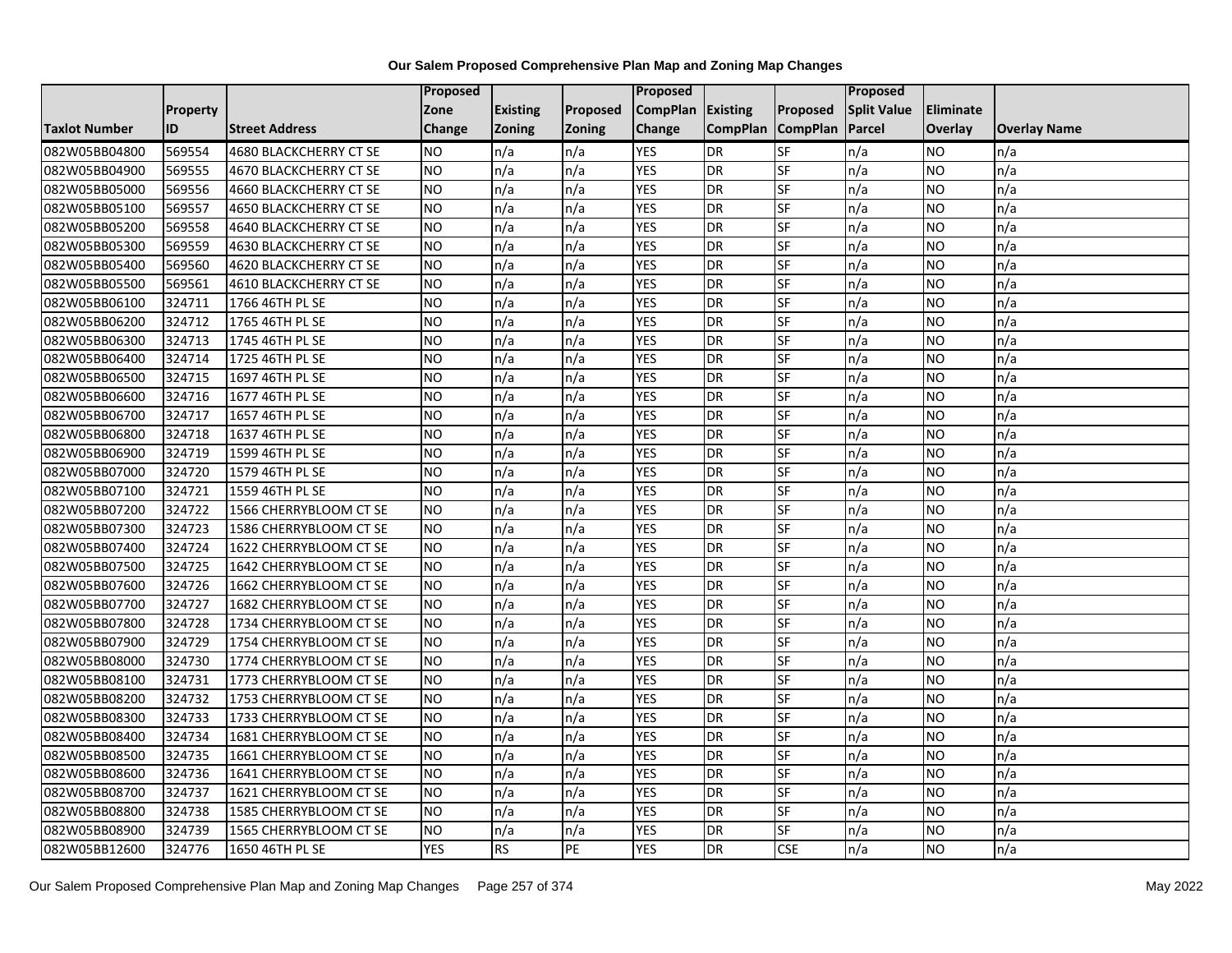|                      |          |                        | <b>Proposed</b> | <b>Proposed</b> |                 |                   |                          |                 | Proposed                                                       |           |                     |  |
|----------------------|----------|------------------------|-----------------|-----------------|-----------------|-------------------|--------------------------|-----------------|----------------------------------------------------------------|-----------|---------------------|--|
|                      | Property |                        | Zone            | <b>Existing</b> | Proposed        | CompPlan Existing |                          | Proposed        | <b>Split Value</b>                                             | Eliminate |                     |  |
| <b>Taxlot Number</b> | ID       | <b>Street Address</b>  | <b>Change</b>   | Zoning          | Zoning          | Change            | <b>CompPlan</b>          | <b>CompPlan</b> | Parcel                                                         | Overlay   | <b>Overlay Name</b> |  |
| 082W0600400          | 529439   | None                   | <b>YES</b>      | <b>RA</b>       | Ю               | <b>NO</b>         | n/a                      | n/a             | n/a                                                            | <b>NO</b> | n/a                 |  |
| 082W0600600          | 529438   | 2225 LANCASTER DR SE   | <b>YES</b>      | $\overline{G}$  | $MU-II$         | <b>YES</b>        | $\overline{IND}$         | <b>DM</b>       | n/a                                                            | <b>NO</b> | n/a                 |  |
| 082W0600700          | 529433   | 2685 LANCASTER DR SE   | <b>YES</b>      | l<br>O          | $MU-II$         | <b>YES</b>        | <b>IND</b>               | MU              | n/a                                                            | <b>NO</b> | n/a                 |  |
| 082W0601200          | 529507   | 4105 LANCASTER DR SE   | <b>YES</b>      | IG/RA           | IG              | <b>NO</b>         | n/a                      | n/a             | <b>NOT</b><br>Proposed<br>Split Taxlot<br>Zoning               | <b>NO</b> | n/a                 |  |
| 082W0601300          | 529528   | 3110 TURNER RD SE      | <b>NO</b>       | n/a             | n/a             | <b>YES</b>        | <b>IND</b>               | <b>MF</b>       | n/a                                                            | <b>NO</b> | n/a                 |  |
| 082W0601400          | 529426   | 3104 TURNER RD SE      | <b>NO</b>       | n/a             | n/a             | <b>YES</b>        | <b>IND</b>               | COM             | n/a                                                            | NO        | n/a                 |  |
| 082W0601500          | 529428   | 3100 TURNER RD SE      | Ю               | n/a             | n/a             | <b>YES</b>        | <b>IND</b>               | MF              | n/a                                                            | <b>NO</b> | n/a                 |  |
| 082W0601600          | 529423   | 3100 TURNER RD SE      | <b>YES</b>      | CG/RM2          | RM <sub>2</sub> | <b>YES</b>        | <b>IND</b>               | MF              | <b>NOT</b><br>Proposed<br>Split Taxlot<br>Zoning<br><b>NOT</b> | NO.       | n/a                 |  |
| 082W0601800          | 531304   | 3100 TURNER RD SE      | <b>YES</b>      | CG/RM2          | RM <sub>2</sub> | <b>YES</b>        | <b>IND</b>               | MF              | Proposed<br>Split Taxlot<br>Zoning                             | <b>NO</b> | n/a                 |  |
| 082W06AA00900        | 554255   | 4303 CAMPBELL DR SE    | <b>YES</b>      | <b>RS</b>       | RM <sub>2</sub> | <b>NO</b>         | n/a                      | n/a             | n/a                                                            | <b>NO</b> | n/a                 |  |
| 082W06AA01000        | 554256   | 4323 CAMPBELL DR SE    | <b>YES</b>      | <b>RS</b>       | RM <sub>2</sub> | N <sub>O</sub>    | n/a                      | n/a             | n/a                                                            | <b>NO</b> | n/a                 |  |
| 082W06AA01100        | 554257   | 4343 CAMPBELL DR SE    | <b>YES</b>      | <b>RS</b>       | RM <sub>2</sub> | <b>NO</b>         | n/a                      | n/a             | n/a                                                            | <b>NO</b> | n/a                 |  |
| 082W06AA01200        | 554258   | 4353 CAMPBELL DR SE    | <b>YES</b>      | <b>RS</b>       | RM <sub>2</sub> | <b>ON</b>         | n/a                      | n/a             | n/a                                                            | ŌИ        | n/a                 |  |
| 082W06AA01300        | 554259   | 4363 CAMPBELL DR SE    | <b>YES</b>      | <b>RS</b>       | RM <sub>2</sub> | N <sub>O</sub>    | n/a                      | n/a             | n/a                                                            | <b>NO</b> | n/a                 |  |
| 082W06AB08200        | 554222   | 4025 CRANSTON ST SE    | <b>NO</b>       | n/a             | n/a             | <b>YES</b>        | $\overline{\mathsf{MF}}$ | SF              | n/a                                                            | ŌИ        | n/a                 |  |
| 082W06AB10400        | 529442   | None                   | <b>YES</b>      | <b>RA</b>       | IG              | <b>NO</b>         | n/a                      | n/a             | n/a                                                            | <b>NO</b> | n/a                 |  |
| 082W06AB10500        | 529454   | None                   | <b>YES</b>      | <b>RA</b>       | $MU-II$         | <b>YES</b>        | $\overline{\mathsf{MF}}$ | <b>MU</b>       | n/a                                                            | <b>NO</b> | n/a                 |  |
| 082W06AB10600        | 529453   | 1803 LANCASTER DR SE   | <b>YES</b>      | <b>RA</b>       | MU-II           | <b>YES</b>        | <b>MF</b>                | MU              | n/a                                                            | <b>NO</b> | n/a                 |  |
| 082W06AB10700        | 529452   | 1895 LANCASTER DR SE   | <b>YES</b>      | <b>RA</b>       | MU-II           | <b>YES</b>        | MF                       | MU              | n/a                                                            | <b>NO</b> | n/a                 |  |
| 082W06AB10800        | 529441   | None                   | <b>YES</b>      | <b>RA</b>       | MU-II           | <b>YES</b>        | MF                       | MU              | n/a                                                            | <b>NO</b> | n/a                 |  |
| 082W06AB11000        | 529451   | 1985 LANCASTER DR SE   | <b>YES</b>      | <b>RA</b>       | $MU-II$         | <b>YES</b>        | <b>IND</b>               | <b>MU</b>       | n/a                                                            | ŌИ        | n/a                 |  |
| 082W06DA00200        | 529429   | 2685 SADDLE CLUB ST SE | <b>YES</b>      | <b>RA</b>       | RM <sub>2</sub> | <b>NO</b>         | n/a                      | n/a             | n/a                                                            | <b>NO</b> | n/a                 |  |
| 082W06DA00400        | 529425   | 3010 LANCASTER DR SE   | <b>YES</b>      | <b>RA</b>       | RM <sub>2</sub> | <b>NO</b>         | n/a                      | n/a             | n/a                                                            | <b>NO</b> | n/a                 |  |
| 082W0700300          | 530039   | None                   | <b>NO</b>       | n/a             | n/a             | <b>YES</b>        | <b>CSG</b>               | <b>IND</b>      | n/a                                                            | <b>NO</b> | n/a                 |  |
| 082W0700500          | 530040   | None                   | <b>YES</b>      | PH              | PS              | N <sub>O</sub>    | n/a                      | n/a             | n/a                                                            | <b>NO</b> | n/a                 |  |
| 082W0700500          | 530040   | None                   | <b>YES</b>      | PH              | <b>PS</b>       | <b>NO</b>         | n/a                      | n/a             | n/a                                                            | <b>NO</b> | n/a                 |  |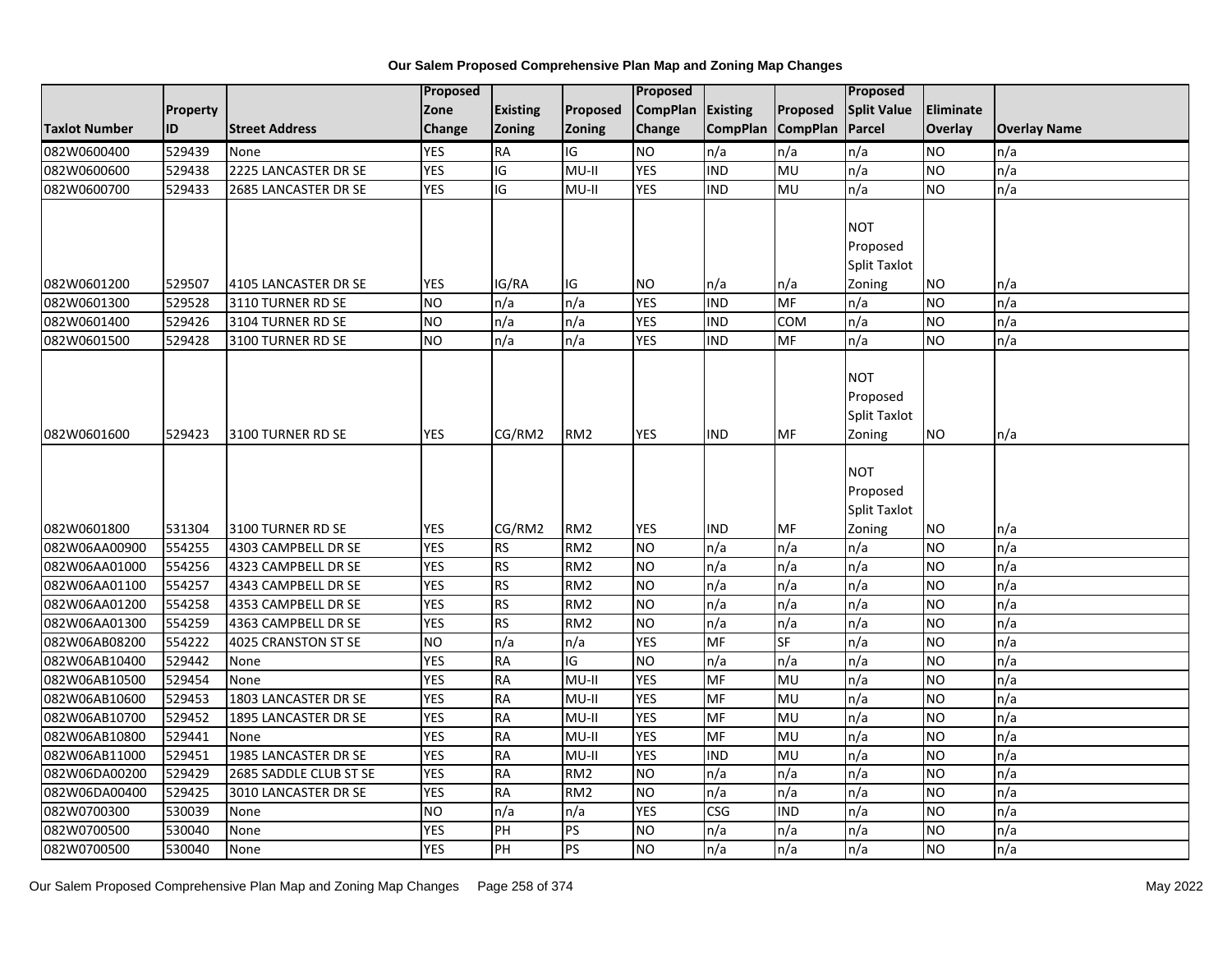|                      |                 |                        | Proposed   |                 |                 | <b>Proposed</b> |                 |                          | <b>Proposed</b>                                         |                  |                     |
|----------------------|-----------------|------------------------|------------|-----------------|-----------------|-----------------|-----------------|--------------------------|---------------------------------------------------------|------------------|---------------------|
|                      | <b>Property</b> |                        | Zone       | <b>Existing</b> | Proposed        | <b>CompPlan</b> | Existing        | Proposed                 | <b>Split Value</b>                                      | <b>Eliminate</b> |                     |
| <b>Taxlot Number</b> | ID              | <b>Street Address</b>  | Change     | Zoning          | <b>Zoning</b>   | Change          | <b>CompPlan</b> | <b>CompPlan</b>          | <b>Parcel</b>                                           | Overlay          | <b>Overlay Name</b> |
| 082W07B00200         | 529530          | 3620 TURNER RD SE      | <b>NO</b>  | n/a             | n/a             | <b>YES</b>      | <b>IND</b>      | DR                       | n/a                                                     | <b>NO</b>        | n/a                 |
| 082W07B00300         | 529529          | 3650 TURNER RD SE      | <b>NO</b>  | n/a             | n/a             | <b>YES</b>      | <b>IND</b>      | DR                       | n/a                                                     | NO               | n/a                 |
| 082W07C01603         | 529472          | None                   | <b>YES</b> | IG              | IC              | <b>YES</b>      | <b>IND</b>      | IC                       | n/a                                                     | <b>NO</b>        | n/a                 |
| 082W07C01800         | 529478          | 3565 TRELSTAD AVE SE   | <b>YES</b> | IG              | IC              | <b>YES</b>      | <b>IND</b>      | $\overline{C}$           | n/a                                                     | <b>NO</b>        | n/a                 |
| 082W07C01802         | 529480          | None                   | <b>YES</b> | $\overline{G}$  | $\overline{C}$  | <b>YES</b>      | <b>IND</b>      | $\overline{\mathsf{IC}}$ | n/a                                                     | <b>NO</b>        | n/a                 |
| 082W07C01900         | 529474          | 3511 BOONE RD SE       | <b>NO</b>  | n/a             | n/a             | <b>YES</b>      | <b>IND</b>      | COM                      | n/a                                                     | <b>NO</b>        | n/a                 |
| 082W07C01902         | 529475          | None                   | <b>YES</b> | IG              | IC              | <b>YES</b>      | <b>DR</b>       | IC                       | n/a                                                     | <b>NO</b>        | n/a                 |
| 082W07C01903         | 529476          | None                   | <b>YES</b> | $\overline{G}$  | IC              | <b>YES</b>      | <b>IND</b>      | $\overline{C}$           | n/a                                                     | <b>NO</b>        | n/a                 |
| 082W0800100          | 530034          | 3405 DEER PARK DR SE   | <b>YES</b> | PH/RA           | <b>PH</b>       | <b>NO</b>       | n/a             | n/a                      | <b>NOT</b><br>Proposed<br><b>Split Taxlot</b><br>Zoning | <b>NO</b>        | n/a                 |
| 082W0800106          | 336011          | 3815 DEVONSHIRE AVE NE | <b>YES</b> | EC              | PA              | <b>YES</b>      | EC              | POS                      | n/a                                                     | NO               | n/a                 |
| 082W0800107          | 340109          | None                   | <b>YES</b> | <b>EC</b>       | PA              | <b>YES</b>      | EC              | POS                      | n/a                                                     | <b>NO</b>        | n/a                 |
| 082W0800200          | 529981          | 4620 DEER PARK DR SE   | <b>YES</b> | PE/PH           | PE              | N <sub>O</sub>  | n/a             | n/a                      | n/a                                                     | <b>NO</b>        | n/a                 |
| 082W09B00100         | 529623          | None                   | <b>YES</b> | <b>RA</b>       | PS              | <b>NO</b>       | n/a             | n/a                      | n/a                                                     | <b>NO</b>        | n/a                 |
| 082W1700100          | 327911          | 5000 DEER PARK DR SE   | <b>YES</b> | PH              | <b>PS</b>       | <b>YES</b>      | <b>CSE</b>      | <b>CSG</b>               | n/a                                                     | <b>NO</b>        | n/a                 |
| 082W1700100          | 327911          | 5000 DEER PARK DR SE   | <b>YES</b> | PH              | <b>PS</b>       | N <sub>O</sub>  | n/a             | n/a                      | n/a                                                     | <b>NO</b>        | n/a                 |
| 082W1700102          | 352961          | None                   | <b>YES</b> | PH              | PS              | <b>YES</b>      | <b>CSE</b>      | CSG                      | n/a                                                     | <b>NO</b>        | n/a                 |
| 082W1700400          | 327913          | 5465 TURNER RD SE      | <b>YES</b> | PH              | PS              | <b>NO</b>       | n/a             | n/a                      | n/a                                                     | <b>NO</b>        | n/a                 |
| 082W1700400          | 327913          | 5465 TURNER RD SE      | <b>YES</b> | PH              | <b>PS</b>       | <b>NO</b>       | n/a             | n/a                      | n/a                                                     | NO               | n/a                 |
| 082W1700400          | 327913          | 5465 TURNER RD SE      | <b>YES</b> | PH              | <b>PS</b>       | N <sub>O</sub>  | n/a             | n/a                      | n/a                                                     | <b>NO</b>        | n/a                 |
| 083W0100100          | 531213          | 2740 25TH ST SE        | <b>NO</b>  | n/a             | n/a             | <b>YES</b>      | CSA/IND         | CSA/IND                  | Proposed<br><b>Split Taxlot</b><br>CompPlan             | <b>NO</b>        | n/a                 |
| 083W0100100          | 531213          | 2740 25TH ST SE        | <b>YES</b> | IC/IG           | IG              | <b>NO</b>       | n/a             | n/a                      | <b>NOT</b><br>Proposed<br><b>Split Taxlot</b><br>Zoning | <b>NO</b>        | n/a                 |
| 083W0100400          | 532249          | None                   | <b>YES</b> | IBC             | IC              | <b>YES</b>      | <b>IND</b>      | $\overline{C}$           | n/a                                                     | <b>NO</b>        | n/a                 |
| 083W0100403          | 532255          | None                   | <b>YES</b> | <b>IBC</b>      | PA              | <b>YES</b>      | <b>IND</b>      | POS                      | n/a                                                     | <b>NO</b>        | n/a                 |
| 083W0100405          | 532251          | None                   | <b>YES</b> | <b>IBC</b>      | $\overline{PA}$ | <b>YES</b>      | IND             | POS                      | n/a                                                     | <b>NO</b>        | n/a                 |
| 083W0101100A1        | 531225          | 2665 TURNER RD SE      | Ю          | n/a             | n/a             | <b>YES</b>      | <b>CSA</b>      | <b>IND</b>               | n/a                                                     | <b>NO</b>        | n/a                 |
| 083W01A00601         | 580296          | 2336 TURNER RD SE      | <b>NO</b>  | n/a             | n/a             | <b>YES</b>      | <b>IND</b>      | COM                      | n/a                                                     | <b>NO</b>        | n/a                 |
| 083W01A00602         | 580297          | None                   | Ю          | n/a             | n/a             | <b>YES</b>      | <b>IND</b>      | COM                      | n/a                                                     | <b>NO</b>        | n/a                 |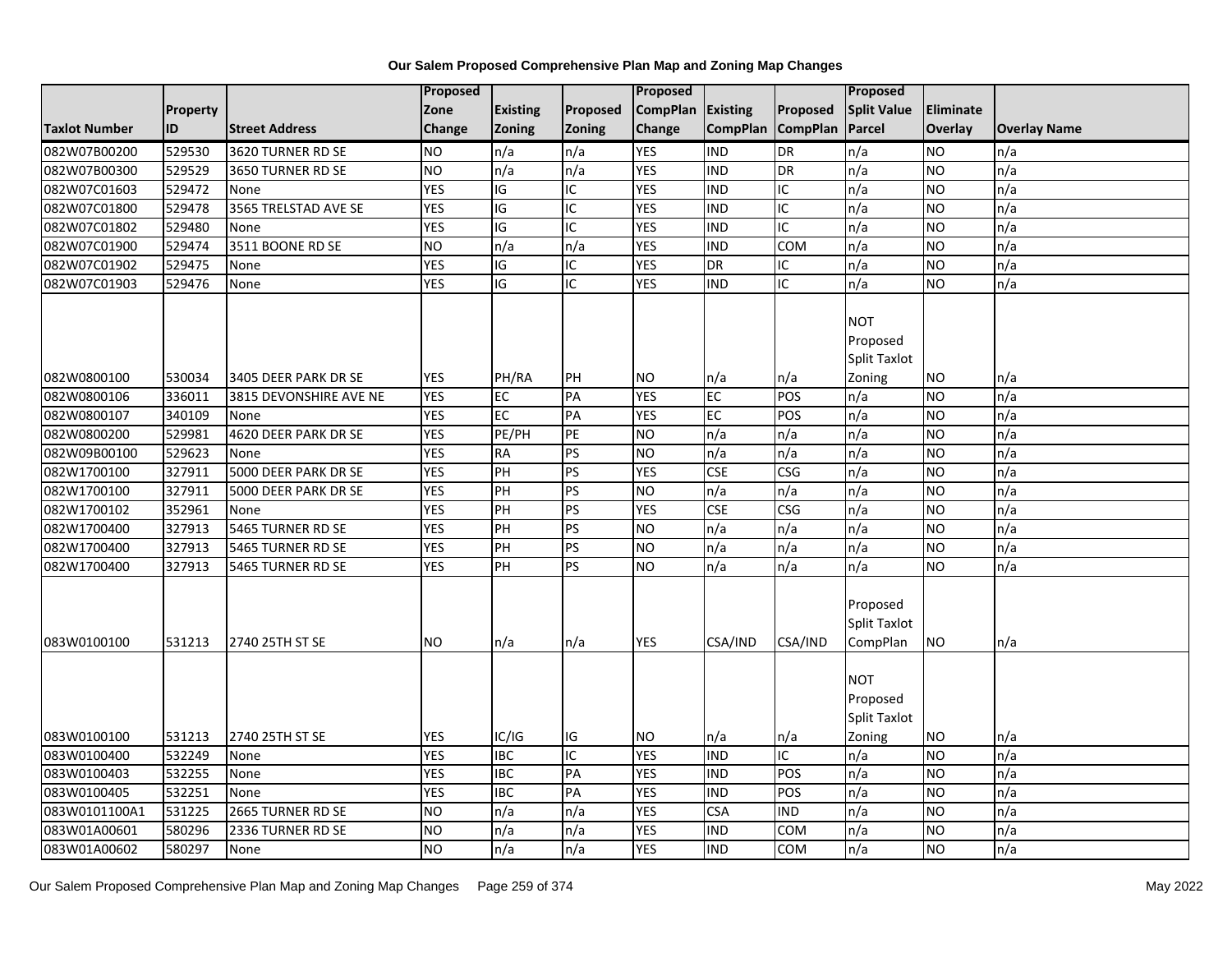|                        |                 |                         | Proposed   |                        |                 | Proposed          |                 |                 | Proposed           |                |                     |
|------------------------|-----------------|-------------------------|------------|------------------------|-----------------|-------------------|-----------------|-----------------|--------------------|----------------|---------------------|
|                        | <b>Property</b> |                         | Zone       | <b>Existing</b>        | Proposed        | CompPlan Existing |                 | Proposed        | <b>Split Value</b> | Eliminate      |                     |
| <b>Taxlot Number</b>   | ID              | <b>Street Address</b>   | Change     | Zoning                 | <b>Zoning</b>   | Change            | <b>CompPlan</b> | <b>CompPlan</b> | Parcel             | <b>Overlay</b> | <b>Overlay Name</b> |
| 083W01A00800           | 580298          | 2410 TURNER RD SE       | <b>YES</b> | CG                     | IC              | <b>NO</b>         | n/a             | n/a             | n/a                | NO             | n/a                 |
| 083W01A01000           | 580301          | 2650 TURNER RD SE       | <b>NO</b>  | n/a                    | n/a             | <b>YES</b>        | <b>IND</b>      | <b>MF</b>       | n/a                | NO.            | n/a                 |
| 083W01A01100           | 580302          | None                    | <b>NO</b>  | n/a                    | n/a             | <b>YES</b>        | <b>IND</b>      | MF              | n/a                | NO.            | n/a                 |
| 083W01A01200           | 580303          | 2690 TURNER RD SE       | <b>YES</b> | $\overline{\text{CG}}$ | RM <sub>2</sub> | <b>YES</b>        | <b>IND</b>      | MF              | n/a                | NO.            | n/a                 |
|                        |                 |                         |            |                        |                 |                   |                 |                 |                    |                |                     |
|                        |                 |                         |            |                        |                 |                   |                 |                 | <b>NOT</b>         |                |                     |
|                        |                 |                         |            |                        |                 |                   |                 |                 | Proposed           |                |                     |
|                        |                 |                         |            |                        |                 |                   |                 |                 | Split Taxlot       |                |                     |
| 083W01BC02700A1 531267 |                 | 3421 25TH ST SE         | <b>YES</b> | IC/IG                  | IG              | <b>NO</b>         | n/a             | n/a             | Zoning             | ΝO             | n/a                 |
| 083W0200201            | 531310          | None                    | <b>YES</b> | <b>IBC</b>             | PA              | <b>YES</b>        | <b>IND</b>      | POS             | n/a                | NO.            | n/a                 |
| 083W0200300            | 531307          | 3850 PRINGLE RD SE      | <b>YES</b> | PH                     | PE              | <b>YES</b>        | <b>CSG</b>      | <b>CSE</b>      | n/a                | NO.            | n/a                 |
| 083W0200500            | 573564          | 3500 FAIRVIEW IND DR SE | <b>YES</b> | <b>IBC</b>             | IC              | <b>YES</b>        | <b>IND</b>      | IC              | n/a                | <b>NO</b>      | n/a                 |
| 083W0200600            | 573565          | None                    | <b>YES</b> | <b>IBC</b>             | IC              | <b>YES</b>        | <b>IND</b>      | IC              | n/a                | NO.            | n/a                 |
| 083W0201500            | 573577          | 3915 FAIRVIEW IND DR SE | <b>YES</b> | <b>IBC</b>             | IC              | <b>YES</b>        | <b>IND</b>      | IC              | n/a                | NO.            | n/a                 |
| 083W0201600            | 573579          | 3925 FAIRVIEW IND DR SE | <b>YES</b> | <b>IBC</b>             | IC              | <b>YES</b>        | <b>IND</b>      | IC              | n/a                | NO.            | n/a                 |
| 083W0201700            | 573580          | 3965 OLD STRONG RD SE   | <b>YES</b> | $\overline{IBC}$       | IC              | <b>YES</b>        | <b>IND</b>      | $\overline{C}$  | n/a                | NO.            | n/a                 |
| 083W0201802            | 334635          | None                    | <b>YES</b> | $\overline{IBC}$       | $\overline{C}$  | <b>YES</b>        | <b>IND</b>      | $\overline{C}$  | n/a                | NO.            | n/a                 |
| 083W0201900            | 573569          | None                    | <b>YES</b> | <b>IBC</b>             | IC              | <b>YES</b>        | <b>IND</b>      | IC              | n/a                | NO.            | n/a                 |
| 083W02AC00500          | 531315          | 2121 MADRONA AVE SE     | <b>YES</b> | <b>IBC</b>             | IC              | <b>YES</b>        | <b>IND</b>      | IC              | n/a                | NO.            | n/a                 |
| 083W02AC01300          | 531314          | 2065 MADRONA AVE SE     | <b>YES</b> | <b>IBC</b>             | IC              | <b>YES</b>        | <b>IND</b>      | IC              | n/a                | NO.            | n/a                 |
| 083W02AC90000          | 354116          | 2075 MADRONA AVE SE     | <b>YES</b> | <b>IBC</b>             | IC              | <b>YES</b>        | <b>IND</b>      | IC              | n/a                | <b>NO</b>      | n/a                 |
| 083W02AC90001          | 354117          | 2075 MADRONA AVE SE 150 | <b>YES</b> | <b>IBC</b>             | IC              | <b>YES</b>        | <b>IND</b>      | IC              | n/a                | <b>NO</b>      | n/a                 |
| 083W02AC90002          | 354118          | 2075 MADRONA AVE SE 100 | <b>YES</b> | <b>IBC</b>             | IC              | <b>YES</b>        | <b>IND</b>      | IC              | n/a                | NO.            | n/a                 |
| 083W02BC05203          | 582779          | None                    | <b>YES</b> | <b>RS</b>              | RM <sub>2</sub> | <b>YES</b>        | <b>SF</b>       | MF              | n/a                | NO.            | n/a                 |
| 083W02BC05300          | 582781          | 3419 PRINGLE RD SE      | <b>YES</b> | <b>RS</b>              | RM <sub>2</sub> | <b>YES</b>        | <b>SF</b>       | <b>MF</b>       | n/a                | <b>NO</b>      | n/a                 |
| 083W02BC05600          | 582800          | 3499 PRINGLE RD SE      | <b>YES</b> | RS                     | <b>NH</b>       | <b>YES</b>        | <b>SF</b>       | MU              | n/a                | NO.            | n/a                 |
| 083W02BD09000          | 594948          | 3498 PRINGLE RD SE      | <b>YES</b> | <b>RS</b>              | <b>NH</b>       | <b>YES</b>        | SF              | <b>MU</b>       | n/a                | NO.            | n/a                 |
| 083W02BD09100          | 594942          | 3450 PRINGLE RD SE      | <b>YES</b> | RM <sub>2</sub>        | <b>NH</b>       | <b>YES</b>        | <b>MF</b>       | MU              | n/a                | NO.            | n/a                 |
| 083W02BD09200          | 594943          | 1410 GEORGIA AVE SE     | <b>YES</b> | RM <sub>2</sub>        | <b>NH</b>       | <b>YES</b>        | MF              | MU              | n/a                | NO.            | n/a                 |
| 083W02BD09300          | 594946          | 1430 GEORGIA AVE SE     | <b>YES</b> | RM <sub>2</sub>        | <b>RS</b>       | <b>YES</b>        | <b>MF</b>       | SF              | n/a                | NO.            | n/a                 |
| 083W02BD09400          | 594945          | 1436 GEORGIA AVE SE     | <b>YES</b> | RM <sub>2</sub>        | <b>RS</b>       | <b>YES</b>        | MF              | <b>SF</b>       | n/a                | NO.            | n/a                 |
| 083W02BD14500          | 344071          | 1661 DOUGLAS AVE SE     | <b>YES</b> | <b>RS</b>              | PA              | <b>YES</b>        | SF              | POS             | n/a                | NO.            | n/a                 |
| 083W02CA02700          | 587896          | 1420 MADRONA AVE SE     | <b>YES</b> | <b>RS</b>              | N <sub>H</sub>  | <b>YES</b>        | <b>SF</b>       | MU              | n/a                | NO.            | n/a                 |
| 083W02CB00100          | 582932          | 1394 MADRONA AVE SE     | <b>YES</b> | <b>RS</b>              | <b>NH</b>       | <b>YES</b>        | <b>SF</b>       | MU              | n/a                | NO.            | n/a                 |
| 083W02CC00100          | 582849          | 1330 EWALD AVE SE       | <b>NO</b>  | n/a                    | n/a             | <b>YES</b>        | <b>SF</b>       | POS             | n/a                | NO.            | n/a                 |
| 083W02CC00200          | 582850          | 1330 EWALD AVE SE       | <b>NO</b>  | n/a                    | n/a             | <b>YES</b>        | <b>SF</b>       | POS             | n/a                | NO.            | n/a                 |
| 083W03AB03300          | 591246          | None                    | <b>YES</b> | PA/RS                  | PA              | <b>YES</b>        | SF              | POS             | n/a                | NO             | n/a                 |
| 083W03AC03900          | 591279          | 3420 COMMERCIAL ST SE   | <b>YES</b> | CR/RS                  | MU-III          | <b>YES</b>        | <b>COM</b>      | MU              | n/a                | <b>NO</b>      | n/a                 |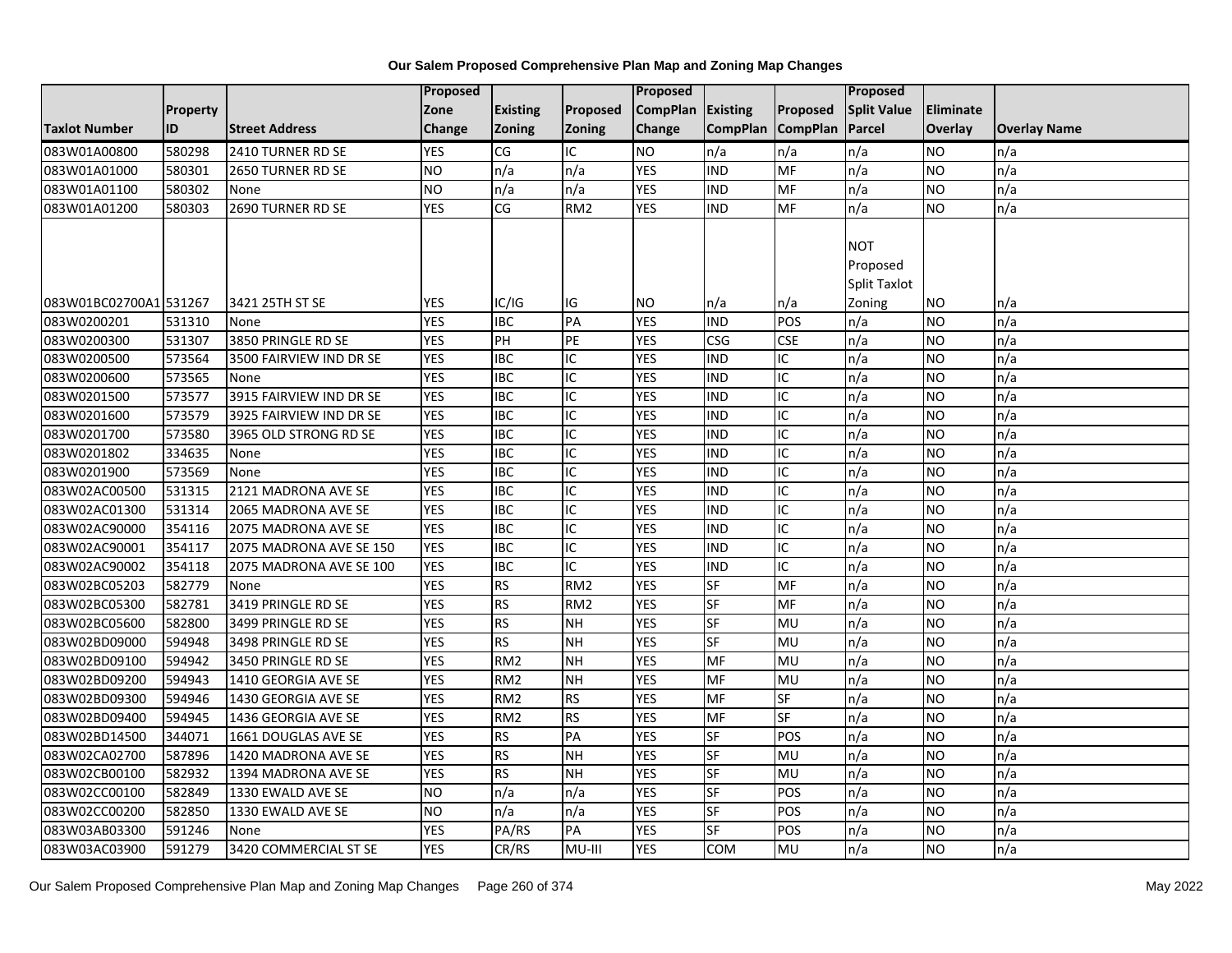|                      |                 |                           | Proposed   |                        |            | <b>Proposed</b> |                 |                          | Proposed                                         |                  |                     |
|----------------------|-----------------|---------------------------|------------|------------------------|------------|-----------------|-----------------|--------------------------|--------------------------------------------------|------------------|---------------------|
|                      | <b>Property</b> |                           | Zone       | <b>Existing</b>        | Proposed   | <b>CompPlan</b> | Existing        | Proposed                 | <b>Split Value</b>                               | <b>Eliminate</b> |                     |
| <b>Taxlot Number</b> | ID              | <b>Street Address</b>     | Change     | Zoning                 | Zoning     | Change          | <b>CompPlan</b> | <b>CompPlan</b>          | Parcel                                           | Overlay          | <b>Overlay Name</b> |
| 083W03AC04000        | 591262          | None                      | <b>YES</b> | CR                     | MU-III     | <b>YES</b>      | <b>COM</b>      | MU                       | n/a                                              | <b>NO</b>        | n/a                 |
| 083W03AC04100        | 591263          | None                      | <b>YES</b> | CR                     | MU-III     | <b>YES</b>      | <b>COM</b>      | <b>MU</b>                | n/a                                              | <b>NO</b>        | n/a                 |
| 083W03AC04200        | 591261          | None                      | <b>YES</b> | CR                     | MU-III     | <b>YES</b>      | <b>COM</b>      | <b>MU</b>                | n/a                                              | <b>NO</b>        | n/a                 |
| 083W03BA01400        | 531339          | 410 VISTA AVE SE          | <b>YES</b> | <b>CR</b>              | MU-III     | <b>YES</b>      | COM             | MU                       | n/a                                              | <b>NO</b>        | n/a                 |
| 083W03BA01500        | 531349          | 340 VISTA AVE SE          | <b>YES</b> | CR                     | MU-III     | <b>YES</b>      | COM             | <b>MU</b>                | n/a                                              | <b>NO</b>        | n/a                 |
| 083W03BA01600        | 531354          | 3024 COMMERCIAL ST SE     | <b>YES</b> | CR                     | MU-III     | <b>YES</b>      | COM             | MU                       | n/a                                              | <b>NO</b>        | n/a                 |
| 083W03BA01700        | 531352          | 3030 COMMERCIAL ST SE     | <b>YES</b> | <b>CR</b>              | MU-III     | <b>YES</b>      | COM             | <b>MU</b>                | n/a                                              | <b>NO</b>        | n/a                 |
| 083W03BA01800        | 531343          | 3040 COMMERCIAL ST SE     | <b>YES</b> | $\overline{c}$         | MU-III     | <b>YES</b>      | COM             | <b>MU</b>                | n/a                                              | <b>NO</b>        | n/a                 |
| 083W03BA01900        | 531341          | None                      | <b>YES</b> | CR                     | MU-III     | <b>YES</b>      | <b>COM</b>      | MU                       | n/a                                              | <b>NO</b>        | n/a                 |
| 083W03BA02000        | 531340          | 3045 COMMERCIAL ST SE     | <b>YES</b> | CG                     | MU-III     | <b>YES</b>      | <b>COM</b>      | <b>MU</b>                | n/a                                              | <b>NO</b>        | n/a                 |
| 083W03BA02100        | 531345          | 3045 COMMERCIAL ST SE     | <b>YES</b> | CR                     | MU-III     | <b>YES</b>      | COM             | MU                       | n/a                                              | <b>NO</b>        | n/a                 |
| 083W03BA02200        | 531346          | None                      | <b>YES</b> | <b>CR</b>              | MU-III     | <b>YES</b>      | COM             | MU                       | n/a                                              | <b>NO</b>        | n/a                 |
| 083W03BA02300        | 531351          | 3045 COMMERCIAL ST SE     | <b>YES</b> | CR                     | MU-III     | <b>YES</b>      | COM             | <b>MU</b>                | n/a                                              | <b>NO</b>        | n/a                 |
| 083W03BA02400        | 531344          | 3050 LIBERTY RD S         | <b>YES</b> | CR                     | MU-III     | <b>YES</b>      | COM             | MU                       | n/a                                              | <b>NO</b>        | n/a                 |
| 083W03BA02500        | 531342          | 3096 LIBERTY RD S         | <b>YES</b> | CG                     | MU-III     | <b>YES</b>      | <b>COM</b>      | MU                       | n/a                                              | <b>NO</b>        | n/a                 |
| 083W03BA02600        | 591204          | 3150 LIBERTY RD S         | <b>YES</b> | CG                     | $MU-I$     | <b>YES</b>      | COM             | <b>MU</b>                | n/a                                              | <b>NO</b>        | n/a                 |
| 083W03BA02700        | 591205          | 3212 TRIANGLE DR SE       | <b>YES</b> | CG                     | $MU-I$     | <b>YES</b>      | COM             | MU                       | n/a                                              | <b>NO</b>        | n/a                 |
| 083W03BA02800        | 591206          | 3230 TRIANGLE DR SE       | <b>YES</b> | CG                     | $MU-I$     | <b>YES</b>      | COM             | MU                       | n/a                                              | <b>NO</b>        | n/a                 |
| 083W03BA02900        | 591207          | 3240 TRIANGLE DR SE       | <b>YES</b> | $\overline{\text{CG}}$ | I-UM       | <b>YES</b>      | COM             | <b>MU</b>                | n/a                                              | <b>NO</b>        | n/a                 |
| 083W03BA03000        | 591208          | 3285 COMMERCIAL ST SE     | <b>YES</b> | CG                     | MU-III     | <b>YES</b>      | COM             | MU                       | n/a                                              | <b>NO</b>        | n/a                 |
| 083W03BA03100        | 591209          | 3165 COMMERCIAL ST SE     | <b>YES</b> | CG                     | MU-III     | <b>YES</b>      | <b>COM</b>      | <b>MU</b>                | n/a                                              | <b>NO</b>        | n/a                 |
| 083W03BA03200        | 591210          | 3135 COMMERCIAL ST SE     | <b>YES</b> | CG                     | MU-III     | <b>YES</b>      | COM             | MU                       | n/a                                              | <b>NO</b>        | n/a                 |
| 083W03BA03300        | 591624          | 3170 COMMERCIAL ST SE     | <b>YES</b> | CR                     | MU-III     | <b>YES</b>      | <b>COM</b>      | <b>MU</b>                | n/a                                              | <b>NO</b>        | n/a                 |
| 083W03BA03400        | 591625          | 3240 COMMERCIAL ST SE     | <b>YES</b> | CR                     | MU-III     | <b>YES</b>      | COM             | MU                       | n/a                                              | <b>NO</b>        | n/a                 |
| 083W03BA03600        | 591628          | 3240 COMMERCIAL ST SE     | <b>YES</b> | CR                     | MU-III     | <b>YES</b>      | COM             | MU                       | n/a                                              | <b>NO</b>        | n/a                 |
| 083W03BA04100        | 591632          | 3276 COMMERCIAL ST SE     | <b>YES</b> | CR                     | MU-III     | <b>YES</b>      | <b>COM</b>      | MU                       | n/a                                              | <b>NO</b>        | n/a                 |
| 083W03BA04200        | 591635          | None                      | <b>YES</b> | CR                     | MU-III     | <b>YES</b>      | <b>COM</b>      | <b>MU</b>                | n/a                                              | <b>NO</b>        | n/a                 |
| 083W03BA04400        | 591633          | 475 RATCLIFF DR SE        | <b>YES</b> | <b>CR</b>              | MU-III     | <b>YES</b>      | <b>COM</b>      | MU                       | n/a                                              | <b>NO</b>        | n/a                 |
| 083W03BA05300        | 591211          | <b>401 RATCLIFF DR SE</b> | <b>YES</b> | CO/CR                  | MU-III     | <b>YES</b>      | COM             | MU                       | n/a                                              | <b>NO</b>        | n/a                 |
| 083W03BB00100        | 527795          | 110 HANSEN AVE S          | <b>YES</b> | CR                     | MU-I       | <b>YES</b>      | COM             | MU                       | n/a                                              | <b>NO</b>        | n/a                 |
| 083W03BB00200        | 531323          | 2945 LIBERTY RD S         | <b>YES</b> | CR                     | $MU-I$     | <b>YES</b>      | COM             | MU                       | n/a                                              | <b>NO</b>        | n/a                 |
| 083W03BB00300        | 531347          | None                      | <b>YES</b> | CR/PC/RS               | <b>IPC</b> | <b>NO</b>       | n/a             | $\mathsf{In}/\mathsf{a}$ | <b>NOT</b><br>Proposed<br>Split Taxlot<br>Zoning | <b>NO</b>        | n/a                 |
| 083W03BB00400        | 531321          | None                      | <b>YES</b> | <b>RD</b>              | <b>RS</b>  | <b>YES</b>      | MF              | <b>SF</b>                | n/a                                              | <b>NO</b>        | n/a                 |
| 083W03BB00500        | 527794          | 170 HANSEN AVE S          | <b>YES</b> | <b>RD</b>              | <b>RS</b>  | <b>YES</b>      | <b>MF</b>       | $\overline{\mathsf{SF}}$ | n/a                                              | <b>NO</b>        | n/a                 |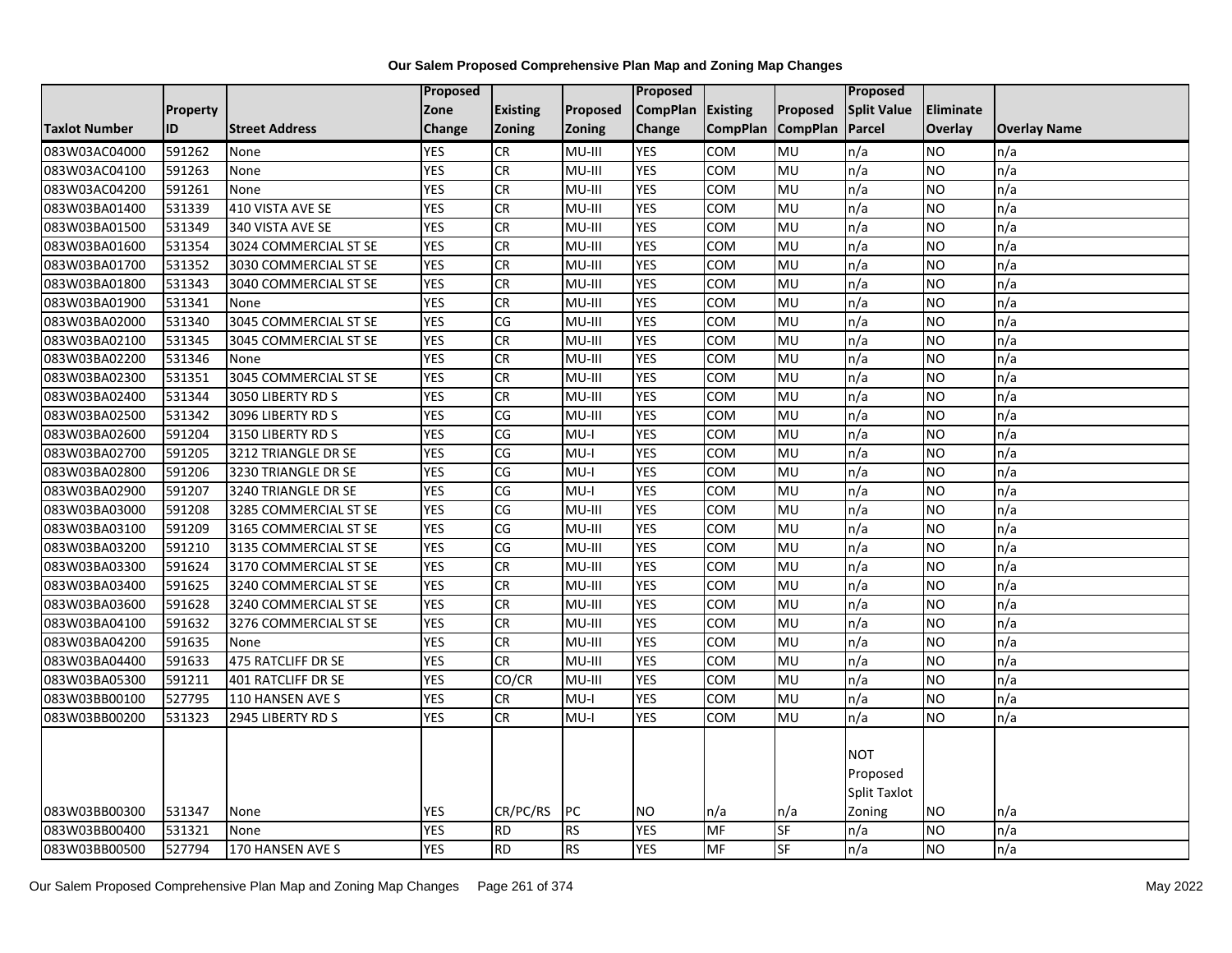|                      |                 |                          | Proposed   |                 |               | <b>Proposed</b> |                 |                          | Proposed           |                  |                     |
|----------------------|-----------------|--------------------------|------------|-----------------|---------------|-----------------|-----------------|--------------------------|--------------------|------------------|---------------------|
|                      | <b>Property</b> |                          | Zone       | <b>Existing</b> | Proposed      | <b>CompPlan</b> | Existing        | Proposed                 | <b>Split Value</b> | <b>Eliminate</b> |                     |
| <b>Taxlot Number</b> | <b>ID</b>       | <b>Street Address</b>    | Change     | Zoning          | <b>Zoning</b> | Change          | <b>CompPlan</b> | <b>CompPlan</b>          | Parcel             | Overlay          | <b>Overlay Name</b> |
| 083W03BB00600        | 527793          | 230 HANSEN AVE S         | <b>YES</b> | <b>RD</b>       | <b>RS</b>     | <b>YES</b>      | <b>MF</b>       | $S_{F}$                  | n/a                | <b>NO</b>        | n/a                 |
| 083W03BB04800        | 531336          | 134 MISSOURI AVE S       | <b>YES</b> | CR              | $MU-I$        | <b>YES</b>      | COM             | MU                       | n/a                | <b>NO</b>        | n/a                 |
| 083W03BB04900        | 531337          | 3195 LIBERTY RD S        | <b>YES</b> | <b>CR</b>       | $MU-I$        | <b>YES</b>      | COM             | MU                       | n/a                | <b>NO</b>        | n/a                 |
| 083W03BB05000        | 531334          | 100 KING ST S            | <b>YES</b> | <b>CR</b>       | $MU-I$        | <b>YES</b>      | <b>COM</b>      | MU                       | n/a                | <b>NO</b>        | n/a                 |
| 083W03BB05100        | 592203          | 3215 LIBERTY RD S        | <b>YES</b> | <b>CR</b>       | $MU-I$        | <b>YES</b>      | COM             | <b>MU</b>                | n/a                | <b>NO</b>        | n/a                 |
| 083W03BB05200        | 592205          | 3215 LIBERTY RD S        | <b>YES</b> | CR              | $MU-I$        | <b>YES</b>      | <b>COM</b>      | MU                       | n/a                | <b>NO</b>        | n/a                 |
| 083W03BB07400        | 592221          | 3233 LIBERTY RD S        | <b>YES</b> | <b>CR</b>       | $MU-I$        | <b>YES</b>      | <b>COM</b>      | MU                       | n/a                | <b>NO</b>        | n/a                 |
| 083W03BB07500        | 572575          | 3220 LIBERTY RD S        | <b>YES</b> | ${\sf CR}$      | $MU-I$        | <b>YES</b>      | COM             | MU                       | n/a                | <b>NO</b>        | n/a                 |
| 083W03BB07600        | 572577          | 3225 TRIANGLE DR SE      | <b>YES</b> | <b>CR</b>       | $MU-I$        | <b>YES</b>      | COM             | MU                       | n/a                | <b>NO</b>        | n/a                 |
| 083W03BB07700        | 572578          | 3235 TRIANGLE DR SE      | <b>YES</b> | CR              | $MU-I$        | <b>YES</b>      | COM             | <b>MU</b>                | n/a                | <b>NO</b>        | n/a                 |
| 083W03BB07800        | 572579          | 3245 TRIANGLE DR SE      | <b>YES</b> | CR              | $MU-I$        | <b>YES</b>      | COM             | MU                       | n/a                | <b>NO</b>        | n/a                 |
| 083W03BB07900        | 572580          | 3295 TRIANGLE DR SE 105  | <b>YES</b> | CR              | MU-III        | <b>YES</b>      | <b>COM</b>      | MU                       | n/a                | <b>NO</b>        | n/a                 |
| 083W03BB08000        | 572581          | 235 SALEM HEIGHTS AVE S  | <b>YES</b> | <b>CR</b>       | MU-III        | <b>YES</b>      | COM             | MU                       | n/a                | <b>NO</b>        | n/a                 |
| 083W03BB08100        | 572582          | 245 SALEM HEIGHTS AVE S  | <b>YES</b> | <b>CR</b>       | MU-III        | <b>YES</b>      | COM             | MU                       | n/a                | <b>NO</b>        | n/a                 |
| 083W03BB08200        | 572583          | 233 SALEM HEIGHTS AVE SE | <b>YES</b> | CR              | MU-III        | <b>YES</b>      | COM             | MU                       | n/a                | <b>NO</b>        | n/a                 |
| 083W03BB08300        | 572584          | 203 SALEM HEIGHTS AVE S  | <b>YES</b> | <b>CR</b>       | MU-III        | <b>YES</b>      | <b>COM</b>      | MU                       | n/a                | <b>NO</b>        | n/a                 |
| 083W03BB08400        | 572585          | 173 SALEM HEIGHTS AVE SE | <b>YES</b> | <b>CR</b>       | MU-III        | <b>YES</b>      | <b>COM</b>      | MU                       | n/a                | <b>NO</b>        | n/a                 |
| 083W03BB08500        | 572586          | 3290 LIBERTY RD S        | <b>YES</b> | CR              | MU-III        | <b>YES</b>      | COM             | MU                       | n/a                | <b>NO</b>        | n/a                 |
| 083W03BB08600        | 572587          | 3270 LIBERTY RD S        | <b>YES</b> | CR              | MU-III        | <b>YES</b>      | COM             | MU                       | n/a                | <b>NO</b>        | n/a                 |
| 083W03BB08700        | 572589          | 3264 LIBERTY RD S        | <b>YES</b> | CR              | $MU-HI$       | <b>YES</b>      | <b>COM</b>      | <b>MU</b>                | n/a                | <b>NO</b>        | n/a                 |
| 083W03BB08800        | 572588          | 3264 LIBERTY RD S        | <b>YES</b> | <b>CR</b>       | MU-III        | <b>YES</b>      | COM             | MU                       | n/a                | <b>NO</b>        | n/a                 |
| 083W03BB08900        | 572590          | 3230 LIBERTY RD S        | <b>YES</b> | <b>CR</b>       | $MU-I$        | <b>YES</b>      | COM             | MU                       | n/a                | <b>NO</b>        | n/a                 |
| 083W03BB09000        | 531333          | 3265 LIBERTY RD S        | <b>YES</b> | <b>CR</b>       | MU-III        | <b>YES</b>      | MF              | MU                       | n/a                | <b>NO</b>        | n/a                 |
| 083W03BB09100        | 531331          | 3275 LIBERTY RD S        | <b>YES</b> | CR              | MU-III        | <b>YES</b>      | MF              | MU                       | n/a                | <b>NO</b>        | n/a                 |
| 083W03BC01400        | 572699          | 110 SALEM HEIGHTS AVE S  | <b>NO</b>  | n/a             | n/a           | <b>YES</b>      | <b>MF</b>       | COM                      | n/a                | <b>NO</b>        | n/a                 |
|                      |                 |                          |            |                 |               |                 |                 |                          |                    |                  |                     |
|                      |                 |                          |            |                 |               |                 |                 |                          | <b>NOT</b>         |                  |                     |
|                      |                 |                          |            |                 |               |                 |                 |                          | Proposed           |                  |                     |
|                      |                 |                          |            | PE/RM2/R        |               |                 |                 |                          | Split Taxlot       |                  |                     |
| 083W03BC05400        | 572760          | 3495 LIBERTY RD S        | <b>YES</b> |                 | PE            | <b>NO</b>       | n/a             | $\mathsf{In}/\mathsf{a}$ | Zoning             | <b>NO</b>        | n/a                 |
| 083W03BC05500        | 572761          | None                     | <b>YES</b> | RM <sub>2</sub> | PE            | <b>NO</b>       | n/a             | n/a                      | n/a                | <b>NO</b>        | n/a                 |
| 083W03BC05600        | 572762          | 365 MADRONA AVE S        | <b>YES</b> | RM <sub>2</sub> | PE            | <b>NO</b>       | n/a             | n/a                      | n/a                | <b>NO</b>        | n/a                 |
| 083W03BC06200        | 572759          | 3460 LIBERTY RD S        | <b>YES</b> | CO              | $MU-I$        | <b>YES</b>      | <b>COM</b>      | MU                       | n/a                | <b>NO</b>        | n/a                 |
| 083W03BC06500        | 572758          | 215 MADRONA AVE SE       | <b>YES</b> | CO              | $MU-I$        | <b>YES</b>      | COM             | MU                       | n/a                | <b>NO</b>        | n/a                 |
| 083W03BD01100        | 591277          | 3410 COMMERCIAL ST SE    | <b>YES</b> | CR              | MU-III        | <b>YES</b>      | COM             | MU                       | n/a                | <b>NO</b>        | n/a                 |
| 083W03BD01200        | 596237          | 3402 COMMERCIAL ST SE    | <b>YES</b> | <b>CR</b>       | MU-III        | <b>YES</b>      | COM             | MU                       | n/a                | <b>NO</b>        | n/a                 |
| 083W03BD01300        | 596236          | 3390 COMMERCIAL ST SE    | <b>YES</b> | CR              | MU-III        | <b>YES</b>      | COM             | MU                       | n/a                | <b>NO</b>        | n/a                 |
| 083W03BD01400        | 596238          | 3383 WILLA LN SE         | <b>YES</b> | <b>CR</b>       | MU-III        | <b>YES</b>      | <b>COM</b>      | MU                       | n/a                | <b>NO</b>        | n/a                 |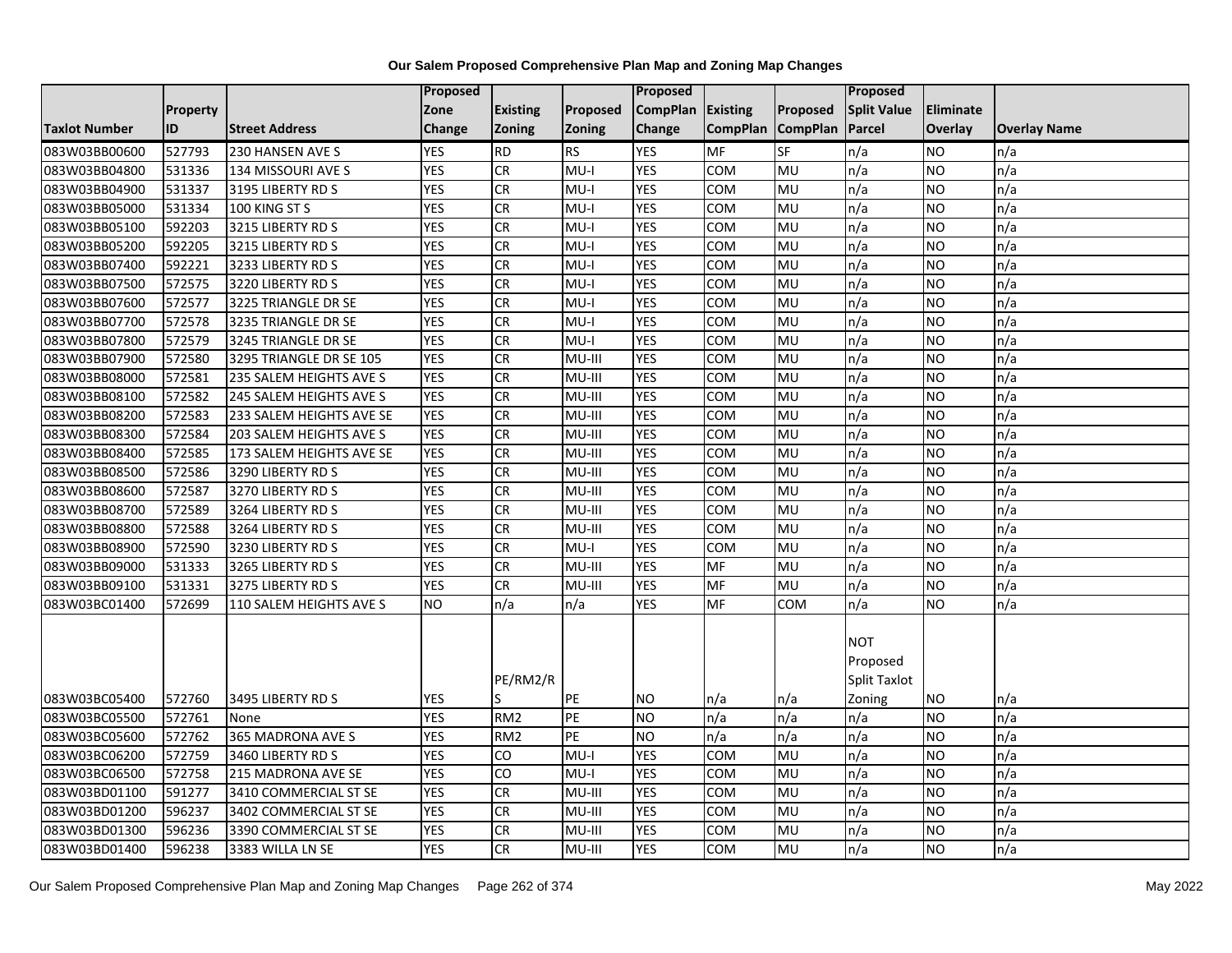|                      |           |                       | Proposed       |                 |               | Proposed        |                 |                          | Proposed           |                  |                     |
|----------------------|-----------|-----------------------|----------------|-----------------|---------------|-----------------|-----------------|--------------------------|--------------------|------------------|---------------------|
|                      | Property  |                       | Zone           | <b>Existing</b> | Proposed      | <b>CompPlan</b> | Existing        | Proposed                 | <b>Split Value</b> | <b>Eliminate</b> |                     |
| <b>Taxlot Number</b> | <b>ID</b> | <b>Street Address</b> | Change         | <b>Zoning</b>   | <b>Zoning</b> | Change          | <b>CompPlan</b> | <b>CompPlan</b>          | Parcel             | Overlay          | <b>Overlay Name</b> |
| 083W03BD01500        | 596239    | 3377 WILLA LN SE      | <b>NO</b>      | n/a             | n/a           | <b>YES</b>      | <b>COM</b>      | MF                       | n/a                | <b>NO</b>        | n/a                 |
| 083W03BD01600        | 596240    | 3375 WILLA LN SE      | <b>NO</b>      | n/a             | n/a           | <b>YES</b>      | COM             | MF                       | n/a                | <b>NO</b>        | n/a                 |
| 083W03BD01700        | 596241    | 3355 WILLA LN SE      | <b>NO</b>      | n/a             | n/a           | <b>YES</b>      | COM             | MF                       | n/a                | <b>NO</b>        | n/a                 |
| 083W03BD01800        | 596242    | 3345 WILLA LN SE      | <b>NO</b>      | n/a             | n/a           | <b>YES</b>      | COM             | MF                       | n/a                | <b>NO</b>        | n/a                 |
| 083W03BD01900        | 596243    | 3325 WILLA LN SE      | N <sub>O</sub> | n/a             | n/a           | <b>YES</b>      | <b>COM</b>      | $\overline{\mathsf{MF}}$ | n/a                | <b>NO</b>        | n/a                 |
| 083W03BD02000        | 596244    | 520 RATCLIFF DR SE    | <b>NO</b>      | n/a             | n/a           | <b>YES</b>      | COM             | MF                       | n/a                | <b>NO</b>        | n/a                 |
| 083W03BD02100        | 591266    | 480 RATCLIFF DR SE    | <b>NO</b>      | n/a             | n/a           | <b>YES</b>      | <b>COM</b>      | MF                       | n/a                | <b>NO</b>        | n/a                 |
| 083W03BD02101        | 339410    | 492 RATCLIFF DR SE    | <b>NO</b>      | n/a             | n/a           | <b>YES</b>      | COM             | MF                       | n/a                | <b>NO</b>        | n/a                 |
| 083W03BD02200        | 591271    | 3302 COMMERCIAL ST SE | <b>YES</b>     | <b>CR</b>       | MU-III        | <b>YES</b>      | <b>COM</b>      | MU                       | n/a                | <b>NO</b>        | n/a                 |
| 083W03BD02300        | 591269    | 3316 COMMERCIAL ST SE | <b>YES</b>     | <b>CR</b>       | MU-III        | <b>YES</b>      | COM             | MU                       | n/a                | <b>NO</b>        | n/a                 |
| 083W03BD02400        | 591267    | 3330 COMMERCIAL ST SE | <b>YES</b>     | <b>CR</b>       | MU-III        | <b>YES</b>      | <b>COM</b>      | MU                       | n/a                | <b>NO</b>        | n/a                 |
| 083W03BD02500        | 591268    | 3340 COMMERCIAL ST SE | <b>YES</b>     | <b>CR</b>       | $MU-III$      | <b>YES</b>      | COM             | MU                       | n/a                | <b>NO</b>        | n/a                 |
| 083W03BD02600        | 591272    | 3305 COMMERCIAL ST SE | <b>YES</b>     | CR              | MU-III        | <b>YES</b>      | COM             | MU                       | n/a                | <b>NO</b>        | n/a                 |
| 083W03BD02700        | 591273    | 3335 COMMERCIAL ST SE | <b>YES</b>     | <b>CR</b>       | MU-III        | <b>YES</b>      | COM             | MU                       | n/a                | <b>NO</b>        | n/a                 |
| 083W03BD02800        | 591274    | 3341 COMMERCIAL ST SE | <b>YES</b>     | <b>CR</b>       | MU-III        | <b>YES</b>      | COM             | MU                       | n/a                | <b>NO</b>        | n/a                 |
| 083W03BD02900        | 591276    | 3365 COMMERCIAL ST SE | <b>YES</b>     | <b>CR</b>       | MU-III        | <b>YES</b>      | COM             | <b>MU</b>                | n/a                | <b>NO</b>        | n/a                 |
| 083W03BD03000        | 591275    | 3343 COMMERCIAL ST SE | <b>YES</b>     | <b>CR</b>       | MU-III        | <b>YES</b>      | COM             | MU                       | n/a                | <b>NO</b>        | n/a                 |
| 083W03BD03100        | 572728    | 3365 TRIANGLE DR SE   | <b>YES</b>     | <b>CR</b>       | MU-III        | <b>YES</b>      | <b>COM</b>      | MU                       | n/a                | <b>NO</b>        | n/a                 |
| 083W03BD03200        | 572729    | 3365 TRIANGLE DR SE   | <b>YES</b>     | <b>CR</b>       | MU-III        | <b>YES</b>      | COM             | <b>MU</b>                | n/a                | <b>NO</b>        | n/a                 |
| 083W03BD03300        | 572730    | 3405 COMMERCIAL ST SE | <b>YES</b>     | <b>CR</b>       | MU-III        | <b>YES</b>      | COM             | MU                       | n/a                | <b>NO</b>        | n/a                 |
| 083W03BD03400        | 572731    | 3415 COMMERCIAL ST SE | <b>YES</b>     | <b>CR</b>       | MU-III        | <b>YES</b>      | COM             | MU                       | n/a                | <b>NO</b>        | n/a                 |
| 083W03BD03800        | 572733    | 3485 COMMERCIAL ST SE | <b>YES</b>     | $\overline{c}$  | $MU-III$      | <b>YES</b>      | <b>COM</b>      | <b>MU</b>                | n/a                | <b>NO</b>        | n/a                 |
| 083W03BD03802        | 572734    | 3455 COMMERCIAL ST SE | <b>YES</b>     | <b>CR</b>       | MU-III        | <b>YES</b>      | COM             | MU                       | n/a                | <b>NO</b>        | n/a                 |
| 083W03BD03900        | 572735    | 525 MADRONA AVE SE    | <b>YES</b>     | <b>CR</b>       | MU-III        | <b>YES</b>      | COM             | MU                       | n/a                | <b>NO</b>        | n/a                 |
| 083W03BD04000        | 572737    | 495 MADRONA AVE SE    | <b>YES</b>     | <b>CR</b>       | MU-III        | <b>YES</b>      | COM             | MU                       | n/a                | <b>NO</b>        | n/a                 |
| 083W03BD04100        | 572736    | 495 MADRONA AVE SE    | <b>YES</b>     | <b>CR</b>       | MU-III        | <b>YES</b>      | COM             | MU                       | n/a                | <b>NO</b>        | n/a                 |
| 083W03BD04200        | 572738    | 471 MADRONA AVE SE    | <b>YES</b>     | <b>CR</b>       | MU-III        | <b>YES</b>      | <b>COM</b>      | MU                       | n/a                | <b>NO</b>        | n/a                 |
| 083W03BD07500        | 583307    | 367 BRADLEY DR SE     | <b>YES</b>     | RM <sub>2</sub> | PA            | <b>YES</b>      | <b>MF</b>       | POS                      | n/a                | <b>NO</b>        | n/a                 |
| 083W03CA00100        | 572873    | 3505 COMMERCIAL ST SE | <b>YES</b>     | ${\sf CR}$      | MU-III        | <b>YES</b>      | COM             | MU                       | n/a                | <b>NO</b>        | n/a                 |
| 083W03CA00200        | 572874    | 3515 COMMERCIAL ST SE | <b>YES</b>     | <b>CR</b>       | MU-III        | <b>YES</b>      | COM             | MU                       | n/a                | <b>NO</b>        | n/a                 |
| 083W03CA00300        | 572875    | 3537 COMMERCIAL ST SE | <b>YES</b>     | <b>CR</b>       | MU-III        | <b>YES</b>      | COM             | MU                       | n/a                | <b>NO</b>        | n/a                 |
| 083W03CA00400        | 572872    | 570 MADRONA AVE SE    | <b>YES</b>     | <b>CR</b>       | MU-III        | <b>YES</b>      | <b>COM</b>      | <b>MU</b>                | n/a                | <b>NO</b>        | n/a                 |
| 083W03CA07600        | 577424    | 3615 DUPLEX DR SE     | N <sub>O</sub> | n/a             | n/a           | <b>YES</b>      | <b>COM</b>      | SF                       | n/a                | <b>NO</b>        | n/a                 |
| 083W03CA07800        | 577422    | 3583 COMMERCIAL ST SE | <b>YES</b>     | <b>CR</b>       | MU-III        | <b>YES</b>      | COM             | MU                       | n/a                | <b>NO</b>        | n/a                 |
| 083W03CA07900        | 572876    | 3743 COMMERCIAL ST SE | <b>YES</b>     | <b>CR</b>       | MU-III        | <b>YES</b>      | COM             | <b>MU</b>                | n/a                | <b>NO</b>        | n/a                 |
| 083W03CA08000        | 572877    | 3773 COMMERCIAL ST SE | <b>YES</b>     | <b>CR</b>       | MU-III        | <b>YES</b>      | COM             | MU                       | n/a                | <b>NO</b>        | n/a                 |
| 083W03CA08100        | 572878    | 3755 COMMERCIAL ST SE | <b>YES</b>     | CR              | MU-III        | <b>YES</b>      | COM             | MU                       | n/a                | <b>NO</b>        | n/a                 |
| 083W03CA08600        | 572879    | 3777 COMMERCIAL ST SE | <b>YES</b>     | <b>CR</b>       | MU-III        | <b>YES</b>      | <b>COM</b>      | <b>MU</b>                | n/a                | <b>NO</b>        | n/a                 |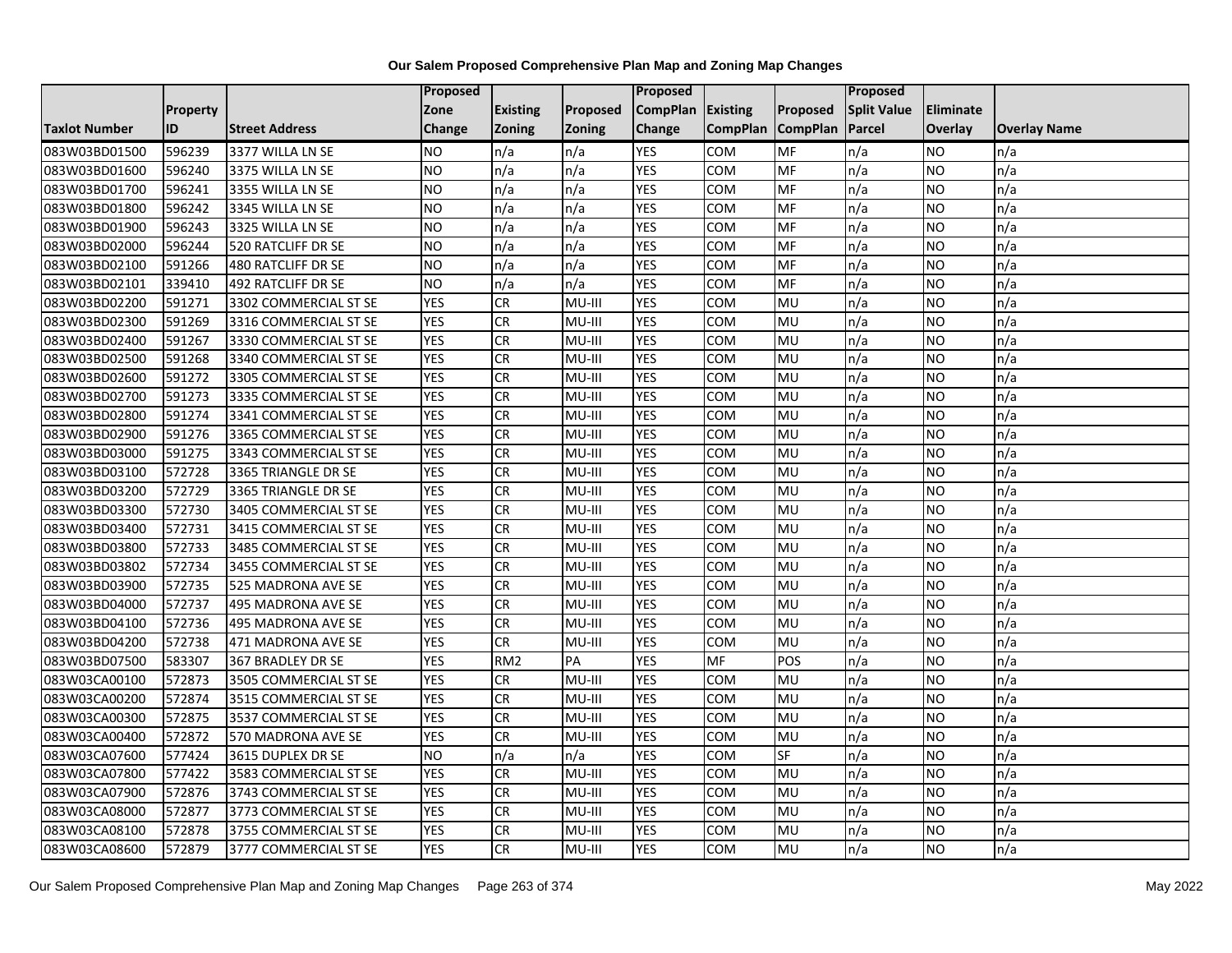|                      |                 |                           | Proposed        |                 |                 | <b>Proposed</b> |                 |                 | Proposed                                  |                  |                     |
|----------------------|-----------------|---------------------------|-----------------|-----------------|-----------------|-----------------|-----------------|-----------------|-------------------------------------------|------------------|---------------------|
|                      | <b>Property</b> |                           | Zone            | <b>Existing</b> | Proposed        | <b>CompPlan</b> | Existing        | Proposed        | <b>Split Value</b>                        | <b>Eliminate</b> |                     |
| <b>Taxlot Number</b> | ID              | <b>Street Address</b>     | Change          | Zoning          | Zoning          | Change          | <b>CompPlan</b> | <b>CompPlan</b> | Parcel                                    | Overlay          | <b>Overlay Name</b> |
| 083W03CB00200        | 572851          | 150 MADRONA AVE SE        | <b>YES</b>      | <b>CR</b>       | $MU-I$          | <b>YES</b>      | <b>COM</b>      | MU              | n/a                                       | <b>NO</b>        | n/a                 |
| 083W03CB00300        | 572850          | 130 MADRONA AVE SE        | <b>YES</b>      | <b>CR</b>       | $MU-I$          | <b>YES</b>      | <b>COM</b>      | <b>MU</b>       | n/a                                       | <b>NO</b>        | n/a                 |
| 083W03CB00400        | 572849          | 110 MADRONA AVE SE        | <b>YES</b>      | <b>CR</b>       | $MU-I$          | <b>YES</b>      | <b>COM</b>      | MU              | n/a                                       | <b>NO</b>        | n/a                 |
| 083W03CB00500        | 572853          | 3530 LIBERTY RD S         | <b>YES</b>      | <b>CR</b>       | MU-I            | <b>YES</b>      | COM             | MU              | n/a                                       | <b>NO</b>        | n/a                 |
| 083W03CB00600        | 572852          | 3534 LIBERTY RD S         | <b>YES</b>      | <b>CR</b>       | $MU-I$          | <b>YES</b>      | <b>COM</b>      | MU              | n/a                                       | <b>NO</b>        | n/a                 |
| 083W03CB01000        | 572854          | 3534 LIBERTY RD S         | <b>YES</b>      | <b>CR</b>       | $MU-I$          | <b>YES</b>      | COM             | MU              | n/a                                       | <b>NO</b>        | n/a                 |
| 083W03CB01100        | 572855          | 3550 LIBERTY RD S         | <b>YES</b>      | CR              | $MU-I$          | <b>YES</b>      | COM             | <b>MU</b>       | n/a                                       | <b>NO</b>        | n/a                 |
| 083W03CB01200        | 576992          | None                      | <b>YES</b>      | CR              | $MU-I$          | <b>YES</b>      | COM             | MU              | n/a                                       | <b>NO</b>        | n/a                 |
| 083W03CB01300        | 576981          | 140 RAMSGATE SQ SE        | <b>YES</b>      | <b>CR</b>       | $MU-I$          | <b>YES</b>      | COM             | MU              | n/a                                       | <b>NO</b>        | n/a                 |
| 083W03CB01301        | 576982          | 120 RAMSGATE SQ SE        | <b>YES</b>      | CR              | $MU-I$          | <b>YES</b>      | <b>COM</b>      | MU              | n/a                                       | <b>NO</b>        | n/a                 |
| 083W03CB01400        | 576983          | 160 RAMSGATE SQ SE        | <b>YES</b>      | CR              | $MU-I$          | <b>YES</b>      | <b>COM</b>      | MU              | n/a                                       | <b>NO</b>        | n/a                 |
| 083W03CB01500        | 576984          | 180 RAMSGATE SQ SE        | <b>YES</b>      | CR              | $MU-I$          | <b>YES</b>      | COM             | MU              | n/a                                       | <b>NO</b>        | n/a                 |
| 083W03CB01501        | 576985          | None                      | <b>YES</b>      | CR              | $MU-I$          | <b>YES</b>      | COM             | MU              | n/a                                       | <b>NO</b>        | n/a                 |
| 083W03CB01700        | 576986          | None                      | <b>YES</b>      | CR              | $MU-I$          | <b>YES</b>      | COM             | MU              | n/a                                       | <b>NO</b>        | n/a                 |
| 083W03CB01701        | 576987          | None                      | <b>YES</b>      | CR              | MU-I            | <b>YES</b>      | COM             | MU              | n/a                                       | <b>NO</b>        | n/a                 |
| 083W03CB03501        | 572863          | None                      | <b>YES</b>      | <b>RS</b>       | RM <sub>2</sub> | <b>NO</b>       | n/a             | n/a             | n/a                                       | <b>NO</b>        | n/a                 |
| 083W03CB90000        | 577034          | None                      | <b>YES</b>      | RM2/RS          | RM2/RS          | NO              | n/a             | n/a             | Proposed<br><b>Split Taxlot</b><br>Zoning | <b>NO</b>        | n/a                 |
| 083W03CB90013        | 577005          | 3566 HALIFAX SQ SE #13    | <b>YES</b>      | RM <sub>2</sub> | <b>RS</b>       | <b>NO</b>       | n/a             | n/a             | n/a                                       | <b>NO</b>        | n/a                 |
| 083W03CB90014        | 577006          | 3566 HALIFAX SQ SE #14    | <b>YES</b>      | RM <sub>2</sub> | <b>RS</b>       | <b>NO</b>       | n/a             | n/a             | n/a                                       | <b>NO</b>        | n/a                 |
| 083W03CB90015        | 577007          | 3566 HALIFAX SQ SE #15    | <b>YES</b>      | RM <sub>2</sub> | <b>RS</b>       | N <sub>O</sub>  | n/a             | n/a             | n/a                                       | <b>NO</b>        | n/a                 |
| 083W03CB90016        | 577008          | 3566 HALIFAX SQ SE #16    | <b>YES</b>      | RM <sub>2</sub> | <b>RS</b>       | <b>NO</b>       | n/a             | n/a             | n/a                                       | <b>NO</b>        | n/a                 |
| 083W03CD02800        | 573039          | 502 EWALD AVE SE          | $\overline{NO}$ | n/a             | n/a             | <b>YES</b>      | $S$ F           | POS             | n/a                                       | <b>NO</b>        | n/a                 |
| 083W03CD13300        | 573051          | 3800 BLK COMMERCIAL ST SE | <b>YES</b>      | CR              | MU-III          | <b>YES</b>      | <b>COM</b>      | MU              | n/a                                       | <b>NO</b>        | n/a                 |
| 083W03CD13301        | 573052          | None                      | <b>YES</b>      | CR              | MU-III          | <b>YES</b>      | COM             | MU              | n/a                                       | <b>NO</b>        | n/a                 |
| 083W03CD13400        | 531364          | None                      | <b>YES</b>      | CR              | MU-III          | <b>YES</b>      | COM             | MU              | n/a                                       | <b>NO</b>        | n/a                 |
| 083W03DA10700        | 591966          | 980 HARRIS AVE SE         | <b>NO</b>       | n/a             | n/a             | <b>YES</b>      | <b>SF</b>       | POS             | n/a                                       | <b>NO</b>        | n/a                 |
| 083W03DB06000        | 591924          | 3702 COMMERCIAL ST SE     | <b>YES</b>      | RS              | MU-III          | <b>YES</b>      | $S$ F           | MU              | n/a                                       | <b>NO</b>        | n/a                 |
| 083W03DB06001        | 591925          | None                      | <b>YES</b>      | CR              | MU-III          | <b>YES</b>      | SF              | MU              | n/a                                       | <b>NO</b>        | n/a                 |
| 083W03DB06200        | 591922          | 705 EWALD AVE SE          | <b>YES</b>      | CR/RS           | MU-III          | <b>YES</b>      | <b>SF</b>       | MU              | n/a                                       | <b>NO</b>        | n/a                 |
| 083W03DB06300        | 591921          | 3794 COMMERCIAL ST SE     | <b>YES</b>      | <b>CR</b>       | MU-III          | <b>YES</b>      | <b>COM</b>      | MU              | n/a                                       | <b>NO</b>        | n/a                 |
| 083W03DB06400        | 591920          | 3702 COMMERCIAL ST SE     | <b>YES</b>      | CR              | MU-III          | <b>YES</b>      | COM             | MU              | n/a                                       | <b>NO</b>        | n/a                 |
| 083W03DB06500        | 591289          | 3690 COMMERCIAL ST SE     | <b>YES</b>      | ${\sf CR}$      | MU-III          | <b>YES</b>      | COM             | MU              | n/a                                       | <b>NO</b>        | n/a                 |
| 083W03DB06700        | 591288          | 3624 COMMERCIAL ST SE     | <b>YES</b>      | CO              | MU-III          | <b>YES</b>      | COM             | MU              | n/a                                       | <b>NO</b>        | n/a                 |
| 083W03DB06900        | 591286          | 3540 COMMERCIAL ST SE     | <b>YES</b>      | <b>CR</b>       | MU-III          | <b>YES</b>      | COM             | MU              | n/a                                       | <b>NO</b>        | n/a                 |
| 083W03DB07000        | 591287          | 706 MADRONA AVE SE        | <b>YES</b>      | <b>CR</b>       | MU-III          | <b>YES</b>      | <b>COM</b>      | MU              | n/a                                       | <b>NO</b>        | n/a                 |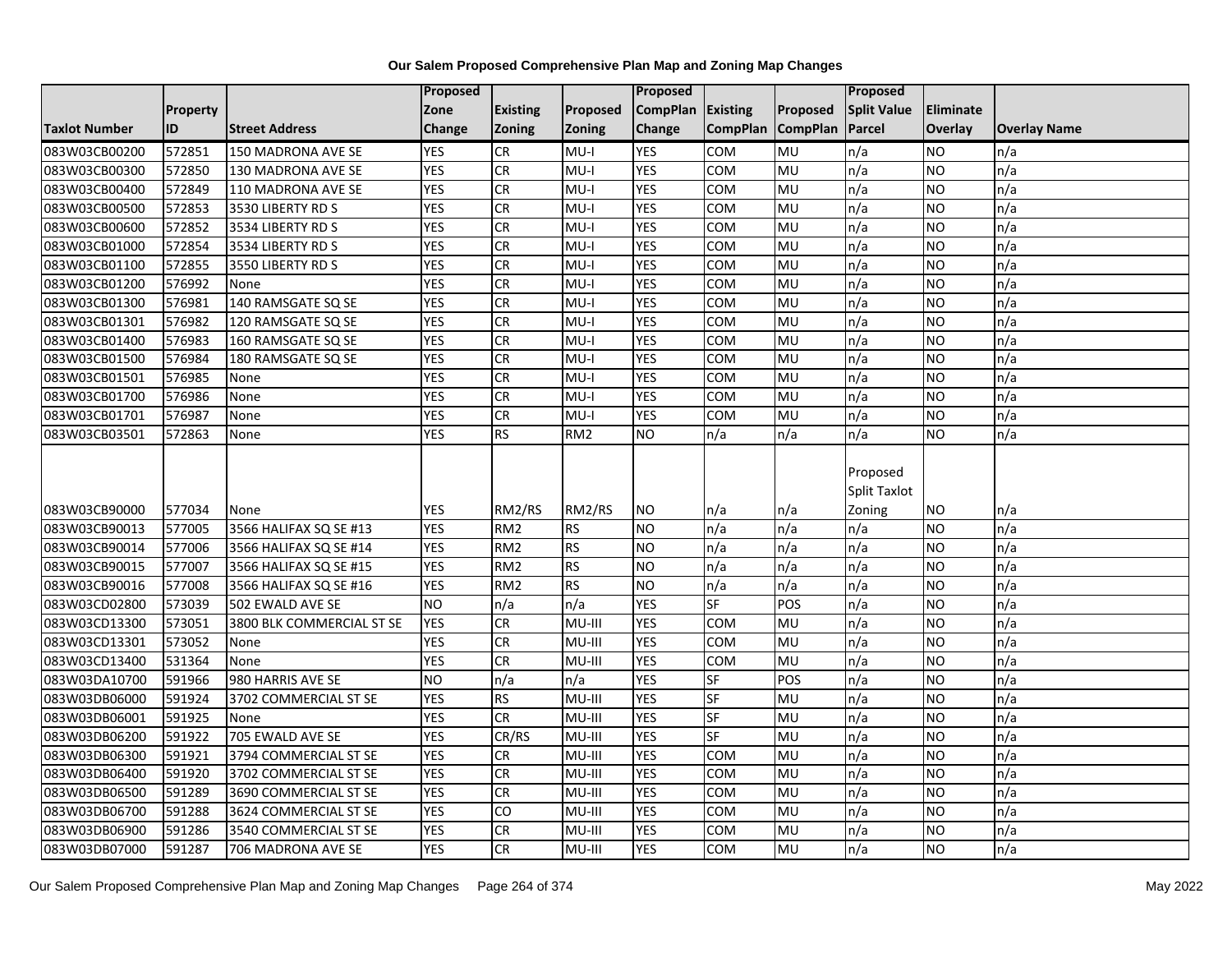|                      |          |                       | Proposed   |                 |           | Proposed        |                 |                 | Proposed           |           |                     |
|----------------------|----------|-----------------------|------------|-----------------|-----------|-----------------|-----------------|-----------------|--------------------|-----------|---------------------|
|                      | Property |                       | Zone       | <b>Existing</b> | Proposed  | <b>CompPlan</b> | Existing        | Proposed        | <b>Split Value</b> | Eliminate |                     |
| <b>Taxlot Number</b> | ID       | <b>Street Address</b> | Change     | <b>Zoning</b>   | Zoning    | Change          | <b>CompPlan</b> | <b>CompPlan</b> | Parcel             | Overlay   | <b>Overlay Name</b> |
| 083W03DB07100        | 591285   | 706 MADRONA AVE SE    | <b>YES</b> | <b>CR</b>       | MU-III    | <b>YES</b>      | <b>COM</b>      | MU              | n/a                | <b>NO</b> | n/a                 |
| 083W03DB07200        | 591283   | 3530 COMMERCIAL ST SE | <b>YES</b> | <b>CR</b>       | MU-III    | <b>YES</b>      | COM             | MU              | n/a                | <b>NO</b> | n/a                 |
| 083W03DB07201        | 591284   | None                  | <b>YES</b> | <b>CR</b>       | MU-III    | <b>YES</b>      | COM             | <b>MU</b>       | n/a                | <b>NO</b> | n/a                 |
| 083W03DB07300        | 591281   | 3514 COMMERCIAL ST SE | <b>YES</b> | <b>CR</b>       | MU-III    | <b>YES</b>      | COM             | MU              | n/a                | <b>NO</b> | n/a                 |
| 083W03DC02400        | 591926   | 3800 COMMERCIAL ST SE | <b>YES</b> | <b>CR</b>       | MU-III    | <b>YES</b>      | <b>COM</b>      | MU              | n/a                | <b>NO</b> | n/a                 |
| 083W03DC02500        | 573046   | 3803 COMMERCIAL ST SE | <b>YES</b> | <b>CR</b>       | MU-III    | <b>YES</b>      | <b>COM</b>      | MU              | n/a                | <b>NO</b> | n/a                 |
| 083W03DC02800        | 573047   | 3833 COMMERCIAL ST SE | <b>YES</b> | <b>CR</b>       | MU-III    | <b>YES</b>      | COM             | <b>MU</b>       | n/a                | <b>NO</b> | n/a                 |
| 083W03DC03000        | 573048   | 3863 COMMERCIAL ST SE | <b>YES</b> | <b>CR</b>       | MU-III    | <b>YES</b>      | COM             | MU              | n/a                | <b>NO</b> | n/a                 |
| 083W03DC03100        | 573049   | 3883 COMMERCIAL ST SE | <b>YES</b> | <b>CR</b>       | MU-III    | <b>YES</b>      | COM             | MU              | n/a                | <b>NO</b> | n/a                 |
| 083W03DC03200        | 573050   | 3893 COMMERCIAL ST SE | <b>YES</b> | <b>CR</b>       | MU-III    | <b>YES</b>      | <b>COM</b>      | MU              | n/a                | <b>NO</b> | n/a                 |
| 083W03DC03300        | 531365   | 3997 COMMERCIAL ST SE | <b>YES</b> | <b>CR</b>       | MU-III    | <b>YES</b>      | <b>COM</b>      | MU              | n/a                | <b>NO</b> | n/a                 |
| 083W03DC03301        | 531370   | None                  | <b>YES</b> | <b>CR</b>       | MU-III    | <b>YES</b>      | COM             | MU              | n/a                | <b>NO</b> | n/a                 |
| 083W03DC03302        | 531368   | 3975 COMMERCIAL ST SE | <b>YES</b> | <b>CR</b>       | MU-III    | <b>YES</b>      | COM             | MU              | n/a                | <b>NO</b> | n/a                 |
| 083W03DC03303        | 531369   | 3975 COMMERCIAL ST SE | <b>YES</b> | <b>CR</b>       | MU-III    | <b>YES</b>      | COM             | <b>MU</b>       | n/a                | <b>NO</b> | n/a                 |
| 083W03DC03500        | 531367   | 3999 COMMERCIAL ST SE | <b>YES</b> | <b>CR</b>       | MU-III    | <b>YES</b>      | COM             | MU              | n/a                | <b>NO</b> | n/a                 |
| 083W03DC04400        | 565132   | 750 BROWNING AVE SE   | <b>YES</b> | <b>CR</b>       | MU-III    | <b>YES</b>      | <b>COM</b>      | MU              | n/a                | <b>NO</b> | n/a                 |
| 083W03DC04500        | 565133   | 4023 COMMERCIAL ST SE | <b>YES</b> | $\overline{c}$  | MU-III    | <b>YES</b>      | COM             | MU              | n/a                | <b>NO</b> | n/a                 |
| 083W03DC04600        | 565131   | 4053 COMMERCIAL ST SE | <b>YES</b> | <b>CR</b>       | MU-III    | <b>YES</b>      | COM             | MU              | n/a                | <b>NO</b> | n/a                 |
| 083W03DC05000        | 584921   | 4020 COMMERCIAL ST SE | <b>YES</b> | <b>CR</b>       | MU-III    | <b>YES</b>      | COM             | MU              | n/a                | <b>NO</b> | n/a                 |
| 083W03DC05100        | 584919   | 3940 COMMERCIAL ST SE | <b>YES</b> | <b>CR</b>       | MU-III    | <b>YES</b>      | <b>COM</b>      | MU              | n/a                | <b>NO</b> | n/a                 |
| 083W03DC05200        | 584920   | 3930 COMMERCIAL ST SE | <b>YES</b> | <b>CR</b>       | MU-III    | <b>YES</b>      | COM             | MU              | n/a                | <b>NO</b> | n/a                 |
| 083W03DC05300        | 584918   | 3924 COMMERCIAL ST SE | <b>YES</b> | $\overline{c}$  | MU-III    | <b>YES</b>      | <b>COM</b>      | <b>MU</b>       | n/a                | <b>NO</b> | n/a                 |
| 083W03DC05600        | 584915   | 3912 COMMERCIAL ST SE | <b>YES</b> | <b>CR</b>       | MU-III    | <b>YES</b>      | COM             | MU              | n/a                | <b>NO</b> | n/a                 |
| 083W03DC05601        | 584916   | 3904 COMMERCIAL ST SE | <b>YES</b> | <b>CR</b>       | MU-III    | <b>YES</b>      | COM             | MU              | n/a                | <b>NO</b> | n/a                 |
| 083W03DC05900        | 584914   | 780 OAKHILL AVE SE    | <b>YES</b> | <b>RD</b>       | <b>RS</b> | <b>YES</b>      | MF              | SF              | n/a                | <b>NO</b> | n/a                 |
| 083W03DC06000        | 584913   | 800 OAKHILL AVE SE    | <b>YES</b> | RD              | <b>RS</b> | <b>YES</b>      | <b>MF</b>       | <b>SF</b>       | n/a                | <b>NO</b> | n/a                 |
| 083W04C00200         | 531373   | None                  | <b>YES</b> | RS              | PA        | <b>YES</b>      | $S$ F           | POS             | n/a                | <b>NO</b> | n/a                 |
| 083W04DA00100        | 572841   | 3505 LIBERTY RD S     | <b>YES</b> | CO              | $MU-I$    | <b>YES</b>      | <b>COM</b>      | MU              | n/a                | <b>NO</b> | n/a                 |
| 083W04DA00200        | 572840   | 3509 LIBERTY RD S     | <b>YES</b> | <b>CR</b>       | $MU-I$    | <b>YES</b>      | <b>COM</b>      | MU              | n/a                | <b>NO</b> | n/a                 |
| 083W04DA00300        | 572839   | 330 MADRONA AVE S     | <b>YES</b> | <b>CR</b>       | $MU-I$    | <b>YES</b>      | <b>COM</b>      | <b>MU</b>       | n/a                | <b>NO</b> | n/a                 |
| 083W04DA00400        | 572838   | 344 MADRONA AVE S     | <b>YES</b> | <b>CR</b>       | $MU-I$    | <b>YES</b>      | COM             | MU              | n/a                | <b>NO</b> | n/a                 |
| 083W04DA00500        | 572837   | 360 MADRONA AVE S     | <b>YES</b> | <b>CR</b>       | $MU-I$    | <b>YES</b>      | <b>COM</b>      | MU              | n/a                | <b>NO</b> | n/a                 |
| 083W04DA00600        | 572836   | 380 MADRONA AVE S     | <b>YES</b> | <b>CR</b>       | $MU-I$    | <b>YES</b>      | COM             | MU              | n/a                | <b>NO</b> | n/a                 |
| 083W04DA00700        | 572835   | 3576 4TH AVE S        | <b>YES</b> | <b>CR</b>       | $MU-I$    | <b>YES</b>      | COM             | MU              | n/a                | <b>NO</b> | n/a                 |
| 083W04DA00800        | 572842   | 3575 LIBERTY RD S     | <b>YES</b> | <b>CR</b>       | $MU-I$    | <b>YES</b>      | COM             | MU              | n/a                | <b>NO</b> | n/a                 |
| 083W04DA00900        | 572843   | 3595 LIBERTY RD S     | <b>YES</b> | <b>CR</b>       | $MU-I$    | <b>YES</b>      | COM             | MU              | n/a                | <b>NO</b> | n/a                 |
| 083W04DA01000        | 572834   | 3586 4TH AVE S        | <b>YES</b> | <b>CR</b>       | $MU-I$    | <b>YES</b>      | COM             | MU              | n/a                | <b>NO</b> | n/a                 |
| 083W04DA01100        | 572833   | 3600 LIBERTY RD S     | <b>YES</b> | $\overline{c}$  | $MU-I$    | <b>YES</b>      | <b>COM</b>      | <b>MU</b>       | n/a                | <b>NO</b> | n/a                 |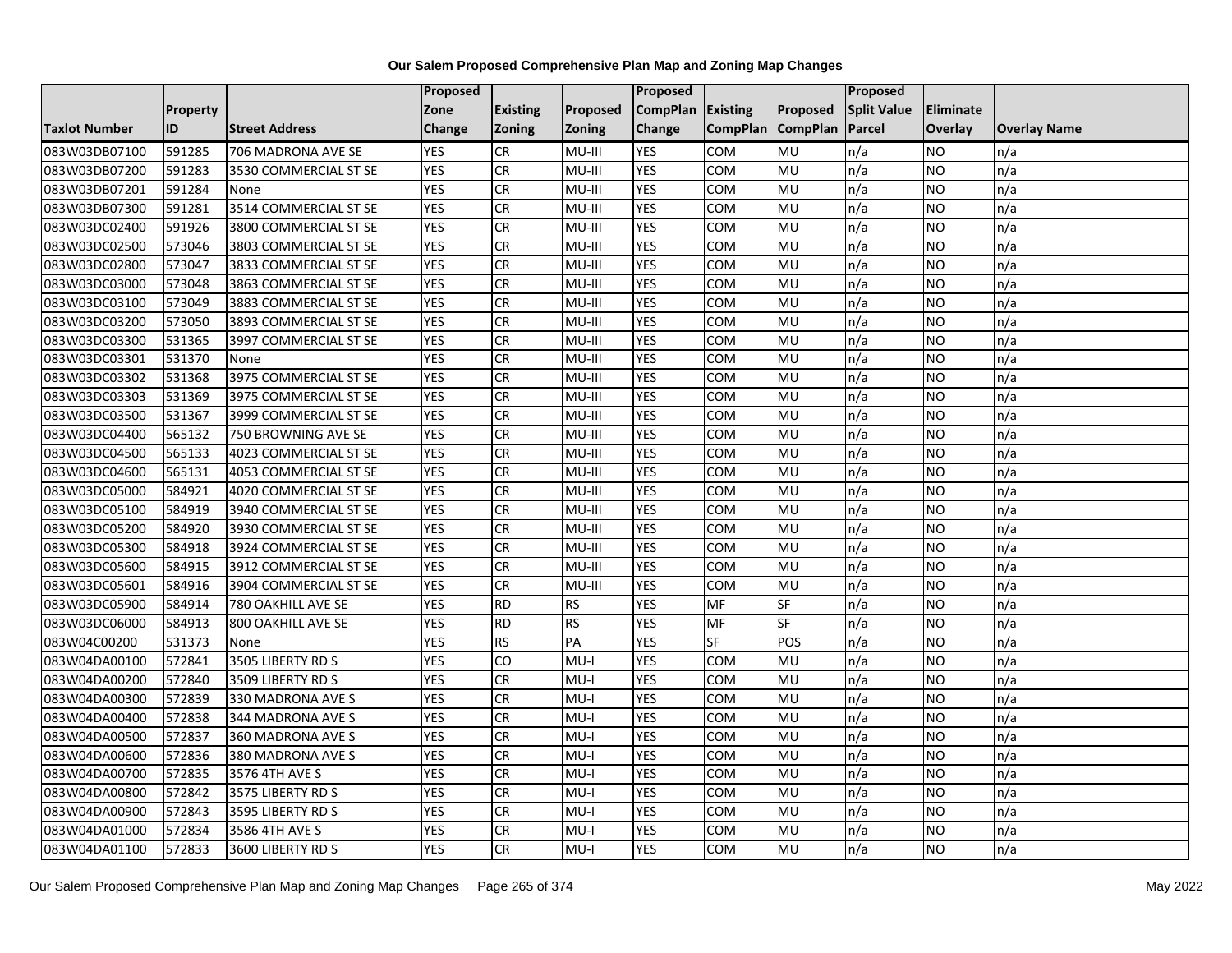|                      |           |                        | Proposed        |                 |                 | <b>Proposed</b>   |                 |                          | <b>Proposed</b>                                         |                 |                     |
|----------------------|-----------|------------------------|-----------------|-----------------|-----------------|-------------------|-----------------|--------------------------|---------------------------------------------------------|-----------------|---------------------|
|                      | Property  |                        | Zone            | <b>Existing</b> | Proposed        | CompPlan Existing |                 | Proposed                 | <b>Split Value</b>                                      | Eliminate       |                     |
| <b>Taxlot Number</b> | <b>ID</b> | <b>Street Address</b>  | Change          | Zoning          | <b>Zoning</b>   | Change            | <b>CompPlan</b> | <b>CompPlan</b>          | Parcel                                                  | Overlay         | <b>Overlay Name</b> |
| 083W04DA01200        | 572844    | 3605 LIBERTY RD S      | <b>YES</b>      | <b>CR</b>       | $MU-I$          | <b>YES</b>        | <b>COM</b>      | MU                       | n/a                                                     | <b>NO</b>       | n/a                 |
| 083W04DA01300        | 572845    | 3617 LIBERTY RD S      | <b>YES</b>      | <b>CR</b>       | $MU-I$          | <b>YES</b>        | <b>COM</b>      | <b>MU</b>                | n/a                                                     | NO.             | n/a                 |
| 083W04DA01400        | 572848    | 3635 LIBERTY RD S      | <b>YES</b>      | <b>CR</b>       | $MU-I$          | <b>YES</b>        | COM             | MU                       | n/a                                                     | NO.             | n/a                 |
|                      |           |                        |                 |                 |                 |                   |                 |                          | <b>NOT</b><br>Proposed<br>Split Taxlot                  |                 |                     |
| 083W04DA01500        | 572846    | 355 HARNEY ST S        | <b>YES</b>      | CR/RM2          | RM <sub>2</sub> | <b>NO</b>         | n/a             | $\mathsf{In}/\mathsf{a}$ | Zoning                                                  | NO.             | n/a                 |
| 083W04DA08100        | 572911    | 3737 LIBERTY RD S      | <b>YES</b>      | RM2/RS          | RM <sub>2</sub> | <b>NO</b>         | n/a             | n/a                      | <b>NOT</b><br>Proposed<br><b>Split Taxlot</b><br>Zoning | NO.             | n/a                 |
| 083W04DA08300        | 572910    | 3655 LIBERTY RD S      | <b>YES</b>      | CO              | MU-I            | <b>YES</b>        | <b>COM</b>      | MU                       | n/a                                                     | <b>NO</b>       | n/a                 |
| 083W04DB08400        | 595368    | None                   | <b>YES</b>      | <b>RS</b>       | PA              | <b>YES</b>        | SF              | POS                      | n/a                                                     | NO.             | n/a                 |
| 083W04DB08900        | 572950    | 911 EWALD AVE S        | $\overline{NO}$ | n/a             | n/a             | <b>YES</b>        | <b>SF</b>       | POS                      | n/a                                                     | NO.             | n/a                 |
| 083W05AA07700        | 341184    | 2267 EQUESTRIAN LOOP S | N <sub>O</sub>  | n/a             | n/a             | <b>YES</b>        | <b>DR</b>       | SF                       | n/a                                                     | $\overline{NO}$ | n/a                 |
| 083W05AA07800        | 341185    | 2261 EQUESTRIAN LOOP S | <b>NO</b>       | n/a             | n/a             | <b>YES</b>        | <b>DR</b>       | SF                       | n/a                                                     | <b>NO</b>       | n/a                 |
| 083W05AA07900        | 341186    | 2255 EQUESTRIAN LOOP S | Ю               | n/a             | n/a             | <b>YES</b>        | <b>DR</b>       | SF                       | n/a                                                     | NO.             | n/a                 |
| 083W05AA08000        | 341187    | 2249 EQUESTRIAN LOOP S | Ю               | n/a             | n/a             | <b>YES</b>        | <b>DR</b>       | $S_{F}$                  | n/a                                                     | <b>NO</b>       | n/a                 |
| 083W05AA08100        | 341188    | 2243 EQUESTRIAN LOOP S | <b>NO</b>       | n/a             | n/a             | <b>YES</b>        | <b>DR</b>       | <b>SF</b>                | n/a                                                     | <b>NO</b>       | n/a                 |
| 083W05AA08200        | 341189    | 2237 EQUESTRIAN LOOP S | <b>NO</b>       | n/a             | n/a             | <b>YES</b>        | <b>DR</b>       | SF                       | n/a                                                     | <b>NO</b>       | n/a                 |
| 083W05AA08300        | 341190    | 2231 EQUESTRIAN LOOP S | ŌИ              | n/a             | n/a             | <b>YES</b>        | <b>DR</b>       | SF                       | n/a                                                     | NO.             | n/a                 |
| 083W05AA08400        | 341191    | 2225 EQUESTRIAN LOOP S | <b>NO</b>       | n/a             | n/a             | <b>YES</b>        | <b>DR</b>       | <b>SF</b>                | n/a                                                     | NO.             | n/a                 |
| 083W05AA08500        | 341192    | 2219 EQUESTRIAN LOOP S | $\overline{NO}$ | n/a             | n/a             | <b>YES</b>        | <b>DR</b>       | SF                       | n/a                                                     | <b>NO</b>       | n/a                 |
| 083W05AA08600        | 341193    | 2213 EQUESTRIAN LOOP S | <b>NO</b>       | n/a             | n/a             | <b>YES</b>        | <b>DR</b>       | SF                       | n/a                                                     | <b>NO</b>       | n/a                 |
| 083W05AA08700        | 341194    | 2207 EQUESTRIAN LOOP S | Ю               | n/a             | n/a             | <b>YES</b>        | <b>DR</b>       | $S_{F}$                  | n/a                                                     | $\overline{NO}$ | n/a                 |
| 083W05AA08800        | 341195    | 2201 EQUESTRIAN LOOP S | <b>NO</b>       | n/a             | n/a             | <b>YES</b>        | <b>DR</b>       | SF                       | n/a                                                     | NO.             | n/a                 |
| 083W05AA08900        | 341196    | 2208 EQUESTRIAN LOOP S | <b>NO</b>       | n/a             | n/a             | <b>YES</b>        | <b>DR</b>       | <b>SF</b>                | n/a                                                     | NO.             | n/a                 |
| 083W05AA09000        | 341197    | 2216 EQUESTRIAN LOOP S | <b>NO</b>       | n/a             | n/a             | <b>YES</b>        | <b>DR</b>       | SF                       | n/a                                                     | <b>NO</b>       | n/a                 |
| 083W05AA09100        | 341198    | 2224 EQUESTRIAN LOOP S | <b>NO</b>       | n/a             | n/a             | <b>YES</b>        | <b>DR</b>       | <b>SF</b>                | n/a                                                     | NO.             | n/a                 |
| 083W05AA09200        | 341199    | 2232 EQUESTRIAN LOOP S | ŌИ              | n/a             | n/a             | <b>YES</b>        | <b>DR</b>       | <b>SF</b>                | n/a                                                     | <b>NO</b>       | n/a                 |
| 083W05AA09300        | 341200    | 2240 EQUESTRIAN LOOP S | $\overline{NO}$ | n/a             | n/a             | <b>YES</b>        | <b>DR</b>       | <b>SF</b>                | n/a                                                     | $\overline{NO}$ | n/a                 |
| 083W05AA09400        | 341201    | 2248 EQUESTRIAN LOOP S | <b>NO</b>       | n/a             | n/a             | <b>YES</b>        | <b>DR</b>       | <b>SF</b>                | n/a                                                     | NO.             | n/a                 |
| 083W05AA09500        | 341202    | 2256 EQUESTRIAN LOOP S | <b>NO</b>       | n/a             | n/a             | <b>YES</b>        | <b>DR</b>       | <b>SF</b>                | n/a                                                     | <b>NO</b>       | n/a                 |
| 083W05AA09600        | 341203    | 2264 EQUESTRIAN LOOP S | <b>NO</b>       | n/a             | n/a             | <b>YES</b>        | <b>DR</b>       | SF                       | n/a                                                     | NO.             | n/a                 |
| 083W05AA09700        | 341204    | 2272 EQUESTRIAN LOOP S | <b>NO</b>       | n/a             | n/a             | <b>YES</b>        | <b>DR</b>       | SF                       | n/a                                                     | <b>NO</b>       | n/a                 |
| 083W05AA09800        | 341205    | 2280 EQUESTRIAN LOOP S | <b>NO</b>       | n/a             | n/a             | <b>YES</b>        | <b>DR</b>       | SF                       | n/a                                                     | NO.             | n/a                 |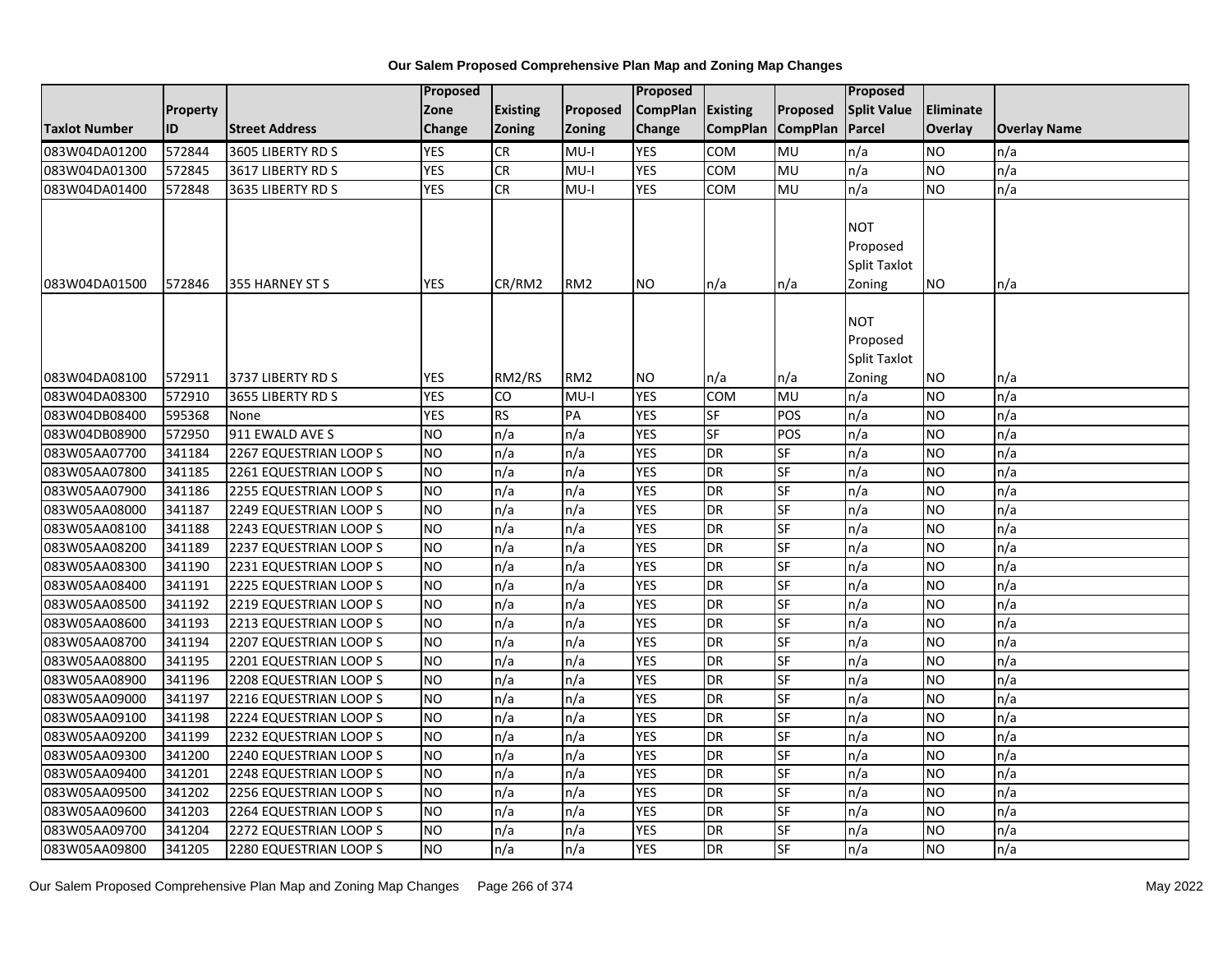|                      |                 |                        | Proposed  |                 |               | Proposed          |                 |                 | Proposed           |           |                     |
|----------------------|-----------------|------------------------|-----------|-----------------|---------------|-------------------|-----------------|-----------------|--------------------|-----------|---------------------|
|                      | <b>Property</b> |                        | Zone      | <b>Existing</b> | Proposed      | CompPlan Existing |                 | Proposed        | <b>Split Value</b> | Eliminate |                     |
| <b>Taxlot Number</b> | ID              | <b>Street Address</b>  | Change    | Zoning          | <b>Zoning</b> | Change            | <b>CompPlan</b> | <b>CompPlan</b> | Parcel             | Overlay   | <b>Overlay Name</b> |
| 083W05AA09900        | 341206          | 2288 EQUESTRIAN LOOP S | <b>NO</b> | n/a             | n/a           | <b>YES</b>        | <b>DR</b>       | <b>SF</b>       | n/a                | NO        | n/a                 |
| 083W05AA10000        | 341207          | 2310 EQUESTRIAN LOOP S | <b>NO</b> | n/a             | n/a           | <b>YES</b>        | DR              | SF              | n/a                | NO.       | n/a                 |
| 083W05AA10100        | 341208          | 2318 EQUESTRIAN LOOP S | <b>NO</b> | n/a             | n/a           | <b>YES</b>        | DR              | SF              | n/a                | NO.       | n/a                 |
| 083W05AA10200        | 341209          | 2326 EQUESTRIAN LOOP S | <b>NO</b> | n/a             | n/a           | <b>YES</b>        | <b>DR</b>       | SF              | n/a                | NO.       | n/a                 |
| 083W05AA10300        | 341210          | 2334 EQUESTRIAN LOOP S | <b>NO</b> | n/a             | n/a           | <b>YES</b>        | <b>DR</b>       | SF              | n/a                | NO.       | n/a                 |
| 083W05AA10400        | 341211          | 2342 EQUESTRIAN LOOP S | <b>NO</b> | n/a             | n/a           | <b>YES</b>        | <b>DR</b>       | SF              | n/a                | <b>NO</b> | n/a                 |
| 083W05AA10500        | 341212          | 2350 EQUESTRIAN LOOP S | <b>NO</b> | n/a             | n/a           | <b>YES</b>        | DR              | SF              | n/a                | NO.       | n/a                 |
| 083W05AA10600        | 341213          | 2358 EQUESTRIAN LOOP S | <b>NO</b> | n/a             | n/a           | <b>YES</b>        | DR              | SF              | n/a                | NO.       | n/a                 |
| 083W05AA10700        | 341214          | 2366 EQUESTRIAN LOOP S | <b>NO</b> | n/a             | n/a           | <b>YES</b>        | <b>DR</b>       | SF              | n/a                | NO.       | n/a                 |
| 083W05AA10800        | 341215          | 2372 EQUESTRIAN LOOP S | <b>NO</b> | n/a             | n/a           | <b>YES</b>        | DR              | <b>SF</b>       | n/a                | NO.       | n/a                 |
| 083W05AA10900        | 341216          | 2273 EQUESTRIAN LOOP S | <b>NO</b> | n/a             | n/a           | <b>YES</b>        | <b>DR</b>       | SF              | n/a                | <b>NO</b> | n/a                 |
| 083W05AA11000        | 341217          | 2279 EQUESTRIAN LOOP S | <b>NO</b> | n/a             | n/a           | <b>YES</b>        | <b>DR</b>       | SF              | n/a                | <b>NO</b> | n/a                 |
| 083W05AA11100        | 341218          | 2285 EQUESTRIAN LOOP S | NO        | n/a             | n/a           | <b>YES</b>        | DR              | <b>SF</b>       | n/a                | NO.       | n/a                 |
| 083W05AA11200        | 341219          | 2291 EQUESTRIAN LOOP S | <b>NO</b> | n/a             | n/a           | <b>YES</b>        | <b>DR</b>       | SF              | n/a                | NO.       | n/a                 |
| 083W05AA11300        | 341220          | 2297 EQUESTRIAN LOOP S | <b>NO</b> | n/a             | n/a           | <b>YES</b>        | DR              | SF              | n/a                | NO.       | n/a                 |
| 083W05AA11400        | 341221          | 2303 EQUESTRIAN LOOP S | <b>NO</b> | n/a             | n/a           | <b>YES</b>        | <b>DR</b>       | $S_{F}$         | n/a                | NO.       | n/a                 |
| 083W05AA11500        | 341222          | 2309 EQUESTRIAN LOOP S | ŌИ        | n/a             | n/a           | <b>YES</b>        | DR              | <b>SF</b>       | n/a                | NO.       | n/a                 |
| 083W05AA11600        | 341223          | 2315 EQUESTRIAN LOOP S | <b>NO</b> | n/a             | n/a           | <b>YES</b>        | DR              | SF              | n/a                | NO.       | n/a                 |
| 083W05AA11700        | 341224          | 2321 EQUESTRIAN LOOP S | <b>NO</b> | n/a             | n/a           | <b>YES</b>        | DR              | SF              | n/a                | NO.       | n/a                 |
| 083W05AA11800        | 341225          | 2327 EQUESTRIAN LOOP S | <b>NO</b> | n/a             | n/a           | <b>YES</b>        | <b>DR</b>       | SF              | n/a                | ΝO        | n/a                 |
| 083W05AA11900        | 341226          | 2333 EQUESTRIAN LOOP S | <b>NO</b> | n/a             | n/a           | <b>YES</b>        | <b>DR</b>       | SF              | n/a                | NO.       | n/a                 |
| 083W05AA12000        | 341227          | 2339 EQUESTRIAN LOOP S | <b>NO</b> | n/a             | n/a           | <b>YES</b>        | <b>DR</b>       | SF              | n/a                | <b>NO</b> | n/a                 |
| 083W05AA12100        | 341228          | 2345 EQUESTRIAN LOOP S | <b>NO</b> | n/a             | n/a           | <b>YES</b>        | <b>DR</b>       | SF              | n/a                | NO.       | n/a                 |
| 083W05AA12200        | 341229          | 2351 EQUESTRIAN LOOP S | <b>NO</b> | n/a             | n/a           | <b>YES</b>        | DR              | SF              | n/a                | NO.       | n/a                 |
| 083W05AA12300        | 341230          | 2357 EQUESTRIAN LOOP S | <b>NO</b> | n/a             | n/a           | <b>YES</b>        | <b>DR</b>       | SF              | n/a                | <b>NO</b> | n/a                 |
| 083W05AA12400        | 341231          | 2363 EQUESTRIAN LOOP S | <b>NO</b> | n/a             | n/a           | <b>YES</b>        | DR              | SF              | n/a                | NO.       | n/a                 |
| 083W05AA12500        | 341232          | 2371 EQUESTRIAN LOOP S | ŌИ        | n/a             | n/a           | <b>YES</b>        | <b>DR</b>       | <b>SF</b>       | n/a                | NO.       | n/a                 |
| 083W05AA12600        | 341233          | 2375 EQUESTRIAN LOOP S | <b>NO</b> | n/a             | n/a           | <b>YES</b>        | DR              | SF              | n/a                | NO.       | n/a                 |
| 083W05AA12700        | 341234          | 2381 EQUESTRIAN LOOP S | <b>NO</b> | n/a             | n/a           | <b>YES</b>        | DR              | SF              | n/a                | NO.       | n/a                 |
| 083W05AA12800        | 341235          | 2387 EQUESTRIAN LOOP S | <b>NO</b> | n/a             | n/a           | <b>YES</b>        | <b>DR</b>       | SF              | n/a                | NO.       | n/a                 |
| 083W05AA12900        | 341236          | 2379 PAR THREE ST S    | <b>NO</b> | n/a             | n/a           | <b>YES</b>        | DR              | SF              | n/a                | NO.       | n/a                 |
| 083W05AA13100        | 350302          | 2351 PAR THREE ST S    | <b>NO</b> | n/a             | n/a           | <b>YES</b>        | DR              | SF              | n/a                | NO.       | n/a                 |
| 083W05AA13300        | 350304          | 2323 PAR THREE ST S    | ŌИ        | n/a             | n/a           | <b>YES</b>        | <b>DR</b>       | <b>SF</b>       | n/a                | NO.       | n/a                 |
| 083W05AB00201        | 531407          | 3285 RIVER RD S        | <b>NO</b> | n/a             | n/a           | <b>YES</b>        | <b>DR</b>       | SF              | n/a                | NO.       | n/a                 |
| 083W05AB00400        | 352609          | 2195 EQUESTRIAN LOOP S | <b>NO</b> | n/a             | n/a           | <b>YES</b>        | DR              | SF              | n/a                | NO.       | n/a                 |
| 083W05AB00500        | 352610          | 2189 EQUESTRIAN LOOP S | <b>NO</b> | n/a             | n/a           | <b>YES</b>        | <b>DR</b>       | SF              | n/a                | NO.       | n/a                 |
| 083W05AB00600        | 352611          | 2181 EQUESTRIAN LOOP S | <b>NO</b> | n/a             | n/a           | <b>YES</b>        | <b>DR</b>       | SF              | n/a                | ΝO        | n/a                 |
| 083W05AB00700        | 352612          | 2173 EQUESTRIAN LOOP S | <b>NO</b> | n/a             | n/a           | <b>YES</b>        | DR              | SF              | n/a                | NO.       | n/a                 |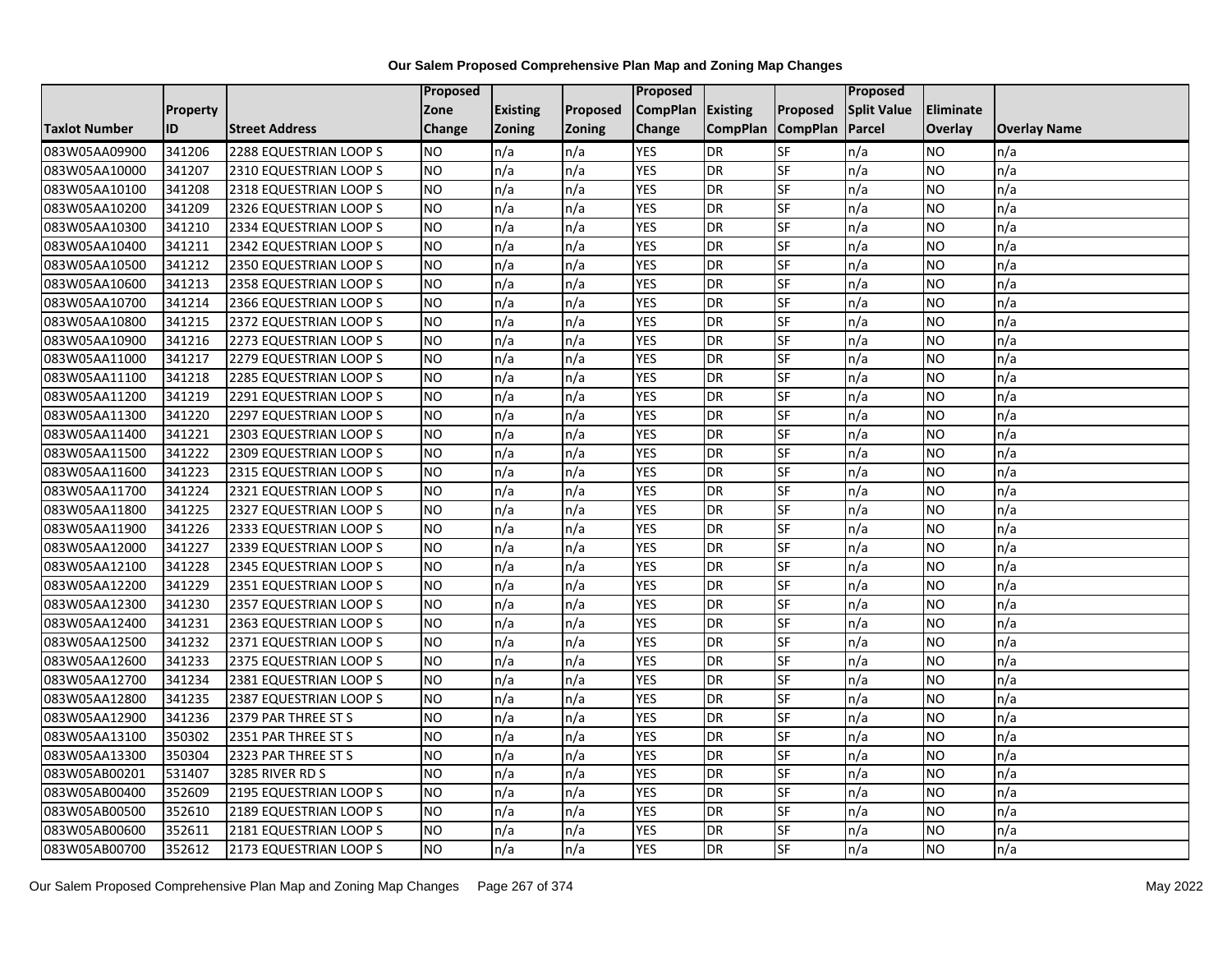|                      |                 |                        | <b>Proposed</b> |                 |               | Proposed          |                 |                 | Proposed           |           |                     |
|----------------------|-----------------|------------------------|-----------------|-----------------|---------------|-------------------|-----------------|-----------------|--------------------|-----------|---------------------|
|                      | <b>Property</b> |                        | Zone            | <b>Existing</b> | Proposed      | CompPlan Existing |                 | Proposed        | <b>Split Value</b> | Eliminate |                     |
| <b>Taxlot Number</b> | ID              | <b>Street Address</b>  | <b>Change</b>   | Zoning          | <b>Zoning</b> | Change            | <b>CompPlan</b> | <b>CompPlan</b> | Parcel             | Overlay   | <b>Overlay Name</b> |
| 083W05AB00800        | 352613          | 2165 EQUESTRIAN LOOP S | <b>NO</b>       | n/a             | n/a           | <b>YES</b>        | <b>DR</b>       | <b>SF</b>       | n/a                | NO        | n/a                 |
| 083W05AB00900        | 352614          | 2157 EQUESTRIAN LOOP S | <b>NO</b>       | n/a             | n/a           | <b>YES</b>        | DR              | SF              | n/a                | NO.       | n/a                 |
| 083W05AB01000        | 352615          | 2149 EQUESTRIAN LOOP S | <b>NO</b>       | n/a             | n/a           | <b>YES</b>        | DR              | SF              | n/a                | NO.       | n/a                 |
| 083W05AB01100        | 352616          | 2141 EQUESTRIAN LOOP S | <b>NO</b>       | n/a             | n/a           | <b>YES</b>        | <b>DR</b>       | SF              | n/a                | NO.       | n/a                 |
| 083W05AB01200        | 352617          | 2133 EQUESTRIAN LOOP S | <b>NO</b>       | n/a             | n/a           | <b>YES</b>        | <b>DR</b>       | <b>SF</b>       | n/a                | NO.       | n/a                 |
| 083W05AB01300        | 352618          | 2125 EQUESTRIAN LOOP S | <b>NO</b>       | n/a             | n/a           | <b>YES</b>        | <b>DR</b>       | SF              | n/a                | <b>NO</b> | n/a                 |
| 083W05AB01400        | 352619          | 2117 EQUESTRIAN LOOP S | <b>NO</b>       | n/a             | n/a           | <b>YES</b>        | DR              | SF              | n/a                | NO.       | n/a                 |
| 083W05AB01500        | 352620          | 2109 EQUESTRIAN LOOP S | <b>NO</b>       | n/a             | n/a           | <b>YES</b>        | DR              | SF              | n/a                | NO.       | n/a                 |
| 083W05AB01600        | 352621          | 2101 EQUESTRIAN LOOP S | <b>NO</b>       | n/a             | n/a           | <b>YES</b>        | <b>DR</b>       | SF              | n/a                | NO.       | n/a                 |
| 083W05AB01700        | 352622          | 2093 EQUESTRIAN LOOP S | Ю               | n/a             | n/a           | <b>YES</b>        | <b>DR</b>       | <b>SF</b>       | n/a                | NO.       | n/a                 |
| 083W05AB01800        | 352623          | 2085 EQUESTRIAN LOOP S | <b>NO</b>       | n/a             | n/a           | <b>YES</b>        | <b>DR</b>       | SF              | n/a                | NO.       | n/a                 |
| 083W05AB01900        | 352624          | 2077 EQUESTRIAN LOOP S | <b>NO</b>       | n/a             | n/a           | <b>YES</b>        | <b>DR</b>       | SF              | n/a                | <b>NO</b> | n/a                 |
| 083W05AB02000        | 352625          | 2061 EQUESTRIAN LOOP S | ŌИ              | n/a             | n/a           | <b>YES</b>        | DR              | <b>SF</b>       | n/a                | NO.       | n/a                 |
| 083W05AB02100        | 352626          | 3213 PAR FOUR ST S     | <b>NO</b>       | n/a             | n/a           | <b>YES</b>        | <b>DR</b>       | SF              | n/a                | NO.       | n/a                 |
| 083W05AB02200        | 352627          | 3225 PAR FOUR ST S     | <b>NO</b>       | n/a             | n/a           | <b>YES</b>        | DR              | SF              | n/a                | NO.       | n/a                 |
| 083W05AB02300        | 352628          | 3237 PAR FOUR ST S     | ŌИ              | n/a             | n/a           | <b>YES</b>        | <b>DR</b>       | $S_{F}$         | n/a                | NO.       | n/a                 |
| 083W05AB02400        | 352629          | 3249 PAR FOUR ST S     | ŌИ              | n/a             | n/a           | <b>YES</b>        | <b>DR</b>       | <b>SF</b>       | n/a                | NO.       | n/a                 |
| 083W05AB02500        | 352630          | 3261 PAR FOUR ST S     | <b>NO</b>       | n/a             | n/a           | <b>YES</b>        | DR              | SF              | n/a                | NO.       | n/a                 |
| 083W05AB02600        | 352631          | 3273 PAR FOUR ST S     | <b>NO</b>       | n/a             | n/a           | <b>YES</b>        | DR              | SF              | n/a                | NO.       | n/a                 |
| 083W05AB02700        | 352632          | 3285 PAR FOUR ST S     | <b>NO</b>       | n/a             | n/a           | <b>YES</b>        | <b>DR</b>       | SF              | n/a                | ΝO        | n/a                 |
| 083W05AB02800        | 352633          | 2557 EQUESTRIAN LOOP S | <b>NO</b>       | n/a             | n/a           | <b>YES</b>        | <b>DR</b>       | SF              | n/a                | NO.       | n/a                 |
| 083W05AB02900        | 352634          | 2545 EQUESTRIAN LOOP S | <b>NO</b>       | n/a             | n/a           | <b>YES</b>        | <b>DR</b>       | <b>SF</b>       | n/a                | <b>NO</b> | n/a                 |
| 083W05AB03000        | 352635          | 2533 EQUESTRIAN LOOP S | <b>NO</b>       | n/a             | n/a           | <b>YES</b>        | DR              | <b>SF</b>       | n/a                | NO.       | n/a                 |
| 083W05AB03100        | 352636          | 2525 EQUESTRIAN LOOP S | <b>NO</b>       | n/a             | n/a           | <b>YES</b>        | DR              | SF              | n/a                | NO.       | n/a                 |
| 083W05AB03200        | 352637          | 2517 EQUESTRIAN LOOP S | <b>NO</b>       | n/a             | n/a           | <b>YES</b>        | <b>DR</b>       | SF              | n/a                | NO.       | n/a                 |
| 083W05AB03300        | 352638          | 2509 EQUESTRIAN LOOP S | <b>NO</b>       | n/a             | n/a           | <b>YES</b>        | DR              | SF              | n/a                | NO.       | n/a                 |
| 083W05AB03400        | 352639          | 2501 EQUESTRIAN LOOP S | ŌИ              | n/a             | n/a           | <b>YES</b>        | <b>DR</b>       | <b>SF</b>       | n/a                | NO.       | n/a                 |
| 083W05AB03500        | 352640          | 2493 EQUESTRIAN LOOP S | <b>NO</b>       | n/a             | n/a           | <b>YES</b>        | DR              | SF              | n/a                | NO.       | n/a                 |
| 083W05AB03600        | 352641          | 2485 EQUESTRIAN LOOP S | <b>NO</b>       | n/a             | n/a           | <b>YES</b>        | DR              | SF              | n/a                | NO.       | n/a                 |
| 083W05AB03700        | 352642          | 2477 EQUESTRIAN LOOP S | <b>NO</b>       | n/a             | n/a           | <b>YES</b>        | <b>DR</b>       | SF              | n/a                | NO.       | n/a                 |
| 083W05AB03800        | 352643          | 2469 EQUESTRIAN LOOP S | <b>NO</b>       | n/a             | n/a           | <b>YES</b>        | DR              | SF              | n/a                | NO.       | n/a                 |
| 083W05AB03900        | 352644          | 2461 EQUESTRIAN LOOP S | <b>NO</b>       | n/a             | n/a           | <b>YES</b>        | DR              | SF              | n/a                | NO.       | n/a                 |
| 083W05AB04000        | 352645          | 2453 EQUESTRIAN LOOP S | ŌИ              | n/a             | n/a           | <b>YES</b>        | <b>DR</b>       | <b>SF</b>       | n/a                | NO.       | n/a                 |
| 083W05AB04100        | 352646          | 2445 EQUESTRIAN LOOP S | <b>NO</b>       | n/a             | n/a           | <b>YES</b>        | <b>DR</b>       | SF              | n/a                | NO.       | n/a                 |
| 083W05AB04200        | 352647          | 2429 EQUESTRIAN LOOP S | <b>NO</b>       | n/a             | n/a           | <b>YES</b>        | DR              | SF              | n/a                | NO.       | n/a                 |
| 083W05AB04300        | 352648          | 2421 EQUESTRIAN LOOP S | <b>NO</b>       | n/a             | n/a           | <b>YES</b>        | <b>DR</b>       | SF              | n/a                | NO.       | n/a                 |
| 083W05AB04400        | 352649          | 2413 EQUESTRIAN LOOP S | <b>NO</b>       | n/a             | n/a           | <b>YES</b>        | <b>DR</b>       | SF              | n/a                | ΝO        | n/a                 |
| 083W05AB04500        | 352650          | 2405 EQUESTRIAN LOOP S | <b>NO</b>       | n/a             | n/a           | <b>YES</b>        | DR              | SF              | n/a                | NO.       | n/a                 |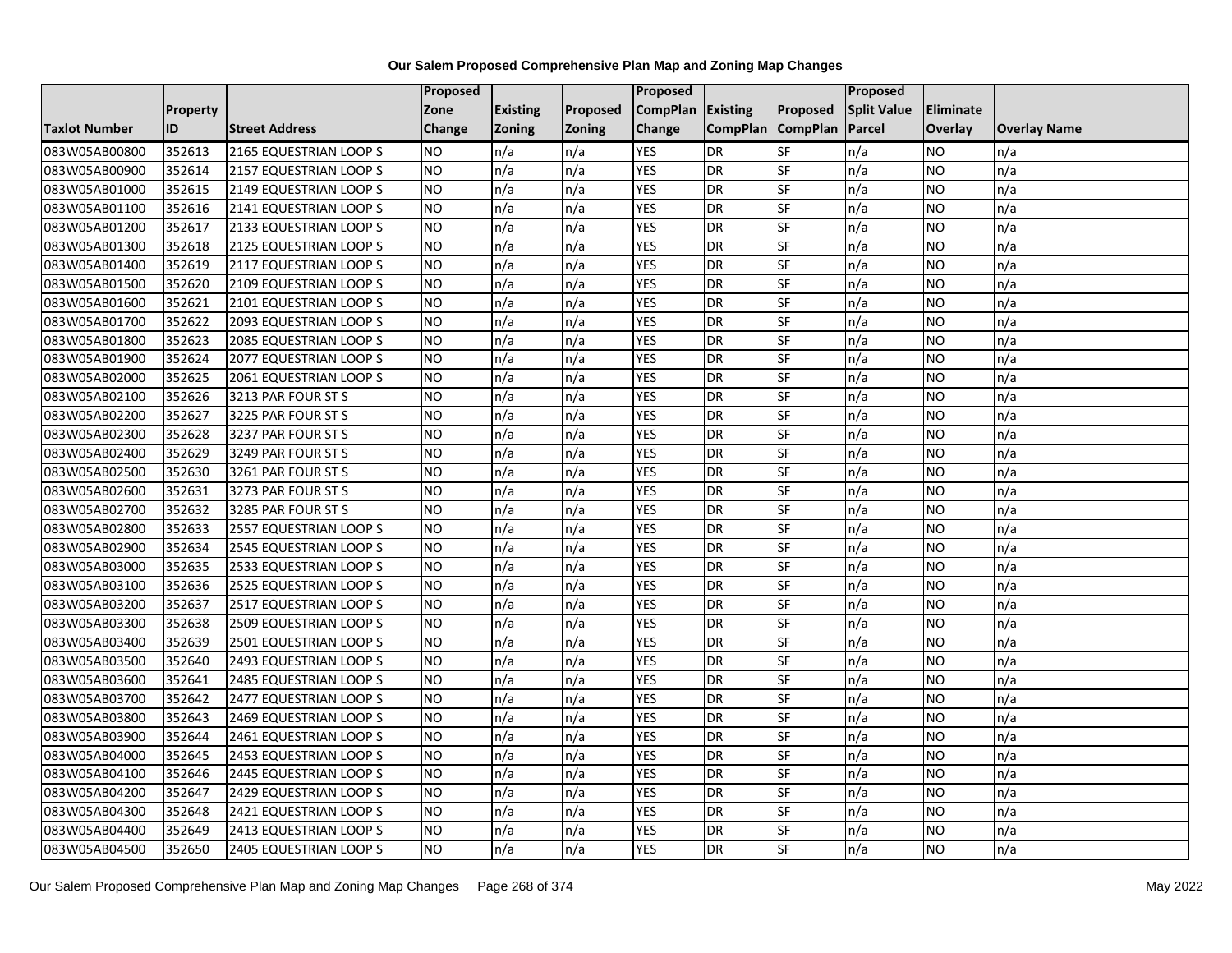|                      |                 |                         | Proposed   |                 |               | Proposed          |                 |                 | Proposed           |                |                     |
|----------------------|-----------------|-------------------------|------------|-----------------|---------------|-------------------|-----------------|-----------------|--------------------|----------------|---------------------|
|                      | <b>Property</b> |                         | Zone       | <b>Existing</b> | Proposed      | CompPlan Existing |                 | Proposed        | <b>Split Value</b> | Eliminate      |                     |
| <b>Taxlot Number</b> | ID              | <b>Street Address</b>   | Change     | Zoning          | <b>Zoning</b> | Change            | <b>CompPlan</b> | <b>CompPlan</b> | Parcel             | <b>Overlay</b> | <b>Overlay Name</b> |
| 083W05AB04600        | 352651          | 2402 EQUESTRIAN LOOP S  | <b>NO</b>  | n/a             | n/a           | <b>YES</b>        | <b>DR</b>       | <b>SF</b>       | n/a                | NO.            | n/a                 |
| 083W05AB04700        | 352652          | 2410 EQUESTRIAN LOOP S  | <b>NO</b>  | n/a             | n/a           | <b>YES</b>        | DR              | <b>SF</b>       | n/a                | NO.            | n/a                 |
| 083W05AB04800        | 352653          | 2418 EQUESTRIAN LOOP S  | <b>NO</b>  | n/a             | n/a           | <b>YES</b>        | DR              | SF              | n/a                | NO.            | n/a                 |
| 083W05AB04900        | 352654          | 2426 EQUESTRIAN LOOP S  | <b>NO</b>  | n/a             | n/a           | <b>YES</b>        | <b>DR</b>       | SF              | n/a                | NO.            | n/a                 |
| 083W05AB05000        | 352655          | 2434 EQUESTRIAN LOOP S  | <b>NO</b>  | n/a             | n/a           | <b>YES</b>        | <b>DR</b>       | SF              | n/a                | NO.            | n/a                 |
| 083W05AB05100        | 352656          | 2442 EQUESTRIAN LOOP S  | <b>NO</b>  | n/a             | n/a           | <b>YES</b>        | <b>DR</b>       | SF              | n/a                | <b>NO</b>      | n/a                 |
| 083W05AB05200        | 352657          | 2450 EQUESTRIAN LOOP S  | <b>NO</b>  | n/a             | n/a           | <b>YES</b>        | DR              | SF              | n/a                | NO.            | n/a                 |
| 083W05AB05300        | 352658          | 2458 EQUESTRIAN LOOP S  | <b>NO</b>  | n/a             | n/a           | <b>YES</b>        | DR              | SF              | n/a                | NO.            | n/a                 |
| 083W05AB05400        | 352659          | 2466 EQUESTRIAN LOOP S  | <b>NO</b>  | n/a             | n/a           | <b>YES</b>        | DR              | SF              | n/a                | NO.            | n/a                 |
| 083W05AB05500        | 352660          | 2474 EQUESTRIAN LOOP S  | ŌИ         | n/a             | n/a           | <b>YES</b>        | DR              | SF              | n/a                | NO.            | n/a                 |
| 083W05AB05600        | 352661          | 2482 EQUESTRIAN LOOP S  | <b>NO</b>  | n/a             | n/a           | <b>YES</b>        | <b>DR</b>       | SF              | n/a                | <b>NO</b>      | n/a                 |
| 083W05AB05700        | 352662          | 2496 EQUESTRIAN LOOP S  | <b>NO</b>  | n/a             | n/a           | <b>YES</b>        | DR              | SF              | n/a                | NO.            | n/a                 |
| 083W05AB05800        | 352663          | 2504 EQUESTRIAN LOOP S  | <b>NO</b>  | n/a             | n/a           | <b>YES</b>        | DR              | SF              | n/a                | NO.            | n/a                 |
| 083W05AB05900        | 352664          | 2512 EQUESTRIAN LOOP S  | ŌИ         | n/a             | n/a           | <b>YES</b>        | <b>DR</b>       | SF              | n/a                | <b>NO</b>      | n/a                 |
| 083W05AB06000        | 352665          | 2520 EQUESTRIAN LOOP S  | <b>NO</b>  | n/a             | n/a           | <b>YES</b>        | DR              | SF              | n/a                | ΝO             | n/a                 |
| 083W05AB06100        | 352666          | 2528 EQUESTRIAN LOOP S  | <b>NO</b>  | n/a             | n/a           | <b>YES</b>        | DR              | SF              | n/a                | <b>NO</b>      | n/a                 |
| 083W05AB06200        | 352667          | 2536 EQUESTRIAN LOOP S  | <b>NO</b>  | n/a             | n/a           | <b>YES</b>        | <b>DR</b>       | SF              | n/a                | NO.            | n/a                 |
| 083W05AB06300        | 352668          | 2056 EQUESTRIAN LOOP S  | <b>NO</b>  | n/a             | n/a           | <b>YES</b>        | <b>DR</b>       | SF              | n/a                | NO.            | n/a                 |
| 083W05AB06400        | 352669          | 2064 EQUESTRIAN LOOP S  | <b>NO</b>  | n/a             | n/a           | <b>YES</b>        | DR              | SF              | n/a                | NO.            | n/a                 |
| 083W05AB06500        | 352670          | 2072 EQUESTRIAN LOOP S  | <b>NO</b>  | n/a             | n/a           | <b>YES</b>        | DR              | SF              | n/a                | NO.            | n/a                 |
| 083W05AB06600        | 352671          | 2080 EQUESTRIAN LOOP S  | <b>NO</b>  | n/a             | n/a           | <b>YES</b>        | <b>DR</b>       | SF              | n/a                | NO.            | n/a                 |
| 083W05AB06700        | 352672          | 2088 EQUESTRIAN LOOP S  | ŌИ         | n/a             | n/a           | <b>YES</b>        | DR              | SF              | n/a                | <b>NO</b>      | n/a                 |
| 083W05AB06800        | 352673          | 2096 EQUESTRIAN LOOP S  | <b>NO</b>  | n/a             | n/a           | <b>YES</b>        | DR              | SF              | n/a                | <b>NO</b>      | n/a                 |
| 083W05AB06900        | 352674          | 2104 EQUESTRIAN LOOP S  | <b>NO</b>  | n/a             | n/a           | <b>YES</b>        | DR              | SF              | n/a                | NO.            | n/a                 |
| 083W05AB07000        | 352675          | 2112 EQUESTRIAN LOOP S  | ŌИ         | n/a             | n/a           | <b>YES</b>        | DR              | <b>SF</b>       | n/a                | <b>NO</b>      | n/a                 |
| 083W05AB07100        | 352676          | 2120 EQUESTRIAN LOOP S  | <b>NO</b>  | n/a             | n/a           | <b>YES</b>        | DR              | SF              | n/a                | NO.            | n/a                 |
| 083W05AB07200        | 352677          | 2128 EQUESTRIAN LOOP S  | <b>NO</b>  | n/a             | n/a           | <b>YES</b>        | <b>DR</b>       | SF              | n/a                | NO.            | n/a                 |
| 083W05AB07300        | 352678          | 2136 EQUESTRIAN LOOP S  | <b>NO</b>  | n/a             | n/a           | <b>YES</b>        | DR              | SF              | n/a                | NO.            | n/a                 |
| 083W05AB07400        | 352679          | 2144 EQUESTRIAN LOOP S  | <b>NO</b>  | n/a             | n/a           | <b>YES</b>        | DR              | SF              | n/a                | NO.            | n/a                 |
| 083W05AB07500        | 352680          | 2152 EQUESTRIAN LOOP S  | <b>NO</b>  | n/a             | n/a           | <b>YES</b>        | <b>DR</b>       | <b>SF</b>       | n/a                | <b>NO</b>      | n/a                 |
| 083W05AB07600        | 352681          | 2160 EQUESTRIAN LOOP S  | <b>NO</b>  | n/a             | n/a           | <b>YES</b>        | DR              | SF              | n/a                | <b>NO</b>      | n/a                 |
| 083W05AB07700        | 352682          | 2168 EQUESTRIAN LOOP S  | <b>NO</b>  | n/a             | n/a           | <b>YES</b>        | DR              | SF              | n/a                | <b>NO</b>      | n/a                 |
| 083W05AB07800        | 352683          | 2176 EQUESTRIAN LOOP S  | <b>NO</b>  | n/a             | n/a           | <b>YES</b>        | DR              | SF              | n/a                | NO.            | n/a                 |
| 083W05AB07900        | 352684          | 2184 EQUESTRIAN LOOP S  | <b>NO</b>  | n/a             | n/a           | <b>YES</b>        | DR              | SF              | n/a                | NO.            | n/a                 |
| 083W05AD01800        | 531393          | 3461 CROISAN CREEK RD S | <b>YES</b> | RA              | PA            | <b>YES</b>        | <b>SF</b>       | POS             | n/a                | NO.            | n/a                 |
| 083W05AD01900        | 531390          | 2090 HEATH ST S         | <b>YES</b> | <b>RA</b>       | PA            | <b>YES</b>        | SF              | POS             | n/a                | NO.            | n/a                 |
| 083W05B00200         | 531417          | 3226 HOMESTEAD RD S     | <b>YES</b> | <b>RA</b>       | PA            | <b>NO</b>         | n/a             | n/a             | n/a                | NO.            | n/a                 |
| 083W05B00400         | 565748          | 3287 HOMESTEAD RD S     | ŌИ         | n/a             | n/a           | <b>YES</b>        | DR              | <b>MU</b>       | n/a                | NO.            | n/a                 |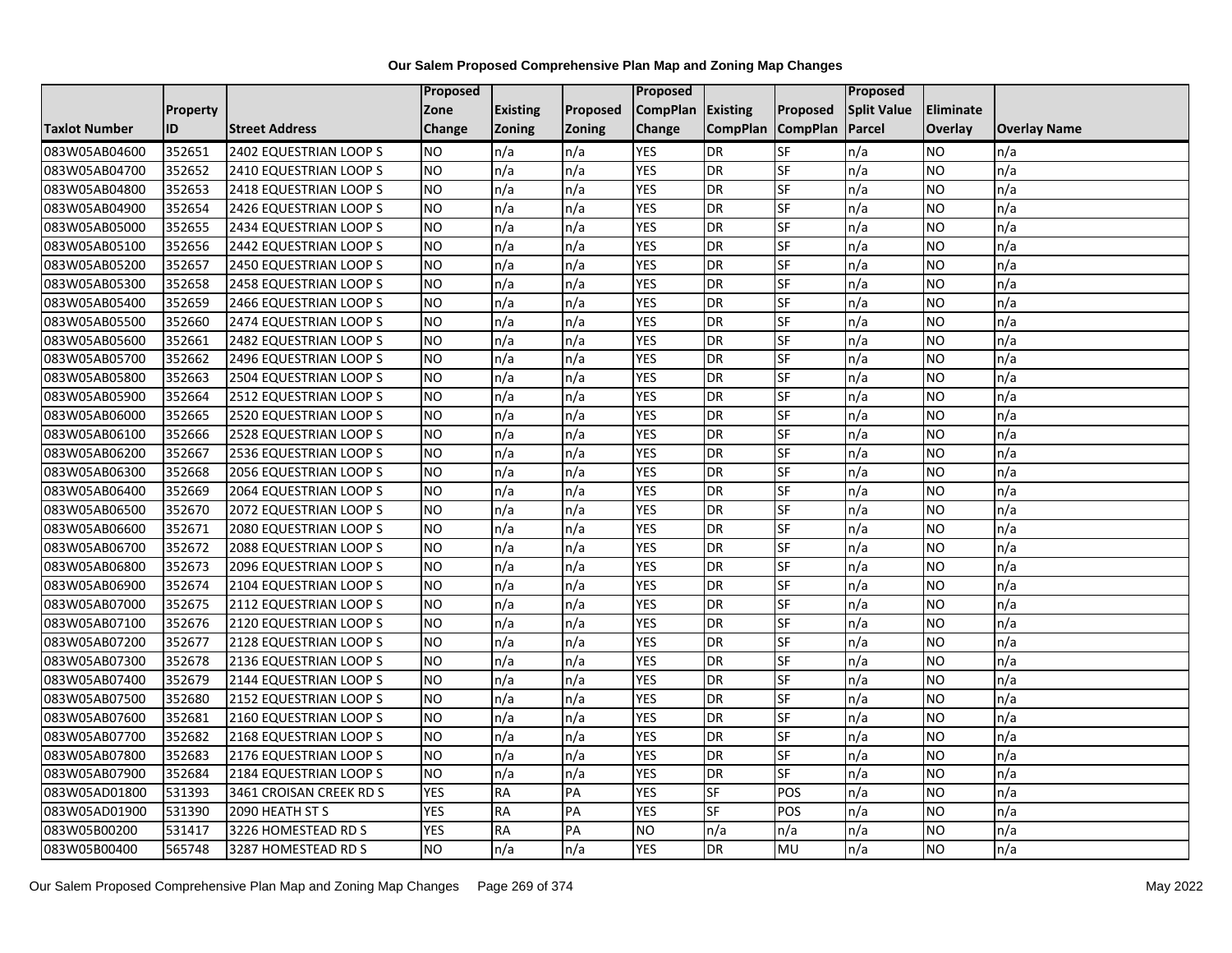|                      |                 |                       | Proposed   |                 |               | Proposed          |                 |                 | Proposed           |                 |                     |
|----------------------|-----------------|-----------------------|------------|-----------------|---------------|-------------------|-----------------|-----------------|--------------------|-----------------|---------------------|
|                      | <b>Property</b> |                       | Zone       | <b>Existing</b> | Proposed      | CompPlan Existing |                 | Proposed        | <b>Split Value</b> | Eliminate       |                     |
| <b>Taxlot Number</b> | ID              | <b>Street Address</b> | Change     | Zoning          | <b>Zoning</b> | Change            | <b>CompPlan</b> | <b>CompPlan</b> | Parcel             | <b>Overlay</b>  | <b>Overlay Name</b> |
| 083W05B00500         | 578055          | None                  | <b>YES</b> | <b>RA</b>       | $MU-I$        | <b>YES</b>        | <b>DR</b>       | MU              | n/a                | <b>NO</b>       | n/a                 |
| 083W05B00600         | 578054          | 3365 RIVER RD S       | <b>YES</b> | <b>RA</b>       | $MU-I$        | <b>YES</b>        | DR              | <b>MU</b>       | n/a                | NO.             | n/a                 |
| 083W05B00700         | 578047          | 3351 RIVER RD S       | <b>YES</b> | <b>RA</b>       | $MU-I$        | <b>YES</b>        | DR              | MU              | n/a                | NO.             | n/a                 |
| 083W05CD00100        | 570706          | 2461 CRESTMONT CIRS   | <b>NO</b>  | n/a             | n/a           | <b>YES</b>        | DR              | SF              | n/a                | NO.             | n/a                 |
| 083W05CD00200        | 570705          | 2463 CRESTMONT CIRS   | ŌИ         | n/a             | n/a           | <b>YES</b>        | <b>DR</b>       | SF              | n/a                | NO.             | n/a                 |
| 083W05CD00300        | 570704          | 2465 CRESTMONT CIRS   | Ю          | n/a             | n/a           | <b>YES</b>        | <b>DR</b>       | SF              | n/a                | <b>NO</b>       | n/a                 |
| 083W05CD00400        | 570703          | 2467 CRESTMONT CIRS   | <b>NO</b>  | n/a             | n/a           | <b>YES</b>        | DR              | SF              | n/a                | NO.             | n/a                 |
| 083W05CD00500        | 570702          | 2469 CRESTMONT CIRS   | <b>NO</b>  | n/a             | n/a           | <b>YES</b>        | DR              | SF              | n/a                | NO.             | n/a                 |
| 083W05CD00600        | 570701          | 2471 CRESTMONT CIRS   | <b>NO</b>  | n/a             | n/a           | <b>YES</b>        | DR              | SF              | n/a                | NO              | n/a                 |
| 083W05CD00700        | 570700          | 2473 CRESTMONT CIRS   | ŌИ         | n/a             | n/a           | <b>YES</b>        | DR              | SF              | n/a                | NO.             | n/a                 |
| 083W05CD00800        | 570699          | 2475 CRESTMONT CIRS   | <b>NO</b>  | n/a             | n/a           | <b>YES</b>        | <b>DR</b>       | SF              | n/a                | <b>NO</b>       | n/a                 |
| 083W05CD00900        | 570698          | 2474 CRESTMONT CIRS   | <b>NO</b>  | n/a             | n/a           | <b>YES</b>        | DR              | SF              | n/a                | NO.             | n/a                 |
| 083W05CD01000        | 570697          | 2472 CRESTMONT CIRS   | <b>NO</b>  | n/a             | n/a           | <b>YES</b>        | DR              | SF              | n/a                | NO.             | n/a                 |
| 083W05CD01100        | 570696          | 2470 CRESTMONT CIRS   | Ю          | n/a             | n/a           | <b>YES</b>        | <b>DR</b>       | SF              | n/a                | <b>NO</b>       | n/a                 |
| 083W05CD01200        | 570695          | 2468 CRESTMONT CIRS   | <b>NO</b>  | n/a             | n/a           | <b>YES</b>        | DR              | SF              | n/a                | ΝO              | n/a                 |
| 083W05CD01300        | 570694          | 2466 CRESTMONT CIRS   | <b>NO</b>  | n/a             | n/a           | <b>YES</b>        | DR              | SF              | n/a                | <b>NO</b>       | n/a                 |
| 083W05DA02900        | 531388          | None                  | <b>YES</b> | <b>RA</b>       | PA            | <b>YES</b>        | SF              | POS             | n/a                | NO.             | n/a                 |
| 083W05DA03000        | 531387          | None                  | <b>YES</b> | <b>RA</b>       | PA            | <b>YES</b>        | $S$ F           | POS             | n/a                | NO.             | n/a                 |
| 083W05DB06200        | 570714          | 2447 CRESTMONT CIRS   | <b>NO</b>  | n/a             | n/a           | <b>YES</b>        | DR              | <b>SF</b>       | n/a                | NO.             | n/a                 |
| 083W05DB06300        | 570713          | 2449 CRESTMONT CIRS   | <b>NO</b>  | n/a             | n/a           | <b>YES</b>        | DR              | SF              | n/a                | NO.             | n/a                 |
| 083W05DB06400        | 570712          | 2451 CRESTMONT CIRS   | <b>NO</b>  | n/a             | n/a           | <b>YES</b>        | DR              | SF              | n/a                | NO.             | n/a                 |
| 083W05DB06500        | 570710          | 2453 CRESTMONT CIRS   | Ю          | n/a             | n/a           | <b>YES</b>        | DR              | SF              | n/a                | $\overline{NO}$ | n/a                 |
| 083W05DB06501        | 570711          | 2453 CRESTMONT CIRS   | <b>NO</b>  | n/a             | n/a           | <b>YES</b>        | DR              | SF              | n/a                | <b>NO</b>       | n/a                 |
| 083W05DB06601        | 570709          | 2455 CRESTMONT CIRS   | <b>NO</b>  | n/a             | n/a           | <b>YES</b>        | DR              | SF              | n/a                | NO.             | n/a                 |
| 083W05DB06700        | 570708          | 2457 CRESTMONT CIRS   | ŌИ         | n/a             | n/a           | <b>YES</b>        | DR              | <b>SF</b>       | n/a                | NO.             | n/a                 |
| 083W05DB06800        | 570707          | 2459 CRESTMONT CIRS   | ŌИ         | n/a             | n/a           | <b>YES</b>        | DR              | SF              | n/a                | NO.             | n/a                 |
| 083W05DB06900        | 570719          | 3965 CROISAN MTN DR S | <b>NO</b>  | n/a             | n/a           | <b>YES</b>        | <b>DR</b>       | SF              | n/a                | NO.             | n/a                 |
| 083W05DB07000        | 570720          | 3963 CROISAN MTN DR S | <b>NO</b>  | n/a             | n/a           | <b>YES</b>        | DR              | SF              | n/a                | NO.             | n/a                 |
| 083W05DB07100        | 570721          | 3959 CROISAN MTN DR S | <b>NO</b>  | n/a             | n/a           | <b>YES</b>        | DR              | SF              | n/a                | NO.             | n/a                 |
| 083W05DB07200        | 570747          | 2409 CRESTMONT CIRS   | <b>NO</b>  | n/a             | n/a           | <b>YES</b>        | <b>DR</b>       | <b>SF</b>       | n/a                | <b>NO</b>       | n/a                 |
| 083W05DB07300        | 570746          | 2405 CRESTMONT CIRS   | <b>NO</b>  | n/a             | n/a           | <b>YES</b>        | DR              | SF              | n/a                | <b>NO</b>       | n/a                 |
| 083W05DB07400        | 570745          | 2395 CRESTMONT CIRS   | <b>NO</b>  | n/a             | n/a           | <b>YES</b>        | DR              | SF              | n/a                | <b>NO</b>       | n/a                 |
| 083W05DB07500        | 570744          | 2385 CRESTMONT CIRS   | <b>NO</b>  | n/a             | n/a           | <b>YES</b>        | DR              | SF              | n/a                | NO.             | n/a                 |
| 083W05DB07600        | 570743          | 2375 CRESTMONT CIRS   | <b>NO</b>  | n/a             | n/a           | <b>YES</b>        | DR              | SF              | n/a                | NO.             | n/a                 |
| 083W05DB07700        | 570740          | 2345 CRESTMONT CIRS   | NO         | n/a             | n/a           | <b>YES</b>        | DR              | <b>SF</b>       | n/a                | NO.             | n/a                 |
| 083W05DB07900        | 570749          | 2413 CRESTMONT CIRS   | <b>NO</b>  | n/a             | n/a           | <b>YES</b>        | <b>DR</b>       | SF              | n/a                | NO.             | n/a                 |
| 083W05DB08000        | 570750          | 2417 CRESTMONT CIR S  | <b>NO</b>  | n/a             | n/a           | <b>YES</b>        | DR              | SF              | n/a                | NO.             | n/a                 |
| 083W05DB08100        | 570751          | 2421 CRESTMONT CIRS   | ŌИ         | n/a             | n/a           | <b>YES</b>        | DR              | <b>SF</b>       | n/a                | NO.             | n/a                 |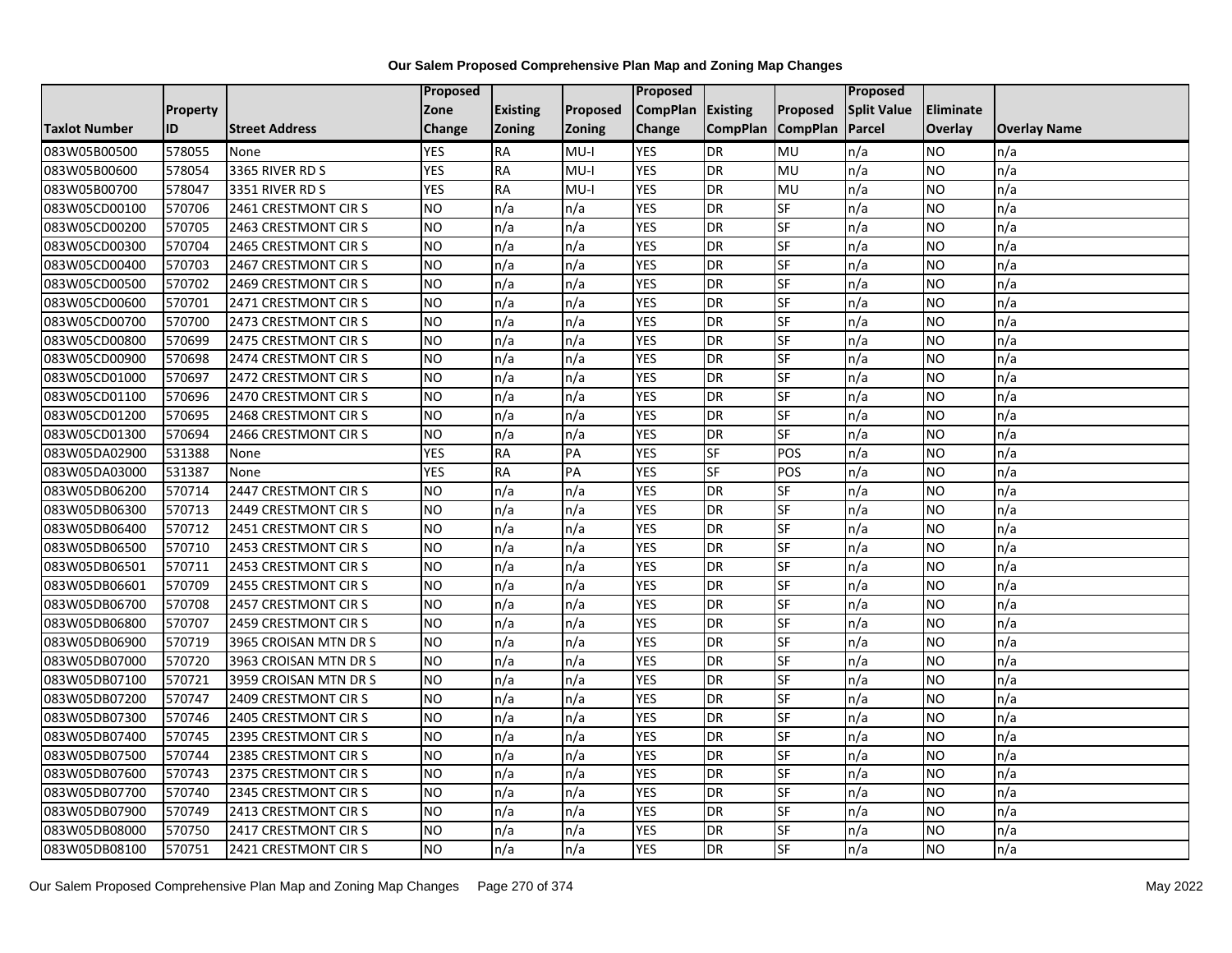|                      |                 |                       | Proposed  |                 |               | Proposed        |                 |                 | Proposed           |           |                     |
|----------------------|-----------------|-----------------------|-----------|-----------------|---------------|-----------------|-----------------|-----------------|--------------------|-----------|---------------------|
|                      | <b>Property</b> |                       | Zone      | <b>Existing</b> | Proposed      | <b>CompPlan</b> | Existing        | Proposed        | <b>Split Value</b> | Eliminate |                     |
| <b>Taxlot Number</b> | ID              | <b>Street Address</b> | Change    | Zoning          | <b>Zoning</b> | Change          | <b>CompPlan</b> | <b>CompPlan</b> | Parcel             | Overlay   | <b>Overlay Name</b> |
| 083W05DB08200        | 570752          | 2425 CRESTMONT CIRS   | <b>NO</b> | n/a             | n/a           | <b>YES</b>      | <b>DR</b>       | <b>SF</b>       | n/a                | NO        | n/a                 |
| 083W05DB08300        | 570753          | 2429 CRESTMONT CIRS   | <b>NO</b> | n/a             | n/a           | <b>YES</b>      | DR              | SF              | n/a                | NO.       | n/a                 |
| 083W05DB08400        | 570754          | 2435 CRESTMONT CIRS   | <b>NO</b> | n/a             | n/a           | <b>YES</b>      | DR              | SF              | n/a                | NO.       | n/a                 |
| 083W05DC00200        | 570739          | 2339 CRESTMONT CIRS   | <b>NO</b> | n/a             | n/a           | <b>YES</b>      | <b>DR</b>       | SF              | n/a                | NO.       | n/a                 |
| 083W05DC00300        | 570738          | 2335 CRESTMONT CIR S  | <b>NO</b> | n/a             | n/a           | <b>YES</b>      | <b>DR</b>       | <b>SF</b>       | n/a                | NO.       | n/a                 |
| 083W05DC00400        | 570737          | 2329 CRESTMONT CIRS   | Ю         | n/a             | n/a           | <b>YES</b>      | <b>DR</b>       | SF              | n/a                | <b>NO</b> | n/a                 |
| 083W05DC00500        | 570736          | 2325 CRESTMONT CIRS   | <b>NO</b> | n/a             | n/a           | <b>YES</b>      | DR              | SF              | n/a                | NO.       | n/a                 |
| 083W05DC00600        | 570735          | 2315 CRESTMONT CIRS   | <b>NO</b> | n/a             | n/a           | <b>YES</b>      | DR              | SF              | n/a                | NO.       | n/a                 |
| 083W05DC00700        | 570741          | 2365 CRESTMONT CIRS   | <b>NO</b> | n/a             | n/a           | <b>YES</b>      | <b>DR</b>       | SF              | n/a                | NO.       | n/a                 |
| 083W05DC00800        | 570742          | 2369 CRESTMONT CIRS   | <b>NO</b> | n/a             | n/a           | <b>YES</b>      | DR              | <b>SF</b>       | n/a                | NO.       | n/a                 |
| 083W05DC01000        | 570722          | 3957 CROISAN MTN DR S | <b>NO</b> | n/a             | n/a           | <b>YES</b>      | <b>DR</b>       | SF              | n/a                | <b>NO</b> | n/a                 |
| 083W05DC01100        | 570734          | 2350 CRESTMONT CIRS   | <b>NO</b> | n/a             | n/a           | <b>YES</b>      | <b>DR</b>       | SF              | n/a                | <b>NO</b> | n/a                 |
| 083W05DC01200        | 570733          | 2320 CRESTMONT CIRS   | Ю         | n/a             | n/a           | <b>YES</b>      | DR              | <b>SF</b>       | n/a                | NO.       | n/a                 |
| 083W05DC01300        | 570732          | 2310 CRESTMONT CIRS   | <b>NO</b> | n/a             | n/a           | <b>YES</b>      | <b>DR</b>       | SF              | n/a                | NO.       | n/a                 |
| 083W05DC01400        | 570731          | 3907 CROISAN MTN DR S | <b>NO</b> | n/a             | n/a           | <b>YES</b>      | DR              | SF              | n/a                | NO.       | n/a                 |
| 083W05DC01500        | 570730          | 3913 CROISAN MTN DR S | <b>NO</b> | n/a             | n/a           | <b>YES</b>      | <b>DR</b>       | $S_{F}$         | n/a                | NO.       | n/a                 |
| 083W05DC01700        | 570729          | 3943 CROISAN MTN DR S | ŌИ        | n/a             | n/a           | <b>YES</b>      | DR              | <b>SF</b>       | n/a                | NO.       | n/a                 |
| 083W05DC01701        | 350113          | None                  | <b>NO</b> | n/a             | n/a           | <b>YES</b>      | DR              | SF              | n/a                | NO.       | n/a                 |
| 083W05DC01800        | 570728          | 3945 CROISAN MTN DR S | <b>NO</b> | n/a             | n/a           | <b>YES</b>      | DR              | SF              | n/a                | NO.       | n/a                 |
| 083W05DC01900        | 570727          | 3947 CROISAN MTN DR S | <b>NO</b> | n/a             | n/a           | <b>YES</b>      | <b>DR</b>       | <b>SF</b>       | n/a                | NO.       | n/a                 |
| 083W05DC02000        | 570726          | 3949 CROISAN MTN DR S | <b>NO</b> | n/a             | n/a           | <b>YES</b>      | <b>DR</b>       | SF              | n/a                | <b>NO</b> | n/a                 |
| 083W05DC02100        | 570725          | 3951 CROISAN MTN DR S | <b>NO</b> | n/a             | n/a           | <b>YES</b>      | <b>DR</b>       | <b>SF</b>       | n/a                | <b>NO</b> | n/a                 |
| 083W05DC02200        | 570724          | 3953 CROISAN MTN DR S | ŌИ        | n/a             | n/a           | <b>YES</b>      | <b>DR</b>       | <b>SF</b>       | n/a                | NO.       | n/a                 |
| 083W05DC02300        | 570723          | 3955 CROISAN MTN DR S | <b>NO</b> | n/a             | n/a           | <b>YES</b>      | DR              | SF              | n/a                | NO.       | n/a                 |
| 083W05DC02400        | 570718          | 3967 CROISAN MTN DR S | ŌИ        | n/a             | n/a           | <b>YES</b>      | <b>DR</b>       | SF              | n/a                | <b>NO</b> | n/a                 |
| 083W05DC02500        | 570717          | 3969 CROISAN MTN DR S | <b>NO</b> | n/a             | n/a           | <b>YES</b>      | DR              | SF              | n/a                | NO.       | n/a                 |
| 083W05DC02600        | 570716          | 3971 CROISAN MTN DR S | Ю         | n/a             | n/a           | <b>YES</b>      | <b>DR</b>       | <b>SF</b>       | n/a                | NO.       | n/a                 |
| 083W05DC02700        | 570715          | 3973 CROISAN MTN DR S | <b>NO</b> | n/a             | n/a           | <b>YES</b>      | DR              | SF              | n/a                | NO.       | n/a                 |
| 083W05DC02800        | 570693          | 3950 CROISAN MTN DR S | <b>NO</b> | n/a             | n/a           | <b>YES</b>      | DR              | SF              | n/a                | NO.       | n/a                 |
| 083W05DC02900        | 570692          | 3944 CROISAN MTN DR S | <b>NO</b> | n/a             | n/a           | <b>YES</b>      | <b>DR</b>       | SF              | n/a                | NO.       | n/a                 |
| 083W05DC03000        | 570691          | 3940 CROISAN MTN DR S | <b>NO</b> | n/a             | n/a           | <b>YES</b>      | DR              | SF              | n/a                | NO.       | n/a                 |
| 083W05DC03100        | 570690          | 3934 CROISAN MTN DR S | <b>NO</b> | n/a             | n/a           | <b>YES</b>      | DR              | SF              | n/a                | NO.       | n/a                 |
| 083W05DC03200        | 570689          | 3930 CROISAN MTN DR S | ŌИ        | n/a             | n/a           | <b>YES</b>      | <b>DR</b>       | <b>SF</b>       | n/a                | NO.       | n/a                 |
| 083W05DC03300        | 570688          | 3924 CROISAN MTN DR S | <b>NO</b> | n/a             | n/a           | <b>YES</b>      | DR              | SF              | n/a                | NO.       | n/a                 |
| 083W05DC03400        | 570687          | 3920 CROISAN MTN DR S | <b>NO</b> | n/a             | n/a           | <b>YES</b>      | DR              | SF              | n/a                | NO.       | n/a                 |
| 083W05DC03500        | 570686          | 3914 CROISAN MTN DR S | <b>NO</b> | n/a             | n/a           | <b>YES</b>      | <b>DR</b>       | SF              | n/a                | NO.       | n/a                 |
| 083W05DC03600        | 570685          | 3910 CROISAN MTN DR S | <b>NO</b> | n/a             | n/a           | <b>YES</b>      | <b>DR</b>       | SF              | n/a                | ΝO        | n/a                 |
| 083W05DC03700        | 570684          | 3904 CROISAN MTN DR S | <b>NO</b> | n/a             | n/a           | <b>YES</b>      | DR              | SF              | n/a                | NO.       | n/a                 |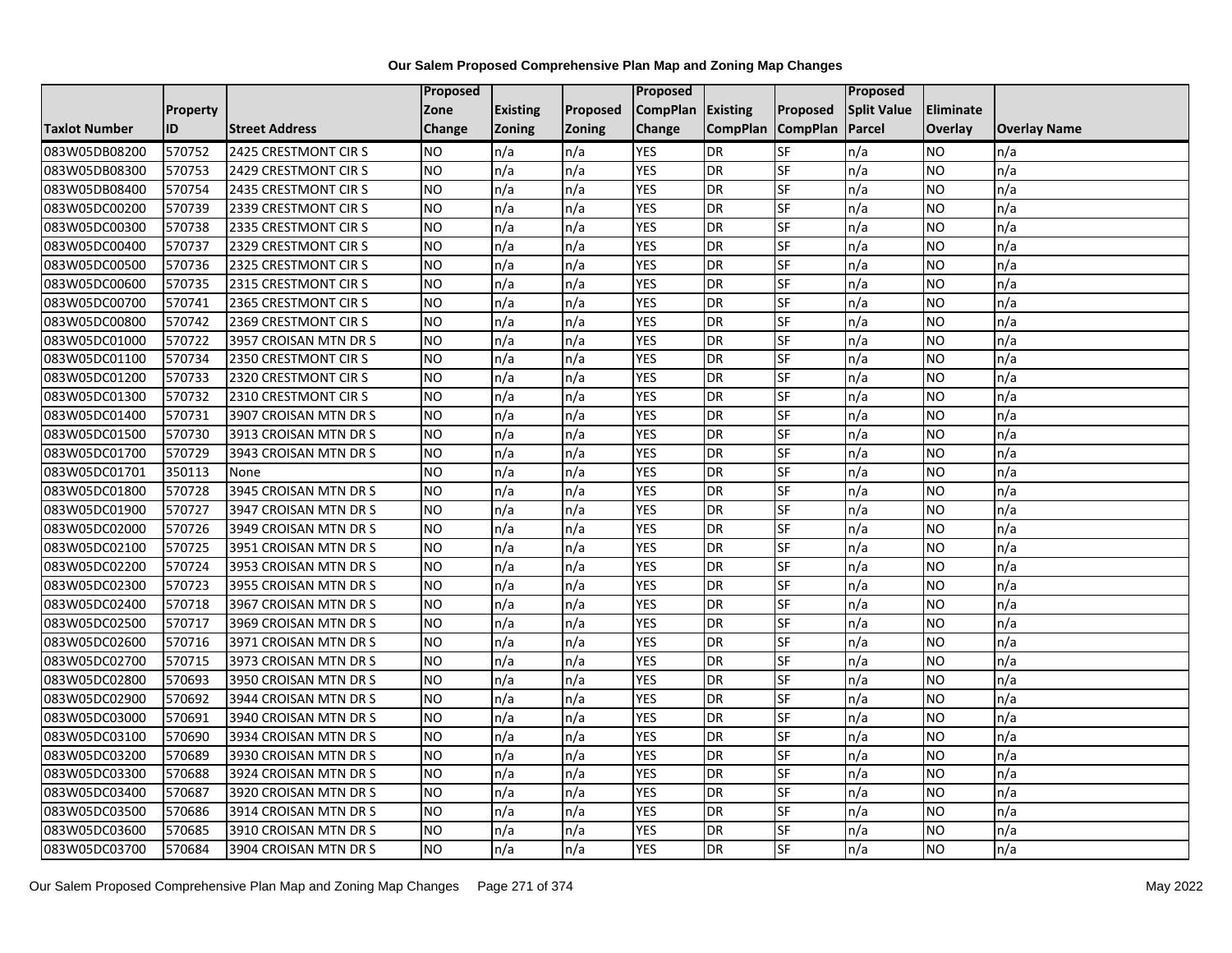|                      |                 |                                | <b>Proposed</b> |                 |               | <b>Proposed</b> |                 |                 | <b>Proposed</b>    |                  |                     |
|----------------------|-----------------|--------------------------------|-----------------|-----------------|---------------|-----------------|-----------------|-----------------|--------------------|------------------|---------------------|
|                      | <b>Property</b> |                                | Zone            | <b>Existing</b> | Proposed      | <b>CompPlan</b> | Existing        | Proposed        | <b>Split Value</b> | <b>Eliminate</b> |                     |
| <b>Taxlot Number</b> | ID              | <b>Street Address</b>          | Change          | Zoning          | <b>Zoning</b> | Change          | <b>CompPlan</b> | <b>CompPlan</b> | Parcel             | Overlay          | <b>Overlay Name</b> |
| 083W05DC03800        | 531428          | None                           | NO.             | n/a             | n/a           | <b>YES</b>      | <b>DR</b>       | <b>SF</b>       | n/a                | <b>NO</b>        | n/a                 |
|                      |                 |                                |                 |                 |               |                 |                 |                 |                    |                  |                     |
| 083W05DC04100        | 337624          | 3845 CROISAN MOUNTAIN CT S     | <b>NO</b>       | n/a             | n/a           | <b>YES</b>      | <b>DR</b>       | SF              | n/a                | NO.              | n/a                 |
|                      |                 | 3835 CROISAN MOUNTAIN CT S     |                 |                 |               |                 |                 |                 |                    |                  |                     |
| 083W05DC04200        | 337625          |                                | <b>NO</b>       | n/a             | n/a           | <b>YES</b>      | <b>DR</b>       | <b>SF</b>       | n/a                | NO.              | n/a                 |
|                      |                 | 3825 CROISAN MOUNTAIN CT S     |                 |                 |               |                 |                 |                 |                    |                  |                     |
| 083W05DC04300        | 337626          |                                | <b>NO</b>       | n/a             | n/a           | <b>YES</b>      | <b>DR</b>       | <b>SF</b>       | n/a                | NO.              | n/a                 |
|                      |                 | 3817 CROISAN MOUNTAIN CT S     |                 |                 |               |                 |                 |                 |                    |                  |                     |
| 083W05DC04400        | 337627          |                                | <b>NO</b>       | n/a             | n/a           | <b>YES</b>      | <b>DR</b>       | SF              | n/a                | ΝO               | n/a                 |
|                      |                 | 3811 CROISAN MOUNTAIN CT S     |                 |                 |               |                 |                 |                 |                    |                  |                     |
| 083W05DC04500        | 337628          |                                | <b>NO</b>       | n/a             | n/a           | <b>YES</b>      | <b>DR</b>       | SF              | n/a                | <b>NO</b>        | n/a                 |
|                      |                 | 3805 CROISAN MOUNTAIN CT S     |                 |                 |               |                 |                 |                 |                    |                  |                     |
| 083W05DC04600        | 337629          | ς                              | <b>NO</b>       | n/a             | n/a           | <b>YES</b>      | <b>DR</b>       | SF              | n/a                | NO.              | n/a                 |
| 083W05DD01900        | 531418          | None                           | <b>NO</b>       | n/a             | n/a           | <b>YES</b>      | DR              | POS             | n/a                | <b>NO</b>        | n/a                 |
| 083W05DD02000        | 531425          | None                           | NO.             | n/a             | n/a           | <b>YES</b>      | DR              | POS             | n/a                | <b>NO</b>        | n/a                 |
| 083W05DD02100        | 531430          | None                           | $\overline{NO}$ | n/a             | n/a           | <b>YES</b>      | <b>DR</b>       | POS             | n/a                | <b>NO</b>        | n/a                 |
| 083W05DD02200        | 531431          | None                           | <b>NO</b>       | n/a             | n/a           | <b>YES</b>      | <b>DR</b>       | POS             | n/a                | <b>NO</b>        | n/a                 |
|                      |                 |                                |                 |                 |               |                 |                 |                 |                    |                  |                     |
| 083W06AC02100        | 333231          | 3319 AUGUSTA NATIONAL DR S     | <b>NO</b>       | n/a             | n/a           | <b>YES</b>      | <b>DR</b>       | <b>SF</b>       | n/a                | NO.              | n/a                 |
|                      |                 |                                |                 |                 |               |                 |                 |                 |                    |                  |                     |
| 083W06AC02200        | 333232          | 3317 AUGUSTA NATIONAL DR S     | <b>NO</b>       | n/a             | n/a           | <b>YES</b>      | <b>DR</b>       | SF              | n/a                | NO.              | n/a                 |
|                      |                 |                                |                 |                 |               |                 |                 |                 |                    |                  |                     |
| 083W06AC02300        | 333233          | 3315 AUGUSTA NATIONAL DR S     | <b>NO</b>       | n/a             | n/a           | <b>YES</b>      | DR              | <b>SF</b>       | n/a                | NO               | n/a                 |
| 083W06AC02400        | 333234          | None                           | <b>NO</b>       | n/a             | n/a           | <b>YES</b>      | <b>DR</b>       | <b>SF</b>       | n/a                | NO.              | n/a                 |
|                      |                 |                                |                 |                 |               |                 |                 |                 |                    |                  |                     |
| 083W06AC02800        | 333238          | 3327 AUGUSTA NATIONAL DR S     | <b>NO</b>       | n/a             | n/a           | <b>YES</b>      | <b>DR</b>       | <b>SF</b>       | n/a                | NO               | n/a                 |
|                      |                 |                                |                 |                 |               |                 |                 |                 |                    |                  |                     |
| 083W06AC02900        | 333239          | 3325 AUGUSTA NATIONAL DR S NO  |                 | n/a             | n/a           | <b>YES</b>      | <b>DR</b>       | SF              | n/a                | NO               | n/a                 |
|                      |                 |                                |                 |                 |               |                 |                 |                 |                    |                  |                     |
| 083W06AC03000        | 333240          | 3323 AUGUSTA NATIONAL DR S INO |                 | n/a             | n/a           | <b>YES</b>      | DR              | <b>SF</b>       | n/a                | NO.              | n/a                 |
|                      |                 |                                |                 |                 |               |                 |                 |                 |                    |                  |                     |
| 083W06AC03100        | 333241          | 3313 AUGUSTA NATIONAL DR S     | <b>NO</b>       | n/a             | n/a           | <b>YES</b>      | DR              | SF              | n/a                | NO               | n/a                 |
| 083W06AC03200        | 333242          | 3308 CHAMPIONSHIP DR S         | <b>NO</b>       | n/a             | n/a           | <b>YES</b>      | <b>DR</b>       | SF              | n/a                | <b>NO</b>        | n/a                 |
| 083W06AC03300        | 333243          | None                           | <b>NO</b>       | n/a             | n/a           | <b>YES</b>      | DR              | SF              | n/a                | <b>NO</b>        | n/a                 |
| 083W06BC00500        | 531520          | None                           | Ю               | n/a             | n/a           | <b>YES</b>      | DR              | <b>SF</b>       | n/a                | <b>NO</b>        | n/a                 |
| 083W06BC00502        | 531521          | 3428 CARNOUSTIE LN S           | <b>NO</b>       | n/a             | n/a           | <b>YES</b>      | <b>DR</b>       | SF              | n/a                | <b>NO</b>        | n/a                 |
| 083W06BC00503        | 531522          | 3438 CARNOUSTIE LN S           | <b>NO</b>       | n/a             | n/a           | <b>YES</b>      | <b>DR</b>       | SF              | n/a                | <b>NO</b>        | n/a                 |
| 083W06BC00504        | 531523          | 3448 CARNOUSTIE LN S           | Ю               | n/a             | n/a           | <b>YES</b>      | <b>DR</b>       | <b>SF</b>       | n/a                | <b>NO</b>        | n/a                 |

Our Salem Proposed Comprehensive Plan Map and Zoning Map Changes Page 272 of 374 May 2022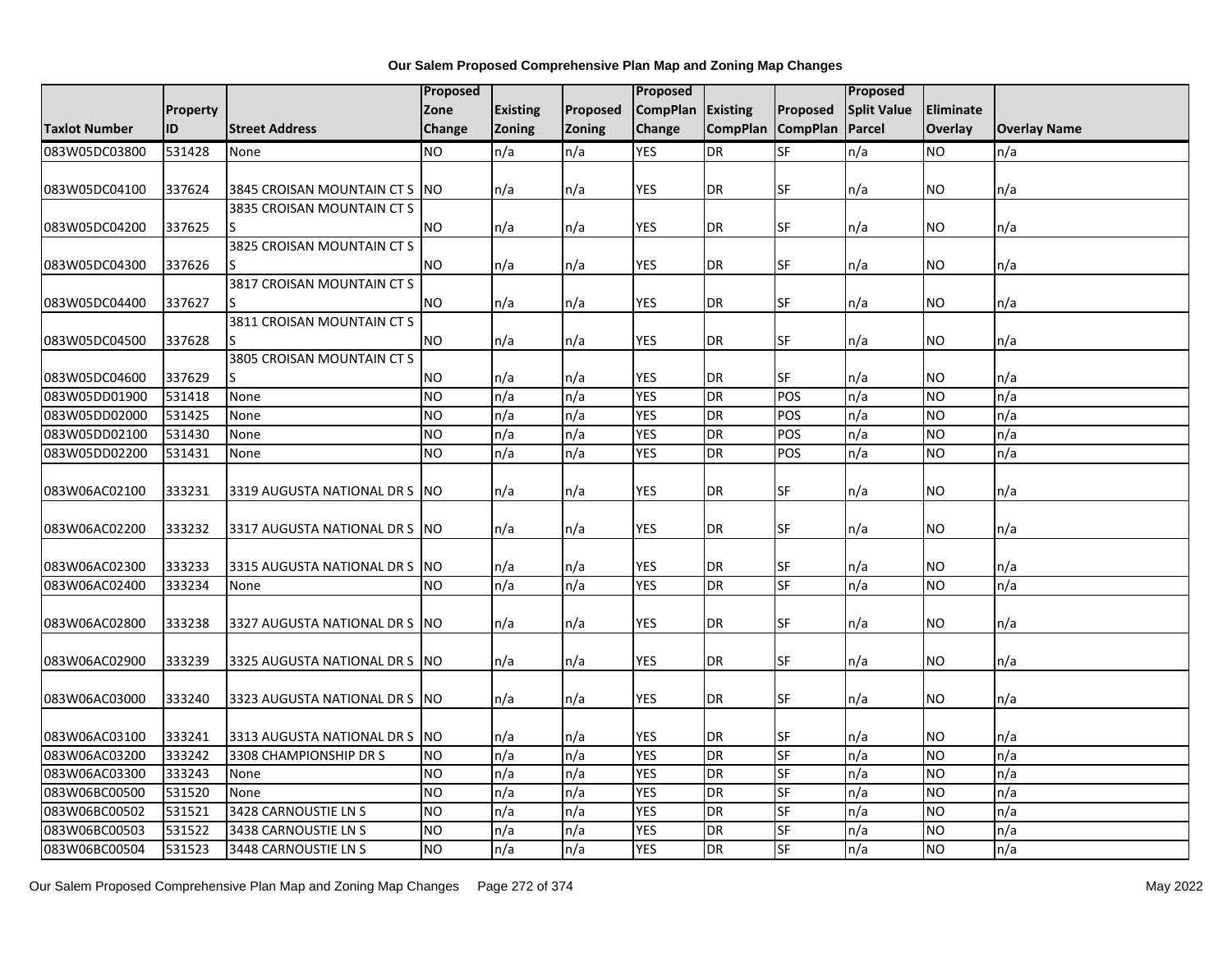|                      |                 |                          | <b>Proposed</b> |                 |               | Proposed        |                 |                 | Proposed           |           |                     |
|----------------------|-----------------|--------------------------|-----------------|-----------------|---------------|-----------------|-----------------|-----------------|--------------------|-----------|---------------------|
|                      | <b>Property</b> |                          | Zone            | <b>Existing</b> | Proposed      | <b>CompPlan</b> | Existing        | Proposed        | <b>Split Value</b> | Eliminate |                     |
| <b>Taxlot Number</b> | ID              | <b>Street Address</b>    | Change          | Zoning          | <b>Zoning</b> | Change          | <b>CompPlan</b> | <b>CompPlan</b> | Parcel             | Overlay   | <b>Overlay Name</b> |
| 083W06BC00505        | 531524          | 3458 CARNOUSTIE LN S     | <b>NO</b>       | n/a             | n/a           | <b>YES</b>      | <b>DR</b>       | <b>SF</b>       | n/a                | NO.       | n/a                 |
| 083W06BC00506        | 531525          | 3468 CARNOUSTIE LN S     | <b>NO</b>       | n/a             | n/a           | <b>YES</b>      | DR              | <b>SF</b>       | n/a                | NO.       | n/a                 |
| 083W06BC00507        | 531526          | 3478 CARNOUSTIE LN S     | <b>NO</b>       | n/a             | n/a           | <b>YES</b>      | DR              | SF              | n/a                | <b>NO</b> | n/a                 |
| 083W06BC00508        | 531527          | <b>0 CARNOUSTIE LN S</b> | <b>NO</b>       | n/a             | n/a           | <b>YES</b>      | <b>DR</b>       | SF              | n/a                | NO.       | n/a                 |
| 083W06BC00511        | 531532          | None                     | Ю               | n/a             | n/a           | <b>YES</b>      | <b>DR</b>       | $S_{F}$         | n/a                | NO.       | n/a                 |
| 083W06BC00513        | 578211          | 3460 PRESTWICK CT S      | Ю               | n/a             | n/a           | <b>YES</b>      | <b>DR</b>       | SF              | n/a                | NO.       | n/a                 |
| 083W06BC00514        | 578212          | 3450 PRESTWICK CT S      | <b>NO</b>       | n/a             | n/a           | <b>YES</b>      | DR              | SF              | n/a                | NO.       | n/a                 |
| 083W06BC00515        | 578213          | 3440 PRESTWICK CT S      | <b>NO</b>       | n/a             | n/a           | <b>YES</b>      | DR              | SF              | n/a                | NO.       | n/a                 |
| 083W06BC00516        | 578214          | 3430 PRESTWICK CT S      | <b>NO</b>       | n/a             | n/a           | <b>YES</b>      | <b>DR</b>       | SF              | n/a                | ΝO        | n/a                 |
| 083W06BC00518        | 578216          | None                     | Ю               | n/a             | n/a           | <b>YES</b>      | DR              | <b>SF</b>       | n/a                | NO.       | n/a                 |
| 083W06CA00100        | 531538          | 3435 EL DORADO CT S      | <b>NO</b>       | n/a             | n/a           | <b>YES</b>      | <b>DR</b>       | <b>SF</b>       | n/a                | <b>NO</b> | n/a                 |
| 083W06CA00200        | 531539          | 3455 EL DORADO CT S      | <b>NO</b>       | n/a             | n/a           | <b>YES</b>      | DR              | SF              | n/a                | NO.       | n/a                 |
| 083W06CA00300        | 531540          | 3482 EL DORADO LOOP S    | <b>NO</b>       | n/a             | n/a           | <b>YES</b>      | DR              | SF              | n/a                | NO.       | n/a                 |
| 083W06CA00400        | 531541          | 3462 EL DORADO LOOP S    | <b>NO</b>       | n/a             | n/a           | <b>YES</b>      | <b>DR</b>       | <b>SF</b>       | n/a                | <b>NO</b> | n/a                 |
| 083W06CA00500        | 531542          | 3442 EL DORADO LOOP S    | <b>NO</b>       | n/a             | n/a           | <b>YES</b>      | DR              | SF              | n/a                | ΝO        | n/a                 |
| 083W06CA00600        | 531543          | 3422 EL DORADO LOOP S    | <b>NO</b>       | n/a             | n/a           | <b>YES</b>      | DR              | SF              | n/a                | NO.       | n/a                 |
| 083W06CA00700        | 531544          | 3392 EL DORADO LOOP S    | <b>NO</b>       | n/a             | n/a           | <b>YES</b>      | <b>DR</b>       | SF              | n/a                | NO.       | n/a                 |
| 083W06CA00800        | 531545          | 3372 EL DORADO LOOP S    | <b>NO</b>       | n/a             | n/a           | <b>YES</b>      | <b>DR</b>       | SF              | n/a                | NO.       | n/a                 |
| 083W06CA00900        | 531546          | None                     | <b>NO</b>       | n/a             | n/a           | <b>YES</b>      | DR              | SF              | n/a                | <b>NO</b> | n/a                 |
| 083W06CA01000        | 531547          | 3332 EL DORADO LOOP S    | <b>NO</b>       | n/a             | n/a           | <b>YES</b>      | DR              | SF              | n/a                | NO.       | n/a                 |
| 083W06CA01100        | 531548          | None                     | <b>NO</b>       | n/a             | n/a           | <b>YES</b>      | <b>DR</b>       | SF              | n/a                | NO.       | n/a                 |
| 083W06CA01200        | 531549          | 3470 DEERFIELD DR S      | Ю               | n/a             | n/a           | <b>YES</b>      | DR              | SF              | n/a                | <b>NO</b> | n/a                 |
| 083W06CA01300        | 531550          | 3460 DEERFIELD DR S      | <b>NO</b>       | n/a             | n/a           | <b>YES</b>      | DR              | <b>SF</b>       | n/a                | <b>NO</b> | n/a                 |
| 083W06CA01400        | 531551          | 3455 DEERFIELD DR S      | <b>NO</b>       | n/a             | n/a           | <b>YES</b>      | DR              | SF              | n/a                | NO.       | n/a                 |
| 083W06CA01500        | 531552          | 3475 DEERFIELD DR S      | ŌИ              | n/a             | n/a           | <b>YES</b>      | DR              | <b>SF</b>       | n/a                | <b>NO</b> | n/a                 |
| 083W06CA01600        | 531553          | None                     | Ю               | n/a             | n/a           | <b>YES</b>      | DR              | SF              | n/a                | NO.       | n/a                 |
| 083W06CA01700        | 531554          | None                     | <b>NO</b>       | n/a             | n/a           | <b>YES</b>      | <b>DR</b>       | SF              | n/a                | NO.       | n/a                 |
| 083W06CA01900        | 531555          | 3692 EL DORADO LOOP S    | <b>NO</b>       | n/a             | n/a           | <b>YES</b>      | <b>DR</b>       | SF              | n/a                | NO.       | n/a                 |
| 083W06CA02000        | 531556          | 3672 EL DORADO LOOP S    | <b>NO</b>       | n/a             | n/a           | <b>YES</b>      | DR              | SF              | n/a                | NO.       | n/a                 |
| 083W06CA02100        | 531557          | 3652 EL DORADO LOOP S    | <b>NO</b>       | n/a             | n/a           | <b>YES</b>      | <b>DR</b>       | <b>SF</b>       | n/a                | <b>NO</b> | n/a                 |
| 083W06CA02200        | 531558          | 3622 EL DORADO LOOP S    | <b>NO</b>       | n/a             | n/a           | <b>YES</b>      | DR              | SF              | n/a                | <b>NO</b> | n/a                 |
| 083W06CA02300        | 531559          | 3602 EL DORADO LOOP S    | <b>NO</b>       | n/a             | n/a           | <b>YES</b>      | DR              | SF              | n/a                | NO.       | n/a                 |
| 083W06CA02400        | 531560          | 3601 EL DORADO LOOP S    | <b>NO</b>       | n/a             | n/a           | <b>YES</b>      | <b>DR</b>       | SF              | n/a                | NO.       | n/a                 |
| 083W06CA02500        | 531561          | 3341 EL DORADO LOOP S    | <b>NO</b>       | n/a             | n/a           | <b>YES</b>      | DR              | SF              | n/a                | NO.       | n/a                 |
| 083W06CA02600        | 531562          | 3361 EL DORADO LOOP S    | ŌИ              | n/a             | n/a           | <b>YES</b>      | DR              | <b>SF</b>       | n/a                | <b>NO</b> | n/a                 |
| 083W06CA02700        | 531563          | None                     | <b>NO</b>       | n/a             | n/a           | <b>YES</b>      | <b>DR</b>       | SF              | n/a                | NO.       | n/a                 |
| 083W06CA02800        | 531564          | 3451 EL DORADO LOOP S    | <b>NO</b>       | n/a             | n/a           | <b>YES</b>      | DR              | SF              | n/a                | NO.       | n/a                 |
| 083W06CA02900        | 531565          | 3521 EL DORADO LOOP S    | ŌИ              | n/a             | n/a           | <b>YES</b>      | DR              | <b>SF</b>       | n/a                | NO.       | n/a                 |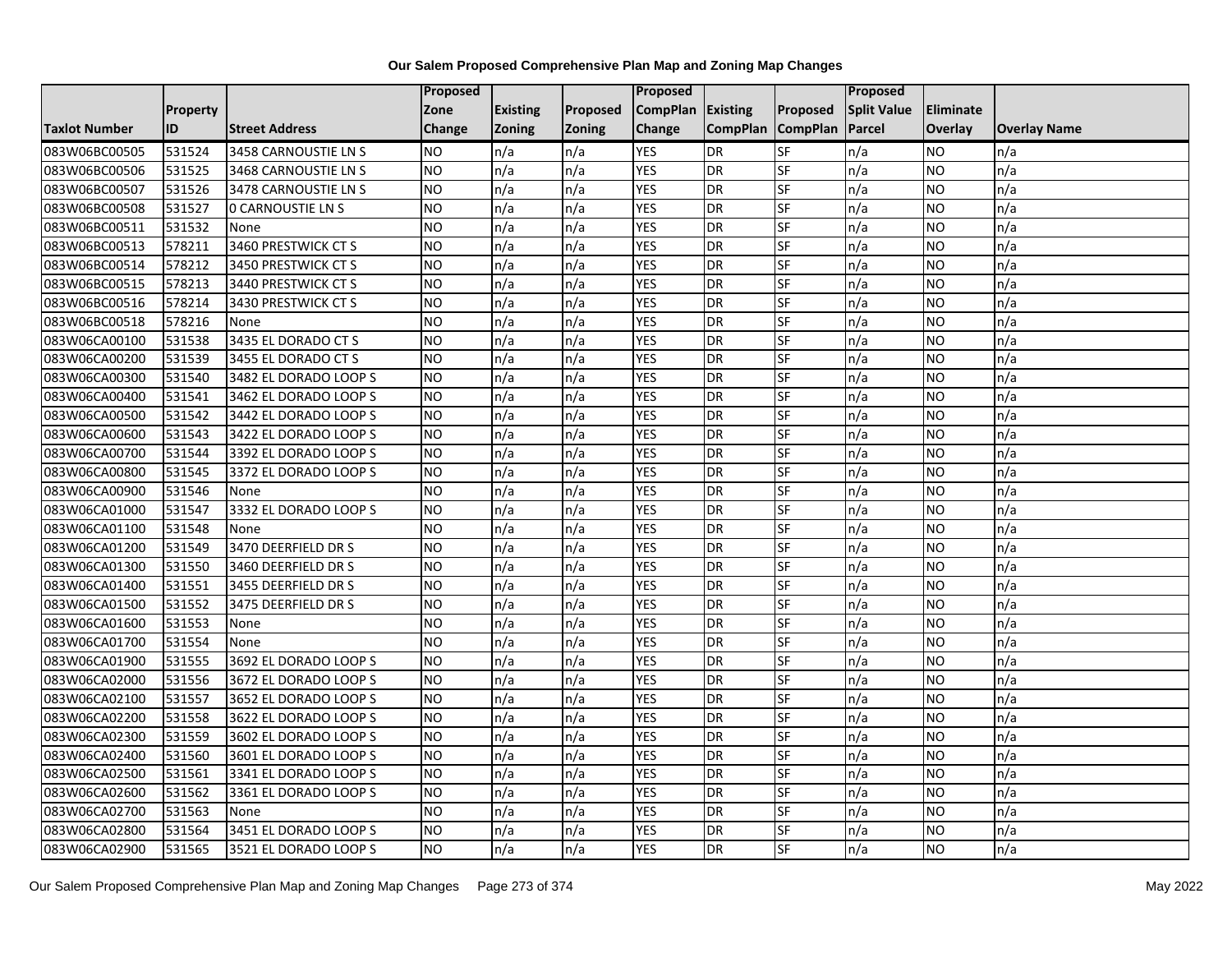|                      |                 |                            | <b>Proposed</b> |                 |          | Proposed          |                 |                 | <b>Proposed</b>    |           |                     |
|----------------------|-----------------|----------------------------|-----------------|-----------------|----------|-------------------|-----------------|-----------------|--------------------|-----------|---------------------|
|                      | <b>Property</b> |                            | Zone            | <b>Existing</b> | Proposed | CompPlan Existing |                 | Proposed        | <b>Split Value</b> | Eliminate |                     |
| <b>Taxlot Number</b> | ID              | <b>Street Address</b>      | <b>Change</b>   | <b>Zoning</b>   | Zoning   | Change            | <b>CompPlan</b> | <b>CompPlan</b> | Parcel             | Overlay   | <b>Overlay Name</b> |
| 083W06CA03000        | 531566          | 3541 EL DORADO LOOP S      | <b>NO</b>       | n/a             | n/a      | <b>YES</b>        | DR              | SF              | n/a                | NO        | n/a                 |
| 083W06CA03100        | 531567          | 3571 EL DORADO LOOP S      | <b>NO</b>       | n/a             | n/a      | <b>YES</b>        | <b>DR</b>       | SF              | n/a                | NO.       | n/a                 |
| 083W06CA03200        | 531568          | 3582 EL DORADO LOOP S      | <b>NO</b>       | n/a             | n/a      | <b>YES</b>        | DR              | SF              | n/a                | NO.       | n/a                 |
| 083W06CA03300        | 531569          | 3572 EL DORADO LOOP S      | <b>NO</b>       | n/a             | n/a      | <b>YES</b>        | DR              | SF              | n/a                | NO.       | n/a                 |
| 083W06CA03400        | 531570          | 3562 EL DORADO LOOP S      | NO              | n/a             | n/a      | <b>YES</b>        | DR              | SF              | n/a                | NO.       | n/a                 |
| 083W06CA03500        | 531571          | None                       | <b>NO</b>       | n/a             | n/a      | <b>YES</b>        | DR              | SF              | n/a                | <b>NO</b> | n/a                 |
| 083W06CA03600        | 531572          | 3512 EL DORADO LOOP S      | <b>NO</b>       | n/a             | n/a      | <b>YES</b>        | DR              | SF              | n/a                | NO.       | n/a                 |
| 083W06CA03700        | 531573          | 3474 EL DORADO CT S        | <b>NO</b>       | n/a             | n/a      | <b>YES</b>        | DR              | SF              | n/a                | NO.       | n/a                 |
| 083W06CA03800        | 531574          | 3434 EL DORADO CT S        | <b>NO</b>       | n/a             | n/a      | <b>YES</b>        | DR              | SF              | n/a                | NO.       | n/a                 |
| 083W06CA04000        | 334613          | 3425 TORREY PINES DR S     | NO              | n/a             | n/a      | <b>YES</b>        | DR              | SF              | n/a                | NO.       | n/a                 |
| 083W06CA04100        | 334614          | 3435 TORREY PINES DR S     | <b>NO</b>       | n/a             | n/a      | <b>YES</b>        | DR              | SF              | n/a                | <b>NO</b> | n/a                 |
| 083W06CA04200        | 334615          | 3445 TORREY PINES DR S     | <b>NO</b>       | n/a             | n/a      | <b>YES</b>        | DR              | SF              | n/a                | NO.       | n/a                 |
| 083W06CA04300        | 334616          | 3455 TORREY PINES DR S     | <b>NO</b>       | n/a             | n/a      | <b>YES</b>        | DR              | SF              | n/a                | NO.       | n/a                 |
| 083W06CA04400        | 334617          | 3465 TORREY PINES DR S     | NO              | n/a             | n/a      | <b>YES</b>        | DR              | SF              | n/a                | <b>NO</b> | n/a                 |
| 083W06CA04500        | 334618          | 3475 TORREY PINES DR S     | <b>NO</b>       | n/a             | n/a      | <b>YES</b>        | DR              | SF              | n/a                | NO.       | n/a                 |
| 083W06CA04600        | 334619          | 3477 TORREY PINES DR S     | <b>NO</b>       | n/a             | n/a      | <b>YES</b>        | DR              | SF              | n/a                | <b>NO</b> | n/a                 |
| 083W06CA04700        | 334620          | 3479 TORREY PINES DR S     | <b>NO</b>       | n/a             | n/a      | <b>YES</b>        | DR              | SF              | n/a                | NO.       | n/a                 |
| 083W06CA04800        | 334621          | <b>0 TORREY PINES DR S</b> | <b>NO</b>       | n/a             | n/a      | <b>YES</b>        | DR              | SF              | n/a                | NO        | n/a                 |
| 083W06CA05000        | 336954          | 3494 TORREY PINES DR S     | <b>NO</b>       | n/a             | n/a      | <b>YES</b>        | DR              | SF              | n/a                | NO        | n/a                 |
| 083W06CA05100        | 336955          | 3496 TORREY PINES DR S     | <b>NO</b>       | n/a             | n/a      | <b>YES</b>        | DR              | SF              | n/a                | NO.       | n/a                 |
| 083W06CA05200        | 336956          | 3498 TORREY PINES DR S     | <b>NO</b>       | n/a             | n/a      | <b>YES</b>        | DR              | SF              | n/a                | <b>NO</b> | n/a                 |
| 083W06CA05300        | 336957          | 3500 TORREY PINES DR S     | NO              | n/a             | n/a      | <b>YES</b>        | $\overline{DR}$ | SF              | n/a                | <b>NO</b> | n/a                 |
| 083W06CA05400        | 336958          | 3502 TORREY PINES DR S     | <b>NO</b>       | n/a             | n/a      | <b>YES</b>        | DR              | <b>SF</b>       | n/a                | <b>NO</b> | n/a                 |
| 083W06CA05500        | 336959          | 3504 TORREY PINES DR S     | <b>NO</b>       | n/a             | n/a      | <b>YES</b>        | DR              | SF              | n/a                | NO        | n/a                 |
| 083W06CA05600        | 336960          | 3506 TORREY PINES DR S     | <b>NO</b>       | n/a             | n/a      | <b>YES</b>        | DR              | SF              | n/a                | NO.       | n/a                 |
| 083W06CA05700        | 336961          | 3508 TORREY PINES DR S     | Ю               | n/a             | n/a      | <b>YES</b>        | DR              | SF              | n/a                | NO.       | n/a                 |
| 083W06CA05800        | 336962          | 3514 TORREY PINES DR S     | <b>NO</b>       | n/a             | n/a      | <b>YES</b>        | DR              | SF              | n/a                | <b>NO</b> | n/a                 |
| 083W06CA05900        | 336963          | 3524 TORREY PINES DR S     | <b>NO</b>       | n/a             | n/a      | <b>YES</b>        | DR              | SF              | n/a                | NO.       | n/a                 |
| 083W06CA06000        | 336964          | 3544 TORREY PINES DR S     | <b>NO</b>       | n/a             | n/a      | <b>YES</b>        | DR              | SF              | n/a                | NO.       | n/a                 |
| 083W06CA06100        | 336965          | 3554 TORREY PINES DR S     | <b>NO</b>       | n/a             | n/a      | <b>YES</b>        | DR              | SF              | n/a                | <b>NO</b> | n/a                 |
| 083W06CA06200        | 336966          | 3564 TORREY PINES DR S     | <b>NO</b>       | n/a             | n/a      | <b>YES</b>        | DR              | SF              | n/a                | <b>NO</b> | n/a                 |
| 083W06CA06300        | 336967          | 3574 TORREY PINES DR S     | <b>NO</b>       | n/a             | n/a      | <b>YES</b>        | DR              | SF              | n/a                | <b>NO</b> | n/a                 |
| 083W06CA06400        | 336968          | 3584 TORREY PINES DR S     | <b>NO</b>       | n/a             | n/a      | <b>YES</b>        | DR              | SF              | n/a                | NO        | n/a                 |
| 083W06CA06500        | 336969          | 3594 TORREY PINES DR S     | <b>NO</b>       | n/a             | n/a      | <b>YES</b>        | DR              | SF              | n/a                | <b>NO</b> | n/a                 |
| 083W06CA06600        | 336970          | 3509 TORREY PINES DR S     | NO              | n/a             | n/a      | <b>YES</b>        | DR              | SF              | n/a                | NO.       | n/a                 |
| 083W06CA06700        | 336971          | 3539 TORREY PINES DR S     | <b>NO</b>       | n/a             | n/a      | <b>YES</b>        | DR              | SF              | n/a                | NO.       | n/a                 |
| 083W06CA06800        | 336972          | 3549 TORREY PINES DR S     | <b>NO</b>       | n/a             | n/a      | <b>YES</b>        | DR              | SF              | n/a                | NO.       | n/a                 |
| 083W06CA06900        | 336973          | 3559 TORREY PINES DR S     | Ю               | n/a             | n/a      | <b>YES</b>        | DR              | SF              | n/a                | NO.       | n/a                 |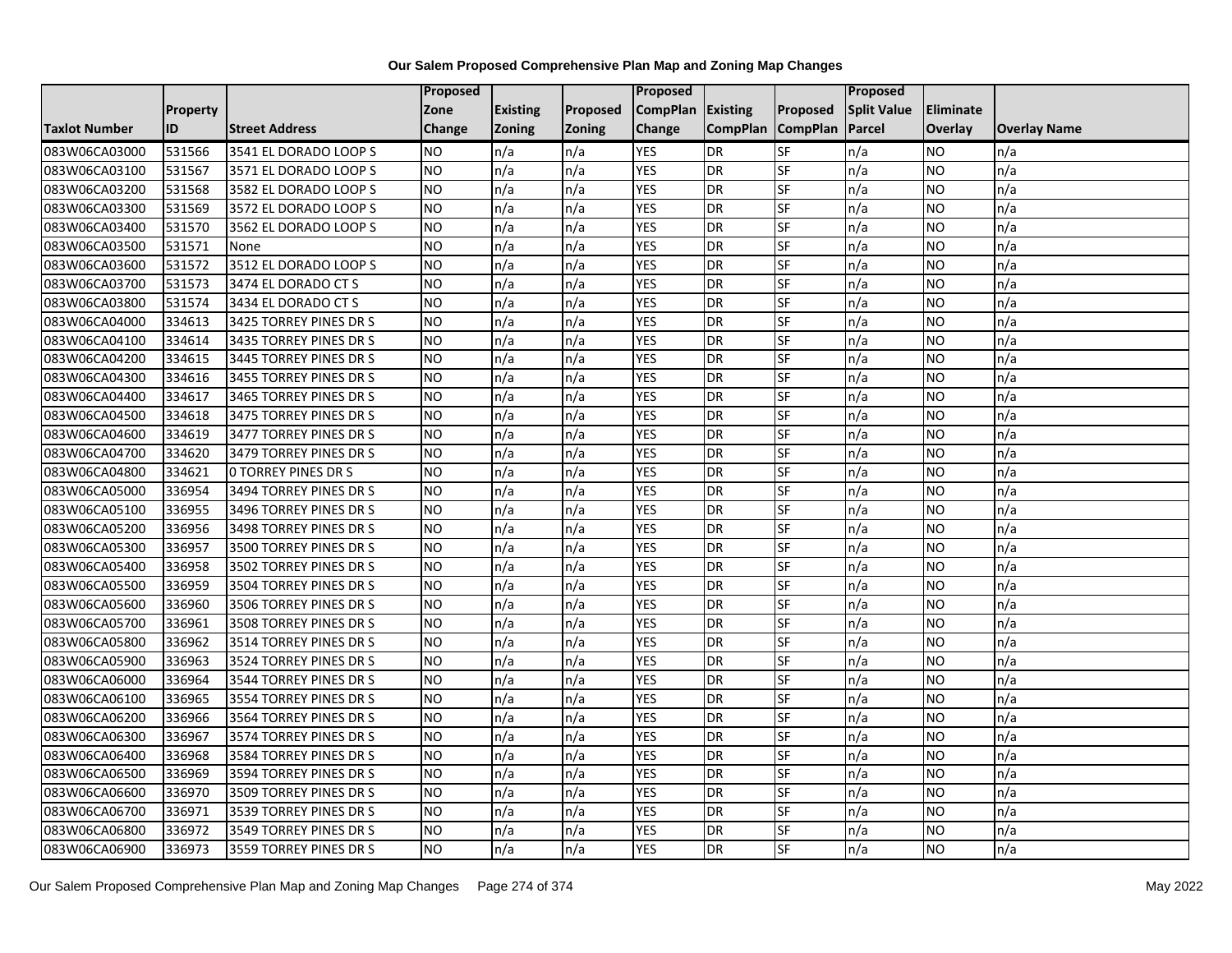|                      |                 |                        | Proposed      |                 |               | Proposed        |                 |                 | Proposed           |                |                     |
|----------------------|-----------------|------------------------|---------------|-----------------|---------------|-----------------|-----------------|-----------------|--------------------|----------------|---------------------|
|                      | <b>Property</b> |                        | Zone          | <b>Existing</b> | Proposed      | <b>CompPlan</b> | Existing        | Proposed        | <b>Split Value</b> | Eliminate      |                     |
| <b>Taxlot Number</b> | ID              | <b>Street Address</b>  | <b>Change</b> | Zoning          | <b>Zoning</b> | Change          | <b>CompPlan</b> | <b>CompPlan</b> | Parcel             | <b>Overlay</b> | <b>Overlay Name</b> |
| 083W06CA07000        | 336974          | 3569 TORREY PINES DR S | <b>NO</b>     | n/a             | n/a           | <b>YES</b>      | <b>DR</b>       | <b>SF</b>       | n/a                | NO.            | n/a                 |
| 083W06CA07100        | 336975          | 3548 COUNTRY CLUB DR S | <b>NO</b>     | n/a             | n/a           | <b>YES</b>      | DR              | SF              | n/a                | NO.            | n/a                 |
| 083W06CA07200        | 336976          | 3550 COUNTRY CLUB DR S | <b>NO</b>     | n/a             | n/a           | <b>YES</b>      | DR              | SF              | n/a                | NO.            | n/a                 |
| 083W06CA07300        | 336977          | None                   | <b>NO</b>     | n/a             | n/a           | <b>YES</b>      | <b>DR</b>       | SF              | n/a                | NO.            | n/a                 |
| 083W06CA07400        | 336978          | None                   | <b>NO</b>     | n/a             | n/a           | <b>YES</b>      | DR              | <b>SF</b>       | n/a                | NO.            | n/a                 |
| 083W06CB00100        | 531528          | 3488 CARNOUSTIE LN S   | <b>NO</b>     | n/a             | n/a           | <b>YES</b>      | <b>DR</b>       | SF              | n/a                | <b>NO</b>      | n/a                 |
| 083W06CB00200        | 531529          | 3498 CARNOUSTIE LN S   | <b>NO</b>     | n/a             | n/a           | <b>YES</b>      | DR              | SF              | n/a                | NO.            | n/a                 |
| 083W06CB00300        | 531530          | 3508 CARNOUSTIE LN S   | <b>NO</b>     | n/a             | n/a           | <b>YES</b>      | DR              | SF              | n/a                | NO.            | n/a                 |
| 083W06CB00400        | 531531          | 3518 CARNOUSTIE LN S   | <b>NO</b>     | n/a             | n/a           | <b>YES</b>      | DR              | SF              | n/a                | NO.            | n/a                 |
| 083W06CB00800        | 578209          | 3480 PRESTWICK CT S    | ŌИ            | n/a             | n/a           | <b>YES</b>      | DR              | <b>SF</b>       | n/a                | NO.            | n/a                 |
| 083W06CB00900        | 578210          | 3470 PRESTWICK CT S    | <b>NO</b>     | n/a             | n/a           | <b>YES</b>      | <b>DR</b>       | SF              | n/a                | <b>NO</b>      | n/a                 |
| 083W06CB01000        | 578217          | 3859 ST ANDREWS LOOP S | <b>NO</b>     | n/a             | n/a           | <b>YES</b>      | <b>DR</b>       | SF              | n/a                | <b>NO</b>      | n/a                 |
| 083W06CB01100        | 578218          | 3861 ST ANDREWS LOOP S | NO            | n/a             | n/a           | <b>YES</b>      | DR              | <b>SF</b>       | n/a                | NO.            | n/a                 |
| 083W06CB01200        | 578219          | 3863 ST ANDREWS LOOP S | <b>NO</b>     | n/a             | n/a           | <b>YES</b>      | <b>DR</b>       | SF              | n/a                | NO.            | n/a                 |
| 083W06CB01300        | 578220          | 3865 ST ANDREWS LOOP S | <b>NO</b>     | n/a             | n/a           | <b>YES</b>      | DR              | SF              | n/a                | NO.            | n/a                 |
| 083W06CB01400        | 578221          | 3869 ST ANDREWS LOOP S | ŌИ            | n/a             | n/a           | <b>YES</b>      | <b>DR</b>       | $S_{F}$         | n/a                | NO.            | n/a                 |
| 083W06CB01500        | 578222          | 3871 ST ANDREWS LOOP S | ŌИ            | n/a             | n/a           | <b>YES</b>      | $\overline{R}$  | <b>SF</b>       | n/a                | NO.            | n/a                 |
| 083W06CB01600        | 578223          | 3873 ST ANDREWS LOOP S | <b>NO</b>     | n/a             | n/a           | <b>YES</b>      | DR              | SF              | n/a                | NO.            | n/a                 |
| 083W06CB01700        | 578224          | 3875 ST ANDREWS LOOP S | <b>NO</b>     | n/a             | n/a           | <b>YES</b>      | DR              | SF              | n/a                | NO.            | n/a                 |
| 083W06CB01800        | 578225          | 3877 ST ANDREWS LOOP S | <b>NO</b>     | n/a             | n/a           | <b>YES</b>      | <b>DR</b>       | <b>SF</b>       | n/a                | NO.            | n/a                 |
| 083W06CB02000        | 578226          | 3872 ST ANDREWS LOOP S | <b>NO</b>     | n/a             | n/a           | <b>YES</b>      | DR              | SF              | n/a                | NO.            | n/a                 |
| 083W06CB02100        | 578227          | 3870 ST ANDREWS LOOP S | <b>NO</b>     | n/a             | n/a           | <b>YES</b>      | <b>DR</b>       | <b>SF</b>       | n/a                | <b>NO</b>      | n/a                 |
| 083W06CB02200        | 578228          | 3868 ST ANDREWS LOOP S | <b>NO</b>     | n/a             | n/a           | <b>YES</b>      | DR              | <b>SF</b>       | n/a                | NO.            | n/a                 |
| 083W06CB02300        | 578229          | 3864 ST ANDREWS LOOP S | <b>NO</b>     | n/a             | n/a           | <b>YES</b>      | DR              | SF              | n/a                | NO.            | n/a                 |
| 083W06CB02400        | 578230          | 3860 ST ANDREWS LOOP S | <b>NO</b>     | n/a             | n/a           | <b>YES</b>      | <b>DR</b>       | SF              | n/a                | <b>NO</b>      | n/a                 |
| 083W06CB02500        | 578231          | 3858 ST ANDREWS LOOP S | <b>NO</b>     | n/a             | n/a           | <b>YES</b>      | DR              | SF              | n/a                | NO.            | n/a                 |
| 083W06CB02700        | 578233          | 3854 ST ANDREWS LOOP S | ŌИ            | n/a             | n/a           | <b>YES</b>      | <b>DR</b>       | <b>SF</b>       | n/a                | NO.            | n/a                 |
| 083W06CB02800        | 578232          | 3850 ST ANDREWS LOOP S | <b>NO</b>     | n/a             | n/a           | <b>YES</b>      | DR              | SF              | n/a                | NO.            | n/a                 |
| 083W06CB02900        | 578245          | 3897 ST ANDREWS LOOP S | <b>NO</b>     | n/a             | n/a           | <b>YES</b>      | DR              | SF              | n/a                | NO.            | n/a                 |
| 083W06CB03000        | 578246          | 3895 ST ANDREWS LOOP S | <b>NO</b>     | n/a             | n/a           | <b>YES</b>      | <b>DR</b>       | SF              | n/a                | NO.            | n/a                 |
| 083W06CB03100        | 578247          | 3893 ST ANDREWS LOOP S | <b>NO</b>     | n/a             | n/a           | <b>YES</b>      | DR              | SF              | n/a                | NO.            | n/a                 |
| 083W06CB03200        | 578248          | 3535 DEERFIELD CT S    | <b>NO</b>     | n/a             | n/a           | <b>YES</b>      | DR              | SF              | n/a                | NO.            | n/a                 |
| 083W06CB03300        | 578249          | 3542 DEERFIELD CT S    | ŌИ            | n/a             | n/a           | <b>YES</b>      | <b>DR</b>       | <b>SF</b>       | n/a                | NO.            | n/a                 |
| 083W06CB03400        | 578250          | 3562 DEERFIELD CT S    | <b>NO</b>     | n/a             | n/a           | <b>YES</b>      | DR              | SF              | n/a                | NO.            | n/a                 |
| 083W06CB03500        | 578251          | 3555 DEERFIELD DR S    | <b>NO</b>     | n/a             | n/a           | <b>YES</b>      | DR              | SF              | n/a                | NO.            | n/a                 |
| 083W06CB03600        | 578240          | 3550 DEERFIELD DR S    | <b>NO</b>     | n/a             | n/a           | <b>YES</b>      | <b>DR</b>       | SF              | n/a                | NO.            | n/a                 |
| 083W06CB03700        | 578239          | 3560 DEERFIELD DR S    | <b>NO</b>     | n/a             | n/a           | <b>YES</b>      | <b>DR</b>       | SF              | n/a                | NO             | n/a                 |
| 083W06CB03800        | 578238          | 3570 DEERFIELD DR S    | <b>NO</b>     | n/a             | n/a           | <b>YES</b>      | DR              | SF              | n/a                | NO.            | n/a                 |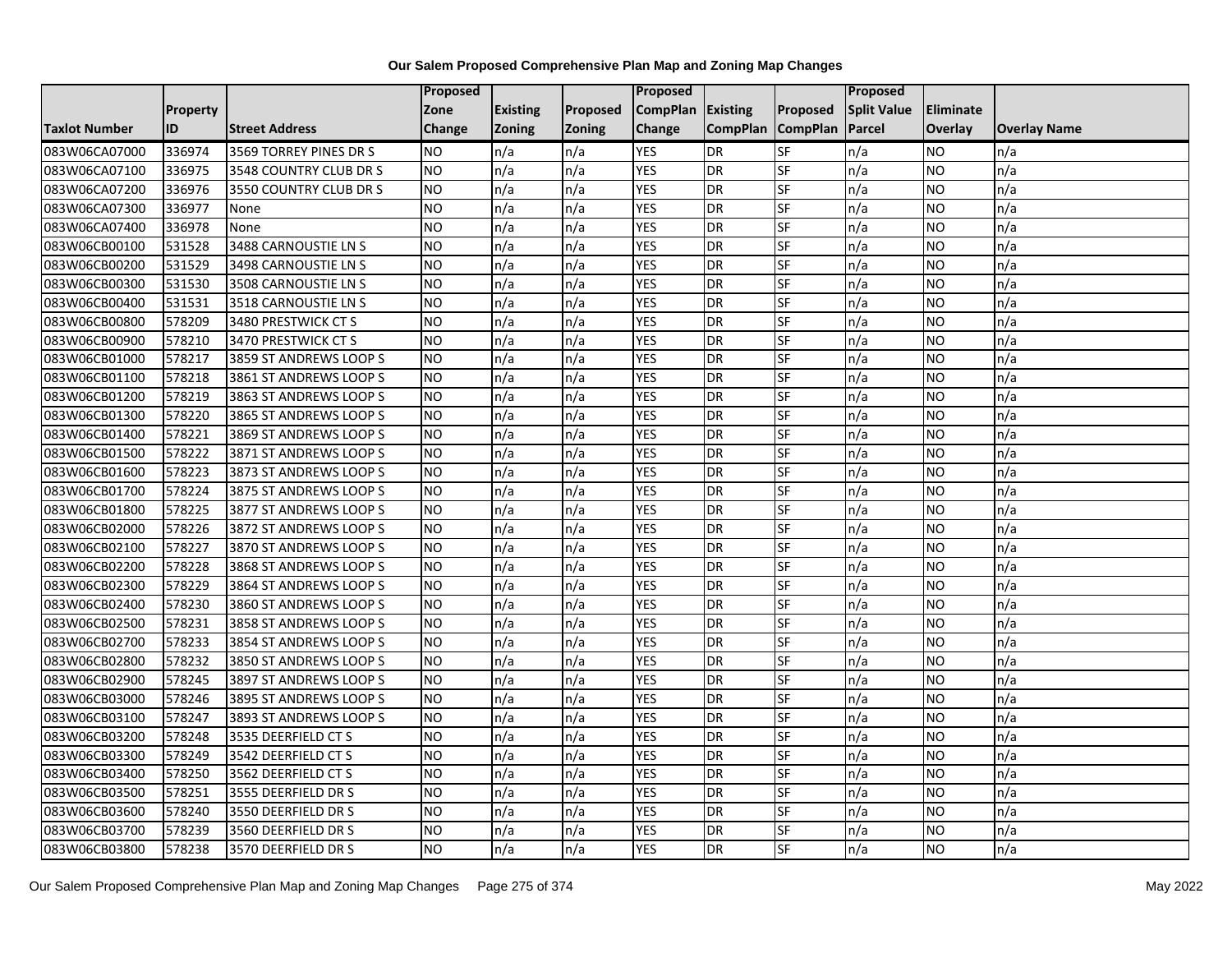|                      |                 |                        | Proposed  |                 |               | Proposed          |                 |                 | Proposed           |                |                     |
|----------------------|-----------------|------------------------|-----------|-----------------|---------------|-------------------|-----------------|-----------------|--------------------|----------------|---------------------|
|                      | <b>Property</b> |                        | Zone      | <b>Existing</b> | Proposed      | CompPlan Existing |                 | Proposed        | <b>Split Value</b> | Eliminate      |                     |
| <b>Taxlot Number</b> | ID              | <b>Street Address</b>  | Change    | Zoning          | <b>Zoning</b> | Change            | <b>CompPlan</b> | <b>CompPlan</b> | Parcel             | <b>Overlay</b> | <b>Overlay Name</b> |
| 083W06CB03900        | 578252          | None                   | <b>NO</b> | n/a             | n/a           | <b>YES</b>        | <b>DR</b>       | <b>SF</b>       | n/a                | NO             | n/a                 |
| 083W06CB04000        | 578237          | 3590 DEERFIELD DR S    | NO        | n/a             | n/a           | <b>YES</b>        | <b>DR</b>       | <b>SF</b>       | n/a                | NO.            | n/a                 |
| 083W06CB04100        | 578236          | 3885 ST ANDREWS LOOP S | <b>NO</b> | n/a             | n/a           | <b>YES</b>        | DR              | SF              | n/a                | NO.            | n/a                 |
| 083W06CB04200        | 578235          | 3883 ST ANDREWS LOOP S | <b>NO</b> | n/a             | n/a           | <b>YES</b>        | DR              | SF              | n/a                | NO.            | n/a                 |
| 083W06CB04300        | 578234          | 3881 ST ANDREWS LOOP S | <b>NO</b> | n/a             | n/a           | <b>YES</b>        | <b>DR</b>       | <b>SF</b>       | n/a                | NO.            | n/a                 |
| 083W06CB04400        | 578244          | 3886 ST ANDREWS LOOP S | <b>NO</b> | n/a             | n/a           | <b>YES</b>        | <b>DR</b>       | SF              | n/a                | <b>NO</b>      | n/a                 |
| 083W06CB04500        | 578243          | 3888 ST ANDREWS LOOP S | <b>NO</b> | n/a             | n/a           | <b>YES</b>        | DR              | SF              | n/a                | <b>NO</b>      | n/a                 |
| 083W06CB04600        | 578242          | 3892 ST ANDREWS LOOP S | <b>NO</b> | n/a             | n/a           | <b>YES</b>        | DR              | SF              | n/a                | NO.            | n/a                 |
| 083W06CB04700        | 578241          | 3896 ST ANDREWS LOOP S | <b>NO</b> | n/a             | n/a           | <b>YES</b>        | DR              | SF              | n/a                | NO.            | n/a                 |
| 083W06CB04800        | 578253          | 3525 DEERFIELD DR S    | <b>NO</b> | n/a             | n/a           | <b>YES</b>        | DR              | <b>SF</b>       | n/a                | NO.            | n/a                 |
| 083W06CB04900        | 578254          | 3545 DEERFIELD DR S    | <b>NO</b> | n/a             | n/a           | <b>YES</b>        | <b>DR</b>       | SF              | n/a                | <b>NO</b>      | n/a                 |
| 083W06CB05000        | 578255          | 3530 DEERFIELD DR S    | <b>NO</b> | n/a             | n/a           | <b>YES</b>        | DR              | SF              | n/a                | NO.            | n/a                 |
| 083W06CB05100        | 578256          | 3540 DEERFIELD DR S    | ŌИ        | n/a             | n/a           | <b>YES</b>        | <b>DR</b>       | $S_{F}$         | n/a                | NO.            | n/a                 |
| 083W06CB05200        | 338113          | 3702 ILLAHE HILL RD S  | <b>NO</b> | n/a             | n/a           | <b>YES</b>        | <b>DR</b>       | SF              | n/a                | NO.            | n/a                 |
| 083W06CB05300        | 338114          | 3706 ILLAHE HILL RD S  | <b>NO</b> | n/a             | n/a           | <b>YES</b>        | DR              | SF              | n/a                | NO.            | n/a                 |
| 083W06CB05400        | 338115          | 3716 ILLAHE HILL RD S  | ŌИ        | n/a             | n/a           | <b>YES</b>        | <b>DR</b>       | $S_{F}$         | n/a                | NO.            | n/a                 |
| 083W06CB05500        | 338116          | 3726 ILLAHE HILL RD S  | ŌИ        | n/a             | n/a           | <b>YES</b>        | $\overline{R}$  | <b>SF</b>       | n/a                | NO.            | n/a                 |
| 083W06CB05600        | 338117          | 3736 ILLAHE HILL RD S  | <b>NO</b> | n/a             | n/a           | <b>YES</b>        | DR              | SF              | n/a                | NO.            | n/a                 |
| 083W06CB05700        | 338118          | 3746 ILLAHE HILL RD S  | <b>NO</b> | n/a             | n/a           | <b>YES</b>        | DR              | SF              | n/a                | NO.            | n/a                 |
| 083W06CB05800        | 338119          | 3756 ILLAHE HILL RD S  | <b>NO</b> | n/a             | n/a           | <b>YES</b>        | <b>DR</b>       | <b>SF</b>       | n/a                | NO.            | n/a                 |
| 083W06CB05900        | 338120          | 3766 ILLAHE HILL RD S  | <b>NO</b> | n/a             | n/a           | <b>YES</b>        | DR              | SF              | n/a                | <b>NO</b>      | n/a                 |
| 083W06CB06000        | 338121          | 3776 ILLAHE HILL RD S  | <b>NO</b> | n/a             | n/a           | <b>YES</b>        | <b>DR</b>       | <b>SF</b>       | n/a                | <b>NO</b>      | n/a                 |
| 083W06CB06100        | 338122          | 3786 ILLAHE HILL RD S  | ŌИ        | n/a             | n/a           | <b>YES</b>        | <b>DR</b>       | <b>SF</b>       | n/a                | NO.            | n/a                 |
| 083W06CB06200        | 338123          | 3796 ILLAHE HILL RD S  | <b>NO</b> | n/a             | n/a           | <b>YES</b>        | DR              | SF              | n/a                | NO.            | n/a                 |
| 083W06CB06300        | 338124          | 3799 DUBLIN AVE S      | <b>NO</b> | n/a             | n/a           | <b>YES</b>        | <b>DR</b>       | SF              | n/a                | <b>NO</b>      | n/a                 |
| 083W06CB06400        | 338125          | 3789 DUBLIN AVE S      | <b>NO</b> | n/a             | n/a           | <b>YES</b>        | DR              | SF              | n/a                | NO.            | n/a                 |
| 083W06CB06500        | 338126          | 3779 DUBLIN AVE S      | ŌИ        | n/a             | n/a           | <b>YES</b>        | DR              | $S_{F}$         | n/a                | NO.            | n/a                 |
| 083W06CB06600        | 338127          | 3769 DUBLIN AVE S      | <b>NO</b> | n/a             | n/a           | <b>YES</b>        | DR              | SF              | n/a                | NO.            | n/a                 |
| 083W06CB06700        | 338128          | 3759 DUBLIN AVE S      | <b>NO</b> | n/a             | n/a           | <b>YES</b>        | DR              | SF              | n/a                | NO.            | n/a                 |
| 083W06CB06800        | 338129          | 3749 DUBLIN AVE S      | <b>NO</b> | n/a             | n/a           | <b>YES</b>        | <b>DR</b>       | SF              | n/a                | NO.            | n/a                 |
| 083W06CB06900        | 338130          | 3739 DUBLIN AVE S      | <b>NO</b> | n/a             | n/a           | <b>YES</b>        | DR              | SF              | n/a                | NO.            | n/a                 |
| 083W06CB07000        | 338131          | 3719 DUBLIN AVE S      | <b>NO</b> | n/a             | n/a           | <b>YES</b>        | DR              | SF              | n/a                | NO.            | n/a                 |
| 083W06CB07100        | 338132          | 3709 DUBLIN AVE S      | Ю         | n/a             | n/a           | <b>YES</b>        | <b>DR</b>       | SF              | n/a                | NO.            | n/a                 |
| 083W06CB07200        | 338133          | 3710 GALLOWAY ST S     | <b>NO</b> | n/a             | n/a           | <b>YES</b>        | DR              | SF              | n/a                | NO.            | n/a                 |
| 083W06CB07300        | 357328          | 3725 ILLAHE CT S       | <b>NO</b> | n/a             | n/a           | <b>YES</b>        | DR              | SF              | n/a                | NO.            | n/a                 |
| 083W06CB07400        | 357329          | 3737 ILLAHE CT S       | <b>NO</b> | n/a             | n/a           | <b>YES</b>        | <b>DR</b>       | SF              | n/a                | NO.            | n/a                 |
| 083W06CB07500        | 357330          | 3749 ILLAHE CT S       | <b>NO</b> | n/a             | n/a           | <b>YES</b>        | DR              | SF              | n/a                | <b>NO</b>      | n/a                 |
| 083W06CB07600        | 357331          | 3744 ILLAHE CT S       | <b>NO</b> | n/a             | n/a           | <b>YES</b>        | <b>DR</b>       | SF              | n/a                | <b>NO</b>      | n/a                 |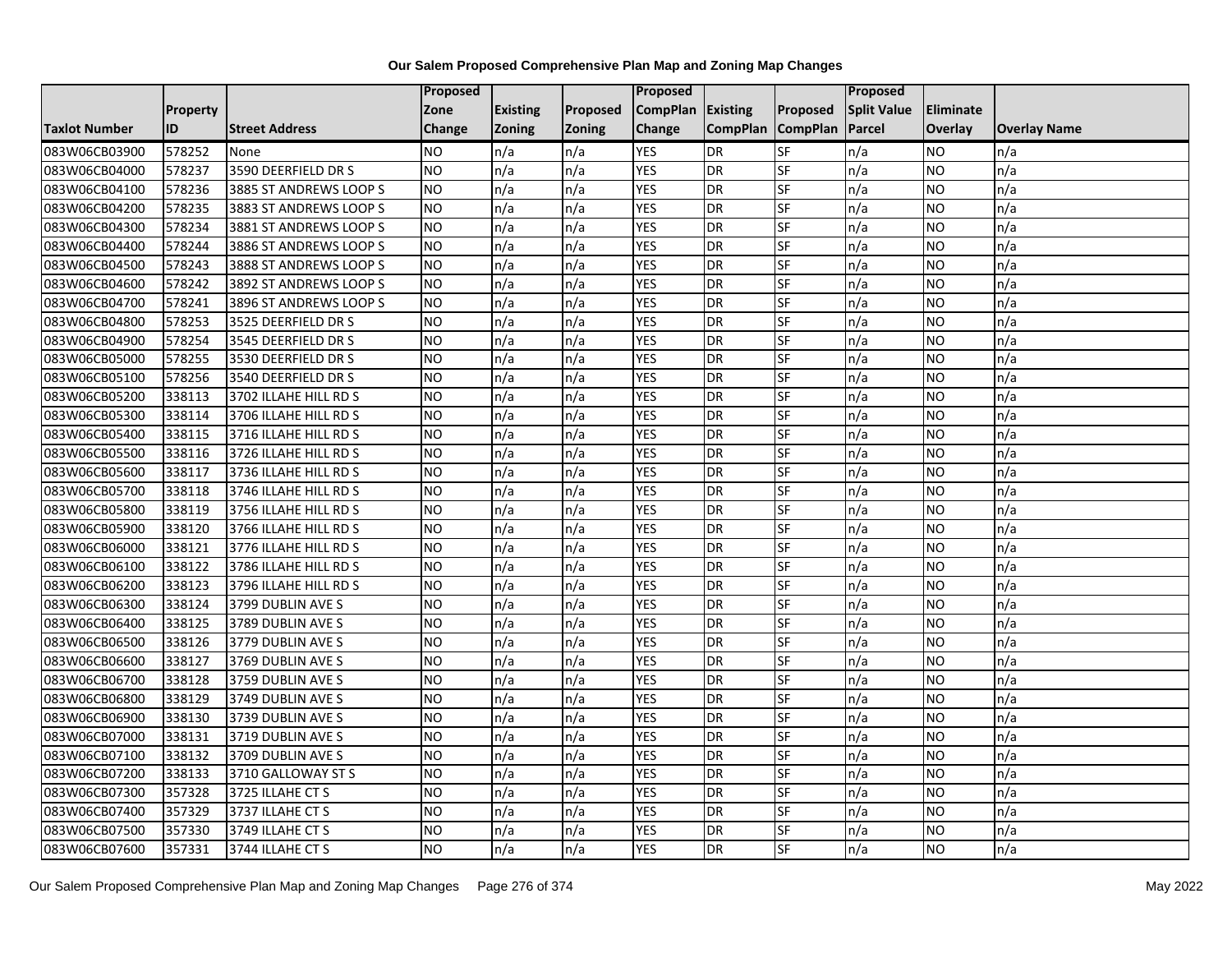|                      |                 |                       | <b>Proposed</b> |                 |          | Proposed          |                 |                 | <b>Proposed</b>    |                 |                     |
|----------------------|-----------------|-----------------------|-----------------|-----------------|----------|-------------------|-----------------|-----------------|--------------------|-----------------|---------------------|
|                      | <b>Property</b> |                       | Zone            | <b>Existing</b> | Proposed | CompPlan Existing |                 | Proposed        | <b>Split Value</b> | Eliminate       |                     |
| <b>Taxlot Number</b> | ID              | <b>Street Address</b> | <b>Change</b>   | Zoning          | Zoning   | Change            | <b>CompPlan</b> | <b>CompPlan</b> | Parcel             | Overlay         | <b>Overlay Name</b> |
| 083W06CB07700        | 357332          | 3732 ILLAHE CT S      | <b>NO</b>       | n/a             | n/a      | <b>YES</b>        | DR              | SF              | n/a                | NO              | n/a                 |
| 083W06CB07800        | 357333          | 3720 ILLAHE CT S      | <b>NO</b>       | n/a             | n/a      | <b>YES</b>        | DR              | SF              | n/a                | NO.             | n/a                 |
| 083W06CB08000        | 357335          | 3836 ILLAHE HILL RD S | <b>NO</b>       | n/a             | n/a      | <b>YES</b>        | DR              | SF              | n/a                | NO.             | n/a                 |
| 083W06CB08100        | 357336          | 3814 ILLAHE HILL RD S | <b>NO</b>       | n/a             | n/a      | <b>YES</b>        | DR              | SF              | n/a                | NO.             | n/a                 |
| 083W06CB08200        | 357337          | 3709 TAYSIDE ST S     | <b>NO</b>       | n/a             | n/a      | <b>YES</b>        | DR              | SF              | n/a                | NO.             | n/a                 |
| 083W06CB08300        | 357338          | 3715 TAYSIDE ST S     | <b>ON</b>       | n/a             | n/a      | <b>YES</b>        | DR              | SF              | n/a                | <b>NO</b>       | n/a                 |
| 083W06CC00100        | 338134          | 3712 GALLOWAY ST S    | <b>NO</b>       | n/a             | n/a      | <b>YES</b>        | DR              | <b>SF</b>       | n/a                | NO              | n/a                 |
| 083W06CC00200        | 338135          | 3722 GALLOWAY ST S    | <b>NO</b>       | n/a             | n/a      | <b>YES</b>        | DR              | SF              | n/a                | NO              | n/a                 |
| 083W06CC00300        | 338136          | 3732 GALLOWAY ST S    | <b>NO</b>       | n/a             | n/a      | <b>YES</b>        | DR              | SF              | n/a                | NO              | n/a                 |
| 083W06CC00400        | 338137          | 3742 GALLOWAY ST S    | <b>ON</b>       | n/a             | n/a      | <b>YES</b>        | DR              | SF              | n/a                | NO              | n/a                 |
| 083W06CC00500        | 338138          | 3752 GALLOWAY ST S    | <b>NO</b>       | n/a             | n/a      | <b>YES</b>        | DR              | SF              | n/a                | <b>NO</b>       | n/a                 |
| 083W06CC00600        | 338139          | 3762 GALLOWAY ST S    | <b>NO</b>       | n/a             | n/a      | <b>YES</b>        | DR              | SF              | n/a                | NO              | n/a                 |
| 083W06CC00700        | 338140          | 3772 GALLOWAY ST S    | <b>NO</b>       | n/a             | n/a      | <b>YES</b>        | DR              | SF              | n/a                | NO              | n/a                 |
| 083W06CC00800        | 338141          | 3782 GALLOWAY ST S    | <b>ON</b>       | n/a             | n/a      | <b>YES</b>        | DR              | SF              | n/a                | <b>NO</b>       | n/a                 |
| 083W06CC00900        | 338142          | 3792 GALLOWAY ST S    | <b>NO</b>       | n/a             | n/a      | <b>YES</b>        | DR              | SF              | n/a                | NO              | n/a                 |
| 083W06CC01000        | 338143          | 3802 GALLOWAY ST S    | <b>NO</b>       | n/a             | n/a      | <b>YES</b>        | DR              | SF              | n/a                | <b>NO</b>       | n/a                 |
| 083W06CC01100        | 338144          | 3812 GALLOWAY ST S    | <b>NO</b>       | n/a             | n/a      | <b>YES</b>        | DR              | SF              | n/a                | NO              | n/a                 |
| 083W06CC01200        | 338145          | 3822 GALLOWAY ST S    | <b>NO</b>       | n/a             | n/a      | <b>YES</b>        | <b>DR</b>       | SF              | n/a                | <b>NO</b>       | n/a                 |
| 083W06CC01300        | 338146          | 3832 GALLOWAY ST S    | <b>NO</b>       | n/a             | n/a      | <b>YES</b>        | DR              | SF              | n/a                | NO.             | n/a                 |
| 083W06CC01400        | 338147          | 3842 GALLOWAY ST S    | <b>NO</b>       | n/a             | n/a      | <b>YES</b>        | DR              | SF              | n/a                | NO.             | n/a                 |
| 083W06CC01500        | 338148          | 3852 GALLOWAY ST S    | <b>NO</b>       | n/a             | n/a      | <b>YES</b>        | DR              | SF              | n/a                | <b>NO</b>       | n/a                 |
| 083W06CC01600        | 338149          | 3862 GALLOWAY ST S    | <b>NO</b>       | n/a             | n/a      | <b>YES</b>        | $\overline{DR}$ | SF              | n/a                | $\overline{NO}$ | n/a                 |
| 083W06CC01700        | 338150          | 3872 GALLOWAY ST S    | <b>NO</b>       | n/a             | n/a      | <b>YES</b>        | DR              | <b>SF</b>       | n/a                | <b>NO</b>       | n/a                 |
| 083W06CC01800        | 338151          | 3882 GALLOWAY ST S    | <b>NO</b>       | n/a             | n/a      | <b>YES</b>        | DR              | SF              | n/a                | <b>NO</b>       | n/a                 |
| 083W06CC01900        | 338152          | 3892 GALLOWAY ST S    | <b>ON</b>       | n/a             | n/a      | <b>YES</b>        | DR              | SF              | n/a                | NO              | n/a                 |
| 083W06CC02000        | 338153          | 3893 GALLOWAY ST S    | <b>ON</b>       | n/a             | n/a      | <b>YES</b>        | DR              | SF              | n/a                | NO              | n/a                 |
| 083W06CC02100        | 338154          | 3883 GALLOWAY ST S    | <b>NO</b>       | n/a             | n/a      | <b>YES</b>        | DR              | SF              | n/a                | <b>NO</b>       | n/a                 |
| 083W06CC02200        | 338155          | 3873 GALLOWAY ST S    | <b>NO</b>       | n/a             | n/a      | <b>YES</b>        | DR              | SF              | n/a                | NO.             | n/a                 |
| 083W06CC02300        | 338156          | 3863 GALLOWAY ST S    | <b>NO</b>       | n/a             | n/a      | <b>YES</b>        | DR              | SF              | n/a                | NO.             | n/a                 |
| 083W06CC02400        | 338157          | 3843 GALLOWAY ST S    | <b>NO</b>       | n/a             | n/a      | <b>YES</b>        | DR              | SF              | n/a                | <b>NO</b>       | n/a                 |
| 083W06CC02500        | 338158          | 3823 GALLOWAY ST S    | <b>NO</b>       | n/a             | n/a      | <b>YES</b>        | DR              | SF              | n/a                | <b>NO</b>       | n/a                 |
| 083W06CC02600        | 338159          | 3813 GALLOWAY ST S    | <b>NO</b>       | n/a             | n/a      | <b>YES</b>        | DR              | SF              | n/a                | <b>NO</b>       | n/a                 |
| 083W06CC02700        | 338160          | 3803 GALLOWAY ST S    | <b>NO</b>       | n/a             | n/a      | <b>YES</b>        | DR              | SF              | n/a                | NO.             | n/a                 |
| 083W06CC02800        | 338161          | 3793 GALLOWAY ST S    | <b>NO</b>       | n/a             | n/a      | <b>YES</b>        | DR              | SF              | n/a                | NO.             | n/a                 |
| 083W06CC02900        | 338162          | 3783 GALLOWAY ST S    | Ю               | n/a             | n/a      | <b>YES</b>        | DR              | SF              | n/a                | <b>NO</b>       | n/a                 |
| 083W06CC03000        | 338163          | 3763 GALLOWAY ST S    | <b>NO</b>       | n/a             | n/a      | <b>YES</b>        | DR              | SF              | n/a                | NO              | n/a                 |
| 083W06CC03100        | 338164          | 3753 GALLOWAY ST S    | <b>NO</b>       | n/a             | n/a      | <b>YES</b>        | DR              | SF              | n/a                | NO.             | n/a                 |
| 083W06CC03200        | 338165          | 3743 GALLOWAY ST S    | Ю               | n/a             | n/a      | <b>YES</b>        | DR              | SF              | n/a                | NO              | n/a                 |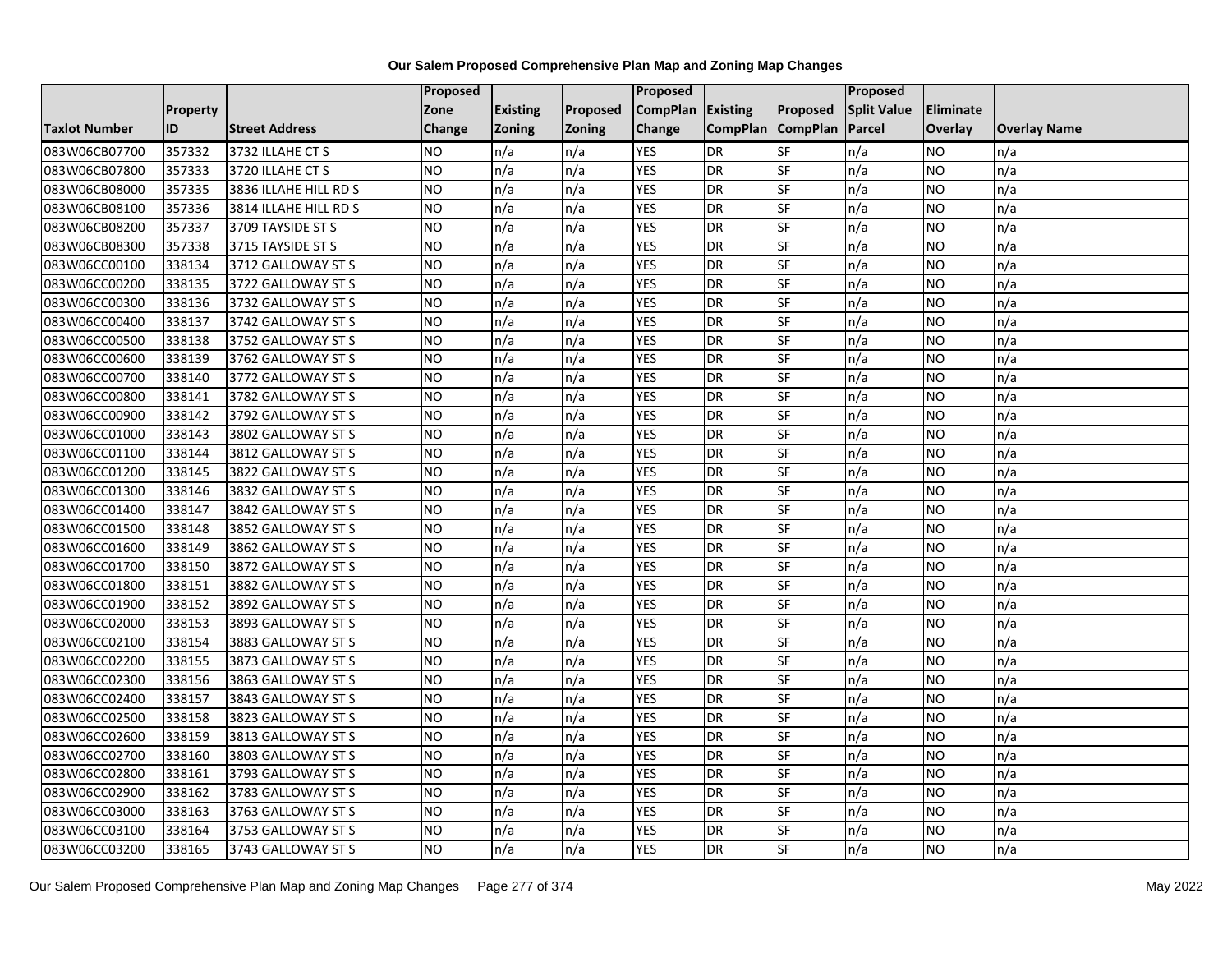|                      |                 |                       | Proposed  |                 |               | Proposed        |                 |                 | Proposed           |           |                     |
|----------------------|-----------------|-----------------------|-----------|-----------------|---------------|-----------------|-----------------|-----------------|--------------------|-----------|---------------------|
|                      | <b>Property</b> |                       | Zone      | <b>Existing</b> | Proposed      | <b>CompPlan</b> | Existing        | Proposed        | <b>Split Value</b> | Eliminate |                     |
| <b>Taxlot Number</b> | ID              | <b>Street Address</b> | Change    | Zoning          | <b>Zoning</b> | Change          | <b>CompPlan</b> | <b>CompPlan</b> | Parcel             | Overlay   | <b>Overlay Name</b> |
| 083W06CC03300        | 338166          | 3733 GALLOWAY ST S    | <b>NO</b> | n/a             | n/a           | <b>YES</b>      | <b>DR</b>       | <b>SF</b>       | n/a                | NO.       | n/a                 |
| 083W06CC03400        | 338167          | 3723 GALLOWAY ST S    | <b>NO</b> | n/a             | n/a           | <b>YES</b>      | DR              | SF              | n/a                | NO.       | n/a                 |
| 083W06CC03500        | 338168          | 3720 ABERDEEN ST S    | <b>NO</b> | n/a             | n/a           | <b>YES</b>      | DR              | SF              | n/a                | NO.       | n/a                 |
| 083W06CC03600        | 338169          | 3730 ABERDEEN ST S    | <b>NO</b> | n/a             | n/a           | <b>YES</b>      | DR              | SF              | n/a                | NO.       | n/a                 |
| 083W06CC03700        | 338170          | 3740 ABERDEEN ST S    | <b>NO</b> | n/a             | n/a           | <b>YES</b>      | DR              | SF              | n/a                | NO.       | n/a                 |
| 083W06CC03800        | 338171          | 3750 ABERDEEN ST S    | Ю         | n/a             | n/a           | <b>YES</b>      | <b>DR</b>       | SF              | n/a                | <b>NO</b> | n/a                 |
| 083W06CC03900        | 338172          | 3770 ABERDEEN ST S    | <b>NO</b> | n/a             | n/a           | <b>YES</b>      | DR              | SF              | n/a                | NO.       | n/a                 |
| 083W06CC04000        | 338173          | 3790 ABERDEEN ST S    | <b>NO</b> | n/a             | n/a           | <b>YES</b>      | DR              | SF              | n/a                | NO.       | n/a                 |
| 083W06CC04100        | 338174          | 3810 ABERDEEN ST S    | <b>NO</b> | n/a             | n/a           | <b>YES</b>      | DR              | SF              | n/a                | NO.       | n/a                 |
| 083W06CC04200        | 338175          | 3820 ABERDEEN ST S    | <b>NO</b> | n/a             | n/a           | <b>YES</b>      | DR              | SF              | n/a                | NO.       | n/a                 |
| 083W06CC04300        | 338176          | 3830 ABERDEEN ST S    | <b>NO</b> | n/a             | n/a           | <b>YES</b>      | <b>DR</b>       | SF              | n/a                | <b>NO</b> | n/a                 |
| 083W06CC04400        | 338177          | 3840 ABERDEEN ST S    | <b>NO</b> | n/a             | n/a           | <b>YES</b>      | DR              | SF              | n/a                | <b>NO</b> | n/a                 |
| 083W06CC04500        | 338178          | 3850 ABERDEEN ST S    | ŌИ        | n/a             | n/a           | <b>YES</b>      | <b>DR</b>       | $S_{F}$         | n/a                | NO.       | n/a                 |
| 083W06CC04600        | 338179          | 3860 ABERDEEN ST S    | <b>NO</b> | n/a             | n/a           | <b>YES</b>      | <b>DR</b>       | SF              | n/a                | NO.       | n/a                 |
| 083W06CC04700        | 338180          | 3870 ABERDEEN ST S    | <b>NO</b> | n/a             | n/a           | <b>YES</b>      | DR              | SF              | n/a                | NO.       | n/a                 |
| 083W06CC04800        | 338181          | 3880 ABERDEEN ST S    | ŌИ        | n/a             | n/a           | <b>YES</b>      | <b>DR</b>       | $S_{F}$         | n/a                | NO.       | n/a                 |
| 083W06CC04900        | 338182          | 3875 ABERDEEN ST S    | ŌИ        | n/a             | n/a           | <b>YES</b>      | $\overline{R}$  | <b>SF</b>       | n/a                | NO.       | n/a                 |
| 083W06CC05000        | 338183          | 3865 ABERDEEN ST S    | <b>NO</b> | n/a             | n/a           | <b>YES</b>      | DR              | SF              | n/a                | NO.       | n/a                 |
| 083W06CC05100        | 338184          | 3855 ABERDEEN ST S    | <b>NO</b> | n/a             | n/a           | <b>YES</b>      | DR              | SF              | n/a                | NO.       | n/a                 |
| 083W06CC05200        | 338185          | 3845 ABERDEEN ST S    | <b>NO</b> | n/a             | n/a           | <b>YES</b>      | <b>DR</b>       | <b>SF</b>       | n/a                | NO.       | n/a                 |
| 083W06CC05300        | 338186          | 3835 ABERDEEN ST S    | <b>NO</b> | n/a             | n/a           | <b>YES</b>      | DR              | SF              | n/a                | <b>NO</b> | n/a                 |
| 083W06CC05400        | 338187          | 3825 ABERDEEN ST S    | <b>NO</b> | n/a             | n/a           | <b>YES</b>      | <b>DR</b>       | SF              | n/a                | <b>NO</b> | n/a                 |
| 083W06CC05500        | 338188          | 3805 ABERDEEN ST S    | ŌИ        | n/a             | n/a           | <b>YES</b>      | <b>DR</b>       | SF              | n/a                | NO.       | n/a                 |
| 083W06CC05600        | 338189          | 3795 ABERDEEN ST S    | <b>NO</b> | n/a             | n/a           | <b>YES</b>      | DR              | SF              | n/a                | NO.       | n/a                 |
| 083W06CC05700        | 338190          | 3785 ABERDEEN ST S    | <b>NO</b> | n/a             | n/a           | <b>YES</b>      | <b>DR</b>       | SF              | n/a                | <b>NO</b> | n/a                 |
| 083W06CC05800        | 338191          | 3755 ABERDEEN ST S    | <b>NO</b> | n/a             | n/a           | <b>YES</b>      | DR              | SF              | n/a                | NO.       | n/a                 |
| 083W06CC05900        | 338192          | 3735 ABERDEEN ST S    | Ю         | n/a             | n/a           | <b>YES</b>      | <b>DR</b>       | $S_{F}$         | n/a                | NO.       | n/a                 |
| 083W06CC06000        | 338193          | 3725 ABERDEEN ST S    | <b>NO</b> | n/a             | n/a           | <b>YES</b>      | DR              | SF              | n/a                | NO.       | n/a                 |
| 083W06CC06100        | 338194          | 3714 TAYSIDE ST S     | <b>NO</b> | n/a             | n/a           | <b>YES</b>      | DR              | SF              | n/a                | NO.       | n/a                 |
| 083W06CC06200        | 338195          | 3724 TAYSIDE ST S     | <b>NO</b> | n/a             | n/a           | <b>YES</b>      | <b>DR</b>       | SF              | n/a                | NO.       | n/a                 |
| 083W06CC06300        | 338196          | 3734 TAYSIDE ST S     | <b>NO</b> | n/a             | n/a           | <b>YES</b>      | DR              | SF              | n/a                | NO.       | n/a                 |
| 083W06CC06400        | 338197          | 3744 TAYSIDE ST S     | <b>NO</b> | n/a             | n/a           | <b>YES</b>      | DR              | SF              | n/a                | NO.       | n/a                 |
| 083W06CC06500        | 338198          | 3754 TAYSIDE ST S     | ŌИ        | n/a             | n/a           | <b>YES</b>      | <b>DR</b>       | <b>SF</b>       | n/a                | NO.       | n/a                 |
| 083W06CC06600        | 338199          | 3764 TAYSIDE ST S     | <b>NO</b> | n/a             | n/a           | <b>YES</b>      | DR              | SF              | n/a                | NO.       | n/a                 |
| 083W06CC06700        | 338200          | 3774 TAYSIDE ST S     | <b>NO</b> | n/a             | n/a           | <b>YES</b>      | DR              | SF              | n/a                | NO.       | n/a                 |
| 083W06CC06800        | 338201          | 3784 TAYSIDE ST S     | <b>NO</b> | n/a             | n/a           | <b>YES</b>      | <b>DR</b>       | SF              | n/a                | NO.       | n/a                 |
| 083W06CC06900        | 338202          | 3887 ROGUE AVE S      | <b>NO</b> | n/a             | n/a           | <b>YES</b>      | DR              | SF              | n/a                | ΝO        | n/a                 |
| 083W06CC07000        | 338203          | 3897 ROGUE AVE S      | <b>NO</b> | n/a             | n/a           | <b>YES</b>      | DR              | SF              | n/a                | NO.       | n/a                 |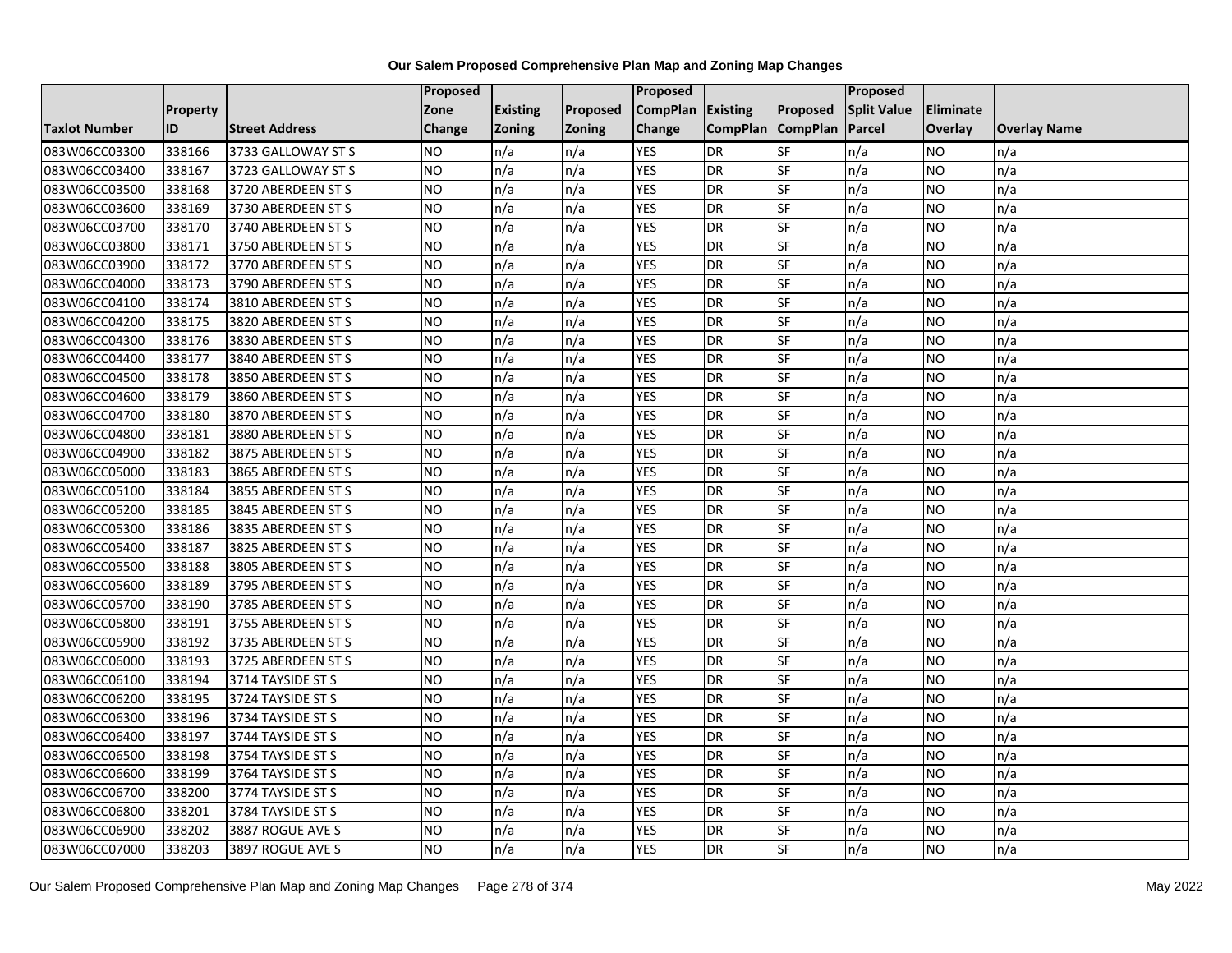|                      |          |                       | <b>Proposed</b> |                 |          | Proposed          |                 |                 | <b>Proposed</b>    |                 |                     |
|----------------------|----------|-----------------------|-----------------|-----------------|----------|-------------------|-----------------|-----------------|--------------------|-----------------|---------------------|
|                      | Property |                       | Zone            | <b>Existing</b> | Proposed | CompPlan Existing |                 | Proposed        | <b>Split Value</b> | Eliminate       |                     |
| <b>Taxlot Number</b> | ID       | <b>Street Address</b> | <b>Change</b>   | Zoning          | Zoning   | Change            | <b>CompPlan</b> | <b>CompPlan</b> | Parcel             | Overlay         | <b>Overlay Name</b> |
| 083W06CC07100        | 340209   | 3898 ROGUE AVE S      | <b>NO</b>       | n/a             | n/a      | <b>YES</b>        | DR              | SF              | n/a                | NO              | n/a                 |
| 083W06CC07200        | 340210   | 3890 ROGUE AVE S      | <b>NO</b>       | n/a             | n/a      | <b>YES</b>        | <b>DR</b>       | SF              | n/a                | NO.             | n/a                 |
| 083W06CC07300        | 340211   | 3882 ROGUE AVE S      | <b>NO</b>       | n/a             | n/a      | <b>YES</b>        | DR              | SF              | n/a                | NO.             | n/a                 |
| 083W06CC07400        | 340212   | 3874 ROGUE AVE S      | <b>NO</b>       | n/a             | n/a      | <b>YES</b>        | DR              | SF              | n/a                | NO.             | n/a                 |
| 083W06CC07500        | 340213   | 3866 ROGUE AVE S      | Ю               | n/a             | n/a      | <b>YES</b>        | DR              | SF              | n/a                | NO.             | n/a                 |
| 083W06CC07600        | 340214   | 3858 ROGUE AVE S      | <b>NO</b>       | n/a             | n/a      | <b>YES</b>        | DR              | SF              | n/a                | <b>NO</b>       | n/a                 |
| 083W06CC07700        | 340215   | 3850 ROGUE AVE S      | <b>NO</b>       | n/a             | n/a      | <b>YES</b>        | DR              | <b>SF</b>       | n/a                | <b>NO</b>       | n/a                 |
| 083W06CC07800        | 340216   | 3842 ROGUE AVE S      | <b>NO</b>       | n/a             | n/a      | <b>YES</b>        | DR              | SF              | n/a                | <b>NO</b>       | n/a                 |
| 083W06CC07900        | 340217   | 3834 ROGUE AVE S      | <b>NO</b>       | n/a             | n/a      | <b>YES</b>        | DR              | SF              | n/a                | NO              | n/a                 |
| 083W06CC08000        | 340218   | 3826 ROGUE AVE S      | Ю               | n/a             | n/a      | <b>YES</b>        | DR              | SF              | n/a                | <b>NO</b>       | n/a                 |
| 083W06CC08100        | 340219   | 3818 ROGUE AVE S      | <b>NO</b>       | n/a             | n/a      | <b>YES</b>        | DR              | SF              | n/a                | <b>NO</b>       | n/a                 |
| 083W06CC08200        | 340220   | 4002 SPOONER CT S     | <b>NO</b>       | n/a             | n/a      | <b>YES</b>        | DR              | SF              | n/a                | NO              | n/a                 |
| 083W06CC08300        | 340221   | 4004 SPOONER CT S     | <b>NO</b>       | n/a             | n/a      | <b>YES</b>        | DR              | SF              | n/a                | NO              | n/a                 |
| 083W06CC08400        | 340222   | 4006 SPOONER CT S     | <b>ON</b>       | n/a             | n/a      | <b>YES</b>        | DR              | SF              | n/a                | <b>NO</b>       | n/a                 |
| 083W06CC08500        | 340223   | 4010 SPOONER CT S     | <b>NO</b>       | n/a             | n/a      | <b>YES</b>        | DR              | <b>SF</b>       | n/a                | NO.             | n/a                 |
| 083W06CC08600        | 340224   | 4018 SPOONER CT S     | <b>NO</b>       | n/a             | n/a      | <b>YES</b>        | DR              | SF              | n/a                | <b>NO</b>       | n/a                 |
| 083W06CC08700        | 340225   | 4026 SPOONER CT S     | <b>NO</b>       | n/a             | n/a      | <b>YES</b>        | DR              | SF              | n/a                | NO.             | n/a                 |
| 083W06CC08800        | 340226   | 4034 SPOONER CT S     | <b>NO</b>       | n/a             | n/a      | <b>YES</b>        | DR              | SF              | n/a                | <b>NO</b>       | n/a                 |
| 083W06CC08900        | 340227   | 4042 SPOONER CT S     | <b>NO</b>       | n/a             | n/a      | <b>YES</b>        | DR              | SF              | n/a                | NO              | n/a                 |
| 083W06CC09000        | 340228   | 4050 SPOONER CT S     | <b>NO</b>       | n/a             | n/a      | <b>YES</b>        | DR              | SF              | n/a                | NO              | n/a                 |
| 083W06CC09100        | 340229   | 4058 SPOONER CT S     | <b>NO</b>       | n/a             | n/a      | <b>YES</b>        | DR              | SF              | n/a                | <b>NO</b>       | n/a                 |
| 083W06CC09200        | 340230   | 4066 SPOONER CT S     | <b>NO</b>       | n/a             | n/a      | <b>YES</b>        | $\overline{DR}$ | SF              | n/a                | $\overline{NO}$ | n/a                 |
| 083W06CC09300        | 340231   | 4074 SPOONER CT S     | <b>NO</b>       | n/a             | n/a      | <b>YES</b>        | DR              | <b>SF</b>       | n/a                | <b>NO</b>       | n/a                 |
| 083W06CC09400        | 340232   | 4082 SPOONER CT S     | <b>NO</b>       | n/a             | n/a      | <b>YES</b>        | DR              | SF              | n/a                | <b>NO</b>       | n/a                 |
| 083W06CC09500        | 340233   | 4090 SPOONER CT S     | <b>ON</b>       | n/a             | n/a      | <b>YES</b>        | DR              | SF              | n/a                | NO              | n/a                 |
| 083W06CC09600        | 340234   | 4098 SPOONER CT S     | <b>ON</b>       | n/a             | n/a      | <b>YES</b>        | DR              | SF              | n/a                | NO              | n/a                 |
| 083W06CC09700        | 340235   | 3966 TAYSIDE ST S     | <b>NO</b>       | n/a             | n/a      | <b>YES</b>        | DR              | SF              | n/a                | <b>NO</b>       | n/a                 |
| 083W06CC09800        | 340236   | 3956 TAYSIDE ST S     | <b>NO</b>       | n/a             | n/a      | <b>YES</b>        | DR              | SF              | n/a                | NO.             | n/a                 |
| 083W06CC09900        | 340237   | 3946 TAYSIDE ST S     | <b>NO</b>       | n/a             | n/a      | <b>YES</b>        | DR              | SF              | n/a                | NO.             | n/a                 |
| 083W06CC10000        | 340238   | 3936 TAYSIDE ST S     | <b>NO</b>       | n/a             | n/a      | <b>YES</b>        | DR              | SF              | n/a                | <b>NO</b>       | n/a                 |
| 083W06CC10100        | 340239   | 3926 TAYSIDE ST S     | <b>NO</b>       | n/a             | n/a      | <b>YES</b>        | DR              | <b>SF</b>       | n/a                | <b>NO</b>       | n/a                 |
| 083W06CC10200        | 340240   | 3916 TAYSIDE ST S     | <b>NO</b>       | n/a             | n/a      | <b>YES</b>        | DR              | SF              | n/a                | <b>NO</b>       | n/a                 |
| 083W06CC10300        | 340241   | 3906 TAYSIDE ST S     | <b>NO</b>       | n/a             | n/a      | <b>YES</b>        | DR              | SF              | n/a                | NO              | n/a                 |
| 083W06CC10400        | 340242   | 3905 SHALE ST S       | <b>NO</b>       | n/a             | n/a      | <b>YES</b>        | DR              | SF              | n/a                | <b>NO</b>       | n/a                 |
| 083W06CC10500        | 340243   | 3925 SHALE ST S       | Ю               | n/a             | n/a      | <b>YES</b>        | DR              | SF              | n/a                | NO              | n/a                 |
| 083W06CC10600        | 340244   | 3945 SHALE ST S       | <b>NO</b>       | n/a             | n/a      | <b>YES</b>        | DR              | SF              | n/a                | NO.             | n/a                 |
| 083W06CC10700        | 340245   | 3965 SHALE ST S       | <b>NO</b>       | n/a             | n/a      | <b>YES</b>        | DR              | SF              | n/a                | NO.             | n/a                 |
| 083W06CC10800        | 340246   | 3985 SHALE ST S       | <b>NO</b>       | n/a             | n/a      | <b>YES</b>        | $\overline{DR}$ | SF              | n/a                | NO.             | n/a                 |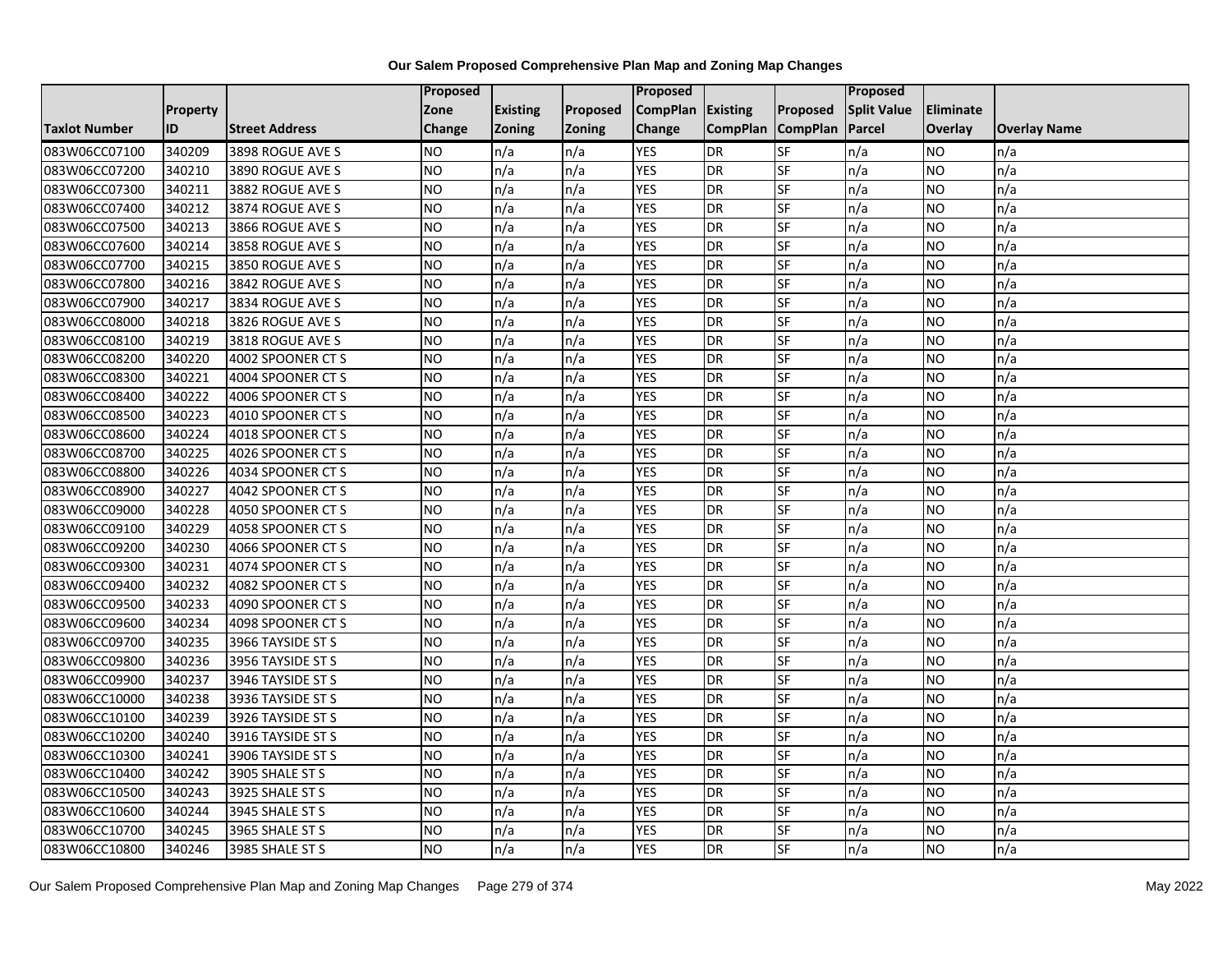|                      |                 |                        | Proposed   |                 |               | <b>Proposed</b>   |                 |                 | <b>Proposed</b>    |           |                     |
|----------------------|-----------------|------------------------|------------|-----------------|---------------|-------------------|-----------------|-----------------|--------------------|-----------|---------------------|
|                      | <b>Property</b> |                        | Zone       | <b>Existing</b> | Proposed      | CompPlan Existing |                 | Proposed        | <b>Split Value</b> | Eliminate |                     |
| <b>Taxlot Number</b> | ID              | <b>Street Address</b>  | Change     | Zoning          | <b>Zoning</b> | Change            | <b>CompPlan</b> | <b>CompPlan</b> | Parcel             | Overlay   | <b>Overlay Name</b> |
| 083W06CC10900        | 340247          | 3999 SHALE ST S        | <b>NO</b>  | n/a             | n/a           | <b>YES</b>        | <b>DR</b>       | <b>SF</b>       | n/a                | NO        | n/a                 |
| 083W06CC11000        | 340248          | 3928 SHALE ST S        | <b>NO</b>  | n/a             | n/a           | <b>YES</b>        | DR              | SF              | n/a                | NO.       | n/a                 |
| 083W06CC11100        | 340249          | 3948 SHALE ST S        | <b>NO</b>  | n/a             | n/a           | <b>YES</b>        | <b>DR</b>       | SF              | n/a                | NO.       | n/a                 |
| 083W06CC11200        | 340250          | 4039 SPOONER CT S      | <b>NO</b>  | n/a             | n/a           | <b>YES</b>        | DR              | SF              | n/a                | NO.       | n/a                 |
| 083W06CC11300        | 340251          | 4031 SPOONER CT S      | <b>NO</b>  | n/a             | n/a           | <b>YES</b>        | DR              | <b>SF</b>       | n/a                | <b>NO</b> | n/a                 |
| 083W06CC11400        | 340252          | 4023 SPOONER CT S      | <b>NO</b>  | n/a             | n/a           | <b>YES</b>        | <b>DR</b>       | SF              | n/a                | NO.       | n/a                 |
| 083W06CC11500        | 340253          | 4015 SPOONER CT S      | <b>NO</b>  | n/a             | n/a           | <b>YES</b>        | DR              | SF              | n/a                | NO.       | n/a                 |
| 083W06CC11600        | 340254          | 4007 SPOONER CT S      | <b>NO</b>  | n/a             | n/a           | <b>YES</b>        | DR              | SF              | n/a                | NO.       | n/a                 |
| 083W06CC11700        | 340255          | 3908 SHALE ST S        | <b>NO</b>  | n/a             | n/a           | <b>YES</b>        | <b>DR</b>       | SF              | n/a                | ΝO        | n/a                 |
| 083W06CC11800        | 340256          | 4039 FIRTH AVE S       | <b>NO</b>  | n/a             | n/a           | <b>YES</b>        | <b>DR</b>       | SF              | n/a                | NO.       | n/a                 |
| 083W06CC11900        | 340257          | 4059 FIRTH AVE S       | Ю          | n/a             | n/a           | <b>YES</b>        | DR              | <b>SF</b>       | n/a                | <b>NO</b> | n/a                 |
| 083W06CC12000        | 340258          | 4079 FIRTH AVE S       | <b>NO</b>  | n/a             | n/a           | <b>YES</b>        | <b>DR</b>       | SF              | n/a                | NO.       | n/a                 |
| 083W06CC12100        | 340259          | 3830 TAYSIDE ST S      | <b>NO</b>  | n/a             | n/a           | <b>YES</b>        | DR              | SF              | n/a                | NO.       | n/a                 |
| 083W06CC12200        | 340260          | 3850 TAYSIDE ST S      | <b>NO</b>  | n/a             | n/a           | <b>YES</b>        | <b>DR</b>       | SF              | n/a                | NO.       | n/a                 |
| 083W06CC12300        | 340261          | 3870 TAYSIDE ST S      | <b>NO</b>  | n/a             | n/a           | <b>YES</b>        | DR              | SF              | n/a                | NO.       | n/a                 |
| 083W06CC12400        | 340262          | 3890 TAYSIDE ST S      | ŌИ         | n/a             | n/a           | <b>YES</b>        | <b>DR</b>       | <b>SF</b>       | n/a                | NO.       | n/a                 |
| 083W06CC12600        | 340264          | 4111 CORREDALE DR S    | <b>NO</b>  | n/a             | n/a           | <b>YES</b>        | DR              | SF              | n/a                | NO.       | n/a                 |
| 083W06CC12700        | 340265          | 3907 TAYSIDE ST S      | <b>NO</b>  | n/a             | n/a           | <b>YES</b>        | DR              | SF              | n/a                | NO.       | n/a                 |
| 083W06CC12800        | 340266          | 3915 TAYSIDE ST S      | <b>NO</b>  | n/a             | n/a           | <b>YES</b>        | <b>DR</b>       | <b>SF</b>       | n/a                | NO.       | n/a                 |
| 083W06CC12900        | 340267          | 3923 TAYSIDE ST S      | <b>NO</b>  | n/a             | n/a           | <b>YES</b>        | DR              | SF              | n/a                | NO.       | n/a                 |
| 083W06CC13000        | 340268          | 3931 TAYSIDE ST S      | <b>NO</b>  | n/a             | n/a           | <b>YES</b>        | DR              | SF              | n/a                | <b>NO</b> | n/a                 |
| 083W06CC13100        | 340269          | 3939 TAYSIDE ST S      | ŌИ         | n/a             | n/a           | <b>YES</b>        | DR              | <b>SF</b>       | n/a                | NO.       | n/a                 |
| 083W06CC13200        | 340270          | 3947 TAYSIDE ST S      | <b>NO</b>  | n/a             | n/a           | <b>YES</b>        | DR              | SF              | n/a                | NO.       | n/a                 |
| 083W06CC13300        | 340271          | 3955 TAYSIDE ST S      | <b>NO</b>  | n/a             | n/a           | <b>YES</b>        | DR              | SF              | n/a                | NO.       | n/a                 |
| 083W06CC13400        | 340272          | 3963 TAYSIDE ST S      | <b>NO</b>  | n/a             | n/a           | <b>YES</b>        | <b>DR</b>       | $S_{F}$         | n/a                | NO.       | n/a                 |
| 083W06CC13500        | 340273          | 3971 TAYSIDE ST S      | <b>NO</b>  | n/a             | n/a           | <b>YES</b>        | <b>DR</b>       | SF              | n/a                | NO.       | n/a                 |
| 083W06CC13600        | 340274          | 3979 TAYSIDE ST S      | Ю          | n/a             | n/a           | <b>YES</b>        | <b>DR</b>       | <b>SF</b>       | n/a                | <b>NO</b> | n/a                 |
| 083W06CC13700        | 340275          | 3987 TAYSIDE ST S      | <b>NO</b>  | n/a             | n/a           | <b>YES</b>        | DR              | SF              | n/a                | NO.       | n/a                 |
| 083W06CC13800        | 340276          | 3995 TAYSIDE ST S      | <b>NO</b>  | n/a             | n/a           | <b>YES</b>        | DR              | SF              | n/a                | NO.       | n/a                 |
| 083W06CC13900        | 340277          | None                   | <b>YES</b> | <b>RS</b>       | PA            | <b>YES</b>        | <b>DR</b>       | POS             | n/a                | NO.       | n/a                 |
| 083W06DB02800        | 333244          | 3318 CHAMPIONSHIP DR S | <b>NO</b>  | n/a             | n/a           | <b>YES</b>        | DR              | SF              | n/a                | NO.       | n/a                 |
| 083W06DB02900        | 333245          | 3328 CHAMPIONSHIP DR S | ŌИ         | n/a             | n/a           | <b>YES</b>        | DR              | <b>SF</b>       | n/a                | NO.       | n/a                 |
| 083W06DB03000        | 333246          | 3338 CHAMPIONSHIP DR S | <b>NO</b>  | n/a             | n/a           | <b>YES</b>        | DR              | SF              | n/a                | <b>NO</b> | n/a                 |
| 083W06DB03100        | 333247          | 3348 CHAMPIONSHIP DR S | <b>NO</b>  | n/a             | n/a           | <b>YES</b>        | DR              | SF              | n/a                | NO.       | n/a                 |
| 083W06DB03200        | 333248          | 3358 CHAMPIONSHIP DR S | <b>NO</b>  | n/a             | n/a           | <b>YES</b>        | <b>DR</b>       | <b>SF</b>       | n/a                | NO.       | n/a                 |
| 083W06DB03300        | 333249          | 3368 CHAMPIONSHIP DR S | <b>NO</b>  | n/a             | n/a           | <b>YES</b>        | DR              | SF              | n/a                | NO.       | n/a                 |
| 083W06DB03400        | 333250          | 3378 CHAMPIONSHIP DR S | <b>NO</b>  | n/a             | n/a           | <b>YES</b>        | DR              | SF              | n/a                | <b>NO</b> | n/a                 |
| 083W06DB03500        | 333251          | 3388 CHAMPIONSHIP DR S | ŌИ         | n/a             | n/a           | <b>YES</b>        | <b>DR</b>       | <b>SF</b>       | n/a                | <b>NO</b> | n/a                 |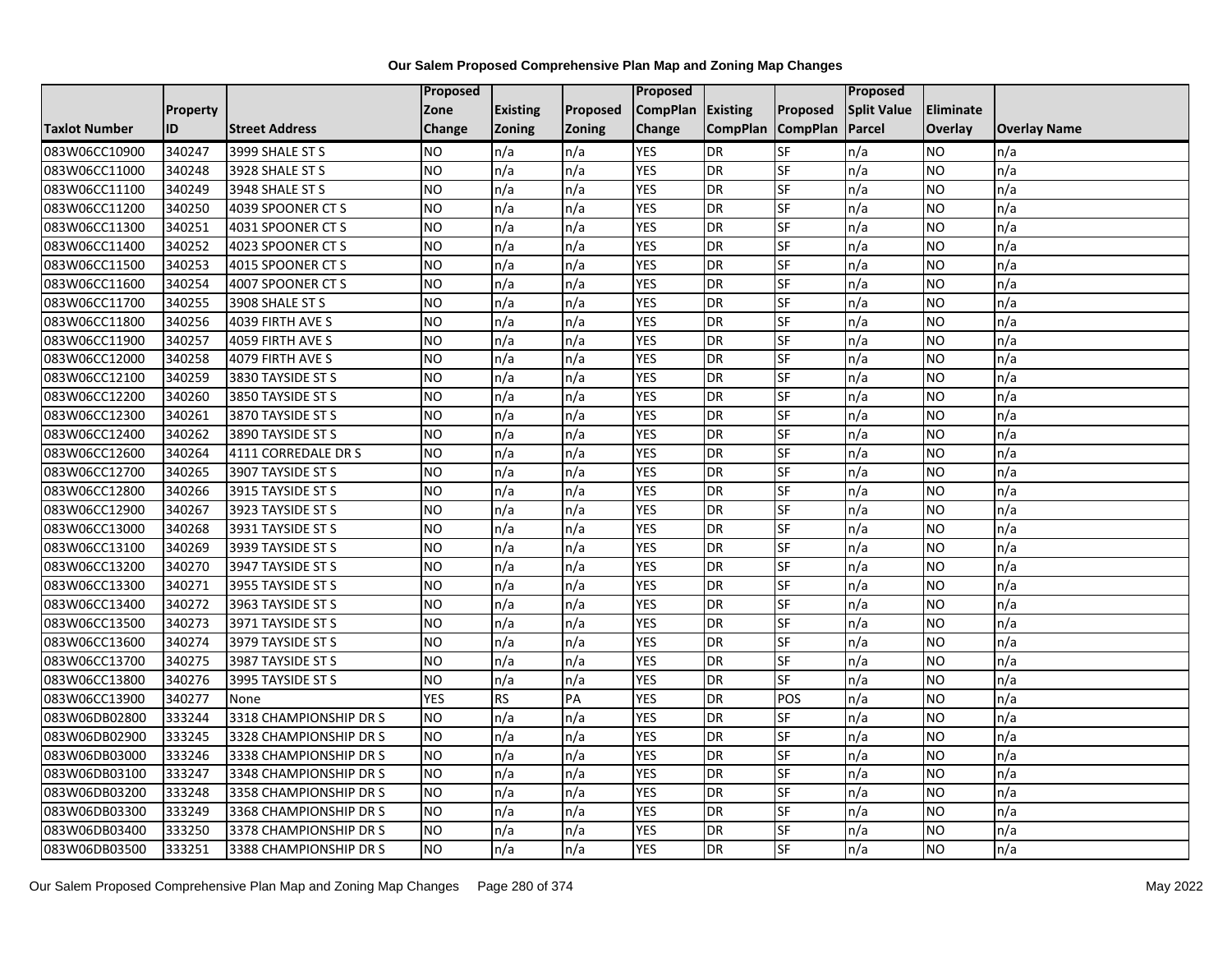|               |                 |                            | <b>Proposed</b> |                 |                 | Proposed          |                                   |                 | <b>Proposed</b>                        |                 |                     |
|---------------|-----------------|----------------------------|-----------------|-----------------|-----------------|-------------------|-----------------------------------|-----------------|----------------------------------------|-----------------|---------------------|
|               | <b>Property</b> |                            | Zone            | <b>Existing</b> | Proposed        | CompPlan Existing |                                   | Proposed        | <b>Split Value</b>                     | Eliminate       |                     |
| Taxlot Number | ID              | <b>Street Address</b>      | <b>Change</b>   | Zoning          | Zoning          | Change            | <b>CompPlan</b>                   | <b>CompPlan</b> | Parcel                                 | Overlay         | <b>Overlay Name</b> |
| 083W06DB03700 | 334623          | 3478 TORREY PINES DR S     | <b>NO</b>       | n/a             | n/a             | <b>YES</b>        | <b>DR</b>                         | SF              | n/a                                    | NO              | n/a                 |
| 083W06DB03800 | 334624          | 3398 CHAMPIONSHIP DR S     | NO              | n/a             | n/a             | <b>YES</b>        | DR                                | SF              | n/a                                    | NO.             | n/a                 |
| 083W06DB03900 | 334625          | 3480 TORREY PINES DR S     | <b>NO</b>       | n/a             | n/a             | <b>YES</b>        | DR                                | SF              | n/a                                    | <b>NO</b>       | n/a                 |
| 083W06DB04000 | 334626          | 3482 TORREY PINES DR S     | <b>NO</b>       | n/a             | n/a             | <b>YES</b>        | DR                                | SF              | n/a                                    | NO.             | n/a                 |
| 083W06DB04100 | 334627          | 3484 TORREY PINES DR S     | <b>NO</b>       | n/a             | n/a             | <b>YES</b>        | $\overline{DR}$                   | SF              | n/a                                    | NO.             | n/a                 |
| 083W06DB04200 | 334628          | 3486 TORREY PINES DR S     | <b>NO</b>       | n/a             | n/a             | <b>YES</b>        | DR                                | SF              | n/a                                    | <b>NO</b>       | n/a                 |
| 083W06DB04300 | 334629          | 3488 TORREY PINES DR S     | <b>NO</b>       | n/a             | n/a             | <b>YES</b>        | DR                                | SF              | n/a                                    | <b>NO</b>       | n/a                 |
| 083W06DB04400 | 334630          | 3490 TORREY PINES DR S     | <b>NO</b>       | n/a             | n/a             | <b>YES</b>        | DR                                | <b>SF</b>       | n/a                                    | NO              | n/a                 |
| 083W06DB04500 | 334631          | 3492 TORREY PINES DR S     | <b>NO</b>       | n/a             | n/a             | <b>YES</b>        | DR                                | SF              | n/a                                    | NO              | n/a                 |
| 083W06DB04600 | 334632          | <b>O TORREY PINES DR S</b> | <b>NO</b>       | n/a             | n/a             | <b>YES</b>        | <b>DR</b>                         | SF              | n/a                                    | <b>NO</b>       | n/a                 |
| 083W0800200   | 531776          | None                       | <b>NO</b>       | n/a             | n/a             | <b>YES</b>        | CSE/POS                           | POS             | n/a                                    | NO.             | n/a                 |
| 083W08A01800  | 593425          | None                       | <b>YES</b>      | <b>RA</b>       | PA              | <b>YES</b>        | SF                                | POS             | n/a                                    | <b>NO</b>       | n/a                 |
|               |                 |                            |                 | <b>NO</b>       |                 |                   | $\overline{10}$<br><b>COMPPLA</b> |                 |                                        |                 |                     |
| 083W08AA04800 | 570061          | None                       | <b>YES</b>      | ZONING          | PA              | <b>YES</b>        | Ν                                 | POS             | n/a                                    | NO.             | n/a                 |
| 083W08AA04900 | 570062          | None                       | <b>YES</b>      | <b>RA</b>       | $\overline{PA}$ | <b>YES</b>        | SF                                | POS             | n/a                                    | $\overline{NO}$ | n/a                 |
| 083W08C03800  | 531699          |                            | <b>YES</b>      | PA/RA           | PА              | <b>NO</b>         |                                   |                 | <b>NOT</b><br>Proposed<br>Split Taxlot | NO.             |                     |
| 083W08C03900  | 531700          | None<br>None               | <b>YES</b>      | <b>RA</b>       | PA              | <b>NO</b>         | n/a<br>n/a                        | n/a<br>n/a      | Zoning<br>n/a                          | NO.             | n/a<br>n/a          |
| 083W08DD12200 | 593146          | 4875 JUSTICE WAY S         | <b>YES</b>      | <b>RS</b>       | PE              | <b>NO</b>         | n/a                               | n/a             | n/a                                    | NO.             | n/a                 |
| 083W09AA01801 | 573086          | None                       | <b>NO</b>       | n/a             | n/a             | <b>YES</b>        | MF                                | SF              | n/a                                    | <b>NO</b>       | n/a                 |
| 083W09AA05800 | 531882          | 4122 LIBERTY RD S          | <b>YES</b>      | CR              | MU-III          | <b>YES</b>        | COM                               | MU              | n/a                                    | NO.             | n/a                 |
| 083W09AA05900 | 531878          | 4192 LIBERTY RD S          | <b>YES</b>      | CO              | MU-III          | <b>YES</b>        | COM                               | MU              | n/a                                    | NO.             | n/a                 |
| 083W09AA09200 | 531866          | 128 FRIENDSHIP AVE SE      | <b>YES</b>      | 6               | MU-III          | <b>YES</b>        | COM                               | <b>MU</b>       | n/a                                    | <b>NO</b>       | n/a                 |
| 083W09AA09300 | 531849          | 4292 LIBERTY RD S          | <b>YES</b>      | <b>CR</b>       | MU-III          | <b>YES</b>        | COM                               | MU              | n/a                                    | NO.             | n/a                 |
| 083W09AA11000 | 531832          | 120 MIZE RD SE             | <b>YES</b>      | CO              | MU-III          | <b>YES</b>        | COM                               | MU              | n/a                                    | <b>NO</b>       | n/a                 |
| 083W09AC00500 | 587131          | 117 IDYLWOOD DR SE         | <b>YES</b>      | <b>CO</b>       | MU-III          | <b>YES</b>        | COM                               | MU              | n/a                                    | NO.             | n/a                 |
| 083W09AC00600 | 587123          | 4372 LIBERTY RD S          | <b>YES</b>      | CO              | MU-III          | <b>YES</b>        | COM                               | MU              | n/a                                    | <b>NO</b>       | n/a                 |
| 083W09AC00601 | 587124          | 4342 LIBERTY RD S          | <b>YES</b>      | Ю               | MU-III          | <b>YES</b>        | COM                               | MU              | n/a                                    | <b>NO</b>       | n/a                 |
| 083W09AC00700 | 531793          | 128 IDYLWOOD DR SE         | <b>YES</b>      | 6               | MU-III          | <b>YES</b>        | COM                               | MU              | n/a                                    | NO.             | n/a                 |
| 083W09AC01300 | 587125          | 115 GREGORY LN SE          | <b>YES</b>      | <b>CO</b>       | MU-III          | <b>YES</b>        | COM                               | MU              | n/a                                    | NO.             | n/a                 |
| 083W09AC01400 | 593849          | 4395 LIBERTY RD S          | <b>YES</b>      | Ю               | MU-III          | <b>YES</b>        | COM                               | MU              | n/a                                    | <b>NO</b>       | n/a                 |
| 083W09AC03800 | 581242          | 984 CUNNINGHAM LN S        | <b>YES</b>      | $\overline{c}$  | MU-III          | <b>YES</b>        | COM                               | MU              | n/a                                    | <b>NO</b>       | n/a                 |
| 083W09AC03900 | 581240          | 4555 LIBERTY RD S          | <b>YES</b>      | <b>CR</b>       | MU-III          | <b>YES</b>        | COM                               | MU              | n/a                                    | NO.             | n/a                 |
| 083W09AC04000 | 581238          | 798 CUNNINGHAM LN S        | <b>YES</b>      | CR              | MU-III          | <b>YES</b>        | COM                               | MU              | n/a                                    | <b>NO</b>       | n/a                 |
|               |                 |                            |                 |                 |                 |                   |                                   |                 |                                        |                 |                     |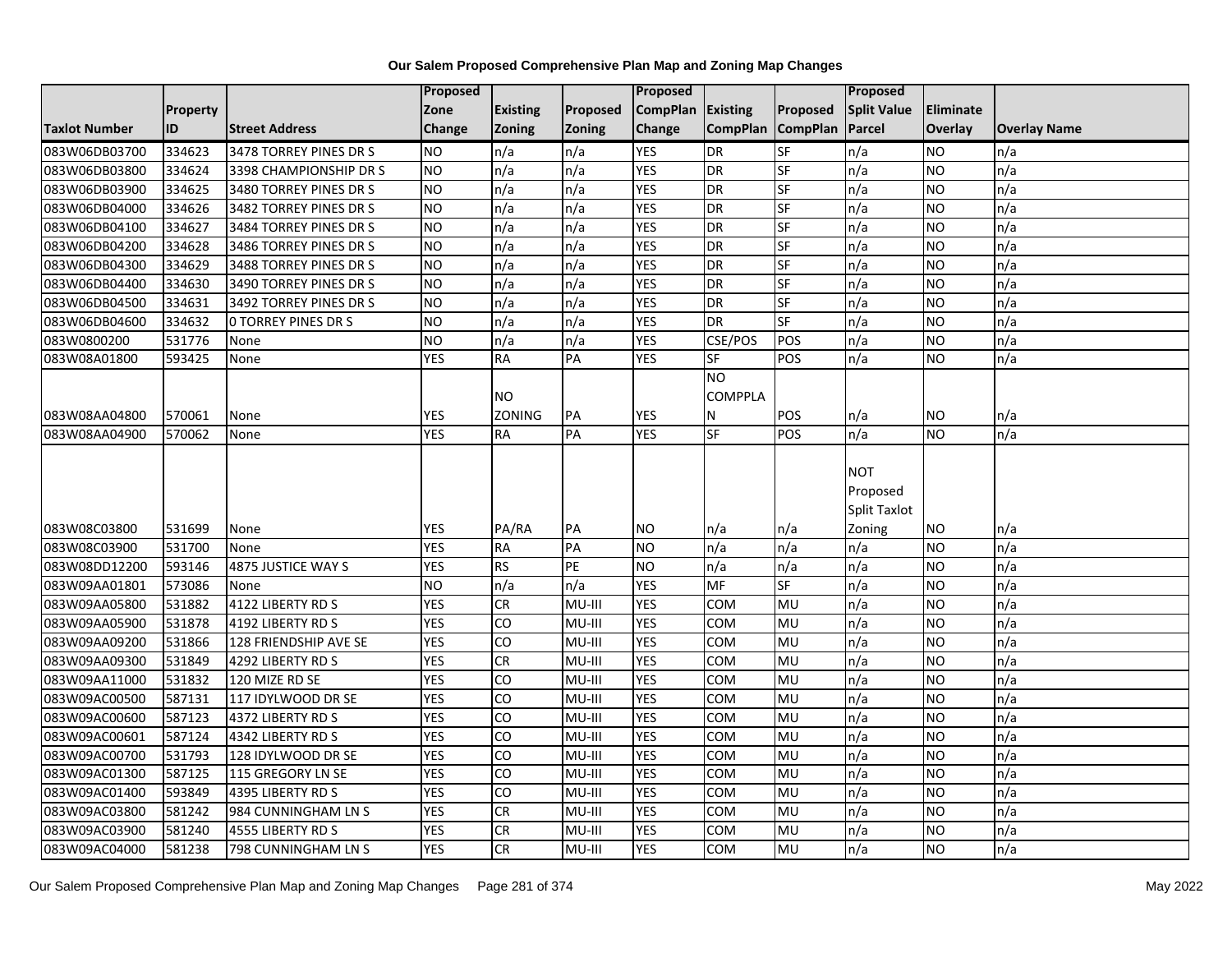|                      |                 |                       | Proposed   |                 |               | Proposed        |                 |                 | Proposed           |                  |                     |
|----------------------|-----------------|-----------------------|------------|-----------------|---------------|-----------------|-----------------|-----------------|--------------------|------------------|---------------------|
|                      | <b>Property</b> |                       | Zone       | <b>Existing</b> | Proposed      | <b>CompPlan</b> | Existing        | Proposed        | <b>Split Value</b> | <b>Eliminate</b> |                     |
| <b>Taxlot Number</b> | ID              | <b>Street Address</b> | Change     | Zoning          | <b>Zoning</b> | Change          | <b>CompPlan</b> | <b>CompPlan</b> | Parcel             | <b>Overlay</b>   | <b>Overlay Name</b> |
| 083W09AC04100        | 581237          | 4405 LIBERTY RD S     | <b>YES</b> | <b>CR</b>       | MU-III        | <b>YES</b>      | <b>COM</b>      | MU              | n/a                | NO.              | n/a                 |
| 083W09AC04200        | 581243          | 4451 LIBERTY RD S     | <b>YES</b> | <b>CR</b>       | MU-III        | <b>YES</b>      | COM             | <b>MU</b>       | n/a                | NO.              | n/a                 |
| 083W09AC04300        | 581244          | 4703 LIBERTY RD S     | <b>YES</b> | CR              | MU-III        | <b>YES</b>      | COM             | MU              | n/a                | <b>NO</b>        | n/a                 |
| 083W09AC04400        | 581247          | None                  | <b>YES</b> | <b>CR</b>       | MU-III        | <b>YES</b>      | сом             | MU              | n/a                | NO.              | n/a                 |
| 083W09AC04500        | 581249          | 4700 BLK LIBERTY RD S | <b>YES</b> | CR              | MU-III        | <b>YES</b>      | COM             | <b>MU</b>       | n/a                | NO.              | n/a                 |
| 083W09AC04600        | 581248          | None                  | <b>YES</b> | CR              | MU-III        | <b>YES</b>      | COM             | MU              | n/a                | <b>NO</b>        | n/a                 |
| 083W09AC04700        | 581250          | 4731 LIBERTY RD S     | <b>YES</b> | <b>CR</b>       | MU-III        | <b>YES</b>      | COM             | MU              | n/a                | NO.              | n/a                 |
| 083W09AC04800        | 581246          | 4735 LIBERTY RD S     | <b>YES</b> | CR              | MU-III        | <b>YES</b>      | COM             | <b>MU</b>       | n/a                | NO.              | n/a                 |
| 083W09AC04900        | 587081          | 104 GREGORY LN SE     | <b>YES</b> | CO              | MU-III        | <b>YES</b>      | COM             | MU              | n/a                | NO.              | n/a                 |
| 083W09AC05000        | 587082          | 106 GREGORY LN SE     | <b>YES</b> | 6               | MU-III        | <b>YES</b>      | <b>COM</b>      | MU              | n/a                | NO.              | n/a                 |
| 083W09AC05100        | 587083          | 112 GREGORY LN SE     | <b>YES</b> | CO              | MU-III        | <b>YES</b>      | COM             | MU              | n/a                | <b>NO</b>        | n/a                 |
| 083W09AC06600        | 587433          | 125 MARIETTA ST SE    | <b>YES</b> | CO              | MU-III        | <b>YES</b>      | COM             | MU              | n/a                | <b>NO</b>        | n/a                 |
| 083W09AC06700        | 581223          | 4452 LIBERTY RD S     | <b>YES</b> | $\overline{c}$  | MU-III        | <b>YES</b>      | COM             | <b>MU</b>       | n/a                | NO.              | n/a                 |
| 083W09AC06900        | 587442          | 4520 LIBERTY RD S     | <b>YES</b> | CO              | MU-III        | <b>YES</b>      | COM             | MU              | n/a                | NO.              | n/a                 |
| 083W09AC07000        | 587441          | 120 MARIETTA ST SE    | <b>YES</b> | CO              | MU-III        | <b>YES</b>      | COM             | MU              | n/a                | <b>NO</b>        | n/a                 |
| 083W09AC07100        | 587440          | 130 MARIETTA ST SE    | <b>YES</b> | 6               | MU-III        | <b>YES</b>      | COM             | <b>MU</b>       | n/a                | NO.              | n/a                 |
| 083W09AC08300        | 581235          | 113 HRUBETZ RD SE     | <b>YES</b> | CO              | MU-III        | <b>YES</b>      | COM             | MU              | n/a                | <b>NO</b>        | n/a                 |
| 083W09AC08400        | 581236          | 4682 LIBERTY RD S     | <b>YES</b> | <b>CR</b>       | MU-III        | <b>YES</b>      | COM             | MU              | n/a                | NO.              | n/a                 |
| 083W09AC08500        | 581234          | 4682 LIBERTY RD S     | <b>YES</b> | <b>CR</b>       | MU-III        | <b>YES</b>      | COM             | <b>MU</b>       | n/a                | NO.              | n/a                 |
| 083W09AC08600        | 581233          | 4612 LIBERTY RD S     | <b>YES</b> | <b>CR</b>       | MU-III        | <b>YES</b>      | COM             | MU              | n/a                | NO.              | n/a                 |
| 083W09AC08700        | 581232          | 4550 LIBERTY RD S     | <b>YES</b> | CO              | MU-III        | <b>YES</b>      | COM             | MU              | n/a                | NO.              | n/a                 |
| 083W09AC08800        | 587443          | 4540 LIBERTY RD S     | <b>YES</b> | CO              | MU-III        | <b>YES</b>      | COM             | MU              | n/a                | NO.              | n/a                 |
| 083W09BC07800        | 593463          | 1800 MATTHEWS LOOP S  | <b>YES</b> | <b>RA</b>       | PA            | <b>YES</b>      | $S_{F}$         | POS             | n/a                | NO.              | n/a                 |
| 083W09CA00300        | 581245          | 4741 LIBERTY RD S     | <b>YES</b> | CR              | MU-III        | <b>YES</b>      | COM             | MU              | n/a                | NO.              | n/a                 |
| 083W09CA00400        | 531938          | 4745 SKYLINE RD S     | <b>YES</b> | CR              | MU-III        | <b>YES</b>      | сом             | MU              | n/a                | NO.              | n/a                 |
| 083W09CA00500        | 531937          | 4747 SKYLINE RD S     | <b>YES</b> | <b>CR</b>       | MU-III        | <b>YES</b>      | COM             | MU              | n/a                | NO.              | n/a                 |
| 083W09CA00600        | 595386          | 4759 SKYLINE RD S     | <b>YES</b> | 6               | MU-III        | <b>YES</b>      | COM             | <b>MU</b>       | n/a                | NO.              | n/a                 |
| 083W09CA01700        | 595397          | 1188 LIBERTY CIRS     | <b>YES</b> | CO              | MU-III        | <b>YES</b>      | COM             | MU              | n/a                | NO.              | n/a                 |
| 083W09CA01701        | 341533          | 1192 LIBERTY CIRS     | <b>YES</b> | CO              | MU-III        | <b>YES</b>      | COM             | MU              | n/a                | NO.              | n/a                 |
| 083W09CA01800        | 595381          | 4765 SKYLINE RD S     | <b>YES</b> | 6               | MU-III        | <b>YES</b>      | <b>COM</b>      | MU              | n/a                | NO.              | n/a                 |
| 083W09CA01801        | 595382          | 1109 LIBERTY CIRS     | <b>YES</b> | CO              | MU-III        | <b>YES</b>      | COM             | MU              | n/a                | <b>NO</b>        | n/a                 |
| 083W09CA02100        | 595398          | 4775 SKYLINE RD S     | <b>YES</b> | CO              | MU-III        | <b>YES</b>      | COM             | MU              | n/a                | <b>NO</b>        | n/a                 |
| 083W09CA07200        | 531928          | 4774 SKYLINE RD S     | <b>YES</b> | CO              | MU-III        | <b>YES</b>      | COM             | MU              | n/a                | NO.              | n/a                 |
| 083W09CA07300        | 531930          | 4764 SKYLINE RD S     | <b>YES</b> | CO              | MU-III        | <b>YES</b>      | COM             | MU              | n/a                | NO.              | n/a                 |
| 083W09CA07400        | 531935          | 4755 LIBERTY RD S     | <b>YES</b> | CR              | MU-III        | <b>YES</b>      | COM             | MU              | n/a                | <b>NO</b>        | n/a                 |
| 083W09CA07500        | 531936          | 4755 LIBERTY RD S     | <b>YES</b> | <b>CR</b>       | MU-III        | <b>YES</b>      | COM             | MU              | n/a                | NO.              | n/a                 |
| 083W09CA07700        | 531934          | None                  | <b>YES</b> | <b>CR</b>       | MU-III        | <b>YES</b>      | COM             | MU              | n/a                | NO.              | n/a                 |
| 083W09CA07800        | 531931          | 4781 LIBERTY RD S     | <b>YES</b> | <b>CR</b>       | MU-III        | <b>YES</b>      | COM             | MU              | n/a                | NO.              | n/a                 |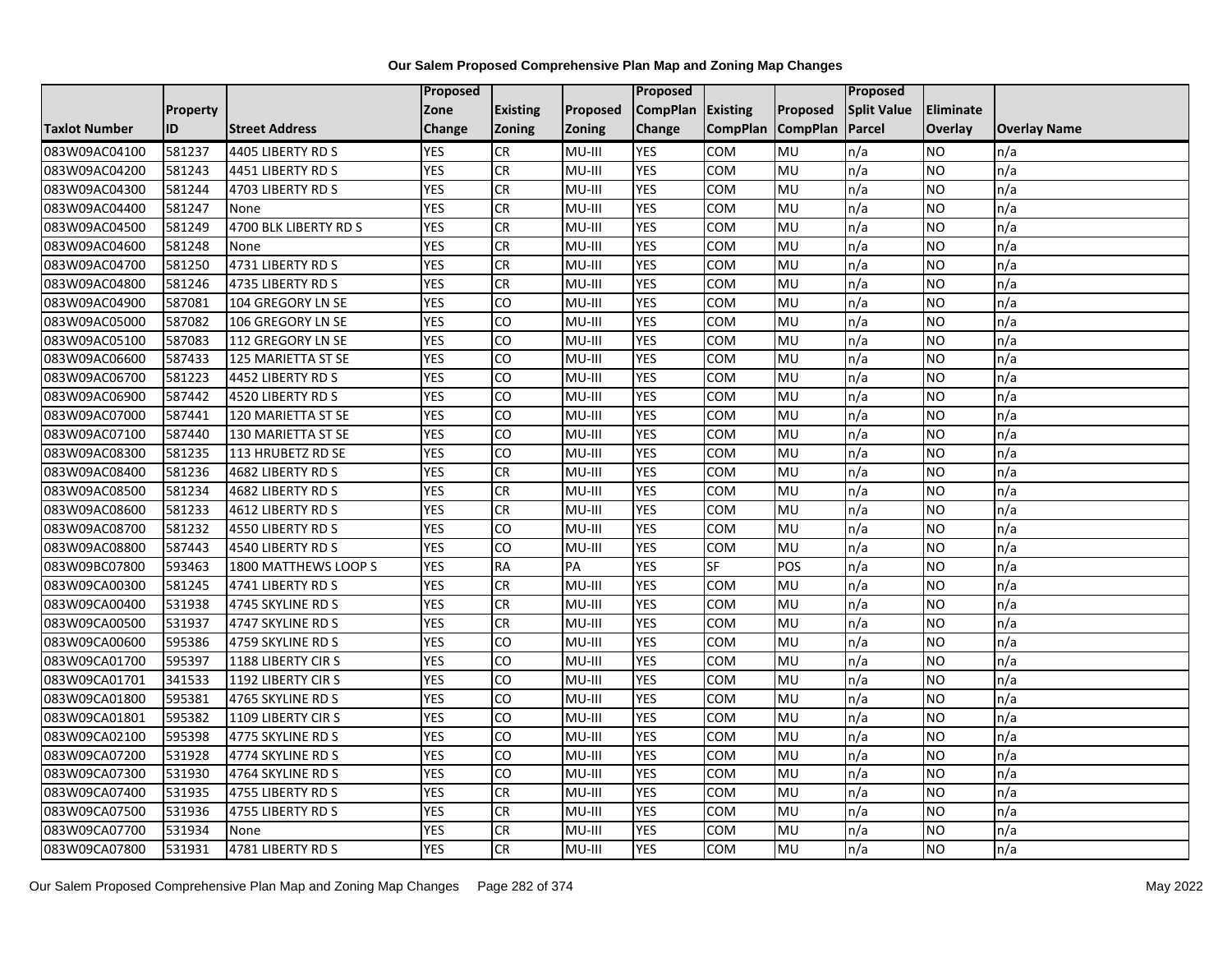|                      |                 |                       | Proposed   |                 |                 | Proposed          |                 |                 | Proposed            |           |                     |
|----------------------|-----------------|-----------------------|------------|-----------------|-----------------|-------------------|-----------------|-----------------|---------------------|-----------|---------------------|
|                      | <b>Property</b> |                       | Zone       | <b>Existing</b> | Proposed        | CompPlan Existing |                 | Proposed        | <b>Split Value</b>  | Eliminate |                     |
| <b>Taxlot Number</b> | ID              | <b>Street Address</b> | Change     | Zoning          | <b>Zoning</b>   | Change            | <b>CompPlan</b> | <b>CompPlan</b> | Parcel              | Overlay   | <b>Overlay Name</b> |
| 083W09CB11100        | 593096          | 1558 JOSEPH ST S      | <b>NO</b>  | n/a             | n/a             | <b>YES</b>        | <b>MF</b>       | <b>SF</b>       | n/a                 | NO        | n/a                 |
| 083W09CB11200        | 593097          | 4815 TALISMAN AVE S   | <b>NO</b>  | n/a             | n/a             | <b>YES</b>        | MF              | <b>SF</b>       | n/a                 | NO.       | n/a                 |
| 083W09CC00600        | 593190          | 4835 TALISMAN CT S    | <b>NO</b>  | n/a             | n/a             | <b>YES</b>        | MF              | SF              | n/a                 | NO.       | n/a                 |
| 083W09CC00700        | 593191          | 4825 TALISMAN CT S    | <b>NO</b>  | n/a             | n/a             | <b>YES</b>        | MF              | SF              | n/a                 | NO.       | n/a                 |
| 083W09CC05600        | 531913          | 4999 SKYLINE RD S 100 | <b>YES</b> | CO              | MU-III          | <b>YES</b>        | COM             | MU              | n/a                 | NO.       | n/a                 |
|                      |                 |                       |            |                 |                 |                   |                 |                 |                     |           |                     |
|                      |                 |                       |            |                 |                 |                   |                 |                 | <b>NOT</b>          |           |                     |
|                      |                 |                       |            |                 |                 |                   |                 |                 | Proposed            |           |                     |
|                      |                 |                       |            |                 |                 |                   |                 |                 | <b>Split Taxlot</b> |           |                     |
|                      |                 |                       |            |                 |                 |                   |                 |                 | CompPlan &          |           |                     |
| 083W09CC05800        | 531917          | 4857 SKYLINE RD S     | <b>YES</b> | CO/RM2          | RM <sub>2</sub> | <b>YES</b>        | COM/MF          | MF              | Zoning              | ΝO        | n/a                 |
| 083W09CC05801        | 351379          | None                  | <b>YES</b> | CO              | MU-III          | <b>YES</b>        | <b>COM</b>      | MU              | n/a                 | NO.       | n/a                 |
| 083W09CC14000        | 590491          | 4966 SKYLINE RD S     | <b>YES</b> | RM <sub>2</sub> | MU-III          | <b>YES</b>        | <b>MF</b>       | <b>MU</b>       | n/a                 | NO.       | n/a                 |
| 083W09CC14001        | 590492          | None                  | <b>YES</b> | RM <sub>2</sub> | MU-III          | <b>YES</b>        | MF              | MU              | n/a                 | NO.       | n/a                 |
| 083W09CC14002        | 590493          | 5000 SKYLINE RD S     | <b>YES</b> | RM <sub>2</sub> | MU-III          | <b>YES</b>        | MF              | MU              | n/a                 | NO.       | n/a                 |
| 083W09CC14100        | 590503          | None                  | <b>YES</b> | RM <sub>2</sub> | MU-III          | <b>YES</b>        | <b>MF</b>       | MU              | n/a                 | NO.       | n/a                 |
| 083W09DB00400        | 581258          | 120 HRUBETZ RD SE     | <b>YES</b> | ${\sf CR}$      | MU-III          | <b>YES</b>        | <b>COM</b>      | <b>MU</b>       | n/a                 | NO.       | n/a                 |
| 083W09DB00500        | 581251          | 4702 LIBERTY RD S     | <b>YES</b> | <b>CR</b>       | MU-III          | <b>YES</b>        | COM             | MU              | n/a                 | NO.       | n/a                 |
| 083W09DB00600        | 581252          | 4722 LIBERTY RD S     | <b>YES</b> | <b>CR</b>       | MU-III          | <b>YES</b>        | COM             | MU              | n/a                 | NO.       | n/a                 |
| 083W09DB00700        | 581253          | 4730 LIBERTY RD S     | <b>YES</b> | $\overline{c}$  | MU-III          | <b>YES</b>        | <b>COM</b>      | MU              | n/a                 | ΝO        | n/a                 |
| 083W09DB00800        | 581254          | 135 PEMBROOK ST SE    | <b>YES</b> | RM <sub>2</sub> | MU-III          | <b>YES</b>        | COM             | MU              | n/a                 | <b>NO</b> | n/a                 |
| 083W09DB00900        | 581255          | None                  | <b>YES</b> | RM <sub>2</sub> | MU-III          | <b>YES</b>        | COM             | MU              | n/a                 | <b>NO</b> | n/a                 |
| 083W09DB01000        | 581257          | 147 PEMBROOK ST SE    | <b>YES</b> | CO              | MU-III          | <b>YES</b>        | COM             | MU              | n/a                 | NO.       | n/a                 |
| 083W09DB01100        | 581256          | 145 PEMBROOK ST SE    | <b>YES</b> | RM <sub>2</sub> | MU-III          | <b>YES</b>        | COM             | MU              | n/a                 | NO.       | n/a                 |
| 083W09DB01400        | 581265          | 4742 LIBERTY RD S     | <b>YES</b> | CR              | MU-III          | <b>YES</b>        | COM             | MU              | n/a                 | <b>NO</b> | n/a                 |
| 083W09DB01503        | 531976          | 4780 LIBERTY RD S     | <b>YES</b> | IP              | MU-III          | <b>YES</b>        | <b>IND</b>      | MU              | n/a                 | NO.       | n/a                 |
| 083W09DB01900        | 531944          | 200 ARLENE AVE SE     | <b>YES</b> | <b>RS</b>       | PA              | <b>YES</b>        | SF              | POS             | n/a                 | NO.       | n/a                 |
| 083W09DB03900        | 342320          | 4760 LIBERTY RD S     | <b>YES</b> | <b>CR</b>       | MU-III          | <b>YES</b>        | <b>COM</b>      | MU              | n/a                 | NO.       | n/a                 |
| 083W09DB04000        | 342321          | 4752 LIBERTY RD S     | <b>YES</b> | <b>CR</b>       | MU-III          | <b>YES</b>        | COM             | MU              | n/a                 | NO.       | n/a                 |
| 083W09DB04100        | 342322          | 142 PEMBROOK ST SE    | <b>YES</b> | CR              | MU-III          | <b>YES</b>        | COM             | MU              | n/a                 | NO.       | n/a                 |
| 083W09DC04200        | 589893          | 5025 KAUFMAN LOOP SE  | <b>YES</b> | <b>RD</b>       | <b>RS</b>       | <b>YES</b>        | <b>MF</b>       | SF              | n/a                 | NO.       | n/a                 |
| 083W09DC04300        | 589892          | 5035 KAUFMAN LOOP SE  | <b>YES</b> | <b>RD</b>       | <b>RS</b>       | <b>YES</b>        | MF              | <b>SF</b>       | n/a                 | NO.       | n/a                 |
| 083W09DC04400        | 589891          | 5045 KAUFMAN LOOP SE  | <b>YES</b> | <b>RD</b>       | <b>RS</b>       | <b>YES</b>        | <b>MF</b>       | <b>SF</b>       | n/a                 | NO.       | n/a                 |
| 083W09DC04500        | 589890          | 5055 KAUFMAN LOOP SE  | <b>YES</b> | <b>RD</b>       | <b>RS</b>       | <b>YES</b>        | <b>MF</b>       | SF              | n/a                 | NO.       | n/a                 |
| 083W09DC04600        | 589889          | 5065 KAUFMAN LOOP SE  | <b>YES</b> | <b>RD</b>       | <b>RS</b>       | <b>YES</b>        | MF              | SF              | n/a                 | <b>NO</b> | n/a                 |
| 083W09DC04700        | 589888          | 5075 KAUFMAN LOOP SE  | <b>YES</b> | <b>RD</b>       | <b>RS</b>       | <b>YES</b>        | MF              | SF              | n/a                 | NO.       | n/a                 |
| 083W09DC04800        | 589887          | 5085 KAUFMAN LOOP SE  | <b>YES</b> | <b>RD</b>       | <b>RS</b>       | <b>YES</b>        | MF              | SF              | n/a                 | ΝO        | n/a                 |
| 083W09DC04900        | 589886          | 5095 KAUFMAN LOOP SE  | <b>YES</b> | <b>RD</b>       | <b>RS</b>       | <b>YES</b>        | MF              | SF              | n/a                 | NO.       | n/a                 |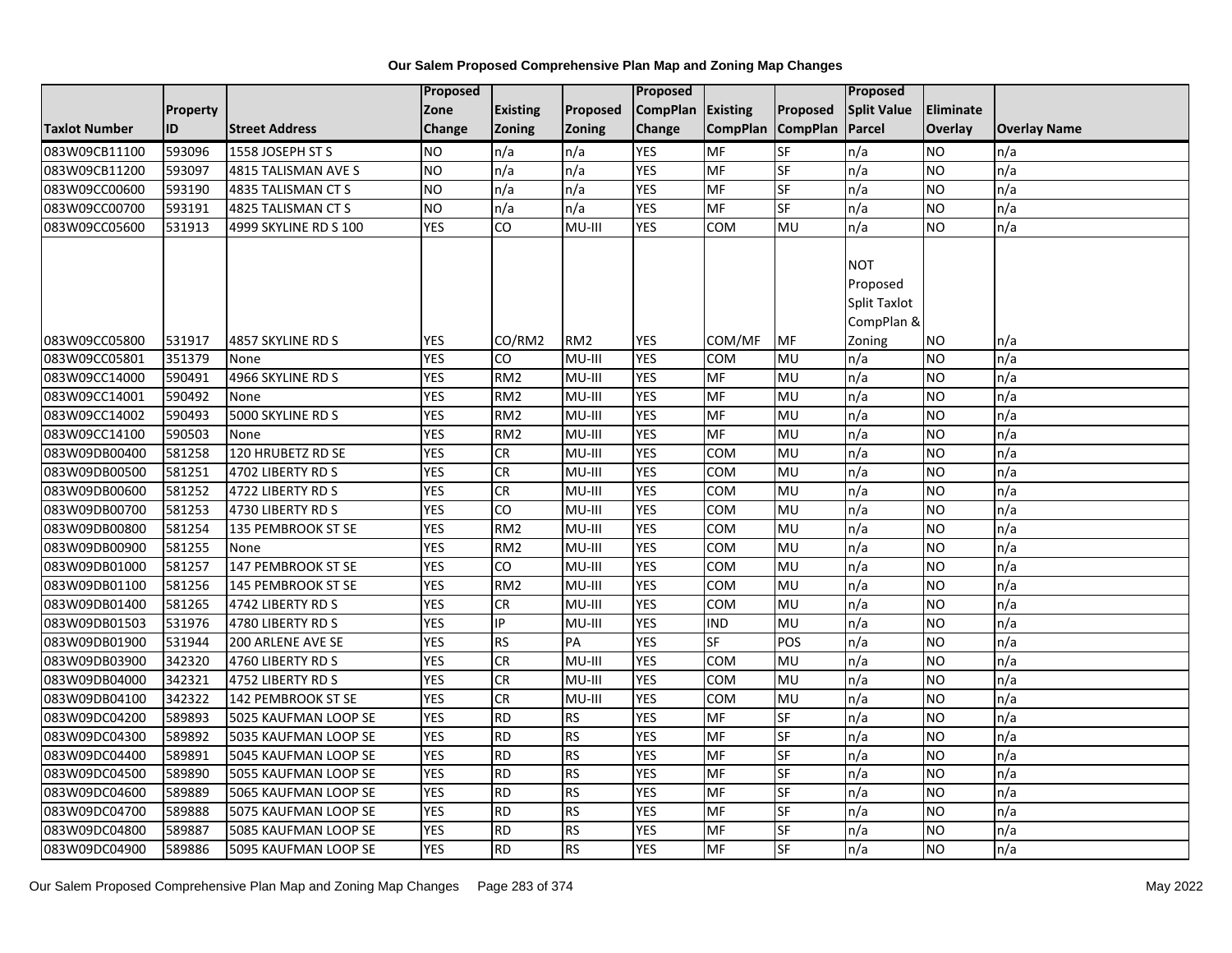|                      |                 |                            | Proposed   |                 |               | <b>Proposed</b> |                 |                 | Proposed                               |                  |                     |
|----------------------|-----------------|----------------------------|------------|-----------------|---------------|-----------------|-----------------|-----------------|----------------------------------------|------------------|---------------------|
|                      | <b>Property</b> |                            | Zone       | <b>Existing</b> | Proposed      | <b>CompPlan</b> | Existing        | Proposed        | <b>Split Value</b>                     | <b>Eliminate</b> |                     |
| <b>Taxlot Number</b> | ID              | <b>Street Address</b>      | Change     | Zoning          | <b>Zoning</b> | Change          | <b>CompPlan</b> | <b>CompPlan</b> | Parcel                                 | Overlay          | <b>Overlay Name</b> |
| 083W09DC05000        | 589894          | 5065 TERRYLEE CT SE        | <b>YES</b> | <b>RD</b>       | RS            | <b>YES</b>      | <b>MF</b>       | $S$ F           | n/a                                    | <b>NO</b>        | n/a                 |
| 083W09DC05100        | 589895          | 5055 TERRYLEE CT SE        | <b>YES</b> | <b>RD</b>       | <b>RS</b>     | <b>YES</b>      | <b>MF</b>       | SF              | n/a                                    | <b>NO</b>        | n/a                 |
| 083W09DC05200        | 589896          | 5035 TERRYLEE CT SE        | <b>YES</b> | <b>RD</b>       | <b>RS</b>     | <b>YES</b>      | MF              | <b>SF</b>       | n/a                                    | <b>NO</b>        | n/a                 |
| 083W09DD13200        | 587007          | 380 BOONE RD SE            | <b>YES</b> | <b>RA</b>       | <b>NH</b>     | <b>YES</b>      | $S$ F           | MU              | n/a                                    | <b>NO</b>        | n/a                 |
| 083W09DD13202        | 587008          | 5019 LONE OAK RD SE        | <b>YES</b> | <b>RA</b>       | <b>NH</b>     | <b>YES</b>      | <b>SF</b>       | MU              | n/a                                    | <b>NO</b>        | n/a                 |
| 083W09DD13300        | 581361          | 395 BOONE RD SE            | <b>YES</b> | <b>RS</b>       | <b>NH</b>     | <b>YES</b>      | <b>SF</b>       | MU              | n/a                                    | <b>NO</b>        | n/a                 |
| 083W09DD13400        | 581332          | 385 BOONE RD SE            | <b>YES</b> | <b>RS</b>       | <b>NH</b>     | <b>YES</b>      | <b>SF</b>       | <b>MU</b>       | n/a                                    | <b>NO</b>        | n/a                 |
| 083W10AA00600        | 584936          | 4035 12TH ST CUTOFF SE     | <b>YES</b> | CO              | MU-III        | <b>YES</b>      | <b>COM</b>      | MU              | n/a                                    | <b>NO</b>        | n/a                 |
| 083W10AB00100        | 584922          | 4090 COMMERCIAL ST SE      | <b>YES</b> | CO              | MU-III        | <b>YES</b>      | COM             | MU              | n/a                                    | <b>NO</b>        | n/a                 |
| 083W10AB00200        | 584923          | 4096 COMMERCIAL ST SE      | <b>YES</b> | CR              | MU-III        | <b>YES</b>      | <b>COM</b>      | MU              | n/a                                    | <b>NO</b>        | n/a                 |
| 083W10AB00201        | 584924          | 875 PROMONTORY PL SE       | <b>YES</b> | CR              | MU-III        | <b>YES</b>      | <b>COM</b>      | <b>MU</b>       | n/a                                    | <b>NO</b>        | n/a                 |
| 083W10AB00300        | 584925          | 4120 COMMERCIAL ST SE      | <b>YES</b> | CR              | MU-III        | <b>YES</b>      | COM             | MU              | n/a                                    | <b>NO</b>        | n/a                 |
| 083W10AB00400        | 584931          | 890 PROMONTORY PL SE       | <b>YES</b> | <b>CR</b>       | MU-III        | <b>YES</b>      | <b>COM</b>      | MU              | n/a                                    | <b>NO</b>        | n/a                 |
| 083W10AB00500        | 584932          | None                       | <b>YES</b> | CO              | MU-III        | <b>YES</b>      | COM             | MU              | n/a                                    | <b>NO</b>        | n/a                 |
| 083W10AB00600        | 584933          | 864 PROMONTORY PL SE       | <b>YES</b> | CO              | MU-III        | <b>YES</b>      | COM             | MU              | n/a                                    | <b>NO</b>        | n/a                 |
| 083W10AB00700        | 584926          | 850 PROMONTORY PL SE       | <b>YES</b> | CO              | MU-III        | <b>YES</b>      | COM             | MU              | n/a                                    | <b>NO</b>        | n/a                 |
| 083W10AB00800        | 584927          | 4160 COMMERCIAL ST SE      | <b>YES</b> | CO              | MU-III        | <b>YES</b>      | COM             | MU              | n/a                                    | <b>NO</b>        | n/a                 |
| 083W10AB01200        | 585009          | None                       | <b>YES</b> | CO              | MU-III        | <b>YES</b>      | COM             | MU              | n/a                                    | <b>NO</b>        | n/a                 |
| 083W10AB01300        | 585011          | 4093 12TH ST CUTOFF SE     | <b>YES</b> | CO              | MU-III        | <b>YES</b>      | COM             | MU              | n/a                                    | <b>NO</b>        | n/a                 |
| 083W10AB01400        | 584929          | None                       | <b>YES</b> | CO              | MU-III        | <b>YES</b>      | COM             | MU              | n/a                                    | <b>NO</b>        | n/a                 |
| 083W10AB01600        | 565166          | 4093 COMMERCIAL ST SE      | <b>YES</b> | CO/CR           | MU-III        | <b>YES</b>      | COM             | MU              | n/a                                    | <b>NO</b>        | n/a                 |
| 083W10AB01700        | 565167          | 725 WINDING WAY SE 101-103 | <b>YES</b> | CO              | MU-III        | <b>YES</b>      | COM             | MU              | n/a                                    | <b>NO</b>        | n/a                 |
|                      |                 |                            |            |                 |               |                 |                 |                 | Proposed<br>Split Taxlot<br>CompPlan & |                  |                     |
| 083W10AB03400        | 532000          | 710 WINDING WAY SE         | <b>YES</b> | <b>RS</b>       | MU-III/RS     | <b>YES</b>      | <b>SF</b>       | MU/SF           | Zoning                                 | <b>NO</b>        | n/a                 |
| 083W10AB06900        | 565255          | 876 WELCOME WAY SE         | <b>YES</b> | CO              | MU-III        | <b>YES</b>      | <b>COM</b>      | MU              | n/a                                    | <b>NO</b>        | n/a                 |
| 083W10AB07000        | 565256          | <b>0 COMMERCIAL ST SE</b>  | <b>YES</b> | <b>RS</b>       | MU-III        | <b>YES</b>      | $S$ F           | MU              | n/a                                    | <b>NO</b>        | n/a                 |
| 083W10AC00100        | 531997          | 4263 COMMERCIAL ST SE 100  | <b>YES</b> | CO/RS           | MU-III        | <b>YES</b>      | COM             | MU              | n/a                                    | <b>NO</b>        | n/a                 |
| 083W10AC00400        | 531989          | 4343 SUNNYSIDE RD SE       | <b>YES</b> | CO/RS           | $MU-I$        | <b>YES</b>      | <b>COM</b>      | MU              | n/a                                    | <b>NO</b>        | n/a                 |
| 083W10AC00600        | 586489          | 4345 SUNNYSIDE RD SE       | <b>YES</b> | CO              | $MU-I$        | <b>YES</b>      | COM             | MU              | n/a                                    | <b>NO</b>        | n/a                 |
| 083W10AC01000        | 586484          | 875 IDYLWOOD DR SE         | <b>YES</b> | CO              | $MU-I$        | <b>YES</b>      | COM             | MU              | n/a                                    | <b>NO</b>        | n/a                 |
| 083W10AC01100        | 586485          | 855 IDYLWOOD DR SE         | <b>YES</b> | CO              | $MU-I$        | <b>YES</b>      | COM             | MU              | n/a                                    | <b>NO</b>        | n/a                 |
| 083W10AC04500        | 586530          | 860 IDYLWOOD DR SE         | <b>YES</b> | CO              | $MU-I$        | <b>YES</b>      | COM             | MU              | n/a                                    | <b>NO</b>        | n/a                 |
| 083W10AC04600        | 586531          | 4400 BLK SUNNYSIDE RD SE   | <b>YES</b> | CO              | $MU-I$        | <b>YES</b>      | COM             | MU              | n/a                                    | <b>NO</b>        | n/a                 |
| 083W10AC04700        | 586532          | 4445 SUNNYSIDE RD SE       | <b>YES</b> | CO              | $MU-I$        | <b>YES</b>      | <b>COM</b>      | MU              | n/a                                    | <b>NO</b>        | n/a                 |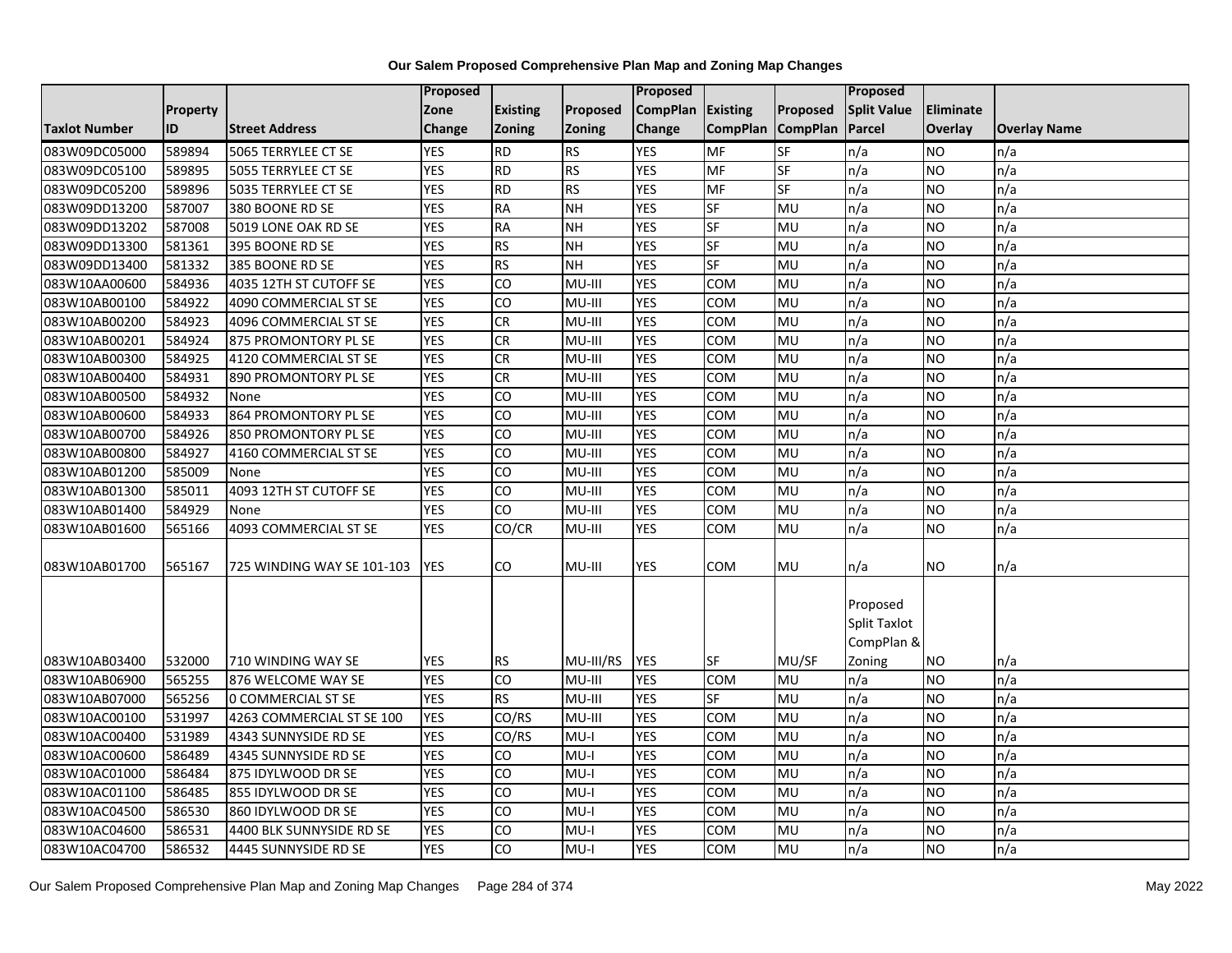|                      |                  |                       | <b>Proposed</b>          |                             |                 | Proposed                 |                 |                 | Proposed            |                 |                     |
|----------------------|------------------|-----------------------|--------------------------|-----------------------------|-----------------|--------------------------|-----------------|-----------------|---------------------|-----------------|---------------------|
|                      | <b>Property</b>  |                       | Zone                     | <b>Existing</b>             | Proposed        | <b>CompPlan</b>          | Existing        | Proposed        | <b>Split Value</b>  | Eliminate       |                     |
| <b>Taxlot Number</b> | ID               | <b>Street Address</b> | Change                   | Zoning                      | Zoning          | Change                   | <b>CompPlan</b> | <b>CompPlan</b> | Parcel              | Overlay         | <b>Overlay Name</b> |
| 083W10AC04800        | 586533           | 4455 SUNNYSIDE RD SE  | <b>YES</b>               | CO                          | $MU-I$          | <b>YES</b>               | <b>COM</b>      | MU              | n/a                 | NO              | n/a                 |
| 083W10AD01900        | 571183           | 4250 COMMERCIAL ST SE | <b>YES</b>               | CR                          | $MU-III$        | <b>YES</b>               | COM             | <b>MU</b>       | n/a                 | NO.             | n/a                 |
| 083W10AD04500        | 571209           | 4280 CHANEY WAY SE    | <b>YES</b>               | CO                          | MU-III          | <b>YES</b>               | COM             | MU              | n/a                 | NO.             | n/a                 |
| 083W10AD04700        | 531996           | 4310 COMMERCIAL ST SE | <b>YES</b>               | <b>CR</b>                   | MU-III          | <b>YES</b>               | COM             | MU              | n/a                 | NO.             | n/a                 |
| 083W10AD04800        | 531995           | 980 LANSFORD DR SE    | <b>YES</b>               | CR                          | MU-III          | <b>YES</b>               | COM             | MU              | n/a                 | <b>NO</b>       | n/a                 |
|                      |                  |                       |                          |                             |                 |                          |                 |                 | <b>NOT</b>          |                 |                     |
|                      |                  |                       |                          |                             |                 |                          |                 |                 | Proposed            |                 |                     |
|                      |                  |                       |                          |                             |                 |                          |                 |                 | Split Taxlot        |                 |                     |
| 083W10AD05500        | 531982           | 4352 10TH CT SE       | <b>YES</b>               | RM2/RS                      | RM <sub>2</sub> | <b>NO</b>                | n/a             | n/a             | Zoning              | NO              | n/a                 |
| 083W10AD09800        | 531979           | 4380 COMMERCIAL ST SE | <b>YES</b>               | CR                          | MU-III          | <b>YES</b>               | COM             | MU              | n/a                 | <b>NO</b>       | n/a                 |
| 083W10AD10100        | 531981           | 4370 COMMERCIAL ST SE | <b>YES</b>               | CG                          | MU-III          | <b>YES</b>               | COM             | MU              | n/a                 | NO.             | n/a                 |
| 083W10AD10200        | 531985           | 4350 COMMERCIAL ST SE | <b>YES</b>               | CR                          | MU-III          | <b>YES</b>               | COM             | MU              | n/a                 | NO.             | n/a                 |
| 083W10AD10201        | 531986           | None                  | <b>YES</b>               | CR                          | MU-III          | <b>YES</b>               | <b>COM</b>      | <b>MU</b>       | n/a                 | <b>NO</b>       | n/a                 |
| 083W10AD10400        | 531988           | 4340 COMMERCIAL ST SE | <b>YES</b>               | <b>CR</b>                   | MU-III          | <b>YES</b>               | <b>COM</b>      | MU              | n/a                 | <b>NO</b>       | n/a                 |
| 083W10AD10500        | 531983           | 4395 COMMERCIAL ST SE | <b>YES</b>               | CR                          | $MU-I$          | <b>YES</b>               | COM             | MU              | n/a                 | <b>NO</b>       | n/a                 |
| 083W10AD10800        | 531980           | 4397 COMMERCIAL ST SE | <b>YES</b>               | <b>CR</b>                   | $MU-I$          | <b>YES</b>               | COM             | MU              | n/a                 | NO.             | n/a                 |
| 083W10BB02300        | 573136           | 4060 LONE OAK RD SE   | <b>YES</b>               | <b>RS</b>                   | PE              | <b>NO</b>                | n/a             | n/a             | n/a                 | NO.             | n/a                 |
| 083W10BC04900        | 532014           | 4390 LONE OAK RD SE   | <b>YES</b>               | <b>RS</b>                   | <b>NH</b>       | <b>YES</b>               | SF              | MU              | n/a                 | NO.             | n/a                 |
| 083W10BC05000        | 581505           | 408 IDYLWOOD DR SE    | <b>YES</b>               | <b>RS</b>                   | <b>NH</b>       | <b>YES</b>               | SF              | MU              | n/a                 | <b>NO</b>       | n/a                 |
| 083W10BC07300        | 581432           | 4355 LONE OAK RD SE   | <b>YES</b>               | RS                          | <b>NH</b>       | <b>YES</b>               | <b>SF</b>       | MU              | n/a                 | NO.             | n/a                 |
| 083W10BC07400        | 581443           | 380 IDYLWOOD DR SE    | <b>YES</b>               | <b>RS</b>                   | <b>NH</b>       | <b>YES</b>               | <b>SF</b>       | <b>MU</b>       | n/a                 | $\overline{NO}$ | n/a                 |
| 083W10BC11900        | 581426           | 387 IDYLWOOD DR SE    | <b>YES</b>               | RS                          | <b>NH</b>       | <b>YES</b>               | <b>SF</b>       | MU              | n/a                 | NO.             | n/a                 |
|                      |                  |                       |                          |                             |                 |                          |                 |                 |                     |                 |                     |
|                      |                  |                       |                          |                             |                 |                          |                 |                 | <b>NOT</b>          |                 |                     |
|                      |                  |                       |                          |                             |                 |                          |                 |                 | Proposed            |                 |                     |
|                      |                  |                       |                          |                             |                 |                          |                 |                 | <b>Split Taxlot</b> |                 |                     |
| 083W10CA00200        | 593653           | 4512 JONES RD SE      | <b>YES</b>               | PA/PE                       | PE              | <b>NO</b>                | n/a             | n/a             | Zoning              | ΝO              | n/a                 |
| 083W10CA00300        | 593654           | None                  | <b>YES</b>               | PA/PE                       | PA              | <b>YES</b>               | <b>CSE</b>      | POS             | n/a                 | NO.             | n/a                 |
| 083W10CC02200        | 596076           | 405 BOONE RD SE       | <b>YES</b>               | <b>RS</b>                   | NH              | <b>YES</b>               | <b>SF</b>       | MU              | n/a                 | <b>NO</b>       | n/a                 |
| 083W10DA01300        | 532103           | 4450 COMMERCIAL ST SE | <b>YES</b>               | <b>CR</b>                   | MU-III          | <b>YES</b>               | <b>COM</b>      | MU              | n/a                 | <b>NO</b>       | n/a                 |
| 083W10DA01302        | 337577           | 4450 COMMERCIAL ST SE | <b>YES</b>               | <b>CR</b>                   | MU-III          | <b>YES</b>               | COM             | MU              | n/a                 | <b>NO</b>       | n/a                 |
| 083W10DA01500        | 532097           | 4500 COMMERCIAL ST SE | <b>YES</b>               | CR                          | MU-III          | <b>YES</b>               | COM             | MU              | n/a                 | NO.             | n/a                 |
| 083W10DA01600        | 532091           | 4552 COMMERCIAL ST SE | <b>YES</b>               | <b>CR</b>                   | MU-III          | <b>YES</b>               | COM             | MU              | n/a                 | NO.             | n/a                 |
| 083W10DA01601        | 532092           | 4550 COMMERCIAL ST SE | <b>YES</b>               | $\overline{c}$<br><b>CR</b> | MU-III          | <b>YES</b>               | COM             | <b>MU</b>       | n/a                 | NO.             | n/a                 |
| 083W10DA01700        | 573916           | 4598 COMMERCIAL ST SE | <b>YES</b><br><b>YES</b> |                             | MU-III          | <b>YES</b><br><b>YES</b> | <b>COM</b>      | MU              | n/a                 | NO.             | n/a                 |
| 083W10DA01701        | 573917<br>573930 | 4596 COMMERCIAL ST SE | <b>YES</b>               | CR<br>CR                    | MU-III          | <b>YES</b>               | COM             | MU<br><b>MU</b> | n/a                 | NO.             | n/a                 |
| 083W10DA02700        |                  | 4656 COMMERCIAL ST SE |                          |                             | MU-III          |                          | COM             |                 | n/a                 | NO.             | n/a                 |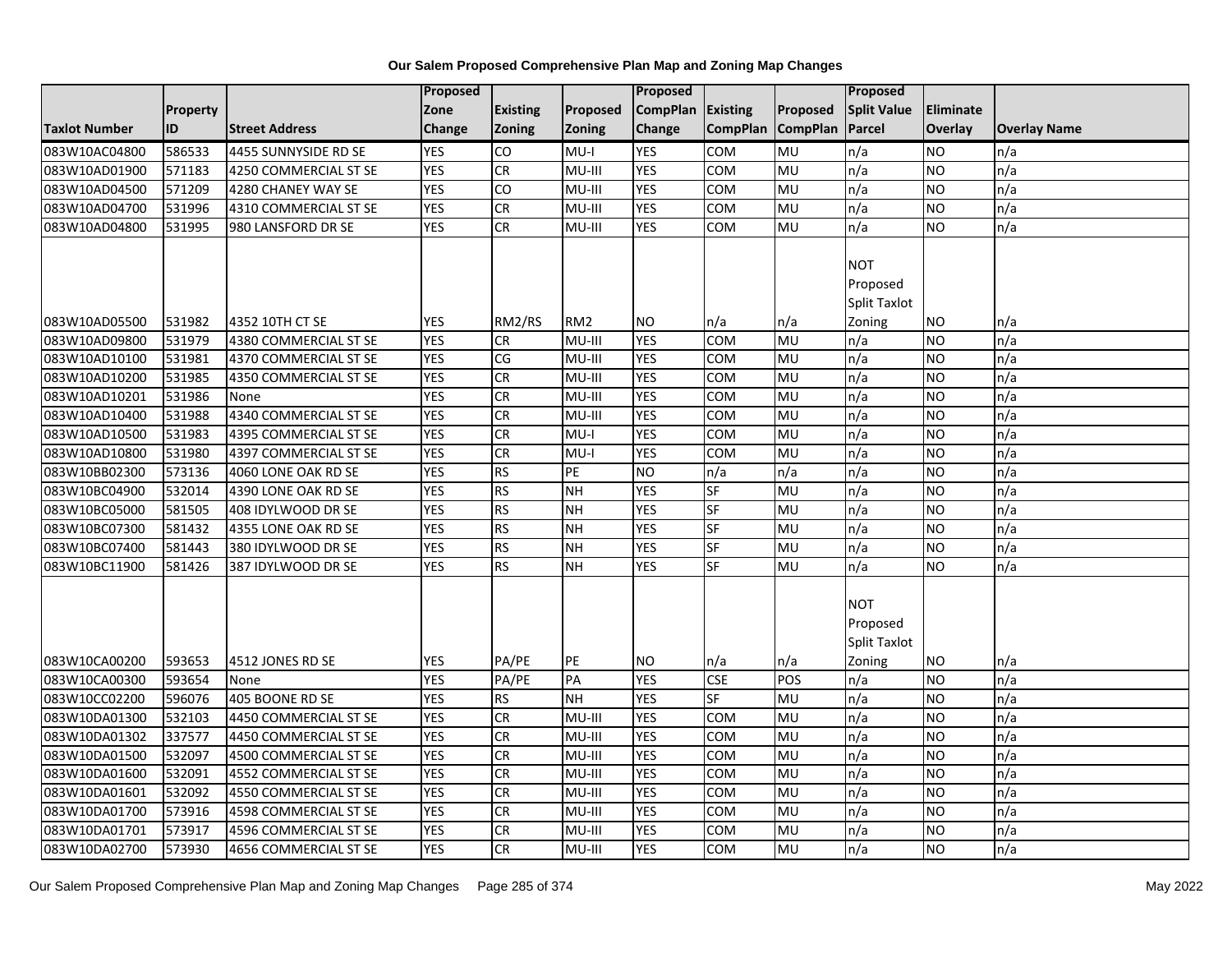|                      |           |                       | <b>Proposed</b> |                 |                 | Proposed        |                   |           | <b>Proposed</b>    |                  |                     |
|----------------------|-----------|-----------------------|-----------------|-----------------|-----------------|-----------------|-------------------|-----------|--------------------|------------------|---------------------|
|                      | Property  |                       | Zone            | <b>Existing</b> | Proposed        | <b>CompPlan</b> | <b>Existing</b>   | Proposed  | <b>Split Value</b> | <b>Eliminate</b> |                     |
| <b>Taxlot Number</b> | <b>ID</b> | <b>Street Address</b> | Change          | <b>Zoning</b>   | <b>Zoning</b>   | Change          | CompPlan CompPlan |           | Parcel             | <b>Overlay</b>   | <b>Overlay Name</b> |
| 083W10DA02800        | 592419    | 4615 COMMERCIAL ST SE | <b>YES</b>      | <b>CR</b>       | MU-III          | <b>YES</b>      | <b>COM</b>        | MU        | n/a                | <b>NO</b>        | n/a                 |
| 083W10DA03000        | 532081    | 4614 SUNNYSIDE RD SE  | <b>YES</b>      | <b>CR</b>       | RM <sub>2</sub> | <b>YES</b>      | COM               | MF        | n/a                | <b>NO</b>        | n/a                 |
| 083W10DA03101        | 532068    | None                  | <b>YES</b>      | <b>CR</b>       | MU-III          | <b>YES</b>      | COM               | MU        | n/a                | <b>NO</b>        | n/a                 |
| 083W10DA03200        | 532087    | 4575 COMMERCIAL ST SE | <b>YES</b>      | <b>CR</b>       | MU-III          | <b>YES</b>      | COM               | MU        | n/a                | <b>NO</b>        | n/a                 |
| 083W10DA03201        | 532088    | 4540 SUNNYSIDE RD SE  | <b>YES</b>      | <b>CR</b>       | MU-III          | <b>YES</b>      | COM               | MU        | n/a                | <b>NO</b>        | n/a                 |
| 083W10DA03300        | 532099    | 4545 COMMERCIAL ST SE | <b>YES</b>      | <b>CR</b>       | MU-III          | <b>YES</b>      | COM               | MU        | n/a                | <b>NO</b>        | n/a                 |
| 083W10DA03400        | 532106    | 4516 SUNNYSIDE RD SE  | <b>YES</b>      | <b>CR</b>       | MU-III          | <b>YES</b>      | COM               | MU        | n/a                | <b>NO</b>        | n/a                 |
| 083W10DA03500        | 532104    | 4403 COMMERCIAL ST SE | <b>YES</b>      | <b>CR</b>       | MU-III          | <b>YES</b>      | COM               | MU        | n/a                | <b>NO</b>        | n/a                 |
| 083W10DB00300        | 532105    | 4535 SUNNYSIDE RD SE  | <b>YES</b>      | PA/RS           | PA              | <b>YES</b>      | SF                | POS       | n/a                | <b>NO</b>        | n/a                 |
| 083W10DB02200        | 532094    | 4615 SUNNYSIDE RD SE  | <b>YES</b>      | <b>RS</b>       | PA              | <b>YES</b>      | $S$ F             | POS       | n/a                | <b>NO</b>        | n/a                 |
| 083W10DC01300        | 591833    | 895 JUNTURA ST SE     | <b>YES</b>      | <b>RD</b>       | <b>RS</b>       | <b>YES</b>      | MF                | SF        | n/a                | <b>NO</b>        | n/a                 |
| 083W10DC01400        | 591834    | 885 JUNTURA ST SE     | <b>YES</b>      | <b>RD</b>       | <b>RS</b>       | <b>YES</b>      | MF                | SF        | n/a                | <b>NO</b>        | n/a                 |
| 083W10DC01500        | 591835    | 4860 8TH ST SE        | <b>YES</b>      | <b>RD</b>       | <b>RS</b>       | <b>YES</b>      | MF                | SF        | n/a                | <b>NO</b>        | n/a                 |
| 083W10DC01700        | 591836    | 855 JUNTURA ST SE     | <b>YES</b>      | <b>RD</b>       | <b>RS</b>       | <b>YES</b>      | MF                | SF        | n/a                | <b>NO</b>        | n/a                 |
| 083W10DC01800        | 591837    | 845 JUNTURA ST SE     | <b>YES</b>      | <b>RD</b>       | <b>RS</b>       | <b>YES</b>      | MF                | SF        | n/a                | <b>NO</b>        | n/a                 |
| 083W10DC01900        | 591838    | 835 JUNTURA ST SE     | <b>YES</b>      | <b>RD</b>       | <b>RS</b>       | <b>YES</b>      | MF                | SF        | n/a                | <b>NO</b>        | n/a                 |
| 083W10DC02000        | 591839    | 825 JUNTURA ST SE     | <b>YES</b>      | <b>RD</b>       | <b>RS</b>       | <b>YES</b>      | MF                | SF        | n/a                | <b>NO</b>        | n/a                 |
| 083W10DC02100        | 591840    | 795 JUNTURA ST SE     | <b>YES</b>      | <b>RD</b>       | <b>RS</b>       | <b>YES</b>      | MF                | SF        | n/a                | <b>NO</b>        | n/a                 |
| 083W10DC02200        | 591841    | 785 JUNTURA ST SE     | <b>YES</b>      | <b>RD</b>       | <b>RS</b>       | <b>YES</b>      | MF                | SF        | n/a                | <b>NO</b>        | n/a                 |
| 083W10DC02300        | 591842    | 770 JUNTURA ST SE     | <b>YES</b>      | <b>RD</b>       | <b>RS</b>       | <b>YES</b>      | MF                | SF        | n/a                | <b>NO</b>        | n/a                 |
| 083W10DC02400        | 591843    | 780 JUNTURA ST SE     | <b>YES</b>      | <b>RD</b>       | <b>RS</b>       | <b>YES</b>      | MF                | <b>SF</b> | n/a                | <b>NO</b>        | n/a                 |
| 083W10DC02500        | 591844    | 790 JUNTURA ST SE     | <b>YES</b>      | <b>RD</b>       | <b>RS</b>       | <b>YES</b>      | MF                | <b>SF</b> | n/a                | <b>NO</b>        | n/a                 |
| 083W10DC02600        | 591845    | 820 JUNTURA ST SE     | <b>YES</b>      | <b>RD</b>       | <b>RS</b>       | <b>YES</b>      | MF                | SF        | n/a                | <b>NO</b>        | n/a                 |
| 083W10DC02700        | 591846    | 830 JUNTURA ST SE     | <b>YES</b>      | <b>RD</b>       | <b>RS</b>       | <b>YES</b>      | MF                | SF        | n/a                | <b>NO</b>        | n/a                 |
| 083W10DC02800        | 591847    | 840 JUNTURA ST SE     | <b>YES</b>      | <b>RD</b>       | <b>RS</b>       | <b>YES</b>      | MF                | SF        | n/a                | <b>NO</b>        | n/a                 |
| 083W10DC02900        | 591848    | 850 JUNTURA ST SE     | <b>YES</b>      | <b>RD</b>       | <b>RS</b>       | <b>YES</b>      | MF                | SF        | n/a                | <b>NO</b>        | n/a                 |
| 083W10DC03000        | 591849    | 860 JUNTURA ST SE     | <b>YES</b>      | <b>RD</b>       | <b>RS</b>       | <b>YES</b>      | MF                | SF        | n/a                | <b>NO</b>        | n/a                 |
| 083W10DC03100        | 591850    | 880 JUNTURA ST SE     | <b>YES</b>      | <b>RD</b>       | <b>RS</b>       | <b>YES</b>      | <b>MF</b>         | SF        | n/a                | <b>NO</b>        | n/a                 |
| 083W10DC03200        | 591851    | 4915 SUNNYSIDE RD SE  | <b>YES</b>      | <b>RD</b>       | <b>RS</b>       | <b>YES</b>      | MF                | SF        | n/a                | <b>NO</b>        | n/a                 |
| 083W10DD00100        | 592412    | 1153 ROYVONNE AVE SE  | <b>YES</b>      | <b>CR</b>       | MU-III          | <b>YES</b>      | <b>COM</b>        | MU        | n/a                | <b>NO</b>        | n/a                 |
| 083W10DD00200        | 592413    | 4770 COMMERCIAL ST SE | <b>YES</b>      | <b>CR</b>       | MU-III          | <b>YES</b>      | COM               | MU        | n/a                | <b>NO</b>        | n/a                 |
| 083W10DD00300        | 592411    | 1140 ROYVONNE AVE SE  | <b>YES</b>      | <b>CR</b>       | RM <sub>2</sub> | <b>YES</b>      | <b>COM</b>        | MF        | n/a                | <b>NO</b>        | n/a                 |
| 083W10DD00302        | 330720    | 1130 ROYVONNE AVE SE  | <b>YES</b>      | <b>CR</b>       | MU-III          | <b>YES</b>      | COM               | MU        | n/a                | <b>NO</b>        | n/a                 |
| 083W10DD00400        | 592414    | 4815 COMMERCIAL ST SE | <b>YES</b>      | <b>CR</b>       | MU-III          | <b>YES</b>      | <b>COM</b>        | MU        | n/a                | <b>NO</b>        | n/a                 |
| 083W10DD00401        | 592415    | 4825 COMMERCIAL ST SE | <b>YES</b>      | <b>CR</b>       | MU-III          | <b>YES</b>      | COM               | MU        | n/a                | <b>NO</b>        | n/a                 |
| 083W10DD00402        | 592416    | 4835 COMMERCIAL ST SE | <b>YES</b>      | <b>CR</b>       | MU-III          | <b>YES</b>      | сом               | MU        | n/a                | <b>NO</b>        | n/a                 |
| 083W10DD01001        | 592429    | None                  | <b>YES</b>      | CR              | MU-III          | <b>YES</b>      | COM               | MU        | n/a                | <b>NO</b>        | n/a                 |
| 083W10DD01101        | 592430    | 4825 COMMERCIAL ST SE | <b>YES</b>      | CR              | MU-III          | <b>YES</b>      | COM               | <b>MU</b> | n/a                | <b>NO</b>        | n/a                 |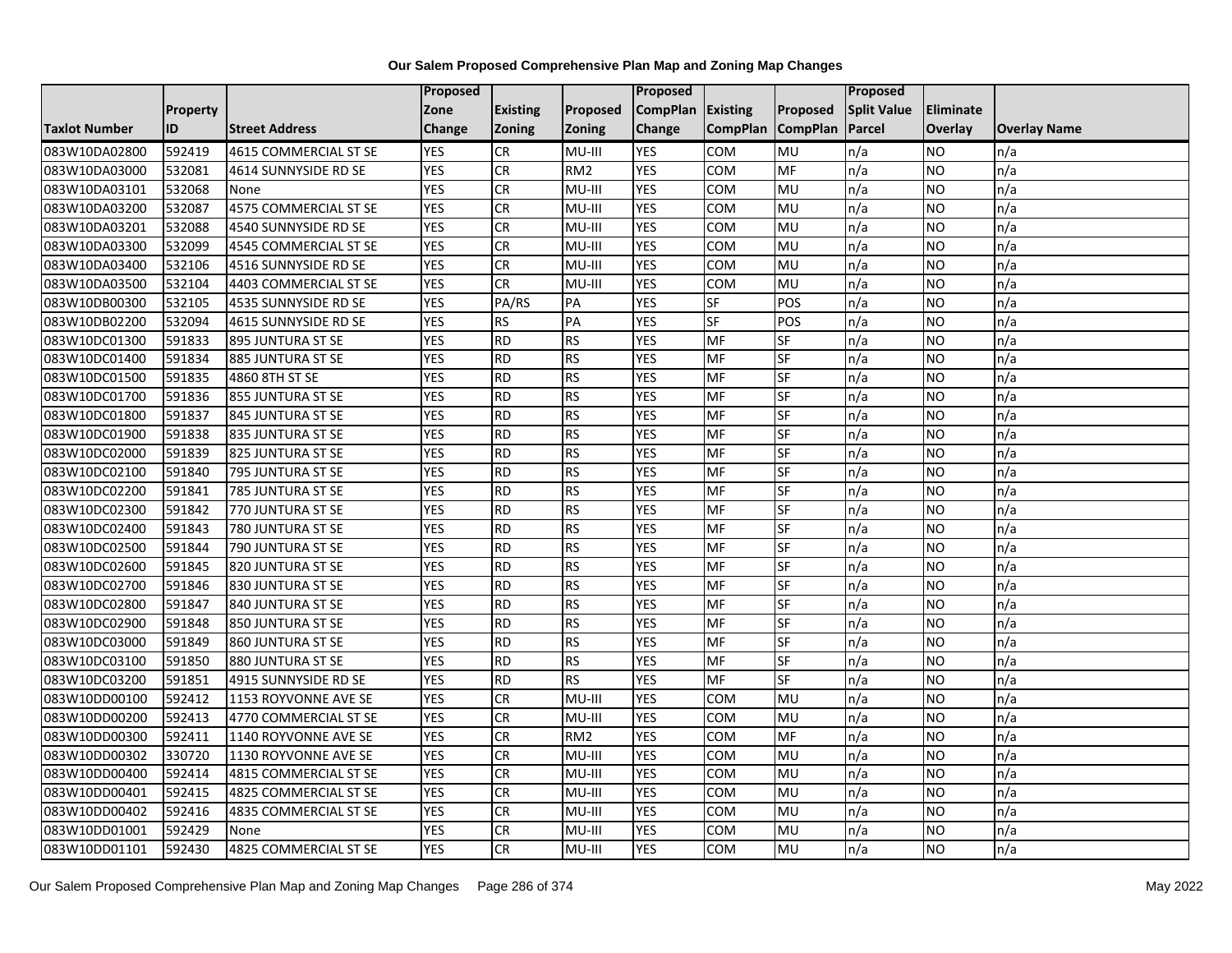|                      |          |                         | Proposed        |                 |                 | Proposed          |                   |           | <b>Proposed</b>                               |                |                     |
|----------------------|----------|-------------------------|-----------------|-----------------|-----------------|-------------------|-------------------|-----------|-----------------------------------------------|----------------|---------------------|
|                      | Property |                         | Zone            | <b>Existing</b> | Proposed        | CompPlan Existing |                   | Proposed  | <b>Split Value</b>                            | Eliminate      |                     |
| <b>Taxlot Number</b> | ID       | <b>Street Address</b>   | Change          | <b>Zoning</b>   | Zoning          | Change            | CompPlan CompPlan |           | Parcel                                        | <b>Overlay</b> | <b>Overlay Name</b> |
| 083W10DD02500        | 592386   | 4935 COMMERCIAL ST SE   | <b>YES</b>      | CG              | MU-III          | <b>YES</b>        | COM               | MU        | n/a                                           | <b>NO</b>      | n/a                 |
| 083W10DD02600        | 592387   | 1115 BOONE RD SE        | <b>YES</b>      | CG              | MU-III          | <b>YES</b>        | <b>COM</b>        | MU        | n/a                                           | <b>NO</b>      | n/a                 |
| 083W10DD02700        | 592388   | 4955 COMMERCIAL ST SE   | <b>YES</b>      | CG              | MU-III          | <b>YES</b>        | <b>COM</b>        | MU        | n/a                                           | <b>NO</b>      | n/a                 |
| 083W10DD02701        | 592389   | 4995 COMMERCIAL ST SE   | <b>YES</b>      | CG              | MU-III          | <b>YES</b>        | <b>COM</b>        | MU        | n/a                                           | <b>NO</b>      | n/a                 |
| 083W10DD02800        | 592393   | 4980 COMMERCIAL ST SE   | <b>YES</b>      | <b>CR</b>       | MU-III          | <b>YES</b>        | <b>COM</b>        | MU        | n/a                                           | <b>NO</b>      | n/a                 |
| 083W10DD03000        | 592392   | 4940 COMMERCIAL ST SE   | <b>YES</b>      | <b>CR</b>       | MU-III          | <b>YES</b>        | <b>COM</b>        | MU        | n/a                                           | <b>NO</b>      | n/a                 |
| 083W11CB00100        | 532151   | None                    | <b>YES</b>      | <b>RA</b>       | RM <sub>2</sub> | <b>YES</b>        | <b>SF</b>         | <b>MF</b> | n/a                                           | <b>NO</b>      | n/a                 |
| 083W11CB00101        | 332491   | None                    | <b>YES</b>      | <b>RA</b>       | PA              | <b>YES</b>        | $S$ F             | POS       | n/a                                           | <b>NO</b>      | n/a                 |
| 083W11CB02900        | 532150   | 1325 HILFIKER LN SE     | <b>YES</b>      | <b>RA</b>       | RM <sub>2</sub> | <b>YES</b>        | <b>SF</b>         | <b>MF</b> | n/a                                           | <b>NO</b>      | n/a                 |
| 083W11CB03000        | 532153   | 1325 HILFIKER LN SE     | <b>YES</b>      | <b>RA</b>       | RM <sub>2</sub> | <b>YES</b>        | $S$ F             | MF        | n/a                                           | <b>NO</b>      | n/a                 |
| 083W11CC00600        | 592406   | 1281 ROYVONNE AVE SE    | <b>NO</b>       | n/a             | n/a             | <b>YES</b>        | <b>COM</b>        | <b>MF</b> | n/a                                           | <b>NO</b>      | n/a                 |
| 083W11CC00900        | 592410   | 1251 ROYVONNE AVE SE    | <b>NO</b>       | n/a             | n/a             | <b>YES</b>        | <b>COM</b>        | MF        | n/a                                           | <b>NO</b>      | n/a                 |
| 083W11CC01000        | 592408   | 1238 ROYVONNE AVE SE    | <b>YES</b>      | CR              | RM <sub>2</sub> | <b>YES</b>        | COM               | <b>MF</b> | n/a                                           | <b>NO</b>      | n/a                 |
| 083W11CC01100        | 592409   | 1240 ROYVONNE AVE SE    | <b>YES</b>      | CR              | RM <sub>2</sub> | <b>YES</b>        | <b>COM</b>        | MF        | n/a                                           | <b>NO</b>      | n/a                 |
| 083W11CC01200        | 592407   | 1260 ROYVONNE AVE SE    | $\overline{NO}$ | n/a             | n/a             | <b>YES</b>        | <b>COM</b>        | <b>MF</b> | n/a                                           | <b>NO</b>      | n/a                 |
| 083W11CC01300        | 592405   | 1280 ROYVONNE AVE SE    | ŌИ              | n/a             | n/a             | <b>YES</b>        | <b>COM</b>        | MF        | n/a                                           | <b>NO</b>      | n/a                 |
| 083W11CC03400        | 592395   | 4990 COMMERCIAL ST SE   | <b>YES</b>      | CR              | MU-III          | <b>YES</b>        | COM               | MU        | n/a                                           | <b>NO</b>      | n/a                 |
| 083W11CC03500        | 592394   | 1249 BOONE RD SE        | <b>YES</b>      | <b>CR</b>       | RM <sub>2</sub> | <b>YES</b>        | <b>COM</b>        | MF        | n/a                                           | <b>NO</b>      | n/a                 |
| 083W11D00101         | 532165   | None                    | <b>YES</b>      | <b>RA</b>       | RM <sub>2</sub> | <b>YES</b>        | <b>DR</b>         | <b>MF</b> | n/a                                           | <b>NO</b>      | n/a                 |
| 083W11D00200         | 532163   | None                    | <b>YES</b>      | <b>RA</b>       | PA              | <b>YES</b>        | <b>DR</b>         | POS       | n/a                                           | <b>NO</b>      | n/a                 |
| 083W11D00202         | 321635   | 4700 BATTLE CREEK RD SE | <b>YES</b>      | <b>RA</b>       | $MU-I$          | <b>YES</b>        | <b>DR</b>         | MU        | n/a                                           | <b>NO</b>      | n/a                 |
| 083W11D00300         | 532161   | 4786 BATTLE CREEK RD SE | <b>YES</b>      | <b>RA</b>       | $MU-I$          | <b>YES</b>        | <b>DR</b>         | <b>MU</b> | n/a                                           | <b>NO</b>      | n/a                 |
| 083W11D00400         | 532162   | None                    | <b>YES</b>      | <b>RA</b>       | RS              | <b>YES</b>        | <b>DR</b>         | <b>SF</b> | n/a                                           | <b>NO</b>      | n/a                 |
| 083W11D00500         | 532160   | 4826 BATTLE CREEK RD SE | <b>YES</b>      | <b>RA</b>       | $MU-I$          | <b>YES</b>        | <b>DR</b>         | MU        | n/a                                           | <b>NO</b>      | n/a                 |
|                      |          |                         |                 |                 |                 |                   |                   |           | Proposed<br><b>Split Taxlot</b><br>CompPlan & |                |                     |
| 083W11D00601         | 532158   | 2521 BOONE RD SE        | <b>YES</b>      | RA/RM2          | RM2/RS          | <b>YES</b>        | DR/MF             | MF/SF     | Zoning                                        | <b>NO</b>      | n/a                 |
| 083W11D00602         | 532159   | None                    | <b>YES</b>      | <b>RA</b>       | $MU-I$          | <b>YES</b>        | <b>DR</b>         | MU        | n/a                                           | <b>NO</b>      | n/a                 |
| 083W11D00700         | 532156   | 4985 BATTLE CREEK RD SE | <b>YES</b>      | <b>CN</b>       | MU-III          | <b>YES</b>        | COM               | <b>MU</b> | n/a                                           | <b>NO</b>      | n/a                 |
| 083W11D02100         | 570399   | None                    | <b>YES</b>      | RM <sub>2</sub> | MU-III          | <b>YES</b>        | MF                | MU        | n/a                                           | <b>NO</b>      | n/a                 |
| 083W11D02200         | 570401   | 2241 BOONE RD SE        | <b>YES</b>      | RM <sub>2</sub> | MU-III          | <b>YES</b>        | <b>MF</b>         | <b>MU</b> | n/a                                           | <b>NO</b>      | n/a                 |
| 083W12A00400         | 532241   | None                    | <b>NO</b>       | n/a             | n/a             | <b>YES</b>        | IND/POS           | CSA/IND   | Proposed<br>Split Taxlot<br>CompPlan          | <b>NO</b>      | n/a                 |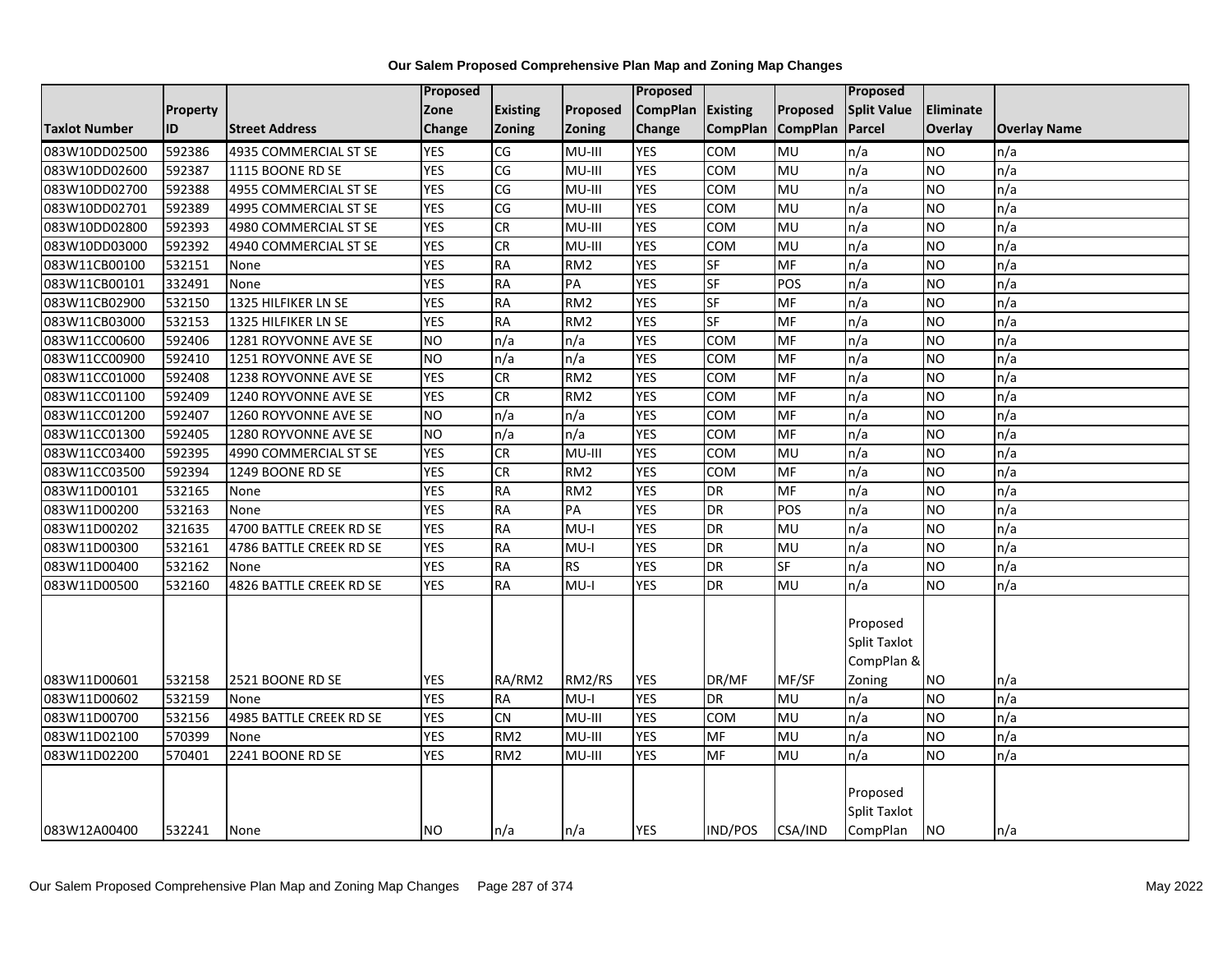|                      |          |                         | <b>Proposed</b> |                 |                                    | Proposed          |                   |                | Proposed            |           |                     |
|----------------------|----------|-------------------------|-----------------|-----------------|------------------------------------|-------------------|-------------------|----------------|---------------------|-----------|---------------------|
|                      | Property |                         | Zone            | <b>Existing</b> | Proposed                           | CompPlan Existing |                   | Proposed       | <b>Split Value</b>  | Eliminate |                     |
| <b>Taxlot Number</b> | ID       | <b>Street Address</b>   | Change          | <b>Zoning</b>   | Zoning                             | Change            | CompPlan CompPlan |                | Parcel              | Overlay   | <b>Overlay Name</b> |
|                      |          |                         |                 |                 |                                    |                   |                   |                |                     |           |                     |
|                      |          |                         |                 |                 |                                    |                   |                   |                | Proposed            |           |                     |
|                      |          |                         |                 |                 |                                    |                   |                   |                | <b>Split Taxlot</b> |           |                     |
| 083W12A00500         | 532262   | 3111 AIRWAY DR SE       | <b>NO</b>       | n/a             | n/a                                | YES               | IND/POS           | CSA/IND        | CompPlan            | ΝO        | n/a                 |
| 083W12A00802         | 532223   | None                    | <b>YES</b>      | <b>IBC</b>      | IC                                 | <b>YES</b>        | <b>IND</b>        | IC             | n/a                 | NO.       | n/a                 |
| 083W12A00803         | 532224   | 4050 FAIRVIEW IND DR SE | <b>YES</b>      | <b>IBC</b>      | IC                                 | <b>YES</b>        | <b>IND</b>        | IC             | n/a                 | NO.       | n/a                 |
| 083W12A01000         | 532226   | 4220 FAIRVIEW IND DR SE | <b>YES</b>      | <b>RA</b>       | IC                                 | <b>YES</b>        | <b>DR</b>         | IC             | n/a                 | NO.       | n/a                 |
| 083W12A01002         | 331814   | 4240 FAIRVIEW IND DR SE | <b>YES</b>      | <b>RA</b>       | IC                                 | <b>YES</b>        | DR                | IC             | n/a                 | NO        | n/a                 |
| 083W12A01100         | 547125   | 3011 MARIETTA ST SE     | <b>YES</b>      | <b>RA</b>       | ΙC                                 | <b>YES</b>        | DR                | IC             | n/a                 | NO.       | n/a                 |
| 083W12A01101         | 547126   | None                    | <b>YES</b>      | <b>RA</b>       | IC                                 | <b>YES</b>        | DR                | IC             | n/a                 | NO.       | n/a                 |
| 083W12A01102         | 547127   | None                    | <b>YES</b>      | <b>RA</b>       | CR                                 | <b>YES</b>        | DR                | <b>COM</b>     | n/a                 | <b>NO</b> | n/a                 |
| 083W12A01200         | 547128   | None                    | <b>YES</b>      | <b>RA</b>       | IC                                 | <b>YES</b>        | DR                | IC             | n/a                 | NO.       | n/a                 |
| 083W12A01400         | 532220   | None                    | <b>YES</b>      | IG              | IC                                 | <b>YES</b>        | <b>IND</b>        | IC             | n/a                 | NO.       | n/a                 |
| 083W12B00500         | 532228   | None                    | <b>YES</b>      | <b>IBC</b>      | PA                                 | <b>YES</b>        | IND               | POS            | n/a                 | <b>NO</b> | n/a                 |
| 083W12B00601         | 532216   | None                    | <b>YES</b>      | <b>IBC</b>      | ΙC                                 | <b>YES</b>        | <b>IND</b>        | IC             | n/a                 | ΝO        | n/a                 |
| 083W12B00602         | 320348   | 4070 27TH ST SE         | <b>YES</b>      | <b>IBC</b>      | IC                                 | <b>YES</b>        | <b>IND</b>        | IC             | n/a                 | NO.       | n/a                 |
| 083W12B00603         | 328222   | 4080 27TH CT SE         | <b>YES</b>      | <b>IBC</b>      | ΙC                                 | <b>YES</b>        | <b>IND</b>        | IC             | n/a                 | NO.       | n/a                 |
| 083W12B00700         | 532235   | 4210 27TH CT SE         | <b>YES</b>      | IG              | IC                                 | <b>YES</b>        | <b>IND</b>        | IC             | n/a                 | NO.       | n/a                 |
| 083W12B00701         | 328042   | 4230 27TH ST SE         | <b>YES</b>      | IG/RA           | IC                                 | <b>YES</b>        | <b>IND</b>        | IC             | n/a                 | NO        | n/a                 |
| 083W12B00702         | 328043   | 4240 27TH ST SE         | <b>YES</b>      | IG/RA           | IC                                 | <b>YES</b>        | <b>IND</b>        | IC             | n/a                 | <b>NO</b> | n/a                 |
| 083W12B00900         | 532227   | 2791 STRONG RD SE       | <b>YES</b>      | <b>RA</b>       | $MU-I$                             | <b>YES</b>        | DR                | MU             | n/a                 | NO.       | n/a                 |
| 083W12B01000         | 532230   | 2741 STRONG RD SE       | <b>YES</b>      | <b>RA</b>       | $MU-I$                             | <b>YES</b>        | DR                | MU             | n/a                 | <b>NO</b> | n/a                 |
| 083W12B01100         | 532232   | 2721 STRONG RD SE       | <b>YES</b>      | IG              | IC                                 | <b>YES</b>        | <b>IND</b>        | IC             | n/a                 | NO.       | n/a                 |
| 083W12B01200         | 532237   | 4235 27TH AVE SE        | <b>YES</b>      | IG              | ΙC                                 | <b>YES</b>        | IND               | IC             | n/a                 | NO.       | n/a                 |
| 083W12B01300         | 532240   | 4235 27TH AVE SE        | <b>YES</b>      | <b>IBC</b>      | IC                                 | <b>YES</b>        | IND               | IC             | n/a                 | <b>NO</b> | n/a                 |
| 083W12B01400         | 532239   | 2701 STRONG RD SE       | <b>YES</b>      | <b>IBC</b>      | IC                                 | <b>YES</b>        | <b>IND</b>        | IC             | n/a                 | NO        | n/a                 |
| 083W12B01493         | 324299   | 3995 FAIRVIEW IND DR SE | <b>YES</b>      | <b>IBC</b>      | $\overline{\overline{\mathsf{C}}}$ | <b>YES</b>        | IND               | $\overline{C}$ | n/a                 | <b>NO</b> | n/a                 |
| 083W12B01496         | 532252   | 4001 FAIRVIEW IND DR SE | <b>YES</b>      | <b>IBC</b>      | IC                                 | <b>YES</b>        | <b>IND</b>        | IC             | n/a                 | NO.       | n/a                 |
| 083W12B01800         | 532218   | 4335 27TH AVE SE        | <b>YES</b>      | <b>RA</b>       | $MU-I$                             | <b>YES</b>        | DR                | MU             | n/a                 | NO.       | n/a                 |
| 083W12B01900         | 532214   | 4310 27TH AVE SE        | <b>YES</b>      | <b>RA</b>       | $MU-I$                             | <b>YES</b>        | DR                | MU             | n/a                 | ΝO        | n/a                 |
| 083W12B02000         | 532210   | 2802 STRONG RD SE       | <b>YES</b>      | <b>RA</b>       | $MU-I$                             | <b>YES</b>        | DR                | MU             | n/a                 | ΝO        | n/a                 |
| 083W12B02200         | 532209   | 2810 STRONG RD SE       | <b>YES</b>      | <b>RA</b>       | $MU-I$                             | <b>YES</b>        | DR                | MU             | n/a                 | NO.       | n/a                 |
| 083W12B02300         | 532208   | 2832 STRONG RD SE       | <b>YES</b>      | <b>RA</b>       | $MU-I$                             | <b>YES</b>        | DR                | MU             | n/a                 | NO.       | n/a                 |
| 083W12B02400         | 532207   | None                    | <b>YES</b>      | <b>RA</b>       | IC                                 | <b>YES</b>        | DR                | IC             | n/a                 | NO.       | n/a                 |
| 083W12C00100         | 547124   | None                    | <b>YES</b>      | <b>RA</b>       | IC                                 | <b>YES</b>        | DR                | IC             | n/a                 | NO.       | n/a                 |
| 083W12C00200         | 547123   | 2861 MARIETTA ST SE     | <b>YES</b>      | <b>RA</b>       | $MU-I$                             | <b>YES</b>        | DR                | MU             | n/a                 | NO.       | n/a                 |
| 083W12C00300         | 547122   | 2792 MARIETTA ST SE     | <b>YES</b>      | <b>RA</b>       | MU-I                               | <b>YES</b>        | DR                | MU             | n/a                 | ΝO        | n/a                 |
| 083W12C00600         | 532206   | 4455 27TH AVE SE        | <b>YES</b>      | <b>RA</b>       | RM <sub>2</sub>                    | <b>YES</b>        | <b>DR</b>         | <b>MF</b>      | n/a                 | NO.       | n/a                 |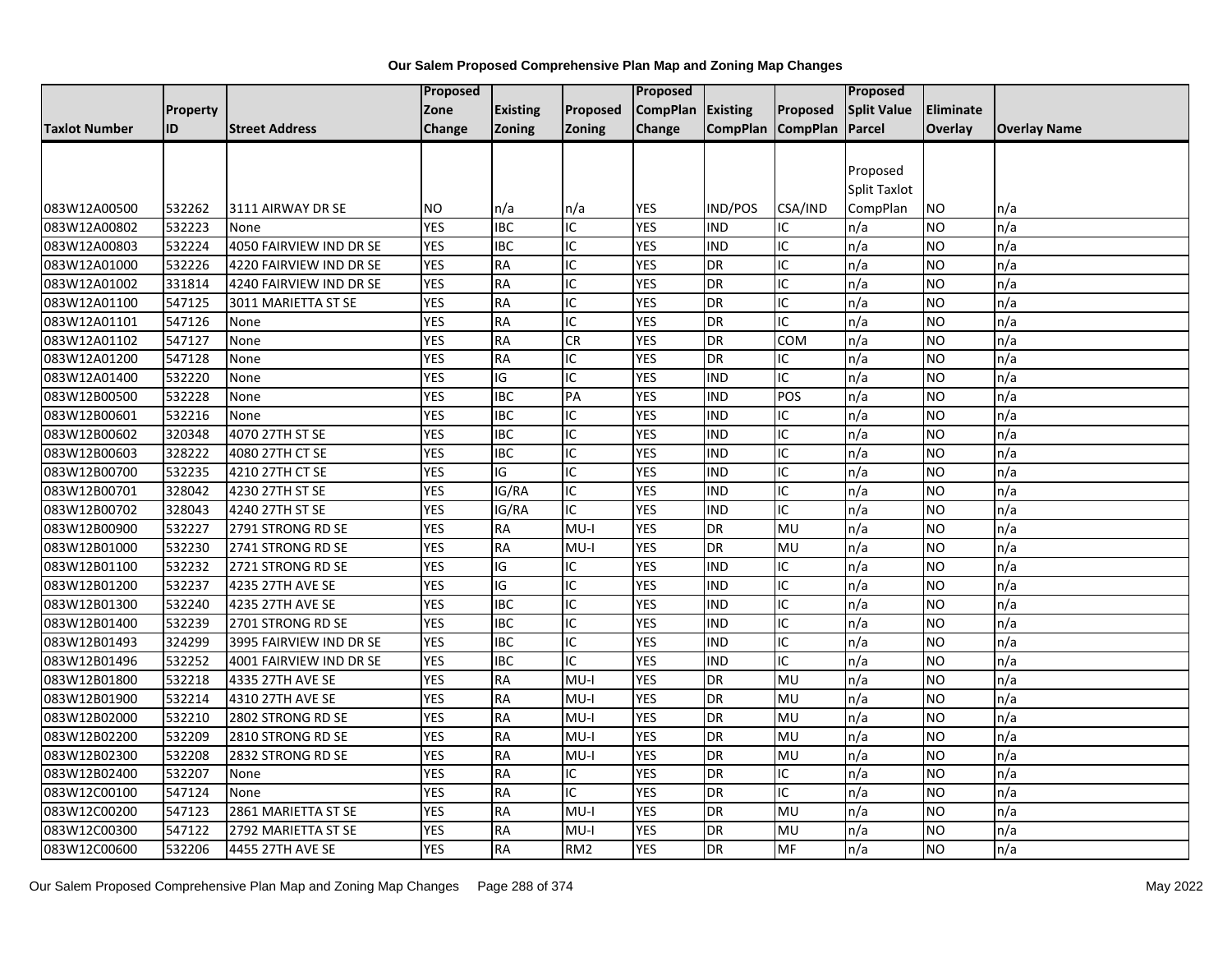|                      |          |                       | Proposed   |                 |                 | Proposed        |                 |                 | Proposed           |                 |                     |
|----------------------|----------|-----------------------|------------|-----------------|-----------------|-----------------|-----------------|-----------------|--------------------|-----------------|---------------------|
|                      | Property |                       | Zone       | <b>Existing</b> | Proposed        | <b>CompPlan</b> | Existing        | Proposed        | <b>Split Value</b> | Eliminate       |                     |
| <b>Taxlot Number</b> | ID       | <b>Street Address</b> | Change     | Zoning          | Zoning          | Change          | <b>CompPlan</b> | <b>CompPlan</b> | Parcel             | <b>Overlay</b>  | <b>Overlay Name</b> |
| 083W12C00700         | 532178   | None                  | <b>YES</b> | <b>RA</b>       | RM <sub>2</sub> | <b>YES</b>      | <b>DR</b>       | MF              | n/a                | NO              | n/a                 |
| 083W12C00701         | 532196   | None                  | <b>YES</b> | <b>RA</b>       | RM <sub>2</sub> | <b>YES</b>      | DR              | <b>MF</b>       | n/a                | NO.             | n/a                 |
| 083W12C00800         | 532205   | None                  | <b>YES</b> | <b>RA</b>       | RM <sub>2</sub> | <b>YES</b>      | <b>DR</b>       | MF              | n/a                | NO.             | n/a                 |
| 083W12C00900         | 532198   | 4585 27TH AVE SE      | <b>YES</b> | <b>RA</b>       | $MU-I$          | <b>YES</b>      | DR              | MU              | n/a                | NO.             | n/a                 |
| 083W12C01000         | 532203   | 4525 27TH AVE SE      | <b>YES</b> | <b>RA</b>       | $MU-I$          | <b>YES</b>      | <b>DR</b>       | MU              | n/a                | NO.             | n/a                 |
| 083W12C01001         | 532204   | None                  | <b>YES</b> | <b>RA</b>       | $MU-I$          | <b>YES</b>      | DR              | MU              | n/a                | <b>NO</b>       | n/a                 |
| 083W12C01100         | 532202   | None                  | <b>YES</b> | <b>RA</b>       | $MU-I$          | <b>YES</b>      | DR              | MU              | n/a                | <b>NO</b>       | n/a                 |
| 083W12C01200         | 532201   | 4525 27TH AVE SE      | <b>YES</b> | <b>RA</b>       | $MU-I$          | <b>YES</b>      | <b>DR</b>       | MU              | n/a                | <b>NO</b>       | n/a                 |
| 083W12C01300         | 532200   | 4575 27TH AVE SE      | <b>YES</b> | <b>RA</b>       | $MU-I$          | <b>YES</b>      | DR              | MU              | n/a                | NO.             | n/a                 |
| 083W12C01400         | 532199   | None                  | <b>YES</b> | <b>RA</b>       | $MU-I$          | <b>YES</b>      | DR              | MU              | n/a                | <b>NO</b>       | n/a                 |
| 083W12C01500         | 532197   | 4625 27TH AVE SE      | <b>YES</b> | <b>RA</b>       | $MU-I$          | <b>YES</b>      | <b>DR</b>       | MU              | n/a                | <b>NO</b>       | n/a                 |
| 083W12C01600         | 532195   | 4655 27TH AVE SE      | <b>YES</b> | <b>RA</b>       | MU-I            | <b>YES</b>      | DR              | MU              | n/a                | NO.             | n/a                 |
| 083W12C01700         | 532192   | 4775 27TH AVE SE      | <b>YES</b> | <b>RA</b>       | $MU-I$          | <b>YES</b>      | DR              | MU              | n/a                | NO.             | n/a                 |
| 083W12C01701         | 532193   | None                  | <b>YES</b> | RA              | $MU-I$          | <b>YES</b>      | <b>DR</b>       | MU              | n/a                | <b>NO</b>       | n/a                 |
| 083W12D00100         | 547131   | 3412 MARIETTA ST SE   | <b>YES</b> | IG              | IC              | <b>YES</b>      | <b>IND</b>      | IC              | n/a                | <b>NO</b>       | n/a                 |
| 083W12D00200         | 547132   | None                  | <b>YES</b> | IG              | IC              | <b>YES</b>      | DR              | IC              | n/a                | <b>NO</b>       | n/a                 |
| 083W12D00300         | 547134   | 3372 MARIETTA ST SE   | <b>YES</b> | <b>RA</b>       | IC              | <b>YES</b>      | DR              | IC              | n/a                | NO.             | n/a                 |
| 083W12D00400         | 547133   | 3362 MARIETTA ST SE   | <b>YES</b> | <b>RA</b>       | IC              | <b>YES</b>      | DR              | IC              | n/a                | NO.             | n/a                 |
| 083W12D00500         | 547135   | 3322 MARIETTA ST SE   | <b>YES</b> | <b>RA</b>       | IC              | <b>YES</b>      | DR              | IC              | n/a                | NO.             | n/a                 |
| 083W12D00600         | 547139   | 3222 MARIETTA ST SE   | <b>YES</b> | <b>RA</b>       | IC              | <b>YES</b>      | DR              | IC              | n/a                | <b>NO</b>       | n/a                 |
| 083W12D00700         | 547136   | 4536 32ND AVE SE      | <b>YES</b> | <b>RA</b>       | IC              | <b>YES</b>      | DR              | IC              | n/a                | NO.             | n/a                 |
| 083W12D00800         | 547140   | None                  | <b>YES</b> | RA              | $\overline{C}$  | <b>YES</b>      | $\overline{DR}$ | $\overline{C}$  | n/a                | $\overline{NO}$ | n/a                 |
| 083W12D01000         | 547142   | None                  | <b>YES</b> | <b>RA</b>       | CR              | <b>YES</b>      | <b>DR</b>       | <b>COM</b>      | n/a                | <b>NO</b>       | n/a                 |
| 083W12D01100         | 547143   | 3052 MARIETTA ST SE   | <b>YES</b> | <b>RA</b>       | <b>CR</b>       | <b>YES</b>      | DR              | COM             | n/a                | NO.             | n/a                 |
| 083W12D01200         | 547146   | 3002 MARIETTA ST SE   | <b>YES</b> | <b>RA</b>       | CR              | <b>YES</b>      | DR              | COM             | n/a                | NO.             | n/a                 |
| 083W12D01300         | 547145   | None                  | <b>YES</b> | <b>RA</b>       | CR              | <b>YES</b>      | DR              | COM             | n/a                | NO.             | n/a                 |
| 083W12D01400         | 547141   | 032ND AVE SE          | <b>YES</b> | <b>RA</b>       | ΙC              | <b>YES</b>      | <b>DR</b>       | IC              | n/a                | <b>NO</b>       | n/a                 |
| 083W12D01700         | 547137   | 4666 32ND AVE SE      | <b>YES</b> | <b>RA</b>       | IC              | <b>YES</b>      | DR              | IC              | n/a                | NO.             | n/a                 |
| 083W12D01800         | 547138   | 4676 32ND AVE SE      | <b>YES</b> | <b>RA</b>       | IC              | <b>YES</b>      | <b>DR</b>       | IC              | n/a                | NO.             | n/a                 |
| 083W12D03100         | 532166   | 3351 BOONE RD SE      | <b>YES</b> | CO/RA           | CO              | <b>YES</b>      | COM/IND         | <b>COM</b>      | n/a                | <b>NO</b>       | n/a                 |
| 083W13A00400         | 532294   | 5453 36TH AVE SE      | <b>YES</b> | <b>RA</b>       | IC              | <b>YES</b>      | <b>DR</b>       | IC              | n/a                | <b>NO</b>       | n/a                 |
| 083W13A00500         | 532299   | 5383 36TH AVE SE      | <b>NO</b>  | n/a             | n/a             | <b>YES</b>      | DR              | IC              | n/a                | <b>NO</b>       | n/a                 |
| 083W13A00600         | 529990   | 5423 36TH AVE SE      | <b>NO</b>  | n/a             | n/a             | <b>YES</b>      | DR              | IC              | n/a                | NO.             | n/a                 |
| 083W13A00700         | 529989   | 5433 36TH AVE SE      | <b>NO</b>  | n/a             | n/a             | <b>YES</b>      | DR              | IC              | n/a                | NO.             | n/a                 |
| 083W13BA03900        | 574318   | 2935 FOXHAVEN DR SE   | Ю          | n/a             | n/a             | <b>YES</b>      | DR              | SF              | n/a                | NO.             | n/a                 |
| 083W13BA07900        | 574091   | 5205 SOUTHBEND DR SE  | <b>NO</b>  | n/a             | n/a             | <b>YES</b>      | DR              | SF              | n/a                | NO.             | n/a                 |
| 083W13BA08000        | 574092   | 5161 SOUTHBEND DR SE  | <b>NO</b>  | n/a             | n/a             | <b>YES</b>      | <b>DR</b>       | SF              | n/a                | NO.             | n/a                 |
| 083W13BA08100        | 574093   | 5141 SOUTHBEND DR SE  | ŌИ         | n/a             | n/a             | <b>YES</b>      | <b>DR</b>       | SF              | n/a                | NO.             | n/a                 |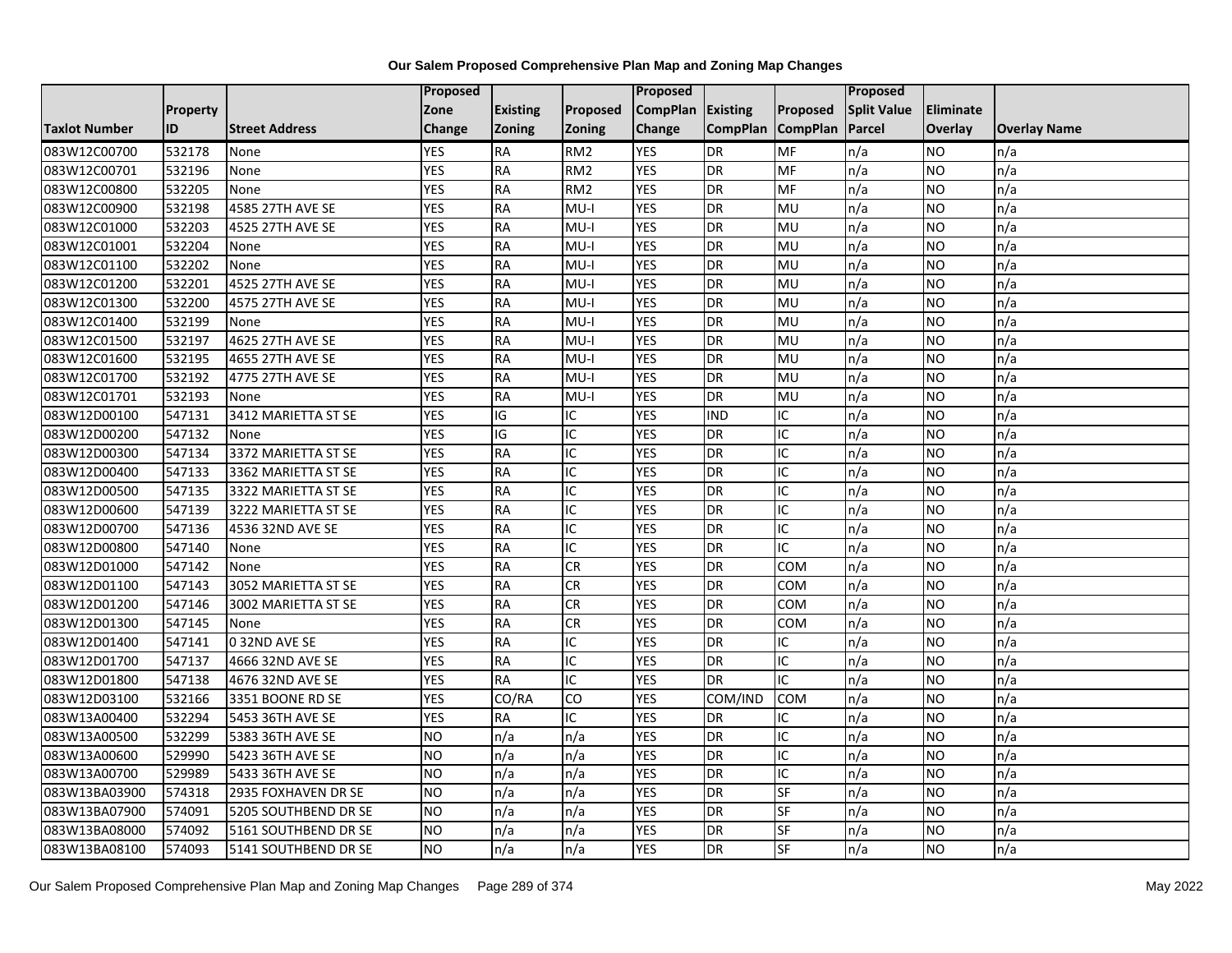|                      |                 |                        | Proposed  |                 |               | <b>Proposed</b>   |                 |                          | Proposed           |           |                     |
|----------------------|-----------------|------------------------|-----------|-----------------|---------------|-------------------|-----------------|--------------------------|--------------------|-----------|---------------------|
|                      | <b>Property</b> |                        | Zone      | <b>Existing</b> | Proposed      | CompPlan Existing |                 | Proposed                 | <b>Split Value</b> | Eliminate |                     |
| <b>Taxlot Number</b> | ID              | <b>Street Address</b>  | Change    | Zoning          | <b>Zoning</b> | Change            | <b>CompPlan</b> | <b>CompPlan</b>          | Parcel             | Overlay   | <b>Overlay Name</b> |
| 083W13BA08200        | 574094          | 5121 SOUTHBEND DR SE   | <b>NO</b> | n/a             | n/a           | <b>YES</b>        | <b>DR</b>       | <b>SF</b>                | n/a                | NO        | n/a                 |
| 083W13BA08300        | 574095          | 2940 FOXHAVEN DR SE    | <b>NO</b> | n/a             | n/a           | <b>YES</b>        | DR              | SF                       | n/a                | NO.       | n/a                 |
| 083W13BA08400        | 574096          | 2945 FOXHAVEN DR SE    | <b>NO</b> | n/a             | n/a           | <b>YES</b>        | DR              | SF                       | n/a                | NO.       | n/a                 |
| 083W13BA08500        | 574097          | 2955 FOXHAVEN DR SE    | <b>NO</b> | n/a             | n/a           | <b>YES</b>        | DR              | SF                       | n/a                | NO.       | n/a                 |
| 083W13BA08600        | 574098          | 5100 SOUTHBEND DR SE   | <b>NO</b> | n/a             | n/a           | <b>YES</b>        | DR              | SF                       | n/a                | <b>NO</b> | n/a                 |
| 083W13BA08700        | 574099          | 5120 SOUTHBEND DR SE   | <b>NO</b> | n/a             | n/a           | <b>YES</b>        | <b>DR</b>       | SF                       | n/a                | NO.       | n/a                 |
| 083W13BA08800        | 574100          | 5140 SOUTHBEND DR SE   | <b>NO</b> | n/a             | n/a           | <b>YES</b>        | DR              | SF                       | n/a                | NO.       | n/a                 |
| 083W13BA08900        | 574101          | 5160 SOUTHBEND DR SE   | <b>NO</b> | n/a             | n/a           | <b>YES</b>        | DR              | SF                       | n/a                | NO.       | n/a                 |
| 083W13BA09000        | 574102          | 5180 SOUTHBEND DR SE   | <b>NO</b> | n/a             | n/a           | <b>YES</b>        | DR              | SF                       | n/a                | NO.       | n/a                 |
| 083W13BA09100        | 574103          | 5190 SOUTHBEND DR SE   | <b>NO</b> | n/a             | n/a           | <b>YES</b>        | DR              | $S$ F                    | n/a                | NO.       | n/a                 |
| 083W13BA09200        | 574104          | 5228 LANDON ST SE      | <b>NO</b> | n/a             | n/a           | <b>YES</b>        | <b>DR</b>       | SF                       | n/a                | <b>NO</b> | n/a                 |
| 083W13BA09300        | 574105          | 5248 LANDON ST SE      | <b>NO</b> | n/a             | n/a           | <b>YES</b>        | DR              | SF                       | n/a                | <b>NO</b> | n/a                 |
| 083W13BA09400        | 574106          | 5258 LANDON ST SE      | <b>NO</b> | n/a             | n/a           | <b>YES</b>        | DR              | $S_{F}$                  | n/a                | NO.       | n/a                 |
| 083W13BA10000        | 574115          | 5247 LANDON ST SE      | Ю         | n/a             | n/a           | <b>YES</b>        | <b>DR</b>       | SF                       | n/a                | NO.       | n/a                 |
| 083W13BA10100        | 357137          | 5002 27TH AVE SE       | <b>NO</b> | n/a             | n/a           | <b>YES</b>        | DR              | SF                       | n/a                | NO.       | n/a                 |
| 083W13BA10200        | 357138          | 5014 27TH AVE SE       | <b>NO</b> | n/a             | n/a           | <b>YES</b>        | DR              | SF                       | n/a                | NO.       | n/a                 |
| 083W13BA10300        | 357139          | 5026 27TH AVE SE       | Ю         | n/a             | n/a           | <b>YES</b>        | DR              | $\overline{\mathsf{SF}}$ | n/a                | NO.       | n/a                 |
| 083W13BA10400        | 357140          | 5038 27TH AVE SE       | <b>NO</b> | n/a             | n/a           | <b>YES</b>        | DR              | SF                       | n/a                | NO.       | n/a                 |
| 083W13BA10500        | 357141          | 5050 27TH AVE SE       | <b>NO</b> | n/a             | n/a           | <b>YES</b>        | DR              | SF                       | n/a                | NO.       | n/a                 |
| 083W13BA10600        | 357142          | 5062 27TH AVE SE       | ŌИ        | n/a             | n/a           | <b>YES</b>        | <b>DR</b>       | <b>SF</b>                | n/a                | <b>NO</b> | n/a                 |
| 083W13BA10700        | 357143          | 5074 27TH AVE SE       | <b>NO</b> | n/a             | n/a           | <b>YES</b>        | DR              | <b>SF</b>                | n/a                | <b>NO</b> | n/a                 |
| 083W13BA10800        | 357144          | 5086 27TH AVE SE       | ŌИ        | n/a             | n/a           | <b>YES</b>        | DR              | <b>SF</b>                | n/a                | <b>NO</b> | n/a                 |
| 083W13BA10900        | 357145          | 5098 27TH AVE SE       | ŌИ        | n/a             | n/a           | <b>YES</b>        | <b>DR</b>       | <b>SF</b>                | n/a                | NO.       | n/a                 |
| 083W13BA11000        | 357146          | 2790 MIA CT SE         | <b>NO</b> | n/a             | n/a           | <b>YES</b>        | DR              | SF                       | n/a                | NO.       | n/a                 |
| 083W13BA11100        | 357147          | 2776 MIA CT SE         | <b>NO</b> | n/a             | n/a           | <b>YES</b>        | <b>DR</b>       | SF                       | n/a                | NO.       | n/a                 |
| 083W13BA11200        | 357148          | 2764 MIA CT SE         | ŌИ        | n/a             | n/a           | <b>YES</b>        | DR              | <b>SF</b>                | n/a                | NO.       | n/a                 |
| 083W13BA11300        | 357149          | 2752 MIA CT SE         | <b>NO</b> | n/a             | n/a           | <b>YES</b>        | <b>DR</b>       | <b>SF</b>                | n/a                | <b>NO</b> | n/a                 |
| 083W13BA11400        | 357150          | 2740 MIA CT SE         | <b>NO</b> | n/a             | n/a           | <b>YES</b>        | DR              | SF                       | n/a                | <b>NO</b> | n/a                 |
| 083W13BA11500        | 357151          | 2728 MIA CT SE         | <b>NO</b> | n/a             | n/a           | <b>YES</b>        | <b>DR</b>       | <b>SF</b>                | n/a                | NO.       | n/a                 |
| 083W13BA11600        | 357152          | 2716 MIA CT SE         | ŌИ        | n/a             | n/a           | <b>YES</b>        | DR              | <b>SF</b>                | n/a                | NO.       | n/a                 |
| 083W13BA11700        | 357153          | 2704 MIA CT SE         | <b>NO</b> | n/a             | n/a           | <b>YES</b>        | DR              | SF                       | n/a                | NO.       | n/a                 |
| 083W13BA11800        | 357154          | 2719 MIA CT SE         | <b>NO</b> | n/a             | n/a           | <b>YES</b>        | DR              | <b>SF</b>                | n/a                | <b>NO</b> | n/a                 |
| 083W13BA11900        | 357155          | 2731 MIA CT SE         | <b>NO</b> | n/a             | n/a           | <b>YES</b>        | DR              | <b>SF</b>                | n/a                | NO.       | n/a                 |
| 083W13BA12000        | 357156          | 2743 MIA CT SE         | <b>NO</b> | n/a             | n/a           | <b>YES</b>        | <b>DR</b>       | SF                       | n/a                | NO.       | n/a                 |
| 083W13BA12100        | 357157          | 2755 MIA CT SE         | <b>NO</b> | n/a             | n/a           | <b>YES</b>        | DR              | SF                       | n/a                | NO.       | n/a                 |
| 083W13BA12200        | 357158          | 2767 MIA CT SE         | <b>NO</b> | n/a             | n/a           | <b>YES</b>        | <b>DR</b>       | SF                       | n/a                | NO.       | n/a                 |
| 083W13BA12300        | 357159          | 2788 BAILEY JEAN CT SE | <b>NO</b> | n/a             | n/a           | <b>YES</b>        | <b>DR</b>       | SF                       | n/a                | NO.       | n/a                 |
| 083W13BA12400        | 357160          | 2766 BAILEY JEAN CT SE | ŌИ        | n/a             | n/a           | <b>YES</b>        | <b>DR</b>       | <b>SF</b>                | n/a                | NO.       | n/a                 |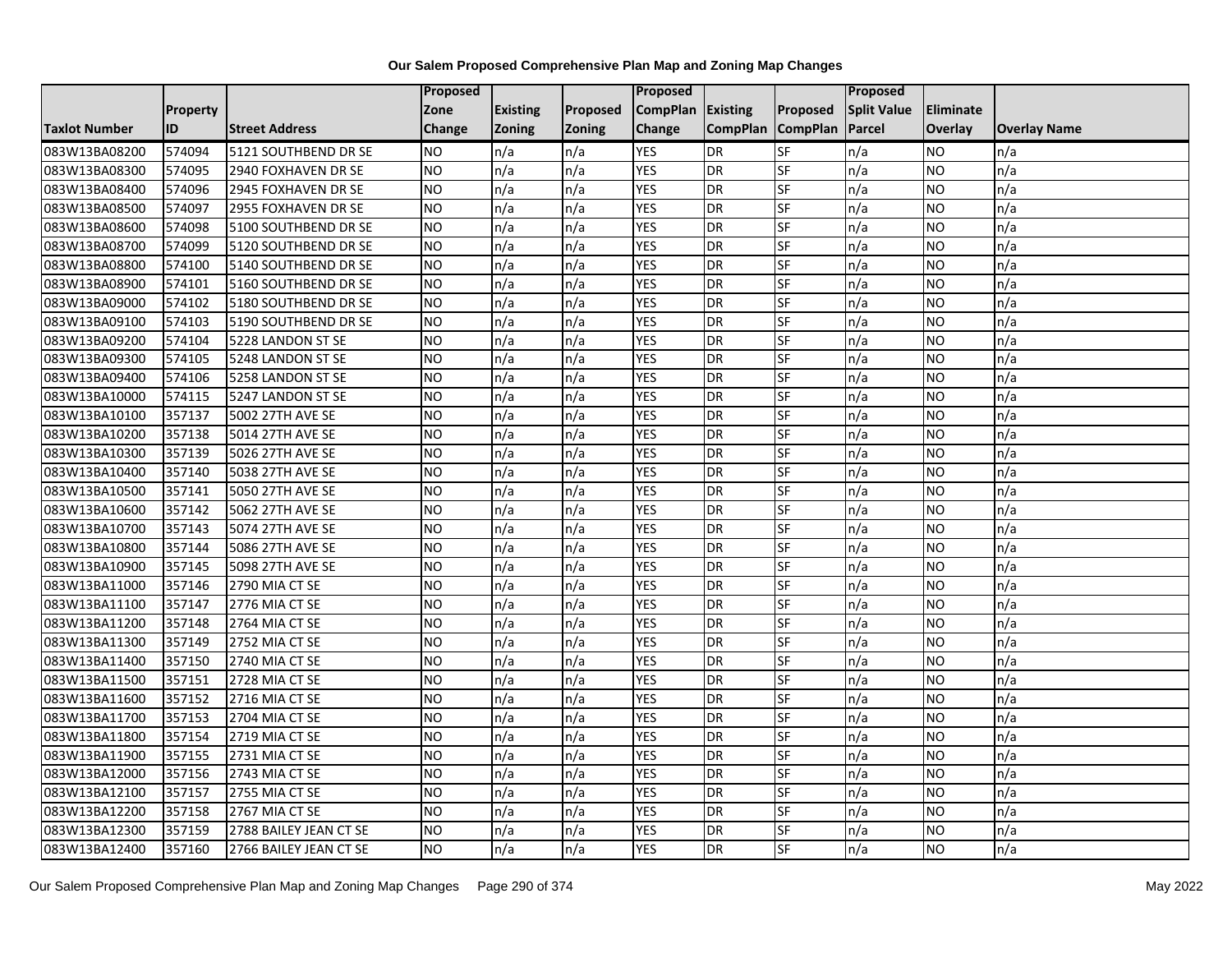|                      |                 |                        | Proposed      |                 |          | Proposed          |                 |                 | <b>Proposed</b>    |                 |                     |
|----------------------|-----------------|------------------------|---------------|-----------------|----------|-------------------|-----------------|-----------------|--------------------|-----------------|---------------------|
|                      | <b>Property</b> |                        | Zone          | <b>Existing</b> | Proposed | CompPlan Existing |                 | Proposed        | <b>Split Value</b> | Eliminate       |                     |
| <b>Taxlot Number</b> | ID              | <b>Street Address</b>  | <b>Change</b> | Zoning          | Zoning   | Change            | <b>CompPlan</b> | <b>CompPlan</b> | Parcel             | Overlay         | <b>Overlay Name</b> |
| 083W13BA12500        | 357161          | 2744 BAILEY JEAN CT SE | <b>NO</b>     | n/a             | n/a      | <b>YES</b>        | <b>DR</b>       | SF              | n/a                | NO              | n/a                 |
| 083W13BA12600        | 357162          | 2722 BAILEY JEAN CT SE | NO            | n/a             | n/a      | <b>YES</b>        | <b>DR</b>       | SF              | n/a                | NO              | n/a                 |
| 083W13BA12700        | 357163          | 2710 BAILEY JEAN CT SE | <b>NO</b>     | n/a             | n/a      | <b>YES</b>        | DR              | SF              | n/a                | NO.             | n/a                 |
| 083W13BA12800        | 357164          | 2735 BAILEY JEAN CT SE | <b>NO</b>     | n/a             | n/a      | <b>YES</b>        | DR              | SF              | n/a                | NO.             | n/a                 |
| 083W13BA12900        | 357165          | 2757 BAILEY JEAN CT SE | Ю             | n/a             | n/a      | <b>YES</b>        | DR              | SF              | n/a                | <b>NO</b>       | n/a                 |
| 083W13BA13000        | 357166          | 2779 BAILEY JEAN CT SE | <b>ON</b>     | n/a             | n/a      | <b>YES</b>        | DR              | SF              | n/a                | <b>NO</b>       | n/a                 |
| 083W13BA13100        | 357167          | None                   | <b>NO</b>     | n/a             | n/a      | <b>YES</b>        | DR              | SF              | n/a                | <b>NO</b>       | n/a                 |
| 083W13BC03900        | 532302          | 2641 VINTAGE AVE SE    | <b>NO</b>     | n/a             | n/a      | <b>YES</b>        | DR              | <b>SF</b>       | n/a                | <b>NO</b>       | n/a                 |
| 083W13BC04000        | 532300          | None                   | <b>NO</b>     | n/a             | n/a      | <b>YES</b>        | DR              | SF              | n/a                | NO.             | n/a                 |
| 083W13BC04100        | 532301          | 2661 VINTAGE AVE SE    | <b>ON</b>     | n/a             | n/a      | <b>YES</b>        | $\overline{DR}$ | SF              | n/a                | <b>NO</b>       | n/a                 |
| 083W13BC04200        | 532295          | 2681 VINTAGE AVE SE    | <b>ON</b>     | n/a             | n/a      | <b>YES</b>        | DR              | SF              | n/a                | <b>NO</b>       | n/a                 |
| 083W13BC04201        | 532296          | 2661 VINTAGE AVE SE    | <b>NO</b>     | n/a             | n/a      | <b>YES</b>        | DR              | SF              | n/a                | NO.             | n/a                 |
| 083W13BC04203        | 532297          | None                   | <b>NO</b>     | n/a             | n/a      | <b>YES</b>        | DR              | SF              | n/a                | NO.             | n/a                 |
| 083W13BC04205        | 532298          | None                   | Ю             | n/a             | n/a      | <b>YES</b>        | DR              | SF              | n/a                | <b>NO</b>       | n/a                 |
| 083W13BC04500        | 594046          | 5377 MONTEREY DR SE    | <b>NO</b>     | n/a             | n/a      | <b>YES</b>        | DR              | <b>SF</b>       | n/a                | <b>NO</b>       | n/a                 |
| 083W13BC04600        | 594047          | 5367 MONTEREY DR SE    | <b>NO</b>     | n/a             | n/a      | <b>YES</b>        | DR              | SF              | n/a                | <b>NO</b>       | n/a                 |
| 083W13BC04700        | 594048          | 5357 MONTEREY DR SE    | <b>NO</b>     | n/a             | n/a      | <b>YES</b>        | DR              | SF              | n/a                | NO.             | n/a                 |
| 083W13BC04800        | 594049          | 5347 MONTEREY DR SE    | <b>NO</b>     | n/a             | n/a      | <b>YES</b>        | DR              | SF              | n/a                | NO              | n/a                 |
| 083W13BC04900        | 594050          | 2611 VINTAGE AVE SE    | <b>NO</b>     | n/a             | n/a      | <b>YES</b>        | DR              | SF              | n/a                | NO.             | n/a                 |
| 083W13BC05000        | 594051          | 2621 VINTAGE AVE SE    | <b>NO</b>     | n/a             | n/a      | <b>YES</b>        | DR              | SF              | n/a                | NO.             | n/a                 |
| 083W13BC05100        | 594052          | 2631 VINTAGE AVE SE    | <b>NO</b>     | n/a             | n/a      | <b>YES</b>        | DR              | SF              | n/a                | NO.             | n/a                 |
| 083W13BC05200        | 594053          | 2691 VINTAGE AVE SE    | <b>NO</b>     | n/a             | n/a      | <b>YES</b>        | $\overline{DR}$ | SF              | n/a                | $\overline{NO}$ | n/a                 |
| 083W13BC05300        | 594054          | 2733 VINTAGE AVE SE    | Ю             | n/a             | n/a      | <b>YES</b>        | DR              | SF              | n/a                | NO.             | n/a                 |
| 083W13BC05400        | 594055          | 2763 VINTAGE AVE SE    | <b>NO</b>     | n/a             | n/a      | <b>YES</b>        | DR              | SF              | n/a                | <b>NO</b>       | n/a                 |
| 083W13BC05500        | 594087          | 2764 VINTAGE AVE SE    | Ю             | n/a             | n/a      | <b>YES</b>        | DR              | SF              | n/a                | NO              | n/a                 |
| 083W13BC05600        | 594086          | 2734 VINTAGE AVE SE    | Ю             | n/a             | n/a      | <b>YES</b>        | DR              | SF              | n/a                | NO              | n/a                 |
| 083W13BC05700        | 594085          | 2690 VINTAGE AVE SE    | Ю             | n/a             | n/a      | <b>YES</b>        | DR              | SF              | n/a                | <b>NO</b>       | n/a                 |
| 083W13BC05800        | 594084          | 2680 VINTAGE AVE SE    | <b>NO</b>     | n/a             | n/a      | <b>YES</b>        | DR              | SF              | n/a                | NO.             | n/a                 |
| 083W13BC05900        | 594083          | 2670 VINTAGE AVE SE    | <b>NO</b>     | n/a             | n/a      | <b>YES</b>        | DR              | <b>SF</b>       | n/a                | NO.             | n/a                 |
| 083W13BC06000        | 594082          | 2660 VINTAGE AVE SE    | <b>ON</b>     | n/a             | n/a      | <b>YES</b>        | DR              | SF              | n/a                | <b>NO</b>       | n/a                 |
| 083W13BC06100        | 594081          | 2650 VINTAGE AVE SE    | <b>NO</b>     | n/a             | n/a      | <b>YES</b>        | DR              | <b>SF</b>       | n/a                | <b>NO</b>       | n/a                 |
| 083W13BC06200        | 594080          | 2640 VINTAGE AVE SE    | <b>NO</b>     | n/a             | n/a      | <b>YES</b>        | DR              | SF              | n/a                | <b>NO</b>       | n/a                 |
| 083W13BC06300        | 594079          | 2620 VINTAGE AVE SE    | <b>NO</b>     | n/a             | n/a      | <b>YES</b>        | DR              | SF              | n/a                | NO.             | n/a                 |
| 083W13BC06400        | 594078          | 5388 MONTEREY DR SE    | <b>NO</b>     | n/a             | n/a      | <b>YES</b>        | DR              | SF              | n/a                | NO.             | n/a                 |
| 083W13BC06500        | 594077          | 5402 MONTEREY DR SE    | Ю             | n/a             | n/a      | <b>YES</b>        | DR              | SF              | n/a                | NO.             | n/a                 |
| 083W13BC06600        | 594076          | 2627 TAHOE AVE SE      | <b>NO</b>     | n/a             | n/a      | <b>YES</b>        | DR              | SF              | n/a                | NO.             | n/a                 |
| 083W13BC06700        | 594098          | 2647 TAHOE AVE SE      | <b>NO</b>     | n/a             | n/a      | <b>YES</b>        | DR              | SF              | n/a                | NO.             | n/a                 |
| 083W13BC06800        | 594097          | 2657 TAHOE AVE SE      | Ю             | n/a             | n/a      | <b>YES</b>        | DR              | SF              | n/a                | NO              | n/a                 |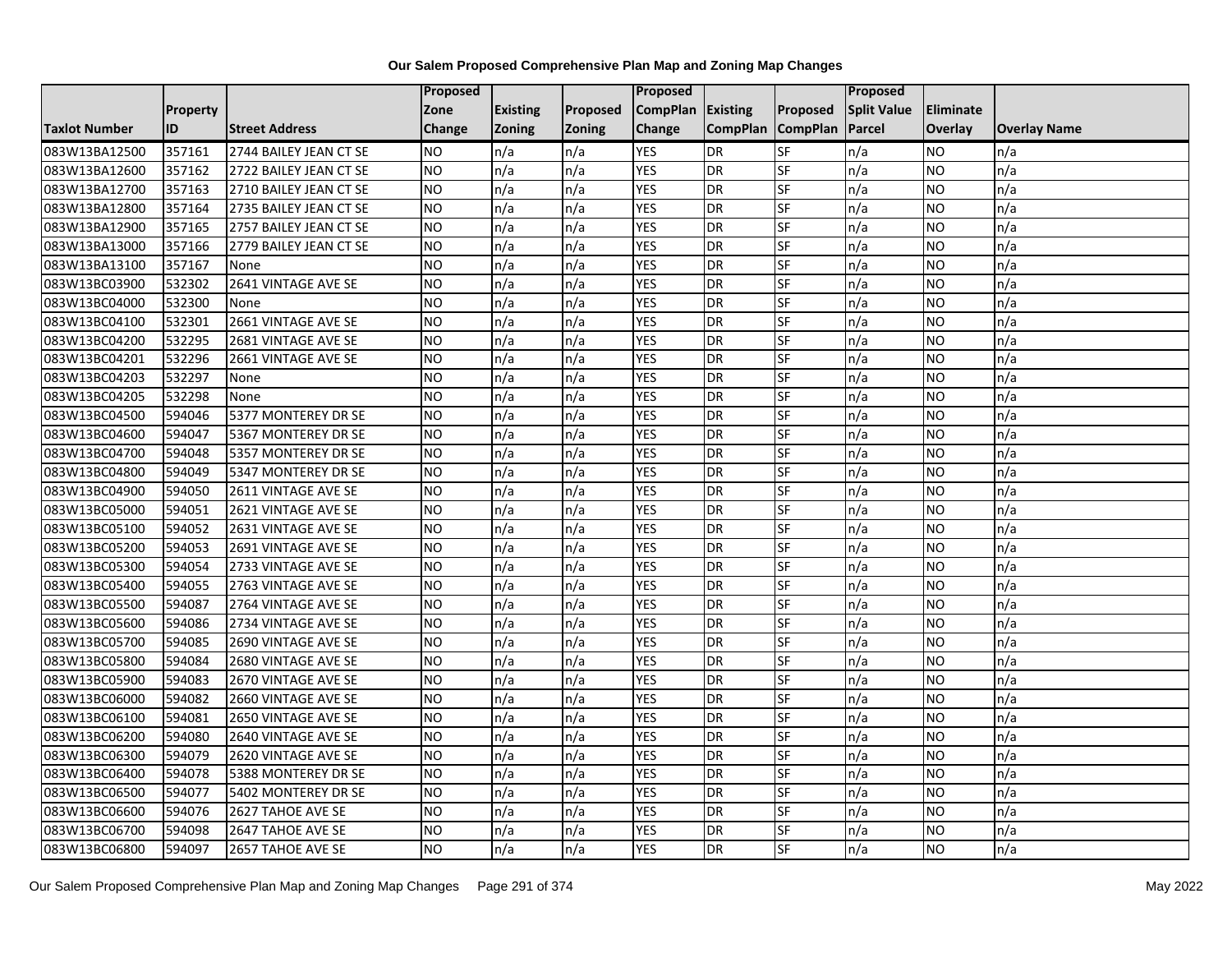|                      |                 |                       | Proposed   |                 |               | Proposed          |                 |                 | Proposed           |                |                     |
|----------------------|-----------------|-----------------------|------------|-----------------|---------------|-------------------|-----------------|-----------------|--------------------|----------------|---------------------|
|                      | <b>Property</b> |                       | Zone       | <b>Existing</b> | Proposed      | CompPlan Existing |                 | Proposed        | <b>Split Value</b> | Eliminate      |                     |
| <b>Taxlot Number</b> | ID              | <b>Street Address</b> | Change     | Zoning          | <b>Zoning</b> | Change            | <b>CompPlan</b> | <b>CompPlan</b> | Parcel             | <b>Overlay</b> | <b>Overlay Name</b> |
| 083W13BC06900        | 594096          | 2667 TAHOE AVE SE     | <b>NO</b>  | n/a             | n/a           | <b>YES</b>        | <b>DR</b>       | <b>SF</b>       | n/a                | NO.            | n/a                 |
| 083W13BC07000        | 594095          | 2677 TAHOE AVE SE     | <b>NO</b>  | n/a             | n/a           | <b>YES</b>        | <b>DR</b>       | $S_{F}$         | n/a                | NO.            | n/a                 |
| 083W13BC07100        | 594094          | 2687 TAHOE AVE SE     | <b>NO</b>  | n/a             | n/a           | <b>YES</b>        | DR              | SF              | n/a                | NO.            | n/a                 |
| 083W13BC07200        | 594093          | 2739 TAHOE AVE SE     | <b>NO</b>  | n/a             | n/a           | <b>YES</b>        | DR              | SF              | n/a                | NO.            | n/a                 |
| 083W13BC07300        | 594092          | 2769 TAHOE AVE SE     | <b>NO</b>  | n/a             | n/a           | <b>YES</b>        | <b>DR</b>       | <b>SF</b>       | n/a                | NO.            | n/a                 |
| 083W13BC07400        | 594065          | 2778 TAHOE AVE SE     | <b>NO</b>  | n/a             | n/a           | <b>YES</b>        | <b>DR</b>       | SF              | n/a                | <b>NO</b>      | n/a                 |
| 083W13BC07500        | 594066          | 2768 TAHOE AVE SE     | <b>NO</b>  | n/a             | n/a           | <b>YES</b>        | DR              | SF              | n/a                | <b>NO</b>      | n/a                 |
| 083W13BC07600        | 594067          | 2738 TAHOE AVE SE     | <b>NO</b>  | n/a             | n/a           | <b>YES</b>        | DR              | SF              | n/a                | NO.            | n/a                 |
| 083W13BC07700        | 594068          | 2686 TAHOE AVE SE     | <b>NO</b>  | n/a             | n/a           | <b>YES</b>        | DR              | SF              | n/a                | NO.            | n/a                 |
| 083W13BC07800        | 594069          | 2676 TAHOE AVE SE     | Ю          | n/a             | n/a           | <b>YES</b>        | DR              | <b>SF</b>       | n/a                | NO.            | n/a                 |
| 083W13BC07900        | 594070          | 2666 TAHOE AVE SE     | <b>NO</b>  | n/a             | n/a           | <b>YES</b>        | <b>DR</b>       | SF              | n/a                | <b>NO</b>      | n/a                 |
| 083W13BC08000        | 594071          | 2646 TAHOE AVE SE     | <b>NO</b>  | n/a             | n/a           | <b>YES</b>        | DR              | SF              | n/a                | NO.            | n/a                 |
| 083W13BC08100        | 594072          | 2626 TAHOE AVE SE     | Ю          | n/a             | n/a           | <b>YES</b>        | <b>DR</b>       | $S_{F}$         | n/a                | NO.            | n/a                 |
| 083W13BC08300        | 594073          | 5433 MONTEREY DR SE   | <b>NO</b>  | n/a             | n/a           | <b>YES</b>        | <b>DR</b>       | SF              | n/a                | NO.            | n/a                 |
| 083W13BC08400        | 594074          | 5423 MONTEREY DR SE   | <b>NO</b>  | n/a             | n/a           | <b>YES</b>        | DR              | SF              | n/a                | NO.            | n/a                 |
| 083W13BC08500        | 594075          | 5403 MONTEREY DR SE   | ŌИ         | n/a             | n/a           | <b>YES</b>        | <b>DR</b>       | $S_{F}$         | n/a                | NO.            | n/a                 |
| 083W13BC08600        | 594099          | 5443 MONTEREY DR SE   | ŌИ         | n/a             | n/a           | <b>YES</b>        | $\overline{R}$  | <b>SF</b>       | n/a                | NO.            | n/a                 |
| 083W13BC08700        | 594100          | 5447 MONTEREY DR SE   | <b>NO</b>  | n/a             | n/a           | <b>YES</b>        | DR              | SF              | n/a                | NO.            | n/a                 |
| 083W13BC08800        | 594101          | 5451 MONTEREY DR SE   | <b>NO</b>  | n/a             | n/a           | <b>YES</b>        | <b>DR</b>       | SF              | n/a                | NO.            | n/a                 |
| 083W13BC08900        | 594102          | 5455 OAKRIDGE CT SE   | <b>NO</b>  | n/a             | n/a           | <b>YES</b>        | <b>DR</b>       | <b>SF</b>       | n/a                | NO.            | n/a                 |
| 083W13BC09000        | 594103          | 5475 OAKRIDGE CT SE   | <b>NO</b>  | n/a             | n/a           | <b>YES</b>        | DR              | SF              | n/a                | <b>NO</b>      | n/a                 |
| 083W13BC09100        | 594104          | 5485 OAKRIDGE CT SE   | <b>NO</b>  | n/a             | n/a           | <b>YES</b>        | <b>DR</b>       | <b>SF</b>       | n/a                | <b>NO</b>      | n/a                 |
| 083W13BC09200        | 594105          | 5495 OAKRIDGE CT SE   | ŌИ         | n/a             | n/a           | <b>YES</b>        | DR              | <b>SF</b>       | n/a                | NO.            | n/a                 |
| 083W13BC09300        | 594106          | 5498 OAKRIDGE CT SE   | <b>NO</b>  | n/a             | n/a           | <b>YES</b>        | DR              | SF              | n/a                | NO.            | n/a                 |
| 083W13BC09400        | 594107          | 5488 OAKRIDGE CT SE   | Ю          | n/a             | n/a           | <b>YES</b>        | <b>DR</b>       | <b>SF</b>       | n/a                | <b>NO</b>      | n/a                 |
| 083W13BC09500        | 594108          | 5457 MONTEREY DR SE   | Ю          | n/a             | n/a           | <b>YES</b>        | DR              | <b>SF</b>       | n/a                | NO.            | n/a                 |
| 083W13BC09600        | 594109          | 5461 MONTEREY DR SE   | Ю          | n/a             | n/a           | <b>YES</b>        | DR              | $S_{F}$         | n/a                | NO.            | n/a                 |
| 083W13BC09700        | 594110          | 5463 MONTEREY DR SE   | <b>NO</b>  | n/a             | n/a           | <b>YES</b>        | DR              | SF              | n/a                | NO.            | n/a                 |
| 083W13BC09800        | 594111          | 5467 MONTEREY DR SE   | <b>NO</b>  | n/a             | n/a           | <b>YES</b>        | DR              | <b>SF</b>       | n/a                | NO.            | n/a                 |
| 083W13BC09900        | 594112          | 5471 MONTEREY DR SE   | <b>NO</b>  | n/a             | n/a           | <b>YES</b>        | <b>DR</b>       | SF              | n/a                | NO.            | n/a                 |
| 083W13BC10000        | 594122          | 5466 MONTEREY DR SE   | <b>NO</b>  | n/a             | n/a           | <b>YES</b>        | DR              | SF              | n/a                | NO.            | n/a                 |
| 083W13BC10100        | 594123          | 5462 MONTEREY DR SE   | ŌИ         | n/a             | n/a           | <b>YES</b>        | DR              | <b>SF</b>       | n/a                | NO.            | n/a                 |
| 083W13BC10200        | 594124          | 5460 MONTEREY DR SE   | ŌИ         | n/a             | n/a           | <b>YES</b>        | <b>DR</b>       | <b>SF</b>       | n/a                | NO.            | n/a                 |
| 083W13BC10300        | 594125          | 5458 MONTEREY DR SE   | <b>NO</b>  | n/a             | n/a           | <b>YES</b>        | DR              | SF              | n/a                | NO.            | n/a                 |
| 083W13BC10400        | 594126          | 5456 MONTEREY DR SE   | <b>NO</b>  | n/a             | n/a           | <b>YES</b>        | DR              | SF              | n/a                | NO.            | n/a                 |
| 083W13BC10500        | 594127          | 5454 MONTEREY DR SE   | <b>NO</b>  | n/a             | n/a           | <b>YES</b>        | <b>DR</b>       | SF              | n/a                | NO.            | n/a                 |
| 083W13BC10600        | 594128          | 5448 MONTEREY DR SE   | <b>NO</b>  | n/a             | n/a           | <b>YES</b>        | DR              | SF              | n/a                | NO             | n/a                 |
| 083W13BC10700        | 338671          | None                  | <b>YES</b> | RM <sub>2</sub> | PA            | <b>YES</b>        | MF              | POS             | n/a                | <b>NO</b>      | n/a                 |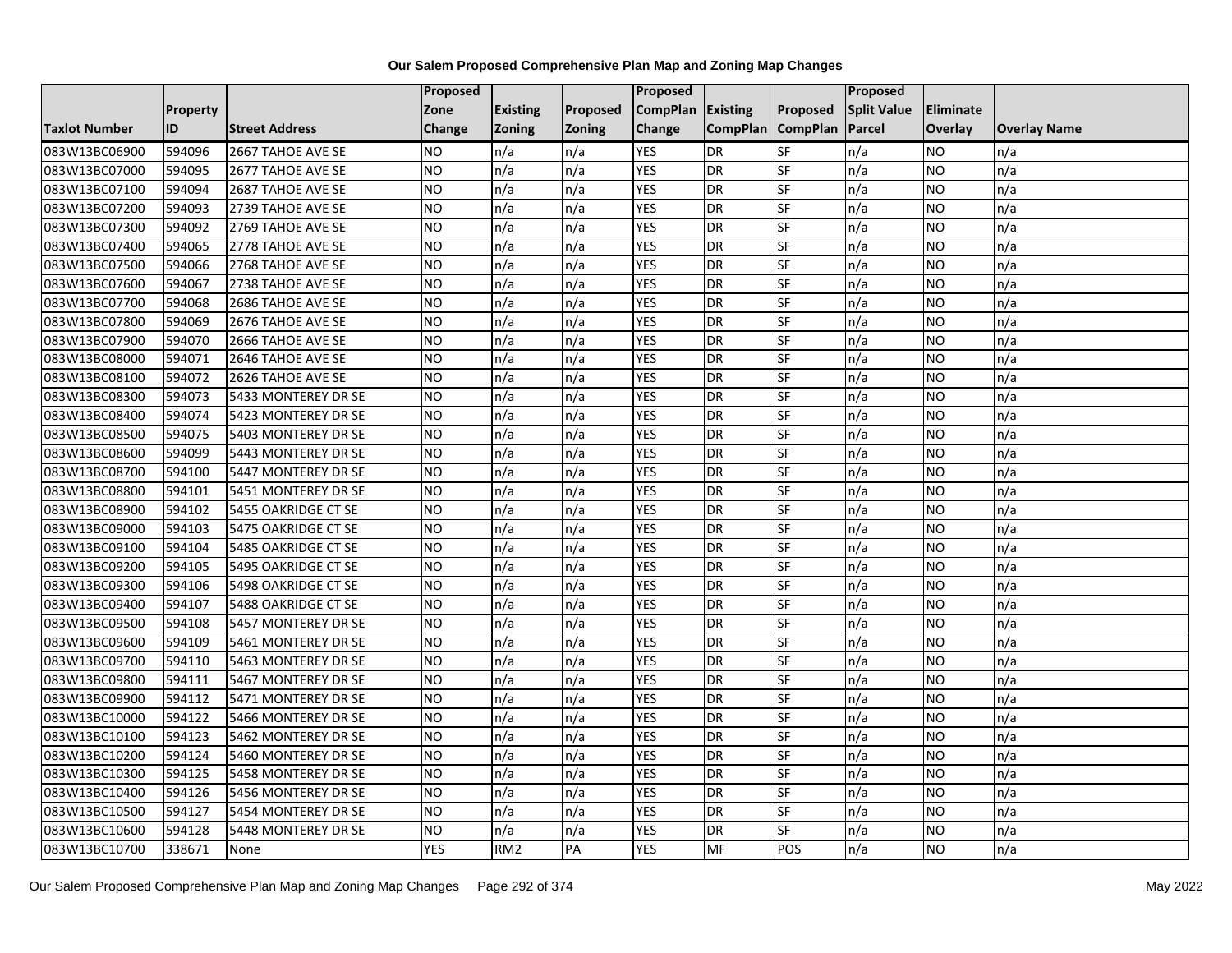|                      |                 |                       | Proposed        |                 |               | <b>Proposed</b> |                 |                          | Proposed           |                |                     |
|----------------------|-----------------|-----------------------|-----------------|-----------------|---------------|-----------------|-----------------|--------------------------|--------------------|----------------|---------------------|
|                      | <b>Property</b> |                       | Zone            | <b>Existing</b> | Proposed      | <b>CompPlan</b> | <b>Existing</b> | <b>Proposed</b>          | <b>Split Value</b> | Eliminate      |                     |
| <b>Taxlot Number</b> | ID              | <b>Street Address</b> | Change          | <b>Zoning</b>   | <b>Zoning</b> | Change          | <b>CompPlan</b> | <b>CompPlan</b>          | Parcel             | <b>Overlay</b> | <b>Overlay Name</b> |
| 083W13BD01900        | 594056          | 5355 SUMMERLAKE ST SE | <b>NO</b>       | n/a             | n/a           | <b>YES</b>      | <b>DR</b>       | <b>SF</b>                | n/a                | NO             | n/a                 |
| 083W13BD02000        | 594057          | 5354 SUMMERLAKE ST SE | <b>NO</b>       | n/a             | n/a           | <b>YES</b>      | <b>DR</b>       | <b>SF</b>                | n/a                | NO.            | n/a                 |
| 083W13BD02200        | 594058          | 2806 VINTAGE AVE SE   | <b>NO</b>       | n/a             | n/a           | <b>YES</b>      | <b>DR</b>       | SF                       | n/a                | NO.            | n/a                 |
| 083W13BD02300        | 594059          | 5394 SUMMERLAKE ST SE | <b>NO</b>       | n/a             | n/a           | <b>YES</b>      | <b>DR</b>       | SF                       | n/a                | NO.            | n/a                 |
| 083W13BD02400        | 594060          | 5416 SUMMERLAKE ST SE | <b>NO</b>       | n/a             | n/a           | <b>YES</b>      | <b>DR</b>       | <b>SF</b>                | n/a                | NO.            | n/a                 |
| 083W13BD02500        | 594061          | 5426 SUMMERLAKE ST SE | <b>NO</b>       | n/a             | n/a           | <b>YES</b>      | <b>DR</b>       | SF                       | n/a                | <b>NO</b>      | n/a                 |
| 083W13BD02600        | 594062          | 5436 SUMMERLAKE ST SE | NO.             | n/a             | n/a           | <b>YES</b>      | <b>DR</b>       | SF                       | n/a                | NO.            | n/a                 |
| 083W13BD02700        | 594063          | 5446 SUMMERLAKE ST SE | <b>NO</b>       | n/a             | n/a           | <b>YES</b>      | <b>DR</b>       | SF                       | n/a                | NO.            | n/a                 |
| 083W13BD02900        | 594064          | 2798 TAHOE AVE SE     | <b>NO</b>       | n/a             | n/a           | <b>YES</b>      | <b>DR</b>       | SF                       | n/a                | NO.            | n/a                 |
| 083W13BD03000        | 594091          | 5427 SUMMERLAKE ST SE | Ю               | n/a             | n/a           | <b>YES</b>      | <b>DR</b>       | <b>SF</b>                | n/a                | NO.            | n/a                 |
| 083W13BD03100        | 594090          | 5417 SUMMERLAKE ST SE | <b>NO</b>       | n/a             | n/a           | <b>YES</b>      | <b>DR</b>       | SF                       | n/a                | NO.            | n/a                 |
| 083W13BD03200        | 594089          | 5395 SUMMERLAKE ST SE | <b>NO</b>       | n/a             | n/a           | <b>YES</b>      | <b>DR</b>       | SF                       | n/a                | NO.            | n/a                 |
| 083W13BD03300        | 594088          | 2794 VINTAGE AVE SE   | <b>NO</b>       | n/a             | n/a           | <b>YES</b>      | <b>DR</b>       | $\overline{\mathsf{SF}}$ | n/a                | NO.            | n/a                 |
| 083W13BD04700        | 594113          | 5473 MONTEREY DR SE   | <b>NO</b>       | n/a             | n/a           | <b>YES</b>      | <b>DR</b>       | SF                       | n/a                | NO.            | n/a                 |
| 083W13BD04800        | 594114          | 5477 MONTEREY DR SE   | <b>NO</b>       | n/a             | n/a           | <b>YES</b>      | <b>DR</b>       | SF                       | n/a                | NO.            | n/a                 |
| 083W13BD04900        | 594115          | 5481 MONTEREY DR SE   | ŌИ              | n/a             | n/a           | <b>YES</b>      | <b>DR</b>       | <b>SF</b>                | n/a                | NO.            | n/a                 |
| 083W13BD05000        | 594116          | 5487 MONTEREY DR SE   | NO              | n/a             | n/a           | <b>YES</b>      | <b>DR</b>       | <b>SF</b>                | n/a                | <b>NO</b>      | n/a                 |
| 083W13BD05200        | 594117          | 5482 MONTEREY DR SE   | <b>NO</b>       | n/a             | n/a           | <b>YES</b>      | <b>DR</b>       | SF                       | n/a                | NO.            | n/a                 |
| 083W13BD05300        | 594118          | 5456 SUMMERLAKE ST SE | <b>NO</b>       | n/a             | n/a           | <b>YES</b>      | <b>DR</b>       | <b>SF</b>                | n/a                | NO.            | n/a                 |
| 083W13BD05400        | 594119          | 5457 SUMMERLAKE ST SE | <b>NO</b>       | n/a             | n/a           | <b>YES</b>      | DR              | SF                       | n/a                | ΝO             | n/a                 |
| 083W13BD05500        | 594120          | 5467 SUMMERLAKE ST SE | <b>NO</b>       | n/a             | n/a           | <b>YES</b>      | <b>DR</b>       | SF                       | n/a                | NO.            | n/a                 |
| 083W13BD05600        | 594121          | 5472 MONTEREY DR SE   | <b>NO</b>       | n/a             | n/a           | <b>YES</b>      | <b>DR</b>       | SF                       | n/a                | <b>NO</b>      | n/a                 |
| 083W13BD05700        | 594129          | 2825 VINTAGE AVE SE   | <b>NO</b>       | n/a             | n/a           | <b>YES</b>      | <b>DR</b>       | <b>SF</b>                | n/a                | NO.            | n/a                 |
| 083W13BD05800        | 594130          | 2835 VINTAGE AVE SE   | <b>NO</b>       | n/a             | n/a           | <b>YES</b>      | <b>DR</b>       | SF                       | n/a                | NO             | n/a                 |
| 083W13BD05900        | 594131          | 2845 VINTAGE AVE SE   | <b>NO</b>       | n/a             | n/a           | <b>YES</b>      | <b>DR</b>       | SF                       | n/a                | NO.            | n/a                 |
| 083W13BD06000        | 594132          | 2855 VINTAGE AVE SE   | <b>NO</b>       | n/a             | n/a           | <b>YES</b>      | <b>DR</b>       | SF                       | n/a                | NO.            | n/a                 |
| 083W13BD06100        | 594133          | 2865 VINTAGE AVE SE   | NO              | n/a             | n/a           | <b>YES</b>      | <b>DR</b>       | $S_{F}$                  | n/a                | NO.            | n/a                 |
| 083W13BD06200        | 594134          | 2875 VINTAGE AVE SE   | <b>NO</b>       | n/a             | n/a           | <b>YES</b>      | <b>DR</b>       | SF                       | n/a                | NO.            | n/a                 |
| 083W13BD06300        | 594135          | 2885 VINTAGE AVE SE   | <b>NO</b>       | n/a             | n/a           | <b>YES</b>      | <b>DR</b>       | SF                       | n/a                | NO.            | n/a                 |
| 083W13BD06400        | 594136          | 2895 VINTAGE AVE SE   | <b>NO</b>       | n/a             | n/a           | <b>YES</b>      | <b>DR</b>       | SF                       | n/a                | <b>NO</b>      | n/a                 |
| 083W13BD06500        | 594137          | 2917 VINTAGE AVE SE   | NO.             | n/a             | n/a           | <b>YES</b>      | <b>DR</b>       | SF                       | n/a                | NO.            | n/a                 |
| 083W13BD06600        | 594138          | 2927 VINTAGE AVE SE   | <b>NO</b>       | n/a             | n/a           | <b>YES</b>      | <b>DR</b>       | SF                       | n/a                | NO.            | n/a                 |
| 083W13BD06700        | 594139          | 2937 VINTAGE AVE SE   | $\overline{NO}$ | n/a             | n/a           | <b>YES</b>      | <b>DR</b>       | <b>SF</b>                | n/a                | <b>NO</b>      | n/a                 |
| 083W13BD06800        | 594140          | 2947 VINTAGE AVE SE   | <b>NO</b>       | n/a             | n/a           | <b>YES</b>      | <b>DR</b>       | SF                       | n/a                | NO.            | n/a                 |
| 083W13BD06900        | 594141          | 2957 VINTAGE AVE SE   | <b>NO</b>       | n/a             | n/a           | <b>YES</b>      | <b>DR</b>       | SF                       | n/a                | <b>NO</b>      | n/a                 |
| 083W13BD07100        | 594142          | 5360 LANDON ST SE     | NO              | n/a             | n/a           | YES             | <b>DR</b>       | <b>SF</b>                | n/a                | NO             | n/a                 |
| 083W13BD07200        | 594143          | 5370 LANDON ST SE     | <b>NO</b>       | n/a             | n/a           | <b>YES</b>      | <b>DR</b>       | SF                       | n/a                | NO             | n/a                 |
| 083W13BD07400        | 594144          | 5371 LANDON ST SE     | <b>NO</b>       | n/a             | n/a           | <b>YES</b>      | <b>DR</b>       | SF                       | n/a                | NO.            | n/a                 |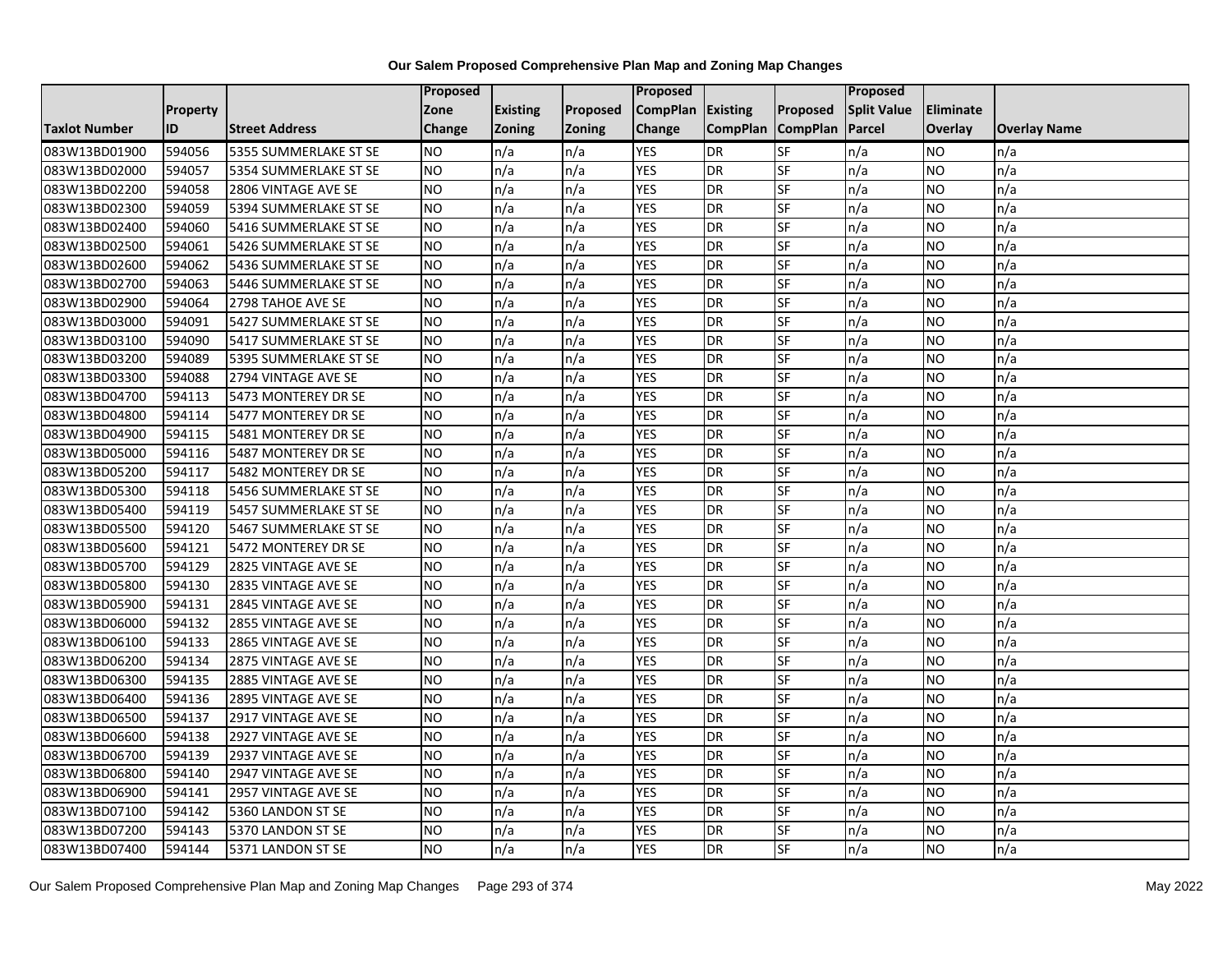|                      |                 |                        | Proposed        |                 |               | <b>Proposed</b> |                 |                          | Proposed           |                |                     |
|----------------------|-----------------|------------------------|-----------------|-----------------|---------------|-----------------|-----------------|--------------------------|--------------------|----------------|---------------------|
|                      | <b>Property</b> |                        | Zone            | <b>Existing</b> | Proposed      | <b>CompPlan</b> | <b>Existing</b> | Proposed                 | <b>Split Value</b> | Eliminate      |                     |
| <b>Taxlot Number</b> | ID              | <b>Street Address</b>  | Change          | <b>Zoning</b>   | <b>Zoning</b> | Change          | <b>CompPlan</b> | <b>CompPlan</b>          | Parcel             | <b>Overlay</b> | <b>Overlay Name</b> |
| 083W13BD07500        | 594145          | 2948 VINTAGE AVE SE    | NO.             | n/a             | n/a           | <b>YES</b>      | <b>DR</b>       | <b>SF</b>                | n/a                | NO             | n/a                 |
| 083W13BD07600        | 594146          | 2938 VINTAGE AVE SE    | <b>NO</b>       | n/a             | n/a           | <b>YES</b>      | <b>DR</b>       | $\overline{\mathsf{SF}}$ | n/a                | NO.            | n/a                 |
| 083W13BD07700        | 594147          | 2928 VINTAGE AVE SE    | <b>NO</b>       | n/a             | n/a           | <b>YES</b>      | <b>DR</b>       | SF                       | n/a                | NO.            | n/a                 |
| 083W13BD07800        | 594148          | 2918 VINTAGE AVE SE    | <b>NO</b>       | n/a             | n/a           | <b>YES</b>      | <b>DR</b>       | SF                       | n/a                | NO.            | n/a                 |
| 083W13BD07900        | 594149          | 2886 VINTAGE AVE SE    | ŌИ              | n/a             | n/a           | <b>YES</b>      | <b>DR</b>       | <b>SF</b>                | n/a                | NO.            | n/a                 |
| 083W13BD08000        | 594150          | 2876 VINTAGE AVE SE    | NO              | n/a             | n/a           | <b>YES</b>      | <b>DR</b>       | SF                       | n/a                | <b>NO</b>      | n/a                 |
| 083W13BD08100        | 594151          | 2866 VINTAGE AVE SE    | <b>NO</b>       | n/a             | n/a           | <b>YES</b>      | <b>DR</b>       | SF                       | n/a                | NO.            | n/a                 |
| 083W13BD08200        | 594152          | 2856 VINTAGE AVE SE    | <b>NO</b>       | n/a             | n/a           | <b>YES</b>      | <b>DR</b>       | SF                       | n/a                | NO.            | n/a                 |
| 083W13BD08300        | 594153          | 2846 VINTAGE AVE SE    | NO              | n/a             | n/a           | <b>YES</b>      | <b>DR</b>       | SF                       | n/a                | ΝO             | n/a                 |
| 083W13BD08400        | 594154          | 2845 BRIDGEPORT AVE SE | <b>NO</b>       | n/a             | n/a           | <b>YES</b>      | <b>DR</b>       | <b>SF</b>                | n/a                | NO.            | n/a                 |
| 083W13BD08500        | 594155          | 2859 BRIDGEPORT AVE SE | <b>NO</b>       | n/a             | n/a           | <b>YES</b>      | <b>DR</b>       | SF                       | n/a                | NO.            | n/a                 |
| 083W13BD08600        | 594156          | 2869 BRIDGEPORT AVE SE | <b>NO</b>       | n/a             | n/a           | <b>YES</b>      | <b>DR</b>       | SF                       | n/a                | NO.            | n/a                 |
| 083W13BD08700        | 594157          | 2879 BRIDGEPORT AVE SE | <b>NO</b>       | n/a             | n/a           | <b>YES</b>      | <b>DR</b>       | <b>SF</b>                | n/a                | NO             | n/a                 |
| 083W13BD08800        | 594158          | 2889 BRIDGEPORT AVE SE | $\overline{NO}$ | n/a             | n/a           | <b>YES</b>      | <b>DR</b>       | SF                       | n/a                | NO.            | n/a                 |
| 083W13BD09000        | 594159          | 2890 BRIDGEPORT AVE SE | <b>NO</b>       | n/a             | n/a           | <b>YES</b>      | <b>DR</b>       | SF                       | n/a                | ΝO             | n/a                 |
| 083W13BD09100        | 594160          | 2880 BRIDGEPORT AVE SE | <b>NO</b>       | n/a             | n/a           | <b>YES</b>      | <b>DR</b>       | <b>SF</b>                | n/a                | NO.            | n/a                 |
| 083W13BD09200        | 594161          | 2870 BRIDGEPORT AVE SE | <b>NO</b>       | n/a             | n/a           | <b>YES</b>      | DR              | SF                       | n/a                | NO.            | n/a                 |
| 083W13BD09300        | 594162          | 2860 BRIDGEPORT AVE SE | <b>NO</b>       | n/a             | n/a           | <b>YES</b>      | <b>DR</b>       | SF                       | n/a                | NO.            | n/a                 |
| 083W13BD09400        | 594163          | 5412 CATALINA ST SE    | <b>NO</b>       | n/a             | n/a           | <b>YES</b>      | <b>DR</b>       | SF                       | n/a                | <b>NO</b>      | n/a                 |
| 083W13BD09600        | 594164          | 5425 CATALINA ST SE    | <b>NO</b>       | n/a             | n/a           | <b>YES</b>      | <b>DR</b>       | SF                       | n/a                | NO.            | n/a                 |
| 083W13BD09700        | 594165          | 5415 CATALINA ST SE    | <b>NO</b>       | n/a             | n/a           | <b>YES</b>      | <b>DR</b>       | SF                       | n/a                | NO.            | n/a                 |
| 083W13BD09800        | 594166          | 5397 CATALINA ST SE    | NO              | n/a             | n/a           | <b>YES</b>      | <b>DR</b>       | <b>SF</b>                | n/a                | NO.            | n/a                 |
| 083W13BD09900        | 594167          | 5387 CATALINA ST SE    | <b>NO</b>       | n/a             | n/a           | <b>YES</b>      | <b>DR</b>       | SF                       | n/a                | NO.            | n/a                 |
| 083W13BD10000        | 594168          | 5377 CATALINA ST SE    | <b>NO</b>       | n/a             | n/a           | <b>YES</b>      | <b>DR</b>       | SF                       | n/a                | NO.            | n/a                 |
| 083W13BD10100        | 594169          | 5367 CATALINA ST SE    | $\overline{NO}$ | n/a             | n/a           | <b>YES</b>      | <b>DR</b>       | <b>SF</b>                | n/a                | <b>NO</b>      | n/a                 |
| 083W13BD10200        | 594170          | 5445 CATALINA ST SE    | <b>NO</b>       | n/a             | n/a           | <b>YES</b>      | <b>DR</b>       | <b>SF</b>                | n/a                | NO.            | n/a                 |
| 083W13BD10300        | 594171          | 5465 CATALINA ST SE    | <b>NO</b>       | n/a             | n/a           | <b>YES</b>      | <b>DR</b>       | SF                       | n/a                | NO.            | n/a                 |
| 083W13BD10400        | 594172          | 5491 MONTEREY DR SE    | <b>NO</b>       | n/a             | n/a           | <b>YES</b>      | <b>DR</b>       | SF                       | n/a                | NO.            | n/a                 |
| 083W13BD10500        | 594173          | 5497 MONTEREY DR SE    | NO.             | n/a             | n/a           | <b>YES</b>      | <b>DR</b>       | SF                       | n/a                | NO.            | n/a                 |
| 083W13BD10700        | 594174          | 2854 MONTEREY CT SE    | <b>NO</b>       | n/a             | n/a           | <b>YES</b>      | <b>DR</b>       | SF                       | n/a                | NO.            | n/a                 |
| 083W13BD10800        | 594175          | 2864 MONTEREY CT SE    | <b>NO</b>       | n/a             | n/a           | <b>YES</b>      | <b>DR</b>       | SF                       | n/a                | ΝO             | n/a                 |
| 083W13BD10900        | 594176          | 2874 MONTEREY CT SE    | <b>NO</b>       | n/a             | n/a           | <b>YES</b>      | <b>DR</b>       | <b>SF</b>                | n/a                | NO.            | n/a                 |
| 083W13BD11000        | 594177          | 2884 MONTEREY CT SE    | <b>NO</b>       | n/a             | n/a           | <b>YES</b>      | <b>DR</b>       | SF                       | n/a                | NO.            | n/a                 |
| 083W13BD11100        | 594178          | 2894 MONTEREY CT SE    | <b>NO</b>       | n/a             | n/a           | <b>YES</b>      | <b>DR</b>       | SF                       | n/a                | NO.            | n/a                 |
| 083W13BD11200        | 594179          | 2928 MONTEREY CT SE    | $\overline{NO}$ | n/a             | n/a           | <b>YES</b>      | <b>DR</b>       | SF                       | n/a                | NO.            | n/a                 |
| 083W13BD11300        | 594180          | 2948 MONTEREY CT SE    | NO              | n/a             | n/a           | <b>YES</b>      | <b>DR</b>       | SF                       | n/a                | NO.            | n/a                 |
| 083W13BD11400        | 594181          | 2968 MONTEREY CT SE    | <b>NO</b>       | n/a             | n/a           | <b>YES</b>      | DR              | SF                       | n/a                | <b>NO</b>      | n/a                 |
| 083W13BD11500        | 594182          | 2963 MONTEREY CT SE    | $\overline{NO}$ | n/a             | n/a           | <b>YES</b>      | <b>DR</b>       | <b>SF</b>                | n/a                | NO.            | n/a                 |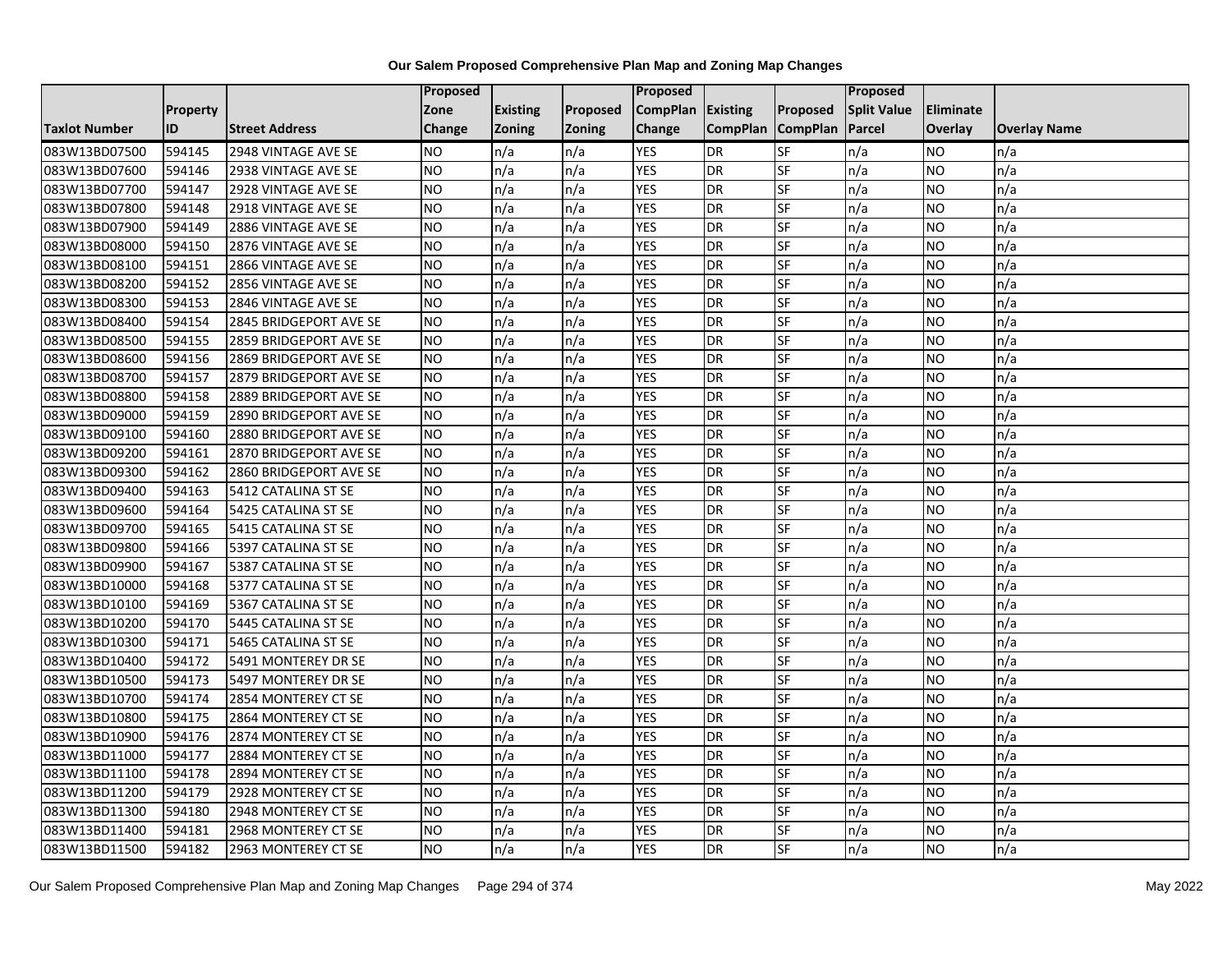|                      |                 |                        | <b>Proposed</b> |                 |          | Proposed          |                 |                 | <b>Proposed</b>    |           |                     |
|----------------------|-----------------|------------------------|-----------------|-----------------|----------|-------------------|-----------------|-----------------|--------------------|-----------|---------------------|
|                      | <b>Property</b> |                        | Zone            | <b>Existing</b> | Proposed | CompPlan Existing |                 | Proposed        | <b>Split Value</b> | Eliminate |                     |
| <b>Taxlot Number</b> | ID              | <b>Street Address</b>  | <b>Change</b>   | <b>Zoning</b>   | Zoning   | Change            | <b>CompPlan</b> | <b>CompPlan</b> | Parcel             | Overlay   | <b>Overlay Name</b> |
| 083W13BD11600        | 594183          | 2943 MONTEREY CT SE    | <b>NO</b>       | n/a             | n/a      | <b>YES</b>        | DR              | SF              | n/a                | NO        | n/a                 |
| 083W13BD11700        | 594184          | 2923 MONTEREY CT SE    | <b>NO</b>       | n/a             | n/a      | <b>YES</b>        | DR              | SF              | n/a                | NO.       | n/a                 |
| 083W13BD11800        | 594185          | 2897 MONTEREY CT SE    | <b>NO</b>       | n/a             | n/a      | <b>YES</b>        | DR              | SF              | n/a                | <b>NO</b> | n/a                 |
| 083W13BD11900        | 594186          | 2887 MONTEREY CT SE    | <b>NO</b>       | n/a             | n/a      | <b>YES</b>        | DR              | SF              | n/a                | NO.       | n/a                 |
| 083W13BD12000        | 594187          | 2877 MONTEREY CT SE    | Ю               | n/a             | n/a      | <b>YES</b>        | DR              | SF              | n/a                | NO.       | n/a                 |
| 083W13BD12100        | 594188          | 2867 MONTEREY CT SE    | <b>NO</b>       | n/a             | n/a      | <b>YES</b>        | DR              | SF              | n/a                | NO.       | n/a                 |
| 083W13BD12200        | 594189          | 5462 CATALINA ST SE    | <b>NO</b>       | n/a             | n/a      | <b>YES</b>        | DR              | SF              | n/a                | NO.       | n/a                 |
| 083W13BD12300        | 594190          | 5442 CATALINA ST SE    | <b>NO</b>       | n/a             | n/a      | <b>YES</b>        | DR              | SF              | n/a                | NO.       | n/a                 |
| 083W13BD12400        | 594191          | 2916 BRIDGEPORT AVE SE | <b>NO</b>       | n/a             | n/a      | <b>YES</b>        | DR              | SF              | n/a                | NO        | n/a                 |
| 083W13BD12500        | 594192          | 2936 BRIDGEPORT AVE SE | <b>NO</b>       | n/a             | n/a      | <b>YES</b>        | DR              | SF              | n/a                | NO        | n/a                 |
| 083W13BD12600        | 594193          | 2956 BRIDGEPORT AVE SE | <b>NO</b>       | n/a             | n/a      | <b>YES</b>        | DR              | SF              | n/a                | <b>NO</b> | n/a                 |
| 083W13BD12700        | 594194          | 2976 BRIDGEPORT AVE SE | <b>NO</b>       | n/a             | n/a      | <b>YES</b>        | DR              | SF              | n/a                | NO        | n/a                 |
| 083W13BD12800        | 594195          | 2986 BRIDGEPORT AVE SE | <b>NO</b>       | n/a             | n/a      | <b>YES</b>        | DR              | SF              | n/a                | NO        | n/a                 |
| 083W13BD12900        | 594196          | 5453 LANDON ST SE      | <b>NO</b>       | n/a             | n/a      | <b>YES</b>        | DR              | <b>SF</b>       | n/a                | <b>NO</b> | n/a                 |
| 083W13BD13000        | 594197          | 5463 LANDON ST SE      | <b>NO</b>       | n/a             | n/a      | <b>YES</b>        | DR              | <b>SF</b>       | n/a                | NO.       | n/a                 |
| 083W13BD13100        | 594198          | 5483 LANDON ST SE      | <b>NO</b>       | n/a             | n/a      | <b>YES</b>        | DR              | SF              | n/a                | NO.       | n/a                 |
| 083W13BD13300        | 594199          | 5474 LANDON ST SE      | <b>NO</b>       | n/a             | n/a      | <b>YES</b>        | DR              | SF              | n/a                | NO.       | n/a                 |
| 083W13BD13400        | 594200          | 5454 LANDON ST SE      | <b>NO</b>       | n/a             | n/a      | <b>YES</b>        | DR              | SF              | n/a                | NO.       | n/a                 |
| 083W13BD13500        | 594201          | 5444 LANDON ST SE      | <b>NO</b>       | n/a             | n/a      | <b>YES</b>        | DR              | SF              | n/a                | NO        | n/a                 |
| 083W13BD13600        | 594202          | 5424 LANDON ST SE      | <b>NO</b>       | n/a             | n/a      | <b>YES</b>        | DR              | SF              | n/a                | NO        | n/a                 |
| 083W13BD13700        | 594203          | 5414 LANDON ST SE      | <b>NO</b>       | n/a             | n/a      | <b>YES</b>        | DR              | SF              | n/a                | <b>NO</b> | n/a                 |
| 083W13BD13800        | 594204          | 5390 LANDON ST SE      | <b>NO</b>       | n/a             | n/a      | <b>YES</b>        | $\overline{DR}$ | SF              | n/a                | NO        | n/a                 |
| 083W13BD13900        | 594205          | 5380 LANDON ST SE      | <b>NO</b>       | n/a             | n/a      | <b>YES</b>        | DR              | <b>SF</b>       | n/a                | NO        | n/a                 |
| 083W13BD14000        | 594206          | 2983 BRIDGEPORT AVE SE | <b>NO</b>       | n/a             | n/a      | <b>YES</b>        | DR              | SF              | n/a                | NO.       | n/a                 |
| 083W13BD14100        | 594207          | 2973 BRIDGEPORT AVE SE | <b>NO</b>       | n/a             | n/a      | <b>YES</b>        | DR              | SF              | n/a                | NO        | n/a                 |
| 083W13BD14200        | 594208          | 2953 BRIDGEPORT AVE SE | <b>NO</b>       | n/a             | n/a      | <b>YES</b>        | DR              | SF              | n/a                | NO        | n/a                 |
| 083W13BD14300        | 594209          | 2933 BRIDGEPORT AVE SE | <b>NO</b>       | n/a             | n/a      | <b>YES</b>        | DR              | SF              | n/a                | NO        | n/a                 |
| 083W13BD14400        | 594210          | 2913 BRIDGEPORT AVE SE | <b>NO</b>       | n/a             | n/a      | <b>YES</b>        | DR              | SF              | n/a                | NO.       | n/a                 |
| 083W13BD15300        | 574063          | 2956 EASTLAKE DR SE    | <b>NO</b>       | n/a             | n/a      | <b>YES</b>        | DR              | SF              | n/a                | NO.       | n/a                 |
| 083W13BD15400        | 574064          | 5340 LANDON ST SE      | <b>NO</b>       | n/a             | n/a      | <b>YES</b>        | DR              | SF              | n/a                | NO        | n/a                 |
| 083W13BD15500        | 574065          | 5298 LANDON ST SE      | <b>NO</b>       | n/a             | n/a      | <b>YES</b>        | DR              | SF              | n/a                | NO.       | n/a                 |
| 083W13BD15700        | 574066          | 2951 EASTLAKE DR SE    | <b>NO</b>       | n/a             | n/a      | <b>YES</b>        | DR              | SF              | n/a                | NO.       | n/a                 |
| 083W13BD17000        | 574107          | 5268 LANDON ST SE      | <b>NO</b>       | n/a             | n/a      | <b>YES</b>        | DR              | SF              | n/a                | NO.       | n/a                 |
| 083W13BD17100        | 574108          | 5278 LANDON ST SE      | <b>NO</b>       | n/a             | n/a      | <b>YES</b>        | DR              | SF              | n/a                | <b>NO</b> | n/a                 |
| 083W13BD17200        | 574109          | 5288 LANDON ST SE      | <b>NO</b>       | n/a             | n/a      | <b>YES</b>        | DR              | SF              | n/a                | NO.       | n/a                 |
| 083W13BD17300        | 574116          | 5267 LANDON ST SE      | <b>NO</b>       | n/a             | n/a      | <b>YES</b>        | DR              | SF              | n/a                | NO.       | n/a                 |
| 083W13BD17400        | 574117          | 5277 LANDON ST SE      | <b>NO</b>       | n/a             | n/a      | <b>YES</b>        | DR              | SF              | n/a                | NO.       | n/a                 |
| 083W13BD17500        | 574118          | 5287 LANDON ST SE      | <b>ON</b>       | n/a             | n/a      | <b>YES</b>        | DR              | SF              | n/a                | NO        | n/a                 |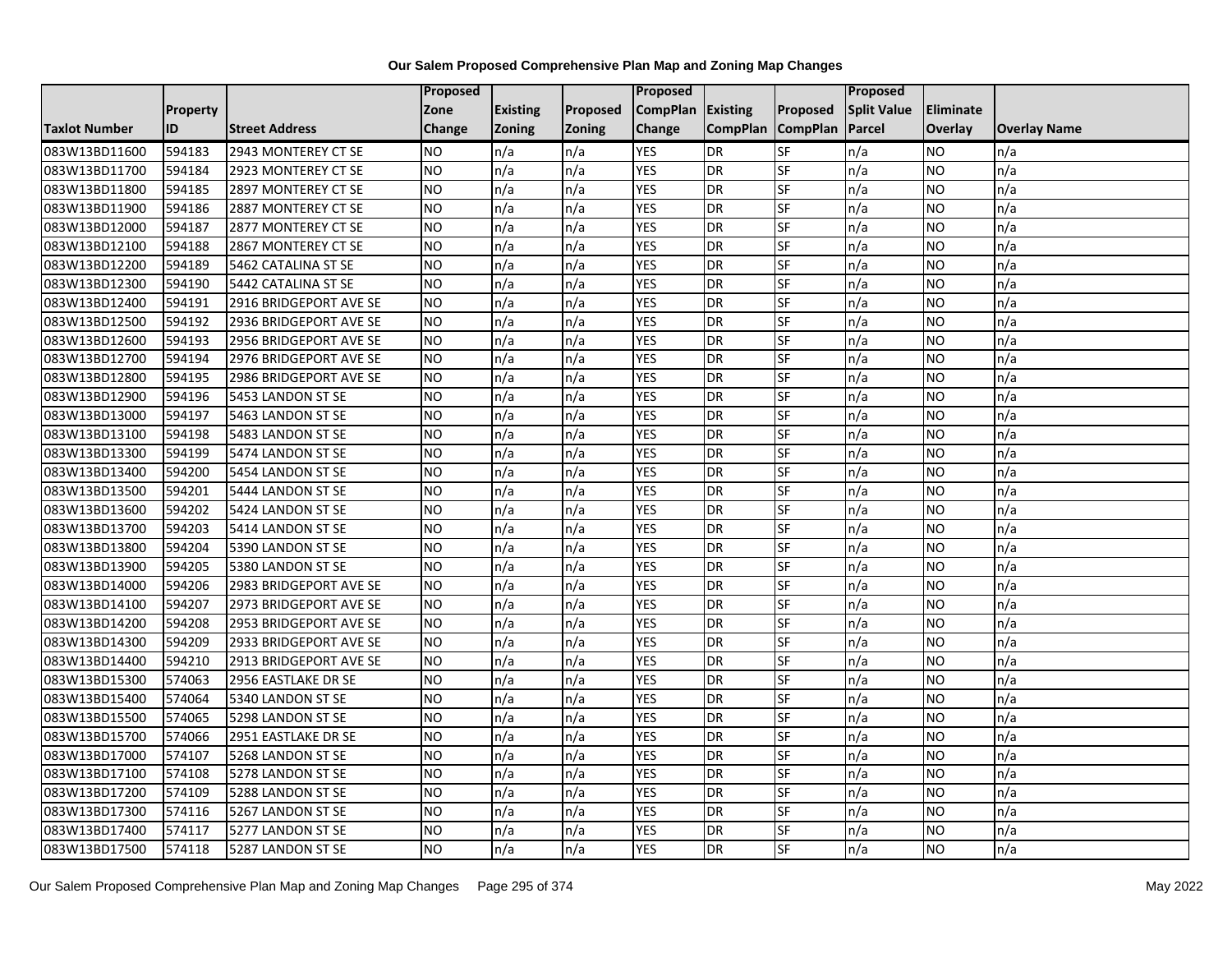|                      |                 |                         | Proposed        |                 |                 | <b>Proposed</b>   |                 |                 | Proposed           |                |                     |
|----------------------|-----------------|-------------------------|-----------------|-----------------|-----------------|-------------------|-----------------|-----------------|--------------------|----------------|---------------------|
|                      | <b>Property</b> |                         | Zone            | <b>Existing</b> | <b>Proposed</b> | CompPlan Existing |                 | <b>Proposed</b> | <b>Split Value</b> | Eliminate      |                     |
| <b>Taxlot Number</b> | ID              | <b>Street Address</b>   | Change          | <b>Zoning</b>   | <b>Zoning</b>   | Change            | <b>CompPlan</b> | <b>CompPlan</b> | <b>Parcel</b>      | <b>Overlay</b> | <b>Overlay Name</b> |
| 083W13C00400         | 532288          | 5678 BATTLE CREEK RD SE | <b>YES</b>      | <b>RA</b>       | RM <sub>2</sub> | <b>YES</b>        | <b>DR</b>       | MF              | n/a                | NO.            | n/a                 |
| 083W13C00500         | 532287          | 5696 BATTLE CREEK RD SE | <b>YES</b>      | <b>RA</b>       | RM <sub>2</sub> | <b>YES</b>        | <b>DR</b>       | MF              | n/a                | NO.            | n/a                 |
| 083W13C00600         | 532289          | 5686 BATTLE CREEK RD SE | <b>YES</b>      | <b>RA</b>       | RM <sub>2</sub> | <b>YES</b>        | <b>DR</b>       | MF              | n/a                | NO.            | n/a                 |
| 083W13C00800         | 532285          | 5736 BATTLE CREEK RD SE | <b>YES</b>      | <b>RA</b>       | RM <sub>2</sub> | <b>YES</b>        | <b>DR</b>       | MF              | n/a                | NO.            | n/a                 |
| 083W13C00900         | 532284          | 5826 BATTLE CREEK RD SE | ŌИ              | n/a             | n/a             | <b>YES</b>        | <b>DR</b>       | <b>SF</b>       | n/a                | NO.            | n/a                 |
| 083W13CA00100        | 328692          | 2779 AVALON AVE SE      | NO              | n/a             | n/a             | <b>YES</b>        | <b>DR</b>       | SF              | n/a                | NO.            | n/a                 |
| 083W13CA00200        | 328693          | 2789 AVALON AVE SE      | <b>NO</b>       | n/a             | n/a             | <b>YES</b>        | <b>DR</b>       | SF              | n/a                | NO.            | n/a                 |
| 083W13CA00300        | 328694          | 2782 BASTILLE AVE SE    | <b>NO</b>       | n/a             | n/a             | <b>YES</b>        | <b>DR</b>       | SF              | n/a                | NO.            | n/a                 |
| 083W13CA00400        | 328695          | 2772 BASTILLE AVE SE    | NO.             | n/a             | n/a             | <b>YES</b>        | <b>DR</b>       | SF              | n/a                | ΝO             | n/a                 |
| 083W13CA00500        | 328696          | 2771 BASTILLE AVE SE    | Ю               | n/a             | n/a             | <b>YES</b>        | <b>DR</b>       | <b>SF</b>       | n/a                | NO.            | n/a                 |
| 083W13CA00600        | 328697          | 2781 BASTILLE AVE SE    | <b>NO</b>       | n/a             | n/a             | <b>YES</b>        | <b>DR</b>       | SF              | n/a                | NO.            | n/a                 |
| 083W13CA00700        | 328698          | 2791 BASTILLE AVE SE    | <b>NO</b>       | n/a             | n/a             | <b>YES</b>        | <b>DR</b>       | <b>SF</b>       | n/a                | NO.            | n/a                 |
| 083W13CA00800        | 328699          | 2803 BASTILLE AVE SE    | <b>NO</b>       | n/a             | n/a             | <b>YES</b>        | <b>DR</b>       | SF              | n/a                | NO.            | n/a                 |
| 083W13CA00900        | 328700          | 2813 BASTILLE AVE SE    | $\overline{NO}$ | n/a             | n/a             | <b>YES</b>        | <b>DR</b>       | <b>SF</b>       | n/a                | <b>NO</b>      | n/a                 |
| 083W13CA01000        | 328701          | 2823 BASTILLE AVE SE    | <b>NO</b>       | n/a             | n/a             | <b>YES</b>        | <b>DR</b>       | SF              | n/a                | ΝO             | n/a                 |
| 083W13CA01100        | 328702          | 2833 BASTILLE AVE SE    | <b>NO</b>       | n/a             | n/a             | <b>YES</b>        | <b>DR</b>       | <b>SF</b>       | n/a                | NO.            | n/a                 |
| 083W13CA01200        | 328703          | 2863 BASTILLE AVE SE    | <b>NO</b>       | n/a             | n/a             | <b>YES</b>        | DR              | SF              | n/a                | NO.            | n/a                 |
| 083W13CA01300        | 328704          | 2873 BASTILLE AVE SE    | <b>NO</b>       | n/a             | n/a             | <b>YES</b>        | <b>DR</b>       | SF              | n/a                | NO.            | n/a                 |
| 083W13CA01400        | 328705          | 2883 BASTILLE AVE SE    | <b>NO</b>       | n/a             | n/a             | <b>YES</b>        | <b>DR</b>       | SF              | n/a                | <b>NO</b>      | n/a                 |
| 083W13CA01500        | 328706          | 2893 BASTILLE AVE SE    | <b>NO</b>       | n/a             | n/a             | <b>YES</b>        | <b>DR</b>       | SF              | n/a                | NO.            | n/a                 |
| 083W13CA01600        | 328707          | 2905 BASTILLE AVE SE    | <b>NO</b>       | n/a             | n/a             | <b>YES</b>        | <b>DR</b>       | SF              | n/a                | NO.            | n/a                 |
| 083W13CA01700        | 328708          | 2915 BASTILLE AVE SE    | NO              | n/a             | n/a             | <b>YES</b>        | <b>DR</b>       | <b>SF</b>       | n/a                | NO.            | n/a                 |
| 083W13CA01800        | 328709          | 2925 BASTILLE AVE SE    | <b>NO</b>       | n/a             | n/a             | <b>YES</b>        | <b>DR</b>       | SF              | n/a                | NO.            | n/a                 |
| 083W13CA01900        | 328710          | 2935 BASTILLE AVE SE    | <b>NO</b>       | n/a             | n/a             | <b>YES</b>        | <b>DR</b>       | SF              | n/a                | NO.            | n/a                 |
| 083W13CA02000        | 328711          | 2945 BASTILLE AVE SE    | $\overline{NO}$ | n/a             | n/a             | <b>YES</b>        | <b>DR</b>       | <b>SF</b>       | n/a                | <b>NO</b>      | n/a                 |
| 083W13CA02100        | 328712          | 2955 BASTILLE AVE SE    | <b>NO</b>       | n/a             | n/a             | <b>YES</b>        | <b>DR</b>       | <b>SF</b>       | n/a                | NO.            | n/a                 |
| 083W13CA02200        | 328713          | 5496 LANDON ST SE       | <b>NO</b>       | n/a             | n/a             | <b>YES</b>        | <b>DR</b>       | SF              | n/a                | <b>NO</b>      | n/a                 |
| 083W13CA02300        | 328714          | 5528 LANDON ST SE       | <b>NO</b>       | n/a             | n/a             | <b>YES</b>        | <b>DR</b>       | SF              | n/a                | NO.            | n/a                 |
| 083W13CA02400        | 328715          | 5538 LANDON ST SE       | NO.             | n/a             | n/a             | <b>YES</b>        | <b>DR</b>       | SF              | n/a                | NO.            | n/a                 |
| 083W13CA02500        | 328716          | 5548 LANDON ST SE       | <b>NO</b>       | n/a             | n/a             | <b>YES</b>        | <b>DR</b>       | SF              | n/a                | NO.            | n/a                 |
| 083W13CA02600        | 328717          | 5558 LANDON ST SE       | <b>NO</b>       | n/a             | n/a             | <b>YES</b>        | <b>DR</b>       | SF              | n/a                | ΝO             | n/a                 |
| 083W13CA02700        | 328718          | 5568 LANDON ST SE       | <b>NO</b>       | n/a             | n/a             | <b>YES</b>        | <b>DR</b>       | <b>SF</b>       | n/a                | NO.            | n/a                 |
| 083W13CA02800        | 328719          | 5578 LANDON ST SE       | <b>NO</b>       | n/a             | n/a             | <b>YES</b>        | <b>DR</b>       | SF              | n/a                | NO.            | n/a                 |
| 083W13CA02900        | 328720          | 5588 LANDON ST SE       | <b>NO</b>       | n/a             | n/a             | <b>YES</b>        | <b>DR</b>       | SF              | n/a                | NO.            | n/a                 |
| 083W13CA03000        | 328721          | 5620 LANDON ST SE       | $\overline{NO}$ | n/a             | n/a             | <b>YES</b>        | <b>DR</b>       | SF              | n/a                | NO.            | n/a                 |
| 083W13CA03100        | 328722          | 5630 LANDON ST SE       | NO.             | n/a             | n/a             | <b>YES</b>        | <b>DR</b>       | SF              | n/a                | NO.            | n/a                 |
| 083W13CA03200        | 328723          | 5640 LANDON ST SE       | <b>NO</b>       | n/a             | n/a             | <b>YES</b>        | DR              | SF              | n/a                | NO.            | n/a                 |
| 083W13CA03300        | 328724          | 5650 LANDON ST SE       | $\overline{NO}$ | n/a             | n/a             | <b>YES</b>        | <b>DR</b>       | <b>SF</b>       | n/a                | NO.            | n/a                 |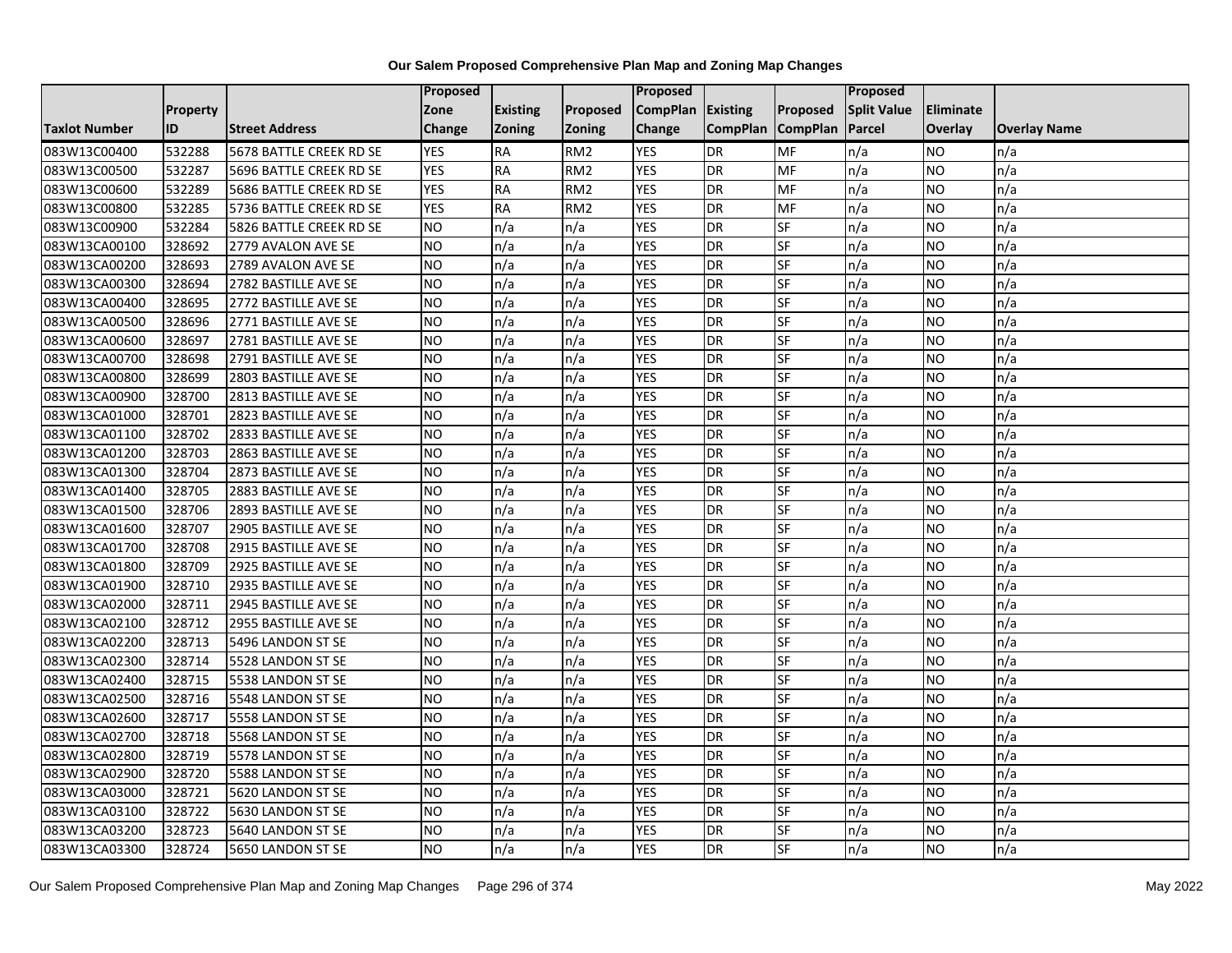|                      |                 |                         | Proposed        |                 |               | <b>Proposed</b> |                 |                          | <b>Proposed</b>    |           |                     |
|----------------------|-----------------|-------------------------|-----------------|-----------------|---------------|-----------------|-----------------|--------------------------|--------------------|-----------|---------------------|
|                      | <b>Property</b> |                         | Zone            | <b>Existing</b> | Proposed      | <b>CompPlan</b> | <b>Existing</b> | <b>Proposed</b>          | <b>Split Value</b> | Eliminate |                     |
| <b>Taxlot Number</b> | ID              | <b>Street Address</b>   | Change          | <b>Zoning</b>   | <b>Zoning</b> | Change          | <b>CompPlan</b> | <b>CompPlan</b>          | Parcel             | Overlay   | <b>Overlay Name</b> |
| 083W13CA03400        | 328725          | 5660 LANDON ST SE       | NO.             | n/a             | n/a           | <b>YES</b>      | <b>DR</b>       | <b>SF</b>                | n/a                | NO        | n/a                 |
| 083W13CA03500        | 328726          | 5670 LANDON ST SE       | <b>NO</b>       | n/a             | n/a           | <b>YES</b>      | <b>DR</b>       | <b>SF</b>                | n/a                | NO.       | n/a                 |
| 083W13CA03700        | 328727          | 2946 BASTILLE AVE SE    | <b>NO</b>       | n/a             | n/a           | <b>YES</b>      | <b>DR</b>       | SF                       | n/a                | NO.       | n/a                 |
| 083W13CA03800        | 328728          | 2936 BASTILLE AVE SE    | <b>NO</b>       | n/a             | n/a           | <b>YES</b>      | DR              | SF                       | n/a                | NO.       | n/a                 |
| 083W13CA03900        | 328729          | 2926 BASTILLE AVE SE    | <b>NO</b>       | n/a             | n/a           | <b>YES</b>      | <b>DR</b>       | <b>SF</b>                | n/a                | NO.       | n/a                 |
| 083W13CA04000        | 328730          | 2916 BASTILLE AVE SE    | NO              | n/a             | n/a           | <b>YES</b>      | <b>DR</b>       | SF                       | n/a                | <b>NO</b> | n/a                 |
| 083W13CA04100        | 328731          | 2906 BASTILLE AVE SE    | <b>NO</b>       | n/a             | n/a           | <b>YES</b>      | <b>DR</b>       | SF                       | n/a                | NO.       | n/a                 |
| 083W13CA04200        | 328732          | 2894 BASTILLE AVE SE    | <b>NO</b>       | n/a             | n/a           | <b>YES</b>      | <b>DR</b>       | SF                       | n/a                | NO.       | n/a                 |
| 083W13CA04300        | 328733          | 2884 BASTILLE AVE SE    | <b>NO</b>       | n/a             | n/a           | <b>YES</b>      | <b>DR</b>       | SF                       | n/a                | NO.       | n/a                 |
| 083W13CA04400        | 328734          | 2874 BASTILLE AVE SE    | NO              | n/a             | n/a           | <b>YES</b>      | <b>DR</b>       | <b>SF</b>                | n/a                | NO.       | n/a                 |
| 083W13CA04500        | 328735          | 2864 BASTILLE AVE SE    | <b>NO</b>       | n/a             | n/a           | <b>YES</b>      | <b>DR</b>       | SF                       | n/a                | NO.       | n/a                 |
| 083W13CA04600        | 328736          | 2854 BASTILLE AVE SE    | <b>NO</b>       | n/a             | n/a           | <b>YES</b>      | <b>DR</b>       | SF                       | n/a                | NO.       | n/a                 |
| 083W13CA04700        | 328737          | 2834 BASTILLE AVE SE    | <b>NO</b>       | n/a             | n/a           | <b>YES</b>      | <b>DR</b>       | $\overline{\mathsf{SF}}$ | n/a                | NO.       | n/a                 |
| 083W13CA04800        | 328738          | 2824 BASTILLE AVE SE    | <b>NO</b>       | n/a             | n/a           | <b>YES</b>      | <b>DR</b>       | SF                       | n/a                | NO.       | n/a                 |
| 083W13CA04900        | 328739          | 2814 BASTILLE AVE SE    | <b>NO</b>       | n/a             | n/a           | <b>YES</b>      | <b>DR</b>       | SF                       | n/a                | NO.       | n/a                 |
| 083W13CA05000        | 328740          | 2804 BASTILLE AVE SE    | $\overline{NO}$ | n/a             | n/a           | <b>YES</b>      | <b>DR</b>       | <b>SF</b>                | n/a                | NO.       | n/a                 |
| 083W13CA05100        | 328741          | 5679 VENICE AVE SE      | NO              | n/a             | n/a           | <b>YES</b>      | <b>DR</b>       | <b>SF</b>                | n/a                | NO.       | n/a                 |
| 083W13CA05200        | 328742          | 2780 MERCED CT SE       | <b>NO</b>       | n/a             | n/a           | <b>YES</b>      | <b>DR</b>       | SF                       | n/a                | NO.       | n/a                 |
| 083W13CA05300        | 328743          | 5639 VENICE AVE SE      | <b>NO</b>       | n/a             | n/a           | <b>YES</b>      | <b>DR</b>       | <b>SF</b>                | n/a                | <b>NO</b> | n/a                 |
| 083W13CA05400        | 328744          | 5629 VENICE AVE SE      | <b>NO</b>       | n/a             | n/a           | <b>YES</b>      | <b>DR</b>       | <b>SF</b>                | n/a                | ΝO        | n/a                 |
| 083W13CA05500        | 328745          | 5619 VENICE AVE SE      | <b>NO</b>       | n/a             | n/a           | <b>YES</b>      | <b>DR</b>       | SF                       | n/a                | NO.       | n/a                 |
| 083W13CA05600        | 328531          | 5650 VENICE AVE SE      | <b>YES</b>      | <b>RS</b>       | PE            | <b>YES</b>      | <b>DR</b>       | <b>CSE</b>               | n/a                | <b>NO</b> | n/a                 |
| 083W13CA05700        | 328532          | None                    | <b>YES</b>      | RS              | PE            | <b>YES</b>      | DR              | <b>CSE</b>               | n/a                | NO.       | n/a                 |
| 083W13CA06000        | 333059          | 5680 LANDON ST SE       | <b>NO</b>       | n/a             | n/a           | <b>YES</b>      | <b>DR</b>       | SF                       | n/a                | NO        | n/a                 |
| 083W13CA06100        | 333060          | 5690 LANDON ST SE       | <b>NO</b>       | n/a             | n/a           | <b>YES</b>      | <b>DR</b>       | SF                       | n/a                | NO.       | n/a                 |
| 083W13CA06200        | 333061          | 5710 LANDON ST SE 5710  | <b>NO</b>       | n/a             | n/a           | <b>YES</b>      | <b>DR</b>       | SF                       | n/a                | NO.       | n/a                 |
| 083W13CA06300        | 333062          | 5720 LANDON ST SE 5710  | Ю               | n/a             | n/a           | <b>YES</b>      | <b>DR</b>       | $S_{F}$                  | n/a                | NO.       | n/a                 |
| 083W13CA06400        | 333063          | 5730 LANDON ST SE 5710  | <b>NO</b>       | n/a             | n/a           | <b>YES</b>      | <b>DR</b>       | SF                       | n/a                | NO.       | n/a                 |
| 083W13CA06500        | 333064          | 5740 LANDON ST SE 5710  | <b>NO</b>       | n/a             | n/a           | <b>YES</b>      | <b>DR</b>       | SF                       | n/a                | NO.       | n/a                 |
| 083W13CA06600        | 333065          | 5750 LANDON ST SE 5710  | <b>NO</b>       | n/a             | n/a           | <b>YES</b>      | <b>DR</b>       | SF                       | n/a                | NO        | n/a                 |
| 083W13CA06700        | 333066          | 5760 LANDON ST SE 5710  | <b>NO</b>       | n/a             | n/a           | <b>YES</b>      | <b>DR</b>       | SF                       | n/a                | NO.       | n/a                 |
| 083W13CA06800        | 333067          | 2884 ROCKY RIDGE AVE SE | <b>NO</b>       | n/a             | n/a           | <b>YES</b>      | <b>DR</b>       | <b>SF</b>                | n/a                | NO.       | n/a                 |
| 083W13CA06900        | 333068          | 2874 ROCKY RIDGE AVE SE | $\overline{NO}$ | n/a             | n/a           | <b>YES</b>      | <b>DR</b>       | <b>SF</b>                | n/a                | NO.       | n/a                 |
| 083W13CA07000        | 333070          | 2864 ROCKY RIDGE AVE SE | <b>NO</b>       | n/a             | n/a           | <b>YES</b>      | <b>DR</b>       | SF                       | n/a                | NO.       | n/a                 |
| 083W13CA07100        | 333071          | 2854 ROCKY RIDGE AVE SE | <b>NO</b>       | n/a             | n/a           | <b>YES</b>      | <b>DR</b>       | SF                       | n/a                | NO.       | n/a                 |
| 083W13CA07200        | 333072          | 2844 ROCKY RIDGE AVE SE | NO.             | n/a             | n/a           | YES             | <b>DR</b>       | SF                       | n/a                | NO        | n/a                 |
| 083W13CA07300        | 333073          | 2845 ROCKY RIDGE AVE SE | NO              | n/a             | n/a           | <b>YES</b>      | <b>DR</b>       | SF                       | n/a                | NO        | n/a                 |
| 083W13CA07400        | 333074          | 2847 ROCKY RIDGE AVE SE | <b>NO</b>       | n/a             | n/a           | <b>YES</b>      | <b>DR</b>       | SF                       | n/a                | NO.       | n/a                 |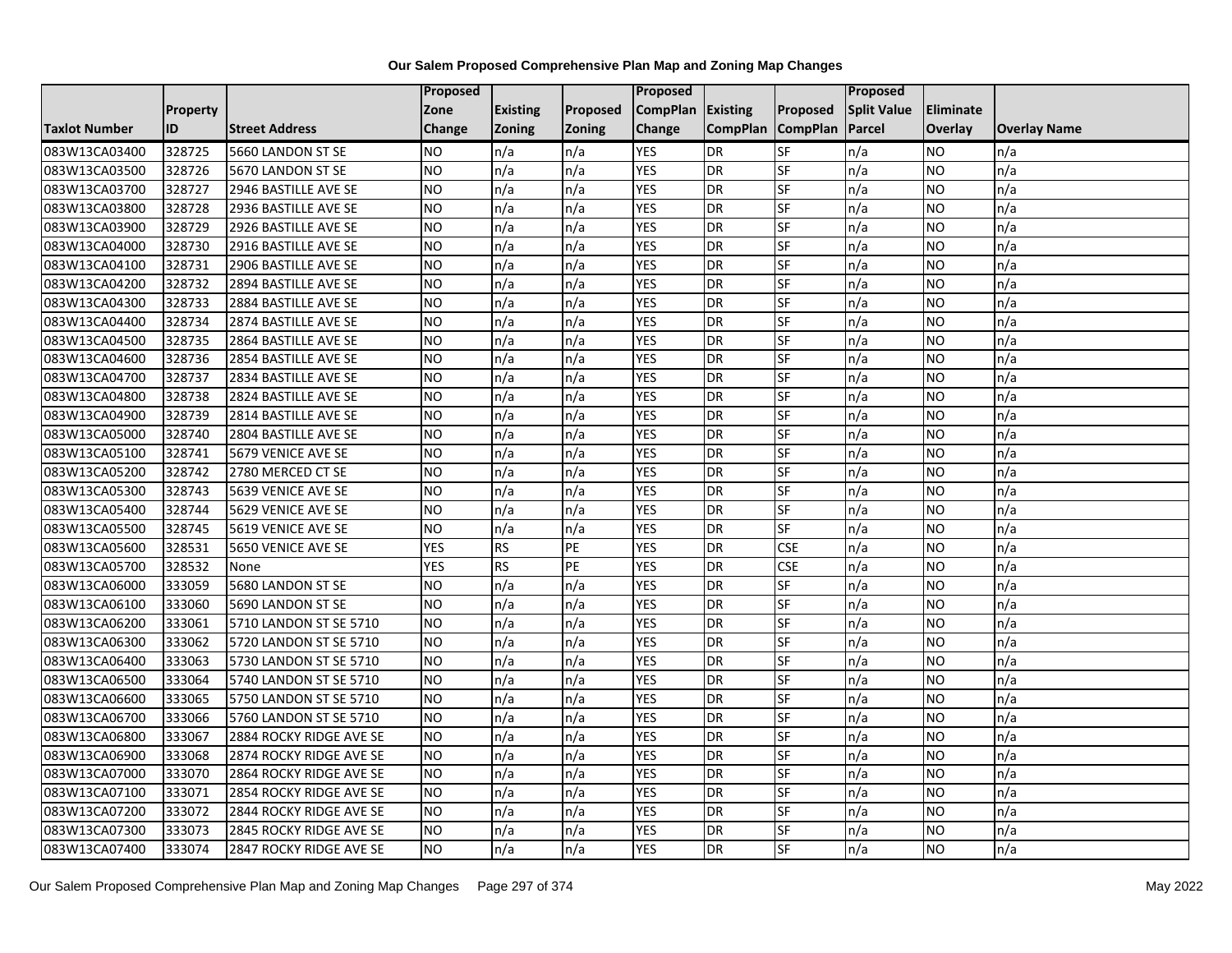|                      |                 |                         | Proposed  |                 |               | Proposed        |                 |                 | Proposed           |                 |                     |
|----------------------|-----------------|-------------------------|-----------|-----------------|---------------|-----------------|-----------------|-----------------|--------------------|-----------------|---------------------|
|                      | <b>Property</b> |                         | Zone      | <b>Existing</b> | Proposed      | <b>CompPlan</b> | Existing        | Proposed        | <b>Split Value</b> | Eliminate       |                     |
| <b>Taxlot Number</b> | ID              | <b>Street Address</b>   | Change    | Zoning          | <b>Zoning</b> | Change          | <b>CompPlan</b> | <b>CompPlan</b> | Parcel             | <b>Overlay</b>  | <b>Overlay Name</b> |
| 083W13CA07500        | 333075          | 2849 ROCKY RIDGE AVE SE | <b>NO</b> | n/a             | n/a           | <b>YES</b>      | <b>DR</b>       | <b>SF</b>       | n/a                | NO.             | n/a                 |
| 083W13CA07600        | 333076          | 2851 ROCKY RIDGE AVE SE | <b>NO</b> | n/a             | n/a           | <b>YES</b>      | DR              | $S_{F}$         | n/a                | NO.             | n/a                 |
| 083W13CA07700        | 333077          | 2853 ROCKY RIDGE AVE SE | <b>NO</b> | n/a             | n/a           | <b>YES</b>      | DR              | SF              | n/a                | NO.             | n/a                 |
| 083W13CA07800        | 333078          | 2855 ROCKY RIDGE AVE SE | <b>NO</b> | n/a             | n/a           | <b>YES</b>      | DR              | SF              | n/a                | NO.             | n/a                 |
| 083W13CA07900        | 333079          | 2865 ROCKY RIDGE AVE SE | <b>NO</b> | n/a             | n/a           | <b>YES</b>      | <b>DR</b>       | $S_{F}$         | n/a                | NO.             | n/a                 |
| 083W13CA08000        | 333080          | 2875 ROCKY RIDGE AVE SE | <b>NO</b> | n/a             | n/a           | <b>YES</b>      | <b>DR</b>       | SF              | n/a                | <b>NO</b>       | n/a                 |
| 083W13CA08100        | 333081          | 2885 ROCKY RIDGE AVE SE | <b>NO</b> | n/a             | n/a           | <b>YES</b>      | DR              | SF              | n/a                | NO.             | n/a                 |
| 083W13CA08200        | 333082          | 5733 LANDON ST SE       | <b>NO</b> | n/a             | n/a           | <b>YES</b>      | DR              | SF              | n/a                | NO              | n/a                 |
| 083W13CA08300        | 333083          | 5723 LANDON ST SE       | <b>NO</b> | n/a             | n/a           | <b>YES</b>      | DR              | SF              | n/a                | NO.             | n/a                 |
| 083W13CA08400        | 333084          | 5713 LANDON ST SE       | ŌИ        | n/a             | n/a           | <b>YES</b>      | DR              | SF              | n/a                | NO.             | n/a                 |
| 083W13CA08500        | 333085          | 5693 LANDON ST SE       | <b>NO</b> | n/a             | n/a           | <b>YES</b>      | <b>DR</b>       | SF              | n/a                | <b>NO</b>       | n/a                 |
| 083W13CA08600        | 333086          | 5715 LANDON ST SE       | <b>NO</b> | n/a             | n/a           | <b>YES</b>      | DR              | SF              | n/a                | NO.             | n/a                 |
| 083W13CA08700        | 333087          | 5721 LANDON ST SE       | <b>NO</b> | n/a             | n/a           | <b>YES</b>      | DR              | SF              | n/a                | NO.             | n/a                 |
| 083W13CA08800        | 333088          | 5719 LANDON ST SE       | <b>NO</b> | n/a             | n/a           | <b>YES</b>      | <b>DR</b>       | SF              | n/a                | <b>NO</b>       | n/a                 |
| 083W13CA08900        | 333089          | 5717 LANDON ST SE       | <b>NO</b> | n/a             | n/a           | <b>YES</b>      | DR              | SF              | n/a                | ΝO              | n/a                 |
| 083W13CB00200        | 328678          | 2719 AVALON AVE SE      | <b>NO</b> | n/a             | n/a           | <b>YES</b>      | DR              | SF              | n/a                | <b>NO</b>       | n/a                 |
| 083W13CB00300        | 328679          | 2729 AVALON AVE SE      | <b>NO</b> | n/a             | n/a           | <b>YES</b>      | DR              | SF              | n/a                | NO.             | n/a                 |
| 083W13CB00400        | 328680          | 2739 AVALON AVE SE      | <b>NO</b> | n/a             | n/a           | <b>YES</b>      | DR              | SF              | n/a                | NO.             | n/a                 |
| 083W13CB00500        | 328681          | 2749 AVALON AVE SE      | <b>NO</b> | n/a             | n/a           | <b>YES</b>      | DR              | SF              | n/a                | NO.             | n/a                 |
| 083W13CB00600        | 328682          | 2769 AVALON AVE SE      | <b>NO</b> | n/a             | n/a           | <b>YES</b>      | DR              | SF              | n/a                | NO.             | n/a                 |
| 083W13CB00900        | 328684          | 2778 AVALON AVE SE      | <b>NO</b> | n/a             | n/a           | <b>YES</b>      | DR              | SF              | n/a                | NO.             | n/a                 |
| 083W13CB01000        | 328685          | 2768 AVALON AVE SE      | ŌИ        | n/a             | n/a           | <b>YES</b>      | DR              | SF              | n/a                | $\overline{NO}$ | n/a                 |
| 083W13CB01100        | 328686          | 2758 AVALON AVE SE      | <b>NO</b> | n/a             | n/a           | <b>YES</b>      | DR              | SF              | n/a                | <b>NO</b>       | n/a                 |
| 083W13CB01200        | 328687          | 2748 AVALON AVE SE      | <b>NO</b> | n/a             | n/a           | <b>YES</b>      | DR              | SF              | n/a                | NO.             | n/a                 |
| 083W13CB01300        | 328688          | 2738 AVALON AVE SE      | ŌИ        | n/a             | n/a           | <b>YES</b>      | DR              | <b>SF</b>       | n/a                | NO.             | n/a                 |
| 083W13CB01400        | 328689          | 2728 AVALON AVE SE      | ŌИ        | n/a             | n/a           | <b>YES</b>      | DR              | SF              | n/a                | NO.             | n/a                 |
| 083W13CB01700        | 333477          | 2761 BASTILLE CT SE     | <b>NO</b> | n/a             | n/a           | <b>YES</b>      | <b>DR</b>       | SF              | n/a                | NO.             | n/a                 |
| 083W13CB01800        | 333478          | 2751 BASTILLE CT SE     | <b>NO</b> | n/a             | n/a           | <b>YES</b>      | DR              | SF              | n/a                | NO.             | n/a                 |
| 083W13CB01900        | 333479          | 2741 BASTILLE CT SE     | <b>NO</b> | n/a             | n/a           | <b>YES</b>      | DR              | SF              | n/a                | NO.             | n/a                 |
| 083W13CB02000        | 333480          | 2731 BASTILLE CT SE     | <b>NO</b> | n/a             | n/a           | <b>YES</b>      | <b>DR</b>       | SF              | n/a                | <b>NO</b>       | n/a                 |
| 083W13CB02100        | 333481          | 2721 BASTILLE CT SE     | <b>NO</b> | n/a             | n/a           | <b>YES</b>      | DR              | SF              | n/a                | <b>NO</b>       | n/a                 |
| 083W13CB02200        | 333482          | 2711 BASTILLE CT SE     | <b>NO</b> | n/a             | n/a           | <b>YES</b>      | DR              | SF              | n/a                | <b>NO</b>       | n/a                 |
| 083W13CB02300        | 333483          | 2701 BASTILLE CT SE     | <b>NO</b> | n/a             | n/a           | <b>YES</b>      | DR              | SF              | n/a                | NO.             | n/a                 |
| 083W13CB02400        | 333484          | 2702 BASTILLE CT SE     | <b>NO</b> | n/a             | n/a           | <b>YES</b>      | DR              | SF              | n/a                | NO.             | n/a                 |
| 083W13CB02500        | 333485          | 2712 BASTILLE CT SE     | <b>NO</b> | n/a             | n/a           | <b>YES</b>      | DR              | <b>SF</b>       | n/a                | NO.             | n/a                 |
| 083W13CB02600        | 333486          | 2722 BASTILLE CT SE     | <b>NO</b> | n/a             | n/a           | <b>YES</b>      | <b>DR</b>       | SF              | n/a                | NO.             | n/a                 |
| 083W13CB02700        | 333487          | 2732 BASTILLE CT SE     | NO        | n/a             | n/a           | <b>YES</b>      | DR              | SF              | n/a                | NO.             | n/a                 |
| 083W13CB02800        | 333488          | 2742 BASTILLE CT SE     | ŌИ        | n/a             | n/a           | <b>YES</b>      | <b>DR</b>       | <b>SF</b>       | n/a                | NO.             | n/a                 |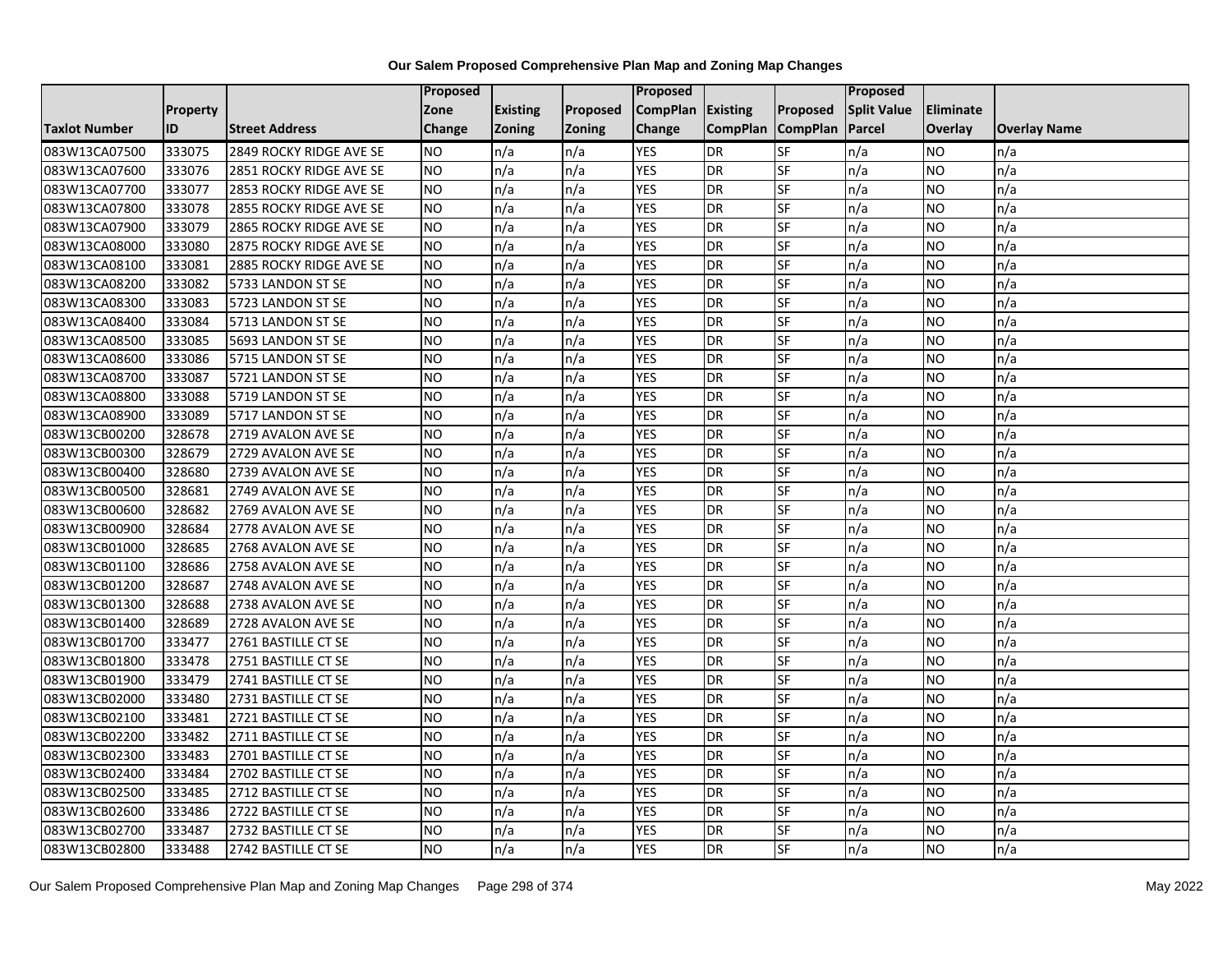|                      |          |                       | <b>Proposed</b> |                 |                 | Proposed          |                          |                 | <b>Proposed</b>    |            |                            |
|----------------------|----------|-----------------------|-----------------|-----------------|-----------------|-------------------|--------------------------|-----------------|--------------------|------------|----------------------------|
|                      | Property |                       | Zone            | <b>Existing</b> | Proposed        | CompPlan Existing |                          | Proposed        | <b>Split Value</b> | Eliminate  |                            |
| <b>Taxlot Number</b> | ID       | <b>Street Address</b> | <b>Change</b>   | Zoning          | Zoning          | Change            | <b>CompPlan</b>          | <b>CompPlan</b> | Parcel             | Overlay    | <b>Overlay Name</b>        |
| 083W13CB02900        | 333489   | 2762 BASTILLE CT SE   | <b>NO</b>       | n/a             | n/a             | <b>YES</b>        | <b>DR</b>                | <b>SF</b>       | n/a                | NO         | n/a                        |
| 083W13CB03100        | 338339   | 2769 MERCED CT SE     | <b>NO</b>       | n/a             | n/a             | <b>YES</b>        | DR                       | <b>SF</b>       | n/a                | NO.        | n/a                        |
| 083W13CB03200        | 338340   | 2759 MERCED CT SE     | <b>NO</b>       | n/a             | n/a             | <b>YES</b>        | DR                       | SF              | n/a                | <b>NO</b>  | n/a                        |
| 083W13CB03300        | 338341   | 2749 MERCED CT SE     | <b>NO</b>       | n/a             | n/a             | <b>YES</b>        | DR                       | SF              | n/a                | <b>NO</b>  | n/a                        |
| 083W13CB03400        | 338342   | 2739 MERCED CT SE     | <b>NO</b>       | n/a             | n/a             | <b>YES</b>        | DR                       | SF              | n/a                | <b>NO</b>  | n/a                        |
| 083W13CB03500        | 338343   | 2729 MERCED CT SE     | <b>NO</b>       | n/a             | n/a             | <b>YES</b>        | DR                       | SF              | n/a                | <b>NO</b>  | n/a                        |
| 083W13CB03600        | 338344   | 2719 MERCED CT SE     | <b>NO</b>       | n/a             | n/a             | <b>YES</b>        | $\overline{DR}$          | SF              | n/a                | NO.        | n/a                        |
| 083W13CB03700        | 338345   | 2709 MERCED CT SE     | <b>NO</b>       | n/a             | n/a             | <b>YES</b>        | DR                       | SF              | n/a                | NO.        | n/a                        |
| 083W13CB03800        | 338346   | 2710 MERCED CT SE     | <b>NO</b>       | n/a             | n/a             | <b>YES</b>        | DR                       | SF              | n/a                | NO.        | n/a                        |
| 083W13CB03900        | 338347   | 2720 MERCED CT SE     | <b>NO</b>       | n/a             | n/a             | <b>YES</b>        | DR                       | SF              | n/a                | <b>NO</b>  | n/a                        |
| 083W13CB04000        | 338348   | 2730 MERCED CT SE     | Ю               | n/a             | n/a             | <b>YES</b>        | $\overline{DR}$          | SF              | n/a                | <b>NO</b>  | n/a                        |
| 083W13CB04100        | 338349   | 2740 MERCED CT SE     | <b>NO</b>       | n/a             | n/a             | <b>YES</b>        | DR                       | <b>SF</b>       | n/a                | NO.        | n/a                        |
| 083W13CB04200        | 338350   | 2750 MERCED CT SE     | <b>NO</b>       | n/a             | n/a             | <b>YES</b>        | DR                       | SF              | n/a                | <b>NO</b>  | n/a                        |
| 083W13CB04300        | 338351   | 2760 MERCED CT SE     | <b>NO</b>       | n/a             | n/a             | <b>YES</b>        | DR                       | SF              | n/a                | NO.        | n/a                        |
| 083W13CB04400        | 338352   | 2770 MERCED CT SE     | <b>NO</b>       | n/a             | n/a             | <b>YES</b>        | DR                       | SF              | n/a                | NO.        | n/a                        |
| 083W1400101          | 532328   | 2200 BAXTER RD SE     | <b>YES</b>      | <b>RA</b>       | PA              | <b>YES</b>        | SF                       | POS             | n/a                | <b>NO</b>  | n/a                        |
| 083W14AB01300        | 575307   | None                  | <b>YES</b>      | <b>RA</b>       | <b>NH</b>       | <b>YES</b>        | SF                       | MU              | n/a                | <b>NO</b>  | n/a                        |
| 083W14AD09000        | 338676   | None                  | <b>YES</b>      | RM <sub>2</sub> | PA              | <b>YES</b>        | MF                       | POS             | n/a                | NO.        | n/a                        |
| 083W14AD09100        | 338677   | None                  | <b>YES</b>      | RM <sub>2</sub> | $\overline{PA}$ | <b>YES</b>        | MF                       | POS             | n/a                | <b>NO</b>  | n/a                        |
| 083W14BA03100        | 575319   | 1700 BARNES AVE SE    | <b>YES</b>      | <b>RA</b>       | RM <sub>2</sub> | <b>YES</b>        | SF                       | MF              | n/a                | NO.        | n/a                        |
| 083W14BA03200        | 575320   | 1640 BARNES AVE SE    | <b>YES</b>      | <b>RA</b>       | RM <sub>2</sub> | <b>YES</b>        | SF                       | MF              | n/a                | <b>NO</b>  | n/a                        |
| 083W14BA03300        | 575322   | None                  | <b>YES</b>      | <b>RA</b>       | RM <sub>2</sub> | <b>YES</b>        | $\overline{\mathsf{SF}}$ | MF              | n/a                | <b>NO</b>  | n/a                        |
| 083W14BB00602        | 575249   | 1405 BARNES AVE SE    | <b>YES</b>      | $\overline{c}$  | MU-III          | <b>YES</b>        | COM                      | MU              | n/a                | NO.        | n/a                        |
| 083W14BB00700        | 575240   | 1320 BOONE RD SE      | <b>YES</b>      | CG              | MU-III          | <b>YES</b>        | COM                      | <b>MU</b>       | n/a                | <b>NO</b>  | n/a                        |
| 083W14BB00800        | 575241   | 1300 BOONE RD SE      | <b>YES</b>      | CG              | MU-III          | <b>YES</b>        | COM                      | MU              | n/a                | <b>NO</b>  | n/a                        |
| 083W14BB01100        | 575242   | 1290 BOONE RD SE      | <b>YES</b>      | CG              | MU-III          | <b>YES</b>        | COM                      | MU              | n/a                | <b>NO</b>  | n/a                        |
| 083W14BB01200        | 575235   | 5002 COMMERCIAL ST SE | <b>YES</b>      | CR              | MU-III          | <b>YES</b>        | COM                      | MU              | n/a                | NO.        | n/a                        |
| 083W14BB01300        | 575236   | 5042 COMMERCIAL ST SE | <b>YES</b>      | <b>CR</b>       | MU-III          | <b>YES</b>        | COM                      | MU              | n/a                | NO.        | n/a                        |
| 083W14BB01600        | 575233   | 5085 COMMERCIAL ST SE | <b>YES</b>      | <b>CR</b>       | MU-III          | <b>YES</b>        | сом                      | <b>MU</b>       | n/a                | YES        | South Gateway Overlay Zone |
| 083W14BB01700        | 575238   | 5080 COMMERCIAL ST SE | <b>YES</b>      | <b>CR</b>       | MU-III          | <b>YES</b>        | COM                      | MU              | n/a                | <b>YES</b> | South Gateway Overlay Zone |
| 083W14BB01703        | 329950   | 5090 COMMERCIAL ST SE | <b>YES</b>      | CR              | MU-III          | YES               | COM                      | MU              | n/a                | <b>YES</b> | South Gateway Overlay Zone |
| 083W14BB01704        | 329951   | 5070 COMMERCIAL ST SE | YES             | <b>CR</b>       | MU-III          | YES               | COM                      | MU              | n/a                | <b>YES</b> | South Gateway Overlay Zone |
| 083W14BB02500        | 575262   | 1465 BARNES AVE SE    | <b>YES</b>      | CR              | MU-III          | <b>YES</b>        | сом                      | MU              | n/a                | <b>NO</b>  | n/a                        |
| 083W14BB02800        | 575329   | 1470 BARNES AVE SE    | <b>YES</b>      | <b>CR</b>       | MU-III          | <b>YES</b>        | COM                      | MU              | n/a                | <b>NO</b>  | n/a                        |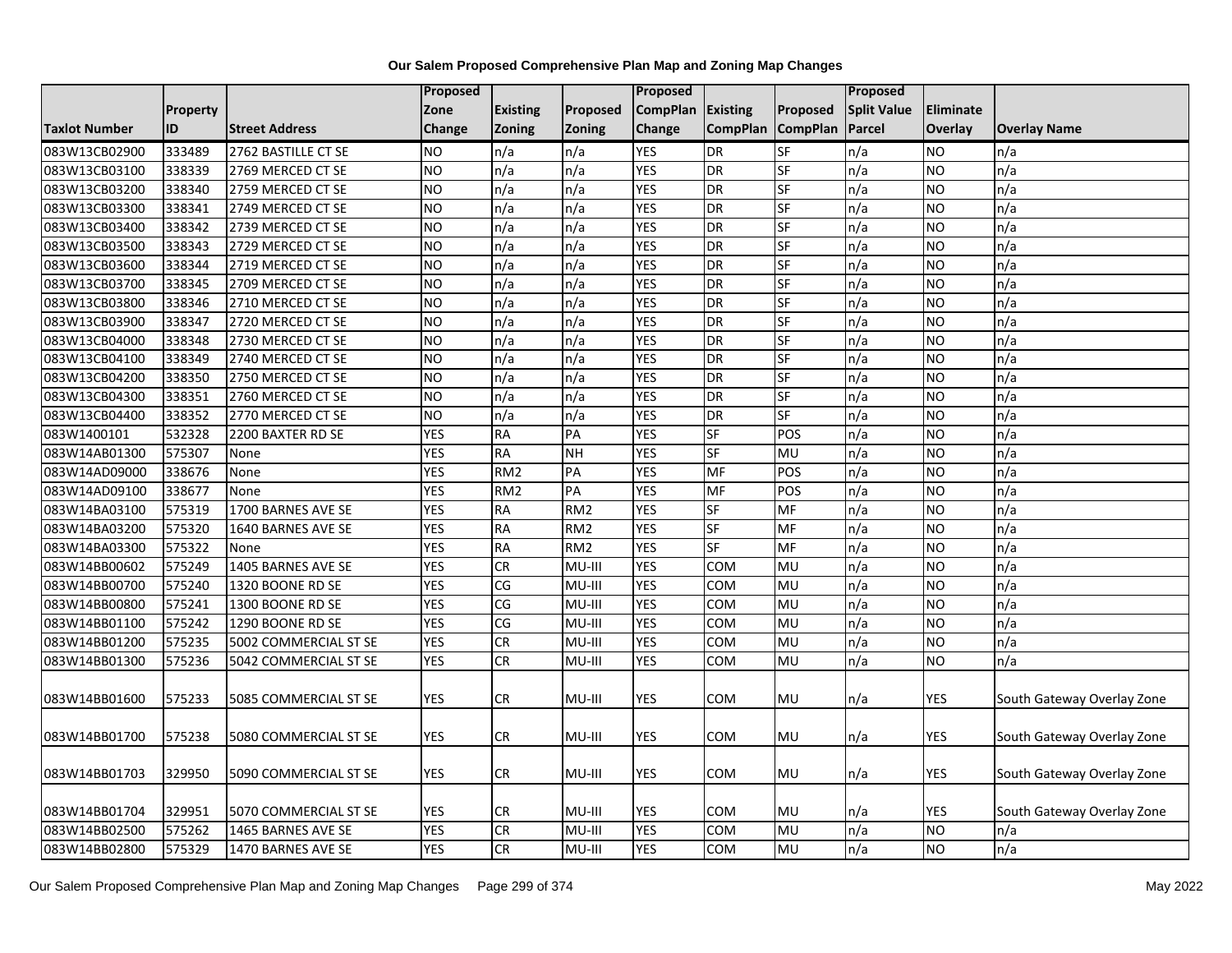|                      |                 |                       | Proposed   |                 |                 | Proposed        |                 |                   | Proposed                 |            |                            |
|----------------------|-----------------|-----------------------|------------|-----------------|-----------------|-----------------|-----------------|-------------------|--------------------------|------------|----------------------------|
|                      | <b>Property</b> |                       | Zone       | <b>Existing</b> | <b>Proposed</b> | <b>CompPlan</b> | <b>Existing</b> | Proposed          | <b>Split Value</b>       | Eliminate  |                            |
| <b>Taxlot Number</b> | ID              | <b>Street Address</b> | Change     | Zoning          | <b>Zoning</b>   | Change          |                 | CompPlan CompPlan | Parcel                   | Overlay    | <b>Overlay Name</b>        |
| 083W14BB02900        | 575330          | 1430 BARNES AVE SE    | <b>YES</b> | <b>CR</b>       | MU-III          | <b>YES</b>      | COM             | MU                | n/a                      | <b>NO</b>  | n/a                        |
| 083W14BB03000        | 575331          | 1410 BARNES AVE SE    | <b>YES</b> | CR              | MU-III          | <b>YES</b>      | <b>COM</b>      | MU                | n/a                      | <b>NO</b>  | n/a                        |
| 083W14BB03100        | 575334          | None                  | <b>YES</b> | <b>CR</b>       | MU-III          | <b>YES</b>      | COM             | MU                | n/a                      | <b>YES</b> | South Gateway Overlay Zone |
| 083W14BB03200        | 575332          | 5240 COMMERCIAL ST SE | <b>YES</b> | <b>CR</b>       | MU-III          | <b>YES</b>      | <b>COM</b>      | MU                | n/a                      | <b>YES</b> | South Gateway Overlay Zone |
| 083W14BB03300        | 575336          | None                  | <b>YES</b> | CR              | MU-III          | YES             | COM             | MU                | n/a                      | <b>YES</b> | South Gateway Overlay Zone |
| 083W14BB03302        | 575337          | 1334 BARNES AVE SE    | <b>YES</b> | <b>CR</b>       | MU-III          | <b>YES</b>      | COM             | MU                | n/a                      | <b>YES</b> | South Gateway Overlay Zone |
| 083W14BB03400        | 575335          | 1330 BARNES AVE SE    | <b>YES</b> | CR              | MU-III          | YES             | COM             | <b>MU</b>         | n/a                      | YES        | South Gateway Overlay Zone |
| 083W14BB03600        | 575344          | 5105 COMMERCIAL ST SE | <b>YES</b> | CR              | MU-III          | YES             | COM             | MU                | n/a                      | YES        | South Gateway Overlay Zone |
| 083W14BB03601        | 331112          | 5135 COMMERCIAL ST SE | <b>YES</b> | <b>CR</b>       | MU-III          | <b>YES</b>      | <b>COM</b>      | MU                | n/a                      | <b>YES</b> | South Gateway Overlay Zone |
| 083W14BB03602        | 331113          | 5145 COMMERCIAL ST SE | <b>YES</b> | ${\sf CR}$      | MU-III          | YES             | COM             | MU                | $\mathsf{In}/\mathsf{a}$ | <b>YES</b> | South Gateway Overlay Zone |
| 083W14BC00100        | 575403          | 5250 COMMERCIAL ST SE | <b>YES</b> | CR              | MU-III          | YES             | COM             | MU                | n/a                      | <b>YES</b> | South Gateway Overlay Zone |
| 083W14BC00400        | 575393          | 5245 COMMERCIAL ST SE | <b>YES</b> | <b>CR</b>       | MU-III          | <b>YES</b>      | COM             | MU                | n/a                      | <b>YES</b> | South Gateway Overlay Zone |
| 083W14BC00500        | 575394          | 5325 COMMERCIAL ST SE | <b>YES</b> | CR              | MU-III          | <b>YES</b>      | COM             | MU                | n/a                      | YES        | South Gateway Overlay Zone |
| 083W14BC00600        | 575399          | 5345 COMMERCIAL ST SE | <b>YES</b> | CG              | MU-III          | <b>YES</b>      | COM             | MU                | n/a                      | <b>YES</b> | South Gateway Overlay Zone |
| 083W14BC00800        | 575402          | 5395 COMMERCIAL ST SE | <b>YES</b> | CG              | MU-III          | YES             | COM             | MU                | n/a                      | <b>YES</b> | South Gateway Overlay Zone |
| 083W14BC01100        | 575398          | 1245 BAXTER RD SE     | NO.        | n/a             | n/a             | NO.             | n/a             | n/a               | n/a                      | <b>YES</b> | South Gateway Overlay Zone |
| 083W14BC01200        | 575397          | 1235 BAXTER RD SE     | <b>NO</b>  | n/a             | n/a             | <b>NO</b>       | n/a             | n/a               | n/a                      | <b>YES</b> | South Gateway Overlay Zone |
| 083W14BC01800        | 566265          | 5338 BAXTER CT SE     | <b>NO</b>  | n/a             | n/a             | <b>NO</b>       | n/a             | n/a               | n/a                      | <b>YES</b> | South Gateway Overlay Zone |
| 083W14BC01900        | 566264          | 5318 BAXTER CT SE     | NO.        | n/a             | n/a             | <b>NO</b>       | n/a             | n/a               | n/a                      | <b>YES</b> | South Gateway Overlay Zone |
| 083W14BC02000        | 566263          | 5288 BAXTER CT SE     | <b>NO</b>  | n/a             | n/a             | NO <sub>1</sub> | n/a             | n/a               | n/a                      | <b>YES</b> | South Gateway Overlay Zone |

Our Salem Proposed Comprehensive Plan Map and Zoning Map Changes Page 300 of 374 May 2022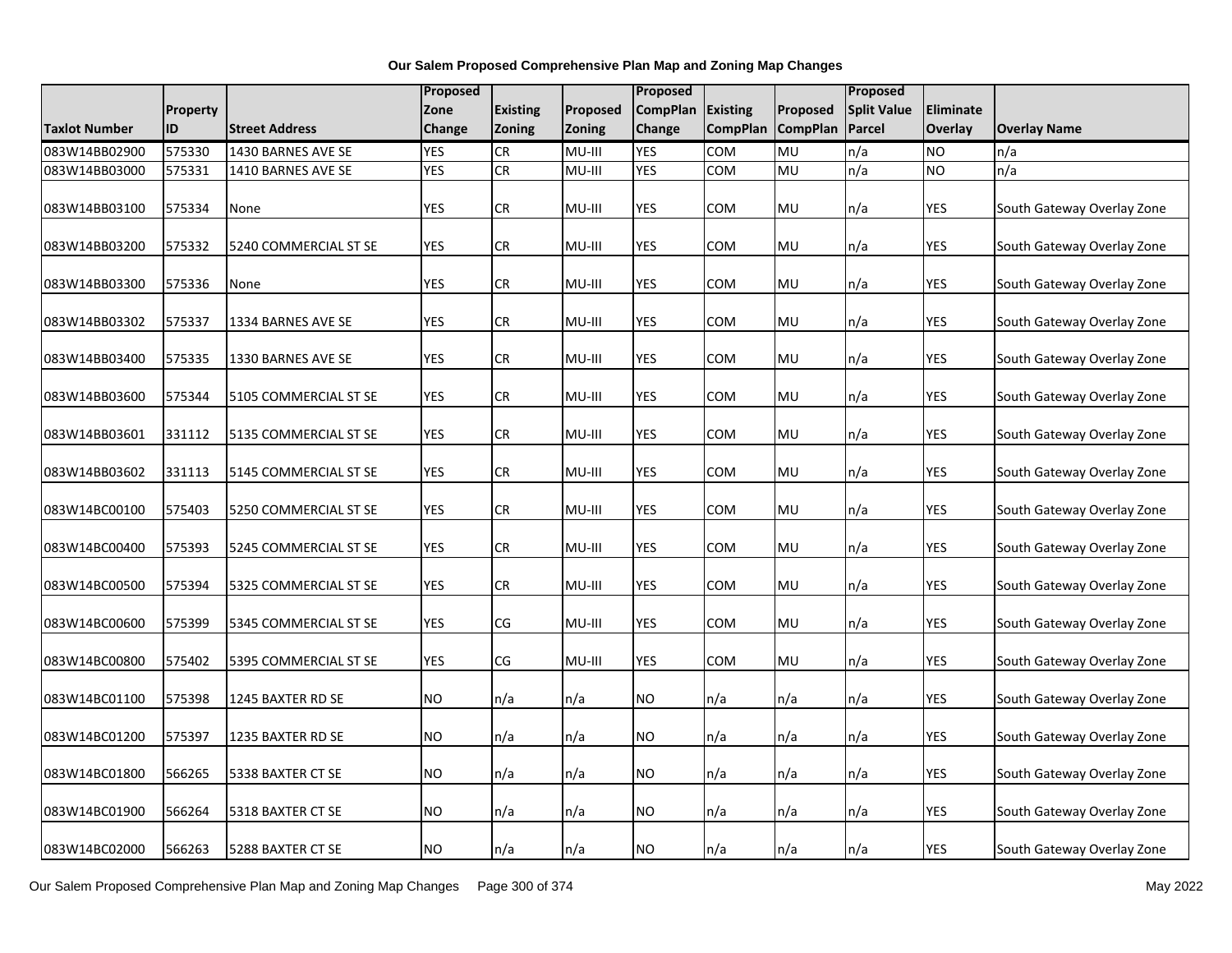|                      |                 |                       | Proposed   |                 |          | Proposed        |                 |                   | Proposed                 |            |                            |
|----------------------|-----------------|-----------------------|------------|-----------------|----------|-----------------|-----------------|-------------------|--------------------------|------------|----------------------------|
|                      | <b>Property</b> |                       | Zone       | <b>Existing</b> | Proposed | <b>CompPlan</b> | <b>Existing</b> | Proposed          | <b>Split Value</b>       | Eliminate  |                            |
| <b>Taxlot Number</b> | ID              | <b>Street Address</b> | Change     | Zoning          | Zoning   | Change          |                 | CompPlan CompPlan | Parcel                   | Overlay    | <b>Overlay Name</b>        |
| 083W14BC02100        | 566262          | 5268 BAXTER CT SE     | <b>NO</b>  | n/a             | n/a      | <b>NO</b>       | n/a             | n/a               | n/a                      | <b>YES</b> | South Gateway Overlay Zone |
| 083W14BC02200        | 566261          | 5248 BAXTER CT SE     | <b>NO</b>  | n/a             | n/a      | NO.             | n/a             | n/a               | n/a                      | <b>YES</b> | South Gateway Overlay Zone |
| 083W14BC02300        | 566260          | 5228 BAXTER CT SE     | <b>NO</b>  | n/a             | n/a      | NO.             | n/a             | n/a               | n/a                      | <b>YES</b> | South Gateway Overlay Zone |
| 083W14BC02400        | 566259          | 5227 BAXTER CT SE     | <b>NO</b>  | n/a             | n/a      | NO.             | n/a             | n/a               | n/a                      | <b>YES</b> | South Gateway Overlay Zone |
| 083W14BC05100        | 566280          | 5436 NICOLE CT SE     | <b>NO</b>  | n/a             | n/a      | <b>NO</b>       | n/a             | n/a               | n/a                      | <b>YES</b> | South Gateway Overlay Zone |
| 083W14BC05200        | 566281          | 5426 NICOLE CT SE     | <b>NO</b>  | n/a             | n/a      | NO.             | n/a             | n/a               | n/a                      | <b>YES</b> | South Gateway Overlay Zone |
| 083W14BC05300        | 566282          | 5416 NICOLE CT SE     | <b>NO</b>  | n/a             | n/a      | <b>NO</b>       | n/a             | n/a               | n/a                      | <b>YES</b> | South Gateway Overlay Zone |
| 083W14BC05400        | 575448          | 1250 BAXTER RD SE     | <b>YES</b> | CG              | MU-III   | <b>YES</b>      | COM             | <b>MU</b>         | n/a                      | <b>YES</b> | South Gateway Overlay Zone |
| 083W14BC05700        | 575447          | 5463 COMMERCIAL ST SE | <b>YES</b> | CR/RM2          | MU-III   | <b>YES</b>      | COM/MF          | MU                | $\mathsf{In}/\mathsf{a}$ | <b>YES</b> | South Gateway Overlay Zone |
| 083W14BC05800        | 575446          | 5443 COMMERCIAL ST SE | <b>YES</b> | CR              | MU-III   | YES             | <b>COM</b>      | <b>MU</b>         | n/a                      | <b>YES</b> | South Gateway Overlay Zone |
| 083W14BC05900        | 575445          | 5423 COMMERCIAL ST SE | <b>YES</b> | CG              | MU-III   | YES             | COM             | MU                | n/a                      | <b>YES</b> | South Gateway Overlay Zone |
| 083W14BC06000        | 575444          | 5401 COMMERCIAL ST SE | <b>YES</b> | CG              | MU-III   | <b>YES</b>      | <b>COM</b>      | MU                | n/a                      | <b>YES</b> | South Gateway Overlay Zone |
| 083W14BC06100        | 575443          | 5401 COMMERCIAL ST SE | <b>YES</b> | CG              | MU-III   | <b>YES</b>      | <b>COM</b>      | MU                | n/a                      | <b>YES</b> | South Gateway Overlay Zone |
| 083W14BC06200        | 575442          | 1450 BAXTER RD SE     | YES        | CG              | MU-III   | YES             | <b>COM</b>      | <b>MU</b>         | n/a                      | YES        | South Gateway Overlay Zone |
| 083W14BC06300        | 575434          | 1450 BAXTER RD SE     | <b>YES</b> | CG              | MU-III   | YES             | COM             | <b>MU</b>         | n/a                      | <b>YES</b> | South Gateway Overlay Zone |
| 083W14BC06400        | 575433          | 1492 BAXTER RD SE     | <b>YES</b> | CG              | MU-III   | <b>YES</b>      | <b>COM</b>      | <b>MU</b>         | n/a                      | <b>YES</b> | South Gateway Overlay Zone |
| 083W14BC06500        | 575432          | 1514 BAXTER RD SE     | <b>YES</b> | CG              | MU-III   | <b>YES</b>      | COM             | MU                | $\mathsf{In}/\mathsf{a}$ | <b>YES</b> | South Gateway Overlay Zone |
| 083W14BC06600        | 575436          | None                  | <b>YES</b> | CG              | MU-III   | YES             | <b>COM</b>      | <b>MU</b>         | n/a                      | YES        | South Gateway Overlay Zone |
| 083W14BC06700        | 575435          | None                  | <b>YES</b> | CG              | MU-III   | <b>YES</b>      | <b>COM</b>      | <b>MU</b>         | n/a                      | <b>YES</b> | South Gateway Overlay Zone |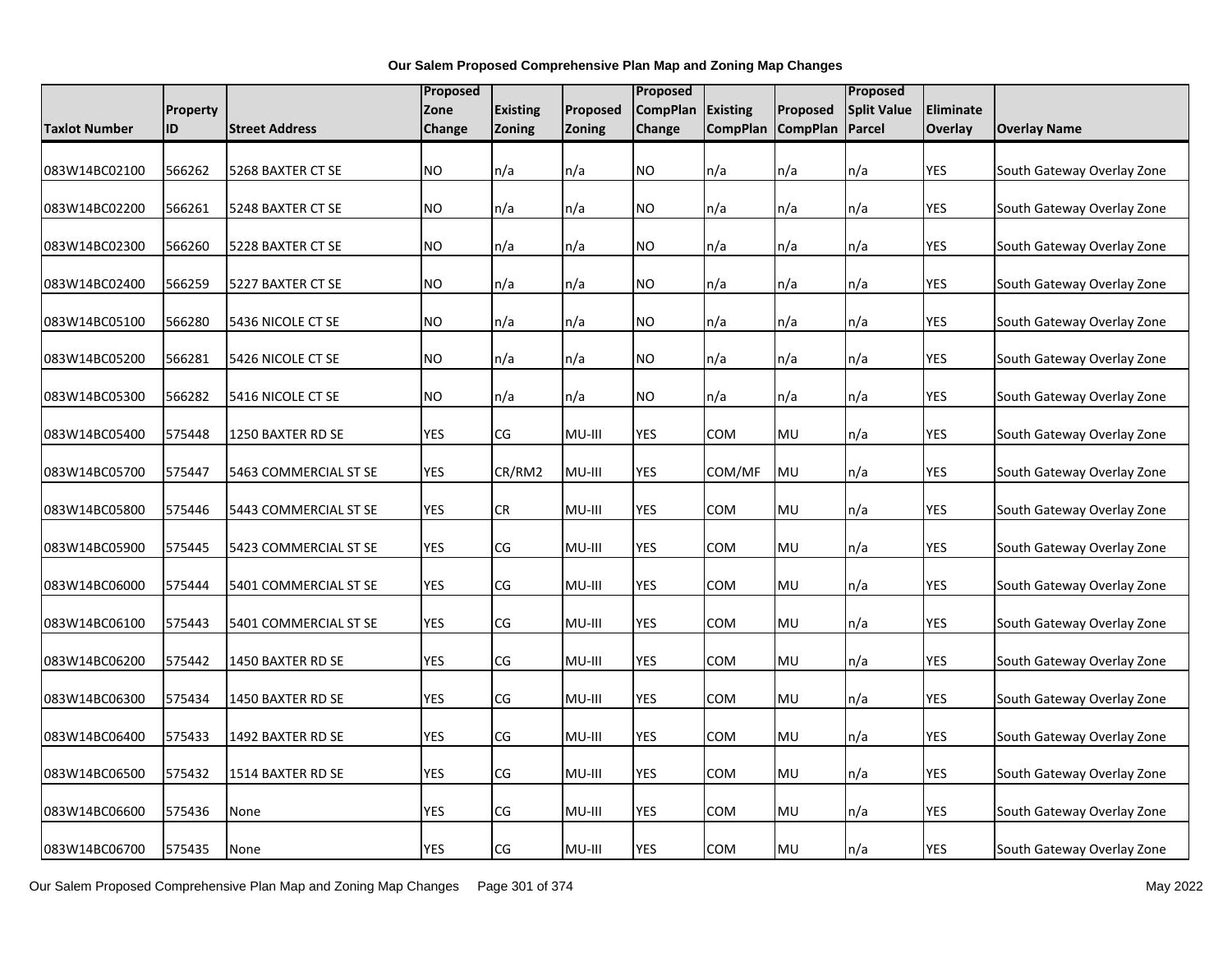|                      |          |                       | Proposed   |                 |                 | Proposed        |                 |                 | Proposed           |                |                            |
|----------------------|----------|-----------------------|------------|-----------------|-----------------|-----------------|-----------------|-----------------|--------------------|----------------|----------------------------|
|                      | Property |                       | Zone       | <b>Existing</b> | Proposed        | <b>CompPlan</b> | <b>Existing</b> | Proposed        | <b>Split Value</b> | Eliminate      |                            |
| <b>Taxlot Number</b> | ID       | <b>Street Address</b> | Change     | Zoning          | Zoning          | <b>Change</b>   | <b>CompPlan</b> | <b>CompPlan</b> | Parcel             | <b>Overlay</b> | <b>Overlay Name</b>        |
|                      |          |                       |            |                 |                 |                 |                 |                 |                    |                |                            |
| 083W14BC06800        | 575437   | 5444 COMMERCIAL ST SE | YES        | CG              | MU-III          | YES             | COM             | MU              | n/a                | YES            | South Gateway Overlay Zone |
|                      |          |                       |            |                 |                 |                 |                 |                 |                    |                |                            |
| 083W14BC07100        | 575440   | 5490 COMMERCIAL ST SE | <b>YES</b> | CG              | MU-III          | YES             | COM             | MU              | n/a                | YES            | South Gateway Overlay Zone |
|                      |          |                       |            |                 |                 |                 |                 |                 |                    |                |                            |
| 083W14BC07200        | 575441   | 5498 COMMERCIAL ST SE | <b>YES</b> | CG              | MU-III          | <b>YES</b>      | <b>COM</b>      | MU              | n/a                | <b>YES</b>     | South Gateway Overlay Zone |
| 083W14BD00100        | 575407   | None                  | <b>YES</b> | <b>RA</b>       | RM <sub>2</sub> | <b>YES</b>      | <b>SF</b>       | MF              | n/a                | <b>NO</b>      | n/a                        |
| 083W14BD00200        | 575406   | 1709 BAXTER RD SE     | <b>YES</b> | RA              | RM <sub>2</sub> | YES             | <b>SF</b>       | MF              | n/a                | <b>NO</b>      | n/a                        |
| 083W14BD00600        | 575430   | None                  | <b>YES</b> | CG              | MU-III          | YES             | <b>COM</b>      | MU              | n/a                | <b>YES</b>     | South Gateway Overlay Zone |
|                      |          |                       |            |                 |                 |                 |                 |                 |                    |                |                            |
| 083W14BD00700        | 575431   | None                  | <b>YES</b> | CG              | MU-III          | YES             | COM             | MU              | n/a                | YES            | South Gateway Overlay Zone |
|                      |          |                       |            |                 |                 |                 |                 |                 |                    |                |                            |
| 083W14BD00900        | 575428   | 1668 BAXTER RD SE     | <b>NO</b>  | n/a             | n/a             | <b>NO</b>       | n/a             | n/a             | n/a                | <b>YES</b>     | South Gateway Overlay Zone |
| 083W14CA00100        | 575483   | None                  | <b>YES</b> | <b>RA</b>       | RM <sub>2</sub> | <b>YES</b>      | SF              | MF              | n/a                | <b>NO</b>      | n/a                        |
| 083W14CA00400        | 575484   | 1777 FABRY RD SE      | <b>YES</b> | <b>RA</b>       | RM <sub>2</sub> | <b>YES</b>      | <b>SF</b>       | MF              | n/a                | <b>NO</b>      | n/a                        |
|                      |          |                       |            |                 |                 |                 |                 |                 |                    |                |                            |
| 083W14CA00500        | 575486   | 1681 FABRY RD SE      | <b>YES</b> | PS              | MU-III          | YES             | CSG             | MU              | n/a                | YES            | South Gateway Overlay Zone |
| 083W14CA00600        | 575485   | 1595 FABRY RD SE      | <b>YES</b> | PS              | MU-III          | YES             | CSG             | MU              | n/a                | YES            | South Gateway Overlay Zone |
|                      |          |                       |            |                 |                 |                 |                 |                 |                    |                |                            |
| 083W14CA00700        | 575489   | 5514 COMMERCIAL ST SE | <b>YES</b> | CG              | MU-III          | <b>YES</b>      | COM             | MU              | n/a                | <b>YES</b>     | South Gateway Overlay Zone |
|                      |          |                       |            |                 |                 |                 |                 |                 |                    |                |                            |
| 083W14CA00800        | 575487   | 5530 COMMERCIAL ST SE | <b>YES</b> | CG              | MU-III          | YES             | COM             | MU              | n/a                | YES            | South Gateway Overlay Zone |
| 083W14CA00801        | 575488   | 5554 COMMERCIAL ST SE | <b>YES</b> | CG              | MU-III          | YES             | COM             | MU              | n/a                | YES            | South Gateway Overlay Zone |
|                      |          |                       |            |                 |                 |                 |                 |                 |                    |                |                            |
| 083W14CA00900        | 575508   | 1510 FABRY RD SE      | <b>YES</b> | CG              | MU-III          | YES             | COM             | MU              | n/a                | YES            | South Gateway Overlay Zone |
| 083W14CA01000        | 575507   | 5669 COMMERCIAL ST SE | YES        | CG              | MU-III          | YES             | COM             | MU              | n/a                | YES            | South Gateway Overlay Zone |
|                      |          |                       |            |                 |                 |                 |                 |                 |                    |                |                            |
| 083W14CA01100        | 575509   | 5600 COMMERCIAL ST SE | <b>YES</b> | CG              | MU-III          | YES             | COM             | MU              | n/a                | YES            | South Gateway Overlay Zone |
|                      |          |                       |            |                 |                 |                 |                 |                 |                    |                |                            |
| 083W14CA01200        | 575510   | 5671 COMMERCIAL ST SE | <b>YES</b> | CG              | MU-III          | YES             | COM             | MU              | n/a                | YES            | South Gateway Overlay Zone |
| 083W14CA01300        | 575511   | 5683 COMMERCIAL ST SE | <b>YES</b> | CG              | MU-III          | YES             | COM             | MU              | n/a                | YES            | South Gateway Overlay Zone |
|                      |          |                       |            |                 |                 |                 |                 |                 |                    |                |                            |
| 083W14CA01400        | 575517   | 5778 COMMERCIAL ST SE | <b>YES</b> | CG              | MU-III          | <b>YES</b>      | COM             | MU              | n/a                | <b>YES</b>     | South Gateway Overlay Zone |

Our Salem Proposed Comprehensive Plan Map and Zoning Map Changes Page 302 of 374 May 2022 May 2022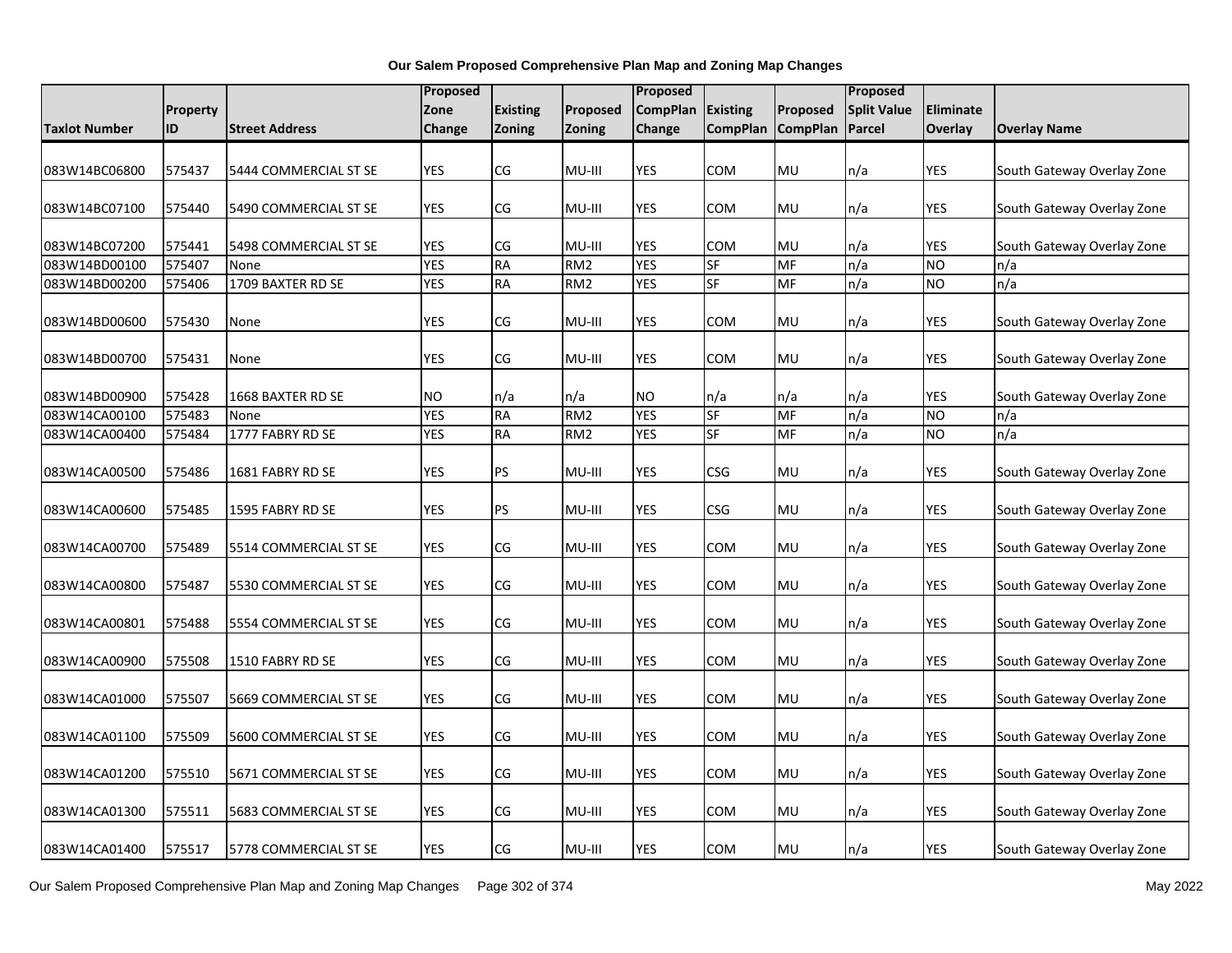|                                |                  |                                            | Proposed                |                 |               | Proposed                |                       |                 | Proposed           |                  |                                   |
|--------------------------------|------------------|--------------------------------------------|-------------------------|-----------------|---------------|-------------------------|-----------------------|-----------------|--------------------|------------------|-----------------------------------|
|                                | Property         |                                            | Zone                    | <b>Existing</b> | Proposed      | <b>CompPlan</b>         | <b>Existing</b>       | Proposed        | <b>Split Value</b> | Eliminate        |                                   |
| Taxlot Number                  | ID               | <b>Street Address</b>                      | Change                  | Zoning          | Zoning        | Change                  | <b>CompPlan</b>       | <b>CompPlan</b> | <b>Parcel</b>      | <b>Overlay</b>   | <b>Overlay Name</b>               |
|                                |                  |                                            |                         |                 |               |                         |                       |                 |                    |                  |                                   |
| 083W14CA01500                  | 575513           | 5690 COMMERCIAL ST SE                      | YES                     | CR              | MU-III        | YES                     | COM                   | <b>MU</b>       | n/a                | YES              | South Gateway Overlay Zone        |
|                                |                  |                                            |                         |                 |               |                         |                       |                 |                    |                  |                                   |
| 083W14CA01600                  | 575515           | 5650 COMMERCIAL ST SE                      | YES                     | CR              | MU-III        | YES                     | сом                   | <b>MU</b>       | n/a                | YES              | South Gateway Overlay Zone        |
|                                |                  |                                            |                         |                 |               |                         |                       |                 |                    |                  |                                   |
| 083W14CA01601                  | 329467           | 5660 COMMERCIAL ST SE                      | YES                     | CR/RS           | MU-III        | YES                     | COM/SF                | <b>MU</b>       | n/a                | YES              | South Gateway Overlay Zone        |
| 083W14CA01602                  | 329468           | 5680 COMMERCIAL ST SE                      | <b>YES</b>              | CR/RS           | MU-III        | YES                     | COM/SF                | MU              | n/a                | <b>YES</b>       | South Gateway Overlay Zone        |
|                                |                  |                                            |                         |                 |               |                         |                       |                 |                    |                  |                                   |
| 083W14CB00100                  | 575492           | 5503 COMMERCIAL ST SE                      | <b>YES</b>              | CR              | MU-III        | YES                     | сом                   | MU              | n/a                | <b>YES</b>       | South Gateway Overlay Zone        |
|                                |                  |                                            |                         |                 |               |                         |                       |                 |                    |                  |                                   |
| 083W14CB00200                  | 575490           | 5585 COMMERCIAL ST SE                      | YES                     | IC.             | MU-III        | YES                     | IC.                   | MU              | n/a                | YES              | South Gateway Overlay Zone        |
|                                |                  |                                            |                         |                 |               |                         |                       |                 |                    |                  |                                   |
| 083W14CB00201                  | 575491           | 5500 COMMERCIAL ST SE                      | <b>YES</b>              | ΙC              | MU-III        | <b>YES</b>              | IC                    | <b>MU</b>       | n/a                | <b>YES</b>       | South Gateway Overlay Zone        |
|                                |                  |                                            |                         |                 |               |                         |                       |                 |                    |                  |                                   |
| 083W14CB00300<br>083W14CB03000 | 575493<br>575506 | 5505 WOODSIDE DR SE<br>5722 WOODSIDE DR SE | <b>NO</b><br><b>YES</b> | n/a<br>IC       | n/a<br>MU-III | <b>NO</b><br><b>YES</b> | n/a<br>$\overline{C}$ | n/a<br>MU       | n/a<br>n/a         | YES<br><b>NO</b> | South Gateway Overlay Zone<br>n/a |
|                                |                  |                                            |                         |                 |               |                         |                       |                 |                    |                  |                                   |
| 083W14CB03100                  | 575505           | 1550 FABRY RD SE                           | <b>YES</b>              | ΙC              | MU-III        | YES                     | IC.                   | MU              | n/a                | <b>YES</b>       | South Gateway Overlay Zone        |
|                                |                  |                                            |                         |                 |               |                         |                       |                 |                    |                  |                                   |
| 083W14CB03200                  | 575504           | 1450 FABRY RD SE                           | YES                     | ΙC              | MU-III        | YES                     | IC                    | MU              | n/a                | <b>YES</b>       | South Gateway Overlay Zone        |
| 083W14CC01000                  | 575546           | None                                       | <b>YES</b>              | <b>RA</b>       | PA            | <b>YES</b>              | SF                    | POS             | n/a                | <b>NO</b>        | n/a                               |
| 083W14CC01101                  | 575549           | 1242 WILTSEY RD SE                         | <b>YES</b>              | $R$ $A$         | PA            | <b>YES</b>              | SF                    | POS             | n/a                | <b>NO</b>        | n/a                               |
|                                |                  |                                            |                         |                 |               |                         |                       |                 |                    |                  |                                   |
| 083W14CD00100                  | 575529           | 5780 COMMERCIAL ST SE                      | <b>YES</b>              | CG              | MU-III        | <b>YES</b>              | MF                    | <b>MU</b>       | n/a                | <b>YES</b>       | South Gateway Overlay Zone        |
|                                |                  |                                            |                         |                 |               |                         |                       |                 |                    |                  |                                   |
| 083W14CD00200                  | 575528           | 5800 BLK COMMERCIAL ST SE                  | YES                     | CR              | MU-III        | YES                     | сом                   | MU              | n/a                | YES              | South Gateway Overlay Zone        |
| 083W14CD00300                  | 575531           | 5755 COMMERCIAL ST SE 112                  | YES                     | CR              | MU-III        | YES                     | COM                   | <b>MU</b>       | n/a                | <b>YES</b>       | South Gateway Overlay Zone        |
|                                |                  |                                            |                         |                 |               |                         |                       |                 |                    |                  |                                   |
| 083W14CD00400                  | 575530           | 5795 COMMERCIAL ST SE                      | <b>YES</b>              | CR              | MU-III        | YES                     | сом                   | <b>MU</b>       | n/a                | <b>YES</b>       | South Gateway Overlay Zone        |
|                                |                  |                                            |                         |                 |               |                         |                       |                 |                    |                  |                                   |
| 083W14CD00500                  | 575537           | None                                       | <b>NO</b>               | n/a             | n/a           | <b>NO</b>               | n/a                   | n/a             | n/a                | <b>YES</b>       | South Gateway Overlay Zone        |
|                                |                  |                                            |                         |                 |               |                         |                       |                 |                    |                  |                                   |
| 083W14CD00700                  | 575535           | 5775 COMMERCIAL ST SE                      | <b>YES</b>              | ${\sf CR}$      | MU-III        | YES                     | COM                   | <b>MU</b>       | n/a                | <b>YES</b>       | South Gateway Overlay Zone        |
|                                |                  |                                            |                         |                 |               |                         |                       |                 |                    |                  |                                   |
| 083W14CD01000                  | 575532           | 5757 COMMERCIAL ST SE 170                  | <b>YES</b>              | <b>CR</b>       | MU-III        | <b>YES</b>              | COM                   | MU              | n/a                | <b>YES</b>       | South Gateway Overlay Zone        |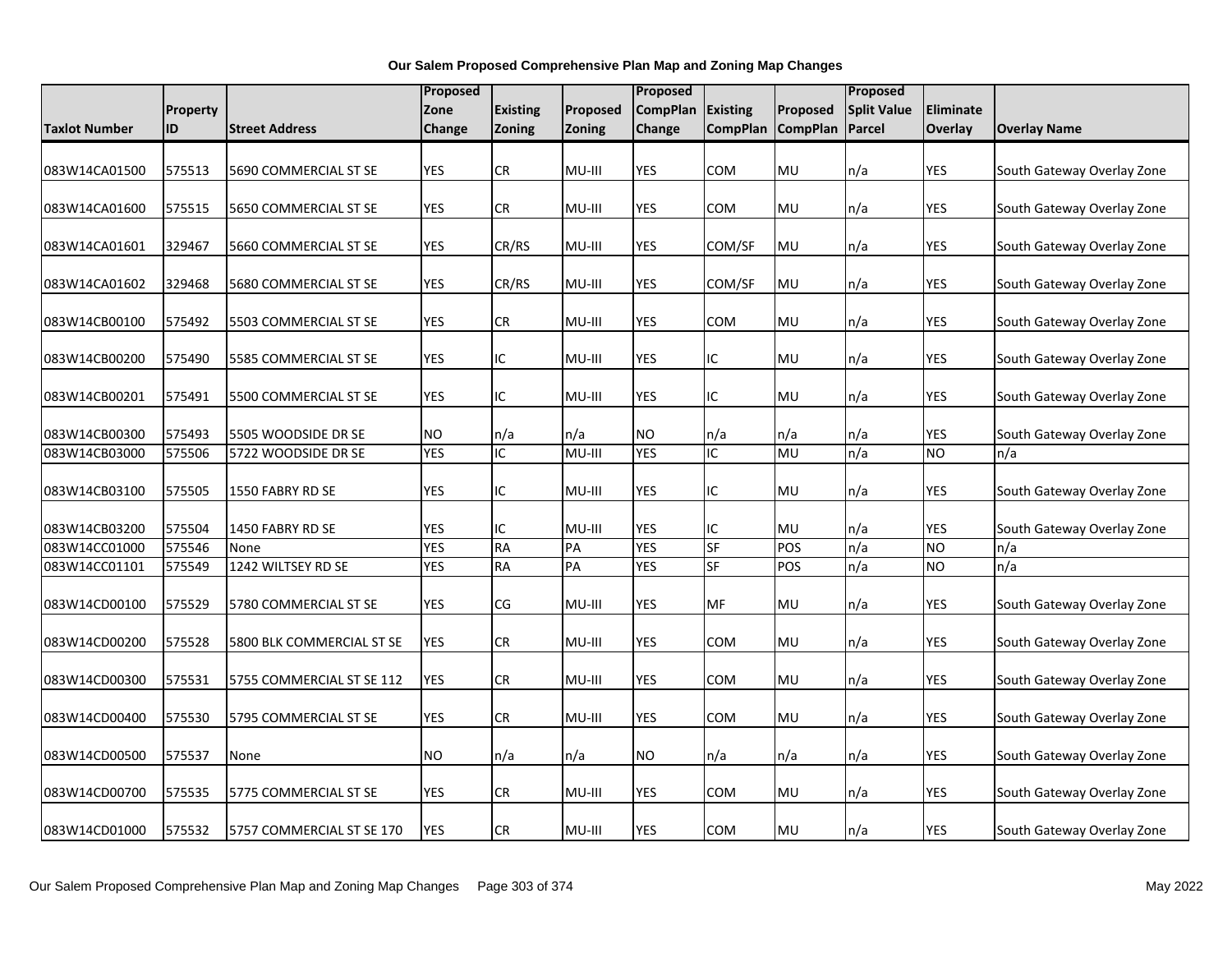|                      |          |                       | Proposed       |                 |           | <b>Proposed</b> |                 |                 | Proposed           |            |                            |
|----------------------|----------|-----------------------|----------------|-----------------|-----------|-----------------|-----------------|-----------------|--------------------|------------|----------------------------|
|                      | Property |                       | Zone           | <b>Existing</b> | Proposed  | <b>CompPlan</b> | <b>Existing</b> | Proposed        | <b>Split Value</b> | Eliminate  |                            |
| <b>Taxlot Number</b> | ID       | <b>Street Address</b> | Change         | <b>Zoning</b>   | Zoning    | Change          | <b>CompPlan</b> | <b>CompPlan</b> | <b>Parcel</b>      | Overlay    | <b>Overlay Name</b>        |
|                      |          |                       |                |                 |           |                 |                 |                 |                    |            |                            |
| 083W14CD01100        | 575538   | 1561 WILTSEY RD SE    | <b>YES</b>     | IC              | MU-III    | <b>YES</b>      | IC              | MU              | n/a                | <b>YES</b> | South Gateway Overlay Zone |
| 083W14CD01200        | 575561   | 1562 WILTSEY RD SE    | <b>YES</b>     | <b>RD</b>       | <b>RS</b> | <b>YES</b>      | MF              | <b>SF</b>       | n/a                | <b>NO</b>  | n/a                        |
| 083W14CD01400        | 573953   | 5985 FIRCREST ST SE   | <b>YES</b>     | <b>RD</b>       | <b>RS</b> | <b>YES</b>      | MF              | SF              | n/a                | <b>NO</b>  | n/a                        |
| 083W14CD01500        | 573954   | 5995 FIRCREST ST SE   | <b>YES</b>     | <b>RD</b>       | RS        | <b>YES</b>      | MF              | $S$ F           | n/a                | <b>NO</b>  | n/a                        |
| 083W14CD01600        | 573955   | 6015 FIRCREST ST SE   | <b>YES</b>     | <b>RD</b>       | <b>RS</b> | <b>YES</b>      | MF              | <b>SF</b>       | n/a                | <b>NO</b>  | n/a                        |
| 083W14CD01700        | 573941   | 6010 FIRCREST ST SE   | <b>YES</b>     | <b>RD</b>       | <b>RS</b> | <b>YES</b>      | MF              | SF              | n/a                | <b>NO</b>  | n/a                        |
| 083W14CD01800        | 573940   | 5990 FIRCREST ST SE   | <b>YES</b>     | <b>RD</b>       | <b>RS</b> | <b>YES</b>      | MF              | $S$ F           | n/a                | <b>NO</b>  | n/a                        |
| 083W14CD01900        | 573939   | 5980 FIRCREST ST SE   | <b>YES</b>     | <b>RD</b>       | <b>RS</b> | <b>YES</b>      | MF              | SF              | n/a                | <b>NO</b>  | n/a                        |
| 083W14CD02000        | 575562   | 1582 WILTSEY RD SE    | <b>YES</b>     | <b>RD</b>       | <b>RS</b> | <b>YES</b>      | MF              | $S$ F           | n/a                | <b>NO</b>  | n/a                        |
| 083W14CD02200        | 575564   | 1701 MADRAS ST SE     | <b>NO</b>      | n/a             | n/a       | NO.             | n/a             | n/a             | n/a                | YES        | South Gateway Overlay Zone |
| 083W14CD02201        | 575566   | 1701 MADRAS ST SE     | <b>NO</b>      | n/a             | n/a       | <b>NO</b>       | n/a             | n/a             | n/a                | YES        | South Gateway Overlay Zone |
| 083W14CD02300        | 575568   | 5952 PARK CT SE       | <b>NO</b>      | n/a             | n/a       | NO.             | n/a             | n/a             | n/a                | YES        | South Gateway Overlay Zone |
| 083W14CD02500        | 575569   | None                  | YES            | CR              | MU-I      | YES             | COM             | <b>MU</b>       | n/a                | <b>YES</b> | South Gateway Overlay Zone |
| 083W14CD02600        | 575570   | 1792 WILTSEY RD SE    | YES            | CR              | MU-I      | YES             | сом             | <b>MU</b>       | n/a                | YES        | South Gateway Overlay Zone |
| 083W14CD02700        | 575571   | 1822 WILTSEY RD SE    | <b>NO</b>      | n/a             | n/a       | <b>NO</b>       | n/a             | n/a             | n/a                | YES        | South Gateway Overlay Zone |
| 083W14CD02800        | 575527   | 1821 WILTSEY RD SE    | <b>YES</b>     | CR              | MU-III    | <b>YES</b>      | COM             | MU              | n/a                | <b>NO</b>  | n/a                        |
| 083W14D00100         | 532321   | 2536 LANDAU ST SE     | <b>NO</b>      | n/a             | n/a       | <b>YES</b>      | <b>DR</b>       | MF              | n/a                | <b>NO</b>  | n/a                        |
| 083W14D01300         | 575575   | 1830 WILTSEY RD SE    | <b>NO</b>      | n/a             | n/a       | <b>NO</b>       | n/a             | n/a             | n/a                | <b>YES</b> | South Gateway Overlay Zone |
| 083W14DC00100        | 335572   | 2031 WILTSEY RD SE    | <b>NO</b>      | n/a             | n/a       | <b>YES</b>      | DR              | <b>SF</b>       | n/a                | <b>NO</b>  | n/a                        |
| 083W14DC00200        | 335573   | 2041 WILTSEY RD SE    | <b>NO</b>      | n/a             | n/a       | <b>YES</b>      | DR              | SF              | n/a                | <b>NO</b>  | n/a                        |
| 083W14DC00300        | 335574   | 2061 WILTSEY CT SE    | <b>NO</b>      | n/a             | n/a       | <b>YES</b>      | DR              | SF              | n/a                | <b>NO</b>  | n/a                        |
| 083W14DC00400        | 335575   | 2081 WILTSEY CT SE    | <b>NO</b>      | n/a             | n/a       | <b>YES</b>      | DR              | <b>SF</b>       | n/a                | <b>NO</b>  | n/a                        |
| 083W14DC00500        | 335576   | 2091 WILTSEY CT SE    | <b>NO</b>      | n/a             | n/a       | <b>YES</b>      | DR              | SF              | n/a                | <b>NO</b>  | n/a                        |
| 083W14DC00600        | 335577   | 2092 WILTSEY CT SE    | <b>NO</b>      | n/a             | n/a       | <b>YES</b>      | DR              | <b>SF</b>       | n/a                | <b>NO</b>  | n/a                        |
| 083W14DC00700        | 335578   | 2082 WILTSEY CT SE    | <b>NO</b>      | n/a             | n/a       | <b>YES</b>      | DR              | SF              | n/a                | <b>NO</b>  | n/a                        |
| 083W14DC00800        | 335579   | 2062 WILTSEY CT SE    | <b>NO</b>      | n/a             | n/a       | <b>YES</b>      | DR              | $S$ F           | n/a                | <b>NO</b>  | n/a                        |
| 083W14DC00900        | 335580   | 5962 DEWPOINTE ST SE  | <b>NO</b>      | n/a             | n/a       | <b>YES</b>      | $\overline{R}$  | <b>SF</b>       | n/a                | <b>NO</b>  | n/a                        |
| 083W14DC01000        | 335581   | 5968 DEWPOINTE ST SE  | <b>NO</b>      | n/a             | n/a       | <b>YES</b>      | DR              | SF              | n/a                | <b>NO</b>  | n/a                        |
| 083W14DC01100        | 335582   | 5978 DEWPOINTE ST SE  | <b>NO</b>      | n/a             | n/a       | <b>YES</b>      | DR              | SF              | n/a                | <b>NO</b>  | n/a                        |
| 083W14DC01200        | 335583   | 5982 DEWPOINTE ST SE  | N <sub>O</sub> | n/a             | n/a       | <b>YES</b>      | $\overline{DR}$ | <b>SF</b>       | n/a                | <b>NO</b>  | n/a                        |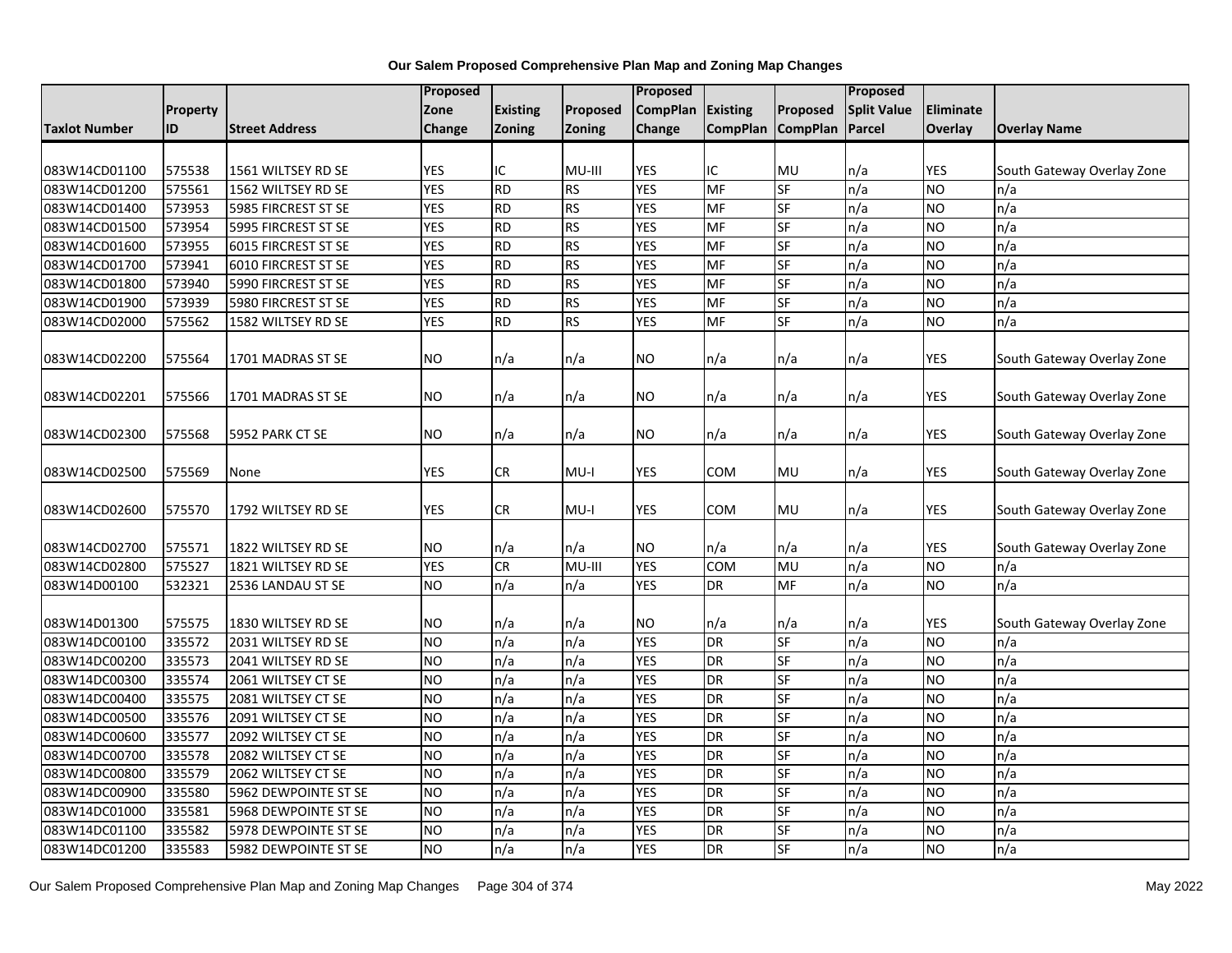|                      |                 |                       | <b>Proposed</b> |                 |               | Proposed        |                 |                 | Proposed           |                  |                     |
|----------------------|-----------------|-----------------------|-----------------|-----------------|---------------|-----------------|-----------------|-----------------|--------------------|------------------|---------------------|
|                      | <b>Property</b> |                       | Zone            | <b>Existing</b> | Proposed      | <b>CompPlan</b> | Existing        | Proposed        | <b>Split Value</b> | <b>Eliminate</b> |                     |
| <b>Taxlot Number</b> | ID              | <b>Street Address</b> | <b>Change</b>   | Zoning          | <b>Zoning</b> | Change          | <b>CompPlan</b> | <b>CompPlan</b> | Parcel             | <b>Overlay</b>   | <b>Overlay Name</b> |
| 083W14DC01300        | 335584          | 2061 KARI DAWN AVE SE | <b>NO</b>       | n/a             | n/a           | <b>YES</b>      | <b>DR</b>       | <b>SF</b>       | n/a                | NO.              | n/a                 |
| 083W14DC01400        | 335585          | 2081 KARI DAWN AVE SE | <b>NO</b>       | n/a             | n/a           | <b>YES</b>      | DR              | $S_{F}$         | n/a                | NO.              | n/a                 |
| 083W14DC01500        | 335586          | 2091 KARI DAWN AVE SE | <b>NO</b>       | n/a             | n/a           | <b>YES</b>      | DR              | SF              | n/a                | <b>NO</b>        | n/a                 |
| 083W14DC01600        | 335587          | 5995 DEWPOINTE ST SE  | <b>NO</b>       | n/a             | n/a           | <b>YES</b>      | <b>DR</b>       | SF              | n/a                | NO.              | n/a                 |
| 083W14DC01700        | 335588          | 5985 DEWPOINTE ST SE  | <b>NO</b>       | n/a             | n/a           | <b>YES</b>      | <b>DR</b>       | $S_{F}$         | n/a                | NO.              | n/a                 |
| 083W14DC01800        | 335589          | 5975 DEWPOINTE ST SE  | <b>NO</b>       | n/a             | n/a           | <b>YES</b>      | <b>DR</b>       | SF              | n/a                | NO.              | n/a                 |
| 083W14DC01900        | 335590          | 5965 DEWPOINTE ST SE  | <b>NO</b>       | n/a             | n/a           | <b>YES</b>      | DR              | SF              | n/a                | NO.              | n/a                 |
| 083W14DC02000        | 335591          | 5955 DEWPOINTE ST SE  | <b>NO</b>       | n/a             | n/a           | <b>YES</b>      | DR              | SF              | n/a                | NO.              | n/a                 |
| 083W14DC02100        | 335592          | 5945 DEWPOINTE ST SE  | <b>NO</b>       | n/a             | n/a           | <b>YES</b>      | DR              | SF              | n/a                | NO               | n/a                 |
| 083W14DC02200        | 335678          | 2090 LANDAU ST SE     | ŌИ              | n/a             | n/a           | <b>YES</b>      | DR              | <b>SF</b>       | n/a                | NO.              | n/a                 |
| 083W14DC02300        | 335679          | 2070 LANDAU ST SE     | <b>NO</b>       | n/a             | n/a           | <b>YES</b>      | <b>DR</b>       | <b>SF</b>       | n/a                | <b>NO</b>        | n/a                 |
| 083W14DC02400        | 335680          | 2050 LANDAU ST SE     | <b>NO</b>       | n/a             | n/a           | <b>YES</b>      | DR              | SF              | n/a                | NO.              | n/a                 |
| 083W14DC02500        | 335681          | 2030 LANDAU ST SE     | <b>NO</b>       | n/a             | n/a           | <b>YES</b>      | DR              | SF              | n/a                | NO.              | n/a                 |
| 083W14DC02600        | 335682          | 2010 LANDAU ST SE     | <b>NO</b>       | n/a             | n/a           | <b>YES</b>      | <b>DR</b>       | <b>SF</b>       | n/a                | <b>NO</b>        | n/a                 |
| 083W14DC02700        | 335683          | 2011 SOAPSTONE AVE SE | <b>NO</b>       | n/a             | n/a           | <b>YES</b>      | DR              | SF              | n/a                | ΝO               | n/a                 |
| 083W14DC02800        | 335684          | 2031 SOAPSTONE AVE SE | <b>NO</b>       | n/a             | n/a           | <b>YES</b>      | DR              | SF              | n/a                | NO.              | n/a                 |
| 083W14DC02900        | 335685          | 2051 SOAPSTONE AVE SE | <b>NO</b>       | n/a             | n/a           | <b>YES</b>      | <b>DR</b>       | SF              | n/a                | NO.              | n/a                 |
| 083W14DC03000        | 335686          | 2071 SOAPSTONE AVE SE | <b>NO</b>       | n/a             | n/a           | <b>YES</b>      | DR              | SF              | n/a                | NO.              | n/a                 |
| 083W14DC03100        | 335687          | 2091 SOAPSTONE AVE SE | <b>NO</b>       | n/a             | n/a           | <b>YES</b>      | DR              | SF              | n/a                | <b>NO</b>        | n/a                 |
| 083W14DC03200        | 335688          | 5849 PIKES PASS ST SE | <b>NO</b>       | n/a             | n/a           | <b>YES</b>      | DR              | SF              | n/a                | NO.              | n/a                 |
| 083W14DC03300        | 335689          | 2060 PIKES PASS CT SE | <b>NO</b>       | n/a             | n/a           | <b>YES</b>      | DR              | SF              | n/a                | NO.              | n/a                 |
| 083W14DC03400        | 335690          | 2040 PIKES PASS CT SE | Ю               | n/a             | n/a           | <b>YES</b>      | DR              | <b>SF</b>       | n/a                | NO.              | n/a                 |
| 083W14DC03500        | 335691          | 2020 PIKES PASS CT SE | <b>NO</b>       | n/a             | n/a           | <b>YES</b>      | DR              | SF              | n/a                | <b>NO</b>        | n/a                 |
| 083W14DC03600        | 335692          | 2001 PIKES PASS CT SE | <b>NO</b>       | n/a             | n/a           | <b>YES</b>      | DR              | SF              | n/a                | NO.              | n/a                 |
| 083W14DC03700        | 335693          | 2021 PIKES PASS CT SE | Ю               | n/a             | n/a           | <b>YES</b>      | DR              | SF              | n/a                | NO.              | n/a                 |
| 083W14DC03800        | 335694          | 2041 PIKES PASS CT SE | Ю               | n/a             | n/a           | <b>YES</b>      | DR              | SF              | n/a                | NO.              | n/a                 |
| 083W14DC03900        | 335695          | 2061 PIKES PASS CT SE | <b>NO</b>       | n/a             | n/a           | <b>YES</b>      | <b>DR</b>       | SF              | n/a                | NO.              | n/a                 |
| 083W14DC04000        | 335696          | 2091 PIKES PASS CT SE | <b>NO</b>       | n/a             | n/a           | <b>YES</b>      | <b>DR</b>       | SF              | n/a                | NO.              | n/a                 |
| 083W14DC04100        | 335697          | 2090 SOAPSTONE AVE SE | <b>NO</b>       | n/a             | n/a           | <b>YES</b>      | DR              | SF              | n/a                | NO.              | n/a                 |
| 083W14DC04200        | 335698          | 2070 SOAPSTONE AVE SE | <b>NO</b>       | n/a             | n/a           | <b>YES</b>      | <b>DR</b>       | SF              | n/a                | <b>NO</b>        | n/a                 |
| 083W14DC04300        | 335699          | 2050 SOAPSTONE AVE SE | <b>NO</b>       | n/a             | n/a           | <b>YES</b>      | DR              | SF              | n/a                | <b>NO</b>        | n/a                 |
| 083W14DC04400        | 335700          | 2030 SOAPSTONE AVE SE | <b>NO</b>       | n/a             | n/a           | <b>YES</b>      | DR              | SF              | n/a                | NO.              | n/a                 |
| 083W14DC04500        | 335701          | 2010 SOAPSTONE AVE SE | <b>NO</b>       | n/a             | n/a           | <b>YES</b>      | <b>DR</b>       | SF              | n/a                | NO.              | n/a                 |
| 083W14DC04600        | 338205          | 2089 LIMESTONE AVE SE | <b>NO</b>       | n/a             | n/a           | <b>YES</b>      | DR              | SF              | n/a                | NO.              | n/a                 |
| 083W14DC04700        | 338206          | 2069 LIMESTONE AVE SE | <b>NO</b>       | n/a             | n/a           | <b>YES</b>      | DR              | <b>SF</b>       | n/a                | NO.              | n/a                 |
| 083W14DC04800        | 338207          | 2049 LIMESTONE AVE SE | <b>NO</b>       | n/a             | n/a           | <b>YES</b>      | <b>DR</b>       | SF              | n/a                | NO.              | n/a                 |
| 083W14DC04900        | 338208          | 2029 LIMESTONE AVE SE | <b>NO</b>       | n/a             | n/a           | <b>YES</b>      | DR              | SF              | n/a                | NO.              | n/a                 |
| 083W14DC05000        | 338209          | 2009 LIMESTONE AVE SE | Ю               | n/a             | n/a           | <b>YES</b>      | <b>DR</b>       | <b>SF</b>       | n/a                | NO.              | n/a                 |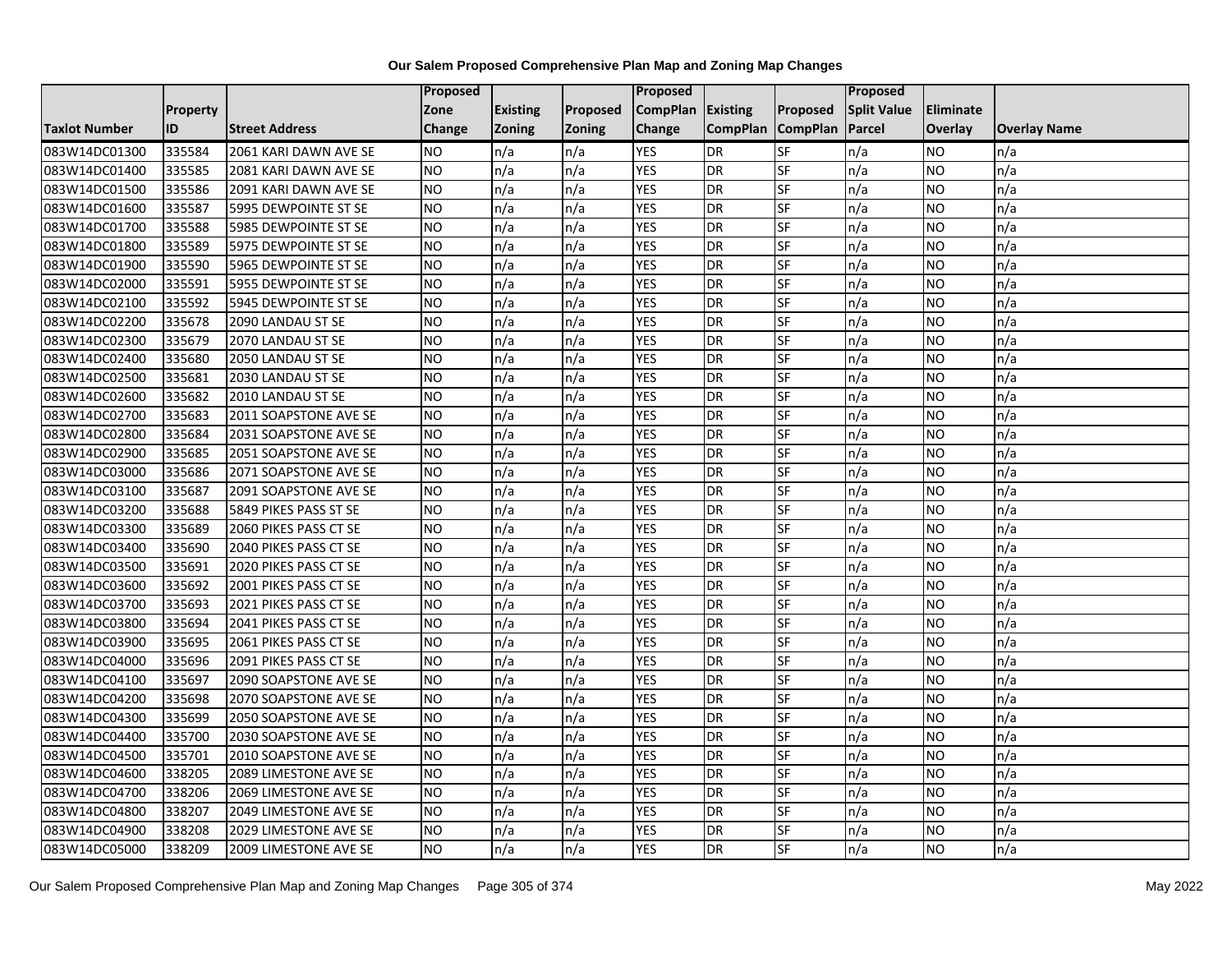|                      |                 |                       | Proposed  |                 |               | Proposed        |                 |                 | Proposed           |                 |                     |
|----------------------|-----------------|-----------------------|-----------|-----------------|---------------|-----------------|-----------------|-----------------|--------------------|-----------------|---------------------|
|                      | <b>Property</b> |                       | Zone      | <b>Existing</b> | Proposed      | <b>CompPlan</b> | Existing        | Proposed        | <b>Split Value</b> | Eliminate       |                     |
| <b>Taxlot Number</b> | ID              | <b>Street Address</b> | Change    | Zoning          | <b>Zoning</b> | Change          | <b>CompPlan</b> | <b>CompPlan</b> | Parcel             | <b>Overlay</b>  | <b>Overlay Name</b> |
| 083W14DC05100        | 338210          | 2012 LIMESTONE AVE SE | <b>NO</b> | n/a             | n/a           | <b>YES</b>      | <b>DR</b>       | <b>SF</b>       | n/a                | NO.             | n/a                 |
| 083W14DC05200        | 338211          | 2032 LIMESTONE AVE SE | <b>NO</b> | n/a             | n/a           | <b>YES</b>      | DR              | $S_{F}$         | n/a                | NO.             | n/a                 |
| 083W14DC05300        | 338212          | 2052 LIMESTONE AVE SE | <b>NO</b> | n/a             | n/a           | <b>YES</b>      | DR              | SF              | n/a                | NO.             | n/a                 |
| 083W14DC05400        | 338213          | 2072 LIMESTONE AVE SE | <b>NO</b> | n/a             | n/a           | <b>YES</b>      | DR              | SF              | n/a                | NO.             | n/a                 |
| 083W14DD00100        | 335640          | 2260 LANDAU ST SE     | <b>NO</b> | n/a             | n/a           | <b>YES</b>      | <b>DR</b>       | $S_{F}$         | n/a                | NO.             | n/a                 |
| 083W14DD00200        | 335641          | 2240 LANDAU ST SE     | <b>NO</b> | n/a             | n/a           | <b>YES</b>      | <b>DR</b>       | SF              | n/a                | <b>NO</b>       | n/a                 |
| 083W14DD00300        | 335642          | 2210 LANDAU ST SE     | <b>NO</b> | n/a             | n/a           | <b>YES</b>      | DR              | SF              | n/a                | NO.             | n/a                 |
| 083W14DD00400        | 335643          | 2190 LANDAU ST SE     | <b>NO</b> | n/a             | n/a           | <b>YES</b>      | DR              | SF              | n/a                | <b>NO</b>       | n/a                 |
| 083W14DD00500        | 335644          | 2160 LANDAU ST SE     | <b>NO</b> | n/a             | n/a           | <b>YES</b>      | DR              | SF              | n/a                | NO.             | n/a                 |
| 083W14DD00600        | 335645          | 2140 LANDAU ST SE     | Ю         | n/a             | n/a           | <b>YES</b>      | DR              | <b>SF</b>       | n/a                | NO.             | n/a                 |
| 083W14DD00700        | 335646          | 2110 LANDAU ST SE     | <b>NO</b> | n/a             | n/a           | <b>YES</b>      | <b>DR</b>       | <b>SF</b>       | n/a                | <b>NO</b>       | n/a                 |
| 083W14DD00800        | 335647          | 2111 SOAPSTONE AVE SE | <b>NO</b> | n/a             | n/a           | <b>YES</b>      | DR              | SF              | n/a                | NO.             | n/a                 |
| 083W14DD00900        | 335648          | 2141 SOAPSTONE AVE SE | <b>NO</b> | n/a             | n/a           | <b>YES</b>      | DR              | SF              | n/a                | NO.             | n/a                 |
| 083W14DD01000        | 335649          | 2181 SOAPSTONE AVE SE | Ю         | n/a             | n/a           | <b>YES</b>      | <b>DR</b>       | <b>SF</b>       | n/a                | <b>NO</b>       | n/a                 |
| 083W14DD01100        | 335650          | 2201 SOAPSTONE AVE SE | <b>NO</b> | n/a             | n/a           | <b>YES</b>      | DR              | SF              | n/a                | ΝO              | n/a                 |
| 083W14DD01200        | 335651          | 2221 SOAPSTONE AVE SE | <b>NO</b> | n/a             | n/a           | <b>YES</b>      | DR              | SF              | n/a                | <b>NO</b>       | n/a                 |
| 083W14DD01300        | 335652          | 2241 SOAPSTONE AVE SE | <b>NO</b> | n/a             | n/a           | <b>YES</b>      | DR              | SF              | n/a                | <b>NO</b>       | n/a                 |
| 083W14DD01400        | 335653          | 2261 SOAPSTONE AVE SE | <b>NO</b> | n/a             | n/a           | <b>YES</b>      | <b>DR</b>       | SF              | n/a                | NO.             | n/a                 |
| 083W14DD01600        | 335655          | 2260 SOAPSTONE AVE SE | <b>NO</b> | n/a             | n/a           | <b>YES</b>      | DR              | SF              | n/a                | NO.             | n/a                 |
| 083W14DD01700        | 335656          | 2250 SOAPSTONE AVE SE | <b>NO</b> | n/a             | n/a           | <b>YES</b>      | DR              | SF              | n/a                | NO.             | n/a                 |
| 083W14DD01800        | 335657          | 2240 SOAPSTONE AVE SE | <b>NO</b> | n/a             | n/a           | <b>YES</b>      | DR              | SF              | n/a                | NO.             | n/a                 |
| 083W14DD01900        | 335658          | 2230 SOAPSTONE AVE SE | Ю         | n/a             | n/a           | <b>YES</b>      | DR              | <b>SF</b>       | n/a                | $\overline{NO}$ | n/a                 |
| 083W14DD02000        | 335659          | 2210 SOAPSTONE AVE SE | <b>NO</b> | n/a             | n/a           | <b>YES</b>      | DR              | SF              | n/a                | <b>NO</b>       | n/a                 |
| 083W14DD02100        | 335660          | 5830 GREENSTONE CT SE | <b>NO</b> | n/a             | n/a           | <b>YES</b>      | <b>DR</b>       | SF              | n/a                | NO.             | n/a                 |
| 083W14DD02200        | 335661          | 5850 GREENSTONE CT SE | ŌИ        | n/a             | n/a           | <b>YES</b>      | <b>DR</b>       | <b>SF</b>       | n/a                | NO.             | n/a                 |
| 083W14DD02300        | 335662          | 5870 GREENSTONE CT SE | Ю         | n/a             | n/a           | <b>YES</b>      | DR              | SF              | n/a                | NO.             | n/a                 |
| 083W14DD02400        | 335663          | 5880 GREENSTONE CT SE | <b>NO</b> | n/a             | n/a           | <b>YES</b>      | <b>DR</b>       | SF              | n/a                | NO.             | n/a                 |
| 083W14DD02500        | 335664          | 5890 GREENSTONE CT SE | <b>NO</b> | n/a             | n/a           | <b>YES</b>      | DR              | SF              | n/a                | NO.             | n/a                 |
| 083W14DD02600        | 335665          | 5899 GREENSTONE CT SE | <b>NO</b> | n/a             | n/a           | <b>YES</b>      | DR              | SF              | n/a                | NO.             | n/a                 |
| 083W14DD02700        | 335666          | 5889 GREENSTONE CT SE | <b>NO</b> | n/a             | n/a           | <b>YES</b>      | <b>DR</b>       | SF              | n/a                | <b>NO</b>       | n/a                 |
| 083W14DD02800        | 335667          | 5869 GREENSTONE CT SE | <b>NO</b> | n/a             | n/a           | <b>YES</b>      | DR              | SF              | n/a                | <b>NO</b>       | n/a                 |
| 083W14DD02900        | 335668          | 5849 GREENSTONE CT SE | <b>NO</b> | n/a             | n/a           | <b>YES</b>      | DR              | SF              | n/a                | <b>NO</b>       | n/a                 |
| 083W14DD03000        | 335669          | 5829 GREENSTONE CT SE | <b>NO</b> | n/a             | n/a           | <b>YES</b>      | DR              | SF              | n/a                | NO.             | n/a                 |
| 083W14DD03100        | 335670          | 5809 GREENSTONE CT SE | <b>NO</b> | n/a             | n/a           | <b>YES</b>      | DR              | SF              | n/a                | NO.             | n/a                 |
| 083W14DD03200        | 335671          | 5810 PIKES PASS ST SE | ŌИ        | n/a             | n/a           | <b>YES</b>      | DR              | <b>SF</b>       | n/a                | <b>NO</b>       | n/a                 |
| 083W14DD03300        | 335672          | 5820 PIKES PASS ST SE | <b>NO</b> | n/a             | n/a           | <b>YES</b>      | <b>DR</b>       | SF              | n/a                | NO.             | n/a                 |
| 083W14DD03400        | 335673          | 5830 PIKES PASS ST SE | NO        | n/a             | n/a           | <b>YES</b>      | DR              | SF              | n/a                | NO.             | n/a                 |
| 083W14DD03500        | 335674          | 5840 PIKES PASS ST SE | ŌИ        | n/a             | n/a           | <b>YES</b>      | <b>DR</b>       | SF              | n/a                | NO.             | n/a                 |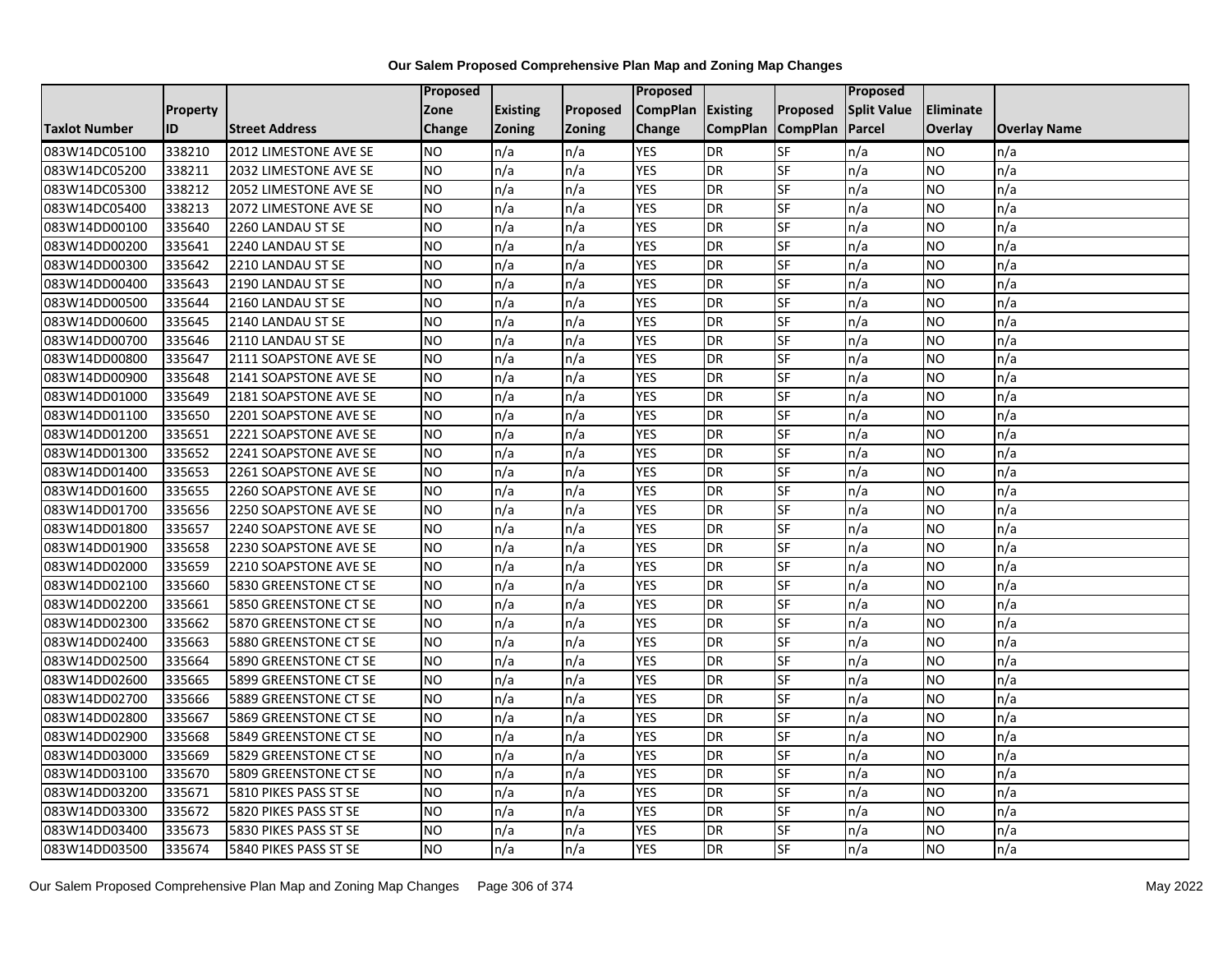|                      |          |                       | Proposed  |                 |               | <b>Proposed</b> |                 |                 | <b>Proposed</b>    |           |                     |
|----------------------|----------|-----------------------|-----------|-----------------|---------------|-----------------|-----------------|-----------------|--------------------|-----------|---------------------|
|                      | Property |                       | Zone      | <b>Existing</b> | Proposed      | <b>CompPlan</b> | Existing        | Proposed        | <b>Split Value</b> | Eliminate |                     |
| <b>Taxlot Number</b> | ID       | <b>Street Address</b> | Change    | Zoning          | <b>Zoning</b> | Change          | <b>CompPlan</b> | <b>CompPlan</b> | Parcel             | Overlay   | <b>Overlay Name</b> |
| 083W14DD03600        | 335675   | 5850 PIKES PASS ST SE | <b>NO</b> | n/a             | n/a           | <b>YES</b>      | <b>DR</b>       | <b>SF</b>       | n/a                | NO        | n/a                 |
| 083W14DD03800        | 337816   | 5978 CRYSTAL CT SE    | <b>NO</b> | n/a             | n/a           | <b>YES</b>      | DR              | SF              | n/a                | NO.       | n/a                 |
| 083W14DD03900        | 337817   | 5958 CRYSTAL CT SE    | <b>NO</b> | n/a             | n/a           | <b>YES</b>      | <b>DR</b>       | SF              | n/a                | NO.       | n/a                 |
| 083W14DD04000        | 337818   | 5938 CRYSTAL CT SE    | <b>NO</b> | n/a             | n/a           | <b>YES</b>      | DR              | SF              | n/a                | NO.       | n/a                 |
| 083W14DD04100        | 337819   | 5918 CRYSTAL CT SE    | <b>NO</b> | n/a             | n/a           | <b>YES</b>      | DR              | SF              | n/a                | NO.       | n/a                 |
| 083W14DD04200        | 337820   | 5907 CRYSTAL CT SE    | <b>NO</b> | n/a             | n/a           | <b>YES</b>      | DR              | SF              | n/a                | NO.       | n/a                 |
| 083W14DD04300        | 337821   | 5927 CRYSTAL CT SE    | ŌИ        | n/a             | n/a           | <b>YES</b>      | DR              | SF              | n/a                | NO.       | n/a                 |
| 083W14DD04400        | 337822   | 5947 CRYSTAL CT SE    | <b>NO</b> | n/a             | n/a           | <b>YES</b>      | DR              | SF              | n/a                | NO.       | n/a                 |
| 083W14DD04500        | 337823   | 5967 CRYSTAL CT SE    | <b>NO</b> | n/a             | n/a           | <b>YES</b>      | DR              | SF              | n/a                | NO.       | n/a                 |
| 083W14DD04600        | 337824   | 5987 CRYSTAL CT SE    | ŌИ        | n/a             | n/a           | <b>YES</b>      | DR              | $S$ F           | n/a                | NO.       | n/a                 |
| 083W14DD04800        | 338214   | 5994 PIKES PASS ST SE | <b>NO</b> | n/a             | n/a           | <b>YES</b>      | <b>DR</b>       | SF              | n/a                | NO.       | n/a                 |
| 083W14DD04900        | 338215   | 5984 PIKES PASS ST SE | <b>NO</b> | n/a             | n/a           | <b>YES</b>      | DR              | SF              | n/a                | <b>NO</b> | n/a                 |
| 083W14DD05000        | 338216   | 5974 PIKES PASS ST SE | <b>NO</b> | n/a             | n/a           | <b>YES</b>      | DR              | SF              | n/a                | NO.       | n/a                 |
| 083W14DD05100        | 338217   | 5964 PIKES PASS ST SE | ŌИ        | n/a             | n/a           | <b>YES</b>      | <b>DR</b>       | <b>SF</b>       | n/a                | NO.       | n/a                 |
| 083W14DD05200        | 338218   | 5954 PIKES PASS ST SE | <b>NO</b> | n/a             | n/a           | <b>YES</b>      | DR              | SF              | n/a                | NO.       | n/a                 |
| 083W14DD05300        | 338219   | 5944 PIKES PASS ST SE | <b>NO</b> | n/a             | n/a           | <b>YES</b>      | DR              | SF              | n/a                | NO.       | n/a                 |
| 083W14DD05400        | 338220   | 5934 PIKES PASS ST SE | Ю         | n/a             | n/a           | <b>YES</b>      | <b>DR</b>       | SF              | n/a                | NO.       | n/a                 |
| 083W14DD05500        | 338221   | 5924 PIKES PASS ST SE | <b>NO</b> | n/a             | n/a           | <b>YES</b>      | DR              | SF              | n/a                | NO.       | n/a                 |
| 083W14DD05600        | 338222   | 5914 PIKES PASS ST SE | <b>NO</b> | n/a             | n/a           | <b>YES</b>      | DR              | SF              | n/a                | NO.       | n/a                 |
| 083W14DD05800        | 338224   | 2193 LIMESTONE AVE SE | ŌИ        | n/a             | n/a           | <b>YES</b>      | DR              | SF              | n/a                | <b>NO</b> | n/a                 |
| 083W14DD05900        | 338225   | 2173 LIMESTONE AVE SE | <b>NO</b> | n/a             | n/a           | <b>YES</b>      | DR              | <b>SF</b>       | n/a                | NO.       | n/a                 |
| 083W14DD06000        | 338226   | 2153 LIMESTONE AVE SE | Ю         | n/a             | n/a           | <b>YES</b>      | <b>DR</b>       | <b>SF</b>       | n/a                | <b>NO</b> | n/a                 |
| 083W14DD06100        | 338227   | 2133 LIMESTONE AVE SE | Ю         | n/a             | n/a           | <b>YES</b>      | DR              | SF              | n/a                | NO.       | n/a                 |
| 083W14DD06200        | 338228   | 5860 PIKES PASS ST SE | <b>NO</b> | n/a             | n/a           | <b>YES</b>      | DR              | SF              | n/a                | NO.       | n/a                 |
| 083W14DD06300        | 338229   | 2104 LIMESTONE AVE SE | <b>NO</b> | n/a             | n/a           | <b>YES</b>      | <b>DR</b>       | SF              | n/a                | NO.       | n/a                 |
| 083W14DD06400        | 338230   | 2124 LIMESTONE AVE SE | ŌИ        | n/a             | n/a           | <b>YES</b>      | DR              | SF              | n/a                | NO.       | n/a                 |
| 083W14DD06500        | 338231   | 2144 LIMESTONE AVE SE | <b>NO</b> | n/a             | n/a           | <b>YES</b>      | <b>DR</b>       | SF              | n/a                | <b>NO</b> | n/a                 |
| 083W14DD06600        | 338232   | 2164 LIMESTONE AVE SE | <b>NO</b> | n/a             | n/a           | <b>YES</b>      | DR              | SF              | n/a                | NO.       | n/a                 |
| 083W14DD06700        | 338233   | 2184 LIMESTONE AVE SE | <b>NO</b> | n/a             | n/a           | <b>YES</b>      | DR              | SF              | n/a                | NO.       | n/a                 |
| 083W14DD06800        | 338234   | 5947 PIKES PASS ST SE | ŌИ        | n/a             | n/a           | <b>YES</b>      | <b>DR</b>       | SF              | n/a                | <b>NO</b> | n/a                 |
| 083W14DD06900        | 338235   | 5957 PIKES PASS ST SE | <b>NO</b> | n/a             | n/a           | <b>YES</b>      | DR              | SF              | n/a                | NO.       | n/a                 |
| 083W14DD07000        | 338236   | 5967 PIKES PASS ST SE | <b>NO</b> | n/a             | n/a           | <b>YES</b>      | DR              | SF              | n/a                | <b>NO</b> | n/a                 |
| 083W14DD07100        | 338237   | 5977 PIKES PASS ST SE | <b>NO</b> | n/a             | n/a           | <b>YES</b>      | <b>DR</b>       | SF              | n/a                | NO.       | n/a                 |
| 083W14DD07200        | 338238   | 2185 KARI DAWN AVE SE | <b>NO</b> | n/a             | n/a           | <b>YES</b>      | DR              | SF              | n/a                | NO.       | n/a                 |
| 083W14DD07300        | 353234   | 2376 SOAPSTONE AVE SE | <b>NO</b> | n/a             | n/a           | <b>YES</b>      | DR              | SF              | n/a                | NO.       | n/a                 |
| 083W14DD07400        | 353235   | 2358 SOAPSTONE AVE SE | <b>NO</b> | n/a             | n/a           | <b>YES</b>      | DR              | SF              | n/a                | NO.       | n/a                 |
| 083W14DD07500        | 353236   | 2340 SOAPSTONE AVE SE | <b>NO</b> | n/a             | n/a           | <b>YES</b>      | <b>DR</b>       | SF              | n/a                | NO.       | n/a                 |
| 083W14DD07600        | 353237   | 2322 SOAPSTONE AVE SE | Ю         | n/a             | n/a           | <b>YES</b>      | <b>DR</b>       | <b>SF</b>       | n/a                | NO.       | n/a                 |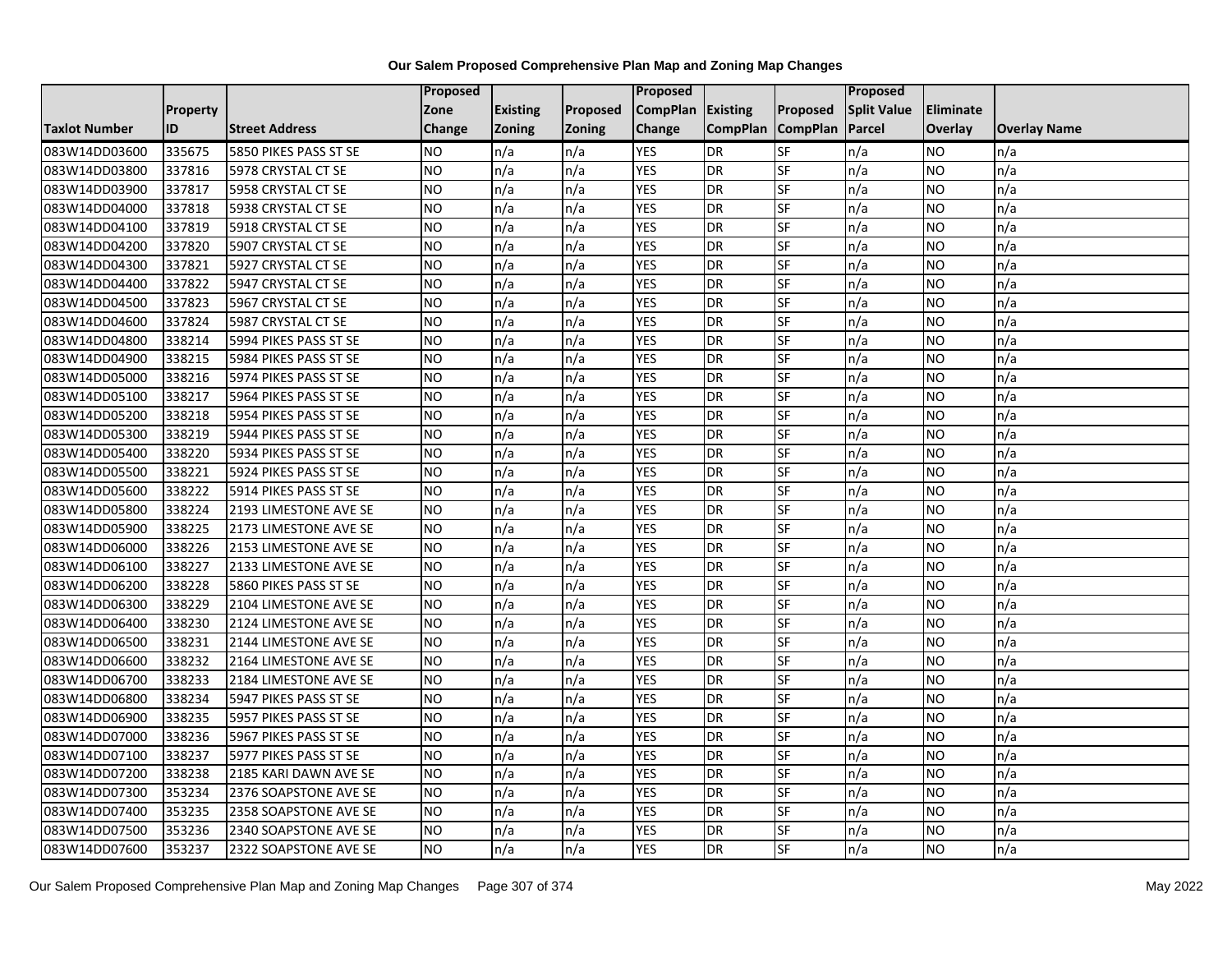|                      |                 |                           | Proposed        |                 |          | Proposed        |                 |                          | Proposed           |                  |                            |
|----------------------|-----------------|---------------------------|-----------------|-----------------|----------|-----------------|-----------------|--------------------------|--------------------|------------------|----------------------------|
|                      | <b>Property</b> |                           | Zone            | <b>Existing</b> | Proposed | <b>CompPlan</b> | <b>Existing</b> | Proposed                 | <b>Split Value</b> | <b>Eliminate</b> |                            |
| <b>Taxlot Number</b> | ID              | <b>Street Address</b>     | Change          | Zoning          | Zoning   | Change          | <b>CompPlan</b> | <b>CompPlan</b>          | Parcel             | <b>Overlay</b>   | <b>Overlay Name</b>        |
| 083W14DD07700        | 353238          | 5846 COBBLESTONE ST SE    | <b>NO</b>       | n/a             | n/a      | <b>YES</b>      | <b>DR</b>       | SF                       | n/a                | <b>NO</b>        | n/a                        |
| 083W14DD07800        | 353239          | 2349 RED SHALE AVE SE     | NO.             | n/a             | n/a      | <b>YES</b>      | <b>DR</b>       | SF                       | n/a                | <b>NO</b>        | n/a                        |
| 083W14DD07900        | 353240          | 2365 RED SHALE AVE SE     | <b>NO</b>       | n/a             | n/a      | <b>YES</b>      | <b>DR</b>       | SF                       | n/a                | <b>NO</b>        | n/a                        |
| 083W14DD08000        | 353241          | 2377 RED SHALE AVE SE     | <b>NO</b>       | n/a             | n/a      | <b>YES</b>      | <b>DR</b>       | SF                       | n/a                | <b>NO</b>        | n/a                        |
| 083W14DD08100        | 353242          | 2385 RED SHALE AVE SE     | <b>NO</b>       | n/a             | n/a      | <b>YES</b>      | <b>DR</b>       | SF                       | n/a                | <b>NO</b>        | n/a                        |
| 083W14DD08200        | 353243          | 2399 RED SHALE AVE SE     | <b>NO</b>       | n/a             | n/a      | <b>YES</b>      | <b>DR</b>       | SF                       | n/a                | <b>NO</b>        | n/a                        |
| 083W14DD08300        | 353244          | 5910 PETRIFIED ROCK ST SE | <b>NO</b>       | n/a             | n/a      | <b>YES</b>      | <b>DR</b>       | SF                       | n/a                | <b>NO</b>        | n/a                        |
| 083W14DD08400        | 353245          | 5922 PETRIFIED ROCK ST SE | <b>NO</b>       | n/a             | n/a      | <b>YES</b>      | <b>DR</b>       | SF                       | n/a                | <b>NO</b>        | n/a                        |
| 083W14DD08500        | 353246          | 5934 PETRIFIED ROCK ST SE | <b>NO</b>       | n/a             | n/a      | <b>YES</b>      | <b>DR</b>       | $S$ F                    | n/a                | <b>NO</b>        | n/a                        |
| 083W14DD08600        | 353247          | 2384 RED SHALE AVE SE     | <b>NO</b>       | n/a             | n/a      | <b>YES</b>      | <b>DR</b>       | SF                       | n/a                | <b>NO</b>        | n/a                        |
| 083W14DD08700        | 353248          | 2368 RED SHALE AVE SE     | $\overline{NO}$ | n/a             | n/a      | <b>YES</b>      | <b>DR</b>       | SF                       | n/a                | <b>NO</b>        | n/a                        |
| 083W14DD08800        | 353249          | 2352 RED SHALE AVE SE     | <b>NO</b>       | n/a             | n/a      | <b>YES</b>      | <b>DR</b>       | SF                       | n/a                | <b>NO</b>        | n/a                        |
| 083W14DD08900        | 353250          | 2336 RED SHALE AVE SE     | <b>NO</b>       | n/a             | n/a      | <b>YES</b>      | <b>DR</b>       | SF                       | n/a                | <b>NO</b>        | n/a                        |
| 083W14DD09000        | 353251          | 2318 RED SHALE AVE SE     | <b>NO</b>       | n/a             | n/a      | <b>YES</b>      | <b>DR</b>       | SF                       | n/a                | <b>NO</b>        | n/a                        |
| 083W14DD09100        | 353252          | 2304 RED SHALE AVE SE     | <b>NO</b>       | n/a             | n/a      | <b>YES</b>      | <b>DR</b>       | SF                       | n/a                | <b>NO</b>        | n/a                        |
| 083W14DD09200        | 353253          | 5879 COBBLESTONE ST SE    | <b>NO</b>       | n/a             | n/a      | <b>YES</b>      | <b>DR</b>       | SF                       | n/a                | <b>NO</b>        | n/a                        |
| 083W14DD09300        | 353254          | 5861 COBBLESTONE ST SE    | <b>NO</b>       | n/a             | n/a      | <b>YES</b>      | <b>DR</b>       | SF                       | n/a                | <b>NO</b>        | n/a                        |
| 083W14DD09400        | 353255          | 5843 COBBLESTONE ST SE    | <b>NO</b>       | n/a             | n/a      | <b>YES</b>      | <b>DR</b>       | SF                       | n/a                | <b>NO</b>        | n/a                        |
| 083W14DD09500        | 353256          | 5825 COBBLESTONE ST SE    | $\overline{NO}$ | n/a             | n/a      | <b>YES</b>      | <b>DR</b>       | SF                       | n/a                | <b>NO</b>        | n/a                        |
| 083W14DD09600        | 353257          | 2385 SOAPSTONE AVE SE     | <b>NO</b>       | n/a             | n/a      | <b>YES</b>      | <b>DR</b>       | SF                       | n/a                | <b>NO</b>        | n/a                        |
| 083W14DD09700        | 353258          | 2367 SOAPSTONE AVE SE     | <b>NO</b>       | n/a             | n/a      | <b>YES</b>      | <b>DR</b>       | SF                       | n/a                | <b>NO</b>        | n/a                        |
| 083W14DD09800        | 353259          | 2349 SOAPSTONE AVE SE     | <b>NO</b>       | n/a             | n/a      | <b>YES</b>      | <b>DR</b>       | SF                       | n/a                | <b>NO</b>        | n/a                        |
| 083W14DD09900        | 353260          | 2331 SOAPSTONE AVE SE     | Ю               | n/a             | n/a      | <b>YES</b>      | <b>DR</b>       | SF                       | n/a                | <b>NO</b>        | n/a                        |
| 083W14DD10000        | 353261          | 2303 SOAPSTONE AVE SE     | <b>NO</b>       | n/a             | n/a      | <b>YES</b>      | <b>DR</b>       | SF                       | n/a                | <b>NO</b>        | n/a                        |
| 083W14DD10100        | 353262          | None                      | <b>NO</b>       | n/a             | n/a      | <b>YES</b>      | <b>DR</b>       | $\overline{\mathsf{SF}}$ | n/a                | <b>NO</b>        | n/a                        |
| 083W15AA00100        | 575230          | 5005 COMMERCIAL ST SE     | <b>YES</b>      | CG              | MU-III   | <b>YES</b>      | COM             | MU                       | n/a                | <b>NO</b>        | n/a                        |
| 083W15AA00200        | 575227          | 1180 BOONE RD SE          | <b>YES</b>      | CG              | MU-III   | YES             | COM             | MU                       | n/a                | <b>NO</b>        | n/a                        |
| 083W15AA00300        | 575225          | 1170 BOONE RD SE          | <b>YES</b>      | CG              | MU-III   | <b>YES</b>      | COM             | MU                       | n/a                | <b>NO</b>        | n/a                        |
| 083W15AA03000        | 575232          | 5085 COMMERCIAL ST SE     | YES             | CG              | MU-III   | YES             | COM             | MU                       | n/a                | YES              | South Gateway Overlay Zone |
| 083W15AA03700        | 575348          | 1134 BARNES AVE SE        | NO.             | n/a             | n/a      | <b>NO</b>       | n/a             | n/a                      | n/a                | YES              | South Gateway Overlay Zone |
| 083W15AA11200        | 339740          | 1165 BARNES AVE SE        | NO.             | n/a             | n/a      | <b>NO</b>       | n/a             | n/a                      | n/a                | YES              | South Gateway Overlay Zone |
| 083W15AA11300        | 339741          | 1175 BARNES AVE SE        | NO.             | n/a             | n/a      | NO              | n/a             | n/a                      | n/a                | <b>YES</b>       | South Gateway Overlay Zone |
| 083W15AA11400        | 339742          | 1185 BARNES AVE SE        | NO.             | n/a             | n/a      | <b>NO</b>       | n/a             | n/a                      | n/a                | <b>YES</b>       | South Gateway Overlay Zone |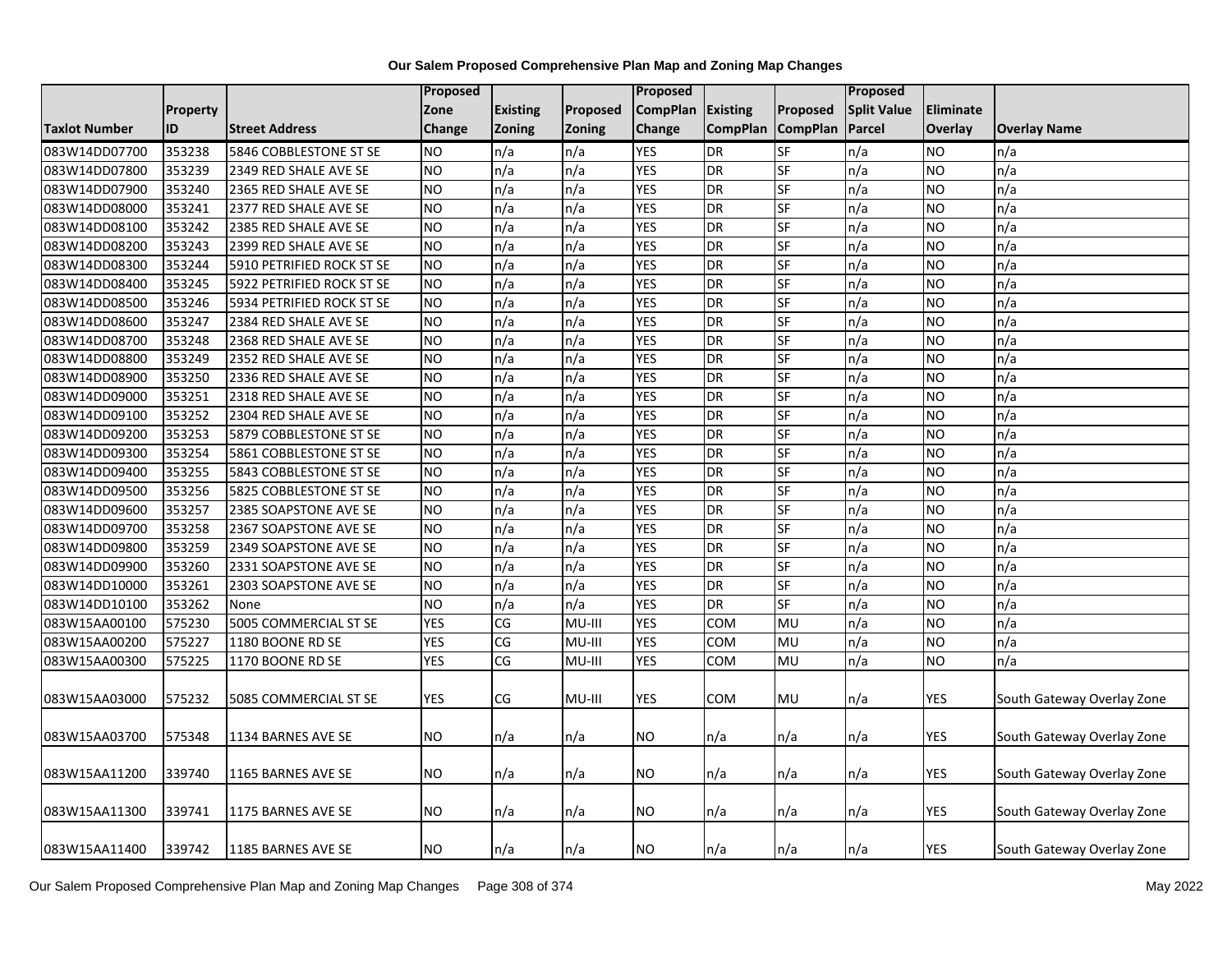|                      |                 |                       | Proposed       |                 |           | Proposed        |                 |                   | Proposed           |            |                            |
|----------------------|-----------------|-----------------------|----------------|-----------------|-----------|-----------------|-----------------|-------------------|--------------------|------------|----------------------------|
|                      | <b>Property</b> |                       | Zone           | <b>Existing</b> | Proposed  | <b>CompPlan</b> | <b>Existing</b> | Proposed          | <b>Split Value</b> | Eliminate  |                            |
| <b>Taxlot Number</b> | ID              | <b>Street Address</b> | Change         | Zoning          | Zoning    | Change          |                 | CompPlan CompPlan | Parcel             | Overlay    | <b>Overlay Name</b>        |
|                      |                 |                       |                |                 |           |                 |                 |                   |                    |            |                            |
| 083W15AA11500        | 339743          | 1195 BARNES AVE SE    | <b>NO</b>      | n/a             | n/a       | NO              | n/a             | n/a               | n/a                | <b>YES</b> | South Gateway Overlay Zone |
|                      |                 |                       |                |                 |           |                 |                 |                   |                    |            |                            |
| 083W15AA11600        | 339744          | 1205 BARNES AVE SE    | NO             | n/a             | n/a       | NO              | n/a             | n/a               | n/a                | <b>YES</b> | South Gateway Overlay Zone |
|                      |                 |                       |                |                 |           |                 |                 |                   |                    |            |                            |
| 083W15AA11700        | 339745          | 1225 BARNES AVE SE    | <b>NO</b>      | n/a             | n/a       | NO.             | n/a             | n/a               | n/a                | <b>YES</b> | South Gateway Overlay Zone |
|                      |                 |                       |                |                 |           |                 |                 |                   |                    |            |                            |
| 083W15AA11800        | 339746          | 1215 BARNES AVE SE    | <b>NO</b>      | n/a             | n/a       | NO              | n/a             | n/a               | n/a                | <b>YES</b> | South Gateway Overlay Zone |
| 083W15AB00200        | 593493          | 830 BOONE RD SE       | <b>YES</b>     | RA/RM2          | <b>RA</b> | <b>NO</b>       | n/a             | n/a               | n/a                | <b>NO</b>  | n/a                        |
| 083W15BB08300        | 593580          | 410 BOONE RD SE       | <b>YES</b>     | <b>RA</b>       | <b>NH</b> | <b>YES</b>      | <b>SF</b>       | <b>MU</b>         | n/a                | <b>NO</b>  | n/a                        |
| 083W15BC02500        | 593604          | None                  | <b>YES</b>     | <b>RA</b>       | PE        | N <sub>O</sub>  | n/a             | n/a               | n/a                | <b>NO</b>  | n/a                        |
| 083W15BD10400        | 573909          | None                  | <b>YES</b>     | <b>RS</b>       | PA        | <b>YES</b>      | SF              | POS               | n/a                | <b>NO</b>  | n/a                        |
| 083W15BD10500        | 573908          | None                  | <b>YES</b>     | <b>RS</b>       | PA        | <b>YES</b>      | SF              | POS               | n/a                | <b>NO</b>  | n/a                        |
| 083W15BD10600        | 573907          | None                  | <b>YES</b>     | <b>RS</b>       | PA        | <b>YES</b>      | SF              | POS               | n/a                | <b>NO</b>  | n/a                        |
| 083W15BD10700        | 573906          | None                  | <b>YES</b>     | <b>RS</b>       | PA        | <b>YES</b>      | SF              | POS               | n/a                | <b>NO</b>  | n/a                        |
| 083W15BD10800        | 593602          | None                  | <b>YES</b>     | <b>RA</b>       | <b>RS</b> | <b>NO</b>       | n/a             | n/a               | n/a                | <b>NO</b>  | n/a                        |
| 083W15BD10900        | 593603          | 5363 TANOAK AVE SE    | <b>YES</b>     | <b>RA</b>       | <b>RS</b> | <b>YES</b>      | <b>CSE</b>      | SF                | n/a                | <b>NO</b>  | n/a                        |
| 083W15BD11000        | 593601          | 525 ROCKWOOD ST SE    | <b>YES</b>     | <b>RA</b>       | PA        | <b>YES</b>      | <b>CSE</b>      | POS               | n/a                | <b>NO</b>  | n/a                        |
| 083W15C00600         | 581552          | 437 MILDRED CT SE     | <b>YES</b>     | <b>RA</b>       | MU-II     | <b>YES</b>      | DR              | MU                | n/a                | <b>NO</b>  | n/a                        |
| 083W15C00800         | 581550          | 5755 PETERS PL SE     | <b>YES</b>     | <b>RA</b>       | <b>RS</b> | <b>YES</b>      | DR              | <b>SF</b>         | n/a                | <b>NO</b>  | n/a                        |
| 083W15CB00100        | 581579          | 561 LA CRESTA DR SE   | <b>NO</b>      | n/a             | n/a       | <b>YES</b>      | <b>DR</b>       | <b>SF</b>         | n/a                | <b>NO</b>  | n/a                        |
| 083W15CB00200        | 581580          | 541 LA CRESTA DR SE   | N <sub>O</sub> | n/a             | n/a       | <b>YES</b>      | DR              | <b>SF</b>         | n/a                | <b>NO</b>  | n/a                        |
| 083W15CB00300        | 581581          | 521 LA CRESTA DR SE   | <b>NO</b>      | n/a             | n/a       | <b>YES</b>      | <b>DR</b>       | <b>SF</b>         | n/a                | <b>NO</b>  | n/a                        |
| 083W15CB00400        | 581582          | 501 LA CRESTA DR SE   | <b>NO</b>      | n/a             | n/a       | <b>YES</b>      | <b>DR</b>       | SF                | n/a                | <b>NO</b>  | n/a                        |
| 083W15CB00500        | 581583          | 499 LA CRESTA DR SE   | N <sub>O</sub> | n/a             | n/a       | <b>YES</b>      | DR              | <b>SF</b>         | n/a                | <b>NO</b>  | n/a                        |
| 083W15CB00600        | 581584          | 489 LA CRESTA DR SE   | N <sub>O</sub> | n/a             | n/a       | <b>YES</b>      | <b>DR</b>       | <b>SF</b>         | n/a                | <b>NO</b>  | n/a                        |
| 083W15CB00700        | 581585          | 479 LA CRESTA DR SE   | <b>NO</b>      | n/a             | n/a       | <b>YES</b>      | <b>DR</b>       | <b>SF</b>         | n/a                | <b>NO</b>  | n/a                        |
| 083W15CB00900        | 581569          | 5543 OAK HEIGHTS CT S | <b>NO</b>      | n/a             | n/a       | <b>YES</b>      | DR              | SF                | n/a                | <b>NO</b>  | n/a                        |
| 083W15CB01000        | 581570          | 5553 OAK HEIGHTS CT S | ŌИ             | n/a             | n/a       | <b>YES</b>      | <b>DR</b>       | <b>SF</b>         | n/a                | <b>NO</b>  | n/a                        |
| 083W15CB01100        | 581571          | 5563 OAK HEIGHTS CT S | N <sub>O</sub> | n/a             | n/a       | <b>YES</b>      | DR              | <b>SF</b>         | n/a                | <b>NO</b>  | n/a                        |
| 083W15CB01200        | 581572          | 5573 OAK HEIGHTS CT S | <b>NO</b>      | n/a             | n/a       | <b>YES</b>      | <b>DR</b>       | SF                | n/a                | <b>NO</b>  | n/a                        |
| 083W15CB01300        | 581573          | 5583 OAK HEIGHTS CT S | ŌИ             | n/a             | n/a       | <b>YES</b>      | <b>DR</b>       | <b>SF</b>         | n/a                | <b>NO</b>  | n/a                        |
| 083W15CB01400        | 581574          | 5586 OAK HEIGHTS CT S | N <sub>O</sub> | n/a             | n/a       | <b>YES</b>      | DR              | <b>SF</b>         | n/a                | <b>NO</b>  | n/a                        |
| 083W15CB01500        | 581575          | 5576 OAK HEIGHTS CT S | <b>NO</b>      | n/a             | n/a       | <b>YES</b>      | <b>DR</b>       | <b>SF</b>         | n/a                | <b>NO</b>  | n/a                        |
| 083W15CB01600        | 581576          | 5566 OAK HEIGHTS CT S | <b>NO</b>      | n/a             | n/a       | <b>YES</b>      | <b>DR</b>       | SF                | n/a                | <b>NO</b>  | n/a                        |
| 083W15CB01700        | 581577          | 5556 OAK HEIGHTS CT S | <b>NO</b>      | n/a             | n/a       | <b>YES</b>      | <b>DR</b>       | SF                | n/a                | <b>NO</b>  | n/a                        |
| 083W15CB01800        | 581578          | 5546 OAK HEIGHTS CT S | <b>NO</b>      | n/a             | n/a       | <b>YES</b>      | <b>DR</b>       | <b>SF</b>         | n/a                | <b>NO</b>  | n/a                        |
| 083W15CB01900        | 532344          | None                  | <b>NO</b>      | n/a             | n/a       | <b>YES</b>      | DR              | <b>SF</b>         | n/a                | <b>NO</b>  | n/a                        |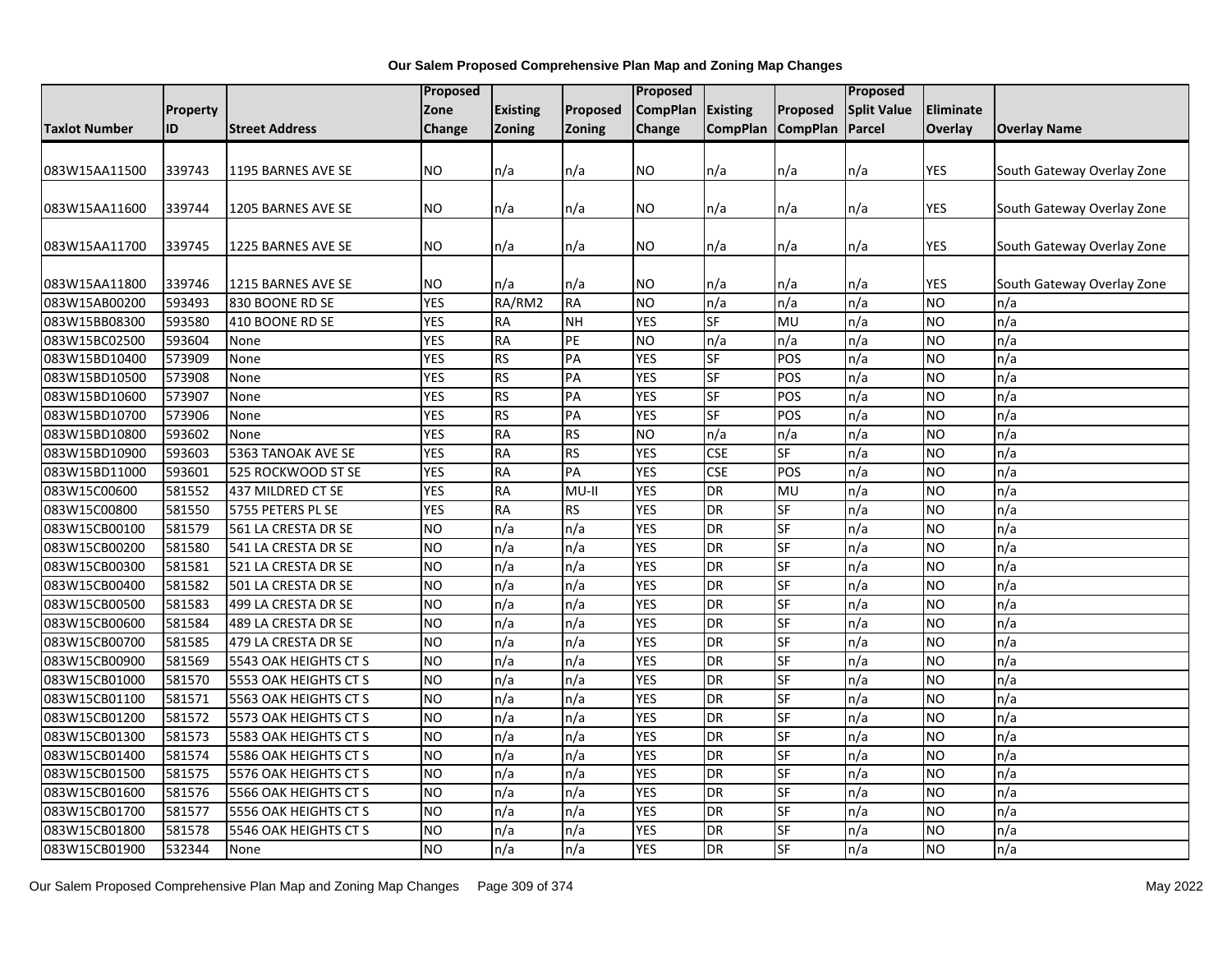|                      |          |                       | Proposed  |                 |               | Proposed        |                 |                 | Proposed           |                |                     |
|----------------------|----------|-----------------------|-----------|-----------------|---------------|-----------------|-----------------|-----------------|--------------------|----------------|---------------------|
|                      | Property |                       | Zone      | <b>Existing</b> | Proposed      | <b>CompPlan</b> | Existing        | Proposed        | <b>Split Value</b> | Eliminate      |                     |
| <b>Taxlot Number</b> | ID       | <b>Street Address</b> | Change    | Zoning          | <b>Zoning</b> | Change          | <b>CompPlan</b> | <b>CompPlan</b> | Parcel             | <b>Overlay</b> | <b>Overlay Name</b> |
| 083W15CB02000        | 532345   | None                  | <b>NO</b> | n/a             | n/a           | <b>YES</b>      | <b>DR</b>       | <b>SF</b>       | n/a                | NO             | n/a                 |
| 083W15CB02300        | 335399   | 469 LA CRESTA DR SE   | <b>NO</b> | n/a             | n/a           | <b>YES</b>      | <b>DR</b>       | $S_{F}$         | n/a                | NO.            | n/a                 |
| 083W15CB02400        | 335400   | 459 LA CRESTA DR SE   | <b>NO</b> | n/a             | n/a           | <b>YES</b>      | DR              | SF              | n/a                | <b>NO</b>      | n/a                 |
| 083W15CB02500        | 335401   | 449 LA CRESTA DR SE   | <b>NO</b> | n/a             | n/a           | <b>YES</b>      | DR              | SF              | n/a                | NO.            | n/a                 |
| 083W15CB02600        | 335402   | 439 LA CRESTA DR SE   | <b>NO</b> | n/a             | n/a           | <b>YES</b>      | <b>DR</b>       | <b>SF</b>       | n/a                | NO.            | n/a                 |
| 083W15CB02700        | 335403   | 429 LA CRESTA DR SE   | ŌИ        | n/a             | n/a           | <b>YES</b>      | DR              | SF              | n/a                | <b>NO</b>      | n/a                 |
| 083W15CB02800        | 335404   | 419 LA CRESTA DR SE   | <b>NO</b> | n/a             | n/a           | <b>YES</b>      | DR              | SF              | n/a                | <b>NO</b>      | n/a                 |
| 083W15CB02900        | 335405   | 409 LA CRESTA DR SE   | <b>NO</b> | n/a             | n/a           | <b>YES</b>      | <b>DR</b>       | SF              | n/a                | NO.            | n/a                 |
| 083W15CB03000        | 335406   | 401 LA CRESTA DR SE   | <b>NO</b> | n/a             | n/a           | <b>YES</b>      | DR              | SF              | n/a                | NO.            | n/a                 |
| 083W15CB03100        | 335407   | 402 LA CRESTA DR SE   | <b>NO</b> | n/a             | n/a           | <b>YES</b>      | DR              | SF              | n/a                | NO.            | n/a                 |
| 083W15CB03200        | 335408   | 408 LA CRESTA DR SE   | <b>NO</b> | n/a             | n/a           | <b>YES</b>      | DR              | SF              | n/a                | <b>NO</b>      | n/a                 |
| 083W15CB03300        | 335409   | 418 LA CRESTA DR SE   | <b>NO</b> | n/a             | n/a           | <b>YES</b>      | DR              | SF              | n/a                | NO.            | n/a                 |
| 083W15CB03500        | 344617   | 5698 KODA ST SE       | ŌИ        | n/a             | n/a           | <b>YES</b>      | <b>DR</b>       | $S_{F}$         | n/a                | NO.            | n/a                 |
| 083W15CB03600        | 344618   | 5688 KODA ST SE       | <b>NO</b> | n/a             | n/a           | <b>YES</b>      | <b>DR</b>       | SF              | n/a                | NO.            | n/a                 |
| 083W15CB03700        | 344619   | 5678 KODA ST SE       | <b>NO</b> | n/a             | n/a           | <b>YES</b>      | <b>DR</b>       | SF              | n/a                | NO.            | n/a                 |
| 083W15CB03800        | 344620   | 5668 KODA ST SE       | ŌИ        | n/a             | n/a           | <b>YES</b>      | <b>DR</b>       | $S_{F}$         | n/a                | NO.            | n/a                 |
| 083W15CB03900        | 344621   | 5658 KODA ST SE       | ŌИ        | n/a             | n/a           | <b>YES</b>      | $\overline{R}$  | <b>SF</b>       | n/a                | NO.            | n/a                 |
| 083W15CB04000        | 344622   | 5648 KODA ST SE       | <b>NO</b> | n/a             | n/a           | <b>YES</b>      | DR              | SF              | n/a                | NO.            | n/a                 |
| 083W15CB04100        | 344623   | 5638 KODA ST SE       | <b>NO</b> | n/a             | n/a           | <b>YES</b>      | <b>DR</b>       | SF              | n/a                | <b>NO</b>      | n/a                 |
| 083W15CB04200        | 344624   | 5628 KODA ST SE       | <b>NO</b> | n/a             | n/a           | <b>YES</b>      | <b>DR</b>       | <b>SF</b>       | n/a                | NO.            | n/a                 |
| 083W15CB04300        | 344625   | 5618 KODA ST SE       | <b>NO</b> | n/a             | n/a           | <b>YES</b>      | DR              | SF              | n/a                | <b>NO</b>      | n/a                 |
| 083W15CB04400        | 344626   | 5615 KODA ST SE       | <b>NO</b> | n/a             | n/a           | <b>YES</b>      | <b>DR</b>       | <b>SF</b>       | n/a                | <b>NO</b>      | n/a                 |
| 083W15CB04500        | 344627   | 5625 KODA ST SE       | <b>NO</b> | n/a             | n/a           | <b>YES</b>      | DR              | $S_{F}$         | n/a                | NO.            | n/a                 |
| 083W15CB04600        | 344628   | 5635 KODA ST SE       | <b>NO</b> | n/a             | n/a           | <b>YES</b>      | DR              | SF              | n/a                | NO.            | n/a                 |
| 083W15CB04700        | 344629   | 5645 KODA ST SE       | ŌИ        | n/a             | n/a           | <b>YES</b>      | <b>DR</b>       | <b>SF</b>       | n/a                | <b>NO</b>      | n/a                 |
| 083W15CB04800        | 344630   | 5655 KODA ST SE       | <b>NO</b> | n/a             | n/a           | <b>YES</b>      | DR              | SF              | n/a                | NO.            | n/a                 |
| 083W15CB04900        | 344631   | 5665 KODA ST SE       | ŌИ        | n/a             | n/a           | <b>YES</b>      | DR              | $S_{F}$         | n/a                | NO.            | n/a                 |
| 083W15CB05000        | 344632   | 5675 KODA ST SE       | <b>NO</b> | n/a             | n/a           | <b>YES</b>      | DR              | SF              | n/a                | NO.            | n/a                 |
| 083W15CB05100        | 344633   | 5685 KODA ST SE       | <b>NO</b> | n/a             | n/a           | <b>YES</b>      | DR              | <b>SF</b>       | n/a                | NO.            | n/a                 |
| 083W15CB05200        | 344634   | 5682 KESSLER DR SE    | <b>NO</b> | n/a             | n/a           | <b>YES</b>      | <b>DR</b>       | SF              | n/a                | NO.            | n/a                 |
| 083W15CB05300        | 344635   | 5672 KESSLER DR SE    | <b>NO</b> | n/a             | n/a           | <b>YES</b>      | DR              | SF              | n/a                | NO.            | n/a                 |
| 083W15CB05400        | 344636   | 5662 KESSLER DR SE    | <b>NO</b> | n/a             | n/a           | <b>YES</b>      | DR              | <b>SF</b>       | n/a                | NO.            | n/a                 |
| 083W15CB05500        | 344637   | 5652 KESSLER DR SE    | ŌИ        | n/a             | n/a           | <b>YES</b>      | <b>DR</b>       | <b>SF</b>       | n/a                | NO.            | n/a                 |
| 083W15CB05600        | 344638   | 5642 KESSLER DR SE    | <b>NO</b> | n/a             | n/a           | <b>YES</b>      | DR              | SF              | n/a                | NO.            | n/a                 |
| 083W15CB05700        | 344639   | 5632 KESSLER DR SE    | <b>NO</b> | n/a             | n/a           | <b>YES</b>      | DR              | SF              | n/a                | <b>NO</b>      | n/a                 |
| 083W15CB05800        | 344640   | 5622 KESSLER DR SE    | <b>NO</b> | n/a             | n/a           | <b>YES</b>      | <b>DR</b>       | SF              | n/a                | NO.            | n/a                 |
| 083W15CB05900        | 344641   | 5612 KESSLER DR SE    | <b>NO</b> | n/a             | n/a           | <b>YES</b>      | DR              | SF              | n/a                | <b>NO</b>      | n/a                 |
| 083W15CB06000        | 344642   | 5611 KESSLER DR SE    | <b>NO</b> | n/a             | n/a           | <b>YES</b>      | DR              | SF              | n/a                | <b>NO</b>      | n/a                 |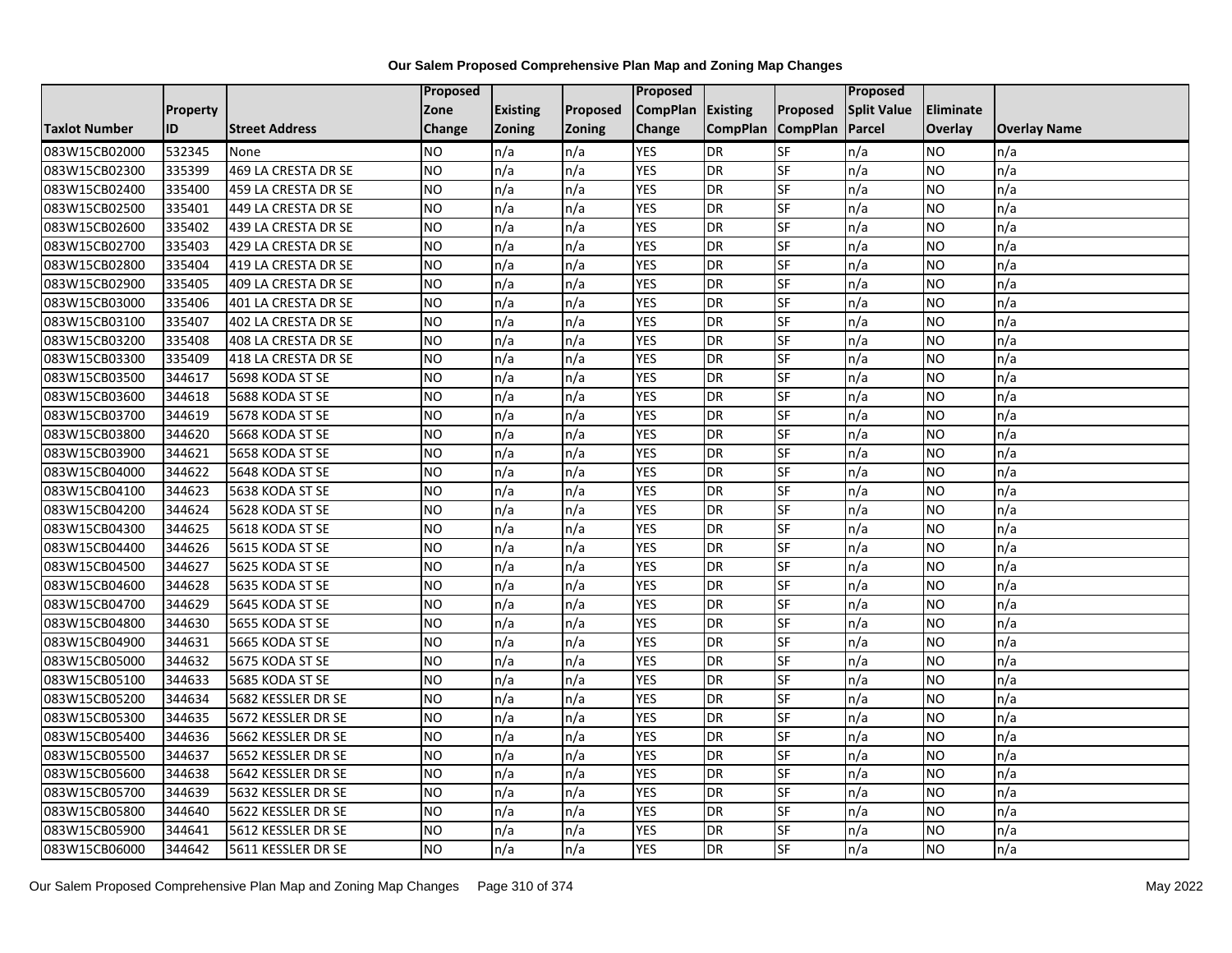|                      |                 |                       | Proposed        |                 |               | <b>Proposed</b> |                 |                 | <b>Proposed</b>    |           |                     |
|----------------------|-----------------|-----------------------|-----------------|-----------------|---------------|-----------------|-----------------|-----------------|--------------------|-----------|---------------------|
|                      | <b>Property</b> |                       | Zone            | <b>Existing</b> | Proposed      | <b>CompPlan</b> | <b>Existing</b> | <b>Proposed</b> | <b>Split Value</b> | Eliminate |                     |
| <b>Taxlot Number</b> | ID              | <b>Street Address</b> | Change          | <b>Zoning</b>   | <b>Zoning</b> | Change          | <b>CompPlan</b> | <b>CompPlan</b> | Parcel             | Overlay   | <b>Overlay Name</b> |
| 083W15CB06100        | 344643          | 5621 KESSLER DR SE    | <b>NO</b>       | n/a             | n/a           | <b>YES</b>      | <b>DR</b>       | <b>SF</b>       | n/a                | NO.       | n/a                 |
| 083W15CB06200        | 344644          | 5631 KESSLER DR SE    | <b>NO</b>       | n/a             | n/a           | <b>YES</b>      | <b>DR</b>       | <b>SF</b>       | n/a                | NO.       | n/a                 |
| 083W15CB06300        | 344645          | 5641 KESSLER DR SE    | NO              | n/a             | n/a           | <b>YES</b>      | <b>DR</b>       | SF              | n/a                | NO.       | n/a                 |
| 083W15CB06400        | 344646          | 5651 KESSLER DR SE    | NO              | n/a             | n/a           | <b>YES</b>      | <b>DR</b>       | SF              | n/a                | NO.       | n/a                 |
| 083W15CB06500        | 344647          | 5661 KESSLER DR SE    | <b>NO</b>       | n/a             | n/a           | <b>YES</b>      | <b>DR</b>       | SF              | n/a                | NO.       | n/a                 |
| 083W15CB06600        | 344648          | 5671 KESSLER DR SE    | <b>NO</b>       | n/a             | n/a           | <b>YES</b>      | <b>DR</b>       | SF              | n/a                | <b>NO</b> | n/a                 |
| 083W15CB06700        | 344649          | 5681 KESSLER DR SE    | <b>NO</b>       | n/a             | n/a           | <b>YES</b>      | <b>DR</b>       | SF              | n/a                | NO.       | n/a                 |
| 083W15CC00100        | 331275          | 555 GRANDOVER AVE SE  | <b>NO</b>       | n/a             | n/a           | <b>YES</b>      | <b>DR</b>       | SF              | n/a                | NO.       | n/a                 |
| 083W15CC00200        | 331276          | 565 GRANDOVER AVE SE  | <b>NO</b>       | n/a             | n/a           | <b>YES</b>      | <b>DR</b>       | SF              | n/a                | NO.       | n/a                 |
| 083W15CC00300        | 331277          | 575 GRANDOVER AVE SE  | Ю               | n/a             | n/a           | <b>YES</b>      | <b>DR</b>       | <b>SF</b>       | n/a                | NO        | n/a                 |
| 083W15CC00400        | 331278          | 585 GRANDOVER AVE SE  | <b>NO</b>       | n/a             | n/a           | <b>YES</b>      | <b>DR</b>       | SF              | n/a                | NO.       | n/a                 |
| 083W15CC00500        | 331279          | 5808 MONTEVALLO ST SE | <b>NO</b>       | n/a             | n/a           | <b>YES</b>      | <b>DR</b>       | SF              | n/a                | NO.       | n/a                 |
| 083W15CC00600        | 331280          | 5828 MONTEVALLO ST SE | NO.             | n/a             | n/a           | <b>YES</b>      | <b>DR</b>       | <b>SF</b>       | n/a                | NO.       | n/a                 |
| 083W15CC00700        | 331281          | 5848 MONTEVALLO ST SE | <b>NO</b>       | n/a             | n/a           | <b>YES</b>      | <b>DR</b>       | SF              | n/a                | NO.       | n/a                 |
| 083W15CC00800        | 331282          | 5868 MONTEVALLO ST SE | <b>NO</b>       | n/a             | n/a           | <b>YES</b>      | <b>DR</b>       | SF              | n/a                | NO.       | n/a                 |
| 083W15CC00900        | 331283          | 5888 MONTEVALLO ST SE | ŌИ              | n/a             | n/a           | <b>YES</b>      | <b>DR</b>       | <b>SF</b>       | n/a                | NO.       | n/a                 |
| 083W15CC01000        | 331284          | 5900 MONTEVALLO ST SE | NO              | n/a             | n/a           | <b>YES</b>      | <b>DR</b>       | <b>SF</b>       | n/a                | <b>NO</b> | n/a                 |
| 083W15CC01100        | 331285          | 5910 MONTEVALLO ST SE | <b>NO</b>       | n/a             | n/a           | <b>YES</b>      | <b>DR</b>       | SF              | n/a                | NO.       | n/a                 |
| 083W15CC01200        | 331286          | 5920 MONTEVALLO ST SE | <b>NO</b>       | n/a             | n/a           | <b>YES</b>      | <b>DR</b>       | SF              | n/a                | NO.       | n/a                 |
| 083W15CC01300        | 331287          | 5930 MONTEVALLO ST SE | <b>NO</b>       | n/a             | n/a           | <b>YES</b>      | DR              | SF              | n/a                | ΝO        | n/a                 |
| 083W15CC01400        | 331288          | 5940 MONTEVALLO ST SE | <b>NO</b>       | n/a             | n/a           | <b>YES</b>      | <b>DR</b>       | SF              | n/a                | NO.       | n/a                 |
| 083W15CC01500        | 331289          | 5950 MONTEVALLO ST SE | <b>NO</b>       | n/a             | n/a           | <b>YES</b>      | <b>DR</b>       | SF              | n/a                | <b>NO</b> | n/a                 |
| 083W15CC01600        | 331290          | 5960 MONTEVALLO ST SE | <b>NO</b>       | n/a             | n/a           | <b>YES</b>      | <b>DR</b>       | <b>SF</b>       | n/a                | NO.       | n/a                 |
| 083W15CC01700        | 331291          | 592 SUSSEX AVE SE     | <b>NO</b>       | n/a             | n/a           | <b>YES</b>      | <b>DR</b>       | SF              | n/a                | NO        | n/a                 |
| 083W15CC01800        | 331292          | 582 SUSSEX AVE SE     | <b>NO</b>       | n/a             | n/a           | <b>YES</b>      | <b>DR</b>       | SF              | n/a                | NO.       | n/a                 |
| 083W15CC01900        | 331293          | 572 SUSSEX AVE SE     | NO              | n/a             | n/a           | <b>YES</b>      | <b>DR</b>       | SF              | n/a                | NO.       | n/a                 |
| 083W15CC02000        | 331294          | 562 SUSSEX AVE SE     | NO              | n/a             | n/a           | <b>YES</b>      | <b>DR</b>       | $S_{F}$         | n/a                | NO.       | n/a                 |
| 083W15CC02100        | 331295          | 552 SUSSEX AVE SE     | <b>NO</b>       | n/a             | n/a           | <b>YES</b>      | <b>DR</b>       | SF              | n/a                | NO        | n/a                 |
| 083W15CC02200        | 331296          | 542 SUSSEX AVE SE     | <b>NO</b>       | n/a             | n/a           | <b>YES</b>      | <b>DR</b>       | <b>SF</b>       | n/a                | NO.       | n/a                 |
| 083W15CC02300        | 331297          | 532 SUSSEX AVE SE     | <b>NO</b>       | n/a             | n/a           | <b>YES</b>      | <b>DR</b>       | SF              | n/a                | <b>NO</b> | n/a                 |
| 083W15CC02400        | 331298          | 5941 MONTEVALLO ST SE | NO.             | n/a             | n/a           | <b>YES</b>      | <b>DR</b>       | SF              | n/a                | NO.       | n/a                 |
| 083W15CC02500        | 331299          | 5931 MONTEVALLO ST SE | <b>NO</b>       | n/a             | n/a           | <b>YES</b>      | <b>DR</b>       | <b>SF</b>       | n/a                | NO.       | n/a                 |
| 083W15CC02600        | 331300          | 5921 MONTEVALLO ST SE | $\overline{NO}$ | n/a             | n/a           | <b>YES</b>      | <b>DR</b>       | SF              | n/a                | <b>NO</b> | n/a                 |
| 083W15CC02700        | 331301          | 5911 MONTEVALLO ST SE | <b>NO</b>       | n/a             | n/a           | <b>YES</b>      | <b>DR</b>       | SF              | n/a                | NO.       | n/a                 |
| 083W15CC02800        | 331302          | 5901 MONTEVALLO ST SE | <b>NO</b>       | n/a             | n/a           | <b>YES</b>      | <b>DR</b>       | SF              | n/a                | NO        | n/a                 |
| 083W15CC02900        | 331303          | 5889 MONTEVALLO ST SE | NO              | n/a             | n/a           | YES             | <b>DR</b>       | <b>SF</b>       | n/a                | NO        | n/a                 |
| 083W15CC03000        | 331304          | 5869 MONTEVALLO ST SE | <b>NO</b>       | n/a             | n/a           | <b>YES</b>      | <b>DR</b>       | SF              | n/a                | ΝO        | n/a                 |
| 083W15CC03100        | 331305          | 5849 MONTEVALLO ST SE | <b>NO</b>       | n/a             | n/a           | <b>YES</b>      | <b>DR</b>       | SF              | n/a                | NO.       | n/a                 |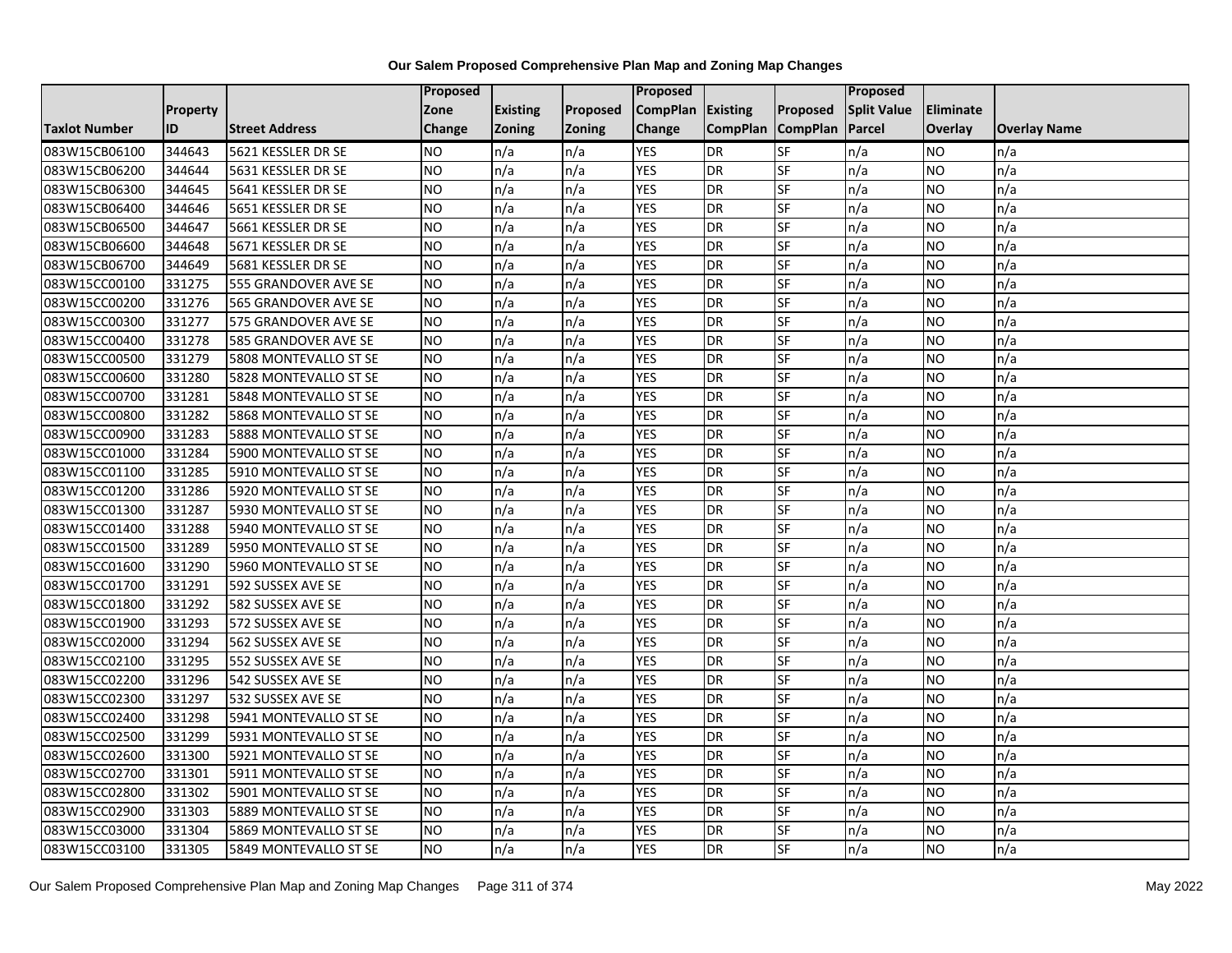|                      |                 |                         | Proposed      |                 |               | Proposed          |                 |                 | Proposed           |           |                     |
|----------------------|-----------------|-------------------------|---------------|-----------------|---------------|-------------------|-----------------|-----------------|--------------------|-----------|---------------------|
|                      | <b>Property</b> |                         | Zone          | <b>Existing</b> | Proposed      | CompPlan Existing |                 | Proposed        | <b>Split Value</b> | Eliminate |                     |
| <b>Taxlot Number</b> | ID              | <b>Street Address</b>   | <b>Change</b> | Zoning          | <b>Zoning</b> | Change            | <b>CompPlan</b> | <b>CompPlan</b> | Parcel             | Overlay   | <b>Overlay Name</b> |
| 083W15CC03200        | 331306          | 5829 MONTEVALLO ST SE   | <b>NO</b>     | n/a             | n/a           | <b>YES</b>        | <b>DR</b>       | <b>SF</b>       | n/a                | NO        | n/a                 |
| 083W15CC03300        | 331307          | 550 GRANDOVER AVE SE    | <b>NO</b>     | n/a             | n/a           | <b>YES</b>        | DR              | SF              | n/a                | NO.       | n/a                 |
| 083W15CC03400        | 331308          | 5842 FOUNTAINHEAD ST SE | <b>NO</b>     | n/a             | n/a           | <b>YES</b>        | DR              | SF              | n/a                | NO.       | n/a                 |
| 083W15CC03500        | 331309          | 5862 FOUNTAINHEAD ST SE | <b>NO</b>     | n/a             | n/a           | <b>YES</b>        | <b>DR</b>       | SF              | n/a                | NO.       | n/a                 |
| 083W15CC03600        | 331310          | 5882 FOUNTAINHEAD ST SE | <b>NO</b>     | n/a             | n/a           | <b>YES</b>        | <b>DR</b>       | <b>SF</b>       | n/a                | NO.       | n/a                 |
| 083W15CC03700        | 331311          | 5914 FOUNTAINHEAD ST SE | <b>NO</b>     | n/a             | n/a           | <b>YES</b>        | <b>DR</b>       | SF              | n/a                | <b>NO</b> | n/a                 |
| 083W15CC03800        | 331312          | 5934 FOUNTAINHEAD ST SE | <b>NO</b>     | n/a             | n/a           | <b>YES</b>        | DR              | SF              | n/a                | NO.       | n/a                 |
| 083W15CC03900        | 331313          | 5954 FOUNTAINHEAD ST SE | <b>NO</b>     | n/a             | n/a           | <b>YES</b>        | DR              | SF              | n/a                | NO.       | n/a                 |
| 083W15CC04000        | 331314          | 5974 FOUNTAINHEAD ST SE | <b>NO</b>     | n/a             | n/a           | <b>YES</b>        | DR              | SF              | n/a                | NO.       | n/a                 |
| 083W15CC04100        | 331315          | 5994 FOUNTAINHEAD ST SE | ŌИ            | n/a             | n/a           | <b>YES</b>        | DR              | <b>SF</b>       | n/a                | NO.       | n/a                 |
| 083W15CC04200        | 331316          | 531 SUSSEX AVE SE       | <b>NO</b>     | n/a             | n/a           | <b>YES</b>        | <b>DR</b>       | SF              | n/a                | <b>NO</b> | n/a                 |
| 083W15CC04300        | 331317          | 541 SUSSEX AVE SE       | <b>NO</b>     | n/a             | n/a           | <b>YES</b>        | <b>DR</b>       | SF              | n/a                | NO.       | n/a                 |
| 083W15CC04400        | 331318          | 5955 FOUNTAINHEAD ST SE | NO            | n/a             | n/a           | <b>YES</b>        | DR              | $S$ F           | n/a                | NO.       | n/a                 |
| 083W15CC04500        | 331319          | 5935 FOUNTAINHEAD ST SE | <b>NO</b>     | n/a             | n/a           | <b>YES</b>        | <b>DR</b>       | SF              | n/a                | NO.       | n/a                 |
| 083W15CC04600        | 331320          | 5915 FOUNTAINHEAD ST SE | <b>NO</b>     | n/a             | n/a           | <b>YES</b>        | DR              | SF              | n/a                | NO.       | n/a                 |
| 083W15CC04700        | 331321          | 5883 FOUNTAINHEAD ST SE | ŌИ            | n/a             | n/a           | <b>YES</b>        | <b>DR</b>       | $S_{F}$         | n/a                | NO.       | n/a                 |
| 083W15CC04800        | 331322          | 5863 FOUNTAINHEAD ST SE | ŌИ            | n/a             | n/a           | <b>YES</b>        | $\overline{R}$  | <b>SF</b>       | n/a                | NO.       | n/a                 |
| 083W15CC04900        | 331323          | 5843 FOUNTAINHEAD ST SE | <b>NO</b>     | n/a             | n/a           | <b>YES</b>        | DR              | SF              | n/a                | NO.       | n/a                 |
| 083W15CC05000        | 331324          | 540 GRANDOVER AVE SE    | <b>NO</b>     | n/a             | n/a           | <b>YES</b>        | DR              | SF              | n/a                | NO.       | n/a                 |
| 083W15CC05200        | 331326          | 535 GRANDOVER AVE SE    | <b>NO</b>     | n/a             | n/a           | <b>YES</b>        | <b>DR</b>       | <b>SF</b>       | n/a                | NO.       | n/a                 |
| 083W15CC05300        | 331327          | 545 GRANDOVER AVE SE    | <b>NO</b>     | n/a             | n/a           | <b>YES</b>        | DR              | SF              | n/a                | NO.       | n/a                 |
| 083W15CC05500        | 333734          | 420 MILDRED CT SE       | <b>NO</b>     | n/a             | n/a           | <b>YES</b>        | <b>DR</b>       | <b>SF</b>       | n/a                | <b>NO</b> | n/a                 |
| 083W15CC05600        | 333735          | 430 MILDRED CT SE       | ŌИ            | n/a             | n/a           | <b>YES</b>        | DR              | <b>SF</b>       | n/a                | NO.       | n/a                 |
| 083W15CC05700        | 333736          | 531 GRANDOVER AVE SE    | <b>NO</b>     | n/a             | n/a           | <b>YES</b>        | DR              | SF              | n/a                | NO.       | n/a                 |
| 083W15CC05800        | 333737          | 527 GRANDOVER AVE SE    | <b>NO</b>     | n/a             | n/a           | <b>YES</b>        | <b>DR</b>       | SF              | n/a                | NO.       | n/a                 |
| 083W15CC05900        | 333738          | 523 GRANDOVER AVE SE    | <b>NO</b>     | n/a             | n/a           | <b>YES</b>        | DR              | SF              | n/a                | NO.       | n/a                 |
| 083W15CC06000        | 333739          | 517 GRANDOVER CT SE     | ŌИ            | n/a             | n/a           | <b>YES</b>        | <b>DR</b>       | $S_{F}$         | n/a                | NO.       | n/a                 |
| 083W15CC06100        | 333740          | 513 GRANDOVER CT SE     | <b>NO</b>     | n/a             | n/a           | <b>YES</b>        | DR              | SF              | n/a                | NO.       | n/a                 |
| 083W15CC06200        | 333741          | 507 GRANDOVER CT SE     | <b>NO</b>     | n/a             | n/a           | <b>YES</b>        | DR              | SF              | n/a                | NO.       | n/a                 |
| 083W15CC06300        | 333742          | 505 GRANDOVER CT SE     | <b>NO</b>     | n/a             | n/a           | <b>YES</b>        | <b>DR</b>       | SF              | n/a                | NO.       | n/a                 |
| 083W15CC06400        | 333743          | 503 GRANDOVER CT SE     | <b>NO</b>     | n/a             | n/a           | <b>YES</b>        | DR              | SF              | n/a                | NO.       | n/a                 |
| 083W15CC06500        | 333744          | 501 GRANDOVER CT SE     | <b>NO</b>     | n/a             | n/a           | <b>YES</b>        | DR              | SF              | n/a                | NO.       | n/a                 |
| 083W15CC06600        | 333745          | 5840 LONE OAK RD SE     | ŌИ            | n/a             | n/a           | <b>YES</b>        | <b>DR</b>       | <b>SF</b>       | n/a                | NO.       | n/a                 |
| 083W15CC06700        | 333746          | 5850 LONE OAK RD SE     | <b>NO</b>     | n/a             | n/a           | <b>YES</b>        | DR              | SF              | n/a                | NO.       | n/a                 |
| 083W15CC06800        | 333747          | 5860 LONE OAK RD SE     | <b>NO</b>     | n/a             | n/a           | <b>YES</b>        | <b>DR</b>       | SF              | n/a                | NO.       | n/a                 |
| 083W15CC06900        | 333748          | 5870 LONE OAK RD SE     | <b>NO</b>     | n/a             | n/a           | <b>YES</b>        | <b>DR</b>       | SF              | n/a                | NO.       | n/a                 |
| 083W15CC07000        | 333749          | 5880 LONE OAK RD SE     | <b>NO</b>     | n/a             | n/a           | <b>YES</b>        | <b>DR</b>       | SF              | n/a                | NO        | n/a                 |
| 083W15CC07100        | 333750          | 505 HAPUNA AVE SE       | <b>NO</b>     | n/a             | n/a           | <b>YES</b>        | DR              | SF              | n/a                | NO.       | n/a                 |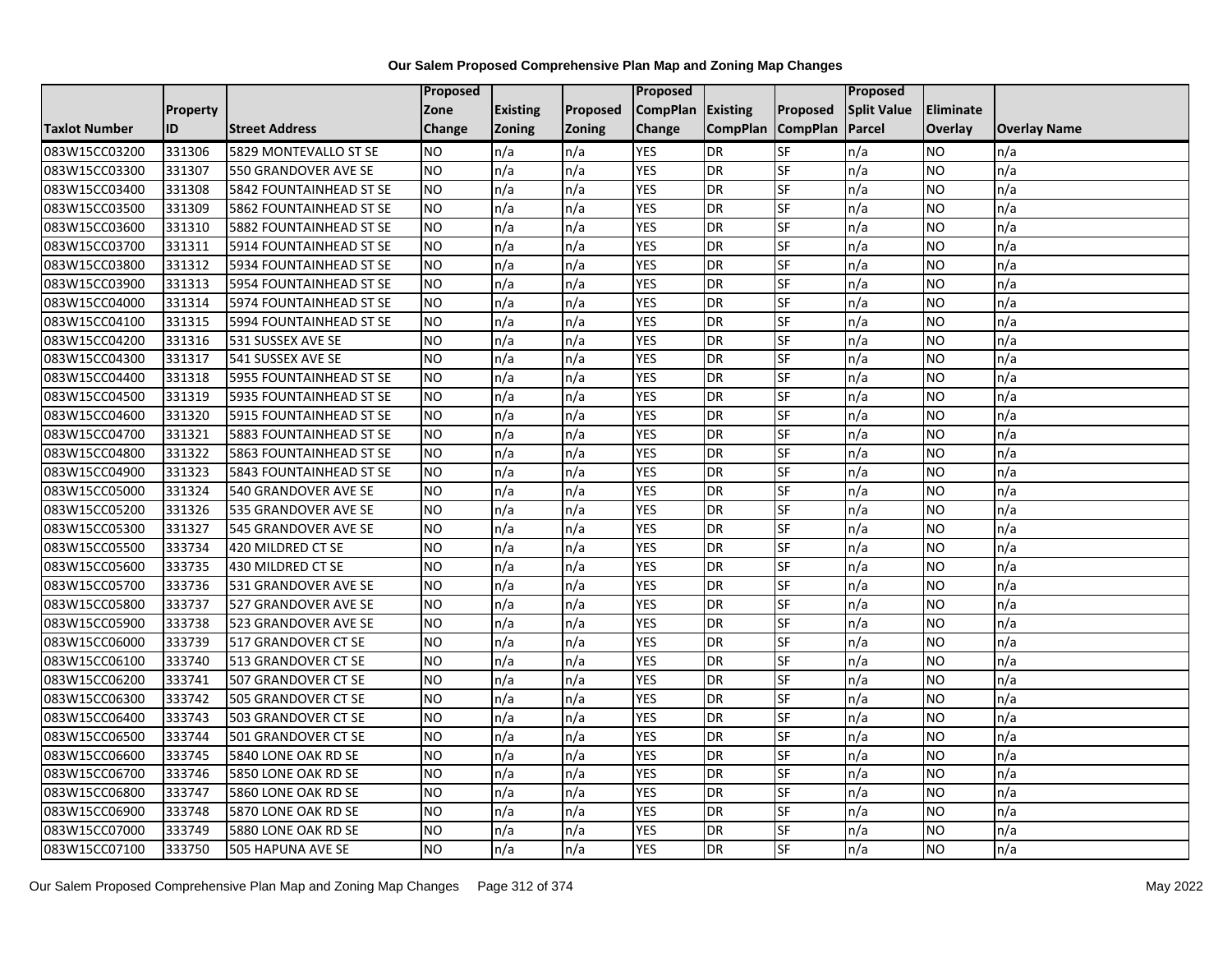|                      |                 |                          | <b>Proposed</b> |                 |          | Proposed          |                 |                 | <b>Proposed</b>    |           |                     |
|----------------------|-----------------|--------------------------|-----------------|-----------------|----------|-------------------|-----------------|-----------------|--------------------|-----------|---------------------|
|                      | <b>Property</b> |                          | Zone            | <b>Existing</b> | Proposed | CompPlan Existing |                 | Proposed        | <b>Split Value</b> | Eliminate |                     |
| <b>Taxlot Number</b> | ID              | <b>Street Address</b>    | <b>Change</b>   | Zoning          | Zoning   | Change            | <b>CompPlan</b> | <b>CompPlan</b> | Parcel             | Overlay   | <b>Overlay Name</b> |
| 083W15CC07200        | 333751          | 525 HAPUNA AVE SE        | <b>NO</b>       | n/a             | n/a      | <b>YES</b>        | DR              | SF              | n/a                | NO        | n/a                 |
| 083W15CC07300        | 333752          | <b>545 HAPUNA AVE SE</b> | <b>NO</b>       | n/a             | n/a      | <b>YES</b>        | DR              | SF              | n/a                | NO.       | n/a                 |
| 083W15CC07400        | 333753          | 5845 VOLCANO ST SE       | <b>NO</b>       | n/a             | n/a      | <b>YES</b>        | DR              | SF              | n/a                | NO.       | n/a                 |
| 083W15CC07500        | 333754          | 5835 VOLCANO ST SE       | <b>NO</b>       | n/a             | n/a      | <b>YES</b>        | DR              | SF              | n/a                | NO.       | n/a                 |
| 083W15CC07600        | 333755          | 510 GRANDOVER CT SE      | Ю               | n/a             | n/a      | <b>YES</b>        | <b>DR</b>       | SF              | n/a                | NO.       | n/a                 |
| 083W15CC07700        | 333756          | 506 GRANDOVER CT SE      | <b>NO</b>       | n/a             | n/a      | <b>YES</b>        | DR              | SF              | n/a                | NO.       | n/a                 |
| 083W15CC07800        | 333757          | 502 GRANDOVER CT SE      | <b>NO</b>       | n/a             | n/a      | <b>YES</b>        | DR              | <b>SF</b>       | n/a                | NO.       | n/a                 |
| 083W15CC07900        | 333758          | 530 GRANDOVER AVE SE     | <b>NO</b>       | n/a             | n/a      | <b>YES</b>        | DR              | SF              | n/a                | NO.       | n/a                 |
| 083W15CC08000        | 333759          | 5840 VOLCANO ST SE       | <b>NO</b>       | n/a             | n/a      | <b>YES</b>        | DR              | SF              | n/a                | NO.       | n/a                 |
| 083W15CC08100        | 333760          | 5880 VOLCANO ST SE       | Ю               | n/a             | n/a      | <b>YES</b>        | DR              | SF              | n/a                | NO.       | n/a                 |
| 083W15CC08200        | 333761          | 5890 VOLCANO ST SE       | <b>NO</b>       | n/a             | n/a      | <b>YES</b>        | DR              | SF              | n/a                | <b>NO</b> | n/a                 |
| 083W15CC08300        | 333762          | 5910 VOLCANO ST SE       | <b>NO</b>       | n/a             | n/a      | <b>YES</b>        | DR              | SF              | n/a                | NO.       | n/a                 |
| 083W15CC08400        | 333763          | 5920 VOLCANO ST SE       | <b>NO</b>       | n/a             | n/a      | <b>YES</b>        | DR              | SF              | n/a                | NO.       | n/a                 |
| 083W15CC08500        | 333764          | 5940 VOLCANO ST SE       | <b>NO</b>       | n/a             | n/a      | <b>YES</b>        | DR              | <b>SF</b>       | n/a                | <b>NO</b> | n/a                 |
| 083W15CC08600        | 333765          | 521 SUSSEX AVE SE        | <b>NO</b>       | n/a             | n/a      | <b>YES</b>        | DR              | <b>SF</b>       | n/a                | NO.       | n/a                 |
| 083W15CC08700        | 333771          | 5985 VOLCANO ST SE       | <b>NO</b>       | n/a             | n/a      | <b>YES</b>        | DR              | SF              | n/a                | <b>NO</b> | n/a                 |
| 083W15CC08800        | 333772          | 5975 VOLCANO ST SE       | <b>NO</b>       | n/a             | n/a      | <b>YES</b>        | DR              | SF              | n/a                | NO.       | n/a                 |
| 083W15CC08900        | 333773          | 5965 VOLCANO ST SE       | <b>NO</b>       | n/a             | n/a      | <b>YES</b>        | DR              | SF              | n/a                | NO.       | n/a                 |
| 083W15CC09000        | 333774          | 530 HAPUNA AVE SE        | <b>NO</b>       | n/a             | n/a      | <b>YES</b>        | DR              | SF              | n/a                | NO.       | n/a                 |
| 083W15CC09100        | 333775          | 510 HAPUNA AVE SE        | <b>NO</b>       | n/a             | n/a      | <b>YES</b>        | DR              | SF              | n/a                | NO.       | n/a                 |
| 083W15CC09200        | 333776          | 5835 LONE OAK RD SE      | <b>NO</b>       | n/a             | n/a      | <b>YES</b>        | DR              | SF              | n/a                | NO.       | n/a                 |
| 083W15CC09300        | 333777          | 5845 LONE OAK RD SE      | <b>NO</b>       | n/a             | n/a      | <b>YES</b>        | $\overline{DR}$ | SF              | n/a                | <b>NO</b> | n/a                 |
| 083W15CC09400        | 333778          | 5855 LONE OAK RD SE      | <b>NO</b>       | n/a             | n/a      | <b>YES</b>        | DR              | <b>SF</b>       | n/a                | NO.       | n/a                 |
| 083W15CC09500        | 333779          | 5865 LONE OAK RD SE      | <b>NO</b>       | n/a             | n/a      | <b>YES</b>        | DR              | SF              | n/a                | NO.       | n/a                 |
| 083W15CC09600        | 333780          | 5875 LONE OAK RD SE      | <b>NO</b>       | n/a             | n/a      | <b>YES</b>        | DR              | SF              | n/a                | NO        | n/a                 |
| 083W15CC09700        | 333781          | 5885 LONE OAK RD SE      | <b>NO</b>       | n/a             | n/a      | <b>YES</b>        | DR              | SF              | n/a                | NO        | n/a                 |
| 083W15CC09800        | 333782          | 5895 LONE OAK RD SE      | <b>NO</b>       | n/a             | n/a      | <b>YES</b>        | DR              | SF              | n/a                | <b>NO</b> | n/a                 |
| 083W15CC09900        | 333783          | 5915 LONE OAK RD SE      | <b>NO</b>       | n/a             | n/a      | <b>YES</b>        | DR              | SF              | n/a                | NO.       | n/a                 |
| 083W15CC10000        | 333784          | 5925 LONE OAK RD SE      | <b>NO</b>       | n/a             | n/a      | <b>YES</b>        | DR              | SF              | n/a                | NO.       | n/a                 |
| 083W15CC10100        | 333785          | 5945 LONE OAK RD SE      | <b>NO</b>       | n/a             | n/a      | <b>YES</b>        | DR              | SF              | n/a                | <b>NO</b> | n/a                 |
| 083W15CC10200        | 333786          | 5965 LONE OAK RD SE      | <b>NO</b>       | n/a             | n/a      | <b>YES</b>        | DR              | SF              | n/a                | <b>NO</b> | n/a                 |
| 083W15CC10300        | 333792          | 5940 PORT STEWART CT SE  | <b>NO</b>       | n/a             | n/a      | <b>YES</b>        | DR              | SF              | n/a                | <b>NO</b> | n/a                 |
| 083W15CC10400        | 333793          | 480 TURTLE BAY CT SE     | <b>NO</b>       | n/a             | n/a      | <b>YES</b>        | DR              | SF              | n/a                | NO        | n/a                 |
| 083W15CC10500        | 333794          | 490 TURTLE BAY CT SE     | <b>NO</b>       | n/a             | n/a      | <b>YES</b>        | DR              | SF              | n/a                | <b>NO</b> | n/a                 |
| 083W15CC10600        | 333795          | 495 TURTLE BAY CT SE     | Ю               | n/a             | n/a      | <b>YES</b>        | DR              | SF              | n/a                | NO        | n/a                 |
| 083W15CC10700        | 333796          | 5920 PORT STEWART CT SE  | <b>NO</b>       | n/a             | n/a      | <b>YES</b>        | DR              | SF              | n/a                | NO        | n/a                 |
| 083W15CC10800        | 333797          | 5910 PORT STEWART CT SE  | <b>NO</b>       | n/a             | n/a      | <b>YES</b>        | DR              | SF              | n/a                | NO.       | n/a                 |
| 083W15CC10900        | 333798          | 5902 PORT STEWART CT SE  | <b>NO</b>       | n/a             | n/a      | <b>YES</b>        | DR              | SF              | n/a                | NO        | n/a                 |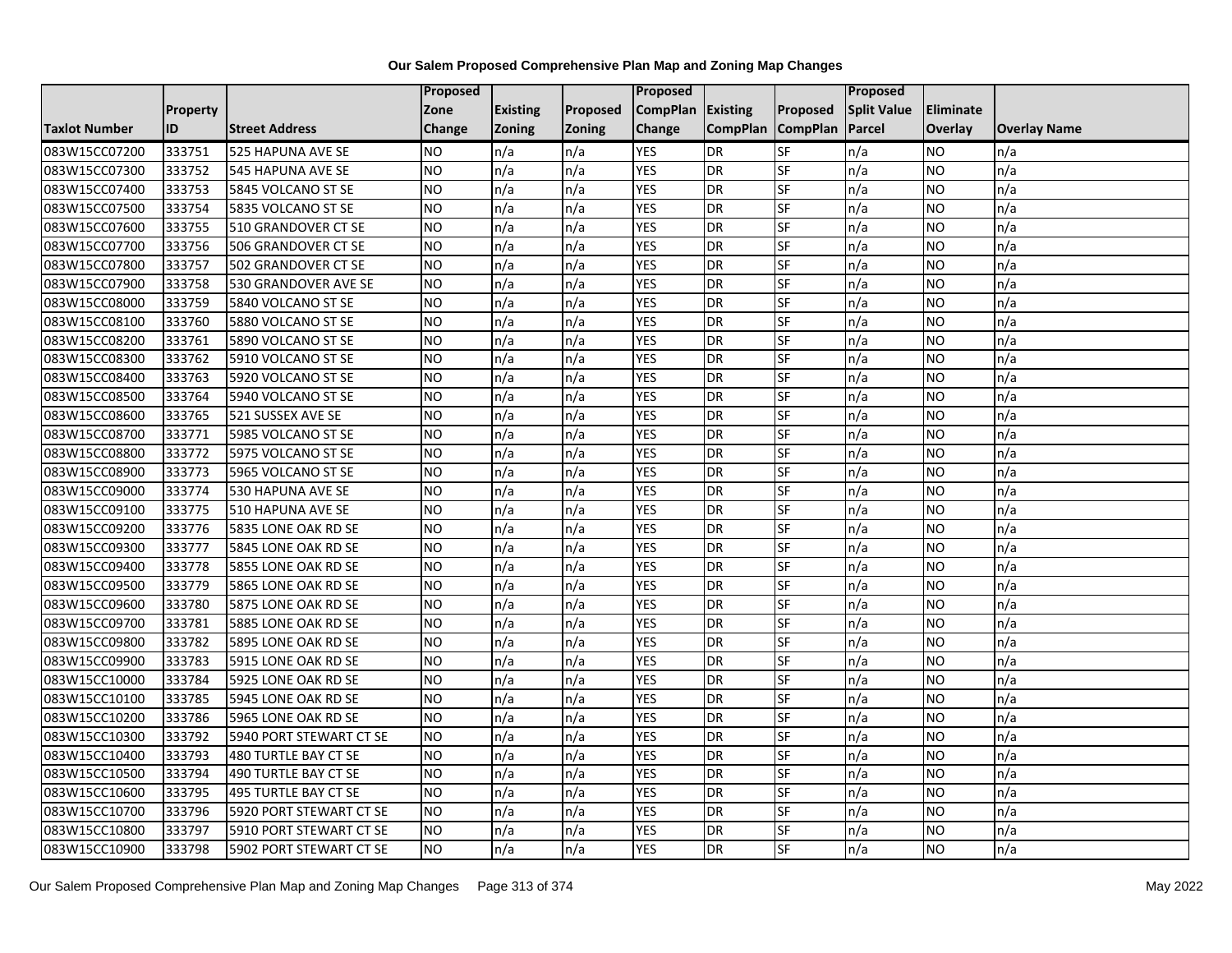|                      |                 |                          | <b>Proposed</b> |                 |          | Proposed          |                 |                 | <b>Proposed</b>    |                 |                     |
|----------------------|-----------------|--------------------------|-----------------|-----------------|----------|-------------------|-----------------|-----------------|--------------------|-----------------|---------------------|
|                      | <b>Property</b> |                          | Zone            | <b>Existing</b> | Proposed | CompPlan Existing |                 | Proposed        | <b>Split Value</b> | Eliminate       |                     |
| <b>Taxlot Number</b> | ID              | <b>Street Address</b>    | <b>Change</b>   | Zoning          | Zoning   | Change            | <b>CompPlan</b> | <b>CompPlan</b> | Parcel             | Overlay         | <b>Overlay Name</b> |
| 083W15CC11000        | 333799          | 5901 PORT STEWART CT SE  | <b>NO</b>       | n/a             | n/a      | <b>YES</b>        | <b>DR</b>       | SF              | n/a                | NO              | n/a                 |
| 083W15CC11100        | 333800          | 5905 PORT STEWART CT SE  | <b>NO</b>       | n/a             | n/a      | <b>YES</b>        | <b>DR</b>       | SF              | n/a                | NO.             | n/a                 |
| 083W15CC11200        | 333801          | 5915 PORT STEWART CT SE  | <b>NO</b>       | n/a             | n/a      | <b>YES</b>        | DR              | SF              | n/a                | NO.             | n/a                 |
| 083W15CC11300        | 333802          | 5925 PORT STEWART CT SE  | <b>NO</b>       | n/a             | n/a      | <b>YES</b>        | DR              | SF              | n/a                | NO.             | n/a                 |
| 083W15CC11400        | 333803          | 5945 PORT STEWART CT SE  | NO              | n/a             | n/a      | <b>YES</b>        | DR              | SF              | n/a                | NO.             | n/a                 |
| 083W15CC11600        | 344650          | 5768 KODA ST SE          | <b>ON</b>       | n/a             | n/a      | <b>YES</b>        | DR              | SF              | n/a                | <b>NO</b>       | n/a                 |
| 083W15CC11700        | 344651          | 5758 KODA ST SE          | <b>NO</b>       | n/a             | n/a      | <b>YES</b>        | DR              | SF              | n/a                | NO.             | n/a                 |
| 083W15CC11800        | 344652          | 5748 KODA ST SE          | <b>NO</b>       | n/a             | n/a      | <b>YES</b>        | DR              | SF              | n/a                | <b>NO</b>       | n/a                 |
| 083W15CC11900        | 344653          | 5738 KODA ST SE          | <b>NO</b>       | n/a             | n/a      | <b>YES</b>        | DR              | SF              | n/a                | NO.             | n/a                 |
| 083W15CC12000        | 344654          | 5728 KODA ST SE          | <b>ON</b>       | n/a             | n/a      | <b>YES</b>        | DR              | SF              | n/a                | <b>NO</b>       | n/a                 |
| 083W15CC12100        | 344655          | 5718 KODA ST SE          | <b>NO</b>       | n/a             | n/a      | <b>YES</b>        | DR              | SF              | n/a                | <b>NO</b>       | n/a                 |
| 083W15CC12200        | 344656          | 5708 KODA ST SE          | <b>NO</b>       | n/a             | n/a      | <b>YES</b>        | DR              | SF              | n/a                | NO.             | n/a                 |
| 083W15CC12300        | 344657          | 5691 KESSLER DR SE       | <b>NO</b>       | n/a             | n/a      | <b>YES</b>        | DR              | SF              | n/a                | NO.             | n/a                 |
| 083W15CC12400        | 344658          | 5701 KESSLER DR SE       | Ю               | n/a             | n/a      | <b>YES</b>        | DR              | SF              | n/a                | NO              | n/a                 |
| 083W15CC12500        | 344659          | 5711 KESSLER DR SE       | <b>NO</b>       | n/a             | n/a      | <b>YES</b>        | DR              | SF              | n/a                | NO.             | n/a                 |
| 083W15CC12600        | 344660          | 5721 KESSLER DR SE       | <b>NO</b>       | n/a             | n/a      | <b>YES</b>        | DR              | SF              | n/a                | <b>NO</b>       | n/a                 |
| 083W15CC12700        | 344661          | 5731 KESSLER DR SE       | <b>NO</b>       | n/a             | n/a      | <b>YES</b>        | DR              | SF              | n/a                | NO.             | n/a                 |
| 083W15CC12800        | 344662          | 495 KATYBUG CT SE        | <b>NO</b>       | n/a             | n/a      | <b>YES</b>        | DR              | SF              | n/a                | NO              | n/a                 |
| 083W15CC12900        | 344663          | 485 KATYBUG CT SE        | <b>NO</b>       | n/a             | n/a      | <b>YES</b>        | DR              | SF              | n/a                | NO.             | n/a                 |
| 083W15CC13000        | 344664          | 475 KATYBUG CT SE        | <b>NO</b>       | n/a             | n/a      | <b>YES</b>        | DR              | SF              | n/a                | NO.             | n/a                 |
| 083W15CC13100        | 344665          | <b>465 KATYBUG CT SE</b> | <b>NO</b>       | n/a             | n/a      | <b>YES</b>        | DR              | SF              | n/a                | NO              | n/a                 |
| 083W15CC13200        | 344666          | 455 KATYBUG CT SE        | <b>NO</b>       | n/a             | n/a      | <b>YES</b>        | $\overline{DR}$ | SF              | n/a                | $\overline{NO}$ | n/a                 |
| 083W15CC13300        | 344667          | 445 KATYBUG CT SE        | <b>NO</b>       | n/a             | n/a      | <b>YES</b>        | DR              | <b>SF</b>       | n/a                | <b>NO</b>       | n/a                 |
| 083W15CC13400        | 344668          | 454 KATYBUG CT SE        | <b>NO</b>       | n/a             | n/a      | <b>YES</b>        | DR              | SF              | n/a                | <b>NO</b>       | n/a                 |
| 083W15CC13500        | 344669          | 464 KATYBUG CT SE        | Ю               | n/a             | n/a      | <b>YES</b>        | DR              | SF              | n/a                | NO.             | n/a                 |
| 083W15CC13600        | 344670          | 474 KATYBUG CT SE        | Ю               | n/a             | n/a      | <b>YES</b>        | DR              | SF              | n/a                | NO.             | n/a                 |
| 083W15CC13700        | 344671          | 484 KATYBUG CT SE        | <b>NO</b>       | n/a             | n/a      | <b>YES</b>        | DR              | SF              | n/a                | <b>NO</b>       | n/a                 |
| 083W15CC13800        | 344672          | 494 KATYBUG CT SE        | <b>NO</b>       | n/a             | n/a      | <b>YES</b>        | DR              | SF              | n/a                | NO.             | n/a                 |
| 083W15CD00100        | 325045          | 5980 SAWGRASS ST SE      | <b>NO</b>       | n/a             | n/a      | <b>YES</b>        | DR              | SF              | n/a                | NO.             | n/a                 |
| 083W15CD00200        | 325046          | 5960 SAWGRASS ST SE      | Ю               | n/a             | n/a      | <b>YES</b>        | DR              | SF              | n/a                | <b>NO</b>       | n/a                 |
| 083W15CD00300        | 325047          | 5940 SAWGRASS ST SE      | <b>NO</b>       | n/a             | n/a      | <b>YES</b>        | DR              | <b>SF</b>       | n/a                | <b>NO</b>       | n/a                 |
| 083W15CD00400        | 325048          | 5930 SAWGRASS ST SE      | <b>NO</b>       | n/a             | n/a      | <b>YES</b>        | DR              | SF              | n/a                | <b>NO</b>       | n/a                 |
| 083W15CD00500        | 325049          | 5920 SAWGRASS ST SE      | <b>NO</b>       | n/a             | n/a      | <b>YES</b>        | DR              | SF              | n/a                | NO.             | n/a                 |
| 083W15CD00600        | 325050          | 5898 SAWGRASS ST SE      | <b>NO</b>       | n/a             | n/a      | <b>YES</b>        | DR              | SF              | n/a                | NO              | n/a                 |
| 083W15CD00700        | 325051          | 5888 SAWGRASS ST SE      | Ю               | n/a             | n/a      | <b>YES</b>        | DR              | SF              | n/a                | <b>NO</b>       | n/a                 |
| 083W15CD00800        | 325052          | 5878 SAWGRASS ST SE      | <b>NO</b>       | n/a             | n/a      | <b>YES</b>        | DR              | SF              | n/a                | NO.             | n/a                 |
| 083W15CD00900        | 325053          | 5868 SAWGRASS ST SE      | <b>NO</b>       | n/a             | n/a      | <b>YES</b>        | DR              | SF              | n/a                | NO.             | n/a                 |
| 083W15CD01000        | 325054          | 5858 SAWGRASS ST SE      | Ю               | n/a             | n/a      | <b>YES</b>        | $\overline{DR}$ | SF              | n/a                | NO              | n/a                 |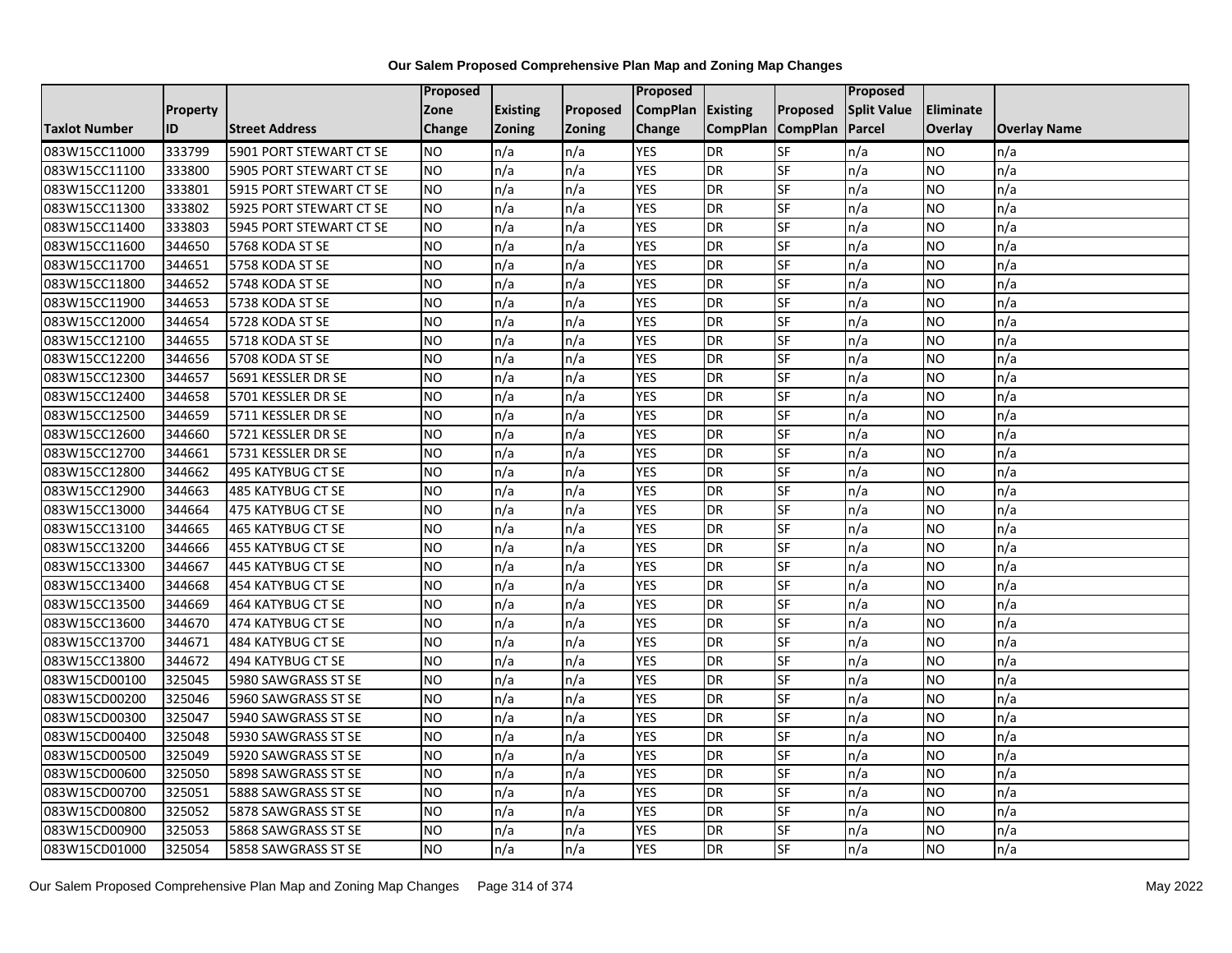|               |                 |                          | <b>Proposed</b> |                 |               | Proposed        |                 |                 | Proposed           |           |                     |
|---------------|-----------------|--------------------------|-----------------|-----------------|---------------|-----------------|-----------------|-----------------|--------------------|-----------|---------------------|
|               | <b>Property</b> |                          | Zone            | <b>Existing</b> | Proposed      | <b>CompPlan</b> | Existing        | Proposed        | <b>Split Value</b> | Eliminate |                     |
| Taxlot Number | ID              | <b>Street Address</b>    | <b>Change</b>   | Zoning          | <b>Zoning</b> | Change          | <b>CompPlan</b> | <b>CompPlan</b> | Parcel             | Overlay   | <b>Overlay Name</b> |
| 083W15CD01100 | 325055          | 5848 SAWGRASS ST SE      | <b>NO</b>       | n/a             | n/a           | <b>YES</b>      | <b>DR</b>       | <b>SF</b>       | n/a                | NO        | n/a                 |
| 083W15CD01200 | 325056          | 5838 SAWGRASS ST SE      | <b>NO</b>       | n/a             | n/a           | <b>YES</b>      | DR              | SF              | n/a                | NO.       | n/a                 |
| 083W15CD01300 | 325057          | 5828 SAWGRASS ST SE      | <b>NO</b>       | n/a             | n/a           | <b>YES</b>      | DR              | SF              | n/a                | NO.       | n/a                 |
| 083W15CD01400 | 325058          | 5837 SAWGRASS ST SE      | <b>NO</b>       | n/a             | n/a           | <b>YES</b>      | <b>DR</b>       | SF              | n/a                | NO.       | n/a                 |
| 083W15CD01500 | 325059          | 599 VALDERAMA AVE SE     | <b>NO</b>       | n/a             | n/a           | <b>YES</b>      | <b>DR</b>       | SF              | n/a                | NO.       | n/a                 |
| 083W15CD01600 | 325060          | 589 VALDERAMA AVE SE     | <b>NO</b>       | n/a             | n/a           | <b>YES</b>      | <b>DR</b>       | SF              | n/a                | <b>NO</b> | n/a                 |
| 083W15CD01700 | 325061          | 579 VALDERAMA AVE SE     | <b>NO</b>       | n/a             | n/a           | <b>YES</b>      | DR              | SF              | n/a                | NO.       | n/a                 |
| 083W15CD01800 | 325062          | 569 VALDERAMA AVE SE     | <b>NO</b>       | n/a             | n/a           | <b>YES</b>      | DR              | SF              | n/a                | NO.       | n/a                 |
| 083W15CD01900 | 325063          | 559 VALDERAMA AVE SE     | <b>NO</b>       | n/a             | n/a           | <b>YES</b>      | DR              | SF              | n/a                | NO.       | n/a                 |
| 083W15CD02000 | 325064          | 5871 MISSION HILLS ST SE | ŌИ              | n/a             | n/a           | <b>YES</b>      | DR              | SF              | n/a                | NO.       | n/a                 |
| 083W15CD02100 | 325065          | 5881 MISSION HILLS ST SE | <b>NO</b>       | n/a             | n/a           | <b>YES</b>      | <b>DR</b>       | SF              | n/a                | NO.       | n/a                 |
| 083W15CD02200 | 325066          | 5891 MISSION HILLS ST SE | <b>NO</b>       | n/a             | n/a           | <b>YES</b>      | <b>DR</b>       | SF              | n/a                | NO.       | n/a                 |
| 083W15CD02300 | 325067          | 5923 MISSION HILLS ST SE | NO              | n/a             | n/a           | <b>YES</b>      | DR              | <b>SF</b>       | n/a                | NO.       | n/a                 |
| 083W15CD02400 | 325068          | 5933 MISSION HILLS ST SE | <b>NO</b>       | n/a             | n/a           | <b>YES</b>      | <b>DR</b>       | SF              | n/a                | NO.       | n/a                 |
| 083W15CD02500 | 325069          | 5943 MISSION HILLS ST SE | <b>NO</b>       | n/a             | n/a           | <b>YES</b>      | DR              | SF              | n/a                | NO.       | n/a                 |
| 083W15CD02600 | 325070          | 5953 MISSION HILLS ST SE | <b>NO</b>       | n/a             | n/a           | <b>YES</b>      | <b>DR</b>       | $S_{F}$         | n/a                | NO.       | n/a                 |
| 083W15CD02700 | 325071          | 5963 MISSION HILLS ST SE | ŌИ              | n/a             | n/a           | <b>YES</b>      | <b>DR</b>       | <b>SF</b>       | n/a                | NO.       | n/a                 |
| 083W15CD02800 | 325072          | 5973 MISSION HILLS ST SE | <b>NO</b>       | n/a             | n/a           | <b>YES</b>      | DR              | SF              | n/a                | NO.       | n/a                 |
| 083W15CD02900 | 325073          | 5983 MISSION HILLS ST SE | <b>NO</b>       | n/a             | n/a           | <b>YES</b>      | DR              | SF              | n/a                | NO.       | n/a                 |
| 083W15CD03000 | 325074          | 5978 MISSION HILLS ST SE | <b>NO</b>       | n/a             | n/a           | <b>YES</b>      | <b>DR</b>       | SF              | n/a                | NO.       | n/a                 |
| 083W15CD03100 | 325075          | 5968 MISSION HILLS ST SE | <b>NO</b>       | n/a             | n/a           | <b>YES</b>      | DR              | SF              | n/a                | NO.       | n/a                 |
| 083W15CD03200 | 325076          | 5958 MISSION HILLS ST SE | <b>NO</b>       | n/a             | n/a           | <b>YES</b>      | <b>DR</b>       | SF              | n/a                | NO.       | n/a                 |
| 083W15CD03300 | 325077          | 5948 MISSION HILLS ST SE | <b>NO</b>       | n/a             | n/a           | <b>YES</b>      | DR              | SF              | n/a                | NO.       | n/a                 |
| 083W15CD03400 | 325078          | 5938 MISSION HILLS ST SE | <b>NO</b>       | n/a             | n/a           | <b>YES</b>      | DR              | SF              | n/a                | NO.       | n/a                 |
| 083W15CD03500 | 325079          | 5928 MISSION HILLS ST SE | <b>NO</b>       | n/a             | n/a           | <b>YES</b>      | <b>DR</b>       | SF              | n/a                | NO.       | n/a                 |
| 083W15CD03600 | 325080          | 5918 MISSION HILLS ST SE | <b>NO</b>       | n/a             | n/a           | <b>YES</b>      | DR              | SF              | n/a                | NO.       | n/a                 |
| 083W15CD03700 | 325081          | 5886 MISSION HILLS ST SE | ŌИ              | n/a             | n/a           | <b>YES</b>      | <b>DR</b>       | $S_{F}$         | n/a                | NO.       | n/a                 |
| 083W15CD03800 | 325082          | 586 VALDERAMA AVE SE     | <b>NO</b>       | n/a             | n/a           | <b>YES</b>      | DR              | SF              | n/a                | NO.       | n/a                 |
| 083W15CD03900 | 325083          | 5887 SAWGRASS ST SE      | <b>NO</b>       | n/a             | n/a           | <b>YES</b>      | DR              | SF              | n/a                | NO.       | n/a                 |
| 083W15CD04000 | 325084          | 5897 SAWGRASS ST SE      | <b>NO</b>       | n/a             | n/a           | <b>YES</b>      | <b>DR</b>       | SF              | n/a                | <b>NO</b> | n/a                 |
| 083W15CD04100 | 325085          | 5919 SAWGRASS ST SE      | <b>NO</b>       | n/a             | n/a           | <b>YES</b>      | DR              | SF              | n/a                | NO.       | n/a                 |
| 083W15CD04200 | 325086          | 5929 SAWGRASS ST SE      | <b>NO</b>       | n/a             | n/a           | <b>YES</b>      | DR              | SF              | n/a                | NO.       | n/a                 |
| 083W15CD04300 | 325087          | 5939 SAWGRASS ST SE      | ŌИ              | n/a             | n/a           | <b>YES</b>      | <b>DR</b>       | SF              | n/a                | NO.       | n/a                 |
| 083W15CD04400 | 325088          | 5949 SAWGRASS ST SE      | <b>NO</b>       | n/a             | n/a           | <b>YES</b>      | DR              | SF              | n/a                | NO.       | n/a                 |
| 083W15CD04500 | 325089          | 5959 SAWGRASS ST SE      | <b>NO</b>       | n/a             | n/a           | <b>YES</b>      | <b>DR</b>       | SF              | n/a                | NO.       | n/a                 |
| 083W15CD04600 | 325090          | 5969 SAWGRASS ST SE      | <b>NO</b>       | n/a             | n/a           | <b>YES</b>      | <b>DR</b>       | SF              | n/a                | NO        | n/a                 |
| 083W15CD04700 | 325091          | 5989 SAWGRASS ST SE      | NO              | n/a             | n/a           | <b>YES</b>      | <b>DR</b>       | SF              | n/a                | NO        | n/a                 |
| 083W15CD04800 | 327555          | 5959 POPPY HILLS ST SE   | <b>NO</b>       | n/a             | n/a           | <b>YES</b>      | DR              | SF              | n/a                | NO.       | n/a                 |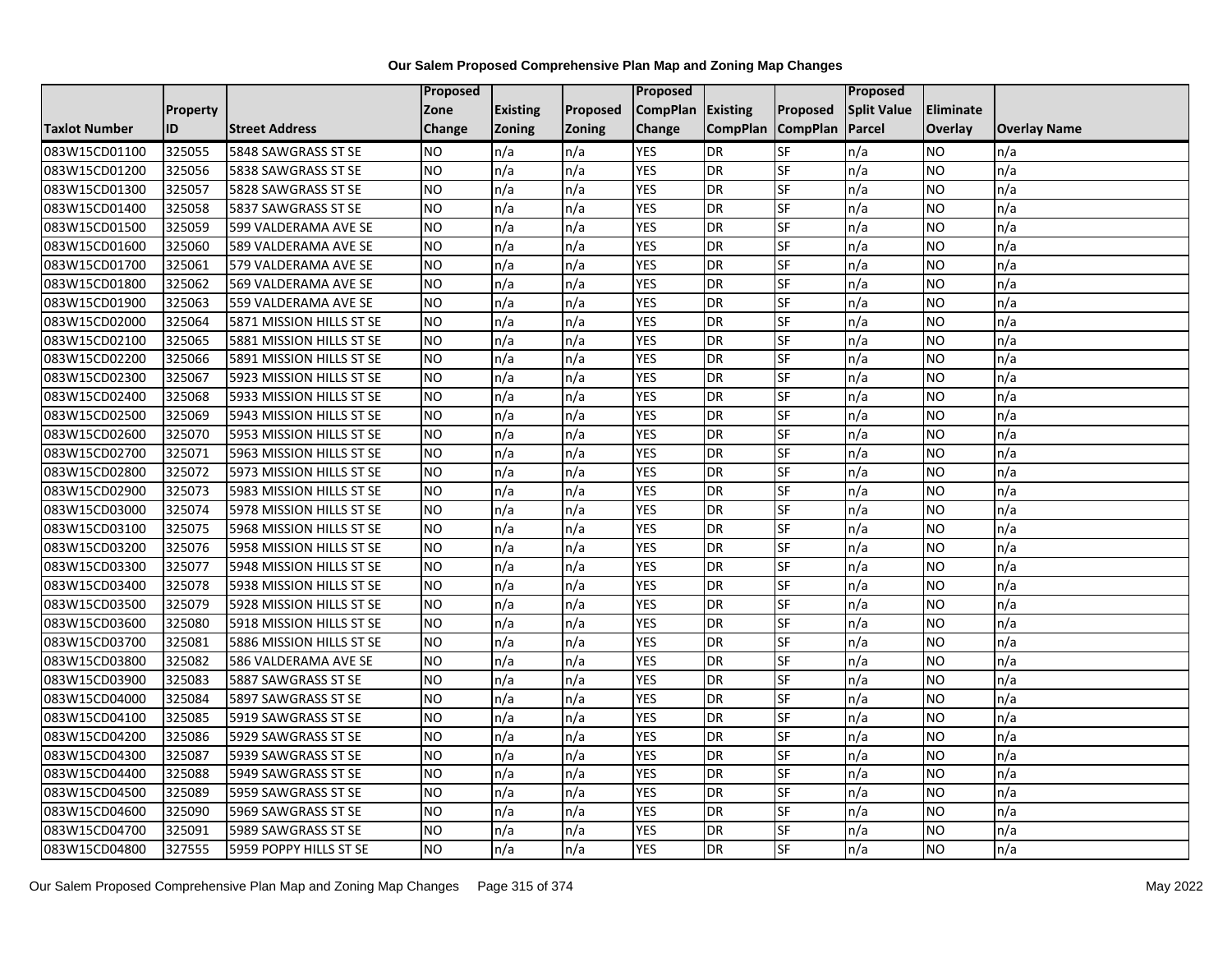|                      |                 |                             | Proposed        |                 |               | <b>Proposed</b> |                 |                 | <b>Proposed</b>    |                |                     |
|----------------------|-----------------|-----------------------------|-----------------|-----------------|---------------|-----------------|-----------------|-----------------|--------------------|----------------|---------------------|
|                      | <b>Property</b> |                             | Zone            | <b>Existing</b> | Proposed      | <b>CompPlan</b> | <b>Existing</b> | <b>Proposed</b> | <b>Split Value</b> | Eliminate      |                     |
| <b>Taxlot Number</b> | ID              | <b>Street Address</b>       | Change          | <b>Zoning</b>   | <b>Zoning</b> | Change          | <b>CompPlan</b> | <b>CompPlan</b> | Parcel             | <b>Overlay</b> | <b>Overlay Name</b> |
| 083W15CD04900        | 327556          | 5969 POPPY HILLS ST SE      | NO.             | n/a             | n/a           | <b>YES</b>      | <b>DR</b>       | <b>SF</b>       | n/a                | NO             | n/a                 |
| 083W15CD05000        | 327557          | 5979 POPPY HILLS ST SE      | <b>NO</b>       | n/a             | n/a           | <b>YES</b>      | <b>DR</b>       | <b>SF</b>       | n/a                | NO.            | n/a                 |
| 083W15CD05100        | 327558          | 5970 POPPY HILLS ST SE      | <b>NO</b>       | n/a             | n/a           | <b>YES</b>      | <b>DR</b>       | SF              | n/a                | NO.            | n/a                 |
| 083W15CD05200        | 327559          | <b>656 FIRESTONE AVE SE</b> | <b>NO</b>       | n/a             | n/a           | <b>YES</b>      | <b>DR</b>       | SF              | n/a                | NO.            | n/a                 |
| 083W15CD05300        | 327560          | <b>676 FIRESTONE AVE SE</b> | ŌИ              | n/a             | n/a           | <b>YES</b>      | <b>DR</b>       | <b>SF</b>       | n/a                | NO.            | n/a                 |
| 083W15CD05400        | 327561          | 5973 BALLYMEADE ST SE       | <b>NO</b>       | n/a             | n/a           | <b>YES</b>      | <b>DR</b>       | SF              | n/a                | NO.            | n/a                 |
| 083W15CD05500        | 327562          | 5974 BALLYMEADE ST SE       | <b>NO</b>       | n/a             | n/a           | <b>YES</b>      | <b>DR</b>       | SF              | n/a                | NO.            | n/a                 |
| 083W15CD05600        | 327563          | 5964 BALLYMEADE ST SE       | <b>NO</b>       | n/a             | n/a           | <b>YES</b>      | <b>DR</b>       | SF              | n/a                | NO.            | n/a                 |
| 083W15CD05700        | 327564          | 5954 BALLYMEADE ST SE       | NO.             | n/a             | n/a           | <b>YES</b>      | <b>DR</b>       | SF              | n/a                | ΝO             | n/a                 |
| 083W15CD05800        | 327565          | 5944 BALLYMEADE ST SE       | Ю               | n/a             | n/a           | <b>YES</b>      | <b>DR</b>       | SF              | n/a                | NO.            | n/a                 |
| 083W15CD05900        | 327566          | 5934 BALLYMEADE ST SE       | <b>NO</b>       | n/a             | n/a           | <b>YES</b>      | <b>DR</b>       | SF              | n/a                | NO.            | n/a                 |
| 083W15CD06000        | 327567          | 5924 BALLYMEADE ST SE       | <b>NO</b>       | n/a             | n/a           | <b>YES</b>      | <b>DR</b>       | SF              | n/a                | NO.            | n/a                 |
| 083W15CD06100        | 327568          | 5914 BALLYMEADE ST SE       | <b>NO</b>       | n/a             | n/a           | <b>YES</b>      | <b>DR</b>       | <b>SF</b>       | n/a                | NO             | n/a                 |
| 083W15CD06200        | 327569          | 5882 BALLYMEADE ST SE       | $\overline{NO}$ | n/a             | n/a           | <b>YES</b>      | <b>DR</b>       | SF              | n/a                | NO.            | n/a                 |
| 083W15CD06300        | 327570          | 5872 BALLYMEADE ST SE       | <b>NO</b>       | n/a             | n/a           | <b>YES</b>      | <b>DR</b>       | SF              | n/a                | ΝO             | n/a                 |
| 083W15CD06400        | 327571          | 5862 BALLYMEADE ST SE       | <b>NO</b>       | n/a             | n/a           | <b>YES</b>      | <b>DR</b>       | <b>SF</b>       | n/a                | NO.            | n/a                 |
| 083W15CD06500        | 327572          | 5852 BALLYMEADE ST SE       | <b>NO</b>       | n/a             | n/a           | <b>YES</b>      | <b>DR</b>       | SF              | n/a                | NO.            | n/a                 |
| 083W15CD06600        | 327573          | 5842 BALLYMEADE ST SE       | <b>NO</b>       | n/a             | n/a           | <b>YES</b>      | <b>DR</b>       | SF              | n/a                | NO.            | n/a                 |
| 083W15CD06700        | 327574          | 5832 BALLYMEADE ST SE       | <b>NO</b>       | n/a             | n/a           | <b>YES</b>      | <b>DR</b>       | SF              | n/a                | NO.            | n/a                 |
| 083W15CD06800        | 327575          | 5812 BALLYMEADE ST SE       | <b>NO</b>       | n/a             | n/a           | <b>YES</b>      | <b>DR</b>       | SF              | n/a                | NO.            | n/a                 |
| 083W15CD06900        | 327576          | 5815 BALLYMEADE ST SE       | <b>NO</b>       | n/a             | n/a           | <b>YES</b>      | <b>DR</b>       | SF              | n/a                | NO.            | n/a                 |
| 083W15CD07000        | 327577          | 5825 POPPY HILLS ST SE      | $\overline{NO}$ | n/a             | n/a           | <b>YES</b>      | <b>DR</b>       | <b>SF</b>       | n/a                | NO.            | n/a                 |
| 083W15CD07100        | 327578          | 5835 POPPY HILLS ST SE      | <b>NO</b>       | n/a             | n/a           | <b>YES</b>      | <b>DR</b>       | SF              | n/a                | NO.            | n/a                 |
| 083W15CD07200        | 327579          | 5845 POPPY HILLS ST SE      | <b>NO</b>       | n/a             | n/a           | <b>YES</b>      | <b>DR</b>       | SF              | n/a                | NO.            | n/a                 |
| 083W15CD07300        | 327580          | 5855 POPPY HILLS ST SE      | $\overline{NO}$ | n/a             | n/a           | <b>YES</b>      | <b>DR</b>       | <b>SF</b>       | n/a                | <b>NO</b>      | n/a                 |
| 083W15CD07400        | 327581          | 5865 POPPY HILLS ST SE      | <b>NO</b>       | n/a             | n/a           | <b>YES</b>      | <b>DR</b>       | <b>SF</b>       | n/a                | NO.            | n/a                 |
| 083W15CD07500        | 327582          | 5875 POPPY HILLS ST SE      | <b>NO</b>       | n/a             | n/a           | <b>YES</b>      | <b>DR</b>       | SF              | n/a                | <b>NO</b>      | n/a                 |
| 083W15CD07600        | 327583          | 5885 POPPY HILLS ST SE      | <b>NO</b>       | n/a             | n/a           | <b>YES</b>      | <b>DR</b>       | SF              | n/a                | NO.            | n/a                 |
| 083W15CD07700        | 327584          | 5919 POPPY HILLS ST SE      | <b>NO</b>       | n/a             | n/a           | <b>YES</b>      | <b>DR</b>       | SF              | n/a                | NO.            | n/a                 |
| 083W15CD07800        | 327585          | 5929 POPPY HILLS ST SE      | <b>NO</b>       | n/a             | n/a           | <b>YES</b>      | <b>DR</b>       | SF              | n/a                | NO.            | n/a                 |
| 083W15CD07900        | 327586          | 5939 POPPY HILLS ST SE      | <b>NO</b>       | n/a             | n/a           | <b>YES</b>      | <b>DR</b>       | SF              | n/a                | ΝO             | n/a                 |
| 083W15CD08000        | 327587          | 5940 POPPY HILLS ST SE      | <b>NO</b>       | n/a             | n/a           | <b>YES</b>      | <b>DR</b>       | <b>SF</b>       | n/a                | NO.            | n/a                 |
| 083W15CD08100        | 327588          | 5930 POPPY HILLS ST SE      | <b>NO</b>       | n/a             | n/a           | <b>YES</b>      | <b>DR</b>       | SF              | n/a                | NO.            | n/a                 |
| 083W15CD08200        | 327589          | 5920 POPPY HILLS ST SE      | <b>NO</b>       | n/a             | n/a           | <b>YES</b>      | <b>DR</b>       | SF              | n/a                | NO.            | n/a                 |
| 083W15CD08300        | 327590          | 5888 POPPY HILLS ST SE      | ŌИ              | n/a             | n/a           | <b>YES</b>      | <b>DR</b>       | SF              | n/a                | NO.            | n/a                 |
| 083W15CD08400        | 327591          | 5878 POPPY HILLS ST SE      | NO.             | n/a             | n/a           | <b>YES</b>      | <b>DR</b>       | SF              | n/a                | NO.            | n/a                 |
| 083W15CD08500        | 327592          | 5868 POPPY HILLS ST SE      | <b>NO</b>       | n/a             | n/a           | <b>YES</b>      | <b>DR</b>       | SF              | n/a                | NO.            | n/a                 |
| 083W15CD08600        | 327593          | 5858 POPPY HILLS ST SE      | $\overline{NO}$ | n/a             | n/a           | <b>YES</b>      | <b>DR</b>       | <b>SF</b>       | n/a                | <b>NO</b>      | n/a                 |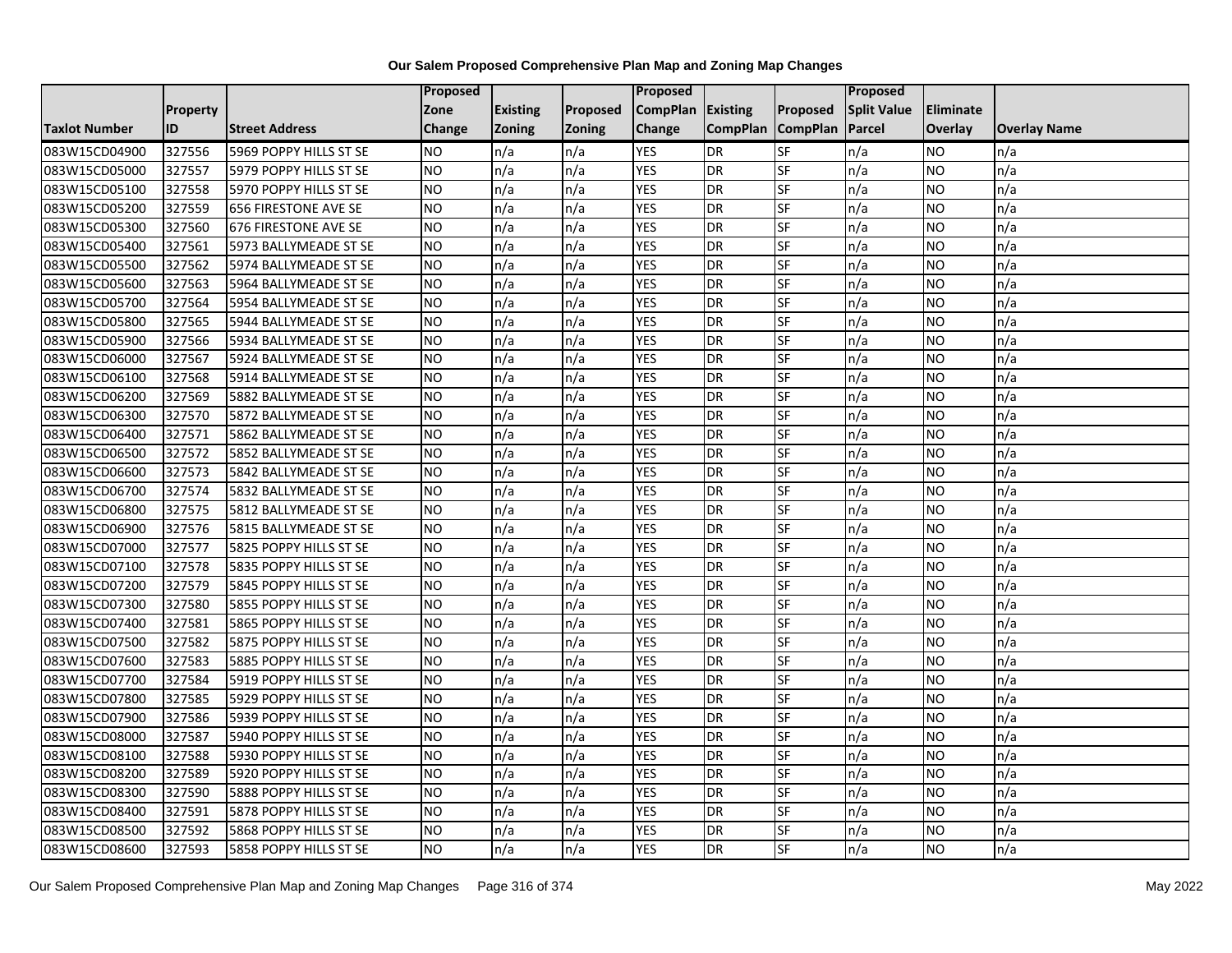|                      |                 |                        | Proposed  |                 |               | Proposed        |                 |                 | Proposed           |                 |                     |
|----------------------|-----------------|------------------------|-----------|-----------------|---------------|-----------------|-----------------|-----------------|--------------------|-----------------|---------------------|
|                      | <b>Property</b> |                        | Zone      | <b>Existing</b> | Proposed      | <b>CompPlan</b> | Existing        | Proposed        | <b>Split Value</b> | Eliminate       |                     |
| <b>Taxlot Number</b> | ID              | <b>Street Address</b>  | Change    | Zoning          | <b>Zoning</b> | Change          | <b>CompPlan</b> | <b>CompPlan</b> | Parcel             | <b>Overlay</b>  | <b>Overlay Name</b> |
| 083W15CD08700        | 327594          | 5848 POPPY HILLS ST SE | <b>NO</b> | n/a             | n/a           | <b>YES</b>      | <b>DR</b>       | <b>SF</b>       | n/a                | NO.             | n/a                 |
| 083W15CD08800        | 327595          | 5861 BALLYMEADE ST SE  | <b>NO</b> | n/a             | n/a           | <b>YES</b>      | <b>DR</b>       | $S_{F}$         | n/a                | NO.             | n/a                 |
| 083W15CD08900        | 327596          | 5871 BALLYMEADE ST SE  | <b>NO</b> | n/a             | n/a           | <b>YES</b>      | DR              | SF              | n/a                | NO.             | n/a                 |
| 083W15CD09000        | 327597          | 5881 BALLYMEADE ST SE  | <b>NO</b> | n/a             | n/a           | <b>YES</b>      | DR              | SF              | n/a                | NO.             | n/a                 |
| 083W15CD09100        | 327598          | 5891 BALLYMEADE ST SE  | <b>NO</b> | n/a             | n/a           | <b>YES</b>      | <b>DR</b>       | $S_{F}$         | n/a                | NO.             | n/a                 |
| 083W15CD09200        | 327599          | 5903 BALLYMEADE ST SE  | <b>NO</b> | n/a             | n/a           | <b>YES</b>      | <b>DR</b>       | SF              | n/a                | <b>NO</b>       | n/a                 |
| 083W15CD09300        | 327600          | 5913 BALLYMEADE ST SE  | <b>NO</b> | n/a             | n/a           | <b>YES</b>      | DR              | <b>SF</b>       | n/a                | <b>NO</b>       | n/a                 |
| 083W15CD09400        | 327601          | 5923 BALLYMEADE ST SE  | <b>NO</b> | n/a             | n/a           | <b>YES</b>      | DR              | SF              | n/a                | <b>NO</b>       | n/a                 |
| 083W15CD09500        | 327602          | 5933 BALLYMEADE ST SE  | <b>NO</b> | n/a             | n/a           | <b>YES</b>      | DR              | SF              | n/a                | NO.             | n/a                 |
| 083W15CD09600        | 331328          | 590 MELAS WAY SE       | Ю         | n/a             | n/a           | <b>YES</b>      | DR              | <b>SF</b>       | n/a                | NO.             | n/a                 |
| 083W15CD09700        | 331329          | 594 MELAS WAY SE       | <b>NO</b> | n/a             | n/a           | <b>YES</b>      | <b>DR</b>       | <b>SF</b>       | n/a                | <b>NO</b>       | n/a                 |
| 083W15CD09800        | 331330          | 596 MELAS WAY SE       | <b>NO</b> | n/a             | n/a           | <b>YES</b>      | DR              | SF              | n/a                | NO.             | n/a                 |
| 083W15CD09900        | 331331          | 597 MELAS WAY SE       | <b>NO</b> | n/a             | n/a           | <b>YES</b>      | DR              | SF              | n/a                | NO.             | n/a                 |
| 083W15CD10000        | 331332          | 593 MELAS WAY SE       | Ю         | n/a             | n/a           | <b>YES</b>      | <b>DR</b>       | <b>SF</b>       | n/a                | <b>NO</b>       | n/a                 |
| 083W15CD10100        | 331366          | None                   | <b>NO</b> | n/a             | n/a           | <b>YES</b>      | <b>DR</b>       | SF              | n/a                | <b>NO</b>       | n/a                 |
| 083W15CD10200        | 343194          | 5820 TRILOGY ST SE     | <b>NO</b> | n/a             | n/a           | <b>YES</b>      | DR              | SF              | n/a                | <b>NO</b>       | n/a                 |
| 083W15CD10300        | 343195          | 5840 TRILOGY ST SE     | <b>NO</b> | n/a             | n/a           | <b>YES</b>      | DR              | SF              | n/a                | <b>NO</b>       | n/a                 |
| 083W15CD10400        | 343196          | 5860 TRILOGY ST SE     | <b>NO</b> | n/a             | n/a           | <b>YES</b>      | DR              | SF              | n/a                | NO.             | n/a                 |
| 083W15CD10500        | 343197          | 5880 TRILOGY ST SE     | <b>NO</b> | n/a             | n/a           | <b>YES</b>      | DR              | SF              | n/a                | <b>NO</b>       | n/a                 |
| 083W15CD10600        | 343198          | 5902 TRILOGY ST SE     | <b>NO</b> | n/a             | n/a           | <b>YES</b>      | DR              | <b>SF</b>       | n/a                | NO.             | n/a                 |
| 083W15CD10700        | 343199          | 5920 TRILOGY ST SE     | <b>NO</b> | n/a             | n/a           | <b>YES</b>      | DR              | SF              | n/a                | NO.             | n/a                 |
| 083W15CD10800        | 343200          | 5938 TRILOGY ST SE     | ŌИ        | n/a             | n/a           | <b>YES</b>      | DR              | SF              | n/a                | $\overline{NO}$ | n/a                 |
| 083W15CD10900        | 343201          | 5956 TRILOGY ST SE     | <b>NO</b> | n/a             | n/a           | <b>YES</b>      | DR              | <b>SF</b>       | n/a                | <b>NO</b>       | n/a                 |
| 083W15CD11000        | 343202          | 5974 TRILOGY ST SE     | <b>NO</b> | n/a             | n/a           | <b>YES</b>      | <b>DR</b>       | SF              | n/a                | NO.             | n/a                 |
| 083W15CD11100        | 343203          | 5992 TRILOGY ST SE     | ŌИ        | n/a             | n/a           | <b>YES</b>      | <b>DR</b>       | <b>SF</b>       | n/a                | NO.             | n/a                 |
| 083W15CD11200        | 343204          | 792 BELLA TERRA AVE SE | ŌИ        | n/a             | n/a           | <b>YES</b>      | DR              | <b>SF</b>       | n/a                | NO.             | n/a                 |
| 083W15CD11300        | 343205          | 774 BELLA TERRA AVE SE | <b>NO</b> | n/a             | n/a           | <b>YES</b>      | DR              | SF              | n/a                | <b>NO</b>       | n/a                 |
| 083W15CD11400        | 343206          | 756 BELLA TERRA AVE SE | <b>NO</b> | n/a             | n/a           | <b>YES</b>      | DR              | SF              | n/a                | NO.             | n/a                 |
| 083W15CD11500        | 343207          | 738 BELLA TERRA AVE SE | <b>NO</b> | n/a             | n/a           | <b>YES</b>      | DR              | SF              | n/a                | NO.             | n/a                 |
| 083W15CD11600        | 343208          | 720 BELLA TERRA AVE SE | <b>NO</b> | n/a             | n/a           | <b>YES</b>      | DR              | <b>SF</b>       | n/a                | <b>NO</b>       | n/a                 |
| 083W15CD11700        | 343209          | 702 BELLA TERRA AVE SE | <b>NO</b> | n/a             | n/a           | <b>YES</b>      | DR              | SF              | n/a                | <b>NO</b>       | n/a                 |
| 083W15CD11800        | 343210          | 5991 LEGACY ST SE      | <b>NO</b> | n/a             | n/a           | <b>YES</b>      | DR              | SF              | n/a                | <b>NO</b>       | n/a                 |
| 083W15CD11900        | 343211          | 5971 LEGACY ST SE      | <b>NO</b> | n/a             | n/a           | <b>YES</b>      | DR              | SF              | n/a                | <b>NO</b>       | n/a                 |
| 083W15CD12000        | 343212          | 5951 LEGACY ST SE      | <b>NO</b> | n/a             | n/a           | <b>YES</b>      | DR              | SF              | n/a                | NO.             | n/a                 |
| 083W15CD12100        | 343213          | 5931 LEGACY ST SE      | ŌИ        | n/a             | n/a           | <b>YES</b>      | DR              | <b>SF</b>       | n/a                | NO.             | n/a                 |
| 083W15CD12200        | 343214          | 5911 LEGACY ST SE      | <b>NO</b> | n/a             | n/a           | <b>YES</b>      | <b>DR</b>       | SF              | n/a                | NO.             | n/a                 |
| 083W15CD12300        | 343215          | 775 BILTMORE AVE SE    | NO        | n/a             | n/a           | <b>YES</b>      | <b>DR</b>       | SF              | n/a                | NO.             | n/a                 |
| 083W15CD12400        | 343216          | 5861 LEGACY ST SE      | Ю         | n/a             | n/a           | <b>YES</b>      | <b>DR</b>       | <b>SF</b>       | n/a                | NO.             | n/a                 |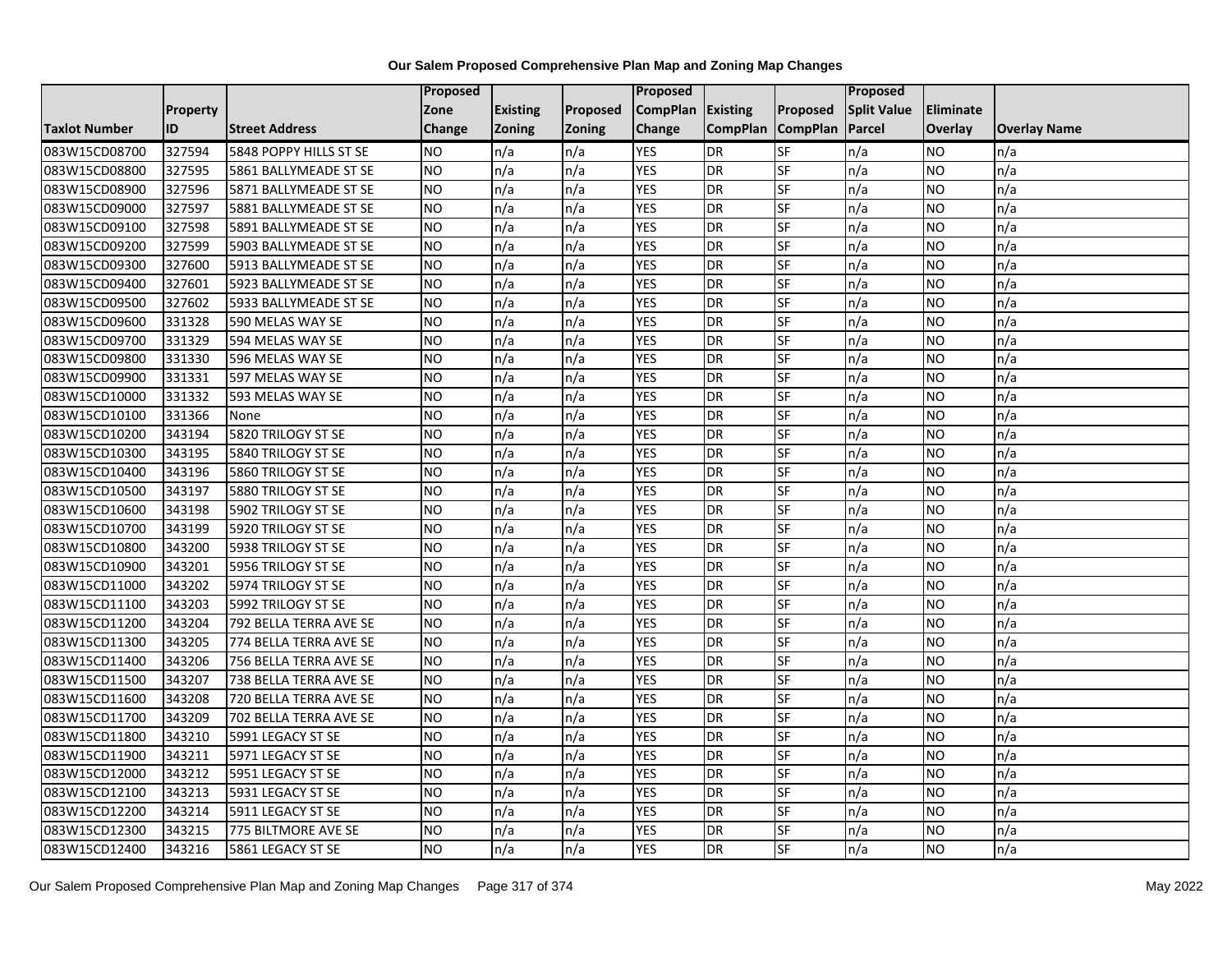|                      |                 |                          | Proposed      |                 |                 | Proposed        |                 |                 | Proposed           |           |                     |
|----------------------|-----------------|--------------------------|---------------|-----------------|-----------------|-----------------|-----------------|-----------------|--------------------|-----------|---------------------|
|                      | <b>Property</b> |                          | Zone          | <b>Existing</b> | <b>Proposed</b> | <b>CompPlan</b> | Existing        | Proposed        | <b>Split Value</b> | Eliminate |                     |
| <b>Taxlot Number</b> | ID              | <b>Street Address</b>    | <b>Change</b> | Zoning          | <b>Zoning</b>   | Change          | <b>CompPlan</b> | <b>CompPlan</b> | Parcel             | Overlay   | <b>Overlay Name</b> |
| 083W15CD12500        | 343217          | 5841 LEGACY ST SE        | <b>NO</b>     | n/a             | n/a             | <b>YES</b>      | <b>DR</b>       | <b>SF</b>       | n/a                | NO        | n/a                 |
| 083W15CD12600        | 343218          | 5821 LEGACY ST SE        | <b>NO</b>     | n/a             | n/a             | <b>YES</b>      | DR              | SF              | n/a                | NO.       | n/a                 |
| 083W15CD12700        | 343219          | 727 RAVEN AVE SE         | <b>NO</b>     | n/a             | n/a             | <b>YES</b>      | DR              | SF              | n/a                | NO.       | n/a                 |
| 083W15CD12800        | 343220          | 747 RAVEN AVE SE         | <b>NO</b>     | n/a             | n/a             | <b>YES</b>      | <b>DR</b>       | SF              | n/a                | NO.       | n/a                 |
| 083W15CD12900        | 343221          | 767 RAVEN AVE SE         | <b>NO</b>     | n/a             | n/a             | <b>YES</b>      | <b>DR</b>       | <b>SF</b>       | n/a                | NO.       | n/a                 |
| 083W15CD13000        | 343222          | 787 RAVEN AVE SE         | <b>NO</b>     | n/a             | n/a             | <b>YES</b>      | <b>DR</b>       | SF              | n/a                | <b>NO</b> | n/a                 |
| 083W15CD13100        | 343223          | 5849 TRILOGY ST SE       | <b>NO</b>     | n/a             | n/a             | <b>YES</b>      | DR              | SF              | n/a                | NO.       | n/a                 |
| 083W15CD13200        | 343224          | 5869 TRILOGY ST SE       | <b>NO</b>     | n/a             | n/a             | <b>YES</b>      | DR              | SF              | n/a                | NO.       | n/a                 |
| 083W15CD13300        | 343225          | 5889 TRILOGY ST SE       | <b>NO</b>     | n/a             | n/a             | <b>YES</b>      | DR              | SF              | n/a                | NO.       | n/a                 |
| 083W15CD13400        | 343226          | 5909 TRILOGY ST SE       | Ю             | n/a             | n/a             | <b>YES</b>      | DR              | <b>SF</b>       | n/a                | NO.       | n/a                 |
| 083W15CD13500        | 343227          | 5929 TRILOGY ST SE       | <b>NO</b>     | n/a             | n/a             | <b>YES</b>      | <b>DR</b>       | SF              | n/a                | <b>NO</b> | n/a                 |
| 083W15CD13600        | 343228          | 5949 TRILOGY ST SE       | <b>NO</b>     | n/a             | n/a             | <b>YES</b>      | <b>DR</b>       | SF              | n/a                | <b>NO</b> | n/a                 |
| 083W15CD13700        | 343229          | 5969 TRILOGY ST SE       | Ю             | n/a             | n/a             | <b>YES</b>      | DR              | $S$ F           | n/a                | NO.       | n/a                 |
| 083W15CD13800        | 343230          | 5989 TRILOGY ST SE       | <b>NO</b>     | n/a             | n/a             | <b>YES</b>      | <b>DR</b>       | SF              | n/a                | NO.       | n/a                 |
| 083W15CD13900        | 343231          | 5988 LEGACY ST SE        | <b>NO</b>     | n/a             | n/a             | <b>YES</b>      | DR              | SF              | n/a                | NO.       | n/a                 |
| 083W15CD14000        | 343232          | 5968 LEGACY ST SE        | ŌИ            | n/a             | n/a             | <b>YES</b>      | <b>DR</b>       | $S_{F}$         | n/a                | NO.       | n/a                 |
| 083W15CD14100        | 343233          | 5948 LEGACY ST SE        | ŌИ            | n/a             | n/a             | <b>YES</b>      | $\overline{R}$  | <b>SF</b>       | n/a                | NO.       | n/a                 |
| 083W15CD14200        | 343234          | 5928 LEGACY ST SE        | <b>NO</b>     | n/a             | n/a             | <b>YES</b>      | DR              | SF              | n/a                | NO.       | n/a                 |
| 083W15CD14300        | 343235          | 5908 LEGACY ST SE        | <b>NO</b>     | n/a             | n/a             | <b>YES</b>      | DR              | SF              | n/a                | NO.       | n/a                 |
| 083W15CD14400        | 343236          | 5888 LEGACY ST SE        | <b>NO</b>     | n/a             | n/a             | <b>YES</b>      | <b>DR</b>       | <b>SF</b>       | n/a                | NO.       | n/a                 |
| 083W15CD14500        | 343237          | 5868 LEGACY ST SE        | <b>NO</b>     | n/a             | n/a             | <b>YES</b>      | DR              | SF              | n/a                | NO.       | n/a                 |
| 083W15CD14600        | 343238          | 5848 LEGACY ST SE        | <b>NO</b>     | n/a             | n/a             | <b>YES</b>      | <b>DR</b>       | SF              | n/a                | <b>NO</b> | n/a                 |
| 083W15DA10801        | 532340          | None                     | <b>YES</b>    | <b>RA</b>       | PA              | <b>YES</b>      | $S$ F           | POS             | n/a                | NO.       | n/a                 |
| 083W15DA10802        | 532339          | None                     | <b>YES</b>    | <b>RA</b>       | PA              | <b>YES</b>      | <b>SF</b>       | POS             | n/a                | NO.       | n/a                 |
| 083W15DC00100        | 532333          | 965 MILDRED LN SE        | <b>YES</b>    | <b>RA</b>       | $MU-I$          | <b>YES</b>      | <b>DR</b>       | MU              | n/a                | NO.       | n/a                 |
| 083W15DC00101        | 532334          | 969 MILDRED LN SE        | <b>YES</b>    | <b>RA</b>       | $MU-I$          | <b>YES</b>      | DR              | MU              | n/a                | NO.       | n/a                 |
| 083W15DC00102        | 532335          | 975 MILDRED LN SE        | <b>YES</b>    | RA              | $MU-I$          | <b>YES</b>      | SF              | <b>MU</b>       | n/a                | NO.       | n/a                 |
| 083W15DC06400        | 342252          | 5787 SMOKETREE DR SE     | <b>NO</b>     | n/a             | n/a             | <b>YES</b>      | DR              | SF              | n/a                | NO.       | n/a                 |
| 083W15DC06500        | 342253          | 832 MAJESTIC VIEW AVE SE | <b>NO</b>     | n/a             | n/a             | <b>YES</b>      | DR              | SF              | n/a                | NO.       | n/a                 |
| 083W15DC06600        | 342254          | 822 MAJESTIC VIEW AVE SE | <b>NO</b>     | n/a             | n/a             | <b>YES</b>      | DR              | SF              | n/a                | <b>NO</b> | n/a                 |
| 083W15DC06700        | 342255          | 812 MAJESTIC VIEW AVE SE | <b>NO</b>     | n/a             | n/a             | <b>YES</b>      | DR              | SF              | n/a                | NO.       | n/a                 |
| 083W15DC06800        | 342256          | 802 MAJESTIC VIEW AVE SE | <b>NO</b>     | n/a             | n/a             | <b>YES</b>      | DR              | SF              | n/a                | NO.       | n/a                 |
| 083W15DC06900        | 342257          | 790 MAJESTIC VIEW AVE SE | ŌИ            | n/a             | n/a             | <b>YES</b>      | <b>DR</b>       | <b>SF</b>       | n/a                | NO.       | n/a                 |
| 083W15DC07000        | 342258          | 780 MAJESTIC VIEW AVE SE | <b>NO</b>     | n/a             | n/a             | <b>YES</b>      | DR              | SF              | n/a                | NO.       | n/a                 |
| 083W15DC07100        | 342259          | 789 MAJESTIC VIEW CT SE  | <b>NO</b>     | n/a             | n/a             | <b>YES</b>      | DR              | SF              | n/a                | <b>NO</b> | n/a                 |
| 083W15DC07200        | 342260          | 5773 MAJESTIC VIEW CT SE | <b>NO</b>     | n/a             | n/a             | <b>YES</b>      | <b>DR</b>       | SF              | n/a                | NO.       | n/a                 |
| 083W15DC07300        | 342261          | 5753 MAJESTIC VIEW CT SE | <b>NO</b>     | n/a             | n/a             | <b>YES</b>      | <b>DR</b>       | SF              | n/a                | NO        | n/a                 |
| 083W15DC07400        | 342262          | 5733 MAJESTIC VIEW CT SE | <b>NO</b>     | n/a             | n/a             | <b>YES</b>      | DR              | SF              | n/a                | NO.       | n/a                 |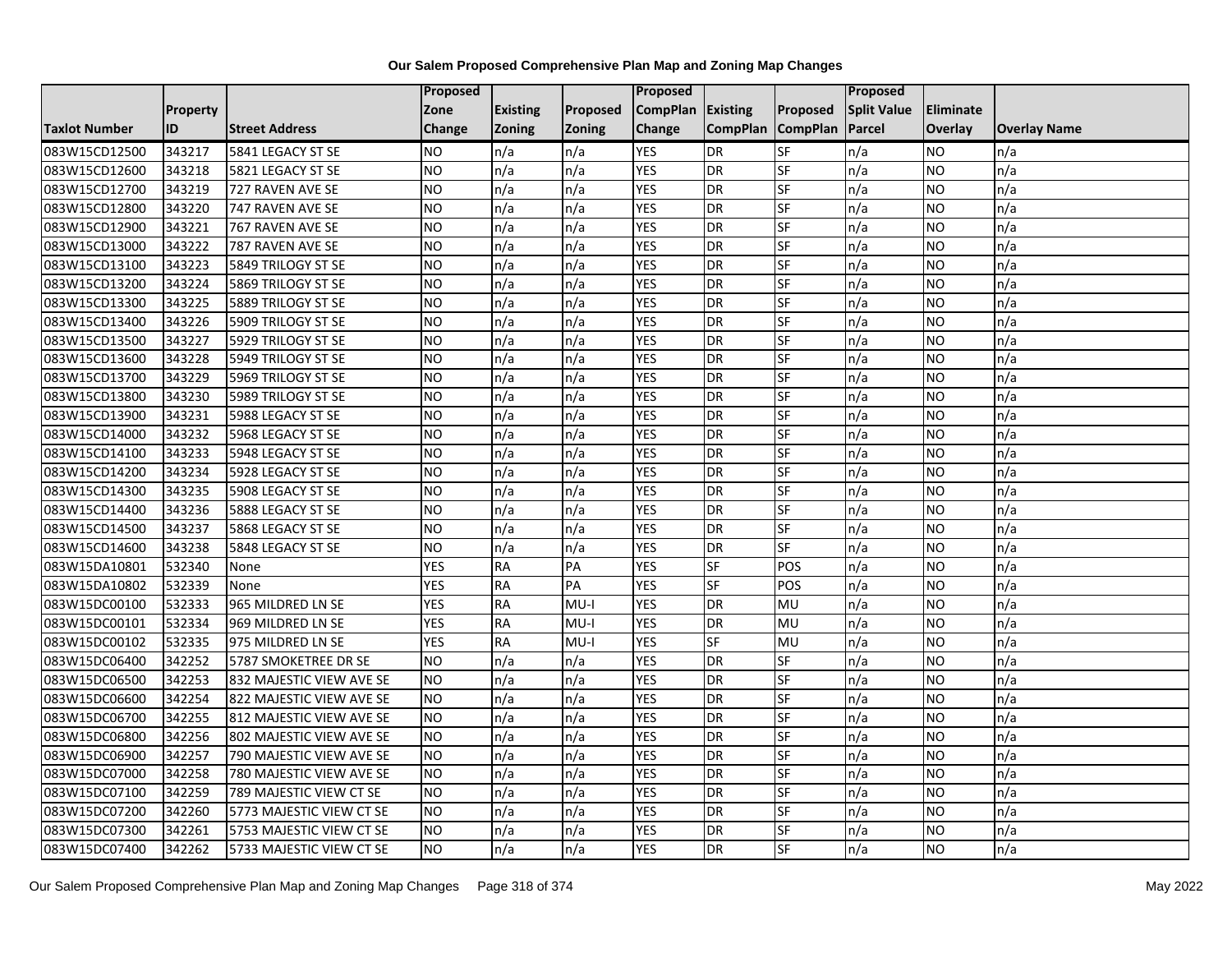|                      |          |                           | Proposed   |                 |               | Proposed          |                 |                 | Proposed           |                  |                     |
|----------------------|----------|---------------------------|------------|-----------------|---------------|-------------------|-----------------|-----------------|--------------------|------------------|---------------------|
|                      | Property |                           | Zone       | <b>Existing</b> | Proposed      | CompPlan Existing |                 | Proposed        | <b>Split Value</b> | <b>Eliminate</b> |                     |
| <b>Taxlot Number</b> | ID       | <b>Street Address</b>     | Change     | Zoning          | <b>Zoning</b> | Change            | <b>CompPlan</b> | <b>CompPlan</b> | Parcel             | Overlay          | <b>Overlay Name</b> |
| 083W15DC07500        | 342263   | 5713 MAJESTIC VIEW CT SE  | <b>NO</b>  | n/a             | n/a           | <b>YES</b>        | <b>DR</b>       | <b>SF</b>       | n/a                | NO               | n/a                 |
| 083W15DC07600        | 342264   | 5750 MAJESTIC VIEW CT SE  | ŌИ         | n/a             | n/a           | <b>YES</b>        | DR              | <b>SF</b>       | n/a                | NO.              | n/a                 |
| 083W15DC08200        | 342270   | 5737 SMOKETREE DR SE      | <b>NO</b>  | n/a             | n/a           | <b>YES</b>        | <b>DR</b>       | SF              | n/a                | NO.              | n/a                 |
| 083W15DC08500        | 342273   | 5748 SMOKETREE DR SE      | <b>NO</b>  | n/a             | n/a           | <b>YES</b>        | <b>DR</b>       | SF              | n/a                | NO.              | n/a                 |
| 083W15DC08600        | 342274   | 5758 SMOKETREE DR SE      | <b>NO</b>  | n/a             | n/a           | <b>YES</b>        | $\overline{R}$  | SF              | n/a                | NO.              | n/a                 |
| 083W15DC08700        | 342275   | 5768 SMOKETREE DR SE      | <b>NO</b>  | n/a             | n/a           | <b>YES</b>        | DR              | SF              | n/a                | <b>NO</b>        | n/a                 |
| 083W15DC08800        | 342276   | <b>0 SMOKETREE DR SE</b>  | ŌИ         | n/a             | n/a           | <b>YES</b>        | DR              | SF              | n/a                | NO.              | n/a                 |
| 083W15DC08900        | 342277   | 5788 SMOKETREE DR SE      | <b>NO</b>  | n/a             | n/a           | <b>YES</b>        | $\overline{R}$  | SF              | n/a                | NO.              | n/a                 |
| 083W15DC09000        | 344678   | 5789 SAMARITAN LN SE      | <b>NO</b>  | n/a             | n/a           | <b>YES</b>        | DR              | SF              | n/a                | NO.              | n/a                 |
| 083W15DC09100        | 344679   | 5779 SAMARITAN LN SE      | ŌИ         | n/a             | n/a           | <b>YES</b>        | DR              | <b>SF</b>       | n/a                | <b>NO</b>        | n/a                 |
| 083W15DC09200        | 344680   | 5769 SAMARITAN LN SE      | ŌИ         | n/a             | n/a           | <b>YES</b>        | $\overline{R}$  | <b>SF</b>       | n/a                | $\overline{NO}$  | n/a                 |
| 083W15DC09300        | 344681   | 5759 SAMARITAN LN SE      | <b>NO</b>  | n/a             | n/a           | <b>YES</b>        | DR              | SF              | n/a                | NO.              | n/a                 |
| 083W15DC09400        | 344682   | 5749 SAMARITAN LN SE      | NO         | n/a             | n/a           | <b>YES</b>        | <b>DR</b>       | <b>SF</b>       | n/a                | NO.              | n/a                 |
| 083W15DC09500        | 344683   | 5739 SAMARITAN LN SE      | ŌИ         | n/a             | n/a           | <b>YES</b>        | <b>DR</b>       | <b>SF</b>       | n/a                | NO.              | n/a                 |
| 083W15DC09600        | 344684   | 5729 SAMARITAN LN SE      | <b>NO</b>  | n/a             | n/a           | <b>YES</b>        | <b>DR</b>       | SF              | n/a                | NO.              | n/a                 |
| 083W15DC09700        | 344685   | 5719 SAMARITAN LN SE      | ŌИ         | n/a             | n/a           | <b>YES</b>        | <b>DR</b>       | $S_{F}$         | n/a                | NO.              | n/a                 |
| 083W15DC09800        | 344686   | 5709 SAMARITAN LN SE      | ŌИ         | n/a             | n/a           | <b>YES</b>        | $\overline{R}$  | <b>SF</b>       | n/a                | NO.              | n/a                 |
| 083W15DC09900        | 344687   | 5704 SAMARITAN LN SE      | <b>NO</b>  | n/a             | n/a           | <b>YES</b>        | <b>DR</b>       | SF              | n/a                | NO.              | n/a                 |
| 083W15DC10000        | 344688   | 905 FULLER LN SE          | <b>NO</b>  | n/a             | n/a           | <b>YES</b>        | <b>DR</b>       | <b>SF</b>       | n/a                | <b>NO</b>        | n/a                 |
| 083W15DC10100        | 344689   | 915 FULLER LN SE          | ŌИ         | n/a             | n/a           | <b>YES</b>        | $\overline{R}$  | <b>SF</b>       | n/a                | NO.              | n/a                 |
| 083W15DC10200        | 344690   | 925 FULLER LN SE          | <b>NO</b>  | n/a             | n/a           | <b>YES</b>        | DR              | SF              | n/a                | NO.              | n/a                 |
| 083W15DC10300        | 344691   | 926 FULLER LN SE          | <b>NO</b>  | n/a             | n/a           | <b>YES</b>        | <b>DR</b>       | <b>SF</b>       | n/a                | <b>NO</b>        | n/a                 |
| 083W15DC10400        | 344692   | 916 FULLER LN SE          | ŌИ         | n/a             | n/a           | <b>YES</b>        | $\overline{R}$  | SF              | n/a                | $\overline{NO}$  | n/a                 |
| 083W15DC10500        | 344693   | 5734 SAMARITAN LN SE      | <b>NO</b>  | n/a             | n/a           | <b>YES</b>        | DR              | SF              | n/a                | NO.              | n/a                 |
| 083W15DC10600        | 344694   | 5744 SAMARITAN LN SE      | ŌИ         | n/a             | n/a           | <b>YES</b>        | <b>DR</b>       | <b>SF</b>       | n/a                | NO.              | n/a                 |
| 083W15DC10700        | 344695   | 5754 SAMARITAN LN SE      | ŌИ         | n/a             | n/a           | <b>YES</b>        | DR              | <b>SF</b>       | n/a                | NO.              | n/a                 |
| 083W15DC10800        | 344696   | 5764 SAMARITAN LN SE      | <b>NO</b>  | n/a             | n/a           | <b>YES</b>        | DR              | SF              | n/a                | <b>NO</b>        | n/a                 |
| 083W15DC10900        | 344697   | 919 TRUST LN SE           | <b>NO</b>  | n/a             | n/a           | <b>YES</b>        | DR              | SF              | n/a                | NO.              | n/a                 |
| 083W15DC11000        | 344698   | 929 TRUST LN SE           | ŌИ         | n/a             | n/a           | <b>YES</b>        | DR              | <b>SF</b>       | n/a                | NO.              | n/a                 |
| 083W15DC11100        | 344699   | 928 TRUST LN SE           | <b>NO</b>  | n/a             | n/a           | <b>YES</b>        | <b>DR</b>       | <b>SF</b>       | n/a                | <b>NO</b>        | n/a                 |
| 083W15DC11200        | 344700   | 918 TRUST LN SE           | <b>NO</b>  | n/a             | n/a           | <b>YES</b>        | <b>DR</b>       | SF              | n/a                | <b>NO</b>        | n/a                 |
| 083W15DC11500        | 344703   | 5784 SAMARITAN LN SE      | ŌИ         | n/a             | n/a           | <b>YES</b>        | $\overline{R}$  | SF              | n/a                | $\overline{NO}$  | n/a                 |
| 083W15DC11600        | 351452   | 811 MAJESTIC VIEW AVE SE  | <b>NO</b>  | n/a             | n/a           | <b>YES</b>        | DR              | <b>SF</b>       | n/a                | NO.              | n/a                 |
| 083W15DC11700        | 351453   | 0 MAJESTIC VIEW AVE SE    | <b>NO</b>  | n/a             | n/a           | <b>YES</b>        | <b>DR</b>       | SF              | n/a                | NO.              | n/a                 |
| 083W15DC11800        | 351454   | 5753 SMOKETREE DR SE      | ŌИ         | n/a             | n/a           | <b>YES</b>        | DR              | <b>SF</b>       | n/a                | NO.              | n/a                 |
| 083W15DC11900        | 351455   | <b>0 SMOKE TREE DR SE</b> | <b>NO</b>  | n/a             | n/a           | <b>YES</b>        | <b>DR</b>       | SF              | n/a                | NO.              | n/a                 |
| 083W15DD09100        | 333649   | None                      | <b>YES</b> | <b>RS</b>       | PA            | <b>YES</b>        | <b>SF</b>       | POS             | n/a                | NO.              | n/a                 |
| 083W16BB00101        | 532353   | None                      | <b>YES</b> | RM <sub>2</sub> | MU-III        | <b>YES</b>        | MF              | MU              | n/a                | NO.              | n/a                 |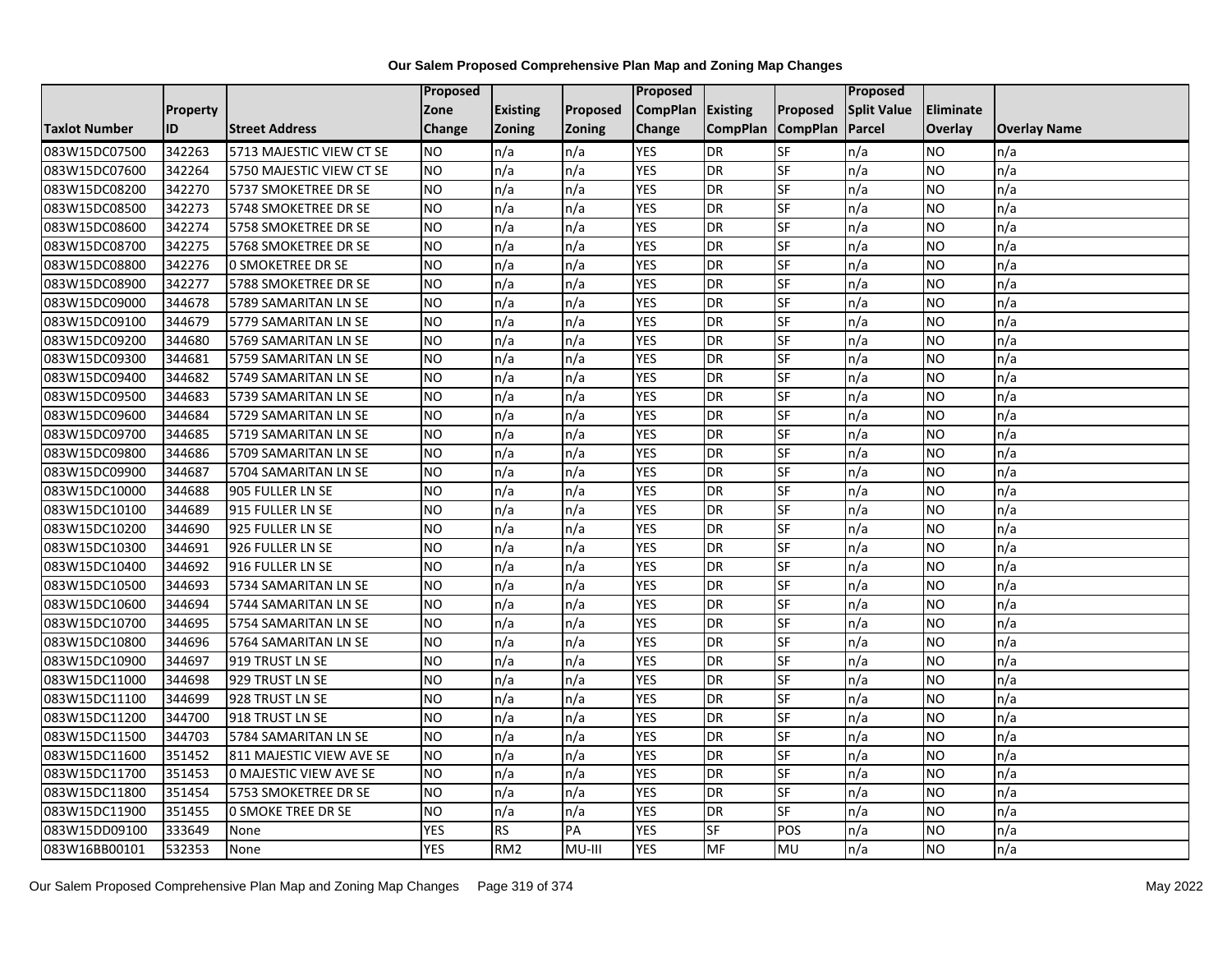| Our Salem Proposed Comprehensive Plan Map and Zoning Map Changes |  |  |
|------------------------------------------------------------------|--|--|
|------------------------------------------------------------------|--|--|

|               |                 |                             | <b>Proposed</b> |                 |                 | <b>Proposed</b>   |                   |           | <b>Proposed</b>     |           |                     |
|---------------|-----------------|-----------------------------|-----------------|-----------------|-----------------|-------------------|-------------------|-----------|---------------------|-----------|---------------------|
|               | <b>Property</b> |                             | Zone            | <b>Existing</b> | Proposed        | CompPlan Existing |                   | Proposed  | <b>Split Value</b>  | Eliminate |                     |
| Taxlot Number | ID              | <b>Street Address</b>       | <b>Change</b>   | Zoning          | <b>Zoning</b>   | Change            | CompPlan CompPlan |           | Parcel              | Overlay   | <b>Overlay Name</b> |
|               |                 |                             |                 |                 |                 |                   |                   |           |                     |           |                     |
| 083W16BB07000 | 591046          | 5050 SKYLINE VILLAGE LOOP S | <b>YES</b>      | CO              | MU-III          | <b>YES</b>        | <b>COM</b>        | MU        | n/a                 | NO.       | n/a                 |
| 083W16BB07400 | 532346          | 5084 SKYLINE RD S           | <b>YES</b>      | <b>RA</b>       | MU-III          | <b>YES</b>        | <b>COM</b>        | MU        | n/a                 | <b>NO</b> | n/a                 |
| 083W16BB07500 | 591047          | 5121 SKYLINE VILLAGE LOOP S | <b>YES</b>      | CO              | MU-III          | <b>YES</b>        | COM               | MU        | n/a                 | <b>NO</b> | n/a                 |
| 083W16BB13200 | 590539          | 1845 SKYLINE CT S           | <b>NO</b>       | n/a             | n/a             | <b>YES</b>        | <b>COM</b>        | MF        | n/a                 | <b>NO</b> | n/a                 |
| 083W16BB13300 | 590540          | 1855 SKYLINE CT S           | ŌИ              | n/a             | n/a             | <b>YES</b>        | <b>COM</b>        | <b>MF</b> | n/a                 | <b>NO</b> | n/a                 |
| 083W16BB13400 | 590541          | 1865 SKYLINE CT S           | <b>NO</b>       | n/a             | n/a             | <b>YES</b>        | <b>COM</b>        | MF        | n/a                 | <b>NO</b> | n/a                 |
| 083W16BB13500 | 590542          | 1875 SKYLINE CT S           | <b>NO</b>       | n/a             | n/a             | <b>YES</b>        | COM               | MF        | n/a                 | <b>NO</b> | n/a                 |
| 083W16BB13600 | 590543          | 1885 SKYLINE CT S           | Ю               | n/a             | n/a             | <b>YES</b>        | <b>COM</b>        | <b>MF</b> | n/a                 | <b>NO</b> | n/a                 |
|               |                 |                             |                 |                 |                 |                   |                   |           |                     |           |                     |
|               |                 |                             |                 |                 |                 |                   |                   |           | <b>NOT</b>          |           |                     |
|               |                 |                             |                 |                 |                 |                   |                   |           | Proposed            |           |                     |
|               |                 |                             |                 |                 |                 |                   |                   |           | <b>Split Taxlot</b> |           |                     |
|               |                 |                             |                 |                 |                 |                   |                   |           | CompPlan &          |           |                     |
| 083W16C00200  | 532355          | 1746 DAVIS RD S             | <b>YES</b>      | RA/RM2          | RM <sub>2</sub> | <b>YES</b>        | DR/MF             | MF        | Zoning              | NO.       | n/a                 |
| 083W16CA04400 | 357077          | 5506 LIBERTY RD S           | <b>NO</b>       | n/a             | n/a             | <b>YES</b>        | <b>DR</b>         | <b>SF</b> | n/a                 | <b>NO</b> | n/a                 |
|               |                 | 5520 CROSSLER MEADOW LOOP   |                 |                 |                 |                   |                   |           |                     |           |                     |
| 083W16CA04500 | 357078          | <b>SE</b>                   | <b>NO</b>       | n/a             | n/a             | <b>YES</b>        | DR                | SF        | n/a                 | <b>NO</b> | n/a                 |
|               |                 | 5536 CROSSLER MEADOW LOOP   |                 |                 |                 |                   |                   |           |                     |           |                     |
| 083W16CA04600 | 357079          | <b>SE</b>                   | <b>NO</b>       | n/a             | n/a             | <b>YES</b>        | <b>DR</b>         | SF        | n/a                 | <b>NO</b> | n/a                 |
|               |                 | 5548 CROSSLER MEADOW LOOP   |                 |                 |                 |                   |                   |           |                     |           |                     |
| 083W16CA04700 | 357080          | <b>SE</b>                   | <b>NO</b>       | n/a             | n/a             | <b>YES</b>        | DR                | <b>SF</b> | n/a                 | <b>NO</b> | n/a                 |
|               |                 | 5551 CROSSLER MEADOW LOOP   |                 |                 |                 |                   |                   |           |                     |           |                     |
| 083W16CA04800 | 357081          | <b>SE</b>                   | <b>NO</b>       | n/a             | n/a             | <b>YES</b>        | DR                | <b>SF</b> | n/a                 | <b>NO</b> | n/a                 |
|               |                 | 5545 CROSSLER MEADOW LOOP   |                 |                 |                 |                   |                   |           |                     |           |                     |
| 083W16CA04900 | 357082          | <b>SE</b>                   | <b>NO</b>       | n/a             | n/a             | YES               | <b>DR</b>         | SF        | n/a                 | <b>NO</b> | n/a                 |
|               |                 | 5539 CROSSLER MEADOW LOOP   |                 |                 |                 |                   |                   |           |                     |           |                     |
| 083W16CA05000 | 357083          | <b>SE</b>                   | <b>NO</b>       | n/a             | n/a             | <b>YES</b>        | <b>DR</b>         | <b>SF</b> | n/a                 | <b>NO</b> | n/a                 |
|               |                 | 5533 CROSSLER MEADOW LOOP   |                 |                 |                 |                   |                   |           |                     |           |                     |
| 083W16CA05100 | 357084          | <b>SE</b>                   | <b>NO</b>       | n/a             | n/a             | <b>YES</b>        | DR                | SF        | n/a                 | NO.       | n/a                 |
|               |                 | 5527 CROSSLER MEADOW LOOP   |                 |                 |                 |                   |                   |           |                     |           |                     |
| 083W16CA05200 | 357085          | <b>SE</b>                   | <b>NO</b>       | n/a             | n/a             | <b>YES</b>        | DR                | <b>SF</b> | n/a                 | <b>NO</b> | n/a                 |
|               |                 | 5521 CROSSLER MEADOW LOOP   |                 |                 |                 |                   |                   |           |                     |           |                     |
| 083W16CA05300 | 357086          | <b>SE</b>                   | <b>NO</b>       | n/a             | n/a             | <b>YES</b>        | <b>DR</b>         | SF        | n/a                 | <b>NO</b> | n/a                 |
|               |                 | 5515 CROSSLER MEADOW LOOP   |                 |                 |                 |                   |                   |           |                     |           |                     |
| 083W16CA05400 | 357087          | <b>SE</b>                   | <b>NO</b>       | n/a             | n/a             | <b>YES</b>        | <b>DR</b>         | <b>SF</b> | n/a                 | NO.       | n/a                 |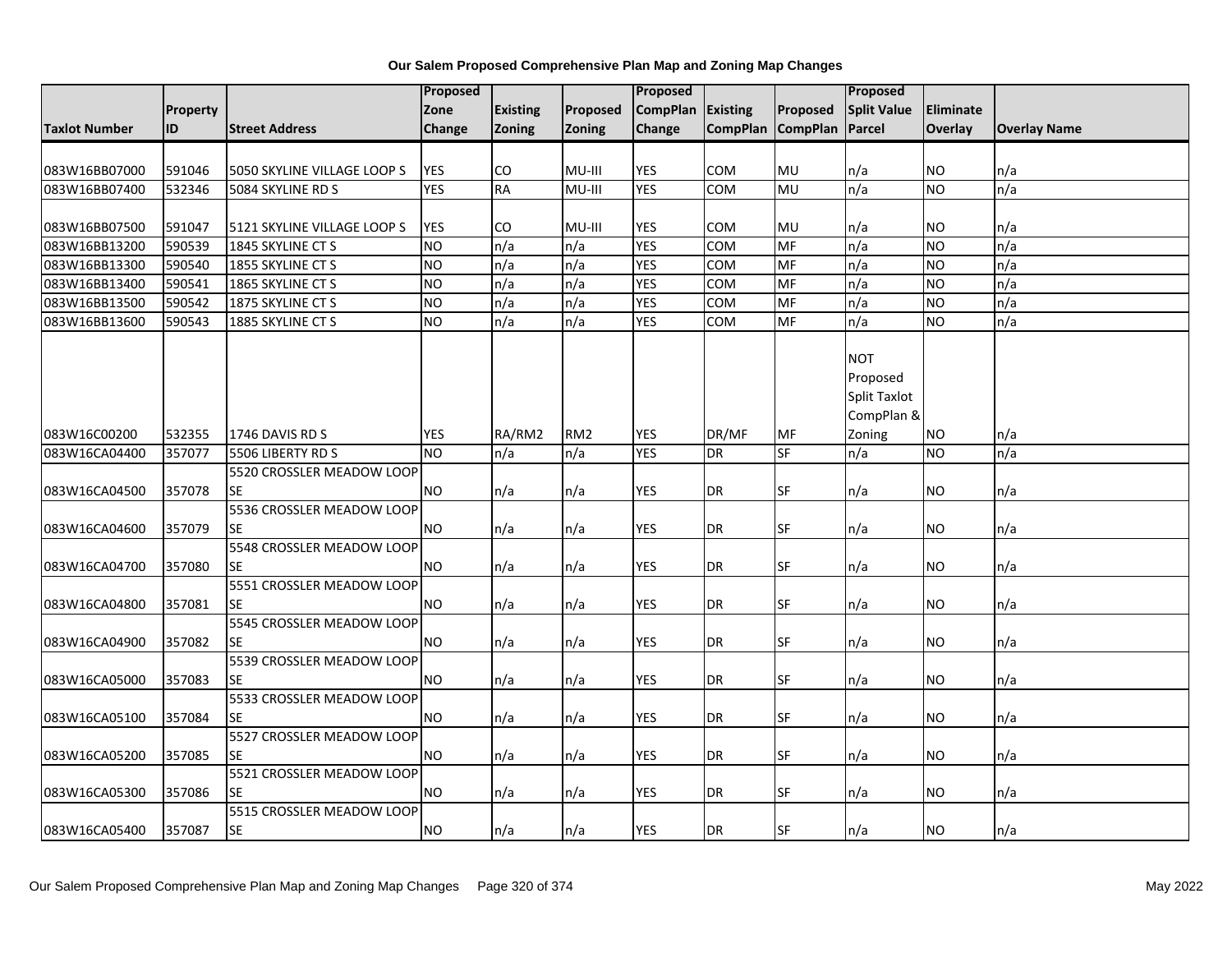|                      |                 |                               | <b>Proposed</b> |                 |                 | <b>Proposed</b> |                   |           | Proposed           |                  |                     |
|----------------------|-----------------|-------------------------------|-----------------|-----------------|-----------------|-----------------|-------------------|-----------|--------------------|------------------|---------------------|
|                      | <b>Property</b> |                               | Zone            | <b>Existing</b> | Proposed        | <b>CompPlan</b> | Existing          | Proposed  | <b>Split Value</b> | <b>Eliminate</b> |                     |
| <b>Taxlot Number</b> | ID              | <b>Street Address</b>         | <b>Change</b>   | <b>Zoning</b>   | <b>Zoning</b>   | Change          | CompPlan CompPlan |           | Parcel             | <b>Overlay</b>   | <b>Overlay Name</b> |
|                      |                 | 5509 CROSSLER MEADOW LOOP     |                 |                 |                 |                 |                   |           |                    |                  |                     |
| 083W16CA05500        | 357088          | <b>SE</b>                     | <b>NO</b>       | n/a             | n/a             | <b>YES</b>      | <b>DR</b>         | SF        | n/a                | <b>NO</b>        | n/a                 |
| 083W16CB00100        | 532374          | 5453 LIBERTY RD S             | <b>YES</b>      | <b>RA</b>       | PA              | <b>YES</b>      | SF                | POS       | n/a                | <b>NO</b>        | n/a                 |
| 083W16CC00100        | 355070          | 1620 BIG MOUNTAIN AVE S       | <b>NO</b>       | n/a             | n/a             | <b>YES</b>      | DR                | SF        | n/a                | <b>NO</b>        | n/a                 |
| 083W16CC00200        | 355071          | 1644 BIG MOUNTAIN AVE S       | <b>NO</b>       | n/a             | n/a             | <b>YES</b>      | <b>DR</b>         | <b>SF</b> | n/a                | <b>NO</b>        | n/a                 |
| 083W16CC00300        | 355072          | 1668 BIG MOUNTAIN AVE S       | <b>NO</b>       | n/a             | n/a             | <b>YES</b>      | <b>DR</b>         | SF        | n/a                | <b>NO</b>        | n/a                 |
| 083W16CC00400        | 355073          | 6052 EAGLE DANCE ST S         | NO.             | n/a             | n/a             | <b>YES</b>      | <b>DR</b>         | SF        | n/a                | <b>NO</b>        | n/a                 |
| 083W16CC00500        | 355074          | 6084 EAGLE DANCE ST S         | <b>NO</b>       | n/a             | n/a             | <b>YES</b>      | <b>DR</b>         | SF        | n/a                | <b>NO</b>        | n/a                 |
| 083W16CC00600        | 355075          | 6081 EAGLE DANCE ST S         | <b>NO</b>       | n/a             | n/a             | <b>YES</b>      | <b>DR</b>         | SF        | n/a                | <b>NO</b>        | n/a                 |
| 083W16CC00700        | 355076          | 6053 EAGLE DANCE ST S         | N <sub>O</sub>  | n/a             | n/a             | <b>YES</b>      | <b>DR</b>         | SF        | n/a                | <b>NO</b>        | n/a                 |
| 083W16CC00800        | 355077          | 6031 EAGLE DANCE ST S         | <b>NO</b>       | n/a             | n/a             | <b>YES</b>      | <b>DR</b>         | SF        | n/a                | <b>NO</b>        | n/a                 |
| 083W16CC00900        | 355078          | 6013 EAGLE DANCE ST S         | <b>NO</b>       | n/a             | n/a             | <b>YES</b>      | <b>DR</b>         | SF        | n/a                | <b>NO</b>        | n/a                 |
| 083W16CC01000        | 355079          | 6012 EAGLE DANCE ST S         | <b>NO</b>       | n/a             | n/a             | <b>YES</b>      | <b>DR</b>         | <b>SF</b> | n/a                | <b>NO</b>        | n/a                 |
| 083W16CC01100        | 355080          | 6028 EAGLE DANCE ST S         | <b>NO</b>       | n/a             | n/a             | <b>YES</b>      | <b>DR</b>         | SF        | n/a                | <b>NO</b>        | n/a                 |
| 083W16CC01200        | 355081          | 1665 BIG MOUNTAIN AVE S       | <b>NO</b>       | n/a             | n/a             | <b>YES</b>      | <b>DR</b>         | SF        | n/a                | <b>NO</b>        | n/a                 |
| 083W16CC01300        | 355082          | 1641 BIG MOUNTAIN AVE S       | ŌИ              | n/a             | n/a             | <b>YES</b>      | <b>DR</b>         | SF        | n/a                | <b>NO</b>        | n/a                 |
| 083W16CC01400        | 355083          | 1617 BIG MOUNTAIN AVE S       | <b>NO</b>       | n/a             | n/a             | <b>YES</b>      | <b>DR</b>         | SF        | n/a                | <b>NO</b>        | n/a                 |
| 083W16CD00300        | 532365          | 5801 LIBERTY RD S             | <b>YES</b>      | <b>RA</b>       | RM <sub>2</sub> | <b>YES</b>      | <b>DR</b>         | MF        | n/a                | <b>NO</b>        | n/a                 |
| 083W16CD13900        | 355032          | 1284 THUNDERBIRD AVE S        | <b>NO</b>       | n/a             | n/a             | <b>YES</b>      | <b>DR</b>         | SF        | n/a                | <b>NO</b>        | n/a                 |
| 083W16CD14000        | 355033          | 1254 THUNDERBIRD AVE S        | NO.             | n/a             | n/a             | <b>YES</b>      | <b>DR</b>         | SF        | n/a                | <b>NO</b>        | n/a                 |
| 083W16CD14100        | 355034          | 1212 THUNDERBIRD AVE S        | <b>NO</b>       | n/a             | n/a             | <b>YES</b>      | <b>DR</b>         | SF        | n/a                | <b>NO</b>        | n/a                 |
| 083W16CD14200        | 355035          | 1176 THUNDERBIRD AVE S        | <b>NO</b>       | n/a             | n/a             | <b>YES</b>      | <b>DR</b>         | SF        | n/a                | <b>NO</b>        | n/a                 |
| 083W16CD14300        | 355036          | 1154 THUNDERBIRD AVE S        | <b>NO</b>       | n/a             | n/a             | <b>YES</b>      | <b>DR</b>         | SF        | n/a                | <b>NO</b>        | n/a                 |
| 083W16CD14400        | 355037          | 1132 THUNDERBIRD AVE S        | <b>NO</b>       | n/a             | n/a             | <b>YES</b>      | <b>DR</b>         | SF        | n/a                | <b>NO</b>        | n/a                 |
| 083W16CD14500        | 355038          | 1110 THUNDERBIRD AVE S        | <b>NO</b>       | n/a             | n/a             | <b>YES</b>      | <b>DR</b>         | SF        | n/a                | <b>NO</b>        | n/a                 |
| 083W16CD14600        | 355039          | 1092 THUNDERBIRD AVE S        | <b>NO</b>       | n/a             | n/a             | <b>YES</b>      | <b>DR</b>         | SF        | n/a                | <b>NO</b>        | n/a                 |
| 083W16CD14700        | 355040          | 1050 THUNDERBIRD AVE S        | <b>NO</b>       | n/a             | n/a             | <b>YES</b>      | <b>DR</b>         | SF        | n/a                | <b>NO</b>        | n/a                 |
| 083W16CD14800        | 355041          | 1018 THUNDERBIRD AVE S        | <b>NO</b>       | n/a             | n/a             | <b>YES</b>      | DR                | SF        | n/a                | <b>NO</b>        | n/a                 |
| 083W16CD14900        | 355042          | 1011 THUNDERBIRD AVE S        | <b>NO</b>       | n/a             | n/a             | <b>YES</b>      | <b>DR</b>         | SF        | n/a                | <b>NO</b>        | n/a                 |
| 083W16CD15000        | 355043          | 1043 THUNDERBIRD AVE S        | <b>NO</b>       | n/a             | n/a             | <b>YES</b>      | <b>DR</b>         | SF        | n/a                | <b>NO</b>        | n/a                 |
| 083W16CD15100        | 355044          | 1087 THUNDERBIRD AVE S        | <b>NO</b>       | n/a             | n/a             | <b>YES</b>      | <b>DR</b>         | SF        | n/a                | <b>NO</b>        | n/a                 |
| 083W16CD15200        | 355045          | 1105 THUNDERBIRD AVE S        | <b>NO</b>       | n/a             | n/a             | <b>YES</b>      | <b>DR</b>         | <b>SF</b> | n/a                | <b>NO</b>        | n/a                 |
| 083W16CD15300        | 355046          | <b>1121 THUNDERBIRD AVE S</b> | <b>NO</b>       | n/a             | n/a             | <b>YES</b>      | <b>DR</b>         | <b>SF</b> | n/a                | <b>NO</b>        | n/a                 |
| 083W16CD15400        | 355047          | <b>1139 THUNDERBIRD AVE S</b> | <b>NO</b>       | n/a             | n/a             | <b>YES</b>      | <b>DR</b>         | SF        | n/a                | <b>NO</b>        | n/a                 |
| 083W16CD15500        | 355048          | <b>1155 THUNDERBIRD AVE S</b> | <b>NO</b>       | n/a             | n/a             | <b>YES</b>      | <b>DR</b>         | SF        | n/a                | <b>NO</b>        | n/a                 |
| 083W16CD15600        | 355049          | 1171 THUNDERBIRD AVE S        | <b>NO</b>       | n/a             | n/a             | <b>YES</b>      | <b>DR</b>         | SF        | n/a                | <b>NO</b>        | n/a                 |
| 083W16CD15700        | 355050          | 1209 THUNDERBIRD AVE S        | <b>NO</b>       | n/a             | n/a             | <b>YES</b>      | <b>DR</b>         | SF        | n/a                | <b>NO</b>        | n/a                 |
| 083W16CD15800        | 355051          | 1231 THUNDERBIRD AVE S        | <b>NO</b>       | n/a             | n/a             | <b>YES</b>      | <b>DR</b>         | SF        | n/a                | <b>NO</b>        | n/a                 |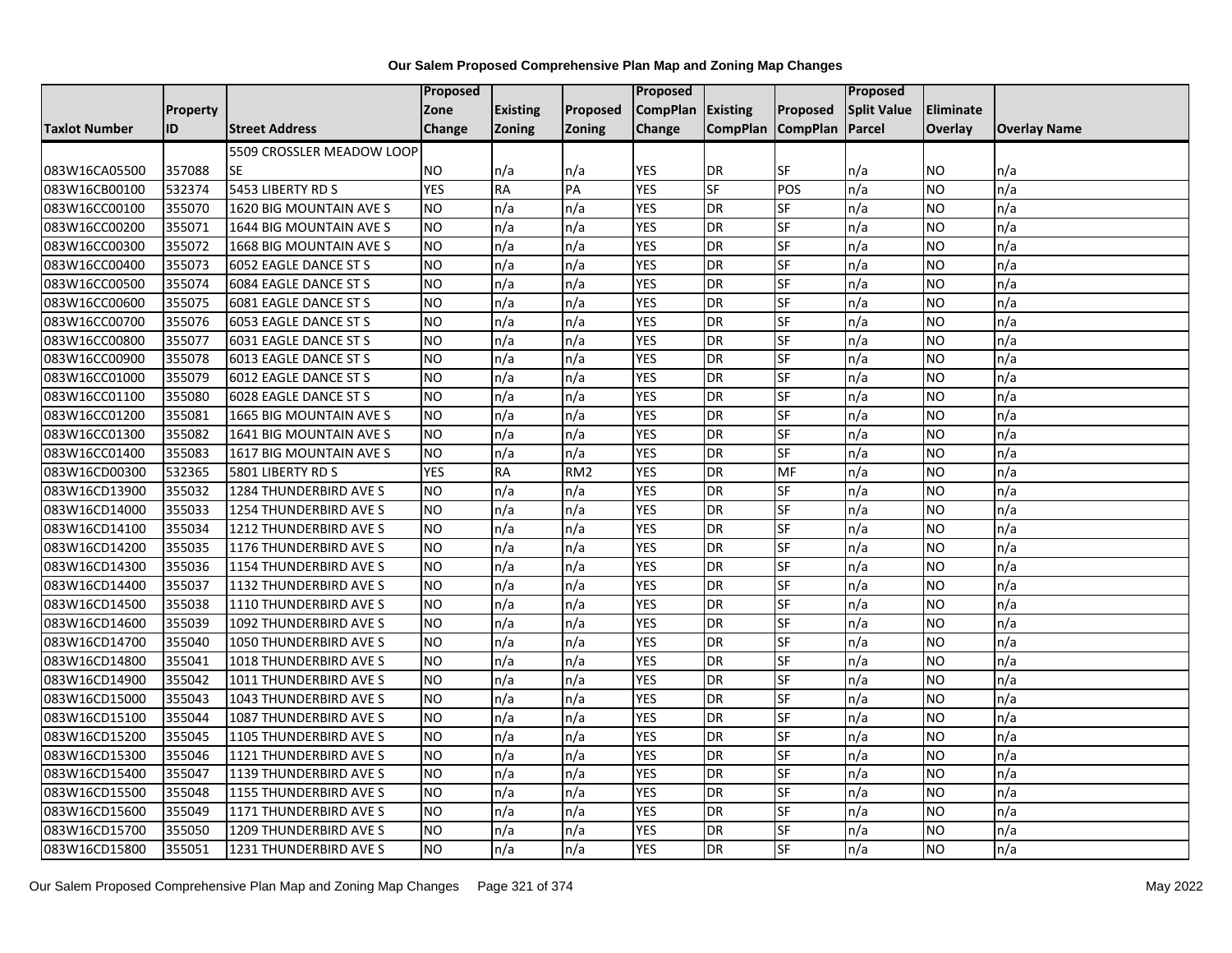|                      |                 |                         | Proposed   |                 |               | Proposed        |                 |                 | Proposed           |                 |                     |
|----------------------|-----------------|-------------------------|------------|-----------------|---------------|-----------------|-----------------|-----------------|--------------------|-----------------|---------------------|
|                      | <b>Property</b> |                         | Zone       | <b>Existing</b> | Proposed      | <b>CompPlan</b> | Existing        | Proposed        | <b>Split Value</b> | Eliminate       |                     |
| <b>Taxlot Number</b> | ID              | <b>Street Address</b>   | Change     | Zoning          | <b>Zoning</b> | Change          | <b>CompPlan</b> | <b>CompPlan</b> | Parcel             | <b>Overlay</b>  | <b>Overlay Name</b> |
| 083W16CD15900        | 355052          | 1253 THUNDERBIRD AVE S  | <b>NO</b>  | n/a             | n/a           | <b>YES</b>      | <b>DR</b>       | <b>SF</b>       | n/a                | NO.             | n/a                 |
| 083W16CD16000        | 355053          | 1275 THUNDERBIRD AVE S  | <b>NO</b>  | n/a             | n/a           | <b>YES</b>      | <b>DR</b>       | $S_{F}$         | n/a                | NO.             | n/a                 |
| 083W16CD16100        | 355054          | 1297 THUNDERBIRD AVE S  | <b>NO</b>  | n/a             | n/a           | <b>YES</b>      | DR              | SF              | n/a                | NO.             | n/a                 |
| 083W16CD16200        | 355055          | 1317 THUNDERBIRD AVE S  | <b>NO</b>  | n/a             | n/a           | <b>YES</b>      | DR              | SF              | n/a                | NO.             | n/a                 |
| 083W16CD16300        | 355056          | 1349 THUNDERBIRD AVE S  | <b>NO</b>  | n/a             | n/a           | <b>YES</b>      | <b>DR</b>       | $S_{F}$         | n/a                | NO.             | n/a                 |
| 083W16CD16400        | 355057          | 1373 THUNDERBIRD AVE S  | <b>NO</b>  | n/a             | n/a           | <b>YES</b>      | <b>DR</b>       | SF              | n/a                | <b>NO</b>       | n/a                 |
| 083W16CD16500        | 355058          | 1322 BIG MOUNTAIN AVE S | <b>NO</b>  | n/a             | n/a           | <b>YES</b>      | DR              | <b>SF</b>       | n/a                | NO.             | n/a                 |
| 083W16CD16600        | 355059          | 1360 BIG MOUNTAIN AVE S | <b>NO</b>  | n/a             | n/a           | <b>YES</b>      | DR              | SF              | n/a                | NO.             | n/a                 |
| 083W16CD16700        | 355060          | 1434 BIG MOUNTAIN AVE S | <b>NO</b>  | n/a             | n/a           | <b>YES</b>      | DR              | SF              | n/a                | NO.             | n/a                 |
| 083W16CD16800        | 355061          | 1476 BIG MOUNTAIN AVE S | Ю          | n/a             | n/a           | <b>YES</b>      | DR              | <b>SF</b>       | n/a                | NO.             | n/a                 |
| 083W16CD16900        | 355062          | 1538 BIG MOUNTAIN AVE S | <b>NO</b>  | n/a             | n/a           | <b>YES</b>      | <b>DR</b>       | <b>SF</b>       | n/a                | <b>NO</b>       | n/a                 |
| 083W16CD17000        | 355063          | 1562 BIG MOUNTAIN AVE S | <b>NO</b>  | n/a             | n/a           | <b>YES</b>      | DR              | SF              | n/a                | NO.             | n/a                 |
| 083W16CD17100        | 355064          | 1584 BIG MOUNTAIN AVE S | <b>NO</b>  | n/a             | n/a           | <b>YES</b>      | DR              | SF              | n/a                | NO.             | n/a                 |
| 083W16CD17200        | 355065          | 1581 BIG MOUNTAIN AVE S | ŌИ         | n/a             | n/a           | <b>YES</b>      | <b>DR</b>       | <b>SF</b>       | n/a                | <b>NO</b>       | n/a                 |
| 083W16CD17300        | 355066          | 1559 BIG MOUNTAIN AVE S | <b>NO</b>  | n/a             | n/a           | <b>YES</b>      | DR              | SF              | n/a                | ΝO              | n/a                 |
| 083W16CD17400        | 355067          | 1525 BIG MOUNTAIN AVE S | <b>NO</b>  | n/a             | n/a           | <b>YES</b>      | DR              | SF              | n/a                | <b>NO</b>       | n/a                 |
| 083W16CD17500        | 355068          | 1441 BIG MOUNTAIN AVE S | <b>NO</b>  | n/a             | n/a           | <b>YES</b>      | DR              | SF              | n/a                | NO.             | n/a                 |
| 083W16CD17600        | 355069          | None                    | <b>NO</b>  | n/a             | n/a           | <b>YES</b>      | DR              | SF              | n/a                | NO.             | n/a                 |
| 083W16DA00101        | 593570          | 396 HOLDER LN SE        | <b>YES</b> | <b>RA</b>       | $MU-II$       | <b>YES</b>      | DR              | MU              | n/a                | NO.             | n/a                 |
| 083W16DA00200        | 593571          | 394 HOLDER LN SE        | <b>YES</b> | <b>RA</b>       | MU-II         | <b>YES</b>      | DR              | MU              | n/a                | NO.             | n/a                 |
| 083W16DA00300        | 593574          | 392 HOLDER LN SE        | <b>YES</b> | <b>RA</b>       | $MU-II$       | <b>YES</b>      | <b>DR</b>       | MU              | n/a                | NO.             | n/a                 |
| 083W16DA00400        | 593569          | 390 HOLDER LN SE        | <b>YES</b> | RA              | $MU-II$       | <b>YES</b>      | DR              | <b>MU</b>       | n/a                | $\overline{NO}$ | n/a                 |
| 083W16DA00700        | 593567          | 340 HOLDER LN SE        | <b>YES</b> | <b>RA</b>       | $MU-II$       | <b>YES</b>      | <b>DR</b>       | MU              | n/a                | <b>NO</b>       | n/a                 |
| 083W16DA00800        | 593572          | None                    | <b>YES</b> | <b>RA</b>       | MU-II         | <b>YES</b>      | <b>DR</b>       | MU              | n/a                | NO.             | n/a                 |
| 083W16DA00900        | 593573          | 5559 LONE OAK RD SE     | <b>YES</b> | RA              | MU-II         | <b>YES</b>      | DR              | MU              | n/a                | NO.             | n/a                 |
| 083W16DA01000        | 334713          | 5515 WIGEON ST SE       | <b>NO</b>  | n/a             | n/a           | <b>YES</b>      | DR              | <b>SF</b>       | n/a                | NO.             | n/a                 |
| 083W16DA01100        | 334714          | 5525 WIGEON ST SE       | <b>NO</b>  | n/a             | n/a           | <b>YES</b>      | <b>DR</b>       | <b>SF</b>       | n/a                | NO.             | n/a                 |
| 083W16DA01200        | 334715          | 317 INTEGRA AVE SE      | <b>NO</b>  | n/a             | n/a           | <b>YES</b>      | DR              | SF              | n/a                | NO.             | n/a                 |
| 083W16DA01300        | 334716          | 307 INTEGRA AVE SE      | <b>NO</b>  | n/a             | n/a           | <b>YES</b>      | DR              | SF              | n/a                | NO.             | n/a                 |
| 083W16DA01400        | 334717          | 297 INTEGRA AVE SE      | <b>NO</b>  | n/a             | n/a           | <b>YES</b>      | <b>DR</b>       | <b>SF</b>       | n/a                | <b>NO</b>       | n/a                 |
| 083W16DA01500        | 334718          | 287 INTEGRA AVE SE      | <b>NO</b>  | n/a             | n/a           | <b>YES</b>      | DR              | SF              | n/a                | <b>NO</b>       | n/a                 |
| 083W16DA01600        | 334719          | 277 INTEGRA AVE SE      | <b>NO</b>  | n/a             | n/a           | <b>YES</b>      | DR              | SF              | n/a                | <b>NO</b>       | n/a                 |
| 083W16DA01700        | 334720          | 267 INTEGRA AVE SE      | <b>NO</b>  | n/a             | n/a           | <b>YES</b>      | DR              | SF              | n/a                | NO.             | n/a                 |
| 083W16DA01800        | 334721          | 257 INTEGRA AVE SE      | <b>NO</b>  | n/a             | n/a           | <b>YES</b>      | DR              | SF              | n/a                | NO.             | n/a                 |
| 083W16DA01900        | 334722          | 258 HOLDER LN SE        | ŌИ         | n/a             | n/a           | <b>YES</b>      | DR              | <b>SF</b>       | n/a                | NO.             | n/a                 |
| 083W16DA02000        | 334723          | 268 HOLDER LN SE        | <b>NO</b>  | n/a             | n/a           | <b>YES</b>      | <b>DR</b>       | SF              | n/a                | NO.             | n/a                 |
| 083W16DA02100        | 334724          | 278 HOLDER LN SE        | NO         | n/a             | n/a           | <b>YES</b>      | <b>DR</b>       | SF              | n/a                | NO.             | n/a                 |
| 083W16DA02200        | 334725          | 288 HOLDER LN SE        | Ю          | n/a             | n/a           | <b>YES</b>      | <b>DR</b>       | <b>SF</b>       | n/a                | NO.             | n/a                 |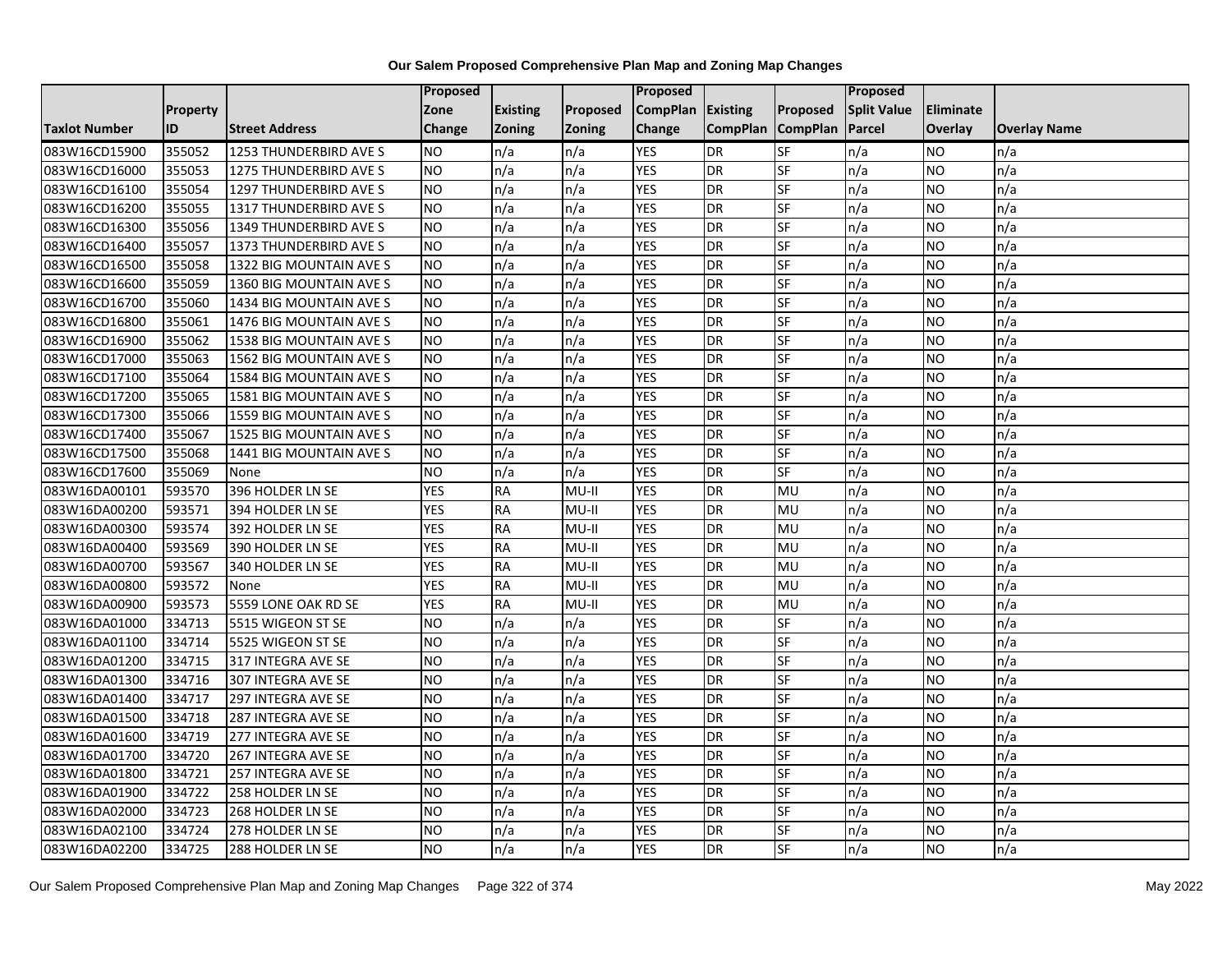|                      |                 |                       | Proposed  |                 |               | Proposed        |                 |                 | Proposed           |                  |                     |
|----------------------|-----------------|-----------------------|-----------|-----------------|---------------|-----------------|-----------------|-----------------|--------------------|------------------|---------------------|
|                      | <b>Property</b> |                       | Zone      | <b>Existing</b> | Proposed      | <b>CompPlan</b> | Existing        | Proposed        | <b>Split Value</b> | <b>Eliminate</b> |                     |
| <b>Taxlot Number</b> | ID              | <b>Street Address</b> | Change    | Zoning          | <b>Zoning</b> | Change          | <b>CompPlan</b> | <b>CompPlan</b> | Parcel             | <b>Overlay</b>   | <b>Overlay Name</b> |
| 083W16DA02300        | 334726          | 298 HOLDER LN SE      | <b>NO</b> | n/a             | n/a           | <b>YES</b>      | <b>DR</b>       | <b>SF</b>       | n/a                | NO.              | n/a                 |
| 083W16DA02400        | 334727          | 308 HOLDER LN SE      | <b>NO</b> | n/a             | n/a           | <b>YES</b>      | <b>DR</b>       | $S_{F}$         | n/a                | NO.              | n/a                 |
| 083W16DA02500        | 334728          | 5510 WIGEON ST SE     | <b>NO</b> | n/a             | n/a           | <b>YES</b>      | DR              | SF              | n/a                | NO.              | n/a                 |
| 083W16DA02600        | 334729          | 5540 WIGEON ST SE     | <b>NO</b> | n/a             | n/a           | <b>YES</b>      | DR              | SF              | n/a                | NO.              | n/a                 |
| 083W16DA02700        | 334730          | 5550 WIGEON ST SE     | Ю         | n/a             | n/a           | <b>YES</b>      | <b>DR</b>       | $S_{F}$         | n/a                | NO.              | n/a                 |
| 083W16DA02800        | 334731          | 5560 WIGEON ST SE     | <b>NO</b> | n/a             | n/a           | <b>YES</b>      | <b>DR</b>       | SF              | n/a                | NO.              | n/a                 |
| 083W16DA02900        | 334732          | 5570 WIGEON ST SE     | <b>NO</b> | n/a             | n/a           | <b>YES</b>      | DR              | <b>SF</b>       | n/a                | <b>NO</b>        | n/a                 |
| 083W16DA03000        | 334733          | 5576 WIGEON ST SE     | <b>NO</b> | n/a             | n/a           | <b>YES</b>      | DR              | SF              | n/a                | NO.              | n/a                 |
| 083W16DA03100        | 334734          | 5586 WIGEON ST SE     | <b>NO</b> | n/a             | n/a           | <b>YES</b>      | DR              | SF              | n/a                | NO.              | n/a                 |
| 083W16DA03200        | 334735          | 5596 WIGEON ST SE     | Ю         | n/a             | n/a           | <b>YES</b>      | DR              | <b>SF</b>       | n/a                | NO.              | n/a                 |
| 083W16DA03300        | 334736          | 5595 WIGEON ST SE     | <b>NO</b> | n/a             | n/a           | <b>YES</b>      | <b>DR</b>       | <b>SF</b>       | n/a                | <b>NO</b>        | n/a                 |
| 083W16DA03400        | 334737          | 5585 WIGEON ST SE     | <b>NO</b> | n/a             | n/a           | <b>YES</b>      | DR              | SF              | n/a                | <b>NO</b>        | n/a                 |
| 083W16DA03500        | 334738          | 5575 WIGEON ST SE     | <b>NO</b> | n/a             | n/a           | <b>YES</b>      | <b>DR</b>       | SF              | n/a                | NO.              | n/a                 |
| 083W16DA03600        | 334739          | 5567 WIGEON ST SE     | Ю         | n/a             | n/a           | <b>YES</b>      | <b>DR</b>       | <b>SF</b>       | n/a                | NO.              | n/a                 |
| 083W16DA03700        | 334740          | 5569 WIGEON ST SE     | <b>NO</b> | n/a             | n/a           | <b>YES</b>      | DR              | SF              | n/a                | NO.              | n/a                 |
| 083W16DA03800        | 334741          | 314 INTEGRA AVE SE    | <b>NO</b> | n/a             | n/a           | <b>YES</b>      | DR              | <b>SF</b>       | n/a                | NO.              | n/a                 |
| 083W16DA03900        | 334742          | 304 INTEGRA AVE SE    | <b>NO</b> | n/a             | n/a           | <b>YES</b>      | <b>DR</b>       | $S_{F}$         | n/a                | NO.              | n/a                 |
| 083W16DA04000        | 334743          | 294 INTEGRA AVE SE    | <b>NO</b> | n/a             | n/a           | <b>YES</b>      | DR              | SF              | n/a                | NO.              | n/a                 |
| 083W16DA04100        | 334744          | 284 INTEGRA AVE SE    | <b>NO</b> | n/a             | n/a           | <b>YES</b>      | DR              | SF              | n/a                | NO.              | n/a                 |
| 083W16DA04200        | 334745          | 274 INTEGRA AVE SE    | <b>NO</b> | n/a             | n/a           | <b>YES</b>      | DR              | <b>SF</b>       | n/a                | ΝO               | n/a                 |
| 083W16DA04300        | 334746          | 264 INTEGRA AVE SE    | <b>NO</b> | n/a             | n/a           | <b>YES</b>      | DR              | SF              | n/a                | <b>NO</b>        | n/a                 |
| 083W16DA04400        | 334747          | 254 INTEGRA AVE SE    | ŌИ        | n/a             | n/a           | <b>YES</b>      | DR              | <b>SF</b>       | n/a                | NO.              | n/a                 |
| 083W16DA04600        | 341369          | 253 EIDER AVE SE      | ŌИ        | n/a             | n/a           | <b>YES</b>      | <b>DR</b>       | <b>SF</b>       | n/a                | NO.              | n/a                 |
| 083W16DA04700        | 341370          | 263 EIDER AVE SE      | <b>NO</b> | n/a             | n/a           | <b>YES</b>      | DR              | SF              | n/a                | NO.              | n/a                 |
| 083W16DA04800        | 341371          | 273 EIDER AVE SE      | <b>NO</b> | n/a             | n/a           | <b>YES</b>      | <b>DR</b>       | SF              | n/a                | NO.              | n/a                 |
| 083W16DA04900        | 341372          | 283 EIDER AVE SE      | ŌИ        | n/a             | n/a           | <b>YES</b>      | DR              | $S_{F}$         | n/a                | NO.              | n/a                 |
| 083W16DA05000        | 341373          | 293 EIDER AVE SE      | <b>NO</b> | n/a             | n/a           | <b>YES</b>      | DR              | SF              | n/a                | NO.              | n/a                 |
| 083W16DA05100        | 341374          | 303 EIDER AVE SE      | <b>NO</b> | n/a             | n/a           | <b>YES</b>      | DR              | SF              | n/a                | NO.              | n/a                 |
| 083W16DA05200        | 341375          | 313 EIDER AVE SE      | <b>NO</b> | n/a             | n/a           | <b>YES</b>      | DR              | $S_{F}$         | n/a                | NO.              | n/a                 |
| 083W16DA05300        | 341376          | 5598 WIGEON ST SE     | <b>NO</b> | n/a             | n/a           | <b>YES</b>      | <b>DR</b>       | SF              | n/a                | NO.              | n/a                 |
| 083W16DA05400        | 341377          | 5604 WIGEON ST SE     | <b>NO</b> | n/a             | n/a           | <b>YES</b>      | DR              | SF              | n/a                | NO.              | n/a                 |
| 083W16DA05500        | 341378          | 5614 WIGEON ST SE     | <b>NO</b> | n/a             | n/a           | <b>YES</b>      | <b>DR</b>       | <b>SF</b>       | n/a                | NO.              | n/a                 |
| 083W16DA05600        | 341379          | 5624 WIGEON ST SE     | <b>NO</b> | n/a             | n/a           | <b>YES</b>      | DR              | SF              | n/a                | <b>NO</b>        | n/a                 |
| 083W16DA05700        | 341380          | 5634 WIGEON ST SE     | <b>NO</b> | n/a             | n/a           | <b>YES</b>      | DR              | SF              | n/a                | NO.              | n/a                 |
| 083W16DA05800        | 341381          | 5644 WIGEON ST SE     | <b>NO</b> | n/a             | n/a           | <b>YES</b>      | <b>DR</b>       | SF              | n/a                | NO.              | n/a                 |
| 083W16DA05900        | 341382          | 5654 WIGEON ST SE     | <b>NO</b> | n/a             | n/a           | <b>YES</b>      | DR              | SF              | n/a                | NO.              | n/a                 |
| 083W16DA06000        | 341383          | 5664 WIGEON ST SE     | <b>NO</b> | n/a             | n/a           | <b>YES</b>      | DR              | SF              | n/a                | NO.              | n/a                 |
| 083W16DA06100        | 341384          | 332 GADWALL AVE SE    | ŌИ        | n/a             | n/a           | <b>YES</b>      | <b>DR</b>       | <b>SF</b>       | n/a                | <b>NO</b>        | n/a                 |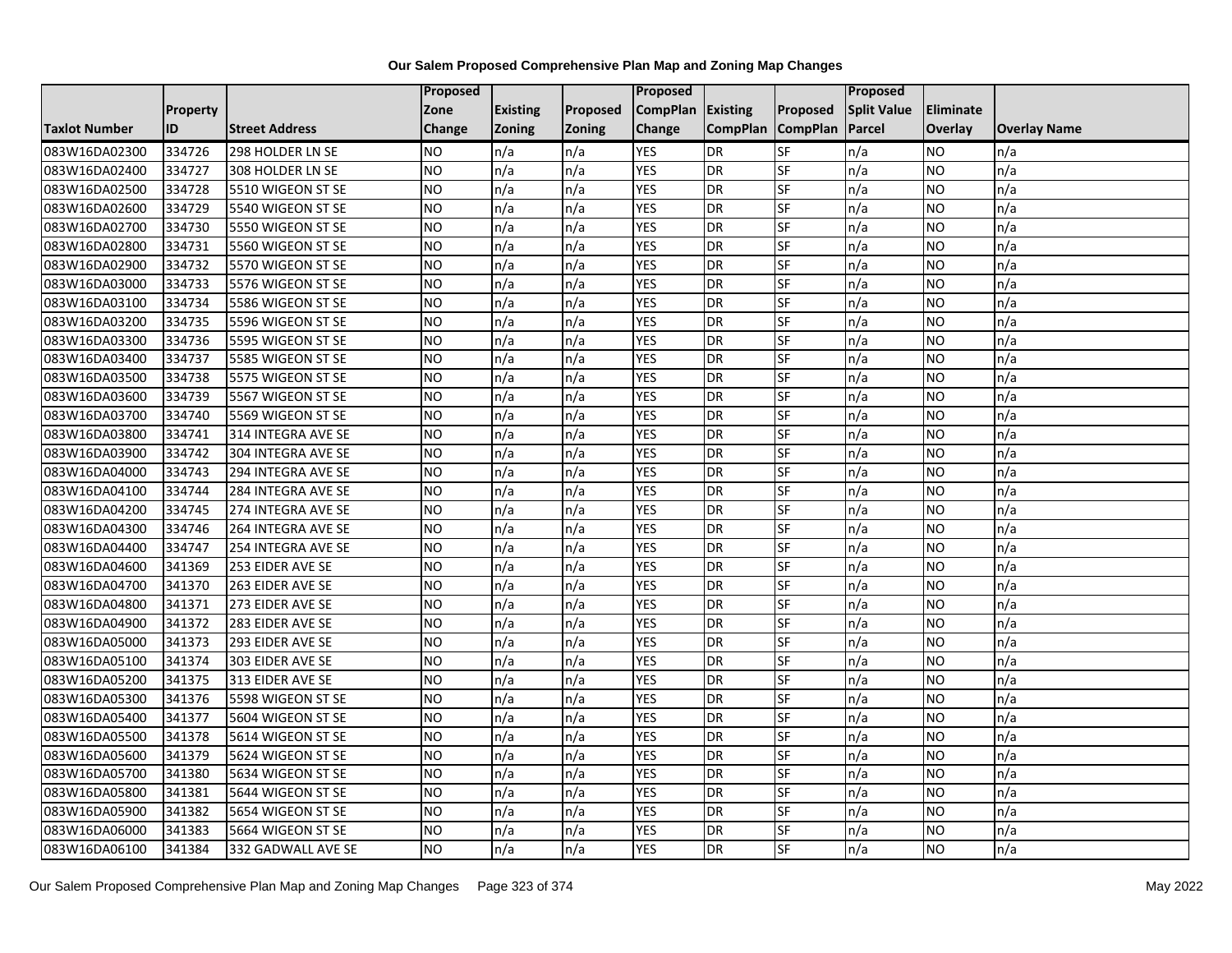|                      |                 |                          | Proposed   |                 |               | Proposed        |                 |                 | Proposed           |                 |                     |
|----------------------|-----------------|--------------------------|------------|-----------------|---------------|-----------------|-----------------|-----------------|--------------------|-----------------|---------------------|
|                      | <b>Property</b> |                          | Zone       | <b>Existing</b> | Proposed      | <b>CompPlan</b> | Existing        | Proposed        | <b>Split Value</b> | Eliminate       |                     |
| <b>Taxlot Number</b> | ID              | <b>Street Address</b>    | Change     | Zoning          | <b>Zoning</b> | Change          | <b>CompPlan</b> | <b>CompPlan</b> | Parcel             | <b>Overlay</b>  | <b>Overlay Name</b> |
| 083W16DA06200        | 341385          | 322 GADWALL AVE SE       | <b>NO</b>  | n/a             | n/a           | <b>YES</b>      | <b>DR</b>       | <b>SF</b>       | n/a                | NO.             | n/a                 |
| 083W16DA06300        | 341386          | 312 GADWALL AVE SE       | <b>NO</b>  | n/a             | n/a           | <b>YES</b>      | <b>DR</b>       | $S_{F}$         | n/a                | NO.             | n/a                 |
| 083W16DA06400        | 341387          | 302 GADWALL AVE SE       | <b>NO</b>  | n/a             | n/a           | <b>YES</b>      | DR              | SF              | n/a                | NO.             | n/a                 |
| 083W16DA06500        | 341388          | 292 GADWALL AVE SE       | <b>NO</b>  | n/a             | n/a           | <b>YES</b>      | DR              | SF              | n/a                | NO.             | n/a                 |
| 083W16DA06600        | 341389          | 5704 CINNAMON TEAL ST SE | ŌИ         | n/a             | n/a           | <b>YES</b>      | <b>DR</b>       | $S_{F}$         | n/a                | NO.             | n/a                 |
| 083W16DA06700        | 341390          | 5703 CINNAMON TEAL ST SE | Ю          | n/a             | n/a           | <b>YES</b>      | <b>DR</b>       | SF              | n/a                | <b>NO</b>       | n/a                 |
| 083W16DA06701        | 345050          | 5689 CINNAMON TEAL ST SE | <b>NO</b>  | n/a             | n/a           | <b>YES</b>      | DR              | SF              | n/a                | <b>NO</b>       | n/a                 |
| 083W16DA06800        | 341391          | 5669 CINNAMON TEAL ST SE | <b>NO</b>  | n/a             | n/a           | <b>YES</b>      | DR              | SF              | n/a                | NO.             | n/a                 |
| 083W16DA06900        | 341392          | 5659 CINNAMON TEAL ST SE | <b>NO</b>  | n/a             | n/a           | <b>YES</b>      | DR              | SF              | n/a                | NO.             | n/a                 |
| 083W16DA07000        | 341393          | 5649 CINNAMON TEAL ST SE | Ю          | n/a             | n/a           | <b>YES</b>      | DR              | <b>SF</b>       | n/a                | NO.             | n/a                 |
| 083W16DA07100        | 341394          | 5639 CINNAMON TEAL ST SE | <b>NO</b>  | n/a             | n/a           | <b>YES</b>      | <b>DR</b>       | <b>SF</b>       | n/a                | <b>NO</b>       | n/a                 |
| 083W16DA07200        | 341395          | 5629 CINNAMON TEAL ST SE | <b>NO</b>  | n/a             | n/a           | <b>YES</b>      | DR              | SF              | n/a                | NO.             | n/a                 |
| 083W16DA07300        | 341396          | 5619 CINNAMON TEAL ST SE | <b>NO</b>  | n/a             | n/a           | <b>YES</b>      | DR              | SF              | n/a                | NO.             | n/a                 |
| 083W16DA07400        | 341397          | 5620 CINNAMON TEAL ST SE | NO         | n/a             | n/a           | <b>YES</b>      | <b>DR</b>       | <b>SF</b>       | n/a                | NO.             | n/a                 |
| 083W16DA07500        | 341398          | 296 EIDER AVE SE         | <b>NO</b>  | n/a             | n/a           | <b>YES</b>      | DR              | SF              | n/a                | ΝO              | n/a                 |
| 083W16DA07600        | 341399          | 306 EIDER AVE SE         | <b>NO</b>  | n/a             | n/a           | <b>YES</b>      | DR              | SF              | n/a                | <b>NO</b>       | n/a                 |
| 083W16DA07700        | 341400          | 5605 WIGEON ST SE        | <b>NO</b>  | n/a             | n/a           | <b>YES</b>      | DR              | SF              | n/a                | NO.             | n/a                 |
| 083W16DA07800        | 341401          | 5615 WIGEON ST SE        | <b>NO</b>  | n/a             | n/a           | <b>YES</b>      | DR              | SF              | n/a                | NO.             | n/a                 |
| 083W16DA07900        | 341402          | 5625 WIGEON ST SE        | <b>NO</b>  | n/a             | n/a           | <b>YES</b>      | DR              | SF              | n/a                | NO.             | n/a                 |
| 083W16DA08000        | 341403          | 5635 WIGEON ST SE        | <b>NO</b>  | n/a             | n/a           | <b>YES</b>      | DR              | <b>SF</b>       | n/a                | NO.             | n/a                 |
| 083W16DA08100        | 341404          | 5645 WIGEON ST SE        | <b>NO</b>  | n/a             | n/a           | <b>YES</b>      | DR              | SF              | n/a                | NO.             | n/a                 |
| 083W16DA08200        | 341405          | 311 GADWALL AVE SE       | Ю          | n/a             | n/a           | <b>YES</b>      | DR              | SF              | n/a                | $\overline{NO}$ | n/a                 |
| 083W16DA08300        | 341406          | 301 GADWALL AVE SE       | <b>NO</b>  | n/a             | n/a           | <b>YES</b>      | DR              | <b>SF</b>       | n/a                | <b>NO</b>       | n/a                 |
| 083W16DA08400        | 341407          | 291 GADWALL AVE SE       | <b>NO</b>  | n/a             | n/a           | <b>YES</b>      | <b>DR</b>       | SF              | n/a                | NO.             | n/a                 |
| 083W16DA08500        | 341408          | 5660 CINNAMON TEAL ST SE | Ю          | n/a             | n/a           | <b>YES</b>      | <b>DR</b>       | <b>SF</b>       | n/a                | NO.             | n/a                 |
| 083W16DA08600        | 341409          | 5650 CINNAMON TEAL ST SE | ŌИ         | n/a             | n/a           | <b>YES</b>      | DR              | <b>SF</b>       | n/a                | NO.             | n/a                 |
| 083W16DA08700        | 341410          | 5640 CINNAMON TEAL ST SE | <b>NO</b>  | n/a             | n/a           | <b>YES</b>      | <b>DR</b>       | SF              | n/a                | NO.             | n/a                 |
| 083W16DA08800        | 341411          | 5630 CINNAMON TEAL ST SE | <b>NO</b>  | n/a             | n/a           | <b>YES</b>      | DR              | SF              | n/a                | NO.             | n/a                 |
| 083W16DB00100        | 593536          | 250 HOLDER LN SE         | <b>NO</b>  | n/a             | n/a           | <b>YES</b>      | DR              | SF              | n/a                | NO.             | n/a                 |
| 083W16DB00200        | 593533          | 186 HOLDER LN SE         | <b>NO</b>  | n/a             | n/a           | <b>YES</b>      | <b>DR</b>       | <b>SF</b>       | n/a                | <b>NO</b>       | n/a                 |
| 083W16DB00201        | 593534          | 178 HOLDER LN SE         | <b>NO</b>  | n/a             | n/a           | <b>YES</b>      | DR              | SF              | n/a                | <b>NO</b>       | n/a                 |
| 083W16DB00500        | 593539          | 5684 LIBERTY RD S        | <b>YES</b> | <b>RA</b>       | $MU-I$        | <b>YES</b>      | <b>DR</b>       | MU              | n/a                | <b>NO</b>       | n/a                 |
| 083W16DB00600        | 593538          | 5674 LIBERTY RD S        | <b>YES</b> | <b>RA</b>       | $MU-I$        | <b>YES</b>      | DR              | MU              | n/a                | NO.             | n/a                 |
| 083W16DB00700        | 532377          | 5652 LIBERTY RD S        | <b>YES</b> | <b>RA</b>       | $MU-I$        | <b>YES</b>      | <b>DR</b>       | MU              | n/a                | NO.             | n/a                 |
| 083W16DB00800        | 593548          | 117 RAINIER DR SE        | <b>YES</b> | RA              | $MU-I$        | <b>YES</b>      | <b>DR</b>       | <b>MU</b>       | n/a                | NO.             | n/a                 |
| 083W16DB00900        | 593547          | 177 RAINIER DR SE        | <b>YES</b> | <b>RA</b>       | $MU-I$        | <b>YES</b>      | <b>DR</b>       | MU              | n/a                | NO.             | n/a                 |
| 083W16DB01000        | 593545          | 127 RAINIER DR SE        | <b>YES</b> | <b>RA</b>       | $MU-I$        | <b>YES</b>      | DR              | MU              | n/a                | NO.             | n/a                 |
| 083W16DB01100        | 593546          | 137 RAINIER DR SE        | <b>YES</b> | $R$ A           | MU-I          | <b>YES</b>      | <b>DR</b>       | <b>MU</b>       | n/a                | NO.             | n/a                 |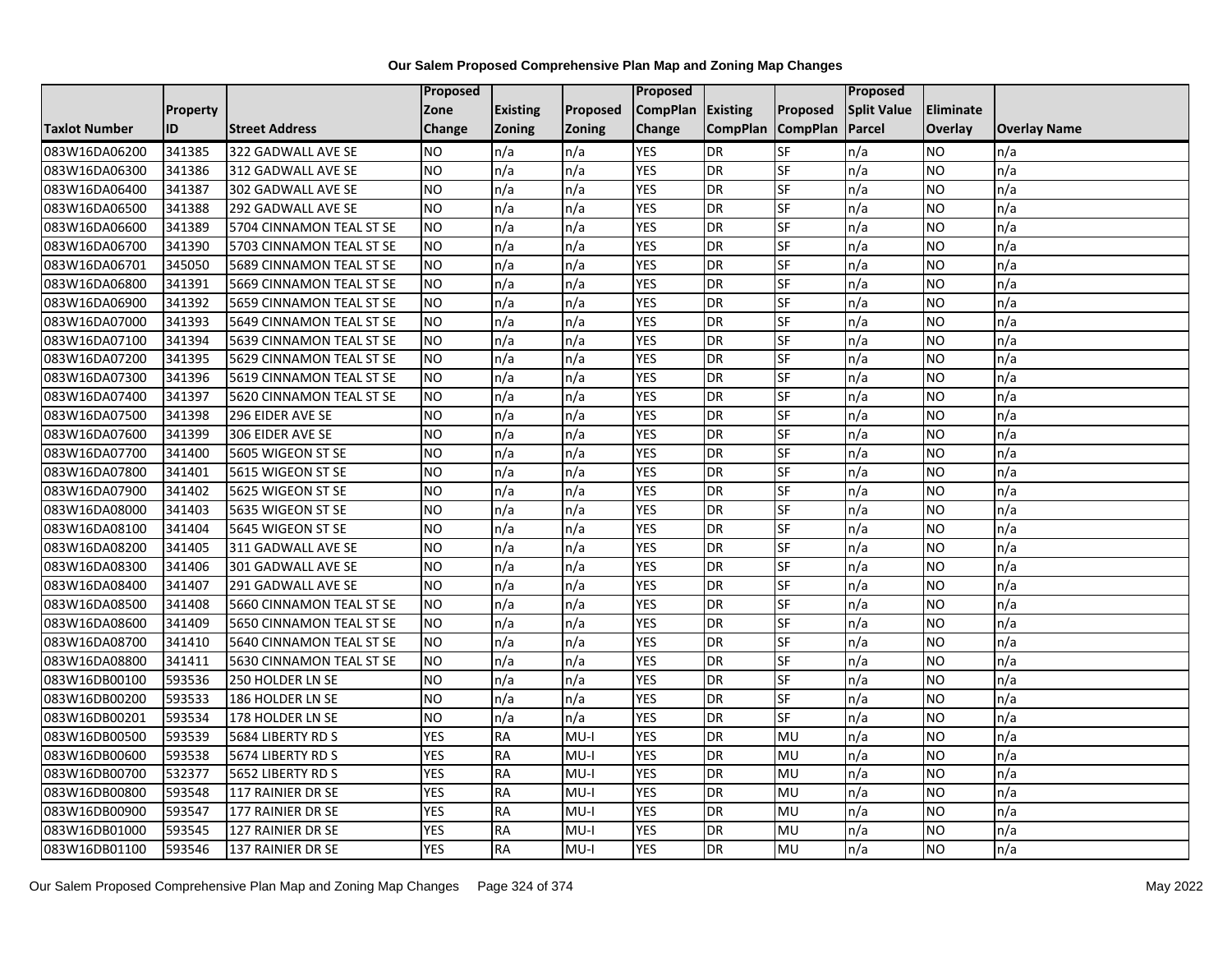|                      |                 |                       | Proposed   |                 |               | Proposed        |                 |                 | Proposed           |                  |                     |
|----------------------|-----------------|-----------------------|------------|-----------------|---------------|-----------------|-----------------|-----------------|--------------------|------------------|---------------------|
|                      | <b>Property</b> |                       | Zone       | <b>Existing</b> | Proposed      | <b>CompPlan</b> | Existing        | Proposed        | <b>Split Value</b> | <b>Eliminate</b> |                     |
| <b>Taxlot Number</b> | ID              | <b>Street Address</b> | Change     | Zoning          | <b>Zoning</b> | Change          | <b>CompPlan</b> | <b>CompPlan</b> | Parcel             | <b>Overlay</b>   | <b>Overlay Name</b> |
| 083W16DB01200        | 593540          | 137 RAINIER DR SE     | <b>YES</b> | <b>RA</b>       | $MU-I$        | <b>YES</b>      | <b>DR</b>       | MU              | n/a                | NO.              | n/a                 |
| 083W16DB01300        | 593542          | 137 RAINIER DR SE     | <b>YES</b> | RA              | $MU-I$        | <b>YES</b>      | DR              | MU              | n/a                | NO.              | n/a                 |
| 083W16DB01600        | 593678          | 248 HOLDER LN SE      | <b>NO</b>  | n/a             | n/a           | <b>YES</b>      | DR              | SF              | n/a                | <b>NO</b>        | n/a                 |
| 083W16DB01700        | 593679          | 238 HOLDER LN SE      | <b>NO</b>  | n/a             | n/a           | <b>YES</b>      | <b>DR</b>       | SF              | n/a                | NO.              | n/a                 |
| 083W16DB01800        | 593680          | 228 HOLDER LN SE      | <b>NO</b>  | n/a             | n/a           | <b>YES</b>      | <b>DR</b>       | $S_{F}$         | n/a                | NO.              | n/a                 |
| 083W16DB01900        | 593681          | 218 HOLDER LN SE      | <b>NO</b>  | n/a             | n/a           | <b>YES</b>      | DR              | SF              | n/a                | NO.              | n/a                 |
| 083W16DB02000        | 593682          | 208 HOLDER LN SE      | <b>NO</b>  | n/a             | n/a           | <b>YES</b>      | DR              | SF              | n/a                | NO.              | n/a                 |
| 083W16DB02100        | 593683          | 196 HOLDER LN SE      | <b>NO</b>  | n/a             | n/a           | <b>YES</b>      | DR              | SF              | n/a                | NO.              | n/a                 |
| 083W16DB02200        | 593684          | 166 HOLDER LN SE      | <b>NO</b>  | n/a             | n/a           | <b>YES</b>      | DR              | SF              | n/a                | NO.              | n/a                 |
| 083W16DB02300        | 593685          | 237 INTEGRA AVE SE    | <b>NO</b>  | n/a             | n/a           | <b>YES</b>      | DR              | <b>SF</b>       | n/a                | NO.              | n/a                 |
| 083W16DB02400        | 593686          | 227 INTEGRA AVE SE    | <b>NO</b>  | n/a             | n/a           | <b>YES</b>      | <b>DR</b>       | <b>SF</b>       | n/a                | <b>NO</b>        | n/a                 |
| 083W16DB02500        | 593687          | 217 INTEGRA AVE SE    | <b>NO</b>  | n/a             | n/a           | <b>YES</b>      | DR              | SF              | n/a                | NO.              | n/a                 |
| 083W16DB02600        | 593688          | 207 INTEGRA AVE SE    | <b>NO</b>  | n/a             | n/a           | <b>YES</b>      | DR              | SF              | n/a                | NO.              | n/a                 |
| 083W16DB02700        | 593689          | 195 INTEGRA AVE SE    | <b>NO</b>  | n/a             | n/a           | <b>YES</b>      | <b>DR</b>       | <b>SF</b>       | n/a                | <b>NO</b>        | n/a                 |
| 083W16DB02800        | 593690          | 185 INTEGRA AVE SE    | <b>NO</b>  | n/a             | n/a           | <b>YES</b>      | DR              | SF              | n/a                | ΝO               | n/a                 |
| 083W16DB02900        | 593691          | 175 INTEGRA AVE SE    | <b>NO</b>  | n/a             | n/a           | <b>YES</b>      | DR              | SF              | n/a                | <b>NO</b>        | n/a                 |
| 083W16DB03000        | 593692          | 155 INTEGRA AVE SE    | <b>NO</b>  | n/a             | n/a           | <b>YES</b>      | DR              | SF              | n/a                | <b>NO</b>        | n/a                 |
| 083W16DB03100        | 593693          | 154 INTEGRA AVE SE    | <b>NO</b>  | n/a             | n/a           | <b>YES</b>      | <b>DR</b>       | SF              | n/a                | NO.              | n/a                 |
| 083W16DB03200        | 593694          | 174 INTEGRA AVE SE    | <b>NO</b>  | n/a             | n/a           | <b>YES</b>      | DR              | SF              | n/a                | <b>NO</b>        | n/a                 |
| 083W16DB03300        | 593695          | 184 INTEGRA AVE SE    | <b>NO</b>  | n/a             | n/a           | <b>YES</b>      | DR              | SF              | n/a                | NO.              | n/a                 |
| 083W16DB03400        | 593696          | 194 INTEGRA AVE SE    | <b>NO</b>  | n/a             | n/a           | <b>YES</b>      | DR              | SF              | n/a                | NO.              | n/a                 |
| 083W16DB03500        | 593697          | 204 INTEGRA AVE SE    | ŌИ         | n/a             | n/a           | <b>YES</b>      | DR              | <b>SF</b>       | n/a                | <b>NO</b>        | n/a                 |
| 083W16DB03600        | 593698          | 214 INTEGRA AVE SE    | <b>NO</b>  | n/a             | n/a           | <b>YES</b>      | DR              | <b>SF</b>       | n/a                | <b>NO</b>        | n/a                 |
| 083W16DB03700        | 593699          | 224 INTEGRA AVE SE    | <b>NO</b>  | n/a             | n/a           | <b>YES</b>      | <b>DR</b>       | SF              | n/a                | NO.              | n/a                 |
| 083W16DB03800        | 593700          | 234 INTEGRA AVE SE    | ŌИ         | n/a             | n/a           | <b>YES</b>      | DR              | <b>SF</b>       | n/a                | NO.              | n/a                 |
| 083W16DB03900        | 593701          | 244 INTEGRA AVE SE    | <b>NO</b>  | n/a             | n/a           | <b>YES</b>      | DR              | SF              | n/a                | NO.              | n/a                 |
| 083W16DB04100        | 593702          | 5515 SEEGER LN SE     | <b>NO</b>  | n/a             | n/a           | <b>YES</b>      | DR              | SF              | n/a                | NO.              | n/a                 |
| 083W16DB04200        | 593703          | 5525 SEEGER LN SE     | <b>NO</b>  | n/a             | n/a           | <b>YES</b>      | DR              | SF              | n/a                | NO.              | n/a                 |
| 083W16DB04300        | 593704          | 5535 SEEGER LN SE     | <b>NO</b>  | n/a             | n/a           | <b>YES</b>      | DR              | SF              | n/a                | NO.              | n/a                 |
| 083W16DB04400        | 593705          | 5545 SEEGER LN SE     | <b>NO</b>  | n/a             | n/a           | <b>YES</b>      | <b>DR</b>       | <b>SF</b>       | n/a                | <b>NO</b>        | n/a                 |
| 083W16DB04500        | 593706          | 5555 SEEGER LN SE     | <b>NO</b>  | n/a             | n/a           | <b>YES</b>      | DR              | SF              | n/a                | <b>NO</b>        | n/a                 |
| 083W16DB04600        | 593707          | 5565 SEEGER LN SE     | <b>NO</b>  | n/a             | n/a           | <b>YES</b>      | DR              | SF              | n/a                | <b>NO</b>        | n/a                 |
| 083W16DB04800        | 343119          | 123 LANTANA AVE SE    | <b>NO</b>  | n/a             | n/a           | <b>YES</b>      | DR              | SF              | n/a                | <b>NO</b>        | n/a                 |
| 083W16DB04900        | 343120          | 113 LANTANA AVE SE    | <b>NO</b>  | n/a             | n/a           | <b>YES</b>      | <b>DR</b>       | SF              | n/a                | NO.              | n/a                 |
| 083W16DB05000        | 343121          | 103 LANTANA AVE SE    | <b>NO</b>  | n/a             | n/a           | <b>YES</b>      | DR              | <b>SF</b>       | n/a                | <b>NO</b>        | n/a                 |
| 083W16DB05100        | 343122          | 5531 HAWK HILL ST SE  | <b>NO</b>  | n/a             | n/a           | <b>YES</b>      | <b>DR</b>       | SF              | n/a                | NO.              | n/a                 |
| 083W16DB05200        | 343123          | 5541 HAWK HILL ST SE  | <b>NO</b>  | n/a             | n/a           | <b>YES</b>      | DR              | SF              | n/a                | <b>NO</b>        | n/a                 |
| 083W16DB05300        | 343124          | 5551 HAWK HILL ST SE  | ŌИ         | n/a             | n/a           | <b>YES</b>      | <b>DR</b>       | <b>SF</b>       | n/a                | <b>NO</b>        | n/a                 |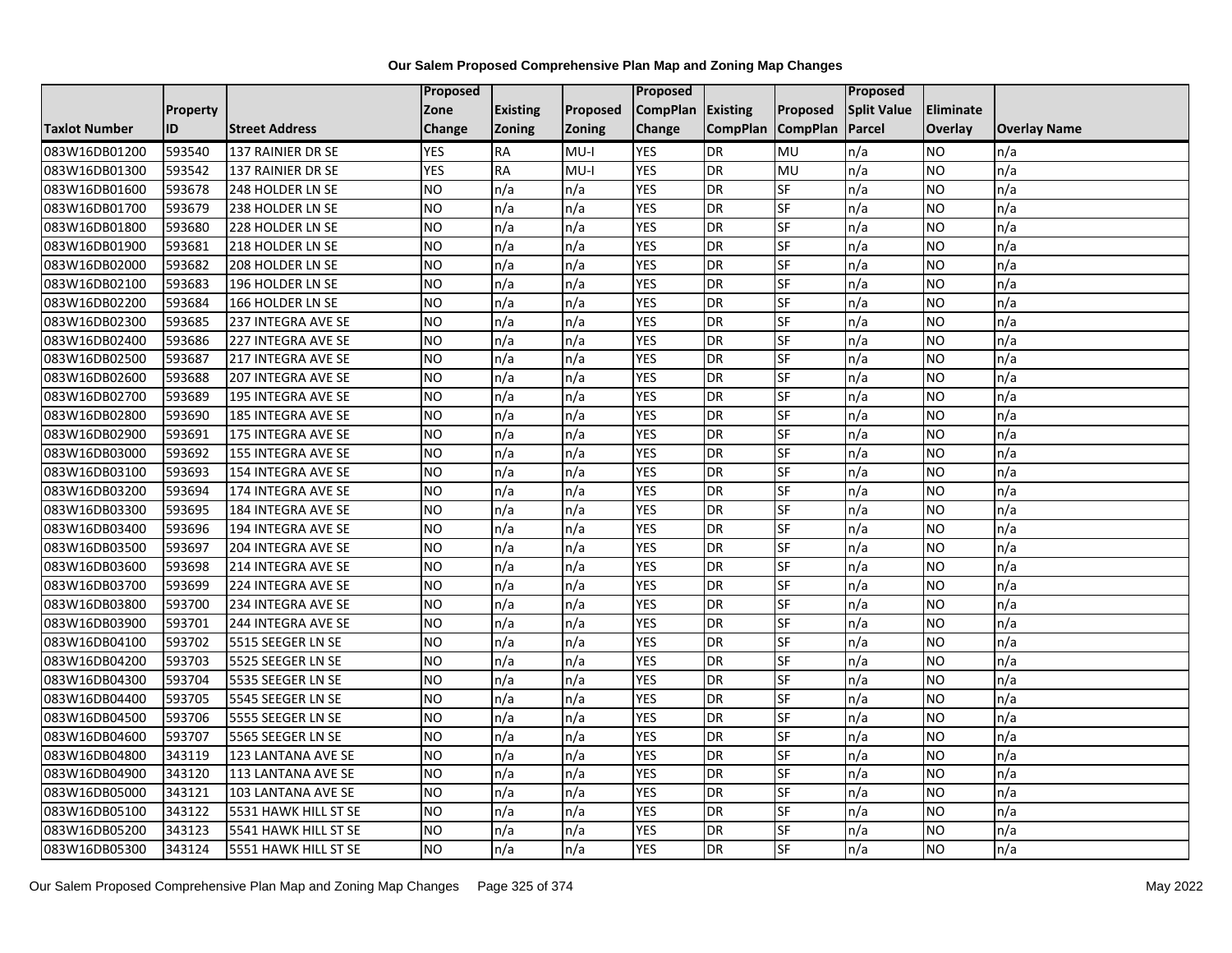|               |                 |                          | <b>Proposed</b> |                 |               | Proposed        |                 |                 | Proposed           |           |                     |
|---------------|-----------------|--------------------------|-----------------|-----------------|---------------|-----------------|-----------------|-----------------|--------------------|-----------|---------------------|
|               | <b>Property</b> |                          | Zone            | <b>Existing</b> | Proposed      | <b>CompPlan</b> | Existing        | Proposed        | <b>Split Value</b> | Eliminate |                     |
| Taxlot Number | ID              | <b>Street Address</b>    | <b>Change</b>   | Zoning          | <b>Zoning</b> | Change          | <b>CompPlan</b> | <b>CompPlan</b> | Parcel             | Overlay   | <b>Overlay Name</b> |
| 083W16DB05400 | 343125          | 5561 HAWK HILL ST SE     | <b>NO</b>       | n/a             | n/a           | <b>YES</b>      | <b>DR</b>       | <b>SF</b>       | n/a                | NO.       | n/a                 |
| 083W16DB05500 | 343126          | 5571 HAWK HILL ST SE     | <b>NO</b>       | n/a             | n/a           | <b>YES</b>      | DR              | SF              | n/a                | NO.       | n/a                 |
| 083W16DB05600 | 343127          | 5581 HAWK HILL ST SE     | <b>NO</b>       | n/a             | n/a           | <b>YES</b>      | DR              | SF              | n/a                | NO.       | n/a                 |
| 083W16DB05700 | 343128          | 5591 HAWK HILL ST SE     | <b>NO</b>       | n/a             | n/a           | <b>YES</b>      | <b>DR</b>       | SF              | n/a                | NO.       | n/a                 |
| 083W16DB05800 | 343129          | 5603 HAWK HILL ST SE     | <b>NO</b>       | n/a             | n/a           | <b>YES</b>      | <b>DR</b>       | SF              | n/a                | NO.       | n/a                 |
| 083W16DB05900 | 343130          | 5613 HAWK HILL ST SE     | <b>NO</b>       | n/a             | n/a           | <b>YES</b>      | DR              | SF              | n/a                | <b>NO</b> | n/a                 |
| 083W16DB06000 | 343131          | 5623 HAWK HILL ST SE     | <b>NO</b>       | n/a             | n/a           | <b>YES</b>      | DR              | SF              | n/a                | NO.       | n/a                 |
| 083W16DB06100 | 343132          | 104 ROLLING HILLS AVE SE | <b>NO</b>       | n/a             | n/a           | <b>YES</b>      | DR              | SF              | n/a                | NO.       | n/a                 |
| 083W16DB06200 | 343133          | 110 ROLLING HILLS AVE SE | <b>NO</b>       | n/a             | n/a           | <b>YES</b>      | DR              | SF              | n/a                | NO.       | n/a                 |
| 083W16DB06300 | 343134          | 116 ROLLING HILLS AVE SE | ŌИ              | n/a             | n/a           | <b>YES</b>      | DR              | <b>SF</b>       | n/a                | NO.       | n/a                 |
| 083W16DB06400 | 343135          | 122 ROLLING HILLS AVE SE | <b>NO</b>       | n/a             | n/a           | <b>YES</b>      | DR              | SF              | n/a                | <b>NO</b> | n/a                 |
| 083W16DB06500 | 343136          | 128 ROLLING HILLS AVE SE | <b>NO</b>       | n/a             | n/a           | <b>YES</b>      | <b>DR</b>       | SF              | n/a                | NO.       | n/a                 |
| 083W16DB06600 | 343137          | 134 ROLLING HILLS AVE SE | ŌИ              | n/a             | n/a           | <b>YES</b>      | DR              | $S_{F}$         | n/a                | NO.       | n/a                 |
| 083W16DB07800 | 343149          | 5627 SEEGER LN SE        | <b>NO</b>       | n/a             | n/a           | <b>YES</b>      | <b>DR</b>       | SF              | n/a                | NO.       | n/a                 |
| 083W16DB07900 | 343150          | 5637 SEEGER LN SE        | <b>NO</b>       | n/a             | n/a           | <b>YES</b>      | <b>DR</b>       | SF              | n/a                | NO.       | n/a                 |
| 083W16DB08000 | 343151          | 5647 SEEGER LN SE        | <b>NO</b>       | n/a             | n/a           | <b>YES</b>      | <b>DR</b>       | $S_{F}$         | n/a                | NO.       | n/a                 |
| 083W16DB08100 | 343152          | 5657 SEEGER LN SE        | ŌИ              | n/a             | n/a           | <b>YES</b>      | <b>DR</b>       | <b>SF</b>       | n/a                | NO.       | n/a                 |
| 083W16DB08200 | 343153          | 5650 SEEGER LN SE        | <b>NO</b>       | n/a             | n/a           | <b>YES</b>      | DR              | SF              | n/a                | NO.       | n/a                 |
| 083W16DB08300 | 343154          | 5640 SEEGER LN SE        | <b>NO</b>       | n/a             | n/a           | <b>YES</b>      | DR              | SF              | n/a                | <b>NO</b> | n/a                 |
| 083W16DB08400 | 343155          | 5630 SEEGER LN SE        | <b>NO</b>       | n/a             | n/a           | <b>YES</b>      | <b>DR</b>       | <b>SF</b>       | n/a                | NO.       | n/a                 |
| 083W16DB08500 | 343156          | 5620 SEEGER LN SE        | <b>NO</b>       | n/a             | n/a           | <b>YES</b>      | DR              | SF              | n/a                | NO.       | n/a                 |
| 083W16DB08600 | 343157          | 5610 SEEGER LN SE        | <b>NO</b>       | n/a             | n/a           | <b>YES</b>      | <b>DR</b>       | <b>SF</b>       | n/a                | <b>NO</b> | n/a                 |
| 083W16DB08700 | 343158          | 5580 SEEGER LN SE        | <b>NO</b>       | n/a             | n/a           | <b>YES</b>      | DR              | <b>SF</b>       | n/a                | NO.       | n/a                 |
| 083W16DB08800 | 343159          | 189 ROLLING HILLS AVE SE | <b>NO</b>       | n/a             | n/a           | <b>YES</b>      | DR              | SF              | n/a                | NO.       | n/a                 |
| 083W16DB08900 | 343160          | 181 ROLLING HILLS AVE SE | <b>NO</b>       | n/a             | n/a           | <b>YES</b>      | <b>DR</b>       | SF              | n/a                | NO.       | n/a                 |
| 083W16DB09000 | 343161          | 173 ROLLING HILLS AVE SE | <b>NO</b>       | n/a             | n/a           | <b>YES</b>      | DR              | SF              | n/a                | NO.       | n/a                 |
| 083W16DB09100 | 343162          | 165 ROLLING HILLS AVE SE | ŌИ              | n/a             | n/a           | <b>YES</b>      | <b>DR</b>       | $S_{F}$         | n/a                | NO.       | n/a                 |
| 083W16DB09200 | 343163          | 157 ROLLING HILLS AVE SE | <b>NO</b>       | n/a             | n/a           | <b>YES</b>      | DR              | SF              | n/a                | NO.       | n/a                 |
| 083W16DB09300 | 343164          | 149 ROLLING HILLS AVE SE | <b>NO</b>       | n/a             | n/a           | <b>YES</b>      | DR              | SF              | n/a                | NO.       | n/a                 |
| 083W16DB09400 | 343165          | 141 ROLLING HILLS AVE SE | <b>NO</b>       | n/a             | n/a           | <b>YES</b>      | DR              | SF              | n/a                | <b>NO</b> | n/a                 |
| 083W16DB09500 | 343166          | 133 ROLLING HILLS AVE SE | <b>NO</b>       | n/a             | n/a           | <b>YES</b>      | DR              | SF              | n/a                | NO.       | n/a                 |
| 083W16DB09600 | 343167          | 125 ROLLING HILLS AVE SE | <b>NO</b>       | n/a             | n/a           | <b>YES</b>      | <b>DR</b>       | SF              | n/a                | NO.       | n/a                 |
| 083W16DB09700 | 343168          | 117 ROLLING HILLS AVE SE | <b>NO</b>       | n/a             | n/a           | <b>YES</b>      | <b>DR</b>       | <b>SF</b>       | n/a                | NO.       | n/a                 |
| 083W16DB09800 | 343169          | 109 ROLLING HILLS AVE SE | <b>NO</b>       | n/a             | n/a           | <b>YES</b>      | DR              | SF              | n/a                | NO.       | n/a                 |
| 083W16DB09900 | 343170          | 101 ROLLING HILLS AVE SE | <b>NO</b>       | n/a             | n/a           | <b>YES</b>      | <b>DR</b>       | SF              | n/a                | NO        | n/a                 |
| 083W16DB10000 | 343171          | 106 MIRANDA AVE SE       | <b>NO</b>       | n/a             | n/a           | <b>YES</b>      | <b>DR</b>       | SF              | n/a                | NO        | n/a                 |
| 083W16DB10100 | 343172          | 116 MIRANDA AVE SE       | <b>NO</b>       | n/a             | n/a           | <b>YES</b>      | <b>DR</b>       | SF              | n/a                | NO        | n/a                 |
| 083W16DB10200 | 343173          | 126 MIRANDA AVE SE       | <b>NO</b>       | n/a             | n/a           | <b>YES</b>      | DR              | SF              | n/a                | <b>NO</b> | n/a                 |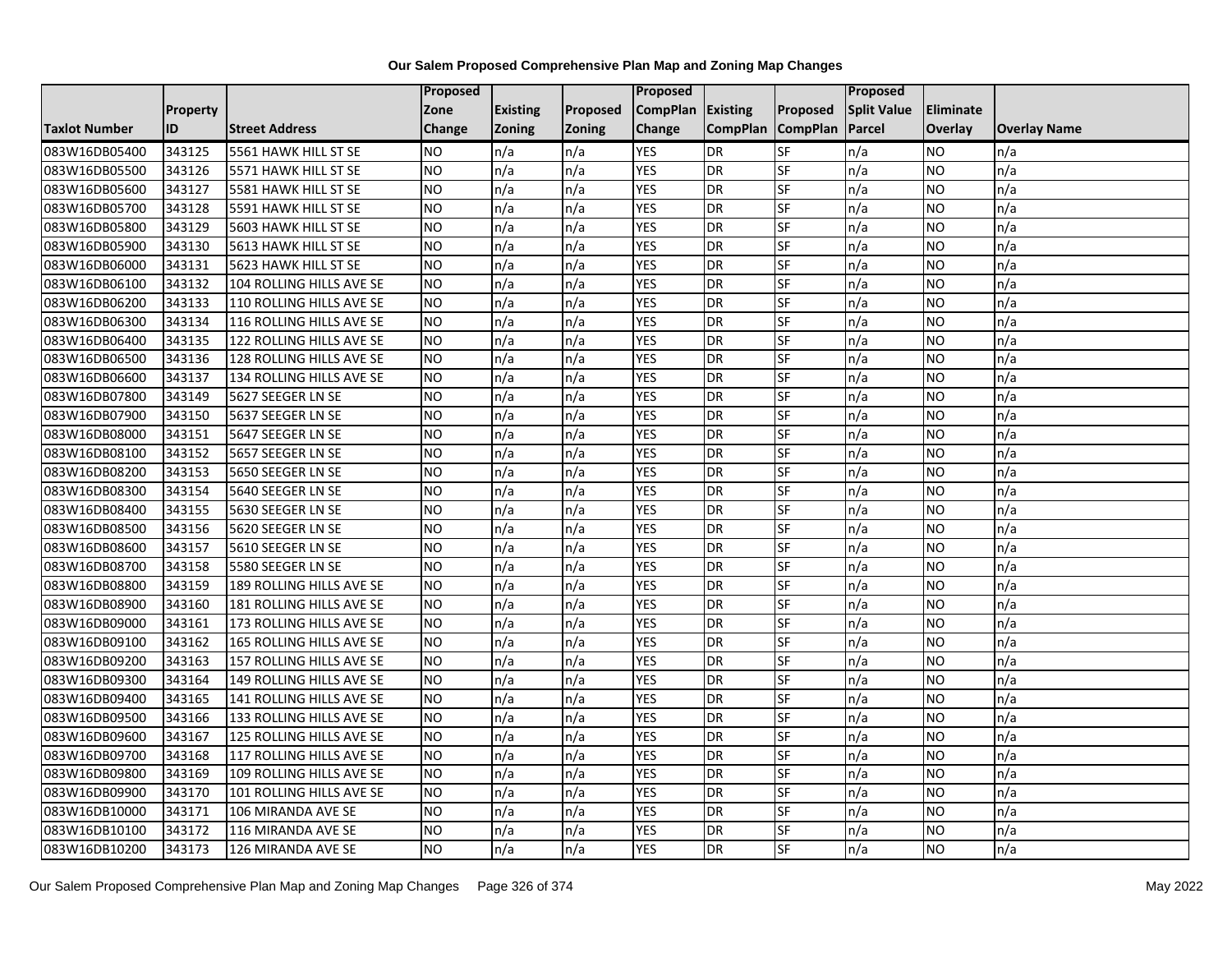|                      |           |                           | Proposed       |                 |               | Proposed        |                 |                 | <b>Proposed</b>    |                  |                     |
|----------------------|-----------|---------------------------|----------------|-----------------|---------------|-----------------|-----------------|-----------------|--------------------|------------------|---------------------|
|                      | Property  |                           | Zone           | <b>Existing</b> | Proposed      | <b>CompPlan</b> | Existing        | Proposed        | <b>Split Value</b> | <b>Eliminate</b> |                     |
| <b>Taxlot Number</b> | <b>ID</b> | <b>Street Address</b>     | Change         | Zoning          | <b>Zoning</b> | Change          | <b>CompPlan</b> | <b>CompPlan</b> | Parcel             | <b>Overlay</b>   | <b>Overlay Name</b> |
| 083W16DB10300        | 343174    | 136 MIRANDA AVE SE        | <b>NO</b>      | n/a             | n/a           | <b>YES</b>      | <b>DR</b>       | SF              | n/a                | <b>NO</b>        | n/a                 |
| 083W16DB10400        | 343175    | 146 MIRANDA AVE SE        | <b>NO</b>      | n/a             | n/a           | <b>YES</b>      | <b>DR</b>       | SF              | n/a                | <b>NO</b>        | n/a                 |
| 083W16DB10500        | 343176    | <b>156 MIRANDA AVE SE</b> | <b>NO</b>      | n/a             | n/a           | <b>YES</b>      | <b>DR</b>       | SF              | n/a                | <b>NO</b>        | n/a                 |
| 083W16DB10600        | 343177    | 166 MIRANDA AVE SE        | NO             | n/a             | n/a           | <b>YES</b>      | <b>DR</b>       | SF              | n/a                | <b>NO</b>        | n/a                 |
| 083W16DB10700        | 343178    | 5560 BRYCE ST SE          | <b>NO</b>      | n/a             | n/a           | <b>YES</b>      | <b>DR</b>       | SF              | n/a                | <b>NO</b>        | n/a                 |
| 083W16DB10800        | 343179    | 5550 BRYCE ST SE          | <b>NO</b>      | n/a             | n/a           | <b>YES</b>      | <b>DR</b>       | SF              | n/a                | <b>NO</b>        | n/a                 |
| 083W16DB10900        | 343180    | 5540 BRYCE ST SE          | N <sub>O</sub> | n/a             | n/a           | <b>YES</b>      | <b>DR</b>       | SF              | n/a                | <b>NO</b>        | n/a                 |
| 083W16DB11000        | 343181    | 5530 BRYCE ST SE          | <b>NO</b>      | n/a             | n/a           | <b>YES</b>      | <b>DR</b>       | SF              | n/a                | <b>NO</b>        | n/a                 |
| 083W16DB11100        | 343182    | 5520 BRYCE ST SE          | <b>NO</b>      | n/a             | n/a           | <b>YES</b>      | <b>DR</b>       | SF              | n/a                | <b>NO</b>        | n/a                 |
| 083W16DB11200        | 343183    | 163 LANTANA AVE SE        | N <sub>O</sub> | n/a             | n/a           | <b>YES</b>      | <b>DR</b>       | SF              | n/a                | <b>NO</b>        | n/a                 |
| 083W16DB11300        | 343184    | 153 LANTANA AVE SE        | <b>NO</b>      | n/a             | n/a           | <b>YES</b>      | <b>DR</b>       | SF              | n/a                | <b>NO</b>        | n/a                 |
| 083W16DB11400        | 343185    | 143 LANTANA AVE SE        | <b>NO</b>      | n/a             | n/a           | <b>YES</b>      | <b>DR</b>       | SF              | n/a                | <b>NO</b>        | n/a                 |
| 083W16DB11500        | 343186    | 147 MIRANDA AVE SE        | N <sub>O</sub> | n/a             | n/a           | <b>YES</b>      | <b>DR</b>       | SF              | n/a                | <b>NO</b>        | n/a                 |
| 083W16DB11600        | 343187    | 137 MIRANDA AVE SE        | N <sub>O</sub> | n/a             | n/a           | <b>YES</b>      | <b>DR</b>       | SF              | n/a                | <b>NO</b>        | n/a                 |
| 083W16DB11700        | 343188    | 127 MIRANDA AVE SE        | <b>NO</b>      | n/a             | n/a           | <b>YES</b>      | <b>DR</b>       | SF              | n/a                | <b>NO</b>        | n/a                 |
| 083W16DB11800        | 343189    | 117 MIRANDA AVE SE        | N <sub>O</sub> | n/a             | n/a           | <b>YES</b>      | <b>DR</b>       | SF              | n/a                | <b>NO</b>        | n/a                 |
| 083W16DB11900        | 343190    | 107 MIRANDA AVE SE        | N <sub>O</sub> | n/a             | n/a           | <b>YES</b>      | <b>DR</b>       | SF              | n/a                | <b>NO</b>        | n/a                 |
| 083W16DB12000        | 350449    | 142 ROLLING HILLS AVE SE  | <b>NO</b>      | n/a             | n/a           | <b>YES</b>      | <b>DR</b>       | SF              | n/a                | <b>NO</b>        | n/a                 |
| 083W16DB12100        | 350450    | 150 ROLLING HILLS AVE SE  | <b>NO</b>      | n/a             | n/a           | <b>YES</b>      | <b>DR</b>       | SF              | n/a                | <b>NO</b>        | n/a                 |
| 083W16DB12200        | 350451    | 158 ROLLING HILLS AVE SE  | <b>NO</b>      | n/a             | n/a           | <b>YES</b>      | <b>DR</b>       | SF              | n/a                | <b>NO</b>        | n/a                 |
| 083W16DB12300        | 350452    | 166 ROLLING HILLS AVE SE  | <b>NO</b>      | n/a             | n/a           | <b>YES</b>      | <b>DR</b>       | <b>SF</b>       | n/a                | <b>NO</b>        | n/a                 |
| 083W16DB12400        | 350453    | 178 ROLLING HILLS AVE SE  | N <sub>O</sub> | n/a             | n/a           | <b>YES</b>      | <b>DR</b>       | SF              | n/a                | <b>NO</b>        | n/a                 |
| 083W16DB12500        | 350454    | 5607 SEEGER LN SE         | NO             | n/a             | n/a           | <b>YES</b>      | <b>DR</b>       | SF              | n/a                | <b>NO</b>        | n/a                 |
| 083W16DB12600        | 350455    | 5617 SEEGER LN SE         | <b>NO</b>      | n/a             | n/a           | <b>YES</b>      | <b>DR</b>       | SF              | n/a                | <b>NO</b>        | n/a                 |
| 083W16DB12700        | 354046    | 5621 MT VERNON ST SE      | <b>NO</b>      | n/a             | n/a           | <b>YES</b>      | <b>DR</b>       | SF              | n/a                | <b>NO</b>        | n/a                 |
| 083W16DB12800        | 354047    | 5633 MT VERNON ST SE      | ŌИ             | n/a             | n/a           | <b>YES</b>      | <b>DR</b>       | SF              | n/a                | <b>NO</b>        | n/a                 |
| 083W16DB12900        | 354048    | 5641 MT VERNON ST SE      | N <sub>O</sub> | n/a             | n/a           | <b>YES</b>      | <b>DR</b>       | SF              | n/a                | <b>NO</b>        | n/a                 |
| 083W16DB13000        | 354049    | 5649 MT VERNON ST SE      | <b>NO</b>      | n/a             | n/a           | <b>YES</b>      | <b>DR</b>       | SF              | n/a                | <b>NO</b>        | n/a                 |
| 083W16DB13100        | 354050    | 5657 MT VERNON ST SE      | <b>NO</b>      | n/a             | n/a           | <b>YES</b>      | <b>DR</b>       | SF              | n/a                | <b>NO</b>        | n/a                 |
| 083W16DB13200        | 354051    | 5665 MT VERNON ST SE      | N <sub>O</sub> | n/a             | n/a           | <b>YES</b>      | <b>DR</b>       | SF              | n/a                | <b>NO</b>        | n/a                 |
| 083W16DB13300        | 354052    | 5673 MT VERNON ST SE      | NO.            | n/a             | n/a           | <b>YES</b>      | <b>DR</b>       | SF              | n/a                | <b>NO</b>        | n/a                 |
| 083W16DB13400        | 354053    | 243 RAINIER DR SE         | N <sub>O</sub> | n/a             | n/a           | <b>YES</b>      | <b>DR</b>       | SF              | n/a                | <b>NO</b>        | n/a                 |
| 083W16DB13500        | 354054    | 5692 MT RUSHMORE ST SE    | <b>NO</b>      | n/a             | n/a           | <b>YES</b>      | <b>DR</b>       | SF              | n/a                | <b>NO</b>        | n/a                 |
| 083W16DB13600        | 354055    | 5678 MT RUSHMORE ST SE    | <b>NO</b>      | n/a             | n/a           | <b>YES</b>      | <b>DR</b>       | SF              | n/a                | <b>NO</b>        | n/a                 |
| 083W16DB13700        | 354056    | 5670 MT RUSHMORE ST SE    | <b>NO</b>      | n/a             | n/a           | <b>YES</b>      | <b>DR</b>       | SF              | n/a                | <b>NO</b>        | n/a                 |
| 083W16DB13800        | 354057    | 5658 MT RUSHMORE ST SE    | <b>NO</b>      | n/a             | n/a           | <b>YES</b>      | <b>DR</b>       | SF              | n/a                | <b>NO</b>        | n/a                 |
| 083W16DB13900        | 354058    | 5650 MT RUSHMORE ST SE    | NO             | n/a             | n/a           | <b>YES</b>      | <b>DR</b>       | SF              | n/a                | <b>NO</b>        | n/a                 |
| 083W16DB14000        | 354059    | 5642 MT RUSHMORE ST SE    | N <sub>O</sub> | n/a             | n/a           | <b>YES</b>      | <b>DR</b>       | SF              | n/a                | <b>NO</b>        | n/a                 |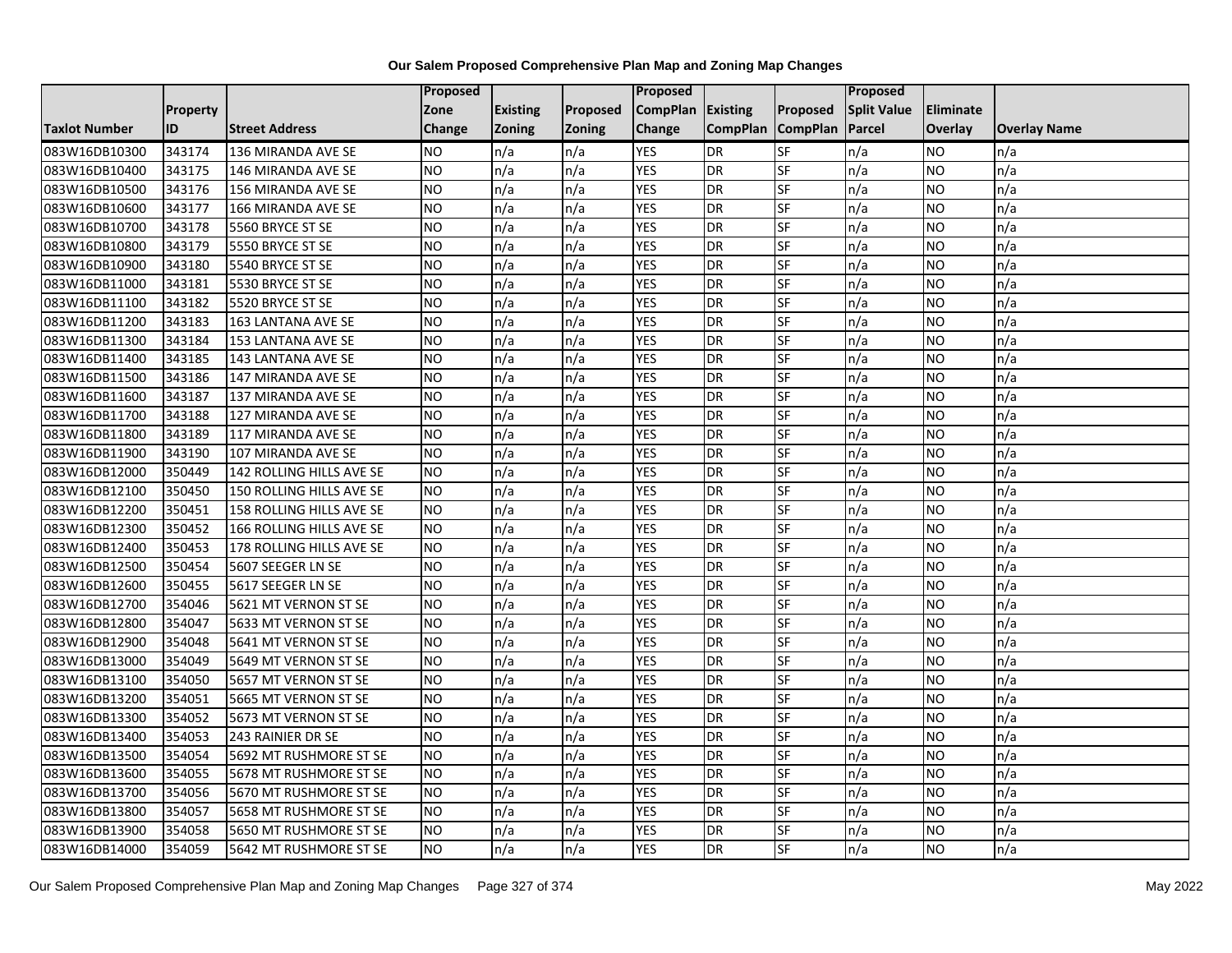|                      |                 |                         | Proposed        |                 |          | Proposed        |                 |                          | Proposed           |                  |                     |
|----------------------|-----------------|-------------------------|-----------------|-----------------|----------|-----------------|-----------------|--------------------------|--------------------|------------------|---------------------|
|                      | <b>Property</b> |                         | Zone            | <b>Existing</b> | Proposed | <b>CompPlan</b> | Existing        | Proposed                 | <b>Split Value</b> | <b>Eliminate</b> |                     |
| <b>Taxlot Number</b> | ID              | <b>Street Address</b>   | Change          | Zoning          | Zoning   | Change          | <b>CompPlan</b> | <b>CompPlan</b>          | Parcel             | <b>Overlay</b>   | <b>Overlay Name</b> |
| 083W16DB14100        | 354060          | 5634 MT RUSHMORE ST SE  | <b>NO</b>       | n/a             | n/a      | <b>YES</b>      | DR              | $S$ F                    | n/a                | <b>NO</b>        | n/a                 |
| 083W16DB14200        | 354061          | 5626 MT RUSHMORE ST SE  | ŌИ              | n/a             | n/a      | <b>YES</b>      | <b>DR</b>       | SF                       | n/a                | <b>NO</b>        | n/a                 |
| 083W16DB14300        | 354062          | 213 EIDER AVE SE        | <b>NO</b>       | n/a             | n/a      | <b>YES</b>      | <b>DR</b>       | SF                       | n/a                | <b>NO</b>        | n/a                 |
| 083W16DB14400        | 354063          | 221 EIDER AVE SE        | <b>NO</b>       | n/a             | n/a      | <b>YES</b>      | <b>DR</b>       | SF                       | n/a                | <b>NO</b>        | n/a                 |
| 083W16DB14500        | 354064          | 229 EIDER AVE SE        | $\overline{NO}$ | n/a             | n/a      | <b>YES</b>      | <b>DR</b>       | $\overline{\mathsf{SF}}$ | n/a                | <b>NO</b>        | n/a                 |
| 083W16DB14600        | 354065          | 237 EIDER AVE SE        | <b>NO</b>       | n/a             | n/a      | <b>YES</b>      | <b>DR</b>       | SF                       | n/a                | <b>NO</b>        | n/a                 |
| 083W16DB14700        | 354066          | 245 EIDER AVE SE        | <b>NO</b>       | n/a             | n/a      | <b>YES</b>      | <b>DR</b>       | SF                       | n/a                | <b>NO</b>        | n/a                 |
| 083W16DB14800        | 354067          | 5616 MT VERNON ST SE    | $\overline{NO}$ | n/a             | n/a      | <b>YES</b>      | <b>DR</b>       | SF                       | n/a                | <b>NO</b>        | n/a                 |
| 083W16DB14900        | 354068          | 5624 MT VERNON ST SE    | <b>NO</b>       | n/a             | n/a      | <b>YES</b>      | <b>DR</b>       | SF                       | n/a                | <b>NO</b>        | n/a                 |
| 083W16DB15000        | 354069          | 5632 MT VERNON ST SE    | <b>NO</b>       | n/a             | n/a      | <b>YES</b>      | <b>DR</b>       | SF                       | n/a                | <b>NO</b>        | n/a                 |
| 083W16DB15100        | 354070          | 5640 MT VERNON ST SE    | <b>NO</b>       | n/a             | n/a      | <b>YES</b>      | <b>DR</b>       | SF                       | n/a                | <b>NO</b>        | n/a                 |
| 083W16DB15200        | 354071          | 5648 MT VERNON ST SE    | <b>NO</b>       | n/a             | n/a      | <b>YES</b>      | <b>DR</b>       | SF                       | n/a                | <b>NO</b>        | n/a                 |
| 083W16DB15300        | 354072          | 5650 MT VERNON ST SE    | ŌИ              | n/a             | n/a      | <b>YES</b>      | <b>DR</b>       | $\overline{\mathsf{SF}}$ | n/a                | <b>NO</b>        | n/a                 |
| 083W16DB15400        | 354073          | 5664 MT VERNON ST SE    | <b>NO</b>       | n/a             | n/a      | <b>YES</b>      | <b>DR</b>       | SF                       | n/a                | <b>NO</b>        | n/a                 |
| 083W16DB15500        | 354074          | 5672 MT VERNON ST SE    | <b>NO</b>       | n/a             | n/a      | <b>YES</b>      | <b>DR</b>       | SF                       | n/a                | <b>NO</b>        | n/a                 |
| 083W16DB15600        | 354075          | 5680 MT VERNON ST SE    | NO              | n/a             | n/a      | <b>YES</b>      | <b>DR</b>       | SF                       | n/a                | <b>NO</b>        | n/a                 |
| 083W16DB15700        | 358708          | 207 EIDER AVE SE        | <b>NO</b>       | n/a             | n/a      | <b>YES</b>      | <b>DR</b>       | SF                       | n/a                | <b>NO</b>        | n/a                 |
| 083W16DB15800        | 358709          | 199 EIDER AVE SE        | <b>NO</b>       | n/a             | n/a      | <b>YES</b>      | <b>DR</b>       | SF                       | n/a                | <b>NO</b>        | n/a                 |
| 083W16DB15900        | 358710          | 195 EIDER AVE SE        | $\overline{NO}$ | n/a             | n/a      | <b>YES</b>      | <b>DR</b>       | SF                       | n/a                | <b>NO</b>        | n/a                 |
| 083W16DB16000        | 358711          | 191 EIDER AVE SE        | <b>NO</b>       | n/a             | n/a      | <b>YES</b>      | <b>DR</b>       | SF                       | n/a                | <b>NO</b>        | n/a                 |
| 083W16DB16100        | 358712          | 187 EIDER AVE SE        | <b>NO</b>       | n/a             | n/a      | <b>YES</b>      | <b>DR</b>       | $S$ F                    | n/a                | <b>NO</b>        | n/a                 |
| 083W16DB16200        | 358713          | 183 EIDER AVE SE        | <b>NO</b>       | n/a             | n/a      | <b>YES</b>      | <b>DR</b>       | SF                       | n/a                | <b>NO</b>        | n/a                 |
| 083W16DB16300        | 358714          | 179 EIDER AVE SE        | <b>NO</b>       | n/a             | n/a      | <b>YES</b>      | <b>DR</b>       | SF                       | n/a                | <b>NO</b>        | n/a                 |
| 083W16DB16400        | 358715          | 176 EIDER AVE SE        | <b>NO</b>       | n/a             | n/a      | <b>YES</b>      | <b>DR</b>       | SF                       | n/a                | <b>NO</b>        | n/a                 |
| 083W16DB16500        | 358716          | 5635 HORIZON VIEW ST SE | <b>NO</b>       | n/a             | n/a      | <b>YES</b>      | <b>DR</b>       | SF                       | n/a                | <b>NO</b>        | n/a                 |
| 083W16DB16600        | 358717          | 5649 HORIZON VIEW ST SE | <b>NO</b>       | n/a             | n/a      | <b>YES</b>      | <b>DR</b>       | <b>SF</b>                | n/a                | <b>NO</b>        | n/a                 |
| 083W16DB16700        | 358718          | 5663 HORIZON VIEW ST SE | $\overline{NO}$ | n/a             | n/a      | <b>YES</b>      | <b>DR</b>       | SF                       | n/a                | <b>NO</b>        | n/a                 |
| 083W16DB16800        | 358719          | 5677 HORIZON VIEW ST SE | <b>NO</b>       | n/a             | n/a      | <b>YES</b>      | <b>DR</b>       | SF                       | n/a                | <b>NO</b>        | n/a                 |
| 083W16DB16900        | 358720          | 5691 HORIZON VIEW ST SE | <b>NO</b>       | n/a             | n/a      | <b>YES</b>      | <b>DR</b>       | SF                       | n/a                | <b>NO</b>        | n/a                 |
| 083W16DB17000        | 358721          | 5698 HORIZON VIEW ST SE | NO              | n/a             | n/a      | <b>YES</b>      | <b>DR</b>       | $\overline{\mathsf{SF}}$ | n/a                | <b>NO</b>        | n/a                 |
| 083W16DB17100        | 358722          | 5690 HORIZON VIEW ST SE | <b>NO</b>       | n/a             | n/a      | <b>YES</b>      | <b>DR</b>       | SF                       | n/a                | <b>NO</b>        | n/a                 |
| 083W16DB17200        | 358723          | 5682 HORIZON VIEW ST SE | <b>NO</b>       | n/a             | n/a      | <b>YES</b>      | <b>DR</b>       | SF                       | n/a                | <b>NO</b>        | n/a                 |
| 083W16DB17300        | 358724          | 5642 HORIZON VIEW ST SE | $\overline{NO}$ | n/a             | n/a      | <b>YES</b>      | <b>DR</b>       | SF                       | n/a                | <b>NO</b>        | n/a                 |
| 083W16DB17400        | 358725          | 5630 HORIZON VIEW ST SE | <b>NO</b>       | n/a             | n/a      | <b>YES</b>      | <b>DR</b>       | SF                       | n/a                | <b>NO</b>        | n/a                 |
| 083W16DB17500        | 358726          | 5618 HORIZON VIEW ST SE | $\overline{NO}$ | n/a             | n/a      | <b>YES</b>      | <b>DR</b>       | $\overline{\mathsf{SF}}$ | n/a                | <b>NO</b>        | n/a                 |
| 083W16DB17600        | 358727          | 5604 HORIZON VIEW ST SE | NO.             | n/a             | n/a      | <b>YES</b>      | <b>DR</b>       | <b>SF</b>                | n/a                | <b>NO</b>        | n/a                 |
| 083W16DB17700        | 358728          | 190 EIDER AVE SE        | <b>NO</b>       | n/a             | n/a      | <b>YES</b>      | <b>DR</b>       | SF                       | n/a                | <b>NO</b>        | n/a                 |
| 083W16DB17800        | 358729          | 198 EIDER AVE SE        | $\overline{NO}$ | n/a             | n/a      | <b>YES</b>      | <b>DR</b>       | $\overline{\mathsf{SF}}$ | n/a                | <b>NO</b>        | n/a                 |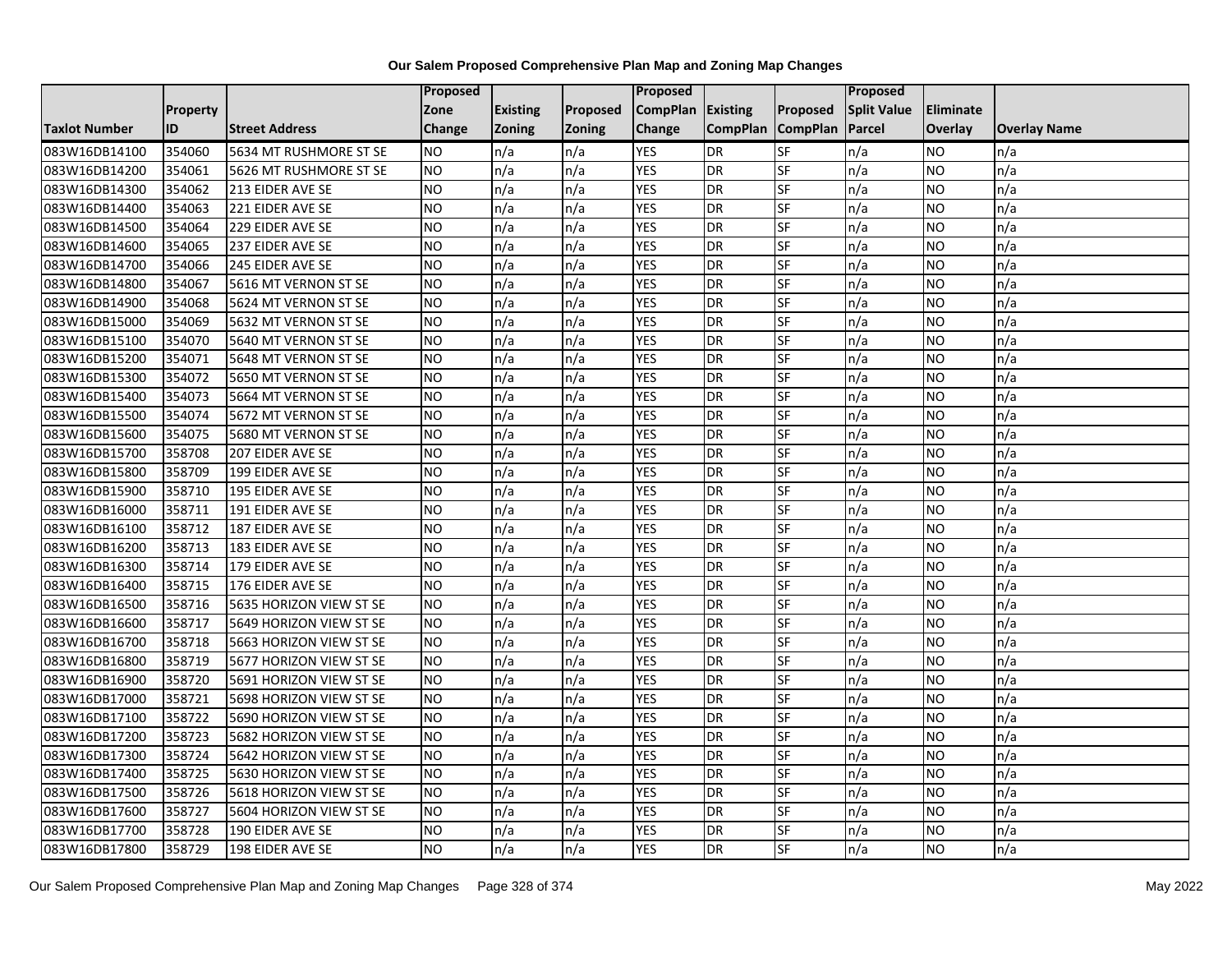|                      |                 |                           | <b>Proposed</b> |                 |          | Proposed          |                   |                 | Proposed           |           |                     |
|----------------------|-----------------|---------------------------|-----------------|-----------------|----------|-------------------|-------------------|-----------------|--------------------|-----------|---------------------|
|                      | <b>Property</b> |                           | Zone            | <b>Existing</b> | Proposed | CompPlan Existing |                   | <b>Proposed</b> | <b>Split Value</b> | Eliminate |                     |
| <b>Taxlot Number</b> | ID              | <b>Street Address</b>     | Change          | <b>Zoning</b>   | Zoning   | Change            | CompPlan CompPlan |                 | Parcel             | Overlay   | <b>Overlay Name</b> |
| 083W16DB17900        | 358730          | 204 EIDER AVE SE          | <b>NO</b>       | n/a             | n/a      | <b>YES</b>        | <b>DR</b>         | SF              | n/a                | NO.       | n/a                 |
| 083W16DB18000        | 358731          | 5631 MT RUSHMORE ST SE    | <b>NO</b>       | n/a             | n/a      | <b>YES</b>        | <b>DR</b>         | SF              | n/a                | ΝO        | n/a                 |
| 083W16DB18100        | 358732          | 5643 MT RUSHMORE ST SE    | <b>NO</b>       | n/a             | n/a      | <b>YES</b>        | DR                | SF              | n/a                | NO.       | n/a                 |
| 083W16DB18200        | 358733          | 5655 MT RUSHMORE ST SE    | <b>NO</b>       | n/a             | n/a      | <b>YES</b>        | DR                | SF              | n/a                | NO.       | n/a                 |
| 083W16DB18300        | 358734          | 5669 MT RUSHMORE ST SE    | <b>NO</b>       | n/a             | n/a      | <b>YES</b>        | <b>DR</b>         | SF              | n/a                | NO.       | n/a                 |
| 083W16DB18400        | 358735          | 5681 MT RUSHMORE ST SE    | <b>NO</b>       | n/a             | n/a      | <b>YES</b>        | DR                | SF              | n/a                | NO.       | n/a                 |
| 083W16DB18500        | 358736          | 213 RAINIER DR SE         | <b>NO</b>       | n/a             | n/a      | <b>YES</b>        | <b>DR</b>         | SF              | n/a                | ΝO        | n/a                 |
| 083W16DB18600        | 358737          | 207 RAINIER DR SE         | <b>NO</b>       | n/a             | n/a      | <b>YES</b>        | DR                | <b>SF</b>       | n/a                | NO.       | n/a                 |
| 083W16DB18700        | 358738          | 199 RAINIER DR SE         | <b>NO</b>       | n/a             | n/a      | <b>YES</b>        | <b>DR</b>         | SF              | n/a                | NO.       | n/a                 |
| 083W16DB18800        | 358739          | 5676 HORIZON VIEW ST SE   | <b>NO</b>       | n/a             | n/a      | <b>YES</b>        | DR                | <b>SF</b>       | n/a                | NO.       | n/a                 |
| 083W16DB18900        | 358740          | 5664 HORIZON VIEW ST SE   | <b>NO</b>       | n/a             | n/a      | <b>YES</b>        | DR                | SF              | n/a                | NO.       | n/a                 |
| 083W16DB19000        | 358741          | 5658 HORIZON VIEW ST SE   | <b>NO</b>       | n/a             | n/a      | <b>YES</b>        | DR                | SF              | n/a                | NO.       | n/a                 |
| 083W16DB19100        | 358742          | None                      | <b>NO</b>       | n/a             | n/a      | <b>YES</b>        | DR                | SF              | n/a                | NO        | n/a                 |
| 083W16DB19200        | 358743          | None                      | <b>NO</b>       | n/a             | n/a      | <b>YES</b>        | <b>DR</b>         | <b>SF</b>       | n/a                | NO.       | n/a                 |
| 083W16DC01000        | 593558          | 6012 LIBERTY RD S         | <b>YES</b>      | <b>RA</b>       | $MU-II$  | <b>YES</b>        | DR                | MU              | n/a                | <b>NO</b> | n/a                 |
| 083W16DC01100        | 593559          | 161 LINN HAVEN DR SE      | <b>YES</b>      | RA              | $MU-II$  | <b>YES</b>        | <b>DR</b>         | MU              | n/a                | <b>NO</b> | n/a                 |
| 083W16DC01400        | 342705          | 5950 SUMMERSIDE ST SE     | <b>NO</b>       | n/a             | n/a      | <b>YES</b>        | <b>DR</b>         | SF              | n/a                | NO.       | n/a                 |
| 083W16DC01500        | 342706          | 5940 SUMMERSIDE ST SE     | <b>NO</b>       | n/a             | n/a      | <b>YES</b>        | DR                | SF              | n/a                | NO.       | n/a                 |
| 083W16DC01600        | 342707          | 5930 SUMMERSIDE ST SE     | <b>NO</b>       | n/a             | n/a      | <b>YES</b>        | DR                | SF              | n/a                | NO.       | n/a                 |
| 083W16DC01700        | 342708          | 5920 SUMMERSIDE ST SE     | <b>NO</b>       | n/a             | n/a      | <b>YES</b>        | DR                | SF              | n/a                | NO.       | n/a                 |
| 083W16DC01800        | 342709          | 5910 SUMMERSIDE ST SE     | <b>NO</b>       | n/a             | n/a      | <b>YES</b>        | DR                | SF              | n/a                | NO        | n/a                 |
| 083W16DC01900        | 342710          | 5909 SUMMERSIDE ST SE     | <b>NO</b>       | n/a             | n/a      | <b>YES</b>        | DR                | <b>SF</b>       | n/a                | NO        | n/a                 |
| 083W16DC02000        | 342711          | 5919 SUMMERSIDE ST SE     | <b>NO</b>       | n/a             | n/a      | <b>YES</b>        | <b>DR</b>         | SF              | n/a                | <b>NO</b> | n/a                 |
| 083W16DC02100        | 342712          | 5929 SUMMERSIDE ST SE     | <b>NO</b>       | n/a             | n/a      | <b>YES</b>        | DR                | <b>SF</b>       | n/a                | NO.       | n/a                 |
| 083W16DC02200        | 342713          | 5939 SUMMERSIDE ST SE     | <b>NO</b>       | n/a             | n/a      | <b>YES</b>        | DR                | SF              | n/a                | NO.       | n/a                 |
| 083W16DC02300        | 342714          | 5949 SUMMERSIDE ST SE     | <b>NO</b>       | n/a             | n/a      | <b>YES</b>        | DR                | SF              | n/a                | NO.       | n/a                 |
| 083W16DC02400        | 342715          | 5959 SUMMERSIDE ST SE     | <b>NO</b>       | n/a             | n/a      | <b>YES</b>        | DR                | SF              | n/a                | NO        | n/a                 |
|                      | 342716          |                           | <b>NO</b>       |                 |          |                   |                   | <b>SF</b>       |                    |           |                     |
| 083W16DC02500        |                 | 198 MOUNTAIN VISTA AVE SE |                 | n/a             | n/a      | YES               | DR                |                 | n/a                | NO.       | n/a                 |
| 083W16DC02600        | 342717          | 192 MOUNTAIN VISTA AVE SE | <b>NO</b>       | n/a             | n/a      | YES               | <b>DR</b>         | SF              | n/a                | NO.       | n/a                 |
| 083W16DC02700        | 342718          | 186 MOUNTAIN VISTA AVE SE | <b>NO</b>       |                 | n/a      | YES               | DR                | SF              | n/a                | NO.       | n/a                 |
|                      |                 |                           |                 | n/a             |          |                   |                   |                 |                    |           |                     |
| 083W16DC02800        | 342719          | 180 MOUNTAIN VISTA AVE SE | <b>NO</b>       | n/a             | n/a      | YES               | <b>DR</b>         | SF              | n/a                | ΝO        | n/a                 |
| 083W16DC02900        | 342720          | 174 MOUNTAIN VISTA AVE SE | <b>NO</b>       | n/a             | n/a      | <b>YES</b>        | DR                | SF              | n/a                | ΝO        | n/a                 |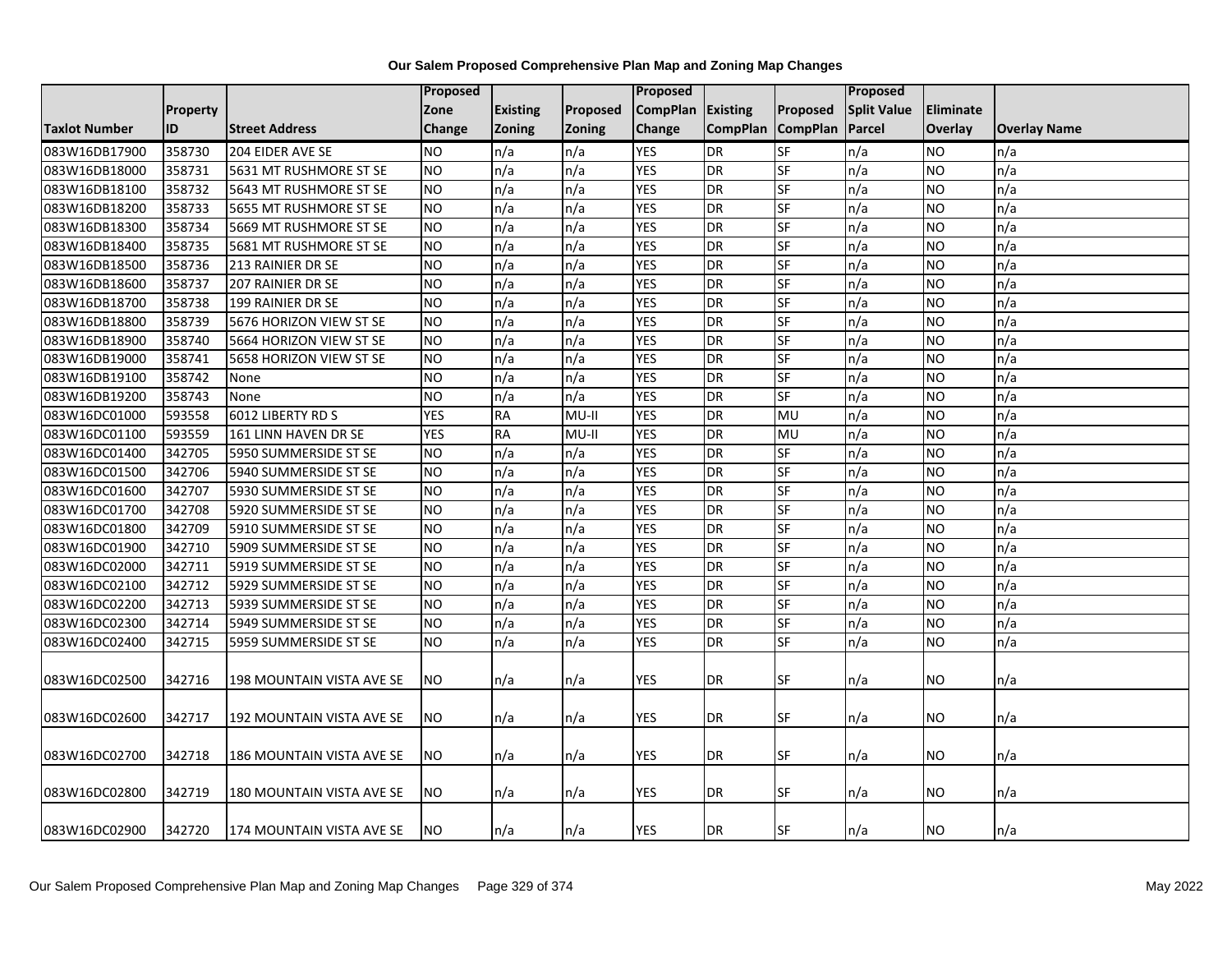|                      |                 |                                  | Proposed  |                 |               | <b>Proposed</b>   |                   |           | Proposed           |                |                     |
|----------------------|-----------------|----------------------------------|-----------|-----------------|---------------|-------------------|-------------------|-----------|--------------------|----------------|---------------------|
|                      | <b>Property</b> |                                  | Zone      | <b>Existing</b> | Proposed      | CompPlan Existing |                   | Proposed  | <b>Split Value</b> | Eliminate      |                     |
| <b>Taxlot Number</b> | ID              | <b>Street Address</b>            | Change    | <b>Zoning</b>   | <b>Zoning</b> | Change            | CompPlan CompPlan |           | Parcel             | <b>Overlay</b> | <b>Overlay Name</b> |
| 083W16DC03000        | 342721          | <b>168 MOUNTAIN VISTA AVE SE</b> | <b>NO</b> | n/a             | n/a           | <b>YES</b>        | DR                | <b>SF</b> | n/a                | NO             | n/a                 |
| 083W16DC03100        | 342722          | 162 MOUNTAIN VISTA AVE SE        | <b>NO</b> | n/a             | n/a           | <b>YES</b>        | DR                | <b>SF</b> | n/a                | NO.            | n/a                 |
| 083W16DC03200        | 342723          | 156 MOUNTAIN VISTA AVE SE        | <b>NO</b> | n/a             | n/a           | <b>YES</b>        | DR                | <b>SF</b> | n/a                | NO.            | n/a                 |
| 083W16DC03300        | 342724          | 150 MOUNTAIN VISTA AVE SE        | <b>NO</b> | n/a             | n/a           | <b>YES</b>        | DR                | <b>SF</b> | n/a                | NO.            | n/a                 |
| 083W16DC03400        | 342725          | 144 MOUNTAIN VISTA AVE SE        | <b>NO</b> | n/a             | n/a           | <b>YES</b>        | <b>DR</b>         | SF        | n/a                | NO             | n/a                 |
| 083W16DC03500        | 342726          | 138 MOUNTAIN VISTA AVE SE        | <b>NO</b> | n/a             | n/a           | YES               | DR                | <b>SF</b> | n/a                | NO.            | n/a                 |
| 083W16DC03600        | 342727          | 132 MOUNTAIN VISTA AVE SE        | <b>NO</b> | n/a             | n/a           | <b>YES</b>        | DR                | <b>SF</b> | n/a                | ΝO             | n/a                 |
| 083W16DC03700        | 342728          | 126 MOUNTAIN VISTA AVE SE        | <b>NO</b> | n/a             | n/a           | <b>YES</b>        | DR                | <b>SF</b> | n/a                | NO.            | n/a                 |
| 083W16DC03800        | 342729          | 120 MOUNTAIN VISTA AVE SE        | <b>NO</b> | n/a             | n/a           | YES               | DR                | <b>SF</b> | n/a                | ΝO             | n/a                 |
| 083W16DC03900        | 342730          | 114 MOUNTAIN VISTA AVE SE        | <b>NO</b> | n/a             | n/a           | YES               | DR                | <b>SF</b> | n/a                | NO             | n/a                 |
| 083W16DC04000        | 342731          | 108 MOUNTAIN VISTA AVE SE        | <b>NO</b> | n/a             | n/a           | <b>YES</b>        | DR                | <b>SF</b> | n/a                | NO             | n/a                 |
| 083W16DC04100        | 342732          | 102 MOUNTAIN VISTA AVE SE        | <b>NO</b> | n/a             | n/a           | <b>YES</b>        | DR                | <b>SF</b> | n/a                | NO.            | n/a                 |
| 083W16DC04200        | 342733          | 109 MOUNTAIN VISTA AVE SE        | <b>NO</b> | n/a             | n/a           | <b>YES</b>        | <b>DR</b>         | SF        | n/a                | NO             | n/a                 |
| 083W16DC04300        | 342734          | 115 MOUNTAIN VISTA AVE SE        | <b>NO</b> | n/a             | n/a           | YES               | DR                | <b>SF</b> | n/a                | NO             | n/a                 |
| 083W16DC04400        | 342735          | 121 MOUNTAIN VISTA AVE SE        | NO.       | n/a             | n/a           | <b>YES</b>        | DR                | <b>SF</b> | n/a                | NO.            | n/a                 |
| 083W16DC04500        | 342736          | 127 MOUNTAIN VISTA AVE SE        | NO.       | n/a             | n/a           | <b>YES</b>        | DR                | <b>SF</b> | n/a                | NO.            | n/a                 |
| 083W16DC04600        | 342737          | 133 MOUNTAIN VISTA AVE SE        | <b>NO</b> | n/a             | n/a           | <b>YES</b>        | DR                | <b>SF</b> | n/a                | NO.            | n/a                 |
| 083W16DC04700        | 342738          | 139 MOUNTAIN VISTA AVE SE        | <b>NO</b> | n/a             | n/a           | <b>YES</b>        | DR                | <b>SF</b> | n/a                | NO             | n/a                 |
| 083W16DC04800        | 342739          | 145 MOUNTAIN VISTA AVE SE        | <b>NO</b> | n/a             | n/a           | <b>YES</b>        | DR                | <b>SF</b> | n/a                | NO.            | n/a                 |

Our Salem Proposed Comprehensive Plan Map and Zoning Map Changes Page 330 of 374 May 2022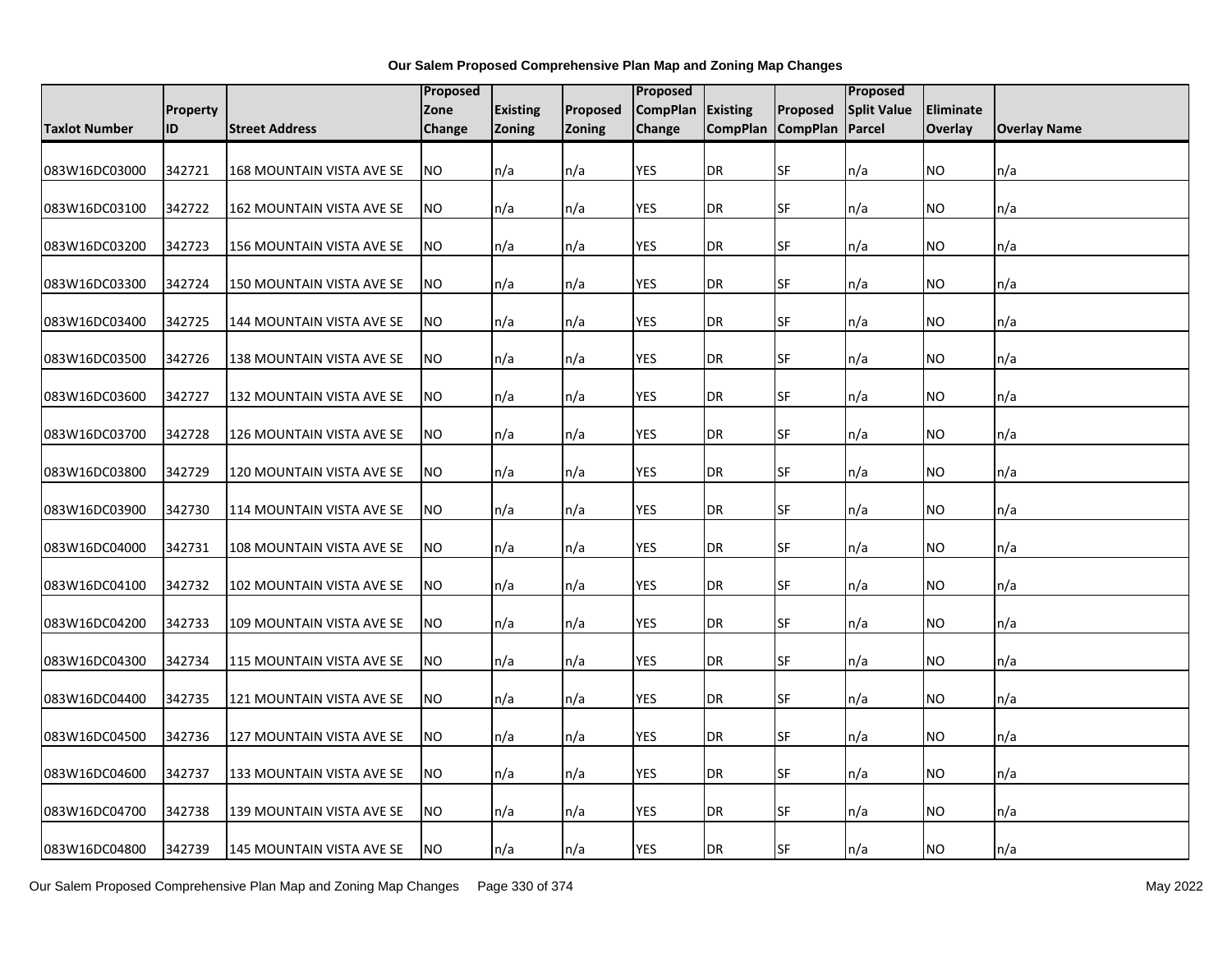|                      |                 |                           | <b>Proposed</b> |                 |               | <b>Proposed</b> |                 |                          | Proposed           |                  |                     |
|----------------------|-----------------|---------------------------|-----------------|-----------------|---------------|-----------------|-----------------|--------------------------|--------------------|------------------|---------------------|
|                      | <b>Property</b> |                           | Zone            | <b>Existing</b> | Proposed      | <b>CompPlan</b> | <b>Existing</b> | Proposed                 | <b>Split Value</b> | <b>Eliminate</b> |                     |
| <b>Taxlot Number</b> | ID              | <b>Street Address</b>     | Change          | <b>Zoning</b>   | <b>Zoning</b> | Change          | <b>CompPlan</b> | <b>CompPlan</b>          | Parcel             | <b>Overlay</b>   | <b>Overlay Name</b> |
| 083W16DC04900        | 342740          | 5855 HORIZON VIEW ST SE   | <b>NO</b>       | n/a             | n/a           | <b>YES</b>      | DR              | SF                       | n/a                | <b>NO</b>        | n/a                 |
| 083W16DC05000        | 342741          | 5845 HORIZON VIEW ST SE   | <b>NO</b>       | n/a             | n/a           | <b>YES</b>      | <b>DR</b>       | SF                       | n/a                | <b>NO</b>        | n/a                 |
| 083W16DC05100        | 342742          | 146 DUNIWAY CT SE         | <b>NO</b>       | n/a             | n/a           | <b>YES</b>      | <b>DR</b>       | SF                       | n/a                | <b>NO</b>        | n/a                 |
| 083W16DC05200        | 342743          | 140 DUNIWAY CT SE         | NO              | n/a             | n/a           | <b>YES</b>      | <b>DR</b>       | SF                       | n/a                | <b>NO</b>        | n/a                 |
| 083W16DC05300        | 342744          | 134 DUNIWAY CT SE         | <b>NO</b>       | n/a             | n/a           | <b>YES</b>      | <b>DR</b>       | SF                       | n/a                | <b>NO</b>        | n/a                 |
| 083W16DC05400        | 342745          | 128 DUNIWAY CT SE         | <b>NO</b>       | n/a             | n/a           | <b>YES</b>      | <b>DR</b>       | SF                       | n/a                | <b>NO</b>        | n/a                 |
| 083W16DC05500        | 342746          | 122 DUNIWAY CT SE         | <b>NO</b>       | n/a             | n/a           | <b>YES</b>      | <b>DR</b>       | SF                       | n/a                | <b>NO</b>        | n/a                 |
| 083W16DC05600        | 342747          | 116 DUNIWAY CT SE         | <b>NO</b>       | n/a             | n/a           | <b>YES</b>      | <b>DR</b>       | SF                       | n/a                | <b>NO</b>        | n/a                 |
| 083W16DC05700        | 342748          | 110 DUNIWAY CT SE         | <b>NO</b>       | n/a             | n/a           | <b>YES</b>      | <b>DR</b>       | SF                       | n/a                | <b>NO</b>        | n/a                 |
| 083W16DC05800        | 342749          | 104 DUNIWAY CT SE         | <b>NO</b>       | n/a             | n/a           | <b>YES</b>      | <b>DR</b>       | SF                       | n/a                | <b>NO</b>        | n/a                 |
| 083W16DC05900        | 342750          | 107 DUNIWAY CT SE         | <b>NO</b>       | n/a             | n/a           | <b>YES</b>      | <b>DR</b>       | SF                       | n/a                | <b>NO</b>        | n/a                 |
| 083W16DC06000        | 342751          | 113 DUNIWAY CT SE         | <b>NO</b>       | n/a             | n/a           | <b>YES</b>      | <b>DR</b>       | SF                       | n/a                | <b>NO</b>        | n/a                 |
| 083W16DC06100        | 342752          | 119 DUNIWAY CT SE         | <b>NO</b>       | n/a             | n/a           | <b>YES</b>      | <b>DR</b>       | <b>SF</b>                | n/a                | <b>NO</b>        | n/a                 |
| 083W16DC06200        | 342753          | 125 DUNIWAY CT SE         | NO              | n/a             | n/a           | <b>YES</b>      | <b>DR</b>       | SF                       | n/a                | <b>NO</b>        | n/a                 |
| 083W16DC06300        | 342754          | 131 DUNIWAY CT SE         | NO.             | n/a             | n/a           | <b>YES</b>      | <b>DR</b>       | SF                       | n/a                | <b>NO</b>        | n/a                 |
| 083W16DC06400        | 342755          | 137 DUNIWAY CT SE         | ŌИ              | n/a             | n/a           | <b>YES</b>      | <b>DR</b>       | SF                       | n/a                | <b>NO</b>        | n/a                 |
| 083W16DC06500        | 342756          | 143 DUNIWAY CT SE         | $\overline{NO}$ | n/a             | n/a           | <b>YES</b>      | <b>DR</b>       | <b>SF</b>                | n/a                | <b>NO</b>        | n/a                 |
| 083W16DC06600        | 342757          | 5818 HORIZON VIEW ST SE   | <b>NO</b>       | n/a             | n/a           | <b>YES</b>      | <b>DR</b>       | SF                       | n/a                | <b>NO</b>        | n/a                 |
| 083W16DC06700        | 342758          | 5828 HORIZON VIEW ST SE   | <b>NO</b>       | n/a             | n/a           | <b>YES</b>      | <b>DR</b>       | SF                       | n/a                | <b>NO</b>        | n/a                 |
| 083W16DC06800        | 342759          | 5838 HORIZON VIEW ST SE   | <b>NO</b>       | n/a             | n/a           | <b>YES</b>      | <b>DR</b>       | $\overline{\mathsf{SF}}$ | n/a                | <b>NO</b>        | n/a                 |
| 083W16DC06900        | 342760          | 5848 HORIZON VIEW ST SE   | <b>NO</b>       | n/a             | n/a           | <b>YES</b>      | <b>DR</b>       | SF                       | n/a                | <b>NO</b>        | n/a                 |
| 083W16DC07000        | 342761          | 5858 HORIZON VIEW ST SE   | <b>NO</b>       | n/a             | n/a           | YES             | <b>DR</b>       | SF                       | n/a                | <b>NO</b>        | n/a                 |
| 083W16DC07100        | 342762          | 163 MOUNTAIN VISTA AVE SE | NO.             | n/a             | n/a           | <b>YES</b>      | <b>DR</b>       | SF                       | n/a                | <b>NO</b>        | n/a                 |
| 083W16DC07200        | 342763          | 169 MOUNTAIN VISTA AVE SE | <b>NO</b>       | n/a             | n/a           | YES             | <b>DR</b>       | <b>SF</b>                | n/a                | <b>NO</b>        | n/a                 |
| 083W16DC07300        | 342764          | 175 MOUNTAIN VISTA AVE SE | <b>NO</b>       | n/a             | n/a           | YES             | DR              | <b>SF</b>                | n/a                | <b>NO</b>        | n/a                 |
| 083W16DC07400        | 342765          | 181 MOUNTAIN VISTA AVE SE | <b>YES</b>      | RA/RS           | <b>RS</b>     | YES             | <b>DR</b>       | <b>SF</b>                | n/a                | NO.              | n/a                 |
| 083W16DC07500        | 342766          | 187 MOUNTAIN VISTA AVE SE | <b>YES</b>      | RA/RS           | <b>RS</b>     | <b>YES</b>      | DR              | SF                       | n/a                | <b>NO</b>        | n/a                 |
| 083W16DC07600        | 342767          | 193 MOUNTAIN VISTA AVE SE | NO.             | n/a             | n/a           | YES             | DR              | <b>SF</b>                | n/a                | NO.              | n/a                 |
| 083W16DC07700        | 342768          | 199 MOUNTAIN VISTA AVE SE | NO.             | n/a             | n/a           | YES             | DR              | SF                       | n/a                | <b>NO</b>        | n/a                 |
| 083W16DC07800        | 351119          | 210 MOUNTAIN VISTA AVE SE | NO.             | n/a             | n/a           | <b>YES</b>      | DR              | SF                       | n/a                | <b>NO</b>        | n/a                 |

Our Salem Proposed Comprehensive Plan Map and Zoning Map Changes Page 331 of 374 May 2022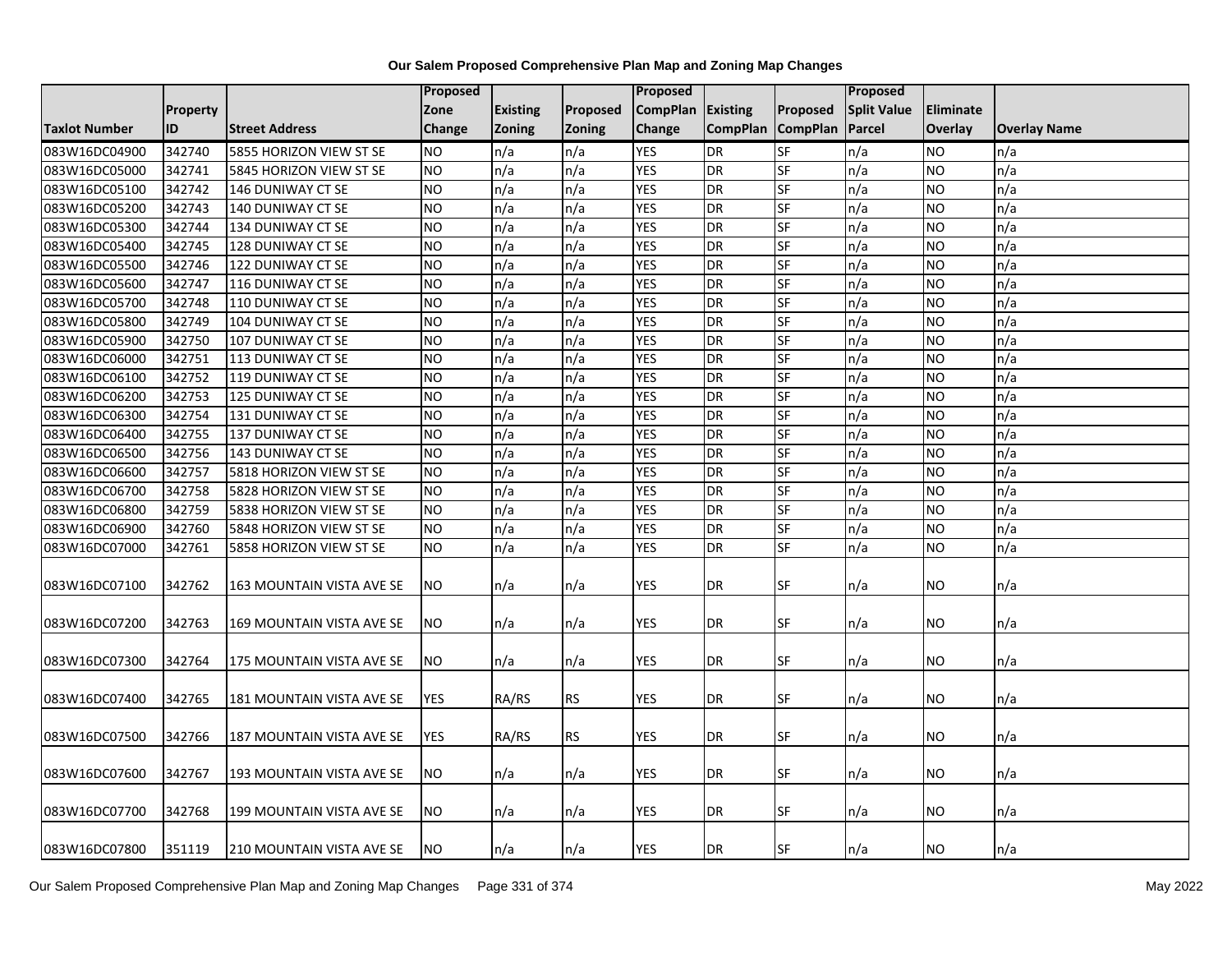|                                |          |                                                      | Proposed        |                 |               | Proposed        |                        |           | Proposed           |                        |                     |
|--------------------------------|----------|------------------------------------------------------|-----------------|-----------------|---------------|-----------------|------------------------|-----------|--------------------|------------------------|---------------------|
|                                | Property |                                                      | Zone            | <b>Existing</b> | Proposed      | <b>CompPlan</b> | Existing               | Proposed  | <b>Split Value</b> | <b>Eliminate</b>       |                     |
| <b>Taxlot Number</b>           | ID       | <b>Street Address</b>                                | Change          | <b>Zoning</b>   | <b>Zoning</b> | Change          | CompPlan CompPlan      |           | Parcel             | <b>Overlay</b>         | <b>Overlay Name</b> |
|                                |          |                                                      |                 |                 |               |                 |                        |           |                    |                        |                     |
| 083W16DC07900                  | 351120   | <b>218 MOUNTAIN VISTA AVE SE</b>                     | NO.             | n/a             | n/a           | <b>YES</b>      | <b>DR</b>              | <b>SF</b> | n/a                | <b>NO</b>              | n/a                 |
|                                |          |                                                      |                 |                 |               |                 |                        |           |                    |                        |                     |
| 083W16DC08000                  | 351121   | 226 MOUNTAIN VISTA AVE SE                            | NO.             | n/a             | n/a           | YES             | <b>DR</b>              | <b>SF</b> | n/a                | NO.                    | n/a                 |
|                                |          |                                                      |                 |                 |               |                 |                        |           |                    |                        |                     |
| 083W16DC08100                  | 351122   | 234 MOUNTAIN VISTA AVE SE                            | NO.             | n/a             | n/a           | <b>YES</b>      | <b>DR</b>              | SF        | n/a                | NO.                    | n/a                 |
|                                |          |                                                      |                 |                 |               |                 |                        |           |                    |                        |                     |
| 083W16DC08200                  | 351123   | 240 MOUNTAIN VISTA AVE SE                            | NO.             | n/a             | n/a           | <b>YES</b>      | <b>DR</b>              | <b>SF</b> | n/a                | <b>NO</b>              | n/a                 |
|                                |          |                                                      |                 |                 |               |                 |                        |           |                    |                        |                     |
| 083W16DC08300                  | 351124   | 250 MOUNTAIN VISTA AVE SE                            | NO              | n/a             | n/a           | <b>YES</b>      | <b>DR</b>              | SF        | n/a                | <b>NO</b>              | n/a                 |
| 083W16DC08400                  | 351125   | 0 MOUNTAIN VISTA AVE SE                              | NO.             | n/a             | n/a           | <b>YES</b>      | <b>DR</b>              | SF        | n/a                | <b>NO</b>              | n/a                 |
|                                | 351126   |                                                      | NO.             |                 |               | <b>YES</b>      |                        | SF        |                    |                        |                     |
| 083W16DC08500<br>083W16DC08600 | 351127   | 249 MOUNTAIN VISTA AVE SE<br>0 MOUNTAIN VISTA AVE SE | NO              | n/a<br>n/a      | n/a<br>n/a    | <b>YES</b>      | <b>DR</b><br><b>DR</b> | <b>SF</b> | n/a<br>n/a         | <b>NO</b><br><b>NO</b> | n/a<br>n/a          |
|                                |          |                                                      |                 |                 |               |                 |                        |           |                    |                        |                     |
| 083W16DC08700                  | 351128   | 233 MOUNTAIN VISTA AVE SE                            | NO.             | n/a             | n/a           | <b>YES</b>      | <b>DR</b>              | SF        | n/a                | <b>NO</b>              | n/a                 |
|                                |          |                                                      |                 |                 |               |                 |                        |           |                    |                        |                     |
| 083W16DC08800                  | 351129   | 225 MOUNTAIN VISTA AVE SE                            | <b>NO</b>       | n/a             | n/a           | <b>YES</b>      | DR                     | SF        | n/a                | NO.                    | n/a                 |
| 083W16DC08900                  | 351130   | 0 MOUNTAIN VISTA AVE SE                              | <b>NO</b>       | n/a             | n/a           | <b>YES</b>      | <b>DR</b>              | SF        | n/a                | <b>NO</b>              | n/a                 |
| 083W16DC09100                  | 354076   | 5724 MT VERNON ST SE                                 | <b>NO</b>       | n/a             | n/a           | <b>YES</b>      | <b>DR</b>              | <b>SF</b> | n/a                | <b>NO</b>              | n/a                 |
| 083W16DC09200                  | 354077   | 5738 MT VERNON ST SE                                 | <b>NO</b>       | n/a             | n/a           | <b>YES</b>      | <b>DR</b>              | <b>SF</b> | n/a                | <b>NO</b>              | n/a                 |
| 083W16DC09300                  | 354078   | 5756 MT VERNON ST SE                                 | N <sub>O</sub>  | n/a             | n/a           | <b>YES</b>      | <b>DR</b>              | <b>SF</b> | n/a                | <b>NO</b>              | n/a                 |
| 083W16DC09400                  | 354079   | 5772 MT VERNON ST SE                                 | <b>NO</b>       | n/a             | n/a           | <b>YES</b>      | <b>DR</b>              | SF        | n/a                | <b>NO</b>              | n/a                 |
| 083W16DC09500                  | 354080   | 242 SUMMIT VIEW AVE SE                               | <b>NO</b>       | n/a             | n/a           | <b>YES</b>      | <b>DR</b>              | $S$ F     | n/a                | <b>NO</b>              | n/a                 |
| 083W16DC09600                  | 354081   | 230 SUMMIT VIEW AVE SE                               | N <sub>O</sub>  | n/a             | n/a           | <b>YES</b>      | <b>DR</b>              | <b>SF</b> | n/a                | <b>NO</b>              | n/a                 |
| 083W16DC09700                  | 354082   | 218 SUMMIT VIEW AVE SE                               | <b>NO</b>       | n/a             | n/a           | <b>YES</b>      | <b>DR</b>              | <b>SF</b> | n/a                | <b>NO</b>              | n/a                 |
| 083W16DC09800                  | 354083   | 206 SUMMIT VIEW AVE SE                               | <b>NO</b>       | n/a             | n/a           | <b>YES</b>      | <b>DR</b>              | <b>SF</b> | n/a                | <b>NO</b>              | n/a                 |
| 083W16DC09900                  | 354084   | 192 SUMMIT VIEW AVE SE                               | NO              | n/a             | n/a           | <b>YES</b>      | <b>DR</b>              | $S$ F     | n/a                | <b>NO</b>              | n/a                 |
| 083W16DC10000                  | 354085   | 184 SUMMIT VIEW AVE SE                               | NO.             | n/a             | n/a           | <b>YES</b>      | <b>DR</b>              | SF        | n/a                | <b>NO</b>              | n/a                 |
| 083W16DC10100                  | 354086   | 176 SUMMIT VIEW AVE SE                               | <b>NO</b>       | n/a             | n/a           | <b>YES</b>      | <b>DR</b>              | <b>SF</b> | n/a                | <b>NO</b>              | n/a                 |
| 083W16DC10200                  | 354087   | 168 SUMMIT VIEW AVE SE                               | <b>NO</b>       | n/a             | n/a           | <b>YES</b>      | DR                     | <b>SF</b> | n/a                | <b>NO</b>              | n/a                 |
| 083W16DC10300                  | 354088   | 160 SUMMIT VIEW AVE SE                               | <b>NO</b>       | n/a             | n/a           | <b>YES</b>      | <b>DR</b>              | <b>SF</b> | n/a                | <b>NO</b>              | n/a                 |
| 083W16DC10400                  | 354089   | 152 SUMMIT VIEW AVE SE                               | <b>NO</b>       | n/a             | n/a           | <b>YES</b>      | <b>DR</b>              | <b>SF</b> | n/a                | <b>NO</b>              | n/a                 |
| 083W16DC10500                  | 354090   | 144 SUMMIT VIEW AVE SE                               | <b>NO</b>       | n/a             | n/a           | <b>YES</b>      | DR                     | <b>SF</b> | n/a                | <b>NO</b>              | n/a                 |
| 083W16DC10600                  | 354091   | 136 SUMMIT VIEW AVE SE                               | N <sub>O</sub>  | n/a             | n/a           | <b>YES</b>      | <b>DR</b>              | <b>SF</b> | n/a                | <b>NO</b>              | n/a                 |
| 083W16DC10700                  | 354092   | 128 SUMMIT VIEW AVE SE                               | <b>NO</b>       | n/a             | n/a           | <b>YES</b>      | <b>DR</b>              | <b>SF</b> | n/a                | <b>NO</b>              | n/a                 |
| 083W16DC10800                  | 354093   | 120 SUMMIT VIEW AVE SE                               | NO.             | n/a             | n/a           | <b>YES</b>      | <b>DR</b>              | SF        | n/a                | <b>NO</b>              | n/a                 |
| 083W16DC10900                  | 354094   | 112 SUMMIT VIEW AVE SE                               | $\overline{NO}$ | n/a             | n/a           | <b>YES</b>      | <b>DR</b>              | SF        | n/a                | <b>NO</b>              | n/a                 |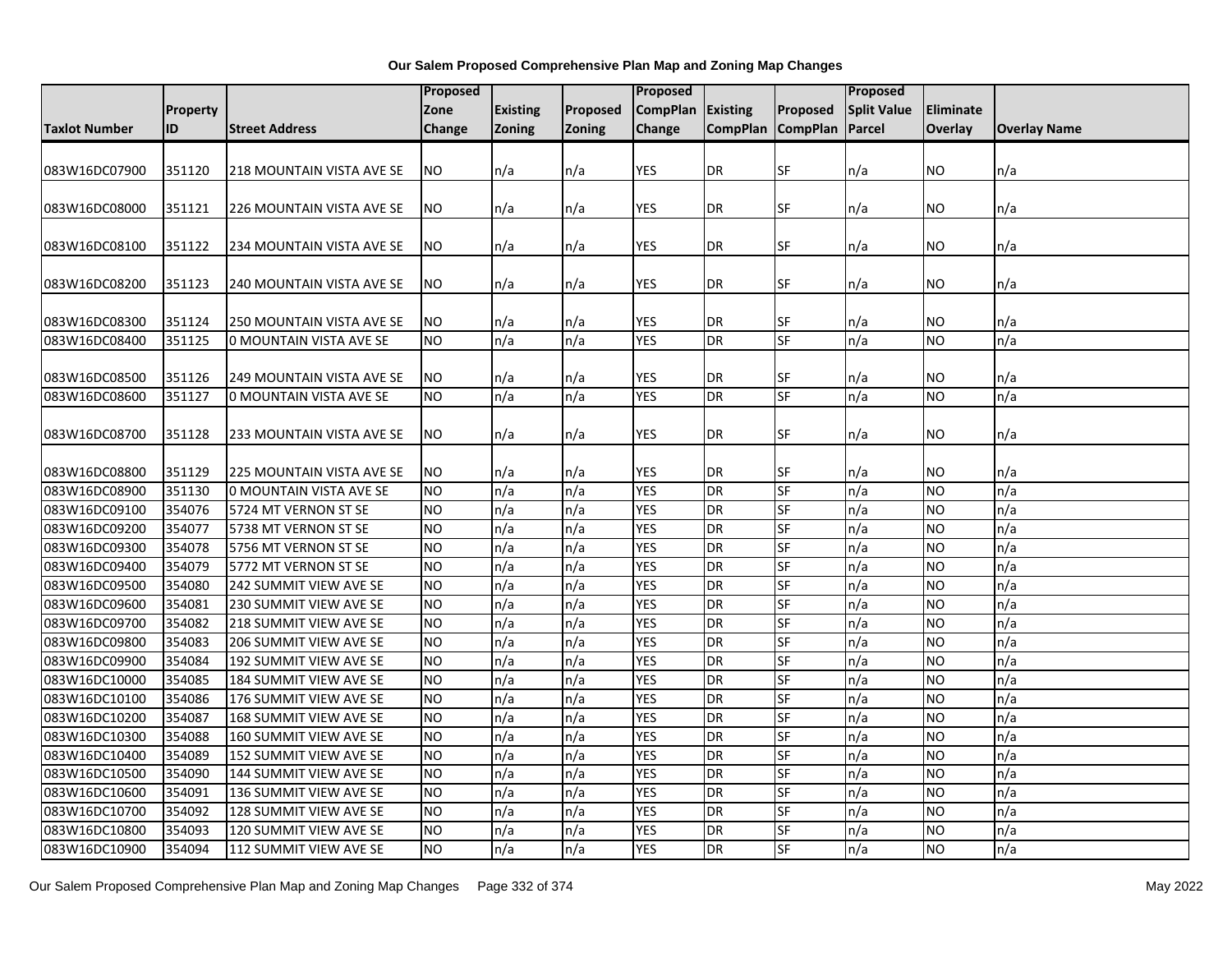|                      |                 |                               | <b>Proposed</b> |                 |          | Proposed          |                 |                 | <b>Proposed</b>    |           |                     |
|----------------------|-----------------|-------------------------------|-----------------|-----------------|----------|-------------------|-----------------|-----------------|--------------------|-----------|---------------------|
|                      | <b>Property</b> |                               | Zone            | <b>Existing</b> | Proposed | CompPlan Existing |                 | Proposed        | <b>Split Value</b> | Eliminate |                     |
| <b>Taxlot Number</b> | ID              | <b>Street Address</b>         | <b>Change</b>   | <b>Zoning</b>   | Zoning   | Change            | <b>CompPlan</b> | <b>CompPlan</b> | Parcel             | Overlay   | <b>Overlay Name</b> |
| 083W16DC11000        | 354095          | 104 SUMMIT VIEW AVE SE        | <b>NO</b>       | n/a             | n/a      | <b>YES</b>        | DR              | SF              | n/a                | NO        | n/a                 |
| 083W16DC11100        | 354096          | 101 SUMMIT VIEW AVE SE        | <b>NO</b>       | n/a             | n/a      | <b>YES</b>        | DR              | SF              | n/a                | NO.       | n/a                 |
| 083W16DC11200        | 354097          | 109 SUMMIT VIEW AVE SE        | <b>NO</b>       | n/a             | n/a      | <b>YES</b>        | DR              | SF              | n/a                | NO.       | n/a                 |
| 083W16DC11300        | 354098          | 5749 RAINIER DR SE            | <b>NO</b>       | n/a             | n/a      | <b>YES</b>        | DR              | SF              | n/a                | NO.       | n/a                 |
| 083W16DC11400        | 354099          | 118 RAINIER DR SE             | <b>NO</b>       | n/a             | n/a      | <b>YES</b>        | DR              | SF              | n/a                | NO.       | n/a                 |
| 083W16DC11500        | 354100          | 126 RAINIER DR SE             | <b>NO</b>       | n/a             | n/a      | <b>YES</b>        | DR              | SF              | n/a                | NO.       | n/a                 |
| 083W16DC11600        | 354101          | 134 RAINIER DR SE             | <b>NO</b>       | n/a             | n/a      | <b>YES</b>        | DR              | SF              | n/a                | NO.       | n/a                 |
| 083W16DC11700        | 354102          | 142 RAINIER DR SE             | <b>NO</b>       | n/a             | n/a      | <b>YES</b>        | DR              | SF              | n/a                | NO.       | n/a                 |
| 083W16DC11800        | 354103          | <b>150 RAINIER DR SE</b>      | <b>NO</b>       | n/a             | n/a      | <b>YES</b>        | DR              | SF              | n/a                | NO.       | n/a                 |
| 083W16DC11900        | 354104          | 158 RAINIER DR SE             | Ю               | n/a             | n/a      | <b>YES</b>        | DR              | SF              | n/a                | NO.       | n/a                 |
| 083W16DC12000        | 354105          | 165 SUMMIT VIEW AVE SE        | <b>NO</b>       | n/a             | n/a      | <b>YES</b>        | DR              | SF              | n/a                | <b>NO</b> | n/a                 |
| 083W16DC12100        | 354106          | 173 SUMMIT VIEW AVE SE        | <b>NO</b>       | n/a             | n/a      | <b>YES</b>        | DR              | SF              | n/a                | NO.       | n/a                 |
| 083W16DC12200        | 354107          | 181 SUMMIT VIEW AVE SE        | <b>NO</b>       | n/a             | n/a      | <b>YES</b>        | DR              | SF              | n/a                | NO.       | n/a                 |
| 083W16DC12300        | 354108          | 189 SUMMIT VIEW AVE SE        | <b>NO</b>       | n/a             | n/a      | <b>YES</b>        | DR              | <b>SF</b>       | n/a                | <b>NO</b> | n/a                 |
| 083W16DC12400        | 354109          | 197 SUMMIT VIEW AVE SE        | <b>NO</b>       | n/a             | n/a      | <b>YES</b>        | <b>DR</b>       | <b>SF</b>       | n/a                | NO.       | n/a                 |
| 083W16DC12500        | 354110          | 201 SUMMIT VIEW AVE SE        | <b>NO</b>       | n/a             | n/a      | <b>YES</b>        | DR              | SF              | n/a                | NO.       | n/a                 |
| 083W16DC12600        | 354111          | 213 SUMMIT VIEW AVE SE        | <b>NO</b>       | n/a             | n/a      | <b>YES</b>        | DR              | SF              | n/a                | NO.       | n/a                 |
| 083W16DC12700        | 354112          | 225 SUMMIT VIEW AVE SE        | <b>NO</b>       | n/a             | n/a      | <b>YES</b>        | DR              | SF              | n/a                | NO        | n/a                 |
| 083W16DC12800        | 354113          | 237 SUMMIT VIEW AVE SE        | <b>NO</b>       | n/a             | n/a      | <b>YES</b>        | DR              | SF              | n/a                | <b>NO</b> | n/a                 |
| 083W16DC12900        | 354114          | 249 SUMMIT VIEW AVE SE        | <b>NO</b>       | n/a             | n/a      | <b>YES</b>        | DR              | SF              | n/a                | NO.       | n/a                 |
| 083W16DD00200        | 593564          | None                          | <b>YES</b>      | <b>RA</b>       | PA       | <b>YES</b>        | DR              | POS             | n/a                | <b>NO</b> | n/a                 |
| 083W16DD00200        | 593564          | None                          | <b>YES</b>      | RA/RS           | PA       | <b>YES</b>        | $\overline{DR}$ | POS             | n/a                | <b>NO</b> | n/a                 |
| 083W16DD00500        | 343414          | 5713 CINNAMON TEAL ST SE      | <b>NO</b>       | n/a             | n/a      | <b>YES</b>        | DR              | <b>SF</b>       | n/a                | NO        | n/a                 |
| 083W16DD00600        | 343415          | 5723 CINNAMON TEAL ST SE      | <b>NO</b>       | n/a             | n/a      | <b>YES</b>        | <b>DR</b>       | SF              | n/a                | NO.       | n/a                 |
| 083W16DD00700        | 343416          | 5714 CINNAMON TEAL ST SE      | <b>NO</b>       | n/a             | n/a      | <b>YES</b>        | DR              | SF              | n/a                | NO        | n/a                 |
| 083W16DD00800        | 343417          | 279 SUMMIT VIEW AVE SE        | <b>NO</b>       | n/a             | n/a      | <b>YES</b>        | DR              | SF              | n/a                | NO        | n/a                 |
| 083W16DD00900        | 343418          | 285 SUMMIT VIEW AVE SE        | <b>NO</b>       | n/a             | n/a      | <b>YES</b>        | DR              | SF              | n/a                | NO.       | n/a                 |
| 083W16DD01000        | 343419          | <b>291 SUMMIT VIEW AVE SE</b> | <b>NO</b>       | n/a             | n/a      | <b>YES</b>        | DR              | SF              | n/a                | NO.       | n/a                 |
| 083W16DD01100        | 343420          | 297 SUMMIT VIEW AVE SE        | <b>NO</b>       | n/a             | n/a      | <b>YES</b>        | DR              | SF              | n/a                | NO.       | n/a                 |
| 083W16DD01200        | 343421          | 303 SUMMIT VIEW AVE SE        | <b>NO</b>       | n/a             | n/a      | <b>YES</b>        | DR              | SF              | n/a                | NO.       | n/a                 |
| 083W16DD01300        | 343422          | 309 SUMMIT VIEW AVE SE        | <b>NO</b>       | n/a             | n/a      | <b>YES</b>        | <b>DR</b>       | SF              | n/a                | NO.       | n/a                 |
| 083W16DD01400        | 343423          | 310 SUMMIT VIEW AVE SE        | <b>NO</b>       | n/a             | n/a      | <b>YES</b>        | DR              | SF              | n/a                | NO.       | n/a                 |
| 083W16DD01500        | 343424          | 298 SUMMIT VIEW AVE SE        | <b>NO</b>       | n/a             | n/a      | <b>YES</b>        | DR              | SF              | n/a                | NO.       | n/a                 |
| 083W16DD01600        | 343425          | 292 SUMMIT VIEW AVE SE        | <b>NO</b>       | n/a             | n/a      | <b>YES</b>        | DR              | SF              | n/a                | <b>NO</b> | n/a                 |
| 083W16DD01700        | 343426          | 286 SUMMIT VIEW AVE SE        | <b>NO</b>       | n/a             | n/a      | <b>YES</b>        | DR              | SF              | n/a                | NO.       | n/a                 |
| 083W16DD01800        | 343427          | 280 SUMMIT VIEW AVE SE        | <b>NO</b>       | n/a             | n/a      | <b>YES</b>        | DR              | SF              | n/a                | NO.       | n/a                 |
| 083W16DD01900        | 343428          | 274 SUMMIT VIEW AVE SE        | <b>NO</b>       | n/a             | n/a      | <b>YES</b>        | DR              | SF              | n/a                | NO.       | n/a                 |
| 083W16DD02000        | 343429          | 268 SUMMIT VIEW AVE SE        | <b>NO</b>       | n/a             | n/a      | <b>YES</b>        | DR              | SF              | n/a                | NO.       | n/a                 |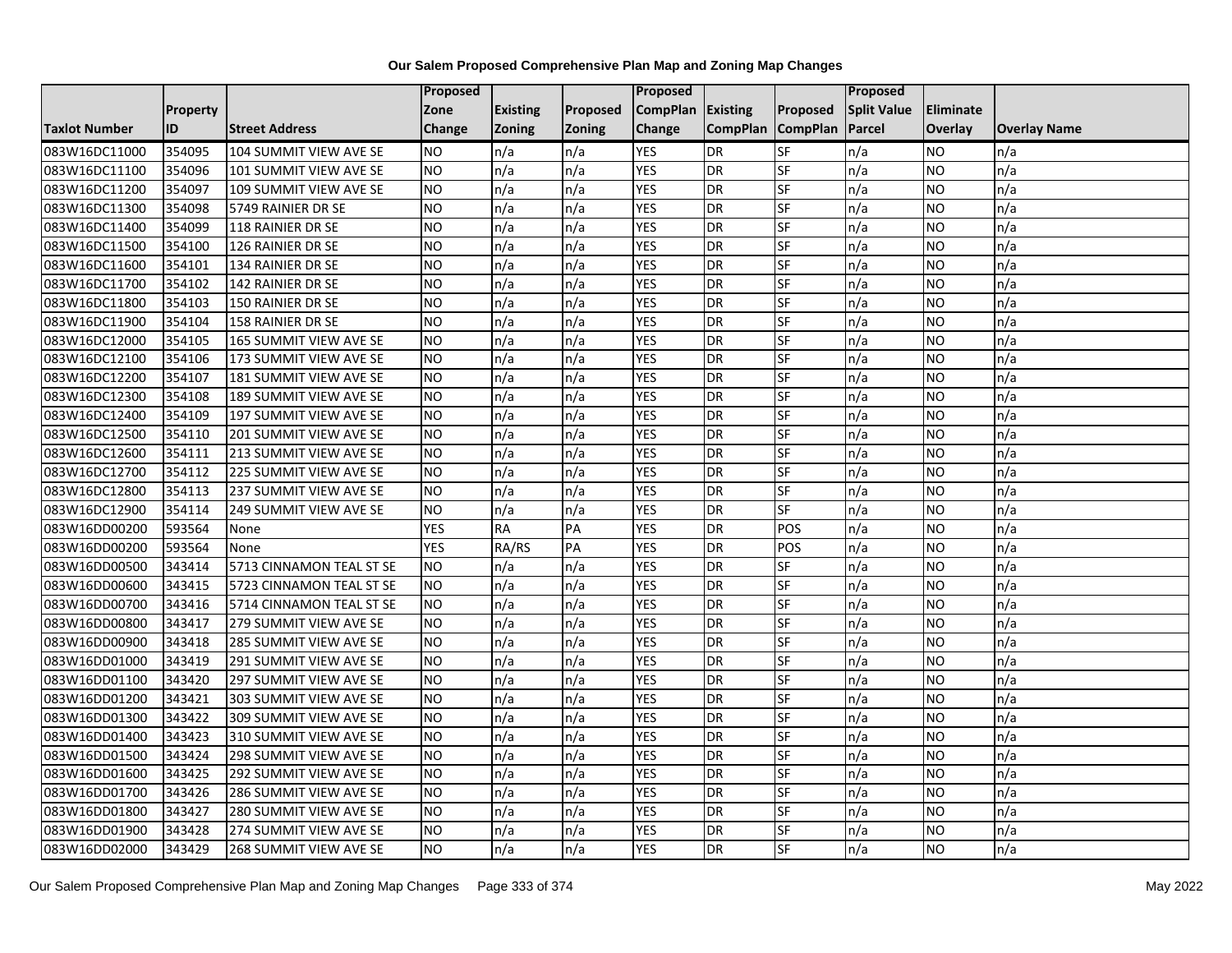|                      |                 |                                  | <b>Proposed</b> |                 |          | Proposed          |                   |           | Proposed           |           |                     |
|----------------------|-----------------|----------------------------------|-----------------|-----------------|----------|-------------------|-------------------|-----------|--------------------|-----------|---------------------|
|                      | <b>Property</b> |                                  | Zone            | <b>Existing</b> | Proposed | CompPlan Existing |                   | Proposed  | <b>Split Value</b> | Eliminate |                     |
| <b>Taxlot Number</b> | ID              | <b>Street Address</b>            | <b>Change</b>   | Zoning          | Zoning   | Change            | CompPlan CompPlan |           | Parcel             | Overlay   | <b>Overlay Name</b> |
| 083W16DD02100        | 343430          | 262 SUMMIT VIEW AVE SE           | <b>NO</b>       | n/a             | n/a      | <b>YES</b>        | DR                | SF        | n/a                | NO        | n/a                 |
| 083W16DD02200        | 343431          | 263 MOUNTAIN VISTA AVE SE        | <b>NO</b>       | n/a             | n/a      | <b>YES</b>        | DR                | SF        | n/a                | NO.       | n/a                 |
| 083W16DD02300        | 343432          | <b>269 MOUNTAIN VISTA AVE SE</b> | <b>NO</b>       | n/a             | n/a      | <b>YES</b>        | DR                | SF        | n/a                | NO.       | n/a                 |
| 083W16DD02400        | 343433          | 275 MOUNTAIN VISTA AVE SE        | <b>NO</b>       | n/a             | n/a      | <b>YES</b>        | DR                | SF        | n/a                | NO.       | n/a                 |
| 083W16DD02500        | 343434          | 281 MOUNTAIN VISTA AVE SE        | <b>NO</b>       | n/a             | n/a      | <b>YES</b>        | DR                | <b>SF</b> | n/a                | NO.       | n/a                 |
| 083W16DD02600        | 343435          | 287 MOUNTAIN VISTA AVE SE        | <b>NO</b>       | n/a             | n/a      | <b>YES</b>        | DR                | SF        | n/a                | NO.       | n/a                 |
| 083W16DD02700        | 343436          | 293 MOUNTAIN VISTA AVE SE        | <b>NO</b>       | n/a             | n/a      | YES               | DR                | SF        | n/a                | NO.       | n/a                 |
| 083W16DD02800        | 343437          | 299 MOUNTAIN VISTA AVE SE        | <b>NO</b>       | n/a             | n/a      | <b>YES</b>        | DR                | SF        | n/a                | NO.       | n/a                 |
| 083W16DD02900        | 343438          | 305 MOUNTAIN VISTA AVE SE        | <b>NO</b>       | n/a             | n/a      | <b>YES</b>        | DR                | SF        | n/a                | NO.       | n/a                 |
| 083W16DD03000        | 343439          | 302 MOUNTAIN VISTA AVE SE        | <b>NO</b>       | n/a             | n/a      | YES               | DR                | SF        | n/a                | NO.       | n/a                 |
| 083W16DD03100        | 343440          | 296 MOUNTAIN VISTA AVE SE        | <b>NO</b>       | n/a             | n/a      | <b>YES</b>        | DR                | <b>SF</b> | n/a                | NO.       | n/a                 |
| 083W16DD03200        | 343441          | 290 MOUNTAIN VISTA AVE SE        | <b>NO</b>       | n/a             | n/a      | <b>YES</b>        | DR                | SF        | n/a                | NO        | n/a                 |
| 083W16DD03300        | 343442          | 284 MOUNTAIN VISTA AVE SE        | <b>NO</b>       | n/a             | n/a      | <b>YES</b>        | DR                | SF        | n/a                | NO.       | n/a                 |
| 083W16DD03400        | 343443          | 278 MOUNTAIN VISTA AVE SE        | <b>NO</b>       | n/a             | n/a      | <b>YES</b>        | DR                | SF        | n/a                | NO.       | n/a                 |
| 083W16DD03500        | 343444          | 272 MOUNTAIN VISTA AVE SE        | <b>NO</b>       | n/a             | n/a      | <b>YES</b>        | DR                | SF        | n/a                | NO.       | n/a                 |
| 083W16DD03600        | 343445          | 266 MOUNTAIN VISTA AVE SE        | <b>NO</b>       | n/a             | n/a      | <b>YES</b>        | DR                | SF        | n/a                | NO.       | n/a                 |
| 083W16DD03700        | 343446          | 260 MOUNTAIN VISTA AVE SE        | <b>NO</b>       | n/a             | n/a      | <b>YES</b>        | DR                | SF        | n/a                | NO.       | n/a                 |
| 083W16DD03800        | 343498          | 308 MOUNTAIN VISTA AVE SE        | NO.             | n/a             | n/a      | <b>YES</b>        | DR                | SF        | n/a                | NO.       | n/a                 |
| 083W16DD03900        | 343499          | 314 MOUNTAIN VISTA AVE SE        | <b>NO</b>       | n/a             | n/a      | <b>YES</b>        | DR                | <b>SF</b> | n/a                | NO.       | n/a                 |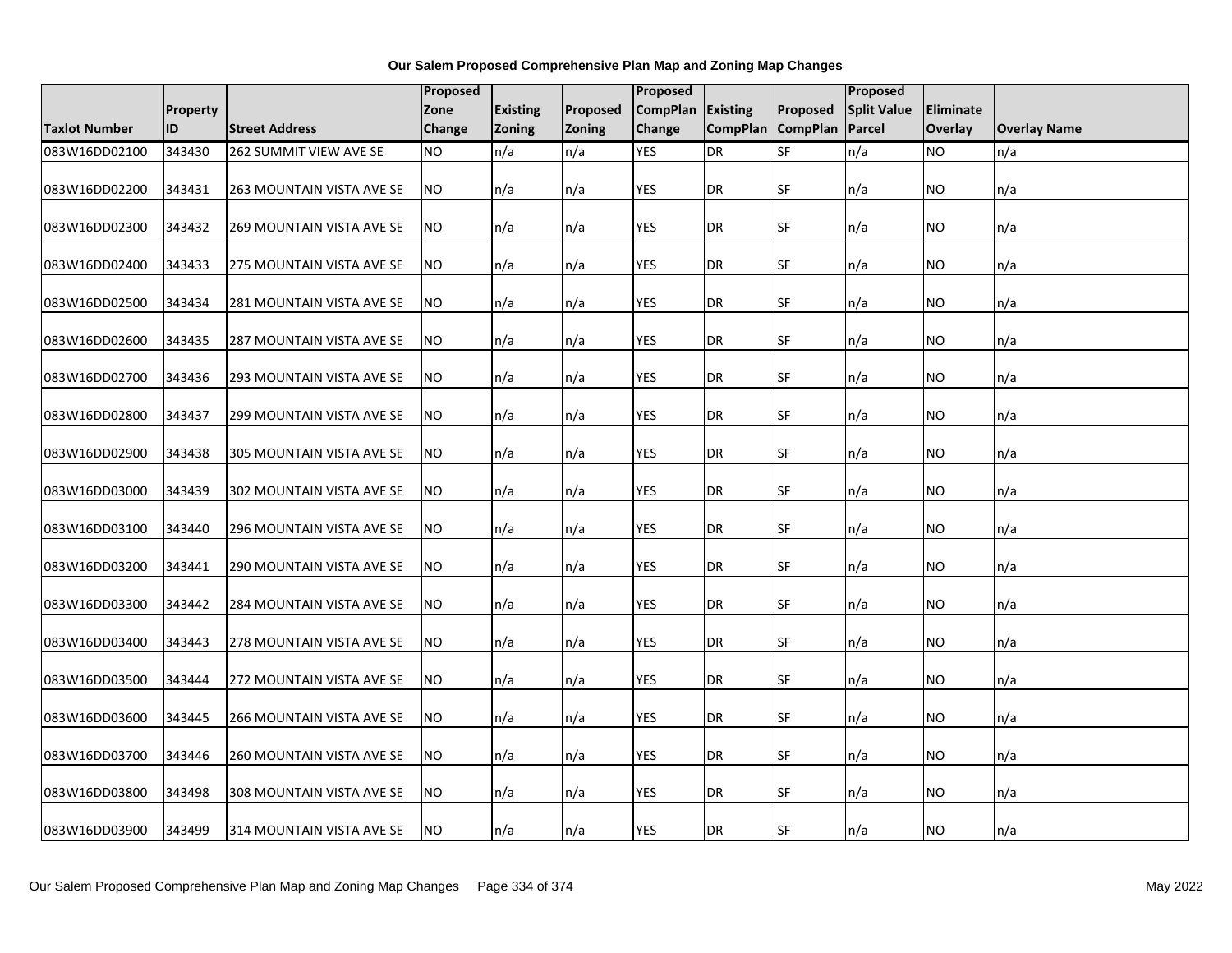|                      |          |                           | Proposed        |                 |               | Proposed        |                 |                 | Proposed           |                  |                     |
|----------------------|----------|---------------------------|-----------------|-----------------|---------------|-----------------|-----------------|-----------------|--------------------|------------------|---------------------|
|                      | Property |                           | Zone            | <b>Existing</b> | Proposed      | <b>CompPlan</b> | Existing        | Proposed        | <b>Split Value</b> | <b>Eliminate</b> |                     |
| <b>Taxlot Number</b> | ID       | <b>Street Address</b>     | Change          | <b>Zoning</b>   | <b>Zoning</b> | Change          | <b>CompPlan</b> | <b>CompPlan</b> | Parcel             | Overlay          | <b>Overlay Name</b> |
|                      |          |                           |                 |                 |               |                 |                 |                 |                    |                  |                     |
| 083W16DD04000        | 343500   | 320 MOUNTAIN VISTA AVE SE | NO              | n/a             | n/a           | <b>YES</b>      | <b>DR</b>       | SF              | n/a                | <b>NO</b>        | n/a                 |
|                      |          |                           |                 |                 |               |                 |                 |                 |                    |                  |                     |
| 083W16DD04100        | 343501   | 326 MOUNTAIN VISTA AVE SE | NO.             | n/a             | n/a           | <b>YES</b>      | <b>DR</b>       | <b>SF</b>       | n/a                | NO.              | n/a                 |
|                      |          |                           |                 |                 |               |                 |                 |                 |                    |                  |                     |
| 083W16DD04200        | 343502   | 332 MOUNTAIN VISTA AVE SE | NO.             | n/a             | n/a           | <b>YES</b>      | <b>DR</b>       | SF              | n/a                | NO.              | n/a                 |
| 083W16DD04300        | 343503   | 338 MOUNTAIN VISTA AVE SE | NO.             | n/a             | n/a           | <b>YES</b>      | <b>DR</b>       | SF              | n/a                | <b>NO</b>        | n/a                 |
|                      |          |                           |                 |                 |               |                 |                 |                 |                    |                  |                     |
| 083W16DD04400        | 343504   | 344 MOUNTAIN VISTA AVE SE | <b>NO</b>       | n/a             | n/a           | <b>YES</b>      | <b>DR</b>       | <b>SF</b>       | n/a                | <b>NO</b>        | n/a                 |
|                      |          |                           |                 |                 |               |                 |                 |                 |                    |                  |                     |
| 083W16DD04500        | 343505   | 350 MOUNTAIN VISTA AVE SE | NO.             | n/a             | n/a           | <b>YES</b>      | DR              | <b>SF</b>       | n/a                | NO.              | n/a                 |
|                      |          |                           |                 |                 |               |                 |                 |                 |                    |                  |                     |
| 083W16DD04600        | 343506   | 356 MOUNTAIN VISTA AVE SE | <b>NO</b>       | n/a             | n/a           | <b>YES</b>      | <b>DR</b>       | <b>SF</b>       | n/a                | NO.              | n/a                 |
| 083W16DD04700        | 343507   | 5798 LONE CREST ST SE     | <b>NO</b>       | n/a             | n/a           | <b>YES</b>      | DR              | <b>SF</b>       | n/a                | <b>NO</b>        | n/a                 |
| 083W16DD04800        | 343508   | 5788 LONE CREST ST SE     | <b>NO</b>       | n/a             | n/a           | <b>YES</b>      | <b>DR</b>       | <b>SF</b>       | n/a                | <b>NO</b>        | n/a                 |
| 083W16DD04900        | 343509   | 5778 LONE CREST ST SE     | <b>NO</b>       | n/a             | n/a           | <b>YES</b>      | <b>DR</b>       | SF              | n/a                | <b>NO</b>        | n/a                 |
| 083W16DD05000        | 343510   | 5768 LONE CREST ST SE     | <b>NO</b>       | n/a             | n/a           | <b>YES</b>      | <b>DR</b>       | <b>SF</b>       | n/a                | <b>NO</b>        | n/a                 |
| 083W16DD05100        | 343511   | 5758 LONE CREST ST SE     | <b>NO</b>       | n/a             | n/a           | <b>YES</b>      | <b>DR</b>       | SF              | n/a                | <b>NO</b>        | n/a                 |
| 083W16DD05200        | 343512   | 5748 LONE CREST ST SE     | <b>NO</b>       | n/a             | n/a           | <b>YES</b>      | <b>DR</b>       | <b>SF</b>       | n/a                | <b>NO</b>        | n/a                 |
| 083W16DD05300        | 343513   | 5745 LONE CREST ST SE     | <b>NO</b>       | n/a             | n/a           | <b>YES</b>      | <b>DR</b>       | <b>SF</b>       | n/a                | <b>NO</b>        | n/a                 |
| 083W16DD05400        | 343514   | 5755 LONE CREST ST SE     | $\overline{NO}$ | n/a             | n/a           | <b>YES</b>      | <b>DR</b>       | <b>SF</b>       | n/a                | <b>NO</b>        | n/a                 |
| 083W16DD05500        | 343515   | 5765 LONE CREST ST SE     | <b>NO</b>       | n/a             | n/a           | <b>YES</b>      | <b>DR</b>       | SF              | n/a                | <b>NO</b>        | n/a                 |
| 083W16DD05600        | 343516   | 5775 LONE CREST ST SE     | NO.             | n/a             | n/a           | <b>YES</b>      | <b>DR</b>       | $S$ F           | n/a                | <b>NO</b>        | n/a                 |
|                      |          |                           |                 |                 |               |                 |                 |                 |                    |                  |                     |
| 083W16DD05700        | 343517   | 341 MOUNTAIN VISTA AVE SE | NO.             | n/a             | n/a           | <b>YES</b>      | <b>DR</b>       | SF              | n/a                | <b>NO</b>        | n/a                 |
|                      |          |                           |                 |                 |               |                 |                 |                 |                    |                  |                     |
| 083W16DD05800        | 343518   | 335 MOUNTAIN VISTA AVE SE | NO.             | n/a             | n/a           | <b>YES</b>      | <b>DR</b>       | SF              | n/a                | NO.              | n/a                 |
|                      |          |                           |                 |                 |               |                 |                 |                 |                    |                  |                     |
| 083W16DD05900        | 343519   | 329 MOUNTAIN VISTA AVE SE | <b>NO</b>       | n/a             | n/a           | <b>YES</b>      | <b>DR</b>       | <b>SF</b>       | n/a                | NO.              | n/a                 |
|                      |          |                           |                 |                 |               |                 |                 | SF              |                    |                  |                     |
| 083W16DD06000        | 343520   | 323 MOUNTAIN VISTA AVE SE | NO.             | n/a             | n/a           | <b>YES</b>      | <b>DR</b>       |                 | n/a                | <b>NO</b>        | n/a                 |
| 083W16DD06100        | 343521   | 317 MOUNTAIN VISTA AVE SE | NO.             | n/a             | n/a           | <b>YES</b>      | <b>DR</b>       | SF              | n/a                | NO               | n/a                 |
|                      |          |                           |                 |                 |               |                 |                 |                 |                    |                  |                     |
| 083W16DD06200        | 343522   | 311 MOUNTAIN VISTA AVE SE | NO.             | n/a             | n/a           | YES             | <b>DR</b>       | <b>SF</b>       | n/a                | NO.              | n/a                 |
| 083W16DD06300        | 343523   | 316 SUMMIT VIEW AVE SE    | NO.             | n/a             | n/a           | <b>YES</b>      | <b>DR</b>       | <b>SF</b>       | n/a                | <b>NO</b>        | n/a                 |
| 083W16DD06400        | 343524   | 322 SUMMIT VIEW AVE SE    | N <sub>O</sub>  | n/a             | n/a           | <b>YES</b>      | <b>DR</b>       | SF              | n/a                | <b>NO</b>        | n/a                 |
|                      |          |                           |                 |                 |               |                 |                 |                 |                    |                  |                     |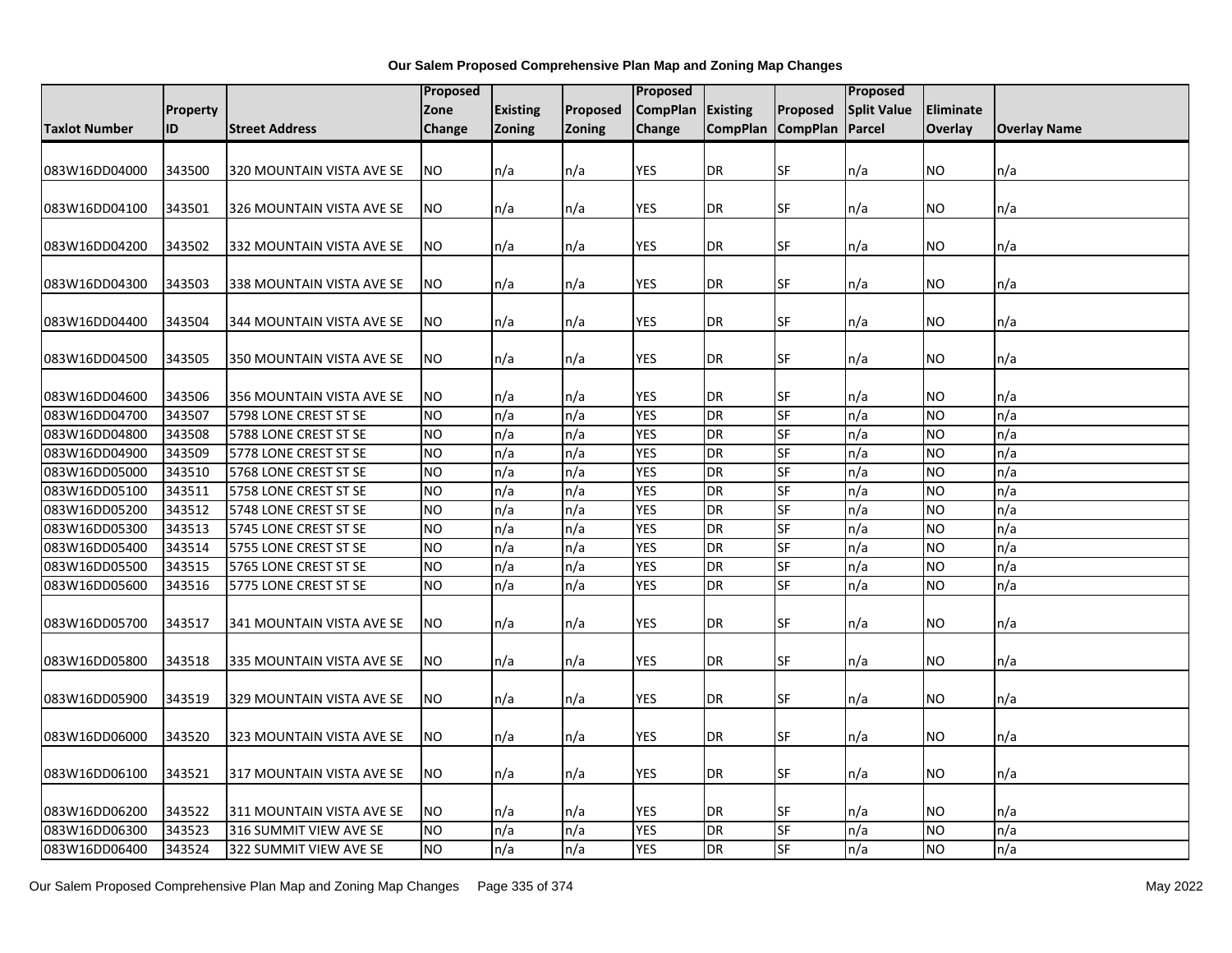|               |                 |                        | <b>Proposed</b> |                                |                 | Proposed        |                 |                 | Proposed           |                |                     |
|---------------|-----------------|------------------------|-----------------|--------------------------------|-----------------|-----------------|-----------------|-----------------|--------------------|----------------|---------------------|
|               | <b>Property</b> |                        | Zone            | <b>Existing</b>                | Proposed        | <b>CompPlan</b> | Existing        | Proposed        | <b>Split Value</b> | Eliminate      |                     |
| Taxlot Number | ID              | <b>Street Address</b>  | <b>Change</b>   | Zoning                         | <b>Zoning</b>   | Change          | <b>CompPlan</b> | <b>CompPlan</b> | Parcel             | <b>Overlay</b> | <b>Overlay Name</b> |
| 083W16DD06500 | 343525          | 328 SUMMIT VIEW AVE SE | <b>NO</b>       | n/a                            | n/a             | <b>YES</b>      | <b>DR</b>       | <b>SF</b>       | n/a                | NO.            | n/a                 |
| 083W16DD06600 | 343526          | 334 SUMMIT VIEW AVE SE | <b>NO</b>       | n/a                            | n/a             | <b>YES</b>      | DR              | SF              | n/a                | NO.            | n/a                 |
| 083W16DD06700 | 343527          | 340 SUMMIT VIEW AVE SE | <b>NO</b>       | n/a                            | n/a             | <b>YES</b>      | DR              | SF              | n/a                | NO.            | n/a                 |
| 083W16DD06800 | 343528          | 346 SUMMIT VIEW AVE SE | <b>NO</b>       | n/a                            | n/a             | <b>YES</b>      | <b>DR</b>       | SF              | n/a                | NO.            | n/a                 |
| 083W16DD06900 | 343529          | 315 SUMMIT VIEW AVE SE | <b>NO</b>       | n/a                            | n/a             | <b>YES</b>      | <b>DR</b>       | SF              | n/a                | NO.            | n/a                 |
| 083W16DD07000 | 343530          | 321 SUMMIT VIEW AVE SE | <b>NO</b>       | n/a                            | n/a             | <b>YES</b>      | <b>DR</b>       | SF              | n/a                | <b>NO</b>      | n/a                 |
| 083W16DD07100 | 343531          | 327 SUMMIT VIEW AVE SE | <b>NO</b>       | n/a                            | n/a             | <b>YES</b>      | DR              | SF              | n/a                | NO.            | n/a                 |
| 083W16DD07200 | 343532          | 333 SUMMIT VIEW AVE SE | <b>NO</b>       | n/a                            | n/a             | <b>YES</b>      | DR              | SF              | n/a                | NO.            | n/a                 |
| 083W16DD07300 | 343533          | 339 SUMMIT VIEW AVE SE | <b>NO</b>       | n/a                            | n/a             | <b>YES</b>      | DR              | SF              | n/a                | NO.            | n/a                 |
| 083W16DD07400 | 343534          | 345 SUMMIT VIEW AVE SE | ŌИ              | n/a                            | n/a             | <b>YES</b>      | DR              | <b>SF</b>       | n/a                | NO.            | n/a                 |
| 083W16DD07500 | 343535          | 351 SUMMIT VIEW AVE SE | <b>NO</b>       | n/a                            | n/a             | <b>YES</b>      | <b>DR</b>       | SF              | n/a                | NO.            | n/a                 |
| 083W16DD07600 | 343536          | 357 SUMMIT VIEW AVE SE | <b>NO</b>       | n/a                            | n/a             | <b>YES</b>      | <b>DR</b>       | SF              | n/a                | <b>NO</b>      | n/a                 |
| 083W16DD07700 | 343537          | 5728 LONE CREST ST SE  | ŌИ              | n/a                            | n/a             | <b>YES</b>      | <b>DR</b>       | <b>SF</b>       | n/a                | NO.            | n/a                 |
| 083W17AA00200 | 591048          | 5135 SKYLINE RD S      | <b>YES</b>      | CR                             | MU-III          | <b>YES</b>      | COM             | MU              | n/a                | NO.            | n/a                 |
| 083W17AA00500 | 591049          | None                   | <b>YES</b>      | CO                             | MU-III          | <b>YES</b>      | COM             | MU              | n/a                | NO.            | n/a                 |
| 083W17AA00700 | 591068          | 2150 COUNTRY DR S      | <b>YES</b>      | $\overline{CO}/\overline{RM2}$ | MU-III          | <b>YES</b>      | COM             | MU              | n/a                | NO.            | n/a                 |
| 083W17AA01600 | 532432          | 5198 SKYLINE RD S      | <b>NO</b>       | n/a                            | n/a             | <b>YES</b>      | <b>SF</b>       | <b>MF</b>       | n/a                | NO.            | n/a                 |
| 083W17AB05500 | 532433          | 2280 KUEBLER RD S      | <b>YES</b>      | <b>RA</b>                      | RM <sub>2</sub> | <b>YES</b>      | DR              | MF              | n/a                | NO.            | n/a                 |
| 083W17AB05600 | 532438          | 2302 KUEBLER RD S      | <b>YES</b>      | <b>RA</b>                      | RM <sub>2</sub> | <b>YES</b>      | DR              | MF              | n/a                | NO.            | n/a                 |
| 083W17AB05700 | 532437          | None                   | <b>YES</b>      | <b>RA</b>                      | RM <sub>2</sub> | <b>YES</b>      | DR              | MF              | n/a                | ΝO             | n/a                 |
| 083W17AB05800 | 532434          | 2282 KUEBLER RD S      | <b>YES</b>      | <b>RA</b>                      | RM <sub>2</sub> | <b>YES</b>      | <b>DR</b>       | MF              | n/a                | NO.            | n/a                 |
| 083W17AB05900 | 532435          | 5155 PONDEROSA DR S    | <b>YES</b>      | <b>RA</b>                      | RM <sub>2</sub> | <b>YES</b>      | <b>DR</b>       | MF              | n/a                | <b>NO</b>      | n/a                 |
| 083W17AB06000 | 532436          | 2402 KUEBLER RD S      | <b>YES</b>      | <b>RA</b>                      | RM <sub>2</sub> | <b>YES</b>      | DR              | MF              | n/a                | NO.            | n/a                 |
| 083W17AC03600 | 349215          | 2319 MAPLEWOOD DR S    | <b>NO</b>       | n/a                            | n/a             | <b>YES</b>      | DR              | SF              | n/a                | NO.            | n/a                 |
| 083W17AC03700 | 349216          | 2327 MAPLEWOOD DR S    | <b>NO</b>       | n/a                            | n/a             | <b>YES</b>      | <b>DR</b>       | SF              | n/a                | NO.            | n/a                 |
| 083W17AC03800 | 349217          | 2335 MAPLEWOOD DR S    | <b>NO</b>       | n/a                            | n/a             | <b>YES</b>      | DR              | SF              | n/a                | NO.            | n/a                 |
| 083W17AC03900 | 349218          | 2343 MAPLEWOOD DR S    | ŌИ              | n/a                            | n/a             | <b>YES</b>      | <b>DR</b>       | <b>SF</b>       | n/a                | NO.            | n/a                 |
| 083W17AC04000 | 349219          | 2351 MAPLEWOOD DR S    | <b>NO</b>       | n/a                            | n/a             | <b>YES</b>      | DR              | SF              | n/a                | NO.            | n/a                 |
| 083W17AC04100 | 349220          | 2359 MAPLEWOOD DR S    | <b>NO</b>       | n/a                            | n/a             | <b>YES</b>      | DR              | SF              | n/a                | NO.            | n/a                 |
| 083W17AC04200 | 349221          | 2367 MAPLEWOOD DR S    | <b>NO</b>       | n/a                            | n/a             | <b>YES</b>      | <b>DR</b>       | SF              | n/a                | <b>NO</b>      | n/a                 |
| 083W17AC04300 | 349222          | 2375 MAPLEWOOD DR S    | <b>NO</b>       | n/a                            | n/a             | <b>YES</b>      | DR              | SF              | n/a                | NO.            | n/a                 |
| 083W17AC04400 | 349223          | 2383 MAPLEWOOD DR S    | <b>NO</b>       | n/a                            | n/a             | <b>YES</b>      | DR              | SF              | n/a                | NO.            | n/a                 |
| 083W17AC04500 | 349224          | 5366 ADDISON DR S      | ŌИ              | n/a                            | n/a             | <b>YES</b>      | <b>DR</b>       | <b>SF</b>       | n/a                | NO.            | n/a                 |
| 083W17AC04600 | 349225          | 5356 ADDISON DR S      | <b>NO</b>       | n/a                            | n/a             | <b>YES</b>      | DR              | SF              | n/a                | NO.            | n/a                 |
| 083W17AC04700 | 349226          | 5355 ADDISON DR S      | <b>NO</b>       | n/a                            | n/a             | <b>YES</b>      | <b>DR</b>       | SF              | n/a                | NO.            | n/a                 |
| 083W17AC04800 | 349227          | 2411 MAPLEWOOD DR S    | <b>NO</b>       | n/a                            | n/a             | <b>YES</b>      | <b>DR</b>       | <b>SF</b>       | n/a                | NO             | n/a                 |
| 083W17AC04900 | 349228          | 2418 MAPLEWOOD DR S    | <b>NO</b>       | n/a                            | n/a             | <b>YES</b>      | <b>DR</b>       | SF              | n/a                | ΝO             | n/a                 |
| 083W17AC05000 | 349229          | 2410 MAPLEWOOD DR S    | <b>NO</b>       | n/a                            | n/a             | <b>YES</b>      | DR              | SF              | n/a                | NO.            | n/a                 |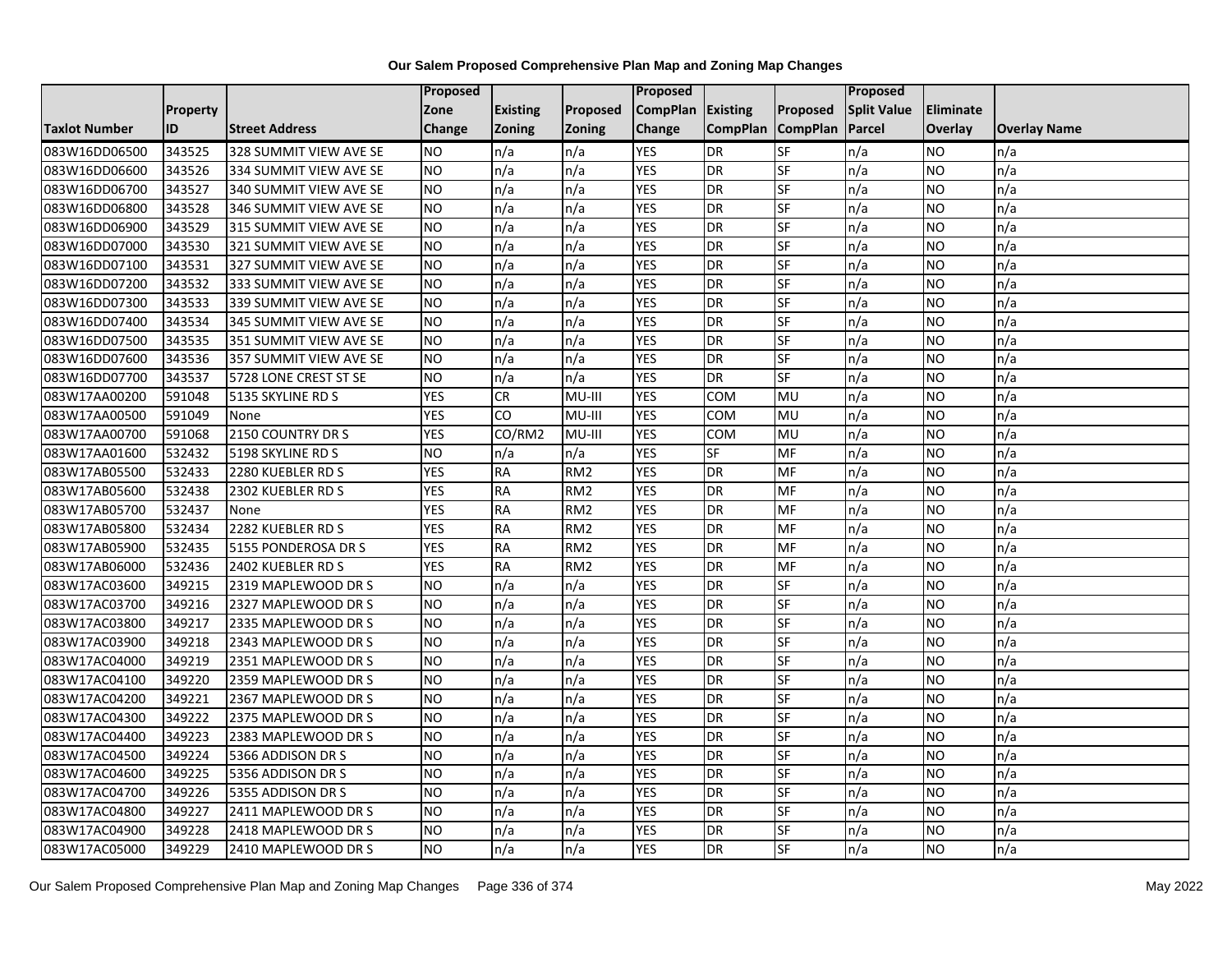|                      |                 |                       | Proposed   |                 |               | Proposed          |                 |                 | Proposed           |                  |                     |
|----------------------|-----------------|-----------------------|------------|-----------------|---------------|-------------------|-----------------|-----------------|--------------------|------------------|---------------------|
|                      | <b>Property</b> |                       | Zone       | <b>Existing</b> | Proposed      | CompPlan Existing |                 | Proposed        | <b>Split Value</b> | <b>Eliminate</b> |                     |
| <b>Taxlot Number</b> | ID              | <b>Street Address</b> | Change     | Zoning          | <b>Zoning</b> | Change            | <b>CompPlan</b> | <b>CompPlan</b> | Parcel             | <b>Overlay</b>   | <b>Overlay Name</b> |
| 083W17AC05100        | 349230          | 2402 MAPLEWOOD DR S   | <b>NO</b>  | n/a             | n/a           | <b>YES</b>        | <b>DR</b>       | <b>SF</b>       | n/a                | NO.              | n/a                 |
| 083W17AC05200        | 349231          | 2382 MAPLEWOOD DR S   | <b>NO</b>  | n/a             | n/a           | <b>YES</b>        | DR              | <b>SF</b>       | n/a                | NO.              | n/a                 |
| 083W17AC05300        | 349232          | 2374 MAPLEWOOD DR S   | <b>NO</b>  | n/a             | n/a           | <b>YES</b>        | DR              | SF              | n/a                | NO.              | n/a                 |
| 083W17AC05400        | 349233          | 2366 MAPLEWOOD DR S   | <b>NO</b>  | n/a             | n/a           | <b>YES</b>        | <b>DR</b>       | SF              | n/a                | NO.              | n/a                 |
| 083W17AC05500        | 349234          | 2358 MAPLEWOOD DR S   | <b>NO</b>  | n/a             | n/a           | <b>YES</b>        | <b>DR</b>       | <b>SF</b>       | n/a                | NO.              | n/a                 |
| 083W17AC05600        | 349235          | 2350 MAPLEWOOD DR S   | <b>NO</b>  | n/a             | n/a           | <b>YES</b>        | <b>DR</b>       | SF              | n/a                | <b>NO</b>        | n/a                 |
| 083W17AC05700        | 349236          | 2342 MAPLEWOOD DR S   | <b>NO</b>  | n/a             | n/a           | <b>YES</b>        | DR              | SF              | n/a                | NO.              | n/a                 |
| 083W17AC05800        | 349237          | 2334 MAPLEWOOD DR S   | <b>NO</b>  | n/a             | n/a           | <b>YES</b>        | DR              | SF              | n/a                | NO.              | n/a                 |
| 083W17AC05900        | 349238          | 2326 MAPLEWOOD DR S   | <b>NO</b>  | n/a             | n/a           | <b>YES</b>        | DR              | SF              | n/a                | NO.              | n/a                 |
| 083W17AC06000        | 349239          | 0 MAPLEWOOD DR S      | Ю          | n/a             | n/a           | <b>YES</b>        | DR              | SF              | n/a                | NO.              | n/a                 |
| 083W17D00800         | 532398          | 2126 DAVIS RD S       | <b>YES</b> | RA/RS           | <b>RA</b>     | ŌИ                | n/a             | n/a             | n/a                | <b>NO</b>        | n/a                 |
| 083W17D01200         | 532392          | None                  | <b>NO</b>  | n/a             | n/a           | <b>YES</b>        | DR              | SF              | n/a                | <b>NO</b>        | n/a                 |
| 083W17DA14300        | 532405          | 2125 DAVIS RD S       | Ю          | n/a             | n/a           | <b>YES</b>        | DR              | <b>SF</b>       | n/a                | NO.              | n/a                 |
| 083W17DA14301        | 328674          | 2121 DAVIS RD S       | <b>NO</b>  | n/a             | n/a           | <b>YES</b>        | <b>DR</b>       | SF              | n/a                | NO.              | n/a                 |
| 083W17DA14302        | 328675          | 2117 DAVIS RD S       | <b>NO</b>  | n/a             | n/a           | <b>YES</b>        | DR              | SF              | n/a                | NO.              | n/a                 |
| 083W17DA14500        | 532407          | 2231 DAVIS RD S       | ŌИ         | n/a             | n/a           | <b>YES</b>        | <b>DR</b>       | $S_{F}$         | n/a                | NO.              | n/a                 |
| 083W17DA14501        | 329022          | 2221 DAVIS RD S       | ŌИ         | n/a             | n/a           | <b>YES</b>        | $\overline{R}$  | <b>SF</b>       | n/a                | NO.              | n/a                 |
| 083W17DA14502        | 329023          | 2211 DAVIS RD S       | <b>NO</b>  | n/a             | n/a           | <b>YES</b>        | DR              | SF              | n/a                | NO.              | n/a                 |
| 083W17DA14600        | 355405          | 5693 BOUNDARY DR S    | <b>NO</b>  | n/a             | n/a           | <b>YES</b>        | DR              | SF              | n/a                | <b>NO</b>        | n/a                 |
| 083W17DA14700        | 355406          | 5687 BOUNDARY DR S    | <b>NO</b>  | n/a             | n/a           | <b>YES</b>        | <b>DR</b>       | <b>SF</b>       | n/a                | NO.              | n/a                 |
| 083W17DA14800        | 355407          | 5681 BOUNDARY DR S    | <b>NO</b>  | n/a             | n/a           | <b>YES</b>        | DR              | SF              | n/a                | <b>NO</b>        | n/a                 |
| 083W17DA14900        | 355408          | 5675 BOUNDARY DR S    | <b>NO</b>  | n/a             | n/a           | <b>YES</b>        | <b>DR</b>       | <b>SF</b>       | n/a                | <b>NO</b>        | n/a                 |
| 083W17DA15000        | 355409          | 5669 BOUNDARY DR S    | ŌИ         | n/a             | n/a           | <b>YES</b>        | <b>DR</b>       | <b>SF</b>       | n/a                | NO.              | n/a                 |
| 083W17DA15100        | 355410          | 5663 BOUNDARY DR S    | <b>NO</b>  | n/a             | n/a           | <b>YES</b>        | DR              | SF              | n/a                | NO.              | n/a                 |
| 083W17DA15200        | 355411          | 5657 BOUNDARY DR S    | <b>NO</b>  | n/a             | n/a           | <b>YES</b>        | <b>DR</b>       | SF              | n/a                | <b>NO</b>        | n/a                 |
| 083W17DA15300        | 355412          | 5651 BOUNDARY DR S    | <b>NO</b>  | n/a             | n/a           | <b>YES</b>        | DR              | SF              | n/a                | NO.              | n/a                 |
| 083W17DA15400        | 355413          | 5645 BOUNDARY DR S    | Ю          | n/a             | n/a           | <b>YES</b>        | <b>DR</b>       | $S_{F}$         | n/a                | NO.              | n/a                 |
| 083W17DA15500        | 355414          | 5639 BOUNDARY DR S    | <b>NO</b>  | n/a             | n/a           | <b>YES</b>        | DR              | SF              | n/a                | NO.              | n/a                 |
| 083W17DA15600        | 355415          | 5632 BOUNDARY DR S    | <b>NO</b>  | n/a             | n/a           | <b>YES</b>        | DR              | SF              | n/a                | NO.              | n/a                 |
| 083W17DA15700        | 355416          | 5636 BOUNDARY DR S    | <b>NO</b>  | n/a             | n/a           | <b>YES</b>        | <b>DR</b>       | SF              | n/a                | NO.              | n/a                 |
| 083W17DA15800        | 355417          | 5640 BOUNDARY DR S    | <b>NO</b>  | n/a             | n/a           | <b>YES</b>        | DR              | SF              | n/a                | NO.              | n/a                 |
| 083W17DA15900        | 355418          | 5644 BOUNDARY DR S    | <b>NO</b>  | n/a             | n/a           | <b>YES</b>        | DR              | SF              | n/a                | NO.              | n/a                 |
| 083W17DA16000        | 355419          | 5648 BOUNDARY DR S    | ŌИ         | n/a             | n/a           | <b>YES</b>        | <b>DR</b>       | SF              | n/a                | NO.              | n/a                 |
| 083W17DA16100        | 355420          | 5652 BOUNDARY DR S    | <b>NO</b>  | n/a             | n/a           | <b>YES</b>        | DR              | SF              | n/a                | NO.              | n/a                 |
| 083W17DA16200        | 355421          | 5656 BOUNDARY DR S    | <b>NO</b>  | n/a             | n/a           | <b>YES</b>        | DR              | SF              | n/a                | NO.              | n/a                 |
| 083W17DA16300        | 355422          | 5660 BOUNDARY DR S    | <b>NO</b>  | n/a             | n/a           | <b>YES</b>        | <b>DR</b>       | SF              | n/a                | NO.              | n/a                 |
| 083W17DA16400        | 355423          | 5670 BOUNDARY DR S    | <b>NO</b>  | n/a             | n/a           | <b>YES</b>        | DR              | SF              | n/a                | NO               | n/a                 |
| 083W17DA16500        | 355424          | 2085 DAVIS RD S       | <b>NO</b>  | n/a             | n/a           | <b>YES</b>        | DR              | SF              | n/a                | NO.              | n/a                 |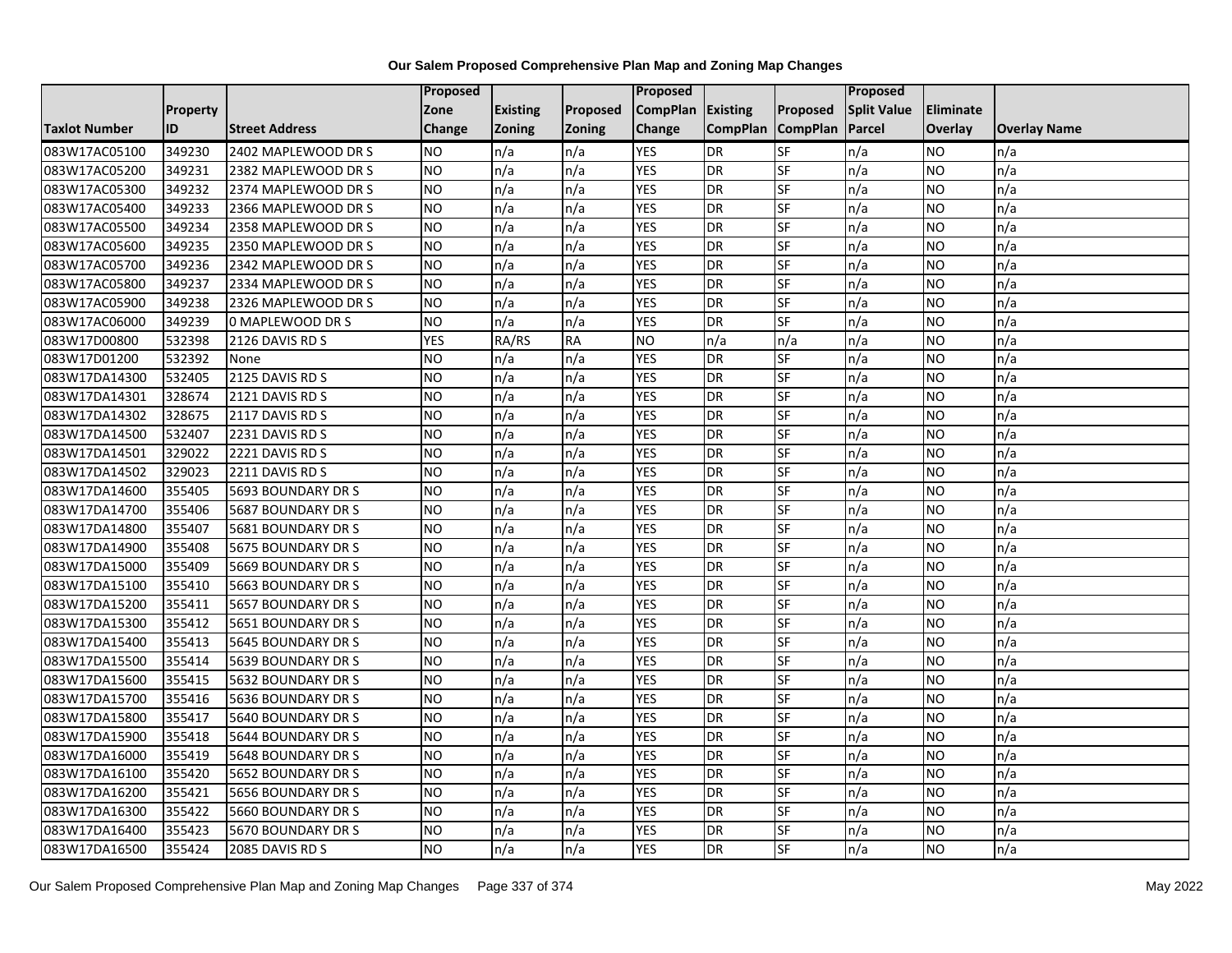|                      |          |                       | <b>Proposed</b> |                 |          | Proposed          |                 |                 | Proposed           |           |                     |
|----------------------|----------|-----------------------|-----------------|-----------------|----------|-------------------|-----------------|-----------------|--------------------|-----------|---------------------|
|                      | Property |                       | Zone            | <b>Existing</b> | Proposed | CompPlan Existing |                 | Proposed        | <b>Split Value</b> | Eliminate |                     |
| <b>Taxlot Number</b> | ID       | <b>Street Address</b> | <b>Change</b>   | Zoning          | Zoning   | Change            | <b>CompPlan</b> | <b>CompPlan</b> | Parcel             | Overlay   | <b>Overlay Name</b> |
| 083W17DA16600        | 355425   | 2065 DAVIS RD S       | <b>NO</b>       | n/a             | n/a      | <b>YES</b>        | DR              | SF              | n/a                | NO        | n/a                 |
| 083W17DA16700        | 355426   | 2045 DAVIS RD S       | <b>NO</b>       | n/a             | n/a      | <b>YES</b>        | DR              | <b>SF</b>       | n/a                | NO.       | n/a                 |
| 083W17DA16800        | 355427   | 2025 DAVIS RD S       | <b>NO</b>       | n/a             | n/a      | <b>YES</b>        | DR              | SF              | n/a                | NO.       | n/a                 |
| 083W17DA16900        | 355428   | 2005 DAVIS RD S       | <b>NO</b>       | n/a             | n/a      | <b>YES</b>        | DR              | SF              | n/a                | NO        | n/a                 |
| 083W17DA17000        | 355429   | 1985 DAVIS RD S       | <b>NO</b>       | n/a             | n/a      | <b>YES</b>        | DR              | SF              | n/a                | <b>NO</b> | n/a                 |
| 083W17DA17100        | 355430   | 1965 DAVIS RD S       | <b>NO</b>       | n/a             | n/a      | <b>YES</b>        | <b>DR</b>       | SF              | n/a                | <b>NO</b> | n/a                 |
| 083W17DA17200        | 355431   | None                  | <b>NO</b>       | n/a             | n/a      | <b>YES</b>        | DR              | SF              | n/a                | NO.       | n/a                 |
| 083W17DC00100        | 342370   | 2241 TUSCANA AVE S    | <b>NO</b>       | n/a             | n/a      | <b>YES</b>        | DR              | SF              | n/a                | <b>NO</b> | n/a                 |
| 083W17DC00200        | 342371   | 2251 TUSCANA AVE S    | <b>NO</b>       | n/a             | n/a      | <b>YES</b>        | DR              | SF              | n/a                | <b>NO</b> | n/a                 |
| 083W17DC00300        | 342372   | 2261 TUSCANA AVE S    | <b>NO</b>       | n/a             | n/a      | <b>YES</b>        | DR              | <b>SF</b>       | n/a                | NO.       | n/a                 |
| 083W17DC00400        | 342373   | 2271 TUSCANA AVE S    | <b>NO</b>       | n/a             | n/a      | <b>YES</b>        | DR              | SF              | n/a                | <b>NO</b> | n/a                 |
| 083W17DC00500        | 342374   | 2281 TUSCANA AVE S    | <b>NO</b>       | n/a             | n/a      | <b>YES</b>        | DR              | SF              | n/a                | <b>NO</b> | n/a                 |
| 083W17DC00600        | 342375   | 2305 TUSCANA AVE S    | <b>NO</b>       | n/a             | n/a      | <b>YES</b>        | <b>DR</b>       | SF              | n/a                | NO.       | n/a                 |
| 083W17DC00700        | 342376   | 2315 TUSCANA AVE S    | <b>ON</b>       | n/a             | n/a      | <b>YES</b>        | DR              | <b>SF</b>       | n/a                | NO.       | n/a                 |
| 083W17DC00800        | 342377   | 2325 TUSCANA AVE S    | <b>NO</b>       | n/a             | n/a      | <b>YES</b>        | DR              | SF              | n/a                | NO.       | n/a                 |
| 083W17DC00900        | 342378   | 2335 TUSCANA AVE S    | Ю               | n/a             | n/a      | <b>YES</b>        | DR              | SF              | n/a                | NO        | n/a                 |
| 083W17DC01000        | 342379   | 2345 TUSCANA AVE S    | <b>NO</b>       | n/a             | n/a      | <b>YES</b>        | DR              | SF              | n/a                | NO.       | n/a                 |
| 083W17DC01100        | 342380   | 2355 TUSCANA AVE S    | <b>NO</b>       | n/a             | n/a      | <b>YES</b>        | DR              | SF              | n/a                | NO.       | n/a                 |
| 083W17DC01200        | 342381   | 2365 TUSCANA AVE S    | <b>NO</b>       | n/a             | n/a      | <b>YES</b>        | DR              | SF              | n/a                | <b>NO</b> | n/a                 |
| 083W17DC01300        | 342382   | 5707 VERONA ST S      | <b>NO</b>       | n/a             | n/a      | <b>YES</b>        | <b>DR</b>       | SF              | n/a                | <b>NO</b> | n/a                 |
| 083W17DC01400        | 342383   | 5717 VERONA ST S      | <b>NO</b>       | n/a             | n/a      | <b>YES</b>        | DR              | SF              | n/a                | <b>NO</b> | n/a                 |
| 083W17DC01500        | 342384   | 5727 VERONA ST S      | Ю               | n/a             | n/a      | <b>YES</b>        | $\overline{DR}$ | SF              | n/a                | <b>NO</b> | n/a                 |
| 083W17DC01600        | 342385   | 5737 VERONA ST S      | <b>NO</b>       | n/a             | n/a      | <b>YES</b>        | <b>DR</b>       | SF              | n/a                | <b>NO</b> | n/a                 |
| 083W17DC01700        | 342386   | 5747 VERONA ST S      | <b>NO</b>       | n/a             | n/a      | <b>YES</b>        | DR              | SF              | n/a                | NO        | n/a                 |
| 083W17DC01800        | 342387   | 5757 VERONA ST S      | <b>NO</b>       | n/a             | n/a      | <b>YES</b>        | DR              | SF              | n/a                | NO.       | n/a                 |
| 083W17DC01900        | 342388   | 5772 VERONA ST S      | <b>ON</b>       | n/a             | n/a      | <b>YES</b>        | $\overline{DR}$ | SF              | n/a                | <b>NO</b> | n/a                 |
| 083W17DC02000        | 342389   | 5762 VERONA ST S      | <b>ON</b>       | n/a             | n/a      | <b>YES</b>        | DR              | SF              | n/a                | <b>NO</b> | n/a                 |
| 083W17DC02100        | 342390   | 5752 VERONA ST S      | <b>NO</b>       | n/a             | n/a      | <b>YES</b>        | DR              | SF              | n/a                | NO.       | n/a                 |
| 083W17DC02200        | 342391   | 2247 MILANO AVE S     | <b>NO</b>       | n/a             | n/a      | <b>YES</b>        | DR              | <b>SF</b>       | n/a                | NO.       | n/a                 |
| 083W17DC02300        | 342392   | 2257 MILANO AVE S     | <b>NO</b>       | n/a             | n/a      | <b>YES</b>        | DR              | SF              | n/a                | NO        | n/a                 |
| 083W17DC02400        | 342393   | 2267 MILANO AVE S     | <b>NO</b>       | n/a             | n/a      | <b>YES</b>        | DR              | SF              | n/a                | NO.       | n/a                 |
| 083W17DC02500        | 342394   | 2277 MILANO AVE S     | <b>NO</b>       | n/a             | n/a      | <b>YES</b>        | DR              | SF              | n/a                | <b>NO</b> | n/a                 |
| 083W17DC02700        | 342396   | 2323 MILANO AVE S     | <b>NO</b>       | n/a             | n/a      | <b>YES</b>        | DR              | SF              | n/a                | NO.       | n/a                 |
| 083W17DC02800        | 342397   | 2333 MILANO AVE S     | <b>NO</b>       | n/a             | n/a      | <b>YES</b>        | DR              | SF              | n/a                | NO.       | n/a                 |
| 083W17DC02900        | 342398   | 2343 MILANO AVE S     | <b>NO</b>       | n/a             | n/a      | <b>YES</b>        | DR              | SF              | n/a                | NO.       | n/a                 |
| 083W17DC03000        | 342399   | 2353 MILANO AVE S     | <b>NO</b>       | n/a             | n/a      | <b>YES</b>        | DR              | SF              | n/a                | NO.       | n/a                 |
| 083W17DC03100        | 342400   | 2363 MILANO AVE S     | <b>NO</b>       | n/a             | n/a      | <b>YES</b>        | DR              | SF              | n/a                | NO.       | n/a                 |
| 083W17DC03200        | 342401   | 2352 TUSCANA AVE S    | <b>NO</b>       | n/a             | n/a      | <b>YES</b>        | $\overline{DR}$ | SF              | n/a                | <b>NO</b> | n/a                 |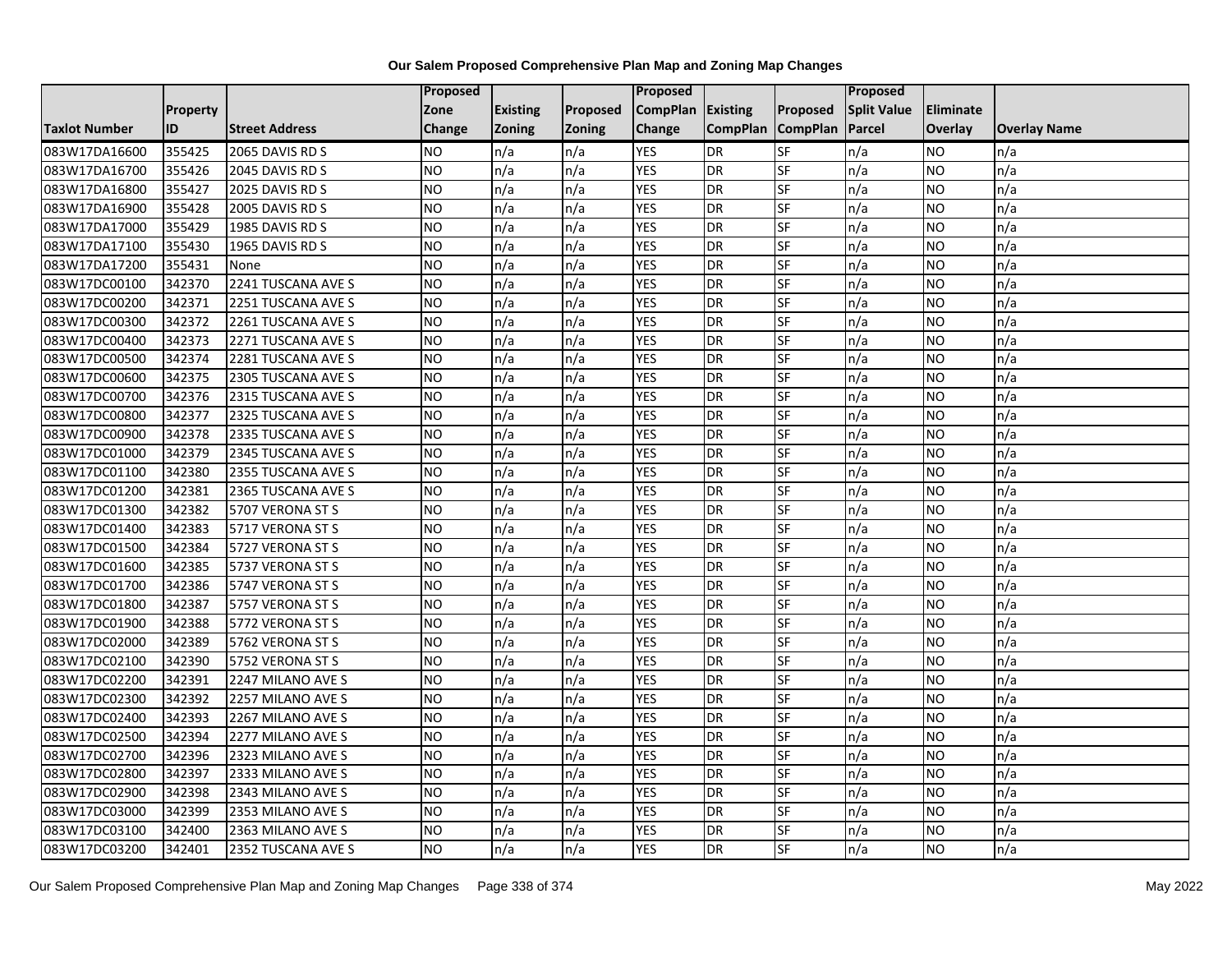|                      |                 |                        | <b>Proposed</b> |                 |          | Proposed          |                 |                 | <b>Proposed</b>    |                 |                     |
|----------------------|-----------------|------------------------|-----------------|-----------------|----------|-------------------|-----------------|-----------------|--------------------|-----------------|---------------------|
|                      | <b>Property</b> |                        | Zone            | <b>Existing</b> | Proposed | CompPlan Existing |                 | Proposed        | <b>Split Value</b> | Eliminate       |                     |
| <b>Taxlot Number</b> | ID              | <b>Street Address</b>  | <b>Change</b>   | Zoning          | Zoning   | Change            | <b>CompPlan</b> | <b>CompPlan</b> | Parcel             | Overlay         | <b>Overlay Name</b> |
| 083W17DC03300        | 342402          | 2342 TUSCANA AVE S     | <b>NO</b>       | n/a             | n/a      | <b>YES</b>        | <b>DR</b>       | SF              | n/a                | NO              | n/a                 |
| 083W17DC03400        | 342403          | 2332 TUSCANA AVE S     | <b>NO</b>       | n/a             | n/a      | <b>YES</b>        | <b>DR</b>       | SF              | n/a                | NO.             | n/a                 |
| 083W17DC03500        | 342404          | 2322 TUSCANA AVE S     | <b>NO</b>       | n/a             | n/a      | <b>YES</b>        | DR              | SF              | n/a                | NO.             | n/a                 |
| 083W17DC03600        | 342405          | 2312 TUSCANA AVE S     | <b>NO</b>       | n/a             | n/a      | <b>YES</b>        | DR              | SF              | n/a                | NO.             | n/a                 |
| 083W17DC03700        | 342406          | 2284 TUSCANA AVE S     | Ю               | n/a             | n/a      | <b>YES</b>        | <b>DR</b>       | SF              | n/a                | NO.             | n/a                 |
| 083W17DC03800        | 342407          | 2274 TUSCANA AVE S     | <b>ON</b>       | n/a             | n/a      | <b>YES</b>        | DR              | SF              | n/a                | <b>NO</b>       | n/a                 |
| 083W17DC03900        | 342408          | 2264 TUSCANA AVE S     | <b>NO</b>       | n/a             | n/a      | <b>YES</b>        | DR              | SF              | n/a                | NO              | n/a                 |
| 083W17DC04000        | 342409          | 2254 TUSCANA AVE S     | <b>NO</b>       | n/a             | n/a      | <b>YES</b>        | DR              | SF              | n/a                | NO              | n/a                 |
| 083W17DC04100        | 342410          | 2244 TUSCANA AVE S     | <b>NO</b>       | n/a             | n/a      | <b>YES</b>        | DR              | SF              | n/a                | NO              | n/a                 |
| 083W17DC04200        | 342411          | 2310 MILANO AVE S      | Ю               | n/a             | n/a      | <b>YES</b>        | DR              | SF              | n/a                | NO              | n/a                 |
| 083W17DC04300        | 352268          | None                   | <b>NO</b>       | n/a             | n/a      | <b>YES</b>        | DR              | SF              | n/a                | <b>NO</b>       | n/a                 |
| 083W17DC04400        | 352269          | 5783 EVANGELISTA ST S  | <b>NO</b>       | n/a             | n/a      | <b>YES</b>        | DR              | SF              | n/a                | NO              | n/a                 |
| 083W17DC04500        | 352270          | 5803 EVANGELISTA ST S  | <b>NO</b>       | n/a             | n/a      | <b>YES</b>        | DR              | SF              | n/a                | NO.             | n/a                 |
| 083W17DC04600        | 352271          | 5821 EVANGELISTA ST S  | <b>NO</b>       | n/a             | n/a      | <b>YES</b>        | DR              | SF              | n/a                | <b>NO</b>       | n/a                 |
| 083W17DC04700        | 352272          | 2495 SAN MARTINO AVE S | <b>NO</b>       | n/a             | n/a      | <b>YES</b>        | <b>DR</b>       | SF              | n/a                | NO              | n/a                 |
| 083W17DC04800        | 352273          | 2473 SAN MARTINO AVE S | <b>NO</b>       | n/a             | n/a      | <b>YES</b>        | DR              | SF              | n/a                | <b>NO</b>       | n/a                 |
| 083W17DC04900        | 352274          | 2451 SAN MARTINO AVE S | <b>NO</b>       | n/a             | n/a      | <b>YES</b>        | DR              | SF              | n/a                | NO.             | n/a                 |
| 083W17DC05000        | 352275          | 2429 SAN MARTINO AVE S | <b>NO</b>       | n/a             | n/a      | <b>YES</b>        | DR              | SF              | n/a                | NO.             | n/a                 |
| 083W17DC05100        | 352276          | 2407 SAN MARTINO AVE S | <b>NO</b>       | n/a             | n/a      | <b>YES</b>        | DR              | SF              | n/a                | NO.             | n/a                 |
| 083W17DC05200        | 352277          | 5784 VERONA ST S       | <b>NO</b>       | n/a             | n/a      | <b>YES</b>        | DR              | SF              | n/a                | NO.             | n/a                 |
| 083W17DC05300        | 352278          | 5796 VERONA ST S       | <b>NO</b>       | n/a             | n/a      | <b>YES</b>        | DR              | SF              | n/a                | <b>NO</b>       | n/a                 |
| 083W17DC05400        | 352279          | 5818 VERONA ST S       | <b>NO</b>       | n/a             | n/a      | <b>YES</b>        | $\overline{DR}$ | SF              | n/a                | $\overline{NO}$ | n/a                 |
| 083W17DC05500        | 352280          | 5840 VERONA ST S       | <b>NO</b>       | n/a             | n/a      | <b>YES</b>        | DR              | <b>SF</b>       | n/a                | <b>NO</b>       | n/a                 |
| 083W17DC05600        | 352281          | 2420 SAN MARTINO AVE S | <b>NO</b>       | n/a             | n/a      | <b>YES</b>        | <b>DR</b>       | SF              | n/a                | <b>NO</b>       | n/a                 |
| 083W17DC05700        | 352282          | 2448 SAN MARTINO AVE S | <b>NO</b>       | n/a             | n/a      | <b>YES</b>        | DR              | SF              | n/a                | NO.             | n/a                 |
| 083W17DC05800        | 352283          | 2470 SAN MARTINO AVE S | <b>NO</b>       | n/a             | n/a      | <b>YES</b>        | DR              | SF              | n/a                | NO.             | n/a                 |
| 083W17DC05900        | 352284          | 2498 SAN MARTINO AVE S | <b>NO</b>       | n/a             | n/a      | <b>YES</b>        | DR              | SF              | n/a                | <b>NO</b>       | n/a                 |
| 083W17DC06100        | 353512          | 2283 GIOVANNI AVE S    | <b>NO</b>       | n/a             | n/a      | <b>YES</b>        | DR              | SF              | n/a                | NO.             | n/a                 |
| 083W17DC06200        | 353513          | 5889 BLANCO CT S       | <b>NO</b>       | n/a             | n/a      | <b>YES</b>        | DR              | SF              | n/a                | NO.             | n/a                 |
| 083W17DC06300        | 353514          | 5865 BLANCO CT S       | <b>NO</b>       | n/a             | n/a      | <b>YES</b>        | DR              | SF              | n/a                | <b>NO</b>       | n/a                 |
| 083W17DC06400        | 353515          | 5843 BLANCO CT S       | <b>NO</b>       | n/a             | n/a      | <b>YES</b>        | DR              | <b>SF</b>       | n/a                | NO.             | n/a                 |
| 083W17DC06500        | 353516          | 5821 BLANCO CT S       | <b>NO</b>       | n/a             | n/a      | <b>YES</b>        | DR              | SF              | n/a                | <b>NO</b>       | n/a                 |
| 083W17DC06600        | 353517          | 5805 BLANCO CT S       | <b>NO</b>       | n/a             | n/a      | <b>YES</b>        | DR              | SF              | n/a                | NO.             | n/a                 |
| 083W17DC06700        | 353518          | 5824 BLANCO CT S       | <b>NO</b>       | n/a             | n/a      | <b>YES</b>        | DR              | SF              | n/a                | <b>NO</b>       | n/a                 |
| 083W17DC06800        | 353519          | 5848 BLANCO CT S       | Ю               | n/a             | n/a      | <b>YES</b>        | DR              | SF              | n/a                | NO.             | n/a                 |
| 083W17DC06900        | 353520          | 5866 BLANCO ST S       | <b>NO</b>       | n/a             | n/a      | <b>YES</b>        | DR              | SF              | n/a                | NO.             | n/a                 |
| 083W17DC07000        | 353521          | 2249 GIOVANNI AVE S    | <b>NO</b>       | n/a             | n/a      | <b>YES</b>        | DR              | SF              | n/a                | NO.             | n/a                 |
| 083W17DC07100        | 353522          | 2237 GIOVANNI AVE S    | <b>NO</b>       | n/a             | n/a      | <b>YES</b>        | DR              | SF              | n/a                | NO              | n/a                 |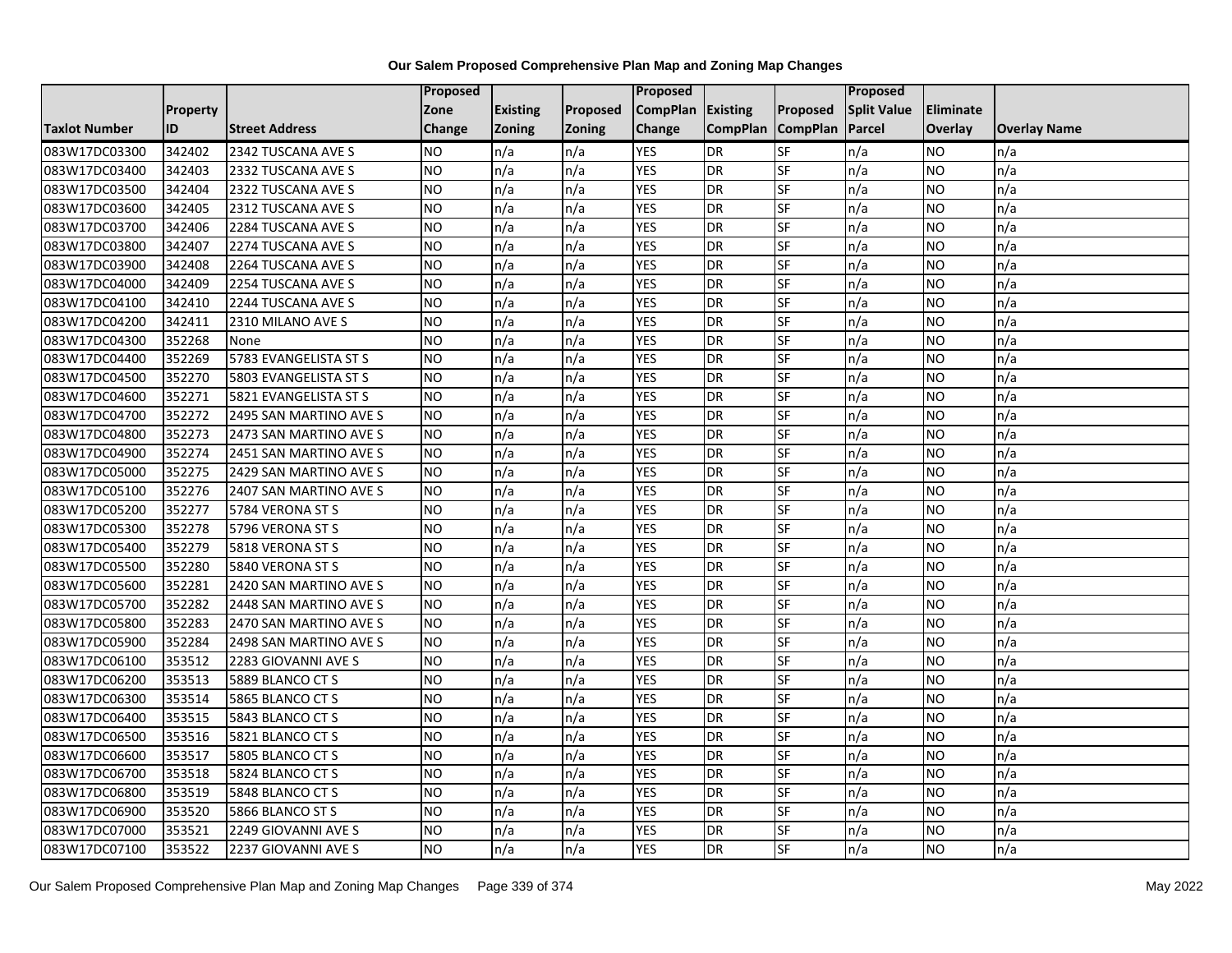|                      |                 |                       | <b>Proposed</b> |                 |          | Proposed          |                 |                 | <b>Proposed</b>    |           |                     |
|----------------------|-----------------|-----------------------|-----------------|-----------------|----------|-------------------|-----------------|-----------------|--------------------|-----------|---------------------|
|                      | <b>Property</b> |                       | Zone            | <b>Existing</b> | Proposed | CompPlan Existing |                 | Proposed        | <b>Split Value</b> | Eliminate |                     |
| <b>Taxlot Number</b> | ID              | <b>Street Address</b> | <b>Change</b>   | Zoning          | Zoning   | Change            | <b>CompPlan</b> | <b>CompPlan</b> | Parcel             | Overlay   | <b>Overlay Name</b> |
| 083W17DC07200        | 353541          | 2236 GIOVANNI AVE S   | <b>NO</b>       | n/a             | n/a      | <b>YES</b>        | DR              | SF              | n/a                | NO        | n/a                 |
| 083W17DC07300        | 353542          | 2250 GIOVANNI AVE S   | <b>NO</b>       | n/a             | n/a      | <b>YES</b>        | <b>DR</b>       | SF              | n/a                | NO.       | n/a                 |
| 083W17DC07400        | 353543          | 2264 GIOVANNI AVE S   | <b>NO</b>       | n/a             | n/a      | <b>YES</b>        | DR              | SF              | n/a                | NO.       | n/a                 |
| 083W17DC07500        | 353544          | 2278 GIOVANNI AVE S   | <b>NO</b>       | n/a             | n/a      | <b>YES</b>        | DR              | SF              | n/a                | NO.       | n/a                 |
| 083W17DC07600        | 353545          | 2292 GIOVANNI AVE S   | Ю               | n/a             | n/a      | <b>YES</b>        | <b>DR</b>       | SF              | n/a                | NO.       | n/a                 |
| 083W17DC07700        | 357049          | 2353 GIOVANNI AVE S   | <b>NO</b>       | n/a             | n/a      | <b>YES</b>        | DR              | SF              | n/a                | <b>NO</b> | n/a                 |
| 083W17DC07800        | 357050          | 2345 GIOVANNI AVE S   | <b>NO</b>       | n/a             | n/a      | <b>YES</b>        | DR              | SF              | n/a                | NO.       | n/a                 |
| 083W17DC07900        | 357051          | 2337 GIOVANNI AVE S   | <b>NO</b>       | n/a             | n/a      | <b>YES</b>        | DR              | SF              | n/a                | <b>NO</b> | n/a                 |
| 083W17DC08000        | 357052          | 2329 GIOVANNI AVE S   | <b>NO</b>       | n/a             | n/a      | <b>YES</b>        | DR              | SF              | n/a                | NO.       | n/a                 |
| 083W17DC08100        | 357053          | 2321 GIOVANNI AVE S   | Ю               | n/a             | n/a      | <b>YES</b>        | DR              | SF              | n/a                | NO.       | n/a                 |
| 083W17DC08200        | 357054          | 2313 GIOVANNI AVE S   | <b>NO</b>       | n/a             | n/a      | <b>YES</b>        | DR              | SF              | n/a                | <b>NO</b> | n/a                 |
| 083W17DC08300        | 357055          | 2305 GIOVANNI AVE S   | <b>NO</b>       | n/a             | n/a      | <b>YES</b>        | DR              | SF              | n/a                | NO.       | n/a                 |
| 083W17DC08400        | 357056          | 2297 GIOVANNI AVE S   | <b>NO</b>       | n/a             | n/a      | <b>YES</b>        | DR              | SF              | n/a                | NO.       | n/a                 |
| 083W17DC08500        | 357057          | 2304 GIOVANNI AVE S   | <b>NO</b>       | n/a             | n/a      | <b>YES</b>        | DR              | SF              | n/a                | <b>NO</b> | n/a                 |
| 083W17DC08600        | 357058          | 2316 GIOVANNI AVE S   | <b>NO</b>       | n/a             | n/a      | <b>YES</b>        | <b>DR</b>       | SF              | n/a                | NO.       | n/a                 |
| 083W17DC08700        | 357059          | 2320 GIOVANNI AVE S   | <b>NO</b>       | n/a             | n/a      | <b>YES</b>        | DR              | SF              | n/a                | <b>NO</b> | n/a                 |
| 083W17DC08800        | 357060          | 2332 GIOVANNI AVE S   | <b>NO</b>       | n/a             | n/a      | <b>YES</b>        | DR              | SF              | n/a                | NO.       | n/a                 |
| 083W17DC08900        | 357061          | 2375 VENETA AVE S     | <b>NO</b>       | n/a             | n/a      | <b>YES</b>        | DR              | SF              | n/a                | NO.       | n/a                 |
| 083W17DC09000        | 357062          | 2353 VENETA AVE S     | <b>NO</b>       | n/a             | n/a      | <b>YES</b>        | DR              | SF              | n/a                | NO.       | n/a                 |
| 083W17DC09100        | 357063          | 2341 VENETA AVE S     | <b>NO</b>       | n/a             | n/a      | <b>YES</b>        | DR              | SF              | n/a                | NO.       | n/a                 |
| 083W17DC09200        | 357064          | 2329 VENETA AVE S     | <b>NO</b>       | n/a             | n/a      | <b>YES</b>        | DR              | SF              | n/a                | <b>NO</b> | n/a                 |
| 083W17DC09300        | 357065          | 2317 VENETA AVE S     | <b>NO</b>       | n/a             | n/a      | <b>YES</b>        | $\overline{DR}$ | SF              | n/a                | NO.       | n/a                 |
| 083W17DC09400        | 357066          | 2320 VENETA AVE S     | <b>NO</b>       | n/a             | n/a      | <b>YES</b>        | DR              | <b>SF</b>       | n/a                | <b>NO</b> | n/a                 |
| 083W17DC09500        | 357067          | 2332 VENETA AVE S     | <b>NO</b>       | n/a             | n/a      | <b>YES</b>        | <b>DR</b>       | SF              | n/a                | <b>NO</b> | n/a                 |
| 083W17DC09600        | 357068          | 2344 VENETA AVE S     | <b>NO</b>       | n/a             | n/a      | <b>YES</b>        | DR              | SF              | n/a                | NO.       | n/a                 |
| 083W17DC09700        | 357069          | 2356 VENETA AVE S     | <b>NO</b>       | n/a             | n/a      | <b>YES</b>        | DR              | SF              | n/a                | NO.       | n/a                 |
| 083W17DC09800        | 357070          | 2368 VENETA AVE S     | <b>NO</b>       | n/a             | n/a      | <b>YES</b>        | DR              | SF              | n/a                | <b>NO</b> | n/a                 |
| 083W17DC09900        | 357071          | 2380 VENETA AVE S     | <b>NO</b>       | n/a             | n/a      | <b>YES</b>        | DR              | SF              | n/a                | NO.       | n/a                 |
| 083W17DD00100        | 342354          | 2236 DAVIS RD S       | <b>NO</b>       | n/a             | n/a      | <b>YES</b>        | DR              | SF              | n/a                | NO.       | n/a                 |
| 083W17DD00200        | 342355          | 2211 TUSCANA AVE S    | <b>NO</b>       | n/a             | n/a      | <b>YES</b>        | DR              | SF              | n/a                | <b>NO</b> | n/a                 |
| 083W17DD00300        | 342356          | 2221 TUSCANA AVE S    | <b>NO</b>       | n/a             | n/a      | <b>YES</b>        | DR              | <b>SF</b>       | n/a                | <b>NO</b> | n/a                 |
| 083W17DD00400        | 342357          | 2231 TUSCANA AVE S    | <b>NO</b>       | n/a             | n/a      | <b>YES</b>        | DR              | SF              | n/a                | <b>NO</b> | n/a                 |
| 083W17DD00500        | 342358          | 2237 MILANO AVE S     | <b>NO</b>       | n/a             | n/a      | <b>YES</b>        | DR              | SF              | n/a                | NO.       | n/a                 |
| 083W17DD00600        | 342359          | 2234 TUSCANA AVE S    | <b>NO</b>       | n/a             | n/a      | <b>YES</b>        | DR              | SF              | n/a                | <b>NO</b> | n/a                 |
| 083W17DD00700        | 342360          | 2227 MILANO AVE S     | <b>NO</b>       | n/a             | n/a      | <b>YES</b>        | DR              | SF              | n/a                | NO.       | n/a                 |
| 083W17DD00800        | 342361          | 5750 BARBARESCO ST S  | <b>NO</b>       | n/a             | n/a      | <b>YES</b>        | DR              | SF              | n/a                | NO.       | n/a                 |
| 083W17DD00900        | 342362          | 5760 BARBARESCO ST S  | <b>NO</b>       | n/a             | n/a      | <b>YES</b>        | DR              | SF              | n/a                | NO.       | n/a                 |
| 083W17DD01000        | 342363          | 2190 TUSCANA AVE S    | <b>ON</b>       | n/a             | n/a      | <b>YES</b>        | DR              | SF              | n/a                | NO.       | n/a                 |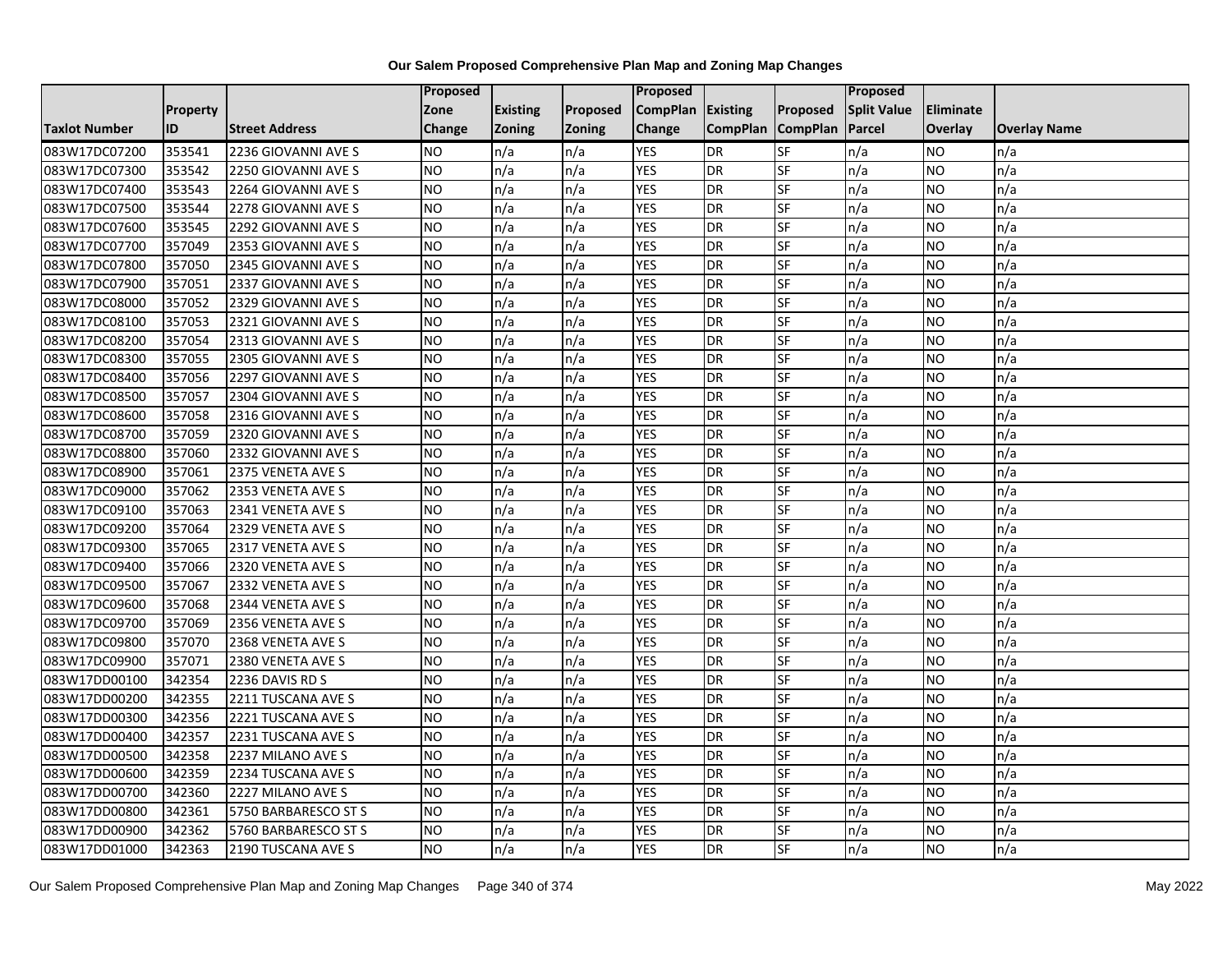|                      |                 |                       | <b>Proposed</b> |                 |          | Proposed          |                 |                 | <b>Proposed</b>    |                 |                     |
|----------------------|-----------------|-----------------------|-----------------|-----------------|----------|-------------------|-----------------|-----------------|--------------------|-----------------|---------------------|
|                      | <b>Property</b> |                       | Zone            | <b>Existing</b> | Proposed | CompPlan Existing |                 | Proposed        | <b>Split Value</b> | Eliminate       |                     |
| <b>Taxlot Number</b> | ID              | <b>Street Address</b> | <b>Change</b>   | Zoning          | Zoning   | Change            | <b>CompPlan</b> | <b>CompPlan</b> | Parcel             | Overlay         | <b>Overlay Name</b> |
| 083W17DD01100        | 342364          | 2180 TUSCANA AVE S    | <b>NO</b>       | n/a             | n/a      | <b>YES</b>        | DR              | SF              | n/a                | NO              | n/a                 |
| 083W17DD01200        | 342365          | 2189 TUSCANA AVE S    | <b>NO</b>       | n/a             | n/a      | <b>YES</b>        | <b>DR</b>       | SF              | n/a                | NO.             | n/a                 |
| 083W17DD01300        | 342366          | 2161 TUSCANA AVE S    | <b>NO</b>       | n/a             | n/a      | <b>YES</b>        | DR              | SF              | n/a                | NO.             | n/a                 |
| 083W17DD01400        | 342367          | 2169 TUSCANA AVE S    | <b>NO</b>       | n/a             | n/a      | <b>YES</b>        | DR              | SF              | n/a                | NO.             | n/a                 |
| 083W17DD01500        | 342368          | 2160 TUSCANA AVE S    | Ю               | n/a             | n/a      | <b>YES</b>        | <b>DR</b>       | SF              | n/a                | NO.             | n/a                 |
| 083W17DD01600        | 342369          | 2170 TUSCANA AVE S    | <b>NO</b>       | n/a             | n/a      | <b>YES</b>        | DR              | SF              | n/a                | <b>NO</b>       | n/a                 |
| 083W17DD01700        | 353159          | 2147 TUSCANA AVE S    | <b>NO</b>       | n/a             | n/a      | <b>YES</b>        | DR              | SF              | n/a                | NO              | n/a                 |
| 083W17DD01800        | 353160          | 2135 TUSCANA AVE S    | <b>NO</b>       | n/a             | n/a      | <b>YES</b>        | DR              | SF              | n/a                | NO.             | n/a                 |
| 083W17DD01900        | 353161          | 2123 TUSCANA AVE S    | <b>NO</b>       | n/a             | n/a      | <b>YES</b>        | DR              | SF              | n/a                | NO              | n/a                 |
| 083W17DD02000        | 353162          | 2111 TUSCANA AVE S    | Ю               | n/a             | n/a      | <b>YES</b>        | DR              | SF              | n/a                | <b>NO</b>       | n/a                 |
| 083W17DD02100        | 353163          | 2097 TUSCANA AVE S    | <b>NO</b>       | n/a             | n/a      | <b>YES</b>        | DR              | SF              | n/a                | <b>NO</b>       | n/a                 |
| 083W17DD02200        | 353164          | 2085 TUSCANA AVE S    | <b>NO</b>       | n/a             | n/a      | <b>YES</b>        | DR              | SF              | n/a                | NO              | n/a                 |
| 083W17DD02300        | 353165          | 5816 SORRENTO ST S    | <b>NO</b>       | n/a             | n/a      | <b>YES</b>        | DR              | SF              | n/a                | NO              | n/a                 |
| 083W17DD02400        | 353166          | 5840 SORRENTO ST S    | <b>ON</b>       | n/a             | n/a      | <b>YES</b>        | DR              | SF              | n/a                | <b>NO</b>       | n/a                 |
| 083W17DD02500        | 353167          | 5864 SORRENTO ST S    | <b>NO</b>       | n/a             | n/a      | <b>YES</b>        | <b>DR</b>       | SF              | n/a                | NO.             | n/a                 |
| 083W17DD02600        | 353168          | 5882 SORRENTO ST S    | <b>NO</b>       | n/a             | n/a      | <b>YES</b>        | DR              | SF              | n/a                | <b>NO</b>       | n/a                 |
| 083W17DD02700        | 353169          | 5918 SORRENTO ST S    | <b>NO</b>       | n/a             | n/a      | <b>YES</b>        | DR              | SF              | n/a                | NO.             | n/a                 |
| 083W17DD02800        | 353170          | 5936 SORRENTO ST S    | <b>NO</b>       | n/a             | n/a      | <b>YES</b>        | DR              | SF              | n/a                | NO.             | n/a                 |
| 083W17DD02900        | 353171          | 2114 GIOVANNI AVE S   | <b>NO</b>       | n/a             | n/a      | <b>YES</b>        | DR              | SF              | n/a                | NO              | n/a                 |
| 083W17DD03000        | 353172          | 2122 GIOVANNI AVE S   | <b>NO</b>       | n/a             | n/a      | <b>YES</b>        | DR              | SF              | n/a                | NO              | n/a                 |
| 083W17DD03100        | 353173          | 2130 GIOVANNI AVE S   | <b>NO</b>       | n/a             | n/a      | <b>YES</b>        | DR              | SF              | n/a                | <b>NO</b>       | n/a                 |
| 083W17DD03200        | 353174          | 2133 GIOVANNI AVE S   | <b>NO</b>       | n/a             | n/a      | <b>YES</b>        | $\overline{DR}$ | SF              | n/a                | $\overline{NO}$ | n/a                 |
| 083W17DD03300        | 353175          | 2125 GIOVANNI AVE S   | <b>NO</b>       | n/a             | n/a      | <b>YES</b>        | DR              | <b>SF</b>       | n/a                | <b>NO</b>       | n/a                 |
| 083W17DD03400        | 353176          | 2117 GIOVANNI AVE S   | <b>NO</b>       | n/a             | n/a      | <b>YES</b>        | <b>DR</b>       | SF              | n/a                | <b>NO</b>       | n/a                 |
| 083W17DD03500        | 353177          | 5847 SORRENTO ST S    | Ю               | n/a             | n/a      | <b>YES</b>        | DR              | SF              | n/a                | NO              | n/a                 |
| 083W17DD03600        | 353178          | 5819 SORRENTO ST S    | <b>ON</b>       | n/a             | n/a      | <b>YES</b>        | DR              | SF              | n/a                | NO              | n/a                 |
| 083W17DD03700        | 353179          | 2132 TUSCANA AVE S    | <b>NO</b>       | n/a             | n/a      | <b>YES</b>        | DR              | SF              | n/a                | <b>NO</b>       | n/a                 |
| 083W17DD03800        | 353180          | 2144 TUSCANA AVE S    | <b>NO</b>       | n/a             | n/a      | <b>YES</b>        | DR              | SF              | n/a                | NO.             | n/a                 |
| 083W17DD04200        | 353523          | 5784 BARBARESCO ST S  | <b>NO</b>       | n/a             | n/a      | <b>YES</b>        | DR              | SF              | n/a                | NO.             | n/a                 |
| 083W17DD04300        | 353524          | 5802 BARBARESCO ST S  | <b>NO</b>       | n/a             | n/a      | <b>YES</b>        | DR              | SF              | n/a                | <b>NO</b>       | n/a                 |
| 083W17DD04400        | 353525          | 5830 BARBARESCO ST S  | <b>NO</b>       | n/a             | n/a      | <b>YES</b>        | DR              | <b>SF</b>       | n/a                | <b>NO</b>       | n/a                 |
| 083W17DD04500        | 353526          | 5858 BARBARESCO ST S  | <b>NO</b>       | n/a             | n/a      | <b>YES</b>        | DR              | SF              | n/a                | <b>NO</b>       | n/a                 |
| 083W17DD04600        | 353527          | 2213 GIOVANNI AVE S   | <b>NO</b>       | n/a             | n/a      | <b>YES</b>        | DR              | SF              | n/a                | NO.             | n/a                 |
| 083W17DD04700        | 353528          | 2205 GIOVANNI AVE S   | <b>NO</b>       | n/a             | n/a      | <b>YES</b>        | DR              | SF              | n/a                | <b>NO</b>       | n/a                 |
| 083W17DD04800        | 353529          | 2193 GIOVANNI AVE S   | Ю               | n/a             | n/a      | <b>YES</b>        | DR              | SF              | n/a                | NO.             | n/a                 |
| 083W17DD04900        | 353530          | 2181 GIOVANNI AVE S   | <b>NO</b>       | n/a             | n/a      | <b>YES</b>        | DR              | SF              | n/a                | NO.             | n/a                 |
| 083W17DD05000        | 353531          | 2169 GIOVANNI AVE S   | <b>NO</b>       | n/a             | n/a      | <b>YES</b>        | DR              | SF              | n/a                | NO.             | n/a                 |
| 083W17DD05100        | 353532          | 2157 GIOVANNI AVE S   | Ю               | n/a             | n/a      | <b>YES</b>        | DR              | SF              | n/a                | NO              | n/a                 |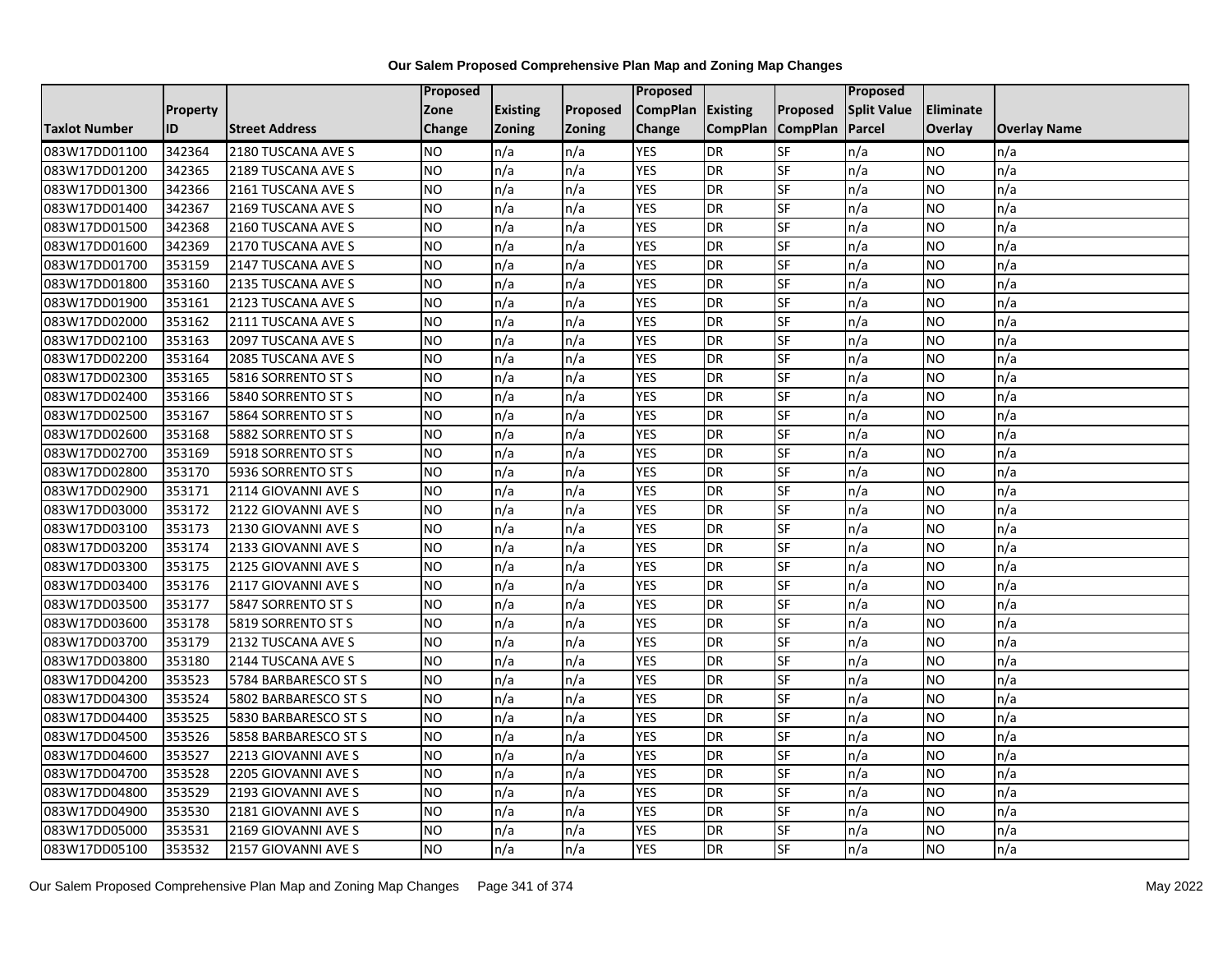|                      |                 |                         | Proposed      |                 |               | Proposed          |                 |                 | Proposed           |           |                     |
|----------------------|-----------------|-------------------------|---------------|-----------------|---------------|-------------------|-----------------|-----------------|--------------------|-----------|---------------------|
|                      | <b>Property</b> |                         | Zone          | <b>Existing</b> | Proposed      | CompPlan Existing |                 | Proposed        | <b>Split Value</b> | Eliminate |                     |
| <b>Taxlot Number</b> | ID              | <b>Street Address</b>   | <b>Change</b> | Zoning          | <b>Zoning</b> | Change            | <b>CompPlan</b> | <b>CompPlan</b> | Parcel             | Overlay   | <b>Overlay Name</b> |
| 083W17DD05200        | 353533          | 2145 GIOVANNI AVE S     | <b>NO</b>     | n/a             | n/a           | <b>YES</b>        | <b>DR</b>       | <b>SF</b>       | n/a                | NO.       | n/a                 |
| 083W17DD05300        | 353534          | 2142 GIOVANNI AVE S     | <b>NO</b>     | n/a             | n/a           | <b>YES</b>        | DR              | SF              | n/a                | NO.       | n/a                 |
| 083W17DD05400        | 353535          | 2158 GIOVANNI AVE S     | <b>NO</b>     | n/a             | n/a           | <b>YES</b>        | DR              | SF              | n/a                | NO.       | n/a                 |
| 083W17DD05500        | 353536          | 2174 GIOVANNI AVE S     | <b>NO</b>     | n/a             | n/a           | <b>YES</b>        | <b>DR</b>       | SF              | n/a                | NO.       | n/a                 |
| 083W17DD05600        | 353537          | 2186 GIOVANNI AVE S     | <b>NO</b>     | n/a             | n/a           | <b>YES</b>        | <b>DR</b>       | SF              | n/a                | NO.       | n/a                 |
| 083W17DD05700        | 353538          | 2198 GIOVANNI AVE S     | <b>NO</b>     | n/a             | n/a           | <b>YES</b>        | <b>DR</b>       | SF              | n/a                | <b>NO</b> | n/a                 |
| 083W17DD05800        | 353539          | 2210 GIOVANNI AVE S     | <b>NO</b>     | n/a             | n/a           | <b>YES</b>        | DR              | SF              | n/a                | NO.       | n/a                 |
| 083W17DD05900        | 353540          | 2222 GIOVANNI AVE S     | <b>NO</b>     | n/a             | n/a           | <b>YES</b>        | DR              | SF              | n/a                | NO.       | n/a                 |
| 083W21AA00400        | 336499          | 295 MIRASOL AVE SE      | <b>NO</b>     | n/a             | n/a           | <b>YES</b>        | DR              | SF              | n/a                | NO.       | n/a                 |
| 083W21AA00500        | 336500          | 285 MIRASOL AVE SE      | ŌИ            | n/a             | n/a           | <b>YES</b>        | DR              | SF              | n/a                | NO.       | n/a                 |
| 083W21AA00600        | 336501          | 275 MIRASOL AVE SE      | <b>NO</b>     | n/a             | n/a           | <b>YES</b>        | <b>DR</b>       | SF              | n/a                | <b>NO</b> | n/a                 |
| 083W21AA00700        | 336502          | 265 MIRASOL AVE SE      | <b>NO</b>     | n/a             | n/a           | <b>YES</b>        | <b>DR</b>       | SF              | n/a                | NO.       | n/a                 |
| 083W21AA00800        | 336503          | 255 MIRASOL AVE SE      | ŌИ            | n/a             | n/a           | <b>YES</b>        | DR              | $S$ F           | n/a                | NO.       | n/a                 |
| 083W21AA00900        | 336504          | 245 MIRASOL AVE SE      | <b>NO</b>     | n/a             | n/a           | <b>YES</b>        | <b>DR</b>       | SF              | n/a                | NO.       | n/a                 |
| 083W21AA01000        | 336505          | 235 MIRASOL AVE SE      | <b>NO</b>     | n/a             | n/a           | <b>YES</b>        | DR              | SF              | n/a                | NO.       | n/a                 |
| 083W21AA01100        | 336506          | 225 MIRASOL AVE SE      | ŌИ            | n/a             | n/a           | <b>YES</b>        | <b>DR</b>       | $S_{F}$         | n/a                | NO.       | n/a                 |
| 083W21AA01200        | 336507          | 6107 QUAIL HOLLOW ST SE | ŌИ            | n/a             | n/a           | <b>YES</b>        | $\overline{R}$  | <b>SF</b>       | n/a                | NO.       | n/a                 |
| 083W21AA01300        | 336508          | 6117 QUAIL HOLLOW ST SE | <b>NO</b>     | n/a             | n/a           | <b>YES</b>        | DR              | SF              | n/a                | NO.       | n/a                 |
| 083W21AA01400        | 336509          | 6127 QUAIL HOLLOW ST SE | <b>NO</b>     | n/a             | n/a           | <b>YES</b>        | DR              | SF              | n/a                | NO.       | n/a                 |
| 083W21AA01500        | 336510          | 6137 QUAIL HOLLOW ST SE | <b>NO</b>     | n/a             | n/a           | <b>YES</b>        | <b>DR</b>       | <b>SF</b>       | n/a                | NO.       | n/a                 |
| 083W21AA01600        | 336511          | 6147 QUAIL HOLLOW ST SE | <b>NO</b>     | n/a             | n/a           | <b>YES</b>        | DR              | SF              | n/a                | NO.       | n/a                 |
| 083W21AA01700        | 336512          | 221 MUIRFIELD AVE SE    | <b>NO</b>     | n/a             | n/a           | <b>YES</b>        | <b>DR</b>       | SF              | n/a                | <b>NO</b> | n/a                 |
| 083W21AA01800        | 336513          | 6142 QUAIL HOLLOW ST SE | <b>NO</b>     | n/a             | n/a           | <b>YES</b>        | DR              | SF              | n/a                | NO.       | n/a                 |
| 083W21AA01900        | 336514          | 271 MUIRFIELD AVE SE    | <b>NO</b>     | n/a             | n/a           | <b>YES</b>        | DR              | SF              | n/a                | NO.       | n/a                 |
| 083W21AA02000        | 336515          | 281 MUIRFIELD AVE SE    | <b>NO</b>     | n/a             | n/a           | <b>YES</b>        | <b>DR</b>       | SF              | n/a                | <b>NO</b> | n/a                 |
| 083W21AA02100        | 336516          | 291 MUIRFIELD AVE SE    | <b>NO</b>     | n/a             | n/a           | <b>YES</b>        | DR              | SF              | n/a                | NO.       | n/a                 |
| 083W21AA02200        | 336517          | 6115 LONE OAK RD SE     | ŌИ            | n/a             | n/a           | <b>YES</b>        | <b>DR</b>       | $S_{F}$         | n/a                | NO.       | n/a                 |
| 083W21AA02300        | 336518          | 6105 LONE OAK RD SE     | <b>NO</b>     | n/a             | n/a           | <b>YES</b>        | DR              | SF              | n/a                | NO.       | n/a                 |
| 083W21AA02400        | 336519          | 270 MIRASOL AVE SE      | <b>NO</b>     | n/a             | n/a           | <b>YES</b>        | DR              | SF              | n/a                | NO.       | n/a                 |
| 083W21AA02500        | 336520          | 260 MIRASOL AVE SE      | <b>NO</b>     | n/a             | n/a           | <b>YES</b>        | <b>DR</b>       | SF              | n/a                | <b>NO</b> | n/a                 |
| 083W21AA02600        | 336521          | 250 MIRASOL AVE SE      | <b>NO</b>     | n/a             | n/a           | <b>YES</b>        | DR              | SF              | n/a                | NO.       | n/a                 |
| 083W21AA02800        | 336523          | 6122 QUAIL HOLLOW ST SE | <b>NO</b>     | n/a             | n/a           | <b>YES</b>        | DR              | SF              | n/a                | NO.       | n/a                 |
| 083W21AA02900        | 336524          | 6098 LONE OAK RD SE     | ŌИ            | n/a             | n/a           | <b>YES</b>        | <b>DR</b>       | SF              | n/a                | NO.       | n/a                 |
| 083W21AA03000        | 336525          | 6110 LONE OAK RD SE     | <b>NO</b>     | n/a             | n/a           | <b>YES</b>        | DR              | SF              | n/a                | NO.       | n/a                 |
| 083W21AA03100        | 336526          | 6120 LONE OAK RD SE     | <b>NO</b>     | n/a             | n/a           | <b>YES</b>        | <b>DR</b>       | SF              | n/a                | NO.       | n/a                 |
| 083W21AA03200        | 336527          | 6130 LONE OAK RD SE     | <b>NO</b>     | n/a             | n/a           | <b>YES</b>        | <b>DR</b>       | SF              | n/a                | NO.       | n/a                 |
| 083W21AA03300        | 336528          | 6140 LONE OAK RD SE     | <b>NO</b>     | n/a             | n/a           | <b>YES</b>        | <b>DR</b>       | SF              | n/a                | NO        | n/a                 |
| 083W21AA03400        | 336529          | 282 MUIRFIELD AVE SE    | <b>NO</b>     | n/a             | n/a           | <b>YES</b>        | DR              | SF              | n/a                | NO.       | n/a                 |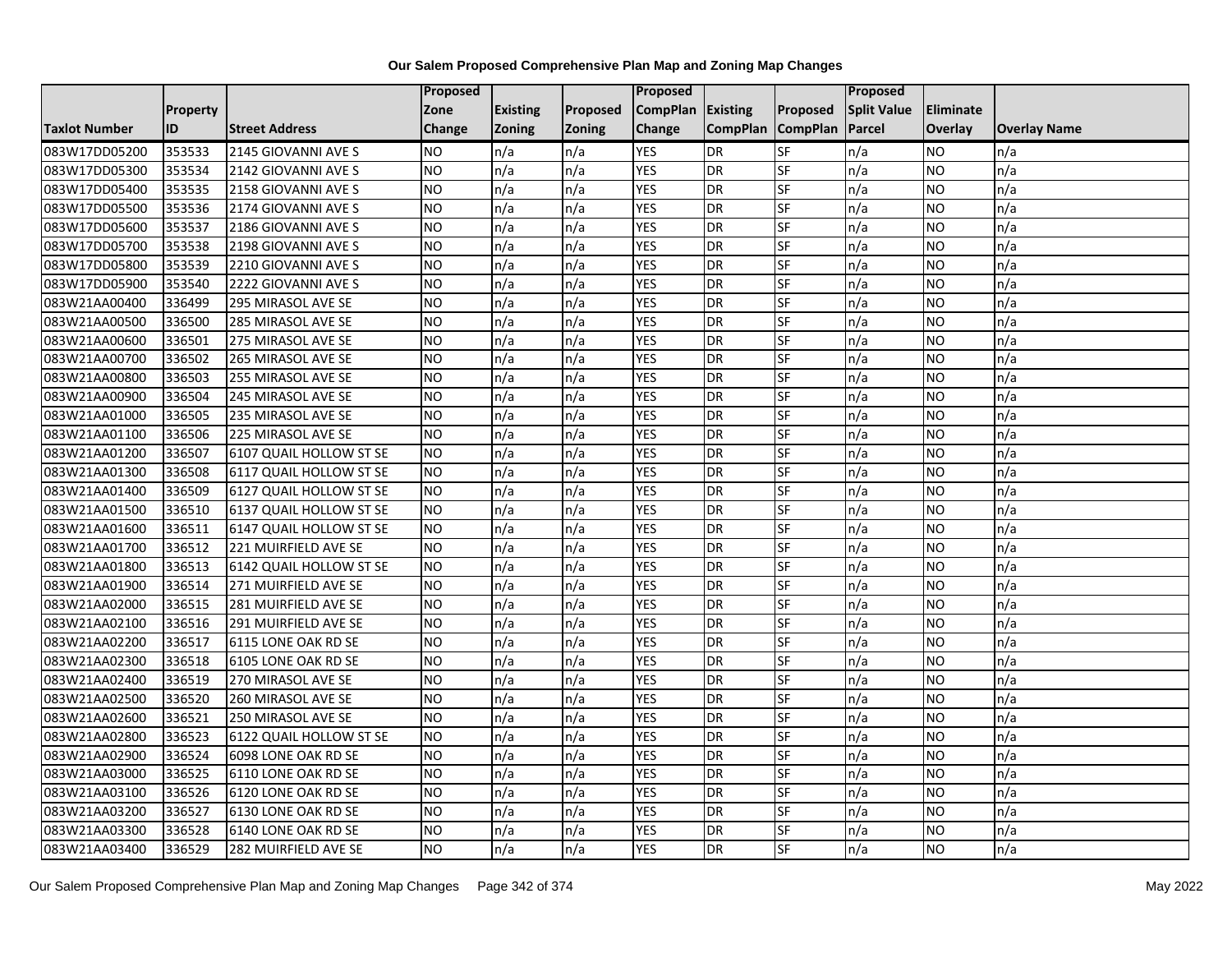|                      |                 |                                | <b>Proposed</b> |                 |               | Proposed        |                 |                 | Proposed           |                |                     |
|----------------------|-----------------|--------------------------------|-----------------|-----------------|---------------|-----------------|-----------------|-----------------|--------------------|----------------|---------------------|
|                      | <b>Property</b> |                                | Zone            | <b>Existing</b> | Proposed      | <b>CompPlan</b> | Existing        | Proposed        | <b>Split Value</b> | Eliminate      |                     |
| <b>Taxlot Number</b> | ID              | <b>Street Address</b>          | <b>Change</b>   | Zoning          | <b>Zoning</b> | Change          | <b>CompPlan</b> | <b>CompPlan</b> | Parcel             | <b>Overlay</b> | <b>Overlay Name</b> |
| 083W21AA03500        | 336530          | 272 MUIRFIELD AVE SE           | <b>NO</b>       | n/a             | n/a           | <b>YES</b>      | <b>DR</b>       | <b>SF</b>       | n/a                | NO.            | n/a                 |
| 083W21AA03600        | 336531          | 262 MUIRFIELD AVE SE           | <b>NO</b>       | n/a             | n/a           | <b>YES</b>      | DR              | $S_{F}$         | n/a                | NO.            | n/a                 |
| 083W21AA03700        | 336532          | 252 MUIRFIELD AVE SE           | <b>NO</b>       | n/a             | n/a           | <b>YES</b>      | DR              | SF              | n/a                | <b>NO</b>      | n/a                 |
| 083W21AA03800        | 336533          | 242 MUIRFIELD AVE SE           | <b>NO</b>       | n/a             | n/a           | <b>YES</b>      | <b>DR</b>       | SF              | n/a                | NO.            | n/a                 |
| 083W21AA03900        | 336534          | 232 MUIRFIELD AVE SE           | <b>NO</b>       | n/a             | n/a           | <b>YES</b>      | <b>DR</b>       | $S_{F}$         | n/a                | NO.            | n/a                 |
| 083W21AA04000        | 336535          | 222 MUIRFIELD AVE SE           | <b>NO</b>       | n/a             | n/a           | <b>YES</b>      | <b>DR</b>       | SF              | n/a                | NO.            | n/a                 |
| 083W21AA04400        | 336539          | None                           | <b>NO</b>       | n/a             | n/a           | <b>YES</b>      | DR              | SF              | n/a                | NO.            | n/a                 |
| 083W21AA04500        | 353946          | 362 KURTH MEADOW AVE SE        | <b>NO</b>       | n/a             | n/a           | <b>YES</b>      | DR              | SF              | n/a                | NO.            | n/a                 |
| 083W21AA04600        | 353947          | 348 KURTH MEADOW AVE SE        | <b>NO</b>       | n/a             | n/a           | <b>YES</b>      | DR              | SF              | n/a                | NO             | n/a                 |
| 083W21AA04700        | 353948          | None                           | Ю               | n/a             | n/a           | <b>YES</b>      | DR              | SF              | n/a                | NO.            | n/a                 |
| 083W21AA04800        | 353949          | 316 KURTH MEADOW AVE SE        | <b>NO</b>       | n/a             | n/a           | <b>YES</b>      | <b>DR</b>       | SF              | n/a                | <b>NO</b>      | n/a                 |
| 083W21AA04900        | 353950          | 302 KURTH MEADOW AVE SE        | <b>NO</b>       | n/a             | n/a           | <b>YES</b>      | DR              | SF              | n/a                | NO.            | n/a                 |
| 083W21AA05000        | 353951          | 276 KURTH MEADOW AVE SE        | <b>NO</b>       | n/a             | n/a           | <b>YES</b>      | DR              | SF              | n/a                | NO.            | n/a                 |
| 083W21AA05100        | 353952          | <b>260 KURTH MEADOW AVE SE</b> | <b>NO</b>       | n/a             | n/a           | <b>YES</b>      | <b>DR</b>       | SF              | n/a                | <b>NO</b>      | n/a                 |
| 083W21AA05200        | 353953          | 244 KURTH MEADOW AVE SE        | <b>NO</b>       | n/a             | n/a           | <b>YES</b>      | DR              | SF              | n/a                | ΝO             | n/a                 |
| 083W21AA05300        | 353954          | 228 KURTH MEADOW AVE SE        | <b>NO</b>       | n/a             | n/a           | <b>YES</b>      | DR              | SF              | n/a                | NO.            | n/a                 |
| 083W21AA05400        | 353955          | 212 KURTH MEADOW AVE SE        | <b>NO</b>       | n/a             | n/a           | <b>YES</b>      | DR              | SF              | n/a                | <b>NO</b>      | n/a                 |
| 083W21AA05500        | 353956          | 6093 VINE MAPLE ST SE          | <b>NO</b>       | n/a             | n/a           | <b>YES</b>      | DR              | SF              | n/a                | NO.            | n/a                 |
| 083W21AA05600        | 353957          | 6079 VINE MAPLE ST SE          | <b>NO</b>       | n/a             | n/a           | <b>YES</b>      | DR              | SF              | n/a                | <b>NO</b>      | n/a                 |
| 083W21AA05700        | 353958          | 6065 VINE MAPLE ST SE          | <b>NO</b>       | n/a             | n/a           | <b>YES</b>      | DR              | SF              | n/a                | NO.            | n/a                 |
| 083W21AA05800        | 353959          | 6074 VINE MAPLE ST SE          | <b>NO</b>       | n/a             | n/a           | <b>YES</b>      | DR              | SF              | n/a                | NO.            | n/a                 |
| 083W21AA05900        | 353960          | 251 KURTH MEADOW AVE SE        | <b>NO</b>       | n/a             | n/a           | <b>YES</b>      | DR              | <b>SF</b>       | n/a                | NO.            | n/a                 |
| 083W21AA06000        | 353961          | <b>267 KURTH MEADOW AVE</b>    | <b>NO</b>       | n/a             | n/a           | <b>YES</b>      | DR              | SF              | n/a                | NO.            | n/a                 |
| 083W21AA06100        | 353962          | 293 KURTH MEADOW AVE SE        | <b>NO</b>       | n/a             | n/a           | <b>YES</b>      | DR              | SF              | n/a                | NO.            | n/a                 |
| 083W21AA06200        | 353963          | 309 KURTH MEADOW AVE SE        | <b>NO</b>       | n/a             | n/a           | <b>YES</b>      | <b>DR</b>       | SF              | n/a                | NO.            | n/a                 |
| 083W21AA06300        | 353964          | 321 KURTH MEADOW AVE SE        | <b>NO</b>       | n/a             | n/a           | <b>YES</b>      | DR              | SF              | n/a                | NO.            | n/a                 |
| 083W21AA06400        | 353965          | 337 KURTH MEADOW AVE SE        | <b>NO</b>       | n/a             | n/a           | <b>YES</b>      | <b>DR</b>       | SF              | n/a                | NO.            | n/a                 |
| 083W21AA06500        | 353966          | 6080 SWORD FERN ST SE          | <b>NO</b>       | n/a             | n/a           | <b>YES</b>      | <b>DR</b>       | SF              | n/a                | NO.            | n/a                 |
| 083W21AA06600        | 353967          | 373 KURTH MEADOW AVE SE        | <b>NO</b>       | n/a             | n/a           | <b>YES</b>      | DR              | SF              | n/a                | NO.            | n/a                 |
| 083W21AA06800        | 353969          | 385 KURTH MEADOW AVE SE        | <b>NO</b>       | n/a             | n/a           | <b>YES</b>      | <b>DR</b>       | SF              | n/a                | NO.            | n/a                 |
| 083W21AA06900        | 353970          | 397 KURTH MEADOW AVE SE        | <b>NO</b>       | n/a             | n/a           | <b>YES</b>      | DR              | SF              | n/a                | ΝO             | n/a                 |
| 083W21AA07000        | 353971          | 6051 LONE OAK RD SE            | <b>NO</b>       | n/a             | n/a           | <b>YES</b>      | DR              | SF              | n/a                | NO.            | n/a                 |
| 083W21AB01200        | 341280          | 103 RADIANCE AVE SE            | <b>NO</b>       | n/a             | n/a           | <b>YES</b>      | <b>DR</b>       | SF              | n/a                | NO.            | n/a                 |
| 083W21AB01300        | 341281          | 109 RADIANCE AVE SE            | <b>NO</b>       | n/a             | n/a           | <b>YES</b>      | DR              | SF              | n/a                | NO.            | n/a                 |
| 083W21AB01400        | 341282          | 115 RADIANCE AVE SE            | <b>NO</b>       | n/a             | n/a           | <b>YES</b>      | DR              | <b>SF</b>       | n/a                | NO.            | n/a                 |
| 083W21AB01500        | 341283          | 121 RADIANCE AVE SE            | <b>NO</b>       | n/a             | n/a           | <b>YES</b>      | <b>DR</b>       | SF              | n/a                | NO.            | n/a                 |
| 083W21AB01600        | 341284          | 127 RADIANCE AVE SE            | <b>NO</b>       | n/a             | n/a           | <b>YES</b>      | <b>DR</b>       | SF              | n/a                | NO.            | n/a                 |
| 083W21AB01700        | 341285          | 133 RADIANCE AVE SE            | Ю               | n/a             | n/a           | <b>YES</b>      | <b>DR</b>       | <b>SF</b>       | n/a                | NO.            | n/a                 |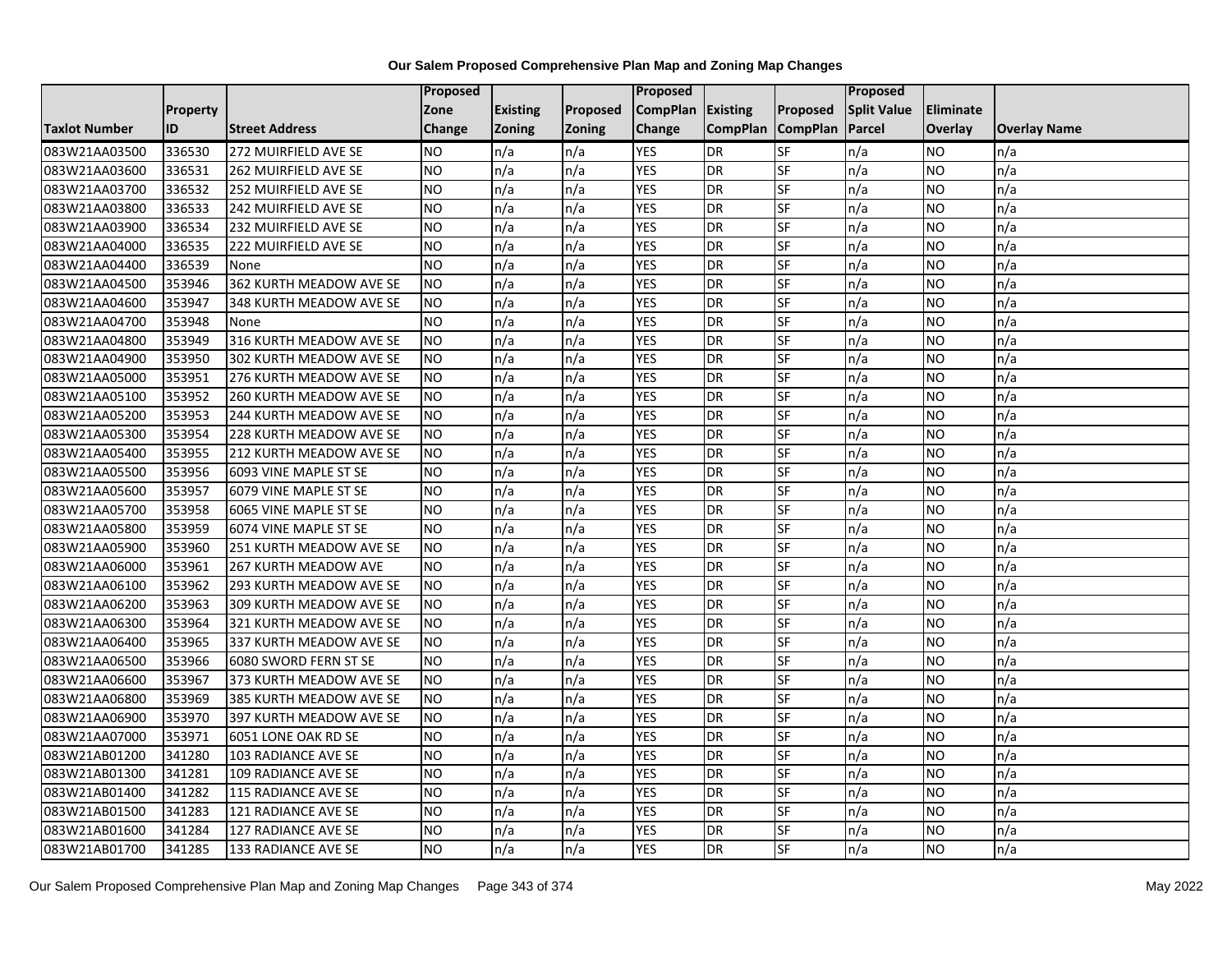|                      |          |                            | Proposed       |                 |                 | <b>Proposed</b> |                 |                 | Proposed           |           |                     |
|----------------------|----------|----------------------------|----------------|-----------------|-----------------|-----------------|-----------------|-----------------|--------------------|-----------|---------------------|
|                      | Property |                            | Zone           | <b>Existing</b> | <b>Proposed</b> | <b>CompPlan</b> | Existing        | Proposed        | <b>Split Value</b> | Eliminate |                     |
| <b>Taxlot Number</b> | ID       | <b>Street Address</b>      | Change         | <b>Zoning</b>   | <b>Zoning</b>   | Change          | <b>CompPlan</b> | <b>CompPlan</b> | Parcel             | Overlay   | <b>Overlay Name</b> |
| 083W21AB01800        | 341286   | 139 RADIANCE AVE SE        | <b>NO</b>      | n/a             | n/a             | <b>YES</b>      | DR              | <b>SF</b>       | n/a                | NO        | n/a                 |
| 083W21AB01900        | 341287   | <b>145 RADIANCE AVE SE</b> | <b>NO</b>      | n/a             | n/a             | <b>YES</b>      | <b>DR</b>       | $S$ F           | n/a                | NO.       | n/a                 |
| 083W21AB02000        | 341288   | 151 RADIANCE AVE SE        | <b>NO</b>      | n/a             | n/a             | <b>YES</b>      | <b>DR</b>       | SF              | n/a                | NO        | n/a                 |
| 083W21AB02100        | 341289   | 157 RADIANCE AVE SE        | <b>NO</b>      | n/a             | n/a             | <b>YES</b>      | <b>DR</b>       | SF              | n/a                | NO        | n/a                 |
| 083W21AB02200        | 341290   | 163 RADIANCE AVE SE        | <b>NO</b>      | n/a             | n/a             | <b>YES</b>      | <b>DR</b>       | <b>SF</b>       | n/a                | NO.       | n/a                 |
| 083W21AB02300        | 341291   | <b>169 RADIANCE AVE SE</b> | N <sub>O</sub> | n/a             | n/a             | <b>YES</b>      | <b>DR</b>       | SF              | n/a                | <b>NO</b> | n/a                 |
| 083W21AB02400        | 341292   | 175 RADIANCE AVE SE        | <b>NO</b>      | n/a             | n/a             | <b>YES</b>      | <b>DR</b>       | <b>SF</b>       | n/a                | NO.       | n/a                 |
| 083W21AB02500        | 341293   | 181 RADIANCE AVE SE        | <b>NO</b>      | n/a             | n/a             | <b>YES</b>      | <b>DR</b>       | SF              | n/a                | NO        | n/a                 |
| 083W21AB02600        | 341294   | 187 RADIANCE AVE SE        | <b>NO</b>      | n/a             | n/a             | <b>YES</b>      | <b>DR</b>       | <b>SF</b>       | n/a                | NO.       | n/a                 |
| 083W21AB02700        | 341295   | 193 RADIANCE AVE SE        | N <sub>O</sub> | n/a             | n/a             | <b>YES</b>      | <b>DR</b>       | SF              | n/a                | NO.       | n/a                 |
| 083W21AB02800        | 341296   | 199 RADIANCE AVE SE        | <b>NO</b>      | n/a             | n/a             | <b>YES</b>      | <b>DR</b>       | SF              | n/a                | NO        | n/a                 |
| 083W21AB02900        | 341297   | 6120 SUMMERSIDE ST SE      | <b>NO</b>      | n/a             | n/a             | <b>YES</b>      | <b>DR</b>       | SF              | n/a                | <b>NO</b> | n/a                 |
| 083W21AB03000        | 341298   | 6140 SUMMERSIDE ST SE      | ŌИ             | n/a             | n/a             | <b>YES</b>      | <b>DR</b>       | <b>SF</b>       | n/a                | NO.       | n/a                 |
| 083W21AB03100        | 341299   | 6160 SUMMERSIDE ST SE      | <b>NO</b>      | n/a             | n/a             | <b>YES</b>      | <b>DR</b>       | SF              | n/a                | NO.       | n/a                 |
| 083W21AB03200        | 341300   | 212 MUIRFIELD AVE SE       | <b>NO</b>      | n/a             | n/a             | <b>YES</b>      | <b>DR</b>       | SF              | n/a                | NO.       | n/a                 |
| 083W21AB03300        | 341301   | 198 MUIRFIELD AVE SE       | N <sub>O</sub> | n/a             | n/a             | <b>YES</b>      | <b>DR</b>       | $S$ F           | n/a                | NO.       | n/a                 |
| 083W21AB03400        | 341302   | 190 MUIRFIELD AVE SE       | N <sub>O</sub> | n/a             | n/a             | <b>YES</b>      | <b>DR</b>       | SF              | n/a                | <b>NO</b> | n/a                 |
| 083W21AB03500        | 341303   | 186 MUIRFIELD AVE SE       | <b>NO</b>      | n/a             | n/a             | <b>YES</b>      | <b>DR</b>       | SF              | n/a                | NO        | n/a                 |
| 083W21AB03600        | 341304   | 182 MUIRFIELD AVE SE       | <b>NO</b>      | n/a             | n/a             | <b>YES</b>      | <b>DR</b>       | <b>SF</b>       | n/a                | NO        | n/a                 |
| 083W21AB03700        | 341305   | 178 MUIRFIELD AVE SE       | <b>NO</b>      | n/a             | n/a             | <b>YES</b>      | <b>DR</b>       | SF              | n/a                | ΝO        | n/a                 |
| 083W21AB03800        | 341306   | 174 MUIRFIELD AVE SE       | <b>NO</b>      | n/a             | n/a             | <b>YES</b>      | <b>DR</b>       | SF              | n/a                | NO        | n/a                 |
| 083W21AB03900        | 341307   | 170 MUIRFIELD AVE SE       | <b>NO</b>      | n/a             | n/a             | <b>YES</b>      | <b>DR</b>       | SF              | n/a                | NO        | n/a                 |
| 083W21AB04000        | 341308   | 166 MUIRFIELD AVE SE       | N <sub>O</sub> | n/a             | n/a             | <b>YES</b>      | <b>DR</b>       | SF              | n/a                | <b>NO</b> | n/a                 |
| 083W21AB04100        | 341309   | 162 MUIRFIELD AVE SE       | <b>NO</b>      | n/a             | n/a             | <b>YES</b>      | <b>DR</b>       | SF              | n/a                | NO        | n/a                 |
| 083W21AB04200        | 341310   | 158 MUIRFIELD AVE SE       | <b>NO</b>      | n/a             | n/a             | <b>YES</b>      | <b>DR</b>       | SF              | n/a                | NO.       | n/a                 |
| 083W21AB04300        | 341311   | 154 MUIRFIELD AVE SE       | <b>NO</b>      | n/a             | n/a             | <b>YES</b>      | <b>DR</b>       | <b>SF</b>       | n/a                | NO.       | n/a                 |
| 083W21AB04400        | 341312   | 150 MUIRFIELD AVE SE       | N <sub>O</sub> | n/a             | n/a             | <b>YES</b>      | <b>DR</b>       | SF              | n/a                | NO.       | n/a                 |
| 083W21AB04500        | 341313   | 146 MUIRFIELD AVE SE       | <b>NO</b>      | n/a             | n/a             | <b>YES</b>      | <b>DR</b>       | SF              | n/a                | NO.       | n/a                 |
| 083W21AB04600        | 341314   | 142 MUIRFIELD AVE SE       | <b>NO</b>      | n/a             | n/a             | <b>YES</b>      | <b>DR</b>       | SF              | n/a                | NO.       | n/a                 |
| 083W21AB04700        | 341315   | 138 MUIRFIELD CT SE        | <b>NO</b>      | n/a             | n/a             | <b>YES</b>      | <b>DR</b>       | SF              | n/a                | NO        | n/a                 |
| 083W21AB04800        | 341316   | 132 MUIRFIELD CT SE        | <b>NO</b>      | n/a             | n/a             | <b>YES</b>      | <b>DR</b>       | SF              | n/a                | NO        | n/a                 |
| 083W21AB04900        | 341317   | 126 MUIRFIELD CT SE        | <b>NO</b>      | n/a             | n/a             | <b>YES</b>      | <b>DR</b>       | <b>SF</b>       | n/a                | NO.       | n/a                 |
| 083W21AB05000        | 341318   | 120 MUIRFIELD CT SE        | N <sub>O</sub> | n/a             | n/a             | <b>YES</b>      | <b>DR</b>       | <b>SF</b>       | n/a                | <b>NO</b> | n/a                 |
| 083W21AB05100        | 341319   | 114 MUIRFIELD CT SE        | <b>NO</b>      | n/a             | n/a             | <b>YES</b>      | <b>DR</b>       | SF              | n/a                | NO        | n/a                 |
| 083W21AB05200        | 341320   | 108 MUIRFIELD CT SE        | <b>NO</b>      | n/a             | n/a             | <b>YES</b>      | <b>DR</b>       | SF              | n/a                | NO        | n/a                 |
| 083W21AB05300        | 341321   | 102 MUIRFIELD CT SE        | <b>NO</b>      | n/a             | n/a             | <b>YES</b>      | <b>DR</b>       | <b>SF</b>       | n/a                | NO        | n/a                 |
| 083W21AB05400        | 341322   | 107 MUIRFIELD CT SE        | <b>NO</b>      | n/a             | n/a             | <b>YES</b>      | <b>DR</b>       | SF              | n/a                | ΝO        | n/a                 |
| 083W21AB05500        | 341323   | 113 MUIRFIELD CT SE        | <b>NO</b>      | n/a             | n/a             | <b>YES</b>      | <b>DR</b>       | SF              | n/a                | NO.       | n/a                 |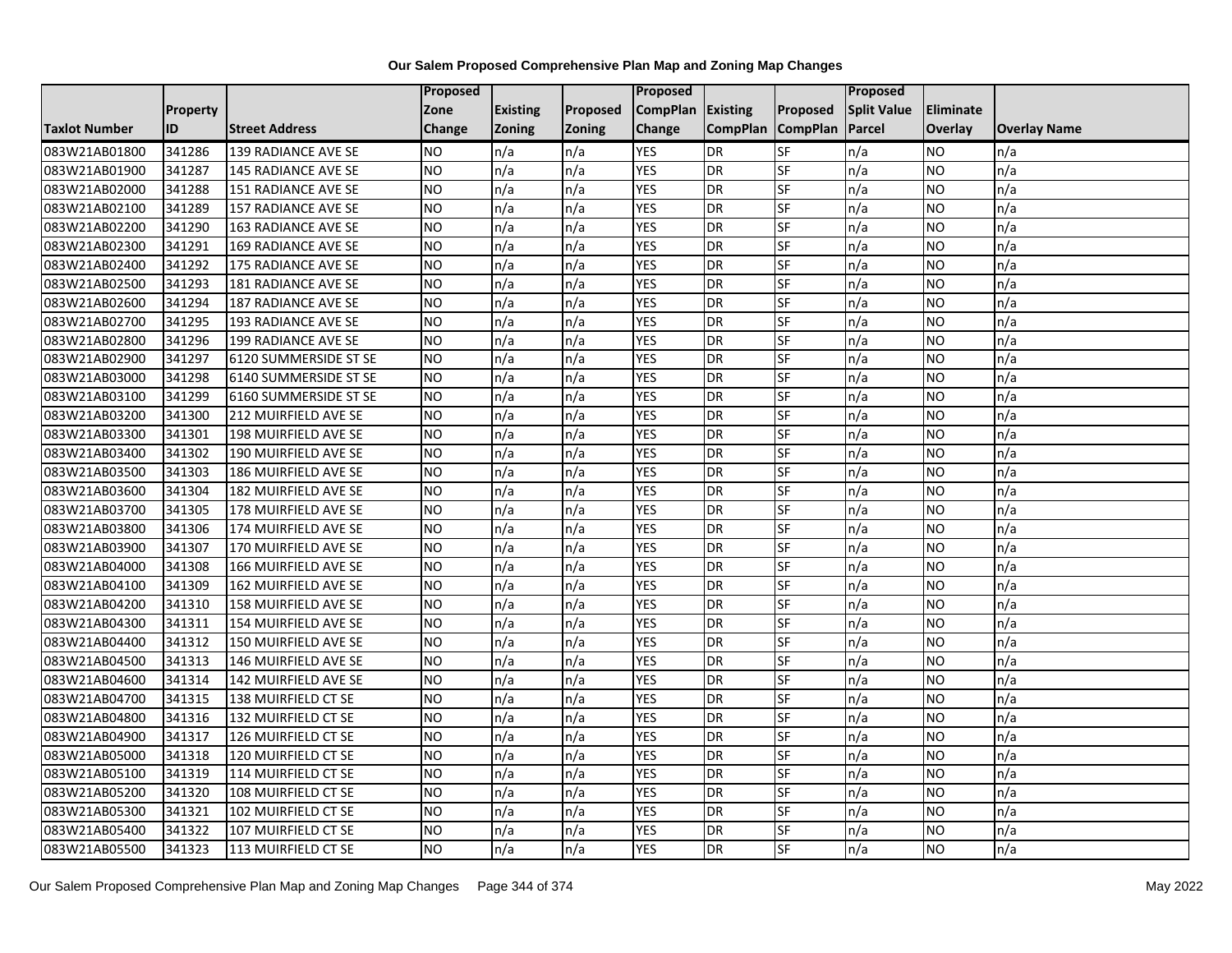|                      |                 |                            | Proposed        |                 |                 | <b>Proposed</b> |                 |                          | <b>Proposed</b>    |           |                     |
|----------------------|-----------------|----------------------------|-----------------|-----------------|-----------------|-----------------|-----------------|--------------------------|--------------------|-----------|---------------------|
|                      | <b>Property</b> |                            | Zone            | <b>Existing</b> | <b>Proposed</b> | <b>CompPlan</b> | <b>Existing</b> | <b>Proposed</b>          | <b>Split Value</b> | Eliminate |                     |
| <b>Taxlot Number</b> | ID              | <b>Street Address</b>      | Change          | <b>Zoning</b>   | <b>Zoning</b>   | Change          | <b>CompPlan</b> | <b>CompPlan</b>          | Parcel             | Overlay   | <b>Overlay Name</b> |
| 083W21AB05600        | 341324          | 119 MUIRFIELD CT SE        | NO.             | n/a             | n/a             | <b>YES</b>      | <b>DR</b>       | <b>SF</b>                | n/a                | NO        | n/a                 |
| 083W21AB05700        | 341325          | 125 MUIRFIELD CT SE        | <b>NO</b>       | n/a             | n/a             | <b>YES</b>      | <b>DR</b>       | <b>SF</b>                | n/a                | NO.       | n/a                 |
| 083W21AB05800        | 341326          | 131 MUIRFIELD CT SE        | <b>NO</b>       | n/a             | n/a             | <b>YES</b>      | <b>DR</b>       | SF                       | n/a                | NO.       | n/a                 |
| 083W21AB05900        | 341327          | 6193 LILLIAN ST SE         | <b>NO</b>       | n/a             | n/a             | <b>YES</b>      | DR              | SF                       | n/a                | NO.       | n/a                 |
| 083W21AB06000        | 341328          | 6183 LILLIAN ST SE         | <b>NO</b>       | n/a             | n/a             | <b>YES</b>      | <b>DR</b>       | <b>SF</b>                | n/a                | NO.       | n/a                 |
| 083W21AB06100        | 341329          | 6173 LILLIAN ST SE         | NO              | n/a             | n/a             | <b>YES</b>      | <b>DR</b>       | SF                       | n/a                | <b>NO</b> | n/a                 |
| 083W21AB06200        | 341330          | 6163 LILLIAN ST SE         | <b>NO</b>       | n/a             | n/a             | <b>YES</b>      | <b>DR</b>       | SF                       | n/a                | NO.       | n/a                 |
| 083W21AB06300        | 341331          | 128 RADIANCE AVE SE        | <b>NO</b>       | n/a             | n/a             | <b>YES</b>      | <b>DR</b>       | SF                       | n/a                | NO.       | n/a                 |
| 083W21AB06400        | 341332          | 122 RADIANCE AVE SE        | <b>NO</b>       | n/a             | n/a             | <b>YES</b>      | <b>DR</b>       | SF                       | n/a                | NO.       | n/a                 |
| 083W21AB06500        | 341333          | 116 RADIANCE AVE SE        | NO              | n/a             | n/a             | <b>YES</b>      | <b>DR</b>       | <b>SF</b>                | n/a                | NO.       | n/a                 |
| 083W21AB06600        | 341334          | 110 RADIANCE AVE SE        | <b>NO</b>       | n/a             | n/a             | <b>YES</b>      | <b>DR</b>       | SF                       | n/a                | NO.       | n/a                 |
| 083W21AB06700        | 341335          | 104 RADIANCE AVE SE        | <b>NO</b>       | n/a             | n/a             | <b>YES</b>      | <b>DR</b>       | SF                       | n/a                | <b>NO</b> | n/a                 |
| 083W21AB06800        | 341336          | 6156 LILLIAN ST SE         | Ю               | n/a             | n/a             | <b>YES</b>      | <b>DR</b>       | $\overline{\mathsf{SF}}$ | n/a                | NO.       | n/a                 |
| 083W21AB06900        | 341337          | 6166 LILLIAN ST SE         | <b>NO</b>       | n/a             | n/a             | <b>YES</b>      | <b>DR</b>       | SF                       | n/a                | NO.       | n/a                 |
| 083W21AB07000        | 341338          | 6176 LILLIAN ST SE         | <b>NO</b>       | n/a             | n/a             | <b>YES</b>      | <b>DR</b>       | SF                       | n/a                | NO.       | n/a                 |
| 083W21AB07100        | 341339          | 143 MUIRFIELD AVE SE       | $\overline{NO}$ | n/a             | n/a             | <b>YES</b>      | <b>DR</b>       | <b>SF</b>                | n/a                | NO.       | n/a                 |
| 083W21AB07200        | 341340          | 149 MUIRFIELD AVE SE       | NO              | n/a             | n/a             | <b>YES</b>      | <b>DR</b>       | <b>SF</b>                | n/a                | NO.       | n/a                 |
| 083W21AB07300        | 341341          | 6191 INSIGNIA ST SE        | <b>NO</b>       | n/a             | n/a             | <b>YES</b>      | <b>DR</b>       | SF                       | n/a                | NO.       | n/a                 |
| 083W21AB07400        | 341342          | 6181 INSIGNIA ST SE        | <b>NO</b>       | n/a             | n/a             | <b>YES</b>      | <b>DR</b>       | <b>SF</b>                | n/a                | <b>NO</b> | n/a                 |
| 083W21AB07500        | 341343          | 6171 INSIGNIA ST SE        | <b>NO</b>       | n/a             | n/a             | <b>YES</b>      | <b>DR</b>       | <b>SF</b>                | n/a                | ΝO        | n/a                 |
| 083W21AB07600        | 341344          | 6161 INSIGNIA ST SE        | <b>NO</b>       | n/a             | n/a             | <b>YES</b>      | <b>DR</b>       | SF                       | n/a                | NO.       | n/a                 |
| 083W21AB07700        | 341345          | 6164 INSIGNIA ST SE        | <b>NO</b>       | n/a             | n/a             | <b>YES</b>      | <b>DR</b>       | <b>SF</b>                | n/a                | <b>NO</b> | n/a                 |
| 083W21AB07800        | 341346          | 6174 INSIGNIA ST SE        | <b>NO</b>       | n/a             | n/a             | <b>YES</b>      | <b>DR</b>       | <b>SF</b>                | n/a                | NO.       | n/a                 |
| 083W21AB07900        | 341347          | 6184 INSIGNIA ST SE        | <b>NO</b>       | n/a             | n/a             | <b>YES</b>      | <b>DR</b>       | SF                       | n/a                | NO        | n/a                 |
| 083W21AB08000        | 341348          | 6194 INSIGNIA ST SE        | <b>NO</b>       | n/a             | n/a             | <b>YES</b>      | <b>DR</b>       | SF                       | n/a                | NO.       | n/a                 |
| 083W21AB08100        | 341349          | 167 MUIRFIELD AVE SE       | <b>NO</b>       | n/a             | n/a             | <b>YES</b>      | <b>DR</b>       | <b>SF</b>                | n/a                | NO.       | n/a                 |
| 083W21AB08200        | 341350          | 173 MUIRFIELD AVE SE       | NO              | n/a             | n/a             | <b>YES</b>      | <b>DR</b>       | $S_{F}$                  | n/a                | NO.       | n/a                 |
| 083W21AB08300        | 341351          | 179 MUIRFIELD AVE SE       | <b>NO</b>       | n/a             | n/a             | <b>YES</b>      | <b>DR</b>       | SF                       | n/a                | NO.       | n/a                 |
| 083W21AB08400        | 341352          | 185 MUIRFIELD AVE SE       | <b>NO</b>       | n/a             | n/a             | <b>YES</b>      | <b>DR</b>       | SF                       | n/a                | NO.       | n/a                 |
| 083W21AB08500        | 341353          | <b>192 RADIANCE AVE SE</b> | <b>NO</b>       | n/a             | n/a             | <b>YES</b>      | <b>DR</b>       | SF                       | n/a                | <b>NO</b> | n/a                 |
| 083W21AB08600        | 341354          | 6167 SUMMERSIDE ST SE      | <b>NO</b>       | n/a             | n/a             | <b>YES</b>      | <b>DR</b>       | SF                       | n/a                | NO.       | n/a                 |
| 083W21AB08700        | 341355          | <b>188 RADIANCE AVE SE</b> | <b>NO</b>       | n/a             | n/a             | <b>YES</b>      | <b>DR</b>       | <b>SF</b>                | n/a                | NO.       | n/a                 |
| 083W21AB08800        | 341356          | <b>184 RADIANCE AVE SE</b> | $\overline{NO}$ | n/a             | n/a             | <b>YES</b>      | <b>DR</b>       | <b>SF</b>                | n/a                | NO.       | n/a                 |
| 083W21AB08900        | 341357          | <b>180 RADIANCE AVE SE</b> | <b>NO</b>       | n/a             | n/a             | <b>YES</b>      | <b>DR</b>       | SF                       | n/a                | NO.       | n/a                 |
| 083W21AB09000        | 341358          | 172 RADIANCE AVE SE        | <b>NO</b>       | n/a             | n/a             | <b>YES</b>      | <b>DR</b>       | SF                       | n/a                | <b>NO</b> | n/a                 |
| 083W21AB09100        | 341359          | None                       | NO.             | n/a             | n/a             | YES             | <b>DR</b>       | SF                       | n/a                | NO        | n/a                 |
| 083W21AB09200        | 344717          | 6133 LILLIAN ST SE         | <b>NO</b>       | n/a             | n/a             | <b>YES</b>      | <b>DR</b>       | SF                       | n/a                | NO        | n/a                 |
| 083W21AB09300        | 344718          | 6123 LILLIAN ST SE         | <b>NO</b>       | n/a             | n/a             | <b>YES</b>      | <b>DR</b>       | SF                       | n/a                | NO.       | n/a                 |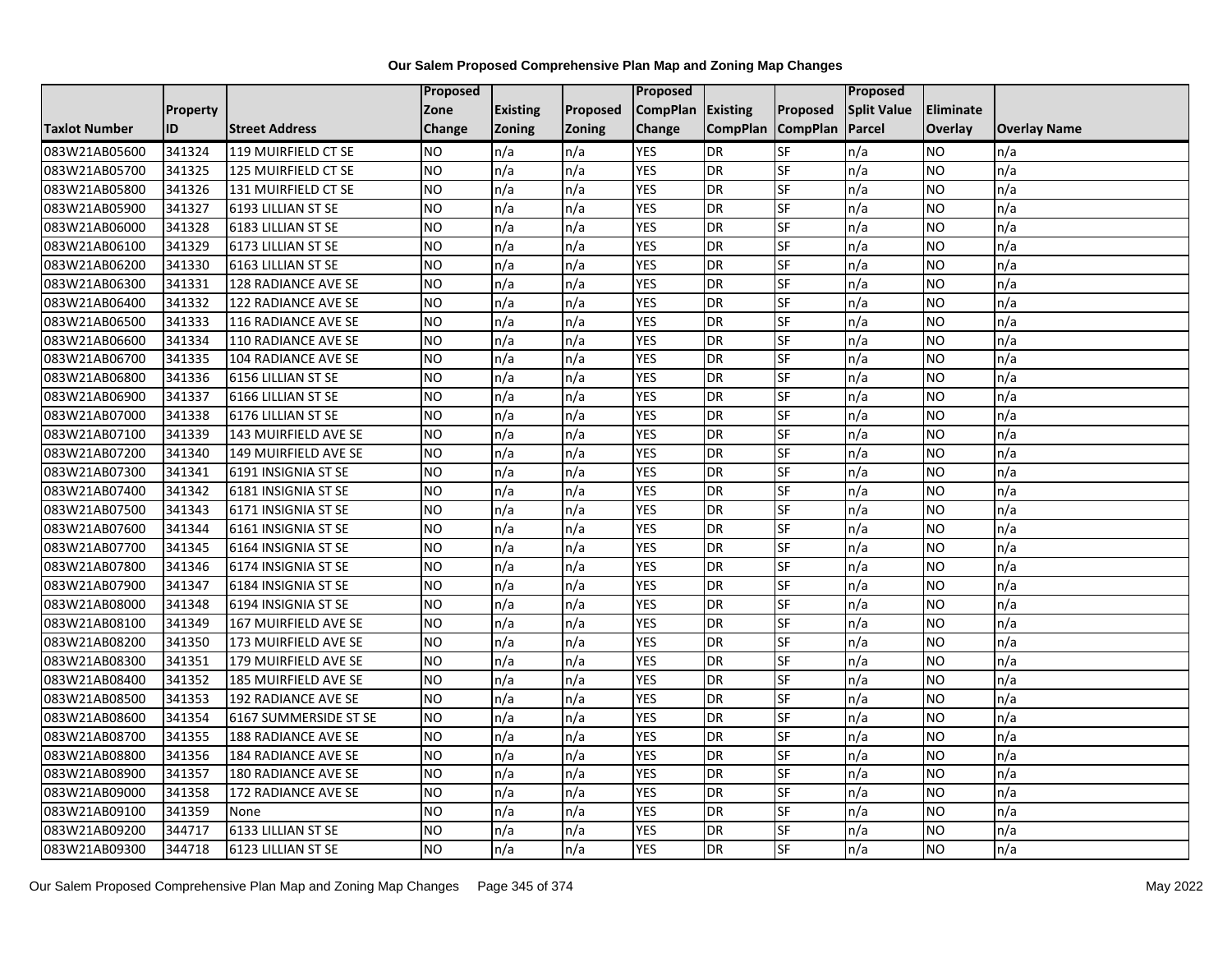|                      |                 |                       | Proposed        |                 |               | <b>Proposed</b> |                 |                 | <b>Proposed</b>    |           |                     |
|----------------------|-----------------|-----------------------|-----------------|-----------------|---------------|-----------------|-----------------|-----------------|--------------------|-----------|---------------------|
|                      | <b>Property</b> |                       | Zone            | <b>Existing</b> | Proposed      | <b>CompPlan</b> | <b>Existing</b> | <b>Proposed</b> | <b>Split Value</b> | Eliminate |                     |
| <b>Taxlot Number</b> | ID              | <b>Street Address</b> | Change          | <b>Zoning</b>   | <b>Zoning</b> | Change          | <b>CompPlan</b> | <b>CompPlan</b> | Parcel             | Overlay   | <b>Overlay Name</b> |
| 083W21AB09400        | 344719          | 6113 LILLIAN ST SE    | <b>NO</b>       | n/a             | n/a           | <b>YES</b>      | <b>DR</b>       | <b>SF</b>       | n/a                | NO        | n/a                 |
| 083W21AB09500        | 344720          | 6103 LILLIAN ST SE    | <b>NO</b>       | n/a             | n/a           | <b>YES</b>      | <b>DR</b>       | <b>SF</b>       | n/a                | NO.       | n/a                 |
| 083W21AB09600        | 344721          | 6093 LILLIAN ST SE    | <b>NO</b>       | n/a             | n/a           | <b>YES</b>      | <b>DR</b>       | SF              | n/a                | NO.       | n/a                 |
| 083W21AB09700        | 344722          | 6083 LILLIAN ST SE    | <b>NO</b>       | n/a             | n/a           | <b>YES</b>      | DR              | SF              | n/a                | NO.       | n/a                 |
| 083W21AB09800        | 344723          | 6073 LILLIAN ST SE    | <b>NO</b>       | n/a             | n/a           | <b>YES</b>      | <b>DR</b>       | <b>SF</b>       | n/a                | NO.       | n/a                 |
| 083W21AB09900        | 344724          | 138 LILLIAN CT SE     | <b>NO</b>       | n/a             | n/a           | <b>YES</b>      | <b>DR</b>       | SF              | n/a                | <b>NO</b> | n/a                 |
| 083W21AB10000        | 344725          | 128 LILLIAN CT SE     | <b>NO</b>       | n/a             | n/a           | <b>YES</b>      | <b>DR</b>       | SF              | n/a                | NO.       | n/a                 |
| 083W21AB10100        | 344726          | 118 LILLIAN CT SE     | <b>NO</b>       | n/a             | n/a           | <b>YES</b>      | <b>DR</b>       | SF              | n/a                | NO.       | n/a                 |
| 083W21AB10200        | 344727          | 108 LILLIAN CT SE     | <b>NO</b>       | n/a             | n/a           | <b>YES</b>      | <b>DR</b>       | SF              | n/a                | NO.       | n/a                 |
| 083W21AB10300        | 344728          | 107 LILLIAN CT SE     | $\overline{NO}$ | n/a             | n/a           | <b>YES</b>      | <b>DR</b>       | <b>SF</b>       | n/a                | NO.       | n/a                 |
| 083W21AB10400        | 344729          | 127 LILLIAN CT SE     | <b>NO</b>       | n/a             | n/a           | <b>YES</b>      | <b>DR</b>       | SF              | n/a                | NO.       | n/a                 |
| 083W21AB10500        | 344730          | 6043 LILLIAN ST SE    | <b>NO</b>       | n/a             | n/a           | <b>YES</b>      | <b>DR</b>       | SF              | n/a                | NO.       | n/a                 |
| 083W21AB10600        | 344731          | 6033 LILLIAN ST SE    | <b>NO</b>       | n/a             | n/a           | <b>YES</b>      | <b>DR</b>       | <b>SF</b>       | n/a                | NO.       | n/a                 |
| 083W21AB10700        | 344732          | 6026 LILLIAN ST SE    | <b>NO</b>       | n/a             | n/a           | <b>YES</b>      | <b>DR</b>       | SF              | n/a                | NO.       | n/a                 |
| 083W21AB10800        | 344733          | 6036 LILLIAN ST SE    | <b>NO</b>       | n/a             | n/a           | <b>YES</b>      | <b>DR</b>       | SF              | n/a                | NO.       | n/a                 |
| 083W21AB10900        | 344734          | 6046 LILLIAN ST SE    | $\overline{NO}$ | n/a             | n/a           | <b>YES</b>      | <b>DR</b>       | <b>SF</b>       | n/a                | NO.       | n/a                 |
| 083W21AB11000        | 344735          | 6056 LILLIAN ST SE    | NO              | n/a             | n/a           | <b>YES</b>      | <b>DR</b>       | <b>SF</b>       | n/a                | <b>NO</b> | n/a                 |
| 083W21AB11100        | 344736          | 6066 LILLIAN ST SE    | <b>NO</b>       | n/a             | n/a           | <b>YES</b>      | <b>DR</b>       | SF              | n/a                | NO.       | n/a                 |
| 083W21AB11200        | 344737          | 6057 ROLLETTI DR SE   | <b>NO</b>       | n/a             | n/a           | <b>YES</b>      | <b>DR</b>       | SF              | n/a                | <b>NO</b> | n/a                 |
| 083W21AB11300        | 344738          | 6047 ROLLETTI DR SE   | <b>NO</b>       | n/a             | n/a           | <b>YES</b>      | <b>DR</b>       | <b>SF</b>       | n/a                | ΝO        | n/a                 |
| 083W21AB11400        | 344739          | 6037 ROLLETTI DR SE   | <b>NO</b>       | n/a             | n/a           | <b>YES</b>      | <b>DR</b>       | SF              | n/a                | NO.       | n/a                 |
| 083W21AB11500        | 344740          | 6027 ROLLETTI DR SE   | <b>NO</b>       | n/a             | n/a           | <b>YES</b>      | <b>DR</b>       | <b>SF</b>       | n/a                | <b>NO</b> | n/a                 |
| 083W21AB11600        | 344741          | 6017 ROLLETTI DR SE   | <b>NO</b>       | n/a             | n/a           | <b>YES</b>      | <b>DR</b>       | <b>SF</b>       | n/a                | NO.       | n/a                 |
| 083W21AB11700        | 344742          | 124 DUNBAR AVE SE     | <b>NO</b>       | n/a             | n/a           | <b>YES</b>      | <b>DR</b>       | SF              | n/a                | NO        | n/a                 |
| 083W21AB11800        | 344743          | 134 DUNBAR AVE SE     | <b>NO</b>       | n/a             | n/a           | <b>YES</b>      | <b>DR</b>       | SF              | n/a                | NO.       | n/a                 |
| 083W21AB11900        | 344744          | 144 DUNBAR AVE SE     | <b>NO</b>       | n/a             | n/a           | <b>YES</b>      | <b>DR</b>       | <b>SF</b>       | n/a                | NO.       | n/a                 |
| 083W21AB12000        | 344745          | 154 DUNBAR AVE SE     | $\overline{NO}$ | n/a             | n/a           | <b>YES</b>      | <b>DR</b>       | $S_{F}$         | n/a                | NO.       | n/a                 |
| 083W21AB12100        | 344746          | 164 DUNBAR AVE SE     | <b>NO</b>       | n/a             | n/a           | <b>YES</b>      | <b>DR</b>       | SF              | n/a                | NO.       | n/a                 |
| 083W21AB12200        | 344747          | 174 DUNBAR AVE SE     | <b>NO</b>       | n/a             | n/a           | <b>YES</b>      | <b>DR</b>       | SF              | n/a                | NO.       | n/a                 |
| 083W21AB12300        | 344748          | 184 DUNBAR AVE SE     | <b>NO</b>       | n/a             | n/a           | <b>YES</b>      | <b>DR</b>       | SF              | n/a                | <b>NO</b> | n/a                 |
| 083W21AB12400        | 344749          | 6176 ROLLETTI DR SE   | NO.             | n/a             | n/a           | <b>YES</b>      | <b>DR</b>       | SF              | n/a                | NO.       | n/a                 |
| 083W21AB12500        | 344750          | 6166 ROLLETTI DR SE   | <b>NO</b>       | n/a             | n/a           | <b>YES</b>      | <b>DR</b>       | <b>SF</b>       | n/a                | NO.       | n/a                 |
| 083W21AB12600        | 344751          | 6156 ROLLETTI DR SE   | $\overline{NO}$ | n/a             | n/a           | <b>YES</b>      | <b>DR</b>       | <b>SF</b>       | n/a                | <b>NO</b> | n/a                 |
| 083W21AB12700        | 344752          | 6146 ROLLETTI DR SE   | <b>NO</b>       | n/a             | n/a           | <b>YES</b>      | <b>DR</b>       | SF              | n/a                | NO.       | n/a                 |
| 083W21AB12800        | 344753          | 6136 ROLLETTI DR SE   | <b>NO</b>       | n/a             | n/a           | <b>YES</b>      | <b>DR</b>       | SF              | n/a                | <b>NO</b> | n/a                 |
| 083W21AB12900        | 344754          | 6126 ROLLETTI DR SE   | NO              | n/a             | n/a           | YES             | <b>DR</b>       | SF              | n/a                | NO        | n/a                 |
| 083W21AB13000        | 344755          | 6106 ROLLETTI DR SE   | <b>NO</b>       | n/a             | n/a           | <b>YES</b>      | <b>DR</b>       | SF              | n/a                | NO        | n/a                 |
| 083W21AB13100        | 344756          | 6090 SUMMERSIDE ST SE | <b>NO</b>       | n/a             | n/a           | <b>YES</b>      | <b>DR</b>       | SF              | n/a                | NO.       | n/a                 |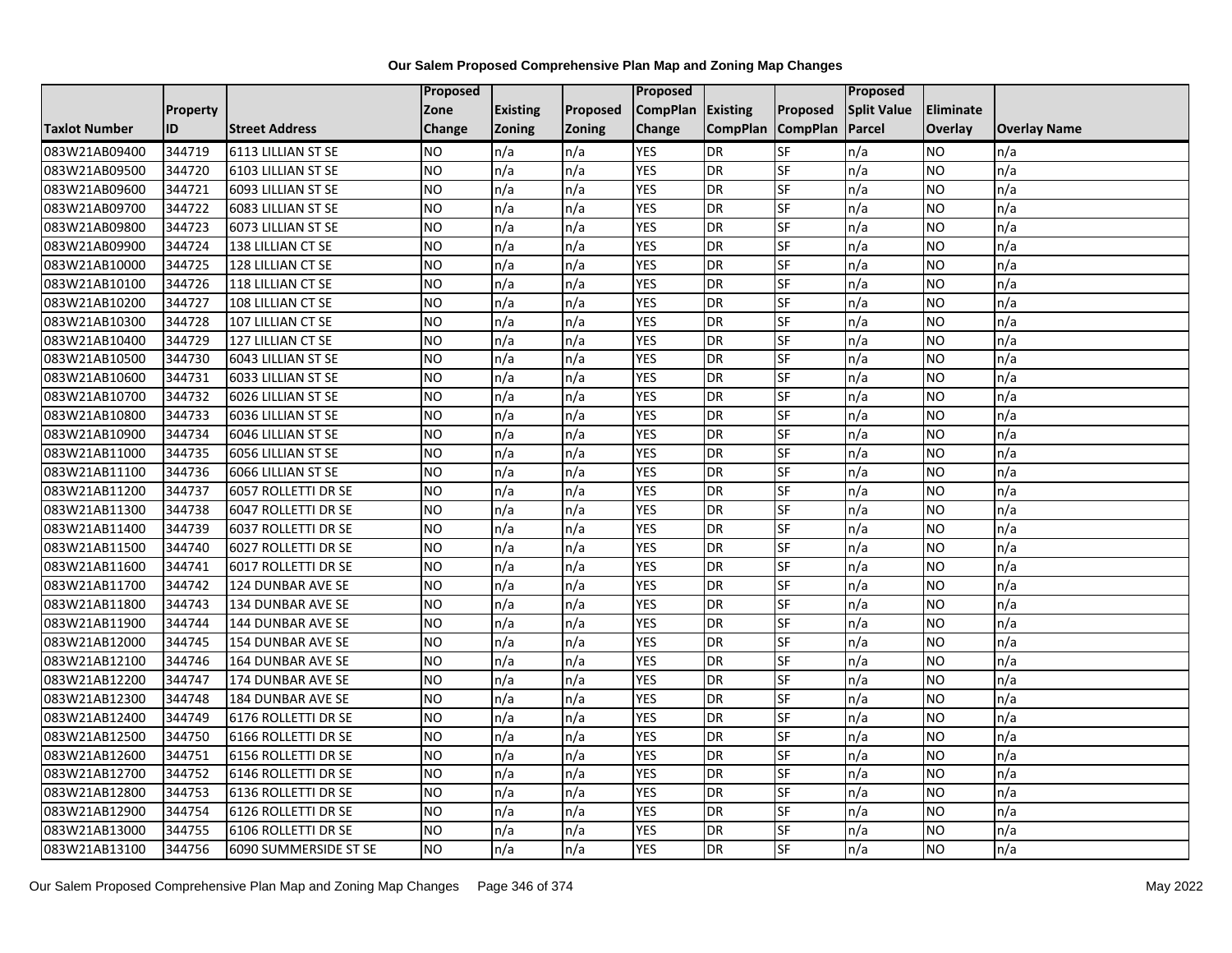|                      |                 |                                   | Proposed        |                 |               | <b>Proposed</b>   |                   |           | Proposed           |                |                     |
|----------------------|-----------------|-----------------------------------|-----------------|-----------------|---------------|-------------------|-------------------|-----------|--------------------|----------------|---------------------|
|                      | <b>Property</b> |                                   | Zone            | <b>Existing</b> | Proposed      | CompPlan Existing |                   | Proposed  | <b>Split Value</b> | Eliminate      |                     |
| <b>Taxlot Number</b> | ID              | <b>Street Address</b>             | <b>Change</b>   | <b>Zoning</b>   | <b>Zoning</b> | Change            | CompPlan CompPlan |           | Parcel             | <b>Overlay</b> | <b>Overlay Name</b> |
| 083W21AB13200        | 344757          | 6102 SUMMERSIDE ST SE             | <b>NO</b>       | n/a             | n/a           | <b>YES</b>        | DR                | SF        | n/a                | <b>NO</b>      | n/a                 |
| 083W21AB13300        | 344758          | 6108 SUMMERSIDE ST SE             | <b>NO</b>       | n/a             | n/a           | <b>YES</b>        | <b>DR</b>         | <b>SF</b> | n/a                | NO.            | n/a                 |
| 083W21AB13400        | 344759          | 6114 SUMMERSIDE ST SE             | <b>NO</b>       | n/a             | n/a           | <b>YES</b>        | <b>DR</b>         | SF        | n/a                | <b>NO</b>      | n/a                 |
| 083W21AB13500        | 344760          | 6197 ROLLETTI DR SE               | <b>NO</b>       | n/a             | n/a           | <b>YES</b>        | <b>DR</b>         | $S$ F     | n/a                | <b>NO</b>      | n/a                 |
| 083W21AB13600        | 344761          | 6187 ROLLETTI DR SE               | <b>NO</b>       | n/a             | n/a           | <b>YES</b>        | <b>DR</b>         | $S$ F     | n/a                | <b>NO</b>      | n/a                 |
| 083W21AB13700        | 344762          | 6177 ROLLETTI DR SE               | <b>NO</b>       | n/a             | n/a           | <b>YES</b>        | <b>DR</b>         | SF        | n/a                | <b>NO</b>      | n/a                 |
| 083W21AB13800        | 344763          | 6167 ROLLETTI DR SE               | <b>NO</b>       | n/a             | n/a           | <b>YES</b>        | <b>DR</b>         | $S$ F     | n/a                | <b>NO</b>      | n/a                 |
| 083W21AB13900        | 344764          | 6157 ROLLETTI DR SE               | N <sub>O</sub>  | n/a             | n/a           | <b>YES</b>        | <b>DR</b>         | <b>SF</b> | n/a                | <b>NO</b>      | n/a                 |
| 083W21AB14000        | 344765          | 6147 ROLLETTI DR SE               | <b>NO</b>       | n/a             | n/a           | <b>YES</b>        | <b>DR</b>         | SF        | n/a                | <b>NO</b>      | n/a                 |
| 083W21AB14100        | 344766          | 6137 ROLLETTI DR SE               | <b>NO</b>       | n/a             | n/a           | <b>YES</b>        | DR                | <b>SF</b> | n/a                | <b>NO</b>      | n/a                 |
| 083W21AB14200        | 344767          | 6127 ROLLETTI DR SE               | <b>NO</b>       | n/a             | n/a           | <b>YES</b>        | <b>DR</b>         | $S$ F     | n/a                | <b>NO</b>      | n/a                 |
| 083W21AB14300        | 344768          | 6117 ROLLETTI DR SE               | <b>NO</b>       | n/a             | n/a           | <b>YES</b>        | <b>DR</b>         | SF        | n/a                | <b>NO</b>      | n/a                 |
| 083W21AB14400        | 344769          | 6107 ROLLETTI DR SE               | <b>NO</b>       | n/a             | n/a           | <b>YES</b>        | DR                | $S$ F     | n/a                | <b>NO</b>      | n/a                 |
| 083W21AB14500        | 344770          | 6097 ROLLETTI DR SE               | $\overline{NO}$ | n/a             | n/a           | <b>YES</b>        | <b>DR</b>         | SF        | n/a                | <b>NO</b>      | n/a                 |
| 083W21AB14600        | 344771          | 6087 ROLLETTI DR SE               | <b>NO</b>       | n/a             | n/a           | <b>YES</b>        | <b>DR</b>         | <b>SF</b> | n/a                | <b>NO</b>      | n/a                 |
| 083W21AB14700        | 344772          | 6077 ROLLETTI DR SE               | <b>NO</b>       | n/a             | n/a           | <b>YES</b>        | DR                | $S$ F     | n/a                | <b>NO</b>      | n/a                 |
| 083W21AB14800        | 344773          | 6067 ROLLETTI DR SE               | <b>NO</b>       | n/a             | n/a           | <b>YES</b>        | <b>DR</b>         | <b>SF</b> | n/a                | <b>NO</b>      | n/a                 |
| 083W21AB14900        | 344774          | 6086 LILLIAN ST SE                | <b>NO</b>       | n/a             | n/a           | <b>YES</b>        | <b>DR</b>         | SF        | n/a                | <b>NO</b>      | n/a                 |
| 083W21AB15000        | 344775          | 6096 LILLIAN ST SE                | NO.             | n/a             | n/a           | <b>YES</b>        | <b>DR</b>         | SF        | n/a                | NO             | n/a                 |
| 083W21AB15100        | 344776          | 6106 LILLIAN ST SE                | <b>NO</b>       | n/a             | n/a           | <b>YES</b>        | <b>DR</b>         | <b>SF</b> | n/a                | <b>NO</b>      | n/a                 |
| 083W21AB15200        | 344777          | 6116 LILLIAN ST SE                | <b>NO</b>       | n/a             | n/a           | <b>YES</b>        | <b>DR</b>         | <b>SF</b> | n/a                | <b>NO</b>      | n/a                 |
| 083W21AB15300        | 344778          | 6126 LILLIAN ST SE                | <b>NO</b>       | n/a             | n/a           | <b>YES</b>        | DR                | <b>SF</b> | n/a                | <b>NO</b>      | n/a                 |
| 083W21AB15400        | 344779          | 6136 LILLIAN ST SE                | <b>NO</b>       | n/a             | n/a           | <b>YES</b>        | <b>DR</b>         | <b>SF</b> | n/a                | <b>NO</b>      | n/a                 |
| 083W2200113          | 532666          | None                              | <b>NO</b>       | n/a             | n/a           | <b>YES</b>        | <b>DR</b>         | SF        | n/a                | <b>NO</b>      | n/a                 |
| 083W22AA00300        | 532677          | 1068 WILTSEY RD SE                | <b>YES</b>      | <b>RA</b>       | <b>NH</b>     | <b>YES</b>        | <b>SF</b>         | MU        | n/a                | <b>NO</b>      | n/a                 |
| 083W22AA01300        | 574971          | None                              | ΝO              | n/a             | n/a           | <b>YES</b>        | <b>DR</b>         | SF        | n/a                | NO.            | n/a                 |
|                      |                 |                                   |                 |                 |               |                   |                   |           |                    |                |                     |
| 083W22AA01400        | 574910          | <b>6255 CROOKED STICK LOOP SE</b> | NO.             | n/a             | n/a           | <b>YES</b>        | DR                | <b>SF</b> | n/a                | NO.            | n/a                 |
|                      |                 |                                   |                 |                 |               |                   |                   |           |                    |                |                     |
| 083W22AA01500        | 574911          | 6245 CROOKED STICK LOOP SE        | <b>NO</b>       | n/a             | n/a           | <b>YES</b>        | <b>DR</b>         | SF        | n/a                | <b>NO</b>      | n/a                 |
|                      |                 |                                   |                 |                 |               |                   |                   |           |                    |                |                     |
| 083W22AA01600        | 574912          | <b>6235 CROOKED STICK LOOP SE</b> | NO.             | n/a             | n/a           | <b>YES</b>        | DR                | SF        | n/a                | NO.            | n/a                 |
|                      |                 |                                   |                 |                 |               |                   |                   |           |                    |                |                     |
| 083W22AA01601        | 574913          | <b>6235 CROOKED STICK LOOP SE</b> | <b>NO</b>       | n/a             | n/a           | <b>YES</b>        | <b>DR</b>         | SF        | n/a                | NO             | n/a                 |
| 083W22AA01700        | 574972          | None                              | NO.             | n/a             | n/a           | <b>YES</b>        | DR/SF             | <b>SF</b> | n/a                | <b>NO</b>      | n/a                 |
|                      |                 |                                   |                 |                 |               |                   |                   |           |                    |                |                     |
| 083W22AA01800        | 574914          | 6220 CROOKED STICK LOOP SE        | <b>NO</b>       | n/a             | n/a           | <b>YES</b>        | DR/SF             | SF        | n/a                | <b>NO</b>      | n/a                 |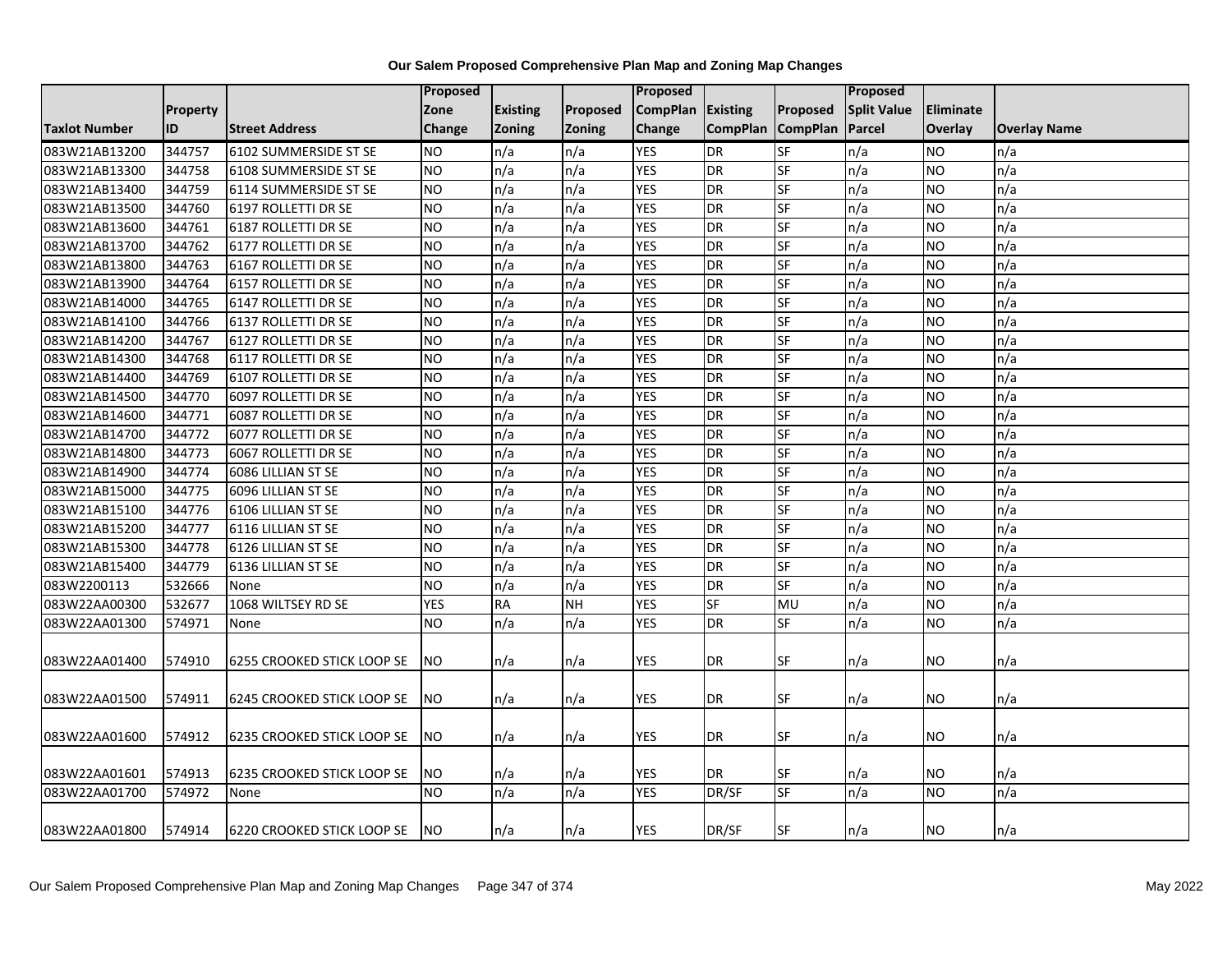|                      |          |                                   | <b>Proposed</b> |                 |               | <b>Proposed</b> |           |                   | <b>Proposed</b>    |                  |                     |
|----------------------|----------|-----------------------------------|-----------------|-----------------|---------------|-----------------|-----------|-------------------|--------------------|------------------|---------------------|
|                      | Property |                                   | Zone            | <b>Existing</b> | Proposed      | <b>CompPlan</b> | Existing  | Proposed          | <b>Split Value</b> | <b>Eliminate</b> |                     |
| <b>Taxlot Number</b> | ID       | <b>Street Address</b>             | Change          | <b>Zoning</b>   | <b>Zoning</b> | Change          |           | CompPlan CompPlan | Parcel             | <b>Overlay</b>   | <b>Overlay Name</b> |
|                      |          |                                   |                 |                 |               |                 |           |                   |                    |                  |                     |
| 083W22AA03700        | 574932   | <b>6040 CROOKED STICK LOOP SE</b> | <b>NO</b>       | n/a             | n/a           | <b>YES</b>      | DR/SF     | SF                | n/a                | <b>NO</b>        | n/a                 |
| 083W22AA03900        | 532659   | None                              | <b>NO</b>       | n/a             | n/a           | <b>YES</b>      | DR/SF     | DR                | n/a                | <b>NO</b>        | n/a                 |
| 083W22AB00100        | 574933   | 944 CREEKSIDE DR SE               | <b>NO</b>       | n/a             | n/a           | <b>YES</b>      | DR        | SF                | n/a                | <b>NO</b>        | n/a                 |
| 083W22AB00200        | 574934   | 934 CREEKSIDE DR SE               | <b>NO</b>       | n/a             | n/a           | <b>YES</b>      | <b>DR</b> | SF                | n/a                | <b>NO</b>        | n/a                 |
| 083W22AB00300        | 574935   | 924 CREEKSIDE DR SE               | <b>NO</b>       | n/a             | n/a           | <b>YES</b>      | DR/SF     | SF                | n/a                | <b>NO</b>        | n/a                 |
| 083W22AB00400        | 574936   | 894 CREEKSIDE DR SE               | N <sub>O</sub>  | n/a             | n/a           | <b>YES</b>      | DR/SF     | SF                | n/a                | <b>NO</b>        | n/a                 |
| 083W22AB04000        | 574975   | 833 CREEKSIDE DR SE               | <b>NO</b>       | n/a             | n/a           | <b>YES</b>      | DR/SF     | SF                | n/a                | <b>NO</b>        | n/a                 |
| 083W22AB04100        | 574976   | 823 CREEKSIDE DR SE               | <b>NO</b>       | n/a             | n/a           | <b>YES</b>      | <b>DR</b> | SF                | n/a                | <b>NO</b>        | n/a                 |
| 083W22AB04200        | 574977   | 834 CREEKSIDE DR SE               | N <sub>O</sub>  | n/a             | n/a           | <b>YES</b>      | DR/SF     | <b>SF</b>         | n/a                | <b>NO</b>        | n/a                 |
| 083W22AB04300        | 574978   | 824 CREEKSIDE DR SE               | N <sub>O</sub>  | n/a             | n/a           | <b>YES</b>      | <b>DR</b> | SF                | n/a                | <b>NO</b>        | n/a                 |
| 083W22AB04400        | 574979   | 814 CREEKSIDE DR SE               | <b>NO</b>       | n/a             | n/a           | <b>YES</b>      | <b>DR</b> | SF                | n/a                | <b>NO</b>        | n/a                 |
| 083W22AB04500        | 574980   | 804 CREEKSIDE DR SE               | NO.             | n/a             | n/a           | <b>YES</b>      | <b>DR</b> | <b>SF</b>         | n/a                | <b>NO</b>        | n/a                 |
| 083W22AB04600        | 574981   | 794 CREEKSIDE DR SE               | <b>NO</b>       | n/a             | n/a           | <b>YES</b>      | <b>DR</b> | <b>SF</b>         | n/a                | <b>NO</b>        | n/a                 |
| 083W22AB04700        | 574982   | 784 CREEKSIDE DR SE               | <b>NO</b>       | n/a             | n/a           | <b>YES</b>      | <b>DR</b> | SF                | n/a                | <b>NO</b>        | n/a                 |
| 083W22AB04800        | 574983   | 774 CREEKSIDE DR SE               | <b>NO</b>       | n/a             | n/a           | <b>YES</b>      | <b>DR</b> | SF                | n/a                | <b>NO</b>        | n/a                 |
| 083W22AB04900        | 574991   | 829 HAZELTINE AVE SE              | <b>NO</b>       | n/a             | n/a           | <b>YES</b>      | <b>DR</b> | SF                | n/a                | <b>NO</b>        | n/a                 |
| 083W22AB05000        | 574992   | 827 HAZELTINE AVE SE              | N <sub>O</sub>  | n/a             | n/a           | <b>YES</b>      | <b>DR</b> | SF                | n/a                | <b>NO</b>        | n/a                 |
| 083W22AB05100        | 574993   | 819 HAZELTINE AVE SE              | <b>NO</b>       | n/a             | n/a           | <b>YES</b>      | <b>DR</b> | SF                | n/a                | <b>NO</b>        | n/a                 |
| 083W22AB05200        | 574994   | 817 HAZELTINE AVE SE              | <b>NO</b>       | n/a             | n/a           | <b>YES</b>      | <b>DR</b> | SF                | n/a                | <b>NO</b>        | n/a                 |
| 083W22AB05300        | 574995   | 807 HAZELTINE AVE SE              | <b>NO</b>       | n/a             | n/a           | <b>YES</b>      | <b>DR</b> | SF                | n/a                | <b>NO</b>        | n/a                 |
| 083W22AB05400        | 574996   | 791 HAZELTINE AVE SE              | N <sub>O</sub>  | n/a             | n/a           | <b>YES</b>      | <b>DR</b> | SF                | n/a                | <b>NO</b>        | n/a                 |
| 083W22AB05500        | 574997   | 789 HAZELTINE AVE SE              | <b>NO</b>       | n/a             | n/a           | <b>YES</b>      | <b>DR</b> | SF                | n/a                | <b>NO</b>        | n/a                 |
| 083W22AB05600        | 574998   | 779 HAZELTINE AVE SE              | <b>NO</b>       | n/a             | n/a           | <b>YES</b>      | <b>DR</b> | SF                | n/a                | <b>NO</b>        | n/a                 |
| 083W22AB05700        | 575059   | 780 HAZELTINE AVE SE              | <b>NO</b>       | n/a             | n/a           | <b>YES</b>      | <b>DR</b> | <b>SF</b>         | n/a                | <b>NO</b>        | n/a                 |
| 083W22AB05800        | 575060   | 790 HAZELTINE AVE SE              | NO              | n/a             | n/a           | <b>YES</b>      | <b>DR</b> | SF                | n/a                | <b>NO</b>        | n/a                 |
| 083W22AB05900        | 575061   | 808 HAZELTINE AVE SE              | <b>NO</b>       | n/a             | n/a           | <b>YES</b>      | <b>DR</b> | SF                | n/a                | <b>NO</b>        | n/a                 |
| 083W22AB06000        | 575062   | 818 HAZELTINE AVE SE              | <b>NO</b>       | n/a             | n/a           | <b>YES</b>      | DR        | SF                | n/a                | <b>NO</b>        | n/a                 |
| 083W22AB06100        | 575063   | 828 HAZELTINE AVE SE              | <b>NO</b>       | n/a             | n/a           | <b>YES</b>      | <b>DR</b> | SF                | n/a                | <b>NO</b>        | n/a                 |
| 083W22AC00100        | 325941   | 6490 DEVON AVE SE                 | <b>NO</b>       | n/a             | n/a           | <b>YES</b>      | <b>DR</b> | SF                | n/a                | <b>NO</b>        | n/a                 |
| 083W22AC00200        | 325942   | 820 SAHALEE CT SE                 | <b>NO</b>       | n/a             | n/a           | <b>YES</b>      | <b>DR</b> | SF                | n/a                | <b>NO</b>        | n/a                 |
| 083W22AC00300        | 325943   | 840 SAHALEE CT SE                 | <b>NO</b>       | n/a             | n/a           | <b>YES</b>      | <b>DR</b> | <b>SF</b>         | n/a                | <b>NO</b>        | n/a                 |
| 083W22AC00400        | 325944   | 850 SAHALEE CT SE                 | N <sub>O</sub>  | n/a             | n/a           | <b>YES</b>      | <b>DR</b> | SF                | n/a                | <b>NO</b>        | n/a                 |
| 083W22AC00500        | 325945   | 870 SAHALEE CT SE                 | <b>NO</b>       | n/a             | n/a           | <b>YES</b>      | <b>DR</b> | SF                | n/a                | <b>NO</b>        | n/a                 |
| 083W22AC00600        | 325946   | 890 SAHALEE CT SE                 | <b>NO</b>       | n/a             | n/a           | <b>YES</b>      | <b>DR</b> | SF                | n/a                | <b>NO</b>        | n/a                 |
| 083W22AC00700        | 325947   | 902 SAHALEE CT SE                 | <b>NO</b>       | n/a             | n/a           | <b>YES</b>      | <b>DR</b> | SF                | n/a                | <b>NO</b>        | n/a                 |
| 083W22AC00800        | 325948   | 904 SAHALEE CT SE                 | NO              | n/a             | n/a           | <b>YES</b>      | <b>DR</b> | SF                | n/a                | <b>NO</b>        | n/a                 |
| 083W22AC00900        | 325949   | 908 SAHALEE CT SE                 | <b>NO</b>       | n/a             | n/a           | <b>YES</b>      | <b>DR</b> | SF                | n/a                | <b>NO</b>        | n/a                 |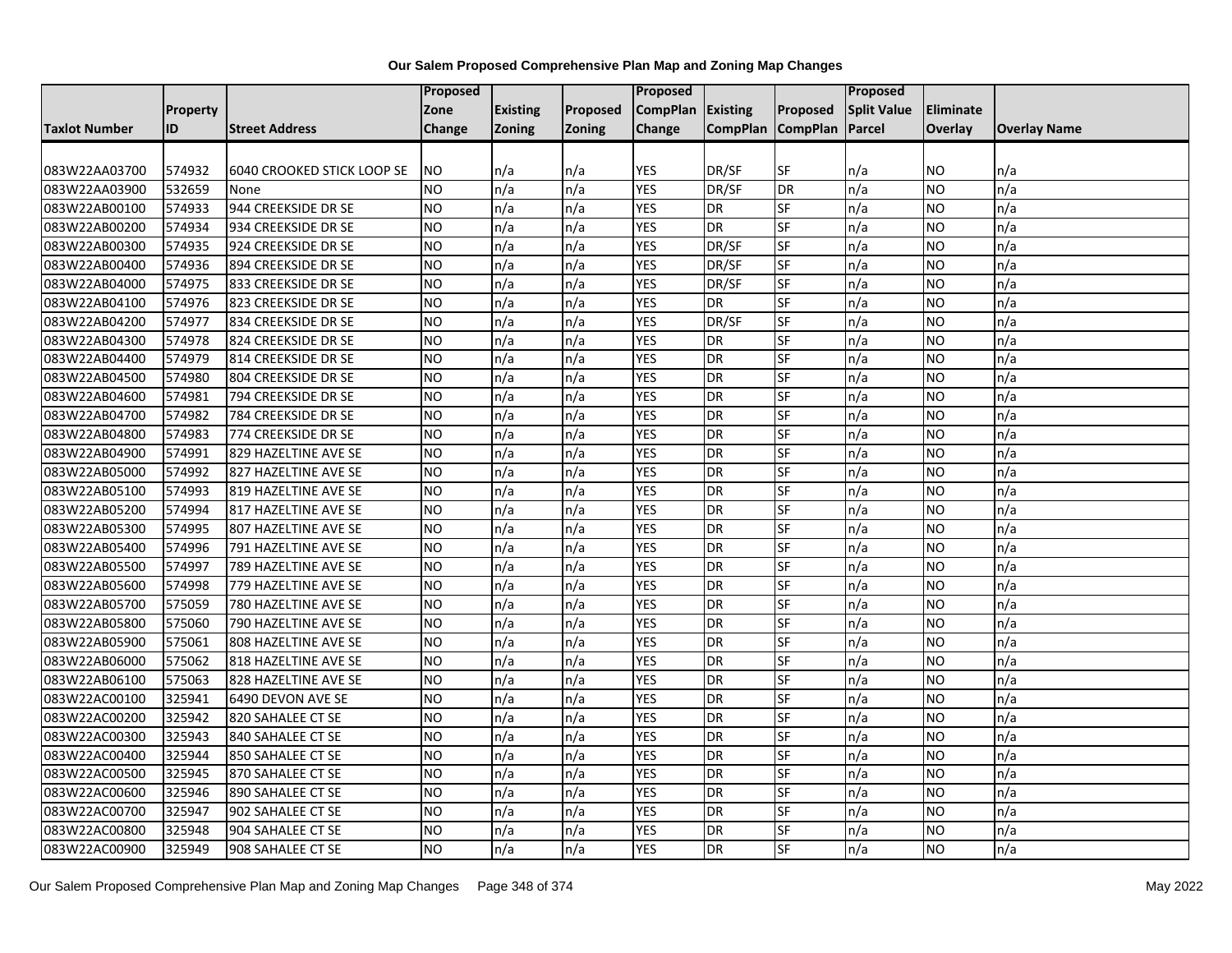|                      |                 |                        | <b>Proposed</b> |                 |           | Proposed          |                 |                 | <b>Proposed</b>    |                 |                     |
|----------------------|-----------------|------------------------|-----------------|-----------------|-----------|-------------------|-----------------|-----------------|--------------------|-----------------|---------------------|
|                      | <b>Property</b> |                        | Zone            | <b>Existing</b> | Proposed  | CompPlan Existing |                 | <b>Proposed</b> | <b>Split Value</b> | Eliminate       |                     |
| <b>Taxlot Number</b> | ID              | <b>Street Address</b>  | Change          | Zoning          | Zoning    | Change            | <b>CompPlan</b> | <b>CompPlan</b> | Parcel             | Overlay         | <b>Overlay Name</b> |
| 083W22AC01000        | 325950          | 910 SAHALEE CT SE      | <b>NO</b>       | n/a             | n/a       | <b>YES</b>        | <b>DR</b>       | SF              | n/a                | NO              | n/a                 |
| 083W22AC01100        | 325951          | 912 SAHALEE CT SE      | NO              | n/a             | n/a       | <b>YES</b>        | <b>DR</b>       | SF              | n/a                | NO.             | n/a                 |
| 083W22AC01200        | 325952          | 914 SAHALEE CT SE      | <b>NO</b>       | n/a             | n/a       | <b>YES</b>        | DR              | SF              | n/a                | <b>NO</b>       | n/a                 |
| 083W22AC01300        | 325953          | 918 SAHALEE CT SE      | <b>NO</b>       | n/a             | n/a       | <b>YES</b>        | DR              | SF              | n/a                | NO.             | n/a                 |
| 083W22AC01400        | 325954          | 920 SAHALEE CT SE      | Ю               | n/a             | n/a       | <b>YES</b>        | DR              | SF              | n/a                | NO.             | n/a                 |
| 083W22AC01500        | 325955          | 922 SAHALEE CT SE      | <b>ON</b>       | n/a             | n/a       | <b>YES</b>        | DR              | SF              | n/a                | <b>NO</b>       | n/a                 |
| 083W22AC01600        | 325956          | 924 SAHALEE CT SE      | <b>NO</b>       | n/a             | n/a       | <b>YES</b>        | DR              | SF              | n/a                | <b>NO</b>       | n/a                 |
| 083W22AC01700        | 325957          | 928 SAHALEE CT SE      | <b>NO</b>       | n/a             | n/a       | <b>YES</b>        | DR              | SF              | n/a                | <b>NO</b>       | n/a                 |
| 083W22AC01801        | 334467          | 930 SAHALEE CT SE      | <b>NO</b>       | n/a             | n/a       | <b>YES</b>        | DR              | SF              | n/a                | NO.             | n/a                 |
| 083W22AC01900        | 325959          | 932 SAHALEE CT SE      | Ю               | n/a             | n/a       | <b>YES</b>        | DR              | SF              | n/a                | NO.             | n/a                 |
| 083W22AC02000        | 325960          | 934 SAHALEE CT SE      | <b>NO</b>       | n/a             | n/a       | <b>YES</b>        | DR              | SF              | n/a                | <b>NO</b>       | n/a                 |
| 083W22AC02100        | 325961          | 938 SAHALEE CT SE      | <b>NO</b>       | n/a             | n/a       | <b>YES</b>        | DR              | SF              | n/a                | NO.             | n/a                 |
| 083W22AC02200        | 325962          | 940 SAHALEE CT SE      | <b>NO</b>       | n/a             | n/a       | <b>YES</b>        | DR              | SF              | n/a                | NO.             | n/a                 |
| 083W22AC02300        | 325963          | 942 SAHALEE CT SE      | Ю               | n/a             | n/a       | <b>YES</b>        | DR              | SF              | n/a                | NO.             | n/a                 |
| 083W22AC02400        | 325964          | 944 SAHALEE CT SE      | <b>NO</b>       | n/a             | n/a       | <b>YES</b>        | DR              | SF              | n/a                | <b>NO</b>       | n/a                 |
| 083W22AC02500        | 325965          | 948 SAHALEE CT SE      | <b>NO</b>       | n/a             | n/a       | <b>YES</b>        | DR              | SF              | n/a                | <b>NO</b>       | n/a                 |
| 083W22AC02600        | 325966          | 950 SAHALEE CT SE      | <b>NO</b>       | n/a             | n/a       | <b>YES</b>        | DR              | SF              | n/a                | <b>NO</b>       | n/a                 |
| 083W22AC03000        | 325970          | 960 SAHALEE CT SE      | <b>NO</b>       | n/a             | n/a       | <b>YES</b>        | DR              | SF              | n/a                | NO.             | n/a                 |
| 083W22AC03100        | 325971          | 962 SAHALEE CT SE      | <b>NO</b>       | n/a             | n/a       | <b>YES</b>        | DR              | SF              | n/a                | NO.             | n/a                 |
| 083W22AC03200        | 325972          | 964 SAHALEE CT SE      | <b>NO</b>       | n/a             | n/a       | <b>YES</b>        | DR              | SF              | n/a                | NO.             | n/a                 |
| 083W22AC03300        | 325973          | 968 SAHALEE CT SE      | <b>NO</b>       | n/a             | n/a       | <b>YES</b>        | DR              | SF              | n/a                | NO.             | n/a                 |
| 083W22AC03400        | 325974          | 970 SAHALEE CT SE      | <b>NO</b>       | n/a             | n/a       | <b>YES</b>        | $\overline{DR}$ | SF              | n/a                | $\overline{NO}$ | n/a                 |
| 083W22AC03500        | 325975          | 972 SAHALEE CT SE      | <b>NO</b>       | n/a             | n/a       | <b>YES</b>        | DR              | SF              | n/a                | NO.             | n/a                 |
| 083W22AC03600        | 325976          | 974 SAHALEE CT SE      | <b>NO</b>       | n/a             | n/a       | <b>YES</b>        | DR              | SF              | n/a                | <b>NO</b>       | n/a                 |
| 083W22AC03700        | 325977          | 978 SAHALEE CT SE      | Ю               | n/a             | n/a       | <b>YES</b>        | DR              | SF              | n/a                | <b>NO</b>       | n/a                 |
| 083W22AC03800        | 325978          | 980 SAHALEE CT SE      | Ю               | n/a             | n/a       | <b>YES</b>        | DR              | SF              | n/a                | NO.             | n/a                 |
| 083W22AC03900        | 325979          | 982 SAHALEE CT SE      | <b>NO</b>       | n/a             | n/a       | <b>YES</b>        | DR              | SF              | n/a                | <b>NO</b>       | n/a                 |
| 083W22AC04000        | 325980          | 984 SAHALEE CT SE      | <b>NO</b>       | n/a             | n/a       | <b>YES</b>        | DR              | SF              | n/a                | NO.             | n/a                 |
| 083W22AC04100        | 325981          | 988 SAHALEE CT SE      | <b>NO</b>       | n/a             | n/a       | <b>YES</b>        | DR              | SF              | n/a                | NO.             | n/a                 |
| 083W22AC04200        | 325982          | 875 SAHALEE CT SE      | <b>NO</b>       | n/a             | n/a       | <b>YES</b>        | DR              | SF              | n/a                | NO              | n/a                 |
| 083W22AC04300        | 325983          | 855 SAHALEE CT SE      | <b>NO</b>       | n/a             | n/a       | <b>YES</b>        | DR              | <b>SF</b>       | n/a                | NO              | n/a                 |
| 083W22AC04400        | 325984          | 845 SAHALEE CT SE      | <b>NO</b>       | n/a             | n/a       | <b>YES</b>        | DR              | SF              | n/a                | <b>NO</b>       | n/a                 |
| 083W22AC04500        | 325985          | 825 SAHALEE CT SE      | <b>NO</b>       | n/a             | n/a       | <b>YES</b>        | DR              | SF              | n/a                | <b>NO</b>       | n/a                 |
| 083W22AC04600        | 325986          | 815 SAHALEE CT SE      | <b>NO</b>       | n/a             | n/a       | <b>YES</b>        | DR              | SF              | n/a                | NO              | n/a                 |
| 083W22AC04800        | 325990          | <b>0 SAHALEE DR SE</b> | Ю               | n/a             | n/a       | <b>YES</b>        | DR              | SF              | n/a                | <b>NO</b>       | n/a                 |
| 083W22AC04900        | 353099          | None                   | <b>NO</b>       | n/a             | n/a       | <b>YES</b>        | DR              | SF              | n/a                | NO.             | n/a                 |
| 083W22AC05000        | 353100          | None                   | <b>NO</b>       | n/a             | n/a       | <b>YES</b>        | DR              | <b>SF</b>       | n/a                | NO.             | n/a                 |
| 083W22AD00100        | 580172          | 1117 CAYUSE CIR SE     | <b>YES</b>      | <b>RD</b>       | <b>RS</b> | N <sub>O</sub>    | n/a             | n/a             | n/a                | NO.             | n/a                 |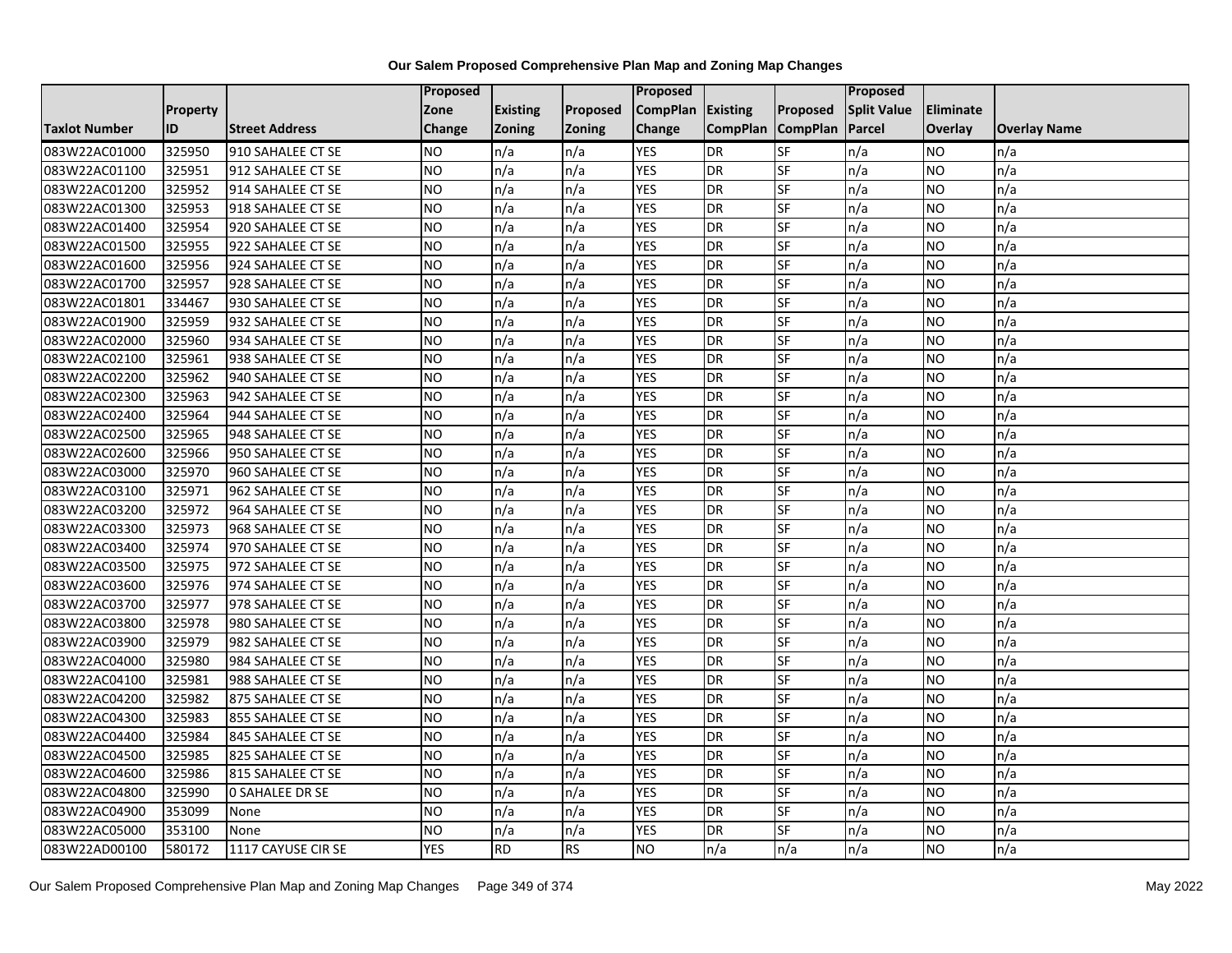|               |                 |                       | <b>Proposed</b> |                 |               | Proposed        |                 |                 | Proposed           |           |                     |
|---------------|-----------------|-----------------------|-----------------|-----------------|---------------|-----------------|-----------------|-----------------|--------------------|-----------|---------------------|
|               | <b>Property</b> |                       | Zone            | <b>Existing</b> | Proposed      | <b>CompPlan</b> | Existing        | Proposed        | <b>Split Value</b> | Eliminate |                     |
| Taxlot Number | ID              | <b>Street Address</b> | Change          | Zoning          | <b>Zoning</b> | Change          | <b>CompPlan</b> | <b>CompPlan</b> | Parcel             | Overlay   | <b>Overlay Name</b> |
| 083W22AD00201 | 580171          | 1115 CAYUSE CIR SE    | <b>YES</b>      | <b>RD</b>       | <b>RS</b>     | <b>NO</b>       | n/a             | n/a             | n/a                | NO.       | n/a                 |
| 083W22AD00300 | 580169          | 1113 CAYUSE CIR SE    | <b>YES</b>      | <b>RD</b>       | <b>RS</b>     | <b>NO</b>       | n/a             | n/a             | n/a                | NO.       | n/a                 |
| 083W22AD00400 | 580167          | 1111 CAYUSE CIR SE    | <b>YES</b>      | <b>RD</b>       | <b>RS</b>     | <b>NO</b>       | n/a             | n/a             | n/a                | <b>NO</b> | n/a                 |
| 083W22AD00401 | 580168          | None                  | <b>YES</b>      | <b>RD</b>       | <b>RS</b>     | <b>NO</b>       | n/a             | n/a             | n/a                | NO.       | n/a                 |
| 083W22AD00500 | 580166          | 1109 CAYUSE CIR SE    | <b>YES</b>      | <b>RD</b>       | <b>RS</b>     | <b>NO</b>       | n/a             | n/a             | n/a                | NO.       | n/a                 |
| 083W22AD00600 | 580165          | 1107 CAYUSE CIR SE    | <b>YES</b>      | RD              | <b>RS</b>     | <b>NO</b>       | n/a             | n/a             | n/a                | NO.       | n/a                 |
| 083W22AD00700 | 580164          | 1105 CAYUSE CIR SE    | <b>YES</b>      | <b>RD</b>       | <b>RS</b>     | <b>NO</b>       | n/a             | n/a             | n/a                | NO.       | n/a                 |
| 083W22AD00800 | 580163          | 1103 CAYUSE CIR SE    | <b>YES</b>      | <b>RD</b>       | <b>RS</b>     | <b>NO</b>       | n/a             | n/a             | n/a                | NO.       | n/a                 |
| 083W22AD00900 | 580162          | 1101 CAYUSE CIR SE    | <b>YES</b>      | <b>RD</b>       | <b>RS</b>     | <b>NO</b>       | n/a             | n/a             | n/a                | NO        | n/a                 |
| 083W22AD01000 | 580161          | 1097 CAYUSE CIR SE    | <b>YES</b>      | <b>RD</b>       | <b>RS</b>     | <b>NO</b>       | n/a             | n/a             | n/a                | NO.       | n/a                 |
| 083W22AD01100 | 580160          | 1095 CAYUSE CIR SE    | <b>YES</b>      | <b>RD</b>       | <b>RS</b>     | <b>NO</b>       | n/a             | n/a             | n/a                | <b>NO</b> | n/a                 |
| 083W22AD01200 | 580159          | 1093 CAYUSE CIR SE    | <b>YES</b>      | <b>RD</b>       | <b>RS</b>     | <b>NO</b>       | n/a             | n/a             | n/a                | NO.       | n/a                 |
| 083W22AD01300 | 580158          | 1091 CAYUSE CIR SE    | <b>YES</b>      | <b>RD</b>       | <b>RS</b>     | <b>NO</b>       | n/a             | n/a             | n/a                | NO.       | n/a                 |
| 083W22AD01400 | 580157          | 1089 CAYUSE CIR SE    | <b>YES</b>      | <b>RD</b>       | <b>RS</b>     | ŌИ              | n/a             | n/a             | n/a                | NO.       | n/a                 |
| 083W22AD01500 | 580156          | 1087 CAYUSE CIR SE    | <b>YES</b>      | <b>RD</b>       | <b>RS</b>     | <b>NO</b>       | n/a             | n/a             | n/a                | ΝO        | n/a                 |
| 083W22AD01600 | 580155          | 1085 CAYUSE CIR SE    | <b>YES</b>      | <b>RD</b>       | <b>RS</b>     | <b>NO</b>       | n/a             | n/a             | n/a                | NO.       | n/a                 |
| 083W22AD01700 | 580154          | 1083 CAYUSE CIR SE    | <b>YES</b>      | <b>RD</b>       | <b>RS</b>     | <b>NO</b>       | n/a             | n/a             | n/a                | NO.       | n/a                 |
| 083W22AD02000 | 580197          | 1084 CAYUSE CIR SE    | <b>YES</b>      | <b>RD</b>       | <b>RS</b>     | <b>NO</b>       | n/a             | n/a             | n/a                | NO.       | n/a                 |
| 083W22AD02100 | 580196          | 1165 CAYUSE CIR SE    | <b>YES</b>      | <b>RD</b>       | <b>RS</b>     | <b>NO</b>       | n/a             | n/a             | n/a                | <b>NO</b> | n/a                 |
| 083W22AD02201 | 580198          | 1094 CAYUSE CIR SE    | <b>YES</b>      | <b>RD</b>       | <b>RS</b>     | <b>NO</b>       | n/a             | n/a             | n/a                | NO.       | n/a                 |
| 083W22AD02300 | 580213          | 1102 CAYUSE CIR SE    | <b>YES</b>      | <b>RD</b>       | <b>RS</b>     | <b>NO</b>       | n/a             | n/a             | n/a                | NO.       | n/a                 |
| 083W22AD02400 | 580212          | 1104 CAYUSE CIR SE    | <b>YES</b>      | RD              | <b>RS</b>     | ŌИ              | n/a             | n/a             | n/a                | <b>NO</b> | n/a                 |
| 083W22AD02500 | 580211          | 1106 CAYUSE CIR SE    | <b>YES</b>      | <b>RD</b>       | <b>RS</b>     | <b>NO</b>       | n/a             | n/a             | n/a                | NO.       | n/a                 |
| 083W22AD02600 | 580209          | None                  | <b>YES</b>      | <b>RD</b>       | <b>RS</b>     | <b>NO</b>       | n/a             | n/a             | n/a                | NO.       | n/a                 |
| 083W22AD02601 | 580210          | 1108 CAYUSE CIR SE    | <b>YES</b>      | <b>RD</b>       | <b>RS</b>     | ŌИ              | n/a             | n/a             | n/a                | ΝO        | n/a                 |
| 083W22AD02700 | 580208          | 1110 CAYUSE CIR SE    | <b>YES</b>      | <b>RD</b>       | <b>RS</b>     | <b>NO</b>       | n/a             | n/a             | n/a                | NO.       | n/a                 |
| 083W22AD02800 | 580207          | 1124 CAYUSE CIR SE    | <b>YES</b>      | <b>RD</b>       | <b>RS</b>     | <b>NO</b>       | n/a             | n/a             | n/a                | NO.       | n/a                 |
| 083W22AD02900 | 580205          | 1126 CAYUSE CIR SE    | <b>YES</b>      | <b>RD</b>       | <b>RS</b>     | <b>NO</b>       | n/a             | n/a             | n/a                | NO.       | n/a                 |
| 083W22AD02901 | 580206          | None                  | <b>YES</b>      | <b>RD</b>       | <b>RS</b>     | <b>NO</b>       | n/a             | n/a             | n/a                | NO.       | n/a                 |
| 083W22AD03001 | 580204          | 1132 CAYUSE CIR SE    | <b>YES</b>      | <b>RD</b>       | <b>RS</b>     | ŌИ              | n/a             | n/a             | n/a                | NO.       | n/a                 |
| 083W22AD03100 | 580203          | 1144 CAYUSE CIR SE    | <b>YES</b>      | <b>RD</b>       | <b>RS</b>     | <b>NO</b>       | n/a             | n/a             | n/a                | ΝO        | n/a                 |
| 083W22AD03200 | 580202          | 1148 CAYUSE CIR SE    | <b>YES</b>      | <b>RD</b>       | <b>RS</b>     | <b>NO</b>       | n/a             | n/a             | n/a                | NO.       | n/a                 |
| 083W22AD03300 | 580201          | 1152 CAYUSE CIR SE    | <b>YES</b>      | <b>RD</b>       | <b>RS</b>     | <b>NO</b>       | n/a             | n/a             | n/a                | NO.       | n/a                 |
| 083W22AD03400 | 580200          | 1156 CAYUSE CIR SE    | <b>YES</b>      | <b>RD</b>       | <b>RS</b>     | <b>NO</b>       | n/a             | n/a             | n/a                | NO.       | n/a                 |
| 083W22AD03500 | 580199          | 1162 CAYUSE CIR SE    | <b>YES</b>      | <b>RD</b>       | <b>RS</b>     | <b>NO</b>       | n/a             | n/a             | n/a                | <b>NO</b> | n/a                 |
| 083W22AD03600 | 580195          | 1163 CAYUSE CIR SE    | <b>YES</b>      | <b>RD</b>       | <b>RS</b>     | <b>NO</b>       | n/a             | n/a             | n/a                | NO        | n/a                 |
| 083W22AD03700 | 580194          | 1161 CAYUSE CIR SE    | <b>YES</b>      | <b>RD</b>       | <b>RS</b>     | <b>NO</b>       | n/a             | n/a             | n/a                | <b>NO</b> | n/a                 |
| 083W22AD03800 | 580193          | 1159 CAYUSE CIR SE    | <b>YES</b>      | $\overline{RD}$ | <b>RS</b>     | N <sub>O</sub>  | n/a             | n/a             | n/a                | <b>NO</b> | n/a                 |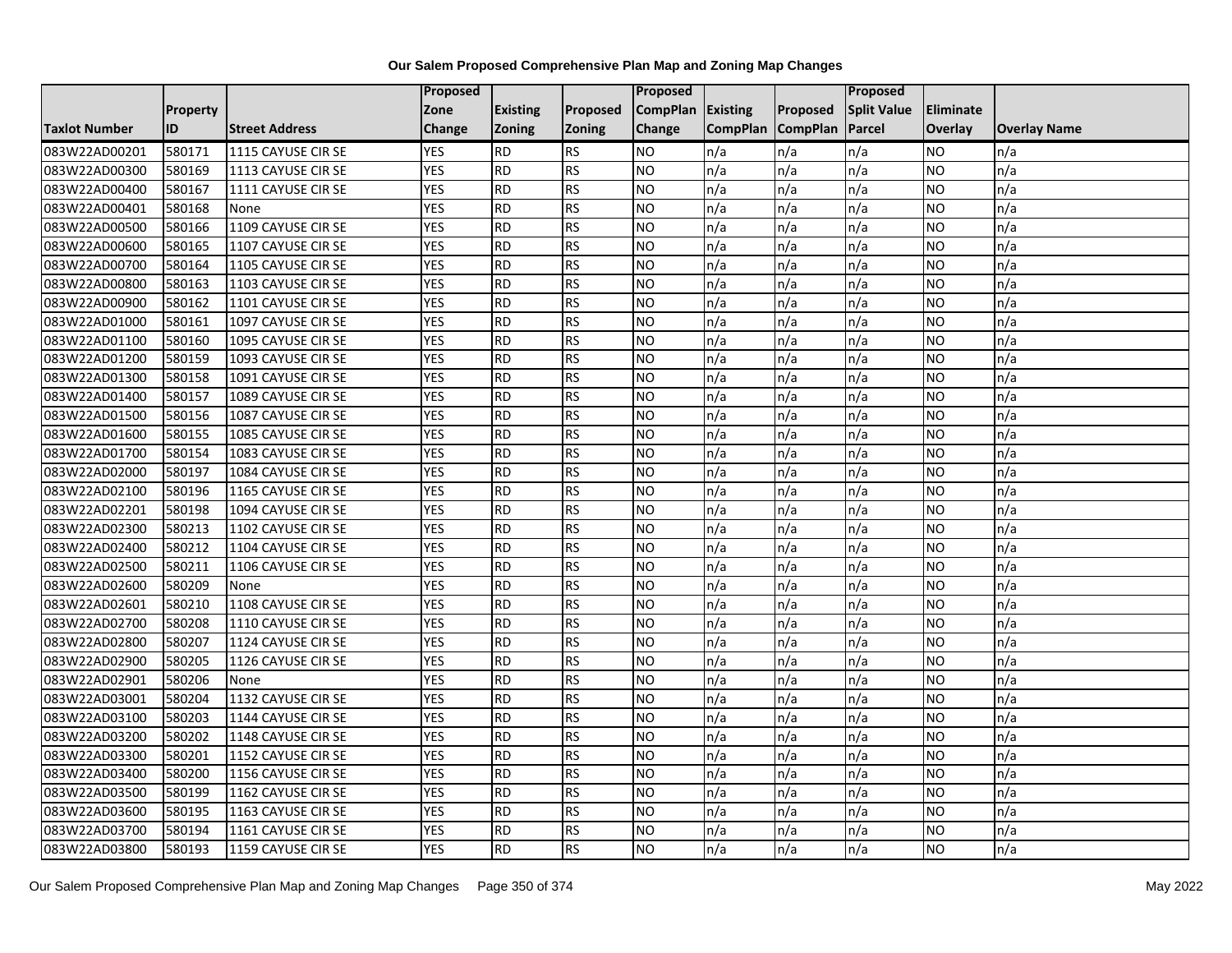|               |                 |                       | <b>Proposed</b> |                 |                 | Proposed        |                 |                 | Proposed           |                  |                     |
|---------------|-----------------|-----------------------|-----------------|-----------------|-----------------|-----------------|-----------------|-----------------|--------------------|------------------|---------------------|
|               | <b>Property</b> |                       | Zone            | <b>Existing</b> | <b>Proposed</b> | <b>CompPlan</b> | Existing        | Proposed        | <b>Split Value</b> | <b>Eliminate</b> |                     |
| Taxlot Number | ID              | <b>Street Address</b> | Change          | Zoning          | <b>Zoning</b>   | Change          | <b>CompPlan</b> | <b>CompPlan</b> | Parcel             | Overlay          | <b>Overlay Name</b> |
| 083W22AD03900 | 580192          | 1157 CAYUSE CIR SE    | <b>YES</b>      | <b>RD</b>       | <b>RS</b>       | <b>NO</b>       | n/a             | n/a             | n/a                | NO.              | n/a                 |
| 083W22AD04000 | 580191          | 1155 CAYUSE CIR SE    | <b>YES</b>      | <b>RD</b>       | <b>RS</b>       | <b>NO</b>       | n/a             | n/a             | n/a                | NO.              | n/a                 |
| 083W22AD04100 | 580190          | 1153 CAYUSE CIR SE    | <b>YES</b>      | <b>RD</b>       | <b>RS</b>       | <b>NO</b>       | n/a             | n/a             | n/a                | <b>NO</b>        | n/a                 |
| 083W22AD04200 | 580189          | 1151 CAYUSE CIR SE    | <b>YES</b>      | <b>RD</b>       | <b>RS</b>       | <b>NO</b>       | n/a             | n/a             | n/a                | NO.              | n/a                 |
| 083W22AD04300 | 580188          | 1149 CAYUSE CIR SE    | <b>YES</b>      | <b>RD</b>       | <b>RS</b>       | <b>NO</b>       | n/a             | n/a             | n/a                | NO.              | n/a                 |
| 083W22AD04400 | 580187          | 1147 CAYUSE CIR SE    | <b>YES</b>      | RD              | RS              | <b>NO</b>       | n/a             | n/a             | n/a                | NO.              | n/a                 |
| 083W22AD04500 | 580186          | 1145 CAYUSE CIR SE    | <b>YES</b>      | <b>RD</b>       | <b>RS</b>       | <b>NO</b>       | n/a             | n/a             | n/a                | NO.              | n/a                 |
| 083W22AD04600 | 580185          | 1143 CAYUSE CIR SE    | <b>YES</b>      | <b>RD</b>       | <b>RS</b>       | <b>NO</b>       | n/a             | n/a             | n/a                | NO.              | n/a                 |
| 083W22AD04700 | 580184          | 1141 CAYUSE CIR SE    | <b>YES</b>      | <b>RD</b>       | <b>RS</b>       | <b>NO</b>       | n/a             | n/a             | n/a                | NO               | n/a                 |
| 083W22AD04800 | 580183          | 1139 CAYUSE CIR SE    | <b>YES</b>      | <b>RD</b>       | <b>RS</b>       | <b>NO</b>       | n/a             | n/a             | n/a                | NO.              | n/a                 |
| 083W22AD04900 | 580182          | 1137 CAYUSE CIR SE    | <b>YES</b>      | <b>RD</b>       | <b>RS</b>       | <b>NO</b>       | n/a             | n/a             | n/a                | <b>NO</b>        | n/a                 |
| 083W22AD05000 | 580181          | 1135 CAYUSE CIR SE    | <b>YES</b>      | <b>RD</b>       | <b>RS</b>       | <b>NO</b>       | n/a             | n/a             | n/a                | NO.              | n/a                 |
| 083W22AD05100 | 580180          | 1133 CAYUSE CIR SE    | <b>YES</b>      | <b>RD</b>       | <b>RS</b>       | <b>NO</b>       | n/a             | n/a             | n/a                | NO.              | n/a                 |
| 083W22AD05201 | 580179          | 1131 CAYUSE CIR SE    | <b>YES</b>      | $\overline{RD}$ | <b>RS</b>       | ŌИ              | n/a             | n/a             | n/a                | NO.              | n/a                 |
| 083W22AD05300 | 580178          | 1129 CAYUSE CIR SE    | <b>YES</b>      | <b>RD</b>       | <b>RS</b>       | <b>NO</b>       | n/a             | n/a             | n/a                | ΝO               | n/a                 |
| 083W22AD05400 | 580177          | 1127 CAYUSE CIR SE    | <b>YES</b>      | <b>RD</b>       | <b>RS</b>       | <b>NO</b>       | n/a             | n/a             | n/a                | NO.              | n/a                 |
| 083W22AD05500 | 580176          | 1125 CAYUSE CIR SE    | <b>YES</b>      | <b>RD</b>       | <b>RS</b>       | <b>NO</b>       | n/a             | n/a             | n/a                | NO.              | n/a                 |
| 083W22AD05600 | 580175          | 1123 CAYUSE CIR SE    | <b>YES</b>      | <b>RD</b>       | <b>RS</b>       | <b>NO</b>       | n/a             | n/a             | n/a                | NO.              | n/a                 |
| 083W22AD05700 | 580174          | 1121 CAYUSE CIR SE    | <b>YES</b>      | <b>RD</b>       | <b>RS</b>       | <b>NO</b>       | n/a             | n/a             | n/a                | <b>NO</b>        | n/a                 |
| 083W22AD05800 | 580173          | 1119 CAYUSE CIR SE    | <b>YES</b>      | <b>RD</b>       | <b>RS</b>       | <b>NO</b>       | n/a             | n/a             | n/a                | NO.              | n/a                 |
| 083W22AD05900 | 580214          | None                  | <b>YES</b>      | <b>RD</b>       | <b>RS</b>       | <b>NO</b>       | n/a             | n/a             | n/a                | NO.              | n/a                 |
| 083W22AD06001 | 532610          | None                  | <b>YES</b>      | RD              | <b>RS</b>       | <b>NO</b>       | n/a             | n/a             | n/a                | NO.              | n/a                 |
| 083W22AD06002 | 532611          | 1091 PAWNEE CIR SE    | <b>YES</b>      | <b>RD</b>       | <b>RS</b>       | <b>NO</b>       | n/a             | n/a             | n/a                | NO.              | n/a                 |
| 083W22AD06004 | 532612          | 1095 PAWNEE CIR SE    | <b>YES</b>      | <b>RD</b>       | <b>RS</b>       | <b>NO</b>       | n/a             | n/a             | n/a                | NO.              | n/a                 |
| 083W22AD06005 | 532613          | 1097 PAWNEE CIR SE    | <b>YES</b>      | <b>RD</b>       | <b>RS</b>       | ŌИ              | n/a             | n/a             | n/a                | ΝO               | n/a                 |
| 083W22AD06006 | 532614          | 1099 PAWNEE CIR SE    | <b>YES</b>      | <b>RD</b>       | <b>RS</b>       | <b>NO</b>       | n/a             | n/a             | n/a                | NO.              | n/a                 |
| 083W22AD06007 | 532615          | 1101 PAWNEE CIR SE    | <b>YES</b>      | <b>RD</b>       | <b>RS</b>       | <b>NO</b>       | n/a             | n/a             | n/a                | NO.              | n/a                 |
| 083W22AD06008 | 532616          | 1103 PAWNEE CIR SE    | <b>YES</b>      | <b>RD</b>       | <b>RS</b>       | <b>NO</b>       | n/a             | n/a             | n/a                | NO.              | n/a                 |
| 083W22AD06009 | 532617          | 1105 PAWNEE CIR SE    | <b>YES</b>      | <b>RD</b>       | <b>RS</b>       | <b>NO</b>       | n/a             | n/a             | n/a                | NO.              | n/a                 |
| 083W22AD06010 | 532618          | 1107 PAWNEE CIR SE    | <b>YES</b>      | <b>RD</b>       | <b>RS</b>       | ŌИ              | n/a             | n/a             | n/a                | NO.              | n/a                 |
| 083W22AD06011 | 532619          | 1109 PAWNEE CIR SE    | <b>YES</b>      | <b>RD</b>       | <b>RS</b>       | <b>NO</b>       | n/a             | n/a             | n/a                | ΝO               | n/a                 |
| 083W22AD06012 | 532620          | 1111 PAWNEE CIR SE    | <b>YES</b>      | <b>RD</b>       | <b>RS</b>       | <b>NO</b>       | n/a             | n/a             | n/a                | NO.              | n/a                 |
| 083W22AD06013 | 532621          | 1113 PAWNEE CIR SE    | <b>YES</b>      | <b>RD</b>       | <b>RS</b>       | <b>NO</b>       | n/a             | n/a             | n/a                | NO.              | n/a                 |
| 083W22AD06014 | 532622          | 1117 PAWNEE CIR SE    | <b>YES</b>      | <b>RD</b>       | <b>RS</b>       | <b>NO</b>       | n/a             | n/a             | n/a                | NO.              | n/a                 |
| 083W22AD06015 | 532623          | 1119 PAWNEE CIR SE    | <b>YES</b>      | <b>RD</b>       | <b>RS</b>       | <b>NO</b>       | n/a             | n/a             | n/a                | NO.              | n/a                 |
| 083W22AD06016 | 532624          | 1121 PAWNEE CIR SE    | <b>YES</b>      | <b>RD</b>       | <b>RS</b>       | <b>NO</b>       | n/a             | n/a             | n/a                | NO.              | n/a                 |
| 083W22AD06017 | 532625          | 1123 PAWNEE CIR SE    | <b>YES</b>      | <b>RD</b>       | <b>RS</b>       | <b>NO</b>       | n/a             | n/a             | n/a                | NO.              | n/a                 |
| 083W22AD06018 | 532626          | 1125 PAWNEE CIR SE    | <b>YES</b>      | $\overline{RD}$ | <b>RS</b>       | N <sub>O</sub>  | n/a             | n/a             | n/a                | <b>NO</b>        | n/a                 |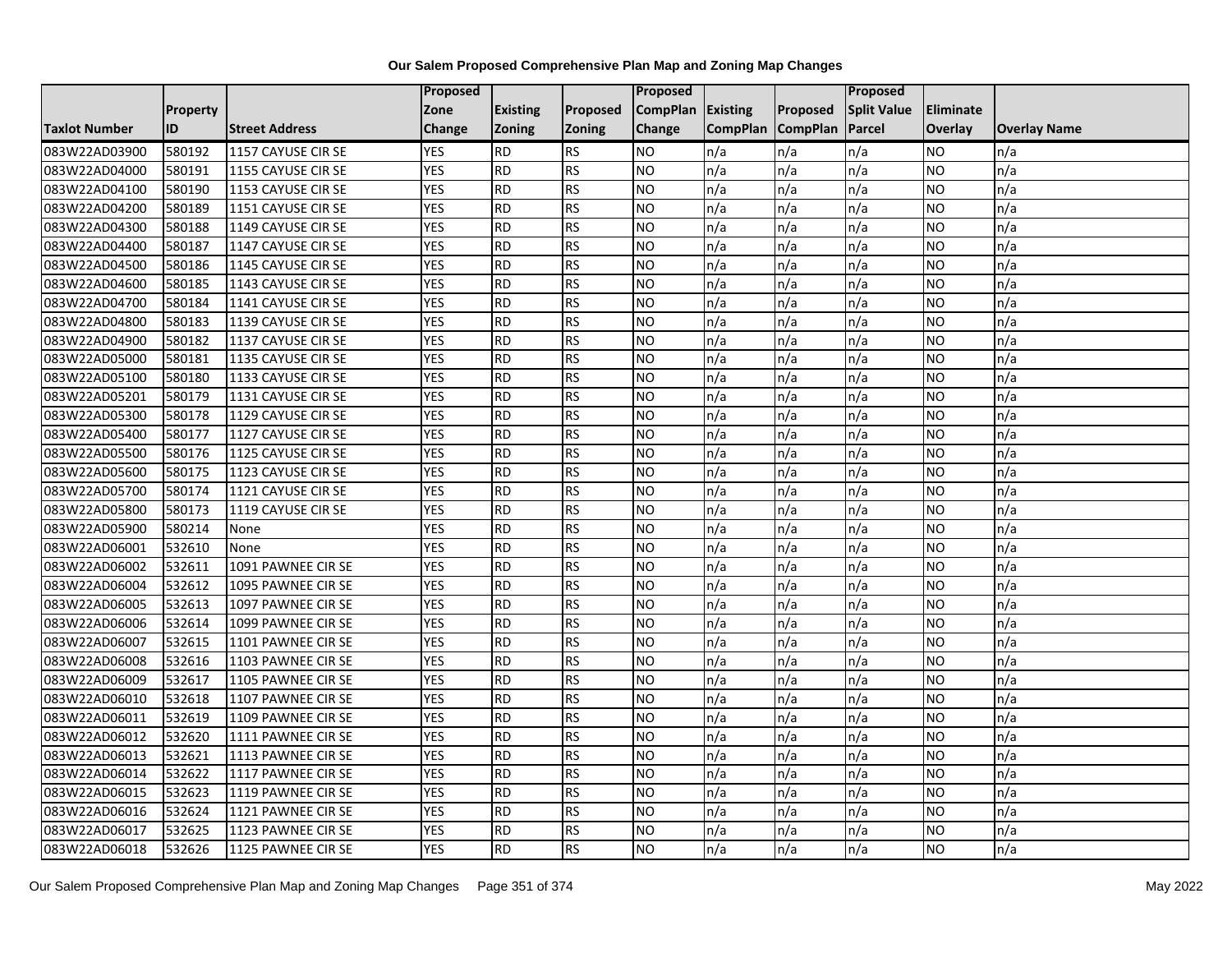|               |                 |                            | <b>Proposed</b> |                 |               | Proposed        |                 |                 | Proposed           |                  |                     |
|---------------|-----------------|----------------------------|-----------------|-----------------|---------------|-----------------|-----------------|-----------------|--------------------|------------------|---------------------|
|               | <b>Property</b> |                            | Zone            | <b>Existing</b> | Proposed      | <b>CompPlan</b> | Existing        | Proposed        | <b>Split Value</b> | <b>Eliminate</b> |                     |
| Taxlot Number | ID              | <b>Street Address</b>      | Change          | Zoning          | <b>Zoning</b> | Change          | <b>CompPlan</b> | <b>CompPlan</b> | Parcel             | Overlay          | <b>Overlay Name</b> |
| 083W22AD06019 | 532627          | 1127 PAWNEE CIR SE         | <b>YES</b>      | <b>RD</b>       | <b>RS</b>     | <b>NO</b>       | n/a             | n/a             | n/a                | NO.              | n/a                 |
| 083W22AD06020 | 532628          | 1129 PAWNEE CIR SE         | <b>YES</b>      | <b>RD</b>       | <b>RS</b>     | <b>NO</b>       | n/a             | n/a             | n/a                | NO.              | n/a                 |
| 083W22AD06021 | 532629          | 1131 PAWNEE CIR SE         | <b>YES</b>      | <b>RD</b>       | <b>RS</b>     | <b>NO</b>       | n/a             | n/a             | n/a                | <b>NO</b>        | n/a                 |
| 083W22AD06022 | 532630          | None                       | <b>YES</b>      | <b>RD</b>       | <b>RS</b>     | <b>NO</b>       | n/a             | n/a             | n/a                | NO.              | n/a                 |
| 083W22AD06023 | 532631          | 1135 PAWNEE CIR SE         | <b>YES</b>      | <b>RD</b>       | <b>RS</b>     | <b>NO</b>       | n/a             | n/a             | n/a                | NO.              | n/a                 |
| 083W22AD06024 | 532632          | 1137 PAWNEE CIR SE         | <b>YES</b>      | RD              | RS            | N <sub>O</sub>  | n/a             | n/a             | n/a                | NO.              | n/a                 |
| 083W22AD06025 | 532633          | 1139 PAWNEE CIR SE         | <b>YES</b>      | <b>RD</b>       | <b>RS</b>     | <b>NO</b>       | n/a             | n/a             | n/a                | NO.              | n/a                 |
| 083W22AD06026 | 532634          | 1141 PAWNEE CIR SE         | <b>YES</b>      | <b>RD</b>       | <b>RS</b>     | <b>NO</b>       | n/a             | n/a             | n/a                | <b>NO</b>        | n/a                 |
| 083W22AD06027 | 532635          | 1143 PAWNEE CIR SE         | <b>YES</b>      | <b>RD</b>       | <b>RS</b>     | <b>NO</b>       | n/a             | n/a             | n/a                | NO               | n/a                 |
| 083W22AD06028 | 532636          | 1145 PAWNEE CIR SE         | <b>YES</b>      | <b>RD</b>       | <b>RS</b>     | ŌИ              | n/a             | n/a             | n/a                | NO.              | n/a                 |
| 083W22AD06029 | 532637          | 1147 PAWNEE CIR SE         | <b>YES</b>      | <b>RD</b>       | <b>RS</b>     | ŌИ              | n/a             | n/a             | n/a                | <b>NO</b>        | n/a                 |
| 083W22AD06030 | 532638          | 1149 PAWNEE CIR SE         | <b>YES</b>      | <b>RD</b>       | <b>RS</b>     | <b>NO</b>       | n/a             | n/a             | n/a                | NO.              | n/a                 |
| 083W22AD06032 | 532639          | 1153 PAWNEE CIR SE         | <b>YES</b>      | <b>RD</b>       | <b>RS</b>     | <b>NO</b>       | n/a             | n/a             | n/a                | NO.              | n/a                 |
| 083W22AD06033 | 532640          | 1155 PAWNEE CIR SE         | <b>YES</b>      | RD              | <b>RS</b>     | ŌИ              | n/a             | n/a             | n/a                | <b>NO</b>        | n/a                 |
| 083W22AD06034 | 532641          | 1104 PAWNEE CIR SE         | <b>YES</b>      | <b>RD</b>       | <b>RS</b>     | <b>NO</b>       | n/a             | n/a             | n/a                | ΝO               | n/a                 |
| 083W22AD06035 | 532642          | 1106 PAWNEE CIR SE         | <b>YES</b>      | <b>RD</b>       | <b>RS</b>     | <b>NO</b>       | n/a             | n/a             | n/a                | NO.              | n/a                 |
| 083W22AD06036 | 532643          | 1108 PAWNEE CIR SE         | <b>YES</b>      | <b>RD</b>       | <b>RS</b>     | <b>NO</b>       | n/a             | n/a             | n/a                | <b>NO</b>        | n/a                 |
| 083W22AD06037 | 532644          | 1110 PAWNEE CIR SE         | <b>YES</b>      | <b>RD</b>       | <b>RS</b>     | <b>NO</b>       | n/a             | n/a             | n/a                | NO.              | n/a                 |
| 083W22AD06038 | 532645          | 1138 PAWNEE CIR SE         | <b>YES</b>      | <b>RD</b>       | <b>RS</b>     | <b>NO</b>       | n/a             | n/a             | n/a                | <b>NO</b>        | n/a                 |
| 083W22AD06039 | 532646          | 1140 PAWNEE CIR SE         | <b>YES</b>      | <b>RD</b>       | <b>RS</b>     | <b>NO</b>       | n/a             | n/a             | n/a                | NO.              | n/a                 |
| 083W22AD06040 | 532647          | 1142 PAWNEE CIR SE         | <b>YES</b>      | <b>RD</b>       | <b>RS</b>     | <b>NO</b>       | n/a             | n/a             | n/a                | NO.              | n/a                 |
| 083W22AD06041 | 532648          | 1144 PAWNEE CIR SE         | <b>YES</b>      | RD              | <b>RS</b>     | <b>NO</b>       | n/a             | n/a             | n/a                | <b>NO</b>        | n/a                 |
| 083W22AD06042 | 532649          | 1157 PAWNEE CIR SE         | <b>YES</b>      | <b>RD</b>       | <b>RS</b>     | <b>NO</b>       | n/a             | n/a             | n/a                | NO.              | n/a                 |
| 083W22AD06043 | 532650          | 1159 PAWNEE CIR SE         | <b>YES</b>      | <b>RD</b>       | <b>RS</b>     | <b>NO</b>       | n/a             | n/a             | n/a                | NO.              | n/a                 |
| 083W22AD06044 | 532651          | 1094 PAWNEE CIR SE         | <b>YES</b>      | <b>RD</b>       | <b>RS</b>     | N <sub>O</sub>  | n/a             | n/a             | n/a                | <b>NO</b>        | n/a                 |
| 083W22AD06045 | 532652          | 1092 PAWNEE CIR SE         | <b>YES</b>      | <b>RD</b>       | <b>RS</b>     | <b>NO</b>       | n/a             | n/a             | n/a                | NO.              | n/a                 |
| 083W22AD06048 | 532655          | 1093 PAWNEE CIR SE         | <b>YES</b>      | <b>RD</b>       | <b>RS</b>     | <b>NO</b>       | n/a             | n/a             | n/a                | <b>NO</b>        | n/a                 |
| 083W22AD06049 | 532656          | 1151 PAWNEE CIR SE         | <b>YES</b>      | <b>RD</b>       | <b>RS</b>     | <b>NO</b>       | n/a             | n/a             | n/a                | NO.              | n/a                 |
| 083W22AD06050 | 532657          | 1133 PAWNEE CIR SE         | <b>YES</b>      | <b>RD</b>       | <b>RS</b>     | <b>NO</b>       | n/a             | n/a             | n/a                | NO.              | n/a                 |
| 083W22BA00100 | 574990          | None                       | <b>YES</b>      | RS              | <b>RA</b>     | N <sub>O</sub>  | n/a             | n/a             | n/a                | NO.              | n/a                 |
| 083W22BA00200 | 574984          | 764 CREEKSIDE DR SE        | <b>NO</b>       | n/a             | n/a           | <b>YES</b>      | DR              | SF              | n/a                | ΝO               | n/a                 |
| 083W22BA00300 | 574985          | 754 CREEKSIDE DR SE        | <b>NO</b>       | n/a             | n/a           | <b>YES</b>      | DR              | SF              | n/a                | NO.              | n/a                 |
| 083W22BA00400 | 574986          | 744 CREEKSIDE DR SE        | <b>NO</b>       | n/a             | n/a           | <b>YES</b>      | DR              | SF              | n/a                | <b>NO</b>        | n/a                 |
| 083W22BA00500 | 574987          | 734 CREEKSIDE DR SE        | <b>NO</b>       | n/a             | n/a           | <b>YES</b>      | DR              | SF              | n/a                | NO.              | n/a                 |
| 083W22BA00600 | 574988          | 724 CREEKSIDE DR SE        | <b>NO</b>       | n/a             | n/a           | <b>YES</b>      | DR              | <b>SF</b>       | n/a                | <b>NO</b>        | n/a                 |
| 083W22BA00700 | 574989          | 714 CREEKSIDE DR SE        | <b>NO</b>       | n/a             | n/a           | <b>YES</b>      | <b>DR</b>       | SF              | n/a                | NO.              | n/a                 |
| 083W22BA00800 | 573581          | 664 CREEKSIDE DR SE        | <b>NO</b>       | n/a             | n/a           | <b>YES</b>      | DR              | SF              | n/a                | <b>NO</b>        | n/a                 |
| 083W22BA00900 | 573582          | <b>654 CREEKSIDE DR SE</b> | ŌИ              | n/a             | n/a           | <b>YES</b>      | <b>DR</b>       | SF              | n/a                | <b>NO</b>        | n/a                 |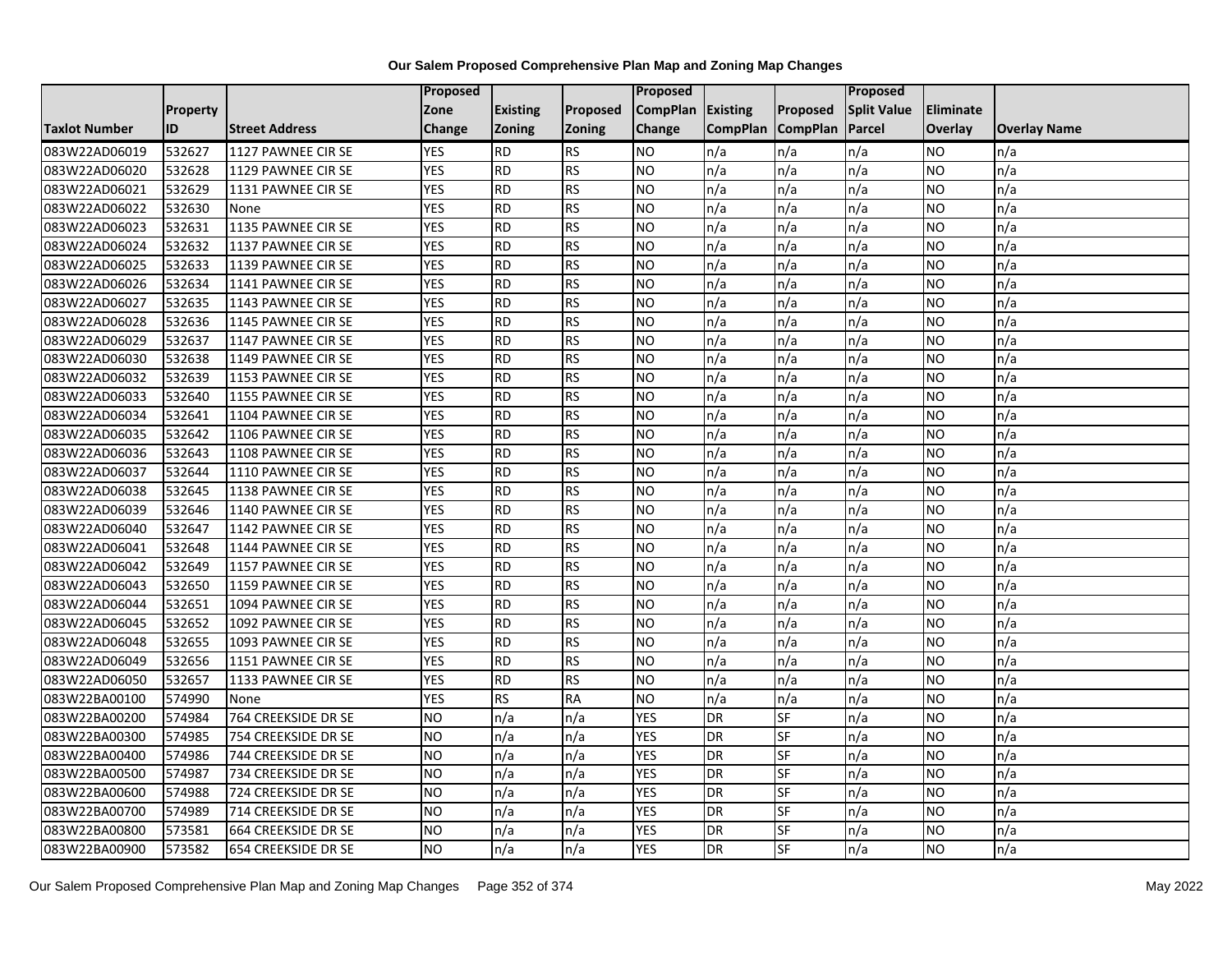|                      |                 |                             | <b>Proposed</b> |                 |          | Proposed          |                 |                 | <b>Proposed</b>    |                 |                     |
|----------------------|-----------------|-----------------------------|-----------------|-----------------|----------|-------------------|-----------------|-----------------|--------------------|-----------------|---------------------|
|                      | <b>Property</b> |                             | Zone            | <b>Existing</b> | Proposed | CompPlan Existing |                 | <b>Proposed</b> | <b>Split Value</b> | Eliminate       |                     |
| <b>Taxlot Number</b> | ID              | <b>Street Address</b>       | <b>Change</b>   | Zoning          | Zoning   | Change            | <b>CompPlan</b> | <b>CompPlan</b> | <b>Parcel</b>      | Overlay         | <b>Overlay Name</b> |
| 083W22BA01000        | 573583          | 644 CREEKSIDE DR SE         | <b>NO</b>       | n/a             | n/a      | <b>YES</b>        | <b>DR</b>       | SF              | n/a                | NO              | n/a                 |
| 083W22BA01100        | 573584          | 634 CREEKSIDE DR SE         | <b>NO</b>       | n/a             | n/a      | <b>YES</b>        | <b>DR</b>       | SF              | n/a                | NO.             | n/a                 |
| 083W22BA01200        | 573585          | <b>628 CREEKSIDE DR SE</b>  | <b>NO</b>       | n/a             | n/a      | <b>YES</b>        | DR              | SF              | n/a                | NO.             | n/a                 |
| 083W22BA01300        | 573586          | 624 CREEKSIDE DR SE         | <b>NO</b>       | n/a             | n/a      | <b>YES</b>        | DR              | SF              | n/a                | NO.             | n/a                 |
| 083W22BA01400        | 573587          | 614 CREEKSIDE DR SE         | Ю               | n/a             | n/a      | <b>YES</b>        | DR              | SF              | n/a                | NO.             | n/a                 |
| 083W22BA01500        | 573588          | <b>604 CREEKSIDE DR SE</b>  | <b>ON</b>       | n/a             | n/a      | <b>YES</b>        | DR              | SF              | n/a                | <b>NO</b>       | n/a                 |
| 083W22BA01600        | 573589          | <b>598 CREEKSIDE DR SE</b>  | <b>NO</b>       | n/a             | n/a      | <b>YES</b>        | DR              | SF              | n/a                | NO.             | n/a                 |
| 083W22BA01700        | 573590          | 594 CREEKSIDE DR SE         | <b>NO</b>       | n/a             | n/a      | <b>YES</b>        | DR              | SF              | n/a                | <b>NO</b>       | n/a                 |
| 083W22BA01800        | 573612          | None                        | <b>NO</b>       | n/a             | n/a      | <b>YES</b>        | DR              | SF              | n/a                | NO.             | n/a                 |
| 083W22BA01900        | 532667          | None                        | <b>ON</b>       | n/a             | n/a      | <b>YES</b>        | DR              | SF              | n/a                | <b>NO</b>       | n/a                 |
| 083W22BA02000        | 574999          | 771 HAZELTINE AVE SE        | <b>NO</b>       | n/a             | n/a      | <b>YES</b>        | DR              | SF              | n/a                | <b>NO</b>       | n/a                 |
| 083W22BA02100        | 575000          | 769 HAZELTINE AVE SE        | <b>NO</b>       | n/a             | n/a      | <b>YES</b>        | DR              | SF              | n/a                | NO.             | n/a                 |
| 083W22BA02200        | 575001          | 761 HAZELTINE AVE SE        | <b>NO</b>       | n/a             | n/a      | <b>YES</b>        | DR              | SF              | n/a                | NO.             | n/a                 |
| 083W22BA02300        | 575002          | 759 HAZELTINE AVE SE        | Ю               | n/a             | n/a      | <b>YES</b>        | <b>DR</b>       | SF              | n/a                | NO              | n/a                 |
| 083W22BA02400        | 575003          | 749 HAZELTINE AVE SE        | <b>NO</b>       | n/a             | n/a      | <b>YES</b>        | DR              | SF              | n/a                | NO.             | n/a                 |
| 083W22BA02500        | 575004          | 741 HAZELTINE AVE SE        | <b>NO</b>       | n/a             | n/a      | <b>YES</b>        | DR              | SF              | n/a                | <b>NO</b>       | n/a                 |
| 083W22BA02600        | 575005          | 731 HAZELTINE AVE SE        | <b>NO</b>       | n/a             | n/a      | <b>YES</b>        | DR              | SF              | n/a                | NO.             | n/a                 |
| 083W22BA02700        | 575006          | 6052 SAWGRASS ST SE         | <b>NO</b>       | n/a             | n/a      | <b>YES</b>        | DR              | SF              | n/a                | NO.             | n/a                 |
| 083W22BA02800        | 575007          | 6048 SAWGRASS ST SE         | <b>NO</b>       | n/a             | n/a      | <b>YES</b>        | DR              | SF              | n/a                | NO.             | n/a                 |
| 083W22BA02900        | 575008          | 6042 SAWGRASS ST SE         | <b>NO</b>       | n/a             | n/a      | <b>YES</b>        | DR              | SF              | n/a                | NO.             | n/a                 |
| 083W22BA03000        | 575009          | 6038 SAWGRASS ST SE         | <b>NO</b>       | n/a             | n/a      | <b>YES</b>        | <b>DR</b>       | SF              | n/a                | NO.             | n/a                 |
| 083W22BA03100        | 575010          | 6032 SAWGRASS ST SE         | <b>NO</b>       | n/a             | n/a      | <b>YES</b>        | $\overline{DR}$ | SF              | n/a                | $\overline{NO}$ | n/a                 |
| 083W22BA03200        | 575011          | 6022 SAWGRASS ST SE         | <b>NO</b>       | n/a             | n/a      | <b>YES</b>        | <b>DR</b>       | <b>SF</b>       | n/a                | <b>NO</b>       | n/a                 |
| 083W22BA03300        | 575012          | 6001 SAWGRASS ST SE         | <b>NO</b>       | n/a             | n/a      | <b>YES</b>        | <b>DR</b>       | SF              | n/a                | NO.             | n/a                 |
| 083W22BA03400        | 575013          | 6007 SAWGRASS ST SE         | Ю               | n/a             | n/a      | <b>YES</b>        | DR              | SF              | n/a                | NO              | n/a                 |
| 083W22BA03500        | 575014          | 6011 SAWGRASS ST SE         | Ю               | n/a             | n/a      | <b>YES</b>        | DR              | SF              | n/a                | NO              | n/a                 |
| 083W22BA03600        | 575015          | 6017 SAWGRASS ST SE         | <b>NO</b>       | n/a             | n/a      | <b>YES</b>        | DR              | SF              | n/a                | <b>NO</b>       | n/a                 |
| 083W22BA03700        | 575016          | 6021 SAWGRASS ST SE         | <b>NO</b>       | n/a             | n/a      | <b>YES</b>        | DR              | SF              | n/a                | NO.             | n/a                 |
| 083W22BA03800        | 575017          | 6027 SAWGRASS ST SE         | <b>NO</b>       | n/a             | n/a      | <b>YES</b>        | DR              | SF              | n/a                | NO.             | n/a                 |
| 083W22BA03900        | 575018          | 6031 SAWGRASS ST SE         | Ю               | n/a             | n/a      | <b>YES</b>        | DR              | SF              | n/a                | <b>NO</b>       | n/a                 |
| 083W22BA04000        | 575019          | 6037 SAWGRASS ST SE         | <b>NO</b>       | n/a             | n/a      | <b>YES</b>        | DR              | <b>SF</b>       | n/a                | <b>NO</b>       | n/a                 |
| 083W22BA04100        | 575020          | 6041 SAWGRASS ST SE         | <b>NO</b>       | n/a             | n/a      | <b>YES</b>        | DR              | SF              | n/a                | <b>NO</b>       | n/a                 |
| 083W22BA04300        | 575022          | 719 HAZELTINE AVE SE        | <b>NO</b>       | n/a             | n/a      | <b>YES</b>        | DR              | SF              | n/a                | NO.             | n/a                 |
| 083W22BA04400        | 575023          | 709 HAZELTINE AVE SE        | <b>NO</b>       | n/a             | n/a      | <b>YES</b>        | DR              | SF              | n/a                | NO.             | n/a                 |
| 083W22BA04500        | 575024          | 695 HAZELTINE AVE SE        | Ю               | n/a             | n/a      | <b>YES</b>        | DR              | SF              | n/a                | <b>NO</b>       | n/a                 |
| 083W22BA04600        | 575025          | <b>685 HAZELTINE AVE SE</b> | <b>NO</b>       | n/a             | n/a      | <b>YES</b>        | DR              | SF              | n/a                | NO.             | n/a                 |
| 083W22BA04700        | 575026          | 675 HAZELTINE AVE SE        | <b>NO</b>       | n/a             | n/a      | <b>YES</b>        | DR              | SF              | n/a                | NO.             | n/a                 |
| 083W22BA04800        | 575027          | 665 HAZELTINE AVE SE        | Ю               | n/a             | n/a      | <b>YES</b>        | DR              | SF              | n/a                | NO.             | n/a                 |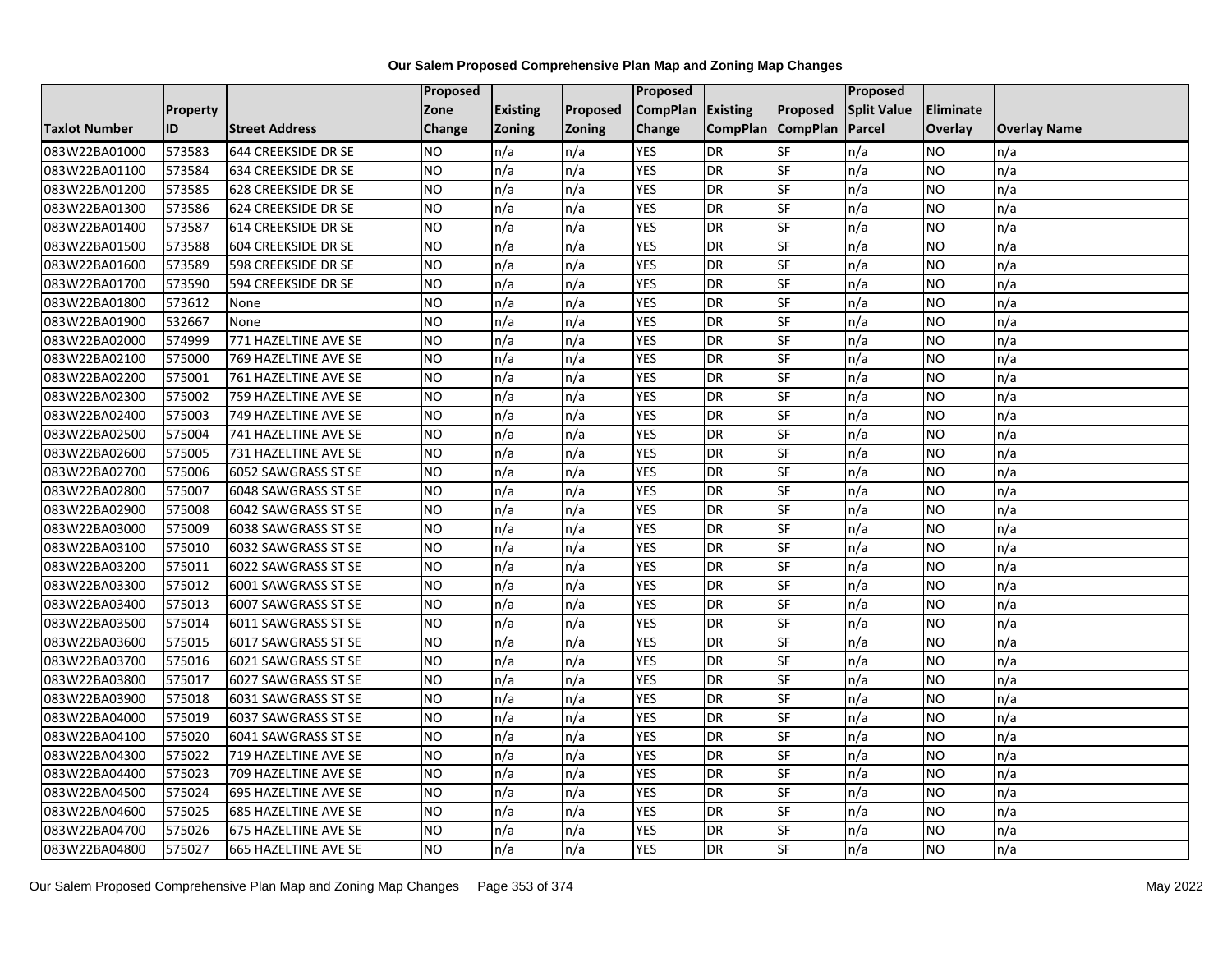|               |                 |                             | <b>Proposed</b> |                 |               | Proposed        |                 |                 | Proposed           |                |                     |
|---------------|-----------------|-----------------------------|-----------------|-----------------|---------------|-----------------|-----------------|-----------------|--------------------|----------------|---------------------|
|               | <b>Property</b> |                             | Zone            | <b>Existing</b> | Proposed      | <b>CompPlan</b> | Existing        | Proposed        | <b>Split Value</b> | Eliminate      |                     |
| Taxlot Number | ID              | <b>Street Address</b>       | <b>Change</b>   | Zoning          | <b>Zoning</b> | Change          | <b>CompPlan</b> | <b>CompPlan</b> | Parcel             | <b>Overlay</b> | <b>Overlay Name</b> |
| 083W22BA04900 | 575028          | 655 HAZELTINE AVE SE        | <b>NO</b>       | n/a             | n/a           | <b>YES</b>      | <b>DR</b>       | <b>SF</b>       | n/a                | NO.            | n/a                 |
| 083W22BA05000 | 575029          | 645 HAZELTINE AVE SE        | <b>NO</b>       | n/a             | n/a           | <b>YES</b>      | DR              | SF              | n/a                | NO.            | n/a                 |
| 083W22BA05100 | 575030          | 635 HAZELTINE AVE SE        | <b>NO</b>       | n/a             | n/a           | <b>YES</b>      | DR              | SF              | n/a                | NO.            | n/a                 |
| 083W22BA05200 | 575031          | 625 HAZELTINE AVE SE        | <b>NO</b>       | n/a             | n/a           | <b>YES</b>      | <b>DR</b>       | SF              | n/a                | NO.            | n/a                 |
| 083W22BA05300 | 575032          | 6050 MISSION HILLS ST SE    | <b>NO</b>       | n/a             | n/a           | <b>YES</b>      | <b>DR</b>       | <b>SF</b>       | n/a                | NO.            | n/a                 |
| 083W22BA05400 | 575033          | 6030 MISSION HILLS ST SE    | <b>NO</b>       | n/a             | n/a           | <b>YES</b>      | <b>DR</b>       | SF              | n/a                | NO.            | n/a                 |
| 083W22BA05500 | 575034          | 6010 MISSION HILLS ST SE    | <b>NO</b>       | n/a             | n/a           | <b>YES</b>      | DR              | SF              | n/a                | NO.            | n/a                 |
| 083W22BA05600 | 575047          | None                        | <b>NO</b>       | n/a             | n/a           | <b>YES</b>      | <b>DR</b>       | SF              | n/a                | NO.            | n/a                 |
| 083W22BA05700 | 575048          | 652 HAZELTINE AVE SE        | <b>NO</b>       | n/a             | n/a           | <b>YES</b>      | DR              | SF              | n/a                | NO.            | n/a                 |
| 083W22BA05800 | 575049          | 672 HAZELTINE AVE SE        | ŌИ              | n/a             | n/a           | <b>YES</b>      | DR              | <b>SF</b>       | n/a                | NO.            | n/a                 |
| 083W22BA05900 | 575050          | <b>682 HAZELTINE AVE SE</b> | <b>NO</b>       | n/a             | n/a           | <b>YES</b>      | <b>DR</b>       | SF              | n/a                | NO.            | n/a                 |
| 083W22BA06000 | 575051          | 700 HAZELTINE AVE SE        | <b>NO</b>       | n/a             | n/a           | <b>YES</b>      | <b>DR</b>       | SF              | n/a                | NO.            | n/a                 |
| 083W22BA06100 | 575052          | 710 HAZELTINE AVE SE        | ŌИ              | n/a             | n/a           | <b>YES</b>      | DR              | $S_{F}$         | n/a                | NO.            | n/a                 |
| 083W22BA06200 | 575053          | 720 HAZELTINE AVE SE        | <b>NO</b>       | n/a             | n/a           | <b>YES</b>      | <b>DR</b>       | SF              | n/a                | NO.            | n/a                 |
| 083W22BA06300 | 575054          | 730 HAZELTINE AVE SE        | <b>NO</b>       | n/a             | n/a           | <b>YES</b>      | DR              | SF              | n/a                | NO.            | n/a                 |
| 083W22BA06400 | 575055          | 740 HAZELTINE AVE SE        | ŌИ              | n/a             | n/a           | <b>YES</b>      | <b>DR</b>       | $S_{F}$         | n/a                | NO.            | n/a                 |
| 083W22BA06500 | 575056          | 750 HAZELTINE AVE SE        | ŌИ              | n/a             | n/a           | <b>YES</b>      | <b>DR</b>       | <b>SF</b>       | n/a                | NO.            | n/a                 |
| 083W22BA06600 | 575057          | 760 HAZELTINE AVE SE        | <b>NO</b>       | n/a             | n/a           | <b>YES</b>      | DR              | SF              | n/a                | NO.            | n/a                 |
| 083W22BA06700 | 575058          | 770 HAZELTINE AVE SE        | <b>NO</b>       | n/a             | n/a           | <b>YES</b>      | DR              | SF              | n/a                | NO.            | n/a                 |
| 083W22BA07100 | 331262          | 567 INVERNESS DR SE         | <b>NO</b>       | n/a             | n/a           | <b>YES</b>      | <b>DR</b>       | <b>SF</b>       | n/a                | NO.            | n/a                 |
| 083W22BA07200 | 331263          | 577 INVERNESS DR SE         | <b>NO</b>       | n/a             | n/a           | <b>YES</b>      | DR              | SF              | n/a                | NO.            | n/a                 |
| 083W22BA07400 | 331265          | 615 INVERNESS CT SE         | <b>NO</b>       | n/a             | n/a           | <b>YES</b>      | <b>DR</b>       | <b>SF</b>       | n/a                | <b>NO</b>      | n/a                 |
| 083W22BA07500 | 331266          | 625 INVERNESS CT SE         | <b>NO</b>       | n/a             | n/a           | <b>YES</b>      | DR              | <b>SF</b>       | n/a                | NO.            | n/a                 |
| 083W22BA07600 | 331267          | 635 INVERNESS CT SE         | <b>NO</b>       | n/a             | n/a           | <b>YES</b>      | DR              | SF              | n/a                | NO.            | n/a                 |
| 083W22BA07700 | 331268          | 645 INVERNESS CT SE         | <b>NO</b>       | n/a             | n/a           | <b>YES</b>      | <b>DR</b>       | SF              | n/a                | NO.            | n/a                 |
| 083W22BA07800 | 331269          | 655 INVERNESS CT SE         | <b>NO</b>       | n/a             | n/a           | <b>YES</b>      | DR              | SF              | n/a                | NO.            | n/a                 |
| 083W22BA07900 | 331270          | 630 INVERNESS CT SE         | ŌИ              | n/a             | n/a           | <b>YES</b>      | <b>DR</b>       | $S_{F}$         | n/a                | NO.            | n/a                 |
| 083W22BA08000 | 331271          | 620 INVERNESS CT SE         | <b>NO</b>       | n/a             | n/a           | <b>YES</b>      | DR              | SF              | n/a                | NO.            | n/a                 |
| 083W22BA08100 | 331272          | 610 INVERNESS CT SE         | <b>NO</b>       | n/a             | n/a           | <b>YES</b>      | DR              | SF              | n/a                | NO.            | n/a                 |
| 083W22BB00100 | 573591          | 584 CREEKSIDE DR SE         | <b>NO</b>       | n/a             | n/a           | <b>YES</b>      | <b>DR</b>       | SF              | n/a                | NO.            | n/a                 |
| 083W22BB00200 | 573592          | 578 CREEKSIDE DR SE         | <b>NO</b>       | n/a             | n/a           | <b>YES</b>      | DR              | SF              | n/a                | NO.            | n/a                 |
| 083W22BB00300 | 573593          | 574 CREEKSIDE DR SE         | <b>NO</b>       | n/a             | n/a           | <b>YES</b>      | DR              | SF              | n/a                | NO.            | n/a                 |
| 083W22BB00400 | 573594          | 564 CREEKSIDE DR SE         | ŌИ              | n/a             | n/a           | <b>YES</b>      | <b>DR</b>       | <b>SF</b>       | n/a                | NO.            | n/a                 |
| 083W22BB00500 | 573595          | 554 CREEKSIDE DR SE         | <b>NO</b>       | n/a             | n/a           | <b>YES</b>      | DR              | SF              | n/a                | NO.            | n/a                 |
| 083W22BB00600 | 573596          | 548 CREEKSIDE DR SE         | <b>NO</b>       | n/a             | n/a           | <b>YES</b>      | <b>DR</b>       | SF              | n/a                | NO.            | n/a                 |
| 083W22BB00700 | 573597          | 544 CREEKSIDE DR SE         | <b>NO</b>       | n/a             | n/a           | <b>YES</b>      | <b>DR</b>       | SF              | n/a                | NO.            | n/a                 |
| 083W22BB00800 | 573598          | 534 CREEKSIDE DR SE         | <b>NO</b>       | n/a             | n/a           | <b>YES</b>      | <b>DR</b>       | SF              | n/a                | NO             | n/a                 |
| 083W22BB00900 | 573599          | 528 CREEKSIDE DR SE         | <b>NO</b>       | n/a             | n/a           | <b>YES</b>      | DR              | SF              | n/a                | NO.            | n/a                 |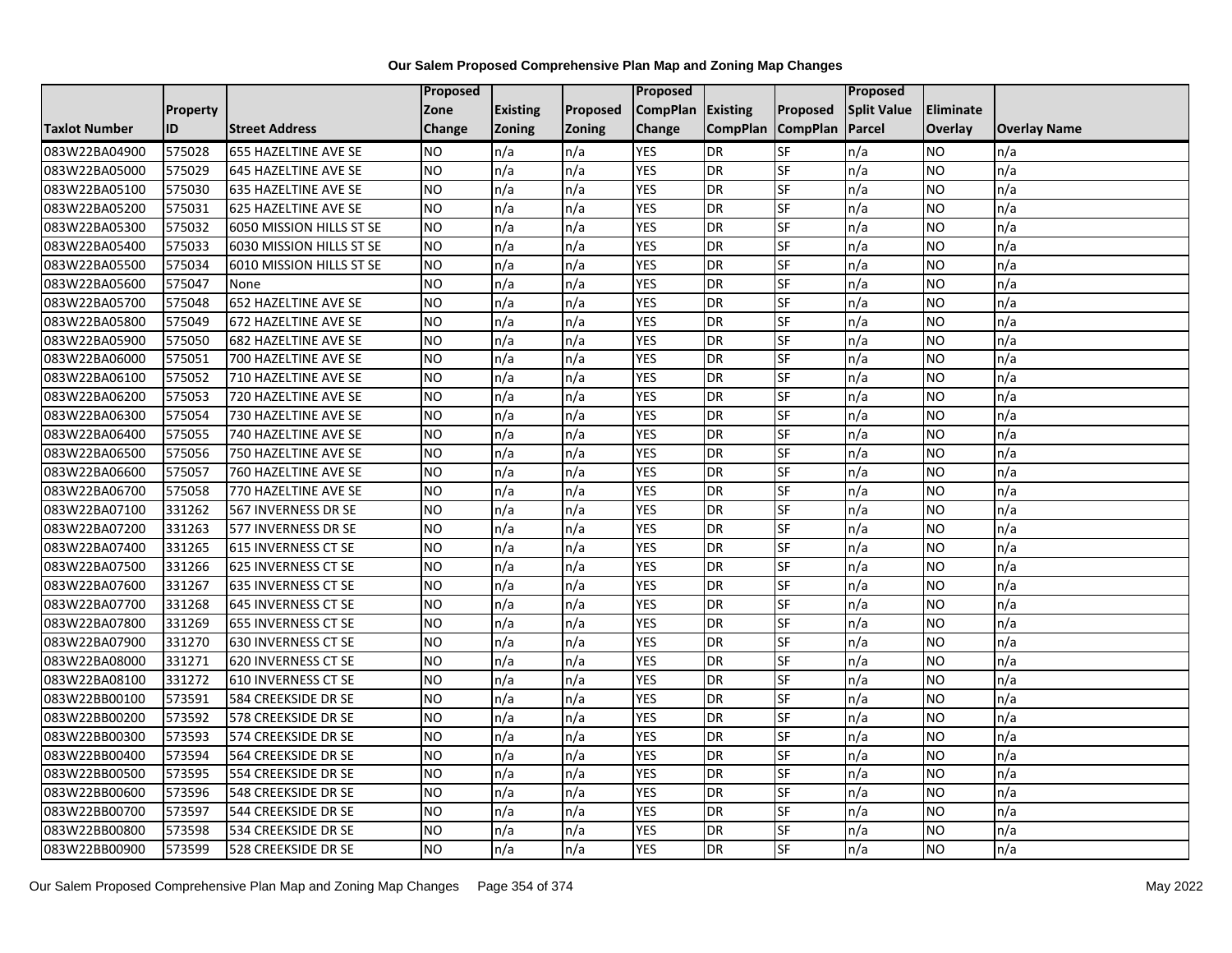|                      |                 |                       | Proposed  |                 |               | Proposed        |                 |                 | Proposed           |                  |                     |
|----------------------|-----------------|-----------------------|-----------|-----------------|---------------|-----------------|-----------------|-----------------|--------------------|------------------|---------------------|
|                      | <b>Property</b> |                       | Zone      | <b>Existing</b> | Proposed      | <b>CompPlan</b> | Existing        | Proposed        | <b>Split Value</b> | <b>Eliminate</b> |                     |
| <b>Taxlot Number</b> | ID              | <b>Street Address</b> | Change    | Zoning          | <b>Zoning</b> | Change          | <b>CompPlan</b> | <b>CompPlan</b> | Parcel             | <b>Overlay</b>   | <b>Overlay Name</b> |
| 083W22BB01000        | 573600          | 524 CREEKSIDE DR SE   | <b>NO</b> | n/a             | n/a           | <b>YES</b>      | <b>DR</b>       | <b>SF</b>       | n/a                | NO.              | n/a                 |
| 083W22BB01100        | 573601          | 514 CREEKSIDE DR SE   | <b>NO</b> | n/a             | n/a           | <b>YES</b>      | DR              | $S_{F}$         | n/a                | NO.              | n/a                 |
| 083W22BB01200        | 573602          | 504 CREEKSIDE DR SE   | <b>NO</b> | n/a             | n/a           | <b>YES</b>      | DR              | SF              | n/a                | <b>NO</b>        | n/a                 |
| 083W22BB01300        | 573603          | 498 CREEKSIDE DR SE   | <b>NO</b> | n/a             | n/a           | <b>YES</b>      | DR              | SF              | n/a                | NO.              | n/a                 |
| 083W22BB01400        | 573604          | 494 CREEKSIDE DR SE   | <b>NO</b> | n/a             | n/a           | <b>YES</b>      | <b>DR</b>       | <b>SF</b>       | n/a                | NO.              | n/a                 |
| 083W22BB01500        | 573605          | 484 CREEKSIDE DR SE   | ŌИ        | n/a             | n/a           | <b>YES</b>      | DR              | SF              | n/a                | <b>NO</b>        | n/a                 |
| 083W22BB01600        | 573606          | 478 CREEKSIDE DR SE   | <b>NO</b> | n/a             | n/a           | <b>YES</b>      | DR              | SF              | n/a                | NO.              | n/a                 |
| 083W22BB01700        | 573607          | 474 CREEKSIDE DR SE   | <b>NO</b> | n/a             | n/a           | <b>YES</b>      | <b>DR</b>       | SF              | n/a                | NO.              | n/a                 |
| 083W22BB01800        | 573608          | 464 CREEKSIDE DR SE   | <b>NO</b> | n/a             | n/a           | <b>YES</b>      | DR              | SF              | n/a                | NO.              | n/a                 |
| 083W22BB01900        | 573609          | 454 CREEKSIDE DR SE   | ŌИ        | n/a             | n/a           | <b>YES</b>      | DR              | <b>SF</b>       | n/a                | NO.              | n/a                 |
| 083W22BB02000        | 573610          | 444 CREEKSIDE DR SE   | <b>NO</b> | n/a             | n/a           | <b>YES</b>      | DR              | SF              | n/a                | <b>NO</b>        | n/a                 |
| 083W22BB02100        | 573611          | 434 CREEKSIDE DR SE   | <b>NO</b> | n/a             | n/a           | <b>YES</b>      | <b>DR</b>       | SF              | n/a                | NO.              | n/a                 |
| 083W22BB03500        | 573625          | 531 INVERNESS DR SE   | ŌИ        | n/a             | n/a           | <b>YES</b>      | DR              | $S_{F}$         | n/a                | NO.              | n/a                 |
| 083W22BB03700        | 573627          | 537 INVERNESS DR SE   | <b>NO</b> | n/a             | n/a           | <b>YES</b>      | <b>DR</b>       | SF              | n/a                | NO.              | n/a                 |
| 083W22BB03800        | 573628          | 541 INVERNESS DR SE   | <b>NO</b> | n/a             | n/a           | <b>YES</b>      | <b>DR</b>       | SF              | n/a                | NO.              | n/a                 |
| 083W22BB03900        | 573629          | 547 INVERNESS DR SE   | ŌИ        | n/a             | n/a           | <b>YES</b>      | <b>DR</b>       | $S_{F}$         | n/a                | NO.              | n/a                 |
| 083W22BB04000        | 573630          | 551 INVERNESS DR SE   | ŌИ        | n/a             | n/a           | <b>YES</b>      | $\overline{R}$  | <b>SF</b>       | n/a                | NO.              | n/a                 |
| 083W22BB04100        | 573631          | 557 INVERNESS DR SE   | <b>NO</b> | n/a             | n/a           | <b>YES</b>      | DR              | SF              | n/a                | NO.              | n/a                 |
| 083W22BB04200        | 573632          | 561 INVERNESS DR SE   | <b>NO</b> | n/a             | n/a           | <b>YES</b>      | <b>DR</b>       | SF              | n/a                | <b>NO</b>        | n/a                 |
| 083W22BB04300        | 573633          | 582 INVERNESS DR SE   | <b>NO</b> | n/a             | n/a           | <b>YES</b>      | <b>DR</b>       | <b>SF</b>       | n/a                | NO.              | n/a                 |
| 083W22BB04400        | 573634          | 578 INVERNESS DR SE   | <b>NO</b> | n/a             | n/a           | <b>YES</b>      | DR              | SF              | n/a                | NO.              | n/a                 |
| 083W22BB04500        | 573635          | 572 INVERNESS DR SE   | <b>NO</b> | n/a             | n/a           | <b>YES</b>      | <b>DR</b>       | SF              | n/a                | <b>NO</b>        | n/a                 |
| 083W22BB04600        | 573636          | 568 INVERNESS DR SE   | ŌИ        | n/a             | n/a           | <b>YES</b>      | DR              | $S_{F}$         | n/a                | NO.              | n/a                 |
| 083W22BB04700        | 573637          | 562 INVERNESS DR SE   | <b>NO</b> | n/a             | n/a           | <b>YES</b>      | DR              | SF              | n/a                | NO.              | n/a                 |
| 083W22BB04800        | 573638          | 558 INVERNESS DR SE   | <b>NO</b> | n/a             | n/a           | <b>YES</b>      | <b>DR</b>       | SF              | n/a                | <b>NO</b>        | n/a                 |
| 083W22BB04900        | 573639          | 552 INVERNESS DR SE   | <b>NO</b> | n/a             | n/a           | <b>YES</b>      | DR              | SF              | n/a                | NO.              | n/a                 |
| 083W22BB05000        | 573640          | 548 INVERNESS DR SE   | ŌИ        | n/a             | n/a           | <b>YES</b>      | <b>DR</b>       | $S_{F}$         | n/a                | NO.              | n/a                 |
| 083W22BB05100        | 573641          | 542 INVERNESS DR SE   | <b>NO</b> | n/a             | n/a           | <b>YES</b>      | DR              | SF              | n/a                | NO.              | n/a                 |
| 083W22BB05200        | 573642          | 538 INVERNESS DR SE   | <b>NO</b> | n/a             | n/a           | <b>YES</b>      | DR              | SF              | n/a                | NO.              | n/a                 |
| 083W22BB05300        | 573643          | 532 INVERNESS DR SE   | <b>NO</b> | n/a             | n/a           | <b>YES</b>      | <b>DR</b>       | SF              | n/a                | <b>NO</b>        | n/a                 |
| 083W22BB05400        | 573644          | 528 INVERNESS DR SE   | <b>NO</b> | n/a             | n/a           | <b>YES</b>      | DR              | SF              | n/a                | NO.              | n/a                 |
| 083W22BB05500        | 573645          | 522 INVERNESS DR SE   | <b>NO</b> | n/a             | n/a           | <b>YES</b>      | DR              | SF              | n/a                | NO.              | n/a                 |
| 083W22BB05600        | 573646          | 518 INVERNESS DR SE   | ŌИ        | n/a             | n/a           | <b>YES</b>      | DR              | SF              | n/a                | NO.              | n/a                 |
| 083W22BB05700        | 573647          | 496 INVERNESS DR SE   | <b>NO</b> | n/a             | n/a           | <b>YES</b>      | DR              | SF              | n/a                | NO.              | n/a                 |
| 083W22BB05800        | 573648          | 486 INVERNESS DR SE   | <b>NO</b> | n/a             | n/a           | <b>YES</b>      | DR              | SF              | n/a                | <b>NO</b>        | n/a                 |
| 083W22BB05900        | 573649          | 476 INVERNESS DR SE   | <b>NO</b> | n/a             | n/a           | <b>YES</b>      | <b>DR</b>       | SF              | n/a                | <b>NO</b>        | n/a                 |
| 083W22BB06000        | 573650          | 466 INVERNESS DR SE   | <b>NO</b> | n/a             | n/a           | <b>YES</b>      | DR              | SF              | n/a                | NO               | n/a                 |
| 083W22BB06100        | 573651          | None                  | <b>NO</b> | n/a             | n/a           | <b>YES</b>      | <b>DR</b>       | SF              | n/a                | NO.              | n/a                 |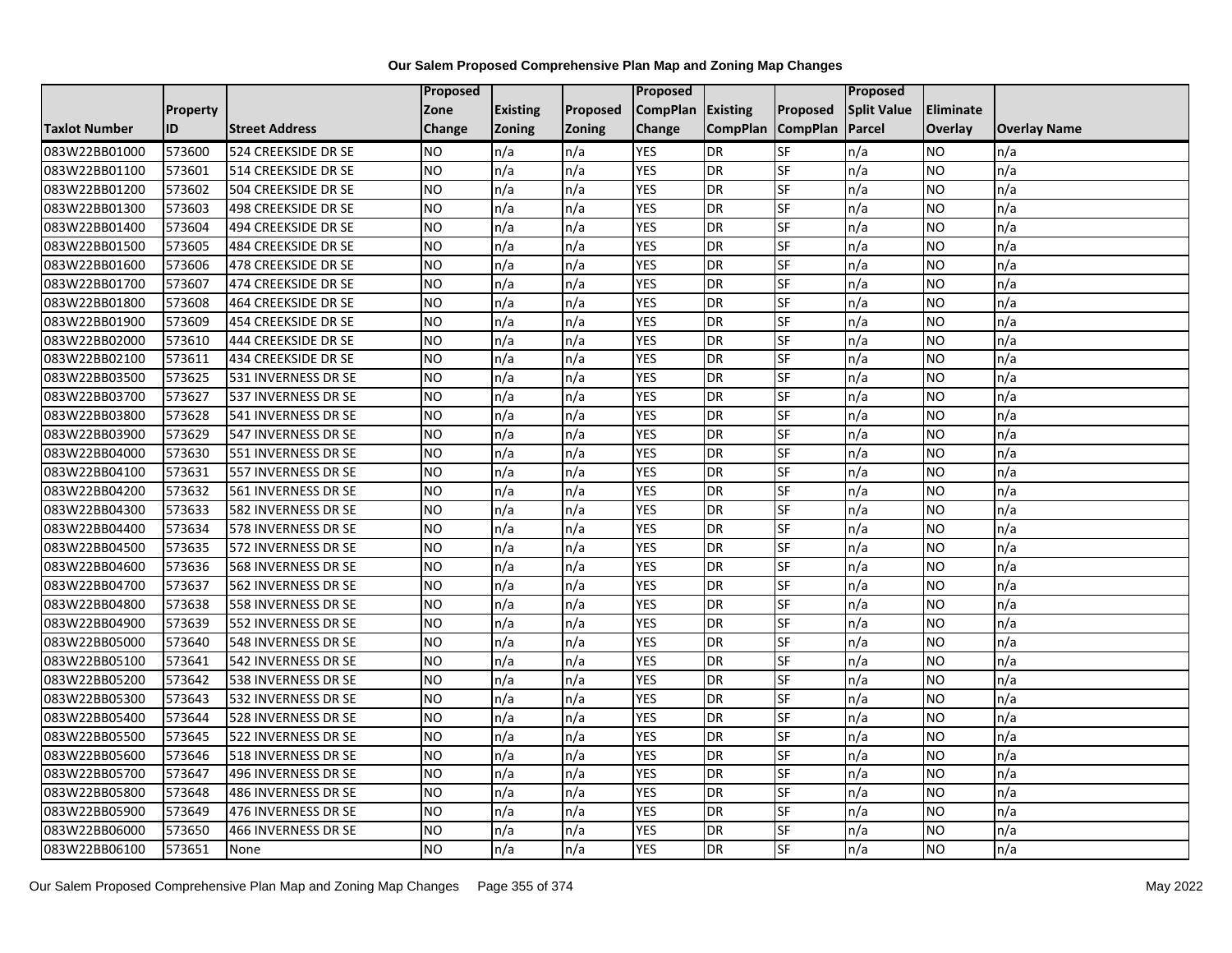|                      |                 |                          | <b>Proposed</b> |                 |               | Proposed        |                 |                 | Proposed           |                |                     |
|----------------------|-----------------|--------------------------|-----------------|-----------------|---------------|-----------------|-----------------|-----------------|--------------------|----------------|---------------------|
|                      | <b>Property</b> |                          | Zone            | <b>Existing</b> | Proposed      | <b>CompPlan</b> | Existing        | Proposed        | <b>Split Value</b> | Eliminate      |                     |
| <b>Taxlot Number</b> | ID              | <b>Street Address</b>    | <b>Change</b>   | Zoning          | <b>Zoning</b> | Change          | <b>CompPlan</b> | <b>CompPlan</b> | Parcel             | <b>Overlay</b> | <b>Overlay Name</b> |
| 083W22BB06200        | 575035          | 595 HARBOURTOWN CT SE    | <b>NO</b>       | n/a             | n/a           | <b>YES</b>      | <b>DR</b>       | <b>SF</b>       | n/a                | NO.            | n/a                 |
| 083W22BB06300        | 575036          | 585 HARBOURTOWN CT SE    | <b>NO</b>       | n/a             | n/a           | <b>YES</b>      | DR              | $S_{F}$         | n/a                | NO.            | n/a                 |
| 083W22BB06400        | 575037          | 575 HARBOURTOWN CT SE    | <b>NO</b>       | n/a             | n/a           | <b>YES</b>      | DR              | SF              | n/a                | NO.            | n/a                 |
| 083W22BB06500        | 575038          | 565 HARBOURTOWN CT SE    | <b>NO</b>       | n/a             | n/a           | <b>YES</b>      | <b>DR</b>       | SF              | n/a                | NO.            | n/a                 |
| 083W22BB06600        | 575039          | 555 HARBOURTOWN CT SE    | <b>NO</b>       | n/a             | n/a           | <b>YES</b>      | <b>DR</b>       | $S_{F}$         | n/a                | NO.            | n/a                 |
| 083W22BB06700        | 575040          | 545 HARBOURTOWN CT SE    | <b>NO</b>       | n/a             | n/a           | <b>YES</b>      | <b>DR</b>       | SF              | n/a                | NO.            | n/a                 |
| 083W22BB06800        | 575041          | 564 HARBOURTOWN CT SE    | <b>NO</b>       | n/a             | n/a           | <b>YES</b>      | DR              | SF              | n/a                | NO.            | n/a                 |
| 083W22BB06900        | 575042          | 574 HARBOURTOWN CT SE    | <b>NO</b>       | n/a             | n/a           | <b>YES</b>      | DR              | SF              | n/a                | NO.            | n/a                 |
| 083W22BB07000        | 575043          | 584 HARBOURTOWN CT SE    | <b>NO</b>       | n/a             | n/a           | <b>YES</b>      | DR              | SF              | n/a                | NO.            | n/a                 |
| 083W22BB07100        | 575044          | 594 HARBOURTOWN CT SE    | ŌИ              | n/a             | n/a           | <b>YES</b>      | DR              | SF              | n/a                | NO.            | n/a                 |
| 083W22BB07200        | 575045          | 6055 MISSION HILLS ST SE | <b>NO</b>       | n/a             | n/a           | <b>YES</b>      | <b>DR</b>       | SF              | n/a                | <b>NO</b>      | n/a                 |
| 083W22BB07300        | 575046          | 6065 MISSION HILLS ST SE | <b>NO</b>       | n/a             | n/a           | <b>YES</b>      | DR              | SF              | n/a                | NO.            | n/a                 |
| 083W22BB07500        | 325011          | 435 CREEKSIDE DR SE      | <b>NO</b>       | n/a             | n/a           | <b>YES</b>      | DR              | SF              | n/a                | NO.            | n/a                 |
| 083W22BB07600        | 325012          | 455 INVERNESS DR SE      | <b>NO</b>       | n/a             | n/a           | <b>YES</b>      | <b>DR</b>       | SF              | n/a                | <b>NO</b>      | n/a                 |
| 083W22BB07700        | 325013          | 461 INVERNESS DR SE      | <b>NO</b>       | n/a             | n/a           | <b>YES</b>      | DR              | SF              | n/a                | ΝO             | n/a                 |
| 083W22BB07800        | 325014          | 465 INVERNESS LOOP SE    | <b>NO</b>       | n/a             | n/a           | <b>YES</b>      | DR              | SF              | n/a                | NO.            | n/a                 |
| 083W22BB07900        | 325015          | 471 INVERNESS LOOP SE    | <b>NO</b>       | n/a             | n/a           | <b>YES</b>      | <b>DR</b>       | SF              | n/a                | NO.            | n/a                 |
| 083W22BB08000        | 325016          | 475 INVERNESS LOOP SE    | <b>NO</b>       | n/a             | n/a           | <b>YES</b>      | <b>DR</b>       | SF              | n/a                | NO.            | n/a                 |
| 083W22BB08100        | 325017          | 485 INVERNESS LOOP SE    | <b>NO</b>       | n/a             | n/a           | <b>YES</b>      | DR              | SF              | n/a                | <b>NO</b>      | n/a                 |
| 083W22BB08200        | 325018          | 495 INVERNESS LOOP SE    | <b>NO</b>       | n/a             | n/a           | <b>YES</b>      | DR              | SF              | n/a                | NO.            | n/a                 |
| 083W22BB08300        | 325019          | 517 INVERNESS DR SE      | <b>NO</b>       | n/a             | n/a           | <b>YES</b>      | DR              | SF              | n/a                | NO.            | n/a                 |
| 083W22BB08400        | 325020          | 521 INVERNESS DR SE      | ŌИ              | n/a             | n/a           | <b>YES</b>      | DR              | <b>SF</b>       | n/a                | NO.            | n/a                 |
| 083W22BB08500        | 333766          | 522 SUSSEX AVE SE        | <b>NO</b>       | n/a             | n/a           | <b>YES</b>      | DR              | SF              | n/a                | NO.            | n/a                 |
| 083W22BB08600        | 333767          | 512 SUSSEX AVE SE        | <b>NO</b>       | n/a             | n/a           | <b>YES</b>      | DR              | SF              | n/a                | NO.            | n/a                 |
| 083W22BB08700        | 333768          | 508 SUSSEX AVE SE        | ŌИ              | n/a             | n/a           | <b>YES</b>      | DR              | SF              | n/a                | NO.            | n/a                 |
| 083W22BB08800        | 333769          | 502 SUSSEX AVE SE        | <b>NO</b>       | n/a             | n/a           | <b>YES</b>      | DR              | SF              | n/a                | NO.            | n/a                 |
| 083W22BB08900        | 333770          | 5970 LONE OAK RD SE      | <b>NO</b>       | n/a             | n/a           | <b>YES</b>      | <b>DR</b>       | SF              | n/a                | NO.            | n/a                 |
| 083W22BB09000        | 333787          | 5975 LONE OAK RD SE      | <b>NO</b>       | n/a             | n/a           | <b>YES</b>      | <b>DR</b>       | SF              | n/a                | NO.            | n/a                 |
| 083W22BB09100        | 333788          | 5985 LONE OAK RD SE      | <b>NO</b>       | n/a             | n/a           | <b>YES</b>      | DR              | SF              | n/a                | NO.            | n/a                 |
| 083W22BB09200        | 333789          | 5990 PORT STEWART CT SE  | <b>NO</b>       | n/a             | n/a           | <b>YES</b>      | <b>DR</b>       | SF              | n/a                | <b>NO</b>      | n/a                 |
| 083W22BB09300        | 333790          | 5980 PORT STEWART CT SE  | <b>NO</b>       | n/a             | n/a           | <b>YES</b>      | DR              | SF              | n/a                | <b>NO</b>      | n/a                 |
| 083W22BB09400        | 333791          | 5960 PORT STEWART CT SE  | <b>NO</b>       | n/a             | n/a           | <b>YES</b>      | DR              | SF              | n/a                | NO.            | n/a                 |
| 083W22BB09500        | 333804          | 5955 PORT STEWART CT SE  | <b>NO</b>       | n/a             | n/a           | <b>YES</b>      | <b>DR</b>       | SF              | n/a                | NO.            | n/a                 |
| 083W22BB09600        | 333805          | 5965 PORT STEWART CT SE  | <b>NO</b>       | n/a             | n/a           | <b>YES</b>      | DR              | SF              | n/a                | NO.            | n/a                 |
| 083W22BB09700        | 333806          | 5975 PORT STEWART CT SE  | <b>NO</b>       | n/a             | n/a           | <b>YES</b>      | DR              | <b>SF</b>       | n/a                | NO.            | n/a                 |
| 083W22BB09800        | 333807          | 5985 PORT STEWART CT SE  | <b>NO</b>       | n/a             | n/a           | <b>YES</b>      | DR              | SF              | n/a                | NO.            | n/a                 |
| 083W22BB09900        | 333808          | 6005 LONE OAK RD SE      | <b>NO</b>       | n/a             | n/a           | <b>YES</b>      | <b>DR</b>       | SF              | n/a                | NO.            | n/a                 |
| 083W22BB10000        | 333809          | 6015 LONE OAK RD SE      | ŌИ              | n/a             | n/a           | <b>YES</b>      | <b>DR</b>       | <b>SF</b>       | n/a                | NO.            | n/a                 |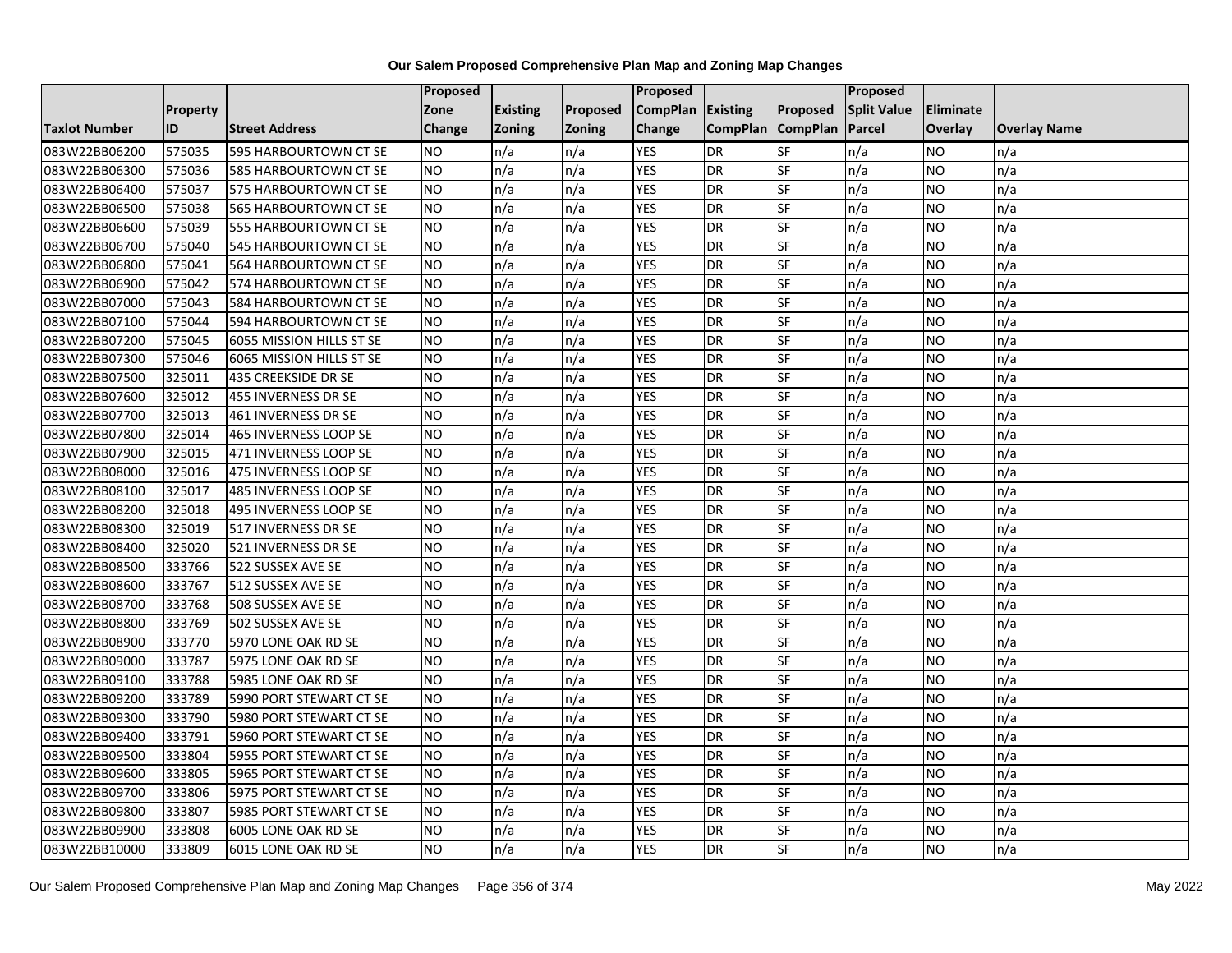|                      |                 |                          | Proposed        |                 |               | <b>Proposed</b> |                 |                 | Proposed           |                |                     |
|----------------------|-----------------|--------------------------|-----------------|-----------------|---------------|-----------------|-----------------|-----------------|--------------------|----------------|---------------------|
|                      | <b>Property</b> |                          | Zone            | <b>Existing</b> | Proposed      | <b>CompPlan</b> | <b>Existing</b> | Proposed        | <b>Split Value</b> | Eliminate      |                     |
| <b>Taxlot Number</b> | <b>ID</b>       | <b>Street Address</b>    | Change          | <b>Zoning</b>   | <b>Zoning</b> | Change          | <b>CompPlan</b> | <b>CompPlan</b> | Parcel             | <b>Overlay</b> | <b>Overlay Name</b> |
| 083W22BB10100        | 333810          | 6025 LONE OAK RD SE      | NO.             | n/a             | n/a           | <b>YES</b>      | <b>DR</b>       | <b>SF</b>       | n/a                | NO             | n/a                 |
| 083W22BC00100        | 343280          | 450 AUGUSTA ST SE        | <b>NO</b>       | n/a             | n/a           | <b>YES</b>      | <b>DR</b>       | <b>SF</b>       | n/a                | NO.            | n/a                 |
| 083W22BC00200        | 343281          | 444 AUGUSTA ST SE        | <b>NO</b>       | n/a             | n/a           | <b>YES</b>      | <b>DR</b>       | SF              | n/a                | <b>NO</b>      | n/a                 |
| 083W22BC00300        | 343282          | 438 AUGUSTA ST SE        | <b>NO</b>       | n/a             | n/a           | <b>YES</b>      | <b>DR</b>       | SF              | n/a                | NO.            | n/a                 |
| 083W22BC00400        | 343283          | 432 AUGUSTA ST SE        | $\overline{NO}$ | n/a             | n/a           | <b>YES</b>      | <b>DR</b>       | <b>SF</b>       | n/a                | NO.            | n/a                 |
| 083W22BC00500        | 343284          | 426 AUGUSTA ST SE        | NO              | n/a             | n/a           | <b>YES</b>      | <b>DR</b>       | SF              | n/a                | <b>NO</b>      | n/a                 |
| 083W22BC00600        | 343285          | 420 AUGUSTA ST SE        | <b>NO</b>       | n/a             | n/a           | <b>YES</b>      | <b>DR</b>       | <b>SF</b>       | n/a                | NO.            | n/a                 |
| 083W22BC00700        | 343286          | 414 AUGUSTA ST SE        | <b>NO</b>       | n/a             | n/a           | <b>YES</b>      | <b>DR</b>       | SF              | n/a                | NO.            | n/a                 |
| 083W22BC00800        | 343287          | 408 AUGUSTA ST SE        | <b>NO</b>       | n/a             | n/a           | <b>YES</b>      | <b>DR</b>       | SF              | n/a                | ΝO             | n/a                 |
| 083W22BC00900        | 343288          | 402 AUGUSTA ST SE        | <b>NO</b>       | n/a             | n/a           | <b>YES</b>      | <b>DR</b>       | <b>SF</b>       | n/a                | NO.            | n/a                 |
| 083W22BC01000        | 343289          | <b>403 AUGUSTA ST SE</b> | <b>NO</b>       | n/a             | n/a           | <b>YES</b>      | <b>DR</b>       | <b>SF</b>       | n/a                | <b>NO</b>      | n/a                 |
| 083W22BC01100        | 343290          | <b>409 AUGUSTA ST SE</b> | <b>NO</b>       | n/a             | n/a           | <b>YES</b>      | <b>DR</b>       | <b>SF</b>       | n/a                | NO.            | n/a                 |
| 083W22BC01200        | 343291          | 415 AUGUSTA ST SE        | <b>NO</b>       | n/a             | n/a           | <b>YES</b>      | <b>DR</b>       | SF              | n/a                | NO.            | n/a                 |
| 083W22BC01300        | 343292          | 421 AUGUSTA ST SE        | <b>NO</b>       | n/a             | n/a           | <b>YES</b>      | <b>DR</b>       | <b>SF</b>       | n/a                | <b>NO</b>      | n/a                 |
| 083W22BC01400        | 343293          | 427 AUGUSTA ST SE        | <b>NO</b>       | n/a             | n/a           | <b>YES</b>      | <b>DR</b>       | SF              | n/a                | ΝO             | n/a                 |
| 083W22BC01500        | 343294          | 433 AUGUSTA ST SE        | <b>NO</b>       | n/a             | n/a           | <b>YES</b>      | <b>DR</b>       | <b>SF</b>       | n/a                | NO.            | n/a                 |
| 083W22BC01600        | 343295          | 439 AUGUSTA ST SE        | <b>NO</b>       | n/a             | n/a           | <b>YES</b>      | <b>DR</b>       | SF              | n/a                | NO.            | n/a                 |
| 083W22BC01700        | 343296          | 445 AUGUSTA ST SE        | <b>NO</b>       | n/a             | n/a           | <b>YES</b>      | <b>DR</b>       | SF              | n/a                | NO.            | n/a                 |
| 083W22BC01800        | 343297          | 451 AUGUSTA ST SE        | <b>NO</b>       | n/a             | n/a           | <b>YES</b>      | <b>DR</b>       | SF              | n/a                | <b>NO</b>      | n/a                 |
| 083W22BC01900        | 343298          | 455 AUGUSTA ST SE        | <b>NO</b>       | n/a             | n/a           | <b>YES</b>      | <b>DR</b>       | SF              | n/a                | NO.            | n/a                 |
| 083W22BC02000        | 343299          | 459 AUGUSTA ST SE        | <b>NO</b>       | n/a             | n/a           | <b>YES</b>      | <b>DR</b>       | SF              | n/a                | NO.            | n/a                 |
| 083W22BC02100        | 343300          | 460 AUGUSTA ST SE        | NO              | n/a             | n/a           | <b>YES</b>      | <b>DR</b>       | <b>SF</b>       | n/a                | NO.            | n/a                 |
| 083W22BC02200        | 343302          | 6450 LONE OAK RD SE      | <b>NO</b>       | n/a             | n/a           | <b>YES</b>      | <b>DR</b>       | <b>SF</b>       | n/a                | NO.            | n/a                 |
| 083W22BC02300        | 343303          | <b>0 AUGUSTA ST SE</b>   | <b>NO</b>       | n/a             | n/a           | <b>YES</b>      | <b>DR</b>       | SF              | n/a                | NO.            | n/a                 |
| 083W22BC02800        | 355109          | None                     | $\overline{NO}$ | n/a             | n/a           | <b>YES</b>      | <b>DR</b>       | <b>SF</b>       | n/a                | <b>NO</b>      | n/a                 |
| 083W22BC02900        | 355110          | None                     | <b>NO</b>       | n/a             | n/a           | <b>YES</b>      | <b>DR</b>       | <b>SF</b>       | n/a                | NO.            | n/a                 |
| 083W22BC03000        | 355111          | None                     | <b>NO</b>       | n/a             | n/a           | <b>YES</b>      | <b>DR</b>       | SF              | n/a                | <b>NO</b>      | n/a                 |
| 083W22BC03100        | 355112          | None                     | <b>NO</b>       | n/a             | n/a           | <b>YES</b>      | <b>DR</b>       | SF              | n/a                | NO.            | n/a                 |
| 083W22BC03200        | 355113          | None                     | <b>NO</b>       | n/a             | n/a           | YES             | <b>DR</b>       | SF              | n/a                | NO             | n/a                 |
| 083W22BC03300        | 355114          | None                     | <b>NO</b>       | n/a             | n/a           | <b>YES</b>      | <b>DR</b>       | SF              | n/a                | <b>NO</b>      | n/a                 |
| 083W22BD00100        | 325939          | 764 SAHALEE DR SE        | <b>NO</b>       | n/a             | n/a           | <b>YES</b>      | <b>DR</b>       | SF              | n/a                | ΝO             | n/a                 |
| 083W22BD00200        | 325940          | 784 SAHALEE DR SE        | <b>NO</b>       | n/a             | n/a           | <b>YES</b>      | <b>DR</b>       | <b>SF</b>       | n/a                | <b>NO</b>      | n/a                 |
| 083W22BD00300        | 325987          | 805 SAHALEE DR SE        | <b>NO</b>       | n/a             | n/a           | <b>YES</b>      | <b>DR</b>       | SF              | n/a                | NO.            | n/a                 |
| 083W22BD00400        | 325988          | 777 SAHALEE DR SE        | <b>NO</b>       | n/a             | n/a           | <b>YES</b>      | <b>DR</b>       | SF              | n/a                | NO.            | n/a                 |
| 083W22BD00500        | 328335          | 757 SAHALEE DR SE        | $\overline{NO}$ | n/a             | n/a           | <b>YES</b>      | <b>DR</b>       | SF              | n/a                | <b>NO</b>      | n/a                 |
| 083W22BD00600        | 328336          | 737 SAHALEE DR SE        | NO              | n/a             | n/a           | <b>YES</b>      | <b>DR</b>       | SF              | n/a                | NO.            | n/a                 |
| 083W22BD00700        | 328337          | 689 SAHALEE DR SE        | <b>NO</b>       | n/a             | n/a           | <b>YES</b>      | DR              | SF              | n/a                | <b>NO</b>      | n/a                 |
| 083W22BD00800        | 328338          | 744 SAHALEE DR SE        | $\overline{NO}$ | n/a             | n/a           | <b>YES</b>      | <b>DR</b>       | <b>SF</b>       | n/a                | <b>NO</b>      | n/a                 |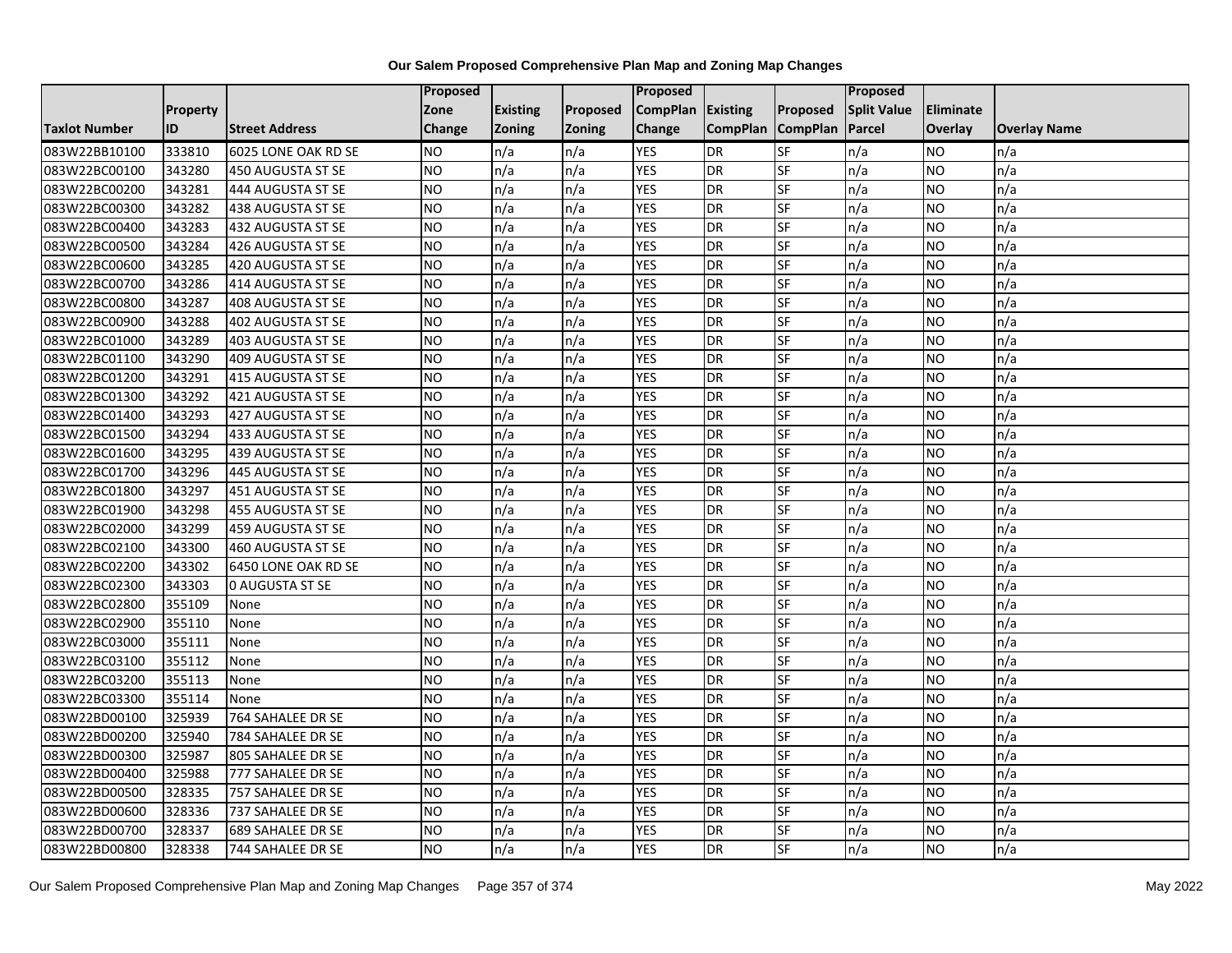|               |          |                          | Proposed        |                 |               | Proposed        |                 |                 | <b>Proposed</b>    |            |                            |
|---------------|----------|--------------------------|-----------------|-----------------|---------------|-----------------|-----------------|-----------------|--------------------|------------|----------------------------|
|               | Property |                          | Zone            | <b>Existing</b> | Proposed      | <b>CompPlan</b> | <b>Existing</b> | Proposed        | <b>Split Value</b> | Eliminate  |                            |
| Taxlot Number | ID       | <b>Street Address</b>    | Change          | <b>Zoning</b>   | <b>Zoning</b> | <b>Change</b>   | <b>CompPlan</b> | <b>CompPlan</b> | Parcel             | Overlay    | <b>Overlay Name</b>        |
| 083W22BD00900 | 328339   | <b>688 SAHALEE DR SE</b> | <b>NO</b>       | n/a             | n/a           | <b>YES</b>      | DR              | <b>SF</b>       | n/a                | <b>NO</b>  | n/a                        |
| 083W22BD01100 | 339475   | 609 SAHALEE DR SE        | <b>NO</b>       | n/a             | n/a           | <b>YES</b>      | <b>DR</b>       | SF              | n/a                | <b>NO</b>  | n/a                        |
| 083W22BD01200 | 339476   | 595 SAHALEE DR SE        | <b>NO</b>       | n/a             | n/a           | <b>YES</b>      | <b>DR</b>       | SF              | n/a                | <b>NO</b>  | n/a                        |
| 083W22BD01300 | 339477   | 585 SAHALEE DR SE        | <b>NO</b>       | n/a             | n/a           | <b>YES</b>      | <b>DR</b>       | <b>SF</b>       | n/a                | NO.        | n/a                        |
| 083W22BD01400 | 339478   | 608 SAHALEE DR SE        | <b>NO</b>       | n/a             | n/a           | <b>YES</b>      | <b>DR</b>       | <b>SF</b>       | n/a                | <b>NO</b>  | n/a                        |
| 083W22BD01500 | 339479   | 622 SAHALEE DR SE        | NΟ              | n/a             | n/a           | <b>YES</b>      | <b>DR</b>       | SF              | n/a                | <b>NO</b>  | n/a                        |
| 083W22BD01700 | 339481   | 650 SAHALEE DR SE        | $\overline{NO}$ | n/a             | n/a           | <b>YES</b>      | <b>DR</b>       | <b>SF</b>       | n/a                | <b>NO</b>  | n/a                        |
| 083W22BD01900 | 339483   | 676 SAHALEE DR SE        | <b>NO</b>       | n/a             | n/a           | <b>YES</b>      | <b>DR</b>       | <b>SF</b>       | n/a                | <b>NO</b>  | n/a                        |
| 083W22BD02100 | 355605   | 671 SAHALEE DR SE        | <b>NO</b>       | n/a             | n/a           | <b>YES</b>      | <b>DR</b>       | SF              | n/a                | <b>NO</b>  | n/a                        |
| 083W22BD02200 | 355606   | 653 SAHALEE DR SE        | <b>NO</b>       | n/a             | n/a           | <b>YES</b>      | <b>DR</b>       | <b>SF</b>       | n/a                | <b>NO</b>  | n/a                        |
| 083W22BD02300 | 355607   | 635 SAHALEE DR SE        | <b>NO</b>       | n/a             | n/a           | <b>YES</b>      | <b>DR</b>       | <b>SF</b>       | n/a                | <b>NO</b>  | n/a                        |
| 083W22BD02400 | 355608   | <b>617 SAHALEE DR SE</b> | <b>NO</b>       | n/a             | n/a           | <b>YES</b>      | <b>DR</b>       | SF              | n/a                | <b>NO</b>  | n/a                        |
| 083W22C00300  | 593743   | 6719 DEVON AVE SE        | <b>NO</b>       | n/a             | n/a           | <b>YES</b>      | <b>DR</b>       | <b>SF</b>       | n/a                | <b>NO</b>  | n/a                        |
| 083W22CB01100 | 339484   | 575 SAHALEE DR SE        | <b>NO</b>       | n/a             | n/a           | <b>YES</b>      | <b>DR</b>       | $S$ F           | n/a                | <b>NO</b>  | n/a                        |
| 083W22CB01200 | 339485   | 565 SAHALEE DR SE        | <b>NO</b>       | n/a             | n/a           | <b>YES</b>      | DR              | <b>SF</b>       | n/a                | <b>NO</b>  | n/a                        |
| 083W22CB01300 | 339486   | 555 SAHALEE DR SE        | $\overline{NO}$ | n/a             | n/a           | <b>YES</b>      | <b>DR</b>       | <b>SF</b>       | n/a                | <b>NO</b>  | n/a                        |
| 083W22CB01400 | 339487   | 545 SAHALEE DR SE        | <b>NO</b>       | n/a             | n/a           | <b>YES</b>      | <b>DR</b>       | <b>SF</b>       | n/a                | <b>NO</b>  | n/a                        |
| 083W22CB01500 | 339488   | 535 SAHALEE DR SE        | <b>NO</b>       | n/a             | n/a           | <b>YES</b>      | <b>DR</b>       | SF              | n/a                | <b>NO</b>  | n/a                        |
| 083W22CB01700 | 343301   | 6504 LONE OAK RD SE      | <b>NO</b>       | n/a             | n/a           | <b>YES</b>      | <b>DR</b>       | <b>SF</b>       | n/a                | <b>NO</b>  | n/a                        |
| 083W22CB01800 | 351387   | 522 SAHALEE DR SE        | <b>NO</b>       | n/a             | n/a           | <b>YES</b>      | <b>DR</b>       | SF              | n/a                | <b>NO</b>  | n/a                        |
| 083W22CB01900 | 351388   | 540 SAHALEE DR SE        | <b>NO</b>       | n/a             | n/a           | <b>YES</b>      | <b>DR</b>       | <b>SF</b>       | n/a                | <b>NO</b>  | n/a                        |
| 083W22CB02000 | 351389   | 6531 CONGRESSIONAL CT SE | <b>NO</b>       | n/a             | n/a           | <b>YES</b>      | <b>DR</b>       | <b>SF</b>       | n/a                | <b>NO</b>  | n/a                        |
| 083W22CB02100 | 351390   | 6524 CONGRESSIONAL CT SE | <b>NO</b>       | n/a             | n/a           | <b>YES</b>      | <b>DR</b>       | <b>SF</b>       | n/a                | <b>NO</b>  | n/a                        |
| 083W22CB02200 | 351391   | 6550 CONGRESSIONAL CT SE | <b>NO</b>       | n/a             | n/a           | <b>YES</b>      | <b>DR</b>       | SF              | n/a                | <b>NO</b>  | n/a                        |
| 083W22CB02300 | 351392   | 6578 CONGRESSIONAL CT SE | <b>NO</b>       | n/a             | n/a           | <b>YES</b>      | <b>DR</b>       | SF              | n/a                | <b>NO</b>  | n/a                        |
|               |          |                          |                 |                 |               |                 |                 |                 |                    |            |                            |
| 083W23A00800  | 532687   | 1905 ROBINS LN SE        | <b>YES</b>      | ΙC              | MU-I          | <b>YES</b>      | IC              | MU              | n/a                | YES        | South Gateway Overlay Zone |
|               |          |                          |                 |                 |               |                 |                 |                 |                    |            |                            |
| 083W23A00801  | 320406   | 6250 COMMERCIAL ST SE    | <b>YES</b>      | <b>CR</b>       | MU-I          | <b>YES</b>      | <b>COM</b>      | MU              | n/a                | <b>YES</b> | South Gateway Overlay Zone |
|               |          |                          |                 |                 |               |                 |                 |                 |                    |            |                            |
| 083W23A00802  | 320407   | 1892 MADRAS ST SE        | <b>YES</b>      | CR              | $MU-I$        | <b>YES</b>      | COM             | MU              | n/a                | <b>YES</b> | South Gateway Overlay Zone |
|               |          |                          |                 |                 |               |                 |                 |                 |                    |            |                            |
| 083W23A00804  | 332393   | 1982 MADRAS ST SE        | NO.             | n/a             | n/a           | NO              | n/a             | n/a             | n/a                | <b>YES</b> | South Gateway Overlay Zone |
|               |          |                          |                 |                 |               |                 |                 |                 |                    |            |                            |
| 083W23A00900  | 532713   | 6173 COMMERCIAL ST SE    | YES             | CR              | MU-I          | YES             | <b>COM</b>      | <b>MU</b>       | n/a                | YES        | South Gateway Overlay Zone |
|               |          |                          |                 |                 |               |                 |                 |                 |                    |            |                            |
| 083W23A01000  | 532712   | 6173 COMMERCIAL ST SE    | <b>YES</b>      | CR              | MU-I          | YES             | <b>COM</b>      | MU              | n/a                | <b>YES</b> | South Gateway Overlay Zone |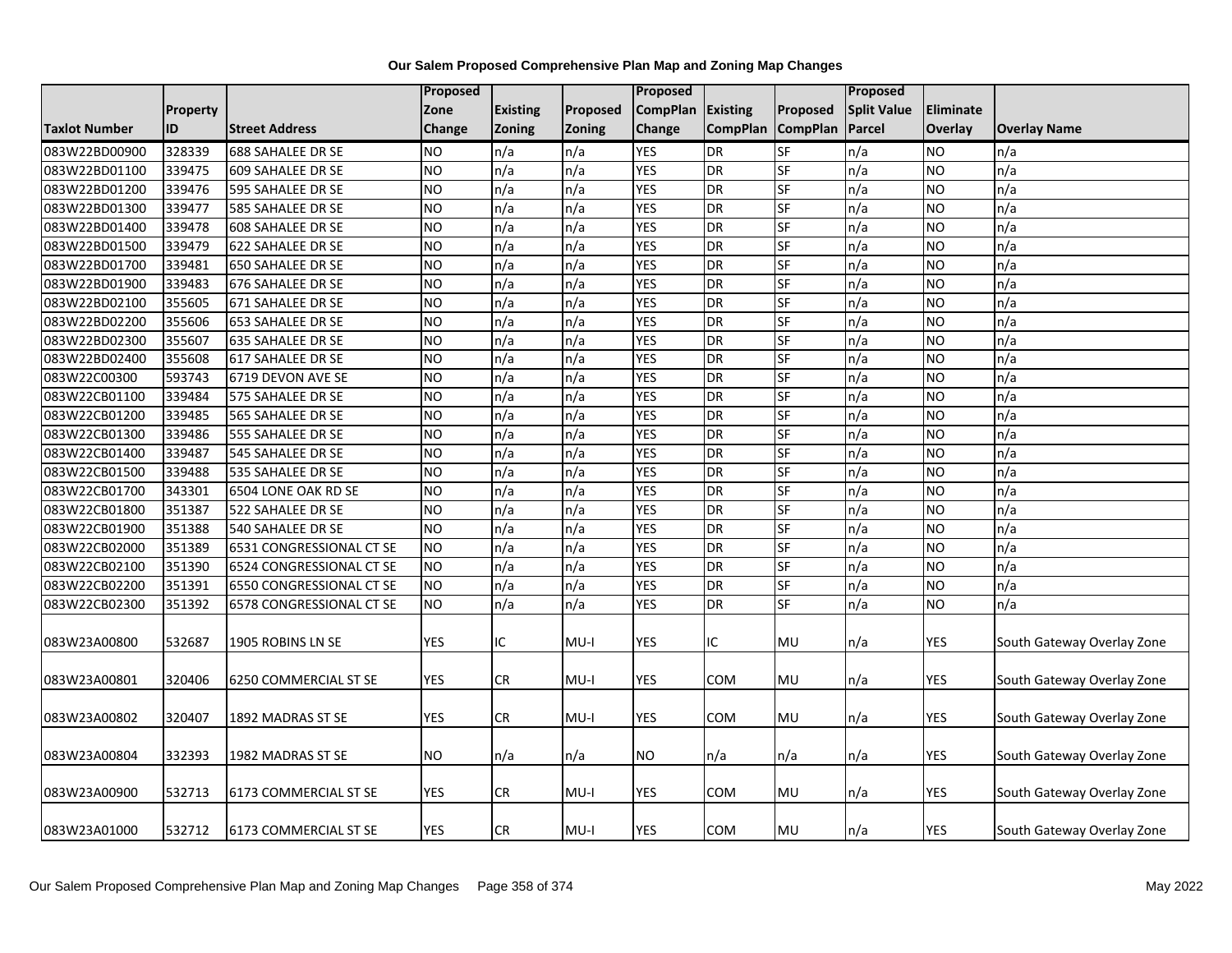|               |                 |                       |               | Proposed        |                 |                 | Proposed        |                   |                    |            |                            |
|---------------|-----------------|-----------------------|---------------|-----------------|-----------------|-----------------|-----------------|-------------------|--------------------|------------|----------------------------|
|               | <b>Property</b> |                       | Zone          | <b>Existing</b> | Proposed        | <b>CompPlan</b> | <b>Existing</b> | Proposed          | <b>Split Value</b> | Eliminate  |                            |
| Taxlot Number | ID              | <b>Street Address</b> | <b>Change</b> | <b>Zoning</b>   | Zoning          | Change          |                 | CompPlan CompPlan | Parcel             | Overlay    | <b>Overlay Name</b>        |
| 083W23A01200  | 532698          | 6425 FAIRWAY AVE SE   | NO.           | n/a             | n/a             | NO              | n/a             | n/a               | n/a                | <b>YES</b> | South Gateway Overlay Zone |
| 083W23A01900  | 532688          | 6401 COMMERCIAL ST SE | YES           | <b>CR</b>       | RM <sub>2</sub> | NO              | n/a             | n/a               | n/a                | YES        | South Gateway Overlay Zone |
| 083W23A01901  | 326726          | None                  | <b>NO</b>     | n/a             | n/a             | NO.             | n/a             | n/a               | n/a                | YES        | South Gateway Overlay Zone |
| 083W23A01902  | 326760          | 6446 FAIRWAY AVE SE   | <b>NO</b>     | n/a             | n/a             | ΝO              | n/a             | n/a               | n/a                | <b>YES</b> | South Gateway Overlay Zone |
| 083W23A01903  | 326761          | 6444 FAIRWAY AVE SE   | <b>NO</b>     | n/a             | n/a             | NO.             | n/a             | n/a               | n/a                | <b>YES</b> | South Gateway Overlay Zone |
| 083W23A01904  | 329623          | 6450 FAIRWAY AVE SE   | <b>NO</b>     | n/a             | n/a             | NO              | n/a             | n/a               | n/a                | YES        | South Gateway Overlay Zone |
| 083W23A01905  | 330639          | None                  | <b>NO</b>     | n/a             | n/a             | NO.             | n/a             | n/a               | n/a                | YES        | South Gateway Overlay Zone |
| 083W23A01906  | 330640          | None                  | <b>NO</b>     | n/a             | n/a             | NO              | n/a             | n/a               | n/a                | YES        | South Gateway Overlay Zone |
| 083W23A02001  | 532697          | None                  | <b>NO</b>     | n/a             | n/a             | NO              | n/a             | n/a               | n/a                | <b>YES</b> | South Gateway Overlay Zone |
| 083W23A02100  | 532686          | 2000 ROBINS LN SE     | <b>NO</b>     | n/a             | n/a             | NO              | n/a             | n/a               | n/a                | <b>YES</b> | South Gateway Overlay Zone |
| 083W23A90000  | 566230          | None                  | <b>NO</b>     | n/a             | n/a             | NO              | n/a             | n/a               | n/a                | <b>YES</b> | South Gateway Overlay Zone |
| 083W23A90001  | 566170          | 6371 FAIRWAY AVE SE   | <b>NO</b>     | n/a             | n/a             | NO              | n/a             | n/a               | n/a                | YES        | South Gateway Overlay Zone |
| 083W23A90002  | 566171          | 6369 FAIRWAY AVE SE   | <b>NO</b>     | n/a             | n/a             | NO.             | n/a             | n/a               | n/a                | <b>YES</b> | South Gateway Overlay Zone |
| 083W23A90003  | 566172          | 6367 FAIRWAY AVE SE   | <b>NO</b>     | n/a             | n/a             | NO              | n/a             | n/a               | n/a                | YES        | South Gateway Overlay Zone |
| 083W23A90004  | 566173          | 6365 FAIRWAY AVE SE   | <b>NO</b>     | n/a             | n/a             | ΝO              | n/a             | n/a               | n/a                | <b>YES</b> | South Gateway Overlay Zone |
| 083W23A90005  | 566174          | 6363 FAIRWAY AVE SE   | <b>NO</b>     | n/a             | n/a             | NO              | n/a             | n/a               | n/a                | <b>YES</b> | South Gateway Overlay Zone |
| 083W23A90007  | 566176          | 6359 FAIRWAY AVE SE   | <b>NO</b>     | n/a             | n/a             | NO              | n/a             | n/a               | n/a                | <b>YES</b> | South Gateway Overlay Zone |
| 083W23A90008  | 566177          | 6357 FAIRWAY AVE SE   | <b>NO</b>     | n/a             | n/a             | NO              | n/a             | n/a               | n/a                | YES        | South Gateway Overlay Zone |
| 083W23A90009  | 566178          | 6355 FAIRWAY AVE SE   | <b>NO</b>     | n/a             | n/a             | NO.             | n/a             | n/a               | n/a                | <b>YES</b> | South Gateway Overlay Zone |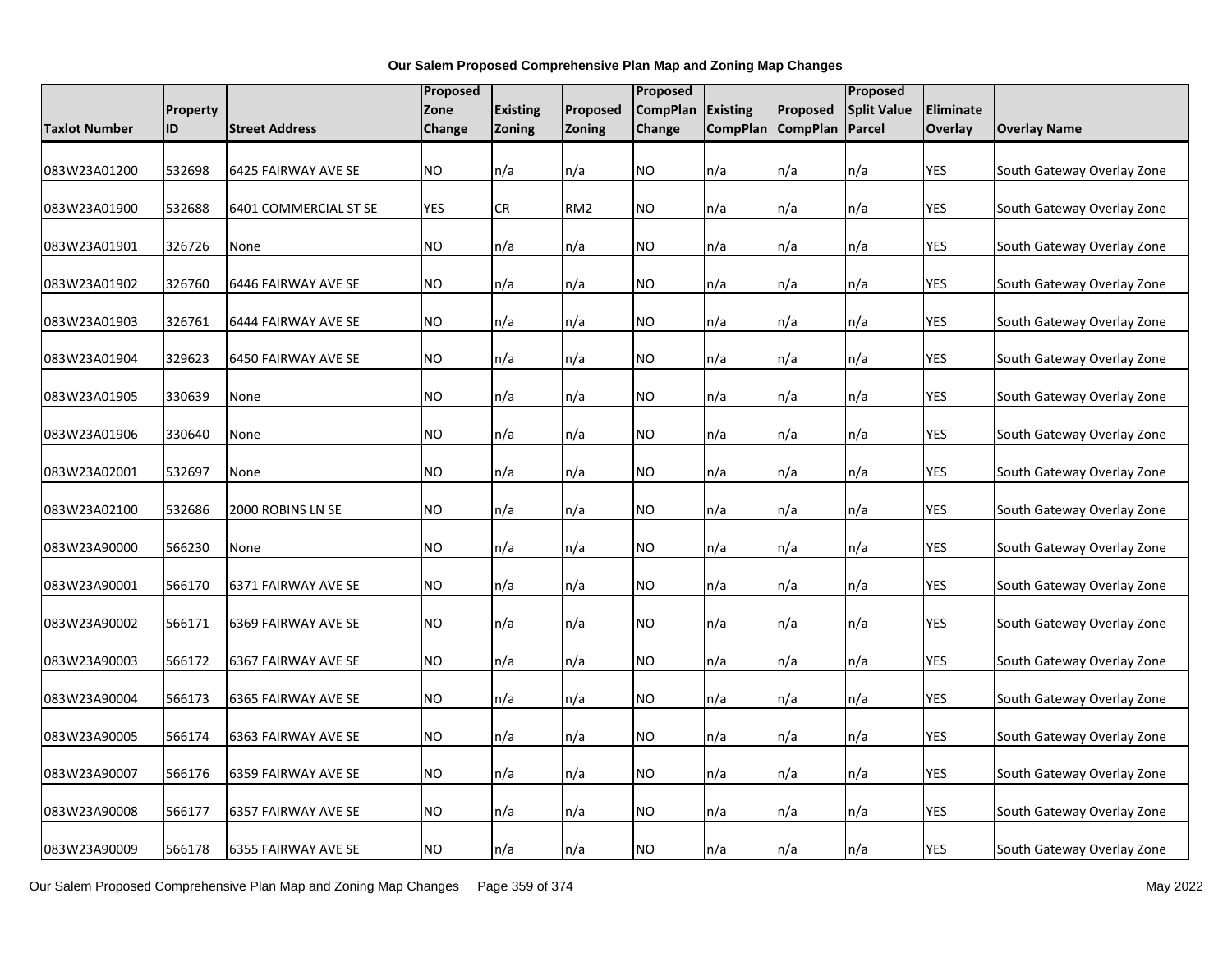|                      |                 |                       | <b>Proposed</b> |                 |          | Proposed        |                 |                   | Proposed                 |            |                            |
|----------------------|-----------------|-----------------------|-----------------|-----------------|----------|-----------------|-----------------|-------------------|--------------------------|------------|----------------------------|
|                      | <b>Property</b> |                       | Zone            | <b>Existing</b> | Proposed | <b>CompPlan</b> | <b>Existing</b> | Proposed          | <b>Split Value</b>       | Eliminate  |                            |
| <b>Taxlot Number</b> | ID              | <b>Street Address</b> | Change          | Zoning          | Zoning   | Change          |                 | CompPlan CompPlan | Parcel                   | Overlay    | <b>Overlay Name</b>        |
|                      |                 |                       |                 |                 |          |                 |                 |                   |                          |            |                            |
| 083W23A90010         | 566179          | 6353 FAIRWAY AVE SE   | <b>NO</b>       | n/a             | n/a      | NO.             | n/a             | n/a               | n/a                      | YES        | South Gateway Overlay Zone |
| 083W23A90011         | 566180          | 6351 FAIRWAY AVE SE   | NO.             | n/a             | n/a      | NO.             | n/a             | n/a               | n/a                      | <b>YES</b> | South Gateway Overlay Zone |
| 083W23A90012         | 566181          | 6349 FAIRWAY AVE SE   | <b>NO</b>       | n/a             | n/a      | <b>NO</b>       | n/a             | n/a               | n/a                      | <b>YES</b> | South Gateway Overlay Zone |
|                      |                 |                       |                 |                 |          |                 |                 |                   |                          |            |                            |
| 083W23A90021         | 566190          | 6331 FAIRWAY AVE SE   | <b>NO</b>       | n/a             | n/a      | NO.             | n/a             | n/a               | n/a                      | <b>YES</b> | South Gateway Overlay Zone |
| 083W23A90022         | 566191          | 6329 FAIRWAY AVE SE   | <b>NO</b>       | n/a             | n/a      | <b>NO</b>       | n/a             | n/a               | n/a                      | <b>YES</b> | South Gateway Overlay Zone |
| 083W23A90023         | 566192          | 6327 FAIRWAY AVE SE   | <b>NO</b>       | n/a             | n/a      | <b>NO</b>       | n/a             | n/a               | n/a                      | <b>YES</b> | South Gateway Overlay Zone |
| 083W23A90024         | 566193          | 6325 FAIRWAY AVE SE   | NO.             | n/a             | n/a      | <b>NO</b>       | n/a             | n/a               | n/a                      | <b>YES</b> | South Gateway Overlay Zone |
| 083W23A90025         | 566194          | 6323 FAIRWAY AVE SE   | <b>NO</b>       | n/a             | n/a      | NO.             | n/a             | n/a               | n/a                      | <b>YES</b> | South Gateway Overlay Zone |
| 083W23A90026         | 566195          | 6321 FAIRWAY AVE SE   | <b>NO</b>       | n/a             | n/a      | NO.             | n/a             | n/a               | $\mathsf{In}/\mathsf{a}$ | <b>YES</b> | South Gateway Overlay Zone |
| 083W23A90027         | 566196          | 6319 FAIRWAY AVE SE   | NO.             | n/a             | n/a      | NO.             | n/a             | n/a               | n/a                      | <b>YES</b> | South Gateway Overlay Zone |
|                      |                 |                       |                 |                 |          |                 |                 |                   |                          |            |                            |
| 083W23A90028         | 566197          | 6317 FAIRWAY AVE SE   | <b>NO</b>       | n/a             | n/a      | NO.             | n/a             | n/a               | n/a                      | <b>YES</b> | South Gateway Overlay Zone |
| 083W23A90029         | 566198          | 6315 FAIRWAY AVE SE   | <b>NO</b>       | n/a             | n/a      | NO.             | n/a             | n/a               | n/a                      | YES        | South Gateway Overlay Zone |
| 083W23A90030         | 566199          | 6313 FAIRWAY AVE SE   | <b>NO</b>       | n/a             | n/a      | NO.             | n/a             | n/a               | n/a                      | <b>YES</b> | South Gateway Overlay Zone |
| 083W23A90031         | 566200          | 6311 FAIRWAY AVE SE   | <b>NO</b>       | n/a             | n/a      | <b>NO</b>       | n/a             | n/a               | n/a                      | YES        | South Gateway Overlay Zone |
| 083W23A90032         | 566201          | 6309 FAIRWAY AVE SE   | NO.             | n/a             | n/a      | ΝO              | n/a             | n/a               | n/a                      | <b>YES</b> | South Gateway Overlay Zone |
| 083W23A90033         | 566202          | 6307 FAIRWAY AVE SE   | <b>NO</b>       | n/a             | n/a      | <b>NO</b>       | n/a             | n/a               | n/a                      | <b>YES</b> | South Gateway Overlay Zone |
| 083W23A90034         | 566203          | 6305 FAIRWAY AVE SE   | <b>NO</b>       | n/a             | n/a      | <b>NO</b>       | n/a             | n/a               | n/a                      | <b>YES</b> | South Gateway Overlay Zone |
| 083W23A90035         | 566204          | 6303 FAIRWAY AVE SE   | NO.             | n/a             | n/a      | <b>NO</b>       | n/a             | n/a               | n/a                      | YES        | South Gateway Overlay Zone |
| 083W23A90036         | 566205          | 6301 FAIRWAY AVE SE   | <b>NO</b>       | n/a             | n/a      | <b>NO</b>       | n/a             | n/a               | n/a                      | <b>YES</b> | South Gateway Overlay Zone |

Our Salem Proposed Comprehensive Plan Map and Zoning Map Changes Page 360 of 374 May 2022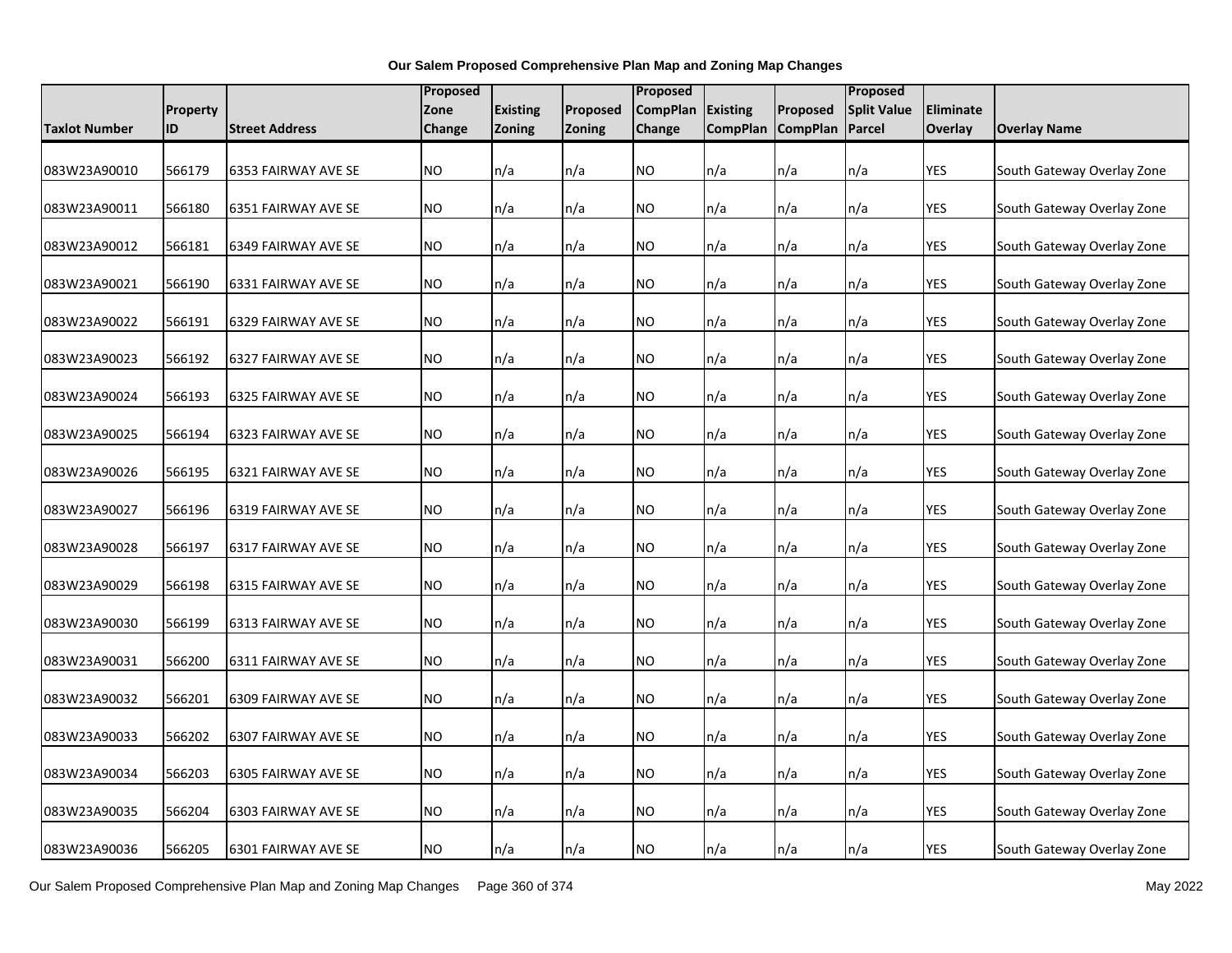|                      |                 | Proposed              |           |                 | Proposed      |                 |                 | Proposed          |                          |            |                            |
|----------------------|-----------------|-----------------------|-----------|-----------------|---------------|-----------------|-----------------|-------------------|--------------------------|------------|----------------------------|
|                      | <b>Property</b> |                       | Zone      | <b>Existing</b> | Proposed      | <b>CompPlan</b> | <b>Existing</b> | Proposed          | <b>Split Value</b>       | Eliminate  |                            |
| <b>Taxlot Number</b> | ID              | <b>Street Address</b> | Change    | Zoning          | <b>Zoning</b> | Change          |                 | CompPlan CompPlan | Parcel                   | Overlay    | <b>Overlay Name</b>        |
|                      |                 |                       |           |                 |               |                 |                 |                   |                          |            |                            |
| 083W23A90037         | 566206          | 6251 FAIRWAY AVE SE   | <b>NO</b> | n/a             | n/a           | NO.             | n/a             | n/a               | n/a                      | <b>YES</b> | South Gateway Overlay Zone |
|                      |                 |                       |           |                 |               |                 |                 |                   |                          |            |                            |
| 083W23A90038         | 566207          | 6253 FAIRWAY AVE SE   | NO.       | n/a             | n/a           | NO.             | n/a             | n/a               | n/a                      | <b>YES</b> | South Gateway Overlay Zone |
| 083W23A90039         | 566208          | 6255 FAIRWAY AVE SE   | <b>NO</b> | n/a             | n/a           | <b>NO</b>       | n/a             | n/a               | n/a                      | <b>YES</b> | South Gateway Overlay Zone |
|                      |                 |                       |           |                 |               |                 |                 |                   |                          |            |                            |
| 083W23A90040         | 566209          | 6257 FAIRWAY AVE SE   | NO.       | n/a             | n/a           | NO.             | n/a             | n/a               | n/a                      | <b>YES</b> | South Gateway Overlay Zone |
| 083W23A90041         | 566210          | 6259 FAIRWAY AVE SE   | <b>NO</b> | n/a             | n/a           | <b>NO</b>       | n/a             | n/a               | n/a                      | <b>YES</b> | South Gateway Overlay Zone |
|                      |                 |                       |           |                 |               |                 |                 |                   |                          |            |                            |
| 083W23A90042         | 566211          | 6261 FAIRWAY AVE SE   | <b>NO</b> | n/a             | n/a           | <b>NO</b>       | n/a             | n/a               | n/a                      | <b>YES</b> | South Gateway Overlay Zone |
|                      |                 |                       |           |                 |               |                 |                 |                   |                          |            |                            |
| 083W23A90043         | 566212          | 6265 FAIRWAY AVE SE   | NO.       | n/a             | n/a           | <b>NO</b>       | n/a             | n/a               | n/a                      | <b>YES</b> | South Gateway Overlay Zone |
| 083W23A90044         | 566213          | 6267 FAIRWAY AVE SE   | <b>NO</b> | n/a             | n/a           | NO.             | n/a             | n/a               | n/a                      | <b>YES</b> | South Gateway Overlay Zone |
|                      |                 |                       |           |                 |               |                 |                 |                   |                          |            |                            |
| 083W23A90045         | 566214          | 6269 FAIRWAY AVE SE   | <b>NO</b> | n/a             | n/a           | NO.             | n/a             | n/a               | $\mathsf{In}/\mathsf{a}$ | <b>YES</b> | South Gateway Overlay Zone |
| 083W23A90046         | 566215          | 6271 FAIRWAY AVE SE   | NO.       | n/a             | n/a           | NO.             | n/a             | n/a               | n/a                      | <b>YES</b> | South Gateway Overlay Zone |
|                      |                 |                       |           |                 |               |                 |                 |                   |                          |            |                            |
| 083W23A90047         | 566216          | 6273 FAIRWAY AVE SE   | <b>NO</b> | n/a             | n/a           | NO.             | n/a             | n/a               | n/a                      | <b>YES</b> | South Gateway Overlay Zone |
|                      | 566217          |                       | <b>NO</b> |                 |               |                 |                 |                   |                          | <b>YES</b> |                            |
| 083W23A90048         |                 | 6275 FAIRWAY AVE SE   |           | n/a             | n/a           | NO.             | n/a             | n/a               | n/a                      |            | South Gateway Overlay Zone |
| 083W23A90049         | 566218          | 6277 FAIRWAY AVE SE   | <b>NO</b> | n/a             | n/a           | NO.             | n/a             | n/a               | n/a                      | <b>YES</b> | South Gateway Overlay Zone |
|                      |                 |                       |           |                 |               |                 |                 |                   |                          |            |                            |
| 083W23A90050         | 566219          | 6279 FAIRWAY AVE SE   | <b>NO</b> | n/a             | n/a           | <b>NO</b>       | n/a             | n/a               | n/a                      | YES        | South Gateway Overlay Zone |
| 083W23A90051         | 566220          | 6281 FAIRWAY AVE SE   | NO.       | n/a             | n/a           | ΝO              | n/a             | n/a               | n/a                      | <b>YES</b> | South Gateway Overlay Zone |
|                      |                 |                       |           |                 |               |                 |                 |                   |                          |            |                            |
| 083W23A90052         | 566221          | 6283 FAIRWAY AVE SE   | <b>NO</b> | n/a             | n/a           | <b>NO</b>       | n/a             | n/a               | n/a                      | <b>YES</b> | South Gateway Overlay Zone |
| 083W23A90053         | 566222          | 6285 FAIRWAY AVE SE   | <b>NO</b> | n/a             | n/a           | <b>NO</b>       | n/a             | n/a               | n/a                      | <b>YES</b> | South Gateway Overlay Zone |
|                      |                 |                       |           |                 |               |                 |                 |                   |                          |            |                            |
| 083W23A90054         | 566223          | 6287 FAIRWAY AVE SE   | NO.       | n/a             | n/a           | <b>NO</b>       | n/a             | n/a               | n/a                      | YES        | South Gateway Overlay Zone |
|                      |                 |                       |           |                 |               |                 |                 |                   |                          |            |                            |
| 083W23A90055         | 566224          | 6289 FAIRWAY AVE SE   | <b>NO</b> | n/a             | n/a           | NO <sub>1</sub> | n/a             | n/a               | n/a                      | <b>YES</b> | South Gateway Overlay Zone |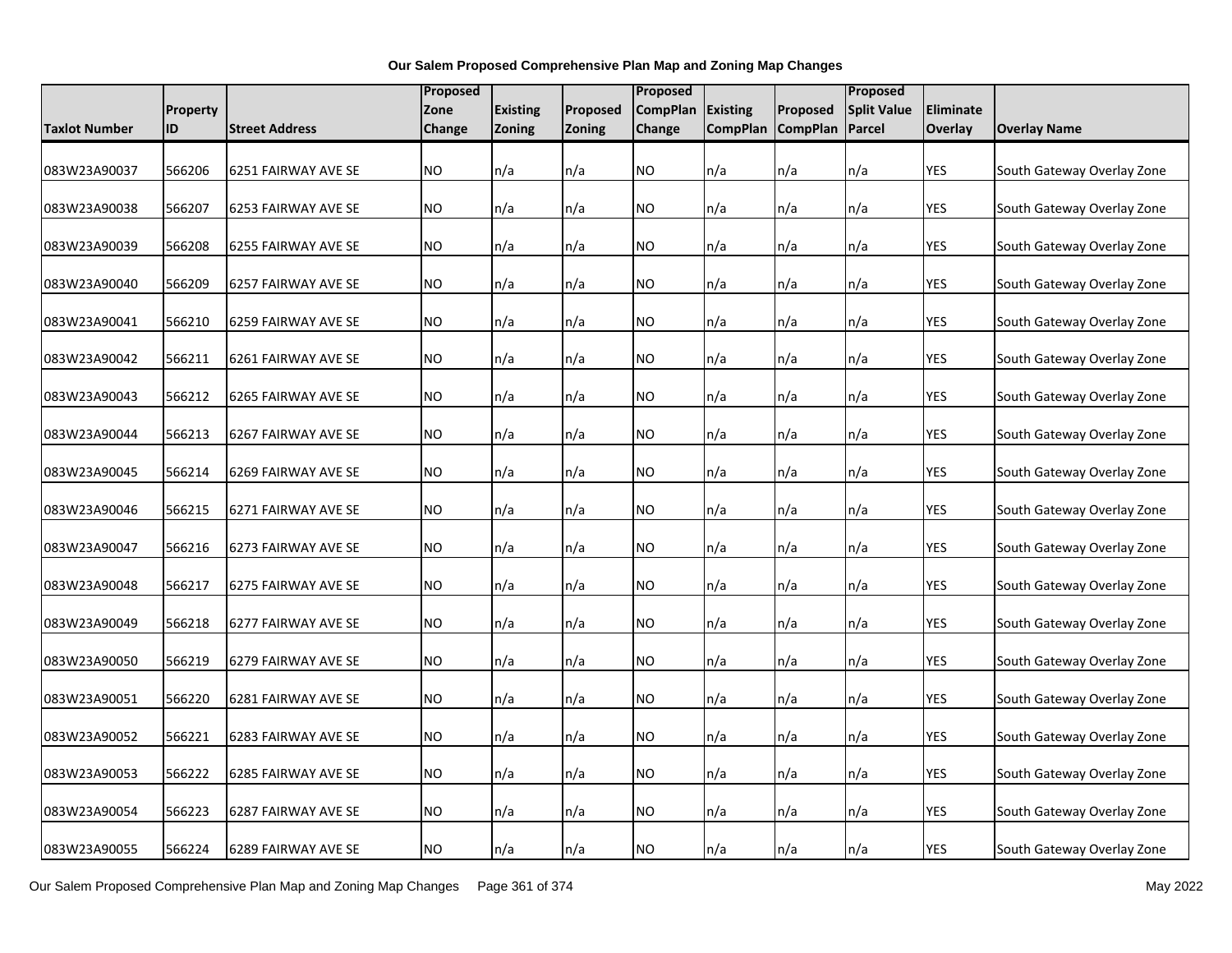|                                |                  |                                              | <b>Proposed</b>        |                 |            | Proposed                 |                        |                  | Proposed           |                        |                                   |
|--------------------------------|------------------|----------------------------------------------|------------------------|-----------------|------------|--------------------------|------------------------|------------------|--------------------|------------------------|-----------------------------------|
|                                | <b>Property</b>  |                                              | Zone                   | <b>Existing</b> | Proposed   | <b>CompPlan</b>          | <b>Existing</b>        | Proposed         | <b>Split Value</b> | Eliminate              |                                   |
| <b>Taxlot Number</b>           | ID               | <b>Street Address</b>                        | Change                 | Zoning          | Zoning     | Change                   | <b>CompPlan</b>        | <b>CompPlan</b>  | Parcel             | Overlay                | <b>Overlay Name</b>               |
|                                |                  |                                              |                        |                 |            |                          |                        |                  |                    |                        |                                   |
| 083W23A90056                   | 566225           | 6291 FAIRWAY AVE SE                          | <b>NO</b>              | n/a             | n/a        | NO.                      | n/a                    | n/a              | n/a                | <b>YES</b>             | South Gateway Overlay Zone        |
|                                |                  |                                              |                        |                 |            |                          |                        |                  |                    |                        |                                   |
| 083W23A90057                   | 566226           | 6293 FAIRWAY AVE SE                          | NO                     | n/a             | n/a        | NO                       | n/a                    | n/a              | n/a                | <b>YES</b>             | South Gateway Overlay Zone        |
|                                |                  |                                              |                        |                 |            |                          |                        |                  |                    |                        |                                   |
| 083W23A90058                   | 566227           | 6295 FAIRWAY AVE SE                          | N <sub>O</sub>         | n/a             | n/a        | NO.                      | n/a                    | n/a              | n/a                | <b>YES</b>             | South Gateway Overlay Zone        |
|                                |                  |                                              |                        |                 |            |                          |                        |                  |                    |                        |                                   |
| 083W23A90059                   | 566228           | 6297 FAIRWAY AVE SE                          | NO                     | n/a             | n/a        | NO                       | n/a                    | n/a              | n/a                | YES                    | South Gateway Overlay Zone        |
|                                |                  |                                              | <b>NO</b>              |                 |            | NO                       |                        |                  |                    | YES                    |                                   |
| 083W23A90060<br>083W23AA00100  | 566229<br>338239 | 6299 FAIRWAY AVE SE<br>2194 KARI DAWN AVE SE | <b>NO</b>              | n/a<br>n/a      | n/a<br>n/a | <b>YES</b>               | n/a<br>DR              | n/a<br><b>SF</b> | n/a<br>n/a         | <b>NO</b>              | South Gateway Overlay Zone<br>n/a |
| 083W23AA00200                  | 338240           | 6067 PIKES PASS ST SE                        | <b>NO</b>              | n/a             | n/a        | <b>YES</b>               | DR                     | <b>SF</b>        | n/a                | <b>NO</b>              | n/a                               |
| 083W23AA00300                  | 338241           | 2196 MISTYMORNING AVE SE                     | NO                     | n/a             | n/a        | <b>YES</b>               | <b>DR</b>              | <b>SF</b>        | n/a                | <b>NO</b>              | n/a                               |
| 083W23AA00400                  | 338242           | 2202 MISTYMORNING AVE SE                     | <b>NO</b>              | n/a             | n/a        | <b>YES</b>               | <b>DR</b>              | <b>SF</b>        | n/a                | <b>NO</b>              | n/a                               |
| 083W23AA00500                  | 338243           | 2212 MISTYMORNING AVE SE                     | <b>NO</b>              | n/a             | n/a        | <b>YES</b>               | <b>DR</b>              | SF               | n/a                | <b>NO</b>              | n/a                               |
| 083W23AA00600                  | 338244           | 6064 PIKES PASS ST SE                        | N <sub>O</sub>         | n/a             | n/a        | <b>YES</b>               | <b>DR</b>              | <b>SF</b>        | n/a                | <b>NO</b>              | n/a                               |
| 083W23AA00700                  | 338245           | 6034 PIKES PASS ST SE                        | N <sub>O</sub>         | n/a             | n/a        | <b>YES</b>               | DR                     | <b>SF</b>        | n/a                | <b>NO</b>              | n/a                               |
| 083W23AA00800                  | 338826           | 2254 GENESIS CT SE                           | <b>NO</b>              | n/a             | n/a        | <b>YES</b>               | <b>DR</b>              | <b>SF</b>        | n/a                | <b>NO</b>              | n/a                               |
| 083W23AA00900                  | 338827           | 2234 GENESIS CT SE                           | <b>NO</b>              | n/a             | n/a        | <b>YES</b>               | <b>DR</b>              | <b>SF</b>        | n/a                | <b>NO</b>              | n/a                               |
| 083W23AA01000                  | 338828           | 2214 GENESIS CT SE                           | <b>NO</b>              | n/a             | n/a        | <b>YES</b>               | DR                     | $S$ F            | $\overline{n/a}$   | <b>NO</b>              | n/a                               |
| 083W23AA01100                  | 338829           | 2211 GENESIS CT SE                           | <b>NO</b>              | n/a             | n/a        | <b>YES</b>               | <b>DR</b>              | <b>SF</b>        | n/a                | <b>NO</b>              | n/a                               |
| 083W23AA01200                  | 338830           | 2231 GENESIS CT SE                           | <b>NO</b>              | n/a             | n/a        | <b>YES</b>               | DR                     | <b>SF</b>        | n/a                | <b>NO</b>              | n/a                               |
| 083W23AA01300                  | 338831           | 2251 GENESIS CT SE                           | <b>NO</b>              | n/a             | n/a        | <b>YES</b>               | DR                     | SF               | n/a                | <b>NO</b>              | n/a                               |
| 083W23AA01400                  | 338832           | 2271 GENESIS CT SE                           | <b>NO</b>              | n/a             | n/a        | <b>YES</b>               | <b>DR</b>              | <b>SF</b>        | n/a                | <b>NO</b>              | n/a                               |
| 083W23AA01500                  | 338833           | 2291 GENESIS CT SE                           | <b>NO</b>              | n/a             | n/a        | <b>YES</b>               | DR                     | <b>SF</b>        | n/a                | <b>NO</b>              | n/a                               |
| 083W23AA01600                  | 338834           | 6189 GENESIS ST SE                           | <b>NO</b>              | n/a             | n/a        | <b>YES</b>               | <b>DR</b>              | <b>SF</b>        | n/a                | <b>NO</b>              | n/a                               |
| 083W23AA01700                  | 338835           | 6185 GENESIS ST SE                           | N <sub>O</sub>         | n/a             | n/a        | <b>YES</b>               | DR                     | <b>SF</b>        | n/a                | <b>NO</b>              | n/a                               |
| 083W23AA01800                  | 338836           | 6181 GENESIS ST SE                           | <b>NO</b>              | n/a             | n/a        | <b>YES</b>               | <b>DR</b>              | SF               | n/a                | <b>NO</b>              | n/a                               |
| 083W23AA01900                  | 338837           | 6177 GENESIS ST SE                           | <b>NO</b>              | n/a             | n/a        | <b>YES</b>               | <b>DR</b>              | <b>SF</b>        | n/a                | <b>NO</b>              | n/a                               |
| 083W23AA02000                  | 338838           | 6173 GENESIS ST SE                           | <b>NO</b>              | n/a             | n/a        | <b>YES</b>               | <b>DR</b>              | <b>SF</b>        | n/a                | <b>NO</b>              | n/a                               |
| 083W23AA02100                  | 338839           | 6169 GENESIS ST SE                           | <b>NO</b>              | n/a             | n/a        | <b>YES</b>               | <b>DR</b>              | <b>SF</b>        | n/a                | <b>NO</b>              | n/a                               |
| 083W23AA02200                  | 338840           | 2292 NOVARE CT SE                            | <b>NO</b>              | n/a             | n/a        | <b>YES</b>               | DR                     | <b>SF</b>        | n/a                | <b>NO</b>              | n/a                               |
| 083W23AA02300                  | 338841           | 2262 NOVARE CT SE                            | N <sub>O</sub>         | n/a             | n/a        | <b>YES</b>               | DR                     | <b>SF</b>        | n/a                | <b>NO</b>              | n/a                               |
| 083W23AA02400                  | 338842           | 2242 NOVARE CT SE                            | <b>NO</b>              | n/a             | n/a        | <b>YES</b>               | <b>DR</b>              | <b>SF</b>        | n/a                | <b>NO</b>              | n/a                               |
| 083W23AA02500                  | 338843           | 2202 NOVARE CT SE                            | <b>NO</b>              | n/a             | n/a        | <b>YES</b>               | <b>DR</b>              | SF               | n/a                | <b>NO</b>              | n/a                               |
| 083W23AA02600                  | 338844           | 2215 NOVARE CT SE                            | <b>NO</b>              | n/a             | n/a        | <b>YES</b>               | DR                     | SF               | n/a                | <b>NO</b>              | n/a                               |
|                                |                  |                                              |                        |                 |            |                          |                        |                  |                    |                        |                                   |
|                                |                  |                                              |                        |                 |            |                          |                        |                  |                    |                        |                                   |
| 083W23AA02700<br>083W23AA02800 | 338845<br>338846 | 2265 NOVARE CT SE<br>2295 NOVARE CT SE       | <b>NO</b><br><b>NO</b> | n/a<br>n/a      | n/a<br>n/a | <b>YES</b><br><b>YES</b> | <b>DR</b><br><b>DR</b> | <b>SF</b><br>SF  | n/a<br>n/a         | <b>NO</b><br><b>NO</b> | n/a<br>n/a                        |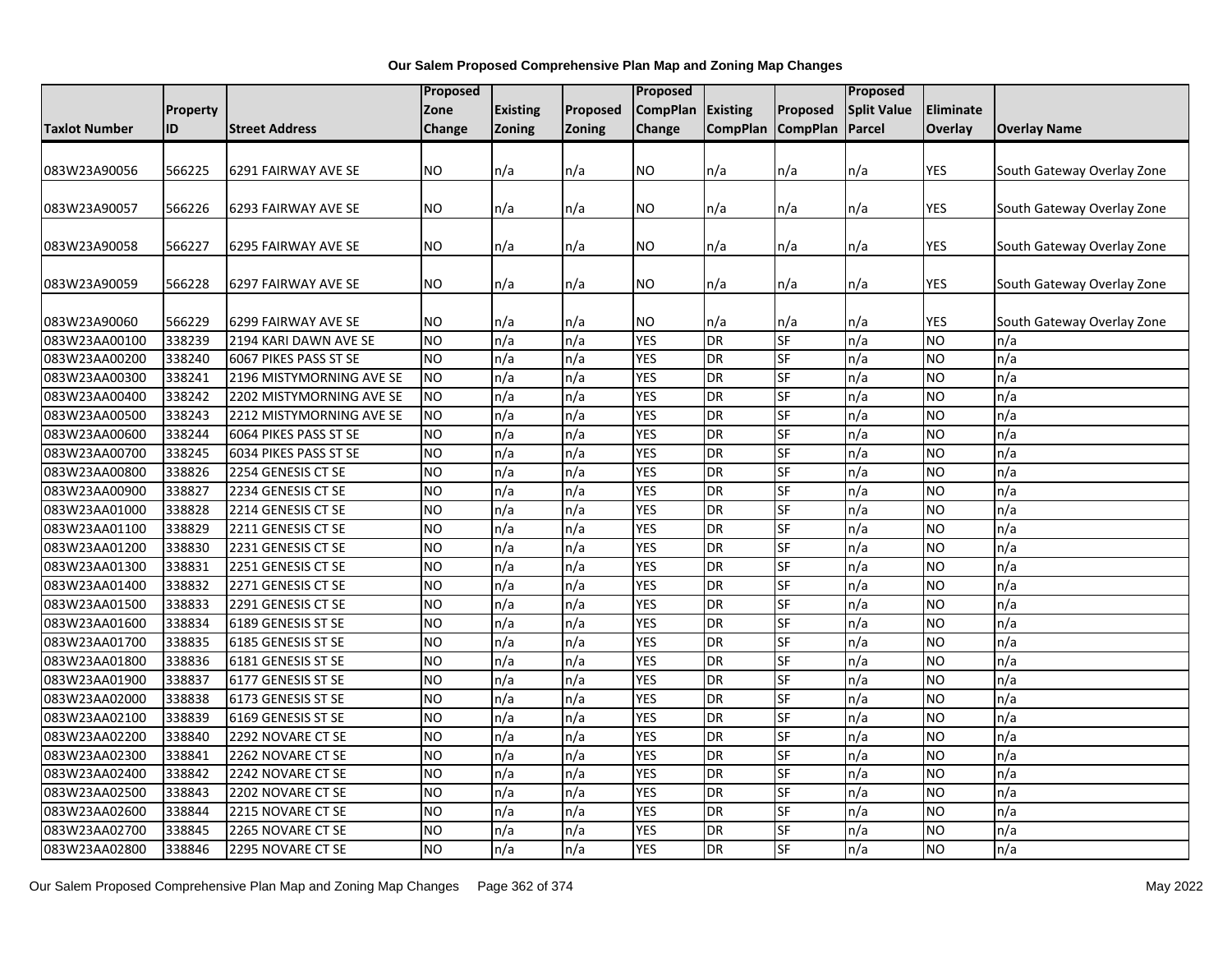|                      |          |                       | Proposed  |                 |               | Proposed        |                 |                 | Proposed           |                  |                     |
|----------------------|----------|-----------------------|-----------|-----------------|---------------|-----------------|-----------------|-----------------|--------------------|------------------|---------------------|
|                      | Property |                       | Zone      | <b>Existing</b> | Proposed      | <b>CompPlan</b> | Existing        | Proposed        | <b>Split Value</b> | <b>Eliminate</b> |                     |
| <b>Taxlot Number</b> | ID       | <b>Street Address</b> | Change    | Zoning          | <b>Zoning</b> | Change          | <b>CompPlan</b> | <b>CompPlan</b> | Parcel             | <b>Overlay</b>   | <b>Overlay Name</b> |
| 083W23AA02900        | 338847   | 6120 GENESIS ST SE    | <b>NO</b> | n/a             | n/a           | <b>YES</b>      | <b>DR</b>       | <b>SF</b>       | n/a                | NO.              | n/a                 |
| 083W23AA03000        | 338848   | 6130 GENESIS ST SE    | ŌИ        | n/a             | n/a           | <b>YES</b>      | <b>DR</b>       | $S_{F}$         | n/a                | NO.              | n/a                 |
| 083W23AA03100        | 338849   | 6140 GENESIS ST SE    | <b>NO</b> | n/a             | n/a           | <b>YES</b>      | DR              | SF              | n/a                | NO.              | n/a                 |
| 083W23AA03200        | 338850   | 6150 GENESIS ST SE    | <b>NO</b> | n/a             | n/a           | <b>YES</b>      | DR              | SF              | n/a                | NO.              | n/a                 |
| 083W23AA03300        | 338851   | 6160 GENESIS ST SE    | ŌИ        | n/a             | n/a           | <b>YES</b>      | <b>DR</b>       | $S_{F}$         | n/a                | NO.              | n/a                 |
| 083W23AA03400        | 338852   | 6170 GENESIS ST SE    | ŌИ        | n/a             | n/a           | <b>YES</b>      | DR              | SF              | n/a                | <b>NO</b>        | n/a                 |
| 083W23AA03500        | 338853   | 6180 GENESIS ST SE    | <b>NO</b> | n/a             | n/a           | <b>YES</b>      | DR              | <b>SF</b>       | n/a                | <b>NO</b>        | n/a                 |
| 083W23AA03600        | 338854   | 6190 GENESIS ST SE    | <b>NO</b> | n/a             | n/a           | <b>YES</b>      | <b>DR</b>       | <b>SF</b>       | n/a                | NO.              | n/a                 |
| 083W23AA03700        | 338855   | 6198 GENESIS ST SE    | <b>NO</b> | n/a             | n/a           | <b>YES</b>      | DR              | SF              | n/a                | NO.              | n/a                 |
| 083W23AA03800        | 338856   | 6210 GENESIS ST SE    | ŌИ        | n/a             | n/a           | <b>YES</b>      | DR              | <b>SF</b>       | n/a                | <b>NO</b>        | n/a                 |
| 083W23AA03900        | 338858   | 2294 GENESIS CT SE    | <b>NO</b> | n/a             | n/a           | <b>YES</b>      | <b>DR</b>       | <b>SF</b>       | n/a                | <b>NO</b>        | n/a                 |
| 083W23AA04000        | 338859   | 2274 GENESIS CT SE    | <b>NO</b> | n/a             | n/a           | <b>YES</b>      | DR              | <b>SF</b>       | n/a                | NO.              | n/a                 |
| 083W23AA04100        | 339647   | 2314 JERICHO CT SE    | <b>NO</b> | n/a             | n/a           | <b>YES</b>      | DR              | SF              | n/a                | NO.              | n/a                 |
| 083W23AA04200        | 339648   | 2334 JERICHO CT SE    | ŌИ        | n/a             | n/a           | <b>YES</b>      | <b>DR</b>       | <b>SF</b>       | n/a                | NO.              | n/a                 |
| 083W23AA04300        | 339649   | 2354 JERICHO CT SE    | <b>NO</b> | n/a             | n/a           | <b>YES</b>      | DR              | SF              | n/a                | <b>NO</b>        | n/a                 |
| 083W23AA04400        | 339650   | 2374 JERICHO CT SE    | <b>NO</b> | n/a             | n/a           | <b>YES</b>      | DR              | SF              | n/a                | <b>NO</b>        | n/a                 |
| 083W23AA04500        | 339651   | 2383 JERICHO CT SE    | <b>NO</b> | n/a             | n/a           | <b>YES</b>      | DR              | SF              | n/a                | <b>NO</b>        | n/a                 |
| 083W23AA04600        | 339652   | 2353 JERICHO CT SE    | <b>NO</b> | n/a             | n/a           | <b>YES</b>      | DR              | SF              | n/a                | NO.              | n/a                 |
| 083W23AA04700        | 339653   | 2323 JERICHO CT SE    | <b>NO</b> | n/a             | n/a           | <b>YES</b>      | DR              | SF              | n/a                | NO.              | n/a                 |
| 083W23AA04800        | 339654   | 6282 EXODUS ST SE     | <b>NO</b> | n/a             | n/a           | <b>YES</b>      | DR              | SF              | n/a                | NO.              | n/a                 |
| 083W23AA04900        | 339655   | 6262 EXODUS ST SE     | <b>NO</b> | n/a             | n/a           | <b>YES</b>      | DR              | <b>SF</b>       | n/a                | NO.              | n/a                 |
| 083W23AA05000        | 339656   | 6242 EXODUS ST SE     | ŌИ        | n/a             | n/a           | <b>YES</b>      | DR              | SF              | n/a                | $\overline{NO}$  | n/a                 |
| 083W23AA05100        | 339657   | 6222 EXODUS ST SE     | <b>NO</b> | n/a             | n/a           | <b>YES</b>      | DR              | <b>SF</b>       | n/a                | <b>NO</b>        | n/a                 |
| 083W23AA05200        | 339658   | 6196 EXODUS CT SE     | <b>NO</b> | n/a             | n/a           | <b>YES</b>      | <b>DR</b>       | SF              | n/a                | NO.              | n/a                 |
| 083W23AA05300        | 339659   | 6176 EXODUS CT SE     | ŌИ        | n/a             | n/a           | <b>YES</b>      | <b>DR</b>       | <b>SF</b>       | n/a                | NO.              | n/a                 |
| 083W23AA05400        | 339660   | 6156 EXODUS CT SE     | ŌИ        | n/a             | n/a           | <b>YES</b>      | DR              | <b>SF</b>       | n/a                | NO.              | n/a                 |
| 083W23AA05500        | 339661   | 6136 EXODUS CT SE     | <b>NO</b> | n/a             | n/a           | <b>YES</b>      | DR              | SF              | n/a                | <b>NO</b>        | n/a                 |
| 083W23AA05600        | 339662   | 6116 EXODUS CT SE     | <b>NO</b> | n/a             | n/a           | <b>YES</b>      | DR              | SF              | n/a                | NO.              | n/a                 |
| 083W23AA05700        | 339663   | 6106 EXODUS CT SE     | <b>NO</b> | n/a             | n/a           | <b>YES</b>      | DR              | SF              | n/a                | NO.              | n/a                 |
| 083W23AA05800        | 339664   | 6111 EXODUS CT SE     | <b>NO</b> | n/a             | n/a           | <b>YES</b>      | DR              | <b>SF</b>       | n/a                | <b>NO</b>        | n/a                 |
| 083W23AA05900        | 339665   | 6131 EXODUS CT SE     | <b>NO</b> | n/a             | n/a           | <b>YES</b>      | DR              | SF              | n/a                | <b>NO</b>        | n/a                 |
| 083W23AA06000        | 339666   | 6151 EXODUS CT SE     | <b>NO</b> | n/a             | n/a           | <b>YES</b>      | DR              | SF              | n/a                | <b>NO</b>        | n/a                 |
| 083W23AA06100        | 339667   | 6171 EXODUS CT SE     | <b>NO</b> | n/a             | n/a           | <b>YES</b>      | DR              | SF              | n/a                | NO.              | n/a                 |
| 083W23AA06200        | 339668   | 6191 EXODUS CT SE     | <b>NO</b> | n/a             | n/a           | <b>YES</b>      | DR              | SF              | n/a                | NO.              | n/a                 |
| 083W23AA06300        | 339669   | 6201 EXODUS ST SE     | ŌИ        | n/a             | n/a           | <b>YES</b>      | DR              | <b>SF</b>       | n/a                | NO.              | n/a                 |
| 083W23AA06400        | 339670   | 6221 EXODUS ST SE     | <b>NO</b> | n/a             | n/a           | <b>YES</b>      | <b>DR</b>       | SF              | n/a                | NO.              | n/a                 |
| 083W23AA06500        | 339671   | 6241 EXODUS ST SE     | <b>NO</b> | n/a             | n/a           | <b>YES</b>      | DR              | SF              | n/a                | NO.              | n/a                 |
| 083W23AA06600        | 339672   | 6271 EXODUS ST SE     | ŌИ        | n/a             | n/a           | <b>YES</b>      | <b>DR</b>       | <b>SF</b>       | n/a                | NO.              | n/a                 |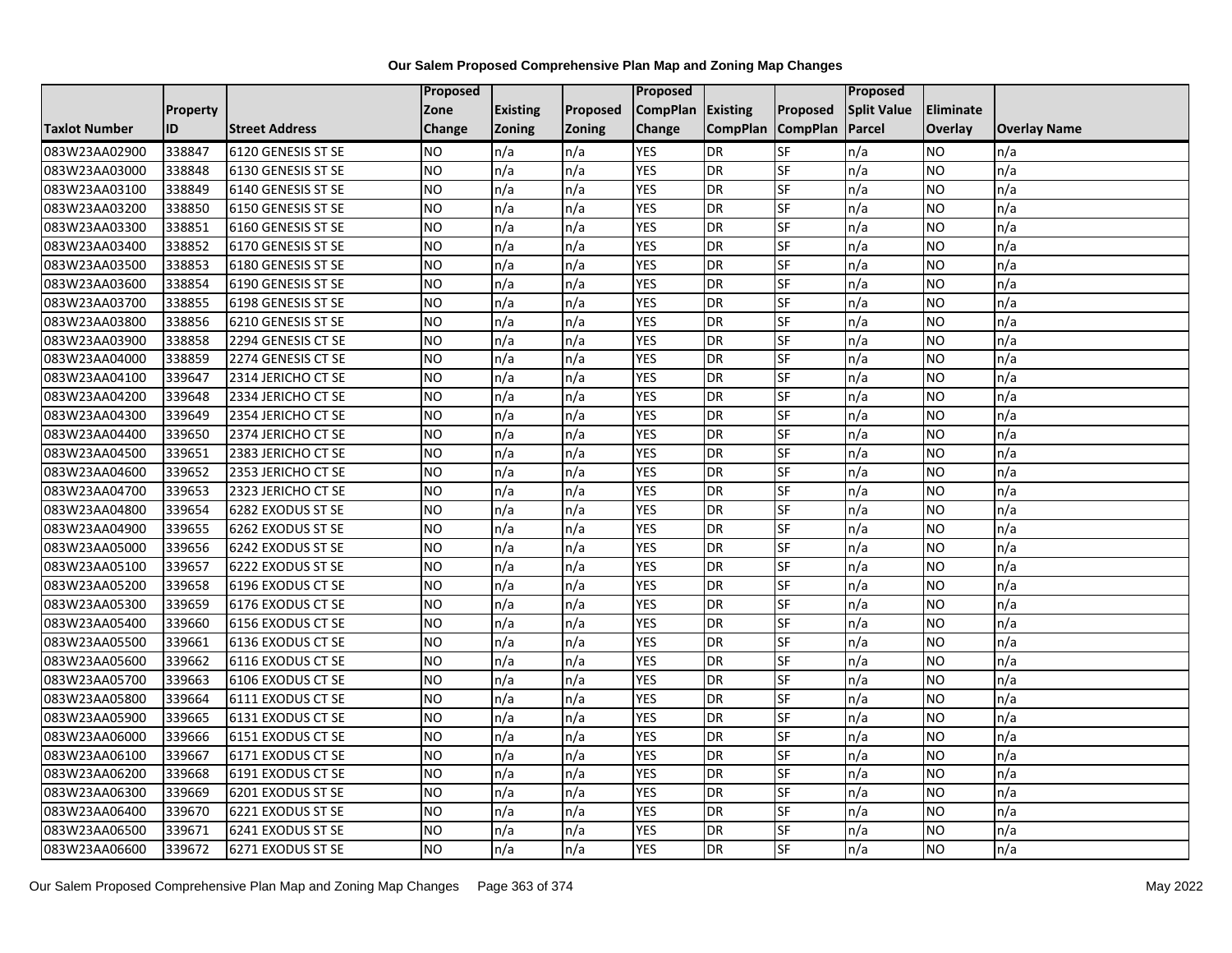|                      |                 |                             | <b>Proposed</b> |                 |               | Proposed        |                 |                 | Proposed           |                |                     |
|----------------------|-----------------|-----------------------------|-----------------|-----------------|---------------|-----------------|-----------------|-----------------|--------------------|----------------|---------------------|
|                      | <b>Property</b> |                             | Zone            | <b>Existing</b> | Proposed      | <b>CompPlan</b> | Existing        | Proposed        | <b>Split Value</b> | Eliminate      |                     |
| <b>Taxlot Number</b> | ID              | <b>Street Address</b>       | <b>Change</b>   | Zoning          | <b>Zoning</b> | Change          | <b>CompPlan</b> | <b>CompPlan</b> | Parcel             | <b>Overlay</b> | <b>Overlay Name</b> |
| 083W23AB00100        | 335593          | 2092 KARI DAWN AVE SE SE    | <b>NO</b>       | n/a             | n/a           | <b>YES</b>      | <b>DR</b>       | <b>SF</b>       | n/a                | NO.            | n/a                 |
| 083W23AB00200        | 335594          | 2082 KARI DAWN AVE SE SE    | <b>NO</b>       | n/a             | n/a           | <b>YES</b>      | DR              | $S_{F}$         | n/a                | NO.            | n/a                 |
| 083W23AB00300        | 335595          | 2062 KARI DAWN AVE SE       | <b>NO</b>       | n/a             | n/a           | <b>YES</b>      | DR              | SF              | n/a                | <b>NO</b>      | n/a                 |
| 083W23AB00400        | 335596          | <b>6052 DEWPOINTE ST SE</b> | <b>NO</b>       | n/a             | n/a           | <b>YES</b>      | <b>DR</b>       | SF              | n/a                | NO.            | n/a                 |
| 083W23AB00500        | 335597          | 2041 MISTYMORNING AVE SE    | <b>NO</b>       | n/a             | n/a           | <b>YES</b>      | <b>DR</b>       | $S_{F}$         | n/a                | NO.            | n/a                 |
| 083W23AB00600        | 335598          | 2071 MISTYMORNING AVE SE    | <b>NO</b>       | n/a             | n/a           | <b>YES</b>      | <b>DR</b>       | SF              | n/a                | NO.            | n/a                 |
| 083W23AB00700        | 335599          | 2081 MISTYMORNING AVE SE    | <b>NO</b>       | n/a             | n/a           | <b>YES</b>      | DR              | SF              | n/a                | NO.            | n/a                 |
| 083W23AB00800        | 335600          | 2091 MISTYMORNING AVE SE    | <b>NO</b>       | n/a             | n/a           | <b>YES</b>      | DR              | SF              | n/a                | NO.            | n/a                 |
| 083W23AB00900        | 335601          | 2101 MISTYMORNING AVE SE    | <b>NO</b>       | n/a             | n/a           | <b>YES</b>      | DR              | SF              | n/a                | NO             | n/a                 |
| 083W23AB01000        | 335602          | 2111 MISTYMORNING AVE SE    | <b>NO</b>       | n/a             | n/a           | <b>YES</b>      | DR              | SF              | n/a                | NO.            | n/a                 |
| 083W23AB01100        | 335603          | 2131 MISTYMORNING AVE SE    | <b>NO</b>       | n/a             | n/a           | <b>YES</b>      | <b>DR</b>       | <b>SF</b>       | n/a                | <b>NO</b>      | n/a                 |
| 083W23AB01200        | 335604          | 2151 MISTYMORNING AVE SE    | <b>NO</b>       | n/a             | n/a           | <b>YES</b>      | DR              | SF              | n/a                | NO.            | n/a                 |
| 083W23AB01300        | 335605          | 2141 MISTYMORNING AVE SE    | <b>NO</b>       | n/a             | n/a           | <b>YES</b>      | DR              | SF              | n/a                | NO.            | n/a                 |
| 083W23AB01400        | 335606          | 2181 MISTYMORNING AVE SE    | <b>NO</b>       | n/a             | n/a           | <b>YES</b>      | <b>DR</b>       | <b>SF</b>       | n/a                | <b>NO</b>      | n/a                 |
| 083W23AB01500        | 335607          | 2191 MISTYMORNING AVE SE    | <b>NO</b>       | n/a             | n/a           | <b>YES</b>      | DR              | SF              | n/a                | ΝO             | n/a                 |
| 083W23AB01600        | 335608          | 2171 MISTYMORNING AVE SE    | <b>NO</b>       | n/a             | n/a           | <b>YES</b>      | DR              | SF              | n/a                | NO.            | n/a                 |
| 083W23AB01700        | 335609          | 2192 MISTYMORNING AVE SE    | <b>NO</b>       | n/a             | n/a           | <b>YES</b>      | DR              | SF              | n/a                | NO.            | n/a                 |
| 083W23AB01800        | 335610          | 2182 MISTYMORNING AVE SE    | <b>NO</b>       | n/a             | n/a           | <b>YES</b>      | DR              | SF              | n/a                | NO.            | n/a                 |
| 083W23AB01900        | 335611          | 2162 MISTYMORNING AVE SE    | <b>NO</b>       | n/a             | n/a           | <b>YES</b>      | DR              | SF              | n/a                | <b>NO</b>      | n/a                 |
| 083W23AB02000        | 335612          | 2132 MISTYMORNING AVE SE    | <b>NO</b>       | n/a             | n/a           | <b>YES</b>      | DR              | SF              | n/a                | NO.            | n/a                 |
| 083W23AB02100        | 335613          | 2122 MISTYMORNING AVE SE    | <b>NO</b>       | n/a             | n/a           | <b>YES</b>      | DR              | SF              | n/a                | NO.            | n/a                 |
| 083W23AB02200        | 335614          | 2112 MISTYMORNING AVE SE    | <b>NO</b>       | n/a             | n/a           | <b>YES</b>      | DR              | <b>SF</b>       | n/a                | NO.            | n/a                 |
| 083W23AB02300        | 335615          | 2092 MISTYMORNING AVE SE    | <b>NO</b>       | n/a             | n/a           | <b>YES</b>      | DR              | SF              | n/a                | NO.            | n/a                 |
| 083W23AB02400        | 335616          | 2072 MISTYMORNING AVE SE    | <b>NO</b>       | n/a             | n/a           | <b>YES</b>      | DR              | SF              | n/a                | NO.            | n/a                 |
| 083W23AB02500        | 335617          | 2062 MISTYMORNING AVE SE    | <b>NO</b>       | n/a             | n/a           | <b>YES</b>      | DR              | <b>SF</b>       | n/a                | NO.            | n/a                 |
| 083W23AB02600        | 335618          | 2042 MISTYMORNING AVE SE    | <b>NO</b>       | n/a             | n/a           | <b>YES</b>      | DR              | SF              | n/a                | NO.            | n/a                 |
| 083W23AB02700        | 335619          | 2032 MISTYMORNING AVE SE    | <b>NO</b>       | n/a             | n/a           | <b>YES</b>      | DR              | SF              | n/a                | NO.            | n/a                 |
| 083W23AB02800        | 335620          | <b>6095 DEWPOINTE ST SE</b> | <b>NO</b>       | n/a             | n/a           | <b>YES</b>      | <b>DR</b>       | SF              | n/a                | NO.            | n/a                 |
| 083W23AB02900        | 335621          | <b>6085 DEWPOINTE ST SE</b> | <b>NO</b>       | n/a             | n/a           | <b>YES</b>      | DR              | SF              | n/a                | NO.            | n/a                 |
| 083W23AB03000        | 335622          | <b>6075 DEWPOINTE ST SE</b> | <b>NO</b>       | n/a             | n/a           | <b>YES</b>      | <b>DR</b>       | SF              | n/a                | NO.            | n/a                 |
| 083W23AB03100        | 335623          | 6065 DEWPOINTE ST SE        | <b>NO</b>       | n/a             | n/a           | <b>YES</b>      | DR              | SF              | n/a                | ΝO             | n/a                 |
| 083W23AB03200        | 335624          | <b>6055 DEWPOINTE ST SE</b> | <b>NO</b>       | n/a             | n/a           | <b>YES</b>      | DR              | SF              | n/a                | NO.            | n/a                 |
| 083W23AB03300        | 335625          | <b>6035 DEWPOINTE ST SE</b> | <b>NO</b>       | n/a             | n/a           | <b>YES</b>      | <b>DR</b>       | SF              | n/a                | NO.            | n/a                 |
| 083W23AB03400        | 335626          | <b>6015 DEWPOINTE ST SE</b> | <b>NO</b>       | n/a             | n/a           | <b>YES</b>      | DR              | SF              | n/a                | NO.            | n/a                 |
| 083W23AB03800        | 337812          | 2112 KARI DAWN AVE SE       | ŌИ              | n/a             | n/a           | <b>YES</b>      | DR              | <b>SF</b>       | n/a                | <b>NO</b>      | n/a                 |
| 083W23AB03900        | 337813          | 2132 KARI DAWN AVE SE       | <b>NO</b>       | n/a             | n/a           | <b>YES</b>      | <b>DR</b>       | SF              | n/a                | NO.            | n/a                 |
| 083W23AB04000        | 337814          | 2152 KARI DAWN AVE SE       | <b>NO</b>       | n/a             | n/a           | <b>YES</b>      | DR              | SF              | n/a                | NO.            | n/a                 |
| 083W23AB04100        | 337815          | 2172 KARI DAWN AVE SE       | Ю               | n/a             | n/a           | <b>YES</b>      | DR              | SF              | n/a                | NO.            | n/a                 |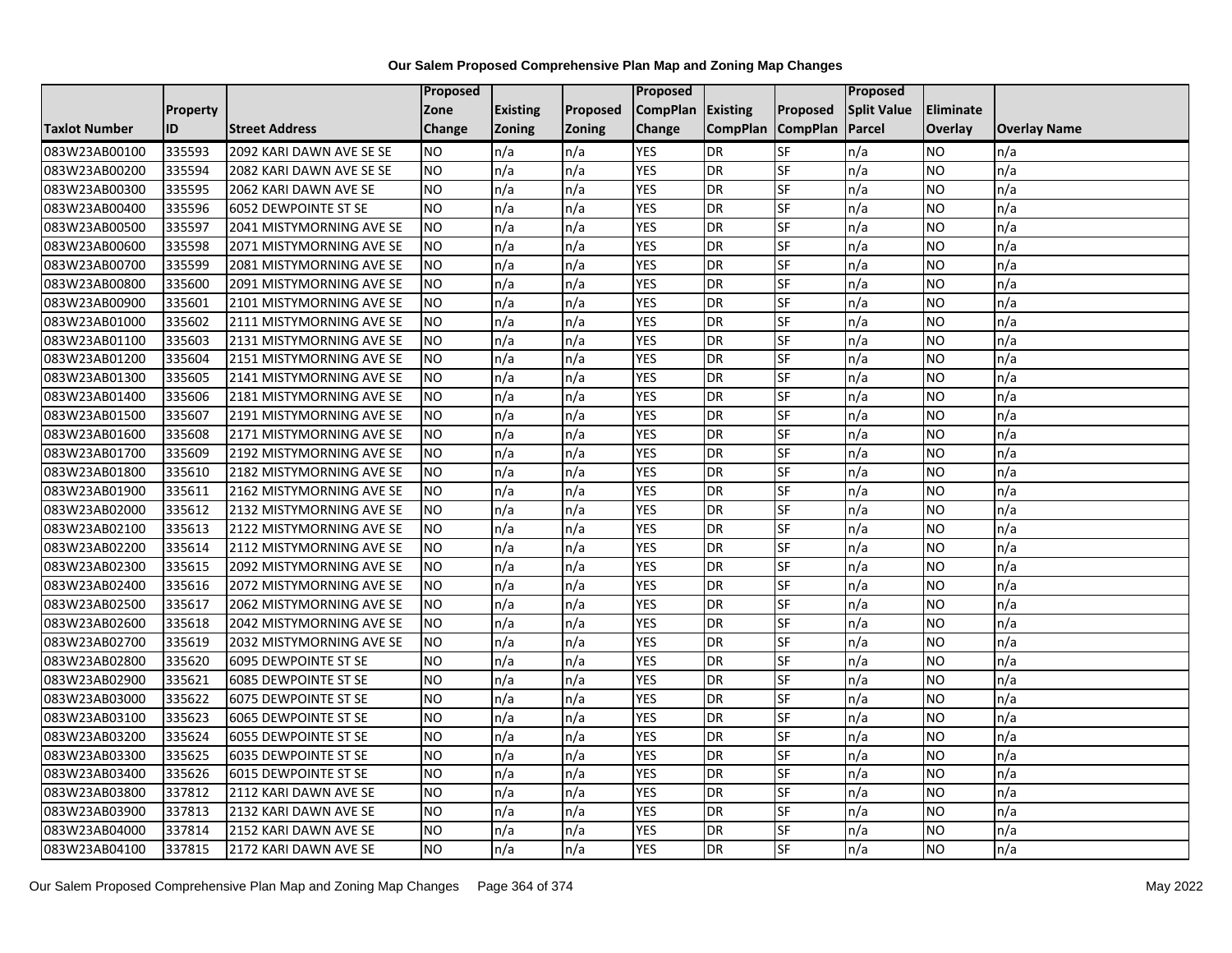|                      |                 |                        | Proposed        |                 |               | <b>Proposed</b>   |                 |                 | <b>Proposed</b>    |                |                     |
|----------------------|-----------------|------------------------|-----------------|-----------------|---------------|-------------------|-----------------|-----------------|--------------------|----------------|---------------------|
|                      | <b>Property</b> |                        | Zone            | <b>Existing</b> | Proposed      | CompPlan Existing |                 | Proposed        | <b>Split Value</b> | Eliminate      |                     |
| <b>Taxlot Number</b> | ID              | <b>Street Address</b>  | Change          | <b>Zoning</b>   | <b>Zoning</b> | Change            | <b>CompPlan</b> | <b>CompPlan</b> | <b>Parcel</b>      | <b>Overlay</b> | <b>Overlay Name</b> |
| 083W23AD00100        | 343629          | 6313 ROBIN HOOD ST SE  | <b>NO</b>       | n/a             | n/a           | <b>YES</b>        | <b>DR</b>       | <b>SF</b>       | n/a                | NO             | n/a                 |
| 083W23AD00200        | 343630          | 6323 ROBIN HOOD ST SE  | NO              | n/a             | n/a           | <b>YES</b>        | <b>DR</b>       | <b>SF</b>       | n/a                | NO.            | n/a                 |
| 083W23AD00300        | 343631          | 6333 ROBIN HOOD ST SE  | <b>NO</b>       | n/a             | n/a           | <b>YES</b>        | <b>DR</b>       | SF              | n/a                | NO.            | n/a                 |
| 083W23AD00400        | 343632          | 6343 ROBIN HOOD ST SE  | <b>NO</b>       | n/a             | n/a           | <b>YES</b>        | <b>DR</b>       | SF              | n/a                | NO.            | n/a                 |
| 083W23AD00500        | 343633          | 6353 ROBIN HOOD ST SE  | ŌИ              | n/a             | n/a           | <b>YES</b>        | <b>DR</b>       | <b>SF</b>       | n/a                | NO.            | n/a                 |
| 083W23AD00600        | 343634          | 6363 ROBIN HOOD ST SE  | <b>NO</b>       | n/a             | n/a           | <b>YES</b>        | <b>DR</b>       | SF              | n/a                | NO.            | n/a                 |
| 083W23AD00700        | 343635          | 6373 ROBIN HOOD ST SE  | <b>NO</b>       | n/a             | n/a           | <b>YES</b>        | <b>DR</b>       | SF              | n/a                | NO.            | n/a                 |
| 083W23AD00800        | 343636          | 6383 ROBIN HOOD ST SE  | NO.             | n/a             | n/a           | <b>YES</b>        | <b>DR</b>       | SF              | n/a                | NO.            | n/a                 |
| 083W23AD00900        | 343637          | 6409 ROBIN HOOD ST SE  | NO.             | n/a             | n/a           | <b>YES</b>        | <b>DR</b>       | SF              | n/a                | ΝO             | n/a                 |
| 083W23AD01000        | 343638          | 6419 ROBIN HOOD ST SE  | Ю               | n/a             | n/a           | <b>YES</b>        | <b>DR</b>       | SF              | n/a                | NO.            | n/a                 |
| 083W23AD01100        | 343639          | 6429 ROBIN HOOD ST SE  | <b>NO</b>       | n/a             | n/a           | <b>YES</b>        | <b>DR</b>       | SF              | n/a                | NO.            | n/a                 |
| 083W23AD01200        | 343640          | 6439 ROBIN HOOD ST SE  | <b>NO</b>       | n/a             | n/a           | <b>YES</b>        | <b>DR</b>       | SF              | n/a                | NO.            | n/a                 |
| 083W23AD01300        | 343641          | 6449 ROBIN HOOD ST SE  | <b>NO</b>       | n/a             | n/a           | <b>YES</b>        | <b>DR</b>       | SF              | n/a                | NO.            | n/a                 |
| 083W23AD01400        | 343642          | 6459 ROBIN HOOD ST SE  | $\overline{NO}$ | n/a             | n/a           | <b>YES</b>        | <b>DR</b>       | SF              | n/a                | NO.            | n/a                 |
| 083W23AD01500        | 343643          | 6469 ROBIN HOOD ST SE  | <b>NO</b>       | n/a             | n/a           | <b>YES</b>        | <b>DR</b>       | SF              | n/a                | ΝO             | n/a                 |
| 083W23AD01600        | 343644          | 6479 ROBIN HOOD ST SE  | <b>NO</b>       | n/a             | n/a           | <b>YES</b>        | <b>DR</b>       | <b>SF</b>       | n/a                | NO.            | n/a                 |
| 083W23AD01700        | 343645          | 6489 ROBIN HOOD ST SE  | <b>NO</b>       | n/a             | n/a           | <b>YES</b>        | DR              | SF              | n/a                | NO.            | n/a                 |
| 083W23AD01800        | 343646          | 6499 ROBIN HOOD ST SE  | <b>NO</b>       | n/a             | n/a           | <b>YES</b>        | <b>DR</b>       | SF              | n/a                | NO.            | n/a                 |
| 083W23AD01900        | 343647          | 6498 ROBIN HOOD ST SE  | <b>NO</b>       | n/a             | n/a           | <b>YES</b>        | <b>DR</b>       | SF              | n/a                | NO.            | n/a                 |
| 083W23AD02000        | 343648          | 6488 ROBIN HOOD ST SE  | <b>NO</b>       | n/a             | n/a           | <b>YES</b>        | <b>DR</b>       | SF              | n/a                | NO.            | n/a                 |
| 083W23AD02100        | 343649          | 6478 ROBIN HOOD ST SE  | <b>NO</b>       | n/a             | n/a           | <b>YES</b>        | <b>DR</b>       | SF              | n/a                | NO.            | n/a                 |
| 083W23AD02200        | 343650          | 6468 ROBIN HOOD ST SE  | $\overline{NO}$ | n/a             | n/a           | <b>YES</b>        | <b>DR</b>       | <b>SF</b>       | n/a                | NO.            | n/a                 |
| 083W23AD02300        | 343651          | 2510 ROUND TABLE CT SE | <b>NO</b>       | n/a             | n/a           | <b>YES</b>        | <b>DR</b>       | SF              | n/a                | NO.            | n/a                 |
| 083W23AD02400        | 343652          | 2520 ROUND TABLE CT SE | <b>NO</b>       | n/a             | n/a           | <b>YES</b>        | <b>DR</b>       | SF              | n/a                | NO.            | n/a                 |
| 083W23AD02500        | 343653          | 2530 ROUND TABLE CT SE | $\overline{NO}$ | n/a             | n/a           | <b>YES</b>        | <b>DR</b>       | <b>SF</b>       | n/a                | <b>NO</b>      | n/a                 |
| 083W23AD02600        | 343654          | 2531 ROUND TABLE CT SE | <b>NO</b>       | n/a             | n/a           | <b>YES</b>        | <b>DR</b>       | SF              | n/a                | NO.            | n/a                 |
| 083W23AD02700        | 343655          | 2521 ROUND TABLE CT SE | <b>NO</b>       | n/a             | n/a           | <b>YES</b>        | <b>DR</b>       | SF              | n/a                | NO.            | n/a                 |
| 083W23AD02800        | 343656          | 2511 ROUND TABLE CT SE | <b>NO</b>       | n/a             | n/a           | <b>YES</b>        | <b>DR</b>       | SF              | n/a                | NO.            | n/a                 |
| 083W23AD02900        | 343657          | 2504 LOCKSLEY AVE SE   | <b>NO</b>       | n/a             | n/a           | <b>YES</b>        | <b>DR</b>       | SF              | n/a                | NO             | n/a                 |
| 083W23AD03000        | 343658          | 2514 LOCKSLEY AVE SE   | <b>NO</b>       | n/a             | n/a           | <b>YES</b>        | <b>DR</b>       | SF              | n/a                | NO.            | n/a                 |
| 083W23AD03100        | 343659          | 2524 LOCKSLEY AVE SE   | <b>NO</b>       | n/a             | n/a           | <b>YES</b>        | <b>DR</b>       | SF              | n/a                | ΝO             | n/a                 |
| 083W23AD03200        | 343660          | 2527 LOCKSLEY AVE SE   | <b>NO</b>       | n/a             | n/a           | <b>YES</b>        | <b>DR</b>       | <b>SF</b>       | n/a                | NO.            | n/a                 |
| 083W23AD03300        | 343661          | 2517 LOCKSLEY AVE SE   | <b>NO</b>       | n/a             | n/a           | <b>YES</b>        | <b>DR</b>       | SF              | n/a                | NO.            | n/a                 |
| 083W23AD03400        | 343662          | 2507 LOCKSLEY AVE SE   | <b>NO</b>       | n/a             | n/a           | <b>YES</b>        | <b>DR</b>       | SF              | n/a                | NO.            | n/a                 |
| 083W23AD03500        | 343663          | 2502 TOURNAMENT AVE SE | $\overline{NO}$ | n/a             | n/a           | <b>YES</b>        | <b>DR</b>       | SF              | n/a                | NO.            | n/a                 |
| 083W23AD03600        | 343664          | 2512 TOURNAMENT AVE SE | NO.             | n/a             | n/a           | <b>YES</b>        | <b>DR</b>       | SF              | n/a                | NO.            | n/a                 |
| 083W23AD03700        | 343665          | 2522 TOURNAMENT AVE SE | NO.             | n/a             | n/a           | <b>YES</b>        | DR              | SF              | n/a                | NO.            | n/a                 |
| 083W23AD03800        | 343666          | 2525 TOURNAMENT AVE SE | $\overline{NO}$ | n/a             | n/a           | <b>YES</b>        | <b>DR</b>       | SF              | n/a                | NO.            | n/a                 |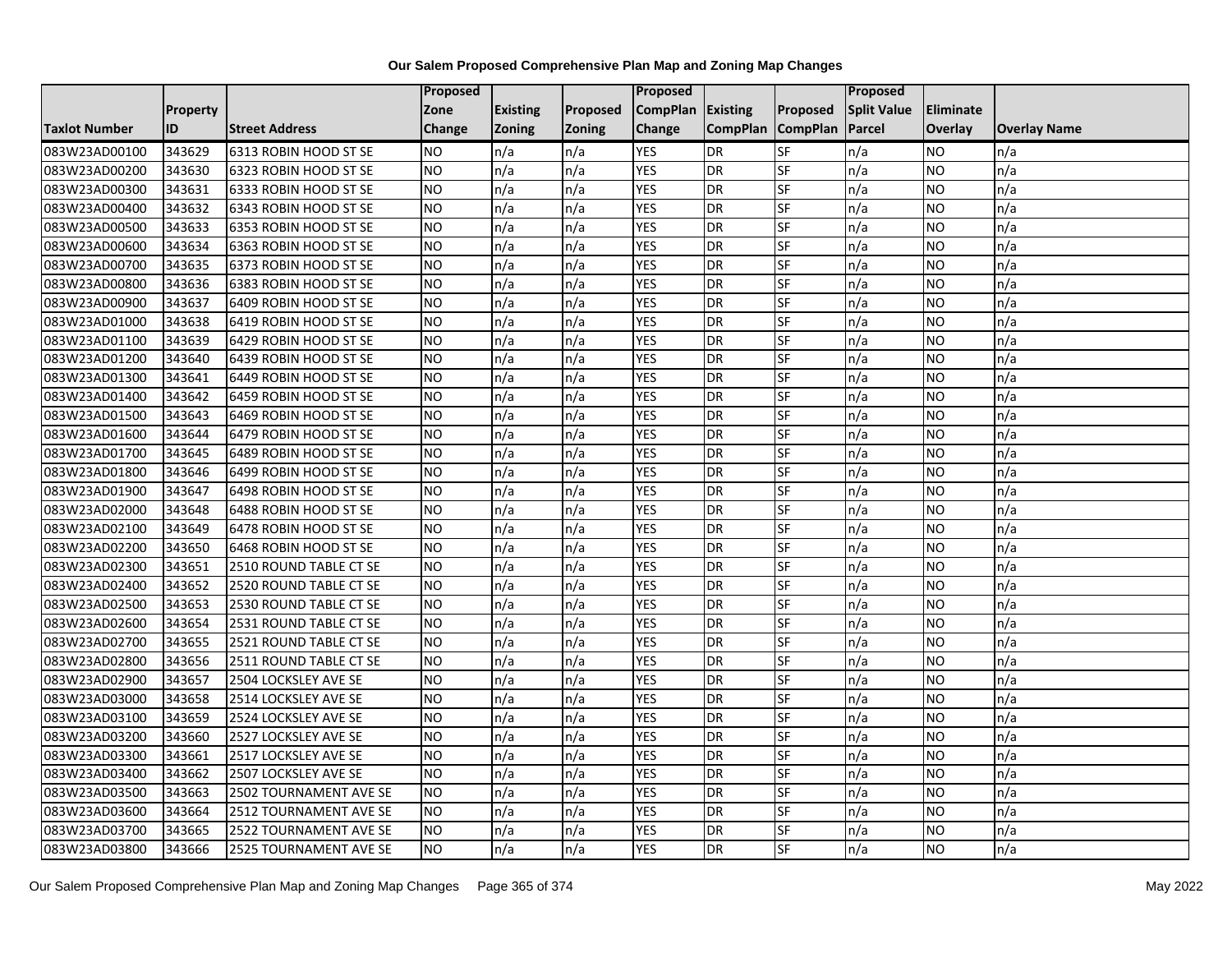|                      |          |                               | <b>Proposed</b> |                 |           | Proposed        |                 |                 | Proposed                                                  |                  |                            |
|----------------------|----------|-------------------------------|-----------------|-----------------|-----------|-----------------|-----------------|-----------------|-----------------------------------------------------------|------------------|----------------------------|
|                      | Property |                               | Zone            | <b>Existing</b> | Proposed  | <b>CompPlan</b> | <b>Existing</b> | Proposed        | <b>Split Value</b>                                        | <b>Eliminate</b> |                            |
| <b>Taxlot Number</b> | ID       | <b>Street Address</b>         | <b>Change</b>   | <b>Zoning</b>   | Zoning    | Change          | <b>CompPlan</b> | <b>CompPlan</b> | Parcel                                                    | Overlay          | <b>Overlay Name</b>        |
| 083W23AD03900        | 343667   | 2515 TOURNAMENT AVE SE        | <b>NO</b>       | n/a             | n/a       | <b>YES</b>      | <b>DR</b>       | <b>SF</b>       | n/a                                                       | <b>NO</b>        | n/a                        |
| 083W23AD04000        | 343668   | <b>2505 TOURNAMENT AVE SE</b> | <b>NO</b>       | n/a             | n/a       | <b>YES</b>      | <b>DR</b>       | SF              | n/a                                                       | <b>NO</b>        | n/a                        |
| 083W23AD04100        | 343669   | 6326 ROBIN HOOD ST SE         | <b>NO</b>       | n/a             | n/a       | <b>YES</b>      | <b>DR</b>       | SF              | n/a                                                       | <b>NO</b>        | n/a                        |
| 083W23B00100         | 532681   | 1641 WALN DR SE               | <b>NO</b>       | n/a             | n/a       | NO.             | n/a             | n/a             | n/a                                                       | YES              | South Gateway Overlay Zone |
| 083W23B00200         | 532710   | 6185 COMMERCIAL ST SE         | <b>YES</b>      | PA/RS           | PA        | YES             | POS/SF          | POS             | <b>NOT</b><br>Proposed<br><b>Split Taxlot</b><br>CompPlan | YES              | South Gateway Overlay Zone |
| 083W23BA00100        | 575572   | None                          | <b>YES</b>      | <b>CR</b>       | $MU-I$    | YES             | COM             | MU              | n/a                                                       | YES              | South Gateway Overlay Zone |
| 083W23BA00200        | 575573   | 6054 COMMERCIAL ST SE         | <b>YES</b>      | CG              | $MU-I$    | YES             | COM             | MU              | n/a                                                       | YES              | South Gateway Overlay Zone |
| 083W23BA00300        | 575574   | 6084 COMMERCIAL ST SE         | <b>YES</b>      | CG              | $MU-I$    | <b>YES</b>      | COM             | MU              | n/a                                                       | YES              | South Gateway Overlay Zone |
| 083W23BA00400        | 532721   | 1805 WALN DR SE               | <b>YES</b>      | CR              | $MU-I$    | YES             | COM/MF          | MU              | n/a                                                       | <b>YES</b>       | South Gateway Overlay Zone |
| 083W23BA00500        | 532726   | 1702 MADRAS ST SE             | <b>NO</b>       | n/a             | n/a       | NO.             | n/a             | n/a             | n/a                                                       | YES              | South Gateway Overlay Zone |
| 083W23BA01200        | 532733   | None                          | <b>YES</b>      | <b>RD</b>       | <b>RS</b> | <b>YES</b>      | MF              | <b>SF</b>       | n/a                                                       | <b>NO</b>        | n/a                        |
| 083W23BA01300        | 573952   | 1645 MADRAS ST SE             | <b>YES</b>      | <b>RD</b>       | <b>RS</b> | <b>YES</b>      | MF              | <b>SF</b>       | n/a                                                       | <b>NO</b>        | n/a                        |
| 083W23BA01400        | 573951   | 6150 FIRCREST ST SE           | <b>YES</b>      | <b>RD</b>       | <b>RS</b> | <b>YES</b>      | <b>MF</b>       | <b>SF</b>       | $\overline{n/a}$                                          | <b>NO</b>        | n/a                        |
| 083W23BA01500        | 573950   | 6120 FIRCREST ST SE           | <b>YES</b>      | <b>RD</b>       | <b>RS</b> | <b>YES</b>      | MF              | SF              | n/a                                                       | <b>NO</b>        | n/a                        |
| 083W23BA01600        | 573949   | 6090 FIRCREST ST SE           | <b>YES</b>      | <b>RD</b>       | <b>RS</b> | <b>YES</b>      | <b>MF</b>       | <b>SF</b>       | n/a                                                       | <b>NO</b>        | n/a                        |
| 083W23BA01700        | 573948   | 6084 FIRCREST ST SE           | <b>YES</b>      | <b>RD</b>       | <b>RS</b> | <b>YES</b>      | <b>MF</b>       | <b>SF</b>       | n/a                                                       | <b>NO</b>        | n/a                        |
| 083W23BA01800        | 573947   | 6074 FIRCREST ST SE           | <b>YES</b>      | <b>RD</b>       | <b>RS</b> | <b>YES</b>      | <b>MF</b>       | SF              | n/a                                                       | <b>NO</b>        | n/a                        |
| 083W23BA01900        | 573946   | 6060 FIRCREST ST SE           | <b>YES</b>      | <b>RD</b>       | <b>RS</b> | <b>YES</b>      | MF              | SF              | n/a                                                       | <b>NO</b>        | n/a                        |
| 083W23BA02000        | 573945   | <b>6050 FIRCREST ST SE</b>    | <b>YES</b>      | <b>RD</b>       | <b>RS</b> | <b>YES</b>      | MF              | <b>SF</b>       | n/a                                                       | <b>NO</b>        | n/a                        |
| 083W23BA02100        | 573944   | 6040 FIRCREST ST SE           | <b>YES</b>      | <b>RD</b>       | <b>RS</b> | <b>YES</b>      | MF              | SF              | n/a                                                       | <b>NO</b>        | n/a                        |
| 083W23BA02200        | 573943   | <b>6030 FIRCREST ST SE</b>    | <b>YES</b>      | <b>RD</b>       | <b>RS</b> | <b>YES</b>      | MF              | <b>SF</b>       | n/a                                                       | <b>NO</b>        | n/a                        |
| 083W23BA02300        | 573942   | 6020 FIRCREST ST SE           | <b>YES</b>      | <b>RD</b>       | <b>RS</b> | <b>YES</b>      | MF              | <b>SF</b>       | n/a                                                       | <b>NO</b>        | n/a                        |
| 083W23BA02400        | 573956   | 6025 FIRCREST ST SE           | <b>YES</b>      | <b>RD</b>       | <b>RS</b> | <b>YES</b>      | <b>MF</b>       | <b>SF</b>       | n/a                                                       | <b>NO</b>        | n/a                        |
| 083W23BA02500        | 573957   | 6035 FIRCREST ST SE           | <b>YES</b>      | <b>RD</b>       | <b>RS</b> | <b>YES</b>      | MF              | SF              | n/a                                                       | <b>NO</b>        | n/a                        |
| 083W23BA02600        | 573958   | 6045 FIRCREST ST SE           | <b>YES</b>      | <b>RD</b>       | <b>RS</b> | <b>YES</b>      | MF              | SF              | n/a                                                       | <b>NO</b>        | n/a                        |
| 083W23BA02601        | 327080   | 6049 FIRCREST ST SE           | <b>YES</b>      | <b>RD</b>       | <b>RS</b> | <b>YES</b>      | MF              | SF              | n/a                                                       | <b>NO</b>        | n/a                        |
| 083W23BA02700        | 573959   | <b>6055 FIRCREST ST SE</b>    | <b>YES</b>      | <b>RD</b>       | <b>RS</b> | <b>YES</b>      | MF              | SF              | n/a                                                       | <b>NO</b>        | n/a                        |
| 083W23BA02800        | 573960   | 6065 FIRCREST ST SE           | <b>YES</b>      | <b>RD</b>       | <b>RS</b> | <b>YES</b>      | MF              | SF              | n/a                                                       | <b>NO</b>        | n/a                        |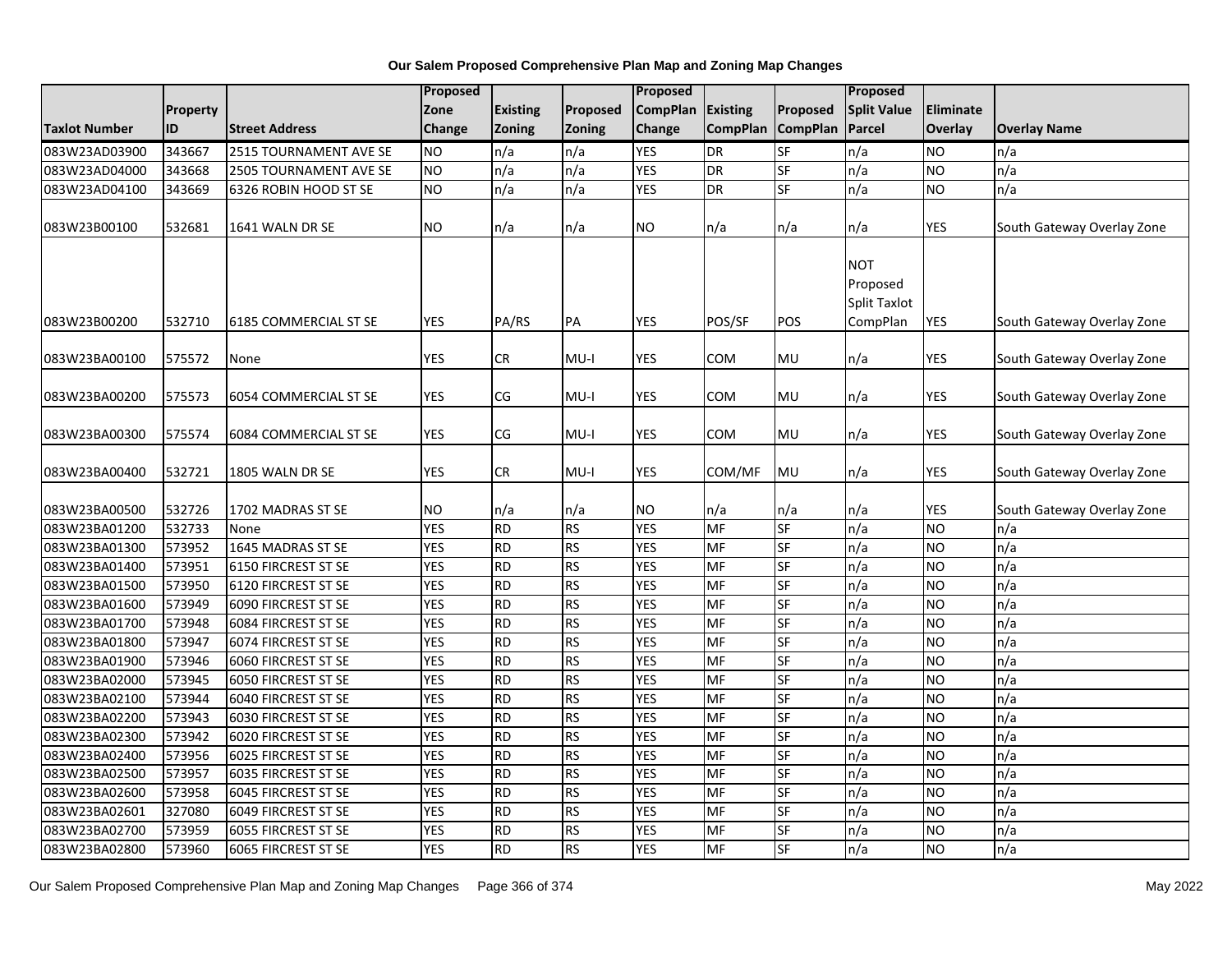|               |                 |                       | <b>Proposed</b> |                 |               | Proposed        |                 |                 | Proposed           |                  |                     |
|---------------|-----------------|-----------------------|-----------------|-----------------|---------------|-----------------|-----------------|-----------------|--------------------|------------------|---------------------|
|               | <b>Property</b> |                       | Zone            | <b>Existing</b> | Proposed      | <b>CompPlan</b> | Existing        | Proposed        | <b>Split Value</b> | <b>Eliminate</b> |                     |
| Taxlot Number | ID              | <b>Street Address</b> | <b>Change</b>   | Zoning          | <b>Zoning</b> | Change          | <b>CompPlan</b> | <b>CompPlan</b> | Parcel             | <b>Overlay</b>   | <b>Overlay Name</b> |
| 083W23BA02900 | 573961          | 6075 FIRCREST ST SE   | <b>YES</b>      | <b>RD</b>       | <b>RS</b>     | <b>YES</b>      | <b>MF</b>       | <b>SF</b>       | n/a                | NO.              | n/a                 |
| 083W23BA03000 | 573962          | 6085 FIRCREST ST SE   | <b>YES</b>      | <b>RD</b>       | <b>RS</b>     | <b>YES</b>      | MF              | $S_{F}$         | n/a                | NO.              | n/a                 |
| 083W23BA03100 | 573963          | 1585 FIRCREST CT SE   | <b>YES</b>      | <b>RD</b>       | <b>RS</b>     | <b>YES</b>      | MF              | SF              | n/a                | NO.              | n/a                 |
| 083W23BA03200 | 573973          | 1580 FIRCREST CT SE   | <b>YES</b>      | <b>RD</b>       | <b>RS</b>     | <b>YES</b>      | MF              | SF              | n/a                | NO.              | n/a                 |
| 083W23BA03300 | 573974          | 1590 FIRCREST CT SE   | <b>YES</b>      | <b>RD</b>       | <b>RS</b>     | <b>YES</b>      | <b>MF</b>       | $S_{F}$         | n/a                | NO.              | n/a                 |
| 083W23BA03400 | 573981          | 1585 MADRAS ST SE     | <b>YES</b>      | RD              | RS            | <b>YES</b>      | MF              | SF              | n/a                | NO.              | n/a                 |
| 083W23BA03500 | 573980          | 1565 MADRAS ST SE     | <b>YES</b>      | <b>RD</b>       | <b>RS</b>     | <b>YES</b>      | MF              | SF              | n/a                | NO.              | n/a                 |
| 083W23BB00100 | 573964          | 1575 FIRCREST CT SE   | <b>YES</b>      | <b>RD</b>       | <b>RS</b>     | <b>YES</b>      | MF              | SF              | n/a                | NO.              | n/a                 |
| 083W23BB00200 | 573965          | 1565 FIRCREST CT SE   | <b>YES</b>      | <b>RD</b>       | <b>RS</b>     | <b>YES</b>      | MF              | SF              | n/a                | NO.              | n/a                 |
| 083W23BB00300 | 573966          | 1555 FIRCREST CT SE   | <b>YES</b>      | <b>RD</b>       | <b>RS</b>     | <b>YES</b>      | MF              | SF              | n/a                | NO.              | n/a                 |
| 083W23BB00400 | 573967          | 1549 FIRCREST CT SE   | <b>YES</b>      | <b>RD</b>       | <b>RS</b>     | <b>YES</b>      | MF              | SF              | n/a                | <b>NO</b>        | n/a                 |
| 083W23BB00500 | 573968          | 1540 FIRCREST CT SE   | <b>YES</b>      | <b>RD</b>       | <b>RS</b>     | <b>YES</b>      | MF              | SF              | n/a                | NO.              | n/a                 |
| 083W23BB00600 | 573969          | 1550 FIRCREST CT SE   | <b>YES</b>      | <b>RD</b>       | <b>RS</b>     | <b>YES</b>      | MF              | SF              | n/a                | NO.              | n/a                 |
| 083W23BB00700 | 573971          | 1560 FIRCREST CT SE   | <b>YES</b>      | $\overline{RD}$ | <b>RS</b>     | <b>YES</b>      | <b>MF</b>       | SF              | n/a                | NO.              | n/a                 |
| 083W23BB00800 | 573972          | 1570 FIRCREST CT SE   | <b>YES</b>      | <b>RD</b>       | <b>RS</b>     | <b>YES</b>      | <b>MF</b>       | SF              | n/a                | ΝO               | n/a                 |
| 083W23BB00900 | 573979          | 1555 MADRAS ST SE     | <b>YES</b>      | <b>RD</b>       | <b>RS</b>     | <b>YES</b>      | MF              | SF              | n/a                | NO.              | n/a                 |
| 083W23BB01000 | 573978          | 1545 MADRAS ST SE     | <b>YES</b>      | <b>RD</b>       | <b>RS</b>     | <b>YES</b>      | MF              | SF              | n/a                | NO.              | n/a                 |
| 083W23BB01100 | 573977          | 1535 MADRAS ST SE     | <b>YES</b>      | <b>RD</b>       | <b>RS</b>     | <b>YES</b>      | <b>MF</b>       | SF              | n/a                | NO.              | n/a                 |
| 083W23BB01200 | 573976          | 1525 MADRAS ST SE     | <b>YES</b>      | <b>RD</b>       | <b>RS</b>     | <b>YES</b>      | MF              | SF              | n/a                | <b>NO</b>        | n/a                 |
| 083W23BB01300 | 573975          | 1515 MADRAS ST SE     | <b>YES</b>      | <b>RD</b>       | <b>RS</b>     | <b>YES</b>      | MF              | SF              | n/a                | NO.              | n/a                 |
| 083W23BB01400 | 573997          | 1485 MADRAS ST SE     | <b>YES</b>      | <b>RD</b>       | <b>RS</b>     | <b>YES</b>      | <b>MF</b>       | SF              | n/a                | NO.              | n/a                 |
| 083W23BB01500 | 573996          | 1465 MADRAS ST SE     | <b>YES</b>      | RD              | <b>RS</b>     | <b>YES</b>      | <b>MF</b>       | <b>SF</b>       | n/a                | NO.              | n/a                 |
| 083W23BB01600 | 573995          | 1445 MADRAS ST SE     | <b>YES</b>      | <b>RD</b>       | <b>RS</b>     | <b>YES</b>      | <b>MF</b>       | SF              | n/a                | NO.              | n/a                 |
| 083W23BB01700 | 573994          | 1425 MADRAS ST SE     | <b>YES</b>      | <b>RD</b>       | <b>RS</b>     | <b>YES</b>      | MF              | SF              | n/a                | NO.              | n/a                 |
| 083W23BB01800 | 573993          | 6180 WOODSIDE DR SE   | <b>YES</b>      | RD              | RS            | <b>YES</b>      | MF              | SF              | n/a                | NO.              | n/a                 |
| 083W23BB01900 | 573992          | 1410 WOODSIDE CT SE   | <b>YES</b>      | <b>RD</b>       | <b>RS</b>     | <b>YES</b>      | <b>MF</b>       | SF              | n/a                | NO.              | n/a                 |
| 083W23BB02000 | 573991          | 1420 WOODSIDE CT SE   | <b>YES</b>      | <b>RD</b>       | <b>RS</b>     | <b>YES</b>      | MF              | SF              | n/a                | NO.              | n/a                 |
| 083W23BB02100 | 573990          | 1440 WOODSIDE CT SE   | <b>YES</b>      | <b>RD</b>       | <b>RS</b>     | <b>YES</b>      | <b>MF</b>       | SF              | n/a                | NO.              | n/a                 |
| 083W23BB02200 | 573989          | 1460 WOODSIDE CT SE   | <b>YES</b>      | <b>RD</b>       | <b>RS</b>     | <b>YES</b>      | MF              | SF              | n/a                | NO.              | n/a                 |
| 083W23BB02300 | 573988          | 1480 WOODSIDE CT SE   | <b>YES</b>      | RD              | <b>RS</b>     | <b>YES</b>      | <b>MF</b>       | SF              | n/a                | NO.              | n/a                 |
| 083W23BB02400 | 573987          | 1485 WOODSIDE CT SE   | <b>YES</b>      | <b>RD</b>       | <b>RS</b>     | <b>YES</b>      | MF              | SF              | n/a                | ΝO               | n/a                 |
| 083W23BB02500 | 573986          | 1465 WOODSIDE CT SE   | <b>YES</b>      | <b>RD</b>       | <b>RS</b>     | <b>YES</b>      | MF              | SF              | n/a                | NO.              | n/a                 |
| 083W23BB02600 | 573985          | 1445 WOODSIDE CT SE   | <b>YES</b>      | <b>RD</b>       | <b>RS</b>     | <b>YES</b>      | <b>MF</b>       | SF              | n/a                | NO.              | n/a                 |
| 083W23BB02700 | 573984          | 1425 WOODSIDE CT SE   | <b>YES</b>      | <b>RD</b>       | <b>RS</b>     | <b>YES</b>      | MF              | SF              | n/a                | NO.              | n/a                 |
| 083W23BB02800 | 573983          | 1405 WOODSIDE CT SE   | <b>YES</b>      | RD              | <b>RS</b>     | <b>YES</b>      | MF              | <b>SF</b>       | n/a                | NO.              | n/a                 |
| 083W23BB03000 | 573998          | 6105 WOODSIDE DR SE   | <b>YES</b>      | <b>RD</b>       | <b>RS</b>     | <b>YES</b>      | MF              | SF              | n/a                | NO.              | n/a                 |
| 083W23BB03100 | 573999          | 6125 WOODSIDE DR SE   | <b>YES</b>      | <b>RD</b>       | <b>RS</b>     | <b>YES</b>      | MF              | SF              | n/a                | NO.              | n/a                 |
| 083W23BB03200 | 574000          | 6145 WOODSIDE DR SE   | <b>YES</b>      | $\overline{RD}$ | RS            | <b>YES</b>      | MF              | <b>SF</b>       | n/a                | NO.              | n/a                 |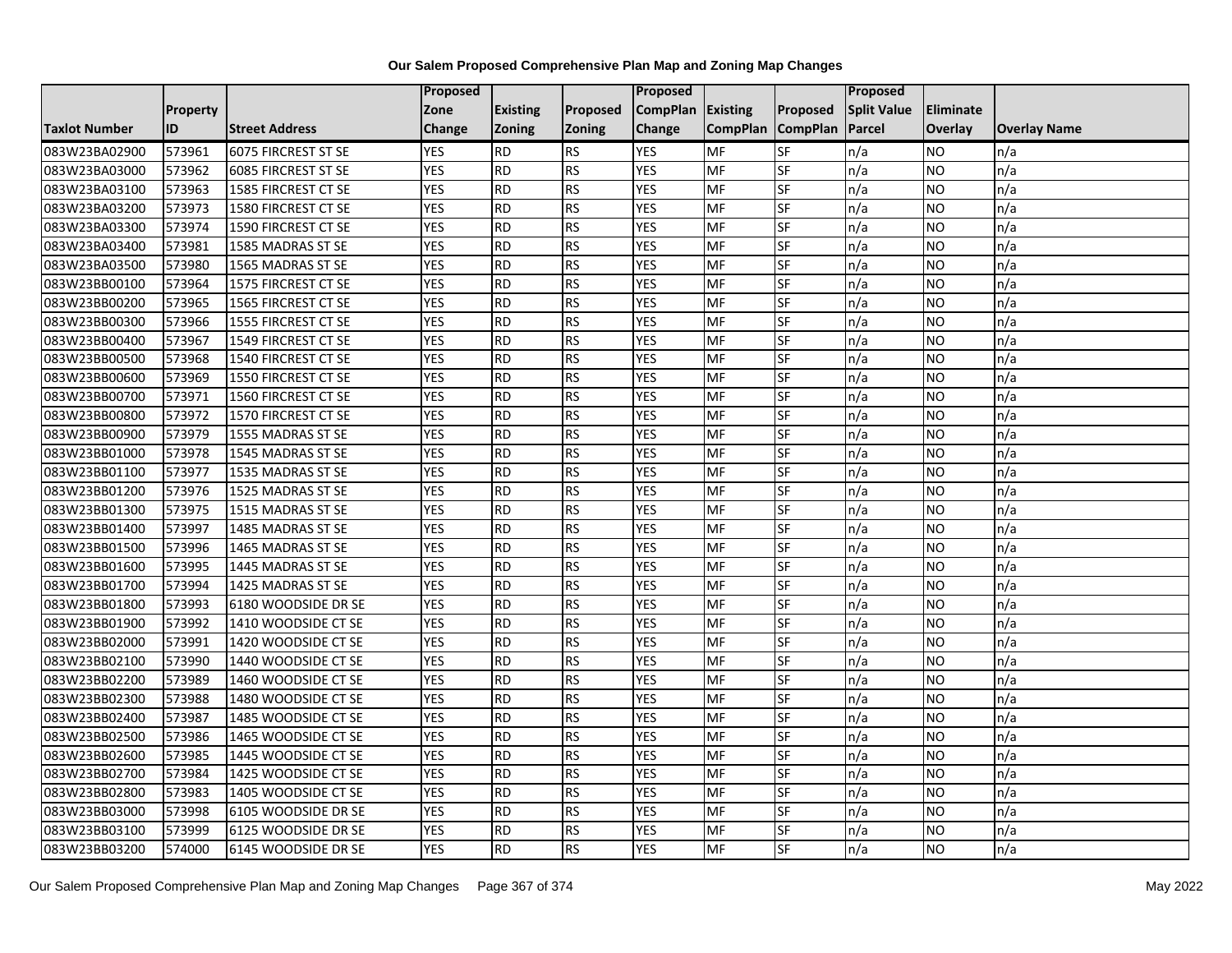|                      |          |                           | Proposed   |                 |               | Proposed          |                 |                 | Proposed           |                 |                     |
|----------------------|----------|---------------------------|------------|-----------------|---------------|-------------------|-----------------|-----------------|--------------------|-----------------|---------------------|
|                      | Property |                           | Zone       | <b>Existing</b> | Proposed      | CompPlan Existing |                 | Proposed        | <b>Split Value</b> | Eliminate       |                     |
| <b>Taxlot Number</b> | ID       | <b>Street Address</b>     | Change     | Zoning          | <b>Zoning</b> | Change            | <b>CompPlan</b> | <b>CompPlan</b> | Parcel             | <b>Overlay</b>  | <b>Overlay Name</b> |
| 083W23BB03300        | 574001   | 6165 WOODSIDE DR SE       | <b>YES</b> | <b>RD</b>       | <b>RS</b>     | <b>YES</b>        | <b>MF</b>       | <b>SF</b>       | n/a                | NO.             | n/a                 |
| 083W23BB03400        | 574002   | 6185 WOODSIDE DR SE       | <b>YES</b> | <b>RD</b>       | RS            | <b>YES</b>        | MF              | <b>SF</b>       | n/a                | NO.             | n/a                 |
| 083W23BC01900        | 566053   | 6410 DORAL DR SE          | <b>YES</b> | <b>RS</b>       | PA            | <b>YES</b>        | SF              | POS             | n/a                | NO.             | n/a                 |
| 083W23CB00300        | 566026   | 6526 DORAL DR SE          | <b>YES</b> | <b>RS</b>       | PA            | <b>YES</b>        | SF              | POS             | n/a                | NO.             | n/a                 |
| 083W23CB01500        | 571991   | 1545 REES HILL RD SE      | <b>YES</b> | RS              | PA            | <b>YES</b>        | $S$ F           | POS             | n/a                | NO.             | n/a                 |
| 083W23CB01600        | 566101   | 1485 REES HILL RD SE      | <b>YES</b> | <b>RS</b>       | <b>NH</b>     | <b>YES</b>        | <b>SF</b>       | MU              | n/a                | <b>NO</b>       | n/a                 |
| 083W23CB01700        | 566099   | 1475 REES HILL RD SE      | <b>YES</b> | RS              | <b>NH</b>     | <b>YES</b>        | $S$ F           | MU              | n/a                | <b>NO</b>       | n/a                 |
| 083W23CB01800        | 566098   | 1445 REES HILL RD SE      | <b>YES</b> | RS              | <b>NH</b>     | <b>YES</b>        | $S$ F           | MU              | n/a                | NO.             | n/a                 |
| 083W23CB01900        | 566097   | 1425 REES HILL RD SE      | <b>YES</b> | <b>RS</b>       | <b>NH</b>     | <b>YES</b>        | <b>SF</b>       | MU              | n/a                | NO.             | n/a                 |
| 083W23CB02000        | 566043   | 6690 14TH AVE SE          | <b>YES</b> | RS              | <b>NH</b>     | <b>YES</b>        | <b>SF</b>       | MU              | n/a                | NO.             | n/a                 |
| 083W23CC00100        | 572008   | None                      | <b>YES</b> | RS              | PA            | <b>YES</b>        | $S$ F           | POS             | n/a                | <b>NO</b>       | n/a                 |
| 083W23CC04100        | 566123   | 1416 REES HILL RD SE      | <b>YES</b> | RS              | <b>NH</b>     | <b>YES</b>        | <b>SF</b>       | MU              | n/a                | NO.             | n/a                 |
| 083W23CC04200        | 566122   | 1400 REES HILL RD SE      | <b>YES</b> | <b>RS</b>       | <b>NH</b>     | <b>YES</b>        | SF              | MU              | n/a                | NO.             | n/a                 |
| 083W23CC05900        | 339413   | 6812 FLICKER DR SE        | <b>NO</b>  | n/a             | n/a           | <b>YES</b>        | DR              | SF              | n/a                | NO.             | n/a                 |
| 083W23CC06000        | 339414   | 6822 FLICKER DR SE        | <b>NO</b>  | n/a             | n/a           | <b>YES</b>        | DR              | SF              | n/a                | ΝO              | n/a                 |
| 083W23CC06100        | 339415   | 6832 FLICKER DR SE        | <b>NO</b>  | n/a             | n/a           | <b>YES</b>        | DR              | SF              | n/a                | <b>NO</b>       | n/a                 |
| 083W23CC06200        | 339416   | 6842 FLICKER DR SE        | <b>NO</b>  | n/a             | n/a           | <b>YES</b>        | DR              | SF              | n/a                | NO.             | n/a                 |
| 083W23CC06300        | 339417   | <b>6852 FLICKER DR SE</b> | <b>NO</b>  | n/a             | n/a           | <b>YES</b>        | DR              | SF              | n/a                | NO.             | n/a                 |
| 083W23CC06400        | 339418   | 6862 FLICKER DR SE        | <b>NO</b>  | n/a             | n/a           | <b>YES</b>        | DR              | SF              | n/a                | NO.             | n/a                 |
| 083W23CC06500        | 339419   | 6872 FLICKER DR SE        | <b>NO</b>  | n/a             | n/a           | <b>YES</b>        | DR              | <b>SF</b>       | n/a                | NO.             | n/a                 |
| 083W23CC06600        | 339420   | 6882 FLICKER DR SE        | <b>NO</b>  | n/a             | n/a           | <b>YES</b>        | DR              | SF              | n/a                | NO.             | n/a                 |
| 083W23CC06700        | 339421   | 6902 FLICKER DR SE        | ŌИ         | n/a             | n/a           | <b>YES</b>        | DR              | SF              | n/a                | $\overline{NO}$ | n/a                 |
| 083W23CC06800        | 339422   | 6908 FLICKER DR SE        | <b>NO</b>  | n/a             | n/a           | <b>YES</b>        | DR              | <b>SF</b>       | n/a                | <b>NO</b>       | n/a                 |
| 083W23CC06900        | 339423   | 6916 FLICKER DR SE        | <b>NO</b>  | n/a             | n/a           | <b>YES</b>        | <b>DR</b>       | SF              | n/a                | NO.             | n/a                 |
| 083W23CC07000        | 339424   | 6924 FLICKER DR SE        | ŌИ         | n/a             | n/a           | <b>YES</b>        | <b>DR</b>       | <b>SF</b>       | n/a                | NO.             | n/a                 |
| 083W23CC07100        | 339425   | 6932 FLICKER DR SE        | ŌИ         | n/a             | n/a           | <b>YES</b>        | DR              | <b>SF</b>       | n/a                | NO.             | n/a                 |
| 083W23CC07200        | 339426   | 6940 FLICKER DR SE        | <b>NO</b>  | n/a             | n/a           | <b>YES</b>        | <b>DR</b>       | SF              | n/a                | <b>NO</b>       | n/a                 |
| 083W23CC07300        | 339427   | 6948 FLICKER DR SE        | <b>NO</b>  | n/a             | n/a           | <b>YES</b>        | DR              | SF              | n/a                | NO.             | n/a                 |
| 083W23CC07400        | 339428   | 6956 FLICKER DR SE        | <b>NO</b>  | n/a             | n/a           | <b>YES</b>        | DR              | SF              | n/a                | NO.             | n/a                 |
| 083W23CC07500        | 339429   | 6964 FLICKER DR SE        | <b>NO</b>  | n/a             | n/a           | <b>YES</b>        | <b>DR</b>       | <b>SF</b>       | n/a                | <b>NO</b>       | n/a                 |
| 083W23CC07600        | 339430   | 6972 FLICKER DR SE        | <b>NO</b>  | n/a             | n/a           | <b>YES</b>        | DR              | SF              | n/a                | <b>NO</b>       | n/a                 |
| 083W23CC07700        | 339431   | 6980 FLICKER DR SE        | <b>NO</b>  | n/a             | n/a           | <b>YES</b>        | DR              | SF              | n/a                | <b>NO</b>       | n/a                 |
| 083W23CC07800        | 339432   | 6988 FLICKER DR SE        | <b>NO</b>  | n/a             | n/a           | <b>YES</b>        | DR              | SF              | n/a                | NO.             | n/a                 |
| 083W23CC07900        | 339433   | 6996 FLICKER DR SE        | <b>NO</b>  | n/a             | n/a           | <b>YES</b>        | DR              | SF              | n/a                | NO.             | n/a                 |
| 083W23CC08000        | 339434   | 6993 OWL DR SE            | ŌИ         | n/a             | n/a           | <b>YES</b>        | DR              | <b>SF</b>       | n/a                | <b>NO</b>       | n/a                 |
| 083W23CC08100        | 339435   | 6983 OWL DR SE            | <b>NO</b>  | n/a             | n/a           | <b>YES</b>        | <b>DR</b>       | SF              | n/a                | NO.             | n/a                 |
| 083W23CC08200        | 339436   | 6973 OWL DR SE            | NO         | n/a             | n/a           | <b>YES</b>        | DR              | SF              | n/a                | NO.             | n/a                 |
| 083W23CC08300        | 339437   | 6968 OWL DR SE            | ŌИ         | n/a             | n/a           | <b>YES</b>        | <b>DR</b>       | <b>SF</b>       | n/a                | NO.             | n/a                 |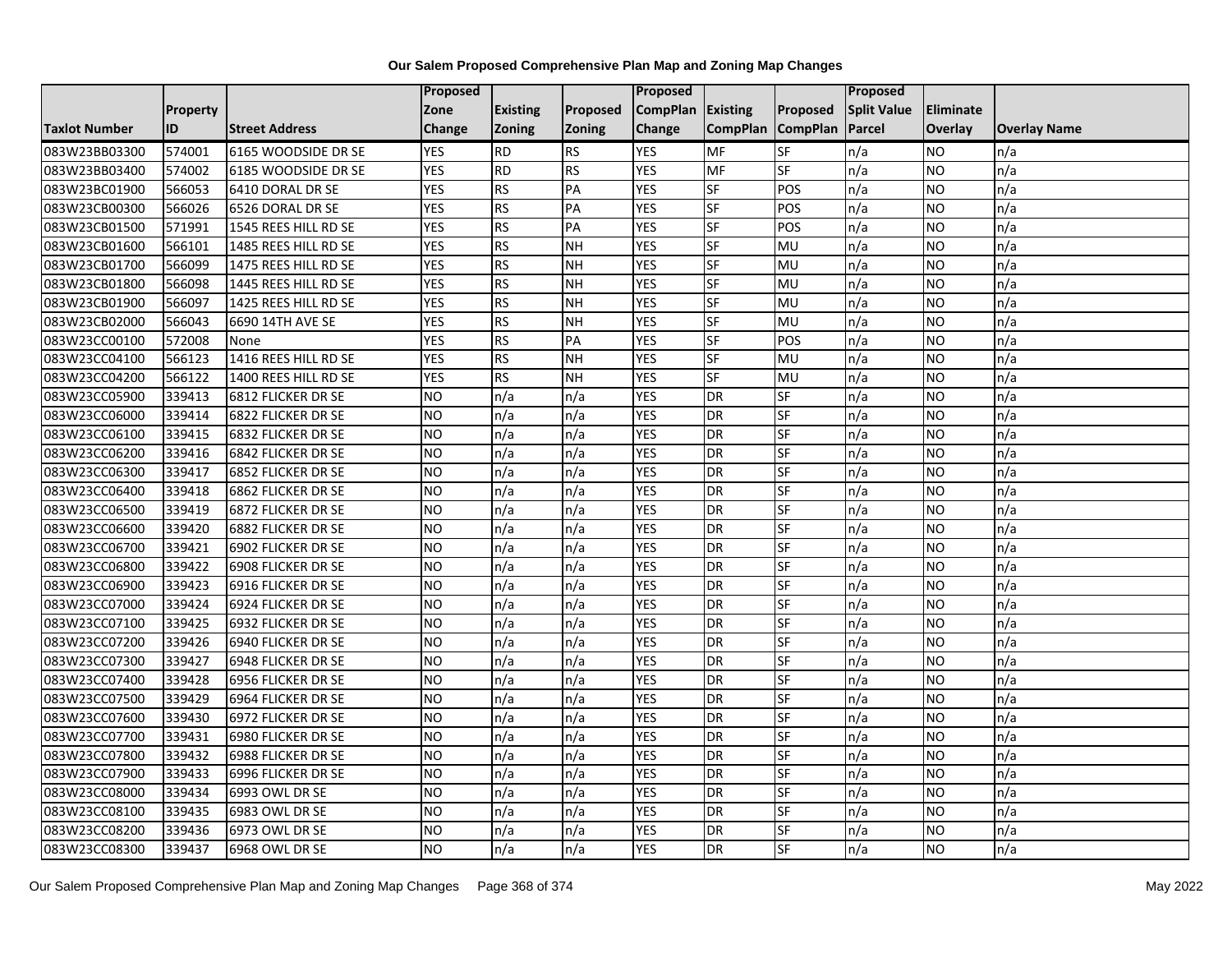|                      |                 |                       | Proposed  |                 |               | <b>Proposed</b>   |                 |                 | Proposed           |           |                     |
|----------------------|-----------------|-----------------------|-----------|-----------------|---------------|-------------------|-----------------|-----------------|--------------------|-----------|---------------------|
|                      | <b>Property</b> |                       | Zone      | <b>Existing</b> | Proposed      | CompPlan Existing |                 | Proposed        | <b>Split Value</b> | Eliminate |                     |
| <b>Taxlot Number</b> | ID              | <b>Street Address</b> | Change    | Zoning          | <b>Zoning</b> | Change            | <b>CompPlan</b> | <b>CompPlan</b> | Parcel             | Overlay   | <b>Overlay Name</b> |
| 083W23CC08400        | 339438          | 6955 FLICKER DR SE    | <b>NO</b> | n/a             | n/a           | <b>YES</b>        | <b>DR</b>       | <b>SF</b>       | n/a                | NO        | n/a                 |
| 083W23CC08500        | 339439          | 6929 FLICKER DR SE    | <b>NO</b> | n/a             | n/a           | <b>YES</b>        | DR              | $S_{F}$         | n/a                | NO.       | n/a                 |
| 083W23CC08600        | 339440          | 6921 FLICKER DR SE    | <b>NO</b> | n/a             | n/a           | <b>YES</b>        | DR              | SF              | n/a                | NO.       | n/a                 |
| 083W23CC08700        | 339441          | 6913 FLICKER DR SE    | <b>NO</b> | n/a             | n/a           | <b>YES</b>        | DR              | SF              | n/a                | NO.       | n/a                 |
| 083W23CC08800        | 339442          | 6905 FLICKER DR SE    | <b>NO</b> | n/a             | n/a           | <b>YES</b>        | DR              | <b>SF</b>       | n/a                | NO.       | n/a                 |
| 083W23CC08900        | 339443          | 6887 FLICKER DR SE    | <b>NO</b> | n/a             | n/a           | <b>YES</b>        | <b>DR</b>       | SF              | n/a                | NO.       | n/a                 |
| 083W23CC09000        | 339444          | 6877 FLICKER DR SE    | <b>NO</b> | n/a             | n/a           | <b>YES</b>        | DR              | SF              | n/a                | NO.       | n/a                 |
| 083W23CC09100        | 339445          | 6867 FLICKER DR SE    | <b>NO</b> | n/a             | n/a           | <b>YES</b>        | DR              | SF              | n/a                | NO.       | n/a                 |
| 083W23CC09200        | 339446          | 6857 FLICKER DR SE    | <b>NO</b> | n/a             | n/a           | <b>YES</b>        | <b>DR</b>       | SF              | n/a                | NO.       | n/a                 |
| 083W23CC09300        | 339447          | 6847 FLICKER DR SE    | <b>NO</b> | n/a             | n/a           | <b>YES</b>        | DR              | SF              | n/a                | NO.       | n/a                 |
| 083W23CC09400        | 339448          | 6837 FLICKER DR SE    | ŌИ        | n/a             | n/a           | <b>YES</b>        | DR              | <b>SF</b>       | n/a                | <b>NO</b> | n/a                 |
| 083W23CC09500        | 339449          | 6827 FLICKER DR SE    | <b>NO</b> | n/a             | n/a           | <b>YES</b>        | DR              | SF              | n/a                | NO.       | n/a                 |
| 083W23CC09600        | 339450          | 6817 FLICKER DR SE    | <b>NO</b> | n/a             | n/a           | <b>YES</b>        | DR              | SF              | n/a                | NO.       | n/a                 |
| 083W23CC09700        | 340127          | 1311 OSPREY AVE SE    | <b>NO</b> | n/a             | n/a           | <b>YES</b>        | <b>DR</b>       | SF              | n/a                | NO.       | n/a                 |
| 083W23CC09800        | 340128          | 1321 OSPREY AVE SE    | <b>NO</b> | n/a             | n/a           | <b>YES</b>        | DR              | SF              | n/a                | <b>NO</b> | n/a                 |
| 083W23CC09900        | 340129          | 1331 OSPREY AVE SE    | ŌИ        | n/a             | n/a           | <b>YES</b>        | $\overline{R}$  | <b>SF</b>       | n/a                | NO.       | n/a                 |
| 083W23CC10000        | 340130          | 1301 OSPREY AVE SE    | <b>NO</b> | n/a             | n/a           | <b>YES</b>        | DR              | SF              | n/a                | NO.       | n/a                 |
| 083W23CC10100        | 340131          | 1293 OSPREY AVE SE    | <b>NO</b> | n/a             | n/a           | <b>YES</b>        | DR              | SF              | n/a                | NO.       | n/a                 |
| 083W23CC10200        | 340132          | 6876 SUN CT SE        | <b>NO</b> | n/a             | n/a           | <b>YES</b>        | <b>DR</b>       | <b>SF</b>       | n/a                | NO.       | n/a                 |
| 083W23CC10300        | 340133          | 6846 SUN CT SE        | <b>NO</b> | n/a             | n/a           | <b>YES</b>        | DR              | SF              | n/a                | NO.       | n/a                 |
| 083W23CC10400        | 340134          | 6816 SUN CT SE        | <b>NO</b> | n/a             | n/a           | <b>YES</b>        | DR              | SF              | n/a                | NO.       | n/a                 |
| 083W23CC10500        | 340135          | 6817 SUN CT SE        | ŌИ        | n/a             | n/a           | <b>YES</b>        | DR              | <b>SF</b>       | n/a                | NO.       | n/a                 |
| 083W23CC10600        | 340136          | 6847 SUN CT SE        | <b>NO</b> | n/a             | n/a           | <b>YES</b>        | DR              | <b>SF</b>       | n/a                | NO.       | n/a                 |
| 083W23CC10700        | 340137          | 6919 OSPREY CT SE     | <b>NO</b> | n/a             | n/a           | <b>YES</b>        | DR              | SF              | n/a                | NO.       | n/a                 |
| 083W23CC10800        | 340138          | 6929 OSPREY CT SE     | ŌИ        | n/a             | n/a           | <b>YES</b>        | <b>DR</b>       | $S_{F}$         | n/a                | NO.       | n/a                 |
| 083W23CC10900        | 340139          | 6939 OSPREY CT SE     | <b>NO</b> | n/a             | n/a           | <b>YES</b>        | DR              | SF              | n/a                | NO.       | n/a                 |
| 083W23CC11000        | 340140          | 6949 OSPREY CT SE     | ŌИ        | n/a             | n/a           | <b>YES</b>        | <b>DR</b>       | <b>SF</b>       | n/a                | <b>NO</b> | n/a                 |
| 083W23CC11100        | 340141          | 6959 OSPREY CT SE     | <b>NO</b> | n/a             | n/a           | <b>YES</b>        | DR              | SF              | n/a                | NO.       | n/a                 |
| 083W23CC11200        | 340142          | 6969 OSPREY CT SE     | <b>NO</b> | n/a             | n/a           | <b>YES</b>        | DR              | SF              | n/a                | NO.       | n/a                 |
| 083W23CC11300        | 340143          | 6962 OSPREY CT SE     | <b>NO</b> | n/a             | n/a           | <b>YES</b>        | <b>DR</b>       | SF              | n/a                | NO.       | n/a                 |
| 083W23CC11400        | 340144          | 6952 OSPREY CT SE     | <b>NO</b> | n/a             | n/a           | <b>YES</b>        | DR              | SF              | n/a                | <b>NO</b> | n/a                 |
| 083W23CC11500        | 340145          | 6942 OSPREY CT SE     | Ю         | n/a             | n/a           | <b>YES</b>        | DR              | <b>SF</b>       | n/a                | NO.       | n/a                 |
| 083W23CC11600        | 340146          | 6932 OSPREY CT SE     | <b>NO</b> | n/a             | n/a           | <b>YES</b>        | <b>DR</b>       | SF              | n/a                | <b>NO</b> | n/a                 |
| 083W23CC11700        | 340147          | 6922 OSPREY CT SE     | <b>NO</b> | n/a             | n/a           | <b>YES</b>        | DR              | SF              | n/a                | NO.       | n/a                 |
| 083W23CC11800        | 340148          | 6913 OWL DR SE        | <b>NO</b> | n/a             | n/a           | <b>YES</b>        | <b>DR</b>       | <b>SF</b>       | n/a                | NO.       | n/a                 |
| 083W23CC11900        | 340149          | 6933 OWL DR SE        | <b>NO</b> | n/a             | n/a           | <b>YES</b>        | DR              | SF              | n/a                | NO.       | n/a                 |
| 083W23CC12000        | 340150          | 6953 OWL DR SE        | <b>NO</b> | n/a             | n/a           | <b>YES</b>        | DR              | SF              | n/a                | <b>NO</b> | n/a                 |
| 083W23CC12100        | 340151          | 6948 OWL DR SE        | ŌИ        | n/a             | n/a           | <b>YES</b>        | <b>DR</b>       | <b>SF</b>       | n/a                | <b>NO</b> | n/a                 |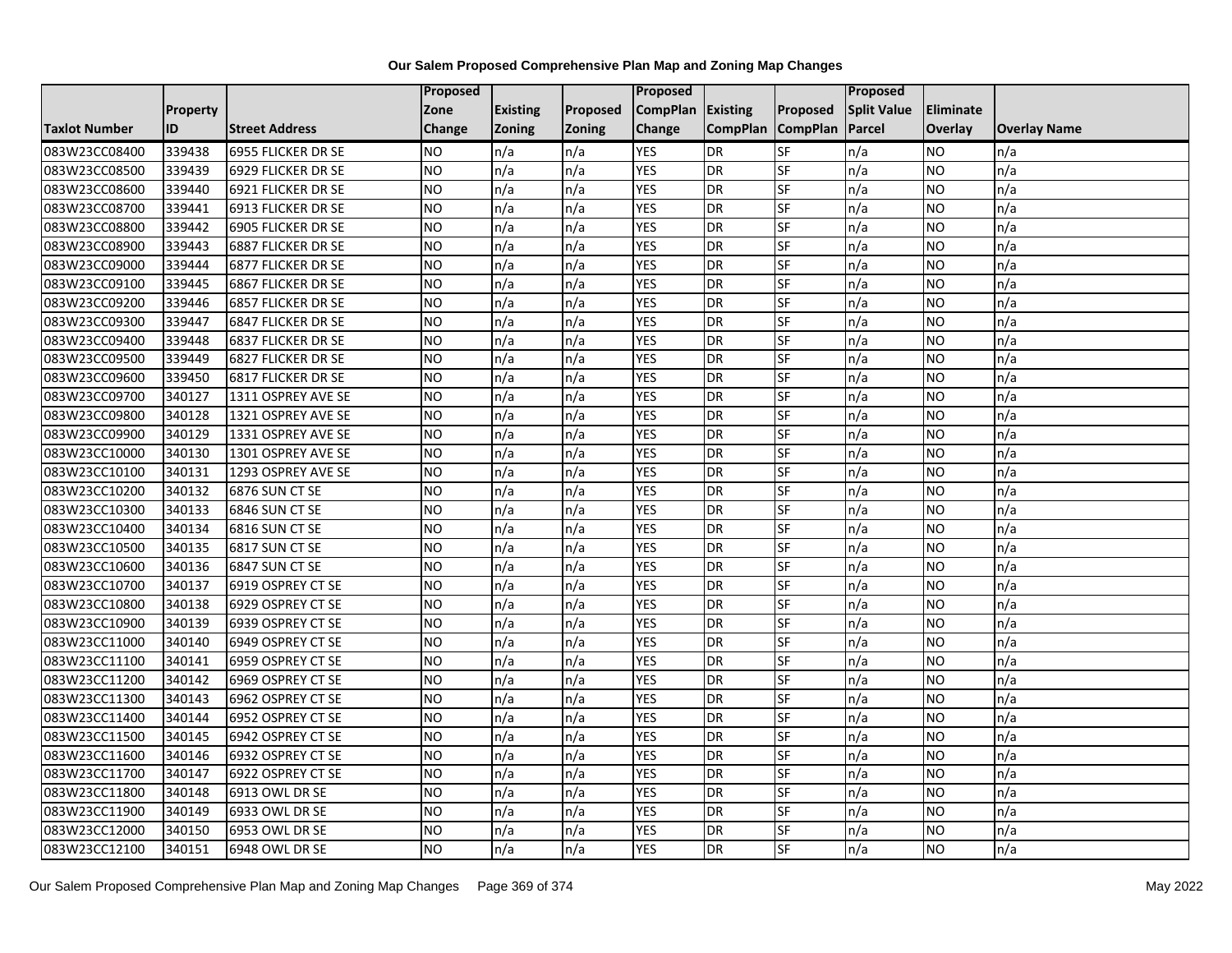|                                |                  |                              | <b>Proposed</b>         |                        |                  | Proposed              |                 |                 | Proposed           |                  |                                   |
|--------------------------------|------------------|------------------------------|-------------------------|------------------------|------------------|-----------------------|-----------------|-----------------|--------------------|------------------|-----------------------------------|
|                                | Property         |                              | Zone                    | <b>Existing</b>        | Proposed         | <b>CompPlan</b>       | <b>Existing</b> | Proposed        | <b>Split Value</b> | Eliminate        |                                   |
| <b>Taxlot Number</b>           | <b>ID</b>        | <b>Street Address</b>        | <b>Change</b>           | Zoning                 | Zoning           | Change                | <b>CompPlan</b> | <b>CompPlan</b> | Parcel             | Overlay          | <b>Overlay Name</b>               |
| 083W23CC12200                  | 340152           | 6928 OWL DR SE               | <b>NO</b>               | n/a                    | n/a              | <b>YES</b>            | <b>DR</b>       | <b>SF</b>       | n/a                | <b>NO</b>        | n/a                               |
| 083W23CC12300                  | 340153           | 1330 OSPREY AVE SE           | NO                      | n/a                    | n/a              | <b>YES</b>            | DR              | <b>SF</b>       | n/a                | <b>NO</b>        | n/a                               |
|                                |                  |                              |                         |                        |                  |                       |                 |                 |                    |                  |                                   |
| 083W23D00100                   | 571977           | 2120 ROBINS LN SE            | NO                      | n/a                    | n/a              | NO                    | n/a             | n/a             | n/a                | <b>YES</b>       | South Gateway Overlay Zone        |
|                                |                  |                              |                         |                        |                  |                       |                 |                 |                    |                  |                                   |
| 083W23D00102                   | 571979           | 2120 ROBINS LN SE            | <b>NO</b>               | n/a                    | n/a              | NO.                   | n/a             | n/a             | n/a                | <b>YES</b>       | South Gateway Overlay Zone        |
|                                |                  |                              |                         |                        |                  |                       |                 |                 |                    |                  |                                   |
| 083W23DB00100                  | 571981           | 6500 BLK FAIRWAY AVE SE      | NO                      | n/a                    | n/a              | NO                    | n/a             | n/a             | n/a                | <b>YES</b>       | South Gateway Overlay Zone        |
|                                |                  |                              | <b>NO</b>               |                        |                  |                       |                 |                 |                    | <b>YES</b>       |                                   |
| 083W23DB00200                  | 571983           | None                         |                         | n/a                    | n/a              | NO                    | n/a             | n/a             | n/a                |                  | South Gateway Overlay Zone        |
| 083W23DB00300                  | 571982           | None                         | NO                      | n/a                    | n/a              | NO.                   | n/a             | n/a             | n/a                | <b>YES</b>       | South Gateway Overlay Zone        |
|                                |                  |                              |                         |                        |                  |                       |                 |                 |                    |                  |                                   |
| 083W23DB00500                  | 571989           | 6560 FAIRWAY AVE SE          | NO                      | n/a                    | n/a              | NO                    | n/a             | n/a             | n/a                | <b>YES</b>       | South Gateway Overlay Zone        |
|                                |                  |                              |                         |                        |                  |                       |                 |                 |                    |                  |                                   |
| 083W23DB00600                  | 571985           | None                         | NO                      | n/a                    | n/a              | NO.                   | n/a             | n/a             | n/a                | <b>YES</b>       | South Gateway Overlay Zone        |
|                                |                  |                              |                         |                        |                  |                       |                 |                 |                    |                  |                                   |
| 083W23DB00800                  | 571986           | 6622 FAIRWAY AVE SE          | <b>NO</b>               | n/a                    | n/a              | NO                    | n/a             | n/a             | n/a                | <b>YES</b>       | South Gateway Overlay Zone        |
|                                |                  |                              |                         |                        |                  |                       |                 |                 |                    |                  |                                   |
| 083W23DB00900                  | 571988           | 6700 FAIRWAY AVE SE          | NO                      | n/a                    | n/a              | ΝO                    | n/a             | n/a             | n/a                | YES              | South Gateway Overlay Zone        |
|                                |                  |                              |                         |                        |                  |                       |                 |                 |                    |                  |                                   |
| 083W23DB01000                  | 571987           | None                         | <b>NO</b>               | n/a                    | n/a              | NO.                   | n/a             | n/a             | n/a                | <b>YES</b>       | South Gateway Overlay Zone        |
|                                |                  |                              |                         |                        |                  |                       |                 |                 |                    |                  |                                   |
| 083W23DB01100                  | 571980           | None                         | <b>NO</b>               | n/a                    | n/a              | NO                    | n/a             | n/a             | n/a                | <b>YES</b>       | South Gateway Overlay Zone        |
|                                |                  |                              |                         |                        |                  |                       |                 |                 |                    |                  |                                   |
| 083W23DB01200<br>083W23DB05300 | 569861<br>571984 | 1968 SPICETREE LN SE<br>None | <b>NO</b><br><b>YES</b> | n/a<br>RM <sub>2</sub> | n/a<br><b>RS</b> | NO.<br>N <sub>O</sub> | n/a<br>n/a      | n/a<br>n/a      | n/a<br>n/a         | <b>YES</b><br>ŌИ | South Gateway Overlay Zone<br>n/a |
| 083W23DC05300                  | 572016           | 2015 NOMAD CT SE             | <b>YES</b>              | <b>RA</b>              | RM <sub>2</sub>  | NO                    | n/a             | n/a             | n/a                | <b>NO</b>        | n/a                               |
| 083W23DC05400                  | 572015           | None                         | <b>YES</b>              | <b>RA</b>              | RM <sub>2</sub>  | NO                    | n/a             | n/a             | n/a                | <b>NO</b>        | n/a                               |
| 083W23DC05500                  | 572014           | None                         | <b>YES</b>              | <b>RA</b>              | RM <sub>2</sub>  | NO                    | n/a             | n/a             | n/a                | <b>NO</b>        | n/a                               |
| 083W23DC05700                  | 572013           | None                         | <b>YES</b>              | <b>RA</b>              | RM <sub>2</sub>  | <b>NO</b>             | n/a             | n/a             | n/a                | <b>NO</b>        | n/a                               |
| 083W26BA01200                  | 353189           | 6991 CLOVER CREEK DR SE      | <b>NO</b>               | n/a                    | n/a              | <b>YES</b>            | <b>DR</b>       | <b>SF</b>       | n/a                | <b>NO</b>        | n/a                               |
| 083W26BA01300                  | 353190           | 1613 WATSON BUTTE AVE SE     | ŌИ                      | n/a                    | n/a              | <b>YES</b>            | <b>DR</b>       | <b>SF</b>       | n/a                | <b>NO</b>        | n/a                               |
| 083W26BA01400                  | 353191           | 1627 WATSON BUTTE AVE SE     | <b>NO</b>               | n/a                    | n/a              | <b>YES</b>            | <b>DR</b>       | <b>SF</b>       | n/a                | <b>NO</b>        | n/a                               |
|                                | 353192           |                              | <b>NO</b>               | n/a                    | n/a              | <b>YES</b>            | <b>DR</b>       | SF              | n/a                | <b>NO</b>        | n/a                               |
| 083W26BA01500                  |                  | 1641 WATSON BUTTE AVE SE     |                         |                        |                  | <b>YES</b>            | <b>DR</b>       | SF              |                    |                  |                                   |
| 083W26BA01600                  | 353193           | 1655 WATSON BUTTE AVE SE     | <b>NO</b>               | n/a                    | n/a              |                       |                 |                 | n/a                | <b>NO</b>        | n/a                               |
| 083W26BA01700                  | 353194           | 1669 WATSON BUTTE AVE SE     | <b>NO</b>               | n/a                    | n/a              | <b>YES</b>            | <b>DR</b>       | <b>SF</b>       | n/a                | <b>NO</b>        | n/a                               |
| 083W26BA01800                  | 353195           | 1683 WATSON BUTTE AVE SE     | <b>NO</b>               | n/a                    | n/a              | <b>YES</b>            | <b>DR</b>       | <b>SF</b>       | n/a                | <b>NO</b>        | n/a                               |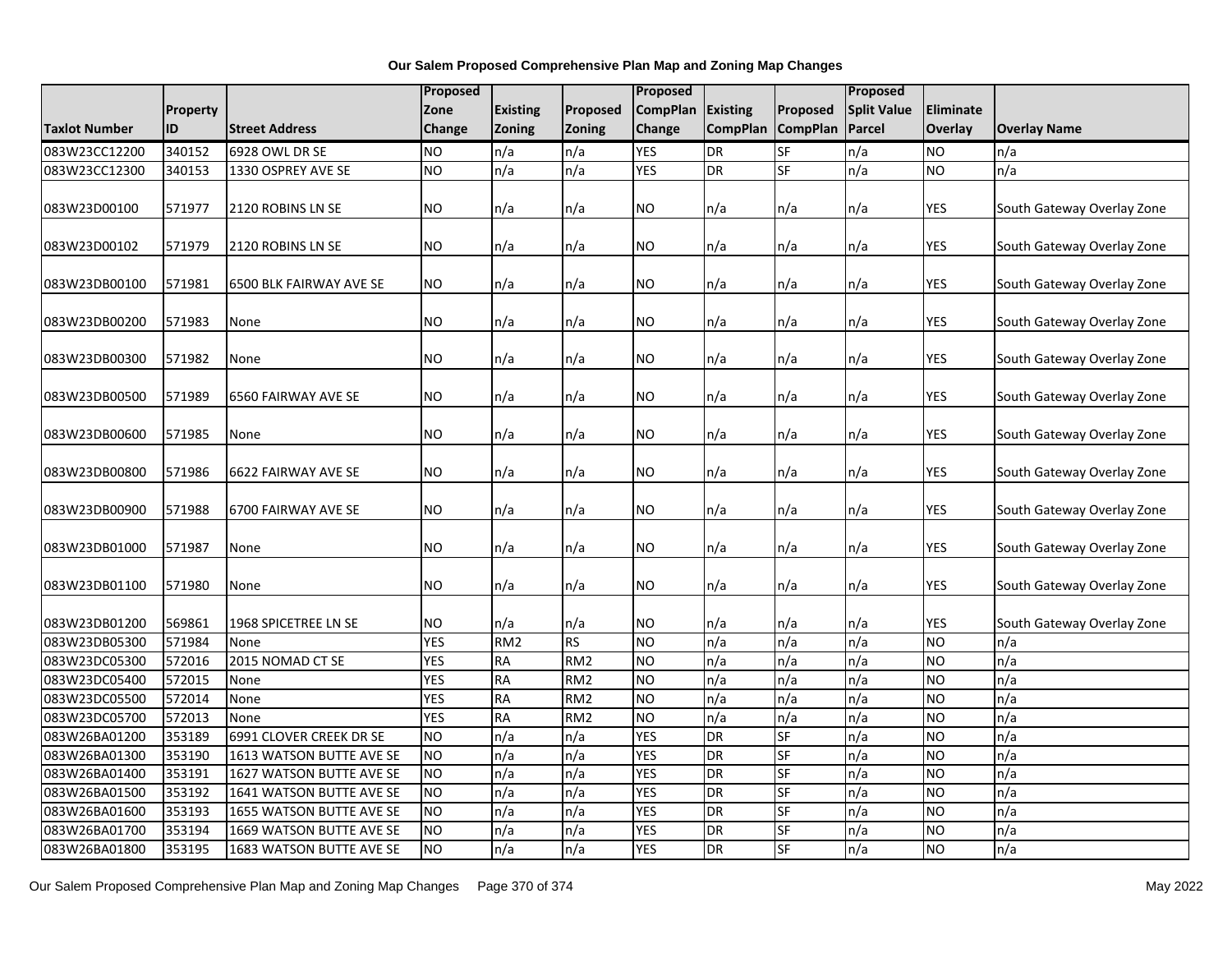|                      |                 |                           | <b>Proposed</b> |                 |               | Proposed        |                 |                 | Proposed           |                |                     |
|----------------------|-----------------|---------------------------|-----------------|-----------------|---------------|-----------------|-----------------|-----------------|--------------------|----------------|---------------------|
|                      | <b>Property</b> |                           | Zone            | <b>Existing</b> | Proposed      | <b>CompPlan</b> | Existing        | Proposed        | <b>Split Value</b> | Eliminate      |                     |
| <b>Taxlot Number</b> | ID              | <b>Street Address</b>     | Change          | Zoning          | <b>Zoning</b> | Change          | <b>CompPlan</b> | <b>CompPlan</b> | Parcel             | <b>Overlay</b> | <b>Overlay Name</b> |
| 083W26BA01900        | 353196          | 1697 WATSON BUTTE AVE SE  | <b>NO</b>       | n/a             | n/a           | <b>YES</b>      | <b>DR</b>       | <b>SF</b>       | n/a                | NO.            | n/a                 |
| 083W26BA02000        | 353197          | 1711 WATSON BUTTE AVE SE  | <b>NO</b>       | n/a             | n/a           | <b>YES</b>      | DR              | $S_{F}$         | n/a                | NO.            | n/a                 |
| 083W26BA02100        | 353198          | 1725 WATSON BUTTE AVE SE  | <b>NO</b>       | n/a             | n/a           | <b>YES</b>      | DR              | SF              | n/a                | NO.            | n/a                 |
| 083W26BA02200        | 353199          | 1718 WATSON BUTTE AVE SE  | <b>NO</b>       | n/a             | n/a           | <b>YES</b>      | <b>DR</b>       | SF              | n/a                | NO.            | n/a                 |
| 083W26BA02300        | 353200          | 1704 WATSON BUTTE AVE SE  | <b>NO</b>       | n/a             | n/a           | <b>YES</b>      | <b>DR</b>       | $S_{F}$         | n/a                | NO.            | n/a                 |
| 083W26BA02400        | 353201          | 1690 WATSON BUTTE AVE SE  | <b>NO</b>       | n/a             | n/a           | <b>YES</b>      | <b>DR</b>       | SF              | n/a                | NO.            | n/a                 |
| 083W26BA02500        | 353202          | 1676 WATSON BUTTE AVE SE  | <b>NO</b>       | n/a             | n/a           | <b>YES</b>      | DR              | SF              | n/a                | NO.            | n/a                 |
| 083W26BA02600        | 353203          | 1662 WATSON BUTTE AVE SE  | <b>NO</b>       | n/a             | n/a           | <b>YES</b>      | DR              | SF              | n/a                | NO.            | n/a                 |
| 083W26BA02700        | 353204          | 1648 WATSON BUTTE AVE SE  | <b>NO</b>       | n/a             | n/a           | <b>YES</b>      | DR              | SF              | n/a                | NO             | n/a                 |
| 083W26BA02800        | 353205          | 1634 WATSON BUTTE AVE SE  | <b>NO</b>       | n/a             | n/a           | <b>YES</b>      | DR              | SF              | n/a                | NO.            | n/a                 |
| 083W26BA02900        | 353206          | 7022 CLOVER CREEK DR SE   | <b>NO</b>       | n/a             | n/a           | <b>YES</b>      | <b>DR</b>       | SF              | n/a                | <b>NO</b>      | n/a                 |
| 083W26BA03000        | 353207          | 7050 CLOVER CREEK DR SE   | <b>NO</b>       | n/a             | n/a           | <b>YES</b>      | DR              | SF              | n/a                | NO.            | n/a                 |
| 083W26BA03100        | 353208          | 7068 CLOVER CREEK DR SE   | <b>NO</b>       | n/a             | n/a           | <b>YES</b>      | DR              | SF              | n/a                | NO.            | n/a                 |
| 083W26BA03200        | 353209          | 1631 JUNIPER BUTTE AVE SE | <b>NO</b>       | n/a             | n/a           | <b>YES</b>      | <b>DR</b>       | SF              | n/a                | <b>NO</b>      | n/a                 |
| 083W26BA03300        | 353210          | 1645 JUNIPER BUTTE AVE SE | <b>NO</b>       | n/a             | n/a           | <b>YES</b>      | DR              | SF              | n/a                | ΝO             | n/a                 |
| 083W26BA03400        | 353211          | 1659 JUNIPER BUTTE AVE SE | <b>NO</b>       | n/a             | n/a           | <b>YES</b>      | DR              | SF              | n/a                | NO.            | n/a                 |
| 083W26BA03500        | 353212          | 1673 JUNIPER BUTTE AVE SE | <b>NO</b>       | n/a             | n/a           | <b>YES</b>      | <b>DR</b>       | SF              | n/a                | NO.            | n/a                 |
| 083W26BA03600        | 353213          | 1687 JUNIPER BUTTE AVE SE | <b>NO</b>       | n/a             | n/a           | <b>YES</b>      | DR              | SF              | n/a                | NO.            | n/a                 |
| 083W26BA03700        | 353214          | 1701 JUNIPER BUTTE AVE SE | <b>NO</b>       | n/a             | n/a           | <b>YES</b>      | DR              | SF              | n/a                | NO.            | n/a                 |
| 083W26BA03800        | 353215          | 1715 JUNIPER BUTTE AVE SE | <b>NO</b>       | n/a             | n/a           | <b>YES</b>      | DR              | SF              | n/a                | NO.            | n/a                 |
| 083W26BA03900        | 353216          | 1712 JUNIPER BUTTE AVE SE | <b>NO</b>       | n/a             | n/a           | <b>YES</b>      | DR              | SF              | n/a                | NO.            | n/a                 |
| 083W26BA04000        | 353217          | 1698 JUNIPER BUTTE AVE SE | <b>NO</b>       | n/a             | n/a           | <b>YES</b>      | DR              | <b>SF</b>       | n/a                | NO.            | n/a                 |
| 083W26BA04100        | 353218          | 1684 JUNIPER BUTTE AVE SE | <b>NO</b>       | n/a             | n/a           | <b>YES</b>      | DR              | SF              | n/a                | NO.            | n/a                 |
| 083W26BA04200        | 353219          | 1670 JUNIPER BUTTE AVE SE | <b>NO</b>       | n/a             | n/a           | <b>YES</b>      | DR              | SF              | n/a                | NO.            | n/a                 |
| 083W26BA04300        | 353220          | 1656 JUNIPER BUTTE AVE SE | ŌИ              | n/a             | n/a           | <b>YES</b>      | <b>DR</b>       | <b>SF</b>       | n/a                | NO.            | n/a                 |
| 083W26BA04400        | 353221          | 1642 JUNIPER BUTTE AVE SE | <b>NO</b>       | n/a             | n/a           | <b>YES</b>      | DR              | SF              | n/a                | NO.            | n/a                 |
| 083W26BA04500        | 353222          | 1628 JUNIPER BUTTE AVE SE | <b>NO</b>       | n/a             | n/a           | <b>YES</b>      | <b>DR</b>       | SF              | n/a                | NO.            | n/a                 |
| 083W26BA04600        | 353223          | 7120 CLOVER CREEK DR SE   | <b>NO</b>       | n/a             | n/a           | <b>YES</b>      | <b>DR</b>       | SF              | n/a                | NO.            | n/a                 |
| 083W26BA04700        | 353224          | 7123 CLOVER CREEK DR SE   | <b>NO</b>       | n/a             | n/a           | <b>YES</b>      | DR              | SF              | n/a                | NO.            | n/a                 |
| 083W26BA04800        | 353225          | 7111 CLOVER CREEK DR SE   | <b>NO</b>       | n/a             | n/a           | <b>YES</b>      | <b>DR</b>       | SF              | n/a                | <b>NO</b>      | n/a                 |
| 083W26BA04900        | 353226          | 7073 CLOVER CREEK DR SE   | <b>NO</b>       | n/a             | n/a           | <b>YES</b>      | DR              | SF              | n/a                | <b>NO</b>      | n/a                 |
| 083W26BA05000        | 353227          | 7045 CLOVER CREEK DR SE   | <b>NO</b>       | n/a             | n/a           | <b>YES</b>      | DR              | SF              | n/a                | NO.            | n/a                 |
| 083W26BA05100        | 353228          | 1570 WATSON BUTTE AVE SE  | <b>NO</b>       | n/a             | n/a           | <b>YES</b>      | <b>DR</b>       | SF              | n/a                | NO.            | n/a                 |
| 083W26BA05200        | 353229          | 1530 WATSON BUTTE AVE SE  | <b>NO</b>       | n/a             | n/a           | <b>YES</b>      | DR              | SF              | n/a                | NO.            | n/a                 |
| 083W26BA05400        | 354886          | 1741 WATSON BUTTE AVE SE  | <b>NO</b>       | n/a             | n/a           | <b>YES</b>      | DR              | <b>SF</b>       | n/a                | NO.            | n/a                 |
| 083W26BA05500        | 354887          | 1757 WATSON BUTTE AVE SE  | <b>NO</b>       | n/a             | n/a           | <b>YES</b>      | <b>DR</b>       | SF              | n/a                | NO.            | n/a                 |
| 083W26BA05600        | 354888          | 1773 WATSON BUTTE AVE SE  | <b>NO</b>       | n/a             | n/a           | <b>YES</b>      | DR              | SF              | n/a                | NO.            | n/a                 |
| 083W26BA05700        | 354889          | 1789 WATSON BUTTE AVE SE  | NO              | n/a             | n/a           | <b>YES</b>      | <b>DR</b>       | <b>SF</b>       | n/a                | NO.            | n/a                 |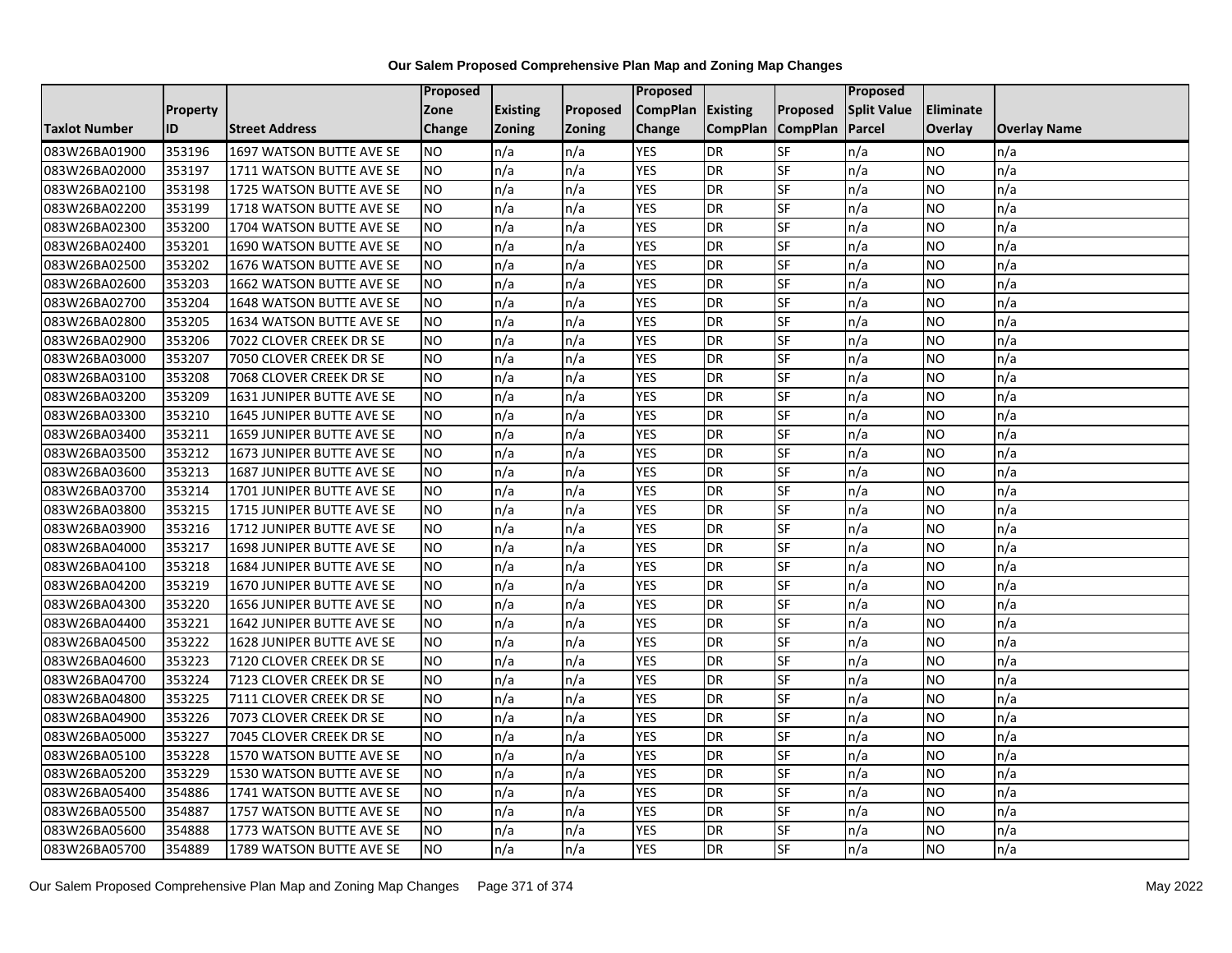|                      |                 |                               | Proposed  |                 |               | Proposed        |                 |                 | Proposed           |                |                     |
|----------------------|-----------------|-------------------------------|-----------|-----------------|---------------|-----------------|-----------------|-----------------|--------------------|----------------|---------------------|
|                      | <b>Property</b> |                               | Zone      | <b>Existing</b> | Proposed      | <b>CompPlan</b> | Existing        | Proposed        | <b>Split Value</b> | Eliminate      |                     |
| <b>Taxlot Number</b> | ID              | <b>Street Address</b>         | Change    | Zoning          | <b>Zoning</b> | Change          | <b>CompPlan</b> | <b>CompPlan</b> | Parcel             | <b>Overlay</b> | <b>Overlay Name</b> |
| 083W26BA05800        | 354890          | 1811 WATSON BUTTE AVE SE      | <b>NO</b> | n/a             | n/a           | <b>YES</b>      | <b>DR</b>       | <b>SF</b>       | n/a                | NO.            | n/a                 |
| 083W26BA05900        | 354891          | 1802 WATSON BUTTE AVE SE      | <b>NO</b> | n/a             | n/a           | <b>YES</b>      | DR              | $S_{F}$         | n/a                | NO.            | n/a                 |
| 083W26BA06000        | 354892          | 1778 WATSON BUTTE AVE SE      | <b>NO</b> | n/a             | n/a           | <b>YES</b>      | DR              | SF              | n/a                | NO.            | n/a                 |
| 083W26BA06100        | 354893          | 1762 WATSON BUTTE AVE SE      | <b>NO</b> | n/a             | n/a           | <b>YES</b>      | <b>DR</b>       | SF              | n/a                | NO.            | n/a                 |
| 083W26BA06200        | 354894          | 1746 WATSON BUTTE AVE SE      | <b>NO</b> | n/a             | n/a           | <b>YES</b>      | <b>DR</b>       | $S_{F}$         | n/a                | NO.            | n/a                 |
| 083W26BA06300        | 354895          | 1732 WATSON BUTTE AVE SE      | <b>NO</b> | n/a             | n/a           | <b>YES</b>      | <b>DR</b>       | SF              | n/a                | <b>NO</b>      | n/a                 |
| 083W26BA06400        | 354896          | 1731 JUNIPER BUTTE AVE SE     | <b>NO</b> | n/a             | n/a           | <b>YES</b>      | DR              | SF              | n/a                | NO.            | n/a                 |
| 083W26BA06500        | 354897          | 1747 JUNIPER BUTTE AVE SE     | <b>NO</b> | n/a             | n/a           | <b>YES</b>      | DR              | SF              | n/a                | NO.            | n/a                 |
| 083W26BA06600        | 354898          | 1763 JUNIPER BUTTE AVE SE     | <b>NO</b> | n/a             | n/a           | <b>YES</b>      | DR              | SF              | n/a                | NO             | n/a                 |
| 083W26BA06700        | 354899          | 1779 JUNIPER BUTTE AVE SE     | Ю         | n/a             | n/a           | <b>YES</b>      | DR              | SF              | n/a                | NO.            | n/a                 |
| 083W26BA06800        | 354900          | 1803 JUNIPER BUTTE AVE SE     | <b>NO</b> | n/a             | n/a           | <b>YES</b>      | <b>DR</b>       | SF              | n/a                | <b>NO</b>      | n/a                 |
| 083W26BA06900        | 354901          | 1815 JUNIPER BUTTE AVE SE     | <b>NO</b> | n/a             | n/a           | <b>YES</b>      | DR              | SF              | n/a                | NO.            | n/a                 |
| 083W26BA07000        | 354902          | 7112 LONE PINE ST SE          | <b>NO</b> | n/a             | n/a           | <b>YES</b>      | DR              | SF              | n/a                | NO.            | n/a                 |
| 083W26BA07100        | 354903          | 7124 LONE PINE ST SE          | ŌИ        | n/a             | n/a           | <b>YES</b>      | <b>DR</b>       | SF              | n/a                | <b>NO</b>      | n/a                 |
| 083W26BA07200        | 354904          | 1776 JUNIPER BUTTE AVE SE     | <b>NO</b> | n/a             | n/a           | <b>YES</b>      | DR              | SF              | n/a                | ΝO             | n/a                 |
| 083W26BA07300        | 354905          | 1760 JUNIPER BUTTE AVE SE     | <b>NO</b> | n/a             | n/a           | <b>YES</b>      | DR              | SF              | n/a                | NO.            | n/a                 |
| 083W26BA07400        | 354906          | 1744 JUNIPER BUTTE AVE SE     | <b>NO</b> | n/a             | n/a           | <b>YES</b>      | <b>DR</b>       | SF              | n/a                | NO.            | n/a                 |
| 083W26BA07500        | 354907          | 1728 JUNIPER BUTTE AVE SE     | <b>NO</b> | n/a             | n/a           | <b>YES</b>      | DR              | SF              | n/a                | NO.            | n/a                 |
| 083W26BA07600        | 354908          | 1723 YORK BUTTE AVE SE        | <b>NO</b> | n/a             | n/a           | <b>YES</b>      | DR              | SF              | n/a                | NO.            | n/a                 |
| 083W26BA07700        | 354909          | 1715 YORK BUTTE AVE SE        | <b>NO</b> | n/a             | n/a           | <b>YES</b>      | DR              | SF              | n/a                | NO.            | n/a                 |
| 083W26BA07800        | 354910          | 1703 YORK BUTTE AVE SE        | <b>NO</b> | n/a             | n/a           | <b>YES</b>      | DR              | SF              | n/a                | NO.            | n/a                 |
| 083W26BA07900        | 354911          | 1691 YORK BUTTE AVE SE        | Ю         | n/a             | n/a           | <b>YES</b>      | DR              | <b>SF</b>       | n/a                | NO.            | n/a                 |
| 083W26BA08000        | 354912          | 1679 YORK BUTTE AVE SE        | <b>NO</b> | n/a             | n/a           | <b>YES</b>      | DR              | SF              | n/a                | <b>NO</b>      | n/a                 |
| 083W26BA08100        | 354913          | 1667 YORK BUTTE AVE SE        | <b>NO</b> | n/a             | n/a           | <b>YES</b>      | DR              | SF              | n/a                | NO.            | n/a                 |
| 083W26BA08200        | 354914          | 1655 YORK BUTTE AVE SE        | ŌИ        | n/a             | n/a           | <b>YES</b>      | <b>DR</b>       | <b>SF</b>       | n/a                | NO.            | n/a                 |
| 083W26BA08300        | 354915          | 1643 YORK BUTTE AVE SE        | ŌИ        | n/a             | n/a           | <b>YES</b>      | DR              | SF              | n/a                | NO.            | n/a                 |
| 083W26BA08400        | 354916          | 7166 CLOVER CREEK DR SE       | <b>NO</b> | n/a             | n/a           | <b>YES</b>      | <b>DR</b>       | SF              | n/a                | NO.            | n/a                 |
| 083W26BA08500        | 354917          | 7142 CLOVER CREEK DR SE       | <b>NO</b> | n/a             | n/a           | <b>YES</b>      | <b>DR</b>       | SF              | n/a                | NO.            | n/a                 |
| 083W26BA08600        | 354918          | 7145 CLOVER CREEK DR SE       | <b>NO</b> | n/a             | n/a           | <b>YES</b>      | DR              | SF              | n/a                | NO.            | n/a                 |
| 083W26BA08700        | 354919          | 7157 CLOVER CREEK DR SE       | <b>NO</b> | n/a             | n/a           | <b>YES</b>      | <b>DR</b>       | SF              | n/a                | <b>NO</b>      | n/a                 |
| 083W26BA08800        | 354920          | 7169 CLOVER CREEK DR SE       | <b>NO</b> | n/a             | n/a           | <b>YES</b>      | DR              | SF              | n/a                | <b>NO</b>      | n/a                 |
| 083W26BA08900        | 354921          | 7181 CLOVER CREEK DR SE       | <b>NO</b> | n/a             | n/a           | <b>YES</b>      | DR              | SF              | n/a                | <b>NO</b>      | n/a                 |
| 083W26BA09000        | 354922          | 1612 YORK BUTTE AVE SE        | <b>NO</b> | n/a             | n/a           | <b>YES</b>      | DR              | SF              | n/a                | NO.            | n/a                 |
| 083W26BA09100        | 354923          | 1624 YORK BUTTE AVE SE        | <b>NO</b> | n/a             | n/a           | <b>YES</b>      | DR              | SF              | n/a                | NO.            | n/a                 |
| 083W26BA09200        | 354924          | 1636 YORK BUTTE AVE SE        | <b>NO</b> | n/a             | n/a           | <b>YES</b>      | DR              | <b>SF</b>       | n/a                | NO.            | n/a                 |
| 083W26BA09300        | 354925          | <b>1648 YORK BUTTE AVE SE</b> | <b>NO</b> | n/a             | n/a           | <b>YES</b>      | <b>DR</b>       | SF              | n/a                | NO.            | n/a                 |
| 083W26BA09400        | 354926          | 1660 YORK BUTTE AVE SE        | <b>NO</b> | n/a             | n/a           | <b>YES</b>      | DR              | SF              | n/a                | NO.            | n/a                 |
| 083W26BA09500        | 354927          | 1672 YORK BUTTE AVE SE        | ŌИ        | n/a             | n/a           | <b>YES</b>      | <b>DR</b>       | <b>SF</b>       | n/a                | NO.            | n/a                 |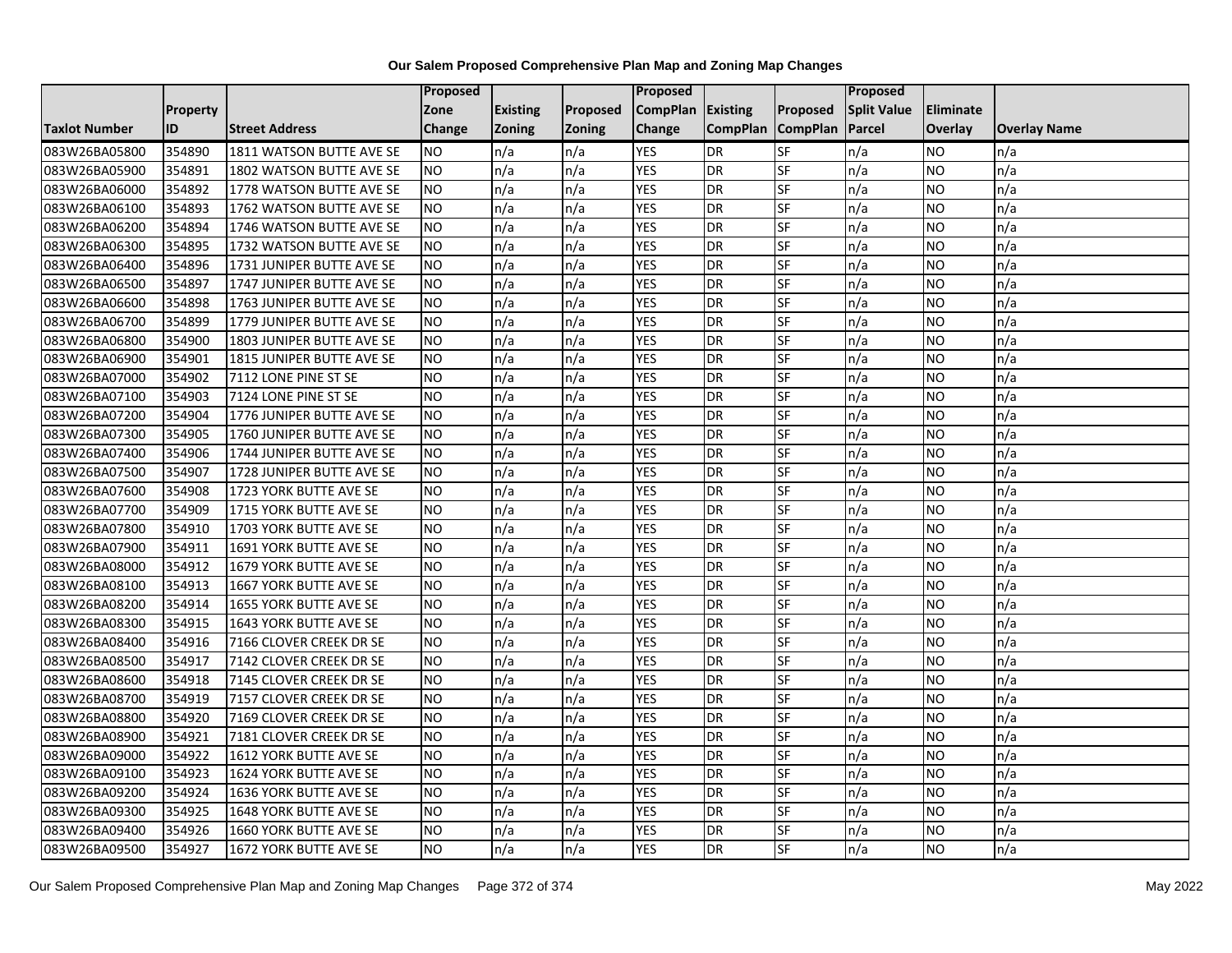|               |                 |                               | <b>Proposed</b> |                 |               | Proposed        |                 |                 | Proposed           |                |                     |
|---------------|-----------------|-------------------------------|-----------------|-----------------|---------------|-----------------|-----------------|-----------------|--------------------|----------------|---------------------|
|               | <b>Property</b> |                               | Zone            | <b>Existing</b> | Proposed      | <b>CompPlan</b> | Existing        | Proposed        | <b>Split Value</b> | Eliminate      |                     |
| Taxlot Number | ID              | <b>Street Address</b>         | <b>Change</b>   | Zoning          | <b>Zoning</b> | Change          | <b>CompPlan</b> | <b>CompPlan</b> | Parcel             | <b>Overlay</b> | <b>Overlay Name</b> |
| 083W26BA09600 | 354928          | 1684 YORK BUTTE AVE SE        | <b>NO</b>       | n/a             | n/a           | <b>YES</b>      | <b>DR</b>       | <b>SF</b>       | n/a                | NO             | n/a                 |
| 083W26BA09700 | 354929          | 1696 YORK BUTTE AVE SE        | <b>NO</b>       | n/a             | n/a           | <b>YES</b>      | DR              | SF              | n/a                | NO.            | n/a                 |
| 083W26BA09800 | 354930          | 1704 YORK BUTTE AVE SE        | <b>NO</b>       | n/a             | n/a           | <b>YES</b>      | DR              | SF              | n/a                | NO.            | n/a                 |
| 083W26BA09900 | 354931          | 1716 YORK BUTTE AVE SE        | <b>NO</b>       | n/a             | n/a           | <b>YES</b>      | <b>DR</b>       | SF              | n/a                | NO.            | n/a                 |
| 083W26BA10000 | 354932          | 1728 YORK BUTTE AVE SE        | <b>NO</b>       | n/a             | n/a           | <b>YES</b>      | <b>DR</b>       | SF              | n/a                | NO.            | n/a                 |
| 083W26BA10200 | 360076          | 1746 YORK BUTTE AVE SE        | <b>NO</b>       | n/a             | n/a           | <b>YES</b>      | <b>DR</b>       | SF              | n/a                | <b>NO</b>      | n/a                 |
| 083W26BA10300 | 360077          | 1764 YORK BUTTE AVE SE        | <b>NO</b>       | n/a             | n/a           | <b>YES</b>      | DR              | SF              | n/a                | NO.            | n/a                 |
| 083W26BA10400 | 360078          | 7165 LONE PINE ST SE          | <b>NO</b>       | n/a             | n/a           | <b>YES</b>      | DR              | SF              | n/a                | NO.            | n/a                 |
| 083W26BA10500 | 360079          | 1745 YORK BUTTE AVE SE        | <b>NO</b>       | n/a             | n/a           | <b>YES</b>      | DR              | SF              | n/a                | NO.            | n/a                 |
| 083W26BA10600 | 360080          | 1763 YORK BUTTE AVE SE        | ŌИ              | n/a             | n/a           | <b>YES</b>      | DR              | <b>SF</b>       | n/a                | NO.            | n/a                 |
| 083W26BA10700 | 360081          | 7143 YORK BUTTE AVE SE        | <b>NO</b>       | n/a             | n/a           | <b>YES</b>      | <b>DR</b>       | SF              | n/a                | NO.            | n/a                 |
| 083W26BA10800 | 360082          | 7168 LONE PINE ST SE          | <b>NO</b>       | n/a             | n/a           | <b>YES</b>      | <b>DR</b>       | SF              | n/a                | NO.            | n/a                 |
| 083W26BA10900 | 360083          | <b>1818 YORK BUTTE AVE SE</b> | ŌИ              | n/a             | n/a           | <b>YES</b>      | DR              | <b>SF</b>       | n/a                | NO.            | n/a                 |
| 083W26BA11000 | 360084          | 1830 YORK BUTTE AVE SE        | <b>NO</b>       | n/a             | n/a           | <b>YES</b>      | <b>DR</b>       | SF              | n/a                | NO.            | n/a                 |
| 083W26BA11100 | 360085          | 1842 YORK BUTTE AVE SE        | <b>NO</b>       | n/a             | n/a           | <b>YES</b>      | DR              | SF              | n/a                | NO.            | n/a                 |
| 083W26BA11200 | 360086          | 1854 YORK BUTTE AVE SE        | <b>NO</b>       | n/a             | n/a           | <b>YES</b>      | <b>DR</b>       | $S_{F}$         | n/a                | NO.            | n/a                 |
| 083W26BA11300 | 360087          | 1866 YORK BUTTE AVE SE        | ŌИ              | n/a             | n/a           | <b>YES</b>      | <b>DR</b>       | <b>SF</b>       | n/a                | NO.            | n/a                 |
| 083W26BA11400 | 360088          | 1878 YORK BUTTE AVE SE        | <b>NO</b>       | n/a             | n/a           | <b>YES</b>      | DR              | SF              | n/a                | NO.            | n/a                 |
| 083W26BA11500 | 360089          | 1890 YORK BUTTE AVE SE        | <b>NO</b>       | n/a             | n/a           | <b>YES</b>      | DR              | SF              | n/a                | NO.            | n/a                 |
| 083W26BA11600 | 360090          | 1887 YORK BUTTE AVE SE        | <b>NO</b>       | n/a             | n/a           | <b>YES</b>      | <b>DR</b>       | SF              | n/a                | NO.            | n/a                 |
| 083W26BA11700 | 360091          | 1875 YORK BUTTE AVE SE        | <b>NO</b>       | n/a             | n/a           | <b>YES</b>      | DR              | SF              | n/a                | NO.            | n/a                 |
| 083W26BA11800 | 360092          | 1863 YORK BUTTE AVE SE        | <b>NO</b>       | n/a             | n/a           | <b>YES</b>      | <b>DR</b>       | <b>SF</b>       | n/a                | <b>NO</b>      | n/a                 |
| 083W26BA11900 | 360093          | 1851 YORK BUTTE AVE SE        | <b>NO</b>       | n/a             | n/a           | <b>YES</b>      | DR              | <b>SF</b>       | n/a                | NO.            | n/a                 |
| 083W26BA12000 | 360094          | 1839 YORK BUTTE AVE SE        | <b>NO</b>       | n/a             | n/a           | <b>YES</b>      | DR              | SF              | n/a                | NO.            | n/a                 |
| 083W26BA12100 | 360095          | 1827 YORK BUTTE AVE SE        | <b>NO</b>       | n/a             | n/a           | <b>YES</b>      | <b>DR</b>       | SF              | n/a                | NO.            | n/a                 |
| 083W26BA12200 | 360096          | 1815 YORK BUTTE AVE SE        | <b>NO</b>       | n/a             | n/a           | <b>YES</b>      | DR              | SF              | n/a                | NO.            | n/a                 |
| 083W26BA12300 | 360097          | 7152 LONE PINE ST SE          | ŌИ              | n/a             | n/a           | <b>YES</b>      | <b>DR</b>       | $S_{F}$         | n/a                | NO.            | n/a                 |
| 083W26BA12400 | 360098          | 7140 LONE PINE ST SE          | <b>NO</b>       | n/a             | n/a           | <b>YES</b>      | DR              | SF              | n/a                | NO.            | n/a                 |
| 083W26BA12500 | 360099          | 1834 JUNIPER BUTTE AVE SE     | <b>NO</b>       | n/a             | n/a           | <b>YES</b>      | DR              | SF              | n/a                | NO.            | n/a                 |
| 083W26BA12600 | 360100          | 1852 JUNIPER BUTTE AVE SE     | <b>NO</b>       | n/a             | n/a           | <b>YES</b>      | <b>DR</b>       | SF              | n/a                | NO.            | n/a                 |
| 083W26BA12700 | 360101          | 1866 JUNIPER BUTTE AVE SE     | <b>NO</b>       | n/a             | n/a           | <b>YES</b>      | DR              | SF              | n/a                | NO.            | n/a                 |
| 083W26BA12800 | 360102          | 1878 JUNIPER BUTTE AVE SE     | <b>NO</b>       | n/a             | n/a           | <b>YES</b>      | DR              | SF              | n/a                | NO.            | n/a                 |
| 083W26BA12900 | 360103          | 1890 JUNIPER BUTTE AVE SE     | NO              | n/a             | n/a           | <b>YES</b>      | <b>DR</b>       | <b>SF</b>       | n/a                | NO.            | n/a                 |
| 083W26BA13000 | 360104          | 1906 JUNIPER BUTTE AVE SE     | <b>NO</b>       | n/a             | n/a           | <b>YES</b>      | DR              | SF              | n/a                | NO.            | n/a                 |
| 083W26BA13100 | 360105          | 1918 JUNIPER BUTTE AVE SE     | <b>NO</b>       | n/a             | n/a           | <b>YES</b>      | <b>DR</b>       | SF              | n/a                | NO.            | n/a                 |
| 083W26BA13200 | 360106          | 1913 JUNIPER BUTTE AVE SE     | <b>NO</b>       | n/a             | n/a           | <b>YES</b>      | <b>DR</b>       | SF              | n/a                | NO.            | n/a                 |
| 083W26BA13300 | 360107          | 7066 WATSON CREEK ST SE       | <b>NO</b>       | n/a             | n/a           | <b>YES</b>      | <b>DR</b>       | SF              | n/a                | NO             | n/a                 |
| 083W26BA13400 | 360108          | 7044 WATSON CREEK ST SE       | <b>NO</b>       | n/a             | n/a           | <b>YES</b>      | DR              | SF              | n/a                | NO.            | n/a                 |